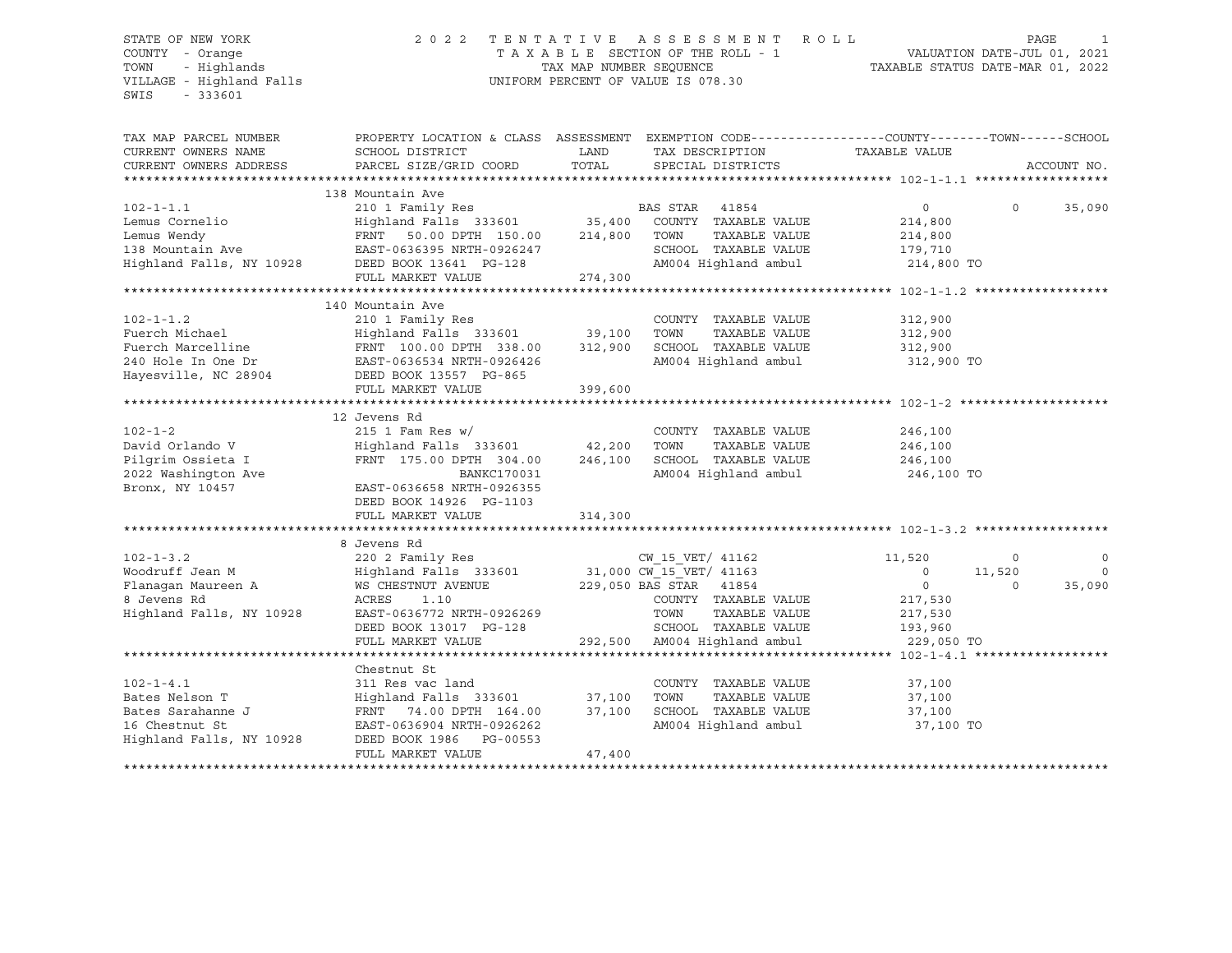| STATE OF NEW YORK<br>COUNTY - Orange<br>- Highlands<br>TOWN<br>VILLAGE - Highland Falls<br>$-333601$<br>SWIS | 2022                                                                                                                                                                                                          | TENTATIVE<br>TAX MAP NUMBER SEQUENCE | A S S E S S M E N T<br>ROLL<br>TAXABLE SECTION OF THE ROLL - 1<br>UNIFORM PERCENT OF VALUE IS 078.30                                                                    | TAXABLE STATUS DATE-MAR 01, 2022                                            | VALUATION DATE-JUL 01, 2021      | PAGE                             |
|--------------------------------------------------------------------------------------------------------------|---------------------------------------------------------------------------------------------------------------------------------------------------------------------------------------------------------------|--------------------------------------|-------------------------------------------------------------------------------------------------------------------------------------------------------------------------|-----------------------------------------------------------------------------|----------------------------------|----------------------------------|
| TAX MAP PARCEL NUMBER<br>CURRENT OWNERS NAME<br>CURRENT OWNERS ADDRESS                                       | PROPERTY LOCATION & CLASS ASSESSMENT EXEMPTION CODE----------------COUNTY-------TOWN-----SCHOOL<br>SCHOOL DISTRICT<br>PARCEL SIZE/GRID COORD                                                                  | LAND<br>TOTAL                        | TAX DESCRIPTION<br>SPECIAL DISTRICTS                                                                                                                                    | TAXABLE VALUE                                                               |                                  | ACCOUNT NO.                      |
| $102 - 1 - 4.2$<br>Bates Nelson T<br>Bates Sarahanne J<br>16 Chestnut St<br>Highland Falls, NY 10928         | 16 Chestnut St<br>210 1 Family Res<br>Highland Falls 333601<br>Lt 8 Dwinell & Rhinefield<br>FRNT 100.00 DPTH 147.00<br>EAST-0636976 NRTH-0926216<br>DEED BOOK 2278 PG-01093<br>FULL MARKET VALUE              | 56,000<br>212,900<br>271,900         | ENH STAR<br>41834<br>COUNTY TAXABLE VALUE<br>TOWN<br>TAXABLE VALUE<br>SCHOOL TAXABLE VALUE<br>AM004 Highland ambul                                                      | $\circ$<br>212,900<br>212,900<br>125,290<br>212,900 TO                      | 0                                | 87,610                           |
|                                                                                                              |                                                                                                                                                                                                               | **************                       |                                                                                                                                                                         |                                                                             |                                  |                                  |
| $102 - 1 - 5$<br>Odell William E<br>Odell Wendy A<br>12 Chestnut St<br>Highland Falls, NY 10928              | 12 Chestnut St<br>210 1 Family Res<br>Highland Falls 333601<br>Lt 9 Dwinell + Rhinefield<br>FRNT<br>50.00 DPTH 147.00<br>BANKC030614<br>EAST-0637027 NRTH-0926169<br>DEED BOOK 4916 PG-211                    | 53,100<br>189,400                    | BAS STAR<br>41854<br>COUNTY TAXABLE VALUE<br>TOWN<br>TAXABLE VALUE<br>SCHOOL TAXABLE VALUE<br>AM004 Highland ambul                                                      | $\circ$<br>189,400<br>189,400<br>154,310<br>189,400 TO                      | $\Omega$                         | 35,090                           |
|                                                                                                              | FULL MARKET VALUE                                                                                                                                                                                             | 241,900                              |                                                                                                                                                                         |                                                                             |                                  |                                  |
| $102 - 1 - 6$<br>Ramsey Deborah Lee<br>10 Chestnut St<br>Highland Falls, NY 10928                            | 10 Chestnut St<br>210 1 Family Res<br>Highland Falls 333601<br>Lt10 Dwinell & Rhinefield<br>FRNT 50.00 DPTH 146.00<br>EAST-0637067 NRTH-0926137<br>DEED BOOK 2815 PG-00025<br>FULL MARKET VALUE               | 43,100<br>168,100<br>214,700         | BAS STAR 41854<br>COUNTY TAXABLE VALUE<br>TOWN<br>TAXABLE VALUE<br>SCHOOL TAXABLE VALUE<br>AM004 Highland ambul                                                         | $\overline{0}$<br>168,100<br>168,100<br>133,010<br>168,100 TO               | $\Omega$                         | 35,090                           |
|                                                                                                              |                                                                                                                                                                                                               |                                      |                                                                                                                                                                         |                                                                             |                                  |                                  |
| $102 - 1 - 7$<br>Lasso Thomas G<br>6 Chestnut St<br>Highland Falls, NY 10928                                 | 6 Chestnut St<br>210 1 Family Res<br>Highland Falls 333601<br>Lts 11 & 12 Dwinell<br>& Rhinefield Sub<br>FRNT 100.00 DPTH 144.00<br>EAST-0637133 NRTH-0926091<br>DEED BOOK 2783 PG-00317<br>FULL MARKET VALUE | 259,300                              | VET WAR C 41122<br>56,000 VET WAR T 41123<br>203,000 BAS STAR<br>41854<br>COUNTY TAXABLE VALUE<br>TOWN<br>TAXABLE VALUE<br>SCHOOL TAXABLE VALUE<br>AM004 Highland ambul | 20,160<br>$\circ$<br>$\circ$<br>182,840<br>191,480<br>167,910<br>203,000 TO | $\mathbf 0$<br>11,520<br>$\circ$ | $\circ$<br>$\mathbf 0$<br>35,090 |
|                                                                                                              |                                                                                                                                                                                                               |                                      |                                                                                                                                                                         |                                                                             |                                  |                                  |
| $102 - 1 - 8$<br>Dewitt Frances A<br>Dewitt Kenneth M<br>4 Chestnut St<br>Highland Falls, NY 10928           | 4 Chestnut St<br>210 1 Family Res<br>Highland Falls 333601<br>Lt 13 Dwinell& Rhinefield<br>FRNT 50.00 DPTH 139.00<br>EAST-0637187 NRTH-0926042<br>DEED BOOK 3189<br>PG-00228<br>FULL MARKET VALUE             | 52,800<br>189,500<br>242,000         | ENH STAR<br>41834<br>COUNTY TAXABLE VALUE<br>TOWN<br>TAXABLE VALUE<br>SCHOOL TAXABLE VALUE<br>AM004 Highland ambul                                                      | $\circ$<br>189,500<br>189,500<br>101,890<br>189,500 TO                      | $\mathsf{O}$                     | 87,610                           |
|                                                                                                              | **********************                                                                                                                                                                                        |                                      |                                                                                                                                                                         |                                                                             |                                  |                                  |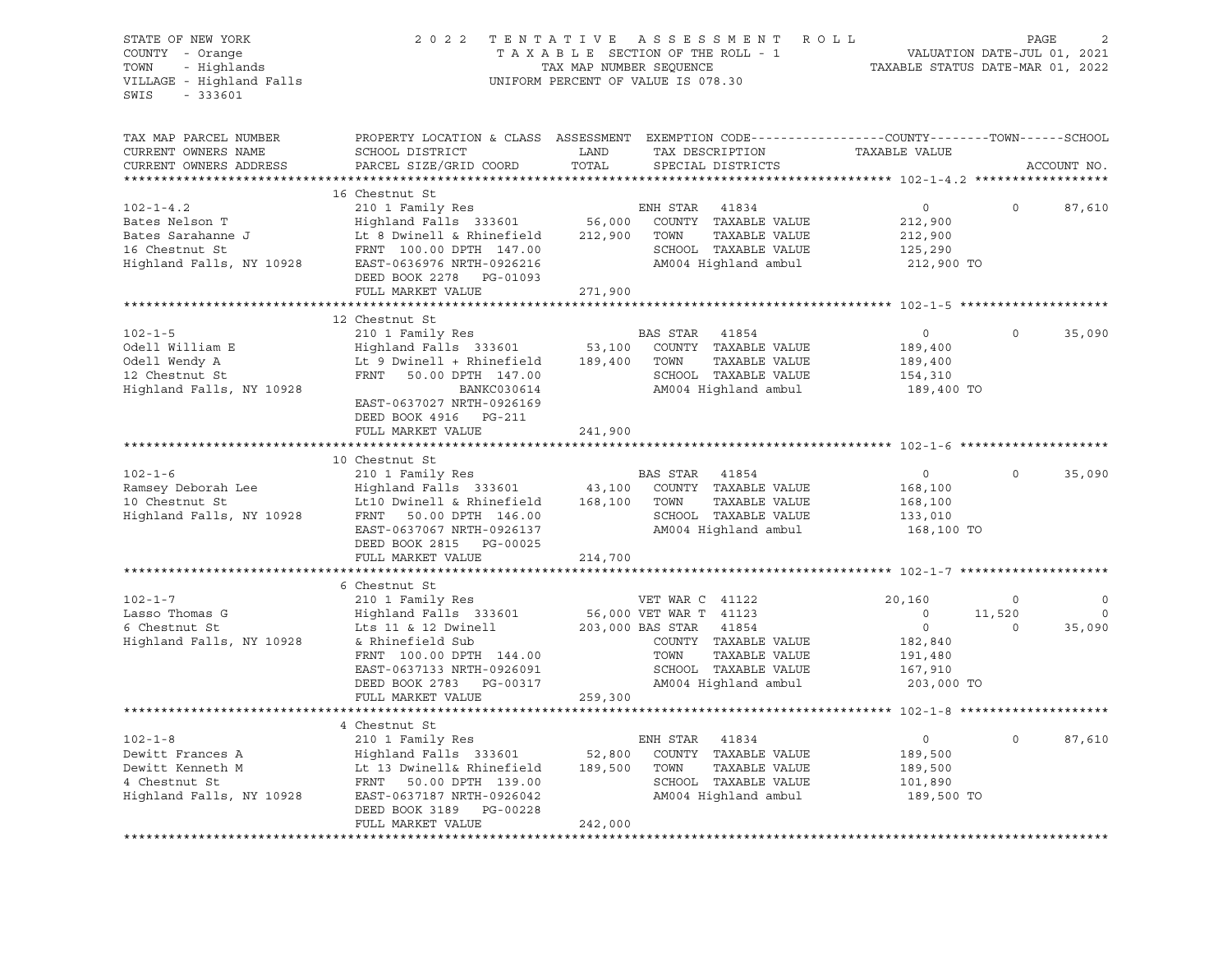| STATE OF NEW YORK<br>COUNTY - Orange<br>- Highlands<br>TOWN<br>VILLAGE - Highland Falls<br>$-333601$<br>SWIS | 2 0 2 2                                                                                                                                                                                              | TENTATIVE<br>TAX MAP NUMBER SEQUENCE | ASSESSMENT ROLL<br>TAXABLE SECTION OF THE ROLL - 1<br>UNIFORM PERCENT OF VALUE IS 078.30                           | VALUATION DATE-JUL 01, 2021<br>TAXABLE STATUS DATE-MAR 01, 2022 | PAGE<br>3         |
|--------------------------------------------------------------------------------------------------------------|------------------------------------------------------------------------------------------------------------------------------------------------------------------------------------------------------|--------------------------------------|--------------------------------------------------------------------------------------------------------------------|-----------------------------------------------------------------|-------------------|
| TAX MAP PARCEL NUMBER<br>CURRENT OWNERS NAME<br>CURRENT OWNERS ADDRESS                                       | PROPERTY LOCATION & CLASS ASSESSMENT EXEMPTION CODE---------------COUNTY-------TOWN------SCHOOL<br>SCHOOL DISTRICT<br>PARCEL SIZE/GRID COORD                                                         | LAND<br>TOTAL                        | TAX DESCRIPTION<br>SPECIAL DISTRICTS                                                                               | TAXABLE VALUE                                                   | ACCOUNT NO.       |
| $102 - 1 - 9$<br>Wells Virginia D<br>$C/O-$ Rodney L. Wells<br>11 Frost Ln<br>Cornwall, NY 12518             | 2 Chestnut St<br>210 1 Family Res<br>Highland Falls 333601 52,800<br>Lt14 Dwinell & Rhinefield<br>FRNT 50.00 DPTH 138.00<br>EAST-0637225 NRTH-0926014<br>DEED BOOK 14411 PG-595<br>FULL MARKET VALUE | 129,200<br>165,000                   | COUNTY TAXABLE VALUE<br>TOWN<br>TAXABLE VALUE<br>SCHOOL TAXABLE VALUE<br>AM004 Highland ambul                      | 129,200<br>129,200<br>129,200<br>129,200 TO                     |                   |
|                                                                                                              |                                                                                                                                                                                                      |                                      |                                                                                                                    |                                                                 |                   |
| $102 - 1 - 10$<br>Patel Taruna M<br>7 Rubinstein Ct<br>Spring Valley, NY 10977                               | Edward St<br>311 Res vac land<br>Highland Falls 333601<br>Lts 19-19A & 20<br>E Dornberger Sub<br>FRNT 126.40 DPTH 115.20<br>ACRES<br>0.30<br>EAST-0637293 NRTH-0925961                               | 37,300<br>37,300                     | COUNTY TAXABLE VALUE<br>TOWN<br>TAXABLE VALUE<br>SCHOOL TAXABLE VALUE<br>AM004 Highland ambul                      | 37,300<br>37,300<br>37,300<br>37,300 TO                         |                   |
|                                                                                                              | DEED BOOK 14254 PG-71<br>FULL MARKET VALUE                                                                                                                                                           | 47,600                               |                                                                                                                    |                                                                 |                   |
| $102 - 1 - 11$<br>The Makan Construction Trust<br>24 Ayr Rd<br>Chester, NY 10918                             | 16 Hillside Ave<br>210 1 Family Res<br>Highland Falls 333601<br>Lts 21 22 E Dornberger<br>FRNT 145.00 DPTH 95.00<br>EAST-0637218 NRTH-0925889<br>DEED BOOK 15011 PG-1328<br>FULL MARKET VALUE        | 37,200<br>194,000<br>247,800         | COUNTY TAXABLE VALUE<br>TOWN<br>TAXABLE VALUE<br>SCHOOL TAXABLE VALUE<br>AM004 Highland ambul                      | 194,000<br>194,000<br>194,000<br>194,000 TO                     |                   |
|                                                                                                              |                                                                                                                                                                                                      |                                      |                                                                                                                    |                                                                 |                   |
| $102 - 1 - 12$<br>Estelle William J<br>Estelle Estrella RP<br>17 Hillside Ave<br>Highland Falls, NY 10928    | 17 Hillside Ave<br>210 1 Family Res<br>Highland Falls 333601<br>Lt 32 E Dornberger Sub<br>William J&Estrella RP Est<br>Living Trust<br>FRNT<br>72.00 DPTH 60.00<br>BANK<br>N                         | 34,200<br>201,900                    | BAS STAR<br>41854<br>COUNTY TAXABLE VALUE<br>TAXABLE VALUE<br>TOWN<br>SCHOOL TAXABLE VALUE<br>AM004 Highland ambul | $\overline{0}$<br>201,900<br>201,900<br>166,810<br>201,900 TO   | $\circ$<br>35,090 |
|                                                                                                              | EAST-0637123 NRTH-0925845<br>DEED BOOK 14191 PG-1907<br>FULL MARKET VALUE                                                                                                                            | 257,900                              |                                                                                                                    |                                                                 |                   |
| $102 - 1 - 13$<br>Tannenbaum Mayer<br>Tauber Abraham J<br>PO Box 395<br>Monsey, NY 10952                     | 13 Edward St<br>220 2 Family Res<br>Highland Falls 333601<br>Lt 31 E Dornberger Sub<br>FRNT<br>50.00 DPTH<br>84.00<br>EAST-0637080 NRTH-0925791<br>DEED BOOK 14349 PG-465<br>FULL MARKET VALUE       | 30,600<br>187,600<br>239,600         | COUNTY<br>TAXABLE VALUE<br>TOWN<br>TAXABLE VALUE<br>SCHOOL TAXABLE VALUE<br>AM004 Highland ambul                   | 187,600<br>187,600<br>187,600<br>187,600 TO                     |                   |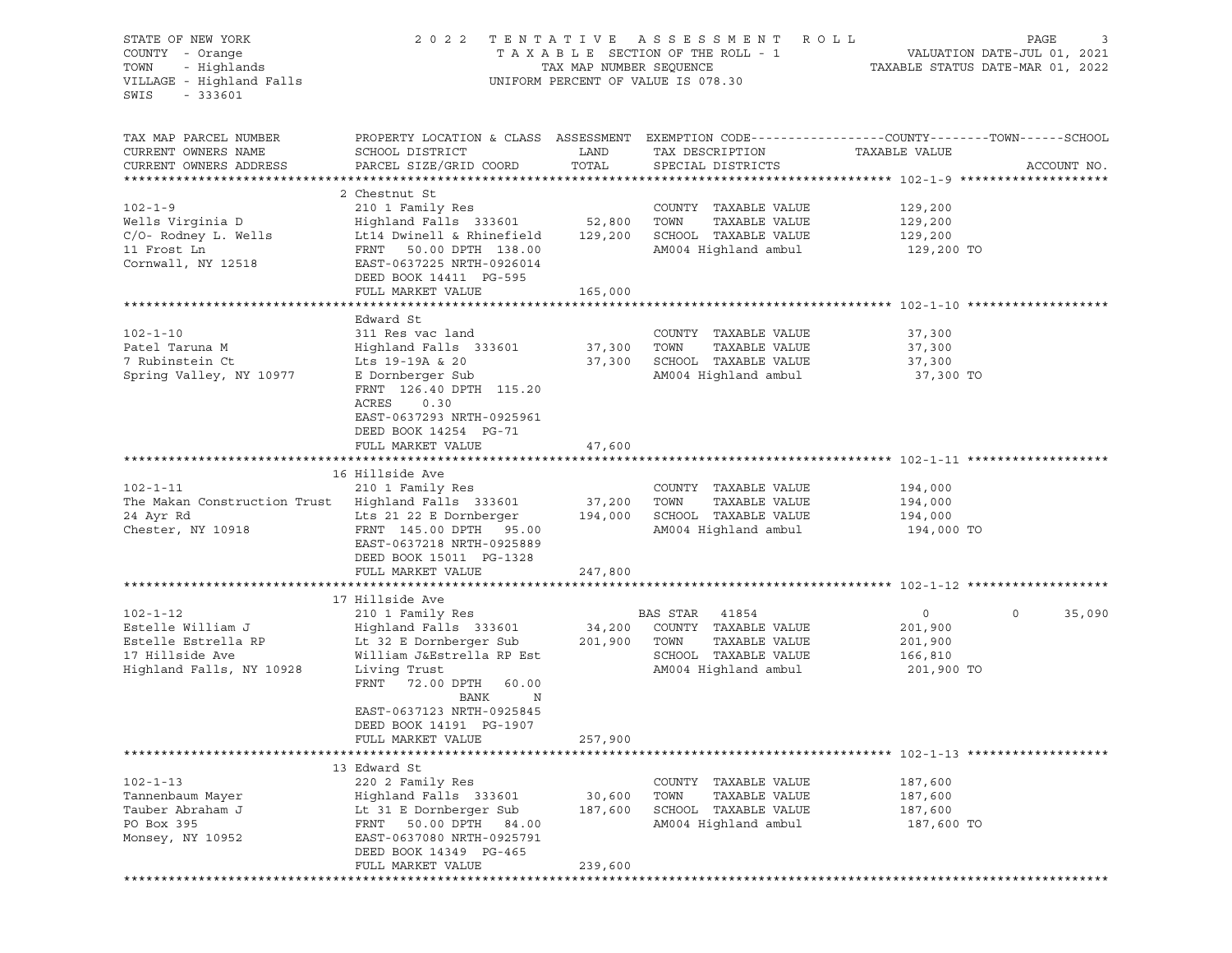VILLAGE - Highland Falls UNIFORM PERCENT OF VALUE IS 078.30 SWIS - 333601

# STATE OF NEW YORK 2 0 2 2 T E N T A T I V E A S S E S S M E N T R O L L PAGE 4 COUNTY - Orange T A X A B L E SECTION OF THE ROLL - 1 VALUATION DATE-JUL 01, 2021 TOWN - Highlands TAX MAP NUMBER SEQUENCE TAXABLE STATUS DATE-MAR 01, 2022

| TAX MAP PARCEL NUMBER<br>CURRENT OWNERS NAME<br>CURRENT OWNERS ADDRESS | PROPERTY LOCATION & CLASS ASSESSMENT EXEMPTION CODE---------------COUNTY-------TOWN------SCHOOL<br>SCHOOL DISTRICT<br>PARCEL SIZE/GRID COORD | LAND<br>TOTAL | TAX DESCRIPTION<br>SPECIAL DISTRICTS | TAXABLE VALUE  | ACCOUNT NO.            |
|------------------------------------------------------------------------|----------------------------------------------------------------------------------------------------------------------------------------------|---------------|--------------------------------------|----------------|------------------------|
|                                                                        |                                                                                                                                              |               |                                      |                |                        |
| $102 - 1 - 14$                                                         | 11 Edward St                                                                                                                                 |               |                                      | 30,575         | $\circ$<br>$\mathbf 0$ |
| Steele Daniel L                                                        |                                                                                                                                              |               |                                      | $\overline{0}$ | 19,200<br>$\circ$      |
| Steele Marion                                                          | Lt 30 E Dornberger Sub 122,300 ENH STAR 41834                                                                                                |               |                                      | $\circ$        | 87,610<br>$\mathbf 0$  |
| 11 Edward St                                                           | FRNT<br>50.00 DPTH 91.00                                                                                                                     |               | COUNTY TAXABLE VALUE                 | 91,725         |                        |
| Highland Falls, NY 10928                                               | EAST-0637049 NRTH-0925754                                                                                                                    |               | TOWN<br>TAXABLE VALUE                | 103,100        |                        |
|                                                                        | DEED BOOK 2285 PG-00750                                                                                                                      |               | SCHOOL TAXABLE VALUE                 | 34,690         |                        |
|                                                                        | FULL MARKET VALUE                                                                                                                            |               | 156,200 AM004 Highland ambul         | 122,300 TO     |                        |
|                                                                        |                                                                                                                                              |               |                                      |                |                        |
|                                                                        |                                                                                                                                              |               |                                      |                |                        |
|                                                                        | Edward St                                                                                                                                    |               |                                      |                |                        |
| $102 - 1 - 15$                                                         | 311 Res vac land                                                                                                                             |               | COUNTY TAXABLE VALUE                 | 17,600         |                        |
| Steele Daniel L                                                        | Highland Falls 333601 17,600 TOWN                                                                                                            |               | TAXABLE VALUE                        | 17,600         |                        |
| Steele Marion                                                          | Lt 29 E Dornberger Sub                                                                                                                       |               | 17,600 SCHOOL TAXABLE VALUE          | 17,600         |                        |
| 11 Edward St                                                           | FRNT 50.00 DPTH 98.00                                                                                                                        |               | AM004 Highland ambul                 | 17,600 TO      |                        |
| Highland Falls, NY 10928                                               | EAST-0637018 NRTH-0925713<br>DEED BOOK 2285 PG-00750                                                                                         |               |                                      |                |                        |
|                                                                        | FULL MARKET VALUE                                                                                                                            | 22,500        |                                      |                |                        |
|                                                                        |                                                                                                                                              |               |                                      |                |                        |
|                                                                        | 5 Edward St                                                                                                                                  |               |                                      |                |                        |
| $102 - 1 - 16$                                                         | 220 2 Family Res                                                                                                                             |               | COUNTY TAXABLE VALUE                 | 235,300        |                        |
|                                                                        |                                                                                                                                              |               | TAXABLE VALUE                        |                |                        |
| Porr Walter A                                                          | Highland Falls 333601<br>Lt 28 Edward Dornberger 235,300 SCHOOL TAXABLE VALUE                                                                | 34,200 TOWN   |                                      | 235,300        |                        |
| 19 Katavolos Dr                                                        |                                                                                                                                              |               |                                      | 235,300        |                        |
| Tomkins Cove, NY 10986                                                 | FRNT<br>49.00 DPTH 103.00<br>ACRES<br>0.11                                                                                                   |               | AM004 Highland ambul                 | 235,300 TO     |                        |
|                                                                        | EAST-0636991 NRTH-0925676                                                                                                                    |               |                                      |                |                        |
|                                                                        | DEED BOOK 3355 PG-176                                                                                                                        |               |                                      |                |                        |
|                                                                        | FULL MARKET VALUE                                                                                                                            | 300,500       |                                      |                |                        |
|                                                                        |                                                                                                                                              |               |                                      |                |                        |
|                                                                        | 3 Edwards St                                                                                                                                 |               |                                      |                |                        |
| $102 - 1 - 17.1$                                                       | 210 1 Family Res                                                                                                                             |               | COUNTY TAXABLE VALUE                 | 203,600        |                        |
| Flynn Patrick Joseph                                                   | Highland Falls 333601                                                                                                                        | 34,600        | TOWN<br>TAXABLE VALUE                | 203,600        |                        |
| 3 Edwards St                                                           | $R - 3294$                                                                                                                                   | 203,600       | SCHOOL TAXABLE VALUE                 | 203,600        |                        |
|                                                                        |                                                                                                                                              |               |                                      |                |                        |
| Highland Falls, NY 10928                                               | FRNT 52.00 DPTH 106.00                                                                                                                       |               | AM004 Highland ambul                 | 203,600 TO     |                        |
|                                                                        | EAST-0636972 NRTH-0925605                                                                                                                    |               |                                      |                |                        |
|                                                                        | DEED BOOK 4733 PG-191                                                                                                                        |               |                                      |                |                        |
|                                                                        | FULL MARKET VALUE                                                                                                                            | 260,000       |                                      |                |                        |
|                                                                        |                                                                                                                                              |               |                                      |                |                        |
|                                                                        | 106 Mountain Ave                                                                                                                             |               |                                      |                |                        |
| $102 - 1 - 17.2$                                                       | 230 3 Family Res                                                                                                                             |               | COUNTY TAXABLE VALUE                 | 245,500        |                        |
| Andrade Dennis A                                                       | Highland Falls 333601                                                                                                                        | 36,200        | TAXABLE VALUE<br>TOWN                | 245,500        |                        |
| 106 Mountain Ave                                                       | FRNT 87.00 DPTH 105.10                                                                                                                       | 245,500       | SCHOOL TAXABLE VALUE                 | 245,500        |                        |
|                                                                        |                                                                                                                                              |               |                                      |                |                        |
| Highland Falls, NY 10928                                               | EAST-0636920 NRTH-0925646                                                                                                                    |               | AM004 Highland ambul                 | 245,500 TO     |                        |
|                                                                        | DEED BOOK 14472 PG-1255                                                                                                                      |               |                                      |                |                        |
|                                                                        | FULL MARKET VALUE                                                                                                                            | 313,500       |                                      |                |                        |
|                                                                        |                                                                                                                                              |               |                                      |                |                        |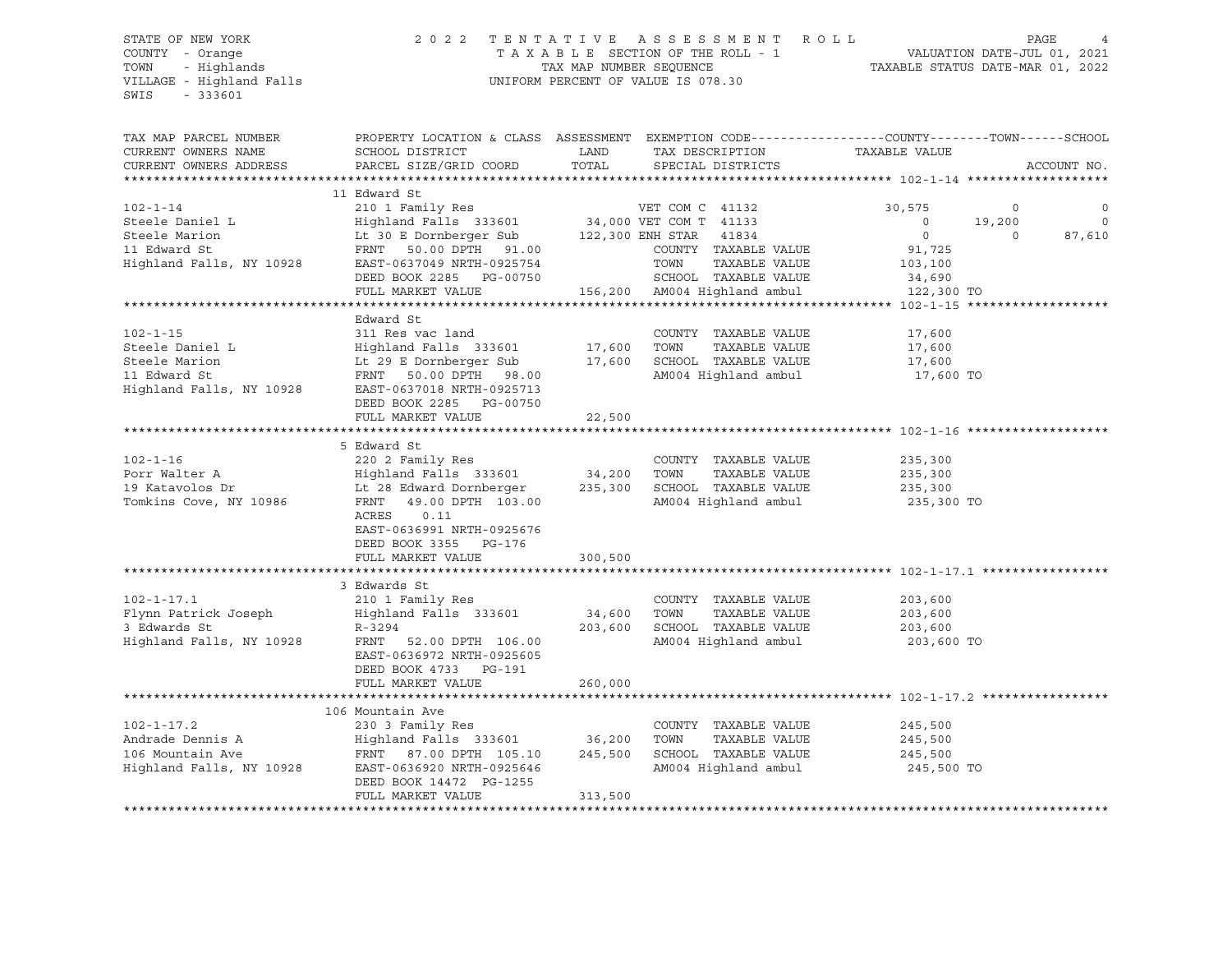STATE OF NEW YORK 2 0 2 2 T E N T A T I V E A S S E S S M E N T R O L L PAGE 5 COUNTY - Orange T A X A B L E SECTION OF THE ROLL - 1 VALUATION DATE-JUL 01, 2021 TOWN - Highlands TAX MAP NUMBER SEQUENCE TAXABLE STATUS DATE-MAR 01, 2022 VILLAGE - Highland Falls UNIFORM PERCENT OF VALUE IS 078.30 SWIS - 333601 TAX MAP PARCEL NUMBER PROPERTY LOCATION & CLASS ASSESSMENT EXEMPTION CODE------------------COUNTY--------TOWN------SCHOOL CURRENT OWNERS NAME SCHOOL DISTRICT LAND TAX DESCRIPTION TAXABLE VALUE CURRENT OWNERS ADDRESS PARCEL SIZE/GRID COORD TOTAL SPECIAL DISTRICTS ACCOUNT NO. \*\*\*\*\*\*\*\*\*\*\*\*\*\*\*\*\*\*\*\*\*\*\*\*\*\*\*\*\*\*\*\*\*\*\*\*\*\*\*\*\*\*\*\*\*\*\*\*\*\*\*\*\*\*\*\*\*\*\*\*\*\*\*\*\*\*\*\*\*\*\*\*\*\*\*\*\*\*\*\*\*\*\*\*\*\*\*\*\*\*\*\*\*\*\*\*\*\*\*\*\*\*\* 102-1-18.1 \*\*\*\*\*\*\*\*\*\*\*\*\*\*\*\*\* 114 Mountain Ave 25 PCT OF VALUE USED FOR EXEMPTION PURPOSES 102-1-18.1 482 Det row bldg VET COM C 41132 17,488 0 0 Valencia Cielito Highland Falls 333601 48,500 VET COM T 41133 0 17,488 0 Valencia Genalyn Lot A Porter Sub 279,800 VET DIS C 41142 31,478 0 0 114 Mountain Ave FRNT 142.20 DPTH 60.00 VET DIS T 41143 0 31,478 0 Highland Falls, NY 10928 EAST-0636872 NRTH-0925751 COUNTY TAXABLE VALUE 230,834 DEED BOOK 14260 PG-886 TOWN TAXABLE VALUE 230,834 FULL MARKET VALUE 357,300 SCHOOL TAXABLE VALUE 279,800 AM004 Highland ambul 279,800 TO \*\*\*\*\*\*\*\*\*\*\*\*\*\*\*\*\*\*\*\*\*\*\*\*\*\*\*\*\*\*\*\*\*\*\*\*\*\*\*\*\*\*\*\*\*\*\*\*\*\*\*\*\*\*\*\*\*\*\*\*\*\*\*\*\*\*\*\*\*\*\*\*\*\*\*\*\*\*\*\*\*\*\*\*\*\*\*\*\*\*\*\*\*\*\*\*\*\*\*\*\*\*\* 102-1-18.2 \*\*\*\*\*\*\*\*\*\*\*\*\*\*\*\*\* 108 Mountain Ave 102-1-18.2 210 1 Family Res COUNTY TAXABLE VALUE 145,500 Jones Carrie Highland Falls 333601 36,000 TOWN TAXABLE VALUE 145,500 108 Mountain Ave Lt B Porter Sub 145,500 SCHOOL TAXABLE VALUE 145,500 Highland Falls, NY 10928 FRNT 50.00 DPTH 101.70 AM004 Highland ambul 145,500 TO BANKC170031 EAST-0636905 NRTH-0925724 DEED BOOK 14433 PG-1565 FULL MARKET VALUE 185,800 \*\*\*\*\*\*\*\*\*\*\*\*\*\*\*\*\*\*\*\*\*\*\*\*\*\*\*\*\*\*\*\*\*\*\*\*\*\*\*\*\*\*\*\*\*\*\*\*\*\*\*\*\*\*\*\*\*\*\*\*\*\*\*\*\*\*\*\*\*\*\*\*\*\*\*\*\*\*\*\*\*\*\*\*\*\*\*\*\*\*\*\*\*\*\*\*\*\*\*\*\*\*\* 102-1-19 \*\*\*\*\*\*\*\*\*\*\*\*\*\*\*\*\*\*\* 4 Locust St 102-1-19 210 1 Family Res BAS STAR 41854 0 0 35,090 Sporbert Nancy M Highland Falls 333601 36,400 COUNTY TAXABLE VALUE 167,100 4 Locust St Letter Communication and Communication of Communication and Letter St Letter St Letter St Letter St<br>167,100 TOWN TAXABLE VALUE 167,100 Highland Falls, NY 10928 FRNT 55.00 DPTH 190.00 SCHOOL TAXABLE VALUE 132,010 BANKC230070 AM004 Highland ambul 167,100 TO EAST-0636926 NRTH-0925816 DEED BOOK 13058 PG-187 FULL MARKET VALUE 213,400 \*\*\*\*\*\*\*\*\*\*\*\*\*\*\*\*\*\*\*\*\*\*\*\*\*\*\*\*\*\*\*\*\*\*\*\*\*\*\*\*\*\*\*\*\*\*\*\*\*\*\*\*\*\*\*\*\*\*\*\*\*\*\*\*\*\*\*\*\*\*\*\*\*\*\*\*\*\*\*\*\*\*\*\*\*\*\*\*\*\*\*\*\*\*\*\*\*\*\*\*\*\*\* 102-1-20 \*\*\*\*\*\*\*\*\*\*\*\*\*\*\*\*\*\*\* 6 Locust St<br>210 1 Family Res 102-1-20 210 1 Family Res VET COM C 41132 33,600 0 0 Colleluore Joseph Highland Falls 333601 36,600 VET COM T 41133 0 19,200 0 Colleluore Dorothy **Let 18 Dwinell &Rhinefield** 199,400 VET DIS C 41142 67,200 0 0 0 6 Locust St FRNT 55.00 DPTH 179.00 VET DIS T 41143 0 38,400 0 Highland Falls, NY 10928 EAST-0636971 NRTH-0925846 AGED-C 41802 4,930 0 0 DEED BOOK 14328 PG-1095 COUNTY TAXABLE VALUE 93,670 FULL MARKET VALUE 254,700 TOWN TAXABLE VALUE 141,800 SCHOOL TAXABLE VALUE 199,400 AM004 Highland ambul 199,400 TO \*\*\*\*\*\*\*\*\*\*\*\*\*\*\*\*\*\*\*\*\*\*\*\*\*\*\*\*\*\*\*\*\*\*\*\*\*\*\*\*\*\*\*\*\*\*\*\*\*\*\*\*\*\*\*\*\*\*\*\*\*\*\*\*\*\*\*\*\*\*\*\*\*\*\*\*\*\*\*\*\*\*\*\*\*\*\*\*\*\*\*\*\*\*\*\*\*\*\*\*\*\*\* 102-1-21 \*\*\*\*\*\*\*\*\*\*\*\*\*\*\*\*\*\*\* 8 Locust St<br>220 2 Family Res 102-1-21 220 2 Family Res COUNTY TAXABLE VALUE 199,700 Park Jane Highland Falls 333601 35,600 TOWN TAXABLE VALUE 199,700 8 Locust St Pt Lts 16 17 Dwinell & 199,700 SCHOOL TAXABLE VALUE 199,700 Highland Falls, NY 10928 Rhinefield Sub AM004 Highland ambul 199,700 TO FRNT 60.00 DPTH 129.50 EAST-0636997 NRTH-0925903 DEED BOOK 14674 PG-405 FULL MARKET VALUE 255,000 \*\*\*\*\*\*\*\*\*\*\*\*\*\*\*\*\*\*\*\*\*\*\*\*\*\*\*\*\*\*\*\*\*\*\*\*\*\*\*\*\*\*\*\*\*\*\*\*\*\*\*\*\*\*\*\*\*\*\*\*\*\*\*\*\*\*\*\*\*\*\*\*\*\*\*\*\*\*\*\*\*\*\*\*\*\*\*\*\*\*\*\*\*\*\*\*\*\*\*\*\*\*\*\*\*\*\*\*\*\*\*\*\*\*\*\*\*\*\*\*\*\*\*\*\*\*\*\*\*\*\*\*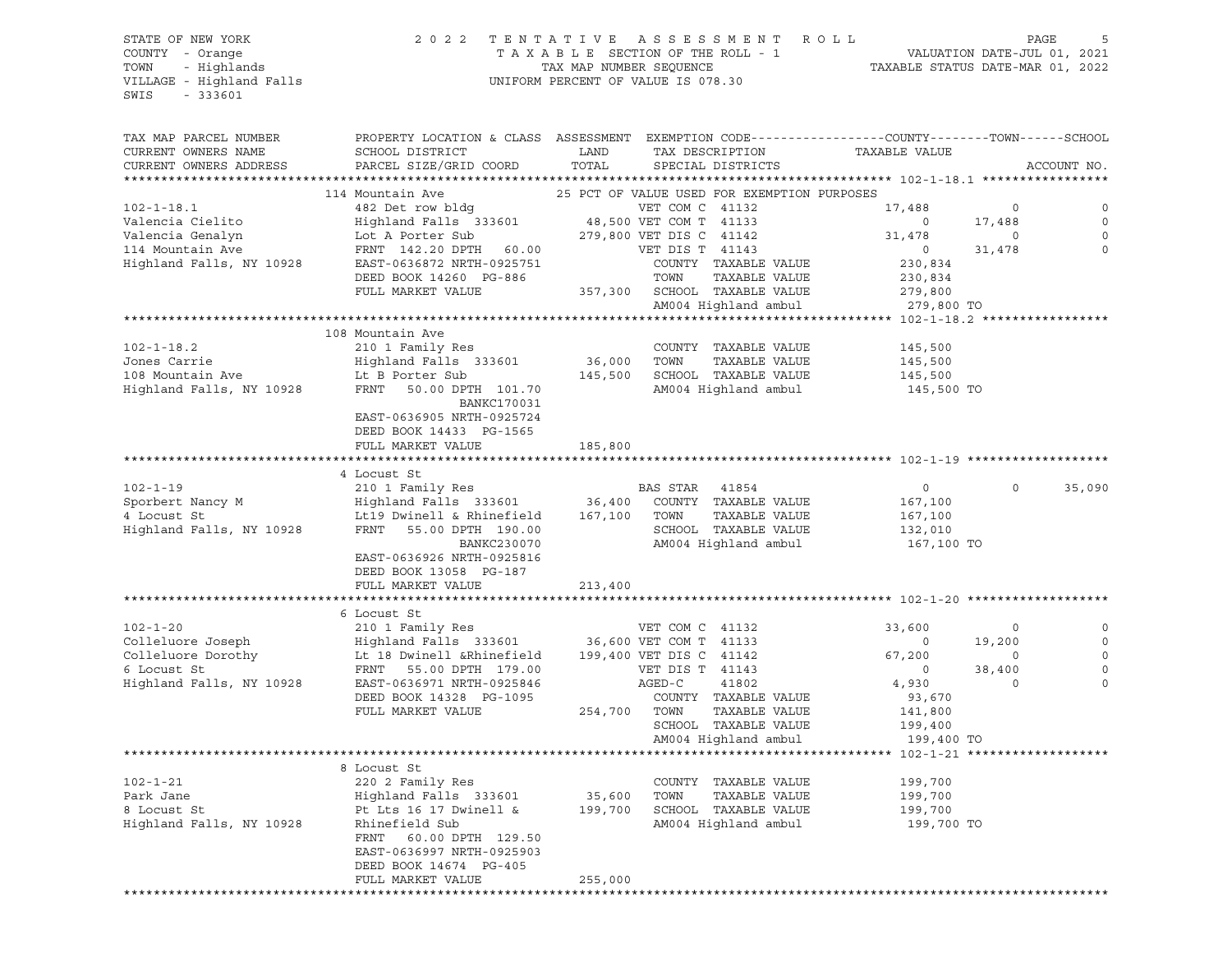| STATE OF NEW YORK<br>COUNTY - Orange<br>TOWN - Highlands<br>VILLAGE - Highland Falls<br>$-333601$<br>SWIS |                                                                                                                                                                                                                                                                                                                   |                   | FENTATIVE ASSESSMENT ROLL PAGE 65 PAGE 67 AXABLE SECTION OF THE ROLL - 1 VALUATION DATE-JUL 01, 2021<br>2022 TENTATIVE ASSESSMENT ROLL<br>UNIFORM PERCENT OF VALUE IS 078.30 |                                                                                          |                               |                                  |
|-----------------------------------------------------------------------------------------------------------|-------------------------------------------------------------------------------------------------------------------------------------------------------------------------------------------------------------------------------------------------------------------------------------------------------------------|-------------------|------------------------------------------------------------------------------------------------------------------------------------------------------------------------------|------------------------------------------------------------------------------------------|-------------------------------|----------------------------------|
| TAX MAP PARCEL NUMBER<br>CURRENT OWNERS NAME<br>CURRENT OWNERS ADDRESS                                    | PROPERTY LOCATION & CLASS ASSESSMENT EXEMPTION CODE----------------COUNTY-------TOWN------SCHOOL<br>SCHOOL DISTRICT<br>PARCEL SIZE/GRID COORD                                                                                                                                                                     | LAND<br>TOTAL     | TAX DESCRIPTION<br>SPECIAL DISTRICTS                                                                                                                                         | TAXABLE VALUE                                                                            |                               | ACCOUNT NO.                      |
|                                                                                                           |                                                                                                                                                                                                                                                                                                                   |                   |                                                                                                                                                                              |                                                                                          |                               |                                  |
| $102 - 1 - 22$<br>Austin Joshua<br>Austin Marilyn                                                         | 21 Hillside Ave<br>EAST-0637091 NRTH-0925890<br>DEED BOOK 14756 PG-76                                                                                                                                                                                                                                             |                   | TAXABLE VALUE<br>SCHOOL TAXABLE VALUE<br>AM004 Highland ambul                                                                                                                | 1,500 1,500<br>248,500<br>248,500<br>248,500<br>250,000 TO                               |                               | 1,500                            |
|                                                                                                           | FULL MARKET VALUE                                                                                                                                                                                                                                                                                                 | 319,300           |                                                                                                                                                                              |                                                                                          |                               |                                  |
|                                                                                                           |                                                                                                                                                                                                                                                                                                                   |                   |                                                                                                                                                                              |                                                                                          |                               |                                  |
|                                                                                                           | EAST-0637057 NRTH-0925968<br>DEED BOOK 2308 PG-00294                                                                                                                                                                                                                                                              |                   | COUNTY TAXABLE VALUE<br>SCHOOL TAXABLE VALUE                                                                                                                                 | 11,520<br>$\overline{0}$<br>$\overline{0}$<br>140,080<br>140,080<br>63,990<br>151,600 TO | $\circ$<br>11,520<br>$\sim$ 0 | $\circ$<br>$\mathbf 0$<br>87,610 |
|                                                                                                           |                                                                                                                                                                                                                                                                                                                   |                   | AM004 Highland ambul                                                                                                                                                         |                                                                                          |                               |                                  |
|                                                                                                           | FULL MARKET VALUE                                                                                                                                                                                                                                                                                                 | 193,600           |                                                                                                                                                                              |                                                                                          |                               |                                  |
|                                                                                                           | 11 Locust St                                                                                                                                                                                                                                                                                                      |                   |                                                                                                                                                                              |                                                                                          |                               |                                  |
| $102 - 1 - 24$                                                                                            | 210 1 Family Res BAS STAR 41854<br>Mennite Teodoro Mente Ealgoust Barbara (1994)<br>Mennite-Falgoust Barbara (1992) Lt 6 & Pt Lt 7 Dwinell & 223,400 TOWN TAXABLE VALUE<br>11 Locust St (19928 FRNT 95.50 DPTH 151.50 MM004 Highland ambul<br>BANKC030385<br>EAST-0636950 NRTH-0926068<br>DEED BOOK 12378 PG-1548 |                   |                                                                                                                                                                              | $\overline{0}$<br>223,400<br>223,400<br>188,310<br>223,400 TO                            | $\Omega$                      | 35,090                           |
|                                                                                                           | FULL MARKET VALUE                                                                                                                                                                                                                                                                                                 | 285,300           |                                                                                                                                                                              |                                                                                          |                               |                                  |
|                                                                                                           |                                                                                                                                                                                                                                                                                                                   |                   |                                                                                                                                                                              |                                                                                          |                               |                                  |
| $102 - 1 - 25$<br>Gottlieb Andrew<br>Gottlieb Jean<br>9 Locust St<br>Highland Falls, NY 10928             | 9 Locust St<br>210 1 Family Res BAS STAR 41854<br>Highland Falls 333601 35,400 COUNTY TAXABLE VALUE<br>Lt 5 Dwinell & Rhinefield 218,200 TOWN TAXABLE VALUE<br>FRNT 48.00 DPTH 151.00 SCHOOL TAXABLE VALUE<br>EAST-0636861 NRTH-0926023<br>DEED BOOK 2955 PG-00204<br>FULL MARKET VALUE                           | 278,700           | AM004 Highland ambul 218,200 TO                                                                                                                                              | $\overline{0}$<br>218,200<br>218,200<br>183,110                                          | $\circ$                       | 35,090                           |
|                                                                                                           |                                                                                                                                                                                                                                                                                                                   |                   |                                                                                                                                                                              |                                                                                          |                               |                                  |
| $102 - 1 - 26$<br>Zahakos Marc L<br>Scotman Paul A Jr<br>7 Locust St<br>Highland Falls, NY 10928          | 7 Locust St<br>210 1 Family Res<br>Highland Falls 333601<br>Lt4 Dwinell/Rhinefield Su<br>FRNT 48.00 DPTH 150.00<br>BANK<br>N<br>EAST-0636833 NRTH-0925992<br>DEED BOOK 14782 PG-802                                                                                                                               | 35,400<br>209,600 | COUNTY TAXABLE VALUE<br>TOWN<br>TAXABLE VALUE<br>SCHOOL TAXABLE VALUE<br>AM004 Highland ambul                                                                                | 209,600<br>209,600<br>209,600<br>209,600 TO                                              |                               |                                  |
|                                                                                                           | FULL MARKET VALUE                                                                                                                                                                                                                                                                                                 | 267,700           |                                                                                                                                                                              |                                                                                          |                               |                                  |
|                                                                                                           |                                                                                                                                                                                                                                                                                                                   |                   |                                                                                                                                                                              |                                                                                          |                               |                                  |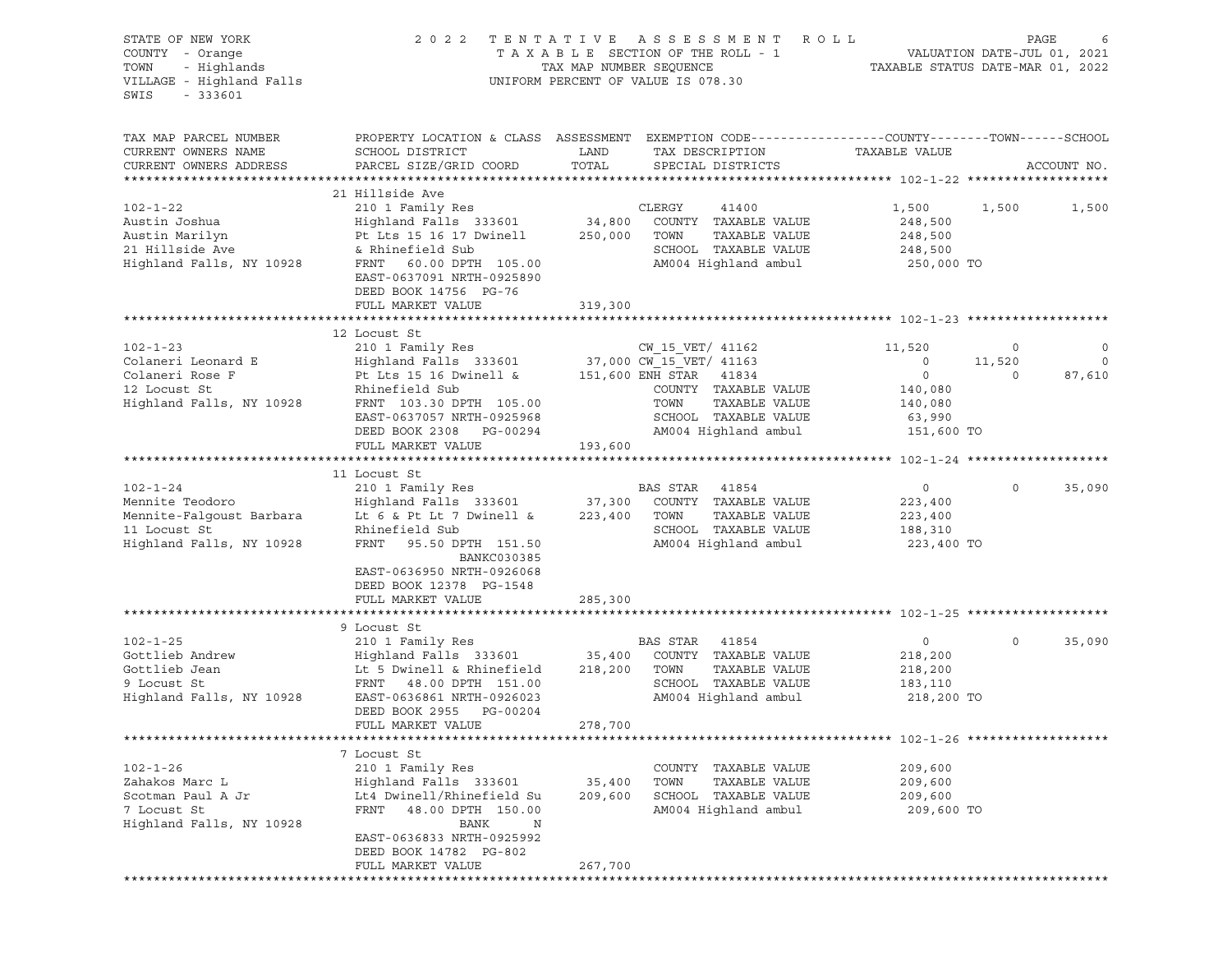| PROPERTY LOCATION & CLASS ASSESSMENT EXEMPTION CODE----------------COUNTY-------TOWN------SCHOOL<br>TAX MAP PARCEL NUMBER<br>CURRENT OWNERS NAME<br>SCHOOL DISTRICT<br>LAND<br>TAXABLE VALUE<br>TAX DESCRIPTION<br>TOTAL<br>CURRENT OWNERS ADDRESS<br>PARCEL SIZE/GRID COORD<br>SPECIAL DISTRICTS<br>ACCOUNT NO.<br>1 Locust St<br>$102 - 1 - 27$<br>210 1 Family Res<br>COUNTY TAXABLE VALUE<br>214,400<br>Highland Falls 333601 34,800<br>Fiore Jacqueline<br>TOWN<br>TAXABLE VALUE<br>214,400<br>SCHOOL TAXABLE VALUE<br>Fiore Melody<br>Lt 1 Dwinell & Rhinefield<br>214,400<br>214,400<br>PO Box 66<br>FRNT 132.00 DPTH 49.70<br>AM004 Highland ambul<br>214,400 TO<br>Orangeburg, NY 10962<br>EAST-0636810 NRTH-0925911<br>DEED BOOK 12958 PG-852<br>FULL MARKET VALUE<br>273,800<br>120 Mountain Ave<br>$102 - 1 - 28$<br>210 1 Family Res<br>COUNTY TAXABLE VALUE<br>240,000<br>Murphy Bernadette<br>Highland Falls 333601<br>36,800<br>TOWN<br>TAXABLE VALUE<br>240,000<br>Dunn Claudia<br>SCHOOL TAXABLE VALUE<br>Lts 2 3 Dwinell<br>240,000<br>240,000<br>120 Mountain Ave<br>& Rhinefield Sub<br>AM004 Highland ambul<br>240,000 TO<br>Highland Falls, NY 10928<br>FRNT<br>98.00 DPTH 105.00<br>BANK<br>L<br>EAST-0636768 NRTH-0925958<br>DEED BOOK 14828 PG-543<br>FULL MARKET VALUE<br>306,500<br>124 Mountain Ave<br>$102 - 1 - 29.2$<br>COUNTY TAXABLE VALUE<br>210 1 Family Res<br>185,200<br>The Only Mountain LLC<br>Highland Falls 333601 37,300<br>TOWN<br>TAXABLE VALUE<br>185,200<br>50.00 DPTH 282.40<br>SCHOOL TAXABLE VALUE<br>50 North Broadway Unit 3<br>185,200<br>FRNT<br>185,200<br>Nyack, NY 10960<br>0.32<br>AM004 Highland ambul<br>ACRES<br>185,200 TO<br>EAST-0636770 NRTH-0926072<br>DEED BOOK 15177 PG-587<br>236,500<br>FULL MARKET VALUE<br>126 Mountain Ave<br>$102 - 1 - 30.1$<br>210 1 Family Res<br>COUNTY TAXABLE VALUE<br>247,900<br>Highland Falls 333601<br>35,200<br>TOWN<br>TAXABLE VALUE<br>Hilton Jason<br>247,900<br>Woodruff Sub Map 3270<br>247,900<br>SCHOOL TAXABLE VALUE<br>126 Mountain Ave<br>247,900<br>FRNT 50.00 DPTH 104.90<br>AM004 Highland ambul<br>Highland Falls, NY 10928<br>247,900 TO<br>BANKC030440<br>EAST-0636672 NRTH-0926057<br>DEED BOOK 14151 PG-830<br>FULL MARKET VALUE<br>316,600<br>Jevens Rd<br>$102 - 1 - 31.1$<br>311 Res vac land<br>TAXABLE VALUE<br>4,200<br>COUNTY<br>Fish Scott G<br>Highland Falls 333601<br>TAXABLE VALUE<br>4,200<br>4,200<br>TOWN<br>Fish Katherine M<br>Lt B Patnode Sub Map 3978<br>SCHOOL<br>4,200<br>TAXABLE VALUE<br>4,200<br>130 Mountain Ave<br>50.00 DPTH 125.00<br>AM004 Highland ambul<br>FRNT<br>4,200 TO<br>Highland Falls, NY 10928<br><b>BANK</b><br>L<br>EAST-0636604 NRTH-0926181<br>DEED BOOK 11568 PG-638<br>FULL MARKET VALUE<br>5,400 | STATE OF NEW YORK<br>COUNTY - Orange<br>- Highlands<br>TOWN<br>VILLAGE - Highland Falls<br>SWIS<br>$-333601$ | 2 0 2 2 | TAX MAP NUMBER SEQUENCE | TENTATIVE ASSESSMENT<br>R O L L<br>TAXABLE SECTION OF THE ROLL - 1<br>UNIFORM PERCENT OF VALUE IS 078.30 | PAGE<br>VALUATION DATE-JUL 01, 2021<br>TAXABLE STATUS DATE-MAR 01, 2022 |
|--------------------------------------------------------------------------------------------------------------------------------------------------------------------------------------------------------------------------------------------------------------------------------------------------------------------------------------------------------------------------------------------------------------------------------------------------------------------------------------------------------------------------------------------------------------------------------------------------------------------------------------------------------------------------------------------------------------------------------------------------------------------------------------------------------------------------------------------------------------------------------------------------------------------------------------------------------------------------------------------------------------------------------------------------------------------------------------------------------------------------------------------------------------------------------------------------------------------------------------------------------------------------------------------------------------------------------------------------------------------------------------------------------------------------------------------------------------------------------------------------------------------------------------------------------------------------------------------------------------------------------------------------------------------------------------------------------------------------------------------------------------------------------------------------------------------------------------------------------------------------------------------------------------------------------------------------------------------------------------------------------------------------------------------------------------------------------------------------------------------------------------------------------------------------------------------------------------------------------------------------------------------------------------------------------------------------------------------------------------------------------------------------------------------------------------------------------------------------------------------------------------------------------------------------------------------------------------------------------------------------------------------------------------------------------------------------------------------------------------------------------------------------|--------------------------------------------------------------------------------------------------------------|---------|-------------------------|----------------------------------------------------------------------------------------------------------|-------------------------------------------------------------------------|
|                                                                                                                                                                                                                                                                                                                                                                                                                                                                                                                                                                                                                                                                                                                                                                                                                                                                                                                                                                                                                                                                                                                                                                                                                                                                                                                                                                                                                                                                                                                                                                                                                                                                                                                                                                                                                                                                                                                                                                                                                                                                                                                                                                                                                                                                                                                                                                                                                                                                                                                                                                                                                                                                                                                                                                          |                                                                                                              |         |                         |                                                                                                          |                                                                         |
|                                                                                                                                                                                                                                                                                                                                                                                                                                                                                                                                                                                                                                                                                                                                                                                                                                                                                                                                                                                                                                                                                                                                                                                                                                                                                                                                                                                                                                                                                                                                                                                                                                                                                                                                                                                                                                                                                                                                                                                                                                                                                                                                                                                                                                                                                                                                                                                                                                                                                                                                                                                                                                                                                                                                                                          |                                                                                                              |         |                         |                                                                                                          |                                                                         |
|                                                                                                                                                                                                                                                                                                                                                                                                                                                                                                                                                                                                                                                                                                                                                                                                                                                                                                                                                                                                                                                                                                                                                                                                                                                                                                                                                                                                                                                                                                                                                                                                                                                                                                                                                                                                                                                                                                                                                                                                                                                                                                                                                                                                                                                                                                                                                                                                                                                                                                                                                                                                                                                                                                                                                                          |                                                                                                              |         |                         |                                                                                                          |                                                                         |
|                                                                                                                                                                                                                                                                                                                                                                                                                                                                                                                                                                                                                                                                                                                                                                                                                                                                                                                                                                                                                                                                                                                                                                                                                                                                                                                                                                                                                                                                                                                                                                                                                                                                                                                                                                                                                                                                                                                                                                                                                                                                                                                                                                                                                                                                                                                                                                                                                                                                                                                                                                                                                                                                                                                                                                          |                                                                                                              |         |                         |                                                                                                          |                                                                         |
|                                                                                                                                                                                                                                                                                                                                                                                                                                                                                                                                                                                                                                                                                                                                                                                                                                                                                                                                                                                                                                                                                                                                                                                                                                                                                                                                                                                                                                                                                                                                                                                                                                                                                                                                                                                                                                                                                                                                                                                                                                                                                                                                                                                                                                                                                                                                                                                                                                                                                                                                                                                                                                                                                                                                                                          |                                                                                                              |         |                         |                                                                                                          |                                                                         |
|                                                                                                                                                                                                                                                                                                                                                                                                                                                                                                                                                                                                                                                                                                                                                                                                                                                                                                                                                                                                                                                                                                                                                                                                                                                                                                                                                                                                                                                                                                                                                                                                                                                                                                                                                                                                                                                                                                                                                                                                                                                                                                                                                                                                                                                                                                                                                                                                                                                                                                                                                                                                                                                                                                                                                                          |                                                                                                              |         |                         |                                                                                                          |                                                                         |
|                                                                                                                                                                                                                                                                                                                                                                                                                                                                                                                                                                                                                                                                                                                                                                                                                                                                                                                                                                                                                                                                                                                                                                                                                                                                                                                                                                                                                                                                                                                                                                                                                                                                                                                                                                                                                                                                                                                                                                                                                                                                                                                                                                                                                                                                                                                                                                                                                                                                                                                                                                                                                                                                                                                                                                          |                                                                                                              |         |                         |                                                                                                          |                                                                         |
|                                                                                                                                                                                                                                                                                                                                                                                                                                                                                                                                                                                                                                                                                                                                                                                                                                                                                                                                                                                                                                                                                                                                                                                                                                                                                                                                                                                                                                                                                                                                                                                                                                                                                                                                                                                                                                                                                                                                                                                                                                                                                                                                                                                                                                                                                                                                                                                                                                                                                                                                                                                                                                                                                                                                                                          |                                                                                                              |         |                         |                                                                                                          |                                                                         |
|                                                                                                                                                                                                                                                                                                                                                                                                                                                                                                                                                                                                                                                                                                                                                                                                                                                                                                                                                                                                                                                                                                                                                                                                                                                                                                                                                                                                                                                                                                                                                                                                                                                                                                                                                                                                                                                                                                                                                                                                                                                                                                                                                                                                                                                                                                                                                                                                                                                                                                                                                                                                                                                                                                                                                                          |                                                                                                              |         |                         |                                                                                                          |                                                                         |
|                                                                                                                                                                                                                                                                                                                                                                                                                                                                                                                                                                                                                                                                                                                                                                                                                                                                                                                                                                                                                                                                                                                                                                                                                                                                                                                                                                                                                                                                                                                                                                                                                                                                                                                                                                                                                                                                                                                                                                                                                                                                                                                                                                                                                                                                                                                                                                                                                                                                                                                                                                                                                                                                                                                                                                          |                                                                                                              |         |                         |                                                                                                          |                                                                         |
|                                                                                                                                                                                                                                                                                                                                                                                                                                                                                                                                                                                                                                                                                                                                                                                                                                                                                                                                                                                                                                                                                                                                                                                                                                                                                                                                                                                                                                                                                                                                                                                                                                                                                                                                                                                                                                                                                                                                                                                                                                                                                                                                                                                                                                                                                                                                                                                                                                                                                                                                                                                                                                                                                                                                                                          |                                                                                                              |         |                         |                                                                                                          |                                                                         |
|                                                                                                                                                                                                                                                                                                                                                                                                                                                                                                                                                                                                                                                                                                                                                                                                                                                                                                                                                                                                                                                                                                                                                                                                                                                                                                                                                                                                                                                                                                                                                                                                                                                                                                                                                                                                                                                                                                                                                                                                                                                                                                                                                                                                                                                                                                                                                                                                                                                                                                                                                                                                                                                                                                                                                                          |                                                                                                              |         |                         |                                                                                                          |                                                                         |
|                                                                                                                                                                                                                                                                                                                                                                                                                                                                                                                                                                                                                                                                                                                                                                                                                                                                                                                                                                                                                                                                                                                                                                                                                                                                                                                                                                                                                                                                                                                                                                                                                                                                                                                                                                                                                                                                                                                                                                                                                                                                                                                                                                                                                                                                                                                                                                                                                                                                                                                                                                                                                                                                                                                                                                          |                                                                                                              |         |                         |                                                                                                          |                                                                         |
|                                                                                                                                                                                                                                                                                                                                                                                                                                                                                                                                                                                                                                                                                                                                                                                                                                                                                                                                                                                                                                                                                                                                                                                                                                                                                                                                                                                                                                                                                                                                                                                                                                                                                                                                                                                                                                                                                                                                                                                                                                                                                                                                                                                                                                                                                                                                                                                                                                                                                                                                                                                                                                                                                                                                                                          |                                                                                                              |         |                         |                                                                                                          |                                                                         |
|                                                                                                                                                                                                                                                                                                                                                                                                                                                                                                                                                                                                                                                                                                                                                                                                                                                                                                                                                                                                                                                                                                                                                                                                                                                                                                                                                                                                                                                                                                                                                                                                                                                                                                                                                                                                                                                                                                                                                                                                                                                                                                                                                                                                                                                                                                                                                                                                                                                                                                                                                                                                                                                                                                                                                                          |                                                                                                              |         |                         |                                                                                                          |                                                                         |
|                                                                                                                                                                                                                                                                                                                                                                                                                                                                                                                                                                                                                                                                                                                                                                                                                                                                                                                                                                                                                                                                                                                                                                                                                                                                                                                                                                                                                                                                                                                                                                                                                                                                                                                                                                                                                                                                                                                                                                                                                                                                                                                                                                                                                                                                                                                                                                                                                                                                                                                                                                                                                                                                                                                                                                          |                                                                                                              |         |                         |                                                                                                          |                                                                         |
|                                                                                                                                                                                                                                                                                                                                                                                                                                                                                                                                                                                                                                                                                                                                                                                                                                                                                                                                                                                                                                                                                                                                                                                                                                                                                                                                                                                                                                                                                                                                                                                                                                                                                                                                                                                                                                                                                                                                                                                                                                                                                                                                                                                                                                                                                                                                                                                                                                                                                                                                                                                                                                                                                                                                                                          |                                                                                                              |         |                         |                                                                                                          |                                                                         |
|                                                                                                                                                                                                                                                                                                                                                                                                                                                                                                                                                                                                                                                                                                                                                                                                                                                                                                                                                                                                                                                                                                                                                                                                                                                                                                                                                                                                                                                                                                                                                                                                                                                                                                                                                                                                                                                                                                                                                                                                                                                                                                                                                                                                                                                                                                                                                                                                                                                                                                                                                                                                                                                                                                                                                                          |                                                                                                              |         |                         |                                                                                                          |                                                                         |
|                                                                                                                                                                                                                                                                                                                                                                                                                                                                                                                                                                                                                                                                                                                                                                                                                                                                                                                                                                                                                                                                                                                                                                                                                                                                                                                                                                                                                                                                                                                                                                                                                                                                                                                                                                                                                                                                                                                                                                                                                                                                                                                                                                                                                                                                                                                                                                                                                                                                                                                                                                                                                                                                                                                                                                          |                                                                                                              |         |                         |                                                                                                          |                                                                         |
|                                                                                                                                                                                                                                                                                                                                                                                                                                                                                                                                                                                                                                                                                                                                                                                                                                                                                                                                                                                                                                                                                                                                                                                                                                                                                                                                                                                                                                                                                                                                                                                                                                                                                                                                                                                                                                                                                                                                                                                                                                                                                                                                                                                                                                                                                                                                                                                                                                                                                                                                                                                                                                                                                                                                                                          |                                                                                                              |         |                         |                                                                                                          |                                                                         |
|                                                                                                                                                                                                                                                                                                                                                                                                                                                                                                                                                                                                                                                                                                                                                                                                                                                                                                                                                                                                                                                                                                                                                                                                                                                                                                                                                                                                                                                                                                                                                                                                                                                                                                                                                                                                                                                                                                                                                                                                                                                                                                                                                                                                                                                                                                                                                                                                                                                                                                                                                                                                                                                                                                                                                                          |                                                                                                              |         |                         |                                                                                                          |                                                                         |
|                                                                                                                                                                                                                                                                                                                                                                                                                                                                                                                                                                                                                                                                                                                                                                                                                                                                                                                                                                                                                                                                                                                                                                                                                                                                                                                                                                                                                                                                                                                                                                                                                                                                                                                                                                                                                                                                                                                                                                                                                                                                                                                                                                                                                                                                                                                                                                                                                                                                                                                                                                                                                                                                                                                                                                          |                                                                                                              |         |                         |                                                                                                          |                                                                         |
|                                                                                                                                                                                                                                                                                                                                                                                                                                                                                                                                                                                                                                                                                                                                                                                                                                                                                                                                                                                                                                                                                                                                                                                                                                                                                                                                                                                                                                                                                                                                                                                                                                                                                                                                                                                                                                                                                                                                                                                                                                                                                                                                                                                                                                                                                                                                                                                                                                                                                                                                                                                                                                                                                                                                                                          |                                                                                                              |         |                         |                                                                                                          |                                                                         |
|                                                                                                                                                                                                                                                                                                                                                                                                                                                                                                                                                                                                                                                                                                                                                                                                                                                                                                                                                                                                                                                                                                                                                                                                                                                                                                                                                                                                                                                                                                                                                                                                                                                                                                                                                                                                                                                                                                                                                                                                                                                                                                                                                                                                                                                                                                                                                                                                                                                                                                                                                                                                                                                                                                                                                                          |                                                                                                              |         |                         |                                                                                                          |                                                                         |
|                                                                                                                                                                                                                                                                                                                                                                                                                                                                                                                                                                                                                                                                                                                                                                                                                                                                                                                                                                                                                                                                                                                                                                                                                                                                                                                                                                                                                                                                                                                                                                                                                                                                                                                                                                                                                                                                                                                                                                                                                                                                                                                                                                                                                                                                                                                                                                                                                                                                                                                                                                                                                                                                                                                                                                          |                                                                                                              |         |                         |                                                                                                          |                                                                         |
|                                                                                                                                                                                                                                                                                                                                                                                                                                                                                                                                                                                                                                                                                                                                                                                                                                                                                                                                                                                                                                                                                                                                                                                                                                                                                                                                                                                                                                                                                                                                                                                                                                                                                                                                                                                                                                                                                                                                                                                                                                                                                                                                                                                                                                                                                                                                                                                                                                                                                                                                                                                                                                                                                                                                                                          |                                                                                                              |         |                         |                                                                                                          |                                                                         |
|                                                                                                                                                                                                                                                                                                                                                                                                                                                                                                                                                                                                                                                                                                                                                                                                                                                                                                                                                                                                                                                                                                                                                                                                                                                                                                                                                                                                                                                                                                                                                                                                                                                                                                                                                                                                                                                                                                                                                                                                                                                                                                                                                                                                                                                                                                                                                                                                                                                                                                                                                                                                                                                                                                                                                                          |                                                                                                              |         |                         |                                                                                                          |                                                                         |
|                                                                                                                                                                                                                                                                                                                                                                                                                                                                                                                                                                                                                                                                                                                                                                                                                                                                                                                                                                                                                                                                                                                                                                                                                                                                                                                                                                                                                                                                                                                                                                                                                                                                                                                                                                                                                                                                                                                                                                                                                                                                                                                                                                                                                                                                                                                                                                                                                                                                                                                                                                                                                                                                                                                                                                          |                                                                                                              |         |                         |                                                                                                          |                                                                         |
|                                                                                                                                                                                                                                                                                                                                                                                                                                                                                                                                                                                                                                                                                                                                                                                                                                                                                                                                                                                                                                                                                                                                                                                                                                                                                                                                                                                                                                                                                                                                                                                                                                                                                                                                                                                                                                                                                                                                                                                                                                                                                                                                                                                                                                                                                                                                                                                                                                                                                                                                                                                                                                                                                                                                                                          |                                                                                                              |         |                         |                                                                                                          |                                                                         |
|                                                                                                                                                                                                                                                                                                                                                                                                                                                                                                                                                                                                                                                                                                                                                                                                                                                                                                                                                                                                                                                                                                                                                                                                                                                                                                                                                                                                                                                                                                                                                                                                                                                                                                                                                                                                                                                                                                                                                                                                                                                                                                                                                                                                                                                                                                                                                                                                                                                                                                                                                                                                                                                                                                                                                                          |                                                                                                              |         |                         |                                                                                                          |                                                                         |
|                                                                                                                                                                                                                                                                                                                                                                                                                                                                                                                                                                                                                                                                                                                                                                                                                                                                                                                                                                                                                                                                                                                                                                                                                                                                                                                                                                                                                                                                                                                                                                                                                                                                                                                                                                                                                                                                                                                                                                                                                                                                                                                                                                                                                                                                                                                                                                                                                                                                                                                                                                                                                                                                                                                                                                          |                                                                                                              |         |                         |                                                                                                          |                                                                         |
|                                                                                                                                                                                                                                                                                                                                                                                                                                                                                                                                                                                                                                                                                                                                                                                                                                                                                                                                                                                                                                                                                                                                                                                                                                                                                                                                                                                                                                                                                                                                                                                                                                                                                                                                                                                                                                                                                                                                                                                                                                                                                                                                                                                                                                                                                                                                                                                                                                                                                                                                                                                                                                                                                                                                                                          |                                                                                                              |         |                         |                                                                                                          |                                                                         |
|                                                                                                                                                                                                                                                                                                                                                                                                                                                                                                                                                                                                                                                                                                                                                                                                                                                                                                                                                                                                                                                                                                                                                                                                                                                                                                                                                                                                                                                                                                                                                                                                                                                                                                                                                                                                                                                                                                                                                                                                                                                                                                                                                                                                                                                                                                                                                                                                                                                                                                                                                                                                                                                                                                                                                                          |                                                                                                              |         |                         |                                                                                                          |                                                                         |
|                                                                                                                                                                                                                                                                                                                                                                                                                                                                                                                                                                                                                                                                                                                                                                                                                                                                                                                                                                                                                                                                                                                                                                                                                                                                                                                                                                                                                                                                                                                                                                                                                                                                                                                                                                                                                                                                                                                                                                                                                                                                                                                                                                                                                                                                                                                                                                                                                                                                                                                                                                                                                                                                                                                                                                          |                                                                                                              |         |                         |                                                                                                          |                                                                         |
|                                                                                                                                                                                                                                                                                                                                                                                                                                                                                                                                                                                                                                                                                                                                                                                                                                                                                                                                                                                                                                                                                                                                                                                                                                                                                                                                                                                                                                                                                                                                                                                                                                                                                                                                                                                                                                                                                                                                                                                                                                                                                                                                                                                                                                                                                                                                                                                                                                                                                                                                                                                                                                                                                                                                                                          |                                                                                                              |         |                         |                                                                                                          |                                                                         |
|                                                                                                                                                                                                                                                                                                                                                                                                                                                                                                                                                                                                                                                                                                                                                                                                                                                                                                                                                                                                                                                                                                                                                                                                                                                                                                                                                                                                                                                                                                                                                                                                                                                                                                                                                                                                                                                                                                                                                                                                                                                                                                                                                                                                                                                                                                                                                                                                                                                                                                                                                                                                                                                                                                                                                                          |                                                                                                              |         |                         |                                                                                                          |                                                                         |
|                                                                                                                                                                                                                                                                                                                                                                                                                                                                                                                                                                                                                                                                                                                                                                                                                                                                                                                                                                                                                                                                                                                                                                                                                                                                                                                                                                                                                                                                                                                                                                                                                                                                                                                                                                                                                                                                                                                                                                                                                                                                                                                                                                                                                                                                                                                                                                                                                                                                                                                                                                                                                                                                                                                                                                          |                                                                                                              |         |                         |                                                                                                          |                                                                         |
|                                                                                                                                                                                                                                                                                                                                                                                                                                                                                                                                                                                                                                                                                                                                                                                                                                                                                                                                                                                                                                                                                                                                                                                                                                                                                                                                                                                                                                                                                                                                                                                                                                                                                                                                                                                                                                                                                                                                                                                                                                                                                                                                                                                                                                                                                                                                                                                                                                                                                                                                                                                                                                                                                                                                                                          |                                                                                                              |         |                         |                                                                                                          |                                                                         |
|                                                                                                                                                                                                                                                                                                                                                                                                                                                                                                                                                                                                                                                                                                                                                                                                                                                                                                                                                                                                                                                                                                                                                                                                                                                                                                                                                                                                                                                                                                                                                                                                                                                                                                                                                                                                                                                                                                                                                                                                                                                                                                                                                                                                                                                                                                                                                                                                                                                                                                                                                                                                                                                                                                                                                                          |                                                                                                              |         |                         |                                                                                                          |                                                                         |
|                                                                                                                                                                                                                                                                                                                                                                                                                                                                                                                                                                                                                                                                                                                                                                                                                                                                                                                                                                                                                                                                                                                                                                                                                                                                                                                                                                                                                                                                                                                                                                                                                                                                                                                                                                                                                                                                                                                                                                                                                                                                                                                                                                                                                                                                                                                                                                                                                                                                                                                                                                                                                                                                                                                                                                          |                                                                                                              |         |                         |                                                                                                          |                                                                         |
|                                                                                                                                                                                                                                                                                                                                                                                                                                                                                                                                                                                                                                                                                                                                                                                                                                                                                                                                                                                                                                                                                                                                                                                                                                                                                                                                                                                                                                                                                                                                                                                                                                                                                                                                                                                                                                                                                                                                                                                                                                                                                                                                                                                                                                                                                                                                                                                                                                                                                                                                                                                                                                                                                                                                                                          |                                                                                                              |         |                         |                                                                                                          |                                                                         |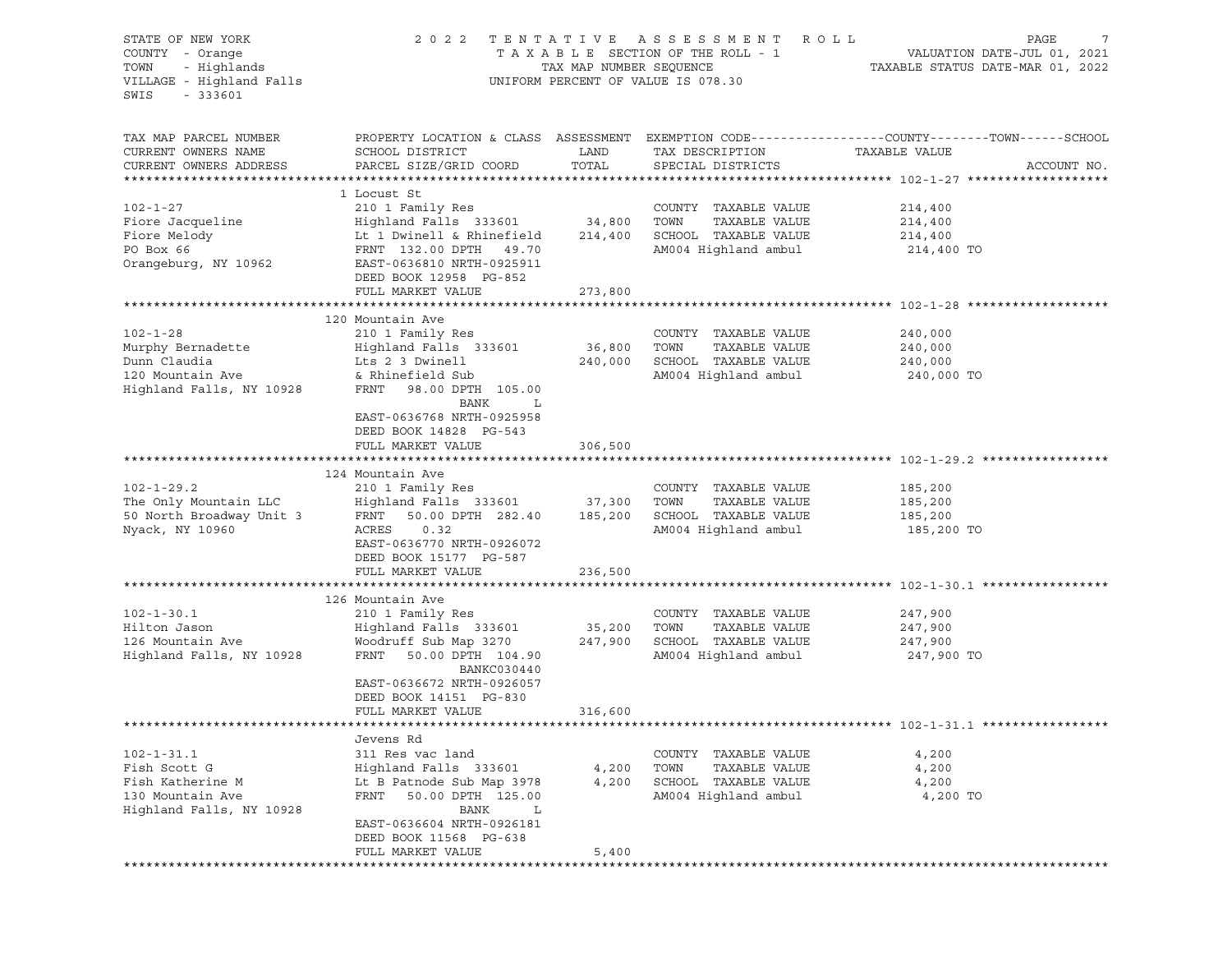### STATE OF NEW YORK 2 0 2 2 T E N T A T I V E A S S E S S M E N T R O L L PAGE 8 COUNTY - Orange T A X A B L E SECTION OF THE ROLL - 1 VALUATION DATE-JUL 01, 2021 TOWN - Highlands TAX MAP NUMBER SEQUENCE TAXABLE STATUS DATE-MAR 01, 2022 VILLAGE - Highland Falls UNIFORM PERCENT OF VALUE IS 078.30

| TAX MAP PARCEL NUMBER                            | PROPERTY LOCATION & CLASS ASSESSMENT EXEMPTION CODE----------------COUNTY-------TOWN------SCHOOL |         |                         |                |             |             |
|--------------------------------------------------|--------------------------------------------------------------------------------------------------|---------|-------------------------|----------------|-------------|-------------|
| CURRENT OWNERS NAME                              | SCHOOL DISTRICT                                                                                  | LAND    | TAX DESCRIPTION         | TAXABLE VALUE  |             |             |
| CURRENT OWNERS ADDRESS                           | PARCEL SIZE/GRID COORD                                                                           | TOTAL   | SPECIAL DISTRICTS       |                |             | ACCOUNT NO. |
|                                                  |                                                                                                  |         |                         |                |             |             |
|                                                  | 128 Mountain Ave                                                                                 |         |                         |                |             |             |
| $102 - 1 - 31.2$                                 | 210 1 Family Res                                                                                 |         | COUNTY TAXABLE VALUE    | 216,200        |             |             |
| Rabadi Ghassan                                   | Highland Falls 333601 34,200                                                                     |         | TOWN<br>TAXABLE VALUE   | 216,200        |             |             |
| Al-Rabadi Nada                                   | FRNT 50.00 DPTH 100.00                                                                           | 216,200 | SCHOOL TAXABLE VALUE    | 216,200        |             |             |
| PO Box 3                                         | EAST-0636600 NRTH-0926093                                                                        |         | AM004 Highland ambul    | 216,200 TO     |             |             |
| Fort Montgomery, NY 10922 DEED BOOK 14551 PG-504 |                                                                                                  |         |                         |                |             |             |
|                                                  | FULL MARKET VALUE                                                                                | 276,100 |                         |                |             |             |
|                                                  |                                                                                                  |         |                         |                |             |             |
|                                                  | 130 Mountain Ave                                                                                 |         |                         |                |             |             |
| $102 - 1 - 32$                                   | 210 1 Family Res                                                                                 |         | BAS STAR 41854          | $\circ$        | $\Omega$    | 35,090      |
| Fish Scott G                                     | Highland Falls 333601                                                                            | 36,600  | COUNTY TAXABLE VALUE    | 176,000        |             |             |
| Fish Katherine M                                 | FRNT 100.00 DPTH 100.00                                                                          | 176,000 | TOWN<br>TAXABLE VALUE   | 176,000        |             |             |
| 130 Mountain Ave                                 | BANK<br>$\mathbf{L}$                                                                             |         | SCHOOL TAXABLE VALUE    | 140,910        |             |             |
| Highland Falls, NY 10928                         | EAST-0636534 NRTH-0926138                                                                        |         | AM004 Highland ambul    | 176,000 TO     |             |             |
|                                                  | DEED BOOK 11568 PG-638                                                                           |         |                         |                |             |             |
|                                                  | FULL MARKET VALUE                                                                                | 224,800 |                         |                |             |             |
|                                                  |                                                                                                  |         |                         |                |             |             |
|                                                  | 134 Mountain Ave                                                                                 |         |                         |                |             |             |
| $102 - 1 - 33$                                   | 280 Res Multiple                                                                                 |         | COUNTY TAXABLE VALUE    | 237,950        |             |             |
| Tannenbaum Mayer                                 | Highland Falls 333601                                                                            | 52,400  | TOWN<br>TAXABLE VALUE   | 237,950        |             |             |
| Tauber Abraham J                                 | FRNT 100.20 DPTH 150.00                                                                          | 237,950 | SCHOOL TAXABLE VALUE    | 237,950        |             |             |
| PO Box 395                                       | EAST-0636460 NRTH-0926216                                                                        |         | AM004 Highland ambul    | 237,950 TO     |             |             |
| Monsey, NY 10952                                 | DEED BOOK 14394 PG-743                                                                           |         |                         |                |             |             |
|                                                  | FULL MARKET VALUE                                                                                | 303,900 |                         |                |             |             |
|                                                  |                                                                                                  |         |                         |                |             |             |
|                                                  | 19 Kleitz Ave                                                                                    |         |                         |                |             |             |
| $102 - 2 - 1$                                    | 210 1 Family Res                                                                                 |         | VET COM C 41132         | 33,600         | 0           | 0           |
| Sabel Doris G                                    | Highland Falls 333601                                                                            |         | 34,000 VET COM T 41133  | $\overline{0}$ | 19,200      | $\mathbf 0$ |
| 19 Kleitz Ave                                    | Joan DeYoung, Trustee                                                                            |         | 238,650 VET DIS C 41142 | 23,865         | $\Omega$    | $\Omega$    |
| Highland Falls, NY 10928                         | Joni Sabel, Trustee                                                                              |         | VET DIS T 41143         | $\overline{0}$ | 23,865      | $\circ$     |
|                                                  | FRNT 45.00 DPTH 100.00                                                                           |         | AGED-C<br>41802         | 90,593         | $\mathbf 0$ | $\circ$     |
|                                                  | EAST-0637380 NRTH-0925860                                                                        |         | AGED-T<br>41803         | $\overline{0}$ | 97,793      | $\Omega$    |
|                                                  | DEED BOOK 15046 PG-282                                                                           |         | AGED-S<br>41804         | $\Omega$       | $\Omega$    | 59,663      |
|                                                  | FULL MARKET VALUE                                                                                |         | 304,800 ENH STAR 41834  | $\circ$        | $\Omega$    | 87,610      |
|                                                  |                                                                                                  |         | COUNTY TAXABLE VALUE    | 90,592         |             |             |
|                                                  |                                                                                                  |         | TOWN<br>TAXABLE VALUE   | 97,792         |             |             |
|                                                  |                                                                                                  |         | SCHOOL TAXABLE VALUE    |                |             |             |
|                                                  |                                                                                                  |         |                         | 91,377         |             |             |
|                                                  |                                                                                                  |         | AM004 Highland ambul    | 238,650 TO     |             |             |
|                                                  | 15 Kleitz Ave                                                                                    |         |                         |                |             |             |
| $102 - 2 - 2$                                    |                                                                                                  |         |                         |                |             |             |
|                                                  | 210 1 Family Res                                                                                 |         | COUNTY TAXABLE VALUE    | 193,600        |             |             |
| Accomando Jenna M                                | Highland Falls 333601                                                                            | 37,200  | TAXABLE VALUE<br>TOWN   | 193,600        |             |             |
| 15 Kleitz Ave                                    | Lts 7 8 E Dornberger Sub                                                                         | 193,600 | SCHOOL TAXABLE VALUE    | 193,600        |             |             |
| Highland Falls, NY 10928                         | 98.80 DPTH 103.50<br>FRNT                                                                        |         | AM004 Highland ambul    | 193,600 TO     |             |             |
|                                                  | ACRES<br>$0.26$ BANK<br>N                                                                        |         |                         |                |             |             |
|                                                  | EAST-0637444 NRTH-0925795                                                                        |         |                         |                |             |             |
|                                                  | DEED BOOK 14643 PG-709                                                                           |         |                         |                |             |             |
|                                                  | FULL MARKET VALUE                                                                                | 247,300 |                         |                |             |             |
|                                                  |                                                                                                  |         |                         |                |             |             |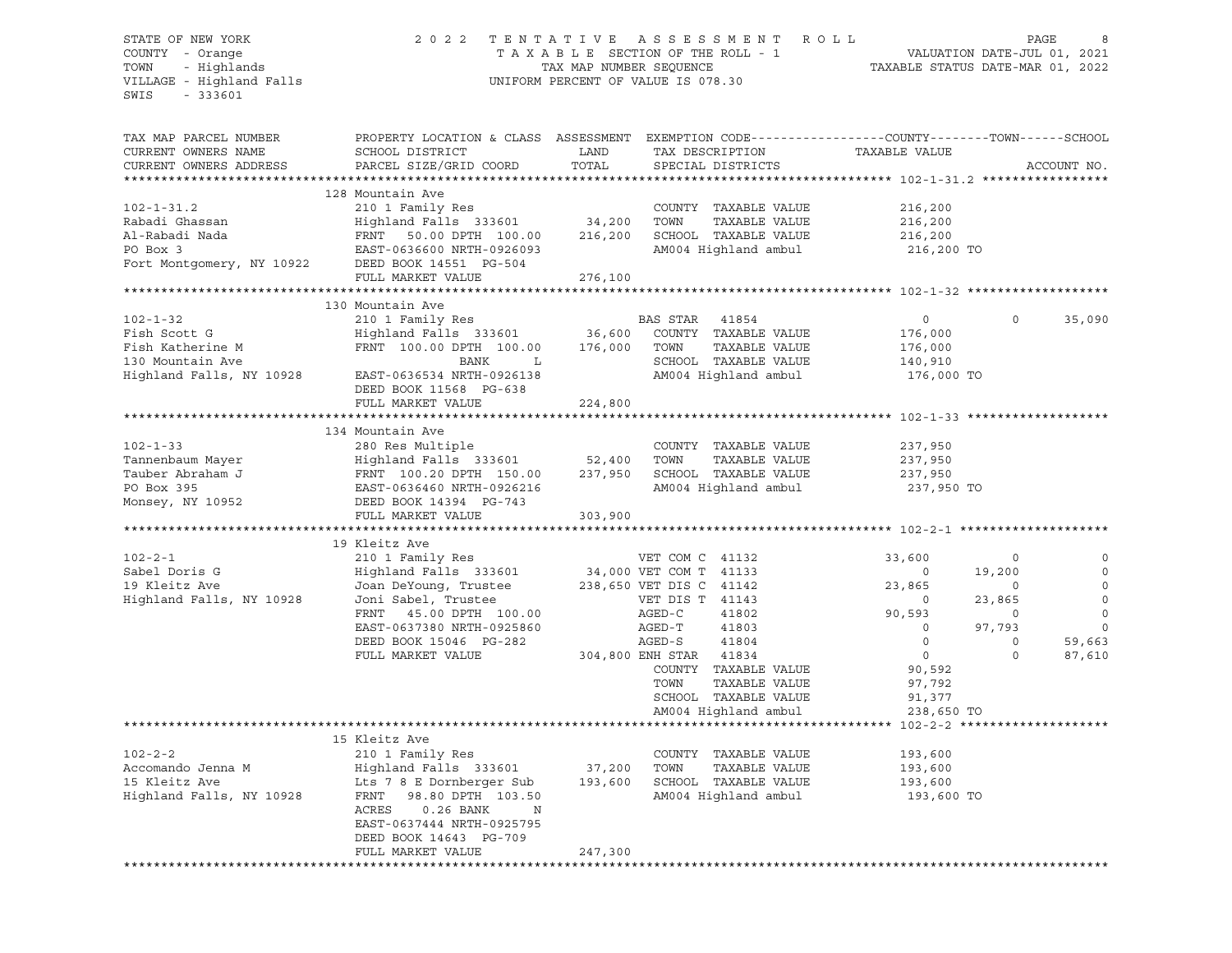### STATE OF NEW YORK 2 0 2 2 T E N T A T I V E A S S E S S M E N T R O L L PAGE 9 COUNTY - Orange T A X A B L E SECTION OF THE ROLL - 1 VALUATION DATE-JUL 01, 2021 TOWN - Highlands TAX MAP NUMBER SEQUENCE TAXABLE STATUS DATE-MAR 01, 2022 VILLAGE - Highland Falls UNIFORM PERCENT OF VALUE IS 078.30

| TAX MAP PARCEL NUMBER<br>CURRENT OWNERS NAME | PROPERTY LOCATION & CLASS ASSESSMENT EXEMPTION CODE----------------COUNTY-------TOWN------SCHOOL<br>SCHOOL DISTRICT | LAND    | TAX DESCRIPTION                               | TAXABLE VALUE  |             |             |
|----------------------------------------------|---------------------------------------------------------------------------------------------------------------------|---------|-----------------------------------------------|----------------|-------------|-------------|
| CURRENT OWNERS ADDRESS                       |                                                                                                                     | TOTAL   | SPECIAL DISTRICTS                             |                |             | ACCOUNT NO. |
|                                              | PARCEL SIZE/GRID COORD                                                                                              |         |                                               |                |             |             |
|                                              | 2 Hillside Ave                                                                                                      |         |                                               |                |             |             |
| $102 - 2 - 3$                                | 210 1 Family Res                                                                                                    |         | VET COM C 41132                               | 33,600         | 0           |             |
| Rogers Roy W                                 | Highland Falls 333601                                                                                               |         | 34,200 VET COM T 41133                        | $\circ$        | 19,200      |             |
| Dower-Rogers Meghan                          | Lt 9 E Dornberger Sub                                                                                               |         | 178,000 VET DIS C 41142                       | 44,500         | $\Omega$    |             |
| 2 Hillside Ave                               | FRNT<br>50.00 DPTH 100.00                                                                                           |         | VET DIS T 41143                               | $\circ$        | 38,400      |             |
| Highland Falls, NY 10928                     | BANKC070290                                                                                                         |         | CW 15 VET/ 41162                              | 11,520         | $\mathbf 0$ | $\mathbf 0$ |
|                                              | EAST-0637433 NRTH-0925712                                                                                           |         | CW 15 VET/ 41163                              | $\overline{0}$ | 11,520      | $\Omega$    |
|                                              | DEED BOOK 13797 PG-1760                                                                                             |         | BAS STAR<br>41854                             | $\circ$        | $\Omega$    | 35,090      |
|                                              | FULL MARKET VALUE                                                                                                   | 227,300 | COUNTY TAXABLE VALUE                          | 88,380         |             |             |
|                                              |                                                                                                                     |         | TAXABLE VALUE<br>TOWN                         | 108,880        |             |             |
|                                              |                                                                                                                     |         | SCHOOL TAXABLE VALUE                          | 142,910        |             |             |
|                                              |                                                                                                                     |         | AM004 Highland ambul                          |                |             |             |
|                                              |                                                                                                                     |         |                                               | 178,000 TO     |             |             |
|                                              | Hillside Ave                                                                                                        |         |                                               |                |             |             |
| $102 - 2 - 4$                                |                                                                                                                     |         |                                               | 900            |             |             |
|                                              | 311 Res vac land                                                                                                    |         | COUNTY TAXABLE VALUE                          |                |             |             |
| Rogers Roy W                                 | Highland Falls 333601                                                                                               | 900     | TOWN<br>TAXABLE VALUE<br>SCHOOL TAXABLE VALUE | 900            |             |             |
| Dower-Rogers Meghan                          | Lt 15A Edward Dornberger                                                                                            | 900     |                                               | 900            |             |             |
| 2 Hillside Ave                               | FRNT 30.00 DPTH<br>50.00                                                                                            |         | AM004 Highland ambul                          | 900 TO         |             |             |
| Highland Falls, NY 10928                     | EAST-0637387 NRTH-0925744                                                                                           |         |                                               |                |             |             |
|                                              | DEED BOOK 13797 PG-1765                                                                                             |         |                                               |                |             |             |
|                                              | FULL MARKET VALUE                                                                                                   | 1,100   |                                               |                |             |             |
|                                              |                                                                                                                     |         |                                               |                |             |             |
|                                              | 10 Hillside Ave                                                                                                     |         |                                               |                |             |             |
| $102 - 2 - 6.1$                              | 220 2 Family Res                                                                                                    |         | VET COM C 41132                               | 33,600         | $\circ$     |             |
| Vikara Robert W                              | Highland Falls 333601                                                                                               |         | 51,000 VET COM T 41133                        | $\circ$        | 19,200      | $\mathbf 0$ |
| Vikara Anita                                 | Lt 1 Resta Sub Map 9455 230,900 BAS STAR 41854                                                                      |         |                                               | $\circ$        | $\Omega$    | 35,090      |
| 10 Hillside Ave                              | FRNT 58.00 DPTH 100.00                                                                                              |         | COUNTY TAXABLE VALUE                          | 197,300        |             |             |
| Highland Falls, NY 10928                     | BANKC190289                                                                                                         |         | TOWN<br>TAXABLE VALUE                         | 211,700        |             |             |
|                                              | EAST-0637325 NRTH-0925820                                                                                           |         | SCHOOL TAXABLE VALUE                          | 195,810        |             |             |
|                                              | DEED BOOK 12952 PG-315                                                                                              |         | AM004 Highland ambul                          | 230,900 TO     |             |             |
|                                              | FULL MARKET VALUE                                                                                                   | 294,900 |                                               |                |             |             |
|                                              |                                                                                                                     |         |                                               |                |             |             |
|                                              | Hillside Ave                                                                                                        |         |                                               |                |             |             |
| $102 - 2 - 6.2$                              | 311 Res vac land                                                                                                    |         | COUNTY TAXABLE VALUE                          | 20,800         |             |             |
| Vikara Robert W                              | Highland Falls 333601                                                                                               | 20,800  | TAXABLE VALUE<br>TOWN                         | 20,800         |             |             |
| Vikara Anita                                 | Lt 2 Resta Sub Map 9455                                                                                             | 20,800  | SCHOOL TAXABLE VALUE                          | 20,800         |             |             |
| 10 Hillside Ave                              | FRNT 42.00 DPTH 100.00                                                                                              |         | AM004 Highland ambul                          | 20,800 TO      |             |             |
| Highland Falls, NY 10928                     | <b>BANKC190289</b>                                                                                                  |         |                                               |                |             |             |
|                                              | EAST-0637370 NRTH-0925790                                                                                           |         |                                               |                |             |             |
|                                              | DEED BOOK 12952 PG-315                                                                                              |         |                                               |                |             |             |
|                                              | FULL MARKET VALUE                                                                                                   | 26,600  |                                               |                |             |             |
|                                              |                                                                                                                     |         |                                               |                |             |             |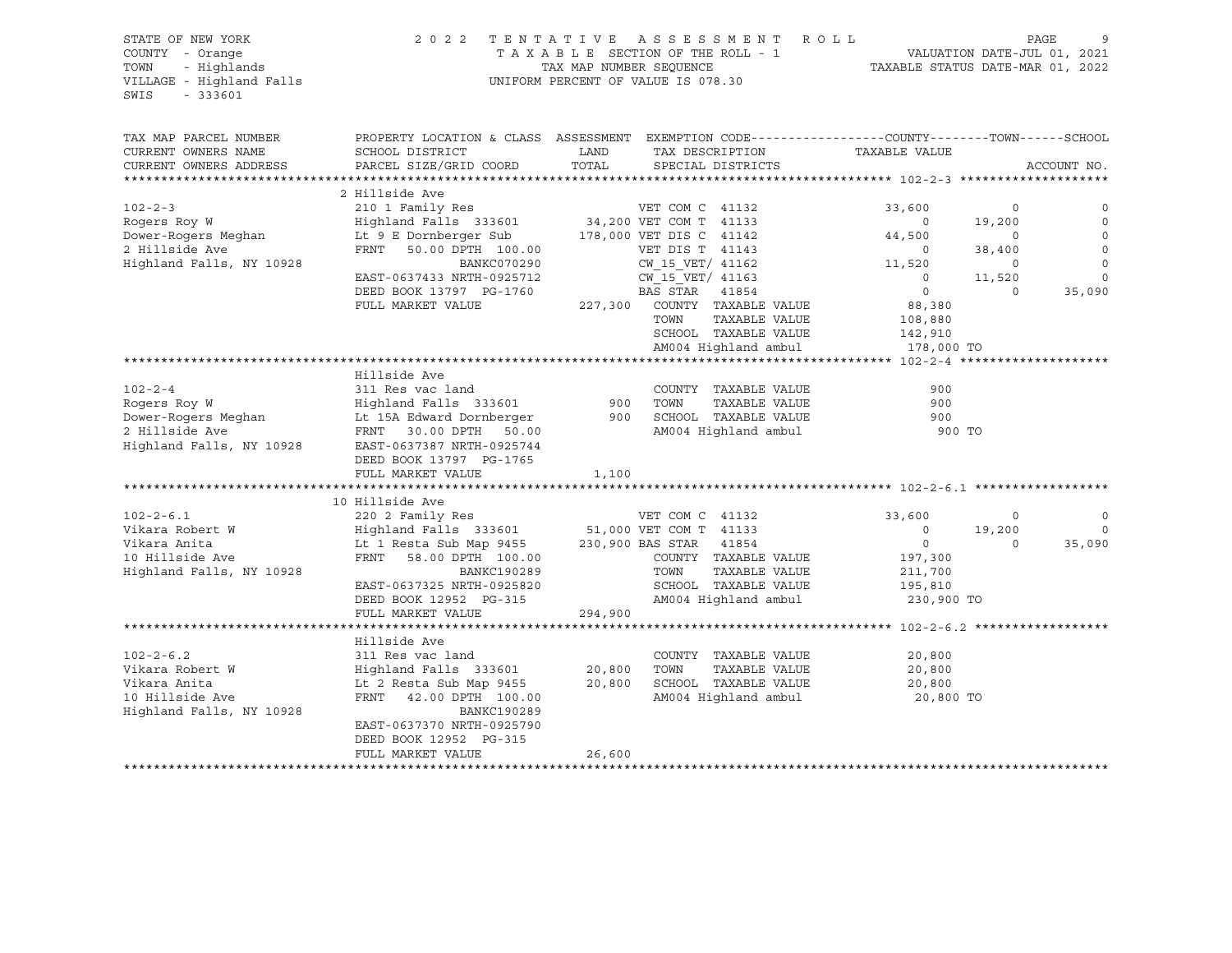| STATE OF NEW YORK<br>COUNTY - Orange<br>- Highlands<br>TOWN<br>VILLAGE - Highland Falls<br>SWIS<br>$-333601$ | 2 0 2 2                                                                                                                   | TAX MAP NUMBER SEQUENCE | TENTATIVE ASSESSMENT ROLL<br>T A X A B L E SECTION OF THE ROLL - 1<br>UNIFORM PERCENT OF VALUE IS 078.30 | VALUATION DATE-JUL 01, 2021<br>TAXABLE STATUS DATE-MAR 01, 2022 | PAGE        | 10                       |
|--------------------------------------------------------------------------------------------------------------|---------------------------------------------------------------------------------------------------------------------------|-------------------------|----------------------------------------------------------------------------------------------------------|-----------------------------------------------------------------|-------------|--------------------------|
| TAX MAP PARCEL NUMBER<br>CURRENT OWNERS NAME                                                                 | PROPERTY LOCATION & CLASS ASSESSMENT EXEMPTION CODE----------------COUNTY-------TOWN-----SCHOOL<br>SCHOOL DISTRICT        | LAND                    | TAX DESCRIPTION                                                                                          | TAXABLE VALUE                                                   |             |                          |
| CURRENT OWNERS ADDRESS                                                                                       | PARCEL SIZE/GRID COORD                                                                                                    | TOTAL                   | SPECIAL DISTRICTS                                                                                        |                                                                 |             | ACCOUNT NO.              |
|                                                                                                              | Mayer Ave Prop                                                                                                            |                         |                                                                                                          |                                                                 |             |                          |
| $102 - 2 - 7$                                                                                                | 311 Res vac land                                                                                                          |                         | COUNTY TAXABLE VALUE                                                                                     | 2,000                                                           |             |                          |
| Sabel Doris G                                                                                                | Highland Falls 333601                                                                                                     | 2,000                   | TOWN<br>TAXABLE VALUE                                                                                    | 2,000                                                           |             |                          |
| 19 Kleitz Ave                                                                                                | Joan DeYoung, Trustee                                                                                                     | 2,000                   | SCHOOL TAXABLE VALUE                                                                                     | 2,000                                                           |             |                          |
| Highland Falls, NY 10928                                                                                     | Joni Sabel, Trustee<br>FRNT 20.00 DPTH 204.00<br>EAST-0637440 NRTH-0925870<br>DEED BOOK 15046 PG-282<br>FULL MARKET VALUE | 2,600                   | AM004 Highland ambul                                                                                     | 2,000 TO                                                        |             |                          |
|                                                                                                              |                                                                                                                           |                         |                                                                                                          |                                                                 |             |                          |
|                                                                                                              | 14 Edward St                                                                                                              |                         |                                                                                                          |                                                                 |             |                          |
| $102 - 3 - 1$                                                                                                | 210 1 Family Res                                                                                                          |                         | BAS STAR 41854                                                                                           | $\circ$                                                         | $\circ$     | 35,090                   |
| Hanlon Peter D                                                                                               | Highland Falls 333601                                                                                                     | 35,600                  | COUNTY TAXABLE VALUE                                                                                     | 198,100                                                         |             |                          |
| Hanlon Kathryn<br>14 Edward St                                                                               | Lts 23 24 Edward                                                                                                          | 198,100                 | TOWN<br>TAXABLE VALUE<br>SCHOOL TAXABLE VALUE                                                            | 198,100<br>163,010                                              |             |                          |
| Highland Falls, NY 10928                                                                                     | Dornberger Sub<br>FRNT 100.00 DPTH 80.00                                                                                  |                         | AM004 Highland ambul                                                                                     | 198,100 TO                                                      |             |                          |
|                                                                                                              | BANKC080370                                                                                                               |                         |                                                                                                          |                                                                 |             |                          |
|                                                                                                              | EAST-0637188 NRTH-0925746                                                                                                 |                         |                                                                                                          |                                                                 |             |                          |
|                                                                                                              | DEED BOOK 5968 PG-247                                                                                                     |                         |                                                                                                          |                                                                 |             |                          |
|                                                                                                              | FULL MARKET VALUE                                                                                                         | 253,000                 |                                                                                                          |                                                                 |             |                          |
|                                                                                                              | 9 Hillside Ave                                                                                                            |                         |                                                                                                          |                                                                 |             |                          |
| $102 - 3 - 2$                                                                                                | 210 1 Family Res                                                                                                          |                         | VET WAR C 41122                                                                                          | 20,160                                                          | $\circ$     | $\circ$                  |
| Hendrickson George                                                                                           | Highland Falls 333601                                                                                                     |                         | 34,800 VET WAR T 41123                                                                                   | $\circ$                                                         | 11,520      | $\overline{\phantom{0}}$ |
| Hendrickson Jane A                                                                                           | Pt Lts 13 14 Edward                                                                                                       | 180,600 AGED            | 41800                                                                                                    | 80,220                                                          | 84,540      | 90,300                   |
| 9 Hillside Ave                                                                                               | Dornberger Sub                                                                                                            |                         | ENH STAR 41834                                                                                           | $\circ$                                                         | $\Omega$    | 87,610                   |
| Highland Falls, NY 10928                                                                                     | FRNT 60.00 DPTH 100.00                                                                                                    |                         | COUNTY TAXABLE VALUE                                                                                     | 80,220                                                          |             |                          |
|                                                                                                              | EAST-0637246 NRTH-0925707                                                                                                 |                         | TOWN<br>TAXABLE VALUE                                                                                    | 84,540                                                          |             |                          |
|                                                                                                              | DEED BOOK 12585 PG-1392                                                                                                   |                         | SCHOOL TAXABLE VALUE                                                                                     | 2,690                                                           |             |                          |
|                                                                                                              | FULL MARKET VALUE                                                                                                         |                         | 230,700 AM004 Highland ambul                                                                             | 180,600 TO                                                      |             |                          |
|                                                                                                              | 7 Kleitz Ave                                                                                                              |                         |                                                                                                          |                                                                 |             |                          |
| $102 - 3 - 3.1$                                                                                              | 210 1 Family Res                                                                                                          |                         | BAS STAR 41854                                                                                           | $\circ$                                                         | $\mathbf 0$ | 35,090                   |
| Tertanero Vincent J                                                                                          | Highland Falls 333601                                                                                                     | 36,600                  | COUNTY TAXABLE VALUE                                                                                     | 204,500                                                         |             |                          |
| 7 Kleitz Ave                                                                                                 | Lts 10 11 E Dornberger Su                                                                                                 | 204,500                 | TOWN<br>TAXABLE VALUE                                                                                    | 204,500                                                         |             |                          |
| Highland Falls, NY 10928                                                                                     | FRNT 100.00 DPTH 100.00                                                                                                   |                         | SCHOOL TAXABLE VALUE                                                                                     | 169,410                                                         |             |                          |
|                                                                                                              | BANK<br>N                                                                                                                 |                         | AM004 Highland ambul                                                                                     | 204,500 TO                                                      |             |                          |
|                                                                                                              | EAST-0637381 NRTH-0925616                                                                                                 |                         |                                                                                                          |                                                                 |             |                          |
|                                                                                                              | DEED BOOK 11700 PG-606<br>FULL MARKET VALUE                                                                               | 261,200                 |                                                                                                          |                                                                 |             |                          |
|                                                                                                              |                                                                                                                           |                         |                                                                                                          |                                                                 |             |                          |
|                                                                                                              | 88 Mountain Ave                                                                                                           |                         |                                                                                                          |                                                                 |             |                          |
| $102 - 3 - 3.2$                                                                                              | 411 Apartment                                                                                                             |                         | TAXABLE VALUE<br>COUNTY                                                                                  | 269,600                                                         |             |                          |
| Williams Arthur                                                                                              | Highland Falls 333601                                                                                                     | 48,600                  | TOWN<br>TAXABLE VALUE                                                                                    | 269,600                                                         |             |                          |
| 88 Mountain Ave                                                                                              | Pt Lt 8 Edward Dornberger                                                                                                 | 269,600                 | SCHOOL TAXABLE VALUE                                                                                     | 269,600                                                         |             |                          |
| Highland Falls, NY 10928                                                                                     | FRNT 130.10 DPTH 100.00                                                                                                   |                         | AM004 Highland ambul                                                                                     | 269,600 TO                                                      |             |                          |
|                                                                                                              | ACRES<br>0.34 BANK<br>N<br>EAST-0637316 NRTH-0925520                                                                      |                         |                                                                                                          |                                                                 |             |                          |
|                                                                                                              | DEED BOOK 12676 PG-1120                                                                                                   |                         |                                                                                                          |                                                                 |             |                          |
|                                                                                                              | FULL MARKET VALUE                                                                                                         | 344,300                 |                                                                                                          |                                                                 |             |                          |
|                                                                                                              |                                                                                                                           |                         |                                                                                                          |                                                                 |             |                          |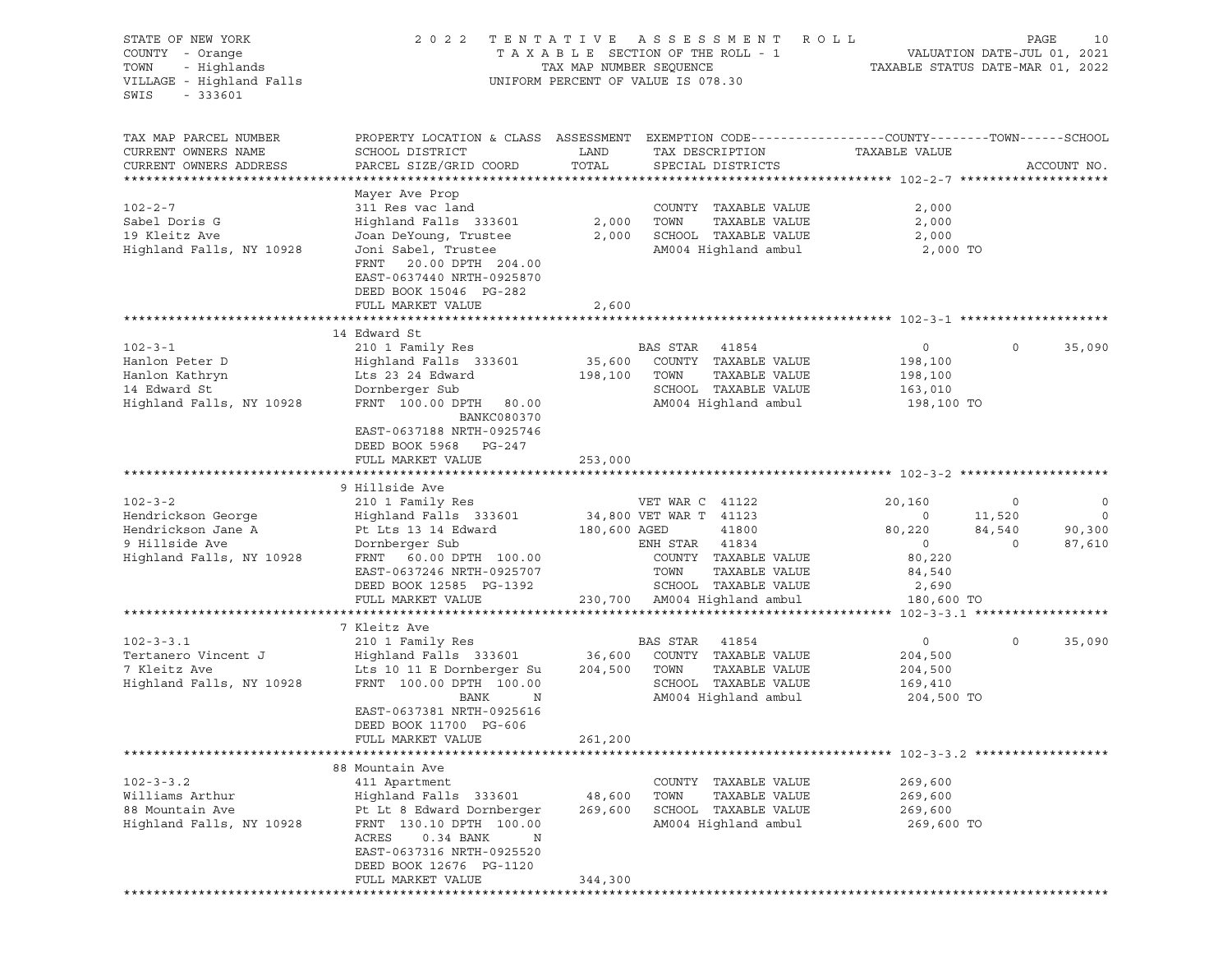| STATE OF NEW YORK<br>COUNTY - Orange<br>- Highlands<br>TOWN<br>VILLAGE - Highland Falls<br>SWIS<br>$-333601$                                                                             | 2 0 2 2                                                                                                                                                                                                                                                                                                                                                                                                                                                    | TAX MAP NUMBER SEQUENCE                           | TENTATIVE ASSESSMENT<br>R O L L<br>TAXABLE SECTION OF THE ROLL - 1<br>UNIFORM PERCENT OF VALUE IS 078.30                                                                                       | PAGE<br>11<br>VALUATION DATE-JUL 01, 2021<br>TAXABLE STATUS DATE-MAR 01, 2022                                                    |
|------------------------------------------------------------------------------------------------------------------------------------------------------------------------------------------|------------------------------------------------------------------------------------------------------------------------------------------------------------------------------------------------------------------------------------------------------------------------------------------------------------------------------------------------------------------------------------------------------------------------------------------------------------|---------------------------------------------------|------------------------------------------------------------------------------------------------------------------------------------------------------------------------------------------------|----------------------------------------------------------------------------------------------------------------------------------|
| TAX MAP PARCEL NUMBER<br>CURRENT OWNERS NAME<br>CURRENT OWNERS ADDRESS                                                                                                                   | SCHOOL DISTRICT<br>PARCEL SIZE/GRID COORD                                                                                                                                                                                                                                                                                                                                                                                                                  | LAND<br>TOTAL                                     | TAX DESCRIPTION<br>SPECIAL DISTRICTS                                                                                                                                                           | PROPERTY LOCATION & CLASS ASSESSMENT EXEMPTION CODE----------------COUNTY-------TOWN------SCHOOL<br>TAXABLE VALUE<br>ACCOUNT NO. |
| $102 - 3 - 3.31$<br>Appel Israel M<br>33 Morris Rd<br>Spring Valley, NY 10977                                                                                                            | 7 Hillside Ave<br>220 2 Family Res<br>Highland Falls 333601<br>Pt Lts 13 14 E Dornberger<br>Sub & Parcel<br>FRNT 67.00 DPTH 100.00<br>EAST-0637307 NRTH-0925665<br>DEED BOOK 14400 PG-512<br>FULL MARKET VALUE                                                                                                                                                                                                                                             | 35,000<br>289,400<br>369,600                      | COUNTY TAXABLE VALUE<br>TOWN<br>TAXABLE VALUE<br>SCHOOL TAXABLE VALUE<br>AM004 Highland ambul                                                                                                  | 289,400<br>289,400<br>289,400<br>289,400 TO                                                                                      |
|                                                                                                                                                                                          |                                                                                                                                                                                                                                                                                                                                                                                                                                                            |                                                   |                                                                                                                                                                                                |                                                                                                                                  |
| $102 - 3 - 5$<br>Franco Paul C<br>Pasquel Guido E<br>4 Windwood Dr<br>Newburgh, NY 12550<br>$102 - 3 - 6$<br>Mendez Luis O<br>Mendez Zaddy G<br>10 Edward St<br>Highland Falls, NY 10928 | 6 Edward St<br>230 3 Family Res<br>Highland Falls 333601<br>Lts 26 27 Pt Lt 12D<br>E Dornberger Sub<br>FRNT 100.00 DPTH 215.00<br><b>BANKC160115</b><br>EAST-0637172 NRTH-0925553<br>DEED BOOK 2911 PG-00073<br>FULL MARKET VALUE<br>10 Edward St<br>210 1 Family Res<br>Highland Falls 333601<br>Pt Lts D + 12 Edward Dorn<br>Berger Sub<br>FRNT<br>67.00 DPTH 98.00<br>ACRES<br>0.16 BANKC130173<br>EAST-0637218 NRTH-0925642<br>DEED BOOK 14696 PG-1460 | 38,000<br>261,800<br>334,400<br>35,000<br>242,900 | COUNTY TAXABLE VALUE<br>TOWN<br>TAXABLE VALUE<br>SCHOOL TAXABLE VALUE<br>AM004 Highland ambul<br>COUNTY TAXABLE VALUE<br>TOWN<br>TAXABLE VALUE<br>SCHOOL TAXABLE VALUE<br>AM004 Highland ambul | 261,800<br>261,800<br>261,800<br>261,800 TO<br>242,900<br>242,900<br>242,900<br>242,900 TO                                       |
|                                                                                                                                                                                          | FULL MARKET VALUE                                                                                                                                                                                                                                                                                                                                                                                                                                          | 310,200                                           |                                                                                                                                                                                                |                                                                                                                                  |
| $102 - 3 - 7$<br>Gathers Jessica<br>12 Edward St<br>Highland Falls, NY 10928                                                                                                             | 12 Edward St<br>210 1 Family Res<br>Highland Falls 333601<br>Lt 25 Edward Dornberger S<br>FRNT<br>45.00 DPTH 80.00<br>BANK<br>L<br>EAST-0637153 NRTH-0925691<br>DEED BOOK 14427 PG-1450<br>FULL MARKET VALUE<br>***************************                                                                                                                                                                                                                | 27,200<br>165,700<br>211,600                      | COUNTY TAXABLE VALUE<br>TAXABLE VALUE<br>TOWN<br>SCHOOL TAXABLE VALUE<br>AM004 Highland ambul                                                                                                  | 165,700<br>165,700<br>165,700<br>165,700 TO                                                                                      |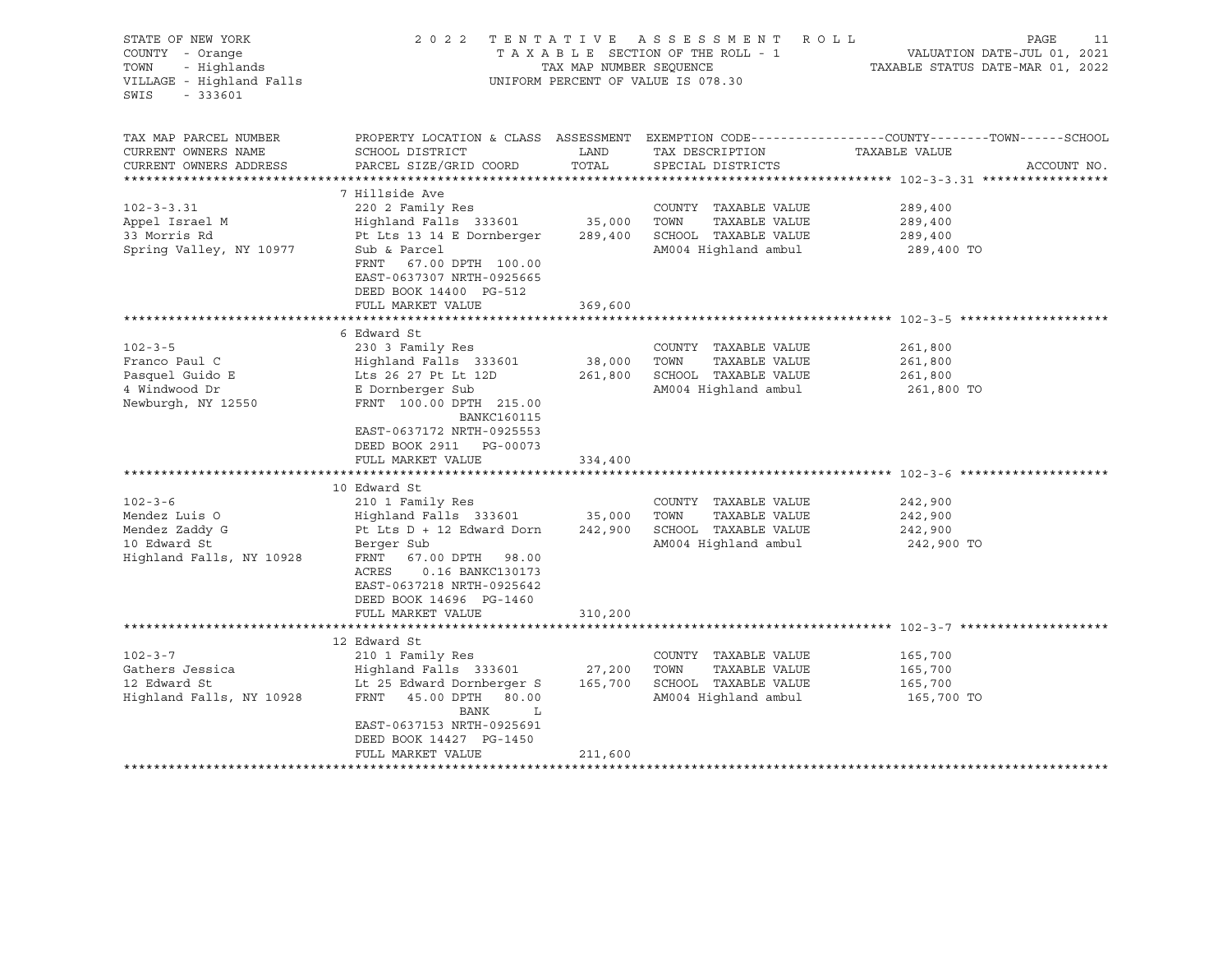| STATE OF NEW YORK<br>COUNTY - Orange<br>TOWN<br>- Highlands<br>VILLAGE - Highland Falls<br>SWIS<br>$-333601$ | 2 0 2 2                                                                                                                                                                                                                                                                         | TENTATIVE<br>TAX MAP NUMBER SEQUENCE | ASSESSMENT<br>TAXABLE SECTION OF THE ROLL - 1<br>UNIFORM PERCENT OF VALUE IS 078.30                             | R O L L<br>VALUATION DATE-JUL 01, 2021<br>TAXABLE STATUS DATE-MAR 01, 2022 | PAGE<br>12        |
|--------------------------------------------------------------------------------------------------------------|---------------------------------------------------------------------------------------------------------------------------------------------------------------------------------------------------------------------------------------------------------------------------------|--------------------------------------|-----------------------------------------------------------------------------------------------------------------|----------------------------------------------------------------------------|-------------------|
| TAX MAP PARCEL NUMBER<br>CURRENT OWNERS NAME<br>CURRENT OWNERS ADDRESS                                       | PROPERTY LOCATION & CLASS ASSESSMENT EXEMPTION CODE----------------COUNTY-------TOWN------SCHOOL<br>SCHOOL DISTRICT<br>PARCEL SIZE/GRID COORD                                                                                                                                   | LAND<br>TOTAL                        | TAX DESCRIPTION<br>SPECIAL DISTRICTS                                                                            | TAXABLE VALUE                                                              | ACCOUNT NO.       |
| $102 - 4 - 1.2$<br>Titolo James A<br>Titolo Kim Vespa<br>95 Mountain Ave<br>Highland Falls, NY 10928         | 95 Mountain Ave<br>210 1 Family Res<br>Highland Falls 333601<br>Lot 1 Lot Line Change Tit<br>Map 337-21 Filed 11/09/20<br>95 Mountain Ave<br>FRNT<br>56.50 DPTH 216.50<br>ACRES<br>0.70 BANKC230070<br>EAST-0636985 NRTH-0925253<br>DEED BOOK 12382 PG-715<br>FULL MARKET VALUE | 43,800<br>288,900<br>369,000         | COUNTY TAXABLE VALUE<br>TOWN<br>TAXABLE VALUE<br>SCHOOL TAXABLE VALUE<br>AM004 Highland ambul                   | 288,900<br>288,900<br>288,900<br>288,900 TO                                |                   |
|                                                                                                              |                                                                                                                                                                                                                                                                                 |                                      |                                                                                                                 |                                                                            |                   |
| $102 - 4 - 2$<br>Feldman Donald<br>Feldman Elisabeth<br>93 Mountain Ave<br>Highland Falls, NY 10928          | 93 Mountain Ave<br>210 1 Family Res<br>Highland Falls 333601<br>FRNT<br>83.00 DPTH 346.00<br>ACRES<br>1.17 BANKC160115<br>EAST-0637120 NRTH-0925236<br>DEED BOOK 4138 PG-287<br>FULL MARKET VALUE                                                                               | 41,700<br>252,400<br>322,400         | BAS STAR 41854<br>COUNTY TAXABLE VALUE<br>TOWN<br>TAXABLE VALUE<br>SCHOOL TAXABLE VALUE<br>AM004 Highland ambul | $\circ$<br>252,400<br>252,400<br>217,310<br>252,400 TO                     | $\circ$<br>35,090 |
|                                                                                                              |                                                                                                                                                                                                                                                                                 |                                      |                                                                                                                 |                                                                            |                   |
| $102 - 4 - 3.12$<br>Olivia Quality Homes LLC<br>16 McCullums Ln<br>Highland Falls, NY 10928                  | Mountain Ave<br>311 Res vac land<br>Highland Falls 333601<br>P/O lot 3.1 Wood Sub Map<br>filed $11/14/1991$<br>FRNT 128.00 DPTH 107.00<br>EAST-0037234 NRTH-0925280<br>DEED BOOK 14062 PG-784                                                                                   | 22,740<br>22,740                     | COUNTY TAXABLE VALUE<br>TOWN<br>TAXABLE VALUE<br>SCHOOL TAXABLE VALUE<br>AM004 Highland ambul                   | 22,740<br>22,740<br>22,740<br>22,740 TO                                    |                   |
|                                                                                                              | FULL MARKET VALUE                                                                                                                                                                                                                                                               | 29,000                               |                                                                                                                 |                                                                            |                   |
| $102 - 4 - 3.22$<br>Olivia Quality Homes, LLC<br>16 McCullums Ln<br>Highland Falls, NY 10928                 | 83 Mountain Ave<br>210 1 Family Res<br>Highland Falls 333601<br>$P/P$ Lot 3.2 Wood Sub Map<br>filed $11/14/1991$<br>FRNT 61.00 DPTH 57.00<br>EAST-0037234 NRTH-0925280<br>DEED BOOK 14148 PG-1034                                                                               | 37,500<br>116,300                    | COUNTY TAXABLE VALUE<br>TOWN<br>TAXABLE VALUE<br>SCHOOL TAXABLE VALUE<br>AM004 Highland ambul                   | 116,300<br>116,300<br>116,300<br>116,300 TO                                |                   |
|                                                                                                              | FULL MARKET VALUE                                                                                                                                                                                                                                                               | 148,500                              |                                                                                                                 |                                                                            |                   |
|                                                                                                              |                                                                                                                                                                                                                                                                                 |                                      |                                                                                                                 |                                                                            |                   |
| $102 - 4 - 4$<br>Calle Ortiz Angel Alberto<br>79 Mountain Ave<br>Highland Falls, NY 10928                    | 79 Mountain Ave<br>210 1 Family Res<br>Highland Falls 333601<br>FRNT 122.00 DPTH 212.00<br>0.81 BANKC190294<br>ACRES<br>EAST-0637295 NRTH-0925219<br>DEED BOOK 14536 PG-1545                                                                                                    | 39,200<br>228,000                    | COUNTY TAXABLE VALUE<br>TOWN<br>TAXABLE VALUE<br>SCHOOL TAXABLE VALUE<br>AM004 Highland ambul                   | 228,000<br>228,000<br>228,000<br>228,000 TO                                |                   |
|                                                                                                              | FULL MARKET VALUE                                                                                                                                                                                                                                                               | 291,200                              |                                                                                                                 |                                                                            |                   |
|                                                                                                              |                                                                                                                                                                                                                                                                                 |                                      |                                                                                                                 |                                                                            |                   |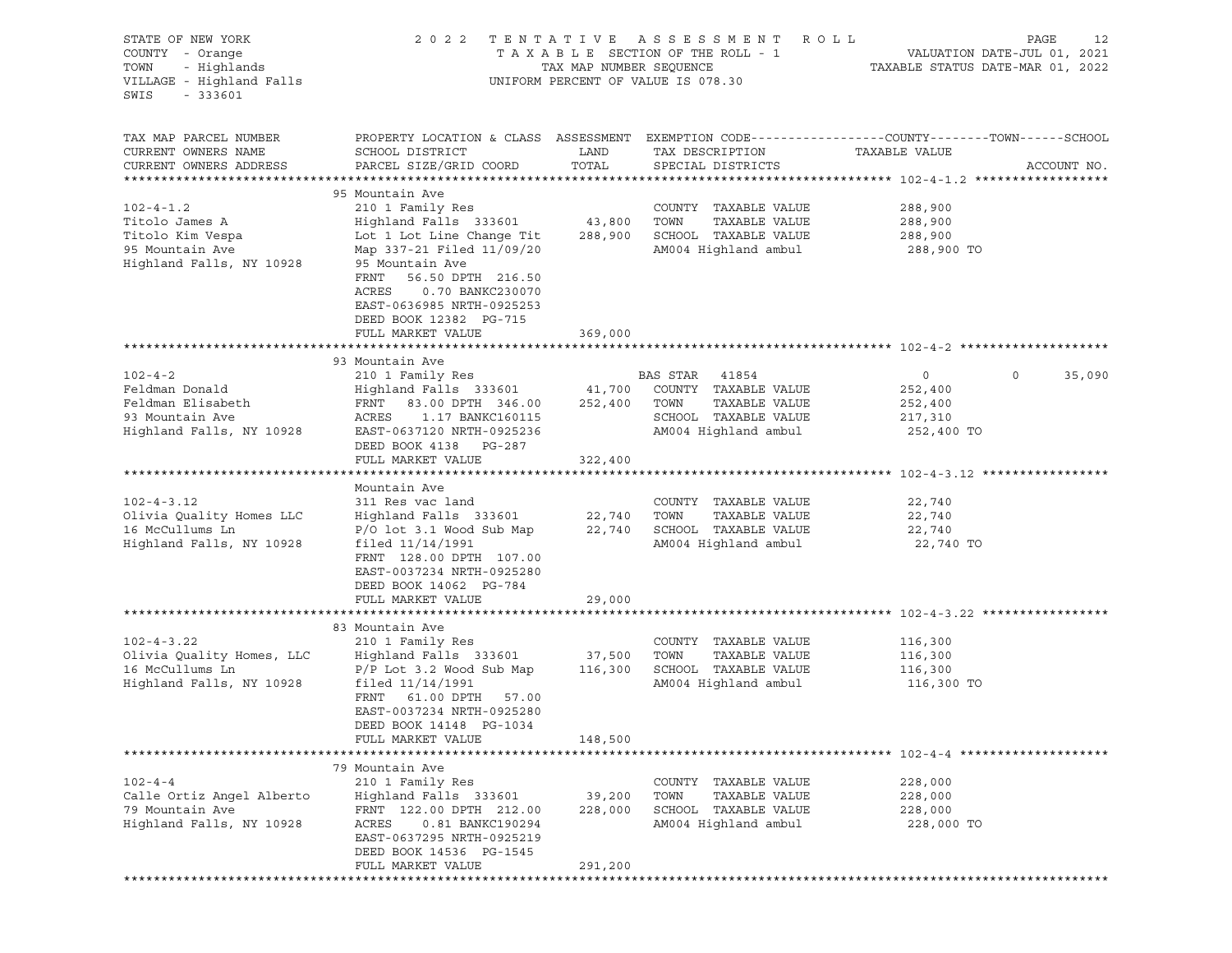| STATE OF NEW YORK<br>COUNTY - Orange<br>TOWN<br>- Highlands<br>VILLAGE - Highland Falls<br>SWIS<br>$-333601$ | 2 0 2 2                                                                                                                                             | TAX MAP NUMBER SEQUENCE | TENTATIVE ASSESSMENT ROLL<br>TAXABLE SECTION OF THE ROLL - 1<br>UNIFORM PERCENT OF VALUE IS 078.30  | PAGE<br>13<br>VALUATION DATE-JUL 01, 2021<br>TAXABLE STATUS DATE-MAR 01, 2022                                                   |
|--------------------------------------------------------------------------------------------------------------|-----------------------------------------------------------------------------------------------------------------------------------------------------|-------------------------|-----------------------------------------------------------------------------------------------------|---------------------------------------------------------------------------------------------------------------------------------|
| TAX MAP PARCEL NUMBER<br>CURRENT OWNERS NAME<br>CURRENT OWNERS ADDRESS                                       | SCHOOL DISTRICT<br>PARCEL SIZE/GRID COORD                                                                                                           | LAND<br>TOTAL           | TAX DESCRIPTION<br>SPECIAL DISTRICTS                                                                | PROPERTY LOCATION & CLASS ASSESSMENT EXEMPTION CODE----------------COUNTY-------TOWN-----SCHOOL<br>TAXABLE VALUE<br>ACCOUNT NO. |
|                                                                                                              | 73 Mountain Ave                                                                                                                                     |                         |                                                                                                     |                                                                                                                                 |
| $102 - 4 - 5.12$<br>73 Mountain Avenue LLC<br>236 High St<br>Monroe, NY 10950                                | 220 2 Family Res<br>Highland Falls 333601<br>Pcl Pagano SubMap 2-01<br>WS Mountain Ave<br>FRNT 141.00 DPTH 127.00                                   | 37,600<br>241,100       | COUNTY TAXABLE VALUE<br>TAXABLE VALUE<br>TOWN<br>SCHOOL TAXABLE VALUE<br>AM004 Highland ambul       | 241,100<br>241,100<br>241,100<br>241,100 TO                                                                                     |
|                                                                                                              | <b>BANKC180381</b><br>EAST-0637383 NRTH-0925116<br>DEED BOOK 14596 PG-1452<br>FULL MARKET VALUE                                                     | 307,900                 |                                                                                                     |                                                                                                                                 |
|                                                                                                              |                                                                                                                                                     |                         |                                                                                                     |                                                                                                                                 |
| $102 - 4 - 5.22$<br>Taylor Patricia Ann<br>92 Roe Ave Apt #11<br>Highland Falls, NY 10928                    | Mountain Ave<br>312 Vac w/imprv<br>Highland Falls 333601<br>Pcl 2 Pagano SubMap 2-01<br>WS Mountain Ave<br>FRNT<br>20.00 DPTH 237.00                | 20,400<br>20,400        | COUNTY TAXABLE VALUE<br>TOWN<br>TAXABLE VALUE<br>SCHOOL TAXABLE VALUE<br>AM004 Highland ambul       | 20,400<br>20,400<br>20,400<br>20,400 TO                                                                                         |
|                                                                                                              | EAST-0637264 NRTH-0925070<br>DEED BOOK 11929 PG-1934<br>FULL MARKET VALUE                                                                           | 26,100                  |                                                                                                     |                                                                                                                                 |
|                                                                                                              | 69 Mountain Ave                                                                                                                                     |                         |                                                                                                     |                                                                                                                                 |
| $102 - 4 - 6.1$<br>69 Mountain Avenue LLC<br>c/o Pamela Lee<br>PO Box 405<br>Blooming Grove, NY 10914        | 210 1 Family Res<br>Highland Falls 333601<br>FRNT<br>50.00 DPTH 130.00<br>BANK<br>L<br>EAST-0637352 NRTH-0924975<br>DEED BOOK 14461 PG-1807         | 35,000<br>238,800       | COUNTY TAXABLE VALUE<br>TOWN<br>TAXABLE VALUE<br>SCHOOL TAXABLE VALUE<br>AM004 Highland ambul       | 238,800<br>238,800<br>238,800<br>238,800 TO                                                                                     |
|                                                                                                              | FULL MARKET VALUE                                                                                                                                   | 305,000                 |                                                                                                     |                                                                                                                                 |
|                                                                                                              |                                                                                                                                                     |                         |                                                                                                     |                                                                                                                                 |
| $102 - 4 - 6.2$<br>69 Mountain Avenue LLC<br>c/o Pamela Lee<br>PO Box 405<br>Blooming Grove, NY 10914        | Mountain Ave<br>311 Res vac land<br>Highland Falls 333601<br>FRNT<br>53.00 DPTH<br>54.00<br>BANK<br>L<br>EAST-0637292 NRTH-0924968                  | 5,600<br>5,600          | COUNTY TAXABLE VALUE<br>TOWN<br>TAXABLE VALUE<br>SCHOOL TAXABLE VALUE<br>AM004 Highland ambul       | 5,600<br>5,600<br>5,600<br>5,600 TO                                                                                             |
|                                                                                                              | DEED BOOK 14461 PG-1807                                                                                                                             |                         |                                                                                                     |                                                                                                                                 |
|                                                                                                              | FULL MARKET VALUE                                                                                                                                   | 7,200                   |                                                                                                     |                                                                                                                                 |
|                                                                                                              |                                                                                                                                                     |                         |                                                                                                     |                                                                                                                                 |
| $102 - 4 - 7$<br>Heim Joseph A<br>67 Mountain Ave<br>Highland Falls, NY 10928                                | 67 Mountain Ave<br>220 2 Family Res<br>Highland Falls 333601<br>FRNT<br>50.00 DPTH 184.00<br>ACRES<br>0.26 BANKC040280<br>EAST-0637334 NRTH-0924922 | 37,000<br>201,900       | TAXABLE VALUE<br>COUNTY<br>TOWN<br>TAXABLE VALUE<br>SCHOOL<br>TAXABLE VALUE<br>AM004 Highland ambul | 201,900<br>201,900<br>201,900<br>201,900 TO                                                                                     |
|                                                                                                              | DEED BOOK 14555 PG-165<br>FULL MARKET VALUE                                                                                                         | 257,900                 |                                                                                                     |                                                                                                                                 |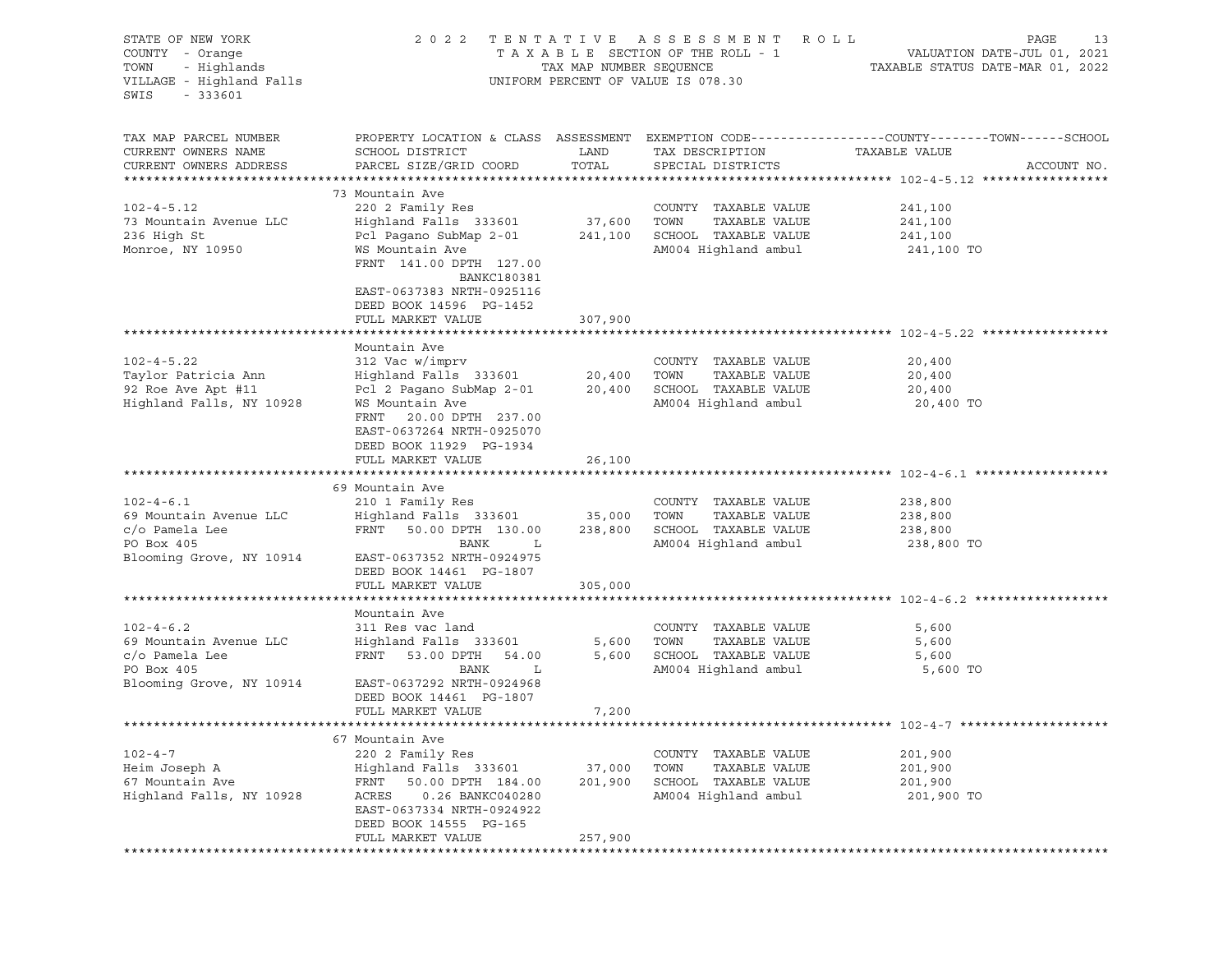### STATE OF NEW YORK 2 0 2 2 T E N T A T I V E A S S E S S M E N T R O L L PAGE 14 COUNTY - Orange T A X A B L E SECTION OF THE ROLL - 1 VALUATION DATE-JUL 01, 2021 TOWN - Highlands TAX MAP NUMBER SEQUENCE TAXABLE STATUS DATE-MAR 01, 2022 VILLAGE - Highland Falls UNIFORM PERCENT OF VALUE IS 078.30

| TAX MAP PARCEL NUMBER    | PROPERTY LOCATION & CLASS ASSESSMENT EXEMPTION CODE----------------COUNTY-------TOWN-----SCHOOL |         |                       |                |                    |
|--------------------------|-------------------------------------------------------------------------------------------------|---------|-----------------------|----------------|--------------------|
| CURRENT OWNERS NAME      | SCHOOL DISTRICT                                                                                 | LAND    | TAX DESCRIPTION       | TAXABLE VALUE  |                    |
| CURRENT OWNERS ADDRESS   | PARCEL SIZE/GRID COORD                                                                          | TOTAL   | SPECIAL DISTRICTS     |                | ACCOUNT NO.        |
|                          |                                                                                                 |         |                       |                |                    |
|                          | 65 Mountain Ave                                                                                 |         |                       |                |                    |
| $102 - 4 - 8$            | 210 1 Family Res                                                                                |         | COUNTY TAXABLE VALUE  | 223,100        |                    |
| Helms Mary Ann           | Highland Falls 333601                                                                           | 35,000  | TOWN<br>TAXABLE VALUE | 223,100        |                    |
| 65 Mountain Ave          | FRNT 53.00 DPTH 130.00                                                                          | 223,100 | SCHOOL TAXABLE VALUE  | 223,100        |                    |
| Highland Falls, NY 10928 | EAST-0637392 NRTH-0924892<br>DEED BOOK 12521 PG-1372                                            |         | AM004 Highland ambul  | 223,100 TO     |                    |
|                          | FULL MARKET VALUE                                                                               | 284,900 |                       |                |                    |
|                          |                                                                                                 |         |                       |                |                    |
|                          | 59 Mountain Ave                                                                                 |         |                       |                |                    |
| $102 - 4 - 9$            | 210 1 Family Res                                                                                |         | COUNTY TAXABLE VALUE  | 275,400        |                    |
| Vasquez Alisha           | Highland Falls 333601                                                                           | 40,000  | TOWN<br>TAXABLE VALUE | 275,400        |                    |
| 59 Mountain Ave          | ACRES<br>1.00                                                                                   | 275,400 | SCHOOL TAXABLE VALUE  | 275,400        |                    |
| Highland Falls, NY 10928 | EAST-0637375 NRTH-0924741                                                                       |         | AM004 Highland ambul  | 275,400 TO     |                    |
|                          | DEED BOOK 14614 PG-1478                                                                         |         |                       |                |                    |
|                          | FULL MARKET VALUE                                                                               | 351,700 |                       |                |                    |
|                          |                                                                                                 |         |                       |                |                    |
|                          | 41 Oak Ave                                                                                      |         |                       |                |                    |
| $102 - 4 - 10$           | 210 1 Family Res                                                                                |         | COUNTY TAXABLE VALUE  | 251,400        |                    |
| Rahon Jill Marie         | Highland Falls 333601                                                                           | 37,200  | TOWN<br>TAXABLE VALUE | 251,400        |                    |
| 41 Oak Ave               | Lts19 20 Senator Goodsell                                                                       | 251,400 | SCHOOL TAXABLE VALUE  | 251,400        |                    |
| Highland Falls, NY 10928 | FRNT 100.00 DPTH 127.00                                                                         |         | AM004 Highland ambul  | 251,400 TO     |                    |
|                          | BANKC061194                                                                                     |         |                       |                |                    |
|                          | EAST-0637179 NRTH-0924686                                                                       |         |                       |                |                    |
|                          | DEED BOOK 14591 PG-1585                                                                         |         |                       |                |                    |
|                          | FULL MARKET VALUE                                                                               | 321,100 |                       |                |                    |
|                          |                                                                                                 |         |                       |                |                    |
|                          | Mearns Ave                                                                                      |         |                       |                |                    |
| $102 - 4 - 11.1$         | 311 Res vac land                                                                                |         | COUNTY TAXABLE VALUE  | 21,600         |                    |
| Hurley Patrick J         | Highland Falls 333601                                                                           | 21,600  | TOWN<br>TAXABLE VALUE | 21,600         |                    |
| Hurley Lisa A            | Lt 17 Senator                                                                                   | 21,600  | SCHOOL TAXABLE VALUE  | 21,600         |                    |
| 45 Mearns Ave            |                                                                                                 |         | AM004 Highland ambul  |                |                    |
| Highland Falls, NY 10928 | Goodsell Sub Map 534<br>FRNT<br>53.00 DPTH 137.30                                               |         |                       | 21,600 TO      |                    |
|                          | ACRES<br>0.19                                                                                   |         |                       |                |                    |
|                          |                                                                                                 |         |                       |                |                    |
|                          | EAST-0637068 NRTH-0924707                                                                       |         |                       |                |                    |
|                          | DEED BOOK 13987 PG-1596                                                                         |         |                       |                |                    |
|                          | FULL MARKET VALUE                                                                               | 27,600  |                       |                |                    |
|                          |                                                                                                 |         |                       |                |                    |
|                          | 47 Mearns Ave                                                                                   |         |                       |                |                    |
| $102 - 4 - 11.21$        | 210 1 Family Res                                                                                |         | BAS STAR 41854        | $\overline{0}$ | 35,090<br>$\Omega$ |
| August Robert            | Highland Falls 333601                                                                           | 36,400  | COUNTY TAXABLE VALUE  | 264,600        |                    |
| 47 Mearns Ave            | Lt 1 Adolino Sub Map 8363                                                                       | 264,600 | TOWN<br>TAXABLE VALUE | 264,600        |                    |
| Highland Falls, NY 10928 | 75.00 DPTH 128.00<br>FRNT                                                                       |         | SCHOOL TAXABLE VALUE  | 229,510        |                    |
|                          | BANK<br>L                                                                                       |         | AM004 Highland ambul  | 264,600 TO     |                    |
|                          | EAST-0637070 NRTH-0924564                                                                       |         |                       |                |                    |
|                          | DEED BOOK 14075 PG-790                                                                          |         |                       |                |                    |
|                          | FULL MARKET VALUE                                                                               | 337,900 |                       |                |                    |
|                          |                                                                                                 |         |                       |                |                    |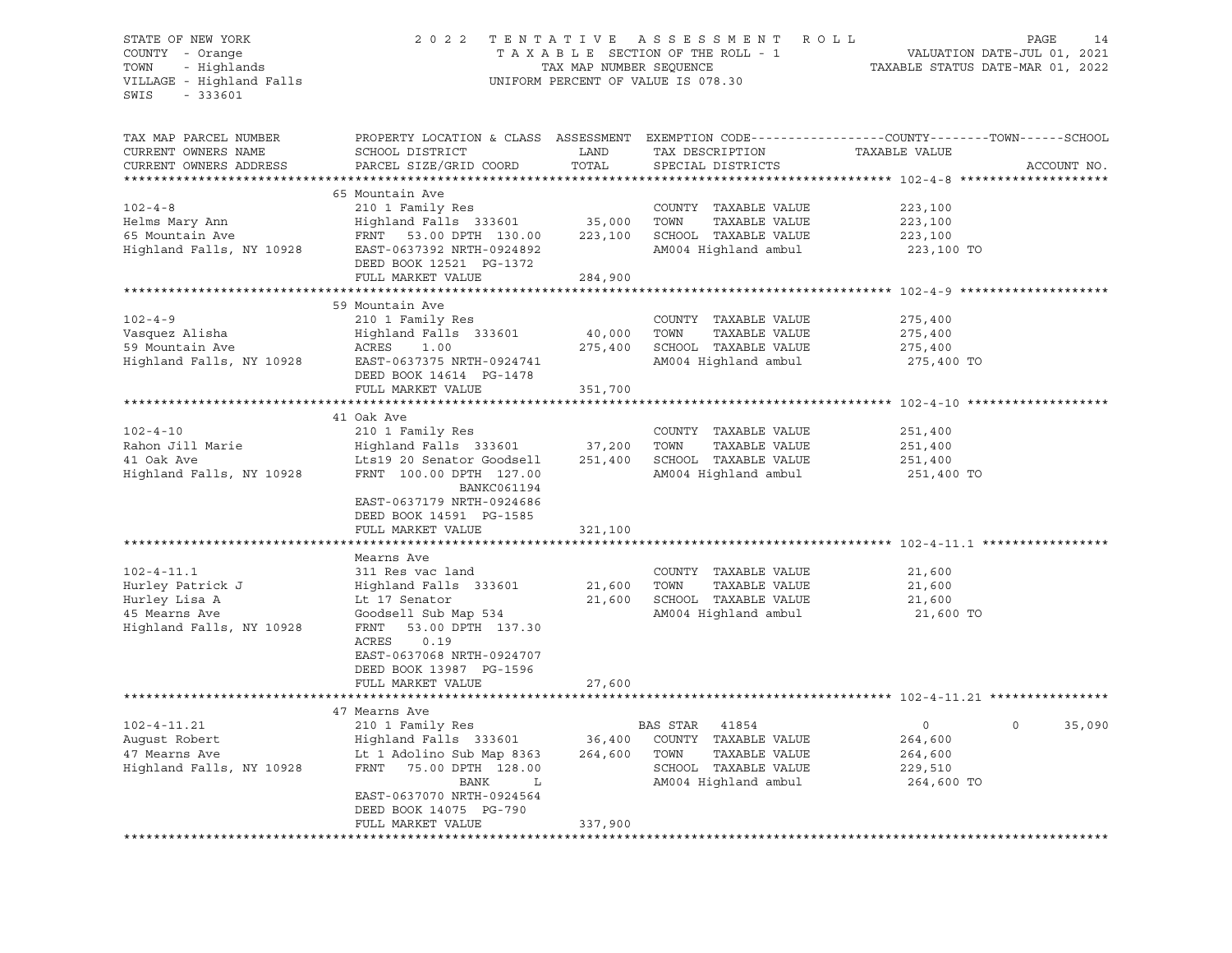| STATE OF NEW YORK<br>COUNTY - Orange<br>TOWN<br>- Highlands<br>VILLAGE - Highland Falls<br>$-333601$<br>SWIS             | 2 0 2 2                                                                                                                                                                                                                                                               |                              | TENTATIVE ASSESSMENT ROLL<br>UNIFORM PERCENT OF VALUE IS 078.30                                         | PAGE<br>VALUATION DATE-JUL 01, 2021<br>TAXABLE STATUS DATE-MAR 01, 2022                                                         | 15 |
|--------------------------------------------------------------------------------------------------------------------------|-----------------------------------------------------------------------------------------------------------------------------------------------------------------------------------------------------------------------------------------------------------------------|------------------------------|---------------------------------------------------------------------------------------------------------|---------------------------------------------------------------------------------------------------------------------------------|----|
| TAX MAP PARCEL NUMBER<br>CURRENT OWNERS NAME<br>CURRENT OWNERS ADDRESS                                                   | SCHOOL DISTRICT<br>PARCEL SIZE/GRID COORD                                                                                                                                                                                                                             | LAND<br>TOTAL                | TAX DESCRIPTION<br>SPECIAL DISTRICTS                                                                    | PROPERTY LOCATION & CLASS ASSESSMENT EXEMPTION CODE----------------COUNTY-------TOWN-----SCHOOL<br>TAXABLE VALUE<br>ACCOUNT NO. |    |
| $102 - 4 - 11.22$<br>Hurley Patrick<br>Hurley Lisa<br>45 Mearns Ave<br>Highland Falls, NY 10928                          | 45 Mearns Ave<br>210 1 Family Res<br>Highland Falls 333601 36,400 COUNTY<br>Lt 2 Adolino Sub Map 8363 193,600 TOWN<br>FRNT 75.00 DPTH 128.00<br>BANK<br>$\mathbb N$<br>EAST-0637082 NRTH-0924647<br>DEED BOOK 4303 PG-259                                             |                              | BAS STAR 41854<br>COUNTY TAXABLE VALUE<br>TAXABLE VALUE<br>SCHOOL TAXABLE VALUE<br>AM004 Highland ambul | $0 \qquad \qquad$<br>$\circ$<br>35,090<br>193,600<br>193,600<br>158,510<br>193,600 TO                                           |    |
|                                                                                                                          | FULL MARKET VALUE                                                                                                                                                                                                                                                     | 247,300                      |                                                                                                         |                                                                                                                                 |    |
| $102 - 4 - 13$<br>Deegan Michael<br>Deegan Catherine<br>PO Box 403<br>Tomkins Cove, NY 10986                             | 43 Oak Ave<br>210 1 Family Res<br>Highland Falls 333601 35,200<br>Lt 18 Senator Goodsell Su<br>FRNT 64.00 DPTH 132.00<br>EAST-0637173 NRTH-0924764<br>DEED BOOK 14821 PG-54<br>FULL MARKET VALUE                                                                      | 203,300<br>259,600           | COUNTY TAXABLE VALUE<br>TOWN<br>TAXABLE VALUE<br>SCHOOL TAXABLE VALUE<br>AM004 Highland ambul           | 203,300<br>203,300<br>203,300<br>203,300 TO                                                                                     |    |
|                                                                                                                          |                                                                                                                                                                                                                                                                       |                              |                                                                                                         |                                                                                                                                 |    |
| $102 - 4 - 14$<br>Hannawalt Philip M<br>Hannawalt Heather J<br>41 Mearns Ave<br>Highland Falls, NY 10928                 | 41 Mearns Ave<br>210 1 Family Res<br>Highland Falls 333601 35,600<br>Pt Lt 16 Sen Goodsell Sb 177,700<br>Mp 533<br>FRNT 67.00 DPTH 120.00<br>EAST-0637022 NRTH-0924765<br>DEED BOOK 14226 PG-1923<br>FULL MARKET VALUE                                                | 226,900                      | COUNTY TAXABLE VALUE<br>TOWN<br>TAXABLE VALUE<br>SCHOOL TAXABLE VALUE<br>AM004 Highland ambul           | 177,700<br>177,700<br>177,700<br>177,700 TO                                                                                     |    |
|                                                                                                                          |                                                                                                                                                                                                                                                                       |                              |                                                                                                         |                                                                                                                                 |    |
| $102 - 4 - 15$<br>CTJA Mearns Ave Inc.<br>24 Tamarac Ave<br>New City, NY 10956                                           | 37 Mearns Ave<br>210 1 Family Res<br>Highland Falls 333601 37,500<br>Pt Lts 14 16 Sen Goodsell<br>Map 533 & Pcl A D&M<br>Herman Sub Map 3220<br>FRNT 133.40 DPTH 120.00<br>ACRES<br>0.35<br>EAST-0636987 NRTH-0924817<br>DEED BOOK 14441 PG-1437<br>FULL MARKET VALUE | 181,700<br>232,100           | COUNTY TAXABLE VALUE<br>TOWN<br>TAXABLE VALUE<br>SCHOOL TAXABLE VALUE<br>AM004 Highland ambul           | 181,700<br>181,700<br>181,700<br>181,700 TO                                                                                     |    |
|                                                                                                                          |                                                                                                                                                                                                                                                                       |                              |                                                                                                         |                                                                                                                                 |    |
| $102 - 4 - 16.1$<br>Chacon Wilson<br>45 Oak Ave<br>Highland Falls, NY 10928<br>PRIOR OWNER ON 3/01/2022<br>Chacon Wilson | 45 Oak Ave<br>210 1 Family Res<br>Highland Falls 333601<br>Parcel B D & M Herman<br>Sub Map 3220<br>FRNT 195.00 DPTH 200.00<br>EAST-0637128 NRTH-0924892<br>DEED BOOK 15172 PG-400<br>FULL MARKET VALUE                                                               | 39,600<br>213,500<br>272,700 | TAXABLE VALUE<br>COUNTY<br>TOWN<br>TAXABLE VALUE<br>SCHOOL<br>TAXABLE VALUE<br>AM004 Highland ambul     | 213,500<br>213,500<br>213,500<br>213,500 TO                                                                                     |    |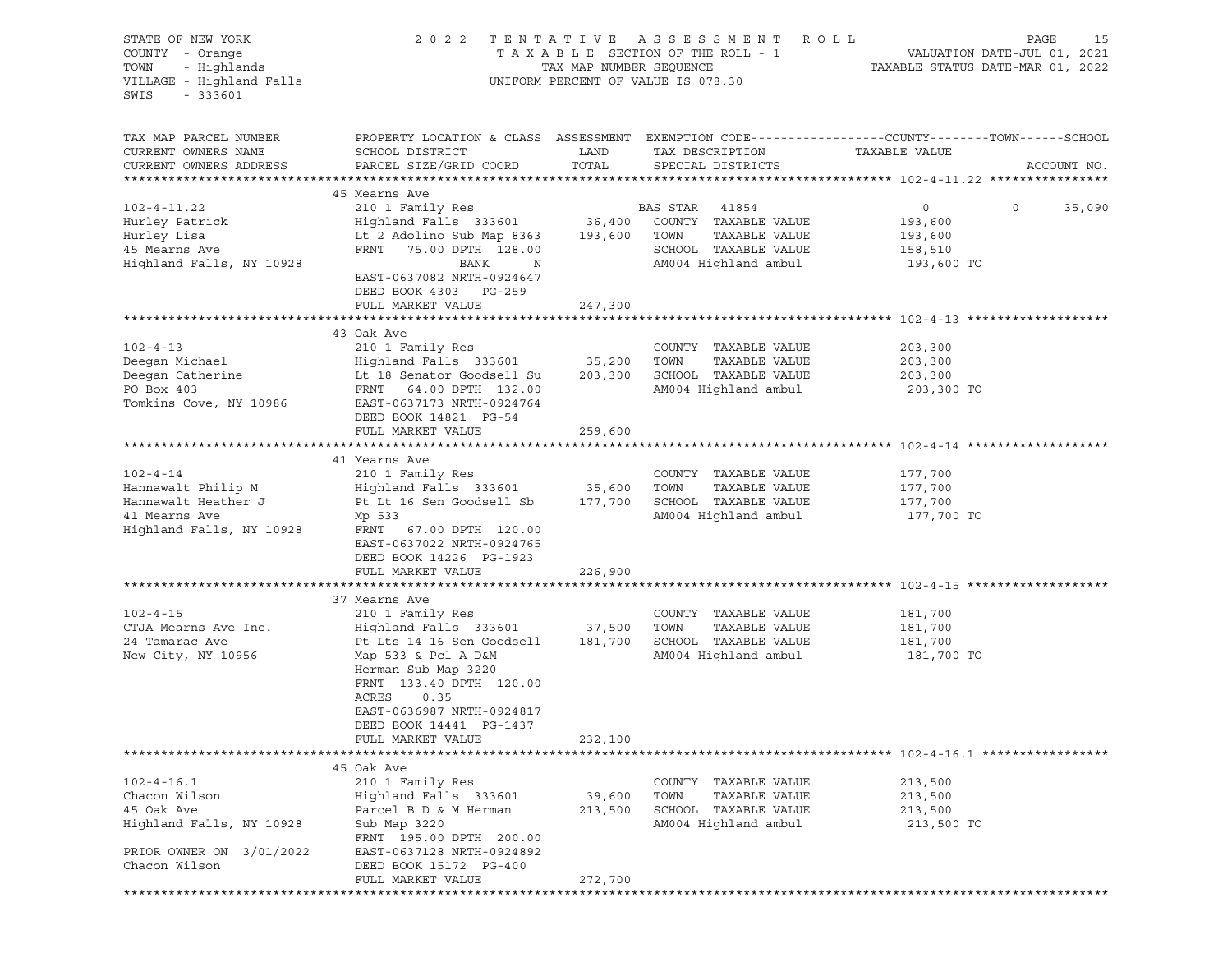| STATE OF NEW YORK<br>COUNTY - Orange                                 |                                                                                                                     | 2022 TENTATIVE ASSESSMENT ROLL<br>TAXABLE SECTION OF THE ROLL - 1                                                         |                                                                 | PAGE<br>16                   |
|----------------------------------------------------------------------|---------------------------------------------------------------------------------------------------------------------|---------------------------------------------------------------------------------------------------------------------------|-----------------------------------------------------------------|------------------------------|
| TOWN<br>- Highlands<br>VILLAGE - Highland Falls<br>$-333601$<br>SWIS |                                                                                                                     | TAX MAP NUMBER SEQUENCE<br>UNIFORM PERCENT OF VALUE IS 078.30                                                             | VALUATION DATE-JUL 01, 2021<br>TAXABLE STATUS DATE-MAR 01, 2022 |                              |
| TAX MAP PARCEL NUMBER<br>CURRENT OWNERS NAME                         | SCHOOL DISTRICT                                                                                                     | PROPERTY LOCATION & CLASS ASSESSMENT EXEMPTION CODE---------------COUNTY-------TOWN-----SCHOOL<br>LAND<br>TAX DESCRIPTION | TAXABLE VALUE                                                   |                              |
| CURRENT OWNERS ADDRESS                                               | PARCEL SIZE/GRID COORD                                                                                              | TOTAL<br>SPECIAL DISTRICTS                                                                                                |                                                                 | ACCOUNT NO.                  |
|                                                                      |                                                                                                                     |                                                                                                                           |                                                                 |                              |
| $102 - 4 - 18$                                                       | 31 Mearns Ave                                                                                                       |                                                                                                                           |                                                                 |                              |
|                                                                      | 210 1 Family Res                                                                                                    | VET COM C 41132                                                                                                           | 33,600                                                          | $\circ$<br>19,200<br>$\circ$ |
| Prickett Jakeb K                                                     | Highland Falls 333601                                                                                               | 37,500 VET COM T 41133                                                                                                    | $\circ$                                                         |                              |
| Prickett Haley R<br>31 Mearns Ave                                    | Pt Lts 10 12 14 Sen<br>Goodsell Sub Map 533                                                                         | 216,100 COUNTY TAXABLE VALUE<br>TOWN<br>TAXABLE VALUE                                                                     | 182,500                                                         |                              |
| Highland Falls, NY 10928                                             |                                                                                                                     | SCHOOL TAXABLE VALUE                                                                                                      | 196,900                                                         |                              |
|                                                                      | FRNT 75.00 DPTH 115.00<br>ACRES<br>0.38 BANKC190294                                                                 | AM004 Highland ambul                                                                                                      | 216,100<br>216,100 TO                                           |                              |
|                                                                      | EAST-0636938 NRTH-0924940<br>DEED BOOK 14753 PG-671                                                                 |                                                                                                                           |                                                                 |                              |
|                                                                      | FULL MARKET VALUE                                                                                                   | 276,000                                                                                                                   |                                                                 |                              |
|                                                                      |                                                                                                                     |                                                                                                                           |                                                                 |                              |
|                                                                      | 29 Mearns Ave                                                                                                       |                                                                                                                           |                                                                 |                              |
| $102 - 4 - 19$                                                       | $215$ 1 Fam Res w/                                                                                                  | COUNTY TAXABLE VALUE                                                                                                      | 197,800                                                         |                              |
| Jones Paul R                                                         | Highland Falls 333601 36,000                                                                                        | TOWN<br>TAXABLE VALUE                                                                                                     | 197,800                                                         |                              |
| Jones Amy-Jo R                                                       | Pt Lts 10 12 Sen Goodsell                                                                                           | 197,800 SCHOOL TAXABLE VALUE                                                                                              | 197,800                                                         |                              |
| 29 Mearns Ave<br>Highland Falls, NY 10928                            | Sub Map 533<br>FRNT 75.00 DPTH 115.00<br><b>BANKC180281</b><br>EAST-0636897 NRTH-0925013<br>DEED BOOK 14226 PG-1438 | AM004 Highland ambul                                                                                                      | 197,800 TO                                                      |                              |
|                                                                      | FULL MARKET VALUE                                                                                                   | 252,600                                                                                                                   |                                                                 |                              |
|                                                                      |                                                                                                                     |                                                                                                                           |                                                                 |                              |
|                                                                      | 27 Mearns Ave                                                                                                       |                                                                                                                           |                                                                 |                              |
| $102 - 4 - 20$                                                       | 210 1 Family Res                                                                                                    | VET COM C 41132                                                                                                           | 33,600                                                          | $\circ$<br>0                 |
| Connors Timothy P                                                    |                                                                                                                     | Highland Falls 333601 35,600 VET COM T 41133                                                                              | $\circ$                                                         | $\circ$<br>19,200            |
| Connors Ellen M                                                      | Pt Lts 8 10 Sen Goodsell                                                                                            | 218,200 COUNTY TAXABLE VALUE                                                                                              | 184,600                                                         |                              |
| 27 Mearns Ave                                                        | Mp533                                                                                                               | TOWN<br>TAXABLE VALUE                                                                                                     | 199,000                                                         |                              |
| Highland Falls, NY 10928                                             | 77.00 DPTH 115.00<br>FRNT                                                                                           | SCHOOL TAXABLE VALUE                                                                                                      | 218,200                                                         |                              |
|                                                                      | ACRES<br>0.18<br>EAST-0636863 NRTH-0925084<br>DEED BOOK 11372 PG-767                                                | AM004 Highland ambul                                                                                                      | 218,200 TO                                                      |                              |
|                                                                      | FULL MARKET VALUE                                                                                                   | 278,700                                                                                                                   |                                                                 |                              |
|                                                                      |                                                                                                                     |                                                                                                                           |                                                                 |                              |
| $102 - 4 - 21$<br>O'Dell Irene M                                     | 23 Mearns Ave<br>210 1 Family Res<br>Highland Falls 333601                                                          | ENH STAR 41834<br>34,600<br>COUNTY TAXABLE VALUE                                                                          | $\circ$<br>188,000                                              | 87,610<br>$\Omega$           |
| Hamilton Dianne M                                                    | Pt Lt 8 Sen Goodsell Sub                                                                                            | 188,000 TOWN<br>TAXABLE VALUE                                                                                             | 188,000                                                         |                              |
| 23 Mearns Ave<br>Highland Falls, NY 10928                            | Mp533<br>FRNT 60.00 DPTH 85.00<br>EAST-0636834 NRTH-0925149                                                         | SCHOOL TAXABLE VALUE<br>AM004 Highland ambul                                                                              | 100,390<br>188,000 TO                                           |                              |
|                                                                      | DEED BOOK 14430 PG-1434<br>FULL MARKET VALUE                                                                        | 240,100                                                                                                                   |                                                                 |                              |
|                                                                      |                                                                                                                     |                                                                                                                           |                                                                 |                              |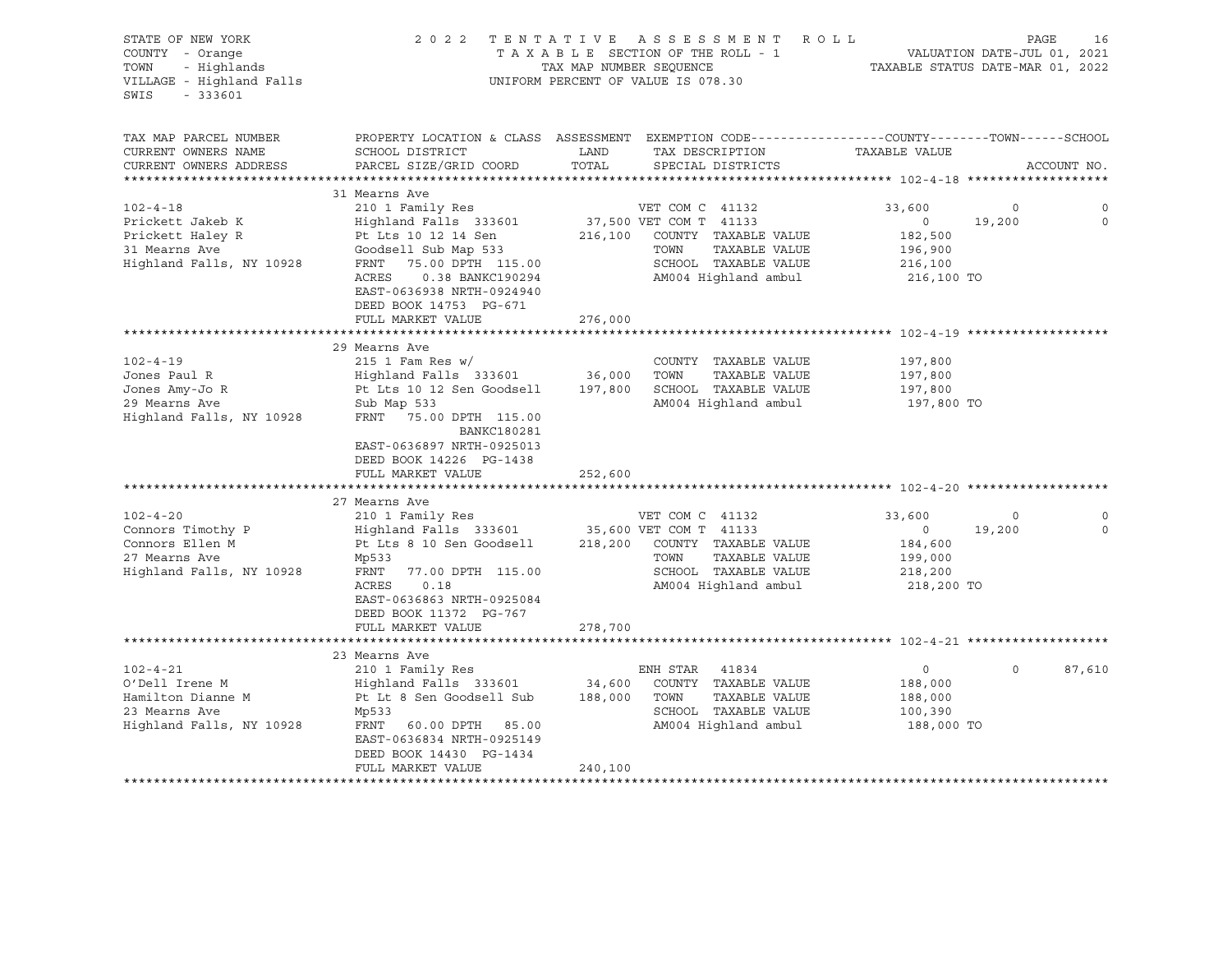VILLAGE - Highland Falls UNIFORM PERCENT OF VALUE IS 078.30 SWIS - 333601

## STATE OF NEW YORK 2 0 2 2 T E N T A T I V E A S S E S S M E N T R O L L PAGE 17 COUNTY - Orange T A X A B L E SECTION OF THE ROLL - 1 VALUATION DATE-JUL 01, 2021 TOWN - Highlands TAX MAP NUMBER SEQUENCE TAXABLE STATUS DATE-MAR 01, 2022

| TAX MAP PARCEL NUMBER    | PROPERTY LOCATION & CLASS ASSESSMENT EXEMPTION CODE---------------COUNTY-------TOWN-----SCHOOL |              |                                                  |                |         |             |
|--------------------------|------------------------------------------------------------------------------------------------|--------------|--------------------------------------------------|----------------|---------|-------------|
| CURRENT OWNERS NAME      | SCHOOL DISTRICT                                                                                | LAND         | TAX DESCRIPTION                                  | TAXABLE VALUE  |         |             |
| CURRENT OWNERS ADDRESS   | PARCEL SIZE/GRID COORD                                                                         | TOTAL        | SPECIAL DISTRICTS                                |                |         | ACCOUNT NO. |
| ***********************  |                                                                                                |              |                                                  |                |         |             |
| $102 - 5 - 1$            | 107 Mountain Ave<br>210 1 Family Res                                                           |              | BAS STAR<br>41854                                | $\circ$        | $\circ$ | 35,090      |
| Livsey Mervin R          | Highland Falls 333601                                                                          |              | 34,200 COUNTY TAXABLE VALUE                      | 145,800        |         |             |
| 107 Mountain Ave         | FRNT 44.00 DPTH 88.00                                                                          | 145,800 TOWN | TAXABLE VALUE                                    | 145,800        |         |             |
| Highland Falls, NY 10928 | EAST-0636802 NRTH-0925567                                                                      |              | SCHOOL TAXABLE VALUE                             | 110,710        |         |             |
|                          | DEED BOOK 5480 PG-115                                                                          |              | AM004 Highland ambul                             | 145,800 TO     |         |             |
|                          | FULL MARKET VALUE                                                                              | 186,200      |                                                  |                |         |             |
|                          |                                                                                                |              |                                                  |                |         |             |
|                          | 105 Mountain Ave                                                                               |              |                                                  |                |         |             |
| $102 - 5 - 2$            | 210 1 Family Res                                                                               |              | VET COM C 41132                                  | 33,600         | $\circ$ |             |
| Wiery Robert             | Highland Falls 333601 37,500 VET COM T 41133                                                   |              |                                                  | $\circ$        | 19,200  | $\circ$     |
| Wiery Daniela            | FRNT 108.30 DPTH 147.70                                                                        |              | 263,500 VET DIS C 41142                          | 67,200         | 0       |             |
| 105 Mountain Ave         | ACRES<br>0.25 BANKC020440                                                                      |              | VET DIS T 41143                                  | $\sim$ 0       | 38,400  | $\mathbf 0$ |
| Highland Falls, NY 10928 | EAST-0636881 NRTH-0925500                                                                      |              | COUNTY TAXABLE VALUE                             | 162,700        |         |             |
|                          | DEED BOOK 14606 PG-1796                                                                        |              | TOWN<br>TAXABLE VALUE                            | 205,900        |         |             |
|                          | FULL MARKET VALUE                                                                              |              | 336,500 SCHOOL TAXABLE VALUE                     | 263,500        |         |             |
|                          |                                                                                                |              | AM004 Highland ambul                             | 263,500 TO     |         |             |
|                          |                                                                                                |              |                                                  |                |         |             |
|                          | 101 Mountain Ave                                                                               |              |                                                  |                |         |             |
| $102 - 5 - 3$            | 210 1 Family Res                                                                               |              | BAS STAR 41854                                   | $\overline{0}$ | $\circ$ | 35,090      |
| Hurst Kevin F            | Highland Falls 333601                                                                          |              | 37,000 COUNTY TAXABLE VALUE                      | 225,000        |         |             |
| 101 Mountain Ave         | 60.00 DPTH 189.00<br>FRNT                                                                      | 225,000 TOWN | TAXABLE VALUE                                    | 225,000        |         |             |
| Highland Falls, NY 10928 | BANKC080370                                                                                    |              | SCHOOL TAXABLE VALUE                             | 189,910        |         |             |
|                          | EAST-0636895 NRTH-0925435                                                                      |              | AM004 Highland ambul                             | 225,000 TO     |         |             |
|                          | DEED BOOK 13695 PG-1851                                                                        |              |                                                  |                |         |             |
|                          | FULL MARKET VALUE                                                                              | 287,400      |                                                  |                |         |             |
|                          |                                                                                                |              |                                                  |                |         |             |
|                          | Mountain Ave                                                                                   |              |                                                  |                |         |             |
| $102 - 5 - 4.2$          | 311 Res vac land                                                                               |              | COUNTY TAXABLE VALUE                             | 5,800          |         |             |
| Titolo James             | Highland Falls 333601                                                                          |              | 5,800 TOWN<br>TAXABLE VALUE                      | 5,800          |         |             |
| Vespa Titolo Kim         | Lot 2 Lot Line Change Tit                                                                      |              | 5,800 SCHOOL TAXABLE VALUE                       | 5,800          |         |             |
| 97 Mountain Ave          | Map 337-21 Filed 11/09/20                                                                      |              | AM004 Highland ambul                             | 5,800 TO       |         |             |
| Highland Falls, NY 10928 | Mountain Ave                                                                                   |              |                                                  |                |         |             |
|                          | 25.00 DPTH 189.00<br>FRNT                                                                      |              |                                                  |                |         |             |
|                          | ACRES<br>0.31                                                                                  |              |                                                  |                |         |             |
|                          | EAST-0636897 NRTH-0925326                                                                      |              |                                                  |                |         |             |
|                          | DEED BOOK 14470 PG-1166                                                                        |              |                                                  |                |         |             |
|                          | FULL MARKET VALUE                                                                              | 7,400        |                                                  |                |         |             |
|                          |                                                                                                |              | ********************************** 102-5-5.2 *** |                |         |             |
|                          | 97 Mountain Ave                                                                                |              |                                                  |                |         |             |
| $102 - 5 - 5.2$          | 210 1 Family Res                                                                               |              | COUNTY TAXABLE VALUE                             | 134,400        |         |             |
| Titolo James             | Highland Falls 333601 37,500                                                                   |              | TOWN<br>TAXABLE VALUE                            | 134,400        |         |             |
| Vespa Titolo Kim         | Lot 3 Lot Line Change Tit                                                                      |              | 134,400 SCHOOL TAXABLE VALUE                     | 134,400        |         |             |
| 97 Mountain Ave          | Map 337-21 Filed 11/09/20                                                                      |              | AM004 Highland ambul                             | 134,400 TO     |         |             |
| Highland Falls, NY 10928 | 97 Mountain Ave                                                                                |              |                                                  |                |         |             |
|                          | FRNT<br>61.00 DPTH 121.70                                                                      |              |                                                  |                |         |             |
|                          | ACRES<br>0.19                                                                                  |              |                                                  |                |         |             |
|                          | EAST-0636981 NRTH-0925361                                                                      |              |                                                  |                |         |             |
|                          | DEED BOOK 14470 PG-1166                                                                        |              |                                                  |                |         |             |
|                          | FULL MARKET VALUE                                                                              | 171,600      |                                                  |                |         |             |
|                          |                                                                                                |              |                                                  |                |         |             |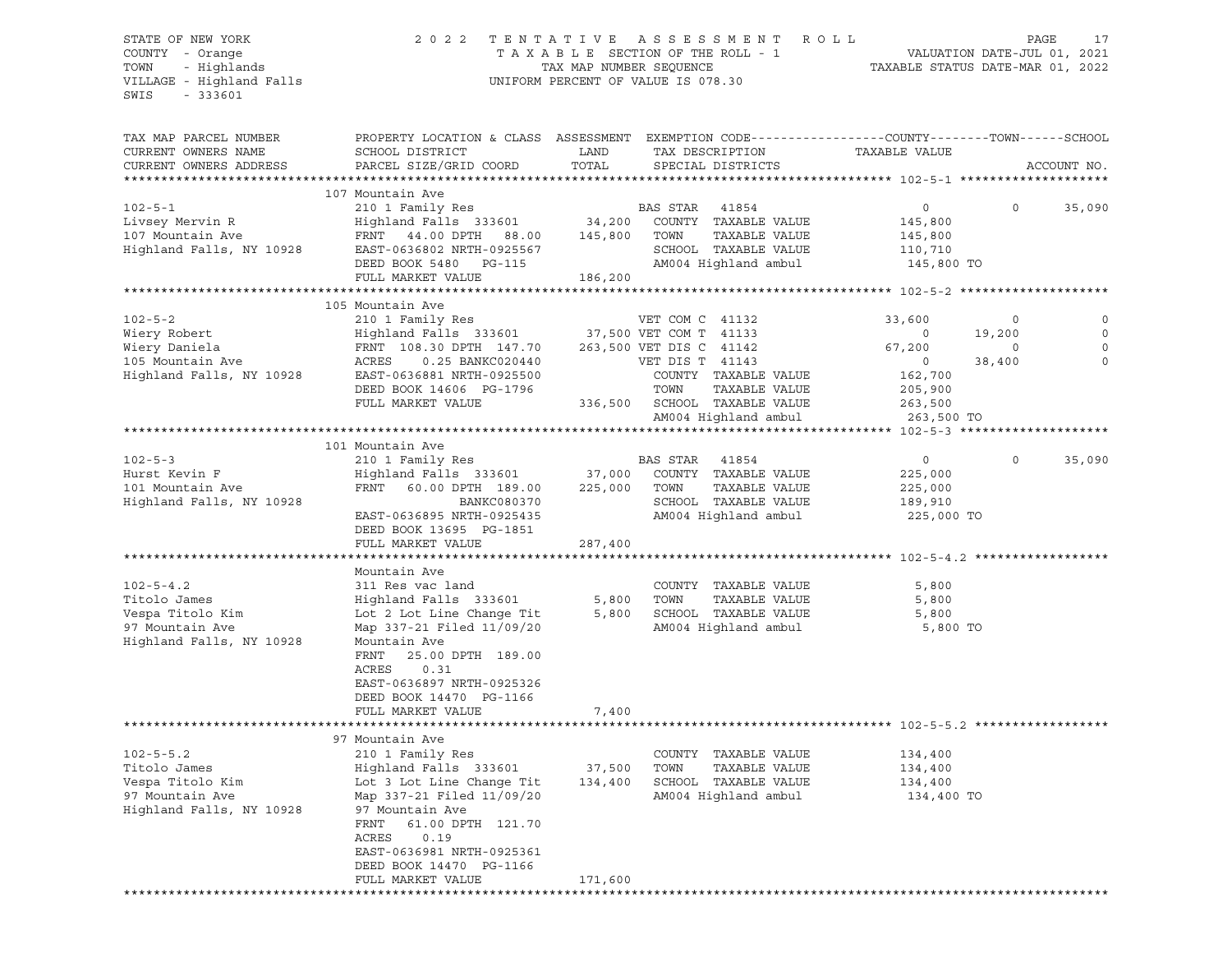| STATE OF NEW YORK<br>COUNTY - Orange<br>- Highlands<br>TOWN<br>VILLAGE - Highland Falls<br>SWIS<br>$-333601$           |                                                                                                                                                                                                                                         | TAX MAP NUMBER SEQUENCE      | 2022 TENTATIVE ASSESSMENT<br>TAXABLE SECTION OF THE ROLL - 1<br>UNIFORM PERCENT OF VALUE IS 078.30              | R O L L<br>VALUATION DATE-JUL 01, 2021<br>TAXABLE STATUS DATE-MAR 01, 2022 | PAGE<br>18  |
|------------------------------------------------------------------------------------------------------------------------|-----------------------------------------------------------------------------------------------------------------------------------------------------------------------------------------------------------------------------------------|------------------------------|-----------------------------------------------------------------------------------------------------------------|----------------------------------------------------------------------------|-------------|
| TAX MAP PARCEL NUMBER<br>CURRENT OWNERS NAME<br>CURRENT OWNERS ADDRESS                                                 | PROPERTY LOCATION & CLASS ASSESSMENT EXEMPTION CODE----------------COUNTY-------TOWN-----SCHOOL<br>SCHOOL DISTRICT<br>PARCEL SIZE/GRID COORD                                                                                            | LAND<br>TOTAL                | TAX DESCRIPTION<br>SPECIAL DISTRICTS                                                                            | TAXABLE VALUE                                                              | ACCOUNT NO. |
| $102 - 5 - 6$<br>Means Julia N<br>Means Laura K<br>19 Mearns Ave<br>Highland Falls, NY 10928                           | 19 Mearns Ave<br>210 1 Family Res<br>Highland Falls 333601<br>Pt Lts 4 6 Sen Goodsell<br>Sub Map 533<br>FRNT 125.00 DPTH 121.00<br>ACRES<br>0.28 BANKC080370<br>EAST-0636796 NRTH-0925259<br>DEED BOOK 14476 PG-1099                    | 37,200<br>262,300            | COUNTY TAXABLE VALUE<br>TAXABLE VALUE<br>TOWN<br>SCHOOL TAXABLE VALUE<br>AM004 Highland ambul                   | 262,300<br>262,300<br>262,300<br>262,300 TO                                |             |
|                                                                                                                        | FULL MARKET VALUE                                                                                                                                                                                                                       | 335,000                      |                                                                                                                 |                                                                            |             |
| $102 - 5 - 7$<br>Hamilton John<br>15 Mearns Ave<br>Highland Falls, NY 10928                                            | 15 Mearns Ave<br>210 1 Family Res<br>Highland Falls 333601<br>Pt Lt 4 Sen Goodsell Sub<br>Mtqe 6020026141250<br>75.00 DPTH 126.00<br>FRNT<br>ACRES<br>0.20<br>EAST-0636766 NRTH-0925346<br>DEED BOOK 14415 PG-1280<br>FULL MARKET VALUE | 36,000<br>240,700<br>307,400 | COUNTY TAXABLE VALUE<br>TOWN<br>TAXABLE VALUE<br>SCHOOL TAXABLE VALUE<br>AM004 Highland ambul                   | 240,700<br>240,700<br>240,700<br>240,700 TO                                |             |
|                                                                                                                        |                                                                                                                                                                                                                                         |                              |                                                                                                                 |                                                                            |             |
| $102 - 5 - 8$<br>Allen Keron<br>Allen Tanya<br>11 Mearns Ave<br>Highland Falls, NY 10928                               | 11 Mearns Ave<br>210 1 Family Res<br>Highland Falls 333601<br>Pt Lts 2 4 Sen Goodsell<br>FRNT 78.00 DPTH 135.00<br>ACRES<br>0.23<br>EAST-0636737 NRTH-0925417<br>DEED BOOK 11800 PG-520<br>FULL MARKET VALUE                            | 36,600<br>203,400<br>259,800 | BAS STAR 41854<br>COUNTY TAXABLE VALUE<br>TOWN<br>TAXABLE VALUE<br>SCHOOL TAXABLE VALUE<br>AM004 Highland ambul | $\mathsf{O}$<br>$\circ$<br>203,400<br>203,400<br>168,310<br>203,400 TO     | 35,090      |
|                                                                                                                        |                                                                                                                                                                                                                                         |                              |                                                                                                                 |                                                                            |             |
| $102 - 6 - 1$<br>Chacon Barsallo William R<br>Guardado Chacon Eunice<br>23 Eagle Valley Rd<br>Highland Falls, NY 10928 | 23 Eagle Valley Rd<br>210 1 Family Res<br>Highland Falls 333601<br>Driveway Easement L14087P<br>$Rec 8-3-2016$<br>FRNT<br>56.00 DPTH 95.90<br><b>BANKC080370</b><br>EAST-0636237 NRTH-0925946                                           | 34,000<br>213,000            | COUNTY TAXABLE VALUE<br>TOWN<br>TAXABLE VALUE<br>SCHOOL TAXABLE VALUE<br>AM004 Highland ambul                   | 213,000<br>213,000<br>213,000<br>213,000 TO                                |             |
|                                                                                                                        | DEED BOOK 14578 PG-1916<br>FULL MARKET VALUE                                                                                                                                                                                            | 272,000                      | ***********************************                                                                             |                                                                            |             |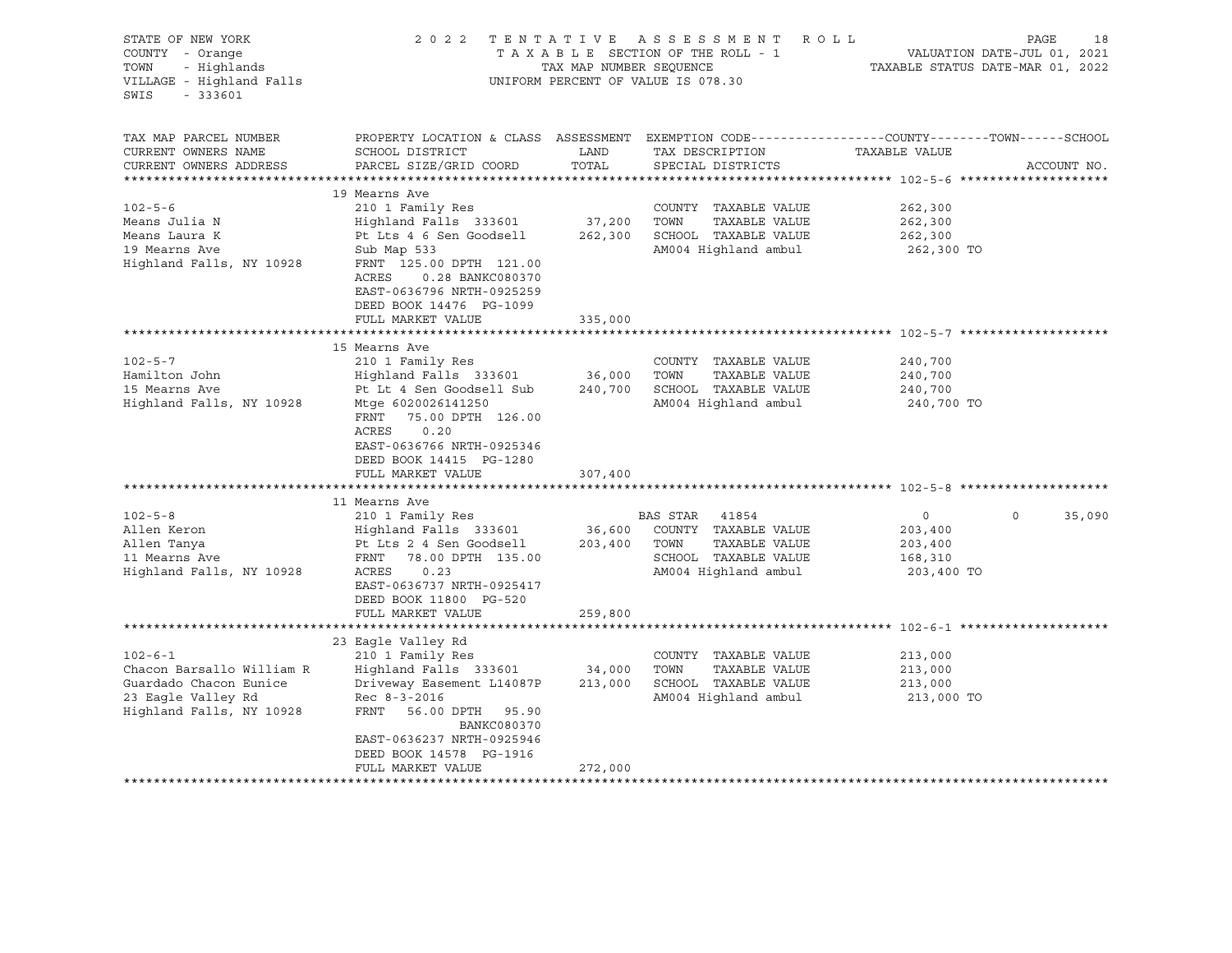| STATE OF NEW YORK<br>COUNTY - Orange<br>- Highlands<br>TOWN<br>VILLAGE - Highland Falls<br>$-333601$<br>SWIS | 2 0 2 2                                                                                                                                                                                                                       | TENTATIVE<br>TAX MAP NUMBER SEQUENCE | A S S E S S M E N T<br>R O L L<br>TAXABLE SECTION OF THE ROLL - 1<br>UNIFORM PERCENT OF VALUE IS 078.30         | VALUATION DATE-JUL 01, 2021<br>TAXABLE STATUS DATE-MAR 01, 2022               | PAGE<br>19  |
|--------------------------------------------------------------------------------------------------------------|-------------------------------------------------------------------------------------------------------------------------------------------------------------------------------------------------------------------------------|--------------------------------------|-----------------------------------------------------------------------------------------------------------------|-------------------------------------------------------------------------------|-------------|
| TAX MAP PARCEL NUMBER<br>CURRENT OWNERS NAME<br>CURRENT OWNERS ADDRESS<br>***********************            | PROPERTY LOCATION & CLASS ASSESSMENT<br>SCHOOL DISTRICT<br>PARCEL SIZE/GRID COORD                                                                                                                                             | LAND<br>TOTAL                        | TAX DESCRIPTION<br>SPECIAL DISTRICTS                                                                            | EXEMPTION CODE-----------------COUNTY-------TOWN------SCHOOL<br>TAXABLE VALUE | ACCOUNT NO. |
| $102 - 6 - 2$<br>Sisco Klarissa<br>Dellamonica Nicholas M<br>19 Eagle Valley Rd<br>Highland Falls, NY 10928  | 19 Eagle Valley Rd<br>210 1 Family Res<br>Highland Falls 333601<br>Driveway Easement L14087P<br>Rec 8-3-2016<br>FRNT<br>80.00 DPTH 103.00<br>ACRES<br>0.24 BANKC080370<br>EAST-0636281 NRTH-0925884<br>DEED BOOK 14810 PG-398 | 36,800<br>263,400                    | COUNTY TAXABLE VALUE<br>TAXABLE VALUE<br>TOWN<br>SCHOOL TAXABLE VALUE<br>AM004 Highland ambul                   | 263,400<br>263,400<br>263,400<br>263,400 TO                                   |             |
|                                                                                                              | FULL MARKET VALUE                                                                                                                                                                                                             | 336,400<br>**************            | $*************************************** 102-6-3$ **                                                            |                                                                               |             |
| $102 - 6 - 3$<br>Colvin Cassidy Starr<br>Colvin William<br>17 Eagle Valley Rd<br>Highland Falls, NY 10928    | 17 Eagle Valley Rd<br>210 1 Family Res<br>Highland Falls 333601<br>FRNT 60.00 DPTH 198.00<br>BANKC020440<br>EAST-0636331 NRTH-0925788<br>DEED BOOK 14605 PG-797<br>FULL MARKET VALUE                                          | 37,100<br>206,800<br>264,100         | COUNTY TAXABLE VALUE<br>TOWN<br>TAXABLE VALUE<br>SCHOOL TAXABLE VALUE<br>AM004 Highland ambul                   | 206,800<br>206,800<br>206,800<br>206,800 TO                                   |             |
|                                                                                                              |                                                                                                                                                                                                                               |                                      |                                                                                                                 |                                                                               |             |
| $102 - 6 - 4$<br>Goodwill Penny M<br>15 Eagle Valley Rd<br>Highland Falls, NY 10928                          | 15 Eagle Valley Rd<br>210 1 Family Res<br>Highland Falls 333601<br>FRNT 67.00 DPTH 200.00<br>ACRES<br>0.30<br>EAST-0636371 NRTH-0925726<br>DEED BOOK 6193 PG-53                                                               | 37,200<br>206,200                    | BAS STAR 41854<br>COUNTY TAXABLE VALUE<br>TOWN<br>TAXABLE VALUE<br>SCHOOL TAXABLE VALUE<br>AM004 Highland ambul | $\circ$<br>$\Omega$<br>206,200<br>206,200<br>171,110<br>206,200 TO            | 35,090      |
|                                                                                                              | FULL MARKET VALUE                                                                                                                                                                                                             | 263,300                              |                                                                                                                 |                                                                               |             |
| $102 - 6 - 5$<br>Fatsis Angela<br>1644 Route 9W<br>Highland Falls, NY 10928                                  | 11 Eagle Valley Rd<br>210 1 Family Res<br>Highland Falls 333601<br>FRNT 100.50 DPTH 200.40<br>ACRES<br>0.45 BANKC030440<br>EAST-0636449 NRTH-0925690<br>DEED BOOK 14507 PG-277<br>FULL MARKET VALUE                           | 37,800<br>340,500                    | COUNTY TAXABLE VALUE<br>TOWN<br>TAXABLE VALUE<br>266,600 SCHOOL TAXABLE VALUE<br>AM004 Highland ambul           | 266,600<br>266,600<br>266,600<br>266,600 TO                                   |             |
|                                                                                                              |                                                                                                                                                                                                                               |                                      |                                                                                                                 |                                                                               |             |
| $102 - 6 - 6$<br>Melendez Alvaro<br>9 Eagle Valley Rd<br>Highland Falls, NY 10928                            | 9 Eagle Valley Rd<br>210 1 Family Res<br>Highland Falls 333601<br>FRNT 49.00 DPTH 198.00<br>BANKC190321<br>EAST-0636508 NRTH-0925653<br>DEED BOOK 14197 PG-1816                                                               | 36,400<br>225,800                    | COUNTY TAXABLE VALUE<br>TOWN<br>TAXABLE VALUE<br>SCHOOL TAXABLE VALUE<br>AM004 Highland ambul                   | 225,800<br>225,800<br>225,800<br>225,800 TO                                   |             |
|                                                                                                              | FULL MARKET VALUE                                                                                                                                                                                                             | 288,400                              |                                                                                                                 |                                                                               |             |
|                                                                                                              |                                                                                                                                                                                                                               |                                      |                                                                                                                 |                                                                               |             |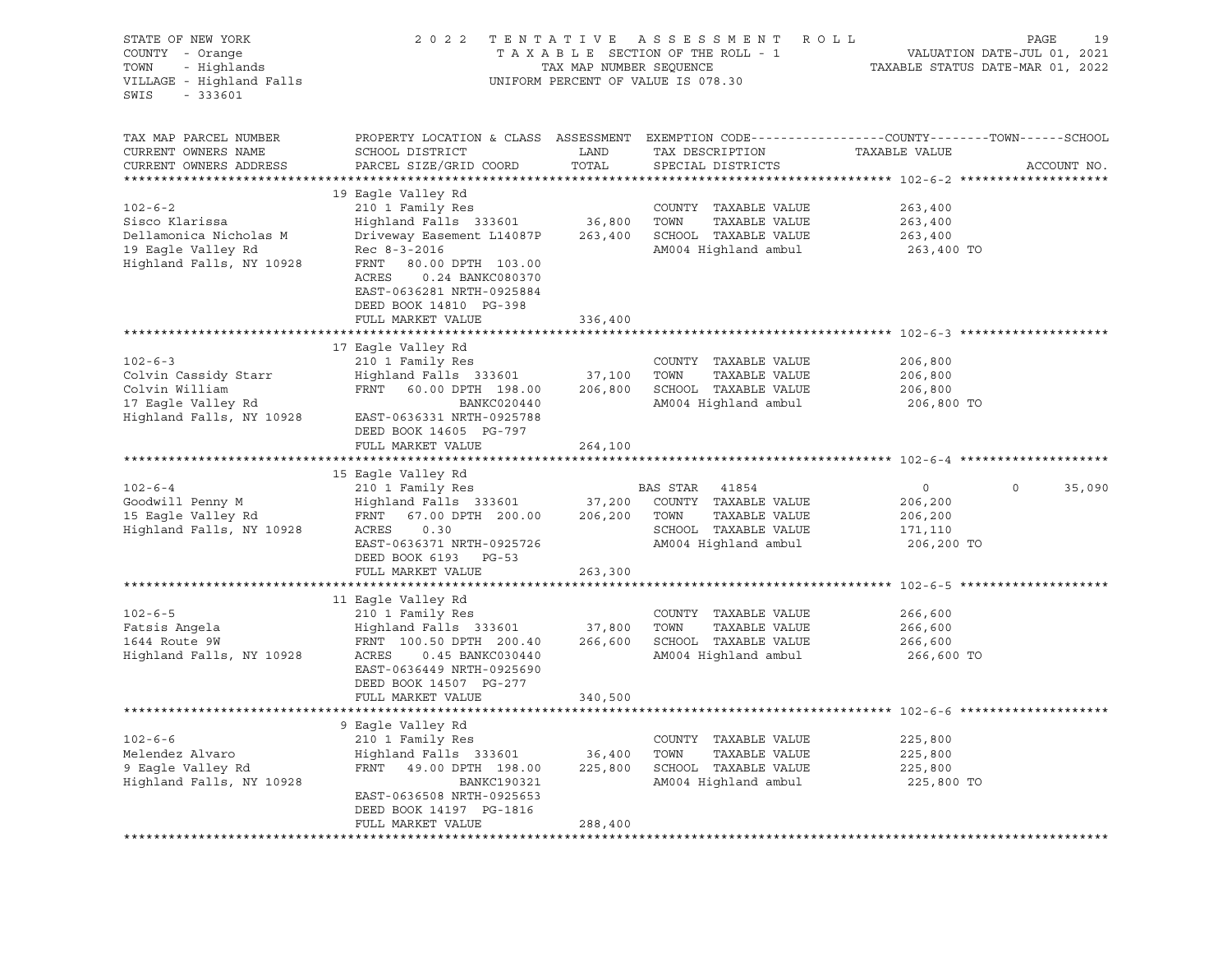### STATE OF NEW YORK 2 0 2 2 T E N T A T I V E A S S E S S M E N T R O L L PAGE 20 COUNTY - Orange T A X A B L E SECTION OF THE ROLL - 1 VALUATION DATE-JUL 01, 2021 TOWN - Highlands TAX MAP NUMBER SEQUENCE TAXABLE STATUS DATE-MAR 01, 2022 VILLAGE - Highland Falls UNIFORM PERCENT OF VALUE IS 078.30

| TAX MAP PARCEL NUMBER<br>CURRENT OWNERS NAME<br>CURRENT OWNERS ADDRESS                                  | PROPERTY LOCATION & CLASS ASSESSMENT<br>SCHOOL DISTRICT<br>PARCEL SIZE/GRID COORD                                                                                               | LAND<br>TOTAL              | EXEMPTION CODE-----------------COUNTY-------TOWN------SCHOOL<br>TAX DESCRIPTION<br>SPECIAL DISTRICTS               | TAXABLE VALUE                                                 |                                 | ACCOUNT NO.                       |
|---------------------------------------------------------------------------------------------------------|---------------------------------------------------------------------------------------------------------------------------------------------------------------------------------|----------------------------|--------------------------------------------------------------------------------------------------------------------|---------------------------------------------------------------|---------------------------------|-----------------------------------|
|                                                                                                         |                                                                                                                                                                                 |                            |                                                                                                                    |                                                               |                                 |                                   |
| $102 - 6 - 7$<br>Green Timothy M<br>7 Eagle Valley Rd<br>Highland Falls, NY 10928                       | 7 Eagle Valley Rd<br>210 1 Family Res<br>Highland Falls 333601<br>FRNT 30.00 DPTH 140.00<br>EAST-0636547 NRTH-0925639<br>DEED BOOK 13827 PG-632                                 | 34,000<br>107,200          | COUNTY TAXABLE VALUE<br>TOWN<br>TAXABLE VALUE<br>SCHOOL TAXABLE VALUE<br>AM004 Highland ambul                      | 107,200<br>107,200<br>107,200<br>107,200 TO                   |                                 |                                   |
|                                                                                                         | FULL MARKET VALUE                                                                                                                                                               | 136,900                    |                                                                                                                    |                                                               |                                 |                                   |
|                                                                                                         |                                                                                                                                                                                 |                            |                                                                                                                    |                                                               |                                 |                                   |
| $102 - 6 - 8.11$<br>US Bank Trust Nat'l Assoc.<br>1 Home Campus<br>Des Moines, IA 50328                 | 5 Eagle Valley Rd<br>210 1 Family Res<br>Highland Falls 333601<br>SS EAGLE VALLEY RD<br>FRNT 40.00 DPTH 100.00<br>EAST-0636579 NRTH-0925637<br>DEED BOOK 14633 PG-34            | 27,200<br>153,200          | COUNTY TAXABLE VALUE<br>TOWN<br>TAXABLE VALUE<br>SCHOOL TAXABLE VALUE<br>AM004 Highland ambul                      | 153,200<br>153,200<br>153,200<br>153,200 TO                   |                                 |                                   |
|                                                                                                         | FULL MARKET VALUE                                                                                                                                                               | 195,700                    |                                                                                                                    |                                                               |                                 |                                   |
|                                                                                                         |                                                                                                                                                                                 |                            |                                                                                                                    |                                                               |                                 |                                   |
| $102 - 6 - 8.12$<br>US Bank Trust Nat'l Assoc.<br>1 Home Campus<br>Des Moines, IA 50328                 | Mearns Ave<br>311 Res vac land<br>Highland Falls 333601<br>W OF MEARNS AVE<br>FRNT 72.10 DPTH 169.40<br>EAST-0636514 NRTH-0925505<br>DEED BOOK 14633 PG-34<br>FULL MARKET VALUE | 27,200<br>27,200<br>34,700 | COUNTY TAXABLE VALUE<br>TOWN<br>TAXABLE VALUE<br>SCHOOL TAXABLE VALUE<br>AM004 Highland ambul                      | 27,200<br>27,200<br>27,200<br>27,200 TO                       |                                 |                                   |
|                                                                                                         |                                                                                                                                                                                 |                            |                                                                                                                    |                                                               |                                 |                                   |
| $102 - 6 - 9.2$<br>Reynolds Roger D Jr<br>Reynolds Sandra J<br>2 Mearns Ave<br>Highland Falls, NY 10928 | 2 Mearns Ave<br>210 1 Family Res<br>Highland Falls 333601<br>FRNT 48.00 DPTH 135.00<br>BANK<br>$\mathbf{L}$<br>EAST-0636596 NRTH-0925586<br>DEED BOOK 3487 PG-264               | 34,200<br>191,700          | BAS STAR<br>41854<br>COUNTY TAXABLE VALUE<br>TOWN<br>TAXABLE VALUE<br>SCHOOL TAXABLE VALUE<br>AM004 Highland ambul | $\overline{0}$<br>191,700<br>191,700<br>156,610<br>191,700 TO | $\Omega$                        | 35,090                            |
|                                                                                                         | FULL MARKET VALUE                                                                                                                                                               | 244,800                    |                                                                                                                    |                                                               |                                 |                                   |
| $102 - 6 - 13$<br>Brown Glenn G<br>Ryerson Nancy                                                        | 25 Eagle Valley Rd<br>210 1 Family Res<br>Highland Falls 333601 37,600 VET COM T 41133<br>FRNT 30.80 DPTH 182.00                                                                |                            | VET COM C 41132<br>233,100 VET DIS C 41142                                                                         | 33,600<br>$\overline{0}$<br>23,310                            | 0<br>19,200<br>$\circ$          | $\circ$<br>$\mathbf 0$<br>$\circ$ |
| 25 Eagle Valley Rd<br>Highland Falls, NY 10928                                                          | ACRES<br>0.40<br>EAST-0636223 NRTH-0925817<br>DEED BOOK 5706 PG-113<br>FULL MARKET VALUE                                                                                        | 297,700                    | VET DIS T 41143<br>AGED<br>41800<br>ENH STAR<br>41834<br>COUNTY TAXABLE VALUE<br>TOWN<br>TAXABLE VALUE             | $\circ$<br>88,095<br>$\circ$<br>88,095<br>95,295              | 23,310<br>95,295<br>$\mathbf 0$ | $\mathbf 0$<br>116,550<br>87,610  |
|                                                                                                         |                                                                                                                                                                                 |                            | SCHOOL TAXABLE VALUE<br>AM004 Highland ambul                                                                       | 28,940<br>233,100 TO                                          |                                 |                                   |
|                                                                                                         |                                                                                                                                                                                 |                            |                                                                                                                    |                                                               |                                 |                                   |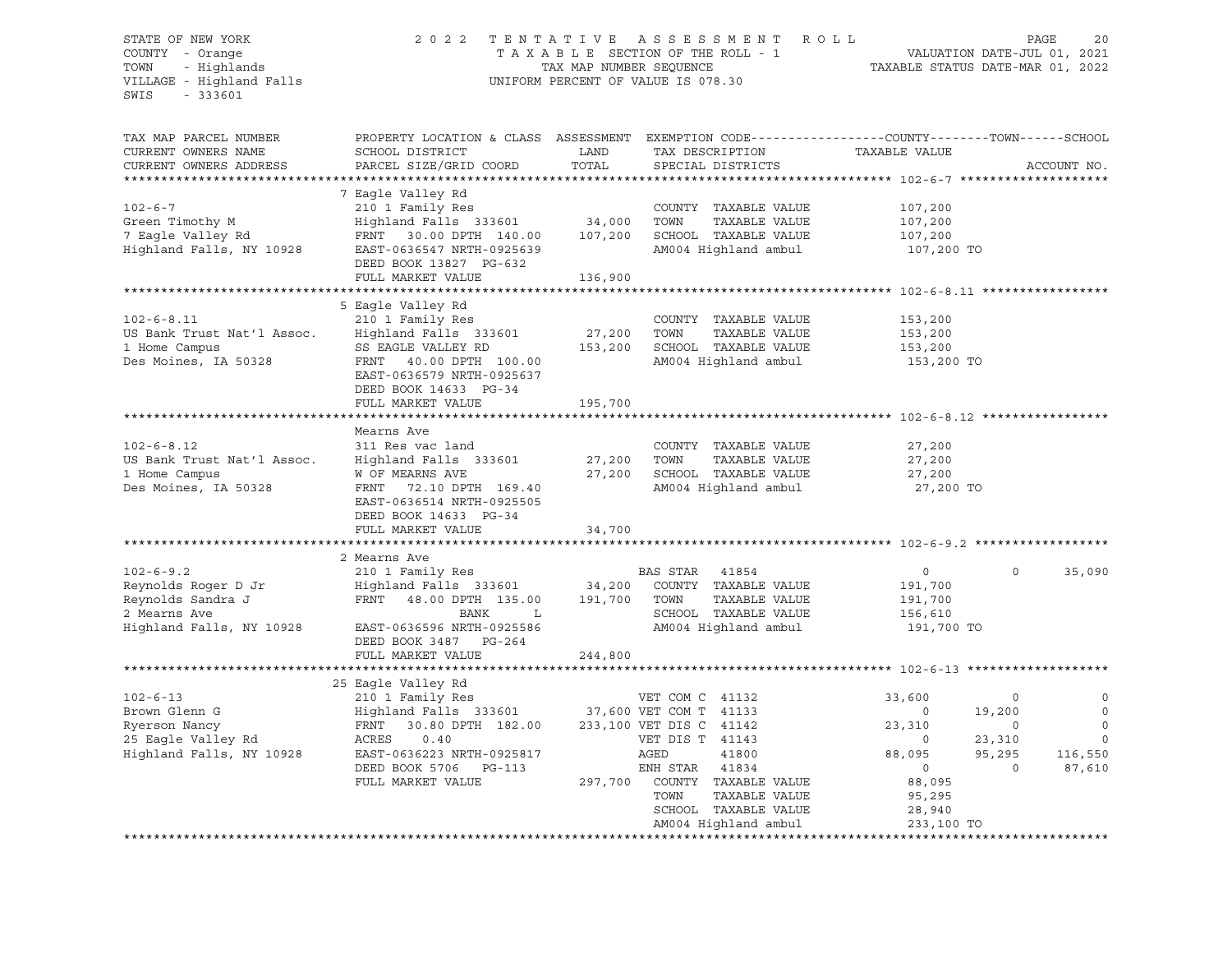### STATE OF NEW YORK 2 0 2 2 T E N T A T I V E A S S E S S M E N T R O L L PAGE 21 COUNTY - Orange T A X A B L E SECTION OF THE ROLL - 1 VALUATION DATE-JUL 01, 2021 TOWN - Highlands TAX MAP NUMBER SEQUENCE TAXABLE STATUS DATE-MAR 01, 2022 VILLAGE - Highland Falls UNIFORM PERCENT OF VALUE IS 078.30

| TAX MAP PARCEL NUMBER    |                                                                                                 |         |                              |                |          |             |
|--------------------------|-------------------------------------------------------------------------------------------------|---------|------------------------------|----------------|----------|-------------|
|                          | PROPERTY LOCATION & CLASS ASSESSMENT EXEMPTION CODE----------------COUNTY-------TOWN-----SCHOOL |         | TAX DESCRIPTION              |                |          |             |
| CURRENT OWNERS NAME      | SCHOOL DISTRICT                                                                                 | LAND    |                              | TAXABLE VALUE  |          |             |
| CURRENT OWNERS ADDRESS   | PARCEL SIZE/GRID COORD                                                                          | TOTAL   | SPECIAL DISTRICTS            |                |          | ACCOUNT NO. |
|                          |                                                                                                 |         |                              |                |          |             |
|                          | 135 Mountain Ave                                                                                |         |                              |                |          |             |
| $102 - 7 - 1$            | 210 1 Family Res<br>Highland Falls 333601 38,000 VET COM T 41133                                |         | VET COM C 41132              | 33,600         | $\circ$  | $\circ$     |
| Dee Maqqie               |                                                                                                 |         |                              | $\circ$        | 19,200   | $\circ$     |
| 135 Mountain Ave         | FRNT 194.30 DPTH 109.50                                                                         |         | 240,400 VET DIS C 41142      | 67,200         | $\Omega$ | $\Omega$    |
| Highland Falls, NY 10928 | ACRES<br>0.39 BANKC080370                                                                       |         | VET DIS T 41143              | $\circ$        | 38,400   | $\Omega$    |
|                          | EAST-0636353 NRTH-0926082                                                                       |         | COUNTY TAXABLE VALUE         | 139,600        |          |             |
|                          | DEED BOOK 14251 PG-506                                                                          |         | TOWN<br>TAXABLE VALUE        | 182,800        |          |             |
|                          | FULL MARKET VALUE                                                                               |         | 307,000 SCHOOL TAXABLE VALUE | 240,400        |          |             |
|                          |                                                                                                 |         | AM004 Highland ambul         | 240,400 TO     |          |             |
|                          |                                                                                                 |         |                              |                |          |             |
|                          | 131 Mountain Ave                                                                                |         |                              |                |          |             |
| $102 - 7 - 2$            | 210 1 Family Res                                                                                |         | VET COM C 41132              | 33,600         | 0        | 0           |
| Vaughan Haydee           | Highland Falls 333601 37,100 VET COM T 41133                                                    |         |                              | $\circ$        | 19,200   | $\mathbf 0$ |
| 131 Mountain Ave         | FRNT 112.00 DPTH 109.00                                                                         |         | 267,700 BAS STAR<br>41854    | $\overline{0}$ | $\Omega$ | 35,090      |
| Highland Falls, NY 10928 | BANK<br>L                                                                                       |         | COUNTY TAXABLE VALUE         | 234,100        |          |             |
|                          | EAST-0636474 NRTH-0926008                                                                       |         | TOWN<br>TAXABLE VALUE        | 248,500        |          |             |
|                          | DEED BOOK 12838 PG-1209                                                                         |         | SCHOOL TAXABLE VALUE         | 232,610        |          |             |
|                          | FULL MARKET VALUE                                                                               |         | 341,900 AM004 Highland ambul | 267,700 TO     |          |             |
|                          |                                                                                                 |         |                              |                |          |             |
|                          | 127 Mountain Ave                                                                                |         |                              |                |          |             |
| $102 - 7 - 3$            | 210 1 Family Res                                                                                |         | BAS STAR<br>41854            | $\overline{0}$ | $\Omega$ | 35,090      |
| Santiago Jason           | Highland Falls 333601 34,200                                                                    |         | COUNTY TAXABLE VALUE         | 188,900        |          |             |
| Mendez Myra V            | FRNT 50.00 DPTH 102.00                                                                          | 188,900 | TOWN<br>TAXABLE VALUE        | 188,900        |          |             |
| 127 Mountain Ave         | BANKC120338                                                                                     |         | SCHOOL TAXABLE VALUE         | 153,810        |          |             |
| Highland Falls, NY 10928 | EAST-0636537 NRTH-0925958                                                                       |         | AM004 Highland ambul         | 188,900 TO     |          |             |
|                          | DEED BOOK 5973 PG-86                                                                            |         |                              |                |          |             |
|                          | FULL MARKET VALUE                                                                               | 241,300 |                              |                |          |             |
|                          |                                                                                                 |         |                              |                |          |             |
|                          | 123 Mountain Ave                                                                                |         |                              |                |          |             |
| $102 - 7 - 4$            | 210 1 Family Res                                                                                |         | COUNTY TAXABLE VALUE         | 203,600        |          |             |
| Leon Nathalia E          | Highland Falls 333601                                                                           | 37,300  | TAXABLE VALUE<br>TOWN        | 203,600        |          |             |
| Leon Felix               | Maude/Life Rights                                                                               | 203,600 | SCHOOL TAXABLE VALUE         | 203,600        |          |             |
| 123 Mountain Ave         | FRNT 128.00 DPTH 132.00                                                                         |         | AM004 Highland ambul         | 203,600 TO     |          |             |
| Highland Falls, NY 10928 | ACRES<br>0.33 BANKC030440                                                                       |         |                              |                |          |             |
|                          | EAST-0636617 NRTH-0925908                                                                       |         |                              |                |          |             |
|                          |                                                                                                 |         |                              |                |          |             |
|                          | DEED BOOK 14968 PG-363                                                                          |         |                              |                |          |             |
|                          | FULL MARKET VALUE<br>************************                                                   | 260,000 |                              |                |          |             |
|                          |                                                                                                 |         |                              |                |          |             |
|                          | 117 Mountain Ave                                                                                |         |                              |                |          |             |
| $102 - 7 - 5$            | 210 1 Family Res                                                                                |         | BAS STAR<br>41854            | $\circ$        | $\circ$  | 35,090      |
| Rucano Robert A          | Highland Falls 333601                                                                           | 37,200  | COUNTY TAXABLE VALUE         | 252,600        |          |             |
| Rucano Susan J           | FRNT 102.00 DPTH 129.00                                                                         | 252,600 | TOWN<br>TAXABLE VALUE        | 252,600        |          |             |
| 117 Mountain Ave         | 0.31 BANKC190321<br>ACRES                                                                       |         | SCHOOL TAXABLE VALUE         | 217,510        |          |             |
| Highland Falls, NY 10928 | EAST-0636676 NRTH-0925813                                                                       |         | AM004 Highland ambul         | 252,600 TO     |          |             |
|                          | DEED BOOK 5640<br>PG-106                                                                        |         |                              |                |          |             |
|                          | FULL MARKET VALUE                                                                               | 322,600 |                              |                |          |             |
|                          |                                                                                                 |         |                              |                |          |             |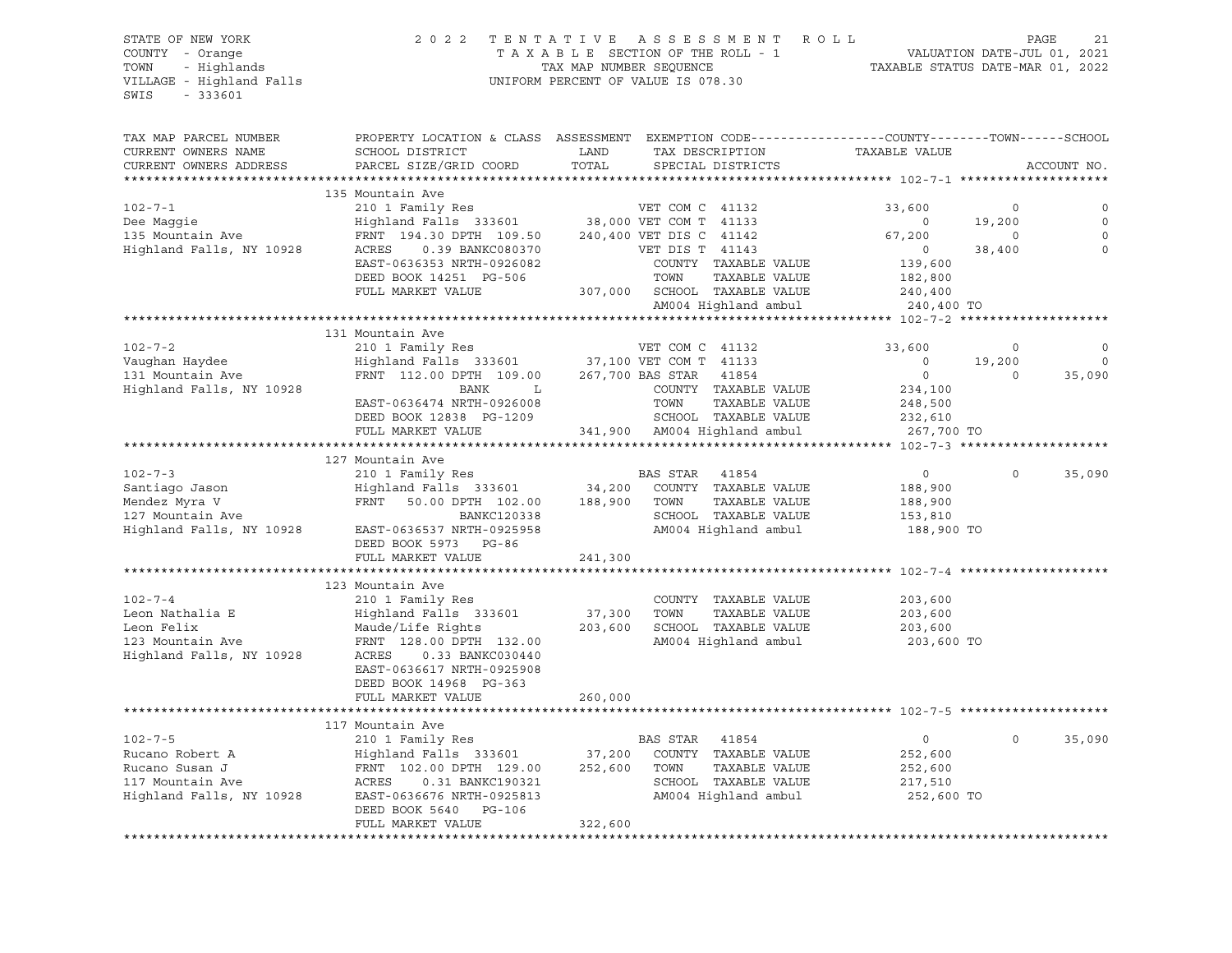| STATE OF NEW YORK<br>COUNTY - Orange<br>TOWN<br>- Highlands<br>VILLAGE - Highland Falls<br>SWIS<br>$-333601$                       |                                                                                                                                                                                       | TAX MAP NUMBER SEQUENCE | 2022 TENTATIVE ASSESSMENT ROLL<br>TAXABLE SECTION OF THE ROLL - 1<br>UNIFORM PERCENT OF VALUE IS 078.30                                                                                                             | VALUATION DATE-JUL 01, 2021<br>TAXABLE STATUS DATE-MAR 01, 2022                                                               |                                                                     | PAGE<br>22                                         |
|------------------------------------------------------------------------------------------------------------------------------------|---------------------------------------------------------------------------------------------------------------------------------------------------------------------------------------|-------------------------|---------------------------------------------------------------------------------------------------------------------------------------------------------------------------------------------------------------------|-------------------------------------------------------------------------------------------------------------------------------|---------------------------------------------------------------------|----------------------------------------------------|
| TAX MAP PARCEL NUMBER<br>CURRENT OWNERS NAME                                                                                       | PROPERTY LOCATION & CLASS ASSESSMENT EXEMPTION CODE---------------COUNTY-------TOWN-----SCHOOL<br>SCHOOL DISTRICT                                                                     | LAND                    | TAX DESCRIPTION                                                                                                                                                                                                     | TAXABLE VALUE                                                                                                                 |                                                                     |                                                    |
| CURRENT OWNERS ADDRESS                                                                                                             | PARCEL SIZE/GRID COORD                                                                                                                                                                | TOTAL                   | SPECIAL DISTRICTS                                                                                                                                                                                                   |                                                                                                                               |                                                                     | ACCOUNT NO.                                        |
|                                                                                                                                    | 113 Mountain Ave                                                                                                                                                                      |                         |                                                                                                                                                                                                                     |                                                                                                                               |                                                                     |                                                    |
| $102 - 7 - 6$<br>Andersen Sharon C<br>113 Mountain Ave<br>Highland Falls, NY 10928                                                 | 210 1 Family Res<br>Highland Falls 333601<br>FRNT 88.00 DPTH 108.80<br>BANK<br>L<br>EAST-0636733 NRTH-0925751<br>DEED BOOK 12876 PG-762                                               | 35,400<br>182,700       | BAS STAR 41854<br>COUNTY TAXABLE VALUE<br>TOWN<br>TAXABLE VALUE<br>SCHOOL TAXABLE VALUE<br>AM004 Highland ambul                                                                                                     | $\circ$<br>182,700<br>182,700<br>147,610<br>182,700 TO                                                                        | $\mathsf{O}$                                                        | 35,090                                             |
|                                                                                                                                    | FULL MARKET VALUE                                                                                                                                                                     | 233,300                 |                                                                                                                                                                                                                     |                                                                                                                               |                                                                     |                                                    |
|                                                                                                                                    |                                                                                                                                                                                       |                         |                                                                                                                                                                                                                     |                                                                                                                               |                                                                     |                                                    |
| $102 - 7 - 7$<br>Hendrix Aisha<br>111 Mountain Ave<br>Highland Falls, NY 10928                                                     | 111 Mountain Ave<br>210 1 Family Res<br>Highland Falls 333601<br>FRNT 45.80 DPTH 72.00<br>BANKC061339<br>EAST-0636737 NRTH-0925703<br>DEED BOOK 14371 PG-575                          | 23,800<br>161,800       | COUNTY TAXABLE VALUE<br>TOWN<br>TAXABLE VALUE<br>SCHOOL TAXABLE VALUE<br>AM004 Highland ambul                                                                                                                       | 161,800<br>161,800<br>161,800<br>161,800 TO                                                                                   |                                                                     |                                                    |
|                                                                                                                                    | FULL MARKET VALUE                                                                                                                                                                     | 206,600                 |                                                                                                                                                                                                                     |                                                                                                                               |                                                                     |                                                    |
|                                                                                                                                    | 109 Mountain Ave                                                                                                                                                                      |                         |                                                                                                                                                                                                                     |                                                                                                                               |                                                                     |                                                    |
| $102 - 7 - 8$<br>Andersen Arne C<br>Andersen Karen<br>109 Mountain Ave<br>Highland Falls, NY 10928                                 | 220 2 Family Res<br>Highland Falls 333601<br>FRNT 56.00 DPTH 44.00 182,800 AGED-C<br>EAST-0636747 NRTH-0925652<br>DEED BOOK 2115 PG-00548<br>FULL MARKET VALUE                        |                         | VET WAR C 41122<br>27,200 VET WAR T 41123<br>41802<br>41803<br>AGED-T<br>AGED-S<br>41804<br>233,500 ENH STAR 41834<br>COUNTY TAXABLE VALUE<br>TOWN<br>TAXABLE VALUE<br>SCHOOL TAXABLE VALUE<br>AM004 Highland ambul | 20,160<br>$\circ$<br>81,320<br>$\Omega$<br>$\overline{0}$<br>$\overline{0}$<br>81,320<br>85,640<br>12,930<br>182,800 TO       | $\Omega$<br>11,520<br>$\Omega$<br>85,640<br>$\mathbf 0$<br>$\Omega$ | $\circ$<br>$\circ$<br>$\Omega$<br>82,260<br>87,610 |
|                                                                                                                                    |                                                                                                                                                                                       |                         |                                                                                                                                                                                                                     |                                                                                                                               |                                                                     |                                                    |
| $102 - 7 - 9$<br>Stroppel Max H Sr.<br>Stroppel Ella M Joint Irrev Tr Joint Revocable Trust<br>233 Angola Rd<br>Cornwall, NY 12518 | 2 Eagle Valley Rd<br>210 1 Family Res<br>Highland Falls 333601<br>dtd 1/25/2013<br>FRNT 95.00 DPTH 66.00<br>EAST-0636688 NRTH-0925672<br>DEED BOOK 14659 PG-1642<br>FULL MARKET VALUE | 285,600 TOWN            | VET COM C 41132<br>23,800 VET COM T 41133<br>223,600 VET DIS C 41142<br>VET DIS T 41143<br>AGED-C<br>41802<br>ENH STAR<br>41834<br>COUNTY TAXABLE VALUE<br>TAXABLE VALUE<br>SCHOOL TAXABLE VALUE                    | 33,600<br>$\overline{\phantom{0}}$<br>33,540<br>$\circ$<br>7,823<br>$\overline{\phantom{0}}$<br>148,637<br>170,860<br>135,990 | $\circ$<br>19,200<br>$\Omega$<br>33,540<br>$\circ$<br>$\Omega$      | $\circ$<br>$\mathbf 0$<br>87,610                   |
|                                                                                                                                    |                                                                                                                                                                                       |                         | AM004 Highland ambul                                                                                                                                                                                                | 223,600 TO<br>************************                                                                                        |                                                                     |                                                    |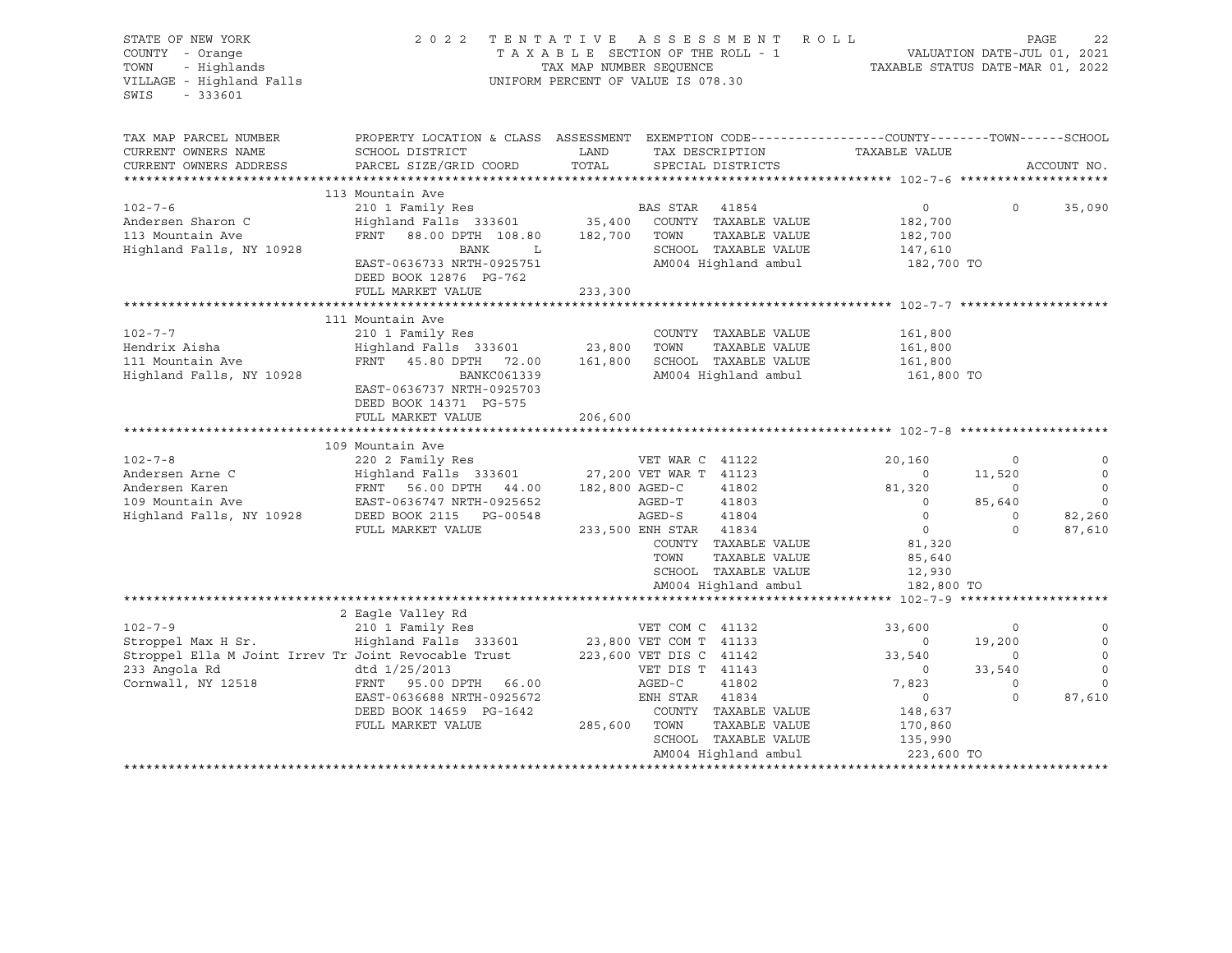| STATE OF NEW YORK<br>COUNTY - Orange<br>- Highlands<br>TOWN<br>VILLAGE - Highland Falls<br>$-333601$<br>SWIS | 2 0 2 2                                   | TENTATIVE<br>TAX MAP NUMBER SEQUENCE | ASSESSMENT<br>ROLL<br>TAXABLE SECTION OF THE ROLL - 1<br>UNIFORM PERCENT OF VALUE IS 078.30                                              | TAXABLE STATUS DATE-MAR 01, 2022 | VALUATION DATE-JUL 01, 2021 | PAGE<br>23  |
|--------------------------------------------------------------------------------------------------------------|-------------------------------------------|--------------------------------------|------------------------------------------------------------------------------------------------------------------------------------------|----------------------------------|-----------------------------|-------------|
| TAX MAP PARCEL NUMBER<br>CURRENT OWNERS NAME<br>CURRENT OWNERS ADDRESS                                       | SCHOOL DISTRICT<br>PARCEL SIZE/GRID COORD | LAND<br>TOTAL                        | PROPERTY LOCATION & CLASS ASSESSMENT EXEMPTION CODE----------------COUNTY-------TOWN------SCHOOL<br>TAX DESCRIPTION<br>SPECIAL DISTRICTS | TAXABLE VALUE                    |                             | ACCOUNT NO. |
| **********************                                                                                       |                                           |                                      |                                                                                                                                          |                                  |                             |             |
|                                                                                                              | 6 Eagle Valley Rd                         |                                      |                                                                                                                                          |                                  |                             |             |
| $102 - 7 - 10$                                                                                               | 210 1 Family Res                          |                                      | BAS STAR<br>41854                                                                                                                        | $\overline{0}$                   | $\circ$                     | 35,090      |
| Hayden Lawrence P                                                                                            | Highland Falls 333601                     | 27,200                               | COUNTY TAXABLE VALUE                                                                                                                     | 213,900                          |                             |             |
| 6 Eagle Valley Rd                                                                                            | FRNT 55.70 DPTH 61.50                     | 213,900                              | TOWN<br>TAXABLE VALUE                                                                                                                    | 213,900                          |                             |             |
| Highland Falls, NY 10928                                                                                     | <b>BANKC180381</b>                        |                                      | SCHOOL TAXABLE VALUE                                                                                                                     | 178,810                          |                             |             |
|                                                                                                              | EAST-0636653 NRTH-0925721                 |                                      | AM004 Highland ambul                                                                                                                     | 213,900 TO                       |                             |             |
|                                                                                                              | DEED BOOK 14798 PG-1610                   |                                      |                                                                                                                                          |                                  |                             |             |
|                                                                                                              | FULL MARKET VALUE                         | 273,200                              |                                                                                                                                          |                                  |                             |             |
|                                                                                                              |                                           |                                      |                                                                                                                                          |                                  |                             |             |
| $102 - 7 - 11$                                                                                               | 8 Eagle Valley Rd                         |                                      | AGED-C                                                                                                                                   | 43,075                           | $\Omega$                    |             |
| Stevens Nancy                                                                                                | 210 1 Family Res<br>Highland Falls 333601 | 27,200 ENH STAR                      | 41802<br>41834                                                                                                                           | $\circ$                          | $\Omega$                    | 87,610      |
| 8 Eagle Valley Rd                                                                                            | FRNT 59.20 DPTH 61.50                     | 172,300                              | COUNTY TAXABLE VALUE                                                                                                                     | 129,225                          |                             |             |
| Highland Falls, NY 10928                                                                                     | EAST-0636610 NRTH-0925758                 |                                      | TOWN<br>TAXABLE VALUE                                                                                                                    | 172,300                          |                             |             |
|                                                                                                              | DEED BOOK 2132    PG-00581                |                                      | SCHOOL TAXABLE VALUE                                                                                                                     | 84,690                           |                             |             |
|                                                                                                              | FULL MARKET VALUE                         |                                      | 220,100 AM004 Highland ambul                                                                                                             | 172,300 TO                       |                             |             |
|                                                                                                              |                                           |                                      |                                                                                                                                          |                                  |                             |             |
|                                                                                                              | 12 Eagle Valley Rd                        |                                      |                                                                                                                                          |                                  |                             |             |
| $102 - 7 - 12$                                                                                               | 220 2 Family Res                          |                                      | VET COM C 41132                                                                                                                          | 33,600                           | 0                           |             |
| Joyce Michael                                                                                                | Highland Falls 333601                     |                                      | 34,200 VET COM T 41133                                                                                                                   | $\circ$                          | 19,200                      |             |
| Joyce Iris                                                                                                   | FRNT 68.00 DPTH<br>70.00                  |                                      | 229,600 VET DIS C 41142                                                                                                                  | 67,200                           | $\circ$                     |             |
| 12 Eagle Valley Rd                                                                                           | BANK<br>L                                 |                                      | VET DIS T 41143                                                                                                                          | $\circ$                          | 38,400                      | $\Omega$    |
| Highland Falls, NY 10928                                                                                     | EAST-0636558 NRTH-0925816                 |                                      | BAS STAR<br>41854                                                                                                                        | $\circ$                          | $\Omega$                    | 35,090      |
|                                                                                                              | DEED BOOK 5365 PG-302                     |                                      | COUNTY TAXABLE VALUE                                                                                                                     | 128,800                          |                             |             |
|                                                                                                              | FULL MARKET VALUE                         | 293,200 TOWN                         | TAXABLE VALUE                                                                                                                            | 172,000                          |                             |             |
|                                                                                                              |                                           |                                      | SCHOOL TAXABLE VALUE                                                                                                                     | 194,510                          |                             |             |
|                                                                                                              |                                           |                                      | AM004 Highland ambul                                                                                                                     | 229,600 TO                       |                             |             |
|                                                                                                              |                                           |                                      |                                                                                                                                          |                                  |                             |             |
| $102 - 7 - 13$                                                                                               | 14 Eagle Valley Rd<br>210 1 Family Res    |                                      | ENH STAR<br>41834                                                                                                                        | $\circ$                          | $\cap$                      | 87,610      |
| Conley Darryl                                                                                                | Highland Falls 333601 34,600              |                                      | COUNTY TAXABLE VALUE                                                                                                                     | 304,400                          |                             |             |
| Conley Lorraine                                                                                              | FRNT<br>45.00 DPTH<br>82.00               | 304,400                              | TOWN<br>TAXABLE VALUE                                                                                                                    | 304,400                          |                             |             |
| 14 Eagle Valley Rd                                                                                           | ACRES<br>0.09                             |                                      | SCHOOL TAXABLE VALUE                                                                                                                     | 216,790                          |                             |             |
| Highland Falls, NY 10928                                                                                     | EAST-0636518 NRTH-0925862                 |                                      | AM004 Highland ambul                                                                                                                     | 304,400 TO                       |                             |             |
|                                                                                                              | DEED BOOK 4677 PG-315                     |                                      |                                                                                                                                          |                                  |                             |             |
|                                                                                                              | FULL MARKET VALUE                         | 388,800                              |                                                                                                                                          |                                  |                             |             |
|                                                                                                              |                                           |                                      |                                                                                                                                          |                                  |                             |             |
|                                                                                                              | 16 Eagle Valley Rd                        |                                      |                                                                                                                                          |                                  |                             |             |
| $102 - 7 - 14$                                                                                               | 210 1 Family Res                          |                                      | COUNTY TAXABLE VALUE                                                                                                                     | 222,800                          |                             |             |
| Munir Mohmmed Tammam                                                                                         | Highland Falls 333601                     | 34,800                               | TOWN<br>TAXABLE VALUE                                                                                                                    | 222,800                          |                             |             |
| 16 Eagle Valley Rd                                                                                           | FRNT<br>73.00 DPTH 85.00                  | 222,800                              | SCHOOL TAXABLE VALUE                                                                                                                     | 222,800                          |                             |             |
| Highland Falls, NY 10928                                                                                     | BANKC030275                               |                                      | AM004 Highland ambul                                                                                                                     | 222,800 TO                       |                             |             |
|                                                                                                              | EAST-0636462 NRTH-0925907                 |                                      |                                                                                                                                          |                                  |                             |             |
|                                                                                                              | DEED BOOK 15107 PG-1806                   |                                      |                                                                                                                                          |                                  |                             |             |
|                                                                                                              | FULL MARKET VALUE                         | 284,500                              |                                                                                                                                          |                                  |                             |             |
|                                                                                                              | ***************************               |                                      |                                                                                                                                          |                                  |                             |             |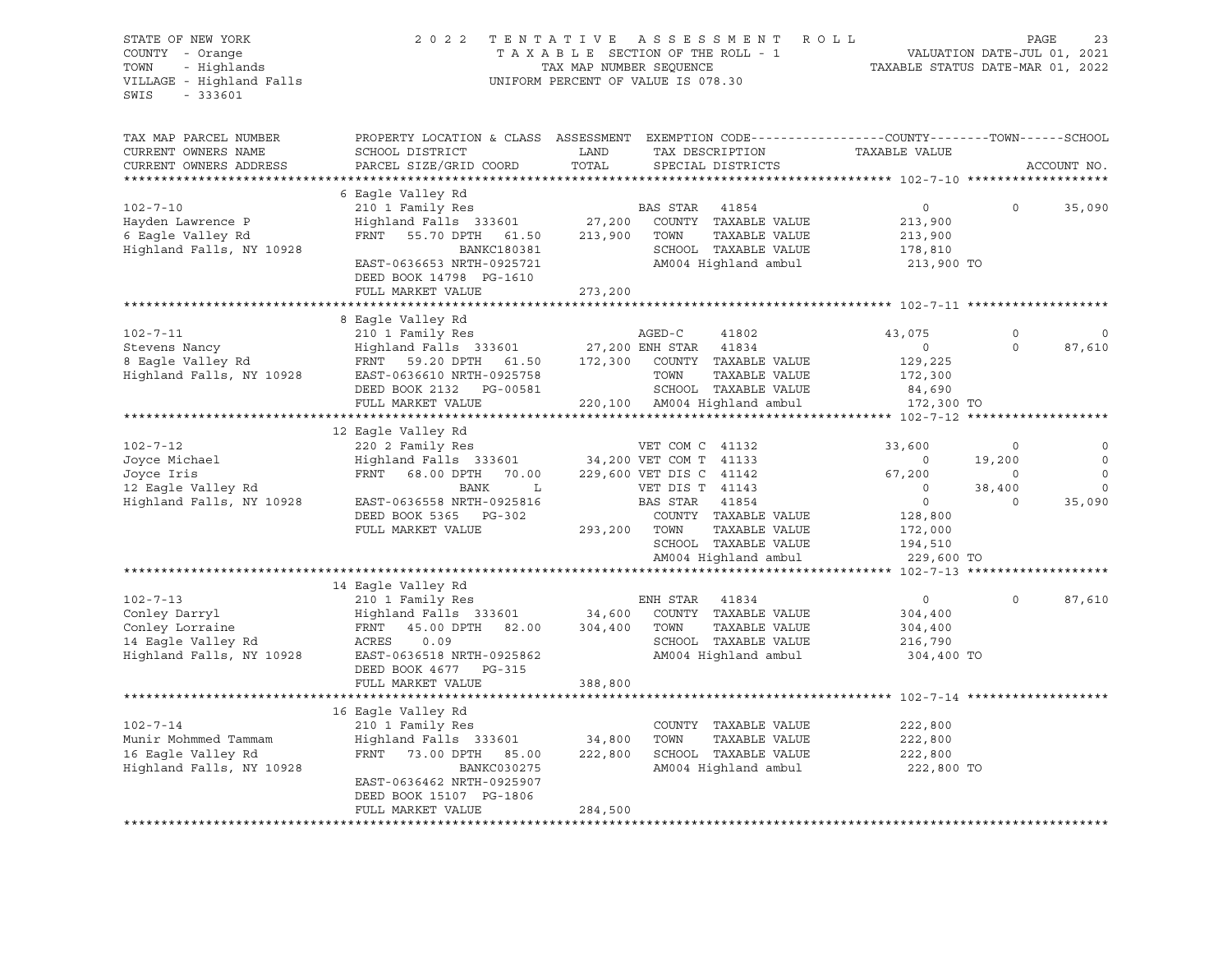| STATE OF NEW YORK<br>COUNTY - Orange<br>TOWN<br>- Highlands<br>VILLAGE - Highland Falls<br>$-333601$<br>SWIS                                                                                                   | 2022 TENTATIVE                                                                                                                                                                                                                                                                                                                                                                          | TAX MAP NUMBER SEQUENCE | A S S E S S M E N T<br>TAXABLE SECTION OF THE ROLL - 1<br>UNIFORM PERCENT OF VALUE IS 078.30                                                                                                                                                                                                                                                                | R O L L<br>VALUATION DATE-JUL 01, 2021<br>TAXABLE STATUS DATE-MAR 01, 2022                                                                                  | PAGE<br>24                                                                                                                 |
|----------------------------------------------------------------------------------------------------------------------------------------------------------------------------------------------------------------|-----------------------------------------------------------------------------------------------------------------------------------------------------------------------------------------------------------------------------------------------------------------------------------------------------------------------------------------------------------------------------------------|-------------------------|-------------------------------------------------------------------------------------------------------------------------------------------------------------------------------------------------------------------------------------------------------------------------------------------------------------------------------------------------------------|-------------------------------------------------------------------------------------------------------------------------------------------------------------|----------------------------------------------------------------------------------------------------------------------------|
| TAX MAP PARCEL NUMBER<br>CURRENT OWNERS NAME<br>CURRENT OWNERS ADDRESS                                                                                                                                         | PROPERTY LOCATION & CLASS ASSESSMENT EXEMPTION CODE----------------COUNTY-------TOWN-----SCHOOL<br>SCHOOL DISTRICT<br>PARCEL SIZE/GRID COORD                                                                                                                                                                                                                                            | LAND<br>TOTAL           | TAX DESCRIPTION<br>SPECIAL DISTRICTS                                                                                                                                                                                                                                                                                                                        | TAXABLE VALUE                                                                                                                                               | ACCOUNT NO.                                                                                                                |
| ***********************                                                                                                                                                                                        |                                                                                                                                                                                                                                                                                                                                                                                         |                         |                                                                                                                                                                                                                                                                                                                                                             |                                                                                                                                                             |                                                                                                                            |
| $102 - 7 - 15$<br>Dropkin Lisa<br>34 Kinderkamack Rd<br>Montvale, NY 07645                                                                                                                                     | 18 Eagle Valley Rd<br>210 1 Family Res<br>Highland Falls 333601 37,000<br>FRNT 124.00 DPTH 85.50<br>BANKC030015<br>EAST-0636368 NRTH-0925978                                                                                                                                                                                                                                            | 232,100                 | COUNTY TAXABLE VALUE<br>TOWN<br>TAXABLE VALUE<br>SCHOOL TAXABLE VALUE<br>AM004 Highland ambul                                                                                                                                                                                                                                                               | 232,100<br>232,100<br>232,100<br>232,100 TO                                                                                                                 |                                                                                                                            |
|                                                                                                                                                                                                                | DEED BOOK 14290 PG-1197                                                                                                                                                                                                                                                                                                                                                                 |                         |                                                                                                                                                                                                                                                                                                                                                             |                                                                                                                                                             |                                                                                                                            |
|                                                                                                                                                                                                                | FULL MARKET VALUE                                                                                                                                                                                                                                                                                                                                                                       | 296,400                 |                                                                                                                                                                                                                                                                                                                                                             |                                                                                                                                                             |                                                                                                                            |
|                                                                                                                                                                                                                |                                                                                                                                                                                                                                                                                                                                                                                         |                         |                                                                                                                                                                                                                                                                                                                                                             |                                                                                                                                                             |                                                                                                                            |
| $102 - 7 - 16$<br>Broesler Sean G<br>Broesler Eileen T<br>24 Eagle Valley Rd<br>Highland Falls, NY 10928<br>$102 - 7 - 17$<br>Decker Gary W<br>Decker Hannah<br>26 Eagle Valley Rd<br>Highland Falls, NY 10928 | 24 Eagle Valley Rd<br>210 1 Family Res<br>Highland Falls 333601 30,600<br>FRNT 65.00 DPTH 74.00<br>EAST-0636298 NRTH-0926033<br>DEED BOOK 3057 PG-00348<br>FULL MARKET VALUE<br>26 Eagle Valley Rd<br>210 1 Family Res<br>Highland Falls 333601<br>REVOCABLE TRUST<br>FRNT 43.00 DPTH 65.00<br>BANKC080370<br>EAST-0636256 NRTH-0926052<br>DEED BOOK 13638 PG-1023<br>FULL MARKET VALUE | 161,600<br>206,400      | COUNTY TAXABLE VALUE<br>TAXABLE VALUE<br>TOWN<br>SCHOOL TAXABLE VALUE<br>AM004 Highland ambul<br>VET WAR C 41122<br>20,400 VET WAR T 41123<br>20,400 VET WAR T 41123<br>152,100 VET COM C 41132<br>VET COM T 41133<br>VET DIS C 41142<br>VET DIS T 41143<br>BAS STAR 41854<br>194,300 COUNTY TAXABLE VALUE<br>TOWN<br>TAXABLE VALUE<br>SCHOOL TAXABLE VALUE | 161,600<br>161,600<br>161,600<br>161,600 TO<br>20,160<br>$\circ$<br>33,600<br>$\overline{0}$<br>34,223<br>$\circ$<br>$\circ$<br>64,117<br>87,157<br>117,010 | 0<br>$\mathbf 0$<br>11,520<br>$\mathbf 0$<br>$\circ$<br>19,200<br>$\Omega$<br>$\circ$<br>34,223<br>0<br>$\Omega$<br>35,090 |
|                                                                                                                                                                                                                |                                                                                                                                                                                                                                                                                                                                                                                         |                         | AM004 Highland ambul                                                                                                                                                                                                                                                                                                                                        | 152,100 TO                                                                                                                                                  |                                                                                                                            |
|                                                                                                                                                                                                                |                                                                                                                                                                                                                                                                                                                                                                                         |                         |                                                                                                                                                                                                                                                                                                                                                             |                                                                                                                                                             |                                                                                                                            |
| $103 - 1 - 1$<br>Pozo Robert Jr<br>Pozo Dorothy<br>65 Kleitz Ave<br>Highland Falls, NY 10928                                                                                                                   | 65 Kleitz Ave<br>210 1 Family Res<br>Highland Falls 333601<br>Lts 245 246 247 248<br>Lambert Kleitz Sub<br>FRNT 230.00 DPTH 265.00<br>ACRES<br>1.07 BANKC230070<br>EAST-0637813 NRTH-0926799<br>DEED BOOK 12625 PG-173<br>FULL MARKET VALUE                                                                                                                                             | 315,600<br>403,100      | BAS STAR 41854<br>40,700 COUNTY TAXABLE VALUE<br>TOWN<br>TAXABLE VALUE<br>SCHOOL TAXABLE VALUE<br>AM004 Highland ambul                                                                                                                                                                                                                                      | $\circ$<br>315,600<br>315,600<br>280,510<br>315,600 TO                                                                                                      | $\circ$<br>35,090                                                                                                          |
|                                                                                                                                                                                                                |                                                                                                                                                                                                                                                                                                                                                                                         |                         |                                                                                                                                                                                                                                                                                                                                                             |                                                                                                                                                             |                                                                                                                            |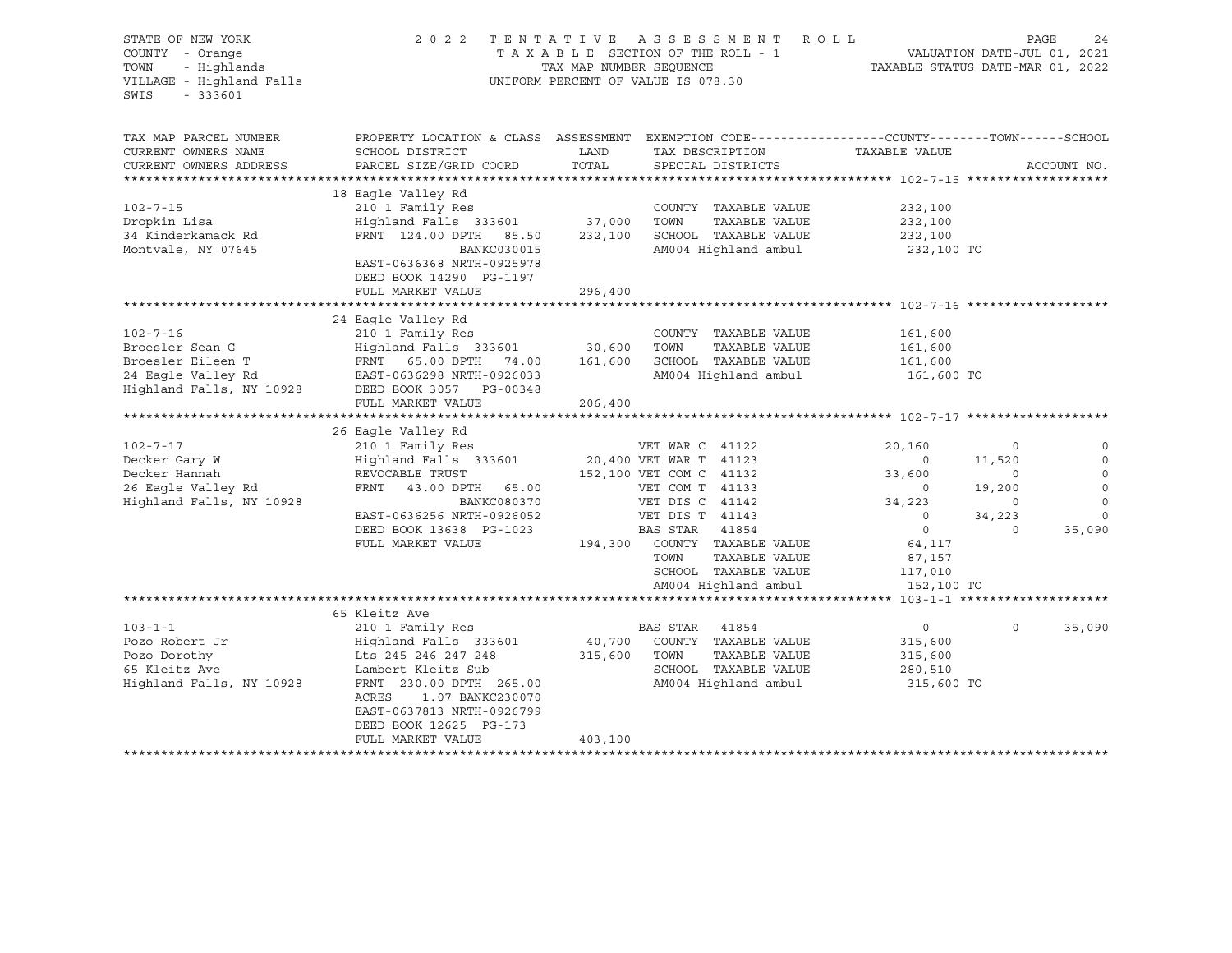| STATE OF NEW YORK<br>COUNTY - Orange<br>TOWN<br>- Highlands<br>VILLAGE - Highland Falls<br>SWIS<br>$-333601$                                                                                         |                                                                                                                                                                                                                                                                                                                                                                                                                                                                                                                           | TAX MAP NUMBER SEQUENCE      | 2022 TENTATIVE ASSESSMENT ROLL<br>TAXABLE SECTION OF THE ROLL - 1<br>UNIFORM PERCENT OF VALUE IS 078.30                                                                                                                                                                                           | VALUATION DATE-JUL 01, 2021<br>TAXABLE STATUS DATE-MAR 01, 2022                                                                              |                                        | PAGE<br>25       |
|------------------------------------------------------------------------------------------------------------------------------------------------------------------------------------------------------|---------------------------------------------------------------------------------------------------------------------------------------------------------------------------------------------------------------------------------------------------------------------------------------------------------------------------------------------------------------------------------------------------------------------------------------------------------------------------------------------------------------------------|------------------------------|---------------------------------------------------------------------------------------------------------------------------------------------------------------------------------------------------------------------------------------------------------------------------------------------------|----------------------------------------------------------------------------------------------------------------------------------------------|----------------------------------------|------------------|
| TAX MAP PARCEL NUMBER<br>CURRENT OWNERS NAME<br>CURRENT OWNERS ADDRESS                                                                                                                               | PROPERTY LOCATION & CLASS ASSESSMENT EXEMPTION CODE----------------COUNTY-------TOWN------SCHOOL<br>SCHOOL DISTRICT<br>PARCEL SIZE/GRID COORD                                                                                                                                                                                                                                                                                                                                                                             | LAND<br>TOTAL                | TAX DESCRIPTION<br>SPECIAL DISTRICTS                                                                                                                                                                                                                                                              | TAXABLE VALUE                                                                                                                                |                                        | ACCOUNT NO.      |
|                                                                                                                                                                                                      | 61 Kleitz Ave                                                                                                                                                                                                                                                                                                                                                                                                                                                                                                             |                              |                                                                                                                                                                                                                                                                                                   |                                                                                                                                              |                                        |                  |
| $103 - 1 - 4.1$<br>Malecot George<br>61 Kleitz Ave<br>Highland Falls, NY 10928                                                                                                                       | 210 1 Family Res<br>Highland Falls 333601 34,200 COUNTY TAXABLE VALUE<br>Pt Lt 243 Lambert Kleitz 164,000 TOWN TAXABLE VALUE<br>Sub Map 542<br>FRNT 50.00 DPTH 69.00<br>BANKC170031<br>EAST-0637802 NRTH-0926699                                                                                                                                                                                                                                                                                                          |                              | ENH STAR 41834<br>TAXABLE VALUE<br>SCHOOL TAXABLE VALUE<br>AM004 Highland ambul                                                                                                                                                                                                                   | $\overline{0}$<br>164,000<br>164,000<br>76,390<br>164,000 TO                                                                                 | $\Omega$                               | 87,610           |
|                                                                                                                                                                                                      | DEED BOOK 5106 PG-50                                                                                                                                                                                                                                                                                                                                                                                                                                                                                                      |                              |                                                                                                                                                                                                                                                                                                   |                                                                                                                                              |                                        |                  |
|                                                                                                                                                                                                      | FULL MARKET VALUE                                                                                                                                                                                                                                                                                                                                                                                                                                                                                                         | 209,500                      |                                                                                                                                                                                                                                                                                                   |                                                                                                                                              |                                        |                  |
| $103 - 1 - 5.2$<br>McIntosh Gail<br>McIntosh Eric J<br>57 Kleitz Ave<br>Highland Falls, NY 10928<br>$103 - 1 - 6.1$<br>Molina Jeanne<br>Potulin Frank L<br>55 Kleitz Ave<br>Highland Falls, NY 10928 | 57 Kleitz Ave<br>210 1 Family Res<br>Highland Falls 333601<br>Gladys Calvetti-Life Esta<br>Dean Anthony Calvetti & W<br>Frederick Calvetti-Ten in<br>FRNT 92.10 DPTH 150.70<br>BANKC030438<br>EAST-0637704 NRTH-0926675<br>DEED BOOK 14675 PG-1787<br>FULL MARKET VALUE<br>55 Kleitz Ave<br>210 1 Family Res<br>Highland Falls 333601<br>Pt Lts 239 241 Lambert<br>Kleitz Sub Map 542<br>FRNT 100.00 DPTH 62.90<br>ACRES<br>0.14 BANKC080370<br>EAST-0637785 NRTH-0926632<br>DEED BOOK 14433 PG-1829<br>FULL MARKET VALUE | 37,300<br>320,300<br>284,900 | COUNTY TAXABLE VALUE<br>TOWN<br>TAXABLE VALUE<br>250,800 SCHOOL TAXABLE VALUE<br>AM004 Highland ambul<br>VET WAR C 41122<br>35,400 VET WAR T 41123<br>223,100 VET DIS C 41142<br>VET DIS T 41143<br>COUNTY TAXABLE VALUE<br>TOWN<br>TAXABLE VALUE<br>SCHOOL TAXABLE VALUE<br>AM004 Highland ambul | 250,800<br>250,800<br>250,800<br>250,800 TO<br>20,160<br>$\sim$ 0<br>33,465<br>$\overline{0}$<br>169,475<br>178,115<br>223,100<br>223,100 TO | $\circ$<br>11,520<br>$\circ$<br>33,465 | 0<br>$\mathbf 0$ |
|                                                                                                                                                                                                      |                                                                                                                                                                                                                                                                                                                                                                                                                                                                                                                           |                              |                                                                                                                                                                                                                                                                                                   |                                                                                                                                              |                                        |                  |
| $103 - 1 - 8.22$<br>Damato Robert A<br>Monahan Sarah M<br>51 Kleitz Ave<br>Highland Falls, NY 10928                                                                                                  | 51 Kleitz Ave<br>210 1 Family Res<br>Highland Falls 333601<br>Lt 235 & 237 & Pt Lt 233<br>Lambert Kleitz SM 542<br>FRNT 126.00 DPTH 212.00<br>ACRES<br>0.44<br>EAST-0637682 NRTH-0926539<br>DEED BOOK 5382 PG-153<br>FULL MARKET VALUE                                                                                                                                                                                                                                                                                    | 259,100                      | BAS STAR 41854<br>37,800 COUNTY TAXABLE VALUE<br>202,900 TOWN<br>TAXABLE VALUE<br>SCHOOL TAXABLE VALUE<br>AM004 Highland ambul                                                                                                                                                                    | $\circ$<br>202,900<br>202,900<br>167,810<br>202,900 TO                                                                                       | $\circ$                                | 35,090           |
|                                                                                                                                                                                                      |                                                                                                                                                                                                                                                                                                                                                                                                                                                                                                                           |                              |                                                                                                                                                                                                                                                                                                   |                                                                                                                                              |                                        |                  |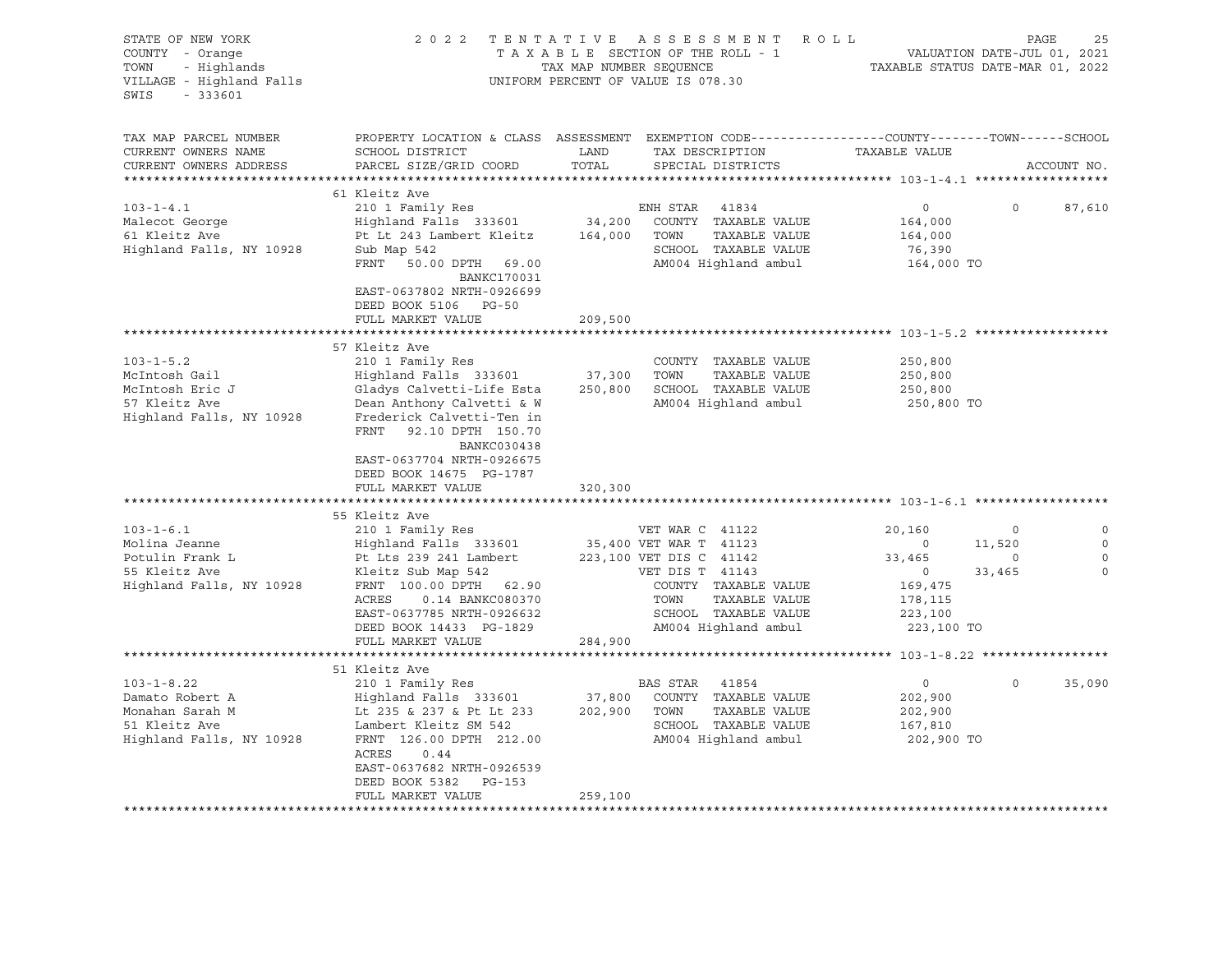| STATE OF NEW YORK<br>COUNTY - Orange<br>TOWN<br>- Highlands<br>VILLAGE - Highland Falls<br>$-333601$<br>SWIS                                                                     | 2 0 2 2                                                                                                                                                                                                                                                                                                                                                                                                                 | TAX MAP NUMBER SEQUENCE                         | TENTATIVE ASSESSMENT<br>ROLL<br>TAXABLE SECTION OF THE ROLL - 1<br>UNIFORM PERCENT OF VALUE IS 078.30                                                                                          |                                                                                        | PAGE<br>26<br>VALUATION DATE-JUL 01, 2021<br>TAXABLE STATUS DATE-MAR 01, 2022 |
|----------------------------------------------------------------------------------------------------------------------------------------------------------------------------------|-------------------------------------------------------------------------------------------------------------------------------------------------------------------------------------------------------------------------------------------------------------------------------------------------------------------------------------------------------------------------------------------------------------------------|-------------------------------------------------|------------------------------------------------------------------------------------------------------------------------------------------------------------------------------------------------|----------------------------------------------------------------------------------------|-------------------------------------------------------------------------------|
| TAX MAP PARCEL NUMBER<br>CURRENT OWNERS NAME<br>CURRENT OWNERS ADDRESS                                                                                                           | PROPERTY LOCATION & CLASS ASSESSMENT EXEMPTION CODE---------------COUNTY-------TOWN-----SCHOOL<br>SCHOOL DISTRICT<br>PARCEL SIZE/GRID COORD                                                                                                                                                                                                                                                                             | LAND<br>TOTAL                                   | TAX DESCRIPTION<br>SPECIAL DISTRICTS                                                                                                                                                           | TAXABLE VALUE                                                                          | ACCOUNT NO.                                                                   |
|                                                                                                                                                                                  |                                                                                                                                                                                                                                                                                                                                                                                                                         |                                                 |                                                                                                                                                                                                |                                                                                        |                                                                               |
| $103 - 1 - 9.1$<br>Simon Katiana<br>47 Kleitz Ave<br>Highland Falls, NY 10928                                                                                                    | 47 Kleitz Ave<br>210 1 Family Res<br>Highland Falls 333601<br>Lt 231 Pt Lt 233 Lambert<br>Kleitz Sub Map 542<br>FRNT<br>74.00 DPTH 205.00<br>0.29 BANKC160113<br>ACRES<br>EAST-0637679 NRTH-0926461                                                                                                                                                                                                                     | 37,200<br>211,700                               | BAS STAR<br>41854<br>COUNTY TAXABLE VALUE<br>TOWN<br>TAXABLE VALUE<br>SCHOOL TAXABLE VALUE<br>AM004 Highland ambul                                                                             | $\circ$<br>211,700<br>211,700<br>176,610<br>211,700 TO                                 | $\Omega$<br>35,090                                                            |
|                                                                                                                                                                                  | DEED BOOK 13698 PG-934<br>FULL MARKET VALUE                                                                                                                                                                                                                                                                                                                                                                             | 270,400                                         |                                                                                                                                                                                                |                                                                                        |                                                                               |
|                                                                                                                                                                                  |                                                                                                                                                                                                                                                                                                                                                                                                                         |                                                 |                                                                                                                                                                                                |                                                                                        |                                                                               |
| $103 - 1 - 10$<br>Simon Katiana<br>47 Kleitz Ave<br>Highland Falls, NY 10928<br>$103 - 1 - 11$<br>Seefried Richard<br>Seefried Madonna<br>300 E Flagstone Dr<br>Newark, DE 19702 | Kleitz Ave<br>311 Res vac land<br>Highland Falls 333601<br>Pt Lt 229 Lambert Kleitz<br>FRNT 50.00 DPTH 205.00<br><b>BANKC160113</b><br>EAST-0637640 NRTH-0926393<br>DEED BOOK 13698 PG-934<br>FULL MARKET VALUE<br>43 Kleitz Ave<br>210 1 Family Res<br>Highland Falls 333601<br>Pt Lt 227 Lambert Kleitz<br>FRNT 50.00 DPTH 198.00<br>ACRES<br>0.22 BANK0140687<br>EAST-0637630 NRTH-0926345<br>DEED BOOK 14278 PG-911 | 18,400<br>18,400<br>23,500<br>36,400<br>186,000 | COUNTY TAXABLE VALUE<br>TOWN<br>TAXABLE VALUE<br>SCHOOL TAXABLE VALUE<br>AM004 Highland ambul<br>COUNTY TAXABLE VALUE<br>TOWN<br>TAXABLE VALUE<br>SCHOOL TAXABLE VALUE<br>AM004 Highland ambul | 18,400<br>18,400<br>18,400<br>18,400 TO<br>186,000<br>186,000<br>186,000<br>186,000 TO |                                                                               |
|                                                                                                                                                                                  | FULL MARKET VALUE                                                                                                                                                                                                                                                                                                                                                                                                       | 237,500                                         |                                                                                                                                                                                                |                                                                                        |                                                                               |
| $103 - 1 - 12$<br>Wickham Mary G<br>41 Kleitz Ave<br>Highland Falls, NY 10928                                                                                                    | 41 Kleitz Ave<br>210 1 Family Res<br>Highland Falls 333601<br>Pt Lts 223 225 Lambert<br>Kleitz Sub<br>TRUSTEE/REVOCABLE TRUST<br>FRNT<br>75.00 DPTH 191.90<br><b>BANKC170030</b><br>EAST-0637609 NRTH-0926290<br>DEED BOOK 13676 PG-930                                                                                                                                                                                 | 37,200<br>178,400                               | BAS STAR<br>41854<br>COUNTY TAXABLE VALUE<br>TOWN<br>TAXABLE VALUE<br>SCHOOL TAXABLE VALUE<br>AM004 Highland ambul                                                                             | $\circ$<br>178,400<br>178,400<br>143,310<br>178,400 TO                                 | $\mathbf 0$<br>35,090                                                         |
|                                                                                                                                                                                  | FULL MARKET VALUE<br>**********************                                                                                                                                                                                                                                                                                                                                                                             | 227,800                                         |                                                                                                                                                                                                |                                                                                        |                                                                               |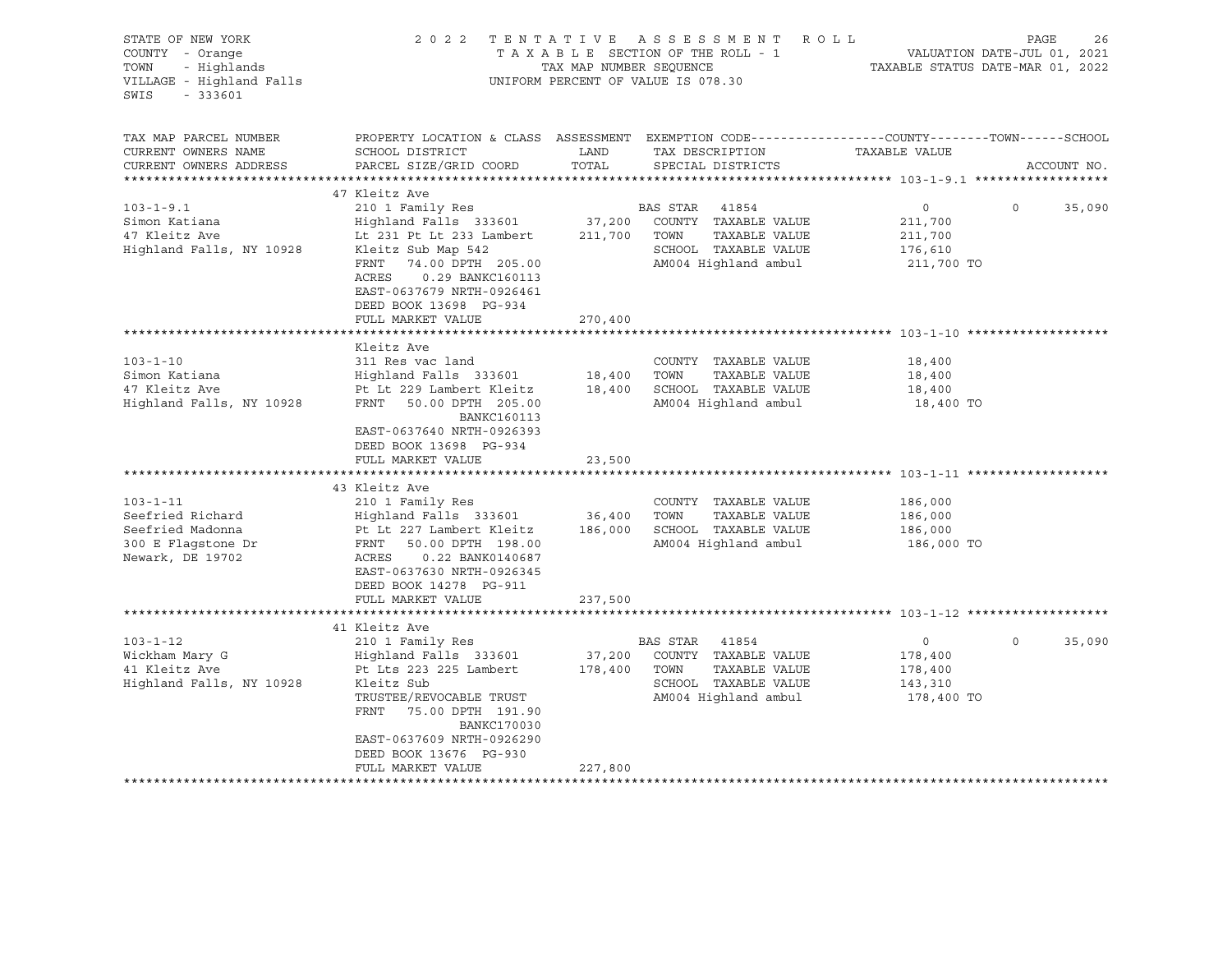| STATE OF NEW YORK<br>COUNTY - Orange<br>TOWN<br>- Highlands<br>VILLAGE - Highland Falls<br>$-333601$<br>SWIS    | 2022                                                                                                                                                                                                                          | TENTATIVE<br>TAX MAP NUMBER SEQUENCE | A S S E S S M E N T<br>TAXABLE SECTION OF THE ROLL - 1<br>UNIFORM PERCENT OF VALUE IS 078.30                                                                                             | R O L L<br>TAXABLE STATUS DATE-MAR 01, 2022                                          | PAGE<br>VALUATION DATE-JUL 01, 2021 | 27                         |
|-----------------------------------------------------------------------------------------------------------------|-------------------------------------------------------------------------------------------------------------------------------------------------------------------------------------------------------------------------------|--------------------------------------|------------------------------------------------------------------------------------------------------------------------------------------------------------------------------------------|--------------------------------------------------------------------------------------|-------------------------------------|----------------------------|
| TAX MAP PARCEL NUMBER<br>CURRENT OWNERS NAME<br>CURRENT OWNERS ADDRESS                                          | PROPERTY LOCATION & CLASS ASSESSMENT EXEMPTION CODE----------------COUNTY-------TOWN-----SCHOOL<br>SCHOOL DISTRICT<br>PARCEL SIZE/GRID COORD                                                                                  | LAND<br>TOTAL                        | TAX DESCRIPTION<br>SPECIAL DISTRICTS                                                                                                                                                     | TAXABLE VALUE                                                                        |                                     | ACCOUNT NO.                |
| $103 - 1 - 13$<br>Klapkowski Joseph A<br>Klapkowski Mary Elizabeth<br>39 Kleitz Ave<br>Highland Falls, NY 10928 | 39 Kleitz Ave<br>210 1 Family Res<br>Highland Falls 333601<br>Pt Lts 221 223 Lambert<br>Kleitz Sub<br>FRNT<br>75.00 DPTH 185.00<br>ACRES<br>0.30<br>EAST-0637593 NRTH-0926221<br>DEED BOOK 4805 PG-312<br>FULL MARKET VALUE   | 37,200<br>253,300<br>323,500         | BAS STAR<br>41854<br>COUNTY TAXABLE VALUE<br>TOWN<br>TAXABLE VALUE<br>SCHOOL TAXABLE VALUE<br>AM004 Highland ambul                                                                       | $\circ$<br>253,300<br>253,300<br>218,210<br>253,300 TO                               | $\circ$                             | 35,090                     |
|                                                                                                                 |                                                                                                                                                                                                                               |                                      |                                                                                                                                                                                          |                                                                                      |                                     |                            |
| $103 - 1 - 14$<br>Lewis James J<br>33 Kleitz Ave<br>Highland Falls, NY 10928                                    | Kleitz Ave<br>311 Res vac land<br>Highland Falls 333601<br>Pt Lt 219 Lambert Kleitz<br>FRNT<br>50.00 DPTH 177.00<br>EAST-0637574 NRTH-0926171<br>DEED BOOK 4001 PG-228<br>FULL MARKET VALUE                                   | 18,000<br>18,000<br>23,000           | COUNTY TAXABLE VALUE<br>TOWN<br>TAXABLE VALUE<br>SCHOOL TAXABLE VALUE<br>AM004 Highland ambul                                                                                            | 18,000<br>18,000<br>18,000<br>18,000 TO                                              |                                     |                            |
|                                                                                                                 |                                                                                                                                                                                                                               |                                      |                                                                                                                                                                                          |                                                                                      |                                     |                            |
| $103 - 1 - 15$<br>Lewis James J<br>Silver Laurie A<br>33 Kleitz Ave<br>PO Box 248<br>Highland Falls, NY 10928   | 33 Kleitz Ave<br>210 1 Family Res<br>Highland Falls 333601<br>Lt 217 Lambert Kleitz Sub<br>FRNT<br>50.00 DPTH 170.00<br>ACRES<br>0.18 BANKC080370<br>EAST-0637561 NRTH-0926125<br>DEED BOOK 4230 PG-130<br>FULL MARKET VALUE  | 35,600<br>191,000<br>243,900         | COUNTY TAXABLE VALUE<br>TOWN<br>TAXABLE VALUE<br>SCHOOL TAXABLE VALUE<br>AM004 Highland ambul                                                                                            | 191,000<br>191,000<br>191,000<br>191,000 TO                                          |                                     |                            |
|                                                                                                                 |                                                                                                                                                                                                                               |                                      |                                                                                                                                                                                          |                                                                                      |                                     |                            |
| $103 - 1 - 16$<br>Siemon Terence<br>Siemon Suzanne<br>31 Kleitz Ave<br>Highland Falls, NY 10928                 | 31 Kleitz Ave<br>210 1 Family Res<br>Highland Falls 333601<br>Lt D Joseph E Madingo Sub<br>FRNT<br>50.00 DPTH 165.00<br>ACRES<br>0.18 BANKC160113<br>EAST-0637546 NRTH-0926080<br>DEED BOOK 13961 PG-250<br>FULL MARKET VALUE | 219,800                              | VET WAR C 41122<br>35,600 VET WAR T 41123<br>172,100 VET DIS C 41142<br>VET DIS T 41143<br>COUNTY TAXABLE VALUE<br>TOWN<br>TAXABLE VALUE<br>SCHOOL TAXABLE VALUE<br>AM004 Highland ambul | 20,160<br>$\circ$<br>67,200<br>$\circ$<br>84,740<br>122,180<br>172,100<br>172,100 TO | $\circ$<br>11,520<br>0<br>38,400    | 0<br>0<br>0<br>$\mathbf 0$ |
|                                                                                                                 |                                                                                                                                                                                                                               |                                      |                                                                                                                                                                                          |                                                                                      |                                     |                            |
| $103 - 1 - 17$<br>Norton Jennifer<br>29 Kleitz Ave<br>Highland Falls, NY 10928                                  | 29 Kleitz Ave<br>210 1 Family Res<br>Highland Falls 333601<br>Lt C Joseph E Madingo Sub<br>FRNT<br>50.00 DPTH 158.00<br>BANKC130715<br>EAST-0637527 NRTH-0926032<br>DEED BOOK 4811<br>PG-67<br>FULL MARKET VALUE              | 35,600<br>208,200<br>265,900         | COUNTY TAXABLE VALUE<br>TOWN<br>TAXABLE VALUE<br>SCHOOL TAXABLE VALUE<br>AM004 Highland ambul                                                                                            | 208,200<br>208,200<br>208,200<br>208,200 TO                                          |                                     |                            |
|                                                                                                                 |                                                                                                                                                                                                                               |                                      |                                                                                                                                                                                          |                                                                                      |                                     |                            |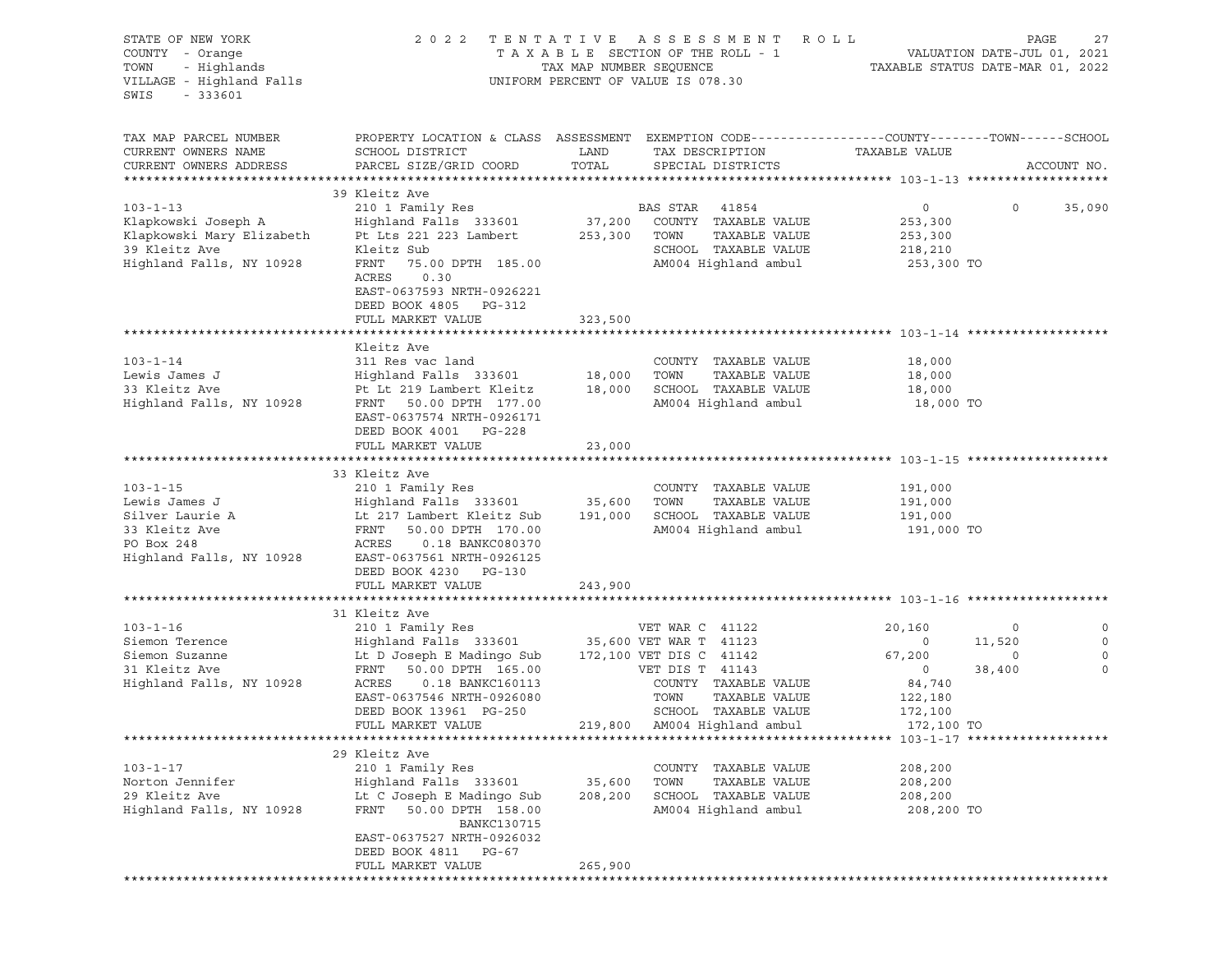| STATE OF NEW YORK<br>COUNTY - Orange<br>TOWN<br>- Highlands<br>VILLAGE - Highland Falls<br>SWIS<br>$-333601$                                                     |                                                                                                                                                                                                                                                                                                                                                                                             | TAX MAP NUMBER SEQUENCE      | 2022 TENTATIVE ASSESSMENT ROLL<br>TAXABLE SECTION OF THE ROLL - 1<br>UNIFORM PERCENT OF VALUE IS 078.30                                                                                                                 | TAXABLE STATUS DATE-MAR 01, 2022                                                                                     | PAGE<br>28<br>VALUATION DATE-JUL 01, 2021 |
|------------------------------------------------------------------------------------------------------------------------------------------------------------------|---------------------------------------------------------------------------------------------------------------------------------------------------------------------------------------------------------------------------------------------------------------------------------------------------------------------------------------------------------------------------------------------|------------------------------|-------------------------------------------------------------------------------------------------------------------------------------------------------------------------------------------------------------------------|----------------------------------------------------------------------------------------------------------------------|-------------------------------------------|
| TAX MAP PARCEL NUMBER<br>CURRENT OWNERS NAME<br>CURRENT OWNERS ADDRESS                                                                                           | PROPERTY LOCATION & CLASS ASSESSMENT EXEMPTION CODE---------------COUNTY-------TOWN-----SCHOOL<br>SCHOOL DISTRICT<br>PARCEL SIZE/GRID COORD                                                                                                                                                                                                                                                 | LAND<br>TOTAL                | TAX DESCRIPTION<br>SPECIAL DISTRICTS                                                                                                                                                                                    | TAXABLE VALUE                                                                                                        | ACCOUNT NO.                               |
|                                                                                                                                                                  | 27 Kleitz Ave                                                                                                                                                                                                                                                                                                                                                                               |                              |                                                                                                                                                                                                                         |                                                                                                                      |                                           |
| $103 - 1 - 18$<br>27 Kleitz Avenue Realty LLC<br>29 Interlaken Dr<br>Eastchester, NY 10709                                                                       | 210 1 Family Res<br>Highland Falls 333601<br>Lt B Pt Lt A Joseph<br>E Mandigo Sub<br>FRNT<br>75.60 DPTH 151.70<br>ACRES<br>0.25<br>EAST-0637511 NRTH-0925967                                                                                                                                                                                                                                | 37,000<br>222,400            | COUNTY TAXABLE VALUE<br>TOWN<br>TAXABLE VALUE<br>SCHOOL TAXABLE VALUE<br>AM004 Highland ambul                                                                                                                           | 222,400<br>222,400<br>222,400<br>222,400 TO                                                                          |                                           |
|                                                                                                                                                                  | DEED BOOK 13265 PG-1272<br>FULL MARKET VALUE                                                                                                                                                                                                                                                                                                                                                | 284,000                      |                                                                                                                                                                                                                         |                                                                                                                      |                                           |
|                                                                                                                                                                  |                                                                                                                                                                                                                                                                                                                                                                                             |                              |                                                                                                                                                                                                                         |                                                                                                                      |                                           |
|                                                                                                                                                                  | 21 Kleitz Ave                                                                                                                                                                                                                                                                                                                                                                               |                              |                                                                                                                                                                                                                         |                                                                                                                      |                                           |
| $103 - 1 - 19$<br>Patel Taruna M<br>7 Rubinstein Ct<br>Spring Valley, NY 10977<br>$103 - 1 - 20$<br>Piirsoo Salme E<br>23 Kleitz Ave<br>Highland Falls, NY 10928 | 210 1 Family Res<br>Highland Falls 333601<br>Lt 18 Edward Dornberger S<br>FRNT 50.00 DPTH 100.00<br>EAST-0637430 NRTH-0925920<br>DEED BOOK 14254 PG-71<br>FULL MARKET VALUE<br>23 Kleitz Ave<br>210 1 Family Res<br>Highland Falls 333601 36,200 ENH STAR 41834<br>Salme Piirsoo/LIFE ESTATE<br>TO Altti K. Piirsoo<br>FRNT 77.00 DPTH 141.00<br>ACRES<br>0.21<br>EAST-0637507 NRTH-0925888 | 34,200<br>255,100<br>325,800 | COUNTY TAXABLE VALUE<br>TOWN<br>TAXABLE VALUE<br>SCHOOL TAXABLE VALUE<br>AM004 Highland ambul<br>AGED<br>41800<br>170,800 COUNTY TAXABLE VALUE<br>TOWN<br>TAXABLE VALUE<br>SCHOOL TAXABLE VALUE<br>AM004 Highland ambul | 255,100<br>255,100<br>255,100<br>255,100 TO<br>85,400<br>$\circ$<br>85,400<br>85,400<br>$\overline{0}$<br>170,800 TO | 85,400<br>85,400<br>85,400<br>$\Omega$    |
|                                                                                                                                                                  | DEED BOOK 13053 PG-264<br>FULL MARKET VALUE                                                                                                                                                                                                                                                                                                                                                 | 218,100                      |                                                                                                                                                                                                                         |                                                                                                                      |                                           |
| $103 - 2 - 1.1$<br>Long James E<br>65 West St<br>Highland Falls, NY 10928                                                                                        | 65 West St<br>230 3 Family Res<br>Highland Falls 333601 37,200<br>Lt 212 Lambert Kleitz Sub<br>FRNT 127.00 DPTH 102.00<br>ACRES<br>0.29 BANKC061194<br>EAST-0638034 NRTH-0926662<br>DEED BOOK 12221 PG-856<br>FULL MARKET VALUE                                                                                                                                                             | 278,300<br>355,400           | BAS STAR 41854<br>COUNTY TAXABLE VALUE<br>TOWN<br>TAXABLE VALUE<br>SCHOOL TAXABLE VALUE<br>AM004 Highland ambul                                                                                                         | $\overline{0}$<br>278,300<br>278,300<br>243,210<br>278,300 TO                                                        | 35,090<br>$\Omega$                        |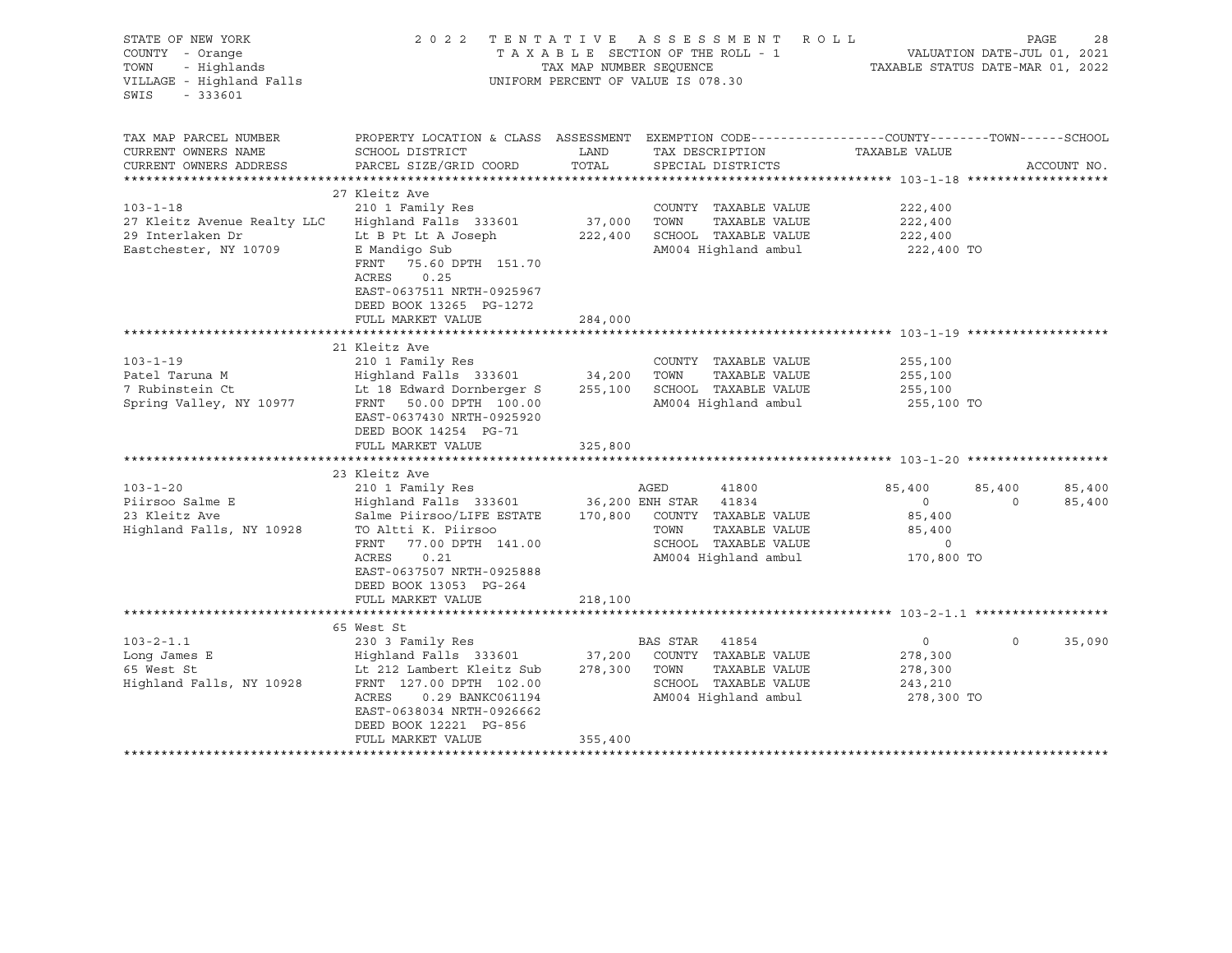| STATE OF NEW YORK<br>COUNTY - Orange<br>TOWN - Highlands<br>VILLAGE - Highland Falls<br>$-333601$<br>SWIS |                                                                                                                                                                                                                                                                                                                                                |                              | 2022 TENTATIVE ASSESSMENT ROLL<br>UNIFORM PERCENT OF VALUE IS 078.30                          |                                                                    | $\texttt{PAGE}$<br>29                                                          |
|-----------------------------------------------------------------------------------------------------------|------------------------------------------------------------------------------------------------------------------------------------------------------------------------------------------------------------------------------------------------------------------------------------------------------------------------------------------------|------------------------------|-----------------------------------------------------------------------------------------------|--------------------------------------------------------------------|--------------------------------------------------------------------------------|
| TAX MAP PARCEL NUMBER<br>CURRENT OWNERS NAME<br>CURRENT OWNERS ADDRESS                                    | PROPERTY LOCATION & CLASS ASSESSMENT EXEMPTION CODE----------------COUNTY-------TOWN------SCHOOL<br>SCHOOL DISTRICT<br>PARCEL SIZE/GRID COORD TOTAL SPECIAL DISTRICTS                                                                                                                                                                          | LAND                         | TAX DESCRIPTION                                                                               | TAXABLE VALUE                                                      | ACCOUNT NO.                                                                    |
|                                                                                                           |                                                                                                                                                                                                                                                                                                                                                |                              |                                                                                               |                                                                    |                                                                                |
|                                                                                                           | 60 Kleitz Ave<br>00 11 220 2 Family Res<br>220 2 Family Res<br>220 2 Family Res<br>220 2 Family Res<br>220 2 Family Res<br>220 2 Family Res<br>220 2 Family Res<br>24,200 COUNTY TAXABLE VALUE<br>267,600<br>267,600 ENRIC 267,600<br>267,600<br>267,600<br>267,600<br>26<br>BANKC230070<br>EAST-0637933 NRTH-0926671<br>DEED BOOK 5737 PG-102 |                              | AM004 Highland ambul 267,600 TO                                                               | $\overline{0}$                                                     | 0 87,610                                                                       |
|                                                                                                           | FULL MARKET VALUE                                                                                                                                                                                                                                                                                                                              | 341,800                      |                                                                                               |                                                                    |                                                                                |
|                                                                                                           | 103-2-1.22<br>Downey Jeremiah (103-2-1.22)<br>220 2 Family Res<br>Highland Falls 333601 34,200 TOWN TAXABLE VALUE<br>71 Drew Ave Lt 244 Lambert Kleitz Sub 281,000 SCHOOL TAXABLE VALUE<br>Highland Falls, NY 10928 FRNT 70.00 DPTH 63.1<br>BANKC160115<br>EAST-0637949 NRTH-0926736<br>DEED BOOK 14483 PG-1051                                |                              | TAXABLE VALUE 281,000<br>AM004 Highland ambul 281,000 TO                                      | 281,000<br>281,000                                                 |                                                                                |
|                                                                                                           | FULL MARKET VALUE                                                                                                                                                                                                                                                                                                                              | 358,900                      |                                                                                               |                                                                    |                                                                                |
| $103 - 2 - 2$<br>Highland Falls, NY 10928                                                                 | 59 West St<br>210 1 Family Res<br>BANKC020440<br>EAST-0638000 NRTH-0926568<br>DEED BOOK 14433 PG-896                                                                                                                                                                                                                                           |                              | COUNTY TAXABLE VALUE<br>TAXABLE VALUE 237,800                                                 | 237,800                                                            |                                                                                |
|                                                                                                           | FULL MARKET VALUE                                                                                                                                                                                                                                                                                                                              | 303,700                      |                                                                                               |                                                                    |                                                                                |
|                                                                                                           | 57 West St<br>103-2-3<br>Crill Carl A<br>210 1 Family Res<br>Crill Christina<br>210 1 Family Res<br>247,300 EXT WAR T<br>247,300 EXT TAXABLE VALUE<br>247,300 EXT TAXABLE VALUE<br>247,300 EXT TAXABLE VALUE<br>247,300 EXT TAXABLE VALUE<br>247,300 EXT TAXABLE<br>FULL MARKET VALUE                                                          |                              | COUNTY TAXABLE VALUE 227,140<br>SCHOOL TAXABLE VALUE 159,690<br>315,800 AM004 Highland ambul  | 20,160<br>$0 \t 11,520$<br>$\overline{0}$<br>235,780<br>247,300 TO | $\circ$<br>$\overline{\phantom{0}}$<br>$\mathbf 0$<br>87,610<br>$\overline{0}$ |
|                                                                                                           |                                                                                                                                                                                                                                                                                                                                                |                              |                                                                                               |                                                                    |                                                                                |
| $103 - 2 - 4$<br>McMahon Michael C<br>McMahon Erin<br>55 West St<br>Highland Falls, NY 10928              | 55 West St<br>210 1 Family Res<br>Highland Falls 333601<br>Lt 208 Lambert Kleitz Sub<br>47.00 DPTH 106.00<br>FRNT<br><b>BANKC120338</b><br>EAST-0637971 NRTH-0926453<br>DEED BOOK 12026 PG-158<br>FULL MARKET VALUE                                                                                                                            | 34,200<br>221,800<br>283,300 | COUNTY TAXABLE VALUE<br>TAXABLE VALUE<br>TOWN<br>SCHOOL TAXABLE VALUE<br>AM004 Highland ambul | 221,800<br>221,800<br>221,800<br>221,800 TO                        |                                                                                |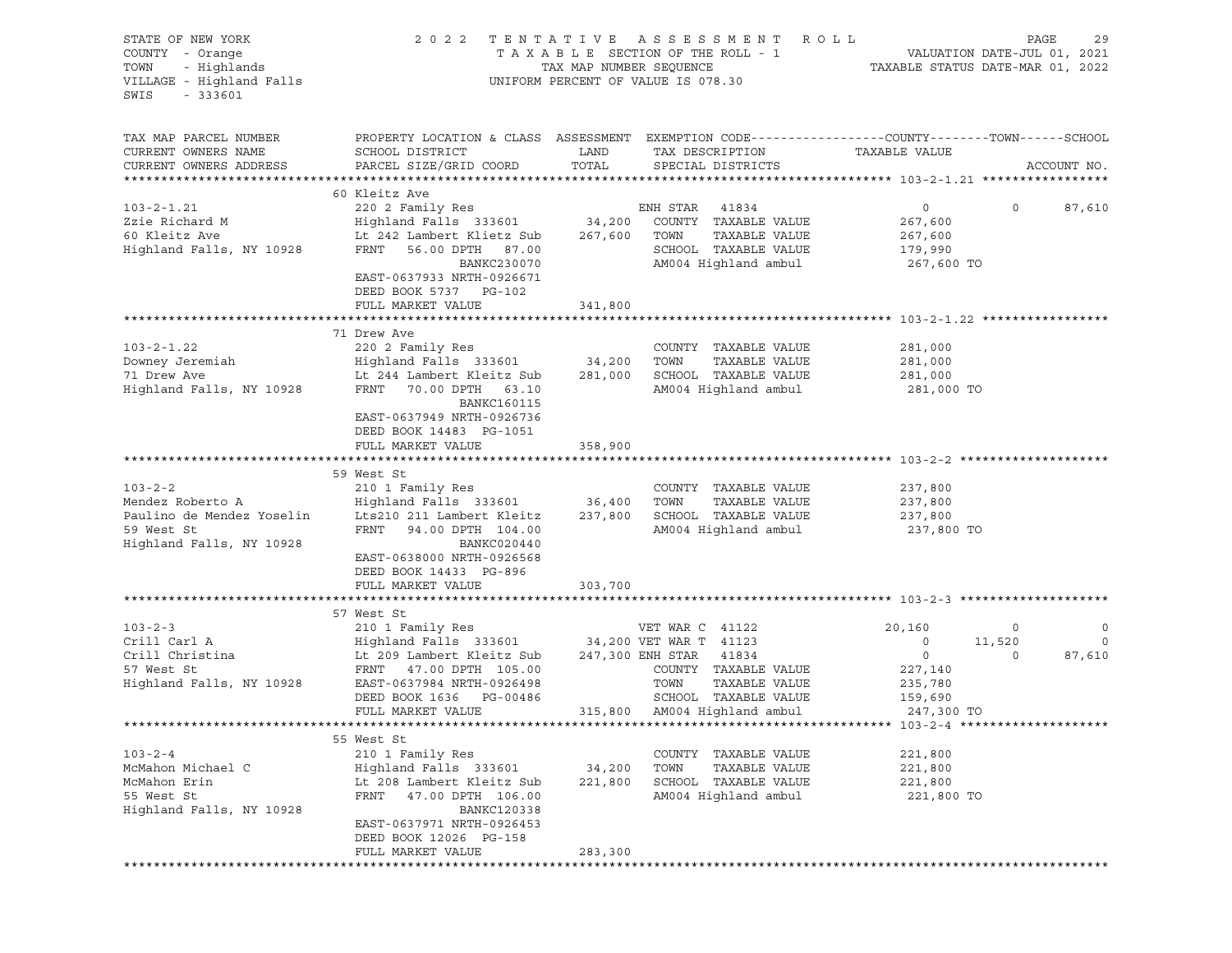#### STATE OF NEW YORK 2 0 2 2 T E N T A T I V E A S S E S S M E N T R O L L PAGE 30 COUNTY - Orange T A X A B L E SECTION OF THE ROLL - 1 VALUATION DATE-JUL 01, 2021 TOWN - Highlands TAX MAP NUMBER SEQUENCE TAXABLE STATUS DATE-MAR 01, 2022 UNIFORM PERCENT OF VALUE IS 078.30

| TAX MAP PARCEL NUMBER                                 | PROPERTY LOCATION & CLASS ASSESSMENT EXEMPTION CODE----------------COUNTY-------TOWN-----SCHOOL |                |                                                     |                       |          |             |
|-------------------------------------------------------|-------------------------------------------------------------------------------------------------|----------------|-----------------------------------------------------|-----------------------|----------|-------------|
| CURRENT OWNERS NAME                                   | SCHOOL DISTRICT                                                                                 | LAND           | TAX DESCRIPTION                                     | TAXABLE VALUE         |          |             |
| CURRENT OWNERS ADDRESS                                | PARCEL SIZE/GRID COORD                                                                          | TOTAL          | SPECIAL DISTRICTS                                   |                       |          | ACCOUNT NO. |
|                                                       |                                                                                                 |                |                                                     |                       |          |             |
|                                                       | 53 West St                                                                                      |                |                                                     |                       |          |             |
| $103 - 2 - 5$                                         | 210 1 Family Res                                                                                |                | VET COM C 41132                                     | 33,600                | $\Omega$ | $\circ$     |
| Lanham Michael                                        | Highland Falls 333601 34,200 VET COM T 41133                                                    |                |                                                     | $\circ$               | 19,200   | $\circ$     |
| Lanham Margaret                                       | Lt 207 Lambert Kleitz Sub                                                                       |                | 243,600 VET DIS C 41142                             | 67,200                | $\circ$  | $\mathbf 0$ |
| 53 West St                                            | FRNT 46.90 DPTH 107.00                                                                          |                | VET DIS T 41143                                     | $\overline{0}$        | 38,400   | $\Omega$    |
| Highland Falls, NY 10928                              | EAST-0637957 NRTH-0926410                                                                       |                | COUNTY TAXABLE VALUE                                | 142,800               |          |             |
|                                                       | DEED BOOK 14722 PG-1537                                                                         |                | TOWN<br>TAXABLE VALUE                               | 186,000               |          |             |
|                                                       | FULL MARKET VALUE                                                                               |                | 311,100 SCHOOL TAXABLE VALUE                        | 243,600               |          |             |
|                                                       |                                                                                                 |                | AM004 Highland ambul                                | 243,600 TO            |          |             |
|                                                       |                                                                                                 |                |                                                     |                       |          |             |
|                                                       | 51 West St                                                                                      |                |                                                     |                       |          |             |
| $103 - 2 - 6$                                         | 210 1 Family Res                                                                                |                | COUNTY TAXABLE VALUE                                | 209,800               |          |             |
| Dunn Daphne M                                         | Highland Falls 333601 34,400                                                                    |                | TOWN<br>TAXABLE VALUE                               | 209,800               |          |             |
| 4 Revolutionary Rd                                    | Highland Falls<br>Lt 206 Lambert Kleitz Sub<br>Die Steitz Sub                                   | 209,800        | SCHOOL TAXABLE VALUE                                | 209,800               |          |             |
| Highland Falls, NY 10928                              | FRNT 47.00 DPTH 108.00                                                                          |                | AM004 Highland ambul                                | 209,800 TO            |          |             |
|                                                       | EAST-0637947 NRTH-0926364                                                                       |                |                                                     |                       |          |             |
|                                                       | DEED BOOK 14959 PG-624                                                                          |                |                                                     |                       |          |             |
|                                                       | FULL MARKET VALUE                                                                               | 267,900        |                                                     |                       |          |             |
|                                                       |                                                                                                 |                |                                                     |                       |          |             |
|                                                       | 49 West St                                                                                      |                |                                                     |                       |          |             |
| $103 - 2 - 7$                                         | 210 1 Family Res                                                                                |                | COUNTY TAXABLE VALUE                                | 225,200               |          |             |
| The Francis J. Ortman III and Highland Falls 333601   |                                                                                                 | 34,400         | TOWN<br>TAXABLE VALUE                               | 225,200               |          |             |
| Dagmar Ortman Rev Fam Trust Lt 205 Lambert Kleitz Sub |                                                                                                 | 225,200        | SCHOOL TAXABLE VALUE                                | 225,200               |          |             |
| 3229 Sweet Dr                                         | FRNT 47.00 DPTH 109.00                                                                          |                | AM004 Highland ambul                                | 225,200 TO            |          |             |
| Lafayette, CA 94549                                   | EAST-0637935 NRTH-0926318                                                                       |                |                                                     |                       |          |             |
|                                                       | DEED BOOK 14480 PG-796                                                                          |                |                                                     |                       |          |             |
|                                                       | FULL MARKET VALUE                                                                               | 287,600        |                                                     |                       |          |             |
|                                                       |                                                                                                 |                |                                                     |                       |          |             |
|                                                       | 47 West St                                                                                      |                |                                                     |                       |          |             |
| $103 - 2 - 8$                                         | 210 1 Family Res                                                                                |                | BAS STAR 41854                                      | $\circ$               | $\circ$  | 35,090      |
| Favre David J                                         | Highland Falls 333601 34,400                                                                    |                | COUNTY TAXABLE VALUE                                | 256,600               |          |             |
| 47 West St                                            | Lt 204 Lambert Kleitz Sub                                                                       | 256,600        | TAXABLE VALUE<br>TOWN                               | 256,600               |          |             |
| Highland Falls, NY 10928                              | FRNT 47.00 DPTH 110.00                                                                          |                | SCHOOL TAXABLE VALUE                                | 221,510               |          |             |
|                                                       | <b>BANKC180281</b>                                                                              |                | AM004 Highland ambul                                | 256,600 TO            |          |             |
|                                                       | EAST-0637921 NRTH-0926273                                                                       |                |                                                     |                       |          |             |
|                                                       | DEED BOOK 13196 PG-4                                                                            |                |                                                     |                       |          |             |
|                                                       | FULL MARKET VALUE                                                                               | 327,700        |                                                     |                       |          |             |
|                                                       | ************************                                                                        | *************  | ******************************** 103-2-9 ********** |                       |          |             |
|                                                       | 8 First St                                                                                      |                |                                                     |                       |          |             |
| $103 - 2 - 9$                                         | 210 1 Family Res                                                                                |                | VET WAR C 41122                                     | 20,160                | $\circ$  | $\mathbf 0$ |
| Nielsen Theodore                                      | Highland Falls 333601 34,400 VET WAR T 41123                                                    |                |                                                     | $\circ$               | 11,520   | $\mathbf 0$ |
| Nielsen Elizabeth                                     | Pt Lts 226 228 Lambert                                                                          | 212,100 AGED-C | 41802                                               | 95,970                | $\circ$  | $\Omega$    |
| 8 First St                                            | Kleitz Sub                                                                                      |                | AGED-T<br>41803                                     | $\circ$               | 80,232   | $\mathbf 0$ |
| Highland Falls, NY 10928                              |                                                                                                 |                | ENH STAR 41834                                      | $\overline{0}$        | $\circ$  |             |
|                                                       | FRNT 55.00 DPTH 94.00<br>EAST-0637853 NRTH-0926321                                              |                | COUNTY TAXABLE VALUE                                | 95,970                |          | 87,610      |
|                                                       | DEED BOOK 1346 PG-00038                                                                         |                | TOWN<br>TAXABLE VALUE                               |                       |          |             |
|                                                       | FULL MARKET VALUE                                                                               |                | 270,900 SCHOOL TAXABLE VALUE                        | 120,348               |          |             |
|                                                       |                                                                                                 |                | AM004 Highland ambul                                | 124,490<br>212,100 TO |          |             |
|                                                       |                                                                                                 |                |                                                     |                       |          |             |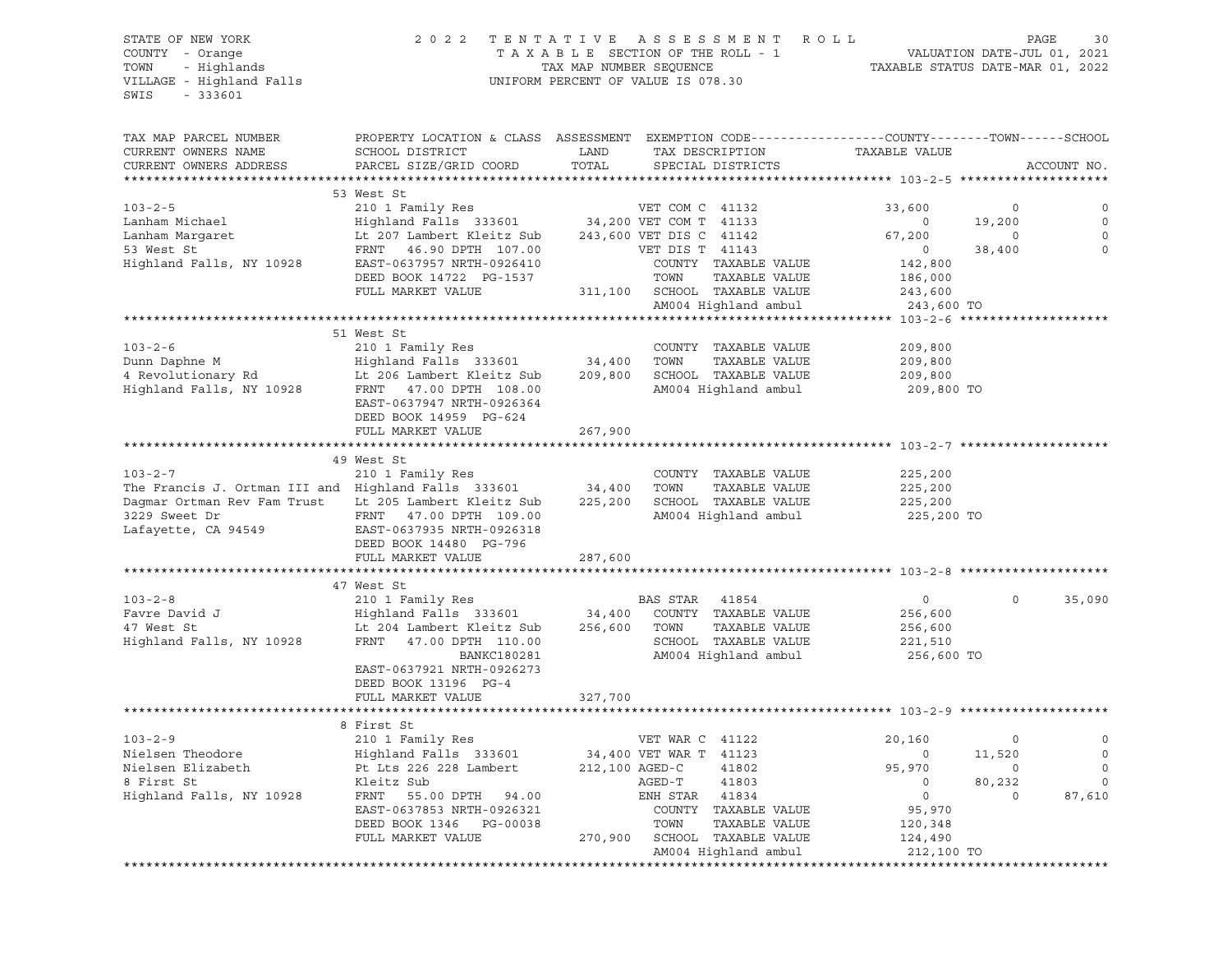| STATE OF NEW YORK<br>COUNTY - Orange            | 2 0 2 2                                                                                         | TENTATIVE               | A S S E S S M E N T<br>TAXABLE SECTION OF THE ROLL - 1 | R O L L            | PAGE<br>31<br>VALUATION DATE-JUL 01, 2021 |
|-------------------------------------------------|-------------------------------------------------------------------------------------------------|-------------------------|--------------------------------------------------------|--------------------|-------------------------------------------|
| - Highlands<br>TOWN<br>VILLAGE - Highland Falls |                                                                                                 | TAX MAP NUMBER SEQUENCE | UNIFORM PERCENT OF VALUE IS 078.30                     |                    | TAXABLE STATUS DATE-MAR 01, 2022          |
| $-333601$<br>SWIS                               |                                                                                                 |                         |                                                        |                    |                                           |
| TAX MAP PARCEL NUMBER                           | PROPERTY LOCATION & CLASS ASSESSMENT EXEMPTION CODE---------------COUNTY-------TOWN------SCHOOL |                         |                                                        |                    |                                           |
| CURRENT OWNERS NAME                             | SCHOOL DISTRICT                                                                                 | LAND                    | TAX DESCRIPTION                                        | TAXABLE VALUE      |                                           |
| CURRENT OWNERS ADDRESS                          | PARCEL SIZE/GRID COORD                                                                          | TOTAL                   | SPECIAL DISTRICTS                                      |                    | ACCOUNT NO.                               |
|                                                 | 10 First St                                                                                     |                         |                                                        |                    |                                           |
| $103 - 2 - 10$                                  | 210 1 Family Res                                                                                |                         | BAS STAR 41854                                         | $\circ$            | $\circ$<br>35,090                         |
| Christoff John F                                | Highland Falls 333601                                                                           | 34,400                  | COUNTY TAXABLE VALUE                                   | 204,600            |                                           |
| Christoff Maureen E                             | Pt Lts 226 228 Lambert                                                                          | 204,600                 | TOWN<br>TAXABLE VALUE                                  | 204,600            |                                           |
| 10 First St                                     | Kleitz Sub                                                                                      |                         | SCHOOL TAXABLE VALUE                                   | 169,510            |                                           |
| Highland Falls, NY 10928                        | FRNT<br>94.00 DPTH 58.00                                                                        |                         | AM004 Highland ambul                                   | 204,600 TO         |                                           |
|                                                 | ACRES<br>0.12 BANKC080370<br>EAST-0637805 NRTH-0926334                                          |                         |                                                        |                    |                                           |
|                                                 | DEED BOOK 12770 PG-1199                                                                         |                         |                                                        |                    |                                           |
|                                                 | FULL MARKET VALUE                                                                               | 261,300                 |                                                        |                    |                                           |
|                                                 | 48 Kleitz Ave                                                                                   |                         |                                                        |                    |                                           |
| $103 - 2 - 11$                                  | 210 1 Family Res                                                                                |                         | COUNTY TAXABLE VALUE                                   | 185,300            |                                           |
| Greco-Shaffer Debra                             | Highland Falls 333601                                                                           | 34,200                  | TAXABLE VALUE<br>TOWN                                  | 185,300            |                                           |
| PO Box 145                                      | Lt 230 Lambert Kleitz Sub                                                                       | 185,300                 | SCHOOL TAXABLE VALUE                                   | 185,300            |                                           |
| Fort Montgomery, NY 10922                       | Mae/life Rights                                                                                 |                         | AM004 Highland ambul                                   | 185,300 TO         |                                           |
|                                                 | FRNT 47.00 DPTH 105.00                                                                          |                         |                                                        |                    |                                           |
|                                                 | EAST-0637850 NRTH-0926392                                                                       |                         |                                                        |                    |                                           |
|                                                 | DEED BOOK 14897 PG-1885                                                                         |                         |                                                        |                    |                                           |
|                                                 | FULL MARKET VALUE                                                                               | 236,700                 |                                                        |                    |                                           |
|                                                 |                                                                                                 |                         |                                                        |                    |                                           |
|                                                 | 50 Kleitz Ave                                                                                   |                         |                                                        |                    |                                           |
| $103 - 2 - 12$<br>Jeheber Herbert P             | 210 1 Family Res                                                                                |                         | BAS STAR<br>41854<br>COUNTY TAXABLE VALUE              | $\circ$            | $\circ$<br>35,090                         |
| 50 Kleitz Ave                                   | Highland Falls 333601<br>Lts 232 234Lambert Kleitz                                              | 36,200<br>212,500       | TAXABLE VALUE<br>TOWN                                  | 212,500<br>212,500 |                                           |
| Highland Falls, NY 10928                        | FRNT<br>94.00 DPTH 101.00                                                                       |                         | SCHOOL TAXABLE VALUE                                   | 177,410            |                                           |
|                                                 | ACRES<br>0.21                                                                                   |                         | AM004 Highland ambul                                   | 212,500 TO         |                                           |
|                                                 | EAST-0637876 NRTH-0926457                                                                       |                         |                                                        |                    |                                           |
|                                                 | DEED BOOK 2810 PG-00244                                                                         |                         |                                                        |                    |                                           |
|                                                 | FULL MARKET VALUE                                                                               | 271,400                 |                                                        |                    |                                           |
|                                                 |                                                                                                 |                         |                                                        |                    |                                           |
|                                                 | 54 Kleitz Ave                                                                                   |                         |                                                        |                    |                                           |
| $103 - 2 - 13$                                  | 210 1 Family Res                                                                                |                         | COUNTY TAXABLE VALUE                                   | 185,800            |                                           |
| Pendergraft Kristi C                            | Highland Falls 333601                                                                           | 34,000                  | TAXABLE VALUE<br>TOWN                                  | 185,800            |                                           |
| 54 Kleitz Ave                                   | Lt 236 Lambert Kleitz Sub                                                                       | 185,800                 | SCHOOL TAXABLE VALUE                                   | 185,800            |                                           |
| Highland Falls, NY 10928                        | FRNT<br>47.00 DPTH 95.00<br><b>BANKC190321</b>                                                  |                         | AM004 Highland ambul                                   | 185,800 TO         |                                           |
|                                                 | EAST-0637895 NRTH-0926526                                                                       |                         |                                                        |                    |                                           |
|                                                 | DEED BOOK 14133 PG-1333                                                                         |                         |                                                        |                    |                                           |
|                                                 | FULL MARKET VALUE                                                                               | 237,300                 |                                                        |                    |                                           |
|                                                 |                                                                                                 |                         |                                                        |                    |                                           |
|                                                 | 56 Kleitz Ave                                                                                   |                         |                                                        |                    |                                           |
| $103 - 2 - 14$<br>Farrier Robert Jr             | 210 1 Family Res                                                                                |                         | COUNTY TAXABLE VALUE<br>TOWN                           | 190,900            |                                           |
| Starr Clarissa                                  | Highland Falls 333601<br>Lts 238 240 Lambert                                                    | 35,800<br>190,900       | TAXABLE VALUE<br>SCHOOL TAXABLE VALUE                  | 190,900<br>190,900 |                                           |
| 56 Kleitz Ave                                   | Kleitz Sub                                                                                      |                         | AM004 Highland ambul                                   | 190,900 TO         |                                           |
| Highland Falls, NY 10928                        | FRNT<br>94.00 DPTH<br>92.00                                                                     |                         |                                                        |                    |                                           |
|                                                 | ACRES<br>0.19 BANKC061194                                                                       |                         |                                                        |                    |                                           |
|                                                 | EAST-0637925 NRTH-0926592                                                                       |                         |                                                        |                    |                                           |
|                                                 | DEED BOOK 5408<br>PG-79                                                                         |                         |                                                        |                    |                                           |
|                                                 | FULL MARKET VALUE                                                                               | 243,800                 |                                                        |                    |                                           |
|                                                 |                                                                                                 |                         |                                                        |                    |                                           |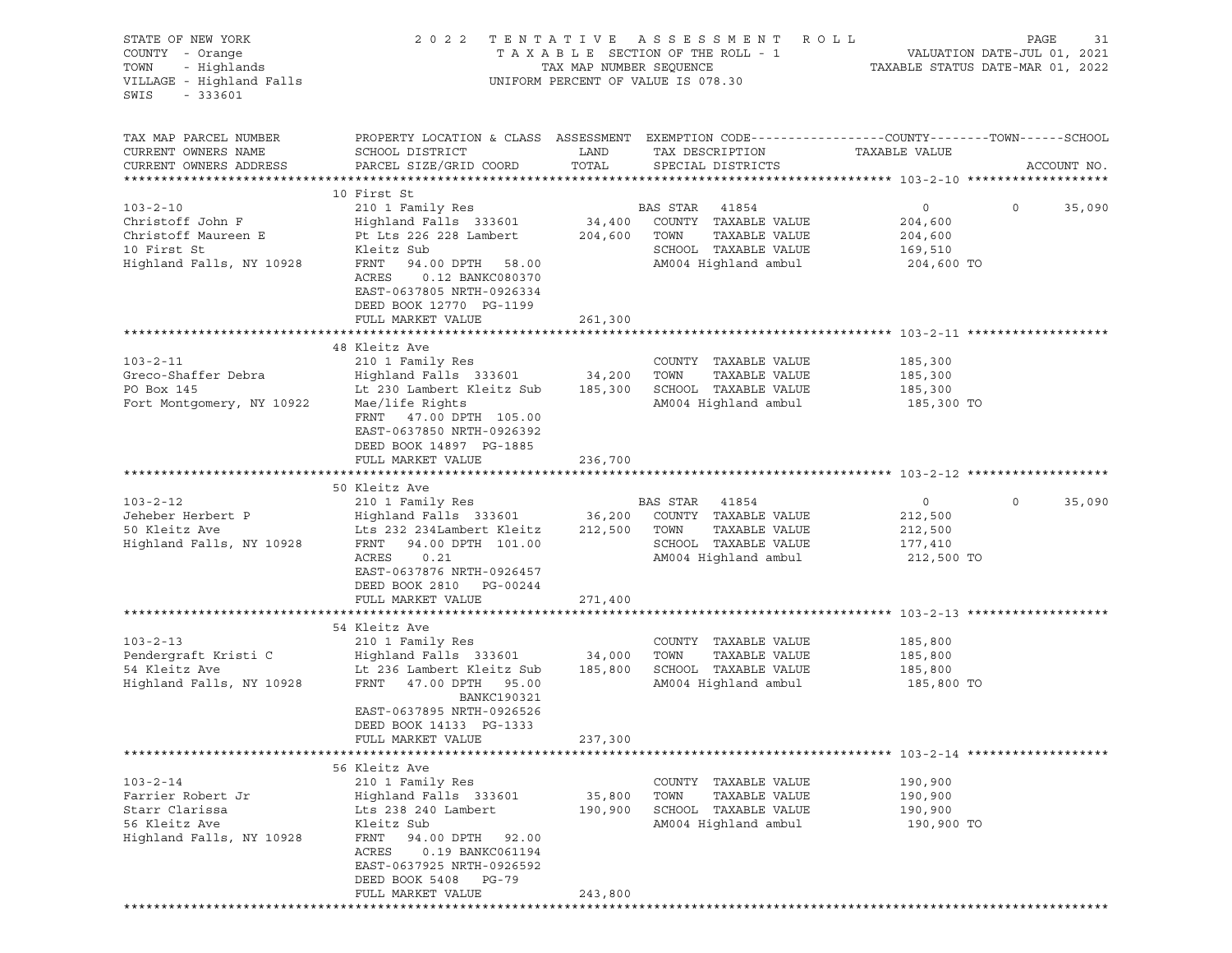| STATE OF NEW YORK                                               |                                                               |                         | 2022 TENTATIVE ASSESSMENT ROLL     | PAGE                                                                                                              | 32          |
|-----------------------------------------------------------------|---------------------------------------------------------------|-------------------------|------------------------------------|-------------------------------------------------------------------------------------------------------------------|-------------|
| COUNTY - Orange                                                 |                                                               |                         | TAXABLE SECTION OF THE ROLL - 1    | VALUATION DATE-JUL 01, 2021                                                                                       |             |
| COUNTY - Orange<br>TOWN - Highlands<br>VILLAGE - Highland Falls |                                                               | TAX MAP NUMBER SEQUENCE |                                    | TAXABLE STATUS DATE-MAR 01, 2022                                                                                  |             |
|                                                                 |                                                               |                         | UNIFORM PERCENT OF VALUE IS 078.30 |                                                                                                                   |             |
| SWIS<br>$-333601$                                               |                                                               |                         |                                    |                                                                                                                   |             |
|                                                                 |                                                               |                         |                                    |                                                                                                                   |             |
| TAX MAP PARCEL NUMBER                                           |                                                               |                         |                                    |                                                                                                                   |             |
| CURRENT OWNERS NAME                                             | SCHOOL DISTRICT                                               | LAND                    | TAX DESCRIPTION                    | PROPERTY LOCATION & CLASS ASSESSMENT EXEMPTION CODE----------------COUNTY-------TOWN------SCHOOL<br>TAXABLE VALUE |             |
|                                                                 |                                                               | TOTAL                   |                                    |                                                                                                                   |             |
| CURRENT OWNERS ADDRESS                                          | PARCEL SIZE/GRID COORD                                        |                         | SPECIAL DISTRICTS                  |                                                                                                                   | ACCOUNT NO. |
|                                                                 |                                                               |                         |                                    |                                                                                                                   |             |
|                                                                 | 68 Kleitz Ave                                                 |                         |                                    | $\Omega$                                                                                                          |             |
| $103 - 3 - 1$                                                   | 210 1 Family Res                                              |                         | BAS STAR 41854                     | $\overline{0}$                                                                                                    | 35,090      |
| La Barre Ronald A                                               | Highland Falls 333601<br>Lts 213 214 215 Lambert 224,000 TOWN |                         | 37,700 COUNTY TAXABLE VALUE        | 224,000                                                                                                           |             |
| 68 Kleitz Ave                                                   |                                                               |                         | TAXABLE VALUE                      | 224,000                                                                                                           |             |
| Highland Falls, NY 10928                                        | Kleitz Sub                                                    |                         | SCHOOL TAXABLE VALUE               | 188,910                                                                                                           |             |
|                                                                 | FRNT 135.00 DPTH 145.00                                       |                         | AM004 Highland ambul               | 224,000 TO                                                                                                        |             |
|                                                                 | ACRES<br>0.42                                                 |                         |                                    |                                                                                                                   |             |
|                                                                 | EAST-0638060 NRTH-0926837                                     |                         |                                    |                                                                                                                   |             |
|                                                                 | DEED BOOK 2288 PG-00644                                       |                         |                                    |                                                                                                                   |             |
|                                                                 | FULL MARKET VALUE                                             | 286,100                 |                                    |                                                                                                                   |             |
|                                                                 |                                                               |                         |                                    |                                                                                                                   |             |
|                                                                 | 74 West St                                                    |                         |                                    |                                                                                                                   |             |
| $103 - 4 - 1$                                                   | 210 1 Family Res                                              |                         | COUNTY TAXABLE VALUE               | 283,100                                                                                                           |             |
| Raza Mohammed Hashim                                            | Highland Falls 333601                                         | 37,400 TOWN             | TAXABLE VALUE                      | 283,100                                                                                                           |             |
| 74 West St                                                      | Joan T Squiciarini as Tru                                     |                         | 283,100 SCHOOL TAXABLE VALUE       | 283,100                                                                                                           |             |
| Highland Falls, NY 10928                                        | of the Joan T Squicciarin                                     |                         | AM004 Highland ambul               | 283,100 TO                                                                                                        |             |
|                                                                 | Rev Living Trust 6-22-18                                      |                         |                                    |                                                                                                                   |             |
|                                                                 | FRNT<br>65.00 DPTH 119.00                                     |                         |                                    |                                                                                                                   |             |
|                                                                 | ACRES<br>0.35 BANKC190321                                     |                         |                                    |                                                                                                                   |             |
|                                                                 | EAST-0638240 NRTH-0926819                                     |                         |                                    |                                                                                                                   |             |
|                                                                 | DEED BOOK 15034 PG-1822                                       |                         |                                    |                                                                                                                   |             |
|                                                                 | FULL MARKET VALUE                                             | 361,600                 |                                    |                                                                                                                   |             |
|                                                                 |                                                               |                         |                                    |                                                                                                                   |             |
|                                                                 | 47 South St                                                   |                         |                                    |                                                                                                                   |             |
| $103 - 4 - 2$                                                   | 210 1 Family Res                                              |                         | COUNTY TAXABLE VALUE               | 168,700                                                                                                           |             |
| Williams Gary T Jr                                              | Highland Falls 333601                                         | 36,000 TOWN             | TAXABLE VALUE                      | 168,700                                                                                                           |             |
| $T$ Jr<br>47 South St                                           | Pt Lts 100 102 Lambert 168,700 SCHOOL TAXABLE VALUE           |                         |                                    | 168,700                                                                                                           |             |
| Highland Falls, NY 10928                                        | Kleitz Sub                                                    |                         | AM004 Highland ambul               | 168,700 TO                                                                                                        |             |
|                                                                 | FRNT<br>81.70 DPTH 134.80                                     |                         |                                    |                                                                                                                   |             |
|                                                                 | ACRES<br>0.18 BANKC190321                                     |                         |                                    |                                                                                                                   |             |
|                                                                 | EAST-0638304 NRTH-0926860                                     |                         |                                    |                                                                                                                   |             |
|                                                                 | DEED BOOK 14426 PG-323                                        |                         |                                    |                                                                                                                   |             |
|                                                                 | FULL MARKET VALUE                                             | 215,500                 |                                    |                                                                                                                   |             |
|                                                                 |                                                               |                         |                                    |                                                                                                                   |             |
|                                                                 | 39 South St                                                   |                         |                                    |                                                                                                                   |             |
| $103 - 4 - 3.22$                                                | 210 1 Family Res                                              |                         | COUNTY TAXABLE VALUE               | 225,800                                                                                                           |             |
| Chalynch LLC                                                    |                                                               | 34,400 TOWN             | TAXABLE VALUE                      | 225,800                                                                                                           |             |
| 60 Bingham Ave                                                  | Highland Falls 333601<br>lot 2 37 & 39 South St               |                         | 225,800 SCHOOL TAXABLE VALUE       | 225,800                                                                                                           |             |
|                                                                 |                                                               |                         | AM004 Highland ambul               | 225,800 TO                                                                                                        |             |
| Rumson, NJ 07760                                                | map 245-15                                                    |                         |                                    |                                                                                                                   |             |
|                                                                 | filed 10/15/2015                                              |                         |                                    |                                                                                                                   |             |
|                                                                 | FRNT 86.70 DPTH 63.30                                         |                         |                                    |                                                                                                                   |             |
|                                                                 | EAST-0638298 NRTH-0926696                                     |                         |                                    |                                                                                                                   |             |
|                                                                 | DEED BOOK 14050 PG-1266                                       |                         |                                    |                                                                                                                   |             |
|                                                                 | FULL MARKET VALUE                                             | 288,400                 |                                    |                                                                                                                   |             |
|                                                                 |                                                               |                         |                                    |                                                                                                                   |             |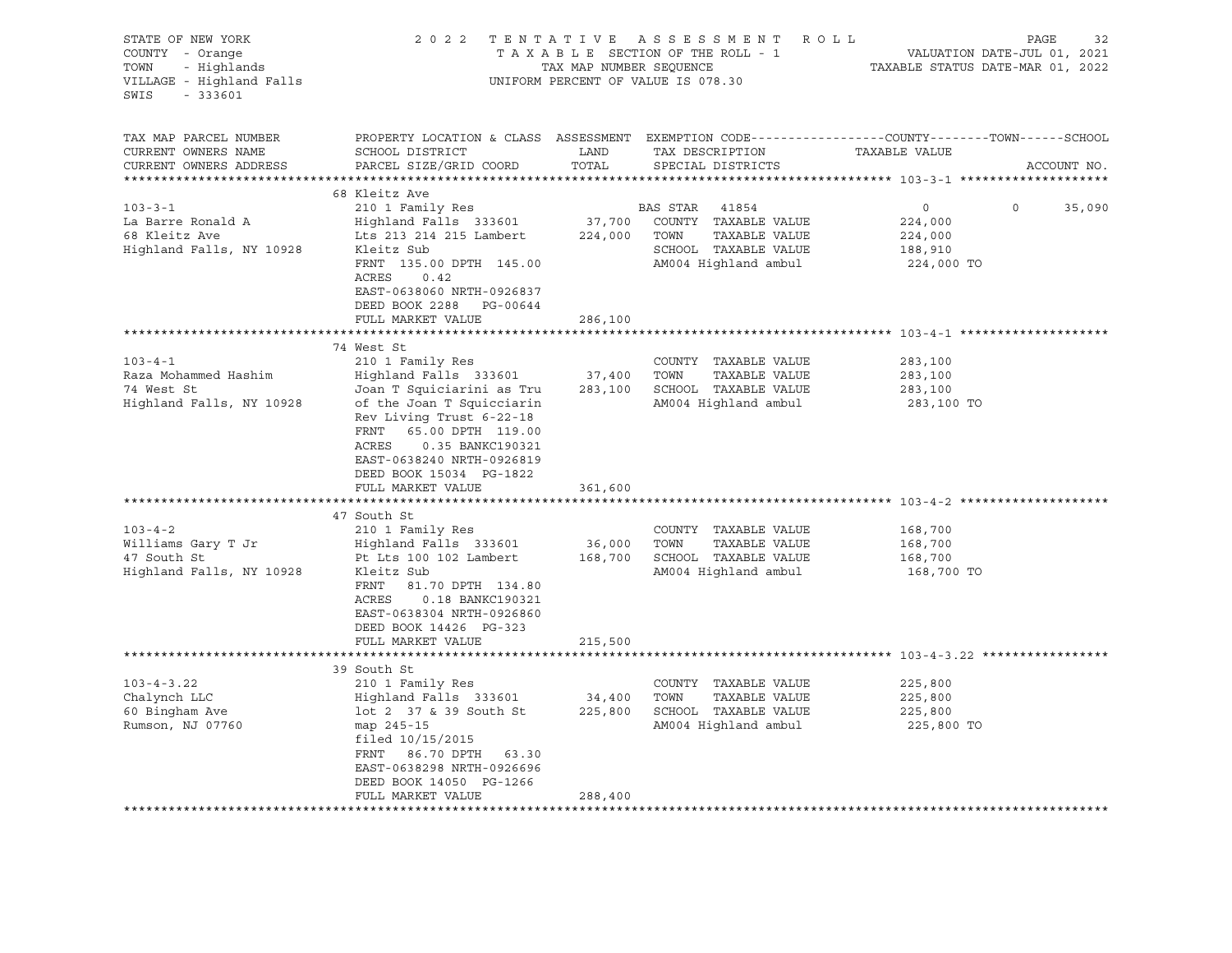| STATE OF NEW YORK<br>COUNTY - Orange<br>- Highlands<br>TOWN<br>VILLAGE - Highland Falls<br>$-333601$<br>SWIS                                                                           |                                                                                                                                                                                                                                                                                                                                                                                                                                             | TAX MAP NUMBER SEQUENCE                                      | 2022 TENTATIVE ASSESSMENT ROLL<br>TAXABLE SECTION OF THE ROLL - 1<br>UNIFORM PERCENT OF VALUE IS 078.30                                                                                                               | TAXABLE STATUS DATE-MAR 01, 2022                                                                      | PAGE<br>VALUATION DATE-JUL 01, 2021         | 33                                               |
|----------------------------------------------------------------------------------------------------------------------------------------------------------------------------------------|---------------------------------------------------------------------------------------------------------------------------------------------------------------------------------------------------------------------------------------------------------------------------------------------------------------------------------------------------------------------------------------------------------------------------------------------|--------------------------------------------------------------|-----------------------------------------------------------------------------------------------------------------------------------------------------------------------------------------------------------------------|-------------------------------------------------------------------------------------------------------|---------------------------------------------|--------------------------------------------------|
| TAX MAP PARCEL NUMBER<br>CURRENT OWNERS NAME<br>CURRENT OWNERS ADDRESS                                                                                                                 | PROPERTY LOCATION & CLASS ASSESSMENT EXEMPTION CODE----------------COUNTY-------TOWN------SCHOOL<br>SCHOOL DISTRICT<br>PARCEL SIZE/GRID COORD                                                                                                                                                                                                                                                                                               | LAND<br>TOTAL                                                | TAX DESCRIPTION<br>SPECIAL DISTRICTS                                                                                                                                                                                  | TAXABLE VALUE                                                                                         |                                             | ACCOUNT NO.                                      |
|                                                                                                                                                                                        | 37 South St                                                                                                                                                                                                                                                                                                                                                                                                                                 |                                                              |                                                                                                                                                                                                                       |                                                                                                       |                                             |                                                  |
| $103 - 4 - 4.22$<br>Kuiken Keri L<br>Kuiken Brent R<br>37 South St<br>Highland Falls, NY 10928                                                                                         | 220 2 Family Res<br>Highland Falls 333601<br>Lot 1 37 & 39 South St<br>Map 245-15<br>filed $10/15/2015$<br>FRNT<br>33.30 DPTH 93.00<br>BANKC230070<br>EAST-0638269 NRTH-0926647<br>DEED BOOK 13966 PG-1030                                                                                                                                                                                                                                  | 34,600<br>228,800                                            | COUNTY TAXABLE VALUE<br>TOWN<br>TAXABLE VALUE<br>SCHOOL TAXABLE VALUE<br>AM004 Highland ambul                                                                                                                         | 228,800<br>228,800<br>228,800<br>228,800 TO                                                           |                                             |                                                  |
|                                                                                                                                                                                        | FULL MARKET VALUE                                                                                                                                                                                                                                                                                                                                                                                                                           | 292,200                                                      |                                                                                                                                                                                                                       |                                                                                                       |                                             |                                                  |
|                                                                                                                                                                                        |                                                                                                                                                                                                                                                                                                                                                                                                                                             |                                                              |                                                                                                                                                                                                                       |                                                                                                       |                                             |                                                  |
| $103 - 4 - 5$<br>Houlihan Lori<br>Frenyea Melissa<br>58 Drew Ave<br>Highland Falls, NY 10928<br>$103 - 5 - 1$<br>McCue Sean<br>McCue Andrea<br>59 Drew Ave<br>Highland Falls, NY 10928 | 58 Drew Ave<br>210 1 Family Res<br>Highland Falls 333601<br>Lt 101 Lambert Kleitz Sub<br>FRNT 132.70 DPTH 50.00<br>$0.22$ BANK<br>ACRES<br>N<br>EAST-0638200 NRTH-0926738<br>DEED BOOK 14529 PG-1492<br>FULL MARKET VALUE<br>59 Drew Ave<br>210 1 Family Res<br>Highland Falls 333601<br>Pt Lt 96 Lambert Kleitz<br>FRNT 50.00 DPTH 61.00<br><b>BANKC170031</b><br>EAST-0638155 NRTH-0926622<br>DEED BOOK 11635 PG-927<br>FULL MARKET VALUE | 35,400<br>179,700<br>229,500<br>35,700<br>213,300<br>272,400 | COUNTY TAXABLE VALUE<br>TOWN<br>TAXABLE VALUE<br>SCHOOL TAXABLE VALUE<br>AM004 Highland ambul<br>BAS STAR 41854<br>COUNTY TAXABLE VALUE<br>TAXABLE VALUE<br>TOWN<br>SCHOOL TAXABLE VALUE<br>AM004 Highland ambul      | 179,700<br>179,700<br>179,700<br>179,700 TO<br>$\circ$<br>213,300<br>213,300<br>178,210<br>213,300 TO | $\mathsf{O}$                                | 35,090                                           |
|                                                                                                                                                                                        |                                                                                                                                                                                                                                                                                                                                                                                                                                             |                                                              |                                                                                                                                                                                                                       |                                                                                                       |                                             |                                                  |
| $103 - 5 - 2.1$<br>Arietta Robert Sr<br>Dadian Susan<br>57 Drew Ave<br>Highland Falls, NY 10928                                                                                        | 57 Drew Ave<br>210 1 Family Res<br>Highland Falls 333601<br>Lt A Lds Of Lewis Mp 8568<br>FRNT 135.00 DPTH 50.00<br>BANK<br>L<br>EAST-0638218 NRTH-0925612<br>DEED BOOK 11383 PG-362<br>FULL MARKET VALUE                                                                                                                                                                                                                                    |                                                              | VET COM C 41132<br>35,000 VET COM T 41133<br>218,500 VET DIS C 41142<br>VET DIS T 41143<br>BAS STAR<br>41854<br>COUNTY TAXABLE VALUE<br>TOWN<br>TAXABLE VALUE<br>279,100 SCHOOL TAXABLE VALUE<br>AM004 Highland ambul | 33,600<br>$\circ$<br>32,775<br>$\circ$<br>$\circ$<br>152,125<br>166,525<br>183,410<br>218,500 TO      | 0<br>19,200<br>$\circ$<br>32,775<br>$\circ$ | 0<br>$\circ$<br>$\circ$<br>$\mathbf 0$<br>35,090 |
|                                                                                                                                                                                        |                                                                                                                                                                                                                                                                                                                                                                                                                                             |                                                              |                                                                                                                                                                                                                       |                                                                                                       |                                             |                                                  |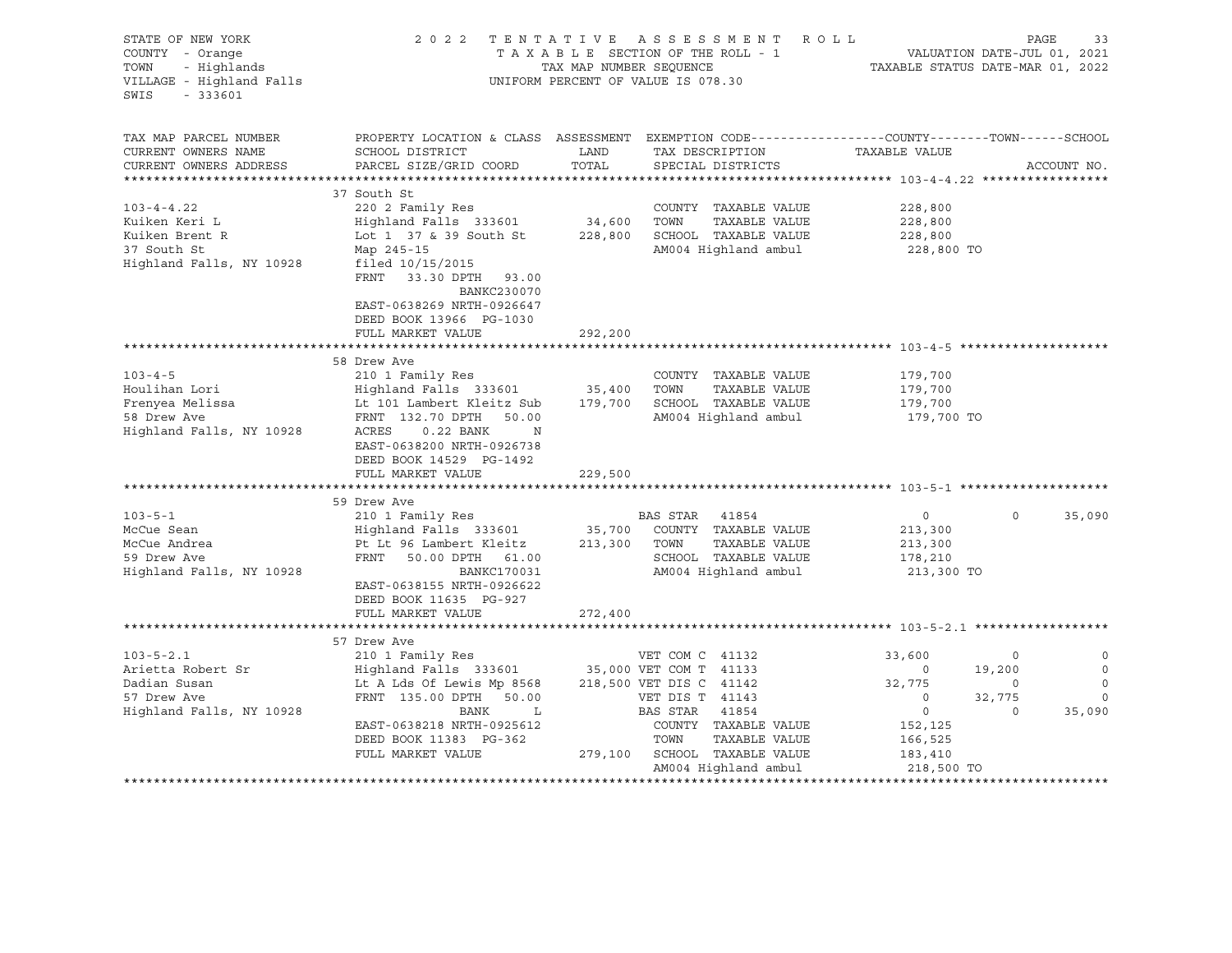| STATE OF NEW YORK<br>COUNTY - Orange<br>TOWN - Highlands<br>VILLAGE - Highlands<br>VILLAGE - Highland Falls<br>SWIS<br>$-333601$ |                                                                                                                                                                                                                                                                                                                                                                                                                                                                     |                    | 2022 TENTATIVE ASSESSMENT ROLL<br>TAXABLE SECTION OF THE ROLL - 1 VALUATION DATE-JUL 01, 2021<br>TAX MAP NUMBER SEQUENCE TAXABLE STATUS DATE-MAR 01, 2022<br>UNIFORM PERCENT OF VALUE IS 078.30 |                                                            | PAGE<br>34                        |
|----------------------------------------------------------------------------------------------------------------------------------|---------------------------------------------------------------------------------------------------------------------------------------------------------------------------------------------------------------------------------------------------------------------------------------------------------------------------------------------------------------------------------------------------------------------------------------------------------------------|--------------------|-------------------------------------------------------------------------------------------------------------------------------------------------------------------------------------------------|------------------------------------------------------------|-----------------------------------|
| TAX MAP PARCEL NUMBER<br>CURRENT OWNERS NAME<br>CURRENT OWNERS ADDRESS                                                           | PROPERTY LOCATION & CLASS ASSESSMENT EXEMPTION CODE---------------COUNTY-------TOWN------SCHOOL<br>SCHOOL DISTRICT<br>PARCEL SIZE/GRID COORD                                                                                                                                                                                                                                                                                                                        | LAND<br>TOTAL      | TAX DESCRIPTION<br>SPECIAL DISTRICTS                                                                                                                                                            | TAXABLE VALUE                                              | ACCOUNT NO.                       |
| $103 - 5 - 3.1$<br>Doak Christopher<br>31 South St                                                                               | 31 South St<br>210 1 Family Res<br>210 1 ramily Res<br>Highland Falls 333601 36,400 TOWN<br>31 South St<br>31 South St<br>31 South St<br>31 South St<br>31 South St<br>31 South St<br>31 South St<br>31 South St<br>31 South St<br>31 South St<br>3261,200<br>3261,200<br>3261,200<br>3261,200<br>3261,200<br>3261,200<br>3261,200<br>3261,200<br>3261,200<br>ACRES   0.22 BANKC030440<br>EAST-0638247 NRTH-0925542<br>DEED BOOK 13850 PG-1131<br>FULL MARKET VALUE | 333,600            | COUNTY TAXABLE VALUE                                                                                                                                                                            | 261,200<br>261,200<br>261,200<br>261,200 TO                |                                   |
|                                                                                                                                  |                                                                                                                                                                                                                                                                                                                                                                                                                                                                     |                    |                                                                                                                                                                                                 |                                                            |                                   |
| $103 - 5 - 4$<br>BCLC, LLC<br>157 Henry St<br>Buchanan, NY 10511                                                                 | 29 South St<br>Judgemnt of Foreclos vaca 185,800 SCHOOL TAXABLE VALUE<br>1/12/2021 L14880 P545<br>FRNT 100.00 DPTH 100.00<br>EAST-0638224 NRTH-0926470<br>DEED BOOK 15038 PG-1403                                                                                                                                                                                                                                                                                   |                    | COUNTY TAXABLE VALUE<br>TAXABLE VALUE<br>AM004 Highland ambul                                                                                                                                   | 185,800<br>185,800<br>185,800<br>185,800 TO                |                                   |
|                                                                                                                                  | FULL MARKET VALUE                                                                                                                                                                                                                                                                                                                                                                                                                                                   | 237,300            |                                                                                                                                                                                                 |                                                            |                                   |
|                                                                                                                                  |                                                                                                                                                                                                                                                                                                                                                                                                                                                                     |                    |                                                                                                                                                                                                 |                                                            |                                   |
| $103 - 5 - 5$<br>Reed Jori<br>25 South St<br>Highland Falls, NY 10928                                                            | 25 South St<br>210 1 Family Res<br>Highland Falls 333601 34,200 TOWN<br>Lt 87 Lambert Kleitz Sub 202,400 SCHOOL TAXABLE VALUE<br>FRNT 50.00 DPTH 100.00<br>BANKC030440<br>EAST-0638205 NRTH-0926395<br>DEED BOOK 15142 PG-1757                                                                                                                                                                                                                                      |                    | COUNTY TAXABLE VALUE<br>TAXABLE VALUE<br>AM004 Highland ambul                                                                                                                                   | 202,400<br>202,400<br>202,400<br>202,400 TO                |                                   |
|                                                                                                                                  | FULL MARKET VALUE                                                                                                                                                                                                                                                                                                                                                                                                                                                   | 258,500            |                                                                                                                                                                                                 |                                                            |                                   |
| $103 - 5 - 6.1$<br>Maher C. Denis<br>34 Pierces Rd<br>Stony Point, NY 10980                                                      | South St<br>FRNT 50.00 DPTH 100.00<br>EAST-0638179 NRTH-0926255<br>DEED BOOK 14134 PG-742<br>FULL MARKET VALUE                                                                                                                                                                                                                                                                                                                                                      | 33,200             | COUNTY TAXABLE VALUE<br>TAXABLE VALUE<br>26,000 SCHOOL TAXABLE VALUE 26,000<br>AM004 Highland ambul                                                                                             | 26,000<br>26,000<br>26,000 TO                              |                                   |
|                                                                                                                                  |                                                                                                                                                                                                                                                                                                                                                                                                                                                                     |                    |                                                                                                                                                                                                 |                                                            |                                   |
| $103 - 5 - 6.2$<br>Maher Hugh O<br>Maher Dorothy Ann<br>23 South St<br>Highland Falls, NY 10928                                  | 23 South St<br>210 1 Family Res<br>Highland Falls 333601<br>Lt 85 Lambert Kleitz<br>sub map 541 filed 3/11/19<br>23 South Stret<br>55.20 DPTH 100.00<br>FRNT<br>EAST-0638189 NRTH-0926305<br>DEED BOOK 12834 PG-1297<br>FULL MARKET VALUE                                                                                                                                                                                                                           | 245,000<br>312,900 | AGED-C<br>41802<br>26,600 ENH STAR<br>41834<br>COUNTY<br>TAXABLE VALUE<br>TOWN<br>TAXABLE VALUE<br>SCHOOL<br>TAXABLE VALUE<br>AM004 Highland ambul                                              | 24,500<br>0<br>220,500<br>245,000<br>157,390<br>245,000 TO | $\circ$<br>0<br>$\circ$<br>87,610 |
|                                                                                                                                  |                                                                                                                                                                                                                                                                                                                                                                                                                                                                     |                    |                                                                                                                                                                                                 |                                                            |                                   |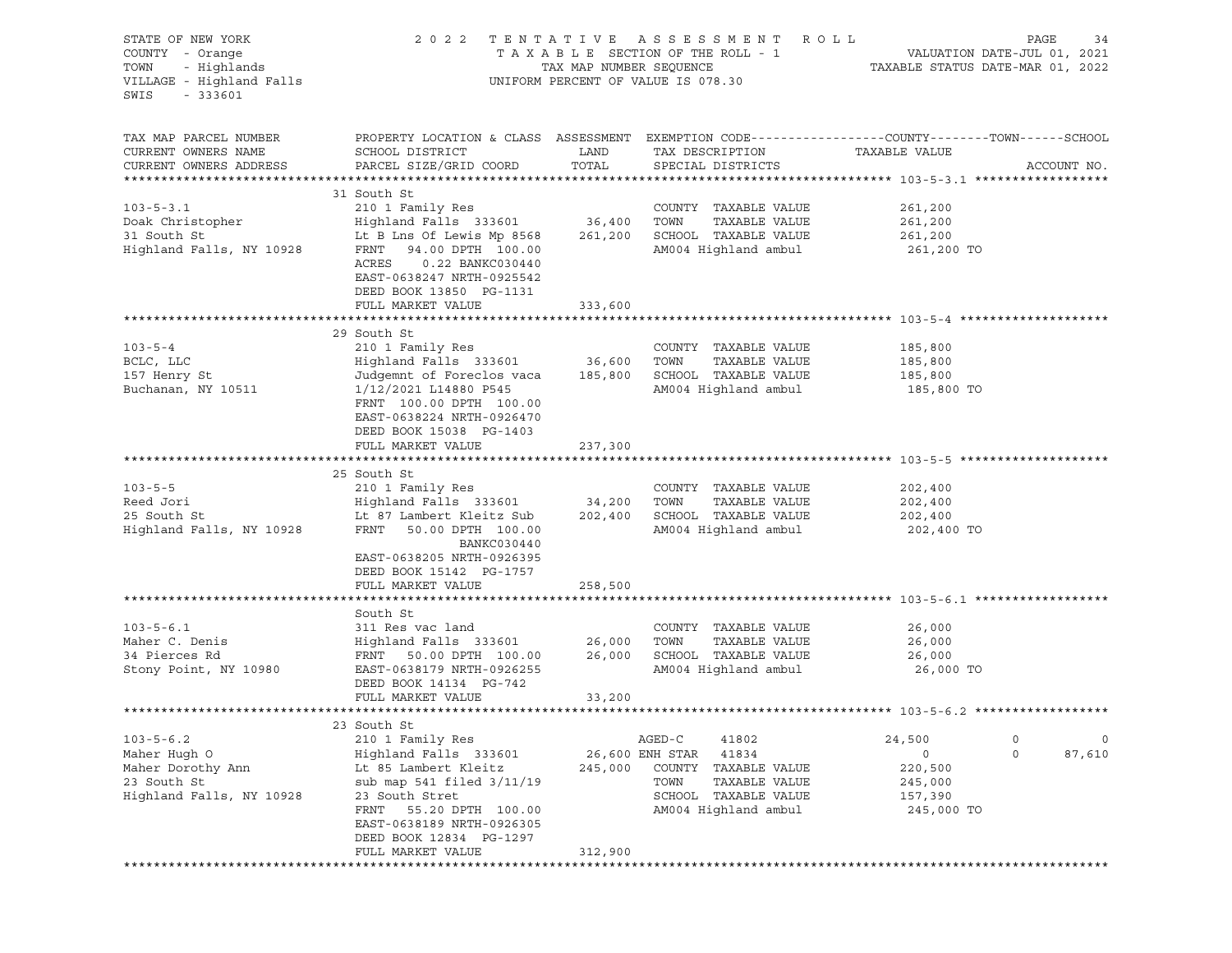| STATE OF NEW YORK<br>COUNTY - Orange<br>- Highlands<br>TOWN<br>VILLAGE - Highland Falls<br>SWIS<br>$-333601$ | 2 0 2 2                                                                                                                                                                                                                               | TENTATIVE ASSESSMENT ROLL<br>TAXABLE SECTION OF THE ROLL - 1 VALUATION DATE-JUL 01, 2021<br>TAX MAP NUMBER SEQUENCE TAXABLE STATUS DATE-MAR 01, 2022<br>UNIFORM PERCENT OF VALUE IS 078.30 |                                                                                                                                                                                     |                                                                                    |                                               | PAGE<br>35                                 |
|--------------------------------------------------------------------------------------------------------------|---------------------------------------------------------------------------------------------------------------------------------------------------------------------------------------------------------------------------------------|--------------------------------------------------------------------------------------------------------------------------------------------------------------------------------------------|-------------------------------------------------------------------------------------------------------------------------------------------------------------------------------------|------------------------------------------------------------------------------------|-----------------------------------------------|--------------------------------------------|
| TAX MAP PARCEL NUMBER<br>CURRENT OWNERS NAME<br>CURRENT OWNERS ADDRESS                                       | PROPERTY LOCATION & CLASS ASSESSMENT EXEMPTION CODE---------------COUNTY-------TOWN------SCHOOL<br>SCHOOL DISTRICT<br>PARCEL SIZE/GRID COORD                                                                                          | LAND<br>TOTAL                                                                                                                                                                              | TAX DESCRIPTION<br>SPECIAL DISTRICTS                                                                                                                                                | TAXABLE VALUE                                                                      |                                               | ACCOUNT NO.                                |
| $103 - 5 - 7$<br>Griffith Miles<br>Lim-Jarvis Rachelle<br>19 South St<br>Highland Falls, NY 10928            | 19 South St<br>220 2 Family Res<br>Highland Falls 333601 34,200<br>Lt 81 Lambert Kleitz Sub 221,300<br>FRNT<br>50.00 DPTH 100.00<br>BANK<br>$\mathbf{L}$<br>EAST-0638170 NRTH-0926246<br>DEED BOOK 14338 PG-1257<br>FULL MARKET VALUE | 282,600                                                                                                                                                                                    | COUNTY TAXABLE VALUE<br>TOWN<br>TAXABLE VALUE<br>SCHOOL TAXABLE VALUE<br>AM004 Highland ambul 221,300 TO                                                                            | 221,300<br>221,300<br>221,300                                                      |                                               |                                            |
|                                                                                                              |                                                                                                                                                                                                                                       |                                                                                                                                                                                            |                                                                                                                                                                                     |                                                                                    |                                               |                                            |
| $103 - 5 - 8$<br>Highland Falls, NY 10928                                                                    | 17 South St<br>210 1 Family Res<br>FRNT 50.00 DPTH 100.00<br>EAST-0638155 NRTH-0926197<br>DEED BOOK 6108 PG-116<br>FULL MARKET VALUE                                                                                                  |                                                                                                                                                                                            | VET COM C 41132<br>COUNTY TAXABLE VALUE<br>TOWN<br>TAXABLE VALUE<br>SCHOOL TAXABLE VALUE<br>270,900 AM004 Highland ambul                                                            | 33,600<br>$\overline{0}$<br>$\circ$<br>178,500<br>192,900<br>124,490<br>212,100 TO | $\circ$<br>19,200<br>$\circ$                  | $\circ$<br>$\circ$<br>87,610               |
|                                                                                                              |                                                                                                                                                                                                                                       |                                                                                                                                                                                            |                                                                                                                                                                                     |                                                                                    |                                               |                                            |
|                                                                                                              | 15 South St<br>EAST-0638140 NRTH-0926137<br>DEED BOOK 5433 PG-277<br>FULL MARKET VALUE                                                                                                                                                |                                                                                                                                                                                            | COUNTY TAXABLE VALUE<br>TOWN<br>TAXABLE VALUE<br>SCHOOL TAXABLE VALUE<br>255,600 AM004 Highland ambul                                                                               | 20,160<br>$\circ$<br>$\overline{0}$<br>179,940<br>188,580<br>165,010<br>200,100 TO | $\circ$<br>11,520<br>$\circ$                  | $\circ$<br>$\overline{0}$<br>35,090        |
|                                                                                                              |                                                                                                                                                                                                                                       |                                                                                                                                                                                            |                                                                                                                                                                                     |                                                                                    |                                               |                                            |
| $103 - 5 - 10.12$                                                                                            | 11 South St<br>210 1 Family Res<br>EAST-0638132 NRTH-0926042<br>DEED BOOK 12989 PG-1103<br>FULL MARKET VALUE                                                                                                                          | 293,400                                                                                                                                                                                    | VET WAR C 41122<br>COUNTY TAXABLE VALUE<br>TAXABLE VALUE<br>SCHOOL TAXABLE VALUE<br>AM004 Highland ambul                                                                            | 20,160<br>$\circ$<br>$\overline{0}$<br>209,540<br>218,180<br>142,090<br>229,700 TO | $\overline{\phantom{0}}$<br>11,520<br>$\circ$ | $\overline{0}$<br>$\overline{0}$<br>87,610 |
|                                                                                                              |                                                                                                                                                                                                                                       |                                                                                                                                                                                            |                                                                                                                                                                                     |                                                                                    |                                               |                                            |
| $103 - 5 - 11$<br>Servedio Charles F<br>Servedio Sylvia F<br>62 Cozzens Ave<br>Highland Falls, NY 10928      | 62 Cozzens Ave<br>210 1 Family Res<br>Highland Falls 333601<br>Lt 80 & Pt Lt 78 Lambert<br>Kleitz Subdiv<br>FRNT 117.20 DPTH<br>71.00<br>0.25<br>ACRES<br>EAST-0638062 NRTH-0926206<br>DEED BOOK 13258 PG-663<br>FULL MARKET VALUE    | 287,400                                                                                                                                                                                    | VET WAR C<br>41122<br>37,000 VET WAR T<br>41123<br>225,000 ENH STAR<br>41834<br>COUNTY<br>TAXABLE VALUE<br>TOWN<br>TAXABLE VALUE<br>SCHOOL<br>TAXABLE VALUE<br>AM004 Highland ambul | 20,160<br>0<br>0<br>204,840<br>213,480<br>137,390<br>225,000 TO                    | 0<br>11,520<br>0                              | 0<br>0<br>87,610                           |
| ***************                                                                                              |                                                                                                                                                                                                                                       |                                                                                                                                                                                            |                                                                                                                                                                                     |                                                                                    |                                               |                                            |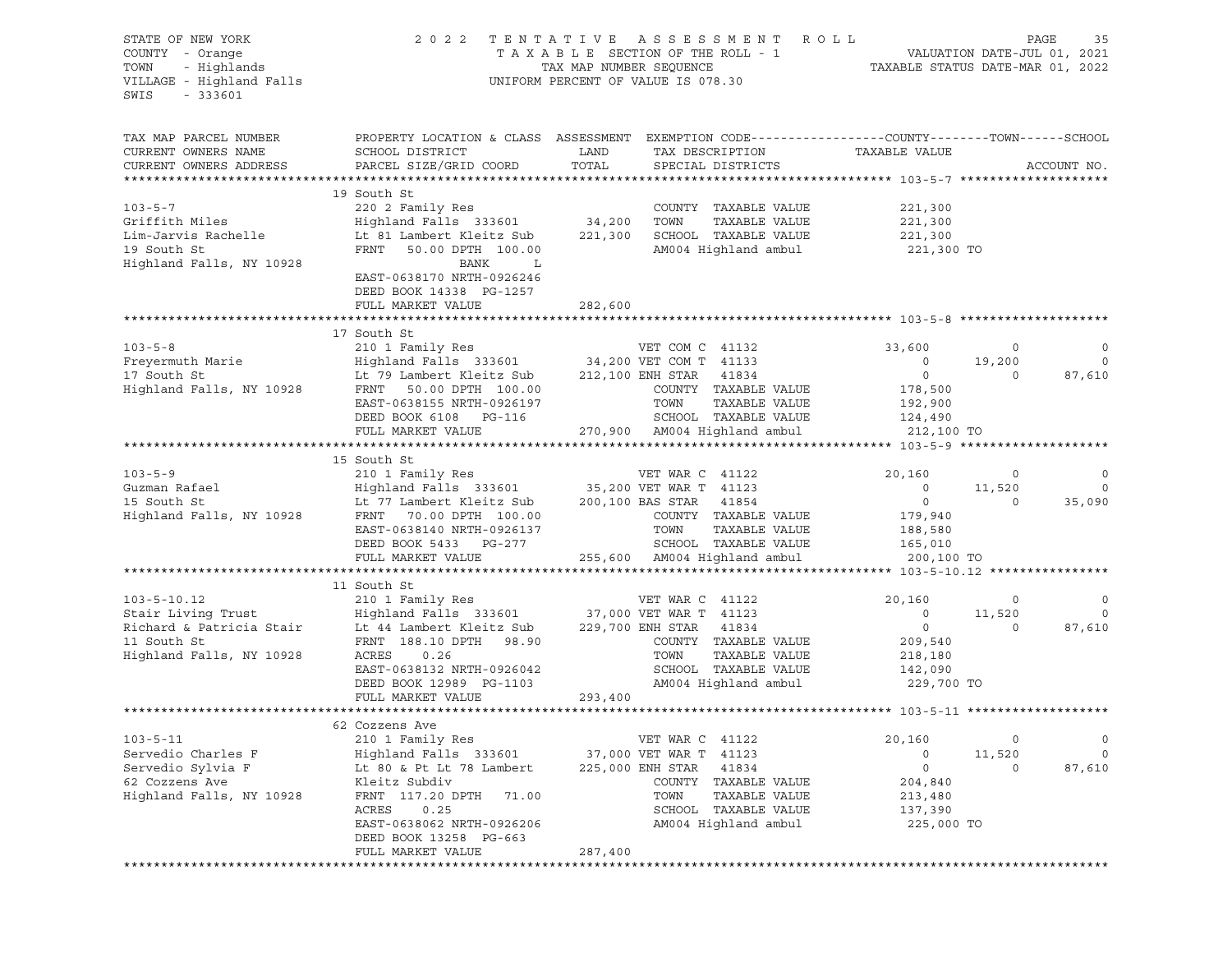| STATE OF NEW YORK<br>COUNTY - Orange<br>TOWN - Highlands<br>VILLAGE - Highland Falls<br>SWIS<br>$-333601$ |                                                                                                                                              |               | 2022 TENTATIVE ASSESSMENT ROLL<br>TAXABLE SECTION OF THE ROLL - 1<br>TAX MAP NUMBER SEQUENCE TAXABLE STATUS DATE-MAR 01, 2022<br>UNIFORM PERCENT OF VALUE IS 078.30 |                       | PAGE<br>36        |
|-----------------------------------------------------------------------------------------------------------|----------------------------------------------------------------------------------------------------------------------------------------------|---------------|---------------------------------------------------------------------------------------------------------------------------------------------------------------------|-----------------------|-------------------|
| TAX MAP PARCEL NUMBER<br>CURRENT OWNERS NAME<br>CURRENT OWNERS ADDRESS                                    | PROPERTY LOCATION & CLASS ASSESSMENT EXEMPTION CODE---------------COUNTY-------TOWN------SCHOOL<br>SCHOOL DISTRICT<br>PARCEL SIZE/GRID COORD | LAND<br>TOTAL | TAX DESCRIPTION<br>SPECIAL DISTRICTS                                                                                                                                | TAXABLE VALUE         | ACCOUNT NO.       |
|                                                                                                           |                                                                                                                                              |               |                                                                                                                                                                     |                       |                   |
|                                                                                                           | 52 West St                                                                                                                                   |               |                                                                                                                                                                     |                       |                   |
| $103 - 5 - 13$                                                                                            | 210 1 Family Res                                                                                                                             |               | COUNTY TAXABLE VALUE                                                                                                                                                | 198,700               |                   |
| Meinecke Lawrence<br>Meinecke Barbara Ann                                                                 | Highland Falls 333601 37,400 TOWN<br>Lts 82 84 86 Lambert Klei 198,700 SCHOOL TAXABLE VALUE                                                  |               | TAXABLE VALUE                                                                                                                                                       | 198,700               |                   |
| 219 Patricia Rd                                                                                           | Mtg Acct 0039-2830003012                                                                                                                     |               | AM004 Highland ambul                                                                                                                                                | 198,700<br>198,700 TO |                   |
| Anniston, AL 36206                                                                                        | FRNT 150.00 DPTH 100.00<br>EAST-0638092 NRTH-0926326<br>DEED BOOK 2149 PG-01150                                                              |               |                                                                                                                                                                     |                       |                   |
|                                                                                                           | FULL MARKET VALUE                                                                                                                            | 253,800       |                                                                                                                                                                     |                       |                   |
|                                                                                                           |                                                                                                                                              |               |                                                                                                                                                                     |                       |                   |
| $103 - 5 - 15$                                                                                            | West St<br>311 Res vac land                                                                                                                  |               | COUNTY TAXABLE VALUE                                                                                                                                                | 17,600                |                   |
| Reed Jori                                                                                                 | Highland Falls 333601 17,600                                                                                                                 |               | TOWN<br>TAXABLE VALUE                                                                                                                                               | 17,600                |                   |
| 25 South St                                                                                               | Lt 88 Lambert Kleitz Sub 17,600                                                                                                              |               | SCHOOL TAXABLE VALUE                                                                                                                                                | 17,600                |                   |
| Highland Falls, NY 10928                                                                                  | FRNT 50.00 DPTH 95.00<br>BANKC030440<br>EAST-0638113 NRTH-0926426                                                                            |               | AM004 Highland ambul                                                                                                                                                | 17,600 TO             |                   |
|                                                                                                           | DEED BOOK 15142 PG-1757                                                                                                                      |               |                                                                                                                                                                     |                       |                   |
|                                                                                                           | FULL MARKET VALUE                                                                                                                            | 22,500        |                                                                                                                                                                     |                       |                   |
|                                                                                                           | 60 West St                                                                                                                                   |               |                                                                                                                                                                     |                       |                   |
| $103 - 5 - 16$                                                                                            | 210 1 Family Res                                                                                                                             |               | BAS STAR 41854                                                                                                                                                      | $\overline{0}$        | 35,090<br>$\circ$ |
| Harris Lawrence V Jr. Joint Re Highland Falls 333601 36,600 COUNTY TAXABLE VALUE                          |                                                                                                                                              |               |                                                                                                                                                                     | 250,000               |                   |
| Harris Diana G. Joint Rev Trus Lts 90 92 Lambert Kleitz 250,000 TOWN                                      |                                                                                                                                              |               | TAXABLE VALUE                                                                                                                                                       | 250,000               |                   |
| 60 West St                                                                                                | Life Est retained by Gran                                                                                                                    |               | SCHOOL TAXABLE VALUE                                                                                                                                                | 214,910               |                   |
| Highland Falls, NY 10928                                                                                  | FRNT 103.00 DPTH 95.00<br>ACRES<br>0.23<br>EAST-0638141 NRTH-0926496<br>DEED BOOK 14665 PG-1975                                              |               | AM004 Highland ambul                                                                                                                                                | 250,000 TO            |                   |
|                                                                                                           | FULL MARKET VALUE                                                                                                                            | 319,300       |                                                                                                                                                                     |                       |                   |
|                                                                                                           |                                                                                                                                              |               |                                                                                                                                                                     |                       |                   |
| $103 - 5 - 17$                                                                                            | West St<br>312 Vac w/imprv                                                                                                                   |               | COUNTY TAXABLE VALUE                                                                                                                                                | 21,400                |                   |
| McCue Sean                                                                                                | Highland Falls 333601                                                                                                                        | 17,600        | TAXABLE VALUE<br>TOWN                                                                                                                                               | 21,400                |                   |
| McCue Andrea                                                                                              | Lt 94 Lambert Kleitz Sub                                                                                                                     | 21,400        | SCHOOL TAXABLE VALUE                                                                                                                                                | 21,400                |                   |
| 59 Drew Ave                                                                                               | FRNT 50.00 DPTH 95.00                                                                                                                        |               | AM004 Highland ambul                                                                                                                                                | 21,400 TO             |                   |
| Highland Falls, NY 10928                                                                                  | EAST-0638154 NRTH-0926570<br>DEED BOOK 11635 PG-927                                                                                          |               |                                                                                                                                                                     |                       |                   |
|                                                                                                           | FULL MARKET VALUE                                                                                                                            | 27,300        |                                                                                                                                                                     |                       |                   |
|                                                                                                           | 49 Drew Ave                                                                                                                                  |               |                                                                                                                                                                     |                       |                   |
| $103 - 6 - 1$                                                                                             | 210 1 Family Res                                                                                                                             |               | ENH STAR<br>41834                                                                                                                                                   | 0                     | $\circ$<br>87,610 |
| Richardson David P                                                                                        | Highland Falls 333601                                                                                                                        | 17,000        | COUNTY<br>TAXABLE VALUE                                                                                                                                             | 203,500               |                   |
| Richardson Catherine G                                                                                    | Pt Lt 70 Lambert Kleitz S                                                                                                                    | 203,500       | TOWN<br>TAXABLE VALUE                                                                                                                                               | 203,500               |                   |
| 49 Drew Ave                                                                                               | 45.00 DPTH<br>FRNT<br>50.00                                                                                                                  |               | SCHOOL TAXABLE VALUE                                                                                                                                                | 115,890               |                   |
| PO Box 179                                                                                                | EAST-0638369 NRTH-0926549                                                                                                                    |               | AM004 Highland ambul                                                                                                                                                | 203,500 TO            |                   |
| Highland Falls, NY 10928                                                                                  | DEED BOOK 1907 PG-00091<br>FULL MARKET VALUE                                                                                                 |               |                                                                                                                                                                     |                       |                   |
|                                                                                                           |                                                                                                                                              | 259,900       |                                                                                                                                                                     |                       |                   |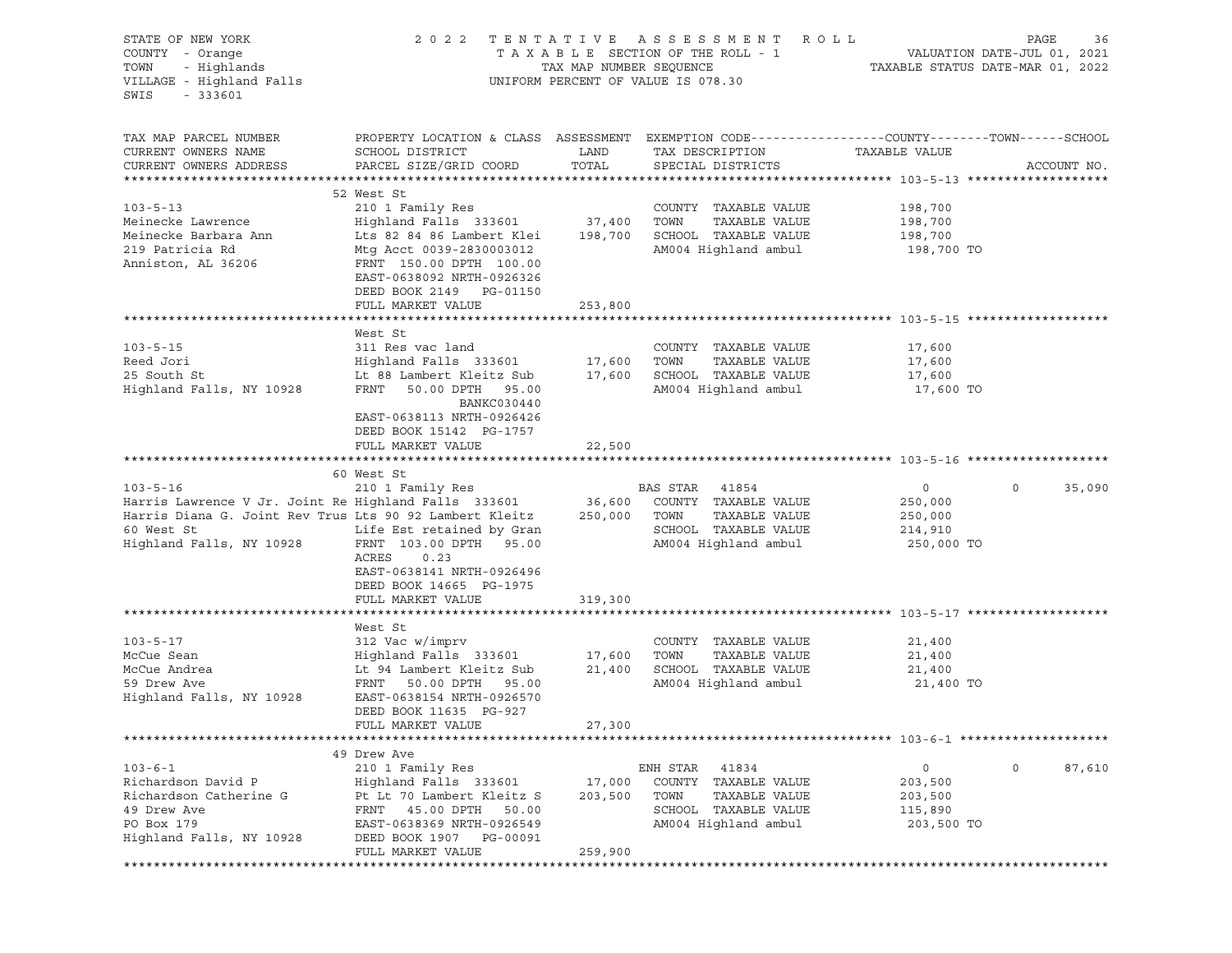| STATE OF NEW YORK<br>COUNTY - Orange<br>TOWN - Highlands<br>VILLAGE - Highland Falls<br>$-333601$<br>SWIS     |                                                                                                                                                                                    |                   | 2022 TENTATIVE ASSESSMENT ROLL<br>UNIFORM PERCENT OF VALUE IS 078.30                                  | PAGE<br>37<br>TAXABLE SECTION OF THE ROLL - 1<br>TAXABLE SECTION OF THE ROLL - 1<br>TAXABLE STATUS DATE-MAR 01, 2022            |
|---------------------------------------------------------------------------------------------------------------|------------------------------------------------------------------------------------------------------------------------------------------------------------------------------------|-------------------|-------------------------------------------------------------------------------------------------------|---------------------------------------------------------------------------------------------------------------------------------|
| TAX MAP PARCEL NUMBER<br>CURRENT OWNERS NAME<br>CURRENT OWNERS ADDRESS                                        | SCHOOL DISTRICT<br>PARCEL SIZE/GRID COORD                                                                                                                                          | LAND<br>TOTAL     | TAX DESCRIPTION<br>SPECIAL DISTRICTS                                                                  | PROPERTY LOCATION & CLASS ASSESSMENT EXEMPTION CODE----------------COUNTY-------TOWN-----SCHOOL<br>TAXABLE VALUE<br>ACCOUNT NO. |
|                                                                                                               | 47 Drew Ave                                                                                                                                                                        |                   |                                                                                                       |                                                                                                                                 |
| $103 - 6 - 2$<br>Deeqan Michael<br>4 River Rd<br>Tomkins Cove, NY 10986                                       | 210 1 Family Res<br>Highland Falls 333601<br>Pt Lt 70 Lambert Kleitz S<br>FRNT 55.00 DPTH 50.00<br>EAST-0638414 NRTH-0926537<br>DEED BOOK 14019 PG-1576                            | 20,400            | COUNTY TAXABLE VALUE<br>TOWN<br>TAXABLE VALUE<br>123,300 SCHOOL TAXABLE VALUE<br>AM004 Highland ambul | 123,300<br>123,300<br>123,300<br>123,300 TO                                                                                     |
|                                                                                                               | FULL MARKET VALUE                                                                                                                                                                  | 157,500           |                                                                                                       |                                                                                                                                 |
| $103 - 6 - 3.2$<br>FT Putnam House LLC<br>56 Catherine St<br>Nyack, NY 10960                                  | 37 Fort Putnam St<br>220 2 Family Res<br>Highland Falls 333601<br>Lt 54 Pt Lt 53 Lambert<br>Kleitz Sub<br>FRNT 49.00 DPTH 54.00<br>BANKC060975<br>EAST-0638509 NRTH-0926487        | 20,400<br>225,400 | COUNTY TAXABLE VALUE<br>TAXABLE VALUE<br>TOWN<br>SCHOOL TAXABLE VALUE<br>AM004 Highland ambul         | 225,400<br>225,400<br>225,400<br>225,400 TO                                                                                     |
|                                                                                                               | DEED BOOK 14227 PG-92<br>FULL MARKET VALUE                                                                                                                                         | 287,900           |                                                                                                       |                                                                                                                                 |
| $103 - 6 - 4$<br>Rabadi Ghassan J<br>Alrabadi Nada J<br>PO Box 3<br>Fort Montgomery, NY 10922                 | 31 Fort Putnam St<br>220 2 Family Res<br>Highland Falls 333601 34,200<br>Lt 51 Lambert Kleitz Sub<br>FRNT 50.00 DPTH 100.00<br>EAST-0638452 NRTH-0926359<br>DEED BOOK 14172 PG-372 |                   | COUNTY TAXABLE VALUE<br>TOWN<br>TAXABLE VALUE<br>241,800 SCHOOL TAXABLE VALUE<br>AM004 Highland ambul | 241,800<br>241,800<br>241,800<br>241,800 TO                                                                                     |
|                                                                                                               | FULL MARKET VALUE                                                                                                                                                                  | 308,800           |                                                                                                       |                                                                                                                                 |
|                                                                                                               |                                                                                                                                                                                    |                   |                                                                                                       |                                                                                                                                 |
| $103 - 6 - 5$<br>Olivia Quality Homes LLC<br>16 McCullums Ln<br>Highland Falls, NY 10928                      | 29 Fort Putnam St<br>220 2 Family Res<br>Highland Falls 333601<br>Lt 50 Lambert Kleitz Sub<br>FRNT 50.00 DPTH 100.00<br>EAST-0638442 NRTH-0926310<br>DEED BOOK 13249 PG-1420       | 34,200            | COUNTY TAXABLE VALUE<br>TOWN<br>TAXABLE VALUE<br>192,800 SCHOOL TAXABLE VALUE<br>AM004 Highland ambul | 192,800<br>192,800<br>192,800<br>192,800 TO                                                                                     |
|                                                                                                               | FULL MARKET VALUE                                                                                                                                                                  | 246,200           |                                                                                                       |                                                                                                                                 |
|                                                                                                               | 27 Fort Putnam St                                                                                                                                                                  |                   |                                                                                                       |                                                                                                                                 |
| $103 - 6 - 6$<br>Healy Family Tartan Trust<br>CCR Laguna Fid. Mgmt. Corp.<br>PO Box 2554<br>Jackson, WY 83001 | 210 1 Family Res<br>Highland Falls 333601<br>Lt 49 Lambert Kleitz Sub<br>FRNT 50.00 DPTH 100.00<br>EAST-0638429 NRTH-0926263<br>DEED BOOK 14760 PG-1928                            | 34,200<br>226,600 | COUNTY TAXABLE VALUE<br>TAXABLE VALUE<br>TOWN<br>SCHOOL TAXABLE VALUE<br>AM004 Highland ambul         | 226,600<br>226,600<br>226,600<br>226,600 TO                                                                                     |
|                                                                                                               | FULL MARKET VALUE                                                                                                                                                                  | 289,400           |                                                                                                       |                                                                                                                                 |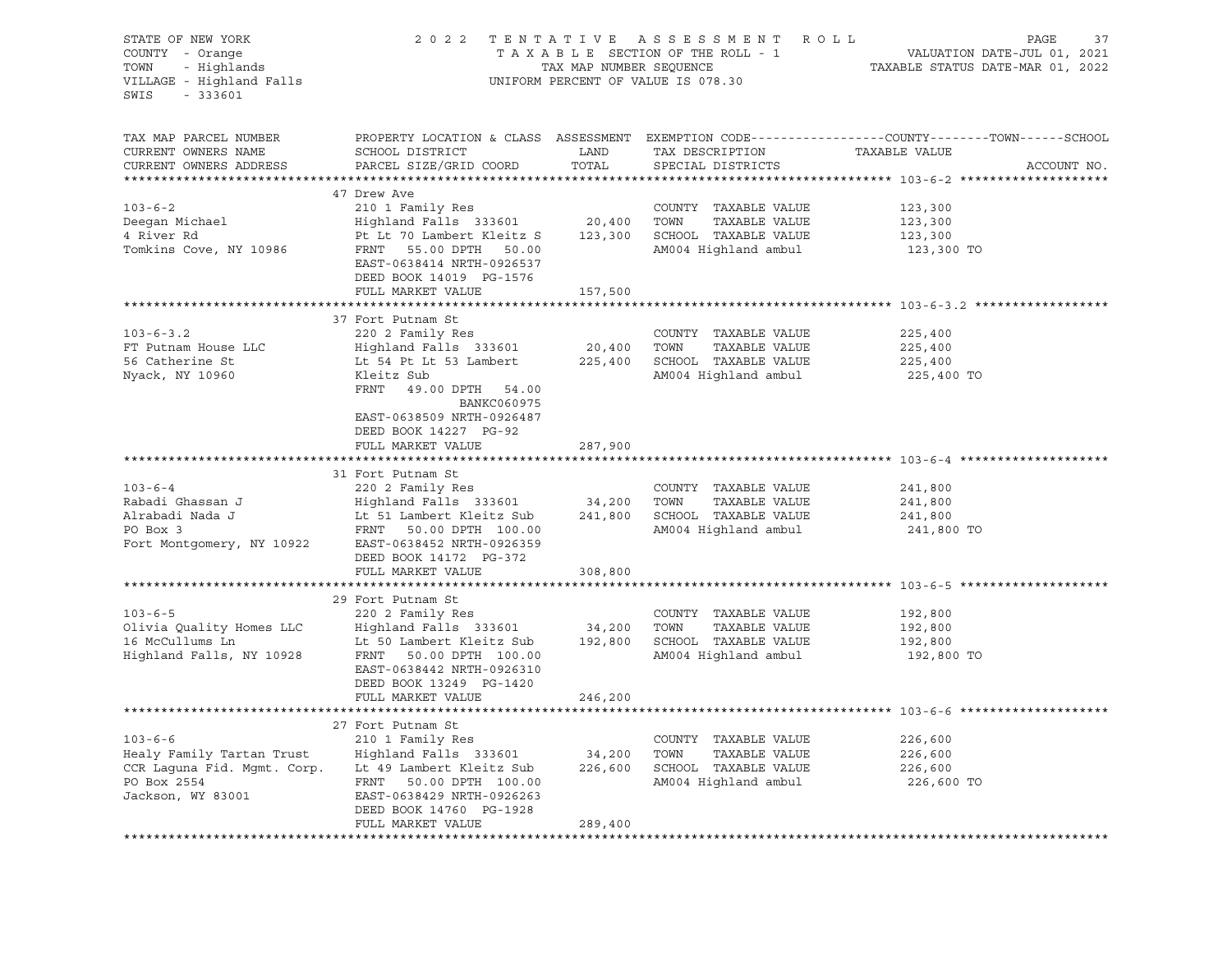| STATE OF NEW YORK<br>COUNTY - Orange<br>- Highlands<br>TOWN<br>VILLAGE - Highland Falls<br>SWIS<br>$-333601$                               |                                                                                                                                                                                                                     | TAX MAP NUMBER SEQUENCE      | 2022 TENTATIVE ASSESSMENT ROLL<br>TAXABLE SECTION OF THE ROLL - 1<br>UNIFORM PERCENT OF VALUE IS 078.30               | VALUATION DATE-JUL 01, 2021<br>TAXABLE STATUS DATE-MAR 01, 2022 | PAGE<br>38        |
|--------------------------------------------------------------------------------------------------------------------------------------------|---------------------------------------------------------------------------------------------------------------------------------------------------------------------------------------------------------------------|------------------------------|-----------------------------------------------------------------------------------------------------------------------|-----------------------------------------------------------------|-------------------|
| TAX MAP PARCEL NUMBER<br>CURRENT OWNERS NAME<br>CURRENT OWNERS ADDRESS                                                                     | PROPERTY LOCATION & CLASS ASSESSMENT EXEMPTION CODE---------------COUNTY-------TOWN------SCHOOL<br>SCHOOL DISTRICT<br>PARCEL SIZE/GRID COORD                                                                        | LAND<br>TOTAL                | TAX DESCRIPTION<br>SPECIAL DISTRICTS                                                                                  | TAXABLE VALUE                                                   | ACCOUNT NO.       |
| $103 - 6 - 7$<br>Juneau Brigid Whelan<br>25 Fort Putnam St<br>Highland Falls, NY 10928                                                     | 25 Fort Putnam St<br>210 1 Family Res<br>Highland Falls 333601<br>Lt 48 Lambert Kleitz Sub<br>FRNT<br>50.00 DPTH 100.00<br>EAST-0638419 NRTH-0926215<br>DEED BOOK 15140 PG-644<br>FULL MARKET VALUE                 | 34,200<br>247,300<br>315,800 | COUNTY TAXABLE VALUE<br>TAXABLE VALUE<br>TOWN<br>SCHOOL TAXABLE VALUE<br>AM004 Highland ambul                         | 247,300<br>247,300<br>247,300<br>247,300 TO                     |                   |
|                                                                                                                                            |                                                                                                                                                                                                                     |                              |                                                                                                                       |                                                                 |                   |
| $103 - 6 - 8$<br>Sierra Jason D<br>Rivera-Acevedo Bianca<br>1474 Miniford St<br>Bronx, NY 10460                                            | 23 Fort Putnam St<br>210 1 Family Res<br>Highland Falls 333601<br>Lt 47 Lambert Kleitz Sub<br>FRNT<br>50.00 DPTH 100.00<br>BANKC080370<br>EAST-0638404 NRTH-0926163<br>DEED BOOK 14445 PG-21                        | 34,200<br>279,300            | COUNTY TAXABLE VALUE<br>TOWN<br>TAXABLE VALUE<br>SCHOOL TAXABLE VALUE<br>AM004 Highland ambul                         | 279,300<br>279,300<br>279,300<br>279,300 TO                     |                   |
|                                                                                                                                            | FULL MARKET VALUE                                                                                                                                                                                                   | 356,700                      |                                                                                                                       |                                                                 |                   |
| $103 - 6 - 9$<br>B.A.B. Property NY LLC<br>4 Sherwood Ct<br>Highland Mills, NY 10930<br>PRIOR OWNER ON 3/01/2022<br>B.A.B. Property NY LLC | 21 Fort Putnam St<br>230 3 Family Res<br>Highland Falls 333601<br>Lt 46 Pt Lt 62<br>Lambert Kleitz Sub<br>FRNT 50.00 DPTH 103.00<br>EAST-0638392 NRTH-0926115<br>DEED BOOK 15168 PG-500<br>FULL MARKET VALUE        | 34,200<br>339,900<br>434,100 | COUNTY TAXABLE VALUE<br>TAXABLE VALUE<br>TOWN<br>SCHOOL TAXABLE VALUE<br>AM004 Highland ambul                         | 339,900<br>339,900<br>339,900<br>339,900 TO                     |                   |
|                                                                                                                                            |                                                                                                                                                                                                                     |                              |                                                                                                                       |                                                                 |                   |
| $103 - 6 - 10$<br>DiSalvo Robert<br>DiSalvo Karyn<br>19 Ft Putnam St<br>Highland Falls, NY 10928                                           | 19 Fort Putnam St<br>210 1 Family Res<br>Highland Falls 333601<br>Lt 45 Lambert Kleitz Sub<br>FRNT<br>83.00 DPTH 100.00<br>BANKC230070<br>EAST-0638371 NRTH-0926050<br>DEED BOOK 12506 PG-1062<br>FULL MARKET VALUE | 35,800<br>229,100<br>292,600 | BAS STAR 41854<br>COUNTY TAXABLE VALUE<br>TOWN<br>TAXABLE VALUE<br>SCHOOL TAXABLE VALUE<br>AM004 Highland ambul       | $\circ$<br>229,100<br>229,100<br>194,010<br>229,100 TO          | 35,090<br>$\circ$ |
|                                                                                                                                            |                                                                                                                                                                                                                     |                              |                                                                                                                       |                                                                 |                   |
| $103 - 6 - 11$<br>Doller Sandra L<br>15 Ft Putnam St<br>Highland Falls, NY 10928                                                           | 15 Fort Putnam St<br>210 1 Family Res<br>Highland Falls 333601<br>Lt 40 Lambert Kleitz Sub<br>FRNT<br>50.00 DPTH 100.00<br>BANKC080370<br>EAST-0638359 NRTH-0925980<br>DEED BOOK 11218 PG-952<br>FULL MARKET VALUE  | 34,200<br>165,800<br>211,800 | BAS STAR<br>41854<br>COUNTY<br>TAXABLE VALUE<br>TOWN<br>TAXABLE VALUE<br>SCHOOL TAXABLE VALUE<br>AM004 Highland ambul | 0<br>165,800<br>165,800<br>130,710<br>165,800 TO                | 0<br>35,090       |
|                                                                                                                                            |                                                                                                                                                                                                                     |                              |                                                                                                                       |                                                                 |                   |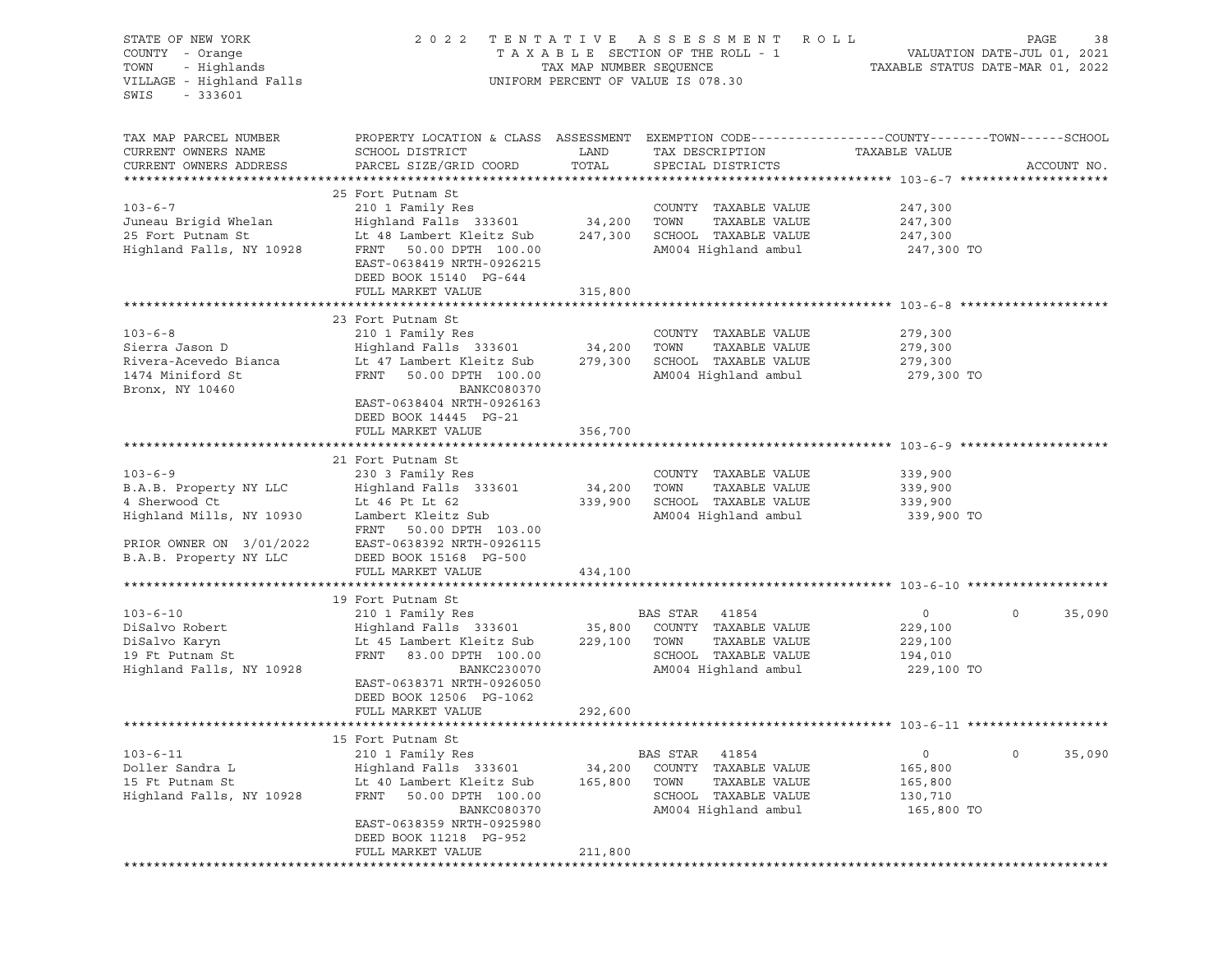| STATE OF NEW YORK<br>COUNTY - Orange<br>TOWN<br>- Highlands<br>VILLAGE - Highland Falls<br>SWIS<br>$-333601$                                                                                                         | 2022                                                                                                                                                                                                                                            |                             | TENTATIVE ASSESSMENT ROLL<br>T A X A B L E SECTION OF THE ROLL - 1<br>TAX MAP NUMBER SEQUENCE T.<br>UNIFORM PERCENT OF VALUE IS 078.30 | PAGE<br>39<br>VALUATION DATE-JUL 01, 2021<br>TAXABLE STATUS DATE-MAR 01, 2022                                                   |
|----------------------------------------------------------------------------------------------------------------------------------------------------------------------------------------------------------------------|-------------------------------------------------------------------------------------------------------------------------------------------------------------------------------------------------------------------------------------------------|-----------------------------|----------------------------------------------------------------------------------------------------------------------------------------|---------------------------------------------------------------------------------------------------------------------------------|
| TAX MAP PARCEL NUMBER<br>CURRENT OWNERS NAME<br>CURRENT OWNERS ADDRESS                                                                                                                                               | SCHOOL DISTRICT<br>PARCEL SIZE/GRID COORD                                                                                                                                                                                                       | LAND<br>TOTAL               | TAX DESCRIPTION<br>SPECIAL DISTRICTS                                                                                                   | PROPERTY LOCATION & CLASS ASSESSMENT EXEMPTION CODE----------------COUNTY-------TOWN-----SCHOOL<br>TAXABLE VALUE<br>ACCOUNT NO. |
| $103 - 6 - 12$<br>Denman James A<br>Denman Meridith<br>13 Ft Putnam St<br>Highland Falls, NY 10928                                                                                                                   | 13 Fort Putnam St<br>220 2 Family Res<br>Highland Falls 333601<br>Lt 38 Lambert Kleitz Sub 175,200<br>FRNT 50.00 DPTH 100.00<br>BANK<br>$\mathbf N$<br>EAST-0638348 NRTH-0925936<br>DEED BOOK 13262 PG-816<br>FULL MARKET VALUE                 | 34,200 TOWN<br>223,800      | COUNTY TAXABLE VALUE<br>TAXABLE VALUE<br>SCHOOL TAXABLE VALUE<br>AM004 Highland ambul                                                  | 175,200<br>175,200<br>175,200<br>175,200 TO                                                                                     |
|                                                                                                                                                                                                                      |                                                                                                                                                                                                                                                 |                             |                                                                                                                                        |                                                                                                                                 |
| $103 - 6 - 13$<br>Denman James<br>Denman Meridith<br>12 Tamarac Ave<br>New City, NY 10956                                                                                                                            | 11 Fort Putnam St<br>220 2 Family Res<br>220 2 Family Res<br>Highland Falls   333601                  34,200<br>Lt 36 Lambert Kleitz Sub 193,400<br>Maude Has Life Rights<br>FRNT 50.00 DPTH 100.00<br>BANKC030385<br>EAST-0638334 NRTH-0925888 |                             | COUNTY TAXABLE VALUE<br>TOWN<br>TAXABLE VALUE<br>SCHOOL TAXABLE VALUE<br>AM004 Highland ambul                                          | 193,400<br>193,400<br>193,400<br>193,400 TO                                                                                     |
|                                                                                                                                                                                                                      | DEED BOOK 14379 PG-120<br>FULL MARKET VALUE                                                                                                                                                                                                     | 247,000                     |                                                                                                                                        |                                                                                                                                 |
|                                                                                                                                                                                                                      | 9 Fort Putnam St                                                                                                                                                                                                                                |                             |                                                                                                                                        |                                                                                                                                 |
| $103 - 6 - 14$<br>Goodrich Russell Mighland Falls 333601 34,200 COUNTY TAXABLE VALUE<br>Sapphire Nursing-Meadow Hill Lt 34 Lambert Kleitz Sub 140,300 TOWN TAXABLE VALUE<br>172 Meadow Hill Rd<br>Newburgh, NY 12550 | 210 1 Family Res<br>FRNT 52.00 DPTH 100.00<br>EAST-0638339 NRTH-0925837                                                                                                                                                                         |                             | BAS STAR 41854<br>SCHOOL TAXABLE VALUE<br>AM004 Highland ambul                                                                         | 35,090<br>$\overline{0}$<br>$\circ$<br>140,300<br>140,300<br>105,210<br>140,300 TO                                              |
|                                                                                                                                                                                                                      | DEED BOOK 3028 PG-00328                                                                                                                                                                                                                         |                             |                                                                                                                                        |                                                                                                                                 |
|                                                                                                                                                                                                                      | FULL MARKET VALUE                                                                                                                                                                                                                               | 179,200                     |                                                                                                                                        |                                                                                                                                 |
|                                                                                                                                                                                                                      |                                                                                                                                                                                                                                                 |                             |                                                                                                                                        |                                                                                                                                 |
| $103 - 6 - 15$<br>West Mark R<br>West Holly F<br>64-A Schofield Pl<br>West Point, NY 10996                                                                                                                           | 7 Fort Putnam St<br>230 3 Family Res<br>Highland Falls 333601 34,400<br>Lt 32 Lambert Kleitz Sub 256,300<br>FRNT 52.00 DPTH 100.00<br>EAST-0638346 NRTH-0925790<br>DEED BOOK 5953 PG-239                                                        |                             | COUNTY TAXABLE VALUE<br>TOWN<br>TAXABLE VALUE<br>SCHOOL TAXABLE VALUE<br>AM004 Highland ambul                                          | 256,300<br>256,300<br>256,300<br>256,300 TO                                                                                     |
|                                                                                                                                                                                                                      | FULL MARKET VALUE                                                                                                                                                                                                                               | 327,300                     |                                                                                                                                        |                                                                                                                                 |
|                                                                                                                                                                                                                      | 5 Fort Putnam St                                                                                                                                                                                                                                |                             |                                                                                                                                        |                                                                                                                                 |
| $103 - 6 - 16$<br>Hurd Terrell<br>5 Fort Putnam St<br>Highland Falls, NY 10928                                                                                                                                       | 220 2 Family Res<br>Highland Falls 333601<br>Lt 30 Lambert Kleitz Sub<br>52.00 DPTH 100.00<br>FRNT<br><b>BANKC170031</b><br>EAST-0638356 NRTH-0925737                                                                                           | 34,400<br>229,500           | COUNTY TAXABLE VALUE<br>TOWN<br>TAXABLE VALUE<br>SCHOOL TAXABLE VALUE<br>AM004 Highland ambul                                          | 229,500<br>229,500<br>229,500<br>229,500 TO                                                                                     |
|                                                                                                                                                                                                                      | DEED BOOK 14726 PG-1685<br>FULL MARKET VALUE<br>****************                                                                                                                                                                                | 293,100<br>**************** |                                                                                                                                        |                                                                                                                                 |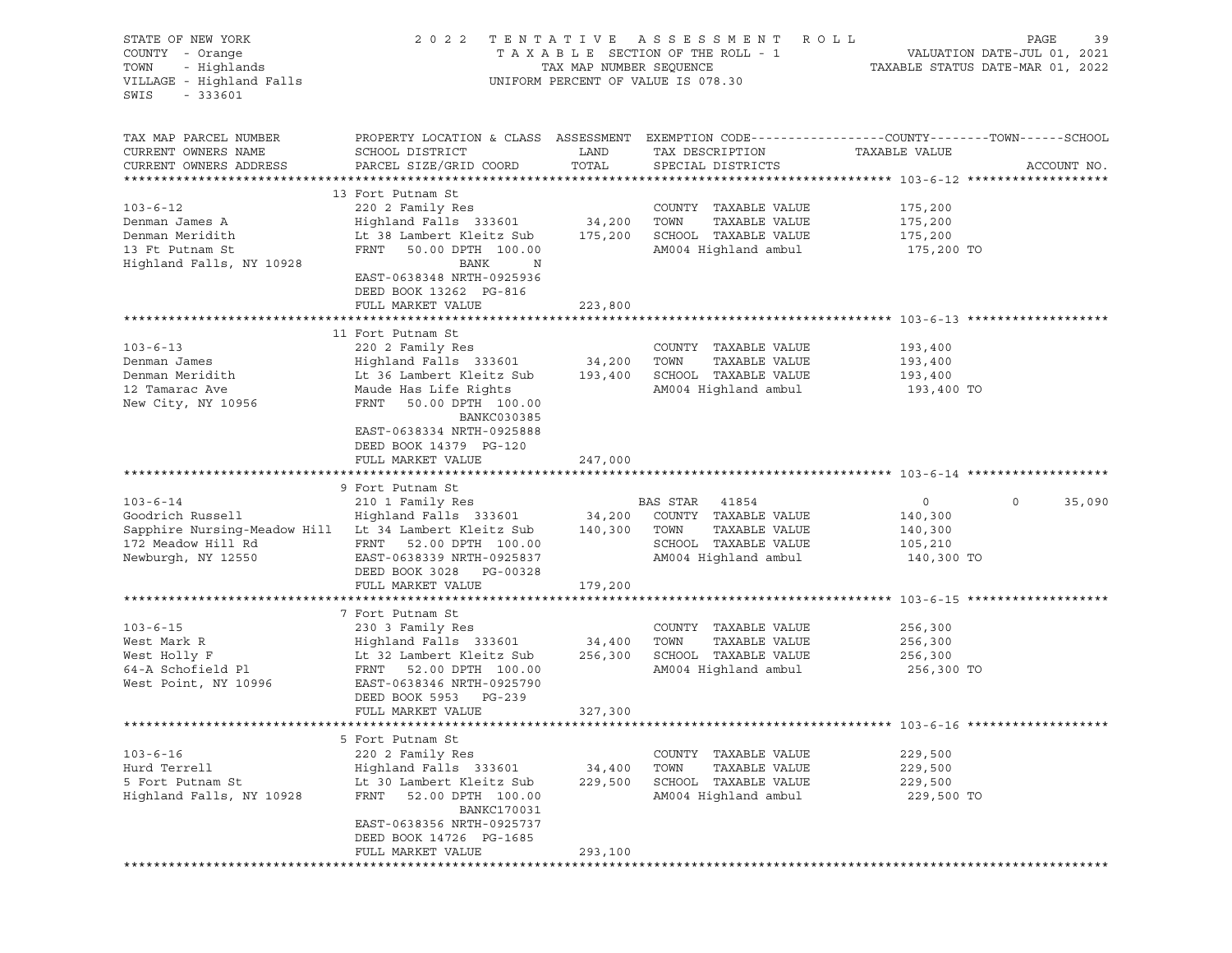| STATE OF NEW YORK<br>COUNTY - Orange<br>TOWN<br>- Highlands<br>VILLAGE - Highland Falls<br>$-333601$<br>SWIS | 2 0 2 2                                                                                         | TENTATIVE ASSESSMENT<br>TAXABLE SECTION OF THE ROLL - 1<br>TAX MAP NUMBER SEQUENCE<br>UNIFORM PERCENT OF VALUE IS 078.30 | ROLL                                  | VALUATION DATE-JUL 01, 2021<br>TAXABLE STATUS DATE-MAR 01, 2022 | PAGE<br>40        |
|--------------------------------------------------------------------------------------------------------------|-------------------------------------------------------------------------------------------------|--------------------------------------------------------------------------------------------------------------------------|---------------------------------------|-----------------------------------------------------------------|-------------------|
| TAX MAP PARCEL NUMBER                                                                                        | PROPERTY LOCATION & CLASS ASSESSMENT EXEMPTION CODE---------------COUNTY-------TOWN------SCHOOL |                                                                                                                          |                                       |                                                                 |                   |
| CURRENT OWNERS NAME<br>CURRENT OWNERS ADDRESS                                                                | SCHOOL DISTRICT<br>PARCEL SIZE/GRID COORD                                                       | LAND<br>TOTAL                                                                                                            | TAX DESCRIPTION<br>SPECIAL DISTRICTS  | TAXABLE VALUE                                                   | ACCOUNT NO.       |
|                                                                                                              |                                                                                                 |                                                                                                                          |                                       |                                                                 |                   |
|                                                                                                              | 3 Fort Putnam St                                                                                |                                                                                                                          |                                       |                                                                 |                   |
| $103 - 6 - 17$                                                                                               | 210 1 Family Res                                                                                |                                                                                                                          | CW 15 VET/ 41162                      | 11,520                                                          | 0<br>0            |
| Seibert Beth                                                                                                 | Highland Falls 333601 34,200 CW_15_VET/ 41163                                                   |                                                                                                                          |                                       | 11,520<br>$\circ$                                               | $\circ$           |
| 3 Fort Putnam St                                                                                             | Lt 28 Lambert Kleitz Sub                                                                        | 258,600 BAS STAR 41854                                                                                                   |                                       | $\circ$                                                         | 35,090<br>$\circ$ |
| Highland Falls, NY 10928                                                                                     | FRNT<br>52.00 DPTH 100.00                                                                       |                                                                                                                          | COUNTY TAXABLE VALUE                  | 247,080                                                         |                   |
|                                                                                                              | BANK<br>$_{\rm N}$                                                                              | TOWN                                                                                                                     | TAXABLE VALUE                         | 247,080                                                         |                   |
|                                                                                                              | EAST-0638368 NRTH-0925687                                                                       |                                                                                                                          | SCHOOL TAXABLE VALUE                  | 223,510                                                         |                   |
|                                                                                                              | DEED BOOK 4787 PG-35                                                                            |                                                                                                                          | AM004 Highland ambul                  | 258,600 TO                                                      |                   |
|                                                                                                              | FULL MARKET VALUE                                                                               | 330,300                                                                                                                  |                                       |                                                                 |                   |
|                                                                                                              | 34 Cozzens Ave                                                                                  |                                                                                                                          |                                       |                                                                 |                   |
| $103 - 6 - 18$                                                                                               | 230 3 Family Res                                                                                |                                                                                                                          | COUNTY TAXABLE VALUE                  | 306,700                                                         |                   |
| Sigsig Luis A                                                                                                | Highland Falls 333601                                                                           | 34,200<br>TOWN                                                                                                           | TAXABLE VALUE                         | 306,700                                                         |                   |
| Illescas Ilda Ines                                                                                           | Lt 12 Lambert Kleitz Sub                                                                        | 306,700                                                                                                                  | SCHOOL TAXABLE VALUE                  | 306,700                                                         |                   |
| 34 Cozzens Ave                                                                                               | FRNT<br>52.00 DPTH 100.00                                                                       |                                                                                                                          | AM004 Highland ambul                  | 306,700 TO                                                      |                   |
| Highland Falls, NY 10928                                                                                     | <b>BANKC190321</b>                                                                              |                                                                                                                          |                                       |                                                                 |                   |
|                                                                                                              | EAST-0638375 NRTH-0925635                                                                       |                                                                                                                          |                                       |                                                                 |                   |
|                                                                                                              | DEED BOOK 14170 PG-1198                                                                         |                                                                                                                          |                                       |                                                                 |                   |
|                                                                                                              | FULL MARKET VALUE                                                                               | 391,700                                                                                                                  |                                       |                                                                 |                   |
|                                                                                                              | 36 Cozzens Ave                                                                                  |                                                                                                                          |                                       |                                                                 |                   |
| $103 - 6 - 19$                                                                                               | 210 1 Family Res                                                                                |                                                                                                                          | COUNTY TAXABLE VALUE                  | 178,000                                                         |                   |
| Ducreay Karlvin                                                                                              | Highland Falls 333601                                                                           | 34,000<br>TOWN                                                                                                           | TAXABLE VALUE                         | 178,000                                                         |                   |
| Ducreay Al-D                                                                                                 | Lt 13 Lambert Kleitz Sub                                                                        | 178,000                                                                                                                  | SCHOOL TAXABLE VALUE                  | 178,000                                                         |                   |
| 36 Cozzens Ave                                                                                               | FRNT<br>80.00 DPTH 56.00                                                                        |                                                                                                                          | AM004 Highland ambul                  | 178,000 TO                                                      |                   |
| Highland Falls, NY 10928                                                                                     | <b>BANKC170031</b>                                                                              |                                                                                                                          |                                       |                                                                 |                   |
|                                                                                                              | EAST-0638289 NRTH-0925654                                                                       |                                                                                                                          |                                       |                                                                 |                   |
|                                                                                                              | DEED BOOK 15110 PG-1009                                                                         |                                                                                                                          |                                       |                                                                 |                   |
|                                                                                                              | FULL MARKET VALUE                                                                               | 227,300                                                                                                                  |                                       |                                                                 |                   |
|                                                                                                              |                                                                                                 |                                                                                                                          |                                       |                                                                 |                   |
| $103 - 6 - 20$                                                                                               | 42 Cozzens Ave                                                                                  |                                                                                                                          |                                       |                                                                 |                   |
| Rabadi Ghassan                                                                                               | 210 1 Family Res                                                                                | 34,300<br>TOWN                                                                                                           | COUNTY TAXABLE VALUE<br>TAXABLE VALUE | 172,000<br>172,000                                              |                   |
| Rabadi Nada Al'                                                                                              | Highland Falls 333601<br>Lt 29 Lambert Kleitz Sub                                               | 172,000                                                                                                                  | SCHOOL TAXABLE VALUE                  | 172,000                                                         |                   |
| PO Box 3                                                                                                     | FRNT 56.00 DPTH 95.00                                                                           |                                                                                                                          | AM004 Highland ambul                  | 172,000 TO                                                      |                   |
| Fort Montgomery, NY 10922                                                                                    | EAST-0638279 NRTH-0925710                                                                       |                                                                                                                          |                                       |                                                                 |                   |
|                                                                                                              | DEED BOOK 13203 PG-1623                                                                         |                                                                                                                          |                                       |                                                                 |                   |
|                                                                                                              | FULL MARKET VALUE                                                                               | 219,700                                                                                                                  |                                       |                                                                 |                   |
|                                                                                                              |                                                                                                 |                                                                                                                          |                                       |                                                                 |                   |
|                                                                                                              | 4 South St                                                                                      |                                                                                                                          |                                       |                                                                 |                   |
| $103 - 6 - 22.1$                                                                                             | 210 1 Family Res                                                                                |                                                                                                                          | COUNTY<br>TAXABLE VALUE               | 165,900                                                         |                   |
| Rabadi Ghassen                                                                                               | Highland Falls 333601                                                                           | 35,500<br>TOWN                                                                                                           | TAXABLE VALUE                         | 165,900                                                         |                   |
| Alrabadi Nada                                                                                                | Lts 31 32 Lambert Kleitz                                                                        | 165,900                                                                                                                  | SCHOOL<br>TAXABLE VALUE               | 165,900                                                         |                   |
| PO Box 3                                                                                                     | FRNT 104.00 DPTH 100.00                                                                         |                                                                                                                          | AM004 Highland ambul                  | 165,900 TO                                                      |                   |
| Fort Montgomery, NY 10922                                                                                    | EAST-0638239 NRTH-0925790                                                                       |                                                                                                                          |                                       |                                                                 |                   |
|                                                                                                              | DEED BOOK 13665 PG-1184                                                                         |                                                                                                                          |                                       |                                                                 |                   |
|                                                                                                              | FULL MARKET VALUE                                                                               | 211,900                                                                                                                  |                                       |                                                                 |                   |
|                                                                                                              |                                                                                                 |                                                                                                                          |                                       |                                                                 |                   |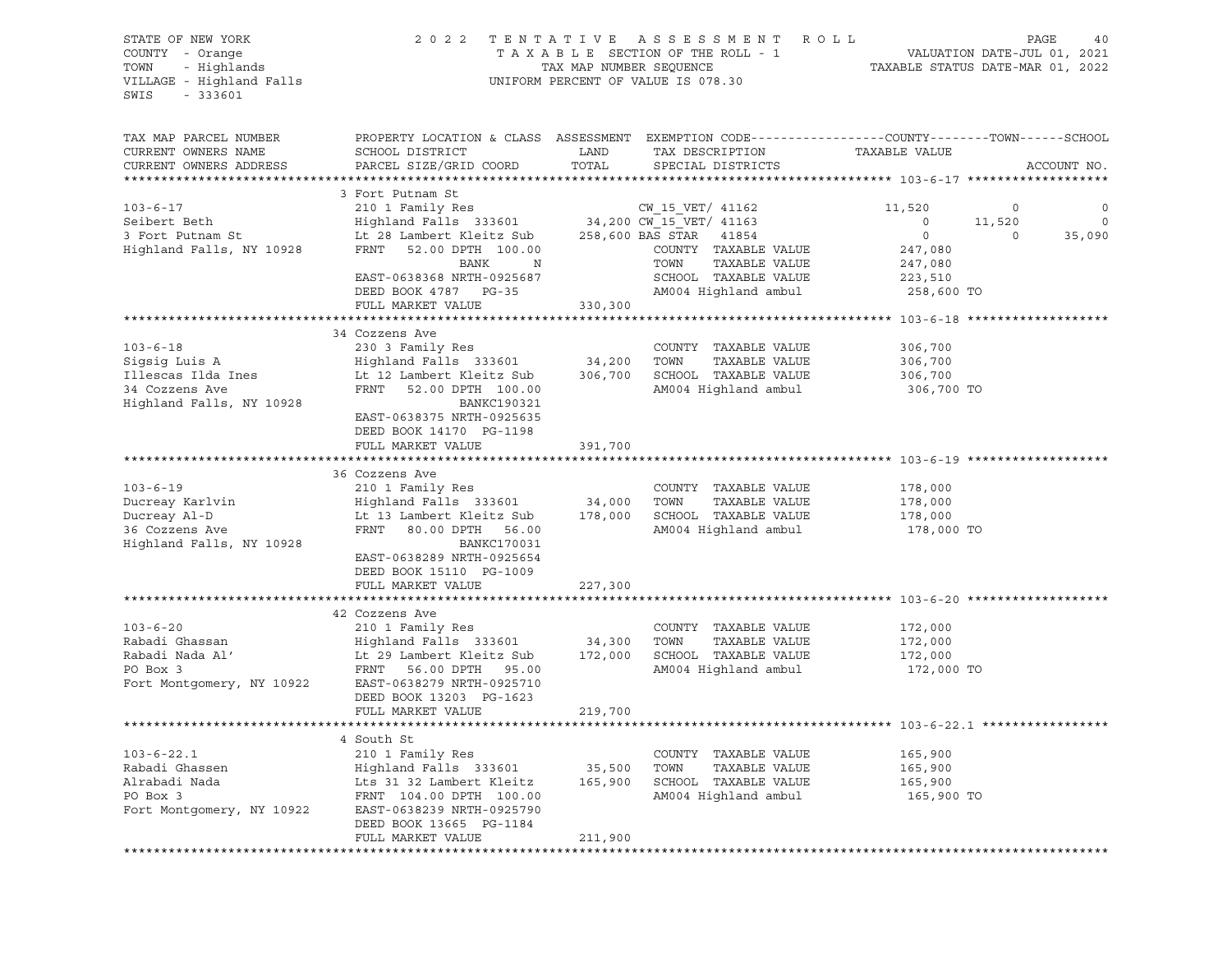| STATE OF NEW YORK<br>COUNTY - Orange<br>- Highlands<br>TOWN<br>VILLAGE - Highland Falls<br>SWIS<br>$-333601$                                                                         | 2 0 2 2                                                                                                                                                                                                                                                                                                                                                                                              | TENTATIVE ASSESSMENT<br>R O L L<br>TAXABLE SECTION OF THE ROLL - 1<br>TAX MAP NUMBER SEQUENCE<br>UNIFORM PERCENT OF VALUE IS 078.30                                                                                                                                                           | PAGE<br>VALUATION DATE-JUL 01, 2021<br>TAXABLE STATUS DATE-MAR 01, 2022                                                                                        | 41                            |
|--------------------------------------------------------------------------------------------------------------------------------------------------------------------------------------|------------------------------------------------------------------------------------------------------------------------------------------------------------------------------------------------------------------------------------------------------------------------------------------------------------------------------------------------------------------------------------------------------|-----------------------------------------------------------------------------------------------------------------------------------------------------------------------------------------------------------------------------------------------------------------------------------------------|----------------------------------------------------------------------------------------------------------------------------------------------------------------|-------------------------------|
| TAX MAP PARCEL NUMBER<br>CURRENT OWNERS NAME<br>CURRENT OWNERS ADDRESS                                                                                                               | SCHOOL DISTRICT<br>PARCEL SIZE/GRID COORD                                                                                                                                                                                                                                                                                                                                                            | PROPERTY LOCATION & CLASS ASSESSMENT EXEMPTION CODE---------------COUNTY-------TOWN-----SCHOOL<br>LAND<br>TAX DESCRIPTION<br>TOTAL<br>SPECIAL DISTRICTS                                                                                                                                       | TAXABLE VALUE<br>ACCOUNT NO.                                                                                                                                   |                               |
|                                                                                                                                                                                      |                                                                                                                                                                                                                                                                                                                                                                                                      |                                                                                                                                                                                                                                                                                               |                                                                                                                                                                |                               |
| $103 - 6 - 23$<br>Caldwell Craig A<br>Caldwell Renee L<br>6 South St<br>Highland Falls, NY 10928                                                                                     | 6 South St<br>210 1 Family Res<br>Highland Falls 333601<br>Lt 35 Lambert Kleitz Sub<br>FRNT<br>52.00 DPTH 102.50<br>ACRES<br>0.11<br>EAST-0638247 NRTH-0925862<br>DEED BOOK 2444 PG-00065                                                                                                                                                                                                            | BAS STAR 41854<br>34,400 COUNTY TAXABLE VALUE<br>TOWN<br>TAXABLE VALUE<br>169,800<br>SCHOOL TAXABLE VALUE<br>AM004 Highland ambul                                                                                                                                                             | $\circ$<br>$\Omega$<br>35,090<br>169,800<br>169,800<br>134,710<br>169,800 TO                                                                                   |                               |
|                                                                                                                                                                                      | FULL MARKET VALUE                                                                                                                                                                                                                                                                                                                                                                                    | 216,900                                                                                                                                                                                                                                                                                       |                                                                                                                                                                |                               |
| $103 - 6 - 24$<br>Rhodes Linwood Jr<br>8 South St<br>Highland Falls, NY 10928<br>$103 - 6 - 25.1$<br>Brzywczy David H<br>Brzywczy Diane J<br>10 South St<br>Highland Falls, NY 10928 | 8 South St<br>220 2 Family Res<br>Highland Falls 333601<br>Lt 37 Lambert Kleitz Sub<br>FRNT<br>50.00 DPTH 106.00<br>BANKC130220<br>EAST-0638242 NRTH-0925917<br>DEED BOOK 2105 PG-00637<br>FULL MARKET VALUE<br>10 South St<br>210 1 Family Res<br>Lt 39 Lambert Kleitz Sub<br>FRNT<br>50.00 DPTH 103.00<br>BANKC210009<br>EAST-0638260 NRTH-0925962<br>DEED BOOK 15093 PG-1510<br>FULL MARKET VALUE | COUNTY TAXABLE VALUE<br>34,400<br>TOWN<br>TAXABLE VALUE<br>299,000 SCHOOL TAXABLE VALUE<br>AM004 Highland ambul<br>381,900<br>BAS STAR 41854<br>Highland Falls 333601 34,400 COUNTY TAXABLE VALUE<br>211,100 TOWN<br>TAXABLE VALUE<br>SCHOOL TAXABLE VALUE<br>AM004 Highland ambul<br>269,600 | 299,000<br>299,000<br>299,000<br>299,000 TO<br>$\overline{0}$<br>$\Omega$<br>35,090<br>211,100<br>211,100<br>176,010<br>211,100 TO                             |                               |
|                                                                                                                                                                                      |                                                                                                                                                                                                                                                                                                                                                                                                      |                                                                                                                                                                                                                                                                                               |                                                                                                                                                                |                               |
| $103 - 6 - 25.2$<br>Haque Eric J<br>Haque Marquerite J<br>12 South St<br>Highland Falls, NY 10928                                                                                    | 12 South St<br>210 1 Family Res<br>Highland Falls 333601<br>FRNT<br>54.70 DPTH 103.50<br>ACRES<br>0.12<br>EAST-0638283 NRTH-0926018<br>DEED BOOK 11557 PG-200<br>FULL MARKET VALUE                                                                                                                                                                                                                   | CW 15 VET/ 41162<br>34,400 CW_15_VET/ 41163<br>Lt 41 Lambert Kleitz Sub 193,400 CW DISBLD 41172<br>CW DISBLD 41173<br>BAS STAR 41854<br>COUNTY TAXABLE VALUE<br>TOWN<br>TAXABLE VALUE<br>247,000 SCHOOL TAXABLE VALUE<br>AM004 Highland ambul                                                 | 11,520<br>$\circ$<br>$\circ$<br>11,520<br>9,670<br>$\circ$<br>9,670<br>$\circ$<br>$\circ$<br>$\Omega$<br>35,090<br>172,210<br>172,210<br>158,310<br>193,400 TO | $\circ$<br>$\circ$<br>$\circ$ |
|                                                                                                                                                                                      |                                                                                                                                                                                                                                                                                                                                                                                                      |                                                                                                                                                                                                                                                                                               |                                                                                                                                                                |                               |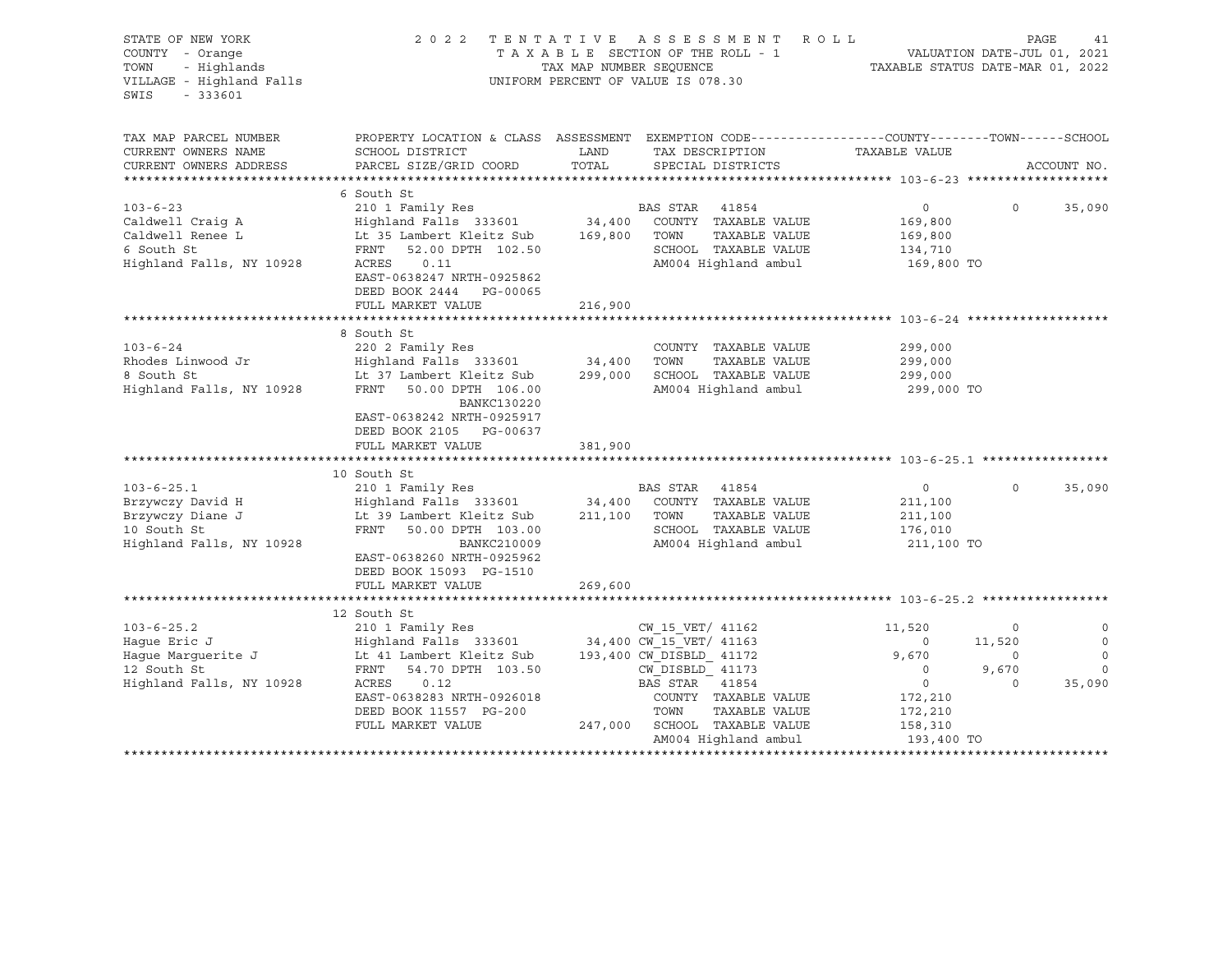| STATE OF NEW YORK<br>COUNTY - Orange<br>TOWN - Highlands<br>VILLAGE - Highland Falls<br>$-333601$<br>SWIS |                                                                                                                                                                                                                                                                                                                                                                               |                              | 2022 TENTATIVE ASSESSMENT ROLL<br>UNIFORM PERCENT OF VALUE IS 078.30                          | PAGE<br>42                                                                                                                     |
|-----------------------------------------------------------------------------------------------------------|-------------------------------------------------------------------------------------------------------------------------------------------------------------------------------------------------------------------------------------------------------------------------------------------------------------------------------------------------------------------------------|------------------------------|-----------------------------------------------------------------------------------------------|--------------------------------------------------------------------------------------------------------------------------------|
| TAX MAP PARCEL NUMBER<br>CURRENT OWNERS NAME<br>CURRENT OWNERS ADDRESS                                    | SCHOOL DISTRICT<br>PARCEL SIZE/GRID COORD                                                                                                                                                                                                                                                                                                                                     | LAND<br>TOTAL                | TAX DESCRIPTION<br>SPECIAL DISTRICTS                                                          | PROPERTY LOCATION & CLASS ASSESSMENT EXEMPTION CODE---------------COUNTY-------TOWN-----SCHOOL<br>TAXABLE VALUE<br>ACCOUNT NO. |
| $103 - 6 - 26$<br>Burnard Robert A Jr<br>16 South St<br>Highland Falls, NY 10928                          | 16 South St<br>FRNT 86.40 DPTH 103.30 209,600 TOWN<br><b>BANKC160113</b><br>EAST-0638281 NRTH-0926079<br>DEED BOOK 5108 PG-72<br>FULL MARKET VALUE                                                                                                                                                                                                                            | 267,700                      | TAXABLE VALUE<br>SCHOOL TAXABLE VALUE 174,510<br>AM004 Highland ambul 209,600 TO              | $\overline{0}$<br>35,090<br>209,600                                                                                            |
|                                                                                                           |                                                                                                                                                                                                                                                                                                                                                                               |                              |                                                                                               |                                                                                                                                |
| $103 - 6 - 27.1$<br>Wartski James<br>Wartski Donna M<br>658 West Palm Valley Dr<br>Ovieda, FL 32765       | 18 South St<br>210 1 Family Res<br>Kleitz Sub<br>FRNT 50.00 DPTH 107.00<br>EAST-0638294 NRTH-0926152<br>DEED BOOK 13478 PG-1297<br>FULL MARKET VALUE                                                                                                                                                                                                                          | 387,400                      | COUNTY TAXABLE VALUE<br>AM004 Highland ambul                                                  | 303, 300<br>303,300 TO                                                                                                         |
|                                                                                                           |                                                                                                                                                                                                                                                                                                                                                                               |                              |                                                                                               |                                                                                                                                |
| $103 - 6 - 27.2$                                                                                          | 20 South St<br>210 1 Family Res<br>103-6-27.2 210 1 Family Res COUNTY TAXABLE VALUE<br>Romero Alfonso Highland Falls 333601 34,400 TOWN TAXABLE VALUE<br>20 South St Lt 63 Lambert Kleitz Sub 289,000 SCHOOL TAXABLE VALUE<br>Highland Falls, NY 10928 FRNT 50.00 DPTH 107<br><b>BANKC160115</b><br>EAST-0638304 NRTH-0926197<br>DEED BOOK 14385 PG-1369<br>FULL MARKET VALUE | 369,100                      | AM004 Highland ambul                                                                          | 289,000<br>289,000<br>289,000<br>289,000 TO                                                                                    |
|                                                                                                           |                                                                                                                                                                                                                                                                                                                                                                               |                              |                                                                                               |                                                                                                                                |
| $103 - 6 - 28$                                                                                            | 22 South St<br>$215$ 1 Fam Res w/<br>BANKC080370<br>EAST-0638321 NRTH-0926244<br>DEED BOOK 14879 PG-600<br>FULL MARKET VALUE                                                                                                                                                                                                                                                  | 249,000                      | COUNTY TAXABLE VALUE 195,000                                                                  | 195,000 TO                                                                                                                     |
|                                                                                                           |                                                                                                                                                                                                                                                                                                                                                                               |                              |                                                                                               |                                                                                                                                |
| $103 - 6 - 29$<br>Deutsch Aron<br>40 Harrison Ave<br>Brooklyn, NY 11211                                   | 24 South St<br>210 1 Family Res<br>Highland Falls 333601<br>Lt 65 Lambert Kleitz Sub<br>50.00 DPTH 107.00<br>FRNT<br>0.12<br>ACRES<br>EAST-0638336 NRTH-0926292<br>DEED BOOK 15125 PG-1304<br>FULL MARKET VALUE                                                                                                                                                               | 34,400<br>210,300<br>268,600 | COUNTY TAXABLE VALUE<br>TAXABLE VALUE<br>TOWN<br>SCHOOL TAXABLE VALUE<br>AM004 Highland ambul | 210,300<br>210,300<br>210,300<br>210,300 TO                                                                                    |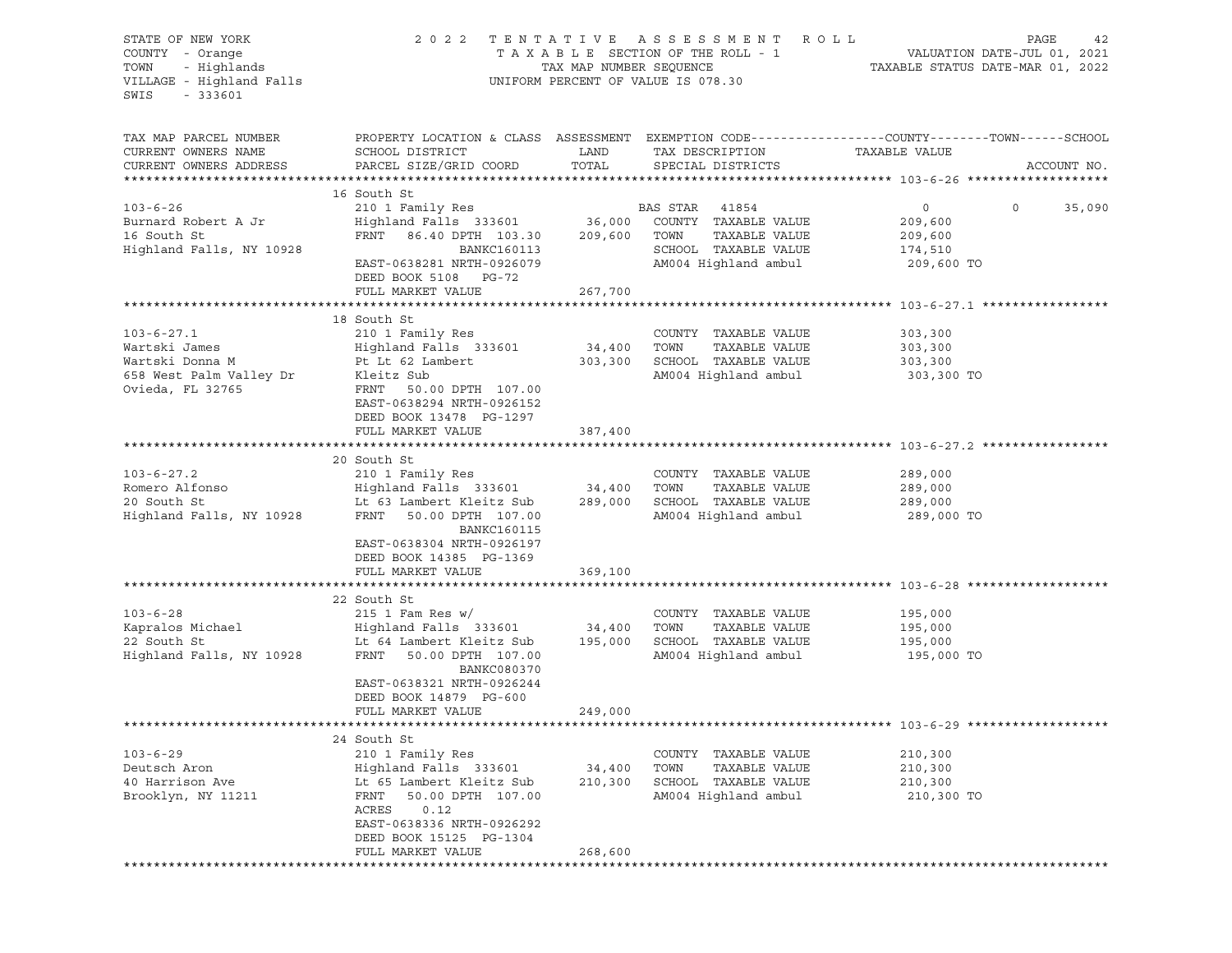| STATE OF NEW YORK<br>COUNTY - Orange<br>TOWN - Highlands<br>VILLAGE - Highland Falls<br>SWIS<br>$-333601$                                                                                                                                                                        |                                                                                                                                                                                                                                                                                             |                   | 2022 TENTATIVE ASSESSMENT ROLL<br>T A X A B L E SECTION OF THE ROLL - 1 VALUATION DATE-JUL 01, 2021<br>TAX MAP NUMBER SEQUENCE TAXABLE STATUS DATE-MAR 01, 2022<br>UNIFORM PERCENT OF VALUE IS 078.30 |                                                               | PAGE<br>43        |
|----------------------------------------------------------------------------------------------------------------------------------------------------------------------------------------------------------------------------------------------------------------------------------|---------------------------------------------------------------------------------------------------------------------------------------------------------------------------------------------------------------------------------------------------------------------------------------------|-------------------|-------------------------------------------------------------------------------------------------------------------------------------------------------------------------------------------------------|---------------------------------------------------------------|-------------------|
| TAX MAP PARCEL NUMBER<br>CURRENT OWNERS NAME<br>CURRENT OWNERS ADDRESS                                                                                                                                                                                                           | PROPERTY LOCATION & CLASS ASSESSMENT EXEMPTION CODE----------------COUNTY-------TOWN------SCHOOL<br>SCHOOL DISTRICT<br>PARCEL SIZE/GRID COORD                                                                                                                                               | LAND<br>TOTAL     | TAX DESCRIPTION<br>SPECIAL DISTRICTS                                                                                                                                                                  | TAXABLE VALUE                                                 | ACCOUNT NO.       |
| $103 - 6 - 30$<br>Hewlett Leslie<br>26 South St<br>Highland Falls, NY 10928                                                                                                                                                                                                      | 26 South St<br>210 1 Family Res<br>Highland Falls 333601 34,600 COUNTY TAXABLE VALUE<br>Lt 66 Lambert Kleitz Sub 190,100 TOWN TAXABLE VALUE<br>FRNT<br>50.00 DPTH 108.60<br>ACRES<br>$0.13$ BANK<br>$\mathbb N$<br>EAST-0638346 NRTH-0926341<br>DEED BOOK 14437 PG-749<br>FULL MARKET VALUE | 242,800           | BAS STAR 41854<br>SCHOOL TAXABLE VALUE<br>AM004 Highland ambul                                                                                                                                        | $\overline{0}$<br>190,100<br>190,100<br>155,010<br>190,100 TO | $\circ$<br>35,090 |
| $103 - 6 - 31$<br>Example 28 South St<br>28 South St<br>28 South St<br>28 South St<br>28 South St<br>28 South St<br>28 South St<br>29 South St<br>29 South St<br>29 South St<br>29 South St<br>29 South St<br>29 South St<br>29 South St<br>29 South St<br>29 South St<br>29 Sen | 28 South St<br>210 1 Family Res                                                                                                                                                                                                                                                             |                   | COUNTY TAXABLE VALUE<br>TOWN<br>TAXABLE VALUE<br>SCHOOL TAXABLE VALUE                                                                                                                                 | 186,400<br>186,400<br>186,400                                 |                   |
|                                                                                                                                                                                                                                                                                  | EAST-0638355 NRTH-0926394<br>DEED BOOK 14610 PG-1987<br>FULL MARKET VALUE                                                                                                                                                                                                                   | 238,100           | AM004 Highland ambul                                                                                                                                                                                  | 186,400 TO                                                    |                   |
| $103 - 6 - 32$<br>45 Drew, LLC<br>368 Veterans Memorial Hwy Ste Lts 52 68 69 Pt Lts 53 54<br>Commack, NY 11725                                                                                                                                                                   | 45 Drew Ave<br>411 Apartment<br>Highland Falls 333601 152,800 TOWN<br>Lambert Kleitz Sub<br>FRNT 100.00 DPTH 206.00<br>EAST-0638414 NRTH-0926462<br>DEED BOOK 13387 PG-1969<br>FULL MARKET VALUE                                                                                            | 1826,300          | COUNTY TAXABLE VALUE<br>TAXABLE VALUE<br>1430,000 SCHOOL TAXABLE VALUE<br>AM004 Highland ambul                                                                                                        | 1430,000<br>1430,000<br>1430,000<br>1430,000 TO               |                   |
|                                                                                                                                                                                                                                                                                  |                                                                                                                                                                                                                                                                                             |                   |                                                                                                                                                                                                       |                                                               |                   |
| $103 - 7 - 1$<br>Highland Falls, NY 10928                                                                                                                                                                                                                                        | 53 Fort Putnam St<br>210 1 Family Res<br>Highland Falls 333601 35,200 COUNTY TAXABLE VALUE<br>Lt 6 Frances Rathke Sub 211,200 TOWN<br>FRNT 73.00 DPTH 106.00<br>ACRES<br>0.16<br>EAST-0638569 NRTH-0926867<br>DEED BOOK 13820 PG-414<br>FULL MARKET VALUE                                   | 269,700           | BAS STAR 41854<br>TAXABLE VALUE<br>SCHOOL TAXABLE VALUE<br>AM004 Highland ambul                                                                                                                       | $\overline{0}$<br>211,200<br>211,200<br>176,110<br>211,200 TO | $\circ$<br>35,090 |
|                                                                                                                                                                                                                                                                                  |                                                                                                                                                                                                                                                                                             |                   |                                                                                                                                                                                                       |                                                               |                   |
| $103 - 7 - 2$<br>Brady John<br>49 Fort Putnam St<br>Highland Falls, NY 10928                                                                                                                                                                                                     | 49 Fort Putnam St<br>210 1 Family Res<br>Highland Falls 333601<br>Lt 5 Frances Rathke Sub<br><b>FRNT</b><br>60.00 DPTH 102.00<br>BANKC030276<br>EAST-0638551 NRTH-0926810<br>DEED BOOK 13893 PG-216                                                                                         | 34,800<br>232,100 | TAXABLE VALUE<br>COUNTY<br>TOWN<br>TAXABLE VALUE<br>SCHOOL TAXABLE VALUE<br>AM004 Highland ambul                                                                                                      | 232,100<br>232,100<br>232,100<br>232,100 TO                   |                   |
|                                                                                                                                                                                                                                                                                  | FULL MARKET VALUE                                                                                                                                                                                                                                                                           | 296,400           |                                                                                                                                                                                                       |                                                               |                   |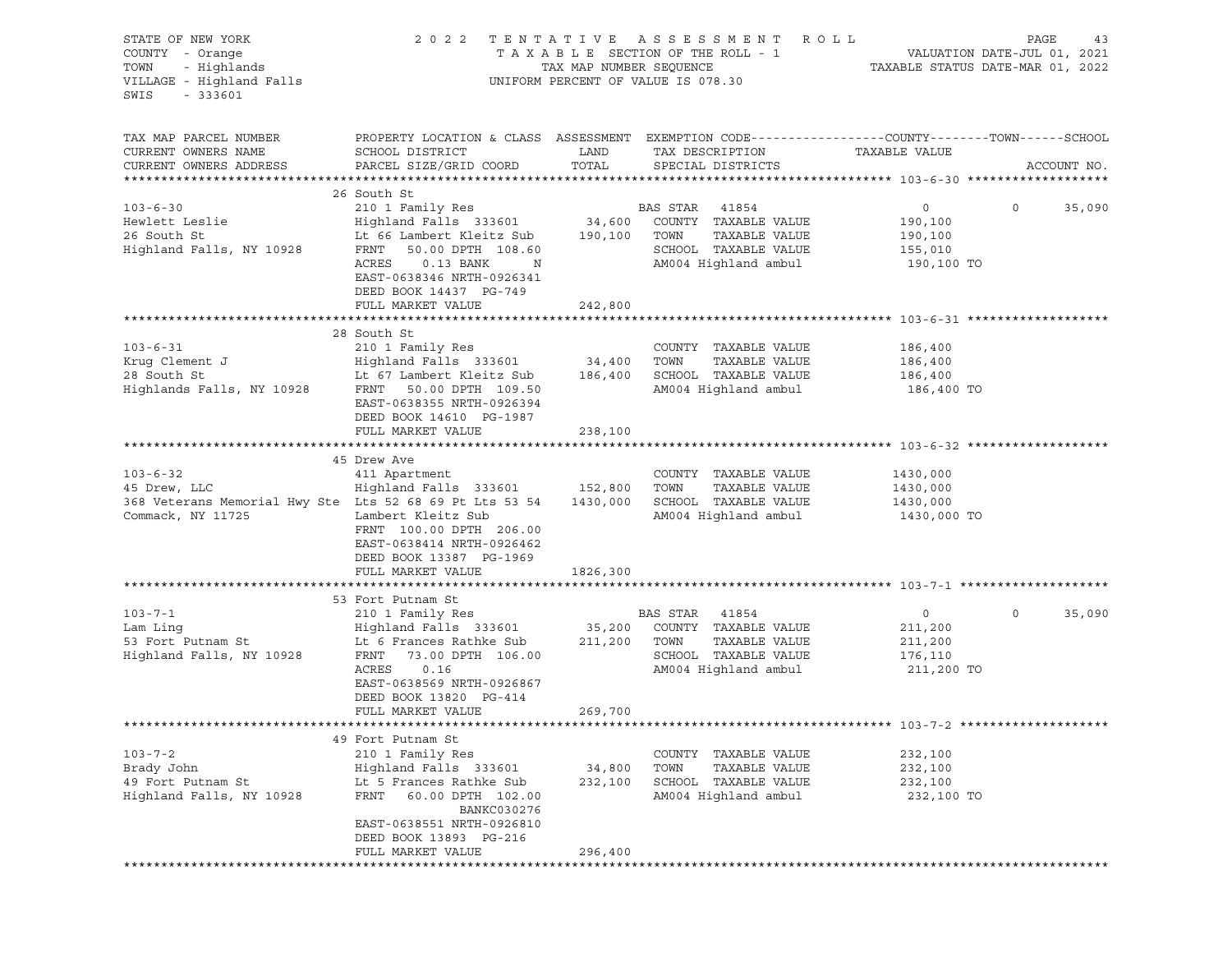| PAGE<br>VALUATION DATE-JUL 01, 2021<br>TAXABLE STATUS DATE-MAR 01, 2022                                         |
|-----------------------------------------------------------------------------------------------------------------|
| PROPERTY LOCATION & CLASS ASSESSMENT EXEMPTION CODE----------------COUNTY-------TOWN------SCHOOL<br>ACCOUNT NO. |
|                                                                                                                 |
|                                                                                                                 |
|                                                                                                                 |
|                                                                                                                 |
|                                                                                                                 |
| 87,610                                                                                                          |
|                                                                                                                 |
| 35,090                                                                                                          |
|                                                                                                                 |
| 35,090                                                                                                          |
|                                                                                                                 |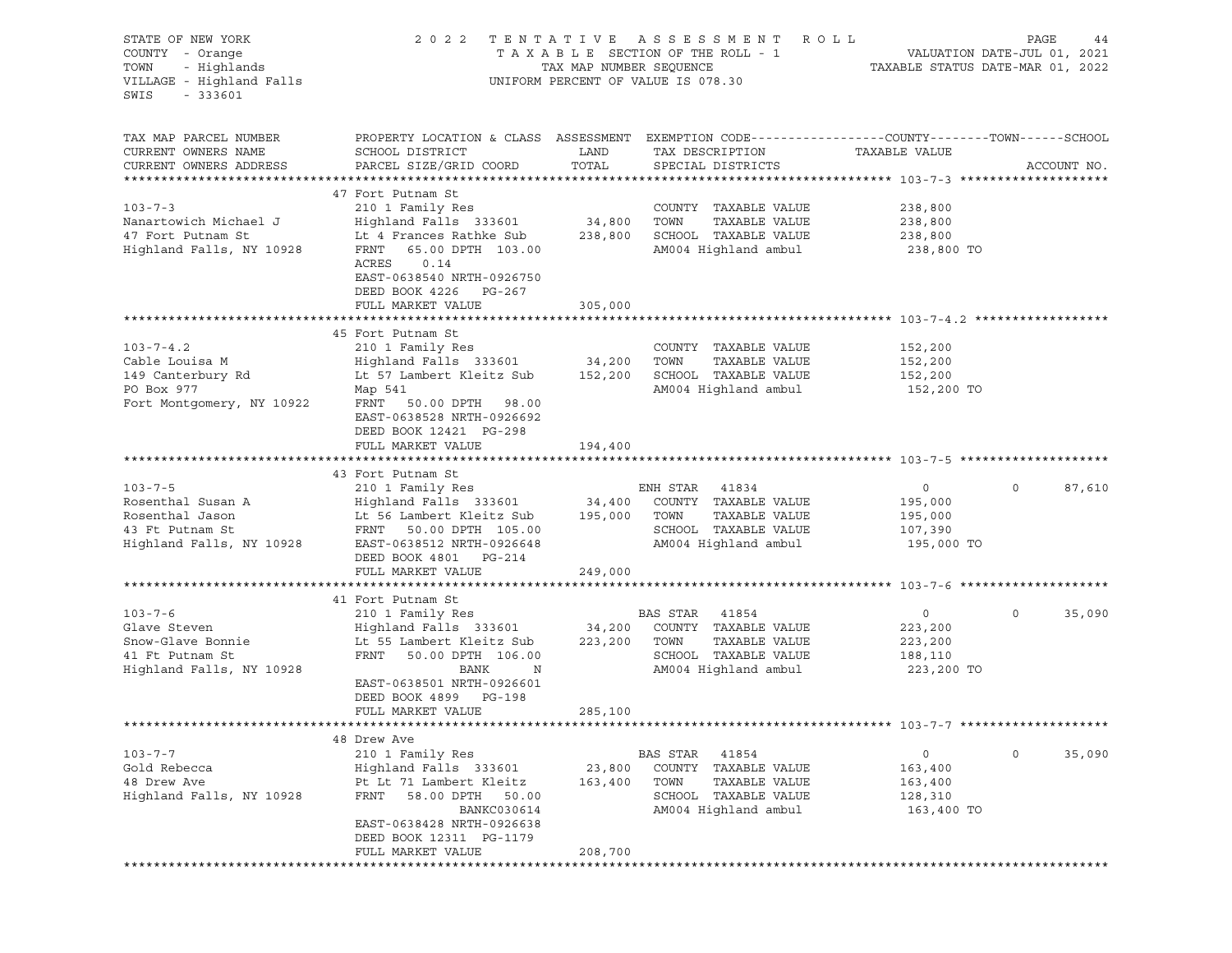| STATE OF NEW YORK<br>COUNTY - Orange<br>- Highlands<br>TOWN<br>VILLAGE - Highland Falls<br>$-333601$<br>SWIS | 2 0 2 2                                                                                                                                      | TAX MAP NUMBER SEQUENCE | TENTATIVE ASSESSMENT ROLL<br>TAXABLE SECTION OF THE ROLL - 1<br>UNIFORM PERCENT OF VALUE IS 078.30 | 45 PAGE<br>VALUATION DATE-JUL 01, 2021<br>TAXABLE STATUS DATE-MAR 01 01000 |                    |
|--------------------------------------------------------------------------------------------------------------|----------------------------------------------------------------------------------------------------------------------------------------------|-------------------------|----------------------------------------------------------------------------------------------------|----------------------------------------------------------------------------|--------------------|
| TAX MAP PARCEL NUMBER<br>CURRENT OWNERS NAME<br>CURRENT OWNERS ADDRESS                                       | PROPERTY LOCATION & CLASS ASSESSMENT EXEMPTION CODE---------------COUNTY-------TOWN------SCHOOL<br>SCHOOL DISTRICT<br>PARCEL SIZE/GRID COORD | LAND<br>TOTAL           | TAX DESCRIPTION<br>SPECIAL DISTRICTS                                                               | TAXABLE VALUE                                                              | ACCOUNT NO.        |
|                                                                                                              |                                                                                                                                              |                         |                                                                                                    |                                                                            |                    |
| $103 - 7 - 8$                                                                                                | 50 Drew Ave<br>220 2 Family Res                                                                                                              |                         | COUNTY TAXABLE VALUE                                                                               | 141,200                                                                    |                    |
| Nrekaj Simon                                                                                                 | Highland Falls 333601                                                                                                                        | 17,000                  | TOWN<br>TAXABLE VALUE                                                                              | 141,200                                                                    |                    |
| Nrekaj Andrew                                                                                                | Pt Lt 71 Lambert Kleitz S                                                                                                                    | 141,200                 | SCHOOL TAXABLE VALUE                                                                               | 141,200                                                                    |                    |
| 11 Lakewood Rd                                                                                               | FRNT 42.00 DPTH 50.00                                                                                                                        |                         | AM004 Highland ambul                                                                               | 141,200 TO                                                                 |                    |
| Mahopac, NY 10541                                                                                            | EAST-0638384 NRTH-0926653                                                                                                                    |                         |                                                                                                    |                                                                            |                    |
|                                                                                                              | DEED BOOK 14658 PG-1                                                                                                                         |                         |                                                                                                    |                                                                            |                    |
|                                                                                                              | FULL MARKET VALUE                                                                                                                            | 180,300                 |                                                                                                    |                                                                            |                    |
|                                                                                                              |                                                                                                                                              |                         |                                                                                                    | ************************* 103-7-9 **********                               |                    |
|                                                                                                              | 40 South St                                                                                                                                  |                         |                                                                                                    |                                                                            |                    |
| $103 - 7 - 9$                                                                                                | 210 1 Family Res                                                                                                                             |                         | COUNTY TAXABLE VALUE                                                                               | 169,800                                                                    |                    |
| Deegan Michael                                                                                               | Highland Falls 333601                                                                                                                        | 34,200                  | TOWN<br>TAXABLE VALUE                                                                              | 169,800                                                                    |                    |
| 4 River Rd                                                                                                   | Lt 72 Lambert Kleitz Sub                                                                                                                     | 169,800                 | SCHOOL TAXABLE VALUE                                                                               | 169,800                                                                    |                    |
| Tomkins Cove, NY 10986                                                                                       | FRNT 50.00 DPTH 100.00<br>EAST-0638417 NRTH-0926683<br>DEED BOOK 14006 PG-1875<br>FULL MARKET VALUE                                          | 216,900                 | AM004 Highland ambul                                                                               | 169,800 TO                                                                 |                    |
|                                                                                                              |                                                                                                                                              |                         |                                                                                                    |                                                                            |                    |
|                                                                                                              | 42 South St                                                                                                                                  |                         |                                                                                                    |                                                                            |                    |
| $103 - 7 - 10.1$                                                                                             | 210 1 Family Res                                                                                                                             |                         | BAS STAR 41854                                                                                     | $\circ$                                                                    | $\Omega$<br>35,090 |
| Buckley Michael F                                                                                            | Highland Falls 333601                                                                                                                        | 34,400                  | COUNTY TAXABLE VALUE                                                                               | 249,600                                                                    |                    |
|                                                                                                              | Lt 73 & Pt Lt 57 Lambert                                                                                                                     | 249,600 TOWN            | TAXABLE VALUE                                                                                      | 249,600                                                                    |                    |
| Buckley Margaret M<br>42 South St                                                                            | Kleitz Sub Map 541                                                                                                                           |                         | SCHOOL TAXABLE VALUE                                                                               | 214,510                                                                    |                    |
| Highland Falls, NY 10928                                                                                     | FRNT 50.00 DPTH 108.00<br>EAST-0638432 NRTH-0926732<br>DEED BOOK 5188 PG-80                                                                  |                         | AM004 Highland ambul                                                                               | 249,600 TO                                                                 |                    |
|                                                                                                              | FULL MARKET VALUE                                                                                                                            | 318,800                 |                                                                                                    |                                                                            |                    |
|                                                                                                              | 48 South St                                                                                                                                  |                         |                                                                                                    |                                                                            |                    |
| $103 - 7 - 11$                                                                                               | 210 1 Family Res                                                                                                                             |                         | BAS STAR<br>41854                                                                                  | $\overline{0}$                                                             | 0<br>35,090        |
| Mennite Mark A                                                                                               | Highland Falls 333601                                                                                                                        |                         | 37,300 COUNTY TAXABLE VALUE                                                                        | 217,500                                                                    |                    |
| 48 South St                                                                                                  | Lts 1 2 3 Francis Rathk                                                                                                                      | 217,500 TOWN            | TAXABLE VALUE                                                                                      | 217,500                                                                    |                    |
| Highland Falls, NY 10928                                                                                     | FRNT 128.00 DPTH 106.00                                                                                                                      |                         | SCHOOL TAXABLE VALUE                                                                               | 182,410                                                                    |                    |
|                                                                                                              | ACRES<br>0.33                                                                                                                                |                         | AM004 Highland ambul                                                                               | 217,500 TO                                                                 |                    |
|                                                                                                              | EAST-0638451 NRTH-0926827<br>DEED BOOK 13695 PG-1810<br>FULL MARKET VALUE                                                                    | 277,800                 |                                                                                                    |                                                                            |                    |
|                                                                                                              |                                                                                                                                              |                         |                                                                                                    |                                                                            |                    |
|                                                                                                              | 54 Fort Putnam St                                                                                                                            |                         |                                                                                                    |                                                                            |                    |
| $103 - 8 - 1$                                                                                                | 210 1 Family Res                                                                                                                             |                         | COUNTY TAXABLE VALUE                                                                               | 192,600                                                                    |                    |
| Meche James R                                                                                                | Highland Falls 333601 37,000                                                                                                                 |                         | TOWN<br>TAXABLE VALUE                                                                              | 192,600                                                                    |                    |
| Meche Sherry L                                                                                               | 92.00 DPTH 119.00<br>FRNT                                                                                                                    | 192,600                 | SCHOOL TAXABLE VALUE                                                                               | 192,600                                                                    |                    |
| 54 Fort Putnam St                                                                                            | ACRES<br>0.26                                                                                                                                |                         | AM004 Highland ambul                                                                               | 192,600 TO                                                                 |                    |
| Highland Falls, NY 10928                                                                                     | EAST-0638717 NRTH-0926850                                                                                                                    |                         |                                                                                                    |                                                                            |                    |
|                                                                                                              | DEED BOOK 4597<br>PG-114                                                                                                                     |                         |                                                                                                    |                                                                            |                    |
|                                                                                                              | FULL MARKET VALUE                                                                                                                            | 246,000                 |                                                                                                    |                                                                            |                    |
|                                                                                                              |                                                                                                                                              |                         |                                                                                                    |                                                                            |                    |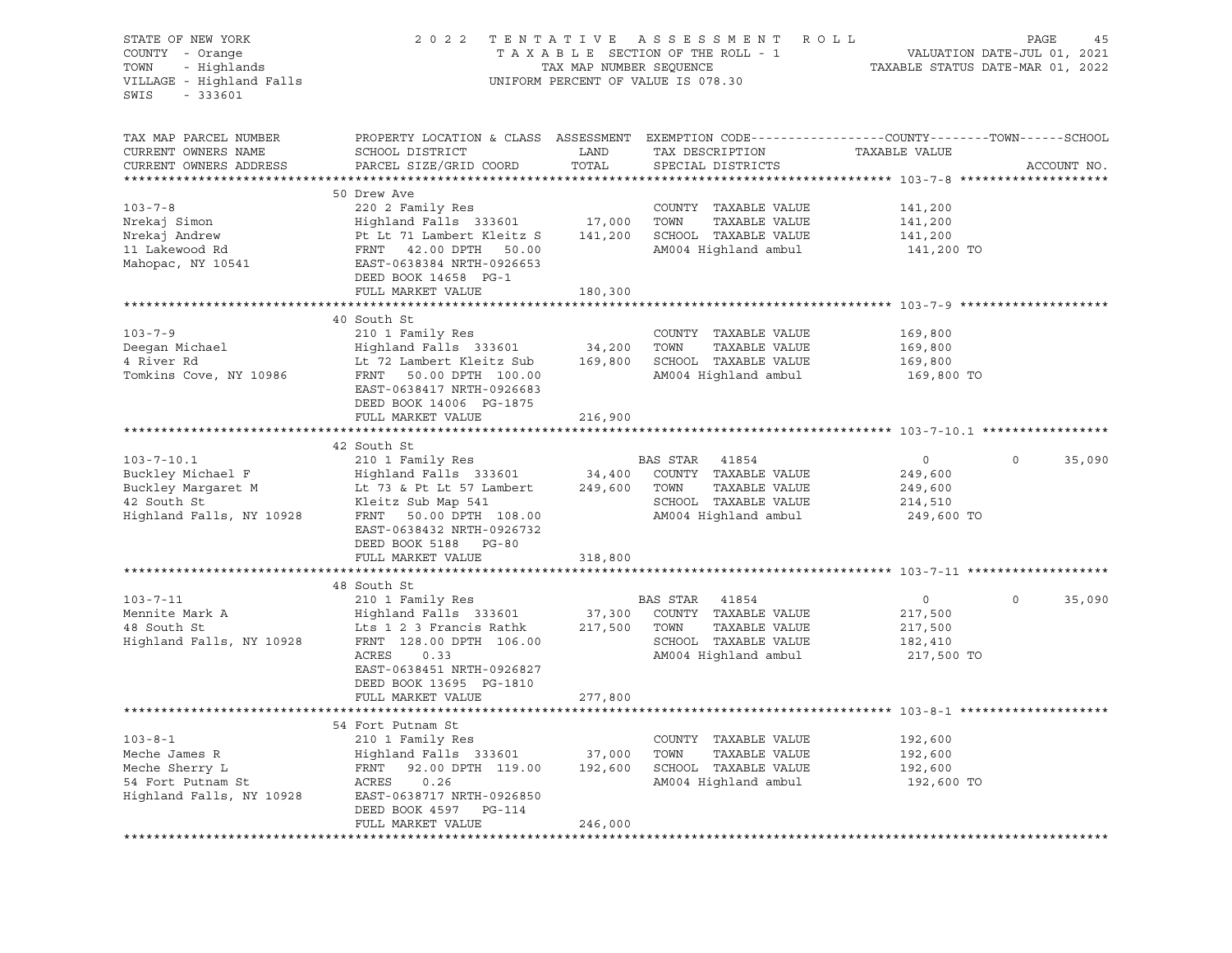| STATE OF NEW YORK<br>COUNTY - Orange<br>TOWN<br>- Highlands<br>VILLAGE - Highland Falls<br>$-333601$<br>SWIS | 2 0 2 2                                                                                                                                                                                                                                       | TENTATIVE<br>TAX MAP NUMBER SEQUENCE | A S S E S S M E N T<br>R O L L<br>TAXABLE SECTION OF THE ROLL - 1<br>UNIFORM PERCENT OF VALUE IS 078.30            | TAXABLE STATUS DATE-MAR 01, 2022                              | PAGE<br>46<br>VALUATION DATE-JUL 01, 2021 |
|--------------------------------------------------------------------------------------------------------------|-----------------------------------------------------------------------------------------------------------------------------------------------------------------------------------------------------------------------------------------------|--------------------------------------|--------------------------------------------------------------------------------------------------------------------|---------------------------------------------------------------|-------------------------------------------|
| TAX MAP PARCEL NUMBER<br>CURRENT OWNERS NAME<br>CURRENT OWNERS ADDRESS                                       | PROPERTY LOCATION & CLASS ASSESSMENT EXEMPTION CODE---------------COUNTY-------TOWN------SCHOOL<br>SCHOOL DISTRICT<br>PARCEL SIZE/GRID COORD                                                                                                  | LAND<br>TOTAL                        | TAX DESCRIPTION<br>SPECIAL DISTRICTS                                                                               | TAXABLE VALUE                                                 | ACCOUNT NO.                               |
| $103 - 8 - 2$<br>Salvani Madeline J<br>17 Redoubt St<br>Highland Falls, NY 10928                             | 17 Redoubt St<br>210 1 Family Res<br>Highland Falls 333601 34,800<br>Lt 64 Louis F Goodsell Su<br>FRNT<br>72.00 DPTH 103.00<br>ACRES<br>0.14<br>EAST-0638837 NRTH-0926872<br>DEED BOOK 2366 PG-00352<br>FULL MARKET VALUE                     | 153,300<br>195,800                   | BAS STAR 41854<br>COUNTY TAXABLE VALUE<br>TOWN<br>TAXABLE VALUE<br>SCHOOL TAXABLE VALUE<br>AM004 Highland ambul    | $\overline{0}$<br>153,300<br>153,300<br>118,210<br>153,300 TO | $\circ$<br>35,090                         |
|                                                                                                              |                                                                                                                                                                                                                                               |                                      |                                                                                                                    |                                                               |                                           |
| $103 - 8 - 3$<br>Saylor Andrew C<br>Saylor Janice F<br>15 Redoubt St<br>Highland Falls, NY 10928             | 15 Redoubt St<br>210 1 Family Res<br>Highland Falls 333601<br>Lt 63 Louis F Goodsell Su<br>FRNT 40.00 DPTH 100.00<br>EAST-0638817 NRTH-0926822<br>DEED BOOK 2152 PG-00268<br>FULL MARKET VALUE                                                | 30,600<br>201,700<br>257,600         | BAS STAR 41854<br>COUNTY TAXABLE VALUE<br>TOWN<br>TAXABLE VALUE<br>SCHOOL TAXABLE VALUE<br>AM004 Highland ambul    | $\circ$<br>201,700<br>201,700<br>166,610<br>201,700 TO        | $\circ$<br>35,090                         |
|                                                                                                              |                                                                                                                                                                                                                                               |                                      |                                                                                                                    |                                                               |                                           |
| $103 - 8 - 4$<br>Saylor Andrea<br>Huslinger Kevin II<br>13 Redoubt St<br>HighlandFalls, NY 10928             | 13 Redoubt St<br>210 1 Family Res<br>Highland Falls 333601<br>Lt62 Louis F Goodsell Sub<br>Life Estate L14346 Pg1396<br>Rec. 1-11-2018<br>FRNT 40.00 DPTH 100.00<br><b>BANKC031020</b><br>EAST-0638808 NRTH-0926784<br>DEED BOOK 14933 PG-817 | 30,600<br>211,800                    | COUNTY TAXABLE VALUE<br>TOWN<br>TAXABLE VALUE<br>SCHOOL TAXABLE VALUE<br>AM004 Highland ambul                      | 211,800<br>211,800<br>211,800<br>211,800 TO                   |                                           |
|                                                                                                              | FULL MARKET VALUE                                                                                                                                                                                                                             | 270,500                              |                                                                                                                    |                                                               |                                           |
| $103 - 8 - 5$<br>Nanartowich Victor E<br>Nanartowich Cheryl A<br>11 Redoubt St<br>Highland Falls, NY 10928   | 11 Redoubt St<br>210 1 Family Res<br>Highland Falls 333601<br>Lt 61 Louis F Goodsell Su<br>FRNT 40.00 DPTH 100.00<br>EAST-0638805 NRTH-0926751<br>DEED BOOK 3003 PG-00242<br>FULL MARKET VALUE                                                | 30,600<br>217,400<br>277,700         | BAS STAR<br>41854<br>COUNTY TAXABLE VALUE<br>TOWN<br>TAXABLE VALUE<br>SCHOOL TAXABLE VALUE<br>AM004 Highland ambul | $\circ$<br>217,400<br>217,400<br>182,310<br>217,400 TO        | 35,090<br>$\circ$                         |
|                                                                                                              |                                                                                                                                                                                                                                               |                                      |                                                                                                                    |                                                               |                                           |
| $103 - 8 - 6$<br>Nanartowich Victor<br>9 Redoubt St<br>Highland Falls, NY 10928                              | Redoubt St<br>314 Rural vac<10<br>Highland Falls 333601<br>Pt Lt 60 Louis F Goodsell<br>Sub Foot Path Only<br>8.00 DPTH 100.00<br>FRNT<br><b>BANKC180281</b><br>EAST-0638792 NRTH-0926727<br>DEED BOOK 14671 PG-436<br>FULL MARKET VALUE      | 200<br>200<br>300                    | COUNTY TAXABLE VALUE<br>TAXABLE VALUE<br>TOWN<br>SCHOOL TAXABLE VALUE<br>AM004 Highland ambul                      | 200<br>200<br>200<br>200 TO                                   |                                           |
|                                                                                                              |                                                                                                                                                                                                                                               |                                      |                                                                                                                    |                                                               |                                           |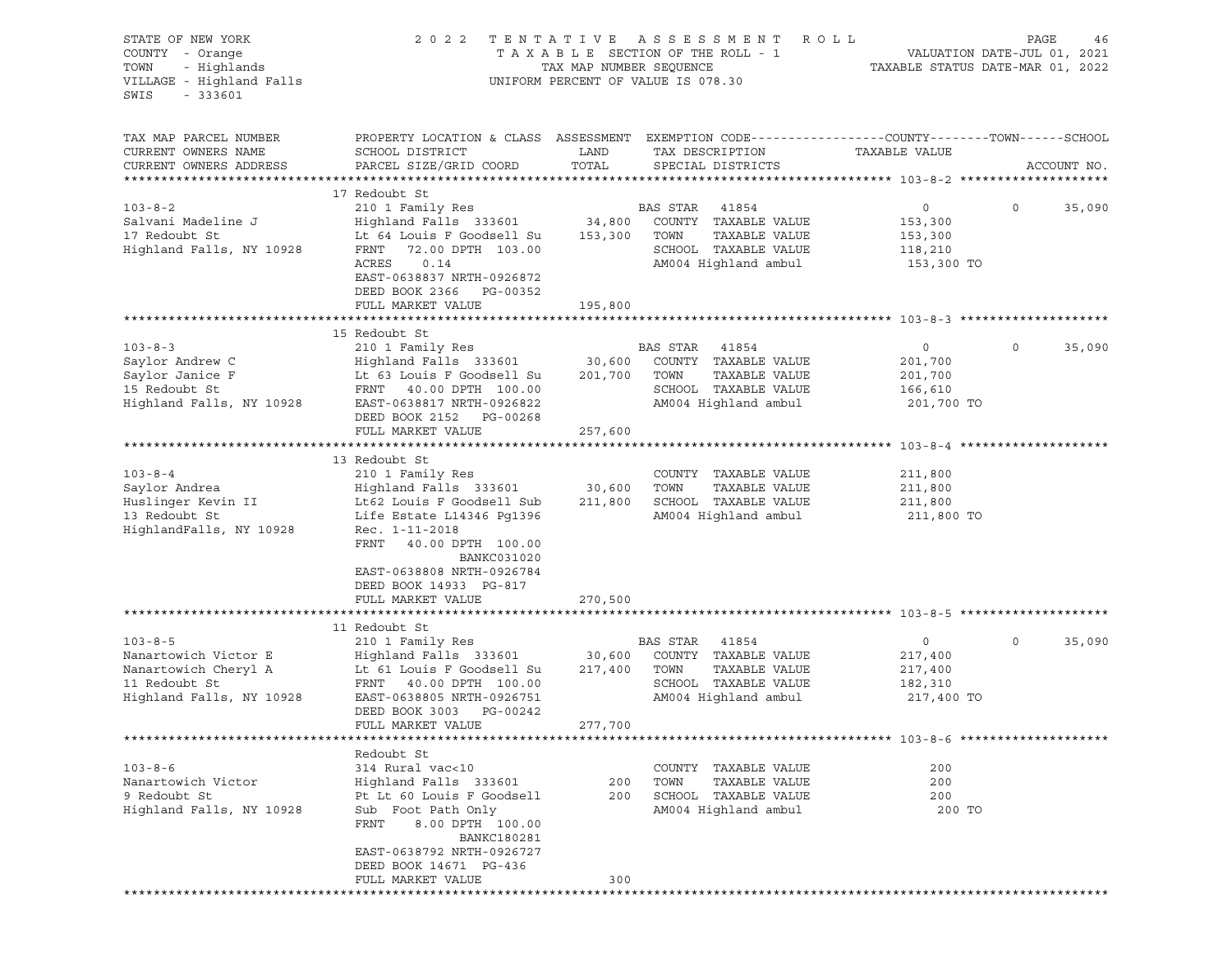| STATE OF NEW YORK<br>COUNTY - Orange | 2 0 2 2                                                                                         |                         | TENTATIVE ASSESSMENT ROLL<br>TAXABLE SECTION OF THE ROLL - 1 |                | PAGE<br>47                                                      |
|--------------------------------------|-------------------------------------------------------------------------------------------------|-------------------------|--------------------------------------------------------------|----------------|-----------------------------------------------------------------|
| TOWN<br>- Highlands                  |                                                                                                 | TAX MAP NUMBER SEQUENCE |                                                              |                | VALUATION DATE-JUL 01, 2021<br>TAXABLE STATUS DATE-MAR 01, 2022 |
| VILLAGE - Highland Falls             |                                                                                                 |                         | UNIFORM PERCENT OF VALUE IS 078.30                           |                |                                                                 |
| $-333601$<br>SWIS                    |                                                                                                 |                         |                                                              |                |                                                                 |
|                                      |                                                                                                 |                         |                                                              |                |                                                                 |
| TAX MAP PARCEL NUMBER                | PROPERTY LOCATION & CLASS ASSESSMENT EXEMPTION CODE----------------COUNTY-------TOWN-----SCHOOL |                         |                                                              |                |                                                                 |
| CURRENT OWNERS NAME                  | SCHOOL DISTRICT                                                                                 | LAND                    | TAX DESCRIPTION                                              | TAXABLE VALUE  |                                                                 |
| CURRENT OWNERS ADDRESS               | PARCEL SIZE/GRID COORD                                                                          | TOTAL                   | SPECIAL DISTRICTS                                            |                | ACCOUNT NO.                                                     |
|                                      |                                                                                                 |                         |                                                              |                |                                                                 |
|                                      | 9 Redoubt St                                                                                    |                         |                                                              |                |                                                                 |
| $103 - 8 - 7$                        | 210 1 Family Res                                                                                |                         | COUNTY TAXABLE VALUE                                         | 229,600        |                                                                 |
| Nanartowich Victor                   | Highland Falls 333601                                                                           | 23,800                  | TOWN<br>TAXABLE VALUE                                        | 229,600        |                                                                 |
| 9 Redoubt St                         | Pt Lt 60 Louis F Goodsell                                                                       | 229,600                 | SCHOOL TAXABLE VALUE                                         | 229,600        |                                                                 |
| Highland Falls, NY 10928             | FRNT<br>31.30 DPTH 100.00                                                                       |                         | AM004 Highland ambul                                         | 229,600 TO     |                                                                 |
|                                      | BANKC180281                                                                                     |                         |                                                              |                |                                                                 |
|                                      | EAST-0638788 NRTH-0926704                                                                       |                         |                                                              |                |                                                                 |
|                                      | DEED BOOK 14671 PG-436                                                                          |                         |                                                              |                |                                                                 |
|                                      | FULL MARKET VALUE                                                                               | 293,200                 |                                                              |                |                                                                 |
|                                      | 7 Redoubt St                                                                                    |                         |                                                              |                |                                                                 |
| $103 - 8 - 8$                        | 210 1 Family Res                                                                                |                         | COUNTY TAXABLE VALUE                                         | 176,800        |                                                                 |
| Caldwell Jeanne                      | Highland Falls 333601                                                                           | 34,600                  | TAXABLE VALUE<br>TOWN                                        | 176,800        |                                                                 |
| Caldwell Robert                      | Pt Lts 50 & 59 Louis F                                                                          | 176,800                 | SCHOOL TAXABLE VALUE                                         | 176,800        |                                                                 |
| Katheryn Green                       | Goodsell Sub                                                                                    |                         | AM004 Highland ambul                                         | 176,800 TO     |                                                                 |
| 17 Drew Ave                          | FRNT 58.00 DPTH 100.00                                                                          |                         |                                                              |                |                                                                 |
| Highland Falls, NY 10928             | EAST-0638776 NRTH-0926664                                                                       |                         |                                                              |                |                                                                 |
|                                      | DEED BOOK 12093 PG-1033                                                                         |                         |                                                              |                |                                                                 |
|                                      | FULL MARKET VALUE                                                                               | 225,800                 |                                                              |                |                                                                 |
|                                      |                                                                                                 |                         |                                                              |                |                                                                 |
|                                      | 5 Redoubt St                                                                                    |                         |                                                              |                |                                                                 |
| $103 - 8 - 9$                        | 220 2 Family Res                                                                                |                         | COUNTY TAXABLE VALUE                                         | 230,600        |                                                                 |
| Pohl Andrew W                        | Highland Falls 333601                                                                           | 34,200                  | TOWN<br>TAXABLE VALUE                                        | 230,600        |                                                                 |
| 3 Redoubt St                         | Pt Lts 57 58 Louis F                                                                            | 230,600                 | SCHOOL TAXABLE VALUE                                         | 230,600        |                                                                 |
| Highland Falls, NY 10928             | Goodsell Sub                                                                                    |                         | AM004 Highland ambul                                         | 230,600 TO     |                                                                 |
|                                      | FRNT 50.00 DPTH 100.00                                                                          |                         |                                                              |                |                                                                 |
|                                      | EAST-0638764 NRTH-0926604                                                                       |                         |                                                              |                |                                                                 |
|                                      | DEED BOOK 11541 PG-1149                                                                         |                         |                                                              |                |                                                                 |
|                                      | FULL MARKET VALUE                                                                               | 294,500                 |                                                              |                |                                                                 |
|                                      |                                                                                                 |                         |                                                              |                |                                                                 |
|                                      | 3 Redoubt St                                                                                    |                         |                                                              |                |                                                                 |
| $103 - 8 - 10$                       | 210 1 Family Res                                                                                |                         | BAS STAR 41854                                               | $\overline{0}$ | $\mathbf 0$<br>35,090                                           |
| Pohl Andrew W                        | Highland Falls 333601                                                                           | 34,400                  | COUNTY TAXABLE VALUE                                         | 195,600        |                                                                 |
| Pohl Dawn M                          | Lt 56 Pt Lts 55 57                                                                              | 195,600                 | TOWN<br>TAXABLE VALUE                                        | 195,600        |                                                                 |
| 3 Redoubt St                         | Louis F Goodsell Sub                                                                            |                         | SCHOOL TAXABLE VALUE                                         | 160,510        |                                                                 |
| Highland Falls, NY 10928             | FRNT 52.00 DPTH 100.00                                                                          |                         | AM004 Highland ambul                                         | 195,600 TO     |                                                                 |
|                                      | EAST-0638750 NRTH-0926557                                                                       |                         |                                                              |                |                                                                 |
|                                      | DEED BOOK 4150 PG-56                                                                            |                         |                                                              |                |                                                                 |
|                                      | FULL MARKET VALUE                                                                               | 249,800                 |                                                              |                |                                                                 |
|                                      | 1 Redoubt St                                                                                    |                         |                                                              |                |                                                                 |
| $103 - 8 - 11$                       | 210 1 Family Res                                                                                |                         | COUNTY TAXABLE VALUE                                         | 169,100        |                                                                 |
| Chan Kit                             | Highland Falls 333601                                                                           | 17,000                  | TAXABLE VALUE<br>TOWN                                        | 169,100        |                                                                 |
| Lam Nancy                            | Pt Lt 55 Louis F Goodsell                                                                       | 169,100                 | SCHOOL TAXABLE VALUE                                         | 169,100        |                                                                 |
| 24 Anderson Rd                       | FRNT<br>38.10 DPTH 60.00                                                                        |                         | AM004 Highland ambul                                         | 169,100 TO     |                                                                 |
| Pomona, NY 10970                     | BANK<br>L                                                                                       |                         |                                                              |                |                                                                 |
|                                      | EAST-0638755 NRTH-0926513                                                                       |                         |                                                              |                |                                                                 |
|                                      | DEED BOOK 12465 PG-1020                                                                         |                         |                                                              |                |                                                                 |
|                                      | FULL MARKET VALUE                                                                               | 216,000                 |                                                              |                |                                                                 |
|                                      |                                                                                                 |                         |                                                              |                |                                                                 |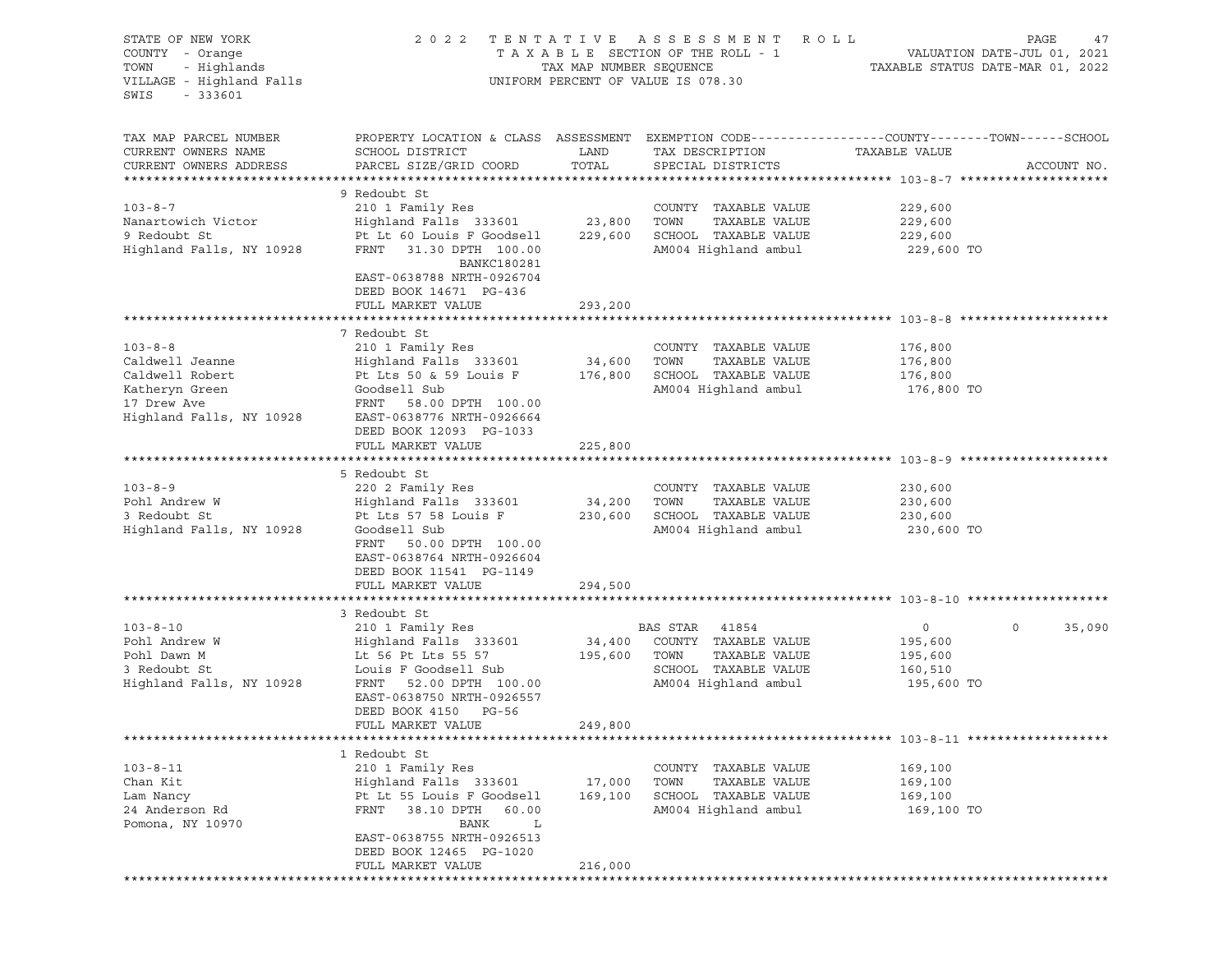| STATE OF NEW YORK<br>COUNTY - Orange<br>- Highlands<br>TOWN<br>VILLAGE - Highland Falls<br>$-333601$<br>SWIS | 2 0 2 2                                                                                                                                      | TAX MAP NUMBER SEQUENCE | TENTATIVE ASSESSMENT ROLL<br>TAXABLE SECTION OF THE ROLL - 1<br>UNIFORM PERCENT OF VALUE IS 078.30 |                    | PAGE<br>48<br>VALUATION DATE-JUL 01, 2021<br>TAXABLE STATUS DATE-MAR 01, 2022 |
|--------------------------------------------------------------------------------------------------------------|----------------------------------------------------------------------------------------------------------------------------------------------|-------------------------|----------------------------------------------------------------------------------------------------|--------------------|-------------------------------------------------------------------------------|
| TAX MAP PARCEL NUMBER<br>CURRENT OWNERS NAME<br>CURRENT OWNERS ADDRESS                                       | PROPERTY LOCATION & CLASS ASSESSMENT EXEMPTION CODE----------------COUNTY-------TOWN-----SCHOOL<br>SCHOOL DISTRICT<br>PARCEL SIZE/GRID COORD | LAND<br>TOTAL           | TAX DESCRIPTION<br>SPECIAL DISTRICTS                                                               | TAXABLE VALUE      | ACCOUNT NO.                                                                   |
|                                                                                                              | 36 Drew Ave                                                                                                                                  |                         |                                                                                                    |                    |                                                                               |
| $103 - 8 - 12$                                                                                               | 210 1 Family Res                                                                                                                             |                         | COUNTY TAXABLE VALUE                                                                               | 143,600            |                                                                               |
| Ryan Donal                                                                                                   | Highland Falls 333601 10,200                                                                                                                 |                         | TOWN<br>TAXABLE VALUE                                                                              | 143,600            |                                                                               |
| 103 Cottage Ln                                                                                               | Pt Lt 55 Louis F Goodsell                                                                                                                    | 143,600                 | SCHOOL TAXABLE VALUE                                                                               | 143,600            |                                                                               |
| Blauvelt, NY 10913                                                                                           | FRNT 40.00 DPTH 38.10<br>EAST-0638705 NRTH-0926539<br>DEED BOOK 14253 PG-213                                                                 |                         | AM004 Highland ambul                                                                               | 143,600 TO         |                                                                               |
|                                                                                                              | FULL MARKET VALUE                                                                                                                            | 183,400                 |                                                                                                    |                    |                                                                               |
|                                                                                                              |                                                                                                                                              |                         |                                                                                                    |                    |                                                                               |
|                                                                                                              | 38 Drew Ave                                                                                                                                  |                         |                                                                                                    |                    |                                                                               |
| $103 - 8 - 13$<br>Oduor Macquick A                                                                           | 210 1 Family Res<br>Highland Falls 333601                                                                                                    | 30,600                  | COUNTY TAXABLE VALUE<br>TOWN<br>TAXABLE VALUE                                                      | 201,800<br>201,800 |                                                                               |
| 38 Drew Ave                                                                                                  | Life Estate/F.O'Rourke                                                                                                                       | 201,800                 | SCHOOL TAXABLE VALUE                                                                               | 201,800            |                                                                               |
| Highland Falls, NY 10928                                                                                     | FRNT 50.00 DPTH 80.00<br>BANKC080496<br>EAST-0638676 NRTH-0926565                                                                            |                         | AM004 Highland ambul                                                                               | 201,800 TO         |                                                                               |
|                                                                                                              | DEED BOOK 14109 PG-1544                                                                                                                      |                         |                                                                                                    |                    |                                                                               |
|                                                                                                              | FULL MARKET VALUE                                                                                                                            | 257,700                 |                                                                                                    |                    |                                                                               |
|                                                                                                              |                                                                                                                                              |                         |                                                                                                    |                    |                                                                               |
|                                                                                                              | 40 Drew Ave                                                                                                                                  |                         |                                                                                                    |                    |                                                                               |
| $103 - 8 - 14$                                                                                               | 220 2 Family Res                                                                                                                             |                         | BAS STAR<br>41854                                                                                  | $\circ$            | $\Omega$<br>35,090                                                            |
| Cyr Joseph R Jr.                                                                                             | Highland Falls 333601                                                                                                                        | 34,200                  | COUNTY TAXABLE VALUE                                                                               | 240,900            |                                                                               |
| 40-11 Drew Ave                                                                                               | FRNT 62.00 DPTH 80.00                                                                                                                        | 240,900                 | TOWN<br>TAXABLE VALUE                                                                              | 240,900            |                                                                               |
| Highland Falls, NY 10928                                                                                     | BANK0230070                                                                                                                                  |                         | SCHOOL TAXABLE VALUE                                                                               | 205,810            |                                                                               |
|                                                                                                              | EAST-0638628 NRTH-0926578                                                                                                                    |                         | AM004 Highland ambul                                                                               | 240,900 TO         |                                                                               |
|                                                                                                              | DEED BOOK 13784 PG-45<br>FULL MARKET VALUE                                                                                                   |                         |                                                                                                    |                    |                                                                               |
|                                                                                                              |                                                                                                                                              | 307,700                 |                                                                                                    |                    |                                                                               |
|                                                                                                              | 44 Fort Putnam St                                                                                                                            |                         |                                                                                                    |                    |                                                                               |
| $103 - 8 - 15$                                                                                               | 210 1 Family Res                                                                                                                             |                         | BAS STAR<br>41854                                                                                  | $\overline{0}$     | $\circ$<br>35,090                                                             |
| Haight Julia M                                                                                               | Highland Falls 333601 34,000                                                                                                                 |                         | COUNTY TAXABLE VALUE                                                                               | 190,300            |                                                                               |
| 44 Ft Putnam St                                                                                              | FRNT 40.00 DPTH 112.00                                                                                                                       | 190,300                 | TAXABLE VALUE<br>TOWN                                                                              | 190,300            |                                                                               |
| Highland Falls, NY 10928                                                                                     | <b>BANKC110038</b>                                                                                                                           |                         | SCHOOL TAXABLE VALUE                                                                               | 155,210            |                                                                               |
|                                                                                                              | EAST-0638663 NRTH-0926629                                                                                                                    |                         | AM004 Highland ambul                                                                               | 190,300 TO         |                                                                               |
|                                                                                                              | DEED BOOK 11989 PG-40                                                                                                                        |                         |                                                                                                    |                    |                                                                               |
|                                                                                                              | FULL MARKET VALUE                                                                                                                            | 243,000                 |                                                                                                    |                    |                                                                               |
|                                                                                                              |                                                                                                                                              |                         |                                                                                                    |                    |                                                                               |
|                                                                                                              | 46 Fort Putnam St                                                                                                                            |                         |                                                                                                    |                    | $\Omega$                                                                      |
| $103 - 8 - 16$                                                                                               | 210 1 Family Res                                                                                                                             |                         | BAS STAR<br>41854<br>COUNTY TAXABLE VALUE                                                          | $\circ$            | 35,090                                                                        |
| Renda Nicole<br>46 Fort Putnam St                                                                            | Highland Falls 333601 34,000<br>FRNT 40.00 DPTH 112.00                                                                                       | 195,200                 | TOWN<br>TAXABLE VALUE                                                                              | 195,200<br>195,200 |                                                                               |
| Highland Falls, NY 10928                                                                                     | BANKC120337                                                                                                                                  |                         | SCHOOL TAXABLE VALUE                                                                               | 160,110            |                                                                               |
|                                                                                                              | EAST-0638670 NRTH-0926664                                                                                                                    |                         | AM004 Highland ambul                                                                               | 195,200 TO         |                                                                               |
|                                                                                                              | DEED BOOK 14091 PG-86                                                                                                                        |                         |                                                                                                    |                    |                                                                               |
|                                                                                                              | FULL MARKET VALUE                                                                                                                            | 249,300                 |                                                                                                    |                    |                                                                               |
|                                                                                                              |                                                                                                                                              |                         |                                                                                                    |                    |                                                                               |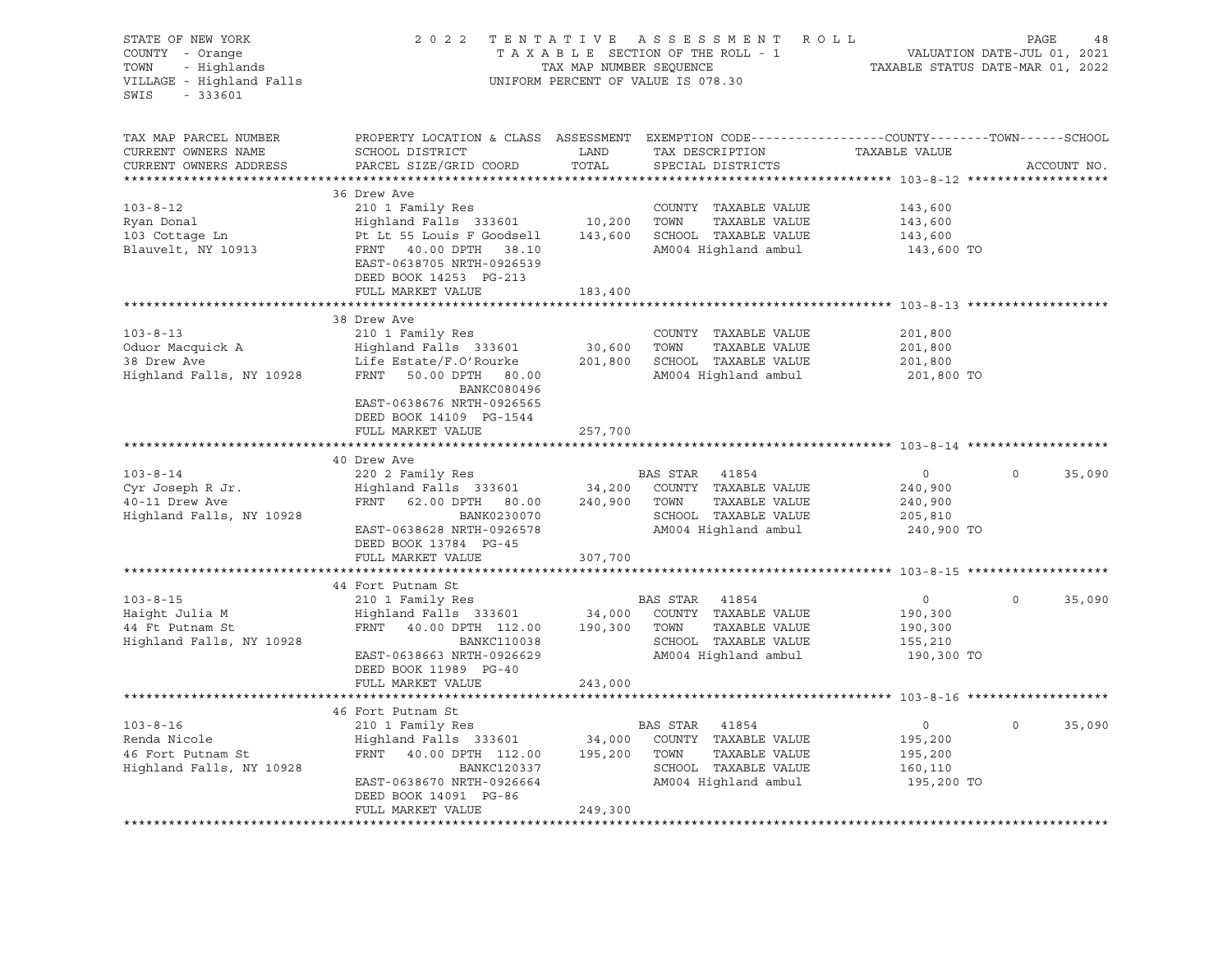| STATE OF NEW YORK        | 2 0 2 2                     | TENTATIVE ASSESSMENT<br>R O L L                                                                 |                             | PAGE<br>49  |
|--------------------------|-----------------------------|-------------------------------------------------------------------------------------------------|-----------------------------|-------------|
| COUNTY - Orange          |                             | TAXABLE SECTION OF THE ROLL - 1                                                                 | VALUATION DATE-JUL 01, 2021 |             |
| TOWN<br>- Highlands      | TAX MAP NUMBER SEQUENCE     | TAXABLE STATUS DATE-MAR 01, 2022                                                                |                             |             |
| VILLAGE - Highland Falls |                             | UNIFORM PERCENT OF VALUE IS 078.30                                                              |                             |             |
| $-333601$<br>SWIS        |                             |                                                                                                 |                             |             |
|                          |                             |                                                                                                 |                             |             |
| TAX MAP PARCEL NUMBER    |                             | PROPERTY LOCATION & CLASS ASSESSMENT EXEMPTION CODE---------------COUNTY-------TOWN------SCHOOL |                             |             |
| CURRENT OWNERS NAME      | SCHOOL DISTRICT             | LAND<br>TAX DESCRIPTION                                                                         | TAXABLE VALUE               |             |
| CURRENT OWNERS ADDRESS   | PARCEL SIZE/GRID COORD      | TOTAL<br>SPECIAL DISTRICTS                                                                      |                             | ACCOUNT NO. |
|                          |                             |                                                                                                 |                             |             |
|                          | 48 Fort Putnam St           |                                                                                                 |                             |             |
| $103 - 8 - 17$           | 210 1 Family Res            | BAS STAR 41854                                                                                  | $\circ$<br>$\circ$          | 35,090      |
| Mrazek Thomas J          |                             | Highland Falls 333601 34,600 COUNTY TAXABLE VALUE                                               | 191,900                     |             |
| Mrazek Maureen P         | FRNT<br>50.00 DPTH 116.00   | 191,900<br>TOWN<br>TAXABLE VALUE                                                                | 191,900                     |             |
| 48 Ft Putnam St          | BANKC030614                 | SCHOOL TAXABLE VALUE                                                                            | 156,810                     |             |
| Highland Falls, NY 10928 | EAST-0638683 NRTH-0926710   | AM004 Highland ambul                                                                            | 191,900 TO                  |             |
|                          | DEED BOOK 11556 PG-890      |                                                                                                 |                             |             |
|                          | FULL MARKET VALUE           | 245,100                                                                                         |                             |             |
|                          |                             |                                                                                                 |                             |             |
|                          |                             |                                                                                                 |                             |             |
|                          | 50 Fort Putnam St           |                                                                                                 |                             |             |
| $103 - 8 - 18$           | 210 1 Family Res            | VET COM C 41132                                                                                 | 33,600<br>$\circ$           | 0           |
| Farmer Michael J         | Highland Falls 333601       | 36,000 VET COM T 41133                                                                          | 19,200<br>$\circ$           | $\mathbf 0$ |
| Farmer Renate A          | FRNT<br>64.00 DPTH 118.00   | 223,200 BAS STAR 41854                                                                          | $\circ$<br>$\mathbf 0$      | 35,090      |
| 50 Fort Putnam St        | 0.20<br>ACRES               | COUNTY TAXABLE VALUE                                                                            | 189,600                     |             |
| Highland Falls, NY 10928 | EAST-0638698 NRTH-0926770   | TOWN<br>TAXABLE VALUE                                                                           | 204,000                     |             |
|                          | DEED BOOK 4305 PG-227       | SCHOOL TAXABLE VALUE                                                                            | 188,110                     |             |
|                          | FULL MARKET VALUE           | 285,100 AM004 Highland ambul                                                                    | 223,200 TO                  |             |
|                          |                             |                                                                                                 |                             |             |
|                          | 39 Drew Ave                 |                                                                                                 |                             |             |
| $103 - 9 - 1$            | 210 1 Family Res            | COUNTY TAXABLE VALUE                                                                            | 218,100                     |             |
| Parrish Monica J         | Highland Falls 333601       | 34,800<br>TAXABLE VALUE<br>TOWN                                                                 | 218,100                     |             |
| 1230 Yearwood Rd         | FAMILY TRUST                | SCHOOL TAXABLE VALUE<br>218,100                                                                 | 218,100                     |             |
| Bethlehem, GA 30620      | FRNT<br>58.70 DPTH 100.00   | AM004 Highland ambul                                                                            | 218,100 TO                  |             |
|                          | ACRES<br>0.14 BANKC020440   |                                                                                                 |                             |             |
|                          | EAST-0638597 NRTH-0926439   |                                                                                                 |                             |             |
|                          | DEED BOOK 14401 PG-202      |                                                                                                 |                             |             |
|                          |                             |                                                                                                 |                             |             |
|                          | FULL MARKET VALUE           | 278,500                                                                                         |                             |             |
|                          |                             |                                                                                                 |                             |             |
|                          | 37 Drew Ave                 |                                                                                                 |                             |             |
| $103 - 9 - 2$            | 411 Apartment               | COUNTY TAXABLE VALUE                                                                            | 255,000                     |             |
| 37 Drew LLC              | Highland Falls 333601       | 26,500<br>TOWN<br>TAXABLE VALUE                                                                 | 255,000                     |             |
| 72-11 Austin St MB#477   | FRNT<br>50.00 DPTH 50.00    | 255,000<br>SCHOOL TAXABLE VALUE                                                                 | 255,000                     |             |
| Forest Hills, NY 11375   | <b>BANKC020715</b>          | AM004 Highland ambul                                                                            | 255,000 TO                  |             |
|                          | EAST-0638655 NRTH-0926439   |                                                                                                 |                             |             |
|                          | DEED BOOK 14694 PG-758      |                                                                                                 |                             |             |
|                          | FULL MARKET VALUE           | 325,700                                                                                         |                             |             |
|                          |                             |                                                                                                 |                             |             |
|                          | 37 Lake St                  |                                                                                                 |                             |             |
| $103 - 9 - 3$            | 220 2 Family Res            | VET WAR C 41122                                                                                 | 20,160<br>0                 | $\mathbf 0$ |
| Licciardi John P         | Highland Falls 333601       | 20,400 VET WAR T 41123                                                                          | 0<br>11,520                 | 0           |
| 37 Lake St               | FRNT<br>50.00 DPTH<br>50.00 | 181,000 VET DIS C<br>41142                                                                      | 67,200<br>0                 | 0           |
| Highland Falls, NY 10928 | BANKC061339                 | VET DIS T<br>41143                                                                              | 38,400<br>0                 | 0           |
|                          | EAST-0638638 NRTH-0926405   | ENH STAR<br>41834                                                                               | $\mathbf 0$<br>$\circ$      | 87,610      |
|                          | DEED BOOK 13235 PG-635      | COUNTY TAXABLE VALUE                                                                            | 93,640                      |             |
|                          | FULL MARKET VALUE           | TOWN<br>TAXABLE VALUE<br>231,200                                                                | 131,080                     |             |
|                          |                             | SCHOOL TAXABLE VALUE                                                                            | 93,390                      |             |
|                          |                             | AM004 Highland ambul                                                                            | 181,000 TO                  |             |
|                          |                             |                                                                                                 |                             |             |
|                          |                             |                                                                                                 |                             |             |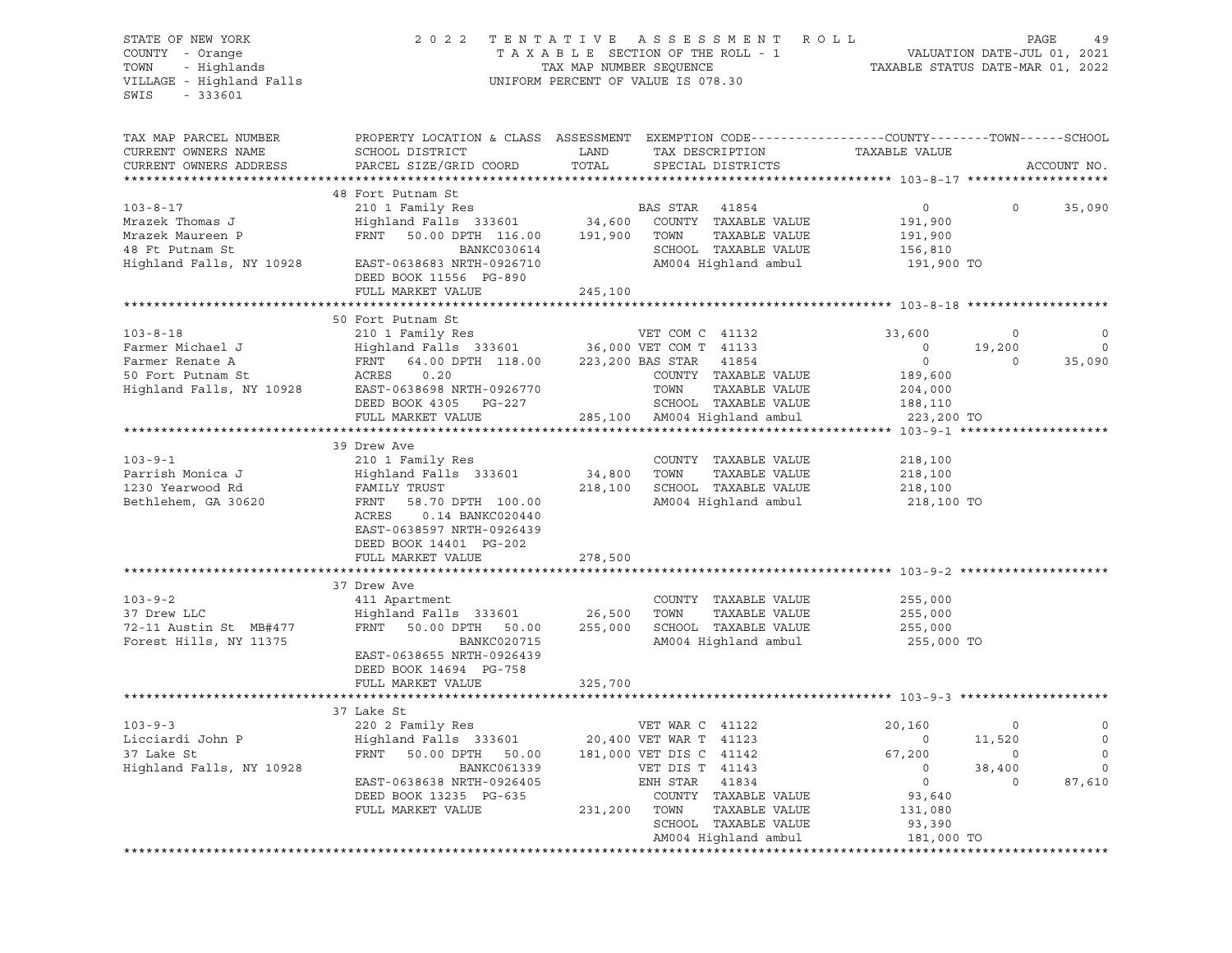# STATE OF NEW YORK 2 0 2 2 T E N T A T I V E A S S E S S M E N T R O L L PAGE 50 COUNTY - Orange T A X A B L E SECTION OF THE ROLL - 1 VALUATION DATE-JUL 01, 2021 TOWN - Highlands TAX MAP NUMBER SEQUENCE TAXABLE STATUS DATE-MAR 01, 2022 VILLAGE - Highland Falls UNIFORM PERCENT OF VALUE IS 078.30

| TAX MAP PARCEL NUMBER<br>CURRENT OWNERS NAME<br>CURRENT OWNERS ADDRESS | PROPERTY LOCATION & CLASS ASSESSMENT EXEMPTION CODE----------------COUNTY-------TOWN-----SCHOOL<br>SCHOOL DISTRICT<br>PARCEL SIZE/GRID COORD | LAND<br>TOTAL | TAX DESCRIPTION<br>SPECIAL DISTRICTS | TAXABLE VALUE  | ACCOUNT NO.       |
|------------------------------------------------------------------------|----------------------------------------------------------------------------------------------------------------------------------------------|---------------|--------------------------------------|----------------|-------------------|
|                                                                        |                                                                                                                                              |               |                                      |                |                   |
|                                                                        | 31 Lake St                                                                                                                                   |               |                                      |                |                   |
| $103 - 9 - 4$                                                          | 210 1 Family Res                                                                                                                             |               | COUNTY TAXABLE VALUE                 | 181,300        |                   |
| Neville Thomas F                                                       | Highland Falls 333601 34,200                                                                                                                 |               | TOWN<br>TAXABLE VALUE                | 181,300        |                   |
| 3 Crooked Hill Rd                                                      | FRNT 79.00 DPTH 68.00                                                                                                                        | 181,300       | SCHOOL TAXABLE VALUE                 | 181,300        |                   |
| Pearl River, NY 10965                                                  | EAST-0638614 NRTH-0926254<br>DEED BOOK 13790 PG-527                                                                                          |               | AM004 Highland ambul                 | 181,300 TO     |                   |
|                                                                        | FULL MARKET VALUE                                                                                                                            | 231,500       |                                      |                |                   |
|                                                                        |                                                                                                                                              |               |                                      |                |                   |
|                                                                        | 27 Lake St                                                                                                                                   |               |                                      |                |                   |
| $103 - 9 - 5$                                                          | 210 1 Family Res                                                                                                                             |               | COUNTY TAXABLE VALUE                 | 197,300        |                   |
| Ender Morten                                                           | Highland Falls 333601 34,000                                                                                                                 |               | TOWN<br>TAXABLE VALUE                | 197,300        |                   |
| Morano-Ender Corina A                                                  | Lt 12 Muller Sub & Parcel                                                                                                                    | 197,300       | SCHOOL TAXABLE VALUE                 | 197,300        |                   |
| 27 Lake St                                                             | Mtge 03109092400640-0                                                                                                                        |               | AM004 Highland ambul                 | 197,300 TO     |                   |
| Highland Falls, NY 10928                                               | FRNT 61.00 DPTH 68.00<br>EAST-0638603 NRTH-0926189<br>DEED BOOK 5334 PG-158                                                                  |               |                                      |                |                   |
|                                                                        | FULL MARKET VALUE                                                                                                                            | 252,000       |                                      |                |                   |
|                                                                        |                                                                                                                                              |               |                                      |                |                   |
|                                                                        | 25 Lake St                                                                                                                                   |               |                                      |                |                   |
| $103 - 9 - 6$                                                          | 311 Res vac land                                                                                                                             |               | COUNTY TAXABLE VALUE                 | 23,800         |                   |
| Strauch Russell                                                        | Highland Falls 333601                                                                                                                        | 23,800        | TOWN<br>TAXABLE VALUE                | 23,800         |                   |
| 24 Oakland Ave                                                         | Lt 13 Muller Sub                                                                                                                             | 23,800        | SCHOOL TAXABLE VALUE                 | 23,800         |                   |
| Warwick, NY 10990                                                      | FRNT 44.00 DPTH 72.00                                                                                                                        |               | AM004 Highland ambul                 | 23,800 TO      |                   |
|                                                                        | EAST-0638598 NRTH-0926133<br>DEED BOOK 6078 PG-194                                                                                           |               |                                      |                |                   |
|                                                                        | FULL MARKET VALUE                                                                                                                            | 30,400        |                                      |                |                   |
|                                                                        |                                                                                                                                              |               |                                      |                |                   |
|                                                                        | 23 Lake St                                                                                                                                   |               |                                      |                |                   |
| $103 - 9 - 7$                                                          | 210 1 Family Res                                                                                                                             |               | BAS STAR 41854                       | $\overline{0}$ | $\circ$<br>35,090 |
| Smith Erik W                                                           | Highland Falls 333601                                                                                                                        |               | 27,200 COUNTY TAXABLE VALUE          | 233,900        |                   |
| 23 Lake St                                                             | Lt 14 Muller Sub                                                                                                                             |               | 233,900 TOWN<br>TAXABLE VALUE        | 233,900        |                   |
| Highland Falls, NY 10928                                               | FRNT 50.00 DPTH 77.00                                                                                                                        |               | SCHOOL TAXABLE VALUE                 | 198,810        |                   |
|                                                                        | EAST-0638596 NRTH-0926087                                                                                                                    |               | AM004 Highland ambul                 | 233,900 TO     |                   |
|                                                                        | DEED BOOK 6002 PG-331                                                                                                                        |               |                                      |                |                   |
|                                                                        | FULL MARKET VALUE                                                                                                                            | 298,700       |                                      |                |                   |
|                                                                        |                                                                                                                                              |               |                                      |                |                   |
|                                                                        | 21 Lake St                                                                                                                                   |               |                                      |                |                   |
| $103 - 9 - 8$                                                          | 220 2 Family Res                                                                                                                             |               | COUNTY TAXABLE VALUE                 | 160,200        |                   |
| Graber Carly                                                           | Highland Falls 333601                                                                                                                        | 34,000        | TOWN<br>TAXABLE VALUE                | 160,200        |                   |
| 21 Lake St                                                             | Lt 15 Muller Sub                                                                                                                             | 160,200       | SCHOOL TAXABLE VALUE                 | 160,200        |                   |
| Highland Falls, NY 10928                                               | FRNT 57.00 DPTH 82.00<br><b>BANKC160113</b>                                                                                                  |               | AM004 Highland ambul                 | 160,200 TO     |                   |
|                                                                        | EAST-0638587 NRTH-0926035<br>DEED BOOK 14168 PG-401                                                                                          |               |                                      |                |                   |
|                                                                        | FULL MARKET VALUE                                                                                                                            | 204,600       |                                      |                |                   |
|                                                                        |                                                                                                                                              |               |                                      |                |                   |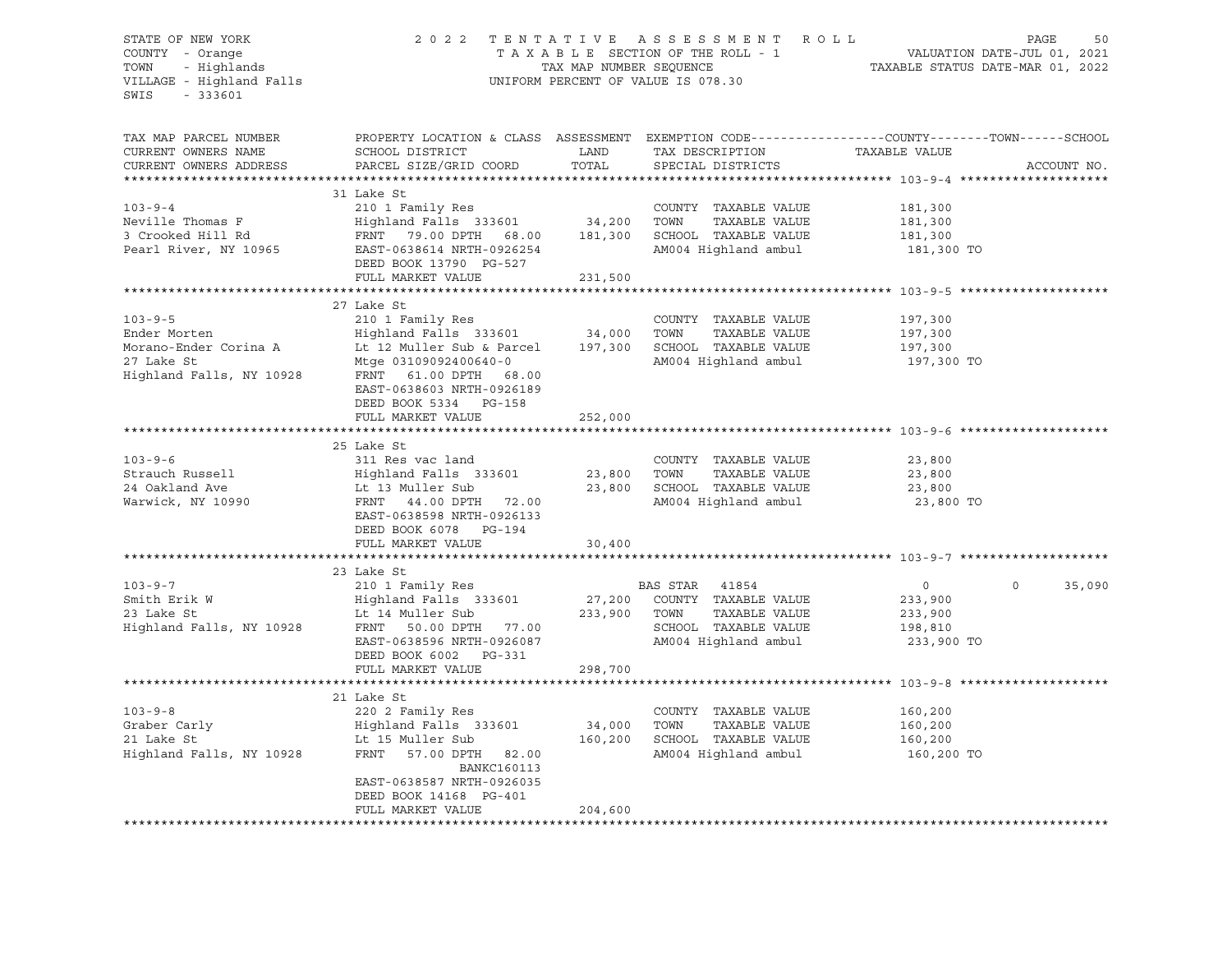| STATE OF NEW YORK<br>COUNTY - Orange<br>- Highlands<br>TOWN<br>VILLAGE - Highland Falls<br>SWIS<br>$-333601$ | 2 0 2 2                                                                                                                                                                                                       |                            | TENTATIVE ASSESSMENT ROLL<br>UNIFORM PERCENT OF VALUE IS 078.30                                                                               |                                                                                              | PAGE                         | 51                           |
|--------------------------------------------------------------------------------------------------------------|---------------------------------------------------------------------------------------------------------------------------------------------------------------------------------------------------------------|----------------------------|-----------------------------------------------------------------------------------------------------------------------------------------------|----------------------------------------------------------------------------------------------|------------------------------|------------------------------|
| TAX MAP PARCEL NUMBER<br>CURRENT OWNERS NAME<br>CURRENT OWNERS ADDRESS                                       | PROPERTY LOCATION & CLASS ASSESSMENT EXEMPTION CODE----------------COUNTY-------TOWN-----SCHOOL<br>SCHOOL DISTRICT<br>PARCEL SIZE/GRID COORD                                                                  | LAND<br>TOTAL              | TAX DESCRIPTION<br>SPECIAL DISTRICTS                                                                                                          | TAXABLE VALUE                                                                                |                              | ACCOUNT NO.                  |
|                                                                                                              | 19 Lake St                                                                                                                                                                                                    |                            |                                                                                                                                               |                                                                                              |                              |                              |
| $103 - 9 - 9$<br>Pozo Michael M<br>Pozo Rose Marie<br>19 Lake St<br>Highland Falls, NY 10928                 | 210 1 Family Res<br>Highland Falls 333601 36,200<br>Lts D E Ptlt C Muller Sub<br>FRNT 108.00 DPTH 90.00<br>ACRES<br>0.21<br>EAST-0638582 NRTH-0925954                                                         | 255,100                    | COUNTY TAXABLE VALUE<br>TOWN<br>TAXABLE VALUE<br>SCHOOL TAXABLE VALUE<br>AM004 Highland ambul                                                 | 255,100<br>255,100<br>255,100<br>255,100 TO                                                  |                              |                              |
|                                                                                                              | DEED BOOK 11089 PG-1006                                                                                                                                                                                       |                            |                                                                                                                                               |                                                                                              |                              |                              |
|                                                                                                              | FULL MARKET VALUE                                                                                                                                                                                             | 325,800                    |                                                                                                                                               |                                                                                              |                              |                              |
|                                                                                                              | 15 Lake St                                                                                                                                                                                                    |                            |                                                                                                                                               |                                                                                              |                              |                              |
| $103 - 9 - 10$<br>Gass John<br>Gass Kathryn A<br>15 Lake St<br>15 Lake St<br>Highland Falls, NY 10928        | 210 1 Family Res<br>Highland Falls 333601 35,800 VET COM T 41133<br>Lt B Pt Lt C Muller Sub<br>FRNT 94.00 DPTH 91.00<br>ACRES<br>0.19 BANKC030440<br>EAST-0638559 NRTH-0925862<br>DEED BOOK 2506 PG-00078     |                            | VET COM C 41132<br>238,800 ENH STAR<br>41834<br>COUNTY TAXABLE VALUE<br>TOWN<br>TAXABLE VALUE<br>SCHOOL TAXABLE VALUE<br>AM004 Highland ambul | 33,600<br>$\circ$<br>$\circ$<br>205,200<br>219,600<br>151,190<br>238,800 TO                  | $\circ$<br>19,200<br>$\circ$ | 0<br>$\circ$<br>87,610       |
|                                                                                                              | FULL MARKET VALUE                                                                                                                                                                                             | 305,000                    |                                                                                                                                               |                                                                                              |                              |                              |
|                                                                                                              |                                                                                                                                                                                                               |                            |                                                                                                                                               |                                                                                              |                              |                              |
| $103 - 9 - 11$<br>Baisley Arthur A<br>11 Lake St<br>Highland Falls, NY 10928                                 | 11 Lake St<br>210 1 Family Res<br>Highland Falls 333601<br>Lt A Muller Sub<br>FRNT 47.00 DPTH 91.00<br>EAST-0638558 NRTH-0925794<br>DEED BOOK 12528 PG-954<br>FULL MARKET VALUE                               | 30,600 ENH STAR<br>193,900 | AGED-C<br>41802<br>41834<br>151,800 COUNTY TAXABLE VALUE<br>TOWN<br>TAXABLE VALUE<br>SCHOOL TAXABLE VALUE<br>AM004 Highland ambul             | 22,770<br>$\circ$<br>129,030<br>151,800<br>64,190<br>151,800 TO                              | 0<br>$\circ$                 | $\circ$<br>87,610            |
|                                                                                                              |                                                                                                                                                                                                               |                            |                                                                                                                                               |                                                                                              |                              |                              |
| $103 - 9 - 12$<br>Mott Bradley H<br>Mott Louise I<br>7 Lake St<br>Highland Falls, NY 10928                   | 7 Lake St<br>210 1 Family Res<br>Highland Falls 333601 34,600 VET WAR T 41123<br>Lt 20 Muller Sub & Parcel<br>70.00 DPTH 85.00<br>FRNT<br>ACRES<br>0.13<br>EAST-0638552 NRTH-0925731<br>DEED BOOK 4970 PG-242 |                            | VET WAR C 41122<br>244,800 BAS STAR<br>41854<br>COUNTY TAXABLE VALUE<br>TOWN<br>TAXABLE VALUE<br>SCHOOL TAXABLE VALUE<br>AM004 Highland ambul | 20,160<br>$\circ$<br>$\overline{\phantom{0}}$<br>224,640<br>233,280<br>209,710<br>244,800 TO | $\circ$<br>11,520<br>$\circ$ | $\circ$<br>$\circ$<br>35,090 |
|                                                                                                              | FULL MARKET VALUE                                                                                                                                                                                             | 312,600                    |                                                                                                                                               |                                                                                              |                              |                              |
|                                                                                                              |                                                                                                                                                                                                               |                            |                                                                                                                                               |                                                                                              |                              |                              |
| $103 - 9 - 13$<br>M&RP Hudson LLC<br>39 Webb Ln<br>Highland Falls, NY 10928                                  | 5 Lake St<br>210 1 Family Res<br>Highland Falls 333601<br>Lt 21 Muller Sub<br>FRNT<br>50.00 DPTH<br>73.00<br>EAST-0638549 NRTH-0925680<br>DEED BOOK 14059 PG-313                                              | 27,200<br>162,800          | COUNTY<br>TAXABLE VALUE<br>TOWN<br>TAXABLE VALUE<br>SCHOOL TAXABLE VALUE<br>AM004 Highland ambul                                              | 162,800<br>162,800<br>162,800<br>162,800 TO                                                  |                              |                              |
|                                                                                                              | FULL MARKET VALUE                                                                                                                                                                                             | 207,900                    |                                                                                                                                               |                                                                                              |                              |                              |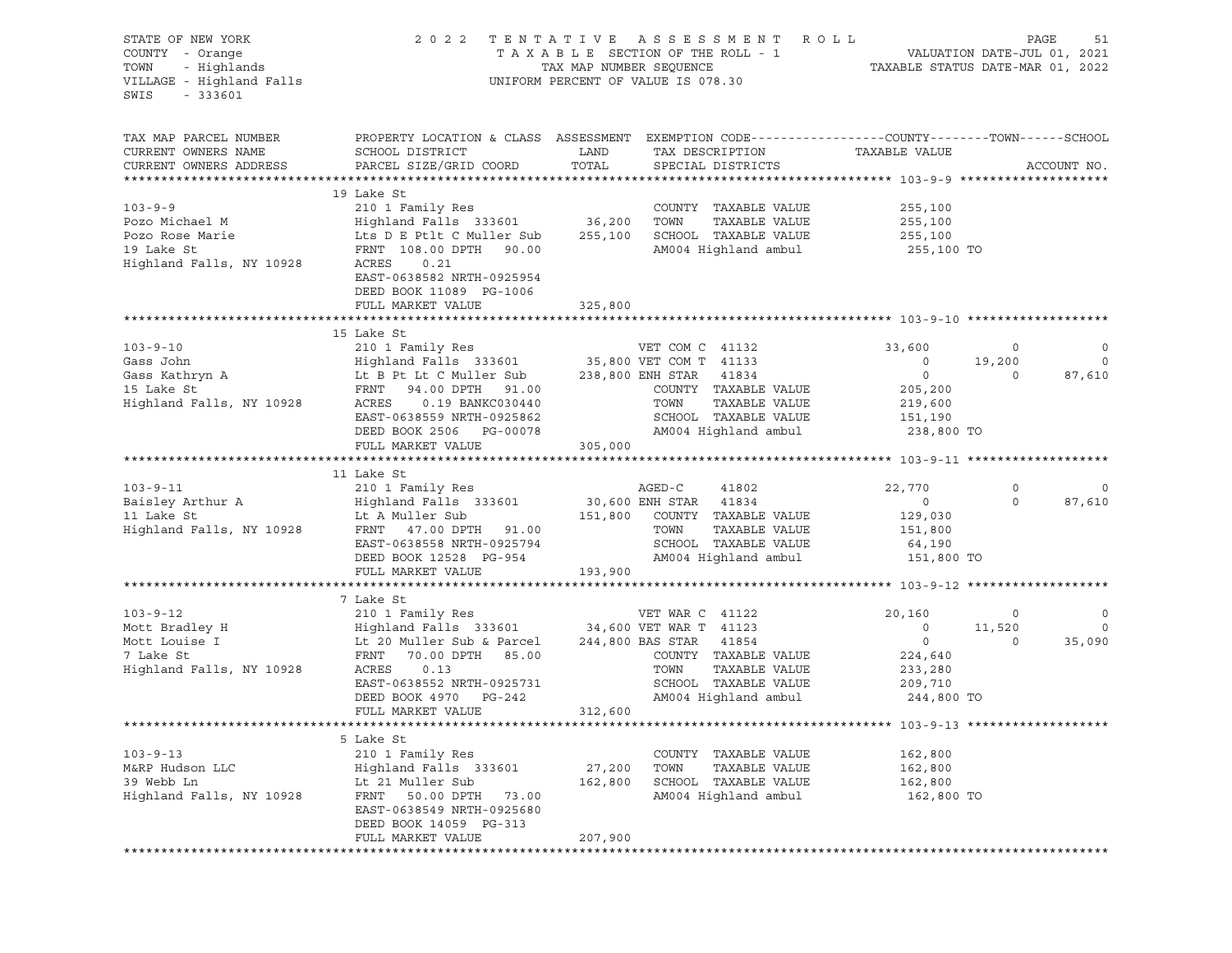| STATE OF NEW YORK<br>COUNTY - Orange<br>TOWN<br>- Highlands<br>VILLAGE - Highland Falls<br>$-333601$<br>SWIS | 2 0 2 2                                                                                                                                                             | TAX MAP NUMBER SEQUENCE | TENTATIVE ASSESSMENT<br>R O L L<br>TAXABLE SECTION OF THE ROLL - 1<br>UNIFORM PERCENT OF VALUE IS 078.30           | TAXABLE STATUS DATE-MAR 01, 2022                 | VALUATION DATE-JUL 01, 2021 | 52<br>PAGE            |
|--------------------------------------------------------------------------------------------------------------|---------------------------------------------------------------------------------------------------------------------------------------------------------------------|-------------------------|--------------------------------------------------------------------------------------------------------------------|--------------------------------------------------|-----------------------------|-----------------------|
| TAX MAP PARCEL NUMBER<br>CURRENT OWNERS NAME<br>CURRENT OWNERS ADDRESS                                       | PROPERTY LOCATION & CLASS ASSESSMENT EXEMPTION CODE---------------COUNTY-------TOWN-----SCHOOL<br>SCHOOL DISTRICT<br>PARCEL SIZE/GRID COORD                         | LAND<br>TOTAL           | TAX DESCRIPTION<br>SPECIAL DISTRICTS                                                                               | TAXABLE VALUE                                    |                             | ACCOUNT NO.           |
|                                                                                                              |                                                                                                                                                                     |                         |                                                                                                                    |                                                  |                             |                       |
|                                                                                                              | 26 Cozzens Ave                                                                                                                                                      |                         |                                                                                                                    |                                                  |                             |                       |
| $103 - 9 - 14$<br>Olivia Mary Ellen<br>Olivia Patrick J                                                      | 210 1 Family Res<br>Highland Falls 333601<br>Transfer of Grantor's                                                                                                  | 34,400<br>253,300       | ENH STAR<br>41834<br>COUNTY TAXABLE VALUE<br>TAXABLE VALUE<br>TOWN                                                 | 0<br>253,300<br>253,300                          | $\circ$                     | 87,610                |
| 26 Cozzens Ave<br>Highland Falls, NY 10928                                                                   | 1/2 Interest in Real Prop<br>FRNT<br>54.00 DPTH 100.00<br>EAST-0638546 NRTH-0925609<br>DEED BOOK 15101 PG-1987                                                      |                         | SCHOOL TAXABLE VALUE<br>AM004 Highland ambul                                                                       | 165,690<br>253,300 TO                            |                             |                       |
|                                                                                                              | FULL MARKET VALUE                                                                                                                                                   | 323,500                 |                                                                                                                    |                                                  |                             |                       |
|                                                                                                              |                                                                                                                                                                     |                         |                                                                                                                    |                                                  |                             |                       |
| $103 - 9 - 15$<br>Pelella John V<br>Pelella Victoria I<br>489 Main St<br>Highland Falls, NY 10928            | 2 Fort Putnam St<br>220 2 Family Res<br>Highland Falls 333601<br>Lt 23 Muller Sub<br>FRNT 45.00 DPTH<br>96.00<br>EAST-0638500 NRTH-0925623<br>DEED BOOK 2820 PG-195 | 34,200<br>256,000       | BAS STAR<br>41854<br>COUNTY TAXABLE VALUE<br>TOWN<br>TAXABLE VALUE<br>SCHOOL TAXABLE VALUE<br>AM004 Highland ambul | 0<br>256,000<br>256,000<br>220,910<br>256,000 TO | $\mathbf 0$                 | 35,090                |
|                                                                                                              | FULL MARKET VALUE                                                                                                                                                   | 326,900                 |                                                                                                                    |                                                  |                             |                       |
|                                                                                                              |                                                                                                                                                                     |                         |                                                                                                                    |                                                  |                             |                       |
|                                                                                                              | 4 Fort Putnam St                                                                                                                                                    |                         |                                                                                                                    |                                                  |                             |                       |
| $103 - 9 - 16$                                                                                               | 210 1 Family Res                                                                                                                                                    |                         | VET WAR C 41122                                                                                                    | 20,160                                           | 0                           | 0                     |
| Wojciechowski Gerald M<br>Wojciechowski Dorothea                                                             | Highland Falls 333601<br>Lt 24 Muller Sub                                                                                                                           |                         | 27,200 VET WAR T 41123<br>152,100 ENH STAR<br>41834                                                                | $\circ$<br>0                                     | 11,520<br>$\circ$           | $\mathbf 0$<br>87,610 |
| 4 Fort Putnam St<br>Highland Falls, NY 10928                                                                 | FRNT 54.00 DPTH 72.00<br>EAST-0638499 NRTH-0925702<br>DEED BOOK 1898 PG-01100<br>FULL MARKET VALUE                                                                  |                         | COUNTY TAXABLE VALUE<br>TAXABLE VALUE<br>TOWN<br>SCHOOL TAXABLE VALUE<br>194,300 AM004 Highland ambul              | 131,940<br>140,580<br>64,490<br>152,100 TO       |                             |                       |
|                                                                                                              |                                                                                                                                                                     |                         |                                                                                                                    |                                                  |                             |                       |
| $103 - 9 - 17$<br>Marvin Edward L<br>Marvin Rosemary T<br>6 Fort Putnam St                                   | 6 Fort Putnam St<br>210 1 Family Res<br>Highland Falls 333601<br>Lt 25 Muller Sub & Parcel<br>FRNT<br>74.50 DPTH 85.10<br>ACRES<br>0.13                             | 34,600<br>235,300       | COUNTY TAXABLE VALUE<br>TOWN<br>TAXABLE VALUE<br>SCHOOL TAXABLE VALUE<br>AM004 Highland ambul                      | 235,300<br>235,300<br>235,300<br>235,300 TO      |                             |                       |
| Highland Falls, NY 10928                                                                                     | EAST-0638490 NRTH-0925743<br>DEED BOOK 2497 PG-00016<br>FULL MARKET VALUE                                                                                           | 300,500                 |                                                                                                                    |                                                  |                             |                       |
|                                                                                                              |                                                                                                                                                                     |                         |                                                                                                                    |                                                  |                             |                       |
| $103 - 9 - 19$<br>Carey Roland<br>10 Ft Putnam St<br>Highland Falls, NY 10928                                | 10 Fort Putnam St<br>210 1 Family Res<br>Highland Falls 333601<br>Lts G + F Muller Sub<br>95.60 DPTH<br>FRNT<br>99.00<br>ACRES<br>0.20<br>EAST-0638478 NRTH-0925827 | 36,000<br>246,300       | COUNTY<br>TAXABLE VALUE<br>TOWN<br>TAXABLE VALUE<br>SCHOOL TAXABLE VALUE<br>AM004 Highland ambul                   | 246,300<br>246,300<br>246,300<br>246,300 TO      |                             |                       |
|                                                                                                              | DEED BOOK 12751 PG-1792<br>FULL MARKET VALUE                                                                                                                        | 314,600                 |                                                                                                                    |                                                  |                             |                       |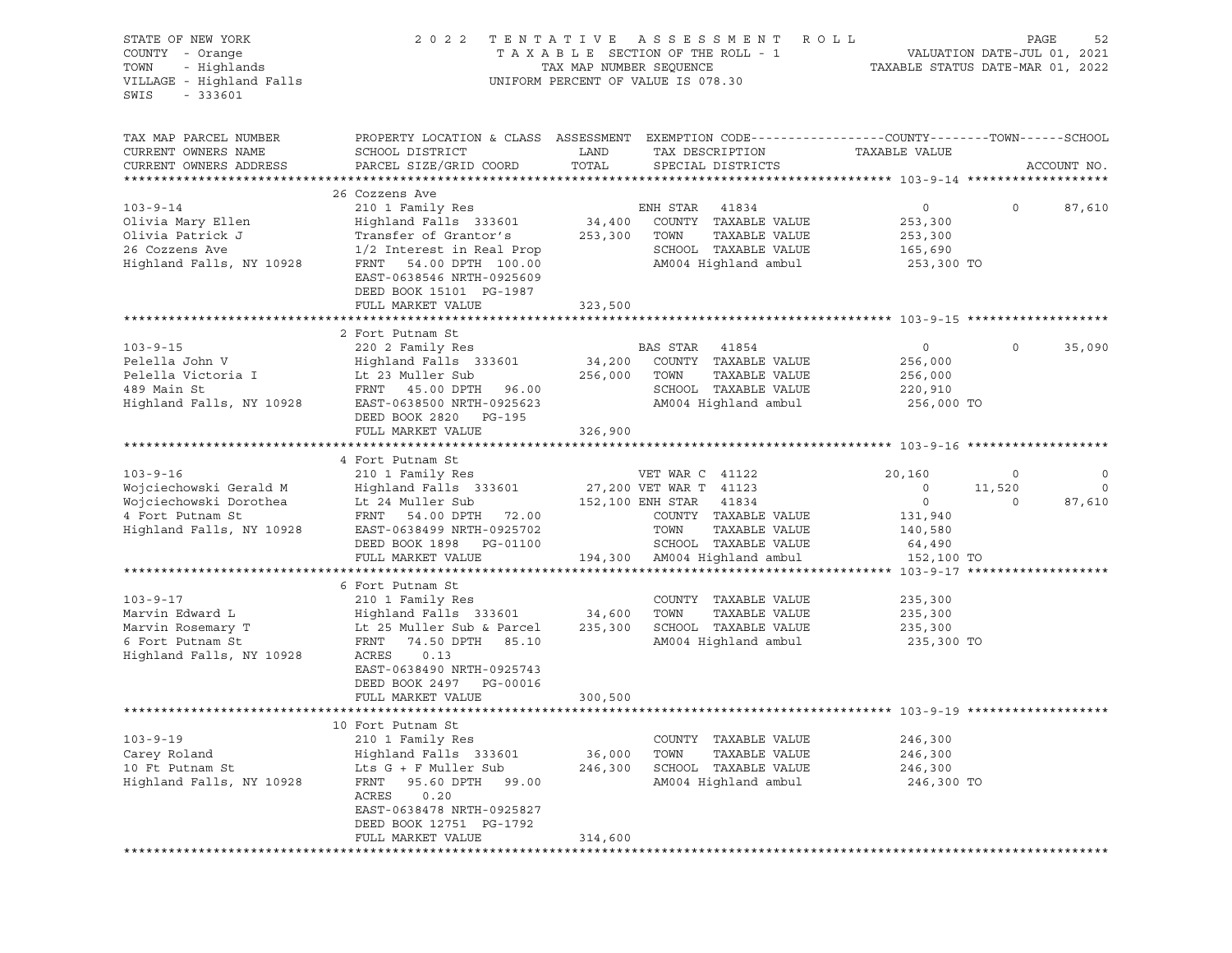| STATE OF NEW YORK<br>COUNTY - Orange<br>- Highlands<br>TOWN<br>VILLAGE - Highland Falls<br>SWIS<br>$-333601$ | 2 0 2 2                                                                                                                                            | TAX MAP NUMBER SEQUENCE | TENTATIVE ASSESSMENT ROLL<br>TAXABLE SECTION OF THE ROLL - 1<br>UNIFORM PERCENT OF VALUE IS 078.30   |                                             | PAGE<br>53<br>VALUATION DATE-JUL 01, 2021<br>TAXABLE STATUS DATE-MAR 01, 2022 |
|--------------------------------------------------------------------------------------------------------------|----------------------------------------------------------------------------------------------------------------------------------------------------|-------------------------|------------------------------------------------------------------------------------------------------|---------------------------------------------|-------------------------------------------------------------------------------|
| TAX MAP PARCEL NUMBER<br>CURRENT OWNERS NAME<br>CURRENT OWNERS ADDRESS                                       | PROPERTY LOCATION & CLASS ASSESSMENT<br>SCHOOL DISTRICT<br>PARCEL SIZE/GRID COORD                                                                  | LAND<br>TOTAL           | EXEMPTION CODE-----------------COUNTY-------TOWN------SCHOOL<br>TAX DESCRIPTION<br>SPECIAL DISTRICTS | TAXABLE VALUE                               | ACCOUNT NO.                                                                   |
|                                                                                                              |                                                                                                                                                    |                         |                                                                                                      |                                             |                                                                               |
| $103 - 9 - 20$<br>Lozano Christian F<br>Rosado Cynthia Y<br>12 Fort Putnam St                                | 12 Fort Putnam St<br>210 1 Family Res<br>Highland Falls 333601<br>Lt H Muller Sub<br>FRNT 47.00 DPTH 97.00                                         | 34,000<br>207,000       | COUNTY TAXABLE VALUE<br>TOWN<br>TAXABLE VALUE<br>SCHOOL TAXABLE VALUE<br>AM004 Highland ambul        | 207,000<br>207,000<br>207,000<br>207,000 TO |                                                                               |
| Highland Falls, NY 10928<br>PRIOR OWNER ON $3/01/2022$<br>Lozano Christian F                                 | EAST-0638481 NRTH-0925886<br>DEED BOOK 15168 PG-1905<br>FULL MARKET VALUE                                                                          | 264,400                 |                                                                                                      |                                             |                                                                               |
|                                                                                                              |                                                                                                                                                    |                         |                                                                                                      |                                             |                                                                               |
| $103 - 9 - 21$                                                                                               | 16 Fort Putnam St<br>220 2 Family Res                                                                                                              |                         | BAS STAR<br>41854                                                                                    | $\circ$                                     | $\mathbf 0$<br>35,090                                                         |
| Terio Nicole B<br>16 Ft Putnam St                                                                            | Highland Falls 333601<br>Lts K L Muller Sub                                                                                                        | 35,800<br>246,500       | COUNTY TAXABLE VALUE<br>TAXABLE VALUE<br>TOWN                                                        | 246,500<br>246,500                          |                                                                               |
| Highland Falls, NY 10928                                                                                     | FRNT<br>94.00 DPTH<br>92.00<br>ACRES<br>0.19<br>EAST-0638484 NRTH-0925935<br>DEED BOOK 5347 PG-146                                                 |                         | SCHOOL TAXABLE VALUE<br>AM004 Highland ambul                                                         | 211,410<br>246,500 TO                       |                                                                               |
|                                                                                                              | FULL MARKET VALUE                                                                                                                                  | 314,800                 |                                                                                                      |                                             |                                                                               |
|                                                                                                              |                                                                                                                                                    |                         |                                                                                                      |                                             |                                                                               |
|                                                                                                              | 22 Fort Putnam St                                                                                                                                  |                         |                                                                                                      |                                             |                                                                               |
| $103 - 9 - 23$                                                                                               | 210 1 Family Res                                                                                                                                   |                         | BAS STAR<br>41854                                                                                    | $\circ$                                     | 35,090<br>0                                                                   |
| D Onofrio Joseph                                                                                             | Highland Falls 333601                                                                                                                              | 36,000                  | COUNTY TAXABLE VALUE                                                                                 | 176,900                                     |                                                                               |
| D Onofrio Virginia                                                                                           | Lts 16 17Muller Sub & Pcl                                                                                                                          | 176,900                 | TOWN<br>TAXABLE VALUE                                                                                | 176,900                                     |                                                                               |
| 22 Ft Putnam St<br>Highland Falls, NY 10928                                                                  | FRNT 111.50 DPTH 81.00<br>ACRES<br>0.20 BANKC160210<br>EAST-0638509 NRTH-0926047<br>DEED BOOK 11434 PG-210                                         |                         | SCHOOL TAXABLE VALUE<br>AM004 Highland ambul                                                         | 141,810<br>176,900 TO                       |                                                                               |
|                                                                                                              | FULL MARKET VALUE                                                                                                                                  | 225,900                 |                                                                                                      |                                             |                                                                               |
|                                                                                                              | 26 Fort Putnam St                                                                                                                                  |                         |                                                                                                      |                                             |                                                                               |
| $103 - 9 - 24$<br>D Onofrio Kevin J<br>Maher Leslie J<br>61 Ondaora Pky<br>Highland Falls, NY 10928          | 210 1 Family Res<br>Highland Falls 333601<br>Lts 18 19 Muller Sub<br>FRNT 92.00 DPTH 73.00<br>EAST-0638524 NRTH-0926145<br>DEED BOOK 3057 PG-00331 | 35,000<br>200,600       | COUNTY TAXABLE VALUE<br>TOWN<br>TAXABLE VALUE<br>SCHOOL TAXABLE VALUE<br>AM004 Highland ambul        | 200,600<br>200,600<br>200,600<br>200,600 TO |                                                                               |
|                                                                                                              | FULL MARKET VALUE                                                                                                                                  | 256,200                 |                                                                                                      |                                             |                                                                               |
|                                                                                                              |                                                                                                                                                    |                         |                                                                                                      |                                             |                                                                               |
|                                                                                                              | 28 Fort Putnam St                                                                                                                                  |                         |                                                                                                      |                                             |                                                                               |
| $103 - 9 - 25$                                                                                               | 210 1 Family Res                                                                                                                                   |                         | COUNTY<br>TAXABLE VALUE                                                                              | 181,100                                     |                                                                               |
| Diggle Bruce                                                                                                 | Highland Falls 333601                                                                                                                              | 27,200                  | TOWN<br>TAXABLE VALUE                                                                                | 181,100                                     |                                                                               |
| 9 Hedges Ct                                                                                                  | FRNT<br>51.40 DPTH<br>66.60                                                                                                                        | 181,100                 | SCHOOL TAXABLE VALUE                                                                                 | 181,100                                     |                                                                               |
| Cortlandt Manor, NY 10567                                                                                    | EAST-0638557 NRTH-0926219<br>DEED BOOK 11923 PG-300                                                                                                |                         | AM004 Highland ambul                                                                                 | 181,100 TO                                  |                                                                               |
|                                                                                                              | FULL MARKET VALUE<br>************************                                                                                                      | 231,300                 |                                                                                                      |                                             |                                                                               |
|                                                                                                              |                                                                                                                                                    |                         |                                                                                                      |                                             |                                                                               |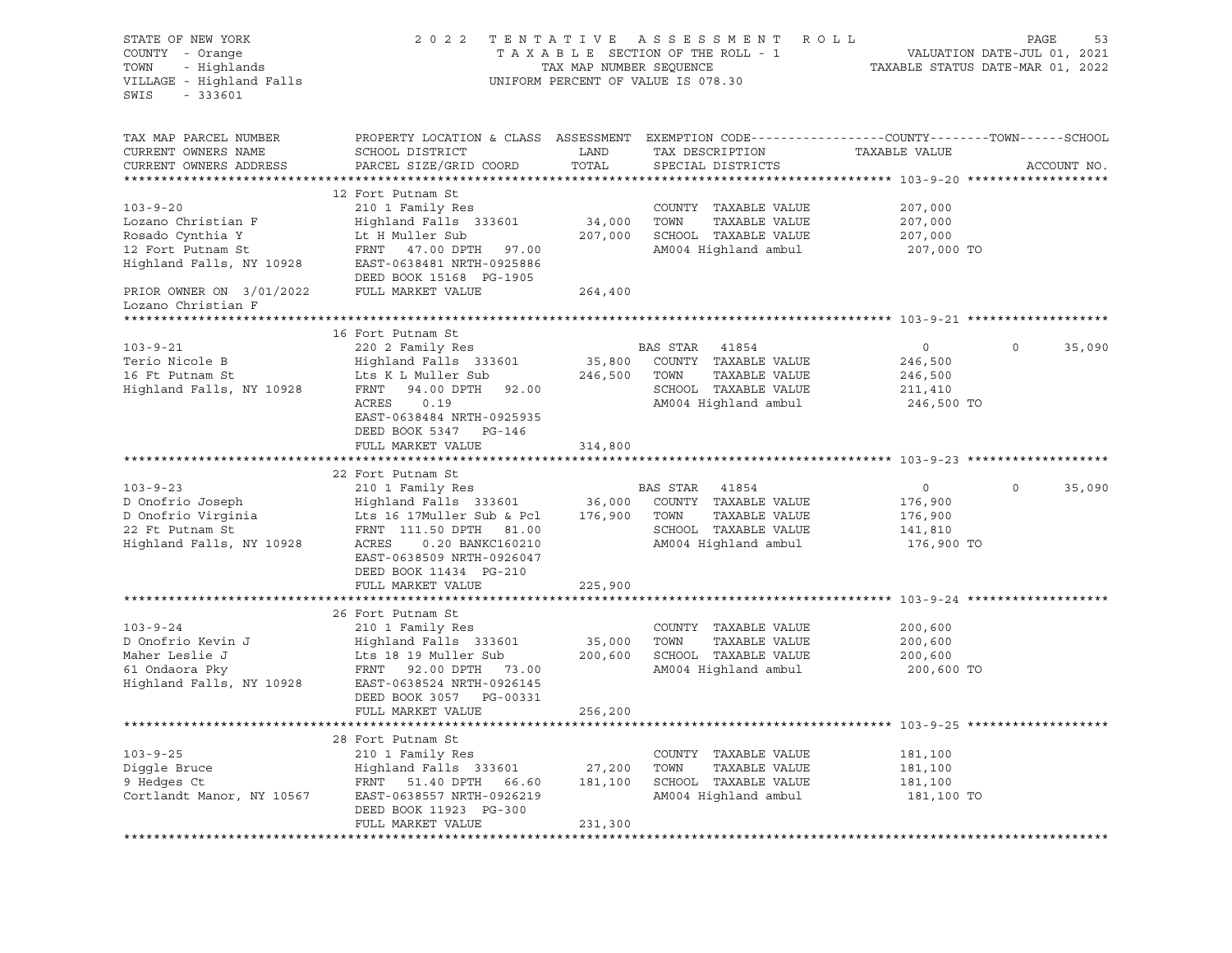# STATE OF NEW YORK 2 0 2 2 T E N T A T I V E A S S E S S M E N T R O L L PAGE 54 COUNTY - Orange T A X A B L E SECTION OF THE ROLL - 1 VALUATION DATE-JUL 01, 2021 TOWN - Highlands TAX MAP NUMBER SEQUENCE TAXABLE STATUS DATE-MAR 01, 2022 VILLAGE - Highland Falls UNIFORM PERCENT OF VALUE IS 078.30

| TAX MAP PARCEL NUMBER    | PROPERTY LOCATION & CLASS ASSESSMENT EXEMPTION CODE----------------COUNTY-------TOWN-----SCHOOL |         |                                                |                       |          |             |
|--------------------------|-------------------------------------------------------------------------------------------------|---------|------------------------------------------------|-----------------------|----------|-------------|
| CURRENT OWNERS NAME      | SCHOOL DISTRICT                                                                                 | LAND    | TAX DESCRIPTION TAXABLE VALUE                  |                       |          |             |
| CURRENT OWNERS ADDRESS   | PARCEL SIZE/GRID COORD                                                                          | TOTAL   | SPECIAL DISTRICTS                              |                       |          | ACCOUNT NO. |
|                          |                                                                                                 |         |                                                |                       |          |             |
|                          | 30 Fort Putnam St                                                                               |         |                                                |                       |          |             |
| $103 - 9 - 26$           | 210 1 Family Res                                                                                |         | BAS STAR<br>41854                              | $\mathbf{0}$          | $\Omega$ | 35,090      |
| French Sally L           | Highland Falls 333601 34,000                                                                    |         | COUNTY TAXABLE VALUE                           | 266,600               |          |             |
| French Darien G          | FRNT 65.00 DPTH<br>74.00                                                                        | 266,600 | TAXABLE VALUE<br>TOWN                          | 266,600               |          |             |
| French Joann             | EAST-0638560 NRTH-0926285                                                                       |         | SCHOOL TAXABLE VALUE                           | 231,510               |          |             |
|                          | DEED BOOK 4498 PG-299                                                                           |         | AM004 Highland ambul                           | 266,600 TO            |          |             |
|                          |                                                                                                 | 340,500 |                                                |                       |          |             |
|                          |                                                                                                 |         |                                                |                       |          |             |
|                          | 34 Fort Putnam St                                                                               |         |                                                |                       |          |             |
| $103 - 9 - 27$           | 449 Other Storaq                                                                                |         | COUNTY TAXABLE VALUE                           | 231,000               |          |             |
| C D Parry Co Inc         | Highland Falls 333601 47,300                                                                    |         | TOWN<br>TAXABLE VALUE                          | 231,000               |          |             |
| 34 Ft Putnam St          | FRNT 80.00 DPTH 124.00                                                                          | 231,000 | SCHOOL TAXABLE VALUE                           | 231,000               |          |             |
| Highland Falls, NY 10928 | EAST-0638602 NRTH-0926346                                                                       |         | AM004 Highland ambul                           | 231,000 TO            |          |             |
|                          | DEED BOOK 1788 PG-00827                                                                         |         |                                                |                       |          |             |
|                          | FULL MARKET VALUE                                                                               | 295,000 |                                                |                       |          |             |
|                          |                                                                                                 |         |                                                |                       |          |             |
|                          | 40 Lake St                                                                                      |         |                                                |                       |          |             |
| $103 - 10 - 1.1$         | 210 1 Family Res                                                                                |         | VET WAR C 41122                                | 20,160                |          |             |
| Londot Ulla              | Highland Falls 333601                                                                           |         |                                                | $\circ$               | 11,520   | $\Omega$    |
| 40 Lake St               | Int Drew Ave & Lake St                                                                          | 199,500 | 20,400 VET WAR T 41123<br>COUNTY TAXABLE VALUE | 179,340               |          |             |
| Highland Falls, NY 10928 | 50.00 DPTH 54.00<br>FRNT                                                                        |         | TOWN<br>TAXABLE VALUE                          | 187,980               |          |             |
|                          | EAST-0638737 NRTH-0926426                                                                       |         | SCHOOL TAXABLE VALUE                           | 199,500               |          |             |
|                          | DEED BOOK 4865 PG-35                                                                            |         | AM004 Highland ambul                           | 199,500 TO            |          |             |
|                          | FULL MARKET VALUE                                                                               | 254,800 |                                                |                       |          |             |
|                          |                                                                                                 |         |                                                |                       |          |             |
|                          | 38 Lake St                                                                                      |         |                                                |                       |          |             |
| $103 - 10 - 2.2$         | 220 2 Family Res                                                                                |         | BAS STAR<br>41854                              | $\circ$               | $\circ$  | 35,090      |
| Vega Antonio             | Highland Falls 333601 20,400                                                                    |         | COUNTY TAXABLE VALUE                           | 228,100               |          |             |
| 38 Lake St               | FRNT<br>46.00 DPTH 50.00                                                                        | 228,100 | TAXABLE VALUE<br>TOWN                          | 228,100               |          |             |
| Highland Falls, NY 10928 | BANKC180381                                                                                     |         | SCHOOL TAXABLE VALUE                           |                       |          |             |
|                          | EAST-0638734 NRTH-0926377                                                                       |         | AM004 Highland ambul                           | 193,010<br>228,100 TO |          |             |
|                          | DEED BOOK 11404 PG-284                                                                          |         |                                                |                       |          |             |
|                          | FULL MARKET VALUE                                                                               |         |                                                |                       |          |             |
|                          |                                                                                                 | 291,300 |                                                |                       |          |             |
|                          |                                                                                                 |         |                                                |                       |          |             |
|                          | 33 Drew Ave                                                                                     |         |                                                |                       |          |             |
| $103 - 10 - 3$           | 230 3 Family Res                                                                                |         | COUNTY TAXABLE VALUE                           | 242,800               |          |             |
| Murphy James Jr          | Highland Falls 333601                                                                           | 34,200  | TOWN<br>TAXABLE VALUE                          | 242,800               |          |             |
| 35 Old School Ln         | FRNT<br>50.00 DPTH 100.00                                                                       | 242,800 | SCHOOL TAXABLE VALUE                           | 242,800               |          |             |
| Orangeburg, NY 10962     | EAST-0638776 NRTH-0926385                                                                       |         | AM004 Highland ambul                           | 242,800 TO            |          |             |
|                          | DEED BOOK 14866 PG-1826                                                                         |         |                                                |                       |          |             |
|                          | FULL MARKET VALUE                                                                               | 310,100 |                                                |                       |          |             |
|                          |                                                                                                 |         |                                                |                       |          |             |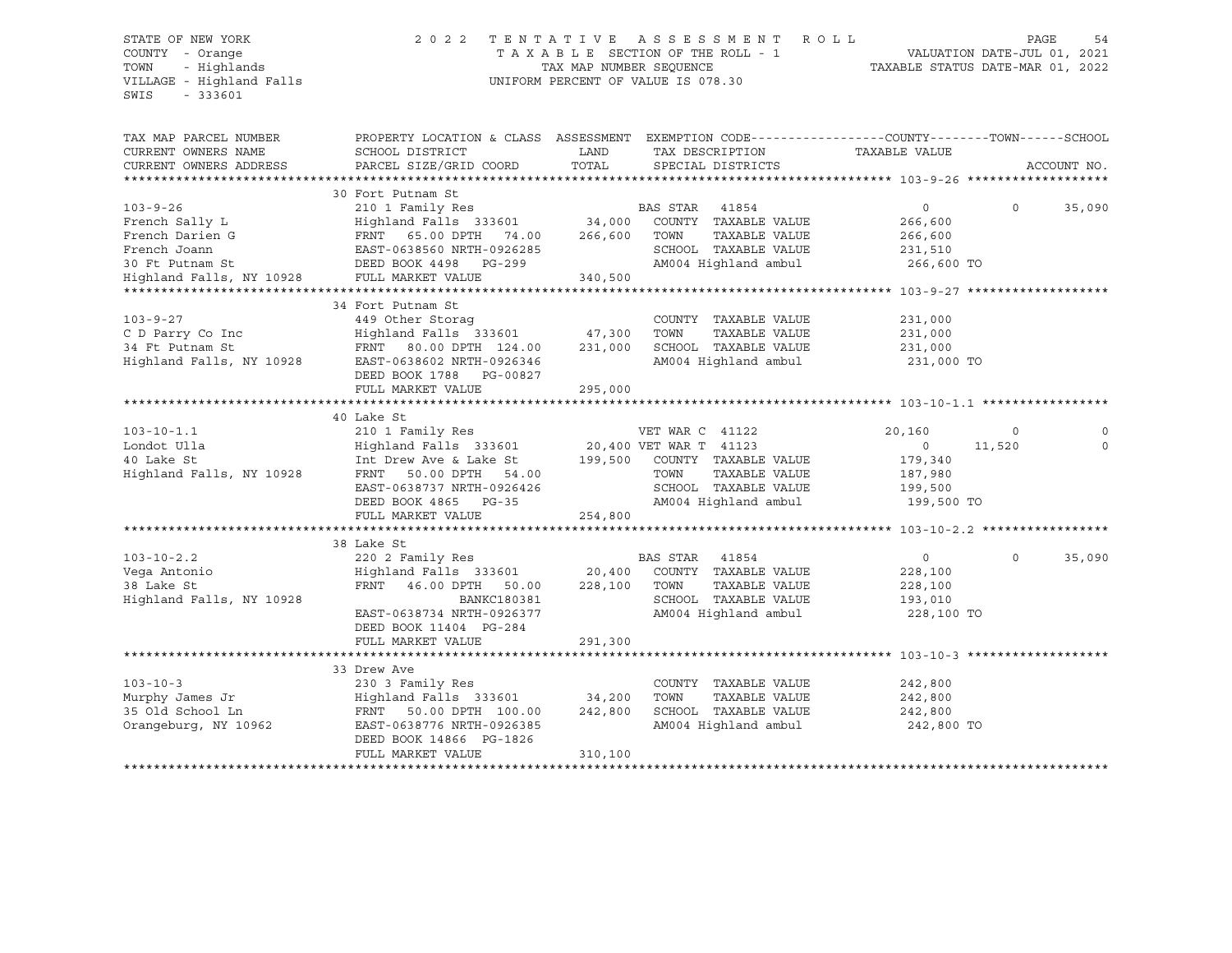| STATE OF NEW YORK<br>COUNTY - Orange<br>- Highlands<br>TOWN<br>VILLAGE - Highland Falls<br>SWIS<br>$-333601$ |                                                                                                                                                                            | TAX MAP NUMBER SEQUENCE | 2022 TENTATIVE ASSESSMENT ROLL<br>TAXABLE SECTION OF THE ROLL - 1<br>UNIFORM PERCENT OF VALUE IS 078.30 | VALUATION DATE-JUL 01, 2021<br>TAXABLE STATUS DATE-MAR 01, 2022 | PAGE<br>55             |
|--------------------------------------------------------------------------------------------------------------|----------------------------------------------------------------------------------------------------------------------------------------------------------------------------|-------------------------|---------------------------------------------------------------------------------------------------------|-----------------------------------------------------------------|------------------------|
| TAX MAP PARCEL NUMBER<br>CURRENT OWNERS NAME<br>CURRENT OWNERS ADDRESS                                       | PROPERTY LOCATION & CLASS ASSESSMENT EXEMPTION CODE----------------COUNTY-------TOWN------SCHOOL<br>SCHOOL DISTRICT<br>PARCEL SIZE/GRID COORD                              | LAND<br>TOTAL           | TAX DESCRIPTION<br>SPECIAL DISTRICTS                                                                    | TAXABLE VALUE                                                   | ACCOUNT NO.            |
|                                                                                                              | 57 Church St                                                                                                                                                               |                         |                                                                                                         |                                                                 |                        |
| $103 - 10 - 4$<br>Gibney Andrea<br>57 Church St<br>Highland Falls, NY 10928                                  | 281 Multiple res<br>Highland Falls 333601<br>Lt 76 D Parry Sub<br>FRNT 39.00 DPTH 150.00<br><b>BANKC120338</b>                                                             | 50,600<br>249,200 TOWN  | BAS STAR 41854<br>COUNTY TAXABLE VALUE<br>TAXABLE VALUE<br>SCHOOL TAXABLE VALUE<br>AM004 Highland ambul | $\overline{0}$<br>249,200<br>249,200<br>214,110<br>249,200 TO   | $\circ$<br>35,090      |
|                                                                                                              | EAST-0638867 NRTH-0926376<br>DEED BOOK 12573 PG-218<br>FULL MARKET VALUE                                                                                                   | 318,300                 |                                                                                                         |                                                                 |                        |
|                                                                                                              |                                                                                                                                                                            |                         |                                                                                                         |                                                                 |                        |
| $103 - 10 - 5$<br>Mennite Mark A<br>Green Katheryn<br>17 Drew Ave<br>Highland Falls, NY 10928                | 55 Church St<br>210 1 Family Res<br>Highland Falls 333601 35,400<br>Lt 75 D Parry Sub<br>FRNT<br>50.00 DPTH 149.00<br>EAST-0638864 NRTH-0926327<br>DEED BOOK 12071 PG-1052 | 218,200                 | COUNTY TAXABLE VALUE<br>TOWN<br>TAXABLE VALUE<br>SCHOOL TAXABLE VALUE<br>AM004 Highland ambul           | 218,200<br>218,200<br>218,200<br>218,200 TO                     |                        |
|                                                                                                              | FULL MARKET VALUE                                                                                                                                                          | 278,700                 |                                                                                                         |                                                                 |                        |
|                                                                                                              |                                                                                                                                                                            |                         |                                                                                                         |                                                                 |                        |
|                                                                                                              | 53 Church St                                                                                                                                                               |                         |                                                                                                         |                                                                 |                        |
| $103 - 10 - 6$                                                                                               | 210 1 Family Res                                                                                                                                                           |                         | ENH STAR 41834                                                                                          | $\circ$                                                         | $\mathsf{O}$<br>87,610 |
| Finnen Ann M<br>$\frac{1}{2}$                                                                                | Highland Falls 333601                                                                                                                                                      | 199,200 TOWN            | 35,400 COUNTY TAXABLE VALUE                                                                             | 199,200                                                         |                        |
| 53 Church St<br>Highland Falls, NY 10928                                                                     | Lt 74 D Parry Sub<br>FRNT 50.00 DPTH<br>FRNT 50.00 DPTH 150.00                                                                                                             |                         | TAXABLE VALUE<br>SCHOOL TAXABLE VALUE                                                                   | 199,200<br>111,590                                              |                        |
|                                                                                                              | EAST-0638858 NRTH-0926279<br>DEED BOOK 3409 PG-269                                                                                                                         |                         | AM004 Highland ambul                                                                                    | 199,200 TO                                                      |                        |
|                                                                                                              | FULL MARKET VALUE                                                                                                                                                          | 254,400                 |                                                                                                         |                                                                 |                        |
|                                                                                                              | 51 Church St                                                                                                                                                               |                         |                                                                                                         |                                                                 |                        |
| $103 - 10 - 7$<br>Phillips Gary C<br>Phillips Deborah Ann<br>51 Church St<br>Highland Falls, NY 10928        | 210 1 Family Res<br>Highland Falls 333601<br>Lt 73 D Parry Sub<br>FRNT<br>50.00 DPTH 150.00<br>BANKC230070<br>EAST-0638852 NRTH-0926227                                    | 35,400<br>189,700       | COUNTY TAXABLE VALUE<br>TOWN<br>TAXABLE VALUE<br>SCHOOL TAXABLE VALUE<br>AM004 Highland ambul           | 189,700<br>189,700<br>189,700<br>189,700 TO                     |                        |
|                                                                                                              | DEED BOOK 14286 PG-95                                                                                                                                                      |                         |                                                                                                         |                                                                 |                        |
|                                                                                                              | FULL MARKET VALUE                                                                                                                                                          | 242,300                 |                                                                                                         |                                                                 |                        |
|                                                                                                              | 49 Church St                                                                                                                                                               |                         |                                                                                                         |                                                                 |                        |
| $103 - 10 - 8$<br>Sears James Nick<br>Sears Tashi W<br>1941 Route 9<br>Garrison, NY 10524                    | 230 3 Family Res<br>Highland Falls 333601<br>Lt 72 D Parry Sub<br>FRNT<br>49.20 DPTH 149.70<br>ACRES<br>0.18 BANKC030440<br>EAST-0638848 NRTH-0926179                      | 35,600<br>251,300       | COUNTY TAXABLE VALUE<br>TOWN<br>TAXABLE VALUE<br>SCHOOL TAXABLE VALUE<br>AM004 Highland ambul           | 251,300<br>251,300<br>251,300<br>251,300 TO                     |                        |
|                                                                                                              | DEED BOOK 14630 PG-1242<br>FULL MARKET VALUE                                                                                                                               | 320,900                 |                                                                                                         |                                                                 |                        |
|                                                                                                              |                                                                                                                                                                            |                         |                                                                                                         |                                                                 |                        |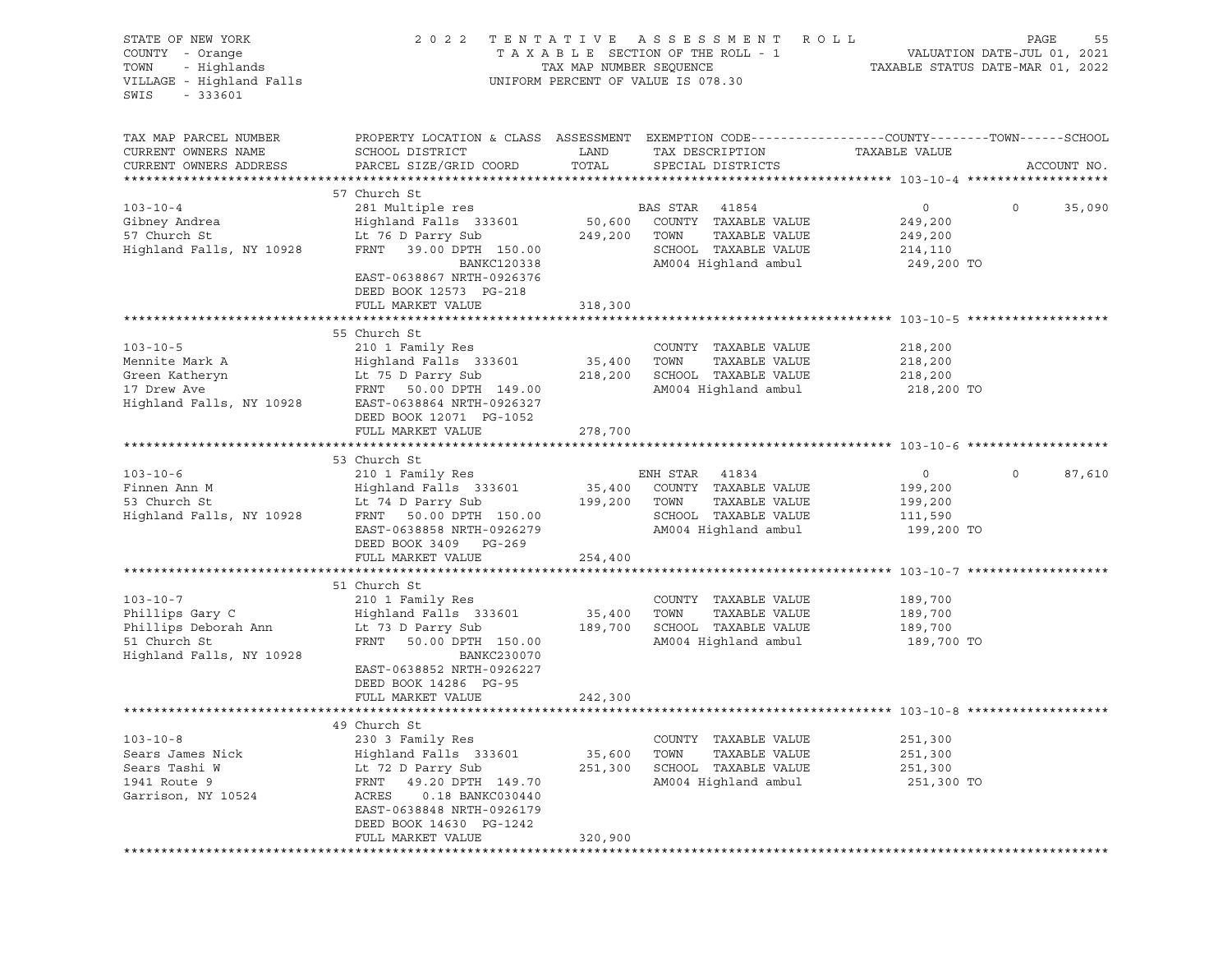| STATE OF NEW YORK<br>COUNTY - Orange<br>- Highlands<br>TOWN<br>VILLAGE - Highland Falls<br>SWIS<br>$-333601$  | 2 0 2 2                                                                                                                                                                                                                                                                                                                                                       |                              | TENTATIVE ASSESSMENT ROLL<br>UNIFORM PERCENT OF VALUE IS 078.30                                  | PAGE<br>56                                                                                                     |
|---------------------------------------------------------------------------------------------------------------|---------------------------------------------------------------------------------------------------------------------------------------------------------------------------------------------------------------------------------------------------------------------------------------------------------------------------------------------------------------|------------------------------|--------------------------------------------------------------------------------------------------|----------------------------------------------------------------------------------------------------------------|
| TAX MAP PARCEL NUMBER<br>CURRENT OWNERS NAME<br>CURRENT OWNERS ADDRESS                                        | SCHOOL DISTRICT<br>PARCEL SIZE/GRID COORD TOTAL                                                                                                                                                                                                                                                                                                               | LAND                         | TAX DESCRIPTION TAXABLE VALUE<br>SPECIAL DISTRICTS                                               | PROPERTY LOCATION & CLASS ASSESSMENT EXEMPTION CODE---------------COUNTY-------TOWN------SCHOOL<br>ACCOUNT NO. |
|                                                                                                               |                                                                                                                                                                                                                                                                                                                                                               |                              |                                                                                                  |                                                                                                                |
|                                                                                                               | 47 Church St<br>103-10-9<br>Malik Kamil Main St (101,350 Highland Falls 333601 Highland Falls 333601 Highland Falls 333601 Highland Falls (101,350 Highland Falls (101,350 Highland Falls (101,350 Highland Falls (101,350 Highland Falls (101,3<br>EAST-0638844 NRTH-0926126<br>DEED BOOK 13322 PG-893                                                       |                              |                                                                                                  | 101,350 TO                                                                                                     |
|                                                                                                               | FULL MARKET VALUE                                                                                                                                                                                                                                                                                                                                             | 129,400                      |                                                                                                  |                                                                                                                |
| $103 - 10 - 10$<br>Lima Alicia<br>45 Church St                                                                | 45 Church St<br>210 1 Family Res<br>EAS STAR 41854<br>Highland Falls 333601 35,400 COUNTY TAXABLE VALUE<br>Lt 70 D Parry Sub 222,600 TOWN TAXABLE VALUE<br>Highland Falls, NY 10928 FRNT 50.00 DPTH 150.00                                                                                                                                                    |                              | SCHOOL TAXABLE VALUE 187,510                                                                     | $\overline{0}$<br>35,090<br>$\overline{0}$<br>222,600<br>222,600                                               |
|                                                                                                               | BANKC120335<br>EAST-0638845 NRTH-0926074<br>DEED BOOK 13115 PG-1310<br>FULL MARKET VALUE<br>43 Church St                                                                                                                                                                                                                                                      | 284,300                      | AM004 Highland ambul                                                                             | 222,600 TO                                                                                                     |
| $103 - 10 - 11$<br>Guatamala Real Estate LLC<br>c/o William Hurtado<br>PO Box 309<br>Highland Falls, NY 10928 | 280 Res Multiple<br>Highland Falls 333601 50,400<br>Lt 69 D Parry Sub 337,200<br>FRNT 50.00 DPTH 150.00<br>BANKC160309<br>EAST-0638841 NRTH-0926026<br>DEED BOOK 14461 PG-909                                                                                                                                                                                 |                              | COUNTY TAXABLE VALUE<br>TOWN<br>SCHOOL TAXABLE VALUE<br>AM004 Highland ambul 337,200 TO          | 337,200<br>TAXABLE VALUE 337,200<br>337,200                                                                    |
|                                                                                                               | FULL MARKET VALUE                                                                                                                                                                                                                                                                                                                                             | 430,700                      |                                                                                                  |                                                                                                                |
| $103 - 10 - 12$                                                                                               | 41 Church St<br>220 2 Family Res<br>41 Church Street LLC<br>$\begin{array}{ccc}\n1.333601 & 35,400 \\ 0.0 \text{ William Hurtado} & \text{Lt} & 68 \text{ D Parry Sub} \\ 0.0 \text{ Box } 309 & \text{FRNT} & 50.00 \text{ DPTH} & 150.00\n\end{array}$<br>Highland Falls, NY 10928 EAST-0638837 NRTH-0925978<br>DEED BOOK 14461 PG-924<br>FULL MARKET VALUE | 313,000                      | COUNTY TAXABLE VALUE<br>TOWN<br>SCHOOL TAXABLE VALUE<br>AM004 Highland ambul 245,100 TO          | 245,100<br>TAXABLE VALUE 245,100<br>245,100                                                                    |
|                                                                                                               |                                                                                                                                                                                                                                                                                                                                                               |                              |                                                                                                  |                                                                                                                |
| $103 - 10 - 13$<br>Rosenbaum Lech<br>Rosenbaum Beata<br>39 Church St<br>Highland Falls, NY 10928              | 39 Church St<br>230 3 Family Res<br>Highland Falls 333601<br>Lt 67 D Parry Sub<br>FRNT<br>50.00 DPTH 150.00<br>EAST-0638842 NRTH-0925935<br>DEED BOOK 14600 PG-1949<br>FULL MARKET VALUE                                                                                                                                                                      | 35,400<br>233,100<br>297,700 | TAXABLE VALUE<br>COUNTY<br>TOWN<br>TAXABLE VALUE<br>SCHOOL TAXABLE VALUE<br>AM004 Highland ambul | 233,100<br>233,100<br>233,100<br>233,100 TO                                                                    |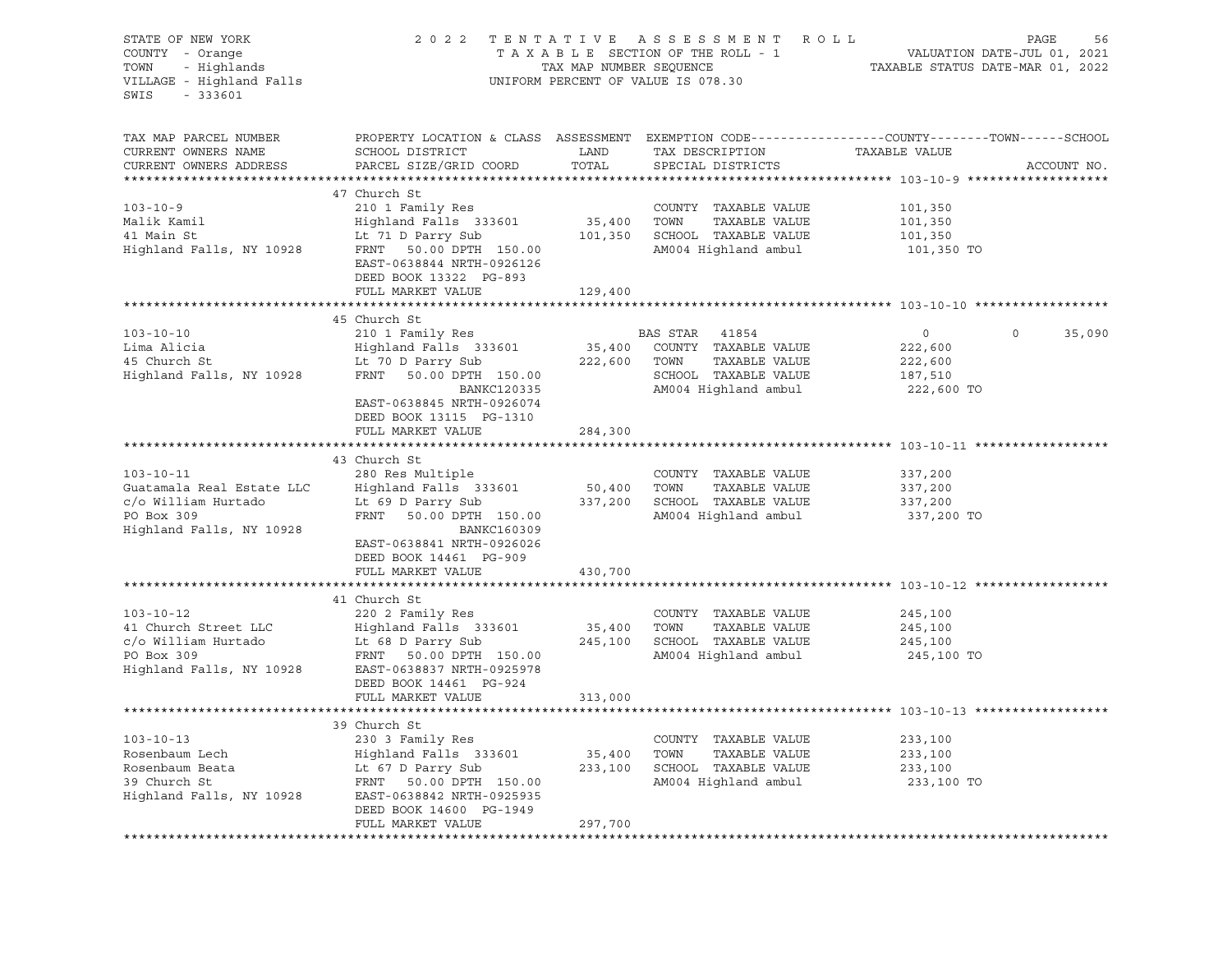| STATE OF NEW YORK<br>COUNTY - Orange<br>- Highlands<br>TOWN<br>VILLAGE - Highland Falls<br>SWIS<br>$-333601$                                                                                                                                                              | 2 0 2 2                                                                                                                                                                                                                                |                              | TENTATIVE ASSESSMENT ROLL<br>UNIFORM PERCENT OF VALUE IS 078.30                                       | PAGE<br>57                                                                                                      |
|---------------------------------------------------------------------------------------------------------------------------------------------------------------------------------------------------------------------------------------------------------------------------|----------------------------------------------------------------------------------------------------------------------------------------------------------------------------------------------------------------------------------------|------------------------------|-------------------------------------------------------------------------------------------------------|-----------------------------------------------------------------------------------------------------------------|
| TAX MAP PARCEL NUMBER<br>CURRENT OWNERS NAME<br>CURRENT OWNERS ADDRESS                                                                                                                                                                                                    | SCHOOL DISTRICT<br>PARCEL SIZE/GRID COORD                                                                                                                                                                                              | LAND<br>TOTAL                | TAX DESCRIPTION TAXABLE VALUE<br>SPECIAL DISTRICTS                                                    | PROPERTY LOCATION & CLASS ASSESSMENT EXEMPTION CODE----------------COUNTY-------TOWN------SCHOOL<br>ACCOUNT NO. |
| $103 - 10 - 14$<br>Guzhnay Olmedo<br>Avila Miriam<br>35 Church St<br>Highland Falls, NY 10928                                                                                                                                                                             | 35 Church St<br>220 2 Family Res<br>Highland Falls 333601<br>Lts 65 66 D Parry Sub 227,500 SCHOOL TAXABLE VALUE<br>FRNT 100.00 DPTH 150.00<br>BANKC030614<br>EAST-0638826 NRTH-0925855<br>DEED BOOK 14666 PG-1856<br>FULL MARKET VALUE | 37,400 TOWN<br>290,500       | COUNTY TAXABLE VALUE<br>TAXABLE VALUE<br>AM004 Highland ambul                                         | 227,500<br>227,500<br>227,500<br>227,500 TO                                                                     |
|                                                                                                                                                                                                                                                                           |                                                                                                                                                                                                                                        |                              |                                                                                                       |                                                                                                                 |
| $103 - 10 - 15$<br>Parsons Graham<br>Pierre Summer<br>33 Church St<br>Highland Falls, NY 10928                                                                                                                                                                            | 33 Church St<br>210 1 Family Res<br>Highland Falls 333601<br>Lt 64 D Parry Sub 219,700 SCHOOL TAXABLE VALUE<br>FRNT 50.00 DPTH 100.00<br>BANKC080370<br>EAST-0638845 NRTH-0925774<br>DEED BOOK 14417 PG-1690                           | 34,200                       | COUNTY TAXABLE VALUE<br>TOWN<br>TAXABLE VALUE<br>AM004 Highland ambul                                 | 219,700<br>219,700<br>219,700<br>219,700 TO                                                                     |
|                                                                                                                                                                                                                                                                           | FULL MARKET VALUE                                                                                                                                                                                                                      | 280,600                      |                                                                                                       |                                                                                                                 |
|                                                                                                                                                                                                                                                                           |                                                                                                                                                                                                                                        |                              |                                                                                                       |                                                                                                                 |
| 103-10-16 210 1 Family Res COUNTY TAXABLE VALUE<br>Hager Clayton W Trustee Highland Falls 333601 34,200 TOWN TAXABLE VALUE<br>Irrevocable Trust Lt 63 D Parry Sub 204,900 SCHOOL TAXABLE VALUE<br>5 Wood Ave FRNT 55.00 DPTH 100.00<br>Cornwall-On-Hudson, NY 12520 ACRES | 31 Church St<br>0.12<br>EAST-0638841 NRTH-0925729<br>DEED BOOK 4430 PG-83                                                                                                                                                              |                              |                                                                                                       | 204,900<br>204,900<br>204,900<br>204,900 TO                                                                     |
|                                                                                                                                                                                                                                                                           | FULL MARKET VALUE                                                                                                                                                                                                                      | 261,700                      |                                                                                                       |                                                                                                                 |
|                                                                                                                                                                                                                                                                           |                                                                                                                                                                                                                                        |                              |                                                                                                       |                                                                                                                 |
| $103 - 10 - 17$<br>DeLeo Thomas<br>29 Church St<br>Highland Falls, NY 10928<br>PRIOR OWNER ON 3/01/2022<br>DeLeo Thomas                                                                                                                                                   | 29 Church St<br>210 1 Family Res<br>Highland Falls 333601<br>Lt 62 D Parry Sub 212,300<br>FRNT 50.00 DPTH 100.00<br>BANKC160113<br>EAST-0638836 NRTH-0925684<br>DEED BOOK 15171 PG-105                                                 | 34,000                       | COUNTY TAXABLE VALUE<br>TOWN<br>TAXABLE VALUE<br>SCHOOL TAXABLE VALUE 212,300<br>AM004 Highland ambul | 212,300<br>212,300<br>212,300 TO                                                                                |
|                                                                                                                                                                                                                                                                           | FULL MARKET VALUE                                                                                                                                                                                                                      | 271,100                      |                                                                                                       |                                                                                                                 |
|                                                                                                                                                                                                                                                                           |                                                                                                                                                                                                                                        |                              |                                                                                                       |                                                                                                                 |
| $103 - 10 - 18$<br>Yee On, Inc.<br>PO Box 143<br>Highland Falls, NY 10928                                                                                                                                                                                                 | 27 Church St<br>220 2 Family Res<br>Highland Falls 333601<br>Lt 61 D Parry Sub<br>FRNT 50.00 DPTH 100.00<br>EAST-0638826 NRTH-0925637<br>DEED BOOK 15065 PG-250<br>FULL MARKET VALUE                                                   | 34,000<br>251,000<br>320,600 | COUNTY TAXABLE VALUE<br>TOWN<br>TAXABLE VALUE<br>SCHOOL TAXABLE VALUE<br>AM004 Highland ambul         | 251,000<br>251,000<br>251,000<br>251,000 TO                                                                     |
|                                                                                                                                                                                                                                                                           |                                                                                                                                                                                                                                        |                              |                                                                                                       |                                                                                                                 |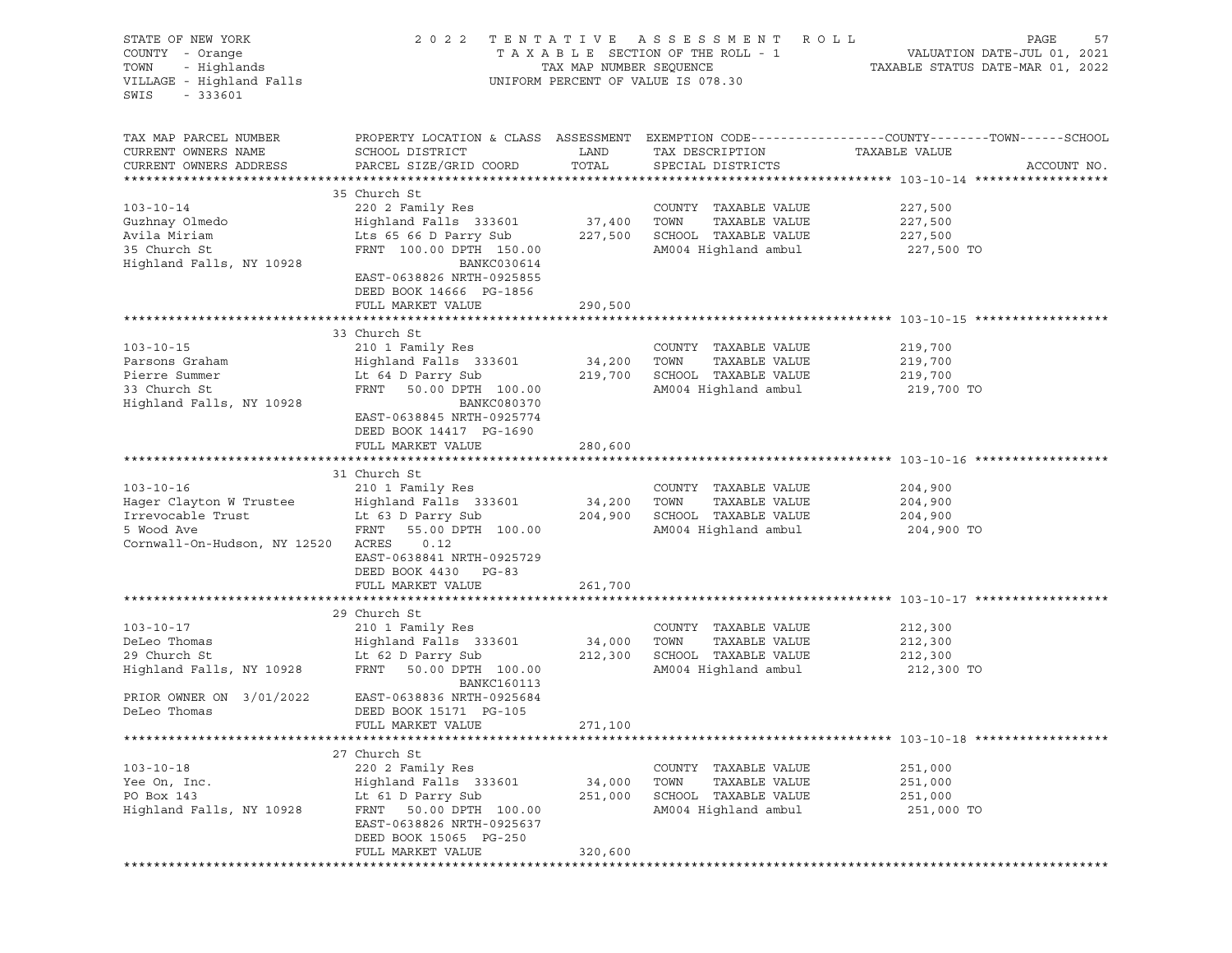| STATE OF NEW YORK<br>COUNTY - Orange<br>- Highlands<br>TOWN<br>VILLAGE - Highland Falls<br>SWIS<br>$-333601$       |                                                                                                                                                                                         | TAX MAP NUMBER SEQUENCE | 2022 TENTATIVE ASSESSMENT ROLL<br>UNIFORM PERCENT OF VALUE IS 078.30                          | PAGE<br>58<br>TAXABLE SECTION OF THE ROLL - 1 VALUATION DATE-JUL 01, 2021<br>TAXABLE STATUS DATE-MAR 01, 2022                   |
|--------------------------------------------------------------------------------------------------------------------|-----------------------------------------------------------------------------------------------------------------------------------------------------------------------------------------|-------------------------|-----------------------------------------------------------------------------------------------|---------------------------------------------------------------------------------------------------------------------------------|
| TAX MAP PARCEL NUMBER<br>CURRENT OWNERS NAME<br>CURRENT OWNERS ADDRESS                                             | SCHOOL DISTRICT<br>PARCEL SIZE/GRID COORD                                                                                                                                               | LAND<br>TOTAL           | TAX DESCRIPTION<br>SPECIAL DISTRICTS                                                          | PROPERTY LOCATION & CLASS ASSESSMENT EXEMPTION CODE----------------COUNTY-------TOWN-----SCHOOL<br>TAXABLE VALUE<br>ACCOUNT NO. |
|                                                                                                                    | 25 Church St                                                                                                                                                                            |                         |                                                                                               |                                                                                                                                 |
| $103 - 10 - 19$<br>Sabel Joni M<br>Sabel William L<br>110 Canterbury Rd<br>PO Box 418<br>Fort Montgomery, NY 10922 | 220 2 Family Res<br>Highland Falls 333601<br>Lt 60 D Parry Sub<br>Mtge 90-0040419-5<br>FRNT 50.00 DPTH 105.00<br>EAST-0638819 NRTH-0925592                                              | 34,200 TOWN             | COUNTY TAXABLE VALUE<br>TAXABLE VALUE<br>241,500 SCHOOL TAXABLE VALUE<br>AM004 Highland ambul | 241,500<br>241,500<br>241,500<br>241,500 TO                                                                                     |
|                                                                                                                    | DEED BOOK 13225 PG-300                                                                                                                                                                  |                         |                                                                                               |                                                                                                                                 |
|                                                                                                                    | FULL MARKET VALUE                                                                                                                                                                       | 308,400                 |                                                                                               |                                                                                                                                 |
| $103 - 10 - 20$<br>14 Cozzens Avenue LLC<br>511 Lindberg Ave<br>Cliffside Park, NJ 07010                           | 14 Cozzens Ave<br>220 2 Family Res<br>Highland Falls 333601<br>Lt 59 D Parry Sub<br>FRNT 50.00 DPTH 100.00<br>BANKC080370                                                               | 34,200<br>196,900       | COUNTY TAXABLE VALUE<br>TOWN<br>TAXABLE VALUE<br>SCHOOL TAXABLE VALUE<br>AM004 Highland ambul | 196,900<br>196,900<br>196,900<br>196,900 TO                                                                                     |
|                                                                                                                    | EAST-0638827 NRTH-0925516<br>DEED BOOK 14202 PG-1893<br>FULL MARKET VALUE                                                                                                               | 251,500                 |                                                                                               |                                                                                                                                 |
|                                                                                                                    | 16 Cozzens Ave                                                                                                                                                                          |                         |                                                                                               |                                                                                                                                 |
| $103 - 10 - 21$<br>A Bosch & Son Inc<br>Michael Bosch<br>PO Box 269<br>Highland Falls, NY 10928                    | 210 1 Family Res<br>Highland Falls 333601<br>Lt 98 D Parry Sub<br>FRNT 50.00 DPTH 100.00<br>EAST-0638781 NRTH-0925531<br>DEED BOOK 12255 PG-882                                         | 34,200 TOWN             | COUNTY TAXABLE VALUE<br>TAXABLE VALUE<br>236,900 SCHOOL TAXABLE VALUE<br>AM004 Highland ambul | 236,900<br>236,900<br>236,900<br>236,900 TO                                                                                     |
|                                                                                                                    | FULL MARKET VALUE                                                                                                                                                                       | 302,600                 |                                                                                               |                                                                                                                                 |
|                                                                                                                    |                                                                                                                                                                                         |                         |                                                                                               |                                                                                                                                 |
| $103 - 10 - 22$<br>Bosch Enterprises LP<br>Michael Bosch<br>PO Box 269<br>Highland Falls, NY 10928                 | 18 Cozzens Ave<br>447 Truck termnl<br>Highland Falls 333601<br>Lt 97 D Parry Sub<br>Pt Lt 1 Muller Sub<br>FRNT 50.00 DPTH 165.00<br>EAST-0638734 NRTH-0925548<br>DEED BOOK 12255 PG-838 | 46,300<br>206,800       | COUNTY TAXABLE VALUE<br>TOWN<br>TAXABLE VALUE<br>SCHOOL TAXABLE VALUE<br>AM004 Highland ambul | 206,800<br>206,800<br>206,800<br>206,800 TO                                                                                     |
|                                                                                                                    | FULL MARKET VALUE                                                                                                                                                                       | 264,100                 |                                                                                               |                                                                                                                                 |
|                                                                                                                    |                                                                                                                                                                                         |                         |                                                                                               |                                                                                                                                 |
|                                                                                                                    | 20 Cozzens Ave                                                                                                                                                                          |                         |                                                                                               |                                                                                                                                 |
| $103 - 10 - 23$                                                                                                    | 220 2 Family Res                                                                                                                                                                        |                         | BAS STAR<br>41854                                                                             | $\circ$<br>35,090<br>0                                                                                                          |
| Lynch David<br>Lynch Ena Barbara                                                                                   | Highland Falls 333601<br>Lt 96 D Parry Sub                                                                                                                                              | 34,200<br>236,300       | COUNTY<br>TAXABLE VALUE<br>TOWN<br>TAXABLE VALUE                                              | 236,300<br>236,300                                                                                                              |
| 20 Cozzens Ave                                                                                                     | FRNT<br>50.00 DPTH 100.00                                                                                                                                                               |                         | SCHOOL TAXABLE VALUE                                                                          | 201,210                                                                                                                         |
| Highland Falls, NY 10928                                                                                           | EAST-0638688 NRTH-0925563<br>DEED BOOK 6056<br>PG-227<br>FULL MARKET VALUE                                                                                                              | 301,800                 | AM004 Highland ambul                                                                          | 236,300 TO                                                                                                                      |
|                                                                                                                    |                                                                                                                                                                                         |                         |                                                                                               |                                                                                                                                 |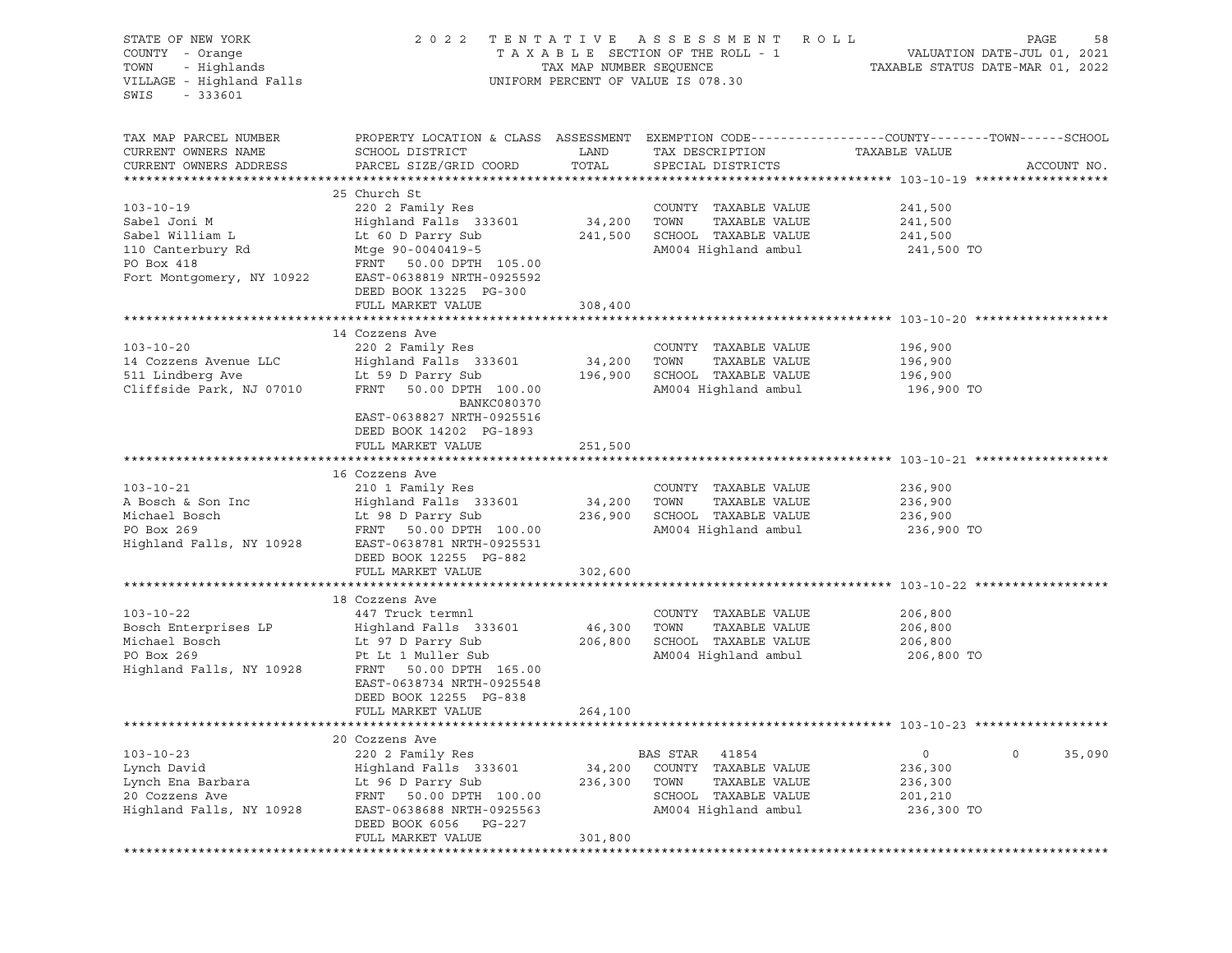| STATE OF NEW YORK<br>COUNTY - Orange<br>TOWN - Highlands<br>VILLAGE - Highland Falls<br>SWIS<br>$-333601$ |                                                                                                                                                                                                       |                              | 2022 TENTATIVE ASSESSMENT ROLL<br>UNIFORM PERCENT OF VALUE IS 078.30                                                                             | TAXABLE SECTION OF THE ROLL - 1<br>TAXABLE SECTION OF THE ROLL - 1<br>TAXABLE STATUS DATE-MAR 01, 2022 | PAGE<br>59                                              |
|-----------------------------------------------------------------------------------------------------------|-------------------------------------------------------------------------------------------------------------------------------------------------------------------------------------------------------|------------------------------|--------------------------------------------------------------------------------------------------------------------------------------------------|--------------------------------------------------------------------------------------------------------|---------------------------------------------------------|
| TAX MAP PARCEL NUMBER<br>CURRENT OWNERS NAME<br>CURRENT OWNERS ADDRESS                                    | PROPERTY LOCATION & CLASS ASSESSMENT EXEMPTION CODE----------------COUNTY-------TOWN------SCHOOL<br>SCHOOL DISTRICT<br>PARCEL SIZE/GRID COORD                                                         | LAND<br>TOTAL                | TAX DESCRIPTION<br>SPECIAL DISTRICTS                                                                                                             | TAXABLE VALUE                                                                                          | ACCOUNT NO.                                             |
| $103 - 10 - 24$<br>Aighland Fall<br>Lt 95 D Parry<br>Highland Falls, NY 10928<br>FRNT 50 00               | 22 Cozzens Ave<br>220 2 Family Res<br>Highland Falls 333601 34,200 TOWN<br>Lt 95 D Parry Sub<br>FRNT 50.00 DPTH 100.00<br>EAST-0638642 NRTH-0925577<br>DEED BOOK 13802 PG-1372<br>FULL MARKET VALUE   | 275,100                      | COUNTY TAXABLE VALUE<br>TAXABLE VALUE<br>215,400 SCHOOL TAXABLE VALUE                                                                            | 215,400<br>215,400<br>SCHOOL TAXABLE VALUE 215,400<br>AM004 Highland ambul 215,400 TO                  |                                                         |
|                                                                                                           |                                                                                                                                                                                                       |                              |                                                                                                                                                  |                                                                                                        |                                                         |
| $103 - 10 - 25$                                                                                           | 6 Lake St<br>210 1 Family Res<br>EAST-0638686 NRTH-0925643<br>DEED BOOK 13482 PG-1534                                                                                                                 |                              | AGED-C<br>41802<br>COUNTY TAXABLE VALUE<br>TAXABLE VALUE<br>SCHOOL TAXABLE VALUE<br>AM004 Highland ambul                                         | 104,490<br>$\circ$<br>0<br>127,710<br>185,760<br>144,590<br>232,200 TO                                 | $\circ$<br>0<br>$\circ$<br>46,440<br>87,610<br>$\Omega$ |
|                                                                                                           | FULL MARKET VALUE                                                                                                                                                                                     | 296,600                      |                                                                                                                                                  |                                                                                                        |                                                         |
|                                                                                                           |                                                                                                                                                                                                       |                              |                                                                                                                                                  |                                                                                                        |                                                         |
| $103 - 10 - 27$<br>Highland Falls, NY 10928                                                               | 8 Lake St<br>220 2 Family Res<br>Ripa Marlene<br>8 Lake St<br>8 Lake St<br>2 Muller Sub<br>FRNT<br>50.00 DPTH 153.00<br>BANK<br>$\mathbb N$<br>EAST-0638707 NRTH-0925692<br>DEED BOOK 15028 PG-1285   | 297,300 TOWN                 | BAS STAR 41854<br>35,600 COUNTY TAXABLE VALUE<br>TAXABLE VALUE<br>SCHOOL TAXABLE VALUE<br>AM004 Highland ambul                                   | $0 \qquad \qquad$<br>297,300<br>297,300<br>262,210<br>297,300 TO                                       | $\Omega$<br>35,090                                      |
|                                                                                                           | FULL MARKET VALUE                                                                                                                                                                                     | 379,700                      |                                                                                                                                                  |                                                                                                        |                                                         |
| $103 - 10 - 28$<br>Lake Street Holdings LLC<br>C/O Sean McCue<br>59 Drew Ave<br>Highland Falls, NY 10928  | 10 Lake St<br>210 1 Family Res<br>DEED BOOK 13677 PG-169<br>FULL MARKET VALUE                                                                                                                         | 35,600<br>180,900<br>231,000 | COUNTY TAXABLE VALUE<br>TOWN<br>TAXABLE VALUE<br>SCHOOL TAXABLE VALUE                                                                            | 180,900<br>180,900<br>180,900<br>AM004 Highland ambul 180,900 TO                                       |                                                         |
|                                                                                                           |                                                                                                                                                                                                       |                              |                                                                                                                                                  |                                                                                                        |                                                         |
| $103 - 10 - 29$<br>Lewis Harry W<br>Lewis Suzanne S<br>12 Lake St<br>Highland Falls, NY 10928             | 12 Lake St<br>210 1 Family Res<br>Highland Falls 333601<br>Lt 4 Muller Sub<br>FRNT<br>43.00 DPTH 152.00<br>0.16<br>ACRES<br>EAST-0638722 NRTH-0925792<br>DEED BOOK 13372 PG-1572<br>FULL MARKET VALUE | 210,700<br>269,100           | CW 15 VET/ 41162<br>35,200 ENH STAR<br>41834<br>COUNTY<br>TAXABLE VALUE<br>TOWN<br>TAXABLE VALUE<br>SCHOOL TAXABLE VALUE<br>AM004 Highland ambul | 11,520<br>0<br>199,180<br>210,700<br>123,090<br>210,700 TO                                             | 0<br>0<br>$\circ$<br>87,610                             |
|                                                                                                           |                                                                                                                                                                                                       | ***********************      |                                                                                                                                                  |                                                                                                        |                                                         |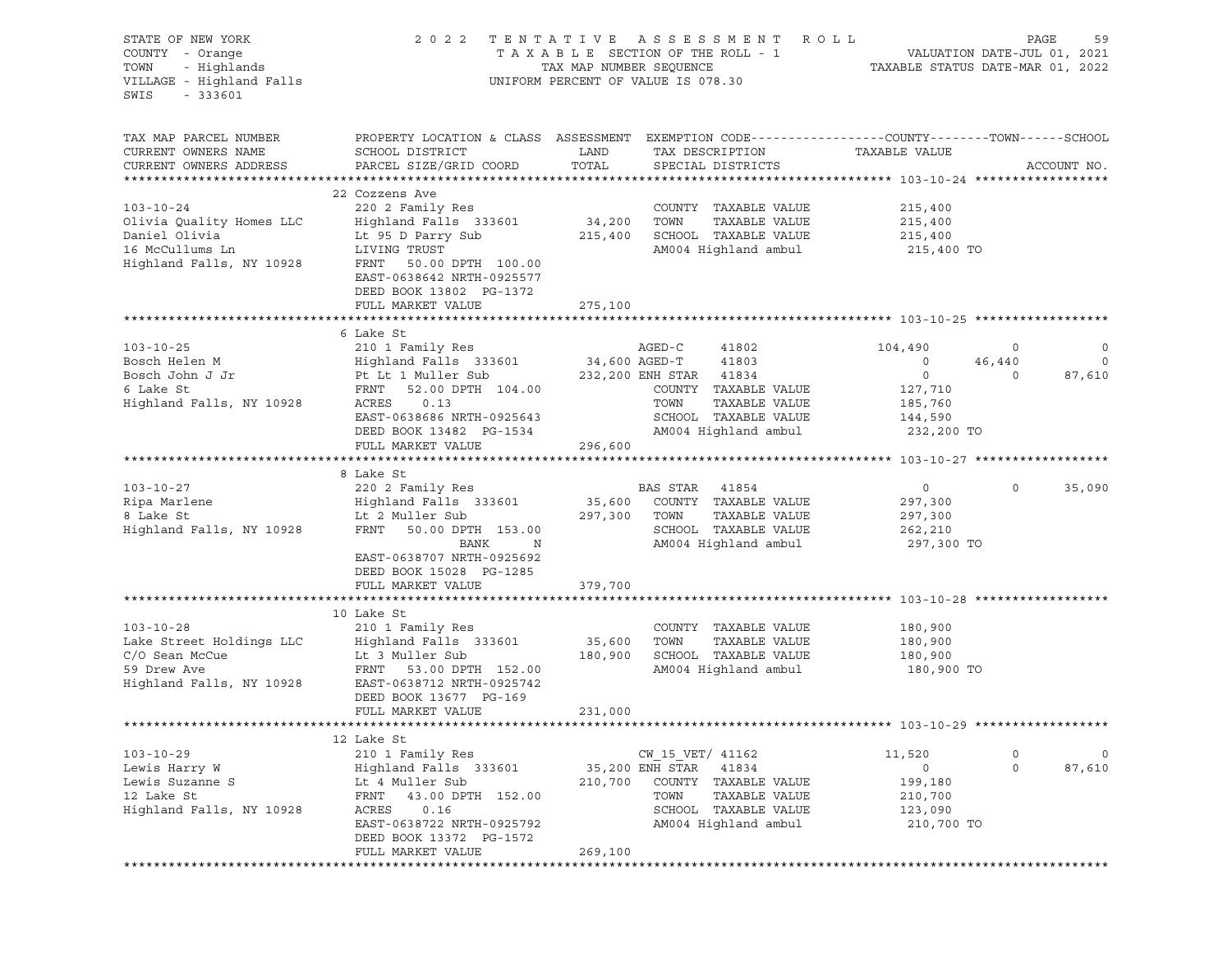| STATE OF NEW YORK<br>COUNTY - Orange<br>- Highlands<br>TOWN<br>VILLAGE - Highland Falls<br>$-333601$<br>SWIS      | 2 0 2 2                                                                                                                                                                                                                       | TAX MAP NUMBER SEQUENCE      | TENTATIVE ASSESSMENT ROLL<br>T A X A B L E SECTION OF THE ROLL - 1<br>UNIFORM PERCENT OF VALUE IS 078.30                                                                                                   | VALUATION DATE-JUL 01, 2021<br>TAXABLE STATUS DATE-MAR 01, 2022                                                |                                                 | PAGE<br>60                                       |
|-------------------------------------------------------------------------------------------------------------------|-------------------------------------------------------------------------------------------------------------------------------------------------------------------------------------------------------------------------------|------------------------------|------------------------------------------------------------------------------------------------------------------------------------------------------------------------------------------------------------|----------------------------------------------------------------------------------------------------------------|-------------------------------------------------|--------------------------------------------------|
| TAX MAP PARCEL NUMBER<br>CURRENT OWNERS NAME<br>CURRENT OWNERS ADDRESS<br>**********************                  | PROPERTY LOCATION & CLASS ASSESSMENT EXEMPTION CODE----------------COUNTY-------TOWN-----SCHOOL<br>SCHOOL DISTRICT<br>PARCEL SIZE/GRID COORD                                                                                  | LAND<br>TOTAL                | TAX DESCRIPTION<br>SPECIAL DISTRICTS                                                                                                                                                                       | TAXABLE VALUE                                                                                                  |                                                 | ACCOUNT NO.                                      |
| $103 - 10 - 30$<br>Williams Hunter<br>14 Lake St<br>Highland Falls, NY 10928                                      | 14 Lake St<br>210 1 Family Res<br>Highland Falls 333601<br>Lt 5 Muller Sub<br>FRNT<br>50.00 DPTH 102.70<br>BANKC080370<br>EAST-0638702 NRTH-0925851<br>DEED BOOK 14830 PG-126<br>FULL MARKET VALUE                            | 34,400<br>227,400<br>290,400 | COUNTY TAXABLE VALUE<br>TOWN<br>TAXABLE VALUE<br>SCHOOL TAXABLE VALUE<br>AM004 Highland ambul                                                                                                              | 227,400<br>227,400<br>227,400<br>227,400 TO                                                                    |                                                 |                                                  |
| $103 - 10 - 31$<br>Hall Richard W<br>Hall Barbara J<br>16 Lake St<br>Highland Falls, NY 10928                     | 16 Lake St<br>210 1 Family Res<br>Highland Falls 333601<br>FRNT 50.00 DPTH 100.00<br>EAST-0638708 NRTH-0925901<br>DEED BOOK 1987 PG-00615<br>FULL MARKET VALUE                                                                | 273,900                      | VET COM C 41132<br>34,200 VET COM T 41133<br>214,500 VET DIS C 41142<br>VET DIS T 41143<br>ENH STAR 41834<br>COUNTY TAXABLE VALUE<br>TAXABLE VALUE<br>TOWN<br>SCHOOL TAXABLE VALUE<br>AM004 Highland ambul | 33,600<br>$\overline{0}$<br>42,900<br>$\circ$<br>$\overline{0}$<br>138,000<br>156,900<br>126,890<br>214,500 TO | 0<br>19,200<br>$\circ$<br>38,400<br>$\mathbf 0$ | 0<br>$\circ$<br>$\circ$<br>$\mathbf 0$<br>87,610 |
| $103 - 10 - 32$<br>West Mark<br>West Holly<br>20 Lake St<br>Highland Falls, NY 10928                              | 20 Lake St<br>210 1 Family Res<br>Highland Falls 333601<br>Lts 6 7 Muller Sub<br>FRNT<br>88.00 DPTH 99.50<br>$0.19$ BANK<br>ACRES<br>$\mathbf{L}$<br>EAST-0638714 NRTH-0925967<br>DEED BOOK 14622 PG-718<br>FULL MARKET VALUE | 36,000<br>243,600<br>311,100 | COUNTY TAXABLE VALUE<br>TAXABLE VALUE<br>TOWN<br>SCHOOL TAXABLE VALUE<br>AM004 Highland ambul                                                                                                              | 243,600<br>243,600<br>243,600<br>243,600 TO                                                                    |                                                 |                                                  |
| $103 - 10 - 33$<br>Joseph B Gallagher Irrev Trust Highland Falls 333601<br>22 Lake St<br>Highland Falls, NY 10928 | 22 Lake St<br>210 1 Family Res<br>L. Gallagher & J. Gallagh<br>Trustees-Joseph B. Gallaq<br>Irrev Trust $8/16/17$<br>FRNT 43.00 DPTH 97.90<br>EAST-0638719 NRTH-0926035<br>DEED BOOK 14378 PG-1364<br>FULL MARKET VALUE       | 34,000<br>213,100<br>272,200 | BAS STAR 41854<br>COUNTY TAXABLE VALUE<br>TOWN<br>TAXABLE VALUE<br>SCHOOL TAXABLE VALUE<br>AM004 Highland ambul                                                                                            | $\overline{0}$<br>213,100<br>213,100<br>178,010<br>213,100 TO                                                  | $\circ$                                         | 35,090                                           |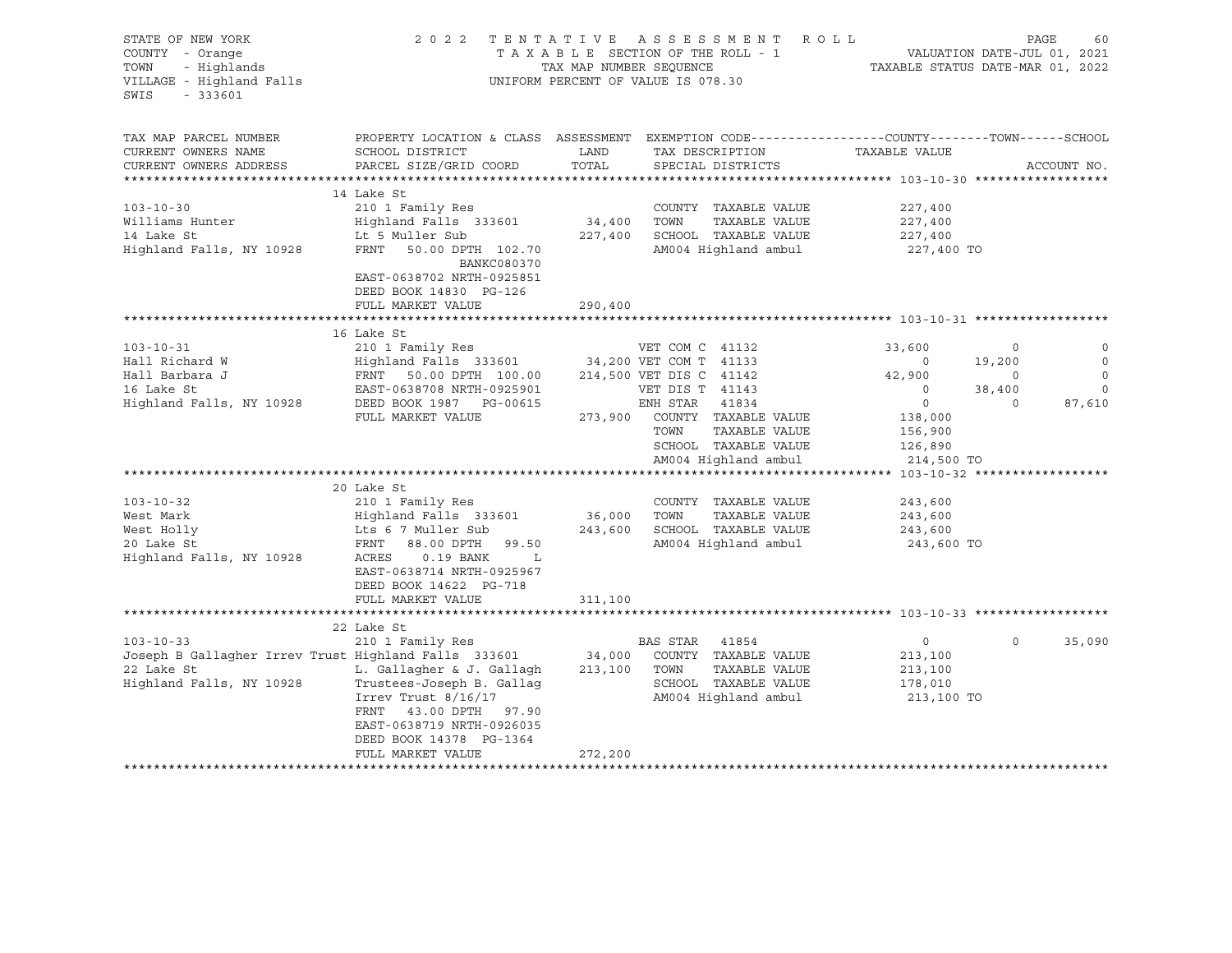| STATE OF NEW YORK                              | 2 0 2 2                      |         | TENTATIVE ASSESSMENT ROLL          |                                                                                                 | PAGE<br>61  |
|------------------------------------------------|------------------------------|---------|------------------------------------|-------------------------------------------------------------------------------------------------|-------------|
| COUNTY - Orange                                |                              |         | TAXABLE SECTION OF THE ROLL - 1    | VALUATION DATE-JUL 01, 2021                                                                     |             |
| - Highlands<br>TOWN<br>TAX MAP NUMBER SEQUENCE |                              |         | TAXABLE STATUS DATE-MAR 01, 2022   |                                                                                                 |             |
| VILLAGE - Highland Falls                       |                              |         | UNIFORM PERCENT OF VALUE IS 078.30 |                                                                                                 |             |
| SWIS<br>$-333601$                              |                              |         |                                    |                                                                                                 |             |
|                                                |                              |         |                                    |                                                                                                 |             |
|                                                |                              |         |                                    |                                                                                                 |             |
| TAX MAP PARCEL NUMBER                          |                              |         |                                    | PROPERTY LOCATION & CLASS ASSESSMENT EXEMPTION CODE---------------COUNTY-------TOWN------SCHOOL |             |
| CURRENT OWNERS NAME                            | SCHOOL DISTRICT              | LAND    | TAX DESCRIPTION                    | TAXABLE VALUE                                                                                   |             |
| CURRENT OWNERS ADDRESS                         | PARCEL SIZE/GRID COORD       | TOTAL   | SPECIAL DISTRICTS                  |                                                                                                 | ACCOUNT NO. |
|                                                |                              |         |                                    |                                                                                                 |             |
|                                                | 24 Lake St                   |         |                                    |                                                                                                 |             |
| $103 - 10 - 34$                                | 210 1 Family Res             |         | CW 15 VET/ 41162                   | 11,520<br>0                                                                                     | $\circ$     |
| Pitt Thomas T                                  | Highland Falls 333601        |         | $34,000$ BAS STAR $41854$          | $\overline{0}$<br>$\Omega$                                                                      | 35,090      |
| Pitt Mary Jane                                 | Lt 9 Muller Sub              |         | 212,500 COUNTY TAXABLE VALUE       | 200,980                                                                                         |             |
| 24 Lake St                                     | FRNT 43.00 DPTH 97.00        |         | TAXABLE VALUE<br>TOWN              | 212,500                                                                                         |             |
| Highland Falls, NY 10928                       | BANKC080370                  |         | SCHOOL TAXABLE VALUE               | 177,410                                                                                         |             |
|                                                | EAST-0638722 NRTH-0926077    |         | AM004 Highland ambul               | 212,500 TO                                                                                      |             |
|                                                | DEED BOOK 3925 PG-94         |         |                                    |                                                                                                 |             |
|                                                | FULL MARKET VALUE            | 271,400 |                                    |                                                                                                 |             |
|                                                |                              |         |                                    |                                                                                                 |             |
|                                                | 26 Lake St                   |         |                                    |                                                                                                 |             |
| $103 - 10 - 35$                                | 210 1 Family Res             |         | ENH STAR 41834                     | $\circ$<br>$\circ$                                                                              | 87,610      |
| Maddalena Andy                                 | Highland Falls 333601        | 30,600  | COUNTY TAXABLE VALUE               | 205,900                                                                                         |             |
| Maddalena Margaret                             | Lt 10 Muller Sub             |         | 205,900 TOWN<br>TAXABLE VALUE      | 205,900                                                                                         |             |
| 26 Lake St                                     | FRNT 43.00 DPTH 96.00        |         | SCHOOL TAXABLE VALUE               | 118,290                                                                                         |             |
| Highland Falls, NY 10928                       | BANK0210090                  |         | AM004 Highland ambul               | 205,900 TO                                                                                      |             |
|                                                | EAST-0638727 NRTH-0926123    |         |                                    |                                                                                                 |             |
|                                                | DEED BOOK 5319 PG-307        |         |                                    |                                                                                                 |             |
|                                                | FULL MARKET VALUE            | 263,000 |                                    |                                                                                                 |             |
|                                                |                              |         |                                    |                                                                                                 |             |
|                                                | 28 Lake St                   |         |                                    |                                                                                                 |             |
| $103 - 10 - 36$                                | 210 1 Family Res             |         | COUNTY TAXABLE VALUE               | 166,500                                                                                         |             |
|                                                | Highland Falls 333601 34,000 |         | TOWN<br>TAXABLE VALUE              | 166,500                                                                                         |             |
| PEPS Properties LLC                            | Lt 11 Muller Sub             | 166,500 | SCHOOL TAXABLE VALUE               |                                                                                                 |             |
| Jess Pepe                                      |                              |         |                                    | 166,500                                                                                         |             |
| 11 Cooks Ln                                    | Driveway Easement 5-19-20    |         | AM004 Highland ambul               | 166,500 TO                                                                                      |             |
| Highland Falls, NY 10928                       | L13901 Pq 1093               |         |                                    |                                                                                                 |             |
|                                                | FRNT 45.90 DPTH 95.00        |         |                                    |                                                                                                 |             |
|                                                | BANKC230070                  |         |                                    |                                                                                                 |             |
|                                                | EAST-0638733 NRTH-0926167    |         |                                    |                                                                                                 |             |
|                                                | DEED BOOK 13901 PG-1101      |         |                                    |                                                                                                 |             |
|                                                | FULL MARKET VALUE            | 212,600 |                                    |                                                                                                 |             |
|                                                |                              |         |                                    |                                                                                                 |             |
|                                                | 30 Lake St                   |         |                                    |                                                                                                 |             |
| $103 - 10 - 37$                                | 220 2 Family Res             |         | COUNTY TAXABLE VALUE               | 174,700                                                                                         |             |
| PEPS Properties LLC                            | Highland Falls 333601 34,000 |         | TOWN<br>TAXABLE VALUE              | 174,700                                                                                         |             |
| Jess Pepe                                      | Driveway Easement 5-19-20    | 174,700 | SCHOOL TAXABLE VALUE               | 174,700                                                                                         |             |
| 11 Cooks Ln                                    | L13901 P1093                 |         | AM004 Highland ambul               | 174,700 TO                                                                                      |             |
| Highland Falls, NY 10928                       | FRNT 46.60 DPTH 100.00       |         |                                    |                                                                                                 |             |
|                                                | BANKC230070                  |         |                                    |                                                                                                 |             |
|                                                | EAST-0638738 NRTH-0926200    |         |                                    |                                                                                                 |             |
|                                                | DEED BOOK 13901 PG-1105      |         |                                    |                                                                                                 |             |
|                                                | FULL MARKET VALUE            | 223,100 |                                    |                                                                                                 |             |
|                                                |                              |         |                                    |                                                                                                 |             |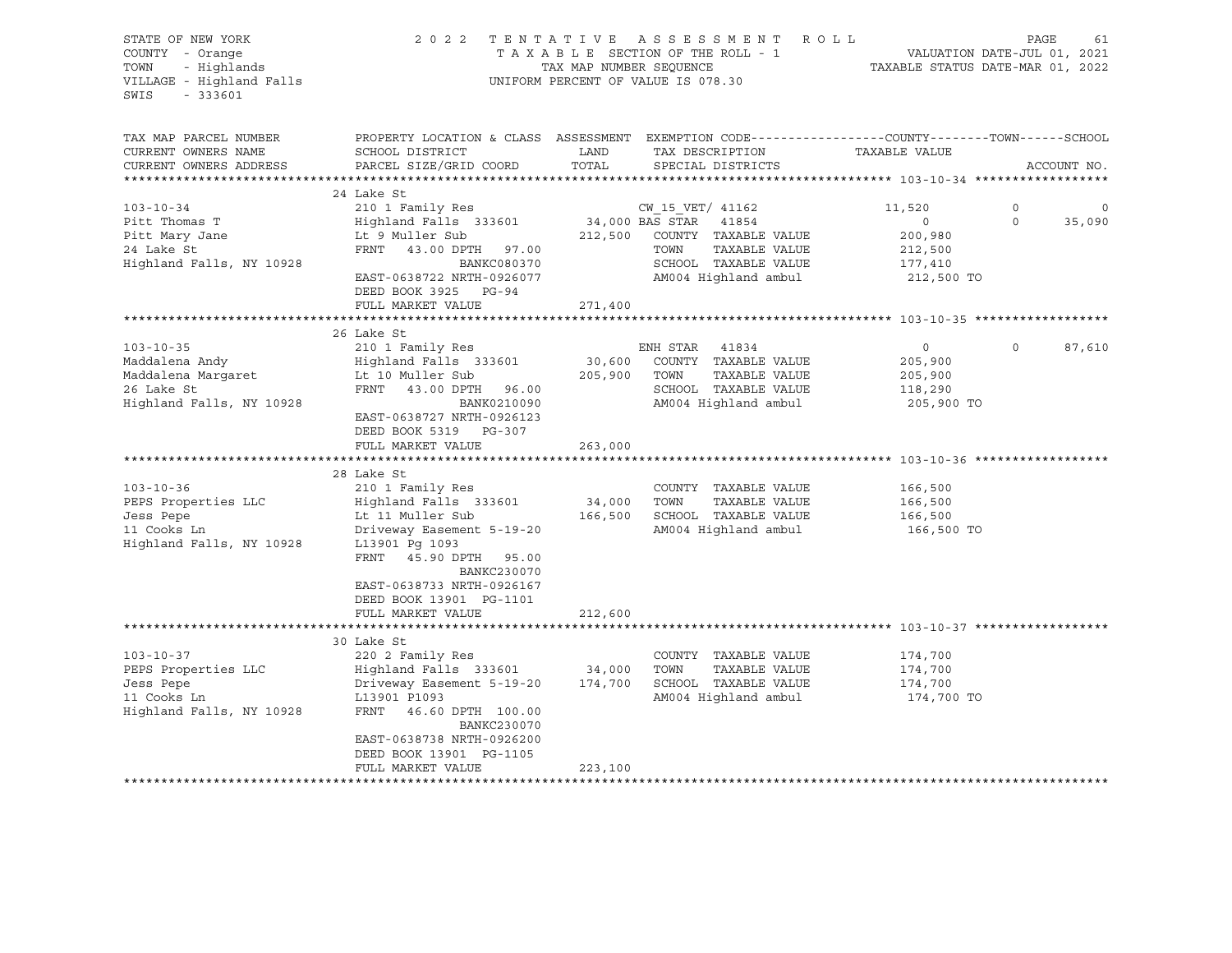| STATE OF NEW YORK<br>COUNTY - Orange<br>TOWN<br>- Highlands<br>VILLAGE - Highland Falls<br>SWIS<br>$-333601$ | 2022                                                                                                                                                                                                          |                              | TENTATIVE ASSESSMENT ROLL<br>UNIFORM PERCENT OF VALUE IS 078.30                                                    |                                                               |                                       | PAGE<br>62                            |
|--------------------------------------------------------------------------------------------------------------|---------------------------------------------------------------------------------------------------------------------------------------------------------------------------------------------------------------|------------------------------|--------------------------------------------------------------------------------------------------------------------|---------------------------------------------------------------|---------------------------------------|---------------------------------------|
| TAX MAP PARCEL NUMBER<br>CURRENT OWNERS NAME<br>CURRENT OWNERS ADDRESS                                       | PROPERTY LOCATION & CLASS ASSESSMENT EXEMPTION CODE----------------COUNTY-------TOWN------SCHOOL<br>SCHOOL DISTRICT<br>PARCEL SIZE/GRID COORD                                                                 | LAND<br>TOTAL                | TAX DESCRIPTION TAXABLE VALUE<br>SPECIAL DISTRICTS                                                                 |                                                               |                                       | ACCOUNT NO.                           |
| $103 - 10 - 38$<br>32 Lake Street LLC<br>511 Lindberg Ave<br>Cliffside Park, NJ 07010                        | 32 Lake St<br>220 2 Family Res<br>Highland Falls 333601 34,000 TOWN<br>FRNT 47.00 DPTH 100.00<br>BANKC080370<br>EAST-0638742 NRTH-0926244<br>DEED BOOK 14202 PG-1889<br>FULL MARKET VALUE                     | 221,200<br>282,500           | COUNTY TAXABLE VALUE<br>TAXABLE VALUE<br>SCHOOL TAXABLE VALUE<br>AM004 Highland ambul                              | 221,200<br>221,200<br>221,200<br>221,200 TO                   |                                       |                                       |
|                                                                                                              |                                                                                                                                                                                                               |                              |                                                                                                                    |                                                               |                                       |                                       |
| $103 - 10 - 39$<br>Kelly Edmund V                                                                            | 34 Lake St<br>210 1 Family Res<br>Highland Falls 333601 34,000 CW 15 VET/ 41163                                                                                                                               |                              | CW 15 VET/ 41162                                                                                                   | 11,520<br>$\circ$                                             | $\circ$<br>11,520                     | $\circ$<br>$\overline{0}$             |
| 34 Lake St<br>Highland Falls, NY 10928                                                                       | Life Est With Remainderto<br>Wanda Biswas & L Centolan<br>FRNT 45.00 DPTH 100.00<br>BANKC080370<br>EAST-0638746 NRTH-0926283                                                                                  |                              | 164,900 CW DISBLD 41172<br>CW DISBLD 41173<br>FIRE/AMBCT 41690<br>BAS STAR 41854<br>COUNTY TAXABLE VALUE           | 4,123<br>$\overline{0}$<br>2,880<br>$\overline{0}$<br>146,377 | $\circ$<br>4,123<br>2,880<br>$\Omega$ | $\circ$<br>$\circ$<br>2,880<br>35,090 |
|                                                                                                              | DEED BOOK 13656 PG-1435<br>FULL MARKET VALUE                                                                                                                                                                  |                              | TAXABLE VALUE<br>TOWN<br>210,600 SCHOOL TAXABLE VALUE<br>AM004 Highland ambul<br>2,880 EX                          | 146,377<br>126,930<br>162,020 TO                              |                                       |                                       |
|                                                                                                              |                                                                                                                                                                                                               |                              |                                                                                                                    |                                                               |                                       |                                       |
| $103 - 10 - 40$<br>36 Lake HF LLC<br>41 Main St<br>Highland Falls, NY 10928                                  | 36 Lake St<br>411 Apartment<br>Highland Falls 333601 44,200 TOWN<br>FRNT 45.00 DPTH 100.00<br>BANKC230070<br>EAST-0638750 NRTH-0926323<br>DEED BOOK 15110 PG-453<br>FULL MARKET VALUE                         | 240,000<br>306,500           | COUNTY TAXABLE VALUE<br>TAXABLE VALUE<br>SCHOOL TAXABLE VALUE<br>AM004 Highland ambul                              | 240,000<br>240,000<br>240,000<br>240,000 TO                   |                                       |                                       |
|                                                                                                              |                                                                                                                                                                                                               |                              |                                                                                                                    |                                                               |                                       |                                       |
| $103 - 11 - 1$<br>Fox Susan<br>Fox Bryan<br>6 Redoubt St<br>Highland Falls, NY 10928                         | 6 Redoubt St<br>220 2 Family Res<br>Highland Falls 333601 34,000<br>Lt51 Louis F Goodsell Sub<br>FRNT 46.40 DPTH 100.20<br>EAST-0638877 NRTH-0926605<br>DEED BOOK 12261 PG-1204<br>FULL MARKET VALUE          | 241,500 TOWN<br>308,400      | BAS STAR 41854<br>COUNTY TAXABLE VALUE<br>TAXABLE VALUE<br>SCHOOL TAXABLE VALUE<br>AM004 Highland ambul            | $\overline{0}$<br>241,500<br>241,500<br>206,410<br>241,500 TO | $\circ$                               | 35,090                                |
|                                                                                                              |                                                                                                                                                                                                               |                              |                                                                                                                    |                                                               |                                       |                                       |
| $103 - 11 - 2$<br>Maher Michael<br>69 Church St<br>Highland Falls, NY 10928                                  | 69 Church St<br>210 1 Family Res<br>Highland Falls 333601<br>Lt 49 Louis F Goodsell Su<br>FRNT<br>40.00 DPTH 100.00<br>BANK<br>N<br>EAST-0638951 NRTH-0926616<br>DEED BOOK 14111 PG-1736<br>FULL MARKET VALUE | 30,600<br>183,700<br>234,600 | BAS STAR<br>41854<br>COUNTY TAXABLE VALUE<br>TOWN<br>TAXABLE VALUE<br>SCHOOL TAXABLE VALUE<br>AM004 Highland ambul | 0<br>183,700<br>183,700<br>148,610<br>183,700 TO              | $\circ$                               | 35,090                                |
|                                                                                                              |                                                                                                                                                                                                               |                              |                                                                                                                    |                                                               |                                       |                                       |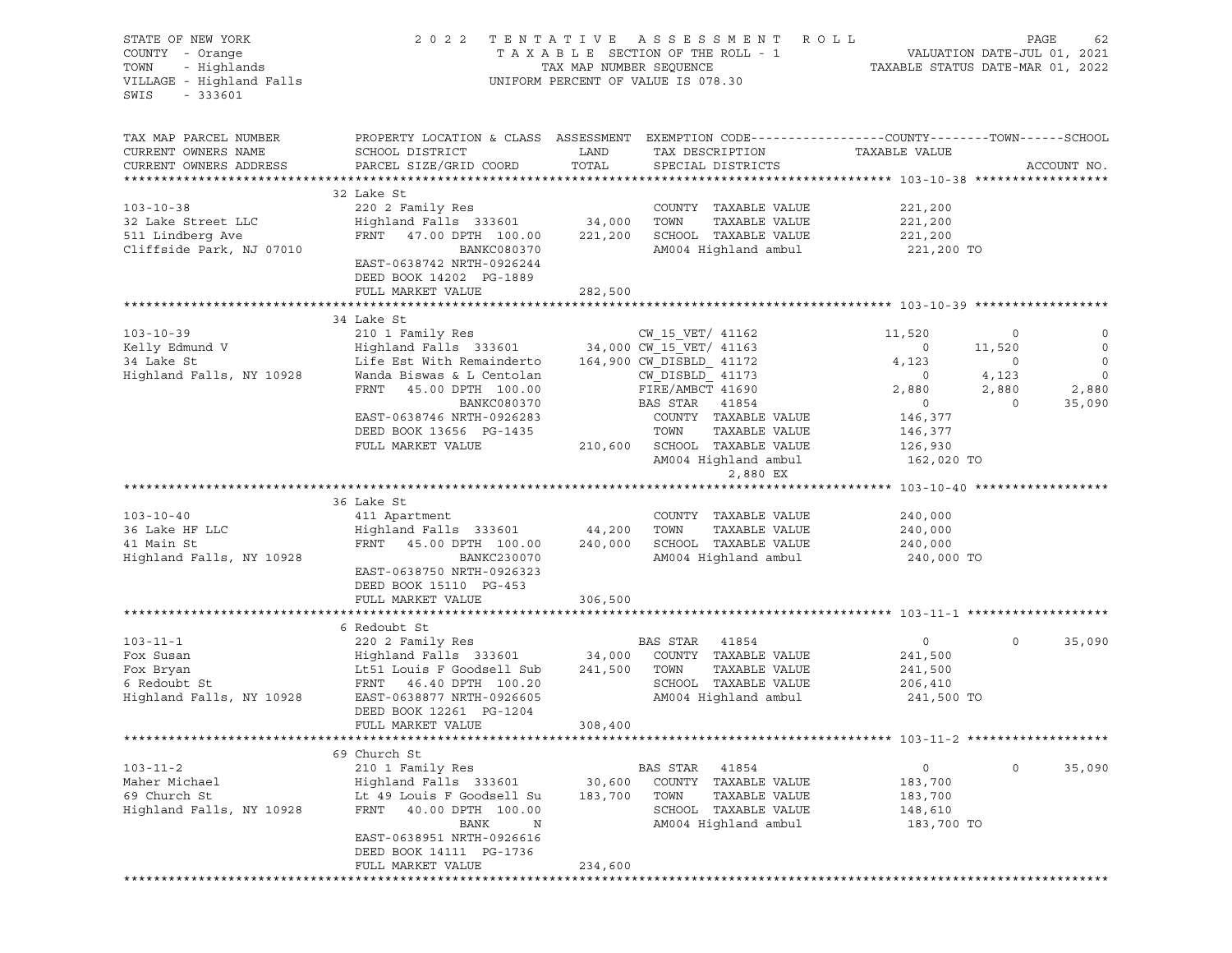| STATE OF NEW YORK<br>COUNTY - Orange<br>- Highlands<br>TOWN<br>VILLAGE - Highland Falls<br>SWIS<br>$-333601$                             | 2 0 2 2                                                                                                                                                                                                            | TAX MAP NUMBER SEQUENCE      | TENTATIVE ASSESSMENT ROLL<br>T A X A B L E SECTION OF THE ROLL - 1<br>TAX MAP NUMBER SEQUENCE T<br>UNIFORM PERCENT OF VALUE IS 078.30 | TAXABLE STATUS DATE-MAR 01, 2022                                         | PAGE<br>VALUATION DATE-JUL 01, 2021 | 63                                         |
|------------------------------------------------------------------------------------------------------------------------------------------|--------------------------------------------------------------------------------------------------------------------------------------------------------------------------------------------------------------------|------------------------------|---------------------------------------------------------------------------------------------------------------------------------------|--------------------------------------------------------------------------|-------------------------------------|--------------------------------------------|
| TAX MAP PARCEL NUMBER<br>CURRENT OWNERS NAME<br>CURRENT OWNERS ADDRESS                                                                   | PROPERTY LOCATION & CLASS ASSESSMENT EXEMPTION CODE---------------COUNTY-------TOWN------SCHOOL<br>SCHOOL DISTRICT<br>PARCEL SIZE/GRID COORD                                                                       | LAND<br>TOTAL                | TAX DESCRIPTION<br>SPECIAL DISTRICTS                                                                                                  | TAXABLE VALUE                                                            |                                     | ACCOUNT NO.                                |
| $103 - 11 - 3$<br>Salib Khlif F<br>Bers Nadia M<br>67 Church St<br>Highland Falls, NY 10928<br>PRIOR OWNER ON 3/01/2022<br>Salib Khlif F | 67 Church St<br>210 1 Family Res<br>Highland Falls 333601<br>Lt 48 Louis F Goodsell Su<br>FRNT<br>40.00 DPTH 100.00<br>BANKC230070<br>EAST-0638942 NRTH-0926578<br>DEED BOOK 15176 PG-1221<br>FULL MARKET VALUE    | 30,600<br>212,300<br>271,100 | COUNTY TAXABLE VALUE<br>TOWN<br>TAXABLE VALUE<br>SCHOOL TAXABLE VALUE<br>AM004 Highland ambul                                         | 212,300<br>212,300<br>212,300<br>212,300 TO                              |                                     |                                            |
| ********************                                                                                                                     |                                                                                                                                                                                                                    |                              |                                                                                                                                       |                                                                          |                                     |                                            |
| $103 - 11 - 4$<br>O'Connor Charles Raymond<br>O'Connor Lucie D<br>65 Church St                                                           | 65 Church St<br>210 1 Family Res<br>Highland Falls 333601<br>Lt 47 Louis F Goodsell Su<br>FRNT 40.00 DPTH 100.00                                                                                                   | 182,600 AGED-C               | VET WAR C 41122<br>30,600 VET WAR T 41123<br>41802<br>41803<br>AGED-T                                                                 | 20,160<br>$\overline{\phantom{0}}$<br>48,732<br>$\overline{\phantom{0}}$ | 0<br>11,520<br>$\circ$<br>8,554     | 0<br>$\mathbf 0$<br>$\circ$<br>$\mathbf 0$ |
| Highland Falls, NY 10928                                                                                                                 | EAST-0638946 NRTH-0926539<br>DEED BOOK 2122 PG-00433<br>FULL MARKET VALUE                                                                                                                                          | 233,200                      | ENH STAR 41834<br>COUNTY TAXABLE VALUE<br>TOWN<br>TAXABLE VALUE<br>SCHOOL TAXABLE VALUE<br>AM004 Highland ambul                       | $\circ$<br>113,708<br>162,526<br>94,990<br>182,600 TO                    | $\Omega$                            | 87,610                                     |
|                                                                                                                                          |                                                                                                                                                                                                                    |                              |                                                                                                                                       |                                                                          |                                     |                                            |
| $103 - 11 - 5$<br>Church Street House LLC<br>PO Box 76<br>Nyack, NY 10960                                                                | 63 Church St<br>210 1 Family Res<br>Highland Falls 333601<br>Lt 46 Louis F Goodsell Su<br>FRNT 40.00 DPTH 100.00<br>EAST-0638920 NRTH-0926500<br>DEED BOOK 14516 PG-1437                                           | 30,600<br>162,100            | COUNTY TAXABLE VALUE<br>TOWN<br>TAXABLE VALUE<br>SCHOOL TAXABLE VALUE<br>AM004 Highland ambul                                         | 162,100<br>162,100<br>162,100<br>162,100 TO                              |                                     |                                            |
|                                                                                                                                          | FULL MARKET VALUE                                                                                                                                                                                                  | 207,000                      |                                                                                                                                       |                                                                          |                                     |                                            |
|                                                                                                                                          |                                                                                                                                                                                                                    |                              |                                                                                                                                       |                                                                          |                                     |                                            |
| $103 - 11 - 6$<br>Servedio, Johanne T Family Tru Highland Falls 333601<br>Servedio Johanne T<br>61 Church St<br>Highland Falls, NY 10928 | 61 Church St<br>210 1 Family Res<br>Lt 45 Louis F Goodsell Su<br>FRNT 40.00 DPTH 100.00<br>EAST-0638904 NRTH-0926463<br>DEED BOOK 15085 PG-470<br>FULL MARKET VALUE                                                | 30,600<br>232,400<br>296,800 | BAS STAR<br>41854<br>COUNTY TAXABLE VALUE<br>TAXABLE VALUE<br>TOWN<br>SCHOOL TAXABLE VALUE<br>AM004 Highland ambul                    | $\overline{0}$<br>232,400<br>232,400<br>197,310<br>232,400 TO            | $\circ$                             | 35,090                                     |
|                                                                                                                                          |                                                                                                                                                                                                                    |                              |                                                                                                                                       |                                                                          |                                     |                                            |
| $103 - 11 - 7$<br>Bobolia Keith T<br>Bobolia Christine A<br>30 Drew Ave<br>Highland Falls, NY 10928                                      | 30 Drew Ave<br>230 3 Family Res<br>Highland Falls 333601<br>Lt 50 Louis F Goodsell Su<br>Life Estate To Mary Boyan<br>FRNT<br>33.00 DPTH 100.00<br>BANK<br>N<br>EAST-0638854 NRTH-0926519<br>DEED BOOK 12310 PG-89 | 27,200<br>234,400            | COUNTY TAXABLE VALUE<br>TOWN<br>TAXABLE VALUE<br>SCHOOL TAXABLE VALUE<br>AM004 Highland ambul                                         | 234,400<br>234,400<br>234,400<br>234,400 TO                              |                                     |                                            |
|                                                                                                                                          | FULL MARKET VALUE                                                                                                                                                                                                  | 299,400                      |                                                                                                                                       |                                                                          |                                     |                                            |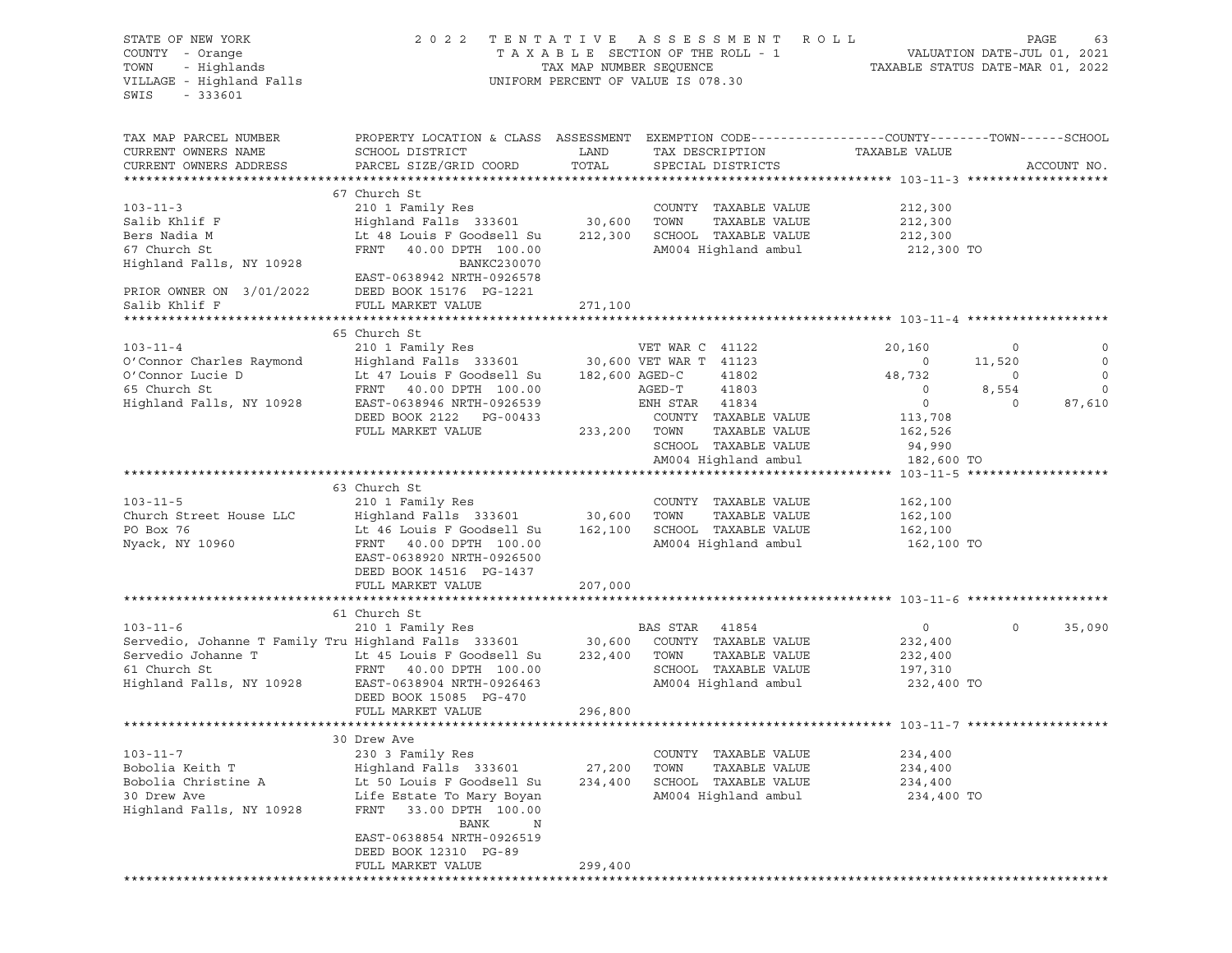# STATE OF NEW YORK 2 0 2 2 T E N T A T I V E A S S E S S M E N T R O L L PAGE 64 COUNTY - Orange T A X A B L E SECTION OF THE ROLL - 1 VALUATION DATE-JUL 01, 2021 TOWN - Highlands TAX MAP NUMBER SEQUENCE TAXABLE STATUS DATE-MAR 01, 2022 VILLAGE - Highland Falls UNIFORM PERCENT OF VALUE IS 078.30

|                                              | PROPERTY LOCATION & CLASS ASSESSMENT EXEMPTION CODE----------------COUNTY-------TOWN------SCHOOL                      |         |                                       |                                            |          |              |
|----------------------------------------------|-----------------------------------------------------------------------------------------------------------------------|---------|---------------------------------------|--------------------------------------------|----------|--------------|
| TAX MAP PARCEL NUMBER<br>CURRENT OWNERS NAME | SCHOOL DISTRICT                                                                                                       | LAND    |                                       | TAXABLE VALUE                              |          |              |
| CURRENT OWNERS ADDRESS                       | PARCEL SIZE/GRID COORD                                                                                                | TOTAL   | TAX DESCRIPTION<br>SPECIAL DISTRICTS  |                                            |          | ACCOUNT NO.  |
|                                              |                                                                                                                       |         |                                       |                                            |          |              |
|                                              | 16 Redoubt St                                                                                                         |         |                                       |                                            |          |              |
| $103 - 12 - 1$                               | 210 1 Family Res<br>Highland Falls 333601 34,800 VET COM T 41133<br>Pt Lt 53 Louis F Goodsell 253,900 VET DIS C 41142 |         |                                       | 33,600                                     | $\circ$  | 0            |
| Schooff Richard                              |                                                                                                                       |         |                                       | $\overline{\phantom{0}}$                   | 19,200   | $\circ$      |
| Schooff Asuncion                             |                                                                                                                       |         | 253,900 VET DIS C 41142               | 67,200                                     | $\circ$  | $\mathbf{0}$ |
| 16 Redoubt St                                | FRNT 107.00 DPTH 62.00                                                                                                |         | VET DIS T 41143                       |                                            | 38,400   | $\mathbf 0$  |
| Highland Falls, NY 10928                     | ACRES<br>0.14 BANKC160115                                                                                             |         | ENH STAR<br>41834                     | $\overline{\phantom{a}}$<br>$\overline{0}$ | $\Omega$ | 87,610       |
|                                              | EAST-0638945 NRTH-0926842                                                                                             |         | COUNTY TAXABLE VALUE                  | 153,100                                    |          |              |
|                                              | DEED BOOK 5596 PG-225                                                                                                 |         | TOWN<br>TAXABLE VALUE                 | 196,300                                    |          |              |
|                                              | FULL MARKET VALUE                                                                                                     |         | 324,300 SCHOOL TAXABLE VALUE          | 166,290                                    |          |              |
|                                              |                                                                                                                       |         | AM004 Highland ambul                  | 253,900 TO                                 |          |              |
|                                              |                                                                                                                       |         |                                       |                                            |          |              |
|                                              | 6 Elm St                                                                                                              |         |                                       |                                            |          |              |
| $103 - 12 - 2$                               | 220 2 Family Res                                                                                                      |         | COUNTY TAXABLE VALUE                  | 305,500                                    |          |              |
| Bacchus House LLC                            |                                                                                                                       |         | TAXABLE VALUE<br>TOWN                 | 305,500                                    |          |              |
| 56 Catherine St                              | Highland Falls 333601 34,200<br>Lt 54 Louis F Goodsell Su 305,500                                                     |         | SCHOOL TAXABLE VALUE                  | 305,500                                    |          |              |
|                                              | FRNT 47.30 DPTH 100.20                                                                                                |         | AM004 Highland ambul                  | 305,500 TO                                 |          |              |
| Nyack, NY 10960                              | BANKC061201                                                                                                           |         |                                       |                                            |          |              |
|                                              | EAST-0638919 NRTH-0926744                                                                                             |         |                                       |                                            |          |              |
|                                              |                                                                                                                       |         |                                       |                                            |          |              |
|                                              | DEED BOOK 14227 PG-96                                                                                                 |         |                                       |                                            |          |              |
|                                              | FULL MARKET VALUE                                                                                                     | 390,200 |                                       |                                            |          |              |
|                                              | 73 Church St                                                                                                          |         |                                       |                                            |          |              |
| $103 - 12 - 3$                               | 210 1 Family Res                                                                                                      |         | COUNTY TAXABLE VALUE                  | 252,900                                    |          |              |
|                                              |                                                                                                                       | 30,600  | TAXABLE VALUE<br>TOWN                 | 252,900                                    |          |              |
|                                              | Lt 52 Louis F Goodsell Su 252,900 SCHOOL TAXABLE VALUE                                                                |         |                                       | 252,900                                    |          |              |
|                                              | Ho Li-Hsing<br>73 Church St<br>73 Church St<br>10928 FRNT 40.00 DPTH 100.00                                           |         | AM004 Highland ambul                  |                                            |          |              |
|                                              | BANKC040280                                                                                                           |         |                                       | 252,900 TO                                 |          |              |
|                                              | EAST-0638983 NRTH-0926695                                                                                             |         |                                       |                                            |          |              |
|                                              | DEED BOOK 15140 PG-613                                                                                                |         |                                       |                                            |          |              |
|                                              | FULL MARKET VALUE                                                                                                     | 323,000 |                                       |                                            |          |              |
|                                              |                                                                                                                       |         |                                       |                                            |          |              |
|                                              | 75 Church St                                                                                                          |         |                                       |                                            |          |              |
| $103 - 12 - 4$                               | 210 1 Family Res                                                                                                      |         | BAS STAR 41854                        | 0                                          | $\Omega$ | 35,090       |
| Rowan Terry                                  | Highland Falls 333601 23,800                                                                                          |         | COUNTY TAXABLE VALUE                  | 195,600                                    |          |              |
| 75 Church St                                 | Pt Lt 53 Louis F Goodsell                                                                                             | 195,600 | TOWN<br>TAXABLE VALUE                 | 195,600                                    |          |              |
| Highland Falls, NY 10928                     | FRNT 31.40 DPTH 80.40                                                                                                 |         | SCHOOL TAXABLE VALUE                  | 160,510                                    |          |              |
|                                              | BANKC140330                                                                                                           |         | AM004 Highland ambul                  | 195,600 TO                                 |          |              |
|                                              | EAST-0638998 NRTH-0926735                                                                                             |         |                                       |                                            |          |              |
|                                              | DEED BOOK 12800 PG-1160                                                                                               |         |                                       |                                            |          |              |
|                                              | FULL MARKET VALUE                                                                                                     | 249,800 |                                       |                                            |          |              |
|                                              |                                                                                                                       |         |                                       |                                            |          |              |
|                                              | 77 Church St                                                                                                          |         |                                       |                                            |          |              |
| $103 - 12 - 5$                               |                                                                                                                       |         |                                       | 214,900                                    |          |              |
| Chewar Christa M                             | 210 1 Family Res                                                                                                      |         | COUNTY TAXABLE VALUE<br>TAXABLE VALUE | 214,900                                    |          |              |
| 77 Church St                                 | Highland Falls 333601 34,000 TOWN<br>FRNT 26.00 DPTH 92.00 214,900 SCHOOL                                             |         | 214,900 SCHOOL TAXABLE VALUE          | 214,900                                    |          |              |
|                                              | BANK L                                                                                                                |         | AM004 Highland ambul                  | 214,900 TO                                 |          |              |
| Highland Falls, NY 10928                     |                                                                                                                       |         |                                       |                                            |          |              |
|                                              | EAST-0638989 NRTH-0926768<br>DEED BOOK 11538 PG-318                                                                   |         |                                       |                                            |          |              |
|                                              | FULL MARKET VALUE                                                                                                     | 274,500 |                                       |                                            |          |              |
|                                              |                                                                                                                       |         |                                       |                                            |          |              |
|                                              |                                                                                                                       |         |                                       |                                            |          |              |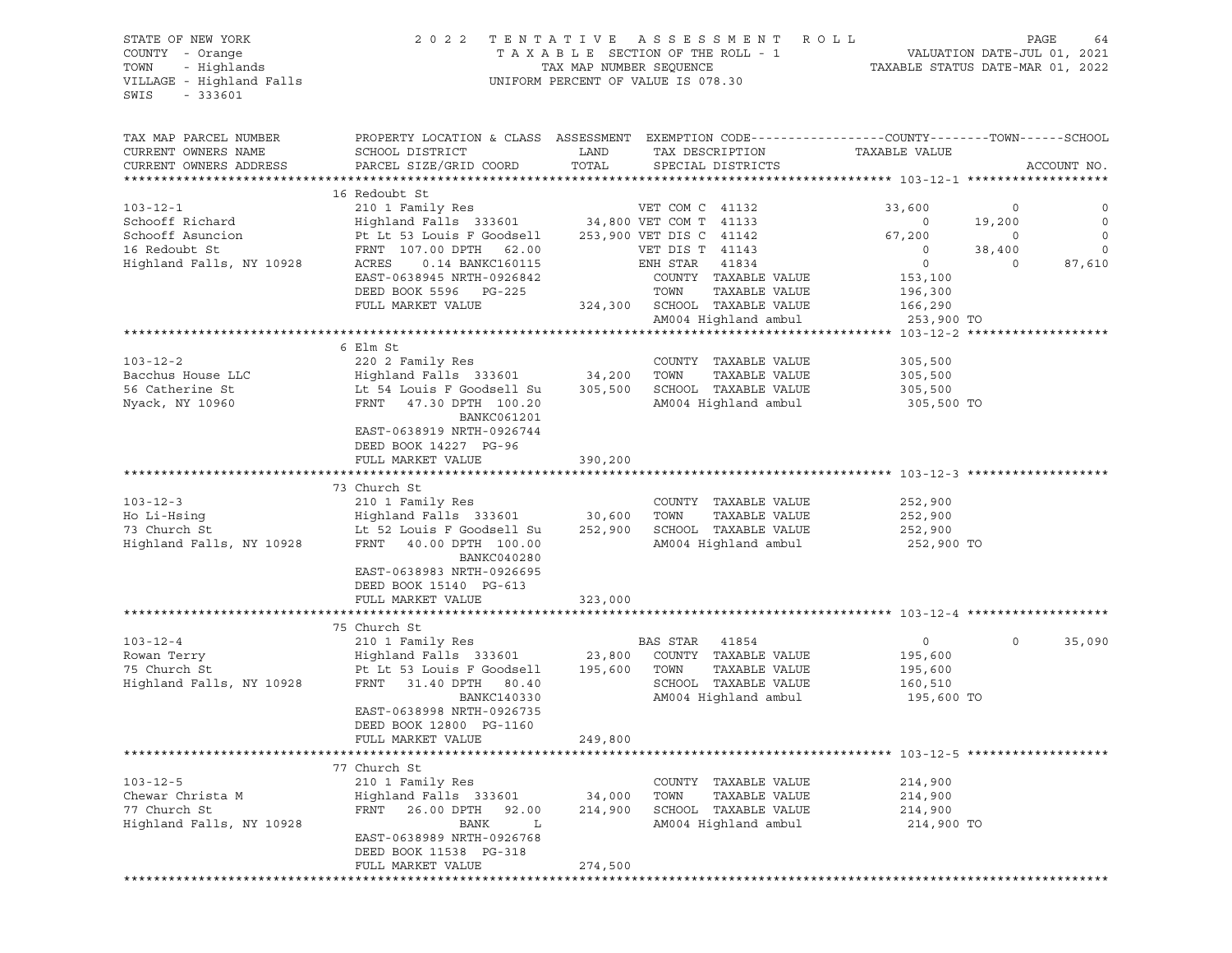| STATE OF NEW YORK<br>COUNTY - Orange<br>TOWN<br>- Highlands<br>VILLAGE - Highland Falls<br>$-333601$<br>SWIS        | ASSESSMENT ROLL<br>2 0 2 2<br>TENTATIVE<br>TAXABLE SECTION OF THE ROLL - 1<br>TAX MAP NUMBER SEQUENCE<br>UNIFORM PERCENT OF VALUE IS 078.30                                                                          |                              |                                                                                                     | PAGE<br>65<br>VALUATION DATE-JUL 01, 2021<br>TAXABLE STATUS DATE-MAR 01, 2022                                                   |  |  |
|---------------------------------------------------------------------------------------------------------------------|----------------------------------------------------------------------------------------------------------------------------------------------------------------------------------------------------------------------|------------------------------|-----------------------------------------------------------------------------------------------------|---------------------------------------------------------------------------------------------------------------------------------|--|--|
| TAX MAP PARCEL NUMBER<br>CURRENT OWNERS NAME<br>CURRENT OWNERS ADDRESS                                              | SCHOOL DISTRICT<br>PARCEL SIZE/GRID COORD                                                                                                                                                                            | LAND<br>TOTAL                | TAX DESCRIPTION<br>SPECIAL DISTRICTS                                                                | PROPERTY LOCATION & CLASS ASSESSMENT EXEMPTION CODE----------------COUNTY-------TOWN-----SCHOOL<br>TAXABLE VALUE<br>ACCOUNT NO. |  |  |
| $103 - 12 - 6$<br>Dapra Carol<br>Schmidt Mary Jo<br>C/O Joel Salerius<br>9 Evergreen Ln<br>Highland Falls, NY 10928 | 9 Evergreen Ln<br>210 1 Family Res<br>Highland Falls 333601 17,000<br>Pt Lt 53 Louis F Goodsell<br>FRNT 27.00 DPTH 90.00<br>EAST-0638993 NRTH-0926864<br>DEED BOOK 14307 PG-1541<br>FULL MARKET VALUE                | 174,400<br>222,700           | COUNTY TAXABLE VALUE<br>TOWN<br>TAXABLE VALUE<br>SCHOOL TAXABLE VALUE<br>AM004 Highland ambul       | 174,400<br>174,400<br>174,400<br>174,400 TO                                                                                     |  |  |
|                                                                                                                     |                                                                                                                                                                                                                      |                              |                                                                                                     |                                                                                                                                 |  |  |
| $103 - 12 - 7$<br>Baldomir Joel<br>Hood Julia<br>11 Evergreen Ln<br>Highland Falls, NY 10928                        | 11 Evergreen Ln<br>210 1 Family Res<br>Highland Falls 333601<br>Pt Lt 53 Louis F Goodsell<br>FRNT<br>19.00 DPTH 83.00<br>N<br>BANK<br>EAST-0639024 NRTH-0926875<br>DEED BOOK 12523 PG-1654                           | 17,000<br>134,800            | COUNTY TAXABLE VALUE<br>TOWN<br>TAXABLE VALUE<br>SCHOOL TAXABLE VALUE<br>AM004 Highland ambul       | 134,800<br>134,800<br>134,800<br>134,800 TO                                                                                     |  |  |
|                                                                                                                     | FULL MARKET VALUE                                                                                                                                                                                                    | 172,200                      |                                                                                                     |                                                                                                                                 |  |  |
|                                                                                                                     |                                                                                                                                                                                                                      |                              |                                                                                                     |                                                                                                                                 |  |  |
| $103 - 12 - 8$<br>Mccann Paul<br>Mccann Sue A<br>102 Highgrove Ct<br>Fayetteville, NC 28303                         | 79 Church St<br>210 1 Family Res<br>Highland Falls 333601<br>Pt Lts 44 53 Louis F Good<br>FRNT 51.00 DPTH 42.00<br>EAST-0639057 NRTH-0926841<br>DEED BOOK 4502 PG-266<br>FULL MARKET VALUE                           | 17,000<br>191,500<br>244,600 | COUNTY TAXABLE VALUE<br>TAXABLE VALUE<br>TOWN<br>SCHOOL TAXABLE VALUE<br>AM004 Highland ambul       | 191,500<br>191,500<br>191,500<br>191,500 TO                                                                                     |  |  |
|                                                                                                                     | 18 Homestead Ave                                                                                                                                                                                                     |                              |                                                                                                     |                                                                                                                                 |  |  |
| $103 - 12 - 9$<br>Djialeu Judith<br>Djiaga Pie Tchabok<br>18 Homestead Ave<br>Highland Falls, NY 10928              | 210 1 Family Res<br>Highland Falls 333601<br>Pt Lt 44 Louis F Goodsell<br>FRNT<br>40.00 DPTH 113.50<br><b>BANKC190321</b><br>EAST-0639105 NRTH-0926848<br>DEED BOOK 14928 PG-1571                                    | 34,000<br>220,400            | COUNTY TAXABLE VALUE<br>TOWN<br>TAXABLE VALUE<br>SCHOOL TAXABLE VALUE<br>AM004 Highland ambul       | 220,400<br>220,400<br>220,400<br>220,400 TO                                                                                     |  |  |
|                                                                                                                     | FULL MARKET VALUE                                                                                                                                                                                                    | 281,500                      |                                                                                                     |                                                                                                                                 |  |  |
|                                                                                                                     |                                                                                                                                                                                                                      |                              |                                                                                                     |                                                                                                                                 |  |  |
| $103 - 12 - 10$<br>Thompson Mark<br>Thompson Paula<br>16 Homestead Ave<br>Highland Falls, NY 10928                  | 16 Homestead Ave<br>210 1 Family Res<br>Highland Falls 333601<br>Pt Lt 44 Louis F Goodsell<br>60.00 DPTH 133.90<br>FRNT<br>ACRES<br>0.17<br>EAST-0639155 NRTH-0926843<br>DEED BOOK 15103 PG-360<br>FULL MARKET VALUE | 36,200<br>276,400<br>353,000 | COUNTY<br>TAXABLE VALUE<br>TOWN<br>TAXABLE VALUE<br>SCHOOL<br>TAXABLE VALUE<br>AM004 Highland ambul | 276,400<br>276,400<br>276,400<br>276,400 TO                                                                                     |  |  |
|                                                                                                                     |                                                                                                                                                                                                                      |                              |                                                                                                     |                                                                                                                                 |  |  |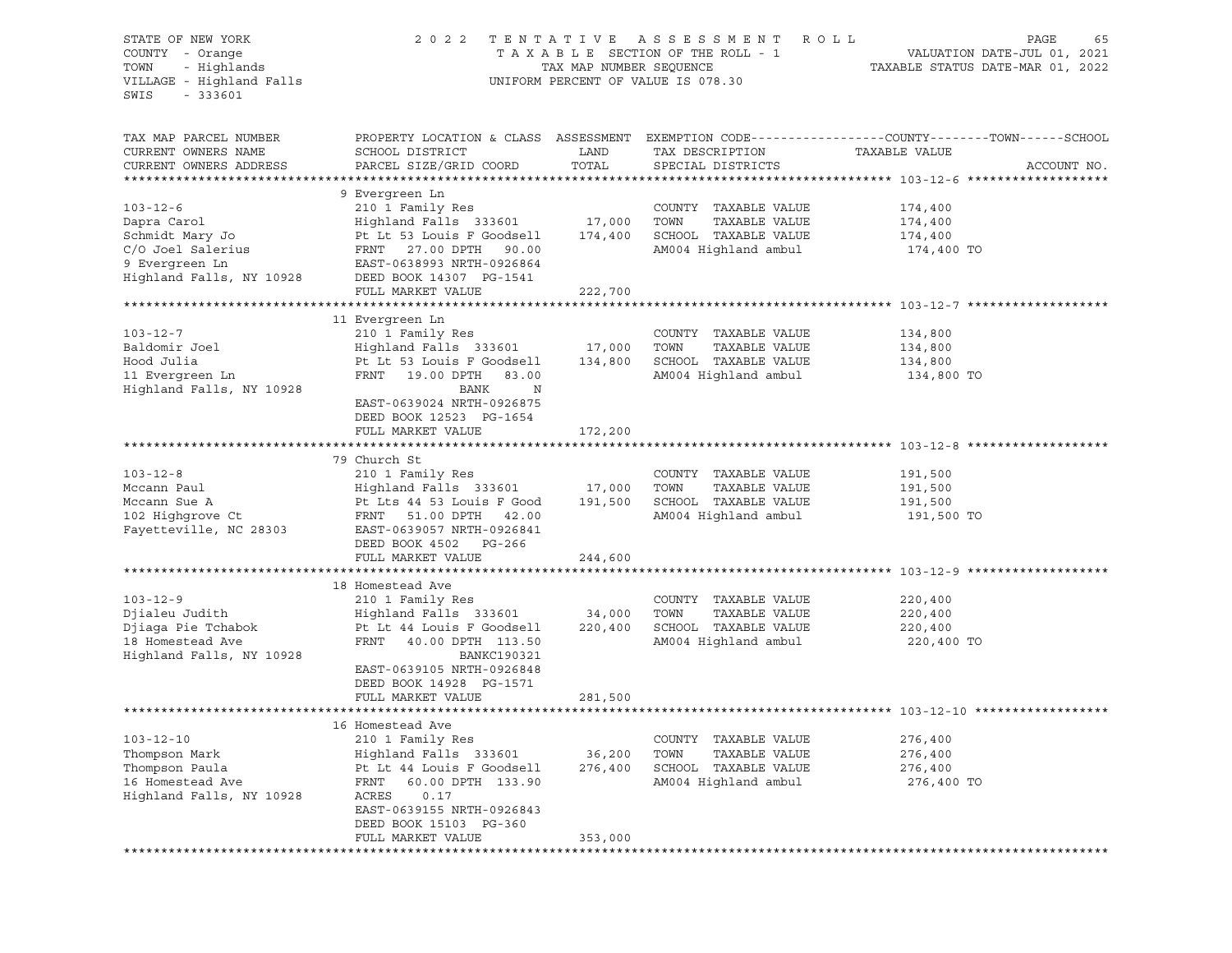# STATE OF NEW YORK 2 0 2 2 T E N T A T I V E A S S E S S M E N T R O L L PAGE 66 COUNTY - Orange T A X A B L E SECTION OF THE ROLL - 1 VALUATION DATE-JUL 01, 2021 TOWN - Highlands TAX MAP NUMBER SEQUENCE TAXABLE STATUS DATE-MAR 01, 2022 UNIFORM PERCENT OF VALUE IS 078.30

TAX MAP PARCEL NUMBER PROPERTY LOCATION & CLASS ASSESSMENT EXEMPTION CODE------------------COUNTY--------TOWN------SCHOOL CURRENT OWNERS NAME SCHOOL DISTRICT LAND TAX DESCRIPTION TAXABLE VALUE CURRENT OWNERS ADDRESS PARCEL SIZE/GRID COORD TOTAL SPECIAL DISTRICTS ACCOUNT NO. \*\*\*\*\*\*\*\*\*\*\*\*\*\*\*\*\*\*\*\*\*\*\*\*\*\*\*\*\*\*\*\*\*\*\*\*\*\*\*\*\*\*\*\*\*\*\*\*\*\*\*\*\*\*\*\*\*\*\*\*\*\*\*\*\*\*\*\*\*\*\*\*\*\*\*\*\*\*\*\*\*\*\*\*\*\*\*\*\*\*\*\*\*\*\*\*\*\*\*\*\*\*\* 103-12-11 \*\*\*\*\*\*\*\*\*\*\*\*\*\*\*\*\*\* 12 Homestead Ave 103-12-11 210 1 Family Res CW\_15\_VET/ 41162 11,520 0 0 Ridgeway Douglas Highland Falls 333601 38,100 CW\_15\_VET/ 41163 0 11,520 0 Ridgeway Krishmatie FRNT 149.00 DPTH 168.00 440,000 BAS STAR 41854 0 0 35,090 12 Homestead Ave ACRES 0.52 COUNTY TAXABLE VALUE 428,480 Highland Falls, NY 10928 EAST-0639228 NRTH-0926810 TOWN TAXABLE VALUE 428,480 DEED BOOK 14670 PG-1306 SCHOOL TAXABLE VALUE 404,910 FULL MARKET VALUE 561,900 AM004 Highland ambul 440,000 TO \*\*\*\*\*\*\*\*\*\*\*\*\*\*\*\*\*\*\*\*\*\*\*\*\*\*\*\*\*\*\*\*\*\*\*\*\*\*\*\*\*\*\*\*\*\*\*\*\*\*\*\*\*\*\*\*\*\*\*\*\*\*\*\*\*\*\*\*\*\*\*\*\*\*\*\*\*\*\*\*\*\*\*\*\*\*\*\*\*\*\*\*\*\*\*\*\*\*\*\*\*\*\* 103-12-12 \*\*\*\*\*\*\*\*\*\*\*\*\*\*\*\*\*\* 8 Homestead Ave 103-12-12 210 1 Family Res BAS STAR 41854 0 0 35,090 Pelella Maria Highland Falls 333601 34,800 COUNTY TAXABLE VALUE 246,200 8 Homestead Ave and the second and the second control of the matter of the second ave and the Lt 44 Louis F Ave<br>8 Homestead Ave Pt Lt 44 Louis F Goodsell 246,200 TOWN TAXABLE VALUE 246,200<br>8 SCHOOL TAXABLE VALUE 211.110 Highland Falls, NY 10928 FRNT 35.00 DPTH 189.00 SCHOOL TAXABLE VALUE ACRES 0.14 BANKC230070 AM004 Highland ambul 246,200 TO EAST-0639346 NRTH-0926810 DEED BOOK 4614 PG-147 FULL MARKET VALUE 314,400 \*\*\*\*\*\*\*\*\*\*\*\*\*\*\*\*\*\*\*\*\*\*\*\*\*\*\*\*\*\*\*\*\*\*\*\*\*\*\*\*\*\*\*\*\*\*\*\*\*\*\*\*\*\*\*\*\*\*\*\*\*\*\*\*\*\*\*\*\*\*\*\*\*\*\*\*\*\*\*\*\*\*\*\*\*\*\*\*\*\*\*\*\*\*\*\*\*\*\*\*\*\*\* 103-12-13 \*\*\*\*\*\*\*\*\*\*\*\*\*\*\*\*\*\* Homestead Ave 103-12-13 438 Parking lot COUNTY TAXABLE VALUE 52,500 Bosch Enterprises L.P. Highland Falls 333601 46,800 TOWN TAXABLE VALUE 52,500 PO Box 269 **PE LES 26 41 42 44 Louis** 52,500 SCHOOL TAXABLE VALUE 52,500 Highland Falls, NY 10928 F Goodsell Sub AM004 Highland ambul 52,500 TO FRNT 56.00 DPTH 143.00 ACRES 0.20 EAST-0639389 NRTH-0926780 DEED BOOK 14857 PG-202 FULL MARKET VALUE 67,100 \*\*\*\*\*\*\*\*\*\*\*\*\*\*\*\*\*\*\*\*\*\*\*\*\*\*\*\*\*\*\*\*\*\*\*\*\*\*\*\*\*\*\*\*\*\*\*\*\*\*\*\*\*\*\*\*\*\*\*\*\*\*\*\*\*\*\*\*\*\*\*\*\*\*\*\*\*\*\*\*\*\*\*\*\*\*\*\*\*\*\*\*\*\*\*\*\*\*\*\*\*\*\* 103-12-14 \*\*\*\*\*\*\*\*\*\*\*\*\*\*\*\*\*\* 529 Main St 103-12-14 462 Branch bank COUNTY TAXABLE VALUE 2048,700 USAA Building Highland Falls 333601 149,800 TOWN TAXABLE VALUE 2048,700 9430 Research Blvd Ste 1-400 Lt 43 Pt Lts 42 44 2048,700 SCHOOL TAXABLE VALUE 2048,700 Austin, TX 78759 Louis F Goodsell Sub AM004 Highland ambul 2048,700 TO FRNT 117.00 DPTH 201.00 EAST-0639493 NRTH-0926865 DEED BOOK 1877 PG-00575 FULL MARKET VALUE 2616,500 \*\*\*\*\*\*\*\*\*\*\*\*\*\*\*\*\*\*\*\*\*\*\*\*\*\*\*\*\*\*\*\*\*\*\*\*\*\*\*\*\*\*\*\*\*\*\*\*\*\*\*\*\*\*\*\*\*\*\*\*\*\*\*\*\*\*\*\*\*\*\*\*\*\*\*\*\*\*\*\*\*\*\*\*\*\*\*\*\*\*\*\*\*\*\*\*\*\*\*\*\*\*\* 103-12-15 \*\*\*\*\*\*\*\*\*\*\*\*\*\*\*\*\*\* Homestead Ave 103-12-15 438 Parking lot COUNTY TAXABLE VALUE 43,300 Bosch Enterprises L P Highland Falls 333601 39,800 TOWN TAXABLE VALUE 43,300 PO Box 269 Published Box 269 Pt Lt 26 Louis F Goodsell 43,300 SCHOOL TAXABLE VALUE 43,300 PO Box 269 Pt Lt 26 Louis F Goodsell 43,300 SCHOOL TAXABLE VALUE 43,300 Highland Falls, NY 10928 Sub & Parcel AM004 Highland ambul 43,300 TO FRNT 50.00 DPTH 83.00 ACRES 0.09 EAST-0639433 NRTH-0926746 DEED BOOK 6192 PG-270 FULL MARKET VALUE 55,300 \*\*\*\*\*\*\*\*\*\*\*\*\*\*\*\*\*\*\*\*\*\*\*\*\*\*\*\*\*\*\*\*\*\*\*\*\*\*\*\*\*\*\*\*\*\*\*\*\*\*\*\*\*\*\*\*\*\*\*\*\*\*\*\*\*\*\*\*\*\*\*\*\*\*\*\*\*\*\*\*\*\*\*\*\*\*\*\*\*\*\*\*\*\*\*\*\*\*\*\*\*\*\*\*\*\*\*\*\*\*\*\*\*\*\*\*\*\*\*\*\*\*\*\*\*\*\*\*\*\*\*\*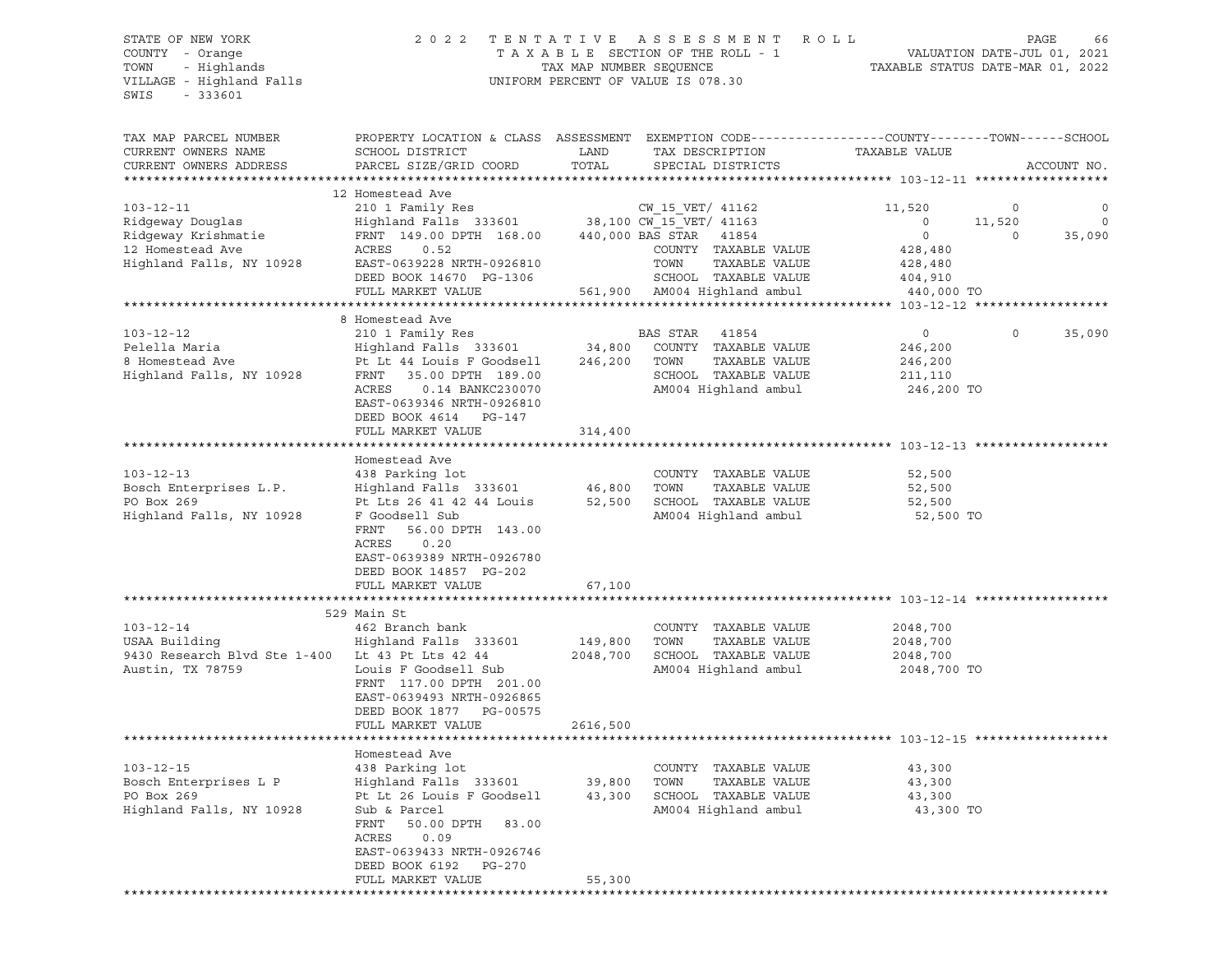| STATE OF NEW YORK<br>COUNTY - Orange<br>TOWN<br>- Highlands<br>VILLAGE - Highland Falls<br>SWIS<br>$-333601$ | 2 0 2 2                                                                                                       | TAX MAP NUMBER SEQUENCE | TENTATIVE ASSESSMENT ROLL<br>TAXABLE SECTION OF THE ROLL - 1<br>UNIFORM PERCENT OF VALUE IS 078.30 | PAGE<br>67<br>67<br>VALUATION DATE-JUL 01, 2021<br>TAXABLE STATUS DATE-MAR 01 0000                                |
|--------------------------------------------------------------------------------------------------------------|---------------------------------------------------------------------------------------------------------------|-------------------------|----------------------------------------------------------------------------------------------------|-------------------------------------------------------------------------------------------------------------------|
| TAX MAP PARCEL NUMBER<br>CURRENT OWNERS NAME                                                                 | SCHOOL DISTRICT                                                                                               | LAND                    | TAX DESCRIPTION                                                                                    | PROPERTY LOCATION & CLASS ASSESSMENT EXEMPTION CODE----------------COUNTY-------TOWN------SCHOOL<br>TAXABLE VALUE |
| CURRENT OWNERS ADDRESS                                                                                       | PARCEL SIZE/GRID COORD                                                                                        | TOTAL                   | SPECIAL DISTRICTS                                                                                  | ACCOUNT NO.                                                                                                       |
|                                                                                                              | 521 Main St                                                                                                   |                         |                                                                                                    |                                                                                                                   |
| $103 - 12 - 16$                                                                                              | 480 Mult-use bld                                                                                              |                         | COUNTY TAXABLE VALUE                                                                               | 535,000                                                                                                           |
| Bosch Enterprises L P                                                                                        | Highland Falls 333601 48,100                                                                                  |                         | TOWN<br>TAXABLE VALUE                                                                              | 535,000                                                                                                           |
| PO Box 269                                                                                                   | Pt Lts 26 41 42 Louis F 535,000                                                                               |                         | SCHOOL TAXABLE VALUE                                                                               | 535,000                                                                                                           |
| Highland Falls, NY 10928                                                                                     | Goodsell Sub                                                                                                  |                         | AM004 Highland ambul                                                                               | 535,000 TO                                                                                                        |
|                                                                                                              | FRNT 129.40 DPTH 119.00<br>EAST-0639500 NRTH-0926768<br>DEED BOOK 4979 PG-306                                 |                         |                                                                                                    |                                                                                                                   |
|                                                                                                              | FULL MARKET VALUE                                                                                             | 683,300                 |                                                                                                    |                                                                                                                   |
|                                                                                                              | 15 Homestead Ave                                                                                              |                         |                                                                                                    |                                                                                                                   |
| $103 - 13 - 1$                                                                                               | 220 2 Family Res                                                                                              |                         | COUNTY TAXABLE VALUE                                                                               | 296,700                                                                                                           |
| Pelella Antonio                                                                                              | Highland Falls 333601 35,100                                                                                  |                         | TAXABLE VALUE<br>TOWN                                                                              | 296,700                                                                                                           |
| Pelella Mario M Jr                                                                                           | Lts 34 35Louis F Goodsell                                                                                     | 296,700                 | SCHOOL TAXABLE VALUE                                                                               | 296,700                                                                                                           |
| Pelella John V                                                                                               | FRNT 90.00 DPTH 96.00                                                                                         |                         | AM004 Highland ambul                                                                               | 296,700 TO                                                                                                        |
| 24 Regina Rd                                                                                                 | EAST-0639127 NRTH-0926689                                                                                     |                         |                                                                                                    |                                                                                                                   |
| Highland Falls, NY 10928                                                                                     | DEED BOOK 3413 PG-157                                                                                         |                         |                                                                                                    |                                                                                                                   |
|                                                                                                              | FULL MARKET VALUE                                                                                             | 378,900                 |                                                                                                    |                                                                                                                   |
|                                                                                                              |                                                                                                               |                         |                                                                                                    |                                                                                                                   |
|                                                                                                              | 11 Homestead Ave                                                                                              |                         |                                                                                                    |                                                                                                                   |
| $103 - 13 - 2$                                                                                               | 220 2 Family Res                                                                                              |                         | COUNTY TAXABLE VALUE                                                                               | 220,800                                                                                                           |
| Sharp Jean                                                                                                   | Highland Falls 333601 35,600                                                                                  |                         | TOWN<br>TAXABLE VALUE                                                                              | 220,800                                                                                                           |
| 1 Buckberg Mountain Rd                                                                                       | Lts 36 37Louis F Goodsell                                                                                     | 220,800                 | SCHOOL TAXABLE VALUE                                                                               | 220,800                                                                                                           |
| Tomkins Cove, NY 10986                                                                                       | FRNT 80.00 DPTH 96.00<br>EAST-0639205 NRTH-0926664<br>DEED BOOK 5083 PG-300                                   |                         | AM004 Highland ambul                                                                               | 220,800 TO                                                                                                        |
|                                                                                                              | FULL MARKET VALUE                                                                                             | 282,000                 |                                                                                                    |                                                                                                                   |
|                                                                                                              |                                                                                                               |                         |                                                                                                    |                                                                                                                   |
| $103 - 13 - 4$                                                                                               | 7 Homestead Ave<br>210 1 Family Res                                                                           |                         | COUNTY TAXABLE VALUE                                                                               | 222,800                                                                                                           |
| Pelella Mario M                                                                                              | Highland Falls 333601                                                                                         | 35,600                  | TOWN<br>TAXABLE VALUE                                                                              | 222,800                                                                                                           |
| Pelella Antonio                                                                                              | Lts 38 39 Louis F                                                                                             | 222,800                 | SCHOOL TAXABLE VALUE                                                                               | 222,800                                                                                                           |
| 7 Homestead Ave                                                                                              | Goodsell Sub                                                                                                  |                         | AM004 Highland ambul                                                                               | 222,800 TO                                                                                                        |
| Highland Falls, NY 10928                                                                                     | Raffaela & Mario/LIFE EST<br>FRNT<br>80.00 DPTH 96.00<br>EAST-0639283 NRTH-0926646<br>DEED BOOK 14936 PG-1408 |                         |                                                                                                    |                                                                                                                   |
|                                                                                                              | FULL MARKET VALUE                                                                                             | 284,500                 |                                                                                                    |                                                                                                                   |
|                                                                                                              | 5 Homestead Ave                                                                                               |                         |                                                                                                    |                                                                                                                   |
| $103 - 13 - 5$                                                                                               | 230 3 Family Res                                                                                              |                         | COUNTY<br>TAXABLE VALUE                                                                            | 262,500                                                                                                           |
| Troy Paul F                                                                                                  | Highland Falls 333601                                                                                         | 36,200                  | TOWN<br>TAXABLE VALUE                                                                              | 262,500                                                                                                           |
| Troy Joan A                                                                                                  | Lt 40 Pt Lts 22 23 24                                                                                         | 262,500                 | SCHOOL<br>TAXABLE VALUE                                                                            | 262,500                                                                                                           |
| 42 Rose Dr                                                                                                   | Louis F Goodsell Sub                                                                                          |                         | AM004 Highland ambul                                                                               | 262,500 TO                                                                                                        |
| Highland Falls, NY 10928                                                                                     | FRNT<br>75.00 DPTH 120.00<br>BANKC230070<br>EAST-0639353 NRTH-0926618                                         |                         |                                                                                                    |                                                                                                                   |
|                                                                                                              | DEED BOOK 2189<br>PG-00905                                                                                    |                         |                                                                                                    |                                                                                                                   |
|                                                                                                              | FULL MARKET VALUE                                                                                             | 335,200                 |                                                                                                    |                                                                                                                   |
|                                                                                                              |                                                                                                               |                         |                                                                                                    |                                                                                                                   |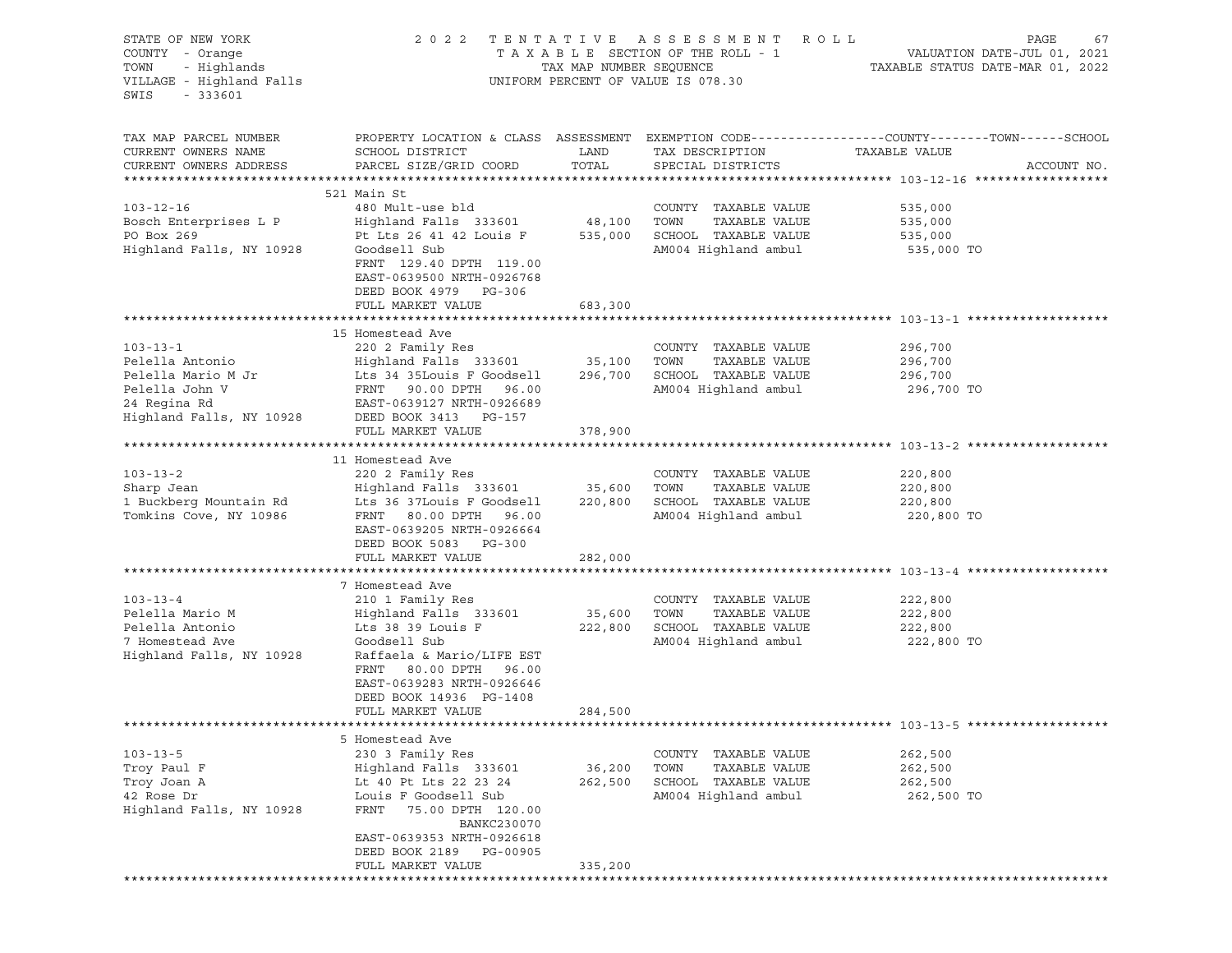### STATE OF NEW YORK 2 0 2 2 T E N T A T I V E A S S E S S M E N T R O L L PAGE 68 COUNTY - Orange T A X A B L E SECTION OF THE ROLL - 1 VALUATION DATE-JUL 01, 2021 TOWN - Highlands TAX MAP NUMBER SEQUENCE TAXABLE STATUS DATE-MAR 01, 2022 VILLAGE - Highland Falls UNIFORM PERCENT OF VALUE IS 078.30

| TAX MAP PARCEL NUMBER                                                                                                                                                                                                                                | PROPERTY LOCATION & CLASS ASSESSMENT EXEMPTION CODE----------------COUNTY-------TOWN------SCHOOL                                                                                                           |         |                                                                 |                    |                |             |
|------------------------------------------------------------------------------------------------------------------------------------------------------------------------------------------------------------------------------------------------------|------------------------------------------------------------------------------------------------------------------------------------------------------------------------------------------------------------|---------|-----------------------------------------------------------------|--------------------|----------------|-------------|
| CURRENT OWNERS NAME                                                                                                                                                                                                                                  | SCHOOL DISTRICT                                                                                                                                                                                            | LAND    | TAX DESCRIPTION                                                 | TAXABLE VALUE      |                |             |
| CURRENT OWNERS ADDRESS                                                                                                                                                                                                                               | PARCEL SIZE/GRID COORD                                                                                                                                                                                     | TOTAL   | SPECIAL DISTRICTS                                               |                    |                | ACCOUNT NO. |
|                                                                                                                                                                                                                                                      |                                                                                                                                                                                                            |         |                                                                 |                    |                |             |
|                                                                                                                                                                                                                                                      | 505 Main St                                                                                                                                                                                                |         | 16 PCT OF VALUE USED FOR EXEMPTION PURPOSES                     |                    |                |             |
| 103-13-6<br>Fallon Eamon J<br>482 Det row bldg<br>482 Det row bldg<br>482 Det row bldg<br>482 Det row bldg<br>469,500 BAS STAR 7 41123<br>35,400 VET WAR C 41123<br>90 VET WAR T 41123<br>469,500 BAS STAR 41854<br>469,500 BAS STAR 41854<br>469,50 |                                                                                                                                                                                                            |         | VET WAR C 41122                                                 | 11,268             | $\circ$        | $\circ$     |
|                                                                                                                                                                                                                                                      |                                                                                                                                                                                                            |         |                                                                 | $\sim$ 0           | 11,268         | $\circ$     |
|                                                                                                                                                                                                                                                      |                                                                                                                                                                                                            |         |                                                                 | $\overline{0}$     | $\overline{0}$ | 35,090      |
|                                                                                                                                                                                                                                                      |                                                                                                                                                                                                            |         | COUNTY TAXABLE VALUE                                            | 458,232            |                |             |
|                                                                                                                                                                                                                                                      |                                                                                                                                                                                                            |         | TAXABLE VALUE                                                   | 458,232            |                |             |
|                                                                                                                                                                                                                                                      |                                                                                                                                                                                                            |         | SCHOOL TAXABLE VALUE                                            | 434,410            |                |             |
|                                                                                                                                                                                                                                                      | FULL MARKET VALUE 599,600 AM004 Highland ambul                                                                                                                                                             |         |                                                                 | 469,500 TO         |                |             |
|                                                                                                                                                                                                                                                      |                                                                                                                                                                                                            |         |                                                                 |                    |                |             |
|                                                                                                                                                                                                                                                      | 501 Main St                                                                                                                                                                                                |         |                                                                 |                    |                |             |
| $103 - 13 - 7$                                                                                                                                                                                                                                       | 482 Det row bldg                                                                                                                                                                                           |         | COUNTY TAXABLE VALUE                                            | 164,300            |                |             |
| Fallon Barbara<br>Route 218                                                                                                                                                                                                                          | Highland Falls 333601 30,900 TOWN TAXABLE VALUE<br>Pt Lt 23 Louis F Goodsell 164,300 SCHOOL TAXABLE VALUE                                                                                                  |         |                                                                 | 164,300<br>164,300 |                |             |
| Route 218                                                                                                                                                                                                                                            |                                                                                                                                                                                                            |         |                                                                 |                    |                |             |
| Highland Falls, NY 10928                                                                                                                                                                                                                             | FRNT 40.00 DPTH 80.00                                                                                                                                                                                      |         | AM004 Highland ambul 164,300 TO                                 |                    |                |             |
|                                                                                                                                                                                                                                                      | EAST-0639425 NRTH-0926597                                                                                                                                                                                  |         |                                                                 |                    |                |             |
|                                                                                                                                                                                                                                                      | DEED BOOK 4710 PG-100                                                                                                                                                                                      |         |                                                                 |                    |                |             |
|                                                                                                                                                                                                                                                      | FULL MARKET VALUE                                                                                                                                                                                          | 209,800 |                                                                 |                    |                |             |
|                                                                                                                                                                                                                                                      |                                                                                                                                                                                                            |         |                                                                 |                    |                |             |
|                                                                                                                                                                                                                                                      | 499 Main St                                                                                                                                                                                                |         |                                                                 |                    |                |             |
| $103 - 13 - 8$                                                                                                                                                                                                                                       | 220 2 Family Res                                                                                                                                                                                           |         | COUNTY TAXABLE VALUE                                            | 174,200            |                |             |
|                                                                                                                                                                                                                                                      |                                                                                                                                                                                                            |         |                                                                 | 174,200            |                |             |
|                                                                                                                                                                                                                                                      |                                                                                                                                                                                                            |         | SCHOOL TAXABLE VALUE 174,200<br>AM004 Highland ambul 174,200 TO |                    |                |             |
| Exercise 220 2 Family Research 27, 200 TOWN TAXABLE VALUE<br>282 Main St 27, 200 TOWN TAXABLE VALUE<br>282 Main St 23 Louis F Goodsell 27, 200 SCHOOL TAXABLE VALUE<br>282 Main St 23 Louis F Goodsell 274, 200 SCHOOL TAXABLE VALUE<br>29           |                                                                                                                                                                                                            |         |                                                                 |                    |                |             |
|                                                                                                                                                                                                                                                      | EAST-0639411 NRTH-0926561                                                                                                                                                                                  |         |                                                                 |                    |                |             |
|                                                                                                                                                                                                                                                      | DEED BOOK 5332 PG-78                                                                                                                                                                                       |         |                                                                 |                    |                |             |
|                                                                                                                                                                                                                                                      | FULL MARKET VALUE                                                                                                                                                                                          | 222,500 |                                                                 |                    |                |             |
|                                                                                                                                                                                                                                                      |                                                                                                                                                                                                            |         |                                                                 |                    |                |             |
|                                                                                                                                                                                                                                                      | 489 Main St                                                                                                                                                                                                |         |                                                                 |                    |                |             |
|                                                                                                                                                                                                                                                      |                                                                                                                                                                                                            |         |                                                                 |                    |                |             |
|                                                                                                                                                                                                                                                      |                                                                                                                                                                                                            |         |                                                                 |                    |                |             |
|                                                                                                                                                                                                                                                      |                                                                                                                                                                                                            |         |                                                                 |                    |                |             |
|                                                                                                                                                                                                                                                      |                                                                                                                                                                                                            |         |                                                                 | 739,000 TO         |                |             |
|                                                                                                                                                                                                                                                      | FRNT 80.00 DPTH 110.00                                                                                                                                                                                     |         |                                                                 |                    |                |             |
|                                                                                                                                                                                                                                                      | EAST-0639377 NRTH-0926508                                                                                                                                                                                  |         |                                                                 |                    |                |             |
|                                                                                                                                                                                                                                                      | DEED BOOK 3112 PG-00335                                                                                                                                                                                    |         |                                                                 |                    |                |             |
|                                                                                                                                                                                                                                                      | FULL MARKET VALUE                                                                                                                                                                                          | 943,800 |                                                                 |                    |                |             |
|                                                                                                                                                                                                                                                      |                                                                                                                                                                                                            |         |                                                                 |                    |                |             |
|                                                                                                                                                                                                                                                      | 6 Parry Ave                                                                                                                                                                                                |         |                                                                 |                    |                |             |
| $103 - 13 - 10$                                                                                                                                                                                                                                      |                                                                                                                                                                                                            |         |                                                                 |                    |                |             |
| Nrekaj Andrew                                                                                                                                                                                                                                        |                                                                                                                                                                                                            |         |                                                                 |                    |                |             |
| Nrekaj Simon                                                                                                                                                                                                                                         | 220 2 Family Res<br>Highland Falls 333601 30,600 TOWN TAXABLE VALUE 145,000<br>Lt 27 Louis F Goodsell Su 145,000 SCHOOL TAXABLE VALUE 145,000<br>RENT 40.00 DPTH 96.00 2000 9 AM004 Highland ambul 145,000 |         |                                                                 |                    |                |             |
| 11 LakeWood Rd<br>Mahopac, NY 10541 EAST-0639307 NRTH-0926539                                                                                                                                                                                        |                                                                                                                                                                                                            |         |                                                                 | 145,000 TO         |                |             |
|                                                                                                                                                                                                                                                      |                                                                                                                                                                                                            |         |                                                                 |                    |                |             |
|                                                                                                                                                                                                                                                      | DEED BOOK 14177 PG-1619                                                                                                                                                                                    |         |                                                                 |                    |                |             |
|                                                                                                                                                                                                                                                      | FULL MARKET VALUE                                                                                                                                                                                          | 185,200 |                                                                 |                    |                |             |
|                                                                                                                                                                                                                                                      |                                                                                                                                                                                                            |         |                                                                 |                    |                |             |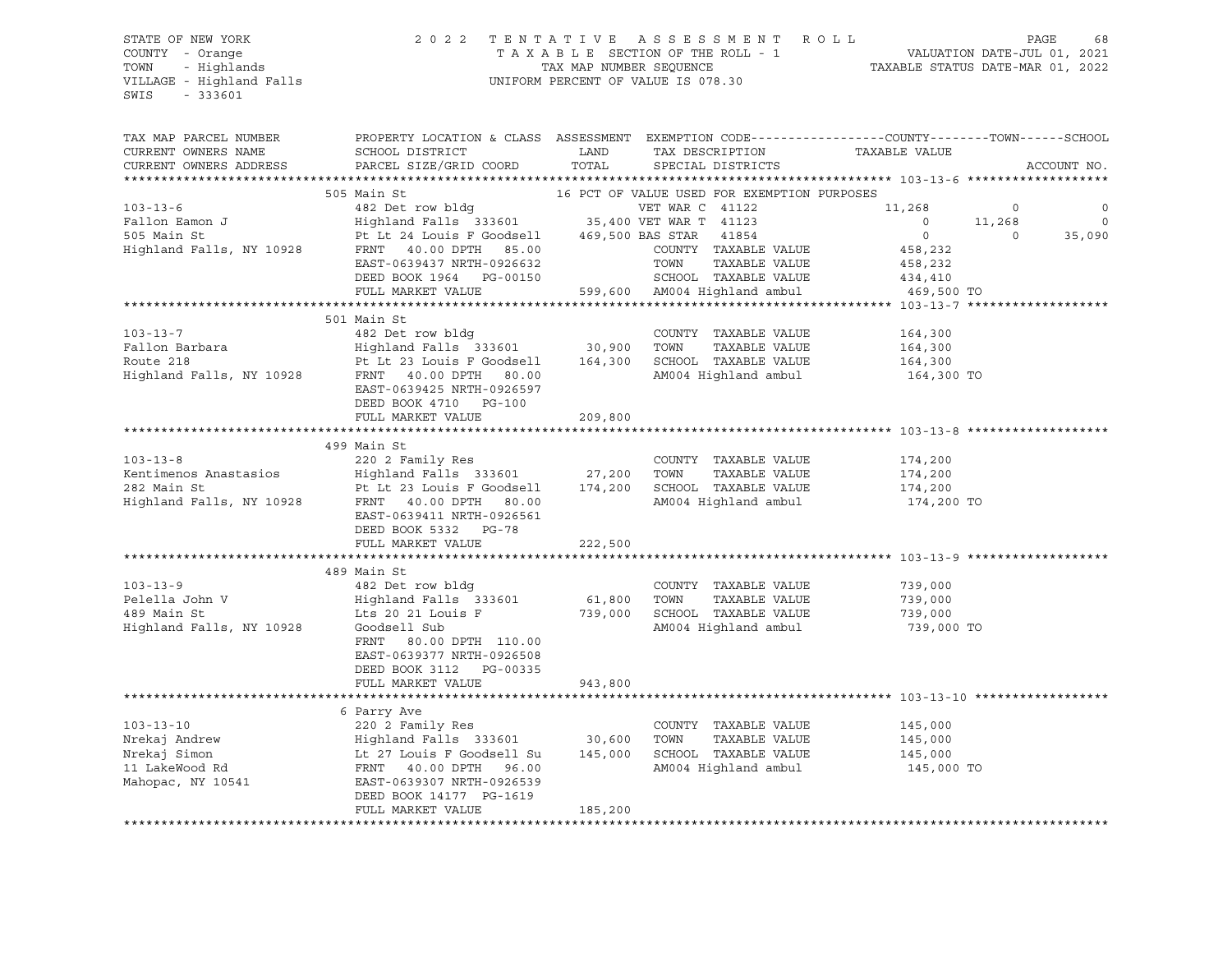# STATE OF NEW YORK 2 0 2 2 T E N T A T I V E A S S E S S M E N T R O L L PAGE 69 COUNTY - Orange T A X A B L E SECTION OF THE ROLL - 1 VALUATION DATE-JUL 01, 2021 TOWN - Highlands TAX MAP NUMBER SEQUENCE TAXABLE STATUS DATE-MAR 01, 2022 VILLAGE - Highland Falls UNIFORM PERCENT OF VALUE IS 078.30

TAX MAP PARCEL NUMBER PROPERTY LOCATION & CLASS ASSESSMENT EXEMPTION CODE------------------COUNTY--------TOWN------SCHOOL CURRENT OWNERS NAME SCHOOL DISTRICT LAND TAX DESCRIPTION TAXABLE VALUE CURRENT OWNERS ADDRESS PARCEL SIZE/GRID COORD TOTAL SPECIAL DISTRICTS ACCOUNT NO. \*\*\*\*\*\*\*\*\*\*\*\*\*\*\*\*\*\*\*\*\*\*\*\*\*\*\*\*\*\*\*\*\*\*\*\*\*\*\*\*\*\*\*\*\*\*\*\*\*\*\*\*\*\*\*\*\*\*\*\*\*\*\*\*\*\*\*\*\*\*\*\*\*\*\*\*\*\*\*\*\*\*\*\*\*\*\*\*\*\*\*\*\*\*\*\*\*\*\*\*\*\*\* 103-13-11 \*\*\*\*\*\*\*\*\*\*\*\*\*\*\*\*\*\* 8 Parry Ave 103-13-11 210 1 Family Res VET COM C 41132 33,600 0 0 Schmid John R Highland Falls 333601 30,600 VET COM T 41133 0 19,200 0 8 Parry Ave Lt 28 Louis F Goodsell Su 223,600 VET DIS C 41142 67,200 0 0 Highland Falls, NY 10928 Lender 3563 000 VET DIS T 41143 0 38,400 0 FRNT 40.00 DPTH 96.00 ENH STAR 41834 0 0 87,610 EAST-0639270 NRTH-0926549 COUNTY TAXABLE VALUE 122,800 DEED BOOK 15092 PG-882 TOWN TAXABLE VALUE 166,000 FULL MARKET VALUE 285,600 SCHOOL TAXABLE VALUE 135,990 AM004 Highland ambul 223,600 TO \*\*\*\*\*\*\*\*\*\*\*\*\*\*\*\*\*\*\*\*\*\*\*\*\*\*\*\*\*\*\*\*\*\*\*\*\*\*\*\*\*\*\*\*\*\*\*\*\*\*\*\*\*\*\*\*\*\*\*\*\*\*\*\*\*\*\*\*\*\*\*\*\*\*\*\*\*\*\*\*\*\*\*\*\*\*\*\*\*\*\*\*\*\*\*\*\*\*\*\*\*\*\* 103-13-12 \*\*\*\*\*\*\*\*\*\*\*\*\*\*\*\*\*\* 10 Parry Ave 103-13-12 210 1 Family Res COUNTY TAXABLE VALUE 231,600 Connelly Julianna Marie Highland Falls 333601 30,600 TOWN TAXABLE VALUE 231,600 Connelly Shea Charles Lt 29 Louis F Goodsell Su 231,600 SCHOOL TAXABLE VALUE 231,600 10 Parry Ave FRNT 40.00 DPTH 96.00 AM004 Highland ambul 231,600 TO Highland Falls, NY 10928 BANK L EAST-0639232 NRTH-0926566 DEED BOOK 14887 PG-440 FULL MARKET VALUE 295,800 \*\*\*\*\*\*\*\*\*\*\*\*\*\*\*\*\*\*\*\*\*\*\*\*\*\*\*\*\*\*\*\*\*\*\*\*\*\*\*\*\*\*\*\*\*\*\*\*\*\*\*\*\*\*\*\*\*\*\*\*\*\*\*\*\*\*\*\*\*\*\*\*\*\*\*\*\*\*\*\*\*\*\*\*\*\*\*\*\*\*\*\*\*\*\*\*\*\*\*\*\*\*\* 103-13-13 \*\*\*\*\*\*\*\*\*\*\*\*\*\*\*\*\*\* 12 Parry Ave 103-13-13 220 2 Family Res COUNTY TAXABLE VALUE 230,450 Webster Marie Louise Highland Falls 333601 30,600 TOWN TAXABLE VALUE 230,450 12 Parry Ave Lt 30 Louis F Goodsell Su 230,450 SCHOOL TAXABLE VALUE 230,450 Highland Falls, NY 10928 FRNT 40.00 DPTH 96.00 AM004 Highland ambul 230,450 TO EAST-0639197 NRTH-0926576 DEED BOOK 11644 PG-86 FULL MARKET VALUE 294,300 \*\*\*\*\*\*\*\*\*\*\*\*\*\*\*\*\*\*\*\*\*\*\*\*\*\*\*\*\*\*\*\*\*\*\*\*\*\*\*\*\*\*\*\*\*\*\*\*\*\*\*\*\*\*\*\*\*\*\*\*\*\*\*\*\*\*\*\*\*\*\*\*\*\*\*\*\*\*\*\*\*\*\*\*\*\*\*\*\*\*\*\*\*\*\*\*\*\*\*\*\*\*\* 103-13-14 \*\*\*\*\*\*\*\*\*\*\*\*\*\*\*\*\*\* 14 Parry Ave 103-13-14 210 1 Family Res COUNTY TAXABLE VALUE 213,400 Smith Daniel R Highland Falls 333601 30,600 TOWN TAXABLE VALUE 213,400 14 Parry Ave Lt 31 Louis F Goodsell Su 213,400 SCHOOL TAXABLE VALUE 213,400 Highland Falls, NY 10928 FRNT 40.00 DPTH 96.00 AM004 Highland ambul 213,400 TO BANKC190321 EAST-0639155 NRTH-0926587 DEED BOOK 11331 PG-477 FULL MARKET VALUE 272,500 \*\*\*\*\*\*\*\*\*\*\*\*\*\*\*\*\*\*\*\*\*\*\*\*\*\*\*\*\*\*\*\*\*\*\*\*\*\*\*\*\*\*\*\*\*\*\*\*\*\*\*\*\*\*\*\*\*\*\*\*\*\*\*\*\*\*\*\*\*\*\*\*\*\*\*\*\*\*\*\*\*\*\*\*\*\*\*\*\*\*\*\*\*\*\*\*\*\*\*\*\*\*\* 103-13-15 \*\*\*\*\*\*\*\*\*\*\*\*\*\*\*\*\*\* 16 Parry Ave 103-13-15 16 210 1 Pami 103-13-15 210 1 Family Res COUNTY TAXABLE VALUE 226,300 Caguana Manuel Highland Falls 333601 30,600 TOWN TAXABLE VALUE 226,300 Lema Fanni Lt 32 Louis F Goodsell Su 226,300 SCHOOL TAXABLE VALUE 226,300 16 Parry Ave FRNT 40.00 DPTH 96.00 AM004 Highland ambul 226,300 TO Highland Falls, NY 10928 BANKC170031 EAST-0639119 NRTH-0926598 DEED BOOK 14438 PG-681 FULL MARKET VALUE 289,000 \*\*\*\*\*\*\*\*\*\*\*\*\*\*\*\*\*\*\*\*\*\*\*\*\*\*\*\*\*\*\*\*\*\*\*\*\*\*\*\*\*\*\*\*\*\*\*\*\*\*\*\*\*\*\*\*\*\*\*\*\*\*\*\*\*\*\*\*\*\*\*\*\*\*\*\*\*\*\*\*\*\*\*\*\*\*\*\*\*\*\*\*\*\*\*\*\*\*\*\*\*\*\*\*\*\*\*\*\*\*\*\*\*\*\*\*\*\*\*\*\*\*\*\*\*\*\*\*\*\*\*\*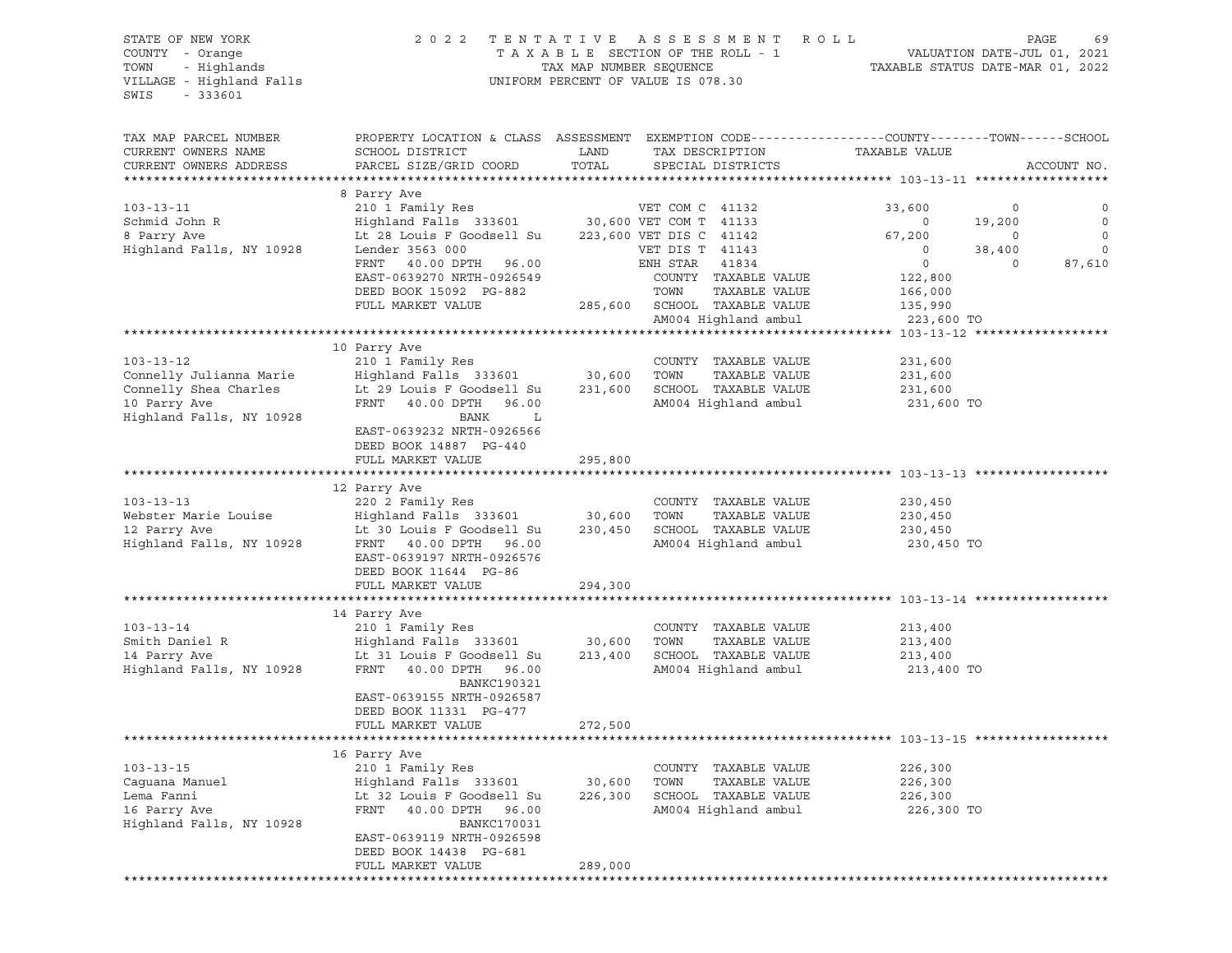| STATE OF NEW YORK<br>COUNTY - Orange<br>- Highlands<br>TOWN<br>VILLAGE - Highland Falls<br>SWIS<br>$-333601$                                                                                                        | 2 0 2 2                                                                                                                                                                                                                                                                                                                                                                                                                                                         | TAX MAP NUMBER SEQUENCE                                      | TENTATIVE ASSESSMENT<br>R O L L<br>TAXABLE SECTION OF THE ROLL - 1<br>UNIFORM PERCENT OF VALUE IS 078.30                                                                                                            | TAXABLE STATUS DATE-MAR 01, 2022                                                                      | PAGE<br>VALUATION DATE-JUL 01, 2021 | 70                         |
|---------------------------------------------------------------------------------------------------------------------------------------------------------------------------------------------------------------------|-----------------------------------------------------------------------------------------------------------------------------------------------------------------------------------------------------------------------------------------------------------------------------------------------------------------------------------------------------------------------------------------------------------------------------------------------------------------|--------------------------------------------------------------|---------------------------------------------------------------------------------------------------------------------------------------------------------------------------------------------------------------------|-------------------------------------------------------------------------------------------------------|-------------------------------------|----------------------------|
| TAX MAP PARCEL NUMBER<br>CURRENT OWNERS NAME<br>CURRENT OWNERS ADDRESS                                                                                                                                              | SCHOOL DISTRICT<br>PARCEL SIZE/GRID COORD                                                                                                                                                                                                                                                                                                                                                                                                                       | LAND<br>TOTAL                                                | PROPERTY LOCATION & CLASS ASSESSMENT EXEMPTION CODE----------------COUNTY-------TOWN-----SCHOOL<br>TAX DESCRIPTION<br>SPECIAL DISTRICTS                                                                             | TAXABLE VALUE                                                                                         |                                     | ACCOUNT NO.                |
| $103 - 13 - 16$<br>Jones Robert E<br>Jones Lisa L<br>18 Parry Ave                                                                                                                                                   | 18 Parry Ave<br>210 1 Family Res<br>Highland Falls 333601 34,200 VET COM T 41133<br>Lt33 Louis F Goodsell Sub<br>FRNT<br>50.00 DPTH 96.00                                                                                                                                                                                                                                                                                                                       |                                                              | VET COM C 41132<br>214,400 BAS STAR<br>41854<br>COUNTY TAXABLE VALUE                                                                                                                                                | 33,600<br>$\circ$<br>$\overline{0}$<br>180,800                                                        | 0<br>19,200<br>$\circ$              | 0<br>$\mathbf 0$<br>35,090 |
| Highland Falls, NY 10928                                                                                                                                                                                            | BANKC120335<br>EAST-0639077 NRTH-0926611<br>DEED BOOK 12506 PG-298<br>FULL MARKET VALUE                                                                                                                                                                                                                                                                                                                                                                         | 273,800                                                      | TAXABLE VALUE<br>TOWN<br>SCHOOL TAXABLE VALUE<br>AM004 Highland ambul                                                                                                                                               | 195,200<br>179,310<br>214,400 TO                                                                      |                                     |                            |
|                                                                                                                                                                                                                     |                                                                                                                                                                                                                                                                                                                                                                                                                                                                 |                                                              |                                                                                                                                                                                                                     |                                                                                                       |                                     |                            |
| $103 - 14 - 1$<br>Baran William J<br>17 Parry Ave<br>Highland Falls, NY 10928<br>$103 - 14 - 2$<br>Michlik Peggy M<br>Michlik Martin Joseph<br>C/O Elizabeth Hutchinson<br>83 Jensen St<br>East Brunswick, NJ 08816 | 17 Parry Ave<br>210 1 Family Res<br>Highland Falls 333601<br>Lt13 Louis F Goodsell Sub<br>LIFE ESTATE 1st/Roxanne M<br>2nd/Peter M Gavin<br>FRNT<br>50.00 DPTH 90.00<br>EAST-0639039 NRTH-0926484<br>DEED BOOK 13367 PG-55<br>FULL MARKET VALUE<br>15 Parry Ave<br>210 1 Family Res<br>Highland Falls 333601<br>Michlik Asset Protection<br>dtd 6-24-2020<br>FRNT 40.00 DPTH 90.00<br>EAST-0639078 NRTH-0926470<br>DEED BOOK 14847 PG-1689<br>FULL MARKET VALUE | 34,000<br>200,500<br>256,100<br>27,200<br>216,000<br>275,900 | BAS STAR<br>41854<br>COUNTY TAXABLE VALUE<br>TOWN<br>TAXABLE VALUE<br>SCHOOL TAXABLE VALUE<br>AM004 Highland ambul<br>COUNTY TAXABLE VALUE<br>TOWN<br>TAXABLE VALUE<br>SCHOOL TAXABLE VALUE<br>AM004 Highland ambul | $\circ$<br>200,500<br>200,500<br>165,410<br>200,500 TO<br>216,000<br>216,000<br>216,000<br>216,000 TO | $\Omega$                            | 35,090                     |
|                                                                                                                                                                                                                     |                                                                                                                                                                                                                                                                                                                                                                                                                                                                 |                                                              |                                                                                                                                                                                                                     |                                                                                                       |                                     |                            |
| $103 - 14 - 3$<br>Broelmann Brian S<br>13 Parry Ave<br>Highland Falls, NY 10928                                                                                                                                     | 13 Parry Ave<br>210 1 Family Res<br>Highland Falls 333601<br>Lt 15 Louis F Goodsell Su<br>FRNT<br>40.00 DPTH 90.00<br>BANKC120335<br>EAST-0639114 NRTH-0926455<br>DEED BOOK 12768 PG-507<br>FULL MARKET VALUE                                                                                                                                                                                                                                                   | 27,200<br>180,600<br>230,700                                 | BAS STAR 41854<br>COUNTY TAXABLE VALUE<br>TOWN<br>TAXABLE VALUE<br>SCHOOL TAXABLE VALUE<br>AM004 Highland ambul                                                                                                     | $\circ$<br>180,600<br>180,600<br>145,510<br>180,600 TO                                                | $\Omega$                            | 35,090                     |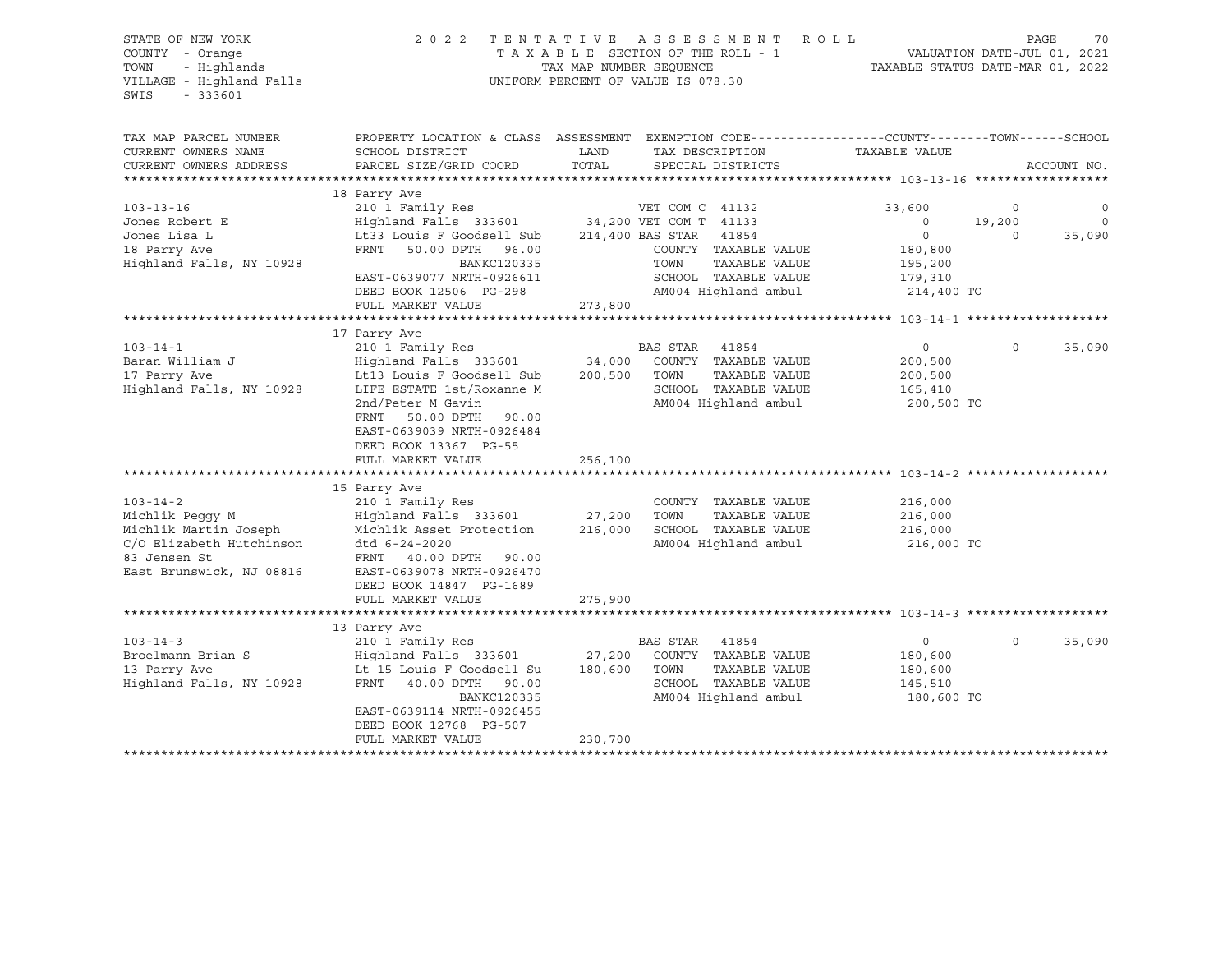| STATE OF NEW YORK<br>COUNTY - Orange<br>- Highlands<br>TOWN<br>VILLAGE - Highland Falls<br>$-333601$<br>SWIS                               | 2 0 2 2                                                                                                                                                                                                                               | TENTATIVE<br>TAX MAP NUMBER SEQUENCE | A S S E S S M E N T<br>R O L L<br>TAXABLE SECTION OF THE ROLL - 1<br>UNIFORM PERCENT OF VALUE IS 078.30 | VALUATION DATE-JUL 01, 2021<br>TAXABLE STATUS DATE-MAR 01, 2022 | PAGE<br>71        |
|--------------------------------------------------------------------------------------------------------------------------------------------|---------------------------------------------------------------------------------------------------------------------------------------------------------------------------------------------------------------------------------------|--------------------------------------|---------------------------------------------------------------------------------------------------------|-----------------------------------------------------------------|-------------------|
| TAX MAP PARCEL NUMBER<br>CURRENT OWNERS NAME<br>CURRENT OWNERS ADDRESS                                                                     | PROPERTY LOCATION & CLASS ASSESSMENT EXEMPTION CODE---------------COUNTY-------TOWN------SCHOOL<br>SCHOOL DISTRICT<br>PARCEL SIZE/GRID COORD                                                                                          | LAND<br>TOTAL                        | TAX DESCRIPTION<br>SPECIAL DISTRICTS                                                                    | TAXABLE VALUE                                                   | ACCOUNT NO.       |
|                                                                                                                                            |                                                                                                                                                                                                                                       |                                      |                                                                                                         |                                                                 |                   |
| $103 - 14 - 4$<br>Johnson Mike<br>Johnson Deirdre<br>11 Parry Ave<br>Highland Falls, NY 10928                                              | 11 Parry Ave<br>210 1 Family Res<br>Highland Falls 333601 27,200 COUNTY TAXABLE VALUE<br>Lt 16 Louis F Goodsell Su 209,100 TOWN<br>FRNT 40.00 DPTH 90.00<br>BANK<br>$\mathbb N$<br>EAST-0639154 NRTH-0926440<br>DEED BOOK 5434 PG-273 |                                      | BAS STAR 41854<br>TAXABLE VALUE<br>SCHOOL TAXABLE VALUE<br>AM004 Highland ambul                         | $\overline{0}$<br>209,100<br>209,100<br>174,010<br>209,100 TO   | 35,090<br>$\circ$ |
|                                                                                                                                            | FULL MARKET VALUE                                                                                                                                                                                                                     | 267,100                              |                                                                                                         |                                                                 |                   |
| $103 - 14 - 5$<br>Colby Cameron<br>Colby Melissa Holly<br>9 Parry Ave<br>Highland Falls, NY 10928                                          | 9 Parry Ave<br>210 1 Family Res<br>Highland Falls 333601 27,200<br>Lt 17 Louis F Goodsell Su<br>FRNT 40.00 DPTH 90.00<br>BANKC020440<br>EAST-0639190 NRTH-0926429                                                                     | 218,900                              | COUNTY TAXABLE VALUE<br>TOWN<br>TAXABLE VALUE<br>SCHOOL TAXABLE VALUE<br>AM004 Highland ambul           | 218,900<br>218,900<br>218,900<br>218,900 TO                     |                   |
| PRIOR OWNER ON 3/01/2022<br>Colby Cameron                                                                                                  | DEED BOOK 15160 PG-1818<br>FULL MARKET VALUE                                                                                                                                                                                          | 279,600                              |                                                                                                         |                                                                 |                   |
| $103 - 14 - 6$<br>Malecot Ronald C<br>Malecot Ellen A<br>7 Parry Ave<br>Highland Falls, NY 10928                                           | 7 Parry Ave<br>220 2 Family Res<br>Highland Falls 333601 30,600 COUNTY TAXABLE VALUE<br>Lt 18 Louis F Goodsell Su<br>FRNT 40.00 DPTH 90.00<br>EAST-0639226 NRTH-0926418<br>DEED BOOK 3672 PG-1<br>FULL MARKET VALUE                   | 269,500                              | BAS STAR 41854<br>211,000 TOWN<br>TAXABLE VALUE<br>SCHOOL TAXABLE VALUE<br>AM004 Highland ambul         | $\overline{0}$<br>211,000<br>211,000<br>175,910<br>211,000 TO   | $\circ$<br>35,090 |
|                                                                                                                                            |                                                                                                                                                                                                                                       |                                      |                                                                                                         |                                                                 |                   |
| $103-14-7$ COUNT!<br>HF Main Street Real Estate Inc Highland Falls 333601 30,600 TOWN<br>6008 Hood Hollow Rd<br>Austin, TX 78731           | Parry Ave<br>FRNT<br>50.00 DPTH 90.00<br>ACRES<br>0.10<br>EAST-0639271 NRTH-0926406<br>DEED BOOK 14447 PG-1422<br>FULL MARKET VALUE                                                                                                   | 40,500<br>51,700                     | COUNTY TAXABLE VALUE<br>TAXABLE VALUE<br>SCHOOL TAXABLE VALUE<br>AM004 Highland ambul                   | 40,500<br>40,500<br>40,500<br>40,500 TO                         |                   |
|                                                                                                                                            |                                                                                                                                                                                                                                       |                                      |                                                                                                         |                                                                 |                   |
| $103 - 14 - 8$<br>HF Main Street Real Estate Inc Highland Falls 333601<br>c/o Richard Minicozzi<br>6008 Hood Hollow Rd<br>Austin, TX 78731 | 481 Main St<br>330 Vacant comm<br>Pt Lts 4 5 Louis<br>F Goodsell Sub<br>FRNT<br>80.00 DPTH 100.00<br>ACRES<br>0.18<br>EAST-0639345 NRTH-0926394<br>DEED BOOK 14447 PG-1422<br>FULL MARKET VALUE                                       | 71,200<br>71,200<br>90,900           | COUNTY TAXABLE VALUE<br>TOWN<br>TAXABLE VALUE<br>SCHOOL TAXABLE VALUE<br>AM004 Highland ambul           | 71,200<br>71,200<br>71,200<br>71,200 TO                         |                   |
|                                                                                                                                            |                                                                                                                                                                                                                                       |                                      |                                                                                                         |                                                                 |                   |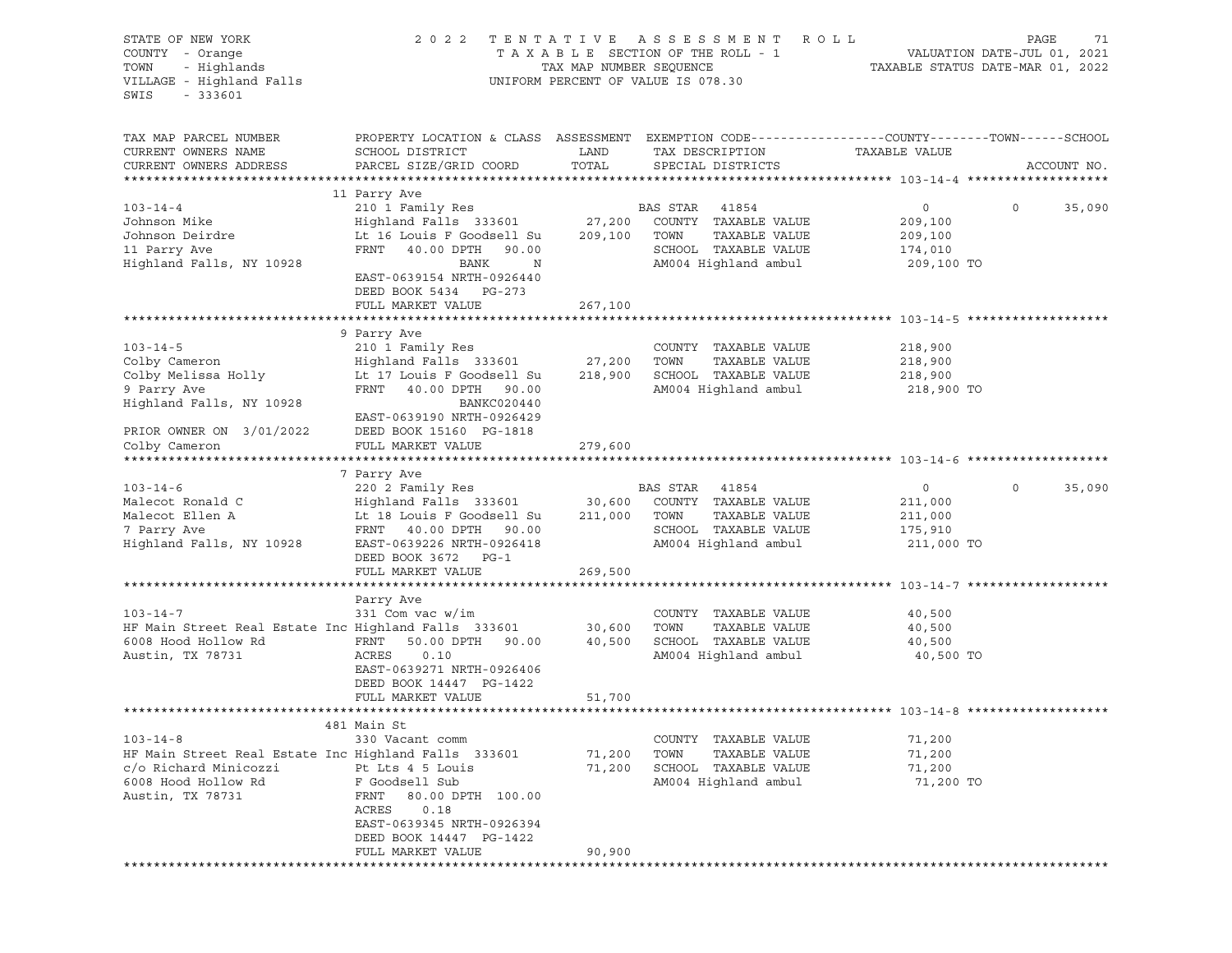| STATE OF NEW YORK<br>COUNTY - Orange<br>- Highlands<br>TOWN<br>VILLAGE - Highland Falls<br>SWIS<br>$-333601$ |                                                                                                                      | TAX MAP NUMBER SEQUENCE | 2022 TENTATIVE ASSESSMENT ROLL<br>TAXABLE SECTION OF THE ROLL - 1<br>UNIFORM PERCENT OF VALUE IS 078.30 | PAGE<br>72<br>VALUATION DATE-JUL 01, 2021<br>TAXABLE STATUS DATE-MAR 01, 2022                                                   |
|--------------------------------------------------------------------------------------------------------------|----------------------------------------------------------------------------------------------------------------------|-------------------------|---------------------------------------------------------------------------------------------------------|---------------------------------------------------------------------------------------------------------------------------------|
| TAX MAP PARCEL NUMBER<br>CURRENT OWNERS NAME<br>CURRENT OWNERS ADDRESS                                       | SCHOOL DISTRICT<br>PARCEL SIZE/GRID COORD                                                                            | LAND<br>TOTAL           | TAX DESCRIPTION<br>SPECIAL DISTRICTS                                                                    | PROPERTY LOCATION & CLASS ASSESSMENT EXEMPTION CODE---------------COUNTY-------TOWN------SCHOOL<br>TAXABLE VALUE<br>ACCOUNT NO. |
|                                                                                                              | 479 Main St                                                                                                          |                         |                                                                                                         |                                                                                                                                 |
| $103 - 14 - 9$                                                                                               | 330 Vacant comm                                                                                                      |                         | COUNTY TAXABLE VALUE                                                                                    | 34,900                                                                                                                          |
| HF Main Street Real Estate Inc Highland Falls 333601 34,900                                                  |                                                                                                                      |                         | TAXABLE VALUE<br>TOWN                                                                                   | 34,900                                                                                                                          |
| 6008 Hood Hollow Rd                                                                                          | Pt Lt 3 Louis F Goodsell                                                                                             | 34,900                  | SCHOOL TAXABLE VALUE                                                                                    | 34,900                                                                                                                          |
| Austin, TX 78731                                                                                             | FRNT 40.00 DPTH 86.00<br>ACRES<br>0.08<br>EAST-0639333 NRTH-0926320<br>DEED BOOK 14447 PG-1422                       |                         | AM004 Highland ambul                                                                                    | 34,900 TO                                                                                                                       |
|                                                                                                              | FULL MARKET VALUE                                                                                                    | 44,600                  |                                                                                                         |                                                                                                                                 |
|                                                                                                              |                                                                                                                      |                         |                                                                                                         |                                                                                                                                 |
| $103 - 14 - 10$                                                                                              | 467 Main St<br>330 Vacant comm                                                                                       |                         | COUNTY TAXABLE VALUE                                                                                    | 45,000                                                                                                                          |
| HF Main St Real Estate Inc                                                                                   | Highland Falls 333601                                                                                                | 45,000                  | TOWN<br>TAXABLE VALUE                                                                                   | 45,000                                                                                                                          |
| 6008 Hood Hollow Rd                                                                                          | Pt Lts 1 2 Louis F                                                                                                   | 45,000                  | SCHOOL TAXABLE VALUE                                                                                    | 45,000                                                                                                                          |
| Austin, TX 78731                                                                                             | Goodsell Sub<br>FRNT 80.00 DPTH 70.00<br>EAST-0639325 NRTH-0926283<br>DEED BOOK 14637 PG-674                         |                         | AM004 Highland ambul                                                                                    | 45,000 TO                                                                                                                       |
|                                                                                                              | FULL MARKET VALUE                                                                                                    | 57,500                  |                                                                                                         |                                                                                                                                 |
|                                                                                                              | 6 Drew Ave                                                                                                           |                         |                                                                                                         |                                                                                                                                 |
| $103 - 14 - 11.1$                                                                                            | 411 Apartment                                                                                                        |                         | COUNTY TAXABLE VALUE                                                                                    | 196,000                                                                                                                         |
| HF Main Street Real Estate Inc Highland Falls 333601                                                         |                                                                                                                      | 35,400                  | TAXABLE VALUE<br>TOWN                                                                                   | 196,000                                                                                                                         |
| $c/o$ Richard Minicozzi Pt Lts 1 2 3 Louis                                                                   |                                                                                                                      | 196,000                 | SCHOOL TAXABLE VALUE                                                                                    | 196,000                                                                                                                         |
| 6008 Hood Hollow Rd<br>Austin, TX 78731                                                                      | F Goodsell Sub<br>FRNT<br>40.30 DPTH 105.90<br>ACRES<br>0.08<br>EAST-0639278 NRTH-0926311<br>DEED BOOK 14447 PG-1487 |                         | AM004 Highland ambul                                                                                    | 196,000 TO                                                                                                                      |
|                                                                                                              | FULL MARKET VALUE                                                                                                    | 250,300                 |                                                                                                         |                                                                                                                                 |
|                                                                                                              |                                                                                                                      |                         |                                                                                                         |                                                                                                                                 |
| $103 - 14 - 11.2$                                                                                            | Main St<br>330 Vacant comm                                                                                           |                         | COUNTY TAXABLE VALUE                                                                                    | 200                                                                                                                             |
| HF Main Street Real Estate Inc Highland Falls 333601                                                         |                                                                                                                      | 200                     | TOWN<br>TAXABLE VALUE                                                                                   | 200                                                                                                                             |
| 6008 Hood Hollow Rd                                                                                          | Pt Lt 3 Goodsell Sub                                                                                                 | 200                     | SCHOOL TAXABLE VALUE                                                                                    | 200                                                                                                                             |
| Austin, TX 78731                                                                                             | FRNT 25.40 DPTH 10.10<br>ACRES<br>0.02<br>DEED BOOK 14447 PG-1422                                                    |                         | AM004 Highland ambul                                                                                    | 200 TO                                                                                                                          |
|                                                                                                              | FULL MARKET VALUE                                                                                                    | 300                     |                                                                                                         |                                                                                                                                 |
|                                                                                                              |                                                                                                                      |                         |                                                                                                         |                                                                                                                                 |
|                                                                                                              | 8 Drew Ave                                                                                                           |                         |                                                                                                         |                                                                                                                                 |
| $103 - 14 - 12$                                                                                              | 220 2 Family Res                                                                                                     |                         | COUNTY TAXABLE VALUE                                                                                    | 217,000                                                                                                                         |
| HF Main St Real Estate Inc.                                                                                  | Highland Falls 333601                                                                                                | 30,600                  | TOWN<br>TAXABLE VALUE                                                                                   | 217,000                                                                                                                         |
| 6008 Hood Hollow Rd<br>Austin, TX 78731                                                                      | Lt 6 Louis F Goodsell Sub<br>FRNT 40.10 DPTH 101.70                                                                  | 217,000                 | SCHOOL TAXABLE VALUE<br>AM004 Highland ambul                                                            | 217,000<br>217,000 TO                                                                                                           |
|                                                                                                              | EAST-0639243 NRTH-0926322<br>DEED BOOK 14604 PG-1645<br>FULL MARKET VALUE                                            | 277,100                 |                                                                                                         |                                                                                                                                 |
|                                                                                                              |                                                                                                                      |                         |                                                                                                         |                                                                                                                                 |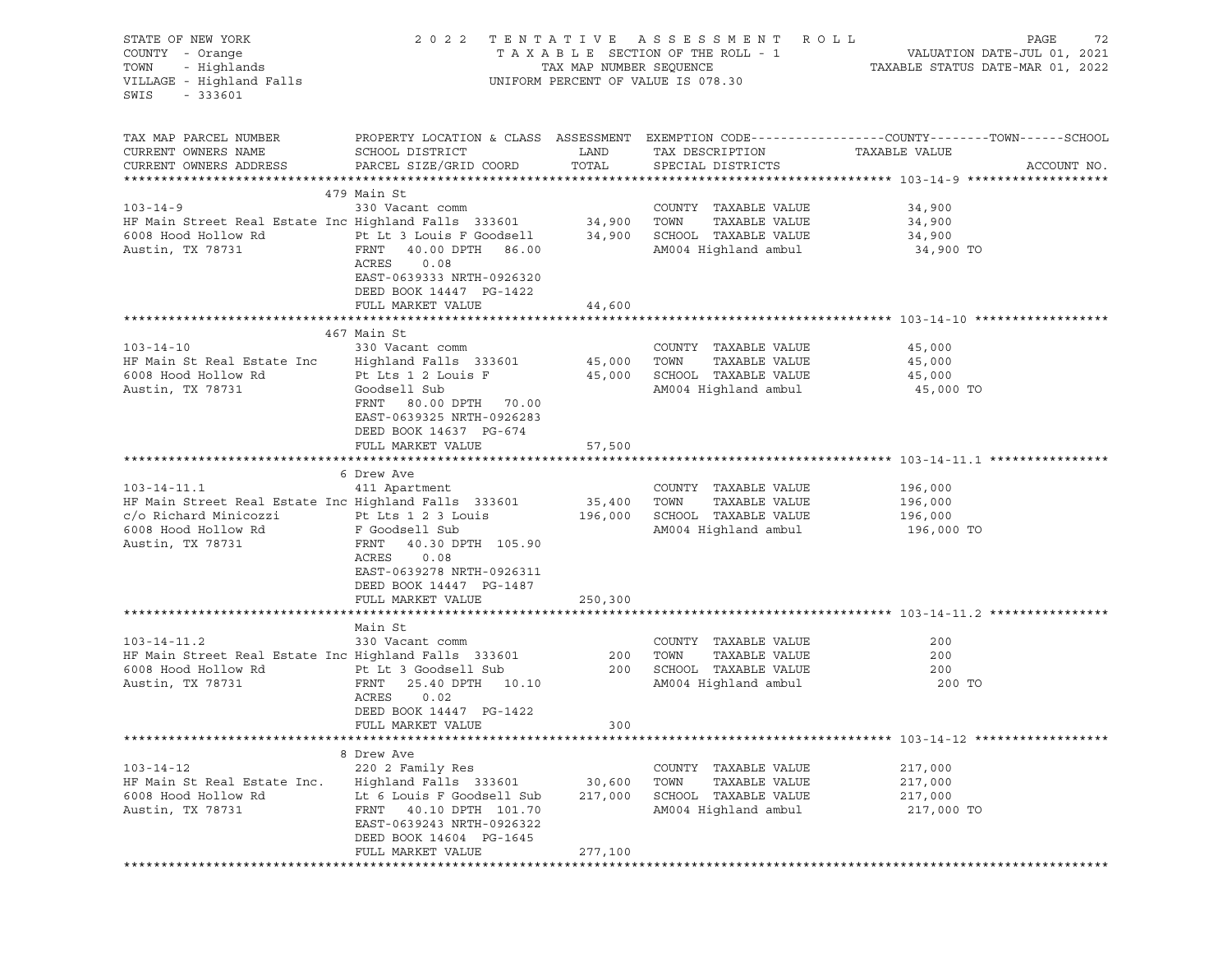| STATE OF NEW YORK<br>COUNTY - Orange<br>- Highlands<br>TOWN<br>VILLAGE - Highland Falls<br>SWIS<br>$-333601$ | 2 0 2 2                                                                                                                                                                                                             |                              | TENTATIVE ASSESSMENT ROLL<br>T A X A B L E SECTION OF THE ROLL - 1<br>TAX MAP NUMBER SEQUENCE TI<br>UNIFORM PERCENT OF VALUE IS 078.30                                                                                                              | VALUATION DATE-JUL 01, 2021<br>TAXABLE STATUS DATE-MAR 01, 2022                                                                                     |                                                                  | PAGE<br>73                                                                     |
|--------------------------------------------------------------------------------------------------------------|---------------------------------------------------------------------------------------------------------------------------------------------------------------------------------------------------------------------|------------------------------|-----------------------------------------------------------------------------------------------------------------------------------------------------------------------------------------------------------------------------------------------------|-----------------------------------------------------------------------------------------------------------------------------------------------------|------------------------------------------------------------------|--------------------------------------------------------------------------------|
| TAX MAP PARCEL NUMBER<br>CURRENT OWNERS NAME<br>CURRENT OWNERS ADDRESS                                       | PROPERTY LOCATION & CLASS ASSESSMENT EXEMPTION CODE----------------COUNTY-------TOWN------SCHOOL<br>SCHOOL DISTRICT<br>PARCEL SIZE/GRID COORD                                                                       | LAND<br>TOTAL                | TAX DESCRIPTION<br>SPECIAL DISTRICTS                                                                                                                                                                                                                | TAXABLE VALUE                                                                                                                                       |                                                                  | ACCOUNT NO.                                                                    |
|                                                                                                              |                                                                                                                                                                                                                     |                              |                                                                                                                                                                                                                                                     |                                                                                                                                                     |                                                                  |                                                                                |
| $103 - 14 - 13$<br>Zhang Li<br>Lam Cindy Y<br>10 Drew Ave<br>Highland Falls, NY 10928                        | 10 Drew Ave<br>220 2 Family Res<br>Highland Falls 333601<br>Carl & Darlene/TRUSTEES 288,700 SCHOOL TAXABLE VALUE<br>FRNT 40.00 DPTH 98.30<br>EAST-0639208 NRTH-0926337                                              | 30,600 TOWN                  | COUNTY TAXABLE VALUE<br>TAXABLE VALUE<br>AM004 Highland ambul                                                                                                                                                                                       | 288,700<br>288,700<br>288,700<br>288,700 TO                                                                                                         |                                                                  |                                                                                |
|                                                                                                              | DEED BOOK 11992 PG-1242                                                                                                                                                                                             |                              |                                                                                                                                                                                                                                                     |                                                                                                                                                     |                                                                  |                                                                                |
|                                                                                                              | FULL MARKET VALUE                                                                                                                                                                                                   | 368,700                      |                                                                                                                                                                                                                                                     |                                                                                                                                                     |                                                                  |                                                                                |
|                                                                                                              |                                                                                                                                                                                                                     |                              |                                                                                                                                                                                                                                                     |                                                                                                                                                     |                                                                  |                                                                                |
| $103 - 14 - 14$<br>Cassin Robert P<br>12 Drew Ave<br>Highland Falls, NY 10928                                | 12 Drew Ave<br>220 2 Family Res<br>Highland Falls 333601 30,600 COUNTY TAXABLE VALUE<br>Lt 8 Louis F Goodsell Sub 174,200 TOWN TAXABLE VALUE<br>FRNT 40.00 DPTH 95.20<br>BANKC120335                                |                              | BAS STAR 41854<br>SCHOOL TAXABLE VALUE<br>AM004 Highland ambul                                                                                                                                                                                      | $\overline{0}$<br>174,200<br>174,200<br>139,110<br>174,200 TO                                                                                       | $\circ$                                                          | 35,090                                                                         |
|                                                                                                              | EAST-0639170 NRTH-0926350<br>DEED BOOK 4815 PG-18<br>FULL MARKET VALUE                                                                                                                                              | 222,500                      |                                                                                                                                                                                                                                                     |                                                                                                                                                     |                                                                  |                                                                                |
|                                                                                                              | 16 Drew Ave                                                                                                                                                                                                         |                              |                                                                                                                                                                                                                                                     |                                                                                                                                                     |                                                                  |                                                                                |
| $103 - 14 - 15$<br>Scheffel Susan<br>16 Drow Ave<br>16 Drew Ave<br>Highland Falls, NY 10928                  | 210 1 Family Res<br>Highland Falls 333601 27,200<br>It 9 Louis E Coodsoll Sub 1909-100<br>Lt 9 Louis F Goodsell Sub<br>FRNT 40.00 DPTH 92.20<br>EAST-0639130 NRTH-0926364<br>DEED BOOK 15047 PG-1186                | 209,100                      | COUNTY TAXABLE VALUE<br>TOWN<br>TAXABLE VALUE<br>SCHOOL TAXABLE VALUE<br>AM004 Highland ambul                                                                                                                                                       | 209,100<br>209,100<br>209,100<br>209,100 TO                                                                                                         |                                                                  |                                                                                |
|                                                                                                              | FULL MARKET VALUE                                                                                                                                                                                                   | 267,100                      |                                                                                                                                                                                                                                                     |                                                                                                                                                     |                                                                  |                                                                                |
|                                                                                                              |                                                                                                                                                                                                                     |                              |                                                                                                                                                                                                                                                     |                                                                                                                                                     |                                                                  |                                                                                |
| $103 - 14 - 16$<br>Conti Marcia<br>Conti Andrew<br>18 Drew Ave<br>Highland Falls, NY 10928                   | 18 Drew Ave<br>210 1 Family Res<br>Highland Falls 333601<br>Lt 10 Louis F Goodsell Su<br>FRNT 40.10 DPTH 89.10<br>BANK<br>$\mathbf{L}$<br>EAST-0639095 NRTH-0926379<br>DEED BOOK 13639 PG-401<br>FULL MARKET VALUE  | 281,200                      | VET COM C 41132<br>27,200 VET COM C 41132<br>220,200 VET COM T 41133<br>VET COM T 41133<br>VET DIS C 41142<br>VET DIS T 41143<br>BAS STAR<br>41854<br>COUNTY TAXABLE VALUE<br>TOWN<br>TAXABLE VALUE<br>SCHOOL TAXABLE VALUE<br>AM004 Highland ambul | 33,600<br>33,600<br>$\circ$<br>$\overline{\phantom{0}}$<br>67,200<br>$\overline{0}$<br>$\overline{0}$<br>85,800<br>143,400<br>185,110<br>220,200 TO | 0<br>$\circ$<br>19,200<br>19,200<br>$\circ$<br>38,400<br>$\circ$ | 0<br>$\circ$<br>$\mathbf 0$<br>$\circ$<br>$\mathbf 0$<br>$\mathbf 0$<br>35,090 |
|                                                                                                              |                                                                                                                                                                                                                     |                              |                                                                                                                                                                                                                                                     |                                                                                                                                                     |                                                                  |                                                                                |
| $103 - 14 - 17$<br>Williams Chatanie<br>20 Drew Ave<br>Highland Falls, NY 10928                              | 20 Drew Ave<br>220 2 Family Res<br>Highland Falls 333601<br>Lt 11 Louis F Goodsell Su<br>FRNT<br>42.90 DPTH 85.90<br><b>BANKC160113</b><br>EAST-0639057 NRTH-0926392<br>DEED BOOK 14306 PG-283<br>FULL MARKET VALUE | 27,200<br>221,100<br>282,400 | COUNTY TAXABLE VALUE<br>TOWN<br>TAXABLE VALUE<br>SCHOOL TAXABLE VALUE<br>AM004 Highland ambul                                                                                                                                                       | 221,100<br>221,100<br>221,100<br>221,100 TO                                                                                                         |                                                                  |                                                                                |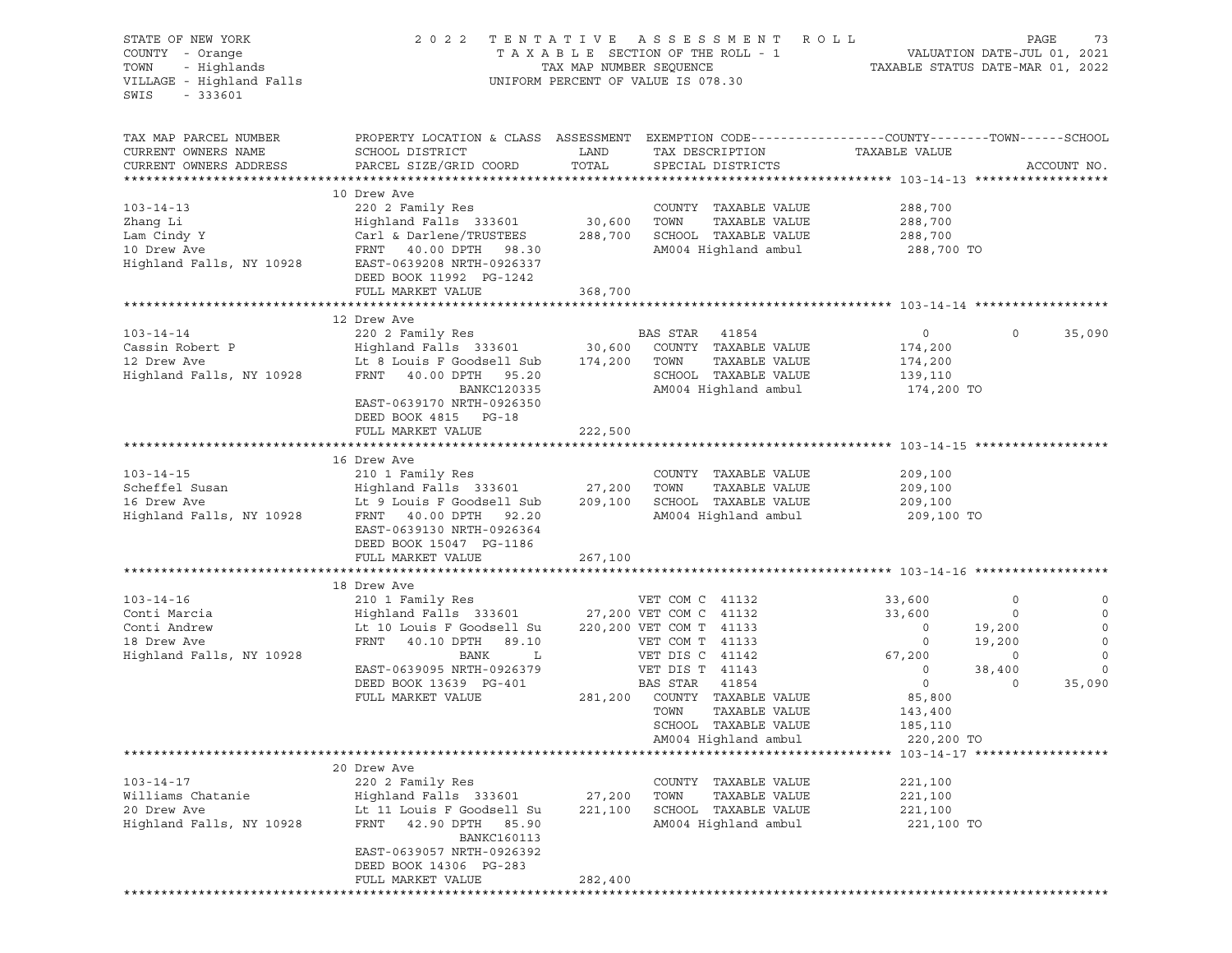| STATE OF NEW YORK<br>COUNTY - Orange<br>- Highlands<br>TOWN<br>VILLAGE - Highland Falls<br>$-333601$<br>SWIS                           |                                                                                                                                                                           | TAX MAP NUMBER SEQUENCE      | 2022 TENTATIVE ASSESSMENT ROLL<br>TAXABLE SECTION OF THE ROLL - 1<br>UNIFORM PERCENT OF VALUE IS 078.30       | PAGE<br>74<br>VALUATION DATE-JUL 01, 2021<br>TAXABLE STATUS DATE-MAR 01, 2022                                                  |
|----------------------------------------------------------------------------------------------------------------------------------------|---------------------------------------------------------------------------------------------------------------------------------------------------------------------------|------------------------------|---------------------------------------------------------------------------------------------------------------|--------------------------------------------------------------------------------------------------------------------------------|
| TAX MAP PARCEL NUMBER<br>CURRENT OWNERS NAME<br>CURRENT OWNERS ADDRESS<br>**********************                                       | SCHOOL DISTRICT<br>PARCEL SIZE/GRID COORD                                                                                                                                 | LAND<br>TOTAL                | TAX DESCRIPTION<br>SPECIAL DISTRICTS                                                                          | PROPERTY LOCATION & CLASS ASSESSMENT EXEMPTION CODE---------------COUNTY-------TOWN-----SCHOOL<br>TAXABLE VALUE<br>ACCOUNT NO. |
|                                                                                                                                        | 22 Drew Ave                                                                                                                                                               |                              |                                                                                                               |                                                                                                                                |
| $103 - 14 - 18$<br>Pingol Kevin Y<br>22 Drew Ave<br>Highland Falls, NY 10928                                                           | 220 2 Family Res<br>Highland Falls 333601 27,200<br>Lt 12 Louis F Goodsell Su<br>FRNT 40.00 DPTH 82.70<br>BANKC061339<br>EAST-0639015 NRTH-0926409                        | 235,500                      | COUNTY TAXABLE VALUE<br>TOWN<br>TAXABLE VALUE<br>SCHOOL TAXABLE VALUE<br>AM004 Highland ambul                 | 235,500<br>235,500<br>235,500<br>235,500 TO                                                                                    |
|                                                                                                                                        | DEED BOOK 14612 PG-1558                                                                                                                                                   |                              |                                                                                                               |                                                                                                                                |
|                                                                                                                                        | FULL MARKET VALUE                                                                                                                                                         | 300,800                      |                                                                                                               |                                                                                                                                |
|                                                                                                                                        |                                                                                                                                                                           |                              |                                                                                                               |                                                                                                                                |
| $103 - 15 - 2.1$<br>Burns, Carla, Carlos and Russe Highland Falls 333601<br>Burks Loretta<br>16 Liberty St<br>Highland Falls, NY 10928 | 73 Station Rd<br>210 1 Family Res - WTRFNT<br>Land On Both Sides Of RR<br>ACRES<br>0.85<br>EAST-0640205 NRTH-0926623                                                      |                              | COUNTY TAXABLE VALUE<br>128,300 TOWN<br>TAXABLE VALUE<br>242,500 SCHOOL TAXABLE VALUE<br>AM004 Highland ambul | 242,500<br>242,500<br>242,500<br>242,500 TO                                                                                    |
|                                                                                                                                        | DEED BOOK 11977 PG-789<br>FULL MARKET VALUE                                                                                                                               | 309,700                      |                                                                                                               |                                                                                                                                |
|                                                                                                                                        | 72 Station Rd                                                                                                                                                             |                              |                                                                                                               |                                                                                                                                |
| $103 - 15 - 2.2$<br>A & I Builders, LLC<br>16481 Braeburn Ridge Trl<br>Delray Beach, FL 33446                                          | 570 Marina<br>Highland Falls 333601<br>Land On Both Side Of Rr<br>ACRES<br>1.20<br>EAST-0640061 NRTH-0926173<br>DEED BOOK 13424 PG-897<br>FULL MARKET VALUE               | 205,000<br>516,300           | COUNTY TAXABLE VALUE<br>TOWN<br>TAXABLE VALUE<br>404,300 SCHOOL TAXABLE VALUE<br>AM004 Highland ambul         | 404,300<br>404,300<br>404,300<br>404,300 TO                                                                                    |
|                                                                                                                                        |                                                                                                                                                                           |                              |                                                                                                               |                                                                                                                                |
| $103 - 15 - 7$<br>Mc Donald's Corporation<br>DW Colley Inc<br>PO Box 182571<br>Columbus, OH 43218                                      | 104 West Point Hwy<br>426 Fast food<br>Highland Falls 333601 138,000<br>Ladycliff Coll Map 6623A<br>ACRES<br>1.60<br>EAST-0639589 NRTH-0926249<br>DEED BOOK 2284 PG-01081 |                              | COUNTY TAXABLE VALUE<br>TOWN<br>TAXABLE VALUE<br>861,700 SCHOOL TAXABLE VALUE<br>AM004 Highland ambul         | 861,700<br>861,700<br>861,700<br>861,700 TO                                                                                    |
|                                                                                                                                        | FULL MARKET VALUE                                                                                                                                                         | 1100,500                     |                                                                                                               |                                                                                                                                |
|                                                                                                                                        |                                                                                                                                                                           |                              |                                                                                                               |                                                                                                                                |
| $103 - 16 - 1$<br>Constantinou Andreas<br>20 Regina Rd<br>Highland Falls, NY 10928                                                     | 19 Drew Ave<br>411 Apartment<br>Highland Falls 333601<br>FRNT 86.00 DPTH 100.00<br>EAST-0639012 NRTH-0926264<br>DEED BOOK 2408 PG-00156<br>FULL MARKET VALUE              | 46,300<br>232,900<br>297,400 | COUNTY TAXABLE VALUE<br>TOWN<br>TAXABLE VALUE<br>SCHOOL TAXABLE VALUE<br>AM004 Highland ambul                 | 232,900<br>232,900<br>232,900<br>232,900 TO                                                                                    |
|                                                                                                                                        |                                                                                                                                                                           |                              |                                                                                                               |                                                                                                                                |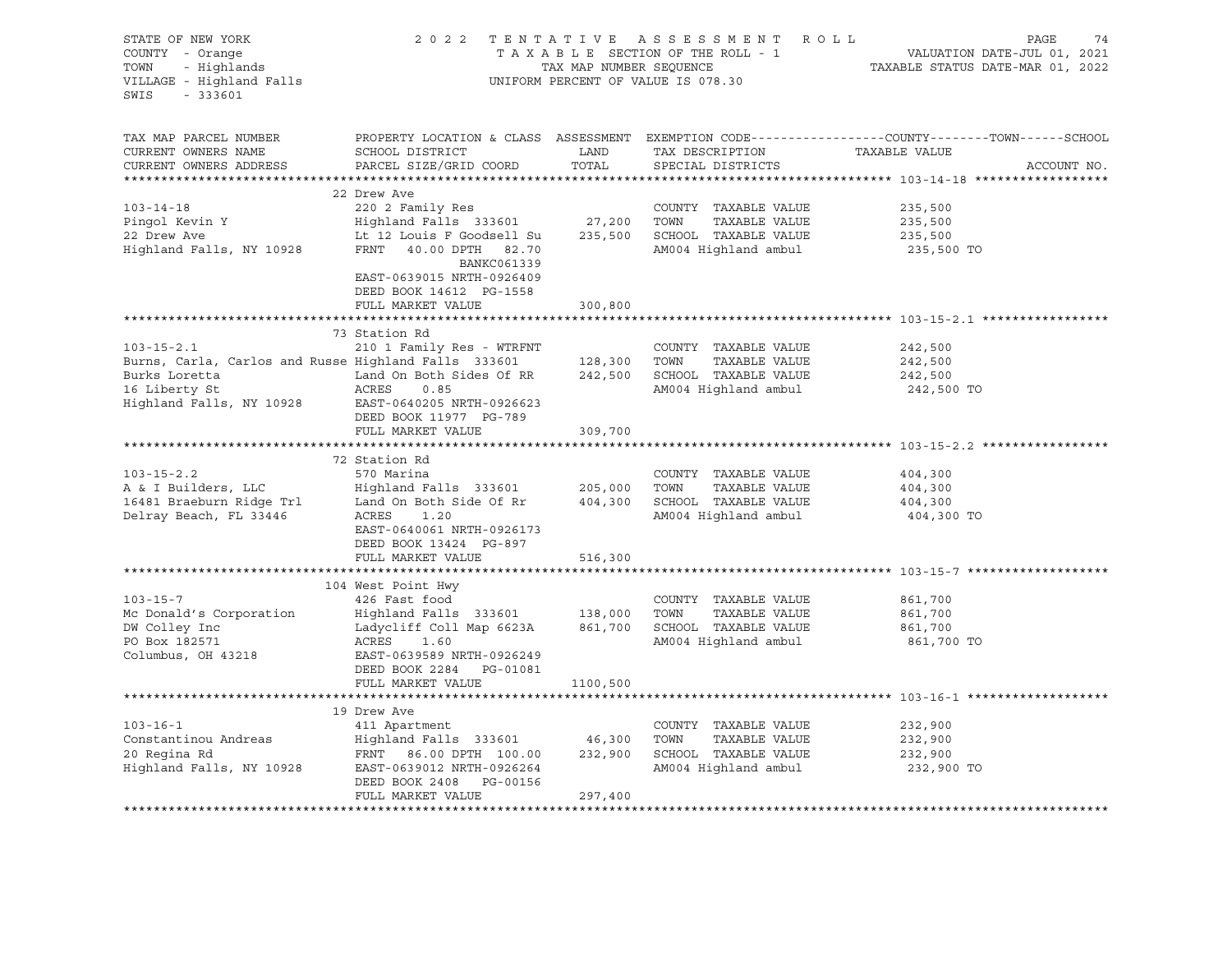| STATE OF NEW YORK<br>COUNTY - Orange<br>COUNTY - Orange<br>TOWN - Highlands<br>VILLAGE - Highland Falls<br>$-333601$<br>SWIS     |                                                                                                                                                                                             | TAX MAP NUMBER SEQUENCE | 2022 TENTATIVE ASSESSMENT ROLL<br>TAXABLE SECTION OF THE ROLL - 1<br>UNIFORM PERCENT OF VALUE IS 078.30 | PAGE<br>75<br>VALUATION DATE-JUL 01, 2021<br>TAXABLE STATUS DATE-MAR 01, 2022                                                    |
|----------------------------------------------------------------------------------------------------------------------------------|---------------------------------------------------------------------------------------------------------------------------------------------------------------------------------------------|-------------------------|---------------------------------------------------------------------------------------------------------|----------------------------------------------------------------------------------------------------------------------------------|
| TAX MAP PARCEL NUMBER<br>CURRENT OWNERS NAME<br>CURRENT OWNERS ADDRESS                                                           | SCHOOL DISTRICT<br>PARCEL SIZE/GRID COORD                                                                                                                                                   | LAND<br>TOTAL           | TAX DESCRIPTION<br>SPECIAL DISTRICTS                                                                    | PROPERTY LOCATION & CLASS ASSESSMENT EXEMPTION CODE----------------COUNTY-------TOWN------SCHOOL<br>TAXABLE VALUE<br>ACCOUNT NO. |
|                                                                                                                                  |                                                                                                                                                                                             |                         |                                                                                                         |                                                                                                                                  |
| $103 - 16 - 2$<br>Mennite Bridgit<br>Mennite Katheryn N<br>17 Drew Ave<br>17 Drew Ave<br>17 Drew Ave<br>Highland Falls, NY 10928 | 17 Drew Ave<br>210 1 Family Res<br>Highland Falls 333601 34,200 TOWN<br>JTWROS Not Tenants in Com<br>FRNT 50.00 DPTH 100.00<br>EAST-0639067 NRTH-0926239<br>DEED BOOK 5995 PG-146           |                         | COUNTY TAXABLE VALUE<br>TAXABLE VALUE<br>229,600 SCHOOL TAXABLE VALUE<br>AM004 Highland ambul           | 229,600<br>229,600<br>229,600<br>229,600 TO                                                                                      |
|                                                                                                                                  | FULL MARKET VALUE                                                                                                                                                                           | 293,200                 |                                                                                                         |                                                                                                                                  |
|                                                                                                                                  |                                                                                                                                                                                             |                         |                                                                                                         |                                                                                                                                  |
| $103 - 16 - 3$<br>Klimoski Joseph<br>Klimoski Allison<br>Highland Falls, NY 10928                                                | 13 Drew Ave<br>210 1 Family Res<br>Highland Falls 333601 23,800<br>FRNT 34.20 DPTH 100.00<br>BANKC230070<br>EAST-0639118 NRTH-0926226                                                       | 176,100                 | COUNTY TAXABLE VALUE<br>TOWN<br>TAXABLE VALUE<br>SCHOOL TAXABLE VALUE<br>AM004 Highland ambul           | 176,100<br>176,100<br>176,100<br>176,100 TO                                                                                      |
|                                                                                                                                  | DEED BOOK 13997 PG-912<br>FULL MARKET VALUE                                                                                                                                                 | 224,900                 |                                                                                                         |                                                                                                                                  |
|                                                                                                                                  |                                                                                                                                                                                             |                         |                                                                                                         |                                                                                                                                  |
| $103 - 16 - 4$<br>DeFrancesco Francis J<br>11 Drew Ave<br>Highland Falls, NY 10928                                               | 11 Drew Ave<br>210 1 Family Res<br>Highland Falls 333601<br>Life Estate-John DeFrance<br>FRNT 34.20 DPTH 100.00<br>EAST-0639153 NRTH-0926210<br>DEED BOOK 14461 PG-905<br>FULL MARKET VALUE | 27,200<br>232,300       | COUNTY TAXABLE VALUE<br>TOWN<br>TAXABLE VALUE<br>181,900 SCHOOL TAXABLE VALUE<br>AM004 Highland ambul   | 181,900<br>181,900<br>181,900<br>181,900 TO                                                                                      |
|                                                                                                                                  |                                                                                                                                                                                             |                         |                                                                                                         |                                                                                                                                  |
| $103 - 16 - 5$                                                                                                                   | 9 Drew Ave<br>210 1 Family Res<br>Highland Falls 333601 30,600<br>1907,600 ERNT 34.20 DPTH 110.80 167,500<br>Highland Falls, NY 10928 EAST-0639185 NRTH-0006107<br>DEED BOOK 5341 PG-190    |                         | COUNTY TAXABLE VALUE<br>TOWN<br>TAXABLE VALUE<br>SCHOOL TAXABLE VALUE<br>AM004 Highland ambul           | 167,500<br>167,500<br>167,500<br>167,500 TO                                                                                      |
|                                                                                                                                  | FULL MARKET VALUE                                                                                                                                                                           | 213,900                 |                                                                                                         |                                                                                                                                  |
|                                                                                                                                  |                                                                                                                                                                                             |                         |                                                                                                         |                                                                                                                                  |
| $103 - 16 - 6.1$<br>Four Five Seven Main St<br>HF LLC                                                                            | 457 Main St<br>482 Det row bldg<br>Highland Falls 333601 44,200<br>FRNT 66.00 DPTH 64.00 534,000<br>EAST-0639306 NRTH-0926159                                                               | 682,000                 | COUNTY TAXABLE VALUE<br>TOWN<br>TAXABLE VALUE<br>SCHOOL TAXABLE VALUE<br>AM004 Highland ambul           | 534,000<br>534,000<br>534,000<br>534,000 TO                                                                                      |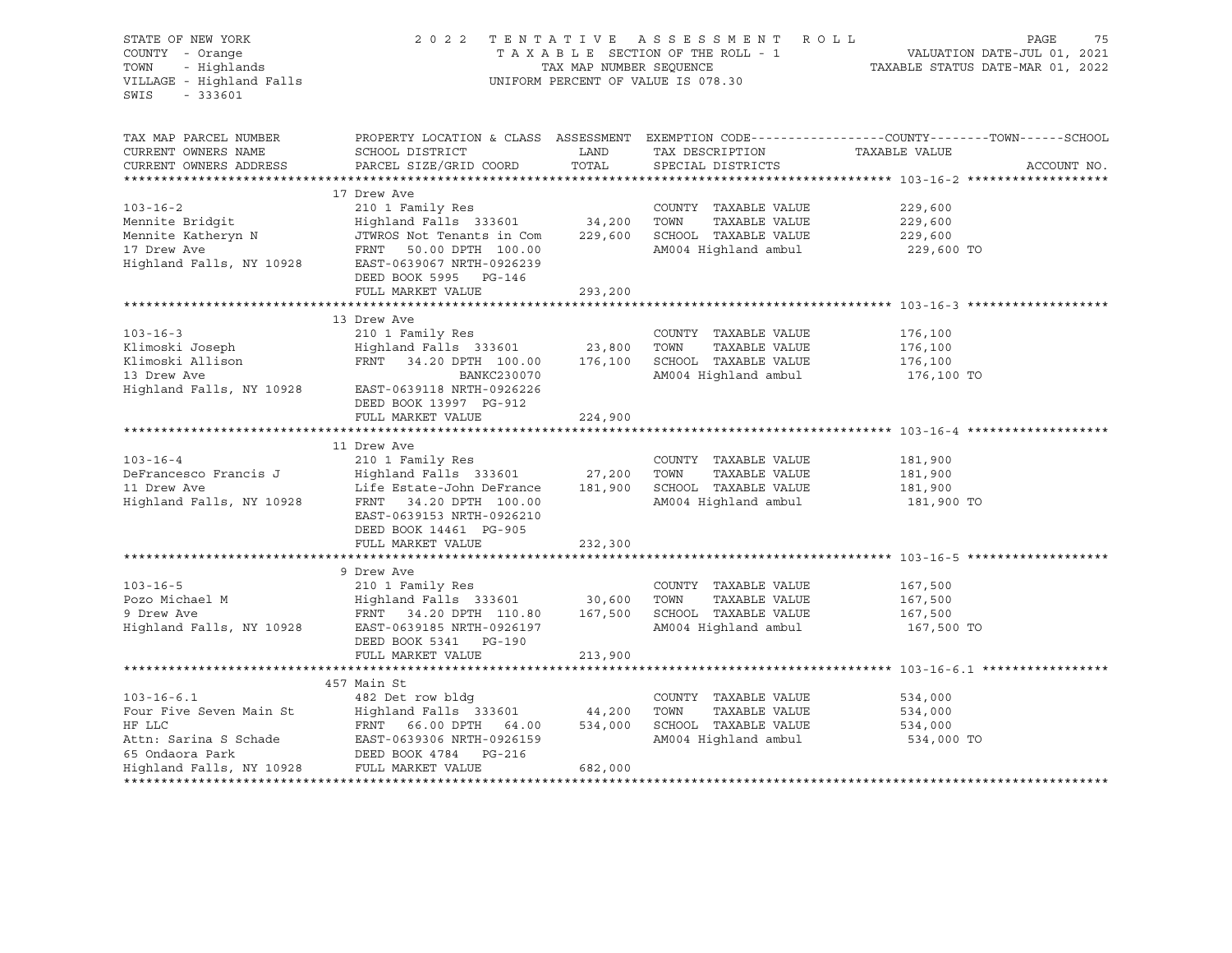## STATE OF NEW YORK 2 0 2 2 T E N T A T I V E A S S E S S M E N T R O L L PAGE 76 COUNTY - Orange T A X A B L E SECTION OF THE ROLL - 1 VALUATION DATE-JUL 01, 2021 TOWN - Highlands TAX MAP NUMBER SEQUENCE TAXABLE STATUS DATE-MAR 01, 2022 VILLAGE - Highland Falls UNIFORM PERCENT OF VALUE IS 078.30

| TAX MAP PARCEL NUMBER<br>CURRENT OWNERS NAME<br>CURRENT OWNERS ADDRESS                                                                                                                               | SCHOOL DISTRICT<br>PARCEL SIZE/GRID COORD                                  | LAND<br>TOTAL | TAX DESCRIPTION TAXABLE VALUE<br>SPECIAL DISTRICTS | PROPERTY LOCATION & CLASS ASSESSMENT EXEMPTION CODE----------------COUNTY-------TOWN------SCHOOL<br>ACCOUNT NO. |
|------------------------------------------------------------------------------------------------------------------------------------------------------------------------------------------------------|----------------------------------------------------------------------------|---------------|----------------------------------------------------|-----------------------------------------------------------------------------------------------------------------|
|                                                                                                                                                                                                      |                                                                            |               |                                                    |                                                                                                                 |
|                                                                                                                                                                                                      | 5 Drew Ave                                                                 |               |                                                    |                                                                                                                 |
| $103 - 16 - 6.2$                                                                                                                                                                                     | 411 Apartment                                                              |               | COUNTY TAXABLE VALUE                               | 279,000                                                                                                         |
|                                                                                                                                                                                                      |                                                                            |               | TAXABLE VALUE<br>TOWN                              |                                                                                                                 |
|                                                                                                                                                                                                      |                                                                            |               | SCHOOL TAXABLE VALUE                               | 279,000<br>279,000                                                                                              |
|                                                                                                                                                                                                      |                                                                            |               | AM004 Highland ambul 279,000 TO                    |                                                                                                                 |
|                                                                                                                                                                                                      |                                                                            |               |                                                    |                                                                                                                 |
|                                                                                                                                                                                                      | FULL MARKET VALUE                                                          | 356,300       |                                                    |                                                                                                                 |
|                                                                                                                                                                                                      |                                                                            |               |                                                    |                                                                                                                 |
|                                                                                                                                                                                                      | 451 Main St                                                                |               |                                                    |                                                                                                                 |
| $103 - 16 - 7$                                                                                                                                                                                       | 482 Det row bldg                                                           |               | COUNTY TAXABLE VALUE                               | 331,100                                                                                                         |
| Pozo Michael                                                                                                                                                                                         |                                                                            |               | TAXABLE VALUE                                      |                                                                                                                 |
|                                                                                                                                                                                                      | Highland Falls 333601 45,800 TOWN<br>FRNT 46.00 DPTH 138.70 331,100 SCHOOL |               | SCHOOL TAXABLE VALUE                               | 331,100<br>331,100                                                                                              |
|                                                                                                                                                                                                      | BANKC020537                                                                |               | AM004 Highland ambul 331,100 TO                    |                                                                                                                 |
| Le Robert<br>130 Hemingway Dr<br>Venice, FL 34293                                                                                                                                                    | EAST-0639253 NRTH-0926128                                                  |               |                                                    |                                                                                                                 |
|                                                                                                                                                                                                      | DEED BOOK 14192 PG-321                                                     |               |                                                    |                                                                                                                 |
|                                                                                                                                                                                                      | FULL MARKET VALUE                                                          | 422,900       |                                                    |                                                                                                                 |
|                                                                                                                                                                                                      |                                                                            |               |                                                    |                                                                                                                 |
|                                                                                                                                                                                                      | 447 Main St                                                                |               |                                                    |                                                                                                                 |
| $103 - 16 - 8$                                                                                                                                                                                       | 454 Supermarket                                                            |               | COUNTY TAXABLE VALUE                               | $252,800$<br>$252,000$                                                                                          |
| 499 Grace Realty Corporation Highland Falls 333601 46,300 TOWN                                                                                                                                       |                                                                            |               | TAXABLE VALUE                                      |                                                                                                                 |
| 447 Main St                                                                                                                                                                                          | FRNT 54.00 DPTH 145.30 252,800                                             |               | SCHOOL TAXABLE VALUE 252,800                       |                                                                                                                 |
| Highland Falls, NY 10928                                                                                                                                                                             | BANK0140350                                                                |               | AM004 Highland ambul                               | 252,800 TO                                                                                                      |
|                                                                                                                                                                                                      | EAST-0639233 NRTH-0926078                                                  |               |                                                    |                                                                                                                 |
|                                                                                                                                                                                                      | DEED BOOK 14380 PG-131                                                     |               |                                                    |                                                                                                                 |
|                                                                                                                                                                                                      | FULL MARKET VALUE                                                          | 322,900       |                                                    |                                                                                                                 |
|                                                                                                                                                                                                      |                                                                            |               |                                                    |                                                                                                                 |
|                                                                                                                                                                                                      | 441 Main St                                                                |               |                                                    |                                                                                                                 |
| $103 - 16 - 9$                                                                                                                                                                                       | 482 Det row bldg                                                           |               | COUNTY TAXABLE VALUE                               | 201,900                                                                                                         |
|                                                                                                                                                                                                      |                                                                            |               | TOWN<br>TAXABLE VALUE                              | 201,900                                                                                                         |
| MJRM Management LLC (1991)<br>20 Van Cortlandt Pl (1991)<br>20 Van Cortlandt Pl (1996)<br>201,900<br>201,900<br>201,900<br>201,900<br>202,900<br>202,900<br>202,900<br>202,900<br>202,900<br>202,900 |                                                                            |               | SCHOOL TAXABLE VALUE                               | 201,900                                                                                                         |
|                                                                                                                                                                                                      |                                                                            |               | AM004 Highland ambul                               | 201,900 TO                                                                                                      |
|                                                                                                                                                                                                      | DEED BOOK 15145 PG-861                                                     |               |                                                    |                                                                                                                 |
|                                                                                                                                                                                                      | FULL MARKET VALUE                                                          | 257,900       |                                                    |                                                                                                                 |
|                                                                                                                                                                                                      |                                                                            |               |                                                    |                                                                                                                 |
|                                                                                                                                                                                                      | 437 Main St                                                                |               |                                                    |                                                                                                                 |
| $103 - 16 - 10$                                                                                                                                                                                      | 462 Branch bank                                                            |               | COUNTY TAXABLE VALUE                               | 496,000                                                                                                         |
| Four Three Seven Main St                                                                                                                                                                             | Highland Falls 333601 46,300                                               |               | TOWN<br>TAXABLE VALUE                              | 496,000                                                                                                         |
|                                                                                                                                                                                                      | FRNT 50.00 DPTH 172.00 496,000                                             |               | SCHOOL TAXABLE VALUE                               |                                                                                                                 |
|                                                                                                                                                                                                      |                                                                            |               | AM004 Highland ambul                               | 496,000<br>496,000 TO                                                                                           |
| HF LLC<br>Attn: Sarina S Schade EAST-0639201 NRTH-0925978<br>65 Ondaora Park DEED BOOK 4784 PG-220<br>Highland Falls, NY 10928 FULL MARKET VALUE                                                     |                                                                            |               |                                                    |                                                                                                                 |
|                                                                                                                                                                                                      |                                                                            | 633,500       |                                                    |                                                                                                                 |
|                                                                                                                                                                                                      |                                                                            |               |                                                    |                                                                                                                 |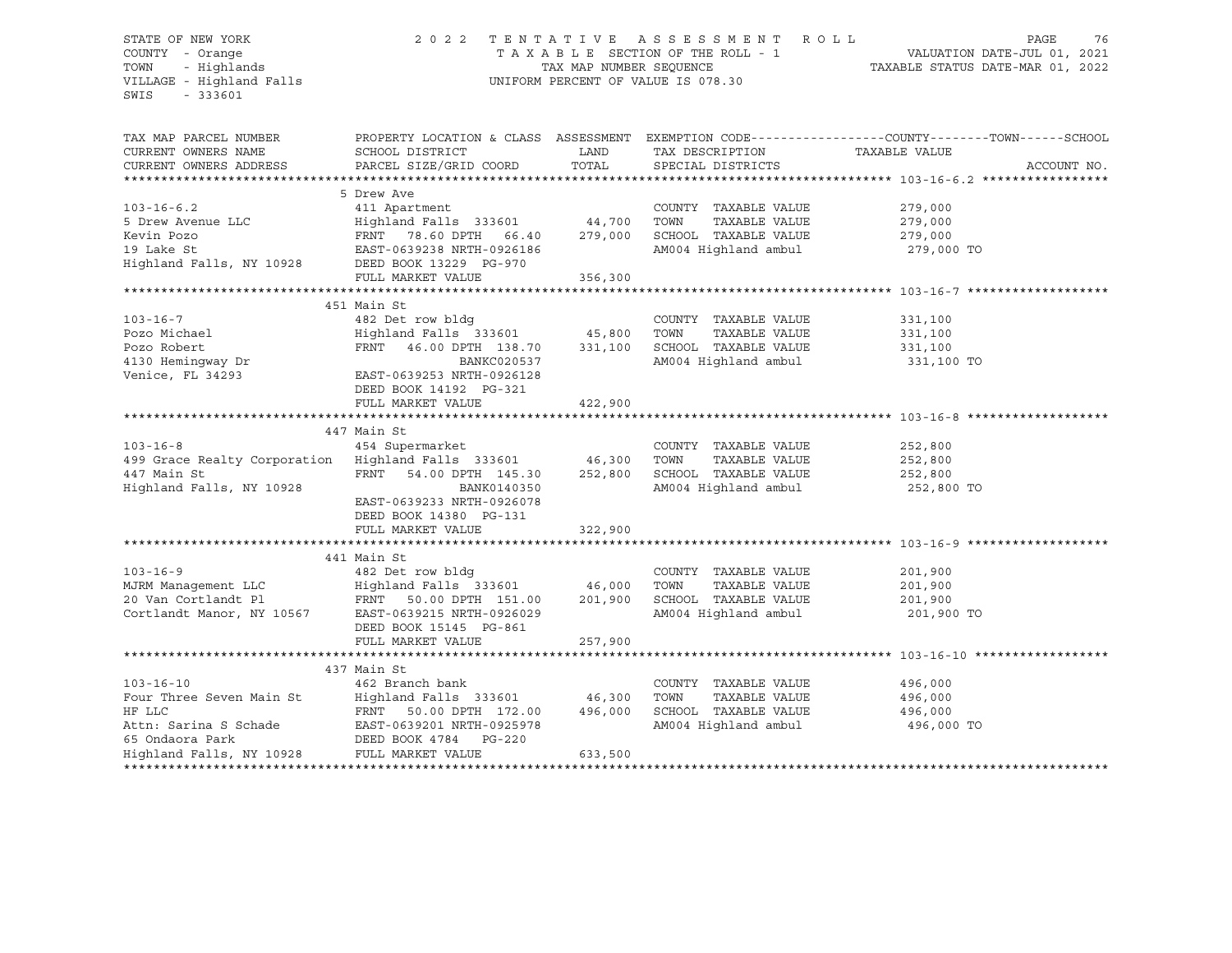| STATE OF NEW YORK          | 2 0 2 2                                                                                         |                         | TENTATIVE ASSESSMENT                        | R O L L        | PAGE<br>77                       |
|----------------------------|-------------------------------------------------------------------------------------------------|-------------------------|---------------------------------------------|----------------|----------------------------------|
| COUNTY - Orange            |                                                                                                 |                         | TAXABLE SECTION OF THE ROLL - 1             |                | VALUATION DATE-JUL 01, 2021      |
| TOWN<br>- Highlands        |                                                                                                 | TAX MAP NUMBER SEQUENCE |                                             |                | TAXABLE STATUS DATE-MAR 01, 2022 |
| VILLAGE - Highland Falls   |                                                                                                 |                         | UNIFORM PERCENT OF VALUE IS 078.30          |                |                                  |
| SWIS<br>$-333601$          |                                                                                                 |                         |                                             |                |                                  |
|                            |                                                                                                 |                         |                                             |                |                                  |
| TAX MAP PARCEL NUMBER      | PROPERTY LOCATION & CLASS ASSESSMENT EXEMPTION CODE----------------COUNTY-------TOWN-----SCHOOL |                         |                                             |                |                                  |
| CURRENT OWNERS NAME        | SCHOOL DISTRICT                                                                                 | LAND                    | TAX DESCRIPTION                             | TAXABLE VALUE  |                                  |
| CURRENT OWNERS ADDRESS     | PARCEL SIZE/GRID COORD                                                                          | TOTAL                   | SPECIAL DISTRICTS                           |                | ACCOUNT NO.                      |
|                            |                                                                                                 |                         |                                             |                |                                  |
|                            | 433 Main St                                                                                     |                         |                                             |                |                                  |
| $103 - 16 - 11.1$          | 482 Det row bldg                                                                                |                         | COUNTY TAXABLE VALUE                        | 394,900        |                                  |
| Tin Fung Inc               | Highland Falls 333601                                                                           | 62,800                  | TOWN<br>TAXABLE VALUE                       | 394,900        |                                  |
| 313 Main St                | FRNT 50.00 DPTH 223.00                                                                          | 394,900                 | SCHOOL TAXABLE VALUE                        | 394,900        |                                  |
| Highland Falls, NY 10928   | EAST-0639171 NRTH-0925937                                                                       |                         | AM004 Highland ambul                        | 394,900 TO     |                                  |
|                            | DEED BOOK 3733 PG-79                                                                            |                         |                                             |                |                                  |
|                            | FULL MARKET VALUE                                                                               | 504,300                 |                                             |                |                                  |
|                            |                                                                                                 |                         |                                             |                |                                  |
|                            | 427 Main St                                                                                     |                         | 50 PCT OF VALUE USED FOR EXEMPTION PURPOSES |                |                                  |
| $103 - 16 - 12$            | 482 Det row bldg                                                                                |                         | VET COM C 41132                             | 33,600         | 0<br>0                           |
| 427 Main LLC               | Highland Falls 333601 46,000 VET COM T 41133                                                    |                         |                                             | $\overline{0}$ | $\mathbf 0$<br>19,200            |
| C/O M. Guerrero & E. Falta | Easement/ROW L14353 Pg679 370,000 VET DIS C 41142                                               |                         |                                             | 55,500         | $\circ$<br>0                     |
| PO Box 5                   | Rec. 1-24-2018                                                                                  |                         | VET DIS T 41143                             | $\overline{0}$ | $\mathbb O$<br>38,400            |
| Highland Falls, NY 10928   | FRNT 51.80 DPTH 150.40                                                                          |                         | CW 15 VET/ 41162                            | 11,520         | $\mathsf O$<br>$\circ$           |
|                            | EAST-0639203 NRTH-0925875                                                                       |                         | CW 15 VET/ 41163                            | $\overline{0}$ | 11,520<br>$\mathbf 0$            |
|                            | DEED BOOK 14336 PG-152                                                                          |                         | CW DISBLD 41172                             | 27,750         | $\mathbf 0$<br>$\circ$           |
|                            | FULL MARKET VALUE                                                                               |                         | 472,500 CW DISBLD 41173                     | $\circ$        | $\mathbf 0$<br>27,750            |
|                            |                                                                                                 |                         | COUNTY TAXABLE VALUE                        | 241,630        |                                  |
|                            |                                                                                                 |                         | TAXABLE VALUE<br>TOWN                       | 273,130        |                                  |
|                            |                                                                                                 |                         | SCHOOL TAXABLE VALUE                        | 370,000        |                                  |
|                            |                                                                                                 |                         | AM004 Highland ambul                        | 370,000 TO     |                                  |
|                            |                                                                                                 |                         |                                             |                |                                  |
|                            | 415 Main St                                                                                     |                         |                                             |                |                                  |
| $103 - 16 - 13.1$          | 482 Det row bldg                                                                                |                         | COUNTY TAXABLE VALUE                        | 449,200        |                                  |
| West Point Tours Inc       | Highland Falls 333601                                                                           | 57,100                  | TOWN<br>TAXABLE VALUE                       | 449,200        |                                  |
| PO Box 125                 | Ws Main St                                                                                      | 449,200                 | SCHOOL TAXABLE VALUE                        | 449,200        |                                  |
| Vails Gate, NY 12584       | Easement/ROW L14353 Pg 67                                                                       |                         | AM004 Highland ambul                        | 449,200 TO     |                                  |
|                            | Rec. 1-24-2018                                                                                  |                         |                                             |                |                                  |
|                            | FRNT 98.00 DPTH 182.00                                                                          |                         |                                             |                |                                  |
|                            | EAST-0639158 NRTH-0925813                                                                       |                         |                                             |                |                                  |
|                            | DEED BOOK 1398 PG-00280                                                                         |                         |                                             |                |                                  |
|                            | FULL MARKET VALUE                                                                               | 573,700                 |                                             |                |                                  |
|                            | 383 Main St                                                                                     |                         |                                             |                |                                  |
| $103 - 16 - 15$            | 210 1 Family Res                                                                                |                         | COUNTY TAXABLE VALUE                        | 230,000        |                                  |
| MacAdam Ashley E           | Highland Falls 333601                                                                           | 34,200                  | TOWN<br>TAXABLE VALUE                       | 230,000        |                                  |
| Hertel Kathrine E          | FRNT<br>50.00 DPTH 100.00                                                                       | 230,000                 | SCHOOL TAXABLE VALUE                        | 230,000        |                                  |
| 383 Main St                | BANKC030440                                                                                     |                         | AM004 Highland ambul                        | 230,000 TO     |                                  |
| Highland Falls, NY 10928   | DEED BOOK 15006 PG-214                                                                          |                         |                                             |                |                                  |
|                            | FULL MARKET VALUE                                                                               | 293,700                 |                                             |                |                                  |
|                            |                                                                                                 |                         |                                             |                |                                  |
|                            | 377 Main St                                                                                     |                         |                                             |                |                                  |
| $103 - 16 - 16.1$          | 220 2 Family Res                                                                                |                         | TAXABLE VALUE<br>COUNTY                     | 273,900        |                                  |
| Mendola Giuseppe           | Highland Falls 333601                                                                           | 35,600                  | TAXABLE VALUE<br>TOWN                       | 273,900        |                                  |
| Mendola Giacomina          | Lt16 Sporbert Submp 10319                                                                       | 273,900                 | SCHOOL<br>TAXABLE VALUE                     | 273,900        |                                  |
| 289 NW Toscana Trl         | FRNT<br>62.00 DPTH 123.00                                                                       |                         | AM004 Highland ambul                        | 273,900 TO     |                                  |
| Port St. Lucia, FL 34986   | EAST-0639074 NRTH-0925398                                                                       |                         |                                             |                |                                  |
|                            | DEED BOOK 13892 PG-669                                                                          |                         |                                             |                |                                  |
|                            | FULL MARKET VALUE                                                                               | 349,800                 |                                             |                |                                  |
|                            |                                                                                                 |                         |                                             |                |                                  |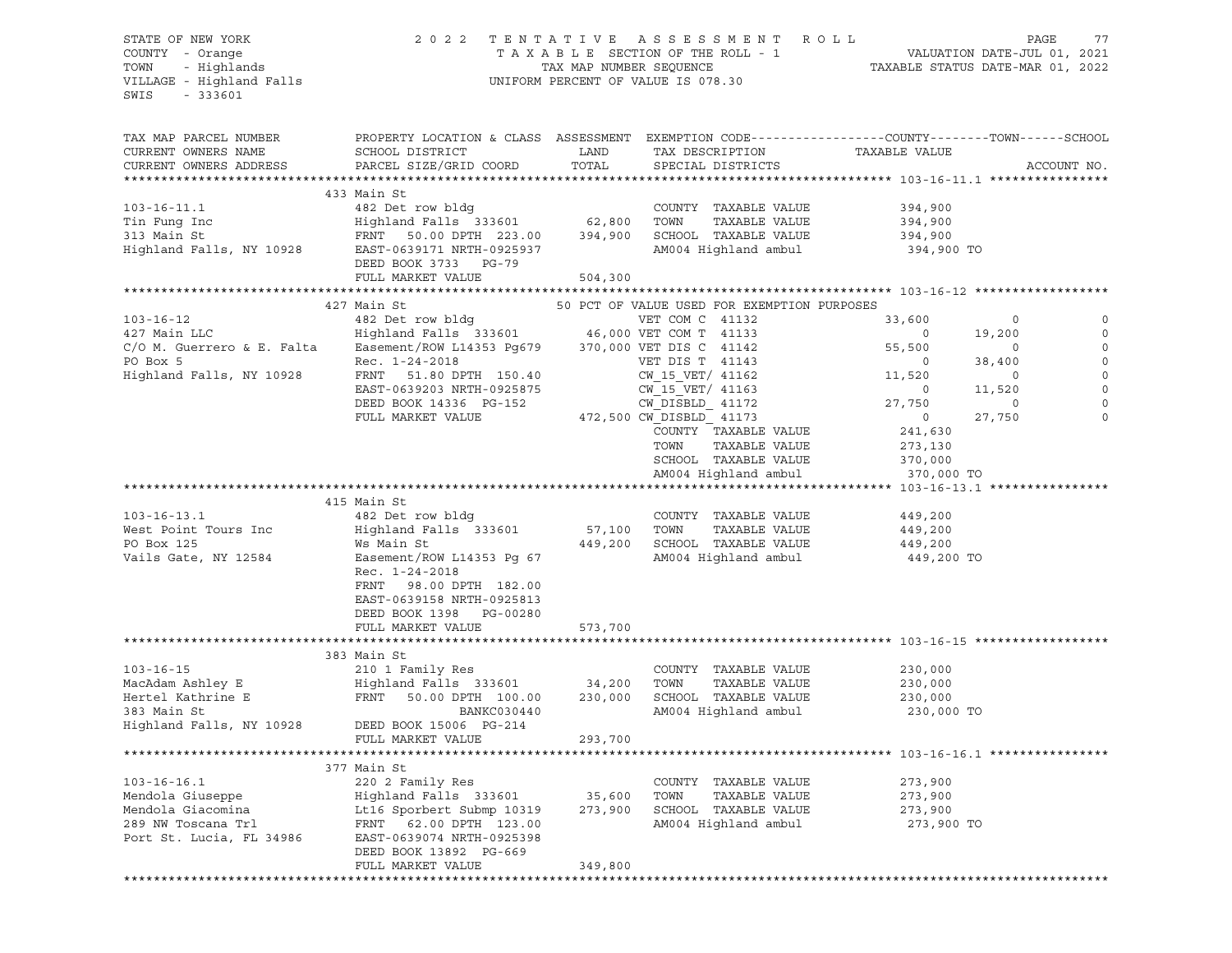| STATE OF NEW YORK<br>COUNTY - Orange<br>COUNTY - Orange<br>TOWN - Highlands<br>VILLAGE - Highland Falls<br>$-333601$<br>SWIS |                                                                                                                                                          |                        | 2022 TENTATIVE ASSESSMENT ROLL<br>TAXABLE SECTION OF THE ROLL - 1 VALUATION DATE-JUL 01, 2021<br>TAX MAP NUMBER SEQUENCE TAXABLE STATUS DATE-MAR 01, 2022<br>UNIFORM PERCENT OF VALUE IS 078.30 |                                  | PAGE<br>78                   |
|------------------------------------------------------------------------------------------------------------------------------|----------------------------------------------------------------------------------------------------------------------------------------------------------|------------------------|-------------------------------------------------------------------------------------------------------------------------------------------------------------------------------------------------|----------------------------------|------------------------------|
| TAX MAP PARCEL NUMBER<br>CURRENT OWNERS NAME<br>CURRENT OWNERS ADDRESS                                                       | PROPERTY LOCATION & CLASS ASSESSMENT EXEMPTION CODE---------------COUNTY-------TOWN------SCHOOL<br>SCHOOL DISTRICT<br>PARCEL SIZE/GRID COORD             | LAND<br>TOTAL          | TAX DESCRIPTION<br>SPECIAL DISTRICTS                                                                                                                                                            | TAXABLE VALUE                    | ACCOUNT NO.                  |
|                                                                                                                              |                                                                                                                                                          |                        |                                                                                                                                                                                                 |                                  |                              |
|                                                                                                                              | 6 Cozzens Ave                                                                                                                                            |                        |                                                                                                                                                                                                 |                                  |                              |
| $103 - 16 - 17.2$<br>Papadatos Stella                                                                                        | 220 2 Family Res                                                                                                                                         |                        | COUNTY TAXABLE VALUE                                                                                                                                                                            | 231,200<br>231,200               |                              |
| Papadatos Stephen                                                                                                            |                                                                                                                                                          |                        |                                                                                                                                                                                                 | 231,200                          |                              |
| 42 Forest Pl                                                                                                                 | Highland Falls 333601 23,800 TOWN TAXABLE VALUE<br>Lt17 Sporbert Submp 10319 231,200 SCHOOL TAXABLE VALUE<br>FRNT 32.00 DPTH 101.00 AM004 Highland ambul |                        | AM004 Highland ambul                                                                                                                                                                            | 231,200 TO                       |                              |
| Brooklyn, NY 11209                                                                                                           | EAST-0639011 NRTH-0925450<br>DEED BOOK 15042 PG-724                                                                                                      |                        |                                                                                                                                                                                                 |                                  |                              |
|                                                                                                                              | FULL MARKET VALUE                                                                                                                                        | 295,300                |                                                                                                                                                                                                 |                                  |                              |
|                                                                                                                              |                                                                                                                                                          |                        |                                                                                                                                                                                                 |                                  |                              |
|                                                                                                                              | 8 Cozzens Ave                                                                                                                                            |                        |                                                                                                                                                                                                 |                                  |                              |
| $103 - 16 - 18$                                                                                                              | 220 2 Family Res                                                                                                                                         |                        | COUNTY TAXABLE VALUE<br>TOWN                                                                                                                                                                    | 208,500                          |                              |
|                                                                                                                              |                                                                                                                                                          |                        | TAXABLE VALUE<br>208,500 SCHOOL TAXABLE VALUE                                                                                                                                                   | 208,500<br>200,500<br>208,500    |                              |
|                                                                                                                              | DEED BOOK 13777 PG-1283                                                                                                                                  |                        | AM004 Highland ambul                                                                                                                                                                            | 208,500 TO                       |                              |
|                                                                                                                              | FULL MARKET VALUE                                                                                                                                        | 266,300                |                                                                                                                                                                                                 |                                  |                              |
|                                                                                                                              |                                                                                                                                                          |                        |                                                                                                                                                                                                 |                                  |                              |
|                                                                                                                              | 10 Cozzens Ave                                                                                                                                           |                        |                                                                                                                                                                                                 |                                  |                              |
| $103 - 16 - 19$                                                                                                              | 220 2 Family Res                                                                                                                                         |                        | VET COM C 41132                                                                                                                                                                                 | 33,600                           | $\circ$<br>$\circ$           |
| Dunn Martha                                                                                                                  | Highland Falls 333601                                                                                                                                    |                        | 20,400 VET COM T 41133                                                                                                                                                                          | $\sim$ 0                         | $\mathbb O$<br>19,200        |
| C/O Edward & Daphne Dunn                                                                                                     | LIFE ESTATE/EDWARD J DUNN<br>FRNT 39.00 DPTH 63.00                                                                                                       |                        | 216,900 AGED-C<br>41802<br>$AGED-T$ 41803                                                                                                                                                       | 91,650                           | $\circ$<br>$\circ$           |
| 4 Revolutionary Rd                                                                                                           | EAST-0638925 NRTH-0925469                                                                                                                                |                        | ENH STAR 41834                                                                                                                                                                                  | $\overline{0}$<br>$\overline{0}$ | 59,310<br>$\circ$<br>$\circ$ |
| Highland Falls, NY 10928                                                                                                     | DEED BOOK 13522 PG-1627                                                                                                                                  |                        | COUNTY TAXABLE VALUE                                                                                                                                                                            | 91,650                           | 87,610                       |
|                                                                                                                              | FULL MARKET VALUE                                                                                                                                        | COUNT:<br>277,000 TOWN | TAXABLE VALUE                                                                                                                                                                                   | 138,390                          |                              |
|                                                                                                                              |                                                                                                                                                          |                        | SCHOOL TAXABLE VALUE                                                                                                                                                                            | 129,290                          |                              |
|                                                                                                                              |                                                                                                                                                          |                        | AM004 Highland ambul                                                                                                                                                                            | 216,900 TO                       |                              |
|                                                                                                                              |                                                                                                                                                          |                        |                                                                                                                                                                                                 |                                  |                              |
|                                                                                                                              | 24 Church St                                                                                                                                             |                        |                                                                                                                                                                                                 |                                  |                              |
| $103 - 16 - 20$                                                                                                              | 220 2 Family Res                                                                                                                                         |                        | COUNTY TAXABLE VALUE                                                                                                                                                                            | 220,000                          |                              |
|                                                                                                                              |                                                                                                                                                          |                        | TAXABLE VALUE                                                                                                                                                                                   | 220,000                          |                              |
|                                                                                                                              |                                                                                                                                                          |                        | 220,000 SCHOOL TAXABLE VALUE                                                                                                                                                                    | 220,000                          |                              |
|                                                                                                                              | DEED BOOK 4900 PG-207                                                                                                                                    |                        | AM004 Highland ambul                                                                                                                                                                            | 220,000 TO                       |                              |
|                                                                                                                              | FULL MARKET VALUE                                                                                                                                        | 281,000                |                                                                                                                                                                                                 |                                  |                              |
|                                                                                                                              | 36 Church St                                                                                                                                             |                        |                                                                                                                                                                                                 |                                  |                              |
| $103 - 16 - 21$                                                                                                              | 210 1 Family Res                                                                                                                                         |                        | COUNTY TAXABLE VALUE                                                                                                                                                                            | 188,500                          |                              |
| Estrada Carlos                                                                                                               |                                                                                                                                                          |                        | TOWN<br>TAXABLE VALUE                                                                                                                                                                           | 188,500                          |                              |
| 36 Church St                                                                                                                 | Highland Falls 333601 34,200<br>FRNT 52.00 DPTH 100.00 188,500                                                                                           |                        | SCHOOL TAXABLE VALUE                                                                                                                                                                            | 188,500                          |                              |
| Highland Falls, NY 10928                                                                                                     | <b>BANKC110038</b>                                                                                                                                       |                        | AM004 Highland ambul                                                                                                                                                                            | 188,500 TO                       |                              |
|                                                                                                                              | EAST-0639017 NRTH-0925831                                                                                                                                |                        |                                                                                                                                                                                                 |                                  |                              |
| PRIOR OWNER ON 3/01/2022                                                                                                     | DEED BOOK 15153 PG-904                                                                                                                                   |                        |                                                                                                                                                                                                 |                                  |                              |
| Estrada Carlos                                                                                                               | FULL MARKET VALUE                                                                                                                                        | 240,700                |                                                                                                                                                                                                 |                                  |                              |
|                                                                                                                              |                                                                                                                                                          |                        |                                                                                                                                                                                                 |                                  |                              |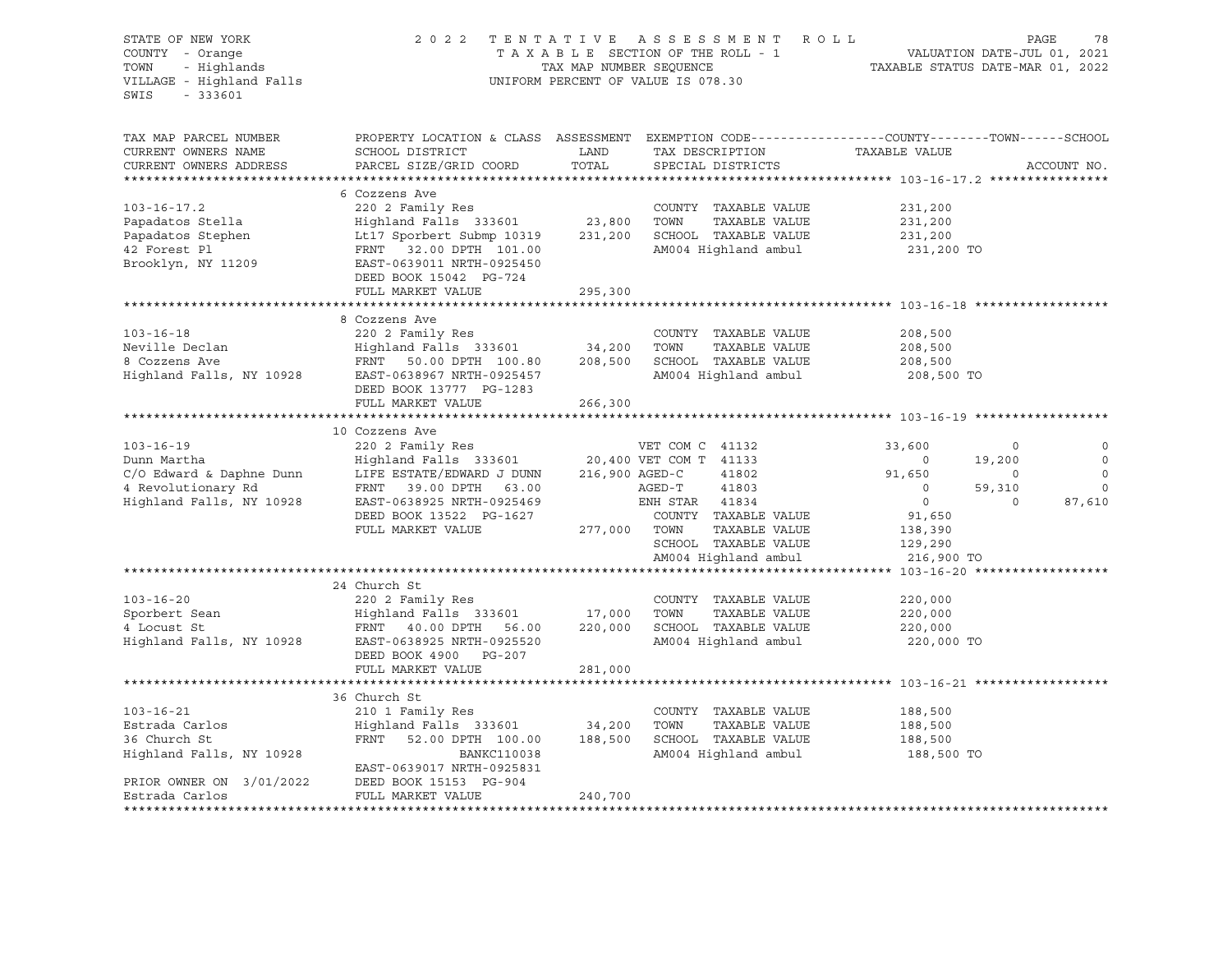| STATE OF NEW YORK 2022<br>COUNTY - Orange<br>TOWN - Highlands<br>VILLAGE - Highland Falls<br>SWIS - 333601 |                                                                                                                                                                                                                                                                                                                                                                                                      |                                                     | 2022 TENTATIVE ASSESSMENT ROLL<br>UNIFORM PERCENT OF VALUE IS 078.30 | PAGE<br>79                                                                                                    |
|------------------------------------------------------------------------------------------------------------|------------------------------------------------------------------------------------------------------------------------------------------------------------------------------------------------------------------------------------------------------------------------------------------------------------------------------------------------------------------------------------------------------|-----------------------------------------------------|----------------------------------------------------------------------|---------------------------------------------------------------------------------------------------------------|
| TAX MAP PARCEL NUMBER<br>CURRENT OWNERS NAME<br>CURRENT OWNERS ADDRESS                                     | SCHOOL DISTRICT<br>PARCEL SIZE/GRID COORD                                                                                                                                                                                                                                                                                                                                                            | <b>EXAMPLE THE STATE OF STATE OF STATE</b><br>TOTAL | TAX DESCRIPTION TAXABLE VALUE<br>SPECIAL DISTRICTS                   | PROPERTY LOCATION & CLASS ASSESSMENT EXEMPTION CODE---------------COUNTY-------TOWN-----SCHOOL<br>ACCOUNT NO. |
| $103 - 16 - 22.2$<br>Cassin Robert P<br>38 Church St<br>38 Church St<br>Highland Falls, NY 10928           | 38 Church St<br>220 2 Family Res<br>$220$ $2$ $2$ $2$ $3$ $33601$<br>$220$ $20$ $37,000$<br>$37,000$<br>$37,000$<br>$37,000$<br>$37,000$<br>$37,000$<br>$37,000$<br>$37,000$<br>$37,000$<br>$37,000$<br>$37,000$<br>$37,000$<br>$37,000$<br>$37,000$<br>$37,000$<br>$37,000$<br>$37,000$<br>$37,000$<br><br>BANKC120335<br>EAST-0639049 NRTH-0925911<br>DEED BOOK 11487 PG-1660<br>FULL MARKET VALUE | 258,100                                             | COUNTY TAXABLE VALUE<br>AM004 Highland ambul                         | 202,100<br>202,100<br>202,100<br>202,100 TO                                                                   |
|                                                                                                            |                                                                                                                                                                                                                                                                                                                                                                                                      |                                                     |                                                                      |                                                                                                               |
| $103 - 16 - 23$<br>Martinez Erick<br>PO Box 17233<br>Jersey City, NJ 07307                                 | 40 Church St<br>210 1 Family Res<br>Example of Family Reserves 20,400 TOWN<br>FRNT 43.00 DPTH 69.00 126,500 SCHOOL TAXABLE VALUE<br>BANKC030276<br>EAST-0639009 NRTH-0925942<br>DEED BOOK 14072 PG-604                                                                                                                                                                                               |                                                     | COUNTY TAXABLE VALUE<br>AM004 Highland ambul                         | 126,500<br>126,500<br>126,500<br>126,500 TO                                                                   |
|                                                                                                            | FULL MARKET VALUE                                                                                                                                                                                                                                                                                                                                                                                    | 161,600                                             |                                                                      |                                                                                                               |
|                                                                                                            |                                                                                                                                                                                                                                                                                                                                                                                                      |                                                     |                                                                      | ********************************* 103-16-24.2 *********                                                       |
| $103 - 16 - 24.2$<br>Highland Falls, NY 10928                                                              | 42 Church St<br>220 2 Family Res<br>BANKC080370<br>EAST-0639024 NRTH-0925980<br>DEED BOOK 5007 PG-141<br>FULL MARKET VALUE                                                                                                                                                                                                                                                                           | 266,400                                             | COUNTY TAXABLE VALUE<br>AM004 Highland ambul                         | 208,600<br>208,600<br>208,600<br>208,600 TO                                                                   |
|                                                                                                            |                                                                                                                                                                                                                                                                                                                                                                                                      |                                                     |                                                                      |                                                                                                               |
| $103 - 16 - 25$<br>44 Church St                                                                            | 44 Church St<br>220 2 Family Res<br>BANKC030275<br>Highland Falls, NY 10928 EAST-0639002 NRTH-0926032<br>DEED BOOK 14977 PG-1837<br>FULL MARKET VALUE                                                                                                                                                                                                                                                | 295,400                                             | COUNTY TAXABLE VALUE<br>AM004 Highland ambul                         | 231,300<br>231,300<br>231,300<br>231,300 TO                                                                   |
|                                                                                                            |                                                                                                                                                                                                                                                                                                                                                                                                      |                                                     |                                                                      |                                                                                                               |
| $103 - 16 - 27$<br>Nanuet, NY 10954                                                                        | 46 Church St<br>230 3 Family Res<br>103-16-27 230 3 Family Res<br>EJP Properties LLC Highland Falls 333601 34,600 TOWN TAXABLE VALUE<br>Eric Schulte FRNT 49.00 DPTH 104.00 161,700 SCHOOL TAXABLE VALUE<br>39 Normandy Village 4 ACRES 0.13 AM004 Highland ambul<br>Nanue<br>DEED BOOK 13335 PG-66<br>FULL MARKET VALUE                                                                             | 206,500                                             | COUNTY TAXABLE VALUE<br>AM004 Highland ambul                         | 161,700<br>161,700<br>161,700<br>161,700 TO                                                                   |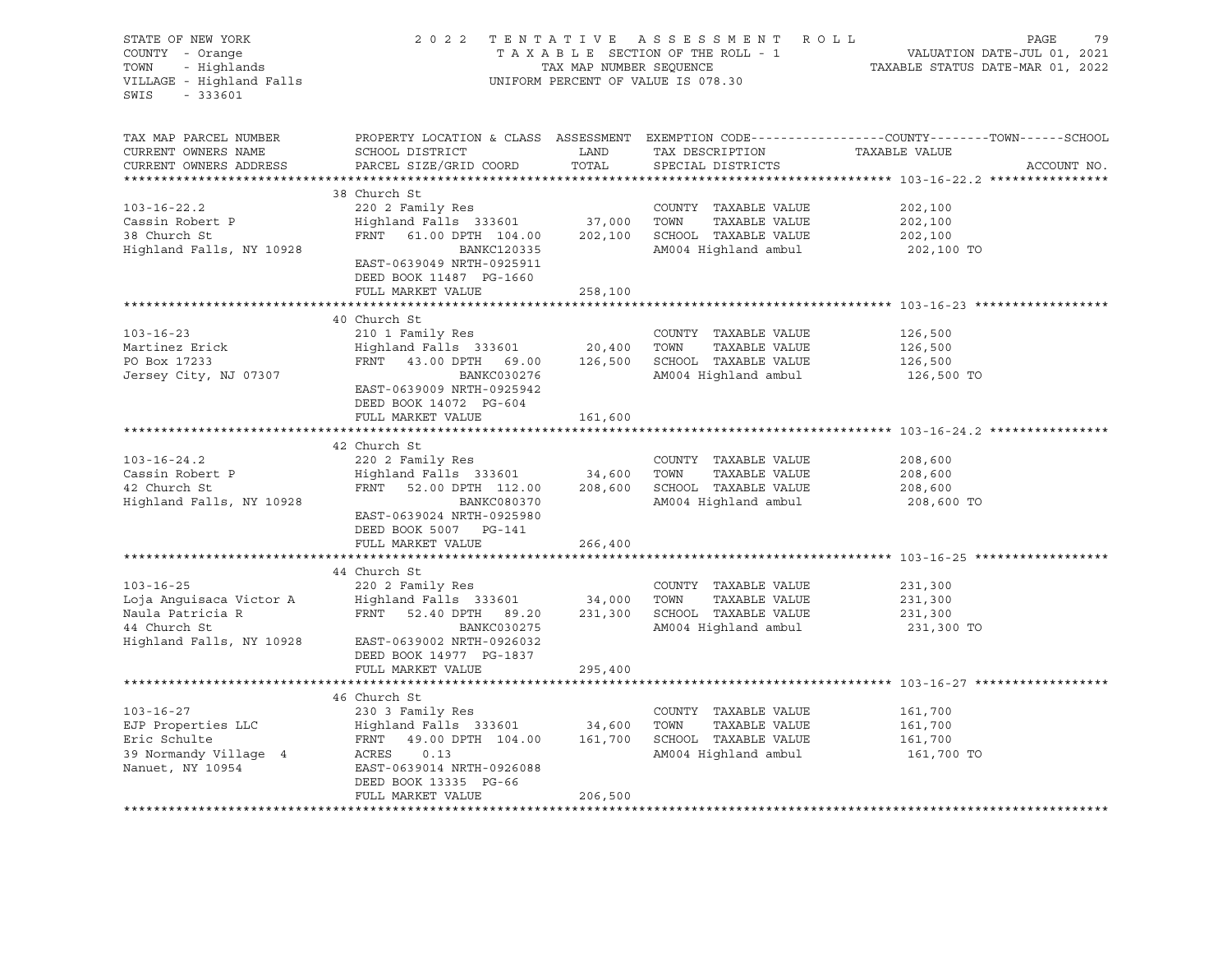## STATE OF NEW YORK 2 0 2 2 T E N T A T I V E A S S E S S M E N T R O L L PAGE 80 COUNTY - Orange T A X A B L E SECTION OF THE ROLL - 1 VALUATION DATE-JUL 01, 2021 TOWN - Highlands TAX MAP NUMBER SEQUENCE TAXABLE STATUS DATE-MAR 01, 2022 VILLAGE - Highland Falls UNIFORM PERCENT OF VALUE IS 078.30

| TAX MAP PARCEL NUMBER                                       | PROPERTY LOCATION & CLASS ASSESSMENT EXEMPTION CODE----------------COUNTY-------TOWN------SCHOOL |         |                |                                 |         |            |             |             |
|-------------------------------------------------------------|--------------------------------------------------------------------------------------------------|---------|----------------|---------------------------------|---------|------------|-------------|-------------|
| CURRENT OWNERS NAME                                         | SCHOOL DISTRICT                                                                                  | LAND    |                | TAX DESCRIPTION TAXABLE VALUE   |         |            |             |             |
| CURRENT OWNERS ADDRESS                                      | PARCEL SIZE/GRID COORD                                                                           | TOTAL   |                | SPECIAL DISTRICTS               |         |            |             | ACCOUNT NO. |
|                                                             |                                                                                                  |         |                |                                 |         |            |             |             |
|                                                             | 48 Church St                                                                                     |         |                |                                 |         |            |             |             |
| $103 - 16 - 28$                                             | 230 3 Family Res                                                                                 |         |                | COUNTY TAXABLE VALUE            |         | 201,500    |             |             |
| Herz Miriam                                                 | Highland Falls 333601 27,200                                                                     |         | TOWN           | TAXABLE VALUE                   |         | 201,500    |             |             |
| Schwimmer David                                             | FRNT 52.00 DPTH 40.00                                                                            | 201,500 |                | SCHOOL TAXABLE VALUE            |         | 201,500    |             |             |
| 1 Butterman Pl                                              | EAST-0639019 NRTH-0926140                                                                        |         |                | AM004 Highland ambul 201,500 TO |         |            |             |             |
| Monsey, NY 10952                                            | DEED BOOK 15146 PG-172                                                                           |         |                |                                 |         |            |             |             |
|                                                             | FULL MARKET VALUE                                                                                | 257,300 |                |                                 |         |            |             |             |
|                                                             |                                                                                                  |         |                |                                 |         |            |             |             |
|                                                             | 50 Church St                                                                                     |         |                |                                 |         |            |             |             |
| $103 - 16 - 29$                                             | 230 3 Family Res                                                                                 |         | BAS STAR 41854 |                                 |         | $\circ$    | $\circ$     | 35,090      |
| Guadagno Anne Marie                                         | Highland Falls 333601 34,600                                                                     |         |                | COUNTY TAXABLE VALUE            |         | 186,000    |             |             |
| PO Box 42                                                   | FRNT 59.00 DPTH 125.00 186,000                                                                   |         | TOWN           | TAXABLE VALUE                   |         | 186,000    |             |             |
| Highland Falls, NY 10928                                    | EAST-0639022 NRTH-0926185                                                                        |         |                | SCHOOL TAXABLE VALUE            |         | 150,910    |             |             |
|                                                             | DEED BOOK 13150 PG-768                                                                           |         |                | AM004 Highland ambul            |         | 186,000 TO |             |             |
|                                                             | FULL MARKET VALUE                                                                                | 237,500 |                |                                 |         |            |             |             |
|                                                             |                                                                                                  |         |                |                                 |         |            |             |             |
|                                                             | 341 Main St                                                                                      |         |                |                                 |         |            |             |             |
| $103 - 17 - 2$                                              | 620 Religious                                                                                    |         |                | COUNTY TAXABLE VALUE            |         | 581,700    |             |             |
| Hudson Highlands United Meth C Highland Falls 333601 57,900 |                                                                                                  |         | TOWN           | TAXABLE VALUE                   |         | 581,700    |             |             |
| Attn: Barbara Stone                                         | L14548 Pg1969 Rec. 4/3/20                                                                        | 581,700 |                | SCHOOL TAXABLE VALUE            | 581,700 |            |             |             |
| PO Box 781                                                  | Order Permitting Consolid                                                                        |         |                |                                 |         |            |             |             |
| Fort Montgomery, NY 10922                                   | Owner Name Change                                                                                |         |                |                                 |         |            |             |             |
|                                                             | FRNT 172.00 DPTH 209.00                                                                          |         |                |                                 |         |            |             |             |
|                                                             | EAST-0638999 NRTH-0925047                                                                        |         |                |                                 |         |            |             |             |
|                                                             | DEED BOOK 0122 PG-00358                                                                          |         |                |                                 |         |            |             |             |
|                                                             | FULL MARKET VALUE                                                                                | 742,900 |                |                                 |         |            |             |             |
|                                                             |                                                                                                  |         |                |                                 |         |            |             |             |
|                                                             | 327 Main St                                                                                      |         |                |                                 |         |            |             |             |
| $103 - 17 - 3.1$                                            | 482 Det row bldg                                                                                 |         |                | COUNTY TAXABLE VALUE            |         | 270,000    |             |             |
| Lam Funq                                                    | Highland Falls 333601 46,800                                                                     |         | TOWN           | TAXABLE VALUE                   |         | 270,000    |             |             |
| Zhen Ye Yu                                                  | FRNT 63.00 DPTH 88.00 270,000                                                                    |         |                | SCHOOL TAXABLE VALUE            |         | 270,000    |             |             |
| 313 Main St                                                 | EAST-0638974 NRTH-0924945                                                                        |         |                | AM004 Highland ambul            |         | 270,000 TO |             |             |
| Highland Falls, NY 10928                                    | DEED BOOK 3574 PG-197                                                                            |         |                |                                 |         |            |             |             |
|                                                             | FULL MARKET VALUE                                                                                | 344,800 |                |                                 |         |            |             |             |
|                                                             |                                                                                                  |         |                |                                 |         |            |             |             |
|                                                             | 8 Oneill Ct                                                                                      |         |                |                                 |         |            |             |             |
| $103 - 17 - 3.2$                                            | 210 1 Family Res                                                                                 |         | BAS STAR 41854 |                                 |         | $\circ$    | $\mathbf 0$ | 35,090      |
| Giorgianni Salvatore                                        | Highland Falls 333601 13,600 COUNTY TAXABLE VALUE                                                |         |                |                                 |         | 153,800    |             |             |
| 8 O'neill Ct                                                | FRNT 37.00 DPTH 47.00                                                                            | 153,800 | TOWN           | TAXABLE VALUE                   |         | 153,800    |             |             |
| Highland Falls, NY 10928                                    | BANKC040280                                                                                      |         |                | SCHOOL TAXABLE VALUE            |         | 118,710    |             |             |
|                                                             | EAST-0638934 NRTH-0924986                                                                        |         |                | AM004 Highland ambul            |         | 153,800 TO |             |             |
|                                                             | DEED BOOK 5455 PG-171                                                                            |         |                |                                 |         |            |             |             |
|                                                             | FULL MARKET VALUE                                                                                | 196,400 |                |                                 |         |            |             |             |
|                                                             |                                                                                                  |         |                |                                 |         |            |             |             |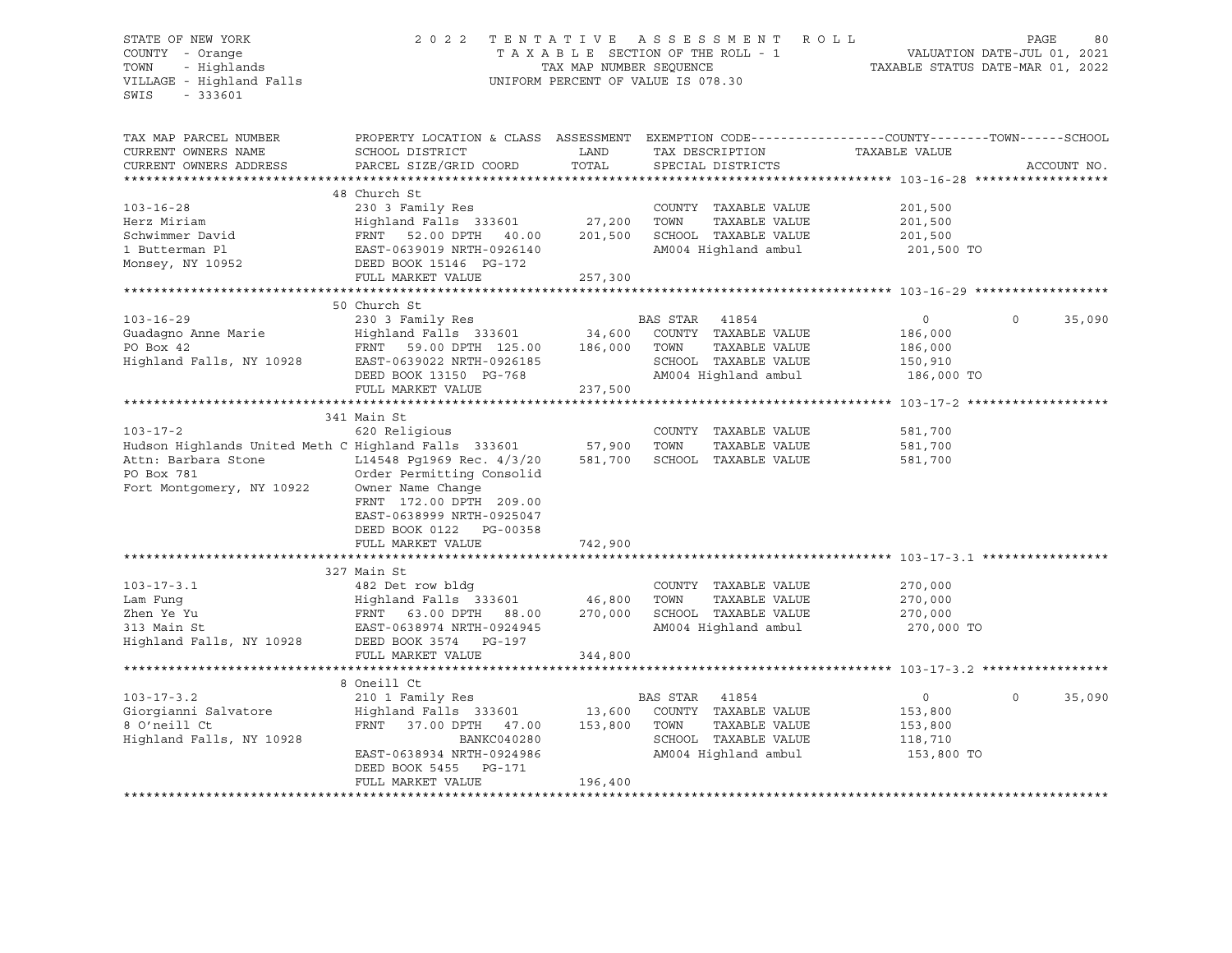## STATE OF NEW YORK 2 0 2 2 T E N T A T I V E A S S E S S M E N T R O L L PAGE 81 COUNTY - Orange T A X A B L E SECTION OF THE ROLL - 1 VALUATION DATE-JUL 01, 2021 TOWN - Highlands TAX MAP NUMBER SEQUENCE TAXABLE STATUS DATE-MAR 01, 2022 VILLAGE - Highland Falls UNIFORM PERCENT OF VALUE IS 078.30

| TAX MAP PARCEL NUMBER               |                                                                                                  |         |                                 | PROPERTY LOCATION & CLASS ASSESSMENT EXEMPTION CODE----------------COUNTY-------TOWN-----SCHOOL |
|-------------------------------------|--------------------------------------------------------------------------------------------------|---------|---------------------------------|-------------------------------------------------------------------------------------------------|
| CURRENT OWNERS NAME                 | SCHOOL DISTRICT                                                                                  | LAND    | TAX DESCRIPTION TAXABLE VALUE   |                                                                                                 |
| CURRENT OWNERS ADDRESS              | PARCEL SIZE/GRID COORD                                                                           | TOTAL   | SPECIAL DISTRICTS               | ACCOUNT NO.                                                                                     |
|                                     |                                                                                                  |         |                                 |                                                                                                 |
|                                     | 323 Main St                                                                                      |         |                                 |                                                                                                 |
| $103 - 17 - 4$                      | 482 Det row bldg                                                                                 |         | COUNTY TAXABLE VALUE            | 390,300                                                                                         |
|                                     |                                                                                                  |         | TOWN<br>TAXABLE VALUE           | 390,300                                                                                         |
|                                     | Cisneros Jesus R<br>6 Old State Rd Trlr 72 FRNT 40.00 DPTH 66.00 390,300                         |         | SCHOOL TAXABLE VALUE            | 390,300                                                                                         |
|                                     | Highland Falls, NY 10928 EAST-0638935 NRTH-0924902                                               |         | AM004 Highland ambul 390,300 TO |                                                                                                 |
|                                     | DEED BOOK 14886 PG-1823                                                                          |         |                                 |                                                                                                 |
|                                     | FULL MARKET VALUE                                                                                | 498,500 |                                 |                                                                                                 |
|                                     |                                                                                                  |         |                                 |                                                                                                 |
|                                     | 319 Main St                                                                                      |         |                                 |                                                                                                 |
| $103 - 17 - 5$                      | 482 Det row bldg                                                                                 |         | COUNTY TAXABLE VALUE            | 201,900                                                                                         |
| Oxzo LLC                            | Highland Falls 333601 24,500                                                                     |         | TAXABLE VALUE<br>TOWN           | 201,900                                                                                         |
| PO Box 624                          | FRNT 24.00 DPTH 66.00 201,900                                                                    |         | SCHOOL TAXABLE VALUE            | 201,900                                                                                         |
| Fort Montgomery, NY 10922           | BANKC230070                                                                                      |         | AM004 Highland ambul            | 201,900 TO                                                                                      |
|                                     | EAST-0638947 NRTH-0924860                                                                        |         |                                 |                                                                                                 |
|                                     | DEED BOOK 14960 PG-800                                                                           |         |                                 |                                                                                                 |
|                                     | FULL MARKET VALUE                                                                                | 257,900 |                                 |                                                                                                 |
|                                     |                                                                                                  |         |                                 |                                                                                                 |
|                                     | 12 Tobins La                                                                                     |         |                                 |                                                                                                 |
| $103 - 17 - 6$                      | 210 1 Family Res                                                                                 |         | COUNTY TAXABLE VALUE            | 105,200                                                                                         |
|                                     |                                                                                                  |         | TOWN<br>TAXABLE VALUE           | 105,200                                                                                         |
|                                     | Print Sharp Street Corp<br>Enarp Street Corp<br>FRNT 30.00 DPTH 50.00 105,200<br>PO Box 403      |         | SCHOOL TAXABLE VALUE            | 105,200                                                                                         |
|                                     | Tomkins Cove, NY 10986 EAST-0638844 NRTH-0924887                                                 |         | AM004 Highland ambul 105,200 TO |                                                                                                 |
|                                     | DEED BOOK 13154 PG-161                                                                           |         |                                 |                                                                                                 |
|                                     | FULL MARKET VALUE                                                                                | 134,400 |                                 |                                                                                                 |
|                                     |                                                                                                  |         |                                 |                                                                                                 |
|                                     | 2 Church St                                                                                      |         |                                 |                                                                                                 |
| $103 - 17 - 7$                      | 280 Res Multiple<br>Highland Falls 333601 42,200 TOWN                                            |         | COUNTY TAXABLE VALUE            | 181,100                                                                                         |
| Chan Kit                            |                                                                                                  |         | TAXABLE VALUE                   | 181,100                                                                                         |
| عمد wancy<br>24 Anderson Rd<br>Pers | Lt3 Micson Realty Sub 181,100 SCHOOL TAXABLE VALUE<br>FRNT 36.00 DPTH 73.40 AM004 Highland ambul |         |                                 | 181,100                                                                                         |
|                                     |                                                                                                  |         |                                 | 181,100 TO                                                                                      |
| Pomona, NY 10970                    | BANK L                                                                                           |         |                                 |                                                                                                 |
|                                     | EAST-0638796 NRTH-0924957                                                                        |         |                                 |                                                                                                 |
|                                     | DEED BOOK 12465 PG-362                                                                           |         |                                 |                                                                                                 |
|                                     | FULL MARKET VALUE                                                                                | 231,300 |                                 |                                                                                                 |
|                                     |                                                                                                  |         |                                 |                                                                                                 |
|                                     | Church St                                                                                        |         |                                 |                                                                                                 |
| $103 - 17 - 8$                      | 311 Res vac land                                                                                 |         | COUNTY TAXABLE VALUE            | 30,100                                                                                          |
| One Piece at a Time, LLC            | Highland Falls $333601$ $20,400$<br>Lt 2 Micson Realty Sub $30,100$                              |         | TOWN<br>TAXABLE VALUE           | 30,100                                                                                          |
| 91 S Main St                        |                                                                                                  |         | SCHOOL TAXABLE VALUE            | 30,100                                                                                          |
| New City, NY 10956                  | FRNT 30.00 DPTH 81.00                                                                            |         | AM004 Highland ambul            | 30,100 TO                                                                                       |
|                                     | EAST-0638815 NRTH-0924993                                                                        |         |                                 |                                                                                                 |
|                                     | DEED BOOK 14844 PG-1417                                                                          |         |                                 |                                                                                                 |
|                                     | FULL MARKET VALUE                                                                                | 38,400  |                                 |                                                                                                 |
|                                     |                                                                                                  |         |                                 |                                                                                                 |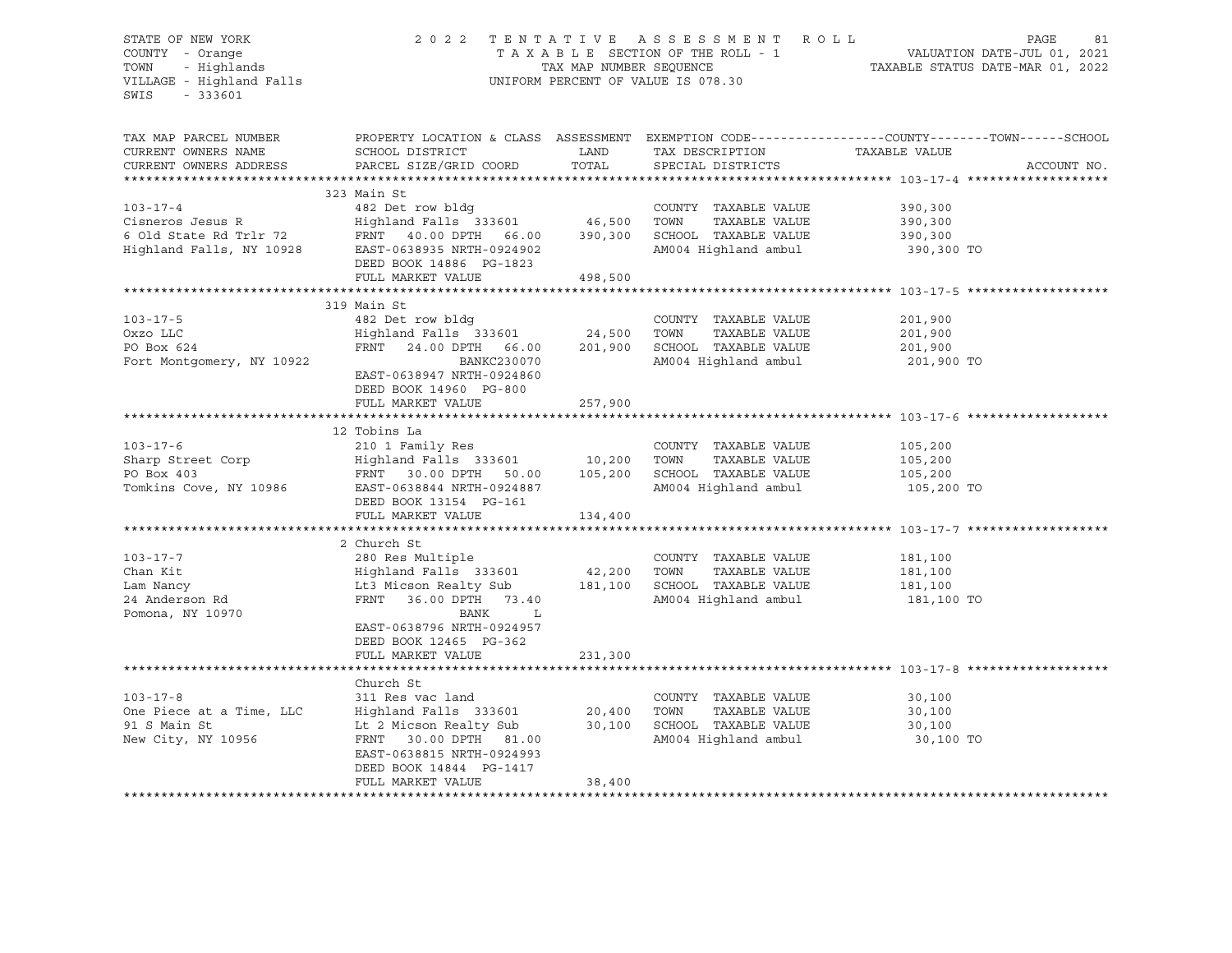| STATE OF NEW YORK<br>COUNTY - Orange<br>- Highlands<br>TOWN<br>VILLAGE - Highland Falls<br>$-333601$<br>SWIS           |                                                                                                                                                                                                                | TAX MAP NUMBER SEQUENCE | 2022 TENTATIVE ASSESSMENT ROLL<br>TAXABLE SECTION OF THE ROLL - 1<br>UNIFORM PERCENT OF VALUE IS 078.30                                                     | VALUATION DATE-JUL 01, 2021<br>TAXABLE STATUS DATE-MAR 01, 2022                        | PAGE                             | 82                                   |
|------------------------------------------------------------------------------------------------------------------------|----------------------------------------------------------------------------------------------------------------------------------------------------------------------------------------------------------------|-------------------------|-------------------------------------------------------------------------------------------------------------------------------------------------------------|----------------------------------------------------------------------------------------|----------------------------------|--------------------------------------|
| TAX MAP PARCEL NUMBER<br>CURRENT OWNERS NAME<br>CURRENT OWNERS ADDRESS                                                 | PROPERTY LOCATION & CLASS ASSESSMENT EXEMPTION CODE----------------COUNTY-------TOWN-----SCHOOL<br>SCHOOL DISTRICT<br>PARCEL SIZE/GRID COORD                                                                   | LAND<br>TOTAL           | TAX DESCRIPTION<br>SPECIAL DISTRICTS                                                                                                                        | TAXABLE VALUE                                                                          |                                  | ACCOUNT NO.                          |
|                                                                                                                        |                                                                                                                                                                                                                |                         |                                                                                                                                                             |                                                                                        |                                  |                                      |
| $103 - 17 - 9$<br>Jennings Mellard N<br>3 O Neill Ct<br>3 O Neill Ct<br>Highland Falls, NY 10928 FRNT 78.00 DPTH 47.00 | 3 Oneill Ct<br>210 1 Family Res<br>Highland Falls 333601<br>Lt 1 Micson Realty Sub<br>EAST-0638875 NRTH-0924976<br>DEED BOOK 4502 PG-291                                                                       |                         | BAS STAR 41854<br>34,000 COUNTY TAXABLE VALUE<br>184,000 TOWN<br>TAXABLE VALUE<br>SCHOOL TAXABLE VALUE<br>AM004 Highland ambul                              | $\overline{0}$<br>184,000<br>184,000<br>148,910<br>184,000 TO                          | $\Omega$                         | 35,090                               |
|                                                                                                                        | FULL MARKET VALUE                                                                                                                                                                                              | 235,000                 |                                                                                                                                                             |                                                                                        |                                  |                                      |
|                                                                                                                        | ****************************<br>7 Oneill Ct                                                                                                                                                                    |                         |                                                                                                                                                             |                                                                                        |                                  |                                      |
| $103 - 17 - 10$<br>Keller Genevieve L<br>7 Oneill Ct<br>Highland Falls, NY 10928                                       | 210 1 Family Res<br>Highland Falls 333601<br>Deed 9/86 Unrecorded<br>FRNT 38.00 DPTH 61.70<br>BANKC190321<br>EAST-0638874 NRTH-0925035<br>DEED BOOK 14856 PG-1985                                              | 17,000<br>213,200 TOWN  | BAS STAR<br>41854<br>COUNTY TAXABLE VALUE<br>TAXABLE VALUE<br>SCHOOL TAXABLE VALUE<br>AM004 Highland ambul                                                  | $\overline{0}$<br>213,200<br>213,200<br>178,110<br>213,200 TO                          | $\Omega$                         | 35,090                               |
|                                                                                                                        | FULL MARKET VALUE                                                                                                                                                                                              | 272,300                 |                                                                                                                                                             |                                                                                        |                                  |                                      |
|                                                                                                                        |                                                                                                                                                                                                                |                         |                                                                                                                                                             |                                                                                        |                                  |                                      |
| $103 - 17 - 11$<br>One Piece at a Time, LLC<br>91 S Main St<br>New City, NY 10956                                      | 6 Church St<br>210 1 Family Res<br>Highland Falls   333601<br>FRNT    45.00 DPTH    73.70<br>EAST-0638822 NRTH-0925033<br>DEED BOOK 14844 PG-1417<br>FULL MARKET VALUE                                         | 23,800<br>275,100       | COUNTY TAXABLE VALUE<br>TOWN<br>TAXABLE VALUE<br>215,400 SCHOOL TAXABLE VALUE<br>AM004 Highland ambul                                                       | 215,400<br>215,400<br>215,400<br>215,400 TO                                            |                                  |                                      |
|                                                                                                                        |                                                                                                                                                                                                                |                         |                                                                                                                                                             |                                                                                        |                                  |                                      |
| $103 - 17 - 12$<br>Pascetta Maria M<br>Ann M. Pascetta<br>67-25 Clyde St Apt 7-A<br>Forest Hills, NY 11375             | 8 Church St<br>220 2 Family Res<br>Highland Falls 333601<br>LIFE ESTATE/<br>Ann & Anthony Pascetta<br>FRNT 69.00 DPTH 75.00<br>EAST-0638838 NRTH-0925087<br>DEED BOOK 11094 PG-759                             | 34,400<br>257,300 TOWN  | ENH STAR<br>41834<br>COUNTY TAXABLE VALUE<br>TAXABLE VALUE<br>SCHOOL TAXABLE VALUE<br>AM004 Highland ambul                                                  | $\circ$<br>257,300<br>257,300<br>169,690<br>257,300 TO                                 | $\Omega$                         | 87,610                               |
|                                                                                                                        | FULL MARKET VALUE                                                                                                                                                                                              | 328,600                 |                                                                                                                                                             |                                                                                        |                                  |                                      |
|                                                                                                                        |                                                                                                                                                                                                                |                         |                                                                                                                                                             |                                                                                        |                                  |                                      |
| $103 - 18 - 1$<br>Clayborne Jesse<br>Clayborne Barbara<br>15 Muller Ave<br>Highland Falls, NY 10928                    | 15 Muller Ave<br>210 1 Family Res<br>Highland Falls<br>Lt 1 Hynie Sub<br>-----<br>Highland Falls 333601<br>FRNT 41.00 DPTH 109.00<br>EAST-0638470 NRTH-0925290<br>DEED BOOK 1904 PG-00379<br>FULL MARKET VALUE | 17,000 AGED-T           | AGED-C<br>41802<br>41803<br>153,600 ENH STAR 41834<br>COUNTY TAXABLE VALUE<br>TOWN<br>TAXABLE VALUE<br>SCHOOL TAXABLE VALUE<br>196,200 AM004 Highland ambul | 76,800<br>$\overline{0}$<br>$\overline{0}$<br>76,800<br>76,800<br>65,990<br>153,600 TO | $\mathbf 0$<br>76,800<br>$\circ$ | $\mathbf 0$<br>$\mathbf 0$<br>87,610 |
|                                                                                                                        |                                                                                                                                                                                                                |                         |                                                                                                                                                             |                                                                                        |                                  |                                      |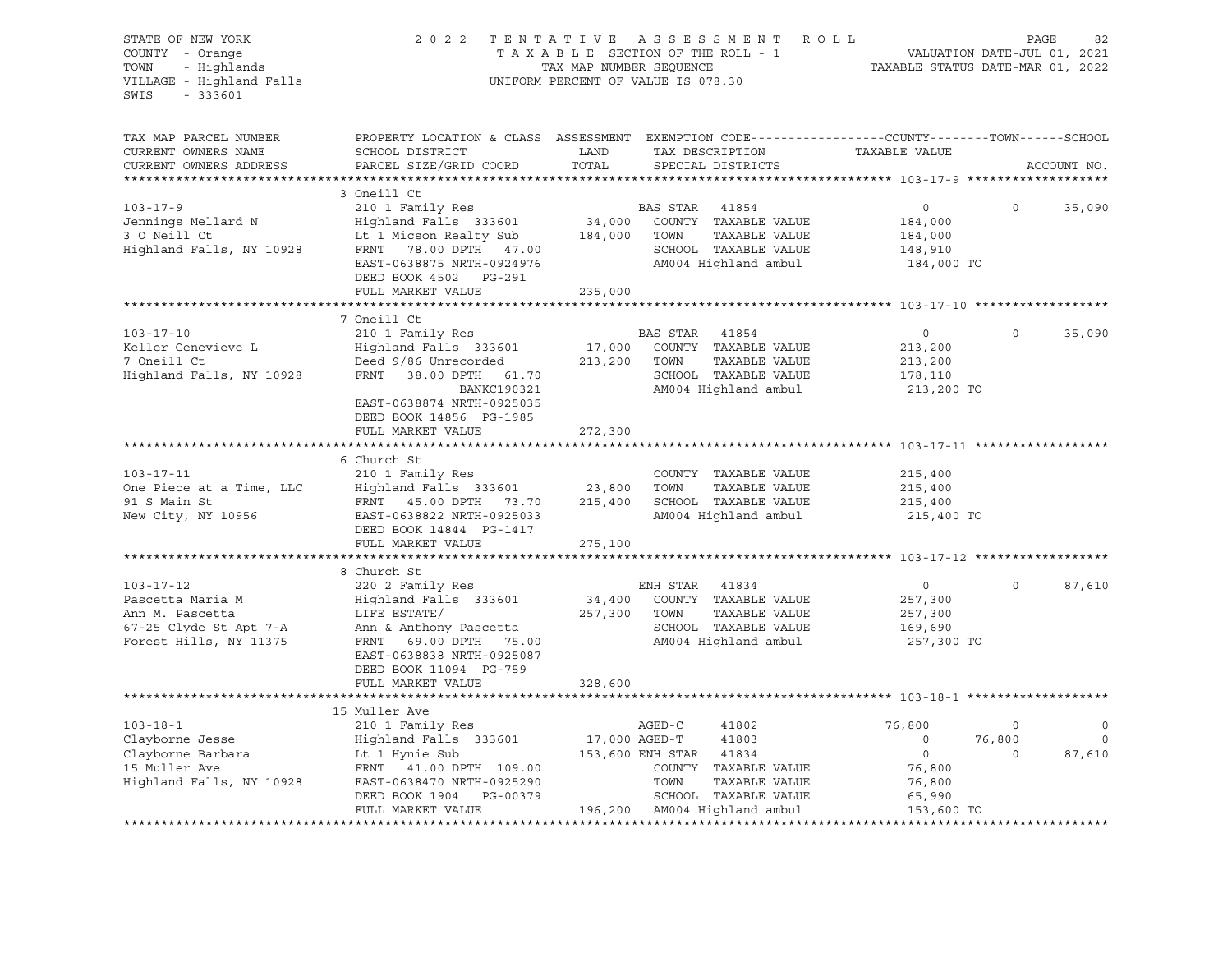| STATE OF NEW YORK<br>COUNTY - Orange<br>TOWN - Highlands<br>VILLAGE - Highland Falls<br>SWIS<br>$-333601$ |                                                                                                                                               |                | 2022 TENTATIVE ASSESSMENT ROLL<br>TAXABLE SECTION OF THE ROLL - 1<br>TAXABLE SECTION OF THE ROLL - 1<br>TAXABLE STATUS DATE-MAR 01, 2022<br>UNIFORM PERCENT OF VALUE IS 078.30 |                       | PAGE<br>83         |
|-----------------------------------------------------------------------------------------------------------|-----------------------------------------------------------------------------------------------------------------------------------------------|----------------|--------------------------------------------------------------------------------------------------------------------------------------------------------------------------------|-----------------------|--------------------|
| TAX MAP PARCEL NUMBER<br>CURRENT OWNERS NAME<br>CURRENT OWNERS ADDRESS                                    | PROPERTY LOCATION & CLASS ASSESSMENT EXEMPTION CODE----------------COUNTY-------TOWN------SCHOOL<br>SCHOOL DISTRICT<br>PARCEL SIZE/GRID COORD | LAND<br>TOTAL  | TAX DESCRIPTION<br>SPECIAL DISTRICTS                                                                                                                                           | TAXABLE VALUE         | ACCOUNT NO.        |
| *************************                                                                                 |                                                                                                                                               |                |                                                                                                                                                                                |                       |                    |
|                                                                                                           | 13 Muller Ave                                                                                                                                 |                |                                                                                                                                                                                |                       |                    |
| $103 - 18 - 2$                                                                                            | 210 1 Family Res                                                                                                                              |                | COUNTY TAXABLE VALUE                                                                                                                                                           | 168,300               |                    |
|                                                                                                           | Pt Lts 11 12 Wb Cozzens                                                                                                                       | 30,600         | TOWN<br>TAXABLE VALUE<br>168,300 SCHOOL TAXABLE VALUE                                                                                                                          | 168,300               |                    |
|                                                                                                           | EAST-0638489 NRTH-0925264<br>DEED BOOK 2707 PG-00013                                                                                          |                | AM004 Highland ambul                                                                                                                                                           | 168,300<br>168,300 TO |                    |
|                                                                                                           | FULL MARKET VALUE                                                                                                                             | 214,900        |                                                                                                                                                                                |                       |                    |
|                                                                                                           |                                                                                                                                               | ************** |                                                                                                                                                                                |                       |                    |
|                                                                                                           | 11 Muller Ave                                                                                                                                 |                |                                                                                                                                                                                |                       |                    |
| $103 - 18 - 3$                                                                                            | 210 1 Family Res                                                                                                                              |                | COUNTY TAXABLE VALUE                                                                                                                                                           | 166,900               |                    |
|                                                                                                           |                                                                                                                                               | 27,200         | TOWN<br>TAXABLE VALUE                                                                                                                                                          | 166,900               |                    |
|                                                                                                           |                                                                                                                                               |                | 166,900 SCHOOL TAXABLE VALUE<br>AM004 Highland ambul                                                                                                                           | 166,900<br>166,900 TO |                    |
|                                                                                                           | EAST-0638520 NRTH-0925245<br>DEED BOOK 15094 PG-618                                                                                           |                |                                                                                                                                                                                |                       |                    |
|                                                                                                           | FULL MARKET VALUE                                                                                                                             | 213,200        |                                                                                                                                                                                |                       |                    |
|                                                                                                           | 9 Muller Ave                                                                                                                                  |                |                                                                                                                                                                                |                       |                    |
| $103 - 18 - 4$                                                                                            | 210 1 Family Res                                                                                                                              |                | COUNTY TAXABLE VALUE                                                                                                                                                           | 163,200               |                    |
| Shea Richard                                                                                              |                                                                                                                                               | 30,600         | TOWN<br>TAXABLE VALUE                                                                                                                                                          | 163,200               |                    |
| 57 Morris Ave                                                                                             | Highland Falls 333601<br>Dt Ita 10.11 W.B.Correna<br>Pt Lts 10 11 W B Cozzens                                                                 |                | 163,200 SCHOOL TAXABLE VALUE                                                                                                                                                   | 163,200               |                    |
| Philipstown, NY 10516                                                                                     | FRNT 39.00 DPTH 100.00<br>EAST-0638551 NRTH-0925224<br>DEED BOOK 14884 PG-1037<br>FULL MARKET VALUE                                           | 208,400        | AM004 Highland ambul                                                                                                                                                           | 163,200 TO            |                    |
|                                                                                                           |                                                                                                                                               |                |                                                                                                                                                                                |                       |                    |
|                                                                                                           | 5 Muller Ave                                                                                                                                  |                |                                                                                                                                                                                |                       |                    |
| $103 - 18 - 6$                                                                                            | 210 1 Family Res                                                                                                                              |                | BAS STAR 41854                                                                                                                                                                 | $\overline{0}$        | $\circ$<br>35,090  |
| Lam Steven Fung<br>1995 - Ave                                                                             | Highland Falls 333601<br>Pt Lts 8 9 W B Cozzens                                                                                               |                | 34,400 COUNTY TAXABLE VALUE                                                                                                                                                    | 189,100               |                    |
|                                                                                                           | Pt Lts 8 9 W B Cozzens                                                                                                                        |                | TAXABLE VALUE<br>189,100 TOWN                                                                                                                                                  | 189,100               |                    |
| Highland Falls, NY 10928 FRNT 50.00 DPTH 100.10                                                           |                                                                                                                                               |                | SCHOOL TAXABLE VALUE                                                                                                                                                           | 154,010               |                    |
|                                                                                                           | EAST-0638628 NRTH-0925161<br>DEED BOOK 11675 PG-1657<br>FULL MARKET VALUE                                                                     | 241,500        | AM004 Highland ambul                                                                                                                                                           | 189,100 TO            |                    |
|                                                                                                           |                                                                                                                                               |                |                                                                                                                                                                                |                       |                    |
|                                                                                                           | 3 Muller Ave                                                                                                                                  |                |                                                                                                                                                                                |                       |                    |
| $103 - 18 - 7$                                                                                            | 210 1 Family Res                                                                                                                              |                | BAS STAR 41854                                                                                                                                                                 | $\overline{0}$        | $\Omega$<br>35,090 |
|                                                                                                           |                                                                                                                                               |                | COUNTY TAXABLE VALUE                                                                                                                                                           | 223,700               |                    |
|                                                                                                           |                                                                                                                                               | 223,700 TOWN   | TAXABLE VALUE                                                                                                                                                                  | 223,700               |                    |
|                                                                                                           |                                                                                                                                               |                | SCHOOL TAXABLE VALUE                                                                                                                                                           | 188,610               |                    |
|                                                                                                           | <b>BANKC160210</b>                                                                                                                            |                | AM004 Highland ambul                                                                                                                                                           | 223,700 TO            |                    |
|                                                                                                           | EAST-0638673 NRTH-0925145                                                                                                                     |                |                                                                                                                                                                                |                       |                    |
|                                                                                                           | DEED BOOK 12100 PG-1322                                                                                                                       |                |                                                                                                                                                                                |                       |                    |
|                                                                                                           | FULL MARKET VALUE                                                                                                                             | 285,700        |                                                                                                                                                                                |                       |                    |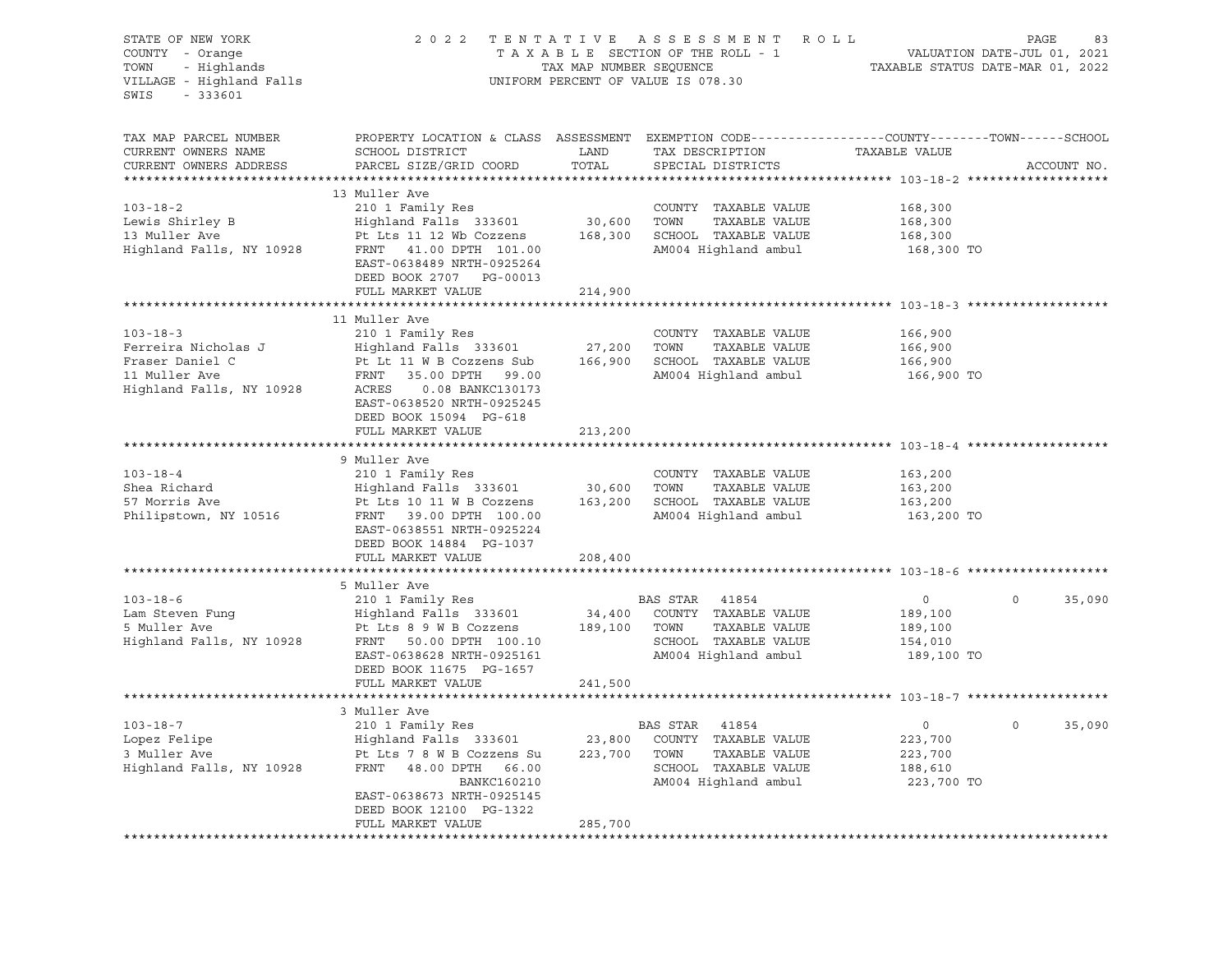| STATE OF NEW YORK           | 2 0 2 2                      |                         | TENTATIVE ASSESSMENT                           | R O L L                                                                                         | PAGE<br>84  |
|-----------------------------|------------------------------|-------------------------|------------------------------------------------|-------------------------------------------------------------------------------------------------|-------------|
| COUNTY - Orange             |                              |                         | TAXABLE SECTION OF THE ROLL - 1                | VALUATION DATE-JUL 01, 2021                                                                     |             |
| - Highlands<br>TOWN         |                              | TAX MAP NUMBER SEQUENCE |                                                | TAXABLE STATUS DATE-MAR 01, 2022                                                                |             |
| VILLAGE - Highland Falls    |                              |                         | UNIFORM PERCENT OF VALUE IS 078.30             |                                                                                                 |             |
| $-333601$<br>SWIS           |                              |                         |                                                |                                                                                                 |             |
|                             |                              |                         |                                                |                                                                                                 |             |
|                             |                              |                         |                                                |                                                                                                 |             |
| TAX MAP PARCEL NUMBER       |                              |                         |                                                | PROPERTY LOCATION & CLASS ASSESSMENT EXEMPTION CODE---------------COUNTY-------TOWN------SCHOOL |             |
| CURRENT OWNERS NAME         | SCHOOL DISTRICT              | LAND                    | TAX DESCRIPTION                                | TAXABLE VALUE                                                                                   |             |
| CURRENT OWNERS ADDRESS      | PARCEL SIZE/GRID COORD       | TOTAL                   | SPECIAL DISTRICTS                              |                                                                                                 | ACCOUNT NO. |
|                             |                              |                         |                                                |                                                                                                 |             |
|                             | 1 Muller Ave                 |                         |                                                |                                                                                                 |             |
| $103 - 18 - 8$              | 210 1 Family Res             |                         | COUNTY TAXABLE VALUE                           | 249,900                                                                                         |             |
| Flynn Ann Marie             | Highland Falls 333601 30,600 |                         | TOWN<br>TAXABLE VALUE                          | 249,900                                                                                         |             |
| 1 Muller Ave                | Pt Lts 5-7 W B Cozzen Sub    | 249,900                 | SCHOOL TAXABLE VALUE                           | 249,900                                                                                         |             |
|                             |                              |                         |                                                |                                                                                                 |             |
| Highland Falls, NY 10928    | FRNT 48.00 DPTH 63.00        |                         | AM004 Highland ambul                           | 249,900 TO                                                                                      |             |
|                             | BANKC061222                  |                         |                                                |                                                                                                 |             |
|                             | EAST-0638713 NRTH-0925118    |                         |                                                |                                                                                                 |             |
|                             | DEED BOOK 12106 PG-603       |                         |                                                |                                                                                                 |             |
|                             | FULL MARKET VALUE            | 319,200                 |                                                |                                                                                                 |             |
|                             |                              |                         |                                                |                                                                                                 |             |
|                             | 5 Church St                  |                         |                                                |                                                                                                 |             |
| $103 - 18 - 9$              | 411 Apartment                |                         | COUNTY TAXABLE VALUE                           | 324,000                                                                                         |             |
| Highland Falls Property LLC | Highland Falls 333601 44,700 |                         | TAXABLE VALUE<br>TOWN                          | 324,000                                                                                         |             |
| 27897 State Route 92        | FRNT 44.00 DPTH 121.00       | 324,000                 | SCHOOL TAXABLE VALUE                           | 324,000                                                                                         |             |
| Susquehanna, PA 18847       | EAST-0638679 NRTH-0925091    |                         | AM004 Highland ambul                           | 324,000 TO                                                                                      |             |
|                             | DEED BOOK 14803 PG-1241      |                         |                                                |                                                                                                 |             |
|                             | FULL MARKET VALUE            | 413,800                 |                                                |                                                                                                 |             |
|                             |                              |                         |                                                |                                                                                                 |             |
|                             |                              |                         |                                                |                                                                                                 |             |
|                             | 1 Church St                  |                         |                                                |                                                                                                 |             |
| $103 - 18 - 10$             | 210 1 Family Res             |                         | COUNTY TAXABLE VALUE                           | 90,800                                                                                          |             |
| Grady Robert J              | Highland Falls 333601        | 30,600                  | TAXABLE VALUE<br>TOWN                          | 90,800                                                                                          |             |
| Grady Barbara A             | Pt Lts 5 6 W B Cozzens Su    | 90,800                  | SCHOOL TAXABLE VALUE                           | 90,800                                                                                          |             |
| 123 Windermere Ave Unit 712 | FRNT 62.00 DPTH 62.00        |                         | AM004 Highland ambul                           | 90,800 TO                                                                                       |             |
| Greenwood Lake, NY 10925    | BANK<br>$\mathbf N$          |                         |                                                |                                                                                                 |             |
|                             | EAST-0638719 NRTH-0925014    |                         |                                                |                                                                                                 |             |
|                             | DEED BOOK 14116 PG-1018      |                         |                                                |                                                                                                 |             |
|                             | FULL MARKET VALUE            | 116,000                 |                                                |                                                                                                 |             |
|                             |                              |                         |                                                |                                                                                                 |             |
|                             | 30 Tobins La                 |                         |                                                |                                                                                                 |             |
| $103 - 18 - 11$             | 210 1 Family Res             |                         | COUNTY TAXABLE VALUE                           | 147,100                                                                                         |             |
| Myers James                 | Highland Falls 333601 23,800 |                         | TOWN<br>TAXABLE VALUE                          | 147,100                                                                                         |             |
|                             |                              |                         |                                                |                                                                                                 |             |
| PO Box 151                  | Ptlts 6 7 W B Cozzens Sub    | 147,100                 | SCHOOL TAXABLE VALUE                           | 147,100                                                                                         |             |
| West Point, NY 10996        | FRNT 46.00 DPTH 63.00        |                         | AM004 Highland ambul                           | 147,100 TO                                                                                      |             |
|                             | <b>BANKC120338</b>           |                         |                                                |                                                                                                 |             |
|                             | EAST-0638667 NRTH-0925049    |                         |                                                |                                                                                                 |             |
|                             | DEED BOOK 15163 PG-981       |                         |                                                |                                                                                                 |             |
|                             | FULL MARKET VALUE            | 187,900                 |                                                |                                                                                                 |             |
|                             |                              |                         |                                                |                                                                                                 |             |
|                             | 34 Tobins La                 |                         |                                                |                                                                                                 |             |
| $103 - 18 - 12$             | 210 1 Family Res             |                         | VET WAR C<br>41122                             | 20,160<br>0                                                                                     | 0           |
| Finklea Donald R            | Highland Falls 333601        |                         | 20,400 VET WAR T<br>41123                      | 11,520<br>0                                                                                     | 0           |
| Finklea Coretha             | FRNT<br>28.70 DPTH<br>71.30  |                         | 150,000 VET DIS C<br>41142                     | 22,500<br>0                                                                                     | 0           |
| 34 Tobins La                | <b>BANKC170030</b>           |                         | VET DIS T 41143                                | 22,500<br>0                                                                                     | 0           |
| Highland Falls, NY 10928    | EAST-0638629 NRTH-0925068    |                         | 41854<br>BAS STAR                              | $\mathbf 0$<br>0                                                                                | 35,090      |
|                             | PG-00283                     |                         | COUNTY TAXABLE VALUE                           |                                                                                                 |             |
|                             | DEED BOOK 2117               |                         |                                                | 107,340                                                                                         |             |
|                             | FULL MARKET VALUE            | 191,600                 | TOWN<br>TAXABLE VALUE                          | 115,980                                                                                         |             |
|                             |                              |                         | SCHOOL<br>TAXABLE VALUE                        | 114,910                                                                                         |             |
|                             |                              |                         | AM004 Highland ambul<br>********************** | 150,000 TO                                                                                      |             |
|                             |                              |                         |                                                | ********************************                                                                |             |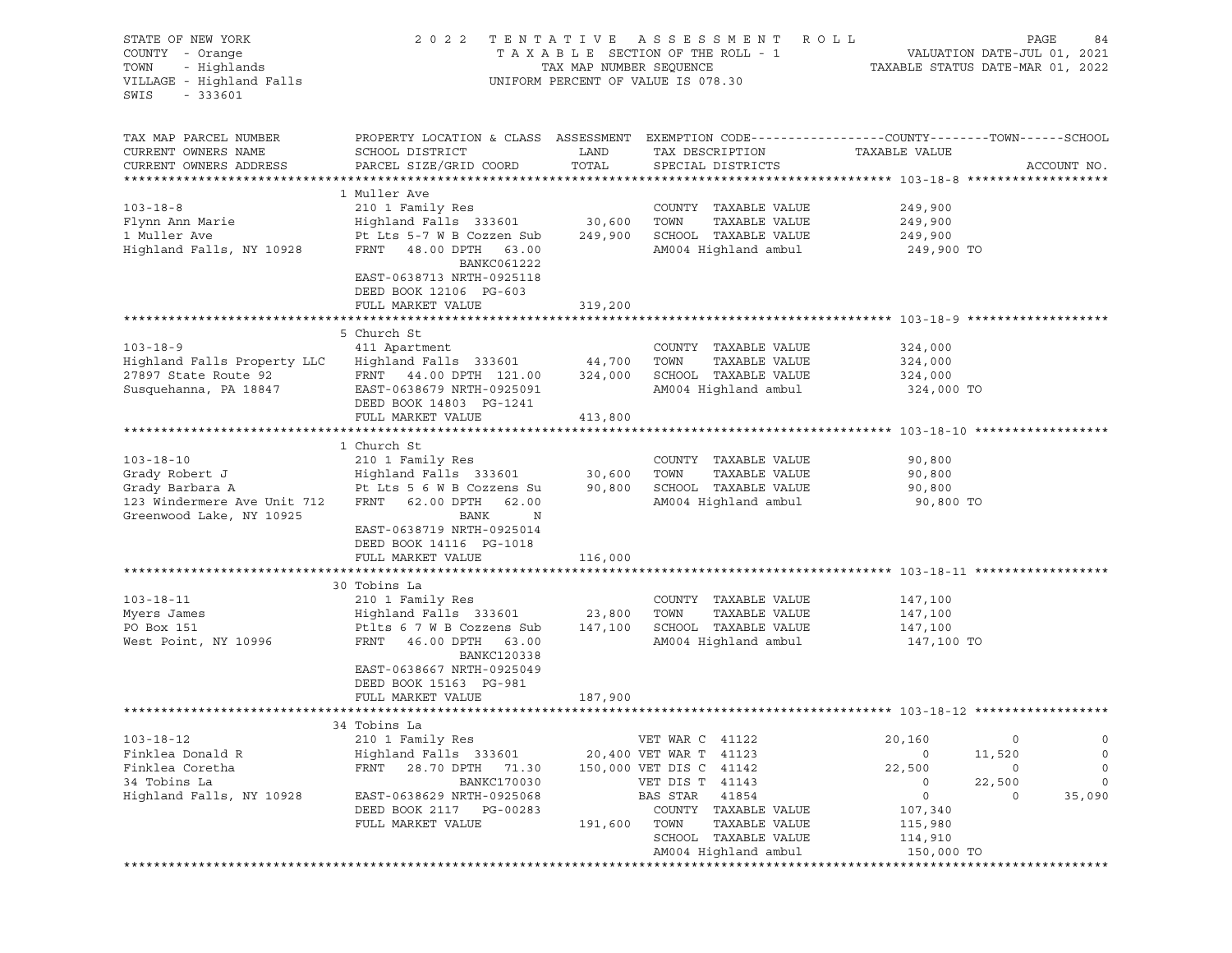## STATE OF NEW YORK 2 0 2 2 T E N T A T I V E A S S E S S M E N T R O L L PAGE 85 COUNTY - Orange T A X A B L E SECTION OF THE ROLL - 1 VALUATION DATE-JUL 01, 2021 TOWN - Highlands TAX MAP NUMBER SEQUENCE TAXABLE STATUS DATE-MAR 01, 2022 VILLAGE - Highland Falls UNIFORM PERCENT OF VALUE IS 078.30

| PROPERTY LOCATION & CLASS ASSESSMENT<br>EXEMPTION CODE-----------------COUNTY-------TOWN------SCHOOL<br>CURRENT OWNERS NAME<br>SCHOOL DISTRICT<br>LAND<br>TAX DESCRIPTION TAXABLE VALUE<br>TOTAL<br>CURRENT OWNERS ADDRESS<br>PARCEL SIZE/GRID COORD<br>SPECIAL DISTRICTS<br>ACCOUNT NO.<br>36 Tobins Ln<br>$103 - 18 - 13$<br>210 1 Family Res<br>Highland Falls 333601 10,200<br>COUNTY TAXABLE VALUE<br>126,400<br>TAXABLE VALUE<br>Joachim Brian<br>TOWN<br>126,400<br>FRNT 20.00 DPTH 80.00 126,400<br>EAST-0638605 NRTH-0925054<br>SCHOOL TAXABLE VALUE 126,400<br>Eliakostas Minas J<br>AM004 Highland ambul<br>21 James St<br>EAST-0638605 NRTH-0925054<br>126,400 TO<br>FULL MARKET VALUE<br>161,400<br>38 Tobins La<br>210 1 Family Res<br>AGED-C<br>$103 - 18 - 14$<br>41802<br>52,650<br>$\circ$<br>0<br>Highland Falls 333601 10,200 AGED-T 41803<br>FRNT 16.00 DPTH 82.00 105,300 ENH STAR 41834<br>$\Omega$<br>Stanley Rebecca<br>$\overline{\phantom{0}}$<br>31,590<br>38 Tobins La<br>$\overline{0}$<br>$\Omega$<br>87,610<br>Highland Falls, NY 10928 EAST-0638597 NRTH-0925099<br>COUNTY TAXABLE VALUE<br>52,650<br>DEED BOOK 3078 PG-00087<br>TOWN<br>TAXABLE VALUE<br>73,710<br>134,500 SCHOOL TAXABLE VALUE<br>FULL MARKET VALUE<br>17,690<br>AM004 Highland ambul<br>105,300 TO<br>92 Center St<br>$103 - 18 - 16$<br>220 2 Family Res<br>COUNTY TAXABLE VALUE<br>126,000<br>Valentine Nicholas N<br>Highland Falls 333601 20,400<br>FRNT 50.50 DPTH 50.00 126,000<br>TOWN<br>TAXABLE VALUE<br>126,000<br>511 Lindberg Ave<br>SCHOOL TAXABLE VALUE<br>126,000<br>Cliffside Park, NJ 07010<br>AM004 Highland ambul 126,000 TO<br>BANKC061194<br>EAST-0638510 NRTH-0925112<br>DEED BOOK 14453 PG-1208<br>FULL MARKET VALUE<br>160,900<br>94 Center St<br>$103 - 18 - 17$<br>210 1 Family Res<br>VET WAR C 41122<br>20,160<br>$\mathbf 0$<br>0<br>King Frank M<br>$\overline{0}$<br>11,520<br>$\Omega$<br>King Dorothy L<br>$\overline{0}$<br>35,090<br>$\Omega$<br>COUNTY TAXABLE VALUE<br>146,240<br>154,880<br>TOWN<br>TAXABLE VALUE<br>212,500 SCHOOL TAXABLE VALUE 131,310<br>FULL MARKET VALUE<br>AM004 Highland ambul<br>166,400 TO<br>96 Center St<br>$103 - 18 - 18$<br>210 1 Family Res<br>COUNTY TAXABLE VALUE<br>157,200<br>Highland Falls 333601 20,400<br>TAXABLE VALUE<br>Fleres Carol<br>TOWN<br>157,200<br>FRNT 45.10 DPTH 50.70<br>10 S Brae Rd<br>157,200<br>SCHOOL TAXABLE VALUE<br>157,200<br>AM004 Highland ambul 157,200 TO<br>Goshen, NY 10924<br>BANKC080370<br>EAST-0638469 NRTH-0925205<br>DEED BOOK 13835 PG-970<br>200,800<br>FULL MARKET VALUE | TAX MAP PARCEL NUMBER |  |  |  |
|--------------------------------------------------------------------------------------------------------------------------------------------------------------------------------------------------------------------------------------------------------------------------------------------------------------------------------------------------------------------------------------------------------------------------------------------------------------------------------------------------------------------------------------------------------------------------------------------------------------------------------------------------------------------------------------------------------------------------------------------------------------------------------------------------------------------------------------------------------------------------------------------------------------------------------------------------------------------------------------------------------------------------------------------------------------------------------------------------------------------------------------------------------------------------------------------------------------------------------------------------------------------------------------------------------------------------------------------------------------------------------------------------------------------------------------------------------------------------------------------------------------------------------------------------------------------------------------------------------------------------------------------------------------------------------------------------------------------------------------------------------------------------------------------------------------------------------------------------------------------------------------------------------------------------------------------------------------------------------------------------------------------------------------------------------------------------------------------------------------------------------------------------------------------------------------------------------------------------------------------------------------------------------------------------------------------------------------------------------------------------------------------------------------------------------------------------------------------------------------------------------------------------------------------------------------------------------------------------|-----------------------|--|--|--|
|                                                                                                                                                                                                                                                                                                                                                                                                                                                                                                                                                                                                                                                                                                                                                                                                                                                                                                                                                                                                                                                                                                                                                                                                                                                                                                                                                                                                                                                                                                                                                                                                                                                                                                                                                                                                                                                                                                                                                                                                                                                                                                                                                                                                                                                                                                                                                                                                                                                                                                                                                                                                  |                       |  |  |  |
|                                                                                                                                                                                                                                                                                                                                                                                                                                                                                                                                                                                                                                                                                                                                                                                                                                                                                                                                                                                                                                                                                                                                                                                                                                                                                                                                                                                                                                                                                                                                                                                                                                                                                                                                                                                                                                                                                                                                                                                                                                                                                                                                                                                                                                                                                                                                                                                                                                                                                                                                                                                                  |                       |  |  |  |
|                                                                                                                                                                                                                                                                                                                                                                                                                                                                                                                                                                                                                                                                                                                                                                                                                                                                                                                                                                                                                                                                                                                                                                                                                                                                                                                                                                                                                                                                                                                                                                                                                                                                                                                                                                                                                                                                                                                                                                                                                                                                                                                                                                                                                                                                                                                                                                                                                                                                                                                                                                                                  |                       |  |  |  |
|                                                                                                                                                                                                                                                                                                                                                                                                                                                                                                                                                                                                                                                                                                                                                                                                                                                                                                                                                                                                                                                                                                                                                                                                                                                                                                                                                                                                                                                                                                                                                                                                                                                                                                                                                                                                                                                                                                                                                                                                                                                                                                                                                                                                                                                                                                                                                                                                                                                                                                                                                                                                  |                       |  |  |  |
|                                                                                                                                                                                                                                                                                                                                                                                                                                                                                                                                                                                                                                                                                                                                                                                                                                                                                                                                                                                                                                                                                                                                                                                                                                                                                                                                                                                                                                                                                                                                                                                                                                                                                                                                                                                                                                                                                                                                                                                                                                                                                                                                                                                                                                                                                                                                                                                                                                                                                                                                                                                                  |                       |  |  |  |
|                                                                                                                                                                                                                                                                                                                                                                                                                                                                                                                                                                                                                                                                                                                                                                                                                                                                                                                                                                                                                                                                                                                                                                                                                                                                                                                                                                                                                                                                                                                                                                                                                                                                                                                                                                                                                                                                                                                                                                                                                                                                                                                                                                                                                                                                                                                                                                                                                                                                                                                                                                                                  |                       |  |  |  |
|                                                                                                                                                                                                                                                                                                                                                                                                                                                                                                                                                                                                                                                                                                                                                                                                                                                                                                                                                                                                                                                                                                                                                                                                                                                                                                                                                                                                                                                                                                                                                                                                                                                                                                                                                                                                                                                                                                                                                                                                                                                                                                                                                                                                                                                                                                                                                                                                                                                                                                                                                                                                  |                       |  |  |  |
|                                                                                                                                                                                                                                                                                                                                                                                                                                                                                                                                                                                                                                                                                                                                                                                                                                                                                                                                                                                                                                                                                                                                                                                                                                                                                                                                                                                                                                                                                                                                                                                                                                                                                                                                                                                                                                                                                                                                                                                                                                                                                                                                                                                                                                                                                                                                                                                                                                                                                                                                                                                                  |                       |  |  |  |
|                                                                                                                                                                                                                                                                                                                                                                                                                                                                                                                                                                                                                                                                                                                                                                                                                                                                                                                                                                                                                                                                                                                                                                                                                                                                                                                                                                                                                                                                                                                                                                                                                                                                                                                                                                                                                                                                                                                                                                                                                                                                                                                                                                                                                                                                                                                                                                                                                                                                                                                                                                                                  |                       |  |  |  |
|                                                                                                                                                                                                                                                                                                                                                                                                                                                                                                                                                                                                                                                                                                                                                                                                                                                                                                                                                                                                                                                                                                                                                                                                                                                                                                                                                                                                                                                                                                                                                                                                                                                                                                                                                                                                                                                                                                                                                                                                                                                                                                                                                                                                                                                                                                                                                                                                                                                                                                                                                                                                  |                       |  |  |  |
|                                                                                                                                                                                                                                                                                                                                                                                                                                                                                                                                                                                                                                                                                                                                                                                                                                                                                                                                                                                                                                                                                                                                                                                                                                                                                                                                                                                                                                                                                                                                                                                                                                                                                                                                                                                                                                                                                                                                                                                                                                                                                                                                                                                                                                                                                                                                                                                                                                                                                                                                                                                                  |                       |  |  |  |
|                                                                                                                                                                                                                                                                                                                                                                                                                                                                                                                                                                                                                                                                                                                                                                                                                                                                                                                                                                                                                                                                                                                                                                                                                                                                                                                                                                                                                                                                                                                                                                                                                                                                                                                                                                                                                                                                                                                                                                                                                                                                                                                                                                                                                                                                                                                                                                                                                                                                                                                                                                                                  |                       |  |  |  |
|                                                                                                                                                                                                                                                                                                                                                                                                                                                                                                                                                                                                                                                                                                                                                                                                                                                                                                                                                                                                                                                                                                                                                                                                                                                                                                                                                                                                                                                                                                                                                                                                                                                                                                                                                                                                                                                                                                                                                                                                                                                                                                                                                                                                                                                                                                                                                                                                                                                                                                                                                                                                  |                       |  |  |  |
|                                                                                                                                                                                                                                                                                                                                                                                                                                                                                                                                                                                                                                                                                                                                                                                                                                                                                                                                                                                                                                                                                                                                                                                                                                                                                                                                                                                                                                                                                                                                                                                                                                                                                                                                                                                                                                                                                                                                                                                                                                                                                                                                                                                                                                                                                                                                                                                                                                                                                                                                                                                                  |                       |  |  |  |
|                                                                                                                                                                                                                                                                                                                                                                                                                                                                                                                                                                                                                                                                                                                                                                                                                                                                                                                                                                                                                                                                                                                                                                                                                                                                                                                                                                                                                                                                                                                                                                                                                                                                                                                                                                                                                                                                                                                                                                                                                                                                                                                                                                                                                                                                                                                                                                                                                                                                                                                                                                                                  |                       |  |  |  |
|                                                                                                                                                                                                                                                                                                                                                                                                                                                                                                                                                                                                                                                                                                                                                                                                                                                                                                                                                                                                                                                                                                                                                                                                                                                                                                                                                                                                                                                                                                                                                                                                                                                                                                                                                                                                                                                                                                                                                                                                                                                                                                                                                                                                                                                                                                                                                                                                                                                                                                                                                                                                  |                       |  |  |  |
|                                                                                                                                                                                                                                                                                                                                                                                                                                                                                                                                                                                                                                                                                                                                                                                                                                                                                                                                                                                                                                                                                                                                                                                                                                                                                                                                                                                                                                                                                                                                                                                                                                                                                                                                                                                                                                                                                                                                                                                                                                                                                                                                                                                                                                                                                                                                                                                                                                                                                                                                                                                                  |                       |  |  |  |
|                                                                                                                                                                                                                                                                                                                                                                                                                                                                                                                                                                                                                                                                                                                                                                                                                                                                                                                                                                                                                                                                                                                                                                                                                                                                                                                                                                                                                                                                                                                                                                                                                                                                                                                                                                                                                                                                                                                                                                                                                                                                                                                                                                                                                                                                                                                                                                                                                                                                                                                                                                                                  |                       |  |  |  |
|                                                                                                                                                                                                                                                                                                                                                                                                                                                                                                                                                                                                                                                                                                                                                                                                                                                                                                                                                                                                                                                                                                                                                                                                                                                                                                                                                                                                                                                                                                                                                                                                                                                                                                                                                                                                                                                                                                                                                                                                                                                                                                                                                                                                                                                                                                                                                                                                                                                                                                                                                                                                  |                       |  |  |  |
|                                                                                                                                                                                                                                                                                                                                                                                                                                                                                                                                                                                                                                                                                                                                                                                                                                                                                                                                                                                                                                                                                                                                                                                                                                                                                                                                                                                                                                                                                                                                                                                                                                                                                                                                                                                                                                                                                                                                                                                                                                                                                                                                                                                                                                                                                                                                                                                                                                                                                                                                                                                                  |                       |  |  |  |
|                                                                                                                                                                                                                                                                                                                                                                                                                                                                                                                                                                                                                                                                                                                                                                                                                                                                                                                                                                                                                                                                                                                                                                                                                                                                                                                                                                                                                                                                                                                                                                                                                                                                                                                                                                                                                                                                                                                                                                                                                                                                                                                                                                                                                                                                                                                                                                                                                                                                                                                                                                                                  |                       |  |  |  |
|                                                                                                                                                                                                                                                                                                                                                                                                                                                                                                                                                                                                                                                                                                                                                                                                                                                                                                                                                                                                                                                                                                                                                                                                                                                                                                                                                                                                                                                                                                                                                                                                                                                                                                                                                                                                                                                                                                                                                                                                                                                                                                                                                                                                                                                                                                                                                                                                                                                                                                                                                                                                  |                       |  |  |  |
|                                                                                                                                                                                                                                                                                                                                                                                                                                                                                                                                                                                                                                                                                                                                                                                                                                                                                                                                                                                                                                                                                                                                                                                                                                                                                                                                                                                                                                                                                                                                                                                                                                                                                                                                                                                                                                                                                                                                                                                                                                                                                                                                                                                                                                                                                                                                                                                                                                                                                                                                                                                                  |                       |  |  |  |
|                                                                                                                                                                                                                                                                                                                                                                                                                                                                                                                                                                                                                                                                                                                                                                                                                                                                                                                                                                                                                                                                                                                                                                                                                                                                                                                                                                                                                                                                                                                                                                                                                                                                                                                                                                                                                                                                                                                                                                                                                                                                                                                                                                                                                                                                                                                                                                                                                                                                                                                                                                                                  |                       |  |  |  |
|                                                                                                                                                                                                                                                                                                                                                                                                                                                                                                                                                                                                                                                                                                                                                                                                                                                                                                                                                                                                                                                                                                                                                                                                                                                                                                                                                                                                                                                                                                                                                                                                                                                                                                                                                                                                                                                                                                                                                                                                                                                                                                                                                                                                                                                                                                                                                                                                                                                                                                                                                                                                  |                       |  |  |  |
|                                                                                                                                                                                                                                                                                                                                                                                                                                                                                                                                                                                                                                                                                                                                                                                                                                                                                                                                                                                                                                                                                                                                                                                                                                                                                                                                                                                                                                                                                                                                                                                                                                                                                                                                                                                                                                                                                                                                                                                                                                                                                                                                                                                                                                                                                                                                                                                                                                                                                                                                                                                                  |                       |  |  |  |
|                                                                                                                                                                                                                                                                                                                                                                                                                                                                                                                                                                                                                                                                                                                                                                                                                                                                                                                                                                                                                                                                                                                                                                                                                                                                                                                                                                                                                                                                                                                                                                                                                                                                                                                                                                                                                                                                                                                                                                                                                                                                                                                                                                                                                                                                                                                                                                                                                                                                                                                                                                                                  |                       |  |  |  |
|                                                                                                                                                                                                                                                                                                                                                                                                                                                                                                                                                                                                                                                                                                                                                                                                                                                                                                                                                                                                                                                                                                                                                                                                                                                                                                                                                                                                                                                                                                                                                                                                                                                                                                                                                                                                                                                                                                                                                                                                                                                                                                                                                                                                                                                                                                                                                                                                                                                                                                                                                                                                  |                       |  |  |  |
|                                                                                                                                                                                                                                                                                                                                                                                                                                                                                                                                                                                                                                                                                                                                                                                                                                                                                                                                                                                                                                                                                                                                                                                                                                                                                                                                                                                                                                                                                                                                                                                                                                                                                                                                                                                                                                                                                                                                                                                                                                                                                                                                                                                                                                                                                                                                                                                                                                                                                                                                                                                                  |                       |  |  |  |
|                                                                                                                                                                                                                                                                                                                                                                                                                                                                                                                                                                                                                                                                                                                                                                                                                                                                                                                                                                                                                                                                                                                                                                                                                                                                                                                                                                                                                                                                                                                                                                                                                                                                                                                                                                                                                                                                                                                                                                                                                                                                                                                                                                                                                                                                                                                                                                                                                                                                                                                                                                                                  |                       |  |  |  |
|                                                                                                                                                                                                                                                                                                                                                                                                                                                                                                                                                                                                                                                                                                                                                                                                                                                                                                                                                                                                                                                                                                                                                                                                                                                                                                                                                                                                                                                                                                                                                                                                                                                                                                                                                                                                                                                                                                                                                                                                                                                                                                                                                                                                                                                                                                                                                                                                                                                                                                                                                                                                  |                       |  |  |  |
|                                                                                                                                                                                                                                                                                                                                                                                                                                                                                                                                                                                                                                                                                                                                                                                                                                                                                                                                                                                                                                                                                                                                                                                                                                                                                                                                                                                                                                                                                                                                                                                                                                                                                                                                                                                                                                                                                                                                                                                                                                                                                                                                                                                                                                                                                                                                                                                                                                                                                                                                                                                                  |                       |  |  |  |
|                                                                                                                                                                                                                                                                                                                                                                                                                                                                                                                                                                                                                                                                                                                                                                                                                                                                                                                                                                                                                                                                                                                                                                                                                                                                                                                                                                                                                                                                                                                                                                                                                                                                                                                                                                                                                                                                                                                                                                                                                                                                                                                                                                                                                                                                                                                                                                                                                                                                                                                                                                                                  |                       |  |  |  |
|                                                                                                                                                                                                                                                                                                                                                                                                                                                                                                                                                                                                                                                                                                                                                                                                                                                                                                                                                                                                                                                                                                                                                                                                                                                                                                                                                                                                                                                                                                                                                                                                                                                                                                                                                                                                                                                                                                                                                                                                                                                                                                                                                                                                                                                                                                                                                                                                                                                                                                                                                                                                  |                       |  |  |  |
|                                                                                                                                                                                                                                                                                                                                                                                                                                                                                                                                                                                                                                                                                                                                                                                                                                                                                                                                                                                                                                                                                                                                                                                                                                                                                                                                                                                                                                                                                                                                                                                                                                                                                                                                                                                                                                                                                                                                                                                                                                                                                                                                                                                                                                                                                                                                                                                                                                                                                                                                                                                                  |                       |  |  |  |
|                                                                                                                                                                                                                                                                                                                                                                                                                                                                                                                                                                                                                                                                                                                                                                                                                                                                                                                                                                                                                                                                                                                                                                                                                                                                                                                                                                                                                                                                                                                                                                                                                                                                                                                                                                                                                                                                                                                                                                                                                                                                                                                                                                                                                                                                                                                                                                                                                                                                                                                                                                                                  |                       |  |  |  |
|                                                                                                                                                                                                                                                                                                                                                                                                                                                                                                                                                                                                                                                                                                                                                                                                                                                                                                                                                                                                                                                                                                                                                                                                                                                                                                                                                                                                                                                                                                                                                                                                                                                                                                                                                                                                                                                                                                                                                                                                                                                                                                                                                                                                                                                                                                                                                                                                                                                                                                                                                                                                  |                       |  |  |  |
|                                                                                                                                                                                                                                                                                                                                                                                                                                                                                                                                                                                                                                                                                                                                                                                                                                                                                                                                                                                                                                                                                                                                                                                                                                                                                                                                                                                                                                                                                                                                                                                                                                                                                                                                                                                                                                                                                                                                                                                                                                                                                                                                                                                                                                                                                                                                                                                                                                                                                                                                                                                                  |                       |  |  |  |
|                                                                                                                                                                                                                                                                                                                                                                                                                                                                                                                                                                                                                                                                                                                                                                                                                                                                                                                                                                                                                                                                                                                                                                                                                                                                                                                                                                                                                                                                                                                                                                                                                                                                                                                                                                                                                                                                                                                                                                                                                                                                                                                                                                                                                                                                                                                                                                                                                                                                                                                                                                                                  |                       |  |  |  |
|                                                                                                                                                                                                                                                                                                                                                                                                                                                                                                                                                                                                                                                                                                                                                                                                                                                                                                                                                                                                                                                                                                                                                                                                                                                                                                                                                                                                                                                                                                                                                                                                                                                                                                                                                                                                                                                                                                                                                                                                                                                                                                                                                                                                                                                                                                                                                                                                                                                                                                                                                                                                  |                       |  |  |  |
|                                                                                                                                                                                                                                                                                                                                                                                                                                                                                                                                                                                                                                                                                                                                                                                                                                                                                                                                                                                                                                                                                                                                                                                                                                                                                                                                                                                                                                                                                                                                                                                                                                                                                                                                                                                                                                                                                                                                                                                                                                                                                                                                                                                                                                                                                                                                                                                                                                                                                                                                                                                                  |                       |  |  |  |
|                                                                                                                                                                                                                                                                                                                                                                                                                                                                                                                                                                                                                                                                                                                                                                                                                                                                                                                                                                                                                                                                                                                                                                                                                                                                                                                                                                                                                                                                                                                                                                                                                                                                                                                                                                                                                                                                                                                                                                                                                                                                                                                                                                                                                                                                                                                                                                                                                                                                                                                                                                                                  |                       |  |  |  |
|                                                                                                                                                                                                                                                                                                                                                                                                                                                                                                                                                                                                                                                                                                                                                                                                                                                                                                                                                                                                                                                                                                                                                                                                                                                                                                                                                                                                                                                                                                                                                                                                                                                                                                                                                                                                                                                                                                                                                                                                                                                                                                                                                                                                                                                                                                                                                                                                                                                                                                                                                                                                  |                       |  |  |  |
|                                                                                                                                                                                                                                                                                                                                                                                                                                                                                                                                                                                                                                                                                                                                                                                                                                                                                                                                                                                                                                                                                                                                                                                                                                                                                                                                                                                                                                                                                                                                                                                                                                                                                                                                                                                                                                                                                                                                                                                                                                                                                                                                                                                                                                                                                                                                                                                                                                                                                                                                                                                                  |                       |  |  |  |
|                                                                                                                                                                                                                                                                                                                                                                                                                                                                                                                                                                                                                                                                                                                                                                                                                                                                                                                                                                                                                                                                                                                                                                                                                                                                                                                                                                                                                                                                                                                                                                                                                                                                                                                                                                                                                                                                                                                                                                                                                                                                                                                                                                                                                                                                                                                                                                                                                                                                                                                                                                                                  |                       |  |  |  |
|                                                                                                                                                                                                                                                                                                                                                                                                                                                                                                                                                                                                                                                                                                                                                                                                                                                                                                                                                                                                                                                                                                                                                                                                                                                                                                                                                                                                                                                                                                                                                                                                                                                                                                                                                                                                                                                                                                                                                                                                                                                                                                                                                                                                                                                                                                                                                                                                                                                                                                                                                                                                  |                       |  |  |  |
|                                                                                                                                                                                                                                                                                                                                                                                                                                                                                                                                                                                                                                                                                                                                                                                                                                                                                                                                                                                                                                                                                                                                                                                                                                                                                                                                                                                                                                                                                                                                                                                                                                                                                                                                                                                                                                                                                                                                                                                                                                                                                                                                                                                                                                                                                                                                                                                                                                                                                                                                                                                                  |                       |  |  |  |
|                                                                                                                                                                                                                                                                                                                                                                                                                                                                                                                                                                                                                                                                                                                                                                                                                                                                                                                                                                                                                                                                                                                                                                                                                                                                                                                                                                                                                                                                                                                                                                                                                                                                                                                                                                                                                                                                                                                                                                                                                                                                                                                                                                                                                                                                                                                                                                                                                                                                                                                                                                                                  |                       |  |  |  |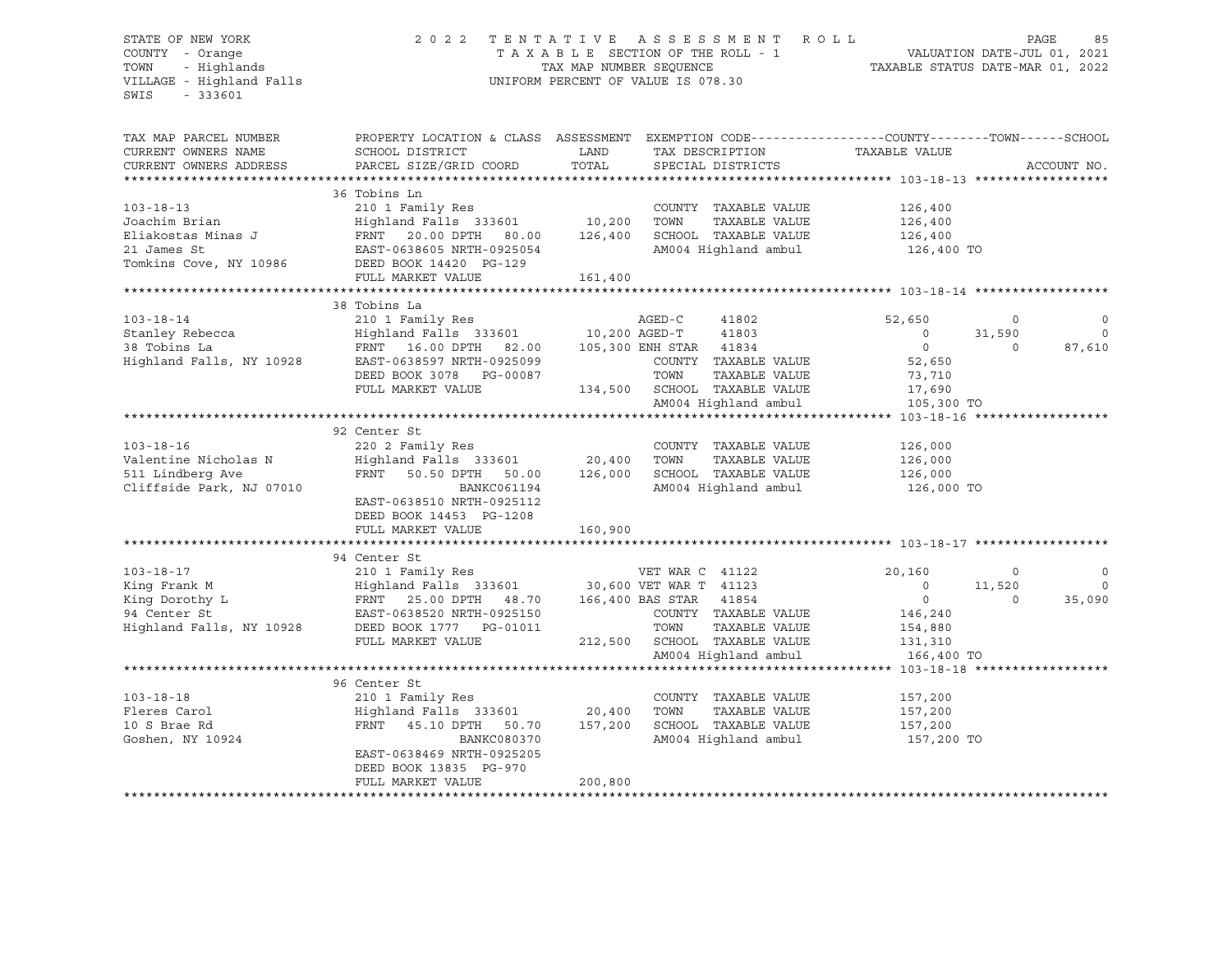| PROPERTY LOCATION & CLASS ASSESSMENT EXEMPTION CODE---------------COUNTY-------TOWN-----SCHOOL<br>TAX MAP PARCEL NUMBER<br>TAX DESCRIPTION<br>TAXABLE VALUE<br>CURRENT OWNERS NAME<br>SCHOOL DISTRICT<br>LAND<br>TOTAL<br>CURRENT OWNERS ADDRESS<br>PARCEL SIZE/GRID COORD<br>SPECIAL DISTRICTS<br>ACCOUNT NO.<br>***********************<br>31 Cozzens Ave<br>220 2 Family Res<br>$103 - 19 - 1$<br>COUNTY TAXABLE VALUE<br>178,600<br>35,600 TOWN<br>Highland Falls 333601<br>TAXABLE VALUE<br>Rabadi Ghassan J<br>178,600<br>Alrabadi Nada J<br>Lt 45 Ptlt 46 W B Cozzens<br>178,600 SCHOOL TAXABLE VALUE<br>178,600<br>AM004 Highland ambul<br>PO Box 3<br>FRNT 69.00 DPTH 111.00<br>178,600 TO<br>Fort Montgomery, NY 10922 EAST-0638364 NRTH-0925509<br>DEED BOOK 13842 PG-1506<br>FULL MARKET VALUE<br>228,100<br>29 Cozzens Ave<br>$103 - 19 - 2$<br>$\Omega$<br>210 1 Family Res<br>ENH STAR 41834<br>$\circ$<br>87,610<br>Highland Falls 333601 36,000 COUNTY TAXABLE VALUE<br>Molina Varnese Ann<br>234,300<br>Lt 47 Ptlt 46 W B Cozzens<br>234,300 TOWN<br>TAXABLE VALUE<br>29 Cozzens Ave<br>234,300<br>Highland Falls, NY 10928<br>FRNT 69.00 DPTH 125.00<br>SCHOOL TAXABLE VALUE<br>146,690<br>AM004 Highland ambul<br>BANKC230070<br>234,300 TO<br>EAST-0638418 NRTH-0925488<br>DEED BOOK 12252 PG-1834<br>FULL MARKET VALUE<br>299,200<br>25 Cozzens Ave<br>$103 - 19 - 3$<br>280 Res Multiple<br>COUNTY TAXABLE VALUE<br>368,000<br>D Onofrio Michael S<br>Highland Falls 333601<br>52,400<br>TOWN<br>TAXABLE VALUE<br>368,000<br>D Onofrio Michael S<br>D Onofrio Christine G<br>Lt 48 Ptlt 49 W B Cozzens<br>22333 Magnolia Trace Blvd<br>FRNT 104.00 DPTH 1045454<br>TRNT DOLEAL<br>368,000 SCHOOL TAXABLE VALUE<br>Lt 48 Ptlt 49 W B Cozzens<br>368,000<br>AM004 Highland ambul<br>368,000 TO<br>Lutz, FL 33549<br>EAST-0638492 NRTH-0925454<br>DEED BOOK 2176 PG-00872<br>FULL MARKET VALUE<br>470,000<br>Muller Ave<br>312 Vac w/imprv<br>$103 - 19 - 4.1$<br>COUNTY TAXABLE VALUE<br>32,300<br>$\frac{1}{2}$ $\frac{1}{2}$ $\frac{1}{2}$ $\frac{1}{2}$ $\frac{1}{2}$ $\frac{1}{2}$ $\frac{1}{2}$ $\frac{1}{2}$ $\frac{1}{2}$ $\frac{1}{2}$ $\frac{1}{2}$ $\frac{1}{2}$ $\frac{1}{2}$ $\frac{1}{2}$ $\frac{1}{2}$ $\frac{1}{2}$ $\frac{1}{2}$ $\frac{1}{2}$ $\frac{1}{2}$ $\frac{1}{2}$ $\frac{1}{2}$ $\frac{1}{2}$<br>Broesler Stephen<br>TOWN<br>TAXABLE VALUE<br>32,300<br>9 Knox Rd<br>FRNT 50.00 DPTH 25.20<br>32,300 SCHOOL TAXABLE VALUE<br>32,300<br>Highland Falls, NY 10928<br>AM004 Highland ambul<br>ACRES<br>32,300 TO<br>0.03<br>EAST-0638529 NRTH-0925353<br>DEED BOOK 13131 PG-501<br>FULL MARKET VALUE<br>41,300<br>21 Cozzens Ave<br>$103 - 19 - 4.2$<br>210 1 Family Res<br>COUNTY TAXABLE VALUE<br>226,600<br>Nauta Zarate Rene Mauricio<br>35,400<br>TOWN<br>TAXABLE VALUE<br>Highland Falls 333601<br>226,600<br>Tacuri Uday Martha Lucia<br>226,600 SCHOOL TAXABLE VALUE<br>226,600<br>Lt 50 Ptlt 49 W B Cozzens<br>AM004 Highland ambul<br>226,600 TO<br>21 Cozzens Ave<br>FRNT 52.00 DPTH 143.40<br>Highland Falls, NY 10928<br>ACRES<br>0.16 | STATE OF NEW YORK<br>COUNTY - Orange<br>TOWN - Highlands<br>VILLAGE - Highland Falls<br>SWIS<br>$-333601$<br>SWIS | TAX MAP NUMBER SEQUENCE | 2022 TENTATIVE ASSESSMENT ROLL<br>TAXABLE SECTION OF THE ROLL - 1<br>UNIFORM PERCENT OF VALUE IS 078.30 | PAGE<br>86<br>VALUATION DATE-JUL 01, 2021<br>TAXABLE STATUS DATE-MAR 01, 2022 |
|------------------------------------------------------------------------------------------------------------------------------------------------------------------------------------------------------------------------------------------------------------------------------------------------------------------------------------------------------------------------------------------------------------------------------------------------------------------------------------------------------------------------------------------------------------------------------------------------------------------------------------------------------------------------------------------------------------------------------------------------------------------------------------------------------------------------------------------------------------------------------------------------------------------------------------------------------------------------------------------------------------------------------------------------------------------------------------------------------------------------------------------------------------------------------------------------------------------------------------------------------------------------------------------------------------------------------------------------------------------------------------------------------------------------------------------------------------------------------------------------------------------------------------------------------------------------------------------------------------------------------------------------------------------------------------------------------------------------------------------------------------------------------------------------------------------------------------------------------------------------------------------------------------------------------------------------------------------------------------------------------------------------------------------------------------------------------------------------------------------------------------------------------------------------------------------------------------------------------------------------------------------------------------------------------------------------------------------------------------------------------------------------------------------------------------------------------------------------------------------------------------------------------------------------------------------------------------------------------------------------------------------------------------------------------------------------------------------------------------------------------------------------------------------------------------------------------------------------------------------------------------------------------------------------------------------------------------------------------------------------------------------------------------------------------------------------------------------------|-------------------------------------------------------------------------------------------------------------------|-------------------------|---------------------------------------------------------------------------------------------------------|-------------------------------------------------------------------------------|
|                                                                                                                                                                                                                                                                                                                                                                                                                                                                                                                                                                                                                                                                                                                                                                                                                                                                                                                                                                                                                                                                                                                                                                                                                                                                                                                                                                                                                                                                                                                                                                                                                                                                                                                                                                                                                                                                                                                                                                                                                                                                                                                                                                                                                                                                                                                                                                                                                                                                                                                                                                                                                                                                                                                                                                                                                                                                                                                                                                                                                                                                                                |                                                                                                                   |                         |                                                                                                         |                                                                               |
|                                                                                                                                                                                                                                                                                                                                                                                                                                                                                                                                                                                                                                                                                                                                                                                                                                                                                                                                                                                                                                                                                                                                                                                                                                                                                                                                                                                                                                                                                                                                                                                                                                                                                                                                                                                                                                                                                                                                                                                                                                                                                                                                                                                                                                                                                                                                                                                                                                                                                                                                                                                                                                                                                                                                                                                                                                                                                                                                                                                                                                                                                                |                                                                                                                   |                         |                                                                                                         |                                                                               |
|                                                                                                                                                                                                                                                                                                                                                                                                                                                                                                                                                                                                                                                                                                                                                                                                                                                                                                                                                                                                                                                                                                                                                                                                                                                                                                                                                                                                                                                                                                                                                                                                                                                                                                                                                                                                                                                                                                                                                                                                                                                                                                                                                                                                                                                                                                                                                                                                                                                                                                                                                                                                                                                                                                                                                                                                                                                                                                                                                                                                                                                                                                |                                                                                                                   |                         |                                                                                                         |                                                                               |
|                                                                                                                                                                                                                                                                                                                                                                                                                                                                                                                                                                                                                                                                                                                                                                                                                                                                                                                                                                                                                                                                                                                                                                                                                                                                                                                                                                                                                                                                                                                                                                                                                                                                                                                                                                                                                                                                                                                                                                                                                                                                                                                                                                                                                                                                                                                                                                                                                                                                                                                                                                                                                                                                                                                                                                                                                                                                                                                                                                                                                                                                                                |                                                                                                                   |                         |                                                                                                         |                                                                               |
|                                                                                                                                                                                                                                                                                                                                                                                                                                                                                                                                                                                                                                                                                                                                                                                                                                                                                                                                                                                                                                                                                                                                                                                                                                                                                                                                                                                                                                                                                                                                                                                                                                                                                                                                                                                                                                                                                                                                                                                                                                                                                                                                                                                                                                                                                                                                                                                                                                                                                                                                                                                                                                                                                                                                                                                                                                                                                                                                                                                                                                                                                                |                                                                                                                   |                         |                                                                                                         |                                                                               |
|                                                                                                                                                                                                                                                                                                                                                                                                                                                                                                                                                                                                                                                                                                                                                                                                                                                                                                                                                                                                                                                                                                                                                                                                                                                                                                                                                                                                                                                                                                                                                                                                                                                                                                                                                                                                                                                                                                                                                                                                                                                                                                                                                                                                                                                                                                                                                                                                                                                                                                                                                                                                                                                                                                                                                                                                                                                                                                                                                                                                                                                                                                |                                                                                                                   |                         |                                                                                                         |                                                                               |
|                                                                                                                                                                                                                                                                                                                                                                                                                                                                                                                                                                                                                                                                                                                                                                                                                                                                                                                                                                                                                                                                                                                                                                                                                                                                                                                                                                                                                                                                                                                                                                                                                                                                                                                                                                                                                                                                                                                                                                                                                                                                                                                                                                                                                                                                                                                                                                                                                                                                                                                                                                                                                                                                                                                                                                                                                                                                                                                                                                                                                                                                                                |                                                                                                                   |                         |                                                                                                         |                                                                               |
|                                                                                                                                                                                                                                                                                                                                                                                                                                                                                                                                                                                                                                                                                                                                                                                                                                                                                                                                                                                                                                                                                                                                                                                                                                                                                                                                                                                                                                                                                                                                                                                                                                                                                                                                                                                                                                                                                                                                                                                                                                                                                                                                                                                                                                                                                                                                                                                                                                                                                                                                                                                                                                                                                                                                                                                                                                                                                                                                                                                                                                                                                                |                                                                                                                   |                         |                                                                                                         |                                                                               |
|                                                                                                                                                                                                                                                                                                                                                                                                                                                                                                                                                                                                                                                                                                                                                                                                                                                                                                                                                                                                                                                                                                                                                                                                                                                                                                                                                                                                                                                                                                                                                                                                                                                                                                                                                                                                                                                                                                                                                                                                                                                                                                                                                                                                                                                                                                                                                                                                                                                                                                                                                                                                                                                                                                                                                                                                                                                                                                                                                                                                                                                                                                |                                                                                                                   |                         |                                                                                                         |                                                                               |
|                                                                                                                                                                                                                                                                                                                                                                                                                                                                                                                                                                                                                                                                                                                                                                                                                                                                                                                                                                                                                                                                                                                                                                                                                                                                                                                                                                                                                                                                                                                                                                                                                                                                                                                                                                                                                                                                                                                                                                                                                                                                                                                                                                                                                                                                                                                                                                                                                                                                                                                                                                                                                                                                                                                                                                                                                                                                                                                                                                                                                                                                                                |                                                                                                                   |                         |                                                                                                         |                                                                               |
|                                                                                                                                                                                                                                                                                                                                                                                                                                                                                                                                                                                                                                                                                                                                                                                                                                                                                                                                                                                                                                                                                                                                                                                                                                                                                                                                                                                                                                                                                                                                                                                                                                                                                                                                                                                                                                                                                                                                                                                                                                                                                                                                                                                                                                                                                                                                                                                                                                                                                                                                                                                                                                                                                                                                                                                                                                                                                                                                                                                                                                                                                                |                                                                                                                   |                         |                                                                                                         |                                                                               |
|                                                                                                                                                                                                                                                                                                                                                                                                                                                                                                                                                                                                                                                                                                                                                                                                                                                                                                                                                                                                                                                                                                                                                                                                                                                                                                                                                                                                                                                                                                                                                                                                                                                                                                                                                                                                                                                                                                                                                                                                                                                                                                                                                                                                                                                                                                                                                                                                                                                                                                                                                                                                                                                                                                                                                                                                                                                                                                                                                                                                                                                                                                |                                                                                                                   |                         |                                                                                                         |                                                                               |
|                                                                                                                                                                                                                                                                                                                                                                                                                                                                                                                                                                                                                                                                                                                                                                                                                                                                                                                                                                                                                                                                                                                                                                                                                                                                                                                                                                                                                                                                                                                                                                                                                                                                                                                                                                                                                                                                                                                                                                                                                                                                                                                                                                                                                                                                                                                                                                                                                                                                                                                                                                                                                                                                                                                                                                                                                                                                                                                                                                                                                                                                                                |                                                                                                                   |                         |                                                                                                         |                                                                               |
|                                                                                                                                                                                                                                                                                                                                                                                                                                                                                                                                                                                                                                                                                                                                                                                                                                                                                                                                                                                                                                                                                                                                                                                                                                                                                                                                                                                                                                                                                                                                                                                                                                                                                                                                                                                                                                                                                                                                                                                                                                                                                                                                                                                                                                                                                                                                                                                                                                                                                                                                                                                                                                                                                                                                                                                                                                                                                                                                                                                                                                                                                                |                                                                                                                   |                         |                                                                                                         |                                                                               |
|                                                                                                                                                                                                                                                                                                                                                                                                                                                                                                                                                                                                                                                                                                                                                                                                                                                                                                                                                                                                                                                                                                                                                                                                                                                                                                                                                                                                                                                                                                                                                                                                                                                                                                                                                                                                                                                                                                                                                                                                                                                                                                                                                                                                                                                                                                                                                                                                                                                                                                                                                                                                                                                                                                                                                                                                                                                                                                                                                                                                                                                                                                |                                                                                                                   |                         |                                                                                                         |                                                                               |
|                                                                                                                                                                                                                                                                                                                                                                                                                                                                                                                                                                                                                                                                                                                                                                                                                                                                                                                                                                                                                                                                                                                                                                                                                                                                                                                                                                                                                                                                                                                                                                                                                                                                                                                                                                                                                                                                                                                                                                                                                                                                                                                                                                                                                                                                                                                                                                                                                                                                                                                                                                                                                                                                                                                                                                                                                                                                                                                                                                                                                                                                                                |                                                                                                                   |                         |                                                                                                         |                                                                               |
|                                                                                                                                                                                                                                                                                                                                                                                                                                                                                                                                                                                                                                                                                                                                                                                                                                                                                                                                                                                                                                                                                                                                                                                                                                                                                                                                                                                                                                                                                                                                                                                                                                                                                                                                                                                                                                                                                                                                                                                                                                                                                                                                                                                                                                                                                                                                                                                                                                                                                                                                                                                                                                                                                                                                                                                                                                                                                                                                                                                                                                                                                                |                                                                                                                   |                         |                                                                                                         |                                                                               |
|                                                                                                                                                                                                                                                                                                                                                                                                                                                                                                                                                                                                                                                                                                                                                                                                                                                                                                                                                                                                                                                                                                                                                                                                                                                                                                                                                                                                                                                                                                                                                                                                                                                                                                                                                                                                                                                                                                                                                                                                                                                                                                                                                                                                                                                                                                                                                                                                                                                                                                                                                                                                                                                                                                                                                                                                                                                                                                                                                                                                                                                                                                |                                                                                                                   |                         |                                                                                                         |                                                                               |
|                                                                                                                                                                                                                                                                                                                                                                                                                                                                                                                                                                                                                                                                                                                                                                                                                                                                                                                                                                                                                                                                                                                                                                                                                                                                                                                                                                                                                                                                                                                                                                                                                                                                                                                                                                                                                                                                                                                                                                                                                                                                                                                                                                                                                                                                                                                                                                                                                                                                                                                                                                                                                                                                                                                                                                                                                                                                                                                                                                                                                                                                                                |                                                                                                                   |                         |                                                                                                         |                                                                               |
|                                                                                                                                                                                                                                                                                                                                                                                                                                                                                                                                                                                                                                                                                                                                                                                                                                                                                                                                                                                                                                                                                                                                                                                                                                                                                                                                                                                                                                                                                                                                                                                                                                                                                                                                                                                                                                                                                                                                                                                                                                                                                                                                                                                                                                                                                                                                                                                                                                                                                                                                                                                                                                                                                                                                                                                                                                                                                                                                                                                                                                                                                                |                                                                                                                   |                         |                                                                                                         |                                                                               |
|                                                                                                                                                                                                                                                                                                                                                                                                                                                                                                                                                                                                                                                                                                                                                                                                                                                                                                                                                                                                                                                                                                                                                                                                                                                                                                                                                                                                                                                                                                                                                                                                                                                                                                                                                                                                                                                                                                                                                                                                                                                                                                                                                                                                                                                                                                                                                                                                                                                                                                                                                                                                                                                                                                                                                                                                                                                                                                                                                                                                                                                                                                |                                                                                                                   |                         |                                                                                                         |                                                                               |
|                                                                                                                                                                                                                                                                                                                                                                                                                                                                                                                                                                                                                                                                                                                                                                                                                                                                                                                                                                                                                                                                                                                                                                                                                                                                                                                                                                                                                                                                                                                                                                                                                                                                                                                                                                                                                                                                                                                                                                                                                                                                                                                                                                                                                                                                                                                                                                                                                                                                                                                                                                                                                                                                                                                                                                                                                                                                                                                                                                                                                                                                                                |                                                                                                                   |                         |                                                                                                         |                                                                               |
|                                                                                                                                                                                                                                                                                                                                                                                                                                                                                                                                                                                                                                                                                                                                                                                                                                                                                                                                                                                                                                                                                                                                                                                                                                                                                                                                                                                                                                                                                                                                                                                                                                                                                                                                                                                                                                                                                                                                                                                                                                                                                                                                                                                                                                                                                                                                                                                                                                                                                                                                                                                                                                                                                                                                                                                                                                                                                                                                                                                                                                                                                                |                                                                                                                   |                         |                                                                                                         |                                                                               |
|                                                                                                                                                                                                                                                                                                                                                                                                                                                                                                                                                                                                                                                                                                                                                                                                                                                                                                                                                                                                                                                                                                                                                                                                                                                                                                                                                                                                                                                                                                                                                                                                                                                                                                                                                                                                                                                                                                                                                                                                                                                                                                                                                                                                                                                                                                                                                                                                                                                                                                                                                                                                                                                                                                                                                                                                                                                                                                                                                                                                                                                                                                |                                                                                                                   |                         |                                                                                                         |                                                                               |
|                                                                                                                                                                                                                                                                                                                                                                                                                                                                                                                                                                                                                                                                                                                                                                                                                                                                                                                                                                                                                                                                                                                                                                                                                                                                                                                                                                                                                                                                                                                                                                                                                                                                                                                                                                                                                                                                                                                                                                                                                                                                                                                                                                                                                                                                                                                                                                                                                                                                                                                                                                                                                                                                                                                                                                                                                                                                                                                                                                                                                                                                                                |                                                                                                                   |                         |                                                                                                         |                                                                               |
|                                                                                                                                                                                                                                                                                                                                                                                                                                                                                                                                                                                                                                                                                                                                                                                                                                                                                                                                                                                                                                                                                                                                                                                                                                                                                                                                                                                                                                                                                                                                                                                                                                                                                                                                                                                                                                                                                                                                                                                                                                                                                                                                                                                                                                                                                                                                                                                                                                                                                                                                                                                                                                                                                                                                                                                                                                                                                                                                                                                                                                                                                                |                                                                                                                   |                         |                                                                                                         |                                                                               |
|                                                                                                                                                                                                                                                                                                                                                                                                                                                                                                                                                                                                                                                                                                                                                                                                                                                                                                                                                                                                                                                                                                                                                                                                                                                                                                                                                                                                                                                                                                                                                                                                                                                                                                                                                                                                                                                                                                                                                                                                                                                                                                                                                                                                                                                                                                                                                                                                                                                                                                                                                                                                                                                                                                                                                                                                                                                                                                                                                                                                                                                                                                |                                                                                                                   |                         |                                                                                                         |                                                                               |
|                                                                                                                                                                                                                                                                                                                                                                                                                                                                                                                                                                                                                                                                                                                                                                                                                                                                                                                                                                                                                                                                                                                                                                                                                                                                                                                                                                                                                                                                                                                                                                                                                                                                                                                                                                                                                                                                                                                                                                                                                                                                                                                                                                                                                                                                                                                                                                                                                                                                                                                                                                                                                                                                                                                                                                                                                                                                                                                                                                                                                                                                                                |                                                                                                                   |                         |                                                                                                         |                                                                               |
|                                                                                                                                                                                                                                                                                                                                                                                                                                                                                                                                                                                                                                                                                                                                                                                                                                                                                                                                                                                                                                                                                                                                                                                                                                                                                                                                                                                                                                                                                                                                                                                                                                                                                                                                                                                                                                                                                                                                                                                                                                                                                                                                                                                                                                                                                                                                                                                                                                                                                                                                                                                                                                                                                                                                                                                                                                                                                                                                                                                                                                                                                                |                                                                                                                   |                         |                                                                                                         |                                                                               |
|                                                                                                                                                                                                                                                                                                                                                                                                                                                                                                                                                                                                                                                                                                                                                                                                                                                                                                                                                                                                                                                                                                                                                                                                                                                                                                                                                                                                                                                                                                                                                                                                                                                                                                                                                                                                                                                                                                                                                                                                                                                                                                                                                                                                                                                                                                                                                                                                                                                                                                                                                                                                                                                                                                                                                                                                                                                                                                                                                                                                                                                                                                |                                                                                                                   |                         |                                                                                                         |                                                                               |
|                                                                                                                                                                                                                                                                                                                                                                                                                                                                                                                                                                                                                                                                                                                                                                                                                                                                                                                                                                                                                                                                                                                                                                                                                                                                                                                                                                                                                                                                                                                                                                                                                                                                                                                                                                                                                                                                                                                                                                                                                                                                                                                                                                                                                                                                                                                                                                                                                                                                                                                                                                                                                                                                                                                                                                                                                                                                                                                                                                                                                                                                                                |                                                                                                                   |                         |                                                                                                         |                                                                               |
|                                                                                                                                                                                                                                                                                                                                                                                                                                                                                                                                                                                                                                                                                                                                                                                                                                                                                                                                                                                                                                                                                                                                                                                                                                                                                                                                                                                                                                                                                                                                                                                                                                                                                                                                                                                                                                                                                                                                                                                                                                                                                                                                                                                                                                                                                                                                                                                                                                                                                                                                                                                                                                                                                                                                                                                                                                                                                                                                                                                                                                                                                                |                                                                                                                   |                         |                                                                                                         |                                                                               |
|                                                                                                                                                                                                                                                                                                                                                                                                                                                                                                                                                                                                                                                                                                                                                                                                                                                                                                                                                                                                                                                                                                                                                                                                                                                                                                                                                                                                                                                                                                                                                                                                                                                                                                                                                                                                                                                                                                                                                                                                                                                                                                                                                                                                                                                                                                                                                                                                                                                                                                                                                                                                                                                                                                                                                                                                                                                                                                                                                                                                                                                                                                |                                                                                                                   |                         |                                                                                                         |                                                                               |
|                                                                                                                                                                                                                                                                                                                                                                                                                                                                                                                                                                                                                                                                                                                                                                                                                                                                                                                                                                                                                                                                                                                                                                                                                                                                                                                                                                                                                                                                                                                                                                                                                                                                                                                                                                                                                                                                                                                                                                                                                                                                                                                                                                                                                                                                                                                                                                                                                                                                                                                                                                                                                                                                                                                                                                                                                                                                                                                                                                                                                                                                                                |                                                                                                                   |                         |                                                                                                         |                                                                               |
|                                                                                                                                                                                                                                                                                                                                                                                                                                                                                                                                                                                                                                                                                                                                                                                                                                                                                                                                                                                                                                                                                                                                                                                                                                                                                                                                                                                                                                                                                                                                                                                                                                                                                                                                                                                                                                                                                                                                                                                                                                                                                                                                                                                                                                                                                                                                                                                                                                                                                                                                                                                                                                                                                                                                                                                                                                                                                                                                                                                                                                                                                                |                                                                                                                   |                         |                                                                                                         |                                                                               |
|                                                                                                                                                                                                                                                                                                                                                                                                                                                                                                                                                                                                                                                                                                                                                                                                                                                                                                                                                                                                                                                                                                                                                                                                                                                                                                                                                                                                                                                                                                                                                                                                                                                                                                                                                                                                                                                                                                                                                                                                                                                                                                                                                                                                                                                                                                                                                                                                                                                                                                                                                                                                                                                                                                                                                                                                                                                                                                                                                                                                                                                                                                |                                                                                                                   |                         |                                                                                                         |                                                                               |
|                                                                                                                                                                                                                                                                                                                                                                                                                                                                                                                                                                                                                                                                                                                                                                                                                                                                                                                                                                                                                                                                                                                                                                                                                                                                                                                                                                                                                                                                                                                                                                                                                                                                                                                                                                                                                                                                                                                                                                                                                                                                                                                                                                                                                                                                                                                                                                                                                                                                                                                                                                                                                                                                                                                                                                                                                                                                                                                                                                                                                                                                                                |                                                                                                                   |                         |                                                                                                         |                                                                               |
|                                                                                                                                                                                                                                                                                                                                                                                                                                                                                                                                                                                                                                                                                                                                                                                                                                                                                                                                                                                                                                                                                                                                                                                                                                                                                                                                                                                                                                                                                                                                                                                                                                                                                                                                                                                                                                                                                                                                                                                                                                                                                                                                                                                                                                                                                                                                                                                                                                                                                                                                                                                                                                                                                                                                                                                                                                                                                                                                                                                                                                                                                                |                                                                                                                   |                         |                                                                                                         |                                                                               |
| EAST-0638562 NRTH-0925416                                                                                                                                                                                                                                                                                                                                                                                                                                                                                                                                                                                                                                                                                                                                                                                                                                                                                                                                                                                                                                                                                                                                                                                                                                                                                                                                                                                                                                                                                                                                                                                                                                                                                                                                                                                                                                                                                                                                                                                                                                                                                                                                                                                                                                                                                                                                                                                                                                                                                                                                                                                                                                                                                                                                                                                                                                                                                                                                                                                                                                                                      |                                                                                                                   |                         |                                                                                                         |                                                                               |
| DEED BOOK 14434 PG-1255                                                                                                                                                                                                                                                                                                                                                                                                                                                                                                                                                                                                                                                                                                                                                                                                                                                                                                                                                                                                                                                                                                                                                                                                                                                                                                                                                                                                                                                                                                                                                                                                                                                                                                                                                                                                                                                                                                                                                                                                                                                                                                                                                                                                                                                                                                                                                                                                                                                                                                                                                                                                                                                                                                                                                                                                                                                                                                                                                                                                                                                                        |                                                                                                                   |                         |                                                                                                         |                                                                               |
| FULL MARKET VALUE<br>289,400                                                                                                                                                                                                                                                                                                                                                                                                                                                                                                                                                                                                                                                                                                                                                                                                                                                                                                                                                                                                                                                                                                                                                                                                                                                                                                                                                                                                                                                                                                                                                                                                                                                                                                                                                                                                                                                                                                                                                                                                                                                                                                                                                                                                                                                                                                                                                                                                                                                                                                                                                                                                                                                                                                                                                                                                                                                                                                                                                                                                                                                                   |                                                                                                                   |                         |                                                                                                         |                                                                               |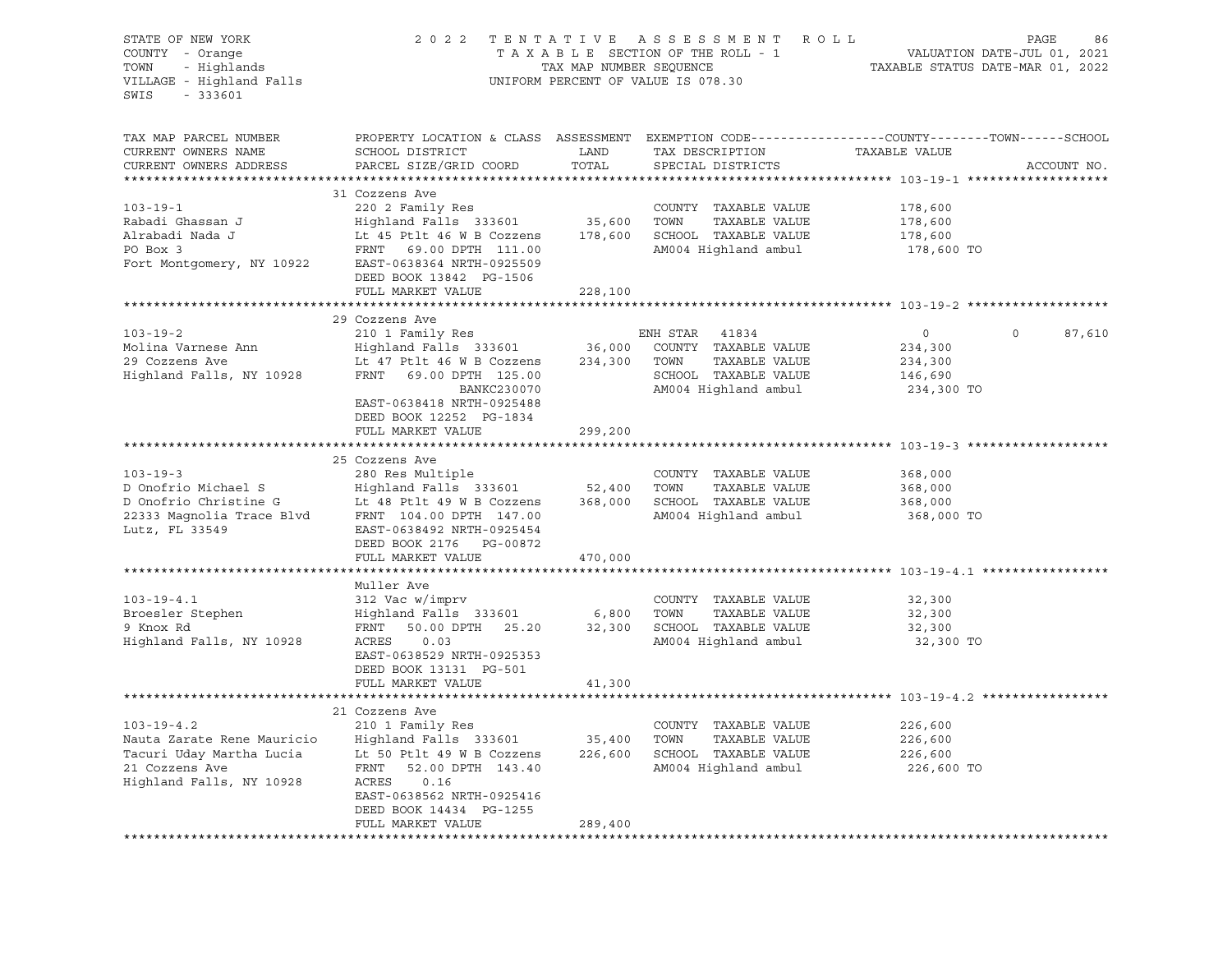| STATE OF NEW YORK<br>COUNTY - Orange<br>- Highlands<br>TOWN<br>VILLAGE - Highland Falls<br>SWIS<br>$-333601$ | 2022                                                                                                                                                                                                                                                       |               | TENTATIVE ASSESSMENT ROLL<br>UNIFORM PERCENT OF VALUE IS 078.30 |                          | PAGE<br>87             |
|--------------------------------------------------------------------------------------------------------------|------------------------------------------------------------------------------------------------------------------------------------------------------------------------------------------------------------------------------------------------------------|---------------|-----------------------------------------------------------------|--------------------------|------------------------|
| TAX MAP PARCEL NUMBER<br>CURRENT OWNERS NAME<br>CURRENT OWNERS ADDRESS                                       | PROPERTY LOCATION & CLASS ASSESSMENT EXEMPTION CODE----------------COUNTY-------TOWN------SCHOOL<br>SCHOOL DISTRICT<br>PARCEL SIZE/GRID COORD                                                                                                              | LAND<br>TOTAL | TAX DESCRIPTION TAXABLE VALUE<br>SPECIAL DISTRICTS              |                          | ACCOUNT NO.            |
|                                                                                                              | 14 Muller Ave                                                                                                                                                                                                                                              |               |                                                                 |                          |                        |
| $103 - 19 - 5$                                                                                               | 210 1 Family Res                                                                                                                                                                                                                                           |               | COUNTY TAXABLE VALUE                                            | 184,400                  |                        |
| Ehrlich Julie                                                                                                | Highland Falls 333601 17,000 TOWN                                                                                                                                                                                                                          |               | TAXABLE VALUE                                                   | 184,400                  |                        |
|                                                                                                              |                                                                                                                                                                                                                                                            |               |                                                                 | 184,400                  |                        |
|                                                                                                              | EAST-0638581 NRTH-0925383<br>DEED BOOK 14986 PG-453                                                                                                                                                                                                        |               |                                                                 | 184,400 TO               |                        |
|                                                                                                              | FULL MARKET VALUE                                                                                                                                                                                                                                          | 235,500       |                                                                 |                          |                        |
|                                                                                                              |                                                                                                                                                                                                                                                            |               |                                                                 |                          |                        |
|                                                                                                              | 12 Muller Ave                                                                                                                                                                                                                                              |               |                                                                 |                          |                        |
| $103 - 19 - 6$                                                                                               | 210 1 Family Res                                                                                                                                                                                                                                           |               | COUNTY TAXABLE VALUE                                            | 144,500                  |                        |
| Chan Kit                                                                                                     |                                                                                                                                                                                                                                                            |               |                                                                 | 144,500                  |                        |
| Chan Nancy<br>24 Anderson Rd                                                                                 |                                                                                                                                                                                                                                                            |               |                                                                 | 144,500                  |                        |
| Pomona, NY 10970                                                                                             | Highland Falls 333601 17,000 TOWN TAXABLE VALUE<br>Pt Lt 51 W B Cozzens Sub 144,500 SCHOOL TAXABLE VALUE<br>FRNT 26.00 DPTH 90.00 AM004 Highland ambul<br>ACRES 0.05 FANW<br>ACRES<br>$0.05$ BANK L<br>EAST-0638594 NRTH-0925354<br>DEED BOOK 11154 PG-448 |               | AM004 Highland ambul 144,500 TO                                 |                          |                        |
|                                                                                                              | FULL MARKET VALUE                                                                                                                                                                                                                                          | 184,500       |                                                                 |                          |                        |
|                                                                                                              | 19 Cozzens Ave                                                                                                                                                                                                                                             |               |                                                                 |                          |                        |
| $103 - 19 - 7$                                                                                               | 210 1 Family Res                                                                                                                                                                                                                                           |               | VET COM C 41132                                                 | 33,600                   | $\circ$<br>0           |
|                                                                                                              | Root Stella C<br>Root Clifford E Jr<br>Root Clifford E Jr<br>Pt Lt 51 W B Cozzens Sub<br>Tra,000 VET COM T 41133<br>174,000 VET DIS C 41142<br>19 Cozzens Ave<br>FRNT 52.00 DPTH 87.00<br>VET DIS T 41143<br>Highland Falls, NY 10928<br>EAST-0638         |               |                                                                 | $\overline{\phantom{0}}$ | $\mathbf 0$<br>19,200  |
|                                                                                                              |                                                                                                                                                                                                                                                            |               |                                                                 | 8,700                    | $\mathbf 0$<br>$\circ$ |
|                                                                                                              |                                                                                                                                                                                                                                                            |               |                                                                 | $\overline{\phantom{0}}$ | 8,700<br>$\mathbf 0$   |
|                                                                                                              |                                                                                                                                                                                                                                                            |               |                                                                 | 6,585                    | $\circ$<br>$\circ$     |
|                                                                                                              | DEED BOOK 2239 PG-00315                                                                                                                                                                                                                                    |               | ENH STAR 41834                                                  | $\overline{0}$           | $\circ$<br>87,610      |
|                                                                                                              | FULL MARKET VALUE                                                                                                                                                                                                                                          |               | 222,200 COUNTY TAXABLE VALUE                                    | 125,115                  |                        |
|                                                                                                              |                                                                                                                                                                                                                                                            |               | TOWN<br>TAXABLE VALUE                                           | 146,100                  |                        |
|                                                                                                              |                                                                                                                                                                                                                                                            |               | SCHOOL TAXABLE VALUE                                            | 86,390                   |                        |
|                                                                                                              |                                                                                                                                                                                                                                                            |               | AM004 Highland ambul                                            | 174,000 TO               |                        |
|                                                                                                              |                                                                                                                                                                                                                                                            |               |                                                                 |                          |                        |
|                                                                                                              | 17 Cozzens Ave                                                                                                                                                                                                                                             |               |                                                                 |                          |                        |
| $103 - 19 - 8$                                                                                               | 220 2 Family Res                                                                                                                                                                                                                                           |               | BAS STAR 41854                                                  | $\overline{0}$           | $\circ$<br>35,090      |
|                                                                                                              | $\begin{array}{cccccccccc} \text{Minto Enton} & \text{Frighland Fals} & 333601 & 34,400 & \text{COUNTY} & \text{TAXABLE VALUE} \\ 17 & \text{Cozzens Ave} & \text{Lt 56 W B Cozzens Sub} & 253,000 & \text{TOWN} & \text{TAXABLE VALUE} \end{array}$       |               | TAXABLE VALUE                                                   | 253,000                  |                        |
|                                                                                                              | Highland Falls, NY 10928 FRNT 57.00 DPTH 99.10                                                                                                                                                                                                             |               | SCHOOL TAXABLE VALUE 217,910                                    | 253,000                  |                        |
|                                                                                                              | ACRES<br>$0.14$ BANK<br>$\mathbf N$<br>EAST-0638683 NRTH-0925405<br>DEED BOOK 5645 PG-194                                                                                                                                                                  |               | AM004 Highland ambul                                            | 253,000 TO               |                        |
|                                                                                                              | FULL MARKET VALUE                                                                                                                                                                                                                                          | 323,100       |                                                                 |                          |                        |
|                                                                                                              |                                                                                                                                                                                                                                                            |               |                                                                 |                          |                        |
|                                                                                                              | 10 Muller Ave                                                                                                                                                                                                                                              |               |                                                                 |                          |                        |
| $103 - 19 - 9$<br>Hess Richard L                                                                             | 220 2 Family Res<br>Highland Falls 333601                                                                                                                                                                                                                  | 34,200        | COUNTY<br>TAXABLE VALUE<br>TOWN<br>TAXABLE VALUE                | 237,600<br>237,600       |                        |
| Hess Nancy R                                                                                                 | Lt 52 W B Cozzens Sub                                                                                                                                                                                                                                      | 237,600       | SCHOOL TAXABLE VALUE                                            | 237,600                  |                        |
| Attn: Konstantinos Fatsis, Esq FRNT                                                                          | 50.00 DPTH<br>98.50                                                                                                                                                                                                                                        |               | AM004 Highland ambul                                            | 237,600 TO               |                        |
| PO Box 258                                                                                                   | ACRES<br>0.11                                                                                                                                                                                                                                              |               |                                                                 |                          |                        |
| Highland Falls, NY 10928                                                                                     | EAST-0638623 NRTH-0925331                                                                                                                                                                                                                                  |               |                                                                 |                          |                        |
|                                                                                                              | DEED BOOK 2125<br>PG-00901                                                                                                                                                                                                                                 |               |                                                                 |                          |                        |
|                                                                                                              | FULL MARKET VALUE                                                                                                                                                                                                                                          | 303,400       |                                                                 |                          |                        |
|                                                                                                              |                                                                                                                                                                                                                                                            |               |                                                                 |                          |                        |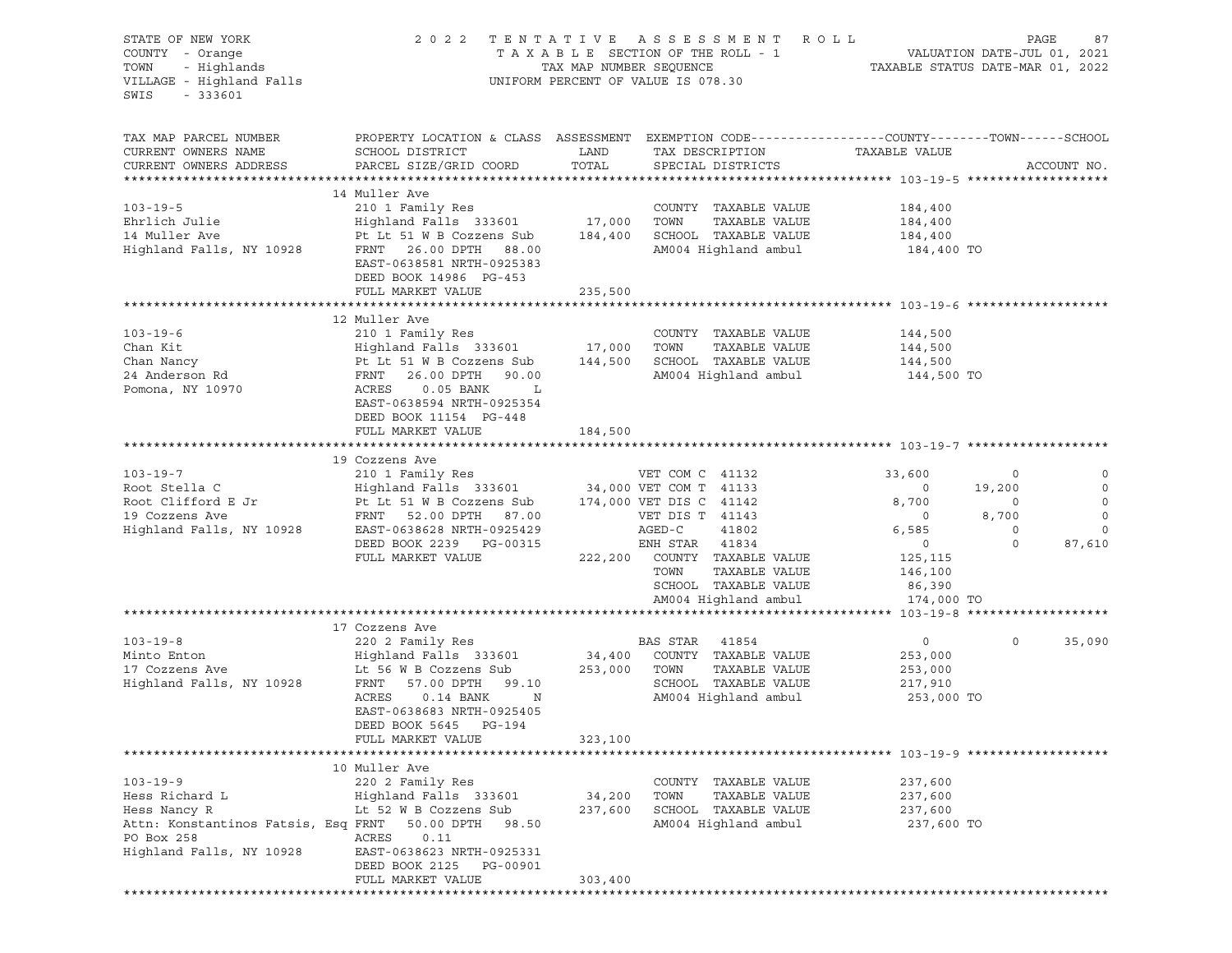| STATE OF NEW YORK<br>COUNTY - Orange<br>$-333601$<br>SWIS              | 2022                                                                                                                                                                      | TENTATIVE<br>TAXABLE SECTION OF THE ROLL - 1<br>TAX MAP NUMBER SEQUENCE<br>UNIFORM PERCENT OF VALUE IS 078.30 |                                           | ASSESSMENT ROLL                       | TAXABLE STATUS DATE-MAR 01, 2022 |             | PAGE<br>88<br>VALUATION DATE-JUL 01, 2021 |
|------------------------------------------------------------------------|---------------------------------------------------------------------------------------------------------------------------------------------------------------------------|---------------------------------------------------------------------------------------------------------------|-------------------------------------------|---------------------------------------|----------------------------------|-------------|-------------------------------------------|
| TAX MAP PARCEL NUMBER<br>CURRENT OWNERS NAME<br>CURRENT OWNERS ADDRESS | PROPERTY LOCATION & CLASS ASSESSMENT EXEMPTION CODE---------------COUNTY-------TOWN------SCHOOL<br>SCHOOL DISTRICT<br>PARCEL SIZE/GRID COORD<br>************************* | LAND<br>TOTAL                                                                                                 | TAX DESCRIPTION                           | SPECIAL DISTRICTS                     | TAXABLE VALUE                    |             | ACCOUNT NO.                               |
| *********************                                                  |                                                                                                                                                                           |                                                                                                               |                                           |                                       |                                  |             |                                           |
|                                                                        | 8 Muller Ave                                                                                                                                                              |                                                                                                               |                                           |                                       |                                  |             |                                           |
| $103 - 19 - 10$<br>Kahan Yitzchok                                      | 220 2 Family Res                                                                                                                                                          | 34,200                                                                                                        | TOWN                                      | COUNTY TAXABLE VALUE<br>TAXABLE VALUE | 211,500                          |             |                                           |
| 8 Carter Ln Unit 201                                                   | Highland Falls 333601<br>Lt 53 W B Cozzens Sub                                                                                                                            | 211,500                                                                                                       |                                           | SCHOOL TAXABLE VALUE                  | 211,500<br>211,500               |             |                                           |
| Monroe, NY 10950                                                       | FRNT 50.00 DPTH 100.00<br>BANKC120335<br>EAST-0638670 NRTH-0925303                                                                                                        |                                                                                                               |                                           | AM004 Highland ambul                  | 211,500 TO                       |             |                                           |
|                                                                        | DEED BOOK 15146 PG-1942                                                                                                                                                   |                                                                                                               |                                           |                                       |                                  |             |                                           |
|                                                                        | FULL MARKET VALUE                                                                                                                                                         | 270,100                                                                                                       |                                           |                                       |                                  |             |                                           |
|                                                                        |                                                                                                                                                                           |                                                                                                               |                                           |                                       |                                  |             |                                           |
|                                                                        | 15 Cozzens Ave                                                                                                                                                            |                                                                                                               |                                           |                                       |                                  |             |                                           |
| $103 - 19 - 11$<br>Wentland Suzanne                                    | 210 1 Family Res<br>Highland Falls 333601                                                                                                                                 |                                                                                                               | VET COM C 41132<br>34,400 VET COM T 41133 |                                       | 33,600<br>$\circ$                | 0<br>19,200 | 0<br>$\mathbf 0$                          |
| Wentland Walter W                                                      | Lt 57 W B Cozzens Sub                                                                                                                                                     |                                                                                                               | 189,800 VET DIS C 41142                   |                                       | 67,200                           | $\circ$     | $\mathbf{0}$                              |
| 15 Cozzens Ave                                                         | FRNT 45.00 DPTH 111.60                                                                                                                                                    |                                                                                                               | VET DIS T 41143                           |                                       | $\circ$                          | 38,400      | $\mathbb O$                               |
| Highland Falls, NY 10928                                               | ACRES<br>0.11                                                                                                                                                             |                                                                                                               | BAS STAR 41854                            |                                       | $\overline{0}$                   | $\mathbf 0$ | 35,090                                    |
|                                                                        | EAST-0638734 NRTH-0925380                                                                                                                                                 |                                                                                                               |                                           | COUNTY TAXABLE VALUE                  | 89,000                           |             |                                           |
|                                                                        | DEED BOOK 2931 PG-00084                                                                                                                                                   |                                                                                                               | TOWN                                      | TAXABLE VALUE                         | 132,200                          |             |                                           |
|                                                                        | FULL MARKET VALUE                                                                                                                                                         | 242,400                                                                                                       |                                           | SCHOOL TAXABLE VALUE                  | 154,710                          |             |                                           |
|                                                                        |                                                                                                                                                                           |                                                                                                               |                                           | AM004 Highland ambul                  | 189,800 TO                       |             |                                           |
|                                                                        |                                                                                                                                                                           |                                                                                                               |                                           |                                       |                                  |             |                                           |
|                                                                        | 13 Cozzens Ave                                                                                                                                                            |                                                                                                               |                                           |                                       |                                  |             |                                           |
| $103 - 19 - 12$                                                        | 230 3 Family Res                                                                                                                                                          |                                                                                                               |                                           | COUNTY TAXABLE VALUE                  | 282,400                          |             |                                           |
| Carroll Denis C                                                        | Highland Falls 333601                                                                                                                                                     | 34,800                                                                                                        | TOWN                                      | TAXABLE VALUE                         | 282,400                          |             |                                           |
| Carroll Jeanette S                                                     | Lt 58 W B Cozzens Sub                                                                                                                                                     | 282,400                                                                                                       |                                           | SCHOOL TAXABLE VALUE                  | 282,400                          |             |                                           |
| 12 Clinton Ln                                                          | FRNT<br>50.00 DPTH 130.00                                                                                                                                                 |                                                                                                               |                                           | AM004 Highland ambul                  | 282,400 TO                       |             |                                           |
| Highland Falls, NY 10928                                               | ACRES<br>0.14<br>EAST-0638784 NRTH-0925358<br>DEED BOOK 2137 PG-00204                                                                                                     |                                                                                                               |                                           |                                       |                                  |             |                                           |
|                                                                        | FULL MARKET VALUE                                                                                                                                                         | 360,700                                                                                                       |                                           |                                       |                                  |             |                                           |
|                                                                        |                                                                                                                                                                           |                                                                                                               |                                           |                                       |                                  |             |                                           |
|                                                                        | 13 Church St                                                                                                                                                              |                                                                                                               |                                           |                                       |                                  |             |                                           |
| $103 - 19 - 13$                                                        | 210 1 Family Res                                                                                                                                                          |                                                                                                               | BAS STAR 41854                            |                                       | $\overline{0}$                   | $\Omega$    | 35,090                                    |
| Heatley Martha L                                                       | Highland Falls 333601                                                                                                                                                     | 34,600                                                                                                        |                                           | COUNTY TAXABLE VALUE                  | 225,300                          |             |                                           |
| 13 Church St                                                           | Lt 55 W B Cozzens Sub                                                                                                                                                     | 225,300                                                                                                       | TOWN                                      | TAXABLE VALUE                         | 225,300                          |             |                                           |
| Highland Falls, NY 10928                                               | FRNT<br>52.60 DPTH 106.00                                                                                                                                                 |                                                                                                               |                                           | SCHOOL TAXABLE VALUE                  | 190,210                          |             |                                           |
|                                                                        | ACRES<br>0.11                                                                                                                                                             |                                                                                                               |                                           | AM004 Highland ambul                  | 225,300 TO                       |             |                                           |
|                                                                        | EAST-0638741 NRTH-0925285                                                                                                                                                 |                                                                                                               |                                           |                                       |                                  |             |                                           |
|                                                                        | DEED BOOK 5483 PG-91                                                                                                                                                      |                                                                                                               |                                           |                                       |                                  |             |                                           |
|                                                                        | FULL MARKET VALUE<br>**********************                                                                                                                               | 287,700                                                                                                       |                                           |                                       |                                  |             |                                           |
|                                                                        |                                                                                                                                                                           |                                                                                                               |                                           |                                       |                                  |             |                                           |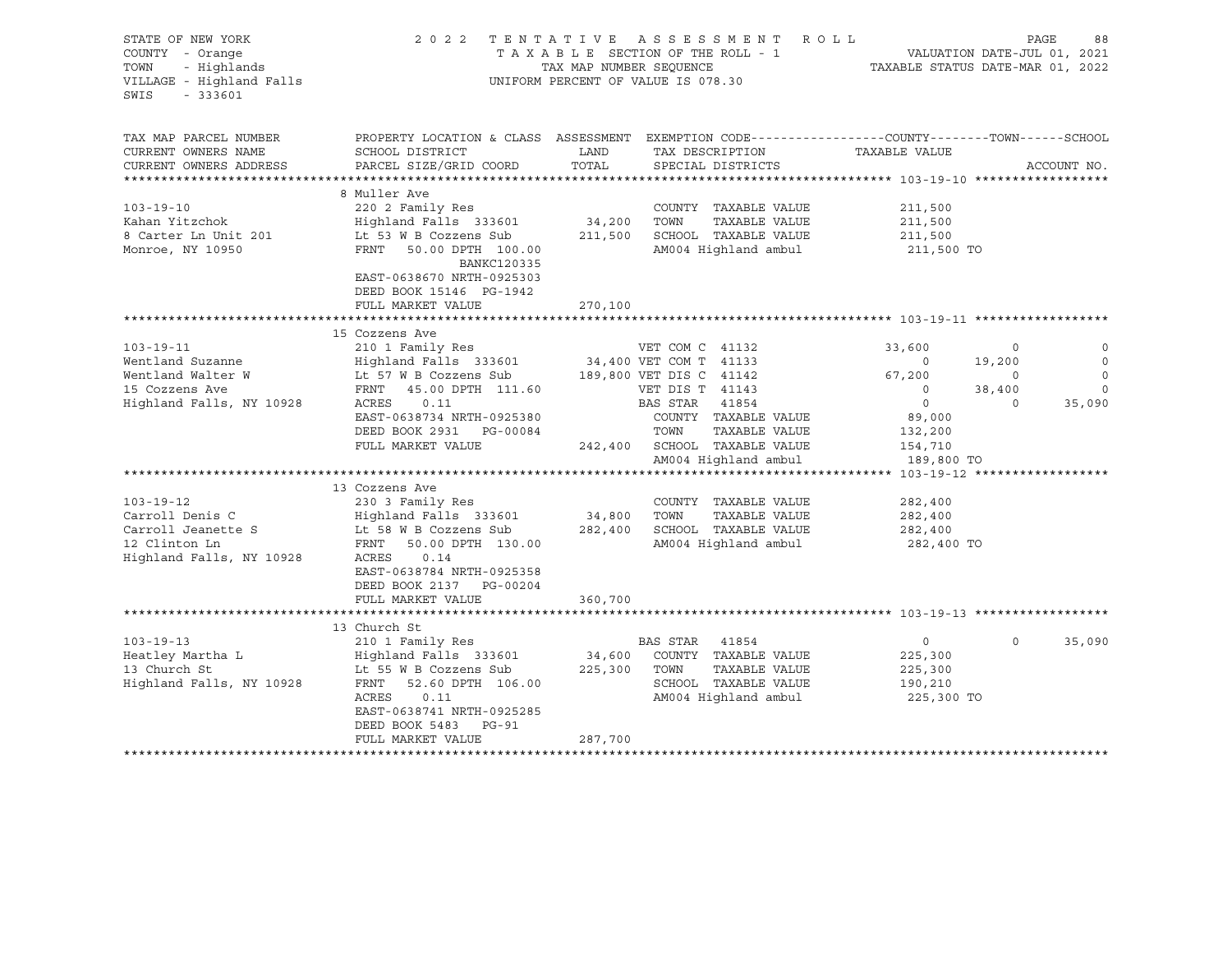| STATE OF NEW YORK<br>COUNTY - Orange<br>- Highlands<br>TOWN<br>VILLAGE - Highland Falls<br>SWIS<br>$-333601$ | 2 0 2 2                                                                                                             |              | TENTATIVE ASSESSMENT ROLL<br>UNIFORM PERCENT OF VALUE IS 078.30 |                          | PAGE<br>89            |
|--------------------------------------------------------------------------------------------------------------|---------------------------------------------------------------------------------------------------------------------|--------------|-----------------------------------------------------------------|--------------------------|-----------------------|
| TAX MAP PARCEL NUMBER<br>CURRENT OWNERS NAME                                                                 | PROPERTY LOCATION & CLASS ASSESSMENT EXEMPTION CODE----------------COUNTY-------TOWN------SCHOOL<br>SCHOOL DISTRICT | LAND         | TAX DESCRIPTION TAXABLE VALUE                                   |                          |                       |
| CURRENT OWNERS ADDRESS                                                                                       | PARCEL SIZE/GRID COORD                                                                                              | TOTAL        | SPECIAL DISTRICTS                                               |                          | ACCOUNT NO.           |
|                                                                                                              | 11 Church St                                                                                                        |              |                                                                 |                          |                       |
| $103 - 19 - 14$                                                                                              | 210 1 Family Res                                                                                                    |              | BAS STAR 41854                                                  | $\overline{0}$           | $\circ$<br>35,090     |
| Doepner Merlin D                                                                                             | Highland Falls 333601 34,800 COUNTY TAXABLE VALUE                                                                   |              |                                                                 | 215,300                  |                       |
| Doepner Darlene A<br>11 Church St                                                                            | Lt 54 W B Cozzens Sub 215,300 TOWN                                                                                  |              | TAXABLE VALUE                                                   | 215,300                  |                       |
|                                                                                                              | FRNT 52.00 DPTH 120.00                                                                                              |              | SCHOOL TAXABLE VALUE                                            | 180,210                  |                       |
| PO Box 242                                                                                                   | BANKC180381                                                                                                         |              | AM004 Highland ambul                                            | 215,300 TO               |                       |
| Highland Falls, NY 10928                                                                                     | EAST-0638721 NRTH-0925241                                                                                           |              |                                                                 |                          |                       |
|                                                                                                              | DEED BOOK 3682 PG-288                                                                                               |              |                                                                 |                          |                       |
|                                                                                                              | FULL MARKET VALUE                                                                                                   | 275,000      |                                                                 |                          |                       |
|                                                                                                              | 24 Liberty St                                                                                                       |              |                                                                 |                          |                       |
| $103 - 20 - 1$                                                                                               | 210 1 Family Res                                                                                                    |              | VET COM C 41132                                                 | 33,600                   | 0<br>$\circ$          |
| Vanzetta Carmela A                                                                                           | Highland Falls 333601 37,200 VET COM T 41133                                                                        |              |                                                                 | $\overline{\phantom{0}}$ | $\circ$<br>19,200     |
| Vanzetta Joseph A                                                                                            | FRNT 140.00 DPTH 89.00<br>TRAT 0600000 NPTH 0005010                                                                 |              | 216,200 AGED-C<br>41802                                         | 18,260                   | $\circ$<br>$\circ$    |
| $\frac{1}{2}$<br>24 Liberty St                                                                               | EAST-0638332 NRTH-0925319                                                                                           |              | ENH STAR 41834                                                  | $\overline{0}$           | $\mathbf 0$<br>87,610 |
| Highland Falls, NY 10928                                                                                     | DEED BOOK 1398 PG-00465                                                                                             |              | COUNTY TAXABLE VALUE                                            | 164,340                  |                       |
|                                                                                                              | FULL MARKET VALUE                                                                                                   | 276,100 TOWN | TAXABLE VALUE                                                   | 197,000                  |                       |
|                                                                                                              |                                                                                                                     |              | SCHOOL TAXABLE VALUE                                            | 128,590                  |                       |
|                                                                                                              |                                                                                                                     |              | AM004 Highland ambul                                            | 216,200 TO               |                       |
|                                                                                                              | 123 Center St                                                                                                       |              |                                                                 |                          |                       |
| $103 - 20 - 2$                                                                                               | 210 1 Family Res                                                                                                    |              | COUNTY TAXABLE VALUE                                            | 148,700                  |                       |
| Akubada Barbara Destiny                                                                                      | Highland Falls 333601                                                                                               | 23,800 TOWN  | TAXABLE VALUE                                                   | 148,700                  |                       |
| 123 Center St                                                                                                | Lt 4 Hynie Sub                                                                                                      |              | 148,700 SCHOOL TAXABLE VALUE                                    | 148,700                  |                       |
| Highland Falls, NY 10928                                                                                     | FRNT 50.00 DPTH 59.00<br>BANKC190321                                                                                |              | AM004 Highland ambul                                            | 148,700 TO               |                       |
|                                                                                                              | EAST-0638404 NRTH-0925358<br>DEED BOOK 14831 PG-930                                                                 |              |                                                                 |                          |                       |
|                                                                                                              | FULL MARKET VALUE                                                                                                   | 189,900      |                                                                 |                          |                       |
|                                                                                                              | 117 Center St                                                                                                       |              |                                                                 |                          |                       |
| $103 - 20 - 3$                                                                                               | 220 2 Family Res                                                                                                    |              | COUNTY TAXABLE VALUE                                            | 206,900                  |                       |
| Deegan Michael                                                                                               | Highland Falls 333601 20,400                                                                                        |              | TAXABLE VALUE<br>TOWN                                           | 206,900                  |                       |
| PO Box 403                                                                                                   | Correction Deed-Re Record                                                                                           | 206,900      | SCHOOL TAXABLE VALUE                                            | 206,900                  |                       |
| Tomkins Cove, NY 10986                                                                                       | Correct now: L14512 Pg 83                                                                                           |              | AM004 Highland ambul                                            | 206,900 TO               |                       |
|                                                                                                              | rec 3-26-19 (Being clause                                                                                           |              |                                                                 |                          |                       |
|                                                                                                              | FRNT 41.00 DPTH 59.00                                                                                               |              |                                                                 |                          |                       |
|                                                                                                              | EAST-0638390 NRTH-0925300                                                                                           |              |                                                                 |                          |                       |
|                                                                                                              | DEED BOOK 14500 PG-737                                                                                              |              |                                                                 |                          |                       |
|                                                                                                              | FULL MARKET VALUE                                                                                                   | 264,200      |                                                                 |                          |                       |
|                                                                                                              |                                                                                                                     |              |                                                                 |                          |                       |
| $103 - 20 - 4$                                                                                               | Center St<br>311 Res vac land                                                                                       |              | COUNTY<br>TAXABLE VALUE                                         |                          |                       |
| Deegan Michael                                                                                               | Highland Falls 333601                                                                                               | 22,200       | TOWN<br>TAXABLE VALUE                                           | 22,200<br>22,200         |                       |
| PO Box 403                                                                                                   | Lt 2 Hynie Sub                                                                                                      | 22,200       | SCHOOL TAXABLE VALUE                                            | 22,200                   |                       |
| Tomkins Cove, NY 10986                                                                                       | FRNT 45.00 DPTH<br>74.00                                                                                            |              | AM004 Highland ambul                                            | 22,200 TO                |                       |
|                                                                                                              | EAST-0638389 NRTH-0925250                                                                                           |              |                                                                 |                          |                       |
|                                                                                                              | DEED BOOK 14500 PG-737                                                                                              |              |                                                                 |                          |                       |
|                                                                                                              | FULL MARKET VALUE                                                                                                   | 28,400       |                                                                 |                          |                       |
|                                                                                                              |                                                                                                                     |              |                                                                 |                          |                       |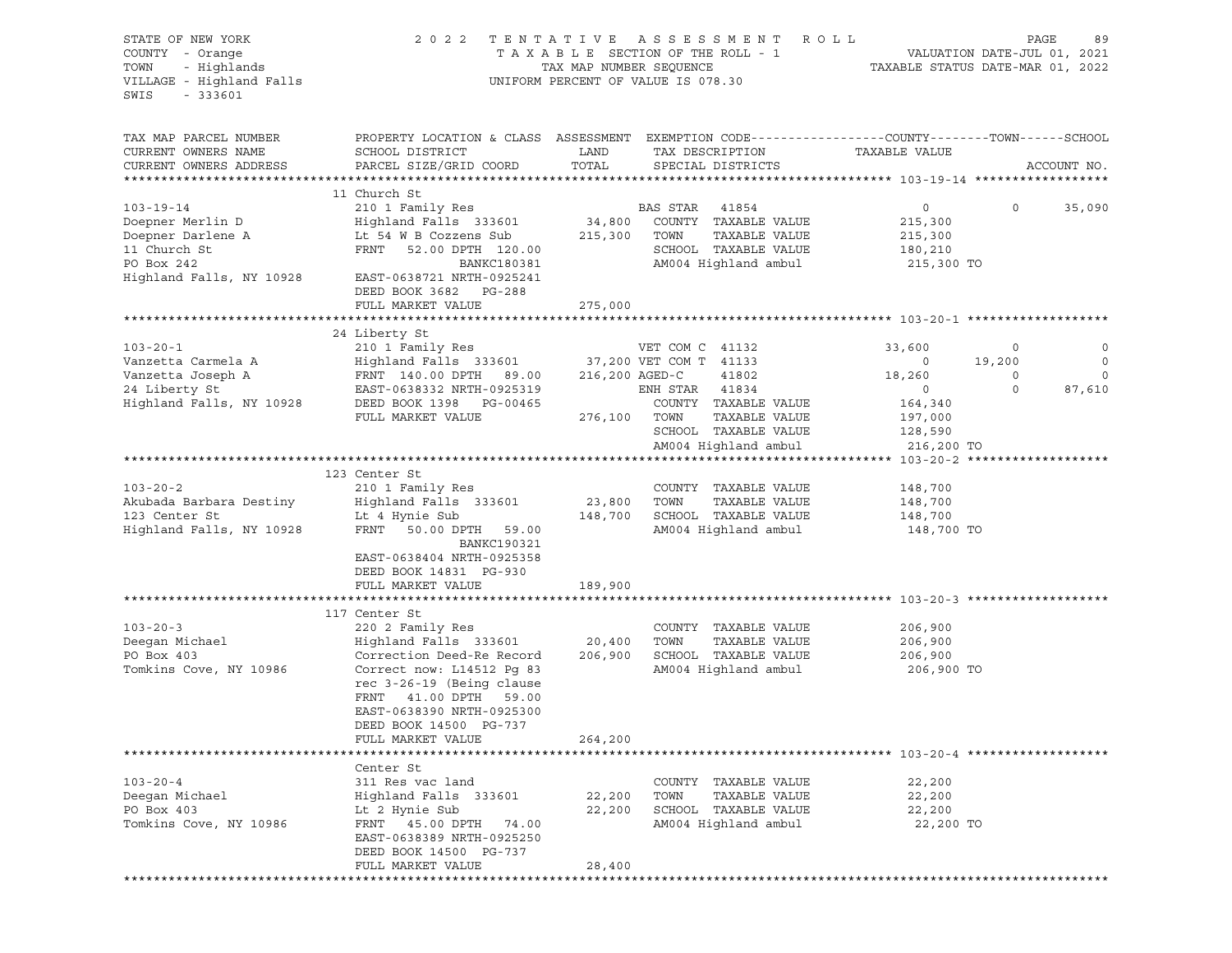| STATE OF NEW YORK<br>COUNTY - Orange<br>TOWN<br>- Highlands<br>VILLAGE - Highland Falls<br>SWIS<br>$-333601$ |                                                                                                                                                                                                                   |               | 2022 TENTATIVE ASSESSMENT ROLL<br>T A X A B L E SECTION OF THE ROLL - 1<br>T A X A B L E SECTION OF THE ROLL - 1<br>TAXABLE STATUS DATE-MAR 01, 2022<br>UNIFORM PERCENT OF VALUE IS 078.30 |                                                              | PAGE<br>90        |
|--------------------------------------------------------------------------------------------------------------|-------------------------------------------------------------------------------------------------------------------------------------------------------------------------------------------------------------------|---------------|--------------------------------------------------------------------------------------------------------------------------------------------------------------------------------------------|--------------------------------------------------------------|-------------------|
| TAX MAP PARCEL NUMBER<br>CURRENT OWNERS NAME<br>CURRENT OWNERS ADDRESS                                       | PROPERTY LOCATION & CLASS ASSESSMENT EXEMPTION CODE----------------COUNTY-------TOWN------SCHOOL<br>SCHOOL DISTRICT<br>PARCEL SIZE/GRID COORD                                                                     | LAND<br>TOTAL | TAX DESCRIPTION<br>SPECIAL DISTRICTS                                                                                                                                                       | TAXABLE VALUE                                                | ACCOUNT NO.       |
|                                                                                                              | 105 Center St                                                                                                                                                                                                     |               |                                                                                                                                                                                            |                                                              |                   |
| $103 - 20 - 5$<br>Castillo Yaniris<br>105 Center St<br>Highland Falls, NY 10928                              | 210 1 Family Res<br>Highland Falls 333601 34,000 TOWN<br>FRNT 83.00 DPTH 43.00 189,700 SCHOOL TAXABLE VALUE<br>BANKC030440<br>EAST-0638346 NRTH-0925252<br>DEED BOOK 14979 PG-1833                                |               | COUNTY TAXABLE VALUE<br>TAXABLE VALUE<br>AM004 Highland ambul                                                                                                                              | 189,700<br>189,700<br>189,700<br>189,700 TO                  |                   |
|                                                                                                              | FULL MARKET VALUE                                                                                                                                                                                                 | 242,300       |                                                                                                                                                                                            |                                                              |                   |
|                                                                                                              |                                                                                                                                                                                                                   |               |                                                                                                                                                                                            |                                                              |                   |
| $103 - 21 - 1$<br>Burns Carla M<br>16 Liberty St<br>16 Liberty St<br>Highland Falls, NY 10928                | 16 Liberty St<br>210 1 Family Res<br>Highland Falls 333601 34,600<br>FRNT<br>ACRES<br>0.13<br>EAST-0638304 NRTH-0925161                                                                                           |               | COUNTY TAXABLE VALUE<br>TOWN<br>TAXABLE VALUE<br>84.00 DPTH 73.00 218,900 SCHOOL TAXABLE VALUE<br>AM004 Highland ambul                                                                     | 218,900<br>218,900<br>218,900<br>218,900 TO                  |                   |
|                                                                                                              | DEED BOOK 3217 PG-308<br>FULL MARKET VALUE                                                                                                                                                                        | 279,600       |                                                                                                                                                                                            |                                                              |                   |
|                                                                                                              |                                                                                                                                                                                                                   |               |                                                                                                                                                                                            |                                                              |                   |
| $103 - 21 - 3.2$<br>Sierra Ana<br>89 Center St<br>Highland Falls, NY 10928                                   | 89 Center St<br>210 1 Family Res<br>Highland Falls 333601<br>Sporbert & Pagano<br>Map 218-04 Filed 3/28/04<br>FRNT 27.80 DPTH 65.20<br><b>BANKC190294</b><br>EAST-0638416 NRTH-0925082<br>DEED BOOK 15059 PG-1380 | 10,200 TOWN   | COUNTY TAXABLE VALUE<br>TAXABLE VALUE<br>118,000 SCHOOL TAXABLE VALUE<br>AM004 Highland ambul                                                                                              | 118,000<br>118,000<br>118,000<br>118,000 TO                  |                   |
|                                                                                                              | FULL MARKET VALUE                                                                                                                                                                                                 | 150,700       |                                                                                                                                                                                            |                                                              |                   |
| $103 - 21 - 4$<br>87 Center HF LLC<br>11 Main St                                                             | 87 Center St<br>210 1 Family Res<br>Highland Falls 333601 20,400 TOWN<br>FRNT 25.50 DPTH 99.10 130,560 SCHOOL TAXABLE VALUE<br>Highland Falls, NY 10928 EAST-0638399 NRTH-0925050<br>DEED BOOK 15119 PG-460       |               | COUNTY TAXABLE VALUE<br>TAXABLE VALUE<br>AM004 Highland ambul                                                                                                                              | 130,560<br>130,560<br>130,560<br>130,560 TO                  |                   |
|                                                                                                              | FULL MARKET VALUE                                                                                                                                                                                                 | 166,700       |                                                                                                                                                                                            |                                                              |                   |
|                                                                                                              |                                                                                                                                                                                                                   |               |                                                                                                                                                                                            |                                                              |                   |
| $103 - 21 - 5$<br>Lanier Willie<br>Lanier Lucinda<br>SE Center St                                            | 85 Center St<br>FRNT 25.00 DPTH 100.00 153,100 TOWN<br>FRNT 25.00 PLASE - 0025033<br>EAST-0638397 NRTH-0925033<br>Highland Falls, NY 10928 DEED BOOK 2301 PG-00917<br>FULL MARKET VALUE                           | 195,500       | TAXABLE VALUE<br>SCHOOL TAXABLE VALUE<br>AM004 Highland ambul                                                                                                                              | $\overline{0}$<br>153,100<br>153,100<br>65,490<br>153,100 TO | $\circ$<br>87,610 |
|                                                                                                              |                                                                                                                                                                                                                   |               |                                                                                                                                                                                            |                                                              |                   |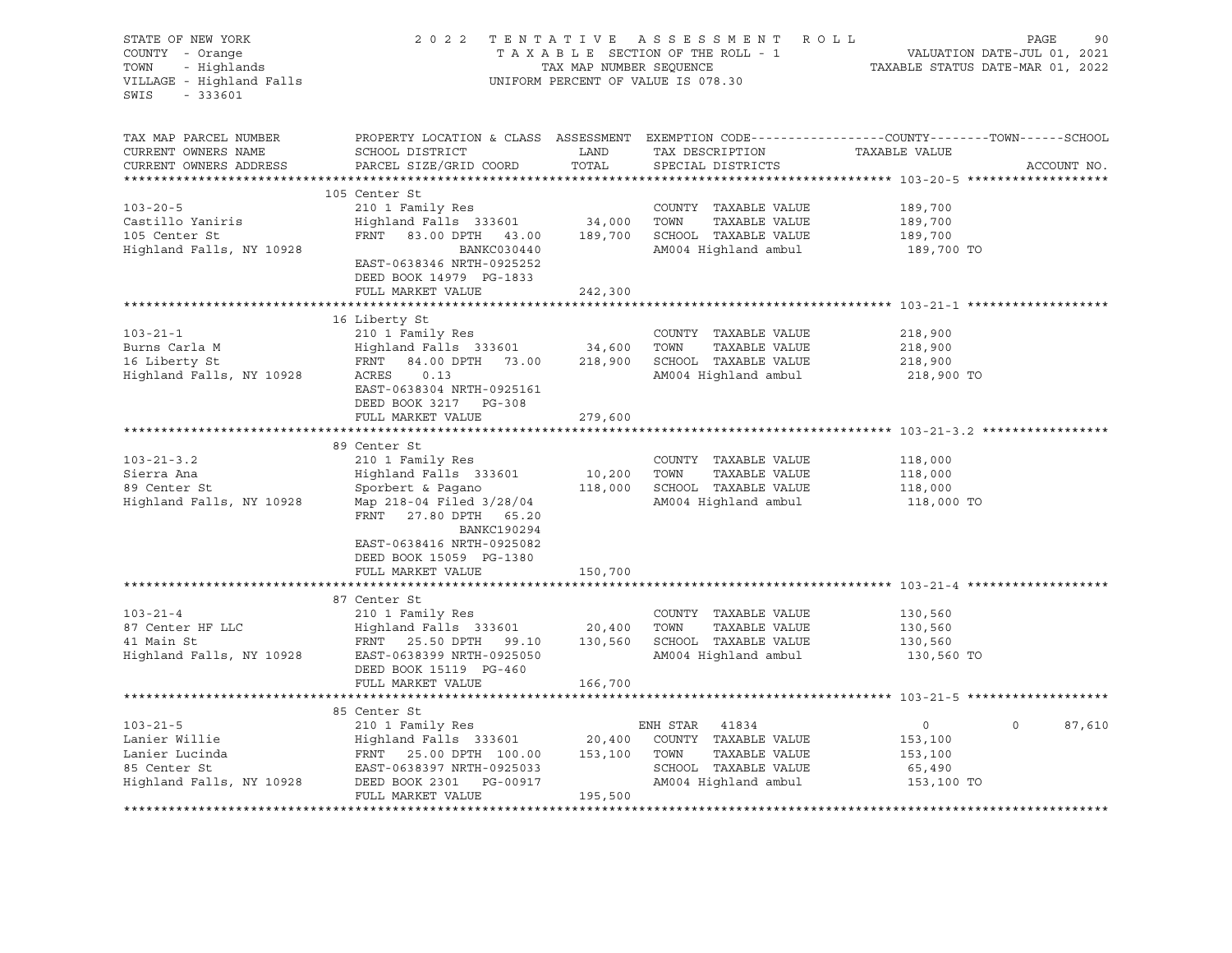## STATE OF NEW YORK 2 0 2 2 T E N T A T I V E A S S E S S M E N T R O L L PAGE 91 COUNTY - Orange T A X A B L E SECTION OF THE ROLL - 1 VALUATION DATE-JUL 01, 2021 TOWN - Highlands TAX MAP NUMBER SEQUENCE TAXABLE STATUS DATE-MAR 01, 2022 VILLAGE - Highland Falls UNIFORM PERCENT OF VALUE IS 078.30

| TAX MAP PARCEL NUMBER                                   | PROPERTY LOCATION & CLASS ASSESSMENT EXEMPTION CODE---------------COUNTY-------TOWN------SCHOOL |         |                             |               |          |             |
|---------------------------------------------------------|-------------------------------------------------------------------------------------------------|---------|-----------------------------|---------------|----------|-------------|
| CURRENT OWNERS NAME                                     | SCHOOL DISTRICT                                                                                 | LAND    | TAX DESCRIPTION             | TAXABLE VALUE |          |             |
| CURRENT OWNERS ADDRESS                                  | PARCEL SIZE/GRID COORD                                                                          | TOTAL   | SPECIAL DISTRICTS           |               |          | ACCOUNT NO. |
|                                                         |                                                                                                 |         |                             |               |          |             |
|                                                         | 83 Center St                                                                                    |         |                             |               |          |             |
| $103 - 21 - 6$                                          | 210 1 Family Res                                                                                |         | COUNTY TAXABLE VALUE        | 132,000       |          |             |
| U.S. Bank Trust NA Trste LSF9 Highland Falls 333601     |                                                                                                 | 27,200  | TAXABLE VALUE<br>TOWN       | 132,000       |          |             |
| $c$ / $\circ$ RESICAP                                   | FRNT 31.20 DPTH 105.50                                                                          | 132,000 | SCHOOL TAXABLE VALUE        | 132,000       |          |             |
| 3630 Peachtree Rd NE Ste 1500 EAST-0638391 NRTH-0924998 |                                                                                                 |         | AM004 Highland ambul        | 132,000 TO    |          |             |
| Atlanta, GA 30326                                       | DEED BOOK 14185 PG-107                                                                          |         |                             |               |          |             |
|                                                         | FULL MARKET VALUE                                                                               | 168,600 |                             |               |          |             |
|                                                         |                                                                                                 |         |                             |               |          |             |
|                                                         | 75 Center St                                                                                    |         |                             |               |          |             |
| $103 - 21 - 7.1$                                        | 210 1 Family Res                                                                                |         | BAS STAR<br>41854           | $\circ$       | $\circ$  | 35,090      |
| Njoqa Zachary                                           | Highland Falls 333601                                                                           | 23,800  | COUNTY TAXABLE VALUE        | 179,900       |          |             |
| 75 Center St                                            | Lt 1A-6 Affordable Housin                                                                       | 179,900 | TOWN<br>TAXABLE VALUE       | 179,900       |          |             |
| Highland Falls, NY 10928                                | Sub Map 268-99                                                                                  |         | SCHOOL TAXABLE VALUE        | 144,810       |          |             |
|                                                         | Ws Center St                                                                                    |         | AM004 Highland ambul        | 179,900 TO    |          |             |
|                                                         | FRNT<br>30.00 DPTH 105.00                                                                       |         |                             |               |          |             |
|                                                         | <b>BANKC190251</b>                                                                              |         |                             |               |          |             |
|                                                         | EAST-0638387 NRTH-0924972                                                                       |         |                             |               |          |             |
|                                                         | DEED BOOK 5456 PG-347                                                                           |         |                             |               |          |             |
|                                                         | FULL MARKET VALUE                                                                               | 229,800 |                             |               |          |             |
|                                                         |                                                                                                 |         |                             |               |          |             |
|                                                         | 73 Center St                                                                                    |         |                             |               |          |             |
| $103 - 21 - 8.1$                                        | 210 1 Family Res                                                                                |         | COUNTY TAXABLE VALUE        | 162,700       |          |             |
| Frain Christopher                                       | Highland Falls 333601 17,000                                                                    |         | TOWN<br>TAXABLE VALUE       | 162,700       |          |             |
| Frain Jade                                              | Lt 1A-5 Affordable Housin                                                                       | 162,700 | SCHOOL TAXABLE VALUE        | 162,700       |          |             |
| 19 Brookside Ave                                        | Sub Map 268-99                                                                                  |         | AM004 Highland ambul        | 162,700 TO    |          |             |
| Newburgh, NY 12550                                      | Ws Center St                                                                                    |         |                             |               |          |             |
|                                                         | FRNT<br>22.00 DPTH 94.00                                                                        |         |                             |               |          |             |
|                                                         | EAST-0638387 NRTH-0924950                                                                       |         |                             |               |          |             |
|                                                         | DEED BOOK 14349 PG-836                                                                          |         |                             |               |          |             |
|                                                         | FULL MARKET VALUE                                                                               | 207,800 |                             |               |          |             |
|                                                         |                                                                                                 |         |                             |               |          |             |
|                                                         | 71 Center St                                                                                    |         |                             |               |          |             |
| $103 - 21 - 8.2$                                        | 210 1 Family Res                                                                                |         | BAS STAR<br>41854           | $\circ$       | $\Omega$ | 35,090      |
| Leahy Deborah A                                         | Highland Falls 333601                                                                           |         | 17,000 COUNTY TAXABLE VALUE | 162,700       |          |             |
| 71 Center St                                            | Lt 1A-4 Affordable Housin                                                                       | 162,700 | TOWN<br>TAXABLE VALUE       | 162,700       |          |             |
| Highland Falls, NY 10928                                | Sub Map 268-99                                                                                  |         | SCHOOL TAXABLE VALUE        | 127,610       |          |             |
|                                                         | Ws Center St                                                                                    |         | AM004 Highland ambul        | 162,700 TO    |          |             |
|                                                         | FRNT<br>22.00 DPTH 94.00                                                                        |         |                             |               |          |             |
|                                                         | <b>BANKC160210</b>                                                                              |         |                             |               |          |             |
|                                                         | EAST-0638385 NRTH-0924927                                                                       |         |                             |               |          |             |
|                                                         | DEED BOOK 5453<br>PG-338                                                                        |         |                             |               |          |             |
|                                                         | FULL MARKET VALUE                                                                               | 207,800 |                             |               |          |             |
|                                                         |                                                                                                 |         |                             |               |          |             |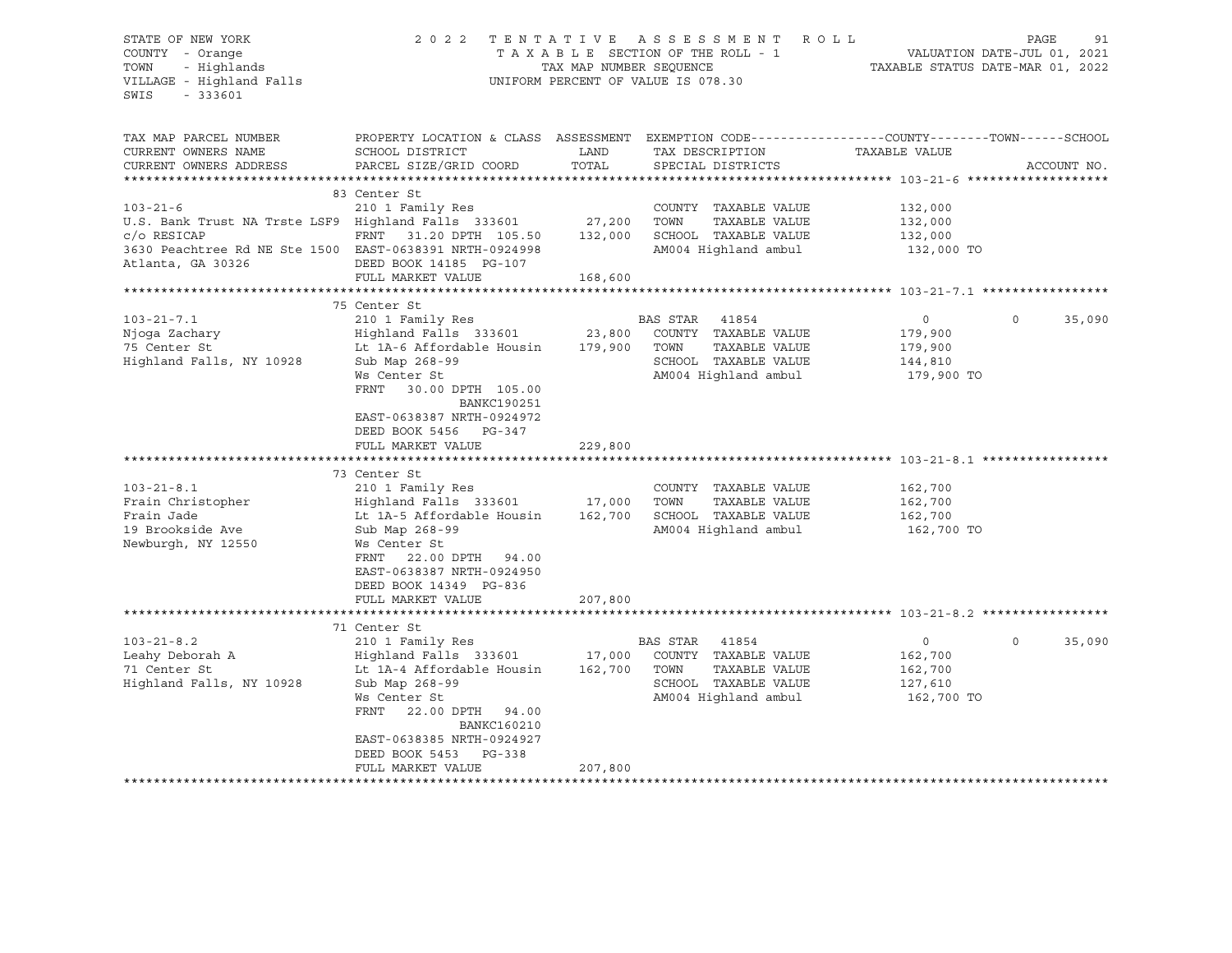| STATE OF NEW YORK<br>COUNTY - Orange<br>- Highlands<br>TOWN<br>VILLAGE - Highland Falls<br>SWIS<br>$-333601$                                                                                                                            |                                                                                                                                                                                                                                                                                                                                                                                                                                                                         | TAX MAP NUMBER SEQUENCE                                      | 2022 TENTATIVE ASSESSMENT ROLL<br>TAXABLE SECTION OF THE ROLL - 1<br>UNIFORM PERCENT OF VALUE IS 078.30                                                                                                                                                               | VALUATION DATE-JUL 01, 2021<br>TAXABLE STATUS DATE-MAR 01, 2022                                      | PAGE     | 92          |
|-----------------------------------------------------------------------------------------------------------------------------------------------------------------------------------------------------------------------------------------|-------------------------------------------------------------------------------------------------------------------------------------------------------------------------------------------------------------------------------------------------------------------------------------------------------------------------------------------------------------------------------------------------------------------------------------------------------------------------|--------------------------------------------------------------|-----------------------------------------------------------------------------------------------------------------------------------------------------------------------------------------------------------------------------------------------------------------------|------------------------------------------------------------------------------------------------------|----------|-------------|
| TAX MAP PARCEL NUMBER<br>CURRENT OWNERS NAME<br>CURRENT OWNERS ADDRESS                                                                                                                                                                  | PROPERTY LOCATION & CLASS ASSESSMENT EXEMPTION CODE----------------COUNTY-------TOWN-----SCHOOL<br>SCHOOL DISTRICT<br>PARCEL SIZE/GRID COORD                                                                                                                                                                                                                                                                                                                            | LAND<br>TOTAL                                                | TAX DESCRIPTION<br>SPECIAL DISTRICTS                                                                                                                                                                                                                                  | TAXABLE VALUE                                                                                        |          | ACCOUNT NO. |
| $103 - 21 - 8.3$<br>Adams Veronica<br>69 Center St<br>Highland Falls, NY 10928                                                                                                                                                          | 69 Center St<br>210 1 Family Res<br>Highland Falls 333601<br>Lt 1A-3 Affordable Housin<br>Sub Map 268-99<br>Ws Center St<br>FRNT 22.00 DPTH 94.00<br>EAST-0638382 NRTH-0924906<br>DEED BOOK 5469 PG-199<br>FULL MARKET VALUE                                                                                                                                                                                                                                            | 17,000<br>113,500<br>145,000                                 | COUNTY TAXABLE VALUE<br>TOWN<br>TAXABLE VALUE<br>SCHOOL TAXABLE VALUE<br>AM004 Highland ambul                                                                                                                                                                         | 113,500<br>113,500<br>113,500<br>113,500 TO                                                          |          |             |
|                                                                                                                                                                                                                                         |                                                                                                                                                                                                                                                                                                                                                                                                                                                                         |                                                              |                                                                                                                                                                                                                                                                       |                                                                                                      |          |             |
| $103 - 21 - 9.1$<br>Segura Claudio-Dionicio<br>Sequra Luz M<br>67 Center St<br>Highland Falls, NY 10928<br>$103 - 21 - 9.2$<br>Federal Nat'l Mortgage Assoc. Highland Falls 333601<br>4425 Ponce De Leon Blvd<br>Coral Gables, FL 33146 | 67 Center St<br>210 1 Family Res<br>Highland Falls 333601<br>Lt 1A-2 Affordable Housin<br>Sub Map 268-99<br>Ws Center St<br>FRNT<br>22.00 DPTH 94.00<br><b>BANKC190616</b><br>EAST-0638378 NRTH-0924885<br>DEED BOOK 5774 PG-260<br>FULL MARKET VALUE<br>65 Center St<br>210 1 Family Res<br>Lt 1A-1 Affordable Housin<br>Sub Map 268-99<br>Int Center St/schneider<br>FRNT 22.00 DPTH 94.00<br>EAST-0638371 NRTH-0924855<br>DEED BOOK 14691 PG-34<br>FULL MARKET VALUE | 17,000<br>113,500<br>145,000<br>17,000<br>117,900<br>150,600 | ENH STAR<br>41834<br>COUNTY TAXABLE VALUE<br>TAXABLE VALUE<br>TOWN<br>SCHOOL TAXABLE VALUE<br>AM004 Highland ambul<br>******************************** 103-21-9.2 **<br>COUNTY TAXABLE VALUE<br>TOWN<br>TAXABLE VALUE<br>SCHOOL TAXABLE VALUE<br>AM004 Highland ambul | $\circ$<br>113,500<br>113,500<br>25,890<br>113,500 TO<br>117,900<br>117,900<br>117,900<br>117,900 TO | $\Omega$ | 87,610      |
|                                                                                                                                                                                                                                         |                                                                                                                                                                                                                                                                                                                                                                                                                                                                         |                                                              |                                                                                                                                                                                                                                                                       |                                                                                                      |          |             |
| $103 - 21 - 10$<br>Graham Allen Jr<br>Graham Maria V<br>34 Schneider Ave<br>Highland Falls, NY 10928                                                                                                                                    | 34 Schneider Ave<br>210 1 Family Res<br>Highland Falls 333601<br>Affordable Housing<br>FRNT<br>58.00 DPTH 60.00<br>BANK<br>L<br>EAST-0638305 NRTH-0924878<br>DEED BOOK 5459 PG-191<br>FULL MARKET VALUE                                                                                                                                                                                                                                                                 | 27,200<br>217,700<br>278,000                                 | BAS STAR 41854<br>COUNTY TAXABLE VALUE<br>TOWN<br>TAXABLE VALUE<br>SCHOOL TAXABLE VALUE<br>AM004 Highland ambul                                                                                                                                                       | $\circ$<br>217,700<br>217,700<br>182,610<br>217,700 TO                                               | $\circ$  | 35,090      |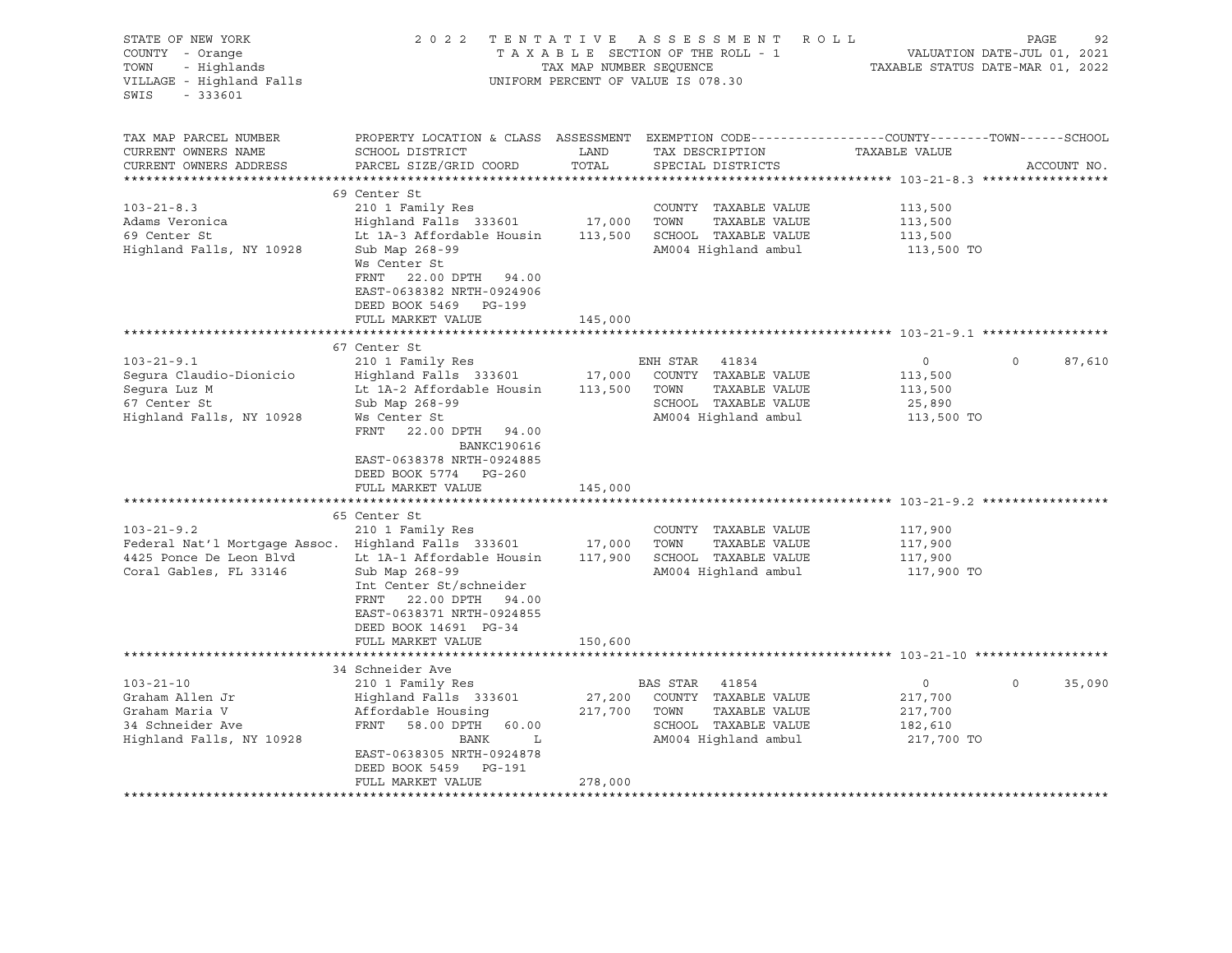## STATE OF NEW YORK 2 0 2 2 T E N T A T I V E A S S E S S M E N T R O L L PAGE 93 COUNTY - Orange T A X A B L E SECTION OF THE ROLL - 1 VALUATION DATE-JUL 01, 2021 TOWN - Highlands TAX MAP NUMBER SEQUENCE TAXABLE STATUS DATE-MAR 01, 2022 VILLAGE - Highland Falls UNIFORM PERCENT OF VALUE IS 078.30

| TAX MAP PARCEL NUMBER<br>CURRENT OWNERS NAME<br>CURRENT OWNERS ADDRESS                        | PROPERTY LOCATION & CLASS ASSESSMENT EXEMPTION CODE----------------COUNTY-------TOWN------SCHOOL<br>SCHOOL DISTRICT<br>PARCEL SIZE/GRID COORD                                                                                                                            | LAND<br>TOTAL      | TAX DESCRIPTION<br>SPECIAL DISTRICTS                                                                                                       | TAXABLE VALUE                                                                      |                              | ACCOUNT NO.            |
|-----------------------------------------------------------------------------------------------|--------------------------------------------------------------------------------------------------------------------------------------------------------------------------------------------------------------------------------------------------------------------------|--------------------|--------------------------------------------------------------------------------------------------------------------------------------------|------------------------------------------------------------------------------------|------------------------------|------------------------|
| $103 - 21 - 13$<br>Brown Enoch E<br>Brown Norma R<br>6 Liberty St<br>Highland Falls, NY 10928 | 6 Liberty St<br>FRNT 62.00 DPTH 114.00 168,800<br>EAST-0638295 NRTH-0924935<br>DEED BOOK 2060 PG-00816<br>FULL MARKET VALUE                                                                                                                                              | 215,600            | ENH STAR 41834<br>COUNTY TAXABLE VALUE<br>TOWN<br>TAXABLE VALUE<br>SCHOOL TAXABLE VALUE<br>AM004 Highland ambul 168,800 TO                 | $0 \qquad \qquad$<br>168,800<br>168,800<br>81,190                                  | $\Omega$                     | 87,610                 |
| $103 - 21 - 14$<br>Nor-Maul Realty Inc<br>Paul Troy                                           | 8 Liberty St<br>220 2 Family Res<br>42 Rose Dr<br>Highland Falls, NY 10928 DEED BOOK 1889 PG-00760<br>FULL MARKET VALUE                                                                                                                                                  | 155,900            | COUNTY TAXABLE VALUE<br>TOWN<br>TAXABLE VALUE<br>SCHOOL TAXABLE VALUE<br>AM004 Highland ambul                                              | 122,100<br>122,100<br>122,100<br>122,100 TO                                        |                              |                        |
| $103 - 21 - 15$<br>Herrera Ralph<br>Herrera Jennifer                                          | 10 Liberty St<br>210 1 Family Res<br>Highland Falls 333601 20,400<br>FRNT 28.00 DPTH 97.00<br>1608 Old Orchard St EAST-0638305 NRTH-0925010<br>West Harrison, NY 10604 DEED BOOK 11491 PG-1738<br>FULL MARKET VALUE                                                      | 132,700<br>169,500 | COUNTY TAXABLE VALUE<br>TOWN<br>TAXABLE VALUE<br>SCHOOL TAXABLE VALUE<br>AM004 Highland ambul                                              | 132,700<br>132,700<br>132,700<br>132,700 TO                                        |                              |                        |
| $103 - 21 - 16$<br>MillyDilly LLC<br>9 Haven Ct Apt 2<br>Nyack, NY 10960                      | 12 Liberty St<br>220 2 Family Res<br>Highland Falls 333601 34,400 TOWN<br>FRNT 52.00 DPTH 103.00<br>EAST-0638303 NRTH-0925053<br>DEED BOOK 14676 PG-1121<br>FULL MARKET VALUE                                                                                            | 233,700<br>298,500 | COUNTY TAXABLE VALUE<br>TAXABLE VALUE<br>SCHOOL TAXABLE VALUE<br>AM004 Highland ambul                                                      | 233,700<br>233,700<br>233,700<br>233,700 TO                                        |                              |                        |
| $103 - 21 - 17.2$<br>Terry Steven<br>91 Center St<br>Highland Falls, NY 10928                 | 91 Center St<br>210 1 Family Res<br>Highland Falls 333601 35,400 VET WAR T 41123<br>Sporbert & Pagano<br>Map 218-04 Filed 3/26/200<br>Center St<br>FRNT<br>21.90 DPTH 200.00<br>BANK0130172<br>EAST-0638350 NRTH-0925104<br>DEED BOOK 12890 PG-1649<br>FULL MARKET VALUE | 212,100            | VET WAR C 41122<br>166,100 BAS STAR 41854<br>COUNTY TAXABLE VALUE<br>TOWN<br>TAXABLE VALUE<br>SCHOOL TAXABLE VALUE<br>AM004 Highland ambul | 20,160<br>$\circ$<br>$\overline{0}$<br>145,940<br>154,580<br>131,010<br>166,100 TO | $\circ$<br>11,520<br>$\circ$ | 0<br>$\circ$<br>35,090 |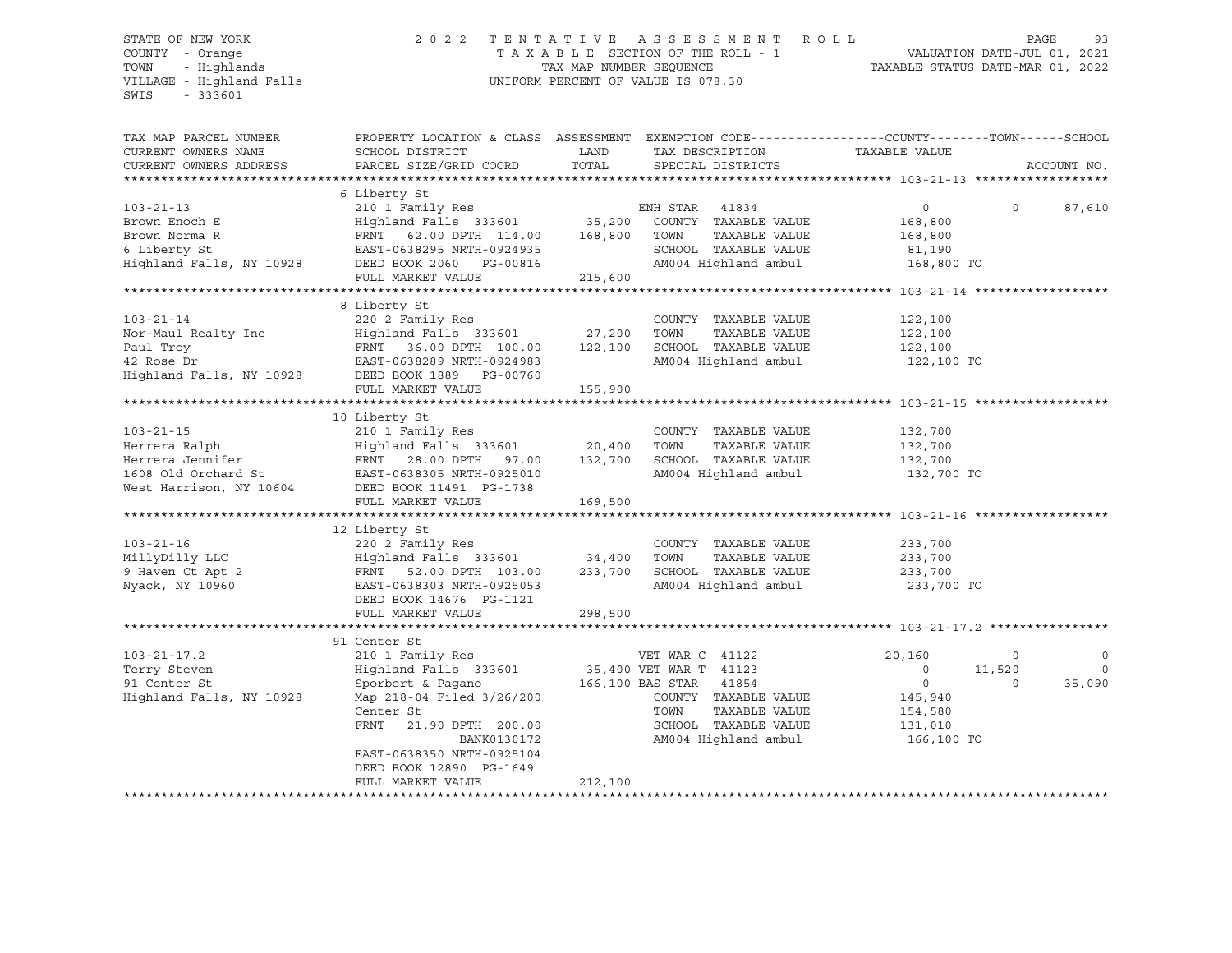| STATE OF NEW YORK<br>COUNTY - Orange<br>- Highlands<br>TOWN<br>VILLAGE - Highland Falls<br>SWIS<br>$-333601$ | 2 0 2 2                                                                                                                                      | TAX MAP NUMBER SEQUENCE | TENTATIVE ASSESSMENT ROLL<br>TAXABLE SECTION OF THE ROLL - 1<br>UNIFORM PERCENT OF VALUE IS 078.30 |                | PAGE<br>94<br>VALUATION DATE-JUL 01, 2021<br>TAXABLE STATUS DATE-MAR 01, 2022 |
|--------------------------------------------------------------------------------------------------------------|----------------------------------------------------------------------------------------------------------------------------------------------|-------------------------|----------------------------------------------------------------------------------------------------|----------------|-------------------------------------------------------------------------------|
| TAX MAP PARCEL NUMBER<br>CURRENT OWNERS NAME<br>CURRENT OWNERS ADDRESS                                       | PROPERTY LOCATION & CLASS ASSESSMENT EXEMPTION CODE---------------COUNTY-------TOWN------SCHOOL<br>SCHOOL DISTRICT<br>PARCEL SIZE/GRID COORD | LAND<br>TOTAL           | TAX DESCRIPTION<br>SPECIAL DISTRICTS                                                               | TAXABLE VALUE  | ACCOUNT NO.                                                                   |
|                                                                                                              | 22 Prospect St                                                                                                                               |                         |                                                                                                    |                |                                                                               |
| $103 - 22 - 1$                                                                                               | 210 1 Family Res                                                                                                                             |                         | COUNTY TAXABLE VALUE                                                                               | 162,000        |                                                                               |
| Murchison Joshua A                                                                                           | Highland Falls 333601                                                                                                                        | 34,000                  | TAXABLE VALUE<br>TOWN                                                                              | 162,000        |                                                                               |
| 22 Prospect St                                                                                               | Lt 4 Lambert Kleitz Sub                                                                                                                      | 162,000                 | SCHOOL TAXABLE VALUE                                                                               | 162,000        |                                                                               |
| Highland Falls, NY 10928                                                                                     | FRNT<br>35.00 DPTH 103.00<br>BANK<br>L                                                                                                       |                         | AM004 Highland ambul                                                                               | 162,000 TO     |                                                                               |
|                                                                                                              | EAST-0638183 NRTH-0925544<br>DEED BOOK 14365 PG-1575                                                                                         |                         |                                                                                                    |                |                                                                               |
|                                                                                                              | FULL MARKET VALUE                                                                                                                            | 206,900                 |                                                                                                    |                |                                                                               |
|                                                                                                              | 31 Liberty St                                                                                                                                |                         |                                                                                                    |                |                                                                               |
| $103 - 22 - 2$                                                                                               | 210 1 Family Res                                                                                                                             |                         | BAS STAR<br>41854                                                                                  | $\overline{0}$ | 35,090<br>$\circ$                                                             |
| Ramus James M                                                                                                | Highland Falls 333601                                                                                                                        | 34,400                  | COUNTY TAXABLE VALUE                                                                               | 127,100        |                                                                               |
| 31 Liberty St                                                                                                | Lt 3 Lambert Kleitz Sub 127,100                                                                                                              |                         | TAXABLE VALUE<br>TOWN                                                                              | 127,100        |                                                                               |
| Highland Falls, NY 10928                                                                                     | FRNT<br>51.00 DPTH 100.00                                                                                                                    |                         | SCHOOL TAXABLE VALUE                                                                               | 92,010         |                                                                               |
|                                                                                                              | EAST-0638263 NRTH-0925558                                                                                                                    |                         | AM004 Highland ambul                                                                               | 127,100 TO     |                                                                               |
|                                                                                                              | DEED BOOK 5030 PG-111                                                                                                                        |                         |                                                                                                    |                |                                                                               |
|                                                                                                              | FULL MARKET VALUE                                                                                                                            | 162,300                 |                                                                                                    |                |                                                                               |
|                                                                                                              | 29 Liberty St                                                                                                                                |                         |                                                                                                    |                |                                                                               |
| $103 - 22 - 3$                                                                                               | 210 1 Family Res                                                                                                                             |                         | BAS STAR 41854                                                                                     | $\circ$        | $\circ$<br>35,090                                                             |
| Goreau Stefan                                                                                                | Highland Falls 333601                                                                                                                        | 34,400                  | COUNTY TAXABLE VALUE                                                                               | 219,750        |                                                                               |
| Goreau Cheryl                                                                                                | Lt 2 Lambert Kleitz Sub                                                                                                                      | 219,750                 | TAXABLE VALUE<br>TOWN                                                                              | 219,750        |                                                                               |
| 29 Liberty St                                                                                                | FRNT<br>50.00 DPTH 98.00                                                                                                                     |                         | SCHOOL TAXABLE VALUE                                                                               | 184,660        |                                                                               |
| Highland Falls, NY 10928                                                                                     | ACRES<br>0.12 BANK0030631                                                                                                                    |                         | AM004 Highland ambul                                                                               | 219,750 TO     |                                                                               |
|                                                                                                              | EAST-0638248 NRTH-0925510                                                                                                                    |                         |                                                                                                    |                |                                                                               |
|                                                                                                              | DEED BOOK 6191 PG-76                                                                                                                         |                         |                                                                                                    |                |                                                                               |
|                                                                                                              | FULL MARKET VALUE                                                                                                                            | 280,700                 |                                                                                                    |                |                                                                               |
|                                                                                                              |                                                                                                                                              |                         |                                                                                                    |                |                                                                               |
|                                                                                                              | 25 Liberty St                                                                                                                                |                         |                                                                                                    |                |                                                                               |
| $103 - 22 - 4$                                                                                               | 280 Res Multiple                                                                                                                             |                         | COUNTY TAXABLE VALUE                                                                               | 238,100        |                                                                               |
| Munoz Christian                                                                                              | Highland Falls 333601                                                                                                                        | 49,400                  | TOWN<br>TAXABLE VALUE                                                                              | 238,100        |                                                                               |
| Munoz Irene                                                                                                  | Lt 1 Lambert Kleitz Sub                                                                                                                      | 238,100                 | SCHOOL TAXABLE VALUE                                                                               | 238,100        |                                                                               |
| 1430 76th St                                                                                                 | FRNT<br>66.10 DPTH 105.40                                                                                                                    |                         | AM004 Highland ambul                                                                               | 238,100 TO     |                                                                               |
| Brooklyn, NY 11228                                                                                           | <b>BANKC170031</b>                                                                                                                           |                         |                                                                                                    |                |                                                                               |
|                                                                                                              | EAST-0638239 NRTH-0925405<br>DEED BOOK 14596 PG-394                                                                                          |                         |                                                                                                    |                |                                                                               |
|                                                                                                              | FULL MARKET VALUE                                                                                                                            | 304,100                 |                                                                                                    |                |                                                                               |
|                                                                                                              |                                                                                                                                              |                         |                                                                                                    |                |                                                                               |
|                                                                                                              | 21 Liberty St                                                                                                                                |                         |                                                                                                    |                |                                                                               |
| $103 - 22 - 5$                                                                                               | 220 2 Family Res                                                                                                                             |                         | COUNTY<br>TAXABLE VALUE                                                                            | 193,000        |                                                                               |
| Sanchez Andrea                                                                                               | Highland Falls 333601                                                                                                                        | 30,600                  | TOWN<br>TAXABLE VALUE                                                                              | 193,000        |                                                                               |
| 72 Lafayette Ave                                                                                             | FRNT 102.00 DPTH<br>50.00                                                                                                                    | 193,000                 | SCHOOL TAXABLE VALUE                                                                               | 193,000        |                                                                               |
| Suffern, NY 10901                                                                                            | EAST-0638238 NRTH-0925314                                                                                                                    |                         | AM004 Highland ambul                                                                               | 193,000 TO     |                                                                               |
|                                                                                                              | DEED BOOK 14645 PG-38<br>FULL MARKET VALUE                                                                                                   | 246,500                 |                                                                                                    |                |                                                                               |
|                                                                                                              |                                                                                                                                              |                         |                                                                                                    |                |                                                                               |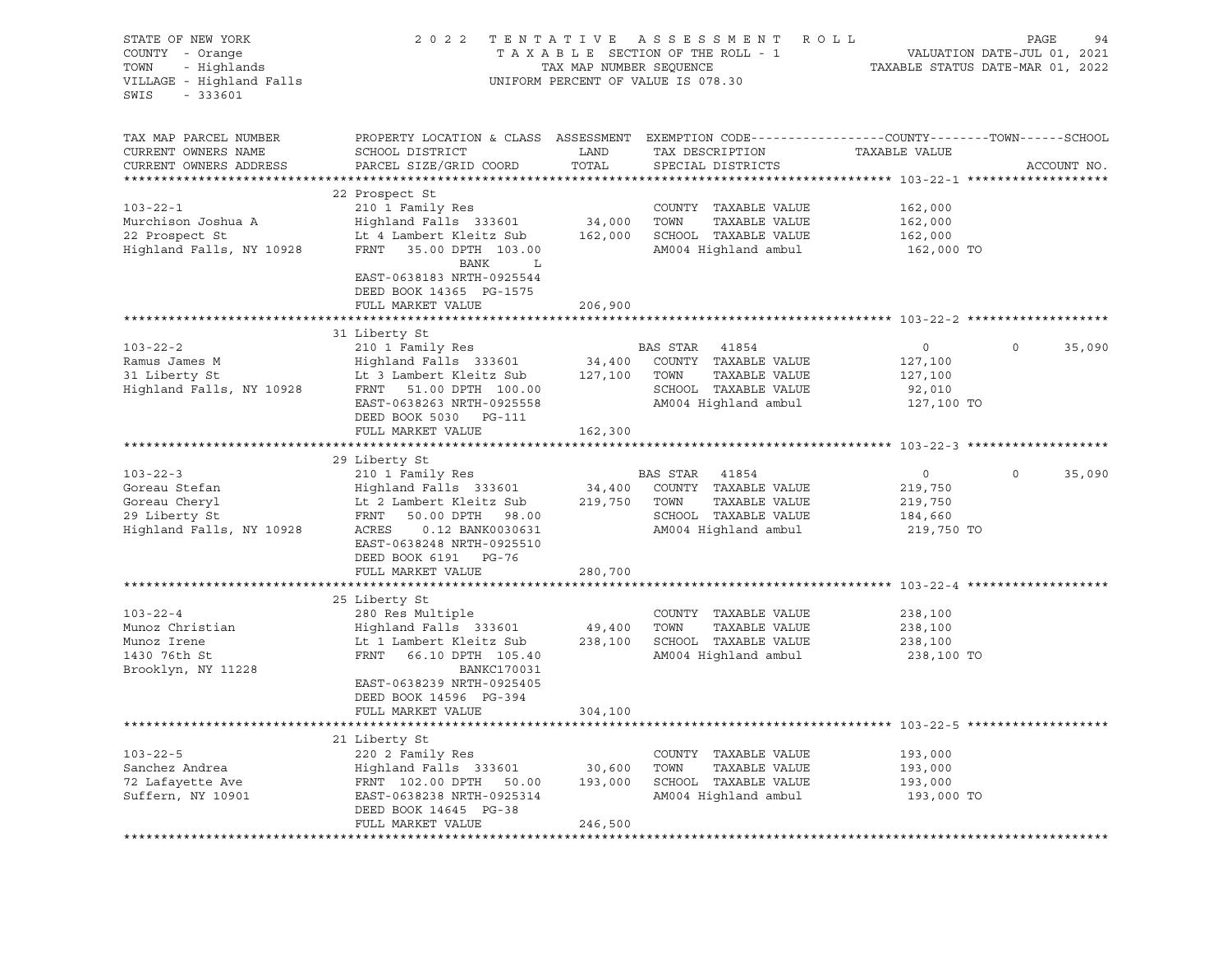## STATE OF NEW YORK 2 0 2 2 T E N T A T I V E A S S E S S M E N T R O L L PAGE 95 COUNTY - Orange T A X A B L E SECTION OF THE ROLL - 1 VALUATION DATE-JUL 01, 2021 TOWN - Highlands TAX MAP NUMBER SEQUENCE TAXABLE STATUS DATE-MAR 01, 2022 VILLAGE - Highland Falls UNIFORM PERCENT OF VALUE IS 078.30

| TAX MAP PARCEL NUMBER<br>CURRENT OWNERS NAME<br>CURRENT OWNERS ADDRESS                              | PROPERTY LOCATION & CLASS ASSESSMENT<br>SCHOOL DISTRICT<br>PARCEL SIZE/GRID COORD                                                                                                                                                                          | LAND<br>TOTAL      | EXEMPTION CODE-----------------COUNTY--------TOWN------SCHOOL<br>TAX DESCRIPTION TAXABLE VALUE<br>SPECIAL DISTRICTS |                                                                                    |                               | ACCOUNT NO.                  |
|-----------------------------------------------------------------------------------------------------|------------------------------------------------------------------------------------------------------------------------------------------------------------------------------------------------------------------------------------------------------------|--------------------|---------------------------------------------------------------------------------------------------------------------|------------------------------------------------------------------------------------|-------------------------------|------------------------------|
| $103 - 22 - 6$<br>Zzie Richard<br>60 Kleitz Ave<br>Highland Falls, NY 10928                         | 23 Sweezy Ave<br>210 1 Family Res<br>Highland Falls 333601 34,200<br>FRNT 50.00 DPTH 100.00<br>EAST-0638200 NRTH-0925341<br>DEED BOOK 13352 PG-1546<br>FULL MARKET VALUE                                                                                   | 140,500<br>179,400 | COUNTY TAXABLE VALUE<br>TOWN<br>TAXABLE VALUE<br>SCHOOL TAXABLE VALUE<br>AM004 Highland ambul                       | 140,500<br>140,500<br>140,500<br>140,500 TO                                        |                               |                              |
| $103 - 22 - 7$<br>Ryan Donal<br>48 Maple Ln<br>Blauvelt, NY 10913                                   | 21 Sweezy Ave<br>210 1 Family Res<br>Highland Falls 333601 34,200<br>FRNT 50.00 DPTH 100.00 188,100<br>EAST-0638163 NRTH-0925367<br>DEED BOOK 14265 PG-911<br>FULL MARKET VALUE                                                                            | 240,200            | COUNTY TAXABLE VALUE<br>TOWN<br>TAXABLE VALUE<br>SCHOOL TAXABLE VALUE<br>AM004 Highland ambul                       | 188,100<br>188,100<br>188,100<br>188,100 TO                                        |                               |                              |
| $103 - 22 - 8$<br>Cox-Dubose Linda<br>19 Sweezy Ave<br>Highland Falls, NY 10928                     | 19 Sweezy Ave<br>210 1 Family Res<br>Highland Falls 333601 34,200<br>FRNT 50.00 DPTH 100.00<br>EAST-0638124 NRTH-0925394<br>DEED BOOK 5228 PG-291<br>FULL MARKET VALUE                                                                                     | 166,600<br>212,800 | ENH STAR<br>41834<br>COUNTY TAXABLE VALUE<br>TOWN<br>TAXABLE VALUE<br>SCHOOL TAXABLE VALUE<br>AM004 Highland ambul  | $\Omega$<br>166,600<br>166,600<br>78,990<br>166,600 TO                             | $\Omega$                      | 87,610                       |
|                                                                                                     | ************************************                                                                                                                                                                                                                       |                    | *************************                                                                                           | ******************** 103-22-9 ********                                             |                               |                              |
| $103 - 22 - 9$<br>Scott Kenneth A<br>Scott Jeannette M<br>27 Liberty St<br>Highland Falls, NY 10928 | 27 Liberty St<br>210 1 Family Res<br>Highland Falls 333601 35,100 VET WAR T 41123<br>Lt 5 Lambert Kleitz Sub 219,100 BAS STAR 41854<br>FRNT<br>60.00 DPTH 154.00<br>BANKC230070<br>EAST-0638210 NRTH-0925462<br>DEED BOOK 4845 PG-156<br>FULL MARKET VALUE | 279,800            | VET WAR C 41122<br>COUNTY TAXABLE VALUE<br>TOWN<br>TAXABLE VALUE<br>SCHOOL TAXABLE VALUE<br>AM004 Highland ambul    | 20,160<br>$\circ$<br>$\overline{0}$<br>198,940<br>207,580<br>184,010<br>219,100 TO | $\circ$<br>11,520<br>$\Omega$ | $\circ$<br>$\circ$<br>35,090 |
|                                                                                                     |                                                                                                                                                                                                                                                            |                    |                                                                                                                     |                                                                                    |                               |                              |
| $103 - 23 - 1$<br>Deeqan Michael<br>4 River Rd<br>Tomkins Cove, NY 10986                            | 10 Prospect St<br>210 1 Family Res<br>Highland Falls 333601 23,800<br>FRNT 50.00 DPTH 74.00<br>EAST-0638075 NRTH-0925288<br>DEED BOOK 14071 PG-657<br>FULL MARKET VALUE                                                                                    | 152,000<br>194,100 | COUNTY TAXABLE VALUE<br>TOWN<br>TAXABLE VALUE<br>SCHOOL TAXABLE VALUE<br>AM004 Highland ambul                       | 152,000<br>152,000<br>152,000<br>152,000 TO                                        |                               |                              |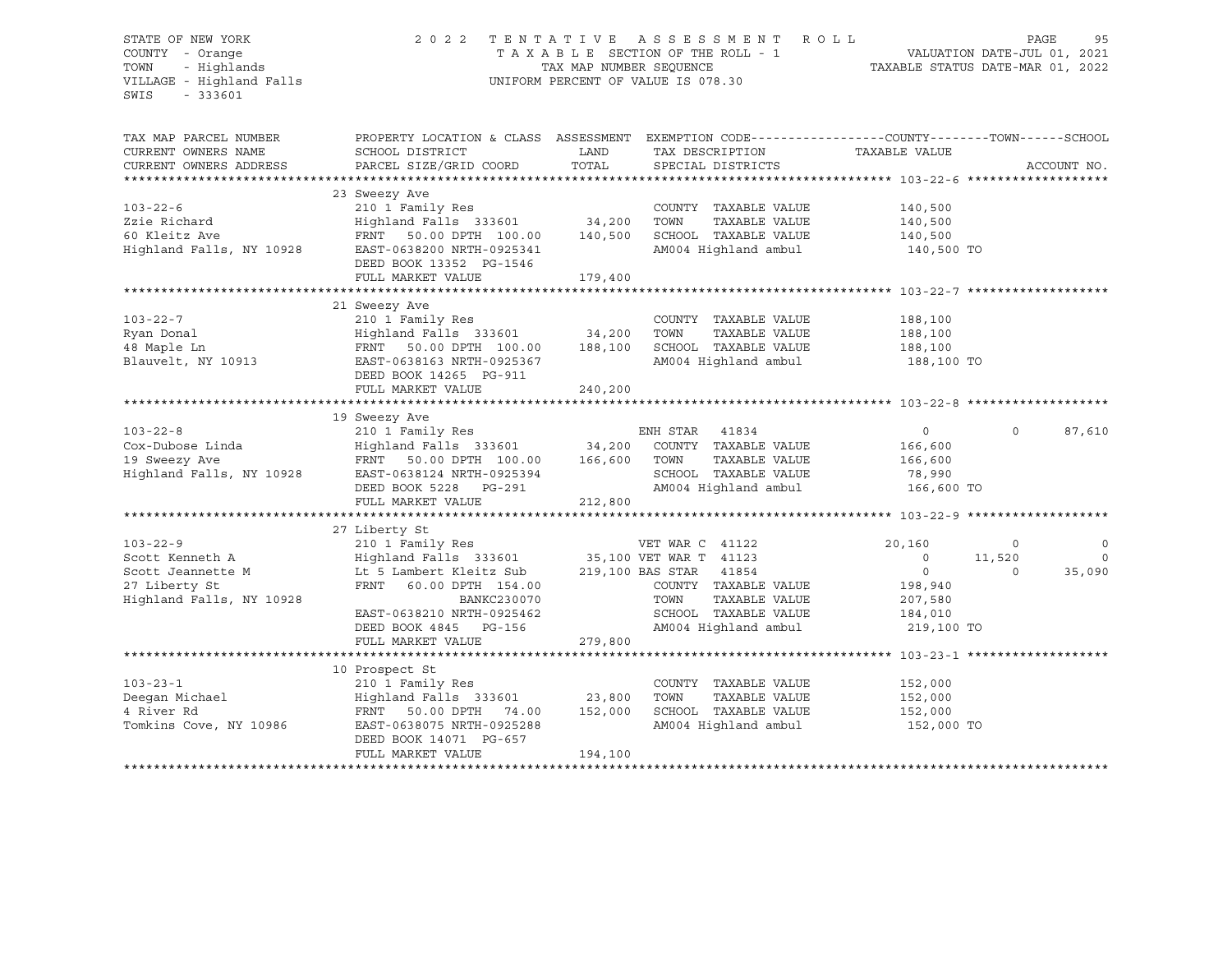| STATE OF NEW YORK<br>COUNTY - Orange<br>COUNTY - Orange<br>TOWN - Highlands<br>VILLAGE - Highland Falls<br>SWIS<br>$-333601$ |                                                                                                                                                                                  | TAX MAP NUMBER SEQUENCE | 2022 TENTATIVE ASSESSMENT ROLL<br>TAXABLE SECTION OF THE ROLL - 1<br>UNIFORM PERCENT OF VALUE IS 078.30 | PAGE<br>96<br>VALUATION DATE-JUL 01, 2021<br>TAXABLE STATUS DATE-MAR 01, 2022                                                   |
|------------------------------------------------------------------------------------------------------------------------------|----------------------------------------------------------------------------------------------------------------------------------------------------------------------------------|-------------------------|---------------------------------------------------------------------------------------------------------|---------------------------------------------------------------------------------------------------------------------------------|
| TAX MAP PARCEL NUMBER<br>CURRENT OWNERS NAME<br>CURRENT OWNERS ADDRESS                                                       | SCHOOL DISTRICT<br>PARCEL SIZE/GRID COORD                                                                                                                                        | LAND<br>TOTAL           | TAX DESCRIPTION<br>SPECIAL DISTRICTS                                                                    | PROPERTY LOCATION & CLASS ASSESSMENT EXEMPTION CODE----------------COUNTY-------TOWN-----SCHOOL<br>TAXABLE VALUE<br>ACCOUNT NO. |
| $103 - 23 - 2$<br>Berg Adam James<br>8 Tartan Ct<br>Conroe, TX 77301                                                         | 22 Sweezy Ave<br>210 1 Family Res<br>Highland Falls 333601 17,000 TOWN<br>FRNT 60.00 DPTH 53.00<br>BANKC080370<br>EAST-0638108 NRTH-0925272<br>DEED BOOK 14751 PG-1397           | 212,900                 | COUNTY TAXABLE VALUE<br>TAXABLE VALUE<br>SCHOOL TAXABLE VALUE<br>AM004 Highland ambul                   | 212,900<br>212,900<br>212,900<br>212,900 TO                                                                                     |
|                                                                                                                              | FULL MARKET VALUE                                                                                                                                                                | 271,900                 |                                                                                                         |                                                                                                                                 |
| $103 - 23 - 3$<br>Kowalewski Boqdan<br>68 Concord Dr<br>Mahopac, NY 10541                                                    | 17 Liberty St<br>210 1 Family Res<br>Highland Falls 333601 34,200<br>FRNT 40.00 DPTH 100.00 161,000<br>EAST-0638184 NRTH-0925222<br>DEED BOOK 14699 PG-1228<br>FULL MARKET VALUE | 205,600                 | COUNTY TAXABLE VALUE<br>TOWN<br>TAXABLE VALUE<br>SCHOOL TAXABLE VALUE<br>AM004 Highland ambul           | 161,000<br>161,000<br>161,000<br>161,000 TO                                                                                     |
| $103 - 23 - 4$<br>Burns, Loretta R, Carla M and Highland Falls 333601<br>16 Liberty St<br>Highland Falls, NY 10928           | Liberty St<br>311 Res vac land<br>FRNT 49.00 DPTH 100.00<br>EAST-0638176 NRTH-0925179<br>DEED BOOK 13298 PG-1174<br>FULL MARKET VALUE                                            | 17,600<br>22,500        | COUNTY TAXABLE VALUE<br>TOWN<br>TAXABLE VALUE<br>17,600 SCHOOL TAXABLE VALUE<br>AM004 Highland ambul    | 17,600<br>17,600<br>17,600<br>17,600 TO                                                                                         |
|                                                                                                                              | ********************                                                                                                                                                             | *************           |                                                                                                         | ******************************** 103-23-5 *******                                                                               |
| $103 - 23 - 5$<br>Colonell Lynn Ann<br>14 Brookwood Dr<br>Saratoga Springs, NY 12866                                         | Liberty St<br>311 Res vac land<br>Highland Falls 333601<br>FRNT 50.00 DPTH 75.00<br>EAST-0638175 NRTH-0925126<br>DEED BOOK 3620 PG-64<br>FULL MARKET VALUE                       | 3,600<br>3,600<br>4,600 | COUNTY TAXABLE VALUE<br>TOWN<br>TAXABLE VALUE<br>SCHOOL TAXABLE VALUE<br>AM004 Highland ambul           | 3,600<br>3,600<br>3,600<br>3,600 TO                                                                                             |
|                                                                                                                              |                                                                                                                                                                                  |                         |                                                                                                         |                                                                                                                                 |
| $103 - 23 - 6$<br>Saratoga Springs, NY 12866                                                                                 | 11 Liberty St<br>210 1 Family Res<br>Highland Falls 333601 34,200<br>EAST-0638162 NRTH-0925079<br>DEED BOOK 2583 PG-00320<br>FULL MARKET VALUE                                   | 208,900<br>266,800      | COUNTY TAXABLE VALUE<br>TAXABLE VALUE<br>TOWN<br>SCHOOL TAXABLE VALUE<br>AM004 Highland ambul           | 208,900<br>208,900<br>208,900<br>208,900 TO                                                                                     |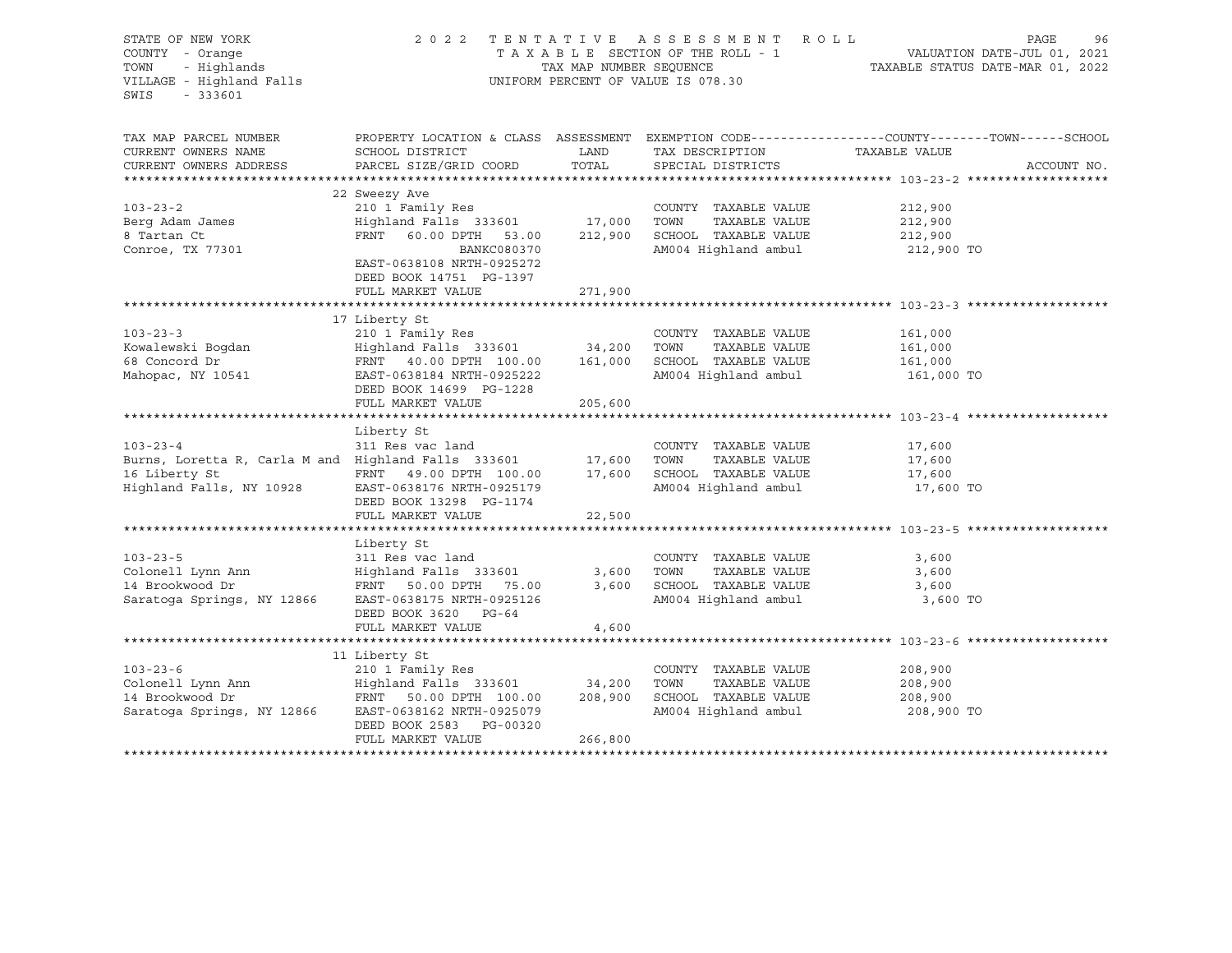| STATE OF NEW YORK                                                  | 2 0 2 2                                                       |                                                                 | TENTATIVE ASSESSMENT ROLL<br>TAXABLE SECTION OF THE ROLL - 1 | PAGE                                                                                            | 97          |
|--------------------------------------------------------------------|---------------------------------------------------------------|-----------------------------------------------------------------|--------------------------------------------------------------|-------------------------------------------------------------------------------------------------|-------------|
| COUNTY - Orange<br>- Highlands<br>TOWN<br>VILLAGE - Highland Falls | TAX MAP NUMBER SEOUENCE<br>UNIFORM PERCENT OF VALUE IS 078.30 | VALUATION DATE-JUL 01, 2021<br>TAXABLE STATUS DATE-MAR 01, 2022 |                                                              |                                                                                                 |             |
| SWIS<br>$-333601$                                                  |                                                               |                                                                 |                                                              |                                                                                                 |             |
| TAX MAP PARCEL NUMBER                                              |                                                               |                                                                 |                                                              | PROPERTY LOCATION & CLASS ASSESSMENT EXEMPTION CODE----------------COUNTY-------TOWN-----SCHOOL |             |
| CURRENT OWNERS NAME                                                | SCHOOL DISTRICT                                               | LAND                                                            | TAX DESCRIPTION                                              | TAXABLE VALUE                                                                                   |             |
| CURRENT OWNERS ADDRESS                                             | PARCEL SIZE/GRID COORD                                        | TOTAL                                                           | SPECIAL DISTRICTS                                            |                                                                                                 | ACCOUNT NO. |
| *************************                                          | 9 Liberty St                                                  |                                                                 |                                                              |                                                                                                 |             |
| $103 - 23 - 7$                                                     | 220 2 Family Res                                              |                                                                 | ENH STAR 41834                                               | $\overline{0}$<br>$\Omega$                                                                      | 87,610      |
| Adams Annie                                                        | Highland Falls 333601                                         | 34,200                                                          | COUNTY TAXABLE VALUE                                         | 230,600                                                                                         |             |
| 9 Liberty St                                                       | FRNT 50.00 DPTH 100.00                                        |                                                                 | 230,600 TOWN<br>TAXABLE VALUE                                | 230,600                                                                                         |             |
| Highland Falls, NY 10928                                           | EAST-0638148 NRTH-0925033                                     |                                                                 | SCHOOL TAXABLE VALUE                                         | 142,990                                                                                         |             |
|                                                                    | DEED BOOK 2276 PG-00369                                       |                                                                 | AM004 Highland ambul                                         | 230,600 TO                                                                                      |             |
|                                                                    | FULL MARKET VALUE                                             | 294,500                                                         |                                                              |                                                                                                 |             |
|                                                                    |                                                               |                                                                 |                                                              |                                                                                                 |             |
| $103 - 23 - 8$                                                     | 42 Schneider Ave<br>210 1 Family Res                          |                                                                 | COUNTY TAXABLE VALUE                                         | 234,300                                                                                         |             |
| Norfleet Roosevelt                                                 | Highland Falls 333601                                         | 35,800                                                          | TOWN<br>TAXABLE VALUE                                        | 234,300                                                                                         |             |
| Norfleet Ronald                                                    | Ronald Norfleet 25% Int.                                      | 234,300                                                         | SCHOOL TAXABLE VALUE                                         | 234,300                                                                                         |             |
| PO Box 511                                                         | L2779P126 & Roosevelt Nor                                     |                                                                 | AM004 Highland ambul                                         | 234,300 TO                                                                                      |             |
| Gibsonia, PA 15044                                                 | 75% L14364P1040, L14414P10                                    |                                                                 |                                                              |                                                                                                 |             |
|                                                                    | FRNT 111.00 DPTH 76.00                                        |                                                                 |                                                              |                                                                                                 |             |
|                                                                    | EAST-0638157 NRTH-0924962                                     |                                                                 |                                                              |                                                                                                 |             |
|                                                                    | DEED BOOK 14414 PG-1018                                       |                                                                 |                                                              |                                                                                                 |             |
|                                                                    | FULL MARKET VALUE                                             | 299,200                                                         |                                                              |                                                                                                 |             |
|                                                                    | 44 Schneider Ave                                              |                                                                 |                                                              |                                                                                                 |             |
| $103 - 23 - 9$                                                     | 210 1 Family Res                                              |                                                                 | COUNTY TAXABLE VALUE                                         | 112,000                                                                                         |             |
| Olivia Quality Homes LLC                                           | Highland Falls 333601                                         | 23,800                                                          | TAXABLE VALUE<br>TOWN                                        | 112,000                                                                                         |             |
| 16 McCullums Ln                                                    | FRNT 50.00 DPTH 71.50                                         | 112,000                                                         | SCHOOL TAXABLE VALUE                                         | 112,000                                                                                         |             |
| Highland Falls, NY 10928                                           | EAST-0638108 NRTH-0924998                                     |                                                                 | AM004 Highland ambul                                         | 112,000 TO                                                                                      |             |
|                                                                    | DEED BOOK 14156 PG-1123                                       |                                                                 |                                                              |                                                                                                 |             |
|                                                                    | FULL MARKET VALUE                                             | 143,000                                                         |                                                              |                                                                                                 |             |
|                                                                    | 46 Schneider Ave                                              |                                                                 |                                                              |                                                                                                 |             |
| $103 - 23 - 10$                                                    | 210 1 Family Res                                              |                                                                 | COUNTY TAXABLE VALUE                                         | 231,300                                                                                         |             |
| Tatum Helen B                                                      | Highland Falls 333601 34,600                                  |                                                                 | TOWN<br>TAXABLE VALUE                                        | 231,300                                                                                         |             |
| Tatum Leon                                                         | FRNT 60.00 DPTH 120.00                                        | 231,300                                                         | SCHOOL TAXABLE VALUE                                         | 231,300                                                                                         |             |
| 46 Schneider Ave                                                   | EAST-0638078 NRTH-0925057                                     |                                                                 | AM004 Highland ambul                                         | 231,300 TO                                                                                      |             |
| Highland Falls, NY 10928                                           | DEED BOOK 1417 PG-00187                                       |                                                                 |                                                              |                                                                                                 |             |
|                                                                    | FULL MARKET VALUE                                             | 295,400                                                         |                                                              |                                                                                                 |             |
|                                                                    |                                                               | **************                                                  |                                                              |                                                                                                 |             |
|                                                                    | 50 Schneider Ave                                              |                                                                 |                                                              |                                                                                                 |             |
| $103 - 23 - 11$                                                    | 210 1 Family Res                                              |                                                                 | COUNTY TAXABLE VALUE                                         | 161,800                                                                                         |             |
| Lewis Antwon D<br>50 Schneider Ave                                 | Highland Falls 333601                                         | 27,200<br>161,800                                               | TOWN<br>TAXABLE VALUE<br>SCHOOL TAXABLE VALUE                | 161,800                                                                                         |             |
| Highland Falls, NY 10928                                           | FRNT 50.00 DPTH 60.00<br>EAST-0638036 NRTH-0925088            |                                                                 | AM004 Highland ambul                                         | 161,800<br>161,800 TO                                                                           |             |
|                                                                    | DEED BOOK 15170 PG-1090                                       |                                                                 |                                                              |                                                                                                 |             |
|                                                                    | FULL MARKET VALUE                                             | 206,600                                                         |                                                              |                                                                                                 |             |
|                                                                    |                                                               |                                                                 |                                                              |                                                                                                 |             |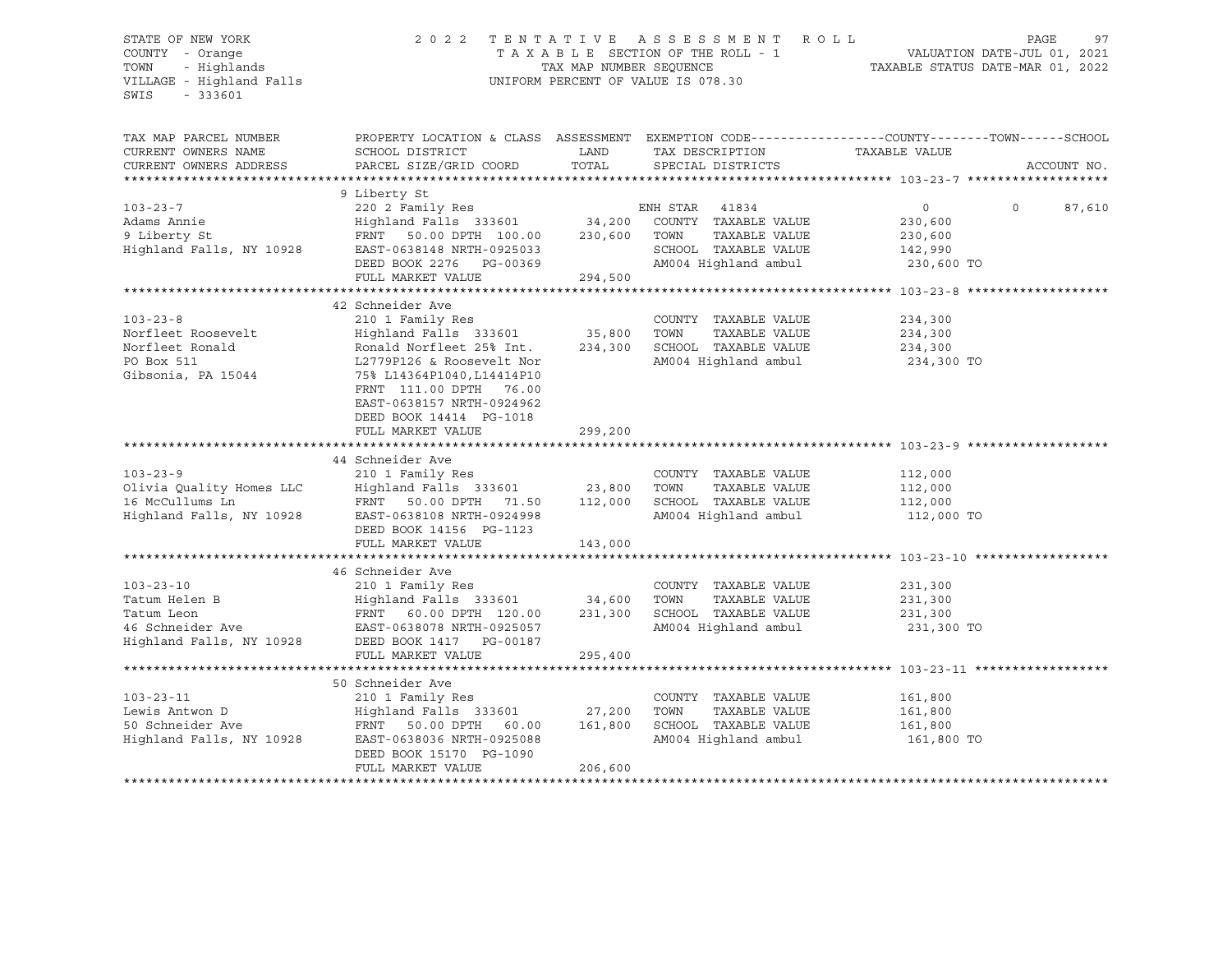| STATE OF NEW YORK<br>COUNTY - Orange<br>- Highlands<br>TOWN<br>VILLAGE - Highland Falls<br>$-333601$<br>SWIS |                                                                                                                                                                         | TAX MAP NUMBER SEQUENCE | 2022 TENTATIVE ASSESSMENT ROLL<br>TAXABLE SECTION OF THE ROLL - 1<br>UNIFORM PERCENT OF VALUE IS 078.30            | PAGE<br>VALUATION DATE-JUL 01, 2021<br>TAXABLE STATUS DATE-MAR 01, 2022                                           | 98          |
|--------------------------------------------------------------------------------------------------------------|-------------------------------------------------------------------------------------------------------------------------------------------------------------------------|-------------------------|--------------------------------------------------------------------------------------------------------------------|-------------------------------------------------------------------------------------------------------------------|-------------|
| TAX MAP PARCEL NUMBER<br>CURRENT OWNERS NAME<br>CURRENT OWNERS ADDRESS                                       | SCHOOL DISTRICT<br>PARCEL SIZE/GRID COORD                                                                                                                               | LAND<br>TOTAL           | TAX DESCRIPTION<br>SPECIAL DISTRICTS                                                                               | PROPERTY LOCATION & CLASS ASSESSMENT EXEMPTION CODE----------------COUNTY-------TOWN------SCHOOL<br>TAXABLE VALUE | ACCOUNT NO. |
| $103 - 23 - 12$<br>Johnson Ethel<br>4 Prospect St<br>Highland Falls, NY 10928                                | 4 Prospect St<br>220 2 Family Res<br>Highland Falls 333601<br>FRNT 50.00 DPTH 100.00<br>BANKC190616<br>EAST-0638081 NRTH-0925131<br>DEED BOOK 4664 PG-27                | 34,800<br>201,600       | COUNTY TAXABLE VALUE<br>TAXABLE VALUE<br>TOWN<br>SCHOOL TAXABLE VALUE<br>AM004 Highland ambul                      | 201,600<br>201,600<br>201,600<br>201,600 TO                                                                       |             |
|                                                                                                              | FULL MARKET VALUE                                                                                                                                                       | 257,500                 |                                                                                                                    |                                                                                                                   |             |
| $103 - 23 - 13$                                                                                              | 6 Prospect St<br>220 2 Family Res                                                                                                                                       |                         | COUNTY TAXABLE VALUE                                                                                               | 198,000                                                                                                           |             |
| Camper Otis & Suzette<br>Cartledge Junco<br>6 Prospect St<br>Highland Falls, NY 10928                        | Highland Falls 333601<br>Lender 6184 000<br>Id 0640010539623<br>FRNT 72.00 DPTH 100.00<br>EAST-0638061 NRTH-0925208<br>DEED BOOK 12144 PG-72                            | 35,400<br>198,000       | TOWN<br>TAXABLE VALUE<br>SCHOOL TAXABLE VALUE<br>AM004 Highland ambul                                              | 198,000<br>198,000<br>198,000 TO                                                                                  |             |
|                                                                                                              | FULL MARKET VALUE                                                                                                                                                       | 252,900                 |                                                                                                                    |                                                                                                                   |             |
|                                                                                                              |                                                                                                                                                                         |                         |                                                                                                                    |                                                                                                                   |             |
| $103 - 23 - 14$<br>De La Cruz Jorge<br>8 Prospect St<br>Highland Falls, NY 10928                             | 8 Prospect St<br>210 1 Family Res<br>Highland Falls 333601 20,400<br>FRNT 28.00 DPTH 100.00<br>EAST-0638090 NRTH-0925238<br>DEED BOOK 12984 PG-20                       | 131,900                 | COUNTY TAXABLE VALUE<br>TAXABLE VALUE<br>TOWN<br>SCHOOL TAXABLE VALUE<br>AM004 Highland ambul                      | 131,900<br>131,900<br>131,900<br>131,900 TO                                                                       |             |
|                                                                                                              | FULL MARKET VALUE                                                                                                                                                       | 168,500                 |                                                                                                                    |                                                                                                                   |             |
|                                                                                                              |                                                                                                                                                                         |                         |                                                                                                                    |                                                                                                                   |             |
| $103 - 24 - 1$<br>Jennings Mel<br>Jennings Delores<br>3 O'Neill Ct<br>Highland Falls, NY 10928               | 6 Sweezy Ave<br>311 Res vac land<br>Highland Falls 333601<br>FRNT 140.00 DPTH 35.00<br>ACRES<br>0.21<br>EAST-0637797 NRTH-0925450<br>DEED BOOK 13106 PG-169             | 36,200<br>36,200        | COUNTY TAXABLE VALUE<br>TOWN<br>TAXABLE VALUE<br>SCHOOL TAXABLE VALUE<br>AM004 Highland ambul                      | 36,200<br>36,200<br>36,200<br>36,200 TO                                                                           |             |
|                                                                                                              | FULL MARKET VALUE                                                                                                                                                       | 46,200                  |                                                                                                                    |                                                                                                                   |             |
|                                                                                                              |                                                                                                                                                                         |                         |                                                                                                                    |                                                                                                                   |             |
| $103 - 24 - 2$<br>Kelley Donald M<br>Kelley Saundra M<br>8 Sweezy Ave<br>Highland Falls, NY 10928            | 8 Sweezy Ave<br>210 1 Family Res<br>Highland Falls 333601 34,600<br>FRNT 55.00 DPTH 100.00<br>EAST-0637835 NRTH-0925398<br>DEED BOOK 2992 PG-00249<br>FULL MARKET VALUE | 231,300<br>295,400      | BAS STAR<br>41854<br>COUNTY TAXABLE VALUE<br>TOWN<br>TAXABLE VALUE<br>SCHOOL TAXABLE VALUE<br>AM004 Highland ambul | $\circ$<br>$\circ$<br>231,300<br>231,300<br>196,210<br>231,300 TO                                                 | 35,090      |
|                                                                                                              |                                                                                                                                                                         |                         |                                                                                                                    |                                                                                                                   |             |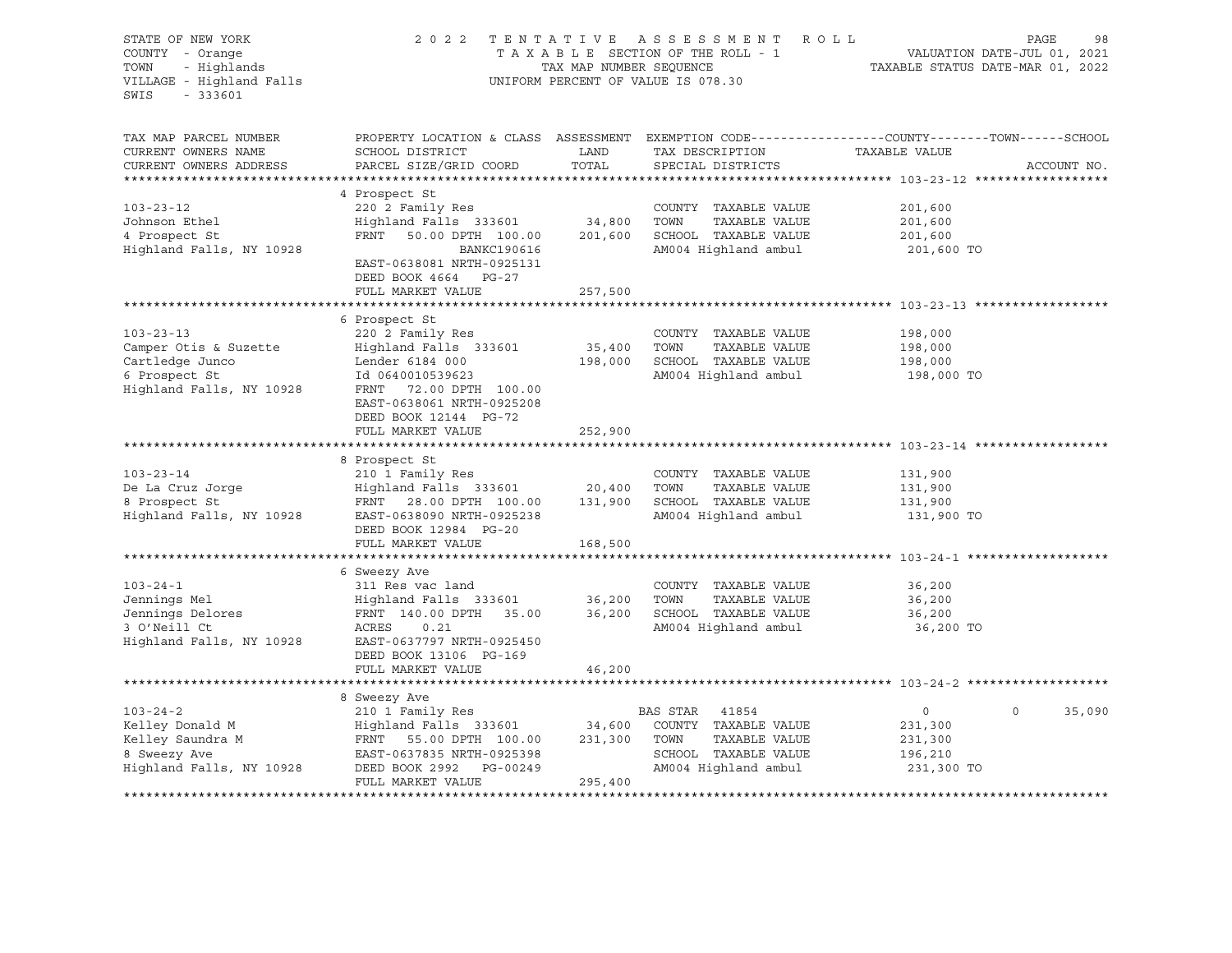## STATE OF NEW YORK 2 0 2 2 T E N T A T I V E A S S E S S M E N T R O L L PAGE 99 COUNTY - Orange T A X A B L E SECTION OF THE ROLL - 1 VALUATION DATE-JUL 01, 2021 TOWN - Highlands TAX MAP NUMBER SEQUENCE TAXABLE STATUS DATE-MAR 01, 2022 VILLAGE - Highland Falls UNIFORM PERCENT OF VALUE IS 078.30

| SCHOOL DISTRICT<br>LAND<br>CURRENT OWNERS NAME<br>TAX DESCRIPTION<br>TAXABLE VALUE<br>TOTAL<br>CURRENT OWNERS ADDRESS<br>PARCEL SIZE/GRID COORD<br>SPECIAL DISTRICTS<br>ACCOUNT NO.<br>12 Prospect St<br>$103 - 24 - 3$<br>300<br>$\circ$<br>$\circ$<br>300<br>Parker L C Leroy<br>Parker Joan<br>FRNT 108.00 DPTH 100.00<br>155,900 BAS STAR 41854<br>$\circ$<br>$\Omega$<br>35,090<br>12 Prospect St<br>EAST-0637924 NRTH-0925340<br>COUNTY TAXABLE VALUE<br>155,600<br>Highland Falls, NY 10928<br>TOWN<br>TAXABLE VALUE<br>DEED BOOK 1274 PG-00546<br>155,600<br>199,100 SCHOOL TAXABLE VALUE<br>FULL MARKET VALUE<br>120,810 |
|-----------------------------------------------------------------------------------------------------------------------------------------------------------------------------------------------------------------------------------------------------------------------------------------------------------------------------------------------------------------------------------------------------------------------------------------------------------------------------------------------------------------------------------------------------------------------------------------------------------------------------------|
|                                                                                                                                                                                                                                                                                                                                                                                                                                                                                                                                                                                                                                   |
|                                                                                                                                                                                                                                                                                                                                                                                                                                                                                                                                                                                                                                   |
|                                                                                                                                                                                                                                                                                                                                                                                                                                                                                                                                                                                                                                   |
|                                                                                                                                                                                                                                                                                                                                                                                                                                                                                                                                                                                                                                   |
|                                                                                                                                                                                                                                                                                                                                                                                                                                                                                                                                                                                                                                   |
|                                                                                                                                                                                                                                                                                                                                                                                                                                                                                                                                                                                                                                   |
|                                                                                                                                                                                                                                                                                                                                                                                                                                                                                                                                                                                                                                   |
|                                                                                                                                                                                                                                                                                                                                                                                                                                                                                                                                                                                                                                   |
|                                                                                                                                                                                                                                                                                                                                                                                                                                                                                                                                                                                                                                   |
|                                                                                                                                                                                                                                                                                                                                                                                                                                                                                                                                                                                                                                   |
| AM004 Highland ambul<br>155,900 TO                                                                                                                                                                                                                                                                                                                                                                                                                                                                                                                                                                                                |
|                                                                                                                                                                                                                                                                                                                                                                                                                                                                                                                                                                                                                                   |
| 9 Prospect St                                                                                                                                                                                                                                                                                                                                                                                                                                                                                                                                                                                                                     |
| $103 - 24 - 4$<br>210 1 Family Res<br>COUNTY TAXABLE VALUE<br>142,300                                                                                                                                                                                                                                                                                                                                                                                                                                                                                                                                                             |
| Ryan Donal<br>Highland Falls 333601 34,400<br>TOWN<br>TAXABLE VALUE<br>142,300                                                                                                                                                                                                                                                                                                                                                                                                                                                                                                                                                    |
| 48 Maple Ln<br>FRNT 73.70 DPTH<br>56.60<br>142,300<br>SCHOOL TAXABLE VALUE<br>142,300                                                                                                                                                                                                                                                                                                                                                                                                                                                                                                                                             |
| Blauvelt, NY 10913<br>EAST-0637968 NRTH-0925298<br>AM004 Highland ambul<br>142,300 TO                                                                                                                                                                                                                                                                                                                                                                                                                                                                                                                                             |
| DEED BOOK 14164 PG-396                                                                                                                                                                                                                                                                                                                                                                                                                                                                                                                                                                                                            |
| FULL MARKET VALUE<br>181,700                                                                                                                                                                                                                                                                                                                                                                                                                                                                                                                                                                                                      |
|                                                                                                                                                                                                                                                                                                                                                                                                                                                                                                                                                                                                                                   |
| 7 Prospect St                                                                                                                                                                                                                                                                                                                                                                                                                                                                                                                                                                                                                     |
| $103 - 24 - 5$<br>280 Res Multiple<br>BAS STAR<br>35,090<br>41854<br>$\overline{0}$<br>$\Omega$                                                                                                                                                                                                                                                                                                                                                                                                                                                                                                                                   |
| Highland Falls 333601<br>COUNTY TAXABLE VALUE<br>Phillips Cindy A<br>49,000<br>187,000                                                                                                                                                                                                                                                                                                                                                                                                                                                                                                                                            |
| FRNT 65.00 DPTH 72.00<br>187,000<br>TAXABLE VALUE<br>5 Prospect St<br>TOWN<br>187,000                                                                                                                                                                                                                                                                                                                                                                                                                                                                                                                                             |
| Highland Falls, NY 10928<br><b>BANKC190615</b><br>SCHOOL TAXABLE VALUE<br>151,910                                                                                                                                                                                                                                                                                                                                                                                                                                                                                                                                                 |
| AM004 Highland ambul<br>EAST-0637947 NRTH-0925234<br>187,000 TO                                                                                                                                                                                                                                                                                                                                                                                                                                                                                                                                                                   |
| DEED BOOK 6215 PG-245                                                                                                                                                                                                                                                                                                                                                                                                                                                                                                                                                                                                             |
| FULL MARKET VALUE<br>238,800                                                                                                                                                                                                                                                                                                                                                                                                                                                                                                                                                                                                      |
|                                                                                                                                                                                                                                                                                                                                                                                                                                                                                                                                                                                                                                   |
| 3 Prospect St                                                                                                                                                                                                                                                                                                                                                                                                                                                                                                                                                                                                                     |
| $103 - 24 - 6$<br>220 2 Family Res<br>BAS STAR<br>$\overline{0}$<br>$\Omega$<br>35,090<br>41854                                                                                                                                                                                                                                                                                                                                                                                                                                                                                                                                   |
| Portilla Alvaro A<br>199,900                                                                                                                                                                                                                                                                                                                                                                                                                                                                                                                                                                                                      |
| Highland Falls 333601 34,000 COUNTY TAXABLE VALUE<br>FRNT 62.70 DPTH 91.90 199.900 TOWN TAXABLE VALUE<br>FRNT 62.70 DPTH 91.90<br>199,900<br>Portilla Sixto<br>TOWN<br>TAXABLE VALUE<br>199,900                                                                                                                                                                                                                                                                                                                                                                                                                                   |
| 3 Prospect St<br>SCHOOL TAXABLE VALUE<br>BANKC061339<br>164,810                                                                                                                                                                                                                                                                                                                                                                                                                                                                                                                                                                   |
| Highland Falls, NY 10928<br>AM004 Highland ambul<br>EAST-0637939 NRTH-0925174<br>199,900 TO                                                                                                                                                                                                                                                                                                                                                                                                                                                                                                                                       |
| DEED BOOK 12141 PG-1084                                                                                                                                                                                                                                                                                                                                                                                                                                                                                                                                                                                                           |
| 255,300<br>FULL MARKET VALUE                                                                                                                                                                                                                                                                                                                                                                                                                                                                                                                                                                                                      |
|                                                                                                                                                                                                                                                                                                                                                                                                                                                                                                                                                                                                                                   |
| 58 Schneider Ave                                                                                                                                                                                                                                                                                                                                                                                                                                                                                                                                                                                                                  |
| $103 - 24 - 7$<br>210 1 Family Res<br>COUNTY TAXABLE VALUE<br>109,000                                                                                                                                                                                                                                                                                                                                                                                                                                                                                                                                                             |
| Cornejo Sonia A<br>23,800<br>Highland Falls 333601<br>TOWN<br>TAXABLE VALUE<br>109,000                                                                                                                                                                                                                                                                                                                                                                                                                                                                                                                                            |
| SCHOOL TAXABLE VALUE<br>65 Forest Hill Rd<br>FRNT 34.00 DPTH 100.00<br>109,000<br>109,000                                                                                                                                                                                                                                                                                                                                                                                                                                                                                                                                         |
| AM004 Highland ambul<br>Fort Montgomery, NY 10922<br>EAST-0637904 NRTH-0925228<br>109,000 TO                                                                                                                                                                                                                                                                                                                                                                                                                                                                                                                                      |
| DEED BOOK 14900 PG-326                                                                                                                                                                                                                                                                                                                                                                                                                                                                                                                                                                                                            |
| 139,200<br>FULL MARKET VALUE                                                                                                                                                                                                                                                                                                                                                                                                                                                                                                                                                                                                      |
|                                                                                                                                                                                                                                                                                                                                                                                                                                                                                                                                                                                                                                   |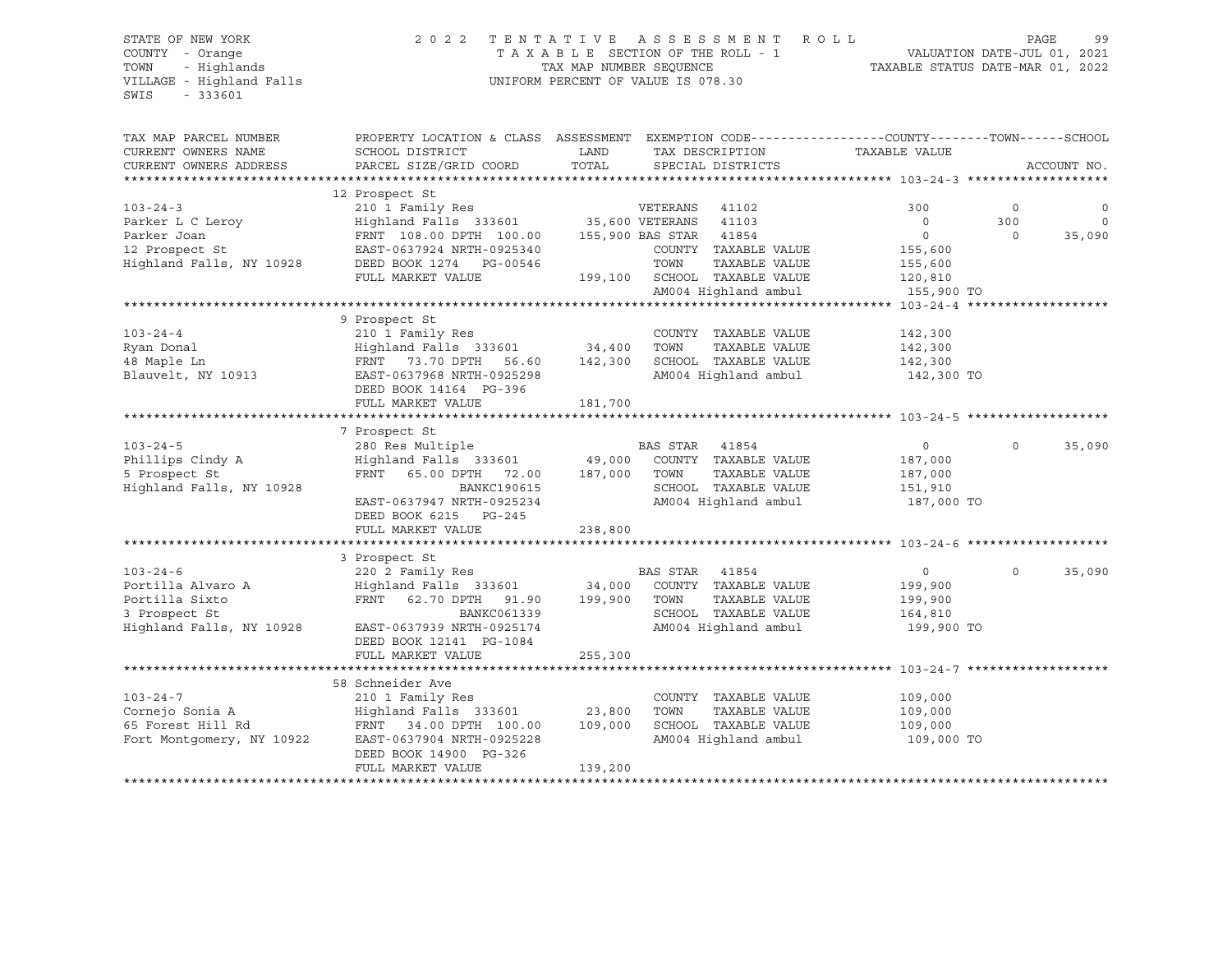VILLAGE - Highland Falls UNIFORM PERCENT OF VALUE IS 078.30 SWIS - 333601

# STATE OF NEW YORK 2 0 2 2 T E N T A T I V E A S S E S S M E N T R O L L PAGE 100 COUNTY - Orange T A X A B L E SECTION OF THE ROLL - 1 VALUATION DATE-JUL 01, 2021 TOWN - Highlands TAX MAP NUMBER SEQUENCE TAXABLE STATUS DATE-MAR 01, 2022

| TAX MAP PARCEL NUMBER<br>CURRENT OWNERS NAME<br>CURRENT OWNERS ADDRESS | PROPERTY LOCATION & CLASS ASSESSMENT EXEMPTION CODE----------------COUNTY-------TOWN------SCHOOL<br>SCHOOL DISTRICT<br>PARCEL SIZE/GRID COORD | LAND<br>TOTAL | TAX DESCRIPTION<br>SPECIAL DISTRICTS | TAXABLE VALUE | ACCOUNT NO.        |
|------------------------------------------------------------------------|-----------------------------------------------------------------------------------------------------------------------------------------------|---------------|--------------------------------------|---------------|--------------------|
|                                                                        |                                                                                                                                               |               |                                      |               |                    |
|                                                                        | 60 Schneider Ave                                                                                                                              |               |                                      |               |                    |
| $103 - 24 - 8$                                                         |                                                                                                                                               |               | BAS STAR 41854                       | $\circ$       | $\Omega$<br>35,090 |
| Gannon Matthew                                                         | 210 1 Family Res<br>Highland Falls 333601 17,000                                                                                              |               | COUNTY TAXABLE VALUE                 | 109,000       |                    |
| 60 Schneider Ave                                                       | FRNT 20.00 DPTH 100.00 109,000                                                                                                                |               | TAXABLE VALUE<br>TOWN                | 109,000       |                    |
| Highland Falls, NY 10928                                               | EAST-0637898 NRTH-0925266                                                                                                                     |               | SCHOOL TAXABLE VALUE                 | 73,910        |                    |
|                                                                        |                                                                                                                                               |               | AM004 Highland ambul                 |               |                    |
|                                                                        | DEED BOOK 12636 PG-994                                                                                                                        |               |                                      | 109,000 TO    |                    |
|                                                                        | FULL MARKET VALUE                                                                                                                             | 139,200       |                                      |               |                    |
|                                                                        |                                                                                                                                               |               |                                      |               |                    |
|                                                                        | 62 Schneider Ave                                                                                                                              |               |                                      |               |                    |
| $103 - 24 - 9$                                                         | 210 1 Family Res                                                                                                                              |               | COUNTY TAXABLE VALUE                 | 123,100       |                    |
| 62 Schneider LLC                                                       | Highland Falls 333601                                                                                                                         | 17,000        | TAXABLE VALUE<br>TOWN                | 123,100       |                    |
| 51 Forest<br>#316-189 Rd                                               | FRNT 19.70 DPTH 99.90                                                                                                                         | 123,100       | SCHOOL TAXABLE VALUE                 | 123,100       |                    |
| Monroe, NY 10950                                                       | ACRES<br>0.04                                                                                                                                 |               | AM004 Highland ambul                 | 123,100 TO    |                    |
|                                                                        | EAST-0637880 NRTH-0925271                                                                                                                     |               |                                      |               |                    |
| PRIOR OWNER ON 3/01/2022                                               | DEED BOOK 15152 PG-1897                                                                                                                       |               |                                      |               |                    |
| 62 Schneider LLC                                                       | FULL MARKET VALUE                                                                                                                             | 157,200       |                                      |               |                    |
|                                                                        |                                                                                                                                               |               |                                      |               |                    |
|                                                                        | 64 Schneider Ave                                                                                                                              |               |                                      |               |                    |
| $103 - 24 - 10$                                                        | 210 1 Family Res                                                                                                                              |               | COUNTY TAXABLE VALUE                 | 109,000       |                    |
| Knibbs Richard E Jr                                                    | Highland Falls 333601 17,000                                                                                                                  |               | TAXABLE VALUE<br>TOWN                | 109,000       |                    |
| Knibbs Marjorie                                                        | FRNT<br>20.00 DPTH 100.00 109,000                                                                                                             |               | SCHOOL TAXABLE VALUE                 | 109,000       |                    |
| 64 Schneider Ave                                                       | BANKC180381                                                                                                                                   |               | AM004 Highland ambul                 | 109,000 TO    |                    |
| Highland Falls, NY 10928                                               | EAST-0637865 NRTH-0925285                                                                                                                     |               |                                      |               |                    |
|                                                                        | DEED BOOK 4487 PG-138                                                                                                                         |               |                                      |               |                    |
|                                                                        | FULL MARKET VALUE                                                                                                                             | 139,200       |                                      |               |                    |
|                                                                        |                                                                                                                                               |               |                                      |               |                    |
|                                                                        | 66 Schneider Ave                                                                                                                              |               |                                      |               |                    |
| $103 - 24 - 11$                                                        | 210 1 Family Res                                                                                                                              |               | COUNTY TAXABLE VALUE                 | 108,900       |                    |
| Lerch James                                                            | Highland Falls 333601                                                                                                                         | 23,800        | TOWN<br>TAXABLE VALUE                | 108,900       |                    |
| 66 Schneider Ave                                                       | FRNT<br>31.00 DPTH 100.00                                                                                                                     | 108,900       | SCHOOL TAXABLE VALUE                 | 108,900       |                    |
| PO Box 63                                                              | <b>BANK</b><br>L                                                                                                                              |               | AM004 Highland ambul                 | 108,900 TO    |                    |
| Highland Falls, NY 10928                                               | EAST-0637836 NRTH-0925293                                                                                                                     |               |                                      |               |                    |
|                                                                        | DEED BOOK 3045 PG-00216                                                                                                                       |               |                                      |               |                    |
|                                                                        | FULL MARKET VALUE                                                                                                                             | 139,100       |                                      |               |                    |
|                                                                        |                                                                                                                                               |               |                                      |               |                    |
|                                                                        |                                                                                                                                               |               |                                      |               |                    |
|                                                                        | 70 Schneider Ave                                                                                                                              |               |                                      |               | $\Omega$           |
| $103 - 24 - 12$                                                        | 220 2 Family Res                                                                                                                              |               | BAS STAR<br>41854                    | $\circ$       | 35,090             |
| Echavarria Philip                                                      | Highland Falls 333601                                                                                                                         | 34,800        | COUNTY TAXABLE VALUE                 | 177,300       |                    |
| PO Box 105                                                             | Trustee/lonnie C Moseley 177,300                                                                                                              |               | TOWN<br>TAXABLE VALUE                | 177,300       |                    |
| Highland Falls, NY 10928                                               | FRNT<br>75.00 DPTH 100.20                                                                                                                     |               | SCHOOL TAXABLE VALUE                 | 142,210       |                    |
|                                                                        | ACRES<br>0.17 BANKC131113                                                                                                                     |               | AM004 Highland ambul                 | 177,300 TO    |                    |
|                                                                        | EAST-0637794 NRTH-0925321                                                                                                                     |               |                                      |               |                    |
|                                                                        | DEED BOOK 13743 PG-1896                                                                                                                       |               |                                      |               |                    |
|                                                                        | FULL MARKET VALUE                                                                                                                             | 226,400       |                                      |               |                    |
|                                                                        |                                                                                                                                               |               |                                      |               |                    |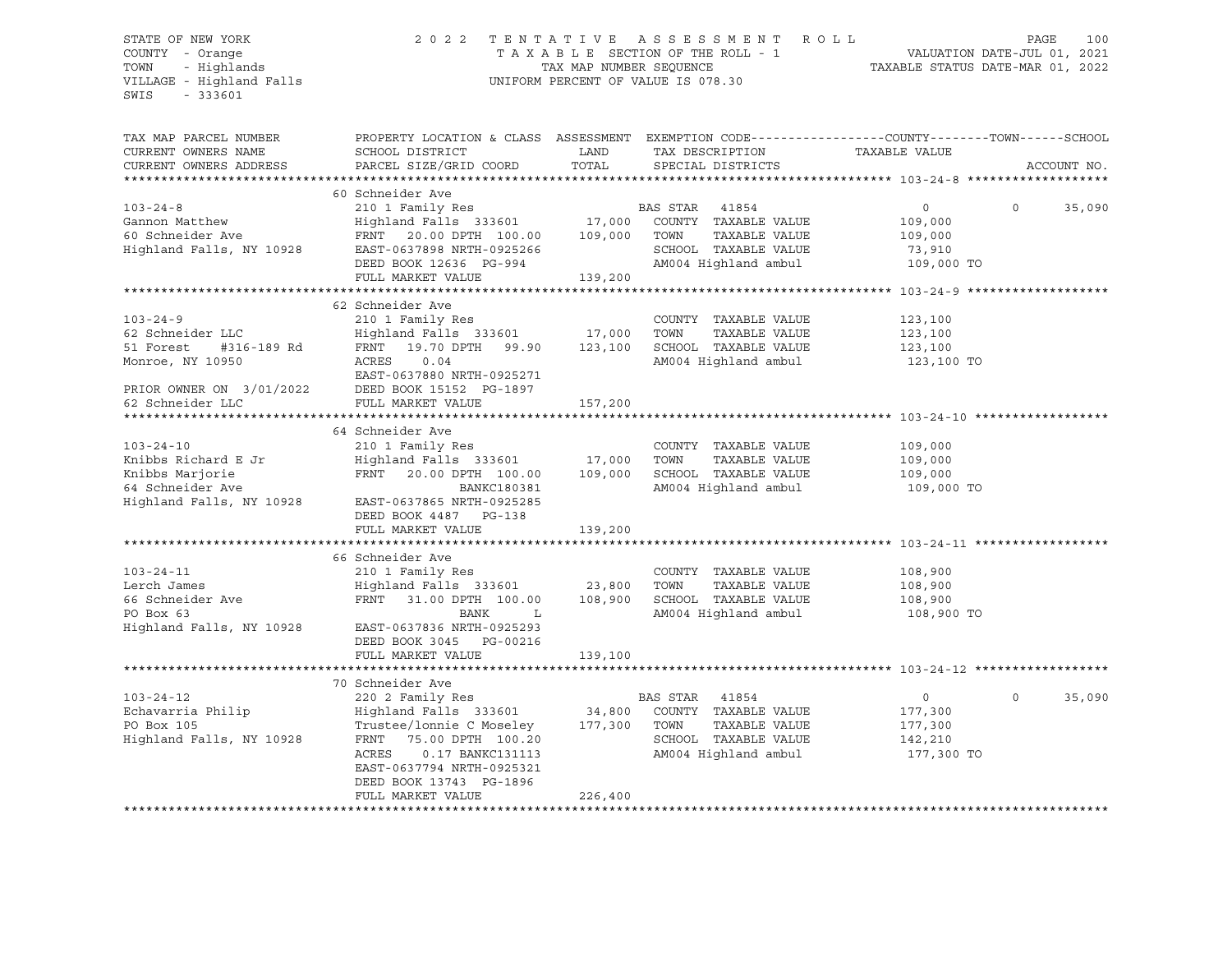| STATE OF NEW YORK<br>COUNTY - Orange<br>COUNTY - Orange<br>TOWN - Highlands<br>VILLAGE - Highland Falls<br>SWIS<br>$-333601$ |                                                                                                                                                                                                                               | TAX MAP NUMBER SEQUENCE | 2022 TENTATIVE ASSESSMENT ROLL<br>TAXABLE SECTION OF THE ROLL - 1<br>UNIFORM PERCENT OF VALUE IS 078.30 | 1<br>1 VALUATION DATE-JUL 01, 2021<br>TAXABLE STATUS DATE-MAR 01, 2022 | PAGE     | 101         |
|------------------------------------------------------------------------------------------------------------------------------|-------------------------------------------------------------------------------------------------------------------------------------------------------------------------------------------------------------------------------|-------------------------|---------------------------------------------------------------------------------------------------------|------------------------------------------------------------------------|----------|-------------|
| TAX MAP PARCEL NUMBER<br>CURRENT OWNERS NAME<br>CURRENT OWNERS ADDRESS                                                       | PROPERTY LOCATION & CLASS ASSESSMENT EXEMPTION CODE----------------COUNTY-------TOWN------SCHOOL<br>SCHOOL DISTRICT<br>PARCEL SIZE/GRID COORD                                                                                 | LAND<br>TOTAL           | TAX DESCRIPTION TAXABLE VALUE<br>SPECIAL DISTRICTS                                                      |                                                                        |          | ACCOUNT NO. |
|                                                                                                                              | 74 Schneider Ave                                                                                                                                                                                                              |                         |                                                                                                         |                                                                        |          |             |
| $103 - 24 - 13$<br>Montgomery William G<br>74 Schneider Ave<br>Highland Falls, NY 10928                                      | 210 1 Family Res<br>Highland Falls 333601 35,700 COUNTY TAXABLE VALUE<br>FRNT 120.00 DPTH 88.00 152,200 TOWN TAXABLE VALUE<br>BANKC170031<br>EAST-0637714 NRTH-0925372<br>DEED BOOK 4338 PG-41                                |                         | BAS STAR 41854<br>TAXABLE VALUE<br>SCHOOL TAXABLE VALUE<br>AM004 Highland ambul                         | $\overline{0}$<br>152,200<br>152,200<br>117,110<br>152,200 TO          | $\circ$  | 35,090      |
|                                                                                                                              | FULL MARKET VALUE                                                                                                                                                                                                             | 194,400                 |                                                                                                         |                                                                        |          |             |
| $103 - 24 - 14$<br>Silby Jacob<br>40 Rose Dr<br>Highland Falls, NY 10928                                                     | West St<br>311 Res vac land<br>Highland Falls 333601 1,000 TOWN TAXABLE VALUE<br>FRNT 28.00 DPTH 80.00 1,000 SCHOOL TAXABLE VALUE<br>EAST-0637732 NRTH-0925434<br>DEED BOOK 14869 PG-688<br>FULL MARKET VALUE                 | 1,300                   | COUNTY TAXABLE VALUE<br>AM004 Highland ambul                                                            | 1,000<br>1,000<br>1,000<br>1,000 TO                                    |          |             |
|                                                                                                                              |                                                                                                                                                                                                                               |                         |                                                                                                         |                                                                        |          |             |
|                                                                                                                              | DEED BOOK 14869 PG-684                                                                                                                                                                                                        |                         |                                                                                                         | 91,900<br>91,900<br>91,900<br>91,900 TO                                |          |             |
|                                                                                                                              | FULL MARKET VALUE                                                                                                                                                                                                             | 117,400                 |                                                                                                         |                                                                        |          |             |
|                                                                                                                              | 43 Cozzens Ave                                                                                                                                                                                                                |                         |                                                                                                         |                                                                        |          |             |
| $103 - 25 - 2$<br>Kort Ronald J<br>Kort Kim A<br>43 Cozzens Ave<br>Highland Falls, NY 10928                                  | 210 1 Family Res<br>Highland Falls 333601 36,200 COUNTY TAXABLE VALUE<br>Lt 17 Lambert Kleitz Sub<br>FRNT<br>95.90 DPTH 14.90<br>ACRES<br>0.13 BANKC080370<br>EAST-0638149 NRTH-0925735<br>DEED BOOK 13223 PG-1372            |                         | TAXABLE VALUE<br>253,300 TOWN<br>SCHOOL TAXABLE VALUE<br>AM004 Highland ambul                           | $0 \qquad \qquad$<br>253,300<br>253,300<br>218,210<br>253,300 TO       | $\Omega$ | 35,090      |
|                                                                                                                              | FULL MARKET VALUE                                                                                                                                                                                                             | 323,500                 |                                                                                                         |                                                                        |          |             |
|                                                                                                                              | 23 Prospect St                                                                                                                                                                                                                |                         |                                                                                                         |                                                                        |          |             |
| $103 - 25 - 3$<br>Schonbrun Moshe<br>19 Karlsburg Rd #202<br>Monroe, NY 10950                                                | 220 2 Family Res<br>Highland Falls 333601 34,800 TOWN<br>Lt 16 Lambert Kleitz Sub 170,500 SCHOOL TAXABLE VALUE<br>FRNT<br>70.00 DPTH 93.00<br>ACRES<br>0.14 BANKC120337<br>EAST-0638134 NRTH-0925656<br>DEED BOOK 15057 PG-43 |                         | COUNTY TAXABLE VALUE<br>TAXABLE VALUE<br>AM004 Highland ambul                                           | 170,500<br>170,500<br>170,500<br>170,500 TO                            |          |             |
|                                                                                                                              | FULL MARKET VALUE                                                                                                                                                                                                             | 217,800                 |                                                                                                         |                                                                        |          |             |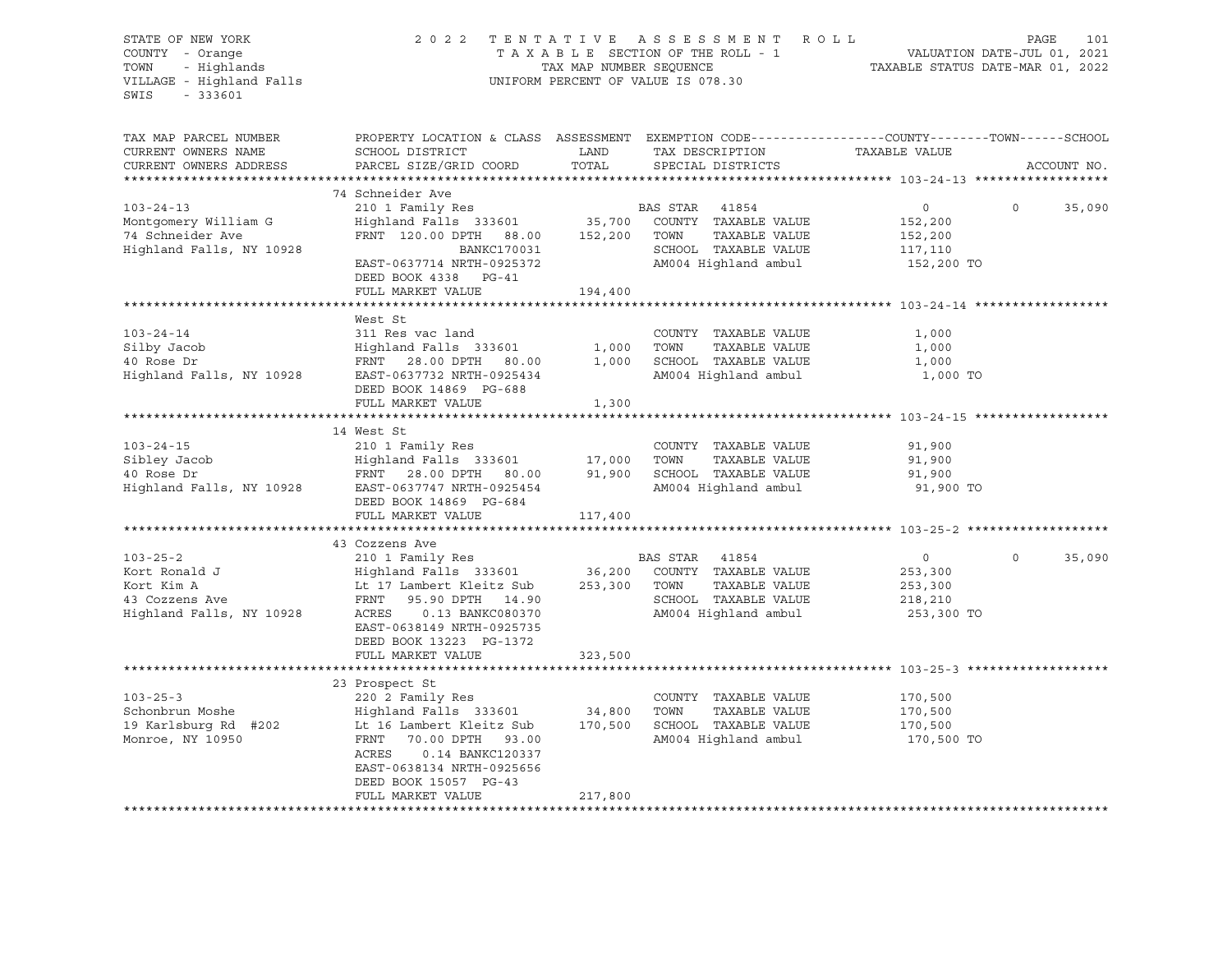| STATE OF NEW YORK<br>COUNTY - Orange<br>- Highlands<br>TOWN<br>VILLAGE - Highland Falls<br>SWIS<br>$-333601$       | 2 0 2 2                                                                                                                                                                                                                                                   | TAX MAP NUMBER SEQUENCE | TENTATIVE ASSESSMENT ROLL<br>TAXABLE SECTION OF THE ROLL - 1<br>UNIFORM PERCENT OF VALUE IS 078.30 | PAGE<br>102<br>VALUATION DATE-JUL 01, 2021<br>TAXABLE STATUS DATE-MAR 01, 2022                                                   |
|--------------------------------------------------------------------------------------------------------------------|-----------------------------------------------------------------------------------------------------------------------------------------------------------------------------------------------------------------------------------------------------------|-------------------------|----------------------------------------------------------------------------------------------------|----------------------------------------------------------------------------------------------------------------------------------|
| TAX MAP PARCEL NUMBER<br>CURRENT OWNERS NAME<br>CURRENT OWNERS ADDRESS                                             | SCHOOL DISTRICT<br>PARCEL SIZE/GRID COORD                                                                                                                                                                                                                 | LAND<br>TOTAL           | TAX DESCRIPTION<br>SPECIAL DISTRICTS                                                               | PROPERTY LOCATION & CLASS ASSESSMENT EXEMPTION CODE----------------COUNTY-------TOWN------SCHOOL<br>TAXABLE VALUE<br>ACCOUNT NO. |
| $103 - 25 - 4$<br>Decoste Richard<br>53 E Merrick Rd Unit 121 Lt 15 Lambert Kleitz Sub<br>Freeport, NY 11703       | 21 Prospect St<br>230 3 Family Res<br>Highland Falls 333601 34,600 TOWN<br>FRNT 60.00 DPTH 98.00<br><b>BANKC131113</b><br>EAST-0638109 NRTH-0925600<br>DEED BOOK 14238 PG-1422                                                                            |                         | COUNTY TAXABLE VALUE<br>TAXABLE VALUE<br>219,100 SCHOOL TAXABLE VALUE<br>AM004 Highland ambul      | 219,100<br>219,100<br>219,100<br>219,100 TO                                                                                      |
|                                                                                                                    | FULL MARKET VALUE                                                                                                                                                                                                                                         | 279,800                 |                                                                                                    |                                                                                                                                  |
| $103 - 25 - 5.2$<br>West Point Commons LLC<br>11 Manchester Dr<br>Spring Valley, NY 10977                          | 17 Prospect St<br>411 Apartment<br>Highland Falls 333601<br>Lts 6 7 Lambert Kleitz 536,200<br>Sub Map 540 & Parcels<br>17 Prospect<br>FRNT 107.50 DPTH 98.50<br>ACRES<br>0.48<br>EAST-0638049 NRTH-0925478<br>DEED BOOK 14107 PG-884<br>FULL MARKET VALUE | 66,500<br>684,800       | COUNTY TAXABLE VALUE<br>TOWN<br>TAXABLE VALUE<br>SCHOOL TAXABLE VALUE<br>AM004 Highland ambul      | 536,200<br>536,200<br>536,200<br>536,200 TO                                                                                      |
|                                                                                                                    |                                                                                                                                                                                                                                                           |                         |                                                                                                    |                                                                                                                                  |
| $103 - 25 - 6$<br>Adams Eric D<br>478 Johnson Rd<br>Forest Park, GA 30297                                          | 15 Sweezy Ave<br>210 1 Family Res<br>Highland Falls 333601<br>Goldia 75%/John Jr 25% 190,400<br>of estate<br>FRNT 34.00 DPTH 101.60<br>EAST-0638057 NRTH-0925425<br>DEED BOOK 11754 PG-577<br>FULL MARKET VALUE                                           | 23,800<br>243,200       | COUNTY TAXABLE VALUE<br>TOWN<br>TAXABLE VALUE<br>SCHOOL TAXABLE VALUE<br>AM004 Highland ambul      | 190,400<br>190,400<br>190,400<br>190,400 TO                                                                                      |
|                                                                                                                    |                                                                                                                                                                                                                                                           |                         |                                                                                                    |                                                                                                                                  |
| $103 - 25 - 8.2$<br>West Point Commons LLC<br>11 Manchester Dr<br>Spring Valley, NY 10977                          | 9 Sweezy Ave<br>220 2 Family Res<br>Highland Falls 333601<br>FRNT 50.00 DPTH 104.00 188,700<br>EAST-0637947 NRTH-0925512<br>DEED BOOK 14519 PG-1144<br>FULL MARKET VALUE                                                                                  | 34,200<br>241,000       | COUNTY TAXABLE VALUE<br>TAXABLE VALUE<br>TOWN<br>SCHOOL TAXABLE VALUE<br>AM004 Highland ambul      | 188,700<br>188,700<br>188,700<br>188,700 TO                                                                                      |
|                                                                                                                    |                                                                                                                                                                                                                                                           |                         |                                                                                                    |                                                                                                                                  |
| $103 - 25 - 11.2$<br>Mendola Revocable Trust<br>Mendola Giuseppe<br>289 NW Toscana Trl<br>Port St. Lucia, FL 34986 | 7 Sweezy Ave<br>220 2 Family Res<br>Highland Falls 333601<br>Giuseppe & Giacomina Mend<br>Revocable Trust dtd 10-20<br>Liber 14337 Pg 1489<br>FRNT<br>50.00 DPTH 100.00<br>EAST-0637912 NRTH-0925542<br>DEED BOOK 14337 PG-1489                           | 34,200<br>221,700       | COUNTY TAXABLE VALUE<br>TOWN<br>TAXABLE VALUE<br>SCHOOL TAXABLE VALUE<br>AM004 Highland ambul      | 221,700<br>221,700<br>221,700<br>221,700 TO                                                                                      |
|                                                                                                                    | FULL MARKET VALUE                                                                                                                                                                                                                                         | 283,100                 |                                                                                                    |                                                                                                                                  |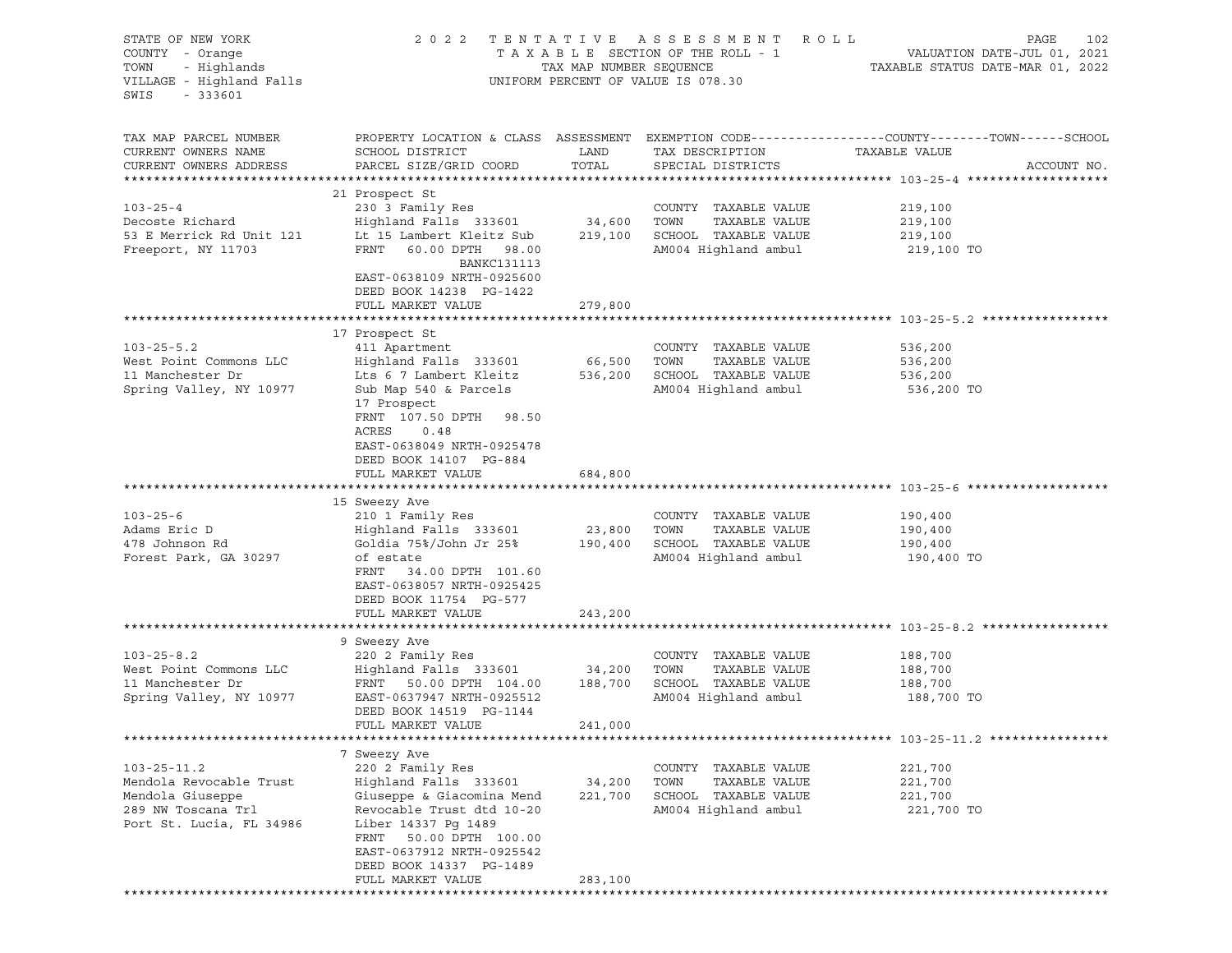## STATE OF NEW YORK 2 0 2 2 T E N T A T I V E A S S E S S M E N T R O L L PAGE 103 COUNTY - Orange T A X A B L E SECTION OF THE ROLL - 1 VALUATION DATE-JUL 01, 2021 TOWN - Highlands TAX MAP NUMBER SEQUENCE TAXABLE STATUS DATE-MAR 01, 2022 VILLAGE - Highland Falls UNIFORM PERCENT OF VALUE IS 078.30

| TAX MAP PARCEL NUMBER<br>CURRENT OWNERS NAME<br>CURRENT OWNERS ADDRESS                                                                                                                                                                                                                                               | PROPERTY LOCATION & CLASS ASSESSMENT<br>SCHOOL DISTRICT<br>PARCEL SIZE/GRID COORD                                                                                                                                                                       | LAND<br>TOTAL | EXEMPTION CODE-----------------COUNTY--------TOWN------SCHOOL<br>TAX DESCRIPTION<br>SPECIAL DISTRICTS              | TAXABLE VALUE                                                              |                                            | ACCOUNT NO.                                     |
|----------------------------------------------------------------------------------------------------------------------------------------------------------------------------------------------------------------------------------------------------------------------------------------------------------------------|---------------------------------------------------------------------------------------------------------------------------------------------------------------------------------------------------------------------------------------------------------|---------------|--------------------------------------------------------------------------------------------------------------------|----------------------------------------------------------------------------|--------------------------------------------|-------------------------------------------------|
| $103 - 25 - 12$<br>Sabel William<br>Sabel Joni<br>110 Canterbury Rd<br>PO Box 418<br>PO Box 418<br>Fort Montgomery, NY 10922 FULL MARKET VALUE                                                                                                                                                                       | 5 Sweezy Ave<br>210 1 Family Res<br>Highland Falls 333601 34,200<br>FRNT 50.00 DPTH 100.00 163,100<br>EAST-0637874 NRTH-0925573<br>DEED BOOK 4674 PG-153                                                                                                | 208,300       | COUNTY TAXABLE VALUE<br>TOWN<br>TAXABLE VALUE<br>SCHOOL TAXABLE VALUE<br>AM004 Highland ambul                      | 163,100<br>163,100<br>163,100<br>163,100 TO                                |                                            |                                                 |
| $103 - 25 - 13$<br>LO3-25-15<br>Lanier Matthew<br>- The M                                                                                                                                                                                                                                                            | 3 Sweezy Ave<br>210 1 Family Res<br>FULL MARKET VALUE                                                                                                                                                                                                   | 299,400       | ENH STAR<br>41834<br>SCHOOL TAXABLE VALUE 146,790<br>AM004 Highland ambul                                          | $\circ$<br>234,400<br>234,400<br>234,400 TO                                | $\Omega$                                   | 87,610                                          |
| $103 - 25 - 14$<br>Borowicz David T<br>2 High St<br>Highland Falls, NY 10928                                                                                                                                                                                                                                         | 2 High St<br>210 1 Family Res<br>Highland Falls 333601 35,400 VET COM T 41133<br>Lt 2 Abrams Sub Map 8985 282,600 VET DIS C 41142<br>FRNT 70.00 DPTH 104.00<br>BANKC080370<br>EAST-0637884 NRTH-0925682<br>DEED BOOK 14595 PG-1652<br>FULL MARKET VALUE |               | VET COM C 41132<br>VET DIS T 41143<br>COUNTY TAXABLE VALUE<br>TOWN<br>TAXABLE VALUE                                | 33,600<br>$\overline{0}$<br>67,200<br>$\overline{0}$<br>181,800<br>225,000 | $\circ$<br>19,200<br>$\mathbf 0$<br>38,400 | $\mathbf 0$<br>$\Omega$<br>$\Omega$<br>$\Omega$ |
| 103-25-15<br>Wilson Austin M<br>Wilson Lindsay M<br>Wilson Lindsay M<br>M<br>Wilson Lindsay M<br>M<br>M<br>CLERGY<br>M<br>M<br>M<br>CLERGY<br>210 1 Family Res<br>210 1 Family Res<br>233601<br>27,400 CLERGY<br>247,900 COUNTY TAXABLE VALUE<br>TAXABLE VALUE<br>T<br>EXAMPLE 2018 110928 EAST-0637952 NRTH-0925618 | DEED BOOK 14094 PG-773<br>FULL MARKET VALUE                                                                                                                                                                                                             | 444,300       | TAXABLE VALUE<br>SCHOOL TAXABLE VALUE<br>AM004 Highland ambul 347,900 TO                                           | 1,500<br>1,500<br>344,900<br>344,900<br>344,900                            | 1,500<br>1,500                             | 1,500<br>1,500                                  |
| $103 - 26 - 1$<br>Ziemer Brian<br>38 West St<br>Highland Falls, NY 10928                                                                                                                                                                                                                                             | 38 West St<br>210 1 Family Res<br>Highland Falls 333601 35,200<br>Lt 14 Lambert Kleitz Sub 149,550<br>FRNT 91.00 DPTH 103.00<br>EAST-0638020 NRTH-0926047<br>DEED BOOK 5626<br>PG-184<br>FULL MARKET VALUE                                              | 191,000       | BAS STAR<br>41854<br>COUNTY TAXABLE VALUE<br>TOWN<br>TAXABLE VALUE<br>SCHOOL TAXABLE VALUE<br>AM004 Highland ambul | $\circ$<br>149,550<br>149,550<br>114,460<br>149,550 TO                     | $\mathbf 0$                                | 35,090                                          |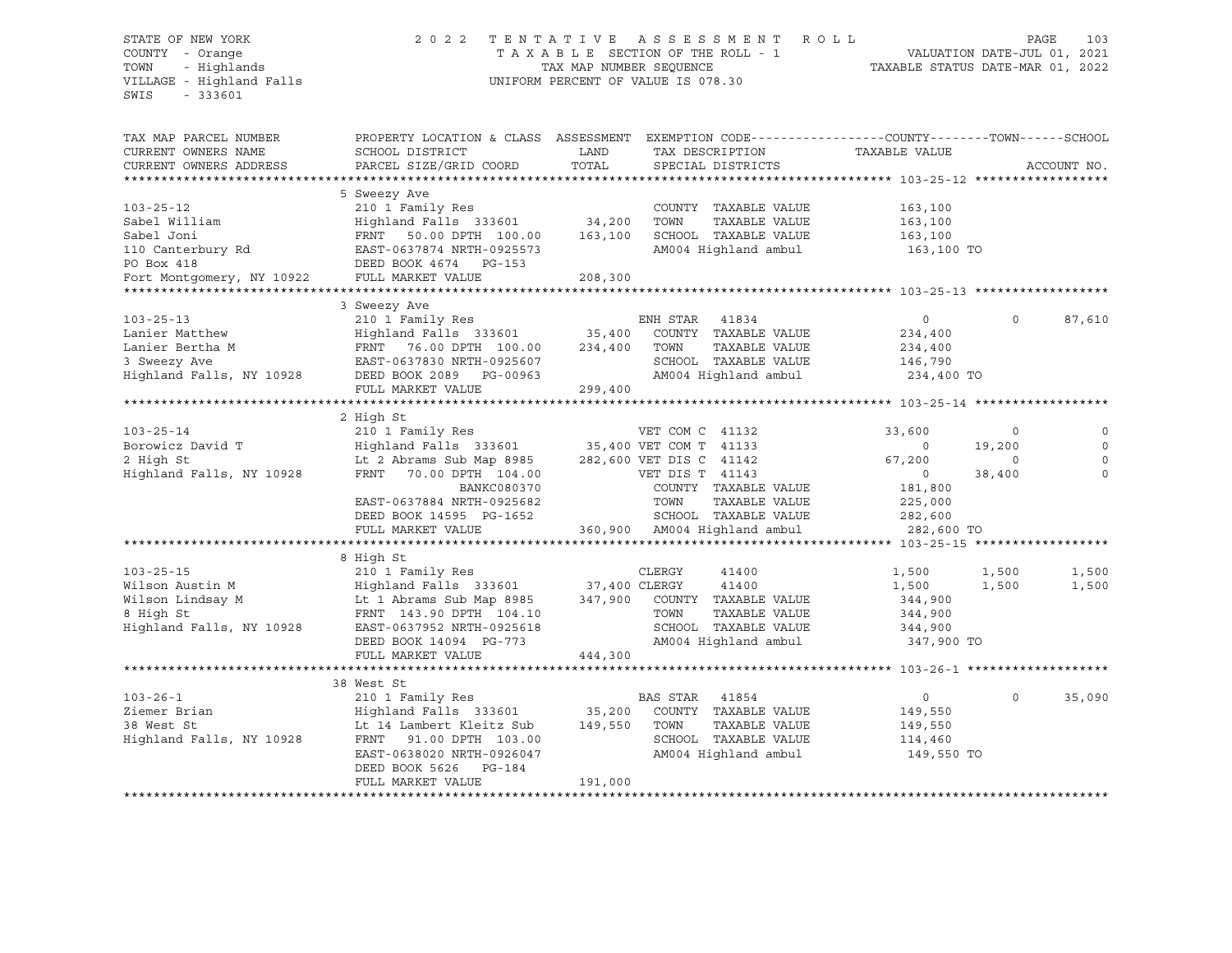| STATE OF NEW YORK<br>COUNTY - Orange<br>TOWN - Highlands<br>VILLAGE - Highland Falls | 2022 TENTATIVE ASSESSMENT ROLL                                                                                                                                                                                                                       | PAGE<br>104<br>T A X A B L E SECTION OF THE ROLL - 1 VALUATION DATE-JUL 01, 2021<br>TAX MAP NUMBER SEQUENCE TAXABLE STATUS DATE-MAR 01, 2022 |                                 |                    |                             |
|--------------------------------------------------------------------------------------|------------------------------------------------------------------------------------------------------------------------------------------------------------------------------------------------------------------------------------------------------|----------------------------------------------------------------------------------------------------------------------------------------------|---------------------------------|--------------------|-----------------------------|
| SWIS<br>$-333601$                                                                    |                                                                                                                                                                                                                                                      | UNIFORM PERCENT OF VALUE IS 078.30                                                                                                           |                                 |                    |                             |
| TAX MAP PARCEL NUMBER                                                                | PROPERTY LOCATION & CLASS ASSESSMENT EXEMPTION CODE---------------COUNTY-------TOWN-----SCHOOL                                                                                                                                                       |                                                                                                                                              |                                 |                    |                             |
| CURRENT OWNERS NAME                                                                  | SCHOOL DISTRICT                                                                                                                                                                                                                                      | LAND                                                                                                                                         | TAX DESCRIPTION                 | TAXABLE VALUE      |                             |
| CURRENT OWNERS ADDRESS                                                               | PARCEL SIZE/GRID COORD                                                                                                                                                                                                                               | TOTAL                                                                                                                                        | SPECIAL DISTRICTS               |                    | ACCOUNT NO.                 |
|                                                                                      | 51 Cozzens Ave                                                                                                                                                                                                                                       |                                                                                                                                              |                                 |                    |                             |
| $103 - 26 - 2$                                                                       | 210 1 Family Res<br>Highland Falls 333601 34,200 COUNTY TAXABLE VALUE<br>Lt 24 Lambert Kleitz Sub 209,400 TOWN TAXABLE VALUE                                                                                                                         |                                                                                                                                              |                                 | $\overline{0}$     | $0 \qquad \qquad$<br>87,610 |
| Yehl Loma P                                                                          |                                                                                                                                                                                                                                                      |                                                                                                                                              |                                 | 209,400            |                             |
| PO Box 516                                                                           |                                                                                                                                                                                                                                                      |                                                                                                                                              |                                 | 209,400            |                             |
| Fort Montgomery, NY 10922                                                            | FRNT 95.00 DPTH 88.00                                                                                                                                                                                                                                |                                                                                                                                              | SCHOOL TAXABLE VALUE            | 121,790            |                             |
|                                                                                      | EAST-0638074 NRTH-0925903<br>DEED BOOK 2194 PG-00004                                                                                                                                                                                                 |                                                                                                                                              | AM004 Highland ambul            | 209,400 TO         |                             |
|                                                                                      | FULL MARKET VALUE                                                                                                                                                                                                                                    | 267,400                                                                                                                                      |                                 |                    |                             |
|                                                                                      |                                                                                                                                                                                                                                                      |                                                                                                                                              |                                 |                    |                             |
|                                                                                      | 103-26-3<br>210 1 Family Res<br>210 1 Family Res<br>210 1 Family Res<br>210 1 Family Res<br>210 1 Family Res<br>210 1 Family Res<br>210 23 Lambert Rieitz Sub<br>23 Lambert Kleitz Sub<br>23 Lambert Kleitz Sub<br>23 Lambert Kleitz Sub<br>23 Lambe |                                                                                                                                              |                                 |                    |                             |
|                                                                                      |                                                                                                                                                                                                                                                      |                                                                                                                                              |                                 | 142,000<br>142,000 |                             |
|                                                                                      |                                                                                                                                                                                                                                                      |                                                                                                                                              |                                 | 142,000            |                             |
|                                                                                      |                                                                                                                                                                                                                                                      |                                                                                                                                              | AM004 Highland ambul            | 142,000 TO         |                             |
|                                                                                      | BANKC180378<br>EAST-0638080 NRTH-0925850<br>DEED BOOK 14839 PG-819                                                                                                                                                                                   |                                                                                                                                              |                                 |                    |                             |
|                                                                                      | FULL MARKET VALUE                                                                                                                                                                                                                                    | 181,400                                                                                                                                      |                                 |                    |                             |
|                                                                                      |                                                                                                                                                                                                                                                      |                                                                                                                                              |                                 |                    |                             |
|                                                                                      | 45 Cozzens Ave                                                                                                                                                                                                                                       |                                                                                                                                              |                                 |                    |                             |
|                                                                                      |                                                                                                                                                                                                                                                      |                                                                                                                                              |                                 | $0 \qquad \qquad$  | $\circ$<br>87,610           |
|                                                                                      |                                                                                                                                                                                                                                                      |                                                                                                                                              |                                 | 173,500            |                             |
|                                                                                      |                                                                                                                                                                                                                                                      |                                                                                                                                              |                                 | 173,500            |                             |
|                                                                                      |                                                                                                                                                                                                                                                      |                                                                                                                                              | AM004 Highland ambul 173,500 TO | 85,890             |                             |
|                                                                                      | EAST-0638076 NRTH-0925808<br>DEED BOOK 2360 PG-00147                                                                                                                                                                                                 |                                                                                                                                              |                                 |                    |                             |
|                                                                                      | FULL MARKET VALUE                                                                                                                                                                                                                                    | 221,600                                                                                                                                      |                                 |                    |                             |
|                                                                                      |                                                                                                                                                                                                                                                      |                                                                                                                                              |                                 |                    |                             |
|                                                                                      | 3 High St                                                                                                                                                                                                                                            |                                                                                                                                              |                                 |                    |                             |
| $103 - 26 - 5.1$                                                                     | 210 1 Family Res                                                                                                                                                                                                                                     |                                                                                                                                              | COUNTY TAXABLE VALUE            | 351,900            |                             |
| Velez Angel Luis                                                                     | Highland Falls 333601 36,600                                                                                                                                                                                                                         |                                                                                                                                              | TOWN<br>TAXABLE VALUE           | 351,900            |                             |
| Velez Maureen                                                                        | Lt 18 Pt Lt 19 Lambert                                                                                                                                                                                                                               |                                                                                                                                              | 351,900 SCHOOL TAXABLE VALUE    | 351,900            |                             |
| 3 High St                                                                            | Kleitz Sub Map 540                                                                                                                                                                                                                                   |                                                                                                                                              | AM004 Highland ambul 351,900 TO |                    |                             |
| Highland Falls, NY 10928                                                             | FRNT 99.00 DPTH 100.00<br>BANKC160309                                                                                                                                                                                                                |                                                                                                                                              |                                 |                    |                             |
|                                                                                      | EAST-0638048 NRTH-0925735<br>DEED BOOK 3881 PG-74                                                                                                                                                                                                    |                                                                                                                                              |                                 |                    |                             |
|                                                                                      | FULL MARKET VALUE                                                                                                                                                                                                                                    | 449,400                                                                                                                                      |                                 |                    |                             |
|                                                                                      | 5 High St                                                                                                                                                                                                                                            |                                                                                                                                              |                                 |                    |                             |
| $103 - 26 - 5.2$                                                                     | 210 1 Family Res                                                                                                                                                                                                                                     |                                                                                                                                              | BAS STAR<br>41854               | 0                  | 0<br>35,090                 |
| D'Addio Joseph                                                                       | Highland Falls 333601                                                                                                                                                                                                                                | 34,400                                                                                                                                       | COUNTY<br>TAXABLE VALUE         | 233,300            |                             |
| D'Addio Kristin E                                                                    | Lt 20 Pt Lt 19 Lambert                                                                                                                                                                                                                               | 233,300                                                                                                                                      | TOWN<br>TAXABLE VALUE           | 233,300            |                             |
| 5 High St                                                                            | Kleitz Sub Map 540                                                                                                                                                                                                                                   |                                                                                                                                              | SCHOOL<br>TAXABLE VALUE         | 198,210            |                             |
| Highland Falls, NY 10928                                                             | FRNT<br>51.00 DPTH 100.00<br>BANK<br>Ν                                                                                                                                                                                                               |                                                                                                                                              | AM004 Highland ambul            | 233,300 TO         |                             |
|                                                                                      | EAST-0637985 NRTH-0925789                                                                                                                                                                                                                            |                                                                                                                                              |                                 |                    |                             |
|                                                                                      | DEED BOOK 13517 PG-1758                                                                                                                                                                                                                              |                                                                                                                                              |                                 |                    |                             |
|                                                                                      | FULL MARKET VALUE                                                                                                                                                                                                                                    | 298,000                                                                                                                                      |                                 |                    |                             |
|                                                                                      |                                                                                                                                                                                                                                                      |                                                                                                                                              |                                 |                    |                             |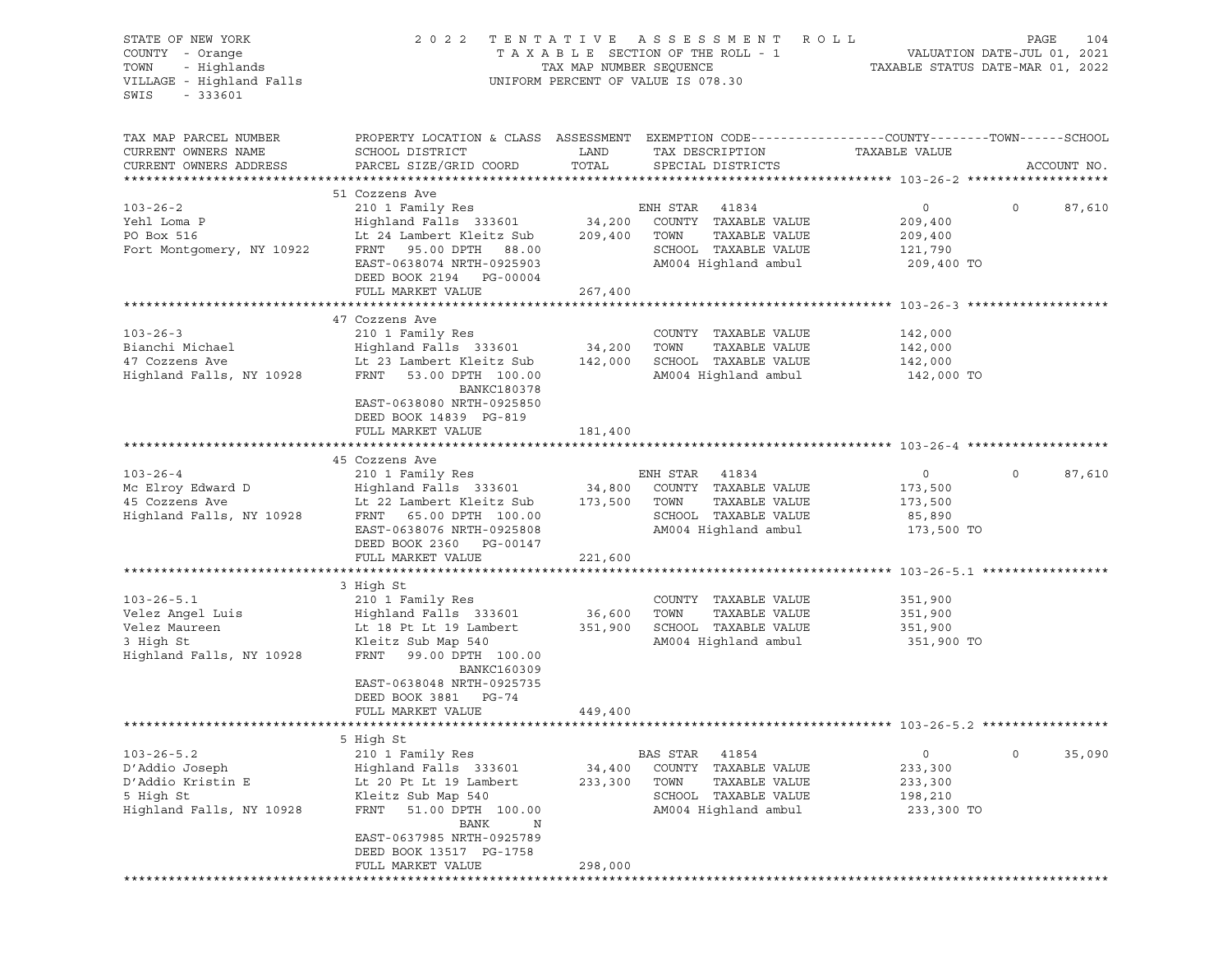| STATE OF NEW YORK<br>COUNTY - Orange<br>- Highlands<br>TOWN<br>VILLAGE - Highland Falls<br>$-333601$<br>SWIS |                                                                                                                                                                                                                                                        | TAX MAP NUMBER SEQUENCE      | 2022 TENTATIVE ASSESSMENT ROLL<br>TAXABLE SECTION OF THE ROLL - 1<br>UNIFORM PERCENT OF VALUE IS 078.30         | VALUATION DATE-JUL 01, 2021<br>TAXABLE STATUS DATE-MAR 01, 2022 | PAGE<br>105        |
|--------------------------------------------------------------------------------------------------------------|--------------------------------------------------------------------------------------------------------------------------------------------------------------------------------------------------------------------------------------------------------|------------------------------|-----------------------------------------------------------------------------------------------------------------|-----------------------------------------------------------------|--------------------|
| TAX MAP PARCEL NUMBER<br>CURRENT OWNERS NAME<br>CURRENT OWNERS ADDRESS                                       | PROPERTY LOCATION & CLASS ASSESSMENT EXEMPTION CODE---------------COUNTY-------TOWN------SCHOOL<br>SCHOOL DISTRICT<br>PARCEL SIZE/GRID COORD                                                                                                           | LAND<br>TOTAL                | TAX DESCRIPTION<br>SPECIAL DISTRICTS                                                                            | TAXABLE VALUE                                                   | ACCOUNT NO.        |
| $103 - 26 - 6$<br>Young Joshua<br>30 West St<br>Highland Falls, NY 10928                                     | 30 West St<br>210 1 Family Res<br>Highland Falls 333601<br>Barbara J Matthews-Heir a<br>Life Estate-Cora Matthews<br>Bk14348 Pg1201 1/16/2018<br>50.00 DPTH 100.00<br>FRNT<br><b>BANKC030275</b><br>EAST-0637952 NRTH-0925828<br>DEED BOOK 14937 PG-13 | 34,200<br>197,400            | COUNTY TAXABLE VALUE<br>TOWN<br>TAXABLE VALUE<br>SCHOOL TAXABLE VALUE<br>AM004 Highland ambul                   | 197,400<br>197,400<br>197,400<br>197,400 TO                     |                    |
|                                                                                                              | FULL MARKET VALUE                                                                                                                                                                                                                                      | 252,100                      |                                                                                                                 |                                                                 |                    |
| $103 - 26 - 7$<br>Dainty Louis A<br>Johnson Dainty Kari<br>9517 Purcell Dr<br>Potomac, MD 20854              | 32 West St<br>210 1 Family Res<br>Highland Falls 333601<br>Lt 25 Lambert Kleitz Sub<br>FRNT<br>50.00 DPTH 105.30<br>ACRES<br>0.14 BANKC031020<br>EAST-0637993 NRTH-0925877<br>DEED BOOK 14818 PG-1193<br>FULL MARKET VALUE                             | 34,600<br>165,900<br>211,900 | COUNTY TAXABLE VALUE<br>TAXABLE VALUE<br>TOWN<br>SCHOOL TAXABLE VALUE<br>AM004 Highland ambul                   | 165,900<br>165,900<br>165,900<br>165,900 TO                     |                    |
| $103 - 26 - 8$<br>Yehl Loma P<br>PO Box 516<br>Fort Montgomery, NY 10922                                     | 34 West St<br>210 1 Family Res<br>Highland Falls 333601<br>Lt 26 Lambert Kleitz Sub<br>FRNT<br>50.00 DPTH 100.00<br>ACRES<br>0.13<br>EAST-0638003 NRTH-0925934<br>DEED BOOK 2194 PG-00004<br>FULL MARKET VALUE                                         | 34,600<br>170,400<br>217,600 | COUNTY TAXABLE VALUE<br>TOWN<br>TAXABLE VALUE<br>SCHOOL TAXABLE VALUE<br>AM004 Highland ambul                   | 170,400<br>170,400<br>170,400<br>170,400 TO                     |                    |
|                                                                                                              | 53 Cozzens Ave                                                                                                                                                                                                                                         |                              |                                                                                                                 |                                                                 |                    |
| $103 - 26 - 9$<br>Weyer Mary<br>Weyer Vincent<br>53 Cozzens Ave<br>Highland Falls, NY 10928                  | 210 1 Family Res<br>Highland Falls 333601 34,800<br>Lt 27 Lambert Kleitz Sub<br>FRNT<br>50.00 DPTH 127.00<br>ACRES<br>0.14<br>EAST-0638021 NRTH-0925986<br>DEED BOOK 5064 PG-53<br>FULL MARKET VALUE                                                   | 239,400<br>305,700           | BAS STAR 41854<br>COUNTY TAXABLE VALUE<br>TOWN<br>TAXABLE VALUE<br>SCHOOL TAXABLE VALUE<br>AM004 Highland ambul | $\overline{0}$<br>239,400<br>239,400<br>204,310<br>239,400 TO   | $\Omega$<br>35,090 |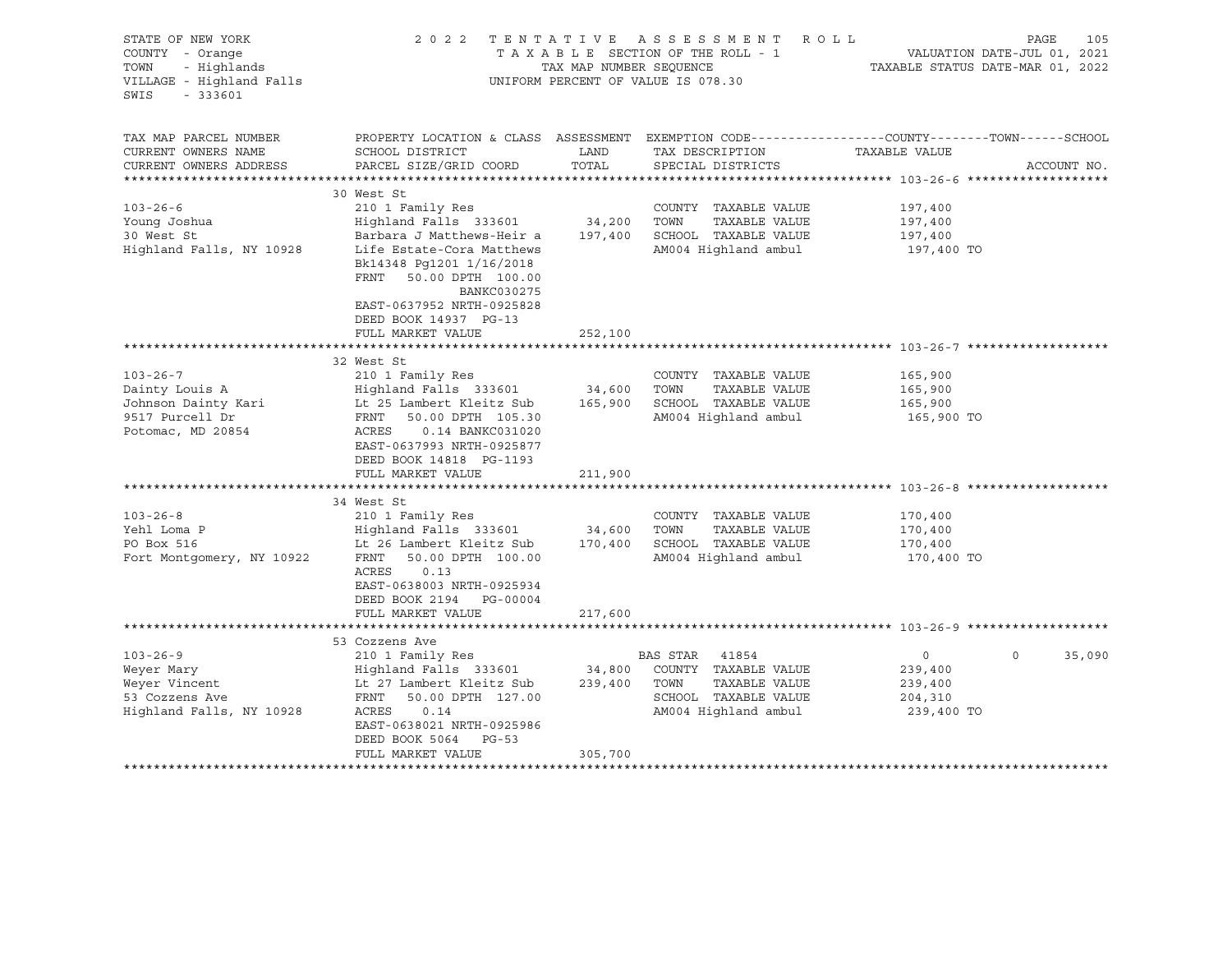| STATE OF NEW YORK<br>COUNTY - Orange<br>TOWN - Highlands<br>VILLAGE - Highland Falls<br>SWIS<br>$-333601$                                                                                                                                         |                                                                                                                                                                                                                                     |                              | 2022 TENTATIVE ASSESSMENT ROLL<br>TAXABLE SECTION OF THE ROLL - 1 VALUATION DATE-JUL 01, 2021<br>TAX MAP NUMBER SEQUENCE TAXABLE STATUS DATE-MAR 01, 2022<br>UNIFORM PERCENT OF VALUE IS 078.30 |                                                                                                       |                                                          | PAGE<br>106                                                      |
|---------------------------------------------------------------------------------------------------------------------------------------------------------------------------------------------------------------------------------------------------|-------------------------------------------------------------------------------------------------------------------------------------------------------------------------------------------------------------------------------------|------------------------------|-------------------------------------------------------------------------------------------------------------------------------------------------------------------------------------------------|-------------------------------------------------------------------------------------------------------|----------------------------------------------------------|------------------------------------------------------------------|
| TAX MAP PARCEL NUMBER<br>CURRENT OWNERS NAME<br>CURRENT OWNERS ADDRESS                                                                                                                                                                            | PROPERTY LOCATION & CLASS ASSESSMENT EXEMPTION CODE---------------COUNTY-------TOWN-----SCHOOL<br>SCHOOL DISTRICT<br>PARCEL SIZE/GRID COORD                                                                                         | LAND<br>TOTAL                | TAX DESCRIPTION<br>SPECIAL DISTRICTS                                                                                                                                                            | TAXABLE VALUE                                                                                         |                                                          | ACCOUNT NO.                                                      |
| $103 - 27 - 1$<br>PRIOR OWNER ON 3/01/2022<br>Ridgeway Ian                                                                                                                                                                                        | 9 First St<br>210 1 Family Res<br>ACRES<br>0.13 BANKC160115<br>EAST-0637775 NRTH-0926221<br>DEED BOOK 15158 PG-856<br>FULL MARKET VALUE                                                                                             | 284,900                      | COUNTY TAXABLE VALUE<br>SCHOOL TAXABLE VALUE 223,100<br>AM004 Highland ambul 223,100 TO                                                                                                         | 223,100<br>223,100                                                                                    |                                                          |                                                                  |
|                                                                                                                                                                                                                                                   |                                                                                                                                                                                                                                     |                              |                                                                                                                                                                                                 |                                                                                                       |                                                          |                                                                  |
| Highland Falls, NY 10928                                                                                                                                                                                                                          | 43 West St<br>Lt 203 Lambert Kleitz Sub 226,200 SCHOOL TAXABLE VALUE<br>FRNT 77.00 DPTH 123.00<br>ACRES<br>0.23 BANKC080370<br>EAST-0637889 NRTH-0926171<br>DEED BOOK 14346 PG-1407                                                 |                              | COUNTY TAXABLE VALUE<br>TOWN<br>TAXABLE VALUE<br>AM004 Highland ambul 226,200 TO                                                                                                                | 226,200<br>226,200<br>226,200                                                                         |                                                          |                                                                  |
|                                                                                                                                                                                                                                                   | FULL MARKET VALUE                                                                                                                                                                                                                   | 288,900                      |                                                                                                                                                                                                 |                                                                                                       |                                                          |                                                                  |
|                                                                                                                                                                                                                                                   | 39 West St                                                                                                                                                                                                                          |                              |                                                                                                                                                                                                 |                                                                                                       |                                                          |                                                                  |
| $103 - 27 - 3$<br>ENH STAK 41834<br>Cruse Harrison (Enghland Falls 333601) 35,000 COUNTY TAXABLE VALUE<br>39 West St Lt 202 Lambert Kleitz Sub 213,300 TOWN TAXABLE VALUE<br>Highland Falls, NY 10928 FRNT 50.00 DPTH 128.00 SCHOOL TAXABLE VALUE | 220 2 Family Res<br>BANKC160115<br>EAST-0637877 NRTH-0926112<br>DEED BOOK 4137 PG-84                                                                                                                                                |                              | ENH STAR 41834<br>AM004 Highland ambul                                                                                                                                                          | $\overline{0}$<br>213,300<br>213,300<br>125,690<br>213,300 TO                                         | $\Omega$                                                 | 87,610                                                           |
|                                                                                                                                                                                                                                                   | FULL MARKET VALUE                                                                                                                                                                                                                   | 272,400                      |                                                                                                                                                                                                 |                                                                                                       |                                                          |                                                                  |
|                                                                                                                                                                                                                                                   |                                                                                                                                                                                                                                     |                              |                                                                                                                                                                                                 |                                                                                                       |                                                          |                                                                  |
| Whitney Dydman M<br>37 West St<br>37 West St<br>Highland Falls, NY 10928                                                                                                                                                                          | 37 West St<br>Pt Lt 201 Lambert Kleitz 144,700 VET DIS C 41142<br>FRNT 40.00 DPTH 131.00<br>BANKC080370<br>EAST-0637871 NRTH-0926069<br>DEED BOOK 13368 PG-623<br>FULL MARKET VALUE                                                 |                              | VET DIS T 41143<br>BAS STAR 41854<br>COUNTY TAXABLE VALUE<br>TOWN<br>TAXABLE VALUE<br>184,800 SCHOOL TAXABLE VALUE                                                                              | 20,160<br>$\overline{0}$<br>50,645<br>$\overline{0}$<br>$\overline{0}$<br>73,895<br>94,780<br>109,610 | $\overline{0}$<br>11,520<br>$\circ$<br>38,400<br>$\circ$ | $\circ$<br>$\overline{0}$<br>$\overline{0}$<br>$\circ$<br>35,090 |
|                                                                                                                                                                                                                                                   |                                                                                                                                                                                                                                     |                              | AM004 Highland ambul                                                                                                                                                                            | 144,700 TO                                                                                            |                                                          |                                                                  |
| $103 - 27 - 5$<br>Cuevas Luis<br>35 West St<br>Highland Falls, NY 10928                                                                                                                                                                           | 35 West St<br>210 1 Family Res<br>Highland Falls 333601<br>Pt Lts 200 201 Lambert<br>Kleitz Sub<br>FRNT 100.40 DPTH 138.30<br>ACRES<br>0.25 BANKC060235<br>EAST-0637877 NRTH-0926006<br>DEED BOOK 14586 PG-539<br>FULL MARKET VALUE | 37,000<br>266,900<br>340,900 | COUNTY TAXABLE VALUE<br>TOWN<br>TAXABLE VALUE<br>SCHOOL TAXABLE VALUE<br>AM004 Highland ambul                                                                                                   | 266,900<br>266,900<br>266,900<br>266,900 TO                                                           |                                                          |                                                                  |
|                                                                                                                                                                                                                                                   |                                                                                                                                                                                                                                     |                              |                                                                                                                                                                                                 |                                                                                                       |                                                          |                                                                  |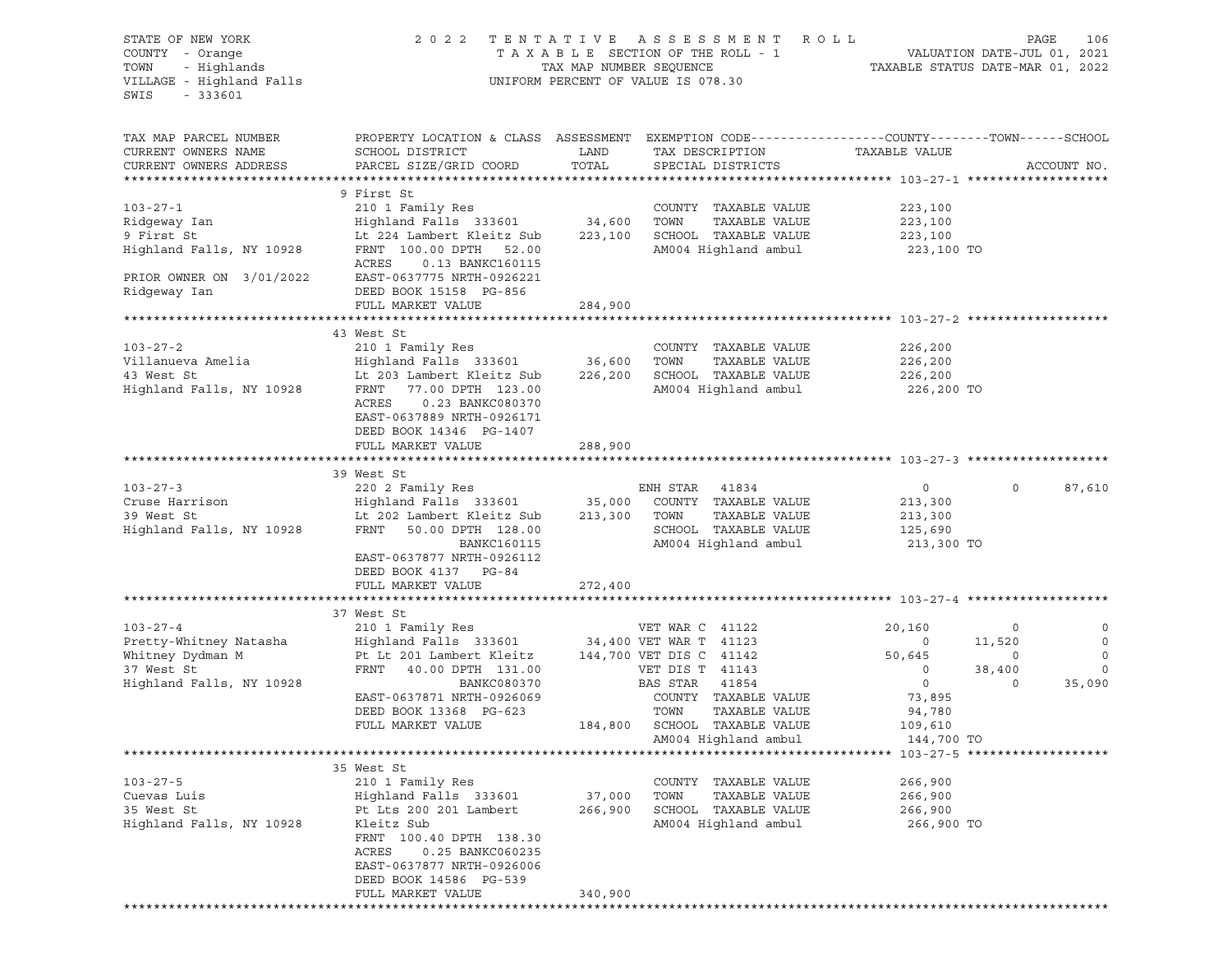| STATE OF NEW YORK<br>COUNTY - Orange<br>TOWN - Highlands<br>VILLAGE - Highland Falls<br>$-333601$<br>SWIS |                                                                                                                                                                                                                                                                                                                            |                      | 2022 TENTATIVE ASSESSMENT ROLL<br>UNIFORM PERCENT OF VALUE IS 078.30 | PAGE<br>107<br>T A X A B L E SECTION OF THE ROLL - 1 WALUATION DATE-JUL 01, 2021<br>TAX MAP NUMBER SEQUENCE TAXABLE STATUS DATE-MAR 01, 2022 |
|-----------------------------------------------------------------------------------------------------------|----------------------------------------------------------------------------------------------------------------------------------------------------------------------------------------------------------------------------------------------------------------------------------------------------------------------------|----------------------|----------------------------------------------------------------------|----------------------------------------------------------------------------------------------------------------------------------------------|
| TAX MAP PARCEL NUMBER<br>CURRENT OWNERS NAME<br>CURRENT OWNERS ADDRESS                                    | SCHOOL DISTRICT<br>PARCEL SIZE/GRID COORD                                                                                                                                                                                                                                                                                  | <b>LAND</b><br>TOTAL | TAX DESCRIPTION<br>SPECIAL DISTRICTS                                 | PROPERTY LOCATION & CLASS ASSESSMENT EXEMPTION CODE----------------COUNTY-------TOWN------SCHOOL<br>TAXABLE VALUE<br>ACCOUNT NO.             |
| $103 - 27 - 6$                                                                                            | 31 West St<br>210 1 Family Res<br>ACRES   0.19 BANKC210014<br>EAST-0637853 NRTH-0925940<br>DEED BOOK 14323 PG-452<br>FULL MARKET VALUE                                                                                                                                                                                     | 212,800              | COUNTY TAXABLE VALUE<br>AM004 Highland ambul 166,600 TO              | 166,600<br>166,600<br>166,600                                                                                                                |
|                                                                                                           |                                                                                                                                                                                                                                                                                                                            |                      |                                                                      |                                                                                                                                              |
| $103 - 27 - 7$                                                                                            | 29 West St<br>210 1 Family Res<br>EAST-0637837 NRTH-0925876<br>DEED BOOK 12605 PG-1966<br>FULL MARKET VALUE                                                                                                                                                                                                                | 334,000              | COUNTY TAXABLE VALUE                                                 | 261,500<br>261,500<br>$201,500$<br>$261,500$<br>261,500 TO                                                                                   |
|                                                                                                           |                                                                                                                                                                                                                                                                                                                            |                      |                                                                      |                                                                                                                                              |
| $103 - 27 - 8$                                                                                            | 21 West St<br>210 1 Family Res<br>Pratt Angel M (2008) Highland Falls 333601 (2008) 35,400 TOWN TAXABLE VALUE 187,200<br>21 West St FRNT 75.00 DPTH 100.00 187,200 SCHOOL TAXABLE VALUE 187,200<br>21 West St FRNT 75.00 DPTH 100.00 187,200 SCHOOL TAXABLE VALUE 187,<br>DEED BOOK 14144 PG-550                           |                      | COUNTY TAXABLE VALUE                                                 | 187,200<br>187,200 TO                                                                                                                        |
|                                                                                                           | FULL MARKET VALUE                                                                                                                                                                                                                                                                                                          | 239,100              |                                                                      |                                                                                                                                              |
|                                                                                                           | 17 West St<br>280 Res Multiple COUNTY TAXABLE VALUE<br>AJ Cangialosi Realty LLC Highland Falls 333601 51,200 TOWN TAXABLE VALUE<br>PO Box 306 FRNT 88.00 DPTH 108.00 270,700 SCHOOL TAXABLE VALUE<br>Stony Point, NY 10980 EAST-0637682 NRTH-09256<br>DEED BOOK 12355 PG-1119<br>FULL MARKET VALUE                         | 345,700              |                                                                      | 270,700<br>270,700<br>270,700<br>270,700 TO                                                                                                  |
|                                                                                                           |                                                                                                                                                                                                                                                                                                                            |                      |                                                                      |                                                                                                                                              |
| $103 - 27 - 10.1$                                                                                         | 11 Graziano Ln<br>210 1 Family Res<br>Pozo Michael Highland Falls 333601 37,100 TOWN TAXABLE VALUE<br>Pozo Rosemarie FRNT 95.00 DPTH 131.00 191,800 SCHOOL TAXABLE VALUE<br>19 Lake St ACRES 0.28 AM004 Highland ambul<br>Highland Falls, NY 10928 EAST 0.28 AM004 Highlan<br>DEED BOOK 2984 PG-00253<br>FULL MARKET VALUE | 245,000              | COUNTY TAXABLE VALUE                                                 | 191,800<br>191,800<br>191,800<br>191,800 TO                                                                                                  |
|                                                                                                           |                                                                                                                                                                                                                                                                                                                            |                      |                                                                      |                                                                                                                                              |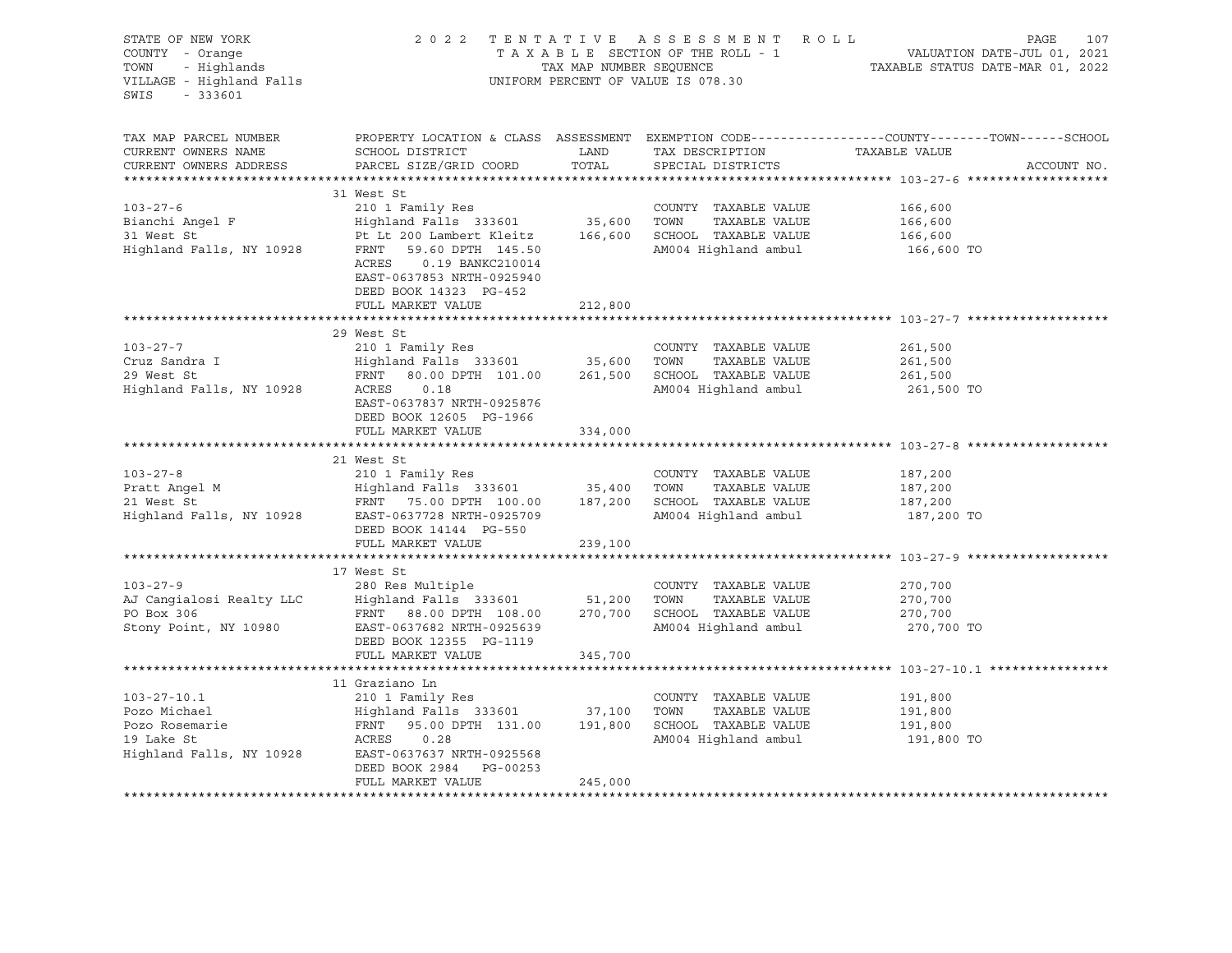| STATE OF NEW YORK<br>COUNTY - Orange<br>COUNTY - Orange<br>TOWN - Highlands<br>VILLAGE - Highland Falls<br>SWIS<br>$-333601$ |                                                                                                                                              |               | 2022 TENTATIVE ASSESSMENT ROLL<br>TAXABLE SECTION OF THE ROLL - 1 VALUATION DATE-JUL 01, 2021<br>TAX MAP NUMBER SEQUENCE TAXABLE STATUS DATE-MAR 01, 2022<br>UNIFORM PERCENT OF VALUE IS 078.30 |                           | PAGE<br>108       |
|------------------------------------------------------------------------------------------------------------------------------|----------------------------------------------------------------------------------------------------------------------------------------------|---------------|-------------------------------------------------------------------------------------------------------------------------------------------------------------------------------------------------|---------------------------|-------------------|
| TAX MAP PARCEL NUMBER<br>CURRENT OWNERS NAME<br>CURRENT OWNERS ADDRESS                                                       | PROPERTY LOCATION & CLASS ASSESSMENT EXEMPTION CODE---------------COUNTY-------TOWN------SCHOOL<br>SCHOOL DISTRICT<br>PARCEL SIZE/GRID COORD | LAND<br>TOTAL | TAX DESCRIPTION<br>SPECIAL DISTRICTS                                                                                                                                                            | TAXABLE VALUE             | ACCOUNT NO.       |
|                                                                                                                              |                                                                                                                                              |               |                                                                                                                                                                                                 |                           |                   |
|                                                                                                                              | 7 Graziano Ln                                                                                                                                |               |                                                                                                                                                                                                 |                           |                   |
| $103 - 27 - 10.2$<br>Long Terri A                                                                                            | 210 1 Family Res<br>Highland Falls 333601 37,300 COUNTY TAXABLE VALUE                                                                        |               | BAS STAR 41854                                                                                                                                                                                  | $\overline{0}$<br>248,100 | 35,090<br>$\circ$ |
| 7 Graziano Ln                                                                                                                | FRNT 102.00 DPTH 131.40 248,100 TOWN                                                                                                         |               | TAXABLE VALUE                                                                                                                                                                                   | 248,100                   |                   |
| Highland Falls, NY 10928                                                                                                     | FRNT 102.00 DPTH 131.40 248,10<br>ACRES 0.33 BANKC160309                                                                                     |               | SCHOOL TAXABLE VALUE                                                                                                                                                                            | 213,010                   |                   |
|                                                                                                                              | EAST-0637578 NRTH-0925485                                                                                                                    |               | AM004 Highland ambul                                                                                                                                                                            | 248,100 TO                |                   |
|                                                                                                                              | DEED BOOK 12230 PG-734                                                                                                                       |               |                                                                                                                                                                                                 |                           |                   |
|                                                                                                                              | FULL MARKET VALUE                                                                                                                            | 316,900       |                                                                                                                                                                                                 |                           |                   |
|                                                                                                                              |                                                                                                                                              |               |                                                                                                                                                                                                 |                           |                   |
|                                                                                                                              | 3 Graziano Ln                                                                                                                                |               |                                                                                                                                                                                                 |                           |                   |
| $103 - 27 - 10.3$                                                                                                            | 220 2 Family Res                                                                                                                             |               | COUNTY TAXABLE VALUE                                                                                                                                                                            | 223,700                   |                   |
| Pozo Michael                                                                                                                 |                                                                                                                                              |               | TOWN<br>TAXABLE VALUE<br>223,700 SCHOOL TAXABLE VALUE                                                                                                                                           | 223,700<br>223,700        |                   |
| Pozo Rosemarie<br>10 Iolea St<br>19 Lake St                                                                                  | Highland Falls 333601 37,600<br>FRNT 102.30 DPTH 94.60 223,700<br>ACRES 0.39                                                                 |               | AM004 Highland ambul                                                                                                                                                                            | 223,700 TO                |                   |
| Highland Falls, NY 10928                                                                                                     | EAST-0637534 NRTH-0925393                                                                                                                    |               |                                                                                                                                                                                                 |                           |                   |
|                                                                                                                              | DEED BOOK 3297 PG-323                                                                                                                        |               |                                                                                                                                                                                                 |                           |                   |
|                                                                                                                              | FULL MARKET VALUE                                                                                                                            | 285,700       |                                                                                                                                                                                                 |                           |                   |
|                                                                                                                              |                                                                                                                                              |               |                                                                                                                                                                                                 |                           |                   |
|                                                                                                                              | 82 Mountain Ave                                                                                                                              |               |                                                                                                                                                                                                 |                           |                   |
| $103 - 27 - 11$                                                                                                              | 210 1 Family Res                                                                                                                             |               | COUNTY TAXABLE VALUE                                                                                                                                                                            | 100,700                   |                   |
| Holt Paula M<br>82 Mountain Ave                                                                                              | $\texttt{Highland} \texttt{False}$ 333601 34,200 TOWN TAXABLE VALUE<br>FRNT 59.00 DPTH 102.60 100,700 SCHOOL TAXABLE VALUE                   |               |                                                                                                                                                                                                 | 100,700<br>100,700        |                   |
| Highland Falls, NY 10928                                                                                                     | BANKC230070                                                                                                                                  |               | AM004 Highland ambul                                                                                                                                                                            | 100,700 TO                |                   |
|                                                                                                                              | EAST-0637471 NRTH-0925391<br>DEED BOOK 13112 PG-1728                                                                                         |               |                                                                                                                                                                                                 |                           |                   |
|                                                                                                                              | FULL MARKET VALUE                                                                                                                            | 128,600       |                                                                                                                                                                                                 |                           |                   |
|                                                                                                                              |                                                                                                                                              |               |                                                                                                                                                                                                 |                           |                   |
| $103 - 27 - 12$                                                                                                              | 86 Mountain Ave<br>432 Gas station                                                                                                           |               | COUNTY TAXABLE VALUE                                                                                                                                                                            | 250,000                   |                   |
|                                                                                                                              |                                                                                                                                              |               | TAXABLE VALUE                                                                                                                                                                                   | 250,000                   |                   |
|                                                                                                                              |                                                                                                                                              |               |                                                                                                                                                                                                 | 250,000                   |                   |
|                                                                                                                              |                                                                                                                                              |               | AM004 Highland ambul                                                                                                                                                                            | 250,000 TO                |                   |
|                                                                                                                              | DEED BOOK 12787 PG-1812                                                                                                                      |               |                                                                                                                                                                                                 |                           |                   |
|                                                                                                                              | FULL MARKET VALUE                                                                                                                            | 319,300       |                                                                                                                                                                                                 |                           |                   |
|                                                                                                                              |                                                                                                                                              |               |                                                                                                                                                                                                 |                           |                   |
|                                                                                                                              | 6 Kleitz Ave                                                                                                                                 |               |                                                                                                                                                                                                 |                           |                   |
| 103-27-13<br>Miller Gregory A<br>Claudia J                                                                                   | 210 1 Family Res                                                                                                                             |               | BAS STAR 41854                                                                                                                                                                                  | $\overline{0}$            | $\circ$<br>35,090 |
|                                                                                                                              | Highland Falls 333601 37,100 COUNTY TAXABLE VALUE<br>Pt Lt A Edward Dornberger 250,000 TOWN                                                  |               |                                                                                                                                                                                                 | 250,000                   |                   |
| 6 Kleitz Ave                                                                                                                 |                                                                                                                                              |               | TAXABLE VALUE<br>SCHOOL TAXABLE VALUE                                                                                                                                                           | 250,000                   |                   |
| Highland Falls, NY 10928                                                                                                     | FRNT 121.00 DPTH 97.00<br>BANKC040280                                                                                                        |               | AM004 Highland ambul                                                                                                                                                                            | 214,910<br>250,000 TO     |                   |
|                                                                                                                              | EAST-0637469 NRTH-0925502                                                                                                                    |               |                                                                                                                                                                                                 |                           |                   |
|                                                                                                                              | DEED BOOK 4834 PG-208                                                                                                                        |               |                                                                                                                                                                                                 |                           |                   |
|                                                                                                                              | FULL MARKET VALUE                                                                                                                            | 319,300       |                                                                                                                                                                                                 |                           |                   |
|                                                                                                                              |                                                                                                                                              |               |                                                                                                                                                                                                 |                           |                   |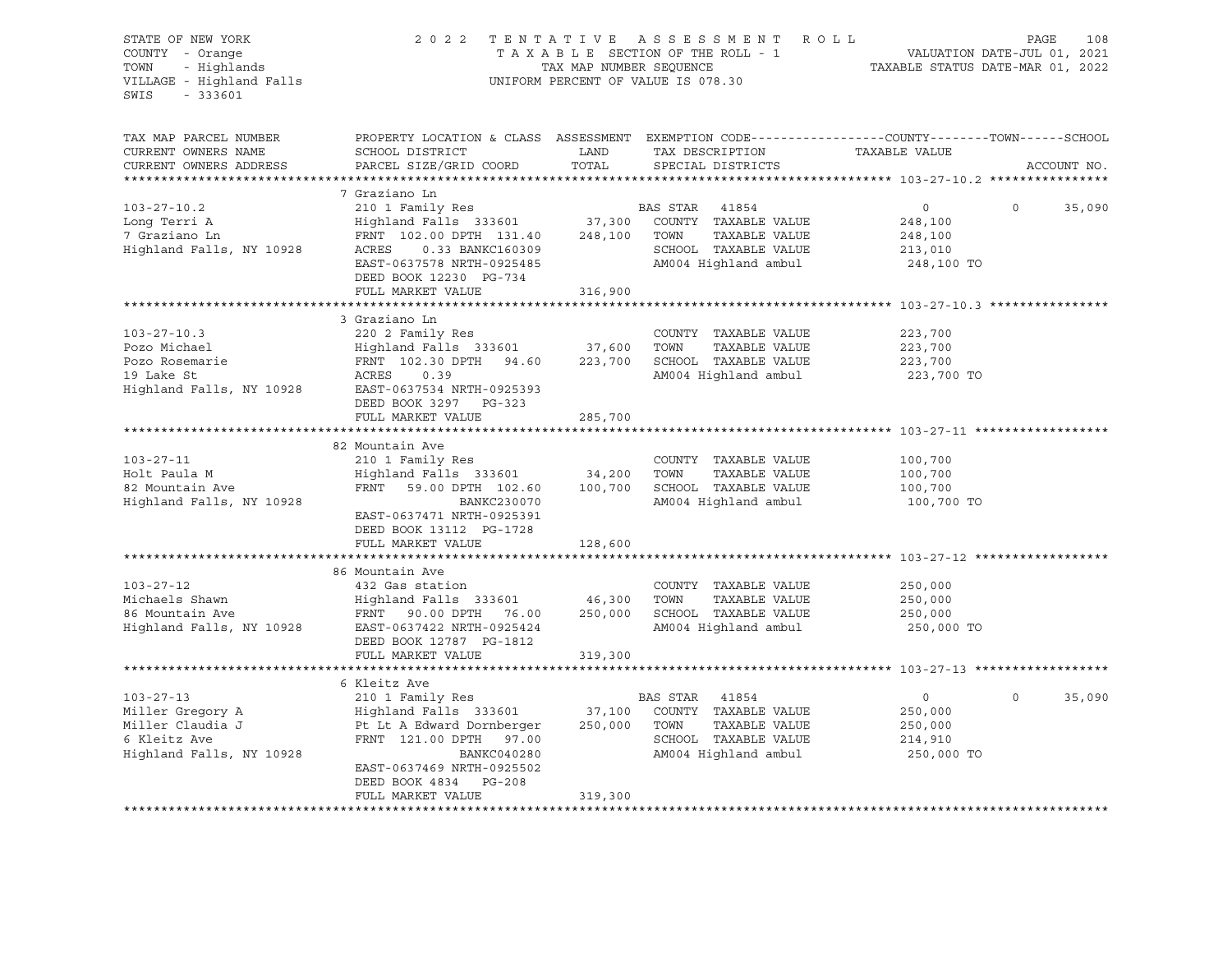| STATE OF NEW YORK<br>COUNTY - Orange<br>- Highlands<br>TOWN<br>VILLAGE - Highland Falls<br>SWIS<br>$-333601$ | 2 0 2 2                                                                                                                                      | TENTATIVE<br>TAX MAP NUMBER SEQUENCE | ASSESSMENT ROLL<br>TAXABLE SECTION OF THE ROLL - 1<br>UNIFORM PERCENT OF VALUE IS 078.30 | TAXABLE STATUS DATE-MAR 01, 2022                  | PAGE<br>109<br>VALUATION DATE-JUL 01, 2021 |
|--------------------------------------------------------------------------------------------------------------|----------------------------------------------------------------------------------------------------------------------------------------------|--------------------------------------|------------------------------------------------------------------------------------------|---------------------------------------------------|--------------------------------------------|
| TAX MAP PARCEL NUMBER<br>CURRENT OWNERS NAME<br>CURRENT OWNERS ADDRESS                                       | PROPERTY LOCATION & CLASS ASSESSMENT EXEMPTION CODE----------------COUNTY-------TOWN-----SCHOOL<br>SCHOOL DISTRICT<br>PARCEL SIZE/GRID COORD | LAND<br>TOTAL                        | TAX DESCRIPTION<br>SPECIAL DISTRICTS                                                     | TAXABLE VALUE                                     | ACCOUNT NO.                                |
|                                                                                                              |                                                                                                                                              |                                      |                                                                                          |                                                   |                                            |
|                                                                                                              | 10 Kleitz Ave                                                                                                                                |                                      |                                                                                          |                                                   |                                            |
| $103 - 27 - 14$                                                                                              | 210 1 Family Res                                                                                                                             |                                      | COUNTY TAXABLE VALUE<br>TOWN                                                             | 185,900                                           |                                            |
| Marcolina Ruth M<br>Marcolina Douglas A                                                                      | Highland Falls 333601<br>Pt Lt A Edward Dornberger                                                                                           | 34,400<br>185,900                    | TAXABLE VALUE<br>SCHOOL TAXABLE VALUE                                                    | 185,900<br>185,900                                |                                            |
| 10 Kleitz Ave                                                                                                | FRNT<br>52.00 DPTH 102.00                                                                                                                    |                                      | AM004 Highland ambul                                                                     | 185,900 TO                                        |                                            |
| Highland Falls, NY 10928                                                                                     | EAST-0637511 NRTH-0925569                                                                                                                    |                                      |                                                                                          |                                                   |                                            |
|                                                                                                              | DEED BOOK 14039 PG-145                                                                                                                       |                                      |                                                                                          |                                                   |                                            |
|                                                                                                              | FULL MARKET VALUE                                                                                                                            | 237,400                              |                                                                                          |                                                   |                                            |
|                                                                                                              |                                                                                                                                              |                                      |                                                                                          | ********************** 103-27-15 **************** |                                            |
|                                                                                                              | 12 Kleitz Ave                                                                                                                                |                                      |                                                                                          |                                                   |                                            |
| $103 - 27 - 15$                                                                                              | 210 1 Family Res<br>Highland Falls 333601                                                                                                    |                                      | BAS STAR<br>41854                                                                        | $\circ$                                           | $\circ$<br>35,090                          |
| Marvin Michael<br>Marvin Carole                                                                              | Lt 1 Edward Dornberger Su                                                                                                                    | 30,600<br>208,500                    | COUNTY TAXABLE VALUE<br>TOWN<br>TAXABLE VALUE                                            | 208,500<br>208,500                                |                                            |
| 12 Kleitz Ave                                                                                                | FRNT 40.00 DPTH 100.60                                                                                                                       |                                      | SCHOOL TAXABLE VALUE                                                                     | 173,410                                           |                                            |
| Highland Falls, NY 10928                                                                                     | EAST-0637535 NRTH-0925603                                                                                                                    |                                      | AM004 Highland ambul                                                                     | 208,500 TO                                        |                                            |
|                                                                                                              | DEED BOOK 2888 PG-210                                                                                                                        |                                      |                                                                                          |                                                   |                                            |
|                                                                                                              | FULL MARKET VALUE                                                                                                                            | 266,300                              |                                                                                          |                                                   |                                            |
|                                                                                                              |                                                                                                                                              |                                      |                                                                                          |                                                   |                                            |
|                                                                                                              | 14 Kleitz Ave                                                                                                                                |                                      |                                                                                          |                                                   |                                            |
| $103 - 27 - 16$                                                                                              | 220 2 Family Res                                                                                                                             |                                      | COUNTY TAXABLE VALUE                                                                     | 212,700                                           |                                            |
| Palazzo Michael L                                                                                            | Highland Falls 333601                                                                                                                        | 34,400                               | TOWN<br>TAXABLE VALUE                                                                    | 212,700                                           |                                            |
| Russell Elizabeth                                                                                            | Lt 2 Edward Dornberger Su                                                                                                                    | 212,700                              | SCHOOL TAXABLE VALUE                                                                     | 212,700                                           |                                            |
| Holy Name of Jesus Parish                                                                                    | FRNT 50.00 DPTH 107.00                                                                                                                       |                                      | AM004 Highland ambul                                                                     | 212,700 TO                                        |                                            |
| 45 Highland Ave                                                                                              | EAST-0637559 NRTH-0925644                                                                                                                    |                                      |                                                                                          |                                                   |                                            |
| PO Box 597                                                                                                   | DEED BOOK 12621 PG-1395                                                                                                                      |                                      |                                                                                          |                                                   |                                            |
| Otisville, NY 10968<br>********************                                                                  | FULL MARKET VALUE                                                                                                                            | 271,600                              |                                                                                          |                                                   |                                            |
|                                                                                                              |                                                                                                                                              |                                      |                                                                                          |                                                   |                                            |
| $103 - 27 - 17$                                                                                              | 16 Kleitz Ave<br>210 1 Family Res                                                                                                            |                                      | BAS STAR<br>41854                                                                        | $\circ$                                           | $\Omega$<br>35,090                         |
| Palazzo Kenneth F                                                                                            | Highland Falls 333601                                                                                                                        | 34,800                               | COUNTY TAXABLE VALUE                                                                     | 259,300                                           |                                            |
| 16 Kleitz Ave                                                                                                | Lt 3 Edward Dornberger Su                                                                                                                    | 259,300                              | TOWN<br>TAXABLE VALUE                                                                    | 259,300                                           |                                            |
| Highland Falls, NY 10928                                                                                     | 52.00 DPTH 122.00<br>FRNT                                                                                                                    |                                      | SCHOOL TAXABLE VALUE                                                                     | 224,210                                           |                                            |
|                                                                                                              | ACRES<br>0.14                                                                                                                                |                                      | AM004 Highland ambul                                                                     | 259,300 TO                                        |                                            |
|                                                                                                              | EAST-0637583 NRTH-0925688                                                                                                                    |                                      |                                                                                          |                                                   |                                            |
|                                                                                                              | DEED BOOK 12621 PG-1389                                                                                                                      |                                      |                                                                                          |                                                   |                                            |
|                                                                                                              | FULL MARKET VALUE                                                                                                                            | 331,200                              |                                                                                          |                                                   |                                            |
|                                                                                                              |                                                                                                                                              | *************                        |                                                                                          |                                                   |                                            |
|                                                                                                              | 18 Kleitz Ave                                                                                                                                |                                      |                                                                                          |                                                   |                                            |
| $103 - 27 - 18$                                                                                              | 210 1 Family Res                                                                                                                             |                                      | COUNTY TAXABLE VALUE                                                                     | 241,200                                           |                                            |
| Cornejo Juan                                                                                                 | Highland Falls 333601                                                                                                                        | 35,000                               | TOWN<br>TAXABLE VALUE                                                                    | 241,200                                           |                                            |
| Cardona Monica                                                                                               | Pt Lt 4 Edward Dornberger                                                                                                                    | 241,200                              | SCHOOL TAXABLE VALUE                                                                     | 241,200                                           |                                            |
| 18 Kleitz Ave                                                                                                | FRNT<br>50.00 DPTH 137.00                                                                                                                    |                                      | AM004 Highland ambul                                                                     | 241,200 TO                                        |                                            |
| Highland Falls, NY 10928                                                                                     | ACRES<br>0.15 BANKC160275                                                                                                                    |                                      |                                                                                          |                                                   |                                            |
|                                                                                                              | EAST-0637610 NRTH-0925736                                                                                                                    |                                      |                                                                                          |                                                   |                                            |
|                                                                                                              | DEED BOOK 14898 PG-1862                                                                                                                      |                                      |                                                                                          |                                                   |                                            |
|                                                                                                              | FULL MARKET VALUE                                                                                                                            | 308,000                              |                                                                                          |                                                   |                                            |
|                                                                                                              |                                                                                                                                              |                                      |                                                                                          |                                                   |                                            |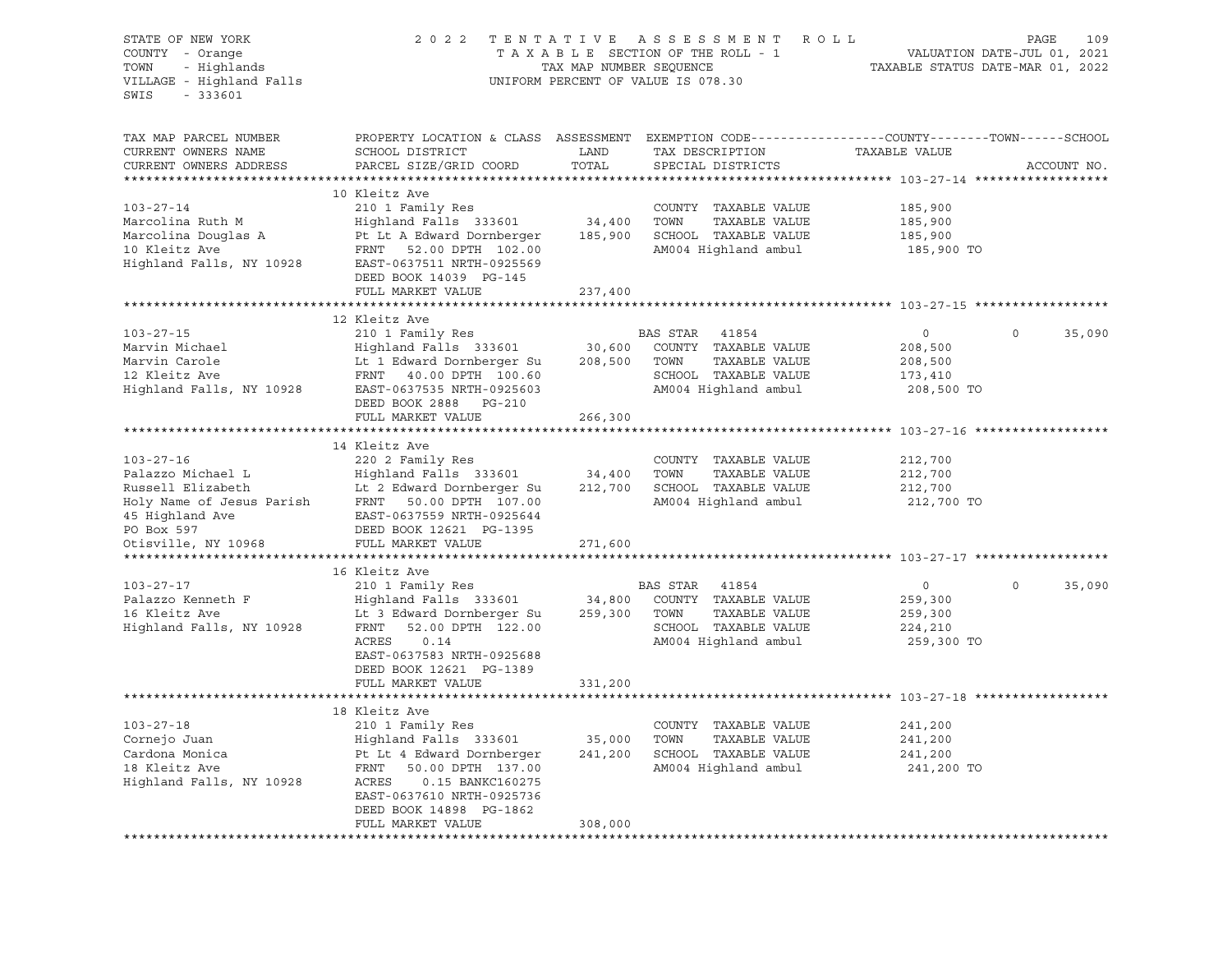| STATE OF NEW YORK<br>COUNTY - Orange<br>- Highlands<br>TOWN<br>VILLAGE - Highland Falls<br>SWIS<br>$-333601$                                                                                                                                     |                                                                                                                                                                                                                                                                                                                                                                                                                                                                      | TAX MAP NUMBER SEQUENCE                     | 2022 TENTATIVE ASSESSMENT ROLL<br>TAXABLE SECTION OF THE ROLL - 1<br>UNIFORM PERCENT OF VALUE IS 078.30                                                                                                                                         | PAGE<br>110<br>VALUATION DATE-JUL 01, 2021<br>TAXABLE STATUS DATE-MAR 01, 2022                                                  |
|--------------------------------------------------------------------------------------------------------------------------------------------------------------------------------------------------------------------------------------------------|----------------------------------------------------------------------------------------------------------------------------------------------------------------------------------------------------------------------------------------------------------------------------------------------------------------------------------------------------------------------------------------------------------------------------------------------------------------------|---------------------------------------------|-------------------------------------------------------------------------------------------------------------------------------------------------------------------------------------------------------------------------------------------------|---------------------------------------------------------------------------------------------------------------------------------|
| TAX MAP PARCEL NUMBER<br>CURRENT OWNERS NAME<br>CURRENT OWNERS ADDRESS                                                                                                                                                                           | SCHOOL DISTRICT<br>PARCEL SIZE/GRID COORD                                                                                                                                                                                                                                                                                                                                                                                                                            | LAND<br>TOTAL                               | TAX DESCRIPTION<br>SPECIAL DISTRICTS                                                                                                                                                                                                            | PROPERTY LOCATION & CLASS ASSESSMENT EXEMPTION CODE----------------COUNTY-------TOWN-----SCHOOL<br>TAXABLE VALUE<br>ACCOUNT NO. |
|                                                                                                                                                                                                                                                  |                                                                                                                                                                                                                                                                                                                                                                                                                                                                      |                                             |                                                                                                                                                                                                                                                 |                                                                                                                                 |
| $103 - 27 - 19$<br>Longshore Kathryn<br>Williams Monica<br>24 Kleitz Ave<br>Highland Falls, NY 10928                                                                                                                                             | 24 Kleitz Ave<br>210 1 Family Res<br>Highland Falls 333601<br>Lt 5 Pt Lt 4 Edward<br>Dornberger Sub<br>FRNT<br>53.00 DPTH 152.00<br>ACRES<br>0.17 BANKC020440<br>EAST-0637634 NRTH-0925778<br>DEED BOOK 14782 PG-1029                                                                                                                                                                                                                                                | 35,400                                      | COUNTY TAXABLE VALUE<br>TOWN<br>TAXABLE VALUE<br>216,500 SCHOOL TAXABLE VALUE<br>AM004 Highland ambul                                                                                                                                           | 216,500<br>216,500<br>216,500<br>216,500 TO                                                                                     |
|                                                                                                                                                                                                                                                  | FULL MARKET VALUE                                                                                                                                                                                                                                                                                                                                                                                                                                                    | 276,500                                     |                                                                                                                                                                                                                                                 |                                                                                                                                 |
|                                                                                                                                                                                                                                                  |                                                                                                                                                                                                                                                                                                                                                                                                                                                                      |                                             |                                                                                                                                                                                                                                                 |                                                                                                                                 |
| $103 - 27 - 20.1$<br>Fayad Realty LLC<br>C/O Mitchell Mund, Esq.<br>100-15 Queens Blvd Ste 1<br>Forest Hills, NY 11375<br>$103 - 27 - 20.2$<br>Fayad Realty LLC<br>c/o Mitchell Mund, Esq.<br>100-15 Queens Blvd Ste 1<br>Forest Hills, NY 11375 | 27 West St<br>220 2 Family Res<br>Highland Falls 333601<br>Drainage Esmt 8-19-16 L14<br>Pg1594-Lt 1 Fayad Rlty LL<br>Map215-16 filed 7-21-16<br>ACRES<br>0.30<br>EAST-0637774 NRTH-0925753<br>FULL MARKET VALUE<br>28 Kleitz Ave<br>220 2 Family Res<br>Highland Falls 333601<br>Drainage Esmt 8-19-16 L14<br>Pg1594-Lt 2 Fayad Rlty LL<br>Map215-16 filed 7-21-16<br>FRNT 75.60 DPTH 178.90<br>ACRES<br>0.29<br>EAST-0637693 NRTH-0925872<br>DEED BOOK 13575 PG-502 | 21,300 TOWN<br>316,700<br>21,300<br>248,000 | COUNTY TAXABLE VALUE<br>TAXABLE VALUE<br>248,000 SCHOOL TAXABLE VALUE<br>AM004 Highland ambul<br>********************************* 103-27-20.2<br>COUNTY TAXABLE VALUE<br>TOWN<br>TAXABLE VALUE<br>SCHOOL TAXABLE VALUE<br>AM004 Highland ambul | 248,000<br>248,000<br>248,000<br>248,000 TO<br>248,000<br>248,000<br>248,000<br>248,000 TO                                      |
|                                                                                                                                                                                                                                                  | FULL MARKET VALUE                                                                                                                                                                                                                                                                                                                                                                                                                                                    | 316,700                                     |                                                                                                                                                                                                                                                 |                                                                                                                                 |
| $103 - 27 - 20.3$<br>Fayad Realty LLC<br>C/O Mitchell Mund, Esq.<br>100-15 Queens Blvd Ste 1<br>Forest Hills, NY 11375                                                                                                                           | 26 Kleitz Ave<br>220 2 Family Res<br>Highland Falls 333601 19,000<br>Drainage Esmt 8-19-16 L14<br>Pg1594-Lt 3 Fayad Rlty LL<br>Map 215-16 filed 7-21-16<br>ACRES 0.25<br>EAST-0637658 NRTH-0925808<br>FULL MARKET VALUE                                                                                                                                                                                                                                              | 240,000<br>306,500                          | COUNTY TAXABLE VALUE<br>TOWN<br>TAXABLE VALUE<br>SCHOOL TAXABLE VALUE                                                                                                                                                                           | 240,000<br>240,000<br>240,000                                                                                                   |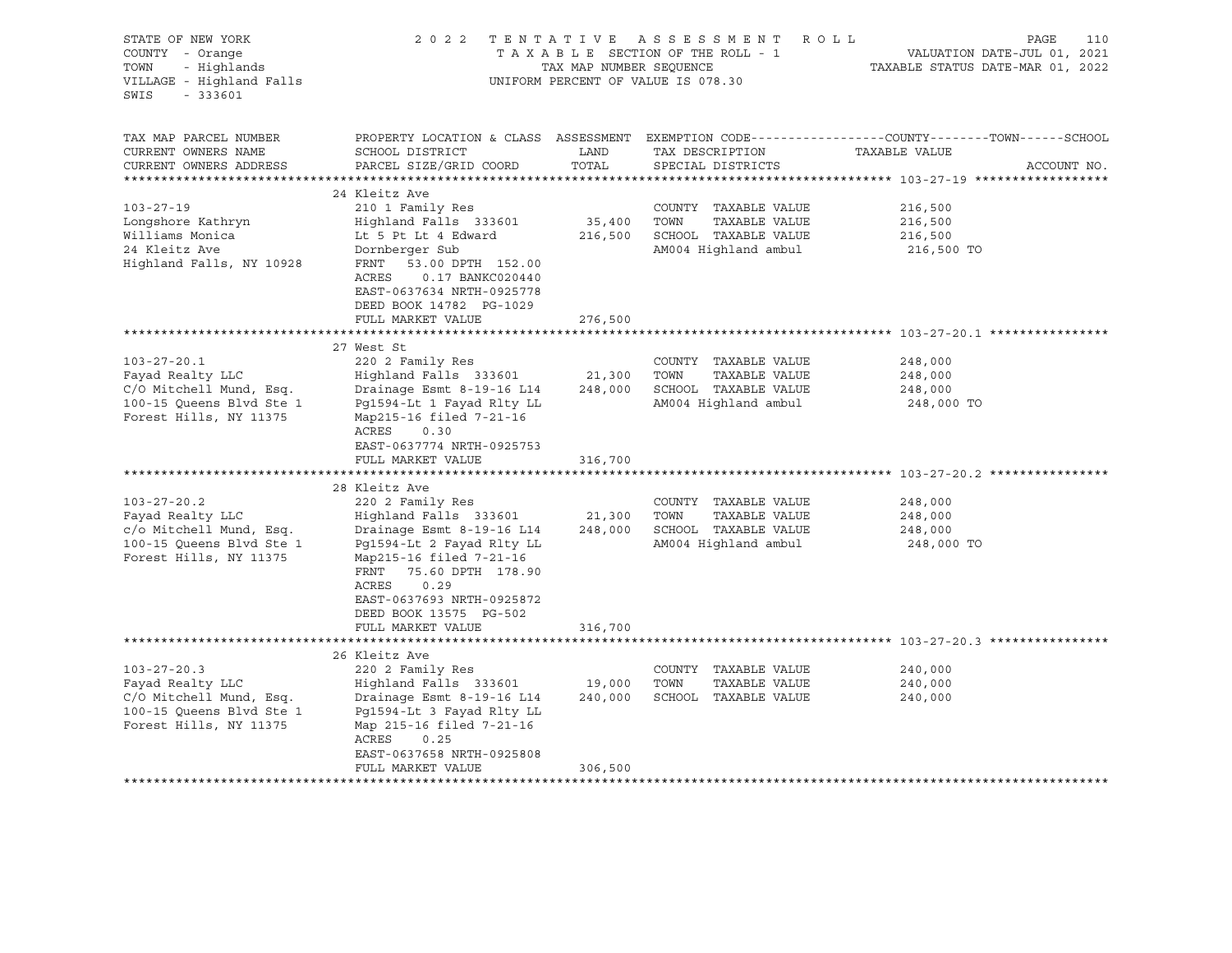| STATE OF NEW YORK                                                                                                      | 2022 TENTATIVE ASSESSMENT ROLL                                                                                      | PAGE<br>111   |                                    |                    |                   |                |
|------------------------------------------------------------------------------------------------------------------------|---------------------------------------------------------------------------------------------------------------------|---------------|------------------------------------|--------------------|-------------------|----------------|
| COUNTY - Orange<br>TOWN - Highlands<br>VILLAGE - Highland Falls<br>$-333601$<br>SWIS                                   |                                                                                                                     |               | UNIFORM PERCENT OF VALUE IS 078.30 |                    |                   |                |
| TAX MAP PARCEL NUMBER<br>CURRENT OWNERS NAME                                                                           | PROPERTY LOCATION & CLASS ASSESSMENT EXEMPTION CODE----------------COUNTY-------TOWN------SCHOOL<br>SCHOOL DISTRICT | LAND          | TAX DESCRIPTION                    | TAXABLE VALUE      |                   |                |
| CURRENT OWNERS ADDRESS                                                                                                 | PARCEL SIZE/GRID COORD                                                                                              | TOTAL         | SPECIAL DISTRICTS                  |                    |                   | ACCOUNT NO.    |
|                                                                                                                        | 32 Kleitz Ave                                                                                                       |               |                                    |                    |                   |                |
| 103-27-21                                                                                                              | 210 1 Family Res                                                                                                    |               | BAS STAR 41854                     | $\overline{0}$     | $0 \qquad \qquad$ | 35,090         |
| Hall Raymond E                                                                                                         | Highland Falls 333601 36,200 COUNTY TAXABLE VALUE<br>FRNT 50.00 DPTH 188.00 263,400 TOWN TAXABLE VALUE              |               |                                    | 263,400            |                   |                |
| 32 Kleitz Ave                                                                                                          |                                                                                                                     |               |                                    | 263,400            |                   |                |
| Highland Falls, NY 10928                                                                                               |                                                                                                                     |               | SCHOOL TAXABLE VALUE               | 228,310            |                   |                |
|                                                                                                                        | EAST-0637727 NRTH-0925952<br>DEED BOOK 13254 PG-506                                                                 |               | AM004 Highland ambul               | 263,400 TO         |                   |                |
|                                                                                                                        | FULL MARKET VALUE                                                                                                   | 336,400       |                                    |                    |                   |                |
|                                                                                                                        |                                                                                                                     |               |                                    |                    |                   |                |
|                                                                                                                        | 34 Kleitz Ave                                                                                                       |               |                                    |                    |                   |                |
| $103 - 27 - 22$                                                                                                        | 210 1 Family Res<br>Highland Falls  333601                                                                          | $36,800$ TOWN | COUNTY TAXABLE VALUE               | 207,000            |                   |                |
| Henze Christopher D                                                                                                    |                                                                                                                     |               | TAXABLE VALUE                      | 207,000<br>207,000 |                   |                |
|                                                                                                                        |                                                                                                                     |               | AM004 Highland ambul               | 207,000 TO         |                   |                |
|                                                                                                                        | ACRES<br>0.24 BANKC180281<br>EAST-0637732 NRTH-0926027<br>DEED BOOK 14393 PG-1301<br>FULL MARKET VALUE              | 264,400       |                                    |                    |                   |                |
|                                                                                                                        |                                                                                                                     |               |                                    |                    |                   |                |
|                                                                                                                        | 36 Kleitz Ave                                                                                                       |               |                                    |                    |                   |                |
|                                                                                                                        |                                                                                                                     |               |                                    | 33,600             | $\circ$           | $\overline{0}$ |
| 103-27-23 210 1 Family Res WET COM C 41132<br>Sickler Philip & Florence H Highland Falls 333601 34,600 VET COM T 41133 |                                                                                                                     |               |                                    | $\overline{0}$     | 19,200            | $\overline{0}$ |
|                                                                                                                        |                                                                                                                     |               |                                    | 9,265              | $\overline{0}$    | $\circ$        |
|                                                                                                                        |                                                                                                                     |               |                                    | $\overline{0}$     | 9,265             | $\mathbf 0$    |
|                                                                                                                        | FRNT 41.00 DPTH 131.00                                                                                              |               | ENH STAR 41834                     | $\overline{0}$     | $\Omega$          | 87,610         |
|                                                                                                                        | ACRES<br>0.13                                                                                                       |               | COUNTY TAXABLE VALUE               | 142,435            |                   |                |
|                                                                                                                        | EAST-0637745 NRTH-0926090                                                                                           |               | TOWN<br>TAXABLE VALUE              | 156,835            |                   |                |
|                                                                                                                        | DEED BOOK 11791 PG-1962                                                                                             |               | SCHOOL TAXABLE VALUE               | 97,690             |                   |                |
|                                                                                                                        | FULL MARKET VALUE                                                                                                   |               | 236,700 AM004 Highland ambul       | 185,300 TO         |                   |                |
|                                                                                                                        | 38 Kleitz Ave                                                                                                       |               |                                    |                    |                   |                |
| $103 - 27 - 24$                                                                                                        | 210 1 Family Res                                                                                                    |               | BAS STAR 41854                     | $\overline{0}$     | $\circ$           | 35,090         |
|                                                                                                                        |                                                                                                                     |               | 34,400 COUNTY TAXABLE VALUE        | 165,800            |                   |                |
|                                                                                                                        |                                                                                                                     | 165,800 TOWN  | TAXABLE VALUE                      | 165,800            |                   |                |
| Highland Falls, NY 10928                                                                                               | FRNT 42.00 DPTH 123.00                                                                                              |               | SCHOOL TAXABLE VALUE               | 130,710            |                   |                |
|                                                                                                                        | BANKC110038                                                                                                         |               | AM004 Highland ambul               | 165,800 TO         |                   |                |
|                                                                                                                        | EAST-0637761 NRTH-0926133                                                                                           |               |                                    |                    |                   |                |
|                                                                                                                        | DEED BOOK 12529 PG-1325                                                                                             |               |                                    |                    |                   |                |
|                                                                                                                        | FULL MARKET VALUE                                                                                                   | 211,800       |                                    |                    |                   |                |
|                                                                                                                        |                                                                                                                     |               |                                    |                    |                   |                |
|                                                                                                                        | 40 Kleitz Ave                                                                                                       |               |                                    |                    |                   |                |
| $103 - 27 - 25$                                                                                                        | 210 1 Family Res                                                                                                    |               | COUNTY TAXABLE VALUE               | 222,200            |                   |                |
| Bernadel Ernst                                                                                                         | Highland Falls 333601                                                                                               | 34,200        | TAXABLE VALUE<br>TOWN              | 222,200            |                   |                |
| Bernadel Nathalie<br>40 Kleitz Ave                                                                                     | Lt 3 John Feith Jr Sub<br>FRNT                                                                                      | 222,200       | SCHOOL TAXABLE VALUE               | 222,200            |                   |                |
| Highland Falls, NY 10928                                                                                               | 42.00 DPTH 116.00<br><b>BANKC130173</b>                                                                             |               | AM004 Highland ambul               | 222,200 TO         |                   |                |
|                                                                                                                        | EAST-0637770 NRTH-0926177                                                                                           |               |                                    |                    |                   |                |
|                                                                                                                        | DEED BOOK 14000 PG-1427                                                                                             |               |                                    |                    |                   |                |
|                                                                                                                        | FULL MARKET VALUE                                                                                                   | 283,800       |                                    |                    |                   |                |
|                                                                                                                        |                                                                                                                     |               |                                    |                    |                   |                |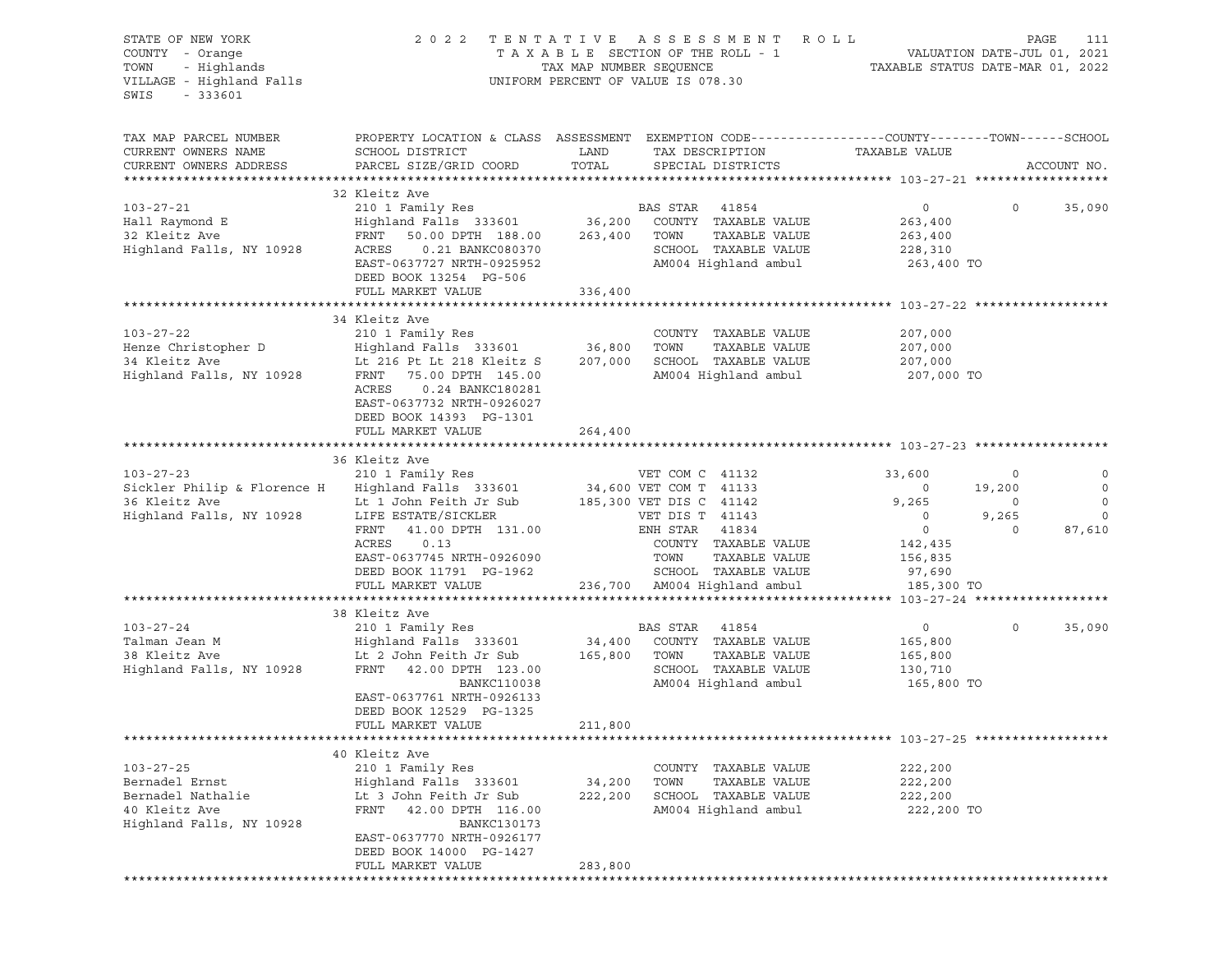| STATE OF NEW YORK<br>COUNTY - Orange<br>- Highlands<br>TOWN<br>VILLAGE - Highland Falls<br>SWIS<br>$-333601$ | 2 0 2 2                                                                                                                                                                                                                                                                                                                                                                                           |                   | TENTATIVE ASSESSMENT ROLL<br>UNIFORM PERCENT OF VALUE IS 078.30                                                 |                                                               | PAGE<br>112           |
|--------------------------------------------------------------------------------------------------------------|---------------------------------------------------------------------------------------------------------------------------------------------------------------------------------------------------------------------------------------------------------------------------------------------------------------------------------------------------------------------------------------------------|-------------------|-----------------------------------------------------------------------------------------------------------------|---------------------------------------------------------------|-----------------------|
| TAX MAP PARCEL NUMBER<br>CURRENT OWNERS NAME<br>CURRENT OWNERS ADDRESS                                       | PROPERTY LOCATION & CLASS ASSESSMENT EXEMPTION CODE----------------COUNTY-------TOWN------SCHOOL<br>SCHOOL DISTRICT<br>PARCEL SIZE/GRID COORD                                                                                                                                                                                                                                                     | LAND<br>TOTAL     | TAX DESCRIPTION<br>SPECIAL DISTRICTS                                                                            | TAXABLE VALUE                                                 | ACCOUNT NO.           |
|                                                                                                              |                                                                                                                                                                                                                                                                                                                                                                                                   |                   |                                                                                                                 |                                                               |                       |
| $104 - 1 - 2$<br>Fey Frank III<br>Fey Elaine<br>37 Oak Ave<br>Highland Falls, NY 10928                       | 37 Oak Ave<br>210 1 Family Res<br>Highland Falls 333601 35,000<br>Lt 21 Senator Goodsell Su<br>FRNT<br>50.00 DPTH 127.00<br>BANKC190289<br>EAST-0637193 NRTH-0924607<br>DEED BOOK 4005 PG-187                                                                                                                                                                                                     | 197,000           | COUNTY TAXABLE VALUE<br>TAXABLE VALUE<br>TOWN<br>SCHOOL TAXABLE VALUE<br>AM004 Highland ambul                   | 197,000<br>197,000<br>197,000<br>197,000 TO                   |                       |
|                                                                                                              | FULL MARKET VALUE                                                                                                                                                                                                                                                                                                                                                                                 | 251,600           |                                                                                                                 |                                                               |                       |
|                                                                                                              |                                                                                                                                                                                                                                                                                                                                                                                                   |                   |                                                                                                                 |                                                               |                       |
| $104 - 1 - 3$<br>Beach Cathryn L<br>35 Oak Ave<br>Highland Falls, NY 10928                                   | 35 Oak Ave<br>210 1 Family Res<br>Highland Falls 333601<br>Lt 22 Senator Goodsell Su<br>FRNT 50.00 DPTH 127.00<br>BANKC080496<br>EAST-0637203 NRTH-0924562                                                                                                                                                                                                                                        | 35,000<br>154,000 | COUNTY TAXABLE VALUE<br>TOWN<br>TAXABLE VALUE<br>SCHOOL TAXABLE VALUE<br>AM004 Highland ambul                   | 154,000<br>154,000<br>154,000<br>154,000 TO                   |                       |
|                                                                                                              | DEED BOOK 12951 PG-1949<br>FULL MARKET VALUE                                                                                                                                                                                                                                                                                                                                                      | 196,700           |                                                                                                                 |                                                               |                       |
|                                                                                                              | 31 Oak Ave                                                                                                                                                                                                                                                                                                                                                                                        |                   |                                                                                                                 |                                                               |                       |
| $104 - 1 - 4$<br>Riley Brian<br>1005 Worth Pl<br>West Point, NY 10996                                        | 210 1 Family Res<br>Highland Falls 333601<br>Riley MaryBeth The Same Care and South Sub<br>1005 Worth Pl Sub Report The Conduction of the Conduction of the Conduction of the Conduction of the Conduction<br>1005 Worth Pl Subset of The Report of the Conduction of the Conduct<br>FRNT 154.00 DPTH 127.00<br>ACRES<br>0.43 BANKC190321<br>EAST-0637222 NRTH-0924471<br>DEED BOOK 11181 PG-1545 | 37,700<br>256,900 | COUNTY TAXABLE VALUE<br>TOWN<br>TAXABLE VALUE<br>SCHOOL TAXABLE VALUE<br>AM004 Highland ambul                   | 256,900<br>256,900<br>256,900<br>256,900 TO                   |                       |
|                                                                                                              | FULL MARKET VALUE                                                                                                                                                                                                                                                                                                                                                                                 | 328,100           |                                                                                                                 |                                                               |                       |
|                                                                                                              |                                                                                                                                                                                                                                                                                                                                                                                                   |                   |                                                                                                                 |                                                               |                       |
| $104 - 1 - 5$<br>Bocanegra Javier<br>11 Ali Ave<br>Highland Falls, NY 10928                                  | 25 Oak Ave<br>210 1 Family Res<br>Highland Falls 333601 34,200<br>Pt Lt 26 Senator Goodsell 175,400<br>FRNT 67.00 DPTH 114.00<br>BANKC190321<br>EAST-0637228 NRTH-0924380<br>DEED BOOK 13876 PG-524<br>FULL MARKET VALUE                                                                                                                                                                          | 224,000           | BAS STAR 41854<br>COUNTY TAXABLE VALUE<br>TOWN<br>TAXABLE VALUE<br>SCHOOL TAXABLE VALUE<br>AM004 Highland ambul | $\overline{0}$<br>175,400<br>175,400<br>140,310<br>175,400 TO | $\mathbf 0$<br>35,090 |
|                                                                                                              |                                                                                                                                                                                                                                                                                                                                                                                                   |                   |                                                                                                                 |                                                               |                       |
| $104 - 1 - 6$<br>Berkowitz Jennifer<br>23 Oak Ave<br>Highland Falls, NY 10928                                | 23 Oak Ave<br>210 1 Family Res<br>Highland Falls 333601<br>Pt Lt 26 Senator Goodsell<br>FRNT 103.60 DPTH 34.30<br><b>BANKC190615</b><br>EAST-0637202 NRTH-0924334<br>DEED BOOK 15141 PG-323                                                                                                                                                                                                       | 34,000<br>165,900 | COUNTY TAXABLE VALUE<br>TOWN<br>TAXABLE VALUE<br>SCHOOL TAXABLE VALUE<br>AM004 Highland ambul                   | 165,900<br>165,900<br>165,900<br>165,900 TO                   |                       |
|                                                                                                              | FULL MARKET VALUE                                                                                                                                                                                                                                                                                                                                                                                 | 211,900           |                                                                                                                 |                                                               |                       |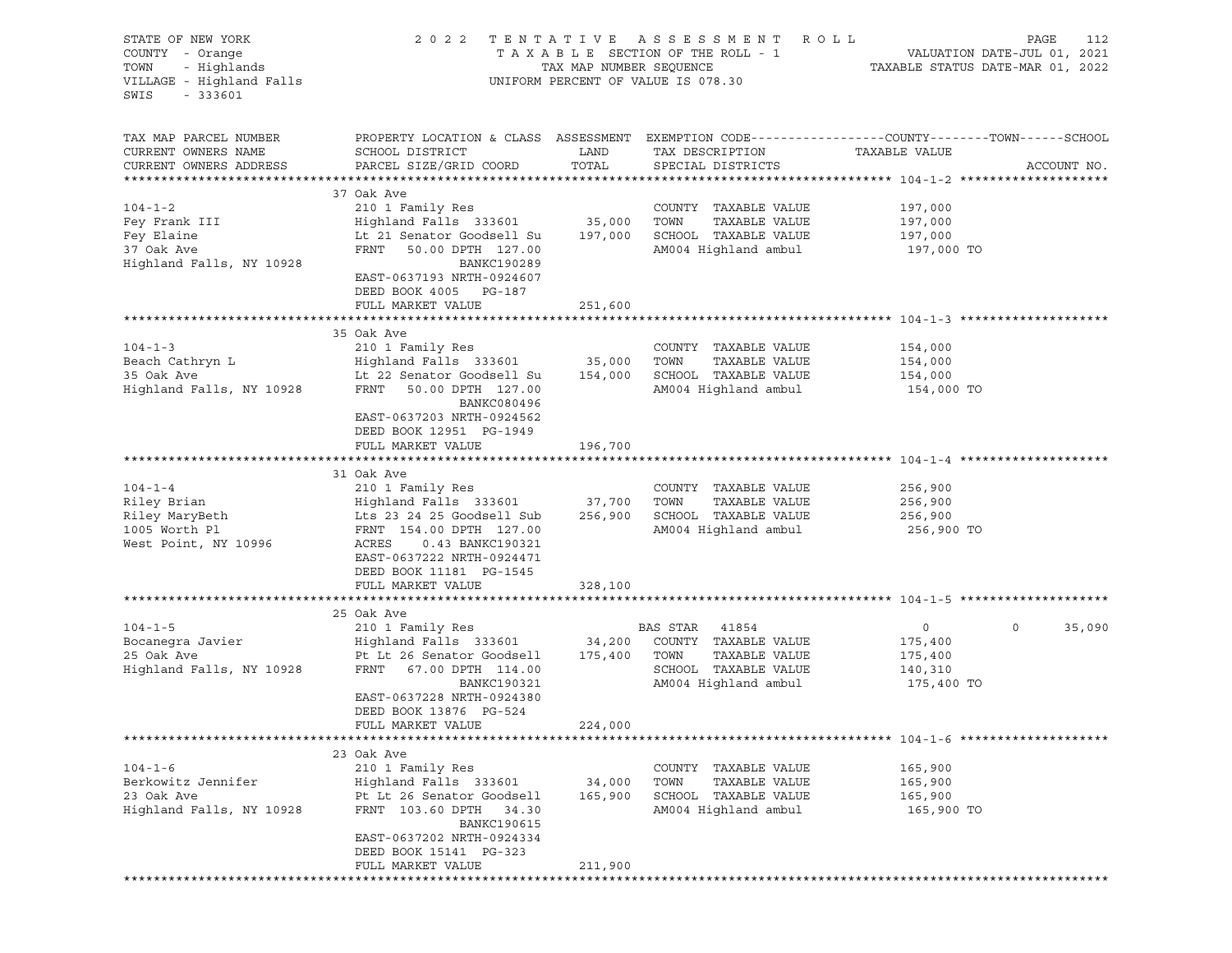| STATE OF NEW YORK<br>COUNTY - Orange<br>COUNTY - Orange<br>TOWN - Highlands<br>VILLAGE - Highland Falls<br>SWIS<br>$-333601$ | 2022 TENTATIVE ASSESSMENT ROLL                                                                                                              | TAXABLE SECTION OF THE ROLL - 1<br>TAX MAP NUMBER SEQUENCE<br>UNIFORM PERCENT OF VALUE IS 078.30 |                          |                                       | TAXABLE STATUS DATE-MAR 01, 2022 |                          | 113<br>PAGE<br>VALUATION DATE-JUL 01, 2021 |
|------------------------------------------------------------------------------------------------------------------------------|---------------------------------------------------------------------------------------------------------------------------------------------|--------------------------------------------------------------------------------------------------|--------------------------|---------------------------------------|----------------------------------|--------------------------|--------------------------------------------|
| TAX MAP PARCEL NUMBER<br>CURRENT OWNERS NAME<br>CURRENT OWNERS ADDRESS                                                       | PROPERTY LOCATION & CLASS ASSESSMENT EXEMPTION CODE---------------COUNTY-------TOWN-----SCHOOL<br>SCHOOL DISTRICT<br>PARCEL SIZE/GRID COORD | LAND<br>TOTAL                                                                                    |                          | TAX DESCRIPTION<br>SPECIAL DISTRICTS  | TAXABLE VALUE                    |                          | ACCOUNT NO.                                |
|                                                                                                                              |                                                                                                                                             |                                                                                                  |                          |                                       |                                  |                          |                                            |
| $104 - 1 - 7$                                                                                                                | 3 Oak Ave                                                                                                                                   |                                                                                                  |                          |                                       |                                  | $\circ$                  |                                            |
| Capece Daniel J                                                                                                              | 210 1 Family Res<br>Highland Falls 333601                                                                                                   |                                                                                                  | BAS STAR 41854           | 36,800 COUNTY TAXABLE VALUE           | $\circ$<br>163,500               |                          | 35,090                                     |
| Capece Rose M                                                                                                                | Lts 1 2 Sen Goodsell Sub                                                                                                                    | 163,500                                                                                          | TOWN                     | TAXABLE VALUE                         | 163,500                          |                          |                                            |
| 3 Oak Ave                                                                                                                    | FRNT 233.00 DPTH 89.00                                                                                                                      |                                                                                                  |                          | SCHOOL TAXABLE VALUE                  | 128,410                          |                          |                                            |
| Highland Falls, NY 10928                                                                                                     | ACRES<br>$\, {\rm N}$<br>$0.24$ BANK<br>EAST-0637106 NRTH-0923870<br>DEED BOOK 2797 PG-00088                                                |                                                                                                  |                          | AM004 Highland ambul                  | 163,500 TO                       |                          |                                            |
|                                                                                                                              | FULL MARKET VALUE<br>********************************                                                                                       | 208,800                                                                                          |                          |                                       |                                  |                          |                                            |
|                                                                                                                              | 7 Oak Ave                                                                                                                                   |                                                                                                  |                          |                                       |                                  |                          |                                            |
| $104 - 1 - 8$                                                                                                                | 210 1 Family Res                                                                                                                            |                                                                                                  | ENH STAR                 | 41834                                 | $\circ$                          | $\circ$                  | 87,610                                     |
| Donaldson Vincent P                                                                                                          | Highland Falls 333601                                                                                                                       |                                                                                                  |                          | 36,400 COUNTY TAXABLE VALUE           | 178,900                          |                          |                                            |
| Family Trust                                                                                                                 | Christopher Donaldson, CO-                                                                                                                  | 178,900                                                                                          | TOWN                     | TAXABLE VALUE                         | 178,900                          |                          |                                            |
| 7 Oak Ave                                                                                                                    | Michael Donaldson, CO-TTEE                                                                                                                  |                                                                                                  |                          | SCHOOL TAXABLE VALUE                  | 91,290                           |                          |                                            |
| Highland Falls, NY 10928                                                                                                     | rec. 8-29-2019 L14617 P66<br>FRNT 100.00 DPTH 94.00<br>EAST-0637101 NRTH-0923987<br>DEED BOOK 14617 PG-664<br>FULL MARKET VALUE             | 228,500                                                                                          |                          | AM004 Highland ambul                  | 178,900 TO                       |                          |                                            |
|                                                                                                                              |                                                                                                                                             |                                                                                                  |                          |                                       |                                  |                          |                                            |
|                                                                                                                              | 13 Oak Ave                                                                                                                                  |                                                                                                  |                          |                                       |                                  |                          |                                            |
| $104 - 1 - 9$                                                                                                                | 210 1 Family Res                                                                                                                            |                                                                                                  |                          | COUNTY TAXABLE VALUE                  | 267,500                          |                          |                                            |
| Young Deborah                                                                                                                | Highland Falls 333601                                                                                                                       | 36,400                                                                                           | TOWN                     | TAXABLE VALUE                         | 267,500                          |                          |                                            |
| 13 Oak Ave                                                                                                                   | Lts 5 6 Sen Goodsell Sub                                                                                                                    |                                                                                                  |                          | 267,500 SCHOOL TAXABLE VALUE          | 267,500                          |                          |                                            |
| Highland Falls, NY 10928                                                                                                     | FRNT 100.00 DPTH 100.50<br>ACRES<br>0.22<br>EAST-0637097 NRTH-0924092<br>DEED BOOK 15036 PG-554<br>FULL MARKET VALUE                        | 341,600                                                                                          |                          | AM004 Highland ambul                  | 267,500 TO                       |                          |                                            |
|                                                                                                                              |                                                                                                                                             |                                                                                                  |                          |                                       |                                  |                          |                                            |
|                                                                                                                              | 17 Oak Ave                                                                                                                                  |                                                                                                  |                          |                                       |                                  |                          |                                            |
| $104 - 1 - 10$                                                                                                               | 210 1 Family Res                                                                                                                            |                                                                                                  | CW 15 VET/ 41162         |                                       | 11,520                           | $\circ$                  |                                            |
| Price Monika                                                                                                                 | Highland Falls 333601                                                                                                                       |                                                                                                  | 37,200 CW_15_VET/ 41163  |                                       | $\overline{\phantom{0}}$         | 11,520                   |                                            |
| 17 Oak Ave                                                                                                                   | Lt 7 Pt Lt 8 Goodsell Sub                                                                                                                   |                                                                                                  | 241,100 CW_DISBLD_ 41172 |                                       | 12,055                           | $\circ$                  | 0                                          |
| Highland Falls, NY 10928                                                                                                     | FRNT 105.00 DPTH 128.00                                                                                                                     |                                                                                                  | CW DISBLD 41173          |                                       | $\circ$                          | 12,055                   | $\mathbb O$                                |
|                                                                                                                              | EAST-0637096 NRTH-0924169                                                                                                                   |                                                                                                  | AGED-C                   | 41802                                 | 108,763                          | $\overline{\phantom{0}}$ | $\mathbf 0$                                |
|                                                                                                                              | DEED BOOK 2171 PG-00906                                                                                                                     |                                                                                                  | AGED-T                   | 41803                                 | $\circ$                          | 97,886                   | $\mathbf 0$                                |
|                                                                                                                              | FULL MARKET VALUE                                                                                                                           | 307,900 AGED-S                                                                                   |                          | 41804                                 | $\circ$                          | 0                        | 24,110                                     |
|                                                                                                                              |                                                                                                                                             |                                                                                                  | ENH STAR 41834           |                                       | $\overline{0}$                   | $\circ$                  | 87,610                                     |
|                                                                                                                              |                                                                                                                                             |                                                                                                  |                          | COUNTY TAXABLE VALUE                  | 108,762                          |                          |                                            |
|                                                                                                                              |                                                                                                                                             |                                                                                                  | TOWN                     | TAXABLE VALUE<br>SCHOOL TAXABLE VALUE | 119,639<br>129,380               |                          |                                            |
|                                                                                                                              |                                                                                                                                             |                                                                                                  |                          | AM004 Highland ambul                  | 241,100 TO                       |                          |                                            |
|                                                                                                                              |                                                                                                                                             |                                                                                                  |                          |                                       |                                  |                          |                                            |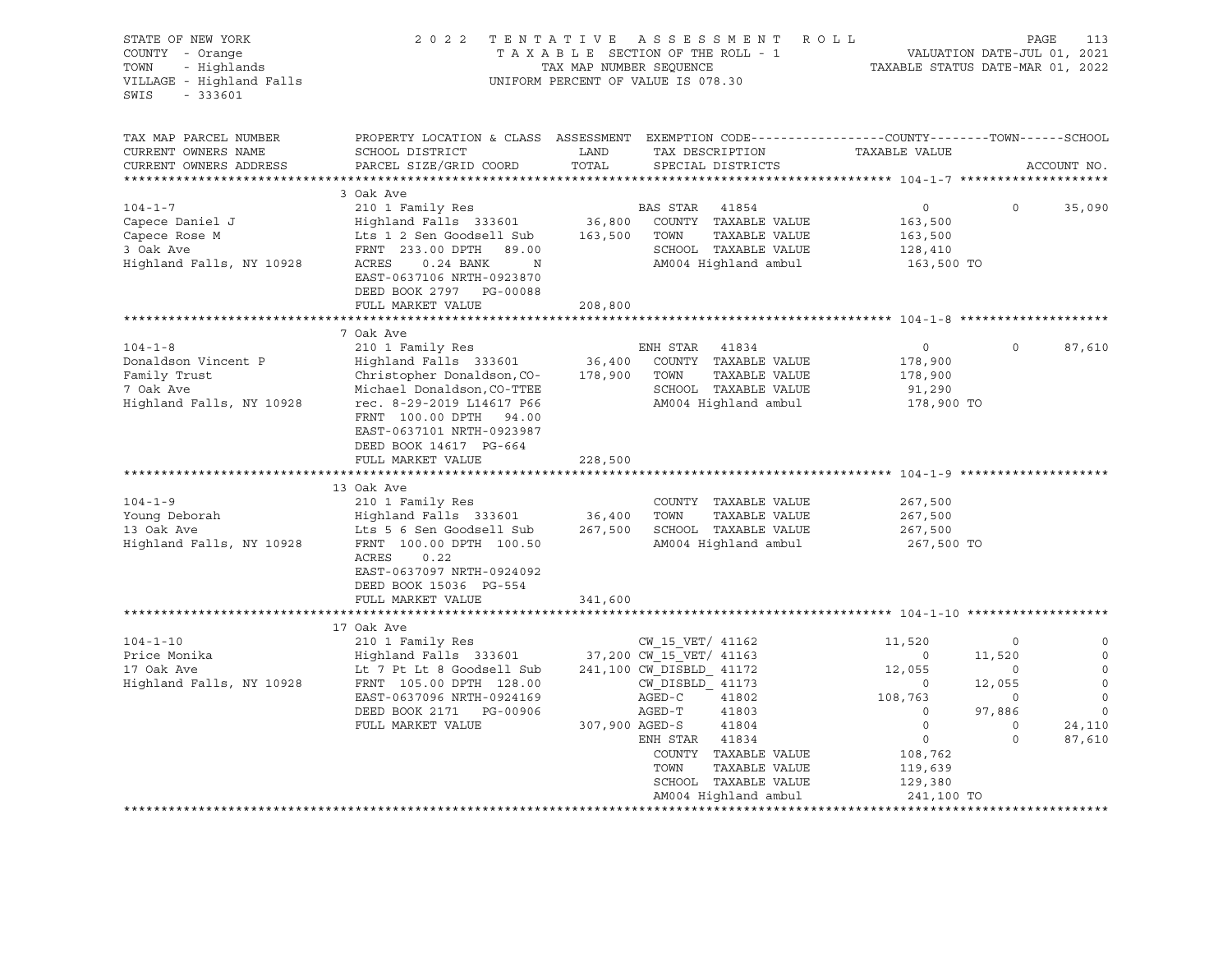| STATE OF NEW YORK<br>COUNTY - Orange<br>- Highlands<br>TOWN<br>VILLAGE - Highland Falls<br>SWIS<br>$-333601$ | 2 0 2 2                                                                                                                                                                                                         | TAX MAP NUMBER SEQUENCE      | TENTATIVE ASSESSMENT ROLL<br>TAXABLE SECTION OF THE ROLL - 1<br>UNIFORM PERCENT OF VALUE IS 078.30                 | TAXABLE STATUS DATE-MAR 01, 2022                              | PAGE<br>114<br>VALUATION DATE-JUL 01, 2021 |
|--------------------------------------------------------------------------------------------------------------|-----------------------------------------------------------------------------------------------------------------------------------------------------------------------------------------------------------------|------------------------------|--------------------------------------------------------------------------------------------------------------------|---------------------------------------------------------------|--------------------------------------------|
| TAX MAP PARCEL NUMBER<br>CURRENT OWNERS NAME<br>CURRENT OWNERS ADDRESS                                       | PROPERTY LOCATION & CLASS ASSESSMENT EXEMPTION CODE---------------COUNTY-------TOWN------SCHOOL<br>SCHOOL DISTRICT<br>PARCEL SIZE/GRID COORD                                                                    | LAND<br>TOTAL                | TAX DESCRIPTION<br>SPECIAL DISTRICTS                                                                               | TAXABLE VALUE                                                 | ACCOUNT NO.                                |
| $104 - 1 - 11$<br>Conley Donald D<br>Conley Betsy M<br>1755 Stillman Rd<br>West Edmeston, NY 13485           | 59 Mearns Ave<br>210 1 Family Res<br>Highland Falls 333601<br>Lt 9 Pt Lt 8 Goodsell Sub<br>FRNT 62.50 DPTH 139.90<br>ACRES<br>0.23<br>EAST-0637124 NRTH-0924262<br>DEED BOOK 1784 PG-00101<br>FULL MARKET VALUE | 36,600<br>171,600<br>219,200 | COUNTY TAXABLE VALUE<br>TOWN<br>TAXABLE VALUE<br>SCHOOL TAXABLE VALUE<br>AM004 Highland ambul                      | 171,600<br>171,600<br>171,600<br>171,600 TO                   |                                            |
|                                                                                                              |                                                                                                                                                                                                                 | *************                |                                                                                                                    | ******************************* 104-1-12 *******************  |                                            |
| $104 - 1 - 12$<br>Bostler Michael<br>Coleman Alexandra<br>55 Mearns Ave<br>Highland Falls, NY 10928          | 55 Mearns Ave<br>210 1 Family Res<br>Highland Falls 333601<br>Lt 10 Pt Lt 11 Senator 246,600<br>Goodsell Sub<br>FRNT 112.10 DPTH 140.00<br>ACRES<br>0.35 BANKC030614<br>EAST-0637105 NRTH-0924349               | 37,400                       | COUNTY TAXABLE VALUE<br>TAXABLE VALUE<br>TOWN<br>SCHOOL TAXABLE VALUE<br>AM004 Highland ambul                      | 246,600<br>246,600<br>246,600<br>246,600 TO                   |                                            |
|                                                                                                              | DEED BOOK 14951 PG-1802<br>FULL MARKET VALUE                                                                                                                                                                    | 314,900                      |                                                                                                                    |                                                               |                                            |
|                                                                                                              |                                                                                                                                                                                                                 |                              |                                                                                                                    |                                                               |                                            |
| $104 - 1 - 13$<br>Kohus Gregory M<br>Kohus Marylou<br>6 Autumn Leaf Ct Apt 2-1<br>Highland Falls, NY 10928   | 51 Mearns Ave<br>220 2 Family Res<br>Highland Falls 333601<br>Lts 12 13 Pt Lt 11<br>Senator Goodsell Sub<br>Lender 3563000<br>FRNT 103.70 DPTH 128.00<br>EAST-0637089 NRTH-0924453<br>DEED BOOK 2154 PG-00439   | 37,200<br>226,800            | COUNTY TAXABLE VALUE<br>TAXABLE VALUE<br>TOWN<br>SCHOOL TAXABLE VALUE<br>AM004 Highland ambul                      | 226,800<br>226,800<br>226,800<br>226,800 TO                   |                                            |
|                                                                                                              | FULL MARKET VALUE                                                                                                                                                                                               | 289,700                      |                                                                                                                    |                                                               |                                            |
|                                                                                                              | 71 Schneider Ave                                                                                                                                                                                                |                              |                                                                                                                    |                                                               |                                            |
| $104 - 2 - 1$<br>Isenbek Thomas J<br>71 Schneider Ave<br>Highland Falls, NY 10928                            | 210 1 Family Res<br>Highland Falls 333601<br>52.00 DPTH 73.60 182,100<br>FRNT<br>BANKC030230<br>EAST-0637619 NRTH-0925248<br>DEED BOOK 13268 PG-1159                                                            | 29,900                       | BAS STAR<br>41854<br>COUNTY TAXABLE VALUE<br>TAXABLE VALUE<br>TOWN<br>SCHOOL TAXABLE VALUE<br>AM004 Highland ambul | $\overline{0}$<br>182,100<br>182,100<br>147,010<br>182,100 TO | 35,090<br>0                                |
|                                                                                                              | FULL MARKET VALUE                                                                                                                                                                                               | 232,600                      |                                                                                                                    |                                                               |                                            |
| $104 - 2 - 2$<br>Sanginario Alfred<br>149 Marine Ave Apt LA<br>Brooklyn, NY 11209                            | 69 Schneider Ave<br>220 2 Family Res<br>Highland Falls 333601<br>FRNT<br>50.00 DPTH 100.00<br>EAST-0637656 NRTH-0925218<br>DEED BOOK 14713 PG-1889<br>FULL MARKET VALUE                                         | 34,200<br>212,900<br>271,900 | COUNTY<br>TAXABLE VALUE<br>TOWN<br>TAXABLE VALUE<br>SCHOOL TAXABLE VALUE<br>AM004 Highland ambul                   | 212,900<br>212,900<br>212,900<br>212,900 TO                   |                                            |
|                                                                                                              |                                                                                                                                                                                                                 |                              |                                                                                                                    |                                                               |                                            |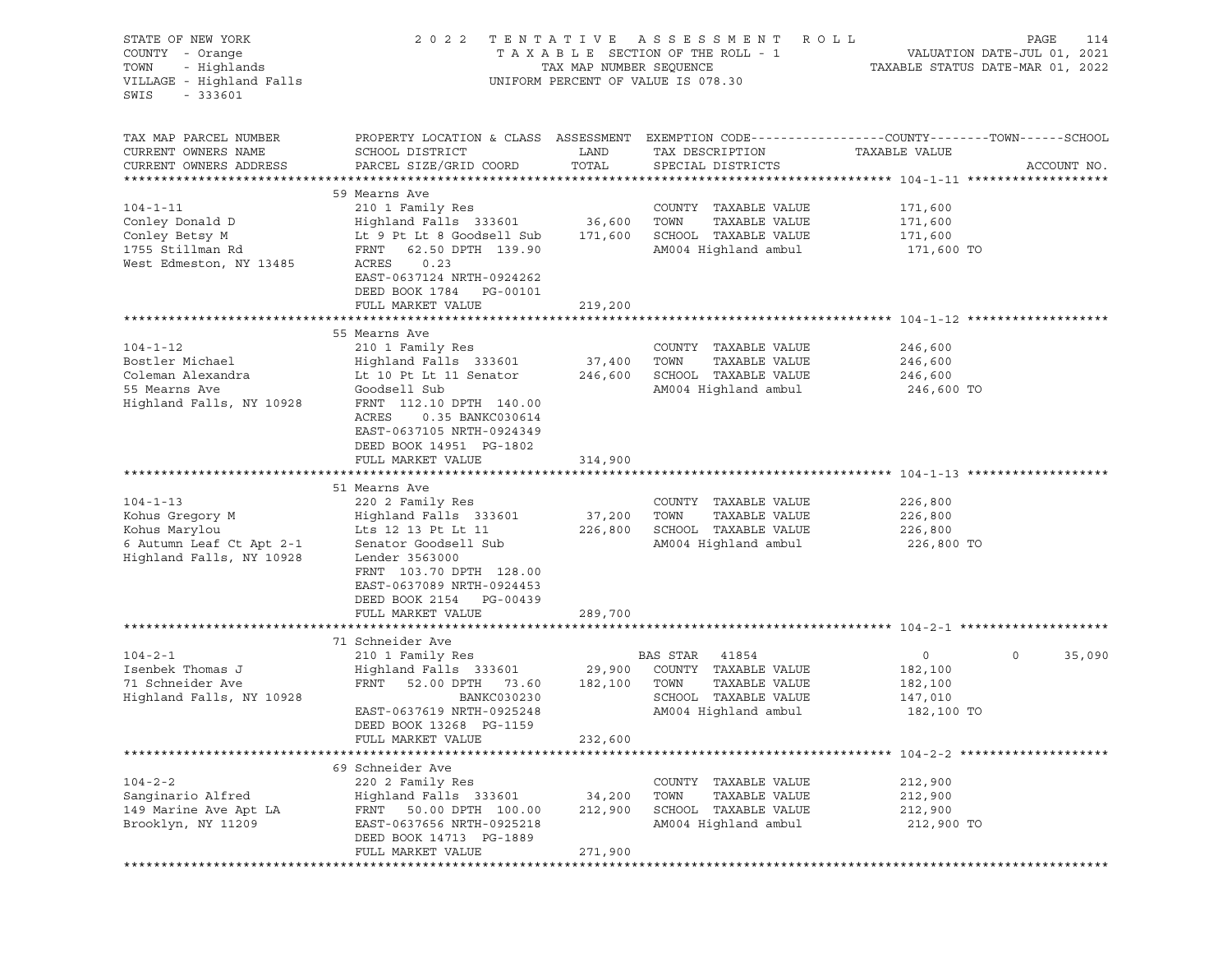| STATE OF NEW YORK<br>COUNTY - Orange<br>- Highlands<br>TOWN<br>VILLAGE - Highland Falls<br>SWIS<br>$-333601$ | 2 0 2 2                                                                                                                                       | TAX MAP NUMBER SEQUENCE | TENTATIVE ASSESSMENT<br>TAXABLE SECTION OF THE ROLL - 1<br>UNIFORM PERCENT OF VALUE IS 078.30 | R O L L<br>TAXABLE STATUS DATE-MAR 01, 2022 | PAGE<br>115<br>VALUATION DATE-JUL 01, 2021 |
|--------------------------------------------------------------------------------------------------------------|-----------------------------------------------------------------------------------------------------------------------------------------------|-------------------------|-----------------------------------------------------------------------------------------------|---------------------------------------------|--------------------------------------------|
| TAX MAP PARCEL NUMBER<br>CURRENT OWNERS NAME<br>CURRENT OWNERS ADDRESS                                       | PROPERTY LOCATION & CLASS ASSESSMENT EXEMPTION CODE----------------COUNTY-------TOWN------SCHOOL<br>SCHOOL DISTRICT<br>PARCEL SIZE/GRID COORD | LAND<br>TOTAL           | TAX DESCRIPTION<br>SPECIAL DISTRICTS                                                          | TAXABLE VALUE                               | ACCOUNT NO.                                |
|                                                                                                              |                                                                                                                                               |                         |                                                                                               |                                             |                                            |
|                                                                                                              | 67 Schneider Ave                                                                                                                              |                         |                                                                                               |                                             |                                            |
| $104 - 2 - 3$                                                                                                | 210 1 Family Res                                                                                                                              |                         | COUNTY TAXABLE VALUE                                                                          | 166,500                                     |                                            |
| Romero Thomas<br>Searight Tai'Ana                                                                            | Highland Falls 333601                                                                                                                         | 34,200                  | TAXABLE VALUE<br>TOWN<br>SCHOOL TAXABLE VALUE                                                 | 166,500                                     |                                            |
| 67 Schneider Ave                                                                                             | FRNT 50.00 DPTH 100.00<br>BANKC080370                                                                                                         | 166,500                 |                                                                                               | 166,500                                     |                                            |
| Highland Falls, NY 10928                                                                                     | EAST-0637696 NRTH-0925189<br>DEED BOOK 15019 PG-1477                                                                                          |                         | AM004 Highland ambul                                                                          | 166,500 TO                                  |                                            |
|                                                                                                              | FULL MARKET VALUE                                                                                                                             | 212,600                 |                                                                                               |                                             |                                            |
|                                                                                                              |                                                                                                                                               |                         |                                                                                               |                                             |                                            |
|                                                                                                              | 65 Schneider Ave                                                                                                                              |                         |                                                                                               |                                             |                                            |
| $104 - 2 - 4$<br>Corniel Raul                                                                                | 210 1 Family Res<br>Highland Falls 333601                                                                                                     | 34,200                  | COUNTY TAXABLE VALUE<br>TOWN<br>TAXABLE VALUE                                                 | 184,000<br>184,000                          |                                            |
| 65 Schneider Ave                                                                                             | Drainage Easement L14660                                                                                                                      | 184,000                 | SCHOOL TAXABLE VALUE                                                                          | 184,000                                     |                                            |
| Highland Falls, NY 10928                                                                                     | Rec. 11-25-2019                                                                                                                               |                         | AM004 Highland ambul                                                                          | 184,000 TO                                  |                                            |
|                                                                                                              | FRNT 50.00 DPTH 102.00<br>BANKC130173                                                                                                         |                         |                                                                                               |                                             |                                            |
|                                                                                                              | EAST-0637736 NRTH-0925159<br>DEED BOOK 14925 PG-931<br>FULL MARKET VALUE                                                                      | 235,000                 |                                                                                               |                                             |                                            |
|                                                                                                              |                                                                                                                                               |                         |                                                                                               |                                             |                                            |
|                                                                                                              | 61 Schneider Ave                                                                                                                              |                         |                                                                                               |                                             |                                            |
| $104 - 2 - 5$                                                                                                | 210 1 Family Res                                                                                                                              |                         | COUNTY TAXABLE VALUE                                                                          | 164,400                                     |                                            |
| Cote Arthur W                                                                                                | Highland Falls 333601                                                                                                                         | 34,200                  | TAXABLE VALUE<br>TOWN                                                                         | 164,400                                     |                                            |
| Cote Leona H                                                                                                 | FRNT<br>50.00 DPTH 100.00                                                                                                                     | 164,400                 | SCHOOL TAXABLE VALUE                                                                          | 164,400                                     |                                            |
| 61 Schneider Ave                                                                                             | BANKC140706                                                                                                                                   |                         | AM004 Highland ambul                                                                          | 164,400 TO                                  |                                            |
| Highland Falls, NY 10928                                                                                     | EAST-0637775 NRTH-0925129<br>DEED BOOK 1719 PG-00178                                                                                          |                         |                                                                                               |                                             |                                            |
|                                                                                                              | FULL MARKET VALUE                                                                                                                             | 210,000                 |                                                                                               |                                             |                                            |
|                                                                                                              | 55 Schneider Ave                                                                                                                              |                         |                                                                                               |                                             |                                            |
| $104 - 2 - 6$                                                                                                | 230 3 Family Res                                                                                                                              |                         | COUNTY TAXABLE VALUE                                                                          | 155,000                                     |                                            |
| Lizbrecat Inc.                                                                                               | Highland Falls 333601                                                                                                                         | 34,800                  | TOWN<br>TAXABLE VALUE                                                                         | 155,000                                     |                                            |
| 4 River Rd                                                                                                   | FRNT 59.50 DPTH 100.00                                                                                                                        | 155,000                 | SCHOOL TAXABLE VALUE                                                                          | 155,000                                     |                                            |
| Tompkins Cove, NY 10986                                                                                      | EAST-0637815 NRTH-0925094                                                                                                                     |                         | AM004 Highland ambul                                                                          | 155,000 TO                                  |                                            |
|                                                                                                              | DEED BOOK 13311 PG-85<br>FULL MARKET VALUE                                                                                                    | 198,000                 |                                                                                               |                                             |                                            |
|                                                                                                              |                                                                                                                                               |                         |                                                                                               |                                             |                                            |
|                                                                                                              | 53 Schneider Ave                                                                                                                              |                         |                                                                                               |                                             |                                            |
| $104 - 2 - 8$                                                                                                | 220 2 Family Res                                                                                                                              |                         | BAS STAR 41854                                                                                | $\circ$                                     | 35,090                                     |
| Jones Tara                                                                                                   | Highland Falls 333601                                                                                                                         | 44,500                  | COUNTY TAXABLE VALUE                                                                          | 227,500                                     |                                            |
| 53 Schneider Ave                                                                                             | DRIVEWAY EASEMENT                                                                                                                             | 227,500                 | TOWN<br>TAXABLE VALUE                                                                         | 227,500                                     |                                            |
| Highland Falls, NY 10928                                                                                     | PARKING EASEMENT                                                                                                                              |                         | SCHOOL TAXABLE VALUE                                                                          | 192,410                                     |                                            |
|                                                                                                              | RECORDED 9/16/2005                                                                                                                            |                         | AM004 Highland ambul                                                                          | 227,500 TO                                  |                                            |
|                                                                                                              | FRNT<br>38.40 DPTH 101.20                                                                                                                     |                         |                                                                                               |                                             |                                            |
|                                                                                                              | EAST-0637862 NRTH-0925077<br>DEED BOOK 13522 PG-1591                                                                                          |                         |                                                                                               |                                             |                                            |
|                                                                                                              | FULL MARKET VALUE                                                                                                                             | 290,500                 |                                                                                               |                                             |                                            |
|                                                                                                              |                                                                                                                                               |                         |                                                                                               |                                             |                                            |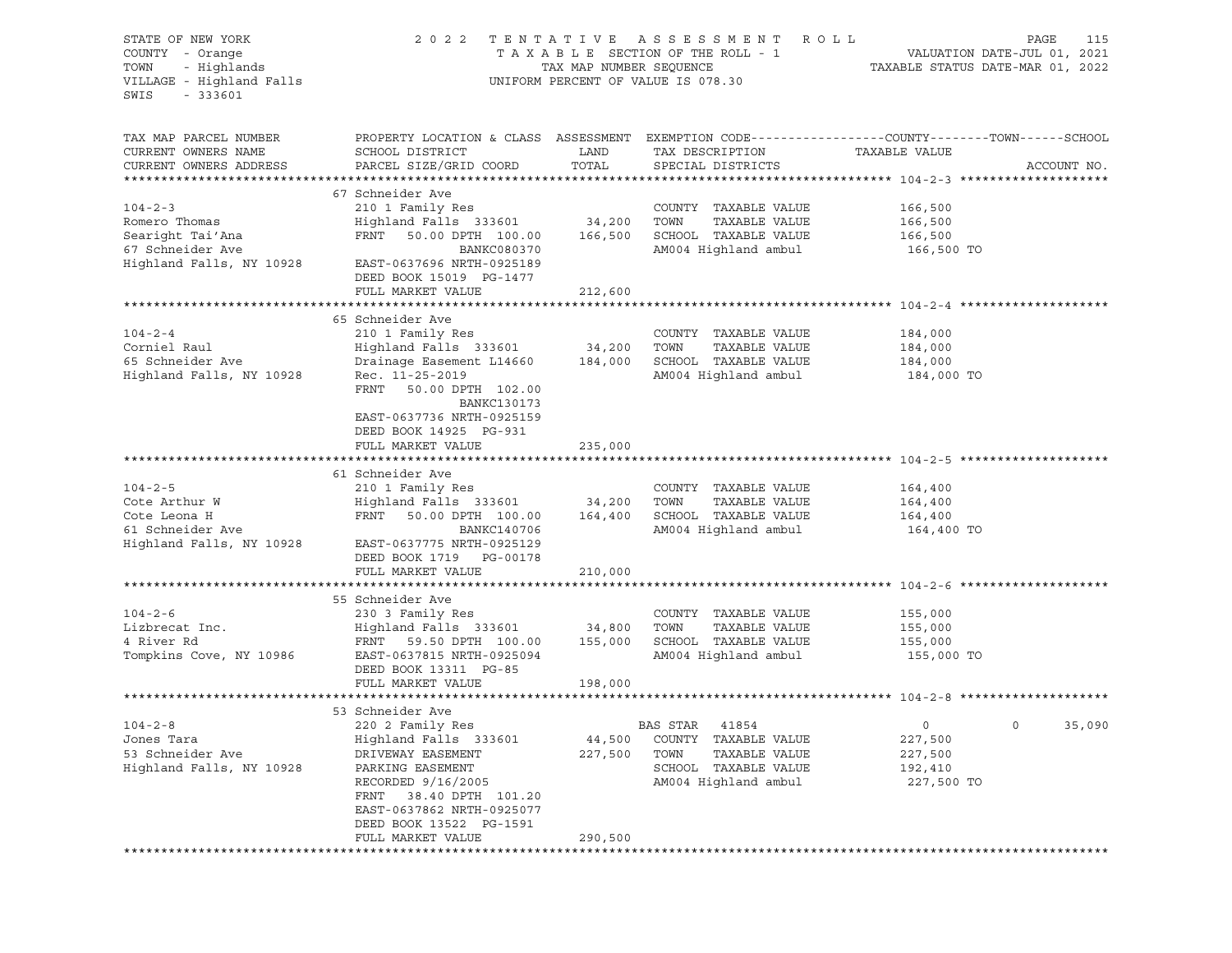| STATE OF NEW YORK<br>COUNTY - Orange<br>- Highlands<br>TOWN<br>VILLAGE - Highland Falls<br>SWIS<br>$-333601$ | 2 0 2 2                                                                                                                                      | TAX MAP NUMBER SEQUENCE | TENTATIVE ASSESSMENT<br>TAXABLE SECTION OF THE ROLL - 1<br>UNIFORM PERCENT OF VALUE IS 078.30 | R O L L<br>TAXABLE STATUS DATE-MAR 01, 2022 | PAGE<br>VALUATION DATE-JUL 01, 2021 | 116         |
|--------------------------------------------------------------------------------------------------------------|----------------------------------------------------------------------------------------------------------------------------------------------|-------------------------|-----------------------------------------------------------------------------------------------|---------------------------------------------|-------------------------------------|-------------|
| TAX MAP PARCEL NUMBER<br>CURRENT OWNERS NAME<br>CURRENT OWNERS ADDRESS                                       | PROPERTY LOCATION & CLASS ASSESSMENT EXEMPTION CODE---------------COUNTY-------TOWN------SCHOOL<br>SCHOOL DISTRICT<br>PARCEL SIZE/GRID COORD | LAND<br>TOTAL           | TAX DESCRIPTION<br>SPECIAL DISTRICTS                                                          | TAXABLE VALUE                               |                                     | ACCOUNT NO. |
|                                                                                                              |                                                                                                                                              |                         |                                                                                               |                                             |                                     |             |
| $104 - 2 - 9$<br>51 Schneider LLC                                                                            | 51 Schneider Ave<br>411 Apartment<br>Highland Falls 333601                                                                                   | 59,500                  | COUNTY TAXABLE VALUE<br>TOWN<br>TAXABLE VALUE                                                 | 430,000<br>430,000                          |                                     |             |
| Ste 108<br>150 White Plains Rd                                                                               | FRNT 50.00 DPTH 101.20<br>BANKC160670                                                                                                        | 430,000                 | SCHOOL TAXABLE VALUE<br>AM004 Highland ambul                                                  | 430,000<br>430,000 TO                       |                                     |             |
| Tarrytown, NY 10591                                                                                          | EAST-0637862 NRTH-0925048<br>DEED BOOK 11854 PG-1775<br>FULL MARKET VALUE                                                                    | 549,200                 |                                                                                               |                                             |                                     |             |
|                                                                                                              |                                                                                                                                              |                         |                                                                                               |                                             |                                     |             |
| $104 - 2 - 10$                                                                                               | 49 Schneider Ave<br>220 2 Family Res                                                                                                         |                         | COUNTY TAXABLE VALUE                                                                          | 164,700                                     |                                     |             |
| 51 Schneder LLC                                                                                              | Highland Falls 333601                                                                                                                        | 34,200                  | TOWN<br>TAXABLE VALUE                                                                         | 164,700                                     |                                     |             |
| William Schunk                                                                                               | FRNT 51.60 DPTH 100.40                                                                                                                       | 164,700                 | SCHOOL TAXABLE VALUE                                                                          | 164,700                                     |                                     |             |
| 47 Chester Ct<br>Cortlandt Manor, NY 10567                                                                   | BANKC160670<br>EAST-0637938 NRTH-0925014<br>DEED BOOK 12528 PG-112                                                                           |                         | AM004 Highland ambul                                                                          | 164,700 TO                                  |                                     |             |
|                                                                                                              | FULL MARKET VALUE                                                                                                                            | 210,300                 |                                                                                               |                                             |                                     |             |
|                                                                                                              | 47 Schneider Ave                                                                                                                             |                         |                                                                                               |                                             |                                     |             |
| $104 - 2 - 11$                                                                                               | 210 1 Family Res                                                                                                                             |                         | VET COM C 41132                                                                               | 33,600                                      | $\circ$                             | $\circ$     |
| Proctor Keith R                                                                                              | Highland Falls 333601                                                                                                                        |                         | 34,000 VET COM T 41133                                                                        | $\Omega$                                    | 19,200                              | $\Omega$    |
| 47 Schneider Ave                                                                                             | FRNT 50.00 DPTH<br>90.00                                                                                                                     |                         | 177,200 BAS STAR<br>41854                                                                     | $\overline{0}$                              | $\circ$                             | 35,090      |
| Highland Falls, NY 10928                                                                                     | BANKC160309                                                                                                                                  |                         | COUNTY TAXABLE VALUE                                                                          | 143,600                                     |                                     |             |
|                                                                                                              | EAST-0637957 NRTH-0924967                                                                                                                    |                         | TOWN<br>TAXABLE VALUE                                                                         | 158,000                                     |                                     |             |
|                                                                                                              | DEED BOOK 11005 PG-1502                                                                                                                      |                         | SCHOOL TAXABLE VALUE                                                                          | 142,110                                     |                                     |             |
|                                                                                                              | FULL MARKET VALUE                                                                                                                            |                         | 226,300 AM004 Highland ambul                                                                  | 177,200 TO                                  |                                     |             |
|                                                                                                              | 45 Schneider Ave                                                                                                                             |                         |                                                                                               |                                             |                                     |             |
| $104 - 2 - 12$                                                                                               | 210 1 Family Res                                                                                                                             |                         | BAS STAR<br>41854                                                                             | $\circ$                                     | $\Omega$                            | 35,090      |
| Jackson Sara                                                                                                 | Highland Falls 333601                                                                                                                        | 30,600                  | COUNTY TAXABLE VALUE                                                                          | 174,600                                     |                                     |             |
| 45 Schneider Ave                                                                                             | FRNT 50.00 DPTH 80.00                                                                                                                        | 174,600                 | TAXABLE VALUE<br>TOWN                                                                         | 174,600                                     |                                     |             |
| Highland Falls, NY 10928                                                                                     | BANKC140330                                                                                                                                  |                         | SCHOOL TAXABLE VALUE                                                                          | 139,510                                     |                                     |             |
|                                                                                                              | EAST-0637995 NRTH-0924934                                                                                                                    |                         | AM004 Highland ambul                                                                          | 174,600 TO                                  |                                     |             |
|                                                                                                              | DEED BOOK 13216 PG-1805                                                                                                                      |                         |                                                                                               |                                             |                                     |             |
|                                                                                                              | FULL MARKET VALUE                                                                                                                            | 223,000                 |                                                                                               |                                             |                                     |             |
|                                                                                                              |                                                                                                                                              |                         |                                                                                               |                                             |                                     |             |
| $104 - 2 - 13$                                                                                               | 43 Schneider Ave                                                                                                                             |                         |                                                                                               |                                             |                                     |             |
| Cornejo Marco A                                                                                              | 210 1 Family Res<br>Highland Falls 333601                                                                                                    | 23,800                  | COUNTY TAXABLE VALUE<br>TOWN<br>TAXABLE VALUE                                                 | 170,800<br>170,800                          |                                     |             |
| Cornejo Sonia A                                                                                              | FRNT 47.00 DPTH 70.00                                                                                                                        | 170,800                 | SCHOOL TAXABLE VALUE                                                                          | 170,800                                     |                                     |             |
| 43 Schneider Ave                                                                                             | EAST-0638033 NRTH-0924908                                                                                                                    |                         | AM004 Highland ambul                                                                          | 170,800 TO                                  |                                     |             |
| Highland Falls, NY 10928                                                                                     | DEED BOOK 14012 PG-1962                                                                                                                      |                         |                                                                                               |                                             |                                     |             |
|                                                                                                              | FULL MARKET VALUE                                                                                                                            | 218,100                 |                                                                                               |                                             |                                     |             |
|                                                                                                              |                                                                                                                                              |                         |                                                                                               |                                             |                                     |             |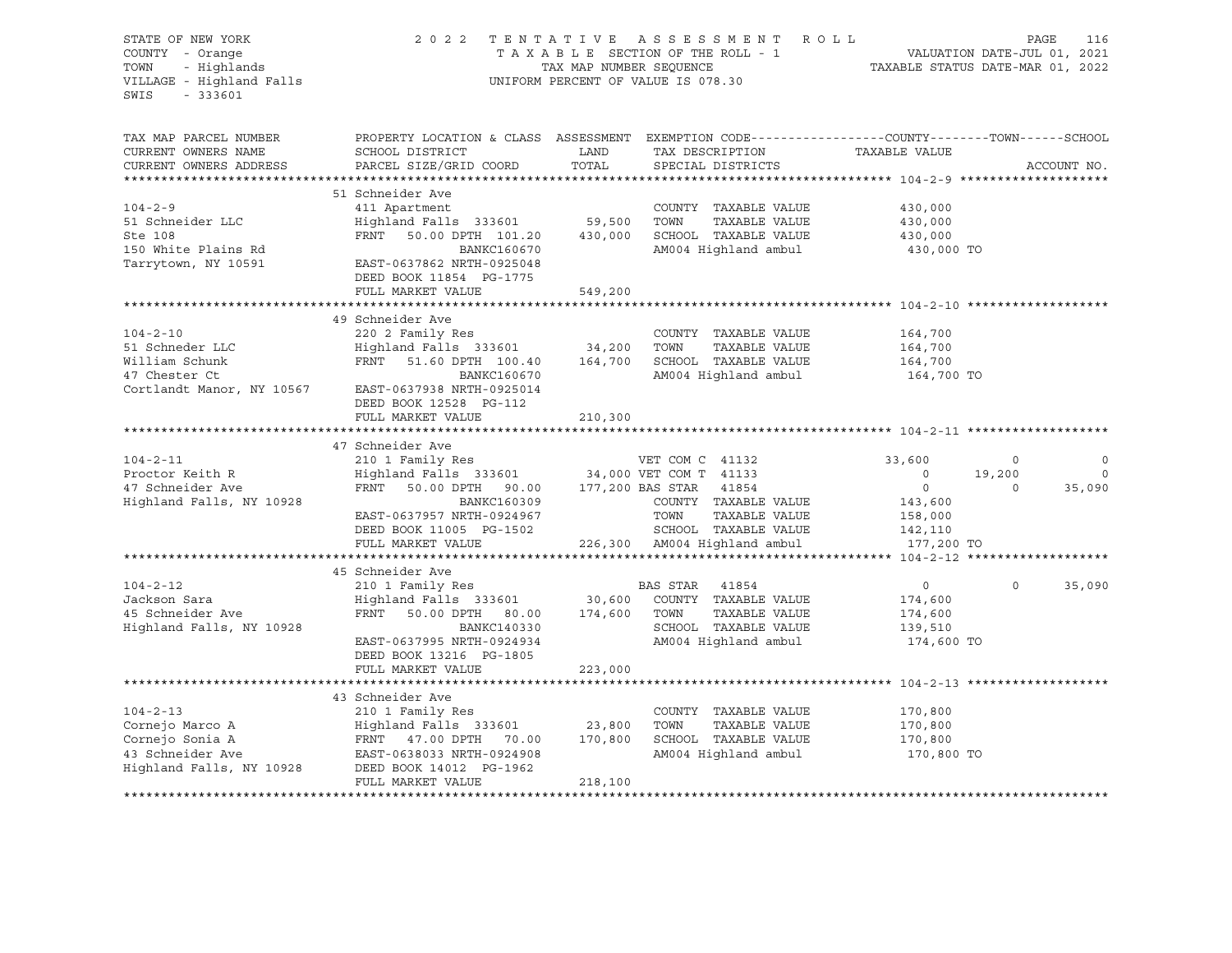#### STATE OF NEW YORK 2 0 2 2 T E N T A T I V E A S S E S S M E N T R O L L PAGE 117 COUNTY - Orange T A X A B L E SECTION OF THE ROLL - 1 VALUATION DATE-JUL 01, 2021 TOWN - Highlands TAX MAP NUMBER SEQUENCE TAXABLE STATUS DATE-MAR 01, 2022 VILLAGE - Highland Falls UNIFORM PERCENT OF VALUE IS 078.30

| TAX MAP PARCEL NUMBER<br>CURRENT OWNERS NAME<br>CURRENT OWNERS ADDRESS                            | PROPERTY LOCATION & CLASS ASSESSMENT<br>SCHOOL DISTRICT<br>PARCEL SIZE/GRID COORD                                                                                                                  | LAND<br>TOTAL                | TAX DESCRIPTION<br>SPECIAL DISTRICTS                                                          | EXEMPTION CODE-----------------COUNTY-------TOWN------SCHOOL<br>TAXABLE VALUE<br>ACCOUNT NO. |
|---------------------------------------------------------------------------------------------------|----------------------------------------------------------------------------------------------------------------------------------------------------------------------------------------------------|------------------------------|-----------------------------------------------------------------------------------------------|----------------------------------------------------------------------------------------------|
| $104 - 2 - 14$<br>Kemp Minnie Mae<br>41 Schneider Ave<br>Highland Falls, NY 10928                 | 41 Schneider Ave<br>280 Res Multiple<br>Highland Falls 333601 35,400<br>50.00 DPTH 60.00 179,800<br>FRNT<br>EAST-0638062 NRTH-0924876<br>DEED BOOK 1662 PG-00539<br>FULL MARKET VALUE              | 229,600                      | COUNTY TAXABLE VALUE<br>TOWN<br>TAXABLE VALUE<br>SCHOOL TAXABLE VALUE<br>AM004 Highland ambul | 179,800<br>179,800<br>179,800<br>179,800 TO                                                  |
|                                                                                                   | 39 Schneider Ave                                                                                                                                                                                   |                              |                                                                                               |                                                                                              |
| $104 - 2 - 15$<br>Pelletier Tyler<br>39 Schneider Ave<br>Highland Falls, NY 10928                 | 210 1 Family Res<br>Highland Falls 333601<br>FRNT<br>98.00 DPTH 59.50<br>ACRES<br>0.12 BANKC130175<br>EAST-0638141 NRTH-0924815<br>DEED BOOK 15026 PG-674                                          | 34,400<br>159,700            | COUNTY TAXABLE VALUE<br>TAXABLE VALUE<br>TOWN<br>SCHOOL TAXABLE VALUE<br>AM004 Highland ambul | 159,700<br>159,700<br>159,700<br>159,700 TO                                                  |
|                                                                                                   | FULL MARKET VALUE                                                                                                                                                                                  | 204,000                      |                                                                                               |                                                                                              |
| $104 - 2 - 16$<br>Jackson William H<br>186 Old State Rd<br>Highland Falls, NY 10928               | 35 Schneider Ave<br>210 1 Family Res<br>Highland Falls 333601 34,800<br>FRNT 78.00 DPTH 97.00<br>ACRES<br>0.14<br>EAST-0638203 NRTH-0924782<br>DEED BOOK 2147 PG-00115<br>FULL MARKET VALUE        | 167,000<br>213,300           | COUNTY TAXABLE VALUE<br>TOWN<br>TAXABLE VALUE<br>SCHOOL TAXABLE VALUE<br>AM004 Highland ambul | 167,000<br>167,000<br>167,000<br>167,000 TO                                                  |
| $104 - 2 - 17$<br>Mims Menzo Jr<br>Lowery Teddi M<br>11 Wyandotte Ave<br>Highland Falls, NY 10928 | 33 Schneider Ave<br>220 2 Family Res<br>Highland Falls 333601<br>FRNT<br>51.00 DPTH 123.00<br>ACRES<br>0.13 BANKC160210<br>EAST-0638255 NRTH-0924766<br>DEED BOOK 4204 PG-170<br>FULL MARKET VALUE | 34,600<br>176,800<br>225,800 | COUNTY TAXABLE VALUE<br>TAXABLE VALUE<br>TOWN<br>SCHOOL TAXABLE VALUE<br>AM004 Highland ambul | 176,800<br>176,800<br>176,800<br>176,800 TO                                                  |
|                                                                                                   | 31 Schneider Ave                                                                                                                                                                                   |                              |                                                                                               |                                                                                              |
| $104 - 2 - 18.12$<br>Fawcett Janeen P<br>31 Schneider Ave<br>Highland Falls, NY 10928             | 210 1 Family Res<br>Highland Falls 333601<br>FRNT<br>37.00 DPTH 79.00<br>ACRES<br>0.07 BANKC180377<br>EAST-0639316 NRTH-0924750<br>DEED BOOK 14889 PG-958<br>FULL MARKET VALUE                     | 23,800<br>166,200<br>212,300 | COUNTY TAXABLE VALUE<br>TAXABLE VALUE<br>TOWN<br>SCHOOL TAXABLE VALUE<br>AM004 Highland ambul | 166,200<br>166,200<br>166,200<br>166,200 TO                                                  |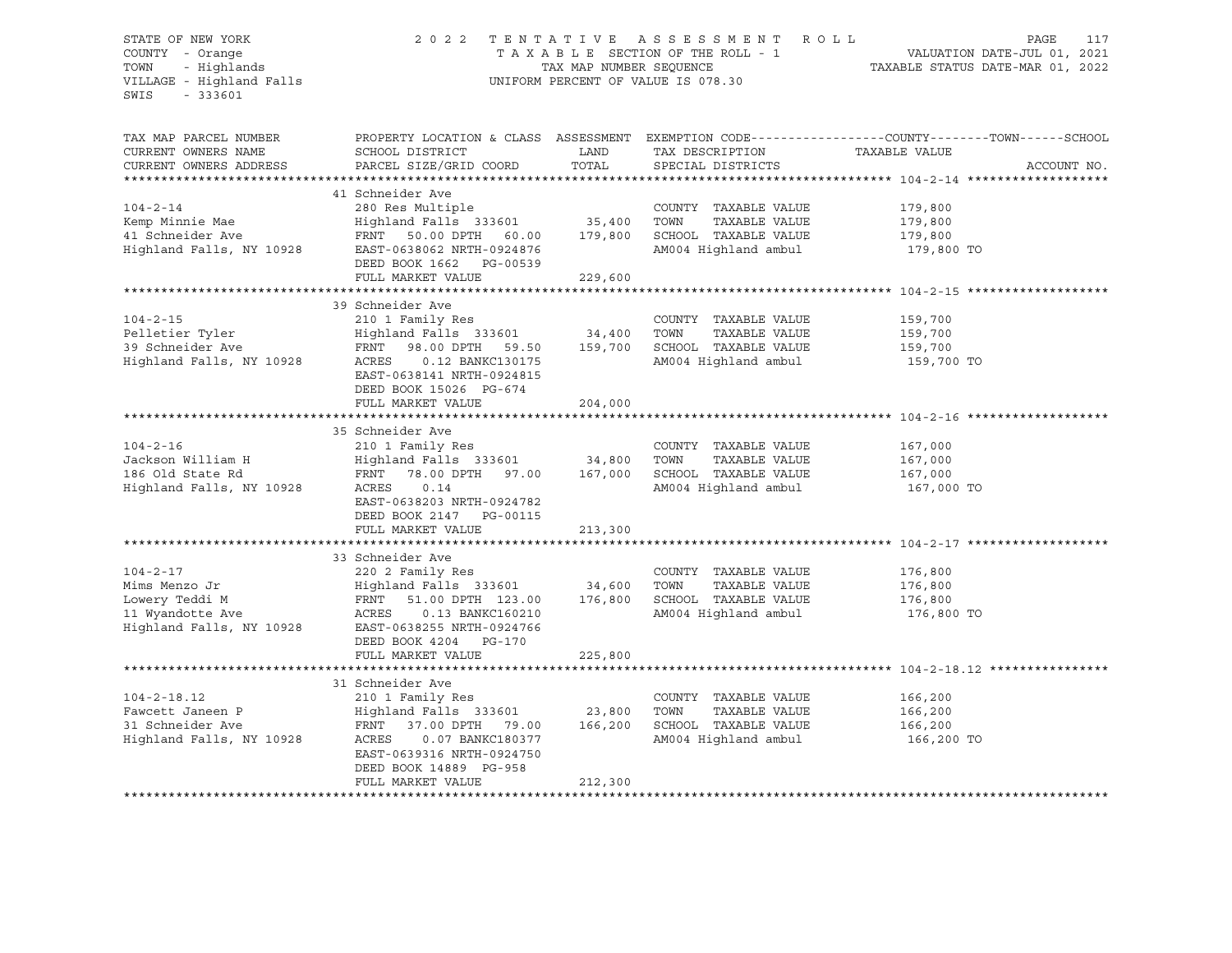| STATE OF NEW YORK<br>COUNTY - Orange<br>- Highlands<br>TOWN<br>VILLAGE - Highland Falls<br>SWIS<br>$-333601$ | 2 0 2 2                                                                                                                                                                              | TAX MAP NUMBER SEQUENCE      | TENTATIVE ASSESSMENT ROLL<br>TAXABLE SECTION OF THE ROLL - 1<br>UNIFORM PERCENT OF VALUE IS 078.30                 | PAGE<br>118<br>VALUATION DATE-JUL 01, 2021<br>TAXABLE STATUS DATE-MAR 01, 2022                                                  |
|--------------------------------------------------------------------------------------------------------------|--------------------------------------------------------------------------------------------------------------------------------------------------------------------------------------|------------------------------|--------------------------------------------------------------------------------------------------------------------|---------------------------------------------------------------------------------------------------------------------------------|
| TAX MAP PARCEL NUMBER<br>CURRENT OWNERS NAME<br>CURRENT OWNERS ADDRESS                                       | SCHOOL DISTRICT<br>PARCEL SIZE/GRID COORD                                                                                                                                            | LAND<br>TOTAL                | TAX DESCRIPTION<br>SPECIAL DISTRICTS                                                                               | PROPERTY LOCATION & CLASS ASSESSMENT EXEMPTION CODE----------------COUNTY-------TOWN-----SCHOOL<br>TAXABLE VALUE<br>ACCOUNT NO. |
|                                                                                                              | 55 Center St                                                                                                                                                                         |                              |                                                                                                                    |                                                                                                                                 |
| $104 - 2 - 19.1$<br>Ogindo Richard W<br>55 Center St<br>Highland Falls, NY 10928                             | 210 1 Family Res<br>Highland Falls 333601<br>Lt 2-1 Housing Map<br>267-99 & 145-00<br>Affordable Housing<br>FRNT 43.00 DPTH 50.00<br><b>BANKC080370</b><br>EAST-0638309 NRTH-0924752 | 17,000<br>178,500            | BAS STAR<br>41854<br>COUNTY TAXABLE VALUE<br>TAXABLE VALUE<br>TOWN<br>SCHOOL TAXABLE VALUE<br>AM004 Highland ambul | $\circ$<br>$\circ$<br>35,090<br>178,500<br>178,500<br>143,410<br>178,500 TO                                                     |
|                                                                                                              | DEED BOOK 5456 PG-340                                                                                                                                                                |                              |                                                                                                                    |                                                                                                                                 |
|                                                                                                              | FULL MARKET VALUE                                                                                                                                                                    | 228,000                      |                                                                                                                    |                                                                                                                                 |
|                                                                                                              | 57 Center St                                                                                                                                                                         |                              |                                                                                                                    |                                                                                                                                 |
| $104 - 2 - 19.2$<br>Fielder Anita<br>12 Pavek Cir<br>Monroe, NY 10950                                        | 210 1 Family Res<br>Highland Falls 333601<br>Lt 22 Housing Map<br>267-99 & 145-00<br>Affordable Housing<br>FRNT 60.00 DPTH 50.00<br>EAST-0638367 NRTH-0924787                        | 23,800<br>176,100            | COUNTY TAXABLE VALUE<br>TOWN<br>TAXABLE VALUE<br>SCHOOL TAXABLE VALUE<br>AM004 Highland ambul                      | 176,100<br>176,100<br>176,100<br>176,100 TO                                                                                     |
|                                                                                                              | DEED BOOK 5488 PG-304<br>FULL MARKET VALUE                                                                                                                                           | 224,900                      |                                                                                                                    |                                                                                                                                 |
|                                                                                                              | Center St                                                                                                                                                                            |                              |                                                                                                                    |                                                                                                                                 |
| $104 - 2 - 20$<br>Fall Wesley<br>Fall Mary<br>24 Center St<br>PO Box 153                                     | 311 Res vac land<br>Highland Falls 333601<br>FRNT 40.00 DPTH 92.00<br>EAST-0638301 NRTH-0924723<br>DEED BOOK 2176 PG-00635                                                           | 1,600<br>1,600               | COUNTY TAXABLE VALUE<br>TOWN<br>TAXABLE VALUE<br>SCHOOL TAXABLE VALUE<br>AM004 Highland ambul                      | 1,600<br>1,600<br>1,600<br>1,600 TO                                                                                             |
| Highland Falls, NY 10928                                                                                     | FULL MARKET VALUE                                                                                                                                                                    | 2,000                        |                                                                                                                    |                                                                                                                                 |
| $104 - 2 - 21$<br>Fall Wesley<br>Fall Mary<br>43 Center St                                                   | 43 Center St<br>210 1 Family Res<br>Highland Falls 333601<br>FRNT 45.00 DPTH 97.00<br>BANKC120335                                                                                    | 30,600<br>164,300            | COUNTY TAXABLE VALUE<br>TAXABLE VALUE<br>TOWN<br>SCHOOL TAXABLE VALUE<br>AM004 Highland ambul                      | 164,300<br>164,300<br>164,300<br>164,300 TO                                                                                     |
| Highland Falls, NY 10928                                                                                     | EAST-0638279 NRTH-0924697<br>DEED BOOK 1993 PG-00064<br>FULL MARKET VALUE                                                                                                            | 209,800                      |                                                                                                                    |                                                                                                                                 |
|                                                                                                              |                                                                                                                                                                                      |                              |                                                                                                                    |                                                                                                                                 |
| $104 - 2 - 22$<br>Chacko Philip<br>Philip Chacko Rev. Trust<br>28 Freedman Ave<br>Nanuet, NY 10954           | 37 Center St<br>220 2 Family Res<br>Highland Falls 333601<br>FRNT 72.00 DPTH 80.00<br>EAST-0638263 NRTH-0924635<br>DEED BOOK 14615 PG-1501<br>FULL MARKET VALUE                      | 34,600<br>210,000<br>268,200 | COUNTY TAXABLE VALUE<br>TOWN<br>TAXABLE VALUE<br>SCHOOL TAXABLE VALUE<br>AM004 Highland ambul                      | 210,000<br>210,000<br>210,000<br>210,000 TO                                                                                     |
|                                                                                                              |                                                                                                                                                                                      |                              |                                                                                                                    |                                                                                                                                 |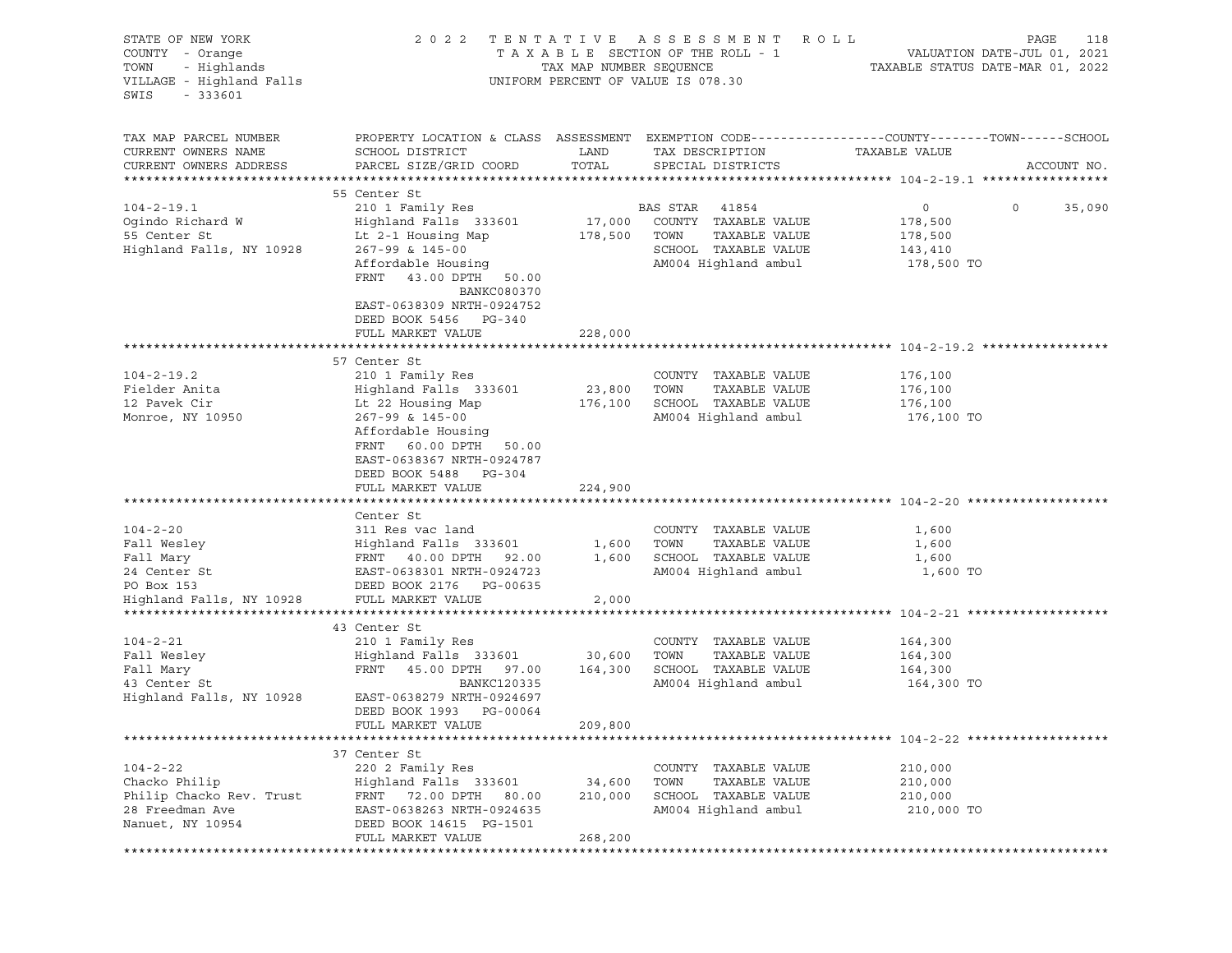| STATE OF NEW YORK<br>COUNTY - Orange<br>TOWN<br>- Highlands<br>VILLAGE - Highland Falls<br>SWIS<br>$-333601$ | 2 0 2 2                                                                                                                        | TAX MAP NUMBER SEQUENCE | TENTATIVE ASSESSMENT ROLL<br>TAXABLE SECTION OF THE ROLL - 1<br>UNIFORM PERCENT OF VALUE IS 078.30                 | TAXABLE STATUS DATE-MAR 01, 2022 | VALUATION DATE-JUL 01, 2021 | 119<br>PAGE            |
|--------------------------------------------------------------------------------------------------------------|--------------------------------------------------------------------------------------------------------------------------------|-------------------------|--------------------------------------------------------------------------------------------------------------------|----------------------------------|-----------------------------|------------------------|
|                                                                                                              |                                                                                                                                |                         |                                                                                                                    |                                  |                             |                        |
| TAX MAP PARCEL NUMBER<br>CURRENT OWNERS NAME                                                                 | SCHOOL DISTRICT                                                                                                                | LAND                    | PROPERTY LOCATION & CLASS ASSESSMENT EXEMPTION CODE----------------COUNTY-------TOWN-----SCHOOL<br>TAX DESCRIPTION | TAXABLE VALUE                    |                             |                        |
| CURRENT OWNERS ADDRESS                                                                                       | PARCEL SIZE/GRID COORD                                                                                                         | TOTAL                   | SPECIAL DISTRICTS                                                                                                  |                                  |                             | ACCOUNT NO.            |
|                                                                                                              | 6 School Ln                                                                                                                    |                         |                                                                                                                    |                                  |                             |                        |
| $104 - 2 - 23$                                                                                               | 210 1 Family Res                                                                                                               |                         | BAS STAR 41854                                                                                                     | $\circ$                          | $\Omega$                    | 35,090                 |
| Gnazzo Kathleen C                                                                                            | Highland Falls 333601                                                                                                          |                         | 34,000 COUNTY TAXABLE VALUE                                                                                        | 116,600                          |                             |                        |
| Gnazzo Michael                                                                                               | Ouitclaim                                                                                                                      | 116,600                 | TOWN<br>TAXABLE VALUE                                                                                              | 116,600                          |                             |                        |
| 6 School Ln                                                                                                  | FRNT 59.00 DPTH 90.00                                                                                                          |                         | SCHOOL TAXABLE VALUE                                                                                               | 81,510                           |                             |                        |
| Highland Falls, NY 10928                                                                                     | EAST-0638222 NRTH-0924654                                                                                                      |                         | AM004 Highland ambul                                                                                               | 116,600 TO                       |                             |                        |
|                                                                                                              | DEED BOOK 14868 PG-668                                                                                                         |                         |                                                                                                                    |                                  |                             |                        |
|                                                                                                              | FULL MARKET VALUE                                                                                                              | 148,900                 |                                                                                                                    |                                  |                             |                        |
|                                                                                                              |                                                                                                                                |                         |                                                                                                                    |                                  |                             |                        |
|                                                                                                              | 7 School Ln                                                                                                                    |                         |                                                                                                                    |                                  |                             |                        |
| $104 - 2 - 24$                                                                                               | 210 1 Family Res<br>Highland Falls 333601                                                                                      |                         | CW_15_vbi/<br>34,800 CW_15_VET/ 41163<br>221172 CM DISBLD                                                          | 11,520                           | $\circ$                     |                        |
| Brown Harold<br>Brown Reagis D                                                                               | 65.00 DPTH 93.00 193,400 CW DISBLD 41172<br>FRNT                                                                               |                         |                                                                                                                    | $\sim$ 0<br>19,340               | 11,520<br>$\mathbf 0$       | $\circ$<br>$\mathbf 0$ |
| 7 School Ln                                                                                                  | ACRES<br>0.15                                                                                                                  |                         | CW DISBLD 41173                                                                                                    | $\overline{0}$                   | 19,340                      | $\mathbf 0$            |
| Highland Falls, NY 10928                                                                                     | EAST-0638169 NRTH-0924565                                                                                                      |                         | ENH STAR 41834                                                                                                     | $\overline{0}$                   | $\circ$                     | 87,610                 |
|                                                                                                              | DEED BOOK 1875 PG-01151                                                                                                        |                         | COUNTY TAXABLE VALUE                                                                                               | 162,540                          |                             |                        |
|                                                                                                              | FULL MARKET VALUE                                                                                                              | 247,000                 | TAXABLE VALUE<br>TOWN                                                                                              | 162,540                          |                             |                        |
|                                                                                                              |                                                                                                                                |                         | SCHOOL TAXABLE VALUE                                                                                               | 105,790                          |                             |                        |
|                                                                                                              |                                                                                                                                |                         | AM004 Highland ambul                                                                                               | 193,400 TO                       |                             |                        |
|                                                                                                              |                                                                                                                                |                         |                                                                                                                    |                                  |                             |                        |
|                                                                                                              | 27 Center St                                                                                                                   |                         |                                                                                                                    |                                  |                             |                        |
| $104 - 2 - 25$                                                                                               | 220 2 Family Res                                                                                                               |                         | COUNTY TAXABLE VALUE<br>TOWN                                                                                       | 226,900                          |                             |                        |
| Caquana Luis Melchor Lazo<br>Tigre Gloria Violeta Sanc                                                       | Highland Falls 333601<br>LIFE ESTATE/Jeanette                                                                                  | 34,800<br>226,900       | TAXABLE VALUE<br>SCHOOL TAXABLE VALUE                                                                              | 226,900<br>226,900               |                             |                        |
| 27 Center St                                                                                                 | RRJr 50%, BJ 25%, CJW 25%                                                                                                      |                         | AM004 Highland ambul                                                                                               | 226,900 TO                       |                             |                        |
| Highland Falls, NY 10928                                                                                     | will/death cert 2010 file<br>FRNT<br>70.00 DPTH 93.00<br>ACRES<br>0.14<br>EAST-0638225 NRTH-0924534<br>DEED BOOK 14887 PG-1226 |                         |                                                                                                                    |                                  |                             |                        |
|                                                                                                              | FULL MARKET VALUE                                                                                                              | 289,800                 |                                                                                                                    |                                  |                             |                        |
|                                                                                                              |                                                                                                                                |                         |                                                                                                                    |                                  |                             |                        |
|                                                                                                              | 21 Center St                                                                                                                   |                         |                                                                                                                    |                                  |                             |                        |
| $104 - 2 - 26$                                                                                               | 210 1 Family Res                                                                                                               |                         | COUNTY TAXABLE VALUE                                                                                               | 174,900                          |                             |                        |
| Chacko Philip                                                                                                | Highland Falls 333601                                                                                                          | 20,400                  | TOWN<br>TAXABLE VALUE                                                                                              | 174,900                          |                             |                        |
| Philip Chacko Rev. Trust                                                                                     | Description Incomplete                                                                                                         | 174,900                 | SCHOOL TAXABLE VALUE                                                                                               | 174,900                          |                             |                        |
| 28 Freedman Ave<br>Nanuet, NY 10954                                                                          | For Parcel Ii<br>FRNT 39.20 DPTH 75.00<br>EAST-0638192 NRTH-0924482<br>DEED BOOK 14618 PG-1665                                 |                         | AM004 Highland ambul                                                                                               | 174,900 TO                       |                             |                        |
|                                                                                                              | FULL MARKET VALUE                                                                                                              | 223,400                 |                                                                                                                    |                                  |                             |                        |
|                                                                                                              |                                                                                                                                |                         |                                                                                                                    |                                  |                             |                        |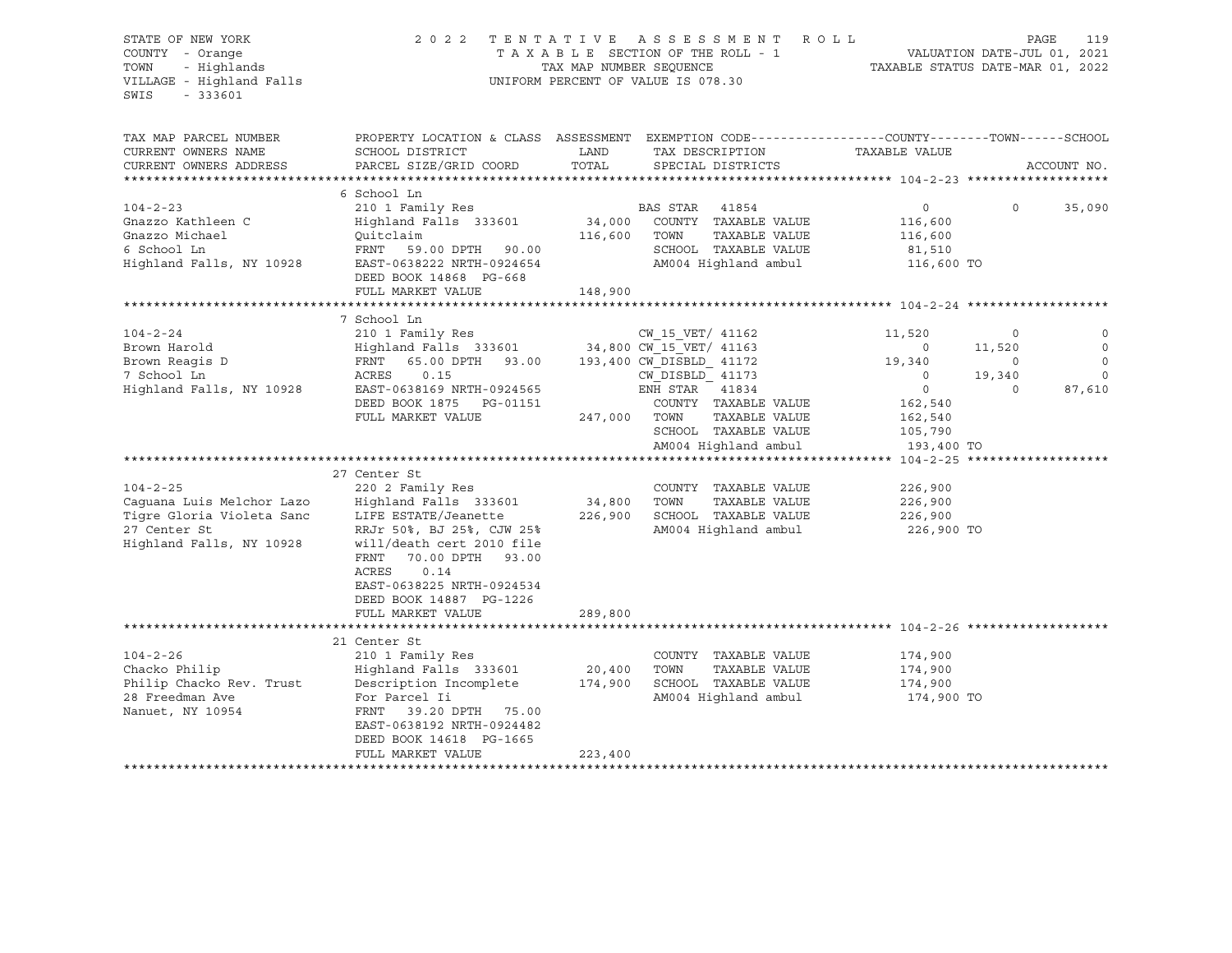#### STATE OF NEW YORK 2 0 2 2 T E N T A T I V E A S S E S S M E N T R O L L PAGE 120 COUNTY - Orange T A X A B L E SECTION OF THE ROLL - 1 VALUATION DATE-JUL 01, 2021 TOWN - Highlands TAX MAP NUMBER SEQUENCE TAXABLE STATUS DATE-MAR 01, 2022 VILLAGE - Highland Falls UNIFORM PERCENT OF VALUE IS 078.30

| TAX MAP PARCEL NUMBER    | PROPERTY LOCATION & CLASS ASSESSMENT EXEMPTION CODE----------------COUNTY-------TOWN------SCHOOL |         |                                               |               |                    |
|--------------------------|--------------------------------------------------------------------------------------------------|---------|-----------------------------------------------|---------------|--------------------|
| CURRENT OWNERS NAME      | SCHOOL DISTRICT                                                                                  | LAND    | TAX DESCRIPTION                               | TAXABLE VALUE |                    |
| CURRENT OWNERS ADDRESS   | PARCEL SIZE/GRID COORD                                                                           | TOTAL   | SPECIAL DISTRICTS                             |               | ACCOUNT NO.        |
|                          |                                                                                                  |         |                                               |               |                    |
|                          | 17 Center St                                                                                     |         |                                               |               |                    |
| $104 - 2 - 27$           | 210 1 Family Res                                                                                 |         | AGED-C<br>41802                               | 25,530        | $\mathbf 0$<br>0   |
| La Furqe Levia           | Highland Falls 333601                                                                            |         | 34,200 ENH STAR<br>41834                      | $\circ$       | $\Omega$<br>87,610 |
| 17 Center St             | FRNT 57.00 DPTH<br>76.00                                                                         | 170,200 | COUNTY TAXABLE VALUE                          | 144,670       |                    |
| Highland Falls, NY 10928 | EAST-0638166 NRTH-0924445                                                                        |         | TOWN<br>TAXABLE VALUE                         | 170,200       |                    |
|                          | DEED BOOK 5751 PG-241                                                                            |         | SCHOOL TAXABLE VALUE                          | 82,590        |                    |
|                          | FULL MARKET VALUE                                                                                |         | 217,400 AM004 Highland ambul                  | 170,200 TO    |                    |
|                          |                                                                                                  |         |                                               |               |                    |
|                          | 11 Center St                                                                                     |         |                                               |               |                    |
| $104 - 2 - 28$           | 220 2 Family Res                                                                                 |         | COUNTY TAXABLE VALUE                          | 194,900       |                    |
| Crespo Jorge L           | Highland Falls 333601                                                                            | 34,400  | TOWN<br>TAXABLE VALUE                         | 194,900       |                    |
| 11 Center St             | FRNT 79.40 DPTH 75.00                                                                            | 194,900 | SCHOOL TAXABLE VALUE                          | 194,900       |                    |
| Highland Falls, NY 10928 | ACRES<br>0.12 BANKC190321                                                                        |         | AM004 Highland ambul                          | 194,900 TO    |                    |
|                          | EAST-0638138 NRTH-0924382                                                                        |         |                                               |               |                    |
|                          | DEED BOOK 14889 PG-1551                                                                          |         |                                               |               |                    |
|                          | FULL MARKET VALUE                                                                                | 248,900 |                                               |               |                    |
|                          |                                                                                                  |         |                                               |               |                    |
|                          | 30 Mountain Ave                                                                                  |         |                                               |               |                    |
| $104 - 2 - 29$           | 230 3 Family Res                                                                                 |         | COUNTY TAXABLE VALUE                          | 273,400       |                    |
| Then Delcy               | Highland Falls 333601                                                                            | 35,600  | TOWN<br>TAXABLE VALUE<br>SCHOOL TAXABLE VALUE | 273,400       |                    |
| 30 Mountain Ave          | FRNT 155.00 DPTH 78.00                                                                           | 273,400 |                                               | 273,400       |                    |
| Highland Falls, NY 10928 | ACRES<br>0.18 BANKC160210<br>EAST-0638039 NRTH-0924325                                           |         | AM004 Highland ambul                          | 273,400 TO    |                    |
|                          | DEED BOOK 12307 PG-1947                                                                          |         |                                               |               |                    |
|                          | FULL MARKET VALUE                                                                                | 349,200 |                                               |               |                    |
|                          |                                                                                                  |         |                                               |               |                    |
|                          | 34 Mountain Ave                                                                                  |         |                                               |               |                    |
| $104 - 2 - 30.1$         | 280 Res Multiple                                                                                 |         | COUNTY TAXABLE VALUE                          | 383,100       |                    |
| 34 Mountain Avenue LLC   | Highland Falls 333601                                                                            | 107,500 | TAXABLE VALUE<br>TOWN                         | 383,100       |                    |
| 18 Upper Depew Ave       | Lt 1 Hager Sub Map 8001                                                                          | 383,100 | SCHOOL TAXABLE VALUE                          | 383,100       |                    |
| Nyack, NY 10960          | FRNT 50.00 DPTH 68.00                                                                            |         | AM004 Highland ambul                          | 383,100 TO    |                    |
|                          | ACRES<br>1.00                                                                                    |         |                                               |               |                    |
|                          | EAST-0638061 NRTH-0924434                                                                        |         |                                               |               |                    |
|                          | DEED BOOK 13905 PG-1839                                                                          |         |                                               |               |                    |
|                          | FULL MARKET VALUE                                                                                | 489,300 |                                               |               |                    |
|                          |                                                                                                  |         |                                               |               |                    |
|                          | 36 Mountain Ave                                                                                  |         |                                               |               |                    |
| $104 - 2 - 30.2$         | 220 2 Family Res                                                                                 |         | COUNTY TAXABLE VALUE                          | 190,000       |                    |
| G & C Properties Inc     | Highland Falls 333601                                                                            | 34,400  | TOWN<br>TAXABLE VALUE                         | 190,000       |                    |
| Attn: Julio Santiago     | Lt 2 Hager Sub Map 8001                                                                          | 190,000 | SCHOOL TAXABLE VALUE                          | 190,000       |                    |
| 22 Walnut Ave            | FRNT 40.00 DPTH 130.00                                                                           |         | AM004 Highland ambul                          | 190,000 TO    |                    |
| Highland Falls, NY 10928 | ACRES<br>0.12                                                                                    |         |                                               |               |                    |
|                          | EAST-0637973 NRTH-0924424                                                                        |         |                                               |               |                    |
|                          | DEED BOOK 5664<br>PG-282                                                                         |         |                                               |               |                    |
|                          | FULL MARKET VALUE                                                                                | 242,700 |                                               |               |                    |
|                          |                                                                                                  |         |                                               |               |                    |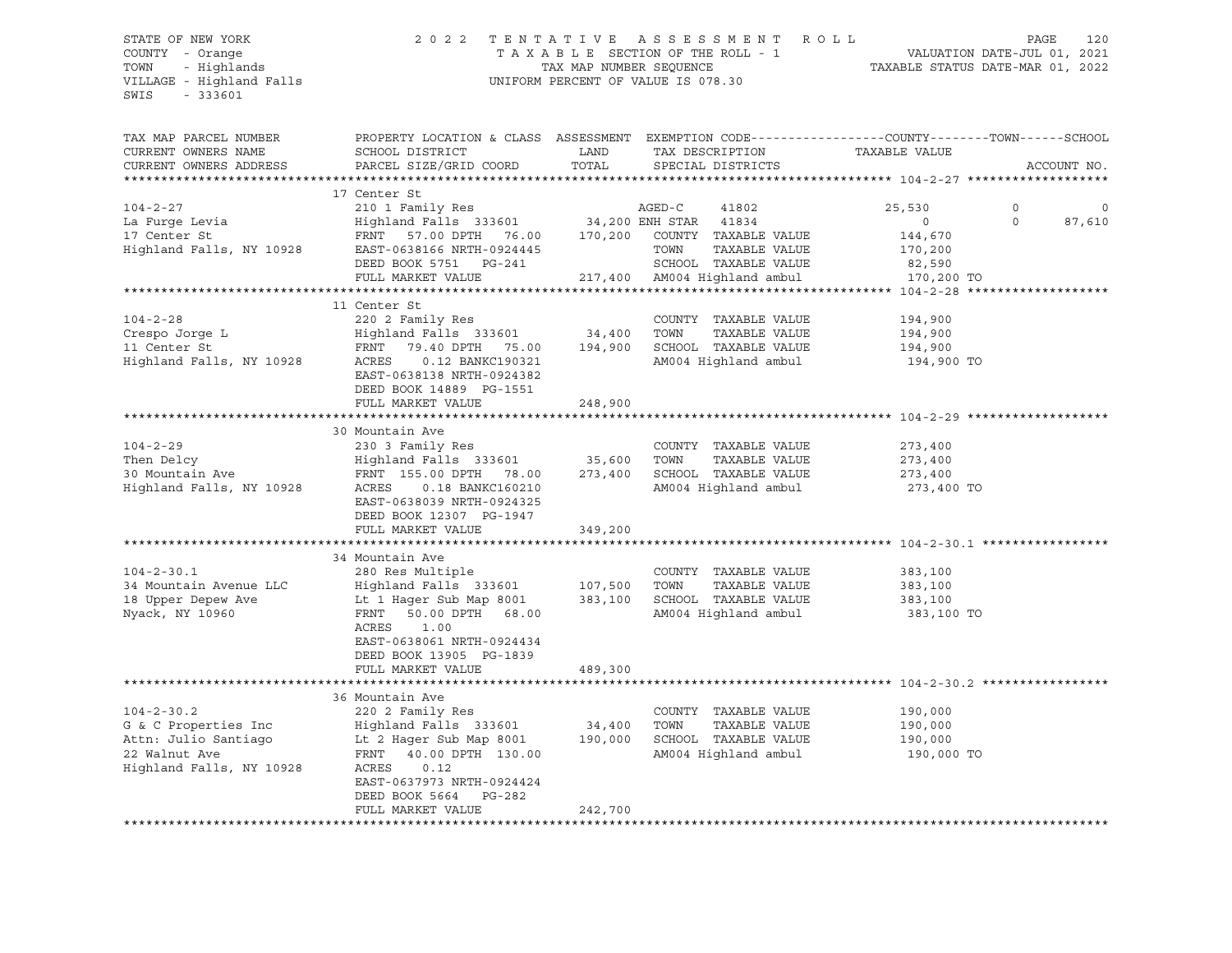| STATE OF NEW YORK<br>COUNTY - Orange<br>- Highlands<br>TOWN<br>VILLAGE - Highland Falls<br>SWIS<br>$-333601$ |                                                                                                                                                                                                                                                        |               | 2022 TENTATIVE ASSESSMENT ROLL<br>UNIFORM PERCENT OF VALUE IS 078.30                                            |                                                        | PAGE<br>121        |
|--------------------------------------------------------------------------------------------------------------|--------------------------------------------------------------------------------------------------------------------------------------------------------------------------------------------------------------------------------------------------------|---------------|-----------------------------------------------------------------------------------------------------------------|--------------------------------------------------------|--------------------|
| TAX MAP PARCEL NUMBER<br>CURRENT OWNERS NAME<br>CURRENT OWNERS ADDRESS                                       | PROPERTY LOCATION & CLASS ASSESSMENT EXEMPTION CODE---------------COUNTY-------TOWN-----SCHOOL<br>SCHOOL DISTRICT<br>PARCEL SIZE/GRID COORD                                                                                                            | LAND<br>TOTAL | TAX DESCRIPTION<br>SPECIAL DISTRICTS                                                                            | TAXABLE VALUE                                          | ACCOUNT NO.        |
| $104 - 2 - 32$<br>Reynolds John T<br>Reynolds Virginia I<br>68 Mountain Ave<br>Highland Falls, NY 10928      | 68 Mountain Ave<br>220 2 Family Res<br>Highland Falls 333601 35,400<br>93.00 DPTH 110.00 224,300<br>FRNT<br>ACRES<br>0.17<br>EAST-0637518 NRTH-0924962<br>DEED BOOK 1940 PG-00698<br>FULL MARKET VALUE                                                 | 286,500       | COUNTY TAXABLE VALUE<br>TOWN<br>TAXABLE VALUE<br>SCHOOL TAXABLE VALUE<br>AM004 Highland ambul                   | 224,300<br>224,300<br>224,300<br>224,300 TO            |                    |
| $104 - 2 - 33$<br>Austin Black LLC<br>10 Highview Rd<br>Monsey, NY 10952                                     | 72 Mountain Ave<br>220 2 Family Res<br>Highland Falls 333601 41,000 TOWN<br>FRNT 167.00 DPTH 255.00 230,400 SCHOOL TAXABLE VALUE<br>ACRES<br>1.10<br>EAST-0637551 NRTH-0925082                                                                         |               | COUNTY TAXABLE VALUE<br>TAXABLE VALUE<br>AM004 Highland ambul                                                   | 230,400<br>230,400<br>230,400<br>230,400 TO            |                    |
|                                                                                                              | DEED BOOK 15165 PG-1443<br>FULL MARKET VALUE                                                                                                                                                                                                           | 294,300       |                                                                                                                 |                                                        |                    |
|                                                                                                              | 6 West St                                                                                                                                                                                                                                              |               |                                                                                                                 |                                                        |                    |
| $104 - 2 - 34$<br>Davis Lafolla<br>6 West St<br>Highland Falls, NY 10928                                     | 210 1 Family Res<br>Highland Falls 333601 36,600<br>FRNT 15.00 DPTH 90.00 151,500<br>ACRES<br>0.23 BANKC120337<br>EAST-0637601 NRTH-0925157<br>DEED BOOK 3425 PG-259<br>FULL MARKET VALUE                                                              | 193,500       | ENH STAR 41834<br>COUNTY TAXABLE VALUE<br>TOWN<br>TAXABLE VALUE<br>SCHOOL TAXABLE VALUE<br>AM004 Highland ambul | $\circ$<br>151,500<br>151,500<br>63,890<br>151,500 TO  | $\Omega$<br>87,610 |
|                                                                                                              |                                                                                                                                                                                                                                                        |               |                                                                                                                 |                                                        |                    |
| $104 - 2 - 35$<br>Vallejos Albert C<br>228 E Cherry St<br>Carteret, NJ 07008                                 | 4 West St<br>220 2 Family Res<br>Highland Falls 333601 46,500<br>FRNT 115.00 DPTH 65.50 339,900<br>BANKC030217<br>EAST-0637504 NRTH-0925230<br>DEED BOOK 13783 PG-1031<br>FULL MARKET VALUE                                                            | 434,100       | COUNTY TAXABLE VALUE<br>TOWN<br>TAXABLE VALUE<br>SCHOOL TAXABLE VALUE<br>AM004 Highland ambul                   | 339,900<br>339,900<br>339,900<br>339,900 TO            |                    |
|                                                                                                              |                                                                                                                                                                                                                                                        |               |                                                                                                                 |                                                        |                    |
| $104 - 3 - 1.1$<br>Toure Chantell R<br>58 Center St<br>Highland Falls, NY 10928                              | 58 Center St<br>210 1 Family Res<br>Highland Falls 333601 27,200 COUNTY TAXABLE VALUE<br>Lt 3-1 Housing Map<br>267-99 & 145-00<br>Affordable Housing<br>61.10 DPTH<br>FRNT<br>33.20<br>BANK<br>n<br>EAST-0638452 NRTH-0924762<br>DEED BOOK 5482 PG-266 | 181,500       | BAS STAR<br>41854<br>TAXABLE VALUE<br>TOWN<br>SCHOOL TAXABLE VALUE<br>AM004 Highland ambul                      | $\circ$<br>181,500<br>181,500<br>146,410<br>181,500 TO | $\Omega$<br>35,090 |
|                                                                                                              | FULL MARKET VALUE                                                                                                                                                                                                                                      | 231,800       |                                                                                                                 |                                                        |                    |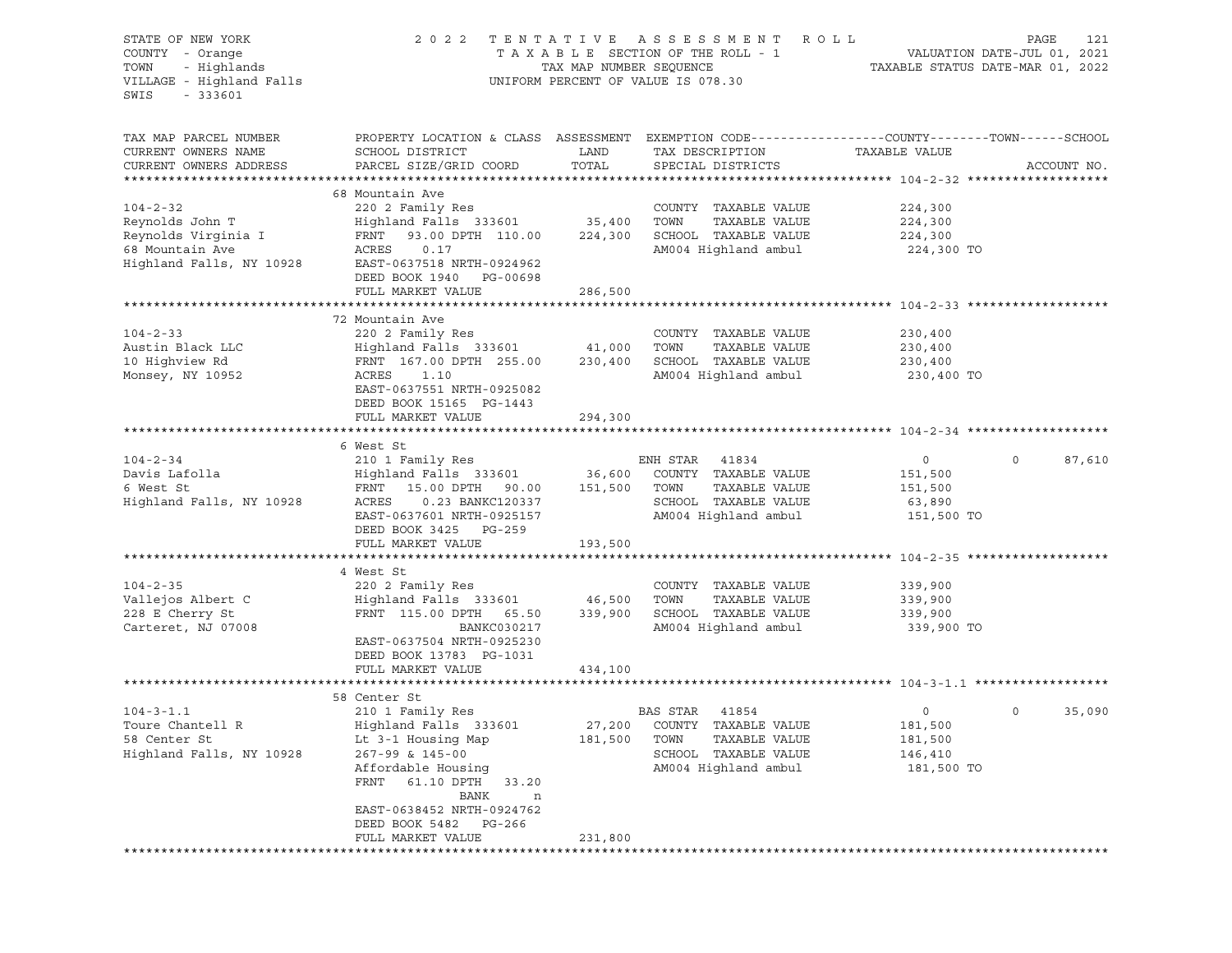| STATE OF NEW YORK<br>COUNTY - Orange<br>TOWN<br>- Highlands<br>VILLAGE - Highland Falls<br>SWIS<br>$-333601$ |                                                                                                                                                     | TAX MAP NUMBER SEQUENCE | 2022 TENTATIVE ASSESSMENT ROLL<br>TAXABLE SECTION OF THE ROLL - 1<br>UNIFORM PERCENT OF VALUE IS 078.30 |                                             |                    |
|--------------------------------------------------------------------------------------------------------------|-----------------------------------------------------------------------------------------------------------------------------------------------------|-------------------------|---------------------------------------------------------------------------------------------------------|---------------------------------------------|--------------------|
| TAX MAP PARCEL NUMBER<br>CURRENT OWNERS NAME<br>CURRENT OWNERS ADDRESS                                       | PROPERTY LOCATION & CLASS ASSESSMENT EXEMPTION CODE----------------COUNTY-------TOWN-----SCHOOL<br>SCHOOL DISTRICT<br>PARCEL SIZE/GRID COORD        | LAND<br>TOTAL           | TAX DESCRIPTION<br>SPECIAL DISTRICTS                                                                    | TAXABLE VALUE                               | ACCOUNT NO.        |
|                                                                                                              | 21 Schneider Ave                                                                                                                                    |                         |                                                                                                         |                                             |                    |
| $104 - 3 - 2$<br>Elite Holdings Group<br>2001 57th St<br>Brooklyn, NY 11219<br>PRIOR OWNER ON 3/01/2022      | 280 Res Multiple<br>Highland Falls 333601<br>Tenants in Common<br>each with a 50% Interest<br>FRNT<br>50.00 DPTH 60.00<br>EAST-0638491 NRTH-0924748 | 42,200 TOWN             | COUNTY TAXABLE VALUE<br>TAXABLE VALUE<br>291,700 SCHOOL TAXABLE VALUE<br>AM004 Highland ambul           | 291,700<br>291,700<br>291,700<br>291,700 TO |                    |
| Elite Holdings Group                                                                                         | DEED BOOK 15162 PG-1353                                                                                                                             |                         |                                                                                                         |                                             |                    |
|                                                                                                              | FULL MARKET VALUE                                                                                                                                   | 372,500                 |                                                                                                         |                                             |                    |
|                                                                                                              |                                                                                                                                                     |                         |                                                                                                         |                                             |                    |
| $104 - 3 - 3$<br>Santana Rosa M                                                                              | 19 Schneider Ave                                                                                                                                    |                         |                                                                                                         | $\overline{0}$<br>155,500                   | $\Omega$<br>35,090 |
| Liyim Acen                                                                                                   | FRNT 33.30 DPTH 80.00 155,500 TOWN                                                                                                                  |                         | TAXABLE VALUE                                                                                           | 155,500                                     |                    |
| 19 Schneider Ave                                                                                             | BANKC030386                                                                                                                                         |                         | SCHOOL TAXABLE VALUE                                                                                    | 120,410                                     |                    |
| Highland Falls, NY 10928                                                                                     | EAST-0638530 NRTH-0924730<br>DEED BOOK 11953 PG-402<br>FULL MARKET VALUE                                                                            | 198,600                 | AM004 Highland ambul                                                                                    | 155,500 TO                                  |                    |
|                                                                                                              |                                                                                                                                                     |                         |                                                                                                         |                                             |                    |
|                                                                                                              | 17 Schneider Ave                                                                                                                                    |                         |                                                                                                         |                                             |                    |
| $104 - 3 - 4$                                                                                                | 210 1 Family Res                                                                                                                                    |                         | COUNTY TAXABLE VALUE                                                                                    | 148,400                                     |                    |
| Schwimmer Samuel                                                                                             | $\frac{1}{20}$ , $\frac{1}{20}$ , $\frac{1}{20}$ , $\frac{1}{20}$ , $\frac{1}{20}$ , $\frac{1}{20}$ , $\frac{1}{20}$                                |                         | TAXABLE VALUE<br>TOWN                                                                                   | 148,400                                     |                    |
| 19 Jeffrey Pl                                                                                                | FRNT 36.00 DPTH 83.00                                                                                                                               |                         | 148,400 SCHOOL TAXABLE VALUE                                                                            | 148,400                                     |                    |
| Monsey, NY 10952                                                                                             | EAST-0638558 NRTH-0924718<br>DEED BOOK 13895 PG-185                                                                                                 |                         | AM004 Highland ambul                                                                                    | 148,400 TO                                  |                    |
|                                                                                                              | FULL MARKET VALUE                                                                                                                                   | 189,500                 |                                                                                                         |                                             |                    |
|                                                                                                              | 13 Schneider Ave                                                                                                                                    |                         |                                                                                                         |                                             |                    |
| $104 - 3 - 5$                                                                                                | 210 1 Family Res                                                                                                                                    |                         | COUNTY TAXABLE VALUE                                                                                    | 201,000                                     |                    |
| Patten Henry                                                                                                 | Highland Falls 333601 13,600                                                                                                                        |                         | TOWN<br>TAXABLE VALUE                                                                                   | 201,000                                     |                    |
| Patten-Perez Glenda                                                                                          | FRNT 41.00 DPTH 50.00                                                                                                                               | 201,000                 | SCHOOL TAXABLE VALUE                                                                                    | 201,000                                     |                    |
| 13 Schneider Ave<br>Highland Falls, NY 10928                                                                 | BANKC061339<br>EAST-0638620 NRTH-0924751<br>DEED BOOK 14835 PG-1011<br>FULL MARKET VALUE                                                            | 256,700                 | AM004 Highland ambul                                                                                    | 201,000 TO                                  |                    |
|                                                                                                              |                                                                                                                                                     |                         |                                                                                                         |                                             |                    |
|                                                                                                              | 11 Schneider Ave                                                                                                                                    |                         |                                                                                                         |                                             |                    |
| $104 - 3 - 6$                                                                                                | 210 1 Family Res                                                                                                                                    |                         | BAS STAR 41854                                                                                          | 0                                           | $\Omega$<br>35,090 |
| McSharar Margaret C                                                                                          | Highland Falls 333601 20,400 COUNTY TAXABLE VALUE                                                                                                   |                         |                                                                                                         | 192,800                                     |                    |
| 11 Schneider Ave                                                                                             | FRNT 50.00 DPTH 60.00                                                                                                                               |                         | 192,800 TOWN<br>TAXABLE VALUE                                                                           | 192,800                                     |                    |
| Highland Falls, NY 10928                                                                                     | BANKC080370                                                                                                                                         |                         | SCHOOL TAXABLE VALUE                                                                                    | 157,710                                     |                    |
|                                                                                                              | EAST-0638666 NRTH-0924716<br>DEED BOOK 11278 PG-1919<br>FULL MARKET VALUE                                                                           | 246,200                 | AM004 Highland ambul                                                                                    | 192,800 TO                                  |                    |
|                                                                                                              |                                                                                                                                                     |                         |                                                                                                         |                                             |                    |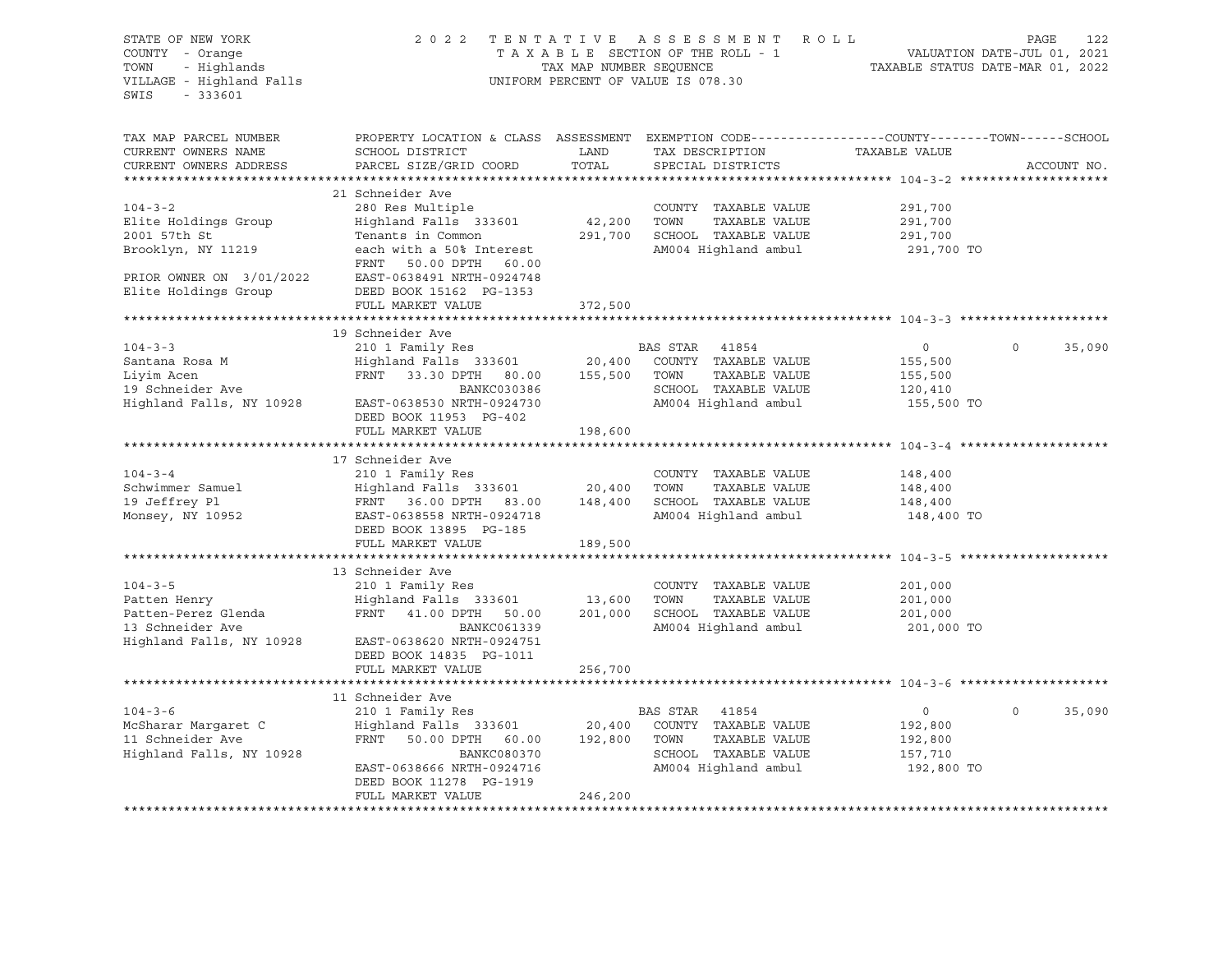| STATE OF NEW YORK<br>COUNTY - Orange<br>- Highlands<br>TOWN<br>VILLAGE - Highland Falls<br>$-333601$<br>SWIS                                         | 2022 TENTATIVE ASSESSMENT ROLL                                                                                                                                                                                 | TAX MAP NUMBER SEQUENCE      | TAXABLE SECTION OF THE ROLL - 1<br>UNIFORM PERCENT OF VALUE IS 078.30                                                                                                    | VALUATION DATE-JUL 01, 2021<br>TAXABLE STATUS DATE-MAR 01, 2022                                                       |                                                           | PAGE        | 123                                                        |
|------------------------------------------------------------------------------------------------------------------------------------------------------|----------------------------------------------------------------------------------------------------------------------------------------------------------------------------------------------------------------|------------------------------|--------------------------------------------------------------------------------------------------------------------------------------------------------------------------|-----------------------------------------------------------------------------------------------------------------------|-----------------------------------------------------------|-------------|------------------------------------------------------------|
| TAX MAP PARCEL NUMBER<br>CURRENT OWNERS NAME<br>CURRENT OWNERS ADDRESS<br>**********************                                                     | PROPERTY LOCATION & CLASS ASSESSMENT EXEMPTION CODE----------------COUNTY-------TOWN------SCHOOL<br>SCHOOL DISTRICT<br>PARCEL SIZE/GRID COORD                                                                  | LAND<br>TOTAL                | TAX DESCRIPTION<br>SPECIAL DISTRICTS                                                                                                                                     | TAXABLE VALUE                                                                                                         |                                                           | ACCOUNT NO. |                                                            |
| $104 - 3 - 7$<br>McCullum House Apts. LLC<br>C/O Michael DeMarco<br>18 Upper Depew Ave<br>Nyack, NY 10960                                            | 3 Mccullums La<br>411 Apartment<br>Highland Falls 333601 54,400<br>FRNT 36.90 DPTH 72.70<br>BANKC230070<br>EAST-0638640 NRTH-0924686<br>DEED BOOK 14131 PG-1236<br>FULL MARKET VALUE                           | 260,000<br>332,100           | COUNTY TAXABLE VALUE<br>TOWN<br>TAXABLE VALUE<br>SCHOOL TAXABLE VALUE<br>AM004 Highland ambul                                                                            | 260,000<br>260,000<br>260,000<br>260,000 TO                                                                           |                                                           |             |                                                            |
|                                                                                                                                                      |                                                                                                                                                                                                                |                              |                                                                                                                                                                          |                                                                                                                       |                                                           |             |                                                            |
| $104 - 3 - 8$<br>Willis Robert<br>Vass Earl<br>7 Mccullums Ln<br>Highland Falls, NY 10928                                                            | 7 Mccullums La<br>210 1 Family Res<br>Highland Falls 333601 23,800 VET WAR T 41123<br>FRNT 52.00 DPTH 69.00<br>BANK<br>$\mathbf{L}$<br>EAST-0638602 NRTH-0924625<br>DEED BOOK 4837 PG-325<br>FULL MARKET VALUE | 231,800 TOWN                 | VET WAR C 41122<br>181,500 VET DIS C 41142<br>VET DIS T 41143<br>BAS STAR 41854<br>COUNTY TAXABLE VALUE<br>TAXABLE VALUE<br>SCHOOL TAXABLE VALUE<br>AM004 Highland ambul | 20,160<br>$\overline{0}$<br>27,225<br>$\overline{0}$<br>$\overline{0}$<br>134,115<br>142,755<br>146,410<br>181,500 TO | $\circ$<br>11,520<br>$\overline{0}$<br>27,225<br>$\Omega$ |             | $\circ$<br>$\circ$<br>$\mathbf 0$<br>$\mathbf 0$<br>35,090 |
|                                                                                                                                                      |                                                                                                                                                                                                                |                              |                                                                                                                                                                          |                                                                                                                       |                                                           |             |                                                            |
| $104 - 3 - 9.2$<br>Olivia Quality Homes LLC<br>16 Mccullums La<br>Highland Falls, NY 10928<br>Highland Falls, NY 10928                               | 11 Mccullums La<br>220 2 Family Res<br>Highland Falls 333601<br>Es Mccullums Ln<br>FRNT 57.00 DPTH 58.00<br>EAST-0638574 NRTH-0924589<br>DEED BOOK 13473 PG-1948                                               | 23,800                       | COUNTY TAXABLE VALUE<br>TOWN<br>TAXABLE VALUE<br>150,900 SCHOOL TAXABLE VALUE<br>AM004 Highland ambul                                                                    | 150,900<br>150,900<br>150,900<br>150,900 TO                                                                           |                                                           |             |                                                            |
|                                                                                                                                                      | FULL MARKET VALUE                                                                                                                                                                                              | 192,700                      |                                                                                                                                                                          |                                                                                                                       |                                                           |             |                                                            |
| $104 - 3 - 10$<br>Brown Rodney A<br>Brown Benita R<br>13 Mccullums Ln<br>Highland Falls, NY 10928                                                    | 13 Mccullums La<br>210 1 Family Res<br>Highland Falls 333601 17,000<br>FRNT 48.00 DPTH 49.00 169,300<br>EAST-0638560 NRTH-0924529<br>DEED BOOK 4682 PG-128<br>FULL MARKET VALUE                                | 216,200                      | BAS STAR 41854<br>17,000 COUNTY TAXABLE VALUE<br>TOWN<br>TAXABLE VALUE<br>SCHOOL TAXABLE VALUE<br>AM004 Highland ambul                                                   | $\overline{0}$<br>169,300<br>169,300<br>134,210<br>169,300 TO                                                         | $\Omega$                                                  |             | 35,090                                                     |
|                                                                                                                                                      |                                                                                                                                                                                                                |                              |                                                                                                                                                                          |                                                                                                                       |                                                           |             |                                                            |
| $104 - 3 - 11$<br>Kopald Susan Norma<br>Monks Richard Allen Jr<br>1420 N Atlantic Ave Unit 1603 EAST-0638638 NRTH-0924485<br>Daytona Beach, FL 32118 | 269 Main St<br>485 >luse sm bld<br>Highland Falls 333601<br>FRNT 50.00 DPTH 200.00<br>DEED BOOK 12486 PG-1449<br>FULL MARKET VALUE                                                                             | 75,400<br>620,300<br>792,200 | COUNTY TAXABLE VALUE<br>TOWN<br>TAXABLE VALUE<br>SCHOOL TAXABLE VALUE<br>AM004 Highland ambul                                                                            | 620,300<br>620,300<br>620,300<br>620,300 TO                                                                           |                                                           |             |                                                            |
|                                                                                                                                                      |                                                                                                                                                                                                                |                              |                                                                                                                                                                          |                                                                                                                       |                                                           |             |                                                            |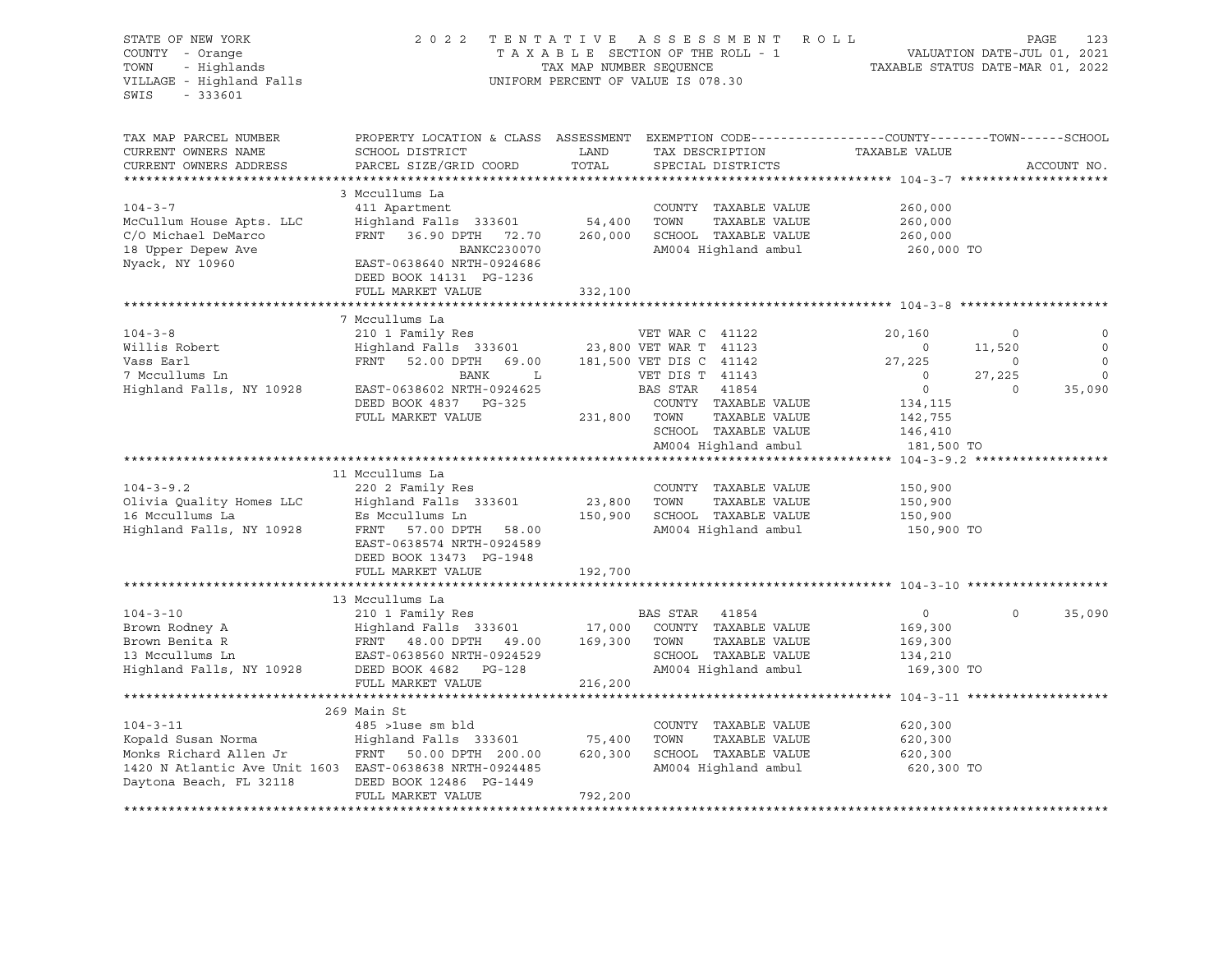#### STATE OF NEW YORK 2 0 2 2 T E N T A T I V E A S S E S S M E N T R O L L PAGE 124 COUNTY - Orange T A X A B L E SECTION OF THE ROLL - 1 VALUATION DATE-JUL 01, 2021 TOWN - Highlands TAX MAP NUMBER SEQUENCE TAXABLE STATUS DATE-MAR 01, 2022 VILLAGE - Highland Falls UNIFORM PERCENT OF VALUE IS 078.30

| TAX MAP PARCEL NUMBER                               | PROPERTY LOCATION & CLASS ASSESSMENT EXEMPTION CODE----------------COUNTY-------TOWN------SCHOOL |               |                                                              |               |             |
|-----------------------------------------------------|--------------------------------------------------------------------------------------------------|---------------|--------------------------------------------------------------|---------------|-------------|
| CURRENT OWNERS NAME                                 | SCHOOL DISTRICT                                                                                  | LAND          | TAX DESCRIPTION                                              | TAXABLE VALUE |             |
|                                                     |                                                                                                  |               |                                                              |               |             |
| CURRENT OWNERS ADDRESS                              | PARCEL SIZE/GRID COORD                                                                           | TOTAL         | SPECIAL DISTRICTS                                            |               | ACCOUNT NO. |
|                                                     |                                                                                                  |               |                                                              |               |             |
|                                                     | 285 Main St                                                                                      |               |                                                              |               |             |
| $104 - 3 - 13$                                      | 484 1 use sm bld                                                                                 |               | COUNTY TAXABLE VALUE                                         | 191,600       |             |
| Kassos Llc                                          | Highland Falls 333601                                                                            | 69,600        | TOWN<br>TAXABLE VALUE                                        | 191,600       |             |
| 285 Main St                                         | FRNT 30.00 DPTH 201.00                                                                           | 191,600       | SCHOOL TAXABLE VALUE                                         | 191,600       |             |
| Highland Falls, NY 10928                            | EAST-0638711 NRTH-0924578                                                                        |               | AM004 Highland ambul                                         | 191,600 TO    |             |
|                                                     | DEED BOOK 5983 PG-289                                                                            |               |                                                              |               |             |
|                                                     | FULL MARKET VALUE                                                                                | 244,700       |                                                              |               |             |
|                                                     |                                                                                                  |               |                                                              |               |             |
|                                                     | Mccullums La                                                                                     |               |                                                              |               |             |
| $104 - 3 - 14$                                      | 330 Vacant comm                                                                                  |               | COUNTY TAXABLE VALUE                                         | 17,600        |             |
| McCullum House Apartments LLC Highland Falls 333601 |                                                                                                  | 17,600        | TOWN<br>TAXABLE VALUE                                        | 17,600        |             |
| 18 Upper Depew Ave                                  | FRNT 15.00 DPTH 72.70                                                                            | 17,600        | SCHOOL TAXABLE VALUE                                         | 17,600        |             |
|                                                     | EAST-0638675 NRTH-0924659                                                                        |               | AM004 Highland ambul                                         |               |             |
| Nyack, NY 10960                                     |                                                                                                  |               |                                                              | 17,600 TO     |             |
|                                                     | DEED BOOK 14775 PG-572                                                                           |               |                                                              |               |             |
|                                                     | FULL MARKET VALUE                                                                                | 22,500        |                                                              |               |             |
|                                                     |                                                                                                  |               | ******************************* 104-3-15 **********          |               |             |
|                                                     | 9 Schneider Ave                                                                                  |               |                                                              |               |             |
| $104 - 3 - 15$                                      | 210 1 Family Res                                                                                 |               | COUNTY TAXABLE VALUE                                         | 175,700       |             |
| Maloney Linda                                       | Highland Falls 333601                                                                            | 23,800        | TOWN<br>TAXABLE VALUE                                        | 175,700       |             |
| 9 Schneider Ave                                     | FRNT 37.00 DPTH 93.00                                                                            | 175,700       | SCHOOL TAXABLE VALUE                                         | 175,700       |             |
| Highland Falls, NY 10928                            | EAST-0638689 NRTH-0924688                                                                        |               | AM004 Highland ambul                                         | 175,700 TO    |             |
|                                                     | DEED BOOK 14045 PG-824                                                                           |               |                                                              |               |             |
|                                                     | FULL MARKET VALUE                                                                                | 224,400       |                                                              |               |             |
|                                                     | **************************                                                                       | ************* | ******************************* 104-3-16 ******************* |               |             |
|                                                     | 7 Schneider Ave                                                                                  |               |                                                              |               |             |
| $104 - 3 - 16$                                      | 230 3 Family Res                                                                                 |               | COUNTY TAXABLE VALUE                                         | 196,000       |             |
| Appel Israel                                        | Highland Falls 333601                                                                            | 34,000        | TOWN<br>TAXABLE VALUE                                        | 196,000       |             |
| 33 Morris Rd                                        | FRNT 43.00 DPTH 101.00                                                                           | 196,000       | SCHOOL TAXABLE VALUE                                         | 196,000       |             |
|                                                     |                                                                                                  |               |                                                              |               |             |
| Spring Valley, NY 10977                             | EAST-0638728 NRTH-0924688                                                                        |               | AM004 Highland ambul                                         | 196,000 TO    |             |
|                                                     | DEED BOOK 14739 PG-1086                                                                          |               |                                                              |               |             |
|                                                     | FULL MARKET VALUE                                                                                | 250,300       |                                                              |               |             |
|                                                     |                                                                                                  |               |                                                              |               |             |
|                                                     | Schneider Ave                                                                                    |               |                                                              |               |             |
| $104 - 3 - 18.12$                                   | 330 Vacant comm                                                                                  |               | COUNTY TAXABLE VALUE                                         | 20,400        |             |
| Appel Israel                                        | Highland Falls 333601                                                                            | 20,400        | TOWN<br>TAXABLE VALUE                                        | 20,400        |             |
| 33 Morris Rd                                        | Ss Schneider Ave                                                                                 | 20,400        | SCHOOL TAXABLE VALUE                                         | 20,400        |             |
| Spring Valley, NY 10977                             | FRNT 36.30 DPTH 55.70                                                                            |               | AM004 Highland ambul                                         | 20,400 TO     |             |
|                                                     | EAST-0638791 NRTH-0924705                                                                        |               |                                                              |               |             |
|                                                     | DEED BOOK 14739 PG-1086                                                                          |               |                                                              |               |             |
|                                                     | FULL MARKET VALUE                                                                                | 26,100        |                                                              |               |             |
|                                                     |                                                                                                  |               |                                                              |               |             |
|                                                     | 297 Main St                                                                                      |               |                                                              |               |             |
| $104 - 3 - 18.2$                                    | 481 Att row bldg                                                                                 |               | COUNTY TAXABLE VALUE                                         | 431,300       |             |
| Appel Israel                                        | Highland Falls 333601                                                                            | 47,600        | TOWN<br>TAXABLE VALUE                                        | 431,300       |             |
|                                                     |                                                                                                  |               |                                                              |               |             |
| 33 Morris Rd                                        | FRNT 24.80 DPTH 110.00                                                                           | 431,300       | SCHOOL TAXABLE VALUE                                         | 431,300       |             |
| Spring Valley, NY 10977                             | EAST-0638777 NRTH-0924666                                                                        |               | AM004 Highland ambul                                         | 431,300 TO    |             |
|                                                     | DEED BOOK 14739 PG-1086                                                                          |               |                                                              |               |             |
|                                                     | FULL MARKET VALUE                                                                                | 550,800       |                                                              |               |             |
|                                                     |                                                                                                  |               |                                                              |               |             |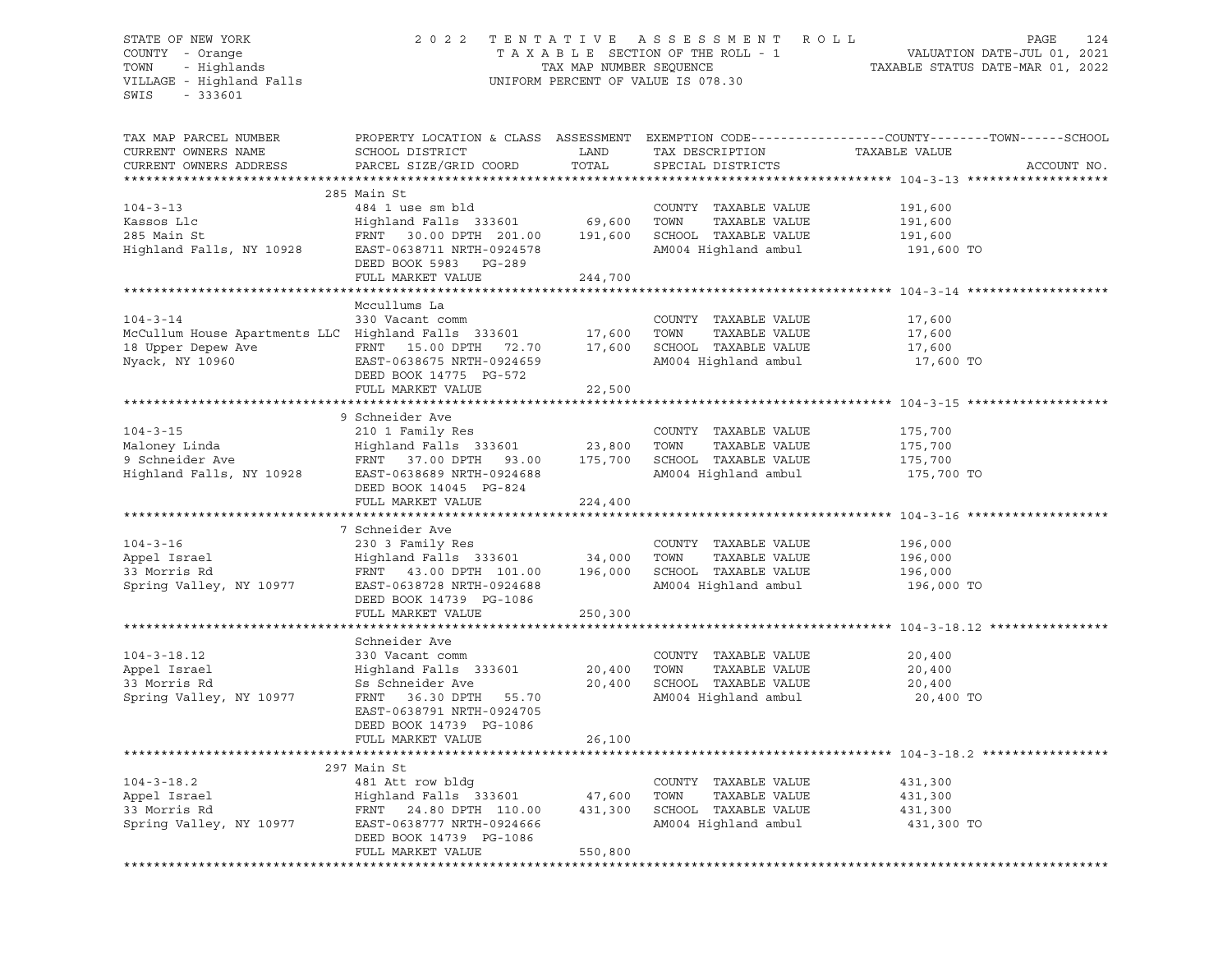#### STATE OF NEW YORK 2 0 2 2 T E N T A T I V E A S S E S S M E N T R O L L PAGE 125 COUNTY - Orange T A X A B L E SECTION OF THE ROLL - 1 VALUATION DATE-JUL 01, 2021 TOWN - Highlands TAX MAP NUMBER SEQUENCE TAXABLE STATUS DATE-MAR 01, 2022 VILLAGE - Highland Falls UNIFORM PERCENT OF VALUE IS 078.30

| TAX MAP PARCEL NUMBER<br>CURRENT OWNERS NAME<br>CURRENT OWNERS ADDRESS                       | SCHOOL DISTRICT<br>PARCEL SIZE/GRID COORD                                                                                                                                                                                                                                                                                                                                                 | LAND<br>TOTAL | TAX DESCRIPTION TAXABLE VALUE<br>SPECIAL DISTRICTS                                                    | PROPERTY LOCATION & CLASS ASSESSMENT EXEMPTION CODE---------------COUNTY-------TOWN------SCHOOL<br>ACCOUNT NO. |
|----------------------------------------------------------------------------------------------|-------------------------------------------------------------------------------------------------------------------------------------------------------------------------------------------------------------------------------------------------------------------------------------------------------------------------------------------------------------------------------------------|---------------|-------------------------------------------------------------------------------------------------------|----------------------------------------------------------------------------------------------------------------|
| $104 - 3 - 19$<br>Broessler Sean<br>293 Main St                                              | 293 Main St<br>481 Att row bldg<br>Highland Falls 333601 40,800<br>FRNT 25.00 DPTH 110.00 235,600<br>DEED BOOK 2318 PG-00181<br>FULL MARKET VALUE                                                                                                                                                                                                                                         | 300,900       | COUNTY TAXABLE VALUE<br>TOWN<br>TAXABLE VALUE<br>SCHOOL TAXABLE VALUE<br>AM004 Highland ambul         | 235,600<br>235,600<br>235,600<br>235,600<br>235,600 TO                                                         |
| $104 - 3 - 20$<br>Thermoquick LLC<br>PO Box 888<br>Pearl River, NY 10965                     | 287 Main St<br>481 Att row bldg<br>Highland Falls 333601 69,600<br>FRNT 50.00 DPTH 124.00 391,800<br>EAST-0638768 NRTH-0924601<br>DEED BOOK 15002 PG-642<br>FULL MARKET VALUE                                                                                                                                                                                                             | 500,400       | COUNTY TAXABLE VALUE<br>TOWN<br>TAXABLE VALUE<br>SCHOOL TAXABLE VALUE 391,800<br>AM004 Highland ambul | 391,800<br>391,800<br>391,800<br>391,800 TO                                                                    |
|                                                                                              | 277 Main St<br>Minaros Realty Corp<br>Minaros Realty Corp<br>281 Main St Mighland Falls 333601<br>281 Main St Ms S Main St<br>281 Main St Ms S Main St<br>281 Main St Ms S Main St<br>281 Main St<br>281 Main St<br>281 Main St<br>281 Main St<br>281 Main St<br>28<br>Highland Falls 333601 74,200 TOWN<br>Ws S Main St 340,000 SCHOO<br>FRNT 48.00 DPTH 200.00<br>DEED BOOK 5439 PG-244 |               | COUNTY TAXABLE VALUE<br>TAXABLE VALUE<br>SCHOOL TAXABLE VALUE 340,000<br>AM004 Highland ambul         | 340,000<br>340,000<br>340,000 TO                                                                               |
|                                                                                              | FULL MARKET VALUE                                                                                                                                                                                                                                                                                                                                                                         | 434,200       |                                                                                                       |                                                                                                                |
| $104 - 3 - 22$<br>Kim Young Hyo<br>Kim Ean Mi<br>270 Locust Ave<br>Cortlandt Manor, NY 10567 | 275 Main St<br>481 Att row bldg<br>Highland Falls 333601 34,000<br>Young Hyo Kim (TIC) 40%<br>Ean Mi Kim 60%<br>L14514 Pq1422 Rec. 1-15-2<br>FRNT 23.10 DPTH 100.00<br>BANK0031618<br>EAST-0638712 NRTH-0924501<br>DEED BOOK 14514 PG-1422                                                                                                                                                | 325,300       | COUNTY TAXABLE VALUE<br>TOWN<br>SCHOOL TAXABLE VALUE<br>AM004 Highland ambul                          | 325,300<br>TAXABLE VALUE 325,300<br>325, 300<br>325,300 TO                                                     |
|                                                                                              | FULL MARKET VALUE                                                                                                                                                                                                                                                                                                                                                                         | 415,500       |                                                                                                       |                                                                                                                |
| Highland Falls, NY 10928                                                                     | 265 Main St<br>Example 1892 Det row bldg<br>Eighland Falls 333601 69,600<br>Kopald Jonathan R<br>FRNT 60.00 DPTH 100.00 110,000<br>EAST-0638678 NPTH 000000<br>Highland -<br>DEED BOOK 1842    PG-00001<br>FULL MARKET VALUE                                                                                                                                                              | 140,500       | COUNTY TAXABLE VALUE<br>TOWN<br>TAXABLE VALUE<br>SCHOOL TAXABLE VALUE<br>AM004 Highland ambul         | 110,000<br>110,000<br>110,000<br>110,000 TO                                                                    |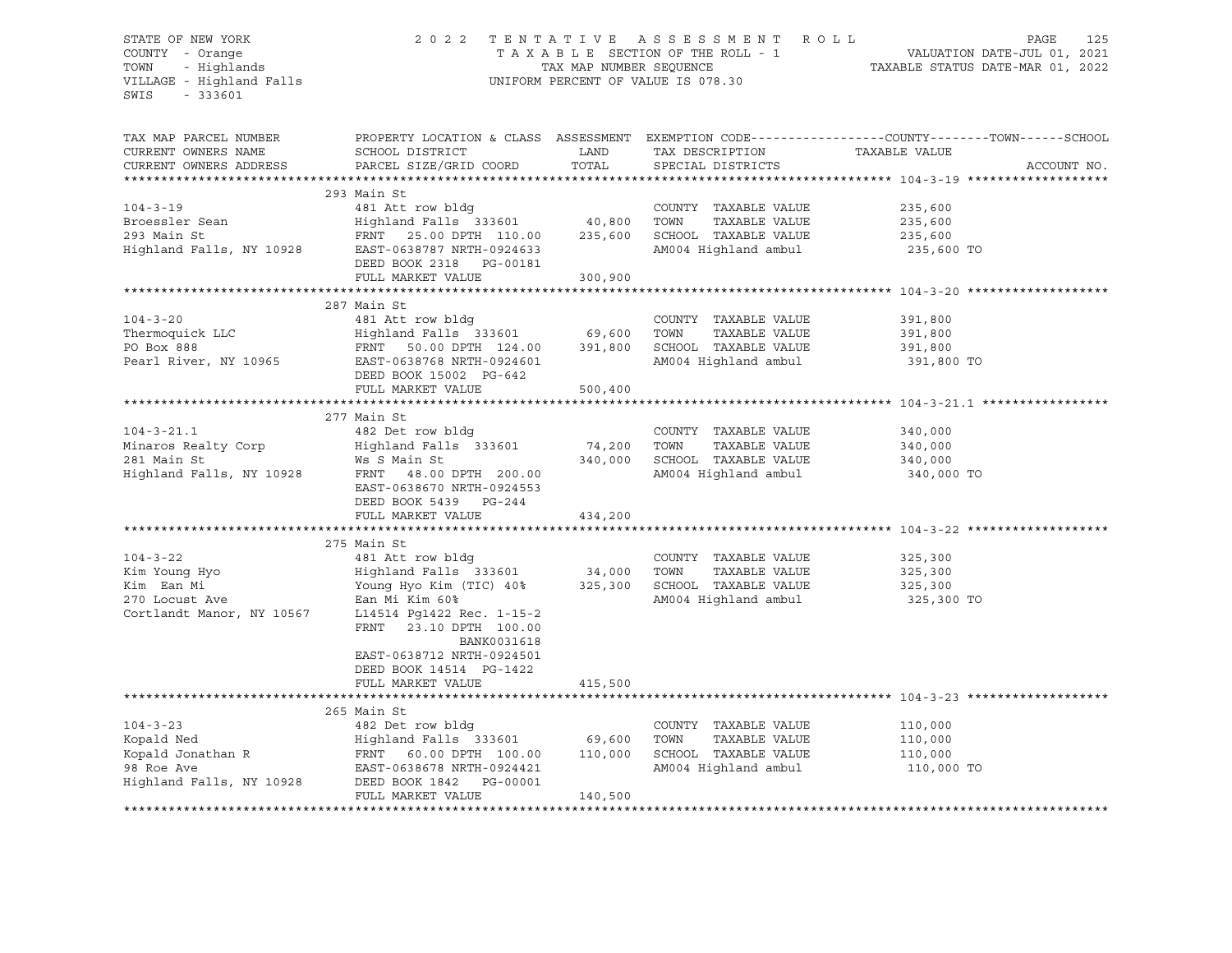| STATE OF NEW YORK<br>COUNTY - Orange<br>TOWN<br>- Highlands<br>VILLAGE - Highland Falls<br>SWIS<br>$-333601$                   |                                                                                                                                                                                                                                                       | TAX MAP NUMBER SEQUENCE      | 2022 TENTATIVE ASSESSMENT ROLL<br>TAXABLE SECTION OF THE ROLL - 1<br>UNIFORM PERCENT OF VALUE IS 078.30                          | PAGE<br>126<br>VALUATION DATE-JUL 01, 2021<br>TAXABLE STATUS DATE-MAR 01, 2022                                                  |
|--------------------------------------------------------------------------------------------------------------------------------|-------------------------------------------------------------------------------------------------------------------------------------------------------------------------------------------------------------------------------------------------------|------------------------------|----------------------------------------------------------------------------------------------------------------------------------|---------------------------------------------------------------------------------------------------------------------------------|
| TAX MAP PARCEL NUMBER<br>CURRENT OWNERS NAME<br>CURRENT OWNERS ADDRESS                                                         | SCHOOL DISTRICT<br>PARCEL SIZE/GRID COORD                                                                                                                                                                                                             | LAND<br>TOTAL                | TAX DESCRIPTION<br>SPECIAL DISTRICTS                                                                                             | PROPERTY LOCATION & CLASS ASSESSMENT EXEMPTION CODE---------------COUNTY-------TOWN------SCHOOL<br>TAXABLE VALUE<br>ACCOUNT NO. |
|                                                                                                                                | 259 Main St                                                                                                                                                                                                                                           |                              |                                                                                                                                  |                                                                                                                                 |
| $104 - 3 - 24.1$<br>Main Street Post LLC<br>C/O-Ferrell Enterpr/N Siket<br>5460 E Via Buena Vista<br>Paradise Valley, AZ 85253 | 484 1 use sm bld<br>Highland Falls 333601<br>Lt 2 Ferrell Sub Map 5229<br>FRNT<br>96.80 DPTH 192.60<br>ACRES<br>0.39<br>EAST-0638619 NRTH-0924377<br>DEED BOOK 11824 PG-1614                                                                          | 75,200                       | COUNTY TAXABLE VALUE<br>TOWN<br>TAXABLE VALUE<br>427,400 SCHOOL TAXABLE VALUE<br>AM004 Highland ambul                            | 427,400<br>427,400<br>427,400<br>427,400 TO                                                                                     |
|                                                                                                                                | FULL MARKET VALUE                                                                                                                                                                                                                                     | 545,800                      |                                                                                                                                  |                                                                                                                                 |
|                                                                                                                                |                                                                                                                                                                                                                                                       |                              |                                                                                                                                  |                                                                                                                                 |
| $104 - 3 - 24.2$<br>Main Street Land LLC<br>5460 E Via Buena Vista<br>Paradise Valley, AZ 85253                                | Main St<br>330 Vacant comm<br>Highland Falls 333601<br>Lt 1 Ferrell Sub Map 5229<br>FRNT 44.60 DPTH 192.60<br>ACRES<br>0.89<br>EAST-0638543 NRTH-0924333<br>DEED BOOK 11824 PG-1619<br>FULL MARKET VALUE                                              | 79,600<br>101,700            | COUNTY TAXABLE VALUE<br>TAXABLE VALUE<br>TOWN<br>79,600 SCHOOL TAXABLE VALUE<br>AM004 Highland ambul                             | 79,600<br>79,600<br>79,600<br>79,600 TO                                                                                         |
|                                                                                                                                | *************************                                                                                                                                                                                                                             | *************                |                                                                                                                                  | ******************************** 104-3-25 **********                                                                            |
| $104 - 3 - 25$<br>Fatsis Holdings, LLC<br>1644 Route 9W<br>Highland Falls, NY 10928                                            | 2 Mountain Ave<br>482 Det row bldg<br>Highland Falls 333601<br>Right of Way 7-10-2013<br>Bk13636Pg700 & Boundary L<br>Agreemt Bk13636Pq690 7-10<br>FRNT 58.40 DPTH 40.00<br>EAST-0638598 NRTH-0924222<br>DEED BOOK 13597 PG-206<br>FULL MARKET VALUE  | 47,600<br>401,000<br>512,100 | COUNTY TAXABLE VALUE<br>TOWN<br>TAXABLE VALUE<br>SCHOOL TAXABLE VALUE<br>AM004 Highland ambul                                    | 401,000<br>401,000<br>401,000<br>401,000 TO                                                                                     |
|                                                                                                                                |                                                                                                                                                                                                                                                       |                              |                                                                                                                                  |                                                                                                                                 |
| $104 - 3 - 26$<br>Canera Realty, Inc<br>65 Highlake Dr<br>Thiells, NY 10984                                                    | 4 Mountain Ave<br>482 Det row bldg<br>Highland Falls 333601<br>Right of Way 7-10-2013<br>Bk13636Pg700 & Boundary L<br>Agrmnt Bk13636Pq690 7-10-<br>FRNT 129.40 DPTH 41.80<br>EAST-0638495 NRTH-0924245<br>DEED BOOK 12612 PG-871<br>FULL MARKET VALUE | 48,300<br>320,000<br>408,700 | COUNTY TAXABLE VALUE<br>TOWN<br>TAXABLE VALUE<br>SCHOOL TAXABLE VALUE<br>AM004 Highland ambul<br>******************************* | 320,000<br>320,000<br>320,000<br>320,000 TO                                                                                     |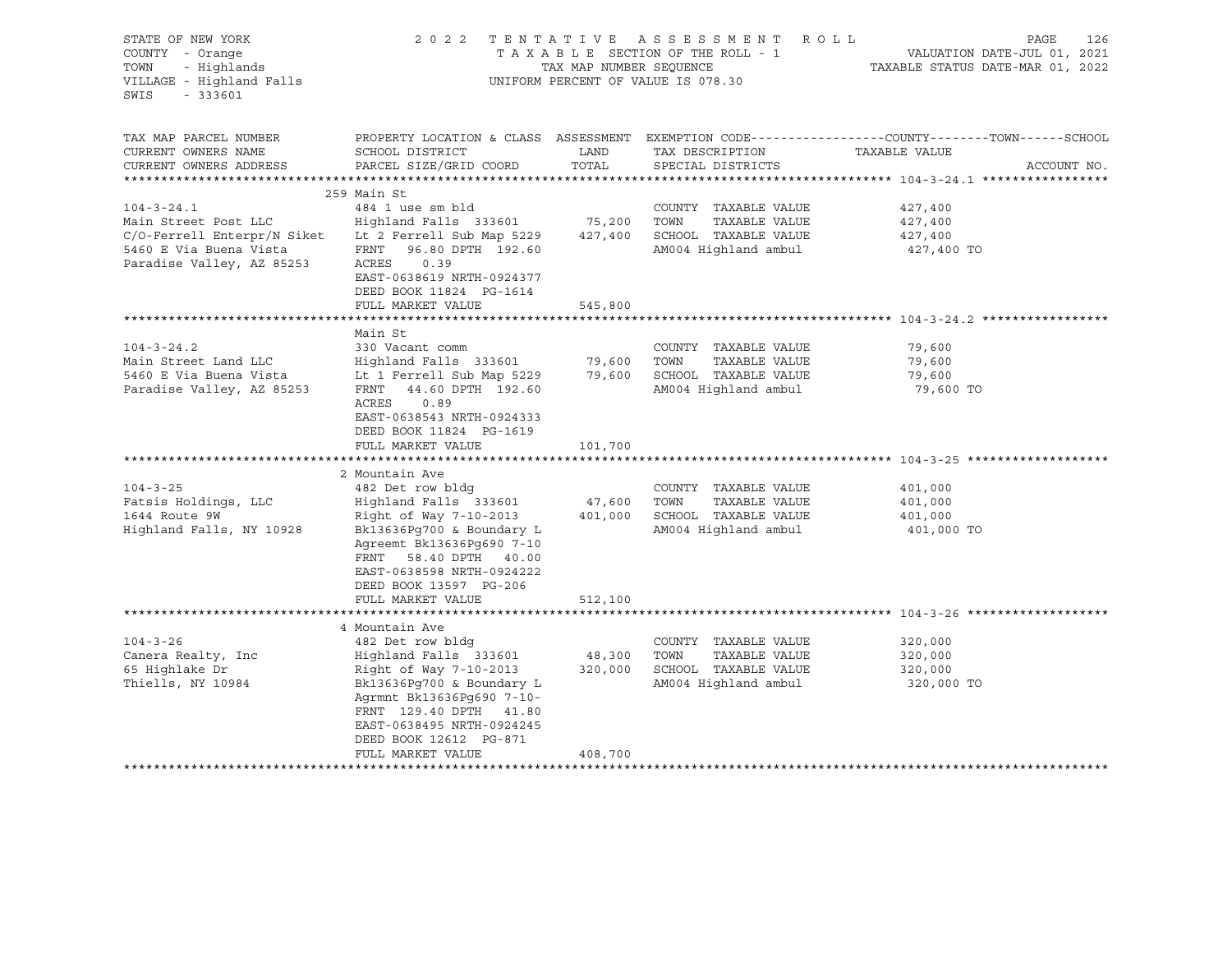| STATE OF NEW YORK<br>COUNTY - Orange<br>TOWN<br>- Highlands<br>VILLAGE - Highland Falls<br>SWIS<br>$-333601$                              |                                                                                                                                                                                                                                              | TAX MAP NUMBER SEQUENCE      | 2022 TENTATIVE ASSESSMENT ROLL<br>TAXABLE SECTION OF THE ROLL - 1<br>UNIFORM PERCENT OF VALUE IS 078.30                                                                                          | TAXABLE STATUS DATE-MAR 01, 2022                                                                     | PAGE<br>VALUATION DATE-JUL 01, 2021 | 127                             |
|-------------------------------------------------------------------------------------------------------------------------------------------|----------------------------------------------------------------------------------------------------------------------------------------------------------------------------------------------------------------------------------------------|------------------------------|--------------------------------------------------------------------------------------------------------------------------------------------------------------------------------------------------|------------------------------------------------------------------------------------------------------|-------------------------------------|---------------------------------|
| TAX MAP PARCEL NUMBER<br>CURRENT OWNERS NAME<br>CURRENT OWNERS ADDRESS                                                                    | PROPERTY LOCATION & CLASS ASSESSMENT EXEMPTION CODE----------------COUNTY-------TOWN------SCHOOL<br>SCHOOL DISTRICT<br>PARCEL SIZE/GRID COORD                                                                                                | LAND<br>TOTAL                | TAX DESCRIPTION<br>SPECIAL DISTRICTS                                                                                                                                                             | TAXABLE VALUE                                                                                        |                                     | ACCOUNT NO.                     |
|                                                                                                                                           |                                                                                                                                                                                                                                              |                              |                                                                                                                                                                                                  |                                                                                                      |                                     |                                 |
| $104 - 3 - 27$<br>Canera Realty, Inc<br>65 Highlake Dr<br>Thiells, NY 10984                                                               | 14 Mountain Ave<br>230 3 Family Res<br>Highland Falls 333601<br>Right of Way 7-10-2013<br>Bk13636Pg700 & Boundary L<br>Agrmnt Bk13636Pq690 7-10-<br>FRNT 40.70 DPTH 38.00<br>EAST-0638385 NRTH-0924248                                       | 23,800<br>145,700            | COUNTY TAXABLE VALUE<br>TAXABLE VALUE<br>TOWN<br>SCHOOL TAXABLE VALUE<br>AM004 Highland ambul                                                                                                    | 145,700<br>145,700<br>145,700<br>145,700 TO                                                          |                                     |                                 |
|                                                                                                                                           | DEED BOOK 12612 PG-876<br>FULL MARKET VALUE                                                                                                                                                                                                  | 186,100                      |                                                                                                                                                                                                  |                                                                                                      |                                     |                                 |
| $104 - 3 - 28$<br>16 Mountain Avenue LLC<br>108 Gatto Ln<br>Pearl River, NY 10965                                                         | 16 Mountain Ave<br>210 1 Family Res<br>Highland Falls 333601<br>Driveway Easement Re:104-<br>& 104-3-30 L14647 P1687<br>Rec. 10-30-2019<br>FRNT 77.40 DPTH 32.90<br>EAST-0638306 NRTH-0924236<br>DEED BOOK 14498 PG-208<br>FULL MARKET VALUE | 34,000<br>176,300<br>225,200 | COUNTY TAXABLE VALUE<br>TOWN<br>TAXABLE VALUE<br>SCHOOL TAXABLE VALUE<br>AM004 Highland ambul                                                                                                    | 176,300<br>176,300<br>176,300<br>176,300 TO                                                          |                                     |                                 |
|                                                                                                                                           | 18 Mountain Ave                                                                                                                                                                                                                              |                              |                                                                                                                                                                                                  |                                                                                                      |                                     |                                 |
| $104 - 3 - 29$<br>Cruz Benjamin D<br>18 Mountain Ave<br>Highland Falls, NY 10928                                                          | 210 1 Family Res<br>Highland Falls 333601<br>FRNT 28.30 DPTH 60.00<br>BANKC080370<br>EAST-0638270 NRTH-0924245<br>DEED BOOK 15139 PG-767<br>FULL MARKET VALUE                                                                                |                              | VET COM C 41132<br>13,600 VET COM T 41133<br>157,000 VET DIS C 41142<br>VET DIS T 41143<br>COUNTY TAXABLE VALUE<br>TOWN<br>TAXABLE VALUE<br>200,500 SCHOOL TAXABLE VALUE<br>AM004 Highland ambul | 33,600<br>$\overline{\phantom{0}}$<br>67,200<br>$\circ$<br>56,200<br>99,400<br>157,000<br>157,000 TO | 0<br>19,200<br>0<br>38,400          | 0<br>$\mathbf 0$<br>0<br>$\cap$ |
|                                                                                                                                           |                                                                                                                                                                                                                                              |                              |                                                                                                                                                                                                  |                                                                                                      |                                     |                                 |
| $104 - 3 - 30$<br>Janson John<br>c/o Deborah Janson, Administrat Order & Judgement by Stip<br>22 Mountain Ave<br>Highland Falls, NY 10928 | Mountain Ave<br>311 Res vac land<br>Highland Falls 333601<br>Rec11-23-2020 L14848P1140<br>Vacate back to Owner<br>FRNT 21.30 DPTH 58.00<br>EAST-0638242 NRTH-0924248<br>DEED BOOK 14698 PG-1152<br>FULL MARKET VALUE                         | 6,000<br>6,000<br>7,700      | COUNTY TAXABLE VALUE<br>TAXABLE VALUE<br>TOWN<br>SCHOOL TAXABLE VALUE<br>AM004 Highland ambul                                                                                                    | 6,000<br>6,000<br>6,000<br>6,000 TO                                                                  |                                     |                                 |
|                                                                                                                                           |                                                                                                                                                                                                                                              |                              |                                                                                                                                                                                                  |                                                                                                      |                                     |                                 |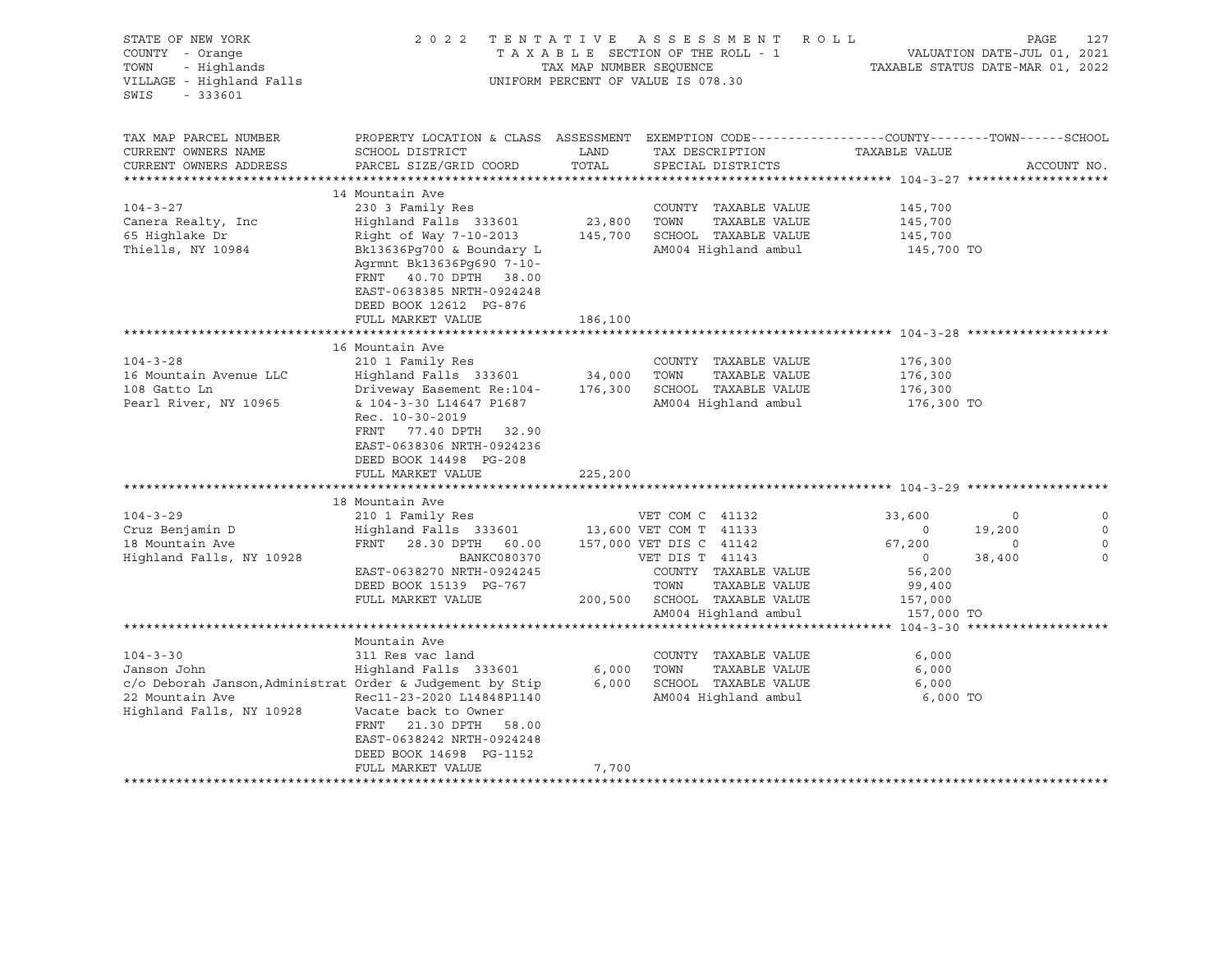| STATE OF NEW YORK<br>COUNTY - Orange<br>- Highlands<br>TOWN<br>VILLAGE - Highland Falls<br>$-333601$<br>SWIS                              | 2 0 2 2                                                                                                                                                                                                     | TENTATIVE<br>TAX MAP NUMBER SEQUENCE | ASSESSMENT ROLL<br>TAXABLE SECTION OF THE ROLL - 1<br>UNIFORM PERCENT OF VALUE IS 078.30            | PAGE<br>128<br>VALUATION DATE-JUL 01, 2021<br>TAXABLE STATUS DATE-MAR 01, 2022                                                   |
|-------------------------------------------------------------------------------------------------------------------------------------------|-------------------------------------------------------------------------------------------------------------------------------------------------------------------------------------------------------------|--------------------------------------|-----------------------------------------------------------------------------------------------------|----------------------------------------------------------------------------------------------------------------------------------|
| TAX MAP PARCEL NUMBER<br>CURRENT OWNERS NAME<br>CURRENT OWNERS ADDRESS                                                                    | SCHOOL DISTRICT<br>PARCEL SIZE/GRID COORD                                                                                                                                                                   | LAND<br>TOTAL                        | TAX DESCRIPTION<br>SPECIAL DISTRICTS                                                                | PROPERTY LOCATION & CLASS ASSESSMENT EXEMPTION CODE----------------COUNTY-------TOWN------SCHOOL<br>TAXABLE VALUE<br>ACCOUNT NO. |
| $104 - 3 - 31$<br>Janson John<br>c/o Deborah Janson, Administrat Order & Judgement By Stip<br>22 Mountain Ave<br>Highland Falls, NY 10928 | 22 Mountain Ave<br>210 1 Family Res<br>Highland Falls 333601 17,000<br>Rec11-23-2020 L14848 Pq11<br>Vacate back to Owner<br>FRNT 37.00 DPTH 34.00<br>EAST-0638209 NRTH-0924243<br>DEED BOOK 14698 PG-1153   | 103,300                              | COUNTY TAXABLE VALUE<br>TOWN<br>TAXABLE VALUE<br>SCHOOL TAXABLE VALUE<br>AM004 Highland ambul       | 103,300<br>103,300<br>103,300<br>103,300 TO                                                                                      |
|                                                                                                                                           | FULL MARKET VALUE                                                                                                                                                                                           | 131,900                              |                                                                                                     |                                                                                                                                  |
| $104 - 3 - 32$<br>Imrhan Omar S<br>Imrhan Jacqueline<br>12 Skahen Dr<br>Tomkins Cove, NY 10986                                            | 26 Mountain Ave<br>220 2 Family Res<br>Highland Falls 333601<br>Loan #2147-420406<br>FRNT 94.00 DPTH 34.00<br>EAST-0638182 NRTH-0924241                                                                     | 23,800<br>149,200                    | COUNTY TAXABLE VALUE<br>TOWN<br>TAXABLE VALUE<br>SCHOOL TAXABLE VALUE<br>AM004 Highland ambul       | 149,200<br>149,200<br>149,200<br>149,200 TO                                                                                      |
|                                                                                                                                           | DEED BOOK 14493 PG-1242<br>FULL MARKET VALUE                                                                                                                                                                | 190,500                              |                                                                                                     |                                                                                                                                  |
|                                                                                                                                           |                                                                                                                                                                                                             |                                      |                                                                                                     |                                                                                                                                  |
| $104 - 3 - 34$<br>Heatley Thomas<br>11-A William St<br>Sparkill, NY 10976                                                                 | 12 Center St<br>220 2 Family Res<br>Highland Falls 333601 38,900<br>FRNT 170.00 DPTH 188.00<br>BANKC190321<br>EAST-0638294 NRTH-0924342<br>DEED BOOK 11182 PG-1100                                          | 215,300                              | COUNTY TAXABLE VALUE<br>TOWN<br>TAXABLE VALUE<br>SCHOOL TAXABLE VALUE<br>AM004 Highland ambul       | 215,300<br>215,300<br>215,300<br>215,300 TO                                                                                      |
|                                                                                                                                           | FULL MARKET VALUE                                                                                                                                                                                           | 275,000                              |                                                                                                     |                                                                                                                                  |
| $104 - 3 - 35$<br>Louch Bryan J<br>20 Center St<br>Highland Falls, NY 10928                                                               | 20 Center St<br>210 1 Family Res<br>Highland Falls 333601<br>FRNT<br>50.00 DPTH 97.20<br>BANKC061194<br>EAST-0638310 NRTH-0924403<br>DEED BOOK 14870 PG-696<br>FULL MARKET VALUE                            | 34,000<br>213,100<br>272,200         | COUNTY TAXABLE VALUE<br>TOWN<br>TAXABLE VALUE<br>SCHOOL TAXABLE VALUE<br>AM004 Highland ambul       | 213,100<br>213,100<br>213,100<br>213,100 TO                                                                                      |
|                                                                                                                                           |                                                                                                                                                                                                             |                                      |                                                                                                     |                                                                                                                                  |
| $104 - 3 - 36$<br>Tapia Hugo J<br>26 Center St<br>Highland Falls, NY 10928                                                                | 26 Center St<br>210 1 Family Res<br>Highland Falls 333601<br>ROW/Easement 4/14/2014<br>L13738P243<br>FRNT<br>20.00 DPTH 100.00<br><b>BANKC170031</b><br>EAST-0638336 NRTH-0924449<br>DEED BOOK 13745 PG-826 | 17,000<br>169,300                    | TAXABLE VALUE<br>COUNTY<br>TOWN<br>TAXABLE VALUE<br>SCHOOL<br>TAXABLE VALUE<br>AM004 Highland ambul | 169,300<br>169,300<br>169,300<br>169,300 TO                                                                                      |
|                                                                                                                                           | FULL MARKET VALUE                                                                                                                                                                                           | 216,200                              |                                                                                                     |                                                                                                                                  |
|                                                                                                                                           |                                                                                                                                                                                                             |                                      |                                                                                                     |                                                                                                                                  |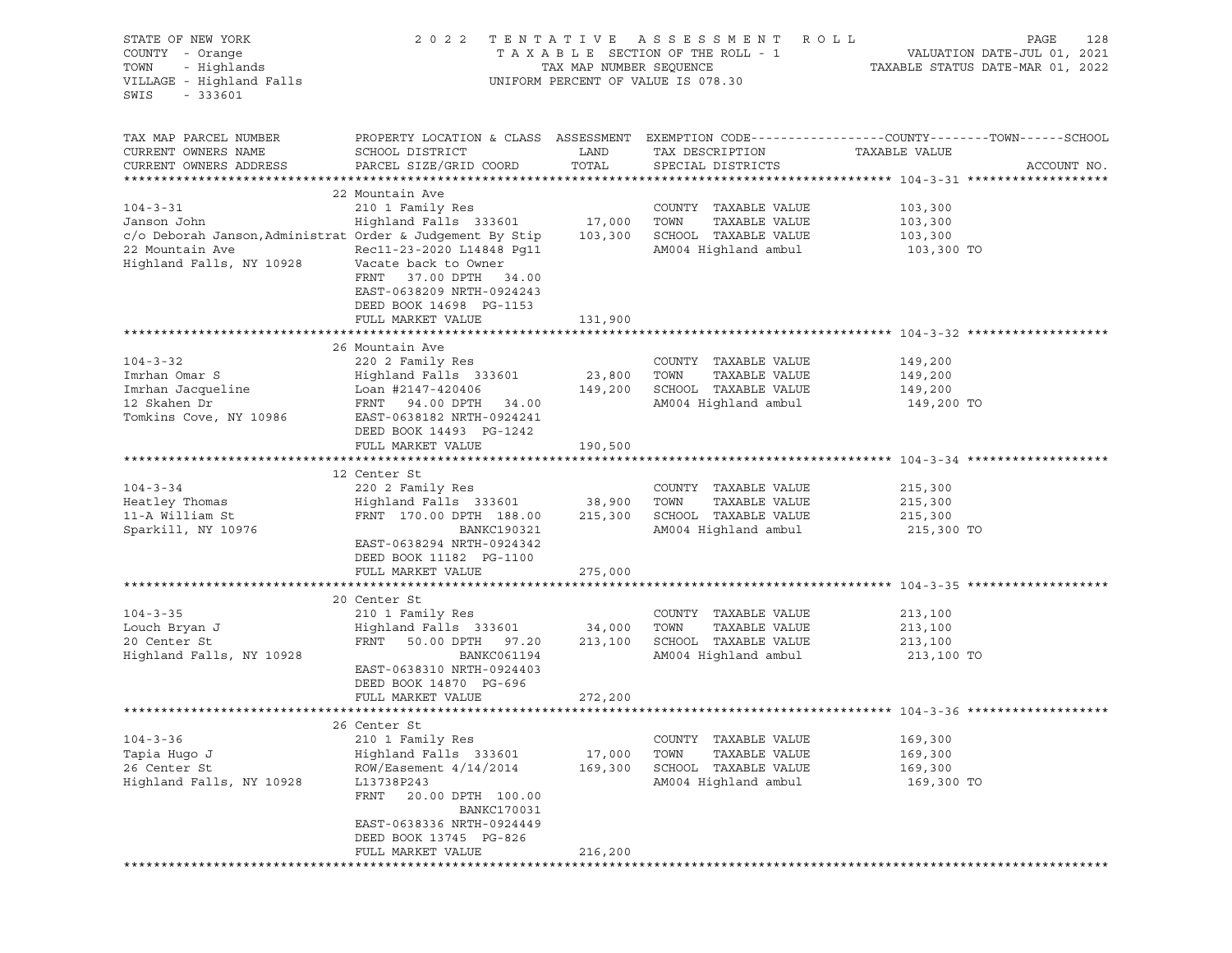VILLAGE - Highland Falls UNIFORM PERCENT OF VALUE IS 078.30 SWIS - 333601

## STATE OF NEW YORK 2 0 2 2 T E N T A T I V E A S S E S S M E N T R O L L PAGE 129 COUNTY - Orange T A X A B L E SECTION OF THE ROLL - 1 VALUATION DATE-JUL 01, 2021 TOWN - Highlands TAX MAP NUMBER SEQUENCE TAXABLE STATUS DATE-MAR 01, 2022

| TAX MAP PARCEL NUMBER<br>CURRENT OWNERS NAME<br>CURRENT OWNERS ADDRESS | PROPERTY LOCATION & CLASS ASSESSMENT<br>SCHOOL DISTRICT<br>PARCEL SIZE/GRID COORD                    | LAND<br>TOTAL            | TAX DESCRIPTION<br>SPECIAL DISTRICTS | EXEMPTION CODE-----------------COUNTY-------TOWN-----SCHOOL<br>TAXABLE VALUE | ACCOUNT NO.        |
|------------------------------------------------------------------------|------------------------------------------------------------------------------------------------------|--------------------------|--------------------------------------|------------------------------------------------------------------------------|--------------------|
|                                                                        |                                                                                                      |                          |                                      |                                                                              |                    |
| $104 - 3 - 37$<br>Knight James                                         | 28 Center St<br>230 3 Family Res<br>Highland Falls 333601                                            | 23,800 AGED-T            | AGED-C<br>41802<br>41803             | 111,800<br>$\circ$<br>55,900<br>$\Omega$                                     | $\circ$<br>$\circ$ |
| Knight Gloria                                                          | Chrome Lillian                                                                                       |                          | 223,600 ENH STAR 41834               | $\circ$<br>$\Omega$                                                          | 87,610             |
|                                                                        |                                                                                                      |                          |                                      |                                                                              |                    |
| 28 Center St                                                           | FRNT 31.00 DPTH 100.00                                                                               |                          | COUNTY TAXABLE VALUE                 | 111,800                                                                      |                    |
| Highland Falls, NY 10928                                               | EAST-0638342 NRTH-0924473                                                                            |                          | TOWN<br>TAXABLE VALUE                | 167,700                                                                      |                    |
|                                                                        | DEED BOOK 3666<br>PG-226                                                                             |                          | SCHOOL TAXABLE VALUE                 | 135,990                                                                      |                    |
|                                                                        | FULL MARKET VALUE                                                                                    |                          | 285,600 AM004 Highland ambul         | 223,600 TO                                                                   |                    |
|                                                                        |                                                                                                      |                          |                                      |                                                                              |                    |
|                                                                        | 36 Center St                                                                                         |                          |                                      |                                                                              |                    |
| $104 - 3 - 38$                                                         | 411 Apartment                                                                                        |                          | COUNTY TAXABLE VALUE                 | 303,000                                                                      |                    |
| Olivia Quality Homes LLC                                               | Highland Falls 333601                                                                                | 74,800                   | TOWN<br>TAXABLE VALUE                | 303,000                                                                      |                    |
| 16 McCullums Ln                                                        | 070761 L1596 P667                                                                                    | 303,000                  | SCHOOL TAXABLE VALUE                 | 303,000                                                                      |                    |
| Highland Falls, NY 10928                                               | FRNT 95.60 DPTH 156.70                                                                               |                          | AM004 Highland ambul                 | 303,000 TO                                                                   |                    |
|                                                                        | EAST-0638371 NRTH-0924503<br>DEED BOOK 14689 PG-1601                                                 |                          |                                      |                                                                              |                    |
|                                                                        | FULL MARKET VALUE                                                                                    | 387,000<br>************* |                                      |                                                                              |                    |
|                                                                        | ********************************                                                                     |                          |                                      |                                                                              |                    |
|                                                                        | 16 McCullums Ln                                                                                      |                          |                                      |                                                                              |                    |
| $104 - 3 - 40$                                                         | 210 1 Family Res                                                                                     |                          | COUNTY TAXABLE VALUE                 | 191,500                                                                      |                    |
| Olivia Daniel T                                                        | Highland Falls 333601                                                                                | 34,200                   | TOWN<br>TAXABLE VALUE                | 191,500                                                                      |                    |
| Olivia Aleena D                                                        | FRNT 16.90 DPTH 100.00                                                                               | 191,500                  | SCHOOL TAXABLE VALUE                 | 191,500                                                                      |                    |
| 16 McCullums Ln                                                        | EAST-0638475 NRTH-0924458                                                                            |                          | AM004 Highland ambul                 | 191,500 TO                                                                   |                    |
| Highland Falls, NY 10928                                               | DEED BOOK 14136 PG-847                                                                               |                          |                                      |                                                                              |                    |
|                                                                        | FULL MARKET VALUE                                                                                    | 244,600                  |                                      |                                                                              |                    |
|                                                                        |                                                                                                      |                          |                                      |                                                                              |                    |
|                                                                        | 14 Center St                                                                                         |                          |                                      |                                                                              |                    |
| $104 - 3 - 41$                                                         | 270 Mfg housing                                                                                      |                          | COUNTY TAXABLE VALUE                 | 31,000                                                                       |                    |
| Olivia Quality Homes LLC                                               | Highland Falls 333601                                                                                | 21,000                   | TOWN<br>TAXABLE VALUE                | 31,000                                                                       |                    |
| 16 McCullums Ln                                                        | Lt 2 Lucia Graziano Sub                                                                              | 31,000                   | SCHOOL TAXABLE VALUE                 | 31,000                                                                       |                    |
| Highland Falls, NY 10928                                               | FRNT 18.70 DPTH 156.70                                                                               |                          | AM004 Highland ambul                 | 31,000 TO                                                                    |                    |
|                                                                        | EAST-0638443 NRTH-0924557                                                                            |                          |                                      |                                                                              |                    |
|                                                                        | DEED BOOK 14689 PG-1601                                                                              |                          |                                      |                                                                              |                    |
|                                                                        | FULL MARKET VALUE                                                                                    | 39,600                   |                                      |                                                                              |                    |
|                                                                        |                                                                                                      |                          |                                      |                                                                              |                    |
|                                                                        | 44 Center St                                                                                         |                          |                                      |                                                                              |                    |
|                                                                        |                                                                                                      |                          |                                      |                                                                              |                    |
| $104 - 3 - 42$                                                         | 411 Apartment                                                                                        |                          | COUNTY TAXABLE VALUE                 | 429,400                                                                      |                    |
| H R V Properties Inc                                                   | Highland Falls 333601                                                                                | 70,000                   | TOWN<br>TAXABLE VALUE                | 429,400                                                                      |                    |
| 15 Knox Rd                                                             | Lt 1 Pt Lt 3 Lucia                                                                                   | 429,400                  | SCHOOL TAXABLE VALUE                 | 429,400                                                                      |                    |
| Highland Falls, NY 10928                                               | Graziano Sub<br>FRNT<br>63.00 DPTH 104.00<br>EAST-0638433 NRTH-0924633<br>DEED BOOK 2225<br>PG-00362 |                          | AM004 Highland ambul                 | 429,400 TO                                                                   |                    |
|                                                                        | FULL MARKET VALUE                                                                                    | 548,400                  |                                      |                                                                              |                    |
|                                                                        |                                                                                                      |                          |                                      |                                                                              |                    |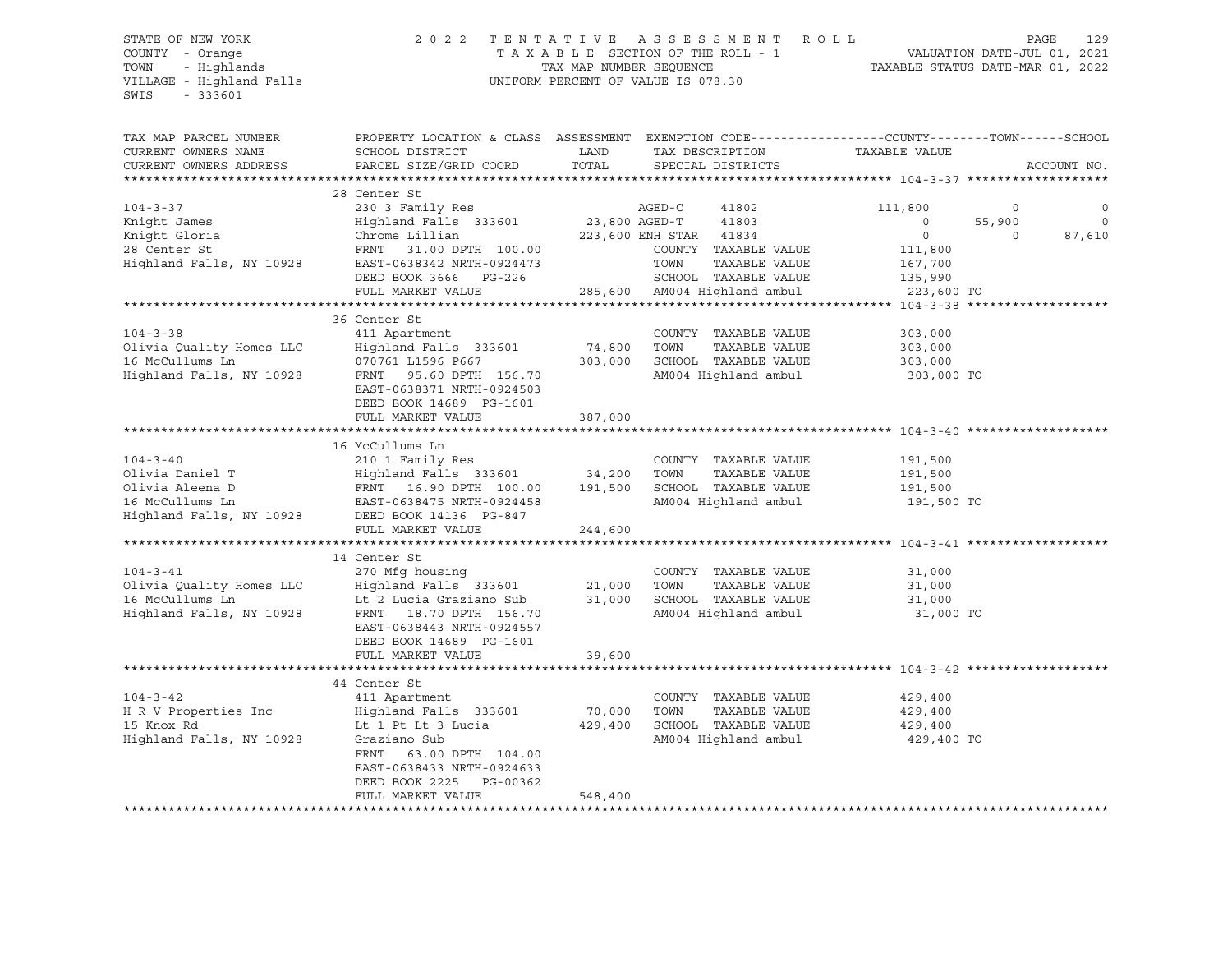#### STATE OF NEW YORK 2 0 2 2 T E N T A T I V E A S S E S S M E N T R O L L PAGE 130 COUNTY - Orange T A X A B L E SECTION OF THE ROLL - 1 VALUATION DATE-JUL 01, 2021 TOWN - Highlands TAX MAP NUMBER SEQUENCE TAXABLE STATUS DATE-MAR 01, 2022 VILLAGE - Highland Falls UNIFORM PERCENT OF VALUE IS 078.30

| TAX MAP PARCEL NUMBER<br>CURRENT OWNERS NAME<br>CURRENT OWNERS ADDRESS                                                                                  | PROPERTY LOCATION & CLASS ASSESSMENT EXEMPTION CODE----------------COUNTY-------TOWN------SCHOOL<br>SCHOOL DISTRICT<br>PARCEL SIZE/GRID COORD                                                                                                                               | LAND<br>TOTAL                                     | TAX DESCRIPTION<br>SPECIAL DISTRICTS                                                                                                                             | TAXABLE VALUE                                                                | ACCOUNT NO.       |
|---------------------------------------------------------------------------------------------------------------------------------------------------------|-----------------------------------------------------------------------------------------------------------------------------------------------------------------------------------------------------------------------------------------------------------------------------|---------------------------------------------------|------------------------------------------------------------------------------------------------------------------------------------------------------------------|------------------------------------------------------------------------------|-------------------|
| *************************                                                                                                                               |                                                                                                                                                                                                                                                                             |                                                   |                                                                                                                                                                  |                                                                              | ****************  |
| $104 - 3 - 43$<br>Zzie Richard<br>60 Kleitz Ave<br>Highland Falls, NY 10928                                                                             | 12 Mccullums Ln<br>210 1 Family Res<br>Highland Falls 333601<br>FRNT 60.00 DPTH 51.00<br>EAST-0638496 NRTH-0924605<br>DEED BOOK 5374 PG-328<br>FULL MARKET VALUE                                                                                                            | 23,800<br>150,200<br>191,800                      | COUNTY TAXABLE VALUE<br>TOWN<br>TAXABLE VALUE<br>SCHOOL TAXABLE VALUE<br>AM004 Highland ambul                                                                    | 150,200<br>150,200<br>150,200<br>150,200 TO                                  |                   |
|                                                                                                                                                         |                                                                                                                                                                                                                                                                             |                                                   |                                                                                                                                                                  |                                                                              |                   |
| $104 - 3 - 45$<br>8 McCullums LLC<br>3 Castle Ct<br>Thiells, NY 10984                                                                                   | 8 Mccullums Ln<br>220 2 Family Res<br>Highland Falls 333601<br>Pt Lt 3 Lucia Graziano Su<br>FRNT 71.60 DPTH 55.30<br>EAST-0638518 NRTH-0924680<br>DEED BOOK 13347 PG-1706                                                                                                   | 35,400<br>186,100                                 | COUNTY TAXABLE VALUE<br>TAXABLE VALUE<br>TOWN<br>SCHOOL TAXABLE VALUE<br>AM004 Highland ambul                                                                    | 186,100<br>186,100<br>186,100<br>186,100 TO                                  |                   |
|                                                                                                                                                         | FULL MARKET VALUE                                                                                                                                                                                                                                                           | 237,700                                           |                                                                                                                                                                  |                                                                              |                   |
|                                                                                                                                                         |                                                                                                                                                                                                                                                                             |                                                   |                                                                                                                                                                  |                                                                              |                   |
| $104 - 3 - 47.2$<br>Papadatos John<br>Papadatos Dimitra<br>336 84th St<br>Brooklyn, NY 11209<br>$104 - 3 - 48$<br>Lawtone-Bowles Nicole<br>56 Center St | 48 Center St<br>411 Apartment<br>Highland Falls 333601<br>Pt Lt 4 Lucia Graziano Su<br>FRNT 32.60 DPTH 80.00<br>EAST-0638421 NRTH-0924681<br>DEED BOOK 13718 PG-827<br>FULL MARKET VALUE<br>56 Center St<br>210 1 Family Res<br>Highland Falls 333601<br>Lt 3-2 Housing Map | 40,700<br>370,000<br>472,500<br>23,800<br>115,700 | COUNTY TAXABLE VALUE<br>TOWN<br>TAXABLE VALUE<br>SCHOOL TAXABLE VALUE<br>AM004 Highland ambul<br>BAS STAR 41854<br>COUNTY TAXABLE VALUE<br>TOWN<br>TAXABLE VALUE | 370,000<br>370,000<br>370,000<br>370,000 TO<br>$\circ$<br>115,700<br>115,700 | $\circ$<br>35,090 |
| Highland Falls, NY 10928                                                                                                                                | 267-99 & 145-00<br>Affordable Housing<br>FRNT<br>22.00 DPTH 78.80<br>EAST-0638440 NRTH-0924727<br>DEED BOOK 5595 PG-274<br>FULL MARKET VALUE                                                                                                                                | 147,800                                           | SCHOOL TAXABLE VALUE<br>AM004 Highland ambul                                                                                                                     | 80,610<br>115,700 TO                                                         |                   |
|                                                                                                                                                         | 54 Center St                                                                                                                                                                                                                                                                |                                                   |                                                                                                                                                                  |                                                                              |                   |
| $104 - 3 - 49$<br>Jarrett Kemar<br>54 Center St<br>Highland Falls, NY 10928                                                                             | 210 1 Family Res<br>Highland Falls 333601<br>Lt 3-3 Housing Map<br>267-99 & 145-00<br>Affordable Housing<br>FRNT<br>29.00 DPTH 79.60<br><b>BANKC170031</b><br>EAST-0638427 NRTH-0924707                                                                                     | 22,000<br>162,700                                 | BAS STAR<br>41854<br>COUNTY TAXABLE VALUE<br>TOWN<br>TAXABLE VALUE<br>SCHOOL TAXABLE VALUE<br>AM004 Highland ambul                                               | $\circ$<br>162,700<br>162,700<br>127,610<br>162,700 TO                       | 35,090<br>$\circ$ |
|                                                                                                                                                         | DEED BOOK 13674 PG-1282<br>FULL MARKET VALUE<br>**********************************                                                                                                                                                                                          | 207,800                                           |                                                                                                                                                                  |                                                                              |                   |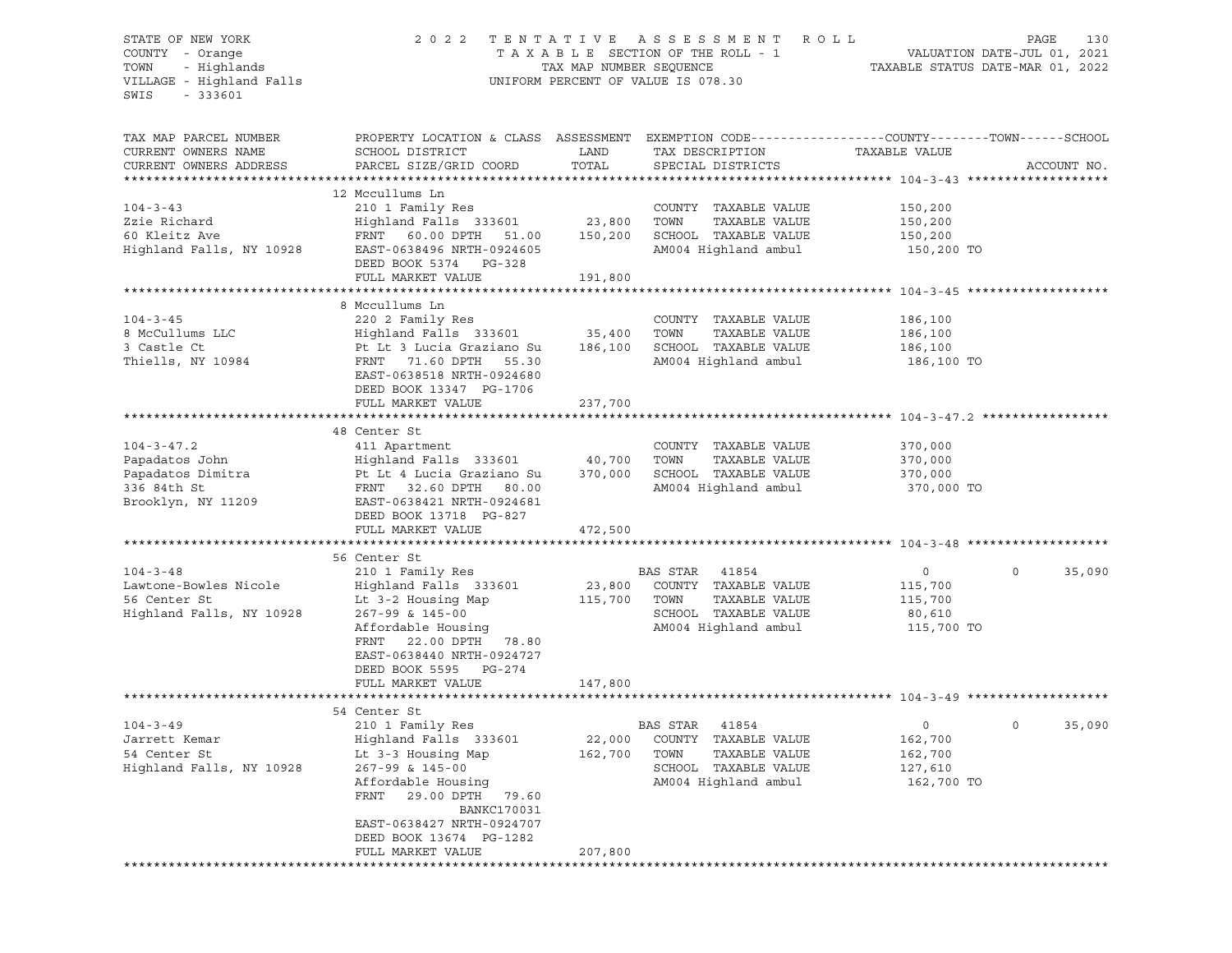| STATE OF NEW YORK<br>COUNTY - Orange<br>TOWN<br>- Highlands<br>VILLAGE - Highland Falls<br>$-333601$<br>SWIS | 2 0 2 2                                                                                                                                                                                            | TAX MAP NUMBER SEQUENCE | TENTATIVE ASSESSMENT ROLL<br>TAXABLE SECTION OF THE ROLL - 1<br>UNIFORM PERCENT OF VALUE IS 078.30 | PAGE 131<br>VALUATION DATE-JUL 01, 2021<br>TAXABLE STATIIS DATE 115 |                    |
|--------------------------------------------------------------------------------------------------------------|----------------------------------------------------------------------------------------------------------------------------------------------------------------------------------------------------|-------------------------|----------------------------------------------------------------------------------------------------|---------------------------------------------------------------------|--------------------|
| TAX MAP PARCEL NUMBER<br>CURRENT OWNERS NAME<br>CURRENT OWNERS ADDRESS                                       | PROPERTY LOCATION & CLASS ASSESSMENT EXEMPTION CODE---------------COUNTY-------TOWN-----SCHOOL<br>SCHOOL DISTRICT<br>PARCEL SIZE/GRID COORD                                                        | LAND<br>TOTAL           | TAX DESCRIPTION<br>SPECIAL DISTRICTS                                                               | TAXABLE VALUE                                                       | ACCOUNT NO.        |
|                                                                                                              | 86 Center St                                                                                                                                                                                       |                         |                                                                                                    |                                                                     |                    |
| $104 - 4 - 1$                                                                                                | 210 1 Family Res                                                                                                                                                                                   |                         | COUNTY TAXABLE VALUE                                                                               | 203,400                                                             |                    |
| Fleres Carol                                                                                                 | Highland Falls 333601 34,200                                                                                                                                                                       |                         | TOWN<br>TAXABLE VALUE                                                                              | 203,400                                                             |                    |
| 86 Center St                                                                                                 | FRNT 60.00 DPTH 90.00 203,400                                                                                                                                                                      |                         | SCHOOL TAXABLE VALUE                                                                               | 203,400                                                             |                    |
| Highland Falls, NY 10928                                                                                     | BANKC190321<br>EAST-0638528 NRTH-0925030<br>DEED BOOK 15164 PG-833                                                                                                                                 |                         | AM004 Highland ambul                                                                               | 203,400 TO                                                          |                    |
|                                                                                                              | FULL MARKET VALUE                                                                                                                                                                                  | 259,800                 |                                                                                                    |                                                                     |                    |
|                                                                                                              | 35 Tobins Ln                                                                                                                                                                                       |                         |                                                                                                    |                                                                     |                    |
| $104 - 4 - 2$                                                                                                | 210 1 Family Res                                                                                                                                                                                   |                         | BAS STAR 41854                                                                                     | $\circ$                                                             | $\Omega$<br>35,090 |
| Camper Beatrice                                                                                              | Highland Falls 333601                                                                                                                                                                              |                         | 17,000 COUNTY TAXABLE VALUE                                                                        | 136,300                                                             |                    |
|                                                                                                              |                                                                                                                                                                                                    |                         |                                                                                                    | 136,300                                                             |                    |
|                                                                                                              |                                                                                                                                                                                                    |                         | SCHOOL TAXABLE VALUE                                                                               | 101,210                                                             |                    |
|                                                                                                              | Camper Otis Jr (FRNT 38.00 DPTH 60.00 136,300 TOWN TAXABLE VALUE (Amper Otis Jr (FRNT 38.00 DPTH 60.00 136,300 TOWN TAXABLE VALUE (35 Tobins Ln EAST-0638561 NRTH-0925009 SCHOOL TAXABLE VALUE (4) |                         | AM004 Highland ambul                                                                               | 136,300 TO                                                          |                    |
|                                                                                                              | FULL MARKET VALUE                                                                                                                                                                                  | 174,100                 |                                                                                                    |                                                                     |                    |
|                                                                                                              |                                                                                                                                                                                                    |                         |                                                                                                    |                                                                     |                    |
|                                                                                                              | 33 Tobins Ln                                                                                                                                                                                       |                         |                                                                                                    |                                                                     |                    |
| $104 - 4 - 3$                                                                                                | 210 1 Family Res                                                                                                                                                                                   |                         | COUNTY TAXABLE VALUE                                                                               | 124,600                                                             |                    |
| Dyer Terrance                                                                                                | Highland Falls 333601 10,200                                                                                                                                                                       |                         | TOWN<br>TAXABLE VALUE                                                                              | 124,600                                                             |                    |
| 33 Tobins Ln                                                                                                 | FRNT 38.00 DPTH 67.00                                                                                                                                                                              | 124,600                 | SCHOOL TAXABLE VALUE                                                                               | 124,600                                                             |                    |
| Highland Falls, NY 10928                                                                                     | BANKC080370<br>EAST-0638591 NRTH-0924979<br>DEED BOOK 11013 PG-117                                                                                                                                 |                         | AM004 Highland ambul                                                                               | 124,600 TO                                                          |                    |
|                                                                                                              | FULL MARKET VALUE                                                                                                                                                                                  | 159,100                 |                                                                                                    |                                                                     |                    |
|                                                                                                              | 29 Tobins Ln                                                                                                                                                                                       |                         |                                                                                                    |                                                                     |                    |
| $104 - 4 - 4$                                                                                                | 220 2 Family Res                                                                                                                                                                                   |                         | COUNTY TAXABLE VALUE                                                                               | 188,700                                                             |                    |
| Jennings Mellard N                                                                                           | Highland Falls 333601 23,800                                                                                                                                                                       |                         | TOWN<br>TAXABLE VALUE                                                                              | 188,700                                                             |                    |
| Jennings Cleopatra C<br>29 Tobins Ln Apt 1                                                                   | FRNT 56.70 DPTH 61.10                                                                                                                                                                              |                         | 188,700 SCHOOL TAXABLE VALUE                                                                       | 188,700                                                             |                    |
| 29 Tobins Ln Apt 1                                                                                           | BANKC230070                                                                                                                                                                                        |                         | AM004 Highland ambul                                                                               | 188,700 TO                                                          |                    |
| Highland Falls, NY 10928                                                                                     | EAST-0638621 NRTH-0924961<br>DEED BOOK 14232 PG-846<br>FULL MARKET VALUE                                                                                                                           | 241,000                 |                                                                                                    |                                                                     |                    |
|                                                                                                              |                                                                                                                                                                                                    |                         |                                                                                                    |                                                                     |                    |
|                                                                                                              | 23 Tobins Ln                                                                                                                                                                                       |                         |                                                                                                    |                                                                     |                    |
| $104 - 4 - 5$                                                                                                | 220 2 Family Res                                                                                                                                                                                   |                         | COUNTY TAXABLE VALUE                                                                               | 175,900                                                             |                    |
| 23 Tobins LLC                                                                                                |                                                                                                                                                                                                    |                         | TOWN<br>TAXABLE VALUE                                                                              | 175,900                                                             |                    |
| 108 Gatto Ln                                                                                                 | Highland Falls 333601 34,000<br>FRNT 81.00 DPTH 53.20 175,900                                                                                                                                      |                         | SCHOOL TAXABLE VALUE                                                                               | 175,900                                                             |                    |
| Pearl River, NY 10965                                                                                        | BANKC230070                                                                                                                                                                                        |                         | AM004 Highland ambul                                                                               | 175,900 TO                                                          |                    |
|                                                                                                              | EAST-0638664 NRTH-0924946                                                                                                                                                                          |                         |                                                                                                    |                                                                     |                    |
|                                                                                                              | DEED BOOK 14334 PG-857                                                                                                                                                                             |                         |                                                                                                    |                                                                     |                    |
|                                                                                                              | FULL MARKET VALUE                                                                                                                                                                                  | 224,600                 |                                                                                                    |                                                                     |                    |
|                                                                                                              |                                                                                                                                                                                                    |                         |                                                                                                    |                                                                     |                    |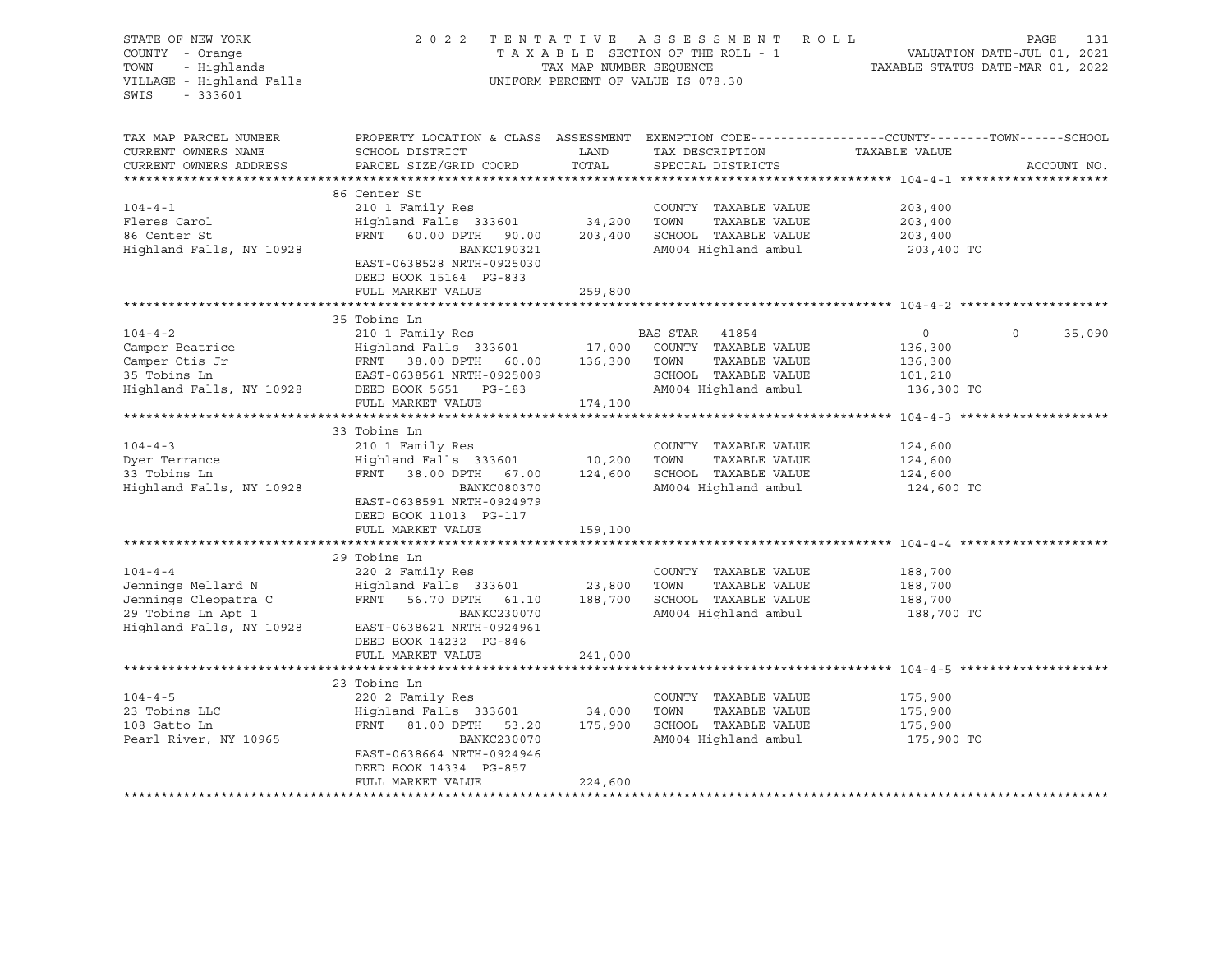#### STATE OF NEW YORK 2 0 2 2 T E N T A T I V E A S S E S S M E N T R O L L PAGE 132 COUNTY - Orange T A X A B L E SECTION OF THE ROLL - 1 VALUATION DATE-JUL 01, 2021 TOWN - Highlands TAX MAP NUMBER SEQUENCE TAXABLE STATUS DATE-MAR 01, 2022 VILLAGE - Highland Falls UNIFORM PERCENT OF VALUE IS 078.30

TAX MAP PARCEL NUMBER PROPERTY LOCATION & CLASS ASSESSMENT EXEMPTION CODE------------------COUNTY--------TOWN------SCHOOL CURRENT OWNERS NAME SCHOOL DISTRICT LAND TAX DESCRIPTION TAXABLE VALUE CURRENT OWNERS ADDRESS PARCEL SIZE/GRID COORD TOTAL SPECIAL DISTRICTS ACCOUNT NO. \*\*\*\*\*\*\*\*\*\*\*\*\*\*\*\*\*\*\*\*\*\*\*\*\*\*\*\*\*\*\*\*\*\*\*\*\*\*\*\*\*\*\*\*\*\*\*\*\*\*\*\*\*\*\*\*\*\*\*\*\*\*\*\*\*\*\*\*\*\*\*\*\*\*\*\*\*\*\*\*\*\*\*\*\*\*\*\*\*\*\*\*\*\*\*\*\*\*\*\*\*\*\* 104-4-6 \*\*\*\*\*\*\*\*\*\*\*\*\*\*\*\*\*\*\*\* 17 Tobins La 104-4-6 210 1 Family Res COUNTY TAXABLE VALUE 146,100 Maloney Paul J Highland Falls 333601 23,800 TOWN TAXABLE VALUE 146,100 17 Tobins Ln FRNT 78.00 DPTH 48.00 146,100 SCHOOL TAXABLE VALUE 146,100 Highland Falls, NY 10928 EAST-0638739 NRTH-0924914 AM004 Highland ambul 146,100 TO DEED BOOK 4861 PG-291 FULL MARKET VALUE 186,600 \*\*\*\*\*\*\*\*\*\*\*\*\*\*\*\*\*\*\*\*\*\*\*\*\*\*\*\*\*\*\*\*\*\*\*\*\*\*\*\*\*\*\*\*\*\*\*\*\*\*\*\*\*\*\*\*\*\*\*\*\*\*\*\*\*\*\*\*\*\*\*\*\*\*\*\*\*\*\*\*\*\*\*\*\*\*\*\*\*\*\*\*\*\*\*\*\*\*\*\*\*\*\* 104-4-7 \*\*\*\*\*\*\*\*\*\*\*\*\*\*\*\*\*\*\*\* 9 Tobins Ln 104-4-7 210 1 Family Res COUNTY TAXABLE VALUE 201,000 Ryan Donal Highland Falls 333601 13,600 TOWN TAXABLE VALUE 201,000 48 Maple Ln FRNT 30.40 DPTH 60.00 201,000 SCHOOL TAXABLE VALUE 201,000 Blauvelt, NY 10913 EAST-0638852 NRTH-0924839 AM004 Highland ambul 201,000 TO DEED BOOK 14409 PG-501 FULL MARKET VALUE 256,700 \*\*\*\*\*\*\*\*\*\*\*\*\*\*\*\*\*\*\*\*\*\*\*\*\*\*\*\*\*\*\*\*\*\*\*\*\*\*\*\*\*\*\*\*\*\*\*\*\*\*\*\*\*\*\*\*\*\*\*\*\*\*\*\*\*\*\*\*\*\*\*\*\*\*\*\*\*\*\*\*\*\*\*\*\*\*\*\*\*\*\*\*\*\*\*\*\*\*\*\*\*\*\* 104-4-8 \*\*\*\*\*\*\*\*\*\*\*\*\*\*\*\*\*\*\*\* 317 Main St 104-4-8 481 Att row bldg COUNTY TAXABLE VALUE 140,500 Schwartz Susan Highland Falls 333601 20,400 TOWN TAXABLE VALUE 140,500 317 Main St FRNT 14.00 DPTH 94.00 140,500 SCHOOL TAXABLE VALUE 140,500 Highland Falls, NY 10928 EAST-0638913 NRTH-0924827 AM004 Highland ambul 140,500 TO DEED BOOK 13744 PG-1739 FULL MARKET VALUE 179,400 \*\*\*\*\*\*\*\*\*\*\*\*\*\*\*\*\*\*\*\*\*\*\*\*\*\*\*\*\*\*\*\*\*\*\*\*\*\*\*\*\*\*\*\*\*\*\*\*\*\*\*\*\*\*\*\*\*\*\*\*\*\*\*\*\*\*\*\*\*\*\*\*\*\*\*\*\*\*\*\*\*\*\*\*\*\*\*\*\*\*\*\*\*\*\*\*\*\*\*\*\*\*\* 104-4-9 \*\*\*\*\*\*\*\*\*\*\*\*\*\*\*\*\*\*\*\* 315 Main St 104-4-9 482 Det row bldg COUNTY TAXABLE VALUE 162,800 315 Main LLC Highland Falls 333601 27,200 TOWN TAXABLE VALUE 162,800 Matthew Kelleher FRNT 19.50 DPTH 93.40 162,800 SCHOOL TAXABLE VALUE 162,800 108 Gatto Lin Bankc230070 Matthew Kelleher 162,800 FRNT 19.50 DPTH 93.40 162,800 SCHOOL TAXABLE VALUE 162,800<br>162,800 TO BANKC230070 AM004 Highland ambul 162,800 TO Pearl River, NY 10965 EAST-0638902 NRTH-0924807 DEED BOOK 14638 PG-1873 FULL MARKET VALUE 207,900 \*\*\*\*\*\*\*\*\*\*\*\*\*\*\*\*\*\*\*\*\*\*\*\*\*\*\*\*\*\*\*\*\*\*\*\*\*\*\*\*\*\*\*\*\*\*\*\*\*\*\*\*\*\*\*\*\*\*\*\*\*\*\*\*\*\*\*\*\*\*\*\*\*\*\*\*\*\*\*\*\*\*\*\*\*\*\*\*\*\*\*\*\*\*\*\*\*\*\*\*\*\*\* 104-4-11 \*\*\*\*\*\*\*\*\*\*\*\*\*\*\*\*\*\*\* 313 Main St 104-4-11 481 Att row bldg COUNTY TAXABLE VALUE 299,400 Lam & Lam Realty, LLC Highland Falls 333601 54,400 TOWN TAXABLE VALUE 299,400 313 Main St FRNT 35.30 DPTH 93.60 299,400 SCHOOL TAXABLE VALUE 299,400 Highland Falls, NY 10928 EAST-0638890 NRTH-0924790 AM004 Highland ambul 299,400 TO DEED BOOK 11469 PG-1488 FULL MARKET VALUE 382,400 \*\*\*\*\*\*\*\*\*\*\*\*\*\*\*\*\*\*\*\*\*\*\*\*\*\*\*\*\*\*\*\*\*\*\*\*\*\*\*\*\*\*\*\*\*\*\*\*\*\*\*\*\*\*\*\*\*\*\*\*\*\*\*\*\*\*\*\*\*\*\*\*\*\*\*\*\*\*\*\*\*\*\*\*\*\*\*\*\*\*\*\*\*\*\*\*\*\*\*\*\*\*\* 104-4-12 \*\*\*\*\*\*\*\*\*\*\*\*\*\*\*\*\*\*\* 309 Main St 104-4-12 481 Att row bldg COUNTY TAXABLE VALUE 394,300 Greenberg Sophie Highland Falls 333601 47,600 TOWN TAXABLE VALUE 394,300 Judie Fialkowski FRNT 32.20 DPTH 69.80 394,300 SCHOOL TAXABLE VALUE 394,300 39 Whispering Oaks Dr EAST-0638873 NRTH-0924751 AM004 Highland ambul 394,300 TO Highland, NY 12528 DEED BOOK 4945 PG-293 FULL MARKET VALUE 503,600 \*\*\*\*\*\*\*\*\*\*\*\*\*\*\*\*\*\*\*\*\*\*\*\*\*\*\*\*\*\*\*\*\*\*\*\*\*\*\*\*\*\*\*\*\*\*\*\*\*\*\*\*\*\*\*\*\*\*\*\*\*\*\*\*\*\*\*\*\*\*\*\*\*\*\*\*\*\*\*\*\*\*\*\*\*\*\*\*\*\*\*\*\*\*\*\*\*\*\*\*\*\*\*\*\*\*\*\*\*\*\*\*\*\*\*\*\*\*\*\*\*\*\*\*\*\*\*\*\*\*\*\*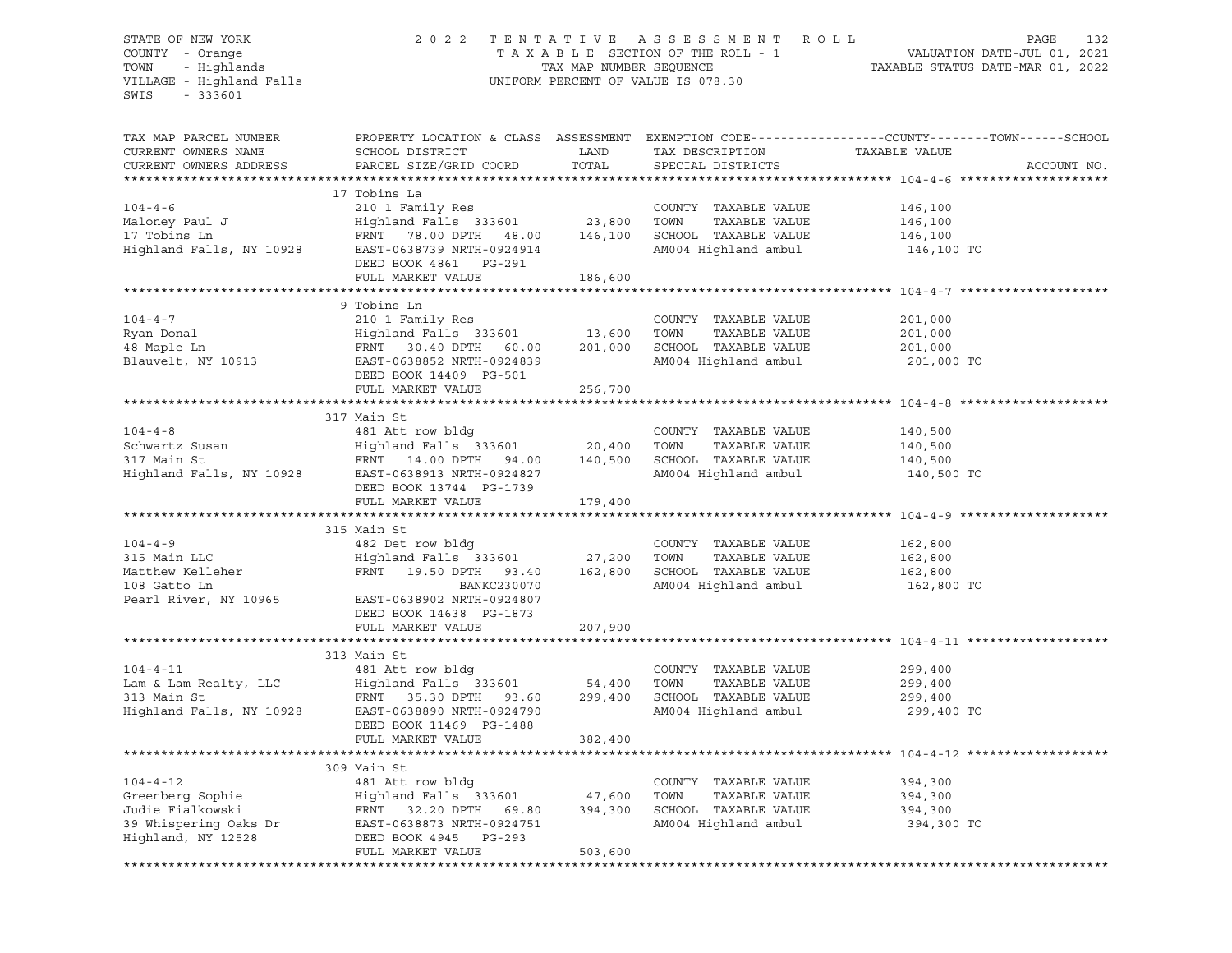#### STATE OF NEW YORK 2 0 2 2 T E N T A T I V E A S S E S S M E N T R O L L PAGE 133 COUNTY - Orange T A X A B L E SECTION OF THE ROLL - 1 VALUATION DATE-JUL 01, 2021 TOWN - Highlands TAX MAP NUMBER SEQUENCE TAXABLE STATUS DATE-MAR 01, 2022 VILLAGE - Highland Falls UNIFORM PERCENT OF VALUE IS 078.30

| TAX MAP PARCEL NUMBER<br>CURRENT OWNERS NAME<br>CURRENT OWNERS ADDRESS | PROPERTY LOCATION & CLASS ASSESSMENT<br>SCHOOL DISTRICT<br>PARCEL SIZE/GRID COORD | LAND<br>TOTAL | EXEMPTION CODE-----------------COUNTY-------TOWN------SCHOOL<br>TAX DESCRIPTION<br>SPECIAL DISTRICTS | TAXABLE VALUE | ACCOUNT NO.        |
|------------------------------------------------------------------------|-----------------------------------------------------------------------------------|---------------|------------------------------------------------------------------------------------------------------|---------------|--------------------|
|                                                                        |                                                                                   |               |                                                                                                      |               |                    |
| $104 - 4 - 13$                                                         | 4 Schneider Ave<br>482 Det row bldg                                               |               | COUNTY TAXABLE VALUE                                                                                 | 203,600       |                    |
| Schneider Avenue LLC                                                   | Highland Falls 333601                                                             | 17,000        | TAXABLE VALUE<br>TOWN                                                                                | 203,600       |                    |
| c/o Colette Silva                                                      | FRNT 20.30 DPTH<br>50.00                                                          | 203,600       | SCHOOL TAXABLE VALUE                                                                                 | 203,600       |                    |
| PO Box 787                                                             | EAST-0638842 NRTH-0924773                                                         |               | AM004 Highland ambul                                                                                 | 203,600 TO    |                    |
| Nokesville, VA 20182                                                   | DEED BOOK 13757 PG-1216<br>FULL MARKET VALUE                                      | 260,000       |                                                                                                      |               |                    |
|                                                                        |                                                                                   |               |                                                                                                      |               |                    |
|                                                                        | 6 Schneider Ave                                                                   |               |                                                                                                      |               |                    |
| $104 - 4 - 14$                                                         | 220 2 Family Res                                                                  |               | COUNTY TAXABLE VALUE                                                                                 | 199,400       |                    |
| Cuellar Nicholas J                                                     | Highland Falls 333601                                                             | 27,200        | TOWN<br>TAXABLE VALUE                                                                                | 199,400       |                    |
| Cuellar Delilah                                                        | FRNT 60.60 DPTH 59.70                                                             | 199,400       | SCHOOL TAXABLE VALUE                                                                                 | 199,400       |                    |
| 6 Schneider Ave                                                        | BANKC120335                                                                       |               | AM004 Highland ambul                                                                                 | 199,400 TO    |                    |
| Highland Falls, NY 10928                                               | EAST-0638817 NRTH-0924784<br>DEED BOOK 15063 PG-1707                              |               |                                                                                                      |               |                    |
|                                                                        | FULL MARKET VALUE                                                                 | 254,700       |                                                                                                      |               |                    |
|                                                                        |                                                                                   |               |                                                                                                      |               |                    |
|                                                                        | 8 Schneider Ave                                                                   |               |                                                                                                      |               |                    |
| $104 - 4 - 15$                                                         | 482 Det row bldg                                                                  |               | COUNTY TAXABLE VALUE                                                                                 | 254,300       |                    |
| 8 Schneider Avenue Corp                                                | Highland Falls 333601 69,600                                                      |               | TOWN<br>TAXABLE VALUE                                                                                | 254,300       |                    |
| PO Box 516                                                             | FRNT 30.00 DPTH 144.00                                                            | 254,300       | SCHOOL TAXABLE VALUE                                                                                 | 254,300       |                    |
| Fort Montgomery, NY 10922                                              | EAST-0638798 NRTH-0924838<br>DEED BOOK 12743 PG-142                               |               | AM004 Highland ambul                                                                                 | 254,300 TO    |                    |
|                                                                        | FULL MARKET VALUE                                                                 | 324,800       |                                                                                                      |               |                    |
|                                                                        | 10 Schneider Ave                                                                  |               |                                                                                                      |               |                    |
| $104 - 4 - 16$                                                         | 210 1 Family Res                                                                  |               | ENH STAR 41834                                                                                       | $\circ$       | $\Omega$<br>87,610 |
| King Juanita M                                                         | Highland Falls 333601 35,800                                                      |               | COUNTY TAXABLE VALUE                                                                                 | 175,600       |                    |
| 10 Schneider Ave                                                       | FRNT 70.00 DPTH 125.00                                                            | 175,600       | TAXABLE VALUE<br>TOWN                                                                                | 175,600       |                    |
| Highland Falls, NY 10928                                               | EAST-0638725 NRTH-0924864                                                         |               | SCHOOL TAXABLE VALUE                                                                                 | 87,990        |                    |
|                                                                        |                                                                                   |               |                                                                                                      | 175,600 TO    |                    |
|                                                                        | DEED BOOK 11844 PG-1159                                                           |               | AM004 Highland ambul                                                                                 |               |                    |
|                                                                        | FULL MARKET VALUE                                                                 | 224,300       |                                                                                                      |               |                    |
|                                                                        |                                                                                   |               |                                                                                                      |               |                    |
| $104 - 4 - 17$                                                         | 12 Schneider Ave                                                                  |               |                                                                                                      |               |                    |
|                                                                        | 210 1 Family Res                                                                  |               | COUNTY TAXABLE VALUE                                                                                 | 148,300       |                    |
| Botosan Geoffrey S                                                     | Highland Falls 333601                                                             | 34,400        | TAXABLE VALUE<br>TOWN                                                                                | 148,300       |                    |
| Botosan Mary K                                                         | FRNT 37.00 DPTH 124.00                                                            | 148,300       | SCHOOL TAXABLE VALUE                                                                                 | 148,300       |                    |
| 3591 Zimmer Rd<br>Williamston, MI 48895                                | ACRES<br>$0.12$ BANK<br>N<br>EAST-0638668 NRTH-0924850<br>DEED BOOK 13829 PG-1092 |               | AM004 Highland ambul                                                                                 | 148,300 TO    |                    |
|                                                                        | FULL MARKET VALUE                                                                 | 189,400       |                                                                                                      |               |                    |
|                                                                        |                                                                                   |               |                                                                                                      |               |                    |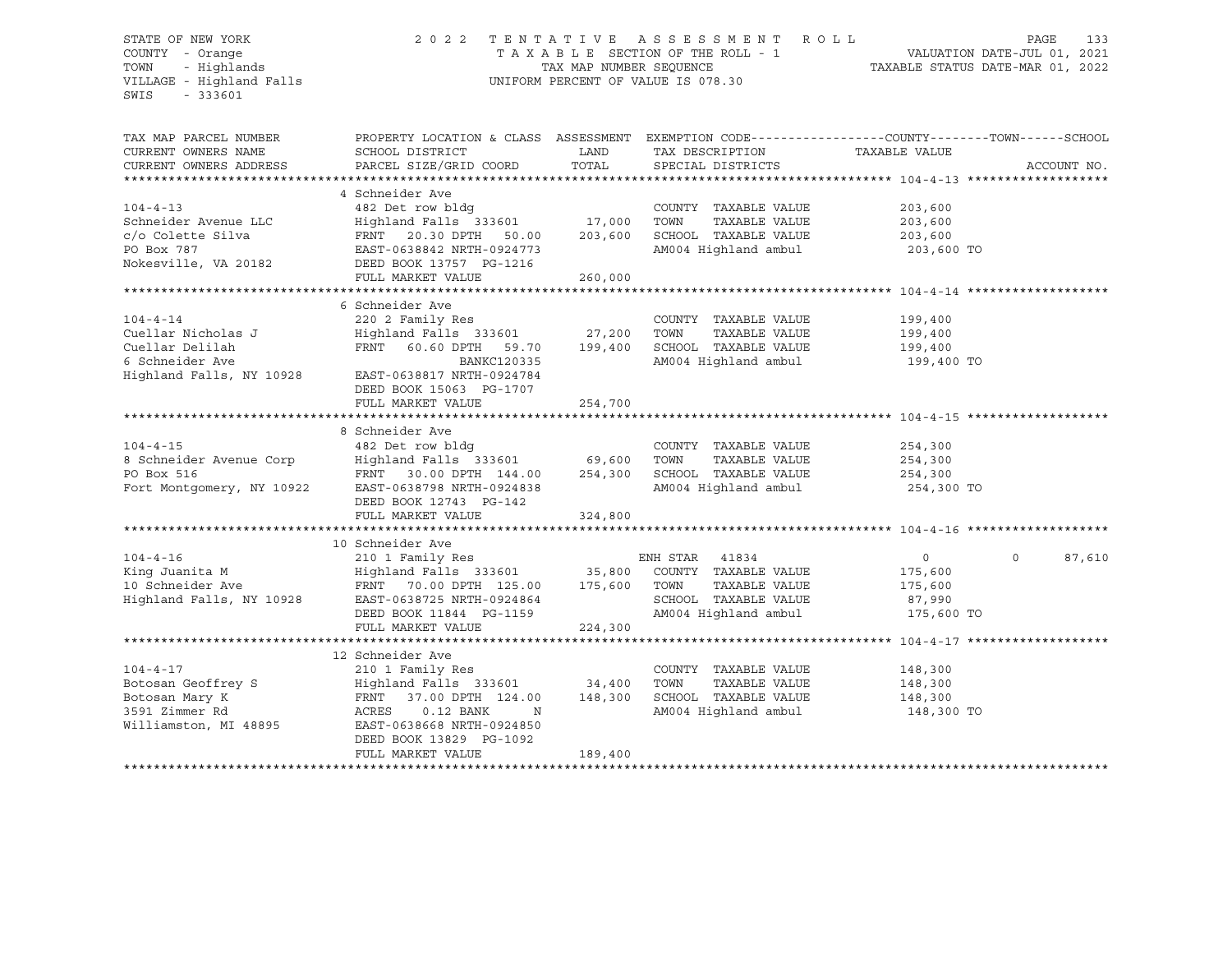#### STATE OF NEW YORK 2 0 2 2 T E N T A T I V E A S S E S S M E N T R O L L PAGE 134 COUNTY - Orange T A X A B L E SECTION OF THE ROLL - 1 VALUATION DATE-JUL 01, 2021 TOWN - Highlands TAX MAP NUMBER SEQUENCE TAXABLE STATUS DATE-MAR 01, 2022 UNIFORM PERCENT OF VALUE IS 078.30

TAX MAP PARCEL NUMBER PROPERTY LOCATION & CLASS ASSESSMENT EXEMPTION CODE------------------COUNTY--------TOWN------SCHOOL CURRENT OWNERS NAME SCHOOL DISTRICT A LAND TAX DESCRIPTION TAXABLE VALUE CURRENT OWNERS ADDRESS PARCEL SIZE/GRID COORD TOTAL SPECIAL DISTRICTS ACCOUNT NO. \*\*\*\*\*\*\*\*\*\*\*\*\*\*\*\*\*\*\*\*\*\*\*\*\*\*\*\*\*\*\*\*\*\*\*\*\*\*\*\*\*\*\*\*\*\*\*\*\*\*\*\*\*\*\*\*\*\*\*\*\*\*\*\*\*\*\*\*\*\*\*\*\*\*\*\*\*\*\*\*\*\*\*\*\*\*\*\*\*\*\*\*\*\*\*\*\*\*\*\*\*\*\* 104-4-18 \*\*\*\*\*\*\*\*\*\*\*\*\*\*\*\*\*\*\* 16 Schneider Ave 104-4-18 411 Apartment COUNTY TAXABLE VALUE 268,800 Ryan Donal Highland Falls 333601 49,600 TOWN TAXABLE VALUE 268,800 48 Maple Ln FRNT 36.00 DPTH 87.00 268,800 SCHOOL TAXABLE VALUE 268,800 Blauvelt, NY 10913 EAST-0638627 NRTH-0924842 AM004 Highland ambul 268,800 TO DEED BOOK 14000 PG-892 FULL MARKET VALUE 343,300 \*\*\*\*\*\*\*\*\*\*\*\*\*\*\*\*\*\*\*\*\*\*\*\*\*\*\*\*\*\*\*\*\*\*\*\*\*\*\*\*\*\*\*\*\*\*\*\*\*\*\*\*\*\*\*\*\*\*\*\*\*\*\*\*\*\*\*\*\*\*\*\*\*\*\*\*\*\*\*\*\*\*\*\*\*\*\*\*\*\*\*\*\*\*\*\*\*\*\*\*\*\*\* 104-4-19 \*\*\*\*\*\*\*\*\*\*\*\*\*\*\*\*\*\*\* 14 Schneider Ave 104-4-19 210 1 Family Res ENH STAR 41834 0 0 87,610 Perdue Willie Highland Falls 333601 13,600 COUNTY TAXABLE VALUE 177,700 Perdue Mary FRNT 36.00 DPTH 50.00 177,700 TOWN TAXABLE VALUE 177,700 14 BANKC030614 SCHOOL TAXABLE VALUE 90,090<br>177,700 EAST-0638639 NRTH-0924915 AM004 Highland ambul 177,700 TO Highland Falls, NY 10928 EAST-0638639 NRTH-0924915 AM004 Highland ambul 177,700 TO DEED BOOK 4034 PG-187 FULL MARKET VALUE 226,900 \*\*\*\*\*\*\*\*\*\*\*\*\*\*\*\*\*\*\*\*\*\*\*\*\*\*\*\*\*\*\*\*\*\*\*\*\*\*\*\*\*\*\*\*\*\*\*\*\*\*\*\*\*\*\*\*\*\*\*\*\*\*\*\*\*\*\*\*\*\*\*\*\*\*\*\*\*\*\*\*\*\*\*\*\*\*\*\*\*\*\*\*\*\*\*\*\*\*\*\*\*\*\* 104-4-20 \*\*\*\*\*\*\*\*\*\*\*\*\*\*\*\*\*\*\* 18 Schneider Ave 104-4-20 230 3 Family Res COUNTY TAXABLE VALUE 223,600 Gonnella Rosa Highland Falls 333601 23,800 TOWN TAXABLE VALUE 223,600 52 Laurel Dr FRNT 33.00 DPTH 79.00 223,600 SCHOOL TAXABLE VALUE 223,600 EAST-0638590 NRTH-0924847 AM004 Highland ambul 223,600 TO DEED BOOK 5989 PG-116 FULL MARKET VALUE 285,600 \*\*\*\*\*\*\*\*\*\*\*\*\*\*\*\*\*\*\*\*\*\*\*\*\*\*\*\*\*\*\*\*\*\*\*\*\*\*\*\*\*\*\*\*\*\*\*\*\*\*\*\*\*\*\*\*\*\*\*\*\*\*\*\*\*\*\*\*\*\*\*\*\*\*\*\*\*\*\*\*\*\*\*\*\*\*\*\*\*\*\*\*\*\*\*\*\*\*\*\*\*\*\* 104-4-21 \*\*\*\*\*\*\*\*\*\*\*\*\*\*\*\*\*\*\* 27 Tobins Ln<br>230 3 Family Res 104-4-21 230 3 Family Res COUNTY TAXABLE VALUE 212,900 27 Tobin LLC Highland Falls 333601 27,200 TOWN TAXABLE VALUE 212,900 Attn: Matthew Kelleher FRNT 63.00 DPTH 43.90 212,900 SCHOOL TAXABLE VALUE 212,900 108 Gatto Ln BANKC230070 AM004 Highland ambul 212,900 TO Pearl River, NY 10965 EAST-0638604 NRTH-0924905 DEED BOOK 14077 PG-1996 FULL MARKET VALUE 271,900 \*\*\*\*\*\*\*\*\*\*\*\*\*\*\*\*\*\*\*\*\*\*\*\*\*\*\*\*\*\*\*\*\*\*\*\*\*\*\*\*\*\*\*\*\*\*\*\*\*\*\*\*\*\*\*\*\*\*\*\*\*\*\*\*\*\*\*\*\*\*\*\*\*\*\*\*\*\*\*\*\*\*\*\*\*\*\*\*\*\*\*\*\*\*\*\*\*\*\*\*\*\*\* 104-4-22 \*\*\*\*\*\*\*\*\*\*\*\*\*\*\*\*\*\*\* 20 Schneider Ave 104-4-22 481 Att row bldg COUNTY TAXABLE VALUE 284,000 Kehoe Jeremy Highland Falls 333601 34,000 TOWN TAXABLE VALUE 284,000 18 Bender Ct FRNT 26.30 DPTH 59.70 284,000 SCHOOL TAXABLE VALUE 284,000 Stony Point, NY 10980 EAST-0638529 NRTH-0924875 AM004 Highland ambul 284,000 TO DEED BOOK 14752 PG-467 FULL MARKET VALUE 362,700 \*\*\*\*\*\*\*\*\*\*\*\*\*\*\*\*\*\*\*\*\*\*\*\*\*\*\*\*\*\*\*\*\*\*\*\*\*\*\*\*\*\*\*\*\*\*\*\*\*\*\*\*\*\*\*\*\*\*\*\*\*\*\*\*\*\*\*\*\*\*\*\*\*\*\*\*\*\*\*\*\*\*\*\*\*\*\*\*\*\*\*\*\*\*\*\*\*\*\*\*\*\*\*\*\*\*\*\*\*\*\*\*\*\*\*\*\*\*\*\*\*\*\*\*\*\*\*\*\*\*\*\*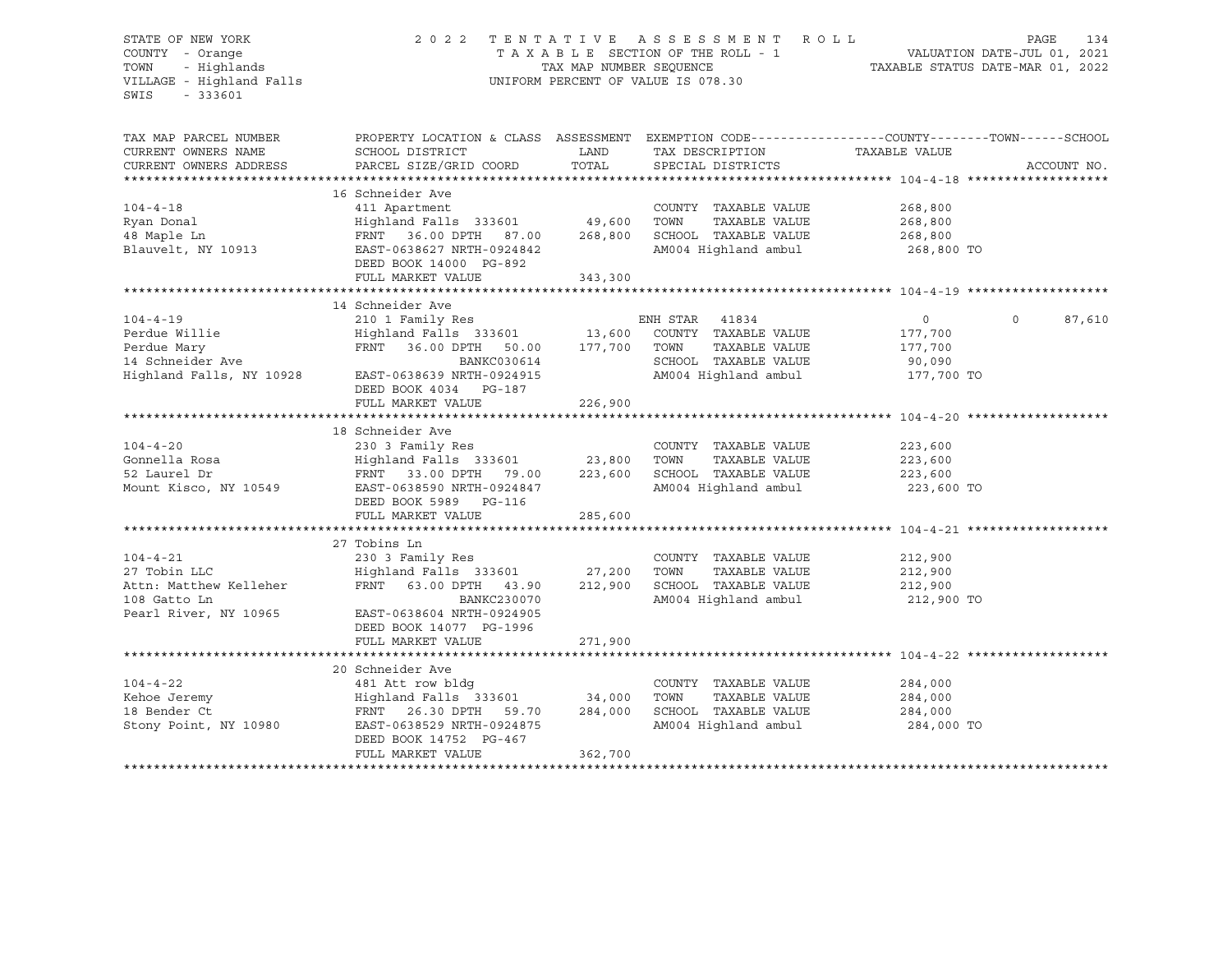| STATE OF NEW YORK<br>COUNTY - Orange<br>TOWN<br>- Highlands<br>VILLAGE - Highland Falls<br>SWIS<br>$-333601$ | 2 0 2 2                                                                                                                            |         | TENTATIVE ASSESSMENT ROLL<br>T A X A B L E SECTION OF THE ROLL - 1<br>TAX MAP NUMBER SEQUENCE T<br>UNIFORM PERCENT OF VALUE IS 078.30 | PAGE<br>135<br>VALUATION DATE-JUL 01, 2021<br>TAXABLE STATUS DATE-MAR 01, 2022                   |
|--------------------------------------------------------------------------------------------------------------|------------------------------------------------------------------------------------------------------------------------------------|---------|---------------------------------------------------------------------------------------------------------------------------------------|--------------------------------------------------------------------------------------------------|
| TAX MAP PARCEL NUMBER                                                                                        |                                                                                                                                    |         |                                                                                                                                       | PROPERTY LOCATION & CLASS ASSESSMENT EXEMPTION CODE----------------COUNTY-------TOWN------SCHOOL |
| CURRENT OWNERS NAME                                                                                          | SCHOOL DISTRICT                                                                                                                    | LAND    | TAX DESCRIPTION TAXABLE VALUE                                                                                                         |                                                                                                  |
| CURRENT OWNERS ADDRESS                                                                                       | PARCEL SIZE/GRID COORD                                                                                                             | TOTAL   | SPECIAL DISTRICTS                                                                                                                     | ACCOUNT NO.                                                                                      |
|                                                                                                              |                                                                                                                                    |         |                                                                                                                                       |                                                                                                  |
|                                                                                                              | 64 Center St                                                                                                                       |         |                                                                                                                                       |                                                                                                  |
| $104 - 4 - 23.1$                                                                                             | 210 1 Family Res                                                                                                                   |         | COUNTY TAXABLE VALUE                                                                                                                  | 196,200                                                                                          |
| Aguilar Guillermo                                                                                            | Highland Falls 333601                                                                                                              | 27,200  | TAXABLE VALUE<br>TOWN                                                                                                                 | 196,200                                                                                          |
| Aguilar Irma                                                                                                 | FRNT 29.00 DPTH 100.00                                                                                                             | 196,200 | SCHOOL TAXABLE VALUE                                                                                                                  | 196,200                                                                                          |
| 64 Center St                                                                                                 | BANKC190289                                                                                                                        |         | AM004 Highland ambul                                                                                                                  | 196,200 TO                                                                                       |
| Highland Falls, NY 10928                                                                                     | EAST-0638505 NRTH-0924837<br>DEED BOOK 11660 PG-1426                                                                               |         |                                                                                                                                       |                                                                                                  |
|                                                                                                              | FULL MARKET VALUE                                                                                                                  | 250,600 |                                                                                                                                       |                                                                                                  |
|                                                                                                              |                                                                                                                                    |         |                                                                                                                                       |                                                                                                  |
|                                                                                                              | 66 Center St                                                                                                                       |         |                                                                                                                                       |                                                                                                  |
| $104 - 4 - 23.2$                                                                                             | 210 1 Family Res                                                                                                                   |         | BAS STAR 41854                                                                                                                        | 35,090<br>$\overline{0}$<br>$\circ$                                                              |
| Hunter Michelle                                                                                              |                                                                                                                                    |         |                                                                                                                                       | 173,950                                                                                          |
| Mcqueen Dwayne                                                                                               | Highland Falls 333601 17,000 COUNTY TAXABLE VALUE<br>Lt 2 Affordable Housing 173,950 TOWN TAXABLE VALUE<br>Lt 2 Affordable Housing |         |                                                                                                                                       | 173,950                                                                                          |
| 66 Center St                                                                                                 | Sub Map 30-97                                                                                                                      |         | SCHOOL TAXABLE VALUE                                                                                                                  | 138,860                                                                                          |
| Highland Falls, NY 10928                                                                                     | FRNT 20.00 DPTH 106.00                                                                                                             |         | AM004 Highland ambul                                                                                                                  | 173,950 TO                                                                                       |
|                                                                                                              | BANKC061222                                                                                                                        |         |                                                                                                                                       |                                                                                                  |
|                                                                                                              | EAST-0638506 NRTH-0924962                                                                                                          |         |                                                                                                                                       |                                                                                                  |
|                                                                                                              | DEED BOOK 4676 PG-43                                                                                                               |         |                                                                                                                                       |                                                                                                  |
|                                                                                                              | FULL MARKET VALUE                                                                                                                  | 222,200 |                                                                                                                                       |                                                                                                  |
|                                                                                                              |                                                                                                                                    |         |                                                                                                                                       |                                                                                                  |
| $104 - 4 - 23.3$                                                                                             | 68 Center St<br>210 1 Family Res                                                                                                   |         | AGED-C<br>41802                                                                                                                       | 86,975<br>$\circ$<br>$\circ$                                                                     |
| Abonyoh Dan O II                                                                                             | Highland Falls 333601                                                                                                              |         | 17,000 AGED-T<br>41803                                                                                                                | $\overline{0}$<br>86,975<br>$\overline{\phantom{0}}$                                             |
| Abonyoh Florence R                                                                                           | Lt 3 Affordable Housing 173,950 AGED-S                                                                                             |         | 41804                                                                                                                                 | 69,580<br>$\circ$<br>$\circ$                                                                     |
| 68 Center St                                                                                                 | Sub Map 30-97                                                                                                                      |         | ENH STAR 41834                                                                                                                        | $\overline{0}$<br>$\Omega$<br>87,610                                                             |
| Highland Falls, NY 10928                                                                                     | FRNT 20.00 DPTH 109.00                                                                                                             |         | COUNTY TAXABLE VALUE                                                                                                                  | 86,975                                                                                           |
|                                                                                                              | EAST-0638509 NRTH-0924882                                                                                                          |         | TOWN<br>TAXABLE VALUE                                                                                                                 | 86,975                                                                                           |
|                                                                                                              | DEED BOOK 4760 PG-28                                                                                                               |         | SCHOOL TAXABLE VALUE                                                                                                                  | 16,760                                                                                           |
|                                                                                                              | FULL MARKET VALUE                                                                                                                  |         | 222,200 AM004 Highland ambul                                                                                                          | 173,950 TO                                                                                       |
|                                                                                                              |                                                                                                                                    |         |                                                                                                                                       |                                                                                                  |
|                                                                                                              | 70 Center St                                                                                                                       |         |                                                                                                                                       |                                                                                                  |
| $104 - 4 - 23.4$                                                                                             | 210 1 Family Res                                                                                                                   |         | COUNTY TAXABLE VALUE                                                                                                                  | 197,300                                                                                          |
| 70 Center LLC                                                                                                | Highland Falls 333601                                                                                                              | 38,000  | TAXABLE VALUE<br>TOWN                                                                                                                 | 197,300                                                                                          |
| One Van Gogh Ln                                                                                              | Lt 4 Affordable Housing 197,300                                                                                                    |         | SCHOOL TAXABLE VALUE                                                                                                                  | 197,300                                                                                          |
| Airmont, NY 10901                                                                                            | Sub Map 30-97                                                                                                                      |         | AM004 Highland ambul                                                                                                                  | 197,300 TO                                                                                       |
|                                                                                                              | FRNT 20.00 DPTH 112.00                                                                                                             |         |                                                                                                                                       |                                                                                                  |
|                                                                                                              | EAST-0638512 NRTH-0924902                                                                                                          |         |                                                                                                                                       |                                                                                                  |
|                                                                                                              | DEED BOOK 14423 PG-1415<br>FULL MARKET VALUE                                                                                       | 252,000 |                                                                                                                                       |                                                                                                  |
|                                                                                                              |                                                                                                                                    |         |                                                                                                                                       |                                                                                                  |
|                                                                                                              | 72 Center St                                                                                                                       |         |                                                                                                                                       |                                                                                                  |
| $104 - 4 - 23.5$                                                                                             | 210 1 Family Res                                                                                                                   |         | COUNTY TAXABLE VALUE                                                                                                                  | 197,300                                                                                          |
| Magallanes John                                                                                              | Highland Falls 333601                                                                                                              | 37,900  | TOWN<br>TAXABLE VALUE                                                                                                                 | 197,300                                                                                          |
| Magallanes Erika                                                                                             | Lt 5 Affordable Housing                                                                                                            | 197,300 | SCHOOL TAXABLE VALUE                                                                                                                  | 197,300                                                                                          |
| 72 Center St                                                                                                 | Sub Map 30-97                                                                                                                      |         | AM004 Highland ambul                                                                                                                  | 197,300 TO                                                                                       |
| Highland Falls, NY 10928                                                                                     | FRNT<br>20.00 DPTH 112.40                                                                                                          |         |                                                                                                                                       |                                                                                                  |
|                                                                                                              | ACRES<br>0.05 BANKC160113                                                                                                          |         |                                                                                                                                       |                                                                                                  |
|                                                                                                              | EAST-0638515 NRTH-0924922                                                                                                          |         |                                                                                                                                       |                                                                                                  |
|                                                                                                              | DEED BOOK 14375 PG-518                                                                                                             |         |                                                                                                                                       |                                                                                                  |
|                                                                                                              | FULL MARKET VALUE                                                                                                                  | 252,000 |                                                                                                                                       |                                                                                                  |
|                                                                                                              |                                                                                                                                    |         |                                                                                                                                       |                                                                                                  |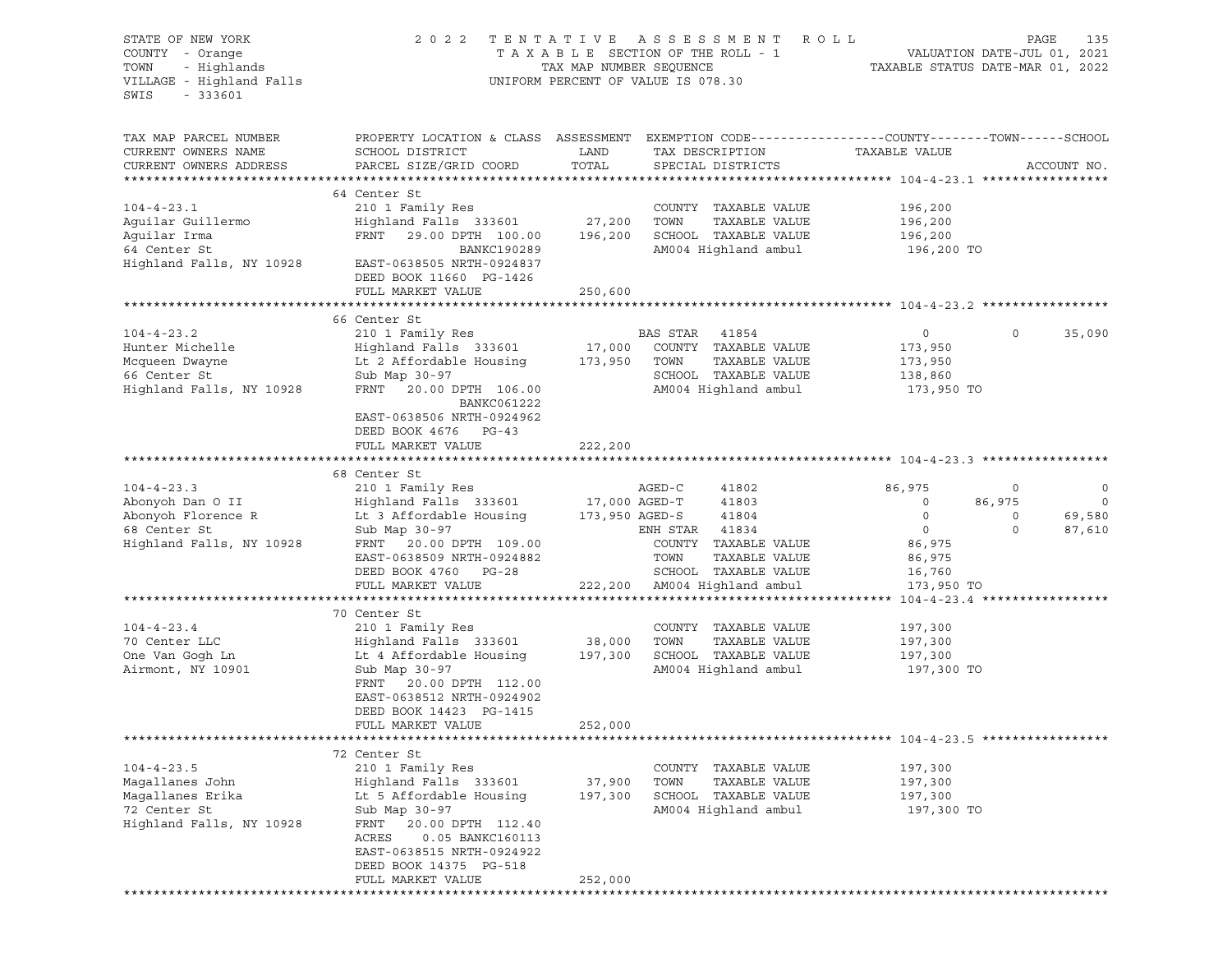### STATE OF NEW YORK 2 0 2 2 T E N T A T I V E A S S E S S M E N T R O L L PAGE 136 COUNTY - Orange T A X A B L E SECTION OF THE ROLL - 1 VALUATION DATE-JUL 01, 2021 TRIF OF NEW YORK A SERISM ENGLY THE ROLL STATE OF NEW YORK A SAME A SAME A SAME A SAME A SAME A SAME A SAME A SAME A SAME A SAME A SAME A SAME A SAME A SAME A SAME A SAME A SAME A SAME A SAME A SAME A SAME A SAME AND MULTA UNIFORM PERCENT OF VALUE IS 078.30

TAX MAP PARCEL NUMBER PROPERTY LOCATION & CLASS ASSESSMENT EXEMPTION CODE----------------COUNTY-------TOWN-----SCHOOL CURRENT OWNERS NAME SCHOOL DISTRICT LAND TAX DESCRIPTION TAXABLE VALUE CURRENT OWNERS ADDRESS PARCEL SIZE/GRID COORD TOTAL SPECIAL DISTRICTS ACCOUNT NO. \*\*\*\*\*\*\*\*\*\*\*\*\*\*\*\*\*\*\*\*\*\*\*\*\*\*\*\*\*\*\*\*\*\*\*\*\*\*\*\*\*\*\*\*\*\*\*\*\*\*\*\*\*\*\*\*\*\*\*\*\*\*\*\*\*\*\*\*\*\*\*\*\*\*\*\*\*\*\*\*\*\*\*\*\*\*\*\*\*\*\*\*\*\*\*\*\*\*\*\*\*\*\* 104-4-23.6 \*\*\*\*\*\*\*\*\*\*\*\*\*\*\*\*\* 74 Center St 104-4-23.6 210 1 Family Res BAS STAR 41854 0 0 35,090 Tumacder Rose A Highland Falls 333601 23,800 COUNTY TAXABLE VALUE 195,800 Villanueva Bien Q FRNT 33.00 DPTH 117.00 195,800 TOWN TAXABLE VALUE 195,800 74 Center St EAST-0638517 NRTH-0924944 SCHOOL TAXABLE VALUE 160,710 Highland Falls, NY 10928 DEED BOOK 4717 PG-152 AM004 Highland ambul 195,800 TO FULL MARKET VALUE 250,100 \*\*\*\*\*\*\*\*\*\*\*\*\*\*\*\*\*\*\*\*\*\*\*\*\*\*\*\*\*\*\*\*\*\*\*\*\*\*\*\*\*\*\*\*\*\*\*\*\*\*\*\*\*\*\*\*\*\*\*\*\*\*\*\*\*\*\*\*\*\*\*\*\*\*\*\*\*\*\*\*\*\*\*\*\*\*\*\*\*\*\*\*\*\*\*\*\*\*\*\*\*\*\* 104-4-25 \*\*\*\*\*\*\*\*\*\*\*\*\*\*\*\*\*\*\* 82 Center St 104-4-25 220 2 Family Res COUNTY TAXABLE VALUE 201,900 Kimbrough Kelly Highland Falls 333601 30,600 TOWN TAXABLE VALUE 201,900 80 Van Renesselaer Blvd Resolution 81 of 2020 dat 201,900 SCHOOL TAXABLE VALUE 201,900 Albany, NY 12204 4-3-2020 reverts owner ba AM004 Highland ambul 201,900 TO Kimbrough Willie F & Clar FRNT 43.00 DPTH 90.00 EAST-0638516 NRTH-0924963 DEED BOOK 15116 PG-1408 FULL MARKET VALUE 257,900 \*\*\*\*\*\*\*\*\*\*\*\*\*\*\*\*\*\*\*\*\*\*\*\*\*\*\*\*\*\*\*\*\*\*\*\*\*\*\*\*\*\*\*\*\*\*\*\*\*\*\*\*\*\*\*\*\*\*\*\*\*\*\*\*\*\*\*\*\*\*\*\*\*\*\*\*\*\*\*\*\*\*\*\*\*\*\*\*\*\*\*\*\*\*\*\*\*\*\*\*\*\*\* 104-5-1 \*\*\*\*\*\*\*\*\*\*\*\*\*\*\*\*\*\*\*\* 314 Main St 104-5-1 481 Att row bldg COMM SERV 29350 231,100 231,100 231,100 West Point Lodge F & AM Highland Falls 333601 68,000 COUNTY TAXABLE VALUE 231,100 Attn: Jack Moore FRNT 50.00 DPTH 88.00 462,200 TOWN TAXABLE VALUE 231,100 314 Main St EAST-0639021 NRTH-0924717 SCHOOL TAXABLE VALUE 231,100 Highland Falls, NY 10928 DEED BOOK 0679 PG-00057 AM004 Highland ambul 231,100 TO FULL MARKET VALUE 590,300 231,100 EX \*\*\*\*\*\*\*\*\*\*\*\*\*\*\*\*\*\*\*\*\*\*\*\*\*\*\*\*\*\*\*\*\*\*\*\*\*\*\*\*\*\*\*\*\*\*\*\*\*\*\*\*\*\*\*\*\*\*\*\*\*\*\*\*\*\*\*\*\*\*\*\*\*\*\*\*\*\*\*\*\*\*\*\*\*\*\*\*\*\*\*\*\*\*\*\*\*\*\*\*\*\*\* 104-5-2 \*\*\*\*\*\*\*\*\*\*\*\*\*\*\*\*\*\*\*\* 8 Webb Ln 104-5-2 210 1 Family Res COUNTY TAXABLE VALUE 163,900 Webb Lane LLC Highland Falls 333601 37,300 TOWN TAXABLE VALUE 163,900 137-47 71st Ave FRNT 94.00 DPTH 153.00 163,900 SCHOOL TAXABLE VALUE 163,900 Flushing, NY 11367 EAST-0639082 NRTH-0924658 AM004 Highland ambul 163,900 TO DEED BOOK 13174 PG-1323 FULL MARKET VALUE 209,300 \*\*\*\*\*\*\*\*\*\*\*\*\*\*\*\*\*\*\*\*\*\*\*\*\*\*\*\*\*\*\*\*\*\*\*\*\*\*\*\*\*\*\*\*\*\*\*\*\*\*\*\*\*\*\*\*\*\*\*\*\*\*\*\*\*\*\*\*\*\*\*\*\*\*\*\*\*\*\*\*\*\*\*\*\*\*\*\*\*\*\*\*\*\*\*\*\*\*\*\*\*\*\* 104-5-3 \*\*\*\*\*\*\*\*\*\*\*\*\*\*\*\*\*\*\*\* 302 Main St 104-5-3 482 Det row bldg COUNTY TAXABLE VALUE 494,800 Dumain Deanna Highland Falls 333601 75,300 TOWN TAXABLE VALUE 494,800 36 Boxberger Rd FRNT 68.00 DPTH 103.00 494,800 SCHOOL TAXABLE VALUE 494,800 Pine Bush, NY 12566 EAST-0639024 NRTH-0924575 AM004 Highland ambul 494,800 TO DEED BOOK 5083 PG-225 FULL MARKET VALUE 631,900 \*\*\*\*\*\*\*\*\*\*\*\*\*\*\*\*\*\*\*\*\*\*\*\*\*\*\*\*\*\*\*\*\*\*\*\*\*\*\*\*\*\*\*\*\*\*\*\*\*\*\*\*\*\*\*\*\*\*\*\*\*\*\*\*\*\*\*\*\*\*\*\*\*\*\*\*\*\*\*\*\*\*\*\*\*\*\*\*\*\*\*\*\*\*\*\*\*\*\*\*\*\*\*\*\*\*\*\*\*\*\*\*\*\*\*\*\*\*\*\*\*\*\*\*\*\*\*\*\*\*\*\*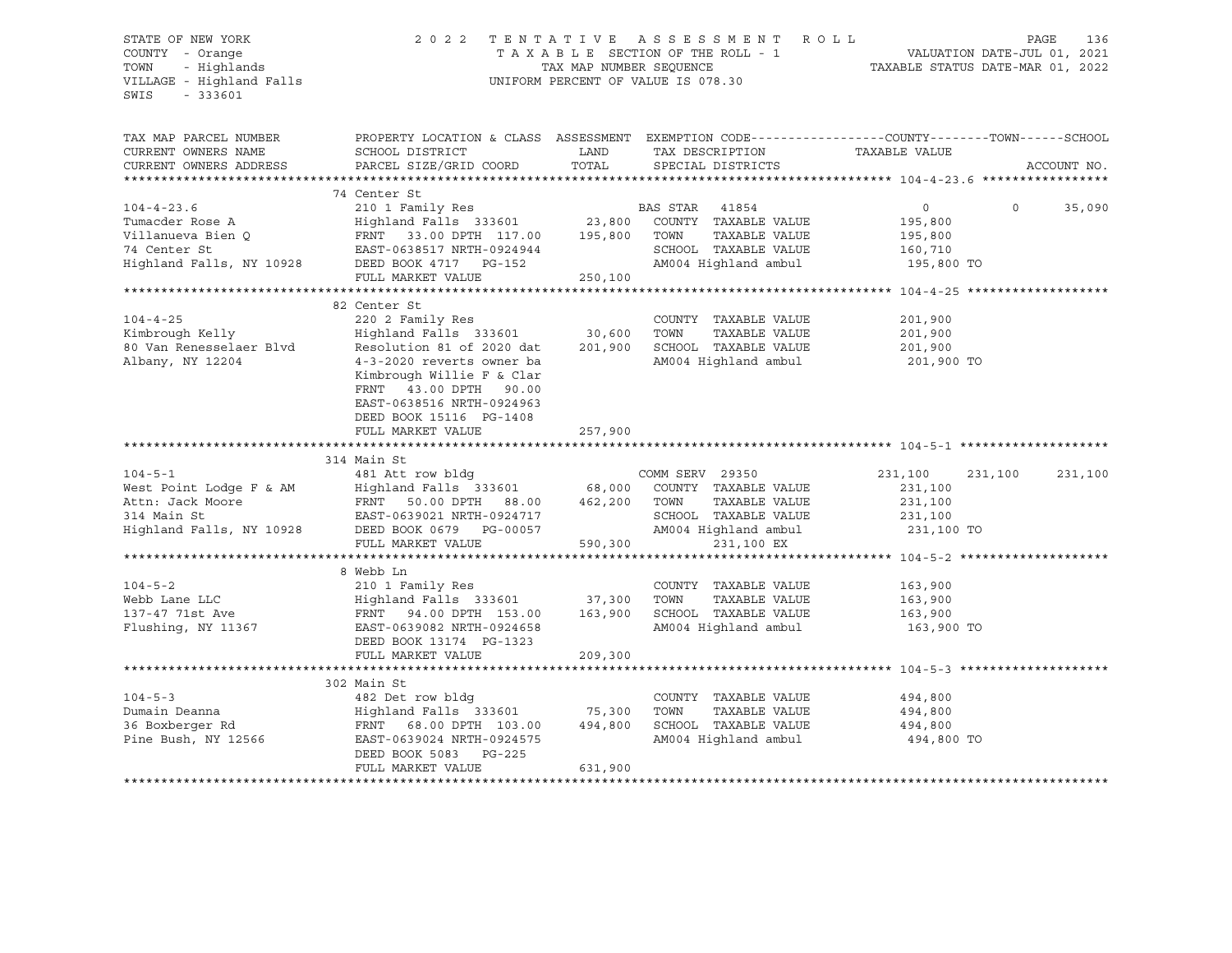| COUNTY - Orange<br>TOWN - Highlands<br>VILLAGE - Highland Falls                                                        |                                                 |                                                                                                                                                                                                                                                                                                          |                                                                                                            | PAGE<br>137                                                                                                                                                                                                                                                                                                                                                                                                                                                                                                                                                                                                                                                                                                                                |
|------------------------------------------------------------------------------------------------------------------------|-------------------------------------------------|----------------------------------------------------------------------------------------------------------------------------------------------------------------------------------------------------------------------------------------------------------------------------------------------------------|------------------------------------------------------------------------------------------------------------|--------------------------------------------------------------------------------------------------------------------------------------------------------------------------------------------------------------------------------------------------------------------------------------------------------------------------------------------------------------------------------------------------------------------------------------------------------------------------------------------------------------------------------------------------------------------------------------------------------------------------------------------------------------------------------------------------------------------------------------------|
| SCHOOL DISTRICT                                                                                                        |                                                 | TAX DESCRIPTION<br>SPECIAL DISTRICTS                                                                                                                                                                                                                                                                     |                                                                                                            | ACCOUNT NO.                                                                                                                                                                                                                                                                                                                                                                                                                                                                                                                                                                                                                                                                                                                                |
| 282 Main St<br>482 Det row bldg<br>EAST-0638901 NRTH-0924473<br>DEED BOOK 3526 PG-78                                   |                                                 | COUNTY TAXABLE VALUE                                                                                                                                                                                                                                                                                     | 368,300<br>368,300<br>368,300<br>368,300 TO                                                                |                                                                                                                                                                                                                                                                                                                                                                                                                                                                                                                                                                                                                                                                                                                                            |
|                                                                                                                        |                                                 |                                                                                                                                                                                                                                                                                                          |                                                                                                            |                                                                                                                                                                                                                                                                                                                                                                                                                                                                                                                                                                                                                                                                                                                                            |
| 280 Main St<br>DEED BOOK 13331 PG-898                                                                                  |                                                 |                                                                                                                                                                                                                                                                                                          | $\overline{0}$<br>177,800<br>177,800<br>142,710                                                            | 35,090<br>$\circ$                                                                                                                                                                                                                                                                                                                                                                                                                                                                                                                                                                                                                                                                                                                          |
|                                                                                                                        |                                                 |                                                                                                                                                                                                                                                                                                          |                                                                                                            |                                                                                                                                                                                                                                                                                                                                                                                                                                                                                                                                                                                                                                                                                                                                            |
| 482 Det row bldg<br>DEED BOOK 14853 PG-1989<br>FULL MARKET VALUE                                                       | 403,800                                         | COUNTY TAXABLE VALUE                                                                                                                                                                                                                                                                                     | 316,200<br>$316,200$<br>$316,200$<br>316,200<br>316,200 TO                                                 |                                                                                                                                                                                                                                                                                                                                                                                                                                                                                                                                                                                                                                                                                                                                            |
|                                                                                                                        |                                                 |                                                                                                                                                                                                                                                                                                          |                                                                                                            |                                                                                                                                                                                                                                                                                                                                                                                                                                                                                                                                                                                                                                                                                                                                            |
| 482 Det row bldg<br>Deviny Management LLC<br>36 S Main St<br>EAST-0638833 NRTH-0924347<br>DEED BOOK 14441 PG-1449      |                                                 | COUNTY TAXABLE VALUE<br>TAXABLE VALUE                                                                                                                                                                                                                                                                    | 516,700<br>516,700<br>516,700<br>516,700 TO                                                                |                                                                                                                                                                                                                                                                                                                                                                                                                                                                                                                                                                                                                                                                                                                                            |
| FULL MARKET VALUE                                                                                                      | 659,900                                         |                                                                                                                                                                                                                                                                                                          |                                                                                                            |                                                                                                                                                                                                                                                                                                                                                                                                                                                                                                                                                                                                                                                                                                                                            |
| Main St<br>330 Vacant comm<br>co braunsdort Rd<br>Pearl River, NY 10965<br>DEED BOOK 14697 PG-633<br>FULL MARKET VALUE | 54,400<br>56,200<br>71,800                      | COUNTY TAXABLE VALUE<br>TOWN<br>TAXABLE VALUE                                                                                                                                                                                                                                                            | 56,200<br>56,200<br>56,200<br>56,200 TO                                                                    |                                                                                                                                                                                                                                                                                                                                                                                                                                                                                                                                                                                                                                                                                                                                            |
|                                                                                                                        | FULL MARKET VALUE<br>276 Main St<br>270 Main St | <b>EXAMPLE THE STATE OF STATE OF STATE OF STATE OF STATE OF STATE OF STATE OF STATE OF STATE OF STATE</b><br>PARCEL SIZE/GRID COORD<br>FRNT 43.70 DPTH 110.30<br>470,400<br>210 1 Family Res<br>FULL MARKET VALUE 227,100<br>Highland Falls 333601<br>FRNT 46.60 DPTH 77.00<br>EAST-0638803 NRTH-0924348 | UNIFORM PERCENT OF VALUE IS 078.30<br>LAND<br>TOTAL<br>BAS STAR 41854<br>Highland Falls 333601 61,600 TOWN | 2022 TENTATIVE ASSESSMENT ROLL<br>T A X A B L E SECTION OF THE ROLL - 1 WALUATION DATE-JUL 01, 2021<br>TAX MAP NUMBER SEQUENCE TAXABLE STATUS DATE-MAR 01, 2022<br>PROPERTY LOCATION & CLASS ASSESSMENT EXEMPTION CODE----------------COUNTY-------TOWN------SCHOOL<br>TAXABLE VALUE<br>AM004 Highland ambul<br>Mineo Grazia<br>Mineo Grazia<br>Mineo Stefano A (12 Martinisi Sub 177,800 COUNTY TAXABLE VALUE<br>280 Main St FRNT 9.00 DPTH 211.80 SCHOOL TAXABLE VALUE<br>Highland Falls, NY 10928 EAST-0638964 NRTH-0924425 AM004 Highland ambul<br>R<br>TAXABLE VALUE<br>AM004 Highland ambul 177,800 TO<br>FRNT 50.00 DPTH 77.00 516,700 SCHOOL TAXABLE VALUE<br>AM004 Highland ambul<br>SCHOOL TAXABLE VALUE<br>AM004 Highland ambul |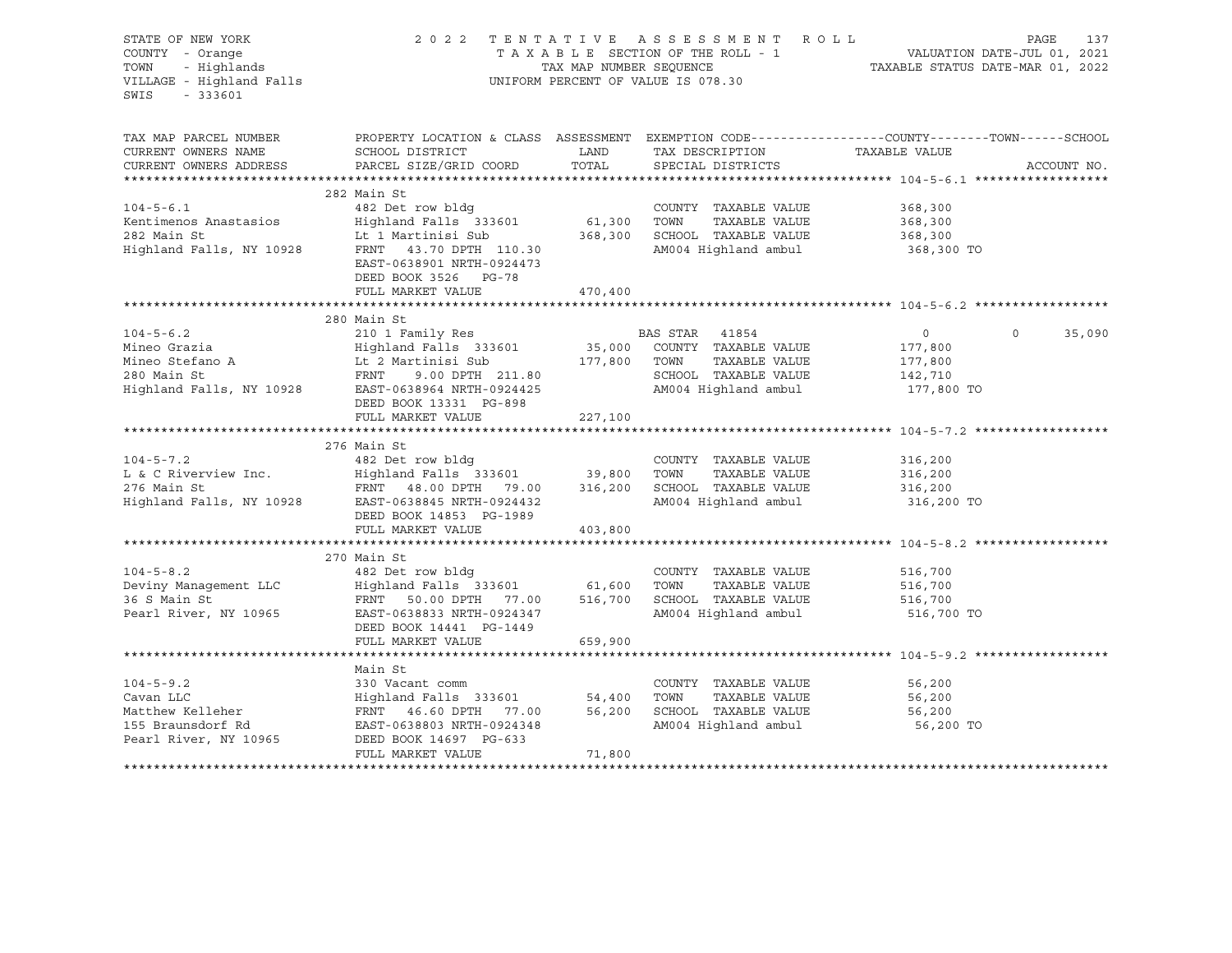| STATE OF NEW YORK<br>COUNTY - Orange<br>- Highlands<br>TOWN<br>VILLAGE - Highland Falls<br>$-333601$<br>SWIS |                                                                              |               | 2022 TENTATIVE ASSESSMENT ROLL<br>UNIFORM PERCENT OF VALUE IS 078.30 | PAGE<br>138<br>T A X A B L E SECTION OF THE ROLL - 1<br>TA X A B L E SECTION OF THE ROLL - 1<br>TAXABLE STATUS DATE-MAR 01, 2022 |
|--------------------------------------------------------------------------------------------------------------|------------------------------------------------------------------------------|---------------|----------------------------------------------------------------------|----------------------------------------------------------------------------------------------------------------------------------|
| TAX MAP PARCEL NUMBER<br>CURRENT OWNERS NAME<br>CURRENT OWNERS ADDRESS                                       | SCHOOL DISTRICT<br>PARCEL SIZE/GRID COORD                                    | LAND<br>TOTAL | TAX DESCRIPTION TAXABLE VALUE<br>SPECIAL DISTRICTS                   | PROPERTY LOCATION & CLASS ASSESSMENT EXEMPTION CODE----------------COUNTY-------TOWN------SCHOOL<br>ACCOUNT NO.                  |
|                                                                                                              | 246 Main St                                                                  |               |                                                                      |                                                                                                                                  |
| $104 - 5 - 14.1$                                                                                             | 483 Converted Re                                                             |               | COUNTY TAXABLE VALUE                                                 | 248,800                                                                                                                          |
| $104 - 5 - 12$<br>Brewer Joshua A                                                                            | Highland Falls 333601                                                        | 68,000        | TOWN<br>TAXABLE VALUE                                                | 248,800                                                                                                                          |
|                                                                                                              | Int Main St & Mill St                                                        |               | 248,800 SCHOOL TAXABLE VALUE                                         | 248,800                                                                                                                          |
| Highland Falls, NY 10928                                                                                     | FRNT 43.00 DPTH 106.00<br>EAST-0638748 NRTH-0924188<br>DEED BOOK 5117 PG-246 |               | AM004 Highland ambul                                                 | 248,800 TO                                                                                                                       |
|                                                                                                              | FULL MARKET VALUE                                                            | 317,800       |                                                                      |                                                                                                                                  |
|                                                                                                              |                                                                              |               |                                                                      |                                                                                                                                  |
|                                                                                                              | 260 Main St                                                                  |               |                                                                      |                                                                                                                                  |
| $104 - 5 - 16.2$<br>260 Highland LLC                                                                         | 482 Det row bldg<br>Highland Falls  333601                                   | 34,000        | COUNTY TAXABLE VALUE<br>TOWN                                         | 217,100                                                                                                                          |
| PO Box 703                                                                                                   | FRNT 31.00 DPTH 75.00                                                        |               | TAXABLE VALUE<br>217,100 SCHOOL TAXABLE VALUE                        | 217,100<br>217,100                                                                                                               |
| Putnam Valley, NY 10579                                                                                      | BANKC200087                                                                  |               | AM004 Highland ambul                                                 | 217,100 TO                                                                                                                       |
|                                                                                                              | EAST-0638787 NRTH-0924281<br>DEED BOOK 14394 PG-72                           |               |                                                                      |                                                                                                                                  |
|                                                                                                              | FULL MARKET VALUE                                                            | 277,300       |                                                                      |                                                                                                                                  |
|                                                                                                              |                                                                              |               |                                                                      |                                                                                                                                  |
|                                                                                                              | 264 Main St                                                                  |               |                                                                      |                                                                                                                                  |
| $104 - 5 - 17$                                                                                               | 482 Det row bldg<br>Highland Falls 333601 27,200                             |               | COUNTY TAXABLE VALUE                                                 | 172,300                                                                                                                          |
| 264 Main Street, LLC                                                                                         |                                                                              |               | TOWN<br>TAXABLE VALUE                                                | 172,300                                                                                                                          |
| C/O Leandra Bradley                                                                                          | FRNT 24.00 DPTH 76.00                                                        |               | 172,300 SCHOOL TAXABLE VALUE                                         | 172,300                                                                                                                          |
| PO Box 703                                                                                                   | BANKC200087<br>EAST-0638793 NRTH-0924315                                     |               | AM004 Highland ambul                                                 | 172,300 TO                                                                                                                       |
| Putnam Valley, NY 10579                                                                                      | DEED BOOK 13993 PG-749                                                       |               |                                                                      |                                                                                                                                  |
|                                                                                                              | FULL MARKET VALUE                                                            | 220,100       |                                                                      |                                                                                                                                  |
|                                                                                                              | ******************************                                               |               |                                                                      | ***************************** 104-5-19 ********                                                                                  |
|                                                                                                              | 310 Main St                                                                  |               |                                                                      |                                                                                                                                  |
| $104 - 5 - 19$                                                                                               | 481 Att row bldg                                                             |               | COUNTY TAXABLE VALUE                                                 | 362,000                                                                                                                          |
| Trudeau III LLC                                                                                              | Highland Falls 333601 54,400                                                 |               | TOWN<br>TAXABLE VALUE                                                | 362,000                                                                                                                          |
| 94 Canterbury Rd                                                                                             | Highland Falls   333601<br>FRNT    42.00 DPTH    88.00                       | 362,000       | SCHOOL TAXABLE VALUE                                                 | 362,000                                                                                                                          |
| PO Box 263                                                                                                   | EAST-0638995 NRTH-0924673                                                    |               | AM004 Highland ambul                                                 | 362,000 TO                                                                                                                       |
| Fort Montgomery, NY 10922                                                                                    | DEED BOOK 11693 PG-1943<br>FULL MARKET VALUE                                 | 462,300       |                                                                      |                                                                                                                                  |
|                                                                                                              |                                                                              |               |                                                                      | ************************ 104-6-1.2                                                                                               |
|                                                                                                              | 25 Webb Ln                                                                   |               |                                                                      |                                                                                                                                  |
| $104 - 6 - 1.2$                                                                                              | 210 1 Family Res                                                             |               | COUNTY TAXABLE VALUE                                                 | 340,100                                                                                                                          |
| r.<br>Regan Michael                                                                                          | Highland Falls 333601                                                        | 116,400       | TOWN<br>TAXABLE VALUE                                                | 340,100                                                                                                                          |
| 25 Webb Ln                                                                                                   | Murphy & Dodson Sub Map                                                      | 340,100       | SCHOOL TAXABLE VALUE                                                 | 340,100                                                                                                                          |
| Highland Falls, NY 10928                                                                                     | 162-21 Filed 5/14/2021                                                       |               |                                                                      |                                                                                                                                  |
|                                                                                                              | FRNT<br>8.00 DPTH 79.00                                                      |               |                                                                      |                                                                                                                                  |
|                                                                                                              | ACRES<br>0.54 BANKC080370                                                    |               |                                                                      |                                                                                                                                  |
|                                                                                                              | EAST-0639671 NRTH-0924694                                                    |               |                                                                      |                                                                                                                                  |
|                                                                                                              | DEED BOOK 15093 PG-1774                                                      |               |                                                                      |                                                                                                                                  |
|                                                                                                              | FULL MARKET VALUE                                                            | 434,400       | ***********************************                                  |                                                                                                                                  |
|                                                                                                              |                                                                              |               |                                                                      |                                                                                                                                  |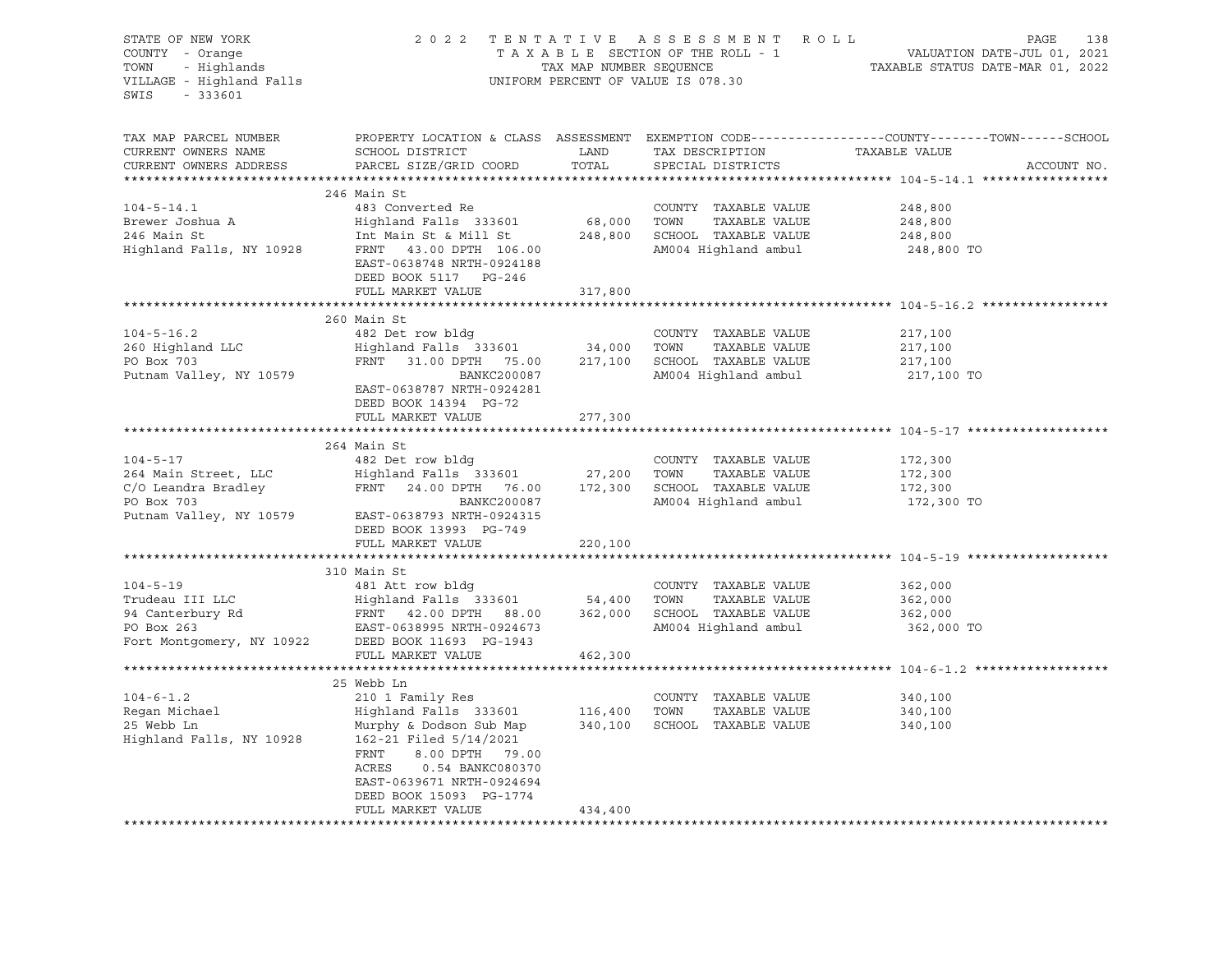#### STATE OF NEW YORK 2 0 2 2 T E N T A T I V E A S S E S S M E N T R O L L PAGE 139 COUNTY - Orange T A X A B L E SECTION OF THE ROLL - 1 VALUATION DATE-JUL 01, 2021 TOWN - Highlands TAX MAP NUMBER SEQUENCE TAXABLE STATUS DATE-MAR 01, 2022 VILLAGE - Highland Falls UNIFORM PERCENT OF VALUE IS 078.30

| TAX MAP PARCEL NUMBER<br>CURRENT OWNERS NAME  | PROPERTY LOCATION & CLASS ASSESSMENT EXEMPTION CODE----------------COUNTY-------TOWN-----SCHOOL<br>SCHOOL DISTRICT                                                                                                                                                           | LAND         | TAX DESCRIPTION                             | ---YINDE<br>TAXABLE VALUE |         |             |
|-----------------------------------------------|------------------------------------------------------------------------------------------------------------------------------------------------------------------------------------------------------------------------------------------------------------------------------|--------------|---------------------------------------------|---------------------------|---------|-------------|
| CURRENT OWNERS ADDRESS                        | PARCEL SIZE/GRID COORD                                                                                                                                                                                                                                                       | TOTAL        | SPECIAL DISTRICTS                           |                           |         | ACCOUNT NO. |
|                                               | 27 Webb Ln                                                                                                                                                                                                                                                                   |              | 25 PCT OF VALUE USED FOR EXEMPTION PURPOSES |                           |         |             |
| $104 - 6 - 2.22$                              | 411 Apartment                                                                                                                                                                                                                                                                |              | VET COM C 41132                             | 33,600                    | $\circ$ |             |
| Dodson John A                                 | Highland Falls 333601 80,000 VET COM T 41133                                                                                                                                                                                                                                 |              |                                             | $\overline{0}$            | 19,200  | $\circ$     |
| 27 Webb Ln                                    | Murphy & Dodson Sub Map 630,000 VET DIS C 41142                                                                                                                                                                                                                              |              |                                             | 7,875                     | $\circ$ | $\circ$     |
| Highland Falls, NY 10928                      | 162-21 Filed 5/14/2021                                                                                                                                                                                                                                                       |              | VET DIS T 41143                             | $\overline{\phantom{0}}$  | 7,875   | $\mathbf 0$ |
|                                               | ACRES<br>1.00 BANKC040280                                                                                                                                                                                                                                                    |              | ENH STAR 41834                              | $\circ$                   | $\circ$ | 21,903      |
|                                               | EAST-0639744 NRTH-0924583                                                                                                                                                                                                                                                    |              | COUNTY TAXABLE VALUE                        | 588,525                   |         |             |
|                                               | DEED BOOK 14332 PG-1603                                                                                                                                                                                                                                                      |              | TOWN<br>TAXABLE VALUE                       | 602,925                   |         |             |
|                                               | FULL MARKET VALUE                                                                                                                                                                                                                                                            |              | 804,600 SCHOOL TAXABLE VALUE                | 608,097                   |         |             |
|                                               |                                                                                                                                                                                                                                                                              |              | AM004 Highland ambul                        | 630,000 TO                |         |             |
|                                               |                                                                                                                                                                                                                                                                              |              |                                             |                           |         |             |
|                                               | 39 Webb Ln                                                                                                                                                                                                                                                                   |              |                                             |                           |         |             |
| $104 - 6 - 4.2$                               | 210 1 Family Res                                                                                                                                                                                                                                                             |              | COUNTY TAXABLE VALUE                        | 496,000                   |         |             |
|                                               | Parry Richard D<br>Parry Marcia R<br>234,000<br>234,000<br>234,000<br>234,000<br>234,000<br>234,000<br>234,000<br>234,000<br>234,000<br>234,000<br>234,000<br>234,000<br>234,000<br>234,000<br>234,000<br>234,000<br>234,000<br>234,000<br>234,000<br>234,000<br>234,000<br> | 234,000 TOWN | TAXABLE VALUE                               | 496,000                   |         |             |
|                                               |                                                                                                                                                                                                                                                                              |              | 496,000 SCHOOL TAXABLE VALUE 496,000        |                           |         |             |
|                                               |                                                                                                                                                                                                                                                                              |              | AM004 Highland ambul                        | 496,000 TO                |         |             |
|                                               |                                                                                                                                                                                                                                                                              | 633,500      |                                             |                           |         |             |
|                                               | FULL MARKET VALUE                                                                                                                                                                                                                                                            |              |                                             |                           |         |             |
|                                               | 29 Webb Ln                                                                                                                                                                                                                                                                   |              |                                             |                           |         |             |
| $104 - 6 - 5$                                 | 210 1 Family Res                                                                                                                                                                                                                                                             |              | COUNTY TAXABLE VALUE                        | 480,000                   |         |             |
| Condly Steven J                               | Highland Falls 333601 111,200 TOWN                                                                                                                                                                                                                                           |              | TAXABLE VALUE                               | 480,000                   |         |             |
| 29 Webb Ln                                    | FRNT 107.00 DPTH 100.00 480,000                                                                                                                                                                                                                                              |              | SCHOOL TAXABLE VALUE                        | 480,000                   |         |             |
| Highland Falls, NY 10928                      | ACRES<br>0.27                                                                                                                                                                                                                                                                |              | AM004 Highland ambul                        | 480,000 TO                |         |             |
|                                               | EAST-0639568 NRTH-0924442                                                                                                                                                                                                                                                    |              |                                             |                           |         |             |
|                                               | DEED BOOK 15093 PG-519                                                                                                                                                                                                                                                       |              |                                             |                           |         |             |
|                                               | FULL MARKET VALUE                                                                                                                                                                                                                                                            | 613,000      |                                             |                           |         |             |
|                                               |                                                                                                                                                                                                                                                                              |              |                                             |                           |         |             |
|                                               | 32 Webb Ln                                                                                                                                                                                                                                                                   |              |                                             |                           |         |             |
| $104 - 6 - 6$                                 | 210 1 Family Res                                                                                                                                                                                                                                                             |              | COUNTY TAXABLE VALUE                        | 252,000                   |         |             |
|                                               | Highland Falls 333601 111,800 TOWN                                                                                                                                                                                                                                           |              | TAXABLE VALUE                               | 252,000                   |         |             |
|                                               | Parry Richard D<br>Parry Marcia R<br>39 Webb Ln<br>39 Webb Ln<br>39 Webb Ln<br>29 Webb Ln<br>29 Webb Ln<br>20 20 20 20 20 20 2010 2021339<br>2021 2021339<br>2021 2021339<br>2021 2021339                                                                                    |              | 252,000 SCHOOL TAXABLE VALUE 252,000        |                           |         |             |
| Highland Falls, NY 10928 DEED BOOK 5304 PG-75 |                                                                                                                                                                                                                                                                              |              | AM004 Highland ambul                        | 252,000 TO                |         |             |
|                                               |                                                                                                                                                                                                                                                                              |              |                                             |                           |         |             |
|                                               | FULL MARKET VALUE                                                                                                                                                                                                                                                            | 321,800      |                                             |                           |         |             |
|                                               | 36 Webb Ln                                                                                                                                                                                                                                                                   |              |                                             |                           |         |             |
| $104 - 6 - 7$                                 | 210 1 Family Res                                                                                                                                                                                                                                                             |              | COUNTY TAXABLE VALUE                        | 369,800                   |         |             |
| Leo James B                                   | Highland Falls 333601                                                                                                                                                                                                                                                        | 113,800 TOWN | TAXABLE VALUE                               | 369,800                   |         |             |
| 36 Webb Ln                                    | James B Leo, Trustee 369,800                                                                                                                                                                                                                                                 |              | SCHOOL TAXABLE VALUE                        | 369,800                   |         |             |
| Highland Falls, NY 10928                      | Irrev Trust dtd 10-7-2021                                                                                                                                                                                                                                                    |              | AM004 Highland ambul                        | 369,800 TO                |         |             |
|                                               | FRNT 144.00 DPTH 146.00                                                                                                                                                                                                                                                      |              |                                             |                           |         |             |
|                                               | EAST-0639556 NRTH-0924315                                                                                                                                                                                                                                                    |              |                                             |                           |         |             |
|                                               | DEED BOOK 15106 PG-1661                                                                                                                                                                                                                                                      |              |                                             |                           |         |             |
|                                               | FULL MARKET VALUE                                                                                                                                                                                                                                                            | 472,300      |                                             |                           |         |             |
|                                               |                                                                                                                                                                                                                                                                              |              |                                             |                           |         |             |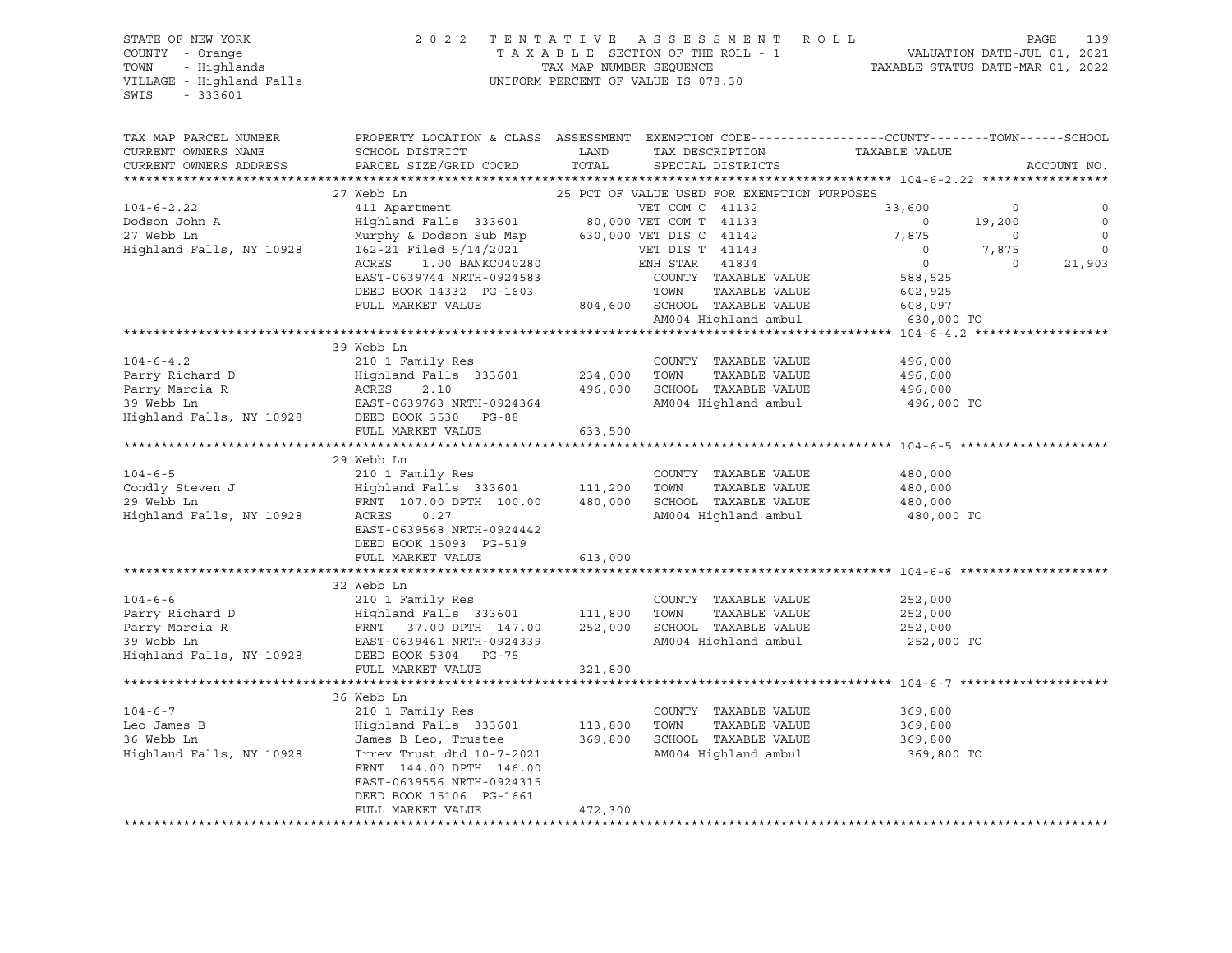| STATE OF NEW YORK<br>COUNTY - Orange<br>TOWN<br>- Highlands<br>VILLAGE - Highland Falls<br>SWIS<br>$-333601$                                        | 2022 TENTATIVE                                                                                                                                                                                                                                                   | TAX MAP NUMBER SEQUENCE       | A S S E S S M E N T<br>R O L L<br>TAXABLE SECTION OF THE ROLL - 1<br>UNIFORM PERCENT OF VALUE IS 078.30                                  |                                                                             | PAGE<br>140<br>VALUATION DATE-JUL 01, 2021<br>TAXABLE STATUS DATE-MAR 01, 2022 |                   |
|-----------------------------------------------------------------------------------------------------------------------------------------------------|------------------------------------------------------------------------------------------------------------------------------------------------------------------------------------------------------------------------------------------------------------------|-------------------------------|------------------------------------------------------------------------------------------------------------------------------------------|-----------------------------------------------------------------------------|--------------------------------------------------------------------------------|-------------------|
| TAX MAP PARCEL NUMBER<br>CURRENT OWNERS NAME<br>CURRENT OWNERS ADDRESS                                                                              | SCHOOL DISTRICT<br>PARCEL SIZE/GRID COORD                                                                                                                                                                                                                        | LAND<br>TOTAL                 | PROPERTY LOCATION & CLASS ASSESSMENT EXEMPTION CODE----------------COUNTY-------TOWN------SCHOOL<br>TAX DESCRIPTION<br>SPECIAL DISTRICTS | TAXABLE VALUE                                                               | ACCOUNT NO.                                                                    |                   |
| $104 - 6 - 8.2$<br>Norton Teresa<br>Overholt David<br>530 N St SW S908<br>Washington, DC 20024                                                      | 40 Webb Ln<br>210 1 Family Res<br>Highland Falls 333601<br>Quitclaim Deed<br>Incomplete Gift<br>FRNT 124.00 DPTH 250.70<br>ACRES<br>0.62<br>EAST-0639748 NRTH-0924215<br>DEED BOOK 13026 PG-49                                                                   | 115,400<br>459,600            | COUNTY TAXABLE VALUE<br>TOWN<br>TAXABLE VALUE<br>SCHOOL TAXABLE VALUE<br>AM004 Highland ambul                                            | 459,600<br>459,600<br>459,600<br>459,600 TO                                 |                                                                                |                   |
|                                                                                                                                                     | FULL MARKET VALUE                                                                                                                                                                                                                                                | 587,000                       |                                                                                                                                          |                                                                             |                                                                                |                   |
| $104 - 6 - 9$<br>Modlin James<br>Modlin Cynthia<br>30 Michel Rd<br>Highland Falls, NY 10928                                                         | 30 Michel Rd<br>210 1 Family Res<br>Highland Falls 333601 115,400 CW 15 VET/ 41163<br>80.00 DPTH 331.40 394,300 BAS STAR 41854<br>FRNT<br>ACRES<br>0.63 BANKC080370<br>EAST-0639704 NRTH-0924136<br>DEED BOOK 13784 PG-1300<br>FULL MARKET VALUE                 |                               | CW 15 VET/ 41162<br>COUNTY TAXABLE VALUE<br>TAXABLE VALUE<br>TOWN<br>SCHOOL TAXABLE VALUE<br>503,600 AM004 Highland ambul                | 11,520<br>$\circ$<br>$\circ$<br>382,780<br>382,780<br>359,210<br>394,300 TO | $\circ$<br>11,520<br>35,090<br>0                                               | 0<br>$\mathbf{0}$ |
| $104 - 6 - 10$<br>Sidamon Eristoff Anne P<br>Bessemer Bill Pay Group<br>100 Woodbridge Center Dr<br>Woodbridge, NJ 07095                            | 23 Goodsell Pl<br>311 Res vac land<br>Highland Falls 333601<br>ACRES<br>3.60<br>EAST-0639583 NRTH-0923933<br>DEED BOOK 3018 PG-00285<br>FULL MARKET VALUE                                                                                                        | 181,600<br>181,600<br>231,900 | COUNTY TAXABLE VALUE<br>TOWN<br>TAXABLE VALUE<br>SCHOOL TAXABLE VALUE<br>AM004 Highland ambul                                            | 181,600<br>181,600<br>181,600<br>181,600 TO                                 |                                                                                |                   |
| $104 - 6 - 11$<br>Sidamon-Eristoff Anne P<br>Sidamon-Eristoff Andrew<br>Bessemer Bill Pay Group<br>100 Woodbridge Center Dr<br>Woodbridge, NJ 07095 | 2 The Squirrels Rd<br>250 Estate<br>Highland Falls 333601 352,500<br>Anne & Andrew Tenants<br>In Common<br>ACRES 12.00<br>EAST-0639148 NRTH-0923669<br>DEED BOOK 1657 PG-111<br>FULL MARKET VALUE                                                                | 1905,700<br>2433,800          | COUNTY TAXABLE VALUE<br>TOWN<br>TAXABLE VALUE<br>SCHOOL TAXABLE VALUE<br>AM004 Highland ambul                                            | 1905,700<br>1905,700<br>1905,700<br>1905,700 TO                             |                                                                                |                   |
| $104 - 6 - 12$<br>Mahan Patrick A<br>18 West Point Hwy<br>Highland Falls, NY 10928                                                                  | 18 West Point Hwy<br>210 1 Family Res<br>Highland Falls 333601<br>Mahan, Patricia Marie Eil<br>Mahan, Patrick Anthony, M<br>Jacqueline F-Trustees JTW<br>80.00 DPTH<br>FRNT<br>77.00<br>EAST-0639037 NRTH-0924153<br>DEED BOOK 14389 PG-563<br>FULL MARKET VALUE | 37,200<br>393,200<br>502,200  | BAS STAR<br>41854<br>TAXABLE VALUE<br>COUNTY<br>TOWN<br>TAXABLE VALUE<br>SCHOOL TAXABLE VALUE<br>AM004 Highland ambul                    | $\circ$<br>393,200<br>393,200<br>358,110<br>393,200 TO                      | $\circ$<br>35,090                                                              |                   |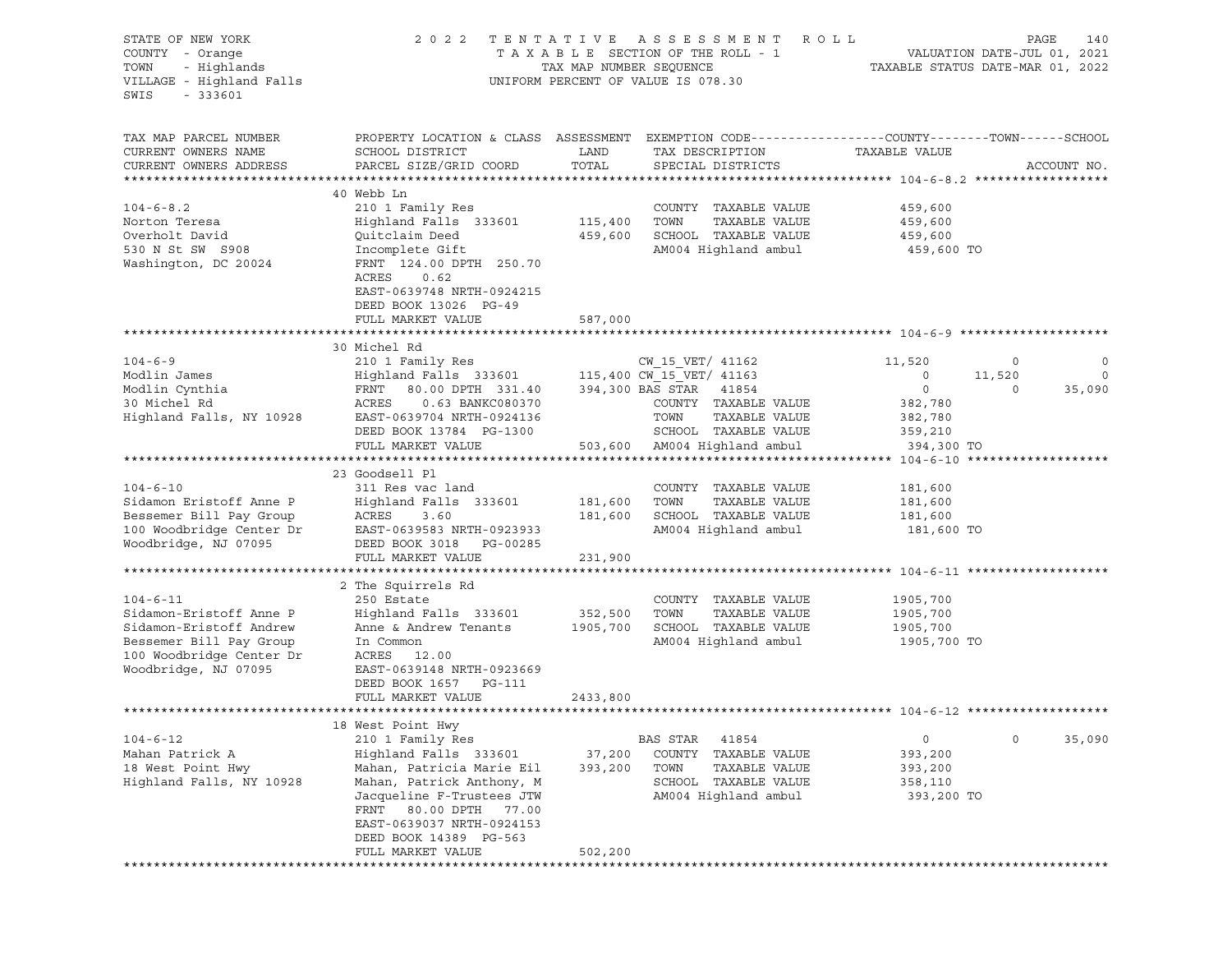#### STATE OF NEW YORK 2 0 2 2 T E N T A T I V E A S S E S S M E N T R O L L PAGE 141 COUNTY - Orange T A X A B L E SECTION OF THE ROLL - 1 VALUATION DATE-JUL 01, 2021 TOWN - Highlands TAX MAP NUMBER SEQUENCE TAXABLE STATUS DATE-MAR 01, 2022 VILLAGE - Highland Falls UNIFORM PERCENT OF VALUE IS 078.30

| TAX MAP PARCEL NUMBER<br>CURRENT OWNERS NAME                 | PROPERTY LOCATION & CLASS ASSESSMENT EXEMPTION CODE----------------COUNTY-------TOWN------SCHOOL<br>SCHOOL DISTRICT | LAND                    |                        | TAX DESCRIPTION              | TAXABLE VALUE                           |          |              |
|--------------------------------------------------------------|---------------------------------------------------------------------------------------------------------------------|-------------------------|------------------------|------------------------------|-----------------------------------------|----------|--------------|
| CURRENT OWNERS ADDRESS                                       | PARCEL SIZE/GRID COORD                                                                                              | TOTAL                   |                        | SPECIAL DISTRICTS            |                                         |          | ACCOUNT NO.  |
|                                                              |                                                                                                                     |                         |                        |                              |                                         |          |              |
| $104 - 6 - 13$                                               | 13 Goodsell Pl<br>220 2 Family Res                                                                                  |                         |                        | COUNTY TAXABLE VALUE         | 415,300                                 |          |              |
| Dunn Edward J                                                | Highland Falls 333601                                                                                               | 39,400                  | TOWN                   | TAXABLE VALUE                | 415,300                                 |          |              |
| Dunn Daphne M                                                | FRNT 177.00 DPTH 211.00                                                                                             | 415,300                 |                        | SCHOOL TAXABLE VALUE         | 415,300                                 |          |              |
| 4 Revolutionary Rd<br>Highland Falls, NY 10928               | EAST-0639369 NRTH-0924190<br>DEED BOOK 13873 PG-337                                                                 |                         |                        | AM004 Highland ambul         | 415,300 TO                              |          |              |
|                                                              | FULL MARKET VALUE<br>********************                                                                           | 530,400<br>************ |                        |                              |                                         |          |              |
|                                                              |                                                                                                                     |                         |                        |                              | ********************** 104-6-14 ******* |          |              |
|                                                              | 7 Goodsell Pl                                                                                                       |                         |                        |                              |                                         |          |              |
| $104 - 6 - 14$                                               | 210 1 Family Res                                                                                                    |                         | VETERANS               | 41102                        | 5,000                                   | $\circ$  | $\Omega$     |
| Mamalis Shirley A                                            | Highland Falls 333601                                                                                               |                         | 37,400 VETERANS 41103  |                              | $\mathbf 0$                             | 5,000    | $\mathbf{0}$ |
| Mamalis Peter J                                              | Mamalis/life Rights                                                                                                 |                         | 366,800 ENH STAR 41834 |                              | $\circ$                                 | $\Omega$ | 87,610       |
| 7 Goodsell Pl                                                | FRNT 100.00 DPTH 162.00                                                                                             |                         |                        | COUNTY TAXABLE VALUE         | 361,800                                 |          |              |
| Highland Falls, NY 10928                                     | EAST-0639237 NRTH-0924240                                                                                           |                         | TOWN                   | TAXABLE VALUE                | 361,800                                 |          |              |
|                                                              | DEED BOOK 12010 PG-1420                                                                                             |                         |                        | SCHOOL TAXABLE VALUE         | 279,190                                 |          |              |
|                                                              | FULL MARKET VALUE                                                                                                   |                         |                        | 468,500 AM004 Highland ambul | 366,800 TO                              |          |              |
|                                                              |                                                                                                                     |                         |                        |                              |                                         |          |              |
|                                                              | West Point Rd                                                                                                       |                         |                        |                              |                                         |          |              |
| $104 - 6 - 15$                                               | 311 Res vac land                                                                                                    |                         |                        | COUNTY TAXABLE VALUE         | 37,400                                  |          |              |
| Dunn Edward J                                                | Highland Falls 333601                                                                                               | 37,400                  | TOWN                   | TAXABLE VALUE                | 37,400                                  |          |              |
| Dunn Daphne M                                                | FRNT 99.00 DPTH 158.00                                                                                              | 37,400                  |                        | SCHOOL TAXABLE VALUE         | 37,400                                  |          |              |
| 4 Revolutionary Rd                                           | EAST-0639132 NRTH-0924280                                                                                           |                         |                        | AM004 Highland ambul         | 37,400 TO                               |          |              |
| Highland Falls, NY 10928                                     | DEED BOOK 13873 PG-337                                                                                              |                         |                        |                              |                                         |          |              |
|                                                              | FULL MARKET VALUE                                                                                                   | 47,800                  |                        |                              |                                         |          |              |
|                                                              |                                                                                                                     |                         |                        |                              |                                         |          |              |
|                                                              | 40 West Point Hwy                                                                                                   |                         |                        |                              |                                         |          |              |
| $104 - 6 - 16.1$                                             | 411 Apartment                                                                                                       |                         |                        | COUNTY TAXABLE VALUE         | 3732,380                                |          |              |
| Highland Falls Preservation LP Highland Falls 333601 280,000 |                                                                                                                     |                         | TOWN                   | TAXABLE VALUE                | 3732,380                                |          |              |
| Marie Gambetta                                               | Assessment restriction                                                                                              | 3732,380                |                        | SCHOOL TAXABLE VALUE         | 3732,380                                |          |              |
| 423 W 55th St Fl 9                                           | RPTL 581-a                                                                                                          |                         |                        | AM004 Highland ambul         | 3732,380 TO                             |          |              |
| New York, NY 10019                                           | Weyant Greens                                                                                                       |                         |                        |                              |                                         |          |              |
|                                                              | ACRES<br>2.50                                                                                                       |                         |                        |                              |                                         |          |              |
|                                                              | EAST-0639333 NRTH-0924494                                                                                           |                         |                        |                              |                                         |          |              |
|                                                              | DEED BOOK 12555 PG-1                                                                                                |                         |                        |                              |                                         |          |              |
|                                                              | FULL MARKET VALUE                                                                                                   | 4766,800                |                        |                              |                                         |          |              |
|                                                              |                                                                                                                     |                         |                        |                              |                                         |          |              |
|                                                              | 42 West Point Hwy                                                                                                   |                         |                        |                              |                                         |          |              |
| $104 - 6 - 16.2$                                             | 484 1 use sm bld                                                                                                    |                         |                        | COUNTY TAXABLE VALUE         | 192,620                                 |          |              |
| Highland Falls Preservation LP Highland Falls 333601         |                                                                                                                     | 61,200                  | TOWN                   | TAXABLE VALUE                | 192,620                                 |          |              |
| Marie Gambetta                                               | Assessment restricted                                                                                               | 192,620                 |                        | SCHOOL TAXABLE VALUE         | 192,620                                 |          |              |
| 423 W 55th St Fl 9                                           | RPTL 581-a                                                                                                          |                         |                        | AM004 Highland ambul         | 192,620 TO                              |          |              |
| New York, NY 10019                                           | p/o Weyant Greens                                                                                                   |                         |                        |                              |                                         |          |              |
|                                                              | FRNT 84.40 DPTH 67.00                                                                                               |                         |                        |                              |                                         |          |              |
|                                                              | EAST-0639294 NRTH-0924694                                                                                           |                         |                        |                              |                                         |          |              |
|                                                              | DEED BOOK 12555 PG-1                                                                                                |                         |                        |                              |                                         |          |              |
|                                                              | FULL MARKET VALUE                                                                                                   | 246,000                 |                        |                              |                                         |          |              |
|                                                              |                                                                                                                     |                         |                        |                              |                                         |          |              |
|                                                              |                                                                                                                     |                         |                        |                              |                                         |          |              |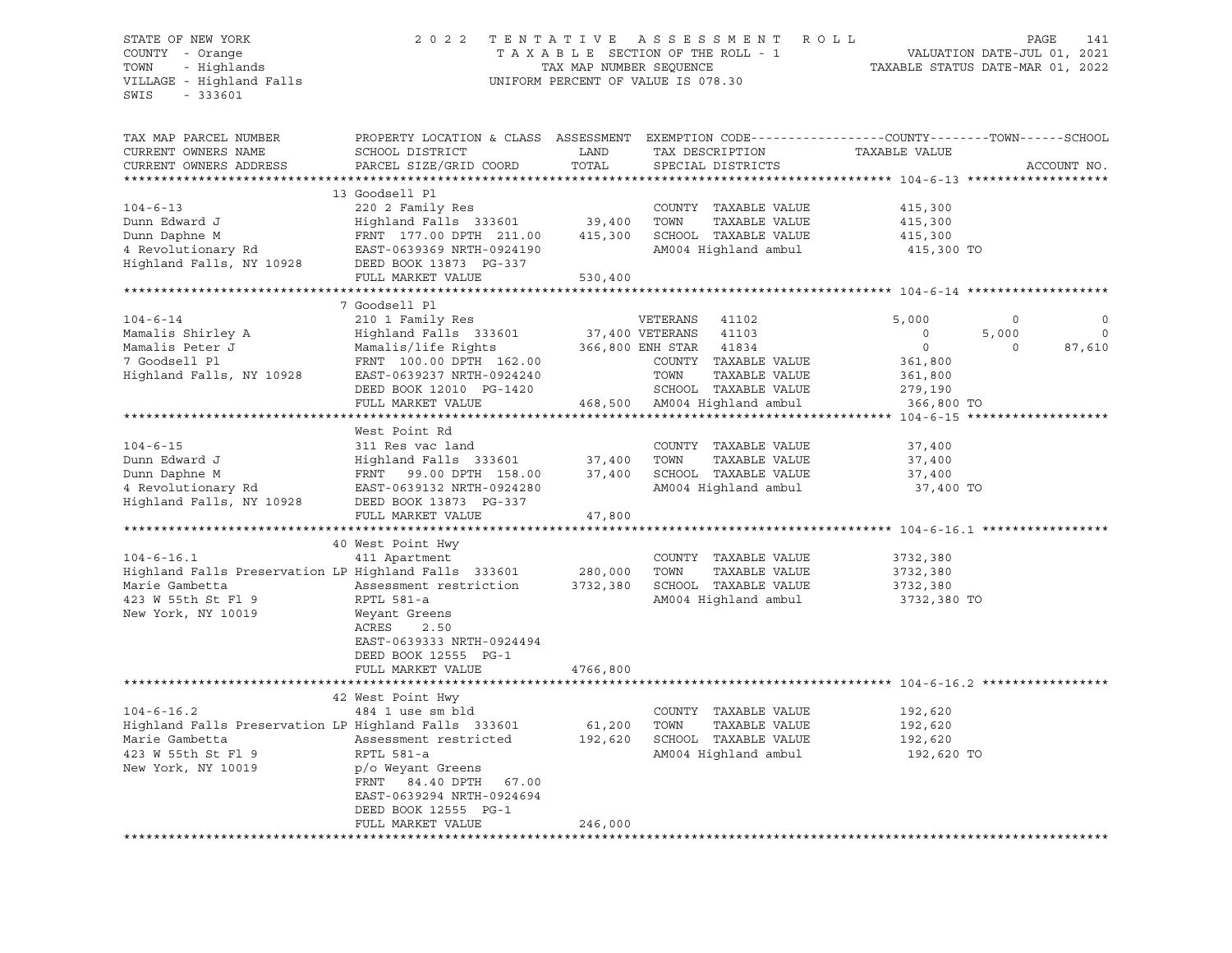VILLAGE - Highland Falls UNIFORM PERCENT OF VALUE IS 078.30 SWIS - 333601

# STATE OF NEW YORK 2 0 2 2 T E N T A T I V E A S S E S S M E N T R O L L PAGE 142 COUNTY - Orange T A X A B L E SECTION OF THE ROLL - 1 VALUATION DATE-JUL 01, 2021 TOWN - Highlands TAX MAP NUMBER SEQUENCE TAXABLE STATUS DATE-MAR 01, 2022

| TAX MAP PARCEL NUMBER<br>CURRENT OWNERS NAME<br>CURRENT OWNERS ADDRESS                               | PROPERTY LOCATION & CLASS ASSESSMENT EXEMPTION CODE---------------COUNTY-------TOWN------SCHOOL<br>SCHOOL DISTRICT<br>PARCEL SIZE/GRID COORD                                                                                                                                                                           | LAND<br>TOTAL | TAX DESCRIPTION TAXABLE VALUE SPECIAL DISTRICTS                                                     |                                             | ACCOUNT NO. |
|------------------------------------------------------------------------------------------------------|------------------------------------------------------------------------------------------------------------------------------------------------------------------------------------------------------------------------------------------------------------------------------------------------------------------------|---------------|-----------------------------------------------------------------------------------------------------|---------------------------------------------|-------------|
| $104 - 8 - 1.1$<br>Molon Lave Inc<br>Konstantinos G Fatsis<br>PO Box 258<br>Highland Falls, NY 10928 | Cooks Ln<br>312 Vac w/imprv<br>Highland Falls 333601 10,200 TOWN<br>Es Cooks Ln<br>FRNT 27.50 DPTH 46.50<br>EAST-0638052 NRTH-0924051<br>DEED BOOK 13066 PG-297<br>FULL MARKET VALUE                                                                                                                                   | 23,000        | COUNTY TAXABLE VALUE 18,000<br>TAXABLE VALUE<br>18,000 SCHOOL TAXABLE VALUE<br>AM004 Highland ambul | 18,000<br>18,000<br>18,000 TO               |             |
|                                                                                                      |                                                                                                                                                                                                                                                                                                                        |               |                                                                                                     |                                             |             |
| $104 - 8 - 1.2$                                                                                      | 3 Mountain Ave<br>481 Att row bldg<br>FULL MARKET VALUE                                                                                                                                                                                                                                                                | 376,500       | COUNTY TAXABLE VALUE<br>AM004 Highland ambul                                                        | 294,800<br>294,800<br>294,800<br>294,800 TO |             |
|                                                                                                      |                                                                                                                                                                                                                                                                                                                        |               |                                                                                                     |                                             |             |
| $104 - 8 - 2$<br>Tomkins Cove, NY 10986                                                              | 239 Main St<br>DEED BOOK 14585 PG-410                                                                                                                                                                                                                                                                                  |               | COUNTY TAXABLE VALUE                                                                                | 240,300<br>240,300<br>240,300<br>240,300 TO |             |
|                                                                                                      | FULL MARKET VALUE                                                                                                                                                                                                                                                                                                      | 306,900       |                                                                                                     |                                             |             |
|                                                                                                      |                                                                                                                                                                                                                                                                                                                        |               |                                                                                                     |                                             |             |
| $104 - 8 - 3$                                                                                        | 237 Main St<br>482 Det row bldg<br>EXAMPLE VALUE MANABLE VALUE (COUNTY TAXABLE VALUE MORTLES) And Highland Falls 333601 34,000 TOWN TAXABLE VALUE<br>1644 RT 9W FRNT 51.00 DPTH 60.90 176,400 SCHOOL TAXABLE VALUE<br>Highland Falls, NY 10928 EAST-0638588 NRTH-092409<br>DEED BOOK 12170 PG-746<br>FULL MARKET VALUE | 225,300       | COUNTY TAXABLE VALUE                                                                                | 176,400<br>176,400<br>176,400<br>176,400 TO |             |
|                                                                                                      |                                                                                                                                                                                                                                                                                                                        |               |                                                                                                     |                                             |             |
| $104 - 8 - 4$                                                                                        | 235 Main St<br>482 Det row bldg<br>Example 2010 Franconia Rd Falls 333601 54,400 TOWN TAXABLE VALUE<br>4010 Franconia Rd FRNT 57.00 DPTH 60.00 200,000 SCHOOL TAXABLE VALUE<br>Alexandria, VA 22310 EAST-0638604 NRTH-0924050 AM004 Highland ambul<br>DEED BOOK 14529 P<br>DEED BOOK 14529 PG-1580                     |               | COUNTY TAXABLE VALUE<br>AM004 Highland ambul                                                        | 200,000<br>200,000<br>200,000<br>200,000 TO |             |
|                                                                                                      | FULL MARKET VALUE                                                                                                                                                                                                                                                                                                      | 255,400       |                                                                                                     |                                             |             |
| $104 - 8 - 5$                                                                                        | 233 Main St<br>482 Det row bldg<br>Constantinou Andreas<br>20 Regina Rd<br>20 Regina Rd<br>32 Bend PRNT 40.00 DPTH 70.00 220,500<br>320,500<br>220,500<br>320,500<br>220,500<br>220,500<br>220,500<br>DEED BOOK 2408 PG-00159<br>FULL MARKET VALUE                                                                     | 281,600       | COUNTY TAXABLE VALUE<br>TOWN<br>TAXABLE VALUE<br>SCHOOL TAXABLE VALUE<br>AM004 Highland ambul       | 220,500<br>220,500<br>220,500<br>220,500 TO |             |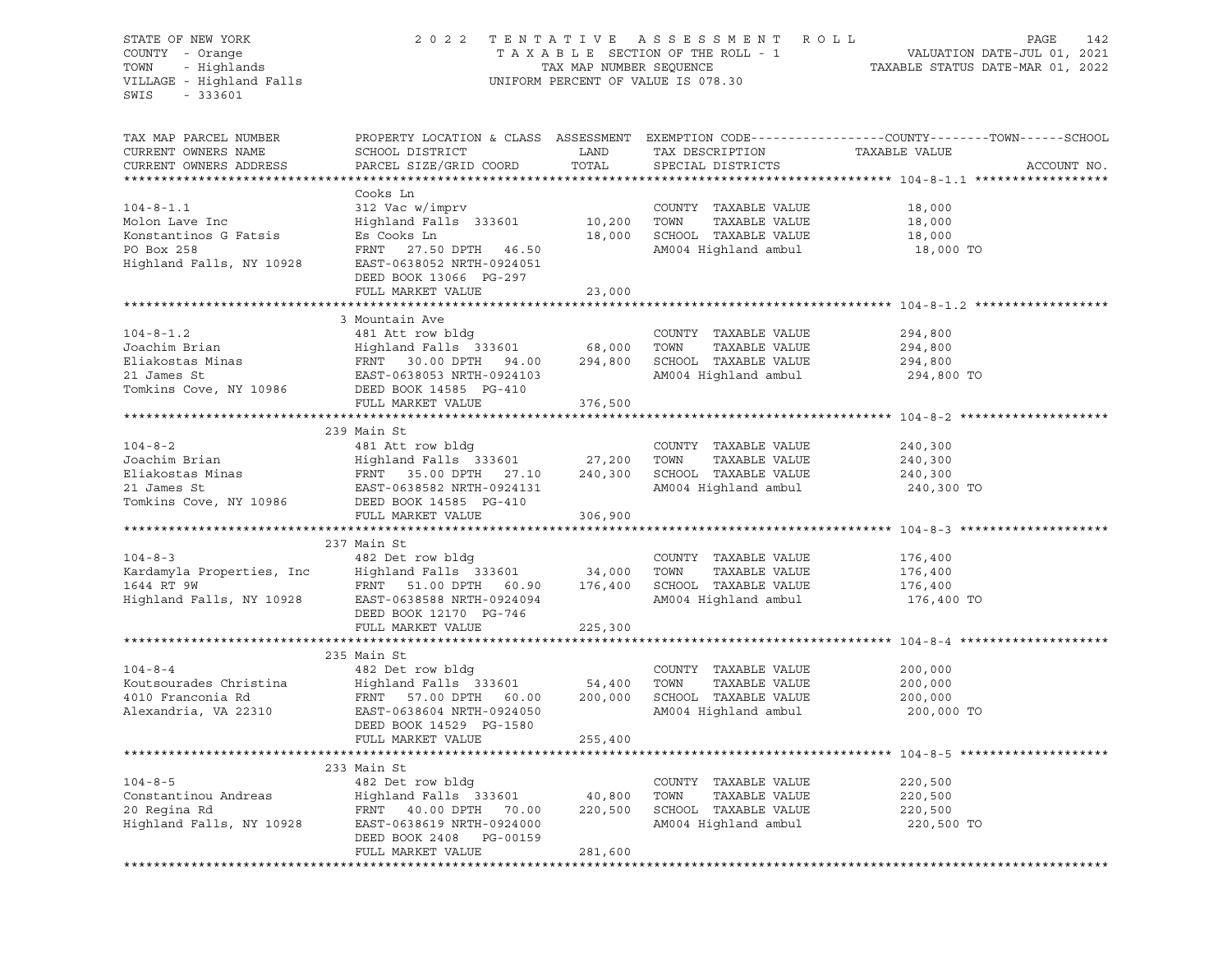#### STATE OF NEW YORK 2 0 2 2 T E N T A T I V E A S S E S S M E N T R O L L PAGE 143 COUNTY - Orange T A X A B L E SECTION OF THE ROLL - 1 VALUATION DATE-JUL 01, 2021 TOWN - Highlands TAX MAP NUMBER SEQUENCE TAXABLE STATUS DATE-MAR 01, 2022 VILLAGE - Highland Falls UNIFORM PERCENT OF VALUE IS 078.30

| TAX MAP PARCEL NUMBER<br>CURRENT OWNERS NAME<br>CURRENT OWNERS ADDRESS                                      | PROPERTY LOCATION & CLASS ASSESSMENT EXEMPTION CODE----------------COUNTY-------TOWN------SCHOOL<br>SCHOOL DISTRICT<br>PARCEL SIZE/GRID COORD                                       | LAND<br>TOTAL      | TAX DESCRIPTION<br>SPECIAL DISTRICTS                                                          | TAXABLE VALUE                                         | ACCOUNT NO.        |
|-------------------------------------------------------------------------------------------------------------|-------------------------------------------------------------------------------------------------------------------------------------------------------------------------------------|--------------------|-----------------------------------------------------------------------------------------------|-------------------------------------------------------|--------------------|
| $104 - 8 - 7$<br>Wallkill Valley Fed'l S&L Assn Highland Falls 333601 76,100                                | 225 Main St<br>461 Bank<br>DEED BOOK 13369 PG-1084<br>FULL MARKET VALUE                                                                                                             | 751,600            | COUNTY TAXABLE VALUE<br>TOWN<br>TAXABLE VALUE<br>SCHOOL TAXABLE VALUE<br>AM004 Highland ambul | 588,500<br>588,500<br>588,500<br>588,500 TO           |                    |
| $104 - 8 - 8$<br>Stern Joel<br>34 Remsen Ave<br>Monsey, NY 10952                                            | 6 Catherine St<br>210 1 Family Res<br>Highland Falls 333601 20,400<br>EAST-0638545 NRTH-0923792<br>DEED BOOK 14289 PG-1219<br>FULL MARKET VALUE                                     | 217,200            | COUNTY TAXABLE VALUE<br>TOWN<br>TAXABLE VALUE<br>SCHOOL TAXABLE VALUE<br>AM004 Highland ambul | 170,100<br>170,100<br>170,100<br>170,100 TO           |                    |
|                                                                                                             |                                                                                                                                                                                     |                    |                                                                                               |                                                       |                    |
| $104 - 8 - 9$<br>Keane Kathleen<br>Keane Peter<br>4 Cooks Ln<br>Highland Falls, NY 10928                    | 4 Cooks Ln<br>FRNT 30.00 DPTH 80.00 128,800 TOWN<br>BANK0130172<br>NRTH-0923813<br>EAST-0638546 NRTH-0923813<br>DEED BOOK 12127 PG-714<br>FULL MARKET VALUE                         | 164,500            | TAXABLE VALUE<br>SCHOOL TAXABLE VALUE<br>AM004 Highland ambul                                 | $\circ$<br>128,800<br>128,800<br>93,710<br>128,800 TO | $\Omega$<br>35,090 |
|                                                                                                             |                                                                                                                                                                                     |                    |                                                                                               |                                                       |                    |
| $104 - 8 - 10$<br>6 Cooks HF LLC                                                                            | 6 Cooks Ln<br>210 1 Family Res<br>Highland Falls 333601 27,200 TOWN<br>DEED BOOK 15136 PG-1024                                                                                      | 217,100            | COUNTY TAXABLE VALUE<br>TAXABLE VALUE<br>170,000 SCHOOL TAXABLE VALUE<br>AM004 Highland ambul | 170,000<br>170,000<br>170,000<br>170,000 TO           |                    |
|                                                                                                             | FULL MARKET VALUE                                                                                                                                                                   |                    |                                                                                               |                                                       |                    |
| $104 - 8 - 11$                                                                                              | 8 Cooks Ln<br>210 1 Family Res<br>DEED BOOK 14588 PG-1912<br>FULL MARKET VALUE                                                                                                      | 213,700            | COUNTY TAXABLE VALUE                                                                          | 167,300<br>167,300<br>167,300<br>167,300 TO           |                    |
|                                                                                                             |                                                                                                                                                                                     |                    |                                                                                               |                                                       |                    |
| $104 - 8 - 12$<br>Azcona Jorge L<br>Azcona Hilda<br>Azcona Hilda<br>10 Cooks Ln<br>Highland Falls, NY 10928 | 10 Cooks Ln<br>210 1 Family Res<br>Highland Falls 333601 17,000<br>FRNT 33.00 DPTH 65.00<br>BANKC030614<br>EAST-0638560 NRTH-0923971<br>DEED BOOK 14374 PG-831<br>FULL MARKET VALUE | 131,000<br>167,300 | COUNTY TAXABLE VALUE<br>TOWN<br>TAXABLE VALUE<br>SCHOOL TAXABLE VALUE<br>AM004 Highland ambul | 131,000<br>131,000<br>131,000<br>131,000 TO           |                    |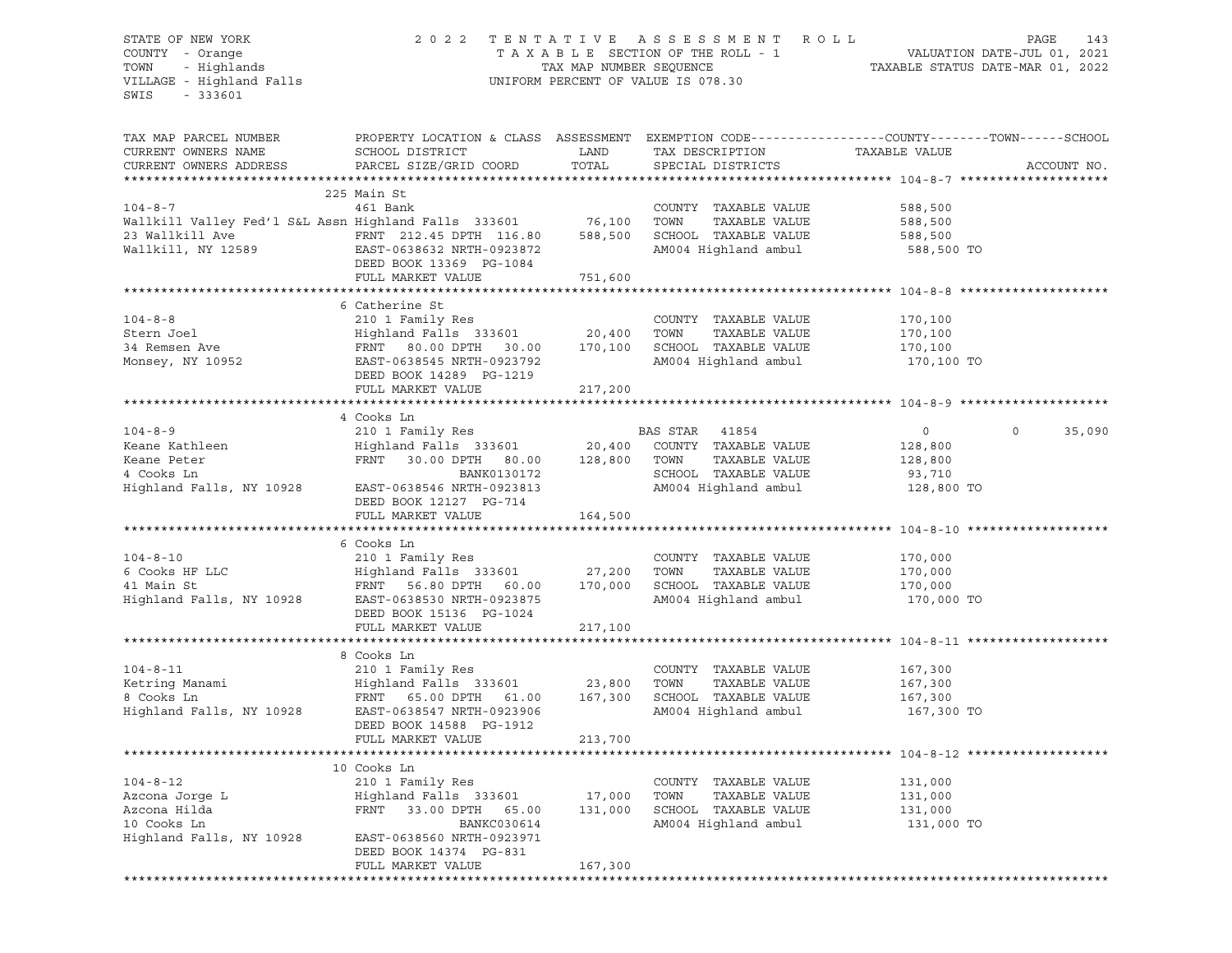| STATE OF NEW YORK<br>STATE OF NEW YORK<br>COUNTY - Orange<br>TOWN - Highlands<br>VILLAGE - Highland Falls<br>$-333601$<br>SWIS |                                                                                                                                                                                                                                                                                                                                                                                     |               | UNIFORM PERCENT OF VALUE IS 078.30                 | 2022 TENTATIVE ASSESSMENT ROLL PAGE 144<br>TAXABLE SECTION OF THE ROLL - 1 VALUATION DATE-JUL 01, 2021<br>TAX MAP NUMBER SEQUENCE TAXABLE STATUS DATE-MAR 01, 2022 |
|--------------------------------------------------------------------------------------------------------------------------------|-------------------------------------------------------------------------------------------------------------------------------------------------------------------------------------------------------------------------------------------------------------------------------------------------------------------------------------------------------------------------------------|---------------|----------------------------------------------------|--------------------------------------------------------------------------------------------------------------------------------------------------------------------|
| TAX MAP PARCEL NUMBER<br>CURRENT OWNERS NAME<br>CURRENT OWNERS ADDRESS                                                         | SCHOOL DISTRICT<br>PARCEL SIZE/GRID COORD                                                                                                                                                                                                                                                                                                                                           | LAND<br>TOTAL | TAX DESCRIPTION TAXABLE VALUE<br>SPECIAL DISTRICTS | PROPERTY LOCATION & CLASS ASSESSMENT EXEMPTION CODE----------------COUNTY-------TOWN------SCHOOL<br>ACCOUNT NO.                                                    |
|                                                                                                                                | 12 Cooks Ln                                                                                                                                                                                                                                                                                                                                                                         |               |                                                    |                                                                                                                                                                    |
| $104 - 8 - 13$                                                                                                                 | 210 1 Family Res                                                                                                                                                                                                                                                                                                                                                                    |               | COUNTY TAXABLE VALUE                               | 195,600                                                                                                                                                            |
| Rojas Miroslawa<br>12 Cooks Ln                                                                                                 |                                                                                                                                                                                                                                                                                                                                                                                     |               |                                                    | 195,600<br>195,600                                                                                                                                                 |
| 12 Cooks Ln                                                                                                                    | 210 1 Family Res<br>Highland Falls 333601 27,200 TOWN TAXABLE VALUE<br>FRNT 53.00 DPTH 67.40 195,600 SCHOOL TAXABLE VALUE                                                                                                                                                                                                                                                           |               |                                                    |                                                                                                                                                                    |
| Highland Falls, NY 10928                                                                                                       | BANKC180381<br>EAST-0638567 NRTH-0924011<br>DEED BOOK 12206 PG-783<br>FULL MARKET VALUE                                                                                                                                                                                                                                                                                             | 249,800       | AM004 Highland ambul                               | 195,600 TO                                                                                                                                                         |
|                                                                                                                                |                                                                                                                                                                                                                                                                                                                                                                                     |               |                                                    |                                                                                                                                                                    |
|                                                                                                                                | 13 Mountain Ave                                                                                                                                                                                                                                                                                                                                                                     |               |                                                    |                                                                                                                                                                    |
| $104 - 9 - 3$                                                                                                                  | 433 Auto body                                                                                                                                                                                                                                                                                                                                                                       |               | COUNTY TAXABLE VALUE                               | 460,000                                                                                                                                                            |
|                                                                                                                                |                                                                                                                                                                                                                                                                                                                                                                                     |               |                                                    | 460,000<br>460,000                                                                                                                                                 |
|                                                                                                                                |                                                                                                                                                                                                                                                                                                                                                                                     |               |                                                    |                                                                                                                                                                    |
|                                                                                                                                | DiNardi Dominic (Dinardi Dominic (Dinardi Dominic (Dinardi Dominic (Dinardi Highland Falls 333601 (Dinardi Highland Falls 13 Mountain Ave (DINARE PRINT 124.00 (DINARE PRINT 124.00 (DINARE PRINT 124.00 (DINARE PRINT 124.00<br>DEED BOOK 12686 PG-1485<br>ETH.L. MARKET VALUE 587,500                                                                                             |               | AM004 Highland ambul                               | 460,000 TO                                                                                                                                                         |
|                                                                                                                                |                                                                                                                                                                                                                                                                                                                                                                                     |               |                                                    |                                                                                                                                                                    |
|                                                                                                                                | 7 Mountain Ave                                                                                                                                                                                                                                                                                                                                                                      |               |                                                    |                                                                                                                                                                    |
| $104 - 9 - 5$                                                                                                                  | 220 2 Family Res                                                                                                                                                                                                                                                                                                                                                                    |               | COUNTY TAXABLE VALUE                               |                                                                                                                                                                    |
|                                                                                                                                | $\begin{array}{ccccccccc}\n\text{220} & \text{20} & \text{210} & \text{220} & \text{220} & \text{20,400} & \text{58,800} \\ \text{Highland Falls} & 333601 & & 20,400 & \text{TOWN} & \text{TXABLE VALUE} & & 158,800 \\ \text{FRNT} & 40.00 & \text{DPTH} & 60.00 & & 158,800 & & \text{SCHOOL TAXABLE VALUE} & & 158,800 \\ \text{TRNT} & 40.00 & \text{DPTH} & 60.00 & & 158,80$ |               |                                                    | 158,800<br>158,800                                                                                                                                                 |
|                                                                                                                                |                                                                                                                                                                                                                                                                                                                                                                                     |               |                                                    |                                                                                                                                                                    |
|                                                                                                                                | BANKC060235                                                                                                                                                                                                                                                                                                                                                                         |               | AM004 Highland ambul                               | 158,800 TO                                                                                                                                                         |
| Silber Mayer<br>Silber David<br>473 Saddle River Rd<br>Airmont, NY 10952                                                       | BANKC060235<br>EAST-0638492 NRTH-0924123<br>DEED BOOK 14074 PG-1505                                                                                                                                                                                                                                                                                                                 |               |                                                    |                                                                                                                                                                    |
|                                                                                                                                | FULL MARKET VALUE                                                                                                                                                                                                                                                                                                                                                                   | 202,800       |                                                    |                                                                                                                                                                    |
|                                                                                                                                | 15 Cooks Ln                                                                                                                                                                                                                                                                                                                                                                         |               |                                                    |                                                                                                                                                                    |
|                                                                                                                                |                                                                                                                                                                                                                                                                                                                                                                                     |               |                                                    | 202,400                                                                                                                                                            |
|                                                                                                                                |                                                                                                                                                                                                                                                                                                                                                                                     |               |                                                    | 202,400                                                                                                                                                            |
|                                                                                                                                |                                                                                                                                                                                                                                                                                                                                                                                     |               |                                                    | 202,400                                                                                                                                                            |
|                                                                                                                                | 104-9-6 210 1 Family Res<br>Kontastic Enterprises LLC Highland Falls 333601 13,600 TOWN TAXABLE VALUE<br>PO Box 258 Life Estate 202,400 SCHOOL TAXABLE VALUE<br>Highland Falls, NY 10928 FRNT 57.00 DPTH 34.00 AM004 Highland ambul<br>BANK L                                                                                                                                       |               |                                                    | 202,400 TO                                                                                                                                                         |
|                                                                                                                                | EAST-0638488 NRTH-0924063<br>DEED BOOK 13597 PG-202                                                                                                                                                                                                                                                                                                                                 |               |                                                    |                                                                                                                                                                    |
|                                                                                                                                | FULL MARKET VALUE                                                                                                                                                                                                                                                                                                                                                                   | 258,500       |                                                    |                                                                                                                                                                    |
|                                                                                                                                |                                                                                                                                                                                                                                                                                                                                                                                     |               |                                                    |                                                                                                                                                                    |
|                                                                                                                                | 11 Cooks Ln                                                                                                                                                                                                                                                                                                                                                                         |               |                                                    |                                                                                                                                                                    |
| $104 - 9 - 7$                                                                                                                  | 210 1 Family Res                                                                                                                                                                                                                                                                                                                                                                    |               | COUNTY TAXABLE VALUE                               | 186,600                                                                                                                                                            |
|                                                                                                                                | Eils Daniel R<br>Eils Olleen G<br>Eils Colleen G<br>Eils Colleen G<br>Eils Colleen G<br>Eils Colleen G<br>ERNT 65.00 DPTH 100.00<br>BANKC080370<br>BANKC080370<br>BANKC080370                                                                                                                                                                                                       |               |                                                    | TAXABLE VALUE $\begin{array}{ccc} - & - & , \\ - & \sqrt{10} & 186,600 \\ \text{maxarix} & \text{value} & 186,600 \\ \end{array}$                                  |
|                                                                                                                                | BANKC080370                                                                                                                                                                                                                                                                                                                                                                         |               | AM004 Highland ambul                               | 186,600 TO                                                                                                                                                         |
|                                                                                                                                | Highland Falls, NY 10928 EAST-0638445 NRTH-0924008                                                                                                                                                                                                                                                                                                                                  |               |                                                    |                                                                                                                                                                    |
|                                                                                                                                | DEED BOOK 14510 PG-243                                                                                                                                                                                                                                                                                                                                                              |               |                                                    |                                                                                                                                                                    |
|                                                                                                                                | FULL MARKET VALUE                                                                                                                                                                                                                                                                                                                                                                   | 238,300       |                                                    |                                                                                                                                                                    |
|                                                                                                                                |                                                                                                                                                                                                                                                                                                                                                                                     |               |                                                    |                                                                                                                                                                    |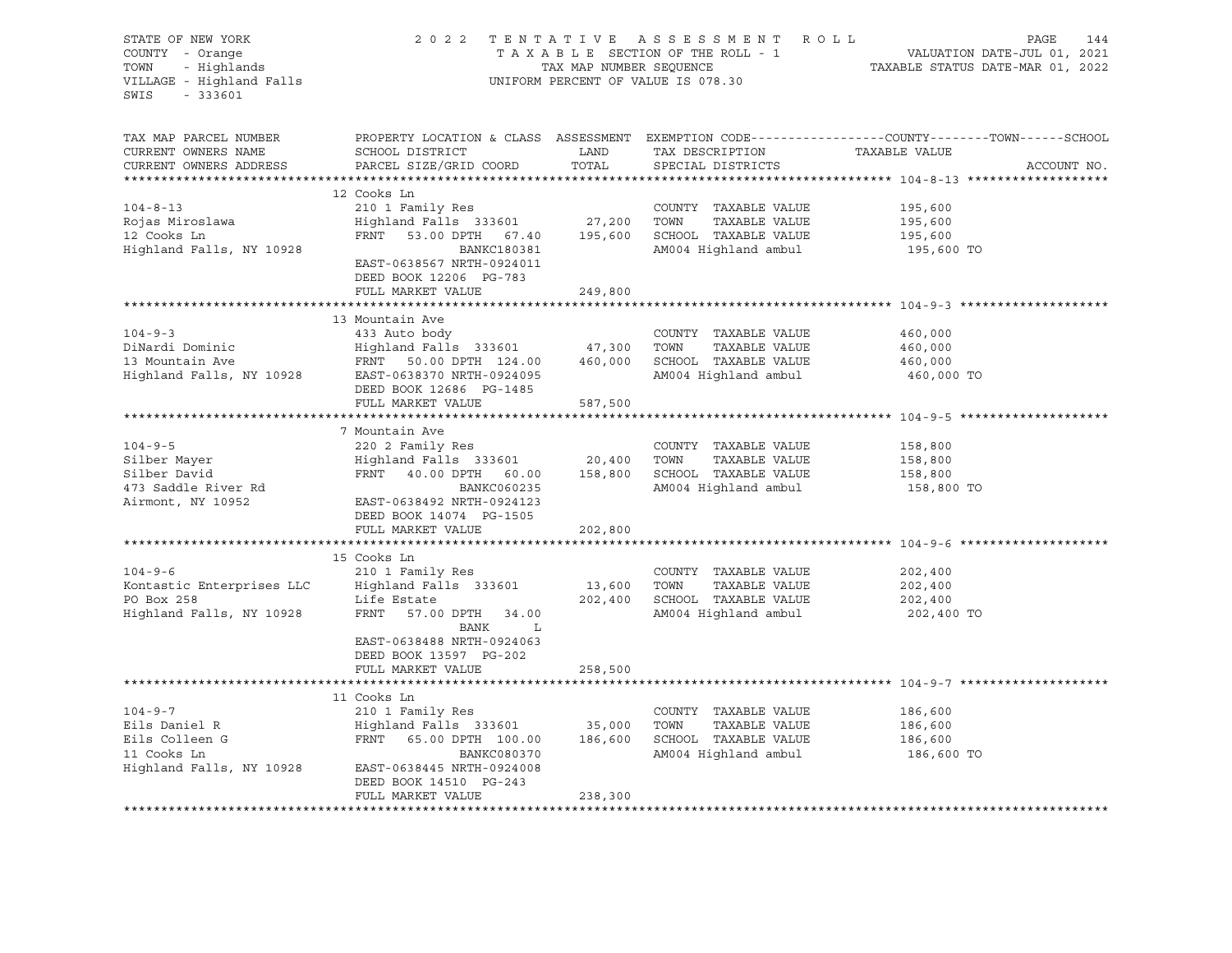| STATE OF NEW YORK<br>COUNTY - Orange<br>- Highlands<br>TOWN<br>VILLAGE - Highland Falls<br>$-333601$<br>SWIS |                                                                                                                                                                                                                                                | TAX MAP NUMBER SEQUENCE | 2022 TENTATIVE ASSESSMENT ROLL<br>TAXABLE SECTION OF THE ROLL - 1<br>UNIFORM PERCENT OF VALUE IS 078.30 | TAXABLE STATUS DATE-MAR 01, 2022                       | PAGE<br>145<br>VALUATION DATE-JUL 01, 2021 |
|--------------------------------------------------------------------------------------------------------------|------------------------------------------------------------------------------------------------------------------------------------------------------------------------------------------------------------------------------------------------|-------------------------|---------------------------------------------------------------------------------------------------------|--------------------------------------------------------|--------------------------------------------|
| TAX MAP PARCEL NUMBER<br>CURRENT OWNERS NAME<br>CURRENT OWNERS ADDRESS                                       | PROPERTY LOCATION & CLASS ASSESSMENT EXEMPTION CODE---------------COUNTY-------TOWN------SCHOOL<br>SCHOOL DISTRICT<br>PARCEL SIZE/GRID COORD                                                                                                   | LAND<br>TOTAL           | TAX DESCRIPTION<br>SPECIAL DISTRICTS                                                                    | TAXABLE VALUE                                          | ACCOUNT NO.                                |
| $104 - 9 - 10$<br>Olonade Akanji<br>9 Cooks Ln<br>Highland Falls, NY 10928                                   | 9 Cooks Ln<br>210 1 Family Res<br>Highland Falls 333601 34,000 COUNTY TAXABLE VALUE<br>FRNT 34.80 DPTH 130.10<br>BANK<br>$\mathbb N$<br>EAST-0638443 NRTH-0923937<br>DEED BOOK 11844 PG-755<br>FULL MARKET VALUE                               | 162,850 TOWN<br>208,000 | BAS STAR 41854<br>TAXABLE VALUE<br>SCHOOL TAXABLE VALUE<br>AM004 Highland ambul                         | $\circ$<br>162,850<br>162,850<br>127,760<br>162,850 TO | $\Omega$<br>35,090                         |
|                                                                                                              |                                                                                                                                                                                                                                                |                         |                                                                                                         |                                                        |                                            |
| $104 - 9 - 11.2$<br>7 Cooks Lane, LLC<br>7 Cooks Ln<br>Highland Falls, NY 10928                              | 7 Cooks Ln<br>230 3 Family Res<br>Highland Falls 333601<br>W S COOKS LA<br>12009/1607<br>BOUNDRY LINE AGREEMENT<br>FRNT<br>23.70 DPTH 229.20<br><b>BANKC080370</b><br>EAST-0638366 NRTH-0923908<br>DEED BOOK 12762 PG-985<br>FULL MARKET VALUE | 34,400 TOWN<br>288,100  | COUNTY TAXABLE VALUE<br>TAXABLE VALUE<br>225,600 SCHOOL TAXABLE VALUE<br>AM004 Highland ambul           | 225,600<br>225,600<br>225,600<br>225,600 TO            |                                            |
|                                                                                                              |                                                                                                                                                                                                                                                |                         |                                                                                                         |                                                        |                                            |
| $104 - 9 - 12.2$<br>5 Cooks Lane LLC<br>Constantinos Podias<br>5 Cooks Ln<br>Highland Falls, NY 10928        | 5 Cooks Ln<br>220 2 Family Res<br>Highland Falls 333601<br>correction deed<br>W S COOKS LA<br>12009/1607 BDRY LINE AGRM<br>FRNT 34.10 DPTH 230.30<br><b>BANKC080370</b><br>EAST-0638369 NRTH-0923881<br>DEED BOOK 12982 PG-466                 | 35,600                  | COUNTY TAXABLE VALUE<br>TOWN<br>TAXABLE VALUE<br>234,700 SCHOOL TAXABLE VALUE<br>AM004 Highland ambul   | 234,700<br>234,700<br>234,700<br>234,700 TO            |                                            |
|                                                                                                              | FULL MARKET VALUE                                                                                                                                                                                                                              | 299,700                 |                                                                                                         |                                                        |                                            |
|                                                                                                              |                                                                                                                                                                                                                                                |                         |                                                                                                         |                                                        |                                            |
| $104 - 9 - 13$<br>Salazar Marco<br>1 Cooks Ln<br>Highland Falls, NY 10928                                    | 1 Cooks Ln<br>210 1 Family Res<br>Highland Falls 333601<br>FRNT<br>95.00 DPTH 30.00<br>BANKC080370<br>EAST-0638472 NRTH-0923832<br>DEED BOOK 15020 PG-1975<br>FULL MARKET VALUE                                                                | 23,800<br>237,400       | COUNTY TAXABLE VALUE<br>TOWN<br>TAXABLE VALUE<br>185,900 SCHOOL TAXABLE VALUE<br>AM004 Highland ambul   | 185,900<br>185,900<br>185,900<br>185,900 TO            |                                            |
|                                                                                                              |                                                                                                                                                                                                                                                |                         |                                                                                                         |                                                        |                                            |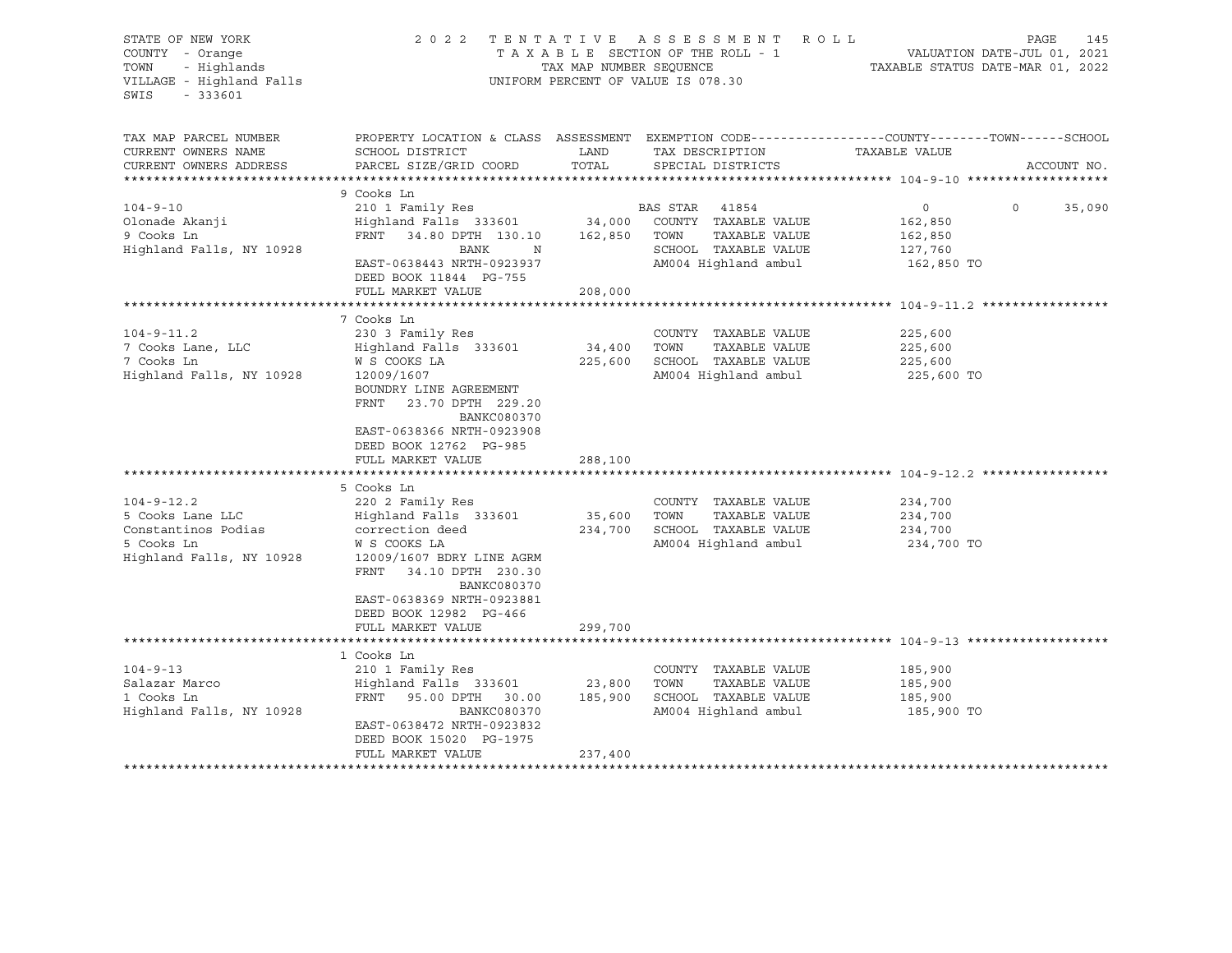| STATE OF NEW YORK<br>COUNTY - Orange                                 | 2 0 2 2                                                                                         |                         | TENTATIVE ASSESSMENT<br>R O L L<br>TAXABLE SECTION OF THE ROLL - 1 |                    | 146<br>PAGE<br>VALUATION DATE-JUL 01, 2021 |
|----------------------------------------------------------------------|-------------------------------------------------------------------------------------------------|-------------------------|--------------------------------------------------------------------|--------------------|--------------------------------------------|
| - Highlands<br>TOWN<br>VILLAGE - Highland Falls<br>$-333601$<br>SWIS |                                                                                                 | TAX MAP NUMBER SEQUENCE | UNIFORM PERCENT OF VALUE IS 078.30                                 |                    | TAXABLE STATUS DATE-MAR 01, 2022           |
| TAX MAP PARCEL NUMBER                                                | PROPERTY LOCATION & CLASS ASSESSMENT EXEMPTION CODE----------------COUNTY-------TOWN-----SCHOOL |                         |                                                                    |                    |                                            |
| CURRENT OWNERS NAME                                                  | SCHOOL DISTRICT                                                                                 | LAND                    | TAX DESCRIPTION                                                    | TAXABLE VALUE      |                                            |
| CURRENT OWNERS ADDRESS                                               | PARCEL SIZE/GRID COORD                                                                          | TOTAL                   | SPECIAL DISTRICTS                                                  |                    | ACCOUNT NO.                                |
|                                                                      | 12 Catherine St                                                                                 |                         |                                                                    |                    |                                            |
| $104 - 9 - 14$                                                       | 210 1 Family Res                                                                                |                         | BAS STAR 41854                                                     | $\circ$            | $\Omega$<br>35,090                         |
| Wik John                                                             | Highland Falls 333601 23,800                                                                    |                         | COUNTY TAXABLE VALUE                                               | 163,600            |                                            |
| 12 Catherine St                                                      | FRNT 33.00 DPTH 95.00                                                                           | 163,600 TOWN            | TAXABLE VALUE                                                      | 163,600            |                                            |
| Highland Falls, NY 10928                                             | BANKC120337                                                                                     |                         | SCHOOL TAXABLE VALUE                                               | 128,510            |                                            |
|                                                                      | EAST-0638443 NRTH-0923827<br>DEED BOOK 12884 PG-766                                             |                         | AM004 Highland ambul                                               | 163,600 TO         |                                            |
|                                                                      | FULL MARKET VALUE                                                                               | 208,900                 |                                                                    |                    |                                            |
|                                                                      | 14 Catherine St                                                                                 |                         |                                                                    |                    |                                            |
| $104 - 9 - 15$                                                       | 210 1 Family Res                                                                                |                         | COUNTY TAXABLE VALUE                                               | 144,400            |                                            |
| Moyano Carlos A                                                      | Highland Falls 333601                                                                           | 37,100                  | TAXABLE VALUE<br>TOWN                                              | 144,400            |                                            |
| Moyano Monica T                                                      | FRNT 43.50 DPTH 95.00                                                                           | 144,400                 | SCHOOL TAXABLE VALUE                                               | 144,400            |                                            |
| 14 Catherine St                                                      | ACRES<br>0.28 BANKC080370                                                                       |                         | AM004 Highland ambul                                               | 144,400 TO         |                                            |
| Highland Falls, NY 10928                                             | EAST-0638351 NRTH-0923826<br>DEED BOOK 14124 PG-1145                                            |                         |                                                                    |                    |                                            |
|                                                                      | FULL MARKET VALUE                                                                               | 184,400                 |                                                                    |                    |                                            |
|                                                                      |                                                                                                 |                         |                                                                    |                    |                                            |
|                                                                      | 17 Catherine St                                                                                 |                         |                                                                    |                    |                                            |
| $104 - 9 - 17$                                                       | 210 1 Family Res                                                                                |                         | BAS STAR<br>41854                                                  | $\circ$            | $\mathbf 0$<br>35,090                      |
| Jones John                                                           | Highland Falls 333601                                                                           | 30,600                  | COUNTY TAXABLE VALUE                                               | 142,800            |                                            |
| Jones Kathy S                                                        | FRNT 30.00 DPTH 139.00                                                                          | 142,800 TOWN            | TAXABLE VALUE                                                      | 142,800            |                                            |
| 17 Catherine St<br>Highland Falls, NY 10928                          | <b>BANKC160210</b>                                                                              |                         | SCHOOL TAXABLE VALUE                                               | 107,710            |                                            |
|                                                                      | EAST-0638287 NRTH-0923756<br>DEED BOOK 11868 PG-1645                                            |                         | AM004 Highland ambul                                               | 142,800 TO         |                                            |
|                                                                      | FULL MARKET VALUE                                                                               | 182,400                 |                                                                    |                    |                                            |
|                                                                      | 9 Catherine St                                                                                  |                         |                                                                    |                    |                                            |
| $104 - 9 - 18$                                                       | 411 Apartment                                                                                   |                         | COUNTY TAXABLE VALUE                                               | 2610,000           |                                            |
| On the Square Apartments Inc Highland Falls 333601                   |                                                                                                 | 282,000                 | TOWN<br>TAXABLE VALUE                                              | 2610,000           |                                            |
| 8 Eliza St                                                           | ACRES<br>1.70                                                                                   | 2610,000                | SCHOOL TAXABLE VALUE                                               | 2610,000           |                                            |
| Beacon, NY 12508                                                     | EAST-0638460 NRTH-0923610                                                                       |                         | AM004 Highland ambul                                               | 2610,000 TO        |                                            |
|                                                                      | DEED BOOK 14573 PG-650                                                                          |                         |                                                                    |                    |                                            |
|                                                                      | FULL MARKET VALUE                                                                               | 3333,300                |                                                                    |                    |                                            |
|                                                                      |                                                                                                 |                         |                                                                    |                    |                                            |
|                                                                      | 219 Main St                                                                                     |                         |                                                                    |                    |                                            |
| $104 - 9 - 19$                                                       | 486 Mini-mart                                                                                   |                         | COUNTY TAXABLE VALUE                                               | 376,300            |                                            |
| Birkenstock Richard W Jr<br>Birkenstock Andrea                       | Highland Falls 333601<br>FRNT 137.00 DPTH 110.00                                                | 74,900<br>376,300       | TOWN<br>TAXABLE VALUE<br>SCHOOL TAXABLE VALUE                      | 376,300<br>376,300 |                                            |
| 13 Old Indian Rd                                                     | EAST-0638656 NRTH-0923668                                                                       |                         | AM004 Highland ambul                                               | 376,300 TO         |                                            |
| Milton, NY 12547                                                     | DEED BOOK 11500 PG-1084                                                                         |                         |                                                                    |                    |                                            |
|                                                                      | FULL MARKET VALUE                                                                               | 480,600                 |                                                                    |                    |                                            |
|                                                                      |                                                                                                 |                         |                                                                    |                    |                                            |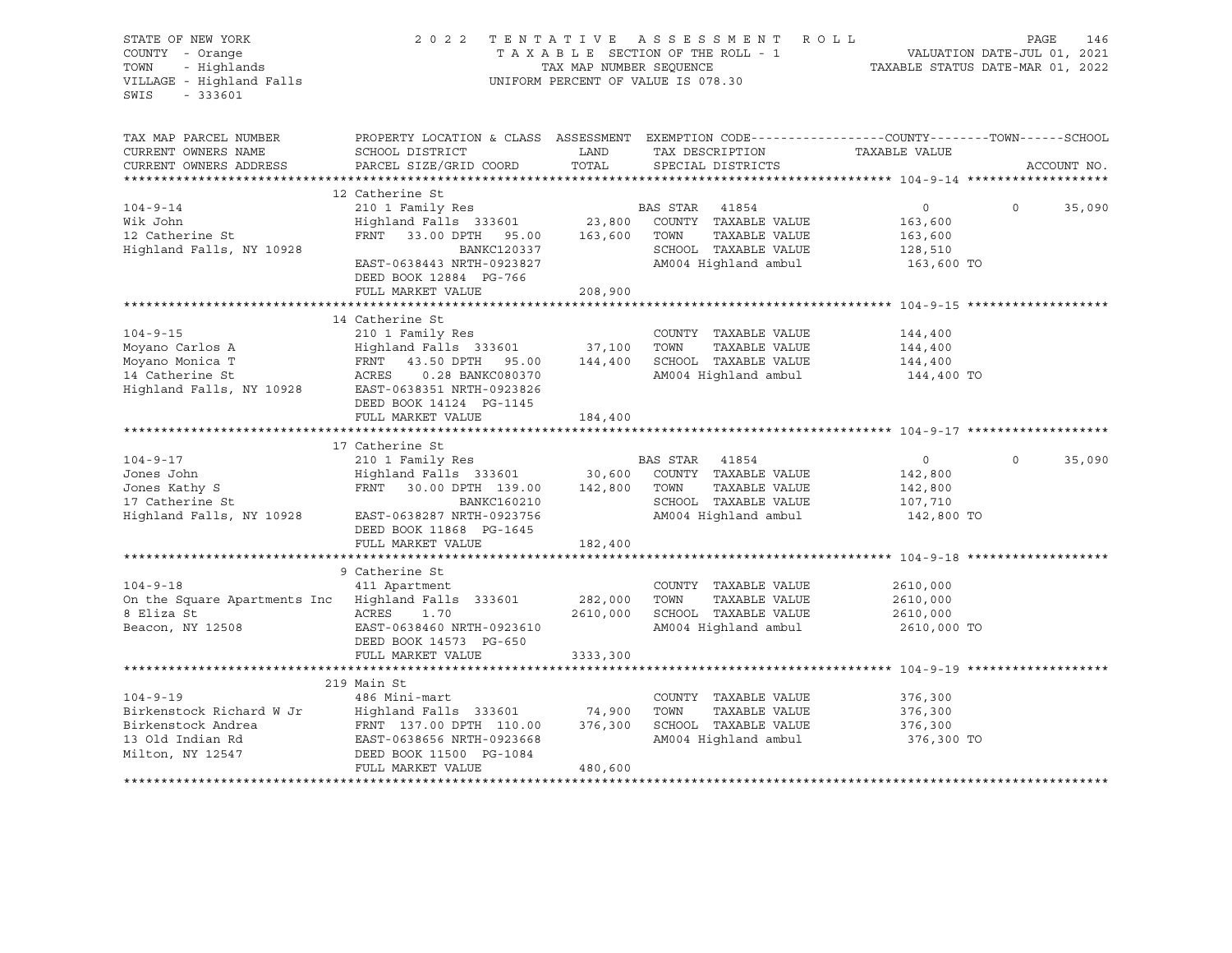| STATE OF NEW YORK<br>COUNTY - Orange<br>- Highlands<br>TOWN<br>VILLAGE - Highland Falls<br>$-333601$<br>SWIS |                                                                                                                                               | TAX MAP NUMBER SEQUENCE | 2022 TENTATIVE ASSESSMENT ROLL<br>TAXABLE SECTION OF THE ROLL - 1<br>UNIFORM PERCENT OF VALUE IS 078.30 |                                             | PAGE<br>147<br>VALUATION DATE-JUL 01, 2021<br>TAXABLE STATUS DATE-MAR 01, 2022 |
|--------------------------------------------------------------------------------------------------------------|-----------------------------------------------------------------------------------------------------------------------------------------------|-------------------------|---------------------------------------------------------------------------------------------------------|---------------------------------------------|--------------------------------------------------------------------------------|
| TAX MAP PARCEL NUMBER<br>CURRENT OWNERS NAME<br>CURRENT OWNERS ADDRESS                                       | PROPERTY LOCATION & CLASS ASSESSMENT EXEMPTION CODE----------------COUNTY-------TOWN------SCHOOL<br>SCHOOL DISTRICT<br>PARCEL SIZE/GRID COORD | LAND<br>TOTAL           | TAX DESCRIPTION<br>SPECIAL DISTRICTS                                                                    | TAXABLE VALUE                               | ACCOUNT NO.                                                                    |
|                                                                                                              |                                                                                                                                               |                         |                                                                                                         |                                             |                                                                                |
| $104 - 9 - 20.2$<br>215 Main LLC<br>108 Gatto Ln<br>Pearl River, NY 10965                                    | 215 Main St<br>230 3 Family Res<br>Highland Falls 333601<br>Lt 2 Aalbue Sub Map 72-94<br>53.00 DPTH 109.00<br>FRNT<br>BANKC230070             | 72,000<br>282,100       | COUNTY TAXABLE VALUE<br>TOWN<br>TAXABLE VALUE<br>SCHOOL TAXABLE VALUE<br>AM004 Highland ambul           | 282,100<br>282,100<br>282,100<br>282,100 TO |                                                                                |
|                                                                                                              | EAST-0638666 NRTH-0923573<br>DEED BOOK 14157 PG-1384                                                                                          |                         |                                                                                                         |                                             |                                                                                |
|                                                                                                              | FULL MARKET VALUE                                                                                                                             | 360,300                 |                                                                                                         |                                             |                                                                                |
|                                                                                                              |                                                                                                                                               |                         |                                                                                                         |                                             |                                                                                |
|                                                                                                              | 16 Walnut Ave                                                                                                                                 |                         |                                                                                                         |                                             |                                                                                |
| $104 - 9 - 22$                                                                                               | 210 1 Family Res                                                                                                                              |                         | COUNTY TAXABLE VALUE                                                                                    | 236,300                                     |                                                                                |
| -<br>Sanabria Elias R<br>Espinoza Pamela B                                                                   | Highland Falls 333601 34,200                                                                                                                  |                         | TOWN<br>TAXABLE VALUE                                                                                   | 236,300                                     |                                                                                |
|                                                                                                              | FRNT 49.90 DPTH 100.50                                                                                                                        | 236,300                 | SCHOOL TAXABLE VALUE                                                                                    | 236,300                                     |                                                                                |
| 16 Walnut Ave                                                                                                | BANK N                                                                                                                                        |                         | AM004 Highland ambul                                                                                    | 236,300 TO                                  |                                                                                |
| Highand Falls, NY 10928                                                                                      | EAST-0638355 NRTH-0923511                                                                                                                     |                         |                                                                                                         |                                             |                                                                                |
|                                                                                                              | DEED BOOK 14483 PG-463<br>FULL MARKET VALUE                                                                                                   | 301,800                 |                                                                                                         |                                             |                                                                                |
|                                                                                                              |                                                                                                                                               |                         |                                                                                                         |                                             |                                                                                |
|                                                                                                              | 18 Walnut Ave                                                                                                                                 |                         |                                                                                                         |                                             |                                                                                |
| $104 - 9 - 23$                                                                                               | 210 1 Family Res                                                                                                                              |                         | BAS STAR 41854                                                                                          | $\overline{0}$                              | $\Omega$<br>35,090                                                             |
| Cacas Eduardo                                                                                                | Highland Falls 333601 30,600<br>Highland Falls 333601<br>FRNT 65.00 DPTH 67.00<br>EAST-0638302 NRTH-0923493                                   |                         | COUNTY TAXABLE VALUE                                                                                    | 228,800                                     |                                                                                |
| Cacas Cecilia                                                                                                |                                                                                                                                               | 228,800                 | TAXABLE VALUE<br>TOWN                                                                                   | 228,800                                     |                                                                                |
| 18 Walnut Ave                                                                                                |                                                                                                                                               |                         | SCHOOL TAXABLE VALUE                                                                                    | 193,710                                     |                                                                                |
| Highland Falls, NY 10928 DEED BOOK 3058 PG-00036                                                             |                                                                                                                                               |                         | AM004 Highland ambul                                                                                    | 228,800 TO                                  |                                                                                |
|                                                                                                              | FULL MARKET VALUE                                                                                                                             | 292,200                 |                                                                                                         |                                             |                                                                                |
|                                                                                                              | 4 Berard Pl                                                                                                                                   |                         |                                                                                                         |                                             |                                                                                |
| $104 - 9 - 24$                                                                                               | 210 1 Family Res                                                                                                                              |                         | COUNTY TAXABLE VALUE                                                                                    | 229,800                                     |                                                                                |
| The MS Irrevocable Trust                                                                                     | Highland Falls 333601                                                                                                                         | 13,600                  | TOWN<br>TAXABLE VALUE                                                                                   | 229,800                                     |                                                                                |
| 35 Balmoral Ct                                                                                               | FRNT 34.10 DPTH 52.50                                                                                                                         | 229,800                 | SCHOOL TAXABLE VALUE                                                                                    | 229,800                                     |                                                                                |
| Harriman, NY 10926                                                                                           | EAST-0638289 NRTH-0923535<br>DEED BOOK 15097 PG-1899<br>FULL MARKET VALUE                                                                     | 293,500                 | AM004 Highland ambul                                                                                    | 229,800 TO                                  |                                                                                |
|                                                                                                              |                                                                                                                                               |                         |                                                                                                         |                                             |                                                                                |
|                                                                                                              | 6 Berard Pl                                                                                                                                   |                         |                                                                                                         |                                             |                                                                                |
| $104 - 9 - 25$                                                                                               |                                                                                                                                               |                         | BAS STAR<br>41854                                                                                       | $\overline{0}$                              | $\circ$<br>35,090                                                              |
| Leary Patrick T                                                                                              | 210 1 Family Res<br>Highland Falls  333601                                                                                                    | 34,800                  | COUNTY TAXABLE VALUE                                                                                    | 212,500                                     |                                                                                |
| Leary Amy Jo D                                                                                               | 62.70 DPTH 96.00<br>FRNT                                                                                                                      | 212,500                 | TOWN<br>TAXABLE VALUE                                                                                   | 212,500                                     |                                                                                |
| 6 Berard Pl                                                                                                  | BANKC190321                                                                                                                                   |                         | SCHOOL TAXABLE VALUE                                                                                    | 177,410                                     |                                                                                |
| Highland Falls, NY 10928                                                                                     | EAST-0638331 NRTH-0923562                                                                                                                     |                         | AM004 Highland ambul                                                                                    | 212,500 TO                                  |                                                                                |
|                                                                                                              | DEED BOOK 12101 PG-1738<br>FULL MARKET VALUE                                                                                                  | 271,400                 |                                                                                                         |                                             |                                                                                |
|                                                                                                              |                                                                                                                                               |                         |                                                                                                         |                                             |                                                                                |
|                                                                                                              |                                                                                                                                               |                         |                                                                                                         |                                             |                                                                                |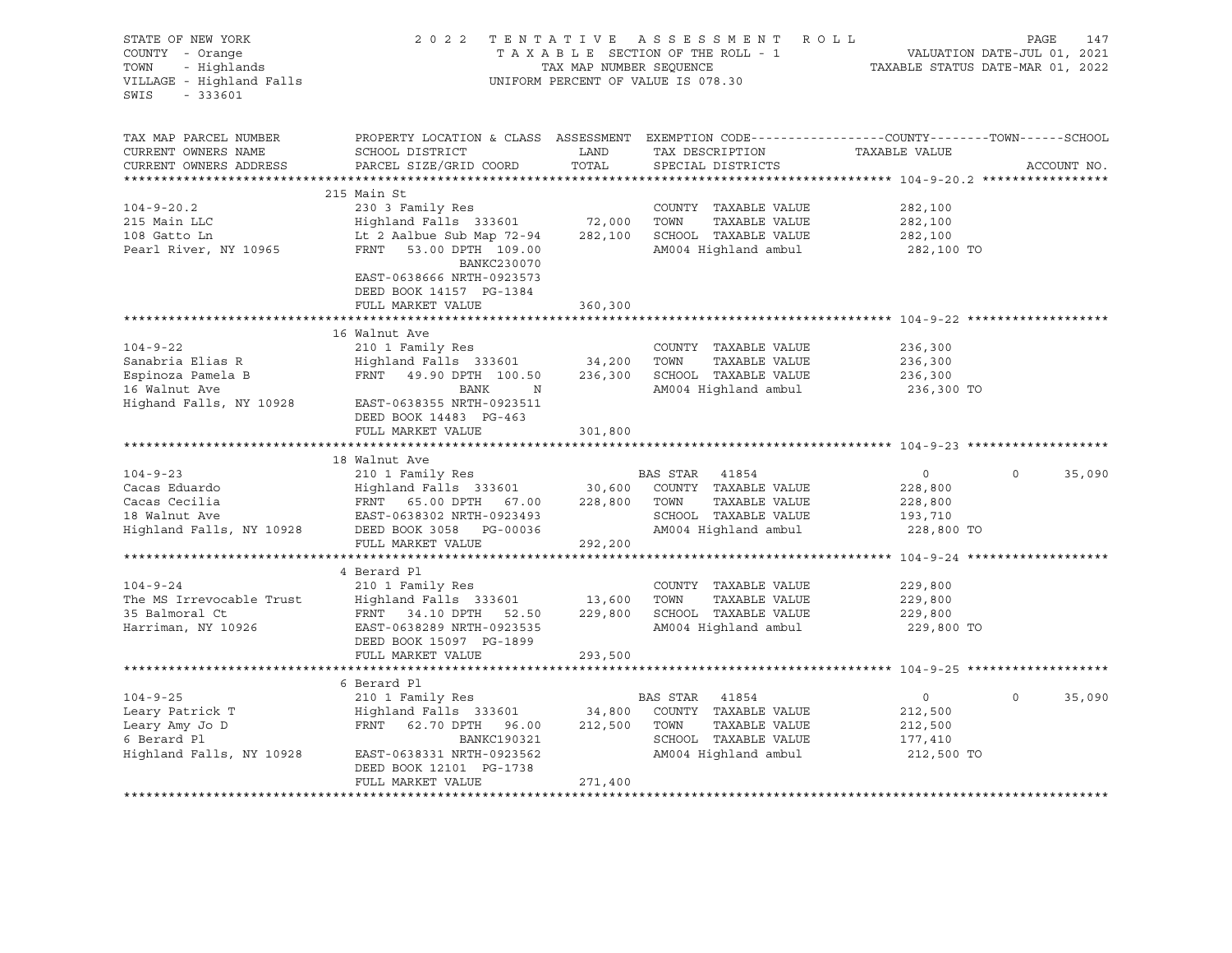#### STATE OF NEW YORK 2 0 2 2 T E N T A T I V E A S S E S S M E N T R O L L PAGE 148 COUNTY - Orange T A X A B L E SECTION OF THE ROLL - 1 VALUATION DATE-JUL 01, 2021 TOWN - Highlands TAX MAP NUMBER SEQUENCE TAXABLE STATUS DATE-MAR 01, 2022 UNIFORM PERCENT OF VALUE IS 078.30

| TAX MAP PARCEL NUMBER    | PROPERTY LOCATION & CLASS ASSESSMENT EXEMPTION CODE----------------COUNTY-------TOWN-----SCHOOL |              |                         |                      |               |          |             |
|--------------------------|-------------------------------------------------------------------------------------------------|--------------|-------------------------|----------------------|---------------|----------|-------------|
| CURRENT OWNERS NAME      | SCHOOL DISTRICT                                                                                 | LAND         |                         | TAX DESCRIPTION      | TAXABLE VALUE |          |             |
| CURRENT OWNERS ADDRESS   | PARCEL SIZE/GRID COORD                                                                          | TOTAL        |                         | SPECIAL DISTRICTS    |               |          | ACCOUNT NO. |
|                          |                                                                                                 |              |                         |                      |               |          |             |
|                          | 22 Walnut Ave                                                                                   |              |                         |                      |               |          |             |
| $104 - 9 - 26$           | 220 2 Family Res                                                                                |              | VET COM C 41132         |                      | 33,600        | $\circ$  | 0           |
| Santiago Julio           | Highland Falls 333601 36,600 VET COM T 41133                                                    |              |                         |                      | $\circ$       | 19,200   | $\circ$     |
| Santiago Maria Louisa    | FRNT 110.00 DPTH 97.00                                                                          |              | 240,100 VET DIS C 41142 |                      | 67,200        | $\circ$  | $\circ$     |
| 22 Walnut Ave            | 0.23<br>ACRES                                                                                   |              | VET DIS T 41143         |                      | $\circ$       | 38,400   | $\circ$     |
| Highland Falls, NY 10928 | EAST-0638190 NRTH-0923480                                                                       |              | BAS STAR 41854          |                      | $\circ$       | $\Omega$ | 35,090      |
|                          | DEED BOOK 5189 PG-150                                                                           |              |                         | COUNTY TAXABLE VALUE | 139,300       |          |             |
|                          | FULL MARKET VALUE                                                                               | 306,600 TOWN |                         | TAXABLE VALUE        | 182,500       |          |             |
|                          |                                                                                                 |              |                         | SCHOOL TAXABLE VALUE | 205,010       |          |             |
|                          |                                                                                                 |              |                         | AM004 Highland ambul | 240,100 TO    |          |             |
|                          |                                                                                                 |              |                         |                      |               |          |             |
|                          | 5 Berard Pl                                                                                     |              |                         |                      |               |          |             |
| $104 - 9 - 27$           | 210 1 Family Res                                                                                |              |                         | COUNTY TAXABLE VALUE | 216,800       |          |             |
| Kelley Gillian           | Highland Falls 333601 34,200                                                                    |              | TOWN                    | TAXABLE VALUE        | 216,800       |          |             |
| 5 Berard Pl              | FRNT 50.00 DPTH 95.00                                                                           | 216,800      |                         | SCHOOL TAXABLE VALUE | 216,800       |          |             |
| Highland Falls, NY 10928 | ACRES<br>0.10 BANKC180381                                                                       |              |                         | AM004 Highland ambul | 216,800 TO    |          |             |
|                          | EAST-0638197 NRTH-0923549                                                                       |              |                         |                      |               |          |             |
|                          | DEED BOOK 14442 PG-1042                                                                         |              |                         |                      |               |          |             |
|                          | FULL MARKET VALUE                                                                               | 276,900      |                         |                      |               |          |             |
|                          |                                                                                                 |              |                         |                      |               |          |             |
|                          | 7 Berard Pl                                                                                     |              |                         |                      |               |          |             |
| $104 - 9 - 28$           | 220 2 Family Res                                                                                |              |                         | COUNTY TAXABLE VALUE | 221,100       |          |             |
| Groce Alexander Marlen   | Highland Falls 333601                                                                           | 34,200       | TOWN                    | TAXABLE VALUE        | 221,100       |          |             |
| 7 Berard Pl              | FRNT 47.00 DPTH 89.00                                                                           | 221,100      |                         | SCHOOL TAXABLE VALUE | 221,100       |          |             |
| Highland Falls, NY 10928 | BANKC190903                                                                                     |              |                         | AM004 Highland ambul | 221,100 TO    |          |             |
|                          | EAST-0638209 NRTH-0923600                                                                       |              |                         |                      |               |          |             |
|                          | DEED BOOK 15060 PG-1350                                                                         |              |                         |                      |               |          |             |
|                          | FULL MARKET VALUE                                                                               | 282,400      |                         |                      |               |          |             |
|                          |                                                                                                 |              |                         |                      |               |          |             |
|                          | 9 Berard Pl                                                                                     |              |                         |                      |               |          |             |
| $104 - 9 - 29$           | 210 1 Family Res                                                                                |              |                         | COUNTY TAXABLE VALUE | 213,000       |          |             |
| Suero Eileen             | Highland Falls 333601                                                                           | 34,200       | TOWN                    | TAXABLE VALUE        | 213,000       |          |             |
| 9 Berard Pl              | FRNT 55.40 DPTH 93.00                                                                           | 213,000      |                         | SCHOOL TAXABLE VALUE | 213,000       |          |             |
| Highland Falls, NY 10928 | BANKC030015                                                                                     |              |                         | AM004 Highland ambul | 213,000 TO    |          |             |
|                          | EAST-0638245 NRTH-0923672                                                                       |              |                         |                      |               |          |             |
|                          | DEED BOOK 15024 PG-815                                                                          |              |                         |                      |               |          |             |
|                          | FULL MARKET VALUE                                                                               | 272,000      |                         |                      |               |          |             |
|                          |                                                                                                 |              |                         |                      |               |          |             |
|                          | 28 Walnut Ave                                                                                   |              |                         |                      |               |          |             |
| $104 - 9 - 31$           | 210 1 Family Res                                                                                |              |                         | COUNTY TAXABLE VALUE | 221,100       |          |             |
| Schake Mark              | Highland Falls 333601                                                                           | 30,600       | TOWN                    | TAXABLE VALUE        | 221,100       |          |             |
| Schake Molly             | Lt 6 Jacob Foster Sub                                                                           | 221,100      |                         | SCHOOL TAXABLE VALUE | 221,100       |          |             |
| 28 Walnut Ave            | FRNT 80.00 DPTH 50.00                                                                           |              |                         | AM004 Highland ambul | 221,100 TO    |          |             |
| Highland Falls, NY 10928 | <b>BANKC160115</b>                                                                              |              |                         |                      |               |          |             |
|                          | EAST-0638102 NRTH-0923470                                                                       |              |                         |                      |               |          |             |
|                          | DEED BOOK 4625 PG-69                                                                            |              |                         |                      |               |          |             |
|                          | FULL MARKET VALUE                                                                               | 282,400      |                         |                      |               |          |             |
|                          |                                                                                                 |              |                         |                      |               |          |             |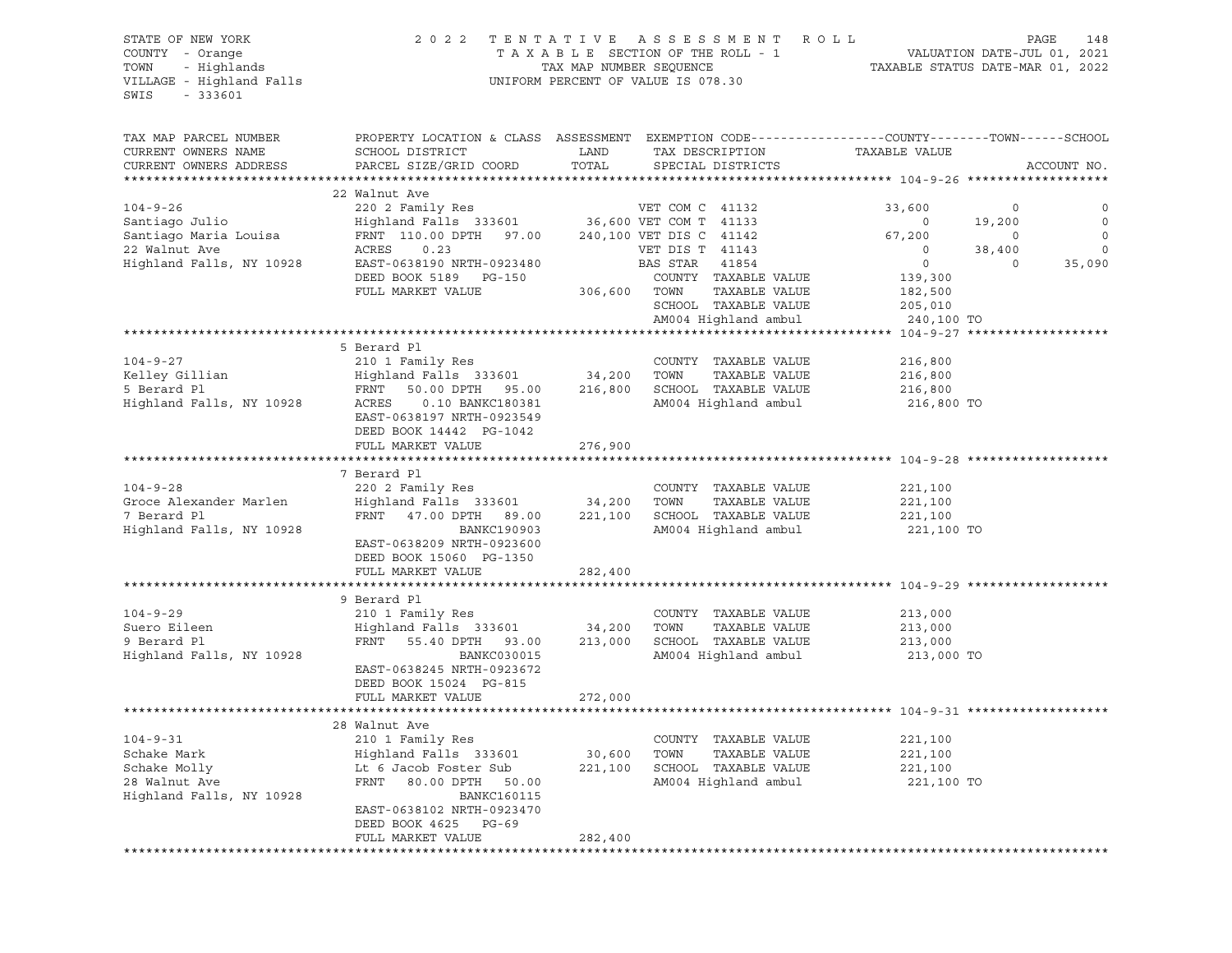| STATE OF NEW YORK<br>COUNTY - Orange<br>TOWN<br>- Highlands<br>VILLAGE - Highland Falls<br>SWIS<br>$-333601$ |                                                                                                                                               | TAX MAP NUMBER SEQUENCE | 2022 TENTATIVE ASSESSMENT ROLL<br>TAXABLE SECTION OF THE ROLL - 1<br>UNIFORM PERCENT OF VALUE IS 078.30 |                    | PAGE<br>149<br>VALUATION DATE-JUL 01, 2021<br>TAXABLE STATUS DATE-MAR 01, 2022 |
|--------------------------------------------------------------------------------------------------------------|-----------------------------------------------------------------------------------------------------------------------------------------------|-------------------------|---------------------------------------------------------------------------------------------------------|--------------------|--------------------------------------------------------------------------------|
| TAX MAP PARCEL NUMBER<br>CURRENT OWNERS NAME<br>CURRENT OWNERS ADDRESS                                       | PROPERTY LOCATION & CLASS ASSESSMENT EXEMPTION CODE----------------COUNTY-------TOWN------SCHOOL<br>SCHOOL DISTRICT<br>PARCEL SIZE/GRID COORD | LAND<br>TOTAL           | TAX DESCRIPTION<br>SPECIAL DISTRICTS                                                                    | TAXABLE VALUE      | ACCOUNT NO.                                                                    |
|                                                                                                              |                                                                                                                                               |                         |                                                                                                         |                    |                                                                                |
|                                                                                                              | 4 Fostoria St                                                                                                                                 |                         |                                                                                                         |                    |                                                                                |
| $104 - 9 - 32$                                                                                               | 210 1 Family Res                                                                                                                              |                         | COUNTY TAXABLE VALUE                                                                                    | 228,600            |                                                                                |
| Luzzatto Matthew Welding                                                                                     | Highland Falls 333601                                                                                                                         | 30,600                  | TAXABLE VALUE<br>TOWN                                                                                   | 228,600            |                                                                                |
| Luzzatto Shannon Jones                                                                                       | Lt 5 Jacob Foster Sub                                                                                                                         | 228,600                 | SCHOOL TAXABLE VALUE                                                                                    | 228,600            |                                                                                |
| 4 Fostoria St<br>Highland Falls, NY 10928                                                                    | FRNT<br>50.00 DPTH 80.00<br>BANK<br>N                                                                                                         |                         | AM004 Highland ambul                                                                                    | 228,600 TO         |                                                                                |
|                                                                                                              | EAST-0638116 NRTH-0923520<br>DEED BOOK 14752 PG-472<br>FULL MARKET VALUE                                                                      | 292,000                 |                                                                                                         |                    |                                                                                |
|                                                                                                              |                                                                                                                                               |                         |                                                                                                         |                    |                                                                                |
|                                                                                                              | 6 Fostoria St                                                                                                                                 |                         |                                                                                                         |                    |                                                                                |
| $104 - 9 - 33$                                                                                               | 210 1 Family Res                                                                                                                              |                         | COUNTY TAXABLE VALUE                                                                                    | 183,100            |                                                                                |
| Vesely William                                                                                               | Highland Falls 333601                                                                                                                         | 30,600                  | TAXABLE VALUE<br>TOWN                                                                                   | 183,100            |                                                                                |
| 6 Fostoria St                                                                                                | Lt 4 Jacob Foster Sub                                                                                                                         | 183,100                 | SCHOOL TAXABLE VALUE                                                                                    | 183,100            |                                                                                |
| Highland Falls, NY 10928                                                                                     | FRNT<br>50.00 DPTH 80.00                                                                                                                      |                         | AM004 Highland ambul                                                                                    | 183,100 TO         |                                                                                |
|                                                                                                              | BANK<br>L<br>EAST-0638128 NRTH-0923567                                                                                                        |                         |                                                                                                         |                    |                                                                                |
|                                                                                                              | DEED BOOK 14426 PG-906                                                                                                                        |                         |                                                                                                         |                    |                                                                                |
|                                                                                                              | FULL MARKET VALUE                                                                                                                             | 233,800                 |                                                                                                         |                    |                                                                                |
|                                                                                                              |                                                                                                                                               |                         |                                                                                                         |                    |                                                                                |
|                                                                                                              | 8 Fostoria St                                                                                                                                 |                         |                                                                                                         |                    |                                                                                |
| $104 - 9 - 34$                                                                                               | 210 1 Family Res                                                                                                                              |                         | VET COM C 41132                                                                                         | 33,600             | 0<br>0                                                                         |
| Gomez Giron Albis I<br>Gomez Ramirez Yessika A                                                               | Highland Falls 333601<br>Pt Lt 3 Jacob Foster Sub                                                                                             |                         | 23,800 VET COM T 41133<br>165,200 COUNTY TAXABLE VALUE                                                  | $\circ$<br>131,600 | 19,200<br>$\circ$                                                              |
| 8 Fostoria St                                                                                                | FRNT 44.00 DPTH 80.00                                                                                                                         |                         | TAXABLE VALUE<br>TOWN                                                                                   | 146,000            |                                                                                |
| Highland Falls, NY 10928                                                                                     | BANKC190321                                                                                                                                   |                         | SCHOOL TAXABLE VALUE                                                                                    | 165,200            |                                                                                |
|                                                                                                              | EAST-0638122 NRTH-0923589                                                                                                                     |                         | AM004 Highland ambul                                                                                    | 165,200 TO         |                                                                                |
|                                                                                                              | DEED BOOK 14766 PG-1836                                                                                                                       |                         |                                                                                                         |                    |                                                                                |
|                                                                                                              | FULL MARKET VALUE                                                                                                                             | 211,000                 |                                                                                                         |                    |                                                                                |
|                                                                                                              | 12 Fostoria St                                                                                                                                |                         |                                                                                                         |                    |                                                                                |
| $104 - 9 - 35$                                                                                               | 230 3 Family Res                                                                                                                              |                         | COUNTY TAXABLE VALUE                                                                                    | 195,000            |                                                                                |
| Deegan Michael                                                                                               | Highland Falls 333601                                                                                                                         | 34,800                  | TOWN<br>TAXABLE VALUE                                                                                   | 195,000            |                                                                                |
| PO Box 403                                                                                                   | Lt 2 Pt Lts 1 3 Jacob F                                                                                                                       | 195,000                 | SCHOOL TAXABLE VALUE                                                                                    | 195,000            |                                                                                |
| Tomkins Cove, NY 10986                                                                                       | Foster Sub                                                                                                                                    |                         | AM004 Highland ambul                                                                                    | 195,000 TO         |                                                                                |
|                                                                                                              | FRNT<br>80.00 DPTH 79.20                                                                                                                      |                         |                                                                                                         |                    |                                                                                |
|                                                                                                              | EAST-0638147 NRTH-0923643                                                                                                                     |                         |                                                                                                         |                    |                                                                                |
|                                                                                                              | DEED BOOK 13980 PG-1063                                                                                                                       |                         |                                                                                                         |                    |                                                                                |
|                                                                                                              | FULL MARKET VALUE                                                                                                                             | 249,000                 |                                                                                                         |                    |                                                                                |
|                                                                                                              | 16 Fostoria St                                                                                                                                |                         |                                                                                                         |                    |                                                                                |
| $104 - 9 - 36$                                                                                               | 210 1 Family Res                                                                                                                              |                         | COUNTY TAXABLE VALUE                                                                                    | 272,200            |                                                                                |
| Dalton Debra R                                                                                               | Highland Falls 333601                                                                                                                         | 34,800                  | TOWN<br>TAXABLE VALUE                                                                                   | 272,200            |                                                                                |
| Dalton James B                                                                                               | Lt 7 Pt Lt 1 Jacob                                                                                                                            | 272,200                 | SCHOOL TAXABLE VALUE                                                                                    | 272,200            |                                                                                |
| 16 Fostoria St                                                                                               | Foster Sub & Parcel                                                                                                                           |                         | AM004 Highland ambul                                                                                    | 272,200 TO         |                                                                                |
| Highland Falls, NY 10928                                                                                     | FRNT<br>77.00 DPTH<br>79.20                                                                                                                   |                         |                                                                                                         |                    |                                                                                |
|                                                                                                              | ACRES<br>0.14 BANKC190321                                                                                                                     |                         |                                                                                                         |                    |                                                                                |
|                                                                                                              | EAST-0638162 NRTH-0923716<br>DEED BOOK 12711 PG-789                                                                                           |                         |                                                                                                         |                    |                                                                                |
|                                                                                                              | FULL MARKET VALUE                                                                                                                             | 347,600                 |                                                                                                         |                    |                                                                                |
|                                                                                                              |                                                                                                                                               |                         |                                                                                                         |                    |                                                                                |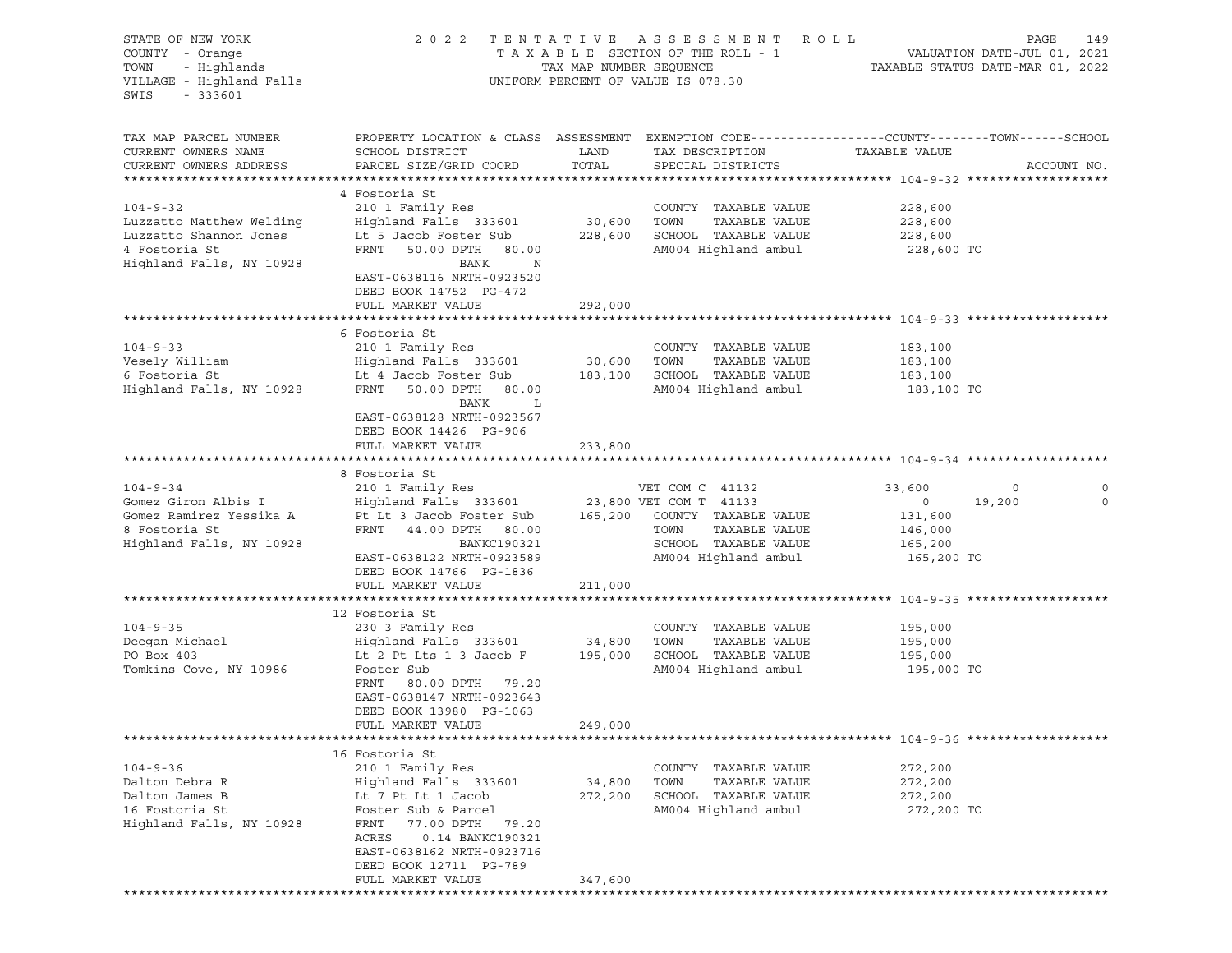| STATE OF NEW YORK<br>COUNTY - Orange<br>TOWN<br>- Highlands<br>VILLAGE - Highland Falls<br>SWIS<br>$-333601$ | 2022 TENTATIVE                                                                                                                                                                             | TAX MAP NUMBER SEQUENCE | R O L L<br>ASSESSMENT<br>TAXABLE SECTION OF THE ROLL - 1<br>UNIFORM PERCENT OF VALUE IS 078.30                     | TAXABLE STATUS DATE-MAR 01, 2022                       | 150<br>PAGE<br>VALUATION DATE-JUL 01, 2021 |
|--------------------------------------------------------------------------------------------------------------|--------------------------------------------------------------------------------------------------------------------------------------------------------------------------------------------|-------------------------|--------------------------------------------------------------------------------------------------------------------|--------------------------------------------------------|--------------------------------------------|
| TAX MAP PARCEL NUMBER<br>CURRENT OWNERS NAME<br>CURRENT OWNERS ADDRESS                                       | PROPERTY LOCATION & CLASS ASSESSMENT EXEMPTION CODE---------------COUNTY-------TOWN-----SCHOOL<br>SCHOOL DISTRICT<br>PARCEL SIZE/GRID COORD                                                | LAND<br>TOTAL           | TAX DESCRIPTION<br>SPECIAL DISTRICTS                                                                               | TAXABLE VALUE                                          | ACCOUNT NO.                                |
|                                                                                                              | 18 Fostoria St                                                                                                                                                                             |                         |                                                                                                                    |                                                        |                                            |
| $104 - 9 - 37$<br>Bailey Randell R<br>Bailey Lori A<br>18 Fostoria St<br>Highland Falls, NY 10928            | 210 1 Family Res<br>Highland Falls 333601<br>FRNT 50.00 DPTH 209.00<br>BANK<br>$\mathbf{L}$<br>EAST-0638174 NRTH-0923792<br>DEED BOOK 12301 PG-1654                                        | 36,800<br>200,900       | BAS STAR<br>41854<br>COUNTY TAXABLE VALUE<br>TOWN<br>TAXABLE VALUE<br>SCHOOL TAXABLE VALUE<br>AM004 Highland ambul | $\circ$<br>200,900<br>200,900<br>165,810<br>200,900 TO | $\Omega$<br>35,090                         |
|                                                                                                              | FULL MARKET VALUE                                                                                                                                                                          | 256,600                 |                                                                                                                    |                                                        |                                            |
| $104 - 9 - 38$<br>Rice David<br>Vicidomini Chris<br>18413 Hampton Hills Dr<br>Humble, TX 77338               | 22 Fostoria St<br>230 3 Family Res<br>Highland Falls 333601<br>Lts 8 9 Jacob Foster Sub<br>FRNT 100.00 DPTH 80.00<br>EAST-0638205 NRTH-0923854<br>DEED BOOK 13290 PG-1418                  | 35,600                  | COUNTY TAXABLE VALUE<br>TAXABLE VALUE<br>TOWN<br>220,000 SCHOOL TAXABLE VALUE<br>AM004 Highland ambul              | 220,000<br>220,000<br>220,000<br>220,000 TO            |                                            |
|                                                                                                              | FULL MARKET VALUE                                                                                                                                                                          | 281,000                 |                                                                                                                    |                                                        |                                            |
|                                                                                                              |                                                                                                                                                                                            |                         |                                                                                                                    |                                                        |                                            |
| $104 - 9 - 39$<br>Dunn Daphne M<br>4 Revolutionary Rd<br>Highland Falls, NY 10928                            | 24 Fostoria St<br>230 3 Family Res<br>Highland Falls 333601<br>Lt 10 Jacob Foster Sub +<br>FRNT<br>50.00 DPTH 97.00<br>ACRES<br>0.13<br>EAST-0638210 NRTH-0923932<br>DEED BOOK 5480 PG-119 | 34,600                  | COUNTY TAXABLE VALUE<br>TOWN<br>TAXABLE VALUE<br>243,500 SCHOOL TAXABLE VALUE<br>AM004 Highland ambul              | 243,500<br>243,500<br>243,500<br>243,500 TO            |                                            |
|                                                                                                              | FULL MARKET VALUE<br>**************************                                                                                                                                            | 311,000                 |                                                                                                                    |                                                        |                                            |
| $104 - 9 - 40$                                                                                               | 26 Fostoria St<br>210 1 Family Res                                                                                                                                                         |                         | BAS STAR<br>41854                                                                                                  | $\circ$                                                | 35,090<br>$\circ$                          |
| Hurtado William<br>Hurtado Silvia J<br>26 Fostoria St<br>Highland Falls, NY 10928                            | Highland Falls 333601<br>Pt Lt 11 Jacob Foster Sub<br>FRNT 48.00 DPTH 96.00<br>BANKC180381<br>EAST-0638233 NRTH-0923982<br>DEED BOOK 4504 PG-271                                           | 34,000<br>217,500       | COUNTY TAXABLE VALUE<br>TOWN<br>TAXABLE VALUE<br>SCHOOL TAXABLE VALUE<br>AM004 Highland ambul                      | 217,500<br>217,500<br>182,410<br>217,500 TO            |                                            |
|                                                                                                              | FULL MARKET VALUE                                                                                                                                                                          | 277,800                 |                                                                                                                    |                                                        |                                            |
|                                                                                                              | 6 Firehouse Ln                                                                                                                                                                             |                         |                                                                                                                    |                                                        |                                            |
| $104 - 9 - 42$<br>Fatsis Soula<br>1644 Route 9W<br>Highland Falls, NY 10928                                  | 230 3 Family Res<br>Highland Falls 333601<br>FRNT 100.00 DPTH 100.00<br>BANKC160210<br>EAST-0638342 NRTH-0924004<br>DEED BOOK 11647 PG-1835                                                | 36,600<br>228,700       | COUNTY TAXABLE VALUE<br>TOWN<br>TAXABLE VALUE<br>SCHOOL TAXABLE VALUE<br>AM004 Highland ambul                      | 228,700<br>228,700<br>228,700<br>228,700 TO            |                                            |
|                                                                                                              | FULL MARKET VALUE                                                                                                                                                                          | 292,100                 |                                                                                                                    |                                                        |                                            |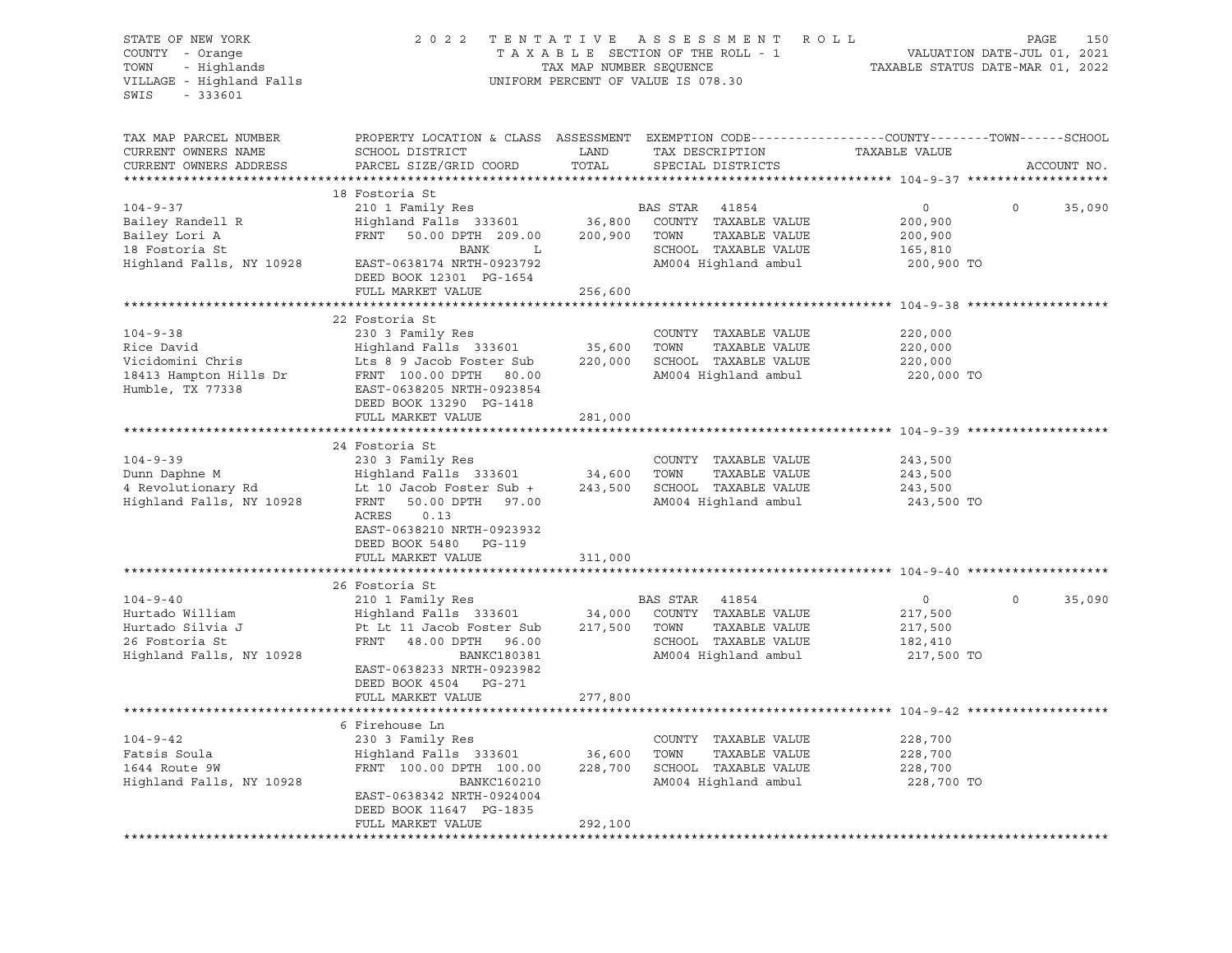| TAX MAP PARCEL NUMBER<br>PROPERTY LOCATION & CLASS ASSESSMENT EXEMPTION CODE---------------COUNTY-------TOWN------SCHOOL<br>CURRENT OWNERS NAME<br>SCHOOL DISTRICT<br>LAND<br>TAX DESCRIPTION<br>TAXABLE VALUE<br>TOTAL<br>CURRENT OWNERS ADDRESS<br>PARCEL SIZE/GRID COORD<br>ACCOUNT NO.<br>SPECIAL DISTRICTS<br>28 Fostoria St<br>$104 - 9 - 43$<br>220 2 Family Res<br>COUNTY TAXABLE VALUE<br>208,500<br>Highland Falls 333601<br>34,000<br>TOWN<br>TAXABLE VALUE<br>Guy George R<br>208,500<br>208,500<br>Guy Lisa J<br>Pt Lts 11 12 Jacob Foster<br>SCHOOL TAXABLE VALUE<br>208,500<br>AM004 Highland ambul<br>1428 Route 9W<br>FRNT 47.00 DPTH 96.00<br>208,500 TO<br>Highland Falls, NY 10928<br>EAST-0638243 NRTH-0924027<br>DEED BOOK 2834 PG-134<br>FULL MARKET VALUE<br>266,300<br>************************ 104-10-1 ************<br>7 Maple St<br>$104 - 10 - 1$<br>210 1 Family Res<br>CW 15 VET/ 41162<br>11,520<br>$\mathbf 0$<br>0<br>34,400 CW 15 VET/ 41163<br>$\mathbf 0$<br>Ludlow Louis S<br>Highland Falls 333601<br>$\overline{0}$<br>11,520<br>Lt 19 Jacob Foster Sub 198,400 BAS STAR<br>35,090<br>7 Maple St<br>41854<br>$\overline{0}$<br>$\Omega$<br>Highland Falls, NY 10928<br>FRNT 46.70 DPTH 101.20<br>COUNTY TAXABLE VALUE<br>186,880<br>TAXABLE VALUE<br>BANKC170031<br>TOWN<br>186,880<br>EAST-0637943 NRTH-0923737<br>SCHOOL TAXABLE VALUE<br>163,310<br>AM004 Highland ambul<br>DEED BOOK 13919 PG-148<br>198,400 TO<br>253,400<br>FULL MARKET VALUE<br>5 Maple St<br>$104 - 10 - 2$<br>210 1 Family Res<br>VET WAR C 41122<br>20,160<br>$\circ$<br>0<br>Notarte Dalmacio<br>Highland Falls 333601<br>34,200 VET WAR T 41123<br>$\Omega$<br>11,520<br>$\overline{0}$<br>Lt 20 Jacob Foster Sub<br>Notarte Gertrude<br>241,200 BAS STAR<br>41854<br>$\overline{0}$<br>$\circ$<br>35,090<br>5 Maple St<br>FRNT 46.00 DPTH 100.00<br>COUNTY TAXABLE VALUE<br>221,040<br>Highland Falls, NY 10928<br>EAST-0637987 NRTH-0923730<br>TOWN<br>TAXABLE VALUE<br>229,680<br>DEED BOOK 2542 PG-00298<br>SCHOOL TAXABLE VALUE<br>206,110<br>308,000 AM004 Highland ambul<br>FULL MARKET VALUE<br>241,200 TO<br>13 Fostoria St<br>$104 - 10 - 3$<br>230 3 Family Res<br>COUNTY TAXABLE VALUE<br>230,900<br>34,200<br>Notarte Gertrude C<br>Highland Falls 333601<br>TOWN<br>TAXABLE VALUE<br>230,900<br>Colcol Wilhelmina D<br>230,900 SCHOOL TAXABLE VALUE<br>Pt Lts 21 22 Jacob Foster<br>230,900<br>AM004 Highland ambul<br>5 Maple St<br>FRNT 53.00 DPTH 91.00<br>230,900 TO<br>Highland Falls, NY 10928<br>EAST-0638049 NRTH-0923746<br>DEED BOOK 5646 PG-158<br>FULL MARKET VALUE<br>294,900<br>11 Fostoria St<br>$104 - 10 - 4$<br>220 2 Family Res<br>BAS STAR<br>$\circ$<br>$\Omega$<br>35,090<br>41854<br>COUNTY TAXABLE VALUE<br>Highland Falls 333601<br>27,200<br>215,000<br>Suarez Steven<br>Suarez Angela<br>Pt Lts 21 22 Jacob Foster<br>215,000<br>TOWN<br>TAXABLE VALUE<br>215,000<br>FRNT 46.00 DPTH 86.20<br>SCHOOL TAXABLE VALUE<br>11 Fostoria St<br>179,910<br>Highland Falls, NY 10928<br>AM004 Highland ambul<br>215,000 TO<br>BANK0230070<br>EAST-0638043 NRTH-0923689<br>DEED BOOK 11476 PG-961<br>274,600<br>FULL MARKET VALUE | STATE OF NEW YORK<br>COUNTY - Orange<br>- Highlands<br>TOWN<br>VILLAGE - Highland Falls<br>SWIS<br>- 333601 | TAX MAP NUMBER SEQUENCE | 2022 TENTATIVE ASSESSMENT ROLL<br>TAXABLE SECTION OF THE ROLL - 1<br>UNIFORM PERCENT OF VALUE IS 078.30 | VALUATION DATE-JUL 01, 2021<br>TAXABLE STATUS DATE-MAR 01, 2022 | PAGE<br>151 |
|--------------------------------------------------------------------------------------------------------------------------------------------------------------------------------------------------------------------------------------------------------------------------------------------------------------------------------------------------------------------------------------------------------------------------------------------------------------------------------------------------------------------------------------------------------------------------------------------------------------------------------------------------------------------------------------------------------------------------------------------------------------------------------------------------------------------------------------------------------------------------------------------------------------------------------------------------------------------------------------------------------------------------------------------------------------------------------------------------------------------------------------------------------------------------------------------------------------------------------------------------------------------------------------------------------------------------------------------------------------------------------------------------------------------------------------------------------------------------------------------------------------------------------------------------------------------------------------------------------------------------------------------------------------------------------------------------------------------------------------------------------------------------------------------------------------------------------------------------------------------------------------------------------------------------------------------------------------------------------------------------------------------------------------------------------------------------------------------------------------------------------------------------------------------------------------------------------------------------------------------------------------------------------------------------------------------------------------------------------------------------------------------------------------------------------------------------------------------------------------------------------------------------------------------------------------------------------------------------------------------------------------------------------------------------------------------------------------------------------------------------------------------------------------------------------------------------------------------------------------------------------------------------------------------------------------------------------------------------------------------------------------------------------------------------------------------------------------------------------------------------------------------------------------------------------------|-------------------------------------------------------------------------------------------------------------|-------------------------|---------------------------------------------------------------------------------------------------------|-----------------------------------------------------------------|-------------|
|                                                                                                                                                                                                                                                                                                                                                                                                                                                                                                                                                                                                                                                                                                                                                                                                                                                                                                                                                                                                                                                                                                                                                                                                                                                                                                                                                                                                                                                                                                                                                                                                                                                                                                                                                                                                                                                                                                                                                                                                                                                                                                                                                                                                                                                                                                                                                                                                                                                                                                                                                                                                                                                                                                                                                                                                                                                                                                                                                                                                                                                                                                                                                                                      |                                                                                                             |                         |                                                                                                         |                                                                 |             |
|                                                                                                                                                                                                                                                                                                                                                                                                                                                                                                                                                                                                                                                                                                                                                                                                                                                                                                                                                                                                                                                                                                                                                                                                                                                                                                                                                                                                                                                                                                                                                                                                                                                                                                                                                                                                                                                                                                                                                                                                                                                                                                                                                                                                                                                                                                                                                                                                                                                                                                                                                                                                                                                                                                                                                                                                                                                                                                                                                                                                                                                                                                                                                                                      |                                                                                                             |                         |                                                                                                         |                                                                 |             |
|                                                                                                                                                                                                                                                                                                                                                                                                                                                                                                                                                                                                                                                                                                                                                                                                                                                                                                                                                                                                                                                                                                                                                                                                                                                                                                                                                                                                                                                                                                                                                                                                                                                                                                                                                                                                                                                                                                                                                                                                                                                                                                                                                                                                                                                                                                                                                                                                                                                                                                                                                                                                                                                                                                                                                                                                                                                                                                                                                                                                                                                                                                                                                                                      |                                                                                                             |                         |                                                                                                         |                                                                 |             |
|                                                                                                                                                                                                                                                                                                                                                                                                                                                                                                                                                                                                                                                                                                                                                                                                                                                                                                                                                                                                                                                                                                                                                                                                                                                                                                                                                                                                                                                                                                                                                                                                                                                                                                                                                                                                                                                                                                                                                                                                                                                                                                                                                                                                                                                                                                                                                                                                                                                                                                                                                                                                                                                                                                                                                                                                                                                                                                                                                                                                                                                                                                                                                                                      |                                                                                                             |                         |                                                                                                         |                                                                 |             |
|                                                                                                                                                                                                                                                                                                                                                                                                                                                                                                                                                                                                                                                                                                                                                                                                                                                                                                                                                                                                                                                                                                                                                                                                                                                                                                                                                                                                                                                                                                                                                                                                                                                                                                                                                                                                                                                                                                                                                                                                                                                                                                                                                                                                                                                                                                                                                                                                                                                                                                                                                                                                                                                                                                                                                                                                                                                                                                                                                                                                                                                                                                                                                                                      |                                                                                                             |                         |                                                                                                         |                                                                 |             |
|                                                                                                                                                                                                                                                                                                                                                                                                                                                                                                                                                                                                                                                                                                                                                                                                                                                                                                                                                                                                                                                                                                                                                                                                                                                                                                                                                                                                                                                                                                                                                                                                                                                                                                                                                                                                                                                                                                                                                                                                                                                                                                                                                                                                                                                                                                                                                                                                                                                                                                                                                                                                                                                                                                                                                                                                                                                                                                                                                                                                                                                                                                                                                                                      |                                                                                                             |                         |                                                                                                         |                                                                 |             |
|                                                                                                                                                                                                                                                                                                                                                                                                                                                                                                                                                                                                                                                                                                                                                                                                                                                                                                                                                                                                                                                                                                                                                                                                                                                                                                                                                                                                                                                                                                                                                                                                                                                                                                                                                                                                                                                                                                                                                                                                                                                                                                                                                                                                                                                                                                                                                                                                                                                                                                                                                                                                                                                                                                                                                                                                                                                                                                                                                                                                                                                                                                                                                                                      |                                                                                                             |                         |                                                                                                         |                                                                 |             |
|                                                                                                                                                                                                                                                                                                                                                                                                                                                                                                                                                                                                                                                                                                                                                                                                                                                                                                                                                                                                                                                                                                                                                                                                                                                                                                                                                                                                                                                                                                                                                                                                                                                                                                                                                                                                                                                                                                                                                                                                                                                                                                                                                                                                                                                                                                                                                                                                                                                                                                                                                                                                                                                                                                                                                                                                                                                                                                                                                                                                                                                                                                                                                                                      |                                                                                                             |                         |                                                                                                         |                                                                 |             |
|                                                                                                                                                                                                                                                                                                                                                                                                                                                                                                                                                                                                                                                                                                                                                                                                                                                                                                                                                                                                                                                                                                                                                                                                                                                                                                                                                                                                                                                                                                                                                                                                                                                                                                                                                                                                                                                                                                                                                                                                                                                                                                                                                                                                                                                                                                                                                                                                                                                                                                                                                                                                                                                                                                                                                                                                                                                                                                                                                                                                                                                                                                                                                                                      |                                                                                                             |                         |                                                                                                         |                                                                 |             |
|                                                                                                                                                                                                                                                                                                                                                                                                                                                                                                                                                                                                                                                                                                                                                                                                                                                                                                                                                                                                                                                                                                                                                                                                                                                                                                                                                                                                                                                                                                                                                                                                                                                                                                                                                                                                                                                                                                                                                                                                                                                                                                                                                                                                                                                                                                                                                                                                                                                                                                                                                                                                                                                                                                                                                                                                                                                                                                                                                                                                                                                                                                                                                                                      |                                                                                                             |                         |                                                                                                         |                                                                 |             |
|                                                                                                                                                                                                                                                                                                                                                                                                                                                                                                                                                                                                                                                                                                                                                                                                                                                                                                                                                                                                                                                                                                                                                                                                                                                                                                                                                                                                                                                                                                                                                                                                                                                                                                                                                                                                                                                                                                                                                                                                                                                                                                                                                                                                                                                                                                                                                                                                                                                                                                                                                                                                                                                                                                                                                                                                                                                                                                                                                                                                                                                                                                                                                                                      |                                                                                                             |                         |                                                                                                         |                                                                 |             |
|                                                                                                                                                                                                                                                                                                                                                                                                                                                                                                                                                                                                                                                                                                                                                                                                                                                                                                                                                                                                                                                                                                                                                                                                                                                                                                                                                                                                                                                                                                                                                                                                                                                                                                                                                                                                                                                                                                                                                                                                                                                                                                                                                                                                                                                                                                                                                                                                                                                                                                                                                                                                                                                                                                                                                                                                                                                                                                                                                                                                                                                                                                                                                                                      |                                                                                                             |                         |                                                                                                         |                                                                 |             |
|                                                                                                                                                                                                                                                                                                                                                                                                                                                                                                                                                                                                                                                                                                                                                                                                                                                                                                                                                                                                                                                                                                                                                                                                                                                                                                                                                                                                                                                                                                                                                                                                                                                                                                                                                                                                                                                                                                                                                                                                                                                                                                                                                                                                                                                                                                                                                                                                                                                                                                                                                                                                                                                                                                                                                                                                                                                                                                                                                                                                                                                                                                                                                                                      |                                                                                                             |                         |                                                                                                         |                                                                 |             |
|                                                                                                                                                                                                                                                                                                                                                                                                                                                                                                                                                                                                                                                                                                                                                                                                                                                                                                                                                                                                                                                                                                                                                                                                                                                                                                                                                                                                                                                                                                                                                                                                                                                                                                                                                                                                                                                                                                                                                                                                                                                                                                                                                                                                                                                                                                                                                                                                                                                                                                                                                                                                                                                                                                                                                                                                                                                                                                                                                                                                                                                                                                                                                                                      |                                                                                                             |                         |                                                                                                         |                                                                 |             |
|                                                                                                                                                                                                                                                                                                                                                                                                                                                                                                                                                                                                                                                                                                                                                                                                                                                                                                                                                                                                                                                                                                                                                                                                                                                                                                                                                                                                                                                                                                                                                                                                                                                                                                                                                                                                                                                                                                                                                                                                                                                                                                                                                                                                                                                                                                                                                                                                                                                                                                                                                                                                                                                                                                                                                                                                                                                                                                                                                                                                                                                                                                                                                                                      |                                                                                                             |                         |                                                                                                         |                                                                 |             |
|                                                                                                                                                                                                                                                                                                                                                                                                                                                                                                                                                                                                                                                                                                                                                                                                                                                                                                                                                                                                                                                                                                                                                                                                                                                                                                                                                                                                                                                                                                                                                                                                                                                                                                                                                                                                                                                                                                                                                                                                                                                                                                                                                                                                                                                                                                                                                                                                                                                                                                                                                                                                                                                                                                                                                                                                                                                                                                                                                                                                                                                                                                                                                                                      |                                                                                                             |                         |                                                                                                         |                                                                 |             |
|                                                                                                                                                                                                                                                                                                                                                                                                                                                                                                                                                                                                                                                                                                                                                                                                                                                                                                                                                                                                                                                                                                                                                                                                                                                                                                                                                                                                                                                                                                                                                                                                                                                                                                                                                                                                                                                                                                                                                                                                                                                                                                                                                                                                                                                                                                                                                                                                                                                                                                                                                                                                                                                                                                                                                                                                                                                                                                                                                                                                                                                                                                                                                                                      |                                                                                                             |                         |                                                                                                         |                                                                 |             |
|                                                                                                                                                                                                                                                                                                                                                                                                                                                                                                                                                                                                                                                                                                                                                                                                                                                                                                                                                                                                                                                                                                                                                                                                                                                                                                                                                                                                                                                                                                                                                                                                                                                                                                                                                                                                                                                                                                                                                                                                                                                                                                                                                                                                                                                                                                                                                                                                                                                                                                                                                                                                                                                                                                                                                                                                                                                                                                                                                                                                                                                                                                                                                                                      |                                                                                                             |                         |                                                                                                         |                                                                 |             |
|                                                                                                                                                                                                                                                                                                                                                                                                                                                                                                                                                                                                                                                                                                                                                                                                                                                                                                                                                                                                                                                                                                                                                                                                                                                                                                                                                                                                                                                                                                                                                                                                                                                                                                                                                                                                                                                                                                                                                                                                                                                                                                                                                                                                                                                                                                                                                                                                                                                                                                                                                                                                                                                                                                                                                                                                                                                                                                                                                                                                                                                                                                                                                                                      |                                                                                                             |                         |                                                                                                         |                                                                 |             |
|                                                                                                                                                                                                                                                                                                                                                                                                                                                                                                                                                                                                                                                                                                                                                                                                                                                                                                                                                                                                                                                                                                                                                                                                                                                                                                                                                                                                                                                                                                                                                                                                                                                                                                                                                                                                                                                                                                                                                                                                                                                                                                                                                                                                                                                                                                                                                                                                                                                                                                                                                                                                                                                                                                                                                                                                                                                                                                                                                                                                                                                                                                                                                                                      |                                                                                                             |                         |                                                                                                         |                                                                 |             |
|                                                                                                                                                                                                                                                                                                                                                                                                                                                                                                                                                                                                                                                                                                                                                                                                                                                                                                                                                                                                                                                                                                                                                                                                                                                                                                                                                                                                                                                                                                                                                                                                                                                                                                                                                                                                                                                                                                                                                                                                                                                                                                                                                                                                                                                                                                                                                                                                                                                                                                                                                                                                                                                                                                                                                                                                                                                                                                                                                                                                                                                                                                                                                                                      |                                                                                                             |                         |                                                                                                         |                                                                 |             |
|                                                                                                                                                                                                                                                                                                                                                                                                                                                                                                                                                                                                                                                                                                                                                                                                                                                                                                                                                                                                                                                                                                                                                                                                                                                                                                                                                                                                                                                                                                                                                                                                                                                                                                                                                                                                                                                                                                                                                                                                                                                                                                                                                                                                                                                                                                                                                                                                                                                                                                                                                                                                                                                                                                                                                                                                                                                                                                                                                                                                                                                                                                                                                                                      |                                                                                                             |                         |                                                                                                         |                                                                 |             |
|                                                                                                                                                                                                                                                                                                                                                                                                                                                                                                                                                                                                                                                                                                                                                                                                                                                                                                                                                                                                                                                                                                                                                                                                                                                                                                                                                                                                                                                                                                                                                                                                                                                                                                                                                                                                                                                                                                                                                                                                                                                                                                                                                                                                                                                                                                                                                                                                                                                                                                                                                                                                                                                                                                                                                                                                                                                                                                                                                                                                                                                                                                                                                                                      |                                                                                                             |                         |                                                                                                         |                                                                 |             |
|                                                                                                                                                                                                                                                                                                                                                                                                                                                                                                                                                                                                                                                                                                                                                                                                                                                                                                                                                                                                                                                                                                                                                                                                                                                                                                                                                                                                                                                                                                                                                                                                                                                                                                                                                                                                                                                                                                                                                                                                                                                                                                                                                                                                                                                                                                                                                                                                                                                                                                                                                                                                                                                                                                                                                                                                                                                                                                                                                                                                                                                                                                                                                                                      |                                                                                                             |                         |                                                                                                         |                                                                 |             |
|                                                                                                                                                                                                                                                                                                                                                                                                                                                                                                                                                                                                                                                                                                                                                                                                                                                                                                                                                                                                                                                                                                                                                                                                                                                                                                                                                                                                                                                                                                                                                                                                                                                                                                                                                                                                                                                                                                                                                                                                                                                                                                                                                                                                                                                                                                                                                                                                                                                                                                                                                                                                                                                                                                                                                                                                                                                                                                                                                                                                                                                                                                                                                                                      |                                                                                                             |                         |                                                                                                         |                                                                 |             |
|                                                                                                                                                                                                                                                                                                                                                                                                                                                                                                                                                                                                                                                                                                                                                                                                                                                                                                                                                                                                                                                                                                                                                                                                                                                                                                                                                                                                                                                                                                                                                                                                                                                                                                                                                                                                                                                                                                                                                                                                                                                                                                                                                                                                                                                                                                                                                                                                                                                                                                                                                                                                                                                                                                                                                                                                                                                                                                                                                                                                                                                                                                                                                                                      |                                                                                                             |                         |                                                                                                         |                                                                 |             |
|                                                                                                                                                                                                                                                                                                                                                                                                                                                                                                                                                                                                                                                                                                                                                                                                                                                                                                                                                                                                                                                                                                                                                                                                                                                                                                                                                                                                                                                                                                                                                                                                                                                                                                                                                                                                                                                                                                                                                                                                                                                                                                                                                                                                                                                                                                                                                                                                                                                                                                                                                                                                                                                                                                                                                                                                                                                                                                                                                                                                                                                                                                                                                                                      |                                                                                                             |                         |                                                                                                         |                                                                 |             |
|                                                                                                                                                                                                                                                                                                                                                                                                                                                                                                                                                                                                                                                                                                                                                                                                                                                                                                                                                                                                                                                                                                                                                                                                                                                                                                                                                                                                                                                                                                                                                                                                                                                                                                                                                                                                                                                                                                                                                                                                                                                                                                                                                                                                                                                                                                                                                                                                                                                                                                                                                                                                                                                                                                                                                                                                                                                                                                                                                                                                                                                                                                                                                                                      |                                                                                                             |                         |                                                                                                         |                                                                 |             |
|                                                                                                                                                                                                                                                                                                                                                                                                                                                                                                                                                                                                                                                                                                                                                                                                                                                                                                                                                                                                                                                                                                                                                                                                                                                                                                                                                                                                                                                                                                                                                                                                                                                                                                                                                                                                                                                                                                                                                                                                                                                                                                                                                                                                                                                                                                                                                                                                                                                                                                                                                                                                                                                                                                                                                                                                                                                                                                                                                                                                                                                                                                                                                                                      |                                                                                                             |                         |                                                                                                         |                                                                 |             |
|                                                                                                                                                                                                                                                                                                                                                                                                                                                                                                                                                                                                                                                                                                                                                                                                                                                                                                                                                                                                                                                                                                                                                                                                                                                                                                                                                                                                                                                                                                                                                                                                                                                                                                                                                                                                                                                                                                                                                                                                                                                                                                                                                                                                                                                                                                                                                                                                                                                                                                                                                                                                                                                                                                                                                                                                                                                                                                                                                                                                                                                                                                                                                                                      |                                                                                                             |                         |                                                                                                         |                                                                 |             |
|                                                                                                                                                                                                                                                                                                                                                                                                                                                                                                                                                                                                                                                                                                                                                                                                                                                                                                                                                                                                                                                                                                                                                                                                                                                                                                                                                                                                                                                                                                                                                                                                                                                                                                                                                                                                                                                                                                                                                                                                                                                                                                                                                                                                                                                                                                                                                                                                                                                                                                                                                                                                                                                                                                                                                                                                                                                                                                                                                                                                                                                                                                                                                                                      |                                                                                                             |                         |                                                                                                         |                                                                 |             |
|                                                                                                                                                                                                                                                                                                                                                                                                                                                                                                                                                                                                                                                                                                                                                                                                                                                                                                                                                                                                                                                                                                                                                                                                                                                                                                                                                                                                                                                                                                                                                                                                                                                                                                                                                                                                                                                                                                                                                                                                                                                                                                                                                                                                                                                                                                                                                                                                                                                                                                                                                                                                                                                                                                                                                                                                                                                                                                                                                                                                                                                                                                                                                                                      |                                                                                                             |                         |                                                                                                         |                                                                 |             |
|                                                                                                                                                                                                                                                                                                                                                                                                                                                                                                                                                                                                                                                                                                                                                                                                                                                                                                                                                                                                                                                                                                                                                                                                                                                                                                                                                                                                                                                                                                                                                                                                                                                                                                                                                                                                                                                                                                                                                                                                                                                                                                                                                                                                                                                                                                                                                                                                                                                                                                                                                                                                                                                                                                                                                                                                                                                                                                                                                                                                                                                                                                                                                                                      |                                                                                                             |                         |                                                                                                         |                                                                 |             |
|                                                                                                                                                                                                                                                                                                                                                                                                                                                                                                                                                                                                                                                                                                                                                                                                                                                                                                                                                                                                                                                                                                                                                                                                                                                                                                                                                                                                                                                                                                                                                                                                                                                                                                                                                                                                                                                                                                                                                                                                                                                                                                                                                                                                                                                                                                                                                                                                                                                                                                                                                                                                                                                                                                                                                                                                                                                                                                                                                                                                                                                                                                                                                                                      |                                                                                                             |                         |                                                                                                         |                                                                 |             |
|                                                                                                                                                                                                                                                                                                                                                                                                                                                                                                                                                                                                                                                                                                                                                                                                                                                                                                                                                                                                                                                                                                                                                                                                                                                                                                                                                                                                                                                                                                                                                                                                                                                                                                                                                                                                                                                                                                                                                                                                                                                                                                                                                                                                                                                                                                                                                                                                                                                                                                                                                                                                                                                                                                                                                                                                                                                                                                                                                                                                                                                                                                                                                                                      |                                                                                                             |                         |                                                                                                         |                                                                 |             |
|                                                                                                                                                                                                                                                                                                                                                                                                                                                                                                                                                                                                                                                                                                                                                                                                                                                                                                                                                                                                                                                                                                                                                                                                                                                                                                                                                                                                                                                                                                                                                                                                                                                                                                                                                                                                                                                                                                                                                                                                                                                                                                                                                                                                                                                                                                                                                                                                                                                                                                                                                                                                                                                                                                                                                                                                                                                                                                                                                                                                                                                                                                                                                                                      |                                                                                                             |                         |                                                                                                         |                                                                 |             |
|                                                                                                                                                                                                                                                                                                                                                                                                                                                                                                                                                                                                                                                                                                                                                                                                                                                                                                                                                                                                                                                                                                                                                                                                                                                                                                                                                                                                                                                                                                                                                                                                                                                                                                                                                                                                                                                                                                                                                                                                                                                                                                                                                                                                                                                                                                                                                                                                                                                                                                                                                                                                                                                                                                                                                                                                                                                                                                                                                                                                                                                                                                                                                                                      |                                                                                                             |                         |                                                                                                         |                                                                 |             |
|                                                                                                                                                                                                                                                                                                                                                                                                                                                                                                                                                                                                                                                                                                                                                                                                                                                                                                                                                                                                                                                                                                                                                                                                                                                                                                                                                                                                                                                                                                                                                                                                                                                                                                                                                                                                                                                                                                                                                                                                                                                                                                                                                                                                                                                                                                                                                                                                                                                                                                                                                                                                                                                                                                                                                                                                                                                                                                                                                                                                                                                                                                                                                                                      |                                                                                                             |                         |                                                                                                         |                                                                 |             |
|                                                                                                                                                                                                                                                                                                                                                                                                                                                                                                                                                                                                                                                                                                                                                                                                                                                                                                                                                                                                                                                                                                                                                                                                                                                                                                                                                                                                                                                                                                                                                                                                                                                                                                                                                                                                                                                                                                                                                                                                                                                                                                                                                                                                                                                                                                                                                                                                                                                                                                                                                                                                                                                                                                                                                                                                                                                                                                                                                                                                                                                                                                                                                                                      |                                                                                                             |                         |                                                                                                         |                                                                 |             |
|                                                                                                                                                                                                                                                                                                                                                                                                                                                                                                                                                                                                                                                                                                                                                                                                                                                                                                                                                                                                                                                                                                                                                                                                                                                                                                                                                                                                                                                                                                                                                                                                                                                                                                                                                                                                                                                                                                                                                                                                                                                                                                                                                                                                                                                                                                                                                                                                                                                                                                                                                                                                                                                                                                                                                                                                                                                                                                                                                                                                                                                                                                                                                                                      |                                                                                                             |                         |                                                                                                         |                                                                 |             |
|                                                                                                                                                                                                                                                                                                                                                                                                                                                                                                                                                                                                                                                                                                                                                                                                                                                                                                                                                                                                                                                                                                                                                                                                                                                                                                                                                                                                                                                                                                                                                                                                                                                                                                                                                                                                                                                                                                                                                                                                                                                                                                                                                                                                                                                                                                                                                                                                                                                                                                                                                                                                                                                                                                                                                                                                                                                                                                                                                                                                                                                                                                                                                                                      |                                                                                                             |                         |                                                                                                         |                                                                 |             |
|                                                                                                                                                                                                                                                                                                                                                                                                                                                                                                                                                                                                                                                                                                                                                                                                                                                                                                                                                                                                                                                                                                                                                                                                                                                                                                                                                                                                                                                                                                                                                                                                                                                                                                                                                                                                                                                                                                                                                                                                                                                                                                                                                                                                                                                                                                                                                                                                                                                                                                                                                                                                                                                                                                                                                                                                                                                                                                                                                                                                                                                                                                                                                                                      |                                                                                                             |                         |                                                                                                         |                                                                 |             |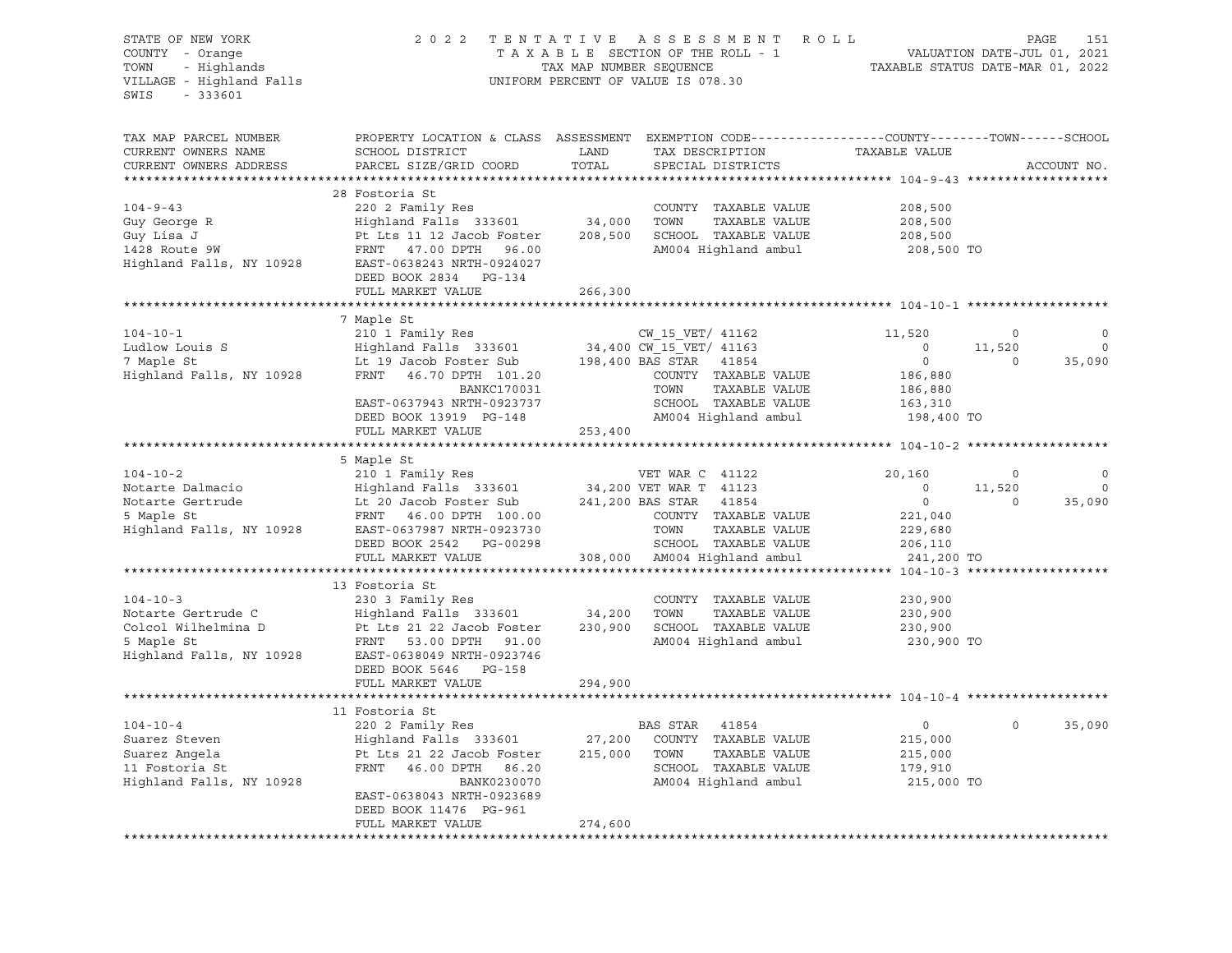| STATE OF NEW YORK<br>COUNTY - Orange<br>TOWN - Highlands<br>VILLAGE - Highland Falls<br>$-333601$<br>SWIS |                                                                                                    |                | 2022 TENTATIVE ASSESSMENT ROLL<br>UNIFORM PERCENT OF VALUE IS 078.30 |                       |                | PAGE<br>152              |
|-----------------------------------------------------------------------------------------------------------|----------------------------------------------------------------------------------------------------|----------------|----------------------------------------------------------------------|-----------------------|----------------|--------------------------|
| TAX MAP PARCEL NUMBER                                                                                     | PROPERTY LOCATION & CLASS ASSESSMENT EXEMPTION CODE----------------COUNTY-------TOWN------SCHOOL   |                |                                                                      |                       |                |                          |
| CURRENT OWNERS NAME                                                                                       | SCHOOL DISTRICT                                                                                    | LAND           | TAX DESCRIPTION                                                      | TAXABLE VALUE         |                |                          |
| CURRENT OWNERS ADDRESS                                                                                    | PARCEL SIZE/GRID COORD                                                                             | TOTAL          | SPECIAL DISTRICTS                                                    |                       |                | ACCOUNT NO.              |
|                                                                                                           |                                                                                                    |                |                                                                      |                       |                |                          |
|                                                                                                           | 9 Fostoria St                                                                                      |                |                                                                      |                       |                |                          |
| $104 - 10 - 5$                                                                                            |                                                                                                    |                | COUNTY TAXABLE VALUE                                                 | 210,500               |                |                          |
| Garqiulo Jennifer                                                                                         | Pt Lts 23 24 Jacob Foster 210,500 SCHOOL TAXABLE VALUE                                             |                | TAXABLE VALUE                                                        | 210,500               |                |                          |
| 9 Fostoria St<br>Highland Falls, NY 10928                                                                 | FRNT 47.00 DPTH 96.00<br>BANKC190289<br>EAST-0638033 NRTH-0923643<br>DEED BOOK 14947 PG-711        |                | AM004 Highland ambul                                                 | 210,500<br>210,500 TO |                |                          |
|                                                                                                           | FULL MARKET VALUE                                                                                  | 268,800        |                                                                      |                       |                |                          |
|                                                                                                           |                                                                                                    |                |                                                                      |                       |                |                          |
|                                                                                                           | 5 Fostoria St                                                                                      |                |                                                                      |                       |                |                          |
| $104 - 10 - 6$                                                                                            | 230 3 Family Res                                                                                   |                | COUNTY TAXABLE VALUE                                                 | 253,400               |                |                          |
| Pennes Emilio                                                                                             | Highland Falls 333601 35,600 TOWN                                                                  |                | TAXABLE VALUE                                                        | 253,400               |                |                          |
| Pennes L.<br>Pennes Brandon                                                                               | PT LTS 23,24,25,27 & 28<br>Jacob Foster Sub                                                        |                | 253,400 SCHOOL TAXABLE VALUE                                         | 253,400               |                |                          |
| PO Box 101<br>New City, NY 10956                                                                          | FRNT 80.00 DPTH 96.00<br>EAST-0638019 NRTH-0923582<br>DEED BOOK 14508 PG-1263<br>FULL MARKET VALUE | 323,600        | AM004 Highland ambul                                                 | 253,400 TO            |                |                          |
|                                                                                                           |                                                                                                    |                |                                                                      |                       |                |                          |
|                                                                                                           | 32 Walnut Ave                                                                                      |                |                                                                      |                       |                |                          |
| $104 - 10 - 8$                                                                                            | 210 1 Family Res                                                                                   |                | VET WAR C 41122                                                      | 20,160                | $\circ$        | $\circ$                  |
| Gaqe Justin                                                                                               | Highland Falls 333601 35,600 VET WAR T 41123                                                       |                |                                                                      | $\overline{0}$        | 11,520         | $\mathbf 0$              |
| Walsh Elizabeth<br>22 Walnut Ave                                                                          | Lt27 Ptlt 28 Jacob Foster                                                                          |                | 249,000 VET DIS C 41142                                              | 67,200                | $\mathbf 0$    | $\circ$                  |
|                                                                                                           | FRNT 98.00 DPTH 80.00                                                                              |                | VET DIS T 41143                                                      | $\overline{0}$        | 38,400         | $\Omega$                 |
| Highland Falls, NY 10928                                                                                  | BANK N                                                                                             |                | COUNTY TAXABLE VALUE                                                 | 161,640               |                |                          |
|                                                                                                           | EAST-0637994 NRTH-0923503                                                                          |                | TOWN<br>TAXABLE VALUE                                                | 199,080               |                |                          |
|                                                                                                           | DEED BOOK 14485 PG-660                                                                             |                | SCHOOL TAXABLE VALUE                                                 | 249,000               |                |                          |
|                                                                                                           | FULL MARKET VALUE                                                                                  |                | 318,000 AM004 Highland ambul                                         | 249,000 TO            |                |                          |
|                                                                                                           | 36 Walnut Ave                                                                                      |                |                                                                      |                       |                |                          |
| $104 - 10 - 9$                                                                                            | 210 1 Family Res                                                                                   |                | VET WAR C 41122                                                      | 20,160                | $\circ$        | $\overline{0}$           |
| Tyce Martin A                                                                                             | Highland Falls 333601 35,600 VET WAR T 41123                                                       |                |                                                                      | $\overline{0}$        | 11,520         | $\overline{\phantom{0}}$ |
| Tyce Teresa M                                                                                             | Pt Lts 28 29 Jacob Foster                                                                          | 280,000 CLERGY | 41400                                                                | 1,500                 | 1,500          | 1,500                    |
| 36 Walnut Ave                                                                                             | FRNT 77.00 DPTH 98.00                                                                              |                | BAS STAR 41854                                                       | $\overline{0}$        | $\overline{0}$ | 35,090                   |
| Highland Falls, NY 10928                                                                                  | ACRES<br>0.18 BANKC160115                                                                          |                | COUNTY TAXABLE VALUE                                                 | 258,340               |                |                          |
|                                                                                                           | EAST-0637910 NRTH-0923516                                                                          |                | TOWN<br>TAXABLE VALUE                                                | 266,980               |                |                          |
|                                                                                                           | DEED BOOK 13343 PG-175                                                                             |                | SCHOOL TAXABLE VALUE                                                 | 243,410               |                |                          |
|                                                                                                           | FULL MARKET VALUE                                                                                  |                | 357,600 AM004 Highland ambul                                         | 280,000 TO            |                |                          |
|                                                                                                           |                                                                                                    |                |                                                                      |                       |                |                          |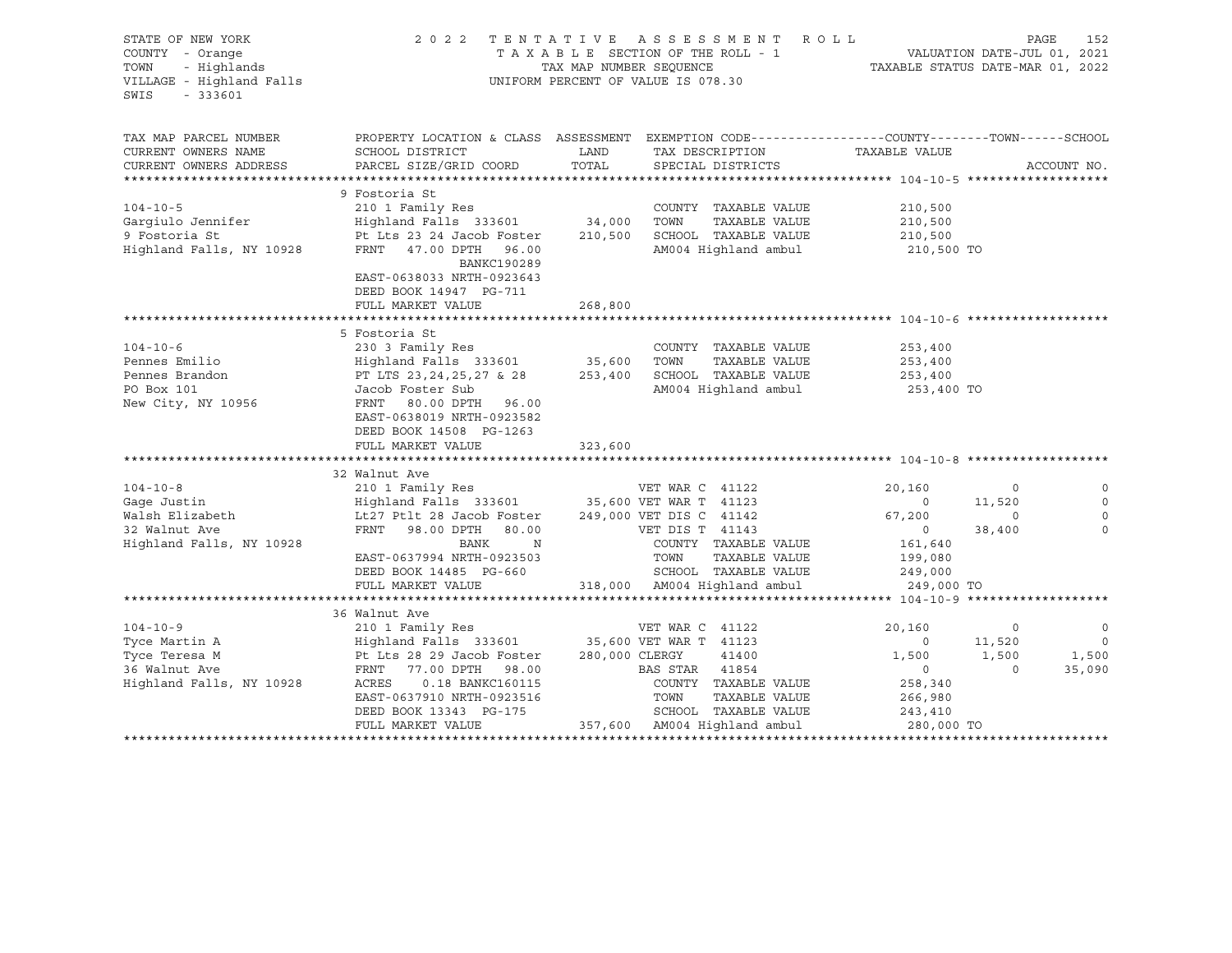STATE OF NEW YORK 2 0 2 2 T E N T A T I V E A S S E S S M E N T R O L L PAGE 153 COUNTY - Orange T A X A B L E SECTION OF THE ROLL - 1 VALUATION DATE-JUL 01, 2021 TRIM THE ROLL STATE OF NEW YORK A SUBACTERY OF THE ROLL STATE OF NEW YORK A SUBACTE OUNLY - Orange TAX A B L E SECTION OF THE ROLL - 1<br>TOWN - Highlands TAX MAP NUMBER SEQUENCE TAXABLE STATUS DATE-MAR 01, 2022<br>VILLAGE - Hig UNIFORM PERCENT OF VALUE IS 078.30 SWIS - 333601 TAX MAP PARCEL NUMBER PROPERTY LOCATION & CLASS ASSESSMENT EXEMPTION CODE----------------COUNTY-------TOWN-----SCHOOL CURRENT OWNERS NAME SCHOOL DISTRICT TAX DAND TAX DESCRIPTION TAXABLE VALUE CURRENT OWNERS ADDRESS PARCEL SIZE/GRID COORD TOTAL SPECIAL DISTRICTS ACCOUNT NO. \*\*\*\*\*\*\*\*\*\*\*\*\*\*\*\*\*\*\*\*\*\*\*\*\*\*\*\*\*\*\*\*\*\*\*\*\*\*\*\*\*\*\*\*\*\*\*\*\*\*\*\*\*\*\*\*\*\*\*\*\*\*\*\*\*\*\*\*\*\*\*\*\*\*\*\*\*\*\*\*\*\*\*\*\*\*\*\*\*\*\*\*\*\*\*\*\*\*\*\*\*\*\* 104-10-10 \*\*\*\*\*\*\*\*\*\*\*\*\*\*\*\*\*\* 6 Hickory St 104-10-10 210 1 Family Res VET WAR C 41122 20,160 0 0 Suero Joseph Highland Falls 333601 36,600 VET WAR T 41123 0 11,520 0 6 Hickory St Pt Lts 24 25 28 29 Jacob 241,000 VET DIS C 41142 60,250 0 0 Highland Falls, NY 10928 Foster Subdiv VET DIS T 41143 0 38,400 0 REVOCABLE TRUST TAND COUNTY TAXABLE VALUE 160,590 FRNT 125.60 DPTH 80.70 TOWN TAXABLE VALUE 191,080 BANKC030015 SCHOOL TAXABLE VALUE 241,000 BANKC030015 SCHOOL TAXABLE VALUE 241,000<br>EAST-0637938 NRTH-0923642 AM004 Highland ambul 241,000 TO AM004 Highland ambul DEED BOOK 14311 PG-41 FULL MARKET VALUE 307,800 \*\*\*\*\*\*\*\*\*\*\*\*\*\*\*\*\*\*\*\*\*\*\*\*\*\*\*\*\*\*\*\*\*\*\*\*\*\*\*\*\*\*\*\*\*\*\*\*\*\*\*\*\*\*\*\*\*\*\*\*\*\*\*\*\*\*\*\*\*\*\*\*\*\*\*\*\*\*\*\*\*\*\*\*\*\*\*\*\*\*\*\*\*\*\*\*\*\*\*\*\*\*\* 104-11-1 \*\*\*\*\*\*\*\*\*\*\*\*\*\*\*\*\*\*\* 24 Wyandotte Ave 104-11-1 210 1 Family Res COUNTY TAXABLE VALUE 140,000 24 Wyandotte HF LLC Highland Falls 333601 35,400 TOWN TAXABLE VALUE 140,000 41 Main St FRNT 127.00 DPTH 47.00 140,000 SCHOOL TAXABLE VALUE 140,000 Highland Falls, NY 10928 EAST-0637991 NRTH-0924036 AM004 Highland ambul 140,000 TO DEED BOOK 15123 PG-1940 FULL MARKET VALUE 178,800 \*\*\*\*\*\*\*\*\*\*\*\*\*\*\*\*\*\*\*\*\*\*\*\*\*\*\*\*\*\*\*\*\*\*\*\*\*\*\*\*\*\*\*\*\*\*\*\*\*\*\*\*\*\*\*\*\*\*\*\*\*\*\*\*\*\*\*\*\*\*\*\*\*\*\*\*\*\*\*\*\*\*\*\*\*\*\*\*\*\*\*\*\*\*\*\*\*\*\*\*\*\*\* 104-11-2 \*\*\*\*\*\*\*\*\*\*\*\*\*\*\*\*\*\*\* 26 Wyandotte Ave 104-11-2 210 1 Family Res BAS STAR 41854 0 0 35,090 Truncale Mike Jr Highland Falls 333601 37,400 COUNTY TAXABLE VALUE 280,000 26 Wyandotte Ave FRNT 86.00 DPTH 92.00 280,000 TOWN TAXABLE VALUE 280,000 Highland Falls, NY 10928 ACRES 0.36 BANKC190321 SCHOOL TAXABLE VALUE 244,910 EAST-0638076 NRTH-0924038 AM004 Highland ambul 280,000 TO DEED BOOK 13493 PG-1 FULL MARKET VALUE 357,600 \*\*\*\*\*\*\*\*\*\*\*\*\*\*\*\*\*\*\*\*\*\*\*\*\*\*\*\*\*\*\*\*\*\*\*\*\*\*\*\*\*\*\*\*\*\*\*\*\*\*\*\*\*\*\*\*\*\*\*\*\*\*\*\*\*\*\*\*\*\*\*\*\*\*\*\*\*\*\*\*\*\*\*\*\*\*\*\*\*\*\*\*\*\*\*\*\*\*\*\*\*\*\* 104-11-3 \*\*\*\*\*\*\*\*\*\*\*\*\*\*\*\*\*\*\* 25 Mountain Ave 104-11-3 411 Apartment COUNTY TAXABLE VALUE 344,700 J & M Minaros LLC Highland Falls 333601 46,300 TOWN TAXABLE VALUE 344,700 15 Orr Hatch Dr Joint Revocable Trust 344,700 SCHOOL TAXABLE VALUE 344,700 Cornwall, NY 12518 dtd 1/25/2013 AM004 Highland ambul 344,700 TO FRNT 106.20 DPTH 101.40 EAST-0638133 NRTH-0924115 DEED BOOK 14629 PG-1695 FULL MARKET VALUE 440,200 \*\*\*\*\*\*\*\*\*\*\*\*\*\*\*\*\*\*\*\*\*\*\*\*\*\*\*\*\*\*\*\*\*\*\*\*\*\*\*\*\*\*\*\*\*\*\*\*\*\*\*\*\*\*\*\*\*\*\*\*\*\*\*\*\*\*\*\*\*\*\*\*\*\*\*\*\*\*\*\*\*\*\*\*\*\*\*\*\*\*\*\*\*\*\*\*\*\*\*\*\*\*\*\*\*\*\*\*\*\*\*\*\*\*\*\*\*\*\*\*\*\*\*\*\*\*\*\*\*\*\*\*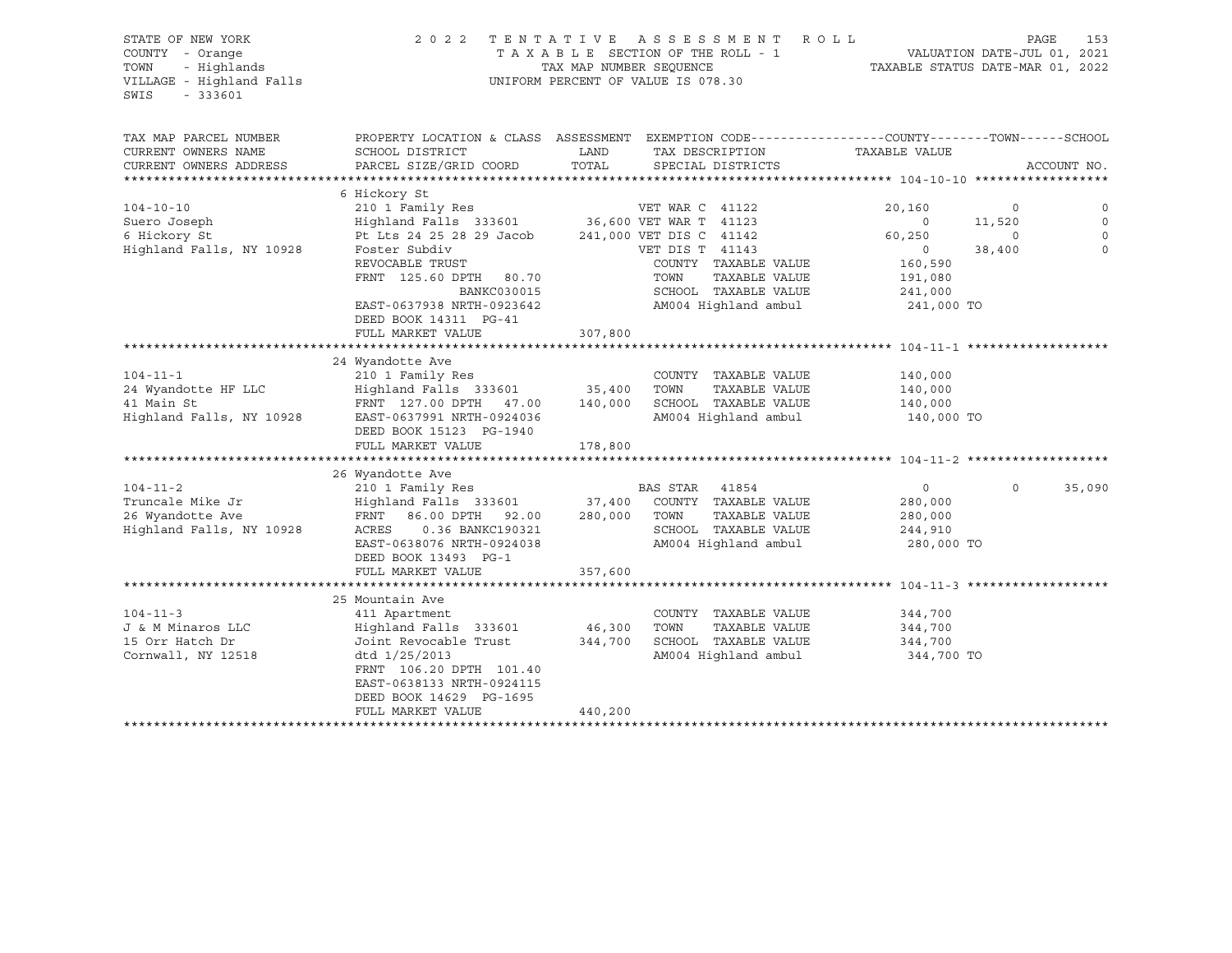STATE OF NEW YORK 2 0 2 2 T E N T A T I V E A S S E S S M E N T R O L L PAGE 154 COUNTY - Orange T A X A B L E SECTION OF THE ROLL - 1 VALUATION DATE-JUL 01, 2021 TOWN - Highlands TAX MAP NUMBER SEQUENCE TAXABLE STATUS DATE-MAR 01, 2022 UNIFORM PERCENT OF VALUE IS 078.30 SWIS - 333601 TAX MAP PARCEL NUMBER PROPERTY LOCATION & CLASS ASSESSMENT EXEMPTION CODE------------------COUNTY--------TOWN------SCHOOL CURRENT OWNERS NAME SCHOOL DISTRICT LAND TAX DESCRIPTION TAXABLE VALUE CURRENT OWNERS ADDRESS PARCEL SIZE/GRID COORD TOTAL SPECIAL DISTRICTS ACCOUNT NO. \*\*\*\*\*\*\*\*\*\*\*\*\*\*\*\*\*\*\*\*\*\*\*\*\*\*\*\*\*\*\*\*\*\*\*\*\*\*\*\*\*\*\*\*\*\*\*\*\*\*\*\*\*\*\*\*\*\*\*\*\*\*\*\*\*\*\*\*\*\*\*\*\*\*\*\*\*\*\*\*\*\*\*\*\*\*\*\*\*\*\*\*\*\*\*\*\*\*\*\*\*\*\* 104-11-4 \*\*\*\*\*\*\*\*\*\*\*\*\*\*\*\*\*\*\* 23 Fostoria St 104-11-4 210 1 Family Res FIRE/AMBCT 41690 2,880 2,880 2,880 Green Harvey Highland Falls 333601 34,200 BAS STAR 41854 0 0 35,090 Green Linda Sarah N Escolas, Trustee 242,200 COUNTY TAXABLE VALUE 239,320 23 Fostoria St Green Harvey (Fighland Falls 333601 Marshall St Green Linda (Sarah N Escolas, Trustee (Sarah M 242,200 COUNTY TAXABLE VALUE (Sarah 239,320 COUNTY TAXABLE VALUE (Sarah 239,320 COUNTY TAXABLE VALUE (Sarah 239, Highland Falls, NY 10928 dated 6-19-2020 SCHOOL TAXABLE VALUE 204,230 FRNT 50.00 DPTH 92.00 AM004 Highland ambul 239,320 TO EAST-0638101 NRTH-0923969 2,880 EX DEED BOOK 14763 PG-1895 FULL MARKET VALUE 309,300 \*\*\*\*\*\*\*\*\*\*\*\*\*\*\*\*\*\*\*\*\*\*\*\*\*\*\*\*\*\*\*\*\*\*\*\*\*\*\*\*\*\*\*\*\*\*\*\*\*\*\*\*\*\*\*\*\*\*\*\*\*\*\*\*\*\*\*\*\*\*\*\*\*\*\*\*\*\*\*\*\*\*\*\*\*\*\*\*\*\*\*\*\*\*\*\*\*\*\*\*\*\*\* 104-11-5 \*\*\*\*\*\*\*\*\*\*\*\*\*\*\*\*\*\*\* 21 Fostoria St 104-11-5 210 1 Family Res BAS STAR 41854 0 0 35,090 Stewart Doumina L Highland Falls 333601 34,200 COUNTY TAXABLE VALUE 210,250 Stewart Gregory D FRNT 50.00 DPTH 92.00 210,250 TOWN TAXABLE VALUE 210,250 21 Fostoria St BANKC170031 SCHOOL TAXABLE VALUE 175,160 Highland Falls, NY 10928 EAST-0638091 NRTH-0923920 AM004 Highland ambul 210,250 TO DEED BOOK 4287 PG-289 FULL MARKET VALUE 268,500 \*\*\*\*\*\*\*\*\*\*\*\*\*\*\*\*\*\*\*\*\*\*\*\*\*\*\*\*\*\*\*\*\*\*\*\*\*\*\*\*\*\*\*\*\*\*\*\*\*\*\*\*\*\*\*\*\*\*\*\*\*\*\*\*\*\*\*\*\*\*\*\*\*\*\*\*\*\*\*\*\*\*\*\*\*\*\*\*\*\*\*\*\*\*\*\*\*\*\*\*\*\*\* 104-11-6 \*\*\*\*\*\*\*\*\*\*\*\*\*\*\*\*\*\*\* 19 Fostoria St 104-11-6 210 1 Family Res VET COM C 41132 33,600 0 0 Rapp Dorothy M Highland Falls 333601 34,200 VET COM T 41133 0 19,200 0 Rapp Kenneth W Lt 45 Jacob Foster Sub 238,100 ENH STAR 41834 0 0 87,610 19 Fostoria St FRNT 50.00 DPTH 92.00 COUNTY TAXABLE VALUE 204,500 Highland Falls, NY 10928 EAST-0638083 NRTH-0923871 TOWN TAXABLE VALUE 218,900 DEED BOOK 1552 PG-00466 SCHOOL TAXABLE VALUE 150,490 FULL MARKET VALUE 304,100 AM004 Highland ambul 238,100 TO \*\*\*\*\*\*\*\*\*\*\*\*\*\*\*\*\*\*\*\*\*\*\*\*\*\*\*\*\*\*\*\*\*\*\*\*\*\*\*\*\*\*\*\*\*\*\*\*\*\*\*\*\*\*\*\*\*\*\*\*\*\*\*\*\*\*\*\*\*\*\*\*\*\*\*\*\*\*\*\*\*\*\*\*\*\*\*\*\*\*\*\*\*\*\*\*\*\*\*\*\*\*\* 104-11-7 \*\*\*\*\*\*\*\*\*\*\*\*\*\*\*\*\*\*\* 17 Fostoria St 104-11-7 220 2 Family Res BAS STAR 41854 0 0 35,090 Gathers Jill E Highland Falls 333601 34,200 COUNTY TAXABLE VALUE 242,600 Gathers Jeffrey A Lt 46 Jacob Foster Sub 242,600 TOWN TAXABLE VALUE 242,600 17 Fostoria St<br>
17 Fostoria St<br>
117 Fostoria St<br>
1207,510<br>
117 Fostoria St<br>
1207,510<br>
1207,510 Highland Falls, NY 10928 BANK L AM004 Highland ambul 242,600 TO EAST-0638074 NRTH-0923820 DEED BOOK 15028 PG-1568 FULL MARKET VALUE 309,800 \*\*\*\*\*\*\*\*\*\*\*\*\*\*\*\*\*\*\*\*\*\*\*\*\*\*\*\*\*\*\*\*\*\*\*\*\*\*\*\*\*\*\*\*\*\*\*\*\*\*\*\*\*\*\*\*\*\*\*\*\*\*\*\*\*\*\*\*\*\*\*\*\*\*\*\*\*\*\*\*\*\*\*\*\*\*\*\*\*\*\*\*\*\*\*\*\*\*\*\*\*\*\* 104-11-8 \*\*\*\*\*\*\*\*\*\*\*\*\*\*\*\*\*\*\* 8 Maple St 104-11-8 210 1 Family Res BAS STAR 41854 0 0 35,090 Brown William A Highland Falls 333601 34,200 COUNTY TAXABLE VALUE 214,800 Brown Luciana C Lt 47 Jacob Foster Sub 214,800 TOWN TAXABLE VALUE 214,800 8 Maple St FRNT 92.00 DPTH 50.10 SCHOOL TAXABLE VALUE 179,710 Highland Falls, NY 10928 BANKC170030 AM004 Highland ambul 214,800 TO EAST-0637982 NRTH-0923830 DEED BOOK 13416 PG-1455 FULL MARKET VALUE 274,300 \*\*\*\*\*\*\*\*\*\*\*\*\*\*\*\*\*\*\*\*\*\*\*\*\*\*\*\*\*\*\*\*\*\*\*\*\*\*\*\*\*\*\*\*\*\*\*\*\*\*\*\*\*\*\*\*\*\*\*\*\*\*\*\*\*\*\*\*\*\*\*\*\*\*\*\*\*\*\*\*\*\*\*\*\*\*\*\*\*\*\*\*\*\*\*\*\*\*\*\*\*\*\*\*\*\*\*\*\*\*\*\*\*\*\*\*\*\*\*\*\*\*\*\*\*\*\*\*\*\*\*\*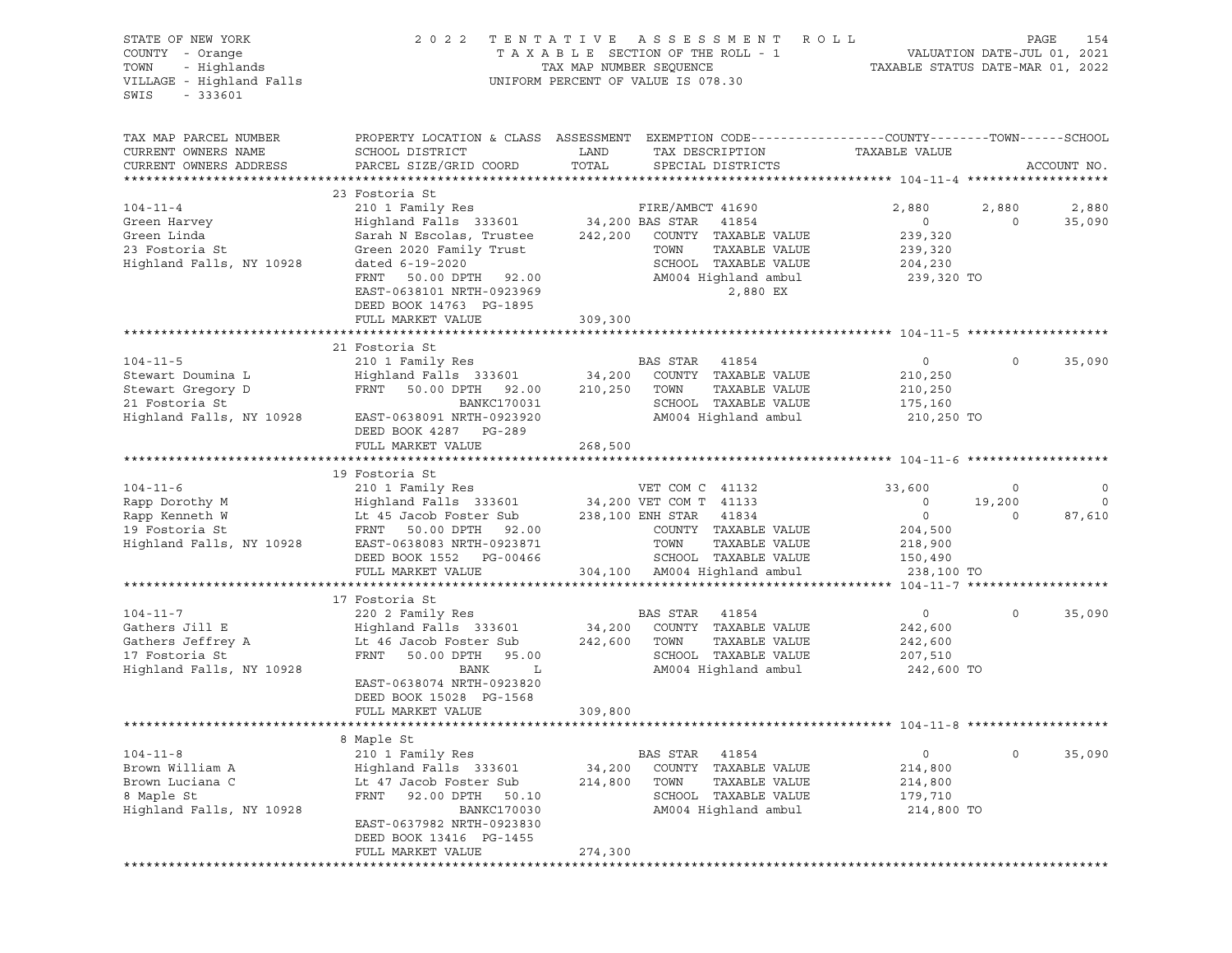| STATE OF NEW YORK<br>COUNTY - Orange<br>- Highlands<br>TOWN<br>VILLAGE - Highland Falls<br>SWIS<br>$-333601$ | 2 0 2 2                                                                                                             | TENTATIVE<br>TAX MAP NUMBER SEQUENCE | ASSESSMENT<br>TAXABLE SECTION OF THE ROLL - 1<br>UNIFORM PERCENT OF VALUE IS 078.30 | ROLL<br>TAXABLE STATUS DATE-MAR 01, 2022 |          | PAGE<br>155<br>VALUATION DATE-JUL 01, 2021 |
|--------------------------------------------------------------------------------------------------------------|---------------------------------------------------------------------------------------------------------------------|--------------------------------------|-------------------------------------------------------------------------------------|------------------------------------------|----------|--------------------------------------------|
| TAX MAP PARCEL NUMBER<br>CURRENT OWNERS NAME                                                                 | PROPERTY LOCATION & CLASS ASSESSMENT EXEMPTION CODE----------------COUNTY-------TOWN------SCHOOL<br>SCHOOL DISTRICT | LAND                                 | TAX DESCRIPTION                                                                     | TAXABLE VALUE                            |          |                                            |
| CURRENT OWNERS ADDRESS                                                                                       | PARCEL SIZE/GRID COORD                                                                                              | TOTAL                                | SPECIAL DISTRICTS                                                                   |                                          |          | ACCOUNT NO.                                |
|                                                                                                              |                                                                                                                     |                                      |                                                                                     |                                          |          |                                            |
|                                                                                                              | 18 Hickory St                                                                                                       |                                      |                                                                                     |                                          |          |                                            |
| $104 - 11 - 9$                                                                                               | 220 2 Family Res                                                                                                    |                                      | COUNTY TAXABLE VALUE                                                                | 243,500                                  |          |                                            |
| Napolitano Joseph A                                                                                          | Highland Falls 333601                                                                                               | 34,200                               | TOWN<br>TAXABLE VALUE                                                               | 243,500                                  |          |                                            |
| Napolitano Linda A                                                                                           | Lt 48 Jacob Foster Sub                                                                                              | 243,500                              | SCHOOL TAXABLE VALUE                                                                | 243,500                                  |          |                                            |
| 4 Hudson Dr<br>Highland Falls, NY 10928                                                                      | FRNT<br>50.00 DPTH 98.00<br>EAST-0637992 NRTH-0923880<br>DEED BOOK 2210 PG-01027                                    |                                      | AM004 Highland ambul                                                                | 243,500 TO                               |          |                                            |
|                                                                                                              | FULL MARKET VALUE                                                                                                   | 311,000                              |                                                                                     |                                          |          |                                            |
|                                                                                                              |                                                                                                                     |                                      |                                                                                     |                                          |          |                                            |
|                                                                                                              | 20 Hickory St                                                                                                       |                                      |                                                                                     |                                          |          |                                            |
| $104 - 11 - 10$                                                                                              | 210 1 Family Res                                                                                                    |                                      | FIRE/AMBCT 41690                                                                    | 2,880                                    | 2,880    | 2,880                                      |
| Solan William L                                                                                              | Highland Falls 333601                                                                                               |                                      | 34,200 ENH STAR 41834                                                               | $\circ$                                  | $\Omega$ | 87,610                                     |
| Solan Colleen                                                                                                | FRNT 50.00 DPTH 98.00                                                                                               | 183,700                              | COUNTY TAXABLE VALUE                                                                | 180,820                                  |          |                                            |
| 20 Hickory St                                                                                                | EAST-0638005 NRTH-0923925                                                                                           |                                      | TOWN<br>TAXABLE VALUE                                                               | 180,820                                  |          |                                            |
| Highland Falls, NY 10928                                                                                     | DEED BOOK 3515 PG-1                                                                                                 |                                      | SCHOOL TAXABLE VALUE                                                                | 93,210                                   |          |                                            |
|                                                                                                              | FULL MARKET VALUE                                                                                                   |                                      | 234,600 AM004 Highland ambul                                                        | 180,820 TO                               |          |                                            |
|                                                                                                              |                                                                                                                     |                                      | 2,880 EX                                                                            |                                          |          |                                            |
|                                                                                                              | 14 Wyandotte Ave                                                                                                    |                                      |                                                                                     |                                          |          |                                            |
| $104 - 12 - 1$                                                                                               | 210 1 Family Res                                                                                                    |                                      | BAS STAR 41854                                                                      | $\circ$                                  | $\Omega$ | 35,090                                     |
| Brahm Norman D                                                                                               | Highland Falls 333601                                                                                               | 34,200                               | COUNTY TAXABLE VALUE                                                                | 218,400                                  |          |                                            |
| Brahm Suzanne E                                                                                              | FRNT 133.40 DPTH 57.00                                                                                              | 218,400                              | TOWN<br>TAXABLE VALUE                                                               | 218,400                                  |          |                                            |
| 14 Wyandotte Ave                                                                                             | EAST-0637851 NRTH-0924002                                                                                           |                                      | SCHOOL TAXABLE VALUE                                                                | 183,310                                  |          |                                            |
| Highland Falls, NY 10928                                                                                     | DEED BOOK 13856 PG-238                                                                                              |                                      | AM004 Highland ambul                                                                | 218,400 TO                               |          |                                            |
|                                                                                                              | FULL MARKET VALUE                                                                                                   | 278,900                              |                                                                                     |                                          |          |                                            |
|                                                                                                              |                                                                                                                     |                                      |                                                                                     |                                          |          |                                            |
|                                                                                                              | 18 Wyandotte Ave                                                                                                    |                                      |                                                                                     |                                          |          |                                            |
| $104 - 12 - 2$                                                                                               | 230 3 Family Res                                                                                                    |                                      | COUNTY TAXABLE VALUE                                                                | 209,000                                  |          |                                            |
| Vicidomini Chris                                                                                             | Highland Falls 333601                                                                                               | 30,600                               | TOWN<br>TAXABLE VALUE                                                               | 209,000                                  |          |                                            |
| Rice David                                                                                                   | FRNT 80.00 DPTH 82.00                                                                                               | 209,000                              | SCHOOL TAXABLE VALUE                                                                | 209,000                                  |          |                                            |
| 18413 Hampton Hills Dr                                                                                       | EAST-0637909 NRTH-0924049                                                                                           |                                      | AM004 Highland ambul                                                                | 209,000 TO                               |          |                                            |
| Humble, TX 77338                                                                                             | DEED BOOK 14018 PG-1230                                                                                             |                                      |                                                                                     |                                          |          |                                            |
|                                                                                                              | FULL MARKET VALUE                                                                                                   | 266,900                              |                                                                                     |                                          |          |                                            |
|                                                                                                              | Hickory St                                                                                                          |                                      |                                                                                     |                                          |          |                                            |
| $104 - 12 - 3$                                                                                               | 311 Res vac land                                                                                                    |                                      | COUNTY TAXABLE VALUE                                                                | 1,500                                    |          |                                            |
| Jalapa Enterprises LLC                                                                                       | Highland Falls 333601                                                                                               | 1,500                                | TOWN<br>TAXABLE VALUE                                                               | 1,500                                    |          |                                            |
| 26 Fostoria St                                                                                               | FRNT 52.00 DPTH<br>56.70                                                                                            | 1,500                                | SCHOOL TAXABLE VALUE                                                                | 1,500                                    |          |                                            |
| Highland Falls, NY 10928                                                                                     | EAST-0637901 NRTH-0924004                                                                                           |                                      | AM004 Highland ambul                                                                | 1,500 TO                                 |          |                                            |
|                                                                                                              | DEED BOOK 14437 PG-1873                                                                                             |                                      |                                                                                     |                                          |          |                                            |
|                                                                                                              | FULL MARKET VALUE                                                                                                   | 1,900                                |                                                                                     |                                          |          |                                            |
|                                                                                                              |                                                                                                                     |                                      |                                                                                     |                                          |          |                                            |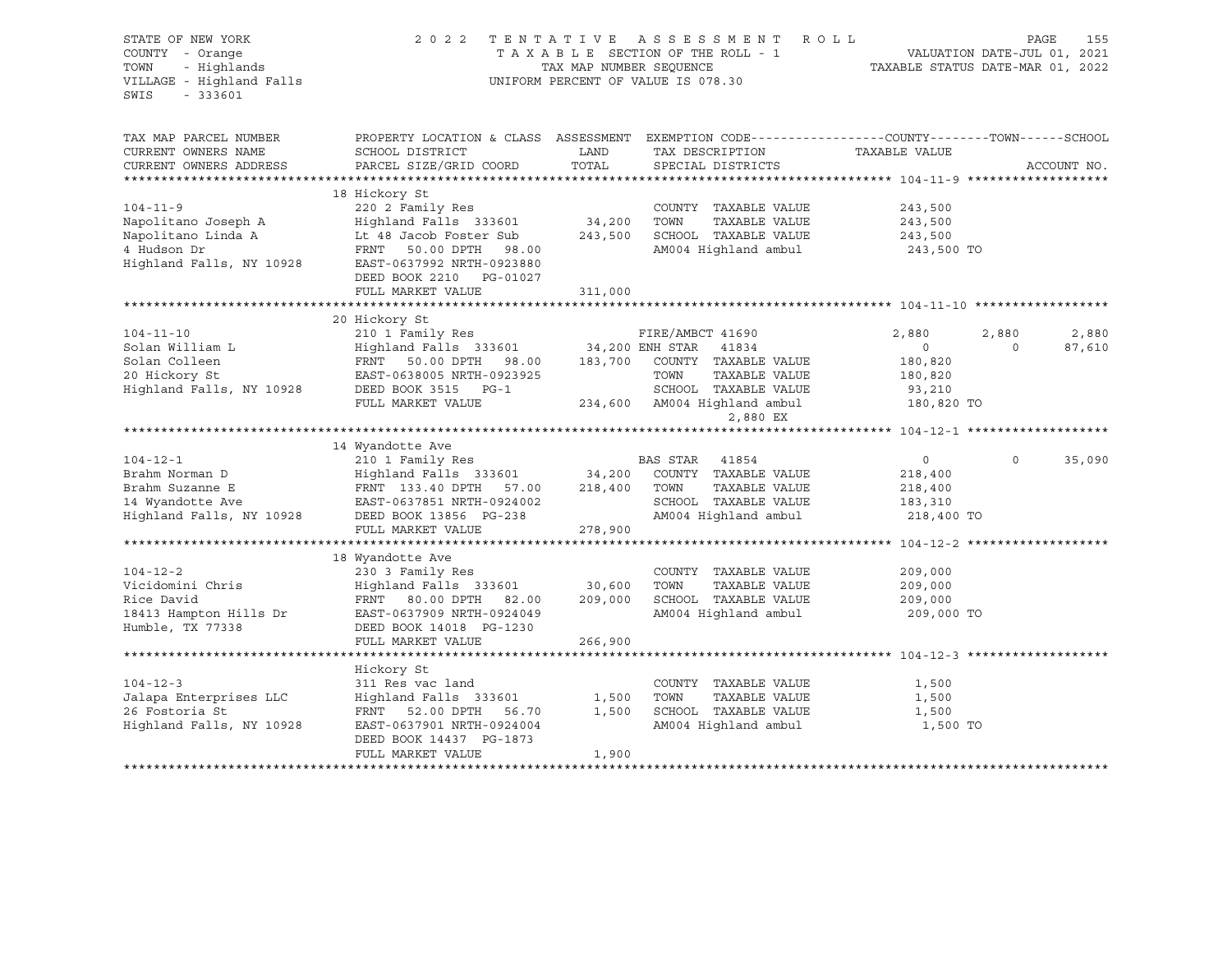| STATE OF NEW YORK<br>COUNTY - Orange<br>- Highlands<br>TOWN<br>VILLAGE - Highland Falls<br>$-333601$<br>SWIS | 2022                                                                                                    | TAX MAP NUMBER SEQUENCE | TENTATIVE ASSESSMENT ROLL<br>TAXABLE SECTION OF THE ROLL - 1<br>UNIFORM PERCENT OF VALUE IS 078.30                                      | VALUATION DATE-JUL 01, 2021<br>TAXABLE STATUS DATE-MAR 01, 2022 |              | PAGE<br>156 |
|--------------------------------------------------------------------------------------------------------------|---------------------------------------------------------------------------------------------------------|-------------------------|-----------------------------------------------------------------------------------------------------------------------------------------|-----------------------------------------------------------------|--------------|-------------|
| TAX MAP PARCEL NUMBER<br>CURRENT OWNERS NAME<br>CURRENT OWNERS ADDRESS                                       | SCHOOL DISTRICT<br>PARCEL SIZE/GRID COORD                                                               | LAND<br>TOTAL           | PROPERTY LOCATION & CLASS ASSESSMENT EXEMPTION CODE---------------COUNTY-------TOWN------SCHOOL<br>TAX DESCRIPTION<br>SPECIAL DISTRICTS | TAXABLE VALUE                                                   |              | ACCOUNT NO. |
|                                                                                                              | 9 Hickory St                                                                                            |                         |                                                                                                                                         |                                                                 |              |             |
| $104 - 12 - 4$                                                                                               | 210 1 Family Res                                                                                        |                         | ENH STAR<br>41834                                                                                                                       | $\circ$                                                         | $\Omega$     | 87,610      |
| des Rosiers Gloria J                                                                                         | Highland Falls 333601                                                                                   |                         | 34,200 COUNTY TAXABLE VALUE                                                                                                             | 186,550                                                         |              |             |
| Staten David E Sr                                                                                            | Ptlt 33 Jacob Foster Sub                                                                                | 186,550                 | TOWN<br>TAXABLE VALUE                                                                                                                   | 186,550                                                         |              |             |
| 9 Hickory St                                                                                                 | FRNT 55.00 DPTH 85.60                                                                                   |                         | SCHOOL TAXABLE VALUE                                                                                                                    | 98,940                                                          |              |             |
| Highland Falls, NY 10928                                                                                     | BANK0030614<br>EAST-0637831 NRTH-0923709<br>DEED BOOK 12279 PG-16                                       |                         | AM004 Highland ambul                                                                                                                    | 186,550 TO                                                      |              |             |
|                                                                                                              | FULL MARKET VALUE                                                                                       | 238,300                 |                                                                                                                                         |                                                                 |              |             |
|                                                                                                              | 7 Hickory St                                                                                            |                         |                                                                                                                                         |                                                                 |              |             |
| $104 - 12 - 5$                                                                                               | 210 1 Family Res                                                                                        |                         | FIRE/AMBCT 41690                                                                                                                        | 2,880                                                           | 2,880        | 2,880       |
| Conley Kenneth O                                                                                             | Highland Falls 333601 34,000 ENH STAR                                                                   |                         | 41834                                                                                                                                   | $\overline{0}$                                                  | $\Omega$     | 87,610      |
| Conley Mary Lou                                                                                              | 91,000 EXA DR AT ARABLE VALUE Pt Lt 32 Jacob Foster Sub<br>FRNT 55.00 DPTH 200,600 COUNTY TAXABLE VALUE |                         |                                                                                                                                         | 197,720                                                         |              |             |
| 7 Hickory St                                                                                                 | FRNT 55.00 DPTH 83.00                                                                                   |                         | TOWN<br>TAXABLE VALUE                                                                                                                   | 197,720                                                         |              |             |
|                                                                                                              | Highland Falls, NY 10928 EAST-0637824 NRTH-0923656                                                      |                         | SCHOOL TAXABLE VALUE                                                                                                                    | 110,110                                                         |              |             |
|                                                                                                              | DEED BOOK 1801 PG-00732                                                                                 |                         | SCHOOL TAXABLE VALUE<br>AM004 Highland ambul                                                                                            | 197,720 TO                                                      |              |             |
|                                                                                                              | FULL MARKET VALUE                                                                                       | 256,200                 | 2,880 EX                                                                                                                                |                                                                 |              |             |
|                                                                                                              |                                                                                                         |                         |                                                                                                                                         |                                                                 |              |             |
| $104 - 12 - 6$                                                                                               | 5 Hickory St<br>210 1 Family Res                                                                        |                         | BAS STAR 41854                                                                                                                          | $\circ$                                                         | $\Omega$     | 35,090      |
| Belladone Joseph A                                                                                           | Highland Falls 333601                                                                                   |                         | 34,200 COUNTY TAXABLE VALUE                                                                                                             | 200,500                                                         |              |             |
| Belladone Amy                                                                                                | Lt 4 Maher Sub                                                                                          | 200,500                 | TAXABLE VALUE<br>TOWN                                                                                                                   | 200,500                                                         |              |             |
| 5 Hickory St                                                                                                 | FRNT 62.00 DPTH 90.60                                                                                   |                         | SCHOOL TAXABLE VALUE                                                                                                                    | 165,410                                                         |              |             |
| Highland Falls, NY 10928                                                                                     | BANKC230070                                                                                             |                         | AM004 Highland ambul                                                                                                                    | 200,500 TO                                                      |              |             |
|                                                                                                              | EAST-0637818 NRTH-0923601                                                                               |                         |                                                                                                                                         |                                                                 |              |             |
|                                                                                                              | DEED BOOK 4506 PG-55                                                                                    |                         |                                                                                                                                         |                                                                 |              |             |
|                                                                                                              | FULL MARKET VALUE                                                                                       | 256,100                 |                                                                                                                                         |                                                                 |              |             |
|                                                                                                              |                                                                                                         |                         |                                                                                                                                         |                                                                 |              |             |
|                                                                                                              | 42 Walnut St                                                                                            |                         |                                                                                                                                         |                                                                 |              |             |
| $104 - 12 - 7$                                                                                               | 210 1 Family Res                                                                                        |                         | BAS STAR 41854                                                                                                                          | $\overline{0}$                                                  | $\mathbf 0$  | 35,090      |
| Di Salvo Michael                                                                                             | Highland Falls 333601                                                                                   |                         | 37,200 COUNTY TAXABLE VALUE                                                                                                             | 226,900                                                         |              |             |
| 42 Walnut Ave                                                                                                | Lts 2 & 3 Maher Sub<br>FRNT 103.80 DPTH 130.00                                                          |                         | 226,900 TOWN<br>TAXABLE VALUE<br>SCHOOL TAXABLE VALUE                                                                                   | 226,900                                                         |              |             |
| Highland Falls, NY 10928                                                                                     | EAST-0637777 NRTH-0923547                                                                               |                         | AM004 Highland ambul                                                                                                                    | 191,810<br>226,900 TO                                           |              |             |
|                                                                                                              | DEED BOOK 3562 PG-312                                                                                   |                         |                                                                                                                                         |                                                                 |              |             |
|                                                                                                              | FULL MARKET VALUE                                                                                       | 289,800                 |                                                                                                                                         |                                                                 |              |             |
|                                                                                                              |                                                                                                         |                         |                                                                                                                                         |                                                                 |              |             |
|                                                                                                              | 2 Roe Ave                                                                                               |                         |                                                                                                                                         |                                                                 |              |             |
| $104 - 12 - 8$                                                                                               | 210 1 Family Res                                                                                        |                         | ENH STAR<br>41834                                                                                                                       | $\circ$                                                         | $\mathsf{O}$ | 87,610      |
| Beard Joe N                                                                                                  | Highland Falls 333601                                                                                   | 34,400                  | COUNTY TAXABLE VALUE                                                                                                                    | 261,400                                                         |              |             |
| Beard Tommie L                                                                                               | Lt 1 Maher Sub                                                                                          | 261,400                 | TAXABLE VALUE<br>TOWN                                                                                                                   | 261,400                                                         |              |             |
| 2 Roe Ave                                                                                                    | FRNT 110.00 DPTH 50.00                                                                                  |                         | SCHOOL TAXABLE VALUE                                                                                                                    | 173,790                                                         |              |             |
| Highland Falls, NY 10928                                                                                     | EAST-0637718 NRTH-0923590                                                                               |                         | AM004 Highland ambul                                                                                                                    | 261,400 TO                                                      |              |             |
|                                                                                                              | DEED BOOK 2268<br>PG-01156                                                                              |                         |                                                                                                                                         |                                                                 |              |             |
|                                                                                                              | FULL MARKET VALUE                                                                                       | 333,800                 |                                                                                                                                         |                                                                 |              |             |
|                                                                                                              |                                                                                                         |                         |                                                                                                                                         |                                                                 |              |             |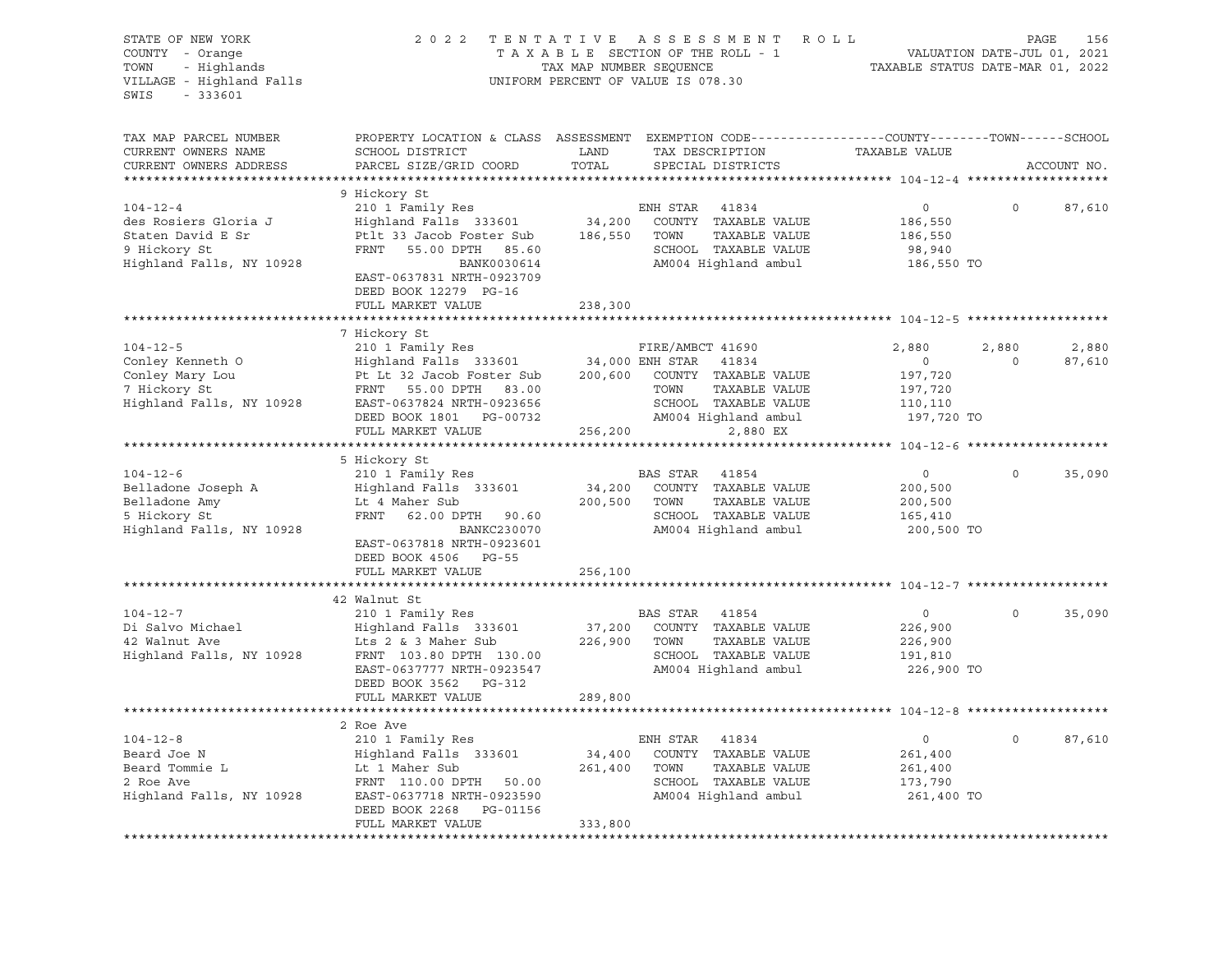| STATE OF NEW YORK<br>COUNTY - Orange<br>TOWN<br>- Highlands<br>VILLAGE - Highland Falls<br>SWIS<br>$-333601$ | 2 0 2 2                                              | A S S E S S M E N T<br>TENTATIVE<br>TAXABLE SECTION OF THE ROLL - 1<br>TAX MAP NUMBER SEQUENCE<br>UNIFORM PERCENT OF VALUE IS 078.30 | ROLL<br>VALUATION DATE-JUL 01, 2021<br>TAXABLE STATUS DATE-MAR 01, 2022 | 157<br>PAGE |
|--------------------------------------------------------------------------------------------------------------|------------------------------------------------------|--------------------------------------------------------------------------------------------------------------------------------------|-------------------------------------------------------------------------|-------------|
| TAX MAP PARCEL NUMBER<br>CURRENT OWNERS NAME                                                                 | SCHOOL DISTRICT                                      | PROPERTY LOCATION & CLASS ASSESSMENT EXEMPTION CODE---------------COUNTY-------TOWN------SCHOOL<br>LAND<br>TAX DESCRIPTION           | TAXABLE VALUE                                                           |             |
| CURRENT OWNERS ADDRESS                                                                                       | PARCEL SIZE/GRID COORD                               | TOTAL<br>SPECIAL DISTRICTS                                                                                                           |                                                                         | ACCOUNT NO. |
|                                                                                                              |                                                      |                                                                                                                                      |                                                                         |             |
|                                                                                                              | 2 Wyandotte Ave                                      |                                                                                                                                      |                                                                         |             |
| $104 - 12 - 9$                                                                                               | 210 1 Family Res                                     | VET COM C 41132                                                                                                                      | 33,600<br>0                                                             | 0           |
| Pendergast John                                                                                              | Highland Falls 333601                                | 34,800 VET COM T 41133                                                                                                               | 19,200<br>$\circ$                                                       | $\mathbf 0$ |
| Forte Joao<br>2 Wyandotte Ave                                                                                | Pt Lts 32 33 Jacob Foster<br>FRNT 110.00 DPTH 62.90  | 211,100<br>COUNTY TAXABLE VALUE<br>TAXABLE VALUE<br>TOWN                                                                             | 177,500                                                                 |             |
| Highland Falls, NY 10928                                                                                     | BANKC080370                                          | SCHOOL TAXABLE VALUE                                                                                                                 | 191,900<br>211,100                                                      |             |
|                                                                                                              | EAST-0637753 NRTH-0923715                            | AM004 Highland ambul                                                                                                                 | 211,100 TO                                                              |             |
|                                                                                                              | DEED BOOK 15014 PG-1949                              |                                                                                                                                      |                                                                         |             |
|                                                                                                              | FULL MARKET VALUE                                    | 269,600                                                                                                                              |                                                                         |             |
|                                                                                                              |                                                      |                                                                                                                                      |                                                                         |             |
|                                                                                                              | 4 Wyandotte Ave                                      |                                                                                                                                      |                                                                         |             |
| $104 - 12 - 10.1$                                                                                            | 210 1 Family Res                                     | BAS STAR<br>41854                                                                                                                    | $\circ$<br>$\mathbf 0$                                                  | 35,090      |
| Murphy Sean<br>4 Wyandotte Ave                                                                               | Highland Falls 333601<br>Pt Lt 34 Jacob Foster Sub   | COUNTY TAXABLE VALUE<br>34,200<br>97,500<br>TOWN<br>TAXABLE VALUE                                                                    | 97,500<br>97,500                                                        |             |
| Highland Falls, NY 10928                                                                                     | FRNT 50.00 DPTH 94.00                                | SCHOOL TAXABLE VALUE                                                                                                                 | 62,410                                                                  |             |
|                                                                                                              | EAST-0637829 NRTH-0923755                            | AM004 Highland ambul                                                                                                                 | 97,500 TO                                                               |             |
|                                                                                                              | DEED BOOK 13608 PG-695                               |                                                                                                                                      |                                                                         |             |
|                                                                                                              | FULL MARKET VALUE                                    | 124,500                                                                                                                              |                                                                         |             |
|                                                                                                              |                                                      |                                                                                                                                      |                                                                         |             |
|                                                                                                              | 11 Hickory St                                        |                                                                                                                                      |                                                                         |             |
| $104 - 12 - 10.2$                                                                                            | 210 1 Family Res<br>Highland Falls 333601            | BAS STAR<br>41854<br>COUNTY TAXABLE VALUE                                                                                            | $\circ$<br>0                                                            | 35,090      |
| Scott Tracy<br>Scott Katherine                                                                               | Pt Lt 34 Jacob Foster Sub                            | 13,600<br>132,100<br>TAXABLE VALUE<br>TOWN                                                                                           | 132,100<br>132,100                                                      |             |
| 11 Hickory St                                                                                                | 50.00 DPTH 41.00<br>FRNT                             | SCHOOL TAXABLE VALUE                                                                                                                 | 97,010                                                                  |             |
| Highland Falls, NY 10928                                                                                     | BANKN230184                                          | AM004 Highland ambul                                                                                                                 | 132,100 TO                                                              |             |
|                                                                                                              | EAST-0637863 NRTH-0923749<br>DEED BOOK 11976 PG-1228 |                                                                                                                                      |                                                                         |             |
|                                                                                                              | FULL MARKET VALUE                                    | 168,700                                                                                                                              |                                                                         |             |
|                                                                                                              |                                                      |                                                                                                                                      |                                                                         |             |
| $104 - 12 - 11$                                                                                              | 6 Wyandotte Ave<br>210 1 Family Res                  | BAS STAR<br>41854                                                                                                                    | 0<br>$\circ$                                                            | 35,090      |
| Lee William M                                                                                                | Highland Falls 333601                                | 35,000<br>COUNTY TAXABLE VALUE                                                                                                       | 201,500                                                                 |             |
| Lee Kim M                                                                                                    | Lt 35 Jacob Foster Sub                               | TAXABLE VALUE<br>201,500<br>TOWN                                                                                                     | 201,500                                                                 |             |
| 6 Wyandotte Ave                                                                                              | FRNT<br>50.00 DPTH 131.00                            | SCHOOL TAXABLE VALUE                                                                                                                 | 166,410                                                                 |             |
| Highland Falls, NY 10928                                                                                     | EAST-0637836 NRTH-0923817                            | AM004 Highland ambul                                                                                                                 | 201,500 TO                                                              |             |
|                                                                                                              | DEED BOOK 4495 PG-248                                |                                                                                                                                      |                                                                         |             |
|                                                                                                              | FULL MARKET VALUE                                    | 257,300                                                                                                                              |                                                                         |             |
|                                                                                                              | 8 Wyandotte Ave                                      |                                                                                                                                      |                                                                         |             |
| $104 - 12 - 12$                                                                                              | 210 1 Family Res                                     | VET COM C 41132                                                                                                                      | 0<br>33,600                                                             | 0           |
| Johnson Yolanda                                                                                              | Highland Falls 333601                                | 34,800 VET COM T<br>41133                                                                                                            | 19,200<br>0                                                             | 0           |
| Johnson Matthew                                                                                              | Lt 36 Jacob Foster Sub                               | 244,400 BAS STAR<br>41854                                                                                                            | 0<br>0                                                                  | 35,090      |
| 8 Wyandotte Ave                                                                                              | FRNT<br>50.00 DPTH 126.00                            | TAXABLE VALUE<br>COUNTY                                                                                                              | 210,800                                                                 |             |
| Highland Falls, NY 10928                                                                                     | BANKC160210                                          | TOWN<br>TAXABLE VALUE                                                                                                                | 225,200                                                                 |             |
|                                                                                                              | EAST-0637851 NRTH-0923865                            | SCHOOL<br>TAXABLE VALUE                                                                                                              | 209,310                                                                 |             |
|                                                                                                              | DEED BOOK 11635 PG-1138                              | AM004 Highland ambul                                                                                                                 | 244,400 TO                                                              |             |
|                                                                                                              | FULL MARKET VALUE                                    | 312,100                                                                                                                              |                                                                         |             |
|                                                                                                              |                                                      |                                                                                                                                      |                                                                         |             |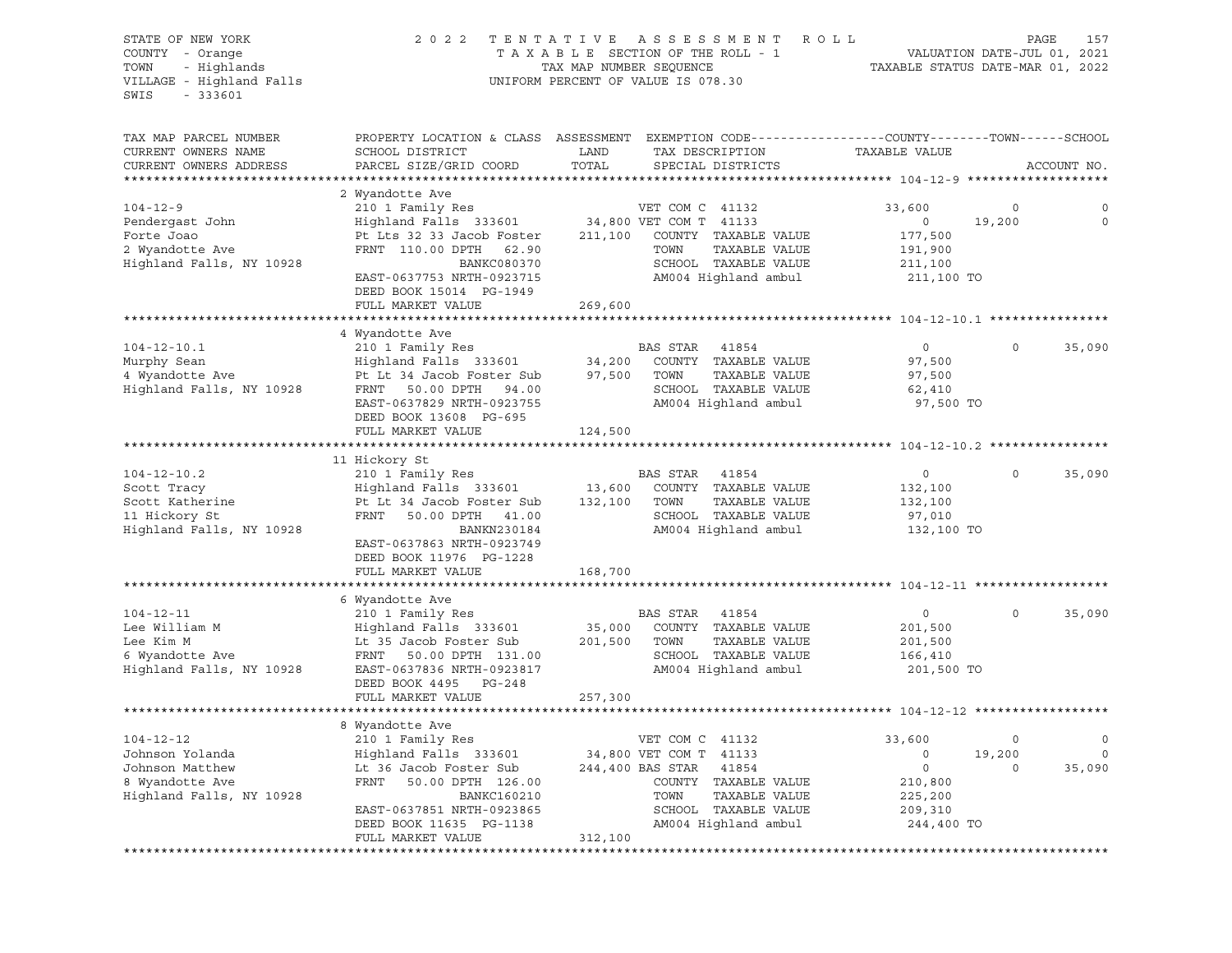### STATE OF NEW YORK 2 0 2 2 T E N T A T I V E A S S E S S M E N T R O L L PAGE 158 COUNTY - Orange T A X A B L E SECTION OF THE ROLL - 1 VALUATION DATE-JUL 01, 2021 TOWN - Highlands TAX MAP NUMBER SEQUENCE TAXABLE STATUS DATE-MAR 01, 2022 VILLAGE - Highland Falls UNIFORM PERCENT OF VALUE IS 078.30

| TAX MAP PARCEL NUMBER<br>CURRENT OWNERS NAME<br>CURRENT OWNERS ADDRESS | PROPERTY LOCATION & CLASS ASSESSMENT<br>SCHOOL DISTRICT<br>PARCEL SIZE/GRID COORD | LAND<br>TOTAL | EXEMPTION CODE-----------------COUNTY-------TOWN------SCHOOL<br>TAX DESCRIPTION<br>SPECIAL DISTRICTS | TAXABLE VALUE | ACCOUNT NO.           |
|------------------------------------------------------------------------|-----------------------------------------------------------------------------------|---------------|------------------------------------------------------------------------------------------------------|---------------|-----------------------|
|                                                                        |                                                                                   |               |                                                                                                      |               |                       |
| $104 - 12 - 13$                                                        | 10 Wyandotte Ave<br>280 Res Multiple                                              |               | COUNTY TAXABLE VALUE                                                                                 | 246,800       |                       |
| Jalapa Enterprises LLC                                                 | Highland Falls 333601 51,600                                                      |               | TAXABLE VALUE<br>TOWN                                                                                | 246,800       |                       |
| 26 Fostoria St                                                         | FRNT 75.00 DPTH 122.60                                                            | 246,800       | SCHOOL TAXABLE VALUE                                                                                 | 246,800       |                       |
| Highland Falls, NY 10928                                               | EAST-0637858 NRTH-0923914<br>DEED BOOK 14437 PG-1873                              |               | AM004 Highland ambul                                                                                 | 246,800 TO    |                       |
|                                                                        | FULL MARKET VALUE                                                                 | 315,200       |                                                                                                      |               |                       |
|                                                                        |                                                                                   |               |                                                                                                      |               |                       |
|                                                                        | 41 Mountain Ave                                                                   |               |                                                                                                      |               |                       |
| $104 - 13 - 3$                                                         | 411 Apartment                                                                     |               | COUNTY TAXABLE VALUE                                                                                 | 278,400       |                       |
| 41 Mountain Avenue LLC                                                 | Highland Falls 333601 70,000                                                      |               | TOWN<br>TAXABLE VALUE                                                                                | 278,400       |                       |
| 1949 Route 9                                                           | FRNT 71.00 DPTH 110.00                                                            | 278,400       | SCHOOL TAXABLE VALUE                                                                                 | 278,400       |                       |
| Garrison, NY 10524                                                     | EAST-0637636 NRTH-0924267                                                         |               | AM004 Highland ambul 278,400 TO                                                                      |               |                       |
|                                                                        | DEED BOOK 13498 PG-582                                                            |               |                                                                                                      |               |                       |
|                                                                        | FULL MARKET VALUE                                                                 | 355,600       |                                                                                                      |               |                       |
|                                                                        |                                                                                   |               |                                                                                                      |               |                       |
|                                                                        | 45 Mountain Ave                                                                   |               |                                                                                                      |               |                       |
| $104 - 13 - 4.21$                                                      | 210 1 Family Res                                                                  |               | ENH STAR 41834                                                                                       | $\circ$       | 87,610<br>$\Omega$    |
| Voltaire Marion R                                                      | Highland Falls 333601 34,200                                                      |               | COUNTY TAXABLE VALUE                                                                                 | 214,800       |                       |
| 45 Mountain Ave                                                        | FRNT 45.00 DPTH 110.00                                                            | 214,800       | TOWN<br>TAXABLE VALUE                                                                                | 214,800       |                       |
| Highland Falls, NY 10928                                               | BANKC230070                                                                       |               | SCHOOL TAXABLE VALUE                                                                                 | 127,190       |                       |
|                                                                        | EAST-0637707 NRTH-0924415                                                         |               | AM004 Highland ambul                                                                                 | 214,800 TO    |                       |
|                                                                        | DEED BOOK 13701 PG-1295                                                           |               |                                                                                                      |               |                       |
|                                                                        | FULL MARKET VALUE                                                                 | 274,300       |                                                                                                      |               |                       |
|                                                                        |                                                                                   |               |                                                                                                      |               |                       |
|                                                                        | 43 Mountain Ave                                                                   |               |                                                                                                      |               |                       |
| $104 - 13 - 4.22$                                                      | 210 1 Family Res                                                                  |               | BAS STAR 41854                                                                                       | $\circ$       | $\mathbf 0$<br>35,090 |
| Black Yolanda                                                          | Highland Falls 333601 35,200                                                      |               | COUNTY TAXABLE VALUE                                                                                 | 194,300       |                       |
| Parson Elizabeth                                                       | FRNT 25.00 DPTH 161.00                                                            | 194,300       | TAXABLE VALUE<br>TOWN                                                                                | 194,300       |                       |
| 43 Mountain Ave                                                        | EAST-0637719 NRTH-0924371                                                         |               | SCHOOL TAXABLE VALUE                                                                                 | 159,210       |                       |
| Highland Falls, NY 10928                                               | DEED BOOK 3197 PG-28                                                              |               | AM004 Highland ambul                                                                                 | 194,300 TO    |                       |
|                                                                        | FULL MARKET VALUE                                                                 | 248,100       |                                                                                                      |               |                       |
|                                                                        |                                                                                   |               |                                                                                                      |               |                       |
|                                                                        | 39 Mountain Ave                                                                   |               |                                                                                                      |               |                       |
| $104 - 13 - 5$                                                         | 210 1 Family Res                                                                  |               | COUNTY TAXABLE VALUE                                                                                 | 334,200       |                       |
| Miller Jeremey                                                         | Highland Falls 333601 37,100                                                      |               | TOWN<br>TAXABLE VALUE                                                                                | 334,200       |                       |
| Miller Clare                                                           | FRNT 84.00 DPTH 210.00                                                            | 334,200       | SCHOOL TAXABLE VALUE                                                                                 | 334,200       |                       |
| 39 Mountain Ave                                                        | ACRES<br>0.28                                                                     |               | AM004 Highland ambul                                                                                 | 334,200 TO    |                       |
| Highland Falls, NY 10928                                               | EAST-0637763 NRTH-0924336                                                         |               |                                                                                                      |               |                       |
|                                                                        | DEED BOOK 12319 PG-1306                                                           |               |                                                                                                      |               |                       |
|                                                                        | FULL MARKET VALUE                                                                 | 426,800       |                                                                                                      |               |                       |
|                                                                        |                                                                                   |               |                                                                                                      |               |                       |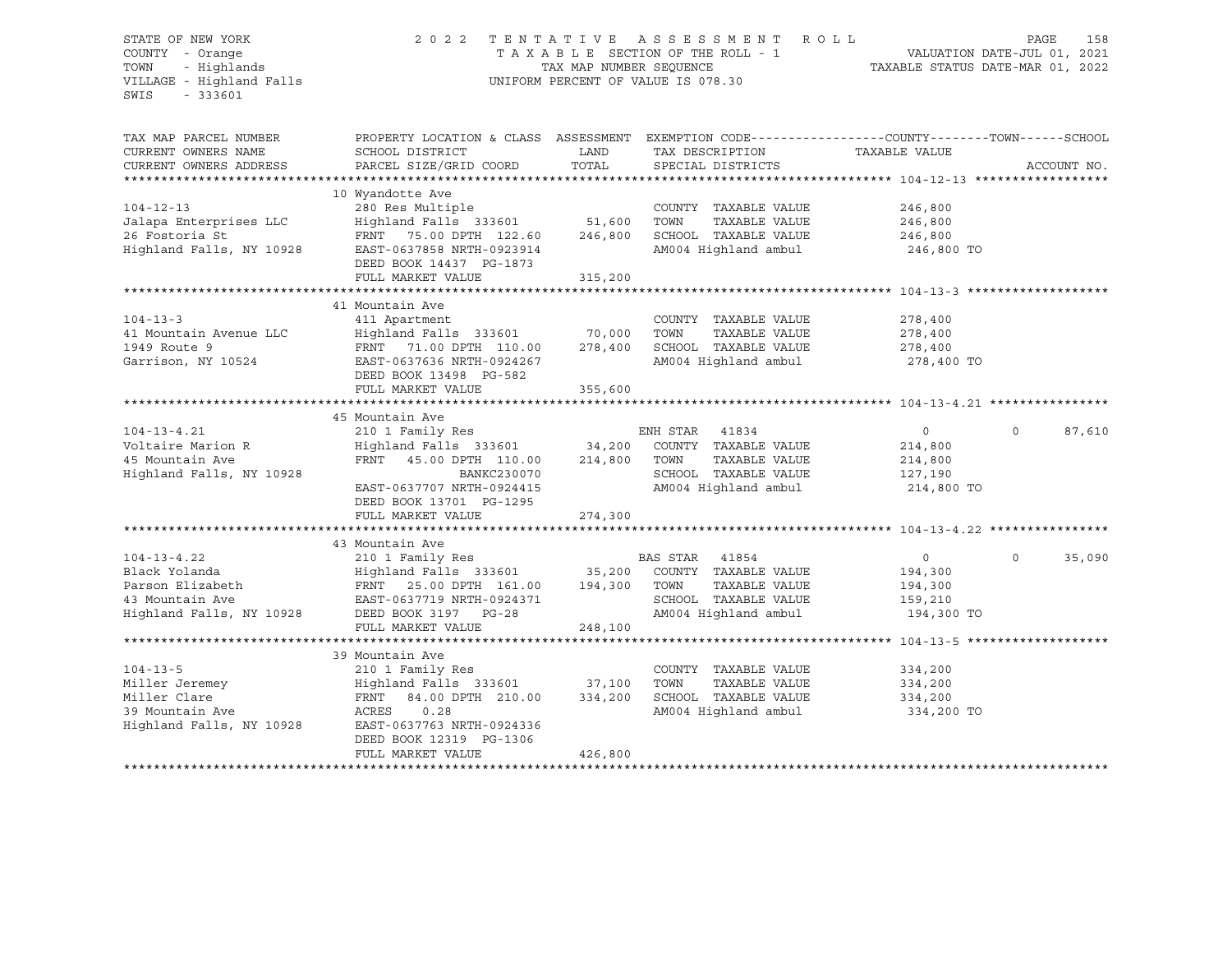| STATE OF NEW YORK<br>COUNTY - Orange<br>TOWN<br>- Highlands<br>VILLAGE - Highland Falls<br>$-333601$<br>SWIS | 2 0 2 2                                                                                                                | TAX MAP NUMBER SEQUENCE | TENTATIVE ASSESSMENT ROLL<br>TAXABLE SECTION OF THE ROLL - 1<br>UNIFORM PERCENT OF VALUE IS 078.30 | PAGE<br>159<br>VALUATION DATE-JUL 01, 2021<br>TAXABLE STATUS DATE-MAR 01, 2022                                                 |
|--------------------------------------------------------------------------------------------------------------|------------------------------------------------------------------------------------------------------------------------|-------------------------|----------------------------------------------------------------------------------------------------|--------------------------------------------------------------------------------------------------------------------------------|
| TAX MAP PARCEL NUMBER<br>CURRENT OWNERS NAME<br>CURRENT OWNERS ADDRESS                                       | SCHOOL DISTRICT<br>PARCEL SIZE/GRID COORD                                                                              | LAND<br>TOTAL           | TAX DESCRIPTION<br>SPECIAL DISTRICTS                                                               | PROPERTY LOCATION & CLASS ASSESSMENT EXEMPTION CODE---------------COUNTY-------TOWN-----SCHOOL<br>TAXABLE VALUE<br>ACCOUNT NO. |
|                                                                                                              |                                                                                                                        |                         |                                                                                                    |                                                                                                                                |
|                                                                                                              | 37 Mountain Ave                                                                                                        |                         |                                                                                                    |                                                                                                                                |
| $104 - 13 - 6$                                                                                               | 210 1 Family Res                                                                                                       |                         | COUNTY TAXABLE VALUE                                                                               | 196,200                                                                                                                        |
| Fornicola Emma                                                                                               | Highland Falls 333601                                                                                                  | 35,800                  | TOWN<br>TAXABLE VALUE                                                                              | 196,200                                                                                                                        |
| 37 Mountain Ave<br>Highland Falls, NY 10928                                                                  | Lucy LaQuidara/remainderm<br>Donato Fornicola/remainde<br>LIFE ESTATE                                                  |                         | 196,200 SCHOOL TAXABLE VALUE<br>AM004 Highland ambul                                               | 196,200<br>196,200 TO                                                                                                          |
|                                                                                                              | FRNT<br>90.00 DPTH 107.00<br>ACRES<br>0.19<br>EAST-0637833 NRTH-0924300<br>DEED BOOK 12767 PG-755<br>FULL MARKET VALUE | 250,600                 |                                                                                                    |                                                                                                                                |
|                                                                                                              | *****************************                                                                                          |                         |                                                                                                    | ******************************** 104-13-7 ********                                                                             |
|                                                                                                              | 31 Mountain Ave                                                                                                        |                         |                                                                                                    |                                                                                                                                |
| $104 - 13 - 7$                                                                                               | 411 Apartment                                                                                                          |                         | COUNTY TAXABLE VALUE                                                                               | 320,000                                                                                                                        |
| Highland Brook Apts. LLC                                                                                     | Highland Falls 333601                                                                                                  | 72,800                  | TOWN<br>TAXABLE VALUE                                                                              | 320,000                                                                                                                        |
| Michael DeMarco                                                                                              | FRNT 130.40 DPTH 100.60                                                                                                | 320,000                 | SCHOOL TAXABLE VALUE                                                                               | 320,000                                                                                                                        |
| 18 Upper Depew Ave<br>Nyack, NY 10960                                                                        | EAST-0637900 NRTH-0924246<br>DEED BOOK 14082 PG-15                                                                     |                         | AM004 Highland ambul                                                                               | 320,000 TO                                                                                                                     |
| **********************                                                                                       | FULL MARKET VALUE                                                                                                      | 408,700                 | ********************************* 104-13-8                                                         |                                                                                                                                |
|                                                                                                              | 27 Mountain Ave                                                                                                        |                         |                                                                                                    |                                                                                                                                |
| $104 - 13 - 8$                                                                                               | 210 1 Family Res                                                                                                       |                         | COUNTY TAXABLE VALUE                                                                               | 166,500                                                                                                                        |
| Rodriguez Amy A                                                                                              | Highland Falls 333601                                                                                                  | 34,200                  | TOWN<br>TAXABLE VALUE                                                                              | 166,500                                                                                                                        |
| 27 Mountain Ave                                                                                              | FRNT 77.20 DPTH 46.00                                                                                                  | 166,500                 | SCHOOL TAXABLE VALUE                                                                               | 166,500                                                                                                                        |
| Highland Falls, NY 10928                                                                                     | BANKC160113                                                                                                            |                         | AM004 Highland ambul                                                                               | 166,500 TO                                                                                                                     |
|                                                                                                              | EAST-0637975 NRTH-0924162<br>DEED BOOK 14250 PG-298                                                                    |                         |                                                                                                    |                                                                                                                                |
|                                                                                                              | FULL MARKET VALUE                                                                                                      | 212,600                 |                                                                                                    |                                                                                                                                |
|                                                                                                              |                                                                                                                        |                         |                                                                                                    |                                                                                                                                |
|                                                                                                              | 19 Wyandotte Ave                                                                                                       |                         |                                                                                                    |                                                                                                                                |
| $104 - 13 - 9$                                                                                               | 210 1 Family Res                                                                                                       |                         | COUNTY TAXABLE VALUE                                                                               | 208,600                                                                                                                        |
| Perrone Vincent A                                                                                            | Highland Falls 333601                                                                                                  | 30,600                  | TOWN<br>TAXABLE VALUE                                                                              | 208,600                                                                                                                        |
| 7 Vails Ln                                                                                                   | FRNT 90.00 DPTH 51.00                                                                                                  |                         | 208,600 SCHOOL TAXABLE VALUE                                                                       | 208,600                                                                                                                        |
| Katonah, NY 10536                                                                                            | EAST-0637870 NRTH-0924140<br>DEED BOOK 3913 PG-40                                                                      |                         | AM004 Highland ambul                                                                               | 208,600 TO                                                                                                                     |
|                                                                                                              | FULL MARKET VALUE                                                                                                      | 266,400                 |                                                                                                    |                                                                                                                                |
|                                                                                                              | 15 Wyandotte Ave                                                                                                       |                         |                                                                                                    |                                                                                                                                |
| $104 - 13 - 10$                                                                                              | 210 1 Family Res                                                                                                       |                         | COUNTY TAXABLE VALUE                                                                               | 200,600                                                                                                                        |
| Vaughan Sean P                                                                                               | Highland Falls 333601 34,800                                                                                           |                         | TOWN<br>TAXABLE VALUE                                                                              | 200,600                                                                                                                        |
| 15 Wyandotte Ave                                                                                             | FRNT 75.00 DPTH 85.00                                                                                                  | 200,600                 | SCHOOL TAXABLE VALUE                                                                               | 200,600                                                                                                                        |
| Highland Falls, NY 10928                                                                                     | N<br>BANK                                                                                                              |                         | AM004 Highland ambul                                                                               | 200,600 TO                                                                                                                     |
|                                                                                                              | EAST-0637738 NRTH-0924051                                                                                              |                         |                                                                                                    |                                                                                                                                |
|                                                                                                              | DEED BOOK 12828 PG-1270                                                                                                |                         |                                                                                                    |                                                                                                                                |
|                                                                                                              | FULL MARKET VALUE                                                                                                      | 256,200                 |                                                                                                    |                                                                                                                                |
|                                                                                                              |                                                                                                                        |                         |                                                                                                    |                                                                                                                                |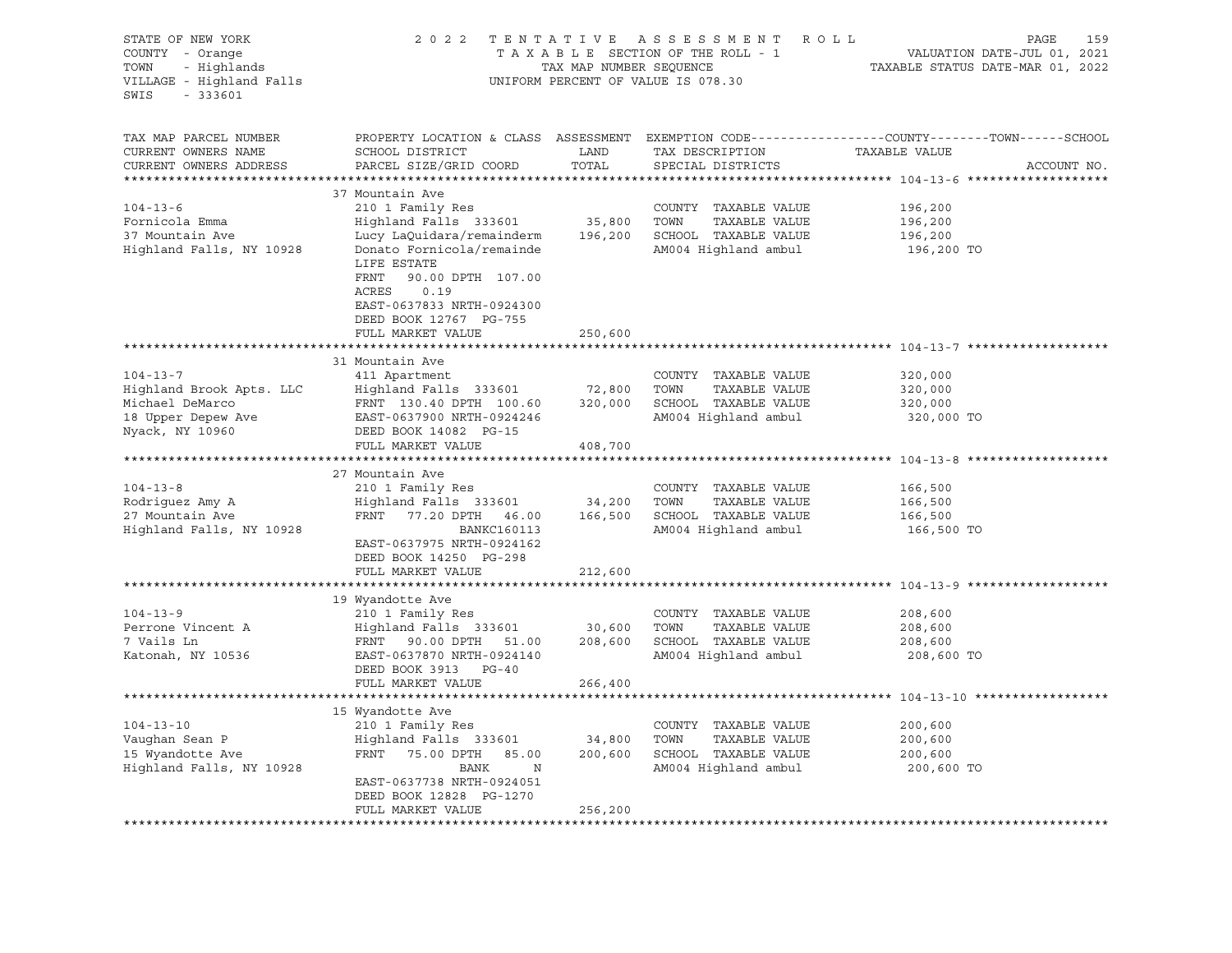VILLAGE - Highland Falls UNIFORM PERCENT OF VALUE IS 078.30 SWIS - 333601

## STATE OF NEW YORK 2 0 2 2 T E N T A T I V E A S S E S S M E N T R O L L PAGE 160 COUNTY - Orange T A X A B L E SECTION OF THE ROLL - 1 VALUATION DATE-JUL 01, 2021 TOWN - Highlands TAX MAP NUMBER SEQUENCE TAXABLE STATUS DATE-MAR 01, 2022

TAX MAP PARCEL NUMBER PROPERTY LOCATION & CLASS ASSESSMENT EXEMPTION CODE----------------COUNTY-------TOWN-----SCHOOL CURRENT OWNERS NAME SCHOOL DISTRICT LAND TAX DESCRIPTION TAXABLE VALUE CURRENT OWNERS ADDRESS PARCEL SIZE/GRID COORD TOTAL SPECIAL DISTRICTS ACCOUNT NO. \*\*\*\*\*\*\*\*\*\*\*\*\*\*\*\*\*\*\*\*\*\*\*\*\*\*\*\*\*\*\*\*\*\*\*\*\*\*\*\*\*\*\*\*\*\*\*\*\*\*\*\*\*\*\*\*\*\*\*\*\*\*\*\*\*\*\*\*\*\*\*\*\*\*\*\*\*\*\*\*\*\*\*\*\*\*\*\*\*\*\*\*\*\*\*\*\*\*\*\*\*\*\* 104-13-11 \*\*\*\*\*\*\*\*\*\*\*\*\*\*\*\*\*\* 11 Wyandotte Ave 104-13-11 210 1 Family Res VET COM C 41132 33,600 0 0 Mims Menzo Highland Falls 333601 35,200 VET COM T 41133 0 19,200 0 Mims Lillie R FRNT 70.00 DPTH 100.00 226,600 AGED-C 41802 96,500 0 0 11 Wyandotte Ave EAST-0637727 NRTH-0923975 AGED-T 41803 0 103,700 0 Highland Falls, NY 10928 DEED BOOK 2064 PG-00434 AGED-S 41804 0 0 101,970 FULL MARKET VALUE 289,400 ENH STAR 41834 0 0 87,610 COUNTY TAXABLE VALUE 96,500 TOWN TAXABLE VALUE 103,700 SCHOOL TAXABLE VALUE 37,020 AM004 Highland ambul 226,600 TO \*\*\*\*\*\*\*\*\*\*\*\*\*\*\*\*\*\*\*\*\*\*\*\*\*\*\*\*\*\*\*\*\*\*\*\*\*\*\*\*\*\*\*\*\*\*\*\*\*\*\*\*\*\*\*\*\*\*\*\*\*\*\*\*\*\*\*\*\*\*\*\*\*\*\*\*\*\*\*\*\*\*\*\*\*\*\*\*\*\*\*\*\*\*\*\*\*\*\*\*\*\*\* 104-13-12 \*\*\*\*\*\*\*\*\*\*\*\*\*\*\*\*\*\* 9 Wyandotte Ave 104-13-12 210 1 Family Res BAS STAR 41854 0 0 35,090 Matthews Wayne M Highland Falls 333601 34,000 COUNTY TAXABLE VALUE 175,900 Matthews Gwendy M FRNT 42.00 DPTH 106.50 175,900 TOWN TAXABLE VALUE 175,900 9 Wyandotte Ave EAST-0637704 NRTH-0923921 SCHOOL TAXABLE VALUE 140,810 Highland Falls, NY 10928 DEED BOOK 11701 PG-202 AM004 Highland ambul 175,900 TO FULL MARKET VALUE 224,600 \*\*\*\*\*\*\*\*\*\*\*\*\*\*\*\*\*\*\*\*\*\*\*\*\*\*\*\*\*\*\*\*\*\*\*\*\*\*\*\*\*\*\*\*\*\*\*\*\*\*\*\*\*\*\*\*\*\*\*\*\*\*\*\*\*\*\*\*\*\*\*\*\*\*\*\*\*\*\*\*\*\*\*\*\*\*\*\*\*\*\*\*\*\*\*\*\*\*\*\*\*\*\* 104-13-13 \*\*\*\*\*\*\*\*\*\*\*\*\*\*\*\*\*\* 5 Wyandotte Ave 104-13-13 210 1 Family Res COUNTY TAXABLE VALUE 231,800 Olivia Mary Ellen Highland Falls 333601 37,000 TOWN TAXABLE VALUE 231,800 Olivia Patrick J Transfer of Grantor's 231,800 SCHOOL TAXABLE VALUE 231,800 26 Cozzens Ave 1/2 Interest in Real Prop AM004 Highland ambul 231,800 TO Highland Falls, NY 10928 FRNT 100.00 DPTH 120.00 ACRES 0.26 EAST-0637691 NRTH-0923849 DEED BOOK 15101 PG-1982 FULL MARKET VALUE 296,000 \*\*\*\*\*\*\*\*\*\*\*\*\*\*\*\*\*\*\*\*\*\*\*\*\*\*\*\*\*\*\*\*\*\*\*\*\*\*\*\*\*\*\*\*\*\*\*\*\*\*\*\*\*\*\*\*\*\*\*\*\*\*\*\*\*\*\*\*\*\*\*\*\*\*\*\*\*\*\*\*\*\*\*\*\*\*\*\*\*\*\*\*\*\*\*\*\*\*\*\*\*\*\* 104-13-14 \*\*\*\*\*\*\*\*\*\*\*\*\*\*\*\*\*\* 1 Wyandotte Ave 104-13-14 210 1 Family Res VET WAR C 41122 20,160 0 0 Vaughan Sean Highland Falls 333601 37,000 VET WAR T 41123 0 11,520 0 1 Wyandotte Ave FRNT 96.40 DPTH 120.00 252,500 VET DIS C 41142 12,625 0 0 Highland Falls, NY 10928 ACRES 0.26 BANKC170031 VET DIS T 41143 0 12,625 0 EAST-0637661 NRTH-0923762 COUNTY TAXABLE VALUE 219,715 DEED BOOK 13977 PG-679 TOWN TAXABLE VALUE 228,355 FULL MARKET VALUE 322,500 SCHOOL TAXABLE VALUE 252,500 AM004 Highland ambul 252,500 TO \*\*\*\*\*\*\*\*\*\*\*\*\*\*\*\*\*\*\*\*\*\*\*\*\*\*\*\*\*\*\*\*\*\*\*\*\*\*\*\*\*\*\*\*\*\*\*\*\*\*\*\*\*\*\*\*\*\*\*\*\*\*\*\*\*\*\*\*\*\*\*\*\*\*\*\*\*\*\*\*\*\*\*\*\*\*\*\*\*\*\*\*\*\*\*\*\*\*\*\*\*\*\* 104-13-16 \*\*\*\*\*\*\*\*\*\*\*\*\*\*\*\*\*\* 24 Roe Ave 104-13-16 210 1 Family Res COUNTY TAXABLE VALUE 263,000 Isakson Melissa Highland Falls 333601 37,100 TOWN TAXABLE VALUE 263,000 Isakson James FRNT 117.00 DPTH 194.00 263,000 SCHOOL TAXABLE VALUE 263,000 24 Roe Ave ACRES 0.27 BANKC170031 AM004 Highland ambul 263,000 TO Highland Falls, NY 10928 EAST-0637309 NRTH-0923744 DEED BOOK 15162 PG-974 FULL MARKET VALUE 335,900 \*\*\*\*\*\*\*\*\*\*\*\*\*\*\*\*\*\*\*\*\*\*\*\*\*\*\*\*\*\*\*\*\*\*\*\*\*\*\*\*\*\*\*\*\*\*\*\*\*\*\*\*\*\*\*\*\*\*\*\*\*\*\*\*\*\*\*\*\*\*\*\*\*\*\*\*\*\*\*\*\*\*\*\*\*\*\*\*\*\*\*\*\*\*\*\*\*\*\*\*\*\*\*\*\*\*\*\*\*\*\*\*\*\*\*\*\*\*\*\*\*\*\*\*\*\*\*\*\*\*\*\*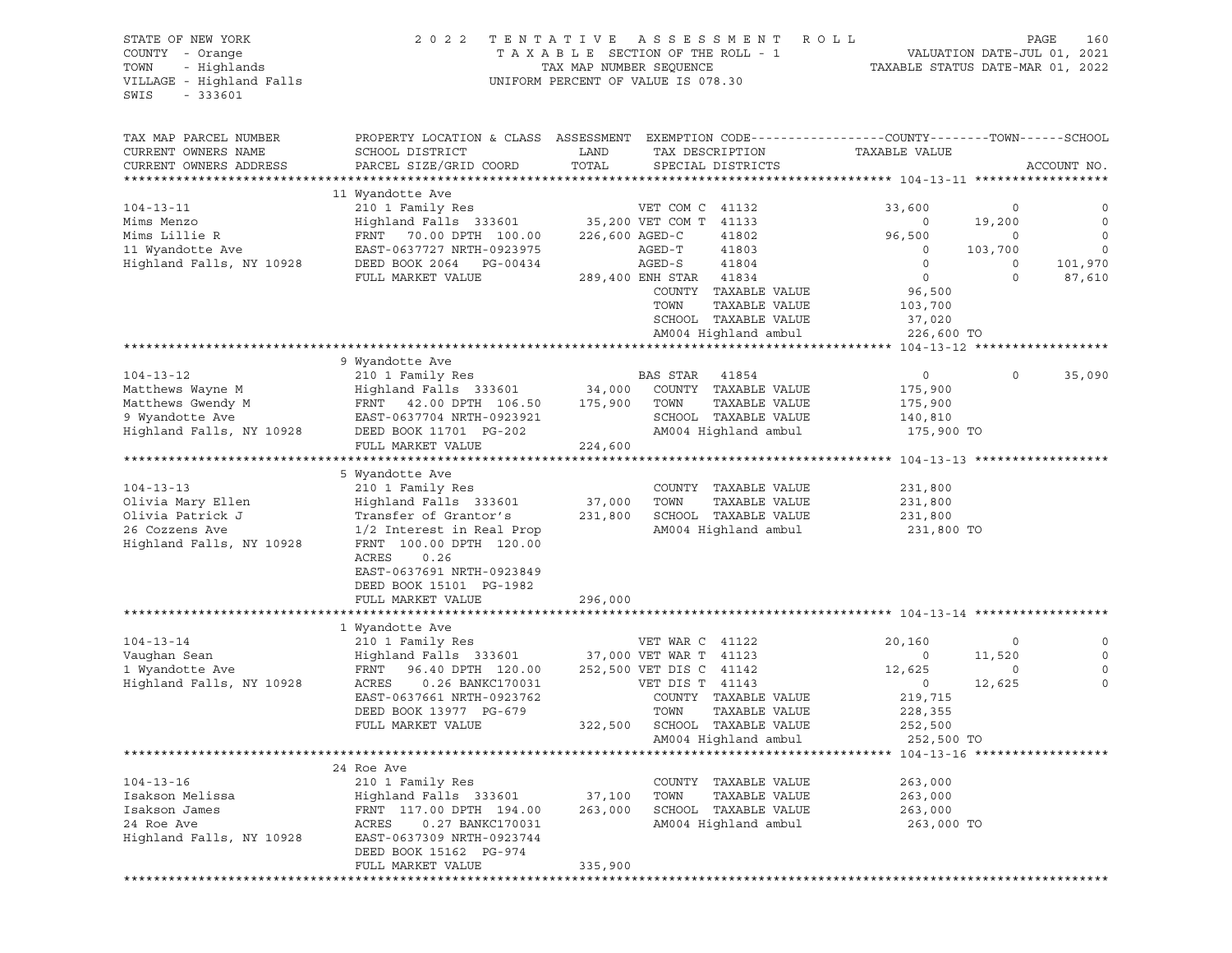| STATE OF NEW YORK<br>COUNTY - Orange<br>- Highlands<br>TOWN<br>VILLAGE - Highland Falls<br>$-333601$<br>SWIS | 2 0 2 2                                                                                                                                      | TENTATIVE<br>TAX MAP NUMBER SEQUENCE | A S S E S S M E N T<br>TAXABLE SECTION OF THE ROLL - 1<br>UNIFORM PERCENT OF VALUE IS 078.30 | R O L L<br>VALUATION DATE-JUL 01, 2021<br>TAXABLE STATUS DATE-MAR 01, 2022 |             | PAGE<br>161  |
|--------------------------------------------------------------------------------------------------------------|----------------------------------------------------------------------------------------------------------------------------------------------|--------------------------------------|----------------------------------------------------------------------------------------------|----------------------------------------------------------------------------|-------------|--------------|
| TAX MAP PARCEL NUMBER<br>CURRENT OWNERS NAME<br>CURRENT OWNERS ADDRESS<br>************************           | PROPERTY LOCATION & CLASS ASSESSMENT EXEMPTION CODE----------------COUNTY-------TOWN-----SCHOOL<br>SCHOOL DISTRICT<br>PARCEL SIZE/GRID COORD | LAND<br>TOTAL                        | TAX DESCRIPTION<br>SPECIAL DISTRICTS                                                         | TAXABLE VALUE                                                              |             | ACCOUNT NO.  |
|                                                                                                              | 4 Oak Ave                                                                                                                                    |                                      |                                                                                              |                                                                            |             |              |
| $104 - 13 - 18$                                                                                              | 210 1 Family Res                                                                                                                             |                                      | ENH STAR<br>41834                                                                            | $\circ$                                                                    | $\circ$     | 87,610       |
| Steinmetz Family Irrev Trust                                                                                 | Highland Falls 333601                                                                                                                        | 34,800                               | COUNTY TAXABLE VALUE                                                                         | 214,900                                                                    |             |              |
| Steinmetz-Hurst Jennifer L                                                                                   | Ptlt 35 Lt36 Sen Goodsell                                                                                                                    | 214,900                              | TOWN<br>TAXABLE VALUE                                                                        | 214,900                                                                    |             |              |
| 4 Oak Ave                                                                                                    | 75.00 DPTH 81.00<br>FRNT                                                                                                                     |                                      | SCHOOL TAXABLE VALUE                                                                         | 127,290                                                                    |             |              |
| Highland Falls, NY 10928                                                                                     | EAST-0637233 NRTH-0923872                                                                                                                    |                                      | AM004 Highland ambul                                                                         | 214,900 TO                                                                 |             |              |
|                                                                                                              | DEED BOOK 14622 PG-587                                                                                                                       |                                      |                                                                                              |                                                                            |             |              |
|                                                                                                              | FULL MARKET VALUE                                                                                                                            | 274,500                              |                                                                                              |                                                                            |             |              |
|                                                                                                              |                                                                                                                                              |                                      |                                                                                              |                                                                            |             |              |
|                                                                                                              | 1 Park Pl                                                                                                                                    |                                      |                                                                                              |                                                                            | $\Omega$    |              |
| $104 - 13 - 19$                                                                                              | 210 1 Family Res                                                                                                                             |                                      | BAS STAR<br>41854<br>COUNTY TAXABLE VALUE                                                    | $\circ$                                                                    |             | 35,090       |
| Aguilar Edwin R<br>Aguilar Martha F                                                                          | Highland Falls 333601<br>FRNT<br>32.00 DPTH 139.00                                                                                           | 38,100<br>261,800                    | TOWN<br>TAXABLE VALUE                                                                        | 261,800<br>261,800                                                         |             |              |
| 1 Park Pl                                                                                                    | ACRES<br>0.52 BANKC030386                                                                                                                    |                                      | SCHOOL TAXABLE VALUE                                                                         | 226,710                                                                    |             |              |
| Highland Falls, NY 10928                                                                                     | EAST-0637365 NRTH-0923832                                                                                                                    |                                      | AM004 Highland ambul                                                                         | 261,800 TO                                                                 |             |              |
|                                                                                                              | DEED BOOK 13891 PG-1741                                                                                                                      |                                      |                                                                                              |                                                                            |             |              |
|                                                                                                              | FULL MARKET VALUE                                                                                                                            | 334,400                              |                                                                                              |                                                                            |             |              |
|                                                                                                              | **************************                                                                                                                   |                                      |                                                                                              |                                                                            |             |              |
|                                                                                                              | 7 Park Pl                                                                                                                                    |                                      |                                                                                              |                                                                            |             |              |
| $104 - 13 - 20$                                                                                              | 210 1 Family Res                                                                                                                             |                                      | BAS STAR<br>41854                                                                            | $\circ$                                                                    | $\circ$     | 35,090       |
| Rose Edward J Jr                                                                                             | Highland Falls 333601                                                                                                                        | 35,800                               | COUNTY TAXABLE VALUE                                                                         | 246,800                                                                    |             |              |
| Rose Julia Clark                                                                                             | FRNT<br>55.00 DPTH 155.00                                                                                                                    | 246,800                              | TOWN<br>TAXABLE VALUE                                                                        | 246,800                                                                    |             |              |
| 7 Park Pl                                                                                                    | ACRES<br>0.19                                                                                                                                |                                      | SCHOOL TAXABLE VALUE                                                                         | 211,710                                                                    |             |              |
| Highland Falls, NY 10928                                                                                     | EAST-0637361 NRTH-0923933                                                                                                                    |                                      | AM004 Highland ambul                                                                         | 246,800 TO                                                                 |             |              |
|                                                                                                              | DEED BOOK 2171 PG-00945<br>FULL MARKET VALUE                                                                                                 | 315,200                              |                                                                                              |                                                                            |             |              |
|                                                                                                              |                                                                                                                                              |                                      |                                                                                              |                                                                            |             |              |
|                                                                                                              | 9 Park Pl                                                                                                                                    |                                      |                                                                                              |                                                                            |             |              |
| $104 - 13 - 21$                                                                                              | 210 1 Family Res                                                                                                                             |                                      | COUNTY TAXABLE VALUE                                                                         | 222,200                                                                    |             |              |
| Rose Patrick F                                                                                               | Highland Falls 333601                                                                                                                        | 36,000                               | TOWN<br>TAXABLE VALUE                                                                        | 222,200                                                                    |             |              |
| Rose Lisa M                                                                                                  | FRNT 60.00 DPTH 148.00                                                                                                                       | 222,200                              | SCHOOL TAXABLE VALUE                                                                         | 222,200                                                                    |             |              |
| 9 Park Pl                                                                                                    | <b>BANKC190321</b>                                                                                                                           |                                      | AM004 Highland ambul                                                                         | 222,200 TO                                                                 |             |              |
| Highland Falls, NY 10928                                                                                     | EAST-0637361 NRTH-0923986                                                                                                                    |                                      |                                                                                              |                                                                            |             |              |
|                                                                                                              | DEED BOOK 4456 PG-326                                                                                                                        |                                      |                                                                                              |                                                                            |             |              |
| ***********************                                                                                      | FULL MARKET VALUE<br>*****************************                                                                                           | 283,800<br>**************            |                                                                                              |                                                                            |             |              |
|                                                                                                              | 8 Oak Ave                                                                                                                                    |                                      |                                                                                              |                                                                            |             |              |
| $104 - 13 - 22$                                                                                              | 210 1 Family Res                                                                                                                             |                                      | VET WAR C 41122                                                                              | 20,160                                                                     | $\mathsf O$ | $\mathsf{O}$ |
| Corrales Mario C                                                                                             | Highland Falls 333601                                                                                                                        |                                      | 34,800 VET WAR T 41123                                                                       | $\circ$                                                                    | 11,520      | $\mathbf 0$  |
| Corrales Lilia C                                                                                             | Lt34 Pt Lt 35 Goodsell Su                                                                                                                    |                                      | 220,500 BAS STAR<br>41854                                                                    | $\circ$                                                                    | $\circ$     | 35,090       |
| 8 Oak Ave                                                                                                    | Lender 3563 000                                                                                                                              |                                      | COUNTY TAXABLE VALUE                                                                         | 200,340                                                                    |             |              |
| Highland Falls, NY 10928                                                                                     | FRNT 75.00 DPTH 87.00                                                                                                                        |                                      | TAXABLE VALUE<br>TOWN                                                                        | 208,980                                                                    |             |              |
|                                                                                                              | EAST-0637232 NRTH-0923922                                                                                                                    |                                      | SCHOOL TAXABLE VALUE                                                                         | 185,410                                                                    |             |              |
|                                                                                                              | DEED BOOK 4842<br>$PG-1$                                                                                                                     |                                      | AM004 Highland ambul                                                                         | 220,500 TO                                                                 |             |              |
|                                                                                                              | FULL MARKET VALUE                                                                                                                            | 281,600                              |                                                                                              |                                                                            |             |              |
|                                                                                                              |                                                                                                                                              |                                      |                                                                                              |                                                                            |             |              |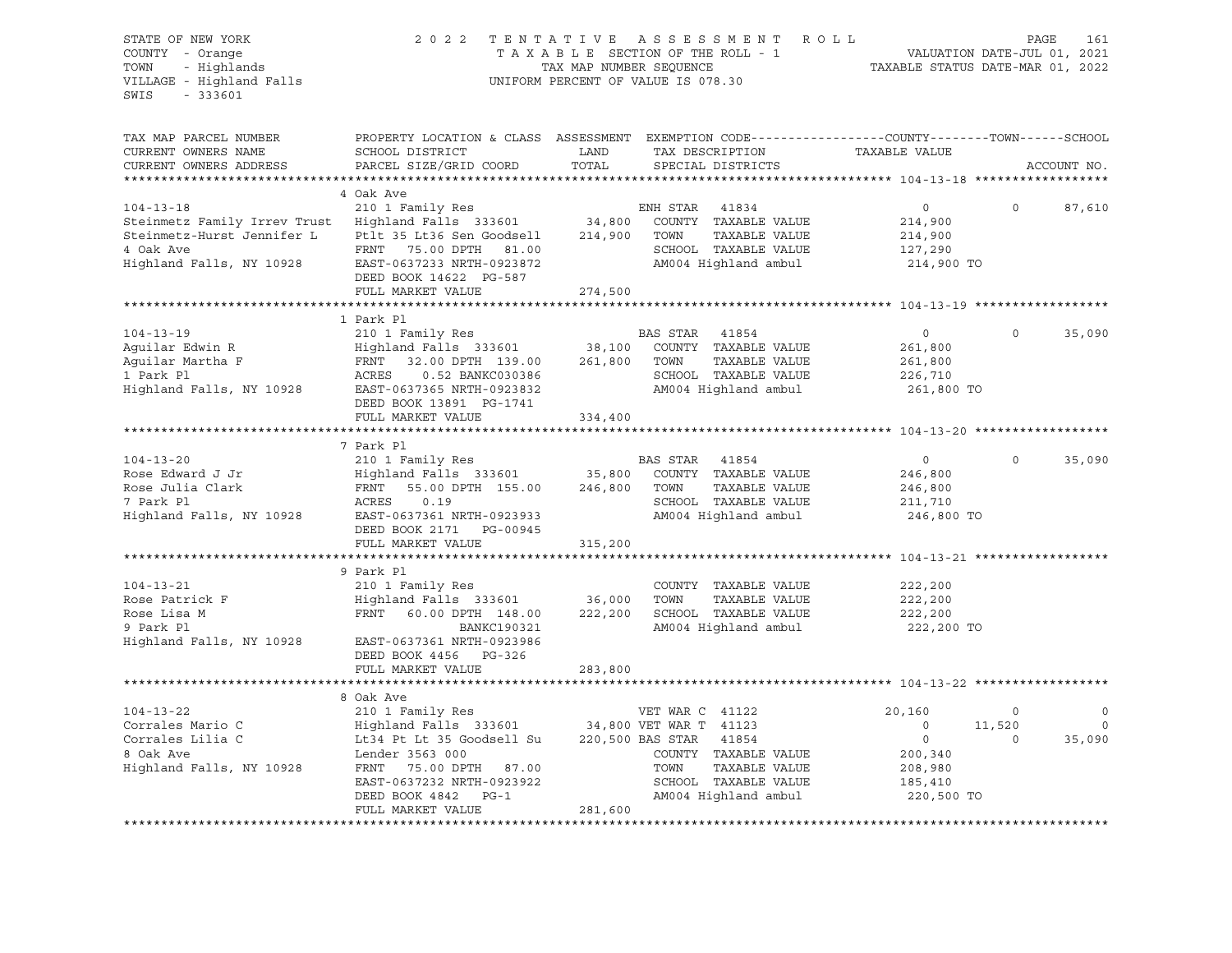| STATE OF NEW YORK<br>COUNTY - Orange<br>- Highlands<br>TOWN<br>VILLAGE - Highland Falls<br>SWIS<br>$-333601$ |                                                                                                                                                                                                                      |                        | 2022 TENTATIVE ASSESSMENT ROLL<br>UNIFORM PERCENT OF VALUE IS 078.30                                               |                                                                   | PAGE<br>162 |
|--------------------------------------------------------------------------------------------------------------|----------------------------------------------------------------------------------------------------------------------------------------------------------------------------------------------------------------------|------------------------|--------------------------------------------------------------------------------------------------------------------|-------------------------------------------------------------------|-------------|
| TAX MAP PARCEL NUMBER<br>CURRENT OWNERS NAME<br>CURRENT OWNERS ADDRESS                                       | PROPERTY LOCATION & CLASS ASSESSMENT EXEMPTION CODE----------------COUNTY-------TOWN------SCHOOL<br>SCHOOL DISTRICT<br>PARCEL SIZE/GRID COORD                                                                        | LAND<br>TOTAL          | TAX DESCRIPTION<br>SPECIAL DISTRICTS                                                                               | TAXABLE VALUE                                                     | ACCOUNT NO. |
| $104 - 13 - 23$<br>Rivera Jordan<br>Rivera Jeanice<br>12 Oak Ave<br>Highland Falls, NY 10928                 | 12 Oak Ave<br>210 1 Family Res<br>Highland Falls 333601<br>Lts 32 33 Goodsell Sub<br>FRNT 100.00 DPTH 92.00<br>ACRES<br>0.20 BANKC060235<br>EAST-0637235 NRTH-0924012<br>DEED BOOK 15054 PG-982<br>FULL MARKET VALUE | 36,000 TOWN<br>304,300 | COUNTY TAXABLE VALUE<br>TAXABLE VALUE<br>238,300 SCHOOL TAXABLE VALUE<br>AM004 Highland ambul                      | 238,300<br>238,300<br>238,300<br>238,300 TO                       |             |
|                                                                                                              |                                                                                                                                                                                                                      |                        |                                                                                                                    |                                                                   |             |
| $104 - 13 - 24$<br>Begley-Miller Stuart<br>Begley-Miller Danielle<br>14 Oak Ave<br>Highland Falls, NY 10928  | 14 Oak Ave<br>210 1 Family Res<br>Highland Falls 333601<br>Lt 31 Senator Goodsell Su<br>FRNT 50.00 DPTH 93.40<br>BANKC040280<br>EAST-0637218 NRTH-0924117<br>DEED BOOK 15063 PG-783                                  | 34,200 TOWN            | COUNTY TAXABLE VALUE<br>TAXABLE VALUE<br>234,500 SCHOOL TAXABLE VALUE<br>AM004 Highland ambul                      | 234,500<br>234,500<br>234,500<br>234,500 TO                       |             |
|                                                                                                              | FULL MARKET VALUE                                                                                                                                                                                                    | 299,500                |                                                                                                                    |                                                                   |             |
|                                                                                                              |                                                                                                                                                                                                                      |                        |                                                                                                                    |                                                                   |             |
| $104 - 13 - 25$<br>Zak Kelsey Elizabeth<br>Tolmie Matthew<br>16 Oak Ave<br>Highland Falls, NY 10928          | 16 Oak Ave<br>210 1 Family Res<br>-<br>Highland Falls 333601<br>Lt 30 Senator Goodsell Su<br>FRNT<br>51.00 DPTH 97.00<br>BANK<br>$_{\rm N}$<br>EAST-0637242 NRTH-0924142<br>DEED BOOK 15032 PG-1443                  | 34,200 TOWN            | COUNTY TAXABLE VALUE<br>TAXABLE VALUE<br>195,000 SCHOOL TAXABLE VALUE<br>AM004 Highland ambul                      | 195,000<br>195,000<br>195,000<br>195,000 TO                       |             |
|                                                                                                              | FULL MARKET VALUE                                                                                                                                                                                                    | 249,000                |                                                                                                                    |                                                                   |             |
|                                                                                                              |                                                                                                                                                                                                                      |                        |                                                                                                                    |                                                                   |             |
| $104 - 13 - 26$<br>Rollinson John<br>Rollinson Amanda<br>13 Park Pl<br>Highland Falls, NY 10928              | 13 Park Pl<br>210 1 Family Res<br>Highland Falls 333601 37,700 TOWN<br>FRNT 150.00 DPTH 140.00<br>ACRES<br>0.43<br>EAST-0637345 NRTH-0924071<br>DEED BOOK 14703 PG-1743<br>FULL MARKET VALUE                         | 335,100                | COUNTY TAXABLE VALUE<br>TAXABLE VALUE<br>SCHOOL TAXABLE VALUE<br>AM004 Highland ambul                              | 335,100<br>335,100<br>335,100<br>335,100 TO                       |             |
|                                                                                                              |                                                                                                                                                                                                                      | 428,000                |                                                                                                                    |                                                                   |             |
| $104 - 13 - 29$<br>Weyant Michelle L<br>20 Oak Ave<br>Highland Falls, NY 10928                               | 20 Oak Ave<br>230 3 Family Res<br>Highland Falls 333601<br>Pt Lt 29 Senator Goodsell<br>FRNT<br>85.00 DPTH 203.70<br>BANK<br>L<br>EAST-0637292 NRTH-0924201<br>DEED BOOK 4169 PG-73                                  | 37,600<br>256,200      | BAS STAR<br>41854<br>COUNTY TAXABLE VALUE<br>TOWN<br>TAXABLE VALUE<br>SCHOOL TAXABLE VALUE<br>AM004 Highland ambul | $\circ$<br>$\circ$<br>256,200<br>256,200<br>221,110<br>256,200 TO | 35,090      |
|                                                                                                              | FULL MARKET VALUE<br>****************                                                                                                                                                                                | 327,200                | *************************************                                                                              |                                                                   |             |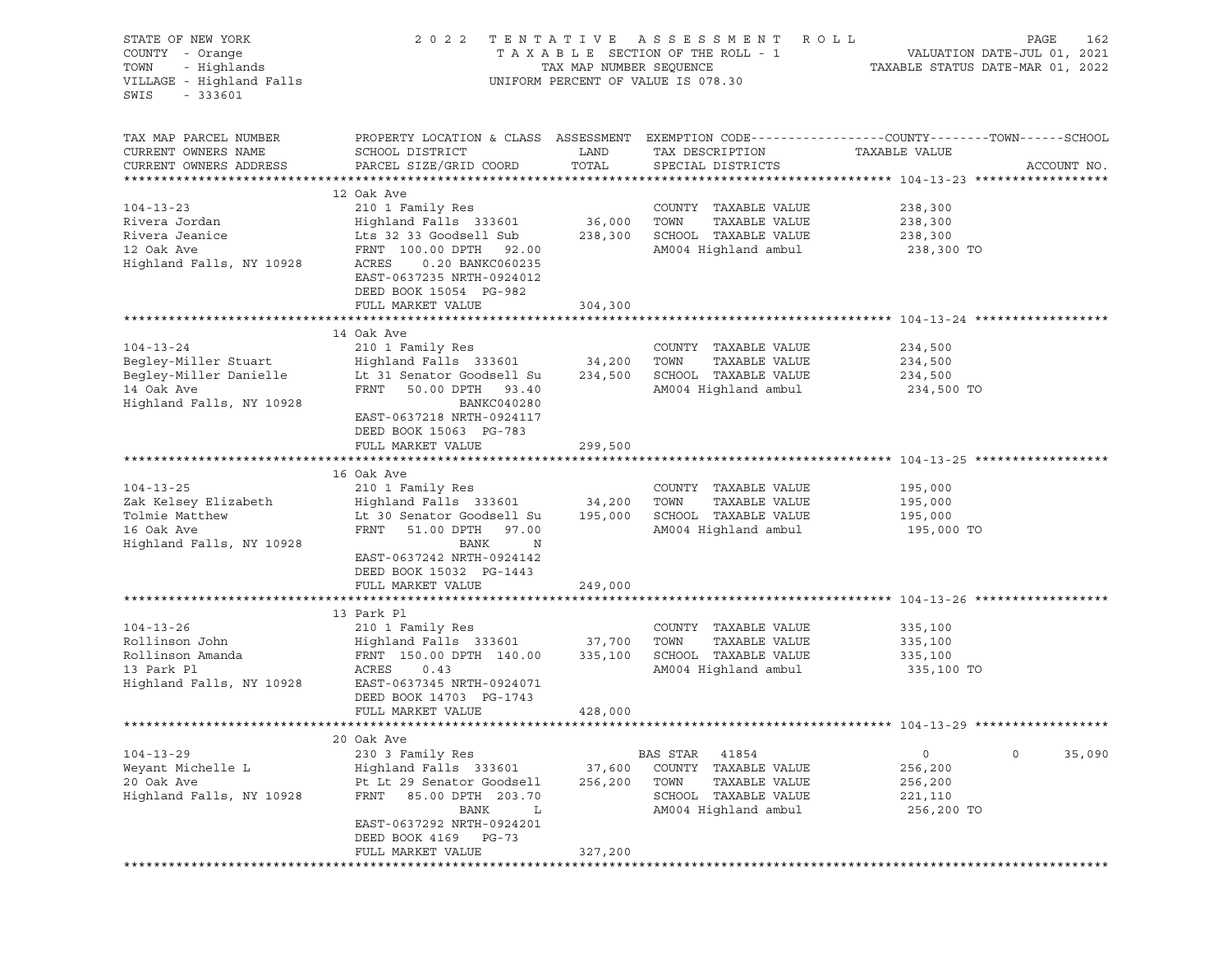| STATE OF NEW YORK<br>COUNTY - Orange<br>- Highlands<br>TOWN<br>VILLAGE - Highland Falls<br>SWIS<br>$-333601$                           |                                                                                                                                                                                                                              |                        | 2022 TENTATIVE ASSESSMENT ROLL<br>T A X A B L E SECTION OF THE ROLL - 1 WALUATION DATE-JUL 01, 2021 TAX MAP NUMBER SEQUENCE TAXABLE STATUS DATE-MAR 01, 2022<br>UNIFORM PERCENT OF VALUE IS 078.30 |                                                               | PAGE<br>163       |
|----------------------------------------------------------------------------------------------------------------------------------------|------------------------------------------------------------------------------------------------------------------------------------------------------------------------------------------------------------------------------|------------------------|----------------------------------------------------------------------------------------------------------------------------------------------------------------------------------------------------|---------------------------------------------------------------|-------------------|
| TAX MAP PARCEL NUMBER<br>CURRENT OWNERS NAME<br>CURRENT OWNERS ADDRESS                                                                 | PROPERTY LOCATION & CLASS ASSESSMENT EXEMPTION CODE----------------COUNTY-------TOWN-----SCHOOL<br>SCHOOL DISTRICT<br>PARCEL SIZE/GRID COORD                                                                                 | LAND<br>TOTAL          | TAX DESCRIPTION<br>SPECIAL DISTRICTS                                                                                                                                                               | TAXABLE VALUE                                                 | ACCOUNT NO.       |
| $104 - 13 - 30$<br>Lodini Kevin P<br>9 Hamilton Dr<br>Stony Point, NY 10980                                                            | 24 Oak Ave<br>411 Apartment<br>Highland Falls 333601 76,500<br>Pt Lts 27 28 L Goodsell S<br>FRNT 189.00 DPTH 202.00<br>EAST-0637366 NRTH-0924337<br>DEED BOOK 2313 PG-00305<br>FULL MARKET VALUE                             | 325,000<br>415,100     | COUNTY TAXABLE VALUE<br>TOWN<br>TAXABLE VALUE<br>SCHOOL TAXABLE VALUE<br>AM004 Highland ambul                                                                                                      | 325,000<br>325,000<br>325,000<br>325,000 TO                   |                   |
|                                                                                                                                        |                                                                                                                                                                                                                              |                        |                                                                                                                                                                                                    |                                                               |                   |
| $105 - 1 - 1.1$<br>TPO Investment Trust<br>Terrence P. O'Malley<br>82 Mearns Ave<br>Highland Falls, NY 10928 EAST-0637014 NRTH-0923617 | 84 Mearns Ave<br>230 3 Family Res<br>Highland Falls 333601<br>Lt 35 L F Goodsell Sub<br>FRNT 50.00 DPTH 100.00                                                                                                               | 34,200 TOWN<br>238,900 | COUNTY TAXABLE VALUE<br>TAXABLE VALUE<br>SCHOOL TAXABLE VALUE<br>AM004 Highland ambul                                                                                                              | 238,900<br>238,900<br>238,900<br>238,900 TO                   |                   |
|                                                                                                                                        | DEED BOOK 14031 PG-1384<br>FULL MARKET VALUE                                                                                                                                                                                 | 305,100                |                                                                                                                                                                                                    |                                                               |                   |
|                                                                                                                                        |                                                                                                                                                                                                                              |                        |                                                                                                                                                                                                    |                                                               |                   |
| $105 - 1 - 1.2$<br>O'Malley Terrence P<br>82 Mearns Ave<br>Highland Falls, NY 10928                                                    | 82 Mearns Ave<br>230 3 Family Res<br>Highland Falls 333601 35,600<br>Lt 37 L F Goodsell Sub<br>& Parcel<br>FRNT<br>80.00 DPTH 100.00<br>BANK<br>L<br>EAST-0637003 NRTH-0923684<br>DEED BOOK 5842 PG-249<br>FULL MARKET VALUE | 222,400<br>284,000     | COUNTY TAXABLE VALUE<br>TOWN<br>TAXABLE VALUE<br>SCHOOL TAXABLE VALUE<br>AM004 Highland ambul                                                                                                      | 222,400<br>222,400<br>222,400<br>222,400 TO                   |                   |
|                                                                                                                                        |                                                                                                                                                                                                                              |                        |                                                                                                                                                                                                    |                                                               |                   |
| $105 - 1 - 2.2$<br>Trubenbach Edward H.C.<br>Trubenbach Laura A<br>86 Mearns Ave<br>Highland Falls, NY 10928                           | 86 Mearns Ave<br>210 1 Family Res<br>Highland Falls 333601 36,200 COUNTY TAXABLE VALUE<br>Part LT 33 LF Goodsell Su<br>FRNT<br>50.00 DPTH 179.40<br>BANKC030440<br>EAST-0637009 NRTH-0923569<br>DEED BOOK 11978 PG-892       | 200,900                | BAS STAR 41854<br>TAXABLE VALUE<br>TOWN<br>SCHOOL TAXABLE VALUE<br>AM004 Highland ambul                                                                                                            | $\overline{0}$<br>200,900<br>200,900<br>165,810<br>200,900 TO | $\circ$<br>35,090 |
|                                                                                                                                        | FULL MARKET VALUE                                                                                                                                                                                                            | 256,600                |                                                                                                                                                                                                    |                                                               |                   |
|                                                                                                                                        |                                                                                                                                                                                                                              |                        |                                                                                                                                                                                                    |                                                               |                   |
| $105 - 1 - 3.2$<br>Baker Elmer K Jr<br>Baker Barbara L<br>88 Mearns Ave<br>Highland Falls, NY 10928                                    | 88 Mearns Ave<br>210 1 Family Res<br>Highland Falls 333601<br>Lt 31 & Pt Lt 29 & 33<br>Goodsell Sub & Parcel<br>FRNT<br>70.00 DPTH 200.00<br>BANKC230070<br>EAST-0637027 NRTH-0923516<br>DEED BOOK 12301 PG-1406             | 34,600<br>209,500      | BAS STAR<br>41854<br>COUNTY<br>TAXABLE VALUE<br>TOWN<br>TAXABLE VALUE<br>SCHOOL<br>TAXABLE VALUE<br>AM004 Highland ambul                                                                           | 0<br>209,500<br>209,500<br>174,410<br>209,500 TO              | 35,090<br>$\circ$ |
|                                                                                                                                        | FULL MARKET VALUE<br>*********************                                                                                                                                                                                   | 267,600                |                                                                                                                                                                                                    |                                                               |                   |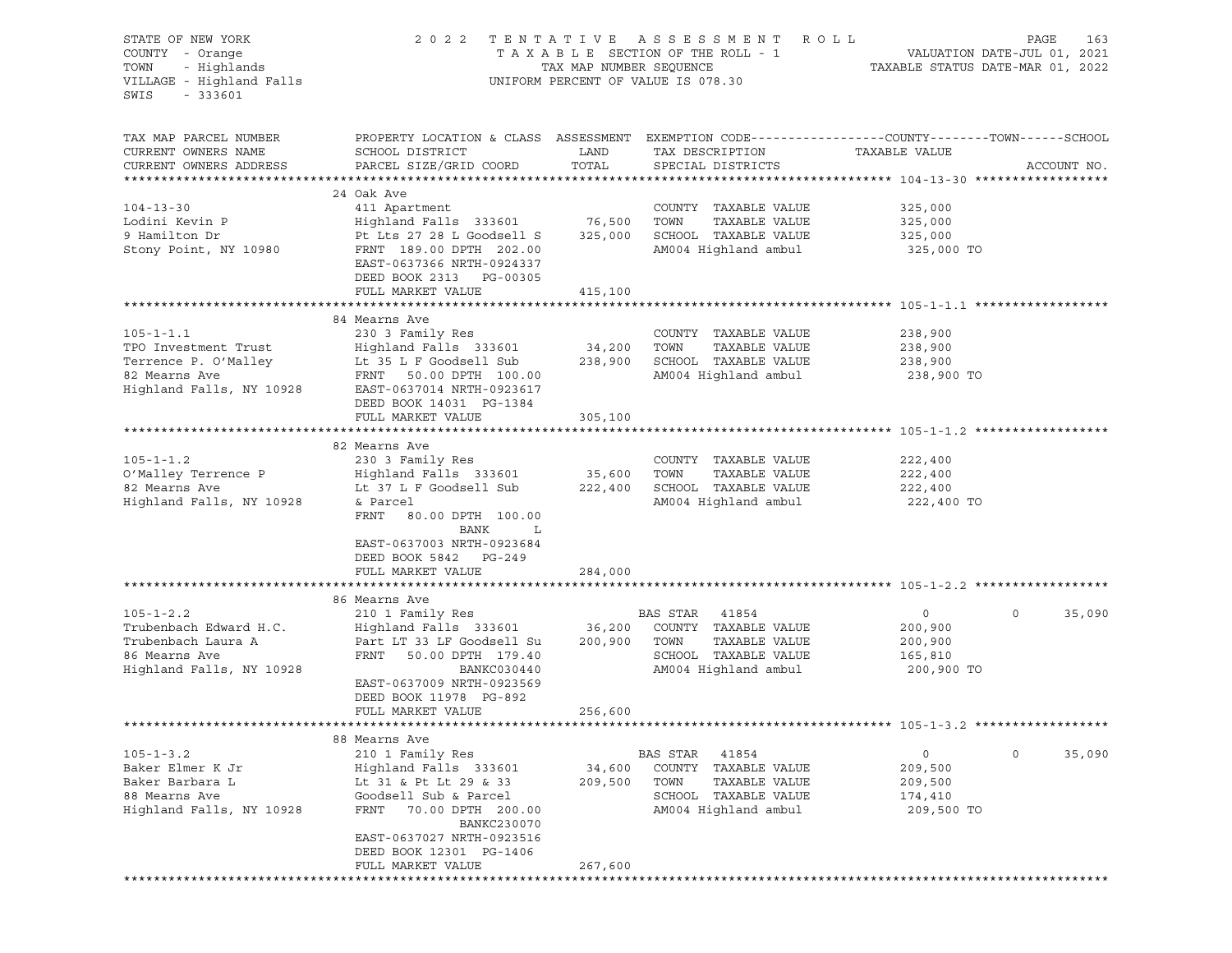| STATE OF NEW YORK<br>COUNTY - Orange<br>- Highlands<br>TOWN<br>VILLAGE - Highland Falls<br>SWIS<br>$-333601$ | 2022 TENTATIVE                                                                                                                                                                                                                       | TAX MAP NUMBER SEQUENCE      | A S S E S S M E N T<br>ROLL<br>TAXABLE SECTION OF THE ROLL - 1<br>UNIFORM PERCENT OF VALUE IS 078.30                                       | VALUATION DATE-JUL 01, 2021<br>TAXABLE STATUS DATE-MAR 01, 2022                    | PAGE                         | 164                              |
|--------------------------------------------------------------------------------------------------------------|--------------------------------------------------------------------------------------------------------------------------------------------------------------------------------------------------------------------------------------|------------------------------|--------------------------------------------------------------------------------------------------------------------------------------------|------------------------------------------------------------------------------------|------------------------------|----------------------------------|
| TAX MAP PARCEL NUMBER<br>CURRENT OWNERS NAME<br>CURRENT OWNERS ADDRESS                                       | PROPERTY LOCATION & CLASS ASSESSMENT EXEMPTION CODE---------------COUNTY-------TOWN-----SCHOOL<br>SCHOOL DISTRICT<br>PARCEL SIZE/GRID COORD                                                                                          | LAND<br>TOTAL                | TAX DESCRIPTION<br>SPECIAL DISTRICTS                                                                                                       | TAXABLE VALUE                                                                      |                              | ACCOUNT NO.                      |
|                                                                                                              |                                                                                                                                                                                                                                      |                              |                                                                                                                                            |                                                                                    |                              |                                  |
| $105 - 1 - 4$<br>Farina Anthony D<br>Farina Rochel F<br>94 Mearns Ave<br>Highland Falls, NY 10928            | 94 Mearns Ave<br>210 1 Family Res<br>Highland Falls 333601<br>Lt 27 Pt Lts 25-29<br>L Goodsell Sub<br>FRNT 120.00 DPTH 195.00<br>BANKC180281<br>EAST-0636961 NRTH-0923438<br>DEED BOOK 5143 PG-317                                   | 38,200<br>303,800            | BAS STAR 41854<br>COUNTY TAXABLE VALUE<br>TAXABLE VALUE<br>TOWN<br>SCHOOL TAXABLE VALUE<br>AM004 Highland ambul                            | $\circ$<br>303,800<br>303,800<br>268,710<br>303,800 TO                             | $\circ$                      | 35,090                           |
|                                                                                                              | FULL MARKET VALUE                                                                                                                                                                                                                    | 388,000                      |                                                                                                                                            |                                                                                    |                              |                                  |
|                                                                                                              |                                                                                                                                                                                                                                      |                              |                                                                                                                                            |                                                                                    |                              |                                  |
| $105 - 1 - 5$<br>Shuman Mark<br>96 Mearns Ave<br>Highland Falls, NY 10928                                    | 96 Mearns Ave<br>210 1 Family Res<br>Highland Falls 333601<br>Lt 23 Pt Lt 25 Louis<br>F Goodsell Sub<br>FRNT<br>59.90 DPTH 197.70<br>BANKC061336<br>EAST-0636959 NRTH-0923348<br>DEED BOOK 14899 PG-1273<br>FULL MARKET VALUE        | 37,100<br>200,800<br>256,500 | COUNTY TAXABLE VALUE<br>TAXABLE VALUE<br>TOWN<br>SCHOOL TAXABLE VALUE<br>AM004 Highland ambul                                              | 200,800<br>200,800<br>200,800<br>200,800 TO                                        |                              |                                  |
|                                                                                                              |                                                                                                                                                                                                                                      |                              |                                                                                                                                            |                                                                                    |                              |                                  |
| $105 - 1 - 6$<br>Perez Emiliano D<br>628 Nelson Ave<br>Peekskill, NY 10566                                   | 98 Mearns Ave<br>280 Res Multiple<br>Highland Falls 333601 51,600<br>Lt 21 Hon L F Goodsell Su<br>FRNT<br>50.00 DPTH 200.00<br>0.24<br>ACRES<br>EAST-0636945 NRTH-0923293<br>DEED BOOK 15017 PG-1422                                 |                              | COUNTY TAXABLE VALUE<br>TOWN<br>TAXABLE VALUE<br>240,000 SCHOOL TAXABLE VALUE<br>AM004 Highland ambul                                      | 240,000<br>240,000<br>240,000<br>240,000 TO                                        |                              |                                  |
|                                                                                                              | FULL MARKET VALUE                                                                                                                                                                                                                    | 306,500                      |                                                                                                                                            |                                                                                    |                              |                                  |
|                                                                                                              | 100 Mearns Ave                                                                                                                                                                                                                       |                              |                                                                                                                                            |                                                                                    |                              |                                  |
| $105 - 1 - 7$<br>Carter Daniel<br>Carter Mary<br>100 Mearns Ave<br>Highland Falls, NY 10928                  | 210 1 Family Res<br>Highland Falls 333601 37,000 VET COM T 41133<br>Lt 19 Hon L F Goodsell Su<br>FRNT<br>52.00 DPTH 200.00<br>ACRES<br>0.25 BANKC030217<br>EAST-0636942 NRTH-0923241<br>DEED BOOK 11907 PG-1810<br>FULL MARKET VALUE | 265,000                      | VET COM C 41132<br>207,500 BAS STAR 41854<br>COUNTY TAXABLE VALUE<br>TAXABLE VALUE<br>TOWN<br>SCHOOL TAXABLE VALUE<br>AM004 Highland ambul | 33,600<br>$\circ$<br>$\overline{0}$<br>173,900<br>188,300<br>172,410<br>207,500 TO | $\circ$<br>19,200<br>$\circ$ | $\mathbf 0$<br>$\circ$<br>35,090 |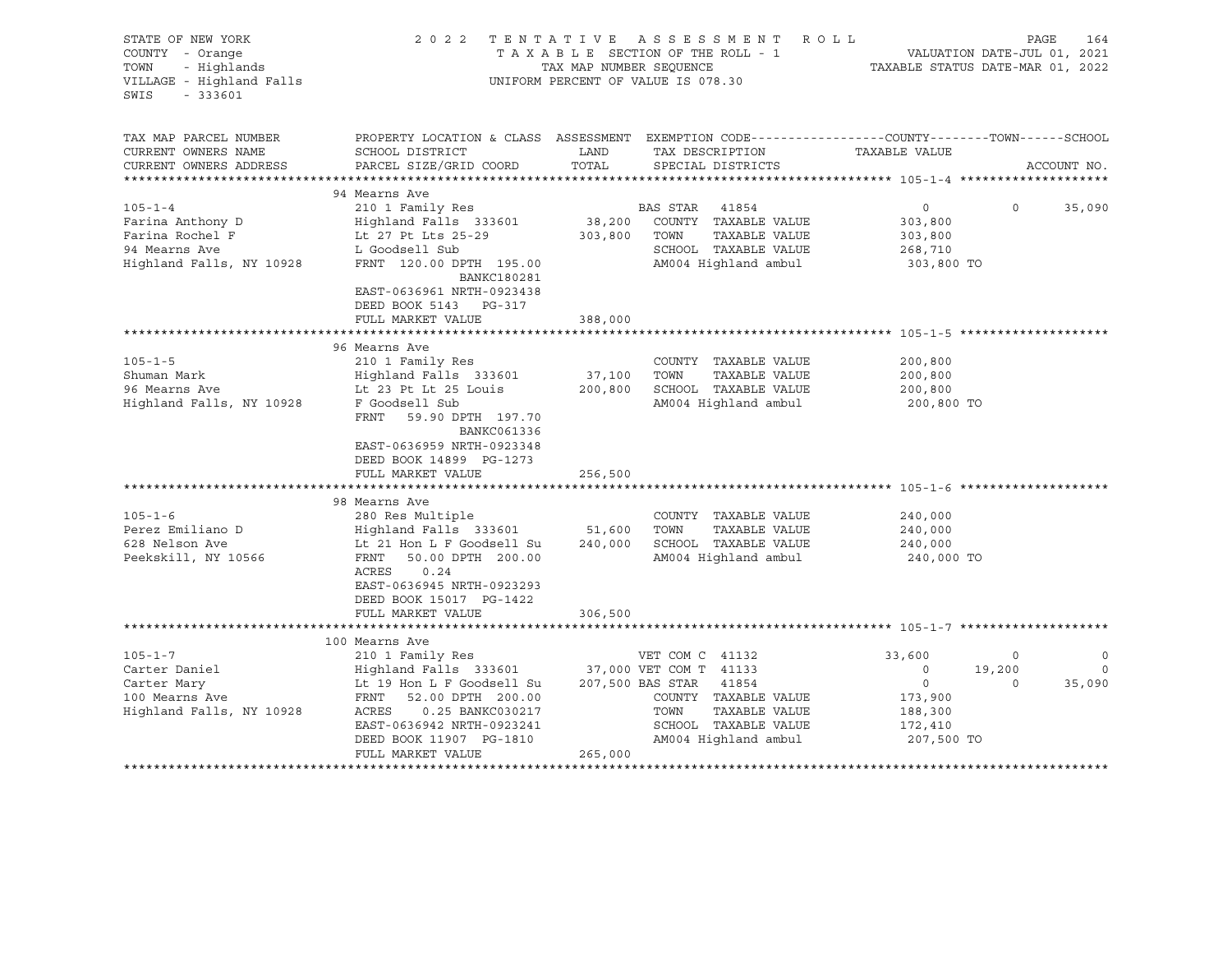VILLAGE - Highland Falls UNIFORM PERCENT OF VALUE IS 078.30 SWIS - 333601

## STATE OF NEW YORK 2 0 2 2 T E N T A T I V E A S S E S S M E N T R O L L PAGE 165 COUNTY - Orange T A X A B L E SECTION OF THE ROLL - 1 VALUATION DATE-JUL 01, 2021 TOWN - Highlands TAX MAP NUMBER SEQUENCE TAXABLE STATUS DATE-MAR 01, 2022

| TAX MAP PARCEL NUMBER<br>CURRENT OWNERS NAME<br>CURRENT OWNERS ADDRESS | PROPERTY LOCATION & CLASS ASSESSMENT EXEMPTION CODE----------------COUNTY-------TOWN------SCHOOL<br>SCHOOL DISTRICT<br>PARCEL SIZE/GRID COORD | LAND<br>TOTAL                                         | TAX DESCRIPTION<br>SPECIAL DISTRICTS | TAXABLE VALUE      |             | ACCOUNT NO. |
|------------------------------------------------------------------------|-----------------------------------------------------------------------------------------------------------------------------------------------|-------------------------------------------------------|--------------------------------------|--------------------|-------------|-------------|
|                                                                        |                                                                                                                                               |                                                       |                                      |                    |             |             |
|                                                                        | 102 Mearns Ave                                                                                                                                |                                                       |                                      |                    |             |             |
| $105 - 1 - 8$                                                          | 220 2 Family Res                                                                                                                              | VET WAR C 41122<br>38,000 VET WAR T 41123             |                                      | 20,160             | $\circ$     | $\mathbf 0$ |
| Mc Cormick David Lee Sr                                                | Highland Falls 333601                                                                                                                         |                                                       |                                      | $\circ$            | 11,520      | $\circ$     |
| Mc Cormick Joanne<br>102 Mearns Ave                                    | Lts 15 17 Hon Lf Goodsell                                                                                                                     | 234,900 ENH STAR                                      | 41834<br>COUNTY TAXABLE VALUE        | $\circ$            | $\Omega$    | 87,610      |
| Highland Falls, NY 10928                                               | FRNT 102.00 DPTH 212.00<br>EAST-0636919 NRTH-0923160                                                                                          | TOWN                                                  | TAXABLE VALUE                        | 214,740            |             |             |
|                                                                        | DEED BOOK 2103 PG-00071                                                                                                                       |                                                       | SCHOOL TAXABLE VALUE                 | 223,380<br>147,290 |             |             |
|                                                                        | FULL MARKET VALUE                                                                                                                             |                                                       | 300,000 AM004 Highland ambul         | 234,900 TO         |             |             |
|                                                                        |                                                                                                                                               |                                                       |                                      |                    |             |             |
|                                                                        | 106 Mearns Ave                                                                                                                                |                                                       |                                      |                    |             |             |
| $105 - 1 - 11.12$                                                      | 210 1 Family Res                                                                                                                              |                                                       | VET WAR C 41122                      | 20,160             | $\mathbf 0$ |             |
| Reihner Janet Leigh                                                    | Highland Falls 333601                                                                                                                         | 34,200 VET WAR T   41123<br>211.200 VET DIS C   41142 |                                      | $\overline{0}$     | 11,520      | $\circ$     |
| 106 Mearns Ave                                                         | Lt 13 & Parcel LF                                                                                                                             | 211,200 VET DIS C 41142                               |                                      | 52,800             | $\circ$     | $\mathbf 0$ |
| Highland Falls, NY 10928                                               | Goodssell Sub Map 532                                                                                                                         |                                                       | VET DIS T 41143                      | $\overline{0}$     | 38,400      | $\mathbf 0$ |
|                                                                        | Es US Hwy No 9W                                                                                                                               | BAS STAR                                              | 41854                                | $\overline{0}$     | $\Omega$    | 35,090      |
|                                                                        | <b>FRNT</b><br>50.00 DPTH 201.00                                                                                                              |                                                       | COUNTY TAXABLE VALUE                 | 138,240            |             |             |
|                                                                        | BANKC180281                                                                                                                                   | TOWN                                                  | TAXABLE VALUE                        | 161,280            |             |             |
|                                                                        | EAST-0636930 NRTH-0923083                                                                                                                     |                                                       | SCHOOL TAXABLE VALUE                 | 176,110            |             |             |
|                                                                        | DEED BOOK 12953 PG-1375                                                                                                                       |                                                       | AM004 Highland ambul                 | 211,200 TO         |             |             |
|                                                                        | FULL MARKET VALUE                                                                                                                             | 269,700                                               |                                      |                    |             |             |
|                                                                        |                                                                                                                                               |                                                       |                                      |                    |             |             |
|                                                                        | 108 Mearns Ave                                                                                                                                |                                                       |                                      |                    |             |             |
| $105 - 1 - 11.2$                                                       | 210 1 Family Res                                                                                                                              | BAS STAR                                              | 41854                                | $\overline{0}$     | $\Omega$    | 35,090      |
| Kastner Thomas P                                                       | Highland Falls 333601 34,200                                                                                                                  |                                                       | COUNTY TAXABLE VALUE                 | 213,900            |             |             |
| Kastner Arlene                                                         | Lt 11 Hon L F Goodsell Su                                                                                                                     | 213,900<br>TOWN                                       | TAXABLE VALUE                        | 213,900            |             |             |
| 108 Mearns Ave                                                         | Es Us Hwy No 9W                                                                                                                               |                                                       | SCHOOL TAXABLE VALUE                 | 178,810            |             |             |
| Highland Falls, NY 10928                                               | FRNT<br>51.00 DPTH 181.00<br>BANK0030631                                                                                                      |                                                       | AM004 Highland ambul                 | 213,900 TO         |             |             |
|                                                                        | EAST-0636878 NRTH-0922940                                                                                                                     |                                                       |                                      |                    |             |             |
|                                                                        | DEED BOOK 5098 PG-77                                                                                                                          |                                                       |                                      |                    |             |             |
|                                                                        | FULL MARKET VALUE                                                                                                                             | 273,200                                               |                                      |                    |             |             |
|                                                                        |                                                                                                                                               |                                                       |                                      |                    |             |             |
|                                                                        | 110 Mearns Ave                                                                                                                                |                                                       |                                      |                    |             |             |
| $105 - 1 - 11.3$                                                       | 220 2 Family Res                                                                                                                              |                                                       | BAS STAR 41854                       | $\overline{0}$     | $\mathbf 0$ | 35,090      |
| Franck William P                                                       | Highland Falls 333601 37,700                                                                                                                  |                                                       | COUNTY TAXABLE VALUE                 | 134,300            |             |             |
| 110 Mearns Ave                                                         | Lts 7 9 L F Goodsell Sub                                                                                                                      | 134,300<br>TOWN                                       | TAXABLE VALUE                        | 134,300            |             |             |
| Highland Falls, NY 10928                                               | Joseph Deceased                                                                                                                               |                                                       | SCHOOL TAXABLE VALUE                 | 99,210             |             |             |
|                                                                        | FRNT 103.50 DPTH 180.00                                                                                                                       |                                                       | AM004 Highland ambul                 | 134,300 TO         |             |             |
|                                                                        | ACRES<br>$0.40$ BANK<br>N                                                                                                                     |                                                       |                                      |                    |             |             |
|                                                                        | EAST-0636929 NRTH-0922957                                                                                                                     |                                                       |                                      |                    |             |             |
|                                                                        | DEED BOOK 13298 PG-340                                                                                                                        |                                                       |                                      |                    |             |             |
|                                                                        | FULL MARKET VALUE                                                                                                                             | 171,500                                               |                                      |                    |             |             |
|                                                                        |                                                                                                                                               |                                                       |                                      |                    |             |             |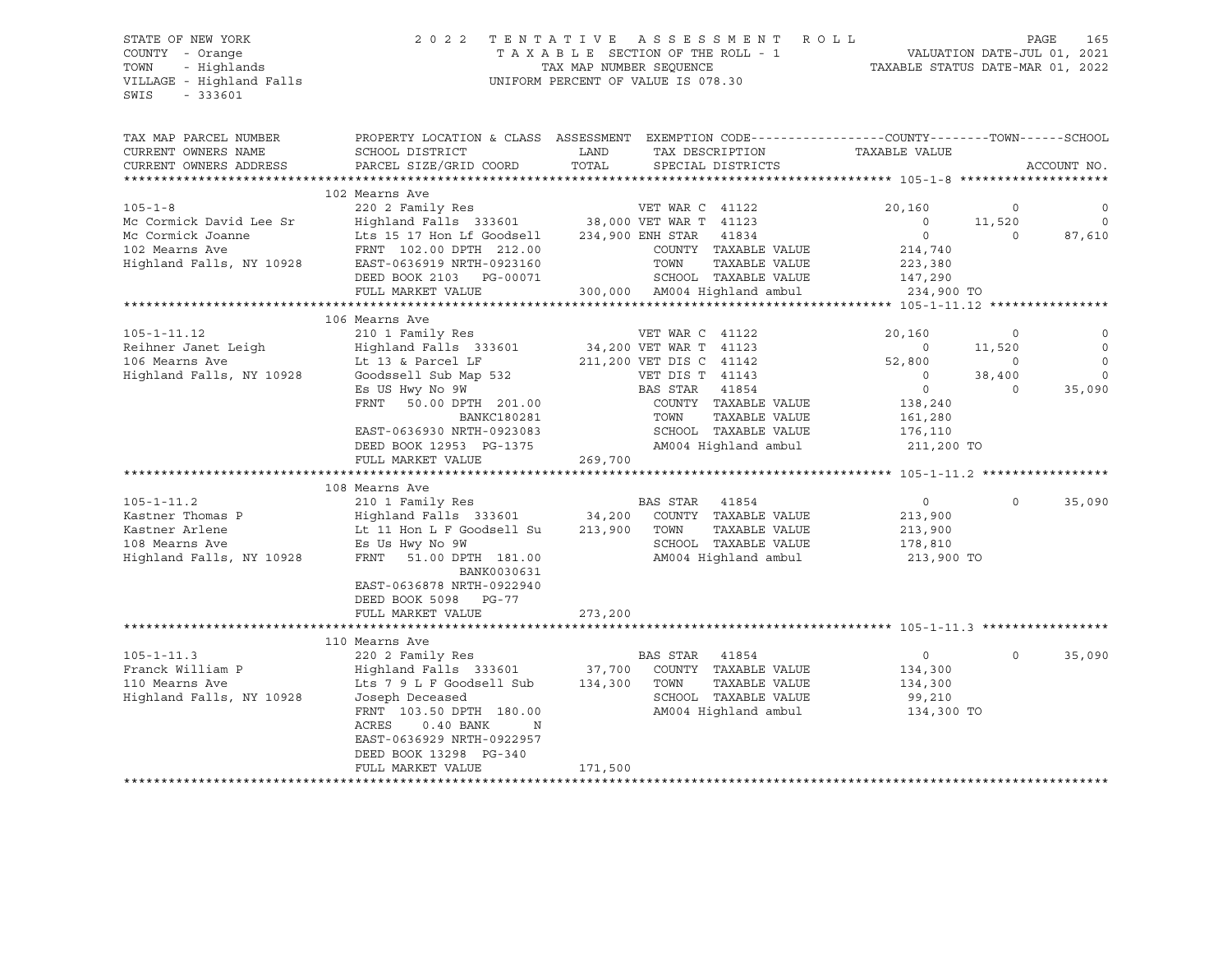### STATE OF NEW YORK 2 0 2 2 T E N T A T I V E A S S E S S M E N T R O L L PAGE 166 COUNTY - Orange T A X A B L E SECTION OF THE ROLL - 1 VALUATION DATE-JUL 01, 2021 TOWN - Highlands TAX MAP NUMBER SEQUENCE TAXABLE STATUS DATE-MAR 01, 2022 VILLAGE - Highland Falls UNIFORM PERCENT OF VALUE IS 078.30

| TAX MAP PARCEL NUMBER<br>CURRENT OWNERS NAME<br>CURRENT OWNERS ADDRESS | PROPERTY LOCATION & CLASS ASSESSMENT<br>SCHOOL DISTRICT<br>PARCEL SIZE/GRID COORD | LAND<br>TOTAL     | EXEMPTION CODE-----------------COUNTY-------TOWN------SCHOOL<br>TAX DESCRIPTION<br>SPECIAL DISTRICTS | TAXABLE VALUE         | ACCOUNT NO.            |
|------------------------------------------------------------------------|-----------------------------------------------------------------------------------|-------------------|------------------------------------------------------------------------------------------------------|-----------------------|------------------------|
| *************************                                              |                                                                                   |                   |                                                                                                      |                       |                        |
| $105 - 1 - 12$                                                         | 116 Mearns Ave<br>210 1 Family Res                                                |                   | VET COM C 41132                                                                                      | 33,600                | $\circ$<br>0           |
| Pendergraft Beau D                                                     | Highland Falls 333601                                                             |                   | 37,800 VET COM T 41133                                                                               | $\circ$               | $\mathbf 0$<br>19,200  |
| 116 Mearns Ave                                                         | Pt Lt 1 Lts 3 5 Hon L F                                                           |                   | 270,300 VET DIS C 41142                                                                              | 67,200                | $\mathbf 0$<br>$\circ$ |
| Highland Falls, NY 10928                                               | Goodsell Sub & Parcel                                                             |                   | VET DIS T 41143                                                                                      | $\circ$               | $\circ$<br>38,400      |
|                                                                        | FRNT 144.20 DPTH 171.90                                                           |                   | BAS STAR<br>41854                                                                                    | $\circ$               | 35,090<br>$\Omega$     |
|                                                                        | ACRES<br>0.44 BANKC080370                                                         |                   | COUNTY TAXABLE VALUE                                                                                 | 169,500               |                        |
|                                                                        | EAST-0636934 NRTH-0922837                                                         |                   | TOWN<br>TAXABLE VALUE                                                                                | 212,700               |                        |
|                                                                        | DEED BOOK 14535 PG-1236                                                           |                   | SCHOOL TAXABLE VALUE                                                                                 | 235,210               |                        |
|                                                                        | FULL MARKET VALUE                                                                 |                   | 345,200 AM004 Highland ambul                                                                         | 270,300 TO            |                        |
|                                                                        |                                                                                   |                   |                                                                                                      |                       |                        |
|                                                                        | 122 Mearns Ave                                                                    |                   |                                                                                                      |                       |                        |
| $105 - 1 - 13$                                                         | 281 Multiple res                                                                  |                   | ENH STAR<br>41834                                                                                    | $\overline{0}$        | $\Omega$<br>87,610     |
| Myers Francine                                                         | Highland Falls 333601                                                             | 54,200            | COUNTY TAXABLE VALUE                                                                                 | 421,300               |                        |
| 122 Mearns Ave                                                         | Pt Lt 1 Hon L F                                                                   | 421,300           | TOWN<br>TAXABLE VALUE                                                                                | 421,300               |                        |
| Highland Falls, NY 10928                                               | Goodsell Sub & Parcel                                                             |                   | SCHOOL TAXABLE VALUE                                                                                 | 333,690               |                        |
|                                                                        | FRNT 100.00 DPTH 159.00                                                           |                   | AM004 Highland ambul                                                                                 | 421,300 TO            |                        |
|                                                                        | EAST-0636946 NRTH-0922697                                                         |                   |                                                                                                      |                       |                        |
|                                                                        | DEED BOOK 13114 PG-785                                                            |                   |                                                                                                      |                       |                        |
|                                                                        | FULL MARKET VALUE                                                                 | 538,100           |                                                                                                      |                       |                        |
|                                                                        |                                                                                   |                   |                                                                                                      |                       |                        |
| $105 - 1 - 14$                                                         | 124 Mearns Ave                                                                    |                   |                                                                                                      |                       | $\Omega$               |
| Galu Theresa A                                                         | 210 1 Family Res                                                                  |                   | BAS STAR<br>41854                                                                                    | $\circ$               | 35,090                 |
| 124 Mearns Ave                                                         | Highland Falls 333601                                                             | 37,100<br>251,300 | COUNTY TAXABLE VALUE<br>TAXABLE VALUE<br>TOWN                                                        | 251,300               |                        |
| Highland Falls, NY 10928                                               | FRNT 75.00 DPTH 166.00<br>EAST-0636952 NRTH-0922589                               |                   | SCHOOL TAXABLE VALUE                                                                                 | 251,300               |                        |
|                                                                        | DEED BOOK 5769 PG-262                                                             |                   | AM004 Highland ambul                                                                                 | 216,210<br>251,300 TO |                        |
|                                                                        | FULL MARKET VALUE                                                                 | 320,900           |                                                                                                      |                       |                        |
|                                                                        |                                                                                   |                   |                                                                                                      |                       |                        |
|                                                                        | 128 Mearns Ave                                                                    |                   |                                                                                                      |                       |                        |
| $105 - 1 - 15$                                                         | 210 1 Family Res                                                                  |                   | COUNTY TAXABLE VALUE                                                                                 | 224,400               |                        |
| Diaz Juan Jr.                                                          | Highland Falls 333601                                                             | 37,200            | TOWN<br>TAXABLE VALUE                                                                                | 224,400               |                        |
| Andujar Luz A                                                          | FRNT<br>75.00 DPTH 173.30                                                         | 224,400           | SCHOOL TAXABLE VALUE                                                                                 | 224,400               |                        |
| 128 Mearns Ave                                                         | ACRES<br>0.29 BANKC160275                                                         |                   | AM004 Highland ambul                                                                                 | 224,400 TO            |                        |
| Highland Falls, NY 10928                                               | EAST-0636953 NRTH-0922513                                                         |                   |                                                                                                      |                       |                        |
|                                                                        | DEED BOOK 14688 PG-235                                                            |                   |                                                                                                      |                       |                        |
|                                                                        | FULL MARKET VALUE                                                                 | 286,600           |                                                                                                      |                       |                        |
|                                                                        |                                                                                   |                   |                                                                                                      |                       |                        |
|                                                                        | 130 Mearns Ave                                                                    |                   |                                                                                                      |                       |                        |
| $105 - 1 - 16$                                                         | 210 1 Family Res                                                                  |                   | BAS STAR<br>41854                                                                                    | $\circ$               | $\Omega$<br>35,090     |
| Schocher Chris                                                         | Highland Falls 333601                                                             | 37,100            | COUNTY TAXABLE VALUE                                                                                 | 274,200               |                        |
| Schocher Karen                                                         | FRNT<br>75.00 DPTH 173.30                                                         | 274,200           | TOWN<br>TAXABLE VALUE                                                                                | 274,200               |                        |
| 130 Mearns Ave                                                         | ACRES<br>0.28 BANKC030614                                                         |                   | SCHOOL TAXABLE VALUE                                                                                 | 239,110               |                        |
| Highland Falls, NY 10928                                               | EAST-0636962 NRTH-0922438                                                         |                   | AM004 Highland ambul                                                                                 | 274,200 TO            |                        |
|                                                                        | DEED BOOK 12615 PG-132                                                            |                   |                                                                                                      |                       |                        |
|                                                                        | FULL MARKET VALUE                                                                 | 350,200           |                                                                                                      |                       |                        |
|                                                                        |                                                                                   |                   |                                                                                                      |                       |                        |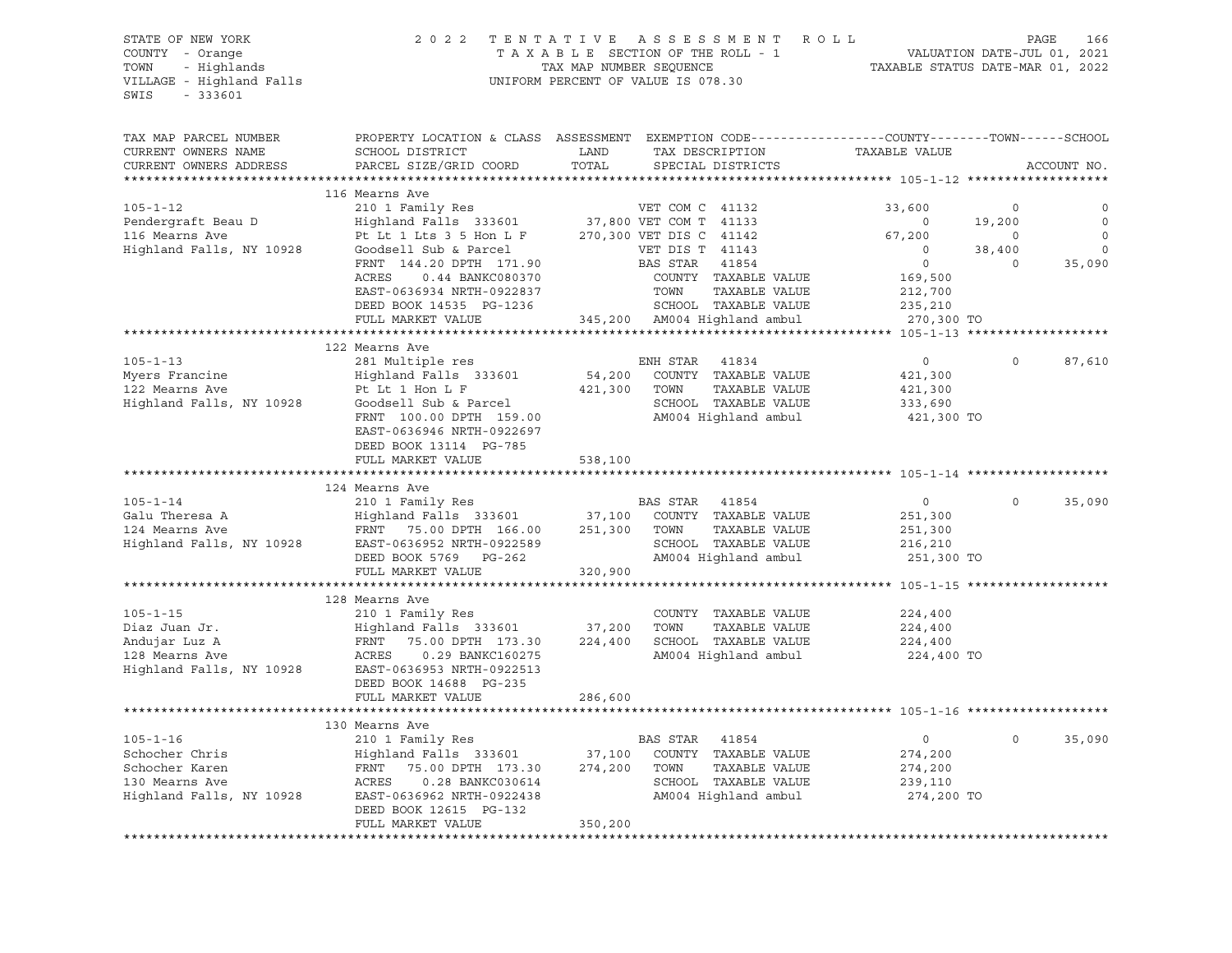| STATE OF NEW YORK<br>COUNTY - Orange<br>- Highlands<br>TOWN<br>VILLAGE - Highland Falls<br>SWIS<br>$-333601$                           | 2022                                                                                                                                                                                                                                                                                                                            | TAX MAP NUMBER SEQUENCE           | TENTATIVE ASSESSMENT ROLL<br>TAXABLE SECTION OF THE ROLL - 1<br>UNIFORM PERCENT OF VALUE IS 078.30                                                      |                                                                                             | PAGE<br>167<br>VALUATION DATE-JUL 01, 2021<br>TAXABLE STATUS DATE-MAR 01, 2022             |
|----------------------------------------------------------------------------------------------------------------------------------------|---------------------------------------------------------------------------------------------------------------------------------------------------------------------------------------------------------------------------------------------------------------------------------------------------------------------------------|-----------------------------------|---------------------------------------------------------------------------------------------------------------------------------------------------------|---------------------------------------------------------------------------------------------|--------------------------------------------------------------------------------------------|
| TAX MAP PARCEL NUMBER<br>CURRENT OWNERS NAME<br>CURRENT OWNERS ADDRESS                                                                 | SCHOOL DISTRICT<br>PARCEL SIZE/GRID COORD                                                                                                                                                                                                                                                                                       | LAND<br>TOTAL                     | PROPERTY LOCATION & CLASS ASSESSMENT EXEMPTION CODE----------------COUNTY-------TOWN-----SCHOOL<br>TAX DESCRIPTION<br>SPECIAL DISTRICTS                 | TAXABLE VALUE                                                                               | ACCOUNT NO.                                                                                |
| $105 - 1 - 17$<br>Eastburg Amy<br>7909 Deerlee Dr<br>Springfield, VA 22153                                                             | 134 Mearns Ave<br>210 1 Family Res<br>Highland Falls 333601 37,000<br>FRNT<br>75.00 DPTH 165.90<br>ACRES<br>0.26<br>EAST-0636965 NRTH-0922361<br>DEED BOOK 13186 PG-726<br>FULL MARKET VALUE                                                                                                                                    | 224,600<br>286,800                | COUNTY TAXABLE VALUE<br>TOWN<br>TAXABLE VALUE<br>SCHOOL TAXABLE VALUE<br>AM004 Highland ambul                                                           | 224,600<br>224,600<br>224,600<br>224,600 TO                                                 |                                                                                            |
| $105 - 1 - 18$<br>Bran Marroquin Jose A<br>Sanchez Flores De Bran Dalila REVOCABLE TRUST<br>138 Mearns Ave<br>Highland Falls, NY 10928 | 138 Mearns Ave<br>210 1 Family Res<br>Highland Falls 333601<br>FRNT 145.00 DPTH<br>95.40<br>ACRES<br>0.27 BANK<br>EAST-0636994 NRTH-0922283<br>DEED BOOK 14875 PG-1680<br>FULL MARKET VALUE                                                                                                                                     | 37,200<br>279,500<br>N<br>357,000 | COUNTY TAXABLE VALUE<br>TOWN<br>TAXABLE VALUE<br>SCHOOL TAXABLE VALUE<br>AM004 Highland ambul                                                           | 279,500<br>279,500<br>279,500<br>279,500 TO                                                 |                                                                                            |
| $105 - 1 - 19$<br>COUNTY OF ORANGE<br>255 Main St<br>Goshen, NY 10924                                                                  | Us Hwy 9W<br>311 Res vac land<br>Highland Falls 333601<br>FRNT 120.80 DPTH<br>63.00<br>ACRES<br>0.17<br>EAST-0636916 NRTH-0922281<br>DEED BOOK 14280 PG-1060<br>FULL MARKET VALUE                                                                                                                                               | 21,200<br>21,200<br>27,100        | COUNTY TAXABLE VALUE<br>TAXABLE VALUE<br>TOWN<br>SCHOOL TAXABLE VALUE<br>AM004 Highland ambul                                                           | 21,200<br>21,200<br>21,200<br>21,200 TO                                                     |                                                                                            |
| $105 - 2 - 1$<br>Feldman Donald J<br>Feldman Helen C<br>9 Berry Hl<br>Highland Falls, NY 10928                                         | 9 Berry Hl<br>210 1 Family Res<br>Exercise 12.10 1 1 and 12.10 1 1 and 13.163 1 and 14.163 11.163 11.163 11.163 11.163 11.163 11.163 11.163 11.1<br>Pt Lt 38 Louis F Goodsell 231,200 FIRE/AMBCT 41690<br>FRNT 149.00 DPTH 120.00<br>ACRES<br>0.24<br>EAST-0637172 NRTH-0923671<br>DEED BOOK 14123 PG-1676<br>FULL MARKET VALUE |                                   | CW 15 VET/ 41162<br>BAS STAR 41854<br>COUNTY TAXABLE VALUE<br>TOWN<br>TAXABLE VALUE<br>SCHOOL TAXABLE VALUE<br>295,300 AM004 Highland ambul<br>2,880 EX | 11,520<br>$\circ$<br>2,880<br>$\overline{0}$<br>216,800<br>216,800<br>193,230<br>228,320 TO | $\mathbf 0$<br>$\circ$<br>$\overline{0}$<br>11,520<br>2,880<br>2,880<br>35,090<br>$\Omega$ |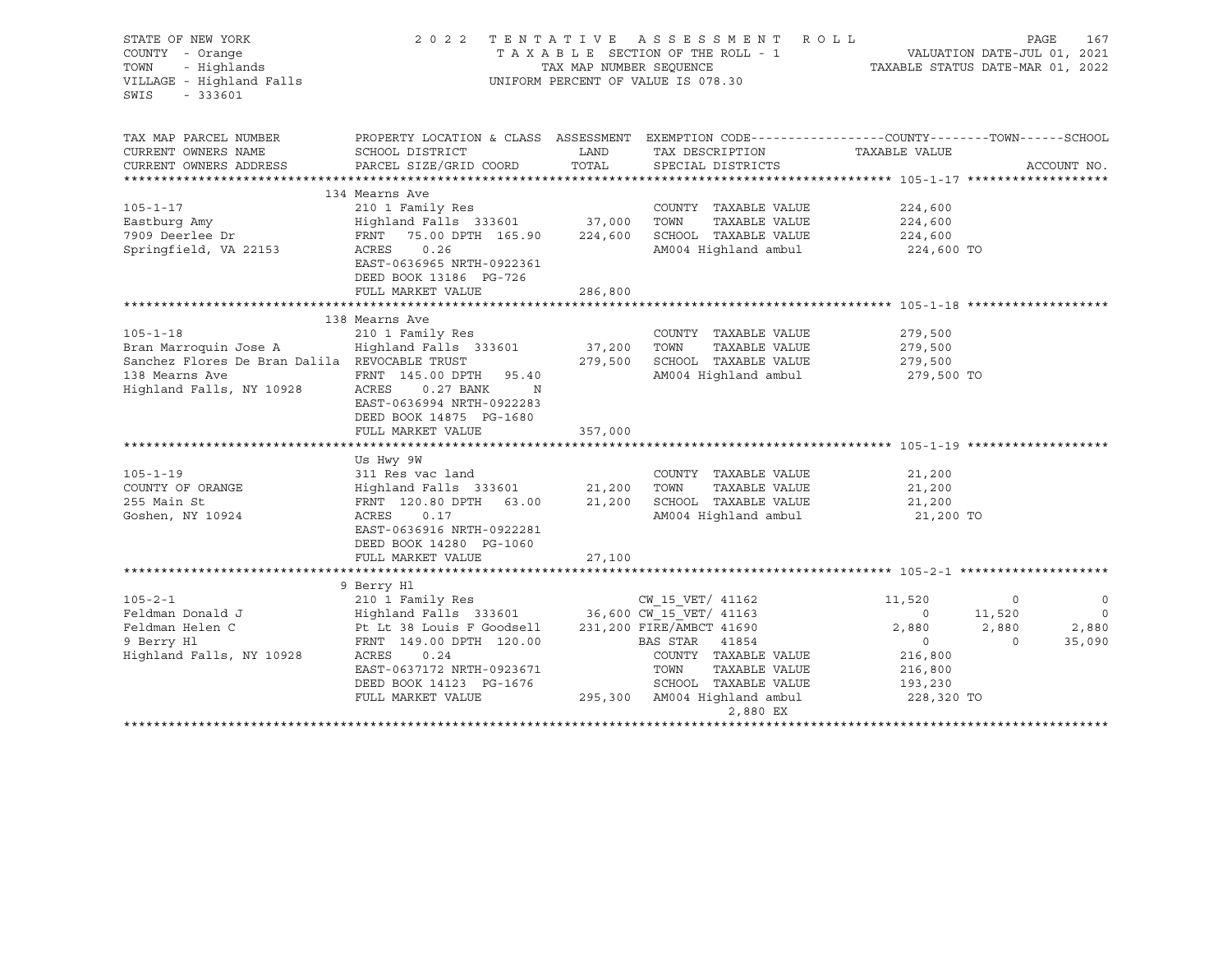VILLAGE - Highland Falls UNIFORM PERCENT OF VALUE IS 078.30 SWIS - 333601

# STATE OF NEW YORK 2 0 2 2 T E N T A T I V E A S S E S S M E N T R O L L PAGE 168 COUNTY - Orange T A X A B L E SECTION OF THE ROLL - 1 VALUATION DATE-JUL 01, 2021 TOWN - Highlands TAX MAP NUMBER SEQUENCE TAXABLE STATUS DATE-MAR 01, 2022

| TAX MAP PARCEL NUMBER<br>CURRENT OWNERS NAME | PROPERTY LOCATION & CLASS ASSESSMENT EXEMPTION CODE----------------COUNTY-------TOWN------SCHOOL<br>SCHOOL DISTRICT | LAND    | TAX DESCRIPTION                        | TAXABLE VALUE      |          |             |
|----------------------------------------------|---------------------------------------------------------------------------------------------------------------------|---------|----------------------------------------|--------------------|----------|-------------|
| CURRENT OWNERS ADDRESS                       | PARCEL SIZE/GRID COORD                                                                                              | TOTAL   | SPECIAL DISTRICTS                      |                    |          | ACCOUNT NO. |
|                                              |                                                                                                                     |         |                                        |                    |          |             |
|                                              | 28 Roe Ave                                                                                                          |         |                                        |                    |          |             |
| $105 - 2 - 2$                                | 210 1 Family Res                                                                                                    |         | VET COM C 41132                        | 33,600             | $\circ$  |             |
| Cochran Alter                                | Highland Falls 333601                                                                                               |         | 34,400 VET COM T 41133                 | $\Omega$           | 19,200   | $\Omega$    |
| Cochran Glenzerline                          | Pt Lt 38 Hon                                                                                                        |         | 264,200 VET DIS C 41142                | 66,050             | $\circ$  | $\mathbf 0$ |
| 28 Roe Ave                                   | L F Goodsell Sub                                                                                                    |         | VET DIS T 41143                        | $\Omega$           | 38,400   | $\Omega$    |
| Highland Falls, NY 10928                     | FRNT 118.30 DPTH 64.20                                                                                              |         | BAS STAR<br>41854                      | $\circ$            | $\Omega$ | 35,090      |
|                                              | <b>BANKC160115</b>                                                                                                  |         | COUNTY TAXABLE VALUE                   | 164,550            |          |             |
|                                              | EAST-0637221 NRTH-0923619                                                                                           |         | TOWN<br>TAXABLE VALUE                  | 206,600            |          |             |
|                                              | DEED BOOK 2176 PG-00560                                                                                             |         | SCHOOL TAXABLE VALUE                   | 229,110            |          |             |
|                                              | FULL MARKET VALUE                                                                                                   |         | 337,400 AM004 Highland ambul           | 264,200 TO         |          |             |
|                                              |                                                                                                                     |         |                                        |                    |          |             |
|                                              | 30 Roe Ave                                                                                                          |         |                                        |                    |          |             |
| $105 - 2 - 3$                                | 220 2 Family Res                                                                                                    |         | BAS STAR 41854                         | $\overline{0}$     | $\circ$  | 35,090      |
| Schroeder Larry                              | Highland Falls 333601                                                                                               | 35,400  | COUNTY TAXABLE VALUE                   | 221,200            |          |             |
| Keating Katherine                            | Pt Lt 36 Hon L F                                                                                                    | 221,200 | TOWN<br>TAXABLE VALUE                  | 221,200            |          |             |
| 30 Roe Ave                                   | Goodsell Subdiv                                                                                                     |         | SCHOOL TAXABLE VALUE                   | 186,110            |          |             |
| Highland Falls, NY 10928                     | FRNT<br>56.00 DPTH 131.00<br>BANKC080496                                                                            |         | AM004 Highland ambul                   | 221,200 TO         |          |             |
|                                              | EAST-0637175 NRTH-0923550                                                                                           |         |                                        |                    |          |             |
|                                              | DEED BOOK 5281 PG-331                                                                                               |         |                                        |                    |          |             |
|                                              | FULL MARKET VALUE                                                                                                   | 282,500 |                                        |                    |          |             |
|                                              |                                                                                                                     |         |                                        |                    |          |             |
| $105 - 2 - 4$                                | 32 Roe Park                                                                                                         |         |                                        |                    | $\Omega$ |             |
| Doherty Timothy A                            | 210 1 Family Res                                                                                                    | 34,400  | BAS STAR 41854<br>COUNTY TAXABLE VALUE | $\circ$<br>232,700 |          | 35,090      |
| Doherty Anne M                               | Highland Falls 333601<br>Lt 34 Hon L F                                                                              | 232,700 | TOWN<br>TAXABLE VALUE                  | 232,700            |          |             |
| 32 Roe Ave                                   | Goodsell Sub & Parcel                                                                                               |         | SCHOOL TAXABLE VALUE                   | 197,610            |          |             |
| Highland Falls, NY 10928                     | FRNT<br>44.00 DPTH 123.00                                                                                           |         | AM004 Highland ambul                   | 232,700 TO         |          |             |
|                                              | BANK<br>L                                                                                                           |         |                                        |                    |          |             |
|                                              | EAST-0637170 NRTH-0923500                                                                                           |         |                                        |                    |          |             |
|                                              | DEED BOOK 5276 PG-290                                                                                               |         |                                        |                    |          |             |
|                                              | FULL MARKET VALUE                                                                                                   | 297,200 |                                        |                    |          |             |
|                                              |                                                                                                                     |         |                                        |                    |          |             |
|                                              | 36 Roe Ave                                                                                                          |         |                                        |                    |          |             |
| $105 - 2 - 5$                                | 210 1 Family Res                                                                                                    |         | CW 15 VET/ 41162                       | 11,520             | $\circ$  | $\Omega$    |
| Gergely Peter E                              | Highland Falls 333601                                                                                               |         | 37,900 CW 15 VET/ 41163                | $\circ$            | 11,520   | $\Omega$    |
| 36 Roe Ave                                   | Pt Lt 26 Lts 28 30 32                                                                                               | 338,700 | COUNTY TAXABLE VALUE                   | 327,180            |          |             |
| Highland Falls, NY 10928                     | Hon L F Goodsell Sub                                                                                                |         | TAXABLE VALUE<br>TOWN                  | 327,180            |          |             |
|                                              | FRNT 182.20 DPTH 114.00                                                                                             |         | SCHOOL TAXABLE VALUE                   | 338,700            |          |             |
|                                              | ACRES<br>0.47                                                                                                       |         | AM004 Highland ambul                   | 338,700 TO         |          |             |
|                                              | EAST-0637153 NRTH-0923407                                                                                           |         |                                        |                    |          |             |
|                                              | DEED BOOK 2916<br>PG-00313                                                                                          |         |                                        |                    |          |             |
|                                              | FULL MARKET VALUE                                                                                                   | 432,600 |                                        |                    |          |             |
|                                              |                                                                                                                     |         |                                        |                    |          |             |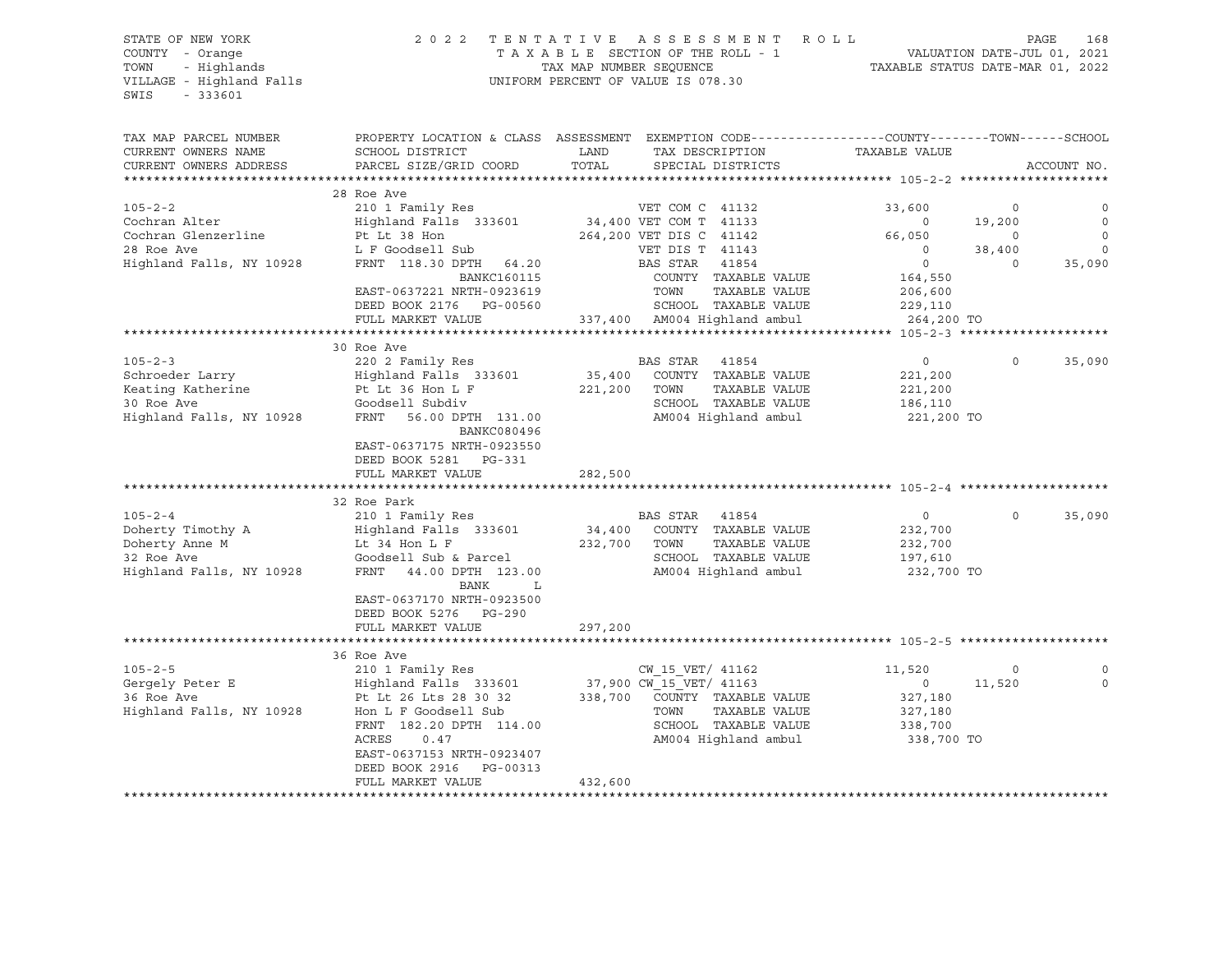| STATE OF NEW YORK<br>COUNTY - Orange<br>TOWN<br>- Highlands<br>VILLAGE - Highland Falls<br>SWIS<br>$-333601$ |                                                                                                                                                                                                                                                      |                              | 2022 TENTATIVE ASSESSMENT ROLL<br>UNIFORM PERCENT OF VALUE IS 078.30                                                                                                      |                                                                           | PAGE<br>169                                              |
|--------------------------------------------------------------------------------------------------------------|------------------------------------------------------------------------------------------------------------------------------------------------------------------------------------------------------------------------------------------------------|------------------------------|---------------------------------------------------------------------------------------------------------------------------------------------------------------------------|---------------------------------------------------------------------------|----------------------------------------------------------|
| TAX MAP PARCEL NUMBER<br>CURRENT OWNERS NAME<br>CURRENT OWNERS ADDRESS                                       | PROPERTY LOCATION & CLASS ASSESSMENT EXEMPTION CODE----------------COUNTY-------TOWN-----SCHOOL<br>SCHOOL DISTRICT<br>PARCEL SIZE/GRID COORD                                                                                                         | LAND<br>TOTAL                | TAX DESCRIPTION<br>SPECIAL DISTRICTS                                                                                                                                      | TAXABLE VALUE                                                             | ACCOUNT NO.                                              |
| $105 - 2 - 6$<br>42 Roe Avenue LLC<br>36 Roe Ave<br>Highland Falls, NY 10928                                 | 42 Roe Ave<br>210 1 Family Res<br>Highland Falls 333601<br>Lt 24 Pt Lts 22 26<br>Hon Lf Goodsell Sub<br>FRNT 67.00 DPTH 110.30<br>EAST-0637132 NRTH-0923260<br>DEED BOOK 14862 PG-1365                                                               | 35,400 TOWN                  | COUNTY TAXABLE VALUE<br>TAXABLE VALUE<br>231,000 SCHOOL TAXABLE VALUE<br>AM004 Highland ambul                                                                             | 231,000<br>231,000<br>231,000<br>231,000 TO                               |                                                          |
|                                                                                                              | FULL MARKET VALUE                                                                                                                                                                                                                                    | 295,000                      |                                                                                                                                                                           |                                                                           |                                                          |
| $105 - 2 - 7$<br>Loucks Gary A<br>Loucks Diana C<br>48 Roe Ave<br>Highland Falls, NY 10928                   | 48 Roe Ave<br>210 1 Family Res<br>Highland Falls 333601<br>Lts 16 18 20 Pt Lt 22 358,000<br>Hon Lf Goodsell Sub<br>FRNT 184.00 DPTH 109.40<br>ACRES<br>0.46 BANKC160115<br>EAST-0637102 NRTH-0923148<br>DEED BOOK 14258 PG-1505<br>FULL MARKET VALUE | 37,800<br>457,200            | COUNTY TAXABLE VALUE<br>TOWN<br>TAXABLE VALUE<br>SCHOOL TAXABLE VALUE<br>AM004 Highland ambul                                                                             | 358,000<br>358,000<br>358,000<br>358,000 TO                               |                                                          |
|                                                                                                              |                                                                                                                                                                                                                                                      |                              |                                                                                                                                                                           |                                                                           |                                                          |
| $105 - 2 - 8$<br>Klasse Dorothy F<br>5829 15th Road North<br>Arlington, VA 22205                             | 52 Roe Ave<br>210 1 Family Res<br>Highland Falls $333601$ $34,400$<br>Lt 14 Hon L Goodsell Sub $208,600$<br>Lt 14 Hon L Goodsell Sub<br>FRNT 50.00 DPTH 102.80<br>EAST-0637104 NRTH-0923016<br>DEED BOOK 2237 PG-00197<br>FULL MARKET VALUE          | 266,400                      | COUNTY TAXABLE VALUE<br>TAXABLE VALUE<br>TOWN<br>SCHOOL TAXABLE VALUE<br>AM004 Highland ambul 208,600 TO                                                                  | 208,600<br>208,600<br>208,600                                             |                                                          |
|                                                                                                              |                                                                                                                                                                                                                                                      |                              |                                                                                                                                                                           |                                                                           |                                                          |
| $105 - 2 - 9$<br>Waters Deborah A<br>54 Roe Ave<br>Highland Falls, NY 10928                                  | 54 Roe Ave<br>210 1 Family Res<br>Highland Falls 333601<br>Lt 12 Louis F Goodsell<br>FRNT 50.00 DPTH 115.00<br>EAST-0637110 NRTH-0922965<br>DEED BOOK 13920 PG-1776<br>FULL MARKET VALUE                                                             | 34,400<br>294,500<br>376,100 | COUNTY TAXABLE VALUE<br>TOWN<br>TAXABLE VALUE<br>SCHOOL TAXABLE VALUE<br>AM004 Highland ambul                                                                             | 294,500<br>294,500<br>294,500<br>294,500 TO                               |                                                          |
|                                                                                                              |                                                                                                                                                                                                                                                      |                              |                                                                                                                                                                           |                                                                           |                                                          |
| $105 - 2 - 10$<br>Polak Kevin<br>56 Roe Ave<br>Highland Falls, NY 10928                                      | 56 Roe Ave<br>210 1 Family Res<br>Highland Falls 333601<br>Lts 2 4 6 8 10 Hon L F<br>Goodsell Sub<br>FRNT 360.10 DPTH 115.00<br>BANKC030614<br>EAST-0637124 NRTH-0922815<br>DEED BOOK 5411<br>PG-272<br>FULL MARKET VALUE                            | 359,400                      | CW 15 VET/ 41162<br>39,800 CW 15 VET/ 41163<br>281,400 BAS STAR<br>41854<br>COUNTY TAXABLE VALUE<br>TOWN<br>TAXABLE VALUE<br>SCHOOL TAXABLE VALUE<br>AM004 Highland ambul | 11,520<br>0<br>$\mathbf 0$<br>269,880<br>269,880<br>246,310<br>281,400 TO | 0<br>0<br>11,520<br>$\mathbf 0$<br>$\mathbf 0$<br>35,090 |
|                                                                                                              | ******************                                                                                                                                                                                                                                   |                              |                                                                                                                                                                           |                                                                           |                                                          |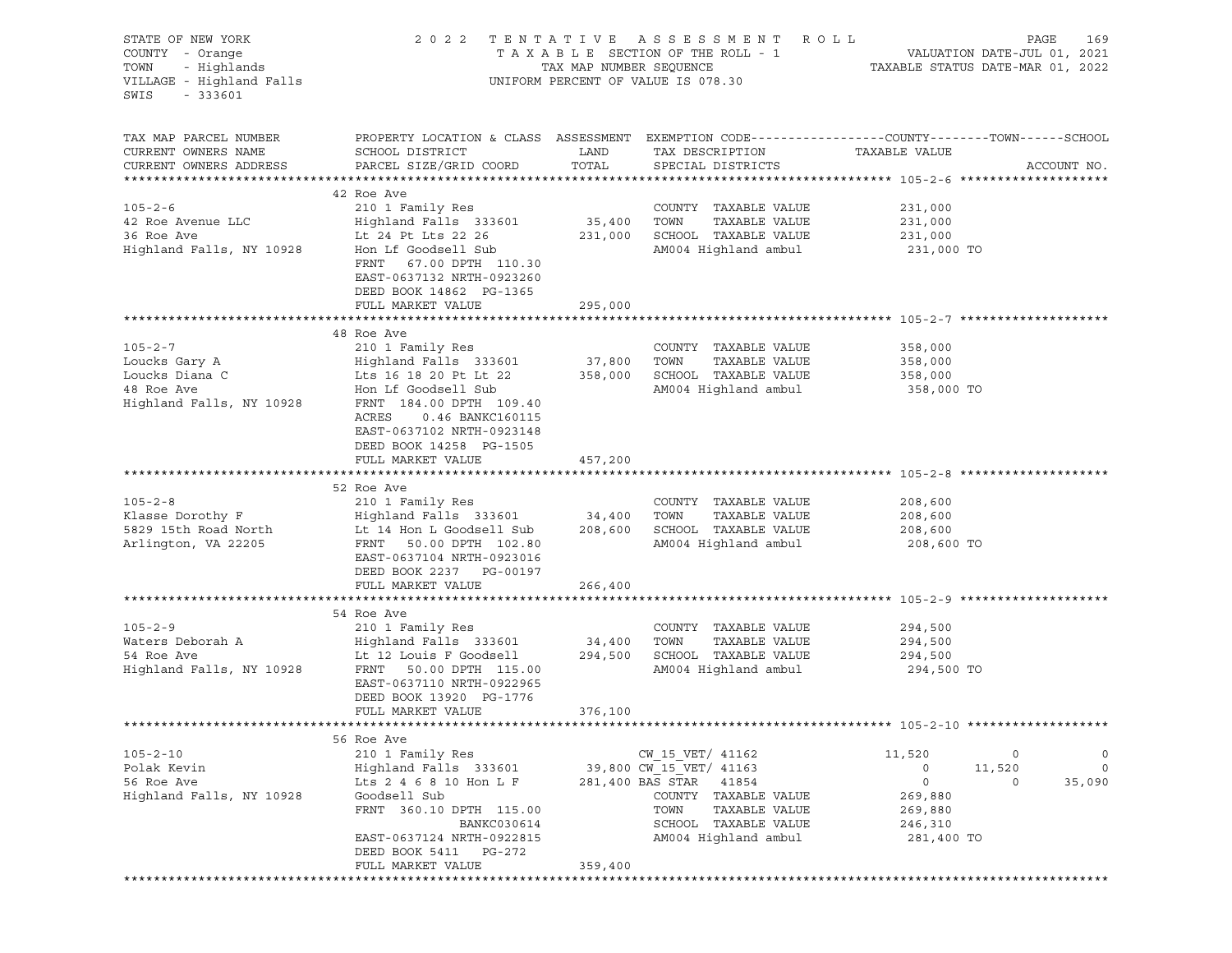| STATE OF NEW YORK<br>COUNTY - Orange<br>TOWN - Highlands<br>VILLAGE - Highland Falls<br>$-333601$<br>SWIS                                                                                                                              | 2022 TENTATIVE ASSESSMENT ROLL                                                                                                                 | UNIFORM PERCENT OF VALUE IS 078.30 |                |                                      | T A X A B L E SECTION OF THE ROLL - 1 VALUATION DATE-JUL 01, 2021<br>TAX MAP NUMBER SEQUENCE TAXABLE STATUS DATE-MAR 01, 2022 |                   | PAGE<br>170              |
|----------------------------------------------------------------------------------------------------------------------------------------------------------------------------------------------------------------------------------------|------------------------------------------------------------------------------------------------------------------------------------------------|------------------------------------|----------------|--------------------------------------|-------------------------------------------------------------------------------------------------------------------------------|-------------------|--------------------------|
| TAX MAP PARCEL NUMBER<br>CURRENT OWNERS NAME<br>CURRENT OWNERS ADDRESS                                                                                                                                                                 | PROPERTY LOCATION & CLASS ASSESSMENT EXEMPTION CODE---------------COUNTY-------TOWN------SCHOOL<br>SCHOOL DISTRICT<br>PARCEL SIZE/GRID COORD   | LAND<br>TOTAL                      |                | TAX DESCRIPTION<br>SPECIAL DISTRICTS | TAXABLE VALUE                                                                                                                 |                   | ACCOUNT NO.              |
|                                                                                                                                                                                                                                        |                                                                                                                                                |                                    |                |                                      |                                                                                                                               |                   |                          |
|                                                                                                                                                                                                                                        | 123 Mearns Ave                                                                                                                                 |                                    |                |                                      |                                                                                                                               |                   |                          |
| $105 - 2 - 11$                                                                                                                                                                                                                         |                                                                                                                                                |                                    |                |                                      |                                                                                                                               | $\circ$           |                          |
| Stoll Charles L<br>$\frac{1}{1092}$ $\frac{1}{1092}$                                                                                                                                                                                   |                                                                                                                                                |                                    |                |                                      |                                                                                                                               | 11,520            | $\circ$                  |
| Stoll Yvonne M                                                                                                                                                                                                                         |                                                                                                                                                |                                    |                |                                      |                                                                                                                               | $\overline{0}$    | $\circ$                  |
| 123 Mearns Ave                                                                                                                                                                                                                         |                                                                                                                                                |                                    |                |                                      |                                                                                                                               | 38,400<br>$\circ$ | $\overline{\phantom{0}}$ |
| Highland Falls, NY 10928-1009 EAST-0637127 NRTH-0922621                                                                                                                                                                                | DEED BOOK 11546 PG-1965                                                                                                                        |                                    |                | COUNTY TAXABLE VALUE                 | 163,180                                                                                                                       |                   | 35,090                   |
|                                                                                                                                                                                                                                        | FULL MARKET VALUE                                                                                                                              | 272,200 TOWN                       |                | TAXABLE VALUE                        | 163,180                                                                                                                       |                   |                          |
|                                                                                                                                                                                                                                        |                                                                                                                                                |                                    |                | SCHOOL TAXABLE VALUE                 | 178,010                                                                                                                       |                   |                          |
|                                                                                                                                                                                                                                        |                                                                                                                                                |                                    |                | AM004 Highland ambul                 | 213,100 TO                                                                                                                    |                   |                          |
|                                                                                                                                                                                                                                        |                                                                                                                                                |                                    |                |                                      | ************** 105-2-12 ********************                                                                                  |                   |                          |
|                                                                                                                                                                                                                                        | 125 Mearns Ave                                                                                                                                 |                                    |                |                                      |                                                                                                                               |                   |                          |
| $105 - 2 - 12$                                                                                                                                                                                                                         | 210 1 Family Res                                                                                                                               |                                    |                | COUNTY TAXABLE VALUE                 | 183,600                                                                                                                       |                   |                          |
|                                                                                                                                                                                                                                        |                                                                                                                                                |                                    |                |                                      | 183,600                                                                                                                       |                   |                          |
| Quick Krista<br>125 Mearns Ave                                                                                                                                                                                                         | Highland Falls 333601               35,000    TOWN       TAXABLE VALUE<br>FRNT    62.00 DPTH   113.90        183,600    SCHOOL   TAXABLE VALUE |                                    |                |                                      | 183,600                                                                                                                       |                   |                          |
| Highland Falls, NY 10928                                                                                                                                                                                                               | BANK<br>$\mathbb N$                                                                                                                            |                                    |                | AM004 Highland ambul                 | 183,600 TO                                                                                                                    |                   |                          |
|                                                                                                                                                                                                                                        | EAST-0637147 NRTH-0922563                                                                                                                      |                                    |                |                                      |                                                                                                                               |                   |                          |
|                                                                                                                                                                                                                                        | DEED BOOK 14719 PG-614                                                                                                                         |                                    |                |                                      |                                                                                                                               |                   |                          |
|                                                                                                                                                                                                                                        | FULL MARKET VALUE                                                                                                                              | 234,500                            |                |                                      |                                                                                                                               |                   |                          |
|                                                                                                                                                                                                                                        |                                                                                                                                                |                                    |                |                                      |                                                                                                                               |                   |                          |
|                                                                                                                                                                                                                                        | 127 Mearns Ave                                                                                                                                 |                                    |                |                                      |                                                                                                                               |                   |                          |
| $105 - 2 - 13$                                                                                                                                                                                                                         | 210 1 Family Res                                                                                                                               |                                    |                | COUNTY TAXABLE VALUE                 | 250,700                                                                                                                       |                   |                          |
| Phillips Claudia D<br>107 Mearns Ave                                                                                                                                                                                                   | Highland Falls 333601 34,800 TOWN                                                                                                              |                                    |                | TAXABLE VALUE                        | 250,700<br>250,700                                                                                                            |                   |                          |
|                                                                                                                                                                                                                                        | FRNT 60.20 DPTH 102.80                                                                                                                         |                                    |                | 250,700 SCHOOL TAXABLE VALUE         |                                                                                                                               |                   |                          |
| Highland Falls, NY 10928                                                                                                                                                                                                               | BANKC080370                                                                                                                                    |                                    |                | AM004 Highland ambul                 | 250,700 TO                                                                                                                    |                   |                          |
|                                                                                                                                                                                                                                        | EAST-0637146 NRTH-0922506                                                                                                                      |                                    |                |                                      |                                                                                                                               |                   |                          |
|                                                                                                                                                                                                                                        | DEED BOOK 12996 PG-1220<br>FULL MARKET VALUE                                                                                                   |                                    |                |                                      |                                                                                                                               |                   |                          |
|                                                                                                                                                                                                                                        |                                                                                                                                                | 320,200                            |                |                                      |                                                                                                                               |                   |                          |
|                                                                                                                                                                                                                                        | 129 Mearns Ave                                                                                                                                 |                                    |                |                                      |                                                                                                                               |                   |                          |
| $105 - 2 - 14$                                                                                                                                                                                                                         | 210 1 Family Res                                                                                                                               |                                    | ENH STAR 41834 |                                      | $\overline{0}$                                                                                                                | $\circ$           | 87,610                   |
|                                                                                                                                                                                                                                        | Highland Falls 333601 34,800 COUNTY TAXABLE VALUE                                                                                              |                                    |                |                                      | 203,500                                                                                                                       |                   |                          |
|                                                                                                                                                                                                                                        |                                                                                                                                                |                                    |                | TAXABLE VALUE                        | 203,500                                                                                                                       |                   |                          |
|                                                                                                                                                                                                                                        |                                                                                                                                                |                                    |                | SCHOOL TAXABLE VALUE                 | 115,890                                                                                                                       |                   |                          |
| 105-2-14 210 1 raming NCC 203,500 COUNTY<br>129 Mearns Ave FRNT 60.00 DPTH 100.00 203,500 TOWN<br>129 Mearns Ave FRNT 60.00 DPTH 100.00 203,500 TOWN<br>139 Mearns Ave EAST-0637145 NRTH-0922447 SCHOOL<br>16 MRRD BOOK 5174 PG-303 AM |                                                                                                                                                |                                    |                | AM004 Highland ambul                 | 203,500 TO                                                                                                                    |                   |                          |
|                                                                                                                                                                                                                                        | FULL MARKET VALUE                                                                                                                              | 259,900                            |                |                                      |                                                                                                                               |                   |                          |
|                                                                                                                                                                                                                                        |                                                                                                                                                |                                    |                |                                      |                                                                                                                               |                   |                          |
|                                                                                                                                                                                                                                        | 102 Roe Ave                                                                                                                                    |                                    |                |                                      |                                                                                                                               |                   |                          |
| $105 - 3 - 2$                                                                                                                                                                                                                          | 210 1 Family Res                                                                                                                               |                                    |                | COUNTY TAXABLE VALUE                 | 299,900                                                                                                                       |                   |                          |
|                                                                                                                                                                                                                                        |                                                                                                                                                |                                    |                |                                      | 299,900                                                                                                                       |                   |                          |
|                                                                                                                                                                                                                                        |                                                                                                                                                |                                    |                |                                      | 299,900                                                                                                                       |                   |                          |
|                                                                                                                                                                                                                                        |                                                                                                                                                |                                    |                |                                      | AM004 Highland ambul 299,900 TO                                                                                               |                   |                          |
|                                                                                                                                                                                                                                        | EAST-0637810 NRTH-0923380                                                                                                                      |                                    |                |                                      |                                                                                                                               |                   |                          |
|                                                                                                                                                                                                                                        | DEED BOOK 5648 PG-257                                                                                                                          |                                    |                |                                      |                                                                                                                               |                   |                          |
|                                                                                                                                                                                                                                        | FULL MARKET VALUE                                                                                                                              | 383,000                            |                |                                      |                                                                                                                               |                   |                          |
|                                                                                                                                                                                                                                        |                                                                                                                                                |                                    |                |                                      |                                                                                                                               |                   |                          |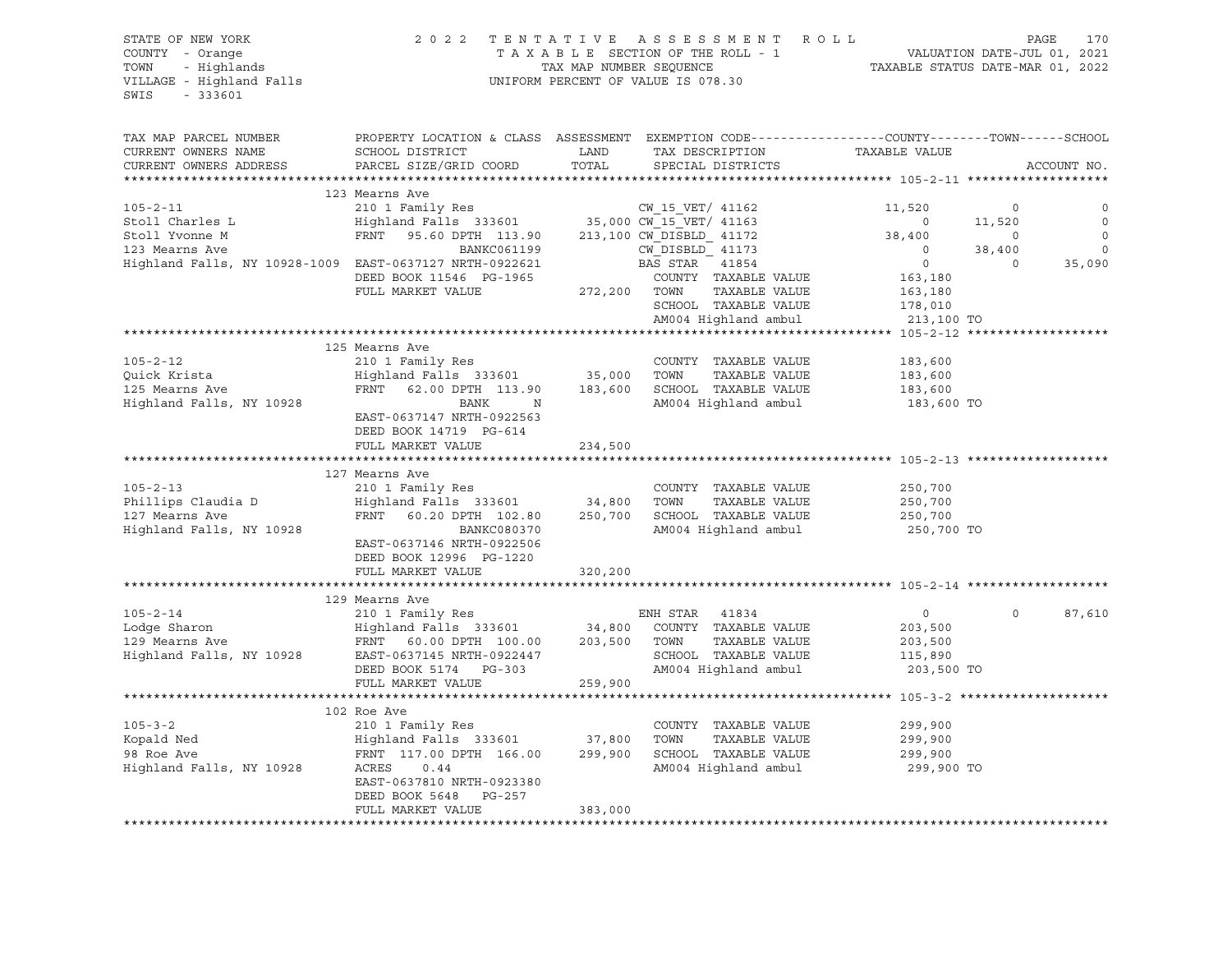### STATE OF NEW YORK 2 0 2 2 T E N T A T I V E A S S E S S M E N T R O L L PAGE 171 COUNTY - Orange T A X A B L E SECTION OF THE ROLL - 1 VALUATION DATE-JUL 01, 2021 TOWN - Highlands TAX MAP NUMBER SEQUENCE TAXABLE STATUS DATE-MAR 01, 2022 VILLAGE - Highland Falls UNIFORM PERCENT OF VALUE IS 078.30

| TAX MAP PARCEL NUMBER              | PROPERTY LOCATION & CLASS ASSESSMENT EXEMPTION CODE----------------COUNTY-------TOWN-----SCHOOL |                |                                                |                             |          |             |
|------------------------------------|-------------------------------------------------------------------------------------------------|----------------|------------------------------------------------|-----------------------------|----------|-------------|
| CURRENT OWNERS NAME                | SCHOOL DISTRICT                                                                                 | LAND           | TAX DESCRIPTION                                | TAXABLE VALUE               |          |             |
| CURRENT OWNERS ADDRESS             | PARCEL SIZE/GRID COORD                                                                          | TOTAL          | SPECIAL DISTRICTS                              |                             |          | ACCOUNT NO. |
|                                    |                                                                                                 |                |                                                |                             |          |             |
|                                    | 98 Roe Ave                                                                                      |                |                                                |                             |          |             |
| $105 - 3 - 3$                      | 210 1 Family Res                                                                                |                | CW 15 VET/ 41162                               | 11,520                      | 0        | 0           |
| Kopald Ned                         | Highland Falls 333601                                                                           |                | 37,600 CW_15_VET/ 41163                        | $\mathbf 0$<br>$\mathbf{0}$ | 11,520   | $\circ$     |
| Taylor-Kopald Reqina<br>98 Roe Ave | FRNT 115.00 DPTH 167.00<br>0.41<br>ACRES                                                        |                | 328,800 ENH STAR 41834<br>COUNTY TAXABLE VALUE | 317,280                     | $\Omega$ | 87,610      |
| Highland Falls, NY 10928           | EAST-0637761 NRTH-0923273                                                                       |                | TOWN<br>TAXABLE VALUE                          | 317,280                     |          |             |
|                                    | DEED BOOK 13852 PG-672                                                                          |                | SCHOOL TAXABLE VALUE                           | 241,190                     |          |             |
|                                    | FULL MARKET VALUE                                                                               |                | 419,900 AM004 Highland ambul                   | 328,800 TO                  |          |             |
|                                    |                                                                                                 |                |                                                |                             |          |             |
|                                    | 92 Roe Ave                                                                                      |                |                                                |                             |          |             |
| $105 - 3 - 4.1$                    | 411 Apartment                                                                                   |                | COUNTY TAXABLE VALUE                           | 390,000                     |          |             |
| FNJ 92 Roe Corp.                   | Highland Falls 333601                                                                           | 48,200         | TOWN<br>TAXABLE VALUE                          | 390,000                     |          |             |
| 17 Larry Pl                        | Parcel A Yuditha Kopald                                                                         | 390,000        | SCHOOL TAXABLE VALUE                           | 390,000                     |          |             |
| Yonkers, NY 10701                  | Sub Map 6275                                                                                    |                | AM004 Highland ambul                           | 390,000 TO                  |          |             |
|                                    | FRNT 115.00 DPTH 100.00                                                                         |                |                                                |                             |          |             |
|                                    | BANK<br>L                                                                                       |                |                                                |                             |          |             |
|                                    | EAST-0637705 NRTH-0923172                                                                       |                |                                                |                             |          |             |
|                                    | DEED BOOK 14742 PG-1300                                                                         |                |                                                |                             |          |             |
|                                    | FULL MARKET VALUE                                                                               | 498,100        |                                                |                             |          |             |
|                                    |                                                                                                 |                |                                                |                             |          |             |
|                                    | Roe Ave Rear                                                                                    |                |                                                |                             |          |             |
| $105 - 3 - 4.2$                    | 312 Vac w/imprv                                                                                 |                | COUNTY TAXABLE VALUE                           | 9,200                       |          |             |
| Kopald Ned<br>98 Roe Ave           | Highland Falls 333601<br>Parcel B Yuditha Kopald                                                | 3,600<br>9,200 | TOWN<br>TAXABLE VALUE<br>SCHOOL TAXABLE VALUE  | 9,200                       |          |             |
| Highland Falls, NY 10928           | Sub Map 6275                                                                                    |                | AM004 Highland ambul                           | 9,200<br>9,200 TO           |          |             |
|                                    | FRNT 66.00 DPTH 67.00                                                                           |                |                                                |                             |          |             |
|                                    | 0.18<br>ACRES                                                                                   |                |                                                |                             |          |             |
|                                    | EAST-0637777 NRTH-0923158                                                                       |                |                                                |                             |          |             |
|                                    | DEED BOOK 3135 PG-00120                                                                         |                |                                                |                             |          |             |
|                                    | FULL MARKET VALUE                                                                               | 11,800         |                                                |                             |          |             |
|                                    | *******************                                                                             |                | ****************************** 105-3-5.1 **    |                             |          |             |
|                                    | 84 Roe Ave                                                                                      |                |                                                |                             |          |             |
| $105 - 3 - 5.1$                    | 210 1 Family Res                                                                                |                | COUNTY TAXABLE VALUE                           | 146,900                     |          |             |
| Kreitzer Neal D                    | Highland Falls 333601                                                                           | 35,400         | TOWN<br>TAXABLE VALUE                          | 146,900                     |          |             |
| Kreitzer Abigail C                 | Lt 1 Kreitzer Submap 4903                                                                       | 146,900        | SCHOOL TAXABLE VALUE                           | 146,900                     |          |             |
| 84 Roe Park                        | FRNT 50.00 DPTH 151.00                                                                          |                | AM004 Highland ambul                           | 146,900 TO                  |          |             |
| Highland Falls, NY 10928           | EAST-0637662 NRTH-0922989                                                                       |                |                                                |                             |          |             |
|                                    | DEED BOOK 2933 PG-181                                                                           |                |                                                |                             |          |             |
|                                    | FULL MARKET VALUE                                                                               | 187,600        |                                                |                             |          |             |
|                                    | 88 Roe Ave                                                                                      |                |                                                |                             |          |             |
| $105 - 3 - 5.2$                    | 210 1 Family Res                                                                                |                | COUNTY TAXABLE VALUE                           | 319,000                     |          |             |
| Kreitzer Neal D                    | Highland Falls 333601                                                                           | 38,100         | TOWN<br>TAXABLE VALUE                          | 319,000                     |          |             |
| Kreitzer Abigail C                 | Lt 2 Kreitzer Submap 4903                                                                       | 319,000        | SCHOOL TAXABLE VALUE                           | 319,000                     |          |             |
| 88 Roe Park                        | FRNT 108.30 DPTH 187.00                                                                         |                | AM004 Highland ambul                           | 319,000 TO                  |          |             |
| Highland Falls, NY 10928           | ACRES<br>0.52                                                                                   |                |                                                |                             |          |             |
|                                    | EAST-0637703 NRTH-0923024                                                                       |                |                                                |                             |          |             |
|                                    | DEED BOOK 2123<br>PG-00826                                                                      |                |                                                |                             |          |             |
|                                    | FULL MARKET VALUE                                                                               | 407,400        |                                                |                             |          |             |
|                                    | **********************************                                                              |                |                                                |                             |          |             |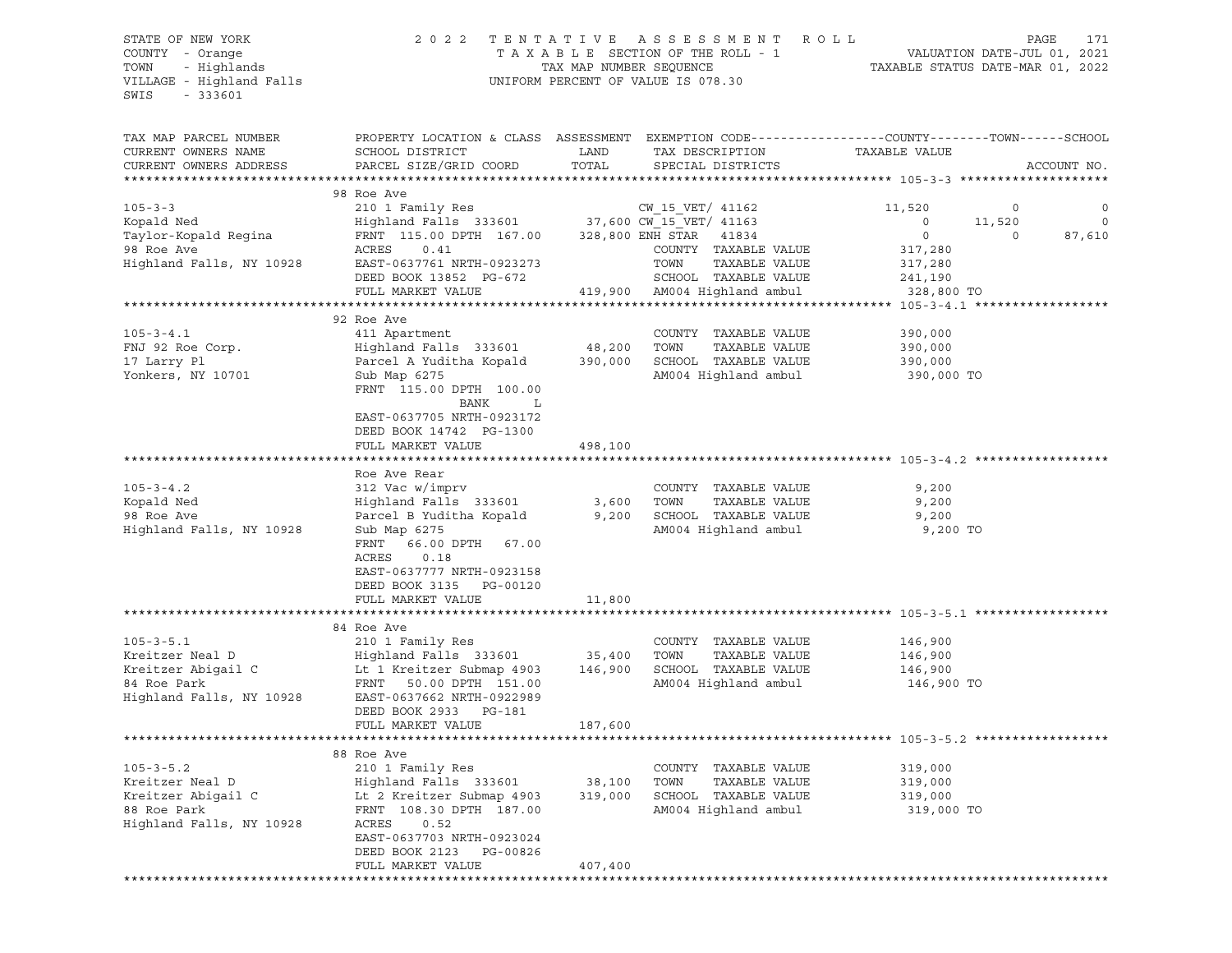## STATE OF NEW YORK 2 0 2 2 T E N T A T I V E A S S E S S M E N T R O L L PAGE 172 COUNTY - Orange T A X A B L E SECTION OF THE ROLL - 1 VALUATION DATE-JUL 01, 2021 TRIF OF NEW YORK A SERISM ENGLY COUNTY - Orange (2001) 2022 TENTATIVE ASSESSMENT ROLL (2011) PAGE 172<br>
TAXABLE SECTION OF THE ROLL - 1 (2021) VALUATION DATE-JUL 01, 2021<br>
TOWN - Highlands (2022) TAXABLE STATUS DATE-MAR 01, UNIFORM PERCENT OF VALUE IS 078.30

TAX MAP PARCEL NUMBER PROPERTY LOCATION & CLASS ASSESSMENT EXEMPTION CODE----------------COUNTY-------TOWN-----SCHOOL CURRENT OWNERS NAME SCHOOL DISTRICT LAND TAX DESCRIPTION TAXABLE VALUE CURRENT OWNERS ADDRESS PARCEL SIZE/GRID COORD TOTAL SPECIAL DISTRICTS ACCOUNT NO. \*\*\*\*\*\*\*\*\*\*\*\*\*\*\*\*\*\*\*\*\*\*\*\*\*\*\*\*\*\*\*\*\*\*\*\*\*\*\*\*\*\*\*\*\*\*\*\*\*\*\*\*\*\*\*\*\*\*\*\*\*\*\*\*\*\*\*\*\*\*\*\*\*\*\*\*\*\*\*\*\*\*\*\*\*\*\*\*\*\*\*\*\*\*\*\*\*\*\*\*\*\*\* 105-3-6 \*\*\*\*\*\*\*\*\*\*\*\*\*\*\*\*\*\*\*\* 82 Roe Ave 105-3-6 210 1 Family Res VET COM C 41132 33,600 0 0 Crow Mason Highland Falls 333601 37,800 VET COM T 41133 0 19,200 0 Crow Rene FRNT 100.00 DPTH 200.00 302,900 VET DIS C 41142 67,200 0 0 82 Roe Ave BANKC160115 VET DIS T 41143 0 38,400 0 Highland Falls, NY 10928 EAST-0637672 NRTH-0922907 COUNTY TAXABLE VALUE 202,100 DEED BOOK 14816 PG-1703 TOWN TAXABLE VALUE 245,300 FULL MARKET VALUE 386,800 SCHOOL TAXABLE VALUE 302,900 AM004 Highland ambul 302,900 TO \*\*\*\*\*\*\*\*\*\*\*\*\*\*\*\*\*\*\*\*\*\*\*\*\*\*\*\*\*\*\*\*\*\*\*\*\*\*\*\*\*\*\*\*\*\*\*\*\*\*\*\*\*\*\*\*\*\*\*\*\*\*\*\*\*\*\*\*\*\*\*\*\*\*\*\*\*\*\*\*\*\*\*\*\*\*\*\*\*\*\*\*\*\*\*\*\*\*\*\*\*\*\* 105-3-7 \*\*\*\*\*\*\*\*\*\*\*\*\*\*\*\*\*\*\*\* 78 Roe Ave 105-3-7 215 1 Fam Res w/ COUNTY TAXABLE VALUE 335,100 Arias Maureen E Highland Falls 333601 37,800 TOWN TAXABLE VALUE 335,100 78 Roe Ave FRNT 100.00 DPTH 200.00 335,100 SCHOOL TAXABLE VALUE 335,100 Highland Falls, NY 10928 ACRES 0.46 AM004 Highland ambul 335,100 TO EAST-0637647 NRTH-0922816 DEED BOOK 14596 PG-1098 FULL MARKET VALUE 428,000 \*\*\*\*\*\*\*\*\*\*\*\*\*\*\*\*\*\*\*\*\*\*\*\*\*\*\*\*\*\*\*\*\*\*\*\*\*\*\*\*\*\*\*\*\*\*\*\*\*\*\*\*\*\*\*\*\*\*\*\*\*\*\*\*\*\*\*\*\*\*\*\*\*\*\*\*\*\*\*\*\*\*\*\*\*\*\*\*\*\*\*\*\*\*\*\*\*\*\*\*\*\*\* 105-3-9 \*\*\*\*\*\*\*\*\*\*\*\*\*\*\*\*\*\*\*\* 27 Walnut Ave 105-3-9 210 1 Family Res COUNTY TAXABLE VALUE 207,400 Borquez Karen E Highland Falls 333601 34,800 TOWN TAXABLE VALUE 207,400 27 Walnut Ave FRNT 67.00 DPTH 125.70 207,400 SCHOOL TAXABLE VALUE 207,400 Highland Falls, NY 10928 ACRES 0.15 BANK N AM004 Highland ambul 207,400 TO EAST-0638095 NRTH-0923321 DEED BOOK 14755 PG-1481 FULL MARKET VALUE 264,900 \*\*\*\*\*\*\*\*\*\*\*\*\*\*\*\*\*\*\*\*\*\*\*\*\*\*\*\*\*\*\*\*\*\*\*\*\*\*\*\*\*\*\*\*\*\*\*\*\*\*\*\*\*\*\*\*\*\*\*\*\*\*\*\*\*\*\*\*\*\*\*\*\*\*\*\*\*\*\*\*\*\*\*\*\*\*\*\*\*\*\*\*\*\*\*\*\*\*\*\*\*\*\* 105-3-10 \*\*\*\*\*\*\*\*\*\*\*\*\*\*\*\*\*\*\* 23 Walnut Ave 105-3-10 210 1 Family Res COUNTY TAXABLE VALUE 222,100 Smith Virgine J Highland Falls 333601 35,200 TOWN TAXABLE VALUE 222,100 Smith Willie LIVING TRUST 222,100 SCHOOL TAXABLE VALUE 222,100 231 S 11th Ave FRNT 50.00 DPTH 159.00 AM004 Highland ambul 222,100 TO ACRES 0.16 BANKC061194 EAST-0638146 NRTH-0923306 DEED BOOK 14643 PG-1906 FULL MARKET VALUE 283,700 \*\*\*\*\*\*\*\*\*\*\*\*\*\*\*\*\*\*\*\*\*\*\*\*\*\*\*\*\*\*\*\*\*\*\*\*\*\*\*\*\*\*\*\*\*\*\*\*\*\*\*\*\*\*\*\*\*\*\*\*\*\*\*\*\*\*\*\*\*\*\*\*\*\*\*\*\*\*\*\*\*\*\*\*\*\*\*\*\*\*\*\*\*\*\*\*\*\*\*\*\*\*\* 105-3-11 \*\*\*\*\*\*\*\*\*\*\*\*\*\*\*\*\*\*\* 21 Walnut Ave 105-3-11 281 Multiple res COUNTY TAXABLE VALUE 328,600 Silber David Highland Falls 333601 51,200 TOWN TAXABLE VALUE 328,600 Gruenstein Ruchel G FRNT 50.00 DPTH 182.00 328,600 SCHOOL TAXABLE VALUE 328,600 473 Saddle River Rd EAST-0638200 NRTH-0923294 AM004 Highland ambul 328,600 TO Airmont, NY 10952 DEED BOOK 13920 PG-1243 FULL MARKET VALUE 419,700 \*\*\*\*\*\*\*\*\*\*\*\*\*\*\*\*\*\*\*\*\*\*\*\*\*\*\*\*\*\*\*\*\*\*\*\*\*\*\*\*\*\*\*\*\*\*\*\*\*\*\*\*\*\*\*\*\*\*\*\*\*\*\*\*\*\*\*\*\*\*\*\*\*\*\*\*\*\*\*\*\*\*\*\*\*\*\*\*\*\*\*\*\*\*\*\*\*\*\*\*\*\*\*\*\*\*\*\*\*\*\*\*\*\*\*\*\*\*\*\*\*\*\*\*\*\*\*\*\*\*\*\*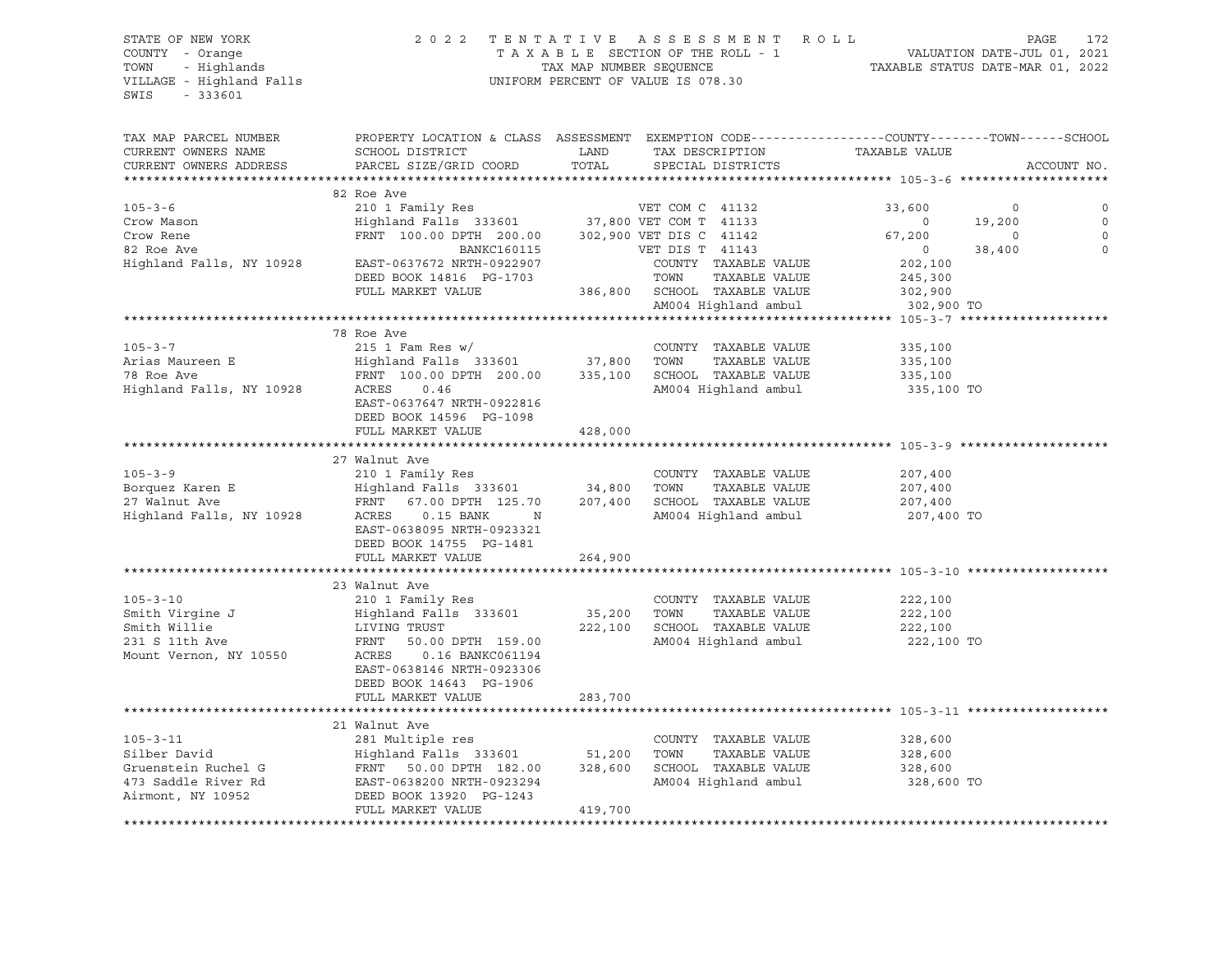| STATE OF NEW YORK<br>COUNTY - Orange<br>- Highlands<br>TOWN<br>VILLAGE - Highland Falls<br>$-333601$<br>SWIS                 | 2 0 2 2                                                                                                                                                                                                                 | TAX MAP NUMBER SEQUENCE      | TENTATIVE ASSESSMENT ROLL<br>TAXABLE SECTION OF THE ROLL - 1<br>UNIFORM PERCENT OF VALUE IS 078.30                       |                                                                  | PAGE<br>173<br>VALUATION DATE-JUL 01, 2021<br>TAXABLE STATUS DATE-MAR 01, 2022 |
|------------------------------------------------------------------------------------------------------------------------------|-------------------------------------------------------------------------------------------------------------------------------------------------------------------------------------------------------------------------|------------------------------|--------------------------------------------------------------------------------------------------------------------------|------------------------------------------------------------------|--------------------------------------------------------------------------------|
| TAX MAP PARCEL NUMBER<br>CURRENT OWNERS NAME<br>CURRENT OWNERS ADDRESS                                                       | PROPERTY LOCATION & CLASS ASSESSMENT EXEMPTION CODE----------------COUNTY-------TOWN-----SCHOOL<br>SCHOOL DISTRICT<br>PARCEL SIZE/GRID COORD                                                                            | LAND<br>TOTAL                | TAX DESCRIPTION<br>SPECIAL DISTRICTS                                                                                     | TAXABLE VALUE                                                    | ACCOUNT NO.                                                                    |
|                                                                                                                              |                                                                                                                                                                                                                         |                              |                                                                                                                          |                                                                  |                                                                                |
| $105 - 3 - 12$<br>Shankey John J<br>Rainey Mary Beth<br>34 Franck Rd<br>Stony Point, NY 10980                                | 19 Walnut Ave<br>230 3 Family Res<br>Highland Falls 333601 36,600<br>FRNT<br>60.00 DPTH 179.00<br>ACRES<br>0.23 BANKC080370<br>EAST-0638253 NRTH-0923294<br>DEED BOOK 5991 PG-129                                       | 269,000                      | COUNTY TAXABLE VALUE<br>TAXABLE VALUE<br>TOWN<br>SCHOOL TAXABLE VALUE<br>AM004 Highland ambul                            | 269,000<br>269,000<br>269,000<br>269,000 TO                      |                                                                                |
|                                                                                                                              | FULL MARKET VALUE                                                                                                                                                                                                       | 343,600                      |                                                                                                                          |                                                                  |                                                                                |
| $105 - 3 - 13$<br>Maqkonis Pavlos<br>Papachristopoulos Maria A<br>17 Walnut Ave<br>Highland Falls, NY 10928                  | 17 Walnut Ave<br>220 2 Family Res<br>Highland Falls 333601<br>FRNT<br>52.00 DPTH 171.00<br>ACRES<br>0.19 BANKC080370<br>EAST-0638302 NRTH-0923304<br>DEED BOOK 15025 PG-1177                                            | 35,800<br>180,000            | COUNTY TAXABLE VALUE<br>TOWN<br>TAXABLE VALUE<br>SCHOOL TAXABLE VALUE<br>AM004 Highland ambul                            | 180,000<br>180,000<br>180,000<br>180,000 TO                      |                                                                                |
|                                                                                                                              | FULL MARKET VALUE                                                                                                                                                                                                       | 229,900                      |                                                                                                                          |                                                                  |                                                                                |
| $105 - 3 - 14$<br>Vesely William A<br>15 Walnut Ave<br>Highland Falls, NY 10928                                              | 15 Walnut Ave<br>210 1 Family Res<br>Highland Falls 333601 37,100 VET WAR T 41123<br>FRNT<br>75.00 DPTH 171.00<br>ACRES<br>$0.27$ BANK<br>L<br>EAST-0638360 NRTH-0923313<br>DEED BOOK 13902 PG-241<br>FULL MARKET VALUE | 327,300                      | VET WAR C 41122<br>256,300 COUNTY TAXABLE VALUE<br>TOWN<br>TAXABLE VALUE<br>SCHOOL TAXABLE VALUE<br>AM004 Highland ambul | 20,160<br>$\circ$<br>236,140<br>244,780<br>256,300<br>256,300 TO | $\circ$<br>0<br>11,520<br>$\Omega$                                             |
|                                                                                                                              |                                                                                                                                                                                                                         |                              |                                                                                                                          |                                                                  |                                                                                |
| $105 - 3 - 15$<br>Chronopoulos Andrew<br>Chronopoulos Kalliopi<br>11 Walnut Ave<br>11 Walnut Ave<br>Highland Falls, NY 10928 | 11 Walnut Ave<br>210 1 Family Res<br>Highland Falls 333601 38,100<br>FRNT 127.00 DPTH 182.00<br>EAST-0638446 NRTH-0923320<br>DEED BOOK 2026 PG-00359<br>FULL MARKET VALUE                                               | 251,900<br>321,700           | COUNTY TAXABLE VALUE<br>TOWN<br>TAXABLE VALUE<br>SCHOOL TAXABLE VALUE<br>AM004 Highland ambul                            | 251,900<br>251,900<br>251,900<br>251,900 TO                      |                                                                                |
|                                                                                                                              |                                                                                                                                                                                                                         |                              |                                                                                                                          |                                                                  |                                                                                |
| $105 - 3 - 16$<br>VanHoven Brian<br>VanHoven Lovelle<br>5 Walnut Ave<br>Highland Falls, NY 10928                             | 5 Walnut Ave<br>210 1 Family Res<br>Highland Falls 333601<br>FRNT 105.00 DPTH 79.00<br>BANKC080370<br>EAST-0638579 NRTH-0923382<br>DEED BOOK 15055 PG-1080<br>FULL MARKET VALUE                                         | 35,800<br>204,700<br>261,400 | COUNTY TAXABLE VALUE<br>TOWN<br>TAXABLE VALUE<br>SCHOOL TAXABLE VALUE<br>AM004 Highland ambul                            | 204,700<br>204,700<br>204,700<br>204,700 TO                      |                                                                                |
|                                                                                                                              |                                                                                                                                                                                                                         |                              |                                                                                                                          |                                                                  |                                                                                |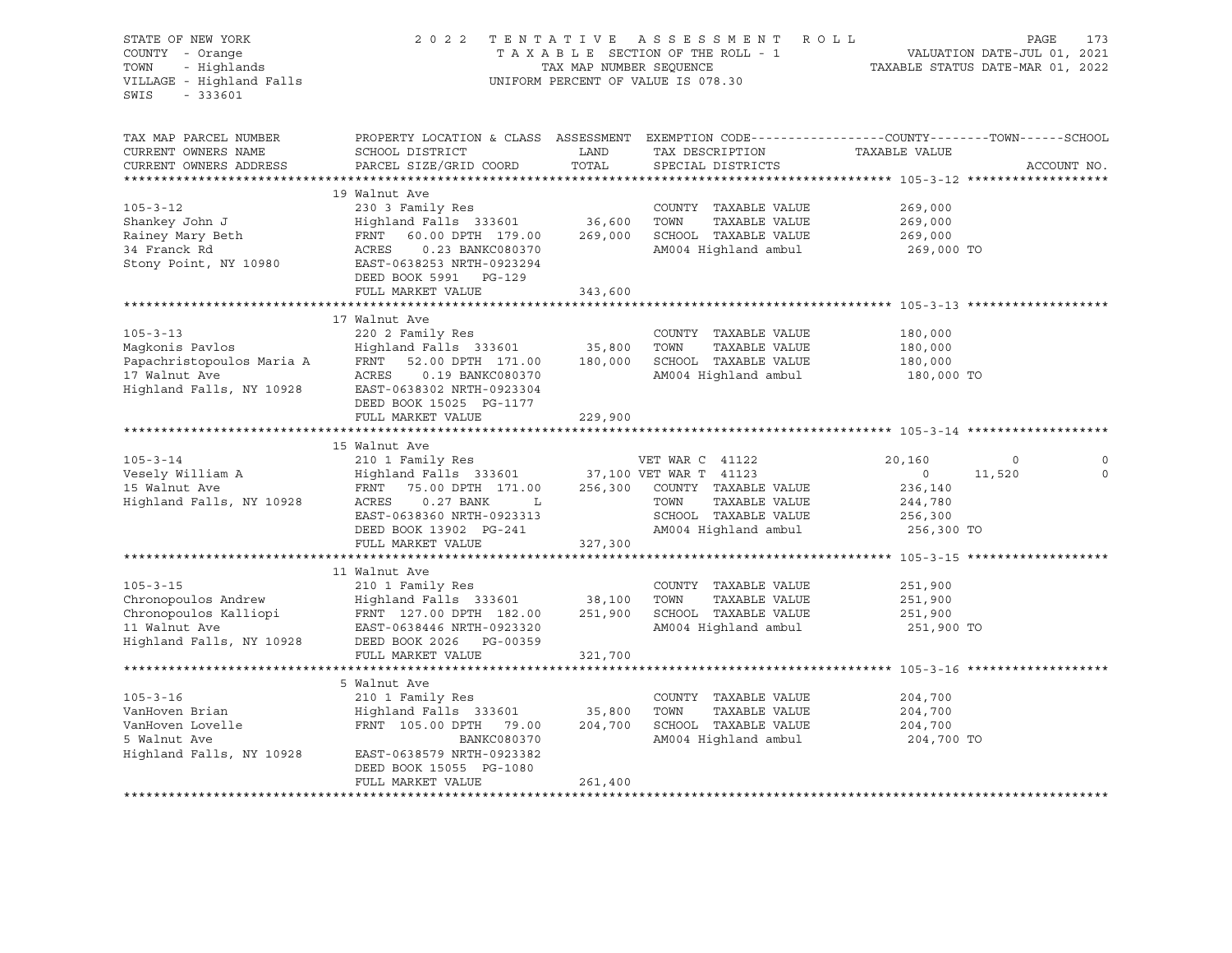STATE OF NEW YORK 2 0 2 2 T E N T A T I V E A S S E S S M E N T R O L L PAGE 174 COUNTY - Orange T A X A B L E SECTION OF THE ROLL - 1 TOWN - Highlands TAX MAP NUMBER SEQUENCE TAXABLE STATUS DATE-MAR 01, 2022 UNIFORM PERCENT OF VALUE IS 078.30 SWIS - 333601 TAX MAP PARCEL NUMBER PROPERTY LOCATION & CLASS ASSESSMENT EXEMPTION CODE-----------------COUNTY-------TOWN------SCHOOL CURRENT OWNERS NAME SCHOOL DISTRICT LAND TAX DESCRIPTION CURRENT OWNERS NAME SCHOOL DISTRICT LAND TAX DESCRIPTION TAXABLE VALUE CURRENT OWNERS ADDRESS PARCEL SIZE/GRID COORD TOTAL SPECIAL DISTRICTS ACCOUNT NO. \*\*\*\*\*\*\*\*\*\*\*\*\*\*\*\*\*\*\*\*\*\*\*\*\*\*\*\*\*\*\*\*\*\*\*\*\*\*\*\*\*\*\*\*\*\*\*\*\*\*\*\*\*\*\*\*\*\*\*\*\*\*\*\*\*\*\*\*\*\*\*\*\*\*\*\*\*\*\*\*\*\*\*\*\*\*\*\*\*\*\*\*\*\*\*\*\*\*\*\*\*\*\* 105-3-17 \*\*\*\*\*\*\*\*\*\*\*\*\*\*\*\*\*\*\* 209 Main St 105-3-17 482 Det row bldg COUNTY TAXABLE VALUE 403,900 Walnut Apartments LLC Highland Falls 333601 70,800 TOWN TAXABLE VALUE 403,900 C/O Kevin P. Smedman FRNT 75.00 DPTH 100.00 403,900 SCHOOL TAXABLE VALUE 403,900 51 Montgomery Rd EAST-0638688 NRTH-0923392 AM004 Highland ambul 403,900 TO PO Box 39 PO Box 39 PO Box 39 PO Box 39 PO BOOK 13826 PG-1593 Fort Montgomery, NY 10922 FULL MARKET VALUE 515,800 \*\*\*\*\*\*\*\*\*\*\*\*\*\*\*\*\*\*\*\*\*\*\*\*\*\*\*\*\*\*\*\*\*\*\*\*\*\*\*\*\*\*\*\*\*\*\*\*\*\*\*\*\*\*\*\*\*\*\*\*\*\*\*\*\*\*\*\*\*\*\*\*\*\*\*\*\*\*\*\*\*\*\*\*\*\*\*\*\*\*\*\*\*\*\*\*\*\*\*\*\*\*\* 105-3-18.21 \*\*\*\*\*\*\*\*\*\*\*\*\*\*\*\* 205 Main St 205 Main St 205 - 3 - 18.21 210 1 Fa 105-3-18.21 210 1 Family Res COUNTY TAXABLE VALUE 222,200 MacDougall Michael Highland Falls 333601 36,600 TOWN TAXABLE VALUE 222,200 2431 Wooldridge Dr LOT 1 KAY & BATES MAP 222,200 SCHOOL TAXABLE VALUE 222,200 Austin, TX 78703 139-10 filed 3/29/2010 AM004 Highland ambul 222,200 TO WS S MAIN ST FRNT 80.00 DPTH 97.70 EAST-0638700 NRTH-0923240 DEED BOOK 14577 PG-1904 FULL MARKET VALUE 283,800 \*\*\*\*\*\*\*\*\*\*\*\*\*\*\*\*\*\*\*\*\*\*\*\*\*\*\*\*\*\*\*\*\*\*\*\*\*\*\*\*\*\*\*\*\*\*\*\*\*\*\*\*\*\*\*\*\*\*\*\*\*\*\*\*\*\*\*\*\*\*\*\*\*\*\*\*\*\*\*\*\*\*\*\*\*\*\*\*\*\*\*\*\*\*\*\*\*\*\*\*\*\*\* 105-3-18.22 \*\*\*\*\*\*\*\*\*\*\*\*\*\*\*\* Main St 105-3-18.22 311 Res vac land COUNTY TAXABLE VALUE 52,800 MacDougall Michael Highland Falls 333601 52,800 TOWN TAXABLE VALUE 52,800 2431 Wooldridge Dr LOT 2 KAY & BATES MAP 52,800 SCHOOL TAXABLE VALUE 52,800 Austin, TX 78703 139-10 filed  $3/29/2010$  WS S MAIN STREET FRNT 66.70 DPTH 229.40 EAST-0638614 NRTH-0923291 DEED BOOK 14577 PG-1904 FULL MARKET VALUE 67,400 \*\*\*\*\*\*\*\*\*\*\*\*\*\*\*\*\*\*\*\*\*\*\*\*\*\*\*\*\*\*\*\*\*\*\*\*\*\*\*\*\*\*\*\*\*\*\*\*\*\*\*\*\*\*\*\*\*\*\*\*\*\*\*\*\*\*\*\*\*\*\*\*\*\*\*\*\*\*\*\*\*\*\*\*\*\*\*\*\*\*\*\*\*\*\*\*\*\*\*\*\*\*\* 105-3-19.12 \*\*\*\*\*\*\*\*\*\*\*\*\*\*\*\* 18 Dale Ave 105-3-19.12 220 2 Family Res BAS STAR 41854 0 0 35,090 Cooper John Highland Falls 333601 37,400 COUNTY TAXABLE VALUE 314,400 Cooper Jennifer PARCEL B PT LT A GRABER 314,400 TOWN TAXABLE VALUE 314,400 18 Dale Ave SUB MAP 5078 & PARCEL SCHOOL TAXABLE VALUE 279,310 Highland Falls, NY 10928 FRNT 133.00 DPTH 115.10 AM004 Highland ambul 314,400 TO EAST-0638300 NRTH-0923150 DEED BOOK 13352 PG-1560 FULL MARKET VALUE 401,500 \*\*\*\*\*\*\*\*\*\*\*\*\*\*\*\*\*\*\*\*\*\*\*\*\*\*\*\*\*\*\*\*\*\*\*\*\*\*\*\*\*\*\*\*\*\*\*\*\*\*\*\*\*\*\*\*\*\*\*\*\*\*\*\*\*\*\*\*\*\*\*\*\*\*\*\*\*\*\*\*\*\*\*\*\*\*\*\*\*\*\*\*\*\*\*\*\*\*\*\*\*\*\* 105-3-19.22 \*\*\*\*\*\*\*\*\*\*\*\*\*\*\*\* 199 Main St 105-3-19.22 473 Greenhouse COUNTY TAXABLE VALUE 332,400 Graber Michael C Highland Falls 333601 84,000 TOWN TAXABLE VALUE 332,400 18 Dale Ave LOT 2 GRABER SUB MAP 332,400 SCHOOL TAXABLE VALUE 332,400 Highland Falls, NY 10928 268-06 FILED 4/6/06 AM004 Highland ambul 332,400 TO WS S MAIN ST ACRES 1.20 EAST-0638536 NRTH-0923203 DEED BOOK 13952 PG-1011 FULL MARKET VALUE 424,500 \*\*\*\*\*\*\*\*\*\*\*\*\*\*\*\*\*\*\*\*\*\*\*\*\*\*\*\*\*\*\*\*\*\*\*\*\*\*\*\*\*\*\*\*\*\*\*\*\*\*\*\*\*\*\*\*\*\*\*\*\*\*\*\*\*\*\*\*\*\*\*\*\*\*\*\*\*\*\*\*\*\*\*\*\*\*\*\*\*\*\*\*\*\*\*\*\*\*\*\*\*\*\*\*\*\*\*\*\*\*\*\*\*\*\*\*\*\*\*\*\*\*\*\*\*\*\*\*\*\*\*\*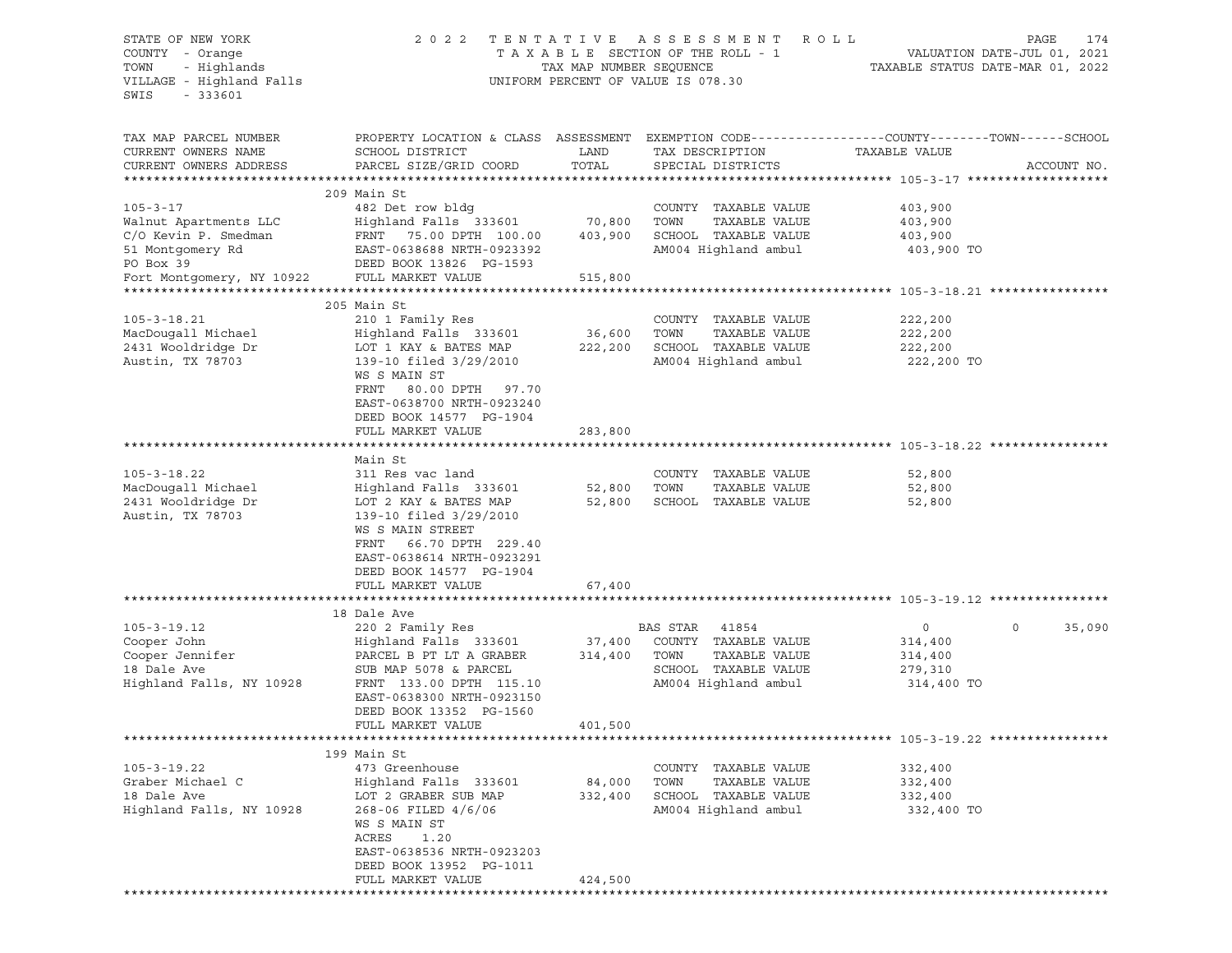| STATE OF NEW YORK<br>COUNTY - Orange                                                                                                                                                           |                                                                                                |                         | 2022 TENTATIVE ASSESSMENT ROLL<br>TAXABLE SECTION OF THE ROLL - 1 | 1 VALUATION DATE-JUL 01, 2021<br>TAXABLE STATUS DATE-MAR 01, 2022 | PAGE<br>175       |
|------------------------------------------------------------------------------------------------------------------------------------------------------------------------------------------------|------------------------------------------------------------------------------------------------|-------------------------|-------------------------------------------------------------------|-------------------------------------------------------------------|-------------------|
| COUNTY - Orange<br>TOWN - Highlands<br>VILLAGE - Highland Falls<br>$-333601$<br>SWIS                                                                                                           |                                                                                                | TAX MAP NUMBER SEQUENCE | UNIFORM PERCENT OF VALUE IS 078.30                                |                                                                   |                   |
| TAX MAP PARCEL NUMBER                                                                                                                                                                          | PROPERTY LOCATION & CLASS ASSESSMENT EXEMPTION CODE---------------COUNTY-------TOWN-----SCHOOL |                         |                                                                   |                                                                   |                   |
| CURRENT OWNERS NAME<br>CURRENT OWNERS ADDRESS                                                                                                                                                  | SCHOOL DISTRICT<br>PARCEL SIZE/GRID COORD                                                      | LAND<br>TOTAL           | TAX DESCRIPTION<br>SPECIAL DISTRICTS                              | TAXABLE VALUE                                                     | ACCOUNT NO.       |
|                                                                                                                                                                                                |                                                                                                |                         |                                                                   |                                                                   |                   |
| $105 - 3 - 20$                                                                                                                                                                                 | 195 Main St<br>461 Bank                                                                        |                         |                                                                   |                                                                   |                   |
| ESR Development Incorporated Highland Falls 333601                                                                                                                                             |                                                                                                | 77,900                  | COUNTY TAXABLE VALUE<br>TOWN<br>TAXABLE VALUE                     | 850,000<br>850,000                                                |                   |
| 6008 Hood Hollow                                                                                                                                                                               | FRNT 130.60 DPTH 224.40                                                                        | 850,000                 | SCHOOL TAXABLE VALUE                                              | 850,000                                                           |                   |
| Austin, TX 78731                                                                                                                                                                               | BANKC200087                                                                                    |                         | AM004 Highland ambul                                              | 850,000 TO                                                        |                   |
|                                                                                                                                                                                                | EAST-0638607 NRTH-0923073<br>DEED BOOK 14913 PG-1137                                           |                         |                                                                   |                                                                   |                   |
|                                                                                                                                                                                                | FULL MARKET VALUE                                                                              | 1085,600                |                                                                   |                                                                   |                   |
|                                                                                                                                                                                                |                                                                                                |                         |                                                                   |                                                                   |                   |
|                                                                                                                                                                                                | 189 Main St                                                                                    |                         |                                                                   |                                                                   |                   |
| $105 - 3 - 21$                                                                                                                                                                                 | 482 Det row bldg                                                                               |                         | COUNTY TAXABLE VALUE                                              | 185,000                                                           |                   |
|                                                                                                                                                                                                |                                                                                                |                         | TOWN<br>TAXABLE VALUE                                             | 185,000                                                           |                   |
|                                                                                                                                                                                                |                                                                                                |                         | SCHOOL TAXABLE VALUE                                              | 185,000                                                           |                   |
|                                                                                                                                                                                                |                                                                                                |                         | AM004 Highland ambul                                              | 185,000 TO                                                        |                   |
| 1991 - 2001<br>Kopald Jonathan R (1991 - 1991 - 1991 - 1992)<br>Highland Falls 333601 (1992)<br>185,000 EAST-0638626 NTH-0922947<br>Highland Falls, NY 10928 (1982)<br>DEED BOOK 3063 PG-00104 |                                                                                                |                         |                                                                   |                                                                   |                   |
|                                                                                                                                                                                                | FULL MARKET VALUE                                                                              | 236,300                 |                                                                   |                                                                   |                   |
|                                                                                                                                                                                                | Main St                                                                                        |                         |                                                                   |                                                                   |                   |
| $105 - 3 - 22$                                                                                                                                                                                 | 311 Res vac land                                                                               |                         | COUNTY TAXABLE VALUE                                              | 34,200                                                            |                   |
| Kopald Jonathan R                                                                                                                                                                              |                                                                                                |                         | TOWN<br>TAXABLE VALUE                                             | 34,200                                                            |                   |
| Kopald Ned                                                                                                                                                                                     | Highland Falls 333601 34,200<br>FRNT 50.00 DPTH 100.00 34,200                                  |                         | SCHOOL TAXABLE VALUE                                              | 34,200                                                            |                   |
| 189 Main St                                                                                                                                                                                    | EAST-0638604 NRTH-0922906                                                                      |                         | AM004 Highland ambul                                              | 34,200 TO                                                         |                   |
| Highland Falls, NY 10928                                                                                                                                                                       | DEED BOOK 3115 PG-00195                                                                        |                         |                                                                   |                                                                   |                   |
|                                                                                                                                                                                                | FULL MARKET VALUE                                                                              | 43,700                  |                                                                   |                                                                   |                   |
|                                                                                                                                                                                                | ****************************                                                                   | ************            | ******************************** 105-3-23 *********               |                                                                   |                   |
|                                                                                                                                                                                                | 5 Dale Ave                                                                                     |                         |                                                                   |                                                                   |                   |
| $105 - 3 - 23$                                                                                                                                                                                 | 210 1 Family Res                                                                               |                         | COUNTY TAXABLE VALUE                                              | 134,300                                                           |                   |
|                                                                                                                                                                                                |                                                                                                |                         | TOWN<br>TAXABLE VALUE                                             | 134,300                                                           |                   |
| Cornejo Sonia A<br>43 Schneider Ave                                                                                                                                                            | Highland Falls 333601 34,200<br>Life Estate/Hedwig Ronnlu 134,300                              |                         | SCHOOL TAXABLE VALUE                                              | 134,300                                                           |                   |
| Highland Falls, NY 10928 FRNT 43.90 DPTH 95.50                                                                                                                                                 | EAST-0638554 NRTH-0922932<br>DEED BOOK 13567 PG-1458                                           | 171,500                 | AM004 Highland ambul                                              | 134,300 TO                                                        |                   |
|                                                                                                                                                                                                | FULL MARKET VALUE                                                                              |                         |                                                                   |                                                                   |                   |
|                                                                                                                                                                                                | 9 Dale Ave                                                                                     |                         |                                                                   |                                                                   |                   |
| $105 - 3 - 24$                                                                                                                                                                                 | 210 1 Family Res                                                                               |                         | BAS STAR 41854                                                    | $\overline{0}$                                                    | $\circ$<br>35,090 |
| Mennite Patricia E                                                                                                                                                                             | Highland Falls 333601 35,200 COUNTY TAXABLE VALUE                                              |                         |                                                                   | 238,900                                                           |                   |
| 9 Dale Ave                                                                                                                                                                                     | 80.00 DPTH 96.20 238,900 TOWN<br>FRNT                                                          |                         | TAXABLE VALUE                                                     | 238,900                                                           |                   |
| Highland Falls, NY 10928                                                                                                                                                                       | ACRES<br>0.16                                                                                  |                         | SCHOOL TAXABLE VALUE                                              | 203,810                                                           |                   |
|                                                                                                                                                                                                | EAST-0638503 NRTH-0922944                                                                      |                         | AM004 Highland ambul                                              | 238,900 TO                                                        |                   |
|                                                                                                                                                                                                | DEED BOOK 14134 PG-998                                                                         |                         |                                                                   |                                                                   |                   |
|                                                                                                                                                                                                | FULL MARKET VALUE                                                                              | 305,100                 |                                                                   |                                                                   |                   |
|                                                                                                                                                                                                |                                                                                                |                         |                                                                   |                                                                   |                   |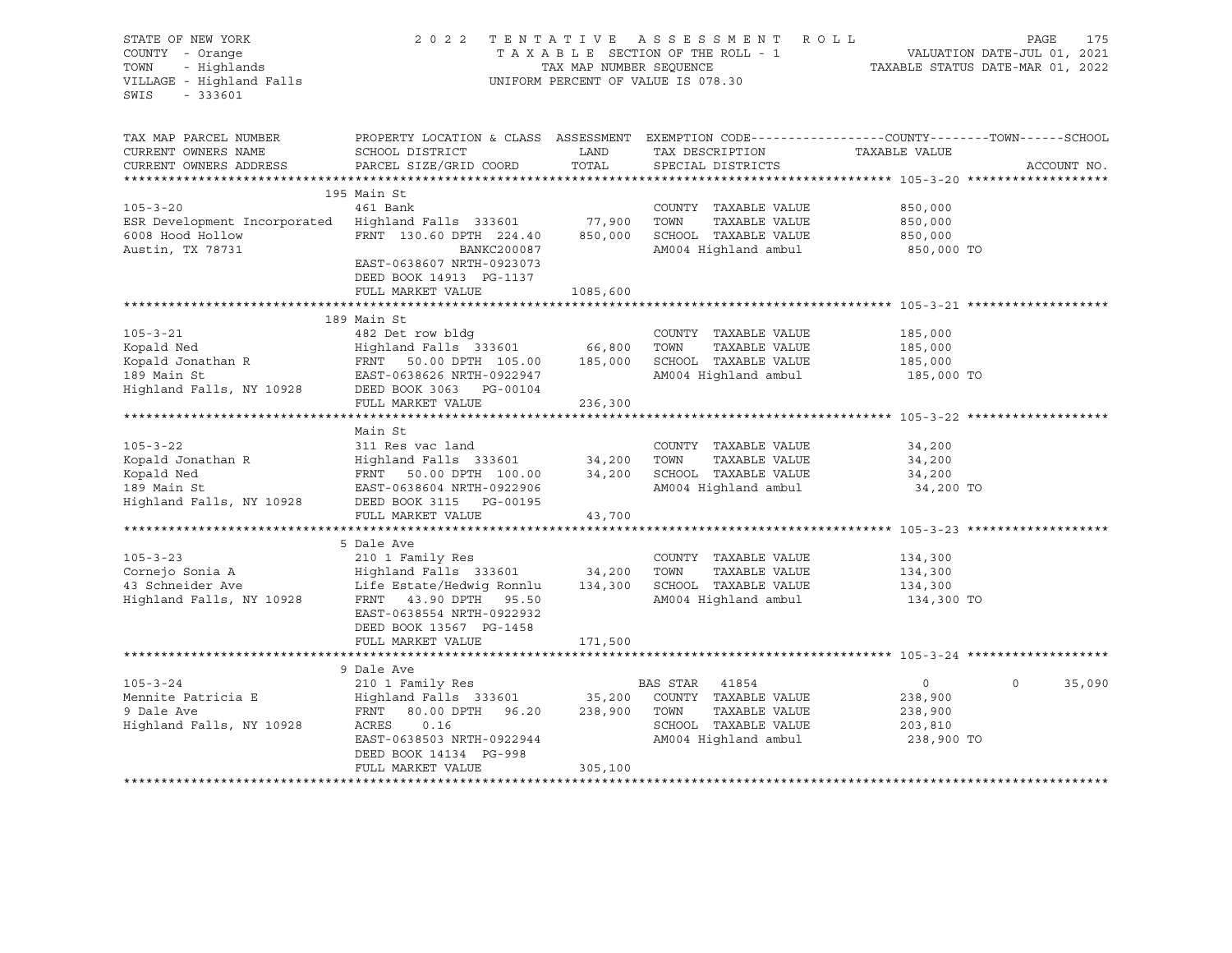| STATE OF NEW YORK<br>COUNTY - Orange<br>TOWN<br>- Highlands<br>VILLAGE - Highland Falls<br>$-333601$<br>SWIS                                                                                                                                                                                                                                                |                                                        | TAX MAP NUMBER SEQUENCE | 2022 TENTATIVE ASSESSMENT ROLL<br>TAXABLE SECTION OF THE ROLL - 1<br>UNIFORM PERCENT OF VALUE IS 078.30 | PAGE<br>176<br>VALUATION DATE-JUL 01, 2021<br>TAXABLE STATUS DATE-MAR 01, 2022                                                 |
|-------------------------------------------------------------------------------------------------------------------------------------------------------------------------------------------------------------------------------------------------------------------------------------------------------------------------------------------------------------|--------------------------------------------------------|-------------------------|---------------------------------------------------------------------------------------------------------|--------------------------------------------------------------------------------------------------------------------------------|
| TAX MAP PARCEL NUMBER<br>CURRENT OWNERS NAME<br>CURRENT OWNERS ADDRESS                                                                                                                                                                                                                                                                                      | SCHOOL DISTRICT<br>PARCEL SIZE/GRID COORD              | LAND<br>TOTAL           | TAX DESCRIPTION<br>SPECIAL DISTRICTS                                                                    | PROPERTY LOCATION & CLASS ASSESSMENT EXEMPTION CODE---------------COUNTY-------TOWN-----SCHOOL<br>TAXABLE VALUE<br>ACCOUNT NO. |
|                                                                                                                                                                                                                                                                                                                                                             | 11 Dale Ave                                            |                         |                                                                                                         |                                                                                                                                |
| $105 - 3 - 25.1$                                                                                                                                                                                                                                                                                                                                            | 220 2 Family Res                                       |                         | COUNTY TAXABLE VALUE                                                                                    | 350,900                                                                                                                        |
| Mesaris Raymond J Jr                                                                                                                                                                                                                                                                                                                                        | Highland Falls 333601 36,600                           |                         | TOWN<br>TAXABLE VALUE                                                                                   | 350,900                                                                                                                        |
| Mesaris Lynae                                                                                                                                                                                                                                                                                                                                               | Lt 1 Anderson Submap 7961 350,900 SCHOOL TAXABLE VALUE |                         |                                                                                                         | 350,900                                                                                                                        |
| $\frac{1}{2} \sum_{i=1}^n \frac{1}{2} \sum_{j=1}^n \frac{1}{2} \sum_{j=1}^n \frac{1}{2} \sum_{j=1}^n \frac{1}{2} \sum_{j=1}^n \frac{1}{2} \sum_{j=1}^n \frac{1}{2} \sum_{j=1}^n \frac{1}{2} \sum_{j=1}^n \frac{1}{2} \sum_{j=1}^n \frac{1}{2} \sum_{j=1}^n \frac{1}{2} \sum_{j=1}^n \frac{1}{2} \sum_{j=1}^n \frac{1}{2} \sum_{j=1}^n \frac{1}{2} \sum_{j=$ |                                                        |                         | AM004 Highland ambul                                                                                    | 350,900 TO                                                                                                                     |
|                                                                                                                                                                                                                                                                                                                                                             |                                                        |                         |                                                                                                         |                                                                                                                                |
|                                                                                                                                                                                                                                                                                                                                                             | DEED BOOK 5920 PG-288                                  |                         |                                                                                                         |                                                                                                                                |
|                                                                                                                                                                                                                                                                                                                                                             | FULL MARKET VALUE                                      | 448,100                 |                                                                                                         |                                                                                                                                |
|                                                                                                                                                                                                                                                                                                                                                             |                                                        |                         |                                                                                                         |                                                                                                                                |
|                                                                                                                                                                                                                                                                                                                                                             | 15 Dale Ave                                            |                         |                                                                                                         |                                                                                                                                |
| $105 - 3 - 25.2$                                                                                                                                                                                                                                                                                                                                            | 280 Res Multiple<br>Highland Falls 333601 69,400       |                         | COUNTY TAXABLE VALUE                                                                                    | 471,700                                                                                                                        |
| Dale Avenue Llc                                                                                                                                                                                                                                                                                                                                             |                                                        |                         | TOWN<br>TAXABLE VALUE                                                                                   | 471,700                                                                                                                        |
| Attn: Grubecki Kryzsztof                                                                                                                                                                                                                                                                                                                                    | Lt 2 Anderson Submap 7961 471,700 SCHOOL TAXABLE VALUE |                         | AM004 Highland ambul                                                                                    | 471,700                                                                                                                        |
| 19 Dale Ave<br>Highland Falls, NY 10928                                                                                                                                                                                                                                                                                                                     | FRNT 148.00 DPTH 190.00<br>ACRES<br>0.85               |                         |                                                                                                         | 471,700 TO                                                                                                                     |
|                                                                                                                                                                                                                                                                                                                                                             | EAST-0638284 NRTH-0922957                              |                         |                                                                                                         |                                                                                                                                |
|                                                                                                                                                                                                                                                                                                                                                             | DEED BOOK 5926 PG-298                                  |                         |                                                                                                         |                                                                                                                                |
|                                                                                                                                                                                                                                                                                                                                                             | FULL MARKET VALUE                                      | 602,400                 |                                                                                                         |                                                                                                                                |
|                                                                                                                                                                                                                                                                                                                                                             |                                                        |                         |                                                                                                         |                                                                                                                                |
|                                                                                                                                                                                                                                                                                                                                                             | 185 Main St                                            |                         |                                                                                                         |                                                                                                                                |
| $105 - 3 - 26$                                                                                                                                                                                                                                                                                                                                              | 210 1 Family Res                                       |                         | COUNTY TAXABLE VALUE                                                                                    | 216,800                                                                                                                        |
| Lynch Maureen A                                                                                                                                                                                                                                                                                                                                             | Highland Falls 333601                                  | 37,700                  | TOWN<br>TAXABLE VALUE                                                                                   | 216,800                                                                                                                        |
| Wood John F                                                                                                                                                                                                                                                                                                                                                 | FRNT 76.90 DPTH 226.00                                 |                         | 216,800 SCHOOL TAXABLE VALUE                                                                            | 216,800                                                                                                                        |
| 185 Main St                                                                                                                                                                                                                                                                                                                                                 | ACRES<br>0.43 BANK0060468                              |                         | AM004 Highland ambul                                                                                    | 216,800 TO                                                                                                                     |
| Highland Falls, NY 10928                                                                                                                                                                                                                                                                                                                                    | EAST-0638498 NRTH-0922857                              |                         |                                                                                                         |                                                                                                                                |
|                                                                                                                                                                                                                                                                                                                                                             | DEED BOOK 14464 PG-365                                 |                         |                                                                                                         |                                                                                                                                |
|                                                                                                                                                                                                                                                                                                                                                             | FULL MARKET VALUE                                      | 276,900                 |                                                                                                         |                                                                                                                                |
|                                                                                                                                                                                                                                                                                                                                                             |                                                        |                         |                                                                                                         |                                                                                                                                |
|                                                                                                                                                                                                                                                                                                                                                             | 173 Main St                                            |                         |                                                                                                         |                                                                                                                                |
| $105 - 3 - 28$<br>Shellart Realty LLC                                                                                                                                                                                                                                                                                                                       | 483 Converted Re<br>Highland Falls 333601 39,100       |                         | COUNTY TAXABLE VALUE<br>TOWN<br>TAXABLE VALUE                                                           | 333,500<br>333,500                                                                                                             |
| C/O Arthur Perry                                                                                                                                                                                                                                                                                                                                            | FRNT 149.00 DPTH 230.00                                |                         | 333,500 SCHOOL TAXABLE VALUE                                                                            | 333,500                                                                                                                        |
| 83 Berkley Ave                                                                                                                                                                                                                                                                                                                                              | ACRES 0.78                                             |                         | AM004 Highland ambul                                                                                    | 333,500 TO                                                                                                                     |
| Belle Mead, NJ 08502                                                                                                                                                                                                                                                                                                                                        | EAST-0638408 NRTH-0922525                              |                         |                                                                                                         |                                                                                                                                |
|                                                                                                                                                                                                                                                                                                                                                             | DEED BOOK 12885 PG-762                                 |                         |                                                                                                         |                                                                                                                                |
|                                                                                                                                                                                                                                                                                                                                                             | FULL MARKET VALUE                                      | 425,900                 |                                                                                                         |                                                                                                                                |
|                                                                                                                                                                                                                                                                                                                                                             |                                                        |                         |                                                                                                         |                                                                                                                                |
|                                                                                                                                                                                                                                                                                                                                                             | 6-B Villa Parkway                                      |                         |                                                                                                         |                                                                                                                                |
| $105 - 3 - 29.1$                                                                                                                                                                                                                                                                                                                                            | 210 1 Family Res                                       |                         | COUNTY TAXABLE VALUE                                                                                    | 248,500                                                                                                                        |
| Moore William C II                                                                                                                                                                                                                                                                                                                                          | Highland Falls 333601                                  | 22,700                  | TAXABLE VALUE<br>TOWN                                                                                   | 248,500                                                                                                                        |
| 6-B Villa Parkway                                                                                                                                                                                                                                                                                                                                           | LOT 1, MODEL "A"                                       | 248,500                 | SCHOOL TAXABLE VALUE                                                                                    | 248,500                                                                                                                        |
| Highland Falls, NY 10928                                                                                                                                                                                                                                                                                                                                    | FRNT 27.60 DPTH 105.60                                 |                         | AM004 Highland ambul                                                                                    | 248,500 TO                                                                                                                     |
|                                                                                                                                                                                                                                                                                                                                                             | BANK<br>$\mathbb N$                                    |                         |                                                                                                         |                                                                                                                                |
|                                                                                                                                                                                                                                                                                                                                                             | DEED BOOK 12717 PG-897                                 |                         |                                                                                                         |                                                                                                                                |
|                                                                                                                                                                                                                                                                                                                                                             | FULL MARKET VALUE<br>***********************           | 317,400                 |                                                                                                         |                                                                                                                                |
|                                                                                                                                                                                                                                                                                                                                                             |                                                        |                         |                                                                                                         |                                                                                                                                |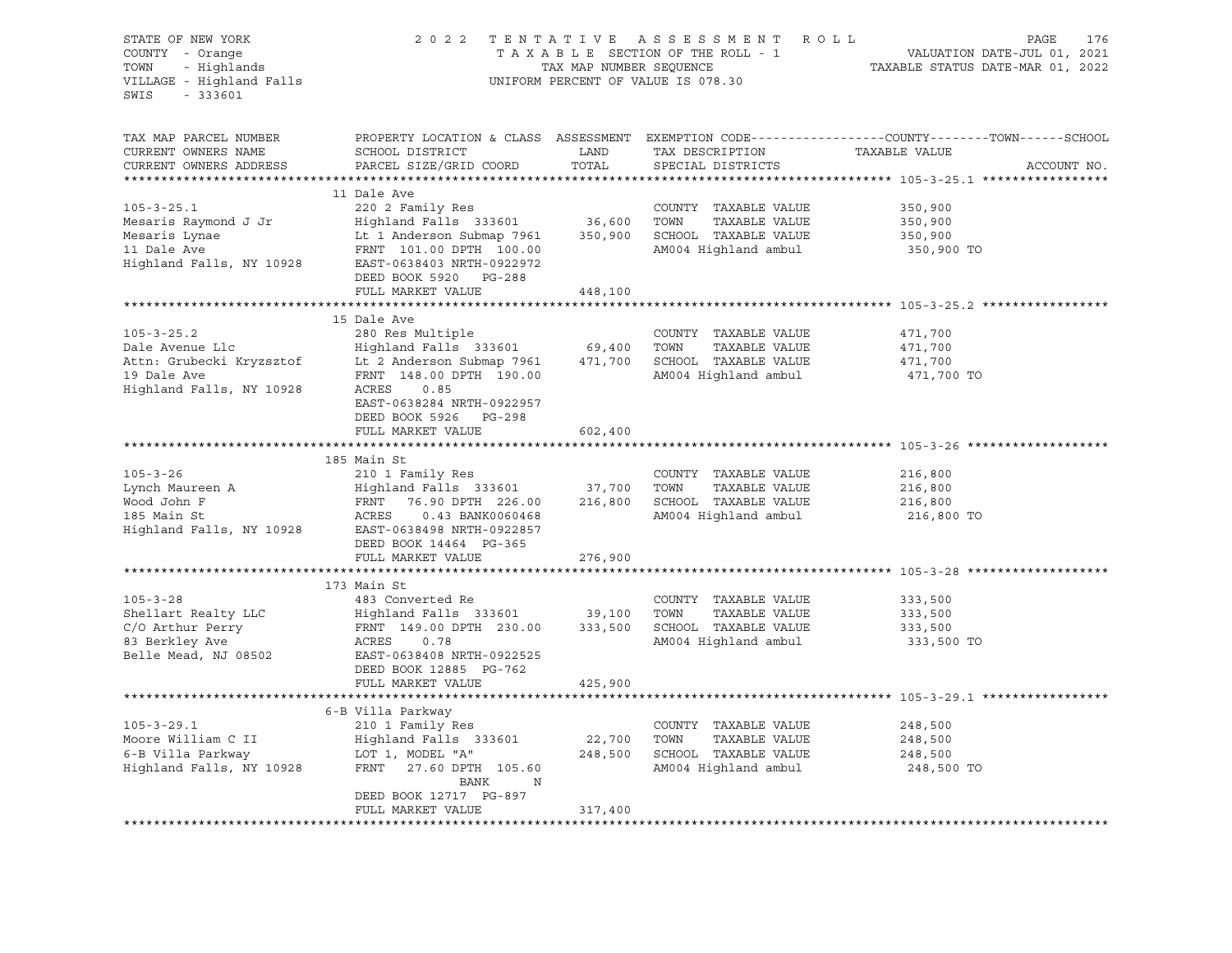| STATE OF NEW YORK<br>COUNTY - Orange<br>$-333601$<br>SWIS                                                 | 2022 TENTATIVE ASSESSMENT ROLL<br>TAXABLE SECTION OF THE ROLL - 1<br>COUNTY - Orange<br>TOWN - Highlands<br>VILLAGE - Highland Falls<br>TAX MAP NUMBER SEQUENCE<br>UNIFORM PERCENT OF VALUE IS 078.30 |                   |                                                                                                          | PAGE<br>177<br>VALUATION DATE-JUL 01, 2021<br>TAXABLE STATUS DATE-MAR 01, 2022                  |                                                      |  |
|-----------------------------------------------------------------------------------------------------------|-------------------------------------------------------------------------------------------------------------------------------------------------------------------------------------------------------|-------------------|----------------------------------------------------------------------------------------------------------|-------------------------------------------------------------------------------------------------|------------------------------------------------------|--|
| TAX MAP PARCEL NUMBER<br>CURRENT OWNERS NAME<br>CURRENT OWNERS ADDRESS                                    | PROPERTY LOCATION & CLASS ASSESSMENT EXEMPTION CODE---------------COUNTY-------TOWN------SCHOOL<br>SCHOOL DISTRICT<br>PARCEL SIZE/GRID COORD                                                          | LAND<br>TOTAL     | TAX DESCRIPTION<br>SPECIAL DISTRICTS                                                                     | TAXABLE VALUE                                                                                   | ACCOUNT NO.                                          |  |
|                                                                                                           |                                                                                                                                                                                                       |                   |                                                                                                          |                                                                                                 |                                                      |  |
| $105 - 3 - 29.2$<br>Zapcic Andrew<br>Zapcic Kathleen<br>c/o McNeely Prop Mgmt.<br>701-B Brinley Ave       | 6-A Villa Pkwy<br>210 1 Family Res<br>Highland Falls 333601<br>LOT 2, MODEL "BR"<br>FRNT 20.00 DPTH 106.20<br>EAST-0638353 NRTH-0922421                                                               | 16,600 TOWN       | COUNTY TAXABLE VALUE<br>TAXABLE VALUE<br>247,900 SCHOOL TAXABLE VALUE<br>AM004 Highland ambul 247,900 TO | 247,900<br>247,900<br>247,900                                                                   |                                                      |  |
|                                                                                                           | Bradley Beach, NJ 07720 DEED BOOK 13480 PG-1220                                                                                                                                                       |                   |                                                                                                          |                                                                                                 |                                                      |  |
|                                                                                                           | FULL MARKET VALUE                                                                                                                                                                                     | 316,600           |                                                                                                          |                                                                                                 |                                                      |  |
|                                                                                                           |                                                                                                                                                                                                       |                   |                                                                                                          |                                                                                                 |                                                      |  |
| $105 - 3 - 29.3$<br>Platt James R<br>$8601$ S Mingo Rd Apt 1209<br>Tulsa. OK 74122<br>Tulsa, OK 74133     | 4-B Villa Pky<br>210 1 Family Res<br>Highland Falls 333601<br>LOT 3, MODEL "B/R" 261,300 SCHOOL TAXABLE VALUE<br>FRNT 20.00 DPTH 106.80<br>EAST-0638372 NRTH-0922419                                  | 16,700            | COUNTY TAXABLE VALUE<br>TOWN<br>TAXABLE VALUE<br>AM004 Highland ambul                                    | 261,300<br>261,300<br>261,300<br>261,300 TO                                                     |                                                      |  |
|                                                                                                           | DEED BOOK 12893 PG-659<br>FULL MARKET VALUE                                                                                                                                                           | 333,700           |                                                                                                          |                                                                                                 |                                                      |  |
|                                                                                                           | 4-A Villa Pky                                                                                                                                                                                         |                   |                                                                                                          |                                                                                                 |                                                      |  |
| $105 - 3 - 29.4$<br>Davis April<br>4-A Villa Pky<br>Highland Falls, NY 10928                              | 210 1 Family Res<br>Highland Falls 333601<br>LOT 4, MODEL "A/R"<br>LOT 4, MODEL "A/R"<br>ALLOT 20 DPTH 107.60                                                                                         |                   | VET WAR C 41122<br>21,000 VET WAR T 41123<br>248,300 VET DIS C 41142                                     | 20,160<br>$\overline{0}$<br>$\sim$ 0<br>11,520<br>37,245<br>$\circ$<br>37,245<br>$\overline{0}$ | $\circ$<br>$\mathbf 0$<br>$\mathbf 0$<br>$\mathbf 0$ |  |
|                                                                                                           | FRNT 25.70 DPTH 107.60 VET DIS T 41143<br>N<br>BANK<br>EAST-0638393 NRTH-0922415<br>DEED BOOK 12319 PG-1527<br>FULL MARKET VALUE                                                                      |                   | COUNTY TAXABLE VALUE<br>TAXABLE VALUE<br>TOWN<br>SCHOOL TAXABLE VALUE<br>317,100   AM004 Highland ambul  | 190,895<br>199,535<br>248,300<br>248,300 TO                                                     |                                                      |  |
|                                                                                                           |                                                                                                                                                                                                       |                   |                                                                                                          |                                                                                                 |                                                      |  |
| $105 - 3 - 29.5$<br>Sistrunk Willie<br>2-C Villa Pkwy<br>Highland Falls, NY 10928                         | 2-C Villa Pky<br>210 1 Family Res<br>Highland Falls 333601<br>LOT 5, MODEL "A"<br>FRNT 25.20 DPTH 108.40<br>BANKC030276<br>EAST-0638419 NRTH-0922410<br>DEED BOOK 14857 PG-1318                       | 21,100<br>248,300 | COUNTY TAXABLE VALUE<br>TOWN<br>TAXABLE VALUE<br>SCHOOL TAXABLE VALUE<br>AM004 Highland ambul 248,300 TO | 248,300<br>248,300<br>248,300                                                                   |                                                      |  |
|                                                                                                           | FULL MARKET VALUE                                                                                                                                                                                     | 317,100           |                                                                                                          |                                                                                                 |                                                      |  |
|                                                                                                           |                                                                                                                                                                                                       |                   |                                                                                                          |                                                                                                 |                                                      |  |
| $105 - 3 - 29.6$<br>Matthew Christopher P<br>Matthew Katie E<br>2-B Villa Pky<br>Highland Falls, NY 10928 | 2-B Villa Pky<br>210 1 Family Res<br>Highland Falls 333601<br>LOT 6, MODEL "B"<br>FRNT<br>20.00 DPTH 106.20<br>ACRES<br>0.05 BANKC060235<br>EAST-0638353 NRTH-0922421                                 | 17,000<br>261,300 | COUNTY TAXABLE VALUE<br>TOWN<br>TAXABLE VALUE<br>TAXABLE VALUE<br>SCHOOL<br>AM004 Highland ambul         | 261,300<br>261,300<br>261,300<br>261,300 TO                                                     |                                                      |  |
|                                                                                                           | DEED BOOK 12856 PG-1770<br>FULL MARKET VALUE                                                                                                                                                          | 333,700           |                                                                                                          |                                                                                                 |                                                      |  |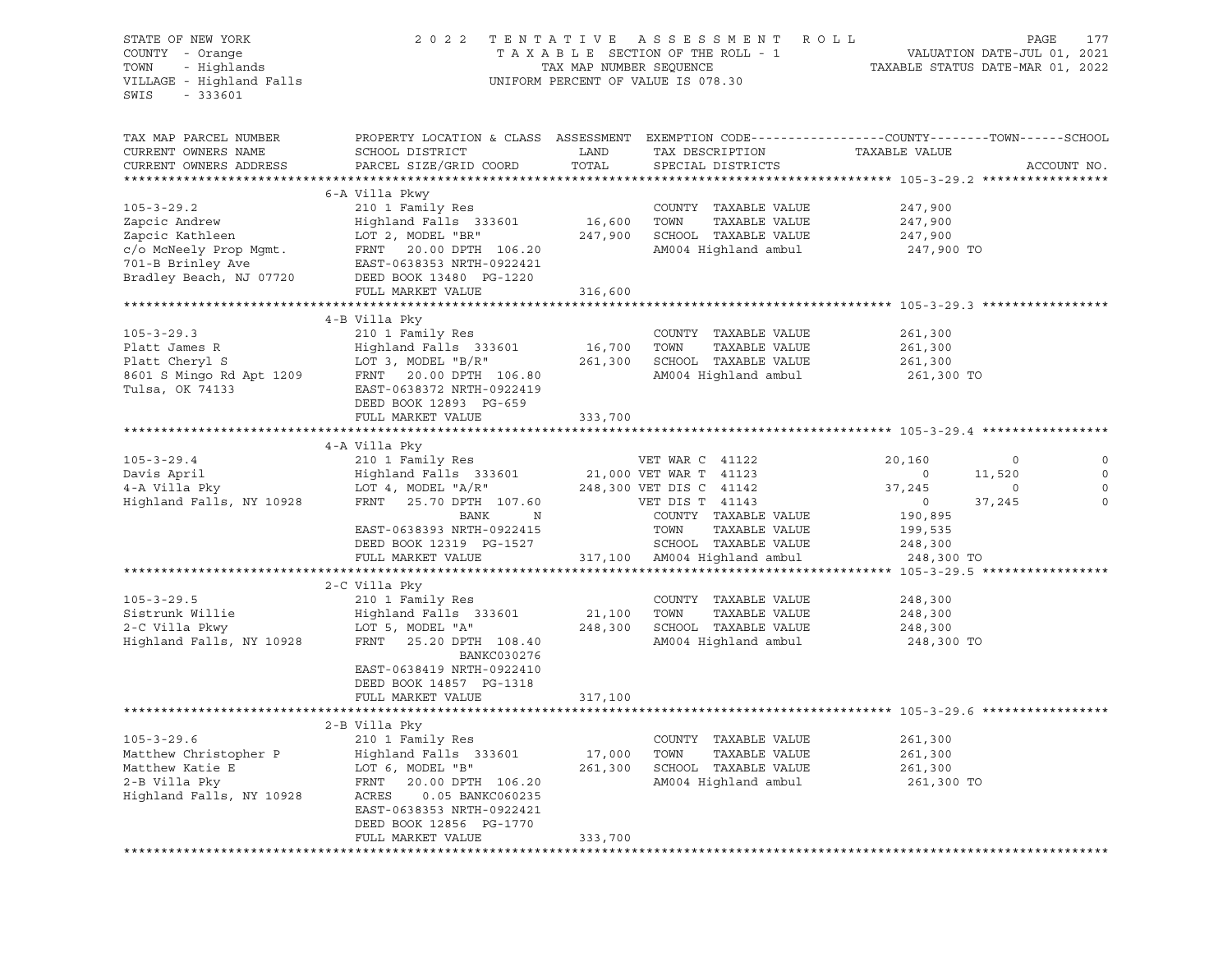| STATE OF NEW YORK<br>COUNTY - Orange<br>TOWN<br>- Highlands<br>VILLAGE - Highland Falls<br>SWIS<br>$-333601$ | 2 0 2 2                                                                                                                                                            | TENTATIVE ASSESSMENT<br>TAXABLE SECTION OF THE ROLL - 1<br>TAX MAP NUMBER SEQUENCE<br>UNIFORM PERCENT OF VALUE IS 078.30 |                |                                                                                       | R O L L<br>TAXABLE STATUS DATE-MAR 01, 2022 | VALUATION DATE-JUL 01, 2021 | PAGE<br>178      |
|--------------------------------------------------------------------------------------------------------------|--------------------------------------------------------------------------------------------------------------------------------------------------------------------|--------------------------------------------------------------------------------------------------------------------------|----------------|---------------------------------------------------------------------------------------|---------------------------------------------|-----------------------------|------------------|
| TAX MAP PARCEL NUMBER<br>CURRENT OWNERS NAME<br>CURRENT OWNERS ADDRESS                                       | PROPERTY LOCATION & CLASS ASSESSMENT EXEMPTION CODE----------------COUNTY-------TOWN------SCHOOL<br>SCHOOL DISTRICT<br>PARCEL SIZE/GRID COORD                      | LAND<br>TOTAL                                                                                                            |                | TAX DESCRIPTION<br>SPECIAL DISTRICTS                                                  | TAXABLE VALUE                               |                             | ACCOUNT NO.      |
|                                                                                                              |                                                                                                                                                                    |                                                                                                                          |                |                                                                                       |                                             |                             |                  |
| $105 - 3 - 29.7$<br>Coyne Kevin M<br>Michael Coyne<br>16225 Timid Creek Ct<br>Dumfries, VA 22025             | 2-A Villa Pky<br>210 1 Family Res<br>Highland Falls 333601<br>LOT 7, MODEL "A/R"<br>FRNT 44.30 DPTH 110.60<br>EAST-0638353 NRTH-0922421<br>DEED BOOK 12506 PG-1258 | 34,300<br>249,600                                                                                                        | TOWN           | COUNTY TAXABLE VALUE<br>TAXABLE VALUE<br>SCHOOL TAXABLE VALUE<br>AM004 Highland ambul | 249,600<br>249,600<br>249,600<br>249,600 TO |                             |                  |
|                                                                                                              | FULL MARKET VALUE                                                                                                                                                  | 318,800                                                                                                                  |                |                                                                                       |                                             |                             |                  |
|                                                                                                              |                                                                                                                                                                    |                                                                                                                          |                |                                                                                       |                                             |                             |                  |
| $105 - 3 - 30$                                                                                               | 8 Villa Pky<br>220 2 Family Res<br>Highland Falls 333601                                                                                                           | $35,400$ AGED-T                                                                                                          | AGED-C         | 41802                                                                                 | 124,450                                     | $\circ$                     | $\circ$          |
| Camporeale Frank A                                                                                           |                                                                                                                                                                    | 248,900 AGED-S                                                                                                           |                | 41803<br>41804                                                                        | $\circ$<br>$\Omega$                         | 112,005<br>$\Omega$         | 0                |
| Camporeale Frances M<br>8 Villa Pkwy                                                                         | FRNT 70.00 DPTH 105.00<br>EAST-0638302 NRTH-0922428                                                                                                                |                                                                                                                          | ENH STAR 41834 |                                                                                       | $\overline{0}$                              | $\circ$                     | 24,890<br>87,610 |
| Highland Falls, NY 10928                                                                                     | DEED BOOK 1796 PG-00248                                                                                                                                            |                                                                                                                          |                | COUNTY TAXABLE VALUE                                                                  | 124,450                                     |                             |                  |
|                                                                                                              | FULL MARKET VALUE                                                                                                                                                  | 317,900 TOWN                                                                                                             |                | TAXABLE VALUE                                                                         | 136,895                                     |                             |                  |
|                                                                                                              |                                                                                                                                                                    |                                                                                                                          |                | SCHOOL TAXABLE VALUE                                                                  | 136,400                                     |                             |                  |
|                                                                                                              |                                                                                                                                                                    |                                                                                                                          |                | AM004 Highland ambul                                                                  | 248,900 TO                                  |                             |                  |
|                                                                                                              |                                                                                                                                                                    |                                                                                                                          |                |                                                                                       |                                             |                             |                  |
|                                                                                                              | 6 Autumn Leaf Ct                                                                                                                                                   |                                                                                                                          |                |                                                                                       |                                             |                             |                  |
| $105 - 3 - 31$                                                                                               | 411 Apartment                                                                                                                                                      |                                                                                                                          |                | COUNTY TAXABLE VALUE                                                                  | 962,300                                     |                             |                  |
| Milson Homes Inc<br>Attn: Barbara A. Miller                                                                  | Highland Falls 333601                                                                                                                                              | 107,500<br>962,300                                                                                                       | TOWN           | TAXABLE VALUE<br>SCHOOL TAXABLE VALUE                                                 | 962,300                                     |                             |                  |
| 21 Wayne Ave                                                                                                 | <b>ACRES</b><br>1.30 BANK0110044<br>EAST-0638191 NRTH-0922556                                                                                                      |                                                                                                                          |                | AM004 Highland ambul                                                                  | 962,300<br>962,300 TO                       |                             |                  |
| PO Box 566                                                                                                   | DEED BOOK 5090 PG-8                                                                                                                                                |                                                                                                                          |                |                                                                                       |                                             |                             |                  |
| Fort Montgomery, NY 10922                                                                                    | FULL MARKET VALUE                                                                                                                                                  | 1229,000                                                                                                                 |                |                                                                                       |                                             |                             |                  |
|                                                                                                              |                                                                                                                                                                    |                                                                                                                          |                |                                                                                       |                                             |                             |                  |
| $105 - 3 - 32$                                                                                               | 20 Villa Pky<br>210 1 Family Res                                                                                                                                   |                                                                                                                          | BAS STAR       | 41854                                                                                 | $\circ$                                     | $\Omega$                    | 35,090           |
| DiSalvo James                                                                                                | Highland Falls 333601                                                                                                                                              | 34,600                                                                                                                   |                | COUNTY TAXABLE VALUE                                                                  | 222,000                                     |                             |                  |
| DiSalvo Jill M                                                                                               | FRNT 117.00 DPTH 55.40                                                                                                                                             | 222,000                                                                                                                  | TOWN           | TAXABLE VALUE                                                                         | 222,000                                     |                             |                  |
| 20 Villa Pkwy                                                                                                | BANKC230070                                                                                                                                                        |                                                                                                                          |                | SCHOOL TAXABLE VALUE                                                                  | 186,910                                     |                             |                  |
| Highland Falls, NY 10928                                                                                     | EAST-0638053 NRTH-0922440<br>DEED BOOK 13758 PG-759                                                                                                                |                                                                                                                          |                | AM004 Highland ambul                                                                  | 222,000 TO                                  |                             |                  |
|                                                                                                              | FULL MARKET VALUE                                                                                                                                                  | 283,500                                                                                                                  |                |                                                                                       |                                             |                             |                  |
|                                                                                                              |                                                                                                                                                                    | *************                                                                                                            |                |                                                                                       |                                             |                             |                  |
| $105 - 3 - 33$                                                                                               | 5 Autumn Leaf Ct<br>210 1 Family Res                                                                                                                               |                                                                                                                          | BAS STAR       | 41854                                                                                 | $\circ$                                     | $\circ$                     | 35,090           |
| Dorsch Kenneth E                                                                                             | Highland Falls 333601                                                                                                                                              | 36,400                                                                                                                   |                | COUNTY TAXABLE VALUE                                                                  | 254,300                                     |                             |                  |
| Dorsch Sallie Ann                                                                                            | Bank 8607 - Citicorp                                                                                                                                               | 254,300                                                                                                                  | TOWN           | TAXABLE VALUE                                                                         | 254,300                                     |                             |                  |
| 5 Hicks Ln                                                                                                   | FRNT<br>75.00 DPTH 135.00                                                                                                                                          |                                                                                                                          |                | SCHOOL TAXABLE VALUE                                                                  | 219,210                                     |                             |                  |
| Highland Falls, NY 10928                                                                                     | ACRES<br>$0.22$ BANK<br>$-L$                                                                                                                                       |                                                                                                                          |                | AM004 Highland ambul                                                                  | 254,300 TO                                  |                             |                  |
|                                                                                                              | EAST-0638032 NRTH-0922507                                                                                                                                          |                                                                                                                          |                |                                                                                       |                                             |                             |                  |
|                                                                                                              | DEED BOOK 11251 PG-833                                                                                                                                             |                                                                                                                          |                |                                                                                       |                                             |                             |                  |
|                                                                                                              | FULL MARKET VALUE                                                                                                                                                  | 324,800                                                                                                                  |                |                                                                                       |                                             |                             |                  |
|                                                                                                              |                                                                                                                                                                    |                                                                                                                          |                |                                                                                       |                                             |                             |                  |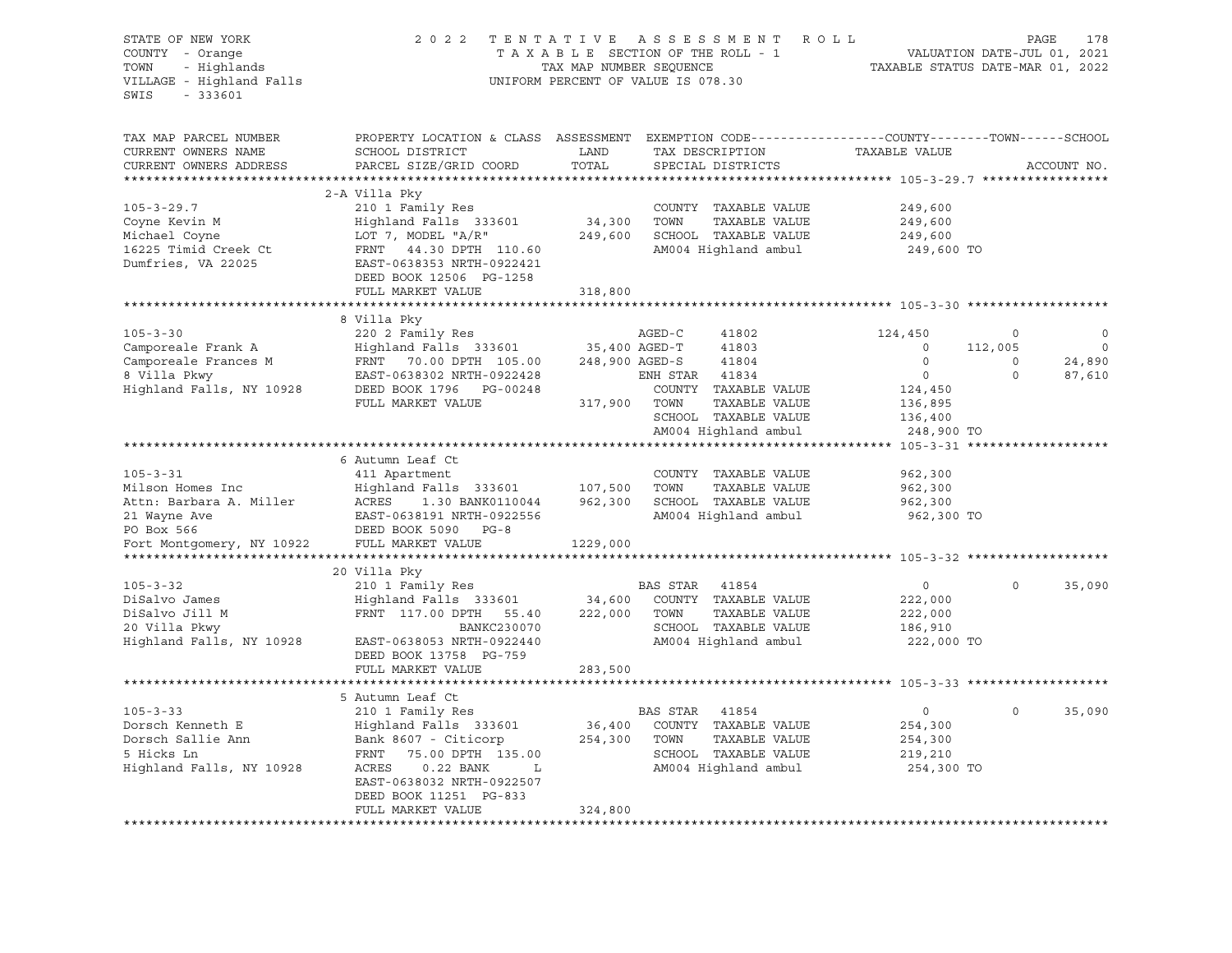### STATE OF NEW YORK 2 0 2 2 T E N T A T I V E A S S E S S M E N T R O L L PAGE 179 COUNTY - Orange T A X A B L E SECTION OF THE ROLL - 1 VALUATION DATE-JUL 01, 2021 TOWN - Highlands TAX MAP NUMBER SEQUENCE TAXABLE STATUS DATE-MAR 01, 2022 VILLAGE - Highland Falls UNIFORM PERCENT OF VALUE IS 078.30

| TAX MAP PARCEL NUMBER<br>CURRENT OWNERS NAME<br>CURRENT OWNERS ADDRESS                                    | PROPERTY LOCATION & CLASS ASSESSMENT EXEMPTION CODE----------------COUNTY-------TOWN------SCHOOL<br>SCHOOL DISTRICT<br>PARCEL SIZE/GRID COORD                                                                              | LAND<br>TOTAL      | TAX DESCRIPTION<br>SPECIAL DISTRICTS                                                          | TAXABLE VALUE                                          | ACCOUNT NO.        |
|-----------------------------------------------------------------------------------------------------------|----------------------------------------------------------------------------------------------------------------------------------------------------------------------------------------------------------------------------|--------------------|-----------------------------------------------------------------------------------------------|--------------------------------------------------------|--------------------|
| $105 - 3 - 34$<br>Urrutia Abraham<br>Urrutia Leonora Diaz<br>9 Autumn Leaf Ct<br>Highland Falls, NY 10928 | 9 Autumn Leaf Ct<br>FRNT 153.00 DPTH 130.00 166,100 TOWN<br>ACRES<br>0.36 BANKC030440<br>EAST-0638025 NRTH-0922621<br>DEED BOOK 11146 PG-958<br>FULL MARKET VALUE                                                          | 212,100            | TAXABLE VALUE<br>SCHOOL TAXABLE VALUE<br>AM004 Highland ambul 166,100 TO                      | $\overline{0}$<br>166,100<br>166,100<br>131,010        | $\Omega$<br>35,090 |
| $105 - 3 - 35$<br>Biskup George E<br>Biskup Jane M<br>60 Villa Pky<br>Highland Falls, NY 10928            | Villa Pky (Row)<br>311 Res vac land<br>Highland Falls 333601 36,200<br>FRNT 116.00 DPTH 80.00 36,200<br>EAST-0637877 NRTH-0922665<br>DEED BOOK 4903 PG-31<br>FULL MARKET VALUE                                             | 46,200             | COUNTY TAXABLE VALUE<br>TOWN<br>TAXABLE VALUE<br>SCHOOL TAXABLE VALUE<br>AM004 Highland ambul | 36,200<br>36,200<br>36,200<br>36,200 TO                |                    |
| $105 - 3 - 36$<br>Dewitt Julie H<br>34 Villa Pky<br>Highland Falls, NY 10928                              | Villa Pky (Row)<br>311 Res vac land<br>Highland Falls 333601 4,200 TOWN<br>FRNT 74.00 DPTH 100.00<br>ACRES<br>0.14<br>EAST-0637864 NRTH-0922576<br>DEED BOOK 1426 PG-00122<br>FULL MARKET VALUE                            | 4,200<br>5,400     | COUNTY TAXABLE VALUE<br>TAXABLE VALUE<br>SCHOOL TAXABLE VALUE<br>AM004 Highland ambul         | 4,200<br>4,200<br>4,200<br>4,200 TO                    |                    |
| $105 - 3 - 37$<br>Dewitt Julie H<br>34 Villa Pky<br>Highland Falls, NY 10928                              | 22 Villa Pky<br>210 1 Family Res<br>Highland Falls 333601 36,600 TOWN<br>FRNT 97.00 DPTH 150.00 229,400<br>ACRES<br>0.23<br>EAST-0637875 NRTH-0922499<br>DEED BOOK 13223 PG-336<br>FULL MARKET VALUE                       | 293,000            | COUNTY TAXABLE VALUE<br>TAXABLE VALUE<br>SCHOOL TAXABLE VALUE<br>AM004 Highland ambul         | 229,400<br>229,400<br>229,400<br>229,400 TO            |                    |
| $105 - 3 - 38$<br>Hall Kenneth R<br>Hall Nichole A<br>26 Villa Pky<br>Highland Falls, NY 10928            | 26 Villa Pky<br>210 1 Family Res<br>Highland Falls 333601 37,000 COUNTY TAXABLE VALUE<br>FRNT 106.30 DPTH 155.00<br>ACRES<br>$0.26$ BANK<br>N<br>EAST-0637874 NRTH-0922416<br>DEED BOOK 13065 PG-1382<br>FULL MARKET VALUE | 281,300<br>359,300 | BAS STAR 41854<br>TOWN<br>TAXABLE VALUE<br>SCHOOL TAXABLE VALUE<br>AM004 Highland ambul       | $\circ$<br>281,300<br>281,300<br>246,210<br>281,300 TO | $\circ$<br>35,090  |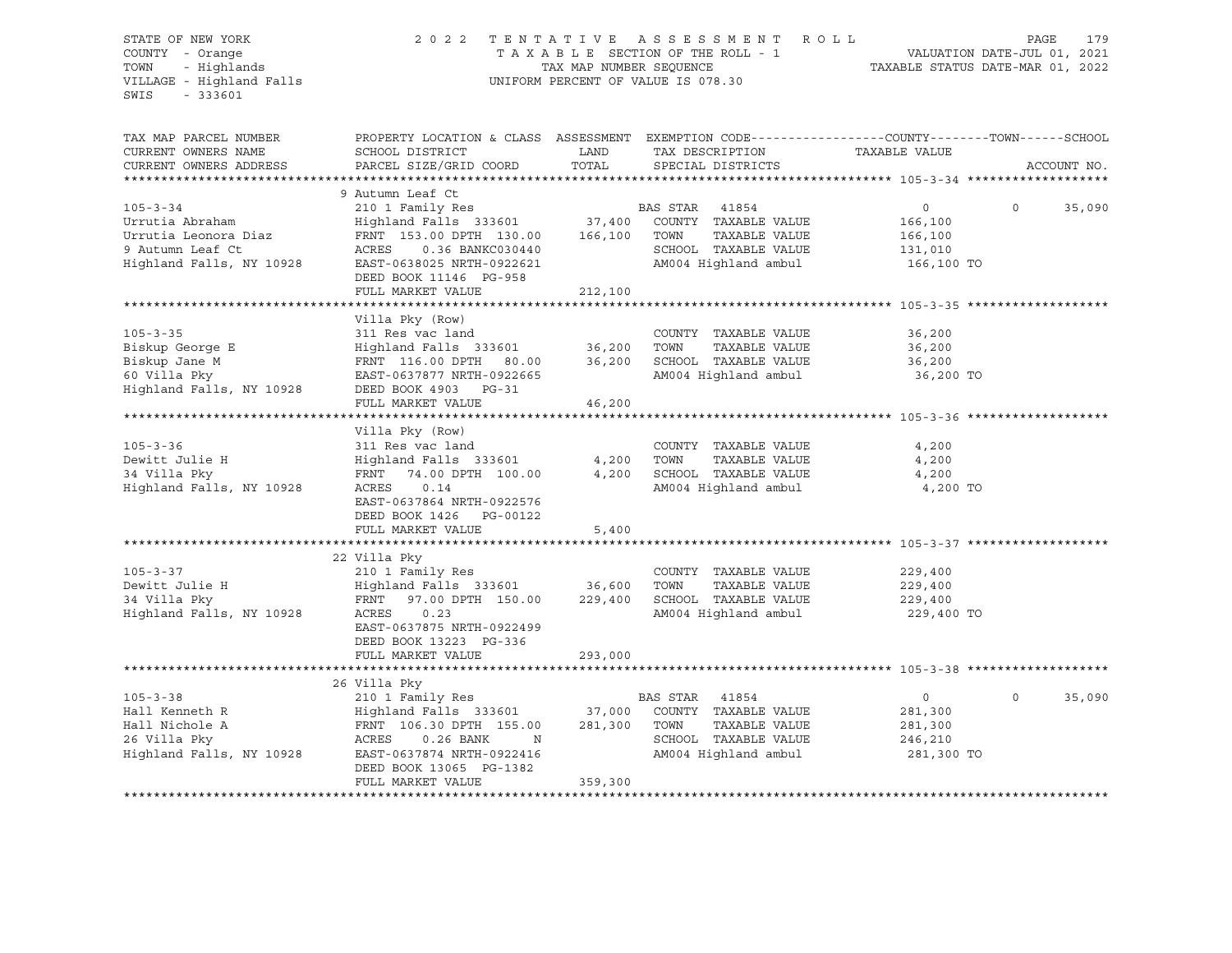| STATE OF NEW YORK<br>COUNTY - Orange<br>TOWN<br>- Highlands<br>VILLAGE - Highland Falls<br>$-333601$<br>SWIS | 2 0 2 2                                                                                                                                                                                      | TAX MAP NUMBER SEQUENCE      | TENTATIVE ASSESSMENT ROLL<br>TAXABLE SECTION OF THE ROLL - 1<br>UNIFORM PERCENT OF VALUE IS 078.30 |                                                               | PAGE<br>180<br>VALUATION DATE-JUL 01, 2021<br>TAXABLE STATUS DATE-MAR 01, 2022 |
|--------------------------------------------------------------------------------------------------------------|----------------------------------------------------------------------------------------------------------------------------------------------------------------------------------------------|------------------------------|----------------------------------------------------------------------------------------------------|---------------------------------------------------------------|--------------------------------------------------------------------------------|
| TAX MAP PARCEL NUMBER<br>CURRENT OWNERS NAME<br>CURRENT OWNERS ADDRESS                                       | PROPERTY LOCATION & CLASS ASSESSMENT EXEMPTION CODE----------------COUNTY-------TOWN------SCHOOL<br>SCHOOL DISTRICT<br>PARCEL SIZE/GRID COORD                                                | LAND<br>TOTAL                | TAX DESCRIPTION<br>SPECIAL DISTRICTS                                                               | TAXABLE VALUE                                                 | ACCOUNT NO.                                                                    |
| $105 - 3 - 39$<br>Ivory Paula<br>30 Villa Pkwy<br>Highland Falls, NY 10928                                   | 30 Villa Pky<br>210 1 Family Res<br>Highland Falls 333601 36,600<br>FRNT 65.00 DPTH 155.00<br>BANKC190321<br>EAST-0637829 NRTH-0922360<br>DEED BOOK 14639 PG-1061<br>FULL MARKET VALUE       | 175,700                      | COUNTY TAXABLE VALUE<br>TOWN<br>TAXABLE VALUE<br>SCHOOL TAXABLE VALUE<br>AM004 Highland ambul      | 175,700<br>175,700<br>175,700<br>175,700 TO                   |                                                                                |
|                                                                                                              |                                                                                                                                                                                              | 224,400                      |                                                                                                    |                                                               |                                                                                |
| $105 - 3 - 40$<br>De Witt Kenneth C                                                                          | 34 Villa Pky<br>210 1 Family Res<br>Highland Falls 333601                                                                                                                                    | 37,200                       | BAS STAR 41854<br>COUNTY TAXABLE VALUE                                                             | $\circ$<br>236,600                                            | $\Omega$<br>35,090                                                             |
|                                                                                                              | De Witt Julie H FRNT 100.00 DPTH 125.00 236,600<br>34 Villa Pky BAST-0637802 NRTH-0922287<br>Highland Falls, NY 10928 DEED BOOK 1940 PG-00691                                                |                              | TAXABLE VALUE<br>TOWN<br>SCHOOL TAXABLE VALUE<br>AM004 Highland ambul                              | 236,600<br>201,510<br>236,600 TO                              |                                                                                |
|                                                                                                              | FULL MARKET VALUE                                                                                                                                                                            | 302,200                      |                                                                                                    |                                                               |                                                                                |
| $105 - 3 - 41$<br>Arias Adolfo<br>Arias Alexandra<br>36 Schneider Ave<br>Highland Falls, NY 10928            | 50 Villa Pky<br>210 1 Family Res<br>Highland Falls 333601<br>FRNT 112.60 DPTH 97.80<br>$0.29$ BANK<br>ACRES<br>N<br>EAST-0637701 NRTH-0922359<br>DEED BOOK 14435 PG-995<br>FULL MARKET VALUE | 37,100<br>217,000<br>277,100 | COUNTY TAXABLE VALUE<br>TOWN<br>TAXABLE VALUE<br>SCHOOL TAXABLE VALUE<br>AM004 Highland ambul      | 217,000<br>217,000<br>217,000<br>217,000 TO                   |                                                                                |
|                                                                                                              |                                                                                                                                                                                              |                              |                                                                                                    |                                                               |                                                                                |
| $105 - 3 - 42$<br>Flynn Jeremiah<br>Flynn Peggy<br>56 Villa Pky<br>Highland Falls, NY 10928                  | 56 Villa Pky<br>210 1 Family Res<br>Highland Falls 333601 37,200<br>FRNT 105.00 DPTH 134.40<br>ACRES<br>0.31<br>EAST-0637743 NRTH-0922470<br>DEED BOOK 12932 PG-312<br>FULL MARKET VALUE     | 237,200<br>302,900           | COUNTY TAXABLE VALUE<br>TOWN<br>TAXABLE VALUE<br>SCHOOL TAXABLE VALUE<br>AM004 Highland ambul      | 237,200<br>237,200<br>237,200<br>237,200 TO                   |                                                                                |
|                                                                                                              |                                                                                                                                                                                              |                              |                                                                                                    |                                                               |                                                                                |
| $105 - 3 - 43$<br>Highland Falls, NY 10928                                                                   | 60 Villa Pky<br>210 1 Family Res<br>Highland Falls 333601 37,500 COUNTY TAXABLE VALUE<br>EAST-0637774 NRTH-0922584<br>DEED BOOK 4903<br>$PG-31$<br>FULL MARKET VALUE                         | 294,900 TOWN<br>376,600      | BAS STAR 41854<br>TAXABLE VALUE<br>SCHOOL TAXABLE VALUE<br>AM004 Highland ambul                    | $\overline{0}$<br>294,900<br>294,900<br>259,810<br>294,900 TO | $\Omega$<br>35,090                                                             |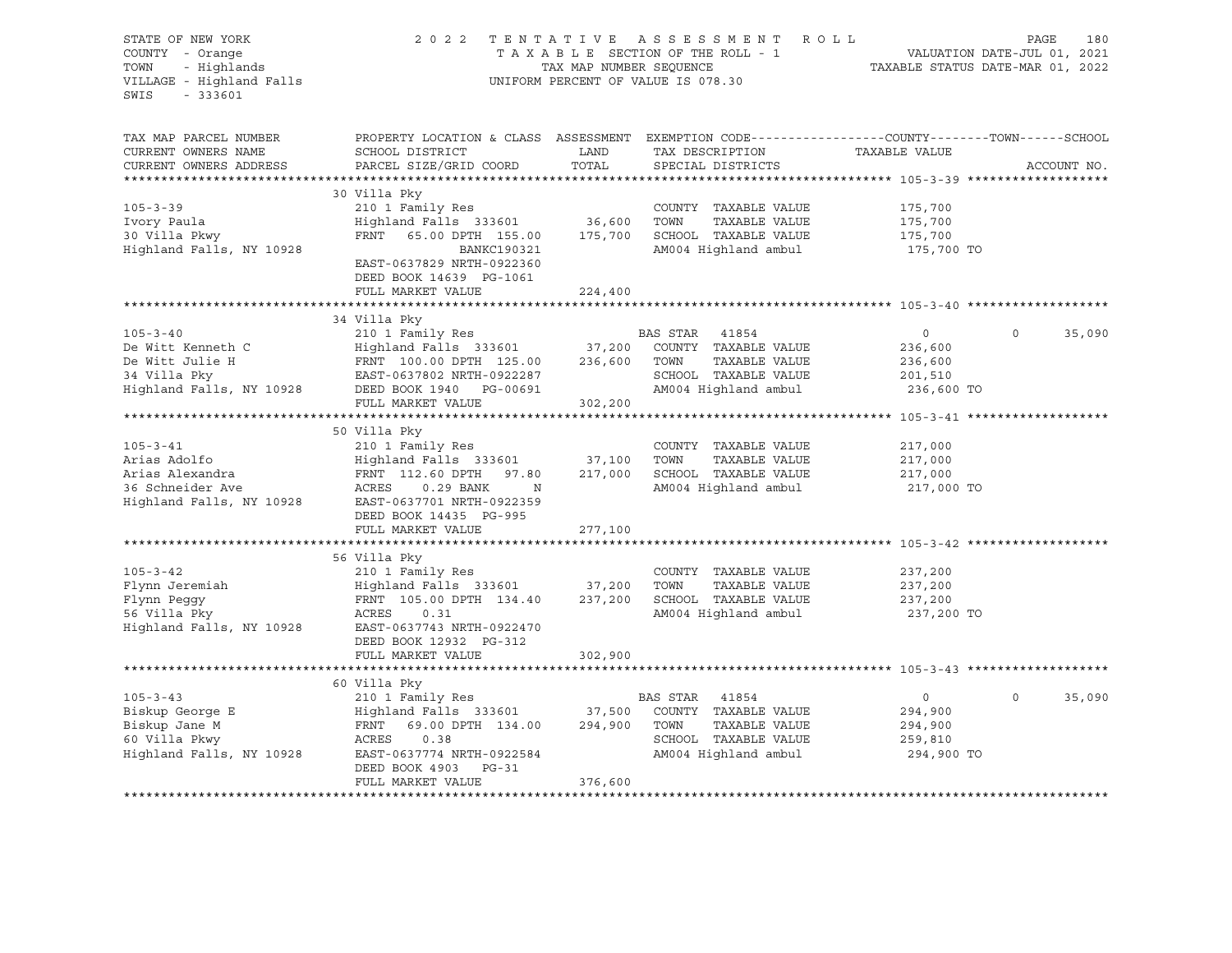| STATE OF NEW YORK 2 0<br>COUNTY - Orange<br>TOWN - Highlands<br>VILLAGE - Highland Falls<br>SWIS - 333601 |                                                                                                                                                                                                                                                       |         | TENTATIVE ASSESSMENT ROLL<br>TAXABLE SECTION OF THE ROLL - 1 VALUATION DATE-JUL 01, 2021<br>TAX MAP NUMBER SEQUENCE TAXABLE STATUS DATE-MAR 01, 2022<br>2022 TENTATIVE ASSESSMENT ROLL<br>UNIFORM PERCENT OF VALUE IS 078.30 |                                                               |             |              |
|-----------------------------------------------------------------------------------------------------------|-------------------------------------------------------------------------------------------------------------------------------------------------------------------------------------------------------------------------------------------------------|---------|------------------------------------------------------------------------------------------------------------------------------------------------------------------------------------------------------------------------------|---------------------------------------------------------------|-------------|--------------|
| TAX MAP PARCEL NUMBER<br>CURRENT OWNERS NAME<br>CURRENT OWNERS ADDRESS                                    | PROPERTY LOCATION & CLASS ASSESSMENT EXEMPTION CODE---------------COUNTY-------TOWN------SCHOOL                                                                                                                                                       |         | TAX DESCRIPTION TAXABLE VALUE SPECIAL DISTRICTS<br>SPECIAL DISTRICTS                                                                                                                                                         |                                                               | ACCOUNT NO. |              |
|                                                                                                           | 64 Villa Pky                                                                                                                                                                                                                                          |         |                                                                                                                                                                                                                              |                                                               |             |              |
| $105 - 3 - 44$                                                                                            | 210 1 Family Res<br>Highland Falls 333601 37,200 TOWN TAXABLE VALUE                                                                                                                                                                                   |         | COUNTY TAXABLE VALUE 230,600                                                                                                                                                                                                 |                                                               |             |              |
|                                                                                                           |                                                                                                                                                                                                                                                       |         |                                                                                                                                                                                                                              | 230,600                                                       |             |              |
|                                                                                                           | FRNT 88.80 DPTH 100.00 230,600 SCHOOL TAXABLE VALUE                                                                                                                                                                                                   |         |                                                                                                                                                                                                                              | 230,600                                                       |             |              |
|                                                                                                           |                                                                                                                                                                                                                                                       |         | AM004 Highland ambul 230,600 TO                                                                                                                                                                                              |                                                               |             |              |
|                                                                                                           |                                                                                                                                                                                                                                                       |         |                                                                                                                                                                                                                              |                                                               |             |              |
|                                                                                                           | DEED BOOK 14384 PG-1301                                                                                                                                                                                                                               |         |                                                                                                                                                                                                                              |                                                               |             |              |
|                                                                                                           | FULL MARKET VALUE                                                                                                                                                                                                                                     | 294,500 |                                                                                                                                                                                                                              |                                                               |             |              |
|                                                                                                           | 70 Villa Pky                                                                                                                                                                                                                                          |         |                                                                                                                                                                                                                              |                                                               |             |              |
| $105 - 3 - 45$                                                                                            | 640 Health care                                                                                                                                                                                                                                       |         | COUNTY TAXABLE VALUE                                                                                                                                                                                                         | 225,800                                                       |             |              |
|                                                                                                           |                                                                                                                                                                                                                                                       |         | TAXABLE VALUE                                                                                                                                                                                                                |                                                               |             |              |
|                                                                                                           |                                                                                                                                                                                                                                                       |         |                                                                                                                                                                                                                              | 225,800<br>225,800                                            |             |              |
|                                                                                                           |                                                                                                                                                                                                                                                       |         | AM004 Highland ambul                                                                                                                                                                                                         | 225,800 TO                                                    |             |              |
|                                                                                                           |                                                                                                                                                                                                                                                       |         |                                                                                                                                                                                                                              |                                                               |             |              |
|                                                                                                           | EAST-0637581 NRTH-0922744                                                                                                                                                                                                                             |         |                                                                                                                                                                                                                              |                                                               |             |              |
|                                                                                                           | DEED BOOK 14779 PG-1508                                                                                                                                                                                                                               |         |                                                                                                                                                                                                                              |                                                               |             |              |
|                                                                                                           | FULL MARKET VALUE                                                                                                                                                                                                                                     | 288,400 |                                                                                                                                                                                                                              |                                                               |             |              |
|                                                                                                           | 69 Villa Pkwy                                                                                                                                                                                                                                         |         |                                                                                                                                                                                                                              |                                                               |             |              |
|                                                                                                           | 105-3-46<br>Frullaney Joseph M<br>210 1 Family Res<br>Frullaney Joseph M<br>210 1 Family Res<br>210 1 Family Res<br>210 1 Family Res<br>210 10 Family Res<br>210 10 Family Res<br>210 10 Family Res<br>210 10 Family Res<br>210 10 Family Res<br>210  |         |                                                                                                                                                                                                                              |                                                               |             | $\mathbb O$  |
|                                                                                                           |                                                                                                                                                                                                                                                       |         |                                                                                                                                                                                                                              |                                                               |             | $\circ$      |
|                                                                                                           |                                                                                                                                                                                                                                                       |         |                                                                                                                                                                                                                              |                                                               |             | $\circ$      |
|                                                                                                           |                                                                                                                                                                                                                                                       |         |                                                                                                                                                                                                                              |                                                               |             | $\mathbf{0}$ |
|                                                                                                           |                                                                                                                                                                                                                                                       |         |                                                                                                                                                                                                                              |                                                               |             |              |
|                                                                                                           |                                                                                                                                                                                                                                                       |         |                                                                                                                                                                                                                              |                                                               |             |              |
|                                                                                                           |                                                                                                                                                                                                                                                       |         |                                                                                                                                                                                                                              |                                                               |             |              |
|                                                                                                           |                                                                                                                                                                                                                                                       |         | AM004 Highland ambul                                                                                                                                                                                                         | $153,540$ $190,980$ $240,900$ $240$ $240$ $240$<br>240,900 TO |             |              |
|                                                                                                           |                                                                                                                                                                                                                                                       |         |                                                                                                                                                                                                                              |                                                               |             |              |
|                                                                                                           | 65 Villa Pky                                                                                                                                                                                                                                          |         |                                                                                                                                                                                                                              | $\overline{0}$                                                | $\circ$     | 35,090       |
|                                                                                                           | 105-3-47<br>Gibson Denise M<br>Gibson Denise M<br>Highland Falls 333601<br>Highland Falls 333601<br>Highland Falls, NY 10928<br>Highland Falls, NY 10928<br>Highland Falls, NY 10928<br>$ACRES$ 0.23<br>PRNT 105.80 DPTH 100.00<br>277,600 TOWN TAXAB |         |                                                                                                                                                                                                                              | 277,600                                                       |             |              |
|                                                                                                           |                                                                                                                                                                                                                                                       |         |                                                                                                                                                                                                                              | 277,600                                                       |             |              |
|                                                                                                           |                                                                                                                                                                                                                                                       |         |                                                                                                                                                                                                                              | 242,510                                                       |             |              |
|                                                                                                           |                                                                                                                                                                                                                                                       |         | AM004 Highland ambul                                                                                                                                                                                                         | 277,600 TO                                                    |             |              |
|                                                                                                           |                                                                                                                                                                                                                                                       |         |                                                                                                                                                                                                                              |                                                               |             |              |
|                                                                                                           | FULL MARKET VALUE                                                                                                                                                                                                                                     | 354,500 |                                                                                                                                                                                                                              |                                                               |             |              |
|                                                                                                           |                                                                                                                                                                                                                                                       |         |                                                                                                                                                                                                                              |                                                               |             |              |
|                                                                                                           | 53 Villa Pkwy                                                                                                                                                                                                                                         |         |                                                                                                                                                                                                                              |                                                               |             |              |
|                                                                                                           |                                                                                                                                                                                                                                                       |         |                                                                                                                                                                                                                              | 269,800<br>269,800                                            |             |              |
|                                                                                                           | 105-3-48.12 210 1 Family Res COUNTY TAXABLE VALUE<br>Fox Bryan Highland Falls 333601 37,600 TOWN TAXABLE VALUE<br>Larkins Khalilah FRNT 100.00 DPTH 179.20 269,800 SCHOOL TAXABLE VALUE<br>53 Villa Pkwy BANK N AM004 Highland ambul                  |         |                                                                                                                                                                                                                              |                                                               |             |              |
|                                                                                                           |                                                                                                                                                                                                                                                       |         |                                                                                                                                                                                                                              | 269,800                                                       |             |              |
|                                                                                                           | BANK N                                                                                                                                                                                                                                                |         | AM004 Highland ambul 269,800 TO                                                                                                                                                                                              |                                                               |             |              |
|                                                                                                           | HIghland Falls, NY 10928 EAST-0637550 NRTH-0922504                                                                                                                                                                                                    |         |                                                                                                                                                                                                                              |                                                               |             |              |
|                                                                                                           | DEED BOOK 15125 PG-1783<br>FULL MARKET VALUE                                                                                                                                                                                                          | 344,600 |                                                                                                                                                                                                                              |                                                               |             |              |
|                                                                                                           |                                                                                                                                                                                                                                                       |         |                                                                                                                                                                                                                              |                                                               |             |              |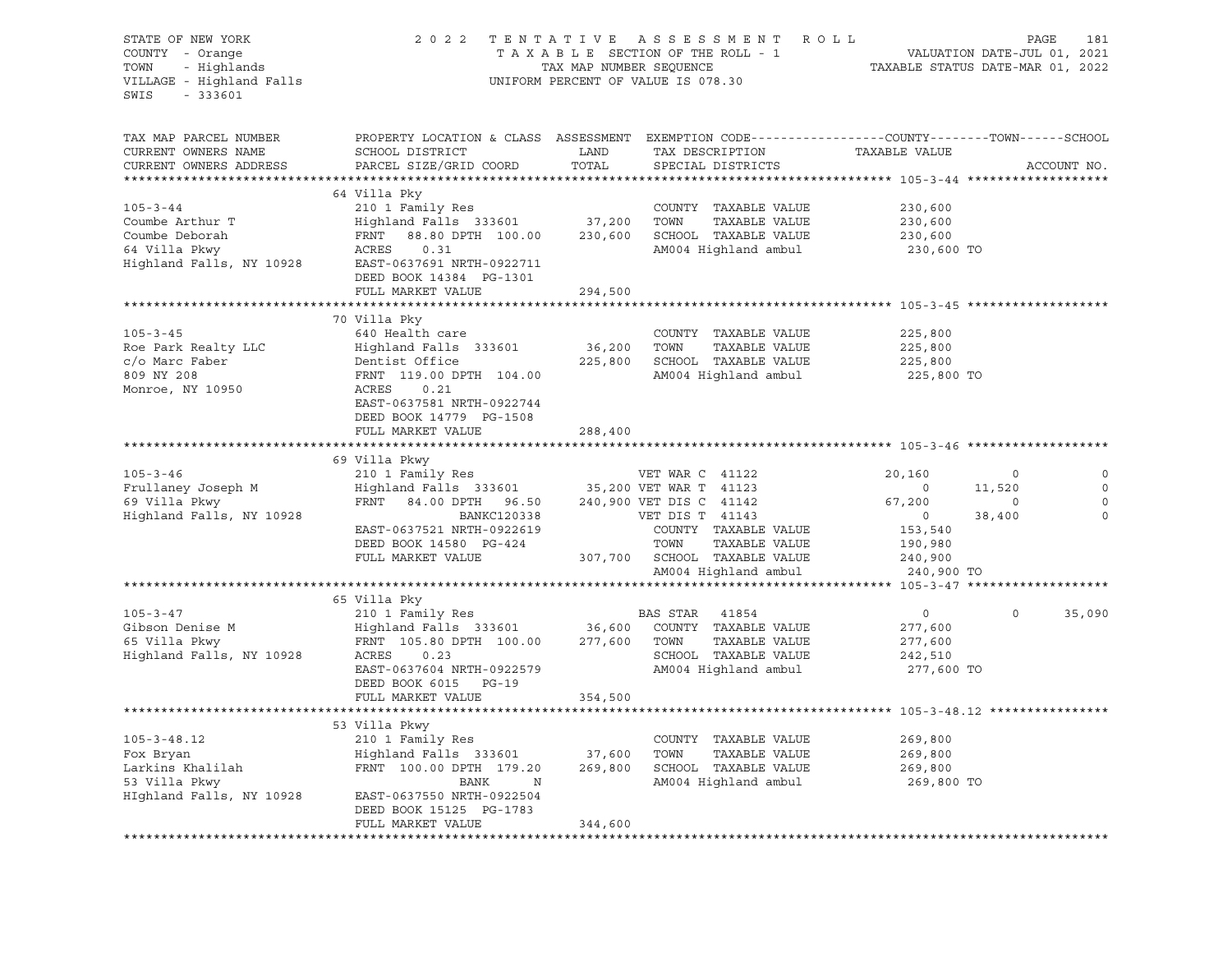| STATE OF NEW YORK<br>COUNTY - Orange<br>TOWN - Highlands<br>VILLAGE - Highland Falls<br>$-333601$<br>SWIS |                                                                                                                                              |                | 2022 TENTATIVE ASSESSMENT ROLL<br>UNIFORM PERCENT OF VALUE IS 078.30                                |                                     |          | PAGE<br>182 |
|-----------------------------------------------------------------------------------------------------------|----------------------------------------------------------------------------------------------------------------------------------------------|----------------|-----------------------------------------------------------------------------------------------------|-------------------------------------|----------|-------------|
| TAX MAP PARCEL NUMBER<br>CURRENT OWNERS NAME<br>CURRENT OWNERS ADDRESS                                    | PROPERTY LOCATION & CLASS ASSESSMENT EXEMPTION CODE---------------COUNTY-------TOWN------SCHOOL<br>SCHOOL DISTRICT<br>PARCEL SIZE/GRID COORD | LAND<br>TOTAL  | TAX DESCRIPTION<br>SPECIAL DISTRICTS                                                                | TAXABLE VALUE                       |          | ACCOUNT NO. |
|                                                                                                           |                                                                                                                                              |                |                                                                                                     |                                     |          |             |
|                                                                                                           | 51 Villa Pkwy                                                                                                                                |                |                                                                                                     |                                     |          |             |
| $105 - 3 - 49$<br>Jones Patricia A                                                                        | 210 1 Family Res<br>Highland Falls 333601                                                                                                    | 37,500         | COUNTY TAXABLE VALUE<br>TOWN<br>TAXABLE VALUE                                                       | 295,700<br>295,700                  |          |             |
| 51 Villa Pkwy                                                                                             | FRNT 101.60 DPTH 176.00                                                                                                                      |                | 295,700 SCHOOL TAXABLE VALUE                                                                        | 295,700                             |          |             |
| Highland Falls, NY 10928                                                                                  | ACRES<br>0.37 BANKC040280<br>EAST-0637537 NRTH-0922418<br>DEED BOOK 14760 PG-979                                                             |                | AM004 Highland ambul                                                                                | 295,700 TO                          |          |             |
|                                                                                                           | FULL MARKET VALUE                                                                                                                            | 377,700        |                                                                                                     |                                     |          |             |
|                                                                                                           |                                                                                                                                              |                |                                                                                                     |                                     |          |             |
| $105 - 3 - 50$<br>Dewitt Julie H<br>34 Villa Pky<br>Highland Falls, NY 10928                              | Villa Pky<br>311 Res vac land<br>Highland Falls 333601<br>Subject To Row<br>FRNT 32.00 DPTH 288.00<br>EAST-0637939 NRTH-0922524              | 2,200          | COUNTY TAXABLE VALUE<br>TOWN<br>TAXABLE VALUE<br>2,200 SCHOOL TAXABLE VALUE<br>AM004 Highland ambul | 2,200<br>2,200<br>2,200<br>2,200 TO |          |             |
|                                                                                                           | DEED BOOK 1975 PG-00385<br>FULL MARKET VALUE                                                                                                 | 2,800          |                                                                                                     |                                     |          |             |
|                                                                                                           |                                                                                                                                              |                |                                                                                                     |                                     |          |             |
|                                                                                                           | Villa Pky                                                                                                                                    |                |                                                                                                     |                                     |          |             |
| $105 - 3 - 51$                                                                                            | 311 Res vac land                                                                                                                             |                | COUNTY TAXABLE VALUE                                                                                | 2,800                               |          |             |
| Biskup George E                                                                                           |                                                                                                                                              | 2,800          | TOWN<br>TAXABLE VALUE                                                                               | 2,800                               |          |             |
| Biskup Jane M                                                                                             | Highland Falls 333601<br>FRNT 40.00 DPTH 152.00<br>EAST-0637766 NRTH-0922679                                                                 | 2,800          | SCHOOL TAXABLE VALUE                                                                                | 2,800                               |          |             |
| 60 Villa Pkwy<br>Highland Falls, NY 10928                                                                 | EAST-0637766 NRTH-0922679<br>DEED BOOK 4903 PG-31<br>FULL MARKET VALUE                                                                       | 3,600          | AM004 Highland ambul                                                                                | 2,800 TO                            |          |             |
|                                                                                                           |                                                                                                                                              |                |                                                                                                     |                                     |          |             |
|                                                                                                           | 208 Main St                                                                                                                                  |                |                                                                                                     |                                     |          |             |
| $105 - 4 - 1$                                                                                             | 210 1 Family Res                                                                                                                             |                | VET WAR C 41122                                                                                     | 20,160                              | $\circ$  | 0           |
| Barbara A Moore Irrev Liv Trus Highland Falls 333601 36,400 VET WAR T 41123                               |                                                                                                                                              |                |                                                                                                     | $\overline{0}$                      | 11,520   | $\circ$     |
| 208 Main St                                                                                               | FRNT 89.00 DPTH 80.00                                                                                                                        | 243,000 AGED-C | 41802                                                                                               | 111,420                             | $\sim$ 0 | $\circ$     |
| Highland Falls, NY 10928 EAST-0638871 NRTH-0923355                                                        |                                                                                                                                              |                | 41803<br>AGED-T                                                                                     | $\overline{0}$                      | 57,870   | $\circ$     |
|                                                                                                           | DEED BOOK 14001 PG-1943                                                                                                                      |                | ENH STAR 41834                                                                                      | $\overline{0}$                      | $\circ$  | 87,610      |
|                                                                                                           | FULL MARKET VALUE                                                                                                                            |                | 310,300 COUNTY TAXABLE VALUE<br>TOWN<br>TAXABLE VALUE                                               | 111,420                             |          |             |
|                                                                                                           |                                                                                                                                              |                | SCHOOL TAXABLE VALUE                                                                                | 173,610<br>155,390                  |          |             |
|                                                                                                           |                                                                                                                                              |                | AM004 Highland ambul                                                                                | 243,000 TO                          |          |             |
|                                                                                                           |                                                                                                                                              |                |                                                                                                     |                                     |          |             |
|                                                                                                           | Riverview Rd Prop                                                                                                                            |                |                                                                                                     |                                     |          |             |
| $105 - 4 - 2$                                                                                             | 330 Vacant comm                                                                                                                              |                | COUNTY TAXABLE VALUE                                                                                | 14,000                              |          |             |
| Nawaz Shah                                                                                                | Highland Falls 333601            14,000   TOWN     TAXABLE VALUE<br>FRNT  140.00 DPTH   50.00        14,000    SCHOOL  TAXABLE VALUE         |                |                                                                                                     | 14,000                              |          |             |
| 4 Wesley Ct                                                                                               |                                                                                                                                              |                |                                                                                                     | 14,000                              |          |             |
| Newburgh, NY 12550                                                                                        | ACRES<br>0.13<br>EAST-0638850 NRTH-0923328<br>DEED BOOK 14454 PG-234                                                                         |                | AM004 Highland ambul                                                                                | 14,000 TO                           |          |             |
|                                                                                                           | FULL MARKET VALUE                                                                                                                            | 17,900         |                                                                                                     |                                     |          |             |
|                                                                                                           |                                                                                                                                              |                |                                                                                                     |                                     |          |             |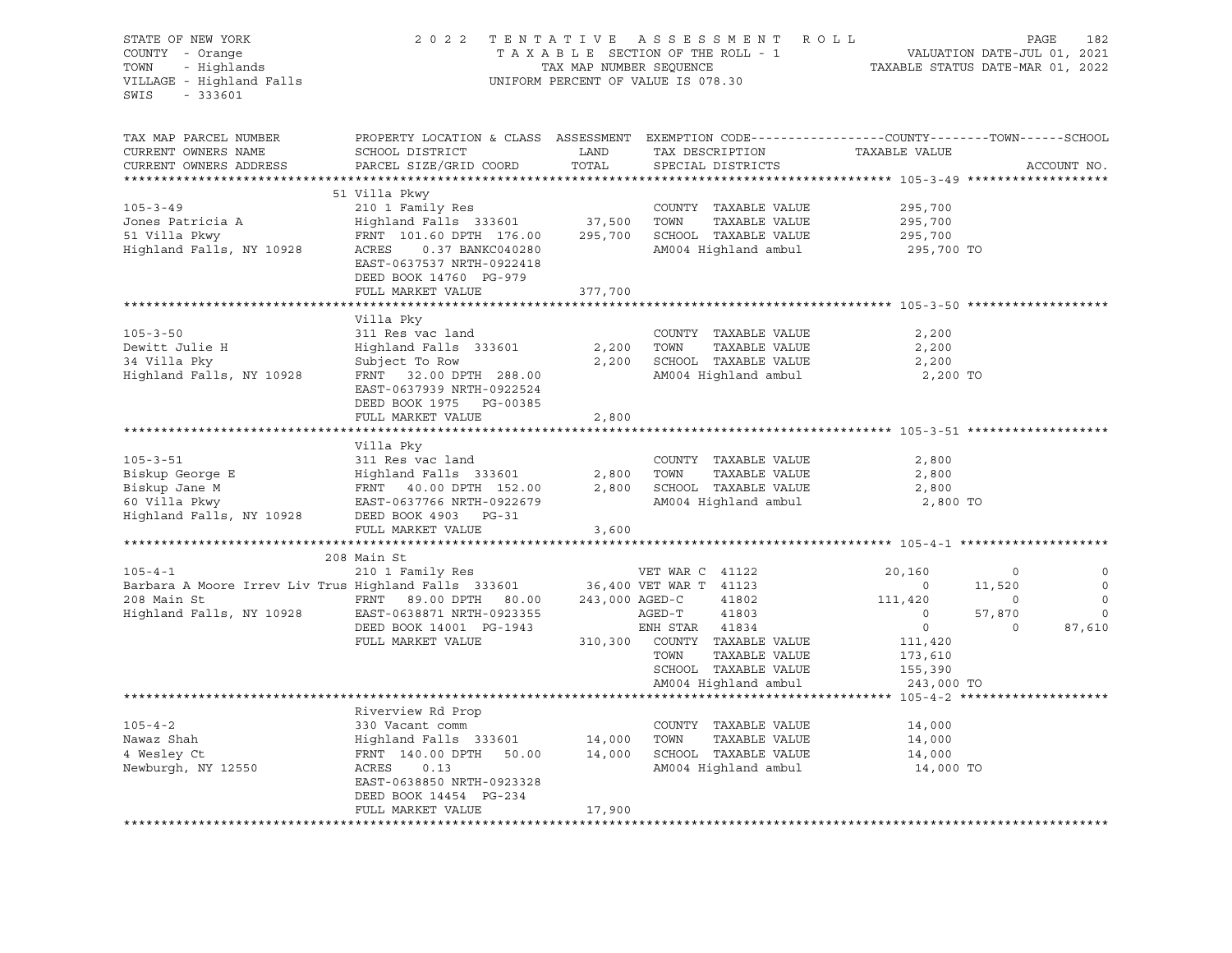| STATE OF NEW YORK<br>COUNTY - Orange<br>- Highlands<br>TOWN<br>VILLAGE - Highland Falls<br>SWIS<br>- 333601 | 2 0 2 2                                                                                                                                                                                                                                                                                                                                   | TAX MAP NUMBER SEQUENCE | TENTATIVE ASSESSMENT ROLL<br>T A X A B L E SECTION OF THE ROLL - 1<br>UNIFORM PERCENT OF VALUE IS 078.30 | VALUATION DATE-JUL 01, 2021<br>TAXABLE STATUS DATE-MAR 01, 2022 | PAGE<br>183 |
|-------------------------------------------------------------------------------------------------------------|-------------------------------------------------------------------------------------------------------------------------------------------------------------------------------------------------------------------------------------------------------------------------------------------------------------------------------------------|-------------------------|----------------------------------------------------------------------------------------------------------|-----------------------------------------------------------------|-------------|
| TAX MAP PARCEL NUMBER<br>CURRENT OWNERS NAME<br>CURRENT OWNERS ADDRESS                                      | PROPERTY LOCATION & CLASS ASSESSMENT EXEMPTION CODE----------------COUNTY-------TOWN-----SCHOOL<br>SCHOOL DISTRICT<br>PARCEL SIZE/GRID COORD                                                                                                                                                                                              | LAND<br>TOTAL           | TAX DESCRIPTION<br>SPECIAL DISTRICTS                                                                     | TAXABLE VALUE                                                   | ACCOUNT NO. |
| $105 - 4 - 3$<br>Nawaz Shah<br>4 Wesley Ct<br>Newburgh, NY 12550                                            | 4 Riverview Rd<br>640 Health care<br>Highland Falls 333601<br>Private Rd. Maint. Agreem 120,000 SCHOOL TAXABLE VALUE<br>dtd 8-30-2012 L-13423 P-1<br>RE: $105 - 4 - 3$ , 4, 5, 6.<br>FRNT<br>99.00 DPTH 58.00<br>ACRES<br>0.23<br>EAST-0638849 NRTH-0923205<br>DEED BOOK 13993 PG-1498<br>FULL MARKET VALUE                               | 36,000 TOWN<br>153,300  | COUNTY TAXABLE VALUE<br>TAXABLE VALUE<br>AM004 Highland ambul                                            | 120,000<br>120,000<br>120,000<br>120,000 TO                     |             |
| $105 - 4 - 4$<br>Craig Cameron S<br>Craig Ada<br>6 Riverview Rd<br>Highland Falls, NY 10928                 | 6 Riverview Rd<br>210 1 Family Res<br>Highland Falls 333601<br>Private Rd. Maint. Agreem 350,900 SCHOOL TAXABLE VALUE<br>dtd 8-30-2012 L-13423 P-1<br>RE: $105 - 4 - 3$ , 4, 5, 6.                                                                                                                                                        | 37,800                  | COUNTY TAXABLE VALUE<br>TAXABLE VALUE<br>TOWN<br>AM004 Highland ambul                                    | 350,900<br>350,900<br>350,900<br>350,900 TO                     |             |
|                                                                                                             | FRNT 285.90 DPTH 110.00<br><b>BANKC080370</b><br>EAST-0639019 NRTH-0923212<br>DEED BOOK 13793 PG-197<br>FULL MARKET VALUE                                                                                                                                                                                                                 | 448,100                 |                                                                                                          |                                                                 |             |
| $105 - 4 - 5$<br>Dougherty Rita M<br>9 Riverview Rd<br>Highland Falls, NY 10928                             | 9 Riverview Rd<br>210 1 Family Res<br>Highland Falls 333601<br>Private Rd. Maint. Agreem 160,000 SCHOOL TAXABLE VALUE<br>dtd 8-30-2012 L-13423 P-1<br>$RE: 105 - 4 - 3, 4, 5, 6.$<br>FRNT 141.30 DPTH 92.00<br>EAST-0639015 NRTH-0923348<br>DEED BOOK 13449 PG-1794<br>FULL MARKET VALUE                                                  | 36,400<br>204,300       | COUNTY TAXABLE VALUE<br>TAXABLE VALUE<br>TOWN<br>AM004 Highland ambul                                    | 160,000<br>160,000<br>160,000<br>160,000 TO                     |             |
|                                                                                                             |                                                                                                                                                                                                                                                                                                                                           |                         |                                                                                                          |                                                                 |             |
| $105 - 4 - 6$<br>Johnston David<br>Johnston Lorna<br>11 Riverview Rd<br>Highland Falls, NY 10928            | 11 Riverview Rd<br>210 1 Family Res<br>Highland Falls 333601 36,600 COUNTY TAXABLE VALUE<br>Private Rd. Maint. Agreem 257,500 TOWN TAXABLE VALUE<br>dtd 8-30-2012 L-13423 P-1<br>RE: $105 - 4 - 3$ , 4, 5, 6.<br>98.90 DPTH<br>FRNT<br>92.00<br>ACRES<br>0.27<br>EAST-0639145 NRTH-0923363<br>DEED BOOK 13746 PG-384<br>FULL MARKET VALUE | 328,900                 | BAS STAR 41854<br>SCHOOL TAXABLE VALUE<br>AM004 Highland ambul                                           | 0<br>0<br>257,500<br>257,500<br>222,410<br>257,500 TO           | 35,090      |
|                                                                                                             |                                                                                                                                                                                                                                                                                                                                           |                         |                                                                                                          |                                                                 |             |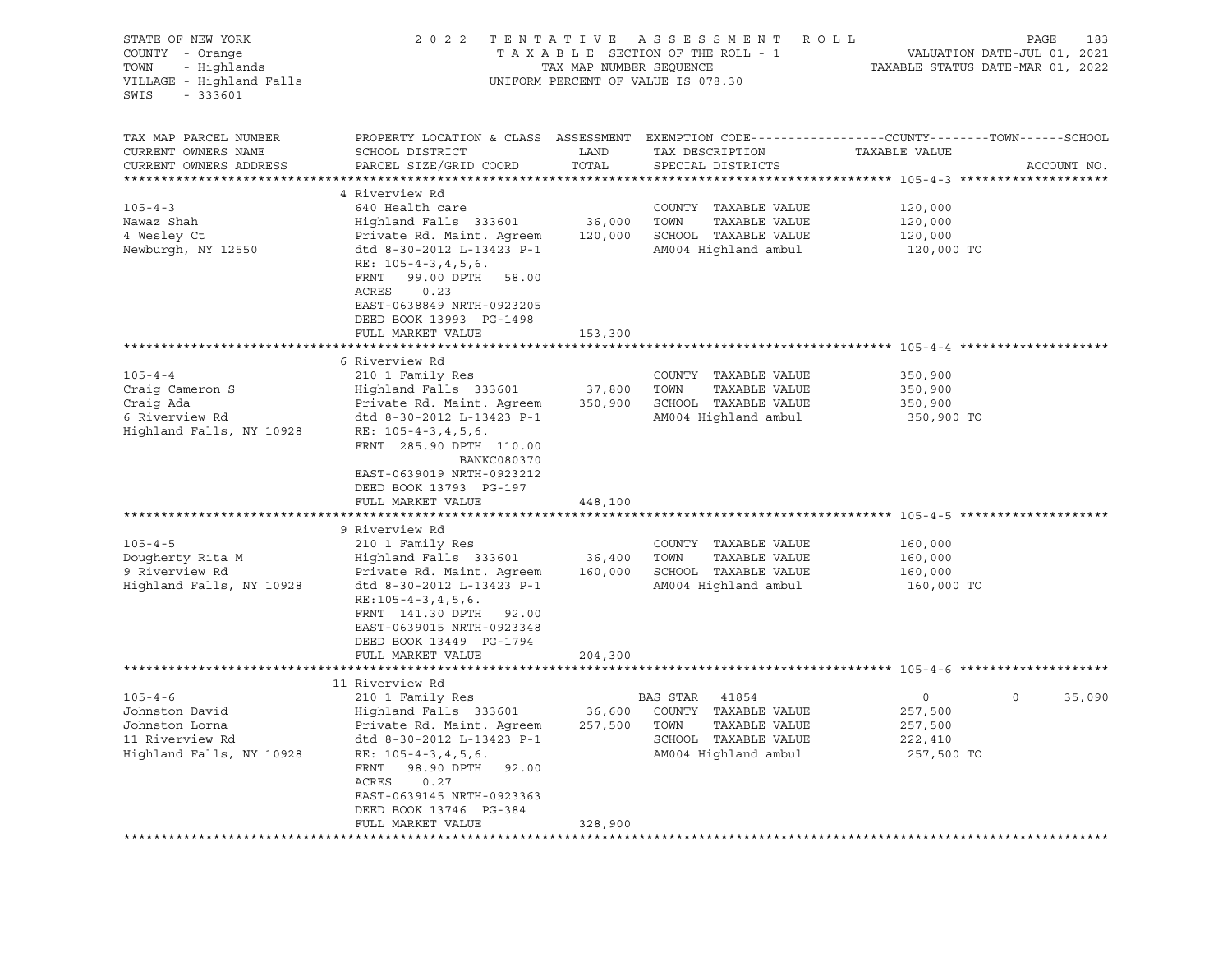| STATE OF NEW YORK<br>COUNTY - Orange<br>- Highlands<br>TOWN<br>VILLAGE - Highland Falls<br>SWIS<br>$-333601$ | 2 0 2 2                                                | TAX MAP NUMBER SEQUENCE | TENTATIVE ASSESSMENT ROLL<br>TAXABLE SECTION OF THE ROLL - 1<br>UNIFORM PERCENT OF VALUE IS 078.30 | PAGE<br>184<br>VALUATION DATE-JUL 01, 2021<br>TAXABLE STATUS DATE-MAR 01, 2022                                   |
|--------------------------------------------------------------------------------------------------------------|--------------------------------------------------------|-------------------------|----------------------------------------------------------------------------------------------------|------------------------------------------------------------------------------------------------------------------|
| TAX MAP PARCEL NUMBER<br>CURRENT OWNERS NAME                                                                 | SCHOOL DISTRICT                                        | LAND                    | TAX DESCRIPTION                                                                                    | PROPERTY LOCATION & CLASS ASSESSMENT EXEMPTION CODE----------------COUNTY-------TOWN-----SCHOOL<br>TAXABLE VALUE |
| CURRENT OWNERS ADDRESS                                                                                       | PARCEL SIZE/GRID COORD                                 | TOTAL                   | SPECIAL DISTRICTS                                                                                  | ACCOUNT NO.                                                                                                      |
|                                                                                                              | 17 Riverview Rd                                        |                         |                                                                                                    |                                                                                                                  |
| $105 - 4 - 8$                                                                                                | 210 1 Family Res                                       |                         | COUNTY TAXABLE VALUE                                                                               | 240,000                                                                                                          |
| Seay Kendra Mia                                                                                              | Highland Falls 333601                                  | 37,300                  | TOWN<br>TAXABLE VALUE                                                                              | 240,000                                                                                                          |
| Cusack Matthew Brotman                                                                                       | FRNT 115.70 DPTH 142.40                                | 240,000                 | SCHOOL TAXABLE VALUE                                                                               | 240,000                                                                                                          |
| 17 Riverview Rd                                                                                              | ACRES<br>0.34 BANKC210462                              |                         | AM004 Highland ambul                                                                               | 240,000 TO                                                                                                       |
| Highland Falls, NY 10928                                                                                     | EAST-0639276 NRTH-0923281                              |                         |                                                                                                    |                                                                                                                  |
|                                                                                                              | DEED BOOK 14893 PG-1428                                |                         |                                                                                                    |                                                                                                                  |
|                                                                                                              | FULL MARKET VALUE                                      | 306,500                 |                                                                                                    |                                                                                                                  |
|                                                                                                              |                                                        |                         |                                                                                                    |                                                                                                                  |
|                                                                                                              | 198 Main St                                            |                         |                                                                                                    |                                                                                                                  |
| $105 - 5 - 1$                                                                                                | 454 Supermarket                                        |                         | COUNTY TAXABLE VALUE                                                                               | 684,000                                                                                                          |
| Eton Centers Co                                                                                              | Highland Falls 333601                                  | 108,000                 | TOWN<br>TAXABLE VALUE                                                                              | 684,000                                                                                                          |
| Brause Realty Inc                                                                                            | ACRES<br>2.40                                          | 684,000                 | SCHOOL TAXABLE VALUE                                                                               | 684,000                                                                                                          |
| 52 Vanderbilt Ave                                                                                            | EAST-0639008 NRTH-0923008                              |                         | AM004 Highland ambul                                                                               | 684,000 TO                                                                                                       |
| New York, NY 10017                                                                                           | DEED BOOK 1991    PG-00146                             |                         |                                                                                                    |                                                                                                                  |
|                                                                                                              | FULL MARKET VALUE                                      | 873,600                 |                                                                                                    |                                                                                                                  |
|                                                                                                              | 39 Havens Rd                                           |                         |                                                                                                    |                                                                                                                  |
| $105 - 5 - 5$                                                                                                | 331 Com vac $w/im$                                     |                         | COUNTY TAXABLE VALUE                                                                               | 55,700                                                                                                           |
| C D Parry Co Inc                                                                                             | Highland Falls 333601                                  | 53,300                  | TOWN<br>TAXABLE VALUE                                                                              | 55,700                                                                                                           |
| 34 Ft Putnam St                                                                                              | ACRES<br>1.10                                          | 55,700                  | SCHOOL TAXABLE VALUE                                                                               | 55,700                                                                                                           |
| Highland Falls, NY 10928                                                                                     | EAST-0639477 NRTH-0922847                              |                         | AM004 Highland ambul                                                                               | 55,700 TO                                                                                                        |
|                                                                                                              | DEED BOOK 1893 PG-00485                                |                         |                                                                                                    |                                                                                                                  |
|                                                                                                              | FULL MARKET VALUE                                      | 71,100                  |                                                                                                    |                                                                                                                  |
|                                                                                                              |                                                        |                         |                                                                                                    |                                                                                                                  |
|                                                                                                              | Main St                                                |                         |                                                                                                    |                                                                                                                  |
| $105 - 5 - 6.211$                                                                                            | 330 Vacant comm                                        |                         | COUNTY TAXABLE VALUE                                                                               | 239,200                                                                                                          |
| Aloe Peter L                                                                                                 | Highland Falls 333601                                  | 239,200<br>239,200      | TOWN<br>TAXABLE VALUE                                                                              | 239,200                                                                                                          |
| ALO Construction Company<br>ALO Construction Company                                                         | Parcel 1 ALO Construct Co<br>Map 243-16 Filed 08/31/20 |                         | SCHOOL TAXABLE VALUE<br>AM004 Highland ambul                                                       | 239,200<br>239,200 TO                                                                                            |
| Main Floor Office                                                                                            | ES Main St., NYS RTE 218                               |                         |                                                                                                    |                                                                                                                  |
| 1046 Peoples Rd                                                                                              | ACRES<br>3.40                                          |                         |                                                                                                    |                                                                                                                  |
| Sault Ste Marie OntaP6C3W2                                                                                   | EAST-0638722 NRTH-0922450                              |                         |                                                                                                    |                                                                                                                  |
|                                                                                                              | FULL MARKET VALUE                                      | 305,500                 |                                                                                                    |                                                                                                                  |
| ************************                                                                                     |                                                        |                         |                                                                                                    |                                                                                                                  |
|                                                                                                              | 3 Pine Terrace Rd                                      |                         |                                                                                                    |                                                                                                                  |
| $105 - 5 - 7$                                                                                                | 411 Apartment                                          |                         | COUNTY TAXABLE VALUE                                                                               | 990,600                                                                                                          |
| Peregrine Realty Corp.                                                                                       | Highland Falls 333601                                  | 92,000                  | TOWN<br>TAXABLE VALUE                                                                              | 990,600                                                                                                          |
| c/o Scarcella Law Offices                                                                                    | ACRES 1.60                                             | 990,600                 | SCHOOL TAXABLE VALUE                                                                               | 990,600                                                                                                          |
| 44 Church St                                                                                                 | EAST-0639005 NRTH-0922362                              |                         | AM004 Highland ambul                                                                               | 990,600 TO                                                                                                       |
| White Plains, NY 10601                                                                                       | DEED BOOK 4046<br>PG-94                                |                         |                                                                                                    |                                                                                                                  |
|                                                                                                              | FULL MARKET VALUE                                      | 1265,100                |                                                                                                    |                                                                                                                  |
|                                                                                                              |                                                        |                         |                                                                                                    |                                                                                                                  |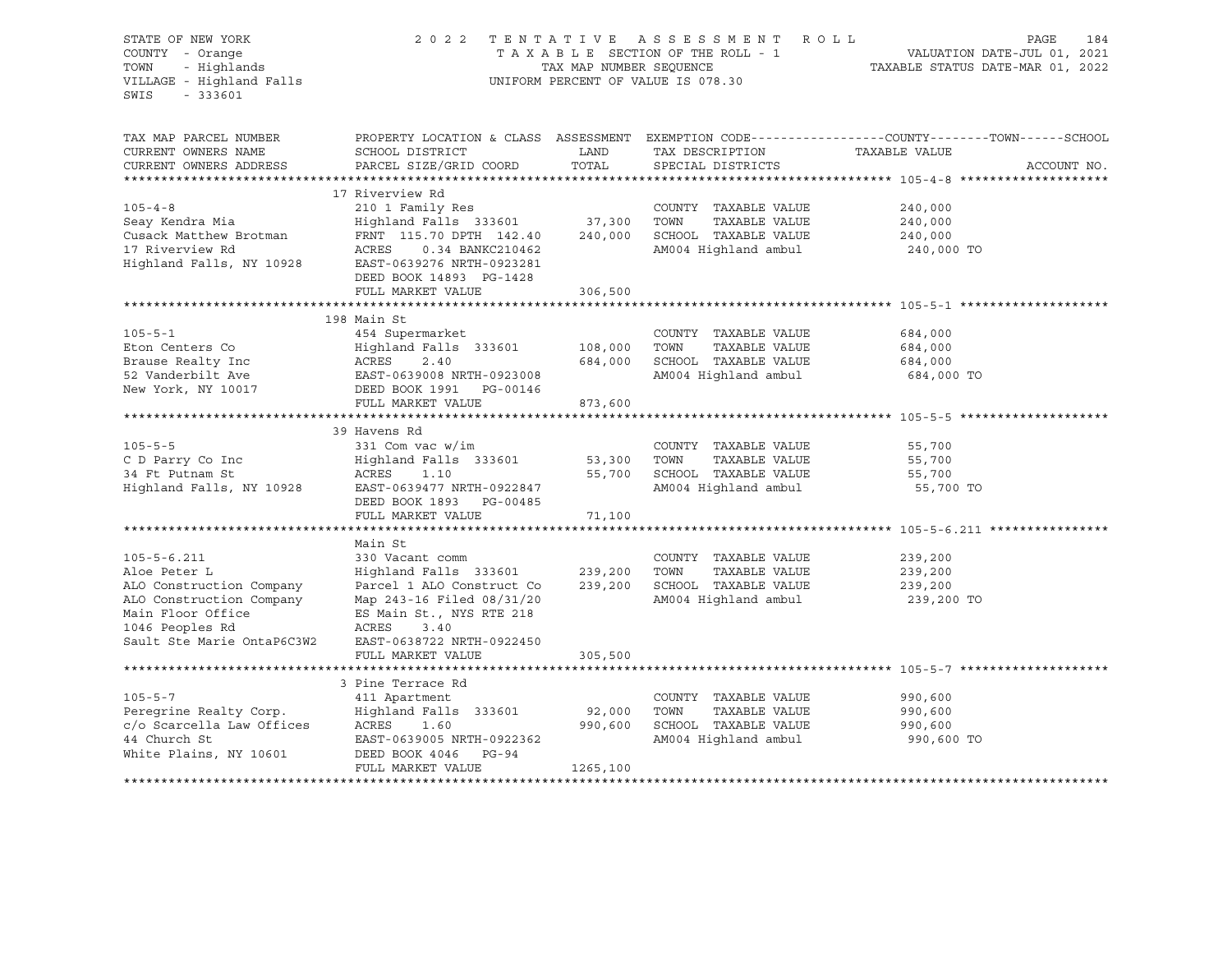| STATE OF NEW YORK<br>COUNTY - Orange<br>- Highlands<br>TOWN<br>VILLAGE - Highland Falls<br>SWIS<br>$-333601$ |                                                                                                                                                                                                                                                                | TAX MAP NUMBER SEQUENCE | 2022 TENTATIVE ASSESSMENT<br>R O L L<br>TAXABLE SECTION OF THE ROLL - 1<br>UNIFORM PERCENT OF VALUE IS 078.30                | VALUATION DATE-JUL 01, 2021<br>TAXABLE STATUS DATE-MAR 01, 2022 | PAGE<br>185       |
|--------------------------------------------------------------------------------------------------------------|----------------------------------------------------------------------------------------------------------------------------------------------------------------------------------------------------------------------------------------------------------------|-------------------------|------------------------------------------------------------------------------------------------------------------------------|-----------------------------------------------------------------|-------------------|
| TAX MAP PARCEL NUMBER<br>CURRENT OWNERS NAME<br>CURRENT OWNERS ADDRESS                                       | PROPERTY LOCATION & CLASS ASSESSMENT EXEMPTION CODE----------------COUNTY-------TOWN-----SCHOOL<br>SCHOOL DISTRICT<br>PARCEL SIZE/GRID COORD                                                                                                                   | LAND<br>TOTAL           | TAX DESCRIPTION<br>SPECIAL DISTRICTS                                                                                         | TAXABLE VALUE                                                   | ACCOUNT NO.       |
|                                                                                                              | 188 Main St                                                                                                                                                                                                                                                    |                         |                                                                                                                              |                                                                 |                   |
| $105 - 5 - 8$<br>Piepenkotter Charlotte<br>Walgreen Co.<br>PO Box 1159<br>Deerfield, IL 60015                | 484 1 use sm bld<br>Highland Falls 333601 126,600<br>Living Survivor's Trust<br>Dated August 30, 1993<br>FRNT 225.00 DPTH 270.00<br>ACRES<br>1.22<br>EAST-0638810 NRTH-0922771<br>DEED BOOK 13035 PG-669                                                       | 1675,000                | COUNTY TAXABLE VALUE<br>TOWN<br>TAXABLE VALUE<br>SCHOOL TAXABLE VALUE<br>AM004 Highland ambul                                | 1675,000<br>1675,000<br>1675,000<br>1675,000 TO                 |                   |
|                                                                                                              | FULL MARKET VALUE                                                                                                                                                                                                                                              | 2139,200                |                                                                                                                              |                                                                 |                   |
|                                                                                                              | 156 Main St                                                                                                                                                                                                                                                    |                         |                                                                                                                              |                                                                 |                   |
| $105 - 6 - 1$<br>Koutsourades Gus<br>PO Box 301<br>Highland Falls, NY 10928                                  | 415 Motel<br>Highland Falls 333601<br>ACRES<br>1.20<br>EAST-0639632 NRTH-0922139<br>DEED BOOK 14590 PG-1940                                                                                                                                                    | 126,000<br>1850,000     | COUNTY TAXABLE VALUE<br>TOWN<br>TAXABLE VALUE<br>SCHOOL TAXABLE VALUE<br>AM004 Highland ambul                                | 1850,000<br>1850,000<br>1850,000<br>1850,000 TO                 |                   |
|                                                                                                              | FULL MARKET VALUE                                                                                                                                                                                                                                              | 2362,700                |                                                                                                                              |                                                                 |                   |
|                                                                                                              | 37 Regina Rd                                                                                                                                                                                                                                                   |                         |                                                                                                                              |                                                                 |                   |
| $105 - 6 - 3$<br>Lanier Tyree G<br>PO Box 276<br>Highland Falls, NY 10928                                    | 210 1 Family Res<br>Highland Falls 333601 52,500<br>FRNT 45.00 DPTH 142.00 223,900<br>EAST-0638681 NRTH-0921917<br>DEED BOOK 4104 PG-103                                                                                                                       |                         | COUNTY TAXABLE VALUE<br>TOWN<br>TAXABLE VALUE<br>SCHOOL TAXABLE VALUE<br>AM004 Highland ambul                                | 223,900<br>223,900<br>223,900<br>223,900 TO                     |                   |
|                                                                                                              | FULL MARKET VALUE                                                                                                                                                                                                                                              | 286,000                 |                                                                                                                              |                                                                 |                   |
| $105 - 6 - 4$<br>Kelly George J                                                                              | 35 Regina Rd<br>210 1 Family Res<br>Highland Falls 333601                                                                                                                                                                                                      | 53,400                  | COUNTY TAXABLE VALUE<br>TOWN<br>TAXABLE VALUE                                                                                | 227,600<br>227,600                                              |                   |
| Kelly Jamie<br>35 Regina Rd<br>Highland Falls, NY 10928                                                      | FRNT<br>52.50 DPTH 135.00<br>ACRES   0.18 BANKC030276<br>EAST-0638695 NRTH-0921845<br>DEED BOOK 11928 PG-808<br>FULL MARKET VALUE                                                                                                                              | 227,600<br>290,700      | SCHOOL TAXABLE VALUE<br>AM004 Highland ambul                                                                                 | 227,600<br>227,600 TO                                           |                   |
|                                                                                                              |                                                                                                                                                                                                                                                                |                         |                                                                                                                              |                                                                 |                   |
| $105 - 6 - 5$<br>Carroll Peter E<br>Carroll Nancy<br>33 Regina Rd<br>Highland Falls, NY 10928                | 33 Regina Rd<br>210 1 Family Res<br>Highland Falls 333601<br>ROW dtd 5-23-2020 L14759<br>Pg397 rec. 6-16-2020<br>from 105-5-6.212<br>77.80 DPTH<br>FRNT<br>93.00<br>ACRES<br>0.18<br>EAST-0638771 NRTH-0921783<br>DEED BOOK 14944 PG-1766<br>FULL MARKET VALUE | 220,500                 | BAS STAR<br>41854<br>53,400 COUNTY TAXABLE VALUE<br>TOWN<br>TAXABLE VALUE<br>TAXABLE VALUE<br>SCHOOL<br>AM004 Highland ambul | $\circ$<br>220,500<br>220,500<br>185,410<br>220,500 TO          | $\circ$<br>35,090 |
|                                                                                                              |                                                                                                                                                                                                                                                                | 281,600                 |                                                                                                                              |                                                                 |                   |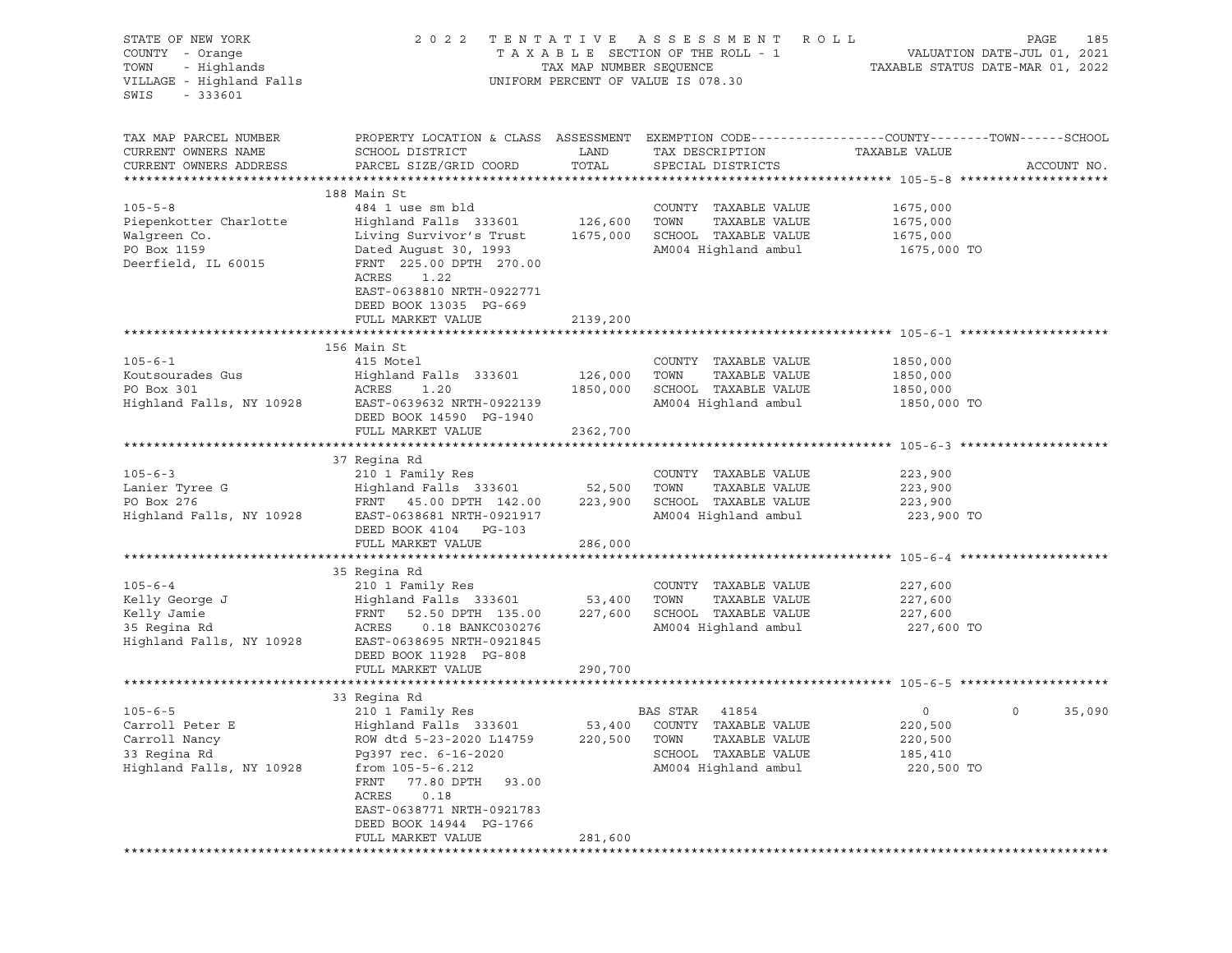| STATE OF NEW YORK<br>COUNTY - Orange<br>- Highlands<br>TOWN<br>VILLAGE - Highland Falls<br>$-333601$<br>SWIS | 2022                                                                                                                                         | TAX MAP NUMBER SEQUENCE | TENTATIVE ASSESSMENT<br>ROLL<br>TAXABLE SECTION OF THE ROLL - 1<br>UNIFORM PERCENT OF VALUE IS 078.30 | TAXABLE STATUS DATE-MAR 01, 2022 | PAGE<br>186<br>VALUATION DATE-JUL 01, 2021 |
|--------------------------------------------------------------------------------------------------------------|----------------------------------------------------------------------------------------------------------------------------------------------|-------------------------|-------------------------------------------------------------------------------------------------------|----------------------------------|--------------------------------------------|
| TAX MAP PARCEL NUMBER<br>CURRENT OWNERS NAME<br>CURRENT OWNERS ADDRESS                                       | PROPERTY LOCATION & CLASS ASSESSMENT EXEMPTION CODE----------------COUNTY-------TOWN-----SCHOOL<br>SCHOOL DISTRICT<br>PARCEL SIZE/GRID COORD | LAND<br>TOTAL           | TAX DESCRIPTION<br>SPECIAL DISTRICTS                                                                  | TAXABLE VALUE                    | ACCOUNT NO.                                |
|                                                                                                              |                                                                                                                                              |                         |                                                                                                       |                                  |                                            |
|                                                                                                              | 17 Regina Rd                                                                                                                                 |                         |                                                                                                       |                                  |                                            |
| $105 - 6 - 6$                                                                                                | 210 1 Family Res                                                                                                                             |                         | COUNTY TAXABLE VALUE                                                                                  | 218,600                          |                                            |
| Erbe Ryan                                                                                                    | Highland Falls 333601                                                                                                                        | 36,400                  | TOWN<br>TAXABLE VALUE                                                                                 | 218,600                          |                                            |
| Erbe Kathleen                                                                                                | FRNT 115.00 DPTH 100.00                                                                                                                      | 218,600                 | SCHOOL TAXABLE VALUE                                                                                  | 218,600                          |                                            |
| 17 Regina Rd                                                                                                 | ACRES<br>0.20 BANKC061194                                                                                                                    |                         | AM004 Highland ambul                                                                                  | 218,600 TO                       |                                            |
| Highland Falls, NY 10928                                                                                     | EAST-0638746 NRTH-0921708                                                                                                                    |                         |                                                                                                       |                                  |                                            |
|                                                                                                              | DEED BOOK 14611 PG-268                                                                                                                       |                         |                                                                                                       |                                  |                                            |
|                                                                                                              | FULL MARKET VALUE                                                                                                                            | 279,200                 |                                                                                                       |                                  |                                            |
|                                                                                                              |                                                                                                                                              |                         |                                                                                                       |                                  |                                            |
|                                                                                                              | 13 Regina Rd                                                                                                                                 |                         |                                                                                                       |                                  | $\circ$                                    |
| $105 - 6 - 7$<br>Sullivan Barbara A                                                                          | 210 1 Family Res                                                                                                                             |                         | BAS STAR<br>41854<br>COUNTY TAXABLE VALUE                                                             | $\circ$                          | 35,090                                     |
| 13 Regina Rd                                                                                                 | Highland Falls 333601<br>FRNT 110.00 DPTH 92.00                                                                                              | 36,000<br>227,500       | TOWN<br>TAXABLE VALUE                                                                                 | 227,500                          |                                            |
| PO Box 102                                                                                                   | ACRES<br>0.20                                                                                                                                |                         | SCHOOL TAXABLE VALUE                                                                                  | 227,500<br>192,410               |                                            |
| Highland Falls, NY 10928                                                                                     | EAST-0638680 NRTH-0921764                                                                                                                    |                         | AM004 Highland ambul                                                                                  | 227,500 TO                       |                                            |
|                                                                                                              | DEED BOOK 13290 PG-1666                                                                                                                      |                         |                                                                                                       |                                  |                                            |
|                                                                                                              | FULL MARKET VALUE                                                                                                                            | 290,500                 |                                                                                                       |                                  |                                            |
|                                                                                                              |                                                                                                                                              |                         |                                                                                                       |                                  |                                            |
|                                                                                                              | 9 Regina Rd                                                                                                                                  |                         |                                                                                                       |                                  |                                            |
| $105 - 6 - 8$                                                                                                | 210 1 Family Res                                                                                                                             |                         | BAS STAR<br>41854                                                                                     | $\circ$                          | $\circ$<br>35,090                          |
| Larkin Brian                                                                                                 | Highland Falls 333601                                                                                                                        | 35,200                  | COUNTY TAXABLE VALUE                                                                                  | 259,700                          |                                            |
| Larkin Lisa                                                                                                  | FRNT 101.00 DPTH 74.00                                                                                                                       | 259,700                 | TOWN<br>TAXABLE VALUE                                                                                 | 259,700                          |                                            |
| 9 Regina Rd                                                                                                  | BANKC170031                                                                                                                                  |                         | SCHOOL TAXABLE VALUE                                                                                  | 224,610                          |                                            |
| Highland Falls, NY 10928                                                                                     | EAST-0638610 NRTH-0921820                                                                                                                    |                         | AM004 Highland ambul                                                                                  | 259,700 TO                       |                                            |
|                                                                                                              | DEED BOOK 12053 PG-1773                                                                                                                      |                         |                                                                                                       |                                  |                                            |
|                                                                                                              | FULL MARKET VALUE                                                                                                                            | 331,700                 |                                                                                                       |                                  |                                            |
|                                                                                                              |                                                                                                                                              |                         |                                                                                                       |                                  |                                            |
|                                                                                                              | 152 Main St                                                                                                                                  |                         |                                                                                                       |                                  |                                            |
| $105 - 6 - 10$                                                                                               | 210 1 Family Res                                                                                                                             |                         | BAS STAR<br>41854                                                                                     | $\circ$                          | $\circ$<br>35,090                          |
| Fortino Susan M<br>152 Main St                                                                               | Highland Falls 333601<br>FRNT 40.00 DPTH 176.00                                                                                              | 35,600<br>170,800       | COUNTY TAXABLE VALUE<br>TOWN<br>TAXABLE VALUE                                                         | 170,800                          |                                            |
| Highland Falls, NY 10928                                                                                     | EAST-0638659 NRTH-0921976                                                                                                                    |                         | SCHOOL TAXABLE VALUE                                                                                  | 170,800<br>135,710               |                                            |
|                                                                                                              | DEED BOOK 12211 PG-13                                                                                                                        |                         | AM004 Highland ambul                                                                                  | 170,800 TO                       |                                            |
|                                                                                                              | FULL MARKET VALUE                                                                                                                            | 218,100                 |                                                                                                       |                                  |                                            |
|                                                                                                              |                                                                                                                                              |                         |                                                                                                       |                                  |                                            |
|                                                                                                              | 150 Main St                                                                                                                                  |                         |                                                                                                       |                                  |                                            |
| $105 - 6 - 11.1$                                                                                             | 210 1 Family Res                                                                                                                             |                         | COUNTY TAXABLE VALUE                                                                                  | 266,200                          |                                            |
| Umeroski Jelian                                                                                              | Highland Falls 333601                                                                                                                        | 37,500                  | TOWN<br>TAXABLE VALUE                                                                                 | 266,200                          |                                            |
| Sahitaj Nexhat                                                                                               | South Main St (St Hwy 218                                                                                                                    | 266,200                 | SCHOOL TAXABLE VALUE                                                                                  | 266,200                          |                                            |
| 150 Main St                                                                                                  | & Regina Rd                                                                                                                                  |                         | AM004 Highland ambul                                                                                  | 266,200 TO                       |                                            |
| Highland Falls, NY 10928                                                                                     | FRNT 114.00 DPTH 140.00<br>BANKC180281                                                                                                       |                         |                                                                                                       |                                  |                                            |
| PRIOR OWNER ON 3/01/2022                                                                                     | EAST-0638505 NRTH-0921928                                                                                                                    |                         |                                                                                                       |                                  |                                            |
| Umeroski Jelian                                                                                              | DEED BOOK 15169 PG-953                                                                                                                       |                         |                                                                                                       |                                  |                                            |
|                                                                                                              | FULL MARKET VALUE                                                                                                                            | 340,000                 |                                                                                                       |                                  |                                            |
| ***************************                                                                                  | ******************************                                                                                                               |                         |                                                                                                       |                                  |                                            |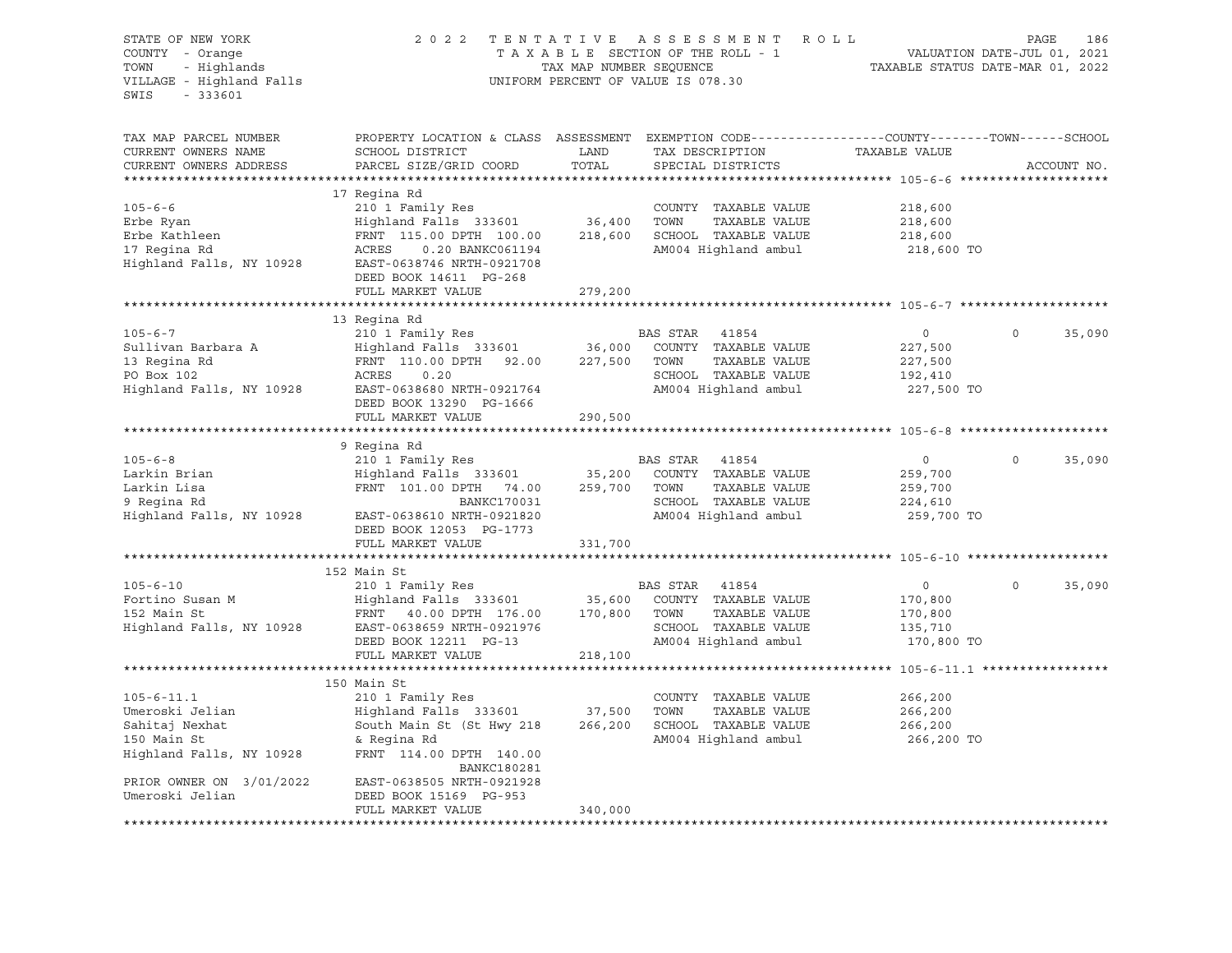| STATE OF NEW YORK<br>COUNTY - Orange<br>TOWN - Highlands<br>VILLAGE - Highland Falls<br>$-333601$<br>SWIS |                                                                                                                                                                                                                                                                       |               | 2022 TENTATIVE ASSESSMENT ROLL<br>T A X A B L E SECTION OF THE ROLL - 1 VALUATION DATE-JUL 01, 2021<br>TAX MAP NUMBER SEQUENCE TAXABLE STATUS DATE-MAR 01, 2022<br>UNIFORM PERCENT OF VALUE IS 078.30 |                                                                                |                               | PAGE<br>187                  |
|-----------------------------------------------------------------------------------------------------------|-----------------------------------------------------------------------------------------------------------------------------------------------------------------------------------------------------------------------------------------------------------------------|---------------|-------------------------------------------------------------------------------------------------------------------------------------------------------------------------------------------------------|--------------------------------------------------------------------------------|-------------------------------|------------------------------|
| TAX MAP PARCEL NUMBER<br>CURRENT OWNERS NAME<br>CURRENT OWNERS ADDRESS                                    | PROPERTY LOCATION & CLASS ASSESSMENT EXEMPTION CODE---------------COUNTY-------TOWN------SCHOOL<br>SCHOOL DISTRICT<br>PARCEL SIZE/GRID COORD                                                                                                                          | LAND<br>TOTAL | TAX DESCRIPTION<br>SPECIAL DISTRICTS                                                                                                                                                                  | TAXABLE VALUE                                                                  |                               | ACCOUNT NO.                  |
|                                                                                                           | 154 Main St                                                                                                                                                                                                                                                           |               |                                                                                                                                                                                                       |                                                                                |                               |                              |
| $105 - 6 - 12.1$<br>Kelly David<br>154 Main St<br>Highland Falls, NY 10928                                | 220 2 Family Res<br>Highland Falls 333601 35,800 COUNTY TAXABLE VALUE<br>Parcel A Vanzo Submp 6208 228,800 TOWN<br>FRNT 82.70 DPTH 120.00<br>BANKC030438<br>EAST-0638513 NRTH-0922037<br>DEED BOOK 12382 PG-1962                                                      |               | TAXABLE VALUE<br>SCHOOL TAXABLE VALUE<br>AM004 Highland ambul                                                                                                                                         | $\overline{0}$<br>228,800<br>228,800<br>193,710<br>228,800 TO                  | $\overline{0}$                | 35,090                       |
|                                                                                                           | FULL MARKET VALUE                                                                                                                                                                                                                                                     | 292,200       |                                                                                                                                                                                                       |                                                                                |                               |                              |
| $105 - 6 - 12.2$<br>Fortino Susan M<br>152 Main St<br>Highland Falls, NY 10928                            | Main St Rear<br>312 Vac w/imprv<br>$Highland$ Falls 333601 2,600 TOWN<br>Parcel B Vanzo Submp 6208 14,600 SCHOOL TAXABLE VALUE<br>FRNT 62.00 DPTH 76.00 AM004 Highland ambul<br>ACRES 0.13<br>EAST-0638598 NRTH-0922032<br>DEED BOOK 12211 PG-13<br>FULL MARKET VALUE | 18,600        | COUNTY TAXABLE VALUE<br>TAXABLE VALUE<br>AM004 Highland ambul                                                                                                                                         | 14,600<br>14,600<br>14,600<br>14,600 TO                                        |                               |                              |
|                                                                                                           |                                                                                                                                                                                                                                                                       |               |                                                                                                                                                                                                       |                                                                                |                               |                              |
| $105 - 7 - 1$<br>Foerster Kathleen M<br>Foerster Richard T<br>1 Laurel Ln<br>Highland Falls, NY 10928     | 1 Laurel Ln<br>210 1 Family Res<br>Highland Falls 333601 34,200 VET WAR T 41123<br>Foerster LIVING TRUST 265,800 ENH STAR 41834<br>FRNT 100.00 DPTH 50.00 COUNTY TAXABLE<br>EAST-0638143 NRTH-0922308<br>DEED BOOK 12789 PG-1867<br>FULL MARKET VALUE                 |               | VET WAR C 41122<br>COUNTY TAXABLE VALUE<br>TAXABLE VALUE<br>TOWN<br>SCHOOL TAXABLE VALUE 178,190<br>339,500 AM004 Highland ambul                                                                      | 20,160<br>$\overline{0}$<br>$\overline{0}$<br>245,640<br>254,280<br>265,800 TO | $\sim$ 0<br>11,520<br>$\circ$ | $\circ$<br>$\circ$<br>87,610 |
|                                                                                                           | 11 Villa Pky                                                                                                                                                                                                                                                          |               |                                                                                                                                                                                                       |                                                                                |                               |                              |
| $105 - 7 - 2$<br>Marshallis Albert T<br>Marshallis Nancy L<br>11 Villa Pkwy<br>Highland Falls, NY 10928   | 11 viima ray<br>210 1 Family Res<br>Highland Falls 333601 34,200 CW_15_VET/ 41163<br>FRNT 50.00 DPTH 100.00 235,400 ENH STAR 41834<br>BANKC230070<br>BANKC230070<br>EAST-0638191 NRTH-0922296<br>DEED BOOK 1915 PG-00331                                              |               | COUNTY TAXABLE VALUE<br>TOWN<br>TAXABLE VALUE<br>TOWN IMAGLE VALUE<br>SCHOOL TAXABLE VALUE                                                                                                            | 11,520<br>$\circ$<br>$\overline{0}$<br>223,880<br>223,880<br>147,790           | $\circ$<br>11,520<br>$\circ$  | $\circ$<br>$\circ$<br>87,610 |
|                                                                                                           | FULL MARKET VALUE                                                                                                                                                                                                                                                     |               | 300,600 AM004 Highland ambul                                                                                                                                                                          | 235,400 TO                                                                     |                               |                              |
|                                                                                                           |                                                                                                                                                                                                                                                                       |               |                                                                                                                                                                                                       |                                                                                |                               |                              |
| $105 - 7 - 3$<br>Herring Stephen<br>Herring Janell<br>9 Villa Pky<br>Highland Falls, NY 10928             | 9 Villa Pky<br>210 1 Family Res<br>Highland Falls 333601<br>FRNT<br>75.00 DPTH 100.00<br>BANK<br>N<br>EAST-0638252 NRTH-0922286<br>DEED BOOK 11676 PG-615<br>FULL MARKET VALUE                                                                                        | 330,400       | VET WAR C 41122<br>35,400 VET WAR T 41123<br>258,700 VET DIS C 41142<br>VET DIS T 41143<br>COUNTY TAXABLE VALUE<br>TOWN<br>TAXABLE VALUE<br>SCHOOL TAXABLE VALUE                                      | 20,160<br>$\circ$<br>64,675<br>0<br>173,865<br>208,780<br>258,700              | 0<br>11,520<br>0<br>38,400    | 0<br>0<br>0                  |
|                                                                                                           |                                                                                                                                                                                                                                                                       |               | AM004 Highland ambul                                                                                                                                                                                  | 258,700 TO                                                                     |                               |                              |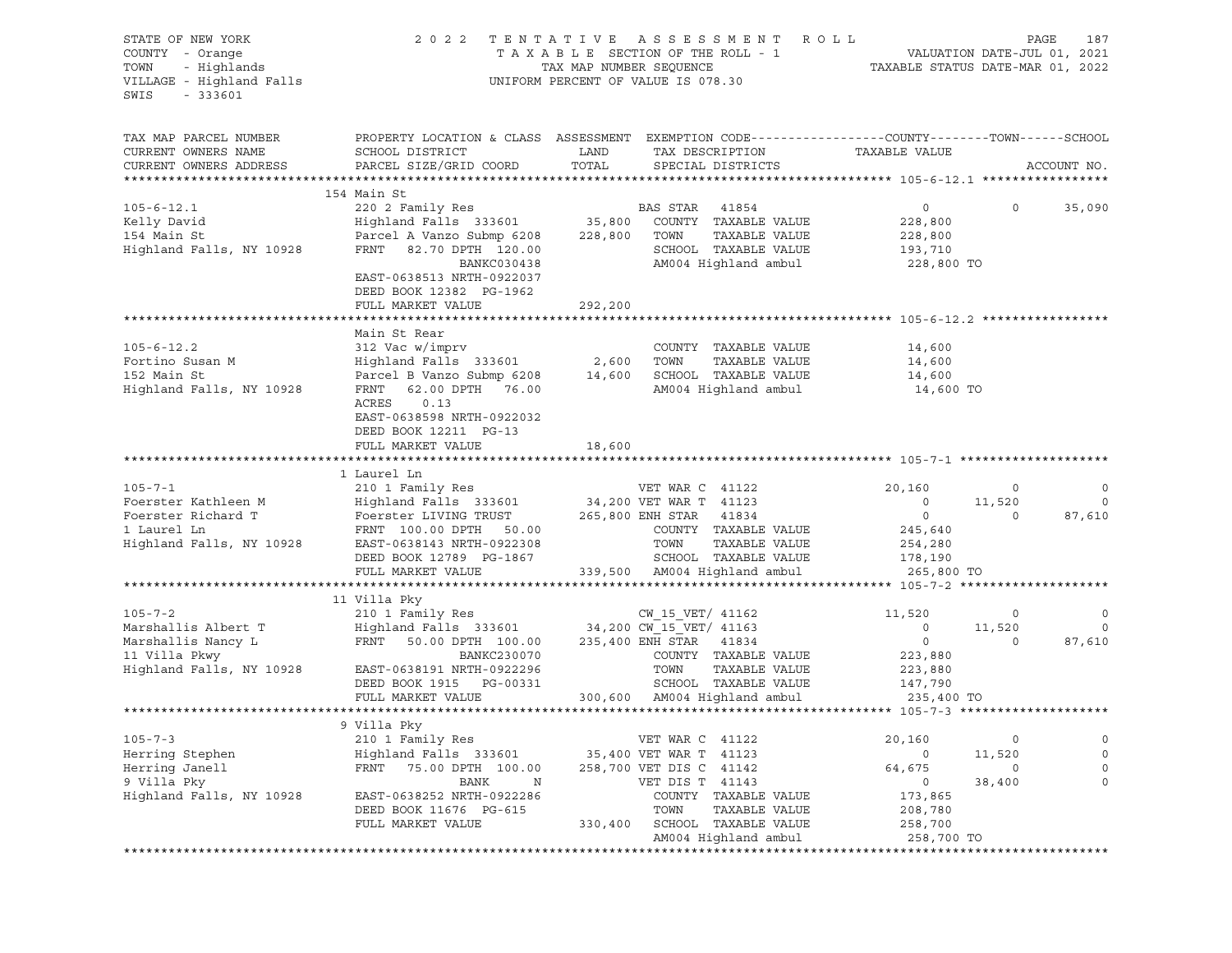SWIS - 333601

#### STATE OF NEW YORK 2 0 2 2 T E N T A T I V E A S S E S S M E N T R O L L PAGE 188 COUNTY - Orange T A X A B L E SECTION OF THE ROLL - 1 VALUATION DATE-JUL 01, 2021 TOWN - Highlands TAX MAP NUMBER SEQUENCE TAXABLE STATUS DATE-MAR 01, 2022 UNIFORM PERCENT OF VALUE IS 078.30

TAX MAP PARCEL NUMBER PROPERTY LOCATION & CLASS ASSESSMENT EXEMPTION CODE----------------COUNTY-------TOWN-----SCHOOL CURRENT OWNERS NAME SCHOOL DISTRICT LAND TAX DESCRIPTION TAXABLE VALUE CURRENT OWNERS ADDRESS PARCEL SIZE/GRID COORD TOTAL SPECIAL DISTRICTS ACCOUNT NO. \*\*\*\*\*\*\*\*\*\*\*\*\*\*\*\*\*\*\*\*\*\*\*\*\*\*\*\*\*\*\*\*\*\*\*\*\*\*\*\*\*\*\*\*\*\*\*\*\*\*\*\*\*\*\*\*\*\*\*\*\*\*\*\*\*\*\*\*\*\*\*\*\*\*\*\*\*\*\*\*\*\*\*\*\*\*\*\*\*\*\*\*\*\*\*\*\*\*\*\*\*\*\* 105-7-4 \*\*\*\*\*\*\*\*\*\*\*\*\*\*\*\*\*\*\*\* Villa Pky 105-7-4 311 Res vac land COUNTY TAXABLE VALUE 35,400 Kafagy Dhyaa Highland Falls 333601 35,400 TOWN TAXABLE VALUE 35,400 PO Box 44 FRNT 75.00 DPTH 100.00 35,400 SCHOOL TAXABLE VALUE 35,400 Highland Falls, NY 10928 EAST-0638325 NRTH-0922273 AM004 Highland ambul 35,400 TO DEED BOOK 15120 PG-301 FULL MARKET VALUE 45,200 \*\*\*\*\*\*\*\*\*\*\*\*\*\*\*\*\*\*\*\*\*\*\*\*\*\*\*\*\*\*\*\*\*\*\*\*\*\*\*\*\*\*\*\*\*\*\*\*\*\*\*\*\*\*\*\*\*\*\*\*\*\*\*\*\*\*\*\*\*\*\*\*\*\*\*\*\*\*\*\*\*\*\*\*\*\*\*\*\*\*\*\*\*\*\*\*\*\*\*\*\*\*\* 105-7-5 \*\*\*\*\*\*\*\*\*\*\*\*\*\*\*\*\*\*\*\* 161 Main St 105-7-5 220 2 Family Res COUNTY TAXABLE VALUE 236,300 Duravcevic George Highland Falls 333601 34,400 TOWN TAXABLE VALUE 236,300 Duravcevic Daniel FRNT 50.00 DPTH 105.00 236,300 SCHOOL TAXABLE VALUE 236,300 161 Main St BANKC170031 AM004 Highland ambul 236,300 TO Highland Falls, NY 10928 EAST-0638416 NRTH-0922287 DEED BOOK 14931 PG-630 FULL MARKET VALUE 301,800 \*\*\*\*\*\*\*\*\*\*\*\*\*\*\*\*\*\*\*\*\*\*\*\*\*\*\*\*\*\*\*\*\*\*\*\*\*\*\*\*\*\*\*\*\*\*\*\*\*\*\*\*\*\*\*\*\*\*\*\*\*\*\*\*\*\*\*\*\*\*\*\*\*\*\*\*\*\*\*\*\*\*\*\*\*\*\*\*\*\*\*\*\*\*\*\*\*\*\*\*\*\*\* 105-7-7 \*\*\*\*\*\*\*\*\*\*\*\*\*\*\*\*\*\*\*\* 157 Main St 105-7-7 210 1 Family Res BAS STAR 41854 0 0 35,090 Slattery Louis Highland Falls 333601 34,200 COUNTY TAXABLE VALUE 231,000 157 Main St 100.00 DPTH 105.00 231,000 TOWN TAXABLE VALUE 231,000<br>FRNT 100.00 DPTH 105.00 231,000 TOWN TAXABLE VALUE 231,000<br>EANK N SCHOOL TAXABLE VALUE 195,910 Highland Falls, NY 10928 BANK N SCHOOL TAXABLE VALUE 195,910 EAST-0638395 NRTH-0922192 AM004 Highland ambul 231,000 TO DEED BOOK 11347 PG-451 FULL MARKET VALUE 295,000 \*\*\*\*\*\*\*\*\*\*\*\*\*\*\*\*\*\*\*\*\*\*\*\*\*\*\*\*\*\*\*\*\*\*\*\*\*\*\*\*\*\*\*\*\*\*\*\*\*\*\*\*\*\*\*\*\*\*\*\*\*\*\*\*\*\*\*\*\*\*\*\*\*\*\*\*\*\*\*\*\*\*\*\*\*\*\*\*\*\*\*\*\*\*\*\*\*\*\*\*\*\*\* 105-7-8 \*\*\*\*\*\*\*\*\*\*\*\*\*\*\*\*\*\*\*\* 155 Main St 105-7-8 210 1 Family Res BAS STAR 41854 0 0 35,090 Johnson Chester Jr Trustee Highland Falls 333601 34,600 COUNTY TAXABLE VALUE 225,600 Johnson Nancy Trustee FRNT 50.00 DPTH 108.00 225,600 TOWN TAXABLE VALUE 225,600 155, EAST-0638379 NRTH-0922148 SCHOOL TAXABLE VALUE 190,510<br>1555 Main Strah DC-184 و 2000 MM004 Highland ambul PO Box 36 DEED BOOK 4236 PG-184 AM004 Highland ambul 225,600 TO Highland Falls, NY 10928 FULL MARKET VALUE 288,100 \*\*\*\*\*\*\*\*\*\*\*\*\*\*\*\*\*\*\*\*\*\*\*\*\*\*\*\*\*\*\*\*\*\*\*\*\*\*\*\*\*\*\*\*\*\*\*\*\*\*\*\*\*\*\*\*\*\*\*\*\*\*\*\*\*\*\*\*\*\*\*\*\*\*\*\*\*\*\*\*\*\*\*\*\*\*\*\*\*\*\*\*\*\*\*\*\*\*\*\*\*\*\* 105-7-9 \*\*\*\*\*\*\*\*\*\*\*\*\*\*\*\*\*\*\*\* 8 Glen Rd<br>210 1 Family Res 105-7-9 210 1 Family Res COUNTY TAXABLE VALUE 224,800 Kobylski Gerald C Highland Falls 333601 36,600 TOWN TAXABLE VALUE 224,800 Kobylski Trudy FRNT 100.00 DPTH 100.00 224,800 SCHOOL TAXABLE VALUE 224,800 21 Laurel Ln EAST-0638288 NRTH-0922189 AM004 Highland ambul 224,800 TO Highland Falls, NY 10928 DEED BOOK 13695 PG-181 FULL MARKET VALUE 287,100 \*\*\*\*\*\*\*\*\*\*\*\*\*\*\*\*\*\*\*\*\*\*\*\*\*\*\*\*\*\*\*\*\*\*\*\*\*\*\*\*\*\*\*\*\*\*\*\*\*\*\*\*\*\*\*\*\*\*\*\*\*\*\*\*\*\*\*\*\*\*\*\*\*\*\*\*\*\*\*\*\*\*\*\*\*\*\*\*\*\*\*\*\*\*\*\*\*\*\*\*\*\*\*\*\*\*\*\*\*\*\*\*\*\*\*\*\*\*\*\*\*\*\*\*\*\*\*\*\*\*\*\*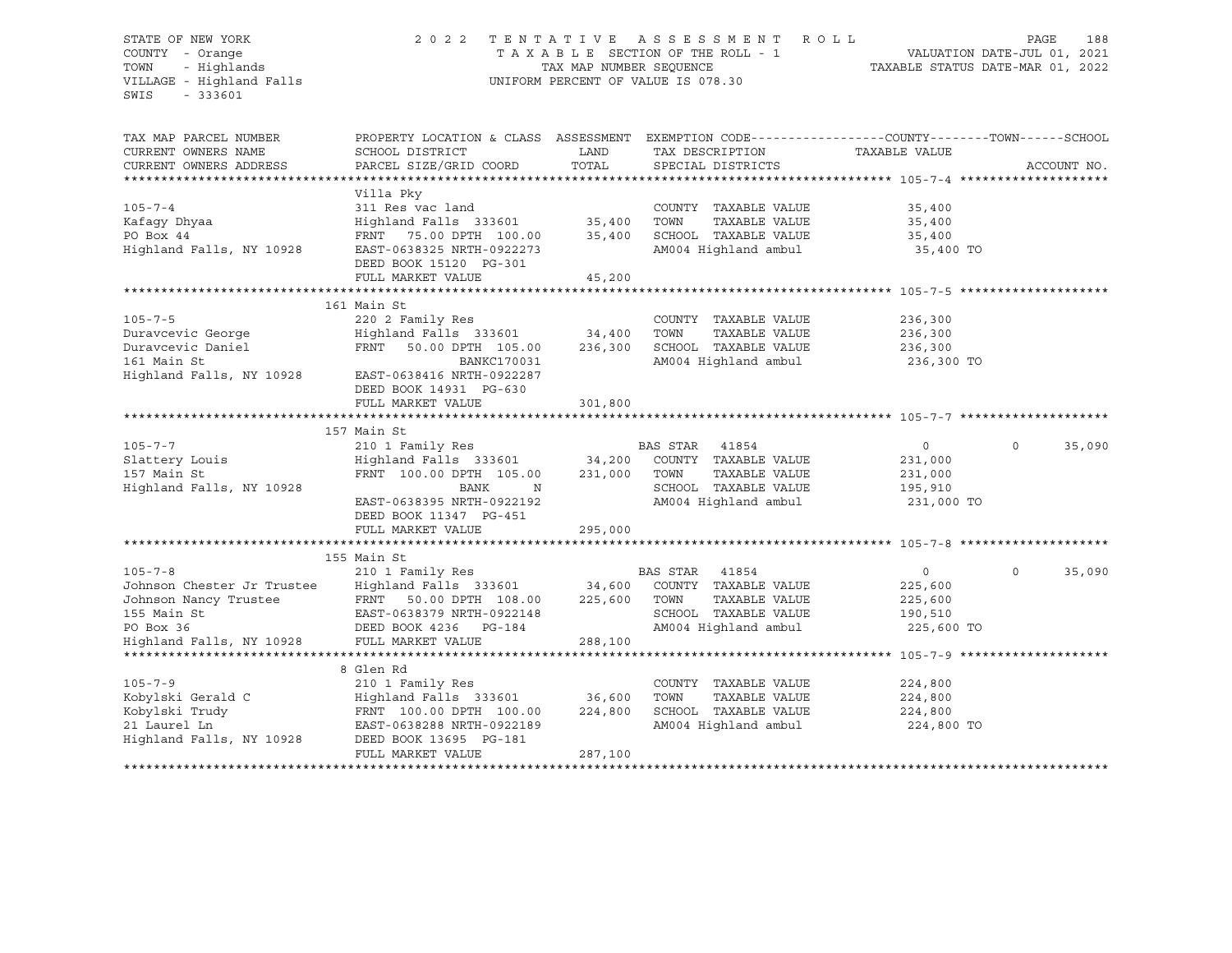SWIS - 333601

### STATE OF NEW YORK 2 0 2 2 T E N T A T I V E A S S E S S M E N T R O L L PAGE 189 COUNTY - Orange T A X A B L E SECTION OF THE ROLL - 1 VALUATION DATE-JUL 01, 2021 TOWN - Highlands TAX MAP NUMBER SEQUENCE TAXABLE STATUS DATE-MAR 01, 2022 VILLAGE - Highland Falls UNIFORM PERCENT OF VALUE IS 078.30

| TAX MAP PARCEL NUMBER<br>CURRENT OWNERS NAME<br>CURRENT OWNERS ADDRESS                                | PROPERTY LOCATION & CLASS ASSESSMENT EXEMPTION CODE----------------COUNTY-------TOWN------SCHOOL<br>SCHOOL DISTRICT<br>PARCEL SIZE/GRID COORD                                              | LAND<br>TOTAL                | TAX DESCRIPTION TAXABLE VALUE<br>SPECIAL DISTRICTS                                                                        |                                                               | ACCOUNT NO.        |
|-------------------------------------------------------------------------------------------------------|--------------------------------------------------------------------------------------------------------------------------------------------------------------------------------------------|------------------------------|---------------------------------------------------------------------------------------------------------------------------|---------------------------------------------------------------|--------------------|
| $105 - 7 - 10$<br>10 Glen HF LLC<br>41 Main St<br>Highland Falls, NY 10928                            | 10 Glen Rd<br>210 1 Family Res<br>Highland Falls 333601<br>FRNT 50.00 DPTH 100.00<br>EAST-0638212 NRTH-0922202<br>DEED BOOK 15110 PG-718<br>FULL MARKET VALUE                              | 34,200<br>170,000<br>217,100 | COUNTY TAXABLE VALUE<br>TOWN<br>TAXABLE VALUE<br>SCHOOL TAXABLE VALUE<br>AM004 Highland ambul                             | 170,000<br>170,000<br>170,000<br>170,000 TO                   |                    |
|                                                                                                       | 12 Glen Rd                                                                                                                                                                                 |                              |                                                                                                                           |                                                               |                    |
| $105 - 7 - 11$<br>Mindin Vladimir<br>12 Glen Rd<br>Highland Falls, NY 10928                           | 210 1 Family Res<br>Highland Falls 333601 34,200<br>FRNT<br>50.00 DPTH 100.00<br><b>BANKC110038</b><br>EAST-0638162 NRTH-0922215<br>DEED BOOK 13766 PG-593<br>FULL MARKET VALUE            | 177,900<br>227,200           | BAS STAR<br>41854<br>COUNTY TAXABLE VALUE<br>TAXABLE VALUE<br>TOWN<br>SCHOOL TAXABLE VALUE<br>AM004 Highland ambul        | $\overline{0}$<br>177,900<br>177,900<br>142,810<br>177,900 TO | 35,090<br>$\Omega$ |
|                                                                                                       | 7 Laurel Ln                                                                                                                                                                                |                              |                                                                                                                           |                                                               |                    |
| $105 - 7 - 12$<br>Van Skyock Tommy Jr<br>Van Skyock Dawn M<br>7 Laurel Ln<br>Highland Falls, NY 10928 | 210 1 Family Res<br>Highland Falls 333601 34,200<br>FRNT<br>50.00 DPTH 100.00<br>BANKC170031<br>EAST-0638115 NRTH-0922221<br>DEED BOOK 4199 PG-53<br>FULL MARKET VALUE                     | 184,700<br>235,900           | <b>BAS STAR</b><br>41854<br>COUNTY TAXABLE VALUE<br>TOWN<br>TAXABLE VALUE<br>SCHOOL TAXABLE VALUE<br>AM004 Highland ambul | $\overline{0}$<br>184,700<br>184,700<br>149,610<br>184,700 TO | 35,090<br>$\circ$  |
|                                                                                                       | 11 Laurel Ln                                                                                                                                                                               |                              |                                                                                                                           |                                                               |                    |
| $105 - 8 - 1$<br>Virgilio Nanette<br>11 Laurel Ln<br>Highland Falls, NY 10928                         | 210 1 Family Res<br>Highland Falls 333601 34,600<br>FRNT 60.00 DPTH 92.00<br>EAST-0638104 NRTH-0922103<br>DEED BOOK 2201 PG-00020<br>FULL MARKET VALUE                                     | 242,600<br>309,800           | BAS STAR 41854<br>COUNTY TAXABLE VALUE<br>TOWN<br>TAXABLE VALUE<br>SCHOOL TAXABLE VALUE<br>AM004 Highland ambul           | $\circ$<br>242,600<br>242,600<br>207,510<br>242,600 TO        | $\circ$<br>35,090  |
|                                                                                                       |                                                                                                                                                                                            |                              |                                                                                                                           |                                                               |                    |
| $105 - 8 - 2$<br>Donovan John<br>9 Glen Rd<br>Highland Falls, NY 10928                                | 9 Glen Rd<br>210 1 Family Res<br>Highland Falls 333601<br>FRNT 99.10 DPTH 103.30<br>0.22 BANKC030614<br>ACRES<br>EAST-0638191 NRTH-0922063<br>DEED BOOK 13770 PG-1474<br>FULL MARKET VALUE | 36,400<br>217,700<br>278,000 | COUNTY TAXABLE VALUE<br>TAXABLE VALUE<br>TOWN<br>SCHOOL TAXABLE VALUE<br>AM004 Highland ambul                             | 217,700<br>217,700<br>217,700<br>217,700 TO                   |                    |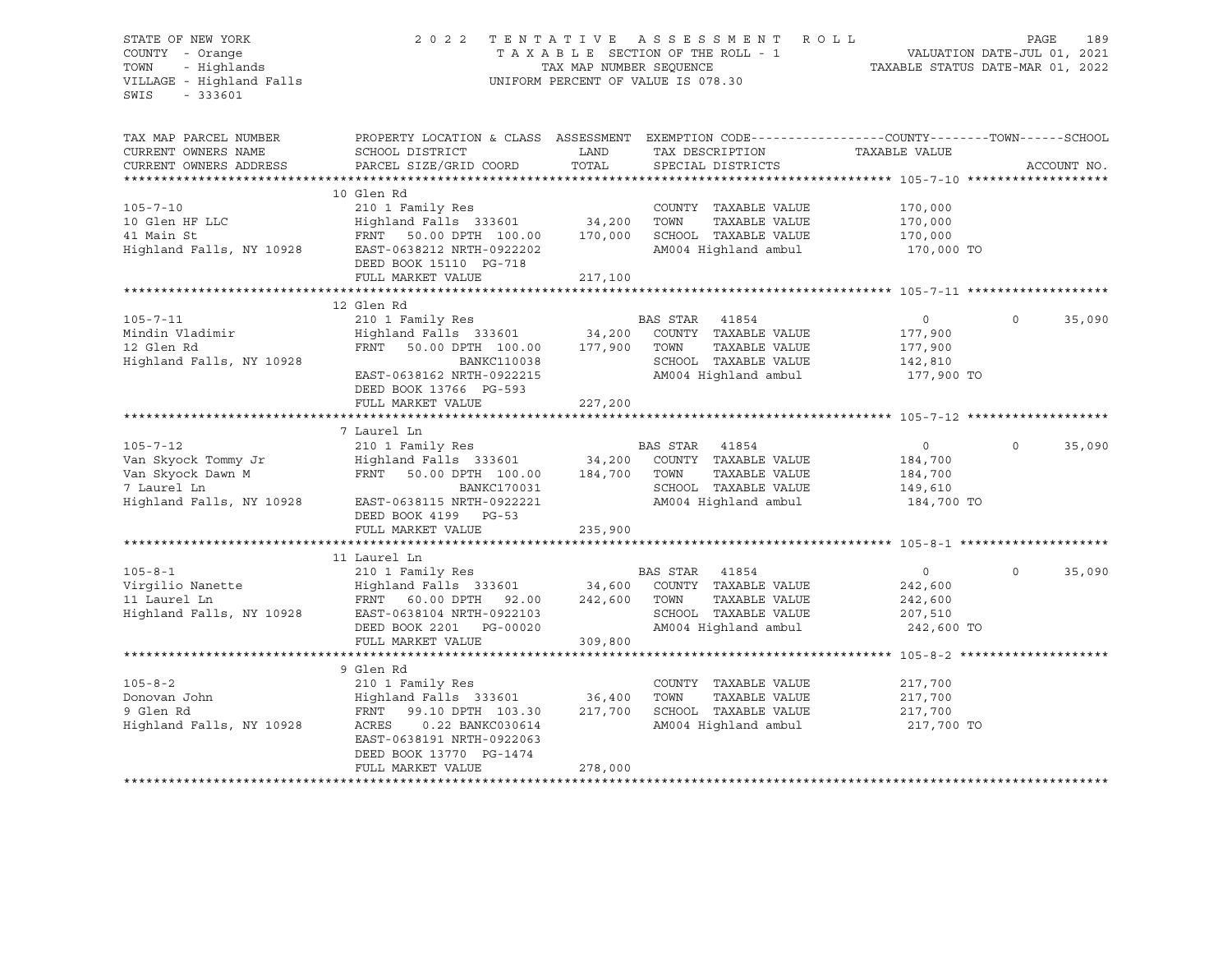SWIS - 333601

### STATE OF NEW YORK 2 0 2 2 T E N T A T I V E A S S E S S M E N T R O L L PAGE 190 COUNTY - Orange T A X A B L E SECTION OF THE ROLL - 1 VALUATION DATE-JUL 01, 2021 TOWN - Highlands TAX MAP NUMBER SEQUENCE TAXABLE STATUS DATE-MAR 01, 2022 VILLAGE - Highland Falls UNIFORM PERCENT OF VALUE IS 078.30

| TOTAL<br>PARCEL SIZE/GRID COORD<br>SPECIAL DISTRICTS<br>CURRENT OWNERS ADDRESS<br>ACCOUNT NO.<br>5 Glen Rd<br>$105 - 8 - 3$<br>210 1 Family Res<br>COUNTY TAXABLE VALUE<br>141,000<br>Highland Falls 333601 34,400<br>Slowly But Surely LLC<br>TAXABLE VALUE<br>TOWN<br>141,000<br>FRNT 50.00 DPTH 109.00 141,000<br>c/o Sheldon Horowitz<br>SCHOOL TAXABLE VALUE<br>141,000<br>91 S Main St<br>AM004 Highland ambul<br>EAST-0638262 NRTH-0922044<br>141,000 TO<br>New City, NY 10956<br>DEED BOOK 14942    PG-1417<br>FULL MARKET VALUE<br>180,100<br>153 Main St<br>$105 - 8 - 4$<br>220 2 Family Res<br>COUNTY TAXABLE VALUE<br>262,300<br>Highland Falls 333601 35,000<br>Illescas Steven Adrian<br>TOWN<br>TAXABLE VALUE<br>262,300<br>601 John St<br>SCHOOL TAXABLE VALUE<br>FRNT 62.00 DPTH 116.00 262,300<br>262,300<br>Peekskill, NY 10566<br>ACRES<br>0.15<br>AM004 Highland ambul<br>262,300 TO<br>EAST-0638353 NRTH-0922049<br>DEED BOOK 14831 PG-971<br>FULL MARKET VALUE<br>335,000<br>149 Main St<br>$105 - 8 - 5$<br>210 1 Family Res<br>COUNTY TAXABLE VALUE<br>211,300 |
|------------------------------------------------------------------------------------------------------------------------------------------------------------------------------------------------------------------------------------------------------------------------------------------------------------------------------------------------------------------------------------------------------------------------------------------------------------------------------------------------------------------------------------------------------------------------------------------------------------------------------------------------------------------------------------------------------------------------------------------------------------------------------------------------------------------------------------------------------------------------------------------------------------------------------------------------------------------------------------------------------------------------------------------------------------------------------------------|
|                                                                                                                                                                                                                                                                                                                                                                                                                                                                                                                                                                                                                                                                                                                                                                                                                                                                                                                                                                                                                                                                                          |
|                                                                                                                                                                                                                                                                                                                                                                                                                                                                                                                                                                                                                                                                                                                                                                                                                                                                                                                                                                                                                                                                                          |
|                                                                                                                                                                                                                                                                                                                                                                                                                                                                                                                                                                                                                                                                                                                                                                                                                                                                                                                                                                                                                                                                                          |
|                                                                                                                                                                                                                                                                                                                                                                                                                                                                                                                                                                                                                                                                                                                                                                                                                                                                                                                                                                                                                                                                                          |
|                                                                                                                                                                                                                                                                                                                                                                                                                                                                                                                                                                                                                                                                                                                                                                                                                                                                                                                                                                                                                                                                                          |
|                                                                                                                                                                                                                                                                                                                                                                                                                                                                                                                                                                                                                                                                                                                                                                                                                                                                                                                                                                                                                                                                                          |
|                                                                                                                                                                                                                                                                                                                                                                                                                                                                                                                                                                                                                                                                                                                                                                                                                                                                                                                                                                                                                                                                                          |
|                                                                                                                                                                                                                                                                                                                                                                                                                                                                                                                                                                                                                                                                                                                                                                                                                                                                                                                                                                                                                                                                                          |
|                                                                                                                                                                                                                                                                                                                                                                                                                                                                                                                                                                                                                                                                                                                                                                                                                                                                                                                                                                                                                                                                                          |
|                                                                                                                                                                                                                                                                                                                                                                                                                                                                                                                                                                                                                                                                                                                                                                                                                                                                                                                                                                                                                                                                                          |
|                                                                                                                                                                                                                                                                                                                                                                                                                                                                                                                                                                                                                                                                                                                                                                                                                                                                                                                                                                                                                                                                                          |
|                                                                                                                                                                                                                                                                                                                                                                                                                                                                                                                                                                                                                                                                                                                                                                                                                                                                                                                                                                                                                                                                                          |
|                                                                                                                                                                                                                                                                                                                                                                                                                                                                                                                                                                                                                                                                                                                                                                                                                                                                                                                                                                                                                                                                                          |
|                                                                                                                                                                                                                                                                                                                                                                                                                                                                                                                                                                                                                                                                                                                                                                                                                                                                                                                                                                                                                                                                                          |
|                                                                                                                                                                                                                                                                                                                                                                                                                                                                                                                                                                                                                                                                                                                                                                                                                                                                                                                                                                                                                                                                                          |
|                                                                                                                                                                                                                                                                                                                                                                                                                                                                                                                                                                                                                                                                                                                                                                                                                                                                                                                                                                                                                                                                                          |
|                                                                                                                                                                                                                                                                                                                                                                                                                                                                                                                                                                                                                                                                                                                                                                                                                                                                                                                                                                                                                                                                                          |
|                                                                                                                                                                                                                                                                                                                                                                                                                                                                                                                                                                                                                                                                                                                                                                                                                                                                                                                                                                                                                                                                                          |
|                                                                                                                                                                                                                                                                                                                                                                                                                                                                                                                                                                                                                                                                                                                                                                                                                                                                                                                                                                                                                                                                                          |
|                                                                                                                                                                                                                                                                                                                                                                                                                                                                                                                                                                                                                                                                                                                                                                                                                                                                                                                                                                                                                                                                                          |
| $\frac{210}{100}$ $\frac{1}{200}$ $\frac{1}{200}$ $\frac{1}{200}$ $\frac{1}{200}$ $\frac{1}{200}$ $\frac{1}{200}$ $\frac{1}{200}$ $\frac{1}{200}$ $\frac{1}{200}$ $\frac{1}{200}$ $\frac{1}{200}$ $\frac{1}{200}$ $\frac{1}{200}$ $\frac{1}{200}$ $\frac{1}{200}$ $\frac{1}{200}$ $\frac{1}{200}$ $\frac$<br>Guerra Rudy A<br>TOWN<br>TAXABLE VALUE<br>211,300                                                                                                                                                                                                                                                                                                                                                                                                                                                                                                                                                                                                                                                                                                                           |
| Ayavaca Rosa C<br>FRNT 61.00 DPTH 111.00 211,300<br>SCHOOL TAXABLE VALUE 211,300                                                                                                                                                                                                                                                                                                                                                                                                                                                                                                                                                                                                                                                                                                                                                                                                                                                                                                                                                                                                         |
| 149 Main St<br>BANKC030276<br>AM004 Highland ambul<br>211,300 TO                                                                                                                                                                                                                                                                                                                                                                                                                                                                                                                                                                                                                                                                                                                                                                                                                                                                                                                                                                                                                         |
| Highland Falls, NY 10928 EAST-0638327 NRTH-0922003                                                                                                                                                                                                                                                                                                                                                                                                                                                                                                                                                                                                                                                                                                                                                                                                                                                                                                                                                                                                                                       |
| DEED BOOK 15054 PG-952                                                                                                                                                                                                                                                                                                                                                                                                                                                                                                                                                                                                                                                                                                                                                                                                                                                                                                                                                                                                                                                                   |
| FULL MARKET VALUE<br>269,900                                                                                                                                                                                                                                                                                                                                                                                                                                                                                                                                                                                                                                                                                                                                                                                                                                                                                                                                                                                                                                                             |
|                                                                                                                                                                                                                                                                                                                                                                                                                                                                                                                                                                                                                                                                                                                                                                                                                                                                                                                                                                                                                                                                                          |
| 145 Main St                                                                                                                                                                                                                                                                                                                                                                                                                                                                                                                                                                                                                                                                                                                                                                                                                                                                                                                                                                                                                                                                              |
| $105 - 8 - 6$<br>482 Det row bldg<br>COUNTY TAXABLE VALUE<br>506,600                                                                                                                                                                                                                                                                                                                                                                                                                                                                                                                                                                                                                                                                                                                                                                                                                                                                                                                                                                                                                     |
| Highland Falls 333601 78,400<br>FRNT 174.80 DPTH 273.70 506,600<br>Sanchez Zeferina<br>TOWN<br>TAXABLE VALUE<br>506,600                                                                                                                                                                                                                                                                                                                                                                                                                                                                                                                                                                                                                                                                                                                                                                                                                                                                                                                                                                  |
| SCHOOL TAXABLE VALUE<br>33 Oak Ter<br>506,600                                                                                                                                                                                                                                                                                                                                                                                                                                                                                                                                                                                                                                                                                                                                                                                                                                                                                                                                                                                                                                            |
| AM004 Highland ambul<br>Suffern, NY 10901<br>506,600 TO<br>EAST-0638241 NRTH-0921921                                                                                                                                                                                                                                                                                                                                                                                                                                                                                                                                                                                                                                                                                                                                                                                                                                                                                                                                                                                                     |
| DEED BOOK 14064 PG-735                                                                                                                                                                                                                                                                                                                                                                                                                                                                                                                                                                                                                                                                                                                                                                                                                                                                                                                                                                                                                                                                   |
| FULL MARKET VALUE<br>647,000                                                                                                                                                                                                                                                                                                                                                                                                                                                                                                                                                                                                                                                                                                                                                                                                                                                                                                                                                                                                                                                             |
|                                                                                                                                                                                                                                                                                                                                                                                                                                                                                                                                                                                                                                                                                                                                                                                                                                                                                                                                                                                                                                                                                          |
| 13 Laurel Ln                                                                                                                                                                                                                                                                                                                                                                                                                                                                                                                                                                                                                                                                                                                                                                                                                                                                                                                                                                                                                                                                             |
| $105 - 8 - 7$<br>35,090<br>210 1 Family Res<br>BAS STAR 41854<br>$\overline{0}$<br>$\Omega$                                                                                                                                                                                                                                                                                                                                                                                                                                                                                                                                                                                                                                                                                                                                                                                                                                                                                                                                                                                              |
| Highland Falls 333601 35,600 COUNTY TAXABLE VALUE<br>Lintelmann Susan<br>223,300                                                                                                                                                                                                                                                                                                                                                                                                                                                                                                                                                                                                                                                                                                                                                                                                                                                                                                                                                                                                         |
| Lintelmann Margaret<br>223,300<br>FRNT 75.00 DPTH 92.00<br>TOWN<br>TAXABLE VALUE<br>223,300                                                                                                                                                                                                                                                                                                                                                                                                                                                                                                                                                                                                                                                                                                                                                                                                                                                                                                                                                                                              |
| SCHOOL TAXABLE VALUE<br>13 Laurel Ln<br>ACRES 0.18 BANK<br>L<br>188,210                                                                                                                                                                                                                                                                                                                                                                                                                                                                                                                                                                                                                                                                                                                                                                                                                                                                                                                                                                                                                  |
| Highland Falls, NY 10928<br>AM004 Highland ambul<br>223,300 TO<br>EAST-0638082 NRTH-0922031<br>DEED BOOK 5920 PG-147                                                                                                                                                                                                                                                                                                                                                                                                                                                                                                                                                                                                                                                                                                                                                                                                                                                                                                                                                                     |
| 285,200<br>FULL MARKET VALUE                                                                                                                                                                                                                                                                                                                                                                                                                                                                                                                                                                                                                                                                                                                                                                                                                                                                                                                                                                                                                                                             |
|                                                                                                                                                                                                                                                                                                                                                                                                                                                                                                                                                                                                                                                                                                                                                                                                                                                                                                                                                                                                                                                                                          |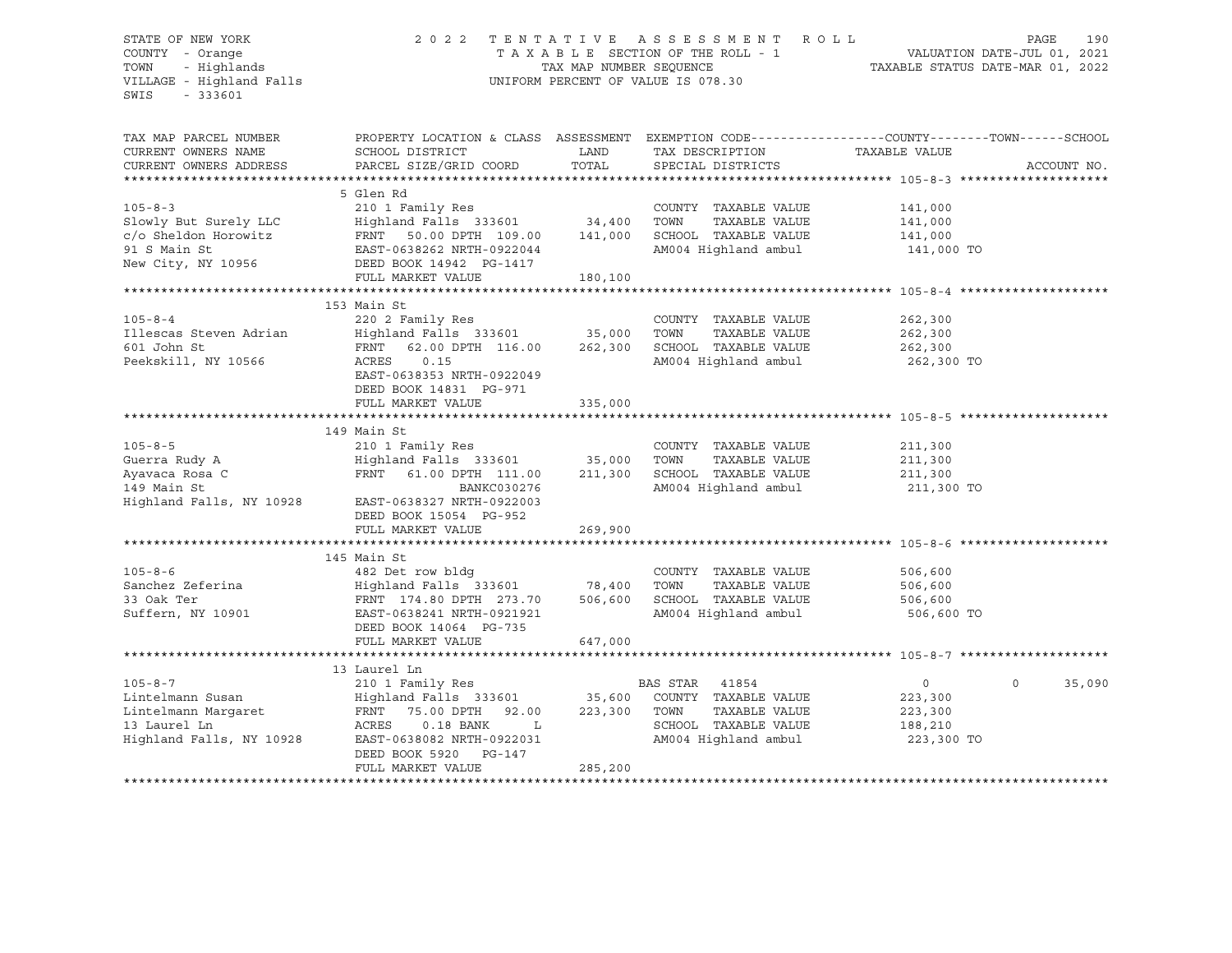### STATE OF NEW YORK 2 0 2 2 T E N T A T I V E A S S E S S M E N T R O L L PAGE 191 COUNTY - Orange T A X A B L E SECTION OF THE ROLL - 1 VALUATION DATE-JUL 01, 2021 TOWN - Highlands TAX MAP NUMBER SEQUENCE TAXABLE STATUS DATE-MAR 01, 2022

| TAX MAP PARCEL NUMBER    | PROPERTY LOCATION & CLASS ASSESSMENT EXEMPTION CODE----------------COUNTY-------TOWN------SCHOOL                                                                                                                                                                                                                                                                          |         |                              |                |             |             |
|--------------------------|---------------------------------------------------------------------------------------------------------------------------------------------------------------------------------------------------------------------------------------------------------------------------------------------------------------------------------------------------------------------------|---------|------------------------------|----------------|-------------|-------------|
| CURRENT OWNERS NAME      | SCHOOL DISTRICT                                                                                                                                                                                                                                                                                                                                                           | LAND    | TAX DESCRIPTION              | TAXABLE VALUE  |             |             |
| CURRENT OWNERS ADDRESS   | PARCEL SIZE/GRID COORD                                                                                                                                                                                                                                                                                                                                                    | TOTAL   | SPECIAL DISTRICTS            |                |             | ACCOUNT NO. |
| *******************      |                                                                                                                                                                                                                                                                                                                                                                           |         |                              |                |             |             |
|                          | 17 Laurel Ln                                                                                                                                                                                                                                                                                                                                                              |         |                              |                |             |             |
| $105 - 8 - 8$            |                                                                                                                                                                                                                                                                                                                                                                           |         |                              | 33,600         | $\mathbf 0$ |             |
| Feldman Jake             |                                                                                                                                                                                                                                                                                                                                                                           |         |                              | $\overline{0}$ | 19,200      | $\mathbf 0$ |
| Feldman Jessica C        | FRNT                                                                                                                                                                                                                                                                                                                                                                      |         |                              | 171,400        |             |             |
|                          |                                                                                                                                                                                                                                                                                                                                                                           |         |                              |                |             |             |
| 17 Laurel Ln             | BANKC170031                                                                                                                                                                                                                                                                                                                                                               |         | TOWN<br>TAXABLE VALUE        | 185,800        |             |             |
| Highland Falls, NY 10928 | EAST-0638055 NRTH-0921958                                                                                                                                                                                                                                                                                                                                                 |         | SCHOOL TAXABLE VALUE         | 205,000        |             |             |
|                          | DEED BOOK 14519 PG-952                                                                                                                                                                                                                                                                                                                                                    |         | AM004 Highland ambul         | 205,000 TO     |             |             |
|                          | FULL MARKET VALUE                                                                                                                                                                                                                                                                                                                                                         | 261,800 |                              |                |             |             |
|                          |                                                                                                                                                                                                                                                                                                                                                                           |         |                              |                |             |             |
|                          | 21 Laurel Ln                                                                                                                                                                                                                                                                                                                                                              |         |                              |                |             |             |
| $105 - 8 - 9.1$          | 210 1 Family Res                                                                                                                                                                                                                                                                                                                                                          |         | VET WAR C 41122              | 20,160         | $\circ$     | $\mathbf 0$ |
| Kobylski Gerald          | Highland Falls 333601 37,700 VET WAR T 41123                                                                                                                                                                                                                                                                                                                              |         |                              | $\circ$        | 11,520      | $\circ$     |
| Kobylski Trudy Yavorek   | FRNT 139.00 DPTH 76.00 379,400 VET DIS C 41142                                                                                                                                                                                                                                                                                                                            |         |                              | 67,200         | $\Omega$    | $\Omega$    |
| 21 Laurel Ln             | ACRES<br>$0.43$ BANK<br>$\mathbb N$                                                                                                                                                                                                                                                                                                                                       |         | VET DIS T 41143              | $\overline{0}$ | 38,400      | $\Omega$    |
| Highland Falls, NY 10928 | EAST-0638083 NRTH-0921861                                                                                                                                                                                                                                                                                                                                                 |         | COUNTY TAXABLE VALUE         | 292,040        |             |             |
|                          | DEED BOOK 11520 PG-1070                                                                                                                                                                                                                                                                                                                                                   |         | TOWN<br>TAXABLE VALUE        | 329,480        |             |             |
|                          | FULL MARKET VALUE                                                                                                                                                                                                                                                                                                                                                         |         | 484,500 SCHOOL TAXABLE VALUE | 379,400        |             |             |
|                          |                                                                                                                                                                                                                                                                                                                                                                           |         | AM004 Highland ambul         | 379,400 TO     |             |             |
|                          |                                                                                                                                                                                                                                                                                                                                                                           |         |                              |                |             |             |
|                          | 2 Laurel Ln                                                                                                                                                                                                                                                                                                                                                               |         |                              |                |             |             |
| $105 - 9 - 1$            | 210 1 Family Res                                                                                                                                                                                                                                                                                                                                                          |         | BAS STAR 41854               | $\circ$        | $\Omega$    | 35,090      |
| Monaghan Steven          | Highland Falls 333601 34,200                                                                                                                                                                                                                                                                                                                                              |         | COUNTY TAXABLE VALUE         | 213,900        |             |             |
| Lynch Joanne             |                                                                                                                                                                                                                                                                                                                                                                           | 213,900 | TAXABLE VALUE<br>TOWN        | 213,900        |             |             |
| 2 Laurel Ln              | FRNT 52.00 DPTH 101.00<br>EAST-0638038 NRTH-0922358                                                                                                                                                                                                                                                                                                                       |         | SCHOOL TAXABLE VALUE         | 178,810        |             |             |
| Highland Falls, NY 10928 | DEED BOOK 5204 PG-64                                                                                                                                                                                                                                                                                                                                                      |         | AM004 Highland ambul         | 213,900 TO     |             |             |
|                          | FULL MARKET VALUE                                                                                                                                                                                                                                                                                                                                                         | 273,200 |                              |                |             |             |
|                          |                                                                                                                                                                                                                                                                                                                                                                           |         |                              |                |             |             |
|                          | 4 Laurel Ln                                                                                                                                                                                                                                                                                                                                                               |         |                              |                |             |             |
| $105 - 9 - 2$            | 210 1 Family Res                                                                                                                                                                                                                                                                                                                                                          |         | BAS STAR 41854               | $\circ$        | $\Omega$    | 35,090      |
| Mendel Robert            | $\frac{210 \text{ T}}{210 \text{ N}}$ $\frac{1}{210 \text{ N}}$ $\frac{1}{210 \text{ N}}$ $\frac{1}{210 \text{ N}}$ $\frac{1}{210 \text{ N}}$ $\frac{1}{210 \text{ N}}$ $\frac{1}{210 \text{ N}}$ $\frac{1}{210 \text{ N}}$ $\frac{1}{210 \text{ N}}$ $\frac{1}{210 \text{ N}}$ $\frac{1}{210 \text{ N}}$ $\frac{1}{210 \text{ N}}$ $\frac{1}{210 \text{ N}}$ $\frac{1}{$ |         | COUNTY TAXABLE VALUE         | 200,500        |             |             |
|                          | FRNT                                                                                                                                                                                                                                                                                                                                                                      |         |                              |                |             |             |
| Mendel Maryanne          | 50.00 DPTH 118.00 200,500                                                                                                                                                                                                                                                                                                                                                 |         | TAXABLE VALUE<br>TOWN        | 200,500        |             |             |
| 4 Laurel Ln              | BANKC080370                                                                                                                                                                                                                                                                                                                                                               |         | SCHOOL TAXABLE VALUE         | 165,410        |             |             |
| Highland Falls, NY 10928 | EAST-0638022 NRTH-0922311                                                                                                                                                                                                                                                                                                                                                 |         | AM004 Highland ambul         | 200,500 TO     |             |             |
|                          | DEED BOOK 5989 PG-257                                                                                                                                                                                                                                                                                                                                                     |         |                              |                |             |             |
|                          | FULL MARKET VALUE                                                                                                                                                                                                                                                                                                                                                         | 256,100 |                              |                |             |             |
|                          |                                                                                                                                                                                                                                                                                                                                                                           |         |                              |                |             |             |
|                          | 6 Laurel Ln                                                                                                                                                                                                                                                                                                                                                               |         |                              |                |             |             |
| $105 - 9 - 3$            | 210 1 Family Res                                                                                                                                                                                                                                                                                                                                                          |         | COUNTY TAXABLE VALUE         | 196,000        |             |             |
| Lewis Roger              | Highland Falls 333601                                                                                                                                                                                                                                                                                                                                                     | 34,400  | TOWN<br>TAXABLE VALUE        | 196,000        |             |             |
| 6 Laurel Ln              | Mtge#89-0083293-6                                                                                                                                                                                                                                                                                                                                                         | 196,000 | SCHOOL TAXABLE VALUE         | 196,000        |             |             |
| Highland Falls, NY 10928 | FRNT 60.00 DPTH 90.00                                                                                                                                                                                                                                                                                                                                                     |         | AM004 Highland ambul         | 196,000 TO     |             |             |
|                          | EAST-0638015 NRTH-0922258                                                                                                                                                                                                                                                                                                                                                 |         |                              |                |             |             |
|                          | DEED BOOK 14388 PG-107                                                                                                                                                                                                                                                                                                                                                    |         |                              |                |             |             |
|                          | FULL MARKET VALUE                                                                                                                                                                                                                                                                                                                                                         | 250,300 |                              |                |             |             |
|                          |                                                                                                                                                                                                                                                                                                                                                                           |         |                              |                |             |             |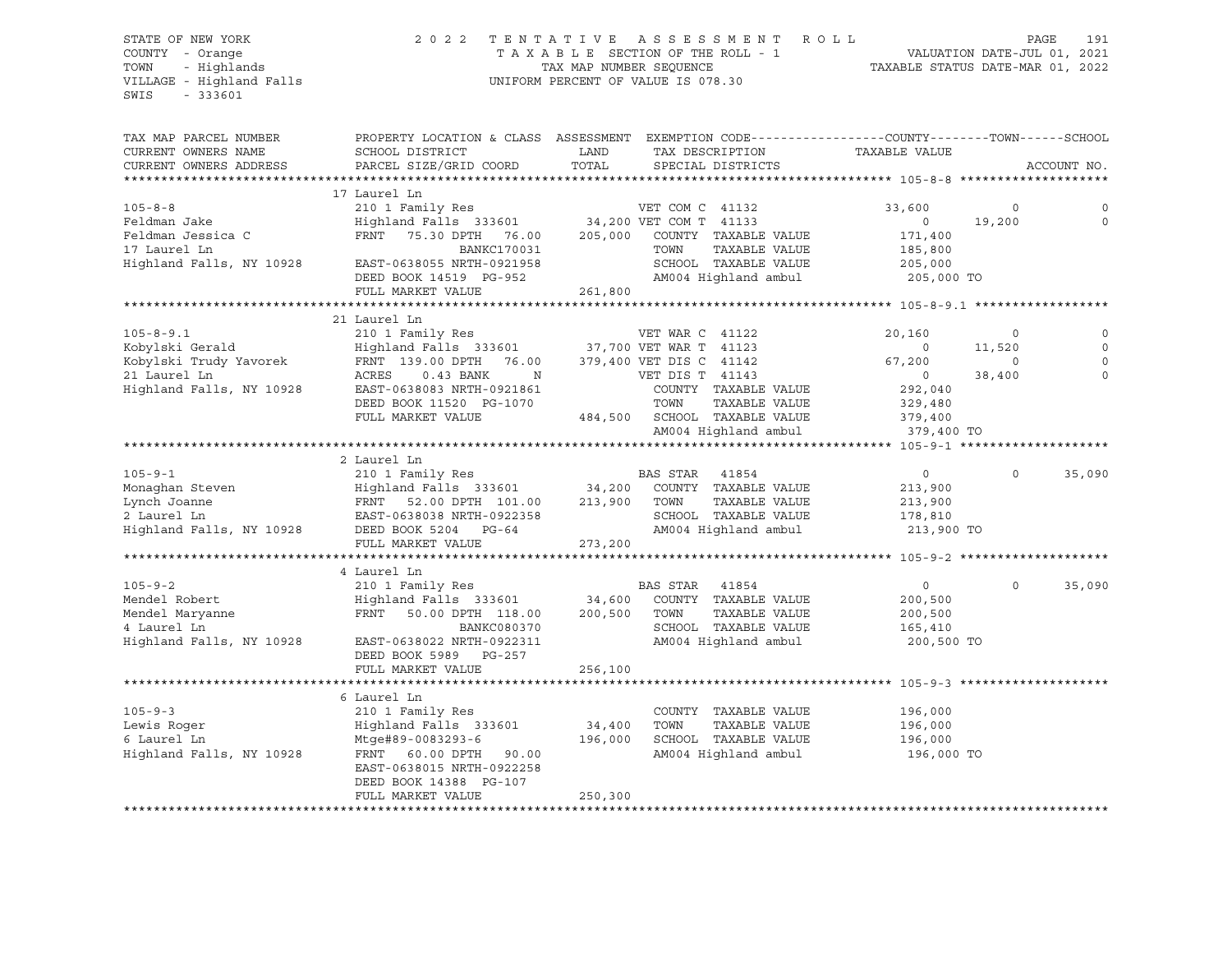| STATE OF NEW YORK<br>COUNTY - Orange                                                 |                                                                                                                                                                                                                                                                                                                     |                         | 2022 TENTATIVE ASSESSMENT ROLL<br>TAXABLE SECTION OF THE ROLL - 1 | VALUATION DATE-JUL 01, 2021                                     | PAGE<br>192 |
|--------------------------------------------------------------------------------------|---------------------------------------------------------------------------------------------------------------------------------------------------------------------------------------------------------------------------------------------------------------------------------------------------------------------|-------------------------|-------------------------------------------------------------------|-----------------------------------------------------------------|-------------|
| - Unit - Unange<br>TOWN - Highlands<br>VILLAGE - Highland Falls<br>$-333601$<br>SWIS |                                                                                                                                                                                                                                                                                                                     | TAX MAP NUMBER SEQUENCE | UNIFORM PERCENT OF VALUE IS 078.30                                | VALUATION DATE-JUL 01, 2021<br>TAXABLE STATUS DATE-MAR 01, 2022 |             |
| TAX MAP PARCEL NUMBER<br>CURRENT OWNERS NAME<br>CURRENT OWNERS ADDRESS               | PROPERTY LOCATION & CLASS ASSESSMENT EXEMPTION CODE---------------COUNTY-------TOWN-----SCHOOL<br>SCHOOL DISTRICT<br>PARCEL SIZE/GRID COORD                                                                                                                                                                         | LAND<br>TOTAL           | TAX DESCRIPTION<br>SPECIAL DISTRICTS                              | TAXABLE VALUE                                                   | ACCOUNT NO. |
|                                                                                      | 8 Laurel Ln                                                                                                                                                                                                                                                                                                         |                         |                                                                   |                                                                 |             |
| $105 - 9 - 4$                                                                        | 210 1 Family Res                                                                                                                                                                                                                                                                                                    |                         | COUNTY TAXABLE VALUE                                              | 206,900                                                         |             |
| Greco-Shaffer Debra                                                                  | $\frac{1}{2}$ $\frac{1}{2}$ $\frac{1}{2}$ $\frac{1}{2}$ $\frac{1}{2}$ $\frac{1}{2}$ $\frac{1}{2}$ $\frac{1}{2}$ $\frac{1}{2}$ $\frac{1}{2}$ $\frac{1}{2}$ $\frac{1}{2}$ $\frac{1}{2}$ $\frac{1}{2}$ $\frac{1}{2}$ $\frac{1}{2}$ $\frac{1}{2}$ $\frac{1}{2}$ $\frac{1}{2}$ $\frac{1}{2}$ $\frac{1}{2}$ $\frac{1}{2}$ |                         | TOWN<br>TAXABLE VALUE                                             | 206,900                                                         |             |
| PO Box 145                                                                           | FRNT 60.00 DPTH 90.00                                                                                                                                                                                                                                                                                               |                         | 206,900 SCHOOL TAXABLE VALUE                                      | 206,900                                                         |             |
|                                                                                      | Fort Montgomery, NY 10922 EAST-0638000 NRTH-0922200<br>DEED BOOK 15160 PG-341                                                                                                                                                                                                                                       |                         | AM004 Highland ambul                                              | 206,900 TO                                                      |             |
| PRIOR OWNER ON $3/01/2022$ FULL MARKET VALUE<br>Greco-Shaffer Debra                  |                                                                                                                                                                                                                                                                                                                     | 264,200                 |                                                                   |                                                                 |             |
|                                                                                      |                                                                                                                                                                                                                                                                                                                     |                         |                                                                   |                                                                 |             |
| $105 - 9 - 5$                                                                        | 12 Laurel Ln                                                                                                                                                                                                                                                                                                        |                         | COUNTY TAXABLE VALUE                                              | 229,600                                                         |             |
| Stankus Daniel                                                                       | 210 1 Family Res<br>Highland Falls 333601 37,100 TOWN                                                                                                                                                                                                                                                               |                         | TAXABLE VALUE                                                     | 229,600                                                         |             |
| Stankus Cristina                                                                     | FRNT 136.00 DPTH 95.00                                                                                                                                                                                                                                                                                              |                         | 229,600 SCHOOL TAXABLE VALUE                                      | 229,600                                                         |             |
| 12 Laurel Ln                                                                         | ACRES<br>0.27 BANKC060235                                                                                                                                                                                                                                                                                           |                         | AM004 Highland ambul                                              | 229,600 TO                                                      |             |
|                                                                                      | Highland Falls, NY 10928 EAST-0637975 NRTH-0922126<br>DEED BOOK 14848 PG-1902                                                                                                                                                                                                                                       |                         |                                                                   |                                                                 |             |
|                                                                                      | FULL MARKET VALUE                                                                                                                                                                                                                                                                                                   | 293,200                 |                                                                   |                                                                 |             |
|                                                                                      |                                                                                                                                                                                                                                                                                                                     |                         |                                                                   |                                                                 |             |
| $105 - 9 - 6$                                                                        | 33 Villa Pkwy<br>220 2 Family Res                                                                                                                                                                                                                                                                                   |                         |                                                                   |                                                                 |             |
|                                                                                      | Highland Falls 333601 37,000                                                                                                                                                                                                                                                                                        |                         | COUNTY TAXABLE VALUE<br>TOWN<br>TAXABLE VALUE                     | 236,200<br>236,200                                              |             |
|                                                                                      |                                                                                                                                                                                                                                                                                                                     | 236,200                 | SCHOOL TAXABLE VALUE                                              | 236,200                                                         |             |
|                                                                                      | EAST-0637902 NRTH-0922180<br>DEED BOOK 14658 PG-1588                                                                                                                                                                                                                                                                |                         | AM004 Highland ambul                                              | 236,200 TO                                                      |             |
|                                                                                      | FULL MARKET VALUE                                                                                                                                                                                                                                                                                                   | 301,700                 |                                                                   |                                                                 |             |
|                                                                                      |                                                                                                                                                                                                                                                                                                                     | ************            |                                                                   | ***************************** 105-9-7 ********                  |             |
| $105 - 9 - 7$                                                                        | 29 Villa Pkwy<br>210 1 Family Res                                                                                                                                                                                                                                                                                   |                         | COUNTY TAXABLE VALUE                                              | 147,500                                                         |             |
| Marvin Clarissa                                                                      | Highland Falls 333601                                                                                                                                                                                                                                                                                               | 35,400                  | TOWN<br>TAXABLE VALUE                                             | 147,500                                                         |             |
| 29 Villa Pkwy                                                                        | Mafalda/LIFE ESTATE                                                                                                                                                                                                                                                                                                 | 147,500                 | SCHOOL TAXABLE VALUE                                              | 147,500                                                         |             |
| Highland Falls, NY 10928                                                             | FRNT 101.00 DPTH 75.00<br><b>BANKC030015</b><br>EAST-0637950 NRTH-0922261<br>DEED BOOK 15127 PG-200                                                                                                                                                                                                                 |                         | AM004 Highland ambul                                              | 147,500 TO                                                      |             |
|                                                                                      | FULL MARKET VALUE                                                                                                                                                                                                                                                                                                   | 188,400                 |                                                                   |                                                                 |             |
|                                                                                      |                                                                                                                                                                                                                                                                                                                     |                         |                                                                   |                                                                 |             |
|                                                                                      | 18 Laurel Ln                                                                                                                                                                                                                                                                                                        |                         |                                                                   |                                                                 |             |
| $105 - 9 - 8$                                                                        | 210 1 Family Res                                                                                                                                                                                                                                                                                                    |                         | BAS STAR 41854                                                    | $\overline{0}$<br>$\Omega$                                      | 35,090      |
| Vura Don                                                                             | Highland Falls 333601 37,000                                                                                                                                                                                                                                                                                        |                         | COUNTY TAXABLE VALUE                                              | 289,400                                                         |             |
| 18 Laurel Ln                                                                         | FRNT 100.00 DPTH 107.00                                                                                                                                                                                                                                                                                             | 289,400                 | TOWN<br>TAXABLE VALUE                                             | 289,400                                                         |             |
| Highland Falls, NY 10928                                                             | BANKC190616<br>EAST-0637932 NRTH-0922017                                                                                                                                                                                                                                                                            |                         | SCHOOL TAXABLE VALUE<br>AM004 Highland ambul                      | 254,310<br>289,400 TO                                           |             |
|                                                                                      | DEED BOOK 11176 PG-810<br>FULL MARKET VALUE                                                                                                                                                                                                                                                                         | 369,600                 |                                                                   |                                                                 |             |
|                                                                                      |                                                                                                                                                                                                                                                                                                                     |                         |                                                                   |                                                                 |             |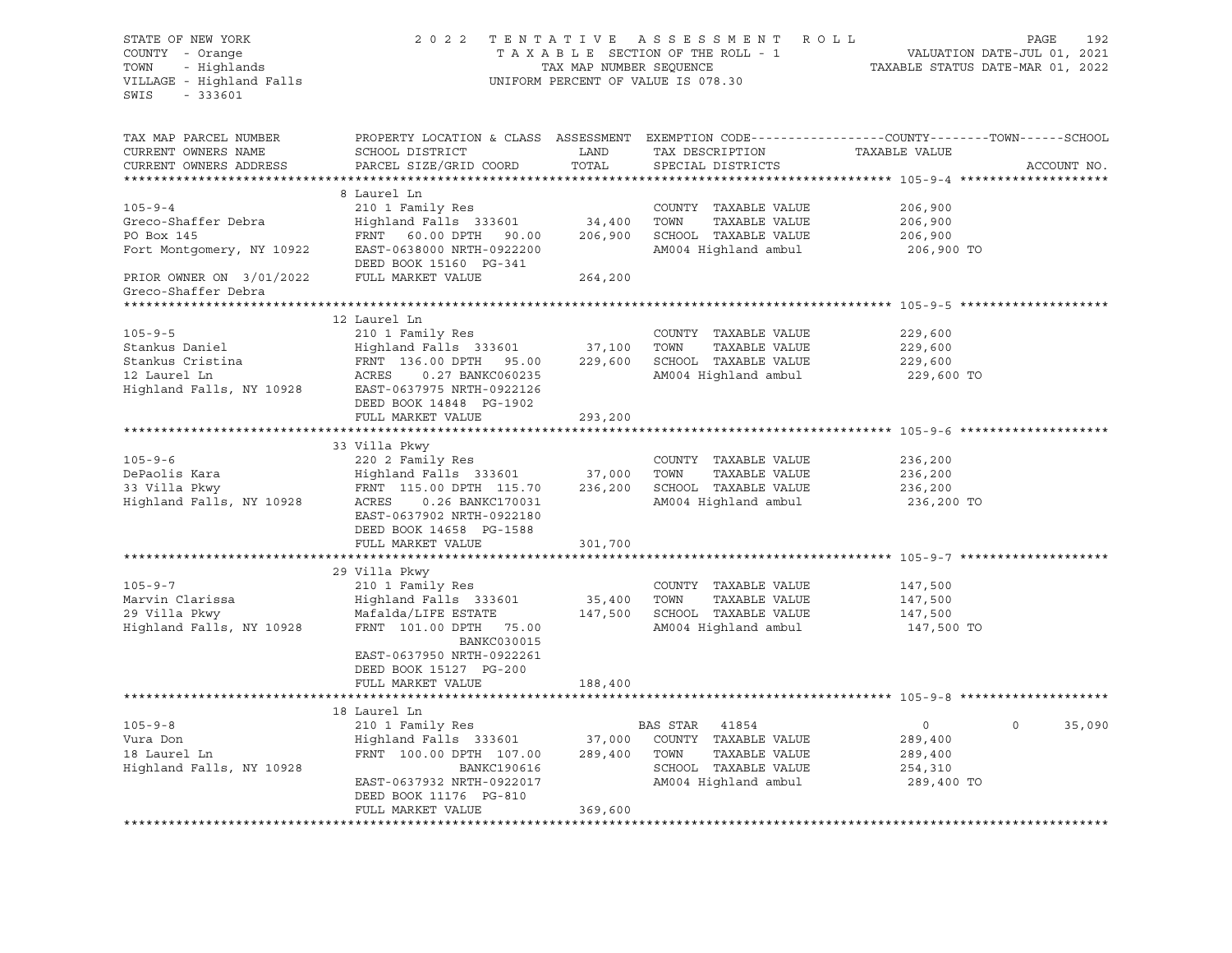| STATE OF NEW YORK<br>COUNTY - Orange<br>- Highlands<br>TOWN<br>VILLAGE - Highland Falls<br>SWIS<br>$-333601$ |                                                                                                                                                                                                                                                                                                                      |                      | 2022 TENTATIVE ASSESSMENT ROLL<br>TAXABLE SECTION OF THE ROLL - 1 VALUATION DATE-JUL 01, 2021<br>TAX MAP NUMBER SEQUENCE TAXABLE STATUS DATE-MAR 01, 2022<br>UNIFORM PERCENT OF VALUE IS 078.30 |                                                                                       | 193<br>PAGE                                                                                                            |
|--------------------------------------------------------------------------------------------------------------|----------------------------------------------------------------------------------------------------------------------------------------------------------------------------------------------------------------------------------------------------------------------------------------------------------------------|----------------------|-------------------------------------------------------------------------------------------------------------------------------------------------------------------------------------------------|---------------------------------------------------------------------------------------|------------------------------------------------------------------------------------------------------------------------|
| TAX MAP PARCEL NUMBER<br>CURRENT OWNERS NAME<br>CURRENT OWNERS ADDRESS                                       | PROPERTY LOCATION & CLASS ASSESSMENT EXEMPTION CODE----------------COUNTY-------TOWN------SCHOOL<br>SCHOOL DISTRICT<br>PARCEL SIZE/GRID COORD                                                                                                                                                                        | <b>LAND</b><br>TOTAL | TAX DESCRIPTION TAXABLE VALUE<br>SPECIAL DISTRICTS                                                                                                                                              |                                                                                       | ACCOUNT NO.                                                                                                            |
| $105 - 9 - 9$<br>Galu Jessica<br>22 Laurel Ln<br>Highland Falls, NY 10928                                    | 22 Laurel Ln<br>210 1 Family Res<br>Extra 1 Family Neb<br>Highland Falls 333601 37,000 TOWN TAXABLE VALUE<br>FRNT 111.00 DPTH 100.00 265,100 SCHOOL TAXABLE VALUE<br>BANKC230070<br>EAST-0637915 NRTH-0921908<br>DEED BOOK 15166 PG-308<br>FULL MARKET VALUE                                                         | 338,600              | COUNTY TAXABLE VALUE<br>TAXABLE VALUE<br>AM004 Highland ambul                                                                                                                                   | 265,100<br>265,100<br>265,100<br>265,100 TO                                           |                                                                                                                        |
|                                                                                                              |                                                                                                                                                                                                                                                                                                                      |                      |                                                                                                                                                                                                 |                                                                                       |                                                                                                                        |
| $105 - 9 - 10$<br>Abbushi Sajiahmad N.A.<br>26 Laurel Ln<br>Highland Falls, NY 10928                         | 26 Laurel Ln<br>210 1 Family Res<br>210 1 Family Res<br>Highland Falls 333601 37,300 VET COM T 41133<br>FRNT 139.00 DPTH 100.00 336,000 VET DIS C 41142<br>EAST-0637876 NRTH-0921788<br>DEED BOOK 14844 PG-1826<br>FULL MARKET VALUE                                                                                 |                      | VET COM C 41132<br>BANK L VET DIS T 41143<br>COUNTY TAXABLE VALUE<br>TOWN     TAXABLE VALUE<br>429,100 SCHOOL TAXABLE VALUE                                                                     | 33,600<br>$\overline{0}$<br>67,200<br>$\overline{0}$<br>235,200<br>278,400<br>336,000 | $\mathbf{0}$<br>$\overline{\phantom{0}}$<br>$\mathbb O$<br>19,200<br>$\mathbf 0$<br>$\sim$ 0<br>38,400<br>$\mathbf{0}$ |
|                                                                                                              |                                                                                                                                                                                                                                                                                                                      |                      | AM004 Highland ambul                                                                                                                                                                            | 336,000 TO                                                                            |                                                                                                                        |
|                                                                                                              |                                                                                                                                                                                                                                                                                                                      |                      |                                                                                                                                                                                                 |                                                                                       |                                                                                                                        |
|                                                                                                              | 17 Cedar Ln                                                                                                                                                                                                                                                                                                          |                      |                                                                                                                                                                                                 |                                                                                       |                                                                                                                        |
|                                                                                                              | 105-9-11 210 1 Family Res<br>Ripa David Highland Falls 333601 35,800 COUNTY TAXABLE VALUE<br>Ripa Pharoby FRNT 81.00 DPTH 100.00 260,600 TOWN TAXABLE VALUE<br>17 Cedar Ln EAST-0637768 NRTH-0921780 SCHOOL TAXABLE VALUE<br>Highland<br>FULL MARKET VALUE                                                           | 332,800              | SCHOOL TAXABLE VALUE<br>AM004 Highland ambul                                                                                                                                                    | $\overline{0}$<br>260,600<br>260,600<br>172,990<br>260,600 TO                         | $\circ$<br>87,610                                                                                                      |
|                                                                                                              |                                                                                                                                                                                                                                                                                                                      |                      |                                                                                                                                                                                                 |                                                                                       |                                                                                                                        |
| $105 - 9 - 12$                                                                                               | 11 Cedar Ln<br>210 1 Family Res<br>Xavorek Amy Highland Falls 333601 37,100 TOWN TAXABLE VALUE<br>11 Cedar Ln RNA FRNT 100.00 DPTH 122.00 285,900 SCHOOL TAXABLE VALUE<br>37,100 TOWN TAXABLE VALUE<br>285,900 SCHOOL TAXABLE VALUE<br>AM004 Highland ambul<br>DEED BOOK 11073 PG-693<br>FULL MARKET VALUE           | 365,100              | COUNTY TAXABLE VALUE<br>TAXABLE VALUE<br>AM004 Highland ambul                                                                                                                                   | 285,900<br>285,900<br>285,900<br>285,900 TO                                           |                                                                                                                        |
|                                                                                                              |                                                                                                                                                                                                                                                                                                                      |                      |                                                                                                                                                                                                 |                                                                                       |                                                                                                                        |
| $105 - 9 - 13$                                                                                               | 7 Cedar Ln<br>210 1 Family Res<br>Walsh Christopher Mighland Falls 333601 36,600 COUNTY<br>Walsh Megan Survey Map 3022 254,600 TOWN<br>7 Cedar Ln FRNT 104.30 DPTH 100.00 SCHOOL<br>Highland Falls, NY 10928 ACRES 0.23 BANK L AM004 Hi<br>EAST-0637824 NRTH-0921996<br>DEED BOOK 11630 PG-1389<br>FULL MARKET VALUE | 325,200              | BAS STAR 41854<br>36,600 COUNTY TAXABLE VALUE<br>TAXABLE VALUE<br>SCHOOL TAXABLE VALUE<br>AM004 Highland ambul                                                                                  | $\overline{0}$<br>254,600<br>254,600<br>219,510<br>254,600 TO                         | 35,090<br>$\mathbf 0$                                                                                                  |
|                                                                                                              |                                                                                                                                                                                                                                                                                                                      |                      |                                                                                                                                                                                                 |                                                                                       |                                                                                                                        |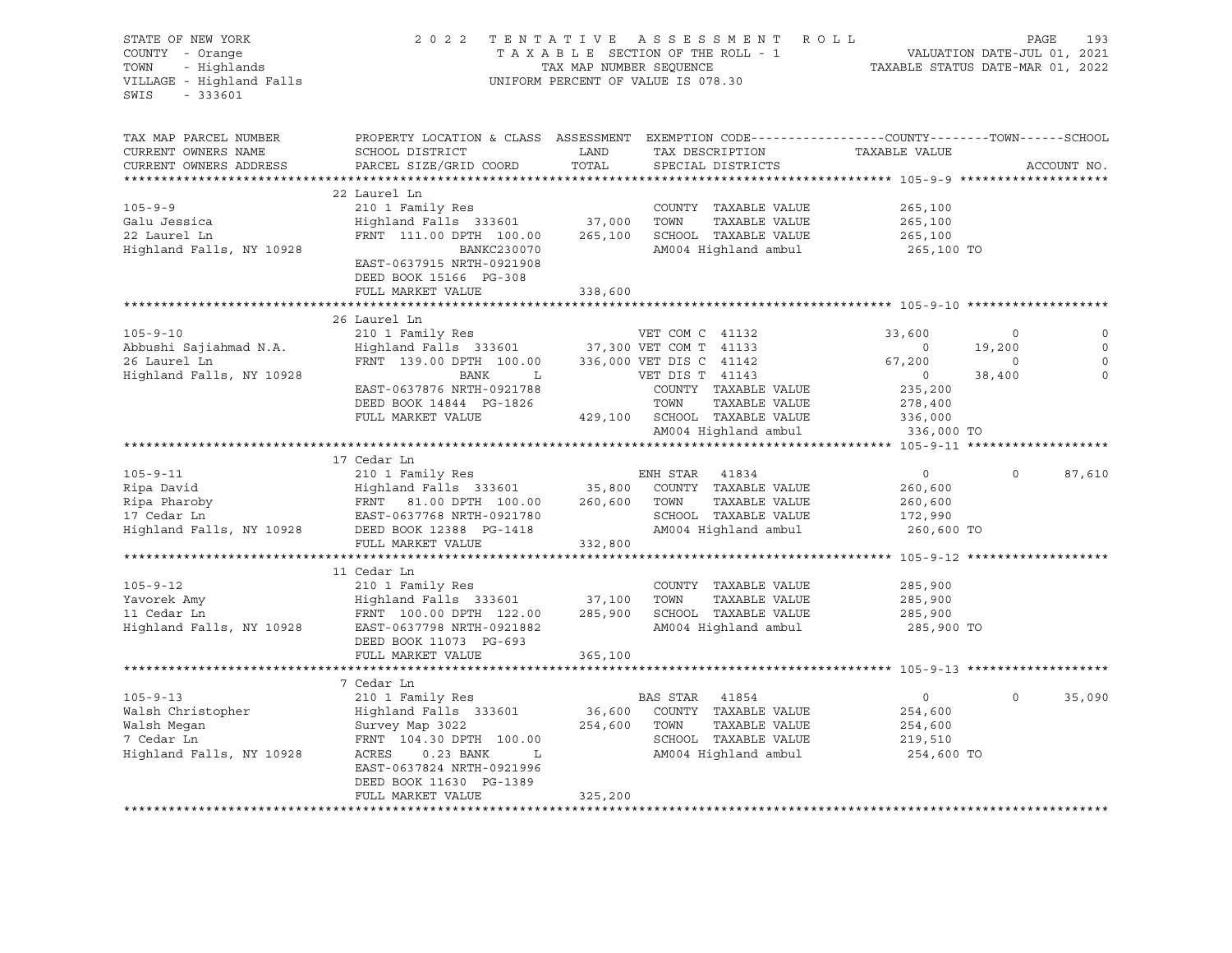| TAX MAP PARCEL NUMBER<br>PROPERTY LOCATION & CLASS ASSESSMENT EXEMPTION CODE----------------COUNTY-------TOWN------SCHOOL<br>CURRENT OWNERS NAME<br>SCHOOL DISTRICT<br>LAND<br>TAXABLE VALUE<br>TAX DESCRIPTION<br>CURRENT OWNERS ADDRESS<br>PARCEL SIZE/GRID COORD<br>TOTAL<br>SPECIAL DISTRICTS<br>3 Cedar Ln<br>$105 - 9 - 14$<br>210 1 Family Res<br>COUNTY TAXABLE VALUE<br>290,200<br>Highland Falls 333601<br>36,400<br>TOWN<br>TAXABLE VALUE<br>Mitch Gary Joseph<br>290,200<br>FRNT 107.00 DPTH 101.00<br>SCHOOL TAXABLE VALUE<br>Donnery Mary Catherine<br>290,200<br>290,200<br>3 Cedar Ln<br>ACRES<br>AM004 Highland ambul<br>0.21<br>290,200 TO<br>Highland Falls, NY 10928<br>EAST-0637850 NRTH-0922091<br>DEED BOOK 13997 PG-1270<br>FULL MARKET VALUE<br>370,600<br>2 Cedar Ln<br>$105 - 9 - 15$<br>210 1 Family Res<br>ENH STAR<br>41834<br>$\circ$<br>0<br>COUNTY TAXABLE VALUE<br>Giacoio Mario Jr<br>Highland Falls 333601<br>36,800<br>242,000<br>Giacoio Linda J<br>TAXABLE VALUE<br>Lt 1 P Galu Sub Map 3678<br>242,000<br>TOWN<br>242,000<br>2 Cedar Ln<br>SCHOOL TAXABLE VALUE<br>FRNT<br>90.00 DPTH 106.80<br>154,390<br>Highland Falls, NY 10928<br>ACRES<br>AM004 Highland ambul<br>0.24<br>242,000 TO<br>EAST-0637735 NRTH-0922163<br>DEED BOOK 2201 PG-00141<br>309,100<br>FULL MARKET VALUE<br>8 Cedar Ln<br>$105 - 9 - 16$<br>ENH STAR<br>$\circ$<br>210 1 Family Res<br>41834<br>$\circ$<br>Estey Douglas E<br>36,600<br>COUNTY TAXABLE VALUE<br>Highland Falls 333601<br>269,000<br>Estey Donna E<br>TAXABLE VALUE<br>Lt 2 P Galu Sub Map 3678<br>269,000<br>TOWN<br>269,000<br>SCHOOL TAXABLE VALUE<br>8 Cedar Ln<br>FRNT 100.00 DPTH 100.00<br>181,390<br>Highland Falls, NY 10928<br>AM004 Highland ambul<br>EAST-0637707 NRTH-0922063<br>269,000 TO<br>DEED BOOK 2453 PG-00105<br>343,600<br>FULL MARKET VALUE<br>12 Cedar Ln<br>$105 - 9 - 17$<br>BAS STAR<br>41854<br>210 1 Family Res<br>$\circ$<br>$\circ$<br>36,600<br>COUNTY TAXABLE VALUE<br>Donnery Timothy J<br>Highland Falls 333601<br>241,000<br>TOWN<br>TAXABLE VALUE<br>Donnery Marguerite A<br>Lt 3 P Galu Sub Map 3678<br>241,000<br>241,000<br>12 Cedar Ln<br>SCHOOL TAXABLE VALUE<br>FRNT 100.00 DPTH 100.00<br>205,910<br>Highland Falls, NY 10928<br>AM004 Highland ambul<br>EAST-0637682 NRTH-0921966<br>241,000 TO<br>DEED BOOK 2049 PG-00594<br>FULL MARKET VALUE<br>307,800<br>43 Villa Pky<br>$105 - 9 - 18.1$<br>210 1 Family Res<br>VET WAR C 41122<br>20,160<br>$\circ$<br>Highland Falls 333601<br>Myers Joseph D<br>37,200 VET WAR T 41123<br>0<br>11,520<br>Myers Hwajin L<br>Lt 1 Dogwood Lane Develop<br>245,600 VET DIS C 41142<br>61,400<br>0<br>501 Finsbury St 205<br>Inc Map 101-92<br>38,400<br>VET DIS T 41143<br>0<br>Durham, NC 27703<br>FRNT<br>50.00 DPTH 175.00<br>COUNTY TAXABLE VALUE<br>164,040<br>ACRES<br>0.31<br>TOWN<br>TAXABLE VALUE<br>195,680<br>EAST-0637637 NRTH-0922198<br>SCHOOL TAXABLE VALUE<br>245,600<br>AM004 Highland ambul<br>245,600 TO<br>DEED BOOK 3726<br>PG-315 | STATE OF NEW YORK<br>COUNTY - Orange<br>- Highlands<br>TOWN<br>VILLAGE - Highland Falls<br>SWIS<br>$-333601$ | 2 0 2 2           | TAX MAP NUMBER SEQUENCE | TENTATIVE ASSESSMENT<br>ROLL<br>TAXABLE SECTION OF THE ROLL - 1<br>UNIFORM PERCENT OF VALUE IS 078.30 | TAXABLE STATUS DATE-MAR 01, 2022 | VALUATION DATE-JUL 01, 2021 | 194<br>PAGE      |
|------------------------------------------------------------------------------------------------------------------------------------------------------------------------------------------------------------------------------------------------------------------------------------------------------------------------------------------------------------------------------------------------------------------------------------------------------------------------------------------------------------------------------------------------------------------------------------------------------------------------------------------------------------------------------------------------------------------------------------------------------------------------------------------------------------------------------------------------------------------------------------------------------------------------------------------------------------------------------------------------------------------------------------------------------------------------------------------------------------------------------------------------------------------------------------------------------------------------------------------------------------------------------------------------------------------------------------------------------------------------------------------------------------------------------------------------------------------------------------------------------------------------------------------------------------------------------------------------------------------------------------------------------------------------------------------------------------------------------------------------------------------------------------------------------------------------------------------------------------------------------------------------------------------------------------------------------------------------------------------------------------------------------------------------------------------------------------------------------------------------------------------------------------------------------------------------------------------------------------------------------------------------------------------------------------------------------------------------------------------------------------------------------------------------------------------------------------------------------------------------------------------------------------------------------------------------------------------------------------------------------------------------------------------------------------------------------------------------------------------------------------------------------------------------------------------------------------------------------------------------------------------------------------------------------------------------------------------------------------------------------------------------------|--------------------------------------------------------------------------------------------------------------|-------------------|-------------------------|-------------------------------------------------------------------------------------------------------|----------------------------------|-----------------------------|------------------|
|                                                                                                                                                                                                                                                                                                                                                                                                                                                                                                                                                                                                                                                                                                                                                                                                                                                                                                                                                                                                                                                                                                                                                                                                                                                                                                                                                                                                                                                                                                                                                                                                                                                                                                                                                                                                                                                                                                                                                                                                                                                                                                                                                                                                                                                                                                                                                                                                                                                                                                                                                                                                                                                                                                                                                                                                                                                                                                                                                                                                                              |                                                                                                              |                   |                         |                                                                                                       |                                  |                             | ACCOUNT NO.      |
|                                                                                                                                                                                                                                                                                                                                                                                                                                                                                                                                                                                                                                                                                                                                                                                                                                                                                                                                                                                                                                                                                                                                                                                                                                                                                                                                                                                                                                                                                                                                                                                                                                                                                                                                                                                                                                                                                                                                                                                                                                                                                                                                                                                                                                                                                                                                                                                                                                                                                                                                                                                                                                                                                                                                                                                                                                                                                                                                                                                                                              |                                                                                                              |                   |                         |                                                                                                       |                                  |                             |                  |
|                                                                                                                                                                                                                                                                                                                                                                                                                                                                                                                                                                                                                                                                                                                                                                                                                                                                                                                                                                                                                                                                                                                                                                                                                                                                                                                                                                                                                                                                                                                                                                                                                                                                                                                                                                                                                                                                                                                                                                                                                                                                                                                                                                                                                                                                                                                                                                                                                                                                                                                                                                                                                                                                                                                                                                                                                                                                                                                                                                                                                              |                                                                                                              |                   |                         |                                                                                                       |                                  |                             |                  |
|                                                                                                                                                                                                                                                                                                                                                                                                                                                                                                                                                                                                                                                                                                                                                                                                                                                                                                                                                                                                                                                                                                                                                                                                                                                                                                                                                                                                                                                                                                                                                                                                                                                                                                                                                                                                                                                                                                                                                                                                                                                                                                                                                                                                                                                                                                                                                                                                                                                                                                                                                                                                                                                                                                                                                                                                                                                                                                                                                                                                                              |                                                                                                              |                   |                         |                                                                                                       |                                  |                             | 87,610           |
|                                                                                                                                                                                                                                                                                                                                                                                                                                                                                                                                                                                                                                                                                                                                                                                                                                                                                                                                                                                                                                                                                                                                                                                                                                                                                                                                                                                                                                                                                                                                                                                                                                                                                                                                                                                                                                                                                                                                                                                                                                                                                                                                                                                                                                                                                                                                                                                                                                                                                                                                                                                                                                                                                                                                                                                                                                                                                                                                                                                                                              |                                                                                                              |                   |                         |                                                                                                       |                                  |                             |                  |
|                                                                                                                                                                                                                                                                                                                                                                                                                                                                                                                                                                                                                                                                                                                                                                                                                                                                                                                                                                                                                                                                                                                                                                                                                                                                                                                                                                                                                                                                                                                                                                                                                                                                                                                                                                                                                                                                                                                                                                                                                                                                                                                                                                                                                                                                                                                                                                                                                                                                                                                                                                                                                                                                                                                                                                                                                                                                                                                                                                                                                              |                                                                                                              |                   |                         |                                                                                                       |                                  |                             | 87,610           |
|                                                                                                                                                                                                                                                                                                                                                                                                                                                                                                                                                                                                                                                                                                                                                                                                                                                                                                                                                                                                                                                                                                                                                                                                                                                                                                                                                                                                                                                                                                                                                                                                                                                                                                                                                                                                                                                                                                                                                                                                                                                                                                                                                                                                                                                                                                                                                                                                                                                                                                                                                                                                                                                                                                                                                                                                                                                                                                                                                                                                                              |                                                                                                              |                   |                         |                                                                                                       |                                  |                             |                  |
|                                                                                                                                                                                                                                                                                                                                                                                                                                                                                                                                                                                                                                                                                                                                                                                                                                                                                                                                                                                                                                                                                                                                                                                                                                                                                                                                                                                                                                                                                                                                                                                                                                                                                                                                                                                                                                                                                                                                                                                                                                                                                                                                                                                                                                                                                                                                                                                                                                                                                                                                                                                                                                                                                                                                                                                                                                                                                                                                                                                                                              |                                                                                                              |                   |                         |                                                                                                       |                                  |                             | 35,090           |
|                                                                                                                                                                                                                                                                                                                                                                                                                                                                                                                                                                                                                                                                                                                                                                                                                                                                                                                                                                                                                                                                                                                                                                                                                                                                                                                                                                                                                                                                                                                                                                                                                                                                                                                                                                                                                                                                                                                                                                                                                                                                                                                                                                                                                                                                                                                                                                                                                                                                                                                                                                                                                                                                                                                                                                                                                                                                                                                                                                                                                              |                                                                                                              |                   |                         |                                                                                                       |                                  |                             |                  |
|                                                                                                                                                                                                                                                                                                                                                                                                                                                                                                                                                                                                                                                                                                                                                                                                                                                                                                                                                                                                                                                                                                                                                                                                                                                                                                                                                                                                                                                                                                                                                                                                                                                                                                                                                                                                                                                                                                                                                                                                                                                                                                                                                                                                                                                                                                                                                                                                                                                                                                                                                                                                                                                                                                                                                                                                                                                                                                                                                                                                                              |                                                                                                              |                   |                         |                                                                                                       |                                  |                             |                  |
|                                                                                                                                                                                                                                                                                                                                                                                                                                                                                                                                                                                                                                                                                                                                                                                                                                                                                                                                                                                                                                                                                                                                                                                                                                                                                                                                                                                                                                                                                                                                                                                                                                                                                                                                                                                                                                                                                                                                                                                                                                                                                                                                                                                                                                                                                                                                                                                                                                                                                                                                                                                                                                                                                                                                                                                                                                                                                                                                                                                                                              |                                                                                                              |                   |                         |                                                                                                       |                                  |                             | 0<br>0<br>0<br>0 |
|                                                                                                                                                                                                                                                                                                                                                                                                                                                                                                                                                                                                                                                                                                                                                                                                                                                                                                                                                                                                                                                                                                                                                                                                                                                                                                                                                                                                                                                                                                                                                                                                                                                                                                                                                                                                                                                                                                                                                                                                                                                                                                                                                                                                                                                                                                                                                                                                                                                                                                                                                                                                                                                                                                                                                                                                                                                                                                                                                                                                                              |                                                                                                              | FULL MARKET VALUE | 313,700                 |                                                                                                       |                                  |                             |                  |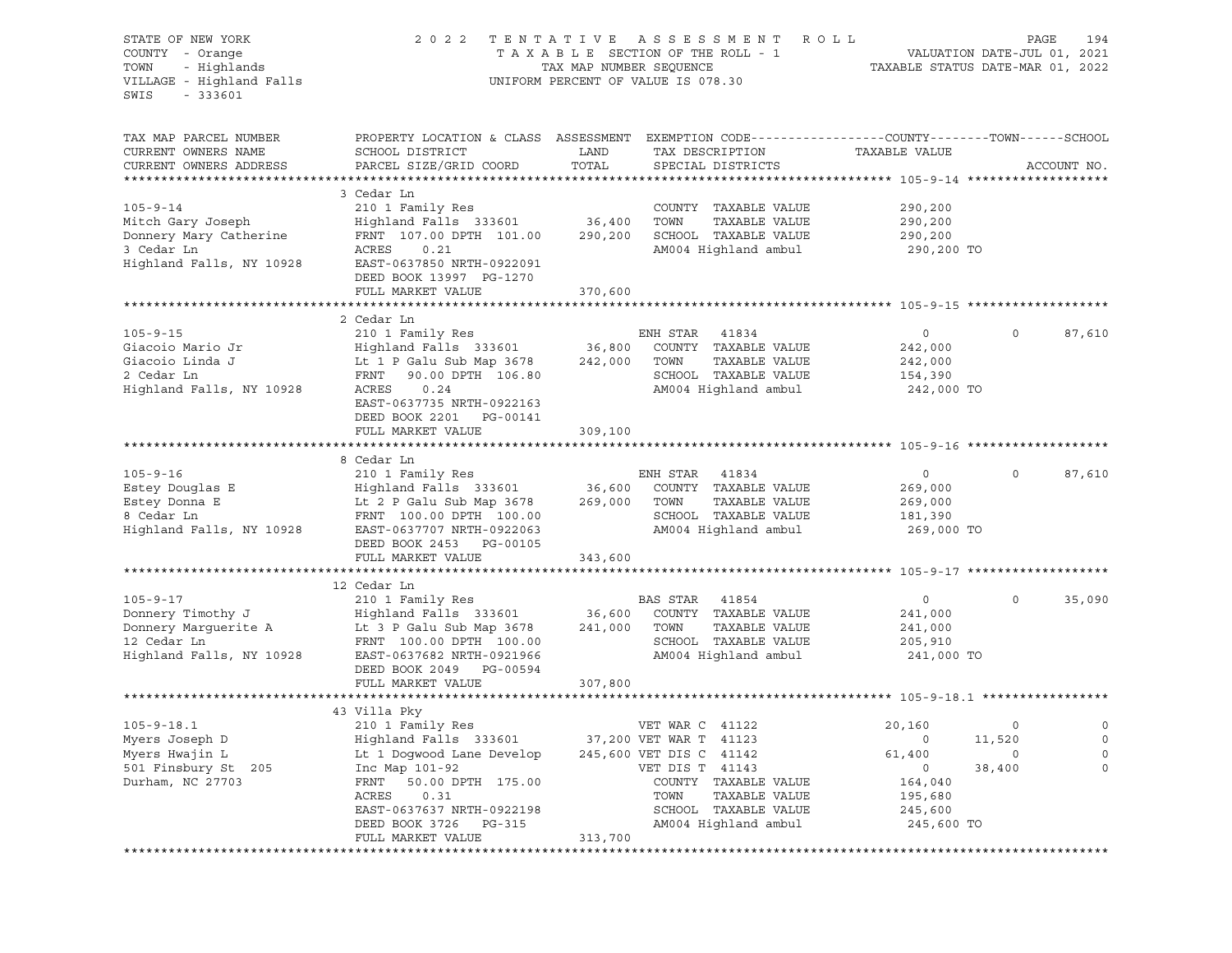| STATE OF NEW YORK<br>COUNTY - Orange<br>COUNTY - Orange<br>TOWN - Highlands<br>VILLAGE - Highland Falls<br>SWIS<br>$-333601$ | 2 0 2 2                                                                                                                                     | TAX MAP NUMBER SEQUENCE | TENTATIVE ASSESSMENT ROLL<br>TAXABLE SECTION OF THE ROLL - 1<br>UNIFORM PERCENT OF VALUE IS 078.30 | 195<br>VALUATION DATE-JUL 01, 2021<br>TAXABLE STATUS DATE-MAR 01 2022 |         | PAGE<br>195 |
|------------------------------------------------------------------------------------------------------------------------------|---------------------------------------------------------------------------------------------------------------------------------------------|-------------------------|----------------------------------------------------------------------------------------------------|-----------------------------------------------------------------------|---------|-------------|
| TAX MAP PARCEL NUMBER<br>CURRENT OWNERS NAME<br>CURRENT OWNERS ADDRESS                                                       | PROPERTY LOCATION & CLASS ASSESSMENT EXEMPTION CODE---------------COUNTY-------TOWN-----SCHOOL<br>SCHOOL DISTRICT<br>PARCEL SIZE/GRID COORD | LAND<br>TOTAL           | TAX DESCRIPTION<br>SPECIAL DISTRICTS                                                               | TAXABLE VALUE                                                         |         | ACCOUNT NO. |
| *************************                                                                                                    |                                                                                                                                             |                         |                                                                                                    |                                                                       |         |             |
| $105 - 9 - 18.2$                                                                                                             | Villa Parkway South                                                                                                                         |                         | COUNTY TAXABLE VALUE                                                                               | 95,000                                                                |         |             |
| Doqwood Lane Development                                                                                                     | 311 Res vac land<br>Highland Falls 333601 95,000                                                                                            |                         | TOWN<br>TAXABLE VALUE                                                                              | 95,000                                                                |         |             |
| Inc                                                                                                                          | Lt 2 Dogwood Lane Develop 95,000 SCHOOL TAXABLE VALUE                                                                                       |                         |                                                                                                    | 95,000                                                                |         |             |
| 14 Cedar La                                                                                                                  | Inc Map 101-92                                                                                                                              |                         | AM004 Highland ambul                                                                               | 95,000 TO                                                             |         |             |
| Highland Falls, NY 10928                                                                                                     | ACRES<br>4.50                                                                                                                               |                         |                                                                                                    |                                                                       |         |             |
|                                                                                                                              | EAST-0637502 NRTH-0922075                                                                                                                   |                         |                                                                                                    |                                                                       |         |             |
|                                                                                                                              | DEED BOOK 2675 PG-134<br>FULL MARKET VALUE                                                                                                  |                         |                                                                                                    |                                                                       |         |             |
|                                                                                                                              |                                                                                                                                             | 121,300                 |                                                                                                    |                                                                       |         |             |
|                                                                                                                              | 32 Regina Rd                                                                                                                                |                         |                                                                                                    |                                                                       |         |             |
| $106 - 1 - 1$                                                                                                                | 210 1 Family Res                                                                                                                            |                         | VET COM C 41132                                                                                    | 33,600                                                                | $\circ$ | 0           |
|                                                                                                                              |                                                                                                                                             |                         |                                                                                                    | $\overline{0}$                                                        | 19,200  | $\mathbf 0$ |
|                                                                                                                              |                                                                                                                                             |                         |                                                                                                    | $\overline{0}$                                                        | $\circ$ | 35,090      |
|                                                                                                                              |                                                                                                                                             |                         | COUNTY TAXABLE VALUE                                                                               | 294,400                                                               |         |             |
|                                                                                                                              | EAST-0638887 NRTH-0921726<br>DEED BOOK 13674 PG-1422                                                                                        |                         | TOWN<br>TAXABLE VALUE<br>SCHOOL TAXABLE VALUE                                                      | 308,800<br>292,910                                                    |         |             |
|                                                                                                                              | FULL MARKET VALUE                                                                                                                           |                         | 418,900 AM004 Highland ambul                                                                       | 328,000 TO                                                            |         |             |
|                                                                                                                              |                                                                                                                                             |                         |                                                                                                    |                                                                       |         |             |
|                                                                                                                              | 28 Regina Rd                                                                                                                                |                         |                                                                                                    |                                                                       |         |             |
| $106 - 1 - 2$                                                                                                                |                                                                                                                                             |                         |                                                                                                    | 11,520                                                                | $\circ$ |             |
| Fishburne Elliott G                                                                                                          |                                                                                                                                             |                         |                                                                                                    | $\overline{0}$                                                        | 11,520  | $\circ$     |
| Fishburne Patricia M                                                                                                         | FRNT                                                                                                                                        |                         | 84.00 DPTH $186.00$ $397,650$ $\overline{C}\overline{C}\overline{U}\overline{V}$ TY TAXABLE VALUE  | 386,130                                                               |         |             |
| 28 Regina Rd<br>PO Box 290                                                                                                   | ACRES<br>0.35                                                                                                                               |                         | TAXABLE VALUE<br>TOWN<br>SCHOOL TAXABLE VALUE                                                      | 386,130                                                               |         |             |
| Highland Falls, NY 10928                                                                                                     | EAST-0638889 NRTH-0921627<br>DEED BOOK 2281 PG-01135                                                                                        |                         | AM004 Highland ambul                                                                               | 397,650<br>397,650 TO                                                 |         |             |
|                                                                                                                              | FULL MARKET VALUE                                                                                                                           | 507,900                 |                                                                                                    |                                                                       |         |             |
|                                                                                                                              |                                                                                                                                             |                         |                                                                                                    |                                                                       |         |             |
|                                                                                                                              | 24 Regina Rd                                                                                                                                |                         |                                                                                                    |                                                                       |         |             |
| $106 - 1 - 3$                                                                                                                | 210 1 Family Res                                                                                                                            |                         | BAS STAR 41854                                                                                     | $0 \qquad \qquad$                                                     | $\circ$ | 35,090      |
| Pelella Antonio R                                                                                                            | Highland Falls 333601 84,600                                                                                                                |                         | COUNTY TAXABLE VALUE                                                                               | 258,100                                                               |         |             |
| Pelella Karen M                                                                                                              | 62.00 DPTH 231.00 258,100 TOWN<br>FRNT                                                                                                      |                         | TAXABLE VALUE                                                                                      | 258,100                                                               |         |             |
| 24 Regina Rd<br>Highland Falls, NY 10928                                                                                     | ACRES<br>0.40<br>EAST-0638886 NRTH-0921524                                                                                                  |                         | SCHOOL TAXABLE VALUE<br>AM004 Highland ambul                                                       | 223,010<br>258,100 TO                                                 |         |             |
|                                                                                                                              | DEED BOOK 3446 PG-51                                                                                                                        |                         |                                                                                                    |                                                                       |         |             |
|                                                                                                                              | FULL MARKET VALUE                                                                                                                           | 329,600                 |                                                                                                    |                                                                       |         |             |
|                                                                                                                              |                                                                                                                                             |                         |                                                                                                    |                                                                       |         |             |
|                                                                                                                              | 22 Regina Rd                                                                                                                                |                         |                                                                                                    |                                                                       |         |             |
| $106 - 1 - 4$                                                                                                                | 210 1 Family Res                                                                                                                            |                         | COUNTY TAXABLE VALUE                                                                               | 398,400                                                               |         |             |
|                                                                                                                              |                                                                                                                                             |                         | TAXABLE VALUE<br>TOWN                                                                              | 398,400                                                               |         |             |
|                                                                                                                              |                                                                                                                                             |                         | SCHOOL TAXABLE VALUE<br>AM004 Highland ambul                                                       | 398,400<br>398,400 TO                                                 |         |             |
|                                                                                                                              | EAST-0638877 NRTH-0921421                                                                                                                   |                         |                                                                                                    |                                                                       |         |             |
|                                                                                                                              | DEED BOOK 14290 PG-1494                                                                                                                     |                         |                                                                                                    |                                                                       |         |             |
|                                                                                                                              | FULL MARKET VALUE                                                                                                                           | 508,800                 |                                                                                                    |                                                                       |         |             |
|                                                                                                                              |                                                                                                                                             |                         |                                                                                                    |                                                                       |         |             |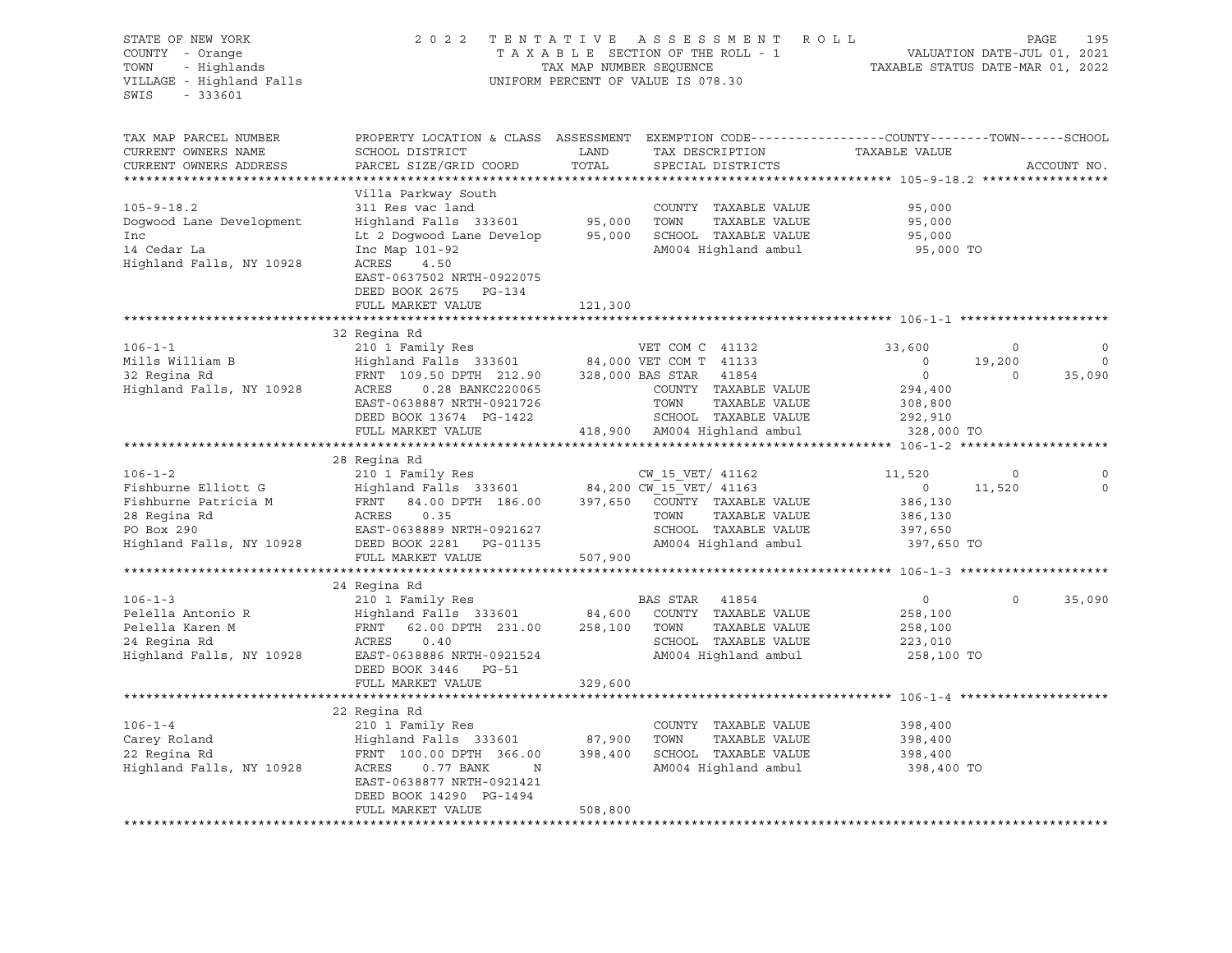## STATE OF NEW YORK 2 0 2 2 T E N T A T I V E A S S E S S M E N T R O L L PAGE 196 COUNTY - Orange T A X A B L E SECTION OF THE ROLL - 1 VALUATION DATE-JUL 01, 2021 TOWN - Highlands TAX MAP NUMBER SEQUENCE TAXABLE STATUS DATE-MAR 01, 2022

| TAX MAP PARCEL NUMBER                                                      | PROPERTY LOCATION & CLASS ASSESSMENT EXEMPTION CODE----------------COUNTY-------TOWN------SCHOOL |         |                           |                                                     |          |             |
|----------------------------------------------------------------------------|--------------------------------------------------------------------------------------------------|---------|---------------------------|-----------------------------------------------------|----------|-------------|
| CURRENT OWNERS NAME                                                        | SCHOOL DISTRICT                                                                                  | LAND    | TAX DESCRIPTION           | TAXABLE VALUE                                       |          |             |
| CURRENT OWNERS ADDRESS                                                     | PARCEL SIZE/GRID COORD                                                                           | TOTAL   | SPECIAL DISTRICTS         |                                                     |          | ACCOUNT NO. |
|                                                                            |                                                                                                  |         |                           |                                                     |          |             |
|                                                                            | 20 Regina Rd                                                                                     |         |                           |                                                     |          |             |
| $106 - 1 - 5$                                                              | 210 1 Family Res                                                                                 |         | BAS STAR<br>41854         | $\circ$                                             | $\Omega$ | 35,090      |
| Constantinou Andreas                                                       | Highland Falls 333601                                                                            | 35,000  | COUNTY TAXABLE VALUE      | 203,900                                             |          |             |
| Constantinou Kalliope                                                      | FRNT 65.00 DPTH 100.00                                                                           | 203,900 | TOWN<br>TAXABLE VALUE     | 203,900                                             |          |             |
| 20 Regina Rd                                                               | EAST-0638725 NRTH-0921542                                                                        |         | SCHOOL TAXABLE VALUE      | 168,810                                             |          |             |
| Highland Falls, NY 10928                                                   | DEED BOOK 3485 PG-342                                                                            |         | AM004 Highland ambul      | 203,900 TO                                          |          |             |
|                                                                            | FULL MARKET VALUE                                                                                | 260,400 |                           |                                                     |          |             |
|                                                                            |                                                                                                  |         |                           | ********************** 106-1-6 ******************** |          |             |
|                                                                            | 18 Regina Rd                                                                                     |         |                           |                                                     |          |             |
| $106 - 1 - 6$                                                              | 210 1 Family Res                                                                                 |         | VET WAR C 41122           | 20,160                                              | $\circ$  |             |
| Chester Goscicki Family Trust Highland Falls 333601 35,200 VET WAR T 41123 |                                                                                                  |         |                           | $\circ$                                             | 11,520   | $\mathbf 0$ |
| Knaqqs Linda                                                               | Chester Goscicki Family T                                                                        |         | 216,100 ENH STAR<br>41834 | $\circ$                                             | $\Omega$ | 87,610      |
| 18 Regina Rd                                                               | dated 11-19-2013                                                                                 |         | COUNTY TAXABLE VALUE      | 195,940                                             |          |             |
| Highland Falls, NY 10928                                                   | L13711 P493                                                                                      |         | TOWN<br>TAXABLE VALUE     | 204,580                                             |          |             |
|                                                                            | FRNT<br>70.00 DPTH 100.00                                                                        |         | SCHOOL TAXABLE VALUE      | 128,490                                             |          |             |
|                                                                            | EAST-0638669 NRTH-0921583                                                                        |         | AM004 Highland ambul      | 216,100 TO                                          |          |             |
|                                                                            | DEED BOOK 13711 PG-493                                                                           |         |                           |                                                     |          |             |
|                                                                            | FULL MARKET VALUE                                                                                | 276,000 |                           |                                                     |          |             |
|                                                                            |                                                                                                  |         |                           |                                                     |          |             |
|                                                                            | 16 Regina Rd                                                                                     |         |                           |                                                     |          |             |
| $106 - 1 - 7$                                                              | 210 1 Family Res                                                                                 |         | COUNTY TAXABLE VALUE      | 254,100                                             |          |             |
| Rodriquez Almestica Jose A                                                 | Highland Falls 333601                                                                            | 35,200  | TOWN<br>TAXABLE VALUE     | 254,100                                             |          |             |
| Rodriquez Danielle Bonita                                                  | FRNT 70.00 DPTH 100.00                                                                           | 254,100 | SCHOOL TAXABLE VALUE      | 254,100                                             |          |             |
| 16 Regina Rd                                                               | N<br>BANK                                                                                        |         | AM004 Highland ambul      | 254,100 TO                                          |          |             |
| Highland Falls, NY 10928                                                   | EAST-0638615 NRTH-0921622                                                                        |         |                           |                                                     |          |             |
|                                                                            |                                                                                                  |         |                           |                                                     |          |             |
|                                                                            | DEED BOOK 14668 PG-1749                                                                          |         |                           |                                                     |          |             |
|                                                                            | FULL MARKET VALUE                                                                                | 324,500 |                           |                                                     |          |             |
|                                                                            |                                                                                                  |         |                           |                                                     |          |             |
|                                                                            | 142 Main St                                                                                      |         |                           |                                                     |          |             |
| $106 - 1 - 8$                                                              | 485 >luse sm bld                                                                                 |         | COUNTY TAXABLE VALUE      | 553,800                                             |          |             |
| Hexagon Enterprises Inc                                                    | Highland Falls 333601                                                                            | 77,000  | TOWN<br>TAXABLE VALUE     | 553,800                                             |          |             |
| Elaine Fey                                                                 | Hooshmands And Mozayeni's                                                                        | 553,800 | SCHOOL TAXABLE VALUE      | 553,800                                             |          |             |
| 276 Main St                                                                | FRNT 94.90 DPTH 296.30                                                                           |         | AM004 Highland ambul      | 553,800 TO                                          |          |             |
| Highland Falls, NY 10928                                                   | BANKC060326                                                                                      |         |                           |                                                     |          |             |
|                                                                            | EAST-0638495 NRTH-0921732                                                                        |         |                           |                                                     |          |             |
|                                                                            | DEED BOOK 12644 PG-1704                                                                          |         |                           |                                                     |          |             |
|                                                                            | FULL MARKET VALUE                                                                                | 707,300 |                           |                                                     |          |             |
|                                                                            |                                                                                                  |         |                           |                                                     |          |             |
|                                                                            | 138 Main St                                                                                      |         |                           |                                                     |          |             |
| $106 - 1 - 9$                                                              | 210 1 Family Res                                                                                 |         | BAS STAR<br>41854         | $\circ$                                             | $\circ$  | 35,090      |
| Kresback John                                                              | Highland Falls 333601                                                                            | 37,800  | COUNTY TAXABLE VALUE      | 275,600                                             |          |             |
| Kresback Rosanne                                                           | Pt Lts 1 2 Ovayonda Sub                                                                          | 275,600 | TOWN<br>TAXABLE VALUE     | 275,600                                             |          |             |
| 138 Main St                                                                | FRNT 172.00 DPTH 133.00                                                                          |         | SCHOOL TAXABLE VALUE      | 240,510                                             |          |             |
| Highland Falls, NY 10928                                                   | ACRES<br>0.45                                                                                    |         | AM004 Highland ambul      | 275,600 TO                                          |          |             |
|                                                                            | EAST-0638377 NRTH-0921645                                                                        |         |                           |                                                     |          |             |
|                                                                            | DEED BOOK 4973<br>PG-38                                                                          |         |                           |                                                     |          |             |
|                                                                            | FULL MARKET VALUE                                                                                | 352,000 |                           |                                                     |          |             |
|                                                                            |                                                                                                  |         |                           |                                                     |          |             |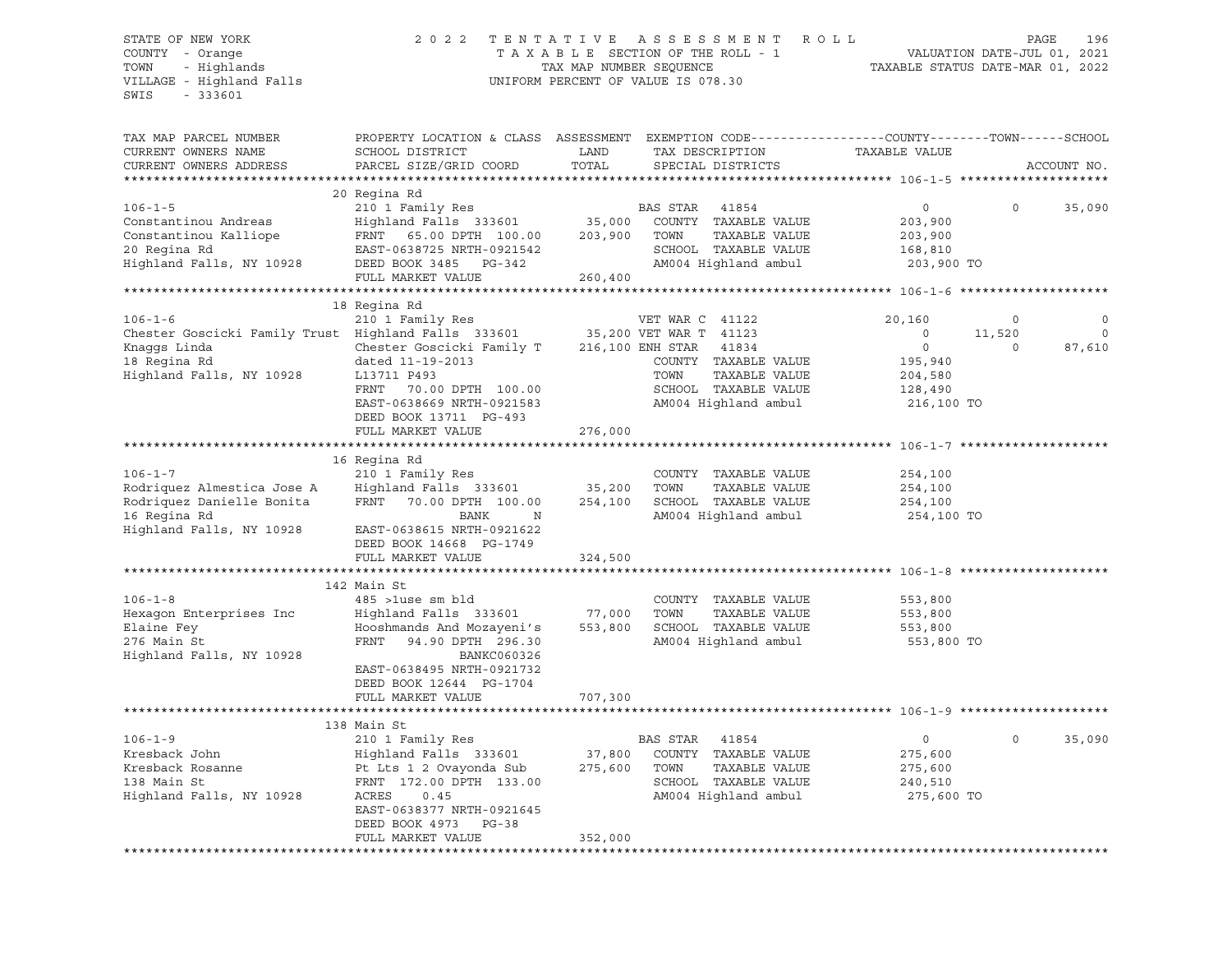| - Highlands<br>TOWN<br>TAX MAP NUMBER SEQUENCE<br>TAXABLE STATUS DATE-MAR 01, 2022<br>VILLAGE - Highland Falls<br>UNIFORM PERCENT OF VALUE IS 078.30<br>$-333601$<br>SWIS<br>PROPERTY LOCATION & CLASS ASSESSMENT EXEMPTION CODE---------------COUNTY-------TOWN------SCHOOL<br>TAX MAP PARCEL NUMBER<br>LAND<br>CURRENT OWNERS NAME<br>SCHOOL DISTRICT<br>TAX DESCRIPTION<br>TAXABLE VALUE<br>PARCEL SIZE/GRID COORD<br>TOTAL<br>CURRENT OWNERS ADDRESS<br>SPECIAL DISTRICTS<br>ACCOUNT NO.<br>90 Ondaora Pky<br>210 1 Family Res<br>BAS STAR 41854<br>$106 - 1 - 10$<br>$\overline{0}$<br>$\circ$<br>35,090<br>36,800 COUNTY TAXABLE VALUE<br>Highland Falls 333601<br>Ross Philip<br>279,300<br>Ross-Epstein Joyce<br>Lt 3 Ovayonda Sub<br>279,300 TOWN<br>TAXABLE VALUE<br>279,300<br>90 Ondaora Pky<br>FRNT 75.00 DPTH 138.00<br>SCHOOL TAXABLE VALUE<br>244,210<br>Highland Falls, NY 10928<br>AM004 Highland ambul<br>EAST-0638347 NRTH-0921545<br>279,300 TO<br>DEED BOOK 5307 PG-173<br>FULL MARKET VALUE<br>356,700<br>92 Ondaora Pky<br>210 1 Family Res<br>$106 - 1 - 11$<br>AGED-C<br>41802<br>96,775<br>0<br>0<br>Highland Falls 333601<br>36,400 AGED-T<br>$\mathbf 0$<br>De Bari Susan<br>41803<br>$\circ$<br>13,825<br>92 Ondaora Pkwy<br>Lt 4 Ovayonda Sub<br>$\circ$<br>276,500 ENH STAR 41834<br>$\Omega$<br>87,610<br>Highland Falls, NY 10928<br>FRNT 75.00 DPTH 136.00<br>COUNTY TAXABLE VALUE<br>179,725<br>TOWN<br>ACRES<br>0.22<br>TAXABLE VALUE<br>262,675<br>EAST-0638314 NRTH-0921476<br>SCHOOL TAXABLE VALUE<br>188,890<br>AM004 Highland ambul<br>DEED BOOK 4089 PG-228<br>276,500 TO<br>353,100<br>FULL MARKET VALUE<br>96 Ondaora Pky<br>$106 - 1 - 12$<br>210 1 Family Res<br>35,090<br>BAS STAR 41854<br>$\overline{0}$<br>$\Omega$<br>Doonan James P<br>Highland Falls 333601<br>36,000 COUNTY TAXABLE VALUE<br>327,800<br>Doonan Susan G<br>Lt 5 Ovayonda Sub<br>327,800 TOWN<br>TAXABLE VALUE<br>327,800<br>96 Ondaora Pky<br>75.00 DPTH 125.00<br>SCHOOL TAXABLE VALUE<br>FRNT<br>292,710<br>Highland Falls, NY 10928<br>AM004 Highland ambul<br>ACRES<br>0.20<br>327,800 TO<br>EAST-0638286 NRTH-0921406<br>DEED BOOK 4004 PG-172<br>FULL MARKET VALUE<br>418,600<br>98 Ondaora Pky<br>$106 - 1 - 13$<br>210 1 Family Res<br>35,090<br>BAS STAR<br>41854<br>$0 \qquad \qquad$<br>$\circ$<br>Downey Jeremiah R<br>Highland Falls 333601<br>36,800<br>COUNTY TAXABLE VALUE<br>265,300<br>www.ey Jody A<br>98 Ondaora Pkwy<br>Uisla<br>Lt 6 Ovayonda Sub<br>265,300<br>TOWN<br>TAXABLE VALUE<br>265,300<br>SCHOOL TAXABLE VALUE<br>FRNT<br>97.00 DPTH 114.00<br>230,210<br>Highland Falls, NY 10928<br>AM004 Highland ambul<br>ACRES<br>0.24<br>265,300 TO<br>EAST-0638255 NRTH-0921329<br>DEED BOOK 4367 PG-69<br>FULL MARKET VALUE<br>338,800<br>88 Ondaora Pkwy<br>35,090<br>$106 - 1 - 14$<br>220 2 Family Res<br>BAS STAR<br>41854<br>0<br>0<br>Kelly Patrick J<br>Highland Falls 333601<br>37,800<br>COUNTY<br>TAXABLE VALUE<br>362,700<br>88 Ondaora Pkwy<br>Lt 61 Ovayonda Est Revise<br>362,700<br>TOWN<br>TAXABLE VALUE<br>362,700<br>Highland Falls, NY 10928<br>Pt Lts 1 2 Ovayonda Est<br>SCHOOL<br>TAXABLE VALUE<br>327,610<br>FRNT 109.60 DPTH 138.00<br>AM004 Highland ambul<br>362,700 TO<br>ACRES<br>0.46 BANK<br>N<br>EAST-0638490 NRTH-0921566<br>DEED BOOK 13823 PG-533<br>463,200<br>FULL MARKET VALUE | STATE OF NEW YORK<br>COUNTY - Orange | 2 0 2 2             | TENTATIVE | A S S E S S M E N T<br>TAXABLE SECTION OF THE ROLL - 1 | R O L L | PAGE<br>197<br>VALUATION DATE-JUL 01, 2021 |
|-------------------------------------------------------------------------------------------------------------------------------------------------------------------------------------------------------------------------------------------------------------------------------------------------------------------------------------------------------------------------------------------------------------------------------------------------------------------------------------------------------------------------------------------------------------------------------------------------------------------------------------------------------------------------------------------------------------------------------------------------------------------------------------------------------------------------------------------------------------------------------------------------------------------------------------------------------------------------------------------------------------------------------------------------------------------------------------------------------------------------------------------------------------------------------------------------------------------------------------------------------------------------------------------------------------------------------------------------------------------------------------------------------------------------------------------------------------------------------------------------------------------------------------------------------------------------------------------------------------------------------------------------------------------------------------------------------------------------------------------------------------------------------------------------------------------------------------------------------------------------------------------------------------------------------------------------------------------------------------------------------------------------------------------------------------------------------------------------------------------------------------------------------------------------------------------------------------------------------------------------------------------------------------------------------------------------------------------------------------------------------------------------------------------------------------------------------------------------------------------------------------------------------------------------------------------------------------------------------------------------------------------------------------------------------------------------------------------------------------------------------------------------------------------------------------------------------------------------------------------------------------------------------------------------------------------------------------------------------------------------------------------------------------------------------------------------------------------------------------------------------------------------------------------------------------------------------------------------------------------------------------------------------------------------------------------------------------------------------------------|--------------------------------------|---------------------|-----------|--------------------------------------------------------|---------|--------------------------------------------|
|                                                                                                                                                                                                                                                                                                                                                                                                                                                                                                                                                                                                                                                                                                                                                                                                                                                                                                                                                                                                                                                                                                                                                                                                                                                                                                                                                                                                                                                                                                                                                                                                                                                                                                                                                                                                                                                                                                                                                                                                                                                                                                                                                                                                                                                                                                                                                                                                                                                                                                                                                                                                                                                                                                                                                                                                                                                                                                                                                                                                                                                                                                                                                                                                                                                                                                                                                                   |                                      |                     |           |                                                        |         |                                            |
|                                                                                                                                                                                                                                                                                                                                                                                                                                                                                                                                                                                                                                                                                                                                                                                                                                                                                                                                                                                                                                                                                                                                                                                                                                                                                                                                                                                                                                                                                                                                                                                                                                                                                                                                                                                                                                                                                                                                                                                                                                                                                                                                                                                                                                                                                                                                                                                                                                                                                                                                                                                                                                                                                                                                                                                                                                                                                                                                                                                                                                                                                                                                                                                                                                                                                                                                                                   |                                      |                     |           |                                                        |         |                                            |
|                                                                                                                                                                                                                                                                                                                                                                                                                                                                                                                                                                                                                                                                                                                                                                                                                                                                                                                                                                                                                                                                                                                                                                                                                                                                                                                                                                                                                                                                                                                                                                                                                                                                                                                                                                                                                                                                                                                                                                                                                                                                                                                                                                                                                                                                                                                                                                                                                                                                                                                                                                                                                                                                                                                                                                                                                                                                                                                                                                                                                                                                                                                                                                                                                                                                                                                                                                   |                                      |                     |           |                                                        |         |                                            |
|                                                                                                                                                                                                                                                                                                                                                                                                                                                                                                                                                                                                                                                                                                                                                                                                                                                                                                                                                                                                                                                                                                                                                                                                                                                                                                                                                                                                                                                                                                                                                                                                                                                                                                                                                                                                                                                                                                                                                                                                                                                                                                                                                                                                                                                                                                                                                                                                                                                                                                                                                                                                                                                                                                                                                                                                                                                                                                                                                                                                                                                                                                                                                                                                                                                                                                                                                                   |                                      |                     |           |                                                        |         |                                            |
|                                                                                                                                                                                                                                                                                                                                                                                                                                                                                                                                                                                                                                                                                                                                                                                                                                                                                                                                                                                                                                                                                                                                                                                                                                                                                                                                                                                                                                                                                                                                                                                                                                                                                                                                                                                                                                                                                                                                                                                                                                                                                                                                                                                                                                                                                                                                                                                                                                                                                                                                                                                                                                                                                                                                                                                                                                                                                                                                                                                                                                                                                                                                                                                                                                                                                                                                                                   |                                      |                     |           |                                                        |         |                                            |
|                                                                                                                                                                                                                                                                                                                                                                                                                                                                                                                                                                                                                                                                                                                                                                                                                                                                                                                                                                                                                                                                                                                                                                                                                                                                                                                                                                                                                                                                                                                                                                                                                                                                                                                                                                                                                                                                                                                                                                                                                                                                                                                                                                                                                                                                                                                                                                                                                                                                                                                                                                                                                                                                                                                                                                                                                                                                                                                                                                                                                                                                                                                                                                                                                                                                                                                                                                   |                                      |                     |           |                                                        |         |                                            |
|                                                                                                                                                                                                                                                                                                                                                                                                                                                                                                                                                                                                                                                                                                                                                                                                                                                                                                                                                                                                                                                                                                                                                                                                                                                                                                                                                                                                                                                                                                                                                                                                                                                                                                                                                                                                                                                                                                                                                                                                                                                                                                                                                                                                                                                                                                                                                                                                                                                                                                                                                                                                                                                                                                                                                                                                                                                                                                                                                                                                                                                                                                                                                                                                                                                                                                                                                                   |                                      |                     |           |                                                        |         |                                            |
|                                                                                                                                                                                                                                                                                                                                                                                                                                                                                                                                                                                                                                                                                                                                                                                                                                                                                                                                                                                                                                                                                                                                                                                                                                                                                                                                                                                                                                                                                                                                                                                                                                                                                                                                                                                                                                                                                                                                                                                                                                                                                                                                                                                                                                                                                                                                                                                                                                                                                                                                                                                                                                                                                                                                                                                                                                                                                                                                                                                                                                                                                                                                                                                                                                                                                                                                                                   |                                      |                     |           |                                                        |         |                                            |
|                                                                                                                                                                                                                                                                                                                                                                                                                                                                                                                                                                                                                                                                                                                                                                                                                                                                                                                                                                                                                                                                                                                                                                                                                                                                                                                                                                                                                                                                                                                                                                                                                                                                                                                                                                                                                                                                                                                                                                                                                                                                                                                                                                                                                                                                                                                                                                                                                                                                                                                                                                                                                                                                                                                                                                                                                                                                                                                                                                                                                                                                                                                                                                                                                                                                                                                                                                   |                                      |                     |           |                                                        |         |                                            |
|                                                                                                                                                                                                                                                                                                                                                                                                                                                                                                                                                                                                                                                                                                                                                                                                                                                                                                                                                                                                                                                                                                                                                                                                                                                                                                                                                                                                                                                                                                                                                                                                                                                                                                                                                                                                                                                                                                                                                                                                                                                                                                                                                                                                                                                                                                                                                                                                                                                                                                                                                                                                                                                                                                                                                                                                                                                                                                                                                                                                                                                                                                                                                                                                                                                                                                                                                                   |                                      |                     |           |                                                        |         |                                            |
|                                                                                                                                                                                                                                                                                                                                                                                                                                                                                                                                                                                                                                                                                                                                                                                                                                                                                                                                                                                                                                                                                                                                                                                                                                                                                                                                                                                                                                                                                                                                                                                                                                                                                                                                                                                                                                                                                                                                                                                                                                                                                                                                                                                                                                                                                                                                                                                                                                                                                                                                                                                                                                                                                                                                                                                                                                                                                                                                                                                                                                                                                                                                                                                                                                                                                                                                                                   |                                      |                     |           |                                                        |         |                                            |
|                                                                                                                                                                                                                                                                                                                                                                                                                                                                                                                                                                                                                                                                                                                                                                                                                                                                                                                                                                                                                                                                                                                                                                                                                                                                                                                                                                                                                                                                                                                                                                                                                                                                                                                                                                                                                                                                                                                                                                                                                                                                                                                                                                                                                                                                                                                                                                                                                                                                                                                                                                                                                                                                                                                                                                                                                                                                                                                                                                                                                                                                                                                                                                                                                                                                                                                                                                   |                                      |                     |           |                                                        |         |                                            |
|                                                                                                                                                                                                                                                                                                                                                                                                                                                                                                                                                                                                                                                                                                                                                                                                                                                                                                                                                                                                                                                                                                                                                                                                                                                                                                                                                                                                                                                                                                                                                                                                                                                                                                                                                                                                                                                                                                                                                                                                                                                                                                                                                                                                                                                                                                                                                                                                                                                                                                                                                                                                                                                                                                                                                                                                                                                                                                                                                                                                                                                                                                                                                                                                                                                                                                                                                                   |                                      |                     |           |                                                        |         |                                            |
|                                                                                                                                                                                                                                                                                                                                                                                                                                                                                                                                                                                                                                                                                                                                                                                                                                                                                                                                                                                                                                                                                                                                                                                                                                                                                                                                                                                                                                                                                                                                                                                                                                                                                                                                                                                                                                                                                                                                                                                                                                                                                                                                                                                                                                                                                                                                                                                                                                                                                                                                                                                                                                                                                                                                                                                                                                                                                                                                                                                                                                                                                                                                                                                                                                                                                                                                                                   |                                      |                     |           |                                                        |         |                                            |
|                                                                                                                                                                                                                                                                                                                                                                                                                                                                                                                                                                                                                                                                                                                                                                                                                                                                                                                                                                                                                                                                                                                                                                                                                                                                                                                                                                                                                                                                                                                                                                                                                                                                                                                                                                                                                                                                                                                                                                                                                                                                                                                                                                                                                                                                                                                                                                                                                                                                                                                                                                                                                                                                                                                                                                                                                                                                                                                                                                                                                                                                                                                                                                                                                                                                                                                                                                   |                                      |                     |           |                                                        |         |                                            |
|                                                                                                                                                                                                                                                                                                                                                                                                                                                                                                                                                                                                                                                                                                                                                                                                                                                                                                                                                                                                                                                                                                                                                                                                                                                                                                                                                                                                                                                                                                                                                                                                                                                                                                                                                                                                                                                                                                                                                                                                                                                                                                                                                                                                                                                                                                                                                                                                                                                                                                                                                                                                                                                                                                                                                                                                                                                                                                                                                                                                                                                                                                                                                                                                                                                                                                                                                                   |                                      |                     |           |                                                        |         |                                            |
|                                                                                                                                                                                                                                                                                                                                                                                                                                                                                                                                                                                                                                                                                                                                                                                                                                                                                                                                                                                                                                                                                                                                                                                                                                                                                                                                                                                                                                                                                                                                                                                                                                                                                                                                                                                                                                                                                                                                                                                                                                                                                                                                                                                                                                                                                                                                                                                                                                                                                                                                                                                                                                                                                                                                                                                                                                                                                                                                                                                                                                                                                                                                                                                                                                                                                                                                                                   |                                      |                     |           |                                                        |         |                                            |
|                                                                                                                                                                                                                                                                                                                                                                                                                                                                                                                                                                                                                                                                                                                                                                                                                                                                                                                                                                                                                                                                                                                                                                                                                                                                                                                                                                                                                                                                                                                                                                                                                                                                                                                                                                                                                                                                                                                                                                                                                                                                                                                                                                                                                                                                                                                                                                                                                                                                                                                                                                                                                                                                                                                                                                                                                                                                                                                                                                                                                                                                                                                                                                                                                                                                                                                                                                   |                                      |                     |           |                                                        |         |                                            |
|                                                                                                                                                                                                                                                                                                                                                                                                                                                                                                                                                                                                                                                                                                                                                                                                                                                                                                                                                                                                                                                                                                                                                                                                                                                                                                                                                                                                                                                                                                                                                                                                                                                                                                                                                                                                                                                                                                                                                                                                                                                                                                                                                                                                                                                                                                                                                                                                                                                                                                                                                                                                                                                                                                                                                                                                                                                                                                                                                                                                                                                                                                                                                                                                                                                                                                                                                                   |                                      |                     |           |                                                        |         |                                            |
|                                                                                                                                                                                                                                                                                                                                                                                                                                                                                                                                                                                                                                                                                                                                                                                                                                                                                                                                                                                                                                                                                                                                                                                                                                                                                                                                                                                                                                                                                                                                                                                                                                                                                                                                                                                                                                                                                                                                                                                                                                                                                                                                                                                                                                                                                                                                                                                                                                                                                                                                                                                                                                                                                                                                                                                                                                                                                                                                                                                                                                                                                                                                                                                                                                                                                                                                                                   |                                      |                     |           |                                                        |         |                                            |
|                                                                                                                                                                                                                                                                                                                                                                                                                                                                                                                                                                                                                                                                                                                                                                                                                                                                                                                                                                                                                                                                                                                                                                                                                                                                                                                                                                                                                                                                                                                                                                                                                                                                                                                                                                                                                                                                                                                                                                                                                                                                                                                                                                                                                                                                                                                                                                                                                                                                                                                                                                                                                                                                                                                                                                                                                                                                                                                                                                                                                                                                                                                                                                                                                                                                                                                                                                   |                                      |                     |           |                                                        |         |                                            |
|                                                                                                                                                                                                                                                                                                                                                                                                                                                                                                                                                                                                                                                                                                                                                                                                                                                                                                                                                                                                                                                                                                                                                                                                                                                                                                                                                                                                                                                                                                                                                                                                                                                                                                                                                                                                                                                                                                                                                                                                                                                                                                                                                                                                                                                                                                                                                                                                                                                                                                                                                                                                                                                                                                                                                                                                                                                                                                                                                                                                                                                                                                                                                                                                                                                                                                                                                                   |                                      |                     |           |                                                        |         |                                            |
|                                                                                                                                                                                                                                                                                                                                                                                                                                                                                                                                                                                                                                                                                                                                                                                                                                                                                                                                                                                                                                                                                                                                                                                                                                                                                                                                                                                                                                                                                                                                                                                                                                                                                                                                                                                                                                                                                                                                                                                                                                                                                                                                                                                                                                                                                                                                                                                                                                                                                                                                                                                                                                                                                                                                                                                                                                                                                                                                                                                                                                                                                                                                                                                                                                                                                                                                                                   |                                      |                     |           |                                                        |         |                                            |
|                                                                                                                                                                                                                                                                                                                                                                                                                                                                                                                                                                                                                                                                                                                                                                                                                                                                                                                                                                                                                                                                                                                                                                                                                                                                                                                                                                                                                                                                                                                                                                                                                                                                                                                                                                                                                                                                                                                                                                                                                                                                                                                                                                                                                                                                                                                                                                                                                                                                                                                                                                                                                                                                                                                                                                                                                                                                                                                                                                                                                                                                                                                                                                                                                                                                                                                                                                   |                                      |                     |           |                                                        |         |                                            |
|                                                                                                                                                                                                                                                                                                                                                                                                                                                                                                                                                                                                                                                                                                                                                                                                                                                                                                                                                                                                                                                                                                                                                                                                                                                                                                                                                                                                                                                                                                                                                                                                                                                                                                                                                                                                                                                                                                                                                                                                                                                                                                                                                                                                                                                                                                                                                                                                                                                                                                                                                                                                                                                                                                                                                                                                                                                                                                                                                                                                                                                                                                                                                                                                                                                                                                                                                                   |                                      |                     |           |                                                        |         |                                            |
|                                                                                                                                                                                                                                                                                                                                                                                                                                                                                                                                                                                                                                                                                                                                                                                                                                                                                                                                                                                                                                                                                                                                                                                                                                                                                                                                                                                                                                                                                                                                                                                                                                                                                                                                                                                                                                                                                                                                                                                                                                                                                                                                                                                                                                                                                                                                                                                                                                                                                                                                                                                                                                                                                                                                                                                                                                                                                                                                                                                                                                                                                                                                                                                                                                                                                                                                                                   |                                      |                     |           |                                                        |         |                                            |
|                                                                                                                                                                                                                                                                                                                                                                                                                                                                                                                                                                                                                                                                                                                                                                                                                                                                                                                                                                                                                                                                                                                                                                                                                                                                                                                                                                                                                                                                                                                                                                                                                                                                                                                                                                                                                                                                                                                                                                                                                                                                                                                                                                                                                                                                                                                                                                                                                                                                                                                                                                                                                                                                                                                                                                                                                                                                                                                                                                                                                                                                                                                                                                                                                                                                                                                                                                   |                                      |                     |           |                                                        |         |                                            |
|                                                                                                                                                                                                                                                                                                                                                                                                                                                                                                                                                                                                                                                                                                                                                                                                                                                                                                                                                                                                                                                                                                                                                                                                                                                                                                                                                                                                                                                                                                                                                                                                                                                                                                                                                                                                                                                                                                                                                                                                                                                                                                                                                                                                                                                                                                                                                                                                                                                                                                                                                                                                                                                                                                                                                                                                                                                                                                                                                                                                                                                                                                                                                                                                                                                                                                                                                                   |                                      |                     |           |                                                        |         |                                            |
|                                                                                                                                                                                                                                                                                                                                                                                                                                                                                                                                                                                                                                                                                                                                                                                                                                                                                                                                                                                                                                                                                                                                                                                                                                                                                                                                                                                                                                                                                                                                                                                                                                                                                                                                                                                                                                                                                                                                                                                                                                                                                                                                                                                                                                                                                                                                                                                                                                                                                                                                                                                                                                                                                                                                                                                                                                                                                                                                                                                                                                                                                                                                                                                                                                                                                                                                                                   |                                      |                     |           |                                                        |         |                                            |
|                                                                                                                                                                                                                                                                                                                                                                                                                                                                                                                                                                                                                                                                                                                                                                                                                                                                                                                                                                                                                                                                                                                                                                                                                                                                                                                                                                                                                                                                                                                                                                                                                                                                                                                                                                                                                                                                                                                                                                                                                                                                                                                                                                                                                                                                                                                                                                                                                                                                                                                                                                                                                                                                                                                                                                                                                                                                                                                                                                                                                                                                                                                                                                                                                                                                                                                                                                   |                                      |                     |           |                                                        |         |                                            |
|                                                                                                                                                                                                                                                                                                                                                                                                                                                                                                                                                                                                                                                                                                                                                                                                                                                                                                                                                                                                                                                                                                                                                                                                                                                                                                                                                                                                                                                                                                                                                                                                                                                                                                                                                                                                                                                                                                                                                                                                                                                                                                                                                                                                                                                                                                                                                                                                                                                                                                                                                                                                                                                                                                                                                                                                                                                                                                                                                                                                                                                                                                                                                                                                                                                                                                                                                                   |                                      |                     |           |                                                        |         |                                            |
|                                                                                                                                                                                                                                                                                                                                                                                                                                                                                                                                                                                                                                                                                                                                                                                                                                                                                                                                                                                                                                                                                                                                                                                                                                                                                                                                                                                                                                                                                                                                                                                                                                                                                                                                                                                                                                                                                                                                                                                                                                                                                                                                                                                                                                                                                                                                                                                                                                                                                                                                                                                                                                                                                                                                                                                                                                                                                                                                                                                                                                                                                                                                                                                                                                                                                                                                                                   |                                      |                     |           |                                                        |         |                                            |
|                                                                                                                                                                                                                                                                                                                                                                                                                                                                                                                                                                                                                                                                                                                                                                                                                                                                                                                                                                                                                                                                                                                                                                                                                                                                                                                                                                                                                                                                                                                                                                                                                                                                                                                                                                                                                                                                                                                                                                                                                                                                                                                                                                                                                                                                                                                                                                                                                                                                                                                                                                                                                                                                                                                                                                                                                                                                                                                                                                                                                                                                                                                                                                                                                                                                                                                                                                   |                                      |                     |           |                                                        |         |                                            |
|                                                                                                                                                                                                                                                                                                                                                                                                                                                                                                                                                                                                                                                                                                                                                                                                                                                                                                                                                                                                                                                                                                                                                                                                                                                                                                                                                                                                                                                                                                                                                                                                                                                                                                                                                                                                                                                                                                                                                                                                                                                                                                                                                                                                                                                                                                                                                                                                                                                                                                                                                                                                                                                                                                                                                                                                                                                                                                                                                                                                                                                                                                                                                                                                                                                                                                                                                                   |                                      |                     |           |                                                        |         |                                            |
|                                                                                                                                                                                                                                                                                                                                                                                                                                                                                                                                                                                                                                                                                                                                                                                                                                                                                                                                                                                                                                                                                                                                                                                                                                                                                                                                                                                                                                                                                                                                                                                                                                                                                                                                                                                                                                                                                                                                                                                                                                                                                                                                                                                                                                                                                                                                                                                                                                                                                                                                                                                                                                                                                                                                                                                                                                                                                                                                                                                                                                                                                                                                                                                                                                                                                                                                                                   |                                      |                     |           |                                                        |         |                                            |
|                                                                                                                                                                                                                                                                                                                                                                                                                                                                                                                                                                                                                                                                                                                                                                                                                                                                                                                                                                                                                                                                                                                                                                                                                                                                                                                                                                                                                                                                                                                                                                                                                                                                                                                                                                                                                                                                                                                                                                                                                                                                                                                                                                                                                                                                                                                                                                                                                                                                                                                                                                                                                                                                                                                                                                                                                                                                                                                                                                                                                                                                                                                                                                                                                                                                                                                                                                   |                                      |                     |           |                                                        |         |                                            |
|                                                                                                                                                                                                                                                                                                                                                                                                                                                                                                                                                                                                                                                                                                                                                                                                                                                                                                                                                                                                                                                                                                                                                                                                                                                                                                                                                                                                                                                                                                                                                                                                                                                                                                                                                                                                                                                                                                                                                                                                                                                                                                                                                                                                                                                                                                                                                                                                                                                                                                                                                                                                                                                                                                                                                                                                                                                                                                                                                                                                                                                                                                                                                                                                                                                                                                                                                                   |                                      |                     |           |                                                        |         |                                            |
|                                                                                                                                                                                                                                                                                                                                                                                                                                                                                                                                                                                                                                                                                                                                                                                                                                                                                                                                                                                                                                                                                                                                                                                                                                                                                                                                                                                                                                                                                                                                                                                                                                                                                                                                                                                                                                                                                                                                                                                                                                                                                                                                                                                                                                                                                                                                                                                                                                                                                                                                                                                                                                                                                                                                                                                                                                                                                                                                                                                                                                                                                                                                                                                                                                                                                                                                                                   |                                      |                     |           |                                                        |         |                                            |
|                                                                                                                                                                                                                                                                                                                                                                                                                                                                                                                                                                                                                                                                                                                                                                                                                                                                                                                                                                                                                                                                                                                                                                                                                                                                                                                                                                                                                                                                                                                                                                                                                                                                                                                                                                                                                                                                                                                                                                                                                                                                                                                                                                                                                                                                                                                                                                                                                                                                                                                                                                                                                                                                                                                                                                                                                                                                                                                                                                                                                                                                                                                                                                                                                                                                                                                                                                   |                                      |                     |           |                                                        |         |                                            |
|                                                                                                                                                                                                                                                                                                                                                                                                                                                                                                                                                                                                                                                                                                                                                                                                                                                                                                                                                                                                                                                                                                                                                                                                                                                                                                                                                                                                                                                                                                                                                                                                                                                                                                                                                                                                                                                                                                                                                                                                                                                                                                                                                                                                                                                                                                                                                                                                                                                                                                                                                                                                                                                                                                                                                                                                                                                                                                                                                                                                                                                                                                                                                                                                                                                                                                                                                                   |                                      |                     |           |                                                        |         |                                            |
|                                                                                                                                                                                                                                                                                                                                                                                                                                                                                                                                                                                                                                                                                                                                                                                                                                                                                                                                                                                                                                                                                                                                                                                                                                                                                                                                                                                                                                                                                                                                                                                                                                                                                                                                                                                                                                                                                                                                                                                                                                                                                                                                                                                                                                                                                                                                                                                                                                                                                                                                                                                                                                                                                                                                                                                                                                                                                                                                                                                                                                                                                                                                                                                                                                                                                                                                                                   |                                      |                     |           |                                                        |         |                                            |
|                                                                                                                                                                                                                                                                                                                                                                                                                                                                                                                                                                                                                                                                                                                                                                                                                                                                                                                                                                                                                                                                                                                                                                                                                                                                                                                                                                                                                                                                                                                                                                                                                                                                                                                                                                                                                                                                                                                                                                                                                                                                                                                                                                                                                                                                                                                                                                                                                                                                                                                                                                                                                                                                                                                                                                                                                                                                                                                                                                                                                                                                                                                                                                                                                                                                                                                                                                   |                                      |                     |           |                                                        |         |                                            |
|                                                                                                                                                                                                                                                                                                                                                                                                                                                                                                                                                                                                                                                                                                                                                                                                                                                                                                                                                                                                                                                                                                                                                                                                                                                                                                                                                                                                                                                                                                                                                                                                                                                                                                                                                                                                                                                                                                                                                                                                                                                                                                                                                                                                                                                                                                                                                                                                                                                                                                                                                                                                                                                                                                                                                                                                                                                                                                                                                                                                                                                                                                                                                                                                                                                                                                                                                                   |                                      |                     |           |                                                        |         |                                            |
|                                                                                                                                                                                                                                                                                                                                                                                                                                                                                                                                                                                                                                                                                                                                                                                                                                                                                                                                                                                                                                                                                                                                                                                                                                                                                                                                                                                                                                                                                                                                                                                                                                                                                                                                                                                                                                                                                                                                                                                                                                                                                                                                                                                                                                                                                                                                                                                                                                                                                                                                                                                                                                                                                                                                                                                                                                                                                                                                                                                                                                                                                                                                                                                                                                                                                                                                                                   |                                      |                     |           |                                                        |         |                                            |
|                                                                                                                                                                                                                                                                                                                                                                                                                                                                                                                                                                                                                                                                                                                                                                                                                                                                                                                                                                                                                                                                                                                                                                                                                                                                                                                                                                                                                                                                                                                                                                                                                                                                                                                                                                                                                                                                                                                                                                                                                                                                                                                                                                                                                                                                                                                                                                                                                                                                                                                                                                                                                                                                                                                                                                                                                                                                                                                                                                                                                                                                                                                                                                                                                                                                                                                                                                   |                                      |                     |           |                                                        |         |                                            |
|                                                                                                                                                                                                                                                                                                                                                                                                                                                                                                                                                                                                                                                                                                                                                                                                                                                                                                                                                                                                                                                                                                                                                                                                                                                                                                                                                                                                                                                                                                                                                                                                                                                                                                                                                                                                                                                                                                                                                                                                                                                                                                                                                                                                                                                                                                                                                                                                                                                                                                                                                                                                                                                                                                                                                                                                                                                                                                                                                                                                                                                                                                                                                                                                                                                                                                                                                                   |                                      |                     |           |                                                        |         |                                            |
|                                                                                                                                                                                                                                                                                                                                                                                                                                                                                                                                                                                                                                                                                                                                                                                                                                                                                                                                                                                                                                                                                                                                                                                                                                                                                                                                                                                                                                                                                                                                                                                                                                                                                                                                                                                                                                                                                                                                                                                                                                                                                                                                                                                                                                                                                                                                                                                                                                                                                                                                                                                                                                                                                                                                                                                                                                                                                                                                                                                                                                                                                                                                                                                                                                                                                                                                                                   |                                      |                     |           |                                                        |         |                                            |
|                                                                                                                                                                                                                                                                                                                                                                                                                                                                                                                                                                                                                                                                                                                                                                                                                                                                                                                                                                                                                                                                                                                                                                                                                                                                                                                                                                                                                                                                                                                                                                                                                                                                                                                                                                                                                                                                                                                                                                                                                                                                                                                                                                                                                                                                                                                                                                                                                                                                                                                                                                                                                                                                                                                                                                                                                                                                                                                                                                                                                                                                                                                                                                                                                                                                                                                                                                   |                                      |                     |           |                                                        |         |                                            |
|                                                                                                                                                                                                                                                                                                                                                                                                                                                                                                                                                                                                                                                                                                                                                                                                                                                                                                                                                                                                                                                                                                                                                                                                                                                                                                                                                                                                                                                                                                                                                                                                                                                                                                                                                                                                                                                                                                                                                                                                                                                                                                                                                                                                                                                                                                                                                                                                                                                                                                                                                                                                                                                                                                                                                                                                                                                                                                                                                                                                                                                                                                                                                                                                                                                                                                                                                                   |                                      |                     |           |                                                        |         |                                            |
|                                                                                                                                                                                                                                                                                                                                                                                                                                                                                                                                                                                                                                                                                                                                                                                                                                                                                                                                                                                                                                                                                                                                                                                                                                                                                                                                                                                                                                                                                                                                                                                                                                                                                                                                                                                                                                                                                                                                                                                                                                                                                                                                                                                                                                                                                                                                                                                                                                                                                                                                                                                                                                                                                                                                                                                                                                                                                                                                                                                                                                                                                                                                                                                                                                                                                                                                                                   |                                      | ******************* |           |                                                        |         |                                            |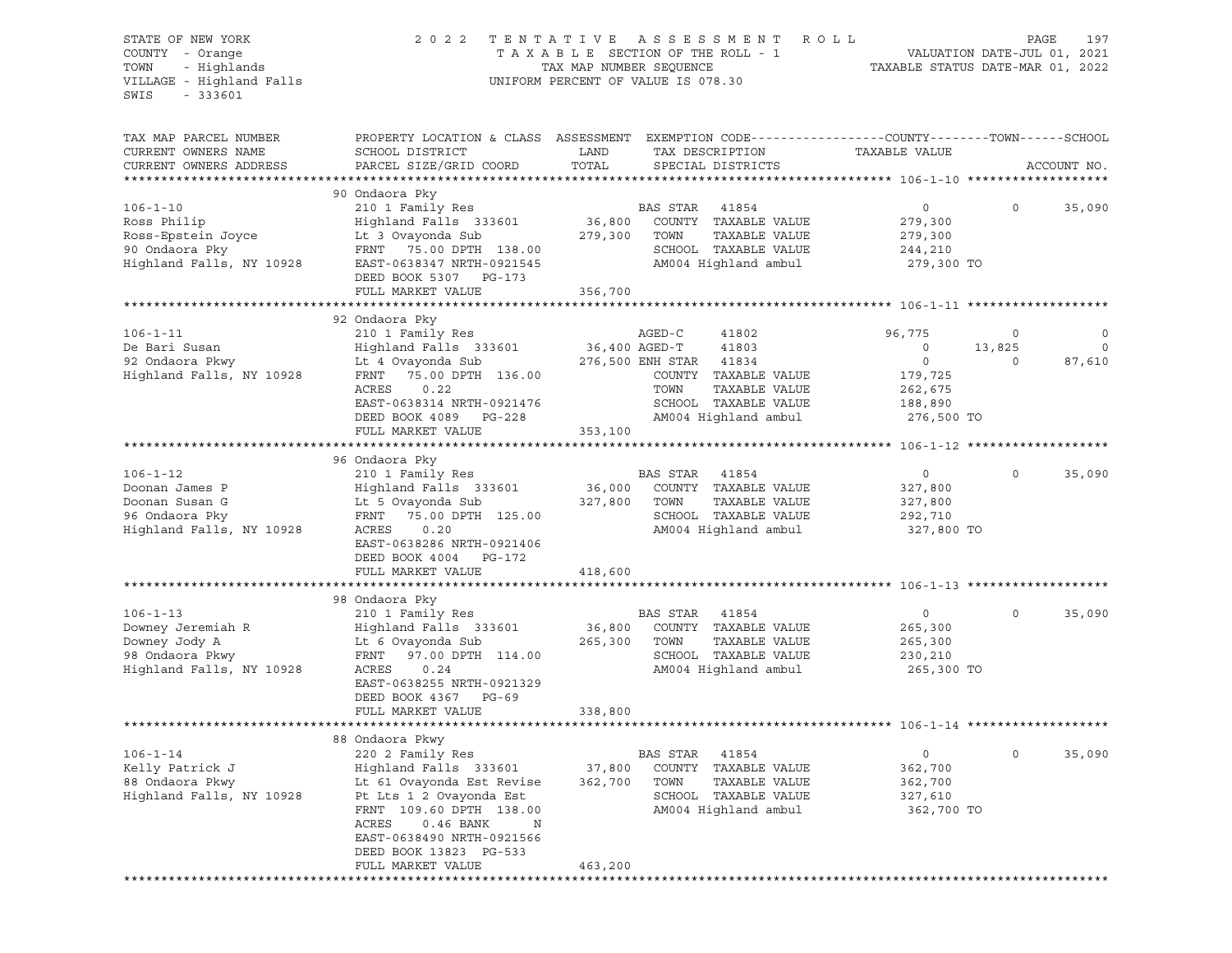| STATE OF NEW YORK<br>COUNTY - Orange<br>TOWN<br>- Highlands<br>VILLAGE - Highland Falls<br>$-333601$<br>SWIS |                                                                                                                                                                                                                                        | TAX MAP NUMBER SEQUENCE      | 2022 TENTATIVE ASSESSMENT ROLL<br>TAXABLE SECTION OF THE ROLL - 1<br>UNIFORM PERCENT OF VALUE IS 078.30 | PAGE<br>VALUATION DATE-JUL 01, 2021<br>TAXABLE STATUS DATE-MAR 01, 2022                                                         | 198 |
|--------------------------------------------------------------------------------------------------------------|----------------------------------------------------------------------------------------------------------------------------------------------------------------------------------------------------------------------------------------|------------------------------|---------------------------------------------------------------------------------------------------------|---------------------------------------------------------------------------------------------------------------------------------|-----|
| TAX MAP PARCEL NUMBER<br>CURRENT OWNERS NAME<br>CURRENT OWNERS ADDRESS                                       | SCHOOL DISTRICT<br>PARCEL SIZE/GRID COORD                                                                                                                                                                                              | LAND<br>TOTAL                | TAX DESCRIPTION<br>SPECIAL DISTRICTS                                                                    | PROPERTY LOCATION & CLASS ASSESSMENT EXEMPTION CODE---------------COUNTY-------TOWN------SCHOOL<br>TAXABLE VALUE<br>ACCOUNT NO. |     |
|                                                                                                              |                                                                                                                                                                                                                                        |                              |                                                                                                         |                                                                                                                                 |     |
| $106 - 1 - 15$<br>Anderson Olga K<br>Anderson Maxwell G<br>86 Ondaora Pkwy<br>Highland Falls, NY 10928       | 86 Ondaora Pky<br>210 1 Family Res<br>Highland Falls 333601<br>Lt 62 Ovayonda<br>Est Revised Map 3204<br>90.00 DPTH 182.90<br>FRNT<br>0.21 BANKC130172<br>ACRES<br>EAST-0638575 NRTH-0921497                                           | 36,200 TOWN                  | COUNTY TAXABLE VALUE<br>TAXABLE VALUE<br>259,400 SCHOOL TAXABLE VALUE<br>AM004 Highland ambul           | 259,400<br>259,400<br>259,400<br>259,400 TO                                                                                     |     |
|                                                                                                              | DEED BOOK 5422 PG-98<br>FULL MARKET VALUE                                                                                                                                                                                              | 331,300                      |                                                                                                         |                                                                                                                                 |     |
|                                                                                                              | 78 Ondaora Pky                                                                                                                                                                                                                         |                              |                                                                                                         |                                                                                                                                 |     |
| $106 - 1 - 16$<br>Delqiudice Nicholas A<br>78 Ondaora Pkwy<br>Highland Falls, NY 10928                       | 210 1 Family Res<br>Highland Falls 333601<br>Lt 63 Ovayonda Est<br>Revised Map 3204<br>FRNT 77.00 DPTH 182.90<br>BANKC190321                                                                                                           | 37,300 TOWN                  | COUNTY TAXABLE VALUE<br>TAXABLE VALUE<br>154,000 SCHOOL TAXABLE VALUE<br>AM004 Highland ambul           | 154,000<br>154,000<br>154,000<br>154,000 TO                                                                                     |     |
|                                                                                                              | EAST-0638625 NRTH-0921441<br>DEED BOOK 15106 PG-862<br>FULL MARKET VALUE                                                                                                                                                               | 196,700                      |                                                                                                         |                                                                                                                                 |     |
|                                                                                                              |                                                                                                                                                                                                                                        |                              |                                                                                                         |                                                                                                                                 |     |
| $106 - 1 - 17$<br>Duncan David Kelly<br>74 Ondaora Pky<br>Highland Falls, NY 10928                           | 74 Ondaora Pky<br>210 1 Family Res<br>Highland Falls 333601<br>Lt 64 Ovayonda Est<br>Revised Map 3204<br>FRNT 77.00 DPTH 178.00<br>ACRES<br>$0.34$ BANK<br>L<br>EAST-0638687 NRTH-0921395<br>DEED BOOK 5301 PG-118                     | 37,400                       | COUNTY TAXABLE VALUE<br>TAXABLE VALUE<br>TOWN<br>168,700 SCHOOL TAXABLE VALUE<br>AM004 Highland ambul   | 168,700<br>168,700<br>168,700<br>168,700 TO                                                                                     |     |
|                                                                                                              | FULL MARKET VALUE                                                                                                                                                                                                                      | 215,500                      |                                                                                                         |                                                                                                                                 |     |
| $106 - 1 - 18$<br>Wolf Joshua T<br>Wolf Monique V<br>70 Ondaora Pkwy<br>Highland Falls, NY 10928             | 70 Ondaora Pkwy<br>210 1 Family Res<br>Highland Falls 333601<br>Lt 65 Pt Lt 66 Ovayonda<br>FRNT 78.00 DPTH 178.50<br>ACRES<br>$0.29$ BANK<br>$\mathbb{L}$<br>EAST-0638750 NRTH-0921354<br>DEED BOOK 14432 PG-1787<br>FULL MARKET VALUE | 37,200<br>243,100<br>310,500 | COUNTY TAXABLE VALUE<br>TOWN<br>TAXABLE VALUE<br>SCHOOL TAXABLE VALUE<br>AM004 Highland ambul           | 243,100<br>243,100<br>243,100<br>243,100 TO                                                                                     |     |
|                                                                                                              |                                                                                                                                                                                                                                        |                              | ****************************                                                                            |                                                                                                                                 |     |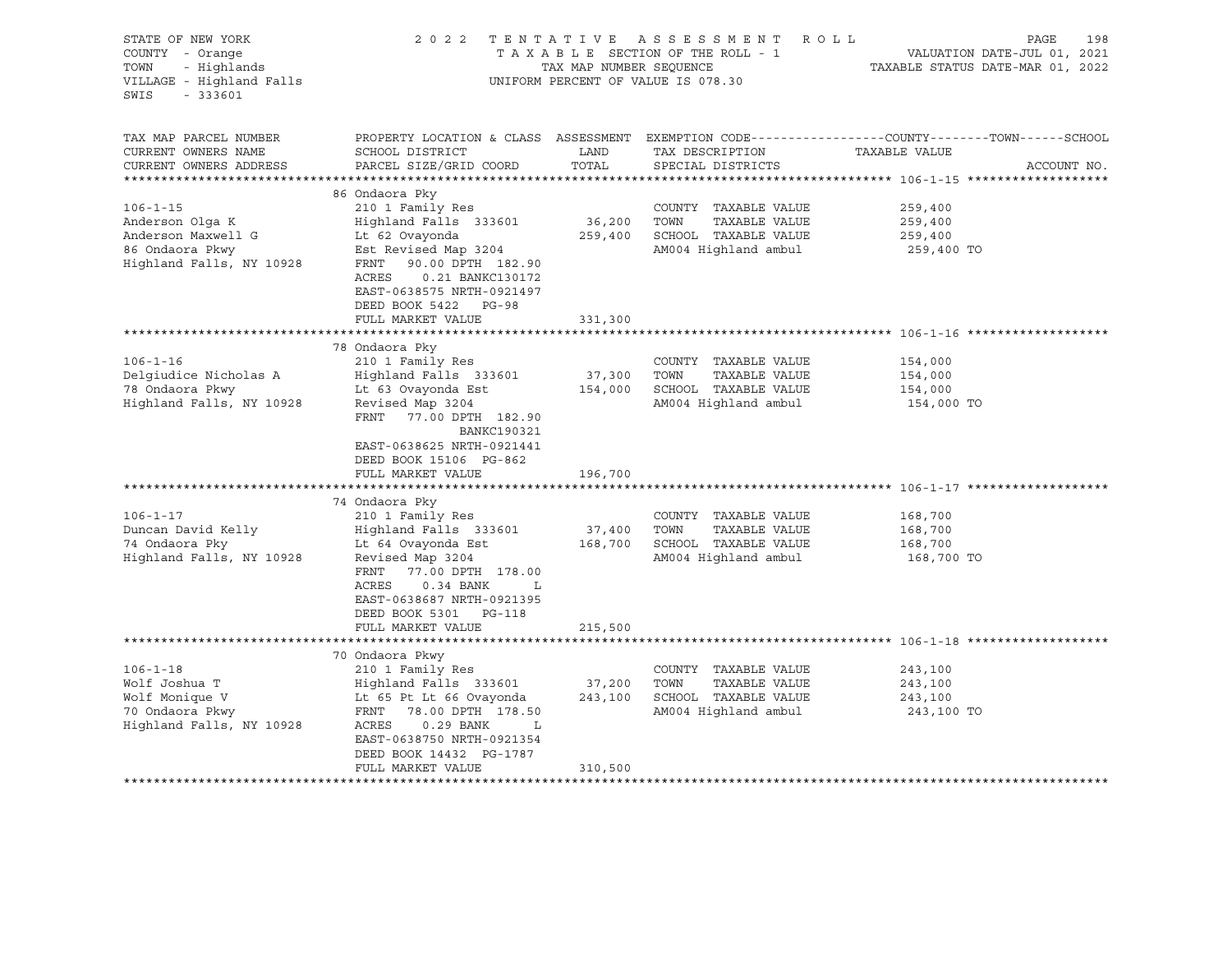| STATE OF NEW YORK<br>COUNTY - Orange<br>- Highlands<br>TOWN<br>VILLAGE - Highland Falls<br>SWIS<br>$-333601$                                                             | 2022 TENTATIVE                                                                                                                                                                                                                                                                                                                                                           | TAX MAP NUMBER SEQUENCE                                             | A S S E S S M E N T<br>ROLL<br>TAXABLE SECTION OF THE ROLL - 1<br>UNIFORM PERCENT OF VALUE IS 078.30                                                                                           | PAGE<br>199<br>VALUATION DATE-JUL 01, 2021<br>TAXABLE STATUS DATE-MAR 01, 2022                                                   |
|--------------------------------------------------------------------------------------------------------------------------------------------------------------------------|--------------------------------------------------------------------------------------------------------------------------------------------------------------------------------------------------------------------------------------------------------------------------------------------------------------------------------------------------------------------------|---------------------------------------------------------------------|------------------------------------------------------------------------------------------------------------------------------------------------------------------------------------------------|----------------------------------------------------------------------------------------------------------------------------------|
| TAX MAP PARCEL NUMBER<br>CURRENT OWNERS NAME<br>CURRENT OWNERS ADDRESS                                                                                                   | SCHOOL DISTRICT<br>PARCEL SIZE/GRID COORD                                                                                                                                                                                                                                                                                                                                | LAND<br>TOTAL                                                       | TAX DESCRIPTION<br>SPECIAL DISTRICTS                                                                                                                                                           | PROPERTY LOCATION & CLASS ASSESSMENT EXEMPTION CODE----------------COUNTY-------TOWN------SCHOOL<br>TAXABLE VALUE<br>ACCOUNT NO. |
| ***********************                                                                                                                                                  |                                                                                                                                                                                                                                                                                                                                                                          |                                                                     |                                                                                                                                                                                                |                                                                                                                                  |
| $106 - 1 - 19$<br>Maple House Inc.<br>524 E 72nd St Apt 38D/E<br>New York, NY 10021                                                                                      | 66 Ondaora Pky<br>411 Apartment<br>Highland Falls 333601<br>Pt Lt 66 Ovayonda Sub<br>FRNT 117.00 DPTH 215.00<br>ACRES<br>0.95 BANKC040280<br>EAST-0638878 NRTH-0921262                                                                                                                                                                                                   | 79,600<br>673,800                                                   | COUNTY TAXABLE VALUE<br>TOWN<br>TAXABLE VALUE<br>SCHOOL TAXABLE VALUE<br>AM004 Highland ambul                                                                                                  | 673,800<br>673,800<br>673,800<br>673,800 TO                                                                                      |
|                                                                                                                                                                          | DEED BOOK 13566 PG-375                                                                                                                                                                                                                                                                                                                                                   |                                                                     |                                                                                                                                                                                                |                                                                                                                                  |
|                                                                                                                                                                          | FULL MARKET VALUE                                                                                                                                                                                                                                                                                                                                                        | 860,500                                                             |                                                                                                                                                                                                |                                                                                                                                  |
| $106 - 1 - 20$<br>Siry David<br>Siry Melissa<br>62 Ondaora Pkwy<br>Highland Falls, NY 10928<br>$106 - 1 - 21$<br>Rhyne Craig H Jr<br>Rhyne Jennifer N<br>58 Ondaora Pkwy | 62 Ondaora Pky<br>210 1 Family Res<br>Highland Falls 333601<br>Lt 51 Ovayonda Sub<br>FRNT 100.00 DPTH 228.00<br>ACRES<br>0.53 BANKC080355<br>EAST-0638916 NRTH-0921089<br>DEED BOOK 15167 PG-856<br>FULL MARKET VALUE<br>*******************************<br>58 Ondaora Pky<br>210 1 Family Res<br>Highland Falls 333601<br>Lt 52 Ovayonda Sub<br>FRNT 100.00 DPTH 240.00 | 85,800<br>501,800<br>640,900<br>**************<br>77,800<br>332,100 | COUNTY TAXABLE VALUE<br>TAXABLE VALUE<br>TOWN<br>SCHOOL TAXABLE VALUE<br>AM004 Highland ambul<br>COUNTY TAXABLE VALUE<br>TOWN<br>TAXABLE VALUE<br>SCHOOL TAXABLE VALUE<br>AM004 Highland ambul | 501,800<br>501,800<br>501,800<br>501,800 TO<br>332,100<br>332,100<br>332,100<br>332,100 TO                                       |
| Highland Falls, NY 10928                                                                                                                                                 | ACRES<br>0.56 BANKC080355<br>EAST-0638916 NRTH-0920986<br>DEED BOOK 14882 PG-1122<br>FULL MARKET VALUE<br>*************************                                                                                                                                                                                                                                      | 424,100                                                             |                                                                                                                                                                                                |                                                                                                                                  |
| $106 - 1 - 22$<br>Rasole-Giordano Dawn<br>5662 Ladybird Ln<br>LaJolla, CA 92037                                                                                          | 52 Ondaora Pky<br>210 1 Family Res<br>Highland Falls 333601<br>Dawn Rasole-Giordano Trus<br>Separate Prop Trust 9-4-2<br>Rec 9-25-2020 L14810 P105<br>FRNT 100.00 DPTH 240.50<br>ACRES<br>0.54 BANKC110038<br>EAST-0638911 NRTH-0920869<br>DEED BOOK 14810 PG-1056<br>FULL MARKET VALUE<br>********************                                                          | 76,300<br>505,000<br>645,000                                        | COUNTY TAXABLE VALUE<br>TOWN<br>TAXABLE VALUE<br>SCHOOL TAXABLE VALUE<br>AM004 Highland ambul                                                                                                  | ************************ 106-1-22 ****<br>505,000<br>505,000<br>505,000<br>505,000 TO                                            |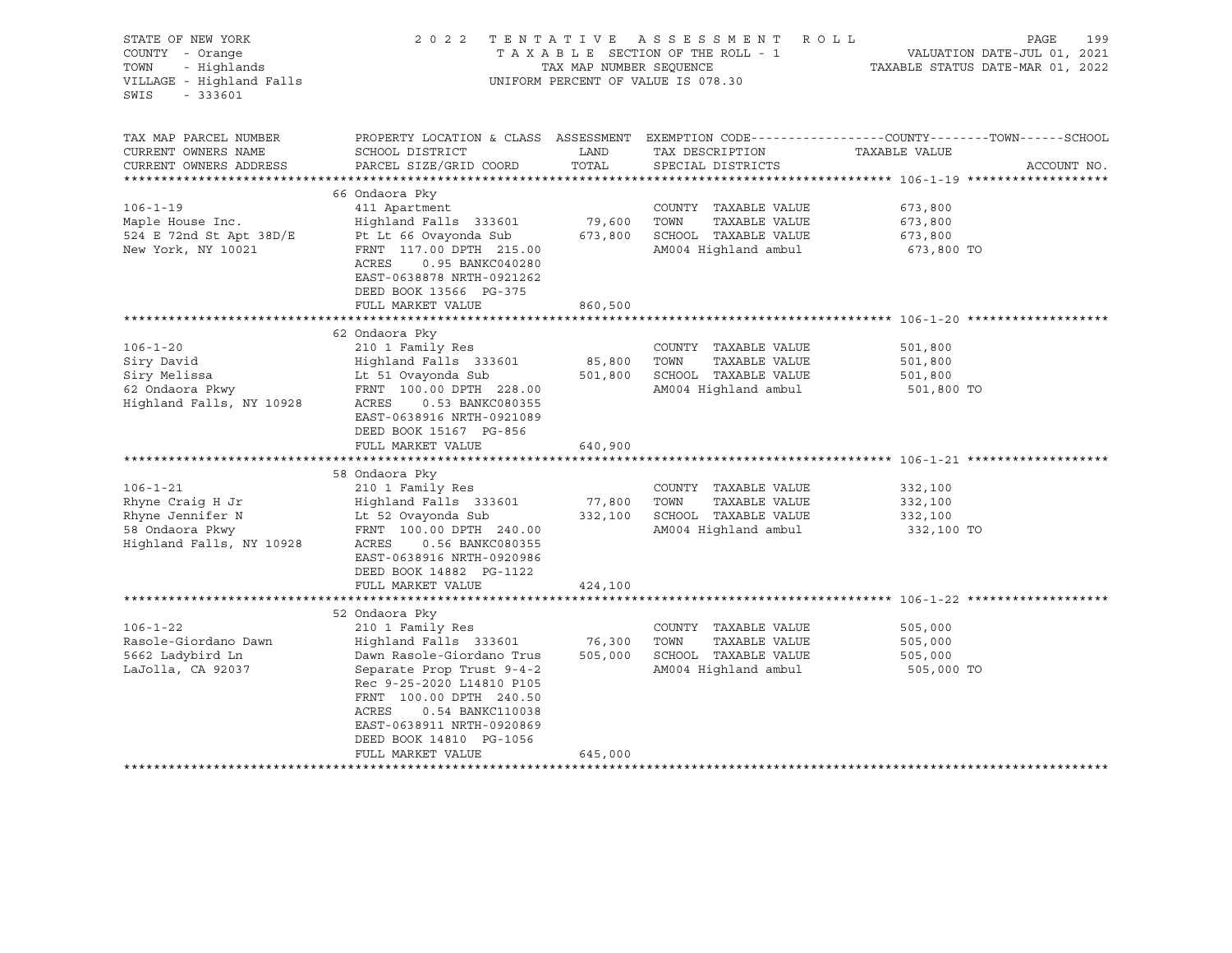### STATE OF NEW YORK 2 0 2 2 T E N T A T I V E A S S E S S M E N T R O L L PAGE 200 COUNTY - Orange T A X A B L E SECTION OF THE ROLL - 1 VALUATION DATE-JUL 01, 2021 TOWN - Highlands TAX MAP NUMBER SEQUENCE TAXABLE STATUS DATE-MAR 01, 2022

| TAX MAP PARCEL NUMBER                                                                                                                                | PROPERTY LOCATION & CLASS ASSESSMENT EXEMPTION CODE---------------COUNTY-------TOWN-----SCHOOL                       |             |                                                                      |                                  |             |                          |
|------------------------------------------------------------------------------------------------------------------------------------------------------|----------------------------------------------------------------------------------------------------------------------|-------------|----------------------------------------------------------------------|----------------------------------|-------------|--------------------------|
| CURRENT OWNERS NAME                                                                                                                                  | SCHOOL DISTRICT                                                                                                      | LAND        | TAX DESCRIPTION                                                      | TAXABLE VALUE                    |             |                          |
| CURRENT OWNERS ADDRESS                                                                                                                               | PARCEL SIZE/GRID COORD                                                                                               | TOTAL       | SPECIAL DISTRICTS                                                    |                                  |             | ACCOUNT NO.              |
|                                                                                                                                                      |                                                                                                                      |             |                                                                      |                                  |             |                          |
|                                                                                                                                                      | 48 Ondaora Pky                                                                                                       |             |                                                                      |                                  |             |                          |
| $106 - 1 - 23$                                                                                                                                       | 210 1 Family Res                                                                                                     |             | VET COM C 41132                                                      | 33,600                           | $\circ$     | $\circ$                  |
| Devereaux Raymond A                                                                                                                                  | Exp 1 ruminy RCS<br>Highland Falls 333601 85,700 VET COM T 41133<br>Lt 54 Ovayonda Sub 429,000 BAS STAR 41854        |             |                                                                      | $\overline{0}$                   | 19,200      | $\overline{\phantom{0}}$ |
| Devereaux Joanne T                                                                                                                                   | Lt 54 Ovayonda Sub<br>FRNT  100.00 DPTH  231.00                                                                      |             |                                                                      | $\overline{0}$                   | $\circ$     | 35,090                   |
| 48 Ondaora Pky                                                                                                                                       | FRNT 100.00 DPTH 231.00                                                                                              |             | COUNTY TAXABLE VALUE                                                 | 395,400                          |             |                          |
| Highland Falls, NY 10928                                                                                                                             | ACRES<br>0.52                                                                                                        |             | TAXABLE VALUE<br>TOWN                                                | 409,800                          |             |                          |
|                                                                                                                                                      | EAST-0638897 NRTH-0920771                                                                                            |             | SCHOOL TAXABLE VALUE<br>SCHOOL TAXABLE VALUE<br>AM004 Highland ambul | 393,910                          |             |                          |
|                                                                                                                                                      | DEED BOOK 3454 PG-285                                                                                                |             | AM004 Highland ambul 429,000 TO                                      |                                  |             |                          |
|                                                                                                                                                      | FULL MARKET VALUE                                                                                                    | 547,900     |                                                                      |                                  |             |                          |
|                                                                                                                                                      |                                                                                                                      |             |                                                                      |                                  |             |                          |
|                                                                                                                                                      |                                                                                                                      |             |                                                                      |                                  |             |                          |
|                                                                                                                                                      |                                                                                                                      |             |                                                                      | 33,600                           | $\Omega$    | 0                        |
|                                                                                                                                                      |                                                                                                                      |             |                                                                      | $\overline{0}$                   | 19,200      | $\overline{0}$           |
|                                                                                                                                                      |                                                                                                                      |             |                                                                      | 67,200                           |             | $\overline{0}$           |
|                                                                                                                                                      |                                                                                                                      |             |                                                                      | $(19,200)$<br>0 38,400<br>0 30.1 |             | 0                        |
|                                                                                                                                                      |                                                                                                                      |             |                                                                      |                                  |             | 87,610                   |
|                                                                                                                                                      | EAST-0638876 NRTH-0920673                                                                                            |             | COUNTY TAXABLE VALUE<br>TOWN     TAXABLE VALUE                       | 391,000                          |             |                          |
|                                                                                                                                                      | DEED BOOK 4493 PG-223                                                                                                |             |                                                                      | 434,200                          |             |                          |
|                                                                                                                                                      | FULL MARKET VALUE                                                                                                    |             | 628,100 SCHOOL TAXABLE VALUE                                         | 404,190                          |             |                          |
|                                                                                                                                                      |                                                                                                                      |             | AM004 Highland ambul                                                 | 491,800 TO                       |             |                          |
|                                                                                                                                                      |                                                                                                                      |             |                                                                      |                                  |             |                          |
|                                                                                                                                                      | 42 Ondaora Pky                                                                                                       |             |                                                                      |                                  |             |                          |
| $106 - 1 - 25$                                                                                                                                       | 210 1 Family Res                                                                                                     |             | COUNTY TAXABLE VALUE                                                 | 411,600                          |             |                          |
| Schuman Joel S<br>Schuman Carole Miner Library 2012 - The Conduct of the Conduct of Schuman Carole Miner Library Library 2014 - Schuman Carole Miner | Highland Falls 333601                                                                                                | 85,300 TOWN | TAXABLE VALUE                                                        | 411,600                          |             |                          |
|                                                                                                                                                      |                                                                                                                      |             |                                                                      | 411,600                          |             |                          |
| 7-13 Washington Square NorthAp FRNT 100.00 DPTH 211.70                                                                                               |                                                                                                                      |             | AM004 Highland ambul                                                 | 411,600 TO                       |             |                          |
| New York, NY 10003                                                                                                                                   | ACRES<br>0.48                                                                                                        |             |                                                                      |                                  |             |                          |
|                                                                                                                                                      | EAST-0638856 NRTH-0920576                                                                                            |             |                                                                      |                                  |             |                          |
|                                                                                                                                                      | DEED BOOK 14850 PG-1367<br>FULL MARKET VALUE                                                                         |             |                                                                      |                                  |             |                          |
|                                                                                                                                                      |                                                                                                                      | 525,700     |                                                                      |                                  |             |                          |
|                                                                                                                                                      | 1 Hudson Dr                                                                                                          |             |                                                                      |                                  |             |                          |
| $106 - 1 - 26$                                                                                                                                       | 210 1 Family Res                                                                                                     |             | COUNTY TAXABLE VALUE                                                 | 385,100                          |             |                          |
| Schmidt Frank John III                                                                                                                               | Highland Falls 333601                                                                                                | 85,400 TOWN | TAXABLE VALUE                                                        | 385,100                          |             |                          |
| Schmidt Joseph Anthony                                                                                                                               |                                                                                                                      |             | 385,100 SCHOOL TAXABLE VALUE                                         | 385,100                          |             |                          |
| 1 Hudson Dr                                                                                                                                          | Lt 57 Ovayonda Sub<br>————————————————————<br>FRNT 100.00 DPTH 109.60                                                |             | AM004 Highland ambul 385,100 TO                                      |                                  |             |                          |
| Highland Falls, NY 10928                                                                                                                             | EAST-0638830 NRTH-0920475                                                                                            |             |                                                                      |                                  |             |                          |
|                                                                                                                                                      | DEED BOOK 14734 PG-1973                                                                                              |             |                                                                      |                                  |             |                          |
|                                                                                                                                                      | FULL MARKET VALUE                                                                                                    | 491,800     |                                                                      |                                  |             |                          |
|                                                                                                                                                      |                                                                                                                      |             |                                                                      |                                  |             |                          |
|                                                                                                                                                      | 5 Hudson Dr                                                                                                          |             |                                                                      |                                  |             |                          |
| $106 - 1 - 27$                                                                                                                                       | 210 1 Family Res                                                                                                     |             | ENH STAR 41834                                                       | $\circ$                          | $\mathbf 0$ | 87,610                   |
| Moniz Marqaret M                                                                                                                                     |                                                                                                                      |             | 85,200 COUNTY TAXABLE VALUE                                          | 311,500                          |             |                          |
| Moniz Ray W                                                                                                                                          | ENR SIAR 41634<br>Highland Falls 333601 85,200 COUNTY TAXABLE VALUE<br>Lt 58 Ovayonda Sub 311,500 TOWN TAXABLE VALUE |             |                                                                      | 311,500                          |             |                          |
| 5 Hudson Dr                                                                                                                                          | FRNT 100.00 DPTH 208.00<br>ACRES 0.47                                                                                |             | SCHOOL TAXABLE VALUE                                                 | 223,890                          |             |                          |
| Highland Falls, NY 10928                                                                                                                             |                                                                                                                      |             | AM004 Highland ambul                                                 | 311,500 TO                       |             |                          |
|                                                                                                                                                      | EAST-0638808 NRTH-0920378                                                                                            |             |                                                                      |                                  |             |                          |
|                                                                                                                                                      | DEED BOOK 1769 PG-00597                                                                                              |             |                                                                      |                                  |             |                          |
|                                                                                                                                                      | FULL MARKET VALUE                                                                                                    | 397,800     |                                                                      |                                  |             |                          |
|                                                                                                                                                      |                                                                                                                      |             |                                                                      |                                  |             |                          |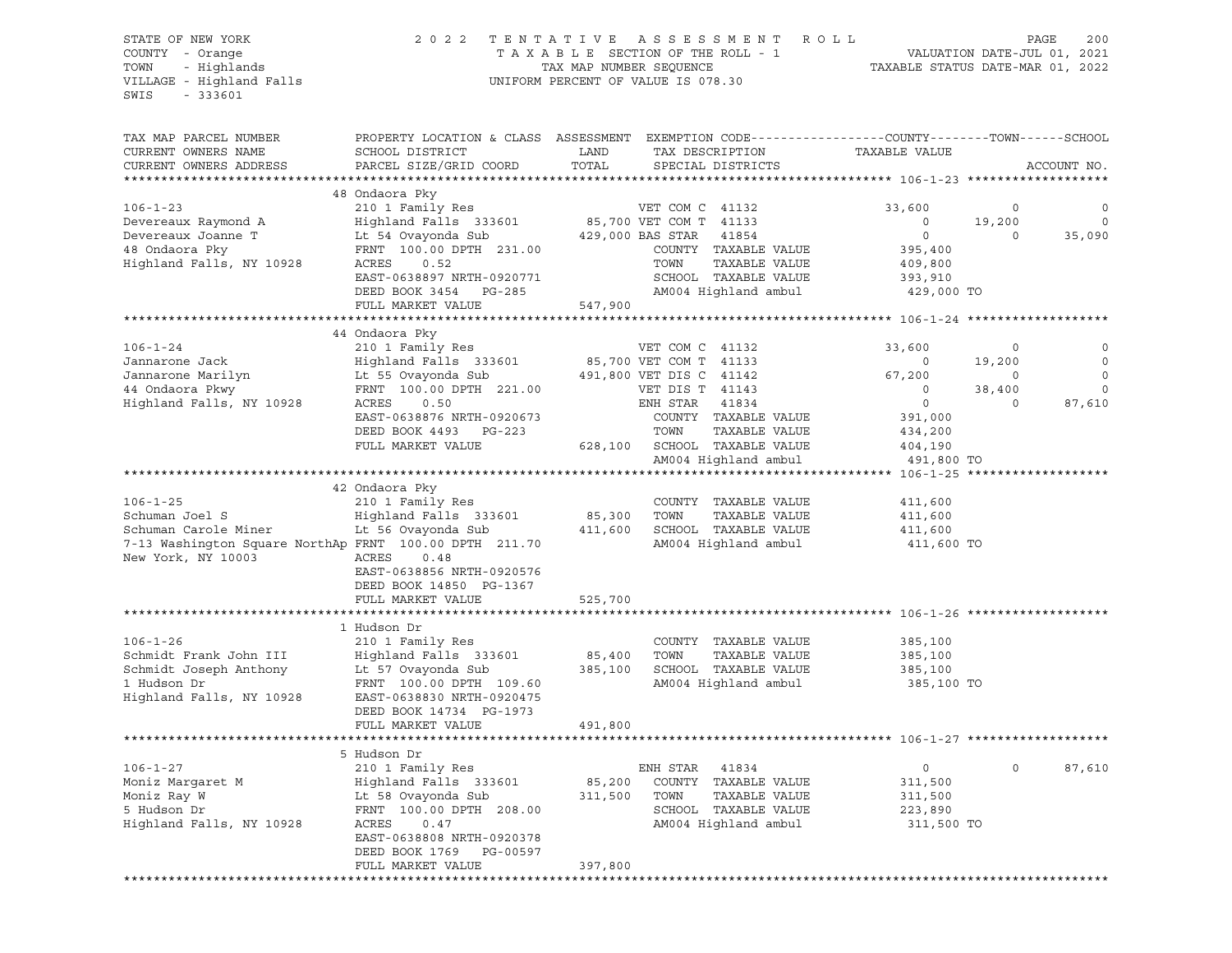STATE OF NEW YORK 2012 2022 TENTATIVE ASSESSMENT ROLL PAGE 201 COUNTY - Orange T A X A B L E SECTION OF THE ROLL - 1 VALUATION DATE-JUL 01, 2021 TOWN - Highlands TAX MAP NUMBER SEQUENCE TAXABLE STATUS DATE-MAR 01, 2022 UNIFORM PERCENT OF VALUE IS 078.30 SWIS - 333601 TAX MAP PARCEL NUMBER PROPERTY LOCATION & CLASS ASSESSMENT EXEMPTION CODE----------------COUNTY-------TOWN-----SCHOOL CURRENT OWNERS NAME SCHOOL DISTRICT LAND TAX DESCRIPTION TAXABLE VALUE CURRENT OWNERS ADDRESS PARCEL SIZE/GRID COORD TOTAL SPECIAL DISTRICTS ACCOUNT NO. \*\*\*\*\*\*\*\*\*\*\*\*\*\*\*\*\*\*\*\*\*\*\*\*\*\*\*\*\*\*\*\*\*\*\*\*\*\*\*\*\*\*\*\*\*\*\*\*\*\*\*\*\*\*\*\*\*\*\*\*\*\*\*\*\*\*\*\*\*\*\*\*\*\*\*\*\*\*\*\*\*\*\*\*\*\*\*\*\*\*\*\*\*\*\*\*\*\*\*\*\*\*\* 106-1-28 \*\*\*\*\*\*\*\*\*\*\*\*\*\*\*\*\*\*\* Hudson Dr 106-1-28 311 Res vac land COUNTY TAXABLE VALUE 75,600 Sidamon-Eristoff Constantine Highland Falls 333601 75,600 TOWN TAXABLE VALUE 75,600 Sidamon-Eristoff Anne P Lt 59 Ovayonda Sub 75,600 SCHOOL TAXABLE VALUE 75,600 Raquel Civitano 6 FRNT 100.00 DPTH 205.00 AM004 Highland ambul 75,600 TO 100 Woodbridge Center Dr ACRES 0.45 Woodbridge, NJ 07095 EAST-0638782 NRTH-0920286 DEED BOOK 12284 PG-1434 FULL MARKET VALUE 96,600 \*\*\*\*\*\*\*\*\*\*\*\*\*\*\*\*\*\*\*\*\*\*\*\*\*\*\*\*\*\*\*\*\*\*\*\*\*\*\*\*\*\*\*\*\*\*\*\*\*\*\*\*\*\*\*\*\*\*\*\*\*\*\*\*\*\*\*\*\*\*\*\*\*\*\*\*\*\*\*\*\*\*\*\*\*\*\*\*\*\*\*\*\*\*\*\*\*\*\*\*\*\*\* 106-1-29 \*\*\*\*\*\*\*\*\*\*\*\*\*\*\*\*\*\*\* 15 Hudson Dr 106-1-29 210 1 Family Res COUNTY TAXABLE VALUE 478,500 Sidamon-Eristoff Constantine Highland Falls 333601 85,600 TOWN TAXABLE VALUE 478,500 Sidamon-Eristoff Anne P Lt 60 Ovayonda Sub 478,500 SCHOOL TAXABLE VALUE 478,500 Raquel Civitano 6 FRNT 98.00 DPTH 190.00 AM004 Highland ambul 478,500 TO 100 Woodbridge Center Dr ACRES 0.52 Woodbridge, NJ 07095 EAST-0638750 NRTH-0920174 DEED BOOK 12284 PG-1434 FULL MARKET VALUE 611,100 \*\*\*\*\*\*\*\*\*\*\*\*\*\*\*\*\*\*\*\*\*\*\*\*\*\*\*\*\*\*\*\*\*\*\*\*\*\*\*\*\*\*\*\*\*\*\*\*\*\*\*\*\*\*\*\*\*\*\*\*\*\*\*\*\*\*\*\*\*\*\*\*\*\*\*\*\*\*\*\*\*\*\*\*\*\*\*\*\*\*\*\*\*\*\*\*\*\*\*\*\*\*\* 106-1-30.1 \*\*\*\*\*\*\*\*\*\*\*\*\*\*\*\*\* Hudson Dr 106-1-30.1 311 Res vac land COUNTY TAXABLE VALUE 129,500 Sidamon-Eristoff C Highland Falls 333601 129,500 TOWN TAXABLE VALUE 129,500 Sidamon-Eristoff Anne P ACRES 5.10 129,500 SCHOOL TAXABLE VALUE 129,500 Attn: Raquel Civitano EAST-0639022 NRTH-0920012 AM004 Highland ambul 129,500 TO 100 Woodbridge Center Dr DEED BOOK 1841 PG-00330 Woodbridge, NJ 07095 FULL MARKET VALUE 165,400 \*\*\*\*\*\*\*\*\*\*\*\*\*\*\*\*\*\*\*\*\*\*\*\*\*\*\*\*\*\*\*\*\*\*\*\*\*\*\*\*\*\*\*\*\*\*\*\*\*\*\*\*\*\*\*\*\*\*\*\*\*\*\*\*\*\*\*\*\*\*\*\*\*\*\*\*\*\*\*\*\*\*\*\*\*\*\*\*\*\*\*\*\*\*\*\*\*\*\*\*\*\*\* 106-1-33 \*\*\*\*\*\*\*\*\*\*\*\*\*\*\*\*\*\*\* N Y C Rr 106-1-33 311 Res vac land COUNTY TAXABLE VALUE 22,000 Sidamon-Eristoff C Highland Falls 333601 22,000 TOWN TAXABLE VALUE 22,000 Sidamon-Eristoff Anne P ACRES 0.55 22,000 SCHOOL TAXABLE VALUE 22,000 Attn: Raquel Civitano EAST-0639493 NRTH-0920038 AM004 Highland ambul 22,000 TO DEED BOOK 1841 PG-00330 Woodbridge, NJ 07095 FULL MARKET VALUE 28,100 \*\*\*\*\*\*\*\*\*\*\*\*\*\*\*\*\*\*\*\*\*\*\*\*\*\*\*\*\*\*\*\*\*\*\*\*\*\*\*\*\*\*\*\*\*\*\*\*\*\*\*\*\*\*\*\*\*\*\*\*\*\*\*\*\*\*\*\*\*\*\*\*\*\*\*\*\*\*\*\*\*\*\*\*\*\*\*\*\*\*\*\*\*\*\*\*\*\*\*\*\*\*\* 106-1-35 \*\*\*\*\*\*\*\*\*\*\*\*\*\*\*\*\*\*\* Hudson Dr 106-1-35 311 Res vac land COUNTY TAXABLE VALUE 3,300 Estate/Abraham Kopald Highland Falls 333601 3,300 TOWN TAXABLE VALUE 3,300 Attn: Kopald & Kopald PC FRNT 34.00 DPTH 172.00 3,300 SCHOOL TAXABLE VALUE 3,300 189 Main St EAST-0638576 NRTH-0920205 AM004 Highland ambul 3,300 TO DEED BOOK 3806 PG-342 Highland Falls, NY 10928 FULL MARKET VALUE 4,200 \*\*\*\*\*\*\*\*\*\*\*\*\*\*\*\*\*\*\*\*\*\*\*\*\*\*\*\*\*\*\*\*\*\*\*\*\*\*\*\*\*\*\*\*\*\*\*\*\*\*\*\*\*\*\*\*\*\*\*\*\*\*\*\*\*\*\*\*\*\*\*\*\*\*\*\*\*\*\*\*\*\*\*\*\*\*\*\*\*\*\*\*\*\*\*\*\*\*\*\*\*\*\*\*\*\*\*\*\*\*\*\*\*\*\*\*\*\*\*\*\*\*\*\*\*\*\*\*\*\*\*\*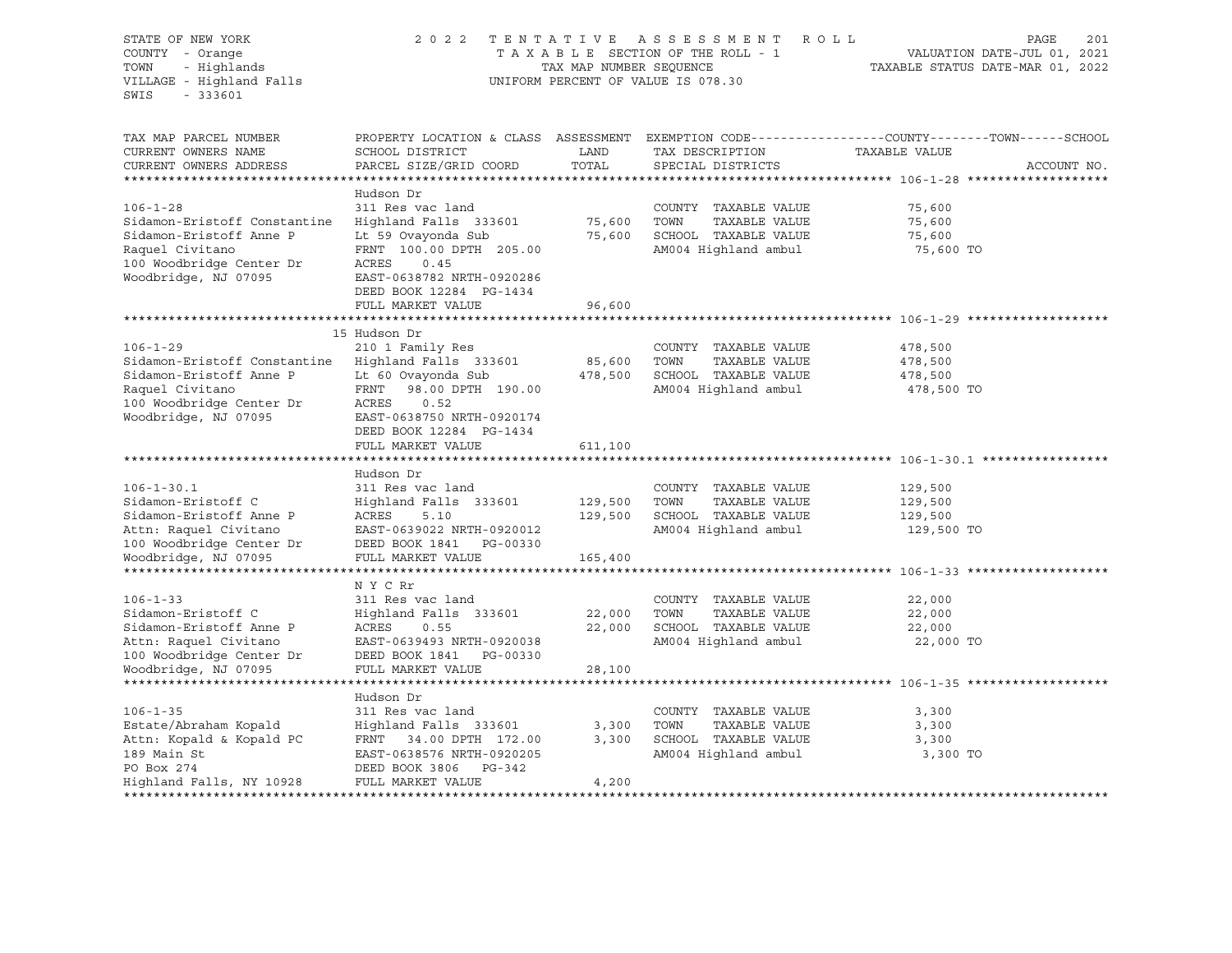| STATE OF NEW YORK<br>COUNTY - Orange<br>TOWN<br>- Highlands<br>VILLAGE - Highland Falls<br>SWIS<br>$-333601$                                                                                           | 2 0 2 2                                                                                                                                                                                                                                                                                                                                                                                                                                                                                                       | TAX MAP NUMBER SEQUENCE                            | TENTATIVE ASSESSMENT ROLL<br>TAXABLE SECTION OF THE ROLL - 1<br>UNIFORM PERCENT OF VALUE IS 078.30                                                                                             | PAGE<br>VALUATION DATE-JUL 01, 2021<br>TAXABLE STATUS DATE-MAR 01, 2022                                                          | 202 |
|--------------------------------------------------------------------------------------------------------------------------------------------------------------------------------------------------------|---------------------------------------------------------------------------------------------------------------------------------------------------------------------------------------------------------------------------------------------------------------------------------------------------------------------------------------------------------------------------------------------------------------------------------------------------------------------------------------------------------------|----------------------------------------------------|------------------------------------------------------------------------------------------------------------------------------------------------------------------------------------------------|----------------------------------------------------------------------------------------------------------------------------------|-----|
| TAX MAP PARCEL NUMBER<br>CURRENT OWNERS NAME<br>CURRENT OWNERS ADDRESS                                                                                                                                 | SCHOOL DISTRICT<br>PARCEL SIZE/GRID COORD                                                                                                                                                                                                                                                                                                                                                                                                                                                                     | LAND<br>TOTAL                                      | TAX DESCRIPTION<br>SPECIAL DISTRICTS                                                                                                                                                           | PROPERTY LOCATION & CLASS ASSESSMENT EXEMPTION CODE----------------COUNTY-------TOWN------SCHOOL<br>TAXABLE VALUE<br>ACCOUNT NO. |     |
| $106 - 1 - 36$<br>Estate/Abraham Kopald<br>Attn: Kopald & Kopald PC<br>189 Main St<br>PO Box 274<br>Highland Falls, NY 10928                                                                           | Main St<br>311 Res vac land<br>Highland Falls 333601<br>Es St Hwy 218<br>FRNT 30.00 DPTH 488.00<br>EAST-0638229 NRTH-0920472<br>DEED BOOK 3806 PG-342                                                                                                                                                                                                                                                                                                                                                         | 5,100<br>5,100                                     | COUNTY TAXABLE VALUE<br>TOWN<br>TAXABLE VALUE<br>SCHOOL TAXABLE VALUE<br>AM004 Highland ambul                                                                                                  | 5,100<br>5,100<br>5,100<br>5,100 TO                                                                                              |     |
|                                                                                                                                                                                                        | FULL MARKET VALUE                                                                                                                                                                                                                                                                                                                                                                                                                                                                                             | 6,500                                              |                                                                                                                                                                                                |                                                                                                                                  |     |
| $106 - 2 - 1$<br>Delano Jonathan<br>Delano Tobey<br>75 Ondaora Pkwy<br>Highland Falls, NY 10928<br>$106 - 2 - 2$<br>Schade Rudolph F<br>Schade Sarina S<br>65 Ondaora Pkwy<br>Highland Falls, NY 10928 | 75 Ondaora Pkwy<br>210 1 Family Res<br>Highland Falls 333601 37,500<br>Wilson, Frank Ralph III &<br>Maryann Wilson, Trustees<br>Wilson Family Protection<br>FRNT<br>90.00 DPTH 141.00<br>ACRES<br>0.43 BANKC190294<br>EAST-0638416 NRTH-0921233<br>DEED BOOK 15051 PG-1530<br>FULL MARKET VALUE<br>65 Ondaora Pky<br>210 1 Family Res<br>Highland Falls 333601<br>Lt 26 Ovayonda Sub<br>FRNT 120.00 DPTH 141.00<br>ACRES<br>0.36<br>EAST-0638449 NRTH-0921362<br>DEED BOOK 2102 PG-00718<br>FULL MARKET VALUE | 346,200<br>442,100<br>37,400<br>348,100<br>444,600 | COUNTY TAXABLE VALUE<br>TOWN<br>TAXABLE VALUE<br>SCHOOL TAXABLE VALUE<br>AM004 Highland ambul<br>COUNTY TAXABLE VALUE<br>TOWN<br>TAXABLE VALUE<br>SCHOOL TAXABLE VALUE<br>AM004 Highland ambul | 346,200<br>346,200<br>346,200<br>346,200 TO<br>348,100<br>348,100<br>348,100<br>348,100 TO                                       |     |
|                                                                                                                                                                                                        | 61 Ondaora Pky                                                                                                                                                                                                                                                                                                                                                                                                                                                                                                |                                                    |                                                                                                                                                                                                |                                                                                                                                  |     |
| $106 - 2 - 3$<br>D Onofrio Kevin J<br>D Onofrio Leslie J<br>61 Ondaora Pky<br>Highland Falls, NY 10928                                                                                                 | 210 1 Family Res<br>Highland Falls 333601<br>Lt 27 Ovayonda Sub<br>FRNT 104.00 DPTH 221.00<br>ACRES<br>0.28<br>EAST-0638522 NRTH-0921235<br>DEED BOOK 3871<br>PG-312<br>FULL MARKET VALUE                                                                                                                                                                                                                                                                                                                     | 37,100<br>283,900<br>362,600                       | COUNTY TAXABLE VALUE<br>TOWN<br>TAXABLE VALUE<br>SCHOOL TAXABLE VALUE<br>AM004 Highland ambul                                                                                                  | 283,900<br>283,900<br>283,900<br>283,900 TO                                                                                      |     |
|                                                                                                                                                                                                        |                                                                                                                                                                                                                                                                                                                                                                                                                                                                                                               |                                                    | **************************************                                                                                                                                                         |                                                                                                                                  |     |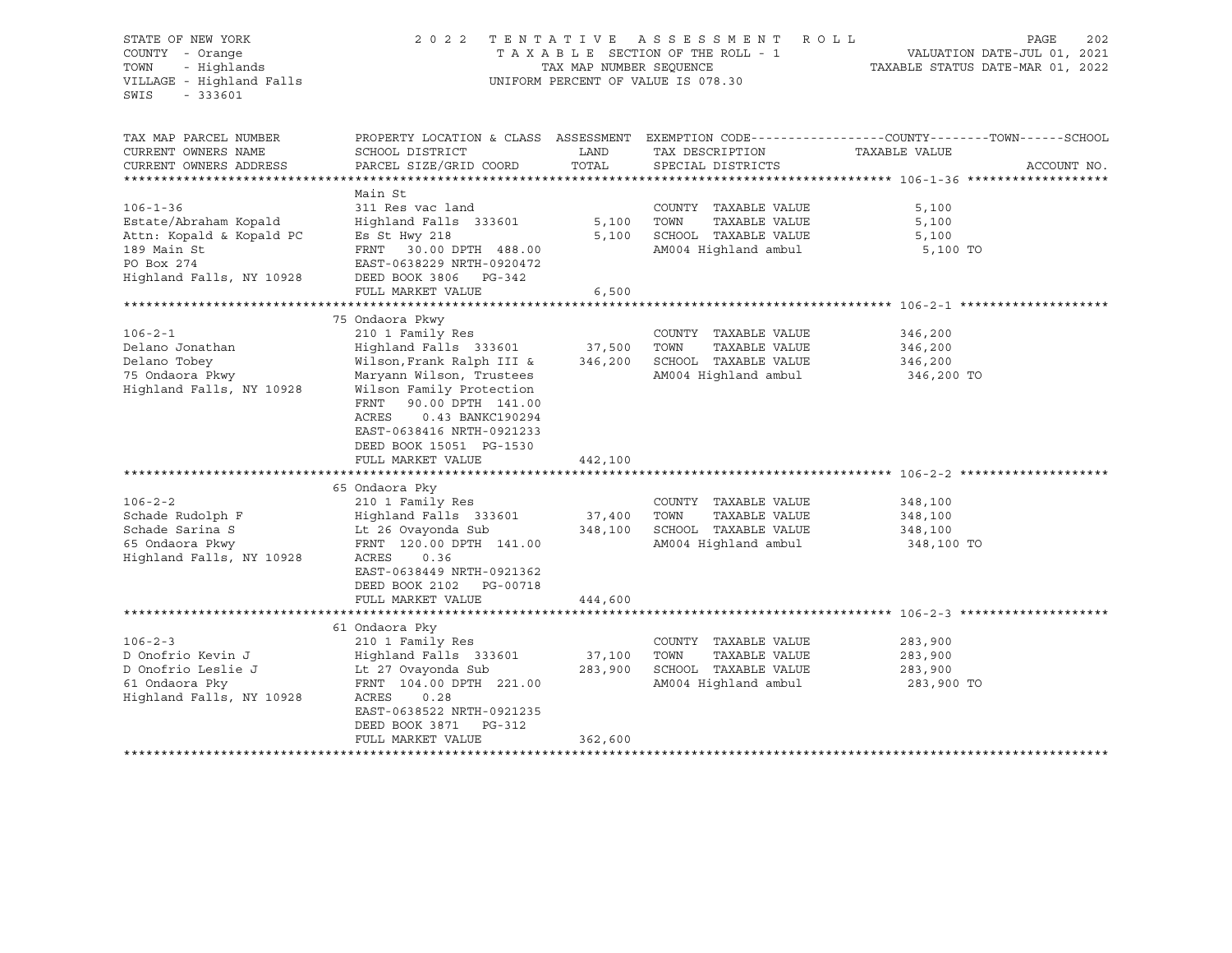| STATE OF NEW YORK<br>COUNTY - Orange<br>TOWN - Highlands<br>VILLAGE - Highland Falls<br>SWIS<br>$-333601$ |                                                                                                                    |               | 2022 TENTATIVE ASSESSMENT ROLL<br>T A X A B L E SECTION OF THE ROLL - 1<br>TAX A B L E SECTION OF THE ROLL - 1<br>TAX MAP NUMBER SEQUENCE TAXABLE STATUS DATE-MAR 01, 2022<br>UNIFORM PERCENT OF VALUE IS 078.30 |                       |                   | PAGE<br>203    |
|-----------------------------------------------------------------------------------------------------------|--------------------------------------------------------------------------------------------------------------------|---------------|------------------------------------------------------------------------------------------------------------------------------------------------------------------------------------------------------------------|-----------------------|-------------------|----------------|
| TAX MAP PARCEL NUMBER<br>CURRENT OWNERS NAME                                                              | PROPERTY LOCATION & CLASS ASSESSMENT EXEMPTION CODE----------------COUNTY-------TOWN-----SCHOOL<br>SCHOOL DISTRICT | LAND<br>TOTAL | TAX DESCRIPTION                                                                                                                                                                                                  | TAXABLE VALUE         |                   |                |
| CURRENT OWNERS ADDRESS                                                                                    | PARCEL SIZE/GRID COORD                                                                                             |               | SPECIAL DISTRICTS                                                                                                                                                                                                |                       |                   | ACCOUNT NO.    |
|                                                                                                           | 57 Ondaora Pky                                                                                                     |               |                                                                                                                                                                                                                  |                       |                   |                |
| $106 - 2 - 4$                                                                                             | 210 1 Family Res BAS STAR 41854                                                                                    |               |                                                                                                                                                                                                                  | $\overline{0}$        | $0 \qquad \qquad$ | 35,090         |
| Sawicki Gerard                                                                                            | Highland Falls 333601 37,400 COUNTY TAXABLE VALUE                                                                  |               |                                                                                                                                                                                                                  | 263,600               |                   |                |
| Sawicki Michelle<br>57 Ondaora Pky                                                                        | Lt 28 Ovayonda Sub                                                                                                 | 263,600 TOWN  | TAXABLE VALUE                                                                                                                                                                                                    | 263,600               |                   |                |
| 57 Ondaora Pky                                                                                            | FRNT 103.00 DPTH 154.00                                                                                            |               | SCHOOL TAXABLE VALUE                                                                                                                                                                                             | 228,510               |                   |                |
| Highland Falls, NY 10928                                                                                  | $\mathbf{L}$<br>BANK<br>EAST-0638611 NRTH-0921199<br>DEED BOOK 12941 PG-1374                                       |               | AM004 Highland ambul                                                                                                                                                                                             | 263,600 TO            |                   |                |
|                                                                                                           | FULL MARKET VALUE                                                                                                  | 336,700       |                                                                                                                                                                                                                  |                       |                   |                |
|                                                                                                           |                                                                                                                    |               |                                                                                                                                                                                                                  |                       |                   |                |
| $106 - 2 - 5$                                                                                             | 53 Ondaora Pky<br>210 1 Family Res                                                                                 |               | VET COM C 41132                                                                                                                                                                                                  | 33,600                | $\overline{0}$    | $\circ$        |
| Gonzales Michael                                                                                          | Highland Falls 333601 37,000 VET COM T 41133                                                                       |               |                                                                                                                                                                                                                  | $\overline{0}$        | 19,200            | $\overline{0}$ |
| Gonzales Patricia A                                                                                       | Lt 29 Ovayonda Sub 231,000 BAS STAR 41854                                                                          |               |                                                                                                                                                                                                                  | $\overline{0}$        | $\circ$           | 35,090         |
| 53 Ondaora Pky                                                                                            | FRNT 130.00 DPTH 138.00                                                                                            |               | COUNTY TAXABLE VALUE                                                                                                                                                                                             | 197,400               |                   |                |
| Highland Falls, NY 10928                                                                                  | ACRES 0.25 BANKC160210                                                                                             |               | TOWN<br>TAXABLE VALUE                                                                                                                                                                                            | 211,800               |                   |                |
|                                                                                                           | EAST-0638694 NRTH-0921166                                                                                          |               | SCHOOL TAXABLE VALUE                                                                                                                                                                                             | 195,910               |                   |                |
|                                                                                                           | DEED BOOK 12311 PG-1207                                                                                            |               | AM004 Highland ambul                                                                                                                                                                                             | 231,000 TO            |                   |                |
|                                                                                                           | FULL MARKET VALUE                                                                                                  | 295,000       |                                                                                                                                                                                                                  |                       |                   |                |
|                                                                                                           |                                                                                                                    |               |                                                                                                                                                                                                                  |                       |                   |                |
|                                                                                                           | 49 Ondaora Pky                                                                                                     |               |                                                                                                                                                                                                                  |                       |                   |                |
| $106 - 2 - 6$                                                                                             | 210 1 Family Res                                                                                                   |               | COUNTY TAXABLE VALUE                                                                                                                                                                                             | 233,100               |                   |                |
| Marks Christopher E<br>Marks Carol E                                                                      | Highland Falls 333601                                                                                              | 36,000 TOWN   | TAXABLE VALUE<br>233,100 SCHOOL TAXABLE VALUE                                                                                                                                                                    | 233,100<br>233,100    |                   |                |
| 3 Couchman St                                                                                             | Lt 30 Ovayonda Sub<br>ERNE - 83 88 RPEL 128 88<br>FRNT 83.00 DPTH 120.00                                           |               | AM004 Highland ambul                                                                                                                                                                                             | 233,100 TO            |                   |                |
| Fort Bragg, NC 28307                                                                                      | ACRES<br>0.20 BANKC030217<br>EAST-0638714 NRTH-0921092<br>DEED BOOK 12847 PG-713                                   |               |                                                                                                                                                                                                                  |                       |                   |                |
|                                                                                                           | FULL MARKET VALUE                                                                                                  | 297,700       |                                                                                                                                                                                                                  |                       |                   |                |
|                                                                                                           |                                                                                                                    |               |                                                                                                                                                                                                                  |                       |                   |                |
|                                                                                                           | 47 Ondaora Pky                                                                                                     |               |                                                                                                                                                                                                                  |                       |                   |                |
| $106 - 2 - 7$                                                                                             | 210 1 Family Res                                                                                                   |               | COUNTY TAXABLE VALUE                                                                                                                                                                                             | 240,700               |                   |                |
| Tejada Diaz Silvio N                                                                                      | Highland Falls 333601 36,000                                                                                       |               | TAXABLE VALUE<br>TOWN                                                                                                                                                                                            | 240,700               |                   |                |
| Giraldo Lara Diana P<br>47 Ondaora Pkwy                                                                   | Lt 31 Ovayonda Sub<br>FRNT 83.00 DPTH 119.00                                                                       | 240,700       | SCHOOL TAXABLE VALUE<br>AM004 Highland ambul                                                                                                                                                                     | 240,700<br>240,700 TO |                   |                |
| Highland Falls, NY 10928                                                                                  | ACRES 0.20 BANKC120337<br>EAST-0638710 NRTH-0921014<br>DEED BOOK 14529 PG-617<br>FULL MARKET VALUE                 | 307,400       |                                                                                                                                                                                                                  |                       |                   |                |
|                                                                                                           |                                                                                                                    |               |                                                                                                                                                                                                                  |                       |                   |                |
|                                                                                                           | 43 Ondaora Pky                                                                                                     |               |                                                                                                                                                                                                                  |                       |                   |                |
| $106 - 2 - 8$                                                                                             | 210 1 Family Res                                                                                                   |               | VET WAR C 41122                                                                                                                                                                                                  | 20,160                | $\circ$           | $\overline{0}$ |
| Mclellan John H                                                                                           | Highland Falls 333601                                                                                              |               | 35,600 VET WAR T 41123                                                                                                                                                                                           | $\circ$               | 11,520            | $\circ$        |
| Mclellan Angela E                                                                                         | Lt 32 Ovayonda Sub                                                                                                 |               | 300,700 BAS STAR 41854                                                                                                                                                                                           | $\circ$               | $\circ$           | 35,090         |
| 43 Ondaora Pkwy                                                                                           | FRNT 75.00 DPTH 124.00                                                                                             |               | COUNTY TAXABLE VALUE                                                                                                                                                                                             | 280,540               |                   |                |
| Highland Falls, NY 10928                                                                                  | ACRES<br>0.18                                                                                                      |               | TOWN<br>TAXABLE VALUE                                                                                                                                                                                            | 289,180               |                   |                |
|                                                                                                           | EAST-0638704 NRTH-0920949<br>DEED BOOK 1926 PG-01123                                                               |               | SCHOOL TAXABLE VALUE<br>AM004 Highland ambul                                                                                                                                                                     | 265,610<br>300,700 TO |                   |                |
|                                                                                                           | FULL MARKET VALUE                                                                                                  | 384,000       |                                                                                                                                                                                                                  |                       |                   |                |
|                                                                                                           |                                                                                                                    |               |                                                                                                                                                                                                                  |                       |                   |                |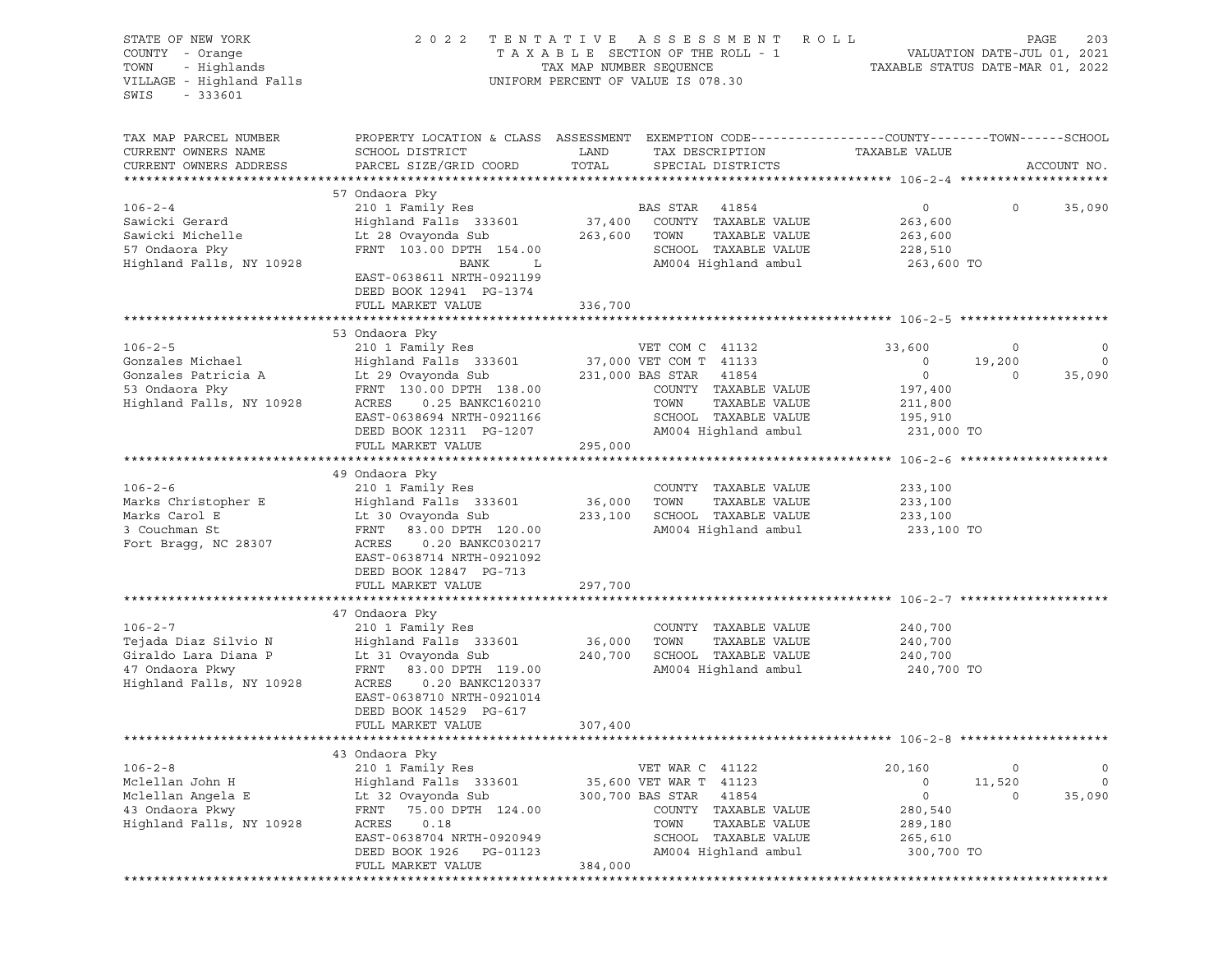# STATE OF NEW YORK 2 0 2 2 T E N T A T I V E A S S E S S M E N T R O L L PAGE 204 COUNTY - Orange T A X A B L E SECTION OF THE ROLL - 1 VALUATION DATE-JUL 01, 2021 TOWN - Highlands TAX MAP NUMBER SEQUENCE TAXABLE STATUS DATE-MAR 01, 2022

| TAX MAP PARCEL NUMBER                             |                                                                                                                      |         |                         |               |              |             |
|---------------------------------------------------|----------------------------------------------------------------------------------------------------------------------|---------|-------------------------|---------------|--------------|-------------|
| CURRENT OWNERS NAME                               | PROPERTY LOCATION & CLASS ASSESSMENT EXEMPTION CODE-----------------COUNTY-------TOWN------SCHOOL<br>SCHOOL DISTRICT | LAND    |                         | TAXABLE VALUE |              |             |
|                                                   |                                                                                                                      | TOTAL   | TAX DESCRIPTION         |               |              | ACCOUNT NO. |
| CURRENT OWNERS ADDRESS<br>*********************** | PARCEL SIZE/GRID COORD                                                                                               |         | SPECIAL DISTRICTS       |               |              |             |
|                                                   |                                                                                                                      |         |                         |               |              |             |
|                                                   | 41 Ondaora Pkwy                                                                                                      |         |                         |               |              |             |
| $106 - 2 - 9$                                     | 210 1 Family Res                                                                                                     |         | VET COM C 41132         | 33,600        | $\circ$      | $\Omega$    |
| Collea Benjamin M                                 | Highland Falls 333601                                                                                                |         | 36,200 VET COM T 41133  | $\mathbf 0$   | 19,200       | $\circ$     |
| 41 Ondaora Pkwy                                   | Lt 33 Ovayonda Sub                                                                                                   |         | 265,800 VET DIS C 41142 | 67,200        | $\Omega$     | $\Omega$    |
| Highlnd Falls, NY 10928                           | FRNT<br>75.00 DPTH 124.00                                                                                            |         | VET DIS T 41143         | $\circ$       | 38,400       | $\Omega$    |
|                                                   | BANK<br>N                                                                                                            |         | COUNTY TAXABLE VALUE    | 165,000       |              |             |
|                                                   | EAST-0638693 NRTH-0920868                                                                                            |         | TOWN<br>TAXABLE VALUE   | 208,200       |              |             |
|                                                   | DEED BOOK 15135 PG-1247                                                                                              |         | SCHOOL TAXABLE VALUE    | 265,800       |              |             |
|                                                   | FULL MARKET VALUE                                                                                                    | 339,500 | AM004 Highland ambul    | 265,800 TO    |              |             |
|                                                   |                                                                                                                      |         |                         |               |              |             |
|                                                   | 37 Ondaora Pky                                                                                                       |         |                         |               |              |             |
| $106 - 2 - 10$                                    | 210 1 Family Res                                                                                                     |         | COUNTY TAXABLE VALUE    | 277,000       |              |             |
| Lennane Daniel                                    | Highland Falls 333601                                                                                                | 36,200  | TOWN<br>TAXABLE VALUE   | 277,000       |              |             |
| Lennane Jaclyn                                    | Lt 34 Ovayonda Sub                                                                                                   | 277,000 | SCHOOL TAXABLE VALUE    | 277,000       |              |             |
| 37 Ondaora Pkwy                                   | FRNT 75.00 DPTH 124.00                                                                                               |         | AM004 Highland ambul    | 277,000 TO    |              |             |
| Highland Falls, NY 10928                          | BANKC030275                                                                                                          |         |                         |               |              |             |
|                                                   | EAST-0638685 NRTH-0920788                                                                                            |         |                         |               |              |             |
|                                                   | DEED BOOK 14832 PG-1819                                                                                              |         |                         |               |              |             |
|                                                   | FULL MARKET VALUE                                                                                                    | 353,800 |                         |               |              |             |
|                                                   |                                                                                                                      |         |                         |               |              |             |
|                                                   | 31 Ondaora Pky                                                                                                       |         |                         |               |              |             |
| $106 - 2 - 11$                                    | 210 1 Family Res                                                                                                     |         | BAS STAR<br>41854       | $\mathsf{O}$  | $\Omega$     | 35,090      |
| Nytko Frederick E                                 | Highland Falls 333601                                                                                                | 37,900  | COUNTY TAXABLE VALUE    | 268,500       |              |             |
| Nytko Elizabeth A                                 | Lt 35 Ovayonda Sub                                                                                                   | 268,500 | TOWN<br>TAXABLE VALUE   | 268,500       |              |             |
| 31 Ondaora Pkwy                                   | FRNT 133.00 DPTH 131.00                                                                                              |         | SCHOOL TAXABLE VALUE    | 233,410       |              |             |
| Highland Falls, NY 10928                          | 0.35<br>ACRES                                                                                                        |         | AM004 Highland ambul    | 268,500 TO    |              |             |
|                                                   | EAST-0638667 NRTH-0920706                                                                                            |         |                         |               |              |             |
|                                                   | DEED BOOK 4424<br>PG-180                                                                                             |         |                         |               |              |             |
|                                                   | FULL MARKET VALUE                                                                                                    | 342,900 |                         |               |              |             |
|                                                   |                                                                                                                      |         |                         |               |              |             |
|                                                   | 27 Ondaora Pky                                                                                                       |         |                         |               |              |             |
| $106 - 2 - 12$                                    | 210 1 Family Res                                                                                                     |         | BAS STAR 41854          | 0             | $\circ$      | 35,090      |
| Vanzetta Joseph Jr                                | Highland Falls 333601                                                                                                | 37,700  | COUNTY TAXABLE VALUE    | 315,300       |              |             |
| Vanzetta Alena                                    | Lt 36 Ovayonda Sub                                                                                                   | 315,300 | TOWN<br>TAXABLE VALUE   | 315,300       |              |             |
| 27 Ondaora Pky                                    | FRNT 143.00 DPTH 208.00                                                                                              |         | SCHOOL TAXABLE VALUE    | 280,210       |              |             |
| Highland Falls, NY 10928                          | ACRES<br>0.42                                                                                                        |         | AM004 Highland ambul    | 315,300 TO    |              |             |
|                                                   | EAST-0638568 NRTH-0920752                                                                                            |         |                         |               |              |             |
|                                                   | DEED BOOK 4145<br>PG-171                                                                                             |         |                         |               |              |             |
|                                                   |                                                                                                                      |         |                         |               |              |             |
|                                                   | FULL MARKET VALUE                                                                                                    | 402,700 |                         |               |              |             |
|                                                   |                                                                                                                      |         |                         |               |              |             |
|                                                   | 23 Ondaora Pky                                                                                                       |         |                         |               |              |             |
| $106 - 2 - 13$                                    | 210 1 Family Res                                                                                                     |         | BAS STAR<br>41854       | 0             | $\mathsf{O}$ | 35,090      |
| Baker David W                                     | Highland Falls 333601                                                                                                | 37,000  | COUNTY TAXABLE VALUE    | 318,000       |              |             |
| Baker Sharon                                      | Lt 37 Onayonda Sub                                                                                                   | 318,000 | TAXABLE VALUE<br>TOWN   | 318,000       |              |             |
| 23 Ondaora Pky                                    | FRNT<br>76.00 DPTH 158.00                                                                                            |         | SCHOOL TAXABLE VALUE    | 282,910       |              |             |
| Highland Falls, NY 10928                          | ACRES<br>0.26                                                                                                        |         | AM004 Highland ambul    | 318,000 TO    |              |             |
|                                                   | EAST-0638526 NRTH-0920828                                                                                            |         |                         |               |              |             |
|                                                   | DEED BOOK 11400 PG-437                                                                                               |         |                         |               |              |             |
|                                                   | FULL MARKET VALUE                                                                                                    | 406,100 |                         |               |              |             |
|                                                   |                                                                                                                      |         |                         |               |              |             |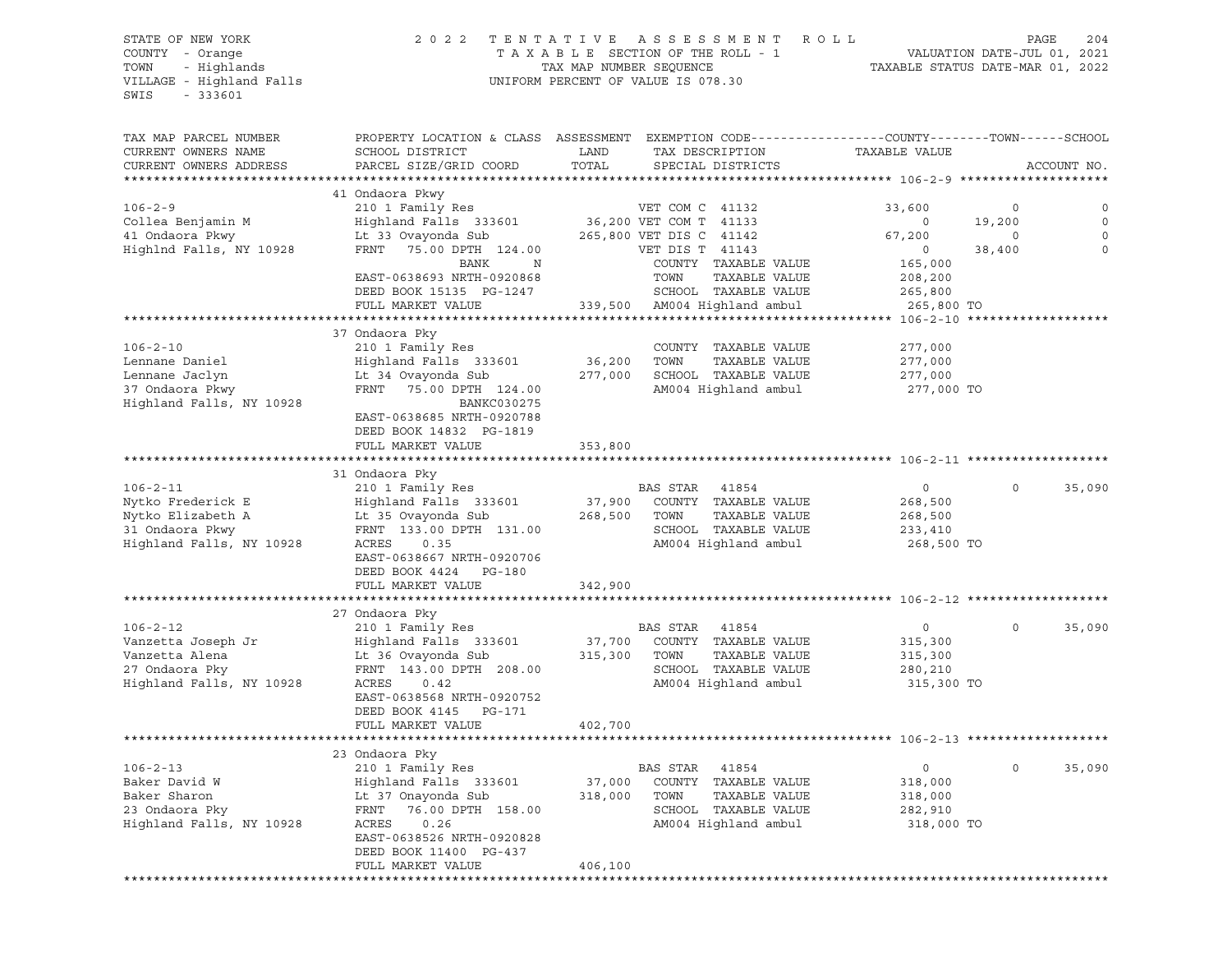| STATE OF NEW YORK<br>COUNTY - Orange<br>TOWN<br>- Highlands<br>VILLAGE - Highland Falls<br>SWIS<br>$-333601$        | 2 0 2 2                                                                                                                                                                                                                 | TAX MAP NUMBER SEQUENCE      | TENTATIVE ASSESSMENT ROLL<br>TAXABLE SECTION OF THE ROLL - 1<br>UNIFORM PERCENT OF VALUE IS 078.30                                         |                                                                  | PAGE<br>205<br>VALUATION DATE-JUL 01, 2021<br>TAXABLE STATUS DATE-MAR 01, 2022 |
|---------------------------------------------------------------------------------------------------------------------|-------------------------------------------------------------------------------------------------------------------------------------------------------------------------------------------------------------------------|------------------------------|--------------------------------------------------------------------------------------------------------------------------------------------|------------------------------------------------------------------|--------------------------------------------------------------------------------|
| TAX MAP PARCEL NUMBER<br>CURRENT OWNERS NAME<br>CURRENT OWNERS ADDRESS                                              | PROPERTY LOCATION & CLASS ASSESSMENT EXEMPTION CODE----------------COUNTY-------TOWN------SCHOOL<br>SCHOOL DISTRICT<br>PARCEL SIZE/GRID COORD                                                                           | LAND<br>TOTAL                | TAX DESCRIPTION<br>SPECIAL DISTRICTS                                                                                                       | TAXABLE VALUE                                                    | ACCOUNT NO.                                                                    |
| $106 - 2 - 14$<br>Andreani-Fabroni Gabrielle M Highland Falls 333601<br>8720 Falkstone Lake<br>Alexandria, VA 22309 | 19 Ondaora Pky<br>210 1 Family Res<br>Lt38 Ptlt 39 Ovayonda Sub<br>FRNT 100.00 DPTH 140.00<br>ACRES<br>0.27<br>EAST-0638468 NRTH-0920881<br>DEED BOOK 13259 PG-1228<br>FULL MARKET VALUE                                | 37,100<br>230,700<br>294,600 | COUNTY TAXABLE VALUE<br>TAXABLE VALUE<br>TOWN<br>SCHOOL TAXABLE VALUE<br>AM004 Highland ambul                                              | 230,700<br>230,700<br>230,700<br>230,700 TO                      |                                                                                |
|                                                                                                                     |                                                                                                                                                                                                                         |                              |                                                                                                                                            |                                                                  |                                                                                |
| $106 - 2 - 15$<br>Tocchet Gary J<br>Tocchet Joanne<br>15 Ondaora Pky<br>Highland Falls, NY 10928                    | 15 Ondaora Pky<br>210 1 Family Res<br>Highland Falls 333601<br>Pt Lt 39 Ovayonda Sub<br>FRNT 77.00 DPTH 148.00<br>ACRES<br>0.34 BANKC080370<br>EAST-0638399 NRTH-0920947<br>DEED BOOK 12187 PG-255                      | 384,800                      | VET WAR C 41122<br>37,400 VET WAR T 41123<br>COUNTY TAXABLE VALUE<br>TOWN<br>TAXABLE VALUE<br>SCHOOL TAXABLE VALUE<br>AM004 Highland ambul | 20,160<br>$\circ$<br>364,640<br>373,280<br>384,800<br>384,800 TO | 0<br>0<br>11,520<br>0                                                          |
|                                                                                                                     | FULL MARKET VALUE                                                                                                                                                                                                       | 491,400                      |                                                                                                                                            |                                                                  |                                                                                |
|                                                                                                                     |                                                                                                                                                                                                                         |                              |                                                                                                                                            |                                                                  |                                                                                |
| $106 - 2 - 16$<br>Weiss Ronald N<br>Weiss Patricia<br>9 Ondaora Pky<br>Highland Falls, NY 10928                     | 9 Ondaora Pky<br>210 1 Family Res<br>Highland Falls 333601<br>Lts 40 41 Ovayonda Sub<br>FRNT 150.00 DPTH 150.00<br>ACRES<br>0.51<br>EAST-0638442 NRTH-0921052<br>DEED BOOK 5437 PG-285                                  | 38,000<br>303,600            | BAS STAR 41854<br>COUNTY TAXABLE VALUE<br>TAXABLE VALUE<br>TOWN<br>SCHOOL TAXABLE VALUE<br>AM004 Highland ambul                            | $\circ$<br>303,600<br>303,600<br>268,510<br>303,600 TO           | 0<br>35,090                                                                    |
|                                                                                                                     | FULL MARKET VALUE                                                                                                                                                                                                       | 387,700                      |                                                                                                                                            |                                                                  |                                                                                |
| $106 - 2 - 17$<br>Ondaora Park Assoc Inc<br>Attn: P. Gonzales<br>53 Ondaora Pkwy<br>Highland Falls, NY 10928        | Ondaora Pky<br>591 Playground<br>Highland Falls 333601<br>Reserved For Playground<br>ACRES<br>0.91<br>EAST-0638599 NRTH-0920990<br>DEED BOOK 0854<br>PG-00320<br>FULL MARKET VALUE                                      | 27,300<br>27,300<br>34,900   | COUNTY TAXABLE VALUE<br>TOWN<br>TAXABLE VALUE<br>SCHOOL TAXABLE VALUE<br>AM004 Highland ambul                                              | 27,300<br>27,300<br>27,300<br>27,300 TO                          |                                                                                |
|                                                                                                                     |                                                                                                                                                                                                                         |                              |                                                                                                                                            |                                                                  |                                                                                |
| $106 - 3 - 1$<br>Perini Jordan<br>Villucci Theresa<br>32 Ondaora Pkwy<br>Highland Falls, NY 10928                   | 32 Ondaora Pky<br>210 1 Family Res<br>Highland Falls 333601<br>Lt 43 & Pt Lt 47<br>Ovayonda Sub<br>FRNT 145.20 DPTH 141.90<br>ACRES<br>0.29<br>EAST-0638519 NRTH-0920584<br>DEED BOOK 14343 PG-127<br>FULL MARKET VALUE | 37,200<br>242,000<br>309,100 | TAXABLE VALUE<br>COUNTY<br>TOWN<br>TAXABLE VALUE<br>SCHOOL<br>TAXABLE VALUE<br>AM004 Highland ambul                                        | 242,000<br>242,000<br>242,000<br>242,000 TO                      |                                                                                |
|                                                                                                                     |                                                                                                                                                                                                                         |                              |                                                                                                                                            |                                                                  |                                                                                |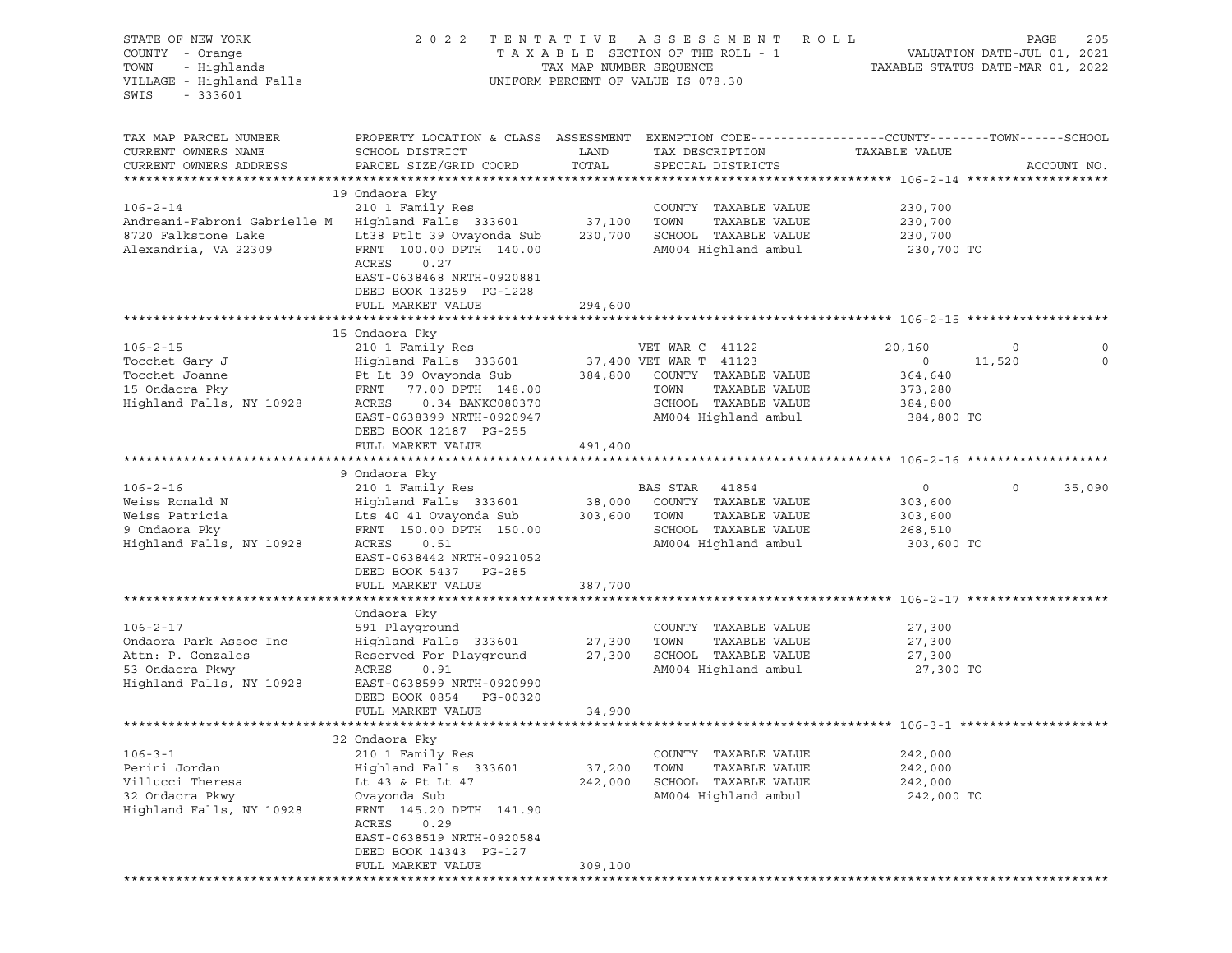| PROPERTY LOCATION & CLASS ASSESSMENT EXEMPTION CODE----------------COUNTY-------TOWN------SCHOOL<br>TAX MAP PARCEL NUMBER<br>CURRENT OWNERS NAME<br>SCHOOL DISTRICT<br>LAND<br>TAXABLE VALUE<br>TAX DESCRIPTION<br>PARCEL SIZE/GRID COORD<br>TOTAL<br>CURRENT OWNERS ADDRESS<br>SPECIAL DISTRICTS<br>ACCOUNT NO.<br>2 Hudson Dr<br>$106 - 3 - 2$<br>210 1 Family Res<br>COUNTY TAXABLE VALUE<br>280,200<br>Highland Falls 333601<br>35,800<br>TOWN<br>TAXABLE VALUE<br>Cartagena Rudy<br>280,200<br>SCHOOL TAXABLE VALUE<br>Najarro Clelin<br>Pt Lt 47 Ovayonda Sub<br>280,200<br>280,200<br>AM004 Highland ambul<br>2 Hudson Dr<br>FRNT 70.00 DPTH 110.00<br>280,200 TO<br>Highland Falls, NY 10928<br>BANK<br>$\mathbb N$<br>EAST-0638637 NRTH-0920552<br>DEED BOOK 14633 PG-953<br>FULL MARKET VALUE<br>357,900<br>4 Hudson Dr<br>$106 - 3 - 3$<br>210 1 Family Res<br>BAS STAR 41854<br>$\circ$<br>$\circ$<br>Highland Falls 333601 35,800<br>Napolitano Joseph<br>COUNTY TAXABLE VALUE<br>213,300<br>TAXABLE VALUE<br>Napolitano Linda A<br>Pt Lts 47 48 Ovayonda Sub 213,300<br>TOWN<br>213,300<br>SCHOOL TAXABLE VALUE<br>4 Hudson Dr<br>FRNT 70.00 DPTH 119.00<br>178,210<br>Highland Falls, NY 10928<br>AM004 Highland ambul<br>EAST-0638620 NRTH-0920477<br>213,300 TO<br>DEED BOOK 14692 PG-122<br>FULL MARKET VALUE<br>272,400<br>8 Hudson Dr<br>$106 - 3 - 4$<br>210 1 Family Res<br>COUNTY TAXABLE VALUE<br>259,900<br>TAXABLE VALUE<br>Corretjer Joseph J<br>Highland Falls 333601<br>35,800<br>TOWN<br>259,900<br>SCHOOL TAXABLE VALUE<br>22 Govan Dr<br>Pt Lts 48 49 Ovayonda Sub<br>259,900<br>259,900<br>Stony Point, NY 10980<br>FRNT 70.00 DPTH 119.00<br>AM004 Highland ambul<br>259,900 TO<br><b>BANKC120338</b><br>EAST-0638608 NRTH-0920408<br>DEED BOOK 13898 PG-1684<br>331,900<br>FULL MARKET VALUE<br>10 Hudson Dr<br>$106 - 3 - 5$<br>210 1 Family Res<br>VET WAR C 41122<br>20,160<br>0<br>Taylor Francis P III<br>Highland Falls 333601<br>35,800 VET WAR T 41123<br>$\circ$<br>11,520<br>Pt Lts 49 50 Ovayonda<br>Taylor Regina M<br>302,100 COUNTY TAXABLE VALUE<br>281,940<br>TAXABLE VALUE<br>10 Hudson Dr<br>FRNT 70.00 DPTH 120.00<br>TOWN<br>290,580<br>SCHOOL TAXABLE VALUE<br>Highland Falls, NY 10928<br>BANKC160115<br>302,100<br>AM004 Highland ambul<br>EAST-0638594 NRTH-0920347<br>302,100 TO<br>DEED BOOK 5129 PG-46<br>385,800<br>FULL MARKET VALUE<br>14 Hudson Dr<br>$106 - 3 - 6$<br>210 1 Family Res<br><b>BAS STAR</b><br>41854<br>0<br>$\circ$<br>TAXABLE VALUE<br>O'Connell Gabriel J<br>Highland Falls 333601<br>35,800<br>COUNTY<br>285,800 | STATE OF NEW YORK<br>COUNTY - Orange<br>- Highlands<br>TOWN<br>VILLAGE - Highland Falls<br>SWIS<br>$-333601$ | 2 0 2 2 | TENTATIVE<br>TAX MAP NUMBER SEQUENCE | A S S E S S M E N T<br>R O L L<br>TAXABLE SECTION OF THE ROLL - 1<br>UNIFORM PERCENT OF VALUE IS 078.30 | PAGE<br>206<br>VALUATION DATE-JUL 01, 2021<br>TAXABLE STATUS DATE-MAR 01, 2022 |
|-------------------------------------------------------------------------------------------------------------------------------------------------------------------------------------------------------------------------------------------------------------------------------------------------------------------------------------------------------------------------------------------------------------------------------------------------------------------------------------------------------------------------------------------------------------------------------------------------------------------------------------------------------------------------------------------------------------------------------------------------------------------------------------------------------------------------------------------------------------------------------------------------------------------------------------------------------------------------------------------------------------------------------------------------------------------------------------------------------------------------------------------------------------------------------------------------------------------------------------------------------------------------------------------------------------------------------------------------------------------------------------------------------------------------------------------------------------------------------------------------------------------------------------------------------------------------------------------------------------------------------------------------------------------------------------------------------------------------------------------------------------------------------------------------------------------------------------------------------------------------------------------------------------------------------------------------------------------------------------------------------------------------------------------------------------------------------------------------------------------------------------------------------------------------------------------------------------------------------------------------------------------------------------------------------------------------------------------------------------------------------------------------------------------------------------------------------------------------------------------------------------------------------------------------------------------------------------------------------|--------------------------------------------------------------------------------------------------------------|---------|--------------------------------------|---------------------------------------------------------------------------------------------------------|--------------------------------------------------------------------------------|
|                                                                                                                                                                                                                                                                                                                                                                                                                                                                                                                                                                                                                                                                                                                                                                                                                                                                                                                                                                                                                                                                                                                                                                                                                                                                                                                                                                                                                                                                                                                                                                                                                                                                                                                                                                                                                                                                                                                                                                                                                                                                                                                                                                                                                                                                                                                                                                                                                                                                                                                                                                                                       |                                                                                                              |         |                                      |                                                                                                         |                                                                                |
|                                                                                                                                                                                                                                                                                                                                                                                                                                                                                                                                                                                                                                                                                                                                                                                                                                                                                                                                                                                                                                                                                                                                                                                                                                                                                                                                                                                                                                                                                                                                                                                                                                                                                                                                                                                                                                                                                                                                                                                                                                                                                                                                                                                                                                                                                                                                                                                                                                                                                                                                                                                                       |                                                                                                              |         |                                      |                                                                                                         |                                                                                |
|                                                                                                                                                                                                                                                                                                                                                                                                                                                                                                                                                                                                                                                                                                                                                                                                                                                                                                                                                                                                                                                                                                                                                                                                                                                                                                                                                                                                                                                                                                                                                                                                                                                                                                                                                                                                                                                                                                                                                                                                                                                                                                                                                                                                                                                                                                                                                                                                                                                                                                                                                                                                       |                                                                                                              |         |                                      |                                                                                                         |                                                                                |
|                                                                                                                                                                                                                                                                                                                                                                                                                                                                                                                                                                                                                                                                                                                                                                                                                                                                                                                                                                                                                                                                                                                                                                                                                                                                                                                                                                                                                                                                                                                                                                                                                                                                                                                                                                                                                                                                                                                                                                                                                                                                                                                                                                                                                                                                                                                                                                                                                                                                                                                                                                                                       |                                                                                                              |         |                                      |                                                                                                         |                                                                                |
|                                                                                                                                                                                                                                                                                                                                                                                                                                                                                                                                                                                                                                                                                                                                                                                                                                                                                                                                                                                                                                                                                                                                                                                                                                                                                                                                                                                                                                                                                                                                                                                                                                                                                                                                                                                                                                                                                                                                                                                                                                                                                                                                                                                                                                                                                                                                                                                                                                                                                                                                                                                                       |                                                                                                              |         |                                      |                                                                                                         |                                                                                |
|                                                                                                                                                                                                                                                                                                                                                                                                                                                                                                                                                                                                                                                                                                                                                                                                                                                                                                                                                                                                                                                                                                                                                                                                                                                                                                                                                                                                                                                                                                                                                                                                                                                                                                                                                                                                                                                                                                                                                                                                                                                                                                                                                                                                                                                                                                                                                                                                                                                                                                                                                                                                       |                                                                                                              |         |                                      |                                                                                                         |                                                                                |
|                                                                                                                                                                                                                                                                                                                                                                                                                                                                                                                                                                                                                                                                                                                                                                                                                                                                                                                                                                                                                                                                                                                                                                                                                                                                                                                                                                                                                                                                                                                                                                                                                                                                                                                                                                                                                                                                                                                                                                                                                                                                                                                                                                                                                                                                                                                                                                                                                                                                                                                                                                                                       |                                                                                                              |         |                                      |                                                                                                         |                                                                                |
|                                                                                                                                                                                                                                                                                                                                                                                                                                                                                                                                                                                                                                                                                                                                                                                                                                                                                                                                                                                                                                                                                                                                                                                                                                                                                                                                                                                                                                                                                                                                                                                                                                                                                                                                                                                                                                                                                                                                                                                                                                                                                                                                                                                                                                                                                                                                                                                                                                                                                                                                                                                                       |                                                                                                              |         |                                      |                                                                                                         |                                                                                |
|                                                                                                                                                                                                                                                                                                                                                                                                                                                                                                                                                                                                                                                                                                                                                                                                                                                                                                                                                                                                                                                                                                                                                                                                                                                                                                                                                                                                                                                                                                                                                                                                                                                                                                                                                                                                                                                                                                                                                                                                                                                                                                                                                                                                                                                                                                                                                                                                                                                                                                                                                                                                       |                                                                                                              |         |                                      |                                                                                                         |                                                                                |
|                                                                                                                                                                                                                                                                                                                                                                                                                                                                                                                                                                                                                                                                                                                                                                                                                                                                                                                                                                                                                                                                                                                                                                                                                                                                                                                                                                                                                                                                                                                                                                                                                                                                                                                                                                                                                                                                                                                                                                                                                                                                                                                                                                                                                                                                                                                                                                                                                                                                                                                                                                                                       |                                                                                                              |         |                                      |                                                                                                         |                                                                                |
|                                                                                                                                                                                                                                                                                                                                                                                                                                                                                                                                                                                                                                                                                                                                                                                                                                                                                                                                                                                                                                                                                                                                                                                                                                                                                                                                                                                                                                                                                                                                                                                                                                                                                                                                                                                                                                                                                                                                                                                                                                                                                                                                                                                                                                                                                                                                                                                                                                                                                                                                                                                                       |                                                                                                              |         |                                      |                                                                                                         | 35,090                                                                         |
|                                                                                                                                                                                                                                                                                                                                                                                                                                                                                                                                                                                                                                                                                                                                                                                                                                                                                                                                                                                                                                                                                                                                                                                                                                                                                                                                                                                                                                                                                                                                                                                                                                                                                                                                                                                                                                                                                                                                                                                                                                                                                                                                                                                                                                                                                                                                                                                                                                                                                                                                                                                                       |                                                                                                              |         |                                      |                                                                                                         |                                                                                |
|                                                                                                                                                                                                                                                                                                                                                                                                                                                                                                                                                                                                                                                                                                                                                                                                                                                                                                                                                                                                                                                                                                                                                                                                                                                                                                                                                                                                                                                                                                                                                                                                                                                                                                                                                                                                                                                                                                                                                                                                                                                                                                                                                                                                                                                                                                                                                                                                                                                                                                                                                                                                       |                                                                                                              |         |                                      |                                                                                                         |                                                                                |
|                                                                                                                                                                                                                                                                                                                                                                                                                                                                                                                                                                                                                                                                                                                                                                                                                                                                                                                                                                                                                                                                                                                                                                                                                                                                                                                                                                                                                                                                                                                                                                                                                                                                                                                                                                                                                                                                                                                                                                                                                                                                                                                                                                                                                                                                                                                                                                                                                                                                                                                                                                                                       |                                                                                                              |         |                                      |                                                                                                         |                                                                                |
|                                                                                                                                                                                                                                                                                                                                                                                                                                                                                                                                                                                                                                                                                                                                                                                                                                                                                                                                                                                                                                                                                                                                                                                                                                                                                                                                                                                                                                                                                                                                                                                                                                                                                                                                                                                                                                                                                                                                                                                                                                                                                                                                                                                                                                                                                                                                                                                                                                                                                                                                                                                                       |                                                                                                              |         |                                      |                                                                                                         |                                                                                |
|                                                                                                                                                                                                                                                                                                                                                                                                                                                                                                                                                                                                                                                                                                                                                                                                                                                                                                                                                                                                                                                                                                                                                                                                                                                                                                                                                                                                                                                                                                                                                                                                                                                                                                                                                                                                                                                                                                                                                                                                                                                                                                                                                                                                                                                                                                                                                                                                                                                                                                                                                                                                       |                                                                                                              |         |                                      |                                                                                                         |                                                                                |
|                                                                                                                                                                                                                                                                                                                                                                                                                                                                                                                                                                                                                                                                                                                                                                                                                                                                                                                                                                                                                                                                                                                                                                                                                                                                                                                                                                                                                                                                                                                                                                                                                                                                                                                                                                                                                                                                                                                                                                                                                                                                                                                                                                                                                                                                                                                                                                                                                                                                                                                                                                                                       |                                                                                                              |         |                                      |                                                                                                         |                                                                                |
|                                                                                                                                                                                                                                                                                                                                                                                                                                                                                                                                                                                                                                                                                                                                                                                                                                                                                                                                                                                                                                                                                                                                                                                                                                                                                                                                                                                                                                                                                                                                                                                                                                                                                                                                                                                                                                                                                                                                                                                                                                                                                                                                                                                                                                                                                                                                                                                                                                                                                                                                                                                                       |                                                                                                              |         |                                      |                                                                                                         |                                                                                |
|                                                                                                                                                                                                                                                                                                                                                                                                                                                                                                                                                                                                                                                                                                                                                                                                                                                                                                                                                                                                                                                                                                                                                                                                                                                                                                                                                                                                                                                                                                                                                                                                                                                                                                                                                                                                                                                                                                                                                                                                                                                                                                                                                                                                                                                                                                                                                                                                                                                                                                                                                                                                       |                                                                                                              |         |                                      |                                                                                                         |                                                                                |
|                                                                                                                                                                                                                                                                                                                                                                                                                                                                                                                                                                                                                                                                                                                                                                                                                                                                                                                                                                                                                                                                                                                                                                                                                                                                                                                                                                                                                                                                                                                                                                                                                                                                                                                                                                                                                                                                                                                                                                                                                                                                                                                                                                                                                                                                                                                                                                                                                                                                                                                                                                                                       |                                                                                                              |         |                                      |                                                                                                         |                                                                                |
|                                                                                                                                                                                                                                                                                                                                                                                                                                                                                                                                                                                                                                                                                                                                                                                                                                                                                                                                                                                                                                                                                                                                                                                                                                                                                                                                                                                                                                                                                                                                                                                                                                                                                                                                                                                                                                                                                                                                                                                                                                                                                                                                                                                                                                                                                                                                                                                                                                                                                                                                                                                                       |                                                                                                              |         |                                      |                                                                                                         |                                                                                |
|                                                                                                                                                                                                                                                                                                                                                                                                                                                                                                                                                                                                                                                                                                                                                                                                                                                                                                                                                                                                                                                                                                                                                                                                                                                                                                                                                                                                                                                                                                                                                                                                                                                                                                                                                                                                                                                                                                                                                                                                                                                                                                                                                                                                                                                                                                                                                                                                                                                                                                                                                                                                       |                                                                                                              |         |                                      |                                                                                                         |                                                                                |
|                                                                                                                                                                                                                                                                                                                                                                                                                                                                                                                                                                                                                                                                                                                                                                                                                                                                                                                                                                                                                                                                                                                                                                                                                                                                                                                                                                                                                                                                                                                                                                                                                                                                                                                                                                                                                                                                                                                                                                                                                                                                                                                                                                                                                                                                                                                                                                                                                                                                                                                                                                                                       |                                                                                                              |         |                                      |                                                                                                         |                                                                                |
|                                                                                                                                                                                                                                                                                                                                                                                                                                                                                                                                                                                                                                                                                                                                                                                                                                                                                                                                                                                                                                                                                                                                                                                                                                                                                                                                                                                                                                                                                                                                                                                                                                                                                                                                                                                                                                                                                                                                                                                                                                                                                                                                                                                                                                                                                                                                                                                                                                                                                                                                                                                                       |                                                                                                              |         |                                      |                                                                                                         |                                                                                |
|                                                                                                                                                                                                                                                                                                                                                                                                                                                                                                                                                                                                                                                                                                                                                                                                                                                                                                                                                                                                                                                                                                                                                                                                                                                                                                                                                                                                                                                                                                                                                                                                                                                                                                                                                                                                                                                                                                                                                                                                                                                                                                                                                                                                                                                                                                                                                                                                                                                                                                                                                                                                       |                                                                                                              |         |                                      |                                                                                                         |                                                                                |
|                                                                                                                                                                                                                                                                                                                                                                                                                                                                                                                                                                                                                                                                                                                                                                                                                                                                                                                                                                                                                                                                                                                                                                                                                                                                                                                                                                                                                                                                                                                                                                                                                                                                                                                                                                                                                                                                                                                                                                                                                                                                                                                                                                                                                                                                                                                                                                                                                                                                                                                                                                                                       |                                                                                                              |         |                                      |                                                                                                         |                                                                                |
|                                                                                                                                                                                                                                                                                                                                                                                                                                                                                                                                                                                                                                                                                                                                                                                                                                                                                                                                                                                                                                                                                                                                                                                                                                                                                                                                                                                                                                                                                                                                                                                                                                                                                                                                                                                                                                                                                                                                                                                                                                                                                                                                                                                                                                                                                                                                                                                                                                                                                                                                                                                                       |                                                                                                              |         |                                      |                                                                                                         | 0                                                                              |
|                                                                                                                                                                                                                                                                                                                                                                                                                                                                                                                                                                                                                                                                                                                                                                                                                                                                                                                                                                                                                                                                                                                                                                                                                                                                                                                                                                                                                                                                                                                                                                                                                                                                                                                                                                                                                                                                                                                                                                                                                                                                                                                                                                                                                                                                                                                                                                                                                                                                                                                                                                                                       |                                                                                                              |         |                                      |                                                                                                         | $\mathbf 0$                                                                    |
|                                                                                                                                                                                                                                                                                                                                                                                                                                                                                                                                                                                                                                                                                                                                                                                                                                                                                                                                                                                                                                                                                                                                                                                                                                                                                                                                                                                                                                                                                                                                                                                                                                                                                                                                                                                                                                                                                                                                                                                                                                                                                                                                                                                                                                                                                                                                                                                                                                                                                                                                                                                                       |                                                                                                              |         |                                      |                                                                                                         |                                                                                |
|                                                                                                                                                                                                                                                                                                                                                                                                                                                                                                                                                                                                                                                                                                                                                                                                                                                                                                                                                                                                                                                                                                                                                                                                                                                                                                                                                                                                                                                                                                                                                                                                                                                                                                                                                                                                                                                                                                                                                                                                                                                                                                                                                                                                                                                                                                                                                                                                                                                                                                                                                                                                       |                                                                                                              |         |                                      |                                                                                                         |                                                                                |
|                                                                                                                                                                                                                                                                                                                                                                                                                                                                                                                                                                                                                                                                                                                                                                                                                                                                                                                                                                                                                                                                                                                                                                                                                                                                                                                                                                                                                                                                                                                                                                                                                                                                                                                                                                                                                                                                                                                                                                                                                                                                                                                                                                                                                                                                                                                                                                                                                                                                                                                                                                                                       |                                                                                                              |         |                                      |                                                                                                         |                                                                                |
|                                                                                                                                                                                                                                                                                                                                                                                                                                                                                                                                                                                                                                                                                                                                                                                                                                                                                                                                                                                                                                                                                                                                                                                                                                                                                                                                                                                                                                                                                                                                                                                                                                                                                                                                                                                                                                                                                                                                                                                                                                                                                                                                                                                                                                                                                                                                                                                                                                                                                                                                                                                                       |                                                                                                              |         |                                      |                                                                                                         |                                                                                |
|                                                                                                                                                                                                                                                                                                                                                                                                                                                                                                                                                                                                                                                                                                                                                                                                                                                                                                                                                                                                                                                                                                                                                                                                                                                                                                                                                                                                                                                                                                                                                                                                                                                                                                                                                                                                                                                                                                                                                                                                                                                                                                                                                                                                                                                                                                                                                                                                                                                                                                                                                                                                       |                                                                                                              |         |                                      |                                                                                                         |                                                                                |
|                                                                                                                                                                                                                                                                                                                                                                                                                                                                                                                                                                                                                                                                                                                                                                                                                                                                                                                                                                                                                                                                                                                                                                                                                                                                                                                                                                                                                                                                                                                                                                                                                                                                                                                                                                                                                                                                                                                                                                                                                                                                                                                                                                                                                                                                                                                                                                                                                                                                                                                                                                                                       |                                                                                                              |         |                                      |                                                                                                         |                                                                                |
|                                                                                                                                                                                                                                                                                                                                                                                                                                                                                                                                                                                                                                                                                                                                                                                                                                                                                                                                                                                                                                                                                                                                                                                                                                                                                                                                                                                                                                                                                                                                                                                                                                                                                                                                                                                                                                                                                                                                                                                                                                                                                                                                                                                                                                                                                                                                                                                                                                                                                                                                                                                                       |                                                                                                              |         |                                      |                                                                                                         |                                                                                |
|                                                                                                                                                                                                                                                                                                                                                                                                                                                                                                                                                                                                                                                                                                                                                                                                                                                                                                                                                                                                                                                                                                                                                                                                                                                                                                                                                                                                                                                                                                                                                                                                                                                                                                                                                                                                                                                                                                                                                                                                                                                                                                                                                                                                                                                                                                                                                                                                                                                                                                                                                                                                       |                                                                                                              |         |                                      |                                                                                                         | 35,090                                                                         |
| O'Connell Jamie A<br>Pt Lt 50 Ovayonda Sub<br>285,800<br>TOWN<br>TAXABLE VALUE<br>285,800                                                                                                                                                                                                                                                                                                                                                                                                                                                                                                                                                                                                                                                                                                                                                                                                                                                                                                                                                                                                                                                                                                                                                                                                                                                                                                                                                                                                                                                                                                                                                                                                                                                                                                                                                                                                                                                                                                                                                                                                                                                                                                                                                                                                                                                                                                                                                                                                                                                                                                             |                                                                                                              |         |                                      |                                                                                                         |                                                                                |
| 14 Hudson Dr<br>FRNT 102.80 DPTH 130.50<br>SCHOOL<br>TAXABLE VALUE<br>250,710                                                                                                                                                                                                                                                                                                                                                                                                                                                                                                                                                                                                                                                                                                                                                                                                                                                                                                                                                                                                                                                                                                                                                                                                                                                                                                                                                                                                                                                                                                                                                                                                                                                                                                                                                                                                                                                                                                                                                                                                                                                                                                                                                                                                                                                                                                                                                                                                                                                                                                                         |                                                                                                              |         |                                      |                                                                                                         |                                                                                |
| Highland Falls, NY 10928<br>ACRES<br>0.23<br>AM004 Highland ambul<br>285,800 TO                                                                                                                                                                                                                                                                                                                                                                                                                                                                                                                                                                                                                                                                                                                                                                                                                                                                                                                                                                                                                                                                                                                                                                                                                                                                                                                                                                                                                                                                                                                                                                                                                                                                                                                                                                                                                                                                                                                                                                                                                                                                                                                                                                                                                                                                                                                                                                                                                                                                                                                       |                                                                                                              |         |                                      |                                                                                                         |                                                                                |
| EAST-0638582 NRTH-0920268                                                                                                                                                                                                                                                                                                                                                                                                                                                                                                                                                                                                                                                                                                                                                                                                                                                                                                                                                                                                                                                                                                                                                                                                                                                                                                                                                                                                                                                                                                                                                                                                                                                                                                                                                                                                                                                                                                                                                                                                                                                                                                                                                                                                                                                                                                                                                                                                                                                                                                                                                                             |                                                                                                              |         |                                      |                                                                                                         |                                                                                |
| DEED BOOK 13252 PG-759                                                                                                                                                                                                                                                                                                                                                                                                                                                                                                                                                                                                                                                                                                                                                                                                                                                                                                                                                                                                                                                                                                                                                                                                                                                                                                                                                                                                                                                                                                                                                                                                                                                                                                                                                                                                                                                                                                                                                                                                                                                                                                                                                                                                                                                                                                                                                                                                                                                                                                                                                                                |                                                                                                              |         |                                      |                                                                                                         |                                                                                |
| FULL MARKET VALUE<br>365,000                                                                                                                                                                                                                                                                                                                                                                                                                                                                                                                                                                                                                                                                                                                                                                                                                                                                                                                                                                                                                                                                                                                                                                                                                                                                                                                                                                                                                                                                                                                                                                                                                                                                                                                                                                                                                                                                                                                                                                                                                                                                                                                                                                                                                                                                                                                                                                                                                                                                                                                                                                          |                                                                                                              |         |                                      |                                                                                                         |                                                                                |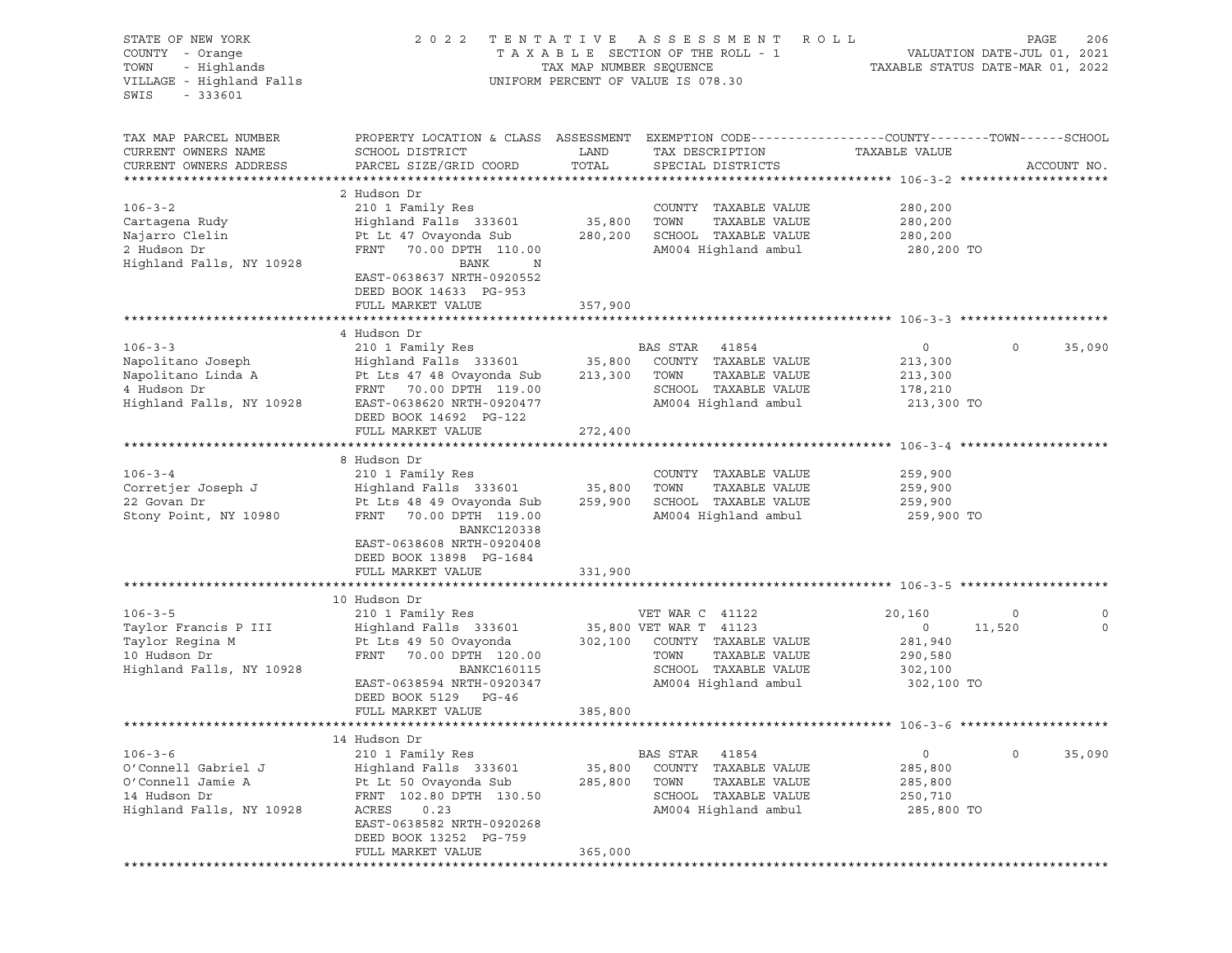| STATE OF NEW YORK<br>COUNTY - Orange<br>TOWN<br>- Highlands<br>VILLAGE - Highland Falls<br>SWIS<br>$-333601$ | 2 0 2 2                                                                                                                                                                                                             | TAX MAP NUMBER SEQUENCE      | TENTATIVE ASSESSMENT<br>TAXABLE SECTION OF THE ROLL - 1<br>UNIFORM PERCENT OF VALUE IS 078.30                   | ROLL<br>PAGE<br>207<br>VALUATION DATE-JUL 01, 2021<br>TAXABLE STATUS DATE-MAR 01, 2022                                          |
|--------------------------------------------------------------------------------------------------------------|---------------------------------------------------------------------------------------------------------------------------------------------------------------------------------------------------------------------|------------------------------|-----------------------------------------------------------------------------------------------------------------|---------------------------------------------------------------------------------------------------------------------------------|
| TAX MAP PARCEL NUMBER<br>CURRENT OWNERS NAME<br>CURRENT OWNERS ADDRESS                                       | SCHOOL DISTRICT<br>PARCEL SIZE/GRID COORD                                                                                                                                                                           | LAND<br>TOTAL                | TAX DESCRIPTION<br>SPECIAL DISTRICTS                                                                            | PROPERTY LOCATION & CLASS ASSESSMENT EXEMPTION CODE---------------COUNTY-------TOWN------SCHOOL<br>TAXABLE VALUE<br>ACCOUNT NO. |
|                                                                                                              |                                                                                                                                                                                                                     |                              |                                                                                                                 |                                                                                                                                 |
| $106 - 3 - 7.2$<br>Hoffman William Patrick<br>15 Clinton Ln<br>Highland Falls, NY 10928                      | 15 Clinton Ln<br>$215$ 1 Fam Res w/<br>Highland Falls 333601<br>Lt 46 Ovayonda Sub<br>map 1071<br>FRNT<br>60.00 DPTH 119.00<br>ACRES<br>0.21<br>EAST-0638473 NRTH-0920334<br>DEED BOOK 15111 PG-656                 | 36,200<br>324,050            | COUNTY TAXABLE VALUE<br>TAXABLE VALUE<br>TOWN<br>SCHOOL TAXABLE VALUE<br>AM004 Highland ambul                   | 324,050<br>324,050<br>324,050<br>324,050 TO                                                                                     |
|                                                                                                              | FULL MARKET VALUE                                                                                                                                                                                                   | 413,900                      |                                                                                                                 |                                                                                                                                 |
|                                                                                                              |                                                                                                                                                                                                                     |                              |                                                                                                                 |                                                                                                                                 |
| $106 - 3 - 8$<br>Adams Jesse<br>Adams Jennifer<br>11 Clinton Ln<br>Highland Falls, NY 10928                  | 11 Clinton Ln<br>210 1 Family Res<br>Highland Falls 333601<br>Lt 45 Ovayonda Sub<br>FRNT 75.00 DPTH 118.80<br>BANKC170031<br>EAST-0638486 NRTH-0920430                                                              | 36,000<br>230,200            | COUNTY TAXABLE VALUE<br>TAXABLE VALUE<br>TOWN<br>SCHOOL TAXABLE VALUE<br>AM004 Highland ambul                   | 230,200<br>230,200<br>230,200<br>230,200 TO                                                                                     |
|                                                                                                              | DEED BOOK 14532 PG-1985                                                                                                                                                                                             |                              |                                                                                                                 |                                                                                                                                 |
|                                                                                                              | FULL MARKET VALUE                                                                                                                                                                                                   | 294,000                      |                                                                                                                 |                                                                                                                                 |
|                                                                                                              | 9 Clinton Ln                                                                                                                                                                                                        |                              |                                                                                                                 |                                                                                                                                 |
| $106 - 3 - 9$<br>Russian Andrew M<br>Russian Martha<br>9 Clinton Ln<br>Highland Falls, NY 10928              | 210 1 Family Res<br>Highland Falls 333601<br>Lt 44 Ovayonda Sub<br>FRNT 75.00 DPTH 119.00<br>EAST-0638504 NRTH-0920502<br>DEED BOOK 12038 PG-43                                                                     | 36,000<br>265,000            | BAS STAR 41854<br>COUNTY TAXABLE VALUE<br>TOWN<br>TAXABLE VALUE<br>SCHOOL TAXABLE VALUE<br>AM004 Highland ambul | $\overline{0}$<br>0<br>35,090<br>265,000<br>265,000<br>229,910<br>265,000 TO                                                    |
|                                                                                                              | FULL MARKET VALUE                                                                                                                                                                                                   | 338,400                      |                                                                                                                 |                                                                                                                                 |
| $106 - 4 - 1$<br>Savoye Anne A<br>Savoye Leigh F<br>20 Ondaora Pkwy<br>Highland Falls, NY 10928              | 20 Ondaora Pky<br>210 1 Family Res<br>Highland Falls 333601<br>Lt 16 Ovayonda Sub<br>FRNT 106.00 DPTH 127.50<br>ACRES<br>0.29<br>EAST-0638295 NRTH-0920834<br>DEED BOOK 15052 PG-1558<br>FULL MARKET VALUE          | 37,200<br>242,800<br>310,100 | COUNTY TAXABLE VALUE<br>TOWN<br>TAXABLE VALUE<br>SCHOOL TAXABLE VALUE<br>AM004 Highland ambul                   | 242,800<br>242,800<br>242,800<br>242,800 TO                                                                                     |
|                                                                                                              |                                                                                                                                                                                                                     |                              |                                                                                                                 |                                                                                                                                 |
| $106 - 4 - 2$<br>Dutt Janet S<br>Dutt Larry E<br>24 Ondaora Pkwy<br>Highland Falls, NY 10928                 | 24 Ondaora Pky<br>210 1 Family Res<br>Highland Falls 333601<br>Lt 21 Ovayonda Sub<br>FRNT 70.00 DPTH 142.00<br>ACRES<br>0.25 BANKC180381<br>EAST-0638395 NRTH-0920728<br>DEED BOOK 4526 PG-181<br>FULL MARKET VALUE | 37,000<br>238,100<br>304,100 | COUNTY TAXABLE VALUE<br>TAXABLE VALUE<br>TOWN<br>SCHOOL TAXABLE VALUE<br>AM004 Highland ambul                   | 238,100<br>238,100<br>238,100<br>238,100 TO                                                                                     |
|                                                                                                              |                                                                                                                                                                                                                     |                              |                                                                                                                 |                                                                                                                                 |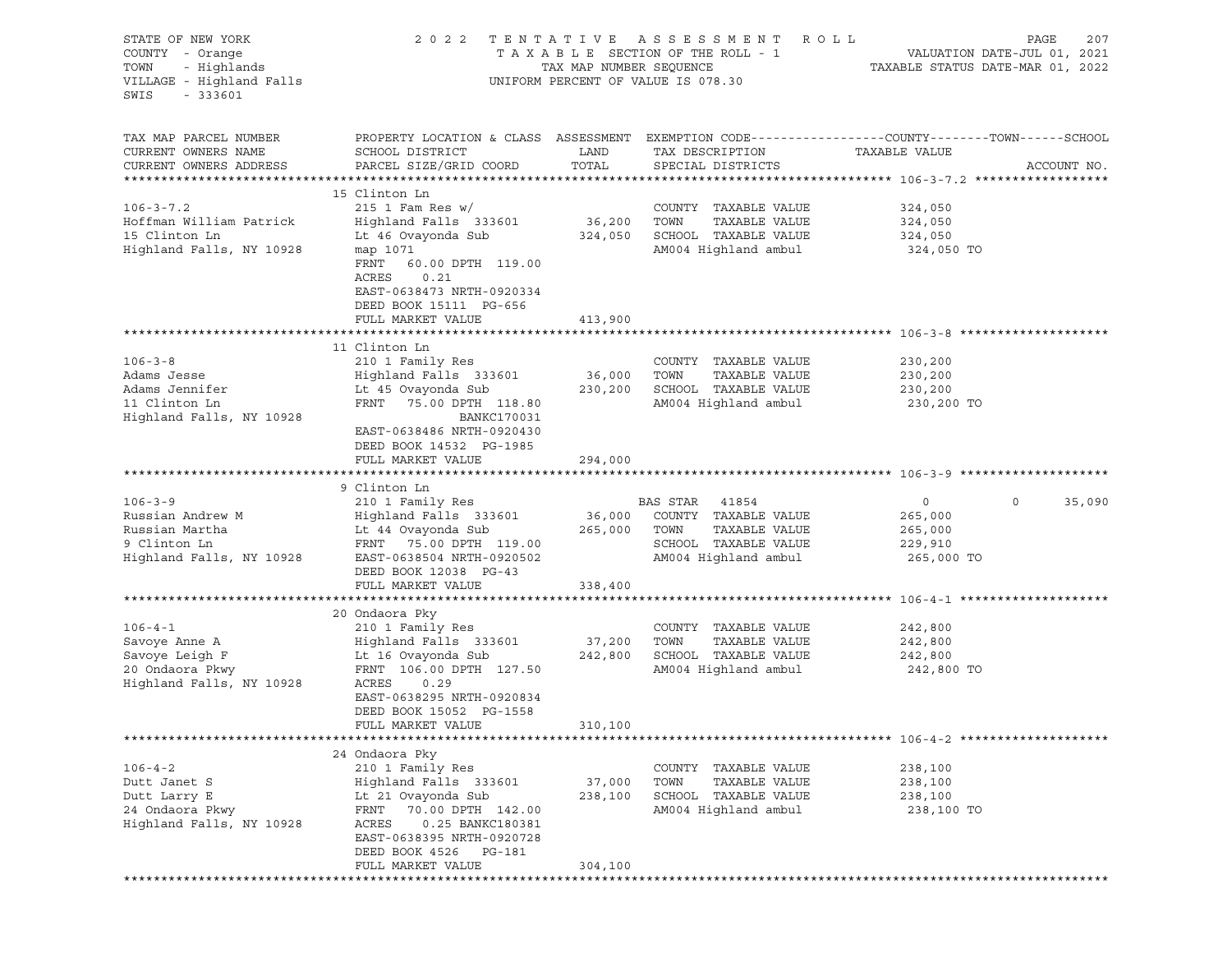## STATE OF NEW YORK 2 0 2 2 T E N T A T I V E A S S E S S M E N T R O L L PAGE 208 COUNTY - Orange T A X A B L E SECTION OF THE ROLL - 1 VALUATION DATE-JUL 01, 2021 TOWN - Highlands TAX MAP NUMBER SEQUENCE TAXABLE STATUS DATE-MAR 01, 2022

| TAX MAP PARCEL NUMBER    | PROPERTY LOCATION & CLASS ASSESSMENT EXEMPTION CODE----------------COUNTY-------TOWN-----SCHOOL |         |                           |                    |         |             |
|--------------------------|-------------------------------------------------------------------------------------------------|---------|---------------------------|--------------------|---------|-------------|
| CURRENT OWNERS NAME      | SCHOOL DISTRICT                                                                                 | LAND    | TAX DESCRIPTION           | TAXABLE VALUE      |         |             |
| CURRENT OWNERS ADDRESS   | PARCEL SIZE/GRID COORD                                                                          | TOTAL   | SPECIAL DISTRICTS         |                    |         | ACCOUNT NO. |
|                          |                                                                                                 |         |                           |                    |         |             |
|                          | 6 Clinton Ln                                                                                    |         |                           |                    |         |             |
| $106 - 4 - 3$            | 210 1 Family Res                                                                                |         | VET WAR C 41122           | 20,160             | $\circ$ |             |
| Wolfe John J             | Highland Falls 333601                                                                           |         | 35,800 VET WAR T 41123    | $\circ$            | 11,520  | $\circ$     |
| 6 Clinton Ln             | Lt 22 Ovayonda Sub                                                                              |         | 245,000 BAS STAR<br>41854 | $\circ$            | $\circ$ | 35,090      |
| Highland Falls, NY 10928 | IRREVOCABLE TRUST                                                                               |         | COUNTY TAXABLE VALUE      | 224,840            |         |             |
|                          | FRNT 70.00 DPTH 120.00                                                                          |         | TOWN<br>TAXABLE VALUE     | 233,480            |         |             |
|                          | EAST-0638376 NRTH-0920649                                                                       |         | SCHOOL TAXABLE VALUE      | 209,910            |         |             |
|                          | DEED BOOK 13515 PG-683                                                                          |         | AM004 Highland ambul      | 245,000 TO         |         |             |
|                          | FULL MARKET VALUE                                                                               | 312,900 |                           |                    |         |             |
|                          |                                                                                                 |         |                           |                    |         |             |
|                          | 8 Clinton Ln                                                                                    |         |                           |                    |         |             |
| $106 - 4 - 4$            | 210 1 Family Res                                                                                |         | BAS STAR<br>41854         | $\circ$            | 0       | 35,090      |
| O'Brien Ganeene          | Highland Falls 333601                                                                           | 37,200  | COUNTY TAXABLE VALUE      | 284,800            |         |             |
| 8 Clinton Ln             | Lt 23 Pt Lt 24 Ovayonda                                                                         | 284,800 | TOWN<br>TAXABLE VALUE     | 284,800            |         |             |
| Highland Falls, NY 10928 | FRNT 105.00 DPTH 120.00                                                                         |         | SCHOOL TAXABLE VALUE      | 249,710            |         |             |
|                          | EAST-0638358 NRTH-0920566                                                                       |         | AM004 Highland ambul      | 284,800 TO         |         |             |
|                          | DEED BOOK 12771 PG-1125                                                                         |         |                           |                    |         |             |
|                          | FULL MARKET VALUE                                                                               | 363,700 |                           |                    |         |             |
|                          |                                                                                                 |         |                           |                    |         |             |
|                          | 12 Clinton Ln                                                                                   |         |                           |                    |         |             |
| $106 - 4 - 5$            | 210 1 Family Res                                                                                |         | BAS STAR 41854            | $\circ$            | 0       | 35,090      |
| Carroll Denis C          | Highland Falls 333601                                                                           | 37,200  | COUNTY TAXABLE VALUE      | 324,800            |         |             |
| Carroll Jeanette S       | Lt 25 Pt Lt 24 Ovayonda                                                                         | 324,800 | TOWN<br>TAXABLE VALUE     | 324,800            |         |             |
| 12 Clinton Ln            | FRNT 123.00 DPTH 130.00                                                                         |         | SCHOOL TAXABLE VALUE      | 289,710            |         |             |
| Highland Falls, NY 10928 | ACRES<br>0.31                                                                                   |         | AM004 Highland ambul      | 324,800 TO         |         |             |
|                          | EAST-0638341 NRTH-0920461                                                                       |         |                           |                    |         |             |
|                          | DEED BOOK 2390 PG-00252                                                                         |         |                           |                    |         |             |
|                          | FULL MARKET VALUE                                                                               | 414,800 |                           |                    |         |             |
|                          |                                                                                                 |         |                           |                    |         |             |
|                          | 15 Knox Rd                                                                                      |         |                           |                    |         |             |
| $106 - 4 - 6$            | 210 1 Family Res                                                                                |         | ENH STAR<br>41834         | $\circ$            | 0       | 87,610      |
| Polak Barbara E          | Highland Falls 333601                                                                           | 36,600  | COUNTY TAXABLE VALUE      | 287,600            |         |             |
| 15 Knox Rd               | Lt 20 Ovayonda Sub                                                                              | 287,600 | TOWN<br>TAXABLE VALUE     | 287,600            |         |             |
| Highland Falls, NY 10928 | 70.00 DPTH 130.00<br>FRNT                                                                       |         | SCHOOL TAXABLE VALUE      | 199,990            |         |             |
|                          | ACRES<br>0.23                                                                                   |         | AM004 Highland ambul      | 287,600 TO         |         |             |
|                          | EAST-0638233 NRTH-0920539                                                                       |         |                           |                    |         |             |
|                          | DEED BOOK 2095 PG-00082                                                                         |         |                           |                    |         |             |
|                          | FULL MARKET VALUE                                                                               | 367,300 |                           |                    |         |             |
|                          |                                                                                                 |         |                           |                    |         |             |
| $106 - 4 - 7$            | 11 Knox Rd                                                                                      |         | COUNTY TAXABLE VALUE      |                    |         |             |
| Sierra Daniel            | 210 1 Family Res<br>Highland Falls 333601                                                       | 35,800  | TOWN<br>TAXABLE VALUE     | 224,200<br>224,200 |         |             |
| Andrades Manuela         |                                                                                                 | 224,200 | SCHOOL TAXABLE VALUE      |                    |         |             |
| 11 Knox Rd               | Lt 19 Ovayonda Sub<br>FRNT 70.00 DPTH 120.00                                                    |         | AM004 Highland ambul      | 224,200            |         |             |
| Highland Falls, NY 10928 | <b>BANKC170031</b>                                                                              |         |                           | 224,200 TO         |         |             |
|                          | EAST-0638246 NRTH-0920617                                                                       |         |                           |                    |         |             |
|                          | DEED BOOK 14739 PG-348                                                                          |         |                           |                    |         |             |
|                          | FULL MARKET VALUE                                                                               | 286,300 |                           |                    |         |             |
|                          |                                                                                                 |         |                           |                    |         |             |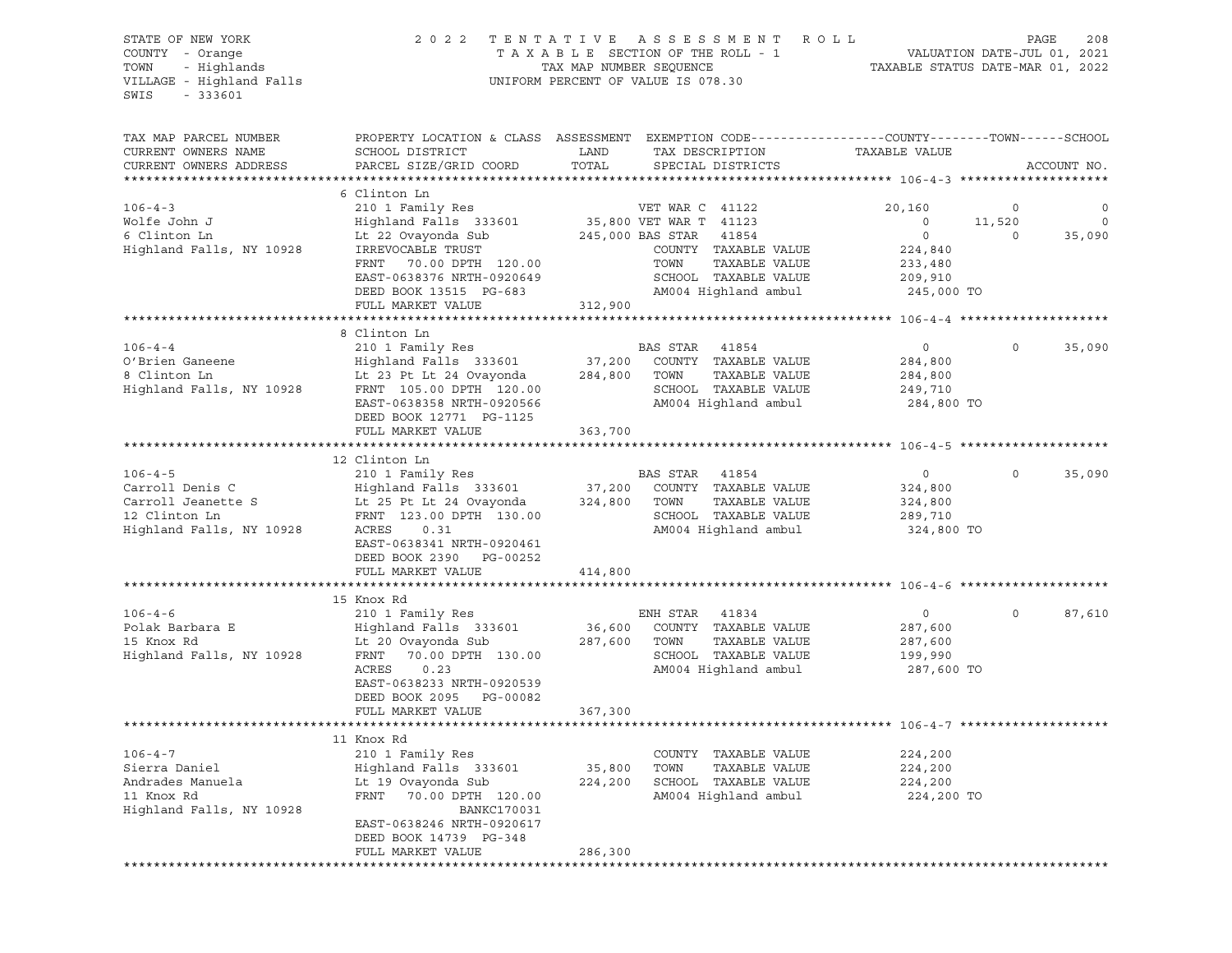| STATE OF NEW YORK<br>COUNTY - Orange<br>- Highlands<br>TOWN<br>VILLAGE - Highland Falls<br>SWIS<br>$-333601$ |                                                                                                                                   |         | 2022 TENTATIVE ASSESSMENT ROLL<br>UNIFORM PERCENT OF VALUE IS 078.30 |                    | PAGE<br>209            |
|--------------------------------------------------------------------------------------------------------------|-----------------------------------------------------------------------------------------------------------------------------------|---------|----------------------------------------------------------------------|--------------------|------------------------|
| TAX MAP PARCEL NUMBER<br>CURRENT OWNERS NAME                                                                 | PROPERTY LOCATION & CLASS ASSESSMENT EXEMPTION CODE----------------COUNTY-------TOWN------SCHOOL<br>SCHOOL DISTRICT               | LAND    | TAX DESCRIPTION                                                      | TAXABLE VALUE      |                        |
| CURRENT OWNERS ADDRESS                                                                                       | PARCEL SIZE/GRID COORD                                                                                                            | TOTAL   | SPECIAL DISTRICTS                                                    |                    | ACCOUNT NO.            |
|                                                                                                              | 9 Knox Rd                                                                                                                         |         |                                                                      |                    |                        |
| $106 - 4 - 8$                                                                                                | 210 1 Family Res                                                                                                                  |         | COUNTY TAXABLE VALUE                                                 | 286,700            |                        |
| Nichols Mary E                                                                                               | Highland Falls 333601 35,800 TOWN                                                                                                 |         | TAXABLE VALUE                                                        | 286,700            |                        |
| 3526 Skycroft Dr                                                                                             | Lt 18 Ovayonda Sub                                                                                                                |         | 286,700 SCHOOL TAXABLE VALUE                                         | 286,700            |                        |
| St. Anthony, MN 55418                                                                                        | FRNT 70.00 DPTH 120.00<br>EAST-0638260 NRTH-0920681<br>DEED BOOK 14938 PG-1237                                                    |         | AM004 Highland ambul 286,700 TO                                      |                    |                        |
|                                                                                                              | FULL MARKET VALUE                                                                                                                 | 366,200 |                                                                      |                    |                        |
|                                                                                                              | Knox Rd                                                                                                                           |         |                                                                      |                    |                        |
| $106 - 4 - 9$                                                                                                | 311 Res vac land                                                                                                                  |         | COUNTY TAXABLE VALUE                                                 | 35,800             |                        |
|                                                                                                              |                                                                                                                                   |         |                                                                      | 35,800             |                        |
|                                                                                                              |                                                                                                                                   |         |                                                                      | 35,800             |                        |
|                                                                                                              |                                                                                                                                   |         |                                                                      | 35,800 TO          |                        |
| Highland Falls, NY 10928                                                                                     | ACRES<br>0.19<br>EAST-0638278 NRTH-0920748<br>DEED BOOK 15052 PG-1558                                                             |         |                                                                      |                    |                        |
|                                                                                                              | FULL MARKET VALUE 45,700                                                                                                          |         |                                                                      |                    |                        |
|                                                                                                              |                                                                                                                                   |         |                                                                      |                    |                        |
|                                                                                                              | 4 Ondaora Pky                                                                                                                     |         |                                                                      |                    |                        |
| $106 - 5 - 1$                                                                                                | 210 1 Family Res                                                                                                                  |         | BAS STAR 41854                                                       | $\overline{0}$     | $\mathsf{O}$<br>35,090 |
| Saffoury Agnes C                                                                                             | Highland Falls 333601 37,800 COUNTY<br>Lts 7 15 Ovayonda Sub 358,200 TOWN<br>FRNT 200.00 DPTH 97.00 SCHOOL                        |         | 37,800 COUNTY TAXABLE VALUE                                          | 358,200            |                        |
| PO Box 225<br>Highland Falls, NY 10928                                                                       | FRNT 200.00 DPTH 97.00                                                                                                            |         | TAXABLE VALUE<br>SCHOOL TAXABLE VALUE                                | 358,200<br>323,110 |                        |
|                                                                                                              | EAST-0638262 NRTH-0921146<br>DEED BOOK 11883 PG-953                                                                               |         | AM004 Highland ambul                                                 | 358,200 TO         |                        |
|                                                                                                              | FULL MARKET VALUE                                                                                                                 | 457,500 |                                                                      |                    |                        |
|                                                                                                              |                                                                                                                                   |         |                                                                      |                    |                        |
| $106 - 5 - 2$                                                                                                | 14 Ondaora Pky                                                                                                                    |         |                                                                      |                    |                        |
|                                                                                                              | 210 1 Family Res<br>Highland Falls 333601 38,200                                                                                  |         | COUNTY TAXABLE VALUE<br>TOWN<br>TAXABLE VALUE                        | 240,000<br>240,000 |                        |
|                                                                                                              | Lts 8 9 Ovayonda Sub 240,000 SCHOOL TAXABLE VALUE                                                                                 |         |                                                                      | 240,000            |                        |
| a a a a ann anns an 14 Ondaora Pkwy<br>Highland Falls ann an 19<br>Highland Falls, NY 10928                  | FRNT 141.10 DPTH 190.60                                                                                                           |         | AM004 Highland ambul 240,000 TO                                      |                    |                        |
|                                                                                                              | ACRES<br>0.58<br>EAST-0638185 NRTH-0921041<br>DEED BOOK 14292 PG-1835                                                             |         |                                                                      |                    |                        |
|                                                                                                              | FULL MARKET VALUE                                                                                                                 | 306,500 |                                                                      |                    |                        |
|                                                                                                              |                                                                                                                                   |         |                                                                      |                    |                        |
| $106 - 5 - 3.2$                                                                                              | 2 Knox Rd<br>210 1 Family Res                                                                                                     |         | COUNTY TAXABLE VALUE                                                 | 225,200            |                        |
| Blackmon Mary Jo                                                                                             | Highland Falls 333601                                                                                                             | 37,300  | TOWN<br>TAXABLE VALUE                                                | 225,200            |                        |
| 2 Knox Rd                                                                                                    | The Pimento Family Irrev                                                                                                          | 225,200 | SCHOOL TAXABLE VALUE                                                 | 225,200            |                        |
| Highland Falls, NY 10928                                                                                     | Mary Jo Blackmon as Trust<br>dtd $4/13/1999$                                                                                      |         | AM004 Highland ambul                                                 | 225,200 TO         |                        |
|                                                                                                              | FRNT 105.00 DPTH 158.20<br>ACRES<br>0.32 BANK0230070<br>EAST-0638165 NRTH-0930915<br>DEED BOOK 14915 PG-1240<br>FULL MARKET VALUE | 287,600 |                                                                      |                    |                        |
|                                                                                                              |                                                                                                                                   |         |                                                                      |                    |                        |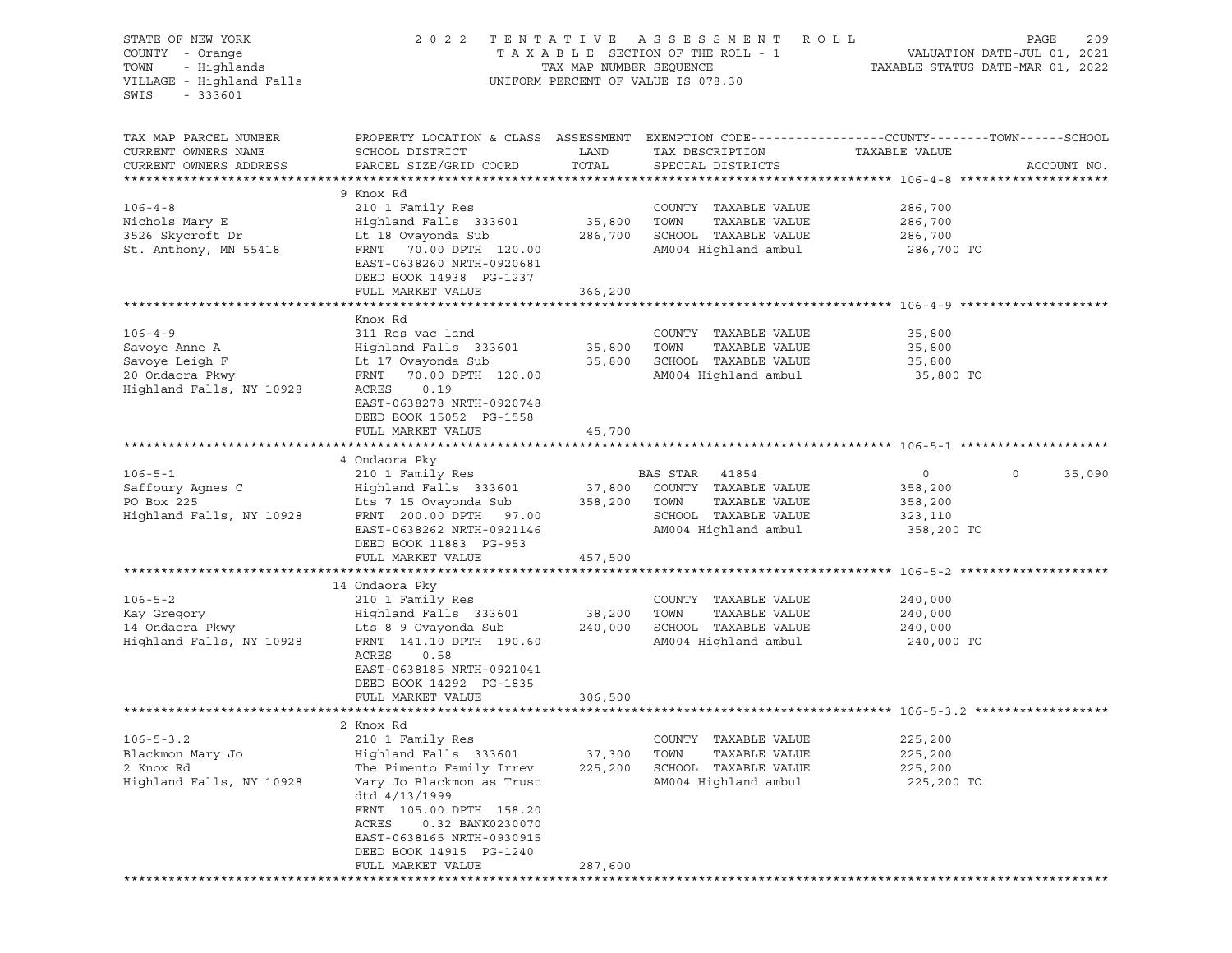| STATE OF NEW YORK<br>COUNTY - Orange<br>- Highlands<br>TOWN<br>VILLAGE - Highland Falls<br>$-333601$<br>SWIS                                                        | 2 0 2 2                                                                                                                                                                                                                                                                                                           | TAX MAP NUMBER SEQUENCE                           | TENTATIVE ASSESSMENT<br>TAXABLE SECTION OF THE ROLL - 1<br>UNIFORM PERCENT OF VALUE IS 078.30                                                                                                                       | ROLL                                                                                                       | PAGE<br>210<br>VALUATION DATE-JUL 01, 2021<br>TAXABLE STATUS DATE-MAR 01, 2022 |
|---------------------------------------------------------------------------------------------------------------------------------------------------------------------|-------------------------------------------------------------------------------------------------------------------------------------------------------------------------------------------------------------------------------------------------------------------------------------------------------------------|---------------------------------------------------|---------------------------------------------------------------------------------------------------------------------------------------------------------------------------------------------------------------------|------------------------------------------------------------------------------------------------------------|--------------------------------------------------------------------------------|
| TAX MAP PARCEL NUMBER<br>CURRENT OWNERS NAME<br>CURRENT OWNERS ADDRESS                                                                                              | PROPERTY LOCATION & CLASS ASSESSMENT EXEMPTION CODE----------------COUNTY-------TOWN-----SCHOOL<br>SCHOOL DISTRICT<br>PARCEL SIZE/GRID COORD                                                                                                                                                                      | LAND<br>TOTAL                                     | TAX DESCRIPTION<br>SPECIAL DISTRICTS                                                                                                                                                                                | TAXABLE VALUE                                                                                              | ACCOUNT NO.                                                                    |
| $106 - 5 - 5.2$<br>Blauvelt Donna<br>6 Knox Rd<br>Highland Falls, NY 10928                                                                                          | 6 Knox Rd<br>210 1 Family Res<br>Highland Falls 333601<br>Lt 12 Ovayonda Sub<br>SS ST HWY 302<br>FRNT 105.00 DPTH 125.40<br>BANKC030438<br>EAST-0638138 NRTH-0920815<br>DEED BOOK 14718 PG-193<br>FULL MARKET VALUE                                                                                               | 37,200<br>312,200<br>398,700                      | COUNTY TAXABLE VALUE<br>TAXABLE VALUE<br>TOWN<br>SCHOOL TAXABLE VALUE<br>AM004 Highland ambul                                                                                                                       | 312,200<br>312,200<br>312,200<br>312,200 TO                                                                |                                                                                |
|                                                                                                                                                                     | ***********************                                                                                                                                                                                                                                                                                           |                                                   |                                                                                                                                                                                                                     |                                                                                                            |                                                                                |
| $106 - 5 - 6$<br>Evans Joyce R<br>Evans Celeste A<br>10 Knox Rd<br>Highland Falls, NY 10928<br>$106 - 5 - 7$<br>Zaib Uzma<br>12 Knox Rd<br>Highland Falls, NY 10928 | 10 Knox Rd<br>210 1 Family Res<br>Highland Falls 333601<br>Lt 13 Ovayonda Sub<br>FRNT<br>70.00 DPTH 125.00<br>BANKC061222<br>EAST-0638100 NRTH-0920726<br>DEED BOOK 4144 PG-130<br>FULL MARKET VALUE<br>12 Knox Rd<br>210 1 Family Res<br>Highland Falls 333601<br>Lt 14 Ovayonda Sub<br>Lender-Columbia Equities | 36,000<br>266,100<br>339,800<br>37,200<br>165,000 | BAS STAR<br>41854<br>COUNTY TAXABLE VALUE<br>TAXABLE VALUE<br>TOWN<br>SCHOOL TAXABLE VALUE<br>AM004 Highland ambul<br>COUNTY TAXABLE VALUE<br>TOWN<br>TAXABLE VALUE<br>SCHOOL TAXABLE VALUE<br>AM004 Highland ambul | $\mathbf{0}$<br>266,100<br>266,100<br>231,010<br>266,100 TO<br>165,000<br>165,000<br>165,000<br>165,000 TO | 35,090<br>$\circ$                                                              |
|                                                                                                                                                                     | FRNT 126.00 DPTH 132.00<br>ACRES<br>0.31<br>EAST-0638088 NRTH-0920646<br>DEED BOOK 15105 PG-1101<br>FULL MARKET VALUE                                                                                                                                                                                             | 210,700                                           |                                                                                                                                                                                                                     |                                                                                                            |                                                                                |
|                                                                                                                                                                     | 1 Satterlee Rd                                                                                                                                                                                                                                                                                                    |                                                   |                                                                                                                                                                                                                     |                                                                                                            |                                                                                |
| $106 - 6 - 1$<br>Vargas Salazar Oscar Ronny<br>Sanchez Yaya Heidy Noemi<br>1 Satterlee Rd<br>Highland Falls, NY 10928                                               | 210 1 Family Res<br>Highland Falls 333601<br>Joan E Dominus & Cynthia<br>Timmerman, Trustees Leoni<br>Ross Family Trust dtd 10-<br>FRNT 150.00 DPTH 179.00<br>0.58 BANKC190907<br>ACRES<br>EAST-0638011 NRTH-0921186<br>DEED BOOK 15135 PG-1654                                                                   | 38,100<br>349,300                                 | COUNTY TAXABLE VALUE<br>TOWN<br>TAXABLE VALUE<br>SCHOOL TAXABLE VALUE<br>AM004 Highland ambul                                                                                                                       | 349,300<br>349,300<br>349,300<br>349,300 TO                                                                |                                                                                |
|                                                                                                                                                                     | FULL MARKET VALUE                                                                                                                                                                                                                                                                                                 | 446,100                                           |                                                                                                                                                                                                                     |                                                                                                            |                                                                                |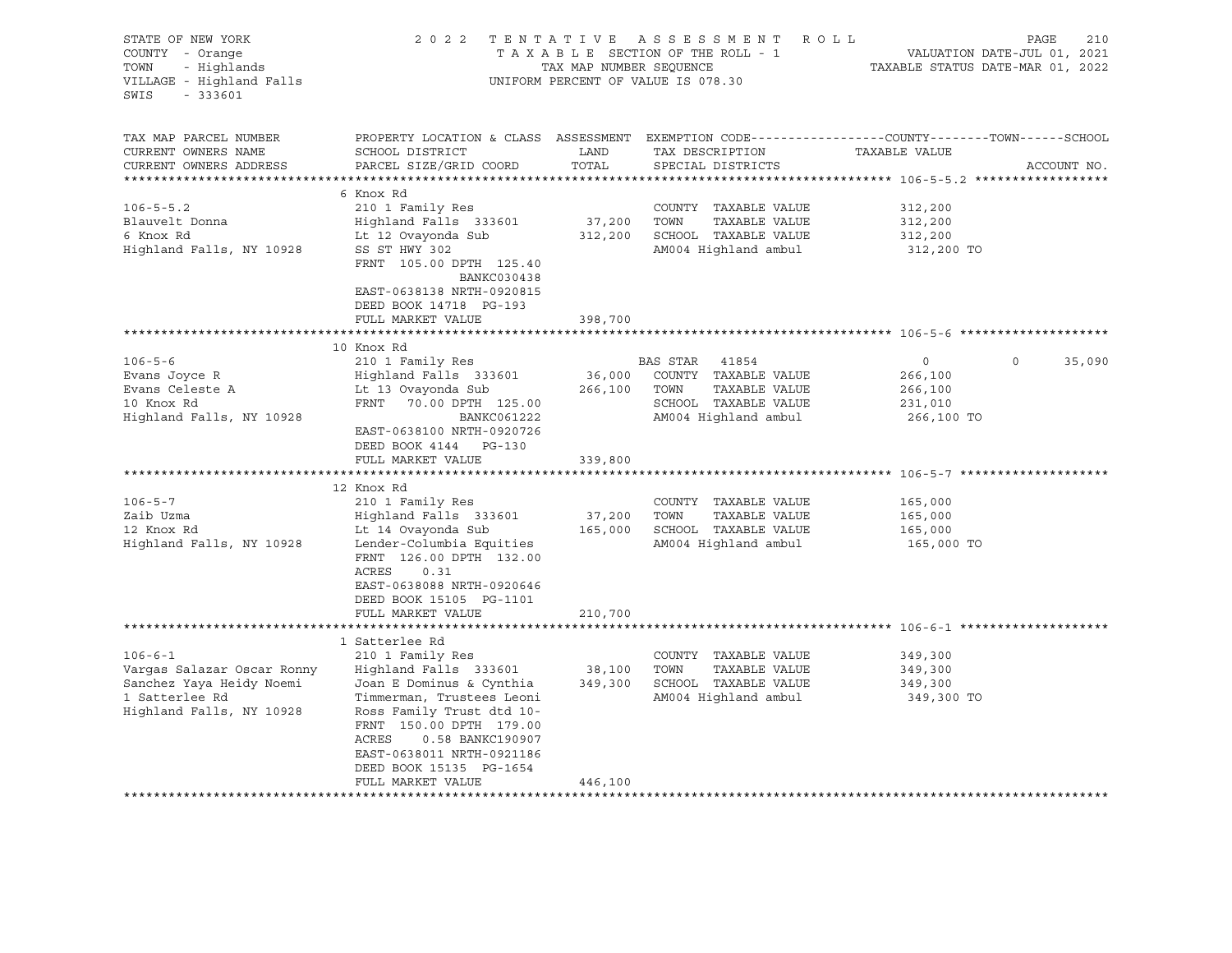## STATE OF NEW YORK 2 0 2 2 T E N T A T I V E A S S E S S M E N T R O L L PAGE 211 COUNTY - Orange T A X A B L E SECTION OF THE ROLL - 1 VALUATION DATE-JUL 01, 2021 TOWN - Highlands TAX MAP NUMBER SEQUENCE TAXABLE STATUS DATE-MAR 01, 2022

TAX MAP PARCEL NUMBER PROPERTY LOCATION & CLASS ASSESSMENT EXEMPTION CODE------------------COUNTY--------TOWN------SCHOOL

| CURRENT OWNERS NAME            | SCHOOL DISTRICT                              | LAND    | TAX DESCRIPTION                           | TAXABLE VALUE     |                   |              |
|--------------------------------|----------------------------------------------|---------|-------------------------------------------|-------------------|-------------------|--------------|
| CURRENT OWNERS ADDRESS         | PARCEL SIZE/GRID COORD                       | TOTAL   | SPECIAL DISTRICTS                         |                   |                   | ACCOUNT NO.  |
|                                | 109 Main St                                  |         |                                           |                   |                   |              |
| $106 - 6 - 2.2$<br>Prah Edward | 210 1 Family Res<br>Highland Falls 333601    |         | VET WAR C 41122<br>37,000 VET WAR T 41123 | 20,160<br>$\circ$ | $\circ$<br>11,520 | 0<br>$\circ$ |
| Prah Salvatrice                | WS ST HWY 218                                |         | 221,400 ENH STAR<br>41834                 | $\circ$           | $\Omega$          | 87,610       |
| 109 Main St                    | FRNT 75.00 DPTH 150.00                       |         | COUNTY TAXABLE VALUE                      | 201,240           |                   |              |
| Highland Falls, NY 10928       | EAST-0637988 NRTH-0921070                    |         | TOWN<br>TAXABLE VALUE                     | 209,880           |                   |              |
|                                | DEED BOOK 11035 PG-101                       |         | SCHOOL TAXABLE VALUE                      | 133,790           |                   |              |
|                                | FULL MARKET VALUE                            |         | 282,800 AM004 Highland ambul              | 221,400 TO        |                   |              |
|                                |                                              |         |                                           |                   |                   |              |
|                                | 107 So Main St                               |         |                                           |                   |                   |              |
| $106 - 6 - 3.2$                | 210 1 Family Res                             |         | BAS STAR<br>41854                         | $\overline{0}$    | $\circ$           | 35,090       |
| O Donnell Michael              | Highland Falls 333601                        |         | 37,000 COUNTY TAXABLE VALUE               | 235,700           |                   |              |
| O Donnell Jeannine             | WS ST HWY 218                                | 235,700 | TOWN<br>TAXABLE VALUE                     | 235,700           |                   |              |
| 107 South Main St              | FRNT<br>75.00 DPTH 150.00                    |         | SCHOOL TAXABLE VALUE                      | 200,610           |                   |              |
| Highland Falls, NY 10928       | BANKC080370<br>EAST-0637970 NRTH-0920999     |         | AM004 Highland ambul                      | 235,700 TO        |                   |              |
|                                | DEED BOOK 5727 PG-209                        |         |                                           |                   |                   |              |
|                                | FULL MARKET VALUE                            | 301,000 |                                           |                   |                   |              |
|                                |                                              |         |                                           |                   |                   |              |
| $106 - 6 - 4$                  | 105 Main St                                  |         |                                           |                   | $\Omega$          |              |
|                                | 210 1 Family Res                             |         | <b>BAS STAR</b><br>41854                  | $\circ$           |                   | 35,090       |
| Fernandez Victor               | Highland Falls 333601                        | 37,000  | COUNTY TAXABLE VALUE                      | 238,800           |                   |              |
| Ynoa Vincenta                  | Mtge #16-021052-5                            | 238,800 | TOWN<br>TAXABLE VALUE                     | 238,800           |                   |              |
| 105 S Main St                  | FRNT 75.00 DPTH 150.00                       |         | SCHOOL TAXABLE VALUE                      | 203,710           |                   |              |
| Highland Falls, NY 10928       | BANKC080370<br>EAST-0637951 NRTH-0920926     |         | AM004 Highland ambul                      | 238,800 TO        |                   |              |
|                                | DEED BOOK 12614 PG-1933                      |         |                                           |                   |                   |              |
|                                | FULL MARKET VALUE                            | 305,000 |                                           |                   |                   |              |
|                                | 99 Main St                                   |         |                                           |                   |                   |              |
| $106 - 6 - 5$                  | 210 1 Family Res                             |         | VET WAR C 41122                           | 20,160            | $\circ$           | $\circ$      |
| Dapra George D                 | Highland Falls 333601 38,600 VET WAR T 41123 |         |                                           | $\Omega$          | 11,520            | $\circ$      |
| Dapra Elaine M                 | FRNT 200.00 DPTH 216.00                      |         | 282,200 BAS STAR 41854                    | $\overline{0}$    | $\Omega$          | 35,090       |
| 99 Main St                     | ACRES<br>0.64                                |         | COUNTY TAXABLE VALUE                      | 262,040           |                   |              |
| Highland Falls, NY 10928       | EAST-0637905 NRTH-0920811                    |         | TOWN<br>TAXABLE VALUE                     | 270,680           |                   |              |
|                                | DEED BOOK 2419 PG-00092                      |         | SCHOOL TAXABLE VALUE                      | 247,110           |                   |              |
|                                | FULL MARKET VALUE                            |         | 360,400 AM004 Highland ambul              | 282,200 TO        |                   |              |
|                                |                                              |         |                                           |                   |                   |              |
|                                | 63 Laurel Ln                                 |         |                                           |                   |                   |              |
| $106 - 6 - 6$                  | 210 1 Family Res                             |         | COUNTY TAXABLE VALUE                      | 258,900           |                   |              |
| Sanchez Alexander              | Highland Falls 333601 36,800                 |         | TAXABLE VALUE<br>TOWN                     | 258,900           |                   |              |
| Sanchez-Morel Mahli            | FRNT 100.20 DPTH 99.20                       | 258,900 | SCHOOL TAXABLE VALUE                      | 258,900           |                   |              |
| 63 Laurel Ln                   | ACRES<br>0.20                                |         | AM004 Highland ambul                      | 258,900 TO        |                   |              |
| Highland Falls, NY 10928       | EAST-0637775 NRTH-0920879                    |         |                                           |                   |                   |              |
|                                | DEED BOOK 14823 PG-1293                      |         |                                           |                   |                   |              |
|                                | FULL MARKET VALUE                            | 330,700 |                                           |                   |                   |              |
|                                |                                              |         |                                           |                   |                   |              |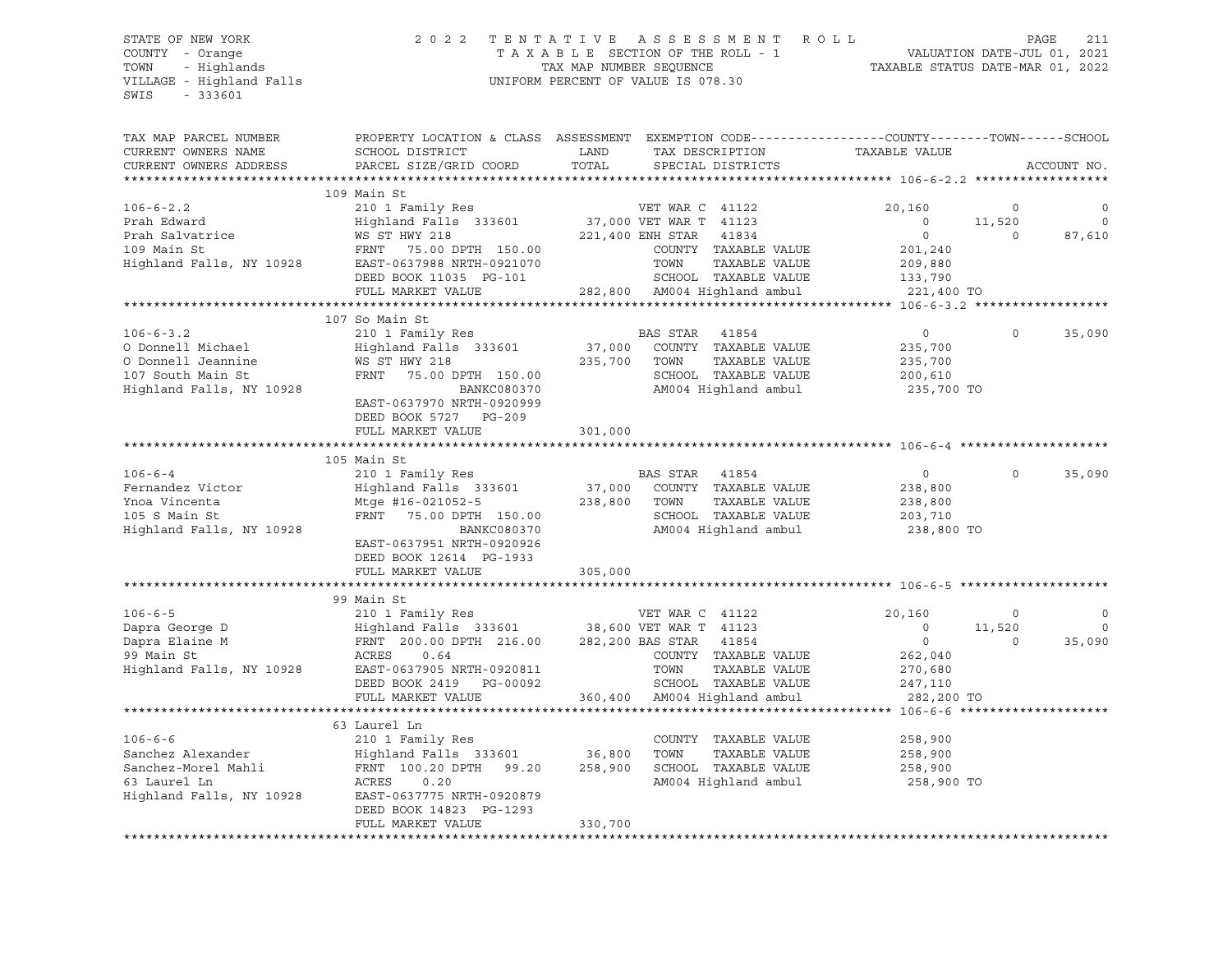| STATE OF NEW YORK<br>COUNTY - Orange<br>TOWN - Highlands<br>VILLAGE - Highland Falls<br>SWIS<br>$-333601$ |                                                                                                                                               |               | 2022 TENTATIVE ASSESSMENT ROLL<br>TAXABLE SECTION OF THE ROLL - 1 VALUATION DATE-JUL 01, 2021<br>TAXABLE SECTION OF THE ROLL - 1 VALUATION DATE-JUL 01, 2021<br>TAXABLE STATUS DATE-MAR 01, 2022<br>UNIFORM PERCENT OF VALUE IS 078.30     |                    |                          | PAGE<br>212                                |
|-----------------------------------------------------------------------------------------------------------|-----------------------------------------------------------------------------------------------------------------------------------------------|---------------|--------------------------------------------------------------------------------------------------------------------------------------------------------------------------------------------------------------------------------------------|--------------------|--------------------------|--------------------------------------------|
| TAX MAP PARCEL NUMBER<br>CURRENT OWNERS NAME<br>CURRENT OWNERS ADDRESS                                    | PROPERTY LOCATION & CLASS ASSESSMENT EXEMPTION CODE----------------COUNTY-------TOWN------SCHOOL<br>SCHOOL DISTRICT<br>PARCEL SIZE/GRID COORD | LAND<br>TOTAL | TAX DESCRIPTION TAXABLE VALUE<br>SPECIAL DISTRICTS                                                                                                                                                                                         |                    |                          | ACCOUNT NO.                                |
|                                                                                                           | 59 Laurel Ln                                                                                                                                  |               |                                                                                                                                                                                                                                            |                    |                          |                                            |
| $106 - 6 - 7$                                                                                             |                                                                                                                                               |               | COUNTY TAXABLE VALUE                                                                                                                                                                                                                       | 248,400            |                          |                                            |
|                                                                                                           | 210 1 Family Res<br>Highland Falls 333601 37,000                                                                                              |               | TOWN<br>TAXABLE VALUE                                                                                                                                                                                                                      | 248,400            |                          |                                            |
|                                                                                                           | FRNT 79.00 DPTH 139.90                                                                                                                        | 248,400       | SCHOOL TAXABLE VALUE                                                                                                                                                                                                                       | 248,400            |                          |                                            |
|                                                                                                           |                                                                                                                                               |               | AM004 Highland ambul                                                                                                                                                                                                                       | 248,400 TO         |                          |                                            |
|                                                                                                           |                                                                                                                                               |               |                                                                                                                                                                                                                                            |                    |                          |                                            |
|                                                                                                           | DEED BOOK 13826 PG-1605                                                                                                                       |               |                                                                                                                                                                                                                                            |                    |                          |                                            |
|                                                                                                           | FULL MARKET VALUE                                                                                                                             | 317,200       |                                                                                                                                                                                                                                            |                    |                          |                                            |
|                                                                                                           | 55 Laurel Ln                                                                                                                                  |               |                                                                                                                                                                                                                                            |                    |                          |                                            |
| $106 - 6 - 8$                                                                                             | 210 1 Family Res $B^2$<br>Highland Falls 333601 36,400                                                                                        |               | BAS STAR 41854                                                                                                                                                                                                                             | $\overline{0}$     | $\circ$                  | 35,090                                     |
|                                                                                                           |                                                                                                                                               |               | COUNTY TAXABLE VALUE                                                                                                                                                                                                                       | 257,100            |                          |                                            |
|                                                                                                           |                                                                                                                                               |               | TAXABLE VALUE<br>257,100 TOWN                                                                                                                                                                                                              | 257,100            |                          |                                            |
|                                                                                                           |                                                                                                                                               |               | SCHOOL TAXABLE VALUE                                                                                                                                                                                                                       | 222,010            |                          |                                            |
|                                                                                                           |                                                                                                                                               |               | AM004 Highland ambul                                                                                                                                                                                                                       | 257,100 TO         |                          |                                            |
|                                                                                                           | FULL MARKET VALUE                                                                                                                             | 328,400       |                                                                                                                                                                                                                                            |                    |                          |                                            |
|                                                                                                           |                                                                                                                                               |               |                                                                                                                                                                                                                                            |                    |                          |                                            |
| $106 - 6 - 9$                                                                                             | 53 Laurel Ln<br>210 1 Family Res                                                                                                              |               | COUNTY TAXABLE VALUE                                                                                                                                                                                                                       | 178,000            |                          |                                            |
|                                                                                                           |                                                                                                                                               |               | TOWN<br>TAXABLE VALUE                                                                                                                                                                                                                      |                    |                          |                                            |
|                                                                                                           |                                                                                                                                               |               | 178,000 SCHOOL TAXABLE VALUE                                                                                                                                                                                                               | 178,000<br>178,000 |                          |                                            |
|                                                                                                           |                                                                                                                                               |               | AM004 Highland ambul                                                                                                                                                                                                                       | 178,000 TO         |                          |                                            |
|                                                                                                           |                                                                                                                                               |               |                                                                                                                                                                                                                                            |                    |                          |                                            |
|                                                                                                           | DEED BOOK 13409 PG-1834                                                                                                                       |               |                                                                                                                                                                                                                                            |                    |                          |                                            |
|                                                                                                           | FULL MARKET VALUE                                                                                                                             | 227,300       |                                                                                                                                                                                                                                            |                    |                          |                                            |
|                                                                                                           |                                                                                                                                               |               |                                                                                                                                                                                                                                            |                    |                          |                                            |
| $106 - 6 - 10$                                                                                            | 49 Laurel Ln<br>210 1 Family Res                                                                                                              |               |                                                                                                                                                                                                                                            |                    |                          |                                            |
|                                                                                                           | Highland Falls 333601 36,200 VET WAR T 41123                                                                                                  |               | VET WAR C 41122                                                                                                                                                                                                                            | 20,160<br>$\Omega$ | $\overline{0}$<br>11,520 | $\overline{\phantom{0}}$<br>$\overline{0}$ |
| 106-6-10<br>Caoili Jennifer<br>Caoili Jennifer                                                            | 79.00 DPTH 117.00 290,200 BAS STAR 41854<br>FRNT                                                                                              |               |                                                                                                                                                                                                                                            | $\overline{0}$     | $\circ$                  | 35,090                                     |
| Highland Falls, NY 10928                                                                                  | BANKC190294                                                                                                                                   |               | COUNTY TAXABLE VALUE                                                                                                                                                                                                                       | 270,040            |                          |                                            |
|                                                                                                           | EAST-0637870 NRTH-0921198                                                                                                                     |               |                                                                                                                                                                                                                                            |                    |                          |                                            |
|                                                                                                           | DEED BOOK 15002 PG-1516                                                                                                                       |               |                                                                                                                                                                                                                                            |                    |                          |                                            |
|                                                                                                           | FULL MARKET VALUE                                                                                                                             |               |                                                                                                                                                                                                                                            | 290,200 TO         |                          |                                            |
|                                                                                                           |                                                                                                                                               |               | 370,600 M004 Highland ambul<br>than Highland ambul<br>370,600 AM004 Highland ambul<br>than the contract of the contract of the contract of the contract of the contract of the contract of the contra<br>than the contract of the contract |                    |                          |                                            |
|                                                                                                           | 45 Laurel Ln                                                                                                                                  |               |                                                                                                                                                                                                                                            |                    |                          |                                            |
| $106 - 6 - 11$                                                                                            | 210 1 Family Res                                                                                                                              |               | ENH STAR 41834                                                                                                                                                                                                                             | $\overline{0}$     | $\Omega$                 | 87,610                                     |
|                                                                                                           | Patricia L Higgins Irrev Trust Highland Falls 333601                                                                                          |               | 36,200 COUNTY TAXABLE VALUE                                                                                                                                                                                                                | 243,600            |                          |                                            |
| 45 Laurel Ln                                                                                              | Katherine E Arns, Trustee 243,600 TOWN<br>Highland Falls, NY 10928 Patricia L Higgins, Trust                                                  |               | TAXABLE VALUE<br>SCHOOL TAXABLE VALUE                                                                                                                                                                                                      | 243,600<br>155,990 |                          |                                            |
|                                                                                                           | Dated 8-22-2018                                                                                                                               |               | AM004 Highland ambul                                                                                                                                                                                                                       | 243,600 TO         |                          |                                            |
|                                                                                                           | FRNT 80.00 DPTH 114.80                                                                                                                        |               |                                                                                                                                                                                                                                            |                    |                          |                                            |
|                                                                                                           | EAST-0637890 NRTH-0921268                                                                                                                     |               |                                                                                                                                                                                                                                            |                    |                          |                                            |
|                                                                                                           | DEED BOOK 14467 PG-1131                                                                                                                       |               |                                                                                                                                                                                                                                            |                    |                          |                                            |
|                                                                                                           | FULL MARKET VALUE                                                                                                                             | 311,100       |                                                                                                                                                                                                                                            |                    |                          |                                            |
|                                                                                                           |                                                                                                                                               |               |                                                                                                                                                                                                                                            |                    |                          |                                            |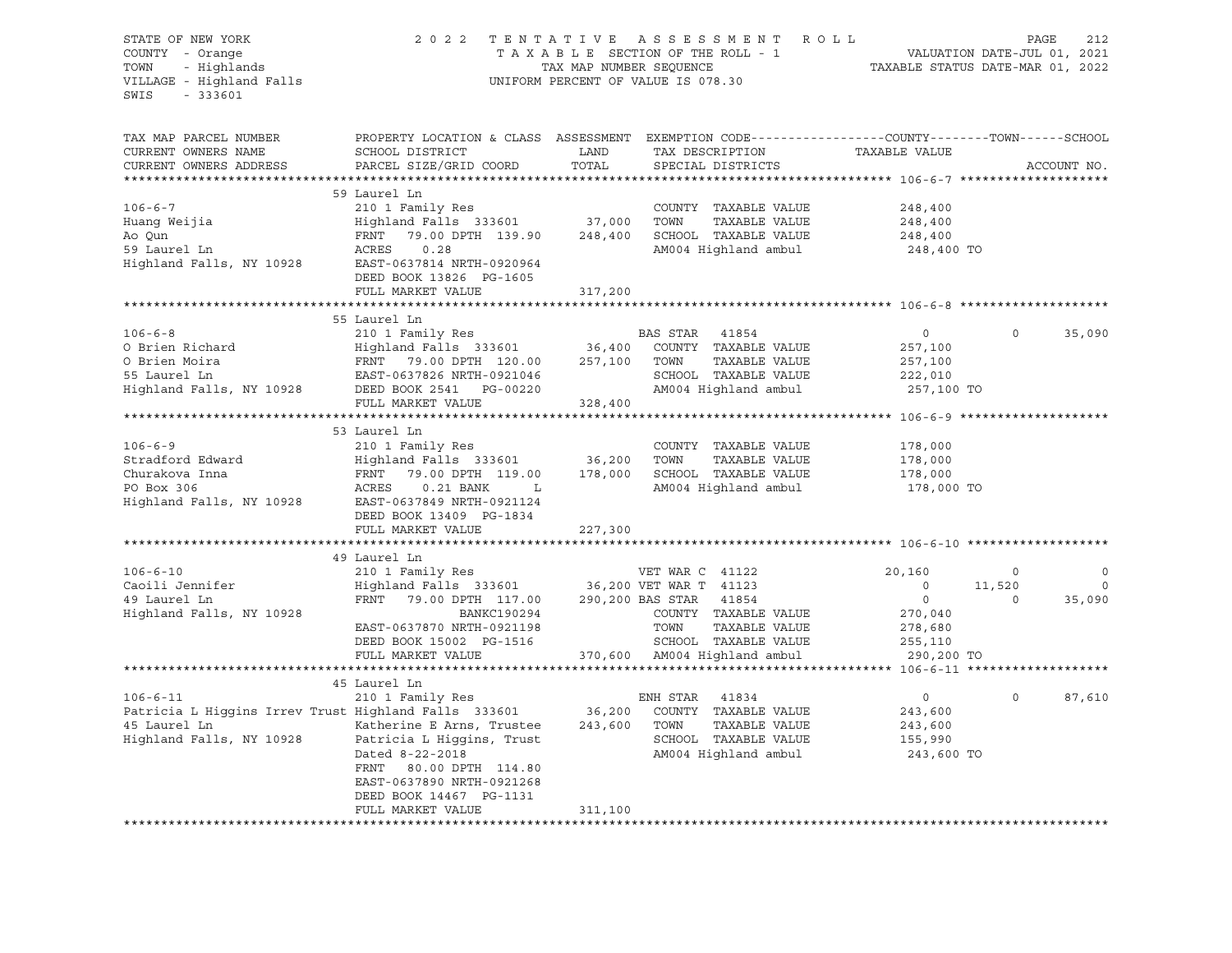| STATE OF NEW YORK<br>COUNTY - Orange<br>TOWN<br>- Highlands<br>VILLAGE - Highland Falls<br>SWIS<br>$-333601$ | 2 0 2 2                                                                                                             | TAX MAP NUMBER SEQUENCE | TENTATIVE ASSESSMENT<br>TAXABLE SECTION OF THE ROLL - 1<br>UNIFORM PERCENT OF VALUE IS 078.30 | <b>ROLL</b><br>VALUATION DATE-JUL 01, 2021<br>TAXABLE STATUS DATE-MAR 01, 2022 | PAGE        | 213         |
|--------------------------------------------------------------------------------------------------------------|---------------------------------------------------------------------------------------------------------------------|-------------------------|-----------------------------------------------------------------------------------------------|--------------------------------------------------------------------------------|-------------|-------------|
| TAX MAP PARCEL NUMBER<br>CURRENT OWNERS NAME                                                                 | PROPERTY LOCATION & CLASS ASSESSMENT EXEMPTION CODE----------------COUNTY-------TOWN------SCHOOL<br>SCHOOL DISTRICT | LAND                    | TAX DESCRIPTION                                                                               | TAXABLE VALUE                                                                  |             |             |
| CURRENT OWNERS ADDRESS                                                                                       | PARCEL SIZE/GRID COORD                                                                                              | TOTAL                   | SPECIAL DISTRICTS                                                                             |                                                                                |             | ACCOUNT NO. |
|                                                                                                              |                                                                                                                     |                         |                                                                                               |                                                                                |             |             |
|                                                                                                              | 135 Main St                                                                                                         |                         |                                                                                               |                                                                                |             |             |
| $106 - 7 - 1$                                                                                                | 471 Funeral home                                                                                                    |                         | COUNTY TAXABLE VALUE<br>TOWN<br>TAXABLE VALUE                                                 | 483,300                                                                        |             |             |
| C.W. Campbell Company LLC<br>515 Route 32                                                                    | Highland Falls 333601<br>FRNT 225.00 DPTH 160.00                                                                    | 79,400<br>483,300       | SCHOOL TAXABLE VALUE                                                                          | 483,300<br>483,300                                                             |             |             |
| Highland Mills, NY 10930                                                                                     | ACRES<br>0.92                                                                                                       |                         | AM004 Highland ambul                                                                          | 483,300 TO                                                                     |             |             |
|                                                                                                              | EAST-0638184 NRTH-0921677                                                                                           |                         |                                                                                               |                                                                                |             |             |
|                                                                                                              | DEED BOOK 13923 PG-1205                                                                                             |                         |                                                                                               |                                                                                |             |             |
|                                                                                                              | FULL MARKET VALUE                                                                                                   | 617,200                 |                                                                                               |                                                                                |             |             |
|                                                                                                              |                                                                                                                     |                         |                                                                                               |                                                                                |             |             |
|                                                                                                              | South Main St                                                                                                       |                         |                                                                                               |                                                                                |             |             |
| $106 - 7 - 2$                                                                                                | 311 Res vac land                                                                                                    |                         | COUNTY TAXABLE VALUE<br>TOWN<br>TAXABLE VALUE                                                 | 33,400                                                                         |             |             |
| C.W.Campbell Company LLC<br>515 Route 32                                                                     | Highland Falls 333601<br>FRNT 75.00 DPTH 160.00                                                                     | 33,400<br>33,400        | SCHOOL TAXABLE VALUE                                                                          | 33,400<br>33,400                                                               |             |             |
| Highland Mills, NY 10930                                                                                     | EAST-0638160 NRTH-0921585                                                                                           |                         | AM004 Highland ambul                                                                          | 33,400 TO                                                                      |             |             |
|                                                                                                              | DEED BOOK 13923 PG-1209                                                                                             |                         |                                                                                               |                                                                                |             |             |
|                                                                                                              | FULL MARKET VALUE                                                                                                   | 42,700                  |                                                                                               |                                                                                |             |             |
|                                                                                                              |                                                                                                                     |                         |                                                                                               |                                                                                |             |             |
|                                                                                                              | 123 Main St                                                                                                         |                         |                                                                                               |                                                                                |             |             |
| $106 - 7 - 4$                                                                                                | 210 1 Family Res                                                                                                    |                         | COUNTY TAXABLE VALUE                                                                          | 252,900                                                                        |             |             |
| Schwartz Paula                                                                                               | Highland Falls 333601                                                                                               | 37,100                  | TOWN<br>TAXABLE VALUE                                                                         | 252,900                                                                        |             |             |
| 123 Main St<br>Highland Falls, NY 10928                                                                      | Paula Schwartz Revocable<br>Paula Schwartz, Trustee                                                                 | 252,900                 | SCHOOL TAXABLE VALUE<br>AM004 Highland ambul                                                  | 252,900<br>252,900 TO                                                          |             |             |
|                                                                                                              | FRNT<br>75.00 DPTH 160.00                                                                                           |                         |                                                                                               |                                                                                |             |             |
|                                                                                                              | ACRES<br>0.27                                                                                                       |                         |                                                                                               |                                                                                |             |             |
|                                                                                                              | EAST-0638085 NRTH-0921417                                                                                           |                         |                                                                                               |                                                                                |             |             |
|                                                                                                              | DEED BOOK 14189 PG-69                                                                                               |                         |                                                                                               |                                                                                |             |             |
|                                                                                                              | FULL MARKET VALUE                                                                                                   | 323,000                 |                                                                                               |                                                                                |             |             |
|                                                                                                              |                                                                                                                     |                         |                                                                                               |                                                                                |             |             |
|                                                                                                              | 4 Satterlee Rd                                                                                                      |                         |                                                                                               |                                                                                | $\mathbf 0$ |             |
| $106 - 7 - 5$<br>Reilly Jane Galu                                                                            | 210 1 Family Res<br>Highland Falls 333601                                                                           | 37,100                  | ENH STAR 41834<br>COUNTY TAXABLE VALUE                                                        | $\circ$<br>258,100                                                             |             | 87,610      |
| 4 Satterlee Rd                                                                                               | FRNT 160.00 DPTH 75.00                                                                                              | 258,100                 | TOWN<br>TAXABLE VALUE                                                                         | 258,100                                                                        |             |             |
| Highland Falls, NY 10928                                                                                     | BANKC230070                                                                                                         |                         | SCHOOL TAXABLE VALUE                                                                          | 170,490                                                                        |             |             |
|                                                                                                              | EAST-0638064 NRTH-0921343                                                                                           |                         | AM004 Highland ambul                                                                          | 258,100 TO                                                                     |             |             |
|                                                                                                              | DEED BOOK 5164 PG-281                                                                                               |                         |                                                                                               |                                                                                |             |             |
|                                                                                                              | FULL MARKET VALUE                                                                                                   | 329,600                 |                                                                                               |                                                                                |             |             |
|                                                                                                              |                                                                                                                     |                         |                                                                                               |                                                                                |             |             |
|                                                                                                              | 37 Laurel Ln                                                                                                        |                         |                                                                                               |                                                                                |             |             |
| $106 - 7 - 6$                                                                                                | 210 1 Family Res                                                                                                    |                         | VET WAR C 41122                                                                               | 20,160                                                                         | 0           | $\circ$     |
| Kilner Peter G<br>Kilner Catherine C                                                                         | Highland Falls 333601<br>FRNT 166.00 DPTH 139.00                                                                    |                         | 38,000 VET WAR T 41123<br>356,800 VET COM C 41132                                             | 0<br>33,600                                                                    | 11,520<br>0 | 0<br>0      |
| 37 Laurel Ln                                                                                                 | 0.50 BANKC120337<br>ACRES                                                                                           |                         | VET COM T 41133                                                                               | 0                                                                              | 19,200      | 0           |
| Highland Falls, NY 10928                                                                                     | EAST-0637939 NRTH-0921445                                                                                           |                         | VET DIS C 41142                                                                               | 67,200                                                                         | 0           | 0           |
|                                                                                                              | DEED BOOK 14707 PG-1166                                                                                             |                         | VET DIS T 41143                                                                               | 0                                                                              | 38,400      | 0           |
|                                                                                                              | FULL MARKET VALUE                                                                                                   | 455,700                 | COUNTY TAXABLE VALUE                                                                          | 235,840                                                                        |             |             |
|                                                                                                              |                                                                                                                     |                         | TOWN<br>TAXABLE VALUE                                                                         | 287,680                                                                        |             |             |
|                                                                                                              |                                                                                                                     |                         | SCHOOL TAXABLE VALUE                                                                          | 356,800                                                                        |             |             |
|                                                                                                              |                                                                                                                     |                         | AM004 Highland ambul                                                                          | 356,800 TO                                                                     |             |             |
|                                                                                                              |                                                                                                                     |                         |                                                                                               |                                                                                |             |             |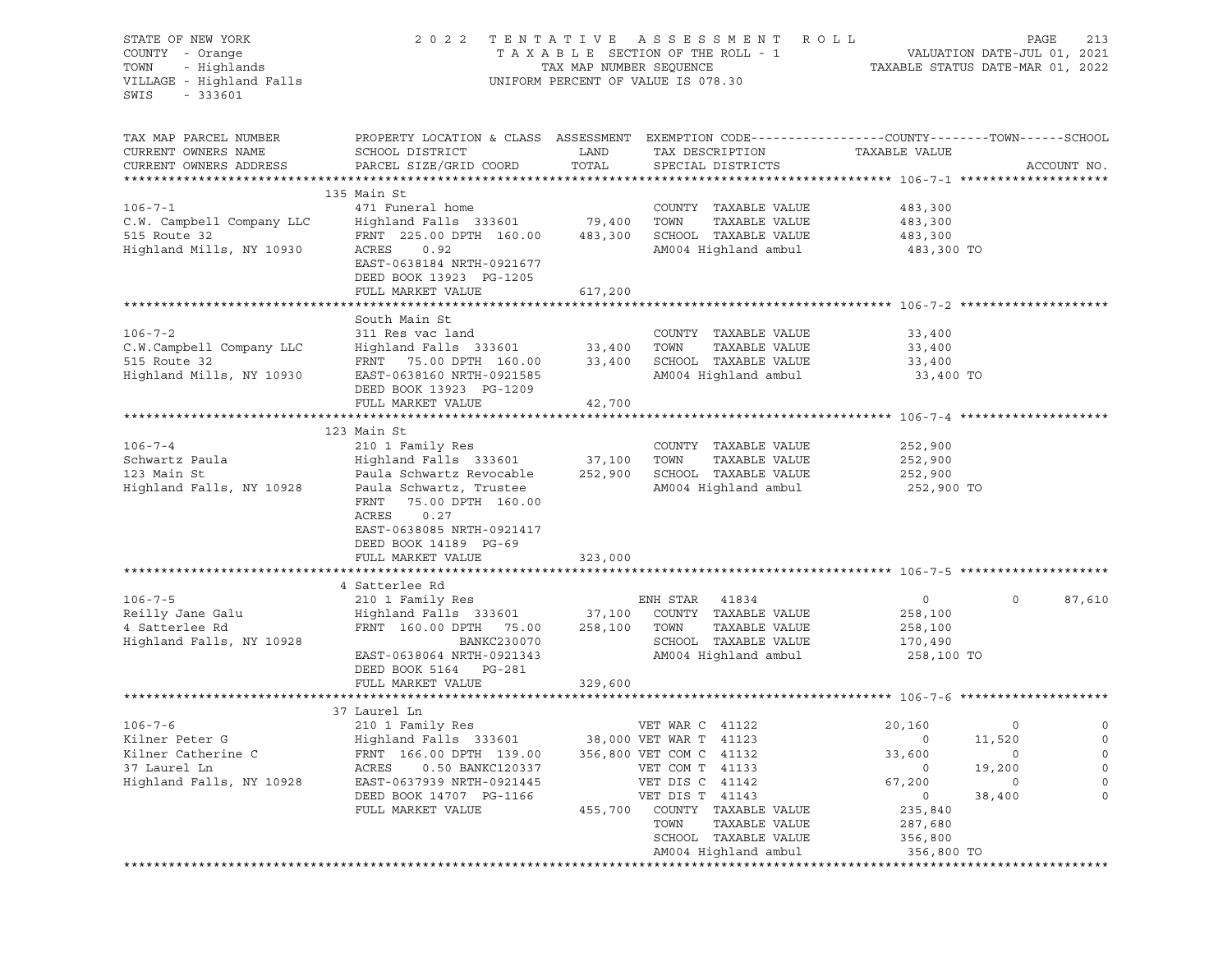| STATE OF NEW YORK<br>COUNTY - Orange<br>TOWN<br>- Highlands<br>VILLAGE - Highland Falls<br>$-333601$<br>SWIS | 2 0 2 2                                                                                                                                                                                                                  | TENTATIVE<br>TAX MAP NUMBER SEQUENCE | A S S E S S M E N T<br>R O L L<br>TAXABLE SECTION OF THE ROLL - 1<br>UNIFORM PERCENT OF VALUE IS 078.30                                            | TAXABLE STATUS DATE-MAR 01, 2022                                 | PAGE<br>214<br>VALUATION DATE-JUL 01, 2021 |
|--------------------------------------------------------------------------------------------------------------|--------------------------------------------------------------------------------------------------------------------------------------------------------------------------------------------------------------------------|--------------------------------------|----------------------------------------------------------------------------------------------------------------------------------------------------|------------------------------------------------------------------|--------------------------------------------|
| TAX MAP PARCEL NUMBER<br>CURRENT OWNERS NAME<br>CURRENT OWNERS ADDRESS                                       | SCHOOL DISTRICT<br>PARCEL SIZE/GRID COORD                                                                                                                                                                                | LAND<br>TOTAL                        | PROPERTY LOCATION & CLASS ASSESSMENT EXEMPTION CODE---------------COUNTY-------TOWN------SCHOOL<br>TAX DESCRIPTION<br>SPECIAL DISTRICTS            | TAXABLE VALUE                                                    | ACCOUNT NO.                                |
|                                                                                                              | 33 Laurel Ln                                                                                                                                                                                                             |                                      |                                                                                                                                                    |                                                                  |                                            |
| $106 - 7 - 7$<br>Crill Kevin R<br>Crill Christine T<br>33 Laurel Ln<br>Highland Falls, NY 10928              | 210 1 Family Res<br>Highland Falls 333601<br>FRNT<br>75.00 DPTH 146.00<br>ACRES<br>0.24<br>EAST-0637971 NRTH-0921564<br>DEED BOOK 4516 PG-300<br>FULL MARKET VALUE                                                       | 36,800<br>325,800<br>416,100         | BAS STAR<br>41854<br>COUNTY TAXABLE VALUE<br>TOWN<br>TAXABLE VALUE<br>SCHOOL TAXABLE VALUE<br>AM004 Highland ambul                                 | $\circ$<br>325,800<br>325,800<br>290,710<br>325,800 TO           | $\circ$<br>35,090                          |
|                                                                                                              |                                                                                                                                                                                                                          |                                      |                                                                                                                                                    |                                                                  |                                            |
| $106 - 7 - 8$<br>Leddy Dennis<br>Copeland-Leddy Marci<br>29 Laurel Ln<br>Highland Falls, NY 10928            | 29 Laurel Ln<br>215 1 Fam Res $w/$<br>Highland Falls 333601<br>FRNT 125.60 DPTH 156.90<br><b>ACRES</b><br>0.44 BANKC080370<br>EAST-0638000 NRTH-0921656<br>DEED BOOK 13031 PG-1129<br>FULL MARKET VALUE                  | 37,800<br>296,000<br>378,000         | BAS STAR<br>41854<br>COUNTY TAXABLE VALUE<br>TAXABLE VALUE<br>TOWN<br>SCHOOL TAXABLE VALUE<br>AM004 Highland ambul                                 | $\circ$<br>296,000<br>296,000<br>260,910<br>296,000 TO           | $\circ$<br>35,090                          |
|                                                                                                              | 25 Laurel Ln                                                                                                                                                                                                             |                                      |                                                                                                                                                    |                                                                  |                                            |
| $106 - 7 - 9.2$<br>Manupelli Dale<br>Manupelli Christine<br>25 Laurel Ln<br>Highland Falls, NY 10928         | 210 1 Family Res<br>Highland Falls 333601<br>Cotter Sub Map 257-00<br>Es Laurel Lane<br>FRNT<br>75.00 DPTH 157.00<br>ACRES<br>0.34 BANK0210090<br>EAST-0638033 NRTH-0921761<br>DEED BOOK 5499 PG-29<br>FULL MARKET VALUE | 37,400<br>268,600<br>343,000         | BAS STAR<br>41854<br>COUNTY TAXABLE VALUE<br>TOWN<br>TAXABLE VALUE<br>SCHOOL TAXABLE VALUE<br>AM004 Highland ambul                                 | $\circ$<br>268,600<br>268,600<br>233,510<br>268,600 TO           | 35,090<br>0                                |
|                                                                                                              |                                                                                                                                                                                                                          |                                      |                                                                                                                                                    |                                                                  |                                            |
|                                                                                                              | 32 Laurel Ln                                                                                                                                                                                                             |                                      |                                                                                                                                                    |                                                                  |                                            |
| $106 - 8 - 1$<br>Lent Alfred J<br>Lent Irma C<br>32 Laurel Ln<br>Highland Falls, NY 10928                    | 210 1 Family Res<br>Highland Falls 333601<br>FRNT 86.00 DPTH 100.00<br>EAST-0637839 NRTH-0921673<br>DEED BOOK 1902 PG-01048<br>FULL MARKET VALUE                                                                         | 222,300                              | CW 15 VET/ 41162<br>36,000 ENH STAR 41834<br>COUNTY TAXABLE VALUE<br>TOWN<br>TAXABLE VALUE<br>SCHOOL TAXABLE VALUE<br>283,900 AM004 Highland ambul | 11,520<br>$\circ$<br>210,780<br>222,300<br>134,690<br>222,300 TO | $\mathbf 0$<br>0<br>87,610<br>0            |
|                                                                                                              |                                                                                                                                                                                                                          |                                      |                                                                                                                                                    |                                                                  |                                            |
| $106 - 8 - 2$<br>McDonald James J<br>McDonald Margaret E<br>36 Laurel Ln<br>Highland Falls, NY 10928         | 36 Laurel Ln<br>210 1 Family Res<br>Highland Falls 333601<br>Laura L. Bosch, McDonald,<br>Jesse J. & Chris C. Tenan<br>Common<br>92.00 DPTH 100.00<br>FRNT<br>EAST-0637818 NRTH-0921590<br>DEED BOOK 14194 PG-16         | 36,200<br>251,900                    | BAS STAR<br>41854<br>COUNTY<br>TAXABLE VALUE<br>TOWN<br>TAXABLE VALUE<br>SCHOOL<br>TAXABLE VALUE<br>AM004 Highland ambul                           | 0<br>251,900<br>251,900<br>216,810<br>251,900 TO                 | 35,090<br>0                                |
|                                                                                                              | FULL MARKET VALUE                                                                                                                                                                                                        | 321,700                              |                                                                                                                                                    |                                                                  |                                            |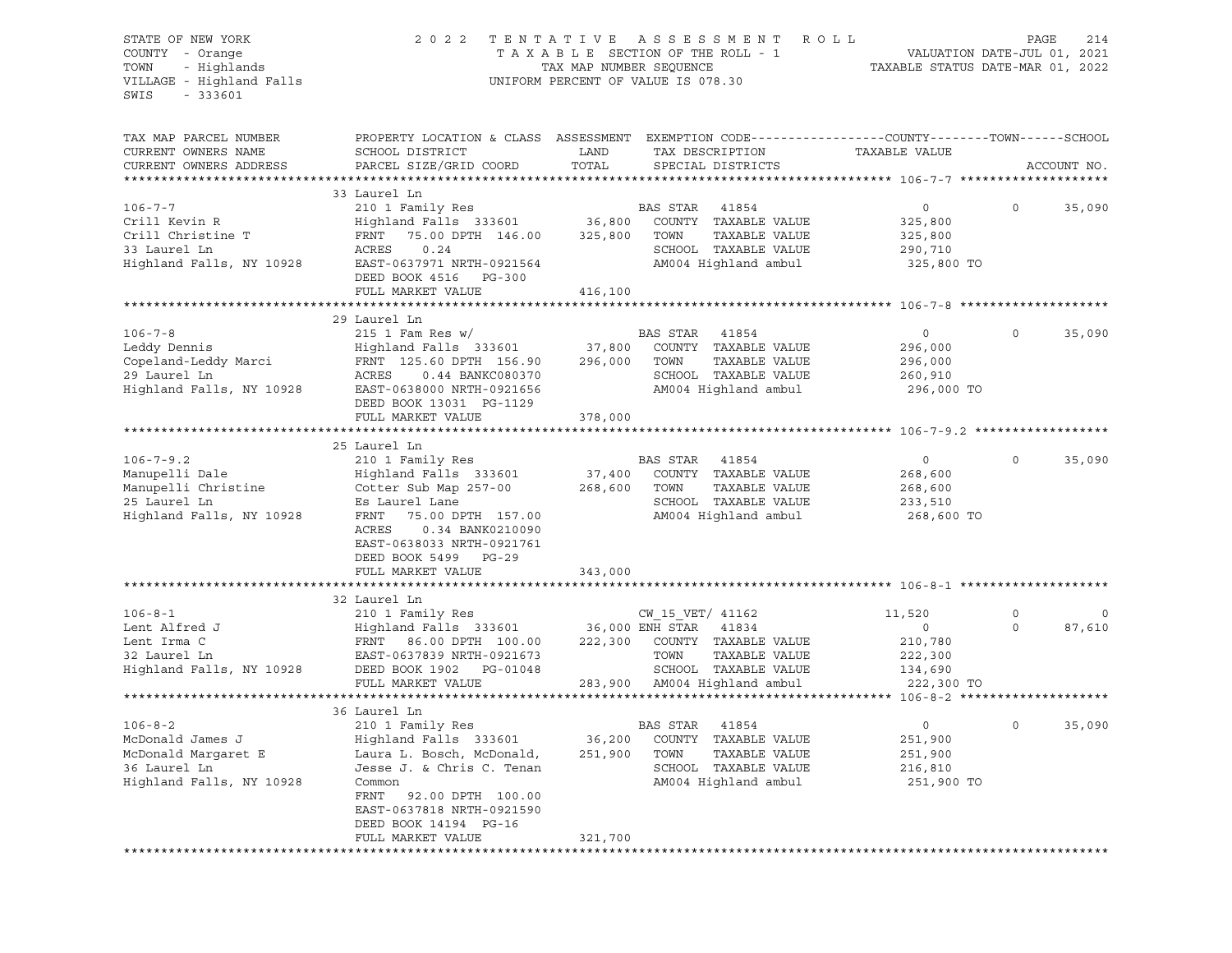| STATE OF NEW YORK<br>COUNTY - Orange<br>COUNTY - Orange<br>TOWN - Highlands<br>VILLAGE - Highland Falls<br>$-333601$<br>SWIS | 2022 TENTATIVE ASSESSMENT ROLL<br>T A X A B L E SECTION OF THE ROLL - 1 VALUATION DATE-JUL 01, 2021<br>TAX MAP NUMBER SEQUENCE TAXABLE STATUS DATE-MAR 01, 2022<br>UNIFORM PERCENT OF VALUE IS 078.30                                                                                                                                                                                                                                                                                                            |         |                                       | 215<br>PAGE                           |                |                |
|------------------------------------------------------------------------------------------------------------------------------|------------------------------------------------------------------------------------------------------------------------------------------------------------------------------------------------------------------------------------------------------------------------------------------------------------------------------------------------------------------------------------------------------------------------------------------------------------------------------------------------------------------|---------|---------------------------------------|---------------------------------------|----------------|----------------|
| TAX MAP PARCEL NUMBER<br>CURRENT OWNERS NAME<br>CURRENT OWNERS ADDRESS                                                       | PROPERTY LOCATION & CLASS ASSESSMENT EXEMPTION CODE----------------COUNTY-------TOWN------SCHOOL                                                                                                                                                                                                                                                                                                                                                                                                                 |         |                                       |                                       |                | ACCOUNT NO.    |
|                                                                                                                              | $\begin{tabular}{lllllllllllll} \multicolumn{3}{c}{\begin{tabular}{l} \multicolumn{3}{c}{\begin{tabular}{l} \multicolumn{3}{c}{\begin{tabular}{l} \multicolumn{3}{c}{\begin{tabular}{l} \multicolumn{3}{c}{\begin{tabular}{l} \multicolumn{3}{c}{\begin{tabular}{l} \multicolumn{3}{c}{\begin{tabular}{l} \multicolumn{3}{c}{\begin{tabular}{l} \multicolumn{3}{c}{\begin{tabular}{l} \multicolumn{3}{c}{\begin{tabular}{l} \multicolumn{3}{c}{\begin{tabular}{l} \multicolumn{3}{c}{\begin{tabular}{l} \multic$ |         |                                       |                                       |                |                |
|                                                                                                                              |                                                                                                                                                                                                                                                                                                                                                                                                                                                                                                                  |         |                                       | $\overline{0}$                        | $\circ$        | 87,610         |
|                                                                                                                              |                                                                                                                                                                                                                                                                                                                                                                                                                                                                                                                  |         |                                       | 273,600                               |                |                |
|                                                                                                                              |                                                                                                                                                                                                                                                                                                                                                                                                                                                                                                                  |         |                                       | 273,600<br>185,990                    |                |                |
|                                                                                                                              |                                                                                                                                                                                                                                                                                                                                                                                                                                                                                                                  |         |                                       |                                       |                |                |
|                                                                                                                              | ACRES 0.21<br>EAST-0637796 NRTH-0921498 M004 Highland ambul<br>EAST-0637796 NRTH-0921498 M004 Highland ambul                                                                                                                                                                                                                                                                                                                                                                                                     |         |                                       | 273,600 TO                            |                |                |
|                                                                                                                              |                                                                                                                                                                                                                                                                                                                                                                                                                                                                                                                  | 349,400 |                                       |                                       |                |                |
|                                                                                                                              | FULL MARKET VALUE                                                                                                                                                                                                                                                                                                                                                                                                                                                                                                |         |                                       |                                       |                |                |
|                                                                                                                              | 22 Satterlee Rd                                                                                                                                                                                                                                                                                                                                                                                                                                                                                                  |         |                                       |                                       |                |                |
| $106 - 8 - 4$                                                                                                                | 210 1 Family Res                                                                                                                                                                                                                                                                                                                                                                                                                                                                                                 |         | COUNTY TAXABLE VALUE                  | 260,800                               |                |                |
|                                                                                                                              |                                                                                                                                                                                                                                                                                                                                                                                                                                                                                                                  |         |                                       |                                       |                |                |
|                                                                                                                              |                                                                                                                                                                                                                                                                                                                                                                                                                                                                                                                  |         |                                       |                                       |                |                |
|                                                                                                                              | Estey Scott D<br>Estey Scott D<br>Estey Amy E<br>Estey Amy E<br>Estey Amy E<br>Estey Amy E<br>Estey Amy E<br>Estey Amy E<br>Estey Amy E<br>Estey Amy E<br>ACRES<br>ACRES<br>ACRES<br>ACRES<br>ACRES<br>ACRES<br>ACRES<br>ACRES<br>ACRES<br>ACRES<br>ACRES<br>ACRES<br>ACRE                                                                                                                                                                                                                                       |         |                                       | 260,800 TO                            |                |                |
|                                                                                                                              | DEED BOOK 14439 PG-852                                                                                                                                                                                                                                                                                                                                                                                                                                                                                           |         |                                       |                                       |                |                |
|                                                                                                                              | FULL MARKET VALUE 333,100                                                                                                                                                                                                                                                                                                                                                                                                                                                                                        |         |                                       |                                       |                |                |
|                                                                                                                              |                                                                                                                                                                                                                                                                                                                                                                                                                                                                                                                  |         |                                       |                                       |                |                |
|                                                                                                                              | 23 Cedar Ln                                                                                                                                                                                                                                                                                                                                                                                                                                                                                                      |         |                                       |                                       |                |                |
|                                                                                                                              |                                                                                                                                                                                                                                                                                                                                                                                                                                                                                                                  |         |                                       |                                       |                |                |
|                                                                                                                              |                                                                                                                                                                                                                                                                                                                                                                                                                                                                                                                  |         |                                       |                                       |                |                |
|                                                                                                                              |                                                                                                                                                                                                                                                                                                                                                                                                                                                                                                                  |         |                                       | 241,700 TO                            |                |                |
|                                                                                                                              | Highland Falls, NY 10928 EAST-0637728 NRTH-0921633                                                                                                                                                                                                                                                                                                                                                                                                                                                               |         |                                       |                                       |                |                |
|                                                                                                                              | DEED BOOK 5268 PG-340                                                                                                                                                                                                                                                                                                                                                                                                                                                                                            |         |                                       |                                       |                |                |
|                                                                                                                              | FULL MARKET VALUE                                                                                                                                                                                                                                                                                                                                                                                                                                                                                                | 308,700 |                                       |                                       |                |                |
|                                                                                                                              |                                                                                                                                                                                                                                                                                                                                                                                                                                                                                                                  |         |                                       |                                       |                |                |
| $106 - 8 - 6$                                                                                                                | 19 Cedar Ln                                                                                                                                                                                                                                                                                                                                                                                                                                                                                                      |         |                                       |                                       |                |                |
|                                                                                                                              | 210 1 Family Res                                                                                                                                                                                                                                                                                                                                                                                                                                                                                                 |         | COUNTY TAXABLE VALUE<br>TAXABLE VALUE | 254,200                               |                |                |
| Dobert Kelly<br>19 Cedar Ln<br>19 Cedar Ln                                                                                   | Highland Falls 333601 35,800 TOWN TAXABLE VALUE<br>FRNT 100.00 DPTH 81.00 254,200 SCHOOL TAXABLE VALUE                                                                                                                                                                                                                                                                                                                                                                                                           |         |                                       | 254,200<br>254,200                    |                |                |
| Highland Falls, NY 10928                                                                                                     | BANKC080370                                                                                                                                                                                                                                                                                                                                                                                                                                                                                                      |         | AM004 Highland ambul                  | 254,200 TO                            |                |                |
|                                                                                                                              | EAST-0637750 NRTH-0921705                                                                                                                                                                                                                                                                                                                                                                                                                                                                                        |         |                                       |                                       |                |                |
|                                                                                                                              | DEED BOOK 12213 PG-685                                                                                                                                                                                                                                                                                                                                                                                                                                                                                           |         |                                       |                                       |                |                |
|                                                                                                                              | FULL MARKET VALUE                                                                                                                                                                                                                                                                                                                                                                                                                                                                                                | 324,600 |                                       |                                       |                |                |
|                                                                                                                              |                                                                                                                                                                                                                                                                                                                                                                                                                                                                                                                  |         |                                       |                                       |                |                |
|                                                                                                                              |                                                                                                                                                                                                                                                                                                                                                                                                                                                                                                                  |         |                                       | 20,160                                | $\overline{0}$ | $\overline{0}$ |
|                                                                                                                              |                                                                                                                                                                                                                                                                                                                                                                                                                                                                                                                  |         |                                       |                                       | 11,520         | $\overline{0}$ |
|                                                                                                                              |                                                                                                                                                                                                                                                                                                                                                                                                                                                                                                                  |         |                                       | $\begin{array}{c} 0 \\ 0 \end{array}$ | $\circ$        | 87,610         |
|                                                                                                                              |                                                                                                                                                                                                                                                                                                                                                                                                                                                                                                                  |         |                                       | 247,440                               |                |                |
|                                                                                                                              |                                                                                                                                                                                                                                                                                                                                                                                                                                                                                                                  |         | TAXABLE VALUE                         |                                       |                |                |
|                                                                                                                              | $\begin{tabular}{lllllllllllllllllllllll} \multicolumn{3}{c }{106-8-7.1} & 14\text{ Cedar Ln} & \text{VET WAR C} & 41122\\ \text{Galu Anthony P} & \text{Highland Falls} & 333601 & 37,100 VET WAR T} & 41123\\ \text{Galu Doreen D} & \text{Lt4 Ovayonda Est Map 5690} & 267,600 ENH STR & 41834\\ \text{14 Cedar Ln} & \text{FRNT} & 110.00 DPTH & 110.00\\ \text{Highland Falls, NY 10928} & \text{EAST-06$<br>DEED BOOK 13511 PG-1278 SCHOOL TAXABLE VALUE<br>FULL MARKET VALUE 341,800 AM004 Highland ambul |         |                                       | 256,080<br>179,990<br>267,600 TO      |                |                |
|                                                                                                                              |                                                                                                                                                                                                                                                                                                                                                                                                                                                                                                                  |         |                                       |                                       |                |                |
|                                                                                                                              |                                                                                                                                                                                                                                                                                                                                                                                                                                                                                                                  |         |                                       |                                       |                |                |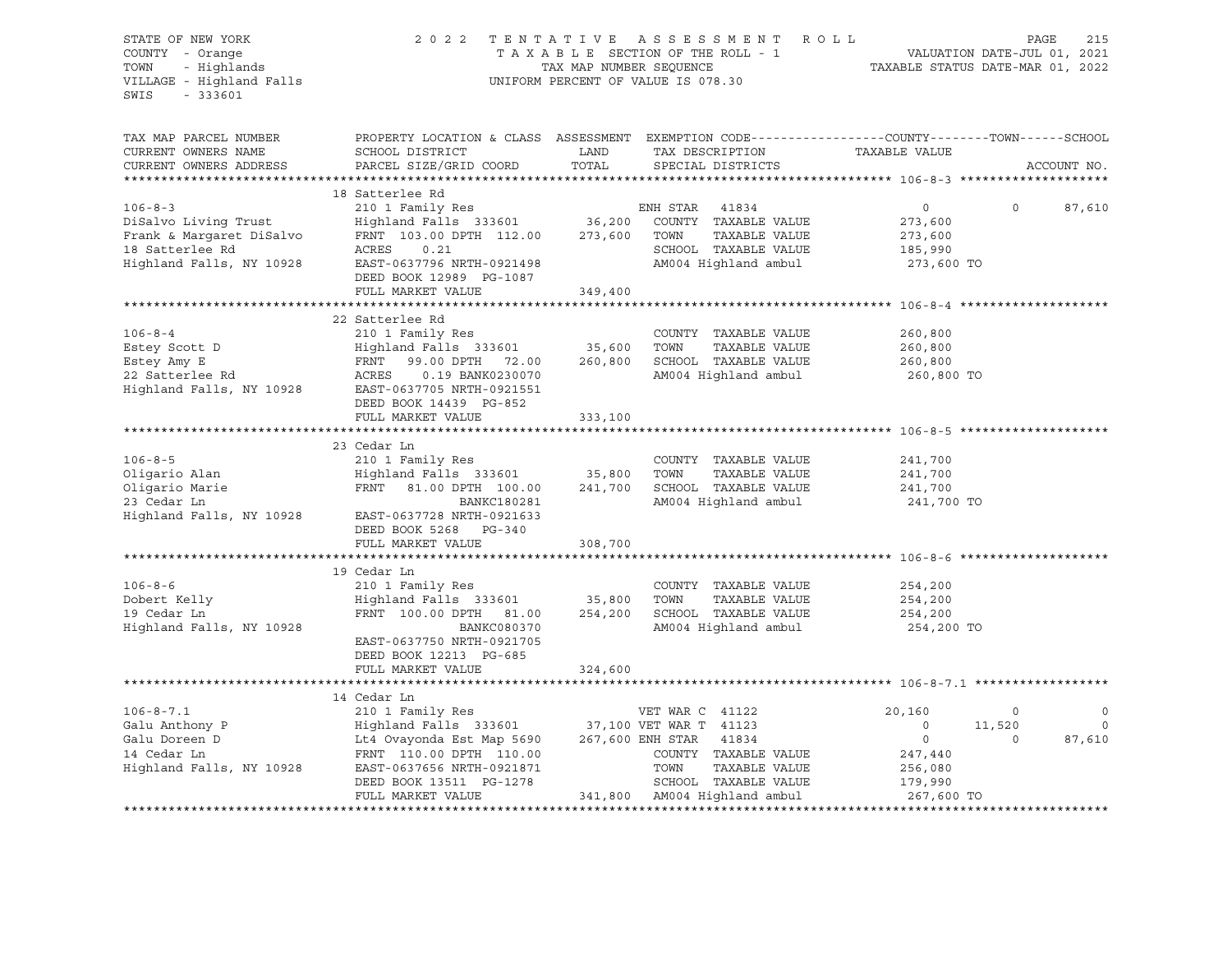| STATE OF NEW YORK<br>COUNTY - Orange<br>- Highlands<br>TOWN<br>VILLAGE - Highland Falls<br>SWIS<br>$-333601$ | 2 0 2 2                                                                                                                                      | TAX MAP NUMBER SEQUENCE | TENTATIVE ASSESSMENT ROLL<br>TAXABLE SECTION OF THE ROLL - 1<br>UNIFORM PERCENT OF VALUE IS 078.30 | TAXABLE STATUS DATE-MAR 01, 2022 | PAGE<br>216<br>VALUATION DATE-JUL 01, 2021 |
|--------------------------------------------------------------------------------------------------------------|----------------------------------------------------------------------------------------------------------------------------------------------|-------------------------|----------------------------------------------------------------------------------------------------|----------------------------------|--------------------------------------------|
| TAX MAP PARCEL NUMBER<br>CURRENT OWNERS NAME<br>CURRENT OWNERS ADDRESS                                       | PROPERTY LOCATION & CLASS ASSESSMENT EXEMPTION CODE----------------COUNTY-------TOWN-----SCHOOL<br>SCHOOL DISTRICT<br>PARCEL SIZE/GRID COORD | LAND<br>TOTAL           | TAX DESCRIPTION<br>SPECIAL DISTRICTS                                                               | TAXABLE VALUE                    | ACCOUNT NO.                                |
|                                                                                                              |                                                                                                                                              |                         |                                                                                                    |                                  |                                            |
| $106 - 8 - 7.2$                                                                                              | 18 Cedar Ln<br>210 1 Family Res                                                                                                              |                         | COUNTY TAXABLE VALUE                                                                               | 225,800                          |                                            |
| Augustin Richener                                                                                            | Highland Falls 333601                                                                                                                        | 36,600 TOWN             | TAXABLE VALUE                                                                                      | 225,800                          |                                            |
| Augustin Marquise                                                                                            | Lt5 Ovayonda Est Map 5690                                                                                                                    |                         | 225,800 SCHOOL TAXABLE VALUE                                                                       | 225,800                          |                                            |
| 18 Cedar Ln                                                                                                  | FRNT 100.00 DPTH 100.00                                                                                                                      |                         | AM004 Highland ambul                                                                               | 225,800 TO                       |                                            |
| Highland Falls, NY 10928                                                                                     | BANKC030015                                                                                                                                  |                         |                                                                                                    |                                  |                                            |
|                                                                                                              | EAST-0637628 NRTH-0921771<br>DEED BOOK 14261 PG-1861                                                                                         |                         |                                                                                                    |                                  |                                            |
|                                                                                                              | FULL MARKET VALUE                                                                                                                            | 288,400                 |                                                                                                    |                                  |                                            |
|                                                                                                              |                                                                                                                                              |                         |                                                                                                    |                                  |                                            |
|                                                                                                              | 20 Cedar Ln                                                                                                                                  |                         |                                                                                                    |                                  |                                            |
| $106 - 8 - 7.3$                                                                                              | 210 1 Family Res                                                                                                                             |                         | COUNTY TAXABLE VALUE                                                                               | 296,200                          |                                            |
| Bruce Kenneth G Sr                                                                                           | Highland Falls 333601                                                                                                                        | 36,600                  | TOWN<br>TAXABLE VALUE                                                                              | 296,200                          |                                            |
| Bruce Dacia J                                                                                                | Lt6 Ovayonda Est Map 5690                                                                                                                    | 296,200                 | SCHOOL TAXABLE VALUE                                                                               | 296,200                          |                                            |
| 20 Cedar Ln                                                                                                  | Public Equities Corp                                                                                                                         |                         | AM004 Highland ambul                                                                               | 296,200 TO                       |                                            |
| Highland Falls, NY 10928                                                                                     | #8661 Loan #00014707925<br>FRNT 100.00 DPTH 100.00                                                                                           |                         |                                                                                                    |                                  |                                            |
|                                                                                                              | <b>BANKC030015</b>                                                                                                                           |                         |                                                                                                    |                                  |                                            |
|                                                                                                              | EAST-0637606 NRTH-0921671                                                                                                                    |                         |                                                                                                    |                                  |                                            |
|                                                                                                              | DEED BOOK 15045 PG-1076                                                                                                                      |                         |                                                                                                    |                                  |                                            |
|                                                                                                              | FULL MARKET VALUE                                                                                                                            | 378,300                 |                                                                                                    |                                  |                                            |
|                                                                                                              |                                                                                                                                              |                         |                                                                                                    |                                  |                                            |
|                                                                                                              | 26 Cedar Ln                                                                                                                                  |                         |                                                                                                    |                                  |                                            |
| $106 - 8 - 7.4$                                                                                              |                                                                                                                                              |                         |                                                                                                    | 33,600                           | 0<br>0                                     |
| Schutsky William R                                                                                           |                                                                                                                                              |                         |                                                                                                    | $\circ$                          | $\circ$<br>19,200                          |
| Schutsky Donna M                                                                                             | Lt7 Ovayonda Est Map 5690                                                                                                                    |                         | 302,300 BAS STAR 41854                                                                             | $\circ$                          | 35,090<br>$\circ$                          |
| 26 Cedar Ln                                                                                                  | FRNT 100.00 DPTH 100.00                                                                                                                      |                         | COUNTY TAXABLE VALUE                                                                               | 268,700                          |                                            |
| Highland Falls, NY 10928                                                                                     | EAST-0637580 NRTH-0921576                                                                                                                    |                         | TOWN<br>TAXABLE VALUE                                                                              | 283,100                          |                                            |
|                                                                                                              | DEED BOOK 3333 PG-270                                                                                                                        |                         | SCHOOL TAXABLE VALUE                                                                               | 267,210                          |                                            |
|                                                                                                              | FULL MARKET VALUE                                                                                                                            |                         | 386,100 AM004 Highland ambul                                                                       | 302,300 TO                       |                                            |
|                                                                                                              | Us Hwy 9W                                                                                                                                    |                         |                                                                                                    |                                  |                                            |
| $106 - 8 - 8$                                                                                                | 330 Vacant comm                                                                                                                              |                         | COUNTY TAXABLE VALUE                                                                               | 60,000                           |                                            |
| Sidamon-Eristoff C                                                                                           | Highland Falls 333601                                                                                                                        | 60,000                  | TOWN<br>TAXABLE VALUE                                                                              | 60,000                           |                                            |
| Sidamon-Eristoff Anne P                                                                                      | ACRES 1.00                                                                                                                                   | 60,000                  | SCHOOL TAXABLE VALUE                                                                               | 60,000                           |                                            |
| Attn: Raquel Civitano                                                                                        | EAST-0637133 NRTH-0921524                                                                                                                    |                         | AM004 Highland ambul                                                                               | 60,000 TO                        |                                            |
| 100 Woodbridge Center Dr                                                                                     | DEED BOOK 1933 PG-00955                                                                                                                      |                         |                                                                                                    |                                  |                                            |
| Woodbridge, NJ 07095                                                                                         | FULL MARKET VALUE                                                                                                                            | 76,600                  |                                                                                                    |                                  |                                            |
|                                                                                                              |                                                                                                                                              |                         |                                                                                                    |                                  |                                            |
|                                                                                                              | So Main St                                                                                                                                   |                         |                                                                                                    |                                  |                                            |
| $106 - 8 - 9$                                                                                                | 311 Res vac land                                                                                                                             |                         | COUNTY<br>TAXABLE VALUE                                                                            | 256,900                          |                                            |
| Sidamon-Eristoff C                                                                                           | Highland Falls 333601                                                                                                                        | 256,900                 | TOWN<br>TAXABLE VALUE                                                                              | 256,900                          |                                            |
| Sidamon-Eristoff Anne P                                                                                      | ACRES<br>20.30                                                                                                                               | 256,900                 | SCHOOL<br>TAXABLE VALUE                                                                            | 256,900                          |                                            |
| Attn: Raquel Civitano                                                                                        | EAST-0637433 NRTH-0920549                                                                                                                    |                         | AM004 Highland ambul                                                                               | 256,900 TO                       |                                            |
| 100 Woodbridge Center Dr<br>Woodbridge, NJ 07095                                                             | DEED BOOK 1617<br>PG-00560                                                                                                                   |                         |                                                                                                    |                                  |                                            |
|                                                                                                              | FULL MARKET VALUE                                                                                                                            | 328,100                 |                                                                                                    |                                  |                                            |
|                                                                                                              |                                                                                                                                              |                         |                                                                                                    |                                  |                                            |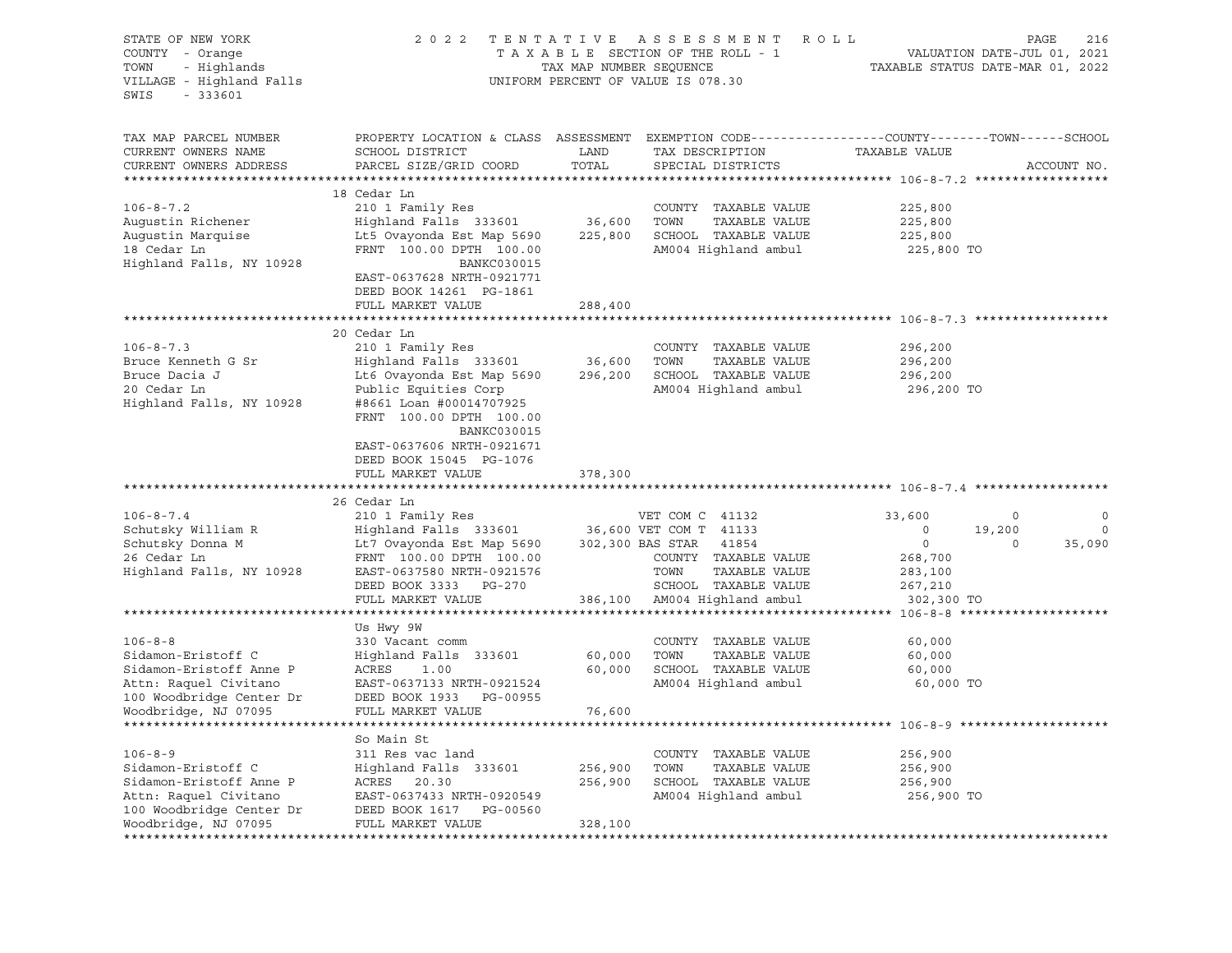| STATE OF NEW YORK<br>COUNTY - Orange<br>- Highlands<br>TOWN<br>VILLAGE - Highland Falls<br>$-333601$<br>SWIS | 2 0 2 2                                                                                                                                                                                                                     | TAX MAP NUMBER SEQUENCE      | TENTATIVE ASSESSMENT ROLL<br>TAXABLE SECTION OF THE ROLL - 1<br>UNIFORM PERCENT OF VALUE IS 078.30 | PAGE<br>217<br>VALUATION DATE-JUL 01, 2021<br>TAXABLE STATUS DATE-MAR 01, 2022                                                   |
|--------------------------------------------------------------------------------------------------------------|-----------------------------------------------------------------------------------------------------------------------------------------------------------------------------------------------------------------------------|------------------------------|----------------------------------------------------------------------------------------------------|----------------------------------------------------------------------------------------------------------------------------------|
| TAX MAP PARCEL NUMBER<br>CURRENT OWNERS NAME<br>CURRENT OWNERS ADDRESS                                       | SCHOOL DISTRICT<br>PARCEL SIZE/GRID COORD                                                                                                                                                                                   | LAND<br>TOTAL                | TAX DESCRIPTION<br>SPECIAL DISTRICTS                                                               | PROPERTY LOCATION & CLASS ASSESSMENT EXEMPTION CODE----------------COUNTY-------TOWN------SCHOOL<br>TAXABLE VALUE<br>ACCOUNT NO. |
| $106 - 8 - 10.1$<br>Satterlee Grove Inc<br>PO Box 281<br>Highland Falls, NY 10928                            | Cedar La<br>311 Res vac land<br>Highland Falls 333601<br>Lt 8.11 Satterlee Grove<br>Corp Map 8315<br>FRNT 100.00 DPTH 100.00<br>EAST-0637560 NRTH-0921476<br>DEED BOOK 2650 PG-223                                          | 36,600<br>36,600             | COUNTY TAXABLE VALUE<br>TAXABLE VALUE<br>TOWN<br>SCHOOL TAXABLE VALUE<br>AM004 Highland ambul      | 36,600<br>36,600<br>36,600<br>36,600 TO                                                                                          |
|                                                                                                              | FULL MARKET VALUE                                                                                                                                                                                                           | 46,700                       |                                                                                                    |                                                                                                                                  |
| $106 - 8 - 10.2$<br>Magaletta James<br>Magaletta Grace<br>34 Cedar Ln<br>Highland Falls, NY 10928            | 34 Cedar Ln<br>210 1 Family Res<br>Highland Falls 333601<br>Lt 8.12 Satterlee Grove<br>Corp Map 8315<br>FRNT 100.00 DPTH 100.00<br>BANKC030276<br>EAST-0637539 NRTH-0921379<br>DEED BOOK 14777 PG-1370<br>FULL MARKET VALUE | 35,400<br>321,600<br>410,700 | COUNTY TAXABLE VALUE<br>TAXABLE VALUE<br>TOWN<br>SCHOOL TAXABLE VALUE<br>AM004 Highland ambul      | 321,600<br>321,600<br>321,600<br>321,600 TO                                                                                      |
|                                                                                                              |                                                                                                                                                                                                                             |                              |                                                                                                    |                                                                                                                                  |
| $106 - 8 - 10.3$<br>Satterlee Grove Inc<br>Philip P Galu<br>PO Box 281<br>Highland Falls, NY 10928           | 38 Cedar La<br>210 1 Family Res<br>Highland Falls 333601<br>Lt 8.13 Satterlee Grove<br>Corp Map 8315<br>FRNT 100.00 DPTH 100.00<br>EAST-0637513 NRTH-0921281<br>DEED BOOK 2650 PG-223                                       | 36,600<br>414,600            | COUNTY TAXABLE VALUE<br>TOWN<br>TAXABLE VALUE<br>SCHOOL TAXABLE VALUE<br>AM004 Highland ambul      | 414,600<br>414,600<br>414,600<br>414,600 TO                                                                                      |
|                                                                                                              | FULL MARKET VALUE                                                                                                                                                                                                           | 529,500                      |                                                                                                    |                                                                                                                                  |
| $106 - 8 - 10.4$<br>Satterlee Grove Inc<br>PO Box 281<br>Highland Falls, NY 10928                            | 38 Cedar La<br>312 Vac w/imprv<br>Highland Falls 333601<br>Lt 8.14 Satterlee Grove<br>Corp Map 8315<br>ACRES<br>4.20<br>EAST-0637397 NRTH-0921381<br>DEED BOOK 2650 PG-00223                                                | 132,000<br>162,900           | COUNTY TAXABLE VALUE<br>TAXABLE VALUE<br>TOWN<br>SCHOOL TAXABLE VALUE<br>AM004 Highland ambul      | 162,900<br>162,900<br>162,900<br>162,900 TO                                                                                      |
|                                                                                                              | FULL MARKET VALUE                                                                                                                                                                                                           | 208,000                      |                                                                                                    |                                                                                                                                  |
| $106 - 9 - 1$<br>Keefe John M<br>Keefe Catherine                                                             | 44 Laurel Ln<br>210 1 Family Res<br>Highland Falls 333601<br>FRNT 100.00 DPTH 105.00                                                                                                                                        | 37,000<br>290,300            | COUNTY<br>TAXABLE VALUE<br>TOWN<br>TAXABLE VALUE<br>SCHOOL TAXABLE VALUE                           | 290,300<br>290,300<br>290,300                                                                                                    |
| 44 Laurel Ln<br>Highland Falls, NY 10928                                                                     | ACRES<br>0.26<br>EAST-0637753 NRTH-0921346<br>DEED BOOK 13993 PG-210<br>FULL MARKET VALUE                                                                                                                                   | 370,800                      | AM004 Highland ambul                                                                               | 290,300 TO                                                                                                                       |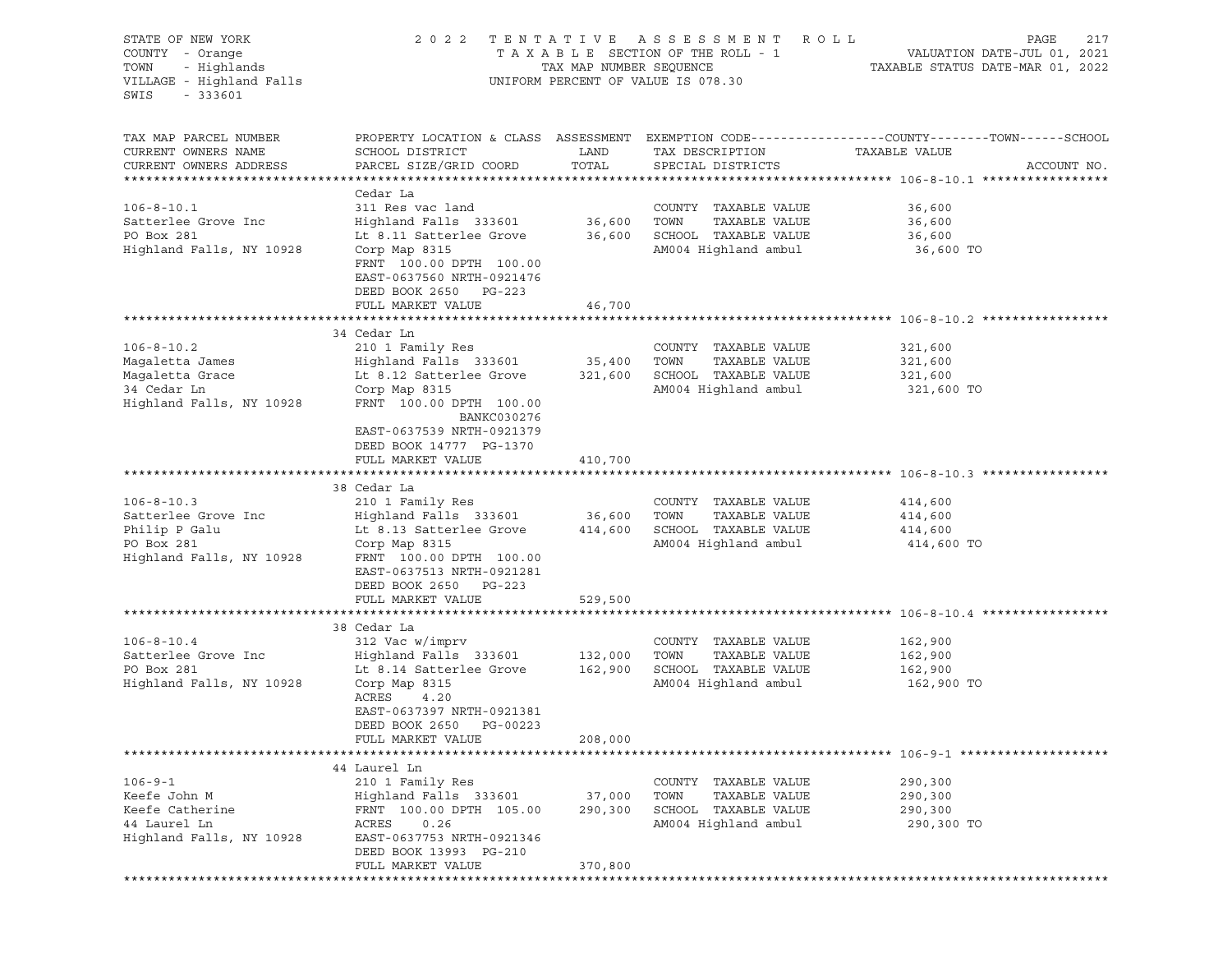| STATE OF NEW YORK<br>COUNTY - Orange<br>- Highlands<br>TOWN<br>VILLAGE - Highland Falls<br>SWIS<br>$-333601$ |                                                                                                                                               |               | 2022 TENTATIVE ASSESSMENT ROLL<br>UNIFORM PERCENT OF VALUE IS 078.30 |                | PAGE    | 218         |
|--------------------------------------------------------------------------------------------------------------|-----------------------------------------------------------------------------------------------------------------------------------------------|---------------|----------------------------------------------------------------------|----------------|---------|-------------|
| TAX MAP PARCEL NUMBER<br>CURRENT OWNERS NAME<br>CURRENT OWNERS ADDRESS                                       | PROPERTY LOCATION & CLASS ASSESSMENT EXEMPTION CODE----------------COUNTY-------TOWN------SCHOOL<br>SCHOOL DISTRICT<br>PARCEL SIZE/GRID COORD | LAND<br>TOTAL | TAX DESCRIPTION<br>SPECIAL DISTRICTS                                 | TAXABLE VALUE  |         | ACCOUNT NO. |
|                                                                                                              |                                                                                                                                               |               |                                                                      |                |         |             |
| $106 - 9 - 2$                                                                                                | 50 Laurel Ln<br>210 1 Family Res                                                                                                              |               | COUNTY TAXABLE VALUE                                                 | 227,100        |         |             |
| DiSalvo James                                                                                                | Highland Falls 333601                                                                                                                         | 35,600 TOWN   | TAXABLE VALUE                                                        | 227,100        |         |             |
| DiSalvo Jill M                                                                                               | Agnes/LIFE ESTATE                                                                                                                             |               | 227,100 SCHOOL TAXABLE VALUE                                         | 227,100        |         |             |
| 50 Laurel Ln                                                                                                 | TO FRANCES GALU                                                                                                                               |               | AM004 Highland ambul                                                 | 227,100 TO     |         |             |
| Highland Falls, NY 10928                                                                                     | FRNT 80.00 DPTH 100.00                                                                                                                        |               |                                                                      |                |         |             |
|                                                                                                              | BANKC230070                                                                                                                                   |               |                                                                      |                |         |             |
|                                                                                                              | EAST-0637732 NRTH-0921256                                                                                                                     |               |                                                                      |                |         |             |
|                                                                                                              | DEED BOOK 15140 PG-892                                                                                                                        |               |                                                                      |                |         |             |
|                                                                                                              | FULL MARKET VALUE                                                                                                                             | 290,000       |                                                                      |                |         |             |
|                                                                                                              |                                                                                                                                               |               |                                                                      |                |         |             |
|                                                                                                              | 52 Laurel Ln                                                                                                                                  |               |                                                                      |                |         |             |
| $106 - 9 - 3$                                                                                                | 210 1 Family Res                                                                                                                              |               | BAS STAR 41854                                                       | $\circ$        | $\circ$ | 35,090      |
| Lewis Todd L                                                                                                 | $Highland$ Falls 333601 35,600 COUNTY TAXABLE VALUE                                                                                           |               |                                                                      | 247,800        |         |             |
| Briffa Joanne                                                                                                | FRNT 80.00 DPTH 100.00 247,800 TOWN                                                                                                           |               | TAXABLE VALUE                                                        | 247,800        |         |             |
| 52 Laurel Ln<br>Highland Falls, NY 10928                                                                     | <b>BANKC080370</b>                                                                                                                            |               | SCHOOL TAXABLE VALUE                                                 | 212,710        |         |             |
|                                                                                                              | EAST-0637707 NRTH-0921159                                                                                                                     |               | AM004 Highland ambul                                                 | 247,800 TO     |         |             |
|                                                                                                              | DEED BOOK 11988 PG-1085<br>FULL MARKET VALUE                                                                                                  | 316,500       |                                                                      |                |         |             |
|                                                                                                              |                                                                                                                                               |               |                                                                      |                |         |             |
|                                                                                                              | 56 Laurel Ln                                                                                                                                  |               |                                                                      |                |         |             |
| $106 - 9 - 4$                                                                                                | 210 1 Family Res                                                                                                                              |               | BAS STAR 41854                                                       | $\overline{0}$ | $\circ$ | 35,090      |
| Krajcar David                                                                                                | Highland Falls 333601                                                                                                                         |               | 35,600 COUNTY TAXABLE VALUE                                          | 202,400        |         |             |
| 56 Laurel Ln                                                                                                 | FRNT 80.00 DPTH 100.00 202,400 TOWN                                                                                                           |               | TAXABLE VALUE                                                        | 202,400        |         |             |
|                                                                                                              |                                                                                                                                               |               | SCHOOL TAXABLE VALUE                                                 | 167,310        |         |             |
|                                                                                                              | DEED BOOK 12033 PG-571                                                                                                                        |               | AM004 Highland ambul                                                 | 202,400 TO     |         |             |
|                                                                                                              | FULL MARKET VALUE                                                                                                                             | 258,500       |                                                                      |                |         |             |
|                                                                                                              |                                                                                                                                               |               |                                                                      |                |         |             |
|                                                                                                              | 58 Laurel Ln                                                                                                                                  |               |                                                                      |                |         |             |
| $106 - 9 - 5$                                                                                                | 210 1 Family Res                                                                                                                              |               | COUNTY TAXABLE VALUE                                                 | 195,500        |         |             |
| Hayes Lynn E                                                                                                 | Highland Falls 333601                                                                                                                         | 35,600        | TAXABLE VALUE<br>TOWN                                                | 195,500        |         |             |
| 14 Miller Dr                                                                                                 | FRNT 80.00 DPTH 100.00 195,500 SCHOOL TAXABLE VALUE                                                                                           |               |                                                                      | 195,500        |         |             |
| Stony Point, NY 10980                                                                                        | BANKC031871                                                                                                                                   |               | AM004 Highland ambul                                                 | 195,500 TO     |         |             |
|                                                                                                              | EAST-0637672 NRTH-0921021                                                                                                                     |               |                                                                      |                |         |             |
|                                                                                                              | DEED BOOK 11406 PG-1766                                                                                                                       |               |                                                                      |                |         |             |
|                                                                                                              | FULL MARKET VALUE                                                                                                                             | 249,700       |                                                                      |                |         |             |
|                                                                                                              | 62 Laurel Ln                                                                                                                                  |               |                                                                      |                |         |             |
| $106 - 9 - 6$                                                                                                | 210 1 Family Res                                                                                                                              |               | COUNTY TAXABLE VALUE                                                 | 229,500        |         |             |
| Giacoio Robert A                                                                                             | Highland Falls 333601                                                                                                                         | 35,800        | TOWN<br>TAXABLE VALUE                                                | 229,500        |         |             |
| 62 Laurel Ln                                                                                                 | Life Rights                                                                                                                                   | 229,500       | SCHOOL TAXABLE VALUE                                                 | 229,500        |         |             |
| Highland Falls, NY 10928                                                                                     | FRNT 100.00 DPTH 108.00                                                                                                                       |               | AM004 Highland ambul                                                 | 229,500 TO     |         |             |
|                                                                                                              | ACRES<br>0.19 BANKC230070                                                                                                                     |               |                                                                      |                |         |             |
|                                                                                                              | EAST-0637652 NRTH-0920944                                                                                                                     |               |                                                                      |                |         |             |
|                                                                                                              | DEED BOOK 13960 PG-1429                                                                                                                       |               |                                                                      |                |         |             |
|                                                                                                              | FULL MARKET VALUE                                                                                                                             | 293,100       |                                                                      |                |         |             |
|                                                                                                              | ************************                                                                                                                      |               |                                                                      |                |         |             |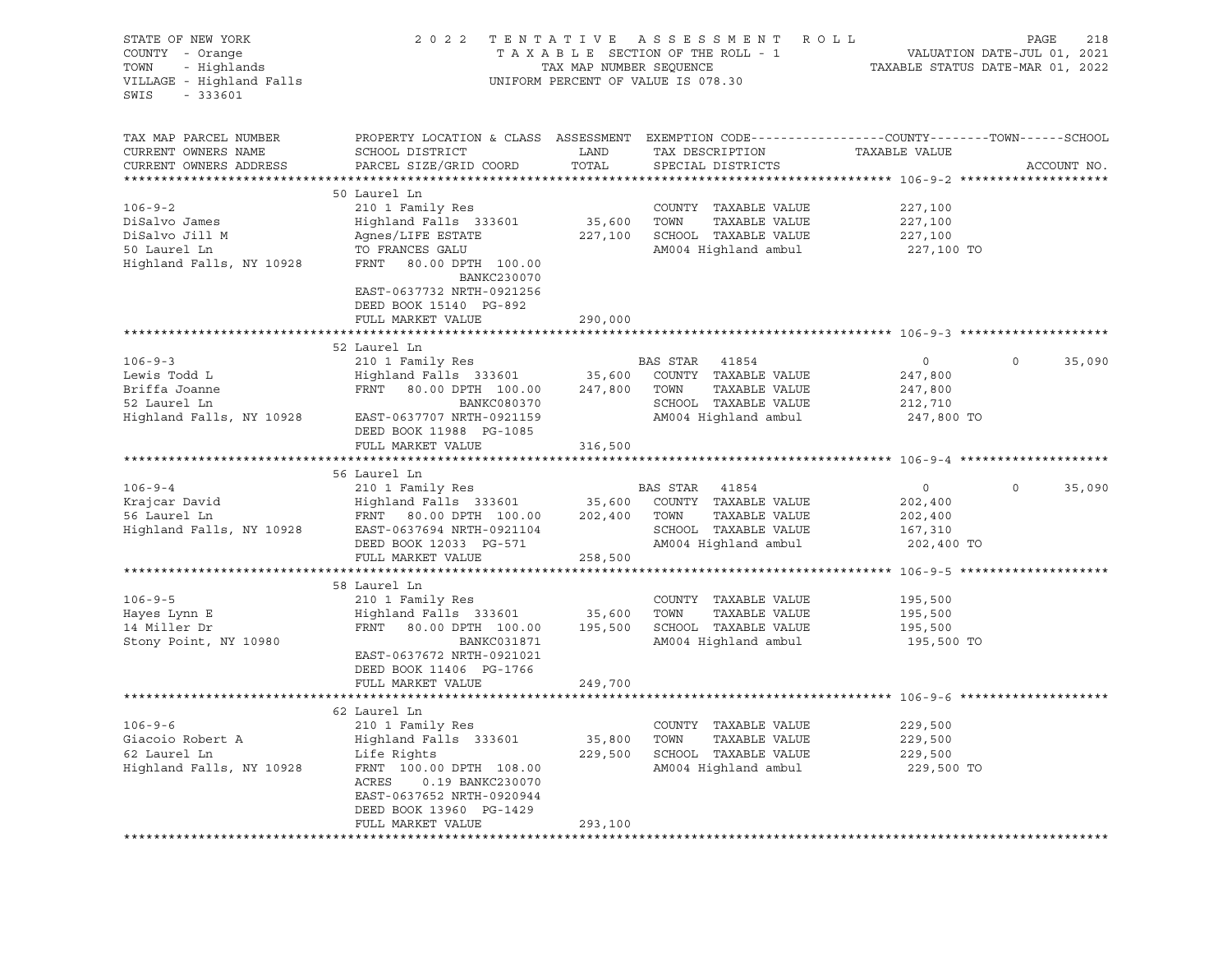| STATE OF NEW YORK<br>COUNTY - Orange<br>- Highlands<br>TOWN<br>VILLAGE - Highland Falls<br>$-333601$<br>SWIS                                                                                                                                                                                     | 2 0 2 2                                                                                                                                                                                                   | TAX MAP NUMBER SEQUENCE | TENTATIVE ASSESSMENT ROLL<br>TAXABLE SECTION OF THE ROLL - 1<br>UNIFORM PERCENT OF VALUE IS 078.30 | 219<br>PAGE<br>1 VALUATION DATE-JUL 01, 2021<br>TAXABLE STATUS DATE-MAR 01, 2022                                                |
|--------------------------------------------------------------------------------------------------------------------------------------------------------------------------------------------------------------------------------------------------------------------------------------------------|-----------------------------------------------------------------------------------------------------------------------------------------------------------------------------------------------------------|-------------------------|----------------------------------------------------------------------------------------------------|---------------------------------------------------------------------------------------------------------------------------------|
| TAX MAP PARCEL NUMBER<br>CURRENT OWNERS NAME<br>CURRENT OWNERS ADDRESS                                                                                                                                                                                                                           | SCHOOL DISTRICT<br>PARCEL SIZE/GRID COORD                                                                                                                                                                 | LAND<br>TOTAL           | TAX DESCRIPTION<br>SPECIAL DISTRICTS                                                               | PROPERTY LOCATION & CLASS ASSESSMENT EXEMPTION CODE----------------COUNTY-------TOWN-----SCHOOL<br>TAXABLE VALUE<br>ACCOUNT NO. |
|                                                                                                                                                                                                                                                                                                  | 47 Cedar Ln                                                                                                                                                                                               |                         |                                                                                                    |                                                                                                                                 |
| $106 - 9 - 7$<br>Steinke Thomas A<br>47 Cedar Ln<br>Highland Falls, NY 10928                                                                                                                                                                                                                     | 210 1 Family Res<br>Highland Falls 333601 37,200<br>FRNT 124.00 DPTH 135.00 299,900<br>ACRES<br>0.31<br>EAST-0637573 NRTH-0921046<br>DEED BOOK 14466 PG-1899                                              |                         | COUNTY TAXABLE VALUE<br>TAXABLE VALUE<br>TOWN<br>SCHOOL TAXABLE VALUE<br>AM004 Highland ambul      | 299,900<br>299,900<br>299,900<br>299,900 TO                                                                                     |
|                                                                                                                                                                                                                                                                                                  | FULL MARKET VALUE                                                                                                                                                                                         | 383,000                 |                                                                                                    |                                                                                                                                 |
|                                                                                                                                                                                                                                                                                                  |                                                                                                                                                                                                           |                         |                                                                                                    |                                                                                                                                 |
| $106 - 9 - 8$<br>Nischwitz Matthew P<br>Nischwitz Maria S<br>24 Clinton Ave<br>Jamestown, RI 02835                                                                                                                                                                                               | 43 Cedar Ln<br>210 1 Family Res<br>Highland Falls 333601<br>FRNT 90.00 DPTH 100.00 252,800 SCHOOL TAXABLE VALUE<br>EAST-0637601 NRTH-0921161 AM004 Highland ambul<br>DEED BOOK 12833 PG-472               | 36,200                  | COUNTY TAXABLE VALUE<br>TOWN<br>TAXABLE VALUE                                                      | 252,800<br>252,800<br>252,800<br>252,800 TO                                                                                     |
|                                                                                                                                                                                                                                                                                                  | FULL MARKET VALUE                                                                                                                                                                                         | 322,900                 |                                                                                                    |                                                                                                                                 |
|                                                                                                                                                                                                                                                                                                  |                                                                                                                                                                                                           |                         |                                                                                                    |                                                                                                                                 |
| $106 - 9 - 9$<br>Bosch Michael (1992)<br>Bosch Laura Laura Laura 1 (1992)<br>Bosch Laura Laura 1 (1992)<br>Bosch Laura Laura 1 (1992)<br>Bosch Laura Laura 1 (1992)<br>Bosch Laura 1 (1992)<br>Bosch Laura 1 (1992)<br>Bosch Charles 100.00 (1992)<br>Bosch DEED Book 5                          | 39 Cedar Ln<br>210 1 Family Res<br>$\frac{210}{100}$ $\frac{1}{200}$ $\frac{1}{200}$ $\frac{1}{200}$ $\frac{1}{200}$ $\frac{1}{200}$ $\frac{1}{200}$ $\frac{1}{200}$ $\frac{1}{200}$<br>FULL MARKET VALUE | 393,500                 | COUNTY TAXABLE VALUE<br>AM004 Highland ambul                                                       | 308,100<br>308,100<br>308,100<br>308,100 TO                                                                                     |
|                                                                                                                                                                                                                                                                                                  |                                                                                                                                                                                                           |                         |                                                                                                    |                                                                                                                                 |
| $106 - 9 - 10$<br>Toth Elfriede M<br>Toth Stephen W<br>Toth Stephen W<br>Stephen W<br>Stephen W<br>Stephen W<br>EAST-0637647 NRTH-0921332<br>Highland Falls, NY 10928<br>DEED BOOK 1758<br>PG-00164<br>Highland Falls, NY 10928<br>DEED BOOK 1758<br>PG-00164                                    | 35 Cedar Ln<br>210 1 Family Res                                                                                                                                                                           |                         | COUNTY TAXABLE VALUE<br>TAXABLE VALUE<br>SCHOOL TAXABLE VALUE<br>AM004 Highland ambul              | 243,900<br>243,900<br>243,900<br>243,900 TO                                                                                     |
|                                                                                                                                                                                                                                                                                                  | FULL MARKET VALUE                                                                                                                                                                                         | 311,500                 |                                                                                                    |                                                                                                                                 |
|                                                                                                                                                                                                                                                                                                  |                                                                                                                                                                                                           |                         |                                                                                                    |                                                                                                                                 |
| $106 - 9 - 11$<br>Moynihan Patrick J<br>Moynihan Mary D<br>21 Satterlee Rd<br>21 Satterlee Rd<br>21 Satterlee Rd<br>21 Satterlee Rd<br>21 Satterlee Rd<br>21 Satterlee Rd<br>21 Satterlee Rd<br>21 Satterlee Rd<br>21 Satterlee Rd<br>21 Satterlee Rd<br>21 Satterlee RD<br>21 Satterlee RD<br>2 | 21 Satterlee Rd<br>210 1 Family Res<br>Highland Falls 333601 37,100<br>ACRES<br>0.20<br>EAST-0637671 NRTH-0921419<br>DEED BOOK 14561 PG-1466                                                              | 331,800                 | COUNTY TAXABLE VALUE<br>TOWN<br>TAXABLE VALUE<br>SCHOOL TAXABLE VALUE                              | 331,800<br>331,800<br>331,800                                                                                                   |
|                                                                                                                                                                                                                                                                                                  | FULL MARKET VALUE                                                                                                                                                                                         | 423,800                 |                                                                                                    |                                                                                                                                 |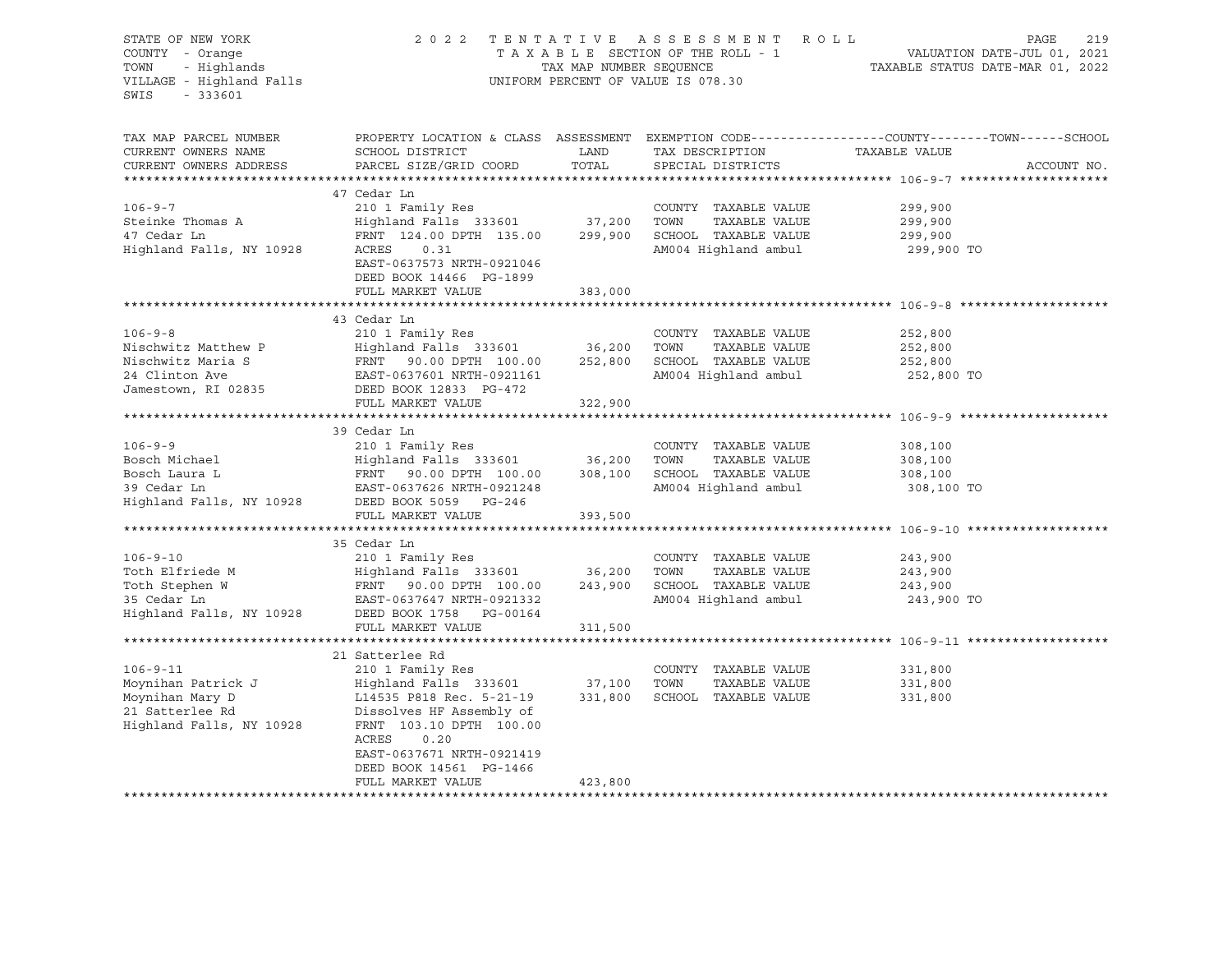STATE OF NEW YORK 2 0 2 2 T E N T A T I V E A S S E S S M E N T R O L L PAGE 220 COUNTY - Orange T A X A B L E SECTION OF THE ROLL - 1 VALUATION DATE-JUL 01, 2021 TOWN - Highlands TAX MAP NUMBER SEQUENCE TAXABLE STATUS DATE-MAR 01, 2022 UNIFORM PERCENT OF VALUE IS 078.30 SWIS - 333601 TAX MAP PARCEL NUMBER PROPERTY LOCATION & CLASS ASSESSMENT EXEMPTION CODE----------------COUNTY-------TOWN-----SCHOOL CURRENT OWNERS NAME SCHOOL DISTRICT LAND TAX DESCRIPTION TAXABLE VALUE CURRENT OWNERS ADDRESS PARCEL SIZE/GRID COORD TOTAL SPECIAL DISTRICTS ACCOUNT NO. \*\*\*\*\*\*\*\*\*\*\*\*\*\*\*\*\*\*\*\*\*\*\*\*\*\*\*\*\*\*\*\*\*\*\*\*\*\*\*\*\*\*\*\*\*\*\*\*\*\*\*\*\*\*\*\*\*\*\*\*\*\*\*\*\*\*\*\*\*\*\*\*\*\*\*\*\*\*\*\*\*\*\*\*\*\*\*\*\*\*\*\*\*\*\*\*\*\*\*\*\*\*\* 107-1-1 \*\*\*\*\*\*\*\*\*\*\*\*\*\*\*\*\*\*\*\* 23 Stonihurst Rd 107-1-1 250 Estate COUNTY TAXABLE VALUE 1250,000 Sidamon-Eristoff C Highland Falls 333601 315,300 TOWN TAXABLE VALUE 1250,000 Sidamon-Eristoff S A Conserv Esmnt 7.477 Acres 1250,000 SCHOOL TAXABLE VALUE 1250,000 Bessemer Bill Pay Group L13698Pg948 & ROW L13698 AM004 Highland ambul 1250,000 TO 100 Woodbridge Center Dr Pg969<br>Woodbridge, NJ 07095 ACRES 26.20 Woodbridge, NJ 07095 EAST-0638517 NRTH-0919724 DEED BOOK 1617 PG-00560 FULL MARKET VALUE 1596,400 \*\*\*\*\*\*\*\*\*\*\*\*\*\*\*\*\*\*\*\*\*\*\*\*\*\*\*\*\*\*\*\*\*\*\*\*\*\*\*\*\*\*\*\*\*\*\*\*\*\*\*\*\*\*\*\*\*\*\*\*\*\*\*\*\*\*\*\*\*\*\*\*\*\*\*\*\*\*\*\*\*\*\*\*\*\*\*\*\*\*\*\*\*\*\*\*\*\*\*\*\*\*\* 107-1-3 \*\*\*\*\*\*\*\*\*\*\*\*\*\*\*\*\*\*\*\* Hudson River Edge<br>311 Res vac land 107-1-3 311 Res vac land COUNTY TAXABLE VALUE 39,000 Sidamon-Eristoff C Highland Falls 333601 39,000 TOWN TAXABLE VALUE 39,000 Sidamon-Eristoff S A ACRES 1.40 39,000 SCHOOL TAXABLE VALUE 39,000 Bessemer Bill Pay Group EAST-0639155 NRTH-0918937 AM004 Highland ambul 39,000 TO 100 Woodbridge Center Dr DEED BOOK 1581 PG-00502 Woodbridge, NJ 07095 FULL MARKET VALUE 49,800 \*\*\*\*\*\*\*\*\*\*\*\*\*\*\*\*\*\*\*\*\*\*\*\*\*\*\*\*\*\*\*\*\*\*\*\*\*\*\*\*\*\*\*\*\*\*\*\*\*\*\*\*\*\*\*\*\*\*\*\*\*\*\*\*\*\*\*\*\*\*\*\*\*\*\*\*\*\*\*\*\*\*\*\*\*\*\*\*\*\*\*\*\*\*\*\*\*\*\*\*\*\*\* 107-2-1 \*\*\*\*\*\*\*\*\*\*\*\*\*\*\*\*\*\*\*\* 15 Walker Rd 107-2-1 210 1 Family Res AGED-C 41802 11,115 0 0 Gunza Helen Highland Falls 333601 37,400 ENH STAR 41834 0 0 87,610 15 Walker Rd FRNT 135.00 DPTH 150.00 222,300 COUNTY TAXABLE VALUE 211,185 Highland Falls, NY 10928 ACRES 0.35 TOWN TAXABLE VALUE 222,300 EAST-0637312 NRTH-0919830 SCHOOL TAXABLE VALUE 134,690 DEED BOOK 2157 PG-00738 AM004 Highland ambul 222,300 TO FULL MARKET VALUE 283,900 \*\*\*\*\*\*\*\*\*\*\*\*\*\*\*\*\*\*\*\*\*\*\*\*\*\*\*\*\*\*\*\*\*\*\*\*\*\*\*\*\*\*\*\*\*\*\*\*\*\*\*\*\*\*\*\*\*\*\*\*\*\*\*\*\*\*\*\*\*\*\*\*\*\*\*\*\*\*\*\*\*\*\*\*\*\*\*\*\*\*\*\*\*\*\*\*\*\*\*\*\*\*\* 107-2-2 \*\*\*\*\*\*\*\*\*\*\*\*\*\*\*\*\*\*\*\* 11 Walker Rd 107-2-2 210 1 Family Res BAS STAR 41854 0 0 35,090 Deyoung Norman W Highland Falls 333601 37,300 COUNTY TAXABLE VALUE 294,800 Deyoung Joan E FRNT 83.00 DPTH 200.00 294,800 TOWN TAXABLE VALUE 294,800 11 Walker Rd ACRES 0.33 BANKC230070 SCHOOL TAXABLE VALUE 259,710 Highland Falls, NY 10928 EAST-0637378 NRTH-0919732 DEED BOOK 3233 PG-39 FULL MARKET VALUE 376,500 \*\*\*\*\*\*\*\*\*\*\*\*\*\*\*\*\*\*\*\*\*\*\*\*\*\*\*\*\*\*\*\*\*\*\*\*\*\*\*\*\*\*\*\*\*\*\*\*\*\*\*\*\*\*\*\*\*\*\*\*\*\*\*\*\*\*\*\*\*\*\*\*\*\*\*\*\*\*\*\*\*\*\*\*\*\*\*\*\*\*\*\*\*\*\*\*\*\*\*\*\*\*\* 107-2-3 \*\*\*\*\*\*\*\*\*\*\*\*\*\*\*\*\*\*\*\* 41 Main St 107-2-3 415 Motel COUNTY TAXABLE VALUE 461,600 Butt Iftikhar Highland Falls 333601 97,000 TOWN TAXABLE VALUE 461,600 Butt Rubina FRNT 236.70 DPTH 234.00 461,600 SCHOOL TAXABLE VALUE 461,600 US Academy Motel ACRES 1.10 AM004 Highland ambul 461,600 TO US Academy Motel<br>41 Main St Highland Falls, NY 10928 DEED BOOK 4069 PG-148 FULL MARKET VALUE 589,500 \*\*\*\*\*\*\*\*\*\*\*\*\*\*\*\*\*\*\*\*\*\*\*\*\*\*\*\*\*\*\*\*\*\*\*\*\*\*\*\*\*\*\*\*\*\*\*\*\*\*\*\*\*\*\*\*\*\*\*\*\*\*\*\*\*\*\*\*\*\*\*\*\*\*\*\*\*\*\*\*\*\*\*\*\*\*\*\*\*\*\*\*\*\*\*\*\*\*\*\*\*\*\*\*\*\*\*\*\*\*\*\*\*\*\*\*\*\*\*\*\*\*\*\*\*\*\*\*\*\*\*\*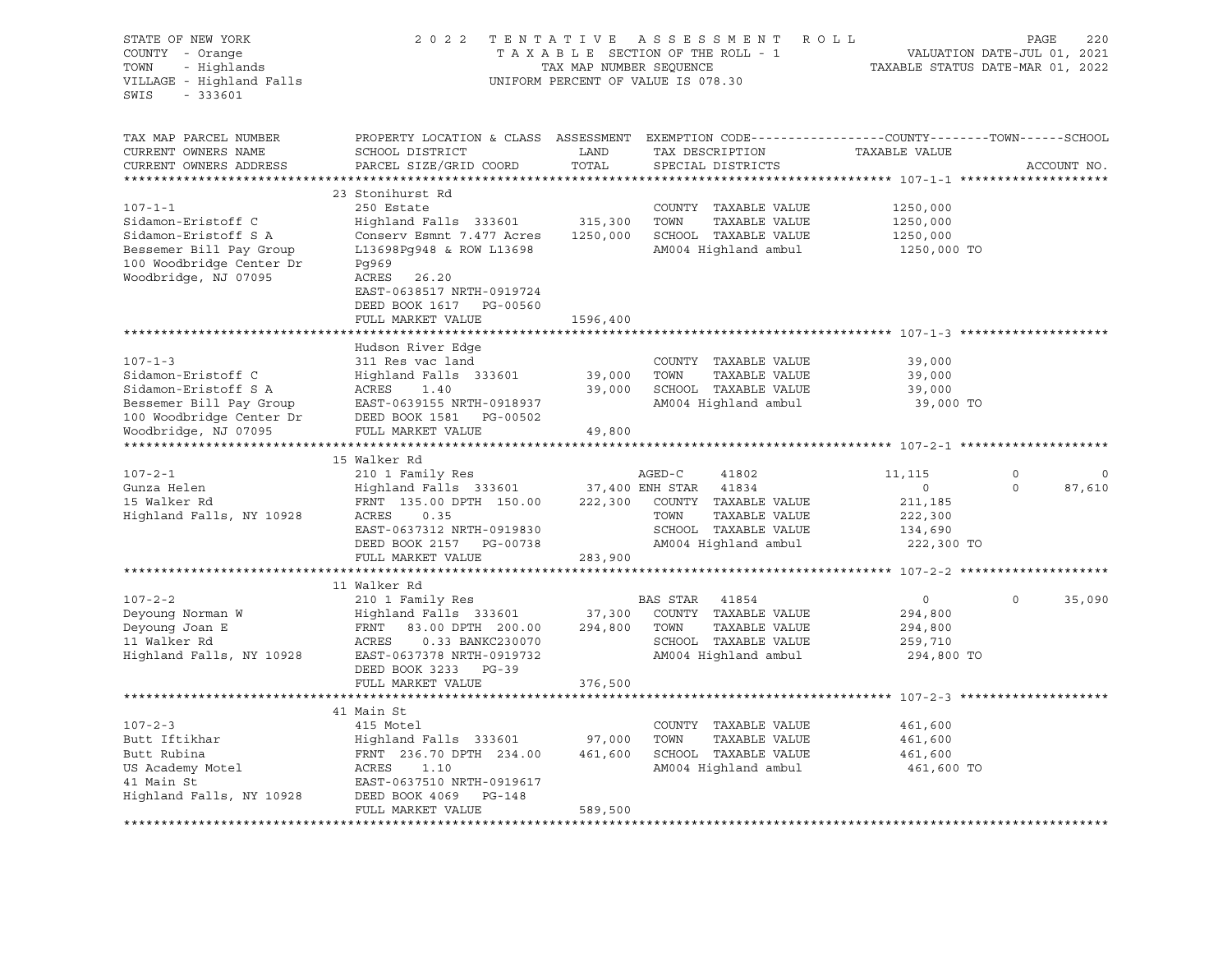| STATE OF NEW YORK<br>COUNTY - Orange<br>TOWN<br>- Highlands<br>VILLAGE - Highland Falls<br>SWIS<br>$-333601$                                                                                                                         |                                                                                                                                                                                                                                                                                                                                                                                                                                                                                                                             | TAX MAP NUMBER SEQUENCE                | 2022 TENTATIVE ASSESSMENT ROLL<br>TAXABLE SECTION OF THE ROLL - 1<br>UNIFORM PERCENT OF VALUE IS 078.30                                                                                                 | PAGE<br>221<br>VALUATION DATE-JUL 01, 2021<br>TAXABLE STATUS DATE-MAR 01, 2022                                                    |
|--------------------------------------------------------------------------------------------------------------------------------------------------------------------------------------------------------------------------------------|-----------------------------------------------------------------------------------------------------------------------------------------------------------------------------------------------------------------------------------------------------------------------------------------------------------------------------------------------------------------------------------------------------------------------------------------------------------------------------------------------------------------------------|----------------------------------------|---------------------------------------------------------------------------------------------------------------------------------------------------------------------------------------------------------|-----------------------------------------------------------------------------------------------------------------------------------|
| TAX MAP PARCEL NUMBER<br>CURRENT OWNERS NAME<br>CURRENT OWNERS ADDRESS                                                                                                                                                               | SCHOOL DISTRICT<br>PARCEL SIZE/GRID COORD                                                                                                                                                                                                                                                                                                                                                                                                                                                                                   | LAND<br>TOTAL                          | TAX DESCRIPTION<br>SPECIAL DISTRICTS                                                                                                                                                                    | PROPERTY LOCATION & CLASS ASSESSMENT EXEMPTION CODE---------------COUNTY-------TOWN------SCHOOL<br>TAXABLE VALUE<br>ACCOUNT NO.   |
| $107 - 2 - 5.2$<br>33 Main St Highland Falls LLC Highland Falls 333601<br>Eisner Amper LLC<br>Attn: Joel Zbar<br>1 East End Ave Unit 11-A Map 42-16 filed 02/26/201<br>New York, NY 10075                                            | 33 Main St<br>220 2 Family Res<br>Lot A Lands of Fallon, 257,000 SCHOOL TAXABLE VALUE<br>McInerney, Lavelle & Hess<br>FRNT 195.20 DPTH 110.70<br>ACRES<br>0.56<br>EAST-0637335 NRTH-0919447<br>DEED BOOK 14087 PG-242<br>FULL MARKET VALUE                                                                                                                                                                                                                                                                                  | 38,300 TOWN<br>328,200                 | COUNTY TAXABLE VALUE<br>TAXABLE VALUE<br>AM004 Highland ambul                                                                                                                                           | 257,000<br>257,000<br>257,000<br>257,000 TO                                                                                       |
|                                                                                                                                                                                                                                      |                                                                                                                                                                                                                                                                                                                                                                                                                                                                                                                             |                                        |                                                                                                                                                                                                         |                                                                                                                                   |
| $107 - 2 - 6.2$<br>Fallon Barbara<br>25 Main St<br>Highland Falls, NY 10928<br>$107 - 2 - 8$<br>Hess Nancy R<br>Hess Richard L<br>Attn: Konstantinos Fatsis, Esq McInerney, Lavelle & Hess<br>PO Box 258<br>Highland Falls, NY 10928 | 25 Main St<br>210 1 Family Res<br>Highland Falls 333601<br>P/O Lot B Lands of Fallon<br>McInerney, Lavelle & Hess<br>Map 42-16 filed 02/26/201<br>FRNT 202.50 DPTH 127.80<br>ACRES<br>0.39<br>EAST-0637182 NRTH-0919366<br>DEED BOOK 4710 PG-107<br>FULL MARKET VALUE<br>10 Pellwood Lake Rd<br>210 1 Family Res<br>Highland Falls 333601<br>P/O Lots B&C Lands of Fal 270,500<br>Map 42-16 filed 2/26/2016<br>FRNT 184.30 DPTH 113.70<br>ACRES<br>0.36 BANKC040280<br>EAST-0637184 NRTH-0919469<br>DEED BOOK 1574 PG-00215 | 297,000 TOWN<br>379,300<br>37,800 TOWN | BAS STAR 41854<br>35,800 COUNTY TAXABLE VALUE<br>TAXABLE VALUE<br>SCHOOL TAXABLE VALUE<br>AM004 Highland ambul<br>COUNTY TAXABLE VALUE<br>TAXABLE VALUE<br>SCHOOL TAXABLE VALUE<br>AM004 Highland ambul | $\overline{0}$<br>35,090<br>$\circ$<br>297,000<br>297,000<br>261,910<br>297,000 TO<br>270,500<br>270,500<br>270,500<br>270,500 TO |
|                                                                                                                                                                                                                                      | FULL MARKET VALUE                                                                                                                                                                                                                                                                                                                                                                                                                                                                                                           | 345,500                                |                                                                                                                                                                                                         |                                                                                                                                   |
| $107 - 2 - 10.2$<br>Rizzuto Ralph J Jr<br>73 Westrobin Ln<br>Palm Coast, FL 32164                                                                                                                                                    | 18 Pellwood Lake Rd<br>210 1 Family Res<br>Highland Falls 333601 38,900 TOWN<br>Es Lake Rd Lt 1<br>Smith Sub Map 6246<br>And Parcel<br>FRNT 185.00 DPTH 115.00<br>ACRES<br>0.73<br>EAST-0637291 NRTH-0919583<br>DEED BOOK 13660 PG-1199<br>FULL MARKET VALUE                                                                                                                                                                                                                                                                | 348,100<br>444,600                     | COUNTY TAXABLE VALUE<br>TAXABLE VALUE<br>SCHOOL TAXABLE VALUE<br>AM004 Highland ambul                                                                                                                   | 348,100<br>348,100<br>348,100<br>348,100 TO                                                                                       |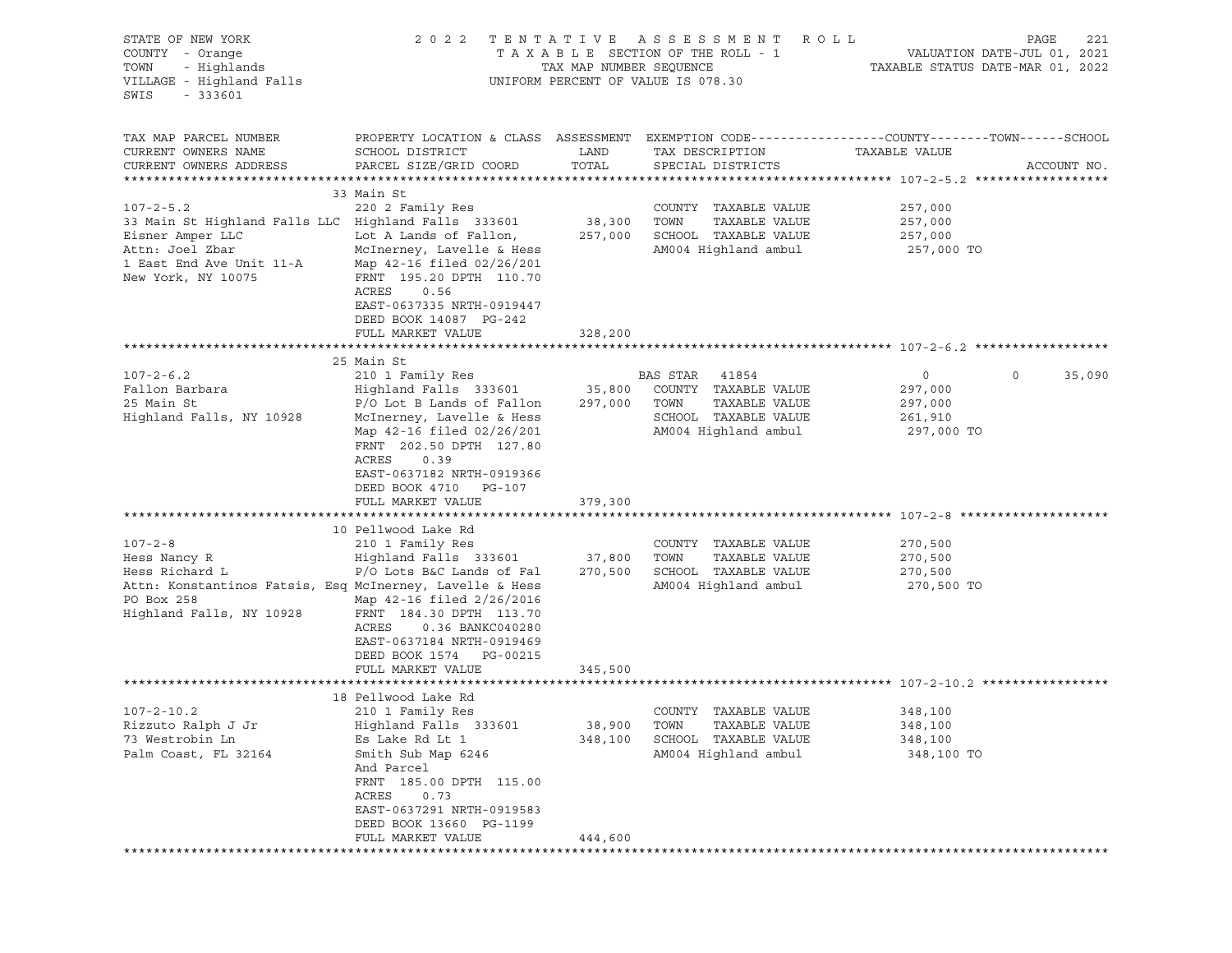### STATE OF NEW YORK 2 0 2 2 T E N T A T I V E A S S E S S M E N T R O L L PAGE 222 COUNTY - Orange T A X A B L E SECTION OF THE ROLL - 1 VALUATION DATE-JUL 01, 2021 TOWN - Highlands TAX MAP NUMBER SEQUENCE TAXABLE STATUS DATE-MAR 01, 2022 VILLAGE - Highland Falls UNIFORM PERCENT OF VALUE IS 078.30

| TAX MAP PARCEL NUMBER                                                                                                                                                                                                               | PROPERTY LOCATION & CLASS ASSESSMENT EXEMPTION CODE---------------COUNTY-------TOWN------SCHOOL                                                                                   |                   |                                 |                       |                        |
|-------------------------------------------------------------------------------------------------------------------------------------------------------------------------------------------------------------------------------------|-----------------------------------------------------------------------------------------------------------------------------------------------------------------------------------|-------------------|---------------------------------|-----------------------|------------------------|
| CURRENT OWNERS NAME                                                                                                                                                                                                                 | SCHOOL DISTRICT                                                                                                                                                                   | LAND              | TAX DESCRIPTION TAXABLE VALUE   |                       |                        |
| CURRENT OWNERS ADDRESS                                                                                                                                                                                                              | PARCEL SIZE/GRID COORD                                                                                                                                                            | TOTAL             | SPECIAL DISTRICTS               |                       | ACCOUNT NO.            |
|                                                                                                                                                                                                                                     |                                                                                                                                                                                   |                   |                                 |                       |                        |
|                                                                                                                                                                                                                                     | 24 Pellwood Lake Rd                                                                                                                                                               |                   |                                 |                       |                        |
| $107 - 2 - 11.2$                                                                                                                                                                                                                    | 210 1 Family Res<br>210 1 Family Res<br>Highland Falls 333601 36,400 VET COM T 41133<br>Lt 2 Smith Sub Map 6246 277,200 VET DIS C 41142<br>FRNT 85.00 DPTH 115.00 VET DIS T 41143 |                   | VET COM C 41132                 | 33,600                | $\circ$<br>$\circ$     |
| Austin Billy F                                                                                                                                                                                                                      |                                                                                                                                                                                   |                   |                                 | $\circ$               | $\mathbf 0$<br>19,200  |
| Austin Irena A                                                                                                                                                                                                                      |                                                                                                                                                                                   |                   |                                 | 67,200                | $\mathbf 0$<br>$\circ$ |
| 24 Pellwood Lake Rd                                                                                                                                                                                                                 |                                                                                                                                                                                   |                   |                                 | $\overline{0}$        | $\circ$<br>38,400      |
| Highland Falls, NY 10928                                                                                                                                                                                                            | BANK<br>$L$ and $L$                                                                                                                                                               |                   | COUNTY TAXABLE VALUE            | 176,400               |                        |
|                                                                                                                                                                                                                                     | EAST-0637286 NRTH-0919743                                                                                                                                                         |                   | TOWN<br>TAXABLE VALUE           | 219,600               |                        |
|                                                                                                                                                                                                                                     | DEED BOOK 14271 PG-1039                                                                                                                                                           |                   | SCHOOL TAXABLE VALUE            | 277,200<br>277,200 TO |                        |
|                                                                                                                                                                                                                                     | FULL MARKET VALUE                                                                                                                                                                 |                   | 354,000 AM004 Highland ambul    |                       |                        |
|                                                                                                                                                                                                                                     |                                                                                                                                                                                   |                   |                                 |                       |                        |
|                                                                                                                                                                                                                                     | 2 Walker Rd                                                                                                                                                                       |                   |                                 |                       |                        |
| $107 - 3 - 1$                                                                                                                                                                                                                       | 210 1 Family Res                                                                                                                                                                  |                   | COUNTY TAXABLE VALUE            | 223,900               |                        |
| Branigan Paula A<br>2 Walker Rd                                                                                                                                                                                                     | Highland Falls 333601 36,800<br>LIFE ESTATE/Jean & Shirle 223,900                                                                                                                 |                   | TAXABLE VALUE<br>TOWN           | 223,900<br>223,900    |                        |
| 2 Walker Rd                                                                                                                                                                                                                         |                                                                                                                                                                                   |                   | SCHOOL TAXABLE VALUE            |                       |                        |
| Highland Falls, NY 10928                                                                                                                                                                                                            | FRNT 100.00 DPTH 105.00                                                                                                                                                           |                   | AM004 Highland ambul            | 223,900 TO            |                        |
|                                                                                                                                                                                                                                     | EAST-0637670 NRTH-0919760                                                                                                                                                         |                   |                                 |                       |                        |
|                                                                                                                                                                                                                                     | DEED BOOK 14552 PG-1537                                                                                                                                                           |                   |                                 |                       |                        |
|                                                                                                                                                                                                                                     | FULL MARKET VALUE                                                                                                                                                                 | 286,000           |                                 |                       |                        |
|                                                                                                                                                                                                                                     |                                                                                                                                                                                   |                   |                                 |                       |                        |
|                                                                                                                                                                                                                                     | 6 Walker Rd                                                                                                                                                                       |                   |                                 |                       |                        |
| $107 - 3 - 2$                                                                                                                                                                                                                       | 210 1 Family Res                                                                                                                                                                  |                   | COUNTY TAXABLE VALUE            | 188,000               |                        |
|                                                                                                                                                                                                                                     |                                                                                                                                                                                   |                   |                                 | 188,000<br>188,000    |                        |
|                                                                                                                                                                                                                                     |                                                                                                                                                                                   |                   |                                 |                       |                        |
| 6 Walker Rd                                                                                                                                                                                                                         | BANKC040281                                                                                                                                                                       |                   | AM004 Highland ambul 188,000 TO |                       |                        |
| Highland Falls, NY 10928                                                                                                                                                                                                            | EAST-0637596 NRTH-0919819                                                                                                                                                         |                   |                                 |                       |                        |
|                                                                                                                                                                                                                                     | DEED BOOK 15053 PG-770                                                                                                                                                            |                   |                                 |                       |                        |
|                                                                                                                                                                                                                                     | FULL MARKET VALUE                                                                                                                                                                 | 240,100           |                                 |                       |                        |
|                                                                                                                                                                                                                                     |                                                                                                                                                                                   |                   |                                 |                       |                        |
|                                                                                                                                                                                                                                     | 10 Walker Rd                                                                                                                                                                      |                   |                                 |                       |                        |
| $107 - 3 - 3$                                                                                                                                                                                                                       | 210 1 Family Res                                                                                                                                                                  |                   | COUNTY TAXABLE VALUE            | 191,600               |                        |
| Chavez Lopez Wilser D                                                                                                                                                                                                               | Highland Falls 333601                                                                                                                                                             | 37,300<br>191,600 | TAXABLE VALUE<br>TOWN           | 191,600<br>191,600    |                        |
| Sanabria Vaneqas Karen Yulisa EDWARD/life Rights                                                                                                                                                                                    |                                                                                                                                                                                   |                   | SCHOOL TAXABLE VALUE            |                       |                        |
| 10 Walker Rd                                                                                                                                                                                                                        | RITA HOTALING/TRUSTEE                                                                                                                                                             |                   | AM004 Highland ambul            | 191,600 TO            |                        |
| Highland Falls, NY 10928                                                                                                                                                                                                            | FRNT 137.50 DPTH 105.00                                                                                                                                                           |                   |                                 |                       |                        |
|                                                                                                                                                                                                                                     | BANKC030275                                                                                                                                                                       |                   |                                 |                       |                        |
|                                                                                                                                                                                                                                     | EAST-0637507 NRTH-0919890                                                                                                                                                         |                   |                                 |                       |                        |
|                                                                                                                                                                                                                                     | DEED BOOK 14750 PG-829                                                                                                                                                            |                   |                                 |                       |                        |
|                                                                                                                                                                                                                                     | FULL MARKET VALUE                                                                                                                                                                 | 244,700           |                                 |                       |                        |
|                                                                                                                                                                                                                                     |                                                                                                                                                                                   |                   |                                 |                       |                        |
|                                                                                                                                                                                                                                     | 16 Walker Rd                                                                                                                                                                      |                   |                                 |                       |                        |
| $107 - 3 - 4$                                                                                                                                                                                                                       | 210 1 Family Res                                                                                                                                                                  |                   |                                 | $\circ$               | $\Omega$<br>35,090     |
|                                                                                                                                                                                                                                     |                                                                                                                                                                                   |                   |                                 | 260,300               |                        |
|                                                                                                                                                                                                                                     |                                                                                                                                                                                   |                   |                                 | 260,300               |                        |
| 107-3-4 210 1 Family Res BAS STAR 41854<br>Falci James J Highland Falls 333601 37,300 COUNTY TAXABLE VALUE<br>16 Walker Rd FRNT 137.00 DPTH 105.00 260,300 TOWN TAXABLE VALUE<br>Highland Falls, NY 10928 EAST-0637408 NRTH-0919971 |                                                                                                                                                                                   |                   |                                 | 225,210               |                        |
|                                                                                                                                                                                                                                     |                                                                                                                                                                                   |                   | AM004 Highland ambul 260,300 TO |                       |                        |
|                                                                                                                                                                                                                                     | DEED BOOK 13345 PG-1562<br>FULL MARKET VALUE                                                                                                                                      | 332,400           |                                 |                       |                        |
|                                                                                                                                                                                                                                     |                                                                                                                                                                                   |                   |                                 |                       |                        |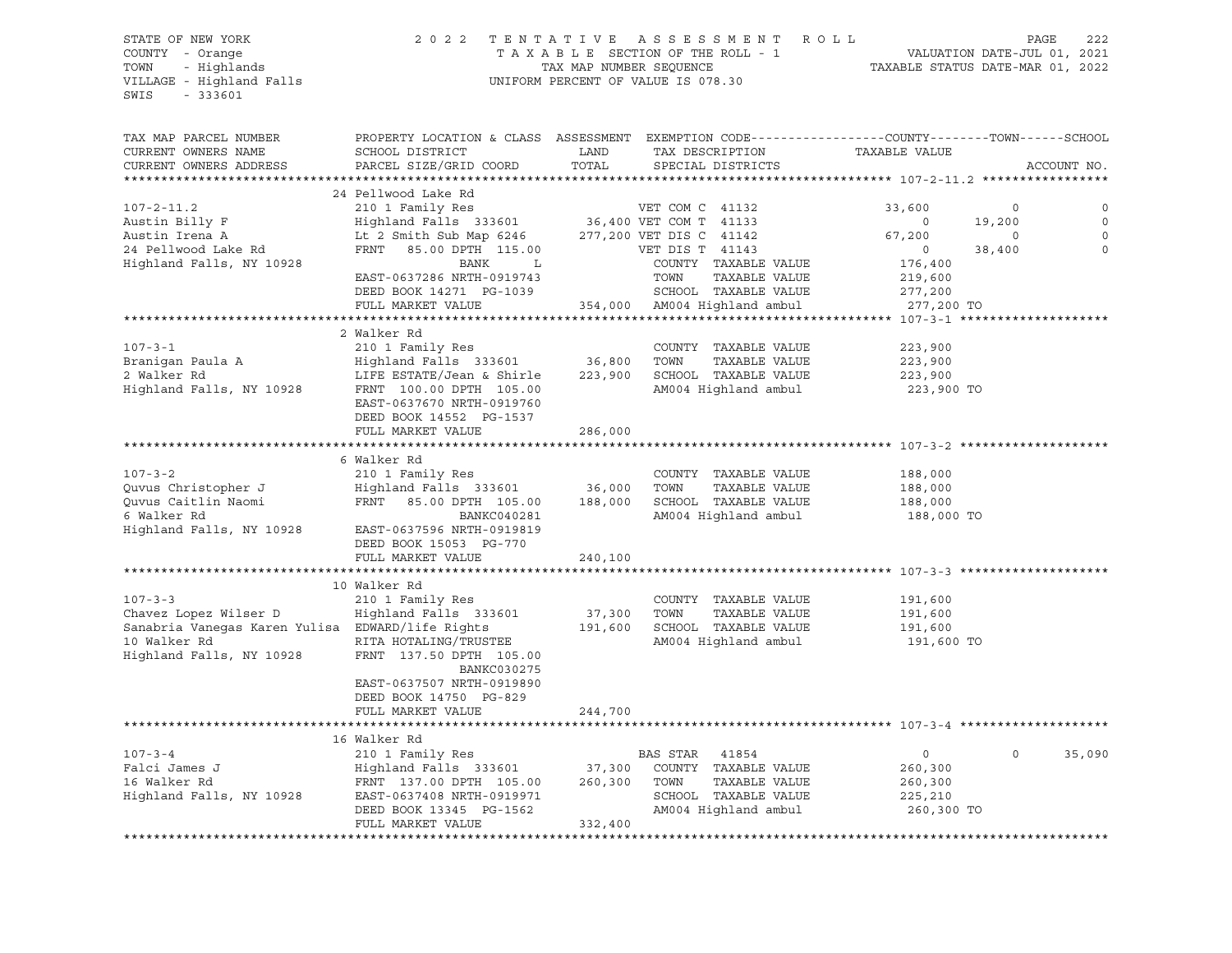### STATE OF NEW YORK 2 0 2 2 T E N T A T I V E A S S E S S M E N T R O L L PAGE 223 COUNTY - Orange T A X A B L E SECTION OF THE ROLL - 1 VALUATION DATE-JUL 01, 2021 TRIF OF NEW YORK A SERISM ENGLY THE ROLL STATE OF NEW YORK A SAMPLINE ROLL TAX A B L E SECTION OF THE ROLL - 1<br>
TAX A B L E SECTION OF THE ROLL - 1 WALUATION DATE-JUL 01, 2021<br>
TOWN - Highlands (TAXABLE STATUS DATE-MAR 01, UNIFORM PERCENT OF VALUE IS 078.30

TAX MAP PARCEL NUMBER PROPERTY LOCATION & CLASS ASSESSMENT EXEMPTION CODE----------------COUNTY-------TOWN-----SCHOOL CURRENT OWNERS NAME SCHOOL DISTRICT LAND TAX DESCRIPTION TAXABLE VALUE CURRENT OWNERS ADDRESS PARCEL SIZE/GRID COORD TOTAL SPECIAL DISTRICTS ACCOUNT NO. \*\*\*\*\*\*\*\*\*\*\*\*\*\*\*\*\*\*\*\*\*\*\*\*\*\*\*\*\*\*\*\*\*\*\*\*\*\*\*\*\*\*\*\*\*\*\*\*\*\*\*\*\*\*\*\*\*\*\*\*\*\*\*\*\*\*\*\*\*\*\*\*\*\*\*\*\*\*\*\*\*\*\*\*\*\*\*\*\*\*\*\*\*\*\*\*\*\*\*\*\*\*\* 107-3-5 \*\*\*\*\*\*\*\*\*\*\*\*\*\*\*\*\*\*\*\* 20 Walker Rd 107-3-5 210 1 Family Res COUNTY TAXABLE VALUE 165,000 Suchanyc Bryan Highland Falls 333601 35,000 TOWN TAXABLE VALUE 165,000 Suchanyc Janet FRNT 60.00 DPTH 105.00 165,000 SCHOOL TAXABLE VALUE 165,000 PO Box 4 EAST-0637328 NRTH-0920036 AM004 Highland ambul 165,000 TO Fort Montgomery, NY 10922 DEED BOOK 14095 PG-1891 FULL MARKET VALUE 210,700 \*\*\*\*\*\*\*\*\*\*\*\*\*\*\*\*\*\*\*\*\*\*\*\*\*\*\*\*\*\*\*\*\*\*\*\*\*\*\*\*\*\*\*\*\*\*\*\*\*\*\*\*\*\*\*\*\*\*\*\*\*\*\*\*\*\*\*\*\*\*\*\*\*\*\*\*\*\*\*\*\*\*\*\*\*\*\*\*\*\*\*\*\*\*\*\*\*\*\*\*\*\*\* 107-3-6 \*\*\*\*\*\*\*\*\*\*\*\*\*\*\*\*\*\*\*\* 26 Walker Rd 107-3-6 210 1 Family Res BAS STAR 41854 0 0 35,090 Carpenter Scott L Highland Falls 333601 38,000 COUNTY TAXABLE VALUE 281,700 Carpenter Rachel S FRNT 247.00 DPTH 118.80 281,700 TOWN TAXABLE VALUE 281,700 26 Walker Rd ACRES 0.48 BANKC080370 SCHOOL TAXABLE VALUE 246,610 Highlands Falls, NY 10928 EAST-0637244 NRTH-0920100 AM004 Highland ambul 281,700 TO DEED BOOK 13676 PG-337 FULL MARKET VALUE 359,800 \*\*\*\*\*\*\*\*\*\*\*\*\*\*\*\*\*\*\*\*\*\*\*\*\*\*\*\*\*\*\*\*\*\*\*\*\*\*\*\*\*\*\*\*\*\*\*\*\*\*\*\*\*\*\*\*\*\*\*\*\*\*\*\*\*\*\*\*\*\*\*\*\*\*\*\*\*\*\*\*\*\*\*\*\*\*\*\*\*\*\*\*\*\*\*\*\*\*\*\*\*\*\* 107-3-7 \*\*\*\*\*\*\*\*\*\*\*\*\*\*\*\*\*\*\*\* 31 Walker Rd<br>107-3-7 210 1 Fami 107-3-7 210 1 Family Res - WTRFNT BAS STAR 41854 0 0 35,090 Borra Lisa Marie Highland Falls 333601 65,000 COUNTY TAXABLE VALUE 246,800 31 Walker Rd FRNT 92.00 DPTH 180.00 246,800 TOWN TAXABLE VALUE 246,800 Highland Falls, NY 10928 ACRES 0.50 BANKC080370 SCHOOL TAXABLE VALUE 211,710 EAST-0637056 NRTH-0920233 AM004 Highland ambul 246,800 TO DEED BOOK 5380 PG-275 FULL MARKET VALUE 315,200 \*\*\*\*\*\*\*\*\*\*\*\*\*\*\*\*\*\*\*\*\*\*\*\*\*\*\*\*\*\*\*\*\*\*\*\*\*\*\*\*\*\*\*\*\*\*\*\*\*\*\*\*\*\*\*\*\*\*\*\*\*\*\*\*\*\*\*\*\*\*\*\*\*\*\*\*\*\*\*\*\*\*\*\*\*\*\*\*\*\*\*\*\*\*\*\*\*\*\*\*\*\*\* 107-3-8 \*\*\*\*\*\*\*\*\*\*\*\*\*\*\*\*\*\*\*\* 1428 Route 9W 107-3-8 210 1 Family Res - WTRFNT BAS STAR 41854 0 0 35,090 Guy George R Highland Falls 333601 200,000 COUNTY TAXABLE VALUE 459,300 Guy Lisa J ACRES 5.70 459,300 TOWN TAXABLE VALUE 459,300 1428 Route 9W EAST-0636917 NRTH-0919849 SCHOOL TAXABLE VALUE 424,210 Highland Falls, NY 10928 DEED BOOK 4486 PG-293 AM004 Highland ambul 459,300 TO FULL MARKET VALUE 586,600 \*\*\*\*\*\*\*\*\*\*\*\*\*\*\*\*\*\*\*\*\*\*\*\*\*\*\*\*\*\*\*\*\*\*\*\*\*\*\*\*\*\*\*\*\*\*\*\*\*\*\*\*\*\*\*\*\*\*\*\*\*\*\*\*\*\*\*\*\*\*\*\*\*\*\*\*\*\*\*\*\*\*\*\*\*\*\*\*\*\*\*\*\*\*\*\*\*\*\*\*\*\*\* 107-3-9 \*\*\*\*\*\*\*\*\*\*\*\*\*\*\*\*\*\*\*\* 25 Walker Rd 107-3-9 210 1 Family Res - WTRFNT BAS STAR 41854 0 0 35,090 Love David C Highland Falls 333601 42,000 COUNTY TAXABLE VALUE 225,800 Love Nancy S FRNT 15.00 DPTH 162.00 225,800 TOWN TAXABLE VALUE 225,800 25 Walker Rd ACRES 0.14 SCHOOL TAXABLE VALUE 190,710 Highland Falls, NY 10928 EAST-0637184 NRTH-0920013 AM004 Highland ambul 225,800 TO DEED BOOK 2287 PG-00786 FULL MARKET VALUE 288,400 \*\*\*\*\*\*\*\*\*\*\*\*\*\*\*\*\*\*\*\*\*\*\*\*\*\*\*\*\*\*\*\*\*\*\*\*\*\*\*\*\*\*\*\*\*\*\*\*\*\*\*\*\*\*\*\*\*\*\*\*\*\*\*\*\*\*\*\*\*\*\*\*\*\*\*\*\*\*\*\*\*\*\*\*\*\*\*\*\*\*\*\*\*\*\*\*\*\*\*\*\*\*\*\*\*\*\*\*\*\*\*\*\*\*\*\*\*\*\*\*\*\*\*\*\*\*\*\*\*\*\*\*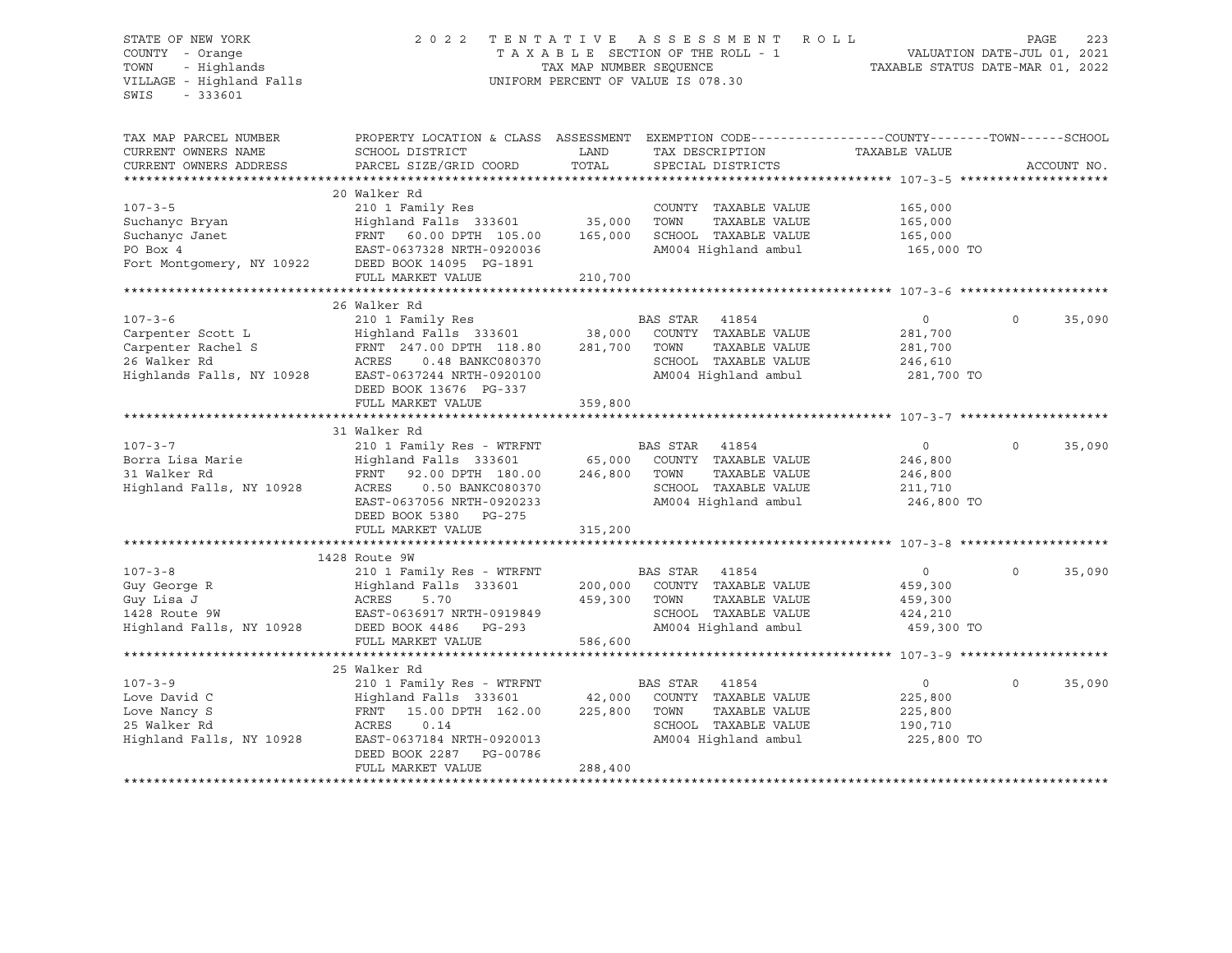### STATE OF NEW YORK 2 0 2 2 T E N T A T I V E A S S E S S M E N T R O L L PAGE 224 COUNTY - Orange T A X A B L E SECTION OF THE ROLL - 1 VALUATION DATE-JUL 01, 2021 TOWN - Highlands TAX MAP NUMBER SEQUENCE TAXABLE STATUS DATE-MAR 01, 2022 VILLAGE - Highland Falls UNIFORM PERCENT OF VALUE IS 078.30

| TAX MAP PARCEL NUMBER<br>CURRENT OWNERS NAME<br>CURRENT OWNERS ADDRESS                                     | PROPERTY LOCATION & CLASS ASSESSMENT EXEMPTION CODE----------------COUNTY-------TOWN-----SCHOOL<br>SCHOOL DISTRICT<br>PARCEL SIZE/GRID COORD                                                                   | LAND<br>TOTAL                | TAX DESCRIPTION<br>SPECIAL DISTRICTS                                                                               | TAXABLE VALUE                                               | ACCOUNT NO.        |
|------------------------------------------------------------------------------------------------------------|----------------------------------------------------------------------------------------------------------------------------------------------------------------------------------------------------------------|------------------------------|--------------------------------------------------------------------------------------------------------------------|-------------------------------------------------------------|--------------------|
| $107 - 3 - 10$<br>Levy Shahar A<br>Falticneau Dana<br>29 Pellwood Lake Rd<br>Highland Falls, NY 10928      | 29 Pellwood Lake Rd<br>210 1 Family Res - WTRFNT<br>Highland Falls 333601<br>58.00 DPTH 137.00<br>FRNT<br>EAST-0637168 NRTH-0919964<br>DEED BOOK 14417 PG-851<br>FULL MARKET VALUE                             | 54,000<br>270,200<br>345,100 | COUNTY TAXABLE VALUE<br>TOWN<br>TAXABLE VALUE<br>SCHOOL TAXABLE VALUE<br>AM004 Highland ambul                      | 270,200<br>270,200<br>270,200<br>270,200 TO                 |                    |
| $107 - 3 - 11$<br>Belladone James Jr<br>Phelan Briana<br>27 Pellwood Lake Rd<br>Highland Falls, NY 10928   | 27 Pellwood Lake Rd<br>210 1 Family Res - WTRFNT<br>Highland Falls 333601<br>FRNT 58.00 DPTH 130.30<br>BANKC230070<br>EAST-0637153 NRTH-0919903<br>DEED BOOK 14458 PG-1216<br>FULL MARKET VALUE                | 51,000<br>259,900<br>331,900 | COUNTY TAXABLE VALUE<br>TOWN<br>TAXABLE VALUE<br>SCHOOL TAXABLE VALUE<br>AM004 Highland ambul                      | 259,900<br>259,900<br>259,900<br>259,900 TO                 |                    |
| $107 - 3 - 12$<br>Phelan Richard T<br>Lawrance Cheryl A<br>25 Pellwood Lake Rd<br>Highland Falls, NY 10928 | 25 Pellwood Lake Rd<br>210 1 Family Res - WTRFNT<br>Highland Falls 333601<br>FRNT<br>60.00 DPTH 124.00<br>ACRES<br>0.19<br>EAST-0637137 NRTH-0919845<br>DEED BOOK 3108 PG-00334<br>FULL MARKET VALUE           | 57,000<br>229,800<br>293,500 | BAS STAR<br>41854<br>COUNTY TAXABLE VALUE<br>TOWN<br>TAXABLE VALUE<br>SCHOOL TAXABLE VALUE<br>AM004 Highland ambul | $\mathbf{0}$<br>229,800<br>229,800<br>194,710<br>229,800 TO | $\Omega$<br>35,090 |
| $107 - 3 - 13$<br>Woolf Micah<br>Woolf Kacy<br>21 Pellwood Lake Rd<br>Highland Falls, NY 10928             | 21 Pellwood Lake Rd<br>210 1 Family Res - WTRFNT<br>Highland Falls 333601<br>FRNT 104.20 DPTH 109.80<br>ACRES<br>0.20 BANKC061197<br>EAST-0637115 NRTH-0919768<br>DEED BOOK 14957 PG-1855<br>FULL MARKET VALUE | 60,000<br>262,900<br>335,800 | COUNTY TAXABLE VALUE<br>TOWN<br>TAXABLE VALUE<br>SCHOOL TAXABLE VALUE<br>AM004 Highland ambul                      | 262,900<br>262,900<br>262,900<br>262,900 TO                 |                    |
| $107 - 3 - 14$<br>Fallon George T<br>Fallon Erin F<br>17 Pellwood Lake Rd<br>Highland Falls, NY 10928      | 17 Pellwood Lake Rd<br>210 1 Family Res - WTRFNT<br>Highland Falls 333601<br>FRNT<br>95.00 DPTH 95.00<br>ACRES<br>0.19 BANKC230070<br>EAST-0637086 NRTH-0919675<br>DEED BOOK 12934 PG-504<br>FULL MARKET VALUE | 57,000<br>220,500<br>281,600 | BAS STAR<br>41854<br>COUNTY TAXABLE VALUE<br>TOWN<br>TAXABLE VALUE<br>SCHOOL TAXABLE VALUE<br>AM004 Highland ambul | $\mathbf 0$<br>220,500<br>220,500<br>185,410<br>220,500 TO  | $\Omega$<br>35,090 |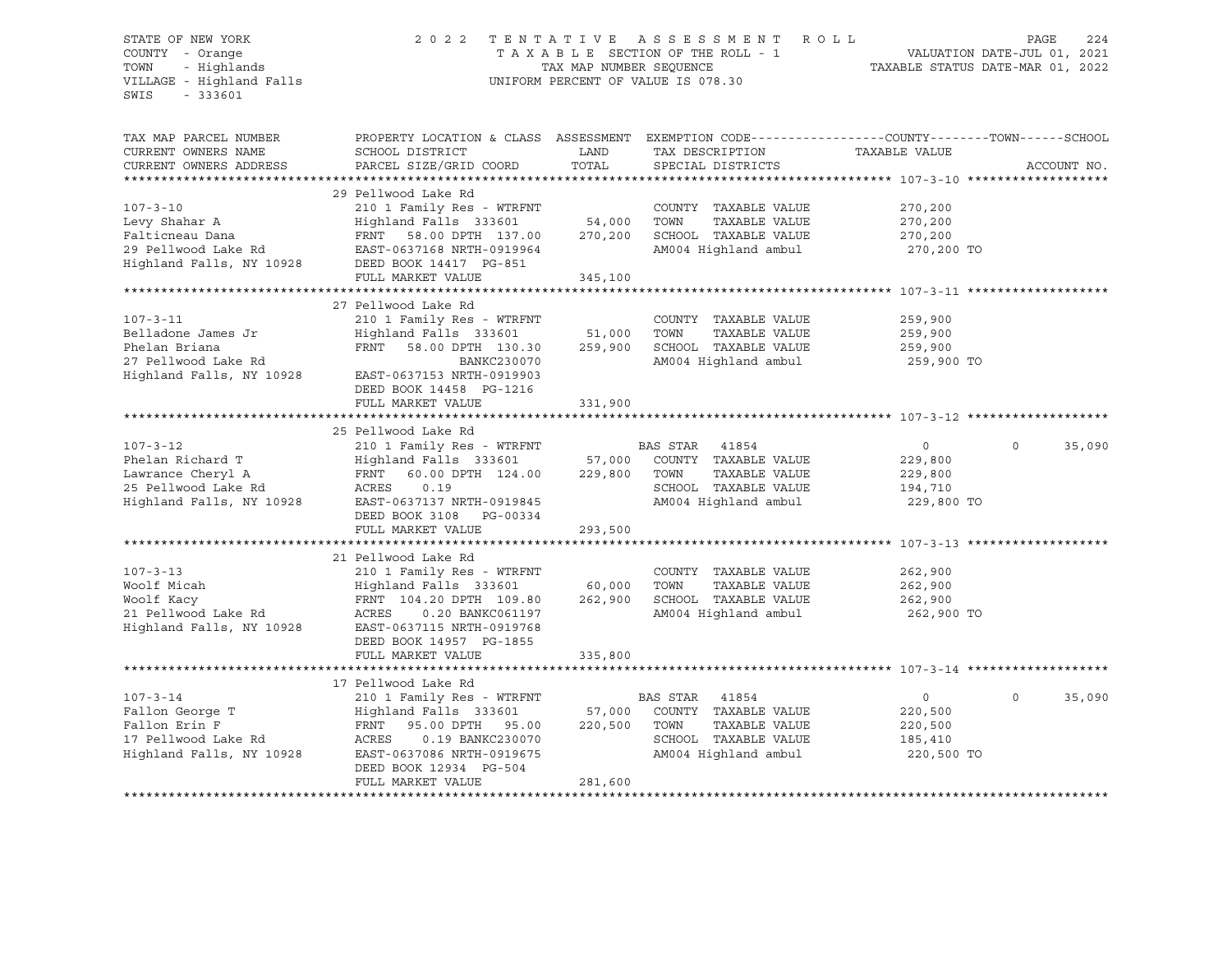| STATE OF NEW YORK<br>COUNTY - Orange<br>TOWN - Highlands<br>VILLAGE - Highland Falls<br>SWIS<br>$-333601$                                                                                                                                | 2022 TENTATIVE ASSESSMENT ROLL<br>UNIFORM PERCENT OF VALUE IS 078.30                          |          |                                       | 225<br>PAGE                                                                                      |        |  |
|------------------------------------------------------------------------------------------------------------------------------------------------------------------------------------------------------------------------------------------|-----------------------------------------------------------------------------------------------|----------|---------------------------------------|--------------------------------------------------------------------------------------------------|--------|--|
| TAX MAP PARCEL NUMBER<br>CURRENT OWNERS NAME                                                                                                                                                                                             | SCHOOL DISTRICT                                                                               | LAND     | TAX DESCRIPTION TAXABLE VALUE         | PROPERTY LOCATION & CLASS ASSESSMENT EXEMPTION CODE----------------COUNTY-------TOWN------SCHOOL |        |  |
| CURRENT OWNERS ADDRESS                                                                                                                                                                                                                   | PARCEL SIZE/GRID COORD                                                                        | TOTAL    | SPECIAL DISTRICTS                     | ACCOUNT NO.                                                                                      |        |  |
|                                                                                                                                                                                                                                          | 15 Pellwood Lake Rd                                                                           |          |                                       |                                                                                                  |        |  |
| $107 - 3 - 15$<br>Guy Sharon Marie                                                                                                                                                                                                       | 210 1 Family Res - WTRFNT BAS STAR 41854<br>Highland Falls 333601 33,000 COUNTY TAXABLE VALUE |          |                                       | $\overline{0}$<br>$\circ$<br>251,200                                                             | 35,090 |  |
| 15 Pellwood Lake Rd<br>Highland Falls, NY 10928                                                                                                                                                                                          | FRNT 100.00 DPTH 77.00 251,200 TOWN TAXABLE VALUE<br>ACRES<br>0.16                            |          | SCHOOL TAXABLE VALUE                  | 251,200<br>216,110                                                                               |        |  |
|                                                                                                                                                                                                                                          | EAST-0637057 NRTH-0919584<br>DEED BOOK 4381 PG-23                                             |          | AM004 Highland ambul                  | 251,200 TO                                                                                       |        |  |
|                                                                                                                                                                                                                                          | FULL MARKET VALUE                                                                             | 320,800  |                                       |                                                                                                  |        |  |
|                                                                                                                                                                                                                                          | 9 Pellwood Lake Rd                                                                            |          |                                       |                                                                                                  |        |  |
| $107 - 3 - 16$                                                                                                                                                                                                                           | 220 2 Family Res - WTRFNT                                                                     |          | COUNTY TAXABLE VALUE<br>TAXABLE VALUE | 249,700<br>249,700<br>249,700                                                                    |        |  |
|                                                                                                                                                                                                                                          | EAST-0637020 NRTH-0919501<br>DEED BOOK 11436 PG-479                                           |          | AM004 Highland ambul                  | 249,700 TO                                                                                       |        |  |
|                                                                                                                                                                                                                                          | FULL MARKET VALUE                                                                             | 318,900  |                                       |                                                                                                  |        |  |
|                                                                                                                                                                                                                                          |                                                                                               |          |                                       |                                                                                                  |        |  |
|                                                                                                                                                                                                                                          | 17 Main St                                                                                    |          |                                       |                                                                                                  |        |  |
| $107 - 3 - 17$                                                                                                                                                                                                                           | 415 Motel                                                                                     |          | COUNTY TAXABLE VALUE                  | 1900,000<br>1900,000                                                                             |        |  |
|                                                                                                                                                                                                                                          |                                                                                               |          | 1900,000 SCHOOL TAXABLE VALUE         | 1900,000                                                                                         |        |  |
| WABNO Hotels Inc (2008) Highland Falls 333601 (2008) TOWN TAXABLE VALUE<br>17 Main St (2008) ACRES 1.20 BANK (2008) L (2009) 2010 SCHOOL TAXABLE VALUE<br>2009) Highland Falls, NY 10928 (2018-10636914 NRTH-0919422                     | DEED BOOK 5865 PG-260                                                                         |          | AM004 Highland ambul                  | 1900,000 TO                                                                                      |        |  |
|                                                                                                                                                                                                                                          | FULL MARKET VALUE                                                                             | 2426,600 |                                       |                                                                                                  |        |  |
|                                                                                                                                                                                                                                          | 1424 Route 9W                                                                                 |          |                                       |                                                                                                  |        |  |
| $107 - 3 - 19$                                                                                                                                                                                                                           | 431 Auto dealer                                                                               |          | COUNTY TAXABLE VALUE                  | 397,100                                                                                          |        |  |
|                                                                                                                                                                                                                                          |                                                                                               |          |                                       | 397,100                                                                                          |        |  |
|                                                                                                                                                                                                                                          |                                                                                               |          |                                       | 397,100                                                                                          |        |  |
|                                                                                                                                                                                                                                          |                                                                                               |          |                                       | 397,100 TO                                                                                       |        |  |
| Carissa Realty Inc<br>Joan Cartalemi FRNT 178.00 FORD 1999 Albany Post Rd Ste 20<br>Buchanan, NY 10511<br>EVANT 178.00 DPTH 118.00 397,100 SCHOOL TAXABLE VALUE<br>FRNT 176.00 PTH 118.00 397,100 SCHOOL TAXABLE VALUE<br>Buchanan, NY 1 | FULL MARKET VALUE                                                                             | 507,200  |                                       |                                                                                                  |        |  |
|                                                                                                                                                                                                                                          |                                                                                               |          |                                       |                                                                                                  |        |  |
|                                                                                                                                                                                                                                          | 1426 Route 9W                                                                                 |          |                                       |                                                                                                  |        |  |
| $107 - 3 - 20$                                                                                                                                                                                                                           | 230 3 Family Res                                                                              |          | COUNTY TAXABLE VALUE 319,100          |                                                                                                  |        |  |
|                                                                                                                                                                                                                                          |                                                                                               |          |                                       | 319,100                                                                                          |        |  |
|                                                                                                                                                                                                                                          |                                                                                               |          |                                       | 319,100                                                                                          |        |  |
| Beacon, NY 12508                                                                                                                                                                                                                         | EAST-0636815 NRTH-0919522<br>DEED BOOK 13728 PG-1558                                          |          |                                       | 319,100 TO                                                                                       |        |  |
|                                                                                                                                                                                                                                          | FULL MARKET VALUE                                                                             | 407,500  |                                       |                                                                                                  |        |  |
|                                                                                                                                                                                                                                          |                                                                                               |          |                                       |                                                                                                  |        |  |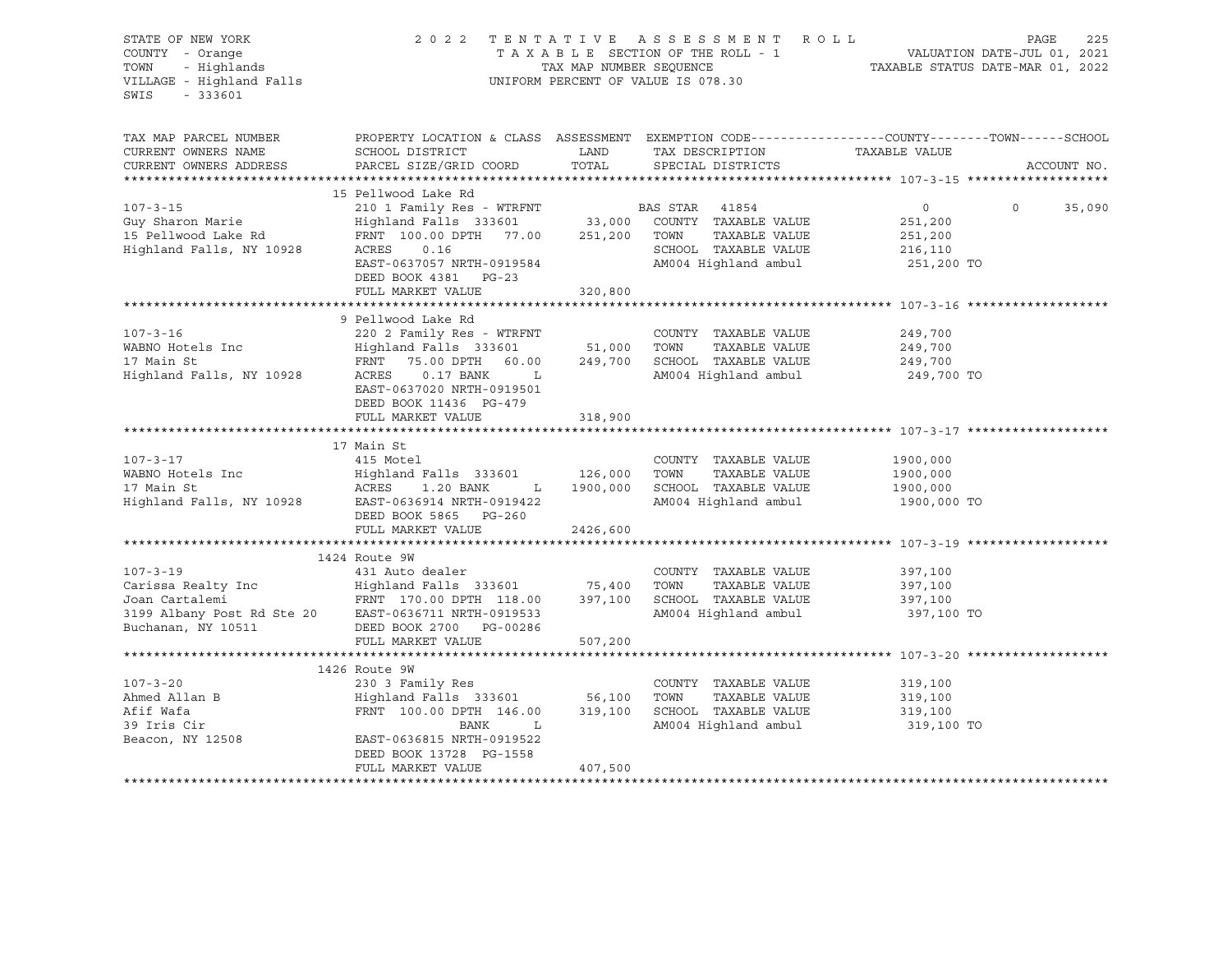| STATE OF NEW YORK<br>COUNTY - Orange<br>- Highlands<br>TOWN<br>VILLAGE - Highland Falls<br>$-333601$<br>SWIS | 2022 TENTATIVE ASSESSMENT ROLL<br>TAXABLE SECTION OF THE ROLL - 1<br>TAX MAP NUMBER SEQUENCE<br>UNIFORM PERCENT OF VALUE IS 078.30                                                                                                    |               |                                               | TAXABLE STATUS DATE-MAR 01, 2022 | PAGE<br>226<br>VALUATION DATE-JUL 01, 2021 |
|--------------------------------------------------------------------------------------------------------------|---------------------------------------------------------------------------------------------------------------------------------------------------------------------------------------------------------------------------------------|---------------|-----------------------------------------------|----------------------------------|--------------------------------------------|
| TAX MAP PARCEL NUMBER<br>CURRENT OWNERS NAME<br>CURRENT OWNERS ADDRESS                                       | PROPERTY LOCATION & CLASS ASSESSMENT EXEMPTION CODE----------------COUNTY-------TOWN-----SCHOOL<br>SCHOOL DISTRICT<br>PARCEL SIZE/GRID COORD                                                                                          | LAND<br>TOTAL | TAX DESCRIPTION<br>SPECIAL DISTRICTS          | TAXABLE VALUE                    | ACCOUNT NO.                                |
|                                                                                                              |                                                                                                                                                                                                                                       |               |                                               |                                  |                                            |
|                                                                                                              | Old State Rd                                                                                                                                                                                                                          |               |                                               |                                  |                                            |
| $108 - 1 - 1.1$<br>Sidamon-Eristoff C                                                                        | 311 Res vac land<br>Highland Falls 333601 38,500                                                                                                                                                                                      |               | COUNTY TAXABLE VALUE<br>TOWN<br>TAXABLE VALUE | 38,500<br>38,500                 |                                            |
| Sidamon-Eristoff P A                                                                                         | FRNT 99.00 DPTH 215.00 38,500 SCHOOL TAXABLE VALUE                                                                                                                                                                                    |               |                                               | 38,500                           |                                            |
| Bessemer Bill Pay Group                                                                                      | ACRES<br>0.63                                                                                                                                                                                                                         |               | AM004 Highland ambul                          | 38,500 TO                        |                                            |
| 100 Woodbridge Center Dr<br>Woodbridge, NJ 07095                                                             | EAST-0637892 NRTH-0919567                                                                                                                                                                                                             |               |                                               |                                  |                                            |
| Woodbridge, NJ 07095                                                                                         | DEED BOOK 1764 PG-01045                                                                                                                                                                                                               |               |                                               |                                  |                                            |
|                                                                                                              | FULL MARKET VALUE                                                                                                                                                                                                                     | 49,200        |                                               |                                  |                                            |
|                                                                                                              | 1 Ananori Rd                                                                                                                                                                                                                          |               |                                               |                                  |                                            |
| $108 - 1 - 1.2$                                                                                              | 210 1 Family Res                                                                                                                                                                                                                      |               | COUNTY TAXABLE VALUE                          | 362,000                          |                                            |
|                                                                                                              | Highland Falls 333601 40,800                                                                                                                                                                                                          |               | TOWN<br>TAXABLE VALUE                         | 362,000                          |                                            |
|                                                                                                              |                                                                                                                                                                                                                                       |               | SCHOOL TAXABLE VALUE                          | 362,000                          |                                            |
|                                                                                                              |                                                                                                                                                                                                                                       |               | AM004 Highland ambul                          | 362,000 TO                       |                                            |
|                                                                                                              | Sidamon-Eristoff C Highland Falls 333601 40,800<br>Sidamon-Eristoff P A FRNT 200.00 DPTH 215.00 362,000<br>Bessemer Bill Pay Group ACRES 1.08<br>100 Woodbridge Center Dr EAST-0637831 NRTH-0919426<br>Woodbridge, NJ 07095 DEED BOOK |               |                                               |                                  |                                            |
| Woodbridge, NJ 07095                                                                                         | DEED BOOK 1864 PG-00950<br>FULL MARKET VALUE                                                                                                                                                                                          | 462,300       |                                               |                                  |                                            |
|                                                                                                              |                                                                                                                                                                                                                                       |               |                                               |                                  |                                            |
|                                                                                                              | 220 Old State Rd                                                                                                                                                                                                                      |               |                                               |                                  |                                            |
| $108 - 1 - 2$                                                                                                | 210 1 Family Res                                                                                                                                                                                                                      |               | BAS STAR 41854                                | $\overline{0}$                   | $\Omega$<br>35,090                         |
|                                                                                                              | Highland Falls 333601 38,300                                                                                                                                                                                                          |               | COUNTY TAXABLE VALUE                          | 253,100                          |                                            |
| McCarthy Kevin<br>McCarthy Tracy<br>220 Old State Rd                                                         | FRNT 125.00 DPTH 200.00                                                                                                                                                                                                               | 253,100 TOWN  | TAXABLE VALUE                                 | 253,100                          |                                            |
|                                                                                                              | BANK<br>$\mathbf{L}$                                                                                                                                                                                                                  |               | SCHOOL TAXABLE VALUE                          | 218,010                          |                                            |
| Highland Falls, NY 10928                                                                                     | EAST-0637693 NRTH-0918808<br>DEED BOOK 5439 PG-39                                                                                                                                                                                     |               | AM004 Highland ambul                          | 253,100 TO                       |                                            |
|                                                                                                              | FULL MARKET VALUE                                                                                                                                                                                                                     | 323,200       |                                               |                                  |                                            |
|                                                                                                              |                                                                                                                                                                                                                                       |               |                                               |                                  |                                            |
|                                                                                                              | 212 Old State Rd                                                                                                                                                                                                                      |               |                                               |                                  |                                            |
| $108 - 1 - 3$                                                                                                | 210 1 Family Res                                                                                                                                                                                                                      |               | COUNTY TAXABLE VALUE                          | 193,700                          |                                            |
| Troy Paul F                                                                                                  | Highland Falls 333601 38,100<br>FRNT 176.00 DPTH 140.00 193,700                                                                                                                                                                       |               | TOWN<br>TAXABLE VALUE                         | 193,700                          |                                            |
| Troy Joan Ann                                                                                                |                                                                                                                                                                                                                                       |               | SCHOOL TAXABLE VALUE                          | 193,700                          |                                            |
| 42 Rose Dr<br>Highland Falls, NY 10928                                                                       | ACRES<br>0.53 BANKC230070<br>EAST-0637652 NRTH-0918681                                                                                                                                                                                |               | AM004 Highland ambul                          | 193,700 TO                       |                                            |
|                                                                                                              | DEED BOOK 5313 PG-20                                                                                                                                                                                                                  |               |                                               |                                  |                                            |
|                                                                                                              | FULL MARKET VALUE                                                                                                                                                                                                                     | 247,400       |                                               |                                  |                                            |
|                                                                                                              |                                                                                                                                                                                                                                       |               |                                               |                                  |                                            |
|                                                                                                              | 206 Old State Rd                                                                                                                                                                                                                      |               |                                               |                                  |                                            |
| $108 - 1 - 4$                                                                                                | 210 1 Family Res                                                                                                                                                                                                                      |               | BAS STAR 41854                                | $\overline{0}$                   | $\Omega$<br>35,090                         |
| Hanniqan Nancy J                                                                                             | Highland Falls 333601 37,300                                                                                                                                                                                                          |               | COUNTY TAXABLE VALUE                          | 188,000                          |                                            |
| Rucano Michael F                                                                                             | FRNT 112.00 DPTH 145.60                                                                                                                                                                                                               | 188,000       | TOWN<br>TAXABLE VALUE                         | 188,000                          |                                            |
| 206 Old State Rd<br>Highland Falls, NY 10928                                                                 | ACRES<br>0.33 BANK<br>$\mathbb N$<br>EAST-0637674 NRTH-0918552                                                                                                                                                                        |               | SCHOOL TAXABLE VALUE<br>AM004 Highland ambul  | 152,910<br>188,000 TO            |                                            |
|                                                                                                              | DEED BOOK 14721 PG-1598                                                                                                                                                                                                               |               |                                               |                                  |                                            |
|                                                                                                              | FULL MARKET VALUE                                                                                                                                                                                                                     | 240,100       |                                               |                                  |                                            |
|                                                                                                              |                                                                                                                                                                                                                                       |               |                                               |                                  |                                            |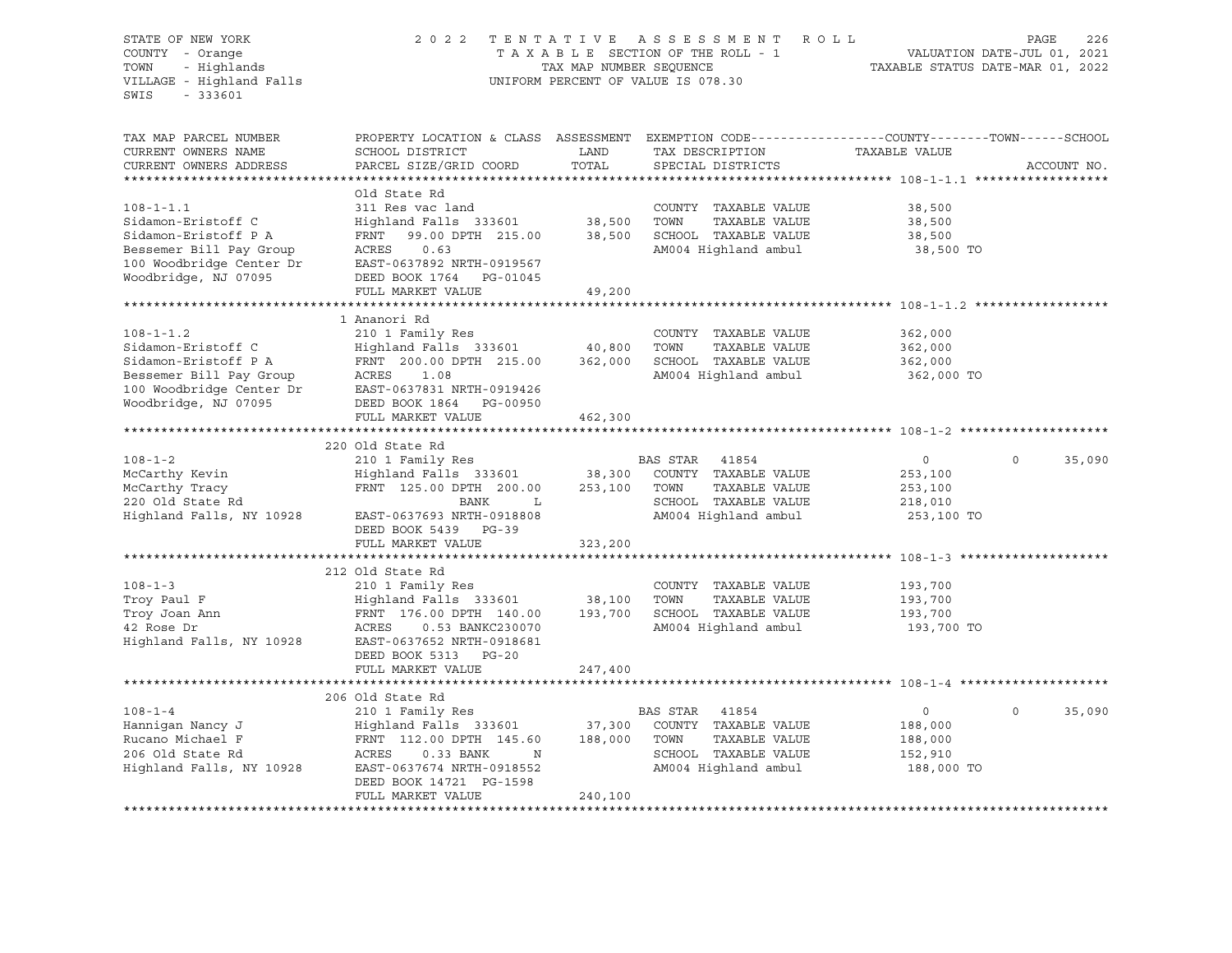STATE OF NEW YORK 2 0 2 2 T E N T A T I V E A S S E S S M E N T R O L L PAGE 227 COUNTY - Orange T A X A B L E SECTION OF THE ROLL - 1 VALUATION DATE-JUL 01, 2021 TOWN - Highlands TAX MAP NUMBER SEQUENCE TAXABLE STATUS DATE-MAR 01, 2022 VILLAGE - Highland Falls UNIFORM PERCENT OF VALUE IS 078.30 SWIS - 333601 TAX MAP PARCEL NUMBER PROPERTY LOCATION & CLASS ASSESSMENT EXEMPTION CODE----------------COUNTY-------TOWN-----SCHOOL CURRENT OWNERS NAME SCHOOL DISTRICT LAND TAX DESCRIPTION TAXABLE VALUE CURRENT OWNERS ADDRESS PARCEL SIZE/GRID COORD TOTAL SPECIAL DISTRICTS ACCOUNT NO. \*\*\*\*\*\*\*\*\*\*\*\*\*\*\*\*\*\*\*\*\*\*\*\*\*\*\*\*\*\*\*\*\*\*\*\*\*\*\*\*\*\*\*\*\*\*\*\*\*\*\*\*\*\*\*\*\*\*\*\*\*\*\*\*\*\*\*\*\*\*\*\*\*\*\*\*\*\*\*\*\*\*\*\*\*\*\*\*\*\*\*\*\*\*\*\*\*\*\*\*\*\*\* 108-1-5 \*\*\*\*\*\*\*\*\*\*\*\*\*\*\*\*\*\*\*\* 202 Old State Rd 108-1-5 210 1 Family Res BAS STAR 41854 0 0 35,090 Padula Nancy J Highland Falls 333601 37,500 COUNTY TAXABLE VALUE 209,800 202 Old State Rd FRNT 74.20 DPTH 137.80 209,800 TOWN TAXABLE VALUE 209,800 Highland Falls, NY 10928 ACRES 0.38 BANKC080370 SCHOOL TAXABLE VALUE 174,710 EAST-0637684 NRTH-0918451 AM004 Highland ambul 209,800 TO DEED BOOK 12918 PG-1465 FULL MARKET VALUE 267,900 \*\*\*\*\*\*\*\*\*\*\*\*\*\*\*\*\*\*\*\*\*\*\*\*\*\*\*\*\*\*\*\*\*\*\*\*\*\*\*\*\*\*\*\*\*\*\*\*\*\*\*\*\*\*\*\*\*\*\*\*\*\*\*\*\*\*\*\*\*\*\*\*\*\*\*\*\*\*\*\*\*\*\*\*\*\*\*\*\*\*\*\*\*\*\*\*\*\*\*\*\*\*\* 108-1-6 \*\*\*\*\*\*\*\*\*\*\*\*\*\*\*\*\*\*\*\* 3 Revolutionary Rd 108-1-6 210 1 Family Res COUNTY TAXABLE VALUE 213,300 Miller Marc Highland Falls 333601 36,600 TOWN TAXABLE VALUE 213,300 Miller Dawne FRNT 109.00 DPTH 121.00 213,300 SCHOOL TAXABLE VALUE 213,300 3 Revolutionary Rd ACRES 0.23 AM004 Highland ambul 213,300 TO Highland Falls, NY 10928 EAST-0637793 NRTH-0918405 DEED BOOK 5151 PG-110 FULL MARKET VALUE 272,400 \*\*\*\*\*\*\*\*\*\*\*\*\*\*\*\*\*\*\*\*\*\*\*\*\*\*\*\*\*\*\*\*\*\*\*\*\*\*\*\*\*\*\*\*\*\*\*\*\*\*\*\*\*\*\*\*\*\*\*\*\*\*\*\*\*\*\*\*\*\*\*\*\*\*\*\*\*\*\*\*\*\*\*\*\*\*\*\*\*\*\*\*\*\*\*\*\*\*\*\*\*\*\* 108-1-7 \*\*\*\*\*\*\*\*\*\*\*\*\*\*\*\*\*\*\*\* 7 Revolutionary Rd 108-1-7 210 1 Family Res COUNTY TAXABLE VALUE 238,800 DeLorenzo Thelma I Highland Falls 333601 35,000 TOWN TAXABLE VALUE 238,800 Joseph DeLorenzo Thelma/LIFE RIGHTS 238,800 SCHOOL TAXABLE VALUE 238,800 46 Frost Ln to Joseph DeLorenzo AM004 Highland ambul 238,800 TO Cornwall, NY 12518 FRNT 66.00 DPTH 102.00 EAST-0637783 NRTH-0918484 DEED BOOK 11674 PG-854 FULL MARKET VALUE 305,000 \*\*\*\*\*\*\*\*\*\*\*\*\*\*\*\*\*\*\*\*\*\*\*\*\*\*\*\*\*\*\*\*\*\*\*\*\*\*\*\*\*\*\*\*\*\*\*\*\*\*\*\*\*\*\*\*\*\*\*\*\*\*\*\*\*\*\*\*\*\*\*\*\*\*\*\*\*\*\*\*\*\*\*\*\*\*\*\*\*\*\*\*\*\*\*\*\*\*\*\*\*\*\* 108-1-8 \*\*\*\*\*\*\*\*\*\*\*\*\*\*\*\*\*\*\*\* 9 Revolutionary Rd 108-1-8 210 1 Family Res COUNTY TAXABLE VALUE 224,800 Coffey Kevin J Highland Falls 333601 35,700 TOWN TAXABLE VALUE 224,800 Coffey Mary C FRNT 69.40 DPTH 120.00 224,800 SCHOOL TAXABLE VALUE 224,800 9 Revolutionary Rd EAST-0637782 NRTH-0918559 AM004 Highland ambul 224,800 TO Highland Falls, NY 10928 DEED BOOK 2508 PG-00121 FULL MARKET VALUE 287,100 \*\*\*\*\*\*\*\*\*\*\*\*\*\*\*\*\*\*\*\*\*\*\*\*\*\*\*\*\*\*\*\*\*\*\*\*\*\*\*\*\*\*\*\*\*\*\*\*\*\*\*\*\*\*\*\*\*\*\*\*\*\*\*\*\*\*\*\*\*\*\*\*\*\*\*\*\*\*\*\*\*\*\*\*\*\*\*\*\*\*\*\*\*\*\*\*\*\*\*\*\*\*\* 108-1-9 \*\*\*\*\*\*\*\*\*\*\*\*\*\*\*\*\*\*\*\* 11 Revolutionary Rd 108-1-9 210 1 Family Res VET COM C 41132 33,600 0 0 Luther Susan M Highland Falls 333601 35,600 VET COM T 41133 0 19,200 0 11 Revolutionary Rd FRNT 58.00 DPTH 149.00 271,000 VET DIS C 41142 67,200 0 0 Highland Falls, NY 10928 ACRES 0.18 VET DIS T 41143 0 38,400 0 EAST-0637779 NRTH-0918629 BAS STAR 41854 0 0 35,090 DEED BOOK 5889 PG-90 COUNTY TAXABLE VALUE 170,200 FULL MARKET VALUE 346,100 TOWN TAXABLE VALUE 213,400 SCHOOL TAXABLE VALUE 235,910 AM004 Highland ambul 271,000 TO \*\*\*\*\*\*\*\*\*\*\*\*\*\*\*\*\*\*\*\*\*\*\*\*\*\*\*\*\*\*\*\*\*\*\*\*\*\*\*\*\*\*\*\*\*\*\*\*\*\*\*\*\*\*\*\*\*\*\*\*\*\*\*\*\*\*\*\*\*\*\*\*\*\*\*\*\*\*\*\*\*\*\*\*\*\*\*\*\*\*\*\*\*\*\*\*\*\*\*\*\*\*\*\*\*\*\*\*\*\*\*\*\*\*\*\*\*\*\*\*\*\*\*\*\*\*\*\*\*\*\*\*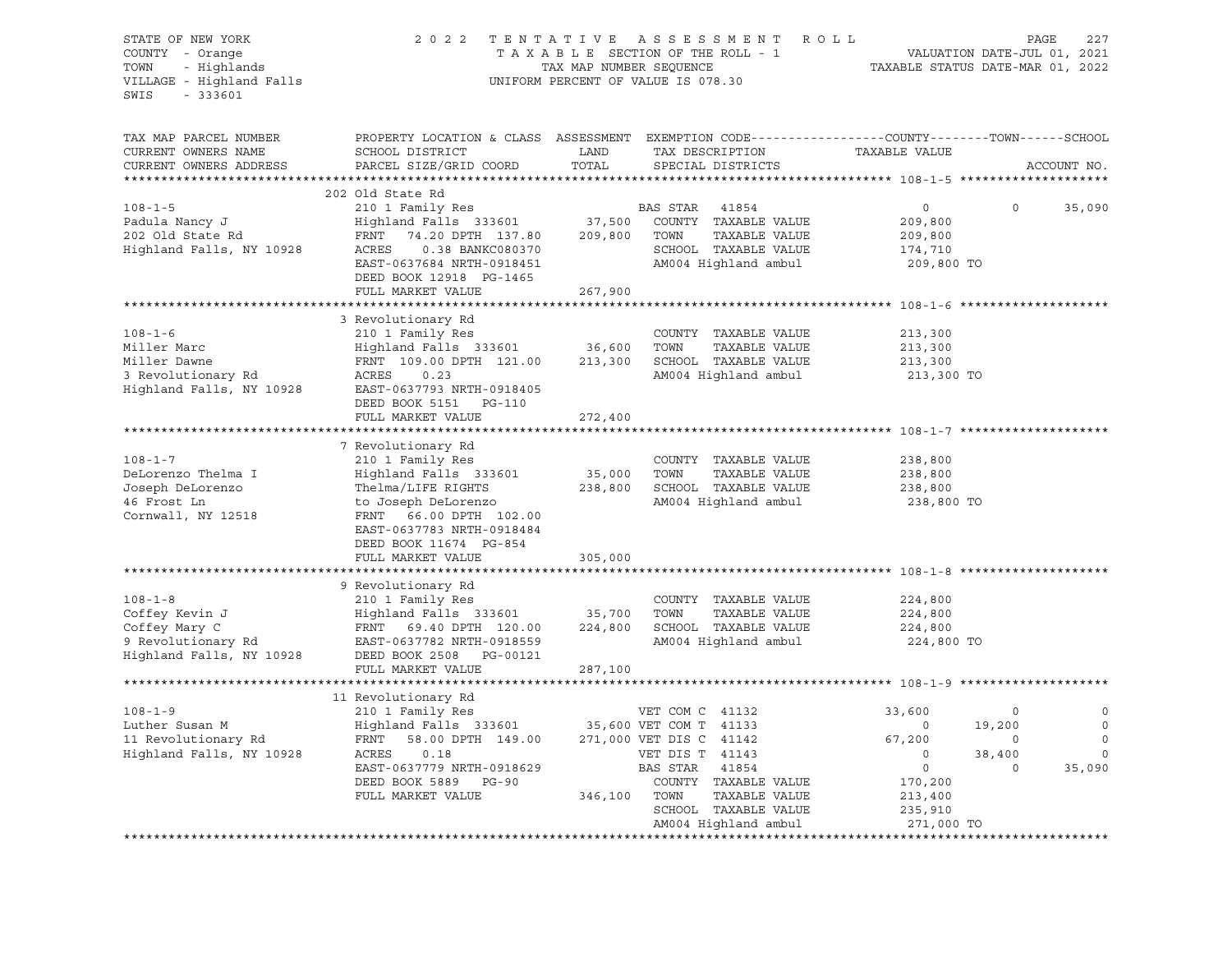| STATE OF NEW YORK<br>COUNTY - Orange<br>- Highlands<br>TOWN<br>VILLAGE - Highland Falls<br>$-333601$<br>SWIS | 2 0 2 2<br>TENTATIVE ASSESSMENT ROLL<br>TAXABLE SECTION OF THE ROLL - 1<br>TAX MAP NUMBER SEQUENCE<br>UNIFORM PERCENT OF VALUE IS 078.30 |            |                                              |                                                  | PAGE<br>228<br>VALUATION DATE-JUL 01, 2021<br>TAXABLE STATUS DATE-MAR 01, 2022 |  |  |
|--------------------------------------------------------------------------------------------------------------|------------------------------------------------------------------------------------------------------------------------------------------|------------|----------------------------------------------|--------------------------------------------------|--------------------------------------------------------------------------------|--|--|
| TAX MAP PARCEL NUMBER                                                                                        | PROPERTY LOCATION & CLASS ASSESSMENT EXEMPTION CODE---------------COUNTY-------TOWN------SCHOOL                                          |            |                                              |                                                  |                                                                                |  |  |
| CURRENT OWNERS NAME                                                                                          | SCHOOL DISTRICT                                                                                                                          | LAND       | TAX DESCRIPTION                              | TAXABLE VALUE                                    |                                                                                |  |  |
| CURRENT OWNERS ADDRESS                                                                                       | PARCEL SIZE/GRID COORD                                                                                                                   | TOTAL      | SPECIAL DISTRICTS                            |                                                  | ACCOUNT NO.                                                                    |  |  |
|                                                                                                              |                                                                                                                                          |            |                                              |                                                  |                                                                                |  |  |
|                                                                                                              | 10 Revolutionary Rd                                                                                                                      |            |                                              |                                                  |                                                                                |  |  |
| $108 - 1 - 10$                                                                                               | 220 2 Family Res                                                                                                                         |            | COUNTY TAXABLE VALUE                         | 240,000                                          |                                                                                |  |  |
| Eliakostas Evdokia                                                                                           | Highland Falls 333601                                                                                                                    | 53,700     | TOWN<br>TAXABLE VALUE                        | 240,000                                          |                                                                                |  |  |
| Ilias Christodoulos<br>10 Revolutionary Rd                                                                   | FRNT<br>90.00 DPTH 121.00<br>ACRES<br>0.19                                                                                               | 240,000    | SCHOOL TAXABLE VALUE<br>AM004 Highland ambul | 240,000                                          |                                                                                |  |  |
| Highland Falls, NY 10928                                                                                     | EAST-0637924 NRTH-0918519                                                                                                                |            |                                              | 240,000 TO                                       |                                                                                |  |  |
|                                                                                                              | DEED BOOK 14529 PG-256                                                                                                                   |            |                                              |                                                  |                                                                                |  |  |
|                                                                                                              | FULL MARKET VALUE                                                                                                                        | 306,500    |                                              |                                                  |                                                                                |  |  |
|                                                                                                              | ***********************                                                                                                                  | ********** |                                              | *********************** 108-1-11 *************** |                                                                                |  |  |
|                                                                                                              | 8 Revolutionary Rd                                                                                                                       |            |                                              |                                                  |                                                                                |  |  |
| $108 - 1 - 11$                                                                                               | 210 1 Family Res                                                                                                                         |            | VET COM C 41132                              | 33,600                                           | 0<br>0                                                                         |  |  |
| Carter Robert T Jr                                                                                           | Highland Falls 333601                                                                                                                    |            | 53,400 VET COM T 41133                       | $\overline{\phantom{0}}$                         | $\mathbf 0$<br>19,200                                                          |  |  |
| Carter Deborah L                                                                                             | FRNT<br>83.00 DPTH 102.20                                                                                                                |            | 252,300 BAS STAR<br>41854                    | $\overline{0}$                                   | 35,090<br>$\Omega$                                                             |  |  |
| 8 Revolutionary Rd                                                                                           | ACRES<br>$0.17$ BANK<br>L                                                                                                                |            | COUNTY TAXABLE VALUE                         | 218,700                                          |                                                                                |  |  |
| Highland Falls, NY 10928                                                                                     | EAST-0637923 NRTH-0918441                                                                                                                |            | TOWN<br>TAXABLE VALUE                        | 233,100                                          |                                                                                |  |  |
|                                                                                                              | DEED BOOK 13911 PG-665                                                                                                                   |            | SCHOOL TAXABLE VALUE                         | 217,210                                          |                                                                                |  |  |
|                                                                                                              | FULL MARKET VALUE                                                                                                                        |            | 322,200 AM004 Highland ambul                 | 252,300 TO                                       |                                                                                |  |  |
|                                                                                                              |                                                                                                                                          |            |                                              |                                                  |                                                                                |  |  |
|                                                                                                              | 4 Revolutionary Rd                                                                                                                       |            |                                              |                                                  |                                                                                |  |  |
| $108 - 1 - 12$                                                                                               | 210 1 Family Res                                                                                                                         |            | BAS STAR<br>41854                            | $\circ$                                          | 0<br>35,090                                                                    |  |  |
| Dunn Edward J Trustee                                                                                        | Highland Falls 333601                                                                                                                    | 53,100     | COUNTY TAXABLE VALUE<br>TAXABLE VALUE        | 330,500                                          |                                                                                |  |  |
| Dunn Daphne M Trustee<br>4 Revolutionary Rd                                                                  | 75.00 DPTH 102.00<br>FRNT<br>ACRES<br>0.17                                                                                               | 330,500    | TOWN<br>SCHOOL TAXABLE VALUE                 | 330,500<br>295,410                               |                                                                                |  |  |
| Highland Falls, NY 10928                                                                                     | EAST-0637921 NRTH-0918368                                                                                                                |            | AM004 Highland ambul                         | 330,500 TO                                       |                                                                                |  |  |
|                                                                                                              | DEED BOOK 5483 PG-235<br>FULL MARKET VALUE                                                                                               |            |                                              |                                                  |                                                                                |  |  |
|                                                                                                              |                                                                                                                                          | 422,100    |                                              |                                                  |                                                                                |  |  |
|                                                                                                              | 2 Revolutionary Rd                                                                                                                       |            |                                              |                                                  |                                                                                |  |  |
| $108 - 1 - 13$                                                                                               | 210 1 Family Res                                                                                                                         |            | BAS STAR<br>41854                            | $\circ$                                          | $\Omega$<br>35,090                                                             |  |  |
| Meyer Carlo                                                                                                  | Highland Falls 333601                                                                                                                    | 55,500     | COUNTY TAXABLE VALUE                         | 235,100                                          |                                                                                |  |  |
| 2 Revolutionary Rd                                                                                           | ROW-Sewer Agreement                                                                                                                      | 235,100    | TOWN<br>TAXABLE VALUE                        | 235,100                                          |                                                                                |  |  |
| Highland Falls, NY 10928                                                                                     | dtd 5-1-2015 L13896 P1341                                                                                                                |            | SCHOOL TAXABLE VALUE                         | 200,010                                          |                                                                                |  |  |
|                                                                                                              | FRNT<br>71.00 DPTH 154.00<br>BANKC230070                                                                                                 |            | AM004 Highland ambul                         | 235,100 TO                                       |                                                                                |  |  |
|                                                                                                              | EAST-0637926 NRTH-0918263                                                                                                                |            |                                              |                                                  |                                                                                |  |  |
|                                                                                                              | DEED BOOK 4496 PG-13                                                                                                                     |            |                                              |                                                  |                                                                                |  |  |
|                                                                                                              | FULL MARKET VALUE                                                                                                                        | 300,300    |                                              |                                                  |                                                                                |  |  |
|                                                                                                              |                                                                                                                                          |            |                                              |                                                  |                                                                                |  |  |
|                                                                                                              | Drury Ln                                                                                                                                 |            |                                              |                                                  |                                                                                |  |  |
| $108 - 1 - 14$                                                                                               | 311 Res vac land                                                                                                                         |            | COUNTY TAXABLE VALUE                         | 36,000                                           |                                                                                |  |  |
| Ness James                                                                                                   | Highland Falls 333601                                                                                                                    | 36,000     | TOWN<br>TAXABLE VALUE                        | 36,000                                           |                                                                                |  |  |
| 17 Drury Ln                                                                                                  | FRNT<br>73.30 DPTH 122.80                                                                                                                | 36,000     | SCHOOL TAXABLE VALUE                         | 36,000                                           |                                                                                |  |  |
| Highland Falls, NY 10928                                                                                     | ACRES<br>0.21                                                                                                                            |            | AM004 Highland ambul                         | 36,000 TO                                        |                                                                                |  |  |
|                                                                                                              | EAST-0638016 NRTH-0918442                                                                                                                |            |                                              |                                                  |                                                                                |  |  |
|                                                                                                              | DEED BOOK 14412 PG-1041<br>FULL MARKET VALUE                                                                                             | 46,000     |                                              |                                                  |                                                                                |  |  |
|                                                                                                              |                                                                                                                                          |            |                                              |                                                  |                                                                                |  |  |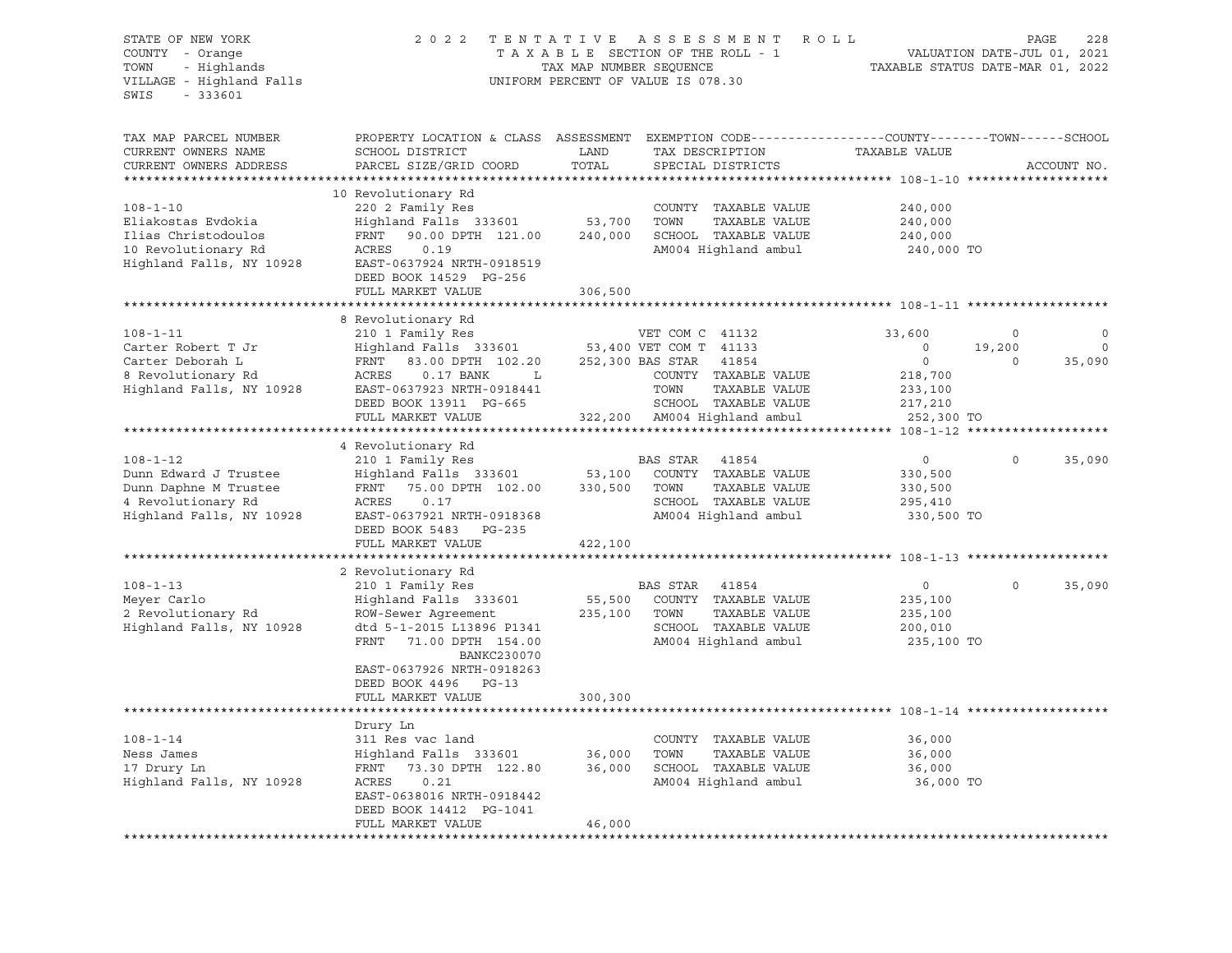| STATE OF NEW YORK<br>COUNTY - Orange<br>- Highlands<br>TOWN<br>VILLAGE - Highland Falls<br>$-333601$<br>SWIS | 2 0 2 2<br>TENTATIVE<br>TAXABLE SECTION OF THE ROLL - 1<br>TAX MAP NUMBER SEQUENCE<br>UNIFORM PERCENT OF VALUE IS 078.30 | R O L L<br>229<br>PAGE<br>VALUATION DATE-JUL 01, 2021<br>TAXABLE STATUS DATE-MAR 01, 2022 |                                                                                                                                 |         |
|--------------------------------------------------------------------------------------------------------------|--------------------------------------------------------------------------------------------------------------------------|-------------------------------------------------------------------------------------------|---------------------------------------------------------------------------------------------------------------------------------|---------|
| TAX MAP PARCEL NUMBER<br>CURRENT OWNERS NAME<br>CURRENT OWNERS ADDRESS                                       | SCHOOL DISTRICT<br>PARCEL SIZE/GRID COORD                                                                                | LAND<br>TAX DESCRIPTION<br>TOTAL<br>SPECIAL DISTRICTS                                     | PROPERTY LOCATION & CLASS ASSESSMENT EXEMPTION CODE---------------COUNTY-------TOWN------SCHOOL<br>TAXABLE VALUE<br>ACCOUNT NO. |         |
| *************************                                                                                    |                                                                                                                          |                                                                                           |                                                                                                                                 |         |
|                                                                                                              | 17 Drury Ln                                                                                                              |                                                                                           |                                                                                                                                 |         |
| $108 - 1 - 15$                                                                                               | 210 1 Family Res                                                                                                         | VET COM C 41132                                                                           | 33,600<br>0                                                                                                                     |         |
| Ness James                                                                                                   | $Highland$ Falls 333601                                                                                                  | 36,000 VET COM T 41133                                                                    | $\overline{0}$<br>19,200                                                                                                        | $\circ$ |
| 17 Drury Ln                                                                                                  | FRNT<br>80.00 DPTH 107.10                                                                                                | 300,900<br>COUNTY TAXABLE VALUE                                                           | 267,300                                                                                                                         |         |
| Highland Falls, NY 10928                                                                                     | ACRES<br>0.20 BANKC080370                                                                                                | TOWN<br>TAXABLE VALUE                                                                     | 281,700                                                                                                                         |         |
|                                                                                                              | EAST-0638011 NRTH-0918359                                                                                                | SCHOOL TAXABLE VALUE                                                                      | 300,900                                                                                                                         |         |
|                                                                                                              | DEED BOOK 14412 PG-1041                                                                                                  | AM004 Highland ambul                                                                      | 300,900 TO                                                                                                                      |         |
|                                                                                                              | FULL MARKET VALUE                                                                                                        | 384,300                                                                                   |                                                                                                                                 |         |
|                                                                                                              |                                                                                                                          |                                                                                           |                                                                                                                                 |         |
|                                                                                                              | 15 Drury Ln                                                                                                              |                                                                                           |                                                                                                                                 |         |
| $108 - 1 - 16$                                                                                               | 210 1 Family Res<br>Highland Falls 333601 36,000                                                                         | COUNTY TAXABLE VALUE                                                                      | 226,100                                                                                                                         |         |
| Gass John                                                                                                    |                                                                                                                          | TOWN<br>TAXABLE VALUE                                                                     | 226,100                                                                                                                         |         |
| Gass Kathryn A                                                                                               | FRNT<br>80.00 DPTH 104.00                                                                                                | 226,100<br>SCHOOL TAXABLE VALUE                                                           | 226,100                                                                                                                         |         |
| Highland Falls, NY 10928                                                                                     | ACRES<br>0.20<br>EAST-0638010 NRTH-0918274                                                                               | AM004 Highland ambul                                                                      | 226,100 TO                                                                                                                      |         |
|                                                                                                              | DEED BOOK 15104 PG-1701                                                                                                  |                                                                                           |                                                                                                                                 |         |
|                                                                                                              | FULL MARKET VALUE                                                                                                        | 288,800                                                                                   |                                                                                                                                 |         |
|                                                                                                              |                                                                                                                          |                                                                                           |                                                                                                                                 |         |
|                                                                                                              | 11 Drury Ln                                                                                                              |                                                                                           |                                                                                                                                 |         |
| $108 - 1 - 17$                                                                                               | 210 1 Family Res                                                                                                         | COUNTY TAXABLE VALUE                                                                      | 197,100                                                                                                                         |         |
| Gass Johann Jr                                                                                               | Highland Falls 333601                                                                                                    | 35,400<br>TOWN<br>TAXABLE VALUE                                                           | 197,100                                                                                                                         |         |
| Gass Randi H                                                                                                 | ROW-Sewer Agreement                                                                                                      | 197,100<br>SCHOOL TAXABLE VALUE                                                           | 197,100                                                                                                                         |         |
| 11 Drury Ln                                                                                                  | dtd 5-1-2015 L13896 P1341                                                                                                | AM004 Highland ambul                                                                      | 197,100 TO                                                                                                                      |         |
| Highland Falls, NY 10928                                                                                     | FRNT<br>80.00 DPTH 101.60<br>BANK<br>N                                                                                   |                                                                                           |                                                                                                                                 |         |
|                                                                                                              | EAST-0638002 NRTH-0918194<br>DEED BOOK 13896 PG-1324<br>FULL MARKET VALUE                                                | 251,700                                                                                   |                                                                                                                                 |         |
|                                                                                                              |                                                                                                                          |                                                                                           |                                                                                                                                 |         |
|                                                                                                              | 7 Drury Ln                                                                                                               |                                                                                           |                                                                                                                                 |         |
| $108 - 1 - 18$                                                                                               | 210 1 Family Res                                                                                                         | BAS STAR 41854                                                                            | 35,090<br>$\circ$<br>$\circ$                                                                                                    |         |
| Treacy James M                                                                                               | Highland Falls 333601                                                                                                    | 37,000<br>COUNTY TAXABLE VALUE                                                            | 318,200                                                                                                                         |         |
| Treacy Rita                                                                                                  | 95.00 DPTH 121.40<br>FRNT                                                                                                | 318,200<br>TOWN<br>TAXABLE VALUE                                                          | 318,200                                                                                                                         |         |
| 7 Drury Ln                                                                                                   | ACRES<br>0.27                                                                                                            | SCHOOL TAXABLE VALUE                                                                      | 283,110                                                                                                                         |         |
| Highland Falls, NY 10928                                                                                     | EAST-0637967 NRTH-0918109                                                                                                | AM004 Highland ambul                                                                      | 318,200 TO                                                                                                                      |         |
|                                                                                                              | DEED BOOK 2249 PG-00979                                                                                                  |                                                                                           |                                                                                                                                 |         |
|                                                                                                              | FULL MARKET VALUE                                                                                                        | 406,400                                                                                   |                                                                                                                                 |         |
|                                                                                                              |                                                                                                                          |                                                                                           |                                                                                                                                 |         |
|                                                                                                              | 3 Drury Ln                                                                                                               |                                                                                           |                                                                                                                                 |         |
| $108 - 1 - 19$                                                                                               | 210 1 Family Res                                                                                                         | COUNTY TAXABLE VALUE                                                                      | 300,900                                                                                                                         |         |
| Altenrath Frank                                                                                              | Highland Falls 333601                                                                                                    | 56,500<br>TOWN<br>TAXABLE VALUE                                                           | 300,900                                                                                                                         |         |
| Altenrath Michele                                                                                            | FRNT 136.50 DPTH 155.70                                                                                                  | 300,900<br>SCHOOL TAXABLE VALUE                                                           | 300,900                                                                                                                         |         |
| 3 Drury Ln                                                                                                   | EAST-0637962 NRTH-0918034                                                                                                | AM004 Highland ambul                                                                      | 300,900 TO                                                                                                                      |         |
| Highland Falls, NY 10928                                                                                     | DEED BOOK 13892 PG-759                                                                                                   |                                                                                           |                                                                                                                                 |         |
|                                                                                                              | FULL MARKET VALUE                                                                                                        | 384,300                                                                                   |                                                                                                                                 |         |
|                                                                                                              |                                                                                                                          |                                                                                           |                                                                                                                                 |         |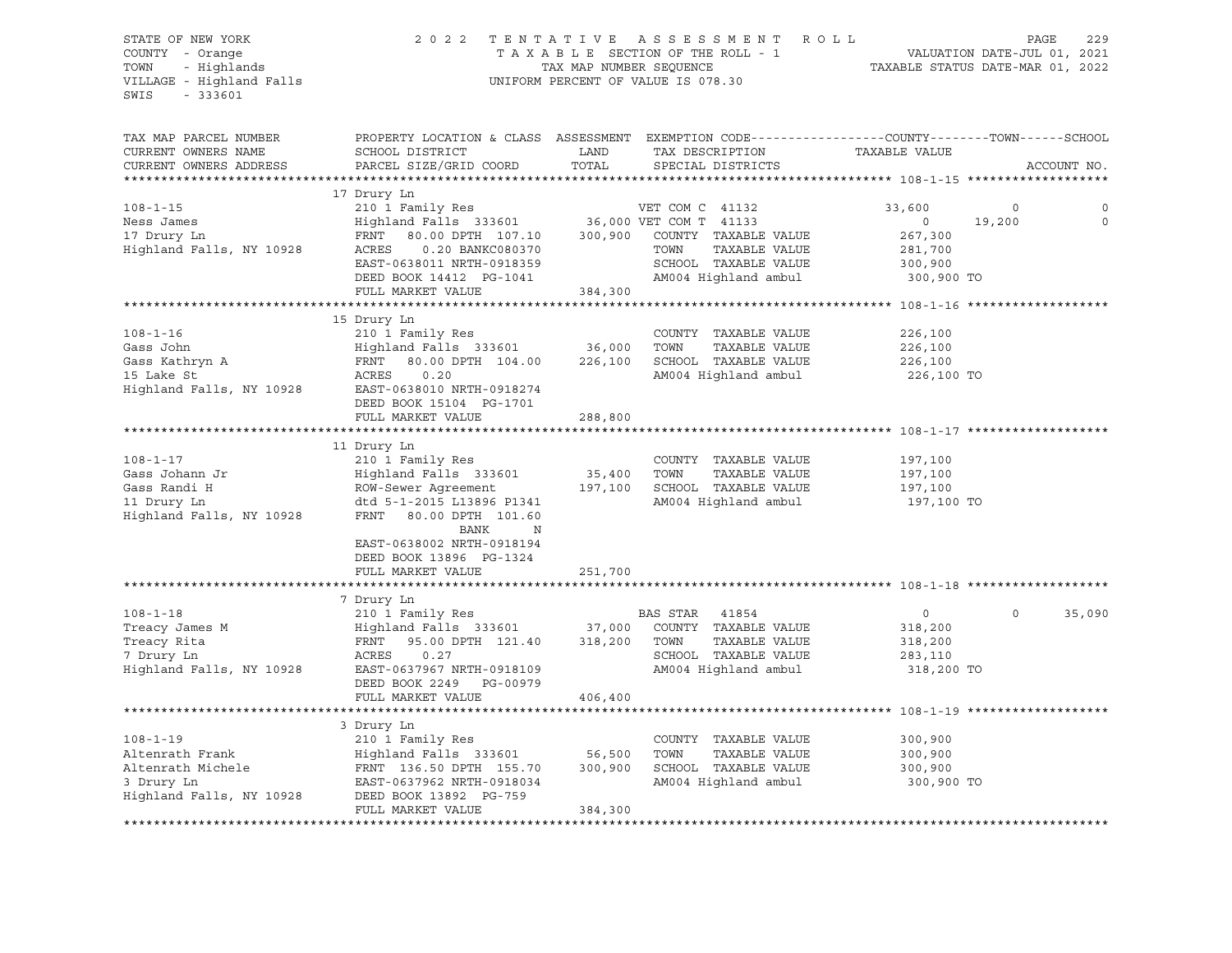| STATE OF NEW YORK<br>COUNTY - Orange<br>- Highlands<br>TOWN<br>VILLAGE - Highland Falls<br>SWIS<br>$-333601$ | 2 0 2 2                                                                                                                                       | TAX MAP NUMBER SEQUENCE | TENTATIVE ASSESSMENT ROLL<br>TAXABLE SECTION OF THE ROLL - 1<br>UNIFORM PERCENT OF VALUE IS 078.30 | TAXABLE STATUS DATE-MAR 01, 2022 | VALUATION DATE-JUL 01, 2021 | PAGE<br>230 |
|--------------------------------------------------------------------------------------------------------------|-----------------------------------------------------------------------------------------------------------------------------------------------|-------------------------|----------------------------------------------------------------------------------------------------|----------------------------------|-----------------------------|-------------|
| TAX MAP PARCEL NUMBER<br>CURRENT OWNERS NAME<br>CURRENT OWNERS ADDRESS                                       | PROPERTY LOCATION & CLASS ASSESSMENT EXEMPTION CODE----------------COUNTY-------TOWN------SCHOOL<br>SCHOOL DISTRICT<br>PARCEL SIZE/GRID COORD | LAND<br>TOTAL           | TAX DESCRIPTION<br>SPECIAL DISTRICTS                                                               | TAXABLE VALUE                    |                             | ACCOUNT NO. |
|                                                                                                              |                                                                                                                                               |                         |                                                                                                    |                                  |                             |             |
|                                                                                                              | 2 Drury Ln                                                                                                                                    |                         |                                                                                                    |                                  |                             |             |
| $108 - 1 - 20$                                                                                               | 210 1 Family Res                                                                                                                              |                         | COUNTY TAXABLE VALUE                                                                               | 315,500                          |                             |             |
| Brewer Joshua A                                                                                              | Highland Falls 333601                                                                                                                         | 55,700                  | TOWN<br>TAXABLE VALUE                                                                              | 315,500                          |                             |             |
| Brewer Kandice L                                                                                             | Joshua Brewer/TRUSTEE                                                                                                                         | 315,500                 | SCHOOL TAXABLE VALUE                                                                               | 315,500                          |                             |             |
| 210 Canterbury Rd                                                                                            | OF LIVING TRUST                                                                                                                               |                         | AM004 Highland ambul                                                                               | 315,500 TO                       |                             |             |
| PO Box 221<br>Fort Montgomery, NY 10922                                                                      | FRNT 100.00 DPTH 120.00<br>EAST-0638094 NRTH-0917970<br>DEED BOOK 13888 PG-753<br>FULL MARKET VALUE                                           | 402,900                 |                                                                                                    |                                  |                             |             |
|                                                                                                              |                                                                                                                                               |                         |                                                                                                    |                                  |                             |             |
|                                                                                                              | 6 Drury Ln                                                                                                                                    |                         |                                                                                                    |                                  |                             |             |
| $108 - 1 - 21$                                                                                               | 210 1 Family Res                                                                                                                              |                         | VET COM C 41132                                                                                    | 33,600                           | $\circ$                     |             |
| LaChance Russell P                                                                                           | Highland Falls 333601 55,700 VET COM T 41133                                                                                                  |                         |                                                                                                    | $\overline{0}$                   | 19,200                      | 0           |
| LaChance Lisa                                                                                                | FRNT 100.00 DPTH 120.00                                                                                                                       |                         | 365,800 VET DIS C 41142                                                                            | 45,725                           | $\circ$                     | $\mathbf 0$ |
| 6 Drury Ln                                                                                                   | BANK<br>$\mathbf{L}$                                                                                                                          |                         | VET DIS T 41143                                                                                    | $\overline{0}$                   | 38,400                      | $\mathbf 0$ |
| Highland Falls, NY 10928                                                                                     | EAST-0638121 NRTH-0918064                                                                                                                     |                         | COUNTY TAXABLE VALUE                                                                               | 286,475                          |                             |             |
|                                                                                                              | DEED BOOK 14100 PG-139                                                                                                                        |                         | TOWN<br>TAXABLE VALUE                                                                              | 308,200                          |                             |             |
|                                                                                                              | FULL MARKET VALUE                                                                                                                             |                         | 467,200 SCHOOL TAXABLE VALUE                                                                       | 365,800                          |                             |             |
|                                                                                                              |                                                                                                                                               |                         | AM004 Highland ambul                                                                               | 365,800 TO                       |                             |             |
|                                                                                                              |                                                                                                                                               |                         |                                                                                                    |                                  |                             |             |
|                                                                                                              | 10 Drury Ln                                                                                                                                   |                         |                                                                                                    |                                  |                             |             |
| $108 - 1 - 22$                                                                                               | 210 1 Family Res                                                                                                                              |                         | VET WAR C 41122                                                                                    | 20,160                           | 0                           | 0           |
| Browne Janet P                                                                                               | Highland Falls 333601                                                                                                                         |                         | 55,700 VET WAR T 41123                                                                             | $\overline{0}$                   | 11,520                      | $\circ$     |
| Browne Todd A                                                                                                | FRNT 100.00 DPTH 120.00                                                                                                                       |                         | 392,200 VET DIS C 41142                                                                            | 67,200                           | $\circ$                     | $\mathbf 0$ |
| 10 Drury Ln                                                                                                  | BANK<br>$\mathbb N$                                                                                                                           |                         | VET DIS T 41143                                                                                    | $\overline{0}$                   | 38,400                      | $\Omega$    |
| Highland Falls, NY 10928                                                                                     | EAST-0638152 NRTH-0918159                                                                                                                     |                         | COUNTY TAXABLE VALUE                                                                               | 304,840                          |                             |             |
|                                                                                                              | DEED BOOK 13717 PG-1264                                                                                                                       |                         | TOWN<br>TAXABLE VALUE                                                                              | 342,280                          |                             |             |
|                                                                                                              | FULL MARKET VALUE                                                                                                                             |                         | 500,900 SCHOOL TAXABLE VALUE                                                                       | 392,200                          |                             |             |
|                                                                                                              |                                                                                                                                               |                         | AM004 Highland ambul                                                                               | 392,200 TO                       |                             |             |
|                                                                                                              |                                                                                                                                               |                         |                                                                                                    |                                  |                             |             |
| $108 - 1 - 23$                                                                                               | 16 Drury Ln                                                                                                                                   |                         | 41854                                                                                              | $\circ$                          | $\Omega$                    |             |
| Moore Franz A                                                                                                | 210 1 Family Res<br>Highland Falls 333601                                                                                                     | 56,600                  | BAS STAR<br>COUNTY TAXABLE VALUE                                                                   |                                  |                             | 35,090      |
| Moore Lori L                                                                                                 | FRNT 168.00 DPTH 166.00                                                                                                                       | 247,600 TOWN            | TAXABLE VALUE                                                                                      | 247,600<br>247,600               |                             |             |
| 16 Drury Ln                                                                                                  | ACRES<br>0.44 BANKC130173                                                                                                                     |                         | SCHOOL TAXABLE VALUE                                                                               | 212,510                          |                             |             |
| Highland Falls, NY 10928                                                                                     | EAST-0638162 NRTH-0918272                                                                                                                     |                         | AM004 Highland ambul                                                                               | 247,600 TO                       |                             |             |
|                                                                                                              | DEED BOOK 13406 PG-139<br>FULL MARKET VALUE                                                                                                   | 316,200                 |                                                                                                    |                                  |                             |             |
|                                                                                                              |                                                                                                                                               |                         |                                                                                                    |                                  |                             |             |
|                                                                                                              | Drury La                                                                                                                                      |                         |                                                                                                    |                                  |                             |             |
| $108 - 1 - 24$                                                                                               | 311 Res vac land                                                                                                                              |                         | COUNTY TAXABLE VALUE                                                                               | 3,200                            |                             |             |
| Sidamon-Eristoff C                                                                                           | Highland Falls 333601                                                                                                                         | 3,200                   | TOWN<br>TAXABLE VALUE                                                                              | 3,200                            |                             |             |
| Sidamon-Eristoff P A                                                                                         | FRNT 40.00 DPTH 175.00                                                                                                                        | 3,200                   | SCHOOL TAXABLE VALUE                                                                               | 3,200                            |                             |             |
| Bessemer Bill Pay Group                                                                                      | EAST-0638181 NRTH-0918354                                                                                                                     |                         | AM004 Highland ambul                                                                               | 3,200 TO                         |                             |             |
| 100 Woodbridge Center Dr                                                                                     | DEED BOOK 1685 PG-00112                                                                                                                       |                         |                                                                                                    |                                  |                             |             |
| Woodbridge, NJ 07095                                                                                         | FULL MARKET VALUE                                                                                                                             | 4,100                   |                                                                                                    |                                  |                             |             |
|                                                                                                              |                                                                                                                                               |                         |                                                                                                    |                                  |                             |             |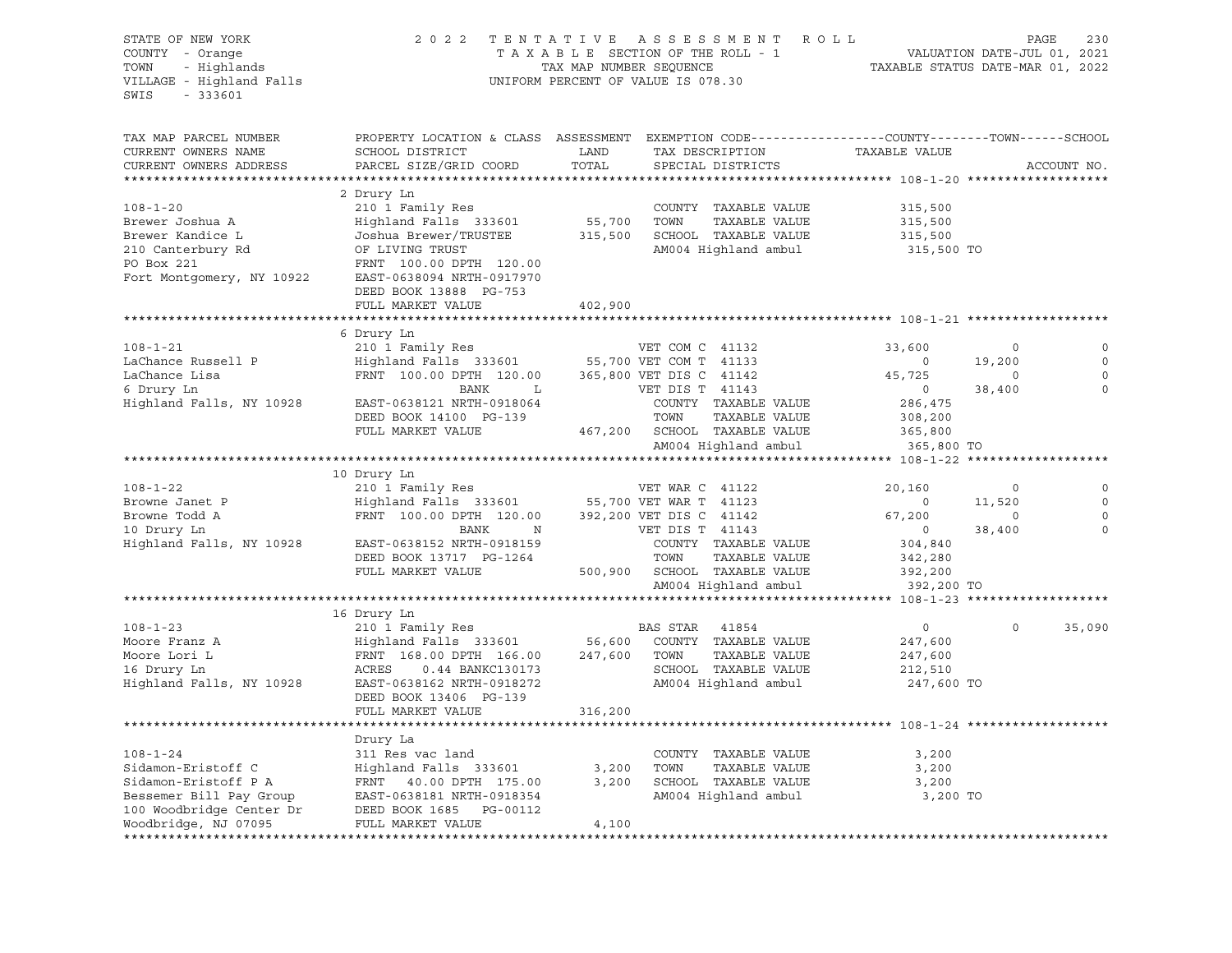| STATE OF NEW YORK<br>COUNTY - Orange<br>- Highlands<br>TOWN<br>VILLAGE - Highland Falls<br>$-333601$<br>SWIS                          | 2 0 2 2                                                                                                                                                                                                  | TAX MAP NUMBER SEQUENCE         | TENTATIVE ASSESSMENT<br>TAXABLE SECTION OF THE ROLL - 1<br>UNIFORM PERCENT OF VALUE IS 078.30                                                                                      | R O L L<br>PAGE<br>VALUATION DATE-JUL 01, 2021<br>TAXABLE STATUS DATE-MAR 01, 2022      |                                        |                                                        |
|---------------------------------------------------------------------------------------------------------------------------------------|----------------------------------------------------------------------------------------------------------------------------------------------------------------------------------------------------------|---------------------------------|------------------------------------------------------------------------------------------------------------------------------------------------------------------------------------|-----------------------------------------------------------------------------------------|----------------------------------------|--------------------------------------------------------|
| TAX MAP PARCEL NUMBER<br>CURRENT OWNERS NAME<br>CURRENT OWNERS ADDRESS                                                                | PROPERTY LOCATION & CLASS ASSESSMENT EXEMPTION CODE---------------COUNTY-------TOWN------SCHOOL<br>SCHOOL DISTRICT<br>PARCEL SIZE/GRID COORD                                                             | LAND<br>TOTAL                   | TAX DESCRIPTION<br>SPECIAL DISTRICTS                                                                                                                                               | TAXABLE VALUE                                                                           |                                        | ACCOUNT NO.                                            |
|                                                                                                                                       |                                                                                                                                                                                                          |                                 |                                                                                                                                                                                    |                                                                                         |                                        |                                                        |
| $108 - 1 - 25$<br>Sidamon-Eristoff C<br>Bessemer Bill Pay Group<br>100 Woodbridge Center Dr<br>Woodbridge, NJ 07095                   | 2 Ananori Rd<br>250 Estate<br>Highland Falls 333601<br>Conserv Easmnt L13698P975<br>9.755Ac & ROW L13698P996<br>ACRES 26.30<br>EAST-0638278 NRTH-0918884<br>DEED BOOK 1581 PG-00502<br>FULL MARKET VALUE | 558,200<br>2546,000<br>3251,600 | COUNTY TAXABLE VALUE<br>TOWN<br>TAXABLE VALUE<br>SCHOOL TAXABLE VALUE<br>AM004 Highland ambul                                                                                      | 2546,000<br>2546,000<br>2546,000<br>2546,000 TO                                         |                                        |                                                        |
|                                                                                                                                       |                                                                                                                                                                                                          |                                 |                                                                                                                                                                                    |                                                                                         |                                        |                                                        |
| $108 - 1 - 27$<br>Sidamon-Eristoff C<br>Bessemer Bill Pay Group<br>100 Woodbridge Center Dr<br>Woodbridge, NJ 07095                   | Penn Central Rr<br>311 Res vac land<br>Highland Falls 333601<br>ACRES 13.70<br>EAST-0639367 NRTH-0918274<br>DEED BOOK 1581 PG-00502<br>FULL MARKET VALUE                                                 | 73,500<br>73,500<br>93,900      | COUNTY TAXABLE VALUE<br>TAXABLE VALUE<br>TOWN<br>SCHOOL TAXABLE VALUE<br>AM004 Highland ambul                                                                                      | 73,500<br>73,500<br>73,500<br>73,500 TO                                                 |                                        |                                                        |
|                                                                                                                                       | 194 Old State Rd                                                                                                                                                                                         |                                 |                                                                                                                                                                                    |                                                                                         |                                        |                                                        |
| $108 - 3 - 1$<br>Dzwilefsky Holly A<br>194 Old State Rd<br>Highland Falls, NY 10928                                                   | 220 2 Family Res<br>Highland Falls 333601 37,400 VET WAR T 41123<br>FRNT 146.20 DPTH 97.80<br>ACRES<br>0.34 BANKC160115<br>EAST-0637696 NRTH-0918288<br>DEED BOOK 14334 PG-315<br>FULL MARKET VALUE      |                                 | VET WAR C 41122<br>281,400 VET DIS C 41142<br>VET DIS T 41143<br>COUNTY TAXABLE VALUE<br>TOWN<br>TAXABLE VALUE<br>359,400 SCHOOL TAXABLE VALUE                                     | 20,160<br>$\overline{\mathbf{0}}$<br>67,200<br>$\circ$<br>194,040<br>231,480<br>281,400 | $\circ$<br>11,520<br>$\circ$<br>38,400 | 0<br>$\Omega$<br>$\circ$<br>$\circ$                    |
|                                                                                                                                       |                                                                                                                                                                                                          |                                 | AM004 Highland ambul                                                                                                                                                               | 281,400 TO                                                                              |                                        |                                                        |
|                                                                                                                                       | 10 Rose Dr                                                                                                                                                                                               |                                 |                                                                                                                                                                                    |                                                                                         |                                        |                                                        |
| $108 - 3 - 2$<br>Katherine McCormick Rev Trust Highland Falls 333601 37,000 VET WAR T 41123<br>10 Rose Dr<br>Highland Falls, NY 10928 | 210 1 Family Res<br>FRNT 88.00 DPTH 108.00<br>ACRES<br>0.25<br>EAST-0637772 NRTH-0918247<br>DEED BOOK 14616 PG-333<br>FULL MARKET VALUE                                                                  |                                 | VET WAR C 41122<br>288,000 FIRE/AMBCT 41690<br>BAS STAR 41854<br>COUNTY TAXABLE VALUE<br>TOWN<br>TAXABLE VALUE<br>367,800 SCHOOL TAXABLE VALUE<br>AM004 Highland ambul<br>2,880 EX | 20,160<br>$\circ$<br>2,880<br>$\circ$<br>264,960<br>273,600<br>250,030<br>285,120 TO    | $\circ$<br>11,520<br>2,880<br>$\Omega$ | $\circ$<br>$\overline{\phantom{0}}$<br>2,880<br>35,090 |
|                                                                                                                                       |                                                                                                                                                                                                          |                                 |                                                                                                                                                                                    | **************** 108-3-3.2 ******************                                           |                                        |                                                        |
| $108 - 3 - 3.2$<br>Smith Christopher Dudley<br>Zunino Jennifer M<br>192 Old State Rd<br>Highland Falls, NY 10928                      | 192 Old State Rd<br>210 1 Family Res<br>Highland Falls 333601<br>FRNT<br>96.00 DPTH 96.00<br><b>BANKC031880</b><br>EAST-0637670 NRTH-0918171<br>DEED BOOK 14768 PG-1769                                  | 36,200<br>309,000               | COUNTY TAXABLE VALUE<br>TOWN<br>TAXABLE VALUE<br>SCHOOL TAXABLE VALUE<br>AM004 Highland ambul                                                                                      | 309,000<br>309,000<br>309,000<br>309,000 TO                                             |                                        |                                                        |
|                                                                                                                                       | FULL MARKET VALUE                                                                                                                                                                                        | 394,600                         |                                                                                                                                                                                    |                                                                                         |                                        |                                                        |
|                                                                                                                                       |                                                                                                                                                                                                          |                                 |                                                                                                                                                                                    |                                                                                         |                                        |                                                        |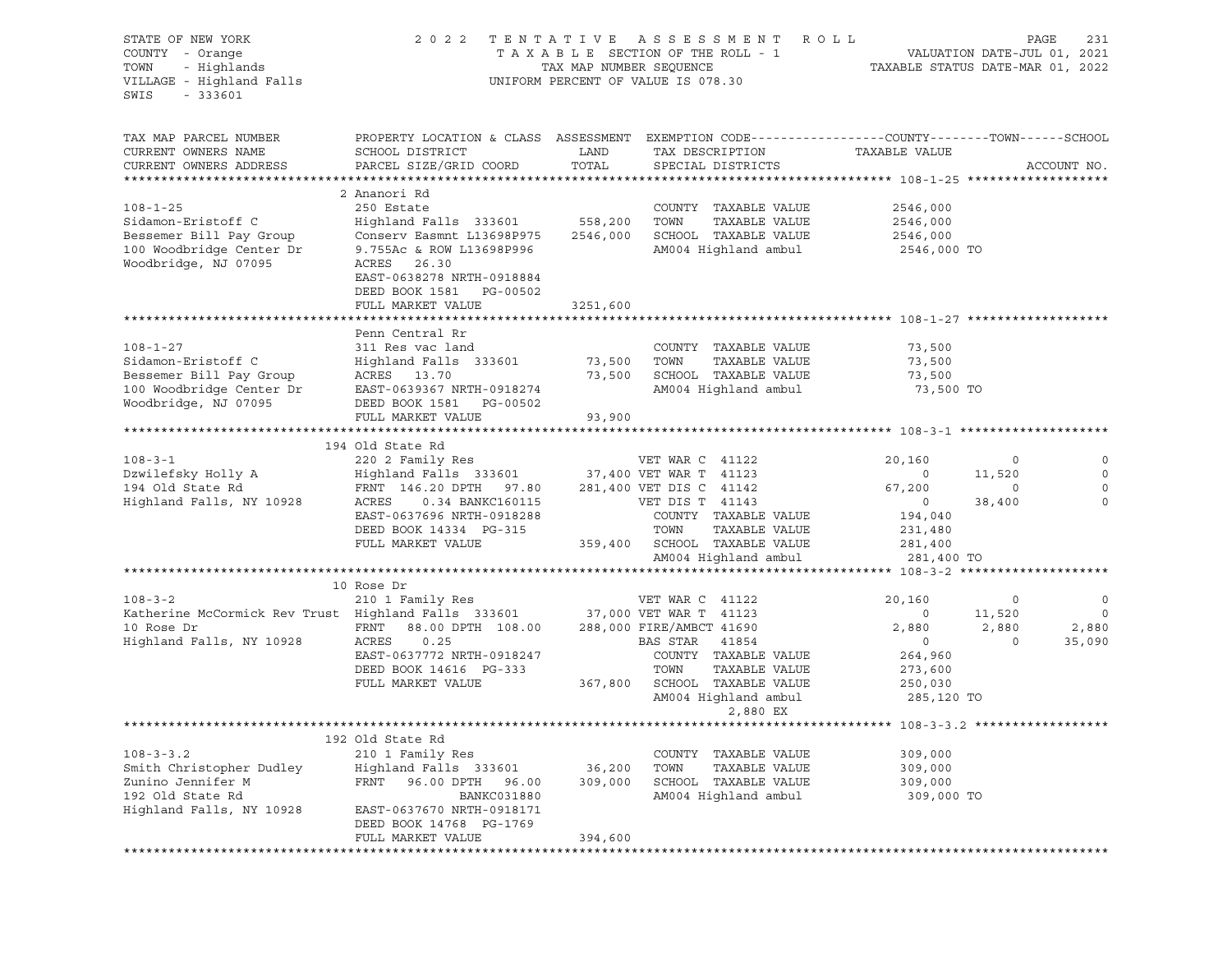| STATE OF NEW YORK<br>COUNTY - Orange<br>TOWN<br>- Highlands<br>VILLAGE - Highland Falls<br>$-333601$<br>SWIS           | 2022 TENTATIVE                                                                                                                                                                                                                                                         | TAX MAP NUMBER SEQUENCE      | ASSESSMENT ROLL<br>TAXABLE SECTION OF THE ROLL - 1<br>UNIFORM PERCENT OF VALUE IS 078.30                                                                               | TAXABLE STATUS DATE-MAR 01, 2022                                                                                | PAGE<br>VALUATION DATE-JUL 01, 2021        | 232                                                        |
|------------------------------------------------------------------------------------------------------------------------|------------------------------------------------------------------------------------------------------------------------------------------------------------------------------------------------------------------------------------------------------------------------|------------------------------|------------------------------------------------------------------------------------------------------------------------------------------------------------------------|-----------------------------------------------------------------------------------------------------------------|--------------------------------------------|------------------------------------------------------------|
| TAX MAP PARCEL NUMBER<br>CURRENT OWNERS NAME<br>CURRENT OWNERS ADDRESS<br>*************************                    | SCHOOL DISTRICT<br>PARCEL SIZE/GRID COORD                                                                                                                                                                                                                              | LAND<br>TOTAL                | PROPERTY LOCATION & CLASS ASSESSMENT EXEMPTION CODE---------------COUNTY-------TOWN-----SCHOOL<br>TAX DESCRIPTION<br>SPECIAL DISTRICTS                                 | TAXABLE VALUE                                                                                                   |                                            | ACCOUNT NO.                                                |
| $108 - 3 - 4.1$<br>Sandoval Sammantha<br>Pulsiano Philip Harlan<br>16 Rose Dr<br>Highland Falls, NY 10928              | 16 Rose Dr<br>210 1 Family Res<br>Highland Falls 333601<br>FRNT 100.20 DPTH 93.00<br>BANK<br>L<br>EAST-0637760 NRTH-0918036<br>DEED BOOK 14669 PG-1580<br>FULL MARKET VALUE                                                                                            | 36,500<br>282,500<br>360,800 | COUNTY TAXABLE VALUE<br>TOWN<br>TAXABLE VALUE<br>SCHOOL TAXABLE VALUE<br>AM004 Highland ambul                                                                          | 282,500<br>282,500<br>282,500<br>282,500 TO                                                                     |                                            |                                                            |
|                                                                                                                        |                                                                                                                                                                                                                                                                        |                              |                                                                                                                                                                        |                                                                                                                 |                                            |                                                            |
| $108 - 3 - 5.1$<br>Rivera James M Jr<br>Rivera Joanne S<br>188 Old State Rd<br>Highland Falls, NY 10928                | 188 Old State Rd<br>210 1 Family Res<br>Highland Falls 333601 35,200<br>FRNT 66.00 DPTH 109.00<br>BANKC170031<br>EAST-0637649 NRTH-0918081<br>DEED BOOK 11776 PG-1972<br>FULL MARKET VALUE                                                                             | 336,100                      | BAS STAR 41854<br>COUNTY TAXABLE VALUE<br>263,200 TOWN<br>TAXABLE VALUE<br>SCHOOL TAXABLE VALUE<br>AM004 Highland ambul                                                | $\overline{0}$<br>263,200<br>263,200<br>228,110<br>263,200 TO                                                   | $\Omega$                                   | 35,090                                                     |
|                                                                                                                        | 186 Old State Rd                                                                                                                                                                                                                                                       |                              |                                                                                                                                                                        |                                                                                                                 |                                            |                                                            |
| $108 - 3 - 5.2$<br>Jackson William H<br>Jackson Lela<br>C/O Libby Bethea<br>317 Hagenspring Rd<br>Chesapeake, VA 23320 | 210 1 Family Res<br>Highland Falls 333601 35,400 VET COM T 41133<br>Highland ru<br>FRNT 65.00 DPTH 115.00<br>EAST-0637632 NRTH-0918016<br>DEED BOOK 1802 PG-00012<br>FRNT 65.00 DPTH 115.00                                                                            | 214,900 AGED-C               | VET COM C 41132<br>41802<br>AGED-T<br>41803<br>ENH STAR 41834<br>274,500 COUNTY TAXABLE VALUE<br>TOWN<br>TAXABLE VALUE<br>SCHOOL TAXABLE VALUE<br>AM004 Highland ambul | 33,600<br>$\sim$ 0<br>63,455<br>$\overline{0}$<br>$\overline{0}$<br>117,845<br>185,915<br>127,290<br>214,900 TO | 0<br>19,200<br>$\circ$<br>9,785<br>$\circ$ | $\circ$<br>$\mathbb O$<br>$\circ$<br>$\mathbf 0$<br>87,610 |
|                                                                                                                        |                                                                                                                                                                                                                                                                        |                              |                                                                                                                                                                        |                                                                                                                 |                                            |                                                            |
| $108 - 3 - 6$<br>Johnston Robert H<br>Johnston Betty J<br>c/o Deedee Weber<br>PO Box 308<br>Broadalbin, NY 12025       | 28 Rose Dr<br>210 1 Family Res<br>Highland Falls 333601<br>Deborah Denise Weber as<br>Remainderman, dtd 2-28-20<br>L14765P1941 Rec 7-1-2020<br>FRNT<br>95.00 DPTH 121.00<br>ACRES<br>0.46<br>EAST-0637654 NRTH-0917852<br>DEED BOOK 14765 PG-1941<br>FULL MARKET VALUE | 284,100<br>362,800           | ENH STAR 41834<br>37,800 COUNTY TAXABLE VALUE<br>TOWN<br>TAXABLE VALUE<br>SCHOOL TAXABLE VALUE<br>AM004 Highland ambul                                                 | $\mathbf 0$<br>284,100<br>284,100<br>196,490<br>284,100 TO                                                      | $\circ$                                    | 87,610                                                     |
|                                                                                                                        |                                                                                                                                                                                                                                                                        |                              |                                                                                                                                                                        |                                                                                                                 |                                            |                                                            |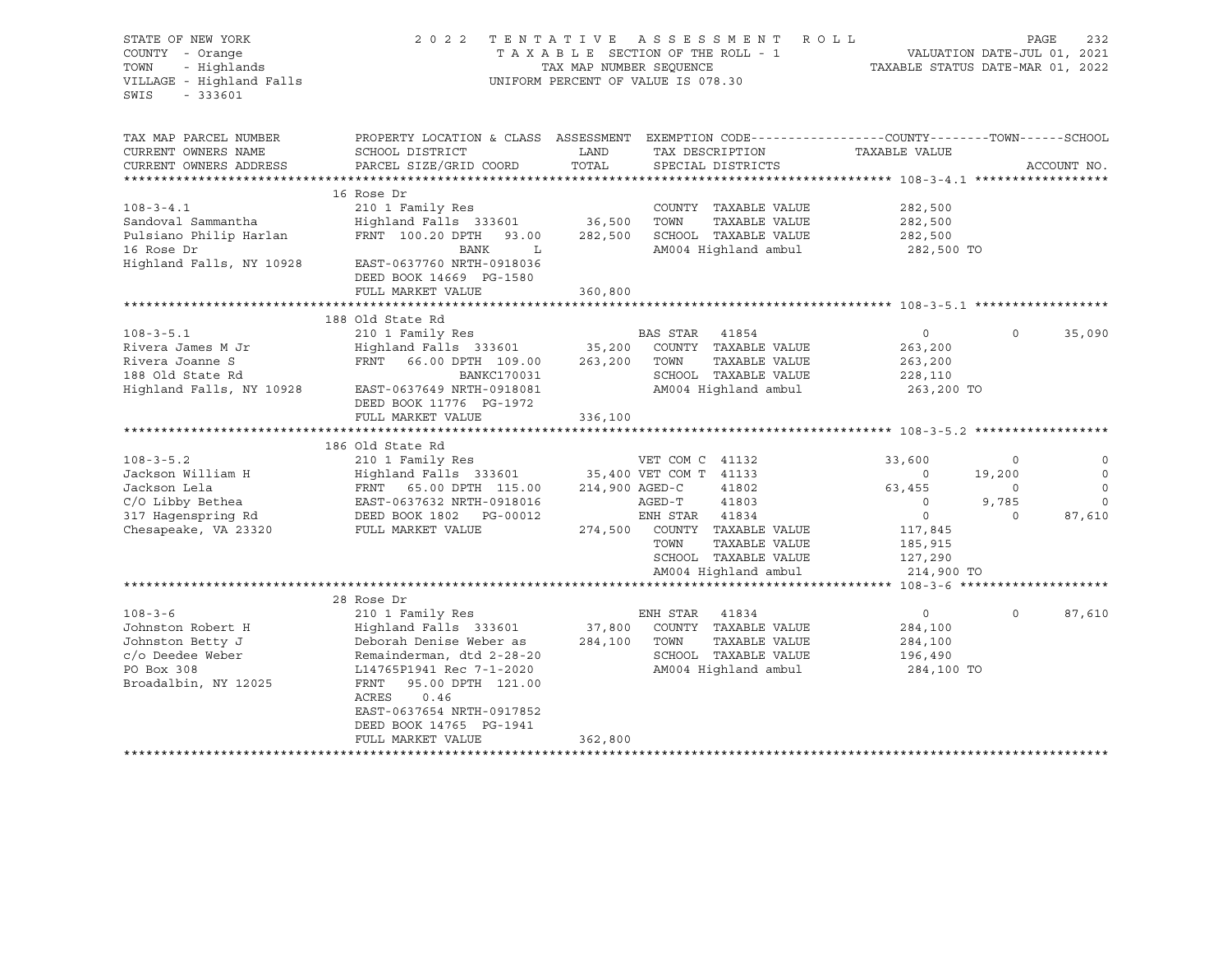STATE OF NEW YORK 2 0 2 2 T E N T A T I V E A S S E S S M E N T R O L L PAGE 233 COUNTY - Orange T A X A B L E SECTION OF THE ROLL - 1 VALUATION DATE-JUL 01, 2021 TOWN - Highlands TAX MAP NUMBER SEQUENCE TAXABLE STATUS DATE-MAR 01, 2022 TOWN - Highlands<br>
VILLAGE - Highland Falls UNIFORM PERCENT OF VALUE IS 078.30 SWIS - 333601 TAX MAP PARCEL NUMBER PROPERTY LOCATION & CLASS ASSESSMENT EXEMPTION CODE----------------COUNTY-------TOWN-----SCHOOL CURRENT OWNERS NAME SCHOOL DISTRICT LAND TAX DESCRIPTION TAXABLE VALUE CURRENT OWNERS ADDRESS PARCEL SIZE/GRID COORD TOTAL SPECIAL DISTRICTS ACCOUNT NO. \*\*\*\*\*\*\*\*\*\*\*\*\*\*\*\*\*\*\*\*\*\*\*\*\*\*\*\*\*\*\*\*\*\*\*\*\*\*\*\*\*\*\*\*\*\*\*\*\*\*\*\*\*\*\*\*\*\*\*\*\*\*\*\*\*\*\*\*\*\*\*\*\*\*\*\*\*\*\*\*\*\*\*\*\*\*\*\*\*\*\*\*\*\*\*\*\*\*\*\*\*\*\* 108-3-7.1 \*\*\*\*\*\*\*\*\*\*\*\*\*\*\*\*\*\* 24 Rose Dr 108-3-7.1 210 1 Family Res VET WAR C 41122 20,160 0 0 McCabe Gertrude Highland Falls 333601 35,800 VET WAR T 41123 0 11,520 0 24 Rose Dr Gertrude/LIFE RIGHTS 259,700 ENH STAR 41834 0 0 87,610 Highland Falls, NY 10928 FRNT 65.00 DPTH 114.00 COUNTY TAXABLE VALUE 239,540 ACRES 0.19 TOWN TAXABLE VALUE 248,180 EAST-0637708 NRTH-0917940 SCHOOL TAXABLE VALUE 172,090 DEED BOOK 11993 PG-32 AM004 Highland ambul 259,700 TO FULL MARKET VALUE 331,700 \*\*\*\*\*\*\*\*\*\*\*\*\*\*\*\*\*\*\*\*\*\*\*\*\*\*\*\*\*\*\*\*\*\*\*\*\*\*\*\*\*\*\*\*\*\*\*\*\*\*\*\*\*\*\*\*\*\*\*\*\*\*\*\*\*\*\*\*\*\*\*\*\*\*\*\*\*\*\*\*\*\*\*\*\*\*\*\*\*\*\*\*\*\*\*\*\*\*\*\*\*\*\* 108-3-8 \*\*\*\*\*\*\*\*\*\*\*\*\*\*\*\*\*\*\*\* 22 Rose Dr 108-3-8 210 1 Family Res COUNTY TAXABLE VALUE 225,200 Tiaguaro Jorge D Highland Falls 333601 35,200 TOWN TAXABLE VALUE 225,200 22 Rose Dr FRNT 68.70 DPTH 111.90 225,200 SCHOOL TAXABLE VALUE 225,200 Highland Falls, NY 10928 BANKC200226 AM004 Highland ambul 225,200 TO EAST-0637723 NRTH-0917991 DEED BOOK 14483 PG-990 FULL MARKET VALUE 287,600 \*\*\*\*\*\*\*\*\*\*\*\*\*\*\*\*\*\*\*\*\*\*\*\*\*\*\*\*\*\*\*\*\*\*\*\*\*\*\*\*\*\*\*\*\*\*\*\*\*\*\*\*\*\*\*\*\*\*\*\*\*\*\*\*\*\*\*\*\*\*\*\*\*\*\*\*\*\*\*\*\*\*\*\*\*\*\*\*\*\*\*\*\*\*\*\*\*\*\*\*\*\*\* 108-3-9 \*\*\*\*\*\*\*\*\*\*\*\*\*\*\*\*\*\*\*\* 18 Rose Dr 108-3-9 210 1 Family Res BAS STAR 41854 0 0 35,090 Belladone James Highland Falls 333601 35,000 COUNTY TAXABLE VALUE 260,500 Belladone Suzanne M FRNT 67.00 DPTH 107.00 260,500 TOWN TAXABLE VALUE 260,500 18 Rose Dr EAST-0637736 NRTH-0918054 SCHOOL TAXABLE VALUE 225,410 Highland Falls, NY 10928 DEED BOOK 3040 PG-00128 AM004 Highland ambul 260,500 TO FULL MARKET VALUE 332,700 \*\*\*\*\*\*\*\*\*\*\*\*\*\*\*\*\*\*\*\*\*\*\*\*\*\*\*\*\*\*\*\*\*\*\*\*\*\*\*\*\*\*\*\*\*\*\*\*\*\*\*\*\*\*\*\*\*\*\*\*\*\*\*\*\*\*\*\*\*\*\*\*\*\*\*\*\*\*\*\*\*\*\*\*\*\*\*\*\*\*\*\*\*\*\*\*\*\*\*\*\*\*\* 108-3-10 \*\*\*\*\*\*\*\*\*\*\*\*\*\*\*\*\*\*\* 182 Old State Rd 108-3-10 210 1 Family Res COUNTY TAXABLE VALUE 276,700 Vaughan Jerome Highland Falls 333601 35,400 TOWN TAXABLE VALUE 276,700 Vaughan Joan LIVING TRUST Jerome & Joa 276,700 SCHOOL TAXABLE VALUE 276,700 225 Robin Hood Cir 101 FRNT 67.00 DPTH 111.30 AM004 Highland ambul 276,700 TO Naples, FL 34104 EAST-0637614 NRTH-0917960 DEED BOOK 13143 PG-1805 FULL MARKET VALUE 353,400 \*\*\*\*\*\*\*\*\*\*\*\*\*\*\*\*\*\*\*\*\*\*\*\*\*\*\*\*\*\*\*\*\*\*\*\*\*\*\*\*\*\*\*\*\*\*\*\*\*\*\*\*\*\*\*\*\*\*\*\*\*\*\*\*\*\*\*\*\*\*\*\*\*\*\*\*\*\*\*\*\*\*\*\*\*\*\*\*\*\*\*\*\*\*\*\*\*\*\*\*\*\*\* 109-1-1 \*\*\*\*\*\*\*\*\*\*\*\*\*\*\*\*\*\*\*\* 166 Old State Rd 109-1-1 210 1 Family Res BAS STAR 41854 0 0 35,090 Russell Bernard G Sr Highland Falls 333601 36,400 COUNTY TAXABLE VALUE 262,500 Russell Mary C Faith Aprilane,Trustee of 262,500 TOWN TAXABLE VALUE 262,500 166 Old State Rd Bernard G Russell Sr & Ma SCHOOL TAXABLE VALUE 227,410 PO Box 161 Russell Liv Trst dtd 6-12 AM004 Highland ambul 262,500 TO Highland Falls, NY 10928 FRNT 106.50 DPTH 103.20 ACRES 0.21 EAST-0637461 NRTH-0917658 DEED BOOK 14420 PG-1188 FULL MARKET VALUE 335,200 \*\*\*\*\*\*\*\*\*\*\*\*\*\*\*\*\*\*\*\*\*\*\*\*\*\*\*\*\*\*\*\*\*\*\*\*\*\*\*\*\*\*\*\*\*\*\*\*\*\*\*\*\*\*\*\*\*\*\*\*\*\*\*\*\*\*\*\*\*\*\*\*\*\*\*\*\*\*\*\*\*\*\*\*\*\*\*\*\*\*\*\*\*\*\*\*\*\*\*\*\*\*\*\*\*\*\*\*\*\*\*\*\*\*\*\*\*\*\*\*\*\*\*\*\*\*\*\*\*\*\*\*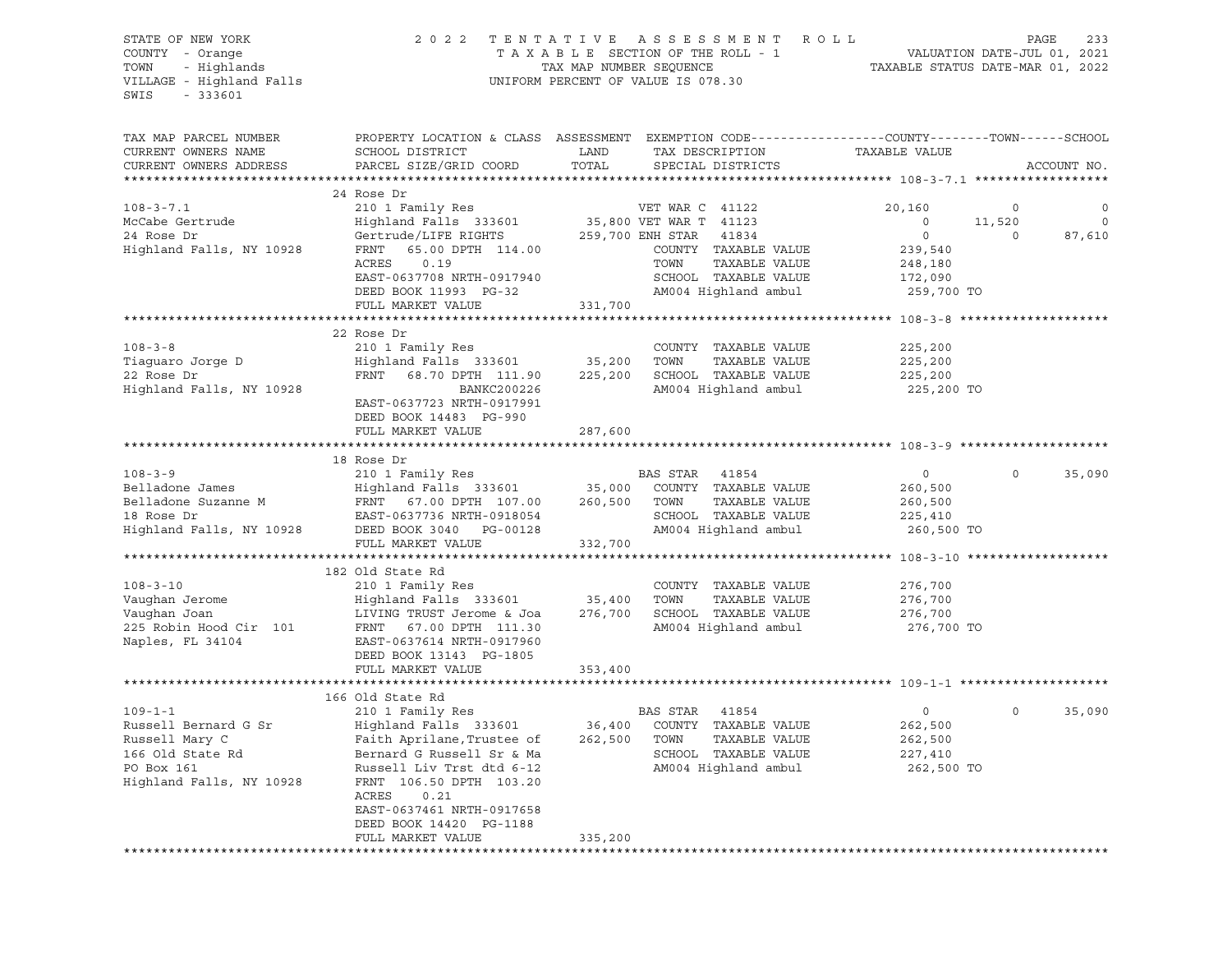| STATE OF NEW YORK<br>COUNTY - Orange<br>TOWN - Highlands<br>VILLAGE - Highland Falls<br>SWIS<br>$-333601$                                                                                                                                            |                                                                                                                                               |         | 2022 TENTATIVE ASSESSMENT ROLL PAGE 234<br>TAXABLE SECTION OF THE ROLL - 1 VALUATION DATE-JUL 01, 2021<br>TAX MAP NUMBER SEQUENCE TAXABLE STATUS DATE-MAR 01, 2022<br>UNIFORM PERCENT OF VALUE IS 078.30 |                                                                                                          |                                    |                                         |
|------------------------------------------------------------------------------------------------------------------------------------------------------------------------------------------------------------------------------------------------------|-----------------------------------------------------------------------------------------------------------------------------------------------|---------|----------------------------------------------------------------------------------------------------------------------------------------------------------------------------------------------------------|----------------------------------------------------------------------------------------------------------|------------------------------------|-----------------------------------------|
| TAX MAP PARCEL NUMBER<br>CURRENT OWNERS NAME<br>CURRENT OWNERS ADDRESS                                                                                                                                                                               | PROPERTY LOCATION & CLASS ASSESSMENT EXEMPTION CODE----------------COUNTY-------TOWN------SCHOOL<br>SCHOOL DISTRICT<br>PARCEL SIZE/GRID COORD |         |                                                                                                                                                                                                          |                                                                                                          |                                    | ACCOUNT NO.                             |
|                                                                                                                                                                                                                                                      |                                                                                                                                               |         |                                                                                                                                                                                                          |                                                                                                          |                                    |                                         |
| 109-1-2<br>0 Connor Gary and State Rd Highland Falls 333601<br>164 Old State Rd I Petersen/life Rights 261,200 TOWN TAXABLE VALUE<br>261,200 TOWN TAXABLE VALUE 261,200<br>261,200 TOWN TAXABLE VALUE 261,200<br>261,200 SCHOOL TAXABLE              | 164 Old State Rd<br>DEED BOOK 5266 PG-192                                                                                                     |         |                                                                                                                                                                                                          |                                                                                                          | $0 \qquad \qquad$                  | 35,090                                  |
|                                                                                                                                                                                                                                                      | FULL MARKET VALUE                                                                                                                             | 333,600 |                                                                                                                                                                                                          |                                                                                                          |                                    |                                         |
|                                                                                                                                                                                                                                                      | 160 Old State Rd<br>EAST-0637407 NRTH-0917495<br>DEED BOOK 12686 PG-1349                                                                      |         | AM004 Highland ambul                                                                                                                                                                                     | 251,200<br>251,200<br>251,200<br>251,200 TO                                                              |                                    |                                         |
|                                                                                                                                                                                                                                                      | FULL MARKET VALUE                                                                                                                             | 320,800 |                                                                                                                                                                                                          |                                                                                                          |                                    |                                         |
| $109 - 1 - 4$                                                                                                                                                                                                                                        | 158 Old State Rd<br>210 1 Family Res                                                                                                          |         | COUNTY TAXABLE VALUE                                                                                                                                                                                     | 204,600                                                                                                  |                                    |                                         |
|                                                                                                                                                                                                                                                      | EAST-0637383 NRTH-0917424<br>DEED BOOK 14457 PG-759                                                                                           |         | AM004 Highland ambul                                                                                                                                                                                     | 204,600<br>204,600<br>204,600 TO                                                                         |                                    |                                         |
|                                                                                                                                                                                                                                                      | FULL MARKET VALUE                                                                                                                             | 261,300 |                                                                                                                                                                                                          |                                                                                                          |                                    |                                         |
| $109 - 1 - 5$<br>Cornwall, NY 12518 EAST-0637489 NRTH-0917285                                                                                                                                                                                        | 154 Old State Rd<br>210 1 Family Res<br>DEED BOOK 14434 PG-258<br>FULL MARKET VALUE                                                           | 305,900 | COUNTY TAXABLE VALUE<br>AM004 Highland ambul                                                                                                                                                             | 239,500<br>TAXABLE VALUE 239,500<br>TAXABLE VALUE 239,500<br>239,500 TO                                  |                                    |                                         |
|                                                                                                                                                                                                                                                      |                                                                                                                                               |         |                                                                                                                                                                                                          |                                                                                                          |                                    |                                         |
| 109-1-6<br>Wells Louis R<br>Wells Louis R<br>Wells Virginia D<br>Mells Virginia D<br>SERNT 80.00 DPTH 193.00<br>Mells Virginia D<br>FRNT 80.00 DPTH 193.00<br>271,100 ENH STAR 41834<br>COUNTY TAXABLE VALUE<br>COUNTY TAXABLE VALUE<br>TOWN TAXABLE | 152 Old State Rd<br>210 Dealer Ru<br>210 1 Family Res                                                                                         |         | 346,200 AM004 Highland ambul                                                                                                                                                                             | 5,000<br>$\begin{array}{c} 0 \\ 0 \end{array}$<br>266,100<br>266,100<br>266,100<br>183,490<br>271,100 TO | $\overline{0}$<br>5,000<br>$\circ$ | $\overline{0}$<br>$\mathbf 0$<br>87,610 |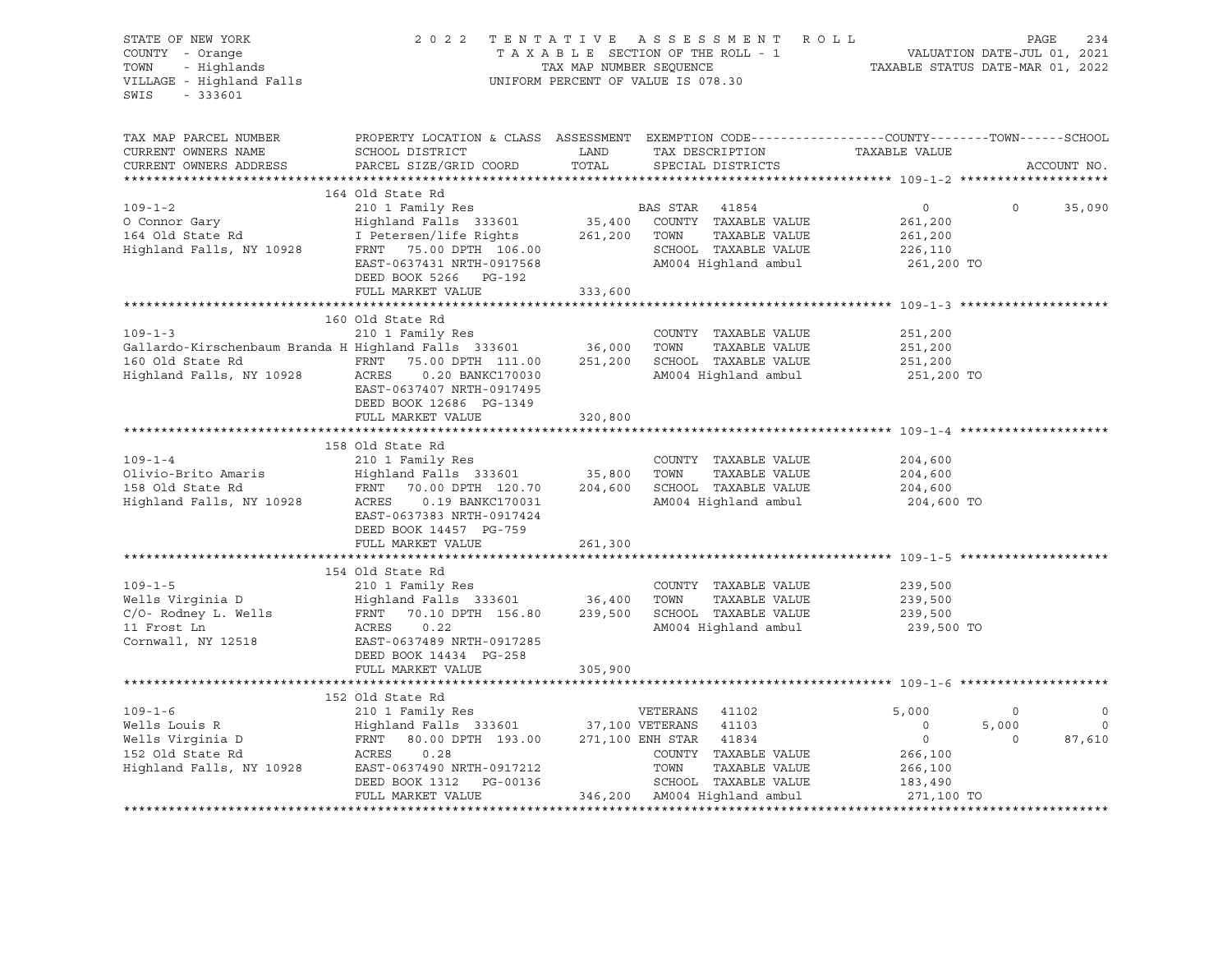| STATE OF NEW YORK<br>COUNTY - Orange<br>- Highlands<br>TOWN<br>VILLAGE - Highland Falls<br>$-333601$<br>SWIS        |                                                                                                                                                                                                           | TAX MAP NUMBER SEQUENCE | 2022 TENTATIVE ASSESSMENT<br>R O L L<br>TAXABLE SECTION OF THE ROLL - 1<br>UNIFORM PERCENT OF VALUE IS 078.30                           | VALUATION DATE-JUL 01, 2021<br>TAXABLE STATUS DATE-MAR 01, 2022 | PAGE    | 235         |
|---------------------------------------------------------------------------------------------------------------------|-----------------------------------------------------------------------------------------------------------------------------------------------------------------------------------------------------------|-------------------------|-----------------------------------------------------------------------------------------------------------------------------------------|-----------------------------------------------------------------|---------|-------------|
| TAX MAP PARCEL NUMBER<br>CURRENT OWNERS NAME<br>CURRENT OWNERS ADDRESS                                              | SCHOOL DISTRICT<br>PARCEL SIZE/GRID COORD                                                                                                                                                                 | LAND<br>TOTAL           | PROPERTY LOCATION & CLASS ASSESSMENT EXEMPTION CODE----------------COUNTY-------TOWN-----SCHOOL<br>TAX DESCRIPTION<br>SPECIAL DISTRICTS | TAXABLE VALUE                                                   |         | ACCOUNT NO. |
| $109 - 1 - 7$<br>Lewis Kimberly A<br>148 Old State Rd<br>Highland Falls, NY 10928                                   | 148 Old State Rd<br>210 1 Family Res<br>Highland Falls 333601 37,800<br>FRNT 103.00 DPTH 192.00<br>ACRES<br>0.44 BANKC080496<br>EAST-0637328 NRTH-0917212<br>DEED BOOK 13690 PG-1193<br>FULL MARKET VALUE | 264,700<br>338,100      | BAS STAR 41854<br>COUNTY TAXABLE VALUE<br>TOWN<br>TAXABLE VALUE<br>SCHOOL TAXABLE VALUE<br>AM004 Highland ambul                         | $\circ$<br>264,700<br>264,700<br>229,610<br>264,700 TO          | $\circ$ | 35,090      |
|                                                                                                                     |                                                                                                                                                                                                           |                         |                                                                                                                                         |                                                                 |         |             |
| $109 - 1 - 8.21$<br>Eisele Thomas J<br>Eisele Minerva<br>4 Wilson Ct<br>Highland Falls, NY 10928                    | 4 Wilson Ct<br>210 1 Family Res<br>Highland Falls 333601<br>Lt 4 Roger Wilson Sub<br>FRNT 118.00 DPTH 75.70<br>ACRES<br>0.19<br>EAST-0637312 NRTH-0916997<br>DEED BOOK 5372 PG-36                         | 266,100                 | BAS STAR<br>41854<br>36,000 COUNTY TAXABLE VALUE<br>TOWN<br>TAXABLE VALUE<br>SCHOOL TAXABLE VALUE<br>AM004 Highland ambul               | $\circ$<br>266,100<br>266,100<br>231,010<br>266,100 TO          | $\circ$ | 35,090      |
|                                                                                                                     | FULL MARKET VALUE                                                                                                                                                                                         | 339,800                 |                                                                                                                                         |                                                                 |         |             |
|                                                                                                                     |                                                                                                                                                                                                           |                         |                                                                                                                                         |                                                                 |         |             |
| $109 - 1 - 8.22$<br>Lamica-Ciccarelli Linda<br>3 Wilson Ct<br>Highland Falls, NY 10928                              | 3 Wilson Ct<br>210 1 Family Res<br>Highland Falls 333601<br>Lt 1 Roger Wilson Sub<br>FRNT 120.00 DPTH 77.10<br>EAST-0637320 NRTH-0917109<br>DEED BOOK 13830 PG-149<br>FULL MARKET VALUE                   | 258,000 TOWN<br>329,500 | ENH STAR<br>41834<br>36,200 COUNTY TAXABLE VALUE<br>TAXABLE VALUE<br>SCHOOL TAXABLE VALUE<br>AM004 Highland ambul                       | $\circ$<br>258,000<br>258,000<br>170,390<br>258,000 TO          | $\circ$ | 87,610      |
|                                                                                                                     |                                                                                                                                                                                                           |                         |                                                                                                                                         |                                                                 |         |             |
| $109 - 1 - 8.23$<br>Lamica-DiSalvo-Ciccarelli Lind Highland Falls 333601<br>3 Wilson Ct<br>Highland Falls, NY 10928 | Wilson Ct<br>311 Res vac land<br>Lt 2 Roger Wilson Sub<br>FRNT<br>30.00 DPTH 35.70<br>ACRES<br>0.31<br>EAST-0637451 NRTH-0917071<br>DEED BOOK 13768 PG-376                                                | 37,200<br>37,200        | COUNTY TAXABLE VALUE<br>TOWN<br>TAXABLE VALUE<br>SCHOOL TAXABLE VALUE<br>AM004 Highland ambul                                           | 37,200<br>37,200<br>37,200<br>37,200 TO                         |         |             |
|                                                                                                                     | FULL MARKET VALUE                                                                                                                                                                                         | 47,500                  |                                                                                                                                         |                                                                 |         |             |
|                                                                                                                     |                                                                                                                                                                                                           |                         |                                                                                                                                         |                                                                 |         |             |
| $109 - 1 - 8.24$<br>Miller Paul T<br>Miller Shirley F<br>6 Wilson Ct<br>Highland Falls, NY 10928                    | 6 Wilson Ct<br>210 1 Family Res<br>Highland Falls 333601<br>Lt 3 Roger Wilson Sub<br>20.00 DPTH<br>28.60<br>FRNT<br>ACRES<br>0.26<br>EAST-0637423 NRTH-0916959<br>DEED BOOK 4772<br>PG-276                | 55,500<br>270,700       | BAS STAR<br>41854<br>COUNTY<br>TAXABLE VALUE<br>TOWN<br>TAXABLE VALUE<br>SCHOOL TAXABLE VALUE<br>AM004 Highland ambul                   | $\circ$<br>270,700<br>270,700<br>235,610<br>270,700 TO          | $\circ$ | 35,090      |
|                                                                                                                     | FULL MARKET VALUE                                                                                                                                                                                         | 345,700                 |                                                                                                                                         |                                                                 |         |             |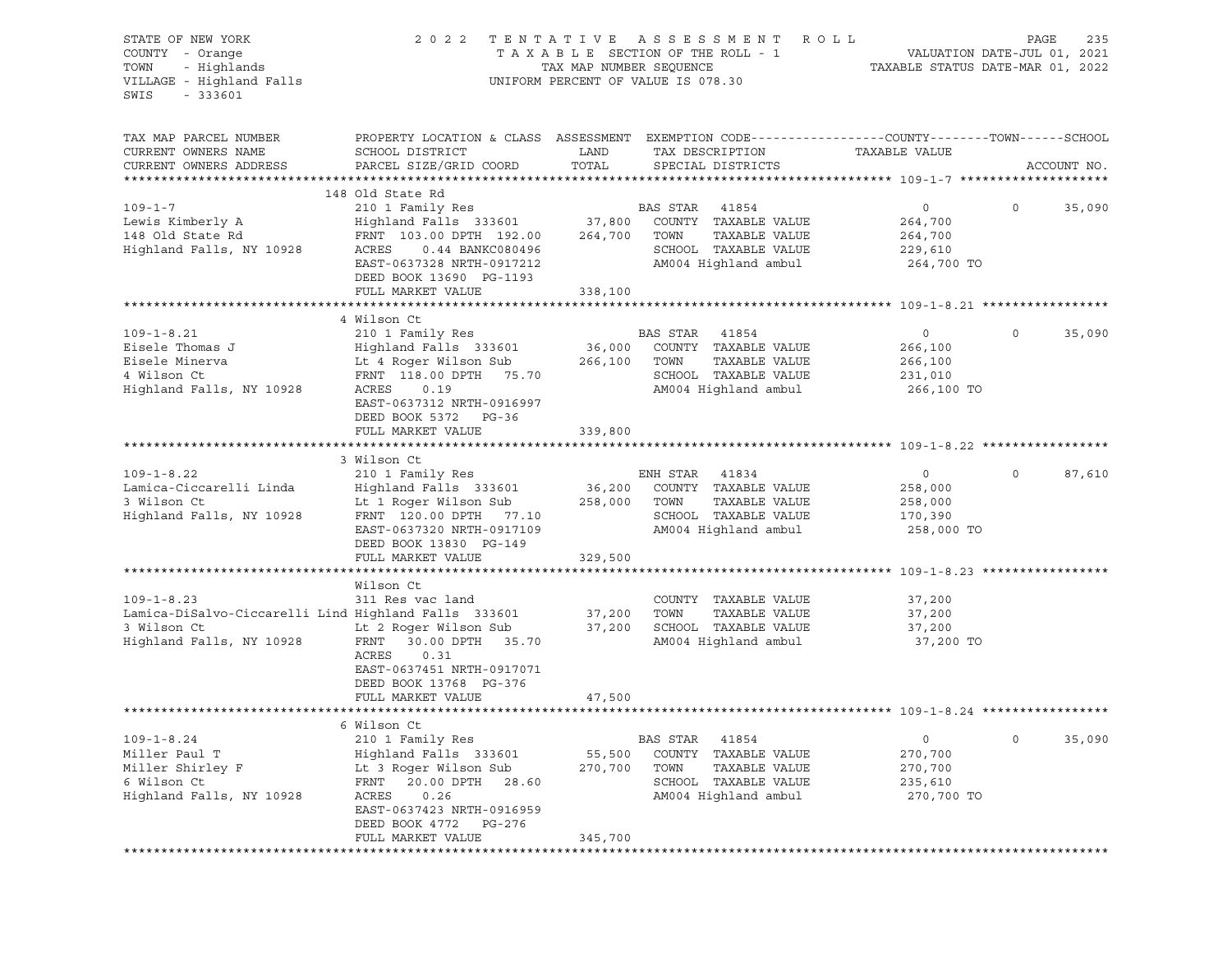| STATE OF NEW YORK<br>COUNTY - Orange<br>- Highlands<br>TOWN<br>VILLAGE - Highland Falls<br>$-333601$<br>SWIS | 2022 TENTATIVE                                                                                                                                                                                                                | TAX MAP NUMBER SEQUENCE | ASSESSMENT ROLL<br>TAXABLE SECTION OF THE ROLL - 1<br>UNIFORM PERCENT OF VALUE IS 078.30                           | TAXABLE STATUS DATE-MAR 01, 2022                              | PAGE<br>236<br>VALUATION DATE-JUL 01, 2021 |
|--------------------------------------------------------------------------------------------------------------|-------------------------------------------------------------------------------------------------------------------------------------------------------------------------------------------------------------------------------|-------------------------|--------------------------------------------------------------------------------------------------------------------|---------------------------------------------------------------|--------------------------------------------|
| TAX MAP PARCEL NUMBER<br>CURRENT OWNERS NAME<br>CURRENT OWNERS ADDRESS                                       | PROPERTY LOCATION & CLASS ASSESSMENT EXEMPTION CODE----------------COUNTY-------TOWN------SCHOOL<br>SCHOOL DISTRICT<br>PARCEL SIZE/GRID COORD                                                                                 | LAND<br>TOTAL           | TAX DESCRIPTION<br>SPECIAL DISTRICTS                                                                               | TAXABLE VALUE                                                 | ACCOUNT NO.                                |
| $109 - 1 - 9$<br>Carriage House Apartments<br>Llc<br>Attn: Mark Kaspar<br>PO Box 262<br>Suffern, NY 10901    | 68 Rose Dr<br>411 Apartment<br>Highland Falls 333601 52,000<br>See Survey #2 New Survey 253,900<br>Shows Gore Piece W Side<br>Letter By Atty 2002 File<br>ACRES<br>1.00<br>EAST-0637581 NRTH-0916840<br>DEED BOOK 5944 PG-160 |                         | COUNTY TAXABLE VALUE<br>TOWN<br>TAXABLE VALUE<br>SCHOOL TAXABLE VALUE<br>AM004 Highland ambul                      | 253,900<br>253,900<br>253,900<br>253,900 TO                   |                                            |
|                                                                                                              | FULL MARKET VALUE                                                                                                                                                                                                             | 324,300                 |                                                                                                                    |                                                               |                                            |
| $109 - 2 - 1$<br>Tamburro Maria N<br>172 Old State Rd<br>Highland Falls, NY 10928                            | 172 Old State Rd<br>210 1 Family Res<br>Highland Falls 333601 37,700<br>FRNT 130.00 DPTH 140.00<br>BANKC061339<br>EAST-0637505 NRTH-0917799<br>DEED BOOK 13046 PG-1213<br>FULL MARKET VALUE                                   | 147,200<br>188,000      | COUNTY TAXABLE VALUE<br>TOWN<br>TAXABLE VALUE<br>SCHOOL TAXABLE VALUE<br>AM004 Highland ambul                      | 147,200<br>147,200<br>147,200<br>147,200 TO                   |                                            |
|                                                                                                              |                                                                                                                                                                                                                               |                         |                                                                                                                    |                                                               |                                            |
| $109 - 2 - 2.22$<br>Webb Kent W<br>Webb Donna M<br>176 Old State Rd<br>Highland Falls, NY 10928              | 176 Old State Rd<br>210 1 Family Res<br>Highland Falls 333601 38,600 COUNTY TAXABLE VALUE<br>ES MAIN STREET<br>FRNT 45.00 DPTH 91.00<br>EAST-0637698 NRTH-0917735<br>DEED BOOK 12949 PG-563                                   | 299,400 TOWN            | BAS STAR 41854<br>TAXABLE VALUE<br>SCHOOL TAXABLE VALUE<br>AM004 Highland ambul                                    | $\overline{0}$<br>299,400<br>299,400<br>264,310<br>299,400 TO | $\circ$<br>35,090                          |
|                                                                                                              | FULL MARKET VALUE                                                                                                                                                                                                             | 382,400                 |                                                                                                                    |                                                               |                                            |
| $109 - 2 - 3.32$<br>Garcia Andrew J<br>Garcia Carissa<br>34 Rose Dr<br>Highland Falls, NY 10928              | 34 Rose Dr<br>210 1 Family Res<br>Highland Falls 333601<br>WS ROSE DRIVE<br>FRNT 202.90 DPTH 120.90<br>EAST-0637798 NRTH-0917638<br>DEED BOOK 13368 PG-115                                                                    | 37,500<br>263,000       | BAS STAR<br>41854<br>COUNTY TAXABLE VALUE<br>TOWN<br>TAXABLE VALUE<br>SCHOOL TAXABLE VALUE<br>AM004 Highland ambul | $\circ$<br>263,000<br>263,000<br>227,910<br>263,000 TO        | 35,090<br>$\circ$                          |
|                                                                                                              | FULL MARKET VALUE                                                                                                                                                                                                             | 335,900                 |                                                                                                                    |                                                               |                                            |
|                                                                                                              |                                                                                                                                                                                                                               |                         |                                                                                                                    |                                                               |                                            |
| $109 - 2 - 5.1$<br>Troy Paul<br>Troy Joan<br>40 Rose Dr<br>Highland Falls, NY 10928                          | 40 Rose Dr<br>210 1 Family Res<br>Highland Falls 333601<br>Troy Sub-Map 195-02<br>FRNT<br>75.00 DPTH 126.00<br>BANKC230070<br>EAST-0637719 NRTH-0917528                                                                       | 36,400<br>258,000       | TAXABLE VALUE<br>COUNTY<br>TOWN<br>TAXABLE VALUE<br>SCHOOL<br>TAXABLE VALUE<br>AM004 Highland ambul                | 258,000<br>258,000<br>258,000<br>258,000 TO                   |                                            |
|                                                                                                              | DEED BOOK 4170<br>PG-273<br>FULL MARKET VALUE                                                                                                                                                                                 | 329,500                 |                                                                                                                    |                                                               |                                            |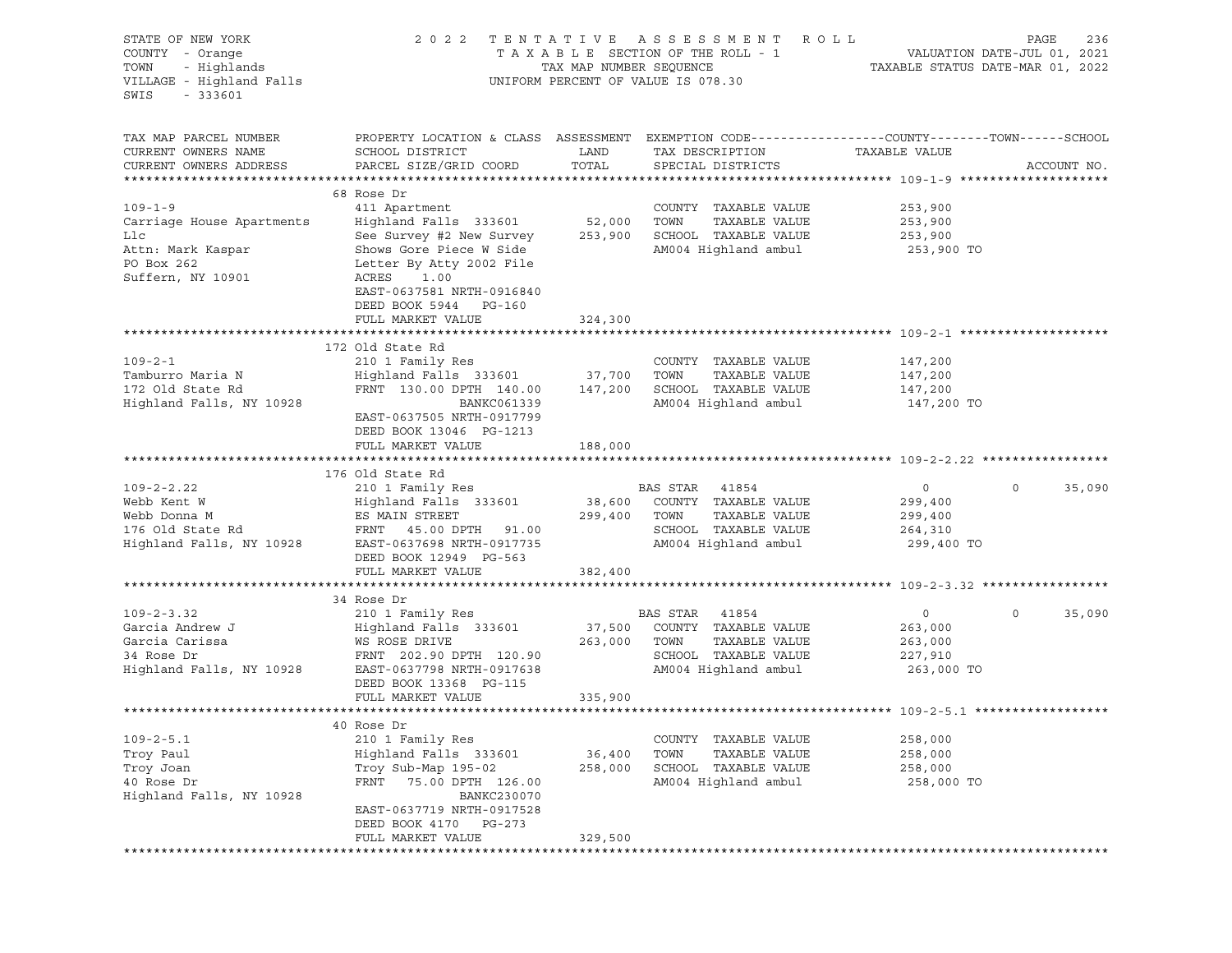| STATE OF NEW YORK<br>COUNTY - Orange<br>- Highlands<br>TOWN<br>VILLAGE - Highland Falls<br>$-333601$<br>SWIS | 2022 TENTATIVE<br>ASSESSMENT ROLL<br>TAXABLE SECTION OF THE ROLL - 1<br>TAX MAP NUMBER SEQUENCE<br>UNIFORM PERCENT OF VALUE IS 078.30                                                                                         |              |                                                                          | TAXABLE STATUS DATE-MAR 01, 2022 | VALUATION DATE-JUL 01, 2021 | PAGE<br>237 |
|--------------------------------------------------------------------------------------------------------------|-------------------------------------------------------------------------------------------------------------------------------------------------------------------------------------------------------------------------------|--------------|--------------------------------------------------------------------------|----------------------------------|-----------------------------|-------------|
| TAX MAP PARCEL NUMBER<br>CURRENT OWNERS NAME                                                                 | PROPERTY LOCATION & CLASS ASSESSMENT EXEMPTION CODE---------------COUNTY-------TOWN-----SCHOOL<br>SCHOOL DISTRICT                                                                                                             | LAND         | TAX DESCRIPTION                                                          | TAXABLE VALUE                    |                             |             |
| CURRENT OWNERS ADDRESS                                                                                       | PARCEL SIZE/GRID COORD                                                                                                                                                                                                        | TOTAL        | SPECIAL DISTRICTS                                                        |                                  |                             | ACCOUNT NO. |
|                                                                                                              |                                                                                                                                                                                                                               |              |                                                                          |                                  |                             |             |
|                                                                                                              | 42 Rose Dr                                                                                                                                                                                                                    |              |                                                                          |                                  |                             |             |
| $109 - 2 - 5.2$                                                                                              | 230 3 Family Res                                                                                                                                                                                                              |              | ENH STAR<br>41834<br>44,000 COUNTY TAXABLE VALUE                         | $\circ$                          | $\circ$                     | 87,610      |
| Troy Paul<br>Troy Joan                                                                                       | Highland Falls 333601<br>Troy Sub-Map 195-02                                                                                                                                                                                  | 332,500 TOWN | TAXABLE VALUE                                                            | 332,500<br>332,500               |                             |             |
| 42 Rose Dr                                                                                                   | ACRES 1.40 BANKC230070                                                                                                                                                                                                        |              | SCHOOL TAXABLE VALUE                                                     | 244,890                          |                             |             |
| Highland Falls, NY 10928                                                                                     | EAST-0637614 NRTH-0917459<br>DEED BOOK 4170 PG-273                                                                                                                                                                            |              | AM004 Highland ambul                                                     | 332,500 TO                       |                             |             |
|                                                                                                              | FULL MARKET VALUE                                                                                                                                                                                                             | 424,600      |                                                                          |                                  |                             |             |
|                                                                                                              |                                                                                                                                                                                                                               |              |                                                                          |                                  |                             |             |
|                                                                                                              | 17 Weyant Ter                                                                                                                                                                                                                 |              |                                                                          |                                  |                             |             |
| $109 - 2 - 6$                                                                                                | 210 1 Family Res                                                                                                                                                                                                              |              | COUNTY TAXABLE VALUE                                                     | 234,500                          |                             |             |
| Shatzkes Gay L                                                                                               | Highland Falls 333601 37,100 TOWN                                                                                                                                                                                             |              | TAXABLE VALUE                                                            | 234,500                          |                             |             |
| 17 Weyant Ter                                                                                                | FRNT<br>75.20 DPTH 166.10                                                                                                                                                                                                     |              | 234,500 SCHOOL TAXABLE VALUE                                             | 234,500                          |                             |             |
| Highland Falls, NY 10928                                                                                     | ACRES   0.26 BANKC061222<br>EAST-0637523 NRTH-0917338<br>DEED BOOK 13961 PG-977                                                                                                                                               |              | AM004 Highland ambul                                                     | 234,500 TO                       |                             |             |
|                                                                                                              | FULL MARKET VALUE                                                                                                                                                                                                             | 299,500      |                                                                          |                                  |                             |             |
|                                                                                                              |                                                                                                                                                                                                                               |              |                                                                          |                                  |                             |             |
|                                                                                                              | 13 Weyant Ter                                                                                                                                                                                                                 |              |                                                                          |                                  |                             |             |
| $109 - 2 - 7$                                                                                                |                                                                                                                                                                                                                               |              |                                                                          | 11,520                           | $\overline{0}$              | 0           |
| Henry Michael R                                                                                              |                                                                                                                                                                                                                               |              |                                                                          | $\sim$ 0                         | 11,520                      | $\mathbf 0$ |
| Nazario Evelyn<br>13 Weyant Ter                                                                              | FRNT 75.00 DPTH 142.30 169,800 BAS STAR 41854<br>BANKC170031                                                                                                                                                                  |              | COUNTY TAXABLE VALUE                                                     | $\overline{0}$<br>158,280        | $\Omega$                    | 35,090      |
| Highland Falls, NY 10928                                                                                     | EAST-0637538 NRTH-0917264                                                                                                                                                                                                     |              | TOWN<br>TAXABLE VALUE                                                    | 158,280                          |                             |             |
|                                                                                                              | DEED BOOK 15143 PG-1925                                                                                                                                                                                                       |              | SCHOOL TAXABLE VALUE                                                     | 134,710                          |                             |             |
|                                                                                                              | FULL MARKET VALUE                                                                                                                                                                                                             |              | 216,900 AM004 Highland ambul                                             | 169,800 TO                       |                             |             |
|                                                                                                              |                                                                                                                                                                                                                               |              |                                                                          |                                  |                             |             |
|                                                                                                              | 11 Weyant Ter                                                                                                                                                                                                                 |              |                                                                          |                                  |                             |             |
| $109 - 2 - 8$                                                                                                | 210 1 Family Res                                                                                                                                                                                                              |              | VET DIS C 41142                                                          | 67,200                           | $\circ$                     | $\circ$     |
| Bunte Dexter J                                                                                               | Highland Falls 333601 36,000 VET DIS T 41143<br>FRNT 75.00 DPTH 127.00 236,500 ENH STAR 41834                                                                                                                                 |              |                                                                          | $\overline{0}$                   | 38,400                      | $\circ$     |
| Bunte Susan N                                                                                                |                                                                                                                                                                                                                               |              |                                                                          | $\overline{0}$                   | $\circ$                     | 87,610      |
| 11 Weyant Ter                                                                                                | ACRES<br>0.20 BANKC030275                                                                                                                                                                                                     |              | COUNTY TAXABLE VALUE<br>TOWN     TAXABLE VALUE<br>SCHOOL   TAXABLE VALUE | 169,300                          |                             |             |
| Highland Falls, NY 10928                                                                                     | EAST-0637560 NRTH-0917184<br>DEED BOOK 2158 PG-00883                                                                                                                                                                          |              |                                                                          | 198,100<br>148,890               |                             |             |
|                                                                                                              | FULL MARKET VALUE                                                                                                                                                                                                             |              | 302,000 AM004 Highland ambul                                             | 236,500 TO                       |                             |             |
|                                                                                                              |                                                                                                                                                                                                                               |              |                                                                          |                                  |                             |             |
|                                                                                                              | 7 Weyant Ter                                                                                                                                                                                                                  |              |                                                                          |                                  |                             |             |
| $109 - 2 - 10$                                                                                               | 210 1 Family Res                                                                                                                                                                                                              |              | CW 15 VET/ 41162                                                         | 11,520                           | $\circ$                     | 0           |
| Travella Robert E                                                                                            |                                                                                                                                                                                                                               |              |                                                                          | $\sim$ 0                         | 11,520                      | $\circ$     |
| Travella Janice L                                                                                            | X10 1 Family Res<br>Highland Falls 333601 37,200 CW_15_VET/ 41163<br>FRNT 219.90 DPTH 102.40 223,200 AGED-C 41802<br>Highland Falls   333601                37,200 CW_15_V<br>FRNT   219.90 DPTH  102.40       223,200 AGED-C |              |                                                                          | 105,840                          | $\sim$ 0                    | $\mathbf 0$ |
| 7 Weyant Ter                                                                                                 | ACRES<br>0.31                                                                                                                                                                                                                 |              | 41803<br>AGED-T                                                          | $\overline{0}$                   | 42,336                      | $\mathbf 0$ |
| Highland Falls, NY 10928                                                                                     | EAST-0637631 NRTH-0917089                                                                                                                                                                                                     |              | ENH STAR 41834                                                           | $\overline{0}$                   | $\circ$                     | 87,610      |
|                                                                                                              | DEED BOOK 2165 PG-00966                                                                                                                                                                                                       |              | COUNTY TAXABLE VALUE                                                     | 105,840                          |                             |             |
|                                                                                                              | FULL MARKET VALUE                                                                                                                                                                                                             | 285,100 TOWN | TAXABLE VALUE                                                            | 169,344                          |                             |             |
|                                                                                                              |                                                                                                                                                                                                                               |              | SCHOOL TAXABLE VALUE                                                     | 135,590                          |                             |             |
|                                                                                                              |                                                                                                                                                                                                                               |              | AM004 Highland ambul                                                     | 223,200 TO                       |                             |             |
|                                                                                                              |                                                                                                                                                                                                                               |              |                                                                          |                                  |                             |             |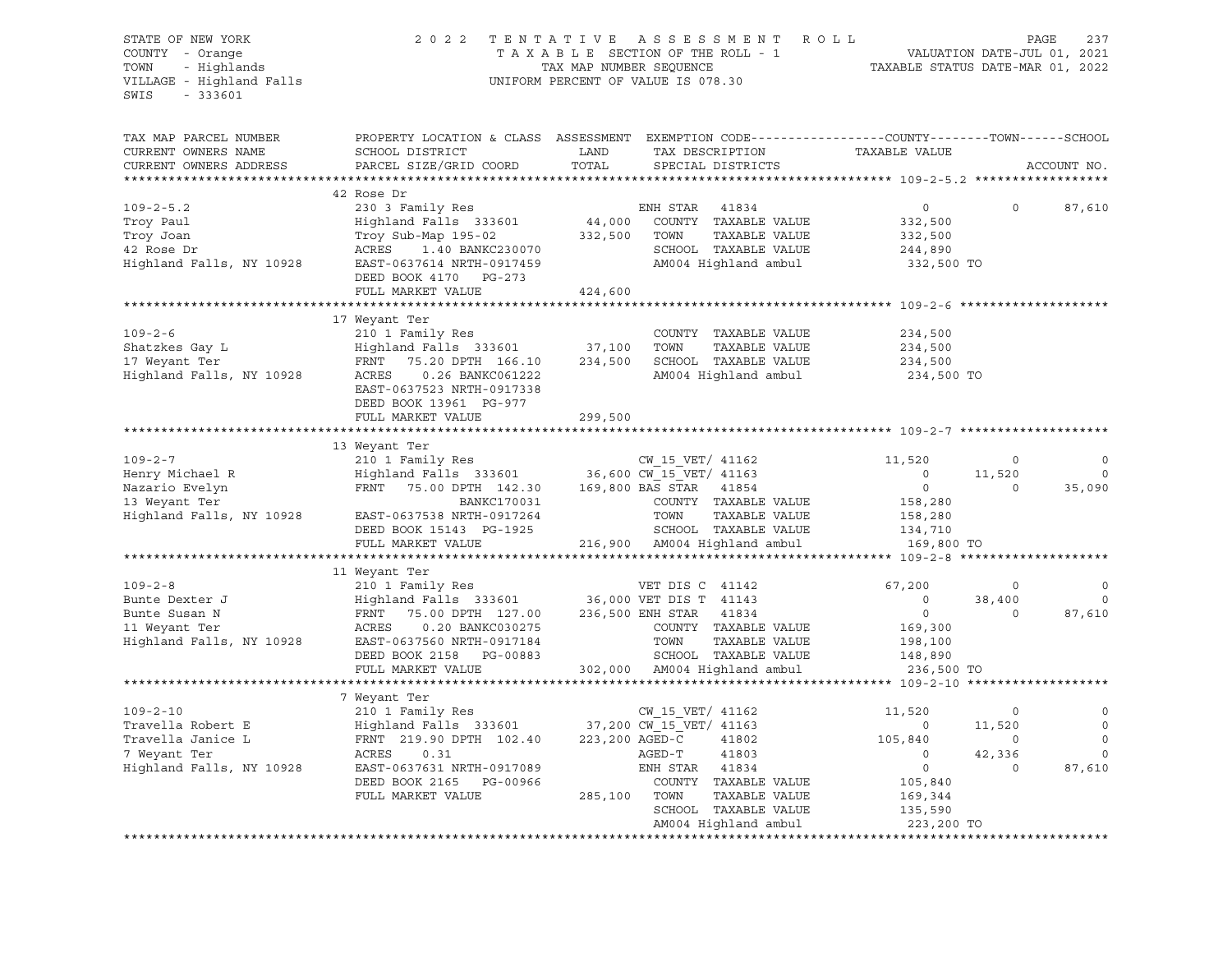| STATE OF NEW YORK<br>COUNTY - Orange<br>- Highlands<br>TOWN<br>VILLAGE - Highland Falls<br>$-333601$<br>SWIS | 2022                                                                                                               | TENTATIVE<br>TAX MAP NUMBER SEQUENCE | A S S E S S M E N T<br>R O L L<br>TAXABLE SECTION OF THE ROLL - 1<br>UNIFORM PERCENT OF VALUE IS 078.30 |                | PAGE<br>238<br>VALUATION DATE-JUL 01, 2021<br>TAXABLE STATUS DATE-MAR 01, 2022 |
|--------------------------------------------------------------------------------------------------------------|--------------------------------------------------------------------------------------------------------------------|--------------------------------------|---------------------------------------------------------------------------------------------------------|----------------|--------------------------------------------------------------------------------|
| TAX MAP PARCEL NUMBER<br>CURRENT OWNERS NAME                                                                 | PROPERTY LOCATION & CLASS ASSESSMENT EXEMPTION CODE----------------COUNTY-------TOWN-----SCHOOL<br>SCHOOL DISTRICT | LAND                                 | TAX DESCRIPTION                                                                                         | TAXABLE VALUE  |                                                                                |
| CURRENT OWNERS ADDRESS                                                                                       | PARCEL SIZE/GRID COORD                                                                                             | TOTAL                                | SPECIAL DISTRICTS                                                                                       |                | ACCOUNT NO.                                                                    |
|                                                                                                              | 66 Rose Dr                                                                                                         |                                      |                                                                                                         |                |                                                                                |
| $109 - 2 - 11$                                                                                               | 411 Apartment                                                                                                      |                                      | COUNTY TAXABLE VALUE                                                                                    | 327,600        |                                                                                |
| Carriage House Apartments                                                                                    | Highland Falls 333601 48,900                                                                                       |                                      | TAXABLE VALUE<br>TOWN                                                                                   | 327,600        |                                                                                |
| Llc                                                                                                          | See Survey#2 New Survey                                                                                            | 327,600                              | SCHOOL TAXABLE VALUE                                                                                    | 327,600        |                                                                                |
| Attn: Mark Kaspar                                                                                            | Also See Letter Sent                                                                                               |                                      | AM004 Highland ambul                                                                                    | 327,600 TO     |                                                                                |
| PO Box 262                                                                                                   | By Atty In 2002 File                                                                                               |                                      |                                                                                                         |                |                                                                                |
| Suffern, NY 10901                                                                                            | FRNT 15.00 DPTH<br>78.00                                                                                           |                                      |                                                                                                         |                |                                                                                |
|                                                                                                              | EAST-0637627 NRTH-0916985                                                                                          |                                      |                                                                                                         |                |                                                                                |
|                                                                                                              | DEED BOOK 5944 PG-160<br>FULL MARKET VALUE                                                                         | 418,400                              |                                                                                                         |                |                                                                                |
|                                                                                                              |                                                                                                                    |                                      |                                                                                                         |                |                                                                                |
|                                                                                                              | 16 Weyant Ter                                                                                                      |                                      |                                                                                                         |                |                                                                                |
| $109 - 2 - 13$                                                                                               | 210 1 Family Res                                                                                                   |                                      | COUNTY TAXABLE VALUE                                                                                    | 236,800        |                                                                                |
| Williams Randy                                                                                               | Highland Falls 333601                                                                                              | 35,200                               | TOWN<br>TAXABLE VALUE                                                                                   | 236,800        |                                                                                |
| 16 Weyant Ter                                                                                                | FRNT 75.00 DPTH 100.00                                                                                             | 236,800                              | SCHOOL TAXABLE VALUE                                                                                    | 236,800        |                                                                                |
| Highland Falls, NY 10928                                                                                     | BANKC061339                                                                                                        |                                      | AM004 Highland ambul                                                                                    | 236,800 TO     |                                                                                |
|                                                                                                              | EAST-0637730 NRTH-0917320<br>DEED BOOK 14942 PG-721                                                                |                                      |                                                                                                         |                |                                                                                |
|                                                                                                              | FULL MARKET VALUE                                                                                                  | 302,400                              |                                                                                                         |                |                                                                                |
|                                                                                                              |                                                                                                                    |                                      |                                                                                                         |                |                                                                                |
|                                                                                                              | 12 Weyant Ter                                                                                                      |                                      |                                                                                                         |                |                                                                                |
| $109 - 2 - 14$                                                                                               | 210 1 Family Res                                                                                                   |                                      | COUNTY TAXABLE VALUE                                                                                    | 225,700        |                                                                                |
| Bartel Joseph                                                                                                | Highland Falls 333601 35,400                                                                                       |                                      | TOWN<br>TAXABLE VALUE                                                                                   | 225,700        |                                                                                |
| Bartel Lovelyn                                                                                               | Anthony&Virginia Gaglirad                                                                                          | 225,700                              | SCHOOL TAXABLE VALUE                                                                                    | 225,700        |                                                                                |
| 12 Weyant Ter                                                                                                | To: Frank P&Susan G Gagli                                                                                          |                                      | AM004 Highland ambul                                                                                    | 225,700 TO     |                                                                                |
| Highland Falls, NY 10928                                                                                     | as Tenants in common<br>FRNT<br>75.00 DPTH 100.00<br>BANK<br>N                                                     |                                      |                                                                                                         |                |                                                                                |
|                                                                                                              | EAST-0637739 NRTH-0917242<br>DEED BOOK 14604 PG-1686                                                               |                                      |                                                                                                         |                |                                                                                |
|                                                                                                              | FULL MARKET VALUE                                                                                                  | 288,300                              |                                                                                                         |                |                                                                                |
|                                                                                                              |                                                                                                                    |                                      |                                                                                                         |                |                                                                                |
|                                                                                                              | 10 Weyant Ter                                                                                                      |                                      |                                                                                                         |                |                                                                                |
| $109 - 2 - 15$                                                                                               | 210 1 Family Res                                                                                                   |                                      | BAS STAR 41854                                                                                          | $\overline{0}$ | $\circ$<br>35,090                                                              |
| Schumacher Peter J                                                                                           | Highland Falls 333601 35,000                                                                                       |                                      | COUNTY TAXABLE VALUE                                                                                    | 208,700        |                                                                                |
| Schumacher Barbara M                                                                                         | FRNT<br>78.00 DPTH 100.00                                                                                          | 208,700                              | TOWN<br>TAXABLE VALUE                                                                                   | 208,700        |                                                                                |
| 10 Weyant Ter                                                                                                | <b>BANKC160115</b>                                                                                                 |                                      | SCHOOL TAXABLE VALUE                                                                                    | 173,610        |                                                                                |
| Highland Falls, NY 10928                                                                                     | EAST-0637741 NRTH-0917163<br>DEED BOOK 2226                                                                        |                                      | AM004 Highland ambul                                                                                    | 208,700 TO     |                                                                                |
|                                                                                                              | PG-00461<br>FULL MARKET VALUE                                                                                      | 266,500                              |                                                                                                         |                |                                                                                |
|                                                                                                              |                                                                                                                    |                                      |                                                                                                         |                |                                                                                |
|                                                                                                              | 4 Weyant Ter                                                                                                       |                                      |                                                                                                         |                |                                                                                |
| $109 - 2 - 16$                                                                                               | 210 1 Family Res                                                                                                   |                                      | COUNTY<br>TAXABLE VALUE                                                                                 | 242,600        |                                                                                |
| Munoz Jose J                                                                                                 | Highland Falls 333601                                                                                              | 34,600                               | TOWN<br>TAXABLE VALUE                                                                                   | 242,600        |                                                                                |
| 4 Weyant Ter                                                                                                 | FRNT 150.60 DPTH 129.00                                                                                            | 242,600                              | SCHOOL<br>TAXABLE VALUE                                                                                 | 242,600        |                                                                                |
| Highland Falls, NY 10928                                                                                     | BANKC180281<br>EAST-0637744 NRTH-0917072                                                                           |                                      | AM004 Highland ambul                                                                                    | 242,600 TO     |                                                                                |
|                                                                                                              | DEED BOOK 14576 PG-513                                                                                             |                                      |                                                                                                         |                |                                                                                |
|                                                                                                              | FULL MARKET VALUE                                                                                                  | 309,800                              |                                                                                                         |                |                                                                                |
|                                                                                                              |                                                                                                                    |                                      |                                                                                                         |                |                                                                                |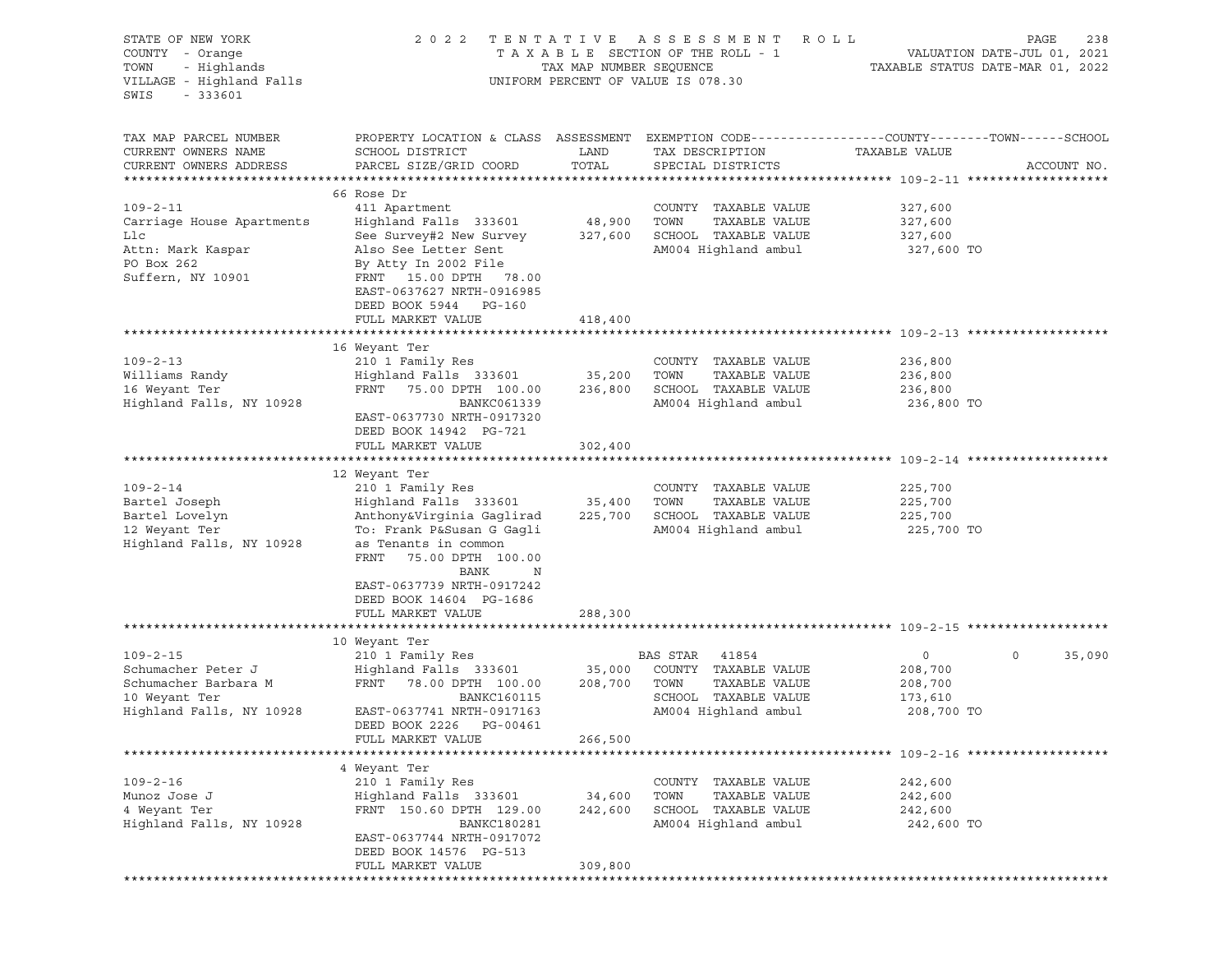VILLAGE - Highland Falls UNIFORM PERCENT OF VALUE IS 078.30 SWIS - 333601

## STATE OF NEW YORK 2 0 2 2 T E N T A T I V E A S S E S S M E N T R O L L PAGE 239 COUNTY - Orange T A X A B L E SECTION OF THE ROLL - 1 VALUATION DATE-JUL 01, 2021 TOWN - Highlands TAX MAP NUMBER SEQUENCE TAXABLE STATUS DATE-MAR 01, 2022

| TAX MAP PARCEL NUMBER                  | PROPERTY LOCATION & CLASS ASSESSMENT                     |            | EXEMPTION CODE-----------------COUNTY-------TOWN------SCHOOL |                |             |             |
|----------------------------------------|----------------------------------------------------------|------------|--------------------------------------------------------------|----------------|-------------|-------------|
| CURRENT OWNERS NAME                    | SCHOOL DISTRICT                                          | LAND       | TAX DESCRIPTION                                              | TAXABLE VALUE  |             |             |
| CURRENT OWNERS ADDRESS                 | PARCEL SIZE/GRID COORD                                   | TOTAL      | SPECIAL DISTRICTS                                            |                |             | ACCOUNT NO. |
| **************************             |                                                          |            |                                                              |                |             |             |
|                                        | 31 Kings Rd                                              |            |                                                              |                |             |             |
| $109 - 3 - 1$                          | 210 1 Family Res                                         |            | ENH STAR<br>41834                                            | $\circ$        | $\mathbf 0$ | 87,610      |
| Sheehan Gerald B                       | Highland Falls 333601                                    | 56,200     | COUNTY TAXABLE VALUE                                         | 332,600        |             |             |
| Sheehan Ellen M                        | FRNT 125.00 DPTH 125.00                                  | 332,600    | TOWN<br>TAXABLE VALUE                                        | 332,600        |             |             |
| 31 Kings Rd                            | EAST-0638241 NRTH-0917987                                |            | SCHOOL TAXABLE VALUE                                         | 244,990        |             |             |
| Highland Falls, NY 10928               | DEED BOOK 2142 PG-00501                                  |            | AM004 Highland ambul                                         | 332,600 TO     |             |             |
|                                        | FULL MARKET VALUE                                        | 424,800    |                                                              |                |             |             |
|                                        |                                                          |            |                                                              |                |             |             |
|                                        | 14 Kings Rd                                              |            |                                                              |                |             |             |
| $109 - 3 - 2.1$                        | 210 1 Family Res                                         |            | VET COM C 41132                                              | 33,600         | 0           | $\Omega$    |
| Hart Gerald J Jr                       | Highland Falls 333601                                    |            | 39,500 VET COM T 41133                                       | $\overline{0}$ | 19,200      | $\Omega$    |
| Hart Nancy E                           | Lt A Sidamon-Eristoff                                    |            | 352,300 VET DIS C 41142                                      | 67,200         | $\circ$     |             |
| 14 Kings Rd                            | Sub Map 5787                                             |            | VET DIS T 41143                                              | $\overline{0}$ | 38,400      | $\mathbf 0$ |
| Highland Falls, NY 10928               | FRNT 312.70 DPTH 386.30                                  |            | COUNTY TAXABLE VALUE                                         | 251,500        |             |             |
|                                        | ACRES<br>0.56 BANKC120337                                |            | TAXABLE VALUE<br>TOWN                                        | 294,700        |             |             |
|                                        | EAST-0637875 NRTH-0917916                                |            | SCHOOL TAXABLE VALUE                                         | 352,300        |             |             |
|                                        | DEED BOOK 14921 PG-1248                                  |            | AM004 Highland ambul                                         | 352,300 TO     |             |             |
|                                        | FULL MARKET VALUE                                        | 449,900    |                                                              |                |             |             |
|                                        |                                                          |            |                                                              |                |             |             |
|                                        | 26 Kings Rd                                              |            |                                                              |                |             |             |
| $109 - 3 - 2.21$                       | 220 2 Family Res                                         |            | BAS STAR 41854                                               | $\circ$        | 0           | 35,090      |
| Donnery James P                        | Highland Falls 333601                                    | 60,500     | COUNTY TAXABLE VALUE                                         | 560,500        |             |             |
| Donnery Roxanne L<br>Donnery Roxanne L | Lot 1 Donnery Sub Map 316                                |            | 560,500 TOWN<br>TAXABLE VALUE                                | 560,500        |             |             |
|                                        | Filed 10/21/2019 26 Kings                                |            | SCHOOL TAXABLE VALUE                                         | 525,410        |             |             |
| Highland Falls, NY 10928               | UTILITY & DRIVEWAY EASEME                                |            | AM004 Highland ambul                                         | 560,500 TO     |             |             |
|                                        | ACRES<br>1.80 BANKC170031                                |            |                                                              |                |             |             |
|                                        | EAST-0638067 NRTH-0917728                                |            |                                                              |                |             |             |
|                                        | DEED BOOK 3767 PG-188                                    |            |                                                              |                |             |             |
|                                        | FULL MARKET VALUE                                        | 715,800    |                                                              |                |             |             |
|                                        |                                                          | ********** | ***************************** 109-3-2.22 *********           |                |             |             |
|                                        | 26 Kings Rd                                              |            |                                                              |                |             |             |
| $109 - 3 - 2.22$                       | 210 1 Family Res                                         |            | COUNTY TAXABLE VALUE                                         | 179,000        |             |             |
| Donnery James P                        | Highland Falls 333601                                    | 30,000     | TOWN<br>TAXABLE VALUE                                        | 179,000        |             |             |
| Donnery Roxanne L                      | Lot 2 Donnery Sub Map 316                                | 179,000    | SCHOOL TAXABLE VALUE                                         | 179,000        |             |             |
| 26 Kings Rd                            | filed $10/21/2019$ ES Rose                               |            | AM004 Highland ambul                                         | 179,000 TO     |             |             |
| Highland Falls, NY 10928               | UTILITY & DRIVEWAY EASEME                                |            |                                                              |                |             |             |
|                                        | FRNT 243.20 DPTH 159.60                                  |            |                                                              |                |             |             |
|                                        | ACRES   0.46 BANKC170031                                 |            |                                                              |                |             |             |
|                                        | EAST-0637919 NRTH-0917673                                |            |                                                              |                |             |             |
|                                        | FULL MARKET VALUE                                        | 228,600    |                                                              |                |             |             |
|                                        |                                                          |            |                                                              |                |             |             |
|                                        | Rose Dr                                                  |            |                                                              |                |             |             |
| $109 - 3 - 2.3$                        | 311 Res vac land                                         |            | COUNTY TAXABLE VALUE                                         | 38,400         |             |             |
| Donnery James P                        | Highland Falls 333601                                    | 38,400     | TOWN<br>TAXABLE VALUE                                        | 38,400         |             |             |
| Donnery Roxanne L                      | Lt C Sidamon-Eristoff                                    |            | 38,400 SCHOOL TAXABLE VALUE                                  | 38,400         |             |             |
| 26 Kings Rd                            | Sub Map 5787                                             |            | AM004 Highland ambul                                         | 38,400 TO      |             |             |
| Highland Falls, NY 10928               | FRNT 171.00 DPTH 155.00                                  |            |                                                              |                |             |             |
|                                        | ACRES<br>0.60                                            |            |                                                              |                |             |             |
|                                        | EAST-0638200 NRTH-0917810                                |            |                                                              |                |             |             |
|                                        | DEED BOOK 4410<br>PG-208                                 |            |                                                              |                |             |             |
|                                        | FULL MARKET VALUE<br>*********************************** | 49,000     |                                                              |                |             |             |
|                                        |                                                          |            |                                                              |                |             |             |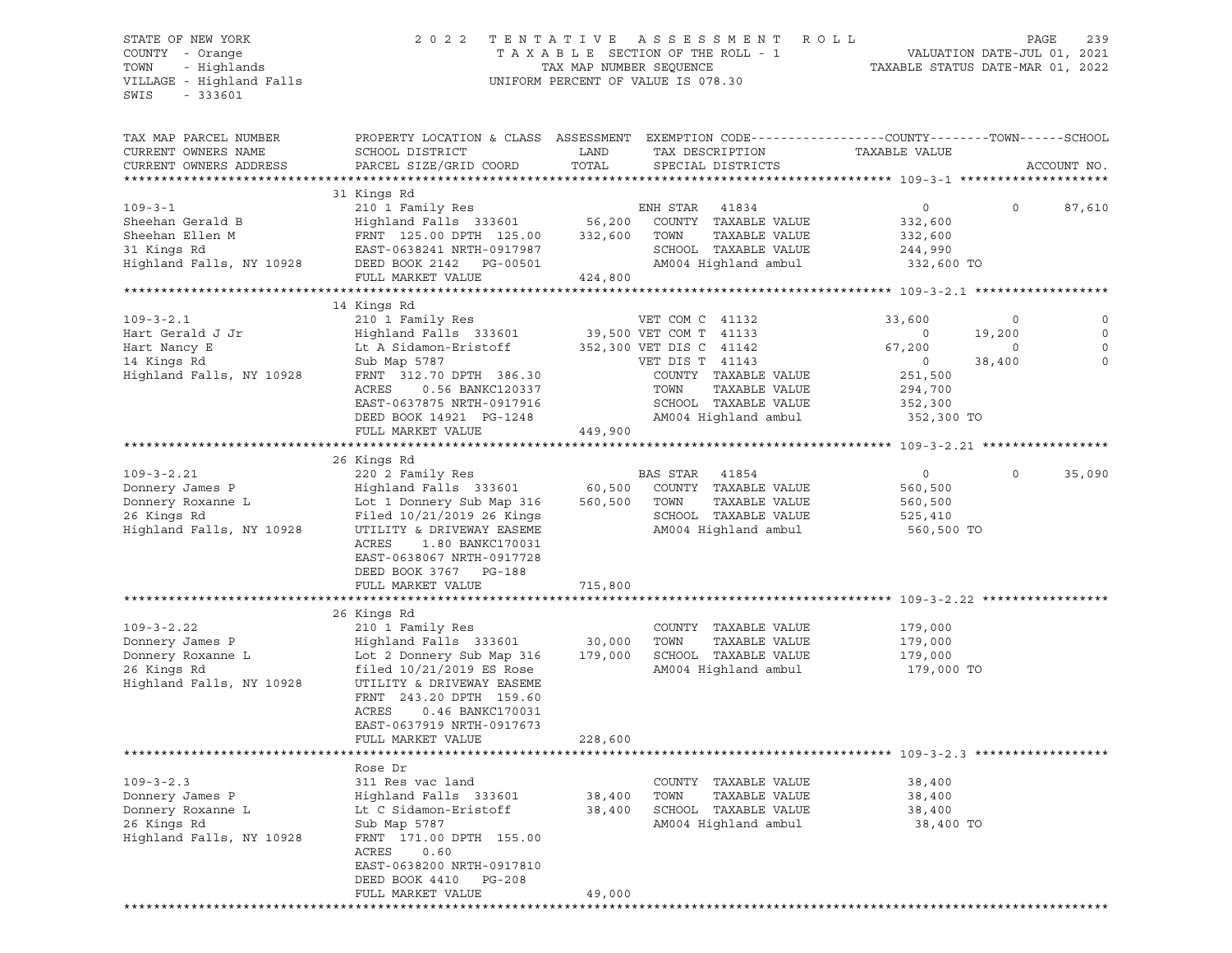### STATE OF NEW YORK 2 0 2 2 T E N T A T I V E A S S E S S M E N T R O L L PAGE 240 COUNTY - Orange T A X A B L E SECTION OF THE ROLL - 1 VALUATION DATE-JUL 01, 2021 TOWN - Highlands TAX MAP NUMBER SEQUENCE TAXABLE STATUS DATE-MAR 01, 2022 VILLAGE - Highland Falls UNIFORM PERCENT OF VALUE IS 078.30

| TAX MAP PARCEL NUMBER<br>CURRENT OWNERS NAME<br>CURRENT OWNERS ADDRESS                   | PROPERTY LOCATION & CLASS ASSESSMENT<br>SCHOOL DISTRICT<br>PARCEL SIZE/GRID COORD                   | LAND<br>TOTAL      | EXEMPTION CODE-----------------COUNTY-------TOWN------SCHOOL<br>TAX DESCRIPTION<br>SPECIAL DISTRICTS | TAXABLE VALUE                           |         | ACCOUNT NO. |
|------------------------------------------------------------------------------------------|-----------------------------------------------------------------------------------------------------|--------------------|------------------------------------------------------------------------------------------------------|-----------------------------------------|---------|-------------|
| ************************                                                                 |                                                                                                     |                    |                                                                                                      |                                         |         |             |
| $109 - 3 - 2.4$<br>Sidamon-Eristoff C                                                    | Rose Dr<br>311 Res vac land<br>Highland Falls 333601                                                | 26,000             | COUNTY TAXABLE VALUE<br>TOWN<br>TAXABLE VALUE                                                        | 26,000<br>26,000                        |         |             |
| Sidamon-Eristoff P A<br>Bessemer Bill Pay Group<br>100 Woodbridge Center Dr              | ACRES<br>1.40<br>EAST-0638418 NRTH-0917742<br>DEED BOOK 1880 PG-00911                               | 26,000             | SCHOOL TAXABLE VALUE<br>AM004 Highland ambul                                                         | 26,000<br>26,000 TO                     |         |             |
| Woodbridge, NJ 07095                                                                     | FULL MARKET VALUE                                                                                   | 33,200             |                                                                                                      |                                         |         |             |
|                                                                                          |                                                                                                     |                    |                                                                                                      |                                         |         |             |
| $109 - 3 - 3.2$<br>Sidamon-Eristoff C<br>Sidamon-Eristoff P A<br>Bessemer Bill Pay Group | Drury La<br>311 Res vac land<br>Highland Falls 333601<br>ACRES<br>3.20<br>EAST-0638395 NRTH-0918069 | 58,300<br>58,300   | COUNTY TAXABLE VALUE<br>TOWN<br>TAXABLE VALUE<br>SCHOOL TAXABLE VALUE<br>AM004 Highland ambul        | 58,300<br>58,300<br>58,300<br>58,300 TO |         |             |
| 100 Woodbridge Center Dr                                                                 | DEED BOOK 1755 PG-00138                                                                             |                    |                                                                                                      |                                         |         |             |
| Woodbridge, NJ 07095                                                                     | FULL MARKET VALUE                                                                                   | 74,500             |                                                                                                      |                                         |         |             |
|                                                                                          | 9 Shirleys Way                                                                                      |                    |                                                                                                      |                                         |         |             |
| $109 - 3 - 3.31$                                                                         | 210 1 Family Res                                                                                    |                    | COUNTY TAXABLE VALUE                                                                                 | 539,400                                 |         |             |
| M&RP Realty, LLC                                                                         | Highland Falls 333601                                                                               | 193,400<br>539,400 | TOWN<br>TAXABLE VALUE<br>SCHOOL TAXABLE VALUE                                                        | 539,400                                 |         |             |
| 39 Webb Ln                                                                               | ACRES<br>4.39                                                                                       |                    |                                                                                                      | 539,400                                 |         |             |
| Highland Falls, NY 10928                                                                 | EAST-0638146 NRTH-0917542<br>DEED BOOK 13909 PG-74<br>FULL MARKET VALUE                             | 688,900            | AM004 Highland ambul                                                                                 | 539,400 TO                              |         |             |
|                                                                                          | *******************************                                                                     |                    |                                                                                                      |                                         |         |             |
|                                                                                          | 55 Rose Dr                                                                                          |                    |                                                                                                      |                                         |         |             |
| $109 - 3 - 3.32$                                                                         | 210 1 Family Res                                                                                    |                    | VET COM C 41132                                                                                      | 33,600                                  | $\circ$ |             |
| Willis John B                                                                            | Highland Falls 333601                                                                               |                    | 178,400 VET COM T 41133                                                                              | $\overline{0}$                          | 19,200  | $\mathbf 0$ |
| Willis Tricia                                                                            | ACRES<br>3.40                                                                                       | 724,750            | COUNTY TAXABLE VALUE                                                                                 | 691,150                                 |         |             |
| 55 Rose Dr                                                                               | EAST-0638025 NRTH-0917045                                                                           |                    | TOWN<br>TAXABLE VALUE                                                                                | 705,550                                 |         |             |
| Highland Falls, NY 10928                                                                 | DEED BOOK 12675 PG-503                                                                              |                    | SCHOOL TAXABLE VALUE                                                                                 | 724,750                                 |         |             |
|                                                                                          | FULL MARKET VALUE                                                                                   |                    | 925,600 AM004 Highland ambul                                                                         | 724,750 TO                              |         |             |
|                                                                                          |                                                                                                     |                    |                                                                                                      |                                         |         |             |
|                                                                                          | 47 Rose Dr                                                                                          |                    |                                                                                                      |                                         |         |             |
| $109 - 3 - 4$                                                                            | 210 1 Family Res                                                                                    |                    | VET COM C 41132                                                                                      | 33,600                                  | 0       | 0           |
| Vanderbush Albert                                                                        | Highland Falls 333601                                                                               |                    | 56,500 VET COM T 41133                                                                               | $\circ$                                 | 19,200  | $\mathbf 0$ |
| 47 Rose Dr                                                                               | FRNT 163.00 DPTH 103.00 330,600 BAS STAR                                                            |                    | 41854                                                                                                | $\overline{0}$                          | $\circ$ | 35,090      |
| Highland Falls, NY 10928                                                                 | ACRES<br>0.41                                                                                       |                    | COUNTY TAXABLE VALUE                                                                                 | 297,000                                 |         |             |
|                                                                                          | EAST-0637831 NRTH-0917400                                                                           |                    | TOWN<br>TAXABLE VALUE                                                                                | 311,400                                 |         |             |
|                                                                                          | DEED BOOK 13854 PG-705                                                                              |                    | SCHOOL TAXABLE VALUE                                                                                 | 295,510                                 |         |             |
|                                                                                          | FULL MARKET VALUE                                                                                   |                    | 422,200 AM004 Highland ambul                                                                         | 330,600 TO                              |         |             |
|                                                                                          |                                                                                                     |                    |                                                                                                      |                                         |         |             |
|                                                                                          | 10 Shirleys Way                                                                                     |                    |                                                                                                      |                                         |         |             |
| $109 - 3 - 5$                                                                            | 210 1 Family Res                                                                                    |                    | COUNTY TAXABLE VALUE                                                                                 | 364,300                                 |         |             |
| Young James                                                                              | Highland Falls 333601                                                                               | 120,000            | TOWN<br>TAXABLE VALUE                                                                                | 364,300                                 |         |             |
| Young Valerie                                                                            | ACRES<br>1.00 BANK<br>L                                                                             | 364,300            | SCHOOL TAXABLE VALUE                                                                                 | 364,300                                 |         |             |
| 10 Shirleys Way                                                                          | EAST-0638066 NRTH-0917257                                                                           |                    | AM004 Highland ambul                                                                                 | 364,300 TO                              |         |             |
| Highland Falls, NY 10928                                                                 | DEED BOOK 14795 PG-184                                                                              |                    |                                                                                                      |                                         |         |             |
|                                                                                          | FULL MARKET VALUE                                                                                   | 465,300            |                                                                                                      |                                         |         |             |
|                                                                                          |                                                                                                     |                    |                                                                                                      |                                         |         |             |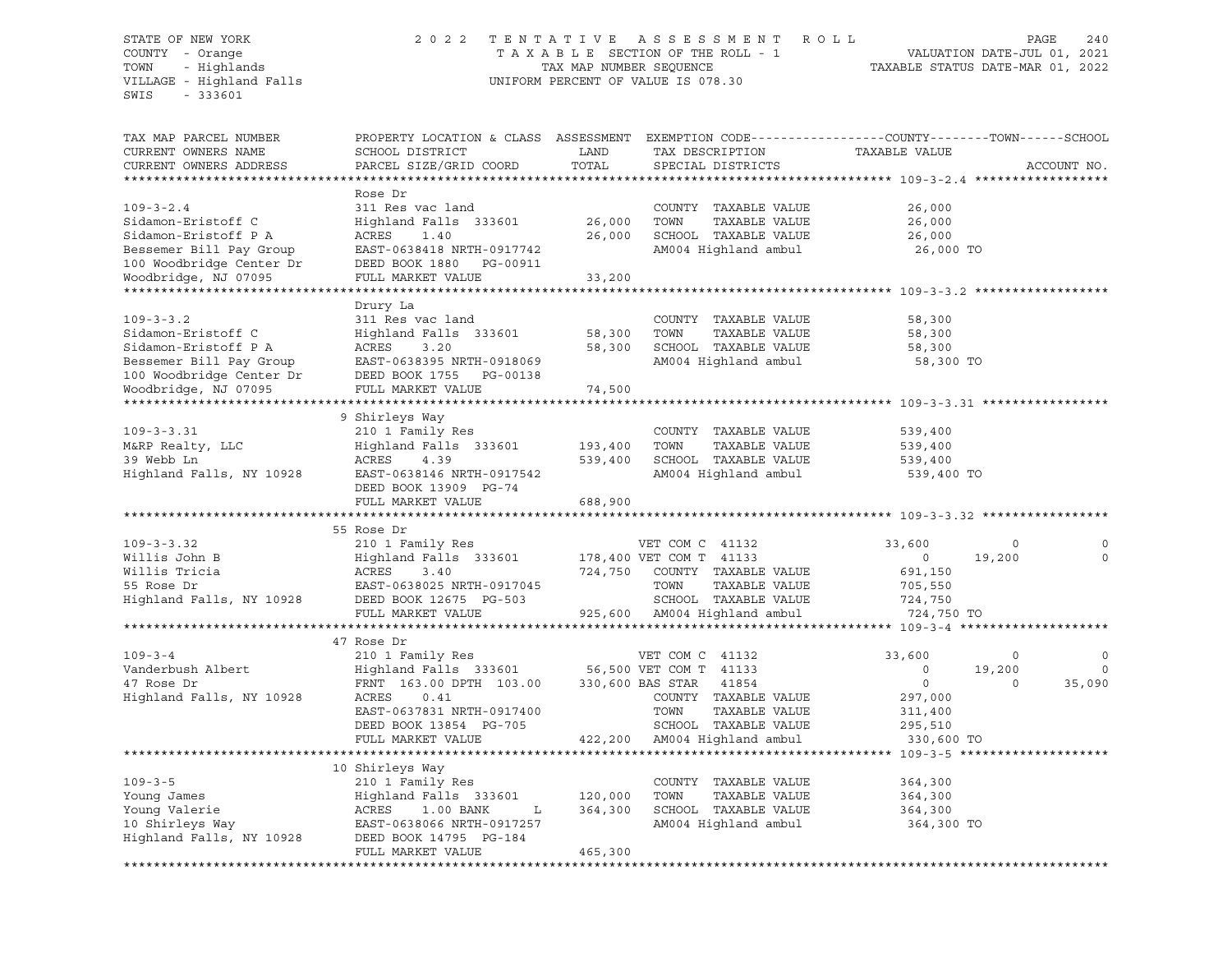### STATE OF NEW YORK 2 0 2 2 T E N T A T I V E A S S E S S M E N T R O L L PAGE 241 COUNTY - Orange T A X A B L E SECTION OF THE ROLL - 1 VALUATION DATE-JUL 01, 2021 TOWN - Highlands TAX MAP NUMBER SEQUENCE TAXABLE STATUS DATE-MAR 01, 2022 VILLAGE - Highland Falls UNIFORM PERCENT OF VALUE IS 078.30

| EXEMPTION CODE-----------------COUNTY-------TOWN------SCHOOL<br>TAX MAP PARCEL NUMBER<br>PROPERTY LOCATION & CLASS ASSESSMENT<br>CURRENT OWNERS NAME<br>SCHOOL DISTRICT<br>LAND<br>TAX DESCRIPTION<br>TAXABLE VALUE<br>TOTAL<br>PARCEL SIZE/GRID COORD<br>SPECIAL DISTRICTS<br>CURRENT OWNERS ADDRESS | ACCOUNT NO. |
|-------------------------------------------------------------------------------------------------------------------------------------------------------------------------------------------------------------------------------------------------------------------------------------------------------|-------------|
|                                                                                                                                                                                                                                                                                                       |             |
| 65 Rose Dr                                                                                                                                                                                                                                                                                            |             |
| $109 - 3 - 6$<br>210 1 Family Res<br>COUNTY TAXABLE VALUE<br>269,200                                                                                                                                                                                                                                  |             |
| 37,200<br>Ochoa John<br>Highland Falls 333601<br>TOWN<br>TAXABLE VALUE<br>269,200                                                                                                                                                                                                                     |             |
| Ochoa Tabia<br>269,200<br>SCHOOL TAXABLE VALUE<br>FRNT 150.00 DPTH 155.00<br>269,200                                                                                                                                                                                                                  |             |
| 65 Rose Dr<br>EAST-0637807 NRTH-0916938<br>AM004 Highland ambul<br>269,200 TO                                                                                                                                                                                                                         |             |
| Highland Falls, NY 10928<br>DEED BOOK 13979 PG-1153                                                                                                                                                                                                                                                   |             |
| 343,800<br>FULL MARKET VALUE                                                                                                                                                                                                                                                                          |             |
|                                                                                                                                                                                                                                                                                                       |             |
| Rose Dr                                                                                                                                                                                                                                                                                               |             |
| $109 - 3 - 7$<br>311 Res vac land<br>COUNTY TAXABLE VALUE<br>10,600                                                                                                                                                                                                                                   |             |
| Judd Thomas<br>10,600<br>TOWN<br>Highland Falls 333601<br>TAXABLE VALUE<br>10,600                                                                                                                                                                                                                     |             |
| Judd Nancy<br>FRNT 90.00 DPTH 155.00<br>10,600<br>SCHOOL TAXABLE VALUE<br>10,600                                                                                                                                                                                                                      |             |
| 77 Rose Dr<br>0.38<br>AM004 Highland ambul<br>ACRES<br>10,600 TO                                                                                                                                                                                                                                      |             |
| Highland Falls, NY 10928<br>EAST-0637774 NRTH-0916820                                                                                                                                                                                                                                                 |             |
| DEED BOOK 2286 PG-00355                                                                                                                                                                                                                                                                               |             |
| FULL MARKET VALUE<br>13,500                                                                                                                                                                                                                                                                           |             |
|                                                                                                                                                                                                                                                                                                       |             |
| 77 Rose Dr                                                                                                                                                                                                                                                                                            |             |
| $109 - 3 - 8$<br>210 1 Family Res<br>COUNTY TAXABLE VALUE<br>265,500                                                                                                                                                                                                                                  |             |
| Judd Thomas Paul<br>Highland Falls 333601<br>39,800<br>TOWN<br>TAXABLE VALUE<br>265,500                                                                                                                                                                                                               |             |
| 265,500<br>SCHOOL TAXABLE VALUE<br>Judd Nancy Kaspar<br>FRNT 310.00 DPTH 114.00<br>265,500                                                                                                                                                                                                            |             |
| AM004 Highland ambul<br>77 Rose Dr<br>ACRES<br>0.94<br>265,500 TO                                                                                                                                                                                                                                     |             |
| Highland Falls, NY 10928<br>EAST-0637725 NRTH-0916608                                                                                                                                                                                                                                                 |             |
| DEED BOOK 2166<br>PG-00881                                                                                                                                                                                                                                                                            |             |
| FULL MARKET VALUE<br>339,100                                                                                                                                                                                                                                                                          |             |
|                                                                                                                                                                                                                                                                                                       |             |
| Penn Central Rr                                                                                                                                                                                                                                                                                       |             |
| $109 - 3 - 10$<br>311 Res vac land<br>COUNTY TAXABLE VALUE<br>163,000                                                                                                                                                                                                                                 |             |
| Sidamon-Eristoff C<br>163,000<br>TOWN<br>TAXABLE VALUE<br>163,000                                                                                                                                                                                                                                     |             |
| Highland Falls 333601<br>Sidamon-Eristoff P A<br>ACRES 10.20<br>163,000<br>SCHOOL TAXABLE VALUE                                                                                                                                                                                                       |             |
| 163,000                                                                                                                                                                                                                                                                                               |             |
| AM004 Highland ambul<br>Bessemer Bill Pay Group<br>EAST-0639120 NRTH-0917803<br>163,000 TO                                                                                                                                                                                                            |             |
| 100 Woodbridge Center Dr<br>DEED BOOK 1755 PG-00138                                                                                                                                                                                                                                                   |             |
| Woodbridge, NJ 07095<br>208,200<br>FULL MARKET VALUE                                                                                                                                                                                                                                                  |             |
|                                                                                                                                                                                                                                                                                                       |             |
| Rose Dr                                                                                                                                                                                                                                                                                               |             |
| $109 - 3 - 12.2$<br>311 Res vac land<br>COUNTY TAXABLE VALUE<br>26,000                                                                                                                                                                                                                                |             |
| Sidamon-Eristoff C<br>26,000<br>Highland Falls 333601<br>26,000<br>TOWN<br>TAXABLE VALUE                                                                                                                                                                                                              |             |
| SCHOOL TAXABLE VALUE<br>Sidamon-Eristoff P A<br>ACRES<br>26,000<br>26,000<br>1.40                                                                                                                                                                                                                     |             |
| AM004 Highland ambul<br>Bessemer Bill Pay Group<br>EAST-0638237 NRTH-0916943<br>26,000 TO                                                                                                                                                                                                             |             |
| 100 Woodbridge Center Dr<br>DEED BOOK 1933<br>PG-00959                                                                                                                                                                                                                                                |             |
| Woodbridge, NJ 07095<br>FULL MARKET VALUE<br>33,200                                                                                                                                                                                                                                                   |             |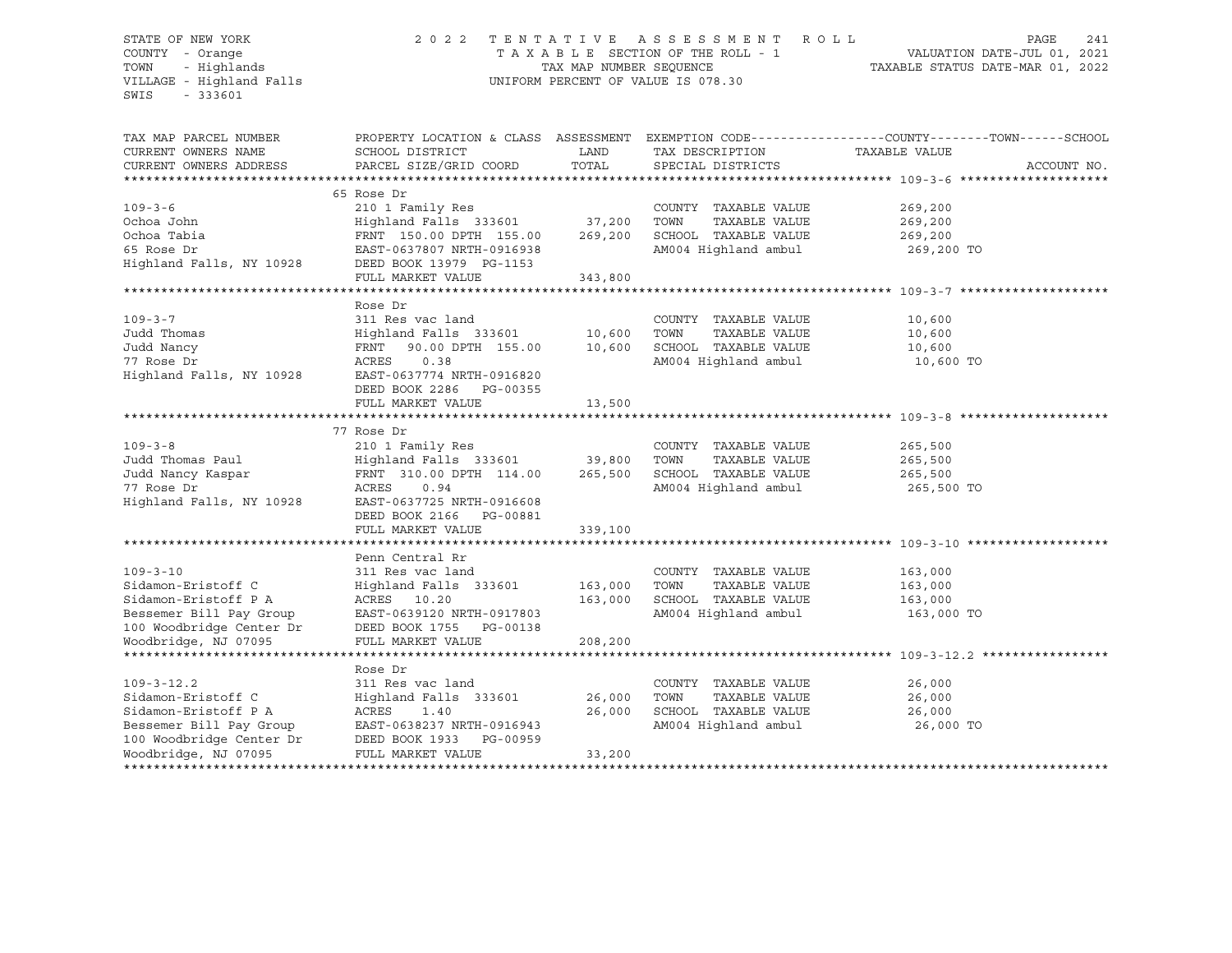### STATE OF NEW YORK 2 0 2 2 T E N T A T I V E A S S E S S M E N T R O L L PAGE 242 COUNTY - Orange T A X A B L E SECTION OF THE ROLL - 1 VALUATION DATE-JUL 01, 2021 TRIF OF NEW YORK A SERISM ENGLY THE ROLL STATE OF NEW YORK A SAMPLINE TAXABLE SECTION OF THE ROLL TOWN - Orange TAXABLE TAXABLE SECTION OF THE ROLL - 1 TOWN - Highlands TAXABLE STATUS DATE-MAR 01, 2022<br>TOWN - Highlands TAX UNIFORM PERCENT OF VALUE IS 078.30

TAX MAP PARCEL NUMBER PROPERTY LOCATION & CLASS ASSESSMENT EXEMPTION CODE----------------COUNTY-------TOWN-----SCHOOL CURRENT OWNERS NAME SCHOOL DISTRICT LAND TAX DESCRIPTION TAXABLE VALUE CURRENT OWNERS ADDRESS PARCEL SIZE/GRID COORD TOTAL SPECIAL DISTRICTS ACCOUNT NO. \*\*\*\*\*\*\*\*\*\*\*\*\*\*\*\*\*\*\*\*\*\*\*\*\*\*\*\*\*\*\*\*\*\*\*\*\*\*\*\*\*\*\*\*\*\*\*\*\*\*\*\*\*\*\*\*\*\*\*\*\*\*\*\*\*\*\*\*\*\*\*\*\*\*\*\*\*\*\*\*\*\*\*\*\*\*\*\*\*\*\*\*\*\*\*\*\*\*\*\*\*\*\* 110-1-2 \*\*\*\*\*\*\*\*\*\*\*\*\*\*\*\*\*\*\*\* 80 Rose Dr 110-1-2 416 Mfg hsing pk COUNTY TAXABLE VALUE 1250,000 Sea Partnership The Highland Falls 333601 518,000 TOWN TAXABLE VALUE 1250,000 Bessemer Bill Pay Group ACRES 9.80 1250,000 SCHOOL TAXABLE VALUE 1250,000 100 Woodbridge Center Dr EAST-0637421 NRTH-0915744 AM004 Highland ambul 1250,000 TO Woodbridge, NJ 07095 DEED BOOK 2216 PG-01113 FULL MARKET VALUE 1596,400 \*\*\*\*\*\*\*\*\*\*\*\*\*\*\*\*\*\*\*\*\*\*\*\*\*\*\*\*\*\*\*\*\*\*\*\*\*\*\*\*\*\*\*\*\*\*\*\*\*\*\*\*\*\*\*\*\*\*\*\*\*\*\*\*\*\*\*\*\*\*\*\*\*\*\*\*\*\*\*\*\*\*\*\*\*\*\*\*\*\*\*\*\*\*\*\*\*\*\*\*\*\*\* 110-1-3 \*\*\*\*\*\*\*\*\*\*\*\*\*\*\*\*\*\*\*\* 16 Cemetery Rd 110-1-3 210 1 Family Res COUNTY TAXABLE VALUE 215,900 The Sea Partnership Highland Falls 333601 61,500 TOWN TAXABLE VALUE 215,900 Bessemer Bill Pay Group ACRES 1.10 215,900 SCHOOL TAXABLE VALUE 215,900 100 Woodbridge Center Dr EAST-0637464 NRTH-0916086 AM004 Highland ambul 215,900 TO Woodbridge, NJ 07095 DEED BOOK 2216 PG-01121 FULL MARKET VALUE 275,700 \*\*\*\*\*\*\*\*\*\*\*\*\*\*\*\*\*\*\*\*\*\*\*\*\*\*\*\*\*\*\*\*\*\*\*\*\*\*\*\*\*\*\*\*\*\*\*\*\*\*\*\*\*\*\*\*\*\*\*\*\*\*\*\*\*\*\*\*\*\*\*\*\*\*\*\*\*\*\*\*\*\*\*\*\*\*\*\*\*\*\*\*\*\*\*\*\*\*\*\*\*\*\* 110-1-4.2 \*\*\*\*\*\*\*\*\*\*\*\*\*\*\*\*\*\* Rose Dr 110-1-4.2 311 Res vac land COUNTY TAXABLE VALUE 107,300 The Sea Partnership Highland Falls 333601 107,300 TOWN TAXABLE VALUE 107,300 Bessemer Bill Pay Group ACRES 5.80 107,300 SCHOOL TAXABLE VALUE 107,300 100 Woodbridge Center Dr EAST-0637834 NRTH-0916044 AM004 Highland ambul 107,300 TO Woodbridge, NJ 07095 DEED BOOK 2216 PG-01117 FULL MARKET VALUE 137,000 \*\*\*\*\*\*\*\*\*\*\*\*\*\*\*\*\*\*\*\*\*\*\*\*\*\*\*\*\*\*\*\*\*\*\*\*\*\*\*\*\*\*\*\*\*\*\*\*\*\*\*\*\*\*\*\*\*\*\*\*\*\*\*\*\*\*\*\*\*\*\*\*\*\*\*\*\*\*\*\*\*\*\*\*\*\*\*\*\*\*\*\*\*\*\*\*\*\*\*\*\*\*\* 111-1-1 \*\*\*\*\*\*\*\*\*\*\*\*\*\*\*\*\*\*\*\* 10 Mearns Ave 111-1-1 210 1 Family Res BAS STAR 41854 0 0 35,090 Sandoval Luis F Highland Falls 333601 35,800 COUNTY TAXABLE VALUE 164,100 10 Mearns Ave Lt 1 Sen Goodsell Sub 164,100 TOWN TAXABLE VALUE 164,100 Highland Falls, NY 10928 FRNT 99.00 DPTH 175.00 SCHOOL TAXABLE VALUE 129,010 ACRES 0.19 BANKC080370 AM004 Highland ambul 164,100 TO EAST-0636546 NRTH-0925407 DEED BOOK 12776 PG-334 FULL MARKET VALUE 209,600 \*\*\*\*\*\*\*\*\*\*\*\*\*\*\*\*\*\*\*\*\*\*\*\*\*\*\*\*\*\*\*\*\*\*\*\*\*\*\*\*\*\*\*\*\*\*\*\*\*\*\*\*\*\*\*\*\*\*\*\*\*\*\*\*\*\*\*\*\*\*\*\*\*\*\*\*\*\*\*\*\*\*\*\*\*\*\*\*\*\*\*\*\*\*\*\*\*\*\*\*\*\*\* 111-1-2 \*\*\*\*\*\*\*\*\*\*\*\*\*\*\*\*\*\*\*\* 12 Mearns Ave 111-1-2 210 1 Family Res VET COM C 41132 33,600 0 0 Zzie Alan Highland Falls 333601 35,000 VET COM T 41133 0 19,200 0 Zzie Marie Pt Lt 3 Sen Godell Sub 178,200 COUNTY TAXABLE VALUE 144,600 12 Mearns Ave Map 533 TOWN TAXABLE VALUE 159,000 Highland Falls, NY 10928 FRNT 43.00 DPTH 151.00 SCHOOL TAXABLE VALUE 178,200 BANKC030386 AM004 Highland ambul 178,200 TO EAST-0636563 NRTH-0925363 DEED BOOK 2907 PG-00202 FULL MARKET VALUE 227,600 \*\*\*\*\*\*\*\*\*\*\*\*\*\*\*\*\*\*\*\*\*\*\*\*\*\*\*\*\*\*\*\*\*\*\*\*\*\*\*\*\*\*\*\*\*\*\*\*\*\*\*\*\*\*\*\*\*\*\*\*\*\*\*\*\*\*\*\*\*\*\*\*\*\*\*\*\*\*\*\*\*\*\*\*\*\*\*\*\*\*\*\*\*\*\*\*\*\*\*\*\*\*\*\*\*\*\*\*\*\*\*\*\*\*\*\*\*\*\*\*\*\*\*\*\*\*\*\*\*\*\*\*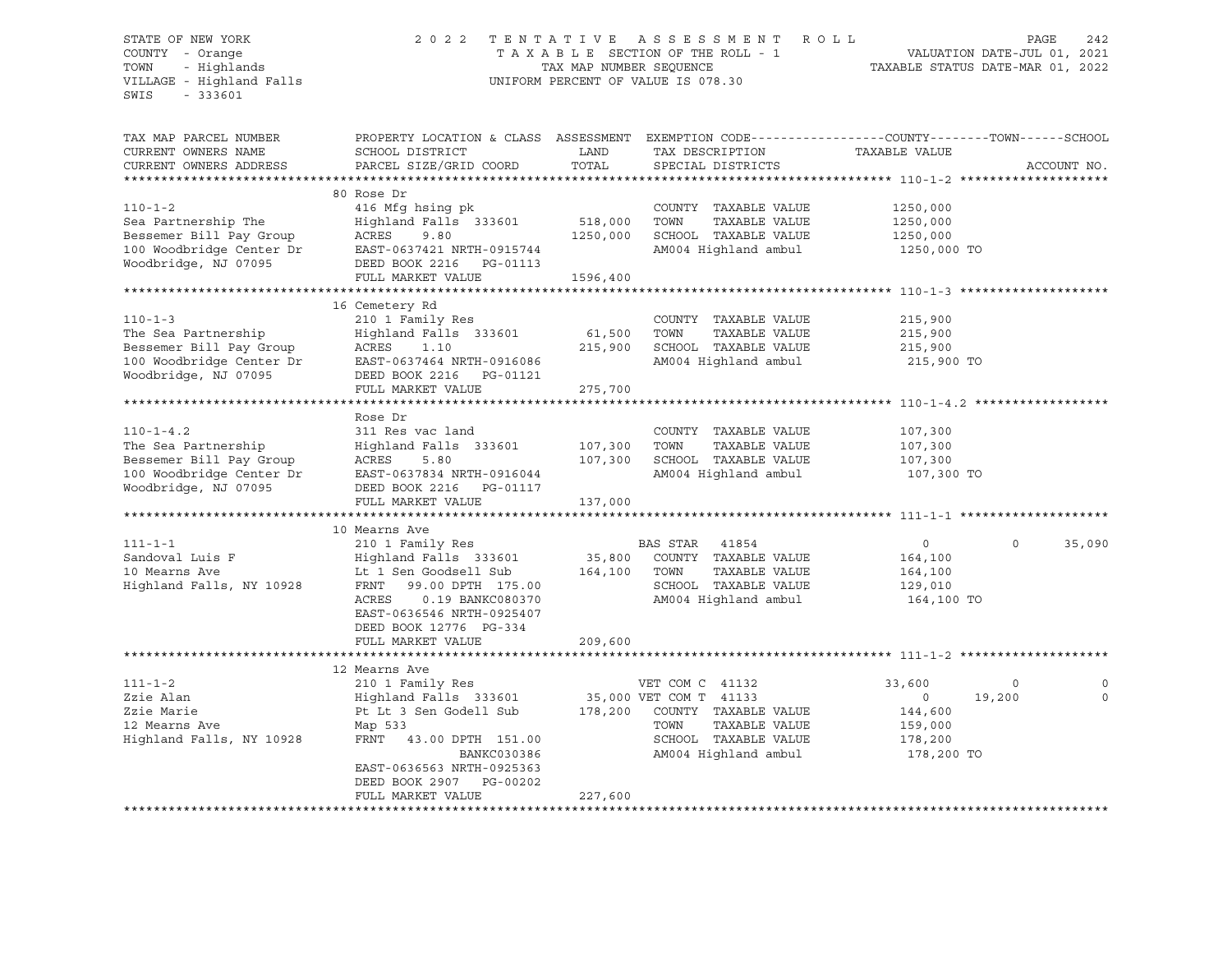| STATE OF NEW YORK<br>COUNTY - Orange<br>- Highlands<br>TOWN<br>VILLAGE - Highland Falls<br>SWIS<br>$-333601$ |                                                                                                                                                                                                                               | TAX MAP NUMBER SEQUENCE | 2022 TENTATIVE ASSESSMENT ROLL<br>TAXABLE SECTION OF THE ROLL - 1<br>UNIFORM PERCENT OF VALUE IS 078.30                                    | VALUATION DATE-JUL 01, 2021<br>TAXABLE STATUS DATE-MAR 01, 2022                           |                              | PAGE<br>243                          |
|--------------------------------------------------------------------------------------------------------------|-------------------------------------------------------------------------------------------------------------------------------------------------------------------------------------------------------------------------------|-------------------------|--------------------------------------------------------------------------------------------------------------------------------------------|-------------------------------------------------------------------------------------------|------------------------------|--------------------------------------|
| TAX MAP PARCEL NUMBER<br>CURRENT OWNERS NAME                                                                 | PROPERTY LOCATION & CLASS ASSESSMENT EXEMPTION CODE----------------COUNTY-------TOWN------SCHOOL<br>SCHOOL DISTRICT                                                                                                           | LAND                    | TAX DESCRIPTION                                                                                                                            | TAXABLE VALUE                                                                             |                              |                                      |
| CURRENT OWNERS ADDRESS                                                                                       | PARCEL SIZE/GRID COORD                                                                                                                                                                                                        | TOTAL                   | SPECIAL DISTRICTS                                                                                                                          |                                                                                           |                              | ACCOUNT NO.                          |
| $111 - 1 - 4$<br>Starr Meghan E                                                                              | 16 Mearns Ave<br>210 1 Family Res<br>Highland Falls 333601                                                                                                                                                                    | 37,300                  | COUNTY TAXABLE VALUE<br>TOWN<br>TAXABLE VALUE                                                                                              | 269,900<br>269,900                                                                        |                              |                                      |
| Starr Kylie M<br>16 Mearns Ave<br>Highland Falls, NY 10928                                                   | Pt Lts 3&5 Sen Goodsell<br>Map 533<br>FRNT 100.00 DPTH 150.00<br>ACRES<br>0.33 BANKC170031<br>EAST-0636608 NRTH-0925273<br>DEED BOOK 13977 PG-1715<br>FULL MARKET VALUE                                                       | 344,700                 | 269,900 SCHOOL TAXABLE VALUE<br>AM004 Highland ambul                                                                                       | 269,900<br>269,900 TO                                                                     |                              |                                      |
|                                                                                                              |                                                                                                                                                                                                                               |                         |                                                                                                                                            |                                                                                           |                              |                                      |
| $111 - 1 - 5$                                                                                                | 18 Mearns Ave<br>210 1 Family Res                                                                                                                                                                                             |                         | ENH STAR 41834                                                                                                                             | $\overline{0}$                                                                            | $\Omega$                     | 87,610                               |
| Reberholt Auqust<br>Reberholt Stella<br>18 Mearns Ave<br>Highland Falls, NY 10928                            | Highland Falls 333601<br>Cheryl A. Donnelly, Augus 171,300 TOWN<br>Reberholt Jr. Janet A. Re<br>as Trustees<br>FRNT 80.00 DPTH 150.00<br>EAST-0636634 NRTH-0925217<br>DEED BOOK 13448 PG-775                                  | 37,100                  | COUNTY TAXABLE VALUE<br>TAXABLE VALUE<br>SCHOOL TAXABLE VALUE<br>AM004 Highland ambul                                                      | 171,300<br>171,300<br>83,690<br>171,300 TO                                                |                              |                                      |
|                                                                                                              | FULL MARKET VALUE                                                                                                                                                                                                             | 218,800                 |                                                                                                                                            |                                                                                           |                              |                                      |
|                                                                                                              |                                                                                                                                                                                                                               |                         |                                                                                                                                            |                                                                                           |                              |                                      |
| $111 - 1 - 6$<br>22 Mearns Avenue LLC<br>PO Box 121<br>Mountaindale, NY 12763                                | 22 Mearns Ave<br>411 Apartment<br>Highland Falls 333601<br>Pt Lt 7&Pt Lt 9 Sen<br>Goodsell Sub Mp533<br>FRNT 120.00 DPTH 150.00<br>EAST-0636673 NRTH-0925125<br>DEED BOOK 14207 PG-1057                                       | 48,900                  | COUNTY TAXABLE VALUE<br>TOWN<br>TAXABLE VALUE<br>493,900 SCHOOL TAXABLE VALUE<br>AM004 Highland ambul                                      | 493,900<br>493,900<br>493,900<br>493,900 TO                                               |                              |                                      |
|                                                                                                              | FULL MARKET VALUE                                                                                                                                                                                                             | 630,800                 |                                                                                                                                            |                                                                                           |                              |                                      |
|                                                                                                              |                                                                                                                                                                                                                               |                         |                                                                                                                                            |                                                                                           |                              |                                      |
| $111 - 1 - 7$<br>Galu James Joseph<br>Galu Debra L<br>26 Mearns Ave<br>Highland Falls, NY 10928              | 26 Mearns Ave<br>280 Res Multiple<br>Highland Falls 333601 48,600 VET WAR T 41123<br>Pt Lts 9&11 Sen Goodsell<br>Map 533<br>FRNT 100.00 DPTH 150.00<br>EAST-0636717 NRTH-0925014<br>DEED BOOK 5282 PG-23<br>FULL MARKET VALUE | 343,400                 | VET WAR C 41122<br>268,900 BAS STAR 41854<br>COUNTY TAXABLE VALUE<br>TOWN<br>TAXABLE VALUE<br>SCHOOL TAXABLE VALUE<br>AM004 Highland ambul | 20,160<br>$\overline{0}$<br>$\overline{0}$<br>248,740<br>257,380<br>233,810<br>268,900 TO | $\circ$<br>11,520<br>$\circ$ | $\mathbf 0$<br>$\mathbf 0$<br>35,090 |
|                                                                                                              |                                                                                                                                                                                                                               |                         |                                                                                                                                            |                                                                                           |                              |                                      |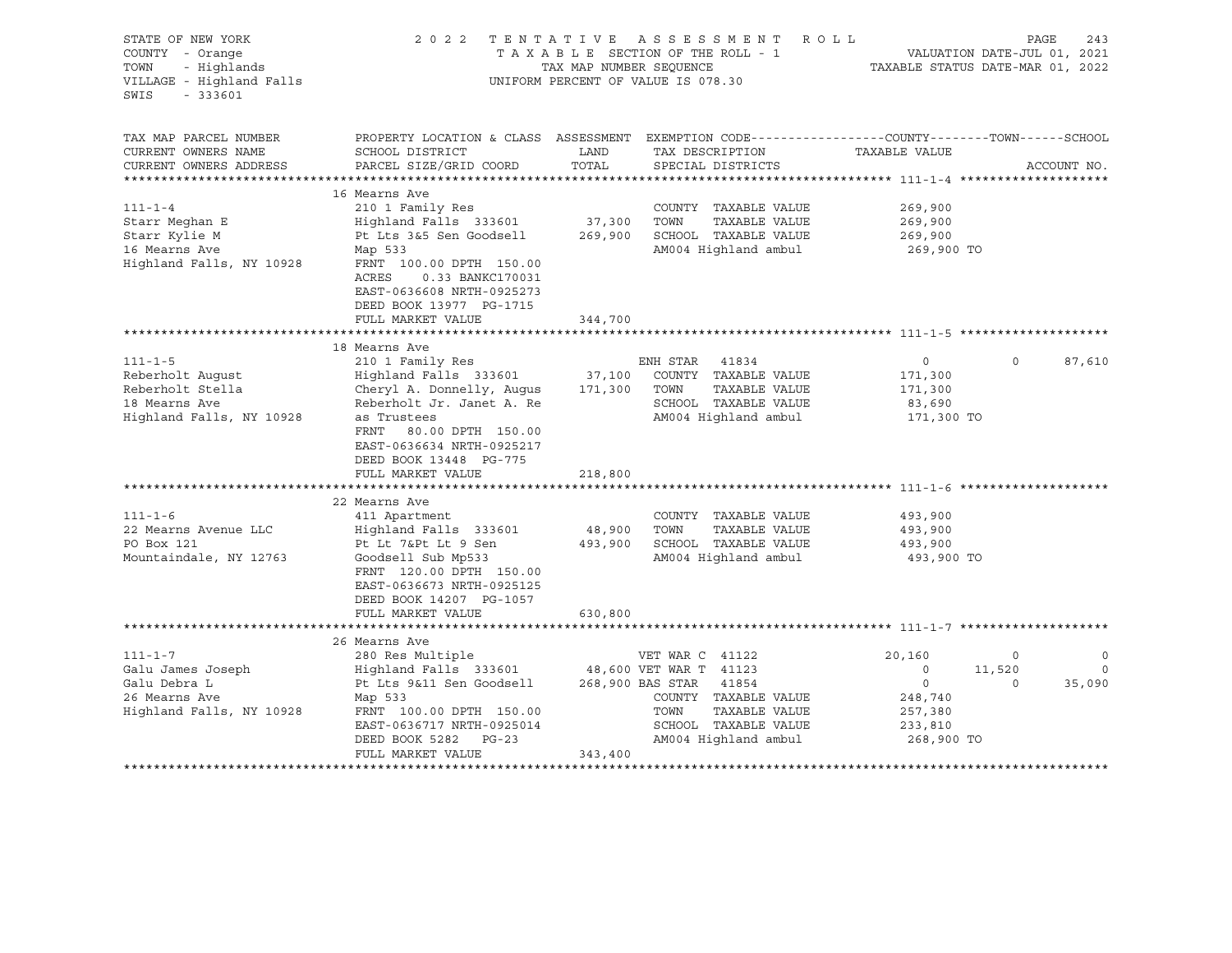| STATE OF NEW YORK<br>COUNTY - Orange<br>TOWN - Highlands<br>VILLAGE - Highland Falls |                                                                                                           | TAX MAP NUMBER SEQUENCE | 2022 TENTATIVE ASSESSMENT ROLL<br>TAXABLE SECTION OF THE ROLL - 1<br>UNIFORM PERCENT OF VALUE IS 078.30 | PAGE 244<br>VALUATION DATE-JUL 01, 2021<br>TAXABLE STATIIS DATE WALLER |                   |
|--------------------------------------------------------------------------------------|-----------------------------------------------------------------------------------------------------------|-------------------------|---------------------------------------------------------------------------------------------------------|------------------------------------------------------------------------|-------------------|
| SWIS<br>$-333601$                                                                    |                                                                                                           |                         |                                                                                                         |                                                                        |                   |
| TAX MAP PARCEL NUMBER                                                                | PROPERTY LOCATION & CLASS ASSESSMENT EXEMPTION CODE---------------COUNTY-------TOWN------SCHOOL           |                         |                                                                                                         |                                                                        |                   |
| CURRENT OWNERS NAME                                                                  | SCHOOL DISTRICT                                                                                           | LAND                    | TAX DESCRIPTION                                                                                         | TAXABLE VALUE                                                          |                   |
| CURRENT OWNERS ADDRESS                                                               | PARCEL SIZE/GRID COORD                                                                                    | TOTAL                   | SPECIAL DISTRICTS                                                                                       |                                                                        | ACCOUNT NO.       |
|                                                                                      | 30 Mearns Ave                                                                                             |                         |                                                                                                         |                                                                        |                   |
| $111 - 1 - 8$                                                                        | 411 Apartment                                                                                             |                         | COUNTY TAXABLE VALUE                                                                                    | 324,200                                                                |                   |
| Brewer Joshua A                                                                      | Highland Falls 333601                                                                                     | 50,000                  | TOWN<br>TAXABLE VALUE                                                                                   | 324,200                                                                |                   |
| Brewer Kandice L                                                                     | Pt Lts 11 15 Lt 13                                                                                        | 324,200                 | SCHOOL TAXABLE VALUE                                                                                    | 324,200                                                                |                   |
| 210 Canterbury Rd                                                                    | Senator Goodsell Map 533                                                                                  |                         | AM004 Highland ambul                                                                                    | 324,200 TO                                                             |                   |
| PO Box 221                                                                           | Joshua Brewer/TRUSTEE                                                                                     |                         |                                                                                                         |                                                                        |                   |
| Fort Montgomery, NY 10922                                                            | FRNT 178.00 DPTH 150.00<br>EAST-0636765 NRTH-0924904                                                      |                         |                                                                                                         |                                                                        |                   |
|                                                                                      | DEED BOOK 13888 PG-749<br>FULL MARKET VALUE                                                               | 414,000                 |                                                                                                         |                                                                        |                   |
|                                                                                      |                                                                                                           |                         |                                                                                                         |                                                                        |                   |
|                                                                                      | 1644 Route 9W                                                                                             |                         |                                                                                                         |                                                                        |                   |
| $111 - 1 - 9$                                                                        |                                                                                                           |                         |                                                                                                         | $\overline{0}$                                                         | $\circ$<br>87,610 |
| Fatsis Soula                                                                         |                                                                                                           |                         |                                                                                                         | 392,500                                                                |                   |
| 1644 Route 9W                                                                        | FRNT 108.00 DPTH 187.00 392,500 TOWN                                                                      |                         | TAXABLE VALUE                                                                                           | 392,500                                                                |                   |
| Highland Falls, NY 10928                                                             | ACRES<br>0.44 BANKC230183                                                                                 |                         | SCHOOL TAXABLE VALUE                                                                                    | 304,890                                                                |                   |
|                                                                                      | EAST-0636657 NRTH-0924757<br>DEED BOOK 5700 PG-189                                                        |                         | AM004 Highland ambul                                                                                    | 392,500 TO                                                             |                   |
|                                                                                      | FULL MARKET VALUE                                                                                         | 501,300                 |                                                                                                         |                                                                        |                   |
|                                                                                      | 38 Mearns Ave                                                                                             |                         |                                                                                                         |                                                                        |                   |
| $111 - 1 - 10$                                                                       | 210 1 Family Res                                                                                          |                         | BAS STAR 41854                                                                                          | $\overline{0}$                                                         | $\circ$<br>35,090 |
| Rose Richard E                                                                       | Highland Falls 333601 37,000 COUNTY TAXABLE VALUE<br>Pt Lt 15 Sen Goodsell Sub 156,900 TOWN TAXABLE VALUE |                         |                                                                                                         | 156,900                                                                |                   |
| Rose Leslie J                                                                        |                                                                                                           |                         |                                                                                                         | 156,900                                                                |                   |
| 38 Mearns Ave                                                                        | Mp 533                                                                                                    |                         | SCHOOL TAXABLE VALUE                                                                                    | 121,810                                                                |                   |
| Highland Falls, NY 10928                                                             | FRNT 72.00 DPTH 150.00<br>EAST-0636820 NRTH-0924771<br>DEED BOOK 3553 PG-111                              |                         | AM004 Highland ambul                                                                                    | 156,900 TO                                                             |                   |
|                                                                                      | FULL MARKET VALUE                                                                                         | 200,400                 |                                                                                                         |                                                                        |                   |
|                                                                                      |                                                                                                           |                         |                                                                                                         |                                                                        |                   |
|                                                                                      | 40 Mearns Ave                                                                                             |                         |                                                                                                         |                                                                        |                   |
| $111 - 1 - 11$<br>Leo James B                                                        | 210 1 Family Res                                                                                          | 34,200                  | COUNTY TAXABLE VALUE<br>TOWN<br>TAXABLE VALUE                                                           | 148,650                                                                |                   |
| 36 Webb Ln                                                                           | Highland Falls 333601<br>James B Leo, Trustee                                                             | 148,650                 | SCHOOL TAXABLE VALUE                                                                                    | 148,650<br>148,650                                                     |                   |
| Highland Falls, NY 10928                                                             | Irrev Trust dated 10-7-20                                                                                 |                         | AM004 Highland ambul                                                                                    | 148,650 TO                                                             |                   |
|                                                                                      | FRNT 50.00 DPTH 100.00                                                                                    |                         |                                                                                                         |                                                                        |                   |
|                                                                                      | EAST-0636863 NRTH-0924722                                                                                 |                         |                                                                                                         |                                                                        |                   |
|                                                                                      | DEED BOOK 15106 PG-1671                                                                                   |                         |                                                                                                         |                                                                        |                   |
|                                                                                      | FULL MARKET VALUE                                                                                         | 189,800                 |                                                                                                         |                                                                        |                   |
|                                                                                      | 44 Mearns Ave                                                                                             |                         |                                                                                                         |                                                                        |                   |
| $111 - 1 - 12$                                                                       | 210 1 Family Res                                                                                          |                         | COUNTY TAXABLE VALUE                                                                                    | 137,700                                                                |                   |
| Leo James B                                                                          | Highland Falls 333601                                                                                     | 39,200                  | TOWN<br>TAXABLE VALUE                                                                                   | 137,700                                                                |                   |
| 36 Webb Ln                                                                           | James B Leo, Trustee                                                                                      | 137,700                 | SCHOOL TAXABLE VALUE                                                                                    | 137,700                                                                |                   |
| Highland Falls, NY 10928                                                             | Irrev Trust dtd 10-7-2021                                                                                 |                         | AM004 Highland ambul                                                                                    | 137,700 TO                                                             |                   |
|                                                                                      | FRNT 150.00 DPTH 200.00                                                                                   |                         |                                                                                                         |                                                                        |                   |
|                                                                                      | ACRES<br>0.80                                                                                             |                         |                                                                                                         |                                                                        |                   |
|                                                                                      | EAST-0636857 NRTH-0924610<br>DEED BOOK 15106 PG-1711                                                      |                         |                                                                                                         |                                                                        |                   |
|                                                                                      | FULL MARKET VALUE                                                                                         | 175,900                 |                                                                                                         |                                                                        |                   |
|                                                                                      |                                                                                                           |                         |                                                                                                         |                                                                        |                   |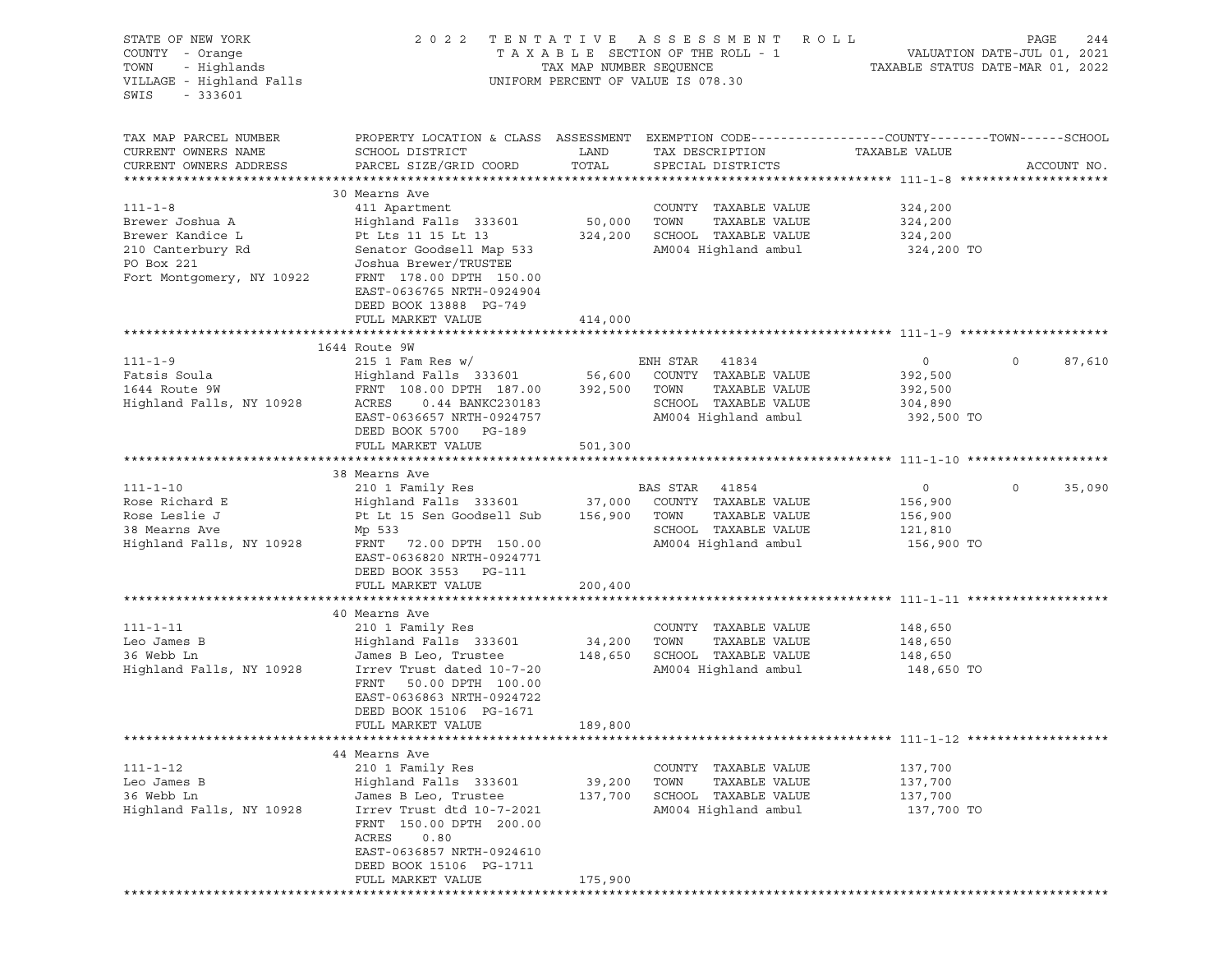| STATE OF NEW YORK                                    | 2 0 2 2                      |                         | TENTATIVE ASSESSMENT               | R O L L                                                                                         | PAGE<br>245 |
|------------------------------------------------------|------------------------------|-------------------------|------------------------------------|-------------------------------------------------------------------------------------------------|-------------|
| COUNTY - Orange                                      |                              |                         | TAXABLE SECTION OF THE ROLL - 1    | VALUATION DATE-JUL 01, 2021                                                                     |             |
| TOWN<br>- Highlands                                  |                              | TAX MAP NUMBER SEQUENCE |                                    | TAXABLE STATUS DATE-MAR 01, 2022                                                                |             |
| VILLAGE - Highland Falls                             |                              |                         | UNIFORM PERCENT OF VALUE IS 078.30 |                                                                                                 |             |
| $-333601$<br>SWIS                                    |                              |                         |                                    |                                                                                                 |             |
|                                                      |                              |                         |                                    |                                                                                                 |             |
| TAX MAP PARCEL NUMBER                                |                              |                         |                                    | PROPERTY LOCATION & CLASS ASSESSMENT EXEMPTION CODE---------------COUNTY-------TOWN------SCHOOL |             |
| CURRENT OWNERS NAME                                  | SCHOOL DISTRICT              | LAND                    | TAX DESCRIPTION                    | TAXABLE VALUE                                                                                   |             |
| CURRENT OWNERS ADDRESS                               | PARCEL SIZE/GRID COORD       | TOTAL                   | SPECIAL DISTRICTS                  |                                                                                                 | ACCOUNT NO. |
|                                                      |                              |                         |                                    |                                                                                                 |             |
|                                                      | Mearns Ave                   |                         |                                    |                                                                                                 |             |
| $111 - 1 - 13$                                       | 311 Res vac land             |                         | COUNTY TAXABLE VALUE               | 28,300                                                                                          |             |
| Leo James B                                          | Highland Falls 333601        | 28,300                  | TOWN<br>TAXABLE VALUE              | 28,300                                                                                          |             |
| 36 Webb Ln                                           | James B. Leo, Trustee        | 28,300                  | SCHOOL TAXABLE VALUE               | 28,300                                                                                          |             |
| Highland Falls, NY 10928                             | Irrev Trust dtd 10-7-2021    |                         | AM004 Highland ambul               | 28,300 TO                                                                                       |             |
|                                                      | FRNT 100.00 DPTH 200.00      |                         |                                    |                                                                                                 |             |
|                                                      | EAST-0636885 NRTH-0924493    |                         |                                    |                                                                                                 |             |
|                                                      | DEED BOOK 15106 PG-1671      |                         |                                    |                                                                                                 |             |
|                                                      | FULL MARKET VALUE            | 36,100                  |                                    |                                                                                                 |             |
|                                                      |                              |                         |                                    |                                                                                                 |             |
|                                                      | Us Hwy 9W                    |                         |                                    |                                                                                                 |             |
| $111 - 1 - 14$                                       | 311 Res vac land             |                         | COUNTY TAXABLE VALUE               | 55,000                                                                                          |             |
| Fatsis Soula                                         | Highland Falls 333601        | 55,000                  | TAXABLE VALUE<br>TOWN              | 55,000                                                                                          |             |
| 1644 Rt 9W                                           | ACRES<br>2.00 BANKC230183    | 55,000                  | SCHOOL TAXABLE VALUE               | 55,000                                                                                          |             |
| Highland Falls, NY 10928                             | EAST-0636692 NRTH-0924509    |                         | AM004 Highland ambul               | 55,000 TO                                                                                       |             |
|                                                      | DEED BOOK 5700 PG-189        |                         |                                    |                                                                                                 |             |
|                                                      | FULL MARKET VALUE            | 70,200                  |                                    |                                                                                                 |             |
|                                                      |                              |                         |                                    |                                                                                                 |             |
|                                                      | 1610 Route 9W                |                         |                                    |                                                                                                 |             |
| $111 - 1 - 15.422$                                   | 331 Com vac w/im             |                         | COUNTY TAXABLE VALUE               | 500,700                                                                                         |             |
| Church Hill Prop. of HF NY LLC Highland Falls 333601 |                              | 279,700                 | TAXABLE VALUE<br>TOWN              | 500,700                                                                                         |             |
| 557 General Knox Rd                                  | Lots 1, 2, 3, 4 Pointers Ech | 500,700                 | SCHOOL TAXABLE VALUE               | 500,700                                                                                         |             |
| King of Prussia, PA 19406                            | Sub Map 9141                 |                         | AM004 Highland ambul               | 500,700 TO                                                                                      |             |
|                                                      | ACRES<br>5.40 BANKC060326    |                         |                                    |                                                                                                 |             |
|                                                      | EAST-0636837 NRTH-0923928    |                         |                                    |                                                                                                 |             |
|                                                      | DEED BOOK 13734 PG-1756      |                         |                                    |                                                                                                 |             |
|                                                      | FULL MARKET VALUE            | 639,500                 |                                    |                                                                                                 |             |
|                                                      |                              |                         |                                    |                                                                                                 |             |
| $112 - 1 - 1 - 1$                                    | 37 Winhaven Ct               |                         |                                    |                                                                                                 |             |
|                                                      | 210 1 Family Res - CONDO     |                         | COUNTY TAXABLE VALUE               | 174,900                                                                                         |             |
| Genovese Thomas                                      | Highland Falls 333601        | $\overline{0}$          | TOWN<br>TAXABLE VALUE              | 174,900                                                                                         |             |
| 237 Murray Ave                                       | Supplemental Needs Trust     | 174,900                 | SCHOOL TAXABLE VALUE               | 174,900                                                                                         |             |
| Goshen, NY 10924                                     | $f/b/o$ Theresa Genovese     |                         | AM004 Highland ambul               | 174,900 TO                                                                                      |             |
|                                                      | dtd 4-18-14                  |                         |                                    |                                                                                                 |             |
|                                                      | ACRES<br>0.03                |                         |                                    |                                                                                                 |             |
|                                                      | EAST-0638418 NRTH-0922735    |                         |                                    |                                                                                                 |             |
|                                                      | DEED BOOK 14504 PG-113       |                         |                                    |                                                                                                 |             |
|                                                      | FULL MARKET VALUE            | 223,400                 |                                    |                                                                                                 |             |
|                                                      | 39 Winhaven Ct               |                         |                                    |                                                                                                 |             |
| $112 - 1 - 1 - 2$                                    | 210 1 Family Res - CONDO     |                         | TAXABLE VALUE<br>COUNTY            | 162,500                                                                                         |             |
| Muir-Wright Donna                                    | Highland Falls 333601        | 0                       | TOWN<br>TAXABLE VALUE              | 162,500                                                                                         |             |
| 39 Winhaven Ct 2                                     | Winhaven Park Condo          | 162,500                 | SCHOOL<br>TAXABLE VALUE            | 162,500                                                                                         |             |
| Highland Falls, NY 10928                             | Unit 2/Bldg C                |                         | AM004 Highland ambul               | 162,500 TO                                                                                      |             |
|                                                      | Amended declaration 2010     |                         |                                    |                                                                                                 |             |
|                                                      | ACRES<br>0.02 BANKC120337    |                         |                                    |                                                                                                 |             |
|                                                      | EAST-0638418 NRTH-0922736    |                         |                                    |                                                                                                 |             |
|                                                      | DEED BOOK 14666 PG-99        |                         |                                    |                                                                                                 |             |
|                                                      | FULL MARKET VALUE            | 207,500                 |                                    |                                                                                                 |             |
| ***************                                      |                              |                         |                                    |                                                                                                 |             |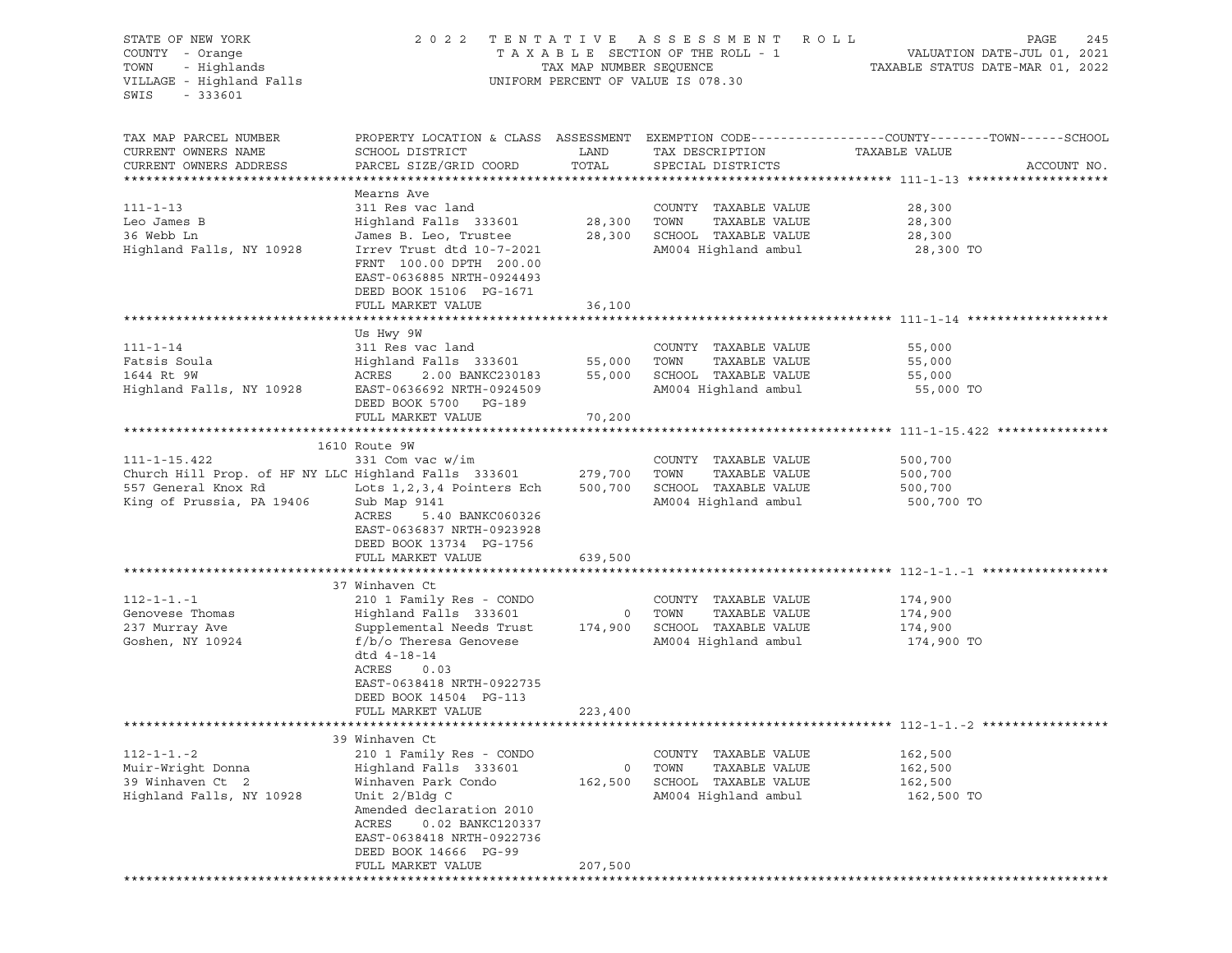| STATE OF NEW YORK<br>COUNTY - Orange<br>TOWN<br>- Highlands<br>VILLAGE - Highland Falls<br>$-333601$<br>SWIS | 2 0 2 2                                                                                                                                                                                                                                             | TAX MAP NUMBER SEQUENCE              | TENTATIVE ASSESSMENT<br>TAXABLE SECTION OF THE ROLL - 1<br>UNIFORM PERCENT OF VALUE IS 078.30                                                                                       | R O L L                                                                                  | PAGE<br>246<br>VALUATION DATE-JUL 01, 2021<br>TAXABLE STATUS DATE-MAR 01, 2022 |              |
|--------------------------------------------------------------------------------------------------------------|-----------------------------------------------------------------------------------------------------------------------------------------------------------------------------------------------------------------------------------------------------|--------------------------------------|-------------------------------------------------------------------------------------------------------------------------------------------------------------------------------------|------------------------------------------------------------------------------------------|--------------------------------------------------------------------------------|--------------|
| TAX MAP PARCEL NUMBER<br>CURRENT OWNERS NAME<br>CURRENT OWNERS ADDRESS                                       | PROPERTY LOCATION & CLASS ASSESSMENT EXEMPTION CODE---------------COUNTY-------TOWN------SCHOOL<br>SCHOOL DISTRICT<br>PARCEL SIZE/GRID COORD                                                                                                        | LAND<br>TOTAL                        | TAX DESCRIPTION<br>SPECIAL DISTRICTS                                                                                                                                                | TAXABLE VALUE                                                                            |                                                                                | ACCOUNT NO.  |
|                                                                                                              |                                                                                                                                                                                                                                                     |                                      |                                                                                                                                                                                     |                                                                                          |                                                                                |              |
| $112 - 1 - 1 - 3$<br>Davis Bradley<br>41 Winhaven Ct 3<br>Highland Falls, NY 10928                           | 41 Winhaven Ct<br>210 1 Family Res - CONDO<br>Highland Falls 333601<br>Winhaven Park Condo<br>Unit 3/Bldg C<br>Amended declaration 2010<br>ACRES<br>0.02<br>EAST-0638418 NRTH-0922737<br>DEED BOOK 14560 PG-893                                     | $\overline{0}$<br>168,750            | COUNTY TAXABLE VALUE<br>TOWN<br>TAXABLE VALUE<br>SCHOOL TAXABLE VALUE<br>AM004 Highland ambul                                                                                       | 168,750<br>168,750<br>168,750<br>168,750 TO                                              |                                                                                |              |
|                                                                                                              | FULL MARKET VALUE                                                                                                                                                                                                                                   | 215,500                              |                                                                                                                                                                                     |                                                                                          |                                                                                |              |
|                                                                                                              | ***************************                                                                                                                                                                                                                         | ***********                          | ******************************* 112-1-1.-4 *********                                                                                                                                |                                                                                          |                                                                                |              |
| $112 - 1 - 1 - 4$<br>Mindich Brian<br>Mindich Lisa<br>43 Winhaven Ct 4<br>Highland Falls, NY 10928           | 43 Winhaven Ct<br>210 1 Family Res - CONDO<br>Highland Falls 333601<br>Winhaven Park Condo<br>Unit $4/Bldg$ C<br>Amended declaration 2010<br>ACRES<br>0.02 BANKC190321<br>EAST-0638418 NRTH-0922739<br>DEED BOOK 14306 PG-1493<br>FULL MARKET VALUE | $\circ$<br>162,500<br>207,500        | COUNTY TAXABLE VALUE<br>TOWN<br>TAXABLE VALUE<br>SCHOOL TAXABLE VALUE<br>AM004 Highland ambul                                                                                       | 162,500<br>162,500<br>162,500<br>162,500 TO                                              |                                                                                |              |
| $112 - 1 - 1 - 5$<br>Wallace Alison S<br>45 Winhaven Ct<br>Highland Falls, NY 10928                          | 45 Winhaven Ct<br>210 1 Family Res - CONDO<br>Highland Falls 333601<br>Winhaven Park Condo<br>Unit 5/Bldg C<br>Amended declaration 2010<br>ACRES<br>0.02 BANKC190294<br>EAST-0638418 NRTH-0922739<br>DEED BOOK 14074 PG-1074<br>FULL MARKET VALUE   | $\overline{0}$<br>162,500<br>207,500 | COUNTY TAXABLE VALUE<br>TOWN<br>TAXABLE VALUE<br>SCHOOL TAXABLE VALUE<br>AM004 Highland ambul                                                                                       | 162,500<br>162,500<br>162,500<br>162,500 TO                                              |                                                                                |              |
|                                                                                                              | *****************                                                                                                                                                                                                                                   |                                      |                                                                                                                                                                                     | ******************** 112-1-1.-6 ****                                                     |                                                                                |              |
| $112 - 1 - 1 - 6$<br>Gumti Christopher<br>47 Winhaven Ct 6<br>Highland Falls, NY 10928                       | 47 Winhaven Ct<br>210 1 Family Res - CONDO<br>Highland Falls 333601<br>Winhaven Park Condo<br>Unit 6/Bldg C<br>Amended declaration 2010<br>ACRES<br>0.03<br>EAST-0638418 NRTH-0922740<br>DEED BOOK 14607 PG-1464                                    |                                      | VET COM C 41132<br>0 VET COM T 41133<br>162,500 VET DIS C 41142<br>VET DIS T 41143<br>COUNTY TAXABLE VALUE<br>TOWN<br>TAXABLE VALUE<br>SCHOOL TAXABLE VALUE<br>AM004 Highland ambul | 33,600<br>$\mathbf 0$<br>65,000<br>$\circ$<br>63,900<br>104,900<br>162,500<br>162,500 TO | 0<br>19,200<br>$\circ$<br>38,400                                               | 0<br>$\circ$ |
|                                                                                                              | FULL MARKET VALUE<br>*******************                                                                                                                                                                                                            | 207,500                              |                                                                                                                                                                                     |                                                                                          |                                                                                |              |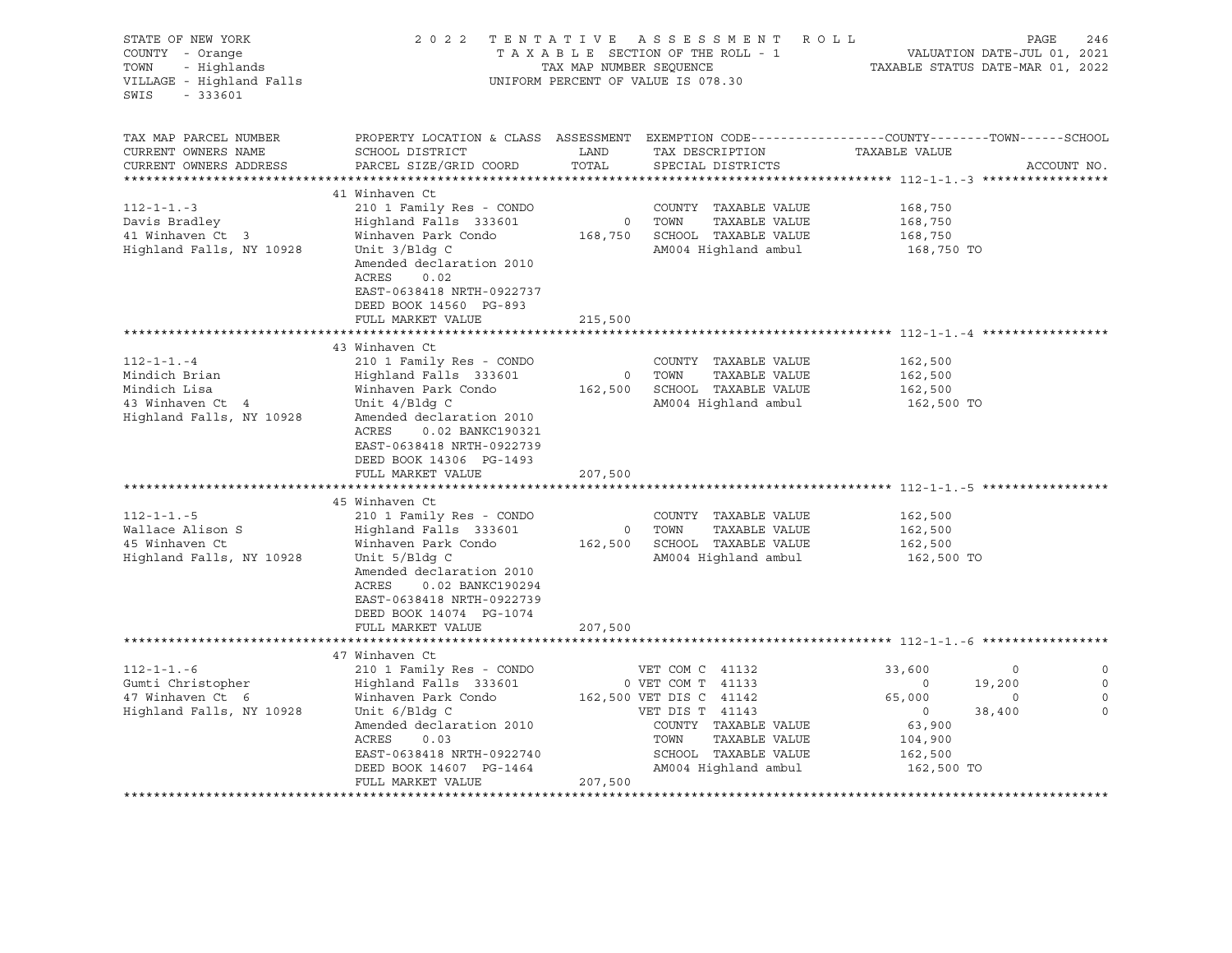| STATE OF NEW YORK<br>COUNTY - Orange<br>- Highlands<br>TOWN<br>VILLAGE - Highland Falls<br>$-333601$<br>SWIS     | 2 0 2 2                                                                                                                                                                                                                                          | TENTATIVE ASSESSMENT<br>ROLL<br>TAXABLE SECTION OF THE ROLL - 1<br>TAX MAP NUMBER SEQUENCE<br>UNIFORM PERCENT OF VALUE IS 078.30 |                                                                                                 |                                                                                                                                |  |  |  |
|------------------------------------------------------------------------------------------------------------------|--------------------------------------------------------------------------------------------------------------------------------------------------------------------------------------------------------------------------------------------------|----------------------------------------------------------------------------------------------------------------------------------|-------------------------------------------------------------------------------------------------|--------------------------------------------------------------------------------------------------------------------------------|--|--|--|
| TAX MAP PARCEL NUMBER<br>CURRENT OWNERS NAME<br>CURRENT OWNERS ADDRESS<br>**********************                 | SCHOOL DISTRICT<br>PARCEL SIZE/GRID COORD                                                                                                                                                                                                        | LAND<br>TOTAL                                                                                                                    | TAX DESCRIPTION<br>SPECIAL DISTRICTS                                                            | PROPERTY LOCATION & CLASS ASSESSMENT EXEMPTION CODE---------------COUNTY-------TOWN-----SCHOOL<br>TAXABLE VALUE<br>ACCOUNT NO. |  |  |  |
| $112 - 1 - 1 - 7$<br>Arnas Ozer A<br>15 Winhaven Ct 7<br>Highland Falls, NY 10928                                | 15 Winhaven Ct<br>210 1 Family Res - CONDO<br>Highland Falls 333601<br>Winhaven Park Condo<br>Unit 7/Bldg B<br>Amended declaration 2010<br>ACRES<br>0.03<br>EAST-0638418 NRTH-0922755<br>DEED BOOK 12578 PG-625<br>FULL MARKET VALUE             | 178,800<br>228,400                                                                                                               | COUNTY TAXABLE VALUE<br>TAXABLE VALUE<br>0 TOWN<br>SCHOOL TAXABLE VALUE<br>AM004 Highland ambul | 178,800<br>178,800<br>178,800<br>178,800 TO                                                                                    |  |  |  |
|                                                                                                                  |                                                                                                                                                                                                                                                  |                                                                                                                                  |                                                                                                 |                                                                                                                                |  |  |  |
| $112 - 1 - 1 - 8$<br>Donchek-Cestone Rachel<br>Cestone Michael S<br>17 Winhaven Ct 8<br>Highland Falls, NY 10928 | 17 Winhaven Ct<br>210 1 Family Res - CONDO<br>Highland Falls 333601<br>Winhaven Park Condo<br>Unit 8/Bldg B<br>Amended declaration 2010<br>ACRES<br>0.02 BANKC030276<br>EAST-0638418 NRTH-0922754<br>DEED BOOK 14614 PG-625<br>FULL MARKET VALUE | $\mathsf{O}$<br>178,800<br>228,400                                                                                               | COUNTY TAXABLE VALUE<br>TOWN<br>TAXABLE VALUE<br>SCHOOL TAXABLE VALUE<br>AM004 Highland ambul   | 178,800<br>178,800<br>178,800<br>178,800 TO                                                                                    |  |  |  |
|                                                                                                                  |                                                                                                                                                                                                                                                  |                                                                                                                                  |                                                                                                 |                                                                                                                                |  |  |  |
| $112 - 1 - 1 - 9$<br>Holness Natalie<br>19 Winhaven Ct 9<br>Highland Falls, NY 10928                             | 19 Winhaven Ct<br>210 1 Family Res - CONDO<br>Highland Falls 333601<br>Winhaven Park Condo<br>Unit 9/Bldg B<br>Amended declaration 2010<br>ACRES<br>0.02 BANKC030614<br>EAST-0638418 NRTH-0922753<br>DEED BOOK 14452 PG-98                       | $\circ$<br>168,400                                                                                                               | COUNTY TAXABLE VALUE<br>TOWN<br>TAXABLE VALUE<br>SCHOOL TAXABLE VALUE<br>AM004 Highland ambul   | 168,400<br>168,400<br>168,400<br>168,400 TO                                                                                    |  |  |  |
|                                                                                                                  | FULL MARKET VALUE<br>******************************                                                                                                                                                                                              | 215,100                                                                                                                          |                                                                                                 |                                                                                                                                |  |  |  |
|                                                                                                                  | 21 Winhaven Ct                                                                                                                                                                                                                                   |                                                                                                                                  |                                                                                                 | ******************************* 112-1-1.-10 ****************                                                                   |  |  |  |
| $112 - 1 - 1 - 10$<br>Fox Pamela<br>21 Winhaven Ct 10<br>Highland Falls, NY 10928                                | 210 1 Family Res - CONDO<br>Highland Falls 333601<br>Winhaven Park Condo<br>Unit 10/Bldg B<br>Amended declaration 2010<br>ACRES<br>0.02<br>EAST-0638418 NRTH-0922752<br>DEED BOOK 13054 PG-1060<br>FULL MARKET VALUE                             | $\circ$<br>165,400<br>211,200                                                                                                    | COUNTY TAXABLE VALUE<br>TAXABLE VALUE<br>TOWN<br>SCHOOL TAXABLE VALUE<br>AM004 Highland ambul   | 165,400<br>165,400<br>165,400<br>165,400 TO                                                                                    |  |  |  |
|                                                                                                                  |                                                                                                                                                                                                                                                  |                                                                                                                                  |                                                                                                 |                                                                                                                                |  |  |  |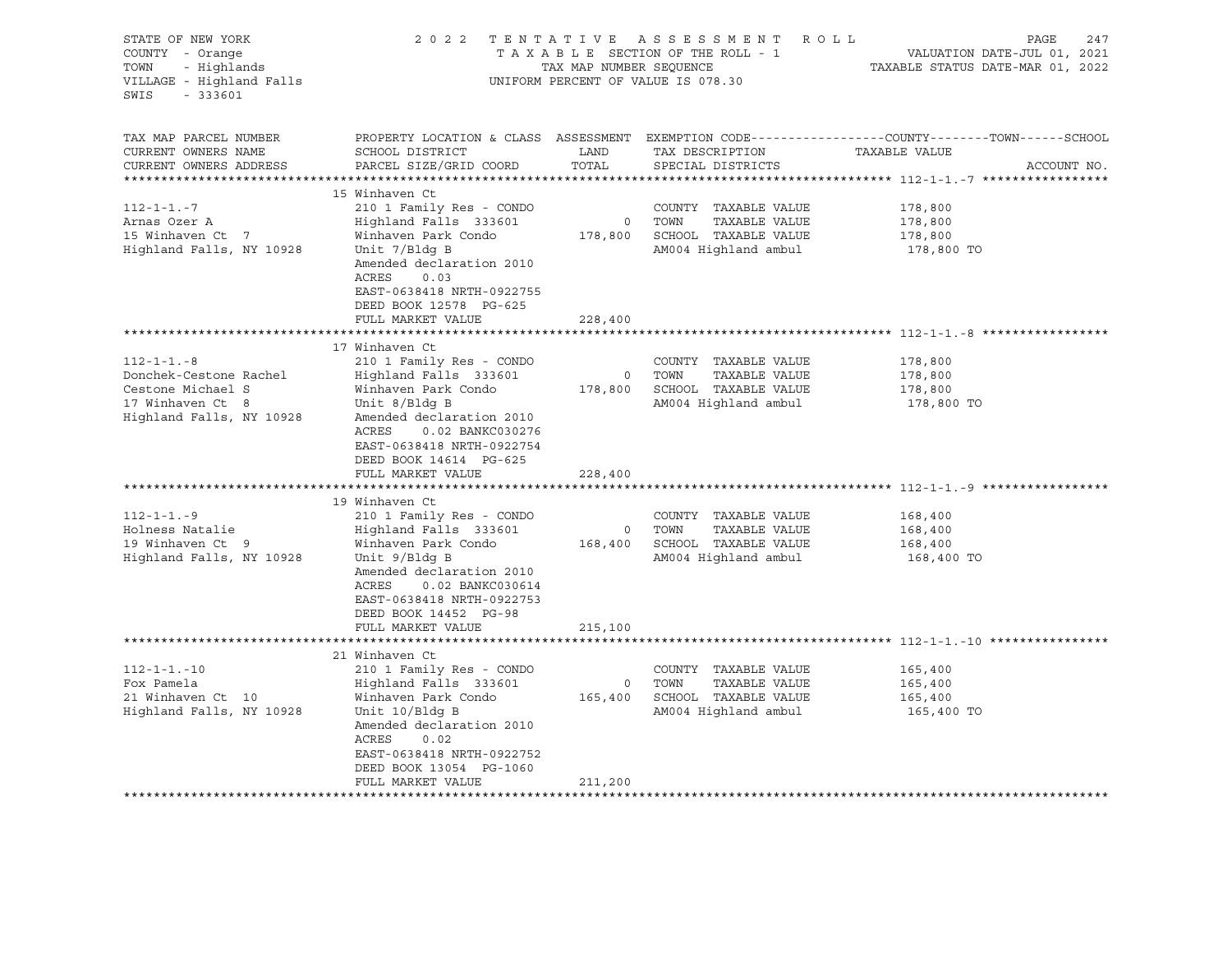VILLAGE - Highland Falls UNIFORM PERCENT OF VALUE IS 078.30 SWIS - 333601

# STATE OF NEW YORK 2 0 2 2 T E N T A T I V E A S S E S S M E N T R O L L PAGE 248 COUNTY - Orange T A X A B L E SECTION OF THE ROLL - 1 VALUATION DATE-JUL 01, 2021 TOWN - Highlands TAX MAP NUMBER SEQUENCE TAXABLE STATUS DATE-MAR 01, 2022

| TAX MAP PARCEL NUMBER    | PROPERTY LOCATION & CLASS ASSESSMENT EXEMPTION CODE----------------COUNTY-------TOWN-----SCHOOL |         |                                         |                   |                    |             |
|--------------------------|-------------------------------------------------------------------------------------------------|---------|-----------------------------------------|-------------------|--------------------|-------------|
| CURRENT OWNERS NAME      | SCHOOL DISTRICT                                                                                 | LAND    | TAX DESCRIPTION                         | TAXABLE VALUE     |                    |             |
| CURRENT OWNERS ADDRESS   | PARCEL SIZE/GRID COORD                                                                          | TOTAL   | SPECIAL DISTRICTS                       |                   |                    | ACCOUNT NO. |
|                          |                                                                                                 |         |                                         |                   |                    |             |
|                          | 23 Winhaven Ct                                                                                  |         |                                         |                   |                    |             |
| $112 - 1 - 1 - 11$       | 210 1 Family Res - CONDO                                                                        |         | VET COM C 41132                         | 33,600            | 0                  | 0           |
|                          | Highland Falls 333601                                                                           |         |                                         | $\circ$           |                    | $\circ$     |
| Merkel Steven M          |                                                                                                 |         | 0 VET COM T 41133                       |                   | 19,200<br>$\Omega$ | $\mathbf 0$ |
| Merkel Maryann C         | Winhaven Park Condo                                                                             |         | 165,400 VET DIS C 41142                 | 33,080<br>$\circ$ | 33,080             | $\Omega$    |
| 23 Winhaven Ct Unit 11   | Unit 11/Bldg B                                                                                  |         | VET DIS T 41143                         |                   |                    |             |
| Highland Falls, NY 10928 | Amended declaration 2010<br>ACRES<br>$0.02$ BANK<br>N                                           |         | COUNTY TAXABLE VALUE<br>TOWN            | 98,720            |                    |             |
|                          | EAST-0638418 NRTH-0922751                                                                       |         | TAXABLE VALUE<br>SCHOOL TAXABLE VALUE   | 113,120           |                    |             |
|                          |                                                                                                 |         |                                         | 165,400           |                    |             |
|                          | DEED BOOK 14173 PG-1258                                                                         |         | AM004 Highland ambul                    | 165,400 TO        |                    |             |
|                          | FULL MARKET VALUE                                                                               | 211,200 |                                         |                   |                    |             |
|                          | 25 Winhaven Ct                                                                                  |         |                                         |                   |                    |             |
|                          |                                                                                                 |         |                                         |                   |                    |             |
| $112 - 1 - 1 - 12$       | 210 1 Family Res - CONDO                                                                        |         | COUNTY TAXABLE VALUE                    | 178,800           |                    |             |
| Marinos Anthony J        | Highland Falls 333601                                                                           |         | TOWN<br>TAXABLE VALUE<br>0              | 178,800           |                    |             |
| 12 Main St               | Winhaven Park Condo                                                                             | 178,800 | SCHOOL TAXABLE VALUE                    | 178,800           |                    |             |
| Walden, NY 12586         | Unit 12/Bldg B                                                                                  |         | AM004 Highland ambul                    | 178,800 TO        |                    |             |
|                          | Amended declaration 2010                                                                        |         |                                         |                   |                    |             |
|                          | ACRES<br>$0.03$ BANK<br>N                                                                       |         |                                         |                   |                    |             |
|                          | EAST-0638418 NRTH-0922750                                                                       |         |                                         |                   |                    |             |
|                          | DEED BOOK 13160 PG-1240                                                                         |         |                                         |                   |                    |             |
|                          | FULL MARKET VALUE                                                                               | 228,400 |                                         |                   |                    |             |
|                          |                                                                                                 |         |                                         |                   |                    |             |
|                          | 14 Winhaven Ct                                                                                  |         |                                         |                   |                    |             |
| $112 - 1 - 1 - 13$       | 210 1 Family Res - CONDO                                                                        |         | CW 15 VET/ 41162                        | 11,520            | $\circ$            | 0           |
| Rayford Billy W          | Highland Falls 333601                                                                           |         | 0 CW 15 VET/ 41163                      | $\circ$           | 11,520             | $\circ$     |
| 14 Winhaven Ct 13        | Winhaven Park Condo                                                                             |         | 178,800 CW DISBLD 41172                 | 38,400            | $\mathbf 0$        | $\circ$     |
| Highland Falls, NY 10928 | Unit13/Bldg A                                                                                   |         | CW DISBLD 41173                         | $\circ$           | 38,400             | $\Omega$    |
|                          | Amended declaration 2010                                                                        |         | BAS STAR 41854                          | $\circ$           | $\Omega$           | 35,090      |
|                          | ACRES<br>$0.03$ BANK<br>$\mathbf{L}$                                                            |         | COUNTY TAXABLE VALUE                    | 128,880           |                    |             |
|                          | EAST-0638217 NRTH-0922772                                                                       |         | TAXABLE VALUE<br>TOWN                   | 128,880           |                    |             |
|                          | DEED BOOK 13283 PG-982                                                                          |         | SCHOOL TAXABLE VALUE                    | 143,710           |                    |             |
|                          | FULL MARKET VALUE                                                                               |         | 228,400 AM004 Highland ambul            | 178,800 TO        |                    |             |
|                          | 16 Winhaven Ct                                                                                  |         |                                         |                   |                    |             |
|                          |                                                                                                 |         |                                         |                   |                    |             |
| $112 - 1 - 1 - 14$       | 210 1 Family Res - CONDO                                                                        |         | COUNTY TAXABLE VALUE                    | 165,400           |                    |             |
| Wellman Mark S           | Highland Falls 333601                                                                           |         | TOWN<br>TAXABLE VALUE<br>$\overline{0}$ | 165,400           |                    |             |
| 16 Winhaven Ct           | Winhaven Park Condo                                                                             | 165,400 | SCHOOL TAXABLE VALUE                    | 165,400           |                    |             |
| Highland Falls, NY 10928 | Unit 14/Bldg A                                                                                  |         | AM004 Highland ambul                    | 165,400 TO        |                    |             |
|                          | Amended declaration 2010                                                                        |         |                                         |                   |                    |             |
|                          | ACRES<br>0.02 BANKC080370                                                                       |         |                                         |                   |                    |             |
|                          | EAST-0638217 NRTH-0922771                                                                       |         |                                         |                   |                    |             |
|                          | DEED BOOK 13948 PG-1067                                                                         |         |                                         |                   |                    |             |
|                          | FULL MARKET VALUE                                                                               | 211,200 |                                         |                   |                    |             |
|                          |                                                                                                 |         |                                         |                   |                    |             |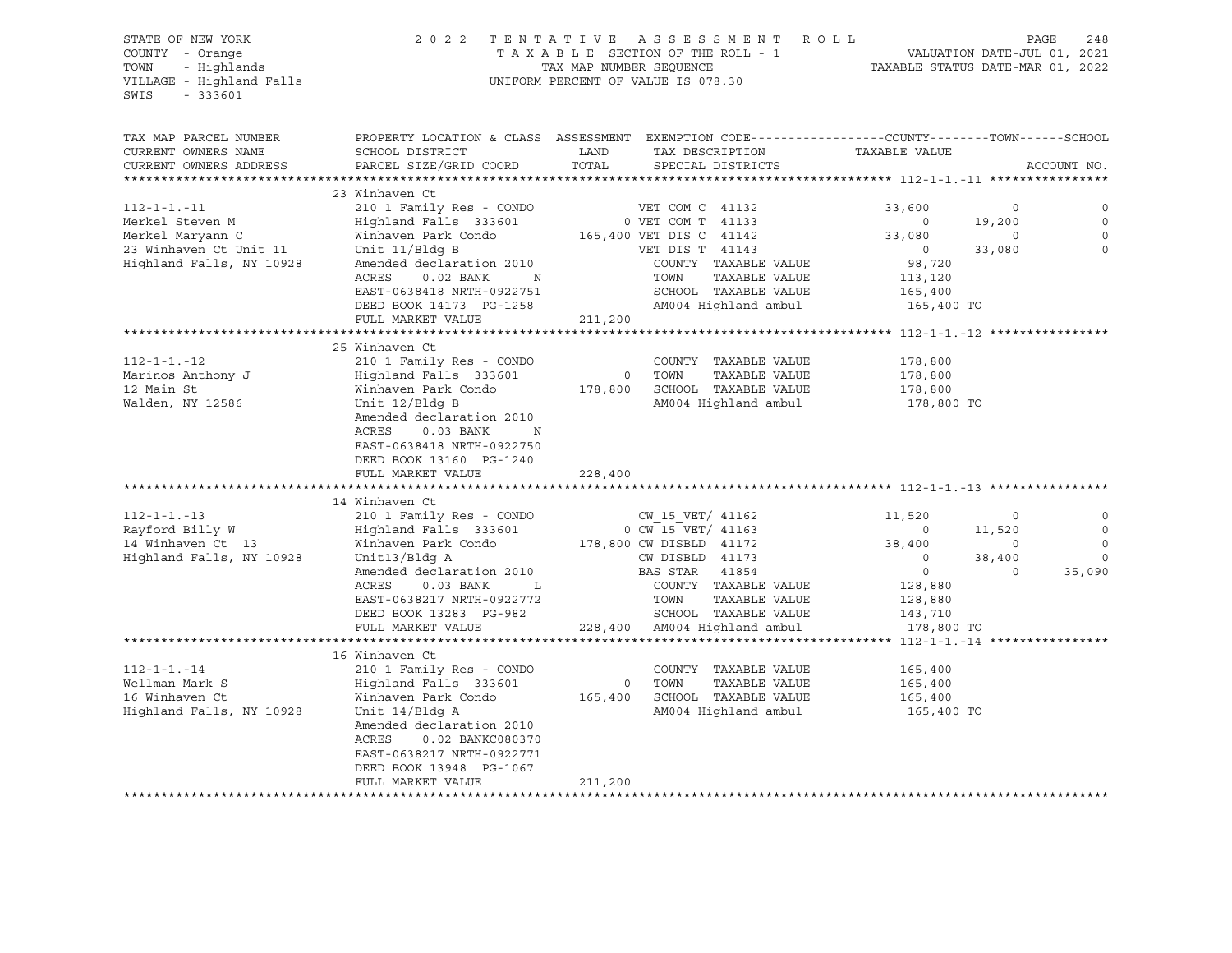| STATE OF NEW YORK<br>COUNTY - Orange<br>- Highlands<br>TOWN<br>VILLAGE - Highland Falls<br>SWIS<br>$-333601$   |                                                                                                                                                                                                                                                    | TAX MAP NUMBER SEQUENCE | 2022 TENTATIVE ASSESSMENT ROLL<br>TAXABLE SECTION OF THE ROLL - 1<br>UNIFORM PERCENT OF VALUE IS 078.30              | PAGE<br>249<br>VALUATION DATE-JUL 01, 2021<br>TAXABLE STATUS DATE-MAR 01, 2022                                                  |        |  |
|----------------------------------------------------------------------------------------------------------------|----------------------------------------------------------------------------------------------------------------------------------------------------------------------------------------------------------------------------------------------------|-------------------------|----------------------------------------------------------------------------------------------------------------------|---------------------------------------------------------------------------------------------------------------------------------|--------|--|
| TAX MAP PARCEL NUMBER<br>CURRENT OWNERS NAME<br>CURRENT OWNERS ADDRESS<br>********************                 | SCHOOL DISTRICT<br>PARCEL SIZE/GRID COORD                                                                                                                                                                                                          | LAND<br>TOTAL           | TAX DESCRIPTION<br>SPECIAL DISTRICTS                                                                                 | PROPERTY LOCATION & CLASS ASSESSMENT EXEMPTION CODE----------------COUNTY-------TOWN-----SCHOOL<br>TAXABLE VALUE<br>ACCOUNT NO. |        |  |
| $112 - 1 - 1 - 15$<br>Ubriaco Michael J<br>Ubriaco Kathleen A<br>18 Winhaven Ct 15<br>Highland Falls, NY 10928 | 18 Winhaven Ct<br>210 1 Family Res - CONDO<br>Highland Falls 333601<br>Winhaven Park Condo<br>Unit15/Bldg A<br>Amended declaration 2010<br>ACRES<br>0.02<br>EAST-0638217 NRTH-0922770<br>DEED BOOK 14303 PG-1140<br>FULL MARKET VALUE              | 211,200                 | COUNTY TAXABLE VALUE<br>0 TOWN<br>TAXABLE VALUE<br>165,400 SCHOOL TAXABLE VALUE<br>AM004 Highland ambul              | 165,400<br>165,400<br>165,400<br>165,400 TO                                                                                     |        |  |
|                                                                                                                |                                                                                                                                                                                                                                                    |                         |                                                                                                                      | ************************************** 112-1-1.-16 *****************                                                            |        |  |
| $112 - 1 - 1 - 16$<br>Vullo Jacqueline<br>20 Winhaven Ct<br>Highland Falls, NY 10928                           | 20 Winhaven Ct<br>210 1 Family Res - CONDO<br>Highland Falls 333601<br>Winhaven Park Condo<br>Unit 16/Bldg A<br>Amended declaration 2010<br>ACRES<br>0.02 BANKC030275<br>EAST-0638217 NRTH-0922769<br>DEED BOOK 14829 PG-1622<br>FULL MARKET VALUE | 0<br>165,400<br>211,200 | COUNTY TAXABLE VALUE<br>TOWN<br>TAXABLE VALUE<br>SCHOOL TAXABLE VALUE<br>AM004 Highland ambul                        | 165,400<br>165,400<br>165,400<br>165,400 TO                                                                                     |        |  |
| $112 - 1 - 1 - 17$<br>Mabry Tad<br>Mabry Jill<br>39 High Circle Dr NE<br>Iowa City, IA 52240                   | 22 Winhaven Ct<br>210 1 Family Res - CONDO<br>Highland Falls 333601<br>Winhaven Park Condo<br>Unit 17/Bldg A<br>Amended declaration 2010<br>ACRES<br>0.02 BANKC220050<br>EAST-0638217 NRTH-0922768<br>DEED BOOK 14649 PG-835<br>FULL MARKET VALUE  | 211,200                 | COUNTY TAXABLE VALUE<br>0 TOWN<br>TAXABLE VALUE<br>165,400 SCHOOL TAXABLE VALUE<br>AM004 Highland ambul              | 165,400<br>165,400<br>165,400<br>165,400 TO                                                                                     |        |  |
|                                                                                                                |                                                                                                                                                                                                                                                    |                         |                                                                                                                      |                                                                                                                                 |        |  |
| $112 - 1 - 1 - 18$<br>Madison George<br>Madison Nancy<br>24 Winhaven Ct 18<br>Highland Falls, NY 10928         | 24 Winhaven Ct<br>210 1 Family Res - CONDO<br>Highland Falls 333601<br>Winhaven Park Condo<br>Unit 18/Bldg A<br>Amended declaration 2010<br>ACRES<br>0.02<br>EAST-0638217 NRTH-0922767<br>DEED BOOK 12947 PG-1311<br>FULL MARKET VALUE             | 165,400<br>211,200      | BAS STAR<br>41854<br>0 COUNTY TAXABLE VALUE<br>TOWN<br>TAXABLE VALUE<br>SCHOOL TAXABLE VALUE<br>AM004 Highland ambul | $\Omega$<br>$\circ$<br>165,400<br>165,400<br>130,310<br>165,400 TO                                                              | 35,090 |  |
|                                                                                                                |                                                                                                                                                                                                                                                    |                         |                                                                                                                      |                                                                                                                                 |        |  |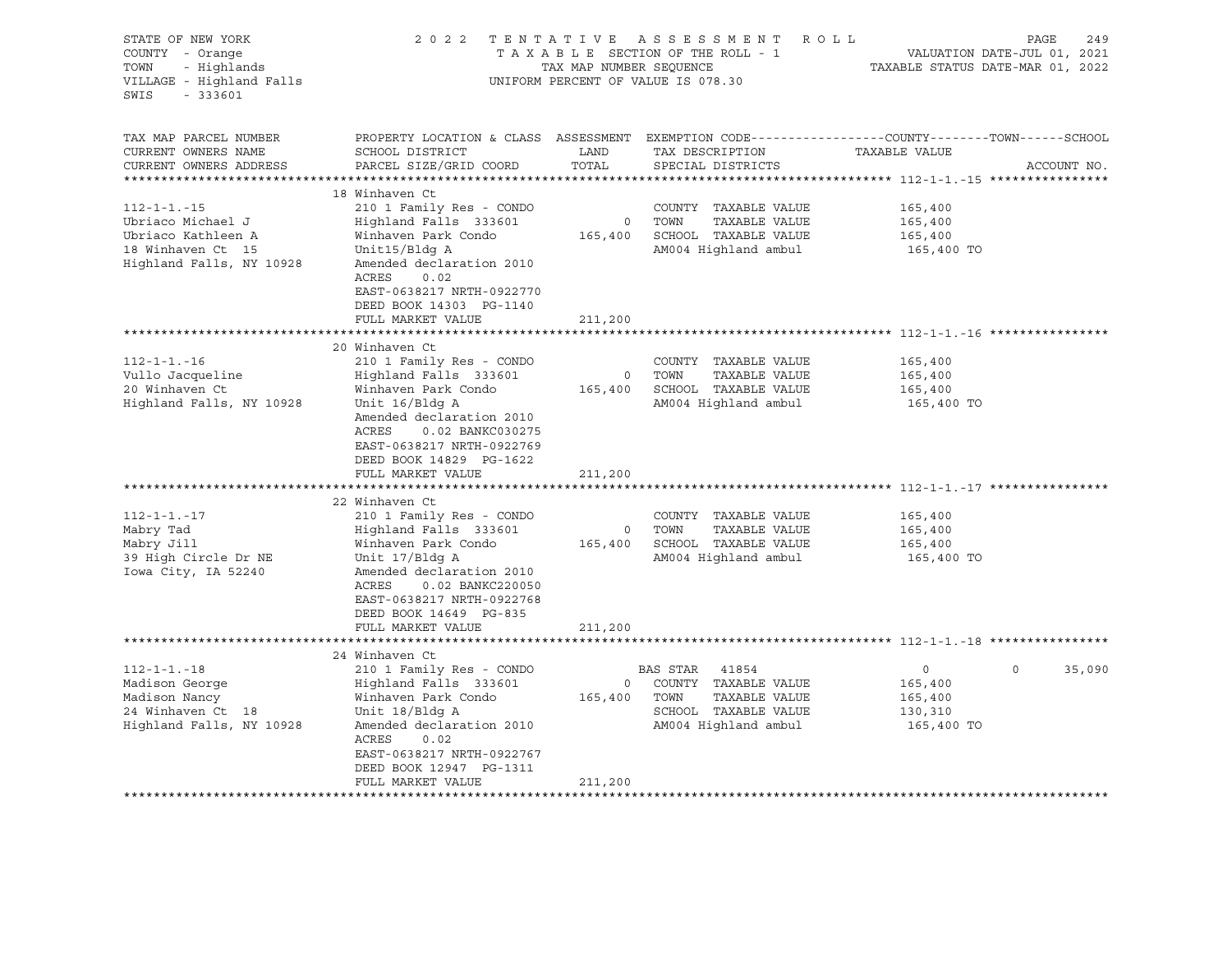| STATE OF NEW YORK<br>COUNTY - Orange<br>- Highlands<br>TOWN<br>VILLAGE - Highland Falls<br>$-333601$<br>SWIS              |                                                                                                  | TAX MAP NUMBER SEOUENCE | 2022 TENTATIVE ASSESSMENT ROLL<br>TAXABLE SECTION OF THE ROLL - 1<br>UNIFORM PERCENT OF VALUE IS 078.30 | TAXABLE STATUS DATE-MAR 01, 2022 | 250<br>PAGE<br>VALUATION DATE-JUL 01, 2021 |
|---------------------------------------------------------------------------------------------------------------------------|--------------------------------------------------------------------------------------------------|-------------------------|---------------------------------------------------------------------------------------------------------|----------------------------------|--------------------------------------------|
| TAX MAP PARCEL NUMBER THE PROPERTY LOCATION & CLASS ASSESSMENT EXEMPTION CODE---------------COUNTY-------TOWN------SCHOOL |                                                                                                  |                         |                                                                                                         |                                  |                                            |
| CURRENT OWNERS NAME                                                                                                       | SCHOOL DISTRICT                                                                                  | LAND                    | TAX DESCRIPTION                                                                                         | TAXABLE VALUE                    |                                            |
| CURRENT OWNERS ADDRESS     PARCEL SIZE/GRID COORD     TOTAL     SPECIAL DISTRICTS                                         |                                                                                                  |                         |                                                                                                         |                                  | ACCOUNT NO.                                |
|                                                                                                                           |                                                                                                  |                         |                                                                                                         |                                  |                                            |
|                                                                                                                           | 26 Winhaven Ct                                                                                   |                         |                                                                                                         |                                  |                                            |
| $112 - 1 - 1 - 19$                                                                                                        | 210 1 Family Res - CONDO                                                                         |                         | COUNTY TAXABLE VALUE                                                                                    | 165,400                          |                                            |
| Winhaven Park Inc<br>PO Box 788                                                                                           | Highland Falls 333601 0 TOWN<br>Winhaven Park Condo 165,400                                      |                         |                                                                                                         | TAXABLE VALUE 165,400            |                                            |
|                                                                                                                           | Unit 19/Bldg A                                                                                   |                         | SCHOOL TAXABLE VALUE                                                                                    | 165,400                          |                                            |
| Fort Montgomery, NY 10922                                                                                                 | Amended declaration 2010<br>0.02<br>ACRES<br>EAST-0638217 NRTH-0922766<br>DEED BOOK 11631 PG-468 |                         |                                                                                                         | AM004 Highland ambul 165,400 TO  |                                            |
|                                                                                                                           | FULL MARKET VALUE                                                                                | 211,200                 |                                                                                                         |                                  |                                            |
|                                                                                                                           |                                                                                                  |                         |                                                                                                         |                                  |                                            |
| $112 - 1 - 1 - 20$                                                                                                        | 28 Winhaven Ct<br>210 1 Family Res - CONDO BAS STAR 41854                                        |                         |                                                                                                         | 0                                | $\circ$<br>35,090                          |
| The Frank Cappello Rev Liv Tr Highland Falls 333601 0 COUNTY TAXABLE VALUE 178,800                                        |                                                                                                  |                         |                                                                                                         |                                  |                                            |
| 28 Winhaven Ct 20                                                                                                         | The Frank Cappello Revoca 178,800 TOWN                                                           |                         | TAXABLE VALUE                                                                                           | 178,800                          |                                            |
| Highland Falls, NY 10928                                                                                                  | Living Trust dated 3-6-20                                                                        |                         | SCHOOL TAXABLE VALUE                                                                                    | 143,710                          |                                            |
|                                                                                                                           | ACRES<br>0.03 BANKC061155                                                                        |                         |                                                                                                         | AM004 Highland ambul 178,800 TO  |                                            |
|                                                                                                                           | EAST-0638217 NRTH-0922765                                                                        |                         |                                                                                                         |                                  |                                            |
|                                                                                                                           | DEED BOOK 14286 PG-769                                                                           |                         |                                                                                                         |                                  |                                            |
|                                                                                                                           | FULL MARKET VALUE                                                                                | 228,400                 |                                                                                                         |                                  |                                            |
|                                                                                                                           |                                                                                                  |                         |                                                                                                         |                                  |                                            |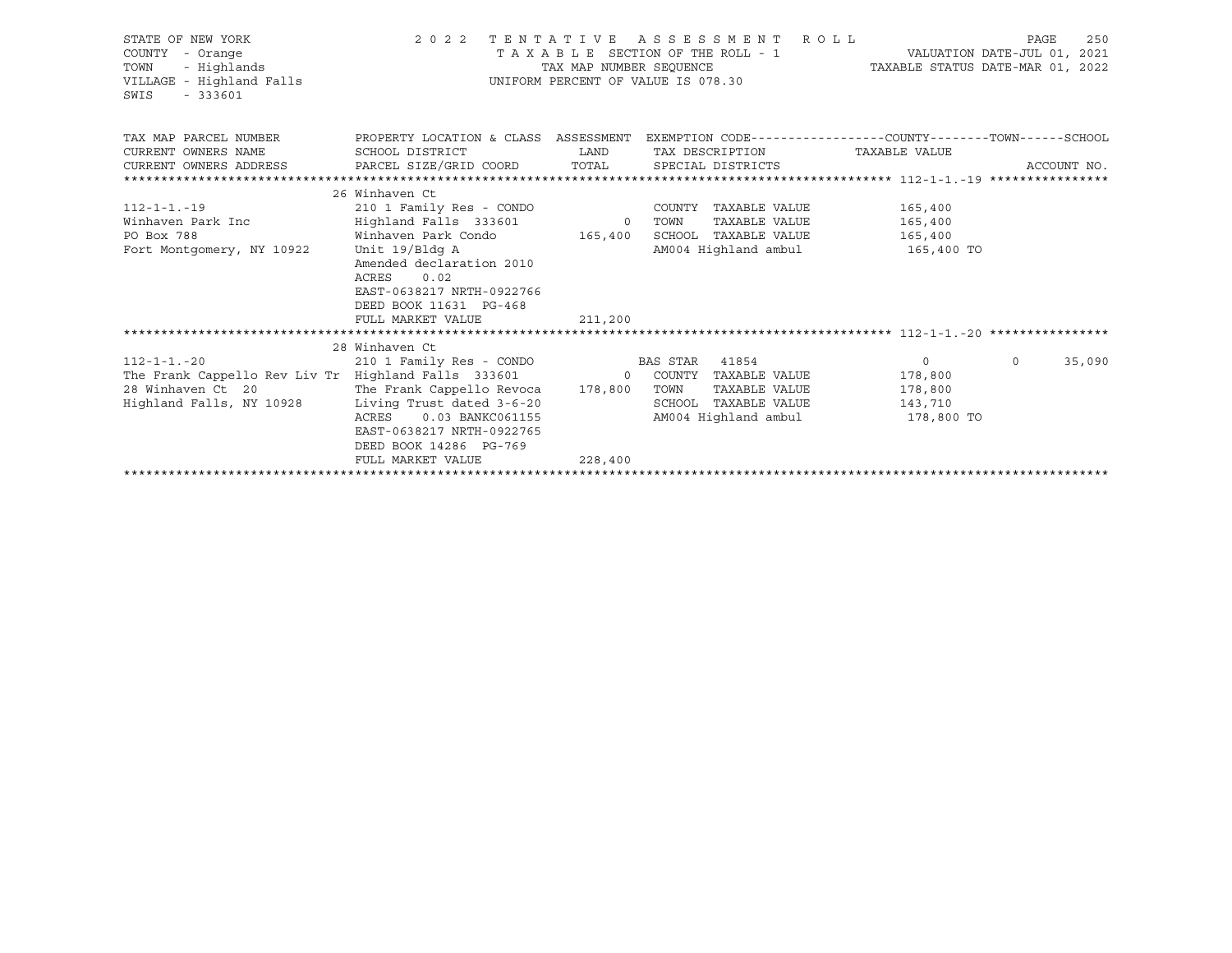|                 | STATE OF NEW YORK        | 2022 TENTATIVE ASSESSMENT ROLL     |                                  | PAGE            | 251 |
|-----------------|--------------------------|------------------------------------|----------------------------------|-----------------|-----|
| COUNTY - Orange |                          | TAXABLE SECTION OF THE ROLL - 1    | VALUATION DATE-JUL 01, 2021      |                 |     |
|                 | TOWN - Highlands         |                                    | TAXABLE STATUS DATE-MAR 01, 2022 |                 |     |
|                 | VILLAGE - Highland Falls | UNIFORM PERCENT OF VALUE IS 078.30 |                                  | RPS150/V04/L015 |     |
| SWIS - 333601   |                          |                                    | CURRENT DATE 5/02/2022           |                 |     |

# ROLL SECTION TOTALS

## \*\*\* S P E C I A L D I S T R I C T S U M M A R Y \*\*\*

|                                  |  | TOTAL EXTENSION | EXTENSION | AD VALOREM | EXEMPT  | TAXABLE      |
|----------------------------------|--|-----------------|-----------|------------|---------|--------------|
| CODE DISTRICT NAME PARCELS TYPE  |  |                 | VALUE     | VALUE      | AMOUNT  | <b>VALUE</b> |
|                                  |  |                 |           |            |         |              |
| AM004 Highland ambul 1,204 TOTAL |  |                 |           | 289730,150 | 248,380 | 289481,770   |

## \*\*\* S C H O O L D I S T R I C T S U M M A R Y \*\*\*

| CODE   | DISTRICT NAME      | TOTAL<br>PARCELS | ASSESSED<br>LAND | ASSESSED<br>TOTAL | EXEMPT<br>AMOUNT | TOTAL<br>TAXABLE | STAR<br>AMOUNT | STAR<br>TAXABLE |
|--------|--------------------|------------------|------------------|-------------------|------------------|------------------|----------------|-----------------|
| 333601 | Highland Falls CSD | 1,209            | 48363,440        | 291276,550        | 909,103          | 290367,447       | 19745,743      | 270621,704      |
|        | SUB-TOTAL          | 1,209            | 48363,440        | 291276,550        | 909,103          | 290367,447       | 19745,743      | 270621,704      |
|        | TOTAL              | 1,209            | 48363,440        | 291276,550        | 909,103          | 290367,447       | 19745,743      | 270621,704      |

### \*\*\* S Y S T E M C O D E S S U M M A R Y \*\*\*

#### NO SYSTEM EXEMPTIONS AT THIS LEVEL

### \*\*\* E X E M P T I O N S U M M A R Y \*\*\*

|                | TOTAL        |          |           |         |
|----------------|--------------|----------|-----------|---------|
| DESCRIPTION    | PARCELS      | COUNTY   | TOWN      | SCHOOL  |
| COMM SERV      | $\mathbf{1}$ | 231,100  | 231,100   | 231,100 |
| VETERANS       | 3            | 10,300   |           |         |
| VETERANS       | 3            |          | 10,300    |         |
| VET WAR C      | 54           | 1079,748 |           |         |
| VET WAR T      | 54           |          | 621,828   |         |
| VET COM C      | 66           | 2232,063 |           |         |
| VET COM T      | 66           |          | 1284,688  |         |
| VET DIS C      | 55           | 2929,416 |           |         |
| VET DIS T      | 55           |          | 1907, 171 |         |
| $CW$ 15 $VET/$ | 25           | 288,000  |           |         |
| $CW$ 15 $VET/$ | 22           |          | 253,440   |         |
| CW DISBLD      | 7            | 149,738  |           |         |
| CW DISBLD      | 7            |          | 149,738   |         |
| CLERGY         | 3            | 6,000    | 6,000     | 6,000   |
|                |              |          |           |         |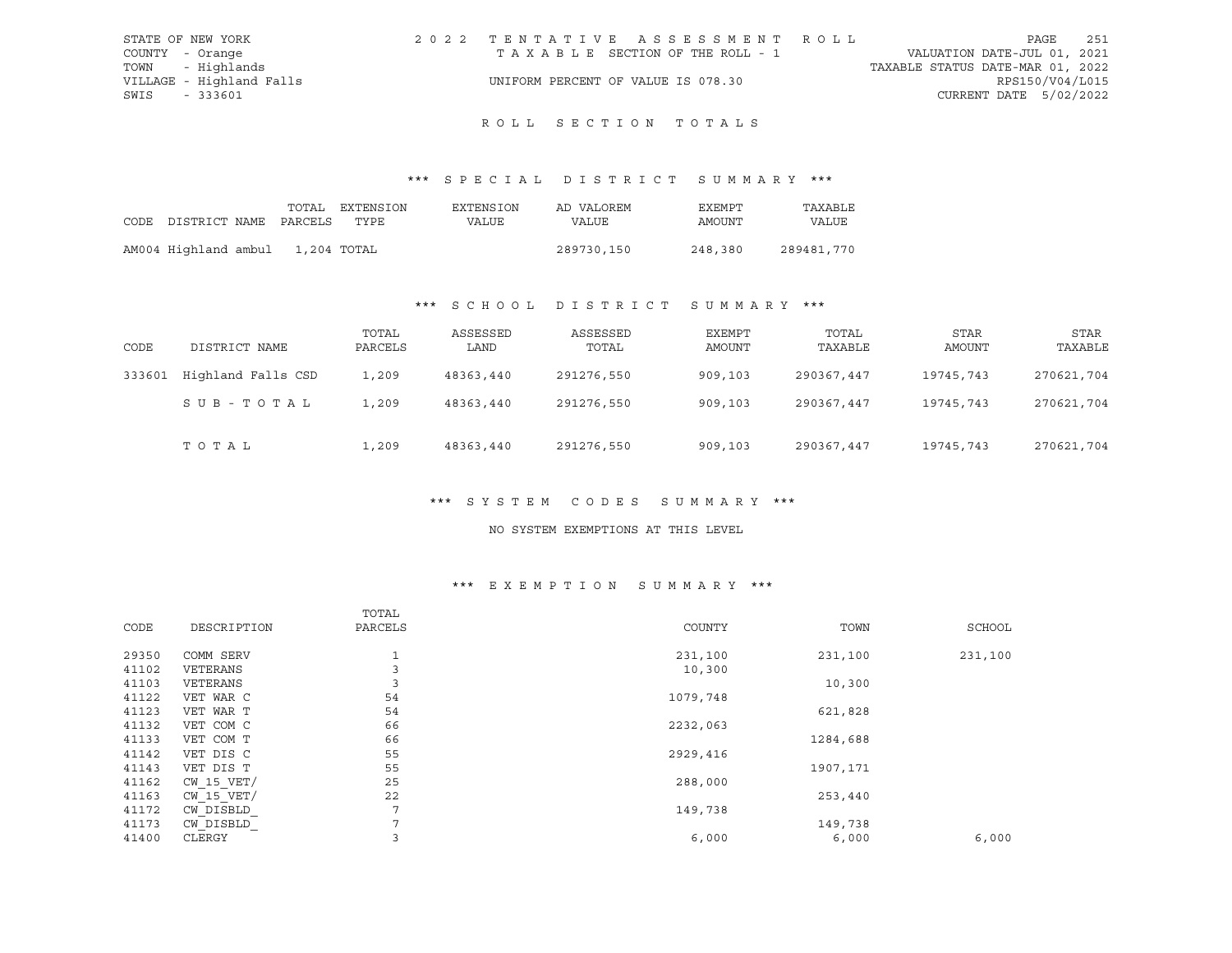| STATE OF NEW YORK        | 2022 TENTATIVE ASSESSMENT ROLL                                 | PAGE                   | 252 |
|--------------------------|----------------------------------------------------------------|------------------------|-----|
| COUNTY - Orange          | VALUATION DATE-JUL 01, 2021<br>TAXABLE SECTION OF THE ROLL - 1 |                        |     |
| TOWN - Highlands         | TAXABLE STATUS DATE-MAR 01, 2022                               |                        |     |
| VILLAGE - Highland Falls | UNIFORM PERCENT OF VALUE IS 078.30                             | RPS150/V04/L015        |     |
| SWIS - 333601            |                                                                | CURRENT DATE 5/02/2022 |     |
|                          |                                                                |                        |     |

# R O L L S E C T I O N T O T A L S

## \*\*\* E X E M P T I O N S U M M A R Y \*\*\*

|       |                 | TOTAL   |          |          |           |
|-------|-----------------|---------|----------|----------|-----------|
| CODE  | DESCRIPTION     | PARCELS | COUNTY   | TOWN     | SCHOOL    |
|       |                 |         |          |          |           |
| 41690 | FIRE/AMBCT      | 6       | 17,280   | 17,280   | 17,280    |
| 41800 | AGED            |         | 253,715  | 265,235  | 292,250   |
| 41802 | AGED-C          | 26      | 1712,771 |          |           |
| 41803 | AGED-T          | 17      |          | 1066,641 |           |
| 41804 | AGED-S          | 6       |          |          | 362,473   |
| 41834 | ENH STAR        | 106     |          |          | 9218,743  |
| 41854 | <b>BAS STAR</b> | 300     |          |          | 10527,000 |
|       | TOTAL           | 885     | 8910,131 | 5813,421 | 20654,846 |

### \*\*\* G R A N D T O T A L S \*\*\*

| ROLL       |             | TOTAL   | ASSESSED  | ASSESSED   | TAXABLE    | TAXABLE    | TAXABLE       | <b>STAR</b> |
|------------|-------------|---------|-----------|------------|------------|------------|---------------|-------------|
| <b>SEC</b> | DESCRIPTION | PARCELS | LAND      | TOTAL      | COUNTY     | TOWN       | <b>SCHOOL</b> | TAXABLE     |
|            | TAXABLE     | ,209    | 48363,440 | 291276,550 | 282366,419 | 285463,129 | 290367,447    | 270621,704  |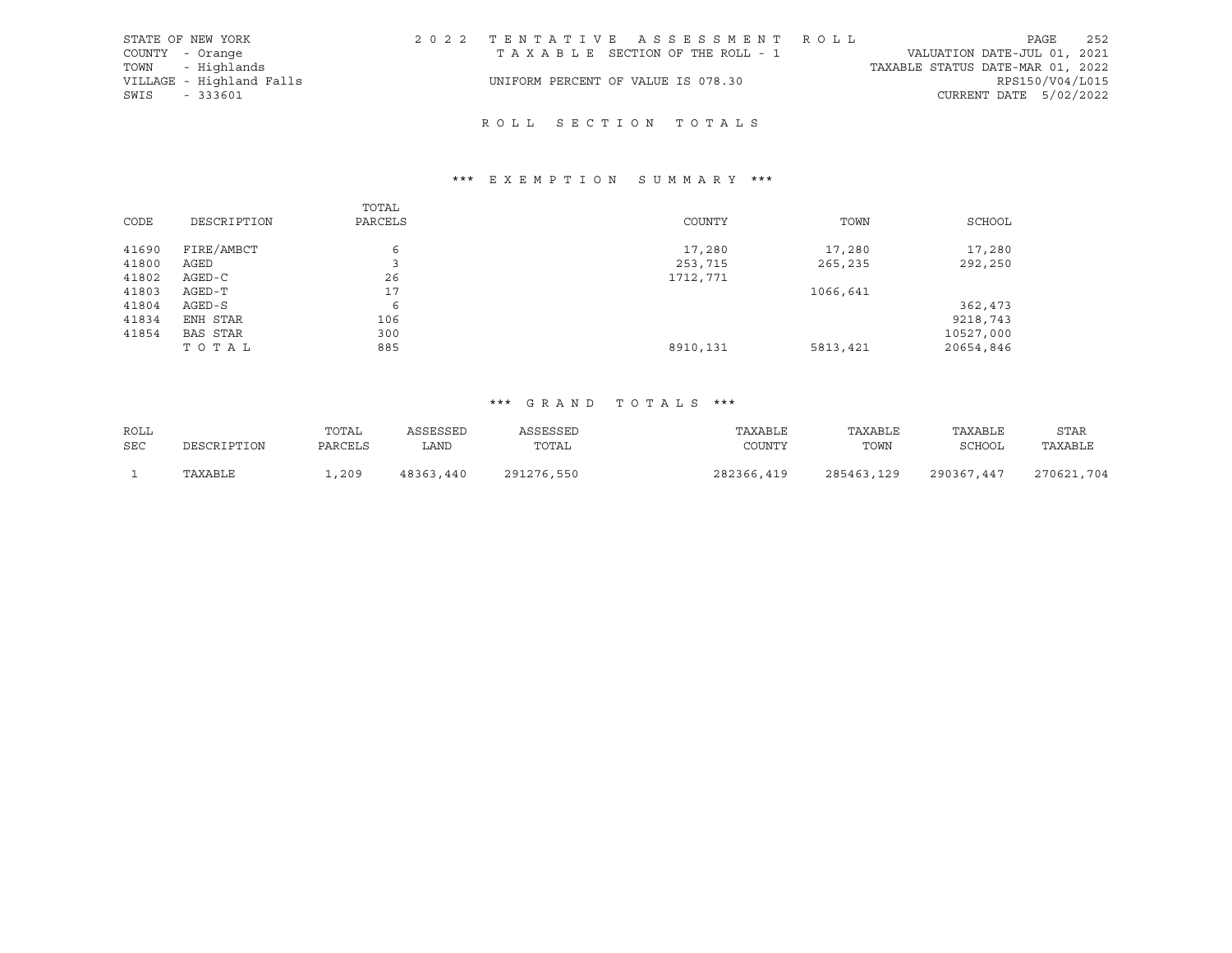#### STATE OF NEW YORK 2 0 2 2 T E N T A T I V E A S S E S S M E N T R O L L PAGE 253 COUNTY - Orange SPECIAL FRANCHISE SECTION OF THE ROLL - 5 VALUATION DATE-JUL 01, 2021 TOWN - Highlands TAX MAP NUMBER SEQUENCE TAXABLE STATUS DATE-MAR 01, 2022 VILLAGE - Highland Falls UNIFORM PERCENT OF VALUE IS 078.30

| TAX MAP PARCEL NUMBER<br>CURRENT OWNERS NAME | PROPERTY LOCATION & CLASS ASSESSMENT<br>SCHOOL DISTRICT | LAND<br>TOTAL | TAX DESCRIPTION TAXABLE VALUE   | EXEMPTION CODE-----------------COUNTY-------TOWN------SCHOOL |             |
|----------------------------------------------|---------------------------------------------------------|---------------|---------------------------------|--------------------------------------------------------------|-------------|
| CURRENT OWNERS ADDRESS                       | PARCEL SIZE/GRID COORD                                  |               | SPECIAL DISTRICTS               |                                                              | ACCOUNT NO. |
|                                              | Village Of Highland Fls                                 |               |                                 |                                                              |             |
| $999 - 1 - 110$                              | 861 Elec & gas                                          |               | COUNTY TAXABLE VALUE            | 6627,558                                                     |             |
| Central Hudson                               | Highland Falls 333601                                   | 0 TOWN        | TAXABLE VALUE                   | 6627,558                                                     |             |
| Gas & Elec Corp                              | Special Franchise                                       | 6627,558      | SCHOOL TAXABLE VALUE            | 6627,558                                                     |             |
| 284 South Rd                                 | BANK<br>Z07                                             |               | AM004 Highland ambul            | 6627,558 TO                                                  |             |
| Poughkeepsie, NY 12601                       | FULL MARKET VALUE                                       | 8464,300      |                                 |                                                              |             |
|                                              |                                                         |               |                                 |                                                              |             |
|                                              | Village Of Highland Fls                                 |               |                                 |                                                              |             |
| $999 - 1 - 130$                              | 866 Telephone                                           |               | COUNTY TAXABLE VALUE            | 393,516                                                      |             |
| Verizon NY INC                               | Highland Falls 333601                                   | 0 TOWN        | TAXABLE VALUE                   | 393,516                                                      |             |
| c/o Duff & Plelps                            | Special Franchise                                       | 393,516       | SCHOOL TAXABLE VALUE            | 393,516                                                      |             |
| PO Box 2749                                  | Z38<br>BANK                                             |               | AM004 Highland ambul 393,516 TO |                                                              |             |
| Addison, TX 75001                            | FULL MARKET VALUE                                       | 502,600       |                                 |                                                              |             |
|                                              |                                                         |               |                                 |                                                              |             |
|                                              | Village Of Highland Fls                                 |               |                                 |                                                              |             |
| $999 - 1 - 145$                              | 869 Television                                          |               | COUNTY TAXABLE VALUE            | 79,652                                                       |             |
| Time Warner Mid-Hudson                       | Highland Falls 333601                                   | 0 TOWN        | TAXABLE VALUE                   | 79,652                                                       |             |
| Attn: Tax Dept                               | Special Franchise                                       | 79,652        | SCHOOL TAXABLE VALUE            | 79,652                                                       |             |
| PO Box 7467                                  | BANK<br>Z52                                             |               | AM004 Highland ambul            | 79,652 TO                                                    |             |
| Charlotte, NC 28241                          | FULL MARKET VALUE                                       | 101,700       |                                 |                                                              |             |
|                                              |                                                         |               |                                 |                                                              |             |
|                                              | Village Of Highland Fls                                 |               |                                 |                                                              |             |
| $999 - 1 - 150$                              | 861 Elec & gas                                          |               | COUNTY TAXABLE VALUE            | 2426,006                                                     |             |
| Orange & Rockland                            | Highland Falls 333601                                   |               | 0 TOWN<br>TAXABLE VALUE         | 2426,006                                                     |             |
| Utilities Inc                                | Special Franchise                                       | 2426,006      | SCHOOL TAXABLE VALUE            | 2426,006                                                     |             |
| One Blue Hill Plz                            | BANK<br>Z43                                             |               | AM004 Highland ambul            | 2426,006 TO                                                  |             |
| Pearl River, NY 10965                        | FULL MARKET VALUE                                       | 3098,300      |                                 |                                                              |             |
|                                              |                                                         |               |                                 |                                                              |             |
|                                              | Village of Highland Falls                               |               |                                 |                                                              |             |
| $999 - 1 - 170$                              | 836 Telecom. eq.                                        |               | COUNTY TAXABLE VALUE            | 76,286                                                       |             |
| Crown Castle Fiber LLC                       | Highland Falls 333601                                   |               | 0 TOWN<br>TAXABLE VALUE         | 76,286                                                       |             |
| ATTN: Accounts Payable                       | Z31<br>BANK                                             | 76,286        | SCHOOL TAXABLE VALUE            | 76,286                                                       |             |
| Lightower Fiber Networks-HV<br>80 Central St | FULL MARKET VALUE                                       | 97,400        | AM004 Highland ambul            | 76,286 TO                                                    |             |
| Boxborough, MA 01719                         |                                                         |               |                                 |                                                              |             |
|                                              |                                                         |               |                                 |                                                              |             |
|                                              |                                                         |               |                                 |                                                              |             |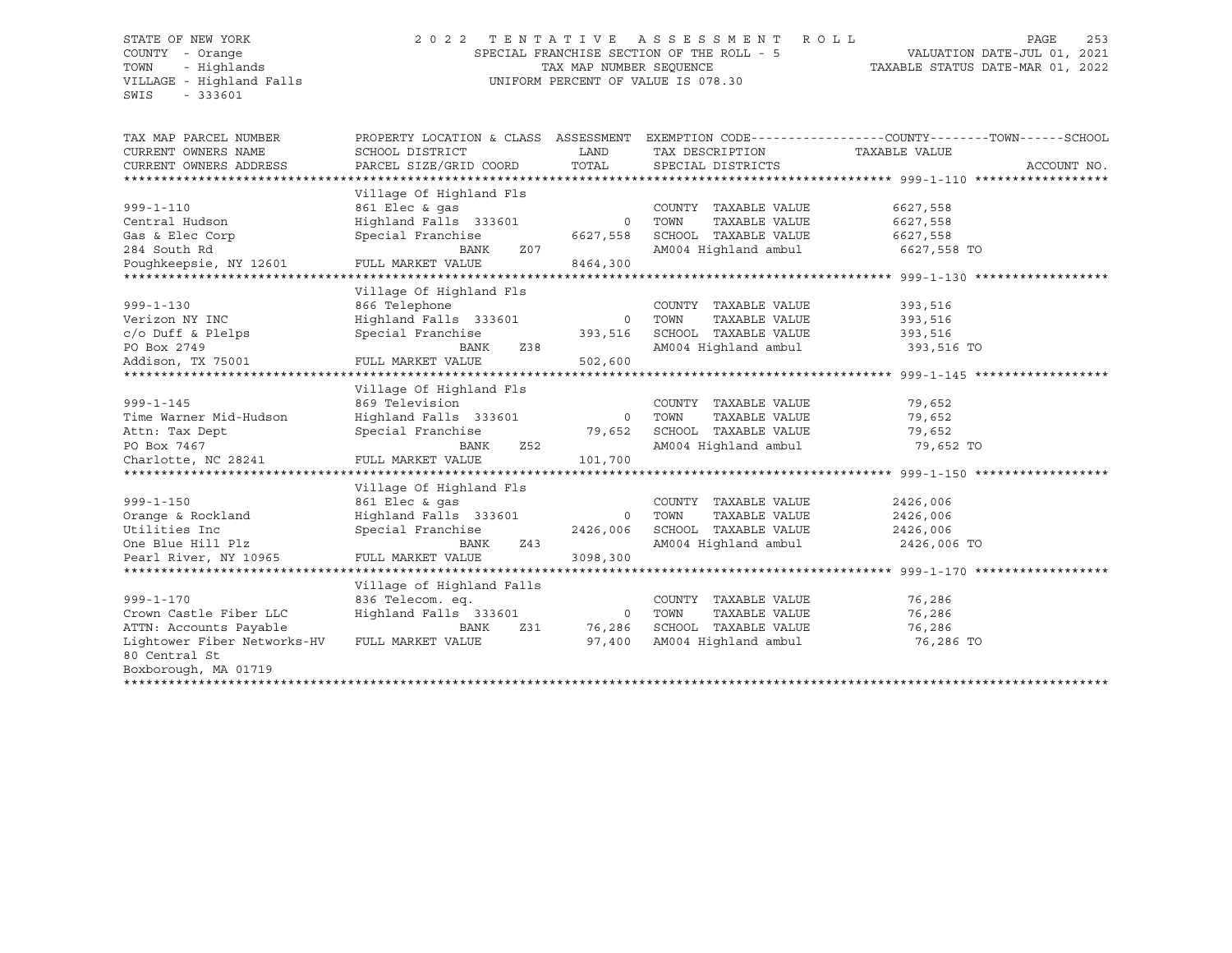| STATE OF NEW YORK        | 2022 TENTATIVE ASSESSMENT ROLL            | 254<br>PAGE                      |
|--------------------------|-------------------------------------------|----------------------------------|
| COUNTY - Orange          | SPECIAL FRANCHISE SECTION OF THE ROLL - 5 | VALUATION DATE-JUL 01, 2021      |
| TOWN - Highlands         |                                           | TAXABLE STATUS DATE-MAR 01, 2022 |
| VILLAGE - Highland Falls | UNIFORM PERCENT OF VALUE IS 078.30        | RPS150/V04/L015                  |
| SWIS<br>- 333601         |                                           | CURRENT DATE 5/02/2022           |
|                          |                                           |                                  |

# R O L L S E C T I O N T O T A L S

## \*\*\* S P E C I A L D I S T R I C T S U M M A R Y \*\*\*

|                                 |  | TOTAL EXTENSION | EXTENSION | AD VALOREM | EXEMPT | TAXABLE  |
|---------------------------------|--|-----------------|-----------|------------|--------|----------|
| CODE DISTRICT NAME PARCELS TYPE |  |                 | VALUE     | VALUE      | AMOUNT | VALUE    |
|                                 |  |                 |           |            |        |          |
| AM004 Highland ambul            |  | 5 TOTAL         |           | 9603,018   |        | 9603,018 |

#### \*\*\* S C H O O L D I S T R I C T S U M M A R Y \*\*\*

| CODE   | DISTRICT NAME      | TOTAL<br>PARCELS | ASSESSED<br>LAND | ASSESSED<br>TOTAL | EXEMPT<br>AMOUNT | TOTAL<br>TAXABLE | STAR<br>AMOUNT | <b>STAR</b><br>TAXABLE |
|--------|--------------------|------------------|------------------|-------------------|------------------|------------------|----------------|------------------------|
| 333601 | Highland Falls CSD | $\mathsf{b}$     |                  | 9603,018          |                  | 9603,018         |                | 9603,018               |
|        | SUB-TOTAL          | 5                |                  | 9603,018          |                  | 9603,018         |                | 9603,018               |
|        | TOTAL              | 5                |                  | 9603,018          |                  | 9603,018         |                | 9603,018               |

## \*\*\* S Y S T E M C O D E S S U M M A R Y \*\*\*

#### NO SYSTEM EXEMPTIONS AT THIS LEVEL

## \*\*\* E X E M P T I O N S U M M A R Y \*\*\*

#### NO EXEMPTIONS AT THIS LEVEL

| ROLL |                      | TOTAL   | ASSESSED | <b>\SSESSED</b> | TAXABLE      | TAXABLE  | TAXABLE  | STAR     |
|------|----------------------|---------|----------|-----------------|--------------|----------|----------|----------|
| SEC  | DESCRIPTION          | PARCELS | LAND     | TOTAL           | COUNTY       | TOWN     | SCHOOL   | TAXABLE  |
|      | FRANCHISE<br>SPECIAL |         |          | 9603,018        | 9603<br>,018 | 9603,018 | 9603,018 | 9603,018 |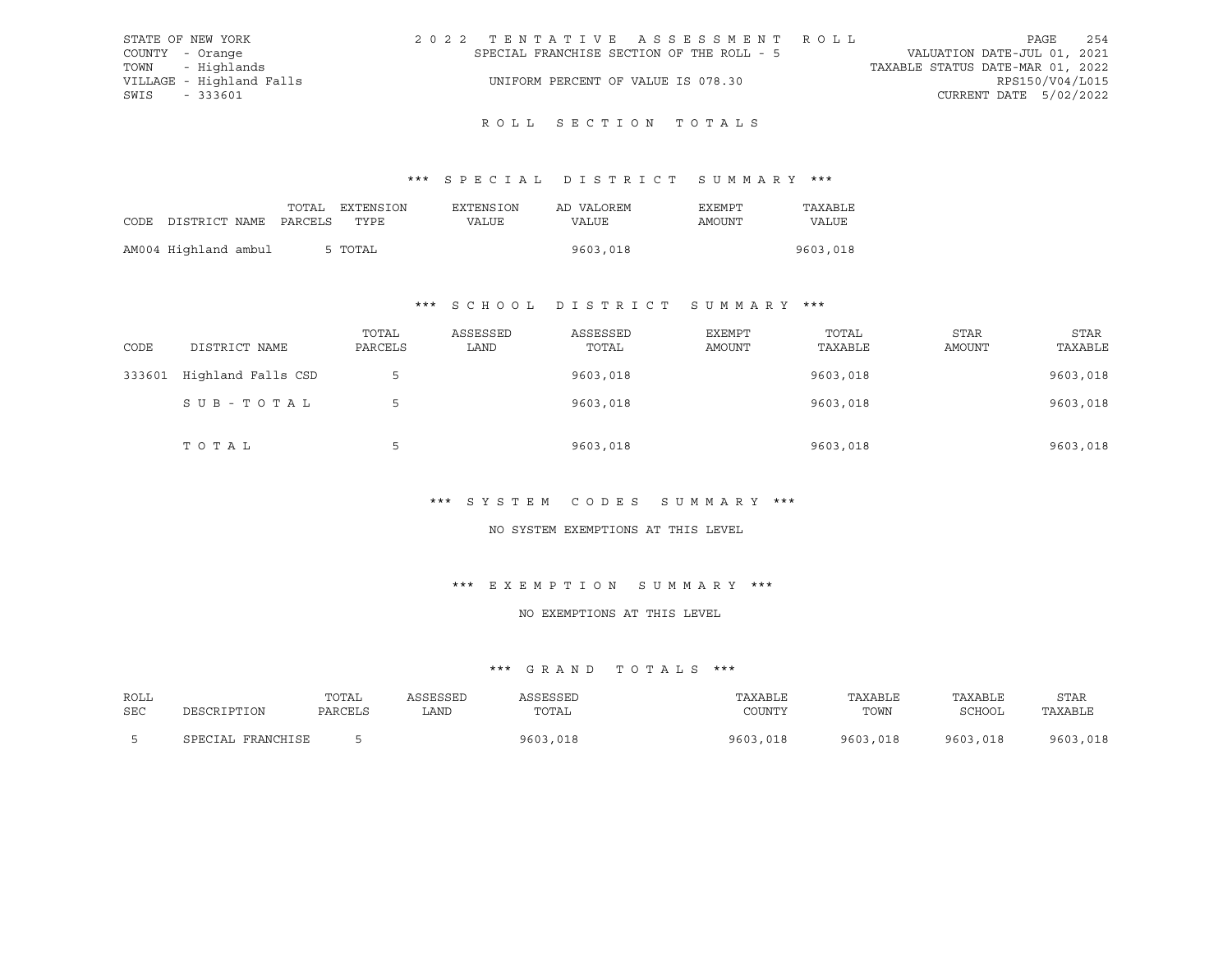| STATE OF NEW YORK<br>COUNTY - Orange<br>ישאט - Highlands<br>VILLAGE - Highland Falls<br>SWIS - המכבר ה<br>SWIS<br>$-333601$ |                                                                                                                                |               | 2022 TENTATIVE ASSESSMENT ROLL<br>UNIFORM PERCENT OF VALUE IS 078.30 | PAGE<br>255<br>UTILITY & R.R. SECTION OF THE ROLL - $6$ $$\tt VAUATION\ DATE-JUL\ 01, 2021$$ TAX MAP NUMBER SEQUENCE $$\tt TXABLE\ STATUS\ DATE-MAR\ 01, 2022$$ |
|-----------------------------------------------------------------------------------------------------------------------------|--------------------------------------------------------------------------------------------------------------------------------|---------------|----------------------------------------------------------------------|-----------------------------------------------------------------------------------------------------------------------------------------------------------------|
| TAX MAP PARCEL NUMBER<br>CURRENT OWNERS NAME<br>CURRENT OWNERS ADDRESS                                                      | SCHOOL DISTRICT<br>PARCEL SIZE/GRID COORD                                                                                      | LAND<br>TOTAL | TAX DESCRIPTION<br>SPECIAL DISTRICTS                                 | PROPERTY LOCATION & CLASS ASSESSMENT EXEMPTION CODE----------------COUNTY-------TOWN------SCHOOL<br>TAXABLE VALUE<br>ACCOUNT NO.                                |
|                                                                                                                             | 4 Edward St                                                                                                                    |               |                                                                      |                                                                                                                                                                 |
| $102 - 3 - 4$                                                                                                               | 380 Pub Util Vac                                                                                                               |               | COUNTY TAXABLE VALUE                                                 | 872,500                                                                                                                                                         |
| Orange & Rockland                                                                                                           | Highland Falls 333601                                                                                                          | 70,500 TOWN   | TAXABLE VALUE                                                        | 872,500                                                                                                                                                         |
| Utilities Inc                                                                                                               | Loc 29 Highland Falls (2007) 2014 - 100 MM - 100 MM - 100 MM - 100 MM - 100 MM - 100 MM - 100 MM - 100 MM - 1<br>Substation 73 |               |                                                                      | 872,500                                                                                                                                                         |
| One Blue Hill Plz<br>Pearl River, NY 10965                                                                                  | Substation 73<br>FRNT 353.00 DPTH 112.00<br>BANK<br>Z43                                                                        |               | AM004 Highland ambul                                                 | 872,500 TO                                                                                                                                                      |
|                                                                                                                             | EAST-0637108 NRTH-0925506                                                                                                      |               |                                                                      |                                                                                                                                                                 |
|                                                                                                                             | FULL MARKET VALUE                                                                                                              | 1114,300      |                                                                      |                                                                                                                                                                 |
|                                                                                                                             | Mearns Ave                                                                                                                     |               |                                                                      |                                                                                                                                                                 |
| $102 - 5 - 10$                                                                                                              | 380 Pub Util Vac                                                                                                               |               | COUNTY TAXABLE VALUE                                                 | 38,300                                                                                                                                                          |
| Orange & Rockland                                                                                                           | Highland Falls 333601                                                                                                          | 38,300 TOWN   | TAXABLE VALUE                                                        | 38,300                                                                                                                                                          |
| Utilities Inc                                                                                                               | Pt Lt 2 & Parcel Sen 38,300 SCHOOL TAXABLE VALUE                                                                               |               |                                                                      | 38,300                                                                                                                                                          |
| One Blue Hill Plz                                                                                                           | Goodsell Subdiv                                                                                                                |               | AM004 Highland ambul                                                 | 38,300 TO                                                                                                                                                       |
| Pearl River, NY 10965                                                                                                       | Vacant Land & Rights<br>FRNT 181.50 DPTH 139.00                                                                                |               |                                                                      |                                                                                                                                                                 |
|                                                                                                                             | BANK<br>Z43                                                                                                                    |               |                                                                      |                                                                                                                                                                 |
|                                                                                                                             | EAST-0636723 NRTH-0925515                                                                                                      |               |                                                                      |                                                                                                                                                                 |
|                                                                                                                             | DEED BOOK 1469 PG-00247                                                                                                        |               |                                                                      |                                                                                                                                                                 |
|                                                                                                                             | FULL MARKET VALUE                                                                                                              | 48,900        |                                                                      |                                                                                                                                                                 |
|                                                                                                                             |                                                                                                                                |               |                                                                      |                                                                                                                                                                 |
| $102 - 6 - 12$                                                                                                              | Us Hwy 9W                                                                                                                      |               | COUNTY TAXABLE VALUE                                                 | 60,000                                                                                                                                                          |
| Orange & Rockland                                                                                                           | 340 Vacant indus<br>Highland Falls 333601 60,000 TOWN                                                                          |               | TAXABLE VALUE                                                        | 60,000                                                                                                                                                          |
| Utilities Inc                                                                                                               | Vacant Land & Rights 1.3A 60,000 SCHOOL TAXABLE VALUE                                                                          |               |                                                                      | 60,000                                                                                                                                                          |
| One Blue Hill Plz                                                                                                           | ACRES 1.00 BANK Z43                                                                                                            |               | AM004 Highland ambul                                                 | 60,000 TO                                                                                                                                                       |
| Pearl River, NY 10965                                                                                                       | EAST-0636224 NRTH-0925696                                                                                                      |               |                                                                      |                                                                                                                                                                 |
|                                                                                                                             | DEED BOOK 0000                                                                                                                 |               |                                                                      |                                                                                                                                                                 |
|                                                                                                                             | FULL MARKET VALUE                                                                                                              | 76,600        |                                                                      |                                                                                                                                                                 |
|                                                                                                                             | 19 Mountain Ave                                                                                                                |               |                                                                      |                                                                                                                                                                 |
| $104 - 9 - 1$                                                                                                               | 831 Tele Comm                                                                                                                  |               | COUNTY TAXABLE VALUE                                                 | 246,300                                                                                                                                                         |
| Verizon NY INC                                                                                                              | Highland Falls 333601 46,800                                                                                                   |               |                                                                      | 246,300                                                                                                                                                         |
| Property Tax Dept                                                                                                           | Highland Falls 333601<br>Loc 22921 H F Cent Office 246,300 SCHOOL TAXABLE VALUE                                                |               |                                                                      | 246,300                                                                                                                                                         |
| $c$ /o Duff & Phelps                                                                                                        | Structures & Improvements<br>FRNT 86.00 DPTH 100.00                                                                            |               | AM004 Highland ambul                                                 | 246,300 TO                                                                                                                                                      |
| PO Box 2749<br>Addison, TX 75001                                                                                            | BANK<br>Z38                                                                                                                    |               |                                                                      |                                                                                                                                                                 |
|                                                                                                                             | EAST-0638258 NRTH-0924114                                                                                                      |               |                                                                      |                                                                                                                                                                 |
|                                                                                                                             | FULL MARKET VALUE                                                                                                              | 314,600       |                                                                      |                                                                                                                                                                 |
|                                                                                                                             |                                                                                                                                |               |                                                                      |                                                                                                                                                                 |
|                                                                                                                             | Village Of Highland Falls                                                                                                      |               |                                                                      |                                                                                                                                                                 |
| 999-1-111<br>Central Hudson                                                                                                 | 380 Pub Util Vac<br>Highland Falls 333601                                                                                      | 0             | COUNTY<br>TAXABLE VALUE<br>TOWN<br>TAXABLE VALUE                     | 275,457<br>275,457                                                                                                                                              |
| Gas & Elec Corp                                                                                                             | Elec & Gas Distribution                                                                                                        | 275,457       | SCHOOL TAXABLE VALUE                                                 | 275,457                                                                                                                                                         |
| 284 South Ave                                                                                                               | BANK<br>Z07                                                                                                                    |               | AM004 Highland ambul                                                 | 275,457 TO                                                                                                                                                      |
| Poughkeepsie, NY 12601                                                                                                      | FULL MARKET VALUE                                                                                                              | 351,800       |                                                                      |                                                                                                                                                                 |
|                                                                                                                             |                                                                                                                                |               |                                                                      |                                                                                                                                                                 |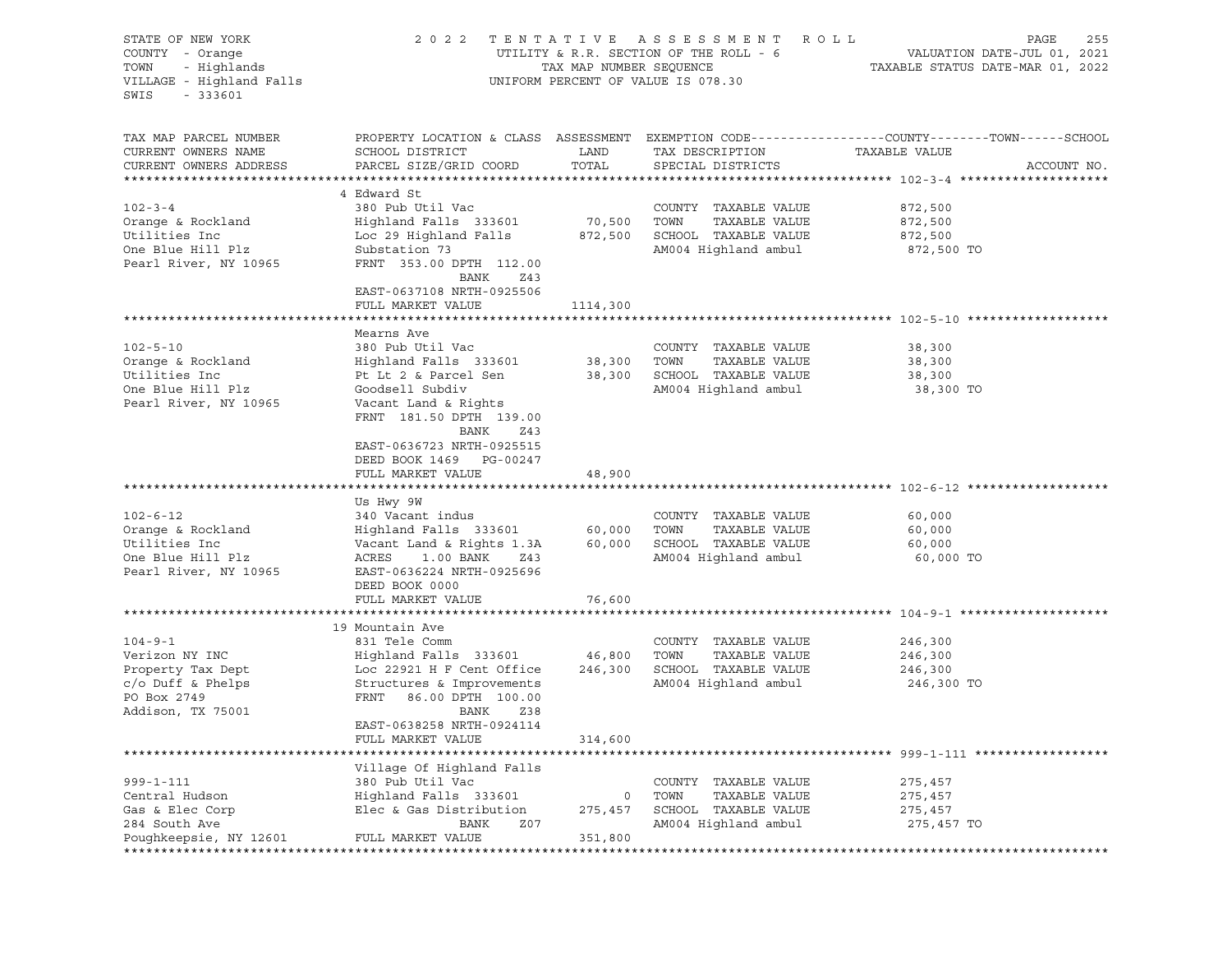STATE OF NEW YORK 2 0 2 2 T E N T A T I V E A S S E S S M E N T R O L L PAGE 256 COUNTY - Orange UTILITY & R.R. SECTION OF THE ROLL - 6 VALUATION DATE-JUL 01, 2021 TOWN - Highlands TAX MAP NUMBER SEQUENCE TAXABLE STATUS DATE-MAR 01, 2022 UNIFORM PERCENT OF VALUE IS 078.30 SWIS - 333601 TAX MAP PARCEL NUMBER PROPERTY LOCATION & CLASS ASSESSMENT EXEMPTION CODE----------------COUNTY-------TOWN-----SCHOOL CURRENT OWNERS NAME SCHOOL DISTRICT LAND TAX DESCRIPTION TAXABLE VALUE CURRENT OWNERS ADDRESS PARCEL SIZE/GRID COORD TOTAL SPECIAL DISTRICTS ACCOUNT NO. \*\*\*\*\*\*\*\*\*\*\*\*\*\*\*\*\*\*\*\*\*\*\*\*\*\*\*\*\*\*\*\*\*\*\*\*\*\*\*\*\*\*\*\*\*\*\*\*\*\*\*\*\*\*\*\*\*\*\*\*\*\*\*\*\*\*\*\*\*\*\*\*\*\*\*\*\*\*\*\*\*\*\*\*\*\*\*\*\*\*\*\*\*\*\*\*\*\*\*\*\*\*\* 999-1-133 \*\*\*\*\*\*\*\*\*\*\*\*\*\*\*\*\*\* Village Of Highland Falls 999-1-133 831 Tele Comm COUNTY TAXABLE VALUE 45,971 Verizon NY INC Highland Falls 333601 0 TOWN TAXABLE VALUE 45,971 c/o Duff & Phelps Outside Plant Poles - 45,971 SCHOOL TAXABLE VALUE 45,971 PO Box 2749 Fixtures - Cable - Condui AM004 Highland ambul 45,971 TO Addison, TX 75001 BANK Z38 FULL MARKET VALUE 58,700 \*\*\*\*\*\*\*\*\*\*\*\*\*\*\*\*\*\*\*\*\*\*\*\*\*\*\*\*\*\*\*\*\*\*\*\*\*\*\*\*\*\*\*\*\*\*\*\*\*\*\*\*\*\*\*\*\*\*\*\*\*\*\*\*\*\*\*\*\*\*\*\*\*\*\*\*\*\*\*\*\*\*\*\*\*\*\*\*\*\*\*\*\*\*\*\*\*\*\*\*\*\*\* 999-1-151 \*\*\*\*\*\*\*\*\*\*\*\*\*\*\*\*\*\* 999-1-151 380 Pub Util Vac COUNTY TAXABLE VALUE 5,477 Orange & Rockland Highland Falls 333601 0 TOWN TAXABLE VALUE 5,477 Utilities Inc Loc 547 Trans Lines 5,477 SCHOOL TAXABLE VALUE 5,477 One Bay Trans Lines וואר האיר היית הייתה שטעות המאמנות המוסיף ומשלב בין הייתה הייתה הייתה בין הייתה הייתה היית<br>High Falls-West Point 93 AM004 Highland ambul 5,477 TO Pearl River, NY 10965 BANK Z43 FULL MARKET VALUE 7,000 \*\*\*\*\*\*\*\*\*\*\*\*\*\*\*\*\*\*\*\*\*\*\*\*\*\*\*\*\*\*\*\*\*\*\*\*\*\*\*\*\*\*\*\*\*\*\*\*\*\*\*\*\*\*\*\*\*\*\*\*\*\*\*\*\*\*\*\*\*\*\*\*\*\*\*\*\*\*\*\*\*\*\*\*\*\*\*\*\*\*\*\*\*\*\*\*\*\*\*\*\*\*\* 999-1-152 \*\*\*\*\*\*\*\*\*\*\*\*\*\*\*\*\*\* 999-1-152 380 Pub Util Vac COUNTY TAXABLE VALUE 5,095 Orange & Rockland Highland Falls 333601 0 TOWN TAXABLE VALUE 5,095 Utilities Inc Loc 572 Trans Line 5,095 SCHOOL TAXABLE VALUE 5,095 One Blue Hill Plz Harriman-West Point 851 AM004 Highland ambul 5,095 TO Pearl River, NY 10965 BANK Z43 FULL MARKET VALUE 6,500 \*\*\*\*\*\*\*\*\*\*\*\*\*\*\*\*\*\*\*\*\*\*\*\*\*\*\*\*\*\*\*\*\*\*\*\*\*\*\*\*\*\*\*\*\*\*\*\*\*\*\*\*\*\*\*\*\*\*\*\*\*\*\*\*\*\*\*\*\*\*\*\*\*\*\*\*\*\*\*\*\*\*\*\*\*\*\*\*\*\*\*\*\*\*\*\*\*\*\*\*\*\*\* 999-1-153 \*\*\*\*\*\*\*\*\*\*\*\*\*\*\*\*\*\* 999-1-153 380 Pub Util Vac COUNTY TAXABLE VALUE 31,479 Orange & Rockland Highland Falls 333601 0 TOWN TAXABLE VALUE 31,479 Utilities Inc Loc 571 Trans Line 31,479 SCHOOL TAXABLE VALUE 31,479 One Blue Hill Plz Long Pond-High Falls 842 AM004 Highland ambul 31,479 TO Pearl River, NY 10965 BANK Z43 FULL MARKET VALUE 40,200 \*\*\*\*\*\*\*\*\*\*\*\*\*\*\*\*\*\*\*\*\*\*\*\*\*\*\*\*\*\*\*\*\*\*\*\*\*\*\*\*\*\*\*\*\*\*\*\*\*\*\*\*\*\*\*\*\*\*\*\*\*\*\*\*\*\*\*\*\*\*\*\*\*\*\*\*\*\*\*\*\*\*\*\*\*\*\*\*\*\*\*\*\*\*\*\*\*\*\*\*\*\*\* 999-1-154 \*\*\*\*\*\*\*\*\*\*\*\*\*\*\*\*\*\* 999-1-154 380 Pub Util Vac COUNTY TAXABLE VALUE 127,189 Orange & Rockland Highland Falls 333601 0 TOWN TAXABLE VALUE 127,189 Utilities Inc Electric Distribution 127,189 SCHOOL TAXABLE VALUE 127,189 One Blue Hill Plz BANK Z43 AM004 Highland ambul 127,189 TO Pearl River, NY 10965 FULL MARKET VALUE 162,400 \*\*\*\*\*\*\*\*\*\*\*\*\*\*\*\*\*\*\*\*\*\*\*\*\*\*\*\*\*\*\*\*\*\*\*\*\*\*\*\*\*\*\*\*\*\*\*\*\*\*\*\*\*\*\*\*\*\*\*\*\*\*\*\*\*\*\*\*\*\*\*\*\*\*\*\*\*\*\*\*\*\*\*\*\*\*\*\*\*\*\*\*\*\*\*\*\*\*\*\*\*\*\* 999-1-155 \*\*\*\*\*\*\*\*\*\*\*\*\*\*\*\*\*\* 999-1-155 380 Pub Util Vac COUNTY TAXABLE VALUE 9,300 Orange & Rockland Highland Falls 333601 0 TOWN TAXABLE VALUE 9,300 Utilities Inc Loc 573 Trans Line 9,300 SCHOOL TAXABLE VALUE 9,300 One Blue Hill Plz High Falls-West Point 2 AM004 Highland ambul 9,300 TO Pearl River, NY 10965 BANK Z43 FULL MARKET VALUE 11,900 \*\*\*\*\*\*\*\*\*\*\*\*\*\*\*\*\*\*\*\*\*\*\*\*\*\*\*\*\*\*\*\*\*\*\*\*\*\*\*\*\*\*\*\*\*\*\*\*\*\*\*\*\*\*\*\*\*\*\*\*\*\*\*\*\*\*\*\*\*\*\*\*\*\*\*\*\*\*\*\*\*\*\*\*\*\*\*\*\*\*\*\*\*\*\*\*\*\*\*\*\*\*\*\*\*\*\*\*\*\*\*\*\*\*\*\*\*\*\*\*\*\*\*\*\*\*\*\*\*\*\*\*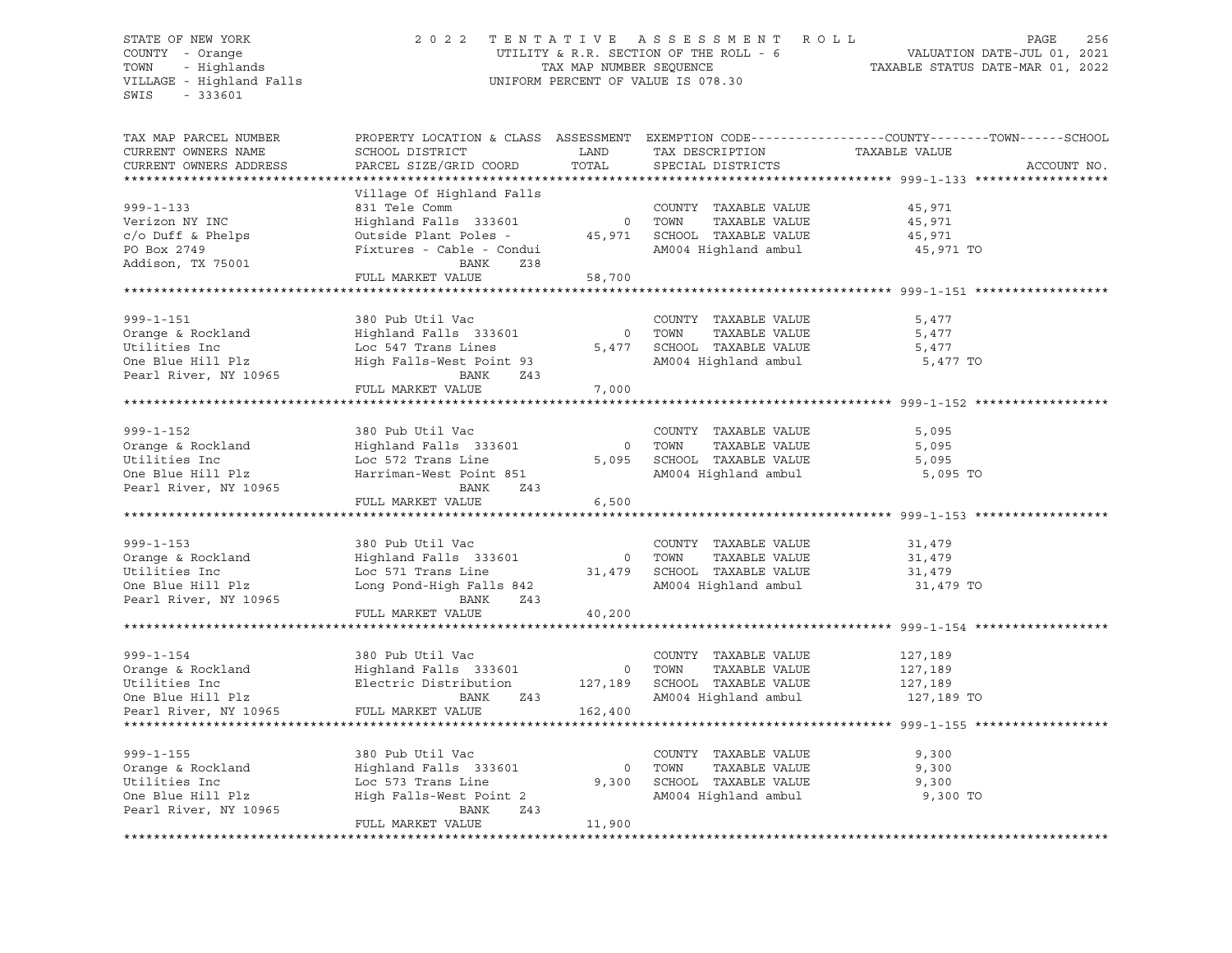| STATE OF NEW YORK           | 2 0 2 2                      |                                                                       | TENTATIVE ASSESSMENT ROLL  | 257<br>PAGE                                                  |  |  |  |  |  |  |
|-----------------------------|------------------------------|-----------------------------------------------------------------------|----------------------------|--------------------------------------------------------------|--|--|--|--|--|--|
| - Orange<br>COUNTY          |                              | UTILITY & R.R. SECTION OF THE ROLL - 6<br>VALUATION DATE-JUL 01, 2021 |                            |                                                              |  |  |  |  |  |  |
| - Highlands<br>TOWN         |                              | TAX MAP NUMBER SEOUENCE                                               |                            | TAXABLE STATUS DATE-MAR 01, 2022                             |  |  |  |  |  |  |
| VILLAGE - Highland Falls    |                              | UNIFORM PERCENT OF VALUE IS 078.30                                    |                            |                                                              |  |  |  |  |  |  |
| $-333601$<br>SWIS           |                              |                                                                       |                            |                                                              |  |  |  |  |  |  |
|                             |                              |                                                                       |                            |                                                              |  |  |  |  |  |  |
| TAX MAP PARCEL NUMBER       | PROPERTY LOCATION & CLASS    | ASSESSMENT                                                            |                            | EXEMPTION CODE-----------------COUNTY-------TOWN------SCHOOL |  |  |  |  |  |  |
| CURRENT OWNERS NAME         | SCHOOL DISTRICT              | LAND                                                                  | TAX DESCRIPTION            | TAXABLE VALUE                                                |  |  |  |  |  |  |
| CURRENT OWNERS ADDRESS      | PARCEL SIZE/GRID COORD TOTAL |                                                                       | SPECIAL DISTRICTS          | ACCOUNT NO.                                                  |  |  |  |  |  |  |
|                             |                              |                                                                       |                            |                                                              |  |  |  |  |  |  |
|                             | Village of Highland Falls    |                                                                       |                            |                                                              |  |  |  |  |  |  |
| $999 - 1 - 181$             | 836 Telecom. eq.             |                                                                       | TAXABLE VALUE<br>COUNTY    | 4,140                                                        |  |  |  |  |  |  |
| Crown Castle Fiber LLC      | Highland Falls 333601        | $\overline{0}$                                                        | TAXABLE VALUE<br>TOWN      | 4,140                                                        |  |  |  |  |  |  |
| ATTN: Accounts Payable      | Z31<br>BANK                  |                                                                       | 4,140 SCHOOL TAXABLE VALUE | 4,140                                                        |  |  |  |  |  |  |
| Lightower Fiber Networks-HV | FULL MARKET VALUE            | 5,300                                                                 | AM004 Highland ambul       | 4,140 TO                                                     |  |  |  |  |  |  |
| 80 Central St               |                              |                                                                       |                            |                                                              |  |  |  |  |  |  |
| Boxborough, MA 01719        |                              |                                                                       |                            |                                                              |  |  |  |  |  |  |
|                             |                              |                                                                       |                            |                                                              |  |  |  |  |  |  |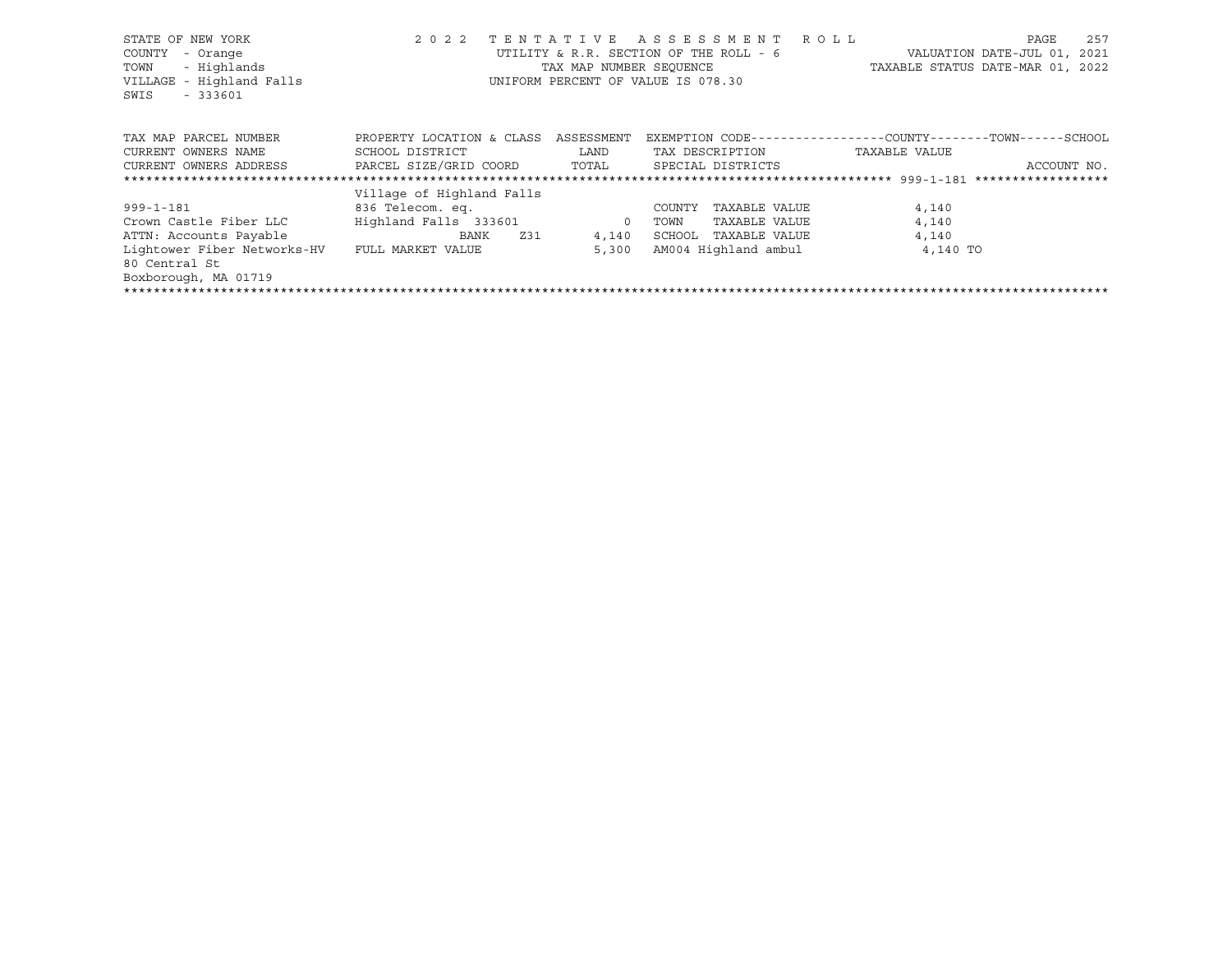| STATE OF NEW YORK        | 2022 TENTATIVE ASSESSMENT ROLL         | 258<br>PAGE                      |
|--------------------------|----------------------------------------|----------------------------------|
| COUNTY - Orange          | UTILITY & R.R. SECTION OF THE ROLL - 6 | VALUATION DATE-JUL 01, 2021      |
| TOWN - Highlands         |                                        | TAXABLE STATUS DATE-MAR 01, 2022 |
| VILLAGE - Highland Falls | UNIFORM PERCENT OF VALUE IS 078.30     | RPS150/V04/L015                  |
| SWIS<br>- 333601         |                                        | CURRENT DATE 5/02/2022           |

# R O L L S E C T I O N T O T A L S

## \*\*\* S P E C I A L D I S T R I C T S U M M A R Y \*\*\*

|                                 |  | TOTAL EXTENSION | EXTENSION | AD VALOREM | EXEMPT | TAXABLE  |
|---------------------------------|--|-----------------|-----------|------------|--------|----------|
| CODE DISTRICT NAME PARCELS TYPE |  |                 | VALUE     | VALUE      | AMOUNT | VALUE    |
|                                 |  |                 |           |            |        |          |
| AM004 Highland ambul            |  | 12 TOTAL        |           | 1721,208   |        | 1721,208 |

#### \*\*\* S C H O O L D I S T R I C T S U M M A R Y \*\*\*

| CODE   | DISTRICT NAME      | TOTAL<br>PARCELS | ASSESSED<br>LAND | ASSESSED<br>TOTAL | EXEMPT<br>AMOUNT | TOTAL<br>TAXABLE | STAR<br><b>AMOUNT</b> | <b>STAR</b><br>TAXABLE |
|--------|--------------------|------------------|------------------|-------------------|------------------|------------------|-----------------------|------------------------|
| 333601 | Highland Falls CSD | 12               | 215,600          | 1721,208          |                  | 1721,208         |                       | 1721,208               |
|        | SUB-TOTAL          | 12               | 215,600          | 1721,208          |                  | 1721,208         |                       | 1721,208               |
|        | тотаь              | 12               | 215,600          | 1721,208          |                  | 1721,208         |                       | 1721,208               |

## \*\*\* S Y S T E M C O D E S S U M M A R Y \*\*\*

#### NO SYSTEM EXEMPTIONS AT THIS LEVEL

## \*\*\* E X E M P T I O N S U M M A R Y \*\*\*

#### NO EXEMPTIONS AT THIS LEVEL

| ROLL | DESCRIPTION      | TOTAL   | ASSESSED | <b><i>SSESSED</i></b> | TAXABLE  | TAXABLE  | TAXABLE  | STAR     |
|------|------------------|---------|----------|-----------------------|----------|----------|----------|----------|
| SEC  |                  | PARCELS | LAND     | TOTAL                 | COUNTY   | TOWN     | SCHOOL   | TAXABLE  |
|      | UTILITIES & N.C. |         | 215,600  | 1721,208              | 1721,208 | 1721,208 | 1721,208 | 1721,208 |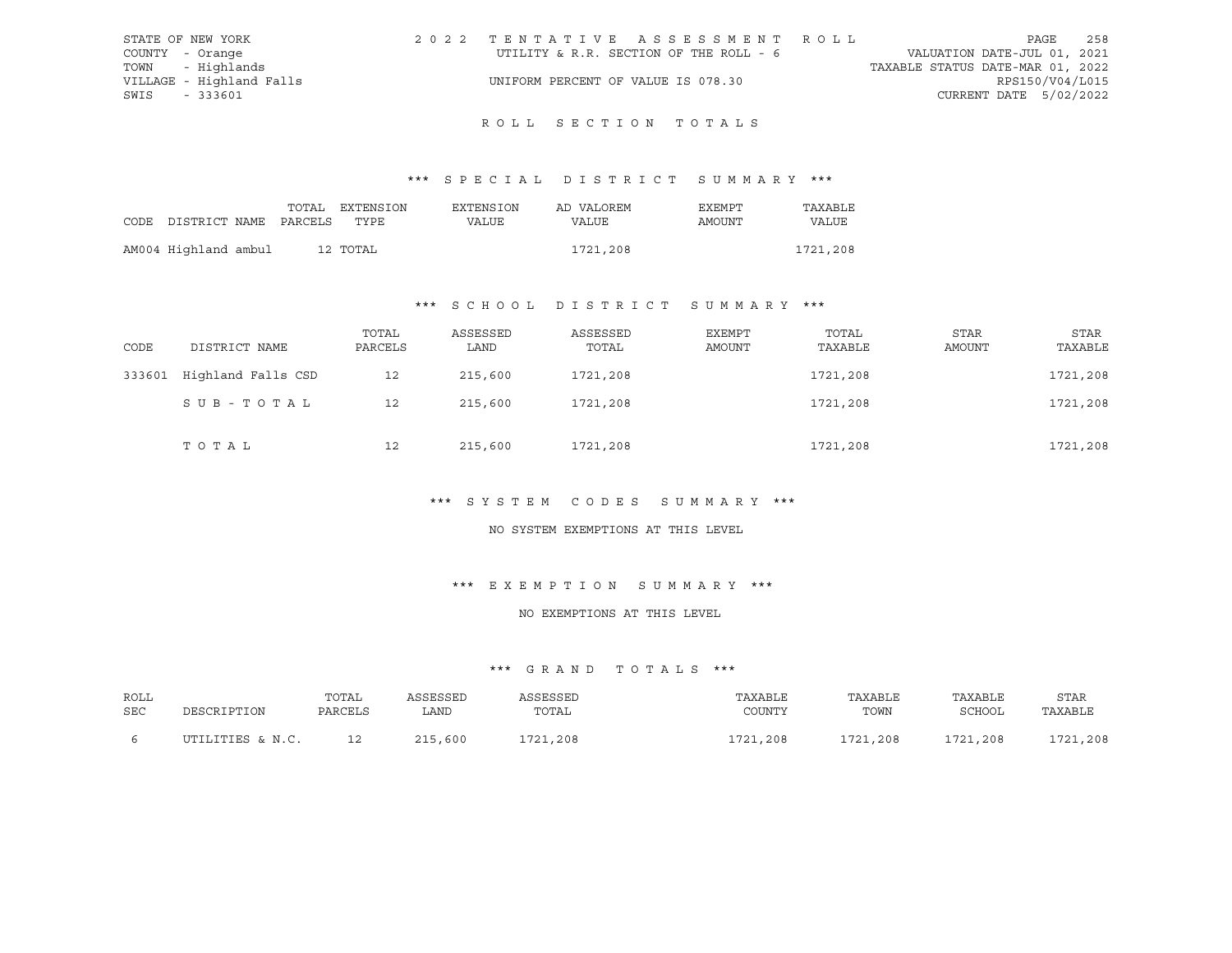| STATE OF NEW YORK<br>COUNTY<br>- Orange<br>- Highlands<br>TOWN<br>VILLAGE - Highland Falls<br>SWIS<br>$-333601$ | 2 0 2 2                              | TAX MAP NUMBER SEOUENCE                                                                                                                                                                          | TENTATIVE ASSESSMENT ROLL<br>CEILING RAILROAD SECTION OF THE ROLL - 7<br>UNIFORM PERCENT OF VALUE IS 078.30 |               | TAXABLE STATUS DATE-MAR 01, 2022 | 259<br>PAGE<br>VALUATION DATE-JUL 01, 2021 |
|-----------------------------------------------------------------------------------------------------------------|--------------------------------------|--------------------------------------------------------------------------------------------------------------------------------------------------------------------------------------------------|-------------------------------------------------------------------------------------------------------------|---------------|----------------------------------|--------------------------------------------|
| TAX MAP PARCEL NUMBER                                                                                           | PROPERTY LOCATION & CLASS ASSESSMENT |                                                                                                                                                                                                  | EXEMPTION CODE-----------------COUNTY-------TOWN------SCHOOL                                                |               |                                  |                                            |
| CURRENT OWNERS NAME                                                                                             | SCHOOL DISTRICT                      | <b>EXAMPLE EXAMPLE EXAMPLE EXAMPLE EXAMPLE EXAMPLE EXAMPLE EXAMPLE EXAMPLE EXAMPLE EXAMPLE EXAMPLE EXAMPLE EXAMPLE EXAMPLE EXAMPLE EXAMPLE EXAMPLE EXAMPLE EXAMPLE EXAMPLE EXAMPLE EXAMPLE E</b> | TAX DESCRIPTION                                                                                             |               | TAXABLE VALUE                    |                                            |
| CURRENT OWNERS ADDRESS     PARCEL SIZE/GRID COORD     TOTAL     SPECIAL DISTRICTS                               |                                      |                                                                                                                                                                                                  |                                                                                                             |               |                                  | ACCOUNT NO.                                |
|                                                                                                                 |                                      |                                                                                                                                                                                                  |                                                                                                             |               |                                  |                                            |
|                                                                                                                 | West Shore Hudson Riv                |                                                                                                                                                                                                  |                                                                                                             |               |                                  |                                            |
| $103 - 15 - 3$                                                                                                  | 842 Ceiling rr                       |                                                                                                                                                                                                  | CL RR EXM 47200                                                                                             |               | 827,831 827,831                  | 827,831                                    |
| CSX Corporation                                                                                                 | Highland Falls 333601 328,500        |                                                                                                                                                                                                  | COUNTY TAXABLE VALUE                                                                                        |               | 1525,744                         |                                            |
| 500 Water St (J-910) Land & Improvements                                                                        |                                      | 2353,575                                                                                                                                                                                         | TOWN<br>TAXABLE VALUE                                                                                       |               | 1525,744                         |                                            |
| Jacksonville, FL 32202                                                                                          | NYS RR Ceiling                       |                                                                                                                                                                                                  | SCHOOL                                                                                                      | TAXABLE VALUE | 1525,744                         |                                            |
|                                                                                                                 | Town - Inside Village                |                                                                                                                                                                                                  | AM004 Highland ambul 1525,744 TO                                                                            |               |                                  |                                            |
|                                                                                                                 | 23.80 BANK<br>ACRES<br>Z64           |                                                                                                                                                                                                  | 827,831 EX                                                                                                  |               |                                  |                                            |
|                                                                                                                 | EAST-0640110 NRTH-0925729            |                                                                                                                                                                                                  |                                                                                                             |               |                                  |                                            |
|                                                                                                                 | DEED BOOK 5154 PG-183                |                                                                                                                                                                                                  |                                                                                                             |               |                                  |                                            |
|                                                                                                                 | FULL MARKET VALUE                    | 3005,800                                                                                                                                                                                         |                                                                                                             |               |                                  |                                            |
|                                                                                                                 |                                      |                                                                                                                                                                                                  |                                                                                                             |               |                                  |                                            |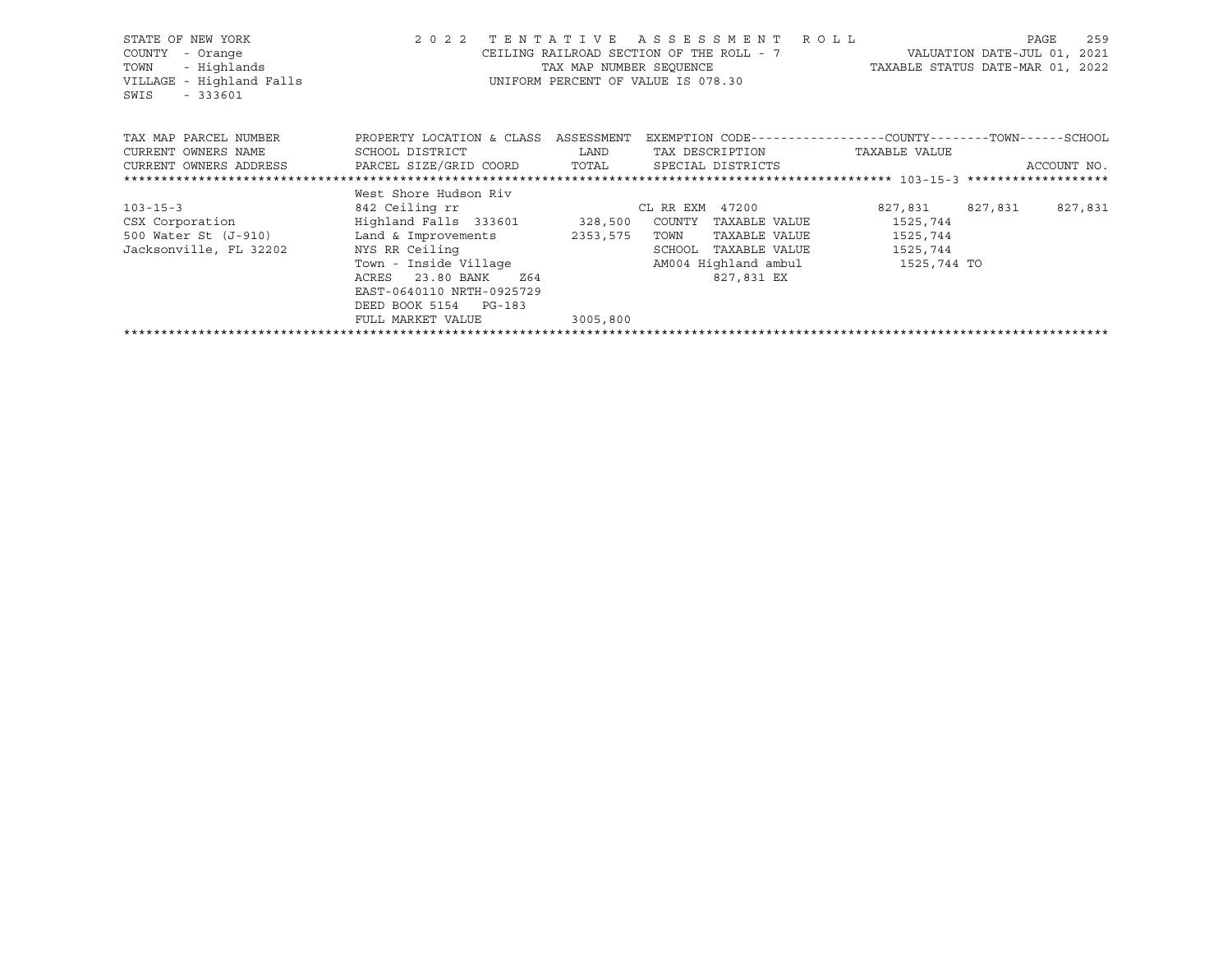| STATE OF NEW YORK |                          | 2022 TENTATIVE ASSESSMENT ROLL           |  |  |                                  | PAGE                   | 260 |
|-------------------|--------------------------|------------------------------------------|--|--|----------------------------------|------------------------|-----|
| COUNTY - Orange   |                          | CEILING RAILROAD SECTION OF THE ROLL - 7 |  |  | VALUATION DATE-JUL 01, 2021      |                        |     |
|                   | TOWN - Highlands         |                                          |  |  | TAXABLE STATUS DATE-MAR 01, 2022 |                        |     |
|                   | VILLAGE - Highland Falls | UNIFORM PERCENT OF VALUE IS 078.30       |  |  |                                  | RPS150/V04/L015        |     |
| SWIS - 333601     |                          |                                          |  |  |                                  | CURRENT DATE 5/02/2022 |     |

## ROLL SECTION TOTALS

## \*\*\* S P E C I A L D I S T R I C T S U M M A R Y \*\*\*

|                                 | TOTAL | EXTENSION | EXTENSION | AD VALOREM | EXEMPT  | TAXABLE  |
|---------------------------------|-------|-----------|-----------|------------|---------|----------|
| CODE DISTRICT NAME PARCELS TYPE |       |           | VALUE     | VALUE      | AMOUNT  | VALUE    |
|                                 |       |           |           |            |         |          |
| AM004 Highland ambul            |       | 1 TOTAL   |           | 2353,575   | 827,831 | 1525,744 |

## \*\*\* S C H O O L D I S T R I C T S U M M A R Y \*\*\*

| CODE   | DISTRICT NAME      | TOTAL<br>PARCELS | ASSESSED<br>LAND | ASSESSED<br>TOTAL | EXEMPT<br>AMOUNT | TOTAL<br>TAXABLE | STAR<br>AMOUNT | <b>STAR</b><br>TAXABLE |
|--------|--------------------|------------------|------------------|-------------------|------------------|------------------|----------------|------------------------|
| 333601 | Highland Falls CSD |                  | 328,500          | 2353,575          | 827,831          | 1525,744         |                | 1525,744               |
|        | SUB-TOTAL          |                  | 328,500          | 2353,575          | 827,831          | 1525,744         |                | 1525,744               |
|        | TOTAL              |                  | 328,500          | 2353,575          | 827,831          | 1525,744         |                | 1525,744               |

## \*\*\* S Y S T E M C O D E S S U M M A R Y \*\*\*

#### NO SYSTEM EXEMPTIONS AT THIS LEVEL

## \*\*\* E X E M P T I O N S U M M A R Y \*\*\*

| CODE  | DESCRIPTION        | TOTAL<br>PARCELS | COUNTY             | TOWN               | SCHOOL             |
|-------|--------------------|------------------|--------------------|--------------------|--------------------|
| 47200 | CL RR EXM<br>TOTAL |                  | 827,831<br>827,831 | 827,831<br>827,831 | 827,831<br>827,831 |

| ROLL | DESCRIPTION       | TOTAL   | ASSESSED | ASSESSED | TAXABLE  | TAXABLE  | TAXABLE  | STAR     |
|------|-------------------|---------|----------|----------|----------|----------|----------|----------|
| SEC  |                   | PARCELS | LAND     | TOTAL    | COUNTY   | TOWN     | SCHOOL   | TAXABLE  |
|      | CEILING RAILROADS |         | 328,500  | 2353,575 | 1525,744 | 1525,744 | 1525,744 | 1525,744 |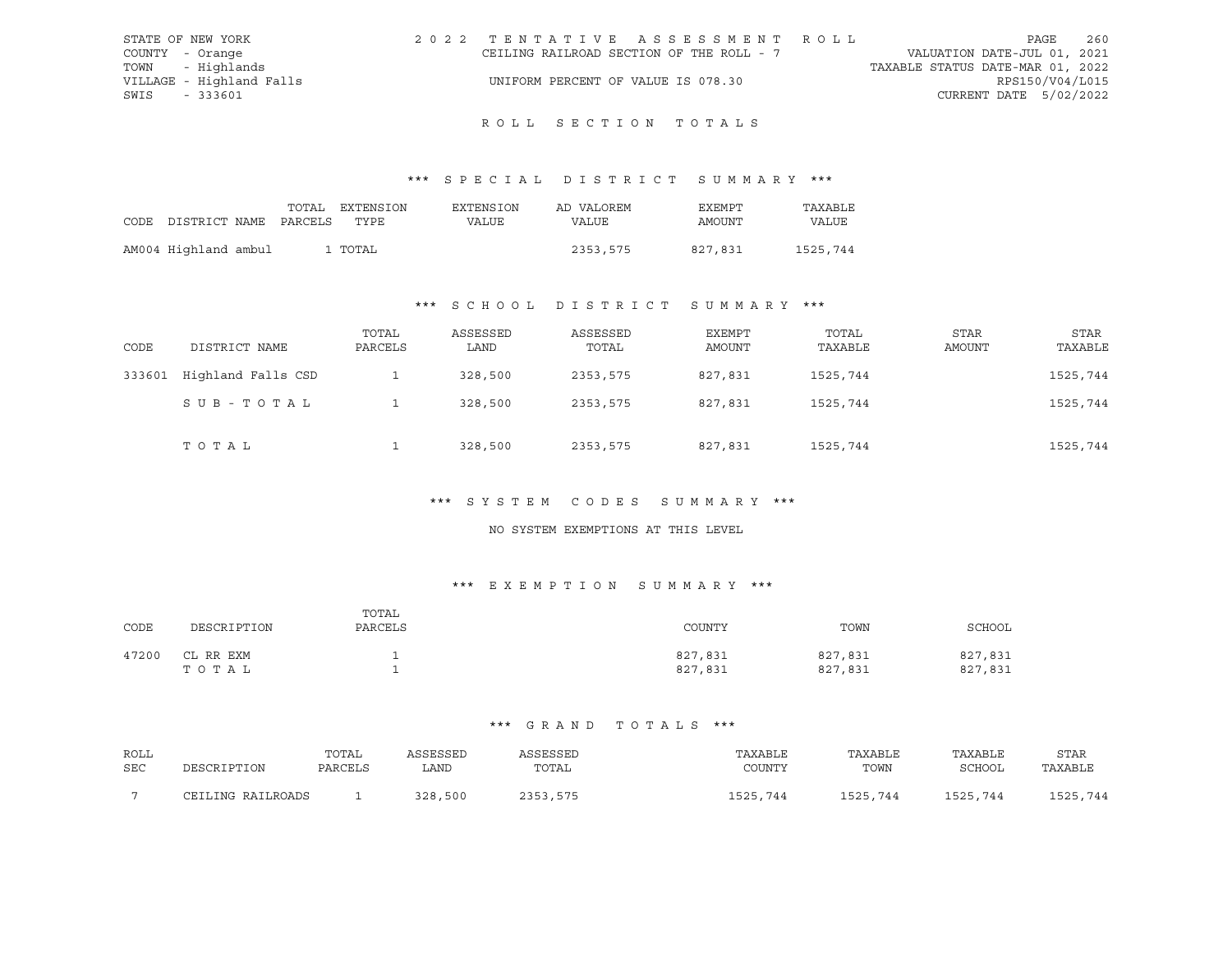| STATE OF NEW YORK<br>COUNTY - Orange<br>- Highlands<br>TOWN<br>VILLAGE - Highland Falls<br>SWIS<br>$-333601$ | 2 0 2 2<br>TENTATIVE ASSESSMENT ROLL<br>WHOLLY EXEMPT SECTION OF THE ROLL - 8<br>TAX MAP NUMBER SEQUENCE<br>UNIFORM PERCENT OF VALUE IS 078.30 |               |                  |                              | 261<br>PAGE<br>VALUATION DATE-JUL 01, 2021<br>TAXABLE STATUS DATE-MAR 01, 2022 |          |             |  |
|--------------------------------------------------------------------------------------------------------------|------------------------------------------------------------------------------------------------------------------------------------------------|---------------|------------------|------------------------------|--------------------------------------------------------------------------------|----------|-------------|--|
| TAX MAP PARCEL NUMBER<br>CURRENT OWNERS NAME                                                                 | PROPERTY LOCATION & CLASS ASSESSMENT EXEMPTION CODE----------------COUNTY-------TOWN------SCHOOL<br>SCHOOL DISTRICT                            | LAND          |                  | TAX DESCRIPTION              | TAXABLE VALUE                                                                  |          |             |  |
| CURRENT OWNERS ADDRESS                                                                                       | PARCEL SIZE/GRID COORD                                                                                                                         | TOTAL         |                  | SPECIAL DISTRICTS            |                                                                                |          | ACCOUNT NO. |  |
| ************************                                                                                     |                                                                                                                                                |               |                  |                              |                                                                                |          |             |  |
| $101 - 1 - 1$                                                                                                | Us Hwy 9W<br>822 Water supply<br>Highland Falls 333601                                                                                         |               | VILL OWNED 13650 | 231,000 COUNTY TAXABLE VALUE | 2872,000<br>$\Omega$                                                           | 2872,000 | 2872,000    |  |
| Village Of Highland Falls<br>303 Main St                                                                     | Filtration Plant                                                                                                                               | 2872,000 TOWN |                  | TAXABLE VALUE                | $\Omega$                                                                       |          |             |  |
| Highland Falls, NY 10928                                                                                     | Dam & 2 Storage Tanks<br>ACRES 10.70<br>DEED BOOK 0000<br>FULL MARKET VALUE                                                                    | 3667,900      |                  | SCHOOL TAXABLE VALUE         | $\Omega$                                                                       |          |             |  |
|                                                                                                              |                                                                                                                                                |               |                  |                              |                                                                                |          |             |  |
|                                                                                                              | Us Hwy 9W                                                                                                                                      |               |                  |                              |                                                                                |          |             |  |
| $101 - 1 - 2$                                                                                                | 311 Res vac land                                                                                                                               |               | US OWNED         | 14100                        | 188,900                                                                        | 188,900  | 188,900     |  |
| U S Government                                                                                               | Highland Falls 333601                                                                                                                          | 188,900       |                  | COUNTY TAXABLE VALUE         | $\Omega$                                                                       |          |             |  |
| West Point, NY 10996                                                                                         | End Of Eagle Valley Rd 188,900                                                                                                                 |               | TOWN             | TAXABLE VALUE                | $\circ$                                                                        |          |             |  |
|                                                                                                              | ACRES<br>9.20                                                                                                                                  |               |                  | SCHOOL TAXABLE VALUE         | $\circ$                                                                        |          |             |  |
|                                                                                                              | EAST-0635470 NRTH-0926156                                                                                                                      |               |                  |                              |                                                                                |          |             |  |
|                                                                                                              | DEED BOOK 1951 PG-00642<br>FULL MARKET VALUE                                                                                                   | 241,300       |                  |                              |                                                                                |          |             |  |
|                                                                                                              |                                                                                                                                                |               |                  |                              |                                                                                |          |             |  |
|                                                                                                              | Mountain Ave                                                                                                                                   |               |                  |                              |                                                                                |          |             |  |
| $102 - 1 - 34$                                                                                               | 661 Military                                                                                                                                   |               | US OWNED 14100   |                              | 1,500                                                                          | 1,500    | 1,500       |  |
| U S Government                                                                                               | Highland Falls 333601 1,500 COUNTY TAXABLE VALUE                                                                                               |               |                  |                              | $\mathbf 0$                                                                    |          |             |  |
| Usma                                                                                                         | FRNT 23.00 DPTH 100.00                                                                                                                         |               | 1,500 TOWN       | TAXABLE VALUE                | $\Omega$                                                                       |          |             |  |
| West Point, NY 10996                                                                                         | EAST-0636339 NRTH-0926208                                                                                                                      |               |                  | SCHOOL TAXABLE VALUE         |                                                                                |          |             |  |
|                                                                                                              | FULL MARKET VALUE                                                                                                                              | 1,900         |                  |                              |                                                                                |          |             |  |
|                                                                                                              | West Point Hwy                                                                                                                                 |               |                  |                              |                                                                                |          |             |  |
| $103 - 15 - 1.1$                                                                                             | 661 Military                                                                                                                                   |               | US OWNED 14100   |                              | 230,000                                                                        | 230,000  | 230,000     |  |
| U S Government                                                                                               | Highland Falls 333601                                                                                                                          | 230,000       |                  | COUNTY TAXABLE VALUE         | $\circ$                                                                        |          |             |  |
| Usma                                                                                                         | ACRES 5.90                                                                                                                                     |               | 230,000 TOWN     | TAXABLE VALUE                | $\Omega$                                                                       |          |             |  |
| West Point, NY 10996                                                                                         | EAST-0639969 NRTH-0926668                                                                                                                      |               |                  | SCHOOL TAXABLE VALUE         | $\Omega$                                                                       |          |             |  |
|                                                                                                              | DEED BOOK 1819 PG-00038                                                                                                                        |               |                  |                              |                                                                                |          |             |  |
|                                                                                                              | FULL MARKET VALUE                                                                                                                              | 293,700       |                  |                              |                                                                                |          |             |  |
|                                                                                                              |                                                                                                                                                |               |                  |                              |                                                                                |          |             |  |
| $103 - 15 - 4$                                                                                               | Station Rd<br>330 Vacant comm                                                                                                                  |               | US OWNED         | 14100                        | 6,600                                                                          | 6,600    | 6,600       |  |
| United States Of America                                                                                     | Highland Falls 333601                                                                                                                          |               |                  | 6,600 COUNTY TAXABLE VALUE   | $\circ$                                                                        |          |             |  |
| Attn: District Engineer                                                                                      | River Side Of Rr                                                                                                                               |               | 6,600 TOWN       | TAXABLE VALUE                | $\mathbf 0$                                                                    |          |             |  |
| Ny Dist Corps Of Engrs                                                                                       | ACRES<br>0.22                                                                                                                                  |               |                  | SCHOOL TAXABLE VALUE         | $\Omega$                                                                       |          |             |  |
| 26 Federal Plz                                                                                               | EAST-0640245 NRTH-0926361                                                                                                                      |               |                  |                              |                                                                                |          |             |  |
| New York, NY 10278                                                                                           | DEED BOOK 2287 PG-01055                                                                                                                        |               |                  |                              |                                                                                |          |             |  |
|                                                                                                              | FULL MARKET VALUE                                                                                                                              | 8,400         |                  |                              |                                                                                |          |             |  |
|                                                                                                              |                                                                                                                                                |               |                  |                              |                                                                                |          |             |  |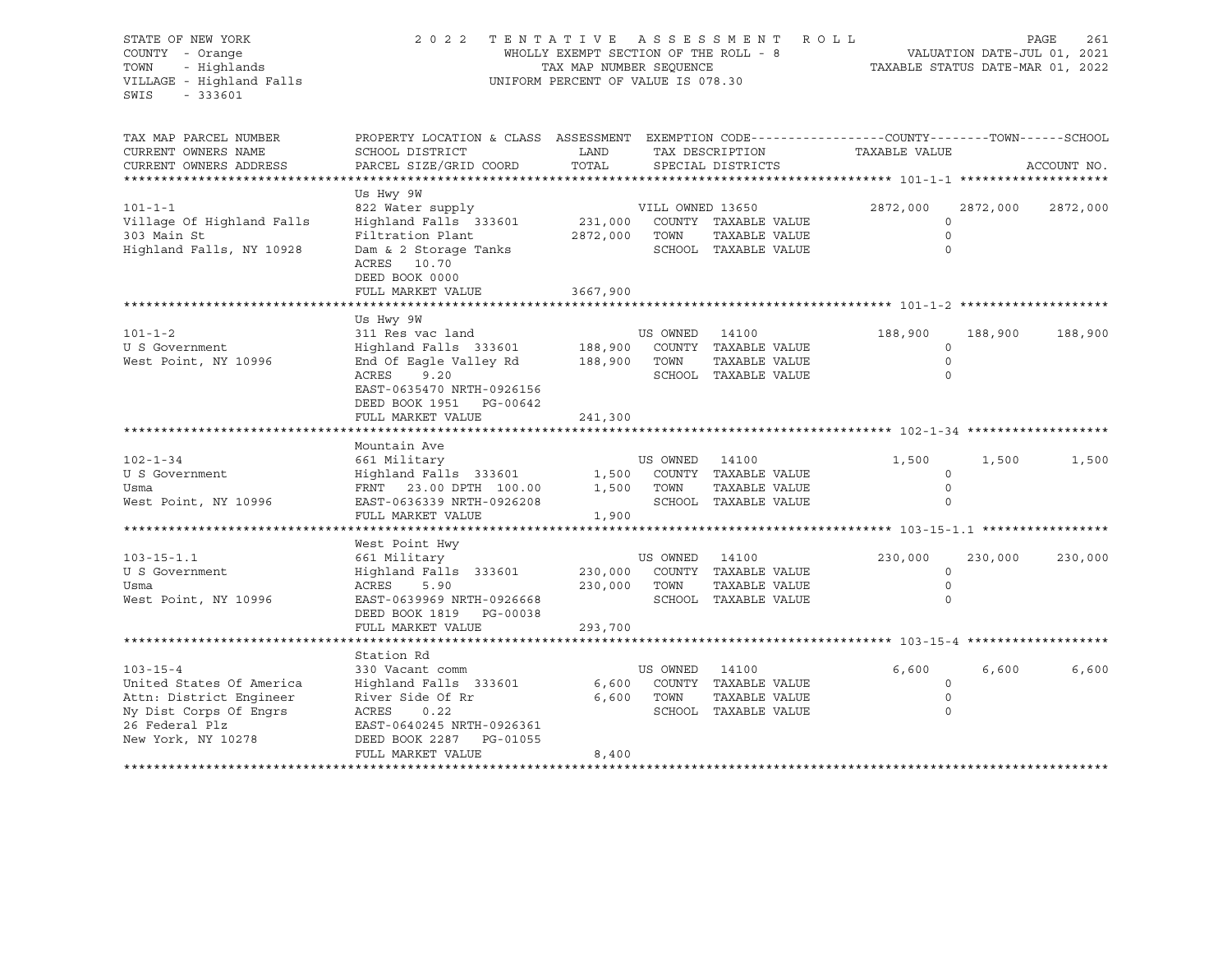| STATE OF NEW YORK<br>COUNTY - Orange<br>- Highlands<br>TOWN<br>VILLAGE - Highland Falls<br>SWIS<br>$-333601$                                                       | 2 0 2 2                                                                                                                                                                  | TENTATIVE ASSESSMENT<br>WHOLLY EXEMPT SECTION OF THE ROLL - 8<br>TAX MAP NUMBER SEQUENCE<br>UNIFORM PERCENT OF VALUE IS 078.30 |                          | ROLL                                                                   |                     | VALUATION DATE-JUL 01, 2021<br>TAXABLE STATUS DATE-MAR 01, 2022 | PAGE<br>262 |
|--------------------------------------------------------------------------------------------------------------------------------------------------------------------|--------------------------------------------------------------------------------------------------------------------------------------------------------------------------|--------------------------------------------------------------------------------------------------------------------------------|--------------------------|------------------------------------------------------------------------|---------------------|-----------------------------------------------------------------|-------------|
| TAX MAP PARCEL NUMBER<br>CURRENT OWNERS NAME<br>CURRENT OWNERS ADDRESS<br>***********************                                                                  | PROPERTY LOCATION & CLASS ASSESSMENT EXEMPTION CODE----------------COUNTY-------TOWN------SCHOOL<br>SCHOOL DISTRICT<br>PARCEL SIZE/GRID COORD                            | LAND<br>TOTAL                                                                                                                  |                          | TAX DESCRIPTION<br>SPECIAL DISTRICTS                                   | TAXABLE VALUE       |                                                                 | ACCOUNT NO. |
|                                                                                                                                                                    | Main St                                                                                                                                                                  |                                                                                                                                |                          |                                                                        |                     |                                                                 |             |
| $103 - 15 - 5$<br>Village Of Highland Falls<br>303 Main St<br>Highland Falls, NY 10928                                                                             | 653 Govt pk lot<br>Highland Falls 333601<br>Village Municipal lot AND<br>Ladycliff Park<br>ACRES<br>1.40<br>EAST-0639201 NRTH-0925376<br>DEED BOOK 9115 PG-00001         | 132,000<br>160,900                                                                                                             | VILL OWNED 13650<br>TOWN | COUNTY TAXABLE VALUE<br>TAXABLE VALUE<br>SCHOOL TAXABLE VALUE          | 160,900             | 160,900<br>$\circ$<br>$\circ$<br>$\circ$                        | 160,900     |
|                                                                                                                                                                    | FULL MARKET VALUE                                                                                                                                                        | 205,500                                                                                                                        |                          |                                                                        |                     |                                                                 |             |
| $103 - 15 - 6$<br>United States Of America                                                                                                                         | West Point Hwy<br>661 Military<br>Highland Falls 333601                                                                                                                  | 288,000                                                                                                                        | US OWNED                 | 14100<br>COUNTY TAXABLE VALUE                                          | 288,000             | 288,000<br>0                                                    | 288,000     |
| Attn: District Engineer<br>Ny Dist Corps Of Engrs<br>26 Federal Plz<br>New York, NY 10278                                                                          | Lt A Ladycliff College<br>Map 6623A 062984<br>ACRES<br>4.70<br>EAST-0639831 NRTH-0926310<br>DEED BOOK 2287 PG-01055<br>FULL MARKET VALUE                                 | 288,000<br>367,800                                                                                                             | TOWN                     | TAXABLE VALUE<br>SCHOOL TAXABLE VALUE                                  |                     | $\circ$<br>$\Omega$                                             |             |
|                                                                                                                                                                    |                                                                                                                                                                          |                                                                                                                                |                          |                                                                        |                     |                                                                 |             |
| $103 - 15 - 8$<br>United States of America<br>c/o US Army Corps of Engineers Lt B Ladycliff College<br>Norfolk District<br>803 Front St<br>Norfolk, VA 23510       | West Point Hwy<br>661 Military<br>Highland Falls 333601<br>Map 6623A 06/29/84<br>ACRES 19.90<br>EAST-0639701 NRTH-0925497<br>DEED BOOK 14767 PG-110<br>FULL MARKET VALUE | 800,000<br>11750,000<br>15006,400                                                                                              | US OWNED<br>TOWN         | 14100<br>COUNTY TAXABLE VALUE<br>TAXABLE VALUE<br>SCHOOL TAXABLE VALUE | 11750,000 11750,000 | 0<br>$\circ$<br>0                                               | 11750,000   |
|                                                                                                                                                                    |                                                                                                                                                                          |                                                                                                                                |                          |                                                                        |                     |                                                                 |             |
| $103 - 15 - 9$<br>United States Of America<br>Attn: District Engineer<br>Ny Dist Corps Of Engrs C/o Fra Map 6623A 06/29/84<br>26 Federal Plz<br>New York, NY 10278 | Hudson River (E Of Statio<br>661 Military<br>Highland Falls 333601<br>Ladycliff College<br>ACRES<br>3.20<br>EAST-0640269 NRTH-0926166<br>DEED BOOK 2287 PG-01055         | 38,000<br>38,000                                                                                                               | US OWNED<br>TOWN         | 14100<br>COUNTY TAXABLE VALUE<br>TAXABLE VALUE<br>SCHOOL TAXABLE VALUE | 38,000              | 38,000<br>$\circ$<br>$\circ$<br>$\Omega$                        | 38,000      |
|                                                                                                                                                                    | FULL MARKET VALUE                                                                                                                                                        | 48,500                                                                                                                         |                          |                                                                        |                     |                                                                 |             |
|                                                                                                                                                                    | 401 Main St                                                                                                                                                              |                                                                                                                                |                          | ************************************* 103-16-14.-1 ****************    |                     |                                                                 |             |
| $103 - 16 - 14 - 1$<br>Church of the Holy Innocents<br>Judith Ferquson<br>PO Box 116<br>Highland Falls, NY 10928                                                   | 620 Religious<br>Highland Falls 333601<br>ACRES<br>1.43<br>DEED BOOK 0000<br>FULL MARKET VALUE                                                                           | 70,500<br>2082,100<br>2659,100                                                                                                 | COMM SERV 25300<br>TOWN  | COUNTY TAXABLE VALUE<br>TAXABLE VALUE<br>SCHOOL TAXABLE VALUE          | 2082,100            | 2082,100<br>$\circ$<br>$\circ$<br>0                             | 2082,100    |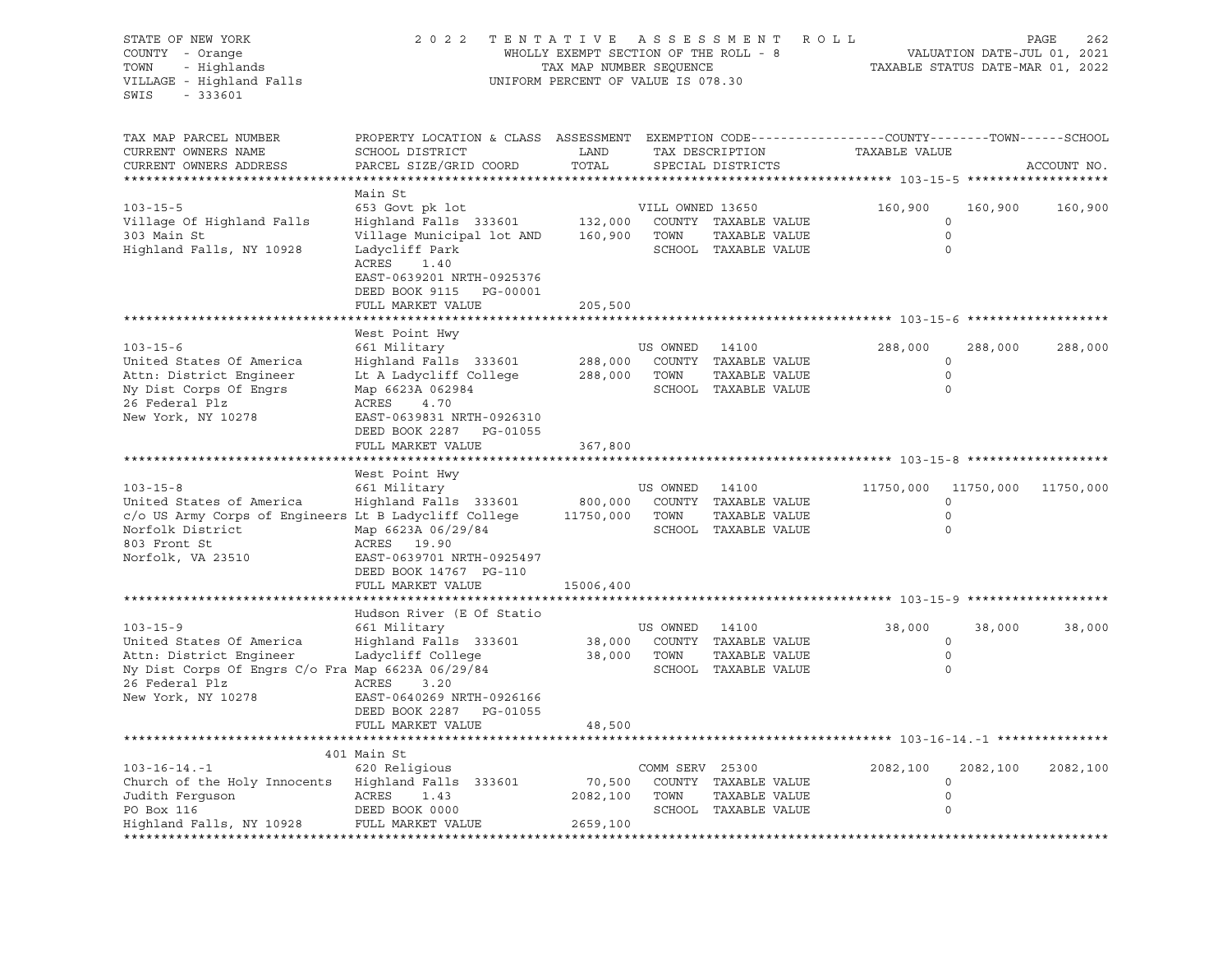#### STATE OF NEW YORK 2 0 2 2 T E N T A T I V E A S S E S S M E N T R O L L PAGE 263 COUNTY - Orange WHOLLY EXEMPT SECTION OF THE ROLL - 8 VALUATION DATE-JUL 01, 2021 TOWN - Highlands TAX MAP NUMBER SEQUENCE TAXABLE STATUS DATE-MAR 01, 2022 VILLAGE - Highland Falls UNIFORM PERCENT OF VALUE IS 078.30

| TAX MAP PARCEL NUMBER<br>CURRENT OWNERS NAME<br>CURRENT OWNERS ADDRESS                                                             | PROPERTY LOCATION & CLASS ASSESSMENT EXEMPTION CODE---------------COUNTY-------TOWN-----SCHOOL<br>SCHOOL DISTRICT<br>PARCEL SIZE/GRID COORD | LAND<br>TOTAL | TAX DESCRIPTION | SPECIAL DISTRICTS    | TAXABLE VALUE |          | ACCOUNT NO. |
|------------------------------------------------------------------------------------------------------------------------------------|---------------------------------------------------------------------------------------------------------------------------------------------|---------------|-----------------|----------------------|---------------|----------|-------------|
|                                                                                                                                    |                                                                                                                                             |               |                 |                      |               |          |             |
|                                                                                                                                    | 391 Main St                                                                                                                                 |               |                 |                      |               |          |             |
| $103 - 16 - 14 - 2$                                                                                                                | 210 1 Family Res                                                                                                                            |               | COMM SERV 25300 |                      | 430,800       | 430,800  | 430,800     |
| Church of the Holy Innocents Highland Falls 333601 37,100<br>Tudith Ferguson Former 1 Family 430,800                               |                                                                                                                                             |               |                 | COUNTY TAXABLE VALUE | $\circ$       |          |             |
| Judith Ferguson Tormer 1 Family<br>PO Box 116 FRNT 75.00 DPTH 160.00<br>Highland Falls, NY 10928 DEED BOOK 0000                    |                                                                                                                                             |               | TOWN            | TAXABLE VALUE        | $\Omega$      |          |             |
|                                                                                                                                    |                                                                                                                                             |               |                 | SCHOOL TAXABLE VALUE | $\Omega$      |          |             |
|                                                                                                                                    |                                                                                                                                             |               |                 |                      |               |          |             |
|                                                                                                                                    | FULL MARKET VALUE                                                                                                                           | 550, 200      |                 |                      |               |          |             |
|                                                                                                                                    | 15 Drew Ave                                                                                                                                 |               |                 |                      |               |          |             |
|                                                                                                                                    |                                                                                                                                             |               |                 | VILL OWNED 13650     | 236,800       | 236,800  | 236,800     |
|                                                                                                                                    |                                                                                                                                             |               |                 |                      | $\circ$       |          |             |
|                                                                                                                                    |                                                                                                                                             |               |                 |                      | $\Omega$      |          |             |
| Highland Falls, NY 10928                                                                                                           | ACRES<br>0.37                                                                                                                               |               |                 | SCHOOL TAXABLE VALUE | $\Omega$      |          |             |
|                                                                                                                                    |                                                                                                                                             |               |                 | AM004 Highland ambul |               | 0 TO     |             |
|                                                                                                                                    | EAST-0639120 NRTH-0926095<br>EAST-0639120 NRTH-0926095<br>PERP BOOK 13672 PG-776                                                            |               |                 | 236,800 EX           |               |          |             |
|                                                                                                                                    | FULL MARKET VALUE                                                                                                                           | 302,400       |                 |                      |               |          |             |
|                                                                                                                                    |                                                                                                                                             |               |                 |                      |               |          |             |
|                                                                                                                                    | 353 Main St                                                                                                                                 |               |                 |                      |               |          |             |
| $103 - 17 - 1$                                                                                                                     | 620 Religious                                                                                                                               |               | COMM SERV 25300 |                      | 2766,500      | 2766,500 | 2766,500    |
| Roman Catholic Church                                                                                                              | Highland Falls 333601 95,000 COUNTY TAXABLE VALUE                                                                                           |               |                 |                      | $\Omega$      |          |             |
|                                                                                                                                    |                                                                                                                                             | 2766,500 TOWN |                 | TAXABLE VALUE        | $\Omega$      |          |             |
|                                                                                                                                    |                                                                                                                                             |               |                 | SCHOOL TAXABLE VALUE | $\Omega$      |          |             |
| Father Joseph Tokarczyk (RORES 1.20<br>353 Main St (RAST-0638976 NRTH-0925247<br>Highland Falls, NY 10928 (DEED BOOK 1534 PG-00586 |                                                                                                                                             |               |                 |                      |               |          |             |
|                                                                                                                                    | FULL MARKET VALUE                                                                                                                           | 3533,200      |                 |                      |               |          |             |
|                                                                                                                                    |                                                                                                                                             |               |                 |                      |               |          |             |
|                                                                                                                                    | 7 Muller Ave                                                                                                                                |               |                 |                      |               |          |             |
| $103 - 18 - 5$                                                                                                                     |                                                                                                                                             |               |                 |                      | 317,000       | 317,000  | 317,000     |
| A M E Zion Church                                                                                                                  |                                                                                                                                             |               |                 |                      | $\circ$       |          |             |
| $c/o$ Rev. Lieta Singleton Pt Lts 9 10 W B Cozzens 317,000                                                                         |                                                                                                                                             |               | TOWN            | TAXABLE VALUE        | $\Omega$      |          |             |
| 7 Muller Ave                                                                                                                       | FRNT 50.00 DPTH 102.00                                                                                                                      |               |                 | SCHOOL TAXABLE VALUE | $\Omega$      |          |             |
| Highland Falls, NY 10928                                                                                                           | EAST-0638590 NRTH-0925219                                                                                                                   |               |                 |                      |               |          |             |
|                                                                                                                                    | DEED BOOK 0590 PG-00065                                                                                                                     |               |                 |                      |               |          |             |
|                                                                                                                                    | FULL MARKET VALUE                                                                                                                           | 404,900       |                 |                      |               |          |             |
|                                                                                                                                    |                                                                                                                                             |               |                 |                      |               |          |             |
|                                                                                                                                    | Tobins La                                                                                                                                   |               |                 |                      |               |          |             |
| $103 - 18 - 15$                                                                                                                    | 311 Res vac land                                                                                                                            |               | COMM SERV 25300 |                      | 44,200        | 44,200   | 44,200      |
| St John African Methodist                                                                                                          | Highland Falls 333601 34,200 COUNTY TAXABLE VALUE                                                                                           |               |                 |                      | $\circ$       |          |             |
|                                                                                                                                    | FRNT 50.00 DPTH 100.00 44,200 TOWN                                                                                                          |               |                 | TAXABLE VALUE        | $\circ$       |          |             |
|                                                                                                                                    | EAST-0638564 NRTH-0925102                                                                                                                   |               |                 | SCHOOL TAXABLE VALUE | $\Omega$      |          |             |
| Zion Church<br>c/o Rev. Lieta Singleton<br>7 Muller Ave<br>Highland Falls, NY 10928                                                | DEED BOOK 5267 PG-322                                                                                                                       |               |                 | AM004 Highland ambul |               | 0 TO     |             |
|                                                                                                                                    | FULL MARKET VALUE                                                                                                                           | 56,500        |                 | 44,200 EX            |               |          |             |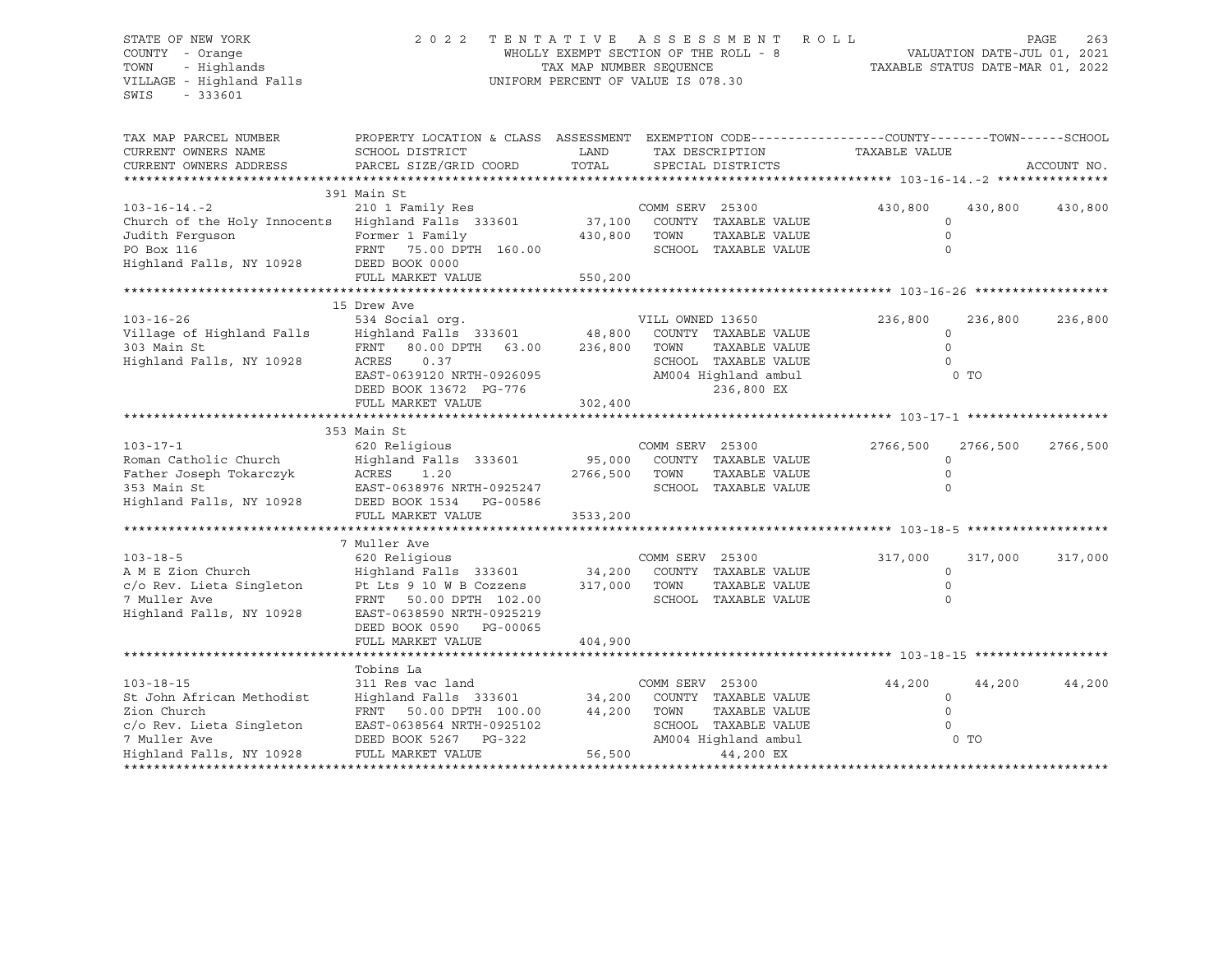#### STATE OF NEW YORK 2 0 2 2 T E N T A T I V E A S S E S S M E N T R O L L PAGE 264 COUNTY - Orange WHOLLY EXEMPT SECTION OF THE ROLL - 8 VALUATION DATE-JUL 01, 2021 TOWN - Highlands TAX MAP NUMBER SEQUENCE TAXABLE STATUS DATE-MAR 01, 2022 VILLAGE - Highland Falls UNIFORM PERCENT OF VALUE IS 078.30

| TAX MAP PARCEL NUMBER<br>CURRENT OWNERS NAME<br>CURRENT OWNERS ADDRESS                                                                    | PROPERTY LOCATION & CLASS ASSESSMENT EXEMPTION CODE---------------COUNTY-------TOWN------SCHOOL<br>SCHOOL DISTRICT<br>PARCEL SIZE/GRID COORD                                                       | LAND<br>TOTAL              | TAX DESCRIPTION<br>SPECIAL DISTRICTS |                                                                       | TAXABLE VALUE |                                          | ACCOUNT NO. |
|-------------------------------------------------------------------------------------------------------------------------------------------|----------------------------------------------------------------------------------------------------------------------------------------------------------------------------------------------------|----------------------------|--------------------------------------|-----------------------------------------------------------------------|---------------|------------------------------------------|-------------|
| $103 - 21 - 2$<br>Village Of Highland Falls<br>303 Main St<br>Highland Falls, NY 10928                                                    | 2 Center St<br>963 Municpl park<br>Highland Falls 333601<br>FRNT 76.00 DPTH 66.00<br>EAST-0638380 NRTH-0925147<br>DEED BOOK 2094 PG-00162<br>FULL MARKET VALUE                                     | 52,000<br>52,000<br>66,400 | VILL OWNED 13650<br>TOWN             | COUNTY TAXABLE VALUE<br>TAXABLE VALUE<br>SCHOOL TAXABLE VALUE         | 52,000        | 52,000<br>0<br>$\Omega$<br>$\Omega$      | 52,000      |
| $103 - 21 - 11$<br>A M E Zion Church<br>c/o Rev. Lieta Singleton<br>7 Muller Ave<br>Highland Falls, NY 10928<br>************************* | 36 Schneider Ave<br>210 1 Family Res<br>Highland Falls 333601 20,400 COUNTY TAXABLE VALUE<br>FRNT 32.00 DPTH 56.00<br>EAST-0638254 NRTH-0924867<br>DEED BOOK 1715 PG-00103<br>FULL MARKET VALUE    | 146,600<br>187,200         | RELIGIOUS 21600<br>TOWN              | TAXABLE VALUE<br>SCHOOL TAXABLE VALUE                                 | 146,600       | 146,600<br>$\mathbf 0$<br>0<br>$\Omega$  | 146,600     |
| $103 - 21 - 12$<br>St John Ame Zion Church<br>c/o Rev. Lieta Singleton<br>7 Muller Ave<br>Highland Falls, NY 10928                        | Liberty St<br>311 Res vac land<br>Highland Falls 333601<br>FRNT 30.00 DPTH 33.00<br>EAST-0638237 NRTH-0924894<br>DEED BOOK 4311 PG-324<br>FULL MARKET VALUE                                        | 6,800<br>6,800<br>8,700    | RELIGIOUS 21600<br>TOWN              | COUNTY TAXABLE VALUE<br>TAXABLE VALUE<br>SCHOOL TAXABLE VALUE         | 6,800         | 6,800<br>$\circ$<br>$\Omega$<br>$\Omega$ | 6,800       |
| $104 - 2 - 31$<br>Hffm Csd<br>52 Mountain Ave<br>PO Box 287<br>Highland Falls, NY 10928                                                   | 52 Mountain Ave<br>612 School<br>Highland Falls 333601<br>ACRES<br>6.70<br>EAST-0637829 NRTH-0924706<br>DEED BOOK 1604 PG-00711<br>FULL MARKET VALUE                                               | 3890,000<br>4968,100       | SCH OWNED 13800<br>TOWN              | 346,000 COUNTY TAXABLE VALUE<br>TAXABLE VALUE<br>SCHOOL TAXABLE VALUE | 3890,000      | 3890,000<br>$\Omega$<br>$\Omega$         | 3890,000    |
| $104 - 3 - 17.1$<br>Village Of Highland Falls<br>303 Main St<br>Highland Falls, NY 10928                                                  | 303 Main St<br>652 Govt bldgs<br>Highland Falls 333601<br>Int Schneider Ave And<br>S Main St<br>FRNT 76.00 DPTH 76.70<br>EAST-0638841 NRTH-0924688<br>DEED BOOK 1785 PG-01054<br>FULL MARKET VALUE | 1136,400<br>1451,300       | VILL OWNED 13650<br>TOWN             | 34,400 COUNTY TAXABLE VALUE<br>TAXABLE VALUE<br>SCHOOL TAXABLE VALUE  | 1136,400      | 1136,400<br>$\mathbf 0$                  | 1136,400    |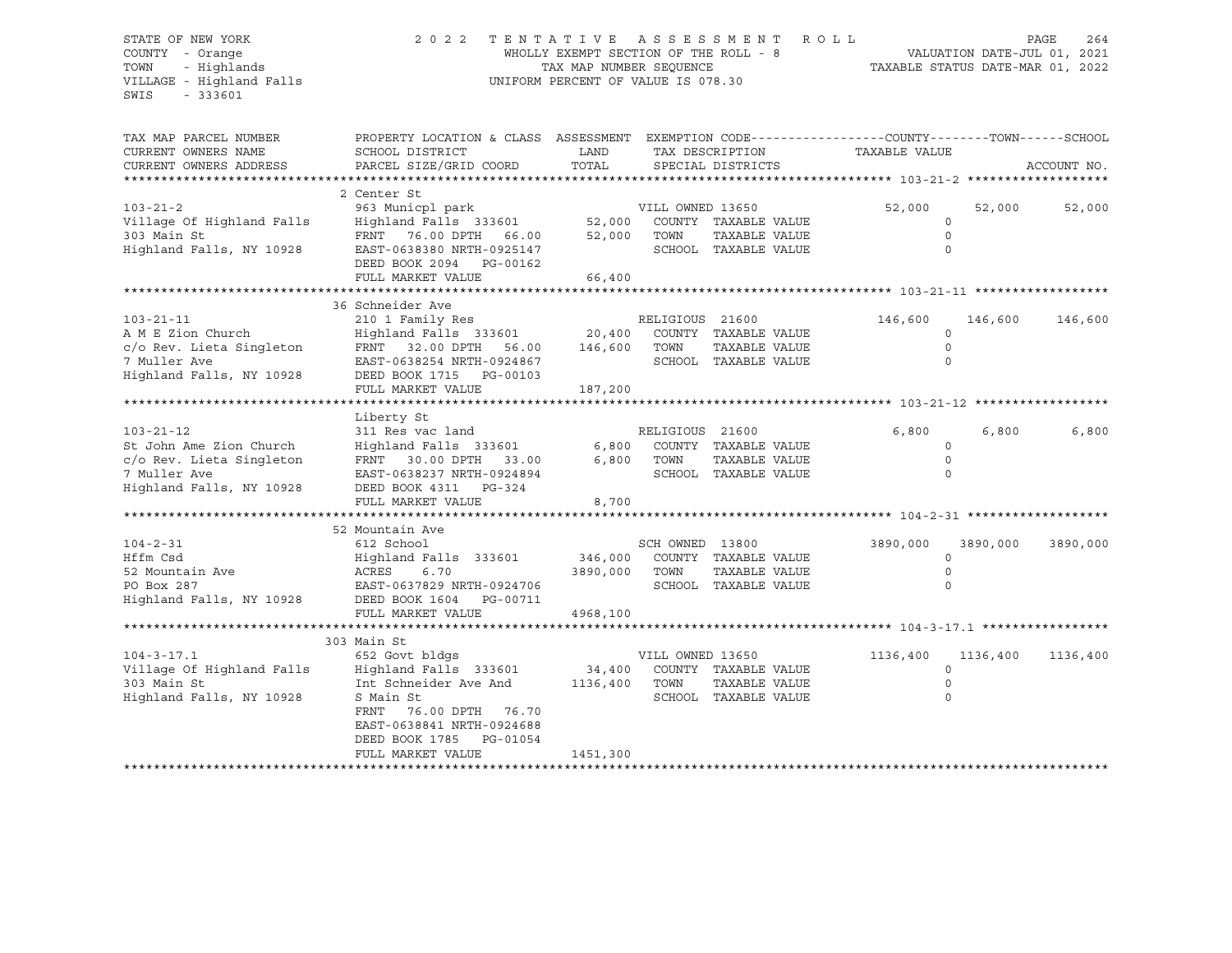#### STATE OF NEW YORK 2 0 2 2 T E N T A T I V E A S S E S S M E N T R O L L PAGE 265 COUNTY - Orange WHOLLY EXEMPT SECTION OF THE ROLL - 8 VALUATION DATE-JUL 01, 2021 TOWN - Highlands TAX MAP NUMBER SEQUENCE TAXABLE STATUS DATE-MAR 01, 2022 VILLAGE - Highland Falls UNIFORM PERCENT OF VALUE IS 078.30

| TAX MAP PARCEL NUMBER<br>CURRENT OWNERS NAME<br>CURRENT OWNERS ADDRESS                                        | PROPERTY LOCATION & CLASS ASSESSMENT<br>SCHOOL DISTRICT<br>PARCEL SIZE/GRID COORD                                                                                                   | LAND<br>TOTAL                | TAX DESCRIPTION<br>SPECIAL DISTRICTS                                                      | EXEMPTION CODE-----------------COUNTY-------TOWN------SCHOOL<br>TAXABLE VALUE | ACCOUNT NO.        |
|---------------------------------------------------------------------------------------------------------------|-------------------------------------------------------------------------------------------------------------------------------------------------------------------------------------|------------------------------|-------------------------------------------------------------------------------------------|-------------------------------------------------------------------------------|--------------------|
| $104 - 5 - 11.2$<br>Village Of Highland Falls<br>303 Main St<br>Highland Falls, NY 10928                      | Main St & Mill St<br>331 Com vac w/im<br>Highland Falls 333601<br>ACRES<br>1.00<br>EAST-0638868 NRTH-0924295<br>DEED BOOK 2200 PG-00935<br>FULL MARKET VALUE                        | 80,000<br>122,100<br>155,900 | VILL OWNED 13650<br>COUNTY TAXABLE VALUE<br>TAXABLE VALUE<br>TOWN<br>SCHOOL TAXABLE VALUE | 122,100<br>$\mathbf 0$<br>$\circ$<br>$\circ$                                  | 122,100<br>122,100 |
| $104 - 5 - 15.2$<br>Town Of Highlands<br>254 Main St<br>Highland Falls, NY 10928                              | 254 Main St<br>652 Govt bldgs<br>Highland Falls 333601<br>FRNT 80.60 DPTH 95.00<br>EAST-0638738 NRTH-0924235<br>DEED BOOK 0443 PG-00287<br>FULL MARKET VALUE                        | 34,600<br>401,100<br>512,300 | TOWN OWNED 13500<br>COUNTY TAXABLE VALUE<br>TOWN<br>TAXABLE VALUE<br>SCHOOL TAXABLE VALUE | 401,100<br>0<br>$\circ$<br>$\Omega$                                           | 401,100<br>401,100 |
| $104 - 5 - 18.2$<br>Highland Falls Library<br>Assoc<br>Leslie Rose<br>298 Main St<br>Highland Falls, NY 10928 | 298 Main St<br>611 Library<br>Highland Falls 333601 95,500<br>FRNT 129.50 DPTH 210.80<br>EAST-0638972 NRTH-0924516<br>DEED BOOK 0633 PG-00301<br>FULL MARKET VALUE                  | 623,300<br>796,000           | COMM SERV 29350<br>COUNTY TAXABLE VALUE<br>TOWN<br>TAXABLE VALUE<br>SCHOOL TAXABLE VALUE  | 623,300<br>$\Omega$<br>$\circ$<br>$\Omega$                                    | 623,300<br>623,300 |
| $104 - 6 - 8.1$<br>Village Of Highland Falls<br>303 Main St<br>Highland Falls, NY 10928                       | 44 Webb Ln<br>853 Sewaqe<br>Highland Falls 333601<br>Sewer Pumping Station<br>FRNT<br>25.00 DPTH 40.00<br>EAST-0639776 NRTH-0924212<br>DEED BOOK 0771 PG-00597<br>FULL MARKET VALUE | 2,400<br>4,100<br>5,200      | VILL OWNED 13650<br>COUNTY TAXABLE VALUE<br>TOWN<br>TAXABLE VALUE<br>SCHOOL TAXABLE VALUE | 4,100<br>0<br>$\Omega$<br>$\Omega$                                            | 4,100<br>4,100     |
| $104 - 7 - 1$<br>Town Of Highlands<br>254 Main St<br>Highland Falls, NY 10928                                 | Mill St<br>963 Municpl park<br>Highland Falls 333601<br>Memorial Park<br>FRNT 189.00 DPTH 112.00<br>EAST-0638733 NRTH-0923985<br>DEED BOOK 0000<br>FULL MARKET VALUE                | 37,200<br>39,700<br>50,700   | TOWN OWNED 13500<br>COUNTY TAXABLE VALUE<br>TOWN<br>TAXABLE VALUE<br>SCHOOL TAXABLE VALUE | 39,700<br>$\circ$<br>$\circ$<br>$\circ$                                       | 39,700<br>39,700   |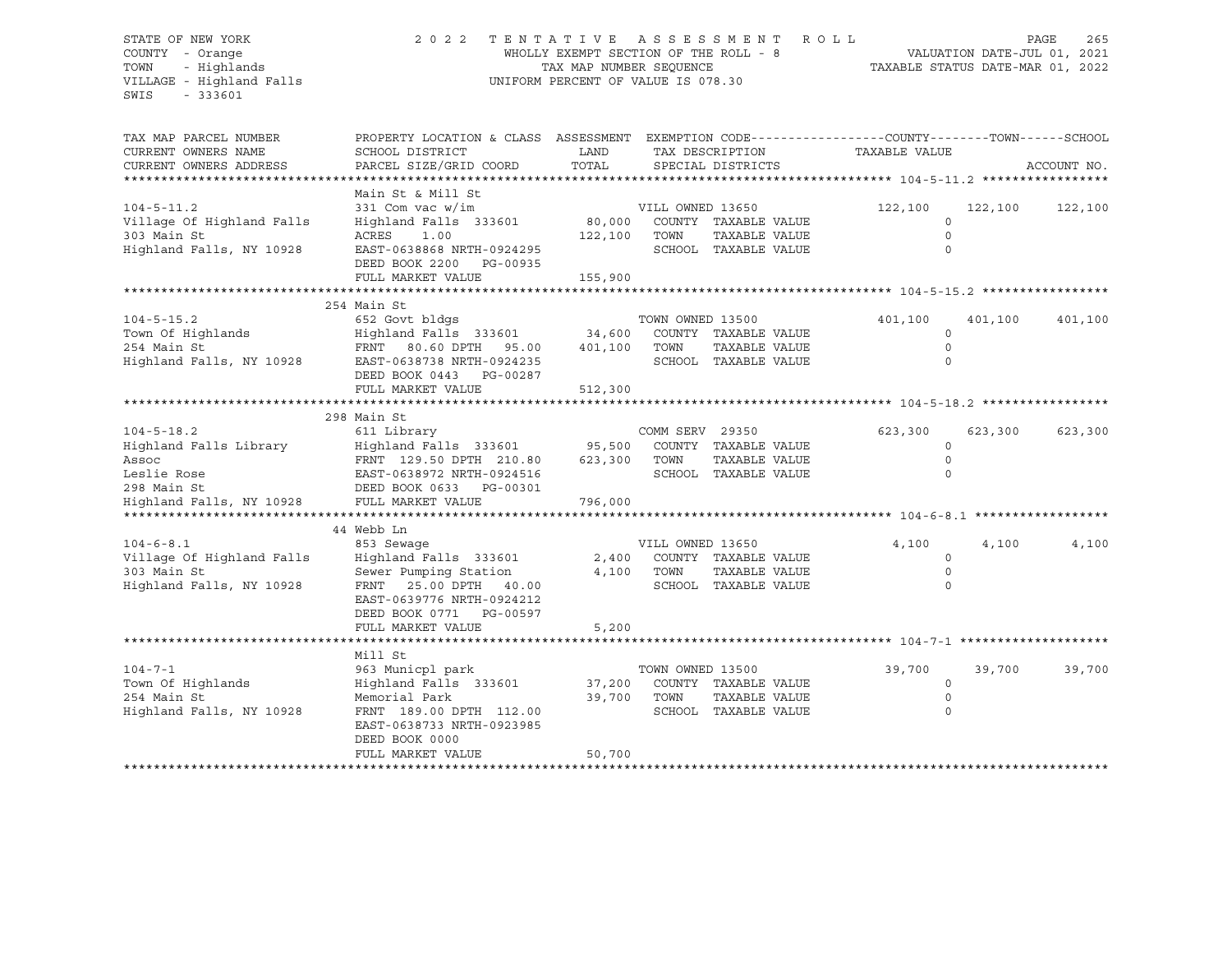| STATE OF NEW YORK<br>COUNTY - Orange<br>TOWN<br>- Highlands<br>VILLAGE - Highland Falls<br>$-333601$<br>SWIS              | 2022                                                                                                                                                                       | TENTATIVE ASSESSMENT<br>WHOLLY EXEMPT SECTION OF THE ROLL - 8<br>TAX MAP NUMBER SEQUENCE<br>UNIFORM PERCENT OF VALUE IS 078.30 |                         | ROLL                                                                                                | TAXABLE STATUS DATE-MAR 01, 2022              | VALUATION DATE-JUL 01, 2021 | PAGE<br>266 |
|---------------------------------------------------------------------------------------------------------------------------|----------------------------------------------------------------------------------------------------------------------------------------------------------------------------|--------------------------------------------------------------------------------------------------------------------------------|-------------------------|-----------------------------------------------------------------------------------------------------|-----------------------------------------------|-----------------------------|-------------|
| TAX MAP PARCEL NUMBER<br>CURRENT OWNERS NAME<br>CURRENT OWNERS ADDRESS                                                    | PROPERTY LOCATION & CLASS ASSESSMENT EXEMPTION CODE----------------COUNTY-------TOWN------SCHOOL<br>SCHOOL DISTRICT<br>PARCEL SIZE/GRID COORD                              | LAND<br>TOTAL                                                                                                                  |                         | TAX DESCRIPTION<br>SPECIAL DISTRICTS                                                                | TAXABLE VALUE                                 |                             | ACCOUNT NO. |
|                                                                                                                           | 11 Mountain Ave                                                                                                                                                            |                                                                                                                                |                         |                                                                                                     |                                               |                             |             |
| $104 - 9 - 2$<br>Highland Falls Vol Fire<br>Dept Inc<br>5 Mountain Ave<br>Highland Falls, NY 10928                        | 438 Parking lot<br>Highland Falls 333601<br>Parking Lot<br>FRNT 53.00 DPTH 99.00<br>EAST-0638324 NRTH-0924116<br>DEED BOOK 1660 PG-00596                                   | 20,400<br>20,400                                                                                                               | COMM SERV 26400<br>TOWN | COUNTY TAXABLE VALUE<br>TAXABLE VALUE<br>SCHOOL TAXABLE VALUE                                       | 20,400<br>$\mathbf 0$<br>$\circ$<br>$\Omega$  | 20,400                      | 20,400      |
|                                                                                                                           | FULL MARKET VALUE                                                                                                                                                          | 26,100                                                                                                                         |                         |                                                                                                     |                                               |                             |             |
| $104 - 9 - 4$<br>H F Vol Fire Dept Inc<br>9 Mountain Ave<br>Highland Falls, NY 10928                                      | 9 Mountain Ave<br>662 Police/fire<br>Highland Falls 333601<br>Fire Dept Bldg<br>FRNT 60.00 DPTH 150.00<br>EAST-0638440 NRTH-0924089                                        | 37,000<br>584,100                                                                                                              | COMM SERV 26400<br>TOWN | COUNTY TAXABLE VALUE<br>TAXABLE VALUE<br>SCHOOL TAXABLE VALUE                                       | 584,100<br>$\mathbf 0$<br>$\circ$<br>$\Omega$ | 584,100                     | 584,100     |
|                                                                                                                           | DEED BOOK 0830 PG-00525<br>FULL MARKET VALUE                                                                                                                               | 746,000                                                                                                                        |                         |                                                                                                     |                                               |                             |             |
|                                                                                                                           |                                                                                                                                                                            |                                                                                                                                |                         |                                                                                                     |                                               |                             |             |
| $104 - 9 - 20.1$<br>St Marks Baptist Church<br>Of Highland Falls<br>Lucinda Lanier<br>213 Main St                         | 213 Main St<br>620 Religious<br>Highland Falls 333601<br>Lt 1 Aalbue Sub Map 72-94<br>FRNT 59.00 DPTH 147.00<br>EAST-0638664 NRTH-0923511                                  | 34,600<br>203,600 TOWN                                                                                                         | RELIGIOUS 21600         | COUNTY TAXABLE VALUE<br>TAXABLE VALUE<br>SCHOOL TAXABLE VALUE                                       | 203,600<br>$\circ$<br>$\circ$<br>$\circ$      | 203,600                     | 203,600     |
| Highland Falls, NY 10928                                                                                                  | DEED BOOK 4064 PG-182                                                                                                                                                      |                                                                                                                                |                         |                                                                                                     |                                               |                             |             |
|                                                                                                                           | FULL MARKET VALUE                                                                                                                                                          | 260,000                                                                                                                        |                         |                                                                                                     |                                               |                             |             |
|                                                                                                                           |                                                                                                                                                                            |                                                                                                                                |                         |                                                                                                     |                                               |                             |             |
| $104 - 13 - 1$<br>Hffm Csd<br>PO Box 287<br>Highland Falls, NY 10928                                                      | 51 Mountain Ave<br>612 School<br>Highland Falls 333601<br>FRNT 180.00 DPTH 266.00<br>EAST-0637505 NRTH-0924509<br>DEED BOOK 1604 PG-00711<br>FULL MARKET VALUE             | 43,100<br>2306,000<br>2945,100                                                                                                 | SCH OWNED 13800<br>TOWN | COUNTY TAXABLE VALUE<br>TAXABLE VALUE<br>SCHOOL TAXABLE VALUE                                       | 2306,000<br>$\mathbf 0$<br>$\circ$<br>0       | 2306,000                    | 2306,000    |
|                                                                                                                           |                                                                                                                                                                            |                                                                                                                                |                         |                                                                                                     |                                               |                             |             |
| $104 - 13 - 2$<br>Officers Christian<br>Fellowship Of The<br>Us Of America<br>49 Mountain Ave<br>Highland Falls, NY 10928 | 49 Mountain Ave<br>210 1 Family Res<br>Highland Falls 333601 38,400<br>FRNT<br>93.00 DPTH 281.00<br>ACRES<br>0.61<br>EAST-0637616 NRTH-0924395<br>DEED BOOK 5189<br>PG-118 | 407,250 TOWN                                                                                                                   | COMM SERV 25300         | COUNTY TAXABLE VALUE<br>TAXABLE VALUE<br>SCHOOL TAXABLE VALUE<br>AM004 Highland ambul<br>407,250 EX | 407,250<br>$\circ$<br>$\circ$<br>$\Omega$     | 407,250<br>0 <sub>T</sub>   | 407,250     |
|                                                                                                                           | FULL MARKET VALUE                                                                                                                                                          | 520,100                                                                                                                        |                         |                                                                                                     |                                               |                             |             |
|                                                                                                                           |                                                                                                                                                                            |                                                                                                                                |                         |                                                                                                     |                                               |                             |             |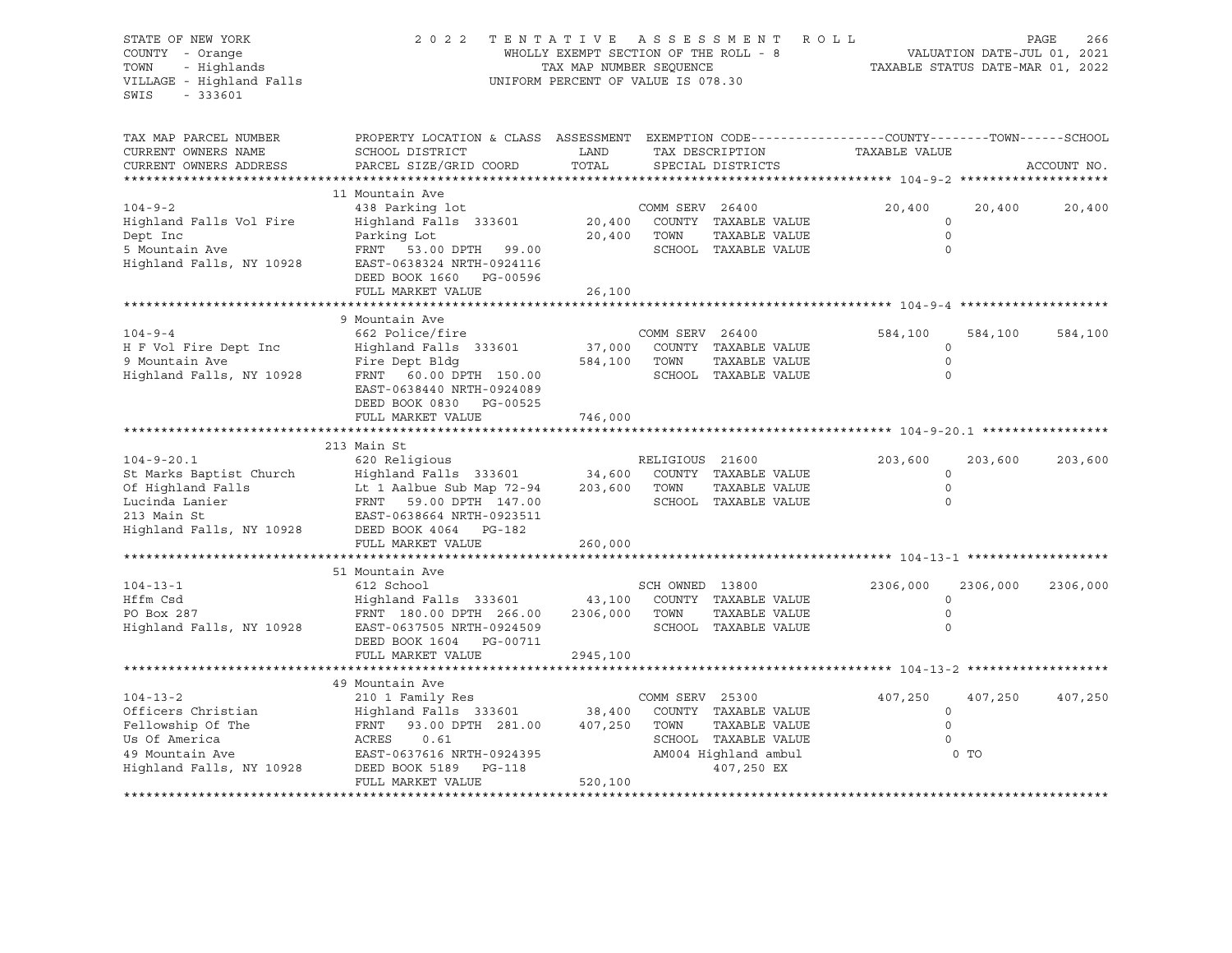STATE OF NEW YORK 2 0 2 2 T E N T A T I V E A S S E S S M E N T R O L L PAGE 267 COUNTY - Orange WHOLLY EXEMPT SECTION OF THE ROLL - 8 VALUATION DATE-JUL 01, 2021 TOWN - Highlands TAX MAP NUMBER SEQUENCE TAXABLE STATUS DATE-MAR 01, 2022 UNIFORM PERCENT OF VALUE IS 078.30 SWIS - 333601 TAX MAP PARCEL NUMBER PROPERTY LOCATION & CLASS ASSESSMENT EXEMPTION CODE----------------COUNTY-------TOWN-----SCHOOL CURRENT OWNERS NAME SCHOOL DISTRICT LAND TAX DESCRIPTION TAXABLE VALUE CURRENT OWNERS ADDRESS PARCEL SIZE/GRID COORD TOTAL SPECIAL DISTRICTS ACCOUNT NO. \*\*\*\*\*\*\*\*\*\*\*\*\*\*\*\*\*\*\*\*\*\*\*\*\*\*\*\*\*\*\*\*\*\*\*\*\*\*\*\*\*\*\*\*\*\*\*\*\*\*\*\*\*\*\*\*\*\*\*\*\*\*\*\*\*\*\*\*\*\*\*\*\*\*\*\*\*\*\*\*\*\*\*\*\*\*\*\*\*\*\*\*\*\*\*\*\*\*\*\*\*\*\* 104-13-15 \*\*\*\*\*\*\*\*\*\*\*\*\*\*\*\*\*\* Roe Ave 104-13-15 330 Vacant comm SCH OWNED 13800 216,000 216,000 216,000 Hffm Csd Highland Falls 333601 66,000 COUNTY TAXABLE VALUE 0 PO Box 287 Playground AND 216,000 TOWN TAXABLE VALUE 0 Highland Falls, NY 10928 Fickens Field SCHOOL TAXABLE VALUE 0 ACRES 3.60 EAST-0637559 NRTH-0923962 DEED BOOK 1547 PG-00119 FULL MARKET VALUE 275,900 \*\*\*\*\*\*\*\*\*\*\*\*\*\*\*\*\*\*\*\*\*\*\*\*\*\*\*\*\*\*\*\*\*\*\*\*\*\*\*\*\*\*\*\*\*\*\*\*\*\*\*\*\*\*\*\*\*\*\*\*\*\*\*\*\*\*\*\*\*\*\*\*\*\*\*\*\*\*\*\*\*\*\*\*\*\*\*\*\*\*\*\*\*\*\*\*\*\*\*\*\*\*\* 105-2-15 \*\*\*\*\*\*\*\*\*\*\*\*\*\*\*\*\*\*\* Roe Park 105-2-15 963 Municpl park VILL OWNED 13650 91,000 91,000 91,000 Village Of Highland Falls Highland Falls 333601 91,000 COUNTY TAXABLE VALUE 0 303 Main St ACRES 5.20 91,000 TOWN TAXABLE VALUE 0 Highland Falls, NY 10928 EAST-0637255 NRTH-0922236 SCHOOL TAXABLE VALUE 0 DEED BOOK 2067 PG-00193 FULL MARKET VALUE 116,200 \*\*\*\*\*\*\*\*\*\*\*\*\*\*\*\*\*\*\*\*\*\*\*\*\*\*\*\*\*\*\*\*\*\*\*\*\*\*\*\*\*\*\*\*\*\*\*\*\*\*\*\*\*\*\*\*\*\*\*\*\*\*\*\*\*\*\*\*\*\*\*\*\*\*\*\*\*\*\*\*\*\*\*\*\*\*\*\*\*\*\*\*\*\*\*\*\*\*\*\*\*\*\* 105-2-16 \*\*\*\*\*\*\*\*\*\*\*\*\*\*\*\*\*\*\* 1530 Route 9W 105-2-16 651 Highway gar TOWN OWNED 13500 364,500 364,500 364,500 Town Of Highlands Highland Falls 333601 64,500 COUNTY TAXABLE VALUE 0 254 Main St ACRES 1.30 364,500 TOWN TAXABLE VALUE 0 Highland Falls, NY 10928 EAST-0636991 NRTH-0922019 SCHOOL TAXABLE VALUE 0 DEED BOOK 4347 PG-24 FULL MARKET VALUE 465,500 \*\*\*\*\*\*\*\*\*\*\*\*\*\*\*\*\*\*\*\*\*\*\*\*\*\*\*\*\*\*\*\*\*\*\*\*\*\*\*\*\*\*\*\*\*\*\*\*\*\*\*\*\*\*\*\*\*\*\*\*\*\*\*\*\*\*\*\*\*\*\*\*\*\*\*\*\*\*\*\*\*\*\*\*\*\*\*\*\*\*\*\*\*\*\*\*\*\*\*\*\*\*\* 105-3-1 \*\*\*\*\*\*\*\*\*\*\*\*\*\*\*\*\*\*\*\* 31 Roe Ave 105-3-1 963 Municpl park VILL OWNED 13650 394,000 394,000 394,000 Village Of Highland Falls Highland Falls 333601 174,000 COUNTY TAXABLE VALUE 0 303 Main St Roe Park Playground 394,000 TOWN TAXABLE VALUE 0 Highland Falls, NY 10928 ACRES 8.90 SCHOOL TAXABLE VALUE 0 EAST-0637426 NRTH-0923164 DEED BOOK 0655 PG-00343 FULL MARKET VALUE 503,200 \*\*\*\*\*\*\*\*\*\*\*\*\*\*\*\*\*\*\*\*\*\*\*\*\*\*\*\*\*\*\*\*\*\*\*\*\*\*\*\*\*\*\*\*\*\*\*\*\*\*\*\*\*\*\*\*\*\*\*\*\*\*\*\*\*\*\*\*\*\*\*\*\*\*\*\*\*\*\*\*\*\*\*\*\*\*\*\*\*\*\*\*\*\*\*\*\*\*\*\*\*\*\* 105-3-8 \*\*\*\*\*\*\*\*\*\*\*\*\*\*\*\*\*\*\*\* Walnut Ave 105-3-8 695 Cemetery 700N OWNED 13500 132,000 132,000 132,000 132,000 132,000 132,000 132,000 132,000 132,000<br>132,000 Town Of Highlands Highland Falls 333601 132,000 COUNTY TAXABLE VALUE Town Of Highlands Highland Falls 333601 132,000 COUNTY TAXABLE VALUE 0 254 Main St ACRES 6.00 132,000 TOWN TAXABLE VALUE 0 Highland Falls, NY 10928 EAST-0638023 NRTH-0923038 SCHOOL TAXABLE VALUE 0 DEED BOOK 2863 PG-19 FULL MARKET VALUE 168,600 \*\*\*\*\*\*\*\*\*\*\*\*\*\*\*\*\*\*\*\*\*\*\*\*\*\*\*\*\*\*\*\*\*\*\*\*\*\*\*\*\*\*\*\*\*\*\*\*\*\*\*\*\*\*\*\*\*\*\*\*\*\*\*\*\*\*\*\*\*\*\*\*\*\*\*\*\*\*\*\*\*\*\*\*\*\*\*\*\*\*\*\*\*\*\*\*\*\*\*\*\*\*\*\*\*\*\*\*\*\*\*\*\*\*\*\*\*\*\*\*\*\*\*\*\*\*\*\*\*\*\*\*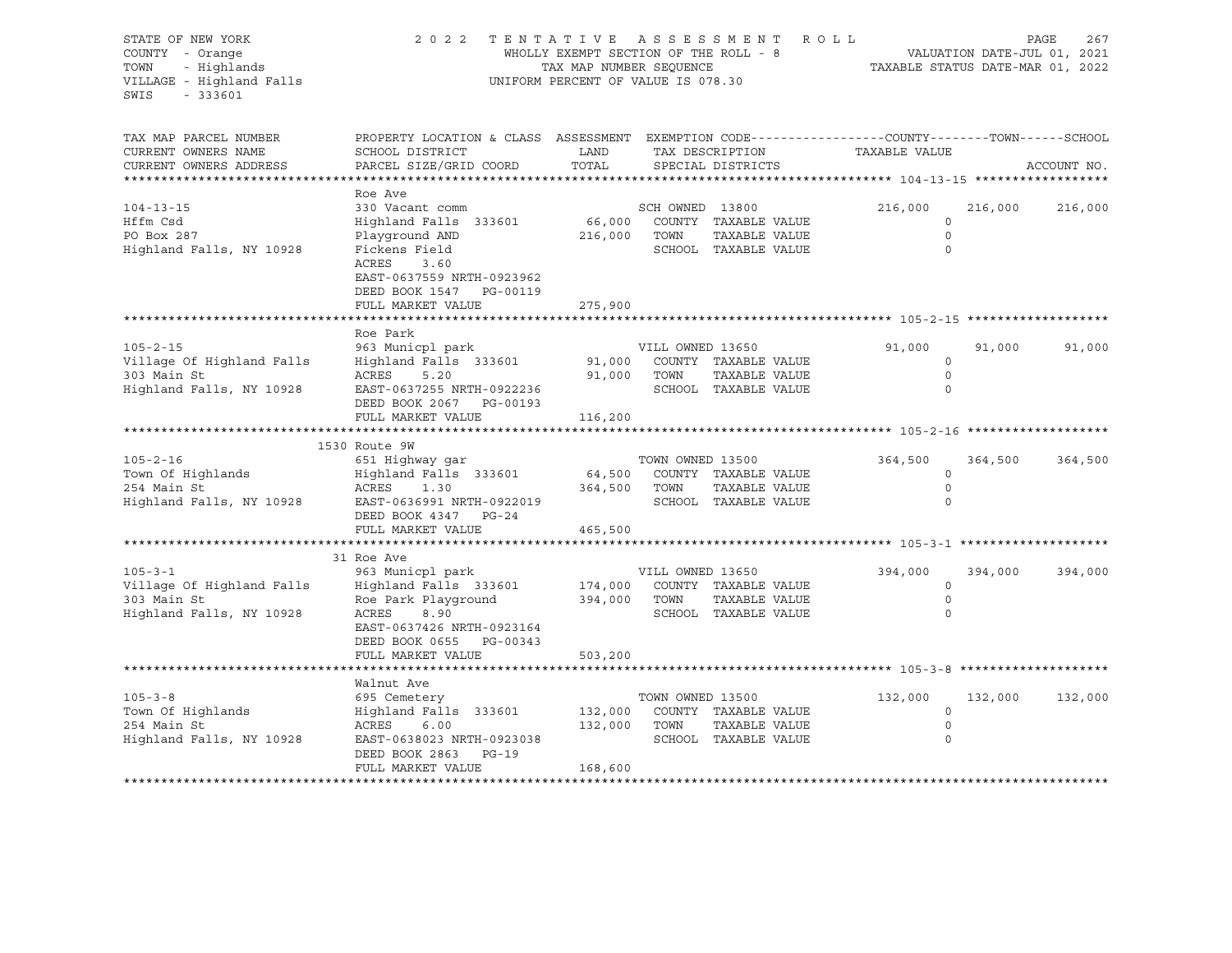#### STATE OF NEW YORK 2 0 2 2 T E N T A T I V E A S S E S S M E N T R O L L PAGE 268 COUNTY - Orange WHOLLY EXEMPT SECTION OF THE ROLL - 8 VALUATION DATE-JUL 01, 2021 TOWN - Highlands TAX MAP NUMBER SEQUENCE TAXABLE STATUS DATE-MAR 01, 2022 VILLAGE - Highland Falls UNIFORM PERCENT OF VALUE IS 078.30

| TAX MAP PARCEL NUMBER<br>CURRENT OWNERS NAME<br>CURRENT OWNERS ADDRESS                                                                              | PROPERTY LOCATION & CLASS ASSESSMENT EXEMPTION CODE----------------COUNTY-------TOWN------SCHOOL<br>SCHOOL DISTRICT<br>PARCEL SIZE/GRID COORD                                                                                                   | LAND<br>TOTAL           | TAX DESCRIPTION<br>SPECIAL DISTRICTS                                                                                            | TAXABLE VALUE                                 | ACCOUNT NO.                  |
|-----------------------------------------------------------------------------------------------------------------------------------------------------|-------------------------------------------------------------------------------------------------------------------------------------------------------------------------------------------------------------------------------------------------|-------------------------|---------------------------------------------------------------------------------------------------------------------------------|-----------------------------------------------|------------------------------|
| $105 - 5 - 2$<br>Village Of Highland Falls<br>303 Main St<br>Highland Falls, NY 10928                                                               | 26 Havens Rd<br>651 Highway gar<br>Highland Falls 333601 37,300 COUNTY TAXABLE VALUE<br>FRNT 230.00 DPTH 65.00 166,900 TOWN<br>EAST-0639319 NRTH-0923102<br>DEED BOOK 1621 PG-01060<br>FULL MARKET VALUE                                        | 213,200                 | VILL OWNED 13650<br>TAXABLE VALUE<br>SCHOOL TAXABLE VALUE                                                                       | 166,900<br>$\Omega$<br>$\mathbf 0$            | 166,900<br>166,900           |
| $105 - 5 - 3$<br>Village Of Highland Falls<br>303 Main St<br>Highland Falls, NY 10928                                                               | 27 Havens Rd<br>650 Government<br>Highland Falls 333601 60,200 COUNT<br>FRNT 260.00 DPTH 99.00 356,000 TOWN<br>ACRES 1.01<br>EAST-0639493 NRTH-0923096<br>DEED BOOK 0771 PG-00332<br>FULL MARKET VALUE                                          | 454,700                 | VILL OWNED 13650<br>COUNTY TAXABLE VALUE<br>TAXABLE VALUE<br>SCHOOL TAXABLE VALUE                                               | 356,000<br>$\mathbf 0$<br>$\Omega$<br>$\circ$ | 356,000<br>356,000           |
| $105 - 5 - 6.212$<br>The Scenic Hudson Land Trust<br>One Civic Center Plz Ste 200<br>Poughkeepsie, NY 12601                                         | Main St<br>330 Vacant comm<br>Highland Falls 333601 400,000<br>Parcel 2 ALO Construct Co<br>Map 243-16 Filed 08/31/20<br>E of Main St NYS RTE 218<br>ACRES<br>31.80<br>EAST-0639165 NRTH-0922073<br>DEED BOOK 14765 PG-502<br>FULL MARKET VALUE | 400,000<br>510,900      | CHARITABLE 25130<br>COUNTY TAXABLE VALUE<br>TOWN<br>TAXABLE VALUE<br>SCHOOL TAXABLE VALUE<br>AM004 Highland ambul<br>400,000 EX | 400,000<br>0<br>$\Omega$<br>$\circ$           | 400,000<br>400,000<br>0 TO   |
| $106 - 7 - 3$<br>Cornerstone Family Healthcare Highland Falls 333601 75,000 COUNTY TAXABLE VALUE<br>2570 US Highway 9W Ste 10<br>Cornwall, NY 12518 | 127 Main St<br>640 Health care<br>FRNT 100.00 DPTH 160.00<br>EAST-0638122 NRTH-0921497<br>DEED BOOK 13371 PG-1883<br>FULL MARKET VALUE                                                                                                          | 498,000 TOWN<br>636,000 | CHARITABLE 25130<br>TAXABLE VALUE<br>SCHOOL TAXABLE VALUE<br>AM004 Highland ambul<br>498,000 EX                                 | 498,000<br>$\circ$<br>$\Omega$<br>$\Omega$    | 498,000<br>498,000<br>$0$ TO |
| $107 - 2 - 4$<br>Town Of Highlands<br>254 Main St<br>Highland Falls, NY 10928                                                                       | 39 Main St<br>662 Police/fire<br>Highland Falls 333601 55,800<br>FRNT 100.00 DPTH 141.00<br>EAST-0637404 NRTH-0919483<br>DEED BOOK 3239 PG-320<br>FULL MARKET VALUE                                                                             | 252,200 TOWN<br>322,100 | VETORG CTS 26100<br>COUNTY TAXABLE VALUE<br>TAXABLE VALUE<br>SCHOOL TAXABLE VALUE                                               | 252,200<br>$\circ$<br>$\circ$<br>$\Omega$     | 252,200<br>252,200           |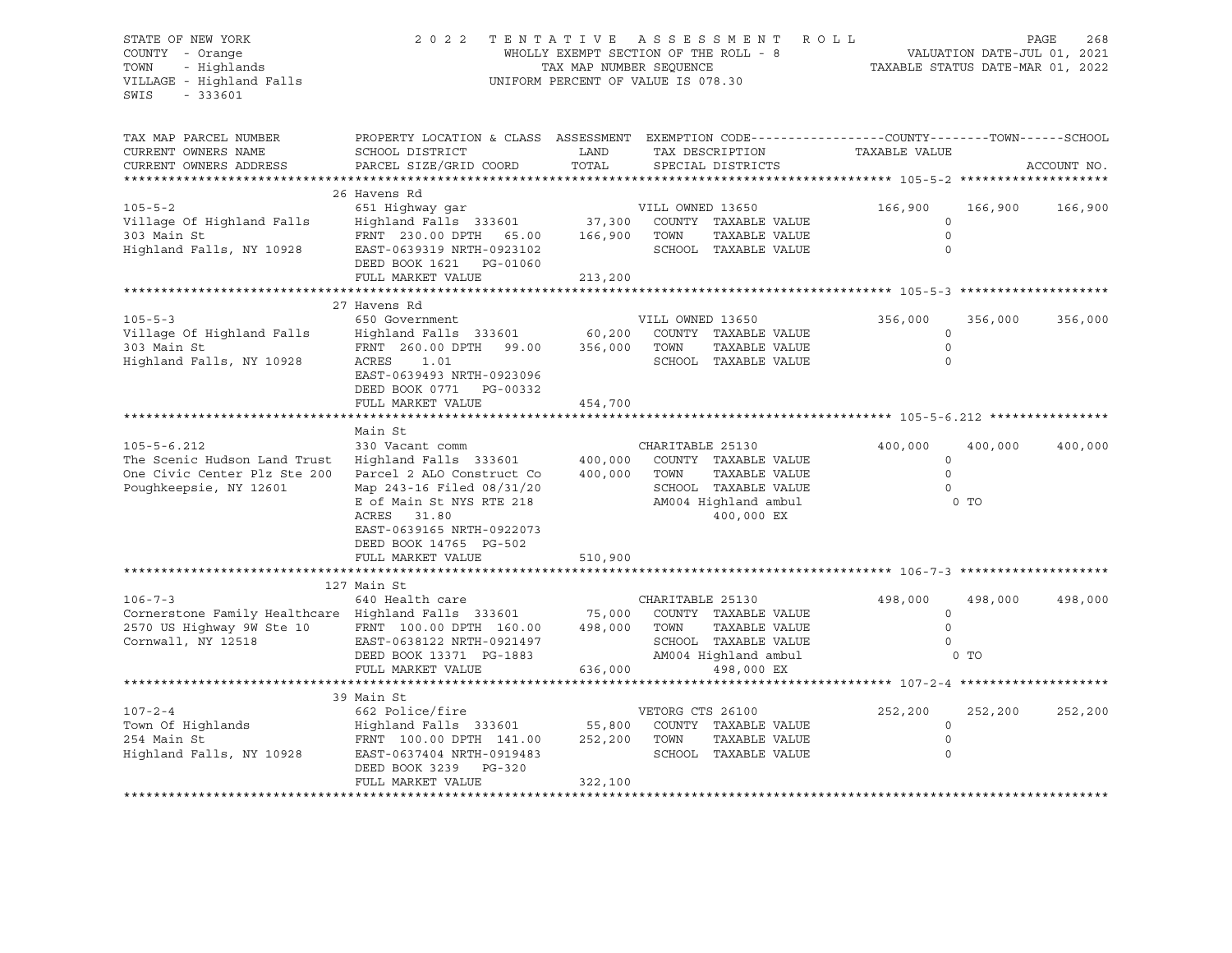| STATE OF NEW YORK<br>COUNTY - Orange<br>- Highlands<br>TOWN<br>VILLAGE - Highland Falls<br>SWIS<br>$-333601$        | 2 0 2 2                                                                                                                                                                                                     | TAX MAP NUMBER SEOUENCE        | TENTATIVE ASSESSMENT<br>WHOLLY EXEMPT SECTION OF THE ROLL - 8<br>UNIFORM PERCENT OF VALUE IS 078.30              | ROLL<br>TAXABLE STATUS DATE-MAR 01, 2022                |          | PAGE<br>269<br>VALUATION DATE-JUL 01, 2021 |
|---------------------------------------------------------------------------------------------------------------------|-------------------------------------------------------------------------------------------------------------------------------------------------------------------------------------------------------------|--------------------------------|------------------------------------------------------------------------------------------------------------------|---------------------------------------------------------|----------|--------------------------------------------|
| TAX MAP PARCEL NUMBER<br>CURRENT OWNERS NAME                                                                        | PROPERTY LOCATION & CLASS ASSESSMENT EXEMPTION CODE----------------COUNTY-------TOWN------SCHOOL<br>SCHOOL DISTRICT                                                                                         | LAND                           | TAX DESCRIPTION                                                                                                  | TAXABLE VALUE                                           |          |                                            |
| CURRENT OWNERS ADDRESS                                                                                              | PARCEL SIZE/GRID COORD                                                                                                                                                                                      | TOTAL                          | SPECIAL DISTRICTS                                                                                                |                                                         |          | ACCOUNT NO.                                |
|                                                                                                                     | 11 Main St                                                                                                                                                                                                  |                                |                                                                                                                  |                                                         |          |                                            |
| $107 - 3 - 18.1$<br>Salt Lake City, UT 84150                                                                        | 620 Religious<br>Corp Presiding Bishop of Latte Highland Falls 333601<br>50 East North Temple St 12thF Stormwater Maint Agreemen<br>rec 12-14-2020 L14861 P15<br>ACRES<br>1.08<br>EAST-0636728 NRTH-0919317 | 122,400<br>872,400             | RELIGIOUS 21600<br>COUNTY TAXABLE VALUE<br>TOWN<br>TAXABLE VALUE<br>SCHOOL TAXABLE VALUE<br>AM004 Highland ambul | 872,400<br>$\Omega$<br>$\circ$<br>$\circ$<br>872,400 TO | 872,400  | 872,400                                    |
|                                                                                                                     | DEED BOOK 14348 PG-1284<br>FULL MARKET VALUE                                                                                                                                                                | 1114,200                       |                                                                                                                  |                                                         |          |                                            |
|                                                                                                                     |                                                                                                                                                                                                             |                                |                                                                                                                  |                                                         |          |                                            |
|                                                                                                                     | 134 Old State Rd                                                                                                                                                                                            |                                |                                                                                                                  |                                                         |          |                                            |
| $109 - 1 - 8.1$<br>OConnor Doyle Post 633<br>Of The American Legion<br>134 Old State Rd<br>Highland Falls, NY 10928 | 632 Benevolent<br>Highland Falls 333601<br>American Legion Post#633<br>Lighthouse Christian Asse<br>ACRES<br>1.40<br>EAST-0637360 NRTH-0916817<br>DEED BOOK 1759 PG-00898                                   | 44,000<br>301,300              | VETORG CTS 26100<br>COUNTY TAXABLE VALUE<br>TOWN<br>TAXABLE VALUE<br>SCHOOL TAXABLE VALUE                        | 301,300<br>$\circ$<br>$\circ$<br>$\circ$                | 301,300  | 301,300                                    |
|                                                                                                                     | FULL MARKET VALUE                                                                                                                                                                                           | 384,800                        |                                                                                                                  |                                                         |          |                                            |
|                                                                                                                     |                                                                                                                                                                                                             |                                |                                                                                                                  |                                                         |          |                                            |
|                                                                                                                     | 95 Rose Dr                                                                                                                                                                                                  |                                |                                                                                                                  |                                                         |          |                                            |
| $109 - 3 - 11.1$<br>Village Of Highland Falls<br>303 Main St<br>Highland Falls, NY 10928                            | 853 Sewaqe<br>Highland Falls 333601<br>ACRES<br>1.50<br>EAST-0638090 NRTH-0916581<br>DEED BOOK 1598<br>PG-00621<br>FULL MARKET VALUE                                                                        | 67,500<br>1714,700<br>2189,900 | VILL OWNED 13650<br>COUNTY TAXABLE VALUE<br>TOWN<br>TAXABLE VALUE<br>SCHOOL TAXABLE VALUE                        | 1714,700<br>$\Omega$<br>$\mathbf 0$<br>$\Omega$         | 1714,700 | 1714,700                                   |
|                                                                                                                     |                                                                                                                                                                                                             |                                |                                                                                                                  |                                                         |          |                                            |
| $110 - 1 - 1$<br>Town Of Highlands<br>254 Main St<br>Highland Falls, NY 10928                                       | 201-217 Old State Rd<br>695 Cemetery<br>Highland Falls 333601<br>ACRES<br>2.30<br>EAST-0637270 NRTH-0916463<br>DEED BOOK 2862<br>PG-215<br>FULL MARKET VALUE                                                | 98,000<br>98,000<br>125,200    | TOWN OWNED 13500<br>COUNTY TAXABLE VALUE<br>TOWN<br>TAXABLE VALUE<br>SCHOOL TAXABLE VALUE                        | 98,000<br>0<br>$\circ$<br>$\Omega$                      | 98,000   | 98,000                                     |
|                                                                                                                     |                                                                                                                                                                                                             |                                |                                                                                                                  |                                                         |          |                                            |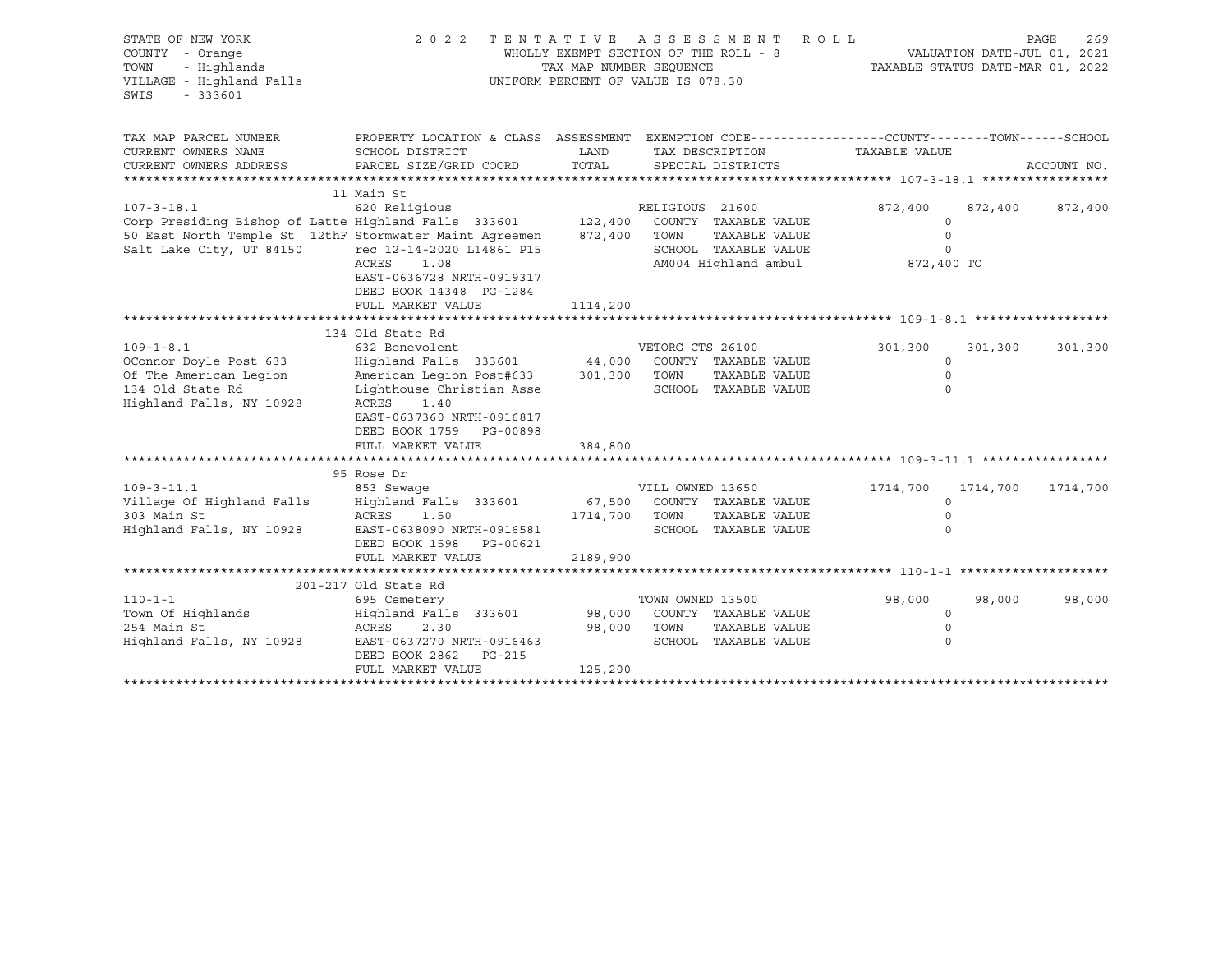| STATE OF NEW YORK |                          | 2022 TENTATIVE ASSESSMENT ROLL        | 270<br>PAGE                      |
|-------------------|--------------------------|---------------------------------------|----------------------------------|
| COUNTY - Orange   |                          | WHOLLY EXEMPT SECTION OF THE ROLL - 8 | VALUATION DATE-JUL 01, 2021      |
|                   | TOWN - Highlands         |                                       | TAXABLE STATUS DATE-MAR 01, 2022 |
|                   | VILLAGE - Highland Falls | UNIFORM PERCENT OF VALUE IS 078.30    | RPS150/V04/L015                  |
| SWIS              | - 333601                 |                                       | CURRENT DATE 5/02/2022           |

## ROLL SECTION TOTALS

## \*\*\* S P E C I A L D I S T R I C T S U M M A R Y \*\*\*

| CODE DISTRICT NAME PARCELS TYPE | TOTAL | EXTENSION | EXTENSION<br>VALUE | AD VALOREM<br>VALUE | EXEMPT<br>AMOUNT | TAXABLE<br>VALUE |
|---------------------------------|-------|-----------|--------------------|---------------------|------------------|------------------|
| AM004 Highland ambul            |       | 6 TOTAL   |                    | 2458,650            | 1586,250         | 872,400          |

## \*\*\* S C H O O L D I S T R I C T S U M M A R Y \*\*\*

| CODE   | DISTRICT NAME      | TOTAL<br>PARCELS | ASSESSED<br>LAND | ASSESSED<br>TOTAL | EXEMPT<br>AMOUNT | TOTAL<br>TAXABLE | STAR<br>AMOUNT | STAR<br>TAXABLE |
|--------|--------------------|------------------|------------------|-------------------|------------------|------------------|----------------|-----------------|
| 333601 | Highland Falls CSD | 44               | 4606,300         | 37213,750         | 37213,750        |                  |                |                 |
|        | SUB-TOTAL          | 44               | 4606,300         | 37213,750         | 37213,750        |                  |                |                 |
|        | TOTAL              | 44               | 4606,300         | 37213,750         | 37213,750        |                  |                |                 |

## \*\*\* S Y S T E M C O D E S S U M M A R Y \*\*\*

#### NO SYSTEM EXEMPTIONS AT THIS LEVEL

## \*\*\* E X E M P T I O N S U M M A R Y \*\*\*

| CODE  | DESCRIPTION | TOTAL<br>PARCELS | COUNTY    | TOWN      | SCHOOL    |
|-------|-------------|------------------|-----------|-----------|-----------|
| 13500 | TOWN OWNED  | 5                | 1035,300  | 1035,300  | 1035,300  |
| 13650 | VILL OWNED  | 12               | 7306,900  | 7306,900  | 7306,900  |
| 13800 | SCH OWNED   |                  | 6412,000  | 6412,000  | 6412,000  |
| 14100 | US OWNED    |                  | 12503,000 | 12503,000 | 12503,000 |
| 21600 | RELIGIOUS   | 4                | 1229,400  | 1229,400  | 1229,400  |
| 25130 | CHARITABLE  | 2                | 898,000   | 898,000   | 898,000   |
| 25300 | COMM SERV   | 6                | 6047,850  | 6047,850  | 6047,850  |
| 26100 | VETORG CTS  | 2                | 553,500   | 553,500   | 553,500   |
| 26400 | COMM SERV   | 2                | 604,500   | 604,500   | 604,500   |
| 29350 | COMM SERV   |                  | 623,300   | 623,300   | 623,300   |
|       | TOTAL       | 44               | 37213,750 | 37213,750 | 37213,750 |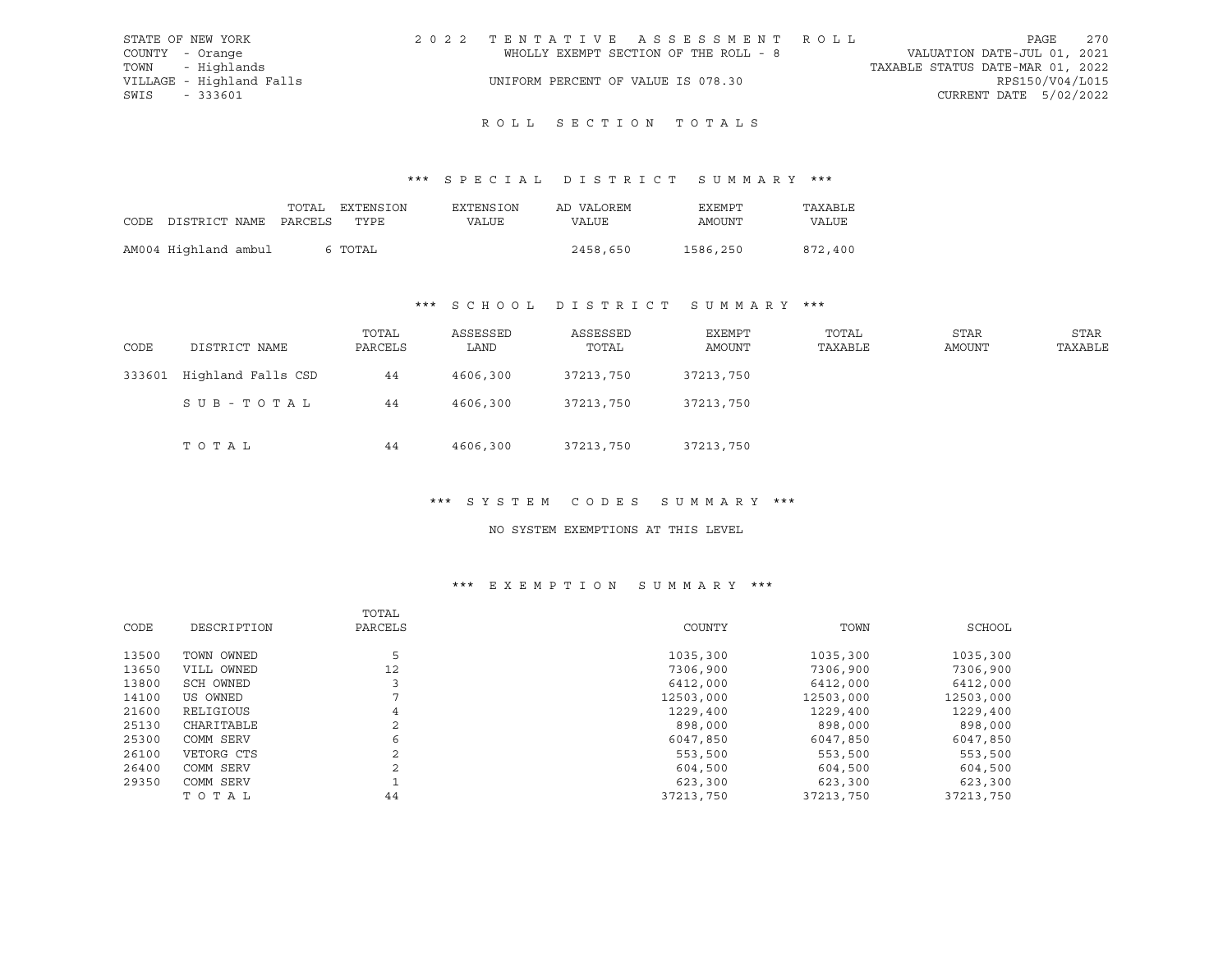| STATE OF NEW YORK |                          | 2022 TENTATIVE ASSESSMENT ROLL        |  |  |                                  |                        | PAGE | 271 |
|-------------------|--------------------------|---------------------------------------|--|--|----------------------------------|------------------------|------|-----|
| COUNTY - Orange   |                          | WHOLLY EXEMPT SECTION OF THE ROLL - 8 |  |  | VALUATION DATE-JUL 01, 2021      |                        |      |     |
| TOWN - Highlands  |                          |                                       |  |  | TAXABLE STATUS DATE-MAR 01, 2022 |                        |      |     |
|                   | VILLAGE - Highland Falls | UNIFORM PERCENT OF VALUE IS 078.30    |  |  |                                  | RPS150/V04/L015        |      |     |
| SWIS<br>- 333601  |                          |                                       |  |  |                                  | CURRENT DATE 5/02/2022 |      |     |
|                   |                          |                                       |  |  |                                  |                        |      |     |

# ROLL SECTION TOTALS

| ROLL       |               | TOTAL   | ASSESSED | ASSESSED  | TAXABLE | TAXABLE | TAXABLE | STAR    |
|------------|---------------|---------|----------|-----------|---------|---------|---------|---------|
| <b>SEC</b> | DESCRIPTION   | PARCELS | LAND     | TOTAL     | COUNTY  | TOWN    | SCHOOL  | TAXABLE |
|            | WHOLLY EXEMPT |         | 4606,300 | 37213,750 |         |         |         |         |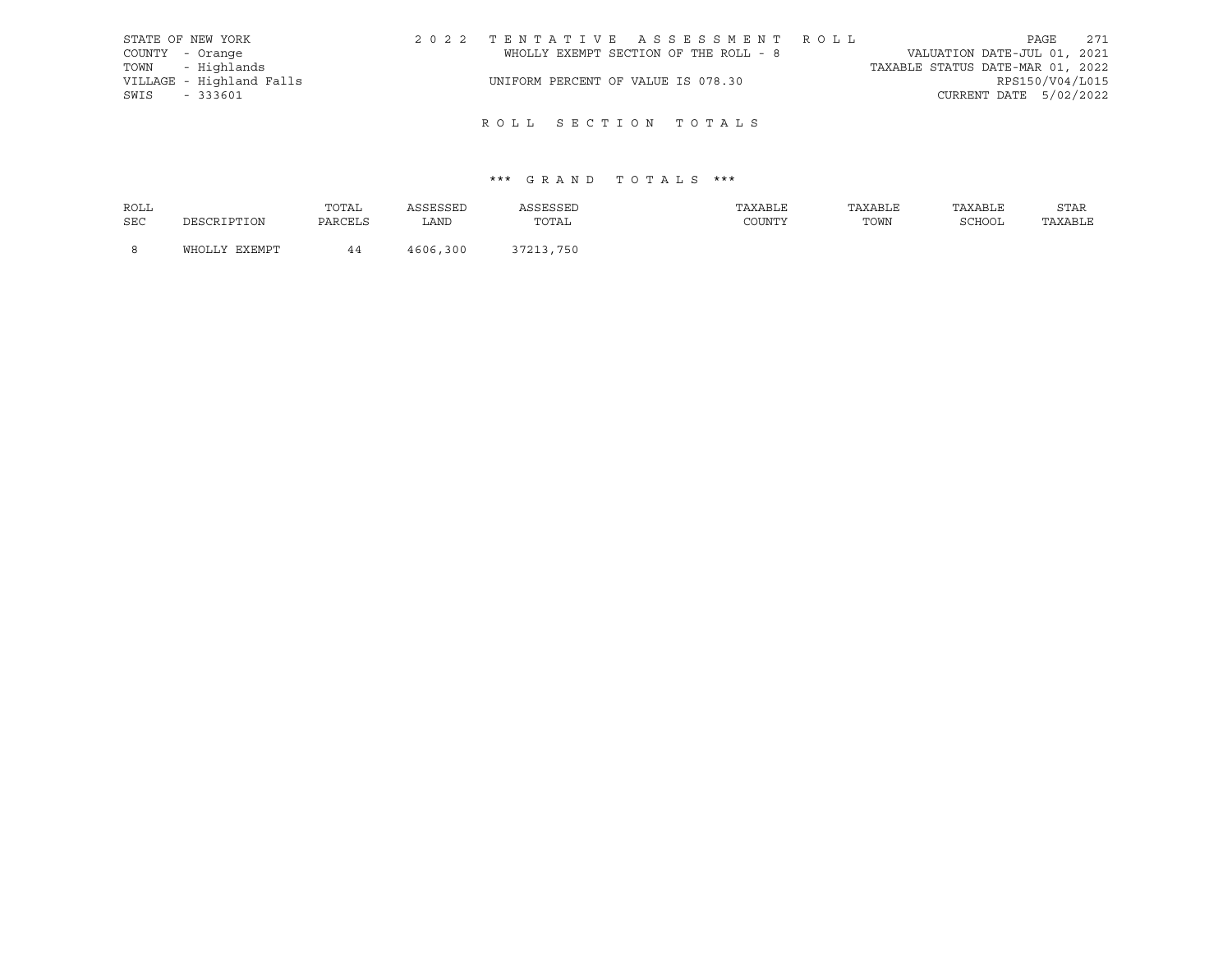| STATE OF NEW YORK        |                                    | 2022 TENTATIVE ASSESSMENT ROLL |                                  | PAGE                   | 2.72 |
|--------------------------|------------------------------------|--------------------------------|----------------------------------|------------------------|------|
| COUNTY - Orange          |                                    |                                | VALUATION DATE-JUL 01, 2021      |                        |      |
| TOWN - Highlands         |                                    | SWIS TOTALS                    | TAXABLE STATUS DATE-MAR 01, 2022 |                        |      |
| VILLAGE - Highland Falls | UNIFORM PERCENT OF VALUE IS 078.30 |                                |                                  | RPS150/V04/L015        |      |
| SWIS<br>- 333601         |                                    |                                |                                  | CURRENT DATE 5/02/2022 |      |

# \*\*\* S P E C I A L D I S T R I C T S U M M A R Y \*\*\*

|                            |             | TOTAL EXTENSION | EXTENSION | AD VALOREM | EXEMPT   | TAXABLE    |
|----------------------------|-------------|-----------------|-----------|------------|----------|------------|
| CODE DISTRICT NAME PARCELS |             | TYPE.           | VALUE     | VALUE      | AMOUNT   | VALUE      |
|                            |             |                 |           |            |          |            |
| AM004 Highland ambul       | 1,228 TOTAL |                 |           | 305866,601 | 2662,461 | 303204,140 |

## \*\*\* S C H O O L D I S T R I C T S U M M A R Y \*\*\*

| CODE   | DISTRICT NAME      | TOTAL<br>PARCELS | ASSESSED<br>LAND | ASSESSED<br>TOTAL | EXEMPT<br>AMOUNT | TOTAL<br>TAXABLE | STAR<br>AMOUNT | STAR<br>TAXABLE |
|--------|--------------------|------------------|------------------|-------------------|------------------|------------------|----------------|-----------------|
| 333601 | Highland Falls CSD | 1,271            | 53513,840        | 342168,101        | 38950,684        | 303217,417       | 19745,743      | 283471,674      |
|        | SUB-TOTAL          | 1,271            | 53513,840        | 342168,101        | 38950,684        | 303217,417       | 19745,743      | 283471,674      |
|        | TOTAL              | 1,271            | 53513,840        | 342168,101        | 38950,684        | 303217,417       | 19745,743      | 283471,674      |

#### \*\*\* S Y S T E M C O D E S S U M M A R Y \*\*\*

## NO SYSTEM EXEMPTIONS AT THIS LEVEL

## \*\*\* E X E M P T I O N S U M M A R Y \*\*\*

|       |             | TOTAL          |           |           |           |
|-------|-------------|----------------|-----------|-----------|-----------|
| CODE  | DESCRIPTION | PARCELS        | COUNTY    | TOWN      | SCHOOL    |
| 13500 | TOWN OWNED  | 5              | 1035,300  | 1035,300  | 1035,300  |
| 13650 | VILL OWNED  | 12             | 7306,900  | 7306,900  | 7306,900  |
| 13800 | SCH OWNED   | 3              | 6412,000  | 6412,000  | 6412,000  |
| 14100 | US OWNED    |                | 12503,000 | 12503,000 | 12503,000 |
| 21600 | RELIGIOUS   | 4              | 1229,400  | 1229,400  | 1229,400  |
| 25130 | CHARITABLE  | 2              | 898,000   | 898,000   | 898,000   |
| 25300 | COMM SERV   | 6              | 6047,850  | 6047,850  | 6047,850  |
| 26100 | VETORG CTS  | $\overline{2}$ | 553,500   | 553,500   | 553,500   |
| 26400 | COMM SERV   | 2              | 604,500   | 604,500   | 604,500   |
| 29350 | COMM SERV   |                | 854,400   | 854,400   | 854,400   |
| 41102 | VETERANS    |                | 10,300    |           |           |
| 41103 | VETERANS    | 3              |           | 10,300    |           |
| 41122 | VET WAR C   | 54             | 1079,748  |           |           |
| 41123 | VET WAR T   | 54             |           | 621,828   |           |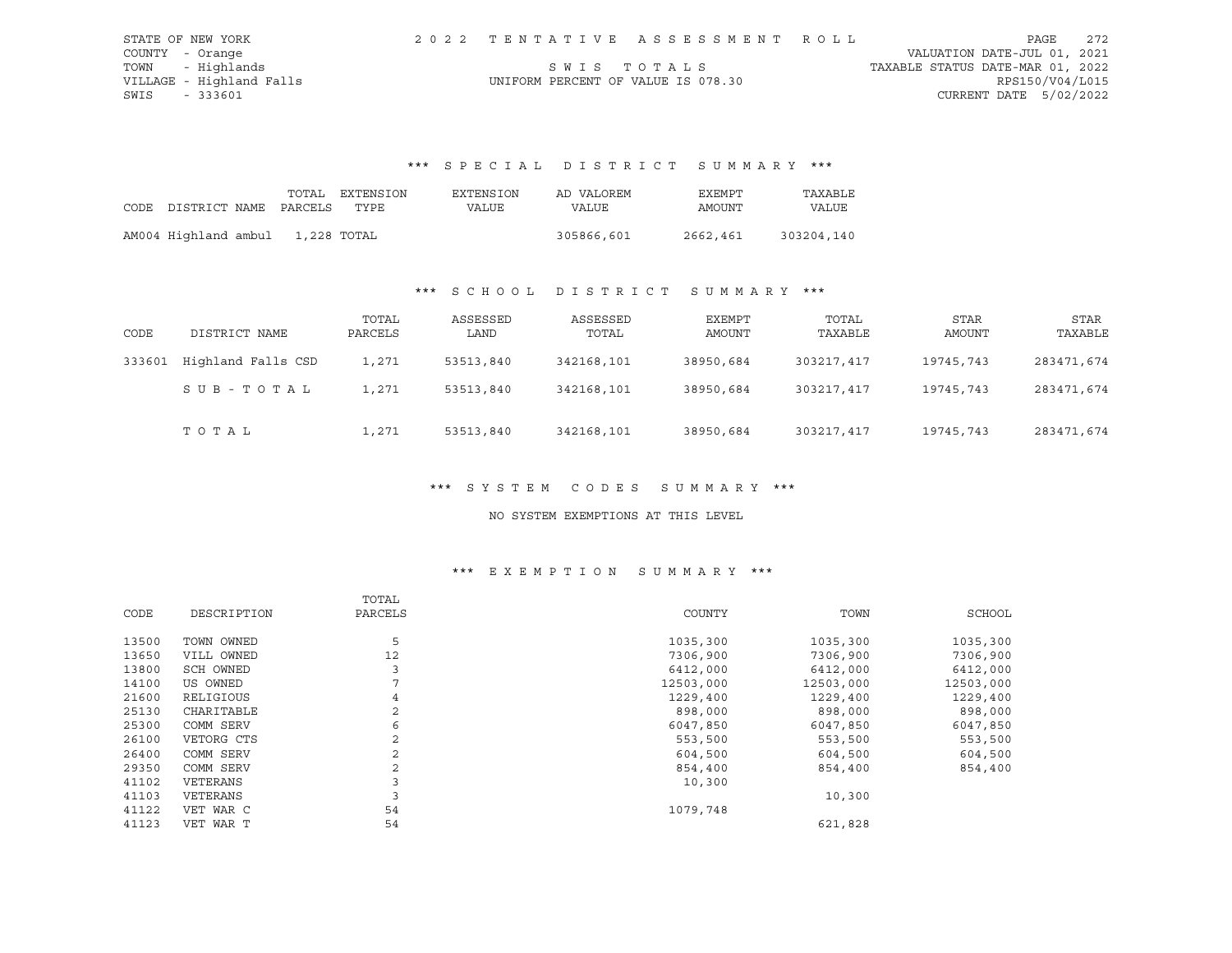| STATE OF NEW YORK        |                                    | 2022 TENTATIVE ASSESSMENT ROLL |                                  | PAGE            | 273 |
|--------------------------|------------------------------------|--------------------------------|----------------------------------|-----------------|-----|
| COUNTY - Orange          |                                    |                                | VALUATION DATE-JUL 01, 2021      |                 |     |
| TOWN - Highlands         |                                    | SWIS TOTALS                    | TAXABLE STATUS DATE-MAR 01, 2022 |                 |     |
| VILLAGE - Highland Falls | UNIFORM PERCENT OF VALUE IS 078.30 |                                |                                  | RPS150/V04/L015 |     |
| SWIS<br>- 333601         |                                    |                                | CURRENT DATE $5/02/2022$         |                 |     |

## \*\*\* E X E M P T I O N S U M M A R Y \*\*\*

|       |                 | TOTAL   |           |           |               |
|-------|-----------------|---------|-----------|-----------|---------------|
| CODE  | DESCRIPTION     | PARCELS | COUNTY    | TOWN      | <b>SCHOOL</b> |
| 41132 | VET COM C       | 66      | 2232,063  |           |               |
| 41133 | VET COM T       | 66      |           | 1284,688  |               |
| 41142 | VET DIS C       | 55      | 2929,416  |           |               |
| 41143 | VET DIS T       | 55      |           | 1907,171  |               |
| 41162 | $CW$ 15 $VET/$  | 25      | 288,000   |           |               |
| 41163 | $CW$ 15 $VET/$  | 22      |           | 253,440   |               |
| 41172 | CW DISBLD       | 7       | 149,738   |           |               |
| 41173 | CW DISBLD       | 7       |           | 149,738   |               |
| 41400 | CLERGY          | 3       | 6,000     | 6,000     | 6,000         |
| 41690 | FIRE/AMBCT      | 6       | 17,280    | 17,280    | 17,280        |
| 41800 | AGED            | 3       | 253,715   | 265,235   | 292,250       |
| 41802 | $AGED-C$        | 26      | 1712,771  |           |               |
| 41803 | AGED-T          | 17      |           | 1066,641  |               |
| 41804 | AGED-S          | 6       |           |           | 362,473       |
| 41834 | ENH STAR        | 106     |           |           | 9218,743      |
| 41854 | <b>BAS STAR</b> | 300     |           |           | 10527,000     |
| 47200 | CL RR EXM       | 1       | 827,831   | 827,831   | 827,831       |
|       | TOTAL           | 930     | 46951,712 | 43855,002 | 58696,427     |

| <b>ROLL</b><br><b>SEC</b> | DESCRIPTION       | TOTAL<br>PARCELS | ASSESSED<br>LAND | ASSESSED<br>TOTAL | TAXABLE<br>COUNTY | TAXABLE<br>TOWN | TAXABLE<br><b>SCHOOL</b> | STAR<br>TAXABLE |
|---------------------------|-------------------|------------------|------------------|-------------------|-------------------|-----------------|--------------------------|-----------------|
| $\mathbf{1}$              | TAXABLE           | 1,209            | 48363,440        | 291276,550        | 282366,419        | 285463,129      | 290367,447               | 270621,704      |
| 5 <sup>1</sup>            | SPECIAL FRANCHISE | 5                |                  | 9603,018          | 9603,018          | 9603,018        | 9603,018                 | 9603,018        |
| 6                         | UTILITIES & N.C.  | 12               | 215,600          | 1721,208          | 1721,208          | 1721,208        | 1721,208                 | 1721,208        |
| $7^{\circ}$               | CEILING RAILROADS | 1                | 328,500          | 2353,575          | 1525,744          | 1525,744        | 1525,744                 | 1525,744        |
| 8                         | WHOLLY EXEMPT     | 44               | 4606,300         | 37213,750         |                   |                 |                          |                 |
| $\star$                   | TOTAL<br>SUB      | 1,271            | 53513,840        | 342168,101        | 295216,389        | 298313,099      | 303217,417               | 283471,674      |
| $***$                     | GRAND TOTAL       | 1,271            | 53513,840        | 342168,101        | 295216,389        | 298313,099      | 303217,417               | 283471,674      |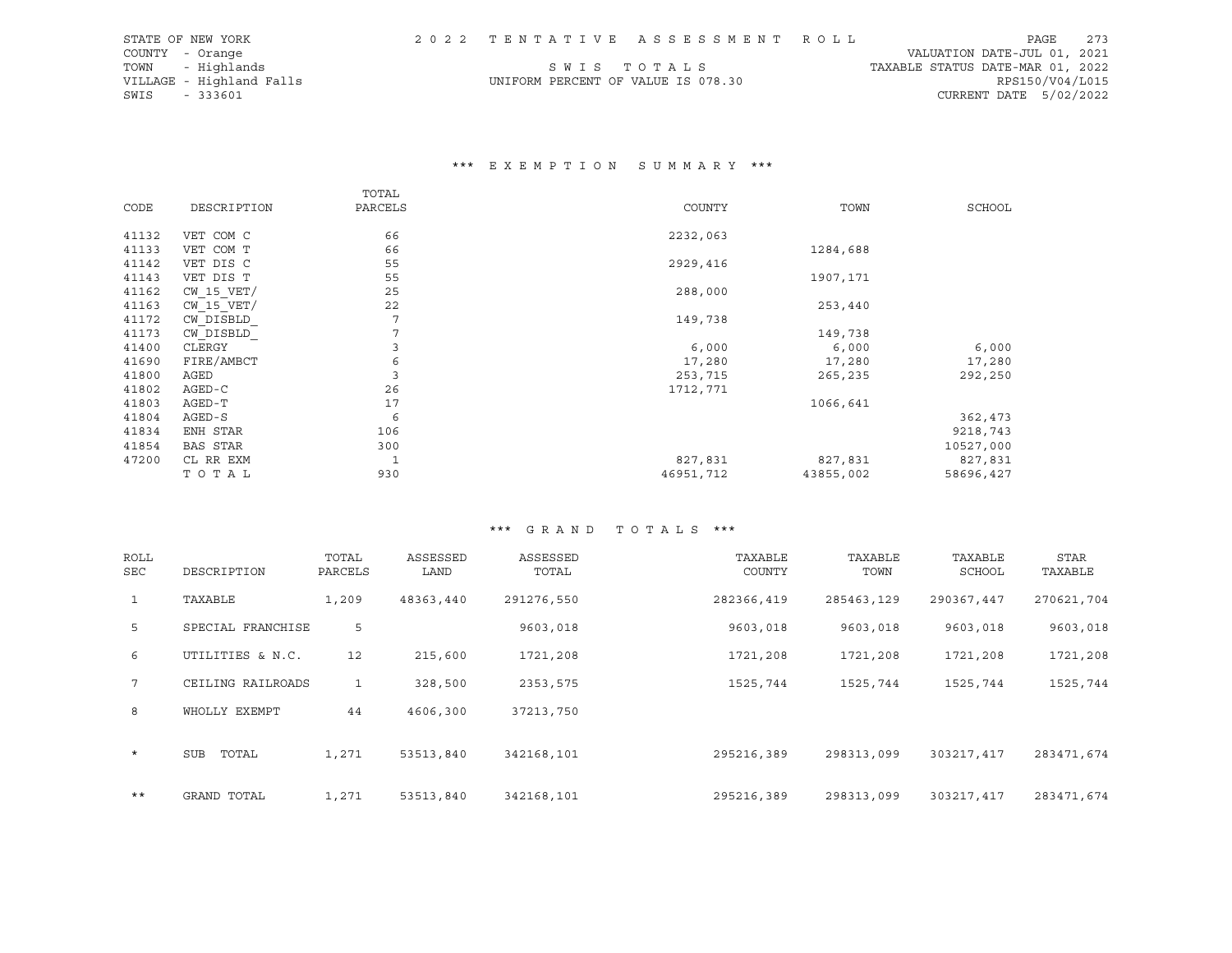| STATE OF NEW YORK<br>COUNTY - Orange<br>TOWN<br>- Highlands<br>SWIS<br>$-333689$                                                                                                                                                                              |                                                                                                                                                                                                                                                                                                                                                                                                                                   |                    | 2022 TENTATIVE ASSESSMENT ROLL<br>UNIFORM PERCENT OF VALUE IS 078.30                                                                                                                                                                                                                                                                                                                                                                                                             | PAGE<br>274<br>PAGE 274<br>TAXABLE SECTION OF THE ROLL - 1 VALUATION DATE-JUL 01, 2021<br>TAXABLE STATUS DATE-MAR 01, 2022<br>TAXABLE STATUS DATE-MAR 01, 2022 |
|---------------------------------------------------------------------------------------------------------------------------------------------------------------------------------------------------------------------------------------------------------------|-----------------------------------------------------------------------------------------------------------------------------------------------------------------------------------------------------------------------------------------------------------------------------------------------------------------------------------------------------------------------------------------------------------------------------------|--------------------|----------------------------------------------------------------------------------------------------------------------------------------------------------------------------------------------------------------------------------------------------------------------------------------------------------------------------------------------------------------------------------------------------------------------------------------------------------------------------------|----------------------------------------------------------------------------------------------------------------------------------------------------------------|
| TAX MAP PARCEL NUMBER<br>CURRENT OWNERS NAME<br>CURRENT OWNERS ADDRESS                                                                                                                                                                                        |                                                                                                                                                                                                                                                                                                                                                                                                                                   |                    | ${\tt SCHOOL\ DISTRICT} \begin{tabular}{lcccc} \multicolumn{2}{c}{\textbf{C}} \multicolumn{2}{c}{\textbf{C}} \multicolumn{2}{c}{\textbf{C}} \multicolumn{2}{c}{\textbf{C}} \multicolumn{2}{c}{\textbf{C}} \multicolumn{2}{c}{\textbf{C}} \multicolumn{2}{c}{\textbf{C}} \multicolumn{2}{c}{\textbf{C}} \multicolumn{2}{c}{\textbf{C}} \multicolumn{2}{c}{\textbf{C}} \multicolumn{2}{c}{\textbf{C}} \multicolumn{2}{c}{\textbf{C}} \multicolumn{2}{c}{\textbf{C}} \multicolumn{$ | PROPERTY LOCATION & CLASS ASSESSMENT EXEMPTION CODE----------------COUNTY-------TOWN------SCHOOL<br>ACCOUNT NO.                                                |
| $6 - 1 - 1$<br>The Sea Partnership<br>Bessemer Bill Pay Group<br>100 Woodbridge Center Dr<br>Woodbridge, NJ 07095<br>Woodbridge, NJ 07095                                                                                                                     | Old State Rd<br>311 Res vac land - WTRFNT<br>Highland Falls 333601 63,500 TOWN TAXABLE VALUE 63,500<br>FL 63,500 FOWN TAXABLE VALUE 63,500<br>PL L4 Sea Partnership 63,500 SCHOOL TAXABLE VALUE 63,500<br>Map 8997 AM004 Highland ambul 63,500 TO<br>FRN                                                                                                                                                                          |                    |                                                                                                                                                                                                                                                                                                                                                                                                                                                                                  |                                                                                                                                                                |
|                                                                                                                                                                                                                                                               |                                                                                                                                                                                                                                                                                                                                                                                                                                   |                    |                                                                                                                                                                                                                                                                                                                                                                                                                                                                                  |                                                                                                                                                                |
| $6 - 1 - 2$<br>The Sea Partnership<br>Bessemer Bill Pay Group<br>100 Woodbridge Center Dr<br>Woodbridge NJ 07095<br>Woodbridge, NJ 07095<br>$6 - 1 - 3$<br>The Sea Partnership<br>Bessemer Bill Pay Group<br>100 Woodbridge Center Dr<br>Woodbridge, NJ 07095 | 227 Old State Rd<br>EAST-0637587 NRTH-0919134<br>DEED BOOK 2216 PG-01101<br>FULL MARKET VALUE<br>223 Old State Rd<br>210 1 Family Res - WTRFNT<br>Highland Falls 333601 75,000 TOWN TAXABLE VALUE<br>Pt Lt 4 Sea Partnership<br>Map 8997<br>MAP 8997<br>RENT 242.00 DPTH 116.90<br>RENT 242.00 DPTH 116.90<br>PD016 Ft mtgy fire<br>ACRES<br>0.50<br>EAST-0637575 NRTH-0918950<br>DEED BOOK 2216    PG-01101<br>FULL MARKET VALUE | 514,700<br>620,900 | AM004 Highland ambul 403,000 TO<br>FD016 Ft mtgy fire 403,000 TO<br>LT006 Ft mtgy 1t 403,000 TO<br>RG003 Ft mtgy rub & garb 403,000 TO<br>AM004 Highland ambul 486,200<br>FD016 Ft mtgy fire 486,200 TO<br>LT006 Ft mtgy 1t 486,200 TO<br>RG003 Ft mtgy rub & garb 486,200 TO                                                                                                                                                                                                    | 403,000<br>403,000<br>403,000<br>486,200<br>486,200<br>486,200                                                                                                 |
|                                                                                                                                                                                                                                                               |                                                                                                                                                                                                                                                                                                                                                                                                                                   |                    |                                                                                                                                                                                                                                                                                                                                                                                                                                                                                  |                                                                                                                                                                |
| 0-1-4<br>The Sea Partnership<br>Bessemer Bill Pay Group<br>Bessemer Bill Pay Group<br>Pt Lt 4 Sea Partnership<br>Moodbridge Center Dr. Map 8997<br>Woodbridge, NJ 07095<br>FRNT 482.90 DPTV<br>PRNT 482.90 DPTV<br>PRNT 482.90 DPTV<br>PRNT 482.90            | Map 8997<br>FRNT 482.90 DPTH<br>ACRES 2.30<br>EAST-0637403 NRTH-0919165<br>DEED BOOK 2216    PG-01101<br>FULL MARKET VALUE                                                                                                                                                                                                                                                                                                        | 129,600            | AM004 Highland ambul<br>FD016 Ft mtgy fire<br>LT006 Ft mtgy lt<br>FD016 Ft mtgy fire<br>LT006 Ft mtgy lt 101,500 TO<br>RG003 Ft mtgy rub & garb 101,500 TO                                                                                                                                                                                                                                                                                                                       | 101,500<br>101,500<br>101,500<br>101,500 TO                                                                                                                    |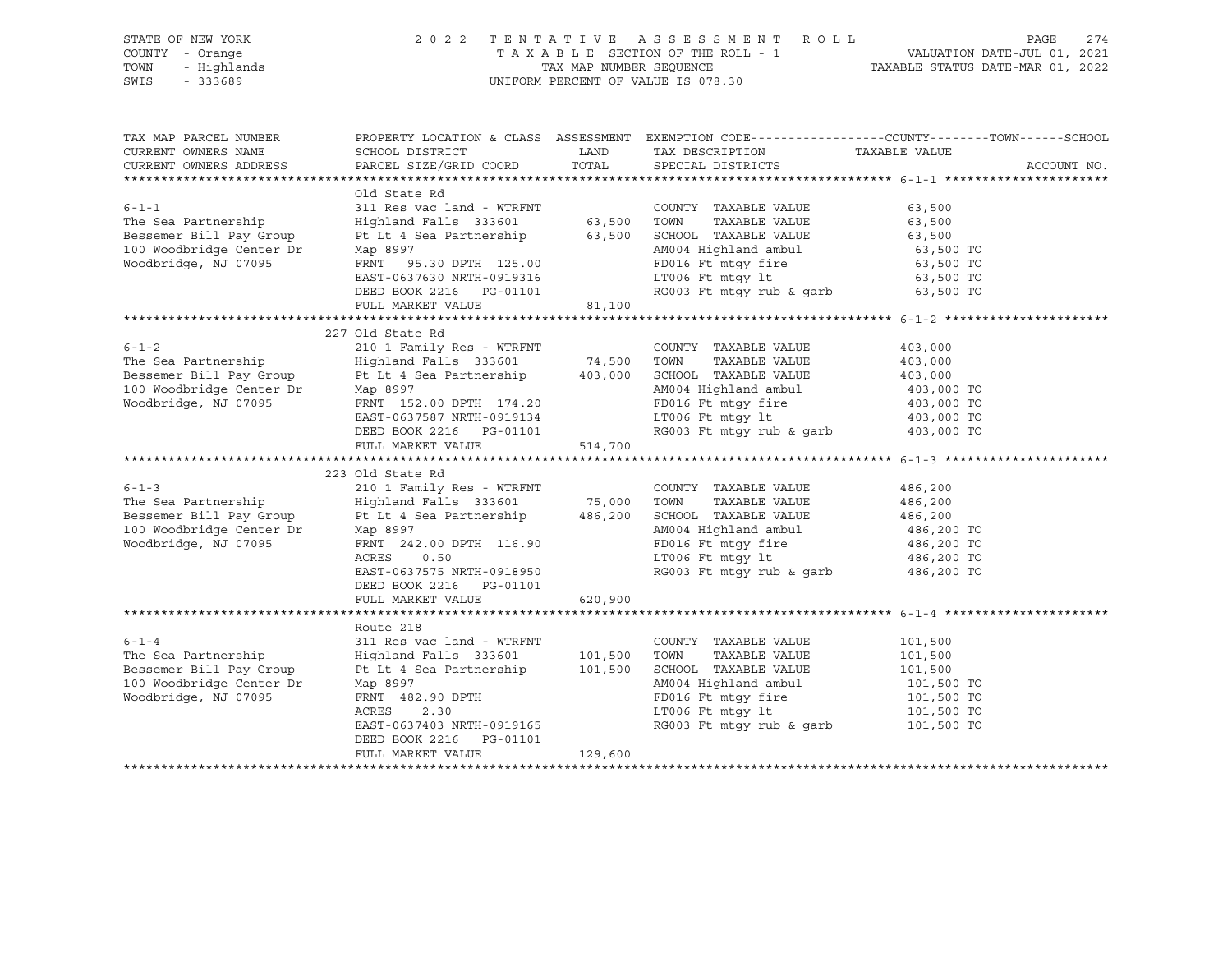| STATE OF NEW YORK | 2022 TENTATIVE ASSESSMENT ROLL                                 | PAGE | 275 |
|-------------------|----------------------------------------------------------------|------|-----|
| COUNTY - Orange   | VALUATION DATE-JUL 01, 2021<br>TAXABLE SECTION OF THE ROLL - 1 |      |     |
| TOWN - Highlands  | TAXABLE STATUS DATE-MAR 01, 2022<br>TAX MAP NUMBER SEOUENCE    |      |     |
| SWIS - 333689     | UNIFORM PERCENT OF VALUE IS 078.30                             |      |     |

| TAX MAP PARCEL NUMBER                                                                                                                                                                                                                |                                                                                                                                                                                              |         | PROPERTY LOCATION & CLASS ASSESSMENT EXEMPTION CODE----------------COUNTY-------TOWN------SCHOOL                                                                                                 |         |                   |
|--------------------------------------------------------------------------------------------------------------------------------------------------------------------------------------------------------------------------------------|----------------------------------------------------------------------------------------------------------------------------------------------------------------------------------------------|---------|--------------------------------------------------------------------------------------------------------------------------------------------------------------------------------------------------|---------|-------------------|
|                                                                                                                                                                                                                                      |                                                                                                                                                                                              |         |                                                                                                                                                                                                  |         |                   |
|                                                                                                                                                                                                                                      |                                                                                                                                                                                              |         |                                                                                                                                                                                                  |         |                   |
|                                                                                                                                                                                                                                      |                                                                                                                                                                                              |         |                                                                                                                                                                                                  |         |                   |
| 1368 Route 9W<br>$7 - 1 - 1.1$<br>430 Mtor                                                                                                                                                                                           |                                                                                                                                                                                              |         |                                                                                                                                                                                                  |         |                   |
|                                                                                                                                                                                                                                      |                                                                                                                                                                                              |         | COUNTY TAXABLE VALUE                                                                                                                                                                             | 548,500 |                   |
|                                                                                                                                                                                                                                      |                                                                                                                                                                                              |         | TAXABLE VALUE 548,500                                                                                                                                                                            |         |                   |
|                                                                                                                                                                                                                                      |                                                                                                                                                                                              |         |                                                                                                                                                                                                  |         |                   |
|                                                                                                                                                                                                                                      |                                                                                                                                                                                              |         |                                                                                                                                                                                                  |         |                   |
|                                                                                                                                                                                                                                      |                                                                                                                                                                                              |         |                                                                                                                                                                                                  |         |                   |
|                                                                                                                                                                                                                                      |                                                                                                                                                                                              |         |                                                                                                                                                                                                  |         |                   |
|                                                                                                                                                                                                                                      | ACRES 1.40<br>EAST-0636807 NRTH-0918127 FD016 Ft mtgy fire 548,500 TO<br>DEED BOOK 13942 PG-491 LT006 Ft mtgy lt 548,500 TO<br>FULL MARKET VALUE 700,500 RG003 Ft mtgy rub & garb 548,500 TO |         |                                                                                                                                                                                                  |         |                   |
|                                                                                                                                                                                                                                      |                                                                                                                                                                                              |         |                                                                                                                                                                                                  |         |                   |
|                                                                                                                                                                                                                                      |                                                                                                                                                                                              |         |                                                                                                                                                                                                  |         |                   |
|                                                                                                                                                                                                                                      |                                                                                                                                                                                              |         | $\begin{tabular}{lllllllll} \multicolumn{2}{c}{\textbf{COUNTY}} & \textbf{TXABLE VALUE} & & & 348,600 \\ \multicolumn{2}{c}{\textbf{TOWN}} & \textbf{TXABLE VALUE} & & 348,600 \\ \end{tabular}$ |         |                   |
|                                                                                                                                                                                                                                      |                                                                                                                                                                                              |         |                                                                                                                                                                                                  |         |                   |
| Bernicker Nichole M FRNT 596.00 DPTH 348,600 SCHOOL TAXABLE VALUE 348,600                                                                                                                                                            |                                                                                                                                                                                              |         |                                                                                                                                                                                                  |         |                   |
|                                                                                                                                                                                                                                      |                                                                                                                                                                                              |         |                                                                                                                                                                                                  |         |                   |
| 1376 Route 9W ACRES 3.70<br>Highland Falls, NY 10928 EAST-0636865 NRTH-0918414 PD016 Ft mtgy fire 348,600 TO<br>DEED BOOK 4234 PG-254 LT006 Ft mtgy rub & garb 348,600 TO<br>FULL MARKET VALUE 445,200 RG003 Ft mtgy rub & garb 348, |                                                                                                                                                                                              |         |                                                                                                                                                                                                  |         |                   |
|                                                                                                                                                                                                                                      |                                                                                                                                                                                              |         |                                                                                                                                                                                                  |         |                   |
|                                                                                                                                                                                                                                      |                                                                                                                                                                                              |         |                                                                                                                                                                                                  |         |                   |
|                                                                                                                                                                                                                                      |                                                                                                                                                                                              |         |                                                                                                                                                                                                  |         |                   |
|                                                                                                                                                                                                                                      | 179 Old State Rd                                                                                                                                                                             |         |                                                                                                                                                                                                  |         |                   |
|                                                                                                                                                                                                                                      |                                                                                                                                                                                              |         |                                                                                                                                                                                                  |         | $\circ$<br>35,090 |
|                                                                                                                                                                                                                                      |                                                                                                                                                                                              |         |                                                                                                                                                                                                  |         |                   |
|                                                                                                                                                                                                                                      |                                                                                                                                                                                              |         |                                                                                                                                                                                                  |         |                   |
|                                                                                                                                                                                                                                      |                                                                                                                                                                                              |         |                                                                                                                                                                                                  |         |                   |
|                                                                                                                                                                                                                                      |                                                                                                                                                                                              |         |                                                                                                                                                                                                  |         |                   |
|                                                                                                                                                                                                                                      |                                                                                                                                                                                              |         |                                                                                                                                                                                                  |         |                   |
|                                                                                                                                                                                                                                      |                                                                                                                                                                                              |         |                                                                                                                                                                                                  |         |                   |
|                                                                                                                                                                                                                                      |                                                                                                                                                                                              |         |                                                                                                                                                                                                  |         |                   |
|                                                                                                                                                                                                                                      |                                                                                                                                                                                              |         |                                                                                                                                                                                                  |         |                   |
|                                                                                                                                                                                                                                      | Old State Rd                                                                                                                                                                                 |         |                                                                                                                                                                                                  |         |                   |
| 7-1-3.2<br>The Sea Partnership                                                                                                                                                                                                       | 240 Rural res<br>240 Rural res<br>Highland Falls 333601 570,400 TOWN                                                                                                                         |         | COUNTY TAXABLE VALUE                                                                                                                                                                             | 663,200 |                   |
|                                                                                                                                                                                                                                      |                                                                                                                                                                                              |         | TAXABLE VALUE                                                                                                                                                                                    | 663,200 |                   |
| Bessemer Bill Pay Group                                                                                                                                                                                                              |                                                                                                                                                                                              |         | Pt Lt 4 Sea Partnership 663, 200 SCHOOL TAXABLE VALUE                                                                                                                                            | 663,200 |                   |
| 100 Woodbridge Center Dr                                                                                                                                                                                                             |                                                                                                                                                                                              |         |                                                                                                                                                                                                  |         |                   |
| Woodbridge, NJ 07095                                                                                                                                                                                                                 |                                                                                                                                                                                              |         | Map 8997<br>Map 8997<br>RNT 3205.00 DPTH<br>RCRES 71.90<br>RGRES 71.90<br>EAST-0637032 NRTH-0917613<br>DEED BOOK 2216<br>PG-01101<br>PD110 Water Dist #1<br>MD10 Water Dist #1<br>10.00 UN       |         |                   |
|                                                                                                                                                                                                                                      |                                                                                                                                                                                              |         |                                                                                                                                                                                                  |         |                   |
|                                                                                                                                                                                                                                      |                                                                                                                                                                                              |         |                                                                                                                                                                                                  |         |                   |
|                                                                                                                                                                                                                                      |                                                                                                                                                                                              |         |                                                                                                                                                                                                  |         |                   |
|                                                                                                                                                                                                                                      | FULL MARKET VALUE                                                                                                                                                                            | 847,000 |                                                                                                                                                                                                  |         |                   |

\*\*\*\*\*\*\*\*\*\*\*\*\*\*\*\*\*\*\*\*\*\*\*\*\*\*\*\*\*\*\*\*\*\*\*\*\*\*\*\*\*\*\*\*\*\*\*\*\*\*\*\*\*\*\*\*\*\*\*\*\*\*\*\*\*\*\*\*\*\*\*\*\*\*\*\*\*\*\*\*\*\*\*\*\*\*\*\*\*\*\*\*\*\*\*\*\*\*\*\*\*\*\*\*\*\*\*\*\*\*\*\*\*\*\*\*\*\*\*\*\*\*\*\*\*\*\*\*\*\*\*\*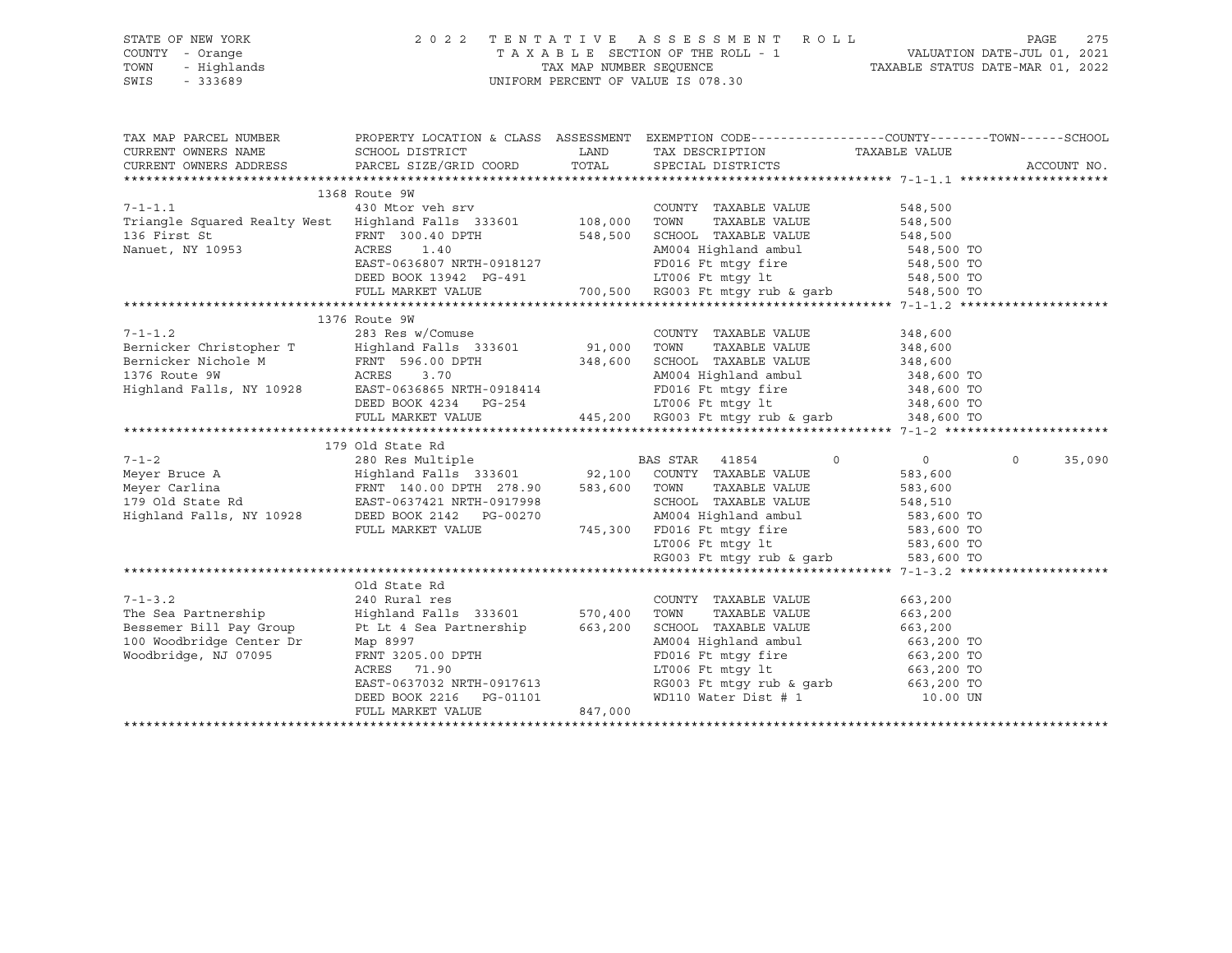| STATE OF NEW YORK<br>COUNTY - Orange<br>- Highlands<br>TOWN<br>SWIS<br>$-333689$ |                                                                                                                                           | 2022 TENTATIVE ASSESSMENT ROLL<br>T A X A B L E SECTION OF THE ROLL - 1 VALUATION DATE-JUL 01, 2021<br>TAX MAP NUMBER SEQUENCE TAXABLE STATUS DATE-MAR 01, 2022<br>UNIFORM PERCENT OF VALUE IS 078.30                                  |                          | 276<br>PAGE        |
|----------------------------------------------------------------------------------|-------------------------------------------------------------------------------------------------------------------------------------------|----------------------------------------------------------------------------------------------------------------------------------------------------------------------------------------------------------------------------------------|--------------------------|--------------------|
| CURRENT OWNERS NAME                                                              | TAX MAP PARCEL NUMBER PROPERTY LOCATION & CLASS ASSESSMENT EXEMPTION CODE---------------COUNTY--------TOWN------SCHOOL<br>SCHOOL DISTRICT |                                                                                                                                                                                                                                        | TAXABLE VALUE            |                    |
| CURRENT OWNERS ADDRESS                                                           | PARCEL SIZE/GRID COORD                                                                                                                    | LAND TAX DESCRIPTION<br>COORD TOTAL SPECIAL DISTRICTS                                                                                                                                                                                  |                          | ACCOUNT NO.        |
|                                                                                  |                                                                                                                                           |                                                                                                                                                                                                                                        |                          |                    |
|                                                                                  | 1 River Breeze Dr                                                                                                                         |                                                                                                                                                                                                                                        |                          |                    |
| $8 - 1 - 2$                                                                      |                                                                                                                                           | COUNTY TAXABLE VALUE                                                                                                                                                                                                                   | 247,300                  |                    |
| Sea Ventures LLC                                                                 | COUNT<br>Highland Falls 333601 84,000 TOWN<br>FRNT 77.00 DPTH 267.00 1000 1000                                                            | TAXABLE VALUE                                                                                                                                                                                                                          | 247,300                  |                    |
| Bessemer Bill Pay Group                                                          |                                                                                                                                           | FRNT 77.00 DPTH 267.00 247,300 SCHOOL TAXABLE VALUE                                                                                                                                                                                    | 247,300                  |                    |
| 100 Woodbridge Center Dr<br>Woodbridge NJ 07095<br>Woodbridge, NJ 07095          | ACRES 1.60<br>EAST-0636921 NRTH-0915238                                                                                                   |                                                                                                                                                                                                                                        |                          |                    |
|                                                                                  | DEED BOOK 13040 PG-876                                                                                                                    |                                                                                                                                                                                                                                        |                          |                    |
|                                                                                  | FULL MARKET VALUE                                                                                                                         |                                                                                                                                                                                                                                        |                          |                    |
|                                                                                  |                                                                                                                                           | AM004 Highland ambul<br>FD016 Ft mtgy fire<br>IT006 Ft mtgy 1t<br>315,800 RG003 Ft mtgy rub & garb<br>247,300 TO<br>8003 Ft mtgy rub & garb<br>247,300 TO<br>247,300 TO<br>247,300 TO<br>247,300 TO<br>2010 Mater Dist # 1<br>10.00 UN |                          |                    |
|                                                                                  |                                                                                                                                           |                                                                                                                                                                                                                                        |                          |                    |
|                                                                                  | 6 River Breeze Dr                                                                                                                         |                                                                                                                                                                                                                                        |                          |                    |
|                                                                                  |                                                                                                                                           | $\overline{0}$                                                                                                                                                                                                                         | $\overline{0}$           | $\Omega$<br>87,610 |
|                                                                                  |                                                                                                                                           |                                                                                                                                                                                                                                        | 275,600                  |                    |
|                                                                                  |                                                                                                                                           |                                                                                                                                                                                                                                        | 275,600                  |                    |
|                                                                                  |                                                                                                                                           | SCHOOL TAXABLE VALUE                                                                                                                                                                                                                   | 187,990                  |                    |
|                                                                                  |                                                                                                                                           |                                                                                                                                                                                                                                        |                          |                    |
|                                                                                  |                                                                                                                                           | 275,600 TO<br>275,600 TO<br>ED016 Ft mtgy fire<br>275,600 TO<br>LT006 Ft mtgy 1t<br>RG003 Ft mtgy rub & garb<br>275,600 TO<br>275,600 TO<br>275,600 TO<br>275,600 TO<br>275,600 TO<br>275,600 TO<br>275,600 TO                         |                          |                    |
|                                                                                  |                                                                                                                                           |                                                                                                                                                                                                                                        |                          |                    |
|                                                                                  |                                                                                                                                           |                                                                                                                                                                                                                                        |                          |                    |
|                                                                                  |                                                                                                                                           |                                                                                                                                                                                                                                        |                          |                    |
|                                                                                  | 63 Old State Rd                                                                                                                           |                                                                                                                                                                                                                                        |                          |                    |
| $8 - 1 - 4$                                                                      |                                                                                                                                           | COUNTY TAXABLE VALUE                                                                                                                                                                                                                   | 260,000                  |                    |
| The Sea Partnership                                                              | 215 1 Fam Res w/<br>Highland Falls 333601                                                                                                 | TAXABLE VALUE                                                                                                                                                                                                                          | 260,000                  |                    |
|                                                                                  | FRNT 509.50 DPTH $260,000$ SCHOOL TAXABLE VALUE                                                                                           |                                                                                                                                                                                                                                        | 260,000                  |                    |
| Bessemer Bill Pay Group<br>100 Woodbridge Center Dr                              | ACRES 1.40                                                                                                                                | AM004 Highland ambul                                                                                                                                                                                                                   | 260,000 TO               |                    |
| Woodbridge, NJ 07095                                                             | EAST-0637158 NRTH-0915354                                                                                                                 |                                                                                                                                                                                                                                        |                          |                    |
|                                                                                  | DEED BOOK 2216 PG-01110<br>FIILT. MADVES 1217                                                                                             | FD016 Ft mtgy fire<br>LT006 Ft mtgy lt                                                                                                                                                                                                 | 260,000 TO<br>260,000 TO |                    |
|                                                                                  | FULL MARKET VALUE                                                                                                                         | 332,100 RG003 Ft mtgy rub & garb 260,000 TO                                                                                                                                                                                            |                          |                    |
|                                                                                  |                                                                                                                                           | WD110 Water Dist # 1                                                                                                                                                                                                                   | 10.00 UN                 |                    |
|                                                                                  |                                                                                                                                           |                                                                                                                                                                                                                                        |                          |                    |
|                                                                                  | Old State Rd Rear                                                                                                                         |                                                                                                                                                                                                                                        |                          |                    |
| $8 - 2 - 2$                                                                      | 311 Res vac land                                                                                                                          | COUNTY TAXABLE VALUE                                                                                                                                                                                                                   | 8,400                    |                    |
| $8 - 2 - 2$<br>Conley James A                                                    | France (1996)<br>Highland Falls 333601 (2008) 8,400 TOWN TAXABLE VALUE<br>FRNT 76.70 DPTH 283.50 (2008) 8,400 SCHOOL TAXABLE VALUE        | TAXABLE VALUE                                                                                                                                                                                                                          | 8,400                    |                    |
|                                                                                  | 133601<br>FRNT 76.70 DPTH 283.50<br>Fort Montgomery, NY 10922<br>EAST-0636699 NPTH 225                                                    |                                                                                                                                                                                                                                        | 8,400                    |                    |
|                                                                                  |                                                                                                                                           | AM004 Highland ambul 8,400 TO<br>FD016 Ft mtgy fire 8,400 TO<br>LT006 Ft mtgy lt 8,400 TO                                                                                                                                              |                          |                    |
|                                                                                  |                                                                                                                                           |                                                                                                                                                                                                                                        |                          |                    |
|                                                                                  | FULL MARKET VALUE                                                                                                                         | 10,700 LT006 Ft mtgy 1t 8,400 TO<br>RG003 Ft mtgy rub & garb 8,400 TO                                                                                                                                                                  |                          |                    |
|                                                                                  |                                                                                                                                           | WD110 Water Dist # 1                                                                                                                                                                                                                   | 7.00 UN                  |                    |
|                                                                                  |                                                                                                                                           |                                                                                                                                                                                                                                        |                          |                    |
|                                                                                  |                                                                                                                                           |                                                                                                                                                                                                                                        |                          |                    |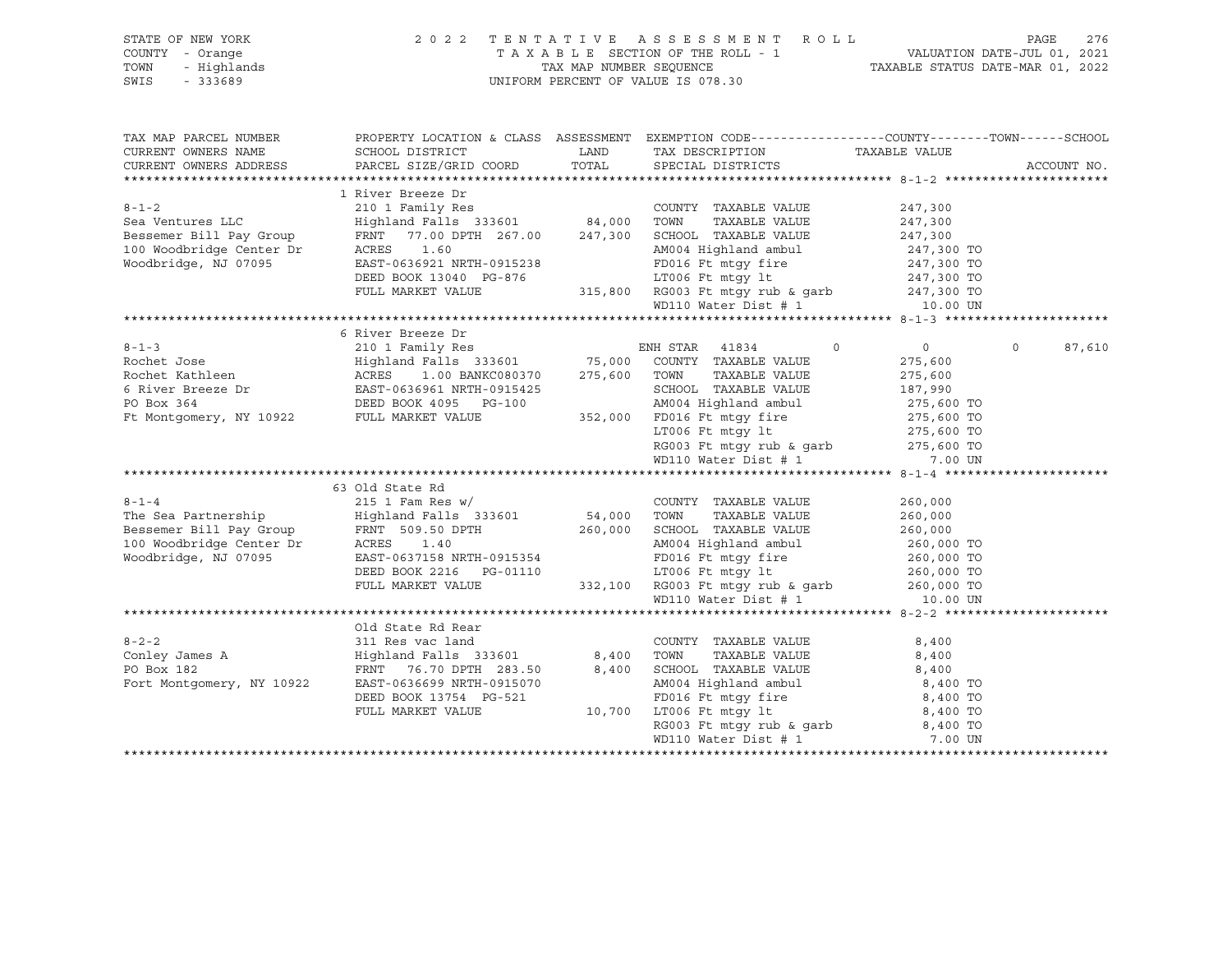| STATE OF NEW YORK<br>COUNTY - Orange<br>- Highlands<br>TOWN<br>SWIS<br>$-333689$ |                                                                                                                                                                                                                                                    |               | 2022 TENTATIVE ASSESSMENT ROLL<br>TAXABLE SECTION OF THE ROLL - 1<br>TAXABLE STATUS DATE-JUL 01, 2021<br>TAXABLE STATUS DATE-MAR 01, 2022<br>UNIFORM PERCENT OF VALUE IS 078.30                                      |                                                      | PAGE<br>277       |
|----------------------------------------------------------------------------------|----------------------------------------------------------------------------------------------------------------------------------------------------------------------------------------------------------------------------------------------------|---------------|----------------------------------------------------------------------------------------------------------------------------------------------------------------------------------------------------------------------|------------------------------------------------------|-------------------|
| TAX MAP PARCEL NUMBER<br>CURRENT OWNERS NAME<br>CURRENT OWNERS ADDRESS           | SCHOOL DISTRICT<br>PARCEL SIZE/GRID COORD                                                                                                                                                                                                          | LAND<br>TOTAL | PROPERTY LOCATION & CLASS ASSESSMENT EXEMPTION CODE---------------COUNTY-------TOWN-----SCHOOL<br>TAX DESCRIPTION<br>SPECIAL DISTRICTS                                                                               | TAXABLE VALUE                                        | ACCOUNT NO.       |
|                                                                                  | 51 Old State Rd                                                                                                                                                                                                                                    |               |                                                                                                                                                                                                                      |                                                      |                   |
| $8 - 2 - 3$ . 2                                                                  |                                                                                                                                                                                                                                                    |               | $\circ$                                                                                                                                                                                                              | $\overline{0}$                                       | $\circ$<br>35,090 |
|                                                                                  | 210 1 Family Res<br>Highland Falls 333601 47,400 COUNTY TAXABLE VALUE                                                                                                                                                                              |               |                                                                                                                                                                                                                      | 206,400                                              |                   |
| Sicurella Angela V<br>51 Old State Rd                                            | WS OLD STATE RD/HWY 218 206,400 TOWN                                                                                                                                                                                                               |               | TAXABLE VALUE                                                                                                                                                                                                        |                                                      |                   |
| Highland Falls, NY 10928                                                         | FRNT 100.00 DPTH 204.00                                                                                                                                                                                                                            |               | SCHOOL TAXABLE VALUE                                                                                                                                                                                                 | 206,400<br>171,310                                   |                   |
|                                                                                  | ACRES<br>0.36                                                                                                                                                                                                                                      |               |                                                                                                                                                                                                                      |                                                      |                   |
|                                                                                  | EAST-0636889 NRTH-0915036                                                                                                                                                                                                                          |               | 263,600 RG003 Ft mtgy fire<br>263,600 RG003 Ft mtgy fire<br>263,600 RG003 Ft mtgy rub & garb<br>263,600 RG003 Ft mtgy rub & garb<br>264,400 TO<br>264,400 TO<br>264,400 TO<br>206,400 TO<br>206,400 TO<br>206,400 TO |                                                      |                   |
|                                                                                  | DEED BOOK 2350 PG-00056                                                                                                                                                                                                                            |               |                                                                                                                                                                                                                      |                                                      |                   |
|                                                                                  | FULL MARKET VALUE                                                                                                                                                                                                                                  |               |                                                                                                                                                                                                                      |                                                      |                   |
|                                                                                  |                                                                                                                                                                                                                                                    |               |                                                                                                                                                                                                                      |                                                      |                   |
|                                                                                  |                                                                                                                                                                                                                                                    |               |                                                                                                                                                                                                                      |                                                      |                   |
|                                                                                  | 47 Old State Rd                                                                                                                                                                                                                                    |               |                                                                                                                                                                                                                      |                                                      |                   |
| $8 - 2 - 5.2$                                                                    |                                                                                                                                                                                                                                                    |               | COUNTY TAXABLE VALUE                                                                                                                                                                                                 | 220,300                                              |                   |
| Bayos Alvarado Jimmy                                                             |                                                                                                                                                                                                                                                    |               | TAXABLE VALUE                                                                                                                                                                                                        | 220,300                                              |                   |
| Ochoa Raymi                                                                      | Ws Old St Hwy 218 220,300 SCHOOL TAXABLE VALUE                                                                                                                                                                                                     |               |                                                                                                                                                                                                                      | 220,300                                              |                   |
| Ochoa Raymi<br>47 Old State Rd                                                   | FRNT 125.00 DPTH 100.00                                                                                                                                                                                                                            |               | AM004 Highland ambul                                                                                                                                                                                                 | 220,300 TO<br>220,300 TO<br>220,300 TO<br>220,300 TO |                   |
| Highland Falls, NY 10928                                                         | BANKC080370                                                                                                                                                                                                                                        |               | FD016 Ft mtgy fire                                                                                                                                                                                                   |                                                      |                   |
|                                                                                  | EAST-0636838 NRTH-0914932                                                                                                                                                                                                                          |               | LT006 Ft mtgy lt                                                                                                                                                                                                     |                                                      |                   |
|                                                                                  | DEED BOOK 14685 PG-835                                                                                                                                                                                                                             |               |                                                                                                                                                                                                                      |                                                      |                   |
|                                                                                  | FULL MARKET VALUE                                                                                                                                                                                                                                  |               | LT006 Ft mtgy 1t<br>RG003 Ft mtgy rub & garb<br>281,400 WD110 Water Dist # 1                                                                                                                                         | 10.00 UN                                             |                   |
|                                                                                  |                                                                                                                                                                                                                                                    |               |                                                                                                                                                                                                                      |                                                      |                   |
|                                                                                  | 43 Old State Rd                                                                                                                                                                                                                                    |               |                                                                                                                                                                                                                      |                                                      |                   |
|                                                                                  |                                                                                                                                                                                                                                                    |               | COUNTY TAXABLE VALUE 185,000                                                                                                                                                                                         |                                                      |                   |
|                                                                                  |                                                                                                                                                                                                                                                    |               |                                                                                                                                                                                                                      | 185,000                                              |                   |
|                                                                                  |                                                                                                                                                                                                                                                    |               |                                                                                                                                                                                                                      | 185,000                                              |                   |
|                                                                                  |                                                                                                                                                                                                                                                    |               | AM004 Highland ambul                                                                                                                                                                                                 | 185,000 TO                                           |                   |
|                                                                                  | DEED BOOK 13754 PG-521                                                                                                                                                                                                                             |               | FD016 Ft mtgy fire<br>236,300 LT006 Ft mtgy lt                                                                                                                                                                       | 185,000 TO<br>185,000 TO                             |                   |
|                                                                                  | FULL MARKET VALUE                                                                                                                                                                                                                                  |               |                                                                                                                                                                                                                      |                                                      |                   |
|                                                                                  |                                                                                                                                                                                                                                                    |               | RG003 Ft mtgy rub & garb<br>WD110 Water Dist # 1 10.00 UN                                                                                                                                                            |                                                      |                   |
|                                                                                  |                                                                                                                                                                                                                                                    |               |                                                                                                                                                                                                                      |                                                      |                   |
|                                                                                  |                                                                                                                                                                                                                                                    |               |                                                                                                                                                                                                                      |                                                      |                   |
|                                                                                  | Old State Rd                                                                                                                                                                                                                                       |               |                                                                                                                                                                                                                      |                                                      |                   |
| $8 - 4 - 1$                                                                      | 311 Res vac land                                                                                                                                                                                                                                   |               | COUNTY TAXABLE VALUE                                                                                                                                                                                                 | 800                                                  |                   |
|                                                                                  |                                                                                                                                                                                                                                                    |               |                                                                                                                                                                                                                      | 800                                                  |                   |
|                                                                                  |                                                                                                                                                                                                                                                    |               |                                                                                                                                                                                                                      | 800                                                  |                   |
|                                                                                  | EXPARENT MARKER VALUE (COONIT TAXABLE VALUE<br>Kopald Jonathan R<br>RESSET-0637110 NRTH-0915026<br>PO Box 274<br>Highland Falls, NY 10928<br>FULL MARKET VALUE<br>PO BOX 274<br>DEED BOOK 5183<br>PULL MARKET VALUE<br>PO 1,000<br>LT006 Ft mtgy l |               | MM004 Highland ambul<br>FD016 Ft mtgy fire 800 TO<br>1,000 LT006 Ft mtgy 1t 800 TO<br>RG003 Ft mtgy rub & garb 800 TO<br>TO06 Ft mtgy rub & garb 800 TO                                                              |                                                      |                   |
|                                                                                  |                                                                                                                                                                                                                                                    |               |                                                                                                                                                                                                                      |                                                      |                   |
|                                                                                  |                                                                                                                                                                                                                                                    |               |                                                                                                                                                                                                                      |                                                      |                   |
|                                                                                  |                                                                                                                                                                                                                                                    |               |                                                                                                                                                                                                                      |                                                      |                   |
|                                                                                  |                                                                                                                                                                                                                                                    |               | WD110 Water Dist # 1                                                                                                                                                                                                 | .28 UN                                               |                   |
|                                                                                  |                                                                                                                                                                                                                                                    |               |                                                                                                                                                                                                                      |                                                      |                   |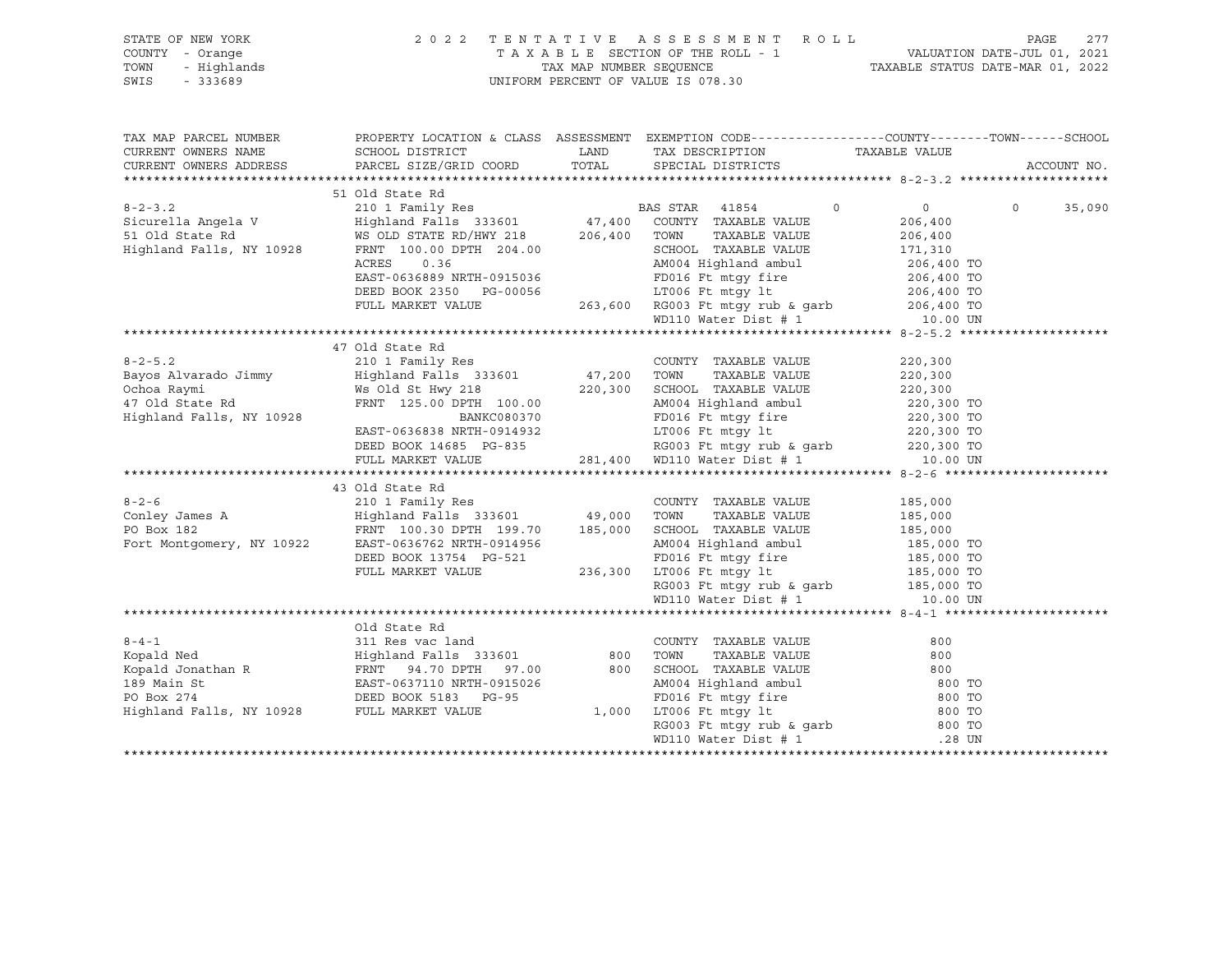| STATE OF NEW YORK<br>COUNTY - Orange<br>- Highlands<br>TOWN<br>SWIS<br>$-333689$ | 2022 TENTATIVE                                                                                                                                                                                                                 |         | A S S E S S M E N T R O L L<br>UNIFORM PERCENT OF VALUE IS 078.30                                                  |                           | PAGE<br>278 |
|----------------------------------------------------------------------------------|--------------------------------------------------------------------------------------------------------------------------------------------------------------------------------------------------------------------------------|---------|--------------------------------------------------------------------------------------------------------------------|---------------------------|-------------|
| TAX MAP PARCEL NUMBER<br>CURRENT OWNERS NAME                                     | SCHOOL DISTRICT                                                                                                                                                                                                                | LAND    | PROPERTY LOCATION & CLASS ASSESSMENT EXEMPTION CODE----------------COUNTY-------TOWN-----SCHOOL<br>TAX DESCRIPTION | TAXABLE VALUE             |             |
| CURRENT OWNERS ADDRESS                                                           | PARCEL SIZE/GRID COORD                                                                                                                                                                                                         | TOTAL   | SPECIAL DISTRICTS                                                                                                  |                           | ACCOUNT NO. |
|                                                                                  |                                                                                                                                                                                                                                |         |                                                                                                                    |                           |             |
|                                                                                  | 76 Old State Rd                                                                                                                                                                                                                |         |                                                                                                                    |                           |             |
| $8 - 5 - 3$                                                                      | 210 1 Family Res BA<br>Highland Falls 333601 73,000                                                                                                                                                                            |         | BAS STAR 41854<br>$\circ$                                                                                          | $\overline{0}$<br>$\circ$ | 35,090      |
| Bernhardt Michael J                                                              | FRNT 125.30 DPTH 234.00 340,500                                                                                                                                                                                                |         | COUNTY TAXABLE VALUE<br>TOWN<br>TAXABLE VALUE                                                                      | 340,500                   |             |
| 76 Old State Rd<br>Highland Falls, NY 10928                                      | BANKC030440                                                                                                                                                                                                                    |         | SCHOOL TAXABLE VALUE                                                                                               | 340,500                   |             |
|                                                                                  | EAST-0637448 NRTH-0915345                                                                                                                                                                                                      |         | AM004 Highland ambul                                                                                               | 305,410<br>340,500 TO     |             |
|                                                                                  | DEED BOOK 12751 PG-1008                                                                                                                                                                                                        |         | FD016 Ft mtgy fire                                                                                                 | 340,500 TO                |             |
|                                                                                  | FULL MARKET VALUE                                                                                                                                                                                                              |         | 434,900 LT006 Ft mtqy lt                                                                                           | 340,500 TO                |             |
|                                                                                  |                                                                                                                                                                                                                                |         | RG003 Ft mtgy rub & garb $340,500$ TO                                                                              |                           |             |
|                                                                                  |                                                                                                                                                                                                                                |         | WD110 Water Dist # 1                                                                                               | 10.00 UN                  |             |
|                                                                                  |                                                                                                                                                                                                                                |         |                                                                                                                    |                           |             |
|                                                                                  | 74 Old State Rd                                                                                                                                                                                                                |         |                                                                                                                    |                           |             |
| $8 - 5 - 4.1$                                                                    | 311 Res vac land                                                                                                                                                                                                               |         | COUNTY TAXABLE VALUE                                                                                               | 249,000                   |             |
| The Sea Partnership                                                              | Highland Falls 333601                                                                                                                                                                                                          | 249,000 | TOWN<br>TAXABLE VALUE                                                                                              | 249,000                   |             |
|                                                                                  |                                                                                                                                                                                                                                |         | SCHOOL TAXABLE VALUE                                                                                               | 249,000                   |             |
|                                                                                  | Example of the contract of the contract of the contract of the contract of the contract of the contract of the contract of the contract of the contract of the contract of the contract of the contract of the contract of the |         | AM004 Highland ambul                                                                                               | 249,000 TO                |             |
| Woodbridge, NJ 07095                                                             | EAST-0637440 NRTH-0915118                                                                                                                                                                                                      |         | FD016 Ft mtqy fire                                                                                                 | 249,000 TO                |             |
|                                                                                  | DEED BOOK 2216    PG-01101                                                                                                                                                                                                     |         | LT006 Ft mtgy lt                                                                                                   | 249,000 TO                |             |
|                                                                                  | FULL MARKET VALUE                                                                                                                                                                                                              |         | 318,000 RG003 Ft mtgy rub & garb 249,000 TO                                                                        |                           |             |
|                                                                                  |                                                                                                                                                                                                                                |         | WD110 Water Dist # 1                                                                                               | 40.60 UN                  |             |
|                                                                                  |                                                                                                                                                                                                                                |         |                                                                                                                    |                           |             |
|                                                                                  | Cragston - East Of                                                                                                                                                                                                             |         |                                                                                                                    |                           |             |
| $8 - 5 - 4.2$                                                                    | 315 Underwtr lnd                                                                                                                                                                                                               |         | COUNTY TAXABLE VALUE                                                                                               | 48,000                    |             |
| The Sea Partnership                                                              | Highland Falls 333601 48,000 TOWN                                                                                                                                                                                              |         | TAXABLE VALUE                                                                                                      | 48,000                    |             |
| Bessemer Bill Pay Group                                                          | ACRES 8.60<br>EAST-0638142 NRTH-0915578                                                                                                                                                                                        | 48,000  | SCHOOL TAXABLE VALUE                                                                                               | 48,000                    |             |
| 100 Woodbridge Center Dr<br>Woodbridge, NJ 07095                                 | DEED BOOK 2216 PG-01117                                                                                                                                                                                                        |         | AM004 Highland ambul<br>FD016 Ft mtqy fire                                                                         | 48,000 TO<br>48,000 TO    |             |
|                                                                                  | FULL MARKET VALUE                                                                                                                                                                                                              |         | $\sigma_{\rm{max}}$ and $\sigma_{\rm{max}}$<br>61,300 LT006 Ft mtqy lt                                             | 48,000 TO                 |             |
|                                                                                  |                                                                                                                                                                                                                                |         | RG003 Ft mtqy rub & qarb                                                                                           | 48,000 TO                 |             |
|                                                                                  |                                                                                                                                                                                                                                |         |                                                                                                                    |                           |             |
|                                                                                  | Old State Rd                                                                                                                                                                                                                   |         |                                                                                                                    |                           |             |
| $8 - 5 - 5$                                                                      | 311 Res vac land                                                                                                                                                                                                               |         | COUNTY TAXABLE VALUE                                                                                               | 186,000                   |             |
| The Sea Partnership                                                              | Highland Falls 333601                                                                                                                                                                                                          | 186,000 | TOWN<br>TAXABLE VALUE                                                                                              | 186,000                   |             |
| Bessemer Bill Pay Group                                                          | FRNT 207.00 DPTH                                                                                                                                                                                                               | 186,000 | SCHOOL TAXABLE VALUE                                                                                               | 186,000                   |             |
| 100 Woodbridge Center Dr                                                         | ACRES<br>2.40                                                                                                                                                                                                                  |         | AM004 Highland ambul                                                                                               | 186,000 TO                |             |
| Woodbridge, NJ 07095                                                             | EAST-0637301 NRTH-0914750                                                                                                                                                                                                      |         | FD016 Ft mtgy fire                                                                                                 | 186,000 TO                |             |
|                                                                                  | DEED BOOK 4551 PG-196                                                                                                                                                                                                          |         | LT006 Ft mtqy lt                                                                                                   | 186,000 TO                |             |
|                                                                                  | FULL MARKET VALUE                                                                                                                                                                                                              |         | 237,500 RG003 Ft mtgy rub & garb 186,000 TO                                                                        |                           |             |
|                                                                                  |                                                                                                                                                                                                                                |         | WD110 Water Dist # 1                                                                                               | 16.80 UN                  |             |
|                                                                                  |                                                                                                                                                                                                                                |         |                                                                                                                    |                           |             |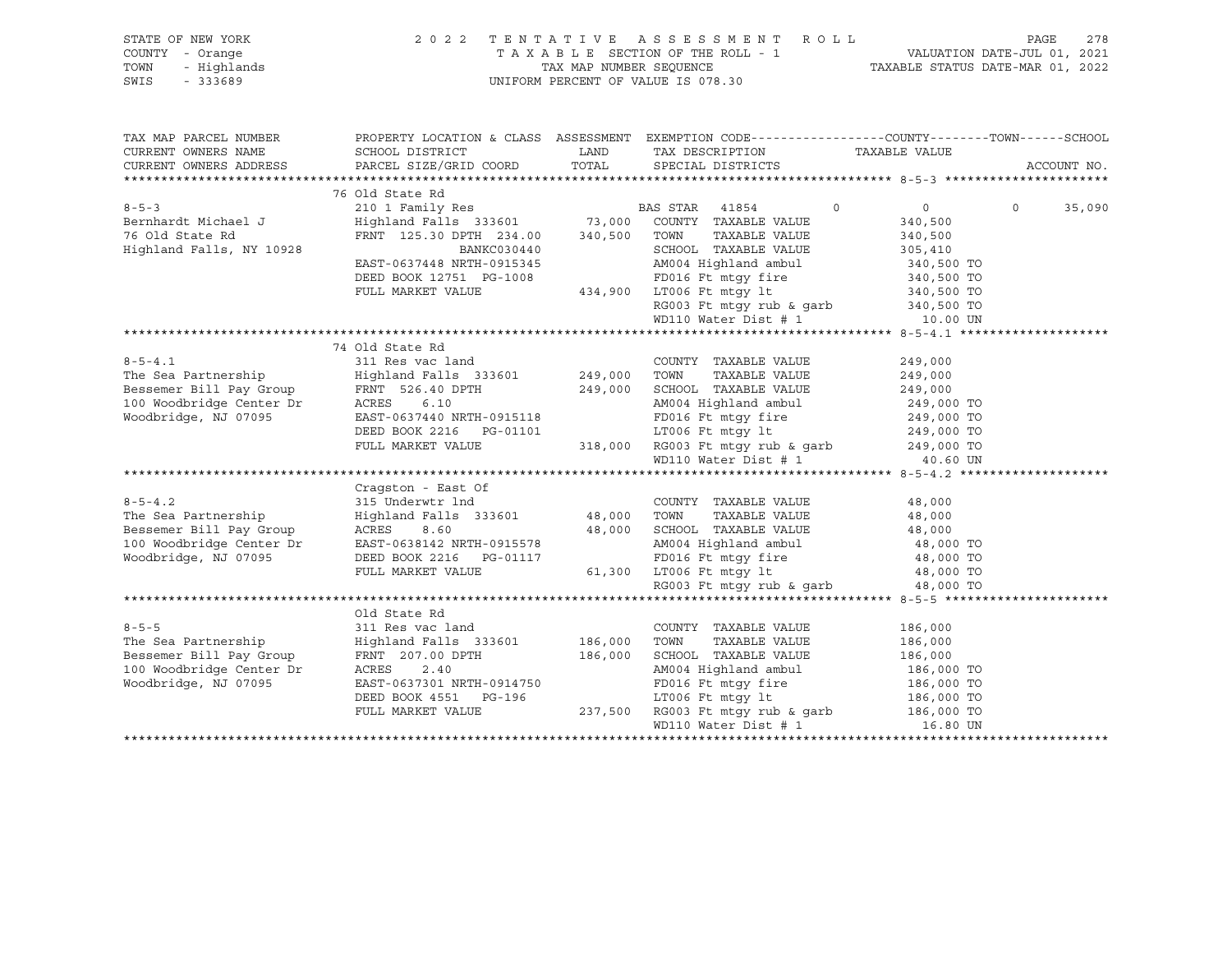| STATE OF NEW YORK<br>COUNTY - Orange<br>TOWN<br>- Highlands<br>$-333689$<br>SWIS | 2 0 2 2                                                                                                                                                                                             |         | TENTATIVE ASSESSMENT ROLL<br>UNIFORM PERCENT OF VALUE IS 078.30                                                                                                                                                                                                              |                    | 279<br>PAGE |
|----------------------------------------------------------------------------------|-----------------------------------------------------------------------------------------------------------------------------------------------------------------------------------------------------|---------|------------------------------------------------------------------------------------------------------------------------------------------------------------------------------------------------------------------------------------------------------------------------------|--------------------|-------------|
| CURRENT OWNERS NAME                                                              | TAX MAP PARCEL NUMBER THE PROPERTY LOCATION & CLASS ASSESSMENT EXEMPTION CODE--------------COUNTY-------TOWN------SCHOOL<br>SCHOOL DISTRICT                                                         |         | LAND TAX DESCRIPTION TAXABLE VALUE                                                                                                                                                                                                                                           |                    |             |
|                                                                                  |                                                                                                                                                                                                     | TOTAL   |                                                                                                                                                                                                                                                                              |                    | ACCOUNT NO. |
|                                                                                  |                                                                                                                                                                                                     |         |                                                                                                                                                                                                                                                                              |                    |             |
|                                                                                  |                                                                                                                                                                                                     |         |                                                                                                                                                                                                                                                                              |                    |             |
|                                                                                  |                                                                                                                                                                                                     |         |                                                                                                                                                                                                                                                                              |                    |             |
|                                                                                  |                                                                                                                                                                                                     |         |                                                                                                                                                                                                                                                                              |                    |             |
|                                                                                  |                                                                                                                                                                                                     |         |                                                                                                                                                                                                                                                                              |                    |             |
|                                                                                  |                                                                                                                                                                                                     |         |                                                                                                                                                                                                                                                                              |                    |             |
|                                                                                  |                                                                                                                                                                                                     |         |                                                                                                                                                                                                                                                                              |                    |             |
|                                                                                  |                                                                                                                                                                                                     |         |                                                                                                                                                                                                                                                                              |                    |             |
|                                                                                  |                                                                                                                                                                                                     |         |                                                                                                                                                                                                                                                                              |                    |             |
|                                                                                  |                                                                                                                                                                                                     |         |                                                                                                                                                                                                                                                                              |                    |             |
|                                                                                  |                                                                                                                                                                                                     |         |                                                                                                                                                                                                                                                                              |                    |             |
|                                                                                  |                                                                                                                                                                                                     |         |                                                                                                                                                                                                                                                                              |                    |             |
|                                                                                  |                                                                                                                                                                                                     |         |                                                                                                                                                                                                                                                                              |                    |             |
|                                                                                  |                                                                                                                                                                                                     |         |                                                                                                                                                                                                                                                                              |                    |             |
|                                                                                  |                                                                                                                                                                                                     |         |                                                                                                                                                                                                                                                                              |                    |             |
|                                                                                  |                                                                                                                                                                                                     |         |                                                                                                                                                                                                                                                                              |                    |             |
|                                                                                  |                                                                                                                                                                                                     |         |                                                                                                                                                                                                                                                                              |                    |             |
|                                                                                  |                                                                                                                                                                                                     |         |                                                                                                                                                                                                                                                                              |                    |             |
|                                                                                  |                                                                                                                                                                                                     |         |                                                                                                                                                                                                                                                                              |                    |             |
|                                                                                  |                                                                                                                                                                                                     |         |                                                                                                                                                                                                                                                                              |                    |             |
|                                                                                  | 5 Old State Rd                                                                                                                                                                                      |         |                                                                                                                                                                                                                                                                              |                    |             |
| $9 - 1 - 3$                                                                      | 411 Apartment                                                                                                                                                                                       |         | COUNTY TAXABLE VALUE                                                                                                                                                                                                                                                         | 300,000            |             |
|                                                                                  |                                                                                                                                                                                                     |         | TOWN<br>TAXABLE VALUE                                                                                                                                                                                                                                                        | 300,000<br>300,000 |             |
|                                                                                  |                                                                                                                                                                                                     |         | SCHOOL TAXABLE VALUE                                                                                                                                                                                                                                                         |                    |             |
|                                                                                  | Hudson Highlands Realty<br>Highland Falls 333601 61,500<br>Restorations Ltd<br>RINT 124.40 DPTH 113.30 300,000<br>Rivercrest Rd<br>EAST-0636152 NRTH-0914203<br>PO Box 183<br>DEED BOOK 5067 PG-139 |         |                                                                                                                                                                                                                                                                              |                    |             |
|                                                                                  |                                                                                                                                                                                                     |         |                                                                                                                                                                                                                                                                              |                    |             |
| Ft Montgomery, NY 10922                                                          | FULL MARKET VALUE                                                                                                                                                                                   |         |                                                                                                                                                                                                                                                                              |                    |             |
|                                                                                  |                                                                                                                                                                                                     |         |                                                                                                                                                                                                                                                                              |                    |             |
|                                                                                  |                                                                                                                                                                                                     |         |                                                                                                                                                                                                                                                                              |                    |             |
|                                                                                  | 44 Old State Rd                                                                                                                                                                                     |         | 383,100 ED016 Ft mtgy fire 300,000 TO<br>383,100 LT006 Ft mtgy 1t<br>RG003 Ft mtgy rub & garb<br>40003 Ft mtgy rub & garb<br>40000 TO<br>40000 Ft mtgy rub & garb<br>40000 TO<br>40000 Ft mtgy rub & garb<br>40000 TO<br>40000 TO<br>40000 TO<br>400                         |                    |             |
| $9 - 2 - 2$                                                                      | 411 Apartment                                                                                                                                                                                       |         | COUNTY TAXABLE VALUE                                                                                                                                                                                                                                                         | 390,000            |             |
|                                                                                  |                                                                                                                                                                                                     |         | TAXABLE VALUE                                                                                                                                                                                                                                                                | 390,000            |             |
|                                                                                  |                                                                                                                                                                                                     |         | SCHOOL TAXABLE VALUE 390,000                                                                                                                                                                                                                                                 |                    |             |
|                                                                                  |                                                                                                                                                                                                     |         |                                                                                                                                                                                                                                                                              | 390,000 TO         |             |
|                                                                                  | DEED BOOK 2507 PG-00159                                                                                                                                                                             |         | AM004 Highland ambul<br>FD016 Ft mtgy fire<br>Photo-Figure and the control of the control of the control of the control of the control of the control of the control of the control of the control of the control of the control of the control of the control of the contro |                    |             |
|                                                                                  | FULL MARKET VALUE                                                                                                                                                                                   | 498,100 | LT006 Ft mtgy lt                                                                                                                                                                                                                                                             |                    |             |
|                                                                                  |                                                                                                                                                                                                     |         |                                                                                                                                                                                                                                                                              |                    |             |
|                                                                                  |                                                                                                                                                                                                     |         | WD110 Water Dist # 1                                                                                                                                                                                                                                                         | 30.00 UN           |             |
|                                                                                  |                                                                                                                                                                                                     |         |                                                                                                                                                                                                                                                                              |                    |             |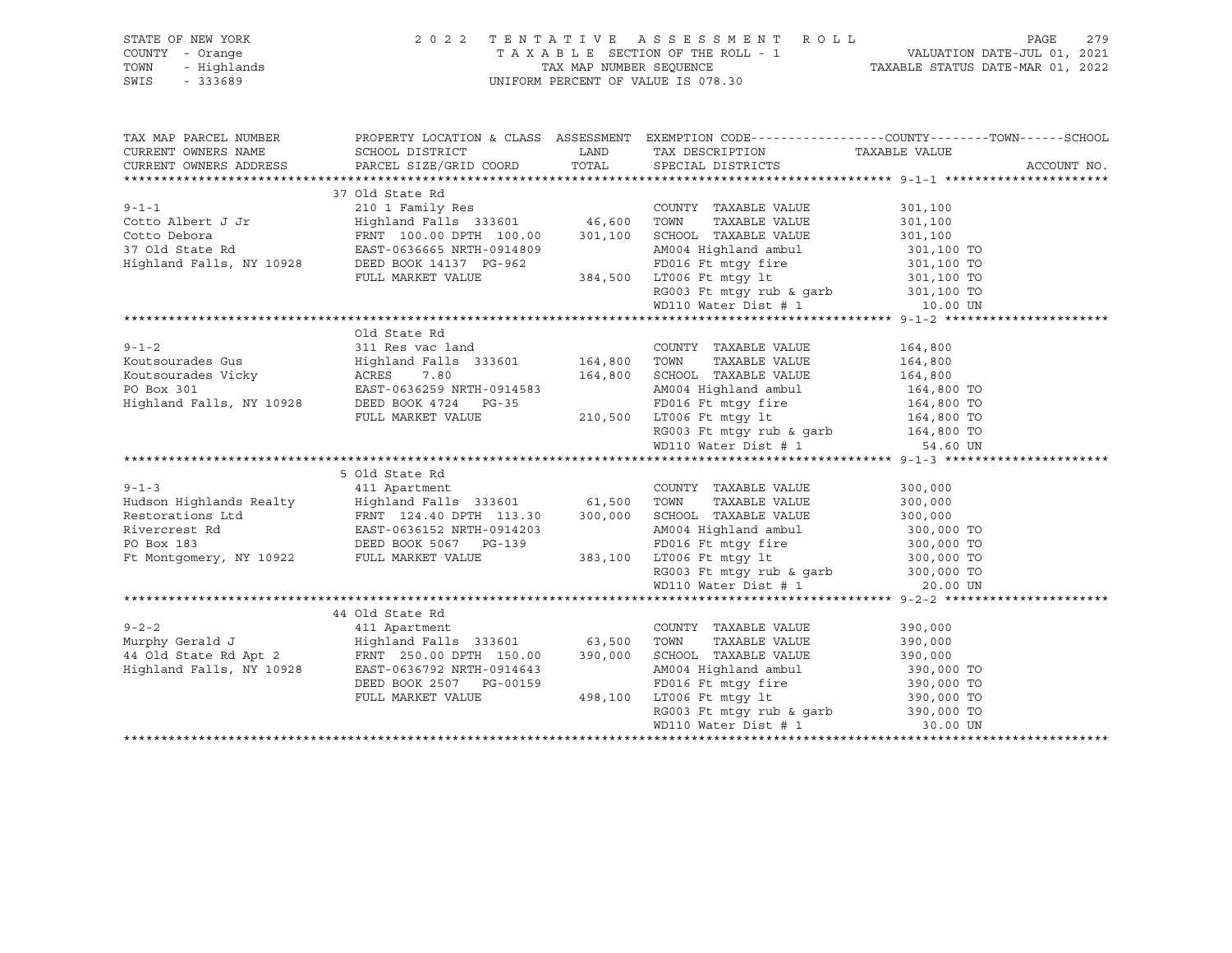| STATE OF NEW YORK<br>COUNTY - Orange<br>TOWN<br>- Highlands<br>SWIS<br>$-333689$ | 2 0 2 2                                                                                                                                      |               | TENTATIVE ASSESSMENT ROLL<br>UNIFORM PERCENT OF VALUE IS 078.30 |                           |                            |                   | PAGE<br>280            |
|----------------------------------------------------------------------------------|----------------------------------------------------------------------------------------------------------------------------------------------|---------------|-----------------------------------------------------------------|---------------------------|----------------------------|-------------------|------------------------|
| TAX MAP PARCEL NUMBER<br>CURRENT OWNERS NAME<br>CURRENT OWNERS ADDRESS           | PROPERTY LOCATION & CLASS ASSESSMENT EXEMPTION CODE----------------COUNTY-------TOWN-----SCHOOL<br>SCHOOL DISTRICT<br>PARCEL SIZE/GRID COORD | LAND<br>TOTAL | TAX DESCRIPTION<br>SPECIAL DISTRICTS                            |                           | TAXABLE VALUE              |                   | ACCOUNT NO.            |
|                                                                                  |                                                                                                                                              |               |                                                                 |                           |                            |                   |                        |
|                                                                                  | 6 Old State Rd                                                                                                                               |               |                                                                 |                           |                            |                   |                        |
| $9 - 2 - 4$                                                                      | 416 Mfg hsing pk - WTRFNT                                                                                                                    |               | COUNTY TAXABLE VALUE                                            |                           | 3850,000                   |                   |                        |
| Highland Greens MHP LLC                                                          | Highland Falls 333601                                                                                                                        | 1207,500      | TOWN<br>TAXABLE VALUE                                           |                           | 3850,000                   |                   |                        |
| 3 Victoria Ct                                                                    | FRNT 1204.30 DPTH                                                                                                                            | 3850,000      | SCHOOL TAXABLE VALUE                                            |                           | 3850,000                   |                   |                        |
| Central Valley, NY 10917                                                         | ACRES 26.30                                                                                                                                  |               | AM004 Highland ambul                                            |                           | 3850,000 TO                |                   |                        |
|                                                                                  | EAST-0636705 NRTH-0914077                                                                                                                    |               | FD016 Ft mtgy fire                                              |                           | 3850,000 TO                |                   |                        |
|                                                                                  | DEED BOOK 11144 PG-844<br>FULL MARKET VALUE                                                                                                  |               | LT006 Ft mtgy lt                                                |                           | 3850,000 TO<br>3850,000 TO |                   |                        |
|                                                                                  |                                                                                                                                              |               | 4917,000 RG003 Ft mtgy rub & garb<br>WD110 Water Dist # 1       |                           | 632.00 UN                  |                   |                        |
|                                                                                  |                                                                                                                                              |               |                                                                 |                           |                            |                   |                        |
|                                                                                  | 13 Rivercrest                                                                                                                                |               |                                                                 |                           |                            |                   |                        |
| $9 - 2 - 5$                                                                      | 210 1 Family Res                                                                                                                             |               | BAS STAR<br>41854                                               | 0                         | $\circ$                    | $\circ$           | 35,090                 |
| Williams Christopher S                                                           | Highland Falls 333601                                                                                                                        | 45,200        | COUNTY TAXABLE VALUE                                            |                           | 261,300                    |                   |                        |
| 13 Rivercrest Rd                                                                 | FRNT 80.00 DPTH 85.00                                                                                                                        | 261,300       | TOWN<br>TAXABLE VALUE                                           |                           | 261,300                    |                   |                        |
| PO Box 757                                                                       | <b>BANKC170030</b>                                                                                                                           |               | SCHOOL TAXABLE VALUE                                            |                           | 226,210                    |                   |                        |
| Fort Montgomery, NY 10922                                                        | EAST-0636261 NRTH-0913550                                                                                                                    |               | AM004 Highland ambul                                            |                           | 261,300 TO                 |                   |                        |
|                                                                                  | DEED BOOK 3717 PG-168                                                                                                                        |               | FD016 Ft mtqy fire                                              |                           | 261,300 TO                 |                   |                        |
|                                                                                  | FULL MARKET VALUE                                                                                                                            |               | 333,700 LT006 Ft mtqy lt                                        |                           | 261,300 TO                 |                   |                        |
|                                                                                  |                                                                                                                                              |               | RG003 Ft mtgy rub & garb                                        |                           | 261,300 TO                 |                   |                        |
|                                                                                  |                                                                                                                                              |               | WD110 Water Dist # 1                                            |                           | 10.00 UN                   |                   |                        |
|                                                                                  | 17 Rivercrest Rd                                                                                                                             |               |                                                                 |                           |                            |                   |                        |
| $9 - 2 - 6$                                                                      | 210 1 Family Res                                                                                                                             |               | BAS STAR<br>41854                                               | $\circ$                   | $\overline{0}$             | $\circ$           | 35,090                 |
| Grim Marlene E                                                                   | Highland Falls 333601                                                                                                                        |               | 46,600 COUNTY TAXABLE VALUE                                     |                           | 226,000                    |                   |                        |
| 17 Rivercrest Rd                                                                 | FRNT 118.90 DPTH 112.70                                                                                                                      | 226,000 TOWN  | TAXABLE VALUE                                                   |                           | 226,000                    |                   |                        |
| PO Box 232                                                                       | BANK<br>N                                                                                                                                    |               | SCHOOL TAXABLE VALUE                                            |                           | 190,910                    |                   |                        |
| Fort Montgomery, NY 10922                                                        | EAST-0636327 NRTH-0913465                                                                                                                    |               | AM004 Highland ambul                                            |                           | 226,000 TO                 |                   |                        |
|                                                                                  | DEED BOOK 14225 PG-243                                                                                                                       |               | FD016 Ft mtgy fire                                              |                           | 226,000 TO                 |                   |                        |
|                                                                                  | FULL MARKET VALUE                                                                                                                            |               | 288,600 LT006 Ft mtgy lt                                        |                           | 226,000 TO                 |                   |                        |
|                                                                                  |                                                                                                                                              |               | RG003 Ft mtgy rub & garb<br>WD110 Water Dist # 1                |                           | 226,000 TO                 |                   |                        |
|                                                                                  |                                                                                                                                              |               | WD110 Water Dist # 1                                            |                           | 10.00 UN                   |                   |                        |
|                                                                                  |                                                                                                                                              |               |                                                                 |                           |                            |                   |                        |
|                                                                                  | 21 Rivercrest                                                                                                                                |               |                                                                 |                           |                            |                   |                        |
| $9 - 2 - 7$                                                                      | 210 1 Family Res                                                                                                                             |               | VET COM C 41132                                                 | $\circ$                   | 33,600                     | $\circ$           |                        |
| Kilgore Louis W                                                                  | Highland Falls 333601 68,100 VET COM T 41133                                                                                                 |               |                                                                 | $\circ$                   | $\circ$                    | 19,200            | 0                      |
| Kilgore Maureen A<br>21 Birorarest Pd<br>21 Rivercrest Rd                        | FRNT 59.50 DPTH 100.10 267,300 VET DIS C 41142<br>EAST-0636386 NRTH-0913418                                                                  |               | VET DIS T 41143                                                 | $\overline{0}$<br>$\circ$ | 53,460<br>$\circ$          | $\circ$           | $\mathbb O$<br>$\circ$ |
| PO Box 294                                                                       | DEED BOOK 5473 PG-94                                                                                                                         |               | ENH STAR<br>41834                                               | $\circ$                   | $\circ$                    | 38,400<br>$\circ$ | 87,610                 |
| Ft Montgomery, NY 10922                                                          | FULL MARKET VALUE                                                                                                                            |               | 341,400 COUNTY TAXABLE VALUE                                    |                           | 180,240                    |                   |                        |
|                                                                                  |                                                                                                                                              |               | TAXABLE VALUE<br>TOWN                                           |                           | 209,700                    |                   |                        |
|                                                                                  |                                                                                                                                              |               | SCHOOL TAXABLE VALUE                                            |                           | 179,690                    |                   |                        |
|                                                                                  |                                                                                                                                              |               | AM004 Highland ambul                                            |                           | 267,300 TO                 |                   |                        |
|                                                                                  |                                                                                                                                              |               | FD016 Ft mtgy fire                                              |                           | 267,300 TO                 |                   |                        |
|                                                                                  |                                                                                                                                              |               | LT006 Ft mtgy lt                                                |                           | 267,300 TO                 |                   |                        |
|                                                                                  |                                                                                                                                              |               | RG003 Ft mtgy rub & garb                                        |                           | 267,300 TO                 |                   |                        |
|                                                                                  |                                                                                                                                              |               | WD110 Water Dist # 1                                            |                           | 10.00 UN                   |                   |                        |
|                                                                                  |                                                                                                                                              |               |                                                                 |                           |                            |                   |                        |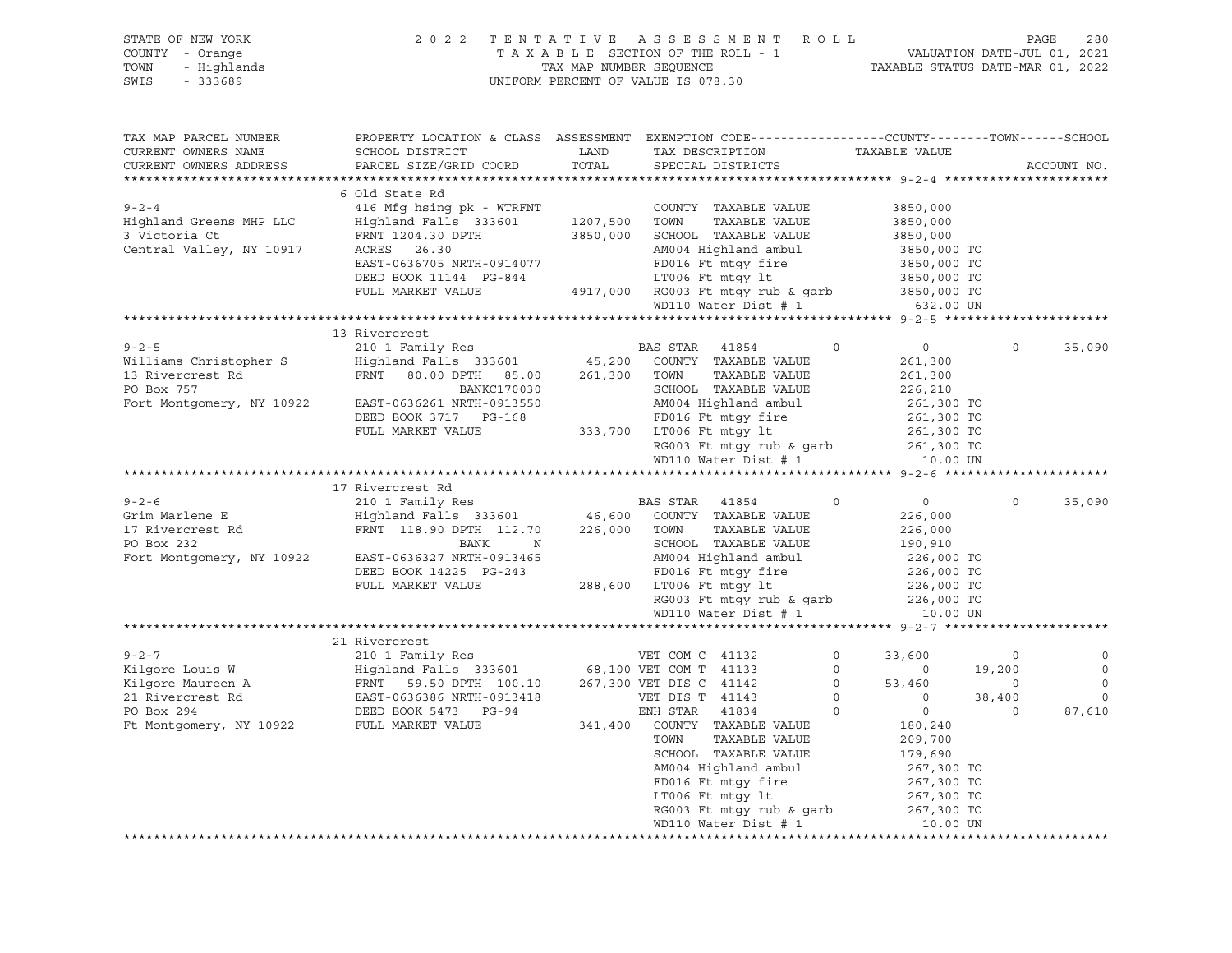| STATE OF NEW YORK<br>COUNTY - Orange<br>TOWN<br>- Highlands<br>SWIS<br>$-333689$                                                                                                                                                                                                                                                                                                                                                                              | 2 0 2 2                                                                                                                                       |               | TENTATIVE ASSESSMENT ROLL<br>T A X A B L E SECTION OF THE ROLL - 1<br>T A X A B L E SECTION OF THE ROLL - 1<br>TAXABLE STATUS DATE-JUL 01, 2022<br>UNIFORM PERCENT OF VALUE IS 078.30 |                                      | PAGE<br>281       |
|---------------------------------------------------------------------------------------------------------------------------------------------------------------------------------------------------------------------------------------------------------------------------------------------------------------------------------------------------------------------------------------------------------------------------------------------------------------|-----------------------------------------------------------------------------------------------------------------------------------------------|---------------|---------------------------------------------------------------------------------------------------------------------------------------------------------------------------------------|--------------------------------------|-------------------|
| TAX MAP PARCEL NUMBER<br>CURRENT OWNERS NAME<br>CURRENT OWNERS ADDRESS                                                                                                                                                                                                                                                                                                                                                                                        | PROPERTY LOCATION & CLASS ASSESSMENT EXEMPTION CODE----------------COUNTY-------TOWN------SCHOOL<br>SCHOOL DISTRICT<br>PARCEL SIZE/GRID COORD | LAND<br>TOTAL | TAX DESCRIPTION TAXABLE VALUE<br>SPECIAL DISTRICTS                                                                                                                                    |                                      | ACCOUNT NO.       |
|                                                                                                                                                                                                                                                                                                                                                                                                                                                               |                                                                                                                                               |               |                                                                                                                                                                                       |                                      |                   |
|                                                                                                                                                                                                                                                                                                                                                                                                                                                               |                                                                                                                                               |               |                                                                                                                                                                                       |                                      |                   |
| $\begin{tabular}{lllllllllll} $\mathsf{y}\text{-}2\text{-}8$ & $\mathsf{210}$ & Family Res & $\mathsf{BAS}\text{ STAR} & $\mathsf{41854}$ \\ \text{Taylor Jason S} & \text{Highland Falls} & \mathsf{333601} & $\mathsf{118,000}$ & \text{COUNTY} & \text{TAXABLE VALUE} \\ \text{22 Rivercrest Rd} & \text{ACRES} & \mathsf{1.90} & \text{BANKC190321} & \mathsf{290,000} & \text{TOWN} & \text{TAXABLE VALUE} \\ \text{EAST-0636336 NRTH-091202} & & & & &$ |                                                                                                                                               |               |                                                                                                                                                                                       | $\circ$<br>$\overline{0}$<br>290,000 | $\circ$<br>35,090 |
|                                                                                                                                                                                                                                                                                                                                                                                                                                                               |                                                                                                                                               |               |                                                                                                                                                                                       | 290,000                              |                   |
|                                                                                                                                                                                                                                                                                                                                                                                                                                                               |                                                                                                                                               |               |                                                                                                                                                                                       |                                      |                   |
|                                                                                                                                                                                                                                                                                                                                                                                                                                                               | EAST-0636336 NRTH-0913295<br>DEED BOOK 13821 PG-1347                                                                                          |               |                                                                                                                                                                                       |                                      |                   |
|                                                                                                                                                                                                                                                                                                                                                                                                                                                               |                                                                                                                                               |               |                                                                                                                                                                                       |                                      |                   |
|                                                                                                                                                                                                                                                                                                                                                                                                                                                               |                                                                                                                                               |               |                                                                                                                                                                                       |                                      |                   |
|                                                                                                                                                                                                                                                                                                                                                                                                                                                               |                                                                                                                                               |               |                                                                                                                                                                                       |                                      |                   |
|                                                                                                                                                                                                                                                                                                                                                                                                                                                               |                                                                                                                                               |               |                                                                                                                                                                                       |                                      |                   |
| PO Box 250<br>Fort Montgomery, NY 10922<br>FULL MARKET VALUE<br>FULL MARKET VALUE<br>FULL MARKET VALUE<br>FULL MARKET VALUE<br>FULL MARKET VALUE<br>TOO6 Ft mtgy 1t<br>RG003 Ft mtgy rub & garb<br>MD102 Water Dist #2<br>4.00 UN<br>MD102 Water Dis                                                                                                                                                                                                          |                                                                                                                                               |               |                                                                                                                                                                                       |                                      |                   |
|                                                                                                                                                                                                                                                                                                                                                                                                                                                               | 1176 Route 9W                                                                                                                                 |               |                                                                                                                                                                                       |                                      |                   |
| $9 - 2 - 9.1$                                                                                                                                                                                                                                                                                                                                                                                                                                                 | 480 Mult-use bld                                                                                                                              |               | COUNTY TAXABLE VALUE                                                                                                                                                                  | 439,000                              |                   |
|                                                                                                                                                                                                                                                                                                                                                                                                                                                               | Highland Falls 333601                                                                                                                         |               | TOWN<br>TAXABLE VALUE                                                                                                                                                                 | 439,000                              |                   |
| 1176 Route 9W, LLC<br>PO Box 269                                                                                                                                                                                                                                                                                                                                                                                                                              | Highland Falls 333601 93,400<br>Lt 1 Tonneson SM 238-00 439,000                                                                               |               | SCHOOL TAXABLE VALUE                                                                                                                                                                  | 439,000                              |                   |
| Highland Falls, NY 10928                                                                                                                                                                                                                                                                                                                                                                                                                                      | Roadway Access/Utility Ea                                                                                                                     |               | AM004 Highland ambul                                                                                                                                                                  | 439,000 TO                           |                   |
|                                                                                                                                                                                                                                                                                                                                                                                                                                                               | Maint.Agreemt dtd 5-3-201                                                                                                                     |               | FD016 Ft mtgy fire 39,000 TO<br>LT006 Ft mtgy lt 439,000 TO                                                                                                                           |                                      |                   |
|                                                                                                                                                                                                                                                                                                                                                                                                                                                               | FRNT 163.80 DPTH 171.60                                                                                                                       |               |                                                                                                                                                                                       |                                      |                   |
|                                                                                                                                                                                                                                                                                                                                                                                                                                                               | EAST-0635963 NRTH-0913597                                                                                                                     |               | RG003 Ft mtgy rub & garb                                                                                                                                                              | 439,000 TO<br>439,000 TO             |                   |
|                                                                                                                                                                                                                                                                                                                                                                                                                                                               | DEED BOOK 13171 PG-37                                                                                                                         |               | WD102 Water Dist #2                                                                                                                                                                   | 20.00 UN                             |                   |
|                                                                                                                                                                                                                                                                                                                                                                                                                                                               | FULL MARKET VALUE                                                                                                                             | 560,700       |                                                                                                                                                                                       |                                      |                   |
|                                                                                                                                                                                                                                                                                                                                                                                                                                                               |                                                                                                                                               |               |                                                                                                                                                                                       |                                      |                   |
|                                                                                                                                                                                                                                                                                                                                                                                                                                                               | 6 Rivercrest Rd                                                                                                                               |               |                                                                                                                                                                                       |                                      |                   |
| $9 - 2 - 9.2$                                                                                                                                                                                                                                                                                                                                                                                                                                                 | 210 1 Family Res                                                                                                                              |               | COUNTY TAXABLE VALUE                                                                                                                                                                  | 239,100                              |                   |
| Pantano Pasquale<br>Fantano Pasquale<br>6 Rivercrest Rd Elighland Falls 333601 47,200<br>6 Rivercrest Rd Elighland Falls 333601 239,100<br>Roadway Access/Utility Ea                                                                                                                                                                                                                                                                                          |                                                                                                                                               |               | TAXABLE VALUE<br>TOWN                                                                                                                                                                 | 239,100                              |                   |
|                                                                                                                                                                                                                                                                                                                                                                                                                                                               |                                                                                                                                               |               | SCHOOL TAXABLE VALUE                                                                                                                                                                  | 239,100                              |                   |
| PO Box 731                                                                                                                                                                                                                                                                                                                                                                                                                                                    | Highland rain<br>Lt 2 Tonneson SM 238-00<br>Roadway Access/Utility Ea<br>Access (Utility Ea<br>Accession and S-3-20                           |               | AM004 Highland ambul                                                                                                                                                                  | 239,100 TO                           |                   |
| Fort Montgomery, NY 10922                                                                                                                                                                                                                                                                                                                                                                                                                                     |                                                                                                                                               |               | FD016 Ft mtgy fire<br>LT006 Ft mtgy lt                                                                                                                                                | 239,100 TO                           |                   |
|                                                                                                                                                                                                                                                                                                                                                                                                                                                               |                                                                                                                                               |               |                                                                                                                                                                                       | 239,100 TO                           |                   |
|                                                                                                                                                                                                                                                                                                                                                                                                                                                               | BANKC160113                                                                                                                                   |               | RG003 Ft mtgy rub & garb<br>WD102 Water Dist #2                                                                                                                                       | 239,100 TO                           |                   |
|                                                                                                                                                                                                                                                                                                                                                                                                                                                               | EAST-0636059 NRTH-0913520<br>DEED BOOK 14316 PG-747                                                                                           |               |                                                                                                                                                                                       | 10.00 UN                             |                   |
|                                                                                                                                                                                                                                                                                                                                                                                                                                                               | FULL MARKET VALUE                                                                                                                             | 305,400       |                                                                                                                                                                                       |                                      |                   |
|                                                                                                                                                                                                                                                                                                                                                                                                                                                               |                                                                                                                                               |               |                                                                                                                                                                                       |                                      |                   |
|                                                                                                                                                                                                                                                                                                                                                                                                                                                               | 10 Rivercrest Rd                                                                                                                              |               |                                                                                                                                                                                       |                                      |                   |
| $9 - 2 - 9.3$                                                                                                                                                                                                                                                                                                                                                                                                                                                 | 210 1 Family Res                                                                                                                              |               | COUNTY TAXABLE VALUE                                                                                                                                                                  | 239,100                              |                   |
| Fuoco Charles R                                                                                                                                                                                                                                                                                                                                                                                                                                               |                                                                                                                                               |               | TOWN<br>TAXABLE VALUE                                                                                                                                                                 | 239,100                              |                   |
|                                                                                                                                                                                                                                                                                                                                                                                                                                                               |                                                                                                                                               |               | SCHOOL TAXABLE VALUE                                                                                                                                                                  |                                      |                   |
| Fuoco Charles<br>Brancato Kim<br>10 Rivercrest Rd<br>10 November 11                                                                                                                                                                                                                                                                                                                                                                                           | Highland Falls 333001<br>Irrevocable Trust(Eva&Lis 239,100<br>- 111-111+11 Fa                                                                 |               | AM004 Highland ambul                                                                                                                                                                  | 239,100<br>239,100 TO                |                   |
|                                                                                                                                                                                                                                                                                                                                                                                                                                                               | Maint Agreemnt dtd 5-3-20                                                                                                                     |               | FD016 Ft mtgy fire                                                                                                                                                                    | 239,100 TO                           |                   |
| Fort Montgomery, NY 10922                                                                                                                                                                                                                                                                                                                                                                                                                                     | FRNT 113.20 DPTH 118.10                                                                                                                       |               | $LT006$ Ft mtgy $lt$                                                                                                                                                                  | 239,100 TO                           |                   |
|                                                                                                                                                                                                                                                                                                                                                                                                                                                               | BANKC190321                                                                                                                                   |               | $RG003$ Ft mtgy rub & garb                                                                                                                                                            | 239,100 TO                           |                   |
|                                                                                                                                                                                                                                                                                                                                                                                                                                                               | EAST-0636122 NRTH-0913472                                                                                                                     |               | WD102 Water Dist #2                                                                                                                                                                   | 10.00 UN                             |                   |
|                                                                                                                                                                                                                                                                                                                                                                                                                                                               | DEED BOOK 14612 PG-1374                                                                                                                       |               |                                                                                                                                                                                       |                                      |                   |
|                                                                                                                                                                                                                                                                                                                                                                                                                                                               | FULL MARKET VALUE                                                                                                                             | 305,400       |                                                                                                                                                                                       |                                      |                   |
|                                                                                                                                                                                                                                                                                                                                                                                                                                                               |                                                                                                                                               |               |                                                                                                                                                                                       |                                      |                   |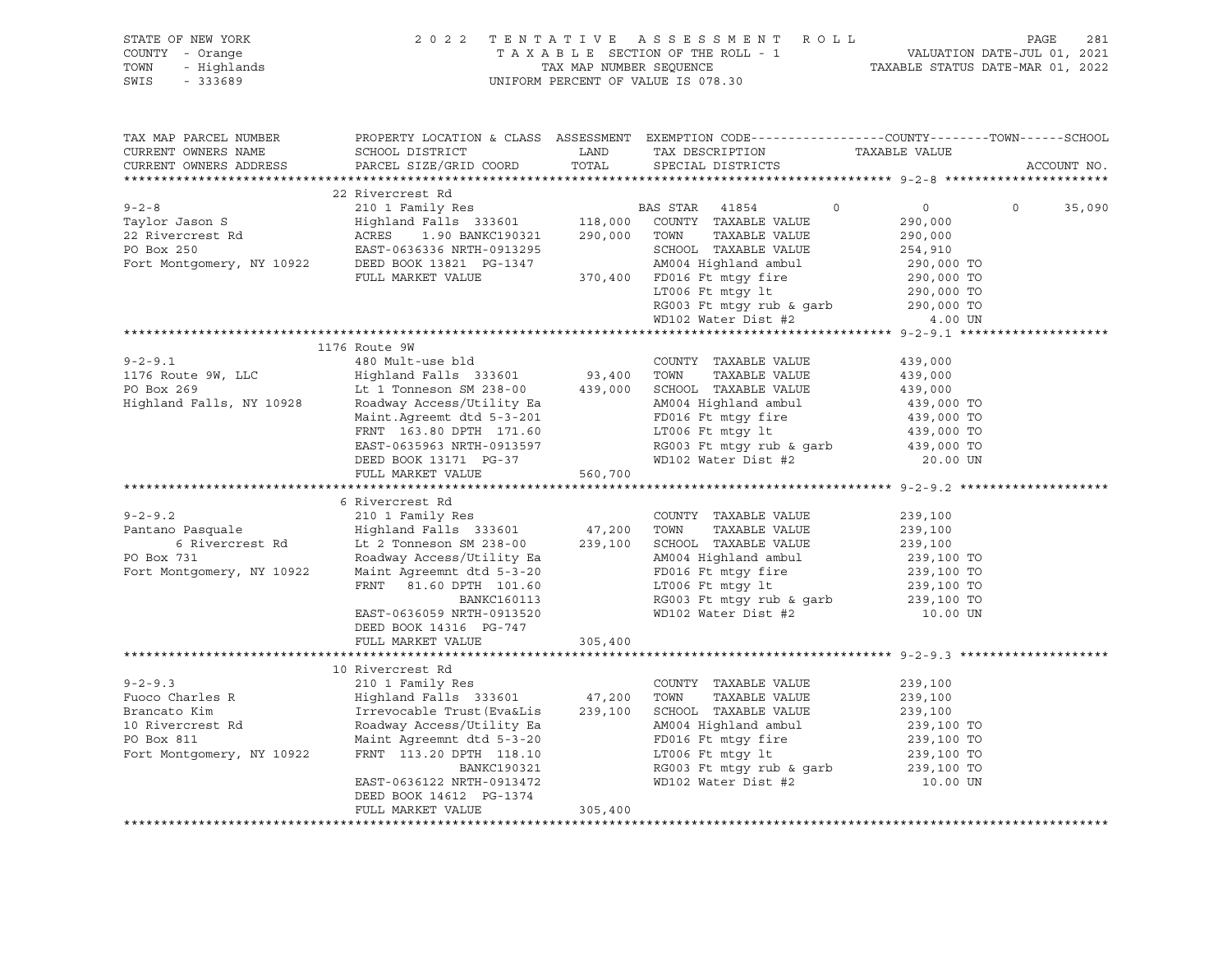| STATE OF NEW YORK<br>COUNTY - Orange<br>TOWN<br>- Highlands                                                                                                                                                                                      | 2022 TENTATIVE ASSESSMENT ROLL | PAGE<br>282 |                                                                                                                           |                                                                                                  |
|--------------------------------------------------------------------------------------------------------------------------------------------------------------------------------------------------------------------------------------------------|--------------------------------|-------------|---------------------------------------------------------------------------------------------------------------------------|--------------------------------------------------------------------------------------------------|
| SWIS<br>$-333689$                                                                                                                                                                                                                                |                                |             | UNIFORM PERCENT OF VALUE IS 078.30                                                                                        |                                                                                                  |
| TAX MAP PARCEL NUMBER                                                                                                                                                                                                                            |                                |             |                                                                                                                           | PROPERTY LOCATION & CLASS ASSESSMENT EXEMPTION CODE----------------COUNTY-------TOWN------SCHOOL |
| CURRENT OWNERS NAME                                                                                                                                                                                                                              | SCHOOL DISTRICT                | LAND        | TAX DESCRIPTION                                                                                                           | TAXABLE VALUE                                                                                    |
| CURRENT OWNERS ADDRESS                                                                                                                                                                                                                           | PARCEL SIZE/GRID COORD         | TOTAL       | SPECIAL DISTRICTS                                                                                                         | ACCOUNT NO.                                                                                      |
|                                                                                                                                                                                                                                                  |                                |             |                                                                                                                           |                                                                                                  |
|                                                                                                                                                                                                                                                  | 1166 Route 9W                  |             |                                                                                                                           |                                                                                                  |
| $9 - 2 - 10$                                                                                                                                                                                                                                     |                                |             | COUNTY TAXABLE VALUE                                                                                                      | 338,700                                                                                          |
| Joachim Brian                                                                                                                                                                                                                                    |                                |             | TOWN<br>TAXABLE VALUE                                                                                                     | 338,700                                                                                          |
|                                                                                                                                                                                                                                                  |                                |             |                                                                                                                           | 338,700<br>338,700 TO                                                                            |
|                                                                                                                                                                                                                                                  |                                |             | AM004 Highland ambul                                                                                                      |                                                                                                  |
| Thiells, NY 10984                                                                                                                                                                                                                                | DEED BOOK 12951 PG-1167        |             | AMOU4 nightand dubber<br>FD016 Ft mtgy fire<br>T.TOO6 Ft mtgy lt<br>3-1167 FD016 Ft mtgy fire<br>432,600 LT006 Ft mtgy 1t | 338,700 TO<br>338,700 TO                                                                         |
|                                                                                                                                                                                                                                                  | FULL MARKET VALUE              |             |                                                                                                                           |                                                                                                  |
|                                                                                                                                                                                                                                                  |                                |             | RG003 Ft mtgy rub & garb 338,700 TO<br>WD102 Water Dist #2 40.00 UN                                                       |                                                                                                  |
|                                                                                                                                                                                                                                                  |                                |             |                                                                                                                           |                                                                                                  |
|                                                                                                                                                                                                                                                  |                                |             |                                                                                                                           |                                                                                                  |
|                                                                                                                                                                                                                                                  | 1158 Route 9W                  |             |                                                                                                                           |                                                                                                  |
| $9 - 2 - 11$                                                                                                                                                                                                                                     |                                |             | COUNTY TAXABLE VALUE                                                                                                      | 372,500                                                                                          |
| FM1144 LLC                                                                                                                                                                                                                                       |                                |             | TAXABLE VALUE                                                                                                             | 372,500                                                                                          |
| PO Box 978<br>Fort Montgomery, NY 10922 EAST-0635832 NRTH-0913302                                                                                                                                                                                | ACRES 1.30                     |             | 372,500 SCHOOL TAXABLE VALUE                                                                                              | 372,500                                                                                          |
|                                                                                                                                                                                                                                                  | DEED BOOK 13281 PG-1466        |             | AM004 Highland ambul                                                                                                      | $372,500$ TO                                                                                     |
|                                                                                                                                                                                                                                                  | FULL MARKET VALUE              |             | $3-1466$ FD016 Ft mtgy fire<br>475,700 LT006 Ft mtgy lt                                                                   | 372,500 TO<br>372,500 TO<br>372,500 TO                                                           |
|                                                                                                                                                                                                                                                  |                                |             | RG003 Ft mtgy rub & garb                                                                                                  |                                                                                                  |
|                                                                                                                                                                                                                                                  |                                |             | WD102 Water Dist #2                                                                                                       | 10.00 UN                                                                                         |
|                                                                                                                                                                                                                                                  |                                |             |                                                                                                                           |                                                                                                  |
|                                                                                                                                                                                                                                                  |                                |             |                                                                                                                           |                                                                                                  |
|                                                                                                                                                                                                                                                  |                                |             |                                                                                                                           | 286,200                                                                                          |
|                                                                                                                                                                                                                                                  |                                |             |                                                                                                                           | 286,200                                                                                          |
|                                                                                                                                                                                                                                                  |                                |             |                                                                                                                           | 286,200                                                                                          |
|                                                                                                                                                                                                                                                  |                                |             | AM004 Highland ambul                                                                                                      |                                                                                                  |
|                                                                                                                                                                                                                                                  |                                |             |                                                                                                                           | 286,200 TO<br>286,200 TO                                                                         |
| Ft Montgomery, NY 10922                                                                                                                                                                                                                          | EAST-0635980 NRTH-0913381      |             |                                                                                                                           |                                                                                                  |
|                                                                                                                                                                                                                                                  | DEED BOOK 13588 PG-266         |             | LT006 Ft mtgy lt<br>RG003 Ft mtgy rub & garb                                                                              | 286,200 TO<br>286,200 TO                                                                         |
|                                                                                                                                                                                                                                                  | FULL MARKET VALUE              |             | 365,500 WD102 Water Dist #2                                                                                               | 7.00 UN                                                                                          |
|                                                                                                                                                                                                                                                  |                                |             |                                                                                                                           |                                                                                                  |
|                                                                                                                                                                                                                                                  | 14 Rivercrest Rd               |             |                                                                                                                           |                                                                                                  |
| $9 - 2 - 13$                                                                                                                                                                                                                                     | 220 2 Family Res               |             | COUNTY TAXABLE VALUE                                                                                                      | 474,900                                                                                          |
|                                                                                                                                                                                                                                                  |                                |             | TAXABLE VALUE                                                                                                             | 474,900                                                                                          |
|                                                                                                                                                                                                                                                  |                                |             | SCHOOL TAXABLE VALUE                                                                                                      | 474,900                                                                                          |
|                                                                                                                                                                                                                                                  |                                |             | AM004 Highland ambul                                                                                                      | 474,900 TO                                                                                       |
| Edsall William W<br>Edsall Lynn A<br>Edsall Lynn A<br>Righland Falls 333601 90,000 TOWN<br>Righland Falls 333601 90,000 TOWN<br>Righland Falls 333601 90,000 TOWN<br>ACRES 2.00 BANKC040280 474,900 SCHOOL<br>14 Rivercrest Rd<br>PO Box 449<br> |                                |             | FD016 Ft mtgy fire                                                                                                        | 474,900 TO                                                                                       |
|                                                                                                                                                                                                                                                  |                                |             | LT006 Ft mtgy lt                                                                                                          | 474,900 TO                                                                                       |
|                                                                                                                                                                                                                                                  |                                |             | RG003 Ft mtgy rub & garb $474,900$ TO                                                                                     |                                                                                                  |
|                                                                                                                                                                                                                                                  |                                |             | WD102 Water Dist #2                                                                                                       | 7.00 UN                                                                                          |
|                                                                                                                                                                                                                                                  |                                |             |                                                                                                                           |                                                                                                  |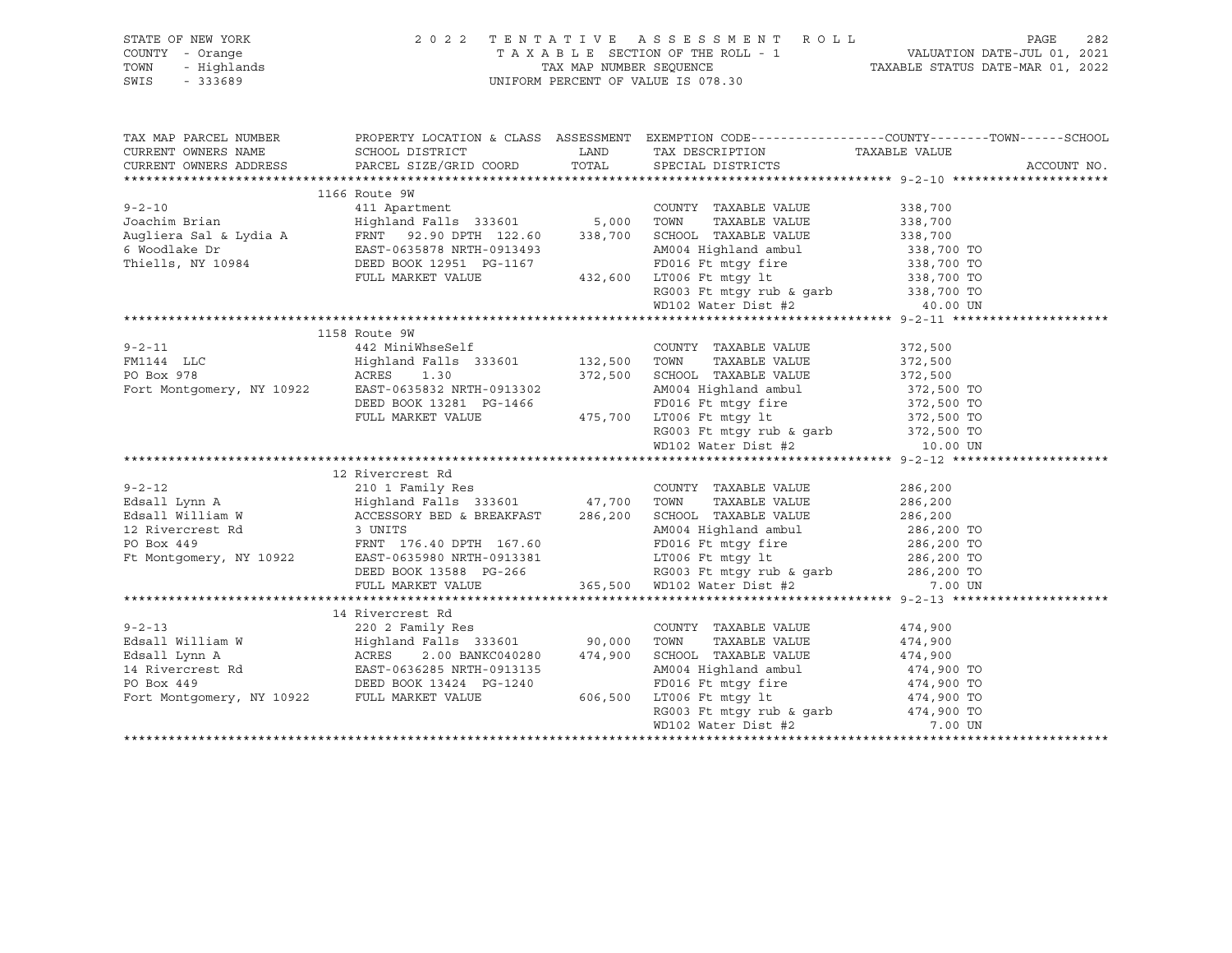| STATE OF NEW YORK                                                      |                                                        |         | 2022 TENTATIVE ASSESSMENT ROLL                                                                                             |                            | PAGE<br>283 |
|------------------------------------------------------------------------|--------------------------------------------------------|---------|----------------------------------------------------------------------------------------------------------------------------|----------------------------|-------------|
| COUNTY - Orange                                                        |                                                        |         | TAXABLE SECTION OF THE ROLL - 1 VALUATION DATE-JUL 01, 2021<br>TAXABLE SECTION OF THE ROLL - 1 VALUATION DATE-MAR 01, 2021 |                            |             |
| TOWN<br>- Highlands                                                    |                                                        |         |                                                                                                                            |                            |             |
| SWIS<br>$-333689$                                                      |                                                        |         | UNIFORM PERCENT OF VALUE IS 078.30                                                                                         |                            |             |
|                                                                        |                                                        |         |                                                                                                                            |                            |             |
|                                                                        |                                                        |         |                                                                                                                            |                            |             |
| TAX MAP PARCEL NUMBER                                                  |                                                        |         | PROPERTY LOCATION & CLASS ASSESSMENT EXEMPTION CODE----------------COUNTY-------TOWN-----SCHOOL                            |                            |             |
| CURRENT OWNERS NAME                                                    | SCHOOL DISTRICT                                        | LAND    | TAX DESCRIPTION                                                                                                            | TAXABLE VALUE              |             |
| CURRENT OWNERS ADDRESS                                                 | PARCEL SIZE/GRID COORD                                 | TOTAL   | SPECIAL DISTRICTS                                                                                                          |                            | ACCOUNT NO. |
|                                                                        |                                                        |         |                                                                                                                            |                            |             |
|                                                                        | 5 Owens Farm Rd                                        |         |                                                                                                                            |                            |             |
| $10 - 1 - 2.1$                                                         | 210 1 Family Res                                       |         | COUNTY TAXABLE VALUE                                                                                                       | 250,100                    |             |
| Rodriquez Johnny                                                       | Highland Falls 333601 60,800 TOWN                      |         | TAXABLE VALUE                                                                                                              | 250,100                    |             |
| 5 Owens Farm Rd                                                        | Pcl A Chaplin Submp 10182 250,100 SCHOOL TAXABLE VALUE |         |                                                                                                                            | 250,100                    |             |
| Ft Montgomery, NY 10922                                                | 1.50 BANKC160210<br>ACRES                              |         | AM004 Highland ambul                                                                                                       | 250,100 TO                 |             |
|                                                                        | EAST-0629792 NRTH-0914589                              |         | FD016 Ft mtgy fire<br>LT006 Ft mtgy lt                                                                                     | 250,100 TO                 |             |
|                                                                        | DEED BOOK 11861 PG-1088                                |         |                                                                                                                            | 250,100 TO                 |             |
|                                                                        | FULL MARKET VALUE                                      |         | 319,400 RG003 Ft mtqy rub & qarb                                                                                           | 250,100 TO                 |             |
|                                                                        |                                                        |         |                                                                                                                            |                            |             |
|                                                                        | 14 Owens Farm Rd                                       |         |                                                                                                                            |                            |             |
| $10 - 1 - 3.222$                                                       | 210 1 Family Res                                       |         | COUNTY TAXABLE VALUE                                                                                                       | 232,400                    |             |
| Chaplin John M Jr<br>Chapiin John M Jr<br>16300 Pine Ridge Rd Y19<br>- | Highland Falls 333601 58,000 TOWN                      |         | TAXABLE VALUE                                                                                                              | 232,400                    |             |
|                                                                        | Par B-Chaplin Submp 10182                              |         | 232,400 SCHOOL TAXABLE VALUE                                                                                               | 232,400                    |             |
| Fort Myers, FL 33908                                                   | Ws Bellevue Road                                       |         | AM004 Highland ambul                                                                                                       | 232,400 TO                 |             |
|                                                                        | Road Maintenance Agreemen                              |         | FD016 Ft mtqy fire                                                                                                         | 232,400 TO                 |             |
|                                                                        | ACRES<br>1.80                                          |         | LT006 Ft mtgy lt                                                                                                           | 232,400 TO                 |             |
|                                                                        | EAST-0630052 NRTH-0914567                              |         | RG003 Ft mtqy rub & qarb                                                                                                   | $232,400$ TO               |             |
|                                                                        | DEED BOOK 3432 PG-280                                  |         |                                                                                                                            |                            |             |
|                                                                        | FULL MARKET VALUE                                      | 296,800 |                                                                                                                            |                            |             |
|                                                                        | Canterbury Rd                                          |         |                                                                                                                            |                            |             |
| $10 - 1 - 4$                                                           | 311 Res vac land                                       |         | COUNTY TAXABLE VALUE                                                                                                       | 45,800                     |             |
| Fey Frank III                                                          | Highland Falls 333601 45,800 TOWN                      |         | TAXABLE VALUE                                                                                                              | 45,800                     |             |
| PO Box 562                                                             | FRNT 343.00 DPTH                                       |         |                                                                                                                            | 45,800                     |             |
| Fort Montgomery, NY 10922                                              | ACRES<br>1.80                                          |         | 45,800 SCHOOL TAXABLE VALUE<br>AM004 Highland ambul                                                                        | 45,800 TO                  |             |
|                                                                        | EAST-0630111 NRTH-0914369                              |         |                                                                                                                            | 45,800 TO                  |             |
|                                                                        | DEED BOOK 2357 PG-00245                                |         | FD016 Ft mtgy fire<br>LT006 Ft mtgy lt                                                                                     | 45,800 TO                  |             |
|                                                                        | FULL MARKET VALUE                                      |         | 58,500 RG003 Ft mtgy rub & garb                                                                                            | 45,800 TO                  |             |
|                                                                        |                                                        |         |                                                                                                                            |                            |             |
|                                                                        | 184 Canterbury Rd                                      |         |                                                                                                                            |                            |             |
| $10 - 1 - 5$                                                           | 210 1 Family Res                                       |         | BAS STAR 41854<br>$\circ$                                                                                                  | $\Omega$<br>$\overline{0}$ | 35,090      |
| Fey Frank III                                                          | Highland Falls 333601                                  |         | 53,000 COUNTY TAXABLE VALUE                                                                                                | 573,600                    |             |
| Fey Elaine                                                             | FRNT 244.50 DPTH                                       | 573,600 | TOWN<br>TAXABLE VALUE                                                                                                      | 573,600                    |             |
|                                                                        | ACRES 1.30                                             |         | SCHOOL TAXABLE VALUE                                                                                                       | 538,510                    |             |
| 184 Canterbury Rd<br>PO Box 562<br>PO Box 562                          | EAST-0630284 NRTH-0914235                              |         | AM004 Highland ambul                                                                                                       | 573,600 TO                 |             |
| Fort Montgomery, NY 10922                                              | DEED BOOK 5357 PG-42                                   |         | FD016 Ft mtgy fire                                                                                                         | 573,600 TO                 |             |
|                                                                        | FULL MARKET VALUE                                      |         | 732,600 LT006 Ft mtgy lt                                                                                                   | 573,600 TO                 |             |
|                                                                        |                                                        |         | RG003 Ft mtgy rub & garb                                                                                                   | 573,600 TO                 |             |
|                                                                        |                                                        |         |                                                                                                                            |                            |             |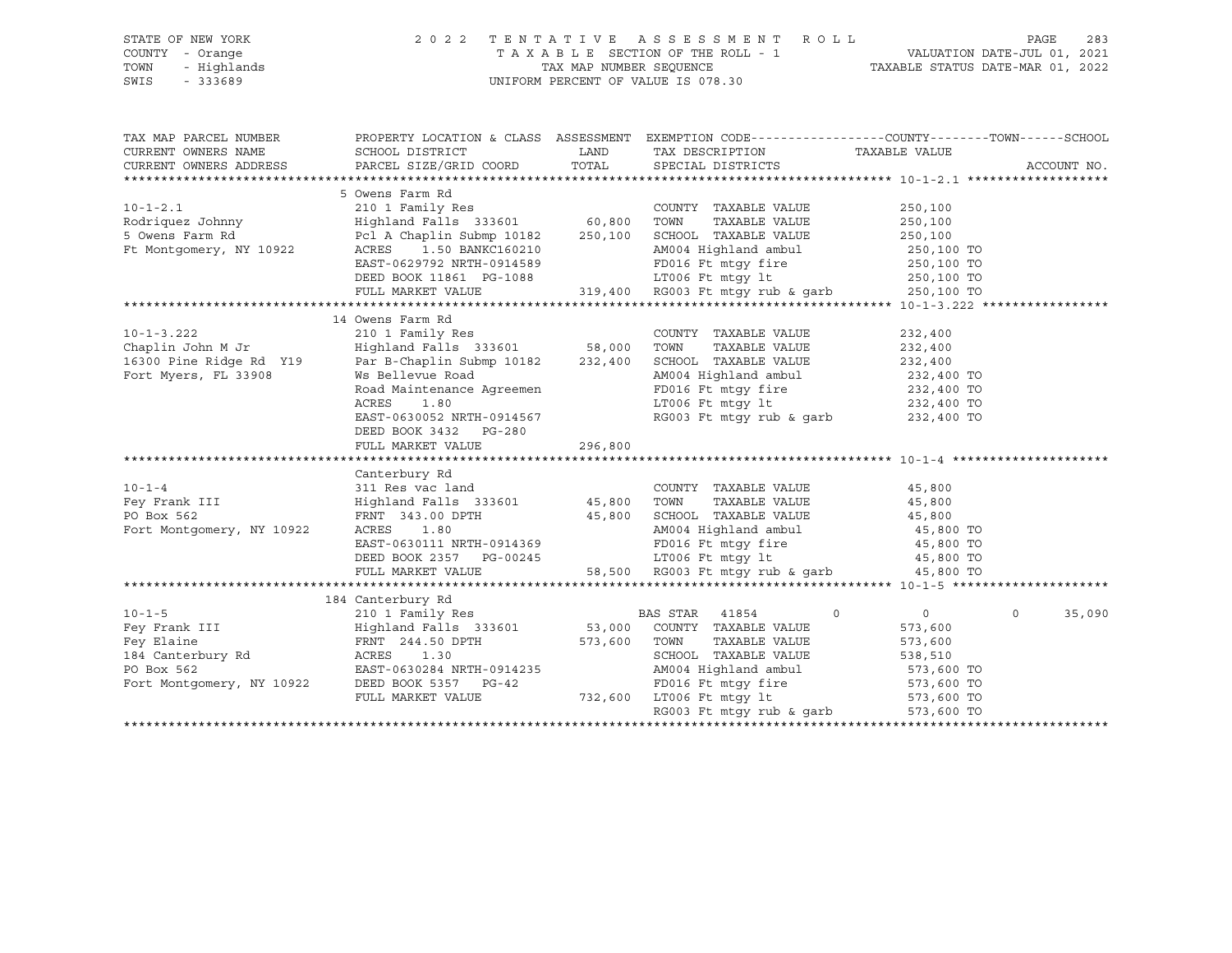| STATE OF NEW YORK<br>COUNTY - Orange<br>TOWN<br>- Highlands<br>$-333689$<br>SWIS                                                                                                                                                                                                                                                                                                                                                                                  | 2 0 2 2                                                                                                                                                                                                                              |                   | TENTATIVE ASSESSMENT ROLL<br>T A X A B L E SECTION OF THE ROLL - 1 VALUATION DATE-JUL 01, 2021<br>TAX MAP NUMBER SEQUENCE TAXABLE STATUS DATE-MAR 01, 2022<br>UNIFORM PERCENT OF VALUE IS 078.30     |                                                                                                                      |                               | PAGE<br>284                    |
|-------------------------------------------------------------------------------------------------------------------------------------------------------------------------------------------------------------------------------------------------------------------------------------------------------------------------------------------------------------------------------------------------------------------------------------------------------------------|--------------------------------------------------------------------------------------------------------------------------------------------------------------------------------------------------------------------------------------|-------------------|------------------------------------------------------------------------------------------------------------------------------------------------------------------------------------------------------|----------------------------------------------------------------------------------------------------------------------|-------------------------------|--------------------------------|
| TAX MAP PARCEL NUMBER THE PROPERTY LOCATION & CLASS ASSESSMENT EXEMPTION CODE---------------COUNTY-------TOWN-----SCHOOL<br>CURRENT OWNERS NAME<br>CURRENT OWNERS ADDRESS                                                                                                                                                                                                                                                                                         | SCHOOL DISTRICT<br>PARCEL SIZE/GRID COORD                                                                                                                                                                                            | LAND<br>TOTAL     | TAX DESCRIPTION<br>SPECIAL DISTRICTS                                                                                                                                                                 | TAXABLE VALUE                                                                                                        |                               | ACCOUNT NO.                    |
| $10 - 1 - 6$<br>LoCicero Travis<br>LoCicero Jennifer<br>172 Canterbury Rd<br>Ft Montgomery, NY 10922                                                                                                                                                                                                                                                                                                                                                              | 172 Canterbury Rd<br>210 1 Family Res<br>Highland Falls 333601<br>FRNT 442.90 DPTH<br>ACRES 1.50 BANKC140330<br>EAST-0630499 NRTH-0914107<br>ENNI 332.22 --<br>ACRES 1.50 BANKC140330<br>DEED BOOK 14774 PG-566<br>FULL MARKET VALUE | 55,000<br>258,900 | COUNTY TAXABLE VALUE<br>TOWN<br>TAXABLE VALUE<br>SCHOOL TAXABLE VALUE<br>AM004 Highland ambul<br>FD016 Ft mtqy fire<br>66 11006 Ft mtgy 1t 258,900 TO<br>330,700 RG003 Ft mtgy rub & garb 258,900 TO | 258,900<br>258,900<br>258,900<br>258,900 TO<br>258,900 TO                                                            |                               |                                |
|                                                                                                                                                                                                                                                                                                                                                                                                                                                                   | 36 Bellevue Rd                                                                                                                                                                                                                       |                   |                                                                                                                                                                                                      |                                                                                                                      |                               |                                |
| 10-1-7.1 210 1 Family Res<br>Tietze Larry D<br>Tietze Debra S<br>36 Bellevue Rd<br>26 Bellevue Rd<br>26 Bellevue Rd<br>26 Bellevue Rd<br>26 Bellevue Rd<br>27 Bellevue Rd<br>27 Bellevue Rd<br>28.80<br>28.80<br>28.80<br>28.80<br>29.20 Bellevue Rd<br>20.9                                                                                                                                                                                                      | DEED BOOK 3182 PG-00237<br>FULL MARKET VALUE                                                                                                                                                                                         |                   | COUNTY TAXABLE VALUE<br>TAXABLE VALUE<br>SCHOOL TAXABLE VALUE<br>AM004 Highland ambul<br>390,800 FD016 Ft mtgy fire 306,000 TO<br>LT006 Ft mtgy lt 306,000 TO<br>RG003 Ft mtqy rub & qarb 306,000 TO | $\Omega$<br>20,160<br>$\circ$<br>$\circ$<br>$\overline{0}$<br>$\circ$<br>285,840<br>294,480<br>270,910<br>306,000 TO | $\circ$<br>11,520<br>$\circ$  | $\Omega$<br>$\Omega$<br>35,090 |
|                                                                                                                                                                                                                                                                                                                                                                                                                                                                   |                                                                                                                                                                                                                                      |                   |                                                                                                                                                                                                      |                                                                                                                      |                               |                                |
| $\begin{tabular}{lllllllllllllllllll} \multicolumn{3}{c}{10-1-7.2} & 210&1 Family Res & \multicolumn{3}{c}{\texttt{BAS STAR}} & 41854 \\ \multicolumn{3}{c}{\texttt{Alvira Jose}} & \multicolumn{3}{c}{\texttt{Highland Falls}} & 333601 & 49,200 & \multicolumn{3}{c}{\texttt{COUNTY}} & \texttt{TAXABLE VALUE} \\ \multicolumn{3}{c}{\texttt{Alvira Linda}} & \multicolumn{3}{c}{\texttt{Lt 2 Davis Sub Map 7743}} & 296,200 & \multicolumn{3}{c}{\texttt{COUN$ | 24 Bellevue Rd<br>DEED BOOK 2563 PG-00298<br>FULL MARKET VALUE                                                                                                                                                                       |                   | TAXABLE VALUE<br>SCHOOL TAXABLE VALUE<br>AM004 Highland ambul<br>FD016 Ft mtgy fire 296,200 TO<br>LT006 Ft mtgy lt 296,200 TO<br>378,300 RG003 Ft mtgy rub & garb 296,200 TO                         | $\Omega$<br>296,200<br>296,200<br>261,110<br>296,200 TO<br>296,200 TO                                                | $0 \qquad \qquad$<br>$\Omega$ | 35,090                         |
|                                                                                                                                                                                                                                                                                                                                                                                                                                                                   |                                                                                                                                                                                                                                      |                   |                                                                                                                                                                                                      |                                                                                                                      |                               |                                |
| $10 - 1 - 8$<br>10-1-8<br>Rockefeller University<br>Attn: Controllers Office<br>1230 York Ave EAST-0630831 NRTH-0914679<br>New York, NY 10021<br>DEED BOOK 2088 PG-00976<br>FULL MARKET VALUE                                                                                                                                                                                                                                                                     | 55 Bellevue Rd<br>260 Seasonal res                                                                                                                                                                                                   | 60,600<br>188,200 | COUNTY TAXABLE VALUE<br>TOWN<br>TAXABLE VALUE<br>SCHOOL TAXABLE VALUE<br>AM004 Highland ambul<br>FD016 Ft mtgy fire<br>240,400 LT006 Ft mtgy lt<br>RG003 Ft mtgy rub & garb                          | 188,200<br>188,200<br>188,200<br>188,200 TO<br>188,200 TO                                                            | 188,200 TO<br>188,200 TO      |                                |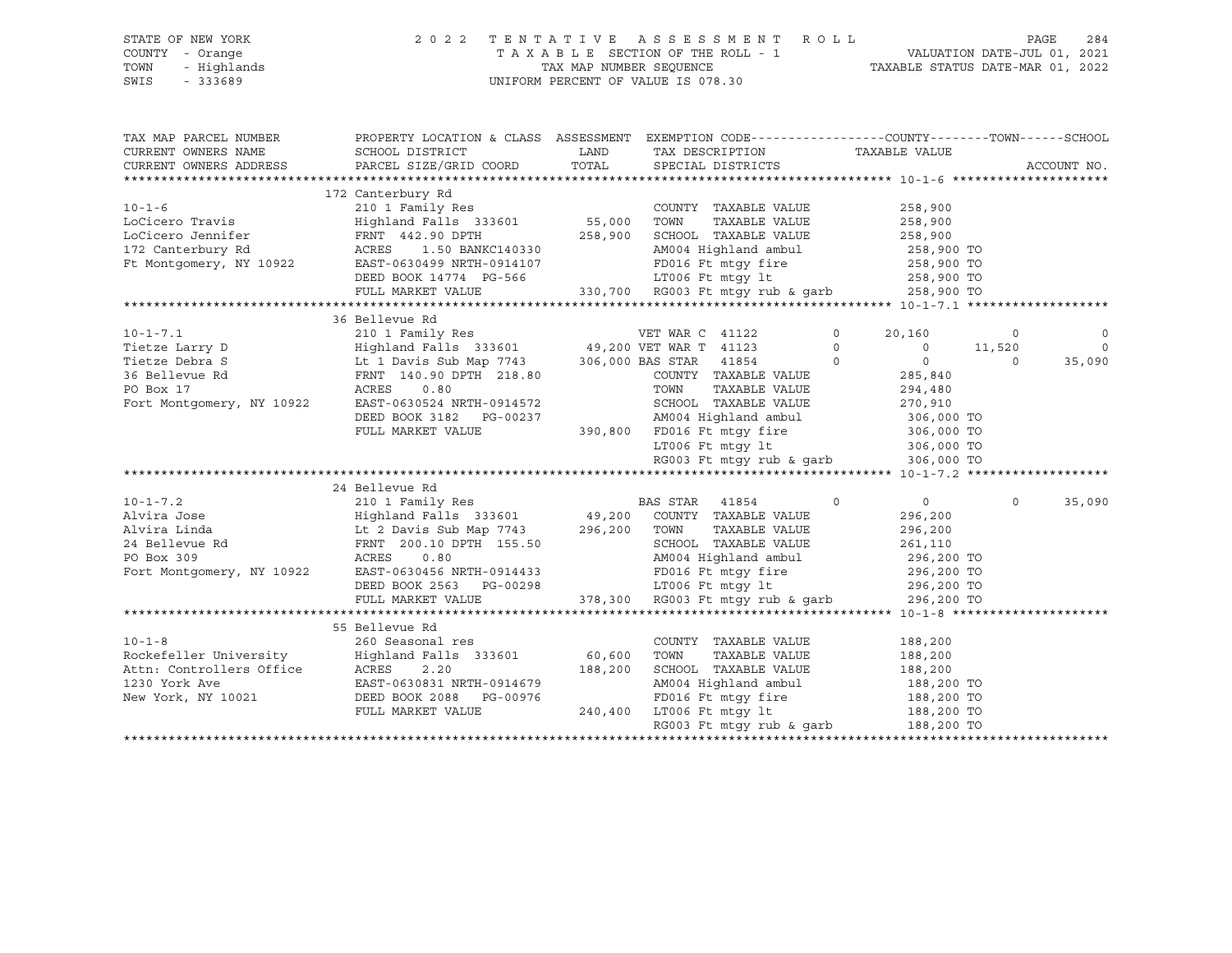#### STATE OF NEW YORK 2 0 2 2 T E N T A T I V E A S S E S S M E N T R O L L PAGE 285 COUNTY - Orange T A X A B L E SECTION OF THE ROLL - 1 VALUATION DATE-JUL 01, 2021 TOWN - Highlands TAX MAP NUMBER SEQUENCE TAXABLE STATUS DATE-MAR 01, 2022 SWIS - 333689 UNIFORM PERCENT OF VALUE IS 078.30

| TAX MAP PARCEL NUMBER<br>CURRENT OWNERS NAME<br>CURRENT OWNERS ADDRESS                                                                                                                                                                                           |                | PROPERTY LOCATION & CLASS ASSESSMENT EXEMPTION CODE---------------COUNTY-------TOWN------SCHOOL                                                                                                                                          |          | ACCOUNT NO. |
|------------------------------------------------------------------------------------------------------------------------------------------------------------------------------------------------------------------------------------------------------------------|----------------|------------------------------------------------------------------------------------------------------------------------------------------------------------------------------------------------------------------------------------------|----------|-------------|
|                                                                                                                                                                                                                                                                  |                |                                                                                                                                                                                                                                          |          |             |
|                                                                                                                                                                                                                                                                  | Bellevue Rd    |                                                                                                                                                                                                                                          |          |             |
| $10 - 1 - 9$                                                                                                                                                                                                                                                     |                | Bellevue kd<br>311 Res vac land<br>Highland Falls 333601 131,000 TOWN TAXABLE VALUE 131,000<br>FRNT 272.00 DPTH 131,000 TOWN TAXABLE VALUE 131,000<br>RCRES 4.70 AM004 Highland ambul<br>EAST-0630828 NRTH-0914321 FD016 Ft mtgy fire 13 |          |             |
| Rockefeller University                                                                                                                                                                                                                                           |                |                                                                                                                                                                                                                                          |          |             |
| Attn: Controllers Office                                                                                                                                                                                                                                         |                |                                                                                                                                                                                                                                          |          |             |
| 1230 York Ave                                                                                                                                                                                                                                                    |                |                                                                                                                                                                                                                                          |          |             |
| New York, NY 10021                                                                                                                                                                                                                                               |                |                                                                                                                                                                                                                                          |          |             |
|                                                                                                                                                                                                                                                                  |                |                                                                                                                                                                                                                                          |          |             |
|                                                                                                                                                                                                                                                                  |                |                                                                                                                                                                                                                                          |          |             |
|                                                                                                                                                                                                                                                                  |                |                                                                                                                                                                                                                                          |          |             |
|                                                                                                                                                                                                                                                                  | Canterbury Rd  |                                                                                                                                                                                                                                          |          |             |
|                                                                                                                                                                                                                                                                  |                |                                                                                                                                                                                                                                          |          |             |
|                                                                                                                                                                                                                                                                  |                |                                                                                                                                                                                                                                          |          |             |
|                                                                                                                                                                                                                                                                  |                |                                                                                                                                                                                                                                          |          |             |
|                                                                                                                                                                                                                                                                  |                |                                                                                                                                                                                                                                          |          |             |
|                                                                                                                                                                                                                                                                  |                |                                                                                                                                                                                                                                          |          |             |
|                                                                                                                                                                                                                                                                  |                |                                                                                                                                                                                                                                          |          |             |
|                                                                                                                                                                                                                                                                  |                |                                                                                                                                                                                                                                          |          |             |
|                                                                                                                                                                                                                                                                  |                |                                                                                                                                                                                                                                          |          |             |
| 2 Bellevue Rd<br>2 10 1 Family Res<br>Rodriguez Augustin<br>Extra 210 1 Family Res<br>Extra 211.00 DPTH 175.00<br>244,300<br>244,300<br>244,300<br>244,300<br>244,300<br>244,300<br>244,300<br>244,300<br>244,300<br>PO Box 310<br>Fort Montgomery, NY 10922     |                |                                                                                                                                                                                                                                          |          |             |
|                                                                                                                                                                                                                                                                  |                |                                                                                                                                                                                                                                          |          |             |
|                                                                                                                                                                                                                                                                  |                |                                                                                                                                                                                                                                          |          |             |
|                                                                                                                                                                                                                                                                  |                |                                                                                                                                                                                                                                          |          |             |
|                                                                                                                                                                                                                                                                  |                |                                                                                                                                                                                                                                          |          |             |
|                                                                                                                                                                                                                                                                  |                |                                                                                                                                                                                                                                          |          |             |
|                                                                                                                                                                                                                                                                  |                |                                                                                                                                                                                                                                          |          |             |
|                                                                                                                                                                                                                                                                  |                |                                                                                                                                                                                                                                          |          |             |
|                                                                                                                                                                                                                                                                  |                |                                                                                                                                                                                                                                          |          |             |
|                                                                                                                                                                                                                                                                  |                |                                                                                                                                                                                                                                          |          |             |
| 10-1-12<br>210 1 Family Res<br>La Cavalla Providence Highland Falls 333601 47,800 COUNTY TAXABLE VALUE<br>282,900 13 Locust Ln FRNT 146.20 DPTH 150.00 282,900 TOWN TAXABLE VALUE<br>PO BANKC030276 BANKC030276 COUNTY TAXABLE VALUE<br>                         |                |                                                                                                                                                                                                                                          | $\Omega$ |             |
|                                                                                                                                                                                                                                                                  |                |                                                                                                                                                                                                                                          |          | 87,610      |
|                                                                                                                                                                                                                                                                  |                |                                                                                                                                                                                                                                          |          |             |
|                                                                                                                                                                                                                                                                  |                |                                                                                                                                                                                                                                          |          |             |
|                                                                                                                                                                                                                                                                  |                |                                                                                                                                                                                                                                          |          |             |
|                                                                                                                                                                                                                                                                  |                |                                                                                                                                                                                                                                          |          |             |
|                                                                                                                                                                                                                                                                  |                |                                                                                                                                                                                                                                          |          |             |
| PO Box 976<br>PC Box 976<br>PC Box 976<br>PC Box 976<br>PC Box 976<br>PC Box 976<br>PC Box 976<br>DEED BOOK 2166<br>PCLL MARKET VALUE<br>PULL MARKET VALUE<br>PULL MARKET VALUE<br>PULL MARKET VALUE<br>PULL MARKET VALUE<br>PCLL MARKET VALUE<br>PCLL MAR       |                |                                                                                                                                                                                                                                          |          |             |
|                                                                                                                                                                                                                                                                  |                |                                                                                                                                                                                                                                          |          |             |
|                                                                                                                                                                                                                                                                  |                |                                                                                                                                                                                                                                          |          |             |
|                                                                                                                                                                                                                                                                  | 63 Bellevue Rd |                                                                                                                                                                                                                                          |          |             |
|                                                                                                                                                                                                                                                                  |                |                                                                                                                                                                                                                                          |          |             |
|                                                                                                                                                                                                                                                                  |                |                                                                                                                                                                                                                                          |          |             |
|                                                                                                                                                                                                                                                                  |                |                                                                                                                                                                                                                                          |          |             |
|                                                                                                                                                                                                                                                                  |                |                                                                                                                                                                                                                                          |          |             |
|                                                                                                                                                                                                                                                                  |                |                                                                                                                                                                                                                                          |          |             |
| 10-1-13<br>Rockefeller University<br>Rockefeller University<br>Highland Falls 333601<br>Attn: Controllers Office<br>ACRES 1.20<br>192,600<br>192,600<br>192,600<br>192,600<br>192,600<br>192,600<br>192,600<br>192,600<br>192,600<br>192,600<br>192,600<br>192,6 |                | RG003 Ft mtgy rub & garb $192,600$ TO                                                                                                                                                                                                    |          |             |
|                                                                                                                                                                                                                                                                  |                |                                                                                                                                                                                                                                          |          |             |
|                                                                                                                                                                                                                                                                  |                |                                                                                                                                                                                                                                          |          |             |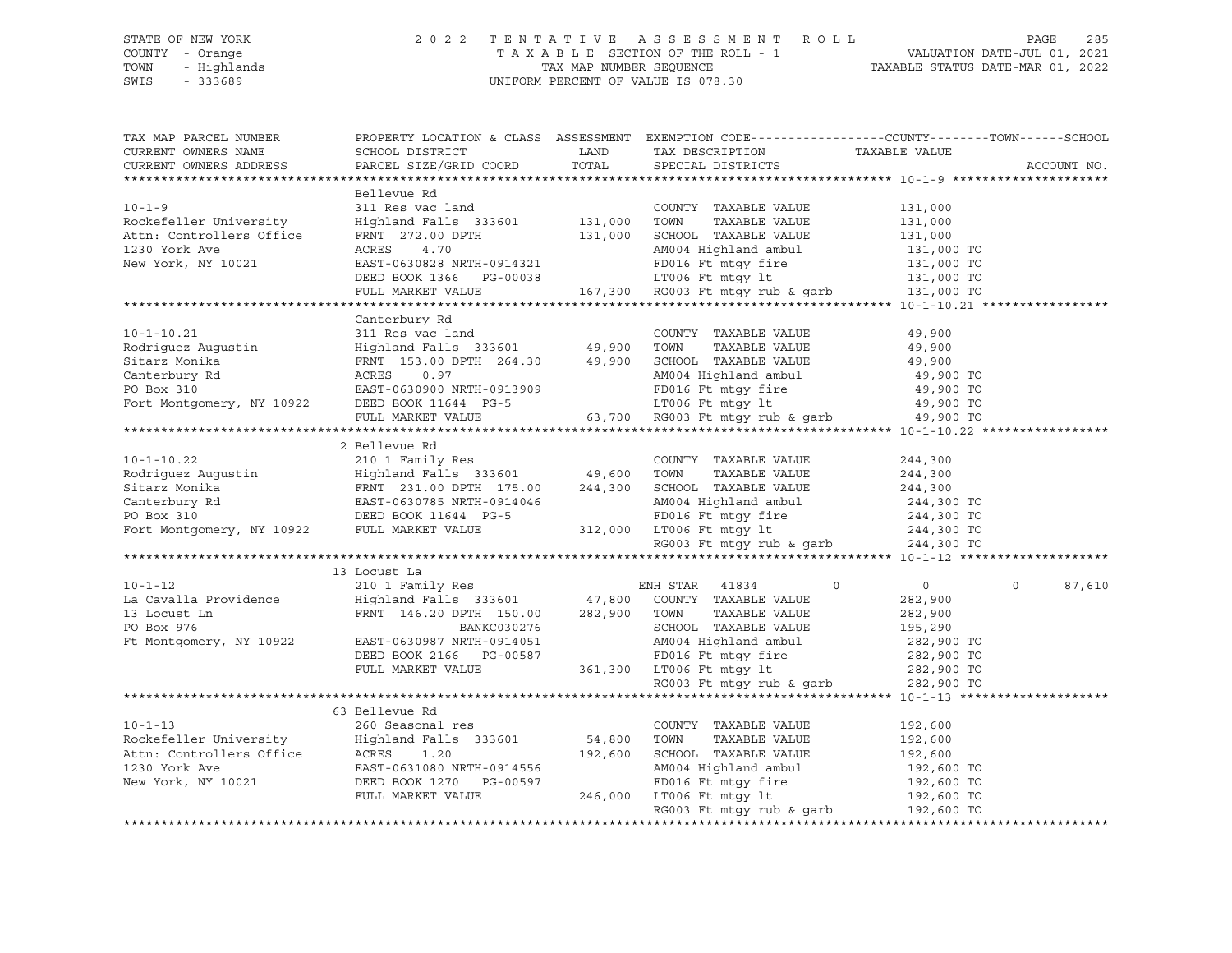#### STATE OF NEW YORK 2 0 2 2 T E N T A T I V E A S S E S S M E N T R O L L PAGE 286 COUNTY - Orange T A X A B L E SECTION OF THE ROLL - 1 VALUATION DATE-JUL 01, 2021 TOWN - Highlands TAX MAP NUMBER SEQUENCE TAXABLE STATUS DATE-MAR 01, 2022 SWIS - 333689 UNIFORM PERCENT OF VALUE IS 078.30

| TAX MAP PARCEL NUMBER<br>CURRENT OWNERS NAME | PROPERTY LOCATION & CLASS ASSESSMENT EXEMPTION CODE---------------COUNTY-------TOWN-----SCHOOL<br>SCHOOL DISTRICT | LAND    | TAX DESCRIPTION                                                            |             | TAXABLE VALUE            |          |              |
|----------------------------------------------|-------------------------------------------------------------------------------------------------------------------|---------|----------------------------------------------------------------------------|-------------|--------------------------|----------|--------------|
| CURRENT OWNERS ADDRESS                       | PARCEL SIZE/GRID COORD                                                                                            | TOTAL   | SPECIAL DISTRICTS                                                          |             |                          |          | ACCOUNT NO.  |
|                                              |                                                                                                                   |         |                                                                            |             |                          |          |              |
|                                              | 22 Locust Ln                                                                                                      |         |                                                                            |             |                          |          |              |
| $10 - 1 - 14.2$                              | 210 1 Family Res                                                                                                  |         | COUNTY TAXABLE VALUE                                                       |             | 188,400                  |          |              |
| Hartung Walter A                             | Highland Falls 333601 63,000                                                                                      |         | TOWN<br>TAXABLE VALUE                                                      |             | 188,400                  |          |              |
| Hartung Annmarie                             | FRNT 32.50 DPTH                                                                                                   | 188,400 | SCHOOL TAXABLE VALUE                                                       |             | 188,400                  |          |              |
| 22 Locust Ln                                 | ACRES<br>2.30 BANK<br>N                                                                                           |         | AM004 Highland ambul                                                       |             | 188,400 TO               |          |              |
| PO Box 154                                   | EAST-0631271 NRTH-0914360                                                                                         |         | FD016 Ft mtgy fire 188,400 TO                                              |             |                          |          |              |
|                                              | Fort Montgomery, NY 10922 DEED BOOK 14126 PG-1012                                                                 |         | LT006 Ft mtgy 1t 188,400 TO<br>240,600 RG003 Ft mtgy rub & garb 188,400 TO |             |                          |          |              |
|                                              | FULL MARKET VALUE                                                                                                 |         |                                                                            |             |                          |          |              |
|                                              |                                                                                                                   |         |                                                                            |             |                          |          |              |
|                                              | 18 Locust La                                                                                                      |         |                                                                            |             |                          |          |              |
| $10 - 1 - 15.1$                              | 210 1 Family Res                                                                                                  |         | BAS STAR 41854                                                             | $\circ$     | $\overline{0}$           | $\Omega$ | 35,090       |
| Sevik Paul C Jr                              | Highland Falls 333601 48,800                                                                                      |         | COUNTY TAXABLE VALUE                                                       |             | 219,800                  |          |              |
| Kamrowski Tarryn A                           | FRNT 164.00 DPTH 246.00 219,800 TOWN                                                                              |         | TAXABLE VALUE                                                              |             | 219,800                  |          |              |
| 18 Locust La                                 | BANKC080370                                                                                                       |         | SCHOOL TAXABLE VALUE                                                       |             | 184,710                  |          |              |
| PO Box 133                                   | EAST-0631232 NRTH-0914080                                                                                         |         | AM004 Highland ambul                                                       |             | 219,800 TO               |          |              |
| Fort Montgomery, NY 10922                    | DEED BOOK 14619 PG-434                                                                                            |         | FD016 Ft mtqy fire                                                         |             | 219,800 TO               |          |              |
|                                              | FULL MARKET VALUE                                                                                                 |         | 280,700 LT006 Ft mtgy lt                                                   |             | $219,800$ TO             |          |              |
|                                              |                                                                                                                   |         | RG003 Ft mtgy rub & garb                                                   |             | 219,800 TO               |          |              |
|                                              |                                                                                                                   |         |                                                                            |             |                          |          |              |
|                                              | 12 Locust La                                                                                                      |         |                                                                            |             |                          |          |              |
| $10 - 1 - 16$                                | 210 1 Family Res                                                                                                  |         | ENH STAR 41834                                                             | $\mathbf 0$ | 0                        | $\Omega$ | 87,610       |
| Denisow Nancy E                              | Highland Falls 333601 49,400 COUNTY TAXABLE VALUE                                                                 |         |                                                                            |             | 162,500                  |          |              |
|                                              | Denisow Sergei M FRNT 157.00 DPTH 207.40                                                                          | 162,500 | TAXABLE VALUE<br>TOWN                                                      |             | 162,500                  |          |              |
| 12 Locust Ln                                 |                                                                                                                   |         | SCHOOL TAXABLE VALUE                                                       |             | 74,890                   |          |              |
| PO Box 195                                   | EAST-0631158 NRTH-0913923<br>DEED BOOK 13669 PG-1853                                                              |         |                                                                            |             |                          |          |              |
| Fort Montgomery, NY 10922 FULL MARKET VALUE  |                                                                                                                   |         |                                                                            |             |                          |          |              |
|                                              |                                                                                                                   |         | AM004 Highland ambul                                                       |             |                          |          |              |
|                                              |                                                                                                                   |         | 207,500 FD016 Ft mtgy fire 162,500 TO                                      |             | $162,500$ TO             |          |              |
|                                              |                                                                                                                   |         | LT006 Ft mtqy lt                                                           |             | 162,500 TO               |          |              |
|                                              |                                                                                                                   |         | RG003 Ft mtgy rub & garb                                                   |             | 162,500 TO               |          |              |
|                                              |                                                                                                                   |         |                                                                            |             |                          |          |              |
|                                              | 1 Forest Hill Rd                                                                                                  |         |                                                                            |             |                          |          |              |
| $10 - 1 - 18$                                | 210 1 Family Res                                                                                                  |         | VET WAR C 41122                                                            | $\mathbf 0$ | 20,160                   | 0        | $\mathsf{O}$ |
| Whorley Richard Lee                          | Highland Falls 333601 47,100 VET WAR T 41123                                                                      |         |                                                                            | $\Omega$    | $\Omega$                 | 11,520   | $\Omega$     |
| Whorley Mari-Ann                             | FRNT 100.00 DPTH 120.00 228,900 ENH STAR 41834                                                                    |         |                                                                            | $\mathbf 0$ | $\circ$                  | $\Omega$ | 87,610       |
| 1 Forest Hill Rd                             |                                                                                                                   |         | COUNTY TAXABLE VALUE                                                       |             | 208,740                  |          |              |
| PO Box 155                                   | -<br>EAST-0631056 NRTH-0913826<br>DEED BOOK 2045 PG-00871                                                         |         | TOWN<br>TAXABLE VALUE                                                      |             | 217,380                  |          |              |
| Ft Montgomery, NY 10922                      | FULL MARKET VALUE                                                                                                 | 292,300 | SCHOOL TAXABLE VALUE                                                       |             | 141,290                  |          |              |
|                                              |                                                                                                                   |         | AM004 Highland ambul                                                       |             | 228,900 TO               |          |              |
|                                              |                                                                                                                   |         | FD016 Ft mtgy fire                                                         |             |                          |          |              |
|                                              |                                                                                                                   |         | LT006 Ft mtgy lt                                                           |             | 228,900 TO<br>228,900 TO |          |              |
|                                              |                                                                                                                   |         | RG003 Ft mtqy rub & qarb                                                   |             | 228,900 TO               |          |              |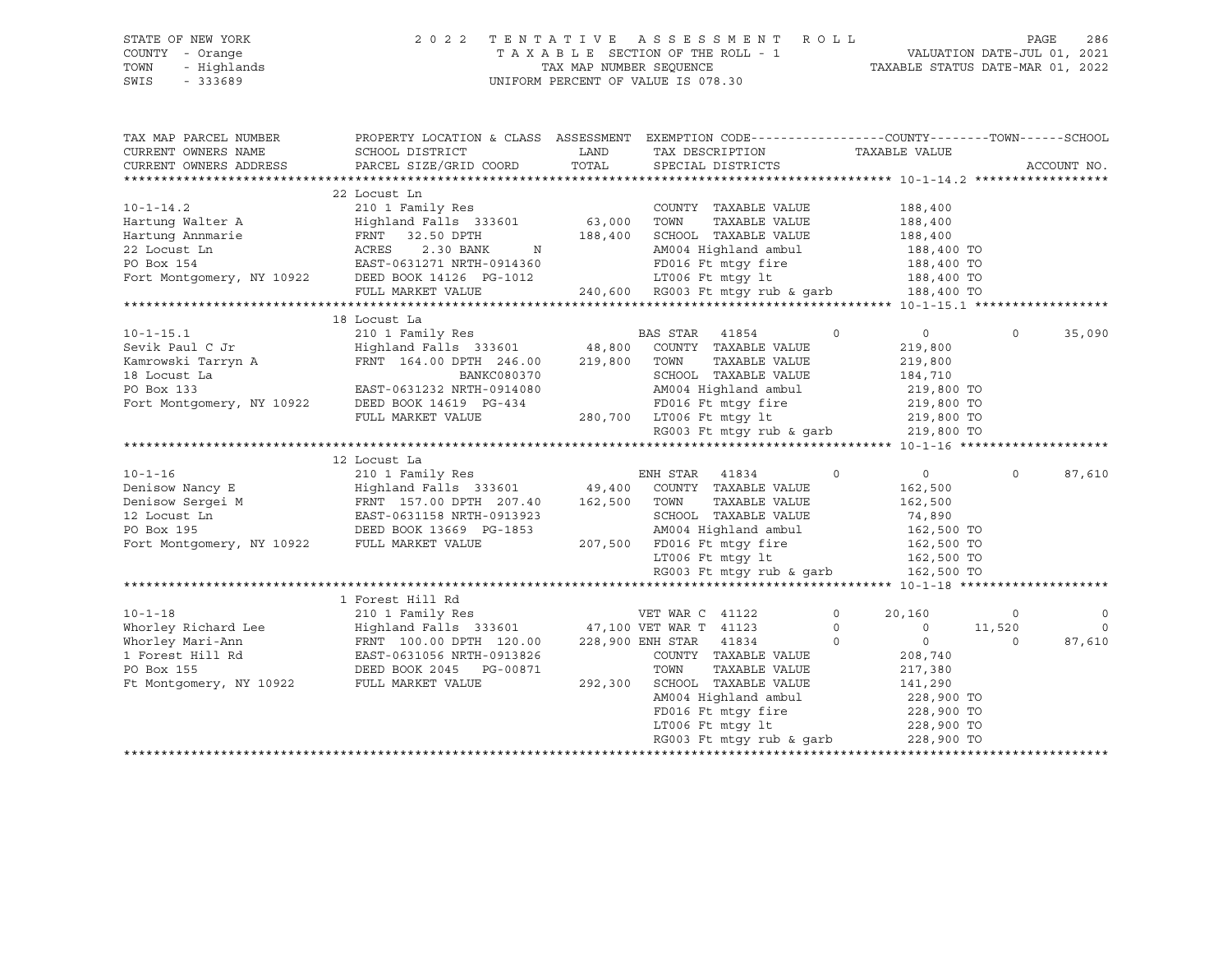#### STATE OF NEW YORK 2 0 2 2 T E N T A T I V E A S S E S S M E N T R O L L PAGE 287 COUNTY - Orange T A X A B L E SECTION OF THE ROLL - 1 VALUATION DATE-JUL 01, 2021 TOWN - Highlands TAX MAP NUMBER SEQUENCE TAXABLE STATUS DATE-MAR 01, 2022<br>TAXABLE STATUS DATE-MAR 01, 2022 UNIFORM PERCENT OF VALUE IS 078.30

TAX MAP PARCEL NUMBER PROPERTY LOCATION & CLASS ASSESSMENT EXEMPTION CODE----------------COUNTY-------TOWN-----SCHOOL CURRENT OWNERS NAME SCHOOL DISTRICT TAX DAND TAX DESCRIPTION TAXABLE VALUE CURRENT OWNERS ADDRESS PARCEL SIZE/GRID COORD TOTAL SPECIAL DISTRICTS ACCOUNT NO. \*\*\*\*\*\*\*\*\*\*\*\*\*\*\*\*\*\*\*\*\*\*\*\*\*\*\*\*\*\*\*\*\*\*\*\*\*\*\*\*\*\*\*\*\*\*\*\*\*\*\*\*\*\*\*\*\*\*\*\*\*\*\*\*\*\*\*\*\*\*\*\*\*\*\*\*\*\*\*\*\*\*\*\*\*\*\*\*\*\*\*\*\*\*\*\*\*\*\*\*\*\*\* 10-1-19 \*\*\*\*\*\*\*\*\*\*\*\*\*\*\*\*\*\*\*\* 9 Forest Hill Rd 10-1-19 210 1 Family Res COUNTY TAXABLE VALUE 292,400 Clausen Heather Highland Falls 333601 48,100 TOWN TAXABLE VALUE 292,400 Dana Robert FRNT 225.20 DPTH 100.00 292,400 SCHOOL TAXABLE VALUE 292,400 992,400 TO MANKC080370 AM004 Highland ambul 292,400 TO<br>PD016 Ft mtgy fire 292,400 TO 292,400 TO PD Box 52 EAST-0631188 FD016 Ft mtgy fire 292,400 TO<br>192,400 TO 292,400 TO Fort Montgomery, NY 10922 DEED BOOK 14542 PG-787 LT006 Ft mtgy lt 292,400 TO FULL MARKET VALUE 373,400 RG003 Ft mtgy rub & garb 292,400 TO \*\*\*\*\*\*\*\*\*\*\*\*\*\*\*\*\*\*\*\*\*\*\*\*\*\*\*\*\*\*\*\*\*\*\*\*\*\*\*\*\*\*\*\*\*\*\*\*\*\*\*\*\*\*\*\*\*\*\*\*\*\*\*\*\*\*\*\*\*\*\*\*\*\*\*\*\*\*\*\*\*\*\*\*\*\*\*\*\*\*\*\*\*\*\*\*\*\*\*\*\*\*\* 10-1-20 \*\*\*\*\*\*\*\*\*\*\*\*\*\*\*\*\*\*\*\* 15 Forest Hill Rd 10-1-20 210 1 Family Res BAS STAR 41854 0 0 0 35,090 Prigge Edward J III Highland Falls 333601 46,600 COUNTY TAXABLE VALUE 264,200 15 Forest Hill Rd FRNT 100.00 DPTH 100.00 264,200 TOWN TAXABLE VALUE 264,200 PO Box 266 BANK L SCHOOL TAXABLE VALUE 229,110 Ft Montgomery, NY 10922 EAST-0631329 NRTH-0913704 AM004 Highland ambul 264,200 TO DEED BOOK 12726 PG-309 FD016 Ft mtgy fire 264,200 TO FULL MARKET VALUE 337,400 LT006 Ft mtgy lt 264,200 TO RG003 Ft mtgy rub & garb 264,200 TO \*\*\*\*\*\*\*\*\*\*\*\*\*\*\*\*\*\*\*\*\*\*\*\*\*\*\*\*\*\*\*\*\*\*\*\*\*\*\*\*\*\*\*\*\*\*\*\*\*\*\*\*\*\*\*\*\*\*\*\*\*\*\*\*\*\*\*\*\*\*\*\*\*\*\*\*\*\*\*\*\*\*\*\*\*\*\*\*\*\*\*\*\*\*\*\*\*\*\*\*\*\*\* 10-1-22 \*\*\*\*\*\*\*\*\*\*\*\*\*\*\*\*\*\*\*\* 19 Forest Hill Rd 10-1-22 210 1 Family Res BAS STAR 41854 0 0 0 35,090 Schumacher Derek Highland Falls 333601 47,400 COUNTY TAXABLE VALUE 179,600 19 Forest Hill Rd FRNT 125.00 DPTH 125.00 179,600 TOWN TAXABLE VALUE 179,600 PO Box 786 BANKC160115 SCHOOL TAXABLE VALUE 144,510 Ft Montgomery, NY 10922 EAST-0631445 NRTH-0913696 AM004 Highland ambul 179,600 TO DEED BOOK 11732 PG-479 FD016 Ft mtgy fire 179,600 TO FULL MARKET VALUE 229,400 LT006 Ft mtgy lt 179,600 TO RG003 Ft mtgy rub & garb 179,600 TO \*\*\*\*\*\*\*\*\*\*\*\*\*\*\*\*\*\*\*\*\*\*\*\*\*\*\*\*\*\*\*\*\*\*\*\*\*\*\*\*\*\*\*\*\*\*\*\*\*\*\*\*\*\*\*\*\*\*\*\*\*\*\*\*\*\*\*\*\*\*\*\*\*\*\*\*\*\*\*\*\*\*\*\*\*\*\*\*\*\*\*\*\*\*\*\*\*\*\*\*\*\*\* 10-1-23 \*\*\*\*\*\*\*\*\*\*\*\*\*\*\*\*\*\*\*\* 25 Forest Hill Rd 10-1-23 210 1 Family Res AGED 41800 0 120,100 120,100 120,100 Tautel Jacqueline Highland Falls 333601 47,700 ENH STAR 41834 0 0 0 87,610 25 Forest Hill Rd FRNT 150.00 DPTH 125.00 240,200 COUNTY TAXABLE VALUE 120,100 PO Box 362 EAST-0631585 NRTH-0913700 TOWN TAXABLE VALUE 120,100 Ft Montgomery, NY 10922 DEED BOOK 1827 PG-00528 SCHOOL TAXABLE VALUE 32,490 FULL MARKET VALUE 306,800 AM004 Highland ambul 240,200 TO AMOUR HISHANDS<br>FD016 Ft mtgy fire LT006 Ft mtgy 1t 240,200 TO<br>RG003 Ft mtgy rub & garb 240,200 TO RG003 Ft mtqy rub & qarb \*\*\*\*\*\*\*\*\*\*\*\*\*\*\*\*\*\*\*\*\*\*\*\*\*\*\*\*\*\*\*\*\*\*\*\*\*\*\*\*\*\*\*\*\*\*\*\*\*\*\*\*\*\*\*\*\*\*\*\*\*\*\*\*\*\*\*\*\*\*\*\*\*\*\*\*\*\*\*\*\*\*\*\*\*\*\*\*\*\*\*\*\*\*\*\*\*\*\*\*\*\*\*\*\*\*\*\*\*\*\*\*\*\*\*\*\*\*\*\*\*\*\*\*\*\*\*\*\*\*\*\*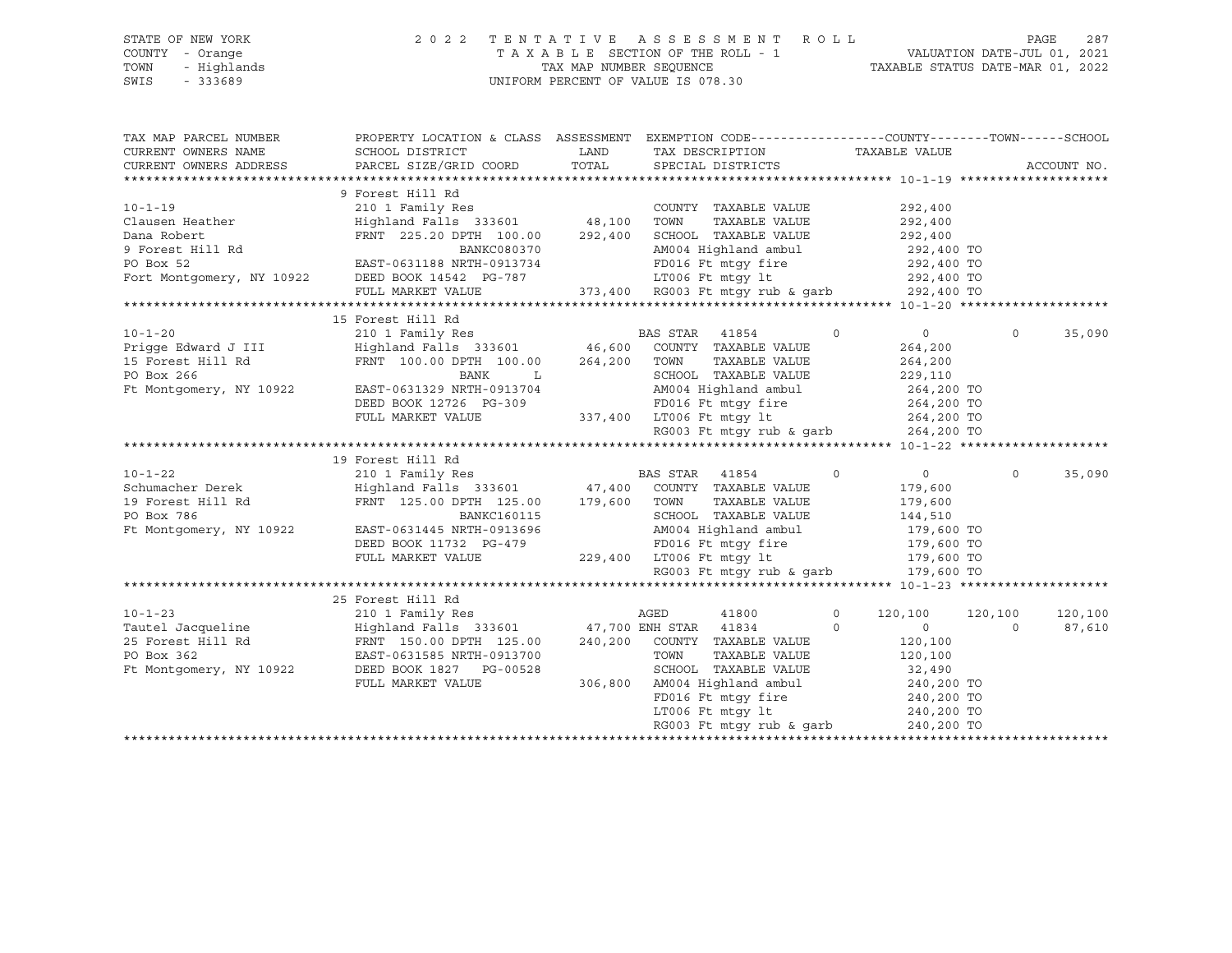#### STATE OF NEW YORK 2 0 2 2 T E N T A T I V E A S S E S S M E N T R O L L PAGE 288 COUNTY - Orange T A X A B L E SECTION OF THE ROLL - 1 VALUATION DATE-JUL 01, 2021 TOWN - Highlands TAX MAP NUMBER SEQUENCE TAXABLE STATUS DATE-MAR 01, 2022 SWIS - 333689 UNIFORM PERCENT OF VALUE IS 078.30

| TAX MAP PARCEL NUMBER                                                     | PROPERTY LOCATION & CLASS ASSESSMENT EXEMPTION CODE---------------COUNTY-------TOWN------SCHOOL                  |              |                                                                                                     |                                  |          |             |
|---------------------------------------------------------------------------|------------------------------------------------------------------------------------------------------------------|--------------|-----------------------------------------------------------------------------------------------------|----------------------------------|----------|-------------|
| CURRENT OWNERS NAME                                                       | SCHOOL DISTRICT                                                                                                  | LAND         | TAX DESCRIPTION TAXABLE VALUE                                                                       |                                  |          |             |
| CURRENT OWNERS ADDRESS                                                    | PARCEL SIZE/GRID COORD TOTAL SPECIAL DISTRICTS                                                                   |              |                                                                                                     |                                  |          | ACCOUNT NO. |
|                                                                           |                                                                                                                  |              |                                                                                                     |                                  |          |             |
|                                                                           | 21 Red Oak Ln                                                                                                    |              |                                                                                                     |                                  |          |             |
| $10 - 1 - 25.21$                                                          | 210 1 Family Res                                                                                                 |              | VET WAR C 41122                                                                                     | $\circ$<br>20,160                | $\circ$  | $\circ$     |
|                                                                           |                                                                                                                  |              |                                                                                                     | $\circ$<br>$\overline{0}$        | 11,520   | $\Omega$    |
| Goodall Charles                                                           | Highland Falls 333601 57,000 VET WAR T 41123<br>Canterbury Forest Corp 452,800 BAS STAR 41854                    |              |                                                                                                     | $\overline{0}$<br>$\overline{0}$ | $\Omega$ | 35,090      |
| Goodall Sherry<br>PO Rox 422                                              |                                                                                                                  |              | COUNTY TAXABLE VALUE                                                                                |                                  |          |             |
|                                                                           | Lot 1 Map 203-95                                                                                                 |              | TOWN                                                                                                | 432,640                          |          |             |
| Fort Montgomery, NY 10922                                                 | FRNT 70.80 DPTH<br>ACRES<br>1.70                                                                                 |              | TAXABLE VALUE<br>SCHOOL TAXABLE VALUE                                                               | 441,280<br>417,710               |          |             |
|                                                                           |                                                                                                                  |              |                                                                                                     |                                  |          |             |
|                                                                           | EAST-0631562 NRTH-0913873 AM004 Highland ambul 452,800 TO<br>DEED BOOK 4817 PG-304 FD016 Ft mtgy fire 452,800 TO |              |                                                                                                     |                                  |          |             |
|                                                                           |                                                                                                                  |              | 578,300 LT006 Ft mtgy lt                                                                            |                                  |          |             |
|                                                                           | FULL MARKET VALUE                                                                                                |              | LT006 Ft mtgy 1t $452,800$ TO<br>RG003 Ft mtgy rub & garb $452,800$ TO                              |                                  |          |             |
|                                                                           |                                                                                                                  |              |                                                                                                     |                                  |          |             |
|                                                                           |                                                                                                                  |              |                                                                                                     |                                  |          |             |
|                                                                           | 29 Red Oak Ln                                                                                                    |              |                                                                                                     |                                  |          |             |
| $10 - 1 - 25.22$                                                          | 210 1 Family Res                                                                                                 |              | COUNTY TAXABLE VALUE                                                                                | 375,800                          |          |             |
| $10 - 1 - 20$ .<br>Kirschner Linda                                        | Highland Falls 333601 49,700 TOWN<br>Cantrbury Forest Corp 375,800 SCHOOL                                        |              | TAXABLE VALUE                                                                                       | 375,800                          |          |             |
|                                                                           |                                                                                                                  |              | SCHOOL TAXABLE VALUE                                                                                | 375,800                          |          |             |
| PO Box 531 Lot 2 Map 203-95<br>Fort Montgomery, NY 10922 FRNT 219.90 DPTH |                                                                                                                  |              | AM004 Highland ambul 375,800 TO<br>FD016 Ft mtgy fire 375,800 TO<br>LT006 Ft mtgy lt 375,800 TO     |                                  |          |             |
|                                                                           | FRNT 219.90 DPTH 149.10                                                                                          |              |                                                                                                     |                                  |          |             |
|                                                                           | ACRES<br>0.92                                                                                                    |              |                                                                                                     |                                  |          |             |
|                                                                           | EAST-0631336 NRTH-0913888                                                                                        |              | RG003 Ft mtgy rub & garb 375,800 TO                                                                 |                                  |          |             |
|                                                                           | DEED BOOK 11982 PG-467                                                                                           |              |                                                                                                     |                                  |          |             |
|                                                                           | FULL MARKET VALUE                                                                                                | 479,900      |                                                                                                     |                                  |          |             |
|                                                                           |                                                                                                                  |              |                                                                                                     |                                  |          |             |
|                                                                           | 18 Red Oak Ln                                                                                                    |              |                                                                                                     |                                  |          |             |
| $10 - 1 - 25.23$                                                          |                                                                                                                  |              | COUNTY TAXABLE VALUE                                                                                | 353,200                          |          |             |
| Maher Gregory M                                                           |                                                                                                                  |              | TOWN<br>TAXABLE VALUE                                                                               | 353,200                          |          |             |
| Maher Lisa M                                                              | Canterbury Forest Corp 353,200<br>Lot 3 Map 203-95                                                               |              |                                                                                                     |                                  |          |             |
| PO Box 740                                                                |                                                                                                                  |              |                                                                                                     |                                  |          |             |
| Fort Montgomery, NY 10922                                                 | ACRES 4.40 BANKC230070                                                                                           |              |                                                                                                     |                                  |          |             |
|                                                                           | EAST-0631595 NRTH-0914186                                                                                        |              | FD016 Ft mtgy fire 353,200 TO<br>LT006 Ft mtgy 1t 353,200 TO<br>RG003 Ft mtgy rub & garb 353,200 TO |                                  |          |             |
|                                                                           | DEED BOOK 5441 PG-78                                                                                             |              |                                                                                                     |                                  |          |             |
|                                                                           | FULL MARKET VALUE                                                                                                | 451,100      |                                                                                                     |                                  |          |             |
|                                                                           |                                                                                                                  |              |                                                                                                     |                                  |          |             |
|                                                                           | 203 Canterbury Rd                                                                                                |              |                                                                                                     |                                  |          |             |
| $10 - 1 - 26$                                                             | 210 1 Family Res                                                                                                 |              | BAS STAR 41854                                                                                      | $\overline{0}$<br>$\Omega$       | $\Omega$ | 35,090      |
|                                                                           |                                                                                                                  |              |                                                                                                     | 201,200                          |          |             |
|                                                                           |                                                                                                                  | 201,200 TOWN | TAXABLE VALUE                                                                                       | 201,200                          |          |             |
| 203 Canterbury Rd<br>PO Box 360 BAST-0                                    | 1.70                                                                                                             |              | SCHOOL TAXABLE VALUE                                                                                | 166,110                          |          |             |
|                                                                           | EAST-0629732 NRTH-0914207                                                                                        |              | AM004 Highland ambul 201,200 TO<br>FD016 Ft mtgy fire 201,200 TO                                    |                                  |          |             |
| Ft Montgomery, NY 10922                                                   | DEED BOOK 3835 PG-228                                                                                            |              |                                                                                                     |                                  |          |             |
|                                                                           | FULL MARKET VALUE                                                                                                |              | 257,000 LT006 Ft mtgy lt                                                                            | 201,200 TO<br>201,200 TO         |          |             |
|                                                                           |                                                                                                                  |              | RG003 Ft mtqy rub & qarb                                                                            |                                  |          |             |
|                                                                           |                                                                                                                  |              |                                                                                                     |                                  |          |             |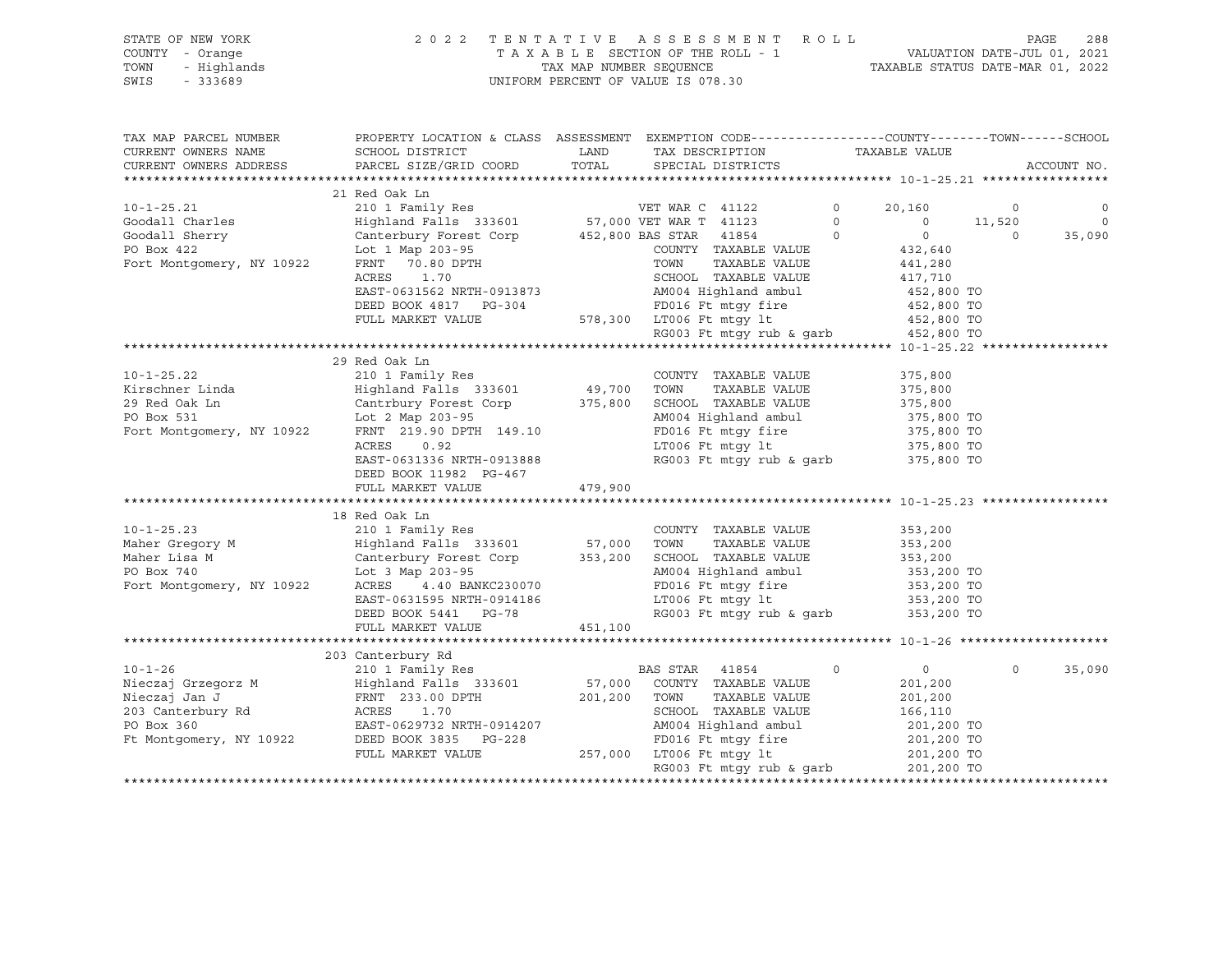| STATE OF NEW YORK<br>COUNTY - Orange<br>- Highlands<br>TOWN<br>SWIS<br>$-333689$ | 2 0 2 2                                                                                          | TAX MAP NUMBER SEQUENCE | TENTATIVE ASSESSMENT ROLL<br>TAXABLE SECTION OF THE ROLL - 1<br>UNIFORM PERCENT OF VALUE IS 078.30 |                   | VALUATION DATE-JUL 01, 2021<br>TAXABLE STATUS DATE-MAR 01, 2022 | PAGE<br>289 |
|----------------------------------------------------------------------------------|--------------------------------------------------------------------------------------------------|-------------------------|----------------------------------------------------------------------------------------------------|-------------------|-----------------------------------------------------------------|-------------|
| TAX MAP PARCEL NUMBER                                                            | PROPERTY LOCATION & CLASS ASSESSMENT EXEMPTION CODE----------------COUNTY-------TOWN------SCHOOL |                         |                                                                                                    |                   |                                                                 |             |
| CURRENT OWNERS NAME                                                              | SCHOOL DISTRICT                                                                                  | LAND                    | TAX DESCRIPTION                                                                                    | TAXABLE VALUE     |                                                                 |             |
| CURRENT OWNERS ADDRESS                                                           | PARCEL SIZE/GRID COORD                                                                           | TOTAL                   | SPECIAL DISTRICTS                                                                                  |                   |                                                                 | ACCOUNT NO. |
|                                                                                  |                                                                                                  |                         |                                                                                                    |                   |                                                                 |             |
|                                                                                  | 150 Canterbury Rd                                                                                |                         |                                                                                                    |                   |                                                                 |             |
| $10 - 2 - 1$                                                                     | 210 1 Family Res                                                                                 |                         | COUNTY TAXABLE VALUE                                                                               |                   | 236,500                                                         |             |
| Huber Jeremy S                                                                   | Highland Falls 333601                                                                            | 47,800                  | TOWN<br>TAXABLE VALUE                                                                              |                   | 236,500                                                         |             |
| Lewandosky Alissa A                                                              | FRNT 209.20 DPTH 140.00                                                                          | 236,500                 | SCHOOL TAXABLE VALUE                                                                               |                   | 236,500                                                         |             |
| 150 Canterbury Rd                                                                | BANKC030385                                                                                      |                         | AM004 Highland ambul                                                                               |                   | 236,500 TO                                                      |             |
| Fort Montgomery, NY 10922                                                        | EAST-0630980 NRTH-0913676                                                                        |                         | FD016 Ft mtqy fire                                                                                 |                   | 236,500 TO                                                      |             |
|                                                                                  | DEED BOOK 13843 PG-1905                                                                          |                         | LT006 Ft mtqy lt                                                                                   |                   | 236,500 TO                                                      |             |
|                                                                                  | FULL MARKET VALUE                                                                                |                         | 302,000 RG003 Ft mtqy rub & qarb                                                                   |                   | 236,500 TO                                                      |             |
|                                                                                  |                                                                                                  |                         |                                                                                                    |                   |                                                                 |             |
|                                                                                  | 144 Canterbury Rd                                                                                |                         |                                                                                                    |                   |                                                                 |             |
| $10 - 2 - 2$                                                                     | 210 1 Family Res                                                                                 |                         | CW 15 VET/ 41162                                                                                   | $\circ$<br>11,520 | 0                                                               | 0           |
| Zervas John G                                                                    | Highland Falls 333601                                                                            |                         | 47,800 CW 15 VET/ 41163                                                                            | $\Omega$          | $\circ$<br>11,520                                               | $\circ$     |
| Zervas Joann                                                                     | FRNT 125.00 DPTH 220.00                                                                          |                         | 195,300 BAS STAR 41854                                                                             | $\Omega$          | $\circ$<br>$\Omega$                                             | 35,090      |
| 144 Canterbury Rd                                                                | ACRES<br>0.45                                                                                    |                         | COUNTY TAXABLE VALUE                                                                               |                   | 183,780                                                         |             |
| PO Box 451                                                                       | EAST-0631022 NRTH-0913588                                                                        |                         | TOWN<br>TAXABLE VALUE                                                                              |                   | 183,780                                                         |             |
| Fort Montgomery, NY 10922                                                        | DEED BOOK 4428 PG-199                                                                            |                         | SCHOOL TAXABLE VALUE                                                                               |                   | 160,210                                                         |             |
|                                                                                  | FULL MARKET VALUE                                                                                | 249,400                 | AM004 Highland ambul                                                                               |                   | 195,300 TO                                                      |             |
|                                                                                  |                                                                                                  |                         | FD016 Ft mtgy fire                                                                                 |                   | 195,300 TO                                                      |             |
|                                                                                  |                                                                                                  |                         | LT006 Ft mtqy lt                                                                                   |                   | 195,300 TO                                                      |             |
|                                                                                  |                                                                                                  |                         | RG003 Ft mtgy rub & garb 195,300 TO                                                                |                   |                                                                 |             |
|                                                                                  |                                                                                                  |                         |                                                                                                    |                   |                                                                 |             |
|                                                                                  | 140 Canterbury Rd                                                                                |                         |                                                                                                    |                   |                                                                 |             |
| $10 - 2 - 3$                                                                     | 210 1 Family Res                                                                                 |                         | 41834<br>ENH STAR                                                                                  | $\Omega$          | 0<br>$\Omega$                                                   | 87,610      |
| Hultay Joseph C                                                                  | Highland Falls 333601                                                                            | 48,200                  | COUNTY TAXABLE VALUE                                                                               |                   | 184,400                                                         |             |
| Hultay Alica                                                                     | FRNT 125.00 DPTH 220.10                                                                          | 184,400                 | TOWN<br>TAXABLE VALUE                                                                              |                   | 184,400                                                         |             |
| 140 Canterbury Rd                                                                | EAST-0631095 NRTH-0913526                                                                        |                         | SCHOOL TAXABLE VALUE                                                                               |                   | 96,790                                                          |             |
| PO Box 618                                                                       | DEED BOOK 11166 PG-1094                                                                          |                         | AM004 Highland ambul                                                                               |                   | 184,400 TO                                                      |             |
| Ft Montgomery, NY 10922                                                          | FULL MARKET VALUE                                                                                | 235,500                 | FD016 Ft mtgy fire                                                                                 |                   | 184,400 TO                                                      |             |
|                                                                                  |                                                                                                  |                         | LT006 Ft mtqy lt                                                                                   |                   | 184,400 TO                                                      |             |
|                                                                                  |                                                                                                  |                         | RG003 Ft mtgy rub & garb                                                                           |                   | 184,400 TO                                                      |             |
|                                                                                  |                                                                                                  |                         |                                                                                                    |                   |                                                                 |             |
|                                                                                  | 136 Canterbury Rd                                                                                |                         |                                                                                                    |                   |                                                                 |             |
| $10 - 2 - 4$                                                                     | 210 1 Family Res                                                                                 |                         | ENH STAR 41834                                                                                     | $\circ$           | $\overline{0}$<br>$\mathsf{O}$                                  | 87,610      |
| Scheman Bernard                                                                  | Highland Falls 333601                                                                            | 47,900                  | COUNTY TAXABLE VALUE                                                                               |                   | 186,200                                                         |             |
| Ryan Catherine                                                                   | FRNT 100.60 DPTH 228.70                                                                          | 186,200                 | TOWN<br>TAXABLE VALUE<br>SCHOOL TAXABLE VALUE                                                      |                   | 186,200                                                         |             |
| 136 Canterbury Rd<br>PO Box 12                                                   | EAST-0631181 NRTH-0913474<br>DEED BOOK 5290 PG-225                                               |                         | AM004 Highland ambul                                                                               |                   | 98,590<br>186,200 TO                                            |             |
| Fort Montgomery, NY 10922                                                        | FULL MARKET VALUE                                                                                | 237,800                 | FD016 Ft mtqy fire                                                                                 |                   | 186,200 TO                                                      |             |
|                                                                                  |                                                                                                  |                         | LT006 Ft mtqy lt                                                                                   |                   | 186,200 TO                                                      |             |
|                                                                                  |                                                                                                  |                         | RG003 Ft mtqy rub & qarb                                                                           |                   | 186,200 TO                                                      |             |
|                                                                                  |                                                                                                  |                         |                                                                                                    |                   |                                                                 |             |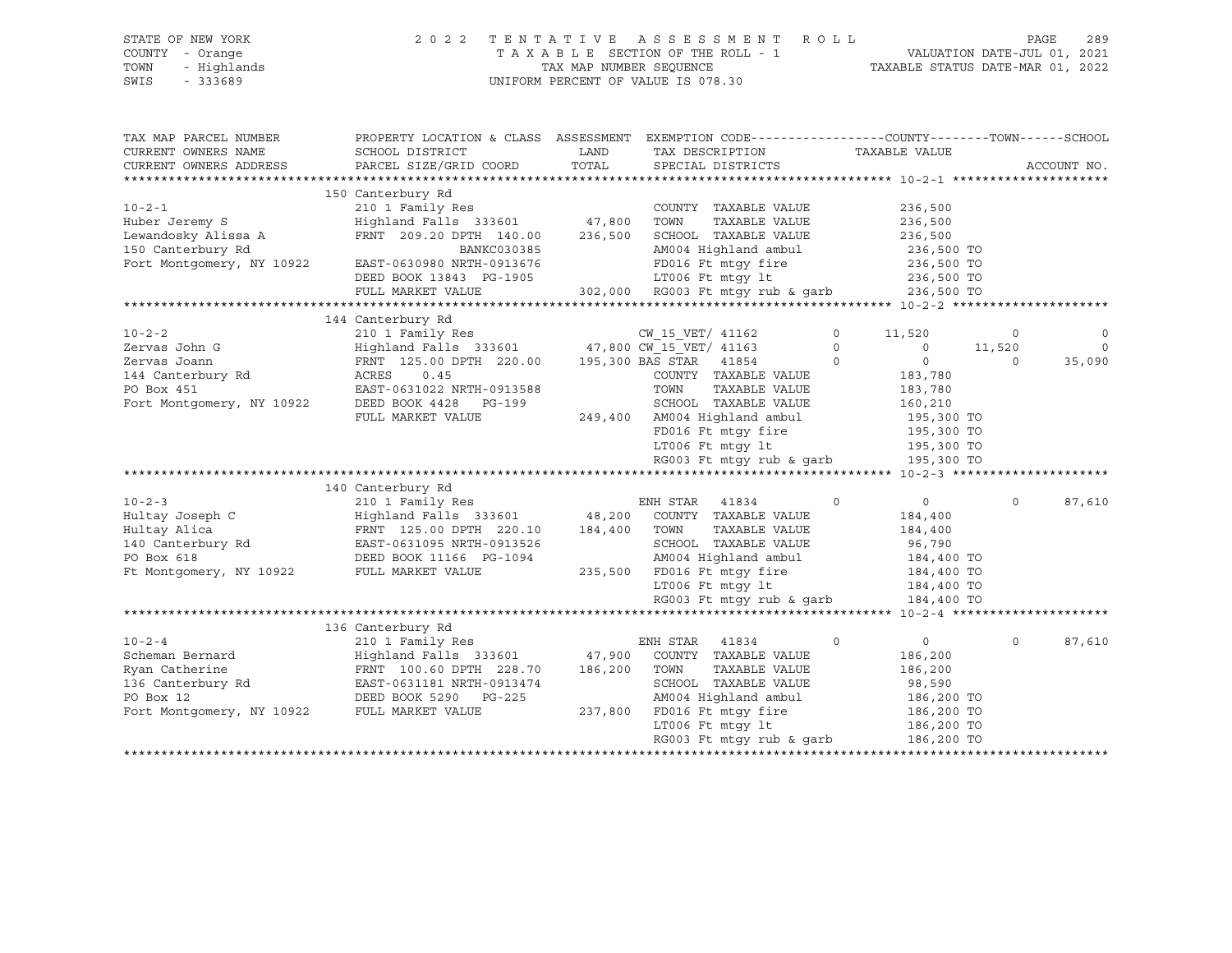| STATE OF NEW YORK                               | 2 0 2 2                                                                                                              |                         | TENTATIVE ASSESSMENT ROLL                             |                                                                 | 290<br>PAGE       |
|-------------------------------------------------|----------------------------------------------------------------------------------------------------------------------|-------------------------|-------------------------------------------------------|-----------------------------------------------------------------|-------------------|
| COUNTY - Orange                                 |                                                                                                                      |                         | TAXABLE SECTION OF THE ROLL - 1                       |                                                                 |                   |
| TOWN<br>- Highlands                             |                                                                                                                      | TAX MAP NUMBER SEQUENCE |                                                       | VALUATION DATE-JUL 01, 2021<br>TAXABLE STATUS DATE-MAR 01, 2022 |                   |
| SWIS<br>$-333689$                               |                                                                                                                      |                         | UNIFORM PERCENT OF VALUE IS 078.30                    |                                                                 |                   |
|                                                 |                                                                                                                      |                         |                                                       |                                                                 |                   |
|                                                 |                                                                                                                      |                         |                                                       |                                                                 |                   |
|                                                 |                                                                                                                      |                         |                                                       |                                                                 |                   |
| TAX MAP PARCEL NUMBER                           | PROPERTY LOCATION & CLASS ASSESSMENT EXEMPTION CODE----------------COUNTY-------TOWN------SCHOOL                     |                         |                                                       |                                                                 |                   |
| CURRENT OWNERS NAME                             | SCHOOL DISTRICT                                                                                                      | LAND                    | TAX DESCRIPTION                                       | TAXABLE VALUE                                                   |                   |
| CURRENT OWNERS ADDRESS                          | PARCEL SIZE/GRID COORD                                                                                               | TOTAL                   | SPECIAL DISTRICTS                                     |                                                                 | ACCOUNT NO.       |
|                                                 |                                                                                                                      |                         |                                                       |                                                                 |                   |
|                                                 | 132 Canterbury Rd                                                                                                    |                         |                                                       |                                                                 |                   |
| $10 - 2 - 5$                                    | 210 1 Family Res<br>Highland Falls 333601 48,200 TOWN                                                                |                         | COUNTY TAXABLE VALUE                                  | 210,300                                                         |                   |
| ALFA DS LLC                                     |                                                                                                                      |                         | TAXABLE VALUE                                         | 210,300                                                         |                   |
|                                                 | FRNT 100.30 DPTH 241.00 210,300 SCHOOL TAXABLE VALUE                                                                 |                         |                                                       | 210,300                                                         |                   |
| David & Dana Sofer<br>PO Box 160<br>PO Box 160  | EAST-0631262 NRTH-0913426                                                                                            |                         | AM004 Highland ambul                                  | 210,300 TO                                                      |                   |
|                                                 | Fort Montgomery, NY 10922 DEED BOOK 14106 PG-1136                                                                    |                         |                                                       |                                                                 |                   |
|                                                 | FULL MARKET VALUE                                                                                                    |                         | 3-1136 FD016 Ft mtgy fire<br>268,600 LT006 Ft mtgy lt | 210,300 TO<br>210,300 TO                                        |                   |
|                                                 |                                                                                                                      |                         | RG003 Ft mtgy rub & garb                              | 210,300 TO                                                      |                   |
|                                                 |                                                                                                                      |                         |                                                       |                                                                 |                   |
|                                                 | 128 Canterbury Rd                                                                                                    |                         |                                                       |                                                                 |                   |
| $10 - 2 - 6$                                    | $215$ 1 Fam Res w/                                                                                                   |                         | COUNTY TAXABLE VALUE                                  | 429,100                                                         |                   |
| Everett Robert W Jr.                            | Highland Falls 333601 56,000 TOWN                                                                                    |                         | TAXABLE VALUE                                         | 429,100                                                         |                   |
| PO Box 567                                      | FRNT 238.50 DPTH                                                                                                     |                         | 429,100 SCHOOL TAXABLE VALUE                          |                                                                 |                   |
|                                                 |                                                                                                                      |                         |                                                       | 429,100                                                         |                   |
| Fort Montgomery, NY 10922                       | ACRES<br>1.60 BANKC031020                                                                                            |                         | AM004 Highland ambul                                  | 429,100 TO                                                      |                   |
|                                                 | EAST-0631422 NRTH-0913333                                                                                            |                         | FD016 Ft mtgy fire<br>LT006 Ft mtgy lt                | 429,100 TO                                                      |                   |
|                                                 | DEED BOOK 13821 PG-285                                                                                               |                         |                                                       | 429,100 TO                                                      |                   |
|                                                 | FULL MARKET VALUE                                                                                                    |                         | 548,000 RG003 Ft mtqy rub & qarb                      | 429,100 TO                                                      |                   |
|                                                 |                                                                                                                      |                         |                                                       |                                                                 |                   |
|                                                 | 122 Canterbury Rd                                                                                                    |                         |                                                       |                                                                 |                   |
| $10 - 2 - 7$                                    | 210 1 Family Res                                                                                                     |                         | BAS STAR 41854                                        | $\circ$<br>$\overline{0}$                                       | $\circ$<br>35,090 |
| Loftus Frank                                    | Highland Falls 333601         49,900 COUNTY TAXABLE VALUE<br>FRNT 133.50 DPTH 332.40    184,300 TOWN   TAXABLE VALUE |                         |                                                       | 184,300                                                         |                   |
| Loftus Frank<br>122 Canterbury Rd<br>PO Box 760 |                                                                                                                      |                         | TAXABLE VALUE                                         | 184,300                                                         |                   |
| PO Box 760                                      | EAST-0631579 NRTH-0913208                                                                                            |                         | SCHOOL TAXABLE VALUE                                  | 149,210                                                         |                   |
| Ft Montgomery, NY 10922                         | DEED BOOK 13418 PG-1764                                                                                              |                         | AM004 Highland ambul                                  | 184,300 TO                                                      |                   |
|                                                 | FULL MARKET VALUE                                                                                                    |                         | 235,400 FD016 Ft mtgy fire 184,300 TO                 |                                                                 |                   |
|                                                 |                                                                                                                      |                         | LT006 Ft mtqy lt                                      | 184,300 TO                                                      |                   |
|                                                 |                                                                                                                      |                         | RG003 Ft mtgy rub & garb $184,300$ TO                 |                                                                 |                   |
|                                                 |                                                                                                                      |                         |                                                       |                                                                 |                   |
|                                                 | 116 Canterbury Rd                                                                                                    |                         |                                                       |                                                                 |                   |
| $10 - 2 - 8$                                    | 210 1 Family Res                                                                                                     |                         | BAS STAR<br>41854                                     | $\circ$<br>$\overline{0}$                                       | $\circ$<br>35,090 |
| Willis Walter K                                 | Highland Falls 333601                                                                                                |                         | 49,300 COUNTY TAXABLE VALUE                           | 205,600                                                         |                   |
|                                                 | Map 8075                                                                                                             | 205,600                 | TAXABLE VALUE<br>TOWN                                 | 205,600                                                         |                   |
| 116 Canterbury Rd<br>PO Box 625<br>PO Box 625   | FRNT 198.30 DPTH 437.40                                                                                              |                         | SCHOOL TAXABLE VALUE                                  | 170,510                                                         |                   |
| Fort Montgomery, NY 10922                       | EAST-0631662 NRTH-0913112                                                                                            |                         | AM004 Highland ambul<br>AM004 Highland ambul          | 205,600 TO                                                      |                   |
|                                                 | DEED BOOK 4133 PG-126                                                                                                |                         | FD016 Ft mtqy fire                                    | 205,600 TO                                                      |                   |
|                                                 | FULL MARKET VALUE                                                                                                    |                         | 262,600 LT006 Ft mtgy lt                              | 205,600 TO                                                      |                   |
|                                                 |                                                                                                                      |                         | RG003 Ft mtqy rub & qarb                              | 205,600 TO                                                      |                   |
|                                                 |                                                                                                                      |                         |                                                       |                                                                 |                   |
|                                                 |                                                                                                                      |                         |                                                       |                                                                 |                   |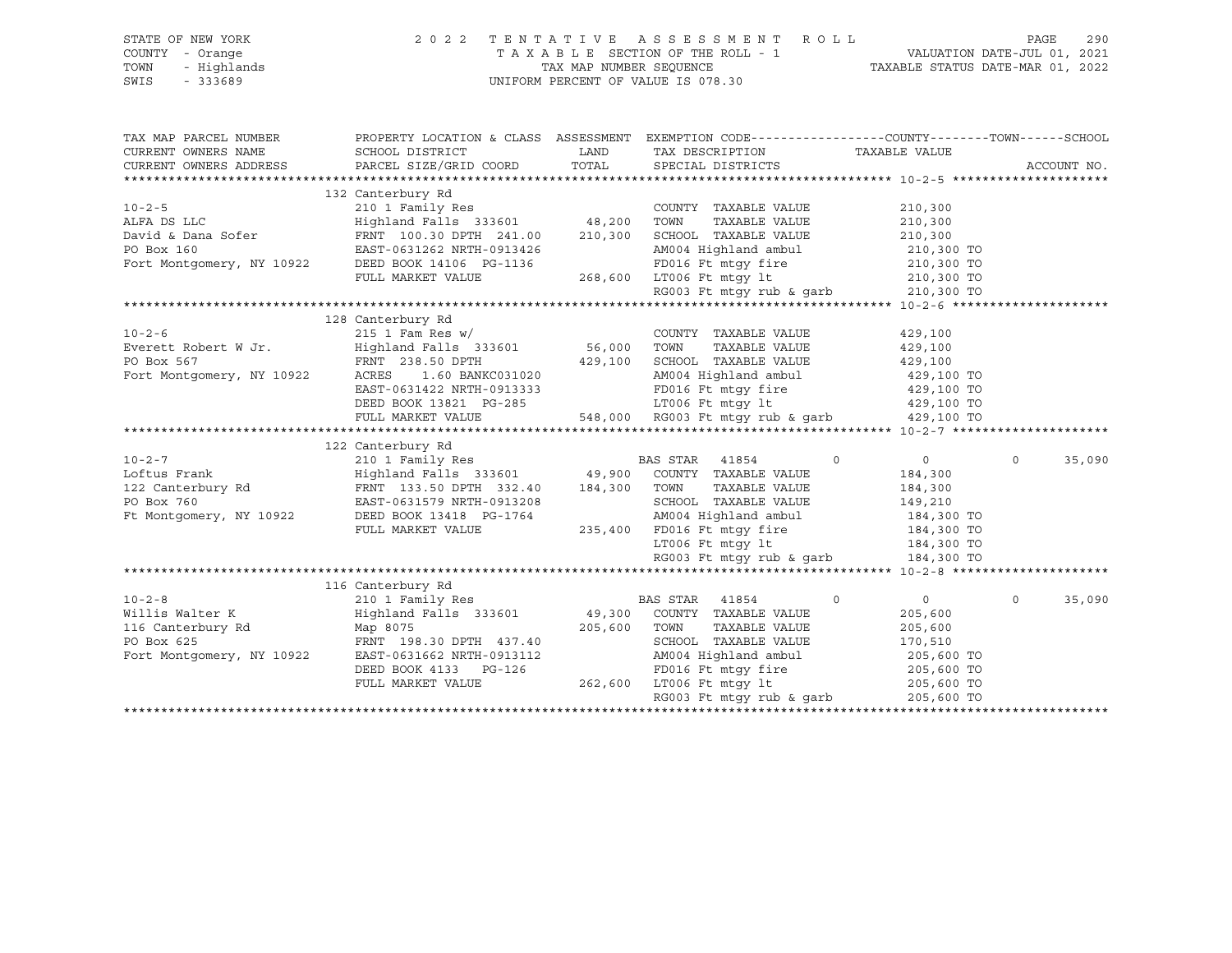| STATE OF NEW YORK<br>COUNTY<br>- Orange<br>TOWN<br>SWIS<br>$-333689$ | - Highlands |                              |      | 2022 TENTATIVE ASSESSMENT ROLL<br>T A X A B L E SECTION OF THE ROLL - 1<br>TAX MAP NUMBER SEOUENCE<br>UNIFORM PERCENT OF VALUE IS 078.30 | TAXABLE STATUS DATE-MAR 01, 2022 | PAGE<br>VALUATION DATE-JUL 01, 2021 | 291 |
|----------------------------------------------------------------------|-------------|------------------------------|------|------------------------------------------------------------------------------------------------------------------------------------------|----------------------------------|-------------------------------------|-----|
| TAX MAP PARCEL NUMBER<br>CURRENT OWNERS NAME                         |             | SCHOOL DISTRICT              | LAND | PROPERTY LOCATION & CLASS ASSESSMENT EXEMPTION CODE---------------COUNTY-------TOWN------SCHOOL<br>TAX DESCRIPTION                       | TAXABLE VALUE                    |                                     |     |
| CURRENT OWNERS ADDRESS                                               |             | PARCEL SIZE/GRID COORD TOTAL |      | SPECIAL DISTRICTS                                                                                                                        |                                  | ACCOUNT NO.                         |     |
|                                                                      |             | 30 Forest Hill Rd            |      |                                                                                                                                          |                                  |                                     |     |

| $10 - 2 - 9.1$                    | 210 1 Family Res                                  |         | BAS STAR 41854                      | $\Omega$                 | 0                                                                                                                          | $\Omega$ | 35,090 |
|-----------------------------------|---------------------------------------------------|---------|-------------------------------------|--------------------------|----------------------------------------------------------------------------------------------------------------------------|----------|--------|
| Columbie Luis C                   | Highland Falls 333601 50,000 COUNTY TAXABLE VALUE |         |                                     |                          | 311,400                                                                                                                    |          |        |
| Columbie Johanna J                | Lt 1 Forest Hill Rd Sub 311,400                   |         | TOWN                                | TAXABLE VALUE            | 311,400                                                                                                                    |          |        |
| 30 Forest Hill Rd                 | Map 149-98                                        |         | SCHOOL TAXABLE VALUE                |                          | 276,310                                                                                                                    |          |        |
| PO Box 186                        | FRNT 213.30 DPTH                                  |         |                                     |                          | AM004 Highland ambul 311,400 TO                                                                                            |          |        |
| Fort Montgomery, NY 10922         | 1.00<br>ACRES                                     |         |                                     |                          | FD016 Ft mtgy fire 311,400 TO                                                                                              |          |        |
|                                   | EAST-0631756 NRTH-0913409                         |         |                                     |                          | LT006 Ft mtgy 1t 311,400 TO                                                                                                |          |        |
|                                   | DEED BOOK 11974 PG-1135                           |         |                                     | RG003 Ft mtgy rub & garb | 311,400 TO                                                                                                                 |          |        |
|                                   | FULL MARKET VALUE                                 | 397,700 |                                     |                          |                                                                                                                            |          |        |
|                                   |                                                   |         |                                     |                          |                                                                                                                            |          |        |
|                                   | 28 Forest Hill Rd                                 |         |                                     |                          |                                                                                                                            |          |        |
| $10 - 2 - 9.2$                    | 210 1 Family Res                                  |         | BAS STAR 41854                      | $\Omega$                 | $\overline{0}$                                                                                                             | $\Omega$ | 35,090 |
| Loftus Jill                       | Highland Falls 333601 53,000 COUNTY TAXABLE VALUE |         |                                     |                          | 308,800                                                                                                                    |          |        |
| 28 Forest Hill Rd                 | Lt 2 Forest Hill Rd Sub 308,800                   |         | TOWN                                | TAXABLE VALUE            | 308,800                                                                                                                    |          |        |
| PO Box 106                        | Map 149-98                                        |         | SCHOOL TAXABLE VALUE                |                          | 273,710                                                                                                                    |          |        |
| Fort Montgomery, NY 10922         | FRNT 626.20 DPTH                                  |         |                                     |                          | AM004 Highland ambul 308,800 TO                                                                                            |          |        |
|                                   | ACRES 1.30 BANK0030631                            |         |                                     |                          | FD016 Ft mtgy fire 308,800 TO                                                                                              |          |        |
|                                   | EAST-0631525 NRTH-0913515                         |         |                                     |                          | LT006 Ft $mLy$ lt 308,800 TO                                                                                               |          |        |
|                                   | DEED BOOK 13182 PG-417                            |         |                                     | RG003 Ft mtgy rub & garb | 308,800 TO                                                                                                                 |          |        |
|                                   | FULL MARKET VALUE 394,400                         |         |                                     |                          |                                                                                                                            |          |        |
|                                   |                                                   |         |                                     |                          |                                                                                                                            |          |        |
|                                   | 149 Canterbury Rd                                 |         |                                     |                          |                                                                                                                            |          |        |
| $10 - 3 - 2$                      | 210 1 Family Res                                  |         | ENH STAR 41834 0                    |                          | $\overline{0}$                                                                                                             | $\Omega$ | 87,610 |
| Cable Louisa M                    | Highland Falls 333601 47,800 COUNTY TAXABLE VALUE |         |                                     |                          | 270,600                                                                                                                    |          |        |
| $\mathbf{E}$<br>149 Canterbury Rd | FRNT 95.90 DPTH 210.10 270,600 TOWN               |         |                                     | TAXABLE VALUE            | 270,600                                                                                                                    |          |        |
| PO Box 977                        | ACRES 0.46                                        |         |                                     |                          |                                                                                                                            |          |        |
| Fort Montgomery, NY 10922         | EAST-0630818 NRTH-0913616                         |         |                                     |                          |                                                                                                                            |          |        |
|                                   | DEED BOOK 12411 PG-1590                           |         |                                     |                          | FD016 Ft mtgy fire 270,600 TO                                                                                              |          |        |
|                                   | FULL MARKET VALUE                                 |         | 345,600 LT006 Ft mtgy 1t 270,600 TO |                          |                                                                                                                            |          |        |
|                                   |                                                   |         |                                     |                          | RG003 Ft mtqy rub & qarb 270,600 TO                                                                                        |          |        |
|                                   |                                                   |         |                                     |                          |                                                                                                                            |          |        |
|                                   | 7 Torne Rd                                        |         |                                     |                          |                                                                                                                            |          |        |
| $10 - 3 - 3$                      | 210 1 Family Res                                  |         | BAS STAR 41854                      | $\circ$                  | $\overline{0}$                                                                                                             | $\circ$  | 35,090 |
| Johnson David R                   | Highland Falls 333601 48,600 COUNTY TAXABLE VALUE |         |                                     |                          | 220,800                                                                                                                    |          |        |
| 7 Torne Rd                        | Pcls 1 2 Vingoe Sump 5458 220,800                 |         | TOWN                                | TAXABLE VALUE            | 220,800                                                                                                                    |          |        |
| PO Box 196                        | Int Canterbry Rd/torne Rd                         |         | SCHOOL TAXABLE VALUE                |                          |                                                                                                                            |          |        |
| Ft Montgomery, NY 10922           | FRNT 120.00 DPTH 283.00                           |         |                                     |                          | $185, 75$<br>220,800 TO<br>AM004 Highland ambul 220,800 TO<br>FD016 Ft mtgy fire 220,800 TO<br>LT006 Ft mtgy lt 220,800 TO |          |        |
|                                   | BANK<br>N                                         |         |                                     |                          |                                                                                                                            |          |        |
|                                   | EAST-0630723 NRTH-0913674                         |         |                                     |                          |                                                                                                                            |          |        |
|                                   | DEED BOOK 13262 PG-904                            |         |                                     | RG003 Ft mtgy rub & garb | 220,800 TO                                                                                                                 |          |        |
|                                   | FULL MARKET VALUE                                 | 282,000 |                                     |                          |                                                                                                                            |          |        |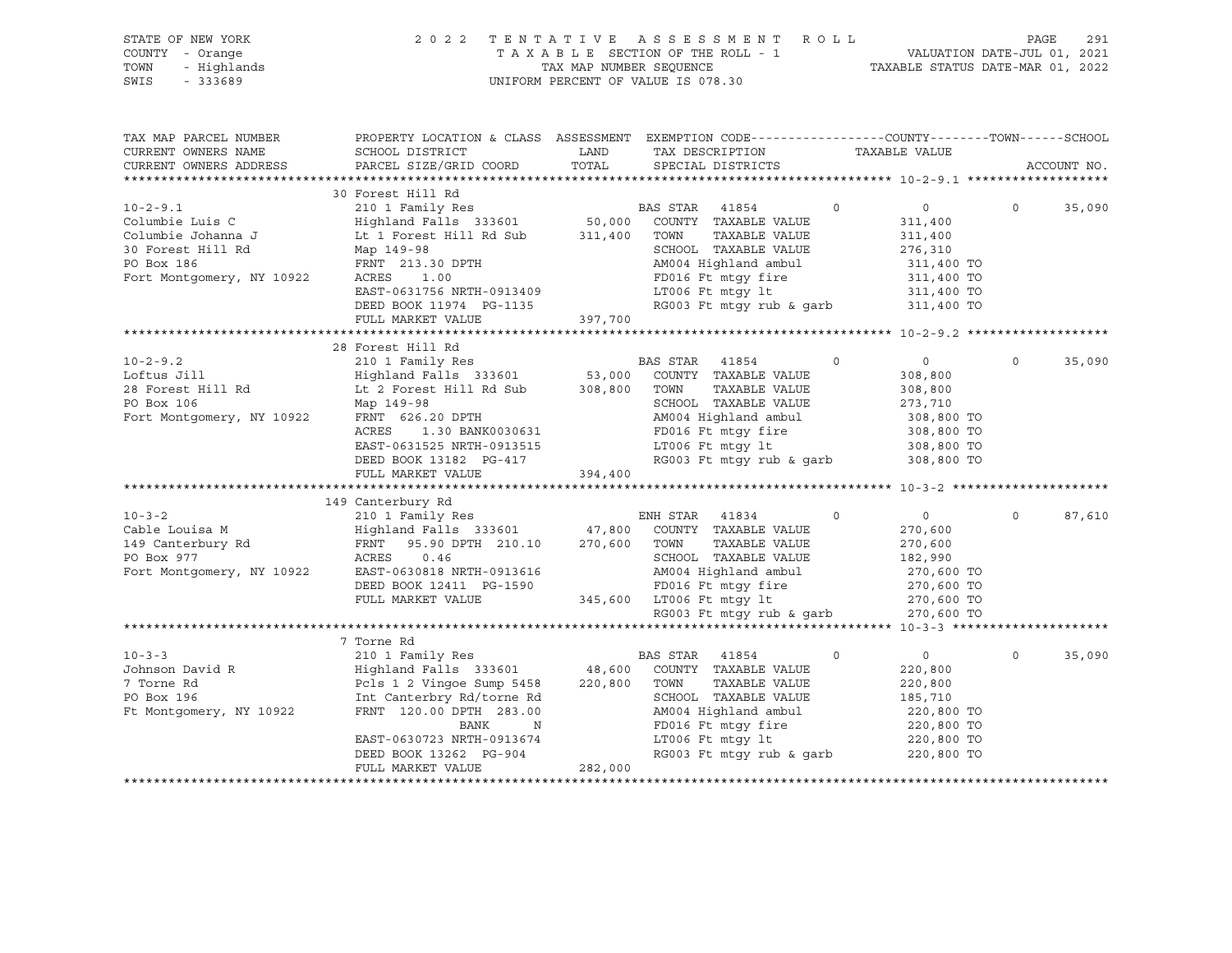| STATE OF NEW YORK                                                                                                                                                                                                                                                      | 2 0 2 2                           |        | TENTATIVE ASSESSMENT ROLL                                                                                                                                                                                                                                                                                                                                                                                                         |                                                                                                  | 292<br>PAGE |
|------------------------------------------------------------------------------------------------------------------------------------------------------------------------------------------------------------------------------------------------------------------------|-----------------------------------|--------|-----------------------------------------------------------------------------------------------------------------------------------------------------------------------------------------------------------------------------------------------------------------------------------------------------------------------------------------------------------------------------------------------------------------------------------|--------------------------------------------------------------------------------------------------|-------------|
| COUNTY - Orange                                                                                                                                                                                                                                                        |                                   |        |                                                                                                                                                                                                                                                                                                                                                                                                                                   |                                                                                                  |             |
| TOWN<br>- Highlands                                                                                                                                                                                                                                                    |                                   |        |                                                                                                                                                                                                                                                                                                                                                                                                                                   |                                                                                                  |             |
| SWIS<br>$-333689$                                                                                                                                                                                                                                                      |                                   |        | UNIFORM PERCENT OF VALUE IS 078.30                                                                                                                                                                                                                                                                                                                                                                                                |                                                                                                  |             |
|                                                                                                                                                                                                                                                                        |                                   |        |                                                                                                                                                                                                                                                                                                                                                                                                                                   |                                                                                                  |             |
|                                                                                                                                                                                                                                                                        |                                   |        |                                                                                                                                                                                                                                                                                                                                                                                                                                   |                                                                                                  |             |
|                                                                                                                                                                                                                                                                        |                                   |        |                                                                                                                                                                                                                                                                                                                                                                                                                                   |                                                                                                  |             |
| TAX MAP PARCEL NUMBER                                                                                                                                                                                                                                                  |                                   |        |                                                                                                                                                                                                                                                                                                                                                                                                                                   | PROPERTY LOCATION & CLASS ASSESSMENT EXEMPTION CODE----------------COUNTY-------TOWN------SCHOOL |             |
| CURRENT OWNERS NAME                                                                                                                                                                                                                                                    | SCHOOL DISTRICT                   | LAND   | TAX DESCRIPTION                                                                                                                                                                                                                                                                                                                                                                                                                   | TAXABLE VALUE                                                                                    |             |
| CURRENT OWNERS ADDRESS                                                                                                                                                                                                                                                 | PARCEL SIZE/GRID COORD            | TOTAL  | SPECIAL DISTRICTS                                                                                                                                                                                                                                                                                                                                                                                                                 |                                                                                                  | ACCOUNT NO. |
|                                                                                                                                                                                                                                                                        |                                   |        |                                                                                                                                                                                                                                                                                                                                                                                                                                   |                                                                                                  |             |
|                                                                                                                                                                                                                                                                        | 15 Torne Rd                       |        |                                                                                                                                                                                                                                                                                                                                                                                                                                   |                                                                                                  |             |
| $10 - 3 - 4$                                                                                                                                                                                                                                                           |                                   |        | COUNTY TAXABLE VALUE                                                                                                                                                                                                                                                                                                                                                                                                              | 269,600                                                                                          |             |
| Marcinak Andrew M                                                                                                                                                                                                                                                      |                                   |        | TAXABLE VALUE                                                                                                                                                                                                                                                                                                                                                                                                                     | 269,600                                                                                          |             |
|                                                                                                                                                                                                                                                                        |                                   |        |                                                                                                                                                                                                                                                                                                                                                                                                                                   |                                                                                                  |             |
|                                                                                                                                                                                                                                                                        |                                   |        |                                                                                                                                                                                                                                                                                                                                                                                                                                   | 269,600<br>269,600 TO                                                                            |             |
| Marcinak Frances<br>15 Torne Rd<br>15 Torne Rd<br>269,600 SCHOOL TAXABLE VALUE<br>269,600 SCHOOL TAXABLE VALUE<br>269,600 SCHOOL TAXABLE VALUE<br>269,600 SCHOOL TAXABLE VALUE<br>269,600 SCHOOL TAXABLE VALUE<br>269,600 SCHOOL TAXABLE VALUE                         |                                   |        | AM004 Highland ambul 269,600 TO<br>269,600 FD016 Ft mtgy fire 269,600 TO 344,300 LT006 Ft mtgy lt 269,600 TO                                                                                                                                                                                                                                                                                                                      |                                                                                                  |             |
|                                                                                                                                                                                                                                                                        |                                   |        |                                                                                                                                                                                                                                                                                                                                                                                                                                   |                                                                                                  |             |
|                                                                                                                                                                                                                                                                        |                                   |        | RG003 Ft mtgy rub & garb                                                                                                                                                                                                                                                                                                                                                                                                          | 269,600 TO                                                                                       |             |
|                                                                                                                                                                                                                                                                        |                                   |        |                                                                                                                                                                                                                                                                                                                                                                                                                                   |                                                                                                  |             |
|                                                                                                                                                                                                                                                                        | 35 Torne Rd                       |        |                                                                                                                                                                                                                                                                                                                                                                                                                                   |                                                                                                  |             |
|                                                                                                                                                                                                                                                                        |                                   |        |                                                                                                                                                                                                                                                                                                                                                                                                                                   | $\circ$<br>20,160<br>$\circ$                                                                     | $\mathbf 0$ |
|                                                                                                                                                                                                                                                                        |                                   |        |                                                                                                                                                                                                                                                                                                                                                                                                                                   | $0 \t 11,520$<br>$\Omega$                                                                        | $\circ$     |
|                                                                                                                                                                                                                                                                        |                                   |        | 319,400 COUNTY TAXABLE VALUE                                                                                                                                                                                                                                                                                                                                                                                                      | 299,240                                                                                          |             |
|                                                                                                                                                                                                                                                                        |                                   |        | 913136<br>$\begin{array}{cccc}\n 313136 \\  \text{319,400} \\  407,900 \\  \text{RMO4} \\  \text{FDO16} & \text{Ft} \\  \text{FDD16} & \text{Ft} \\  \text{Ft} \\  \text{Ft} \\  \text{Ft} \\  \text{Ft} \\  \text{Ft} \\  \text{Ft} \\  \text{Ft} \\  \text{Ft} \\  \text{Ft} \\  \text{Ft} \\  \text{Ft} \\  \text{Ft} \\  \text{Ft} \\  \text{Ft} \\  \text{Ft} \\  \text{Ft} \\  \text{Ft} \\  \text{Ft} \\  \text{Ft} \\  \$ |                                                                                                  |             |
|                                                                                                                                                                                                                                                                        |                                   |        |                                                                                                                                                                                                                                                                                                                                                                                                                                   |                                                                                                  |             |
|                                                                                                                                                                                                                                                                        | FULL MARKET VALUE                 |        |                                                                                                                                                                                                                                                                                                                                                                                                                                   |                                                                                                  |             |
|                                                                                                                                                                                                                                                                        |                                   |        |                                                                                                                                                                                                                                                                                                                                                                                                                                   |                                                                                                  |             |
|                                                                                                                                                                                                                                                                        |                                   |        |                                                                                                                                                                                                                                                                                                                                                                                                                                   |                                                                                                  |             |
|                                                                                                                                                                                                                                                                        |                                   |        | RG003 Ft mtgy rub & garb 319,400 TO                                                                                                                                                                                                                                                                                                                                                                                               |                                                                                                  |             |
|                                                                                                                                                                                                                                                                        |                                   |        |                                                                                                                                                                                                                                                                                                                                                                                                                                   |                                                                                                  |             |
|                                                                                                                                                                                                                                                                        | 143 Canterbury Rd                 |        |                                                                                                                                                                                                                                                                                                                                                                                                                                   |                                                                                                  |             |
| $10 - 3 - 6.11$                                                                                                                                                                                                                                                        | 210 1 Family Res                  |        | COUNTY TAXABLE VALUE                                                                                                                                                                                                                                                                                                                                                                                                              |                                                                                                  |             |
|                                                                                                                                                                                                                                                                        |                                   |        |                                                                                                                                                                                                                                                                                                                                                                                                                                   | 155,900                                                                                          |             |
| U.S. Bank Trust N.A.<br>c/o WRI Property Management ACRES 1.40                                                                                                                                                                                                         | Highland Falls 333601 54,000 TOWN |        | TAXABLE VALUE                                                                                                                                                                                                                                                                                                                                                                                                                     | 155,900                                                                                          |             |
|                                                                                                                                                                                                                                                                        |                                   |        | 155,900 SCHOOL TAXABLE VALUE                                                                                                                                                                                                                                                                                                                                                                                                      | 155,900                                                                                          |             |
| 3630 Peachtree Rd NE Ste 1500 EAST-0630798 NRTH-0913382                                                                                                                                                                                                                |                                   |        |                                                                                                                                                                                                                                                                                                                                                                                                                                   |                                                                                                  |             |
| Atlanta, GA 30326                                                                                                                                                                                                                                                      | DEED BOOK 14240 PG-1956           |        | 3-1956 FD016 Ft mtgy fire<br>199,100 LT006 Ft mtgy lt                                                                                                                                                                                                                                                                                                                                                                             |                                                                                                  |             |
|                                                                                                                                                                                                                                                                        | FULL MARKET VALUE                 |        | AM004 Highland ambul 155,900 TO<br>FD016 Ft mtgy fire 155,900 TO<br>LT006 Ft mtgy 1t 155,900 TO<br>RG003 Ft mtgy rub & garb 155,900 TO                                                                                                                                                                                                                                                                                            |                                                                                                  |             |
|                                                                                                                                                                                                                                                                        |                                   |        |                                                                                                                                                                                                                                                                                                                                                                                                                                   |                                                                                                  |             |
|                                                                                                                                                                                                                                                                        |                                   |        |                                                                                                                                                                                                                                                                                                                                                                                                                                   |                                                                                                  |             |
|                                                                                                                                                                                                                                                                        | 141 Canterbury Rd                 |        |                                                                                                                                                                                                                                                                                                                                                                                                                                   |                                                                                                  |             |
|                                                                                                                                                                                                                                                                        |                                   |        | COUNTY TAXABLE VALUE                                                                                                                                                                                                                                                                                                                                                                                                              | 86,000                                                                                           |             |
| 10-3-6.12 270 Mfg housing<br>Tilton Joyce D<br>Nowak Robin M<br>141 Canterbury Rd<br>2.80<br>141 Canterbury Rd<br>2.80<br>145 Compared BAST-0630712 NRTH-0913167<br>2.80<br>2.80<br>2.80<br>2.80<br>2.80<br>2.80<br>2.80<br>2.80<br>2.80<br>2.80<br>2.80<br>2.80<br>2. |                                   | 66,500 | TOWN<br>TAXABLE VALUE                                                                                                                                                                                                                                                                                                                                                                                                             | 86,000                                                                                           |             |
|                                                                                                                                                                                                                                                                        |                                   | 86,000 | SCHOOL TAXABLE VALUE                                                                                                                                                                                                                                                                                                                                                                                                              | 86,000                                                                                           |             |
|                                                                                                                                                                                                                                                                        |                                   |        |                                                                                                                                                                                                                                                                                                                                                                                                                                   | 86,000 TO                                                                                        |             |
|                                                                                                                                                                                                                                                                        |                                   |        | 9913167 MM004 Highland ambul<br>3-396 FD016 Ft mtgy fire<br>109,800 LT006 Ft mtgy 1t                                                                                                                                                                                                                                                                                                                                              | 86,000 TO                                                                                        |             |
|                                                                                                                                                                                                                                                                        |                                   |        |                                                                                                                                                                                                                                                                                                                                                                                                                                   | 86,000 TO                                                                                        |             |
|                                                                                                                                                                                                                                                                        |                                   |        | RG003 Ft mtqy rub & qarb 86,000 TO                                                                                                                                                                                                                                                                                                                                                                                                |                                                                                                  |             |
|                                                                                                                                                                                                                                                                        |                                   |        |                                                                                                                                                                                                                                                                                                                                                                                                                                   |                                                                                                  |             |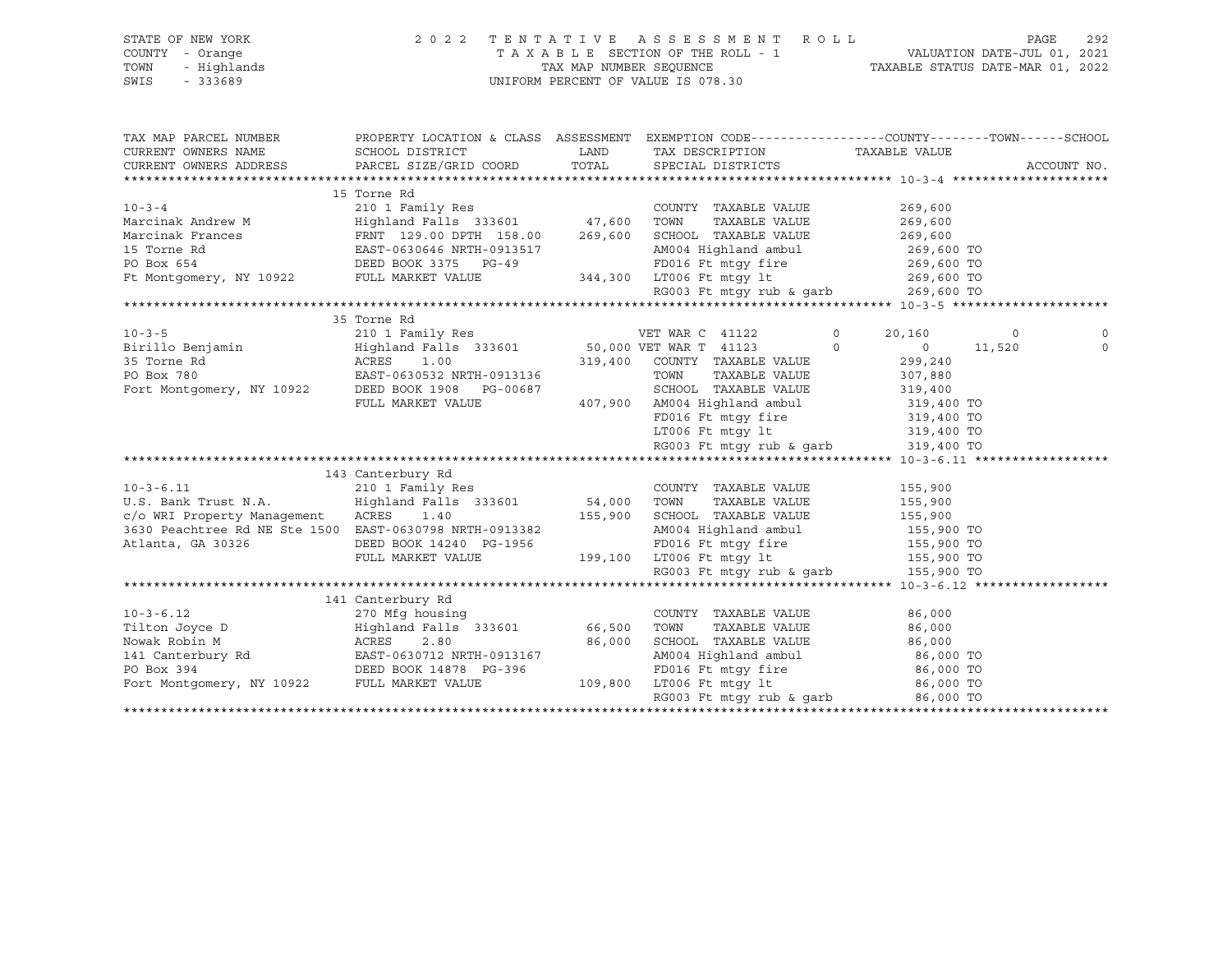| STATE OF NEW YORK<br>COUNTY - Orange<br>TOWN<br>- Highlands<br>$-333689$<br>SWIS                                                                                                                                                                                    | 2 0 2 2                                                                                                                                                                                                        |         | TENTATIVE ASSESSMENT ROLL<br>UNIFORM PERCENT OF VALUE IS 078.30            |          |                          | PAGE     | 293         |
|---------------------------------------------------------------------------------------------------------------------------------------------------------------------------------------------------------------------------------------------------------------------|----------------------------------------------------------------------------------------------------------------------------------------------------------------------------------------------------------------|---------|----------------------------------------------------------------------------|----------|--------------------------|----------|-------------|
| TAX MAP PARCEL NUMBER                                                                                                                                                                                                                                               | PROPERTY LOCATION & CLASS ASSESSMENT EXEMPTION CODE----------------COUNTY-------TOWN-----SCHOOL                                                                                                                |         |                                                                            |          |                          |          |             |
| CURRENT OWNERS NAME                                                                                                                                                                                                                                                 | SCHOOL DISTRICT                                                                                                                                                                                                | LAND    | TAX DESCRIPTION TAXABLE VALUE                                              |          |                          |          |             |
| CURRENT OWNERS ADDRESS                                                                                                                                                                                                                                              | PARCEL SIZE/GRID COORD                                                                                                                                                                                         | TOTAL   | SPECIAL DISTRICTS                                                          |          |                          |          | ACCOUNT NO. |
|                                                                                                                                                                                                                                                                     |                                                                                                                                                                                                                |         |                                                                            |          |                          |          |             |
|                                                                                                                                                                                                                                                                     | 145 Canterbury Rd<br>210 1 Family Res                                                                                                                                                                          |         |                                                                            |          |                          |          |             |
| $10 - 3 - 6.2$                                                                                                                                                                                                                                                      | $\begin{array}{ccc}\n\text{Highland} \text{ Falls} & 333601 & 47,800 \\ \text{num} & \text{if} \text{plus} & 333601 & \text{if} \text{size} \\ \end{array}$                                                    |         | ENH STAR 41834                                                             | $\circ$  | $\overline{0}$           | $\circ$  | 87,610      |
|                                                                                                                                                                                                                                                                     | Tilton Joyce D<br>Tilton Joyce D<br>Nowak Robin M<br>145 Canterbury Rd<br>145 Canterbury Rd<br>145 Canterbury Rd<br>146 ACRES<br>1478 0.43<br>1478 PO Box 394<br>1478 EAST-0630843 NRTH-0913536<br>1478 PG-322 |         | COUNTY TAXABLE VALUE<br>TOWN<br>TAXABLE VALUE                              |          | 255,300                  |          |             |
|                                                                                                                                                                                                                                                                     |                                                                                                                                                                                                                |         | SCHOOL TAXABLE VALUE                                                       |          | 255,300<br>167,690       |          |             |
|                                                                                                                                                                                                                                                                     |                                                                                                                                                                                                                |         | AM004 Highland ambul                                                       |          |                          |          |             |
|                                                                                                                                                                                                                                                                     |                                                                                                                                                                                                                |         | FD016 Ft mtqy fire                                                         |          | 255,300 TO<br>255,300 TO |          |             |
|                                                                                                                                                                                                                                                                     | FULL MARKET VALUE                                                                                                                                                                                              |         |                                                                            |          |                          |          |             |
|                                                                                                                                                                                                                                                                     |                                                                                                                                                                                                                |         | 326,100 LT006 Ft mtgy 1t 255,300 TO<br>RG003 Ft mtgy rub & garb 255,300 TO |          |                          |          |             |
|                                                                                                                                                                                                                                                                     |                                                                                                                                                                                                                |         |                                                                            |          |                          |          |             |
|                                                                                                                                                                                                                                                                     | 129 Canterbury Rd                                                                                                                                                                                              |         |                                                                            |          |                          |          |             |
| $10 - 3 - 7$                                                                                                                                                                                                                                                        | 210 1 Family Res                                                                                                                                                                                               |         | COUNTY TAXABLE VALUE                                                       |          | 237,700                  |          |             |
|                                                                                                                                                                                                                                                                     | Highland Falls 333601 51,000                                                                                                                                                                                   |         | TOWN<br>TAXABLE VALUE                                                      |          | 237,700                  |          |             |
|                                                                                                                                                                                                                                                                     |                                                                                                                                                                                                                | 237,700 | SCHOOL TAXABLE VALUE                                                       |          | 237,700                  |          |             |
|                                                                                                                                                                                                                                                                     | Dethlefsen Derek<br>Highland Falls 333601<br>129 Canterbury Rd<br>PO Box 521<br>EAST-0631151 NRTH-0913181<br>Ft Montgomery, NY 10922<br>DEED DOCK 12585 PG-27<br>PO BOX 12585 PG-27<br>DEED DOCK 12585 PG-27   |         | AM004 Highland ambul                                                       |          | 237,700 TO               |          |             |
|                                                                                                                                                                                                                                                                     |                                                                                                                                                                                                                |         |                                                                            |          | 237,700 TO               |          |             |
|                                                                                                                                                                                                                                                                     | FULL MARKET VALUE                                                                                                                                                                                              |         | FD016 Ft mtgy fire<br>303,600 LT006 Ft mtgy lt                             |          | 237,700 TO               |          |             |
|                                                                                                                                                                                                                                                                     |                                                                                                                                                                                                                |         | RG003 Ft mtqy rub & qarb 237,700 TO                                        |          |                          |          |             |
|                                                                                                                                                                                                                                                                     |                                                                                                                                                                                                                |         |                                                                            |          |                          |          |             |
|                                                                                                                                                                                                                                                                     | 137 Canterbury Rd                                                                                                                                                                                              |         |                                                                            |          |                          |          |             |
| $10 - 3 - 8.1$                                                                                                                                                                                                                                                      | 281 Multiple res                                                                                                                                                                                               |         | BAS STAR 41854                                                             | $\Omega$ | $\overline{0}$           | $\circ$  | 35,090      |
| Laquardia Jane                                                                                                                                                                                                                                                      | Highland Falls 333601                                                                                                                                                                                          |         | 89,500 COUNTY TAXABLE VALUE                                                |          | 328,600                  |          |             |
|                                                                                                                                                                                                                                                                     | SS CANTERBURY RD                                                                                                                                                                                               | 328,600 | TOWN<br>TAXABLE VALUE                                                      |          | 328,600                  |          |             |
| 137 Canterbury Rd<br>PO Box 491                                                                                                                                                                                                                                     | 3.40 BANKC140330<br>ACRES                                                                                                                                                                                      |         | SCHOOL TAXABLE VALUE                                                       |          | 293,510                  |          |             |
| Fort Montgomery, NY 10922                                                                                                                                                                                                                                           | EAST-0630970 NRTH-0912994                                                                                                                                                                                      |         | AM004 Highland ambul                                                       |          | 328,600 TO               |          |             |
|                                                                                                                                                                                                                                                                     | DEED BOOK 5562 PG-223                                                                                                                                                                                          |         |                                                                            |          | 328,600 TO               |          |             |
|                                                                                                                                                                                                                                                                     | FULL MARKET VALUE                                                                                                                                                                                              |         | 223 FD016 Ft mtgy fire<br>419,700 LT006 Ft mtgy lt                         |          | 328,600 TO               |          |             |
|                                                                                                                                                                                                                                                                     |                                                                                                                                                                                                                |         | RG003 Ft mtgy rub & garb 328,600 TO                                        |          |                          |          |             |
|                                                                                                                                                                                                                                                                     |                                                                                                                                                                                                                |         |                                                                            |          |                          |          |             |
|                                                                                                                                                                                                                                                                     | 125 Canterbury Rd                                                                                                                                                                                              |         |                                                                            |          |                          |          |             |
| $10 - 3 - 9.1$                                                                                                                                                                                                                                                      | 210 1 Family Res                                                                                                                                                                                               |         | BAS STAR 41854                                                             | $\Omega$ | $0 \qquad \qquad$        | $\Omega$ | 35,090      |
| Bennett John P                                                                                                                                                                                                                                                      | Highland Falls 333601                                                                                                                                                                                          | 55,000  | COUNTY TAXABLE VALUE                                                       |          | 368,100                  |          |             |
|                                                                                                                                                                                                                                                                     | Bennett Claudia A LOT #1 BENNETT SUB MAP 368,100                                                                                                                                                               |         | TOWN<br>TAXABLE VALUE                                                      |          | 368,100                  |          |             |
| $\begin{tabular}{lllllllll} \bf 125 \text{ Canterbury } Rd & \tt 338-10 \text{ filed } 8/4/2010 \\ \bf \texttt{PO Box 168} & \tt SS \texttt{CANTERBURY RD} \\ \bf \texttt{Fort Montgomery, NY 10922} & \tt ACRES & \tt 1.50 \texttt{ BANKC230070} \\ \end{tabular}$ |                                                                                                                                                                                                                |         | SCHOOL TAXABLE VALUE                                                       |          | 333,010                  |          |             |
|                                                                                                                                                                                                                                                                     |                                                                                                                                                                                                                |         | AM004 Highland ambul                                                       |          | 368,100 TO               |          |             |
|                                                                                                                                                                                                                                                                     | 1.50 BANKC230070                                                                                                                                                                                               |         | FD016 Ft mtqy fire                                                         |          | 368,100 TO               |          |             |
|                                                                                                                                                                                                                                                                     | EAST-0631369 NRTH-0913041                                                                                                                                                                                      |         | 913041 LT006 Ft mtgy 1t<br>470,100 RG003 Ft mtgy rub & garb                |          | 368,100 TO               |          |             |
|                                                                                                                                                                                                                                                                     | FULL MARKET VALUE                                                                                                                                                                                              |         |                                                                            |          | 368,100 TO               |          |             |
|                                                                                                                                                                                                                                                                     |                                                                                                                                                                                                                |         |                                                                            |          |                          |          |             |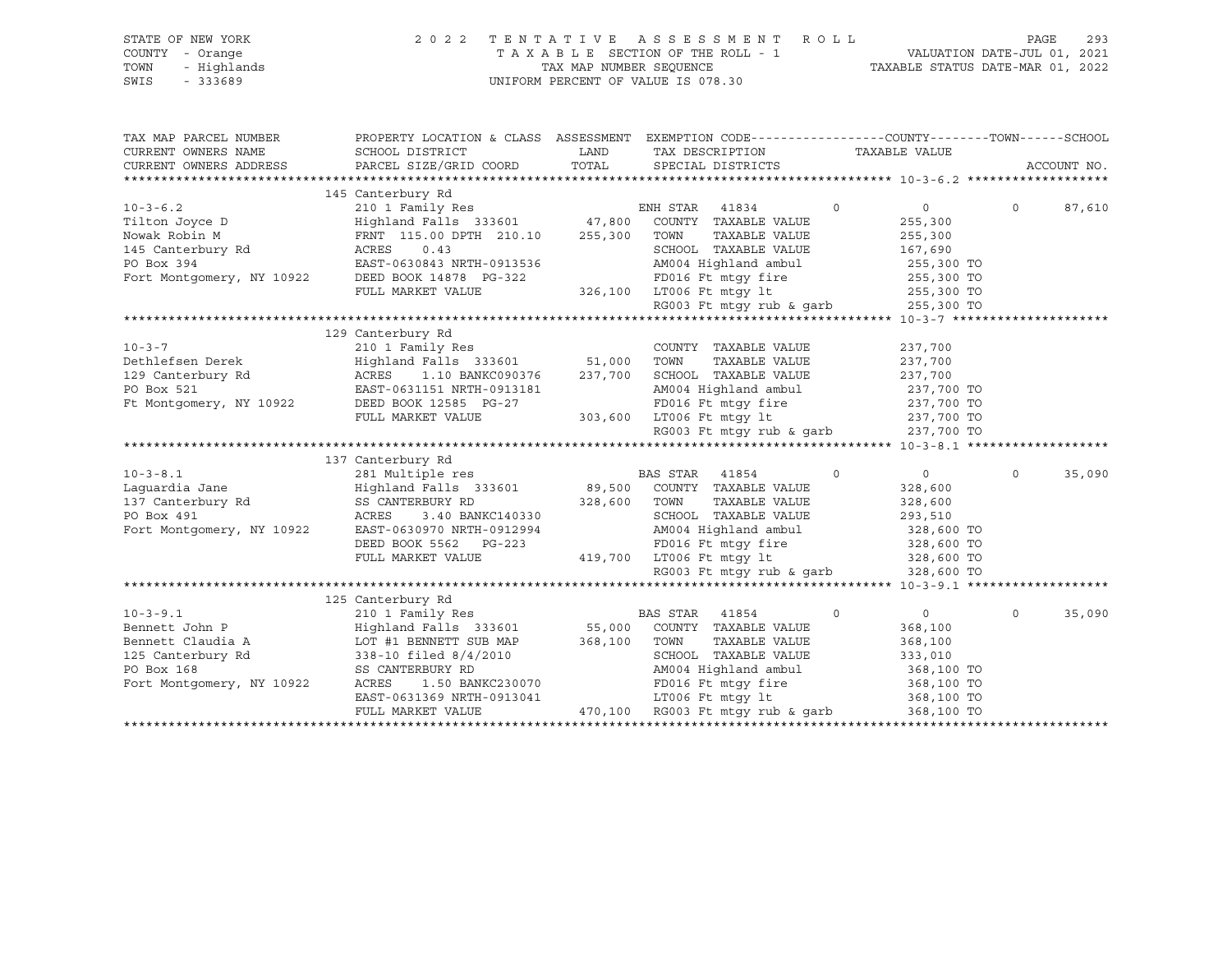| STATE OF NEW YORK |                  | 2022 TENTATIVE ASSESSMENT ROLL     |                         |  |                                  | PAGE | 294 |
|-------------------|------------------|------------------------------------|-------------------------|--|----------------------------------|------|-----|
|                   |                  |                                    |                         |  |                                  |      |     |
| COUNTY - Orange   |                  | TAXABLE SECTION OF THE ROLL - 1    |                         |  | VALUATION DATE-JUL 01, 2021      |      |     |
|                   | TOWN - Highlands |                                    | TAX MAP NUMBER SEOUENCE |  | TAXABLE STATUS DATE-MAR 01, 2022 |      |     |
| SWIS              | - 333689         | UNIFORM PERCENT OF VALUE IS 078.30 |                         |  |                                  |      |     |
|                   |                  |                                    |                         |  |                                  |      |     |

| TAX MAP PARCEL NUMBER                                                                                                                                                                                                                                 |                                                                           |         |                                                                                                 | PROPERTY LOCATION & CLASS ASSESSMENT EXEMPTION CODE---------------COUNTY-------TOWN------SCHOOL |
|-------------------------------------------------------------------------------------------------------------------------------------------------------------------------------------------------------------------------------------------------------|---------------------------------------------------------------------------|---------|-------------------------------------------------------------------------------------------------|-------------------------------------------------------------------------------------------------|
| CURRENT OWNERS ADDRESS PARCEL SIZE/GRID COORD TOTAL SPECIAL DISTRICTS                                                                                                                                                                                 |                                                                           |         |                                                                                                 |                                                                                                 |
|                                                                                                                                                                                                                                                       |                                                                           |         |                                                                                                 |                                                                                                 |
|                                                                                                                                                                                                                                                       | 123 Canterbury Rd                                                         |         |                                                                                                 |                                                                                                 |
|                                                                                                                                                                                                                                                       |                                                                           |         | COUNTY TAXABLE VALUE                                                                            | 300,200                                                                                         |
|                                                                                                                                                                                                                                                       |                                                                           |         | TAXABLE VALUE                                                                                   | 300,200                                                                                         |
|                                                                                                                                                                                                                                                       |                                                                           |         | SCHOOL TAXABLE VALUE 300,200                                                                    |                                                                                                 |
|                                                                                                                                                                                                                                                       |                                                                           |         |                                                                                                 |                                                                                                 |
| 10-3-9.2 COUNTY<br>Bennett Claudia A<br>Bennett John P<br>125 Canterbury Rd<br>125 Canterbury Rd<br>125 Canterbury Rd<br>125 Canterbury Rd<br>138 CMTERBURY RD<br>1300,200 SCHOOL<br>238 CANTERBURY RD<br>2300,200 SCHOOL<br>236 CANTERBURY RD<br>236 |                                                                           |         | AM004 Highland ambul 300,200 TO<br>FD016 Ft mtgy fire 300,200 TO<br>LT006 Ft mtgy lt 300,200 TO |                                                                                                 |
| Ft Montgomery, NY 10922                                                                                                                                                                                                                               | 1.70 BANKC230070<br>ACRES                                                 |         |                                                                                                 |                                                                                                 |
|                                                                                                                                                                                                                                                       | EAST-0631380 NRTH-0912860                                                 |         | RG003 Ft mtgy rub & garb 300,200 TO                                                             |                                                                                                 |
|                                                                                                                                                                                                                                                       | DEED BOOK 11721 PG-1569                                                   |         |                                                                                                 |                                                                                                 |
|                                                                                                                                                                                                                                                       | FULL MARKET VALUE                                                         | 383,400 |                                                                                                 |                                                                                                 |
|                                                                                                                                                                                                                                                       |                                                                           |         |                                                                                                 |                                                                                                 |
|                                                                                                                                                                                                                                                       |                                                                           |         |                                                                                                 |                                                                                                 |
|                                                                                                                                                                                                                                                       |                                                                           |         |                                                                                                 |                                                                                                 |
|                                                                                                                                                                                                                                                       |                                                                           |         |                                                                                                 |                                                                                                 |
|                                                                                                                                                                                                                                                       |                                                                           |         |                                                                                                 |                                                                                                 |
|                                                                                                                                                                                                                                                       |                                                                           |         |                                                                                                 |                                                                                                 |
|                                                                                                                                                                                                                                                       |                                                                           |         |                                                                                                 |                                                                                                 |
|                                                                                                                                                                                                                                                       | DEED BOOK 15036 PG-1064                                                   |         | AM004 Highland ambul 293,700 TO<br>FD016 Ft mtgy fire 293,700 TO<br>LT006 Ft mtgy lt 293,700 TO |                                                                                                 |
|                                                                                                                                                                                                                                                       | FULL MARKET VALUE                                                         |         | $375,100$ RG003 Ft mtgy rub & garb 293,700 TO                                                   |                                                                                                 |
|                                                                                                                                                                                                                                                       |                                                                           |         |                                                                                                 |                                                                                                 |
|                                                                                                                                                                                                                                                       | Canterbury Rd                                                             |         |                                                                                                 |                                                                                                 |
| $10 - 4 - 2.1$                                                                                                                                                                                                                                        |                                                                           |         | COUNTY TAXABLE VALUE 48,000                                                                     |                                                                                                 |
|                                                                                                                                                                                                                                                       | 311 Res vac land<br>311 Res vac land<br>Highland Falls 333601 48,000 TOWN |         |                                                                                                 |                                                                                                 |
|                                                                                                                                                                                                                                                       |                                                                           |         |                                                                                                 |                                                                                                 |
|                                                                                                                                                                                                                                                       |                                                                           |         |                                                                                                 |                                                                                                 |
|                                                                                                                                                                                                                                                       |                                                                           |         |                                                                                                 |                                                                                                 |
|                                                                                                                                                                                                                                                       |                                                                           |         |                                                                                                 |                                                                                                 |
|                                                                                                                                                                                                                                                       |                                                                           |         |                                                                                                 |                                                                                                 |
|                                                                                                                                                                                                                                                       |                                                                           |         |                                                                                                 |                                                                                                 |
|                                                                                                                                                                                                                                                       | 179 Canterbury Rd                                                         |         |                                                                                                 |                                                                                                 |
|                                                                                                                                                                                                                                                       |                                                                           |         |                                                                                                 | $\overline{0}$<br>35,090                                                                        |
|                                                                                                                                                                                                                                                       |                                                                           |         |                                                                                                 |                                                                                                 |
|                                                                                                                                                                                                                                                       |                                                                           |         |                                                                                                 |                                                                                                 |
|                                                                                                                                                                                                                                                       |                                                                           |         |                                                                                                 |                                                                                                 |
|                                                                                                                                                                                                                                                       |                                                                           |         |                                                                                                 |                                                                                                 |
|                                                                                                                                                                                                                                                       |                                                                           |         |                                                                                                 |                                                                                                 |
|                                                                                                                                                                                                                                                       |                                                                           |         |                                                                                                 |                                                                                                 |
|                                                                                                                                                                                                                                                       |                                                                           |         |                                                                                                 |                                                                                                 |
|                                                                                                                                                                                                                                                       |                                                                           |         |                                                                                                 |                                                                                                 |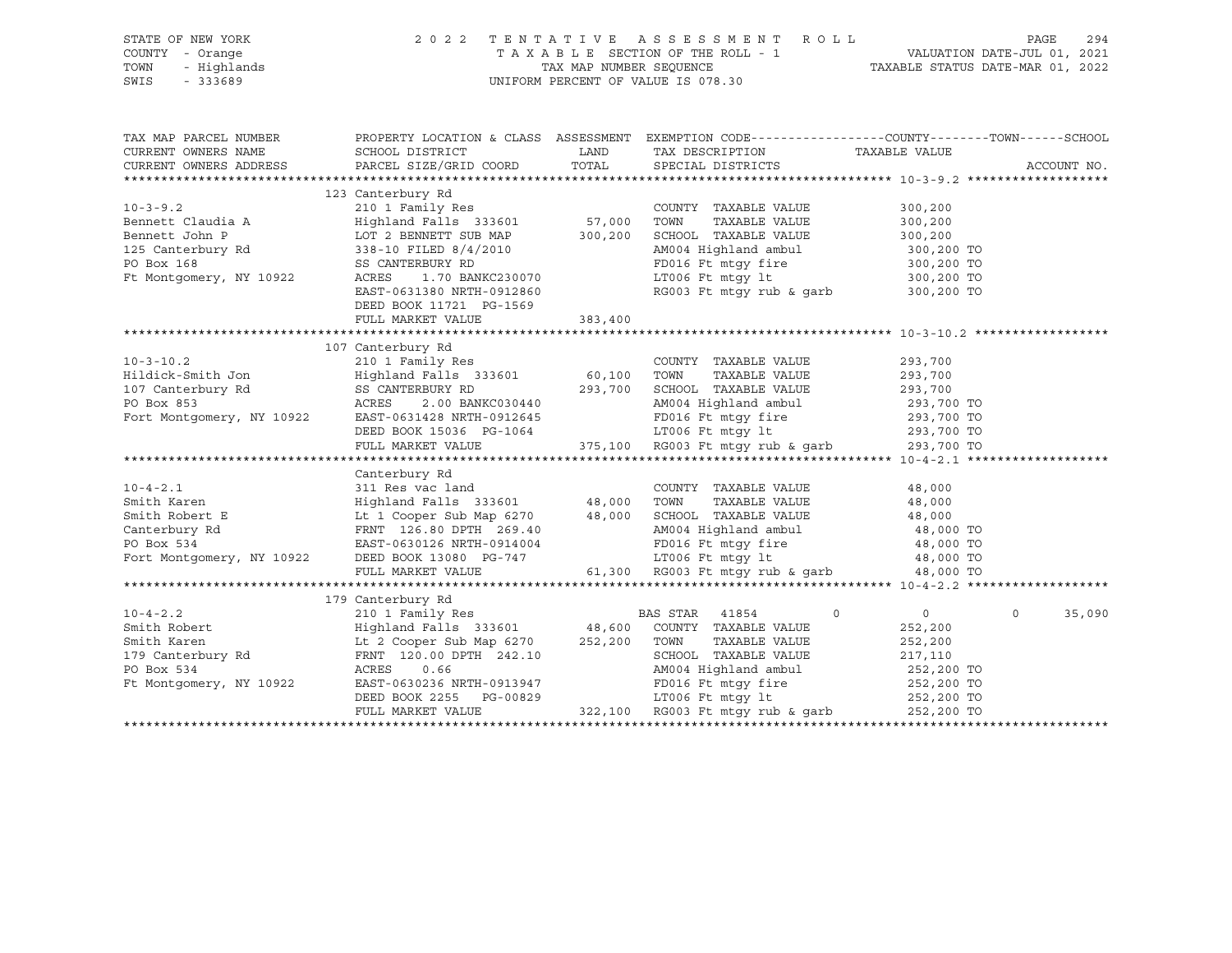| STATE OF NEW YORK<br>COUNTY - Orange<br>TOWN<br>- Highlands<br>SWIS<br>$-333689$               |                                                                                                                                                                                                                                                                                                                                                                        | TAX MAP NUMBER SEQUENCE           | 2022 TENTATIVE ASSESSMENT ROLL<br>TAXABLE SECTION OF THE ROLL - 1<br>UNIFORM PERCENT OF VALUE IS 078.30                                                                                                                                        |          | 1 VALUATION DATE-JUL 01, 2021<br>TAXABLE STATUS DATE-MAR 01, 2022                                       | PAGE     | 295         |
|------------------------------------------------------------------------------------------------|------------------------------------------------------------------------------------------------------------------------------------------------------------------------------------------------------------------------------------------------------------------------------------------------------------------------------------------------------------------------|-----------------------------------|------------------------------------------------------------------------------------------------------------------------------------------------------------------------------------------------------------------------------------------------|----------|---------------------------------------------------------------------------------------------------------|----------|-------------|
| TAX MAP PARCEL NUMBER<br>CURRENT OWNERS NAME<br>CURRENT OWNERS ADDRESS                         | PROPERTY LOCATION & CLASS ASSESSMENT EXEMPTION CODE---------------COUNTY-------TOWN-----SCHOOL<br>SCHOOL DISTRICT<br>PARCEL SIZE/GRID COORD                                                                                                                                                                                                                            | <b>EXAMPLE TO A LAND</b><br>TOTAL | TAX DESCRIPTION<br>SPECIAL DISTRICTS                                                                                                                                                                                                           |          | TAXABLE VALUE                                                                                           |          | ACCOUNT NO. |
|                                                                                                | 175 Canterbury Rd                                                                                                                                                                                                                                                                                                                                                      |                                   |                                                                                                                                                                                                                                                |          |                                                                                                         |          |             |
| $10 - 4 - 3$<br>Mcqowan Gerard A<br>175 Canterbury Rd                                          | 210 1 Family Res<br>Highland Falls 333601 49,700 COUNTY TAXABLE VALUE<br>FRNT 169.00 DPTH 240.00 165,600 TOWN TAXABLE VALUE<br>175 Canterbury Rd<br>PO Box 72<br>Fort Montgomery, NY 10922<br>Fort Montgomery, NY 10922<br>FULL MARKET VALUE<br>FULL MARKET VALUE<br>PULL MARKET VALUE<br>211,500<br>TTAGG Ft mtcv lt                                                  |                                   | BAS STAR 41854<br>TAXABLE VALUE<br>SCHOOL TAXABLE VALUE<br>AM004 Highland ambul<br>AM004 Highland ambul 165,600 TO<br>FD016 Ft mtgy fire 165,600 TO<br>LT006 Ft mtgy 1t 165,600 TO<br>RG003 Ft mtgy rub & garb 165,600 TO                      | $\Omega$ | $\sim$ 0<br>165,600<br>165,600<br>130,510                                                               | $\Omega$ | 35,090      |
|                                                                                                |                                                                                                                                                                                                                                                                                                                                                                        |                                   |                                                                                                                                                                                                                                                |          |                                                                                                         |          |             |
| $10 - 4 - 4.1$<br>Canausa Mary T<br>169 Canterbury Rd<br>PO Box 329<br>Ft Montgomery, NY 10922 | 169 Canterbury Rd<br>210 1 Family Res<br>Highland Falls 333601 48,500 COUNTY TAXABLE VALUE<br>Lt A Oswald & Sylvestri 246,600 TOWN TAXABLE VALUE<br>Sumap 5344 Mtge 401382057<br>FRNT 134.30 DPTH 227.70<br>ACRES<br>0.62 BANKC160115<br>EAST-0630507 NRTH-0913849<br>DEED BOOK 13183 PG-353 RG003 Ft mtgy 1t<br>RG003 Ft mtgy rub & garb<br>FULL MARKET VALUE 314,900 |                                   | TAXABLE VALUE<br>SCHOOL TAXABLE VALUE<br>AM004 Highland ambul<br>FD016 Ft mtqy fire                                                                                                                                                            | $\circ$  | $\overline{0}$<br>246,600<br>246,600<br>211,510<br>246,600 TO<br>246,600 TO<br>246,600 TO<br>246,600 TO | $\Omega$ | 35,090      |
|                                                                                                | 165 Canterbury Rd                                                                                                                                                                                                                                                                                                                                                      |                                   |                                                                                                                                                                                                                                                |          |                                                                                                         |          |             |
| $10 - 4 - 4.2$<br>Viohl Barbara S<br>165 Canterbury Rd<br>PO Box 48<br>Ft Montgomery, NY 10922 | 210 1 Family Res                                   BAS STAR    41854<br>Highland Falls  333601            49,300   COUNTY  TAXABLE VALUE<br>Lt B Oswald & Sylvestri 305,300 TOWN<br>Sub Map 5344<br>FRNT 232.00 DPTH 237.00<br>BANKC220065<br>EAST-0630628 NRTH-0913782<br>DEED BOOK 12690 PG-1762                                                                     | $\frac{1}{389,90}$                | TAXABLE VALUE<br>SCHOOL TAXABLE VALUE<br>AM004 Highland ambul<br>FD016 Ft mtgy fire<br>LT006 Ft mtgy lt<br>RG003 Ft mtgy rub & garb 305,300 TO                                                                                                 | $\circ$  | $\overline{0}$<br>305,300<br>305,300<br>270,210<br>305,300 TO<br>305,300 TO<br>305,300 TO               | $\circ$  | 35,090      |
|                                                                                                | FULL MARKET VALUE                                                                                                                                                                                                                                                                                                                                                      | 389,900                           |                                                                                                                                                                                                                                                |          |                                                                                                         |          |             |
| $10 - 4 - 5$<br>Bundarin Dale H<br>41633 Lindsay Dr<br>Plymouth, MI 48170                      | 16 Torne Rd<br>210 1 Family Res<br>Highland Falls 333601 49,600<br>Life Estates Reserved By 249,800<br>David K & Harriet D Ellis<br>FRNT 198.00 DPTH 200.00<br>EAST-0630471 NRTH-0913610<br>DEED BOOK 13632 PG-1042<br>FULL MARKET VALUE                                                                                                                               | 319,000                           | COUNTY TAXABLE VALUE<br>TOWN<br>TAXABLE VALUE<br>SCHOOL TAXABLE VALUE<br>AM004 Highland ambul<br>FD016 Ft mtgy fire<br>LT006 Ft mtgy lt<br>FD016 Ft mtgy fire 249,800 TO<br>1T006 Ft mtgy 1t 249,800 TO<br>RG003 Ft mtgy rub & garb 249,800 TO |          | 249,800<br>249,800<br>249,800<br>249,800 TO                                                             |          |             |
|                                                                                                |                                                                                                                                                                                                                                                                                                                                                                        |                                   |                                                                                                                                                                                                                                                |          |                                                                                                         |          |             |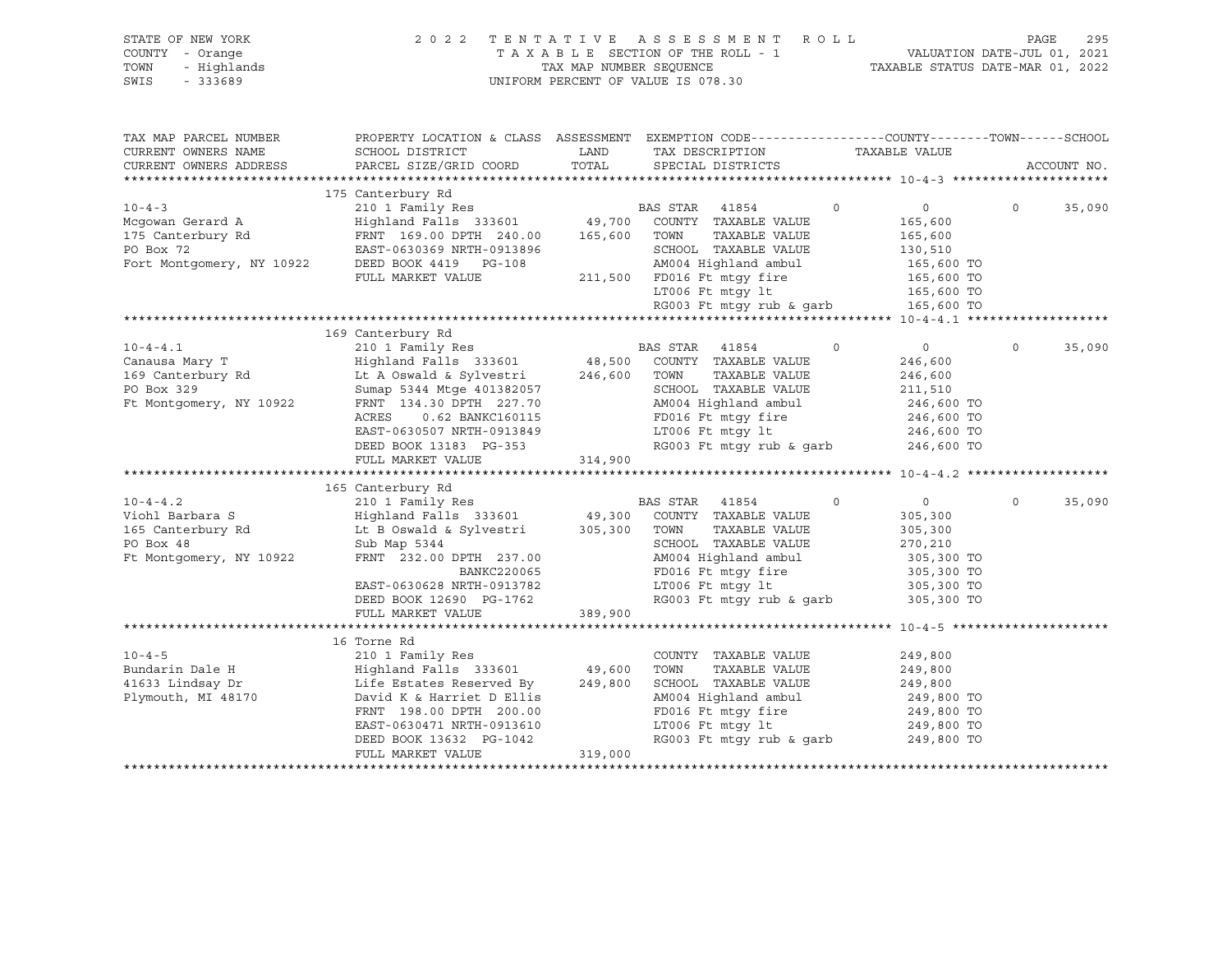|                                                                                                                                                                                                                                                                                                                                                                                                                                                                          |           |  | TAX MAP PARCEL NUMBER BOOPERTY LOCATION & CLASS ASSESSMENT EXEMPTION CODE-----------------COUNTY--------TOWN------SCHOOL CURRENT OWNERS NAME SCHOOL DISTRICT LAND TAX DESCRIPTION TAXABLE VALUE CURRENT OWNERS ADDRESS PARCEL |
|--------------------------------------------------------------------------------------------------------------------------------------------------------------------------------------------------------------------------------------------------------------------------------------------------------------------------------------------------------------------------------------------------------------------------------------------------------------------------|-----------|--|-------------------------------------------------------------------------------------------------------------------------------------------------------------------------------------------------------------------------------|
|                                                                                                                                                                                                                                                                                                                                                                                                                                                                          |           |  |                                                                                                                                                                                                                               |
|                                                                                                                                                                                                                                                                                                                                                                                                                                                                          |           |  |                                                                                                                                                                                                                               |
| $\begin{tabular}{lllllllllllll} \multicolumn{3}{l} \textbf{10-4-6} & \multicolumn{3}{l}{} & \multicolumn{3}{l}{} & \multicolumn{3}{l}{} & \multicolumn{3}{l}{} & \multicolumn{3}{l}{} & \multicolumn{3}{l}{} & \multicolumn{3}{l}{} & \multicolumn{3}{l}{} & \multicolumn{3}{l}{} & \multicolumn{3}{l}{} & \multicolumn{3}{l}{} & \multicolumn{3}{l}{} & \multicolumn{3}{l}{} & \multicolumn{3}{l}{} & \multicolumn{3}{l}{} & \multicolumn{3}{l}{} & \multicolumn{3}{l}$ |           |  |                                                                                                                                                                                                                               |
|                                                                                                                                                                                                                                                                                                                                                                                                                                                                          |           |  |                                                                                                                                                                                                                               |
|                                                                                                                                                                                                                                                                                                                                                                                                                                                                          |           |  |                                                                                                                                                                                                                               |
|                                                                                                                                                                                                                                                                                                                                                                                                                                                                          |           |  |                                                                                                                                                                                                                               |
|                                                                                                                                                                                                                                                                                                                                                                                                                                                                          |           |  |                                                                                                                                                                                                                               |
|                                                                                                                                                                                                                                                                                                                                                                                                                                                                          |           |  |                                                                                                                                                                                                                               |
|                                                                                                                                                                                                                                                                                                                                                                                                                                                                          |           |  |                                                                                                                                                                                                                               |
|                                                                                                                                                                                                                                                                                                                                                                                                                                                                          |           |  |                                                                                                                                                                                                                               |
|                                                                                                                                                                                                                                                                                                                                                                                                                                                                          | Torne Rd  |  |                                                                                                                                                                                                                               |
|                                                                                                                                                                                                                                                                                                                                                                                                                                                                          |           |  |                                                                                                                                                                                                                               |
|                                                                                                                                                                                                                                                                                                                                                                                                                                                                          |           |  |                                                                                                                                                                                                                               |
|                                                                                                                                                                                                                                                                                                                                                                                                                                                                          |           |  |                                                                                                                                                                                                                               |
|                                                                                                                                                                                                                                                                                                                                                                                                                                                                          |           |  |                                                                                                                                                                                                                               |
|                                                                                                                                                                                                                                                                                                                                                                                                                                                                          |           |  |                                                                                                                                                                                                                               |
|                                                                                                                                                                                                                                                                                                                                                                                                                                                                          |           |  |                                                                                                                                                                                                                               |
|                                                                                                                                                                                                                                                                                                                                                                                                                                                                          |           |  |                                                                                                                                                                                                                               |
|                                                                                                                                                                                                                                                                                                                                                                                                                                                                          |           |  |                                                                                                                                                                                                                               |
| XABLE VALUE 298,300<br>10-4-10 28 Torne Rd<br>210 1 Family Res<br>210 1 Family Res<br>210 1 Family Res<br>210 1 Family Res<br>210 1 Family Res<br>228,300<br>23 Torne Rd<br>298,300<br>298,300<br>298,300<br>298,300<br>298,300<br>298,300<br>298,300<br>298,3                                                                                                                                                                                                           |           |  |                                                                                                                                                                                                                               |
|                                                                                                                                                                                                                                                                                                                                                                                                                                                                          |           |  |                                                                                                                                                                                                                               |
|                                                                                                                                                                                                                                                                                                                                                                                                                                                                          |           |  |                                                                                                                                                                                                                               |
|                                                                                                                                                                                                                                                                                                                                                                                                                                                                          |           |  |                                                                                                                                                                                                                               |
|                                                                                                                                                                                                                                                                                                                                                                                                                                                                          |           |  |                                                                                                                                                                                                                               |
|                                                                                                                                                                                                                                                                                                                                                                                                                                                                          |           |  |                                                                                                                                                                                                                               |
|                                                                                                                                                                                                                                                                                                                                                                                                                                                                          |           |  |                                                                                                                                                                                                                               |
|                                                                                                                                                                                                                                                                                                                                                                                                                                                                          |           |  |                                                                                                                                                                                                                               |
|                                                                                                                                                                                                                                                                                                                                                                                                                                                                          |           |  |                                                                                                                                                                                                                               |
| 36 Torre Rd 210 1 Family Res COUNTY TAXABLE VALUE 171,000 TORR 349<br>Torres Joseph Highland Falls 333601 48,800 TOWN TAXABLE VALUE 171,000<br>210 1 Family Res COUNTY TAXABLE VALUE 171,000<br>36 Torre Rd FRNT 193.80 DPTH 200.40                                                                                                                                                                                                                                      |           |  |                                                                                                                                                                                                                               |
|                                                                                                                                                                                                                                                                                                                                                                                                                                                                          |           |  |                                                                                                                                                                                                                               |
|                                                                                                                                                                                                                                                                                                                                                                                                                                                                          |           |  |                                                                                                                                                                                                                               |
|                                                                                                                                                                                                                                                                                                                                                                                                                                                                          |           |  |                                                                                                                                                                                                                               |
|                                                                                                                                                                                                                                                                                                                                                                                                                                                                          |           |  |                                                                                                                                                                                                                               |
|                                                                                                                                                                                                                                                                                                                                                                                                                                                                          |           |  |                                                                                                                                                                                                                               |
|                                                                                                                                                                                                                                                                                                                                                                                                                                                                          |           |  |                                                                                                                                                                                                                               |
|                                                                                                                                                                                                                                                                                                                                                                                                                                                                          |           |  |                                                                                                                                                                                                                               |
|                                                                                                                                                                                                                                                                                                                                                                                                                                                                          |           |  |                                                                                                                                                                                                                               |
|                                                                                                                                                                                                                                                                                                                                                                                                                                                                          | Us Hwy 9W |  |                                                                                                                                                                                                                               |
|                                                                                                                                                                                                                                                                                                                                                                                                                                                                          |           |  |                                                                                                                                                                                                                               |
|                                                                                                                                                                                                                                                                                                                                                                                                                                                                          |           |  |                                                                                                                                                                                                                               |
|                                                                                                                                                                                                                                                                                                                                                                                                                                                                          |           |  |                                                                                                                                                                                                                               |
|                                                                                                                                                                                                                                                                                                                                                                                                                                                                          |           |  |                                                                                                                                                                                                                               |
|                                                                                                                                                                                                                                                                                                                                                                                                                                                                          |           |  |                                                                                                                                                                                                                               |
|                                                                                                                                                                                                                                                                                                                                                                                                                                                                          |           |  |                                                                                                                                                                                                                               |
|                                                                                                                                                                                                                                                                                                                                                                                                                                                                          |           |  |                                                                                                                                                                                                                               |
|                                                                                                                                                                                                                                                                                                                                                                                                                                                                          |           |  |                                                                                                                                                                                                                               |
|                                                                                                                                                                                                                                                                                                                                                                                                                                                                          |           |  |                                                                                                                                                                                                                               |
|                                                                                                                                                                                                                                                                                                                                                                                                                                                                          |           |  |                                                                                                                                                                                                                               |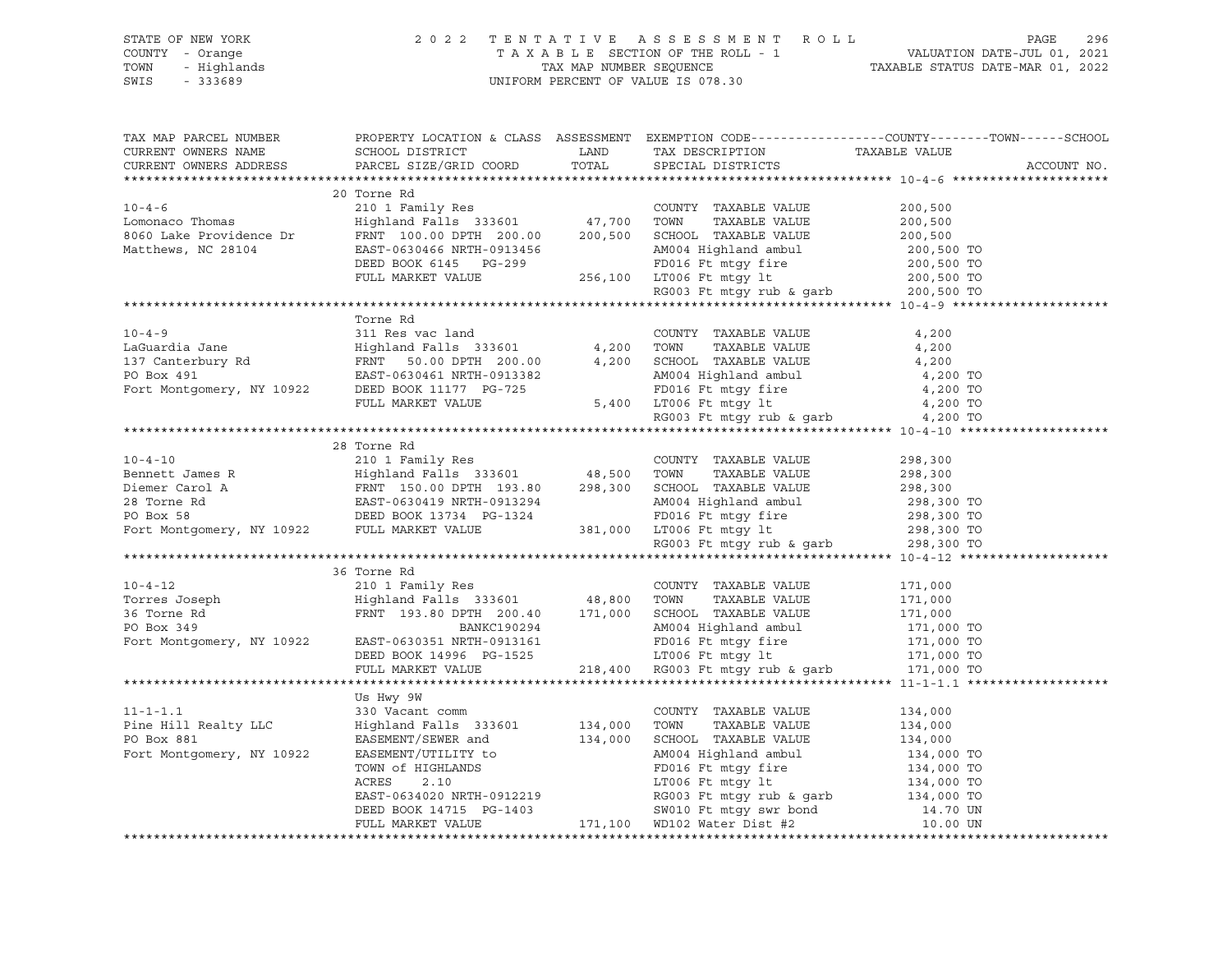| STATE OF NEW YORK<br>: OF NEW YORK 202<br>Y - Orange - Highlands<br>- 333689<br>COUNTY - Orange<br>TOWN<br>SWIS - 333689 |                                                                                                                                                                                                                                                                                                                                                                                     |         | 2022 TENTATIVE ASSESSMENT ROLL<br>UNIFORM PERCENT OF VALUE IS 078.30 | PAGE<br>297<br>TAXABLE SECTION OF THE ROLL - 1<br>TAXABLE SECTION OF THE ROLL - 1<br>TAXABLE STATUS DATE-JUL 01, 2021<br>TAXABLE STATUS DATE-MAR 01, 2022 |
|--------------------------------------------------------------------------------------------------------------------------|-------------------------------------------------------------------------------------------------------------------------------------------------------------------------------------------------------------------------------------------------------------------------------------------------------------------------------------------------------------------------------------|---------|----------------------------------------------------------------------|-----------------------------------------------------------------------------------------------------------------------------------------------------------|
| TAX MAP PARCEL NUMBER<br>CURRENT OWNERS NAME<br>CURRENT OWNERS ADDRESS                                                   | SCHOOL DISTRICT<br>PARCEL SIZE/GRID COORD TOTAL                                                                                                                                                                                                                                                                                                                                     |         | LAND TAX DESCRIPTION TAXABLE VALUE<br>SPECIAL DISTRICTS              | PROPERTY LOCATION & CLASS ASSESSMENT EXEMPTION CODE----------------COUNTY-------TOWN------SCHOOL<br>ACCOUNT NO.                                           |
|                                                                                                                          |                                                                                                                                                                                                                                                                                                                                                                                     |         |                                                                      |                                                                                                                                                           |
|                                                                                                                          |                                                                                                                                                                                                                                                                                                                                                                                     |         |                                                                      |                                                                                                                                                           |
|                                                                                                                          | 38 Hemlock St<br>DEED BOOK 14599 PG-679<br>FULL MARKET VALUE 530,800<br>3 Poplar St<br>11-1-3.12 210 1 Family Res<br>Mitchell-Campbell Mary Highland Falls 333601 46,630 TOWN TAXABLE VALUE 250,830<br>3 Poplar St Tonneson/McCutchen/Campbe 250,830 SCHOOL TAXABLE VALUE 250,830<br>PO Box 354 Crandall Map 291-21 AM004 H<br>EAST-0633471 NRTH-0912526<br>DEED BOOK 15165 PG-1803 |         |                                                                      |                                                                                                                                                           |
|                                                                                                                          | FULL MARKET VALUE                                                                                                                                                                                                                                                                                                                                                                   | 320,300 |                                                                      |                                                                                                                                                           |
|                                                                                                                          | 7 Poplar St<br>11-1-4<br>Fitzgerald Elizabeth 210 1 Family Res COUNTY TAXABLE VALUE 231,100<br>7 Poplar St FRNT 141.70 DPTH 100.00 231,100 SCHOOL TAXABLE VALUE 231,100<br>7 Poplar St FRNT 141.70 DPTH 100.00 231,100 SCHOOL TAXABLE VALUE 231,100                                                                                                                                 |         | WD102 Water Dist #2                                                  | 12.00 UN                                                                                                                                                  |
|                                                                                                                          |                                                                                                                                                                                                                                                                                                                                                                                     |         |                                                                      |                                                                                                                                                           |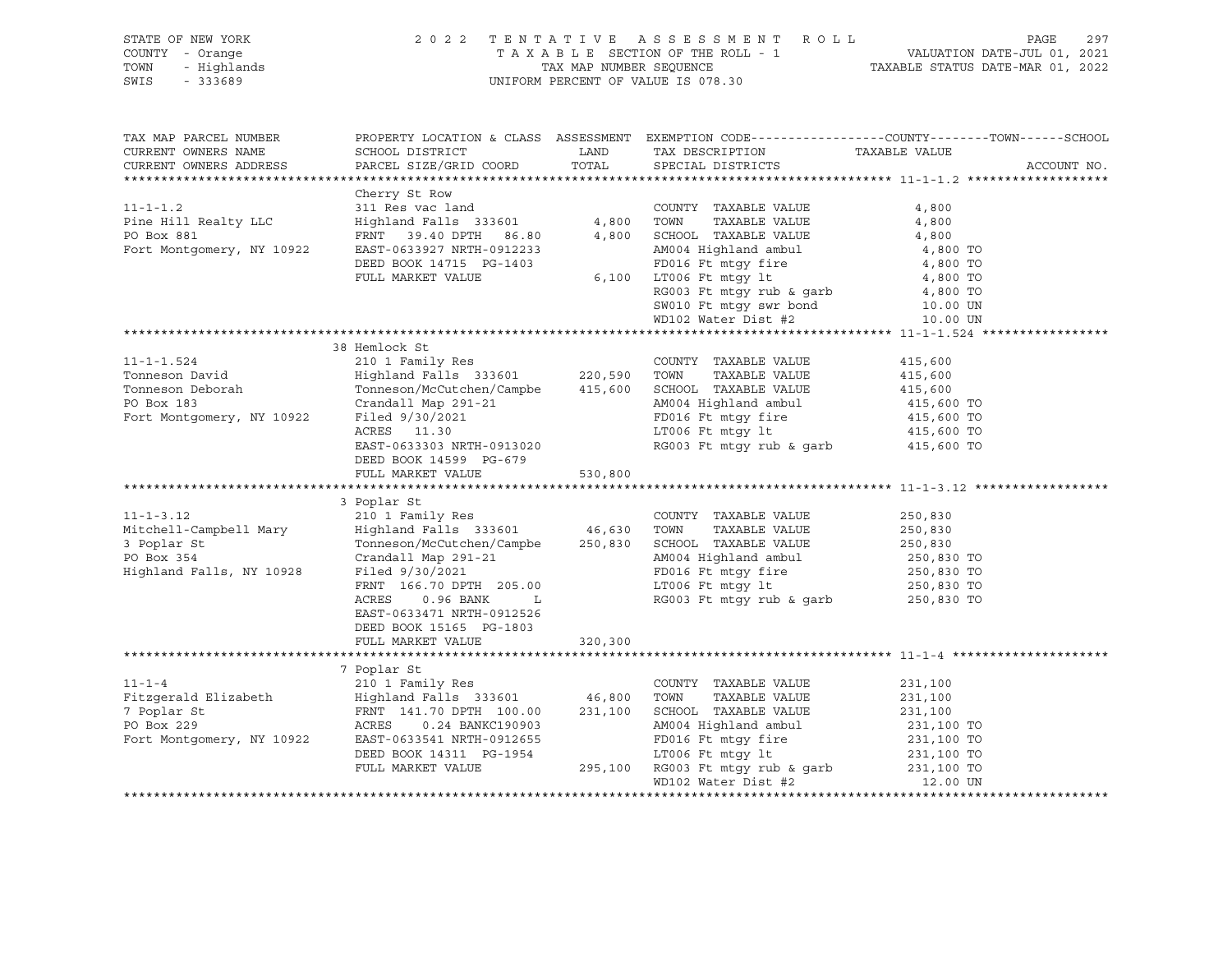| STATE OF NEW YORK<br>COUNTY - Orange<br>TOWN<br>- Highlands<br>SWIS<br>$-333689$                                                                                                                                                                     | 2 0 2 2                                                                                                                                       |               | TENTATIVE ASSESSMENT ROLL<br>T A X A B L E SECTION OF THE ROLL - 1 VALUATION DATE-JUL 01, 2021<br>TAX MAP NUMBER SEQUENCE TAXABLE STATUS DATE-MAR 01, 2022<br>UNIFORM PERCENT OF VALUE IS 078.30 |                              | PAGE        | 298    |
|------------------------------------------------------------------------------------------------------------------------------------------------------------------------------------------------------------------------------------------------------|-----------------------------------------------------------------------------------------------------------------------------------------------|---------------|--------------------------------------------------------------------------------------------------------------------------------------------------------------------------------------------------|------------------------------|-------------|--------|
| TAX MAP PARCEL NUMBER<br>CURRENT OWNERS NAME<br>CURRENT OWNERS ADDRESS                                                                                                                                                                               | PROPERTY LOCATION & CLASS ASSESSMENT EXEMPTION CODE----------------COUNTY-------TOWN------SCHOOL<br>SCHOOL DISTRICT<br>PARCEL SIZE/GRID COORD | LAND<br>TOTAL | TAX DESCRIPTION TAXABLE VALUE<br>SPECIAL DISTRICTS                                                                                                                                               |                              | ACCOUNT NO. |        |
|                                                                                                                                                                                                                                                      |                                                                                                                                               |               |                                                                                                                                                                                                  |                              |             |        |
| COUNTY TAXABLE VALUE<br>Tonneson David G<br>Tomeson Deborah P<br>Poplar Street<br>307,800 SCHOOL TAXABLE VALUE<br>2017 STEMIOCK St<br>PO Box 183<br>FAST-0633498 NRTH-0912740<br>FOOL TAXABLE VALUE<br>FOOL TAXABLE VALUE<br>FOOL TAXABLE VALUE<br>F |                                                                                                                                               |               |                                                                                                                                                                                                  |                              |             |        |
|                                                                                                                                                                                                                                                      |                                                                                                                                               |               |                                                                                                                                                                                                  | 307,800                      |             |        |
|                                                                                                                                                                                                                                                      |                                                                                                                                               |               |                                                                                                                                                                                                  | 307,800                      |             |        |
|                                                                                                                                                                                                                                                      |                                                                                                                                               |               | AM004 Highland ambul                                                                                                                                                                             | 307,800                      |             |        |
|                                                                                                                                                                                                                                                      |                                                                                                                                               |               |                                                                                                                                                                                                  | 307,800 TO                   |             |        |
|                                                                                                                                                                                                                                                      |                                                                                                                                               |               | FD016 Ft mtgy fire<br>LT006 Ft mtgy lt                                                                                                                                                           | 307,800 TO<br>307,800 TO     |             |        |
|                                                                                                                                                                                                                                                      |                                                                                                                                               |               |                                                                                                                                                                                                  |                              |             |        |
|                                                                                                                                                                                                                                                      |                                                                                                                                               |               | 393,100 RG003 Ft mtgy rub & garb $307,800$ TO<br>SW010 Ft mtgy swr bond 20.00 UN                                                                                                                 |                              |             |        |
|                                                                                                                                                                                                                                                      |                                                                                                                                               |               |                                                                                                                                                                                                  |                              |             |        |
|                                                                                                                                                                                                                                                      | 28 Hemlock St                                                                                                                                 |               |                                                                                                                                                                                                  |                              |             |        |
| $11 - 1 - 7.1$                                                                                                                                                                                                                                       |                                                                                                                                               |               |                                                                                                                                                                                                  | 326,500                      |             |        |
| McCutchen David N                                                                                                                                                                                                                                    |                                                                                                                                               |               |                                                                                                                                                                                                  | 326,500                      |             |        |
|                                                                                                                                                                                                                                                      |                                                                                                                                               |               | SCHOOL TAXABLE VALUE                                                                                                                                                                             |                              |             |        |
|                                                                                                                                                                                                                                                      |                                                                                                                                               |               | AM004 Highland ambul                                                                                                                                                                             | 326,500<br>326,500 TO        |             |        |
|                                                                                                                                                                                                                                                      |                                                                                                                                               |               |                                                                                                                                                                                                  | 326,500 TO                   |             |        |
| McCutchen Krystal<br>McCutchen Krystal<br>28 Hemlock St<br>28 Hemlock St<br>28 Hemlock St<br>28 Hemlock St<br>27 Filed 9/30/2021<br>291-21<br>291-21<br>291-21<br>2930/2021<br>291-21<br>2930/2021                                                   |                                                                                                                                               |               | FD016 Ft mtgy fire<br>LT006 Ft mtgy lt                                                                                                                                                           | 326,500 TO                   |             |        |
|                                                                                                                                                                                                                                                      |                                                                                                                                               |               | RG003 Ft mtgy rub & garb 326,500 TO                                                                                                                                                              |                              |             |        |
|                                                                                                                                                                                                                                                      | EAST-0633659 NRTH-0913145<br>DEED BOOK 15124 PG-1847                                                                                          |               | G-1847 SW010 Ft mtgy swr bond 10.00 UN 417,000 WD102 Water Dist #2 12.00 UN                                                                                                                      |                              |             |        |
|                                                                                                                                                                                                                                                      | FULL MARKET VALUE                                                                                                                             |               |                                                                                                                                                                                                  |                              |             |        |
|                                                                                                                                                                                                                                                      |                                                                                                                                               |               |                                                                                                                                                                                                  |                              |             |        |
|                                                                                                                                                                                                                                                      | 38 Franklin St                                                                                                                                |               |                                                                                                                                                                                                  |                              |             |        |
| $11 - 1 - 8$                                                                                                                                                                                                                                         | 210 1 Family Res 6 210 1 BAS STAR 41854                                                                                                       |               | $\overline{0}$                                                                                                                                                                                   | $\overline{0}$               | $\circ$     | 35,090 |
|                                                                                                                                                                                                                                                      |                                                                                                                                               |               | COUNTY TAXABLE VALUE                                                                                                                                                                             | 265,300                      |             |        |
| Pfeil Church B Jr<br>Pfeil Luanne C<br>Pfeil Luanne C<br>38 Franklin St<br>Pfeil Luanne C<br>38 Franklin St<br>PC Box 295<br>DEED BOOK 4031<br>PC -74                                                                                                |                                                                                                                                               |               | TOWN<br>TAXABLE VALUE                                                                                                                                                                            | 265,300                      |             |        |
|                                                                                                                                                                                                                                                      |                                                                                                                                               |               | SCHOOL TAXABLE VALUE                                                                                                                                                                             | 230,210<br>265,300 TO        |             |        |
|                                                                                                                                                                                                                                                      |                                                                                                                                               |               | AM004 Highland ambul                                                                                                                                                                             |                              |             |        |
| Ft Montgomery, NY 10922 FULL MARKET VALUE                                                                                                                                                                                                            |                                                                                                                                               |               | 338,800 FD016 Ft mtgy fire<br>LT006 Ft mtgy lt                                                                                                                                                   | 265,300 TO                   |             |        |
|                                                                                                                                                                                                                                                      |                                                                                                                                               |               |                                                                                                                                                                                                  | 265,300 TO                   |             |        |
|                                                                                                                                                                                                                                                      |                                                                                                                                               |               |                                                                                                                                                                                                  |                              |             |        |
|                                                                                                                                                                                                                                                      |                                                                                                                                               |               |                                                                                                                                                                                                  |                              |             |        |
|                                                                                                                                                                                                                                                      |                                                                                                                                               |               | RG003 Ft mtgy rub & garb<br>SW010 Ft mtgy swr bond<br>SW019 Ft mtgy swr maint<br>MD102 Water Dist #2 10.00 UN<br>MD102 Water Dist #2 10.00 UN                                                    |                              |             |        |
|                                                                                                                                                                                                                                                      |                                                                                                                                               |               |                                                                                                                                                                                                  |                              |             |        |
|                                                                                                                                                                                                                                                      | 32 Franklin St                                                                                                                                |               |                                                                                                                                                                                                  |                              |             |        |
| $11 - 1 - 9$                                                                                                                                                                                                                                         |                                                                                                                                               |               |                                                                                                                                                                                                  | $\circ$<br>$0 \qquad \qquad$ | $\circ$     | 35,090 |
| Martini Carolgene                                                                                                                                                                                                                                    |                                                                                                                                               |               |                                                                                                                                                                                                  | 260,500                      |             |        |
| Martini Carol Lynn<br>$\frac{1}{260,500}$<br>$\frac{1}{260,500}$<br>$\frac{1}{260,500}$<br>$\frac{1}{260,500}$                                                                                                                                       |                                                                                                                                               |               | TOWN<br>TAXABLE VALUE                                                                                                                                                                            | 260,500                      |             |        |
| 32 Franklin St                   FRNT 100.00 DPTH 100.00           SCHOOL TAXABLE VALUE                                                                                                                                                              |                                                                                                                                               |               |                                                                                                                                                                                                  | 225,410                      |             |        |
| PO Box 212                                                                                                                                                                                                                                           | EAST-0634083 NRTH-0913023                                                                                                                     |               | AM004 Highland ambul                                                                                                                                                                             | 260,500 TO                   |             |        |
| Fort Montgomery, NY 10922                                                                                                                                                                                                                            | DEED BOOK 4290 PG-31                                                                                                                          |               | FD016 Ft mtgy fire                                                                                                                                                                               | 260,500 TO                   |             |        |
|                                                                                                                                                                                                                                                      | FULL MARKET VALUE                                                                                                                             | 332,700       | LT006 Ft mtgy lt                                                                                                                                                                                 | 260,500 TO                   |             |        |
|                                                                                                                                                                                                                                                      |                                                                                                                                               |               | RG003 Ft mtgy rub & garb                                                                                                                                                                         | 260,500 TO                   |             |        |
|                                                                                                                                                                                                                                                      |                                                                                                                                               |               | SW010 Ft mtgy swr bond                                                                                                                                                                           | 10.00 UN                     |             |        |
|                                                                                                                                                                                                                                                      |                                                                                                                                               |               | SW019 Ft mtgy swr maint                                                                                                                                                                          | 10.00 UN                     |             |        |
|                                                                                                                                                                                                                                                      |                                                                                                                                               |               | WD102 Water Dist #2                                                                                                                                                                              | 10.00 UN                     |             |        |
|                                                                                                                                                                                                                                                      |                                                                                                                                               |               |                                                                                                                                                                                                  |                              |             |        |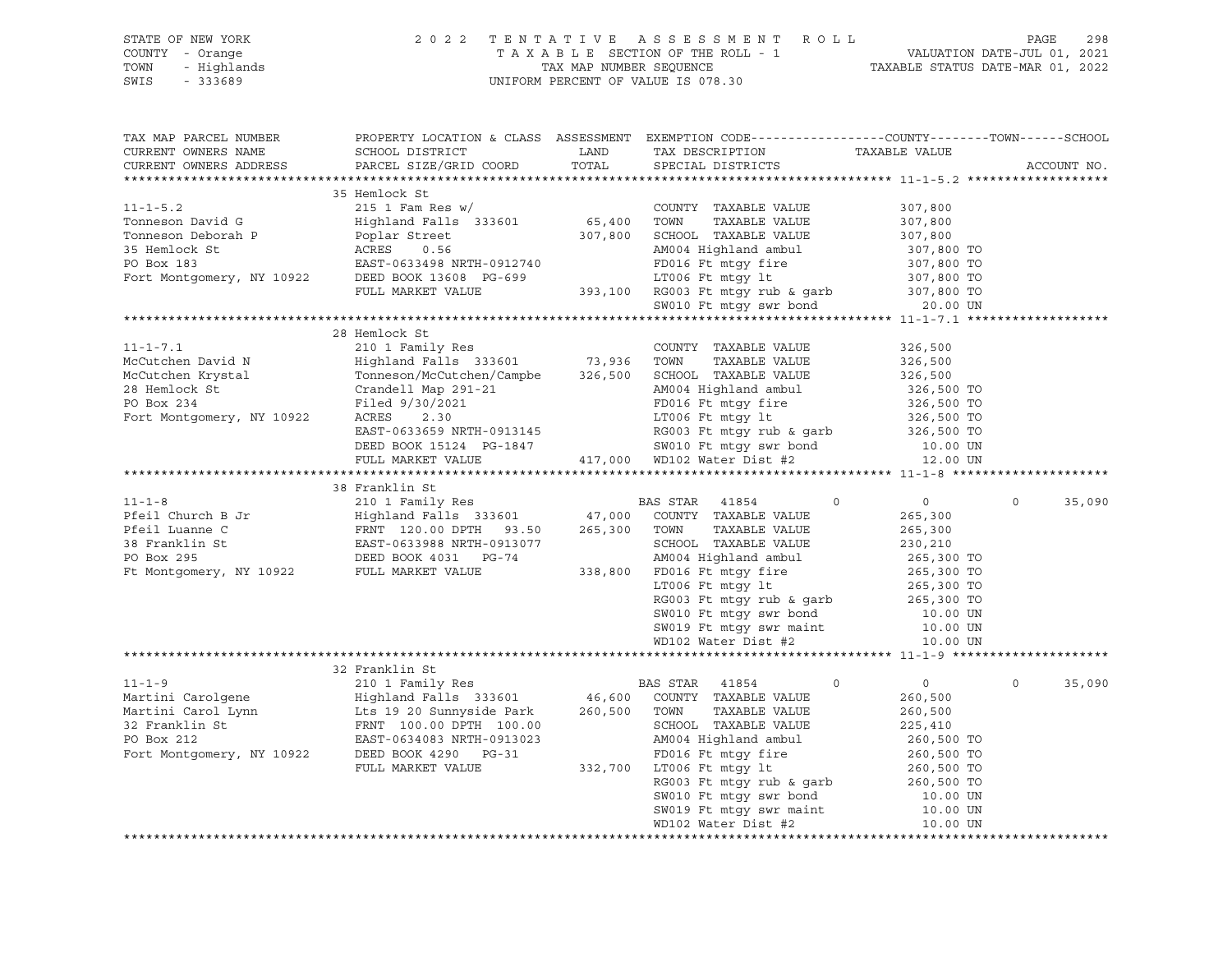## STATE OF NEW YORK 2 0 2 2 T E N T A T I V E A S S E S S M E N T R O L L PAGE 299 COUNTY - Orange T A X A B L E SECTION OF THE ROLL - 1 VALUATION DATE-JUL 01, 2021 TOWN - Highlands TAX MAP NUMBER SEQUENCE TAXABLE STATUS DATE-MAR 01, 2022 SWIS - 333689 UNIFORM PERCENT OF VALUE IS 078.30

| TAX MAP PARCEL NUMBER                       | PROPERTY LOCATION & CLASS ASSESSMENT EXEMPTION CODE---------------COUNTY-------TOWN-----SCHOOL |              |                                                                                                       |                                  |                          |             |
|---------------------------------------------|------------------------------------------------------------------------------------------------|--------------|-------------------------------------------------------------------------------------------------------|----------------------------------|--------------------------|-------------|
| CURRENT OWNERS NAME                         | SCHOOL DISTRICT                                                                                | LAND         | TAX DESCRIPTION                                                                                       | TAXABLE VALUE                    |                          |             |
| CURRENT OWNERS ADDRESS                      | PARCEL SIZE/GRID COORD                                                                         | TOTAL        | SPECIAL DISTRICTS                                                                                     |                                  |                          | ACCOUNT NO. |
|                                             |                                                                                                |              |                                                                                                       |                                  |                          |             |
|                                             | 30 Franklin St                                                                                 |              |                                                                                                       |                                  |                          |             |
| $11 - 1 - 10$                               | 210 1 Family Res New YET COM C 41132                                                           |              |                                                                                                       | $0 \qquad \qquad$<br>33,600      | $\circ$                  |             |
| McConnell Ronald E                          | Highland Falls 333601 45,400 VET COM T 41133                                                   |              |                                                                                                       | $\circ$<br>$\sim$ 0              | 19,200                   | $\mathbf 0$ |
| McConnell Elaine B                          | FRNT 75.00 DPTH 100.00 238,000 VET DIS C 41142                                                 |              |                                                                                                       | $\frac{0}{0}$<br>67,200          | $\overline{\phantom{0}}$ | $\mathbf 0$ |
| 30 Franklin St                              | EAST-0634161 NRTH-0912982                                                                      |              | VET DIS T 41143                                                                                       | $\overline{0}$<br>$\overline{0}$ | 38,400                   | $\circ$     |
| PO Box 184                                  | DEED BOOK 4632 PG-237                                                                          |              | COUNTY TAXABLE VALUE                                                                                  | 137,200                          |                          |             |
| Ft Montgomery, NY 10922                     | FULL MARKET VALUE                                                                              | 304,000      | TOWN<br>TAXABLE VALUE                                                                                 | 180,400                          |                          |             |
|                                             |                                                                                                |              | SCHOOL TAXABLE VALUE                                                                                  | 238,000                          |                          |             |
|                                             |                                                                                                |              | AM004 Highland ambul 238,000 TO<br>FD016 Ft mtgy fire 238,000 TO<br>LT006 Ft mtgy lt 238,000 TO       |                                  |                          |             |
|                                             |                                                                                                |              |                                                                                                       |                                  |                          |             |
|                                             |                                                                                                |              |                                                                                                       |                                  |                          |             |
|                                             |                                                                                                |              |                                                                                                       |                                  |                          |             |
|                                             |                                                                                                |              |                                                                                                       |                                  |                          |             |
|                                             |                                                                                                |              |                                                                                                       |                                  |                          |             |
|                                             |                                                                                                |              | WD102 Water Dist #2                                                                                   | 10.00 UN                         |                          |             |
|                                             |                                                                                                |              |                                                                                                       |                                  |                          |             |
|                                             | 26 Franklin St                                                                                 |              |                                                                                                       |                                  |                          |             |
| $11 - 1 - 11$                               | 210 1 Family Res                                                                               |              | BAS STAR 41854                                                                                        | $\circ$<br>$\overline{0}$        | $\overline{0}$           | 35,090      |
| Armstrong Thomas E                          | Highland Falls 333601                                                                          |              | 45,400 COUNTY TAXABLE VALUE                                                                           | 249,500                          |                          |             |
|                                             | Armstrong Christine L Lt 23Ptlt 22 Sunnyside Pk                                                | 249,500 TOWN | TAXABLE VALUE                                                                                         | 249,500                          |                          |             |
| 26 Franklin St                              | FRNT 75.00 DPTH 100.00                                                                         |              | SCHOOL TAXABLE VALUE                                                                                  | 214,410                          |                          |             |
| PO Box 41                                   | EAST-0634227 NRTH-0912947                                                                      |              | AM004 Highland ambul                                                                                  | 249,500 TO                       |                          |             |
| Ft Montgomery, NY 10922                     | DEED BOOK 1999 PG-01090                                                                        |              | FD016 Ft mtgy fire                                                                                    |                                  |                          |             |
|                                             | FULL MARKET VALUE                                                                              |              | 318,600 LT006 Ft mtgy lt                                                                              | 249,500 TO<br>249,500 TO         |                          |             |
|                                             |                                                                                                |              | RG003 Ft mtgy rub & garb<br>SW010 Ft mtgy swr bond<br>SW019 Ft mtgy swr maint<br>10.00 UN<br>10.00 UN |                                  |                          |             |
|                                             |                                                                                                |              |                                                                                                       |                                  |                          |             |
|                                             |                                                                                                |              |                                                                                                       |                                  |                          |             |
|                                             |                                                                                                |              | WD102 Water Dist #2                                                                                   | 10.00 UN                         |                          |             |
|                                             |                                                                                                |              |                                                                                                       |                                  |                          |             |
|                                             | 22 Franklin St                                                                                 |              |                                                                                                       |                                  |                          |             |
| $11 - 1 - 13$                               | 210 1 Family Res                                                                               |              | BAS STAR 41854                                                                                        | $\circ$<br>$\overline{0}$        | $\circ$                  | 35,090      |
| Liotta John                                 | 210 1 Family Res<br>Highland Falls  333601<br>Lts 24 25 26 Sunnyside                           |              | 47,400 COUNTY TAXABLE VALUE                                                                           | 216,600                          |                          |             |
| Liotta Donna                                |                                                                                                |              | 216,600 TOWN<br>TAXABLE VALUE                                                                         | 216,600                          |                          |             |
|                                             | FRNT 150.00 DPTH 100.00                                                                        |              | SCHOOL TAXABLE VALUE                                                                                  |                                  |                          |             |
| 22 Franklin St<br>Po Personal<br>PO Box 387 | BANKC080370                                                                                    |              | AM004 Highland ambul                                                                                  | 181,510<br>216,600 TO            |                          |             |
| Ft Montgomery, NY 10922                     | EAST-0634326 NRTH-0912894                                                                      |              | FD016 Ft mtqy fire 216,600 TO                                                                         |                                  |                          |             |
|                                             |                                                                                                |              |                                                                                                       |                                  |                          |             |
|                                             | DEED BOOK 4137 PG-220                                                                          |              | LT006 Ft mtgy 1t 216,600 TO<br>276,600 RG003 Ft mtgy rub & garb 216,600 TO                            |                                  |                          |             |
|                                             | FULL MARKET VALUE                                                                              |              |                                                                                                       |                                  |                          |             |
|                                             |                                                                                                |              | SW010 Ft mtgy swr bond                                                                                |                                  |                          |             |
|                                             |                                                                                                |              | SW019 Ft mtgy swr maint<br>WD102 Water Dist #2                                                        | 10.00 UN<br>10.00 UN<br>10.00 UN |                          |             |
|                                             |                                                                                                |              | WD102 Water Dist #2                                                                                   |                                  |                          |             |
|                                             |                                                                                                |              |                                                                                                       |                                  |                          |             |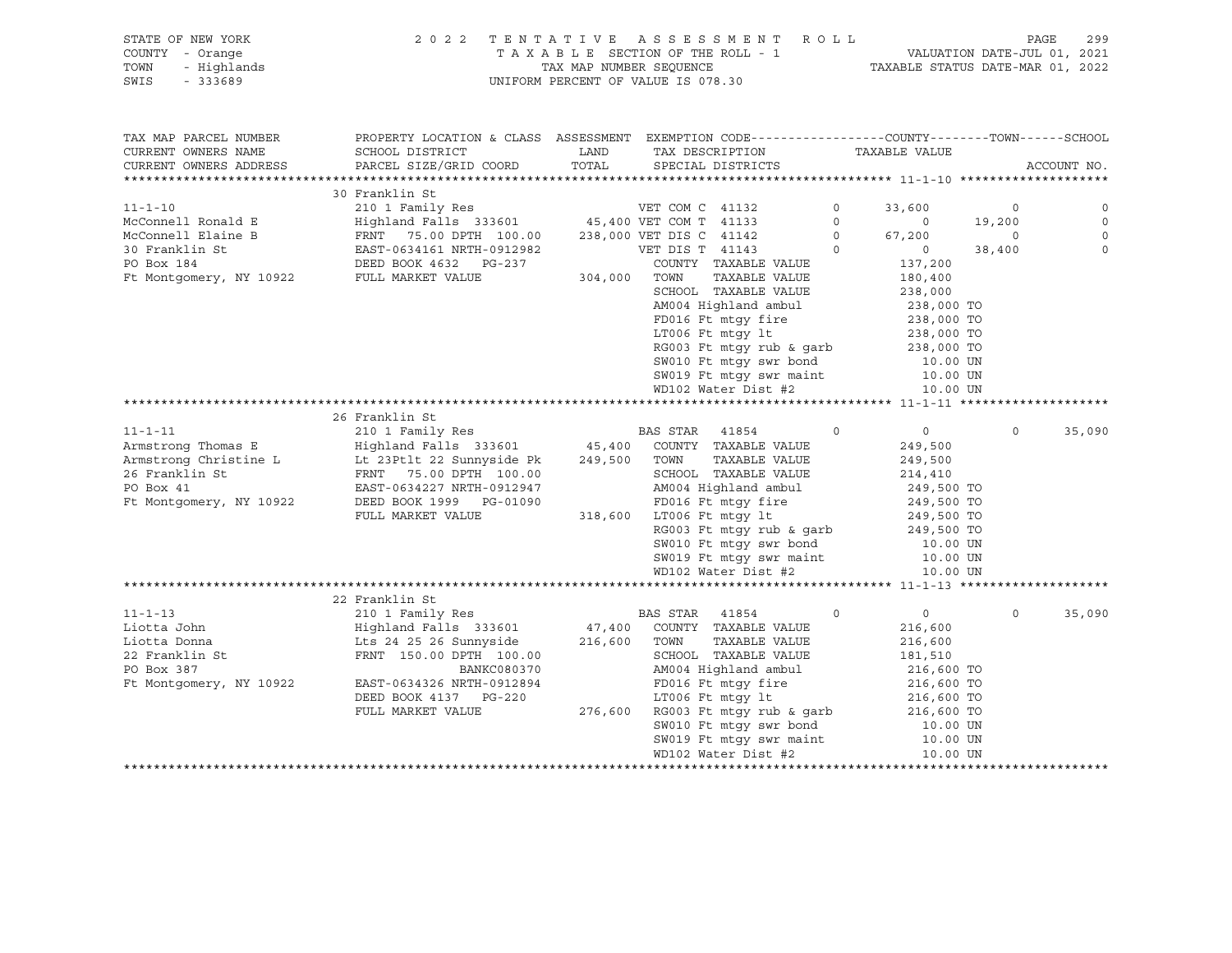| STATE OF NEW YORK      | 2 0 2 2                        | TENTATIVE                          |          | A S S E S S M E N T | R O L L |                                                              | PAGE                        | 300         |
|------------------------|--------------------------------|------------------------------------|----------|---------------------|---------|--------------------------------------------------------------|-----------------------------|-------------|
| COUNTY<br>- Orange     |                                | TAXABLE SECTION OF THE ROLL - 1    |          |                     |         |                                                              | VALUATION DATE-JUL 01, 2021 |             |
| - Highlands<br>TOWN    |                                | TAX MAP NUMBER SEOUENCE            |          |                     |         | TAXABLE STATUS DATE-MAR 01, 2022                             |                             |             |
| SWIS<br>$-333689$      |                                | UNIFORM PERCENT OF VALUE IS 078.30 |          |                     |         |                                                              |                             |             |
|                        |                                |                                    |          |                     |         |                                                              |                             |             |
|                        |                                |                                    |          |                     |         |                                                              |                             |             |
|                        |                                |                                    |          |                     |         |                                                              |                             |             |
| TAX MAP PARCEL NUMBER  | PROPERTY LOCATION & CLASS      | ASSESSMENT                         |          |                     |         | EXEMPTION CODE-----------------COUNTY-------TOWN------SCHOOL |                             |             |
| CURRENT OWNERS NAME    | SCHOOL DISTRICT                | LAND                               |          | TAX DESCRIPTION     |         | TAXABLE VALUE                                                |                             |             |
| CURRENT OWNERS ADDRESS | PARCEL SIZE/GRID COORD TOTAL   |                                    |          | SPECIAL DISTRICTS   |         |                                                              |                             | ACCOUNT NO. |
|                        |                                |                                    |          |                     |         |                                                              |                             |             |
|                        | 14 Franklin St                 |                                    |          |                     |         |                                                              |                             |             |
| $11 - 1 - 15$          | 210 1 Family Res               |                                    | BAS STAR | 41854               |         | $\Omega$                                                     | $\Omega$                    | 35,090      |
| Perkins Christopher J  | Highland Falls 333601          | 47,400                             | COUNTY   | TAXABLE VALUE       |         | 219,900                                                      |                             |             |
| Perkins Diana C        | Lts 27 28 29 Sunnyside 219,900 |                                    | TOWN     | TAXABLE VALUE       |         | 219,900                                                      |                             |             |
| 14 Franklin St         | FRNT 150.00 DPTH 100.00        |                                    | SCHOOL   | TAXABLE VALUE       |         | 184,810                                                      |                             |             |

Ft Montgomery, NY 10922 DEED BOOK 11861 PG-913 FD016 Ft mtgy fire 219,900 TO

 $280,800$  LT006 Ft mtgy lt  $219,900$  TO<br>RG003 Ft mtgy rub & garb  $219,900$  TO

RG003 Ft mtgy rub & garb 219,900 TO<br>SW010 Ft mtgy swr bond 10.00 UN

PO Box 812 EAST-0634459 NRTH-0912824 AM004 Highland ambul 219,900 TO

|                           |                                                                     | SW010 Ft mtgy swr bond 10.00 UN                          |         |  |
|---------------------------|---------------------------------------------------------------------|----------------------------------------------------------|---------|--|
|                           |                                                                     | SW019 Ft mtqy swr maint 10.00 UN                         |         |  |
|                           |                                                                     | WD102 Water Dist #2 10.00 UN                             |         |  |
|                           |                                                                     |                                                          |         |  |
|                           | 12 Franklin St                                                      |                                                          |         |  |
| $11 - 1 - 16$             | 210 1 Family Res                                                    | COUNTY TAXABLE VALUE                                     | 175,300 |  |
|                           | Newell Jeffrey J               Highland Falls 333601         44,200 | TOWN<br>TAXABLE VALUE                                    | 175,300 |  |
|                           | Harcher-Brown Kimberly 175,300                                      | SCHOOL TAXABLE VALUE                                     | 175,300 |  |
| 12 Franklin St            | WILLIAM/LIFE RIGHTS                                                 | AM004 Highland ambul 175,300 TO                          |         |  |
| PO Box 198                | NANCY/TRUSTEE                                                       | FD016 Ft mtgy fire 175,300 TO                            |         |  |
| Fort Montgomery, NY 10922 | FRNT 50.00 DPTH 100.00                                              | LT006 Ft mtqy 1t 175,300 TO                              |         |  |
|                           | BANKC080496                                                         | RG003 Ft mtgy rub & garb 175,300 TO                      |         |  |
|                           | EAST-0634547 NRTH-0912777                                           | SW010 Ft mtgy swr bond 10.00 UN                          |         |  |
|                           | DEED BOOK 14340 PG-621                                              | SW019 Ft mtqy swr maint 10.00 UN                         |         |  |
|                           |                                                                     | FULL MARKET VALUE $223,900$ WD102 Water Dist #2 10.00 UN |         |  |
|                           |                                                                     |                                                          |         |  |
|                           | 10 Franklin St                                                      |                                                          |         |  |
| $11 - 1 - 17$             | 210 1 Family Res                                                    | COUNTY TAXABLE VALUE                                     | 193,400 |  |
|                           | Alencaster Fernando Mighland Falls 333601 44,200                    | TOWN TAXABLE VALUE                                       | 193,400 |  |
| PO Box 479                | Lt 31 Sunnyside Park 193,400                                        | SCHOOL TAXABLE VALUE                                     | 193,400 |  |
|                           | Fort Montgomery, NY 10922 FRNT 50.00 DPTH 100.00                    | AM004 Highland ambul 193,400 TO                          |         |  |
|                           | BANKC030440                                                         | FD016 Ft mtgy fire 193,400 TO                            |         |  |
|                           | EAST-0634592 NRTH-0912754                                           | LT006 Ft mtqy 1t 193,400 TO                              |         |  |
|                           | DEED BOOK 14458 PG-1275                                             | RG003 Ft mtgy rub & garb 193,400 TO                      |         |  |
|                           | FULL MARKET VALUE 247,000                                           | SW010 Ft mtqy swr bond 10.00 UN                          |         |  |
|                           |                                                                     | SW019 Ft mtqy swr maint 10.00 UN                         |         |  |
|                           |                                                                     | WD102 Water Dist #2 10.00 UN                             |         |  |
|                           |                                                                     |                                                          |         |  |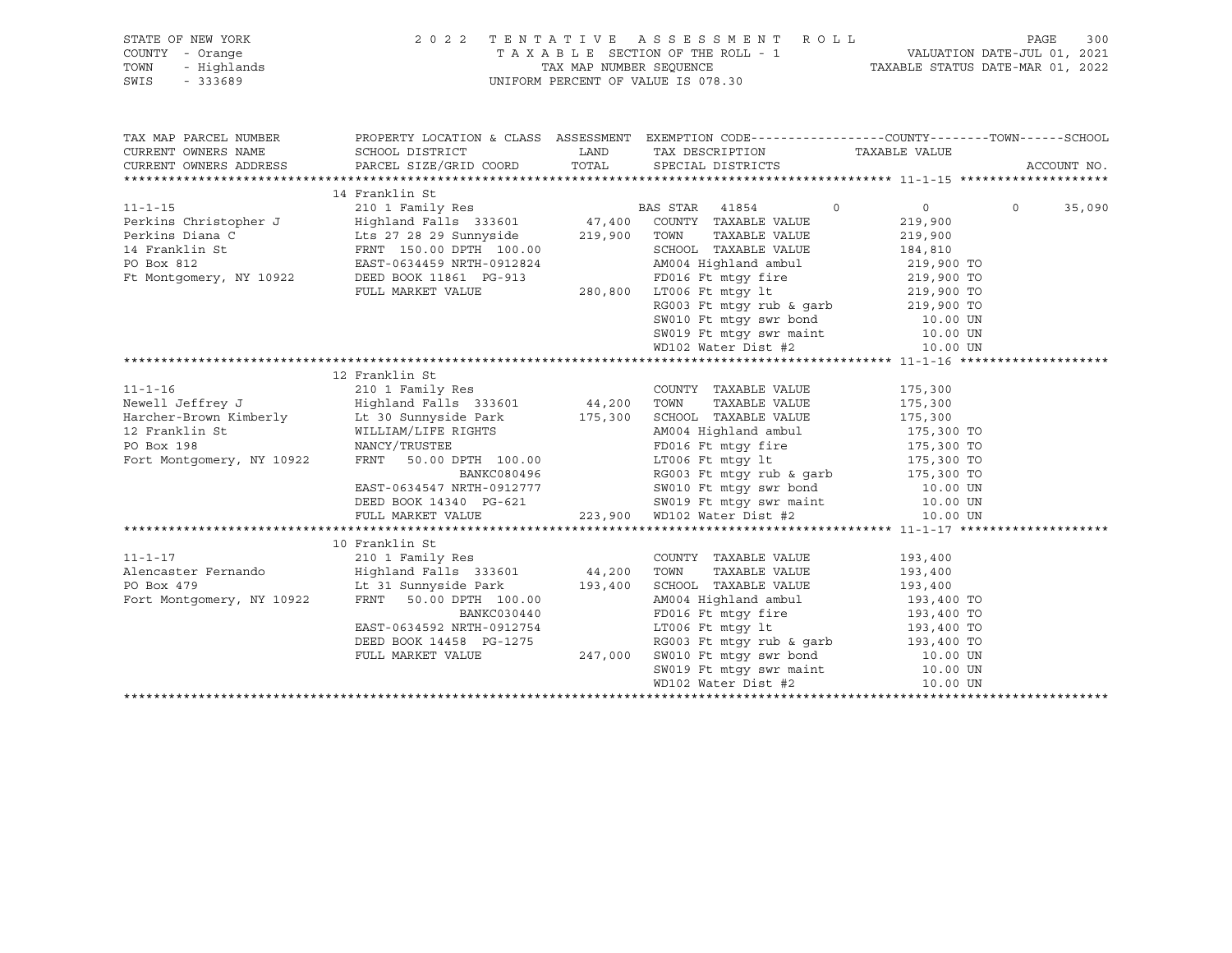| STATE OF NEW YORK<br>$Y - \text{Orange}$<br>- Highlands<br>- 333689<br>COUNTY - Orange<br>TOWN<br>SWIS - 333689                                                                                                                                | 2022 TENTATIVE ASSESSMENT ROLL<br>301<br>PAGE<br>TAXABLE SECTION OF THE ROLL - 1 VALUATION DATE-JUL 01, 2021<br>TAX MAP NUMBER SEQUENCE TAXABLE STATUS DATE-MAR 01, 2022<br>UNIFORM PERCENT OF VALUE IS 078.30 |  |                                                                                                                                                                                                                                              |                |          |             |
|------------------------------------------------------------------------------------------------------------------------------------------------------------------------------------------------------------------------------------------------|----------------------------------------------------------------------------------------------------------------------------------------------------------------------------------------------------------------|--|----------------------------------------------------------------------------------------------------------------------------------------------------------------------------------------------------------------------------------------------|----------------|----------|-------------|
| TAX MAP PARCEL NUMBER                                                                                                                                                                                                                          |                                                                                                                                                                                                                |  | PROPERTY LOCATION & CLASS ASSESSMENT EXEMPTION CODE-----------------COUNTY-------TOWN------SCHOOL                                                                                                                                            |                |          |             |
| CURRENT OWNERS NAME                                                                                                                                                                                                                            |                                                                                                                                                                                                                |  |                                                                                                                                                                                                                                              |                |          |             |
| CURRENT OWNERS ADDRESS                                                                                                                                                                                                                         |                                                                                                                                                                                                                |  |                                                                                                                                                                                                                                              |                |          | ACCOUNT NO. |
|                                                                                                                                                                                                                                                | 8 Franklin St                                                                                                                                                                                                  |  |                                                                                                                                                                                                                                              |                |          |             |
|                                                                                                                                                                                                                                                |                                                                                                                                                                                                                |  |                                                                                                                                                                                                                                              |                | $\Omega$ | 35,090      |
|                                                                                                                                                                                                                                                |                                                                                                                                                                                                                |  |                                                                                                                                                                                                                                              |                |          |             |
|                                                                                                                                                                                                                                                |                                                                                                                                                                                                                |  |                                                                                                                                                                                                                                              |                |          |             |
|                                                                                                                                                                                                                                                |                                                                                                                                                                                                                |  |                                                                                                                                                                                                                                              |                |          |             |
|                                                                                                                                                                                                                                                |                                                                                                                                                                                                                |  |                                                                                                                                                                                                                                              |                |          |             |
|                                                                                                                                                                                                                                                |                                                                                                                                                                                                                |  |                                                                                                                                                                                                                                              |                |          |             |
|                                                                                                                                                                                                                                                |                                                                                                                                                                                                                |  |                                                                                                                                                                                                                                              |                |          |             |
|                                                                                                                                                                                                                                                |                                                                                                                                                                                                                |  |                                                                                                                                                                                                                                              |                |          |             |
|                                                                                                                                                                                                                                                |                                                                                                                                                                                                                |  |                                                                                                                                                                                                                                              |                |          |             |
|                                                                                                                                                                                                                                                |                                                                                                                                                                                                                |  |                                                                                                                                                                                                                                              |                |          |             |
|                                                                                                                                                                                                                                                |                                                                                                                                                                                                                |  |                                                                                                                                                                                                                                              |                |          |             |
|                                                                                                                                                                                                                                                |                                                                                                                                                                                                                |  |                                                                                                                                                                                                                                              |                |          |             |
|                                                                                                                                                                                                                                                | 1041 Route 9W                                                                                                                                                                                                  |  |                                                                                                                                                                                                                                              |                |          |             |
|                                                                                                                                                                                                                                                |                                                                                                                                                                                                                |  |                                                                                                                                                                                                                                              |                |          |             |
|                                                                                                                                                                                                                                                |                                                                                                                                                                                                                |  |                                                                                                                                                                                                                                              |                |          |             |
|                                                                                                                                                                                                                                                |                                                                                                                                                                                                                |  |                                                                                                                                                                                                                                              |                |          |             |
|                                                                                                                                                                                                                                                |                                                                                                                                                                                                                |  |                                                                                                                                                                                                                                              |                |          |             |
|                                                                                                                                                                                                                                                |                                                                                                                                                                                                                |  |                                                                                                                                                                                                                                              |                |          |             |
|                                                                                                                                                                                                                                                |                                                                                                                                                                                                                |  |                                                                                                                                                                                                                                              |                |          |             |
|                                                                                                                                                                                                                                                |                                                                                                                                                                                                                |  |                                                                                                                                                                                                                                              |                |          |             |
|                                                                                                                                                                                                                                                |                                                                                                                                                                                                                |  |                                                                                                                                                                                                                                              |                |          |             |
|                                                                                                                                                                                                                                                |                                                                                                                                                                                                                |  |                                                                                                                                                                                                                                              |                |          |             |
|                                                                                                                                                                                                                                                |                                                                                                                                                                                                                |  |                                                                                                                                                                                                                                              |                |          |             |
|                                                                                                                                                                                                                                                | 1033 Route 9W                                                                                                                                                                                                  |  |                                                                                                                                                                                                                                              |                |          |             |
| 11-1-20<br>Malarkey Daniel J<br>2727 W COUNTY TAXABLE VALUE<br>2727 W COUNTY TAXABLE VALUE<br>2727 W COUNTY TAXABLE VALUE<br>2727 W COUNTY TAXABLE VALUE<br>2727 W COUNTY TAXABLE VALUE<br>2727 W COUNTY TAXABLE VALUE<br>2727 W COUNTY TAXABL |                                                                                                                                                                                                                |  |                                                                                                                                                                                                                                              | $\overline{0}$ | $\circ$  | 35,090      |
|                                                                                                                                                                                                                                                |                                                                                                                                                                                                                |  |                                                                                                                                                                                                                                              | 160,600        |          |             |
|                                                                                                                                                                                                                                                |                                                                                                                                                                                                                |  | TAXABLE VALUE 160,600                                                                                                                                                                                                                        |                |          |             |
| Eden, NY 14057                                                                                                                                                                                                                                 | FRNT 112.20 DPTH 171.10                                                                                                                                                                                        |  |                                                                                                                                                                                                                                              |                |          |             |
|                                                                                                                                                                                                                                                |                                                                                                                                                                                                                |  |                                                                                                                                                                                                                                              |                |          |             |
|                                                                                                                                                                                                                                                |                                                                                                                                                                                                                |  |                                                                                                                                                                                                                                              |                |          |             |
|                                                                                                                                                                                                                                                |                                                                                                                                                                                                                |  |                                                                                                                                                                                                                                              |                |          |             |
|                                                                                                                                                                                                                                                |                                                                                                                                                                                                                |  | FRNT 11.2.20 DPTH 171.10<br>FRNT 12.20 DPTH 171.10<br>ERST-0634616 NRTH 0912601<br>ERST-0634616 NRTH 0912601<br>ERST-0634616 NRTH 0912601<br>ERST-0634616 NRTH 0912601<br>ERST-0634616 NRTH 171.10<br>CRSCO TO ERST-067 ERST-067 ERST-067 ER |                |          |             |
|                                                                                                                                                                                                                                                |                                                                                                                                                                                                                |  |                                                                                                                                                                                                                                              |                |          |             |
|                                                                                                                                                                                                                                                |                                                                                                                                                                                                                |  |                                                                                                                                                                                                                                              |                |          |             |
|                                                                                                                                                                                                                                                |                                                                                                                                                                                                                |  |                                                                                                                                                                                                                                              |                |          |             |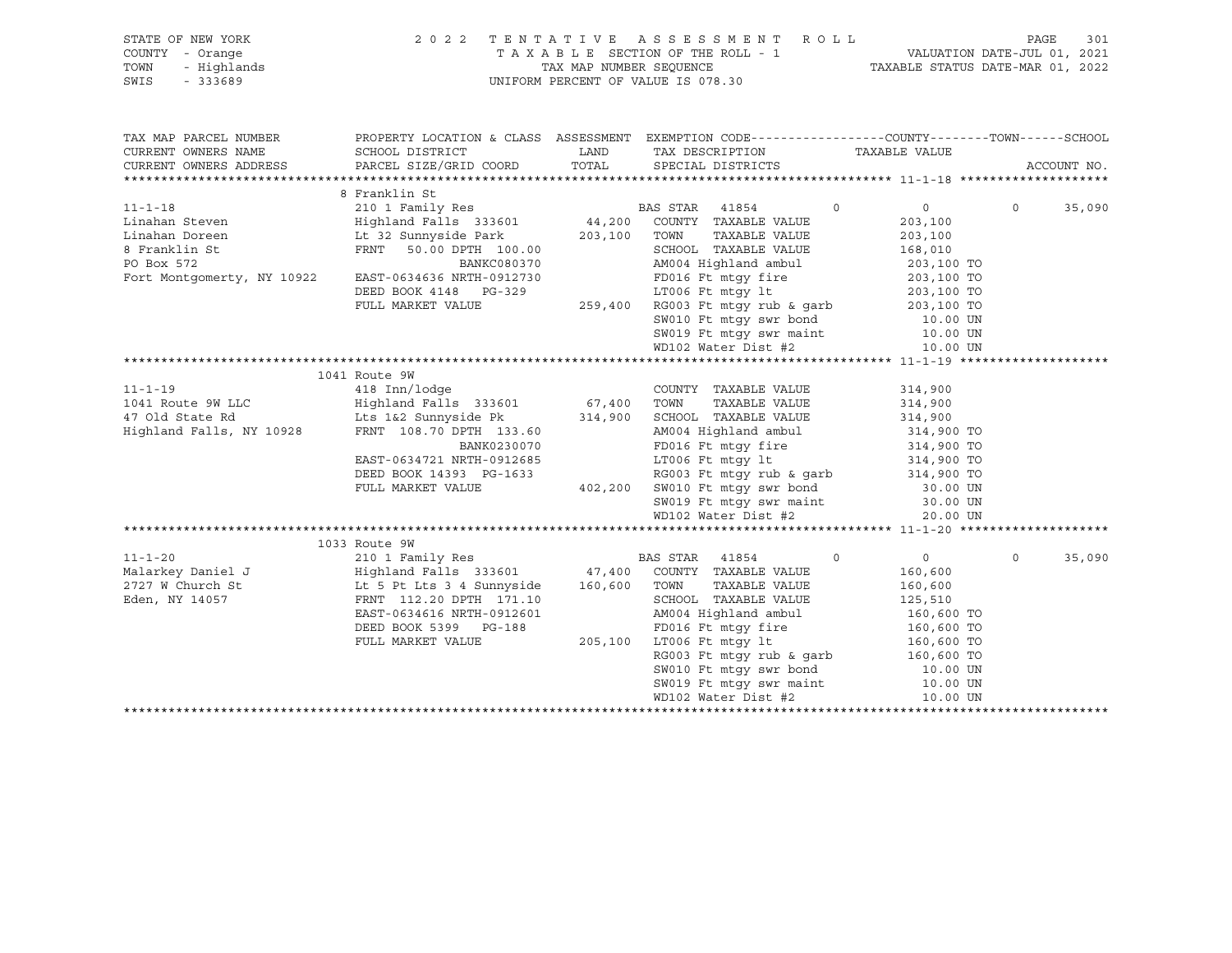| STATE OF NEW YORK<br>COUNTY - Orange<br>TOWN<br>SWIS                   | OF NEW YORK PAGE 302<br>7 A X A B L E SECTION OF THE ROLL - 1 DAGE 302<br>7 A X A B L E SECTION OF THE ROLL - 1 VALUATION DATE-JUL 01, 2021<br>7 Highlands TAX MAP NUMBER SEQUENCE TAXABLE STATUS DATE-MAR 01, 2022<br>7 333689                                                                                                                                                                                                                |               |                                                                                                                                                                                                                                              |                                    |                    |
|------------------------------------------------------------------------|------------------------------------------------------------------------------------------------------------------------------------------------------------------------------------------------------------------------------------------------------------------------------------------------------------------------------------------------------------------------------------------------------------------------------------------------|---------------|----------------------------------------------------------------------------------------------------------------------------------------------------------------------------------------------------------------------------------------------|------------------------------------|--------------------|
| TAX MAP PARCEL NUMBER<br>CURRENT OWNERS NAME<br>CURRENT OWNERS ADDRESS | PROPERTY LOCATION & CLASS ASSESSMENT EXEMPTION CODE----------------COUNTY-------TOWN------SCHOOL<br>SCHOOL DISTRICT<br>PARCEL SIZE/GRID COORD                                                                                                                                                                                                                                                                                                  | LAND<br>TOTAL | TAX DESCRIPTION TAXABLE VALUE<br>SPECIAL DISTRICTS TAXABLE VALUE                                                                                                                                                                             |                                    | ACCOUNT NO.        |
|                                                                        |                                                                                                                                                                                                                                                                                                                                                                                                                                                |               |                                                                                                                                                                                                                                              |                                    |                    |
|                                                                        | 11 Franklin St                                                                                                                                                                                                                                                                                                                                                                                                                                 |               |                                                                                                                                                                                                                                              |                                    |                    |
| $11 - 1 - 21$                                                          | 210 1 Family Res<br>Highland Falls 333601 44,800 TOWN                                                                                                                                                                                                                                                                                                                                                                                          |               | COUNTY TAXABLE VALUE                                                                                                                                                                                                                         | 212,900                            |                    |
| O'Dell Steven R                                                        |                                                                                                                                                                                                                                                                                                                                                                                                                                                |               | TAXABLE VALUE                                                                                                                                                                                                                                | 212,900                            |                    |
| 11 Franklin St<br>PO Box 202                                           | Pt Lt 6 Sunnyside Park 212,900 SCHOOL TAXABLE VALUE                                                                                                                                                                                                                                                                                                                                                                                            |               |                                                                                                                                                                                                                                              | 212,900                            |                    |
|                                                                        |                                                                                                                                                                                                                                                                                                                                                                                                                                                |               |                                                                                                                                                                                                                                              |                                    |                    |
| Highland Falls, NY 10928                                               |                                                                                                                                                                                                                                                                                                                                                                                                                                                |               |                                                                                                                                                                                                                                              |                                    |                    |
|                                                                        |                                                                                                                                                                                                                                                                                                                                                                                                                                                |               |                                                                                                                                                                                                                                              |                                    |                    |
|                                                                        |                                                                                                                                                                                                                                                                                                                                                                                                                                                |               |                                                                                                                                                                                                                                              |                                    |                    |
|                                                                        |                                                                                                                                                                                                                                                                                                                                                                                                                                                |               |                                                                                                                                                                                                                                              |                                    |                    |
|                                                                        |                                                                                                                                                                                                                                                                                                                                                                                                                                                |               |                                                                                                                                                                                                                                              |                                    |                    |
|                                                                        |                                                                                                                                                                                                                                                                                                                                                                                                                                                |               | Pt Lt 6 Sunnyside Park 212,900 SCHOOL TAXABLE VALUE 212,900<br>FRNT 67.00 DPTH 92.60 AM004 Highland ambul 212,900 TO<br>BAST-0634526 NRTH-0912655 LT006 Ft mtgy it 212,900 TO<br>DEED BOOK 15059 PG-495 RG003 Ft mtgy rub & garb 212         |                                    |                    |
|                                                                        |                                                                                                                                                                                                                                                                                                                                                                                                                                                |               |                                                                                                                                                                                                                                              |                                    |                    |
|                                                                        |                                                                                                                                                                                                                                                                                                                                                                                                                                                |               |                                                                                                                                                                                                                                              |                                    |                    |
|                                                                        |                                                                                                                                                                                                                                                                                                                                                                                                                                                |               |                                                                                                                                                                                                                                              |                                    | $\Omega$<br>35,090 |
|                                                                        |                                                                                                                                                                                                                                                                                                                                                                                                                                                |               |                                                                                                                                                                                                                                              |                                    |                    |
|                                                                        |                                                                                                                                                                                                                                                                                                                                                                                                                                                |               |                                                                                                                                                                                                                                              |                                    |                    |
|                                                                        |                                                                                                                                                                                                                                                                                                                                                                                                                                                |               |                                                                                                                                                                                                                                              |                                    |                    |
|                                                                        |                                                                                                                                                                                                                                                                                                                                                                                                                                                |               |                                                                                                                                                                                                                                              |                                    |                    |
|                                                                        |                                                                                                                                                                                                                                                                                                                                                                                                                                                |               |                                                                                                                                                                                                                                              |                                    |                    |
|                                                                        |                                                                                                                                                                                                                                                                                                                                                                                                                                                |               |                                                                                                                                                                                                                                              |                                    |                    |
|                                                                        |                                                                                                                                                                                                                                                                                                                                                                                                                                                |               |                                                                                                                                                                                                                                              |                                    |                    |
|                                                                        |                                                                                                                                                                                                                                                                                                                                                                                                                                                |               |                                                                                                                                                                                                                                              |                                    |                    |
|                                                                        | $\begin{tabular}{l c c c c c c} \hline \texttt{N} \texttt{N} \texttt{N} \texttt{N} \texttt{N} & \texttt{S} \texttt{Chapman William G} & \texttt{R} \texttt{M} \texttt{M} \texttt{N} & \texttt{R} \texttt{S} \texttt{M} \texttt{M} \texttt{N} & \texttt{S} \texttt{O} \texttt{M} \texttt{N} \texttt{N} & \texttt{S} \texttt{O} \texttt{M} \texttt{N} \texttt{N} \\ \hline \texttt{Chapman William G} & \texttt{Highland Fall} \texttt{R} \text$ |               |                                                                                                                                                                                                                                              |                                    |                    |
|                                                                        | 330 Vacant comm<br>Highland Falls 333601 94,600 TOWN TAXABLE VALUE<br>FRNT 146.00 DPTH 120.10 94,600 SCHOOL TAXABLE VALUE<br>EAST-0634533 NRTH-0912524 AM004 Highland ambul<br>DEED ROOK 13109 DG 1636                                                                                                                                                                                                                                         |               |                                                                                                                                                                                                                                              |                                    |                    |
| $11 - 1 - 23$                                                          |                                                                                                                                                                                                                                                                                                                                                                                                                                                |               |                                                                                                                                                                                                                                              | 94,600                             |                    |
| Lawless Gregg M<br>3 Castle Ct                                         |                                                                                                                                                                                                                                                                                                                                                                                                                                                |               |                                                                                                                                                                                                                                              | 94,600                             |                    |
|                                                                        |                                                                                                                                                                                                                                                                                                                                                                                                                                                |               |                                                                                                                                                                                                                                              |                                    |                    |
| Thiells, NY 10984                                                      |                                                                                                                                                                                                                                                                                                                                                                                                                                                |               |                                                                                                                                                                                                                                              |                                    |                    |
|                                                                        |                                                                                                                                                                                                                                                                                                                                                                                                                                                |               |                                                                                                                                                                                                                                              | 94,600<br>94,600 TO<br>94,600 TO   |                    |
|                                                                        |                                                                                                                                                                                                                                                                                                                                                                                                                                                |               |                                                                                                                                                                                                                                              | 94,600 TO<br>94,600 TO<br>10.00 UN |                    |
|                                                                        |                                                                                                                                                                                                                                                                                                                                                                                                                                                |               |                                                                                                                                                                                                                                              |                                    |                    |
|                                                                        |                                                                                                                                                                                                                                                                                                                                                                                                                                                |               |                                                                                                                                                                                                                                              |                                    |                    |
|                                                                        |                                                                                                                                                                                                                                                                                                                                                                                                                                                |               | EXET-034533 NRTH-0912524<br>DEED BOOK 12108 PG-1631<br>FULL MARKET VALUE 120,800 LT006 Ft mtgy fire<br>RULL MARKET VALUE 120,800 LT006 Ft mtgy 1t<br>RG003 Ft mtgy rub & garb<br>SW010 Ft mtgy swr bond<br>WD102 Water Dist #2<br>HOO4 Highl | 7.00 UN                            |                    |
|                                                                        |                                                                                                                                                                                                                                                                                                                                                                                                                                                |               |                                                                                                                                                                                                                                              |                                    |                    |
|                                                                        | 2456 Us Hwy 9W<br>11-1-24<br>Marchese Associates LLC<br>17 Beech Ct<br>Fishkill NV 12524<br>Fishkill NV 12524<br>Taxable VALUE<br>Taxable VALUE<br>Taxable VALUE<br>Taxable VALUE<br>Taxable VALUE<br>Taxable VALUE<br>Taxable VALUE<br>Taxable VALUE<br>Taxable VALUE<br>T                                                                                                                                                                    |               |                                                                                                                                                                                                                                              |                                    |                    |
|                                                                        |                                                                                                                                                                                                                                                                                                                                                                                                                                                |               |                                                                                                                                                                                                                                              | 108,600<br>108,600                 |                    |
|                                                                        |                                                                                                                                                                                                                                                                                                                                                                                                                                                |               |                                                                                                                                                                                                                                              | 108,600                            |                    |
| Fishkill, NY 12524                                                     |                                                                                                                                                                                                                                                                                                                                                                                                                                                |               |                                                                                                                                                                                                                                              |                                    |                    |
|                                                                        | FRNT 80.00 DPTH 164.90 108,600 SCHOOL TAXABLE VALUE 108,600 EAST-0634421 NRTH-0912473 AM004 Highland ambul 108,600 TO<br>DEED BOOK 11726 PG-954 FD016 Ft mtgy fire 108,600 TO<br>FULL MARKET VALUE 138,700 LT006 Ft mtgy tub & gar                                                                                                                                                                                                             |               |                                                                                                                                                                                                                                              |                                    |                    |
|                                                                        |                                                                                                                                                                                                                                                                                                                                                                                                                                                |               |                                                                                                                                                                                                                                              |                                    |                    |
|                                                                        |                                                                                                                                                                                                                                                                                                                                                                                                                                                |               |                                                                                                                                                                                                                                              |                                    |                    |
|                                                                        |                                                                                                                                                                                                                                                                                                                                                                                                                                                |               |                                                                                                                                                                                                                                              |                                    |                    |
|                                                                        |                                                                                                                                                                                                                                                                                                                                                                                                                                                |               | WD102 Water Dist #2                                                                                                                                                                                                                          | 10.00 UN                           |                    |
|                                                                        |                                                                                                                                                                                                                                                                                                                                                                                                                                                |               |                                                                                                                                                                                                                                              |                                    |                    |
|                                                                        |                                                                                                                                                                                                                                                                                                                                                                                                                                                |               |                                                                                                                                                                                                                                              |                                    |                    |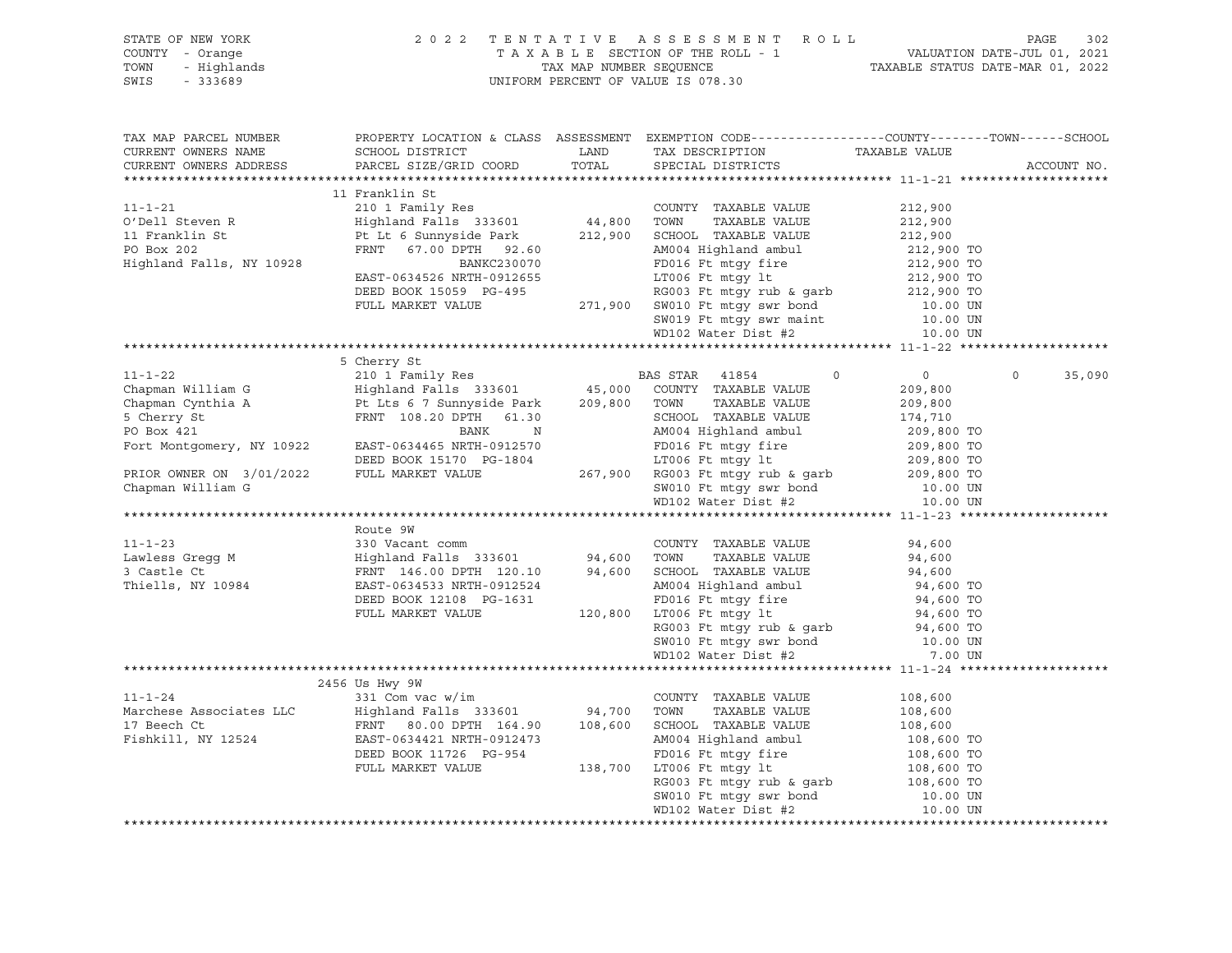| STATE OF NEW YORK                             | 2022 TENTATIVE ASSESSMENT ROLL                                                                                                                                                                                                                                                                                                                                                                                                                             |                                                                                                                                                                                                                                                   |                                                                  | 303<br>PAGE        |
|-----------------------------------------------|------------------------------------------------------------------------------------------------------------------------------------------------------------------------------------------------------------------------------------------------------------------------------------------------------------------------------------------------------------------------------------------------------------------------------------------------------------|---------------------------------------------------------------------------------------------------------------------------------------------------------------------------------------------------------------------------------------------------|------------------------------------------------------------------|--------------------|
| COUNTY - Orange                               |                                                                                                                                                                                                                                                                                                                                                                                                                                                            | TAXABLE SECTION OF THE ROLL - 1<br>TAX MAP NUMBER SEQUENCE TAXABLE STATUS DATE-JUL 01, 2021<br>TAXABLE STATUS DATE-MAR 01, 2022                                                                                                                   |                                                                  |                    |
| TOWN                                          |                                                                                                                                                                                                                                                                                                                                                                                                                                                            |                                                                                                                                                                                                                                                   |                                                                  |                    |
| Y - Orange<br>- Highlands<br>- 333689<br>SWIS |                                                                                                                                                                                                                                                                                                                                                                                                                                                            |                                                                                                                                                                                                                                                   |                                                                  |                    |
|                                               |                                                                                                                                                                                                                                                                                                                                                                                                                                                            | UNIFORM PERCENT OF VALUE IS 078.30                                                                                                                                                                                                                |                                                                  |                    |
|                                               |                                                                                                                                                                                                                                                                                                                                                                                                                                                            |                                                                                                                                                                                                                                                   |                                                                  |                    |
| TAX MAP PARCEL NUMBER                         | PROPERTY LOCATION & CLASS ASSESSMENT EXEMPTION CODE----------------COUNTY-------TOWN------SCHOOL                                                                                                                                                                                                                                                                                                                                                           |                                                                                                                                                                                                                                                   |                                                                  |                    |
| CURRENT OWNERS NAME                           |                                                                                                                                                                                                                                                                                                                                                                                                                                                            |                                                                                                                                                                                                                                                   |                                                                  |                    |
| CURRENT OWNERS ADDRESS                        |                                                                                                                                                                                                                                                                                                                                                                                                                                                            |                                                                                                                                                                                                                                                   |                                                                  | ACCOUNT NO.        |
|                                               |                                                                                                                                                                                                                                                                                                                                                                                                                                                            |                                                                                                                                                                                                                                                   |                                                                  |                    |
|                                               | ABO Mult-use bld<br>Rockwell Marian Mighland Falls 333601 549,300<br>The Marian Rockwell Revoce 549,300 5CHOOL TAXABLE VALUE 549,300<br>PO Box 985 Living Trust dated 7-29-2 AM004 Highland ambul<br>Fort Montgomery, NY 10922 FRNT 10                                                                                                                                                                                                                     |                                                                                                                                                                                                                                                   |                                                                  |                    |
|                                               |                                                                                                                                                                                                                                                                                                                                                                                                                                                            |                                                                                                                                                                                                                                                   |                                                                  |                    |
|                                               |                                                                                                                                                                                                                                                                                                                                                                                                                                                            |                                                                                                                                                                                                                                                   |                                                                  |                    |
|                                               |                                                                                                                                                                                                                                                                                                                                                                                                                                                            |                                                                                                                                                                                                                                                   |                                                                  |                    |
|                                               |                                                                                                                                                                                                                                                                                                                                                                                                                                                            |                                                                                                                                                                                                                                                   |                                                                  |                    |
|                                               |                                                                                                                                                                                                                                                                                                                                                                                                                                                            |                                                                                                                                                                                                                                                   |                                                                  |                    |
|                                               |                                                                                                                                                                                                                                                                                                                                                                                                                                                            |                                                                                                                                                                                                                                                   |                                                                  |                    |
|                                               |                                                                                                                                                                                                                                                                                                                                                                                                                                                            |                                                                                                                                                                                                                                                   |                                                                  |                    |
|                                               |                                                                                                                                                                                                                                                                                                                                                                                                                                                            |                                                                                                                                                                                                                                                   |                                                                  |                    |
|                                               |                                                                                                                                                                                                                                                                                                                                                                                                                                                            |                                                                                                                                                                                                                                                   |                                                                  |                    |
|                                               |                                                                                                                                                                                                                                                                                                                                                                                                                                                            |                                                                                                                                                                                                                                                   |                                                                  |                    |
|                                               |                                                                                                                                                                                                                                                                                                                                                                                                                                                            |                                                                                                                                                                                                                                                   |                                                                  |                    |
|                                               |                                                                                                                                                                                                                                                                                                                                                                                                                                                            |                                                                                                                                                                                                                                                   |                                                                  |                    |
|                                               |                                                                                                                                                                                                                                                                                                                                                                                                                                                            |                                                                                                                                                                                                                                                   |                                                                  |                    |
|                                               |                                                                                                                                                                                                                                                                                                                                                                                                                                                            |                                                                                                                                                                                                                                                   |                                                                  |                    |
|                                               |                                                                                                                                                                                                                                                                                                                                                                                                                                                            |                                                                                                                                                                                                                                                   |                                                                  |                    |
|                                               |                                                                                                                                                                                                                                                                                                                                                                                                                                                            |                                                                                                                                                                                                                                                   |                                                                  |                    |
|                                               |                                                                                                                                                                                                                                                                                                                                                                                                                                                            |                                                                                                                                                                                                                                                   |                                                                  |                    |
|                                               |                                                                                                                                                                                                                                                                                                                                                                                                                                                            |                                                                                                                                                                                                                                                   |                                                                  |                    |
|                                               |                                                                                                                                                                                                                                                                                                                                                                                                                                                            |                                                                                                                                                                                                                                                   |                                                                  |                    |
|                                               |                                                                                                                                                                                                                                                                                                                                                                                                                                                            |                                                                                                                                                                                                                                                   |                                                                  |                    |
|                                               |                                                                                                                                                                                                                                                                                                                                                                                                                                                            |                                                                                                                                                                                                                                                   |                                                                  |                    |
|                                               |                                                                                                                                                                                                                                                                                                                                                                                                                                                            |                                                                                                                                                                                                                                                   |                                                                  |                    |
|                                               |                                                                                                                                                                                                                                                                                                                                                                                                                                                            |                                                                                                                                                                                                                                                   |                                                                  |                    |
|                                               |                                                                                                                                                                                                                                                                                                                                                                                                                                                            |                                                                                                                                                                                                                                                   |                                                                  |                    |
|                                               | $\begin{tabular}{lllllllllllllllllll} \multicolumn{4}{c }{\text{\small 11--1--27}} & \multicolumn{4}{c }{210~1~Family~Res} & \multicolumn{4}{c }{\text{\small 210~1~Family~Res}} & \multicolumn{4}{c }{\text{\small 8A8~STAR}} & \multicolumn{4}{c }{41854} & \multicolumn{4}{c }{\text{\small 9}} \\ \multicolumn{4}{c }{\text{\small 100~I~Family~Res}} & \multicolumn{4}{c }{\text{\small 114.40}} & \multicolumn{4}{c }{\text{\small 221,700~ Town~TX$ |                                                                                                                                                                                                                                                   |                                                                  |                    |
|                                               |                                                                                                                                                                                                                                                                                                                                                                                                                                                            |                                                                                                                                                                                                                                                   | $\begin{array}{ccc} & & & 0 & \quad & & 0 & \quad & \end{array}$ | $\Omega$<br>35,090 |
|                                               |                                                                                                                                                                                                                                                                                                                                                                                                                                                            |                                                                                                                                                                                                                                                   | 221,700                                                          |                    |
|                                               |                                                                                                                                                                                                                                                                                                                                                                                                                                                            |                                                                                                                                                                                                                                                   |                                                                  |                    |
|                                               |                                                                                                                                                                                                                                                                                                                                                                                                                                                            |                                                                                                                                                                                                                                                   | 221,700<br>186,610                                               |                    |
|                                               |                                                                                                                                                                                                                                                                                                                                                                                                                                                            |                                                                                                                                                                                                                                                   |                                                                  |                    |
|                                               |                                                                                                                                                                                                                                                                                                                                                                                                                                                            |                                                                                                                                                                                                                                                   |                                                                  |                    |
|                                               | FULL MARKET VALUE                                                                                                                                                                                                                                                                                                                                                                                                                                          |                                                                                                                                                                                                                                                   |                                                                  |                    |
|                                               |                                                                                                                                                                                                                                                                                                                                                                                                                                                            |                                                                                                                                                                                                                                                   |                                                                  |                    |
|                                               |                                                                                                                                                                                                                                                                                                                                                                                                                                                            |                                                                                                                                                                                                                                                   |                                                                  |                    |
|                                               |                                                                                                                                                                                                                                                                                                                                                                                                                                                            |                                                                                                                                                                                                                                                   |                                                                  |                    |
|                                               |                                                                                                                                                                                                                                                                                                                                                                                                                                                            | C061336 SCHOOL TAXABLE VALUE<br>0912334 AM004 Highland ambul<br>221,700 TO<br>7016 Ft mtgy fire<br>283,100 LT006 Ft mtgy lt<br>RG003 Ft mtgy rub & garb<br>221,700 TO<br>8W010 Ft mtgy swr bond<br>5W010 Ft mtgy swr maint<br>10.00 UN<br>221,700 |                                                                  |                    |
|                                               |                                                                                                                                                                                                                                                                                                                                                                                                                                                            |                                                                                                                                                                                                                                                   |                                                                  |                    |
|                                               |                                                                                                                                                                                                                                                                                                                                                                                                                                                            |                                                                                                                                                                                                                                                   |                                                                  |                    |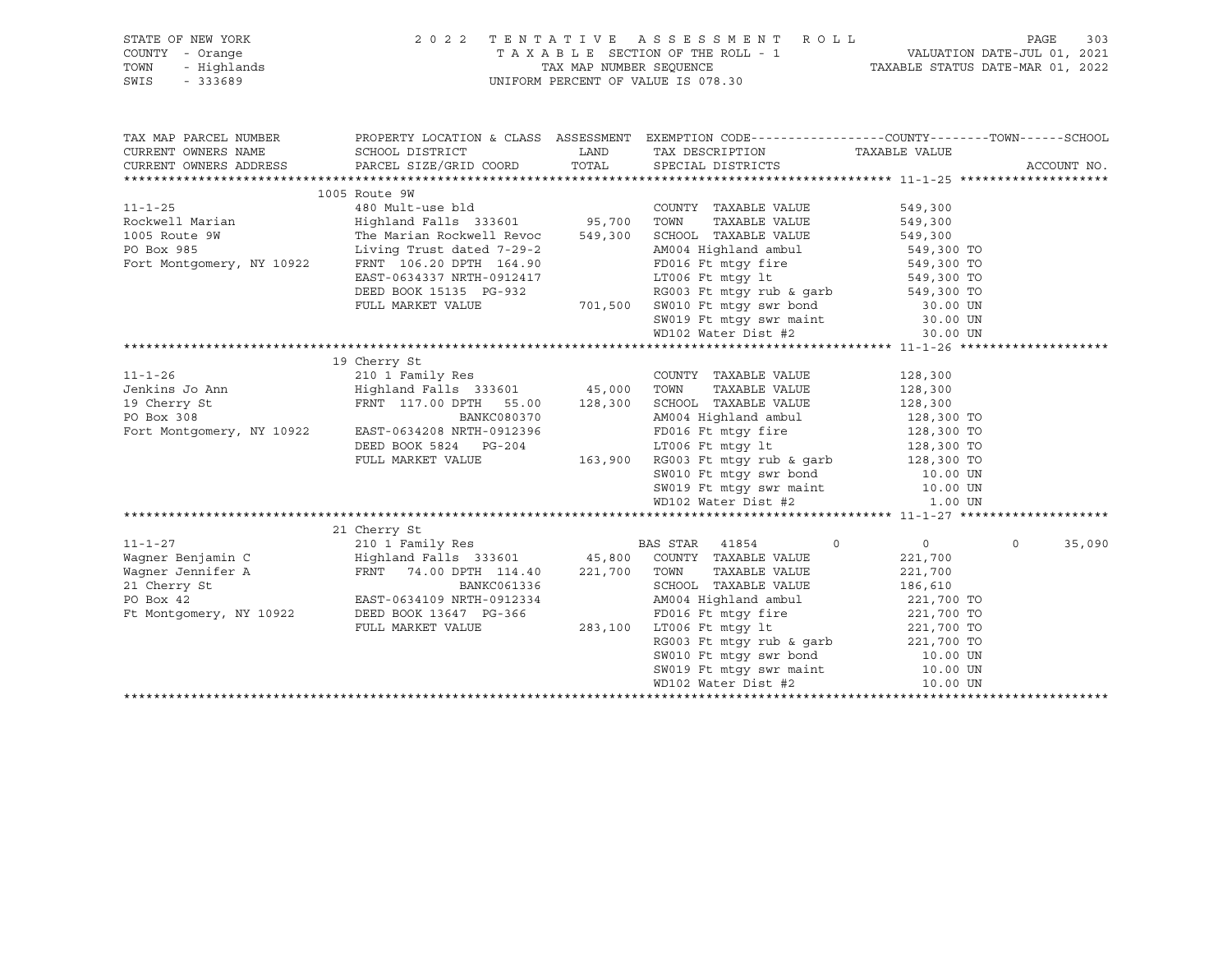| STATE OF NEW YORK<br>COUNTY - Orange<br>TOWN<br>- Highlands<br>$-333689$<br>SWIS                                                                                                                                                                                                                                                                                                                                                                                                  |                                                                                                                                               |               | 2 0 2 2 TENTATIVE ASSESSMENT ROLL PAGE 304<br>TAXABLE SECTION OF THE ROLL - 1 VALUATION DATE-JUL 01, 2021<br>TAX MAP NUMBER SEQUENCE TAXABLE STATUS DATE-MAR 01, 2022<br>UNIFORM PERCENT OF VALUE IS 078.30 |                  |          |                          |
|-----------------------------------------------------------------------------------------------------------------------------------------------------------------------------------------------------------------------------------------------------------------------------------------------------------------------------------------------------------------------------------------------------------------------------------------------------------------------------------|-----------------------------------------------------------------------------------------------------------------------------------------------|---------------|-------------------------------------------------------------------------------------------------------------------------------------------------------------------------------------------------------------|------------------|----------|--------------------------|
| TAX MAP PARCEL NUMBER<br>CURRENT OWNERS NAME<br>CURRENT OWNERS ADDRESS                                                                                                                                                                                                                                                                                                                                                                                                            | PROPERTY LOCATION & CLASS ASSESSMENT EXEMPTION CODE----------------COUNTY-------TOWN------SCHOOL<br>SCHOOL DISTRICT<br>PARCEL SIZE/GRID COORD | LAND<br>TOTAL | TAX DESCRIPTION TAXABLE VALUE<br>SPECIAL DISTRICTS<br>SPECIAL DISTRICTS                                                                                                                                     |                  |          | ACCOUNT NO.              |
|                                                                                                                                                                                                                                                                                                                                                                                                                                                                                   |                                                                                                                                               |               |                                                                                                                                                                                                             |                  |          |                          |
| $[3.12] \begin{tabular}{lcccccc} 915 Route 9W & 283 Res w/Comuse \\ Gokey Holly & Highland Falls 333601 & 57,500 TOWN & TAXABLE VALUE & 421,500 \\ Gokey Robert Jr & Ptlt B Taylor Submap 3555 & 421,500 SCHOOL TAXABLE VALUE & 421,500 \\ 915 Route 9W & ACRES & 1.70 BANK0130715 & AM004 Highland ambul & 421,500 TO \\ PO Box 381 & EAST-0633435 NRTH-0911653 & FD01675 & 421,500 TO \\ 915$                                                                                   |                                                                                                                                               |               |                                                                                                                                                                                                             |                  |          |                          |
|                                                                                                                                                                                                                                                                                                                                                                                                                                                                                   |                                                                                                                                               |               |                                                                                                                                                                                                             |                  |          |                          |
|                                                                                                                                                                                                                                                                                                                                                                                                                                                                                   |                                                                                                                                               |               |                                                                                                                                                                                                             |                  |          |                          |
|                                                                                                                                                                                                                                                                                                                                                                                                                                                                                   |                                                                                                                                               |               |                                                                                                                                                                                                             |                  |          |                          |
|                                                                                                                                                                                                                                                                                                                                                                                                                                                                                   |                                                                                                                                               |               |                                                                                                                                                                                                             |                  |          |                          |
|                                                                                                                                                                                                                                                                                                                                                                                                                                                                                   |                                                                                                                                               |               |                                                                                                                                                                                                             |                  |          |                          |
|                                                                                                                                                                                                                                                                                                                                                                                                                                                                                   |                                                                                                                                               |               |                                                                                                                                                                                                             |                  |          |                          |
|                                                                                                                                                                                                                                                                                                                                                                                                                                                                                   |                                                                                                                                               |               |                                                                                                                                                                                                             |                  |          |                          |
|                                                                                                                                                                                                                                                                                                                                                                                                                                                                                   |                                                                                                                                               |               | SW010 Ft mtgy swr bond<br>SW019 Ft mtgy swr maint 38.00 UN<br>WD102 Water Dist #2 4.00 UN                                                                                                                   |                  |          |                          |
|                                                                                                                                                                                                                                                                                                                                                                                                                                                                                   |                                                                                                                                               |               |                                                                                                                                                                                                             |                  |          |                          |
| $[11-1-29.1 \underbrace{\footnotesize{35}, 10}_{210} \underbrace{\footnotesize{35}, 10}_{210} \underbrace{\footnotesize{35}, 10}_{210} \underbrace{\footnotesize{35}, 10}_{210} \underbrace{\footnotesize{35}, 10}_{210} \underbrace{\footnotesize{35}, 10}_{210} \underbrace{\footnotesize{35}, 10}_{210} \underbrace{\footnotesize{35}, 10}_{210} \underbrace{\footnotesize{35}, 10}_{210} \underbrace{\footnotesize{35}, 10}_{210} \underbrace{\footnotesize{35}, 10}_{210} \$ |                                                                                                                                               |               |                                                                                                                                                                                                             |                  |          |                          |
|                                                                                                                                                                                                                                                                                                                                                                                                                                                                                   |                                                                                                                                               |               |                                                                                                                                                                                                             |                  |          |                          |
|                                                                                                                                                                                                                                                                                                                                                                                                                                                                                   |                                                                                                                                               |               |                                                                                                                                                                                                             |                  |          | $\circ$                  |
|                                                                                                                                                                                                                                                                                                                                                                                                                                                                                   |                                                                                                                                               |               |                                                                                                                                                                                                             |                  |          | $\overline{\phantom{0}}$ |
|                                                                                                                                                                                                                                                                                                                                                                                                                                                                                   |                                                                                                                                               |               |                                                                                                                                                                                                             |                  |          | 35,090                   |
|                                                                                                                                                                                                                                                                                                                                                                                                                                                                                   |                                                                                                                                               |               |                                                                                                                                                                                                             |                  |          |                          |
|                                                                                                                                                                                                                                                                                                                                                                                                                                                                                   |                                                                                                                                               |               |                                                                                                                                                                                                             |                  |          |                          |
|                                                                                                                                                                                                                                                                                                                                                                                                                                                                                   |                                                                                                                                               |               |                                                                                                                                                                                                             |                  |          |                          |
|                                                                                                                                                                                                                                                                                                                                                                                                                                                                                   |                                                                                                                                               |               |                                                                                                                                                                                                             |                  |          |                          |
|                                                                                                                                                                                                                                                                                                                                                                                                                                                                                   |                                                                                                                                               |               |                                                                                                                                                                                                             |                  |          |                          |
|                                                                                                                                                                                                                                                                                                                                                                                                                                                                                   |                                                                                                                                               |               |                                                                                                                                                                                                             |                  |          |                          |
|                                                                                                                                                                                                                                                                                                                                                                                                                                                                                   |                                                                                                                                               |               |                                                                                                                                                                                                             |                  |          |                          |
|                                                                                                                                                                                                                                                                                                                                                                                                                                                                                   |                                                                                                                                               |               |                                                                                                                                                                                                             |                  |          |                          |
|                                                                                                                                                                                                                                                                                                                                                                                                                                                                                   |                                                                                                                                               |               |                                                                                                                                                                                                             |                  | $\sim$ 0 | $\circ$                  |
|                                                                                                                                                                                                                                                                                                                                                                                                                                                                                   |                                                                                                                                               |               |                                                                                                                                                                                                             |                  | 11,520   | $\Omega$                 |
|                                                                                                                                                                                                                                                                                                                                                                                                                                                                                   |                                                                                                                                               |               |                                                                                                                                                                                                             | $\overline{0}$ 0 |          | 87,610                   |
|                                                                                                                                                                                                                                                                                                                                                                                                                                                                                   |                                                                                                                                               |               |                                                                                                                                                                                                             |                  |          |                          |
|                                                                                                                                                                                                                                                                                                                                                                                                                                                                                   |                                                                                                                                               |               |                                                                                                                                                                                                             |                  |          |                          |
|                                                                                                                                                                                                                                                                                                                                                                                                                                                                                   |                                                                                                                                               |               |                                                                                                                                                                                                             |                  |          |                          |
|                                                                                                                                                                                                                                                                                                                                                                                                                                                                                   |                                                                                                                                               |               |                                                                                                                                                                                                             |                  |          |                          |
|                                                                                                                                                                                                                                                                                                                                                                                                                                                                                   |                                                                                                                                               |               |                                                                                                                                                                                                             |                  |          |                          |
|                                                                                                                                                                                                                                                                                                                                                                                                                                                                                   |                                                                                                                                               |               |                                                                                                                                                                                                             |                  |          |                          |
|                                                                                                                                                                                                                                                                                                                                                                                                                                                                                   |                                                                                                                                               |               |                                                                                                                                                                                                             |                  |          |                          |
|                                                                                                                                                                                                                                                                                                                                                                                                                                                                                   | 24 Fawnwood Ln                                                                                                                                |               |                                                                                                                                                                                                             |                  |          |                          |
|                                                                                                                                                                                                                                                                                                                                                                                                                                                                                   |                                                                                                                                               |               |                                                                                                                                                                                                             |                  | $\circ$  | 35,090                   |
|                                                                                                                                                                                                                                                                                                                                                                                                                                                                                   |                                                                                                                                               |               |                                                                                                                                                                                                             |                  |          |                          |
|                                                                                                                                                                                                                                                                                                                                                                                                                                                                                   |                                                                                                                                               |               |                                                                                                                                                                                                             |                  |          |                          |
|                                                                                                                                                                                                                                                                                                                                                                                                                                                                                   |                                                                                                                                               |               |                                                                                                                                                                                                             |                  |          |                          |
|                                                                                                                                                                                                                                                                                                                                                                                                                                                                                   |                                                                                                                                               |               |                                                                                                                                                                                                             |                  |          |                          |
|                                                                                                                                                                                                                                                                                                                                                                                                                                                                                   |                                                                                                                                               |               |                                                                                                                                                                                                             |                  |          |                          |
|                                                                                                                                                                                                                                                                                                                                                                                                                                                                                   |                                                                                                                                               |               |                                                                                                                                                                                                             |                  |          |                          |
|                                                                                                                                                                                                                                                                                                                                                                                                                                                                                   |                                                                                                                                               |               |                                                                                                                                                                                                             |                  |          |                          |
|                                                                                                                                                                                                                                                                                                                                                                                                                                                                                   |                                                                                                                                               |               |                                                                                                                                                                                                             |                  |          |                          |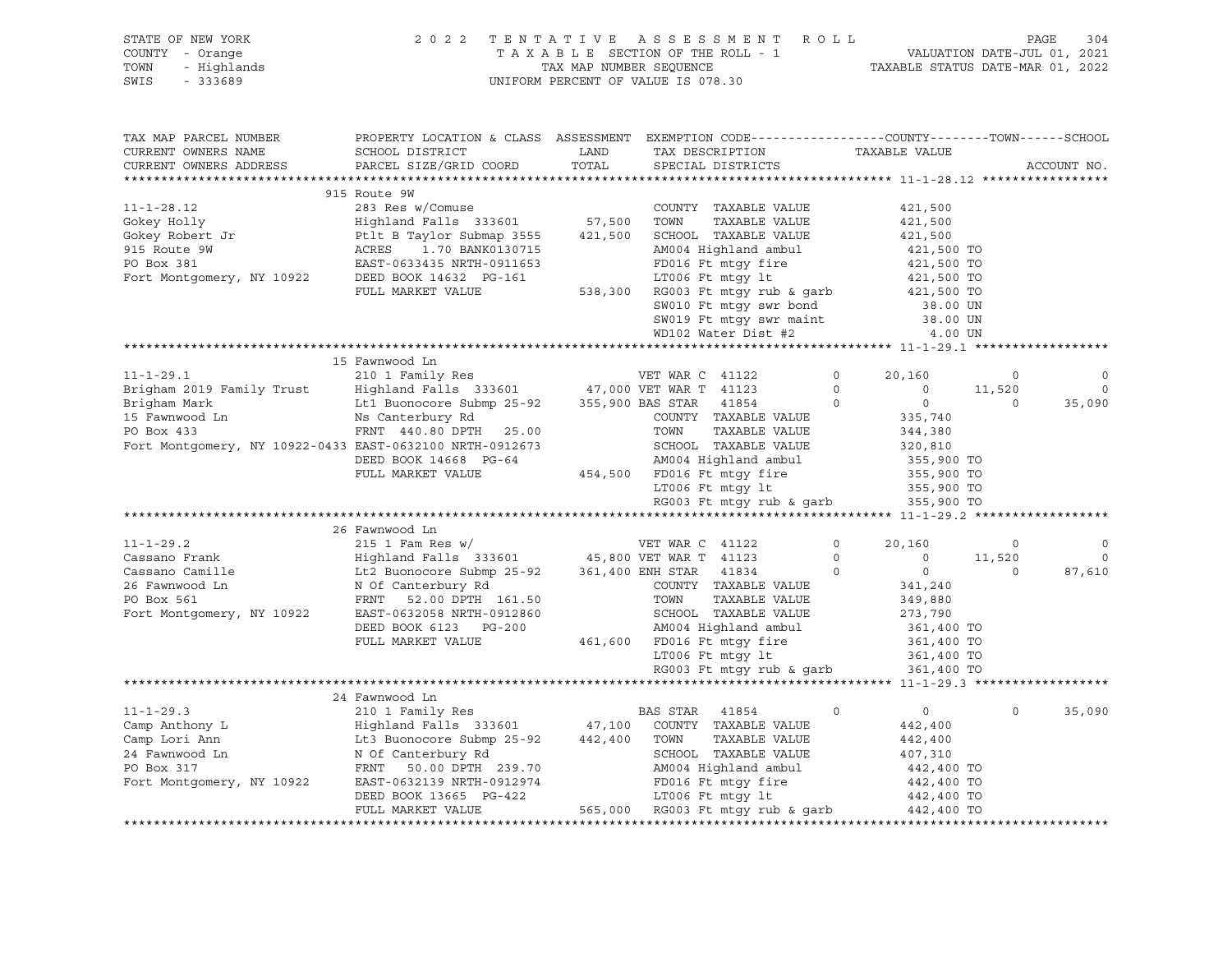| STATE OF NEW YORK      |                                                                                                                                                                                                                                                                                                                                                                                                                                                    |                                                                                                                                                                                                                                      |                                                                                                  |  |  |                          |
|------------------------|----------------------------------------------------------------------------------------------------------------------------------------------------------------------------------------------------------------------------------------------------------------------------------------------------------------------------------------------------------------------------------------------------------------------------------------------------|--------------------------------------------------------------------------------------------------------------------------------------------------------------------------------------------------------------------------------------|--------------------------------------------------------------------------------------------------|--|--|--------------------------|
| COUNTY - Orange        |                                                                                                                                                                                                                                                                                                                                                                                                                                                    | OF NEW YORK PAGE 305 AGE 2022 TENTATIVE ASSESSMENT ROLL PAGE 305<br>Y - Orange TAXABLE SECTION OF THE ROLL - 1 VALUATION DATE-JUL 01, 2021<br>- Highlands TAX MAP NUMBER SEQUENCE TAXABLE STATUS DATE-MAR 01, 2022<br>- 333689 UNIFO |                                                                                                  |  |  |                          |
| TOWN                   |                                                                                                                                                                                                                                                                                                                                                                                                                                                    |                                                                                                                                                                                                                                      |                                                                                                  |  |  |                          |
|                        |                                                                                                                                                                                                                                                                                                                                                                                                                                                    |                                                                                                                                                                                                                                      |                                                                                                  |  |  |                          |
| SWIS - 333689          |                                                                                                                                                                                                                                                                                                                                                                                                                                                    |                                                                                                                                                                                                                                      |                                                                                                  |  |  |                          |
|                        |                                                                                                                                                                                                                                                                                                                                                                                                                                                    |                                                                                                                                                                                                                                      |                                                                                                  |  |  |                          |
|                        |                                                                                                                                                                                                                                                                                                                                                                                                                                                    |                                                                                                                                                                                                                                      |                                                                                                  |  |  |                          |
|                        |                                                                                                                                                                                                                                                                                                                                                                                                                                                    |                                                                                                                                                                                                                                      |                                                                                                  |  |  |                          |
| TAX MAP PARCEL NUMBER  |                                                                                                                                                                                                                                                                                                                                                                                                                                                    |                                                                                                                                                                                                                                      | PROPERTY LOCATION & CLASS ASSESSMENT EXEMPTION CODE----------------COUNTY-------TOWN------SCHOOL |  |  |                          |
| CURRENT OWNERS NAME    |                                                                                                                                                                                                                                                                                                                                                                                                                                                    |                                                                                                                                                                                                                                      |                                                                                                  |  |  |                          |
| CURRENT OWNERS ADDRESS |                                                                                                                                                                                                                                                                                                                                                                                                                                                    |                                                                                                                                                                                                                                      |                                                                                                  |  |  | ACCOUNT NO.              |
|                        |                                                                                                                                                                                                                                                                                                                                                                                                                                                    |                                                                                                                                                                                                                                      |                                                                                                  |  |  |                          |
|                        | 22 Fawnwood Ln                                                                                                                                                                                                                                                                                                                                                                                                                                     |                                                                                                                                                                                                                                      |                                                                                                  |  |  |                          |
|                        |                                                                                                                                                                                                                                                                                                                                                                                                                                                    |                                                                                                                                                                                                                                      |                                                                                                  |  |  |                          |
|                        |                                                                                                                                                                                                                                                                                                                                                                                                                                                    |                                                                                                                                                                                                                                      |                                                                                                  |  |  |                          |
|                        |                                                                                                                                                                                                                                                                                                                                                                                                                                                    |                                                                                                                                                                                                                                      |                                                                                                  |  |  |                          |
|                        |                                                                                                                                                                                                                                                                                                                                                                                                                                                    |                                                                                                                                                                                                                                      |                                                                                                  |  |  |                          |
|                        |                                                                                                                                                                                                                                                                                                                                                                                                                                                    |                                                                                                                                                                                                                                      |                                                                                                  |  |  |                          |
|                        |                                                                                                                                                                                                                                                                                                                                                                                                                                                    |                                                                                                                                                                                                                                      |                                                                                                  |  |  |                          |
|                        |                                                                                                                                                                                                                                                                                                                                                                                                                                                    |                                                                                                                                                                                                                                      |                                                                                                  |  |  |                          |
|                        |                                                                                                                                                                                                                                                                                                                                                                                                                                                    |                                                                                                                                                                                                                                      |                                                                                                  |  |  |                          |
|                        | FULL MARKET VALUE 475,100                                                                                                                                                                                                                                                                                                                                                                                                                          |                                                                                                                                                                                                                                      |                                                                                                  |  |  |                          |
|                        |                                                                                                                                                                                                                                                                                                                                                                                                                                                    |                                                                                                                                                                                                                                      |                                                                                                  |  |  |                          |
|                        |                                                                                                                                                                                                                                                                                                                                                                                                                                                    |                                                                                                                                                                                                                                      |                                                                                                  |  |  |                          |
|                        | 20 Fawnwood Ln<br>20 Fawnwood Ln<br>20 Fawnwood Ln<br>20 Fawnwood Ln<br>20 Fawnwood Ln<br>20 Fawnwood Ln<br>20 Fawnwood Ln<br>20 Fawnwood Ln<br>20 Fawnwood Ln<br>20 Fawnwood Ln<br>20 Fawnwood Ln<br>20 Fawnwood Ln<br>20 Fawnwood Ln<br>20 Fawnwood Ln<br>20 Fawnwood Ln                                                                                                                                                                         |                                                                                                                                                                                                                                      |                                                                                                  |  |  |                          |
|                        |                                                                                                                                                                                                                                                                                                                                                                                                                                                    |                                                                                                                                                                                                                                      |                                                                                                  |  |  |                          |
|                        |                                                                                                                                                                                                                                                                                                                                                                                                                                                    |                                                                                                                                                                                                                                      |                                                                                                  |  |  |                          |
|                        |                                                                                                                                                                                                                                                                                                                                                                                                                                                    |                                                                                                                                                                                                                                      |                                                                                                  |  |  |                          |
|                        |                                                                                                                                                                                                                                                                                                                                                                                                                                                    |                                                                                                                                                                                                                                      |                                                                                                  |  |  |                          |
|                        |                                                                                                                                                                                                                                                                                                                                                                                                                                                    |                                                                                                                                                                                                                                      |                                                                                                  |  |  |                          |
|                        |                                                                                                                                                                                                                                                                                                                                                                                                                                                    |                                                                                                                                                                                                                                      |                                                                                                  |  |  |                          |
|                        |                                                                                                                                                                                                                                                                                                                                                                                                                                                    |                                                                                                                                                                                                                                      |                                                                                                  |  |  |                          |
|                        |                                                                                                                                                                                                                                                                                                                                                                                                                                                    | 510,600                                                                                                                                                                                                                              |                                                                                                  |  |  |                          |
|                        | FULL MARKET VALUE                                                                                                                                                                                                                                                                                                                                                                                                                                  |                                                                                                                                                                                                                                      |                                                                                                  |  |  |                          |
|                        |                                                                                                                                                                                                                                                                                                                                                                                                                                                    |                                                                                                                                                                                                                                      |                                                                                                  |  |  |                          |
|                        | 12 Fawnwood Ln                                                                                                                                                                                                                                                                                                                                                                                                                                     |                                                                                                                                                                                                                                      |                                                                                                  |  |  |                          |
|                        |                                                                                                                                                                                                                                                                                                                                                                                                                                                    |                                                                                                                                                                                                                                      |                                                                                                  |  |  |                          |
|                        |                                                                                                                                                                                                                                                                                                                                                                                                                                                    |                                                                                                                                                                                                                                      |                                                                                                  |  |  |                          |
|                        |                                                                                                                                                                                                                                                                                                                                                                                                                                                    |                                                                                                                                                                                                                                      |                                                                                                  |  |  |                          |
|                        |                                                                                                                                                                                                                                                                                                                                                                                                                                                    |                                                                                                                                                                                                                                      |                                                                                                  |  |  |                          |
|                        |                                                                                                                                                                                                                                                                                                                                                                                                                                                    |                                                                                                                                                                                                                                      |                                                                                                  |  |  |                          |
|                        |                                                                                                                                                                                                                                                                                                                                                                                                                                                    |                                                                                                                                                                                                                                      |                                                                                                  |  |  |                          |
|                        |                                                                                                                                                                                                                                                                                                                                                                                                                                                    |                                                                                                                                                                                                                                      |                                                                                                  |  |  |                          |
|                        |                                                                                                                                                                                                                                                                                                                                                                                                                                                    |                                                                                                                                                                                                                                      |                                                                                                  |  |  |                          |
|                        | DEED BOOK 14051 PG-937                                                                                                                                                                                                                                                                                                                                                                                                                             |                                                                                                                                                                                                                                      |                                                                                                  |  |  |                          |
|                        | FULL MARKET VALUE 462,300                                                                                                                                                                                                                                                                                                                                                                                                                          |                                                                                                                                                                                                                                      |                                                                                                  |  |  |                          |
|                        |                                                                                                                                                                                                                                                                                                                                                                                                                                                    |                                                                                                                                                                                                                                      |                                                                                                  |  |  |                          |
|                        |                                                                                                                                                                                                                                                                                                                                                                                                                                                    |                                                                                                                                                                                                                                      |                                                                                                  |  |  |                          |
|                        |                                                                                                                                                                                                                                                                                                                                                                                                                                                    |                                                                                                                                                                                                                                      |                                                                                                  |  |  | $\overline{\phantom{0}}$ |
|                        |                                                                                                                                                                                                                                                                                                                                                                                                                                                    |                                                                                                                                                                                                                                      |                                                                                                  |  |  | $\overline{0}$           |
|                        |                                                                                                                                                                                                                                                                                                                                                                                                                                                    |                                                                                                                                                                                                                                      |                                                                                                  |  |  |                          |
|                        |                                                                                                                                                                                                                                                                                                                                                                                                                                                    |                                                                                                                                                                                                                                      |                                                                                                  |  |  | $\overline{\phantom{0}}$ |
|                        |                                                                                                                                                                                                                                                                                                                                                                                                                                                    |                                                                                                                                                                                                                                      |                                                                                                  |  |  | $\overline{0}$           |
|                        |                                                                                                                                                                                                                                                                                                                                                                                                                                                    |                                                                                                                                                                                                                                      |                                                                                                  |  |  | 35,090                   |
|                        |                                                                                                                                                                                                                                                                                                                                                                                                                                                    |                                                                                                                                                                                                                                      |                                                                                                  |  |  |                          |
|                        | $\begin{tabular}{lcccc} \tt11-1-29.7 & \tt6\text{ Fawnwood }\text{In} & \tt210 1\text{ Family Res} \\ \tt{Brunwasser } Arthur \text{ L} & \tt115210 1\text{ Family Res} \\ \tt{Brunwasser } France \text{M} & \tt115210 1\text{ Family Res} \\ \tt{Frunwasser } France \text{M} & \tt11520 1\text{ family Res} \\ \tt6\text{ Fawnwood }\text{In} & \tt11520 1\text{ family Res} \\ \tt70\text{ Box } 333 & \tt801 & \tt90 11,520 \\ \tt810 10 10 $ |                                                                                                                                                                                                                                      |                                                                                                  |  |  |                          |
|                        |                                                                                                                                                                                                                                                                                                                                                                                                                                                    |                                                                                                                                                                                                                                      |                                                                                                  |  |  |                          |
|                        |                                                                                                                                                                                                                                                                                                                                                                                                                                                    |                                                                                                                                                                                                                                      |                                                                                                  |  |  |                          |
|                        |                                                                                                                                                                                                                                                                                                                                                                                                                                                    |                                                                                                                                                                                                                                      |                                                                                                  |  |  |                          |
|                        |                                                                                                                                                                                                                                                                                                                                                                                                                                                    |                                                                                                                                                                                                                                      | AM004 Highland ambul 366,200 TO<br>FD016 Ft mtgy fire 366,200 TO<br>LT006 Ft mtgy lt 366,200 TO  |  |  |                          |
|                        |                                                                                                                                                                                                                                                                                                                                                                                                                                                    |                                                                                                                                                                                                                                      |                                                                                                  |  |  |                          |
|                        |                                                                                                                                                                                                                                                                                                                                                                                                                                                    |                                                                                                                                                                                                                                      | RG003 Ft mtgy rub & garb 366,200 TO                                                              |  |  |                          |
|                        |                                                                                                                                                                                                                                                                                                                                                                                                                                                    |                                                                                                                                                                                                                                      |                                                                                                  |  |  |                          |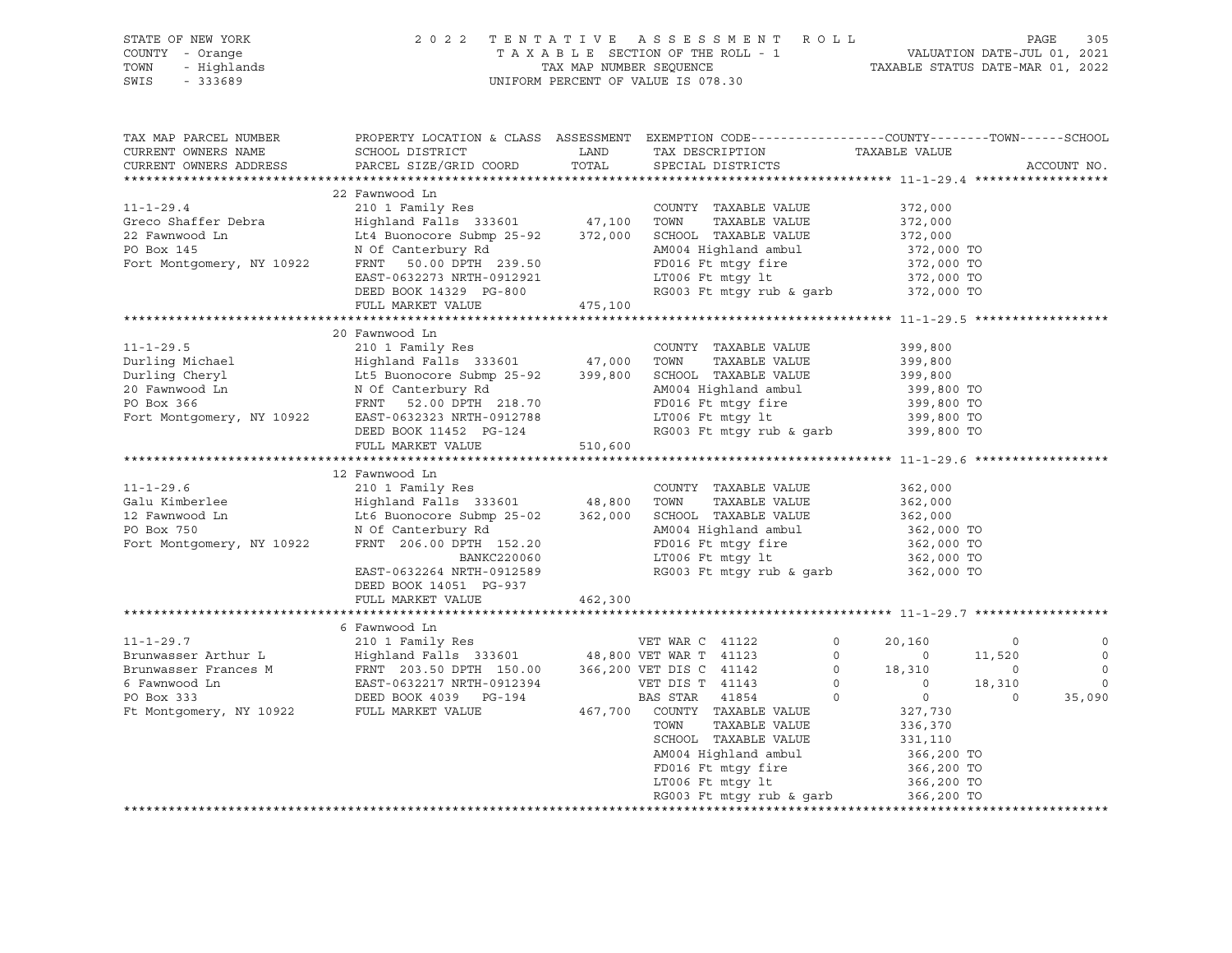| COUNTY - Orange<br>TAXABLE SECTION OF THE ROLL - 1<br>للمات VALUATION DATE-JUL 11, 2022<br>TAXABLE STATUS DATE-MAR 01, 2022<br>TOWN<br>- Highlands<br>TAX MAP NUMBER SEQUENCE<br>$-333689$<br>UNIFORM PERCENT OF VALUE IS 078.30<br>SWIS<br>TAX MAP PARCEL NUMBER<br>PROPERTY LOCATION & CLASS ASSESSMENT EXEMPTION CODE----------------COUNTY-------TOWN-----SCHOOL<br>CURRENT OWNERS NAME<br>SCHOOL DISTRICT<br>LAND<br>TAX DESCRIPTION<br>TAXABLE VALUE<br>TOTAL<br>CURRENT OWNERS ADDRESS<br>PARCEL SIZE/GRID COORD<br>SPECIAL DISTRICTS<br>ACCOUNT NO.<br>94 Canterbury Rd<br>280 Res Multiple<br>$11 - 1 - 30$<br>COUNTY TAXABLE VALUE<br>411,700<br>58,000<br>Highland Falls 333601<br>TAXABLE VALUE<br>Trudeau Leon M<br>TOWN<br>411,700<br>SCHOOL TAXABLE VALUE<br>Trudeau June M<br>ACRES<br>411,700<br>411,700<br>1.80<br>ACRES      1.80<br>EAST-0631939 NRTH-0912609<br>AM004 Highland ambul<br>94 Canterbury Rd<br>411,700 TO<br>PO Box 263<br>DEED BOOK 3314 PG-272<br>FD016 Ft mtqy fire<br>411,700 TO<br>Ft Montgomery, NY 10922 FULL MARKET VALUE<br>525,800 LT006 Ft mtgy lt<br>411,700 TO<br>RG003 Ft mtqy rub & qarb<br>411,700 TO<br>87 Canterbury Rd<br>$11 - 1 - 31$<br>210 1 Family Res<br>ENH STAR 41834<br>$\circ$<br>$\overline{0}$<br>$\circ$<br>87,610<br>Highland Falls 333601 48,900 COUNTY TAXABLE VALUE<br>Rennie Bruce S<br>210,300<br>Hunter Pauline E<br>FRNT 281.60 DPTH 141.00 210,300 TOWN<br>TAXABLE VALUE<br>210,300<br>EAST-0631880 NRTH-0912415<br>SCHOOL TAXABLE VALUE<br>87 Canterbury Rd<br>122,690<br>PO Box 476<br>DEED BOOK 2293 PG-00233<br>AM004 Highland ambul<br>210,300 TO<br>Ft Montgomery, NY 10922 FULL MARKET VALUE<br>268,600 FD016 Ft mtqy fire<br>210,300 TO<br>LT006 Ft mtqy lt<br>210,300 TO<br>LT006 Ft mtgy lt<br>RG003 Ft mtgy rub & garb<br>210,300 TO<br>101 Canterbury Rd<br>$11 - 1 - 32$<br>210 1 Family Res<br>COUNTY TAXABLE VALUE<br>288,500<br>51,000 TOWN<br>Ivey-Abitz Cynthia<br>Highland Falls 333601<br>TAXABLE VALUE<br>288,500<br>Ivey-Abitz Joshua<br>288,500<br>ACRES<br>1.10<br>SCHOOL TAXABLE VALUE<br>288,500<br>PO Box 236<br>EAST-0631667 NRTH-0912597<br>AM004 Highland ambul<br>288,500 TO<br>Fort Montgomery, NY 10922<br>FD016 Ft mtgy fire<br>DEED BOOK 13867 PG-722<br>288,500 TO<br>FULL MARKET VALUE<br>368,500 LT006 Ft mtqy lt<br>288,500 TO<br>RG003 Ft mtgy rub & garb<br>288,500 TO<br>104 Canterbury Rd<br>$11 - 1 - 33$<br>210 1 Family Res<br>BAS STAR<br>41854<br>$\mathbf 0$<br>$\circ$<br>$\Omega$<br>35,090<br>Wilson Roderick R<br>Highland Falls 333601<br>57,000<br>COUNTY TAXABLE VALUE<br>283,100<br>Wilson Karen G<br>ACRES<br>1.50<br>283,100<br>TOWN<br>TAXABLE VALUE<br>283,100<br>EAST-0631878 NRTH-0912908<br>SCHOOL TAXABLE VALUE<br>104 Canterbury Rd<br>248,010<br>AM004 Highland ambul<br>PO Box 167<br>DEED BOOK 4139 PG-170<br>283,100 TO<br>Ft Montgomery, NY 10922<br>FULL MARKET VALUE<br>361,600<br>FD016 Ft mtqy fire<br>283,100 TO<br>LT006 Ft mtgy lt<br>283,100 TO<br>RG003 Ft mtqy rub & qarb<br>283,100 TO | STATE OF NEW YORK | 2 0 2 2 | TENTATIVE ASSESSMENT ROLL | 306<br>PAGE |
|-----------------------------------------------------------------------------------------------------------------------------------------------------------------------------------------------------------------------------------------------------------------------------------------------------------------------------------------------------------------------------------------------------------------------------------------------------------------------------------------------------------------------------------------------------------------------------------------------------------------------------------------------------------------------------------------------------------------------------------------------------------------------------------------------------------------------------------------------------------------------------------------------------------------------------------------------------------------------------------------------------------------------------------------------------------------------------------------------------------------------------------------------------------------------------------------------------------------------------------------------------------------------------------------------------------------------------------------------------------------------------------------------------------------------------------------------------------------------------------------------------------------------------------------------------------------------------------------------------------------------------------------------------------------------------------------------------------------------------------------------------------------------------------------------------------------------------------------------------------------------------------------------------------------------------------------------------------------------------------------------------------------------------------------------------------------------------------------------------------------------------------------------------------------------------------------------------------------------------------------------------------------------------------------------------------------------------------------------------------------------------------------------------------------------------------------------------------------------------------------------------------------------------------------------------------------------------------------------------------------------------------------------------------------------------------------------------------------------------------------------------------------------------------------------------------------------------------------------------------------------------------------------------------------------------------------------------------------------------------------------------------------------------------------------------|-------------------|---------|---------------------------|-------------|
|                                                                                                                                                                                                                                                                                                                                                                                                                                                                                                                                                                                                                                                                                                                                                                                                                                                                                                                                                                                                                                                                                                                                                                                                                                                                                                                                                                                                                                                                                                                                                                                                                                                                                                                                                                                                                                                                                                                                                                                                                                                                                                                                                                                                                                                                                                                                                                                                                                                                                                                                                                                                                                                                                                                                                                                                                                                                                                                                                                                                                                                     |                   |         |                           |             |
|                                                                                                                                                                                                                                                                                                                                                                                                                                                                                                                                                                                                                                                                                                                                                                                                                                                                                                                                                                                                                                                                                                                                                                                                                                                                                                                                                                                                                                                                                                                                                                                                                                                                                                                                                                                                                                                                                                                                                                                                                                                                                                                                                                                                                                                                                                                                                                                                                                                                                                                                                                                                                                                                                                                                                                                                                                                                                                                                                                                                                                                     |                   |         |                           |             |
|                                                                                                                                                                                                                                                                                                                                                                                                                                                                                                                                                                                                                                                                                                                                                                                                                                                                                                                                                                                                                                                                                                                                                                                                                                                                                                                                                                                                                                                                                                                                                                                                                                                                                                                                                                                                                                                                                                                                                                                                                                                                                                                                                                                                                                                                                                                                                                                                                                                                                                                                                                                                                                                                                                                                                                                                                                                                                                                                                                                                                                                     |                   |         |                           |             |
|                                                                                                                                                                                                                                                                                                                                                                                                                                                                                                                                                                                                                                                                                                                                                                                                                                                                                                                                                                                                                                                                                                                                                                                                                                                                                                                                                                                                                                                                                                                                                                                                                                                                                                                                                                                                                                                                                                                                                                                                                                                                                                                                                                                                                                                                                                                                                                                                                                                                                                                                                                                                                                                                                                                                                                                                                                                                                                                                                                                                                                                     |                   |         |                           |             |
|                                                                                                                                                                                                                                                                                                                                                                                                                                                                                                                                                                                                                                                                                                                                                                                                                                                                                                                                                                                                                                                                                                                                                                                                                                                                                                                                                                                                                                                                                                                                                                                                                                                                                                                                                                                                                                                                                                                                                                                                                                                                                                                                                                                                                                                                                                                                                                                                                                                                                                                                                                                                                                                                                                                                                                                                                                                                                                                                                                                                                                                     |                   |         |                           |             |
|                                                                                                                                                                                                                                                                                                                                                                                                                                                                                                                                                                                                                                                                                                                                                                                                                                                                                                                                                                                                                                                                                                                                                                                                                                                                                                                                                                                                                                                                                                                                                                                                                                                                                                                                                                                                                                                                                                                                                                                                                                                                                                                                                                                                                                                                                                                                                                                                                                                                                                                                                                                                                                                                                                                                                                                                                                                                                                                                                                                                                                                     |                   |         |                           |             |
|                                                                                                                                                                                                                                                                                                                                                                                                                                                                                                                                                                                                                                                                                                                                                                                                                                                                                                                                                                                                                                                                                                                                                                                                                                                                                                                                                                                                                                                                                                                                                                                                                                                                                                                                                                                                                                                                                                                                                                                                                                                                                                                                                                                                                                                                                                                                                                                                                                                                                                                                                                                                                                                                                                                                                                                                                                                                                                                                                                                                                                                     |                   |         |                           |             |
|                                                                                                                                                                                                                                                                                                                                                                                                                                                                                                                                                                                                                                                                                                                                                                                                                                                                                                                                                                                                                                                                                                                                                                                                                                                                                                                                                                                                                                                                                                                                                                                                                                                                                                                                                                                                                                                                                                                                                                                                                                                                                                                                                                                                                                                                                                                                                                                                                                                                                                                                                                                                                                                                                                                                                                                                                                                                                                                                                                                                                                                     |                   |         |                           |             |
|                                                                                                                                                                                                                                                                                                                                                                                                                                                                                                                                                                                                                                                                                                                                                                                                                                                                                                                                                                                                                                                                                                                                                                                                                                                                                                                                                                                                                                                                                                                                                                                                                                                                                                                                                                                                                                                                                                                                                                                                                                                                                                                                                                                                                                                                                                                                                                                                                                                                                                                                                                                                                                                                                                                                                                                                                                                                                                                                                                                                                                                     |                   |         |                           |             |
|                                                                                                                                                                                                                                                                                                                                                                                                                                                                                                                                                                                                                                                                                                                                                                                                                                                                                                                                                                                                                                                                                                                                                                                                                                                                                                                                                                                                                                                                                                                                                                                                                                                                                                                                                                                                                                                                                                                                                                                                                                                                                                                                                                                                                                                                                                                                                                                                                                                                                                                                                                                                                                                                                                                                                                                                                                                                                                                                                                                                                                                     |                   |         |                           |             |
|                                                                                                                                                                                                                                                                                                                                                                                                                                                                                                                                                                                                                                                                                                                                                                                                                                                                                                                                                                                                                                                                                                                                                                                                                                                                                                                                                                                                                                                                                                                                                                                                                                                                                                                                                                                                                                                                                                                                                                                                                                                                                                                                                                                                                                                                                                                                                                                                                                                                                                                                                                                                                                                                                                                                                                                                                                                                                                                                                                                                                                                     |                   |         |                           |             |
|                                                                                                                                                                                                                                                                                                                                                                                                                                                                                                                                                                                                                                                                                                                                                                                                                                                                                                                                                                                                                                                                                                                                                                                                                                                                                                                                                                                                                                                                                                                                                                                                                                                                                                                                                                                                                                                                                                                                                                                                                                                                                                                                                                                                                                                                                                                                                                                                                                                                                                                                                                                                                                                                                                                                                                                                                                                                                                                                                                                                                                                     |                   |         |                           |             |
|                                                                                                                                                                                                                                                                                                                                                                                                                                                                                                                                                                                                                                                                                                                                                                                                                                                                                                                                                                                                                                                                                                                                                                                                                                                                                                                                                                                                                                                                                                                                                                                                                                                                                                                                                                                                                                                                                                                                                                                                                                                                                                                                                                                                                                                                                                                                                                                                                                                                                                                                                                                                                                                                                                                                                                                                                                                                                                                                                                                                                                                     |                   |         |                           |             |
|                                                                                                                                                                                                                                                                                                                                                                                                                                                                                                                                                                                                                                                                                                                                                                                                                                                                                                                                                                                                                                                                                                                                                                                                                                                                                                                                                                                                                                                                                                                                                                                                                                                                                                                                                                                                                                                                                                                                                                                                                                                                                                                                                                                                                                                                                                                                                                                                                                                                                                                                                                                                                                                                                                                                                                                                                                                                                                                                                                                                                                                     |                   |         |                           |             |
|                                                                                                                                                                                                                                                                                                                                                                                                                                                                                                                                                                                                                                                                                                                                                                                                                                                                                                                                                                                                                                                                                                                                                                                                                                                                                                                                                                                                                                                                                                                                                                                                                                                                                                                                                                                                                                                                                                                                                                                                                                                                                                                                                                                                                                                                                                                                                                                                                                                                                                                                                                                                                                                                                                                                                                                                                                                                                                                                                                                                                                                     |                   |         |                           |             |
|                                                                                                                                                                                                                                                                                                                                                                                                                                                                                                                                                                                                                                                                                                                                                                                                                                                                                                                                                                                                                                                                                                                                                                                                                                                                                                                                                                                                                                                                                                                                                                                                                                                                                                                                                                                                                                                                                                                                                                                                                                                                                                                                                                                                                                                                                                                                                                                                                                                                                                                                                                                                                                                                                                                                                                                                                                                                                                                                                                                                                                                     |                   |         |                           |             |
|                                                                                                                                                                                                                                                                                                                                                                                                                                                                                                                                                                                                                                                                                                                                                                                                                                                                                                                                                                                                                                                                                                                                                                                                                                                                                                                                                                                                                                                                                                                                                                                                                                                                                                                                                                                                                                                                                                                                                                                                                                                                                                                                                                                                                                                                                                                                                                                                                                                                                                                                                                                                                                                                                                                                                                                                                                                                                                                                                                                                                                                     |                   |         |                           |             |
|                                                                                                                                                                                                                                                                                                                                                                                                                                                                                                                                                                                                                                                                                                                                                                                                                                                                                                                                                                                                                                                                                                                                                                                                                                                                                                                                                                                                                                                                                                                                                                                                                                                                                                                                                                                                                                                                                                                                                                                                                                                                                                                                                                                                                                                                                                                                                                                                                                                                                                                                                                                                                                                                                                                                                                                                                                                                                                                                                                                                                                                     |                   |         |                           |             |
|                                                                                                                                                                                                                                                                                                                                                                                                                                                                                                                                                                                                                                                                                                                                                                                                                                                                                                                                                                                                                                                                                                                                                                                                                                                                                                                                                                                                                                                                                                                                                                                                                                                                                                                                                                                                                                                                                                                                                                                                                                                                                                                                                                                                                                                                                                                                                                                                                                                                                                                                                                                                                                                                                                                                                                                                                                                                                                                                                                                                                                                     |                   |         |                           |             |
|                                                                                                                                                                                                                                                                                                                                                                                                                                                                                                                                                                                                                                                                                                                                                                                                                                                                                                                                                                                                                                                                                                                                                                                                                                                                                                                                                                                                                                                                                                                                                                                                                                                                                                                                                                                                                                                                                                                                                                                                                                                                                                                                                                                                                                                                                                                                                                                                                                                                                                                                                                                                                                                                                                                                                                                                                                                                                                                                                                                                                                                     |                   |         |                           |             |
|                                                                                                                                                                                                                                                                                                                                                                                                                                                                                                                                                                                                                                                                                                                                                                                                                                                                                                                                                                                                                                                                                                                                                                                                                                                                                                                                                                                                                                                                                                                                                                                                                                                                                                                                                                                                                                                                                                                                                                                                                                                                                                                                                                                                                                                                                                                                                                                                                                                                                                                                                                                                                                                                                                                                                                                                                                                                                                                                                                                                                                                     |                   |         |                           |             |
|                                                                                                                                                                                                                                                                                                                                                                                                                                                                                                                                                                                                                                                                                                                                                                                                                                                                                                                                                                                                                                                                                                                                                                                                                                                                                                                                                                                                                                                                                                                                                                                                                                                                                                                                                                                                                                                                                                                                                                                                                                                                                                                                                                                                                                                                                                                                                                                                                                                                                                                                                                                                                                                                                                                                                                                                                                                                                                                                                                                                                                                     |                   |         |                           |             |
|                                                                                                                                                                                                                                                                                                                                                                                                                                                                                                                                                                                                                                                                                                                                                                                                                                                                                                                                                                                                                                                                                                                                                                                                                                                                                                                                                                                                                                                                                                                                                                                                                                                                                                                                                                                                                                                                                                                                                                                                                                                                                                                                                                                                                                                                                                                                                                                                                                                                                                                                                                                                                                                                                                                                                                                                                                                                                                                                                                                                                                                     |                   |         |                           |             |
|                                                                                                                                                                                                                                                                                                                                                                                                                                                                                                                                                                                                                                                                                                                                                                                                                                                                                                                                                                                                                                                                                                                                                                                                                                                                                                                                                                                                                                                                                                                                                                                                                                                                                                                                                                                                                                                                                                                                                                                                                                                                                                                                                                                                                                                                                                                                                                                                                                                                                                                                                                                                                                                                                                                                                                                                                                                                                                                                                                                                                                                     |                   |         |                           |             |
|                                                                                                                                                                                                                                                                                                                                                                                                                                                                                                                                                                                                                                                                                                                                                                                                                                                                                                                                                                                                                                                                                                                                                                                                                                                                                                                                                                                                                                                                                                                                                                                                                                                                                                                                                                                                                                                                                                                                                                                                                                                                                                                                                                                                                                                                                                                                                                                                                                                                                                                                                                                                                                                                                                                                                                                                                                                                                                                                                                                                                                                     |                   |         |                           |             |
|                                                                                                                                                                                                                                                                                                                                                                                                                                                                                                                                                                                                                                                                                                                                                                                                                                                                                                                                                                                                                                                                                                                                                                                                                                                                                                                                                                                                                                                                                                                                                                                                                                                                                                                                                                                                                                                                                                                                                                                                                                                                                                                                                                                                                                                                                                                                                                                                                                                                                                                                                                                                                                                                                                                                                                                                                                                                                                                                                                                                                                                     |                   |         |                           |             |
|                                                                                                                                                                                                                                                                                                                                                                                                                                                                                                                                                                                                                                                                                                                                                                                                                                                                                                                                                                                                                                                                                                                                                                                                                                                                                                                                                                                                                                                                                                                                                                                                                                                                                                                                                                                                                                                                                                                                                                                                                                                                                                                                                                                                                                                                                                                                                                                                                                                                                                                                                                                                                                                                                                                                                                                                                                                                                                                                                                                                                                                     |                   |         |                           |             |
|                                                                                                                                                                                                                                                                                                                                                                                                                                                                                                                                                                                                                                                                                                                                                                                                                                                                                                                                                                                                                                                                                                                                                                                                                                                                                                                                                                                                                                                                                                                                                                                                                                                                                                                                                                                                                                                                                                                                                                                                                                                                                                                                                                                                                                                                                                                                                                                                                                                                                                                                                                                                                                                                                                                                                                                                                                                                                                                                                                                                                                                     |                   |         |                           |             |
|                                                                                                                                                                                                                                                                                                                                                                                                                                                                                                                                                                                                                                                                                                                                                                                                                                                                                                                                                                                                                                                                                                                                                                                                                                                                                                                                                                                                                                                                                                                                                                                                                                                                                                                                                                                                                                                                                                                                                                                                                                                                                                                                                                                                                                                                                                                                                                                                                                                                                                                                                                                                                                                                                                                                                                                                                                                                                                                                                                                                                                                     |                   |         |                           |             |
|                                                                                                                                                                                                                                                                                                                                                                                                                                                                                                                                                                                                                                                                                                                                                                                                                                                                                                                                                                                                                                                                                                                                                                                                                                                                                                                                                                                                                                                                                                                                                                                                                                                                                                                                                                                                                                                                                                                                                                                                                                                                                                                                                                                                                                                                                                                                                                                                                                                                                                                                                                                                                                                                                                                                                                                                                                                                                                                                                                                                                                                     |                   |         |                           |             |
|                                                                                                                                                                                                                                                                                                                                                                                                                                                                                                                                                                                                                                                                                                                                                                                                                                                                                                                                                                                                                                                                                                                                                                                                                                                                                                                                                                                                                                                                                                                                                                                                                                                                                                                                                                                                                                                                                                                                                                                                                                                                                                                                                                                                                                                                                                                                                                                                                                                                                                                                                                                                                                                                                                                                                                                                                                                                                                                                                                                                                                                     |                   |         |                           |             |
|                                                                                                                                                                                                                                                                                                                                                                                                                                                                                                                                                                                                                                                                                                                                                                                                                                                                                                                                                                                                                                                                                                                                                                                                                                                                                                                                                                                                                                                                                                                                                                                                                                                                                                                                                                                                                                                                                                                                                                                                                                                                                                                                                                                                                                                                                                                                                                                                                                                                                                                                                                                                                                                                                                                                                                                                                                                                                                                                                                                                                                                     |                   |         |                           |             |
|                                                                                                                                                                                                                                                                                                                                                                                                                                                                                                                                                                                                                                                                                                                                                                                                                                                                                                                                                                                                                                                                                                                                                                                                                                                                                                                                                                                                                                                                                                                                                                                                                                                                                                                                                                                                                                                                                                                                                                                                                                                                                                                                                                                                                                                                                                                                                                                                                                                                                                                                                                                                                                                                                                                                                                                                                                                                                                                                                                                                                                                     |                   |         |                           |             |
|                                                                                                                                                                                                                                                                                                                                                                                                                                                                                                                                                                                                                                                                                                                                                                                                                                                                                                                                                                                                                                                                                                                                                                                                                                                                                                                                                                                                                                                                                                                                                                                                                                                                                                                                                                                                                                                                                                                                                                                                                                                                                                                                                                                                                                                                                                                                                                                                                                                                                                                                                                                                                                                                                                                                                                                                                                                                                                                                                                                                                                                     |                   |         |                           |             |
|                                                                                                                                                                                                                                                                                                                                                                                                                                                                                                                                                                                                                                                                                                                                                                                                                                                                                                                                                                                                                                                                                                                                                                                                                                                                                                                                                                                                                                                                                                                                                                                                                                                                                                                                                                                                                                                                                                                                                                                                                                                                                                                                                                                                                                                                                                                                                                                                                                                                                                                                                                                                                                                                                                                                                                                                                                                                                                                                                                                                                                                     |                   |         |                           |             |
|                                                                                                                                                                                                                                                                                                                                                                                                                                                                                                                                                                                                                                                                                                                                                                                                                                                                                                                                                                                                                                                                                                                                                                                                                                                                                                                                                                                                                                                                                                                                                                                                                                                                                                                                                                                                                                                                                                                                                                                                                                                                                                                                                                                                                                                                                                                                                                                                                                                                                                                                                                                                                                                                                                                                                                                                                                                                                                                                                                                                                                                     |                   |         |                           |             |
|                                                                                                                                                                                                                                                                                                                                                                                                                                                                                                                                                                                                                                                                                                                                                                                                                                                                                                                                                                                                                                                                                                                                                                                                                                                                                                                                                                                                                                                                                                                                                                                                                                                                                                                                                                                                                                                                                                                                                                                                                                                                                                                                                                                                                                                                                                                                                                                                                                                                                                                                                                                                                                                                                                                                                                                                                                                                                                                                                                                                                                                     |                   |         |                           |             |
|                                                                                                                                                                                                                                                                                                                                                                                                                                                                                                                                                                                                                                                                                                                                                                                                                                                                                                                                                                                                                                                                                                                                                                                                                                                                                                                                                                                                                                                                                                                                                                                                                                                                                                                                                                                                                                                                                                                                                                                                                                                                                                                                                                                                                                                                                                                                                                                                                                                                                                                                                                                                                                                                                                                                                                                                                                                                                                                                                                                                                                                     |                   |         |                           |             |
|                                                                                                                                                                                                                                                                                                                                                                                                                                                                                                                                                                                                                                                                                                                                                                                                                                                                                                                                                                                                                                                                                                                                                                                                                                                                                                                                                                                                                                                                                                                                                                                                                                                                                                                                                                                                                                                                                                                                                                                                                                                                                                                                                                                                                                                                                                                                                                                                                                                                                                                                                                                                                                                                                                                                                                                                                                                                                                                                                                                                                                                     |                   |         |                           |             |
|                                                                                                                                                                                                                                                                                                                                                                                                                                                                                                                                                                                                                                                                                                                                                                                                                                                                                                                                                                                                                                                                                                                                                                                                                                                                                                                                                                                                                                                                                                                                                                                                                                                                                                                                                                                                                                                                                                                                                                                                                                                                                                                                                                                                                                                                                                                                                                                                                                                                                                                                                                                                                                                                                                                                                                                                                                                                                                                                                                                                                                                     |                   |         |                           |             |
|                                                                                                                                                                                                                                                                                                                                                                                                                                                                                                                                                                                                                                                                                                                                                                                                                                                                                                                                                                                                                                                                                                                                                                                                                                                                                                                                                                                                                                                                                                                                                                                                                                                                                                                                                                                                                                                                                                                                                                                                                                                                                                                                                                                                                                                                                                                                                                                                                                                                                                                                                                                                                                                                                                                                                                                                                                                                                                                                                                                                                                                     |                   |         |                           |             |
|                                                                                                                                                                                                                                                                                                                                                                                                                                                                                                                                                                                                                                                                                                                                                                                                                                                                                                                                                                                                                                                                                                                                                                                                                                                                                                                                                                                                                                                                                                                                                                                                                                                                                                                                                                                                                                                                                                                                                                                                                                                                                                                                                                                                                                                                                                                                                                                                                                                                                                                                                                                                                                                                                                                                                                                                                                                                                                                                                                                                                                                     |                   |         |                           |             |
|                                                                                                                                                                                                                                                                                                                                                                                                                                                                                                                                                                                                                                                                                                                                                                                                                                                                                                                                                                                                                                                                                                                                                                                                                                                                                                                                                                                                                                                                                                                                                                                                                                                                                                                                                                                                                                                                                                                                                                                                                                                                                                                                                                                                                                                                                                                                                                                                                                                                                                                                                                                                                                                                                                                                                                                                                                                                                                                                                                                                                                                     |                   |         |                           |             |
|                                                                                                                                                                                                                                                                                                                                                                                                                                                                                                                                                                                                                                                                                                                                                                                                                                                                                                                                                                                                                                                                                                                                                                                                                                                                                                                                                                                                                                                                                                                                                                                                                                                                                                                                                                                                                                                                                                                                                                                                                                                                                                                                                                                                                                                                                                                                                                                                                                                                                                                                                                                                                                                                                                                                                                                                                                                                                                                                                                                                                                                     |                   |         |                           |             |
|                                                                                                                                                                                                                                                                                                                                                                                                                                                                                                                                                                                                                                                                                                                                                                                                                                                                                                                                                                                                                                                                                                                                                                                                                                                                                                                                                                                                                                                                                                                                                                                                                                                                                                                                                                                                                                                                                                                                                                                                                                                                                                                                                                                                                                                                                                                                                                                                                                                                                                                                                                                                                                                                                                                                                                                                                                                                                                                                                                                                                                                     |                   |         |                           |             |
|                                                                                                                                                                                                                                                                                                                                                                                                                                                                                                                                                                                                                                                                                                                                                                                                                                                                                                                                                                                                                                                                                                                                                                                                                                                                                                                                                                                                                                                                                                                                                                                                                                                                                                                                                                                                                                                                                                                                                                                                                                                                                                                                                                                                                                                                                                                                                                                                                                                                                                                                                                                                                                                                                                                                                                                                                                                                                                                                                                                                                                                     |                   |         |                           |             |
|                                                                                                                                                                                                                                                                                                                                                                                                                                                                                                                                                                                                                                                                                                                                                                                                                                                                                                                                                                                                                                                                                                                                                                                                                                                                                                                                                                                                                                                                                                                                                                                                                                                                                                                                                                                                                                                                                                                                                                                                                                                                                                                                                                                                                                                                                                                                                                                                                                                                                                                                                                                                                                                                                                                                                                                                                                                                                                                                                                                                                                                     |                   |         |                           |             |
|                                                                                                                                                                                                                                                                                                                                                                                                                                                                                                                                                                                                                                                                                                                                                                                                                                                                                                                                                                                                                                                                                                                                                                                                                                                                                                                                                                                                                                                                                                                                                                                                                                                                                                                                                                                                                                                                                                                                                                                                                                                                                                                                                                                                                                                                                                                                                                                                                                                                                                                                                                                                                                                                                                                                                                                                                                                                                                                                                                                                                                                     |                   |         |                           |             |
|                                                                                                                                                                                                                                                                                                                                                                                                                                                                                                                                                                                                                                                                                                                                                                                                                                                                                                                                                                                                                                                                                                                                                                                                                                                                                                                                                                                                                                                                                                                                                                                                                                                                                                                                                                                                                                                                                                                                                                                                                                                                                                                                                                                                                                                                                                                                                                                                                                                                                                                                                                                                                                                                                                                                                                                                                                                                                                                                                                                                                                                     |                   |         |                           |             |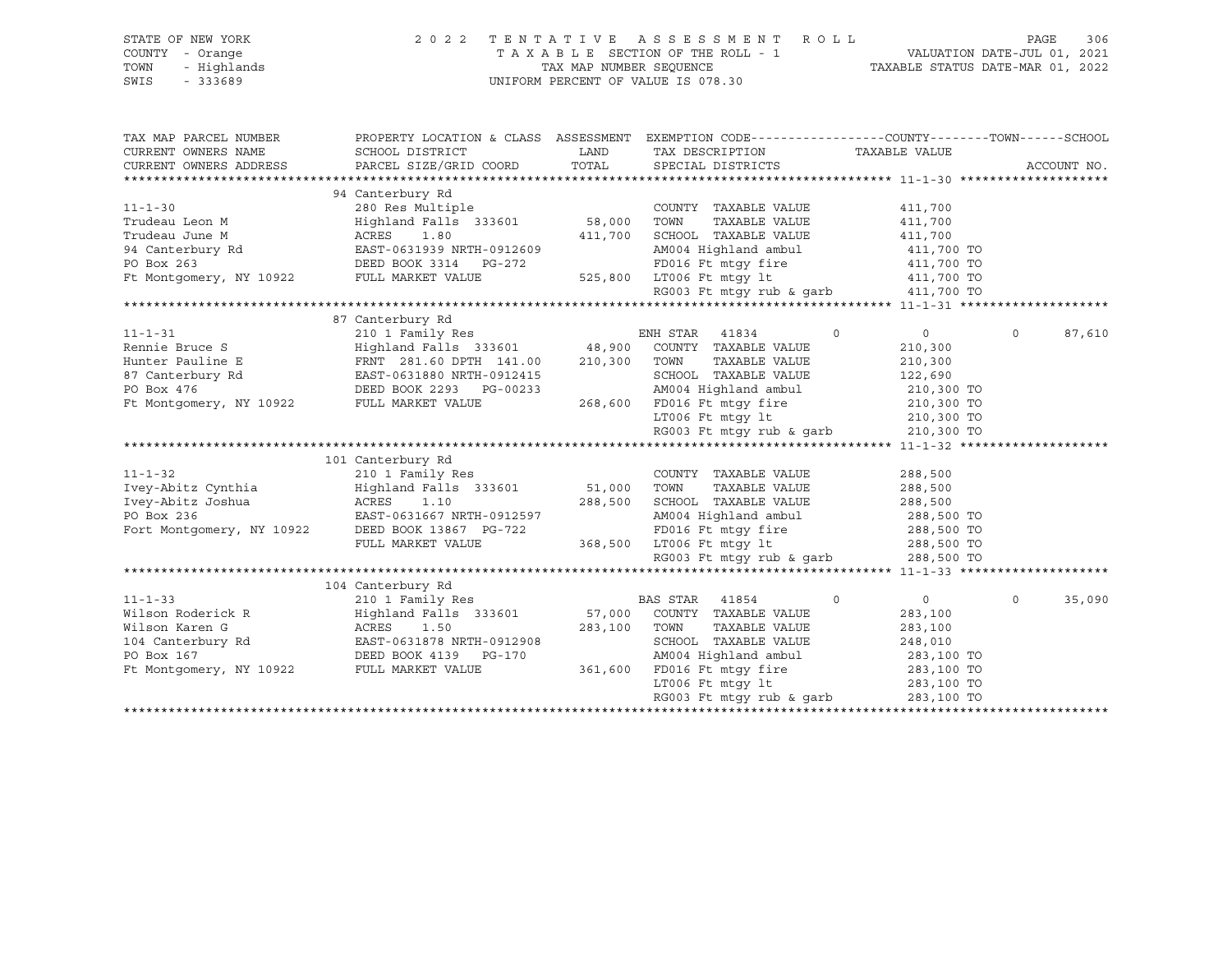| STATE OF NEW YORK<br>COUNTY - Orange<br>- Highlands<br>TOWN<br>SWIS<br>$-333689$ | 2022                                                                                                                | TAX MAP NUMBER SEQUENCE | TENTATIVE ASSESSMENT ROLL<br>TAXABLE SECTION OF THE ROLL - 1<br>UNIFORM PERCENT OF VALUE IS 078.30 | TAXABLE STATUS DATE-MAR 01, 2022 | 307<br>PAGE<br>VALUATION DATE-JUL 01, 2021 |
|----------------------------------------------------------------------------------|---------------------------------------------------------------------------------------------------------------------|-------------------------|----------------------------------------------------------------------------------------------------|----------------------------------|--------------------------------------------|
| TAX MAP PARCEL NUMBER<br>CURRENT OWNERS NAME                                     | PROPERTY LOCATION & CLASS ASSESSMENT EXEMPTION CODE----------------COUNTY-------TOWN------SCHOOL<br>SCHOOL DISTRICT | LAND                    | TAX DESCRIPTION                                                                                    | TAXABLE VALUE                    |                                            |
| CURRENT OWNERS ADDRESS                                                           | PARCEL SIZE/GRID COORD                                                                                              | TOTAL                   | SPECIAL DISTRICTS                                                                                  |                                  | ACCOUNT NO.                                |
|                                                                                  |                                                                                                                     |                         |                                                                                                    |                                  |                                            |
| $11 - 1 - 34$                                                                    | 108 Canterbury Rd                                                                                                   |                         |                                                                                                    | $\circ$<br>$\circ$               | $\circ$                                    |
| Ruscelli Anthony J                                                               | 210 1 Family Res<br>Highland Falls 333601 50,600                                                                    |                         | ENH STAR 41834<br>COUNTY TAXABLE VALUE                                                             | 266,400                          | 87,610                                     |
| Ruscelli Ann Marie                                                               | FRNT 75.00 DPTH 523.70                                                                                              |                         | 266,400 TOWN<br>TAXABLE VALUE                                                                      | 266,400                          |                                            |
| 108 Canterbury Rd                                                                | EAST-0631813 NRTH-0912987                                                                                           |                         | SCHOOL TAXABLE VALUE                                                                               | 178,790                          |                                            |
| PO Box 242                                                                       | DEED BOOK 2093 PG-00376                                                                                             |                         | AM004 Highland ambul                                                                               | 266,400 TO                       |                                            |
| Ft Montgomery, NY 10922                                                          | FULL MARKET VALUE                                                                                                   |                         | 340,200 FD016 Ft mtqy fire                                                                         | 266,400 TO                       |                                            |
|                                                                                  |                                                                                                                     |                         | LT006 Ft mtqy lt                                                                                   | 266,400 TO                       |                                            |
|                                                                                  |                                                                                                                     |                         | RG003 Ft mtqy rub & qarb                                                                           | 266,400 TO                       |                                            |
|                                                                                  |                                                                                                                     |                         |                                                                                                    |                                  |                                            |
|                                                                                  | 110 Canterbury Rd                                                                                                   |                         |                                                                                                    |                                  |                                            |
| $11 - 1 - 35$                                                                    | 210 1 Family Res                                                                                                    |                         | BAS STAR<br>41854                                                                                  | $\circ$<br>$\circ$               | $\Omega$<br>35,090                         |
| Sabel William                                                                    | Highland Falls 333601                                                                                               |                         | 49,100 COUNTY TAXABLE VALUE                                                                        | 278,700                          |                                            |
| Sabel Joni                                                                       | FRNT 75.00 DPTH 451.00                                                                                              | 278,700                 | TAXABLE VALUE<br>TOWN                                                                              | 278,700                          |                                            |
| 110 Canterbury Rd                                                                | EAST-0631744 NRTH-0913045                                                                                           |                         | SCHOOL TAXABLE VALUE                                                                               | 243,610                          |                                            |
| PO Box 418                                                                       | DEED BOOK 2236 PG-00484                                                                                             |                         | AM004 Highland ambul                                                                               | 278,700 TO                       |                                            |
| Fort Montgomery, NY 10922                                                        | FULL MARKET VALUE                                                                                                   |                         | 355,900 FD016 Ft mtgy fire                                                                         | 278,700 TO                       |                                            |
|                                                                                  |                                                                                                                     |                         | LT006 Ft mtgy lt                                                                                   | 278,700 TO                       |                                            |
|                                                                                  |                                                                                                                     |                         | RG003 Ft mtqy rub & qarb                                                                           | 278,700 TO                       |                                            |
|                                                                                  | 921 Us Hwy 9W                                                                                                       |                         |                                                                                                    |                                  |                                            |
| $11 - 1 - 36.21$                                                                 | 426 Fast food                                                                                                       |                         | COUNTY TAXABLE VALUE                                                                               | 646,400                          |                                            |
| ABDD IV NYRE Owner LLC                                                           | Highland Falls 333601 112,000                                                                                       |                         | TAXABLE VALUE<br>TOWN                                                                              | 646,400                          |                                            |
| 2050 Center Ave Ste 670                                                          | Lot 1 Route 92 Developmen                                                                                           | 646,400                 | SCHOOL TAXABLE VALUE                                                                               | 646,400                          |                                            |
| Fort Lee, NJ 07024                                                               | Map 90-22 Filed 2/15/2022                                                                                           |                         | AM004 Highland ambul                                                                               | 646,400 TO                       |                                            |
|                                                                                  | 921 US HWY 9W                                                                                                       |                         | FD016 Ft mtqy fire                                                                                 | 646,400 TO                       |                                            |
|                                                                                  | ACRES<br>1.10                                                                                                       |                         | LT006 Ft mtqy lt                                                                                   | 646,400 TO                       |                                            |
|                                                                                  | EAST-0633555 NRTH-0911855                                                                                           |                         | RG003 Ft mtqy rub & qarb                                                                           | 646,400 TO                       |                                            |
|                                                                                  | DEED BOOK 14102 PG-1714                                                                                             |                         | SW010 Ft mtqy swr bond                                                                             | 10.00 UN                         |                                            |
|                                                                                  | FULL MARKET VALUE                                                                                                   |                         | 825,500 WD102 Water Dist #2                                                                        | 7.00 UN                          |                                            |
|                                                                                  |                                                                                                                     |                         |                                                                                                    |                                  |                                            |
|                                                                                  | US HWY 9W                                                                                                           |                         |                                                                                                    |                                  |                                            |
| $11 - 1 - 36.22$                                                                 | 330 Vacant comm                                                                                                     |                         | COUNTY TAXABLE VALUE                                                                               | 80,000                           |                                            |
| ABDD IV NYRE Owner LLC                                                           | Highland Falls 333601 80,000<br>Lot 2 Route 92 Developmen 80,000                                                    |                         | TOWN<br>TAXABLE VALUE                                                                              | 80,000                           |                                            |
| 2050 Center Ave Ste 670<br>Fort Lee, NJ 07024                                    | Lot 2 Route 92 Developmen<br>Map 90-22 Filed 2/15/2022<br>US HWY 9W                                                 |                         | 80,000 SCHOOL TAXABLE VALUE                                                                        | 80,000                           |                                            |
|                                                                                  | ACRES<br>1.30                                                                                                       |                         |                                                                                                    |                                  |                                            |
|                                                                                  | EAST-0633666 NRTH-0912020                                                                                           |                         |                                                                                                    |                                  |                                            |
|                                                                                  | FULL MARKET VALUE<br>*******************************                                                                | 102,200                 |                                                                                                    |                                  |                                            |
|                                                                                  |                                                                                                                     |                         |                                                                                                    |                                  |                                            |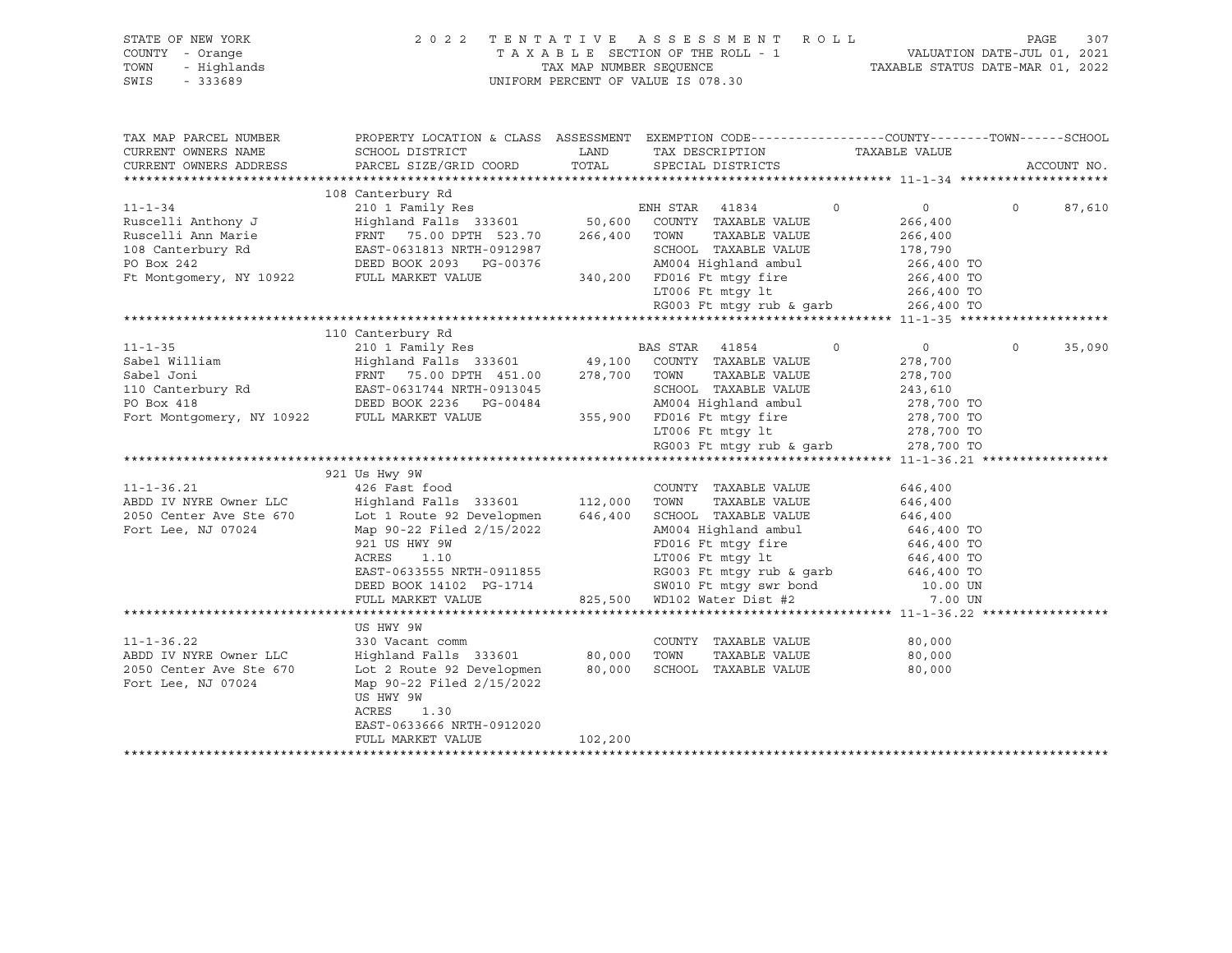| STATE OF NEW YORK                                          |                                                      |       | 2022 TENTATIVE ASSESSMENT ROLL                                                                                                                                                                                                                                                                 |                       | 308<br>PAGE       |
|------------------------------------------------------------|------------------------------------------------------|-------|------------------------------------------------------------------------------------------------------------------------------------------------------------------------------------------------------------------------------------------------------------------------------------------------|-----------------------|-------------------|
| COUNTY - Orange<br>TOWN                                    |                                                      |       | TAXABLE SECTION OF THE ROLL - 1<br>TAX MAP NUMBER SEQUENCE<br>UNIFORM PERCENT OF VALUE IS 078.30<br>UNIFORM PERCENT OF VALUE IS 078.30                                                                                                                                                         |                       |                   |
| OF NEW YORK<br>- Orange<br>- Highlands<br>- 222689<br>SWIS |                                                      |       |                                                                                                                                                                                                                                                                                                |                       |                   |
| TAX MAP PARCEL NUMBER                                      |                                                      |       | PROPERTY LOCATION & CLASS ASSESSMENT EXEMPTION CODE----------------COUNTY-------TOWN------SCHOOL                                                                                                                                                                                               |                       |                   |
| CURRENT OWNERS NAME                                        | SCHOOL DISTRICT                                      |       | LAND TAX DESCRIPTION                                                                                                                                                                                                                                                                           | TAXABLE VALUE         |                   |
| CURRENT OWNERS ADDRESS                                     | PARCEL SIZE/GRID COORD                               |       | TOTAL SPECIAL DISTRICTS                                                                                                                                                                                                                                                                        |                       | ACCOUNT NO.       |
|                                                            |                                                      |       |                                                                                                                                                                                                                                                                                                |                       |                   |
|                                                            | Corbin Hill Rd                                       |       |                                                                                                                                                                                                                                                                                                |                       |                   |
| $11 - 1 - 38.22$                                           | 311 Res vac land                                     |       | COUNTY TAXABLE VALUE                                                                                                                                                                                                                                                                           | 21,000                |                   |
| Corbin Hill Llc                                            | Highland Falls 333601 21,000 TOWN                    |       | TAXABLE VALUE                                                                                                                                                                                                                                                                                  | 21,000                |                   |
| 220 Clifton Blvd                                           | Sub Lot 2 Corbin Hill Sub                            |       |                                                                                                                                                                                                                                                                                                |                       |                   |
| Clifton, NJ 07011                                          | 336-17 Filed 12/12/17                                |       | $\begin{tabular}{lcccccc} 21,000 & SCHOOL & TAXABLE VALUE & & & & 21,000 \\ & AM004 & Highland ambul & & & 21,000 TO \\ \end{tabular}$                                                                                                                                                         |                       |                   |
|                                                            | Corbin Hill Road                                     |       | FD016 Ft mtgy fire 21,000 TO                                                                                                                                                                                                                                                                   |                       |                   |
|                                                            |                                                      |       |                                                                                                                                                                                                                                                                                                |                       |                   |
|                                                            |                                                      |       | ACRES 1.70 1.70 1.70 1.7006 Ft mtgy 1t 21,000 TO<br>EAST-0632946 NRTH-0912289 RG003 Ft mtgy rub & garb 21,000 TO<br>DEED BOOK 5957 PG-155 SW010 Ft mtgy swr bond 10.00 UN                                                                                                                      |                       |                   |
|                                                            |                                                      |       |                                                                                                                                                                                                                                                                                                |                       |                   |
|                                                            | FULL MARKET VALUE                                    |       | 26,800 WD102 Water Dist #2                                                                                                                                                                                                                                                                     | 7.00 UN               |                   |
|                                                            |                                                      |       |                                                                                                                                                                                                                                                                                                |                       |                   |
|                                                            | 65 Corbin Hill Rd                                    |       |                                                                                                                                                                                                                                                                                                |                       |                   |
| $11 - 1 - 39.2$                                            |                                                      |       | $\overline{0}$                                                                                                                                                                                                                                                                                 | $\overline{0}$        | $\circ$<br>35,090 |
| Chen Dake                                                  |                                                      |       |                                                                                                                                                                                                                                                                                                | 429,200               |                   |
| 65 Corbin Hill                                             | Lt 15 Corbin Hill SM 8355 429,200 TOWN               |       | TAXABLE VALUE                                                                                                                                                                                                                                                                                  | 429,200               |                   |
| PO Box 775                                                 | Correction Deed/2nd Deed<br>Correction Deed/2nd Deed |       | SCHOOL TAXABLE VALUE<br>AM004 Highland ambul                                                                                                                                                                                                                                                   | 394,110<br>429,200 TO |                   |
| Fort Montgomery, NY 10922                                  | FRNT 197.60 DPTH 206.80                              |       |                                                                                                                                                                                                                                                                                                |                       |                   |
|                                                            | EAST-0633081 NRTH-0912510                            |       | FD016 Ft mtgy fire 429,200 TO                                                                                                                                                                                                                                                                  |                       |                   |
|                                                            | DEED BOOK 12406 PG-504                               |       | LT006 Ft mtgy 1t $\begin{array}{cc} 11006 & \text{Ft} \\ 548,100 & \text{RG003} \\ 548003 & \text{Ft} \\ 54000 & \text{SW010} \\ 10.00 & \text{FW} \\ \end{array}$ and $\begin{array}{cc} 429,200 & \text{TO} \\ 429,200 & \text{TO} \\ 10.00 & \text{FW} \\ 10.00 & \text{FW} \\ \end{array}$ |                       |                   |
|                                                            | FULL MARKET VALUE                                    |       |                                                                                                                                                                                                                                                                                                |                       |                   |
|                                                            |                                                      |       |                                                                                                                                                                                                                                                                                                |                       |                   |
|                                                            |                                                      |       | SW019 Ft mtgy swr maint<br>WD102 Water Dist #2                                                                                                                                                                                                                                                 | 10.00 UN              |                   |
|                                                            |                                                      |       |                                                                                                                                                                                                                                                                                                | 7.00 UN               |                   |
|                                                            |                                                      |       |                                                                                                                                                                                                                                                                                                |                       |                   |
|                                                            | Deer Run Trail                                       |       |                                                                                                                                                                                                                                                                                                |                       |                   |
| $11 - 1 - 40.1$                                            | 311 Res vac land                                     |       | COUNTY TAXABLE VALUE                                                                                                                                                                                                                                                                           | 800                   |                   |
| COUNTY OF ORANGE                                           | Highland Falls 333601 800 TOWN                       |       | TAXABLE VALUE                                                                                                                                                                                                                                                                                  | 800                   |                   |
| 255 Main St                                                | P/O Deer Run Trail                                   |       | 800 SCHOOL TAXABLE VALUE<br>118-0 AM004 Highland ambul<br>FD016 Ft mtgy fire                                                                                                                                                                                                                   | 800                   |                   |
| Goshen, NY 10924                                           | Corbin Hill Sub-Map $118-0$                          |       |                                                                                                                                                                                                                                                                                                | 800 TO<br>800 TO      |                   |
|                                                            | filed $6-8-00$                                       |       |                                                                                                                                                                                                                                                                                                |                       |                   |
|                                                            | FRNT 86.00 DPTH 3.00<br>EAST-0632523 NRTH-0912291    |       | LT006 Ft mtgy lt<br>RG003 Ft mtgy rub & garb                                                                                                                                                                                                                                                   | 800 TO<br>800 TO      |                   |
|                                                            | DEED BOOK 14454 PG-234                               |       |                                                                                                                                                                                                                                                                                                |                       |                   |
|                                                            | FULL MARKET VALUE                                    | 1,000 |                                                                                                                                                                                                                                                                                                |                       |                   |
|                                                            |                                                      |       |                                                                                                                                                                                                                                                                                                |                       |                   |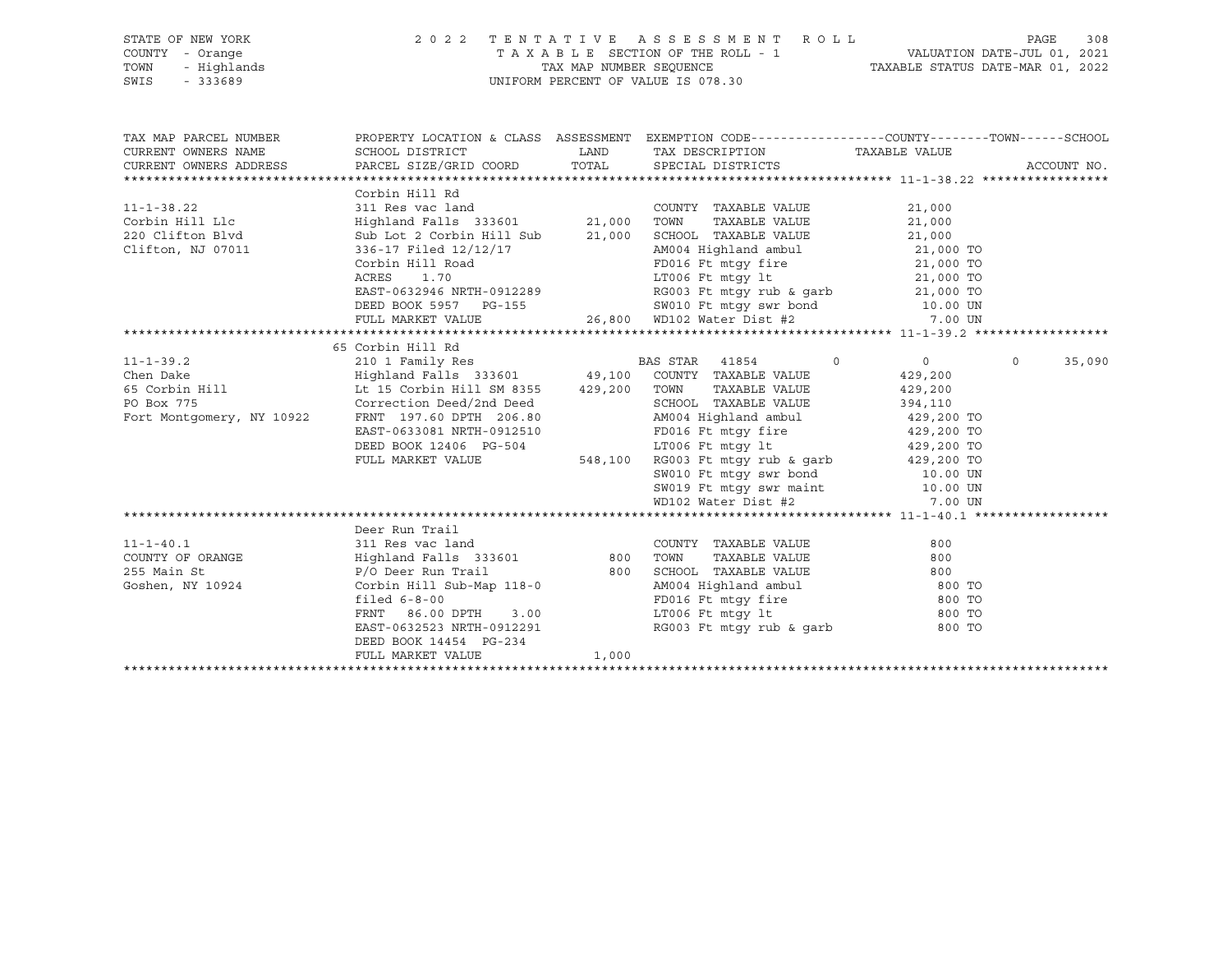| STATE OF NEW YORK | 2022 TENTATIVE ASSESSMENT ROLL                                 | PAGE | 309 |
|-------------------|----------------------------------------------------------------|------|-----|
| COUNTY - Orange   | TAXABLE SECTION OF THE ROLL - 1<br>VALUATION DATE-JUL 01, 2021 |      |     |
| TOWN - Highlands  | TAXABLE STATUS DATE-MAR 01, 2022<br>TAX MAP NUMBER SEOUENCE    |      |     |
| SWIS - 333689     | UNIFORM PERCENT OF VALUE IS 078.30                             |      |     |

| TAX MAP PARCEL NUMBER<br>CURRENT OWNERS NAME<br>CURRENT OWNERS ADDRESS | SCHOOL DISTRICT<br>PARCEL SIZE/GRID COORD TOTAL SPECIAL DISTRICTS |                                | PROPERTY LOCATION & CLASS ASSESSMENT EXEMPTION CODE---------------COUNTY-------TOWN-----SCHOOL<br>LAND TAX DESCRIPTION                        | TAXABLE VALUE             |          | ACCOUNT NO. |
|------------------------------------------------------------------------|-------------------------------------------------------------------|--------------------------------|-----------------------------------------------------------------------------------------------------------------------------------------------|---------------------------|----------|-------------|
|                                                                        |                                                                   |                                |                                                                                                                                               |                           |          |             |
|                                                                        | 2 Deer Run Trl                                                    |                                |                                                                                                                                               |                           |          |             |
| $11 - 1 - 41$                                                          | 210 1 Family Res                                                  |                                | BAS STAR 41854                                                                                                                                | $\circ$<br>$\overline{0}$ | $\circ$  | 35,090      |
| McLaughlin Lance                                                       | Highland Falls 333601 50,500 COUNTY TAXABLE VALUE                 |                                |                                                                                                                                               | 479,100                   |          |             |
| Womack Robin                                                           | Lt1 Corbin Hill Map 479,100 TOWN                                  |                                | TAXABLE VALUE                                                                                                                                 | 479,100                   |          |             |
| 2 Deer Run Rd                                                          | 104-00 & 118-00                                                   |                                | SCHOOL TAXABLE VALUE                                                                                                                          | 444,010                   |          |             |
| PO Box 809                                                             | FRNT 332.30 DPTH 181.50                                           |                                | AM004 Highland ambul<br>FD016 Ft mts of                                                                                                       | 444,010<br>479,100 TO     |          |             |
| Fort Montgomery, NY 10922                                              | EAST-0632332 NRTH-0912200                                         |                                | FD016 Ft mtgy fire 479,100 TO                                                                                                                 |                           |          |             |
|                                                                        | DEED BOOK 12567 PG-981                                            |                                | LT006 Ft $mLy$ 1t $479,100$ TO<br>RG003 Ft $mLy$ rub & garb $479,100$ TO<br>SW010 Ft $mLy$ swr bond $10.00$ UN                                |                           |          |             |
|                                                                        | FULL MARKET VALUE                                                 |                                | $611,900$ RG003 Ft mtgy rub & garb<br>SW010 Ft mtgy swr bond                                                                                  |                           |          |             |
|                                                                        |                                                                   |                                |                                                                                                                                               |                           |          |             |
|                                                                        |                                                                   |                                | SW019 Ft mtgy swr maint 10.00 UN                                                                                                              |                           |          |             |
|                                                                        |                                                                   |                                | WD102 Water Dist #2                                                                                                                           | 7.00 UN                   |          |             |
|                                                                        |                                                                   |                                |                                                                                                                                               |                           |          |             |
|                                                                        | 4 Deer Run Trl                                                    |                                |                                                                                                                                               |                           |          |             |
| $11 - 1 - 42$                                                          | 210 1 Family Res                                                  |                                | BAS STAR<br>41854                                                                                                                             | $\circ$<br>$\overline{0}$ | $\circ$  | 35,090      |
| Mulhare Glenn                                                          | Highland Falls 333601                                             |                                | 48,700 COUNTY TAXABLE VALUE                                                                                                                   | 409,400                   |          |             |
| Falquez Leila                                                          |                                                                   |                                | TAXABLE VALUE                                                                                                                                 | 409,400                   |          |             |
| 4 Deer Run Trl                                                         | Lt2 Corbin Hill<br>Map 104-00 6 110<br>Map 104-00 & 118-00        | $109,400$ TOWN<br>409,400 TOWN | SCHOOL TAXABLE VALUE                                                                                                                          | 374,310                   |          |             |
| PO Box 241                                                             | FRNT 160.80 DPTH 187.50                                           |                                | AM004 Highland ambul 409,400 TO                                                                                                               |                           |          |             |
| Fort Montgomery, NY 10922                                              | BANKC080370                                                       |                                |                                                                                                                                               |                           |          |             |
|                                                                        | EAST-0632497 NRTH-0912145                                         |                                | FD016 Ft mtgy fire 409,400 TO<br>LT006 Ft mtgy lt 409,400 TO                                                                                  |                           |          |             |
|                                                                        | DEED BOOK 12088 PG-1913                                           |                                | LT006 Ft mtgy lt                        409,400 TO<br>RG003 Ft mtgy rub & garb           409,400 TO                                           |                           |          |             |
|                                                                        | FULL MARKET VALUE                                                 |                                | 522,900 SW010 Ft mtgy swr bond 10.00 UN                                                                                                       |                           |          |             |
|                                                                        |                                                                   |                                |                                                                                                                                               | 10.00 UN                  |          |             |
|                                                                        |                                                                   |                                | SW019 Ft mtgy swr maint<br>WD102 Water Dist #2                                                                                                | 7.00 UN                   |          |             |
|                                                                        |                                                                   |                                |                                                                                                                                               |                           |          |             |
|                                                                        | 6 Deer Run Trl                                                    |                                |                                                                                                                                               |                           |          |             |
| $11 - 1 - 43$                                                          | 210 1 Family Res                                                  |                                | <b>BAS STAR</b> 41854                                                                                                                         | $\circ$<br>$\overline{0}$ | $\Omega$ | 35,090      |
| Martinez Alfredo M                                                     | -<br>Highland Falls 333601                                        |                                | 48,300 COUNTY TAXABLE VALUE                                                                                                                   | 409,300                   |          |             |
| Martinez Maricarmen A                                                  | Lt3 Corbin Hill                                                   | 409,300                        | TOWN<br>TAXABLE VALUE                                                                                                                         | 409,300                   |          |             |
| 6 Deer Run Trl                                                         | Map 104-00 & 118-00                                               |                                | SCHOOL TAXABLE VALUE                                                                                                                          | 374,210                   |          |             |
| PO Box 597                                                             | FRNT 112.60 DPTH 227.20                                           |                                | AM004 Highland ambul                                                                                                                          | 409,300 TO                |          |             |
| Fort Montgomery, NY 10922                                              | EAST-0632641 NRTH-0912066                                         |                                | FD016 Ft mtqy fire                                                                                                                            | 409,300 TO                |          |             |
|                                                                        | DEED BOOK 11754 PG-265                                            |                                | LT006 Ft mtgy lt                                                                                                                              | 409,300 TO                |          |             |
|                                                                        | FULL MARKET VALUE                                                 | 522,700                        |                                                                                                                                               |                           |          |             |
|                                                                        |                                                                   |                                |                                                                                                                                               |                           |          |             |
|                                                                        |                                                                   |                                |                                                                                                                                               |                           |          |             |
|                                                                        |                                                                   |                                | RG003 Ft mtgy rub & garb $409,300$ TO<br>SW010 Ft mtgy swr bond $10.00$ UN<br>SW019 Ft mtgy swr maint $.00$ UN<br>WD102 Water Dist #2 7.00 UN |                           |          |             |
|                                                                        |                                                                   |                                |                                                                                                                                               |                           |          |             |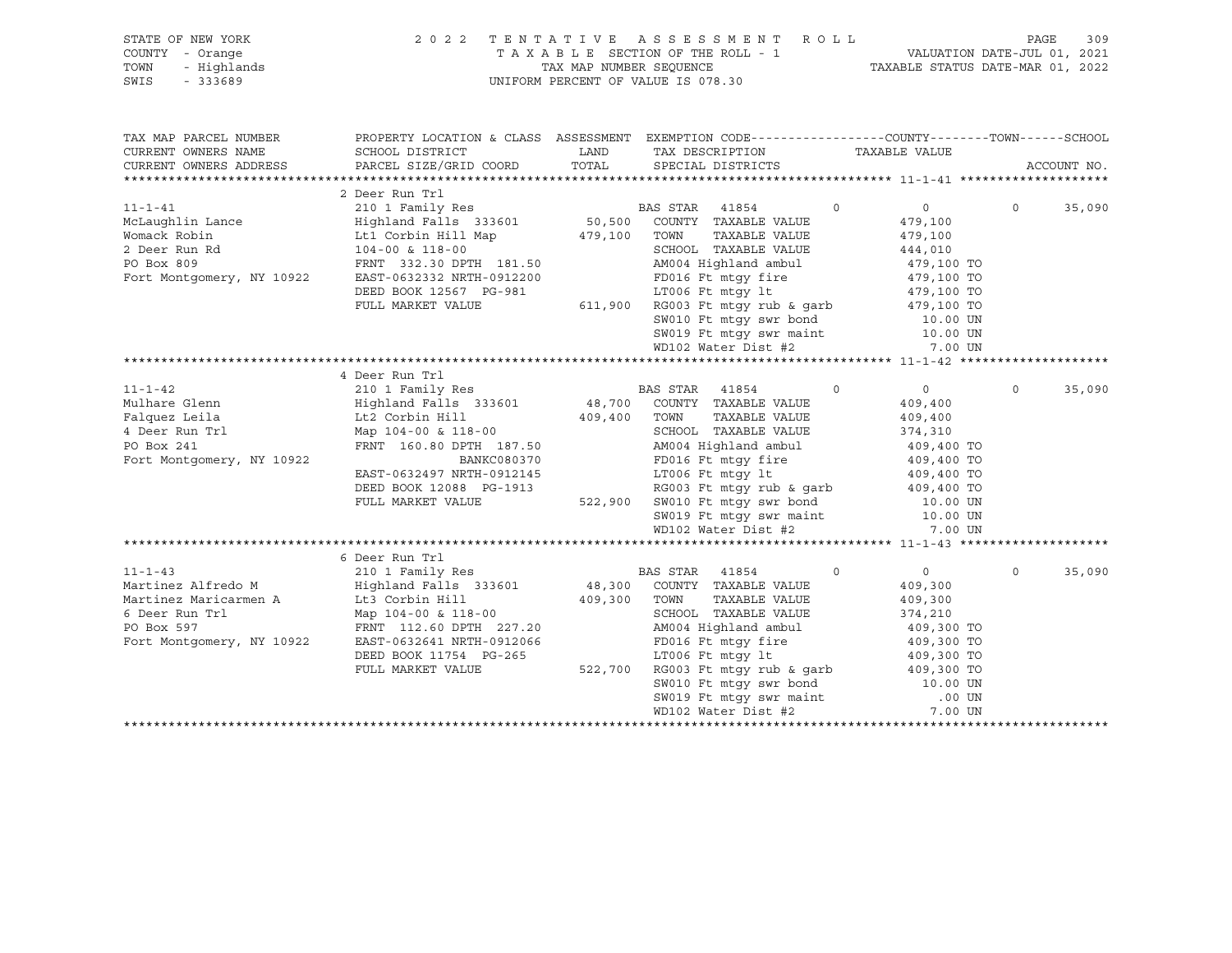| STATE OF NEW YORK | 2022 TENTATIVE ASSESSMENT ROLL |                                    |  |                                  | PAGE | 310 |
|-------------------|--------------------------------|------------------------------------|--|----------------------------------|------|-----|
| COUNTY - Orange   |                                | TAXABLE SECTION OF THE ROLL - 1    |  | VALUATION DATE-JUL 01, 2021      |      |     |
| TOWN - Highlands  |                                | TAX MAP NUMBER SEOUENCE            |  | TAXABLE STATUS DATE-MAR 01, 2022 |      |     |
| SWIS<br>- 333689  |                                | UNIFORM PERCENT OF VALUE IS 078.30 |  |                                  |      |     |
|                   |                                |                                    |  |                                  |      |     |

|                                                                                                                                                                                                                                                                    |                           |                                                                                                                                                                                            | TAX MAP PARCEL NUMBER THE PROPERTY LOCATION & CLASS ASSESSMENT EXEMPTION CODE--------------COUNTY--------TOWN------SCHOOL |
|--------------------------------------------------------------------------------------------------------------------------------------------------------------------------------------------------------------------------------------------------------------------|---------------------------|--------------------------------------------------------------------------------------------------------------------------------------------------------------------------------------------|---------------------------------------------------------------------------------------------------------------------------|
|                                                                                                                                                                                                                                                                    |                           |                                                                                                                                                                                            |                                                                                                                           |
|                                                                                                                                                                                                                                                                    |                           |                                                                                                                                                                                            |                                                                                                                           |
|                                                                                                                                                                                                                                                                    | 8 Deer Run Trl            |                                                                                                                                                                                            |                                                                                                                           |
|                                                                                                                                                                                                                                                                    |                           |                                                                                                                                                                                            |                                                                                                                           |
|                                                                                                                                                                                                                                                                    |                           |                                                                                                                                                                                            |                                                                                                                           |
| Guerra Daniel J (1,600) Ltd Corbin Hill (201,600) 401,600 SCHOOL TAXABLE VALUE 401,600                                                                                                                                                                             |                           |                                                                                                                                                                                            |                                                                                                                           |
|                                                                                                                                                                                                                                                                    |                           |                                                                                                                                                                                            |                                                                                                                           |
| Guerra Daniel Junch 111 (1992)<br>Po Box 444 (1992)<br>Po Box 444 (1992)<br>FRNT 62.90 DPTH 227.20<br>BANKC031870 (2.90 DRD 2012008 (200 TO BAMCC031870 (2.90 DRD 2012008 (200 TO BAMCC031870 (2.90 DRD 2012008 (2013)<br>DEED BOOK 1428                           |                           |                                                                                                                                                                                            |                                                                                                                           |
|                                                                                                                                                                                                                                                                    |                           |                                                                                                                                                                                            |                                                                                                                           |
|                                                                                                                                                                                                                                                                    |                           |                                                                                                                                                                                            |                                                                                                                           |
|                                                                                                                                                                                                                                                                    |                           |                                                                                                                                                                                            |                                                                                                                           |
|                                                                                                                                                                                                                                                                    |                           |                                                                                                                                                                                            |                                                                                                                           |
|                                                                                                                                                                                                                                                                    |                           |                                                                                                                                                                                            |                                                                                                                           |
|                                                                                                                                                                                                                                                                    |                           |                                                                                                                                                                                            |                                                                                                                           |
|                                                                                                                                                                                                                                                                    | 1 Eagle Crst              |                                                                                                                                                                                            |                                                                                                                           |
|                                                                                                                                                                                                                                                                    |                           |                                                                                                                                                                                            |                                                                                                                           |
|                                                                                                                                                                                                                                                                    |                           |                                                                                                                                                                                            |                                                                                                                           |
|                                                                                                                                                                                                                                                                    |                           |                                                                                                                                                                                            |                                                                                                                           |
| 1 -1-45<br>210 1 Family Res<br>210 1 Family Res<br>210 1 Family Res<br>210 1 Family Res<br>210 1 Family Res<br>210 1 Family Res<br>210 411,400<br>211,400<br>211,400<br>211,400<br>211,400<br>211,400<br>211,400<br>211,400<br>211,400<br>211,400<br>211,400<br>21 |                           |                                                                                                                                                                                            |                                                                                                                           |
| Fort Montgomery, NY 10922 FRNT 229.70 DPTH 115.30 FD016 Ft mtgy fire 411,400 TO                                                                                                                                                                                    |                           |                                                                                                                                                                                            |                                                                                                                           |
|                                                                                                                                                                                                                                                                    | EAST-0632369 NRTH-0912438 | LT006 Ft mtgy 1t $411,400$ TO                                                                                                                                                              |                                                                                                                           |
|                                                                                                                                                                                                                                                                    |                           |                                                                                                                                                                                            |                                                                                                                           |
|                                                                                                                                                                                                                                                                    |                           |                                                                                                                                                                                            |                                                                                                                           |
|                                                                                                                                                                                                                                                                    |                           |                                                                                                                                                                                            |                                                                                                                           |
|                                                                                                                                                                                                                                                                    |                           | DEED BOOK 13645 PG-574 RG003 Ft mtgy rub & garb 411,400 TO<br>FULL MARKET VALUE 525,400 SW010 Ft mtgy swr bond 10.00 UN<br>SW019 Ft mtgy swr maint 10.00 UN<br>WD102 Water Dist #2 7.00 UN |                                                                                                                           |
|                                                                                                                                                                                                                                                                    |                           |                                                                                                                                                                                            |                                                                                                                           |
|                                                                                                                                                                                                                                                                    | 3 Eagle Crest             |                                                                                                                                                                                            |                                                                                                                           |
|                                                                                                                                                                                                                                                                    |                           |                                                                                                                                                                                            |                                                                                                                           |
|                                                                                                                                                                                                                                                                    |                           |                                                                                                                                                                                            |                                                                                                                           |
|                                                                                                                                                                                                                                                                    |                           |                                                                                                                                                                                            |                                                                                                                           |
|                                                                                                                                                                                                                                                                    |                           |                                                                                                                                                                                            |                                                                                                                           |
|                                                                                                                                                                                                                                                                    |                           |                                                                                                                                                                                            |                                                                                                                           |
|                                                                                                                                                                                                                                                                    |                           |                                                                                                                                                                                            |                                                                                                                           |
|                                                                                                                                                                                                                                                                    |                           |                                                                                                                                                                                            |                                                                                                                           |
|                                                                                                                                                                                                                                                                    |                           |                                                                                                                                                                                            |                                                                                                                           |
|                                                                                                                                                                                                                                                                    |                           | FULL MARKET VALUE 506,800 SW019 Ft mtgy swr maint 10.00 UN                                                                                                                                 |                                                                                                                           |
|                                                                                                                                                                                                                                                                    |                           | WD102 Water Dist #2 7.00 UN                                                                                                                                                                |                                                                                                                           |
|                                                                                                                                                                                                                                                                    |                           |                                                                                                                                                                                            |                                                                                                                           |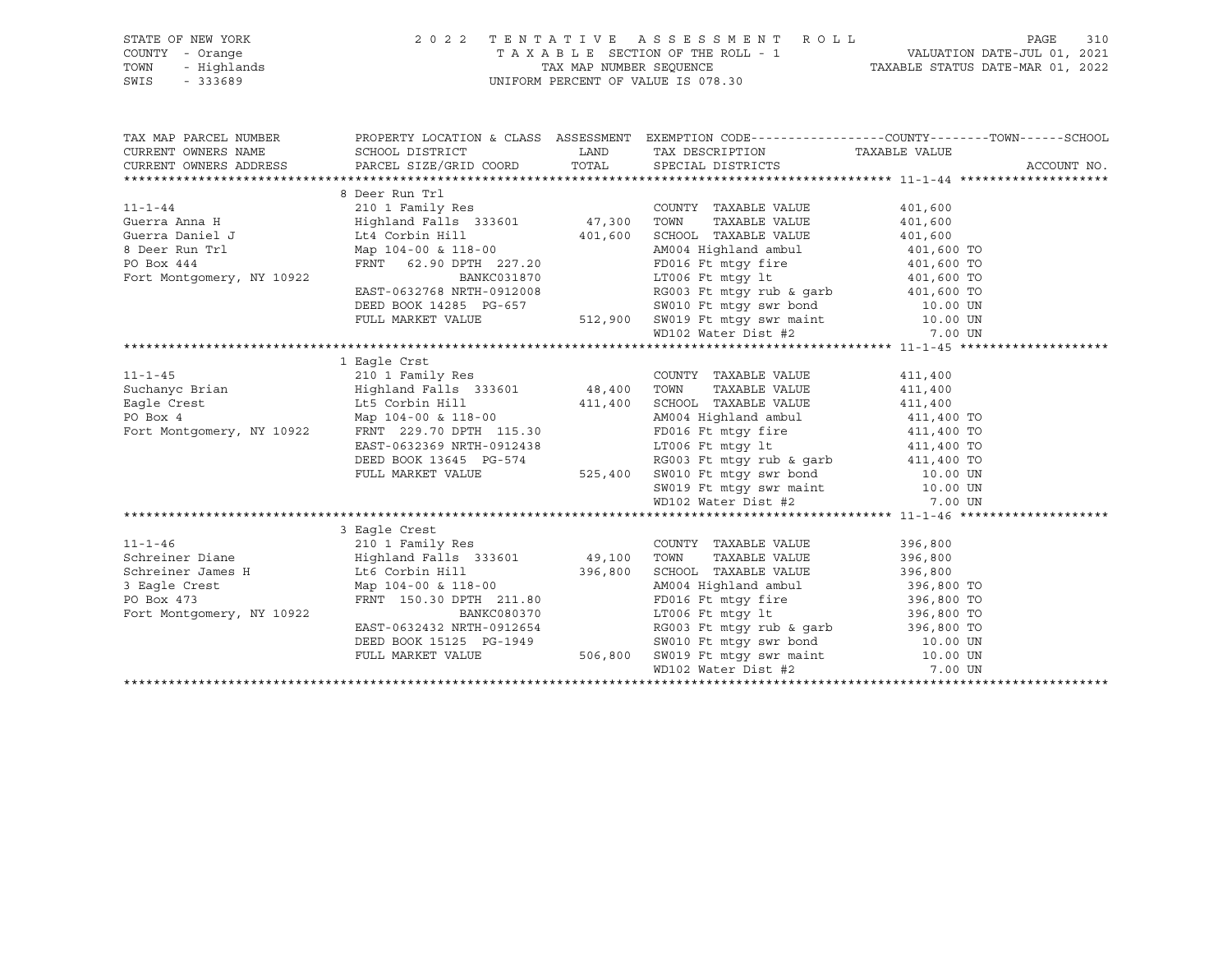|               | STATE OF NEW YORK      |                           | 2022 TENTATIVE ASSESSMENT ROLL     |                 |                   |         |                                                              | PAGE | 311         |
|---------------|------------------------|---------------------------|------------------------------------|-----------------|-------------------|---------|--------------------------------------------------------------|------|-------------|
| COUNTY        | - Orange               |                           | TAXABLE SECTION OF THE ROLL - 1    |                 |                   |         | VALUATION DATE-JUL 01, 2021                                  |      |             |
| TOWN          | - Highlands            |                           | TAX MAP NUMBER SEOUENCE            |                 |                   |         | TAXABLE STATUS DATE-MAR 01, 2022                             |      |             |
| SWIS          | - 333689               |                           | UNIFORM PERCENT OF VALUE IS 078.30 |                 |                   |         |                                                              |      |             |
|               |                        |                           |                                    |                 |                   |         |                                                              |      |             |
|               |                        |                           |                                    |                 |                   |         |                                                              |      |             |
|               |                        |                           |                                    |                 |                   |         |                                                              |      |             |
|               | TAX MAP PARCEL NUMBER  | PROPERTY LOCATION & CLASS | ASSESSMENT                         |                 |                   |         | EXEMPTION CODE-----------------COUNTY-------TOWN------SCHOOL |      |             |
|               | CURRENT OWNERS NAME    | SCHOOL DISTRICT           | LAND                               | TAX DESCRIPTION |                   |         | TAXABLE VALUE                                                |      |             |
|               | CURRENT OWNERS ADDRESS | PARCEL SIZE/GRID COORD    | TOTAL                              |                 | SPECIAL DISTRICTS |         |                                                              |      | ACCOUNT NO. |
|               |                        |                           |                                    |                 |                   |         |                                                              |      |             |
|               |                        | 5 Eagle Crest             |                                    |                 |                   |         |                                                              |      |             |
| $11 - 1 - 47$ |                        | 210 1 Family Res          |                                    | ENH STAR        | 41834             | $\circ$ |                                                              |      | 87,610      |

| Kepler Roy W              | Highland Falls 333601            | 47,800  | COUNTY TAXABLE VALUE        | 409,300        |                   |
|---------------------------|----------------------------------|---------|-----------------------------|----------------|-------------------|
| Kepler Carol A            | Lt7 Corbin Hill                  | 409,300 | TAXABLE VALUE<br>TOWN       | 409,300        |                   |
| 5 Eagle Crest             | Map 104-00 & Map 118-00          |         | SCHOOL TAXABLE VALUE        | 321,690        |                   |
| PO Box 831                | FRNT 93.60 DPTH 211.80           |         | AM004 Highland ambul        | 409,300 TO     |                   |
| Fort Montgomery, NY 10922 | EAST-0632526 NRTH-0912772        |         | FD016 Ft mtqy fire          | 409,300 TO     |                   |
|                           | DEED BOOK 11757 PG-138           |         | LT006 Ft mtqy lt            | 409,300 TO     |                   |
|                           | FULL MARKET VALUE                | 522,700 | RG003 Ft mtqy rub & qarb    | 409,300 TO     |                   |
|                           |                                  |         | SW010 Ft mtqy swr bond      | 10.00 UN       |                   |
|                           |                                  |         | SW019 Ft mtqy swr maint     | 10.00 UN       |                   |
|                           |                                  |         | WD102 Water Dist #2         | 7.00 UN        |                   |
|                           |                                  |         |                             |                |                   |
|                           | 7 Eagle Crest                    |         |                             |                |                   |
| $11 - 1 - 48$             | 210 1 Family Res                 |         | BAS STAR 41854<br>$\circ$   | $\overline{0}$ | $\circ$<br>35,090 |
| Collins Philip J          | Highland Falls 333601            |         | 49,400 COUNTY TAXABLE VALUE | 413,600        |                   |
| Collins Dawn M            | Lt8 Corbin Hill                  | 413,600 | TOWN<br>TAXABLE VALUE       | 413,600        |                   |
| 7 Eagle Crest             | Map 104-00 & 118-00              |         | SCHOOL TAXABLE VALUE        | 378,510        |                   |
| PO Box 584                | FRNT 178.20 DPTH 207.30          |         | AM004 Highland ambul        | 413,600 TO     |                   |
| Fort Montgomery, NY 10922 | <b>BANK</b><br>N                 |         | FD016 Ft mtqy fire          | 413,600 TO     |                   |
|                           | EAST-0632696 NRTH-0912745        |         | LT006 Ft mtqy lt            | 413,600 TO     |                   |
|                           | DEED BOOK 11390 PG-277           |         | RG003 Ft mtgy rub & garb    | 413,600 TO     |                   |
|                           | FULL MARKET VALUE                | 528,200 | SW010 Ft mtgy swr bond      | 10.00 UN       |                   |
|                           |                                  |         | SW019 Ft mtgy swr maint     | 10.00 UN       |                   |
|                           |                                  |         | WD102 Water Dist #2         | 7.00 UN        |                   |
|                           |                                  |         |                             |                |                   |
|                           | 8 Eagle Crst                     |         |                             |                |                   |
| $11 - 1 - 49.22$          | 210 1 Family Res                 |         | COUNTY TAXABLE VALUE        | 416,640        |                   |
| Crandall Brian D          | Highland Falls 333601            | 57,140  | TAXABLE VALUE<br>TOWN       | 416,640        |                   |
| Crandall Susan            | Tonneson/McCutchen/Campbe        | 416,640 | SCHOOL TAXABLE VALUE        | 416,640        |                   |
| 8 Eagle Crst              | Crandall Map 291-21              |         | AM004 Highland ambul        | 416,640 TO     |                   |
| PO Box 395                | Filed 9/30/2020                  |         | FD016 Ft mtqy fire          | 416,640 TO     |                   |
| Fort Montgomery, NY 10922 | ACRES<br>1.40 BANK<br>$_{\rm N}$ |         | LT006 Ft mtgy lt            | 416,640 TO     |                   |
|                           | EAST-0632916 NRTH-0912609        |         | RG003 Ft mtgy rub & garb    | 416,640 TO     |                   |
|                           | DEED BOOK 15124 PG-1851          |         | SW010 Ft mtqy swr bond      | 10.00 UN       |                   |
|                           | FULL MARKET VALUE                | 532,100 | SW019 Ft mtqy swr maint     | 10.00 UN       |                   |
|                           |                                  |         | WD102 Water Dist #2         | 7.00 UN        |                   |
|                           |                                  |         |                             |                |                   |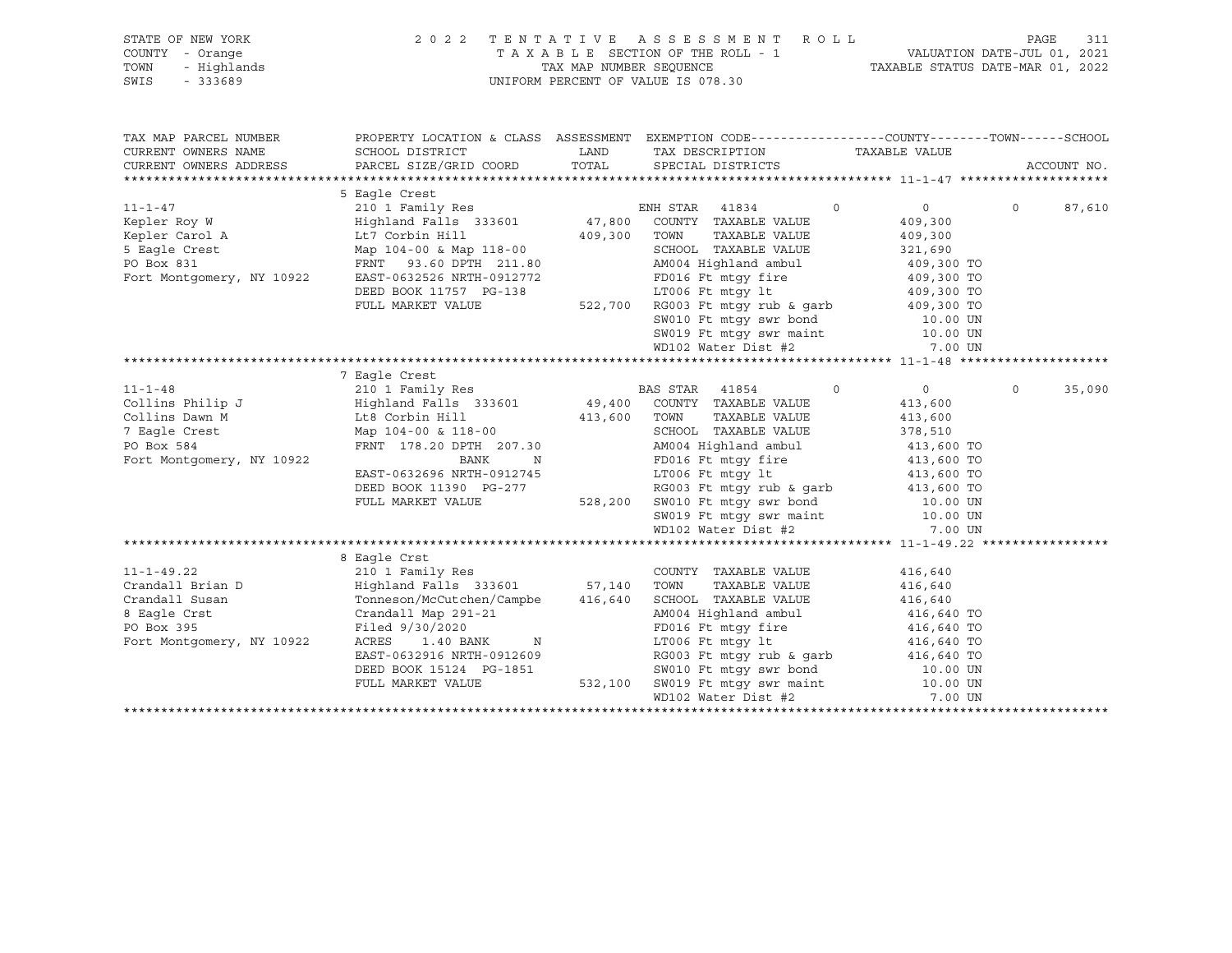| CURRENT OWNERS NAME                                                                                                                                                                                                                                                                                                                                                                                                         | TAX MAP PARCEL NUMBER PROPERTY LOCATION & CLASS ASSESSMENT EXEMPTION CODE---------------COUNTY--------TOWN------SCHOOL<br>${\tt SCHOOL\ DISTRICT}\qquad \qquad {\tt LAND}\qquad \qquad {\tt TAX\ DESCRIPTION}\qquad \qquad {\tt TAXABLE\ VALUE}$<br>CURRENT OWNERS ADDRESS PARCEL SIZE/GRID COORD | TOTAL SPECIAL DISTRICTS                                                                                                                                                                                                                                                                                                                            |         | ACCOUNT NO. |                                                                  |
|-----------------------------------------------------------------------------------------------------------------------------------------------------------------------------------------------------------------------------------------------------------------------------------------------------------------------------------------------------------------------------------------------------------------------------|---------------------------------------------------------------------------------------------------------------------------------------------------------------------------------------------------------------------------------------------------------------------------------------------------|----------------------------------------------------------------------------------------------------------------------------------------------------------------------------------------------------------------------------------------------------------------------------------------------------------------------------------------------------|---------|-------------|------------------------------------------------------------------|
|                                                                                                                                                                                                                                                                                                                                                                                                                             |                                                                                                                                                                                                                                                                                                   |                                                                                                                                                                                                                                                                                                                                                    |         |             |                                                                  |
| $[11-1-50.2] \begin{tabular}{lcccc} 11-1-50.2 & 10.0008333601 & 210.1 Family Res & 210.1 Family Res \\ \hline \end{tabular} \begin{tabular}{lcccc} 11-1-50.2 & 210.1 Family Res & 210.1 Family Res \\ \hline \end{tabular} \begin{tabular}{lcccc} 11-1-50.2 & 210.1 Family Res \\ \hline \end{tabular} \end{tabular} \begin{tabular}{lcccc} 11-1-50.2 & 210.1 Family Res \\ \hline \end{tabular} \begin{tabular}{lcccc} 11$ | 10 Deer Run Trl                                                                                                                                                                                                                                                                                   |                                                                                                                                                                                                                                                                                                                                                    |         |             |                                                                  |
|                                                                                                                                                                                                                                                                                                                                                                                                                             |                                                                                                                                                                                                                                                                                                   |                                                                                                                                                                                                                                                                                                                                                    |         |             |                                                                  |
|                                                                                                                                                                                                                                                                                                                                                                                                                             |                                                                                                                                                                                                                                                                                                   |                                                                                                                                                                                                                                                                                                                                                    |         |             |                                                                  |
|                                                                                                                                                                                                                                                                                                                                                                                                                             | 6 Eaqle Crest                                                                                                                                                                                                                                                                                     | NOWN MAABLE VALUE<br>SCRIPT ANABLE VALUE<br>ANOOL TRANBLE VALUE<br>ANOOL TO TRISP AND THE MANUE 423,500 TO<br>FD016 Ft mtgy fire 423,500 TO<br>LT006 Ft mtgy fire 423,500 TO<br>RG003 Ft mtgy rub & garb 423,500 TO<br>SW010 Ft mtgy swr bon<br>SW010 Ft mtgy swr bond 10.00 UN<br>SW019 Ft mtgy swr maint 10.00 UN<br>WD102 Water Dist #2 7.00 UN | 7.00 UN |             | $\circ$<br>$\circ$<br>$\circ$<br>$\circ$<br>$\Omega$<br>$\Omega$ |
|                                                                                                                                                                                                                                                                                                                                                                                                                             |                                                                                                                                                                                                                                                                                                   |                                                                                                                                                                                                                                                                                                                                                    |         |             |                                                                  |
| $\begin{tabular}{lcccccc} \texttt{401,700} & \texttt{402,700} & \texttt{403,700} & \texttt{404,700} & \texttt{401,700} \\ \texttt{Suchancy} & \texttt{Bugl} & \texttt{401,700} & \texttt{Highland} & \texttt{401,700} & \texttt{310,700} \\ \texttt{Suchancy} & \texttt{310,700} & \texttt{510,700} & \texttt{510,700} & \texttt{510,700} & \texttt{510,700} & \texttt{5$                                                   |                                                                                                                                                                                                                                                                                                   |                                                                                                                                                                                                                                                                                                                                                    |         |             |                                                                  |
|                                                                                                                                                                                                                                                                                                                                                                                                                             |                                                                                                                                                                                                                                                                                                   |                                                                                                                                                                                                                                                                                                                                                    |         |             |                                                                  |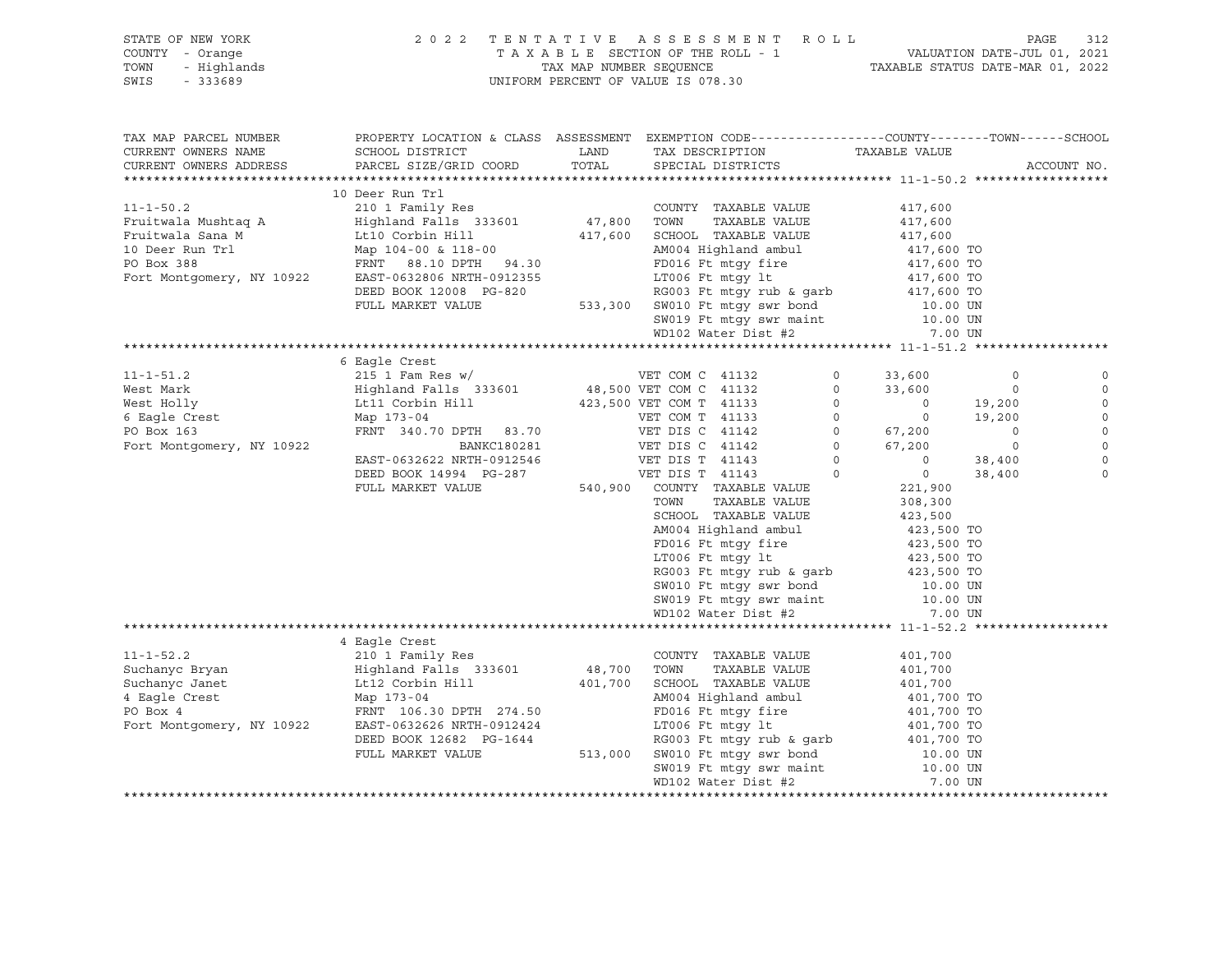| STATE OF NEW YORK<br>OF NEW YORK<br>Y - Orange<br>- Highlands<br>- 333689<br>COUNTY - Orange<br>TOWN<br>$-333689$<br>SWIS |                                                                                                                                                                                                                                                                                                                                                                                                     | $\begin{tabular}{lllllllllllllll} \hline 2&0&2&2&\text{T} & \text{E} & \text{N} & \text{T} & \text{A} & \text{T} & \text{A} & \text{E} & \text{S} & \text{E} & \text{S} & \text{E} & \text{S} & \text{S} & \text{M} & \text{E} & \text{N} & \text{T} & \text{A} & \text{A} & \text{B} & \text{L} & \text{E} & \text{SECTION OF THE ROLL} & \text{-} & \text{J} & \text{VALUATION DATE-JUL} & 01, & 2021 \\ & & & & & & & & & & & & & &$ |                    |
|---------------------------------------------------------------------------------------------------------------------------|-----------------------------------------------------------------------------------------------------------------------------------------------------------------------------------------------------------------------------------------------------------------------------------------------------------------------------------------------------------------------------------------------------|-----------------------------------------------------------------------------------------------------------------------------------------------------------------------------------------------------------------------------------------------------------------------------------------------------------------------------------------------------------------------------------------------------------------------------------------|--------------------|
| TAX MAP PARCEL NUMBER                                                                                                     |                                                                                                                                                                                                                                                                                                                                                                                                     | PROPERTY LOCATION & CLASS ASSESSMENT EXEMPTION CODE---------------COUNTY-------TOWN------SCHOOL                                                                                                                                                                                                                                                                                                                                         |                    |
| CURRENT OWNERS NAME<br>CURRENT OWNERS ADDRESS                                                                             |                                                                                                                                                                                                                                                                                                                                                                                                     |                                                                                                                                                                                                                                                                                                                                                                                                                                         | ACCOUNT NO.        |
|                                                                                                                           |                                                                                                                                                                                                                                                                                                                                                                                                     |                                                                                                                                                                                                                                                                                                                                                                                                                                         |                    |
|                                                                                                                           | 12 Deer Run Trl                                                                                                                                                                                                                                                                                                                                                                                     |                                                                                                                                                                                                                                                                                                                                                                                                                                         |                    |
|                                                                                                                           | $[11-1-53$ 12 Deer Run Trl 2011 Pamily Res 2000MTY TAXABLE VALUE 417,000<br>Fort Montgomery, NY 10922 Map 101-183 133601 48,700 TOWN TAXABLE VALUE 417,000<br>Fort Montgomery, NY 10922 Map 104-00 and Highland Ralls 333601 417,                                                                                                                                                                   |                                                                                                                                                                                                                                                                                                                                                                                                                                         |                    |
|                                                                                                                           |                                                                                                                                                                                                                                                                                                                                                                                                     |                                                                                                                                                                                                                                                                                                                                                                                                                                         |                    |
|                                                                                                                           |                                                                                                                                                                                                                                                                                                                                                                                                     |                                                                                                                                                                                                                                                                                                                                                                                                                                         |                    |
|                                                                                                                           |                                                                                                                                                                                                                                                                                                                                                                                                     |                                                                                                                                                                                                                                                                                                                                                                                                                                         |                    |
|                                                                                                                           |                                                                                                                                                                                                                                                                                                                                                                                                     |                                                                                                                                                                                                                                                                                                                                                                                                                                         |                    |
|                                                                                                                           |                                                                                                                                                                                                                                                                                                                                                                                                     |                                                                                                                                                                                                                                                                                                                                                                                                                                         |                    |
|                                                                                                                           |                                                                                                                                                                                                                                                                                                                                                                                                     |                                                                                                                                                                                                                                                                                                                                                                                                                                         |                    |
|                                                                                                                           |                                                                                                                                                                                                                                                                                                                                                                                                     |                                                                                                                                                                                                                                                                                                                                                                                                                                         |                    |
|                                                                                                                           |                                                                                                                                                                                                                                                                                                                                                                                                     |                                                                                                                                                                                                                                                                                                                                                                                                                                         |                    |
|                                                                                                                           |                                                                                                                                                                                                                                                                                                                                                                                                     |                                                                                                                                                                                                                                                                                                                                                                                                                                         |                    |
|                                                                                                                           |                                                                                                                                                                                                                                                                                                                                                                                                     |                                                                                                                                                                                                                                                                                                                                                                                                                                         |                    |
|                                                                                                                           |                                                                                                                                                                                                                                                                                                                                                                                                     |                                                                                                                                                                                                                                                                                                                                                                                                                                         |                    |
|                                                                                                                           |                                                                                                                                                                                                                                                                                                                                                                                                     |                                                                                                                                                                                                                                                                                                                                                                                                                                         | $\Omega$<br>35,090 |
|                                                                                                                           |                                                                                                                                                                                                                                                                                                                                                                                                     |                                                                                                                                                                                                                                                                                                                                                                                                                                         |                    |
|                                                                                                                           |                                                                                                                                                                                                                                                                                                                                                                                                     |                                                                                                                                                                                                                                                                                                                                                                                                                                         |                    |
|                                                                                                                           |                                                                                                                                                                                                                                                                                                                                                                                                     |                                                                                                                                                                                                                                                                                                                                                                                                                                         |                    |
|                                                                                                                           |                                                                                                                                                                                                                                                                                                                                                                                                     |                                                                                                                                                                                                                                                                                                                                                                                                                                         |                    |
|                                                                                                                           |                                                                                                                                                                                                                                                                                                                                                                                                     |                                                                                                                                                                                                                                                                                                                                                                                                                                         |                    |
|                                                                                                                           |                                                                                                                                                                                                                                                                                                                                                                                                     |                                                                                                                                                                                                                                                                                                                                                                                                                                         |                    |
|                                                                                                                           |                                                                                                                                                                                                                                                                                                                                                                                                     |                                                                                                                                                                                                                                                                                                                                                                                                                                         |                    |
|                                                                                                                           |                                                                                                                                                                                                                                                                                                                                                                                                     |                                                                                                                                                                                                                                                                                                                                                                                                                                         |                    |
|                                                                                                                           |                                                                                                                                                                                                                                                                                                                                                                                                     |                                                                                                                                                                                                                                                                                                                                                                                                                                         |                    |
|                                                                                                                           | $\begin{tabular}{l c c c c c c} \multicolumn{3}{c c c c} \multicolumn{3}{c c c} \multicolumn{3}{c c c} \multicolumn{3}{c c c} \multicolumn{3}{c c c} \multicolumn{3}{c c c} \multicolumn{3}{c c c} \multicolumn{3}{c c c} \multicolumn{3}{c c c} \multicolumn{3}{c c c} \multicolumn{3}{c c c} \multicolumn{3}{c c c} \multicolumn{3}{c c c} \multicolumn{3}{c c c} \multicolumn{3}{c c c} \multic$ |                                                                                                                                                                                                                                                                                                                                                                                                                                         |                    |
|                                                                                                                           |                                                                                                                                                                                                                                                                                                                                                                                                     |                                                                                                                                                                                                                                                                                                                                                                                                                                         |                    |
|                                                                                                                           | 20 Hemlock St                                                                                                                                                                                                                                                                                                                                                                                       |                                                                                                                                                                                                                                                                                                                                                                                                                                         | 35,090<br>$\circ$  |
|                                                                                                                           |                                                                                                                                                                                                                                                                                                                                                                                                     |                                                                                                                                                                                                                                                                                                                                                                                                                                         |                    |
|                                                                                                                           |                                                                                                                                                                                                                                                                                                                                                                                                     |                                                                                                                                                                                                                                                                                                                                                                                                                                         |                    |
|                                                                                                                           |                                                                                                                                                                                                                                                                                                                                                                                                     |                                                                                                                                                                                                                                                                                                                                                                                                                                         |                    |
|                                                                                                                           |                                                                                                                                                                                                                                                                                                                                                                                                     |                                                                                                                                                                                                                                                                                                                                                                                                                                         |                    |
|                                                                                                                           |                                                                                                                                                                                                                                                                                                                                                                                                     |                                                                                                                                                                                                                                                                                                                                                                                                                                         |                    |
|                                                                                                                           |                                                                                                                                                                                                                                                                                                                                                                                                     |                                                                                                                                                                                                                                                                                                                                                                                                                                         |                    |
|                                                                                                                           |                                                                                                                                                                                                                                                                                                                                                                                                     |                                                                                                                                                                                                                                                                                                                                                                                                                                         |                    |
|                                                                                                                           |                                                                                                                                                                                                                                                                                                                                                                                                     |                                                                                                                                                                                                                                                                                                                                                                                                                                         |                    |
|                                                                                                                           |                                                                                                                                                                                                                                                                                                                                                                                                     |                                                                                                                                                                                                                                                                                                                                                                                                                                         |                    |
|                                                                                                                           |                                                                                                                                                                                                                                                                                                                                                                                                     |                                                                                                                                                                                                                                                                                                                                                                                                                                         |                    |
|                                                                                                                           |                                                                                                                                                                                                                                                                                                                                                                                                     |                                                                                                                                                                                                                                                                                                                                                                                                                                         |                    |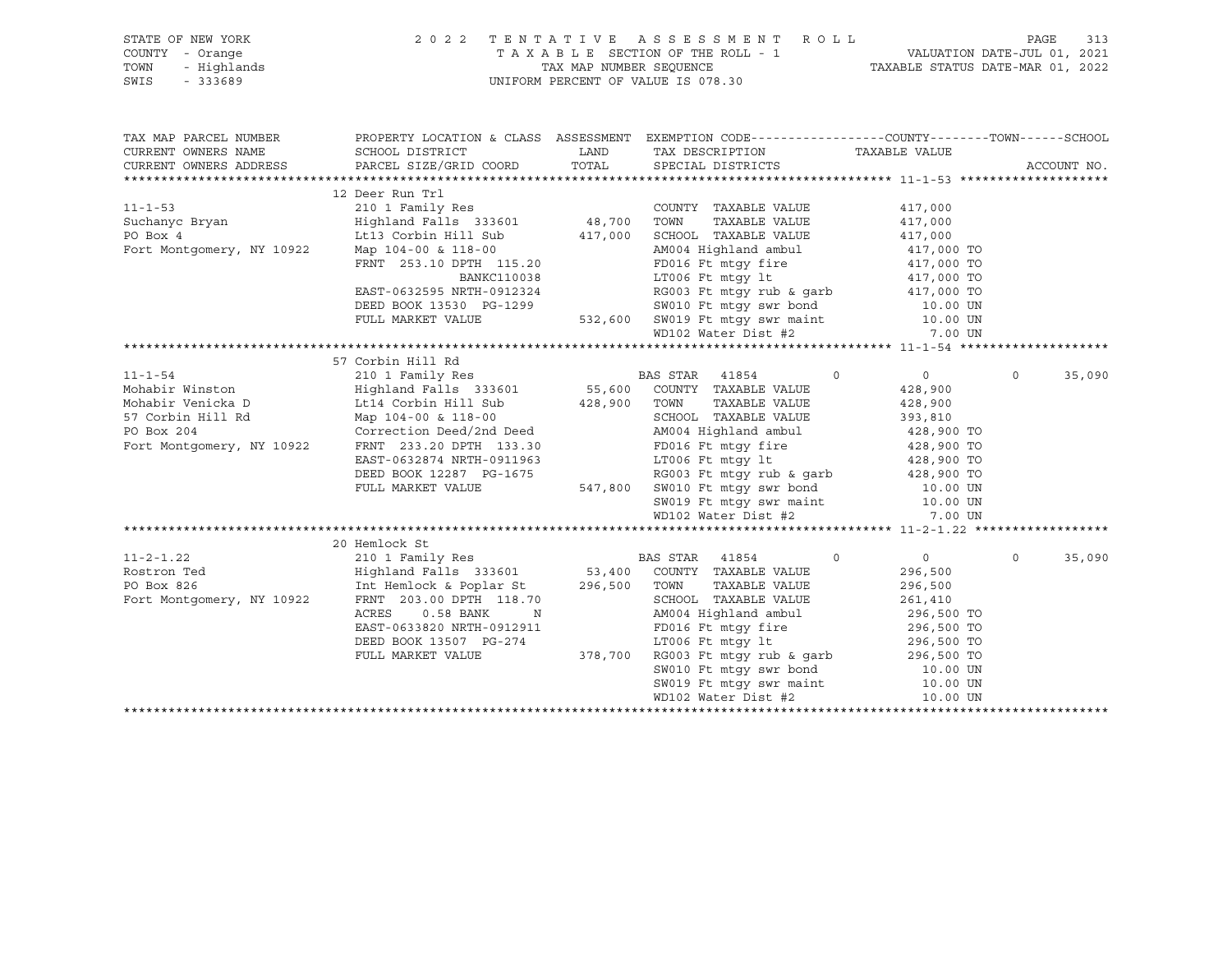| STATE OF NEW YORK<br>COUNTY - Orange<br>TOWN<br>- Highlands  |                                                                           |               | 2022 TENTATIVE ASSESSMENT ROLL                                                                                                                                                                                            |                          | 314<br>PAGE        |
|--------------------------------------------------------------|---------------------------------------------------------------------------|---------------|---------------------------------------------------------------------------------------------------------------------------------------------------------------------------------------------------------------------------|--------------------------|--------------------|
| SWIS<br>$-333689$                                            |                                                                           |               | UNIFORM PERCENT OF VALUE IS 078.30                                                                                                                                                                                        |                          |                    |
| TAX MAP PARCEL NUMBER                                        |                                                                           |               | PROPERTY LOCATION & CLASS ASSESSMENT EXEMPTION CODE-----------------COUNTY-------TOWN------SCHOOL                                                                                                                         |                          |                    |
| CURRENT OWNERS NAME<br>CURRENT OWNERS ADDRESS                | SCHOOL DISTRICT<br>PARCEL SIZE/GRID COORD                                 | LAND<br>TOTAL | TAX DESCRIPTION<br>SPECIAL DISTRICTS                                                                                                                                                                                      | TAXABLE VALUE            | ACCOUNT NO.        |
|                                                              |                                                                           |               |                                                                                                                                                                                                                           |                          |                    |
|                                                              | 37 Franklin St                                                            |               |                                                                                                                                                                                                                           |                          |                    |
| $11 - 2 - 2$                                                 | 210 1 Family Res<br>210 1 Family Res<br>Highland Falls 333601 49,600 TOWN |               | COUNTY TAXABLE VALUE                                                                                                                                                                                                      | 304,200                  |                    |
| Enright Charles                                              |                                                                           |               | TAXABLE VALUE                                                                                                                                                                                                             | 304,200                  |                    |
|                                                              |                                                                           |               |                                                                                                                                                                                                                           |                          |                    |
| 37 Franklin St                                               | EAST-0633883 NRTH-0913032                                                 |               | AM004 Highland ambul                                                                                                                                                                                                      | 304,200<br>304,200 TO    |                    |
| PO Box 226<br>Fort Montgomery, NY 10922<br>FULL MARKET VALUE | DEED BOOK 3967 PG-191                                                     |               |                                                                                                                                                                                                                           |                          |                    |
|                                                              |                                                                           |               |                                                                                                                                                                                                                           |                          |                    |
|                                                              |                                                                           |               |                                                                                                                                                                                                                           |                          |                    |
|                                                              |                                                                           |               |                                                                                                                                                                                                                           |                          |                    |
|                                                              |                                                                           |               |                                                                                                                                                                                                                           |                          |                    |
|                                                              |                                                                           |               | G-191<br>PD016 Ft mtgy fire<br>388,500 LT006 Ft mtgy it<br>RG003 Ft mtgy rub & garb<br>SW010 Ft mtgy swr bond<br>SW010 Ft mtgy swr maint<br>DL02 Water Dist #2<br>10.00 UN<br>MD102 Water Dist #2<br>10.00 UN<br>10.00 UN |                          |                    |
|                                                              |                                                                           |               |                                                                                                                                                                                                                           |                          |                    |
| $11 - 2 - 3$                                                 | 33 Franklin St                                                            |               | $\Omega$                                                                                                                                                                                                                  | $0 \qquad \qquad$        | $\Omega$           |
| Paruolo Michael S                                            | 210 1 Family Res<br>Highland Falls 333601 47,400 COUNTY TAXABLE VALUE     |               | BAS STAR 41854                                                                                                                                                                                                            | 219,600                  | 35,090             |
| Favre Alison M                                               | 210 1 Family Res<br>Highland Falls  333601<br>Lts 16 17 18 Sunnyside Pk   |               | 219,600 TOWN<br>TAXABLE VALUE                                                                                                                                                                                             | 219,600                  |                    |
| 33 Franklin St                                               | FRNT 150.00 DPTH 100.00                                                   |               | SCHOOL TAXABLE VALUE                                                                                                                                                                                                      | 184,510                  |                    |
| PO Box 987                                                   | BANKC110038                                                               |               | AM004 Highland ambul                                                                                                                                                                                                      | 219,600 TO               |                    |
| Fort Montgomery, NY 10922                                    | EAST-0634048 NRTH-0912904                                                 |               |                                                                                                                                                                                                                           |                          |                    |
|                                                              | DEED BOOK 13788 PG-1493                                                   |               | FD016 Ft mtgy fire<br>LT006 Ft mtgy lt                                                                                                                                                                                    | 219,600 TO<br>219,600 TO |                    |
|                                                              | FULL MARKET VALUE                                                         |               |                                                                                                                                                                                                                           |                          |                    |
|                                                              |                                                                           |               |                                                                                                                                                                                                                           |                          |                    |
|                                                              |                                                                           |               |                                                                                                                                                                                                                           |                          |                    |
|                                                              |                                                                           |               | 280,500 RG003 Ft mtgy rub & garb<br>SW010 Ft mtgy swr bond<br>SW010 Ft mtgy swr maint<br>MD102 Water Dist #2<br>10.00 UN<br>MD102 Water Dist #2<br>10.00 UN                                                               |                          |                    |
|                                                              |                                                                           |               |                                                                                                                                                                                                                           |                          |                    |
|                                                              | 10 Hemlock St                                                             |               |                                                                                                                                                                                                                           |                          |                    |
| $11 - 2 - 4.12$                                              |                                                                           |               | $\Omega$                                                                                                                                                                                                                  | $0 \qquad \qquad$        | 35,090<br>$\Omega$ |
| Squicciarini Anthony M                                       |                                                                           |               |                                                                                                                                                                                                                           | 296,900                  |                    |
| Squicciarini Rachelle M                                      | FRNT 164.00 DPTH 95.00                                                    |               | 296,900 TOWN<br>TAXABLE VALUE                                                                                                                                                                                             | 296,900                  |                    |
| 10 Hemlock St                                                | ACRES<br>0.43                                                             |               | SCHOOL TAXABLE VALUE                                                                                                                                                                                                      | 261,810                  |                    |
| PO Box 598                                                   | EAST-0633951 NRTH-0912840                                                 |               | AM004 Highland ambul                                                                                                                                                                                                      | 296,900 TO               |                    |
| Fort Montgomery, NY 10922                                    | DEED BOOK 13337 PG-524                                                    |               |                                                                                                                                                                                                                           |                          |                    |
|                                                              | FULL MARKET VALUE                                                         |               | 379,200 LT006 Ft mtgy 1t                                                                                                                                                                                                  |                          |                    |
|                                                              |                                                                           |               | FD016 Ft mtgy fire 296,900 TO<br>LT006 Ft mtgy 1t 296,900 TO<br>RG003 Ft mtgy rub & garb 296,900 TO<br>SW010 Ft mtgy swr bond 10.00 UN                                                                                    |                          |                    |
|                                                              |                                                                           |               |                                                                                                                                                                                                                           |                          |                    |
|                                                              |                                                                           |               | SW019 Ft mtgy swr maint 10.00 UN<br>WD102 Water Dist #2 10.00 UN                                                                                                                                                          |                          |                    |
|                                                              |                                                                           |               | WD102 Water Dist #2                                                                                                                                                                                                       | 10.00 UN                 |                    |
|                                                              |                                                                           |               |                                                                                                                                                                                                                           |                          |                    |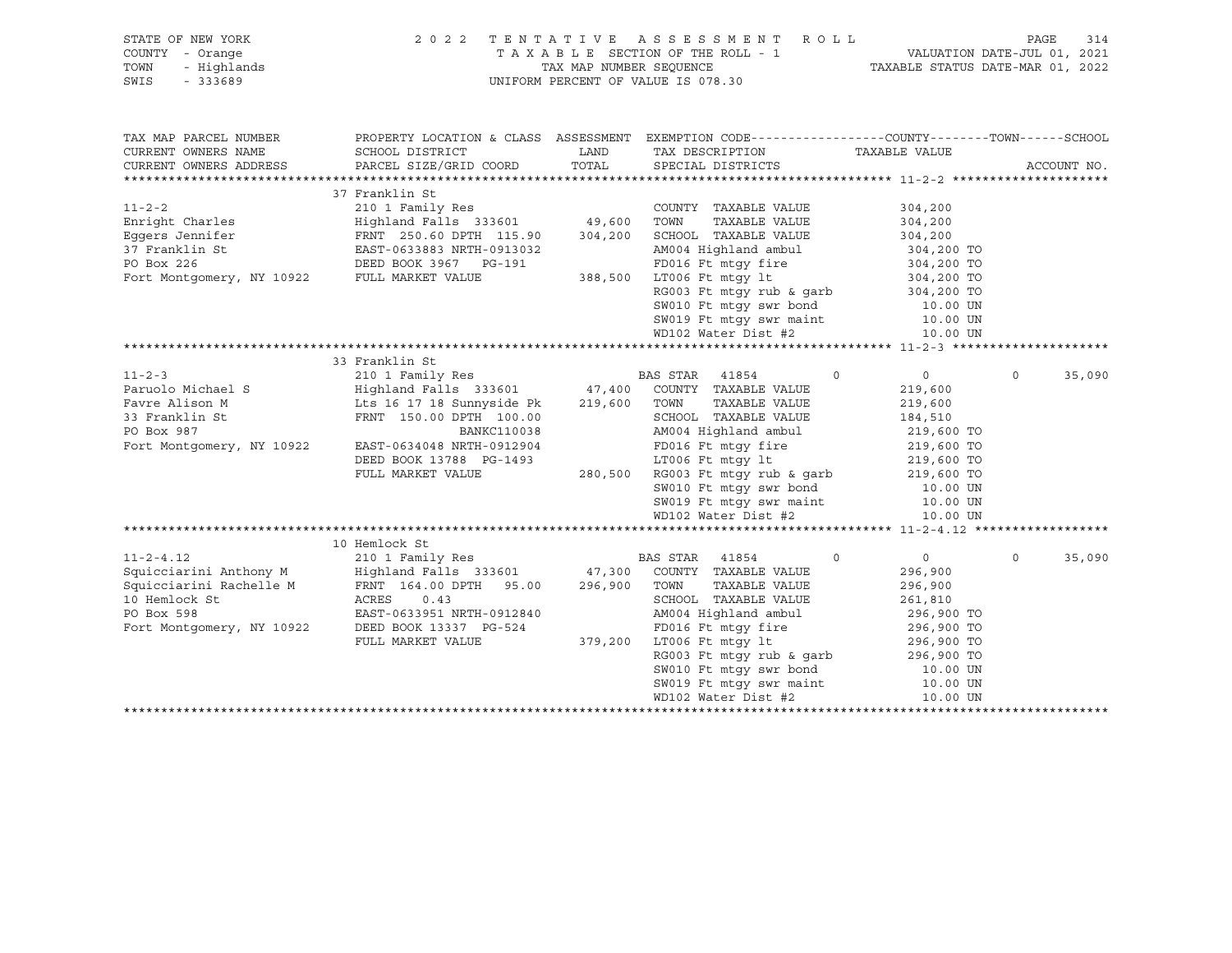| STATE OF NEW YORK<br>COUNTY - Orange<br>TOWN<br>- Highlands<br>SWIS<br>$-333689$ | 2022 TENTATIVE ASSESSMENT ROLL                                                                                                                                                                                                                                               |       | T A X A B L E SECTION OF THE ROLL - 1 VALUATION DATE-JUL 01, 2021<br>TAX MAP NUMBER SEQUENCE TAXABLE STATUS DATE-MAR 01, 2022<br>UNIFORM PERCENT OF VALUE IS 078.30                                                                                                                 |                                      | 315<br>PAGE       |
|----------------------------------------------------------------------------------|------------------------------------------------------------------------------------------------------------------------------------------------------------------------------------------------------------------------------------------------------------------------------|-------|-------------------------------------------------------------------------------------------------------------------------------------------------------------------------------------------------------------------------------------------------------------------------------------|--------------------------------------|-------------------|
| TAX MAP PARCEL NUMBER<br>CURRENT OWNERS NAME<br>CURRENT OWNERS ADDRESS           | SCHOOL DISTRICT<br>PARCEL SIZE/GRID COORD                                                                                                                                                                                                                                    | TOTAL | PROPERTY LOCATION & CLASS ASSESSMENT EXEMPTION CODE----------------COUNTY-------TOWN------SCHOOL<br>LAND TAX DESCRIPTION TAXABLE VALUE<br>SPECIAL DISTRICTS                                                                                                                         |                                      | ACCOUNT NO.       |
| $11 - 3 - 1$<br>27 Franklin LLC<br>Tarrytown, NY 10591                           | 27 Franklin St<br>210 1 Family Res<br>210 1 Family Res<br>Highland Falls 333601 45,200 TOWN<br>$50.00$ DPTH $138.00$                                                                                                                                                         |       | COUNTY TAXABLE VALUE<br>TAXABLE VALUE<br>FRNT 50.00 DPTH 138.00<br>EAST-0634182 NRTH-0912835<br>DEED BOOK 15073 PG-1592<br>FULL MARKET VALUE 198,300 SW010 Ft mtgy swr bond<br>EVEL MARKET VALUE 198,300 SW010 Ft mtgy swr bond<br>SW019 Ft mtgy swr maint 10.00 UN<br>MU19 Nath-11 | 155,300<br>155,300                   |                   |
|                                                                                  |                                                                                                                                                                                                                                                                              |       |                                                                                                                                                                                                                                                                                     |                                      |                   |
|                                                                                  | 25 Franklin St<br>11-3-2.1<br>Marshall Donald Highland Falls 333601 45,400 COUNTY TAXABLE VALUE<br>Marshall Susan Lt 13 Pt Lt 12 260,700 TOWN TAXABLE VALUE<br>25 Franklin St Sumry Side Park Map 571 SCHOOL TAXABLE VALUE<br>PO Box 191 FRNT 75.00 DPT<br>FULL MARKET VALUE |       | $\circ$<br>TAXABLE VALUE<br>280,700 IOM SARBLE VALUE<br>100.00 MM004 Highland ambul<br>225,610<br>100.00 MM004 Highland ambul<br>PD016 Ft mtgy fire<br>333,000 RG003 Ft mtgy rub & garb<br>333,000 RG003 Ft mtgy rub & garb<br>260,700 TO<br>SW010 Ft mtgy swr maint<br>260,        | $\overline{0}$<br>260,700<br>260,700 | $\circ$<br>35,090 |
|                                                                                  | 21 Franklin St                                                                                                                                                                                                                                                               |       |                                                                                                                                                                                                                                                                                     |                                      |                   |
| $11 - 3 - 4$                                                                     | 210 1 Family Res<br>Marshall Stephanie A<br>21 Franklin St<br>24 Franklin St<br>24 Franklin St<br>24 Mighland Falls 333601<br>249,300 TOWN TAXABLE VALUE<br>249,300 TOWN TAXABLE VALUE<br>249,300 TOWN TAXABLE VALUE<br>249,300 TOWN TAXABLE VALUE<br>249,300 TOWN T         |       | BAS STAR 41854<br>$\circ$                                                                                                                                                                                                                                                           | $\overline{0}$<br>249,300            | 35,090<br>$\circ$ |
|                                                                                  |                                                                                                                                                                                                                                                                              |       |                                                                                                                                                                                                                                                                                     |                                      |                   |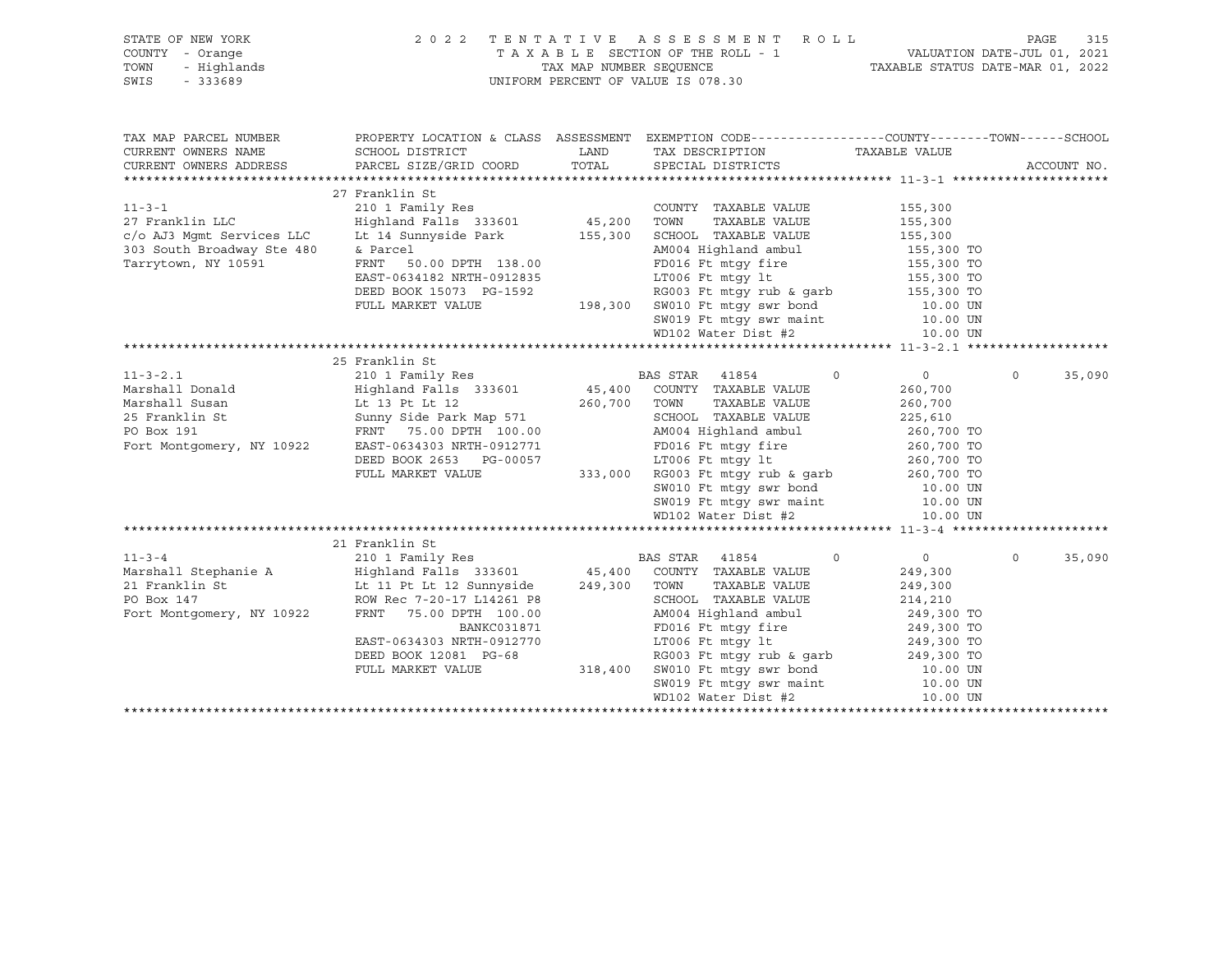| STATE OF NEW YORK         | 2 0 2 2                                                                     |                         | TENTATIVE ASSESSMENT ROLL                                                                        |                             | PAGE        | 316    |
|---------------------------|-----------------------------------------------------------------------------|-------------------------|--------------------------------------------------------------------------------------------------|-----------------------------|-------------|--------|
| COUNTY - Orange           |                                                                             |                         | TAXABLE SECTION OF THE ROLL - 1                                                                  | VALUATION DATE-JUL 01, 2021 |             |        |
| TOWN<br>- Highlands       |                                                                             | TAX MAP NUMBER SEQUENCE | TAXABLE STATUS DATE-MAR 01, 2022                                                                 |                             |             |        |
| SWIS<br>$-333689$         |                                                                             |                         | UNIFORM PERCENT OF VALUE IS 078.30                                                               |                             |             |        |
|                           |                                                                             |                         |                                                                                                  |                             |             |        |
|                           |                                                                             |                         |                                                                                                  |                             |             |        |
|                           |                                                                             |                         |                                                                                                  |                             |             |        |
| TAX MAP PARCEL NUMBER     |                                                                             |                         | PROPERTY LOCATION & CLASS ASSESSMENT EXEMPTION CODE----------------COUNTY-------TOWN------SCHOOL |                             |             |        |
| CURRENT OWNERS NAME       | SCHOOL DISTRICT                                                             | LAND                    | TAX DESCRIPTION                                                                                  | TAXABLE VALUE               |             |        |
| CURRENT OWNERS ADDRESS    | PARCEL SIZE/GRID COORD TOTAL                                                |                         | SPECIAL DISTRICTS                                                                                |                             | ACCOUNT NO. |        |
|                           |                                                                             |                         |                                                                                                  |                             |             |        |
|                           | 19 Franklin St                                                              |                         |                                                                                                  |                             |             |        |
| $11 - 3 - 5.11$           |                                                                             |                         | $\Omega$                                                                                         | $\overline{0}$              | $\Omega$    | 35,090 |
| Hanzus Edward P           |                                                                             |                         |                                                                                                  | 237,300                     |             |        |
| Hanzus Jill D             | Lt 10 Pt Lt 9 Sunnyside                                                     | 237,300                 | TAXABLE VALUE<br>TOWN                                                                            | 237,300                     |             |        |
| 19 Franklin St            | Park Sub                                                                    |                         | SCHOOL TAXABLE VALUE                                                                             | 202,210                     |             |        |
| PO Box 465                | FRNT 85.00 DPTH 100.00                                                      |                         | AM004 Highland ambul                                                                             | 237,300 TO                  |             |        |
| Ft Montgomery, NY 10922   | EAST-0634374 NRTH-0912733                                                   |                         | FD016 Ft mtgy fire 237,300 TO                                                                    |                             |             |        |
|                           |                                                                             |                         | LT006 Ft mtgy lt                                                                                 |                             |             |        |
|                           | DEED BOOK 4452 PG-1                                                         |                         |                                                                                                  | 237,300 TO                  |             |        |
|                           | FULL MARKET VALUE                                                           |                         | $303,100$ RG003 Ft mtgy rub & garb                                                               | 237,300 TO                  |             |        |
|                           |                                                                             |                         | SW010 Ft mtqy swr bond 10.00 UN                                                                  |                             |             |        |
|                           |                                                                             |                         | SW019 Ft mtgy swr maint 10.00 UN                                                                 |                             |             |        |
|                           |                                                                             |                         | WD102 Water Dist #2                                                                              | 10.00 UN                    |             |        |
|                           |                                                                             |                         |                                                                                                  |                             |             |        |
|                           | 15 Franklin St                                                              |                         |                                                                                                  |                             |             |        |
| $11 - 3 - 6$              | 210 1 Family Res                                                            |                         | BAS STAR 41854<br>$\Omega$                                                                       | $\overline{0}$              | $\Omega$    | 35,090 |
| Lennon Noel               | $\text{Highland} \text{ Falls}$ 333601 $\text{45,000}$ COUNTY TAXABLE VALUE |                         |                                                                                                  | 233,200                     |             |        |
| Lennon Allison K          | Highland Falls 333601<br>Lt 8 Pt Lt 9 Sunnyside<br>FRNT < 00 FRTI           | 233,200                 | TAXABLE VALUE<br>TOWN                                                                            | 233,200                     |             |        |
| 15 Franklin St            | FRNT 65.00 DPTH 100.00                                                      |                         | SCHOOL TAXABLE VALUE                                                                             | 198,110                     |             |        |
| PO Box 485                | EAST-0634440 NRTH-0912698                                                   |                         | AM004 Highland ambul                                                                             | 233,200 TO                  |             |        |
| Fort Montgomery, NY 10922 | DEED BOOK 13624 PG-1891                                                     |                         | FD016 Ft mtqy fire                                                                               | 233,200 TO                  |             |        |
|                           | FULL MARKET VALUE                                                           | 297,800                 | LT006 Ft mtgy lt                                                                                 | 233,200 TO                  |             |        |
|                           |                                                                             |                         | RG003 Ft mtqy rub & qarb                                                                         | 233,200 TO                  |             |        |
|                           |                                                                             |                         | SW010 Ft mtqy swr bond 10.00 UN                                                                  |                             |             |        |
|                           |                                                                             |                         | SW019 Ft mtqy swr maint 10.00 UN                                                                 |                             |             |        |
|                           |                                                                             |                         | WD102 Water Dist #2                                                                              | 10.00 UN                    |             |        |
|                           |                                                                             |                         |                                                                                                  |                             |             |        |
|                           | 6 Cherry St                                                                 |                         |                                                                                                  |                             |             |        |
| $11 - 3 - 8.1$            | 210 1 Family Res                                                            |                         | COUNTY TAXABLE VALUE                                                                             | 196,400                     |             |        |

| RKT Properties LLC | Highland Falls 333601     | 44,400  | TAXABLE VALUE<br>TOWN    | 196,400    |
|--------------------|---------------------------|---------|--------------------------|------------|
| 10 Wilson Pl       | Friedle Sub Map 7790      | 196,400 | SCHOOL TAXABLE VALUE     | 196,400    |
| Cornwall, NY 12518 | FRNT 52.90 DPTH 100.00    |         | AM004 Highland ambul     | 196,400 TO |
|                    | <b>BANKC110038</b>        |         | FD016 Ft mtqy fire       | 196,400 TO |
|                    | EAST-0634387 NRTH-0912647 |         | LT006 Ft mtqy lt         | 196,400 TO |
|                    | DEED BOOK 11774 PG-1967   |         | RG003 Ft mtqy rub & qarb | 196,400 TO |
|                    | FULL MARKET VALUE         | 250,800 | SW010 Ft mtgy swr bond   | 10.00 UN   |
|                    |                           |         | SW019 Ft mtqy swr maint  | 10.00 UN   |
|                    |                           |         | WD102 Water Dist #2      | 10.00 UN   |
|                    |                           |         |                          |            |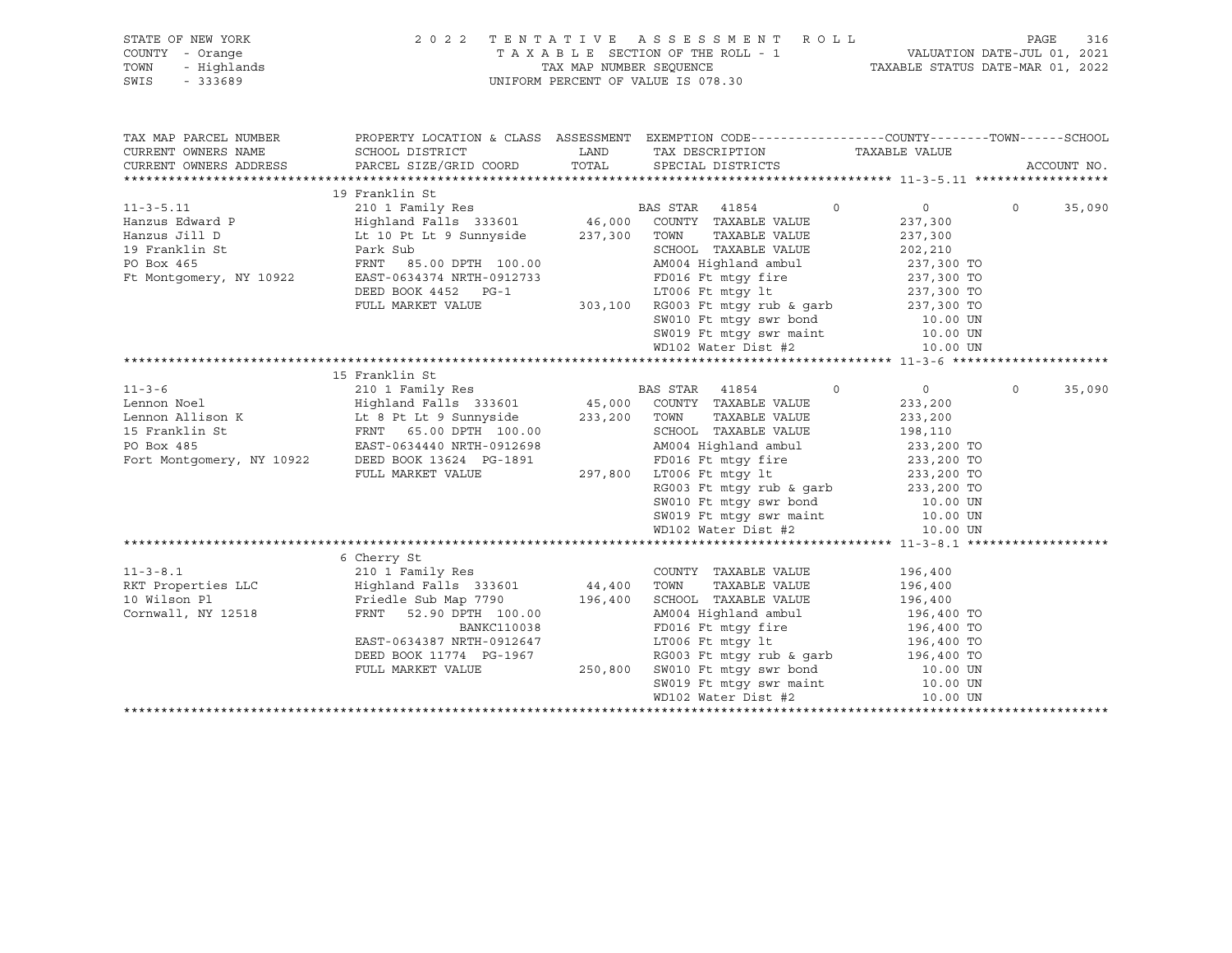| STATE OF NEW YORK<br>COUNTY - Orange<br>TOWN<br>$-333689$<br>SWIS |  |                                                                                                  |                      |                    |
|-------------------------------------------------------------------|--|--------------------------------------------------------------------------------------------------|----------------------|--------------------|
| TAX MAP PARCEL NUMBER<br>CURRENT OWNERS NAME                      |  | PROPERTY LOCATION & CLASS ASSESSMENT EXEMPTION CODE----------------COUNTY-------TOWN------SCHOOL |                      |                    |
| CURRENT OWNERS ADDRESS                                            |  |                                                                                                  |                      | ACCOUNT NO.        |
|                                                                   |  |                                                                                                  |                      |                    |
|                                                                   |  |                                                                                                  |                      | $\Omega$<br>35,090 |
|                                                                   |  |                                                                                                  |                      |                    |
|                                                                   |  |                                                                                                  |                      |                    |
|                                                                   |  |                                                                                                  |                      |                    |
|                                                                   |  |                                                                                                  |                      |                    |
|                                                                   |  |                                                                                                  |                      |                    |
|                                                                   |  |                                                                                                  |                      |                    |
|                                                                   |  |                                                                                                  |                      |                    |
|                                                                   |  |                                                                                                  |                      |                    |
|                                                                   |  | SW019 Ft mtgy swr maint 10.00 UN<br>WD102 Water Dist #2 10.00 UN                                 | 10.00 UN<br>10.00 UN |                    |
|                                                                   |  |                                                                                                  |                      |                    |
|                                                                   |  |                                                                                                  |                      |                    |
|                                                                   |  |                                                                                                  |                      |                    |
|                                                                   |  |                                                                                                  |                      |                    |
|                                                                   |  |                                                                                                  |                      |                    |
|                                                                   |  |                                                                                                  |                      |                    |
|                                                                   |  |                                                                                                  |                      |                    |
|                                                                   |  |                                                                                                  |                      |                    |
|                                                                   |  |                                                                                                  |                      |                    |
|                                                                   |  |                                                                                                  |                      |                    |
|                                                                   |  |                                                                                                  |                      |                    |
|                                                                   |  |                                                                                                  |                      |                    |
|                                                                   |  |                                                                                                  |                      |                    |
|                                                                   |  |                                                                                                  |                      |                    |
|                                                                   |  |                                                                                                  |                      |                    |
|                                                                   |  |                                                                                                  |                      |                    |
|                                                                   |  |                                                                                                  |                      |                    |
|                                                                   |  |                                                                                                  |                      |                    |
|                                                                   |  |                                                                                                  |                      |                    |
|                                                                   |  |                                                                                                  |                      |                    |
|                                                                   |  |                                                                                                  |                      |                    |
|                                                                   |  |                                                                                                  |                      |                    |
|                                                                   |  |                                                                                                  |                      |                    |
|                                                                   |  |                                                                                                  |                      |                    |
|                                                                   |  |                                                                                                  |                      |                    |
|                                                                   |  |                                                                                                  |                      |                    |
|                                                                   |  |                                                                                                  |                      |                    |
|                                                                   |  |                                                                                                  |                      |                    |
|                                                                   |  |                                                                                                  |                      |                    |
|                                                                   |  |                                                                                                  |                      |                    |
|                                                                   |  |                                                                                                  |                      |                    |
|                                                                   |  |                                                                                                  |                      |                    |
|                                                                   |  |                                                                                                  |                      |                    |
|                                                                   |  |                                                                                                  |                      |                    |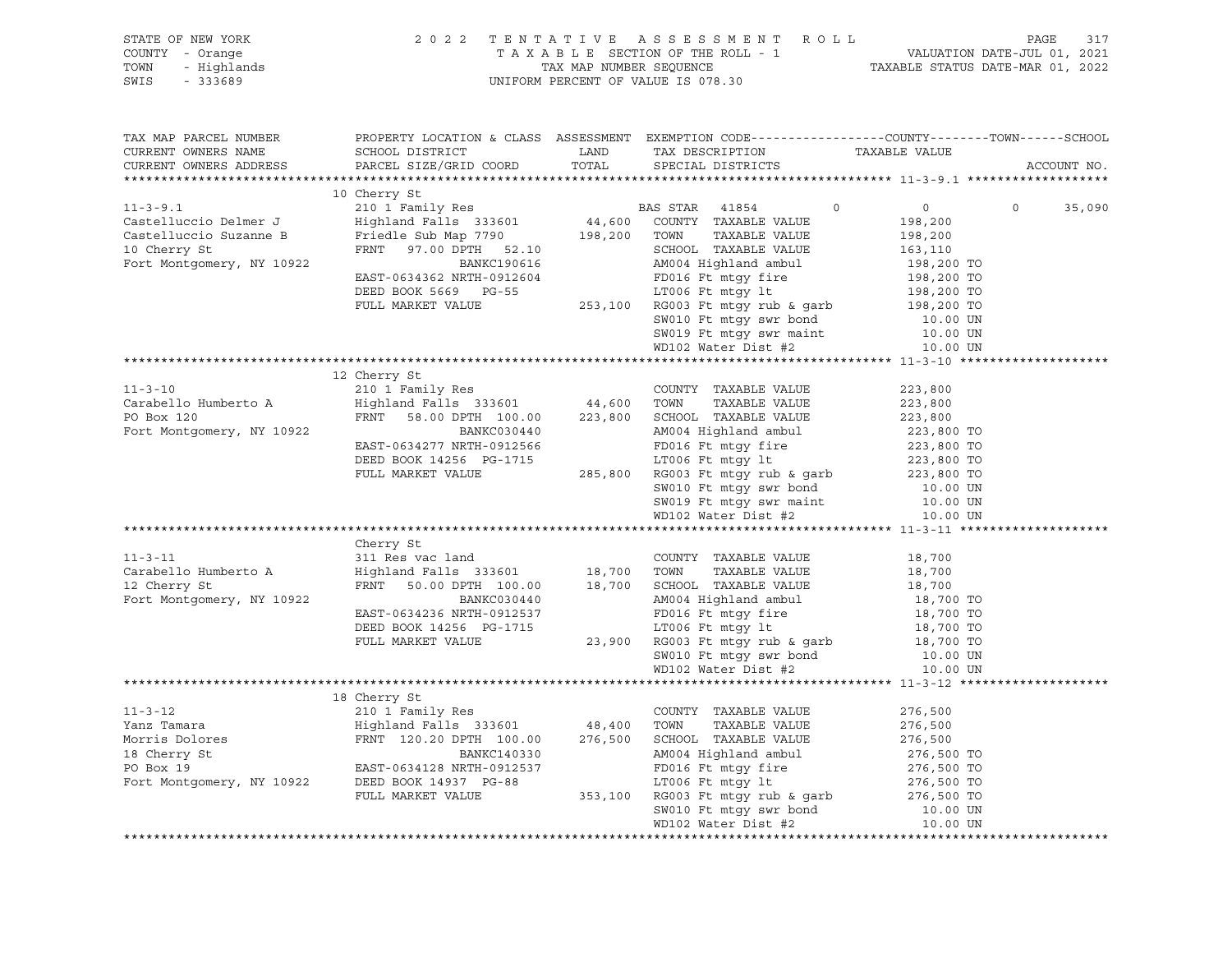| STATE OF NEW YORK                                        |                                                                                                                                                                                                                                                        |                                                                                                                                                                                                                                                     |                    |             |        |
|----------------------------------------------------------|--------------------------------------------------------------------------------------------------------------------------------------------------------------------------------------------------------------------------------------------------------|-----------------------------------------------------------------------------------------------------------------------------------------------------------------------------------------------------------------------------------------------------|--------------------|-------------|--------|
| Y - Orange<br>- Highlands<br>- 333689<br>COUNTY - Orange | 2022 TENTATIVE ASSESSMENT ROLL PAGE 318<br>TAXABLE SECTION OF THE ROLL - 1 VALUATION DATE-JUL 01, 2021<br>TAX MAP NUMBER SEQUENCE TAXABLE STATUS DATE-MAR 01, 2022                                                                                     |                                                                                                                                                                                                                                                     |                    |             |        |
| TOWN                                                     |                                                                                                                                                                                                                                                        |                                                                                                                                                                                                                                                     |                    |             |        |
| SWIS                                                     |                                                                                                                                                                                                                                                        | UNIFORM PERCENT OF VALUE IS 078.30                                                                                                                                                                                                                  |                    |             |        |
|                                                          |                                                                                                                                                                                                                                                        |                                                                                                                                                                                                                                                     |                    |             |        |
|                                                          |                                                                                                                                                                                                                                                        |                                                                                                                                                                                                                                                     |                    |             |        |
|                                                          |                                                                                                                                                                                                                                                        |                                                                                                                                                                                                                                                     |                    |             |        |
|                                                          | TAX MAP PARCEL NUMBER THE PROPERTY LOCATION & CLASS ASSESSMENT EXEMPTION CODE--------------COUNTY--------TOWN------SCHOOL                                                                                                                              |                                                                                                                                                                                                                                                     |                    |             |        |
| CURRENT OWNERS NAME                                      |                                                                                                                                                                                                                                                        |                                                                                                                                                                                                                                                     |                    |             |        |
| CURRENT OWNERS ADDRESS                                   |                                                                                                                                                                                                                                                        |                                                                                                                                                                                                                                                     |                    | ACCOUNT NO. |        |
|                                                          |                                                                                                                                                                                                                                                        |                                                                                                                                                                                                                                                     |                    |             |        |
|                                                          | 20 Cherry St                                                                                                                                                                                                                                           |                                                                                                                                                                                                                                                     |                    |             |        |
|                                                          | 20 Cherry St<br>210 1 Family Res<br>210 1 Family Res<br>210 1 Family Res<br>210 1 Family Res<br>210 1 Family Res<br>210 1 Family Res<br>210 1 Family Res<br>210 1 Family Res<br>210 1 Family Res<br>210 1 Family Res<br>210 1 Family Res<br>210 210 21 |                                                                                                                                                                                                                                                     | $\overline{0}$     | $\Omega$    | 35,090 |
|                                                          |                                                                                                                                                                                                                                                        |                                                                                                                                                                                                                                                     | 158,900<br>158,900 |             |        |
|                                                          |                                                                                                                                                                                                                                                        |                                                                                                                                                                                                                                                     |                    |             |        |
|                                                          |                                                                                                                                                                                                                                                        |                                                                                                                                                                                                                                                     |                    |             |        |
|                                                          |                                                                                                                                                                                                                                                        |                                                                                                                                                                                                                                                     |                    |             |        |
|                                                          |                                                                                                                                                                                                                                                        |                                                                                                                                                                                                                                                     |                    |             |        |
|                                                          |                                                                                                                                                                                                                                                        |                                                                                                                                                                                                                                                     |                    |             |        |
|                                                          |                                                                                                                                                                                                                                                        |                                                                                                                                                                                                                                                     |                    |             |        |
|                                                          |                                                                                                                                                                                                                                                        | BANKCI30171<br>BANKCI30171<br>BANKCI30171<br>BANKCI30171<br>BANKCI30171<br>EAST-0634090 NRTH-0912446<br>DEED BOOK 12294 PG-538<br>PD016 Ft mtgy fire<br>202,900 LT006 Ft mtgy fire<br>RG003 Ft mtgy rub & garb<br>SKNO10 Ft mtgy swr bond<br>SKNO10 |                    |             |        |
|                                                          |                                                                                                                                                                                                                                                        |                                                                                                                                                                                                                                                     |                    |             |        |
|                                                          |                                                                                                                                                                                                                                                        |                                                                                                                                                                                                                                                     |                    |             |        |
|                                                          |                                                                                                                                                                                                                                                        |                                                                                                                                                                                                                                                     |                    |             |        |
|                                                          |                                                                                                                                                                                                                                                        |                                                                                                                                                                                                                                                     |                    |             |        |
|                                                          |                                                                                                                                                                                                                                                        |                                                                                                                                                                                                                                                     |                    |             |        |
|                                                          |                                                                                                                                                                                                                                                        |                                                                                                                                                                                                                                                     |                    |             |        |
|                                                          |                                                                                                                                                                                                                                                        |                                                                                                                                                                                                                                                     |                    |             |        |
|                                                          |                                                                                                                                                                                                                                                        |                                                                                                                                                                                                                                                     |                    |             |        |
|                                                          |                                                                                                                                                                                                                                                        |                                                                                                                                                                                                                                                     |                    |             |        |
|                                                          |                                                                                                                                                                                                                                                        |                                                                                                                                                                                                                                                     |                    |             |        |
|                                                          |                                                                                                                                                                                                                                                        |                                                                                                                                                                                                                                                     |                    |             |        |
|                                                          |                                                                                                                                                                                                                                                        |                                                                                                                                                                                                                                                     |                    |             |        |
|                                                          |                                                                                                                                                                                                                                                        |                                                                                                                                                                                                                                                     |                    |             |        |
|                                                          |                                                                                                                                                                                                                                                        |                                                                                                                                                                                                                                                     |                    |             |        |
|                                                          |                                                                                                                                                                                                                                                        |                                                                                                                                                                                                                                                     |                    |             |        |
|                                                          |                                                                                                                                                                                                                                                        |                                                                                                                                                                                                                                                     |                    |             |        |
|                                                          | 210 1 Family Res                                                                                                                                                                                                                                       |                                                                                                                                                                                                                                                     |                    |             |        |
| $11 - 3 - 16$                                            |                                                                                                                                                                                                                                                        | COUNTY TAXABLE VALUE 145,600                                                                                                                                                                                                                        |                    |             |        |
|                                                          |                                                                                                                                                                                                                                                        |                                                                                                                                                                                                                                                     |                    |             |        |
|                                                          |                                                                                                                                                                                                                                                        |                                                                                                                                                                                                                                                     |                    |             |        |
|                                                          |                                                                                                                                                                                                                                                        |                                                                                                                                                                                                                                                     |                    |             |        |
|                                                          |                                                                                                                                                                                                                                                        |                                                                                                                                                                                                                                                     |                    |             |        |
|                                                          |                                                                                                                                                                                                                                                        |                                                                                                                                                                                                                                                     |                    |             |        |
|                                                          |                                                                                                                                                                                                                                                        |                                                                                                                                                                                                                                                     |                    |             |        |
|                                                          |                                                                                                                                                                                                                                                        |                                                                                                                                                                                                                                                     |                    |             |        |
|                                                          |                                                                                                                                                                                                                                                        |                                                                                                                                                                                                                                                     |                    |             |        |
|                                                          |                                                                                                                                                                                                                                                        |                                                                                                                                                                                                                                                     |                    |             |        |
|                                                          |                                                                                                                                                                                                                                                        |                                                                                                                                                                                                                                                     |                    |             |        |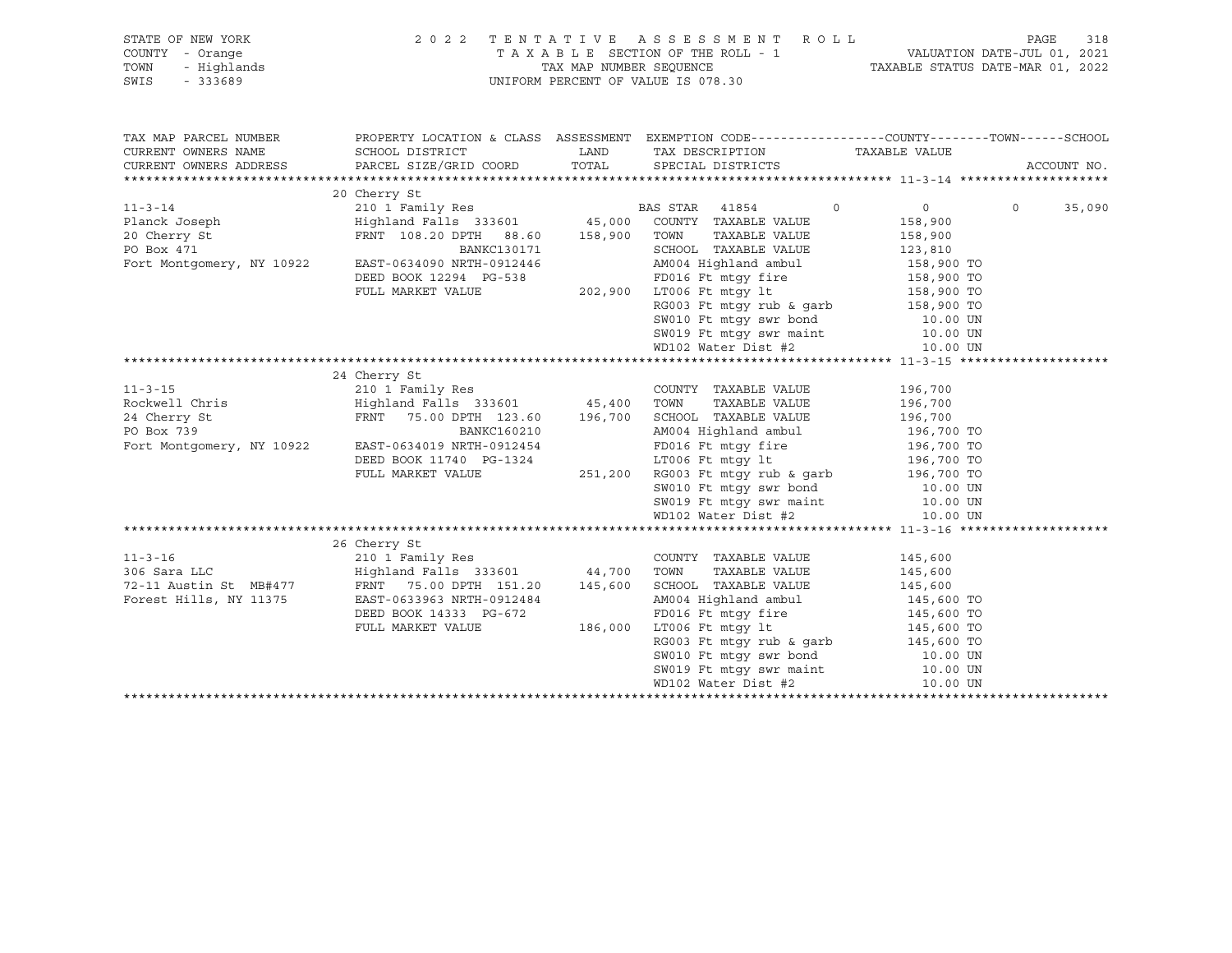| STATE OF NEW YORK                                                                                                                                                                                                                                    | 2022             |                                                                                                                                                                                                                                                 |                    |          |             |
|------------------------------------------------------------------------------------------------------------------------------------------------------------------------------------------------------------------------------------------------------|------------------|-------------------------------------------------------------------------------------------------------------------------------------------------------------------------------------------------------------------------------------------------|--------------------|----------|-------------|
| $Y - 0$ range<br>- Highlands<br>- 333689<br>COUNTY - Orange                                                                                                                                                                                          |                  | TENTATIVE ASSESSMENT ROLL PAGE 319<br>TAXABLE SECTION OF THE ROLL - 1 VALUATION DATE-JUL 01, 2021<br>TAX MAP NUMBER SEQUENCE TAXABLE STATUS DATE-MAR 01, 2022                                                                                   |                    |          |             |
| TOWN                                                                                                                                                                                                                                                 |                  |                                                                                                                                                                                                                                                 |                    |          |             |
| SWIS                                                                                                                                                                                                                                                 |                  | UNIFORM PERCENT OF VALUE IS 078.30                                                                                                                                                                                                              |                    |          |             |
|                                                                                                                                                                                                                                                      |                  |                                                                                                                                                                                                                                                 |                    |          |             |
|                                                                                                                                                                                                                                                      |                  |                                                                                                                                                                                                                                                 |                    |          |             |
|                                                                                                                                                                                                                                                      |                  |                                                                                                                                                                                                                                                 |                    |          |             |
| TAX MAP PARCEL NUMBER THE PROPERTY LOCATION & CLASS ASSESSMENT EXEMPTION CODE--------------COUNTY--------TOWN------SCHOOL                                                                                                                            |                  |                                                                                                                                                                                                                                                 |                    |          |             |
| CURRENT OWNERS NAME                                                                                                                                                                                                                                  |                  |                                                                                                                                                                                                                                                 |                    |          |             |
| CURRENT OWNERS ADDRESS                                                                                                                                                                                                                               |                  | TAX DESCRIPTION TAXABLE VALUE<br>SPECIAL DISTRICTS                                                                                                                                                                                              |                    |          | ACCOUNT NO. |
|                                                                                                                                                                                                                                                      |                  |                                                                                                                                                                                                                                                 |                    |          |             |
|                                                                                                                                                                                                                                                      | 30 Cherry St     |                                                                                                                                                                                                                                                 |                    |          |             |
| 11-3-17<br>210 1 Family Res<br>Hurst David M<br>310 Highland Falls 333601 47,100 COUNTY TAXABLE VALUE<br>31601 47,100 COUNTY TAXABLE VALUE<br>316.00 274,100 TOWN TAXABLE VALUE                                                                      |                  |                                                                                                                                                                                                                                                 | $\overline{0}$     | $\Omega$ | 35,090      |
|                                                                                                                                                                                                                                                      |                  |                                                                                                                                                                                                                                                 |                    |          |             |
|                                                                                                                                                                                                                                                      |                  | TAXABLE VALUE<br>TAXABLE VALUE                                                                                                                                                                                                                  | 274,100<br>274,100 |          |             |
|                                                                                                                                                                                                                                                      |                  |                                                                                                                                                                                                                                                 |                    |          |             |
|                                                                                                                                                                                                                                                      |                  |                                                                                                                                                                                                                                                 |                    |          |             |
|                                                                                                                                                                                                                                                      |                  |                                                                                                                                                                                                                                                 |                    |          |             |
|                                                                                                                                                                                                                                                      |                  |                                                                                                                                                                                                                                                 |                    |          |             |
|                                                                                                                                                                                                                                                      |                  |                                                                                                                                                                                                                                                 |                    |          |             |
| 30 Cherry St<br>239,010<br>PO Box 157<br>EAST-0633900 NRTH-0912509<br>Fort Montgomery, NY 10922<br>DEED BOOK 11245 PG-1596<br>FULL MARKET VALUE<br>FULL MARKET VALUE<br>EAST-0633900 NRTH-0912509<br>AM004 Highland ambul<br>MD02 Highland ambul<br> |                  |                                                                                                                                                                                                                                                 |                    |          |             |
|                                                                                                                                                                                                                                                      |                  |                                                                                                                                                                                                                                                 |                    |          |             |
|                                                                                                                                                                                                                                                      |                  |                                                                                                                                                                                                                                                 |                    |          |             |
|                                                                                                                                                                                                                                                      |                  |                                                                                                                                                                                                                                                 |                    |          |             |
|                                                                                                                                                                                                                                                      |                  |                                                                                                                                                                                                                                                 |                    |          |             |
|                                                                                                                                                                                                                                                      |                  |                                                                                                                                                                                                                                                 |                    |          |             |
|                                                                                                                                                                                                                                                      |                  |                                                                                                                                                                                                                                                 |                    |          |             |
|                                                                                                                                                                                                                                                      |                  |                                                                                                                                                                                                                                                 |                    |          |             |
|                                                                                                                                                                                                                                                      |                  |                                                                                                                                                                                                                                                 |                    |          |             |
|                                                                                                                                                                                                                                                      |                  |                                                                                                                                                                                                                                                 |                    |          |             |
|                                                                                                                                                                                                                                                      |                  |                                                                                                                                                                                                                                                 |                    |          |             |
|                                                                                                                                                                                                                                                      |                  |                                                                                                                                                                                                                                                 |                    |          |             |
|                                                                                                                                                                                                                                                      |                  |                                                                                                                                                                                                                                                 |                    |          |             |
|                                                                                                                                                                                                                                                      |                  |                                                                                                                                                                                                                                                 |                    |          |             |
|                                                                                                                                                                                                                                                      |                  |                                                                                                                                                                                                                                                 |                    |          |             |
|                                                                                                                                                                                                                                                      |                  |                                                                                                                                                                                                                                                 |                    |          |             |
|                                                                                                                                                                                                                                                      |                  |                                                                                                                                                                                                                                                 |                    |          |             |
|                                                                                                                                                                                                                                                      |                  |                                                                                                                                                                                                                                                 |                    |          |             |
| $11 - 3 - 19$                                                                                                                                                                                                                                        | 210 1 Family Res | COUNTY TAXABLE VALUE 163,500                                                                                                                                                                                                                    |                    |          |             |
|                                                                                                                                                                                                                                                      |                  | TAXABLE VALUE 163,500                                                                                                                                                                                                                           |                    |          |             |
|                                                                                                                                                                                                                                                      |                  |                                                                                                                                                                                                                                                 |                    |          |             |
|                                                                                                                                                                                                                                                      |                  |                                                                                                                                                                                                                                                 |                    |          |             |
| Fort Montgomery, NY 10922                                                                                                                                                                                                                            |                  |                                                                                                                                                                                                                                                 |                    |          |             |
|                                                                                                                                                                                                                                                      |                  |                                                                                                                                                                                                                                                 |                    |          |             |
|                                                                                                                                                                                                                                                      |                  |                                                                                                                                                                                                                                                 |                    |          |             |
|                                                                                                                                                                                                                                                      |                  |                                                                                                                                                                                                                                                 |                    |          |             |
|                                                                                                                                                                                                                                                      |                  |                                                                                                                                                                                                                                                 |                    |          |             |
|                                                                                                                                                                                                                                                      |                  | 163,500<br>Life Tenancy to John Bag1<br>Les Tenancy of School Taxable VALUE<br>Rose M. Bag1ivi L14087 P1<br>Rec 8-4-2016<br>FD016 Ft mtgy fire<br>FD016 Ft mtgy fire<br>EAST-0633686 NRTH-0912484<br>DEED BOOK 14239 PG-1768<br>DEED BOOK 14239 |                    |          |             |
|                                                                                                                                                                                                                                                      |                  |                                                                                                                                                                                                                                                 |                    |          |             |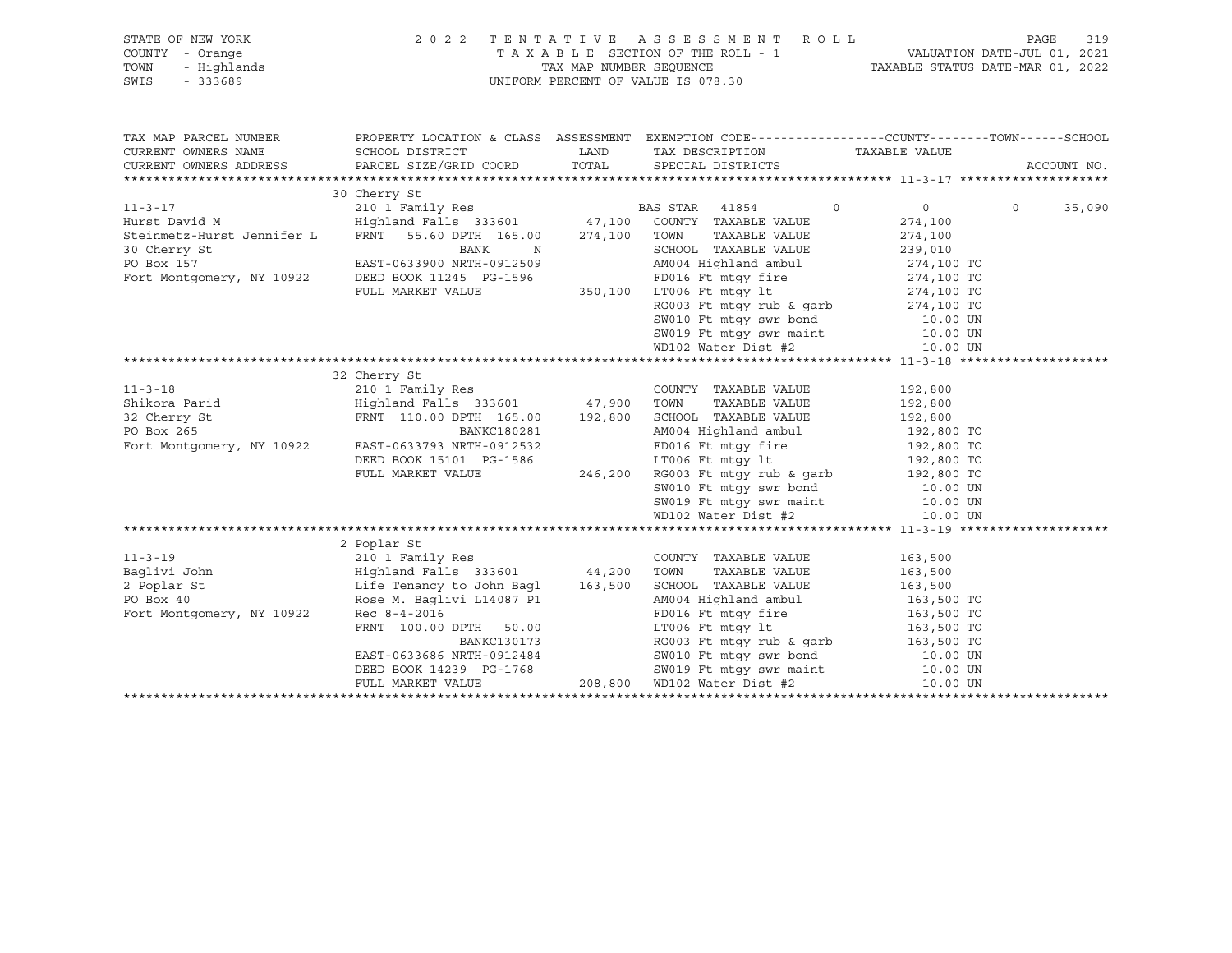| STATE OF NEW YORK                           |                                                                                                                                                                                                                                                       |      | 2022 TENTATIVE ASSESSMENT ROLL                                                                                                                                                                                                    |                    | 320<br>PAGE        |
|---------------------------------------------|-------------------------------------------------------------------------------------------------------------------------------------------------------------------------------------------------------------------------------------------------------|------|-----------------------------------------------------------------------------------------------------------------------------------------------------------------------------------------------------------------------------------|--------------------|--------------------|
| COUNTY - Orange                             |                                                                                                                                                                                                                                                       |      | T A X A B L E SECTION OF THE ROLL - 1 VALUATION DATE-JUL 01, 2021<br>TAX MAP NUMBER SEQUENCE TAXIBLE STATUS DATE-MAR 01, 2022                                                                                                     |                    |                    |
| TOWN<br>- Highlands                         |                                                                                                                                                                                                                                                       |      |                                                                                                                                                                                                                                   |                    |                    |
| - 333689<br>SWIS                            |                                                                                                                                                                                                                                                       |      | UNIFORM PERCENT OF VALUE IS 078.30                                                                                                                                                                                                |                    |                    |
|                                             |                                                                                                                                                                                                                                                       |      |                                                                                                                                                                                                                                   |                    |                    |
|                                             |                                                                                                                                                                                                                                                       |      |                                                                                                                                                                                                                                   |                    |                    |
|                                             |                                                                                                                                                                                                                                                       |      |                                                                                                                                                                                                                                   |                    |                    |
| TAX MAP PARCEL NUMBER                       |                                                                                                                                                                                                                                                       |      | PROPERTY LOCATION & CLASS ASSESSMENT EXEMPTION CODE-----------------COUNTY-------TOWN------SCHOOL                                                                                                                                 |                    |                    |
| CURRENT OWNERS NAME                         | SCHOOL DISTRICT                                                                                                                                                                                                                                       | LAND | TAX DESCRIPTION TAXABLE VALUE                                                                                                                                                                                                     |                    |                    |
| CURRENT OWNERS ADDRESS                      | PARCEL SIZE/GRID COORD                                                                                                                                                                                                                                |      | TOTAL SPECIAL DISTRICTS                                                                                                                                                                                                           |                    | ACCOUNT NO.        |
|                                             |                                                                                                                                                                                                                                                       |      |                                                                                                                                                                                                                                   |                    |                    |
|                                             | 4 Poplar St<br>11-3-20.2 2010<br>2101 Family Res<br>Surowka Widelta Highland Falls 333601 46,000 TOWN TAXABLE VALUE<br>Surowka Zbigniew FRNT 87.00 DPTH 124.40 271,500 SCHOOL TAXABLE VALUE<br>271,500 TOWN TAXABLE VALUE 271,500<br>4 Pop            |      |                                                                                                                                                                                                                                   |                    |                    |
|                                             |                                                                                                                                                                                                                                                       |      |                                                                                                                                                                                                                                   |                    |                    |
|                                             |                                                                                                                                                                                                                                                       |      |                                                                                                                                                                                                                                   |                    |                    |
|                                             |                                                                                                                                                                                                                                                       |      |                                                                                                                                                                                                                                   |                    |                    |
|                                             |                                                                                                                                                                                                                                                       |      |                                                                                                                                                                                                                                   |                    |                    |
|                                             |                                                                                                                                                                                                                                                       |      |                                                                                                                                                                                                                                   |                    |                    |
|                                             |                                                                                                                                                                                                                                                       |      |                                                                                                                                                                                                                                   |                    |                    |
|                                             |                                                                                                                                                                                                                                                       |      |                                                                                                                                                                                                                                   |                    |                    |
|                                             |                                                                                                                                                                                                                                                       |      |                                                                                                                                                                                                                                   |                    |                    |
|                                             |                                                                                                                                                                                                                                                       |      |                                                                                                                                                                                                                                   |                    |                    |
|                                             |                                                                                                                                                                                                                                                       |      | SW019 Ft mtgy swr maint<br>WD102 Water Dist #2                                                                                                                                                                                    |                    |                    |
|                                             |                                                                                                                                                                                                                                                       |      |                                                                                                                                                                                                                                   | 10.00 UN           |                    |
|                                             |                                                                                                                                                                                                                                                       |      |                                                                                                                                                                                                                                   |                    |                    |
|                                             | 8 Poplar St                                                                                                                                                                                                                                           |      |                                                                                                                                                                                                                                   |                    |                    |
|                                             | 11-3-22.2<br>Schofer Eric W<br>Schofer Vera E<br>Schofer Vera E<br>Schofer Vera E<br>ERNT 86.60 DPTH 124.40<br>BOS 245,900 TOWN TAXABLE VALUE<br>PO BOX 272<br>PO BOX 4867 PG-190<br>PO BOX 4867 PG-190<br>PO BOX 272<br>PO BOX 4867 PG-190<br>PO BOX |      | $\circ$                                                                                                                                                                                                                           | $\overline{0}$     | $\Omega$<br>35,090 |
|                                             |                                                                                                                                                                                                                                                       |      |                                                                                                                                                                                                                                   | 245,900            |                    |
|                                             |                                                                                                                                                                                                                                                       |      |                                                                                                                                                                                                                                   | 245,900            |                    |
|                                             |                                                                                                                                                                                                                                                       |      |                                                                                                                                                                                                                                   | 210,810            |                    |
|                                             |                                                                                                                                                                                                                                                       |      |                                                                                                                                                                                                                                   |                    |                    |
| Fort Montgomery, NY 10922 FULL MARKET VALUE |                                                                                                                                                                                                                                                       |      |                                                                                                                                                                                                                                   |                    |                    |
|                                             |                                                                                                                                                                                                                                                       |      | SCHOOL TAXABLE VALUE<br>AM004 Highland ambul 245,900 TO<br>FD016 Ft mtgy fire 245,900 TO<br>TTOLE Ft mtgy lt. 245,900 TO<br>314,000 FD016 Ft mtgy fire<br>LT006 Ft mtgy 1t                                                        |                    |                    |
|                                             |                                                                                                                                                                                                                                                       |      |                                                                                                                                                                                                                                   |                    |                    |
|                                             |                                                                                                                                                                                                                                                       |      |                                                                                                                                                                                                                                   |                    |                    |
|                                             |                                                                                                                                                                                                                                                       |      |                                                                                                                                                                                                                                   |                    |                    |
|                                             |                                                                                                                                                                                                                                                       |      |                                                                                                                                                                                                                                   |                    |                    |
|                                             |                                                                                                                                                                                                                                                       |      | WD102 Water Dist #2                                                                                                                                                                                                               | 10.00 UN           |                    |
|                                             |                                                                                                                                                                                                                                                       |      |                                                                                                                                                                                                                                   |                    |                    |
|                                             | 27 Hemlock St                                                                                                                                                                                                                                         |      |                                                                                                                                                                                                                                   |                    |                    |
| $11 - 3 - 23.1$                             | 220 2 Family Res                                                                                                                                                                                                                                      |      | COUNTY TAXABLE VALUE                                                                                                                                                                                                              | 239,100            |                    |
| Ripa James                                  | Highland Falls 333601 25,500 TOWN<br>Lot# 1 Ripa sub map 27-1 239,100 SCHOOL                                                                                                                                                                          |      | TAXABLE VALUE                                                                                                                                                                                                                     | 239,100<br>239,100 |                    |
| Ripa Kathy                                  |                                                                                                                                                                                                                                                       |      | SCHOOL TAXABLE VALUE                                                                                                                                                                                                              |                    |                    |
| PO Box 615                                  | filed $2/25/13$                                                                                                                                                                                                                                       |      |                                                                                                                                                                                                                                   |                    |                    |
| Fort Montgomery, NY 10922                   | INT-X Poplar & Hemlock                                                                                                                                                                                                                                |      | AM004 Highland ambul 239,100 TO<br>FD016 Ft mtgy fire 239,100 TO                                                                                                                                                                  |                    |                    |
|                                             | FRNT 67.60 DPTH 169.00                                                                                                                                                                                                                                |      |                                                                                                                                                                                                                                   |                    |                    |
|                                             | EAST-0633681 NRTH-0912737                                                                                                                                                                                                                             |      |                                                                                                                                                                                                                                   |                    |                    |
|                                             | DEED BOOK 13217 PG-1442                                                                                                                                                                                                                               |      |                                                                                                                                                                                                                                   |                    |                    |
|                                             | FULL MARKET VALUE                                                                                                                                                                                                                                     |      |                                                                                                                                                                                                                                   |                    |                    |
|                                             |                                                                                                                                                                                                                                                       |      | AM004 Highland amour<br>FD016 Ft mtgy fire 239,100 TO<br>LT006 Ft mtgy lt 239,100 TO<br>RG003 Ft mtgy rub & garb 239,100 TO<br>SW010 Ft mtgy swr bond 20.00 UN<br>305,400 SW019 Ft mtgy swr maint 20.00 UN<br>WD102 Water Dist #2 |                    |                    |
|                                             |                                                                                                                                                                                                                                                       |      |                                                                                                                                                                                                                                   |                    |                    |
|                                             |                                                                                                                                                                                                                                                       |      |                                                                                                                                                                                                                                   |                    |                    |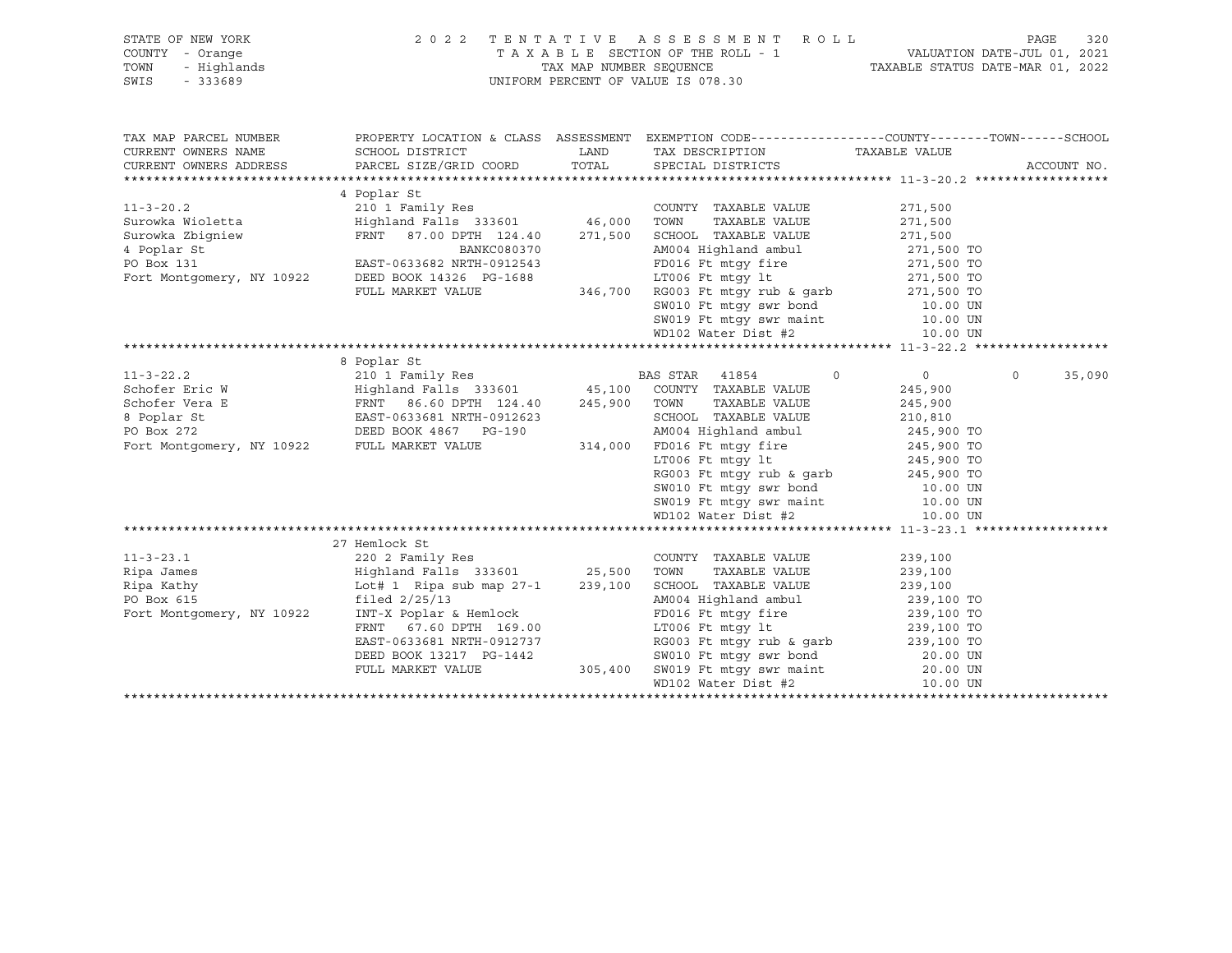| STATE OF NEW YORK                                                       |                                                                                                                                                                                                                                | 2022 TENTATIVE ASSESSMENT ROLL                                                                                                                                                                                                               |         | 321<br>PAGE |
|-------------------------------------------------------------------------|--------------------------------------------------------------------------------------------------------------------------------------------------------------------------------------------------------------------------------|----------------------------------------------------------------------------------------------------------------------------------------------------------------------------------------------------------------------------------------------|---------|-------------|
| OF NEW YORK<br>Y - Orange<br>- Highlands<br>- 333689<br>COUNTY - Orange |                                                                                                                                                                                                                                |                                                                                                                                                                                                                                              |         |             |
| TOWN                                                                    |                                                                                                                                                                                                                                |                                                                                                                                                                                                                                              |         |             |
| SWIS                                                                    |                                                                                                                                                                                                                                |                                                                                                                                                                                                                                              |         |             |
|                                                                         |                                                                                                                                                                                                                                |                                                                                                                                                                                                                                              |         |             |
|                                                                         |                                                                                                                                                                                                                                |                                                                                                                                                                                                                                              |         |             |
| TAX MAP PARCEL NUMBER                                                   |                                                                                                                                                                                                                                |                                                                                                                                                                                                                                              |         |             |
| CURRENT OWNERS NAME                                                     |                                                                                                                                                                                                                                |                                                                                                                                                                                                                                              |         |             |
|                                                                         | CURRENT OWNERS ADDRESS PARCEL SIZE/GRID COORD TOTAL SPECIAL DISTRICTS                                                                                                                                                          |                                                                                                                                                                                                                                              |         | ACCOUNT NO. |
|                                                                         |                                                                                                                                                                                                                                |                                                                                                                                                                                                                                              |         |             |
|                                                                         | 25 Hemlock St                                                                                                                                                                                                                  |                                                                                                                                                                                                                                              |         |             |
| $11 - 3 - 23.2$                                                         |                                                                                                                                                                                                                                |                                                                                                                                                                                                                                              |         |             |
|                                                                         |                                                                                                                                                                                                                                |                                                                                                                                                                                                                                              |         |             |
|                                                                         |                                                                                                                                                                                                                                |                                                                                                                                                                                                                                              |         |             |
|                                                                         |                                                                                                                                                                                                                                |                                                                                                                                                                                                                                              |         |             |
| PO Box 615<br>Fort Montgomery, NY 10922                                 |                                                                                                                                                                                                                                |                                                                                                                                                                                                                                              |         |             |
|                                                                         |                                                                                                                                                                                                                                |                                                                                                                                                                                                                                              |         |             |
|                                                                         |                                                                                                                                                                                                                                |                                                                                                                                                                                                                                              |         |             |
|                                                                         | 1 1 239,100 TO 1 239,100 2 239,100 2 239,100 2 239,100 2 239,100 2 239,100 2 239,100 2 239,100 2 239,100 2 239,100 2 239,100 2 239,100 2 239,100 2 239,100 2 239,100 2 239,100 2 239,100 2 239,100 2 239,100 2 239,100 2 239,1 |                                                                                                                                                                                                                                              |         |             |
|                                                                         |                                                                                                                                                                                                                                |                                                                                                                                                                                                                                              |         |             |
|                                                                         |                                                                                                                                                                                                                                |                                                                                                                                                                                                                                              |         |             |
|                                                                         |                                                                                                                                                                                                                                |                                                                                                                                                                                                                                              |         |             |
|                                                                         |                                                                                                                                                                                                                                |                                                                                                                                                                                                                                              |         |             |
|                                                                         |                                                                                                                                                                                                                                |                                                                                                                                                                                                                                              |         |             |
|                                                                         |                                                                                                                                                                                                                                |                                                                                                                                                                                                                                              |         |             |
|                                                                         |                                                                                                                                                                                                                                |                                                                                                                                                                                                                                              |         |             |
|                                                                         |                                                                                                                                                                                                                                |                                                                                                                                                                                                                                              |         |             |
|                                                                         |                                                                                                                                                                                                                                |                                                                                                                                                                                                                                              |         |             |
|                                                                         |                                                                                                                                                                                                                                |                                                                                                                                                                                                                                              |         |             |
|                                                                         |                                                                                                                                                                                                                                |                                                                                                                                                                                                                                              |         |             |
|                                                                         |                                                                                                                                                                                                                                |                                                                                                                                                                                                                                              |         |             |
|                                                                         |                                                                                                                                                                                                                                |                                                                                                                                                                                                                                              |         |             |
|                                                                         |                                                                                                                                                                                                                                |                                                                                                                                                                                                                                              |         |             |
|                                                                         |                                                                                                                                                                                                                                |                                                                                                                                                                                                                                              |         |             |
|                                                                         |                                                                                                                                                                                                                                |                                                                                                                                                                                                                                              |         |             |
|                                                                         |                                                                                                                                                                                                                                |                                                                                                                                                                                                                                              |         |             |
| $11 - 3 - 26.22$                                                        | 215 1 Fam Res w/                                                                                                                                                                                                               | COUNTY TAXABLE VALUE                                                                                                                                                                                                                         | 416,100 |             |
|                                                                         |                                                                                                                                                                                                                                | TAXABLE VALUE                                                                                                                                                                                                                                | 416,100 |             |
|                                                                         |                                                                                                                                                                                                                                |                                                                                                                                                                                                                                              | 416,100 |             |
|                                                                         |                                                                                                                                                                                                                                |                                                                                                                                                                                                                                              |         |             |
| Fort Montgomery, NY 10922                                               |                                                                                                                                                                                                                                |                                                                                                                                                                                                                                              |         |             |
|                                                                         | ACRES 0.57 BANK N<br>EAST-0633631 NRTH-0912581                                                                                                                                                                                 |                                                                                                                                                                                                                                              |         |             |
|                                                                         | DEED BOOK 14462 PG-225<br>FULL MARKET VALUE 531,400                                                                                                                                                                            |                                                                                                                                                                                                                                              |         |             |
|                                                                         |                                                                                                                                                                                                                                |                                                                                                                                                                                                                                              |         |             |
|                                                                         |                                                                                                                                                                                                                                |                                                                                                                                                                                                                                              |         |             |
|                                                                         |                                                                                                                                                                                                                                | AMBLE VALUE 416,100<br>AM004 Highland ambul 416,100 TO<br>FD016 Ft mtgy fire 416,100 TO<br>LT006 Ft mtgy 1te 416,100 TO<br>RG003 Ft mtgy rub & garb 416,100 TO<br>SW010 Ft mtgy swr bond 20.00 UN<br>SW019 Ft mtgy swr maint 20.00 UN<br>WD1 |         |             |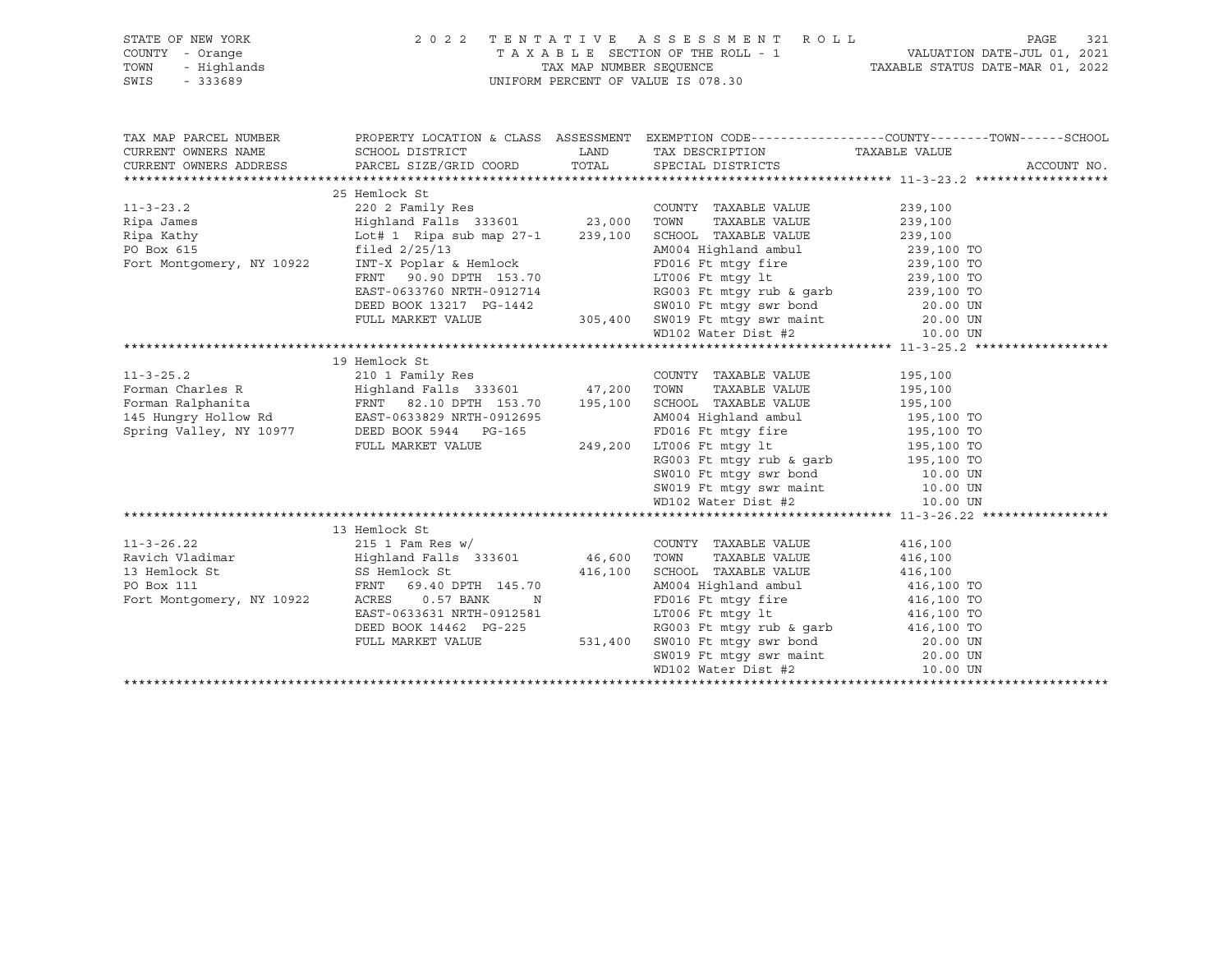| STATE OF NEW YORK<br>COUNTY - Orange<br>TOWN<br>- Highlands |                                           |               | 2022 TENTATIVE ASSESSMENT ROLL                                                                                                   |                          | PAGE        | 322    |
|-------------------------------------------------------------|-------------------------------------------|---------------|----------------------------------------------------------------------------------------------------------------------------------|--------------------------|-------------|--------|
| SWIS<br>- 333689                                            |                                           |               | UNIFORM PERCENT OF VALUE IS 078.30                                                                                               |                          |             |        |
| TAX MAP PARCEL NUMBER                                       |                                           |               | PROPERTY LOCATION & CLASS ASSESSMENT EXEMPTION CODE----------------COUNTY-------TOWN------SCHOOL                                 |                          |             |        |
| CURRENT OWNERS NAME                                         | SCHOOL DISTRICT<br>PARCEL SIZE/GRID COORD | LAND<br>TOTAL | TAX DESCRIPTION TAXABLE VALUE                                                                                                    |                          | ACCOUNT NO. |        |
| CURRENT OWNERS ADDRESS                                      |                                           |               | SPECIAL DISTRICTS                                                                                                                |                          |             |        |
|                                                             | 9 Hemlock St                              |               |                                                                                                                                  |                          |             |        |
| $11 - 3 - 27$                                               | 210 1 Family Res                          |               | COUNTY TAXABLE VALUE                                                                                                             | 207,100                  |             |        |
| Ziegler Beverley                                            | Highland Falls 333601 46,200 TOWN         |               | TAXABLE VALUE                                                                                                                    | 207,100                  |             |        |
| 9 Hemlock St                                                | FRNT 75.00 DPTH 143.10                    | 207,100       | SCHOOL TAXABLE VALUE                                                                                                             | 207,100                  |             |        |
| PO Box 237                                                  | BANKC020670                               |               | AM004 Highland ambul                                                                                                             |                          |             |        |
| Fort Montgomery, NY 10922                                   | EAST-0634053 NRTH-0912679                 |               | FD016 Ft mtqy fire                                                                                                               | 207,100 TO<br>207,100 TO |             |        |
|                                                             | DEED BOOK 13982 PG-353                    |               | $LT006$ Ft $mtgy$ lt                                                                                                             | 207,100 TO<br>207,100 TO |             |        |
|                                                             | FULL MARKET VALUE                         |               | 264,500 RG003 Ft mtgy rub & garb<br>SW010 Ft mtgy swr bond                                                                       |                          |             |        |
|                                                             |                                           |               |                                                                                                                                  | 10.00 UN                 |             |        |
|                                                             |                                           |               | SW019 Ft mtgy swr maint<br>WD102 Water Dist #2                                                                                   | 10.00 UN                 |             |        |
|                                                             |                                           |               |                                                                                                                                  | 10.00 UN                 |             |        |
|                                                             | 7 Hemlock St                              |               |                                                                                                                                  |                          |             |        |
| $11 - 3 - 28$                                               |                                           |               | COUNTY TAXABLE VALUE                                                                                                             |                          |             |        |
|                                                             |                                           |               |                                                                                                                                  | 172,600                  |             |        |
|                                                             |                                           |               |                                                                                                                                  |                          |             |        |
|                                                             |                                           |               |                                                                                                                                  |                          |             |        |
|                                                             |                                           |               |                                                                                                                                  | 172,600 TO<br>172,600 TO |             |        |
|                                                             | FULL MARKET VALUE                         |               | 220,400 LT006 Ft mtgy 1t<br>RG003 Ft mtgy rub & garb 172,600 TO<br>SW010 Ft mtgy swr bond 10.00 UN                               |                          |             |        |
|                                                             |                                           |               |                                                                                                                                  |                          |             |        |
|                                                             |                                           |               |                                                                                                                                  |                          |             |        |
|                                                             |                                           |               | SW019 Ft mtgy swr maint<br>WD102 Water Dist #2                                                                                   | 10.00 UN<br>10.00 UN     |             |        |
|                                                             |                                           |               |                                                                                                                                  | 10.00 UN                 |             |        |
|                                                             |                                           |               |                                                                                                                                  |                          |             |        |
|                                                             | 6 Feith Ln                                |               |                                                                                                                                  |                          |             |        |
| $11 - 3 - 29.11$                                            | 210 1 Family Res                          |               | BAS STAR 41854<br>$\circ$                                                                                                        | $\overline{0}$           | $\circ$     | 35,090 |
| Truong James                                                | Highland Falls 333601                     |               | 45,600 COUNTY TAXABLE VALUE                                                                                                      | 219,200                  |             |        |
| Park Jonqmin                                                | FRNT 73.30 DPTH 123.20                    |               | 219,200 TOWN<br>TAXABLE VALUE                                                                                                    | 219,200                  |             |        |
| 6 Feith Ln                                                  | BANK<br>N                                 |               | SCHOOL TAXABLE VALUE                                                                                                             | 184,110                  |             |        |
| PO Box 842                                                  | EAST-0634167 NRTH-0912652                 |               | AM004 Highland ambul                                                                                                             | 219,200 TO               |             |        |
| Fort Montgomery, NY 10922                                   | DEED BOOK 12744 PG-431                    |               | FD016 Ft mtgy fire<br>279,900 LT006 Ft mtgy lt                                                                                   | 219,200 TO<br>219,200 TO |             |        |
|                                                             | FULL MARKET VALUE                         |               |                                                                                                                                  |                          |             |        |
|                                                             |                                           |               | RG003 Ft mtgy rub & garb<br>SW010 Ft mtgy swr bond<br>SW019 Ft mtgy swr maint<br>10.00 UN<br>SW019 Ft mtgy swr maint<br>10.00 UN |                          |             |        |
|                                                             |                                           |               |                                                                                                                                  |                          |             |        |
|                                                             |                                           |               | WD102 Water Dist #2                                                                                                              | 10.00 UN                 |             |        |
|                                                             |                                           |               |                                                                                                                                  |                          |             |        |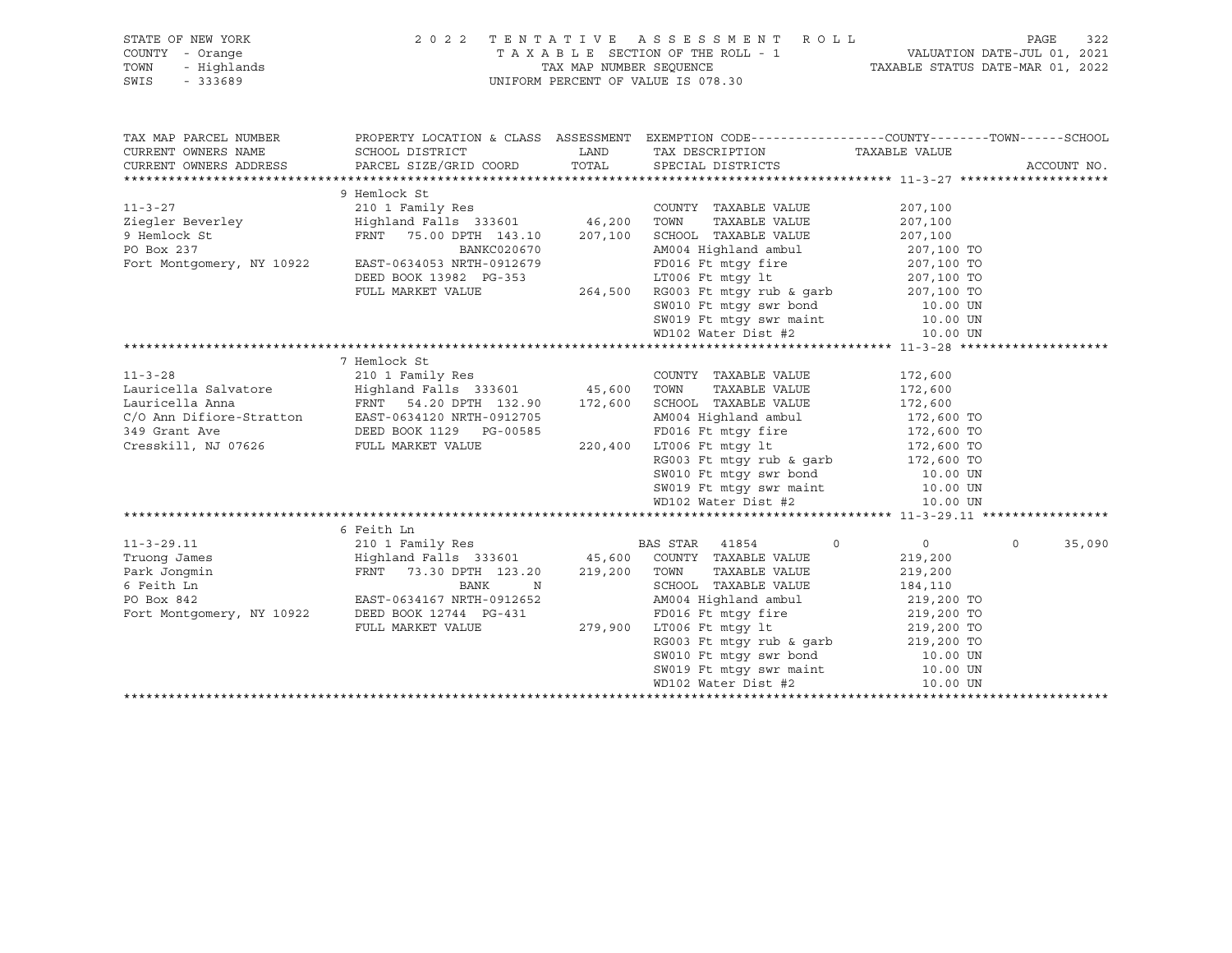| OF NEW YORK<br>! - Orange<br>- Highlands<br>- 333689<br>STATE OF NEW YORK<br>COUNTY - Orange<br>TOWN<br>SWIS                                                                                                                                                                                                                           |                              | 2022 TENTATIVE ASSESSMENT ROLL<br>UNIFORM PERCENT OF VALUE IS 078.30                                                                                            | TENTATIVE ASSESSMENT ROLL<br>TAXABLE SECTION OF THE ROLL - 1 VALUATION DATE-JUL 01, 2021<br>TAX MAP NUMBER SEQUENCE TAXABLE STATUS DATE-MAR 01, 2022<br>INIEOPM PEPCENT OF VALUE TO 079 00 |
|----------------------------------------------------------------------------------------------------------------------------------------------------------------------------------------------------------------------------------------------------------------------------------------------------------------------------------------|------------------------------|-----------------------------------------------------------------------------------------------------------------------------------------------------------------|--------------------------------------------------------------------------------------------------------------------------------------------------------------------------------------------|
| CURRENT OWNERS NAME<br>CURRENT OWNERS ADDRESS                                                                                                                                                                                                                                                                                          | PARCEL SIZE/GRID COORD TOTAL | ${\tt SCHOOD\,\, \, {\tt DISTRTCT}} {\small\quad \, {\tt LAND}} {\small\quad \, {\tt TAX\,\, \, {\tt DESCRIPTION}} {\small\quad \, {\tt TAXABLE\,\, \, VALUE}}$ | TAX MAP PARCEL NUMBER THE PROPERTY LOCATION & CLASS ASSESSMENT EXEMPTION CODE---------------COUNTY--------TOWN------SCHOOL<br>ACCOUNT NO.                                                  |
|                                                                                                                                                                                                                                                                                                                                        |                              |                                                                                                                                                                 |                                                                                                                                                                                            |
|                                                                                                                                                                                                                                                                                                                                        |                              |                                                                                                                                                                 |                                                                                                                                                                                            |
|                                                                                                                                                                                                                                                                                                                                        |                              |                                                                                                                                                                 |                                                                                                                                                                                            |
|                                                                                                                                                                                                                                                                                                                                        |                              |                                                                                                                                                                 |                                                                                                                                                                                            |
| 11-3-31 210 1 Family Res COUNTY<br>JFA Property Management Inc. Highland Falls 333601 46,400 TOWN<br>JFA Property Management Inc. Highland Falls 33501 46,400 TOWN IAAABLE VALUE 292,900<br>05 Spring Valley Rd RNT 92.90 ECHO 202,900 SCHOOL TAXABLE VALUE 292,900 TO<br>05 Spring, NY 10562 FRNT 9374,000 EAST -0634293 NRTH-0912669 | Hemlock St                   | COUNTY TAXABLE VALUE<br>TAXABLE VALUE                                                                                                                           | 292,900<br>292,900                                                                                                                                                                         |
|                                                                                                                                                                                                                                                                                                                                        |                              |                                                                                                                                                                 |                                                                                                                                                                                            |
|                                                                                                                                                                                                                                                                                                                                        |                              |                                                                                                                                                                 |                                                                                                                                                                                            |
|                                                                                                                                                                                                                                                                                                                                        |                              |                                                                                                                                                                 |                                                                                                                                                                                            |
|                                                                                                                                                                                                                                                                                                                                        |                              |                                                                                                                                                                 |                                                                                                                                                                                            |
|                                                                                                                                                                                                                                                                                                                                        |                              |                                                                                                                                                                 |                                                                                                                                                                                            |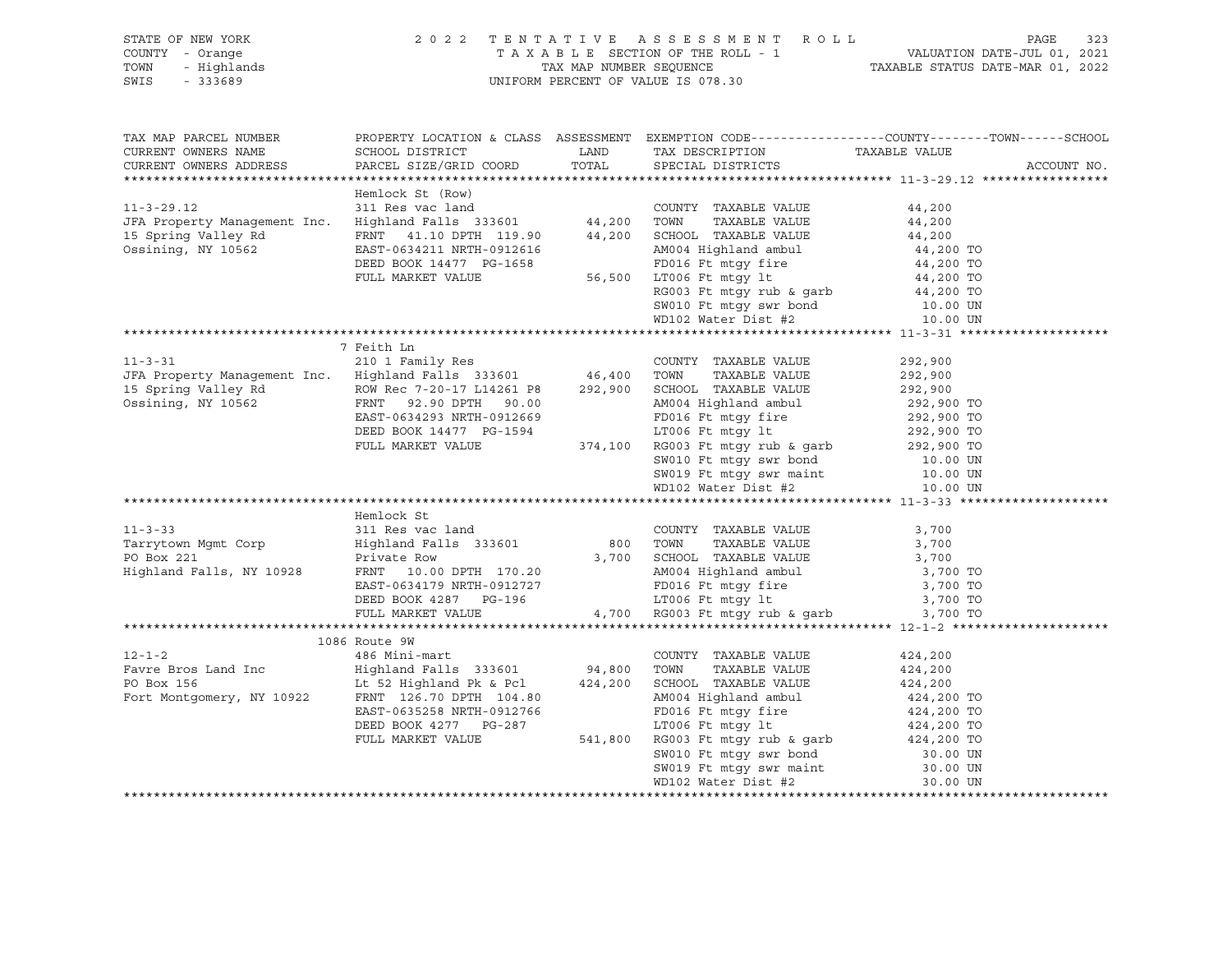| STATE OF NEW YORK<br>COUNTY - Orange<br>TOWN<br>- Highlands<br>SWIS<br>$-333689$ | 2 0 2 2                                                                                                             | TAX MAP NUMBER SEQUENCE | TENTATIVE ASSESSMENT ROLL<br>TAXABLE SECTION OF THE ROLL - 1<br>UNIFORM PERCENT OF VALUE IS 078.30                                      | VALUATION DATE-JUL 01, 2021<br>TAXABLE STATUS DATE-MAR 01, 2022            | PAGE<br>324                  |
|----------------------------------------------------------------------------------|---------------------------------------------------------------------------------------------------------------------|-------------------------|-----------------------------------------------------------------------------------------------------------------------------------------|----------------------------------------------------------------------------|------------------------------|
| TAX MAP PARCEL NUMBER<br>CURRENT OWNERS NAME<br>CURRENT OWNERS ADDRESS           | SCHOOL DISTRICT<br>PARCEL SIZE/GRID COORD                                                                           | LAND<br>TOTAL           | PROPERTY LOCATION & CLASS ASSESSMENT EXEMPTION CODE---------------COUNTY-------TOWN------SCHOOL<br>TAX DESCRIPTION<br>SPECIAL DISTRICTS | TAXABLE VALUE                                                              | ACCOUNT NO.                  |
|                                                                                  |                                                                                                                     |                         |                                                                                                                                         |                                                                            |                              |
| $12 - 1 - 3$<br>Favre David                                                      | 7 Garrison Rd<br>210 1 Family Res<br>Highland Falls 333601                                                          | 45,400                  | BAS STAR<br>41854<br>$\Omega$<br>COUNTY TAXABLE VALUE                                                                                   | $\overline{0}$<br>253,400                                                  | $\Omega$<br>35,090           |
| Favre's Auto Body<br>Route 9W<br>PO Box 156                                      | Lt 51 Pt Lt 50<br>Highland Park Sub<br>FRNT 68.00 DPTH 99.80                                                        | 253,400                 | TOWN<br>TAXABLE VALUE<br>SCHOOL TAXABLE VALUE<br>AM004 Highland ambul                                                                   | 253,400<br>218,310<br>253,400 TO                                           |                              |
| Fort Montgomery, NY 10922                                                        | EAST-0635324 NRTH-0912694<br>DEED BOOK 4323 PG-237<br>FULL MARKET VALUE                                             |                         | FD016 Ft mtqy fire<br>LT006 Ft mtqy lt<br>323,600 RG003 Ft mtgy rub & garb<br>SW010 Ft mtgy swr bond<br>SW019 Ft mtgy swr maint         | 253,400 TO<br>253,400 TO<br>253,400 TO<br>10.00 UN<br>10.00 UN             |                              |
|                                                                                  |                                                                                                                     |                         | WD102 Water Dist #2                                                                                                                     | 10.00 UN                                                                   |                              |
|                                                                                  |                                                                                                                     |                         |                                                                                                                                         |                                                                            |                              |
|                                                                                  | 11 Garrison Rd                                                                                                      |                         |                                                                                                                                         |                                                                            |                              |
| $12 - 1 - 5.2$<br>Dittell Doris                                                  | 210 1 Family Res                                                                                                    |                         | CW 15 VET/ 41162<br>$\circ$<br>47,200 CW 15 VET/ 41163<br>$\circ$                                                                       | 11,520<br>$\overline{0}$                                                   | 0<br>0<br>$\Omega$<br>11,520 |
| 11 Garrison Rd                                                                   | Highland Falls 333601<br>Lts 48 49 & Pt Lt 50                                                                       |                         | 210,700 BAS STAR 41854<br>$\circ$                                                                                                       | $\circ$                                                                    | 35,090<br>$\Omega$           |
| Highland Falls, NY 10928                                                         | Highland Park<br>12/16/2013 Easement Agrmt<br>FRNT 123.20 DPTH 125.00<br>BANKC080370<br>EAST-0635385 NRTH-0912636   |                         | COUNTY TAXABLE VALUE<br>TOWN<br>TAXABLE VALUE<br>SCHOOL TAXABLE VALUE<br>AM004 Highland ambul<br>FD016 Ft mtqy fire                     | 199,180<br>199,180<br>175,610<br>210,700 TO                                |                              |
|                                                                                  | DEED BOOK 13722 PG-1919<br>FULL MARKET VALUE                                                                        |                         | LT006 Ft mtgy lt<br>269,100 RG003 Ft mtqy rub & qarb<br>SW010 Ft mtgy swr bond<br>SW019 Ft mtgy swr maint<br>WD102 Water Dist #2        | 210,700 TO<br>210,700 TO<br>210,700 TO<br>10.00 UN<br>10.00 UN<br>10.00 UN |                              |
|                                                                                  |                                                                                                                     |                         |                                                                                                                                         |                                                                            |                              |
| $12 - 1 - 6$<br>McQuiston Jason<br>McOuiston Marisol                             | 15 Garrison Rd<br>210 1 Family Res<br>Highland Falls 333601<br>Lts 46 47 Cosmo On Hudson                            | 47,200<br>208,300       | COUNTY TAXABLE VALUE<br>TOWN<br>TAXABLE VALUE<br>SCHOOL TAXABLE VALUE                                                                   | 208,300<br>208,300<br>208,300                                              |                              |
| 15 Garrison Rd<br>Highland Falls, NY 10928                                       | FRNT 100.00 DPTH 133.90<br>BANKC061336<br>EAST-0635464 NRTH-0912565<br>DEED BOOK 14421 PG-1703<br>FULL MARKET VALUE | 266,000                 | AM004 Highland ambul<br>FD016 Ft mtqy fire<br>LT006 Ft mtqy lt<br>RG003 Ft mtgy rub & garb 208,300 TO<br>SW010 Ft mtgy swr bond         | 208,300 TO<br>208,300 TO<br>208,300 TO<br>10.00 UN                         |                              |
|                                                                                  |                                                                                                                     |                         | SW019 Ft mtgy swr maint<br>WD102 Water Dist #2                                                                                          | 10.00 UN<br>10.00 UN                                                       |                              |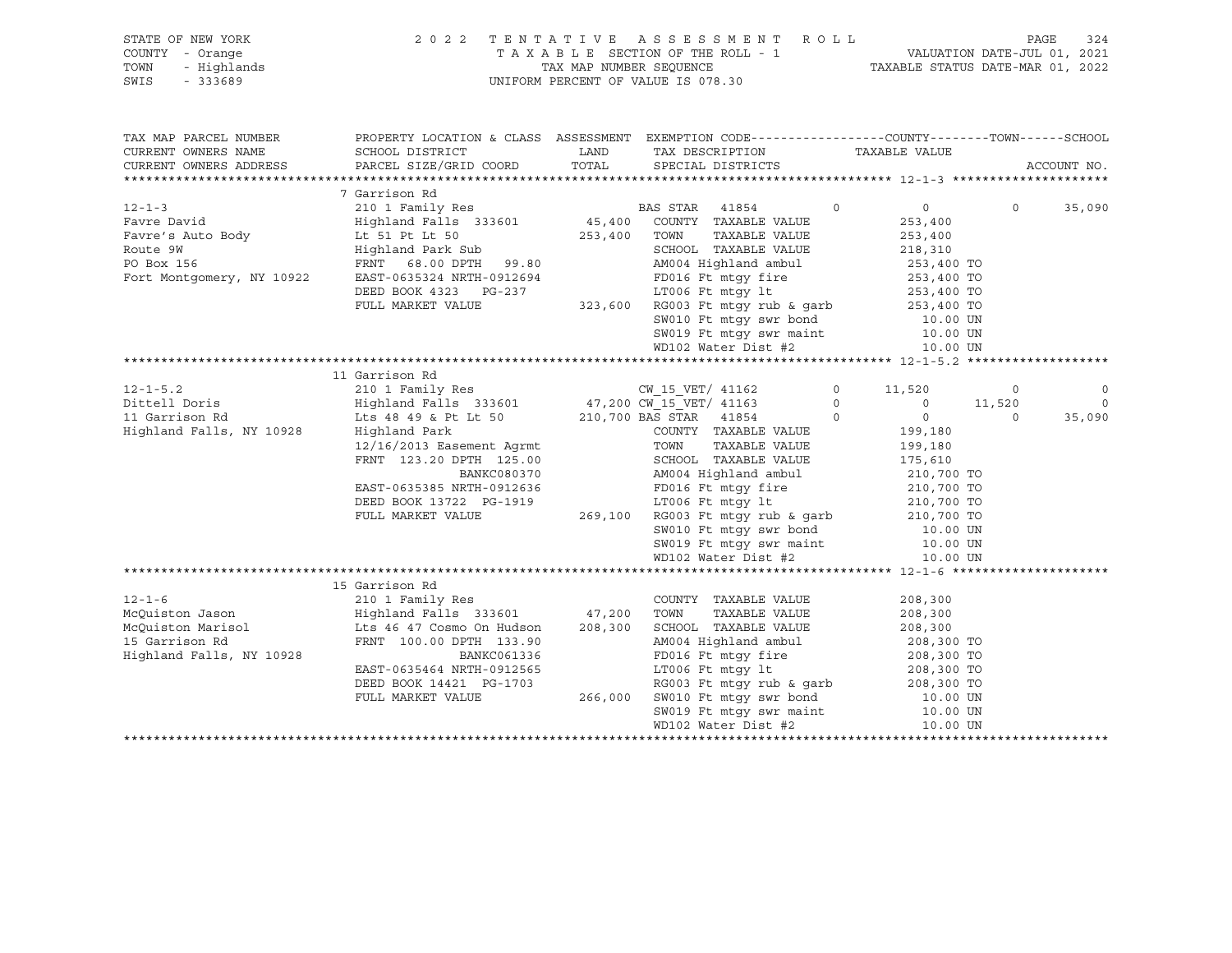| STATE OF NEW YORK                                    | 2022 TENTATIVE ASSESSMENT ROLL                                                                                                                                                                                                             |                                                                                                                                                                                                                                                                |                    | PAGE     | 325         |
|------------------------------------------------------|--------------------------------------------------------------------------------------------------------------------------------------------------------------------------------------------------------------------------------------------|----------------------------------------------------------------------------------------------------------------------------------------------------------------------------------------------------------------------------------------------------------------|--------------------|----------|-------------|
| COUNTY - Orange                                      |                                                                                                                                                                                                                                            | TAXABLE SECTION OF THE ROLL - 1 VALUATION DATE-JUL 01, 2021<br>TAX MAP NUMBER SEQUENCE TAXABLE STATUS DATE-MAR 01, 2022                                                                                                                                        |                    |          |             |
| TOWN                                                 |                                                                                                                                                                                                                                            |                                                                                                                                                                                                                                                                |                    |          |             |
| <i>I –</i> Orange<br>- Highlands<br>- 333689<br>SWIS |                                                                                                                                                                                                                                            | UNIFORM PERCENT OF VALUE IS 078.30                                                                                                                                                                                                                             |                    |          |             |
|                                                      |                                                                                                                                                                                                                                            |                                                                                                                                                                                                                                                                |                    |          |             |
|                                                      |                                                                                                                                                                                                                                            |                                                                                                                                                                                                                                                                |                    |          |             |
|                                                      |                                                                                                                                                                                                                                            |                                                                                                                                                                                                                                                                |                    |          |             |
| TAX MAP PARCEL NUMBER                                |                                                                                                                                                                                                                                            | PROPERTY LOCATION & CLASS ASSESSMENT EXEMPTION CODE---------------COUNTY-------TOWN-----SCHOOL                                                                                                                                                                 |                    |          |             |
| CURRENT OWNERS NAME                                  |                                                                                                                                                                                                                                            |                                                                                                                                                                                                                                                                |                    |          |             |
| CURRENT OWNERS ADDRESS                               |                                                                                                                                                                                                                                            |                                                                                                                                                                                                                                                                |                    |          | ACCOUNT NO. |
|                                                      |                                                                                                                                                                                                                                            |                                                                                                                                                                                                                                                                |                    |          |             |
|                                                      | 19 Garrison Rd                                                                                                                                                                                                                             |                                                                                                                                                                                                                                                                |                    |          |             |
|                                                      |                                                                                                                                                                                                                                            | BAS STAR 41854 0                                                                                                                                                                                                                                               | $\overline{0}$     | $\Omega$ | 35,090      |
|                                                      |                                                                                                                                                                                                                                            |                                                                                                                                                                                                                                                                | 150,200<br>150,200 |          |             |
|                                                      |                                                                                                                                                                                                                                            | TAXABLE VALUE                                                                                                                                                                                                                                                  |                    |          |             |
| PO Box 332                                           | FRNT 50.00 DPTH 133.90<br>BANKC080370                                                                                                                                                                                                      |                                                                                                                                                                                                                                                                |                    |          |             |
| Ft Montgomery, NY 10922                              |                                                                                                                                                                                                                                            |                                                                                                                                                                                                                                                                |                    |          |             |
|                                                      | EAST-0635530 NRTH-0912515<br>DEED BOOK 12298 PG-1899                                                                                                                                                                                       |                                                                                                                                                                                                                                                                |                    |          |             |
|                                                      | DEED BOOK 12298 PG-1899                                                                                                                                                                                                                    |                                                                                                                                                                                                                                                                |                    |          |             |
|                                                      | FULL MARKET VALUE                                                                                                                                                                                                                          |                                                                                                                                                                                                                                                                |                    |          |             |
|                                                      |                                                                                                                                                                                                                                            | 133.90<br>133.90<br>C080370<br>2013.90<br>C080370<br>2012515<br>FD016 Ft mtgy fire<br>150,200 TO<br>150,200 TO<br>2012515<br>FD016 Ft mtgy fire<br>150,200 TO<br>150,200 TO<br>191,800 RG003 Ft mtgy rub & garb<br>50,200 TO<br>SW010 Ft mtgy swr bond<br>50,2 |                    |          |             |
|                                                      |                                                                                                                                                                                                                                            |                                                                                                                                                                                                                                                                |                    |          |             |
|                                                      |                                                                                                                                                                                                                                            |                                                                                                                                                                                                                                                                |                    |          |             |
|                                                      |                                                                                                                                                                                                                                            |                                                                                                                                                                                                                                                                |                    |          |             |
|                                                      | 21 Garrison Rd                                                                                                                                                                                                                             |                                                                                                                                                                                                                                                                |                    |          |             |
|                                                      | 12-1-8<br>White Michael 210 1 Family Res<br>White Michael Highland Falls 333601 45,200 TOWN TAXABLE VALUE 146,100<br>White June 146,100<br>21 Garrison Rd FRNT 50.00 DPTH 129.20<br>21 Garrison Rd FRNT 50.00 DPTH 129.20<br>21 MM004 High |                                                                                                                                                                                                                                                                |                    |          |             |
|                                                      |                                                                                                                                                                                                                                            |                                                                                                                                                                                                                                                                |                    |          |             |
|                                                      |                                                                                                                                                                                                                                            |                                                                                                                                                                                                                                                                |                    |          |             |
|                                                      |                                                                                                                                                                                                                                            |                                                                                                                                                                                                                                                                |                    |          |             |
| Highland Falls, NY 10928                             |                                                                                                                                                                                                                                            |                                                                                                                                                                                                                                                                |                    |          |             |
|                                                      |                                                                                                                                                                                                                                            |                                                                                                                                                                                                                                                                |                    |          |             |
|                                                      |                                                                                                                                                                                                                                            |                                                                                                                                                                                                                                                                |                    |          |             |
|                                                      |                                                                                                                                                                                                                                            |                                                                                                                                                                                                                                                                |                    |          |             |
|                                                      |                                                                                                                                                                                                                                            |                                                                                                                                                                                                                                                                |                    |          |             |
|                                                      |                                                                                                                                                                                                                                            |                                                                                                                                                                                                                                                                |                    |          |             |
|                                                      |                                                                                                                                                                                                                                            | EAST-0635575 NRTH-0912485<br>EAST-0635575 NRTH-0912485<br>DEED BOOK 13772 PG-5<br>FULL MARKET VALUE<br>THE MARKET VALUE<br>THE MARKET VALUE<br>THE MARKET VALUE<br>THE MARKET VALUE<br>THE MARKET VALUE<br>THE MARKET VALUE<br>THE MARKET VALUE<br>T           |                    |          |             |
|                                                      |                                                                                                                                                                                                                                            |                                                                                                                                                                                                                                                                |                    |          |             |
|                                                      |                                                                                                                                                                                                                                            |                                                                                                                                                                                                                                                                |                    |          |             |
|                                                      |                                                                                                                                                                                                                                            |                                                                                                                                                                                                                                                                |                    |          |             |
|                                                      |                                                                                                                                                                                                                                            |                                                                                                                                                                                                                                                                |                    |          |             |
|                                                      |                                                                                                                                                                                                                                            |                                                                                                                                                                                                                                                                |                    |          |             |
|                                                      |                                                                                                                                                                                                                                            |                                                                                                                                                                                                                                                                |                    |          |             |
|                                                      |                                                                                                                                                                                                                                            |                                                                                                                                                                                                                                                                |                    |          |             |
|                                                      |                                                                                                                                                                                                                                            |                                                                                                                                                                                                                                                                |                    |          |             |
|                                                      |                                                                                                                                                                                                                                            |                                                                                                                                                                                                                                                                |                    |          |             |
|                                                      |                                                                                                                                                                                                                                            |                                                                                                                                                                                                                                                                |                    |          |             |
|                                                      |                                                                                                                                                                                                                                            |                                                                                                                                                                                                                                                                |                    |          |             |
|                                                      |                                                                                                                                                                                                                                            |                                                                                                                                                                                                                                                                |                    |          |             |
|                                                      |                                                                                                                                                                                                                                            |                                                                                                                                                                                                                                                                |                    |          |             |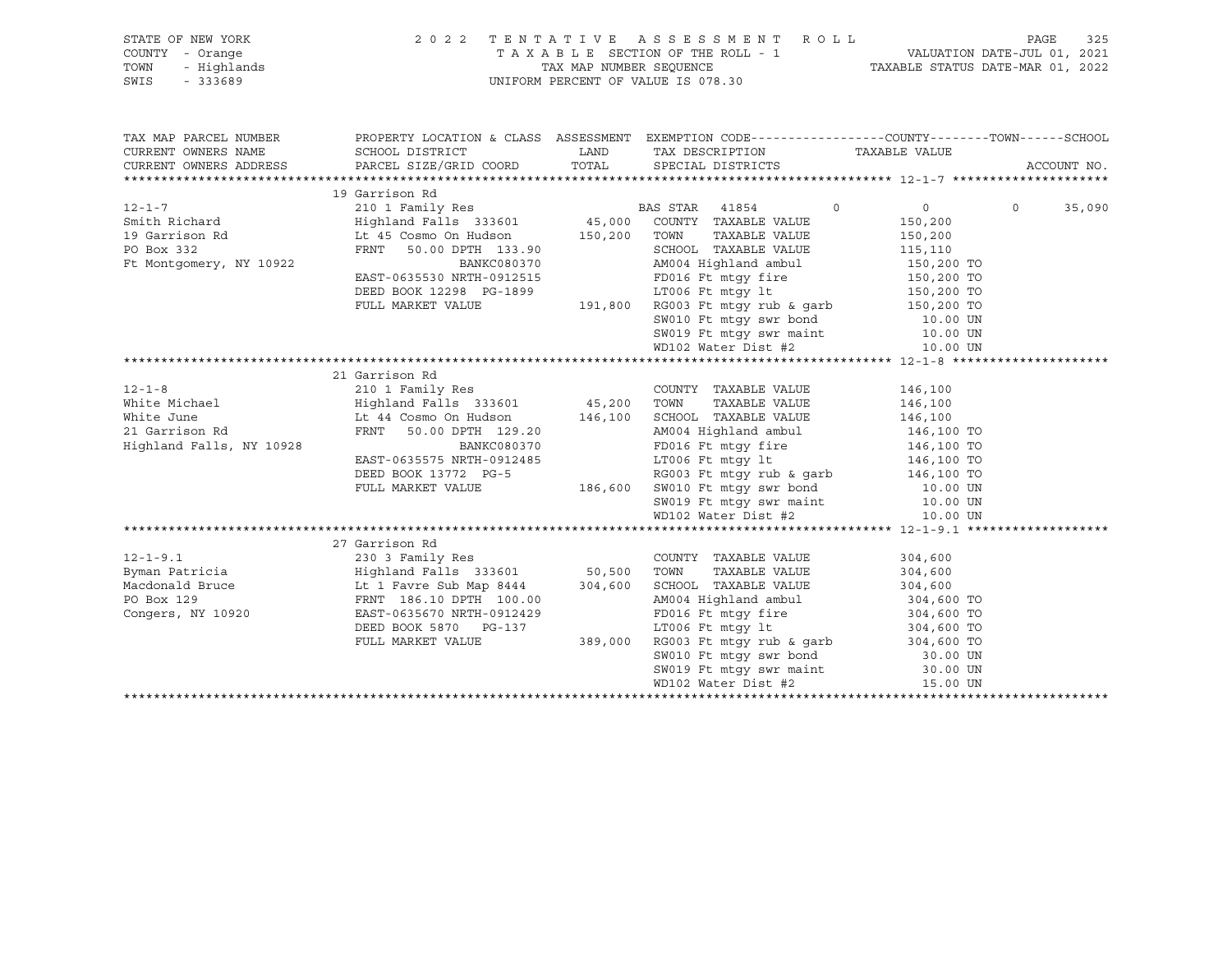| OF NEW YORK<br>I - Orange<br>- Highlands<br>- 333689<br>STATE OF NEW YORK<br>COUNTY - Orange<br>TOWN<br>SWIS<br>$-333689$                       |                                                                                                                                                                                                                                  |       | 2022 TENTATIVE ASSESSMENT ROLL PAGE 326<br>TAXABLE SECTION OF THE ROLL - 1 VALUATION DATE-JUL 01, 2021<br>TAX MAP NUMBER SEQUENCE TAXABLE STATUS DATE-MAR 01, 2022<br>UNIFORM PERCENT OF VALUE IS 078.30                 |                                                                      |                                                                                                                                 |                                               |                                                          |
|-------------------------------------------------------------------------------------------------------------------------------------------------|----------------------------------------------------------------------------------------------------------------------------------------------------------------------------------------------------------------------------------|-------|--------------------------------------------------------------------------------------------------------------------------------------------------------------------------------------------------------------------------|----------------------------------------------------------------------|---------------------------------------------------------------------------------------------------------------------------------|-----------------------------------------------|----------------------------------------------------------|
| TAX MAP PARCEL NUMBER<br>CURRENT OWNERS NAME<br>CURRENT OWNERS ADDRESS                                                                          | PROPERTY LOCATION & CLASS ASSESSMENT EXEMPTION CODE---------------COUNTY-------TOWN------SCHOOL<br>SCHOOL DISTRICT<br>PARCEL SIZE/GRID COORD                                                                                     | TOTAL | LAND TAX DESCRIPTION<br>SPECIAL DISTRICTS                                                                                                                                                                                |                                                                      | TAXABLE VALUE                                                                                                                   |                                               | ACCOUNT NO.                                              |
| $12 - 1 - 9.2$<br>Colacicco Marian G<br>3 Hillcrest Rd<br>PO Box 313                                                                            | 3 Hillcrest Rd<br>210 1 Family Res<br>Highland Falls 333601<br>Lt 2 Favre Sub Map 8444 325,000 TOWN<br>FRNT 162.00 DPTH 60.00<br>Fort Montgomery, NY 10922 EAST-0635735 NRTH-0912486<br>DEED BOOK 13875 PG-1370                  |       | BAS STAR 41854<br>47,200 COUNTY TAXABLE VALUE<br>TAXABLE VALUE<br>SCHOOL TAXABLE VALUE<br>AM004 Highland ambul<br>FD016 Ft mtgy fire                                                                                     | $\circ$                                                              | $0 \qquad \qquad$<br>325,000<br>325,000<br>289,910<br>325,000 TO<br>325,000 TO                                                  | $\circ$                                       | 35,090                                                   |
|                                                                                                                                                 | FULL MARKET VALUE                                                                                                                                                                                                                |       | 415,100 LT006 Ft mtgy lt<br>RG003 Ft mtgy rub & garb<br>SW010 Ft mtqy swr bond<br>SW019 Ft mtgy swr maint<br>WD102 Water Dist #2                                                                                         |                                                                      | 325,000 TO<br>325,000 TO<br>10.00 UN<br>10.00 UN<br>10.00 UN                                                                    |                                               |                                                          |
|                                                                                                                                                 |                                                                                                                                                                                                                                  |       |                                                                                                                                                                                                                          |                                                                      |                                                                                                                                 |                                               |                                                          |
| $12 - 1 - 10.21$<br>Parashkevov Karen D<br>Salazar Susan<br>2 Hillcrest Rd<br>PO Box 787<br>Fort Montgomery, NY 10922 EAST-0636207 NRTH-0912433 | 2 Hillcrest Rd<br>210 1 Family Res<br>Highland Falls 333601<br>LT 1 4-34-68 Inc Sub Map 311,500 TOWN TAXABLE VALUE<br>680-04 Filed 9/10/04 SCHOOL TAXABLE VALUE<br>ACRES<br>1.50<br>DEED BOOK 14442 PG-1329<br>FULL MARKET VALUE |       | BAS STAR 41854<br>192,500 COUNTY TAXABLE VALUE<br>AM004 Highland ambul<br>FD016 Ft mtgy fire<br>LT006 Ft mtqy lt<br>$397,800$ RG003 Ft mtqy rub & qarb<br>SW010 Ft mtgy swr bond<br>WD102 Water Dist #2                  | $\Omega$                                                             | $\overline{0}$<br>311,500<br>311,500<br>276,410<br>311,500 TO<br>311,500 TO<br>311,500 TO<br>311,500 TO<br>10.00 UN<br>10.00 UN | $\Omega$                                      | 35,090                                                   |
|                                                                                                                                                 |                                                                                                                                                                                                                                  |       |                                                                                                                                                                                                                          |                                                                      |                                                                                                                                 |                                               |                                                          |
| $12 - 1 - 10.22$<br>Hidalgo Anne Denisse<br>Ott Rosanne F<br>PO Box 575                                                                         | 4 Hillcrest Rd<br>210 1 Family Res<br>Highland Falls 333601 250,000 VET COM C 41132<br>LT 2 4-34-68 Inc Sub Map<br>680-04 Filed 9/10/04                                                                                          |       | VET COM C 41132<br>609,000 VET COM T 41133<br>VET COM T 41133                                                                                                                                                            | $\overline{0}$<br>$\overline{0}$<br>$\overline{0}$<br>$\overline{0}$ | 33,600<br>33,600<br>$\sim$ 0<br>$\overline{0}$                                                                                  | $\mathbf 0$<br>$\circ$<br>19,200<br>19,200    | $\mathbb O$<br>$\mathbb O$<br>$\mathbb O$<br>$\mathbb O$ |
| Fort Montgomery, NY 10922                                                                                                                       | ACRES<br>2.10<br>EAST-0636238 NRTH-0912654<br>DEED BOOK 11874 PG-40<br>FULL MARKET VALUE                                                                                                                                         |       | VET DIS C 41142<br>VET DIS C 41142<br>VET DIS T 41143<br>777,800 VET DIS T 41143                                                                                                                                         | $\begin{matrix} 0 \\ 0 \\ 0 \\ 0 \end{matrix}$<br>$\circ$            | 30,450<br>67,200<br>$\overline{\phantom{a}}$<br>$\overline{0}$                                                                  | $\overline{0}$<br>$\circ$<br>38,400<br>30,450 | $\circ$<br>$\Omega$<br>$\mathbf 0$<br>$\circ$            |
|                                                                                                                                                 |                                                                                                                                                                                                                                  |       | COUNTY TAXABLE VALUE<br>TAXABLE VALUE<br>TOWN<br>SCHOOL TAXABLE VALUE<br>AM004 Highland ambul<br>FD016 Ft mtqy fire<br>LT006 Ft mtqy lt<br>RG003 Ft mtgy rub & garb<br>SW010 Ft mtgy swr bond<br>SW019 Ft mtgy swr maint |                                                                      | 444,150<br>501,750<br>609,000<br>609,000 TO<br>609,000 TO<br>609,000 TO<br>609,000 TO<br>10.00 UN<br>10.00 UN                   |                                               |                                                          |

 WD102 Water Dist #2 10.00 UN \*\*\*\*\*\*\*\*\*\*\*\*\*\*\*\*\*\*\*\*\*\*\*\*\*\*\*\*\*\*\*\*\*\*\*\*\*\*\*\*\*\*\*\*\*\*\*\*\*\*\*\*\*\*\*\*\*\*\*\*\*\*\*\*\*\*\*\*\*\*\*\*\*\*\*\*\*\*\*\*\*\*\*\*\*\*\*\*\*\*\*\*\*\*\*\*\*\*\*\*\*\*\*\*\*\*\*\*\*\*\*\*\*\*\*\*\*\*\*\*\*\*\*\*\*\*\*\*\*\*\*\*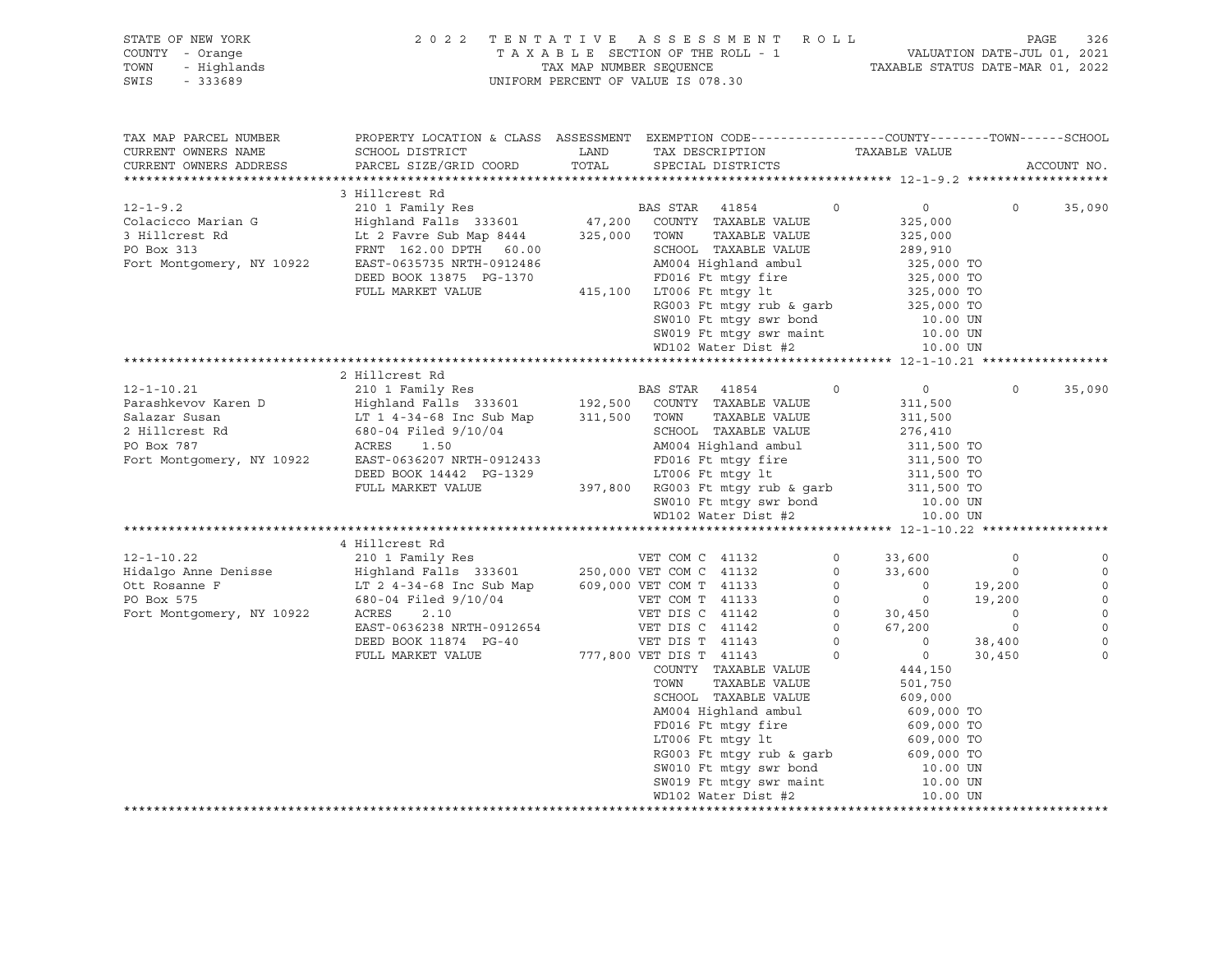### STATE OF NEW YORK 2 0 2 2 T E N T A T I V E A S S E S S M E N T R O L L PAGE 327 COUNTY - Orange T A X A B L E SECTION OF THE ROLL - 1 VALUATION DATE-JUL 01, 2021 TOWN - Highlands TAX MAP NUMBER SEQUENCE TAXABLE STATUS DATE-MAR 01, 2022 SWIS - 333689 UNIFORM PERCENT OF VALUE IS 078.30

| TAX DESCRIPTION TAXABLE VALUE<br>SPECIAL DISTRICTS<br>CURRENT OWNERS ADDRESS                                                                                                                                                                           | ACCOUNT NO.    |
|--------------------------------------------------------------------------------------------------------------------------------------------------------------------------------------------------------------------------------------------------------|----------------|
|                                                                                                                                                                                                                                                        |                |
| 6 Hillcrest Rd<br>6 HILICIESL ROM CONTENT/41162 0 11,520<br>Fitzgerald John Highland Falls 333601 204,000 CW_15_VET/41162 0 11,520<br>Fitzgerald Jennifer Lt 3 4-34-68 Inc Sub Map 539,400 CW_DISBLD_41172 0 26,970<br>PO Box 302 680-04 Filed 9/10/04 |                |
| $\circ$                                                                                                                                                                                                                                                | $\circ$        |
| 11,520                                                                                                                                                                                                                                                 | $\overline{0}$ |
| $\overline{0}$                                                                                                                                                                                                                                         | $\circ$        |
| 26,970                                                                                                                                                                                                                                                 | $\Omega$       |
| COUNTY TAXABLE VALUE<br>500,910<br>500.910<br>Fort Montgomery, NY 10922<br>ACRES<br>1.10                                                                                                                                                               |                |
| EAST-0635955 NRTH-0912608<br>TOWN TAXABLE VALUE<br>500,910                                                                                                                                                                                             |                |
| 539,400<br>DEED BOOK 14846 PG-375<br>SCHOOL TAXABLE VALUE                                                                                                                                                                                              |                |
| 688,900 AM004 Highland ambul 539,400 TO<br>FD016 Ft mtgy fire 539,400 TO<br>LT006 Ft mtgy lt 539,400 TO<br>FULL MARKET VALUE                                                                                                                           |                |
|                                                                                                                                                                                                                                                        |                |
|                                                                                                                                                                                                                                                        |                |
| RG003 Ft mtgy rub & garb $539,400$ TO                                                                                                                                                                                                                  |                |
|                                                                                                                                                                                                                                                        |                |
|                                                                                                                                                                                                                                                        |                |
| SW010 Ft mtgy swr bond 10.00 UN<br>SW019 Ft mtgy swr maint 10.00 UN<br>WD102 Water Dist #2 10.00 UN                                                                                                                                                    |                |
|                                                                                                                                                                                                                                                        |                |
| 8 Hillcrest Rd                                                                                                                                                                                                                                         |                |
| $12 - 1 - 10.24$<br>210 1 Family Res<br>COUNTY TAXABLE VALUE<br>1068,500                                                                                                                                                                               |                |
| Atkinson Adrienne Mighland Falls 333601 162,300 TOWN<br>TAXABLE VALUE<br>1068,500                                                                                                                                                                      |                |
| Lt 4 4-34-68 Inc Sub Map 1068,500<br>38 Dominick St<br>SCHOOL TAXABLE VALUE<br>1068,500<br>SCHOOL TAXABLE VALUE 1068,500<br>AM004 Highland ambul 1068,500 TO<br>FD016 Ft mtgy fire 1068,500 TO<br>LT006 Ft mtgy lt 1068,500 TO                         |                |
| New York, NY 10013<br>680-04 Filed 9/10/04<br>nod s Preakfast                                                                                                                                                                                          |                |
|                                                                                                                                                                                                                                                        |                |
| ACRES<br>3.80                                                                                                                                                                                                                                          |                |
|                                                                                                                                                                                                                                                        |                |
|                                                                                                                                                                                                                                                        |                |
|                                                                                                                                                                                                                                                        |                |
| EAST-0636197 NRTH-0912898 RG003 Ft mtgy rub & garb 1068,500 TO<br>DEED BOOK 14853 PG-333 SW010 Ft mtgy swr bond 20.00 UN<br>FULL MARKET VALUE 1364,600 SW019 Ft mtgy swr maint 20.00 UN<br>WD102 Water Dist #2 10.00 UN                                |                |
|                                                                                                                                                                                                                                                        |                |
| Overlook Pl                                                                                                                                                                                                                                            |                |
| $12 - 1 - 11$<br>311 Res vac land<br>COUNTY TAXABLE VALUE<br>32,200                                                                                                                                                                                    |                |
| Bachert Thomas W<br>Highland Falls 333601 32,200<br>TOWN<br>TAXABLE VALUE<br>32,200                                                                                                                                                                    |                |
|                                                                                                                                                                                                                                                        |                |
| SCHOOL TAXABLE VALUE 32,200<br>AM004 Highland ambul 32,200 TO<br>c/o Joanna Allman                         FRNT   100.00 DPTH   449.00         32,200<br>45 Sutton Pl S Apt 7-i           EAST-0636041 NRTH-0912351                                    |                |
| FD016 Ft mtgy fire 32,200 TO<br>DEED BOOK 1871    PG-00677<br>New York, NY 10022                                                                                                                                                                       |                |
| 41,100<br>LT006 Ft mtgy lt<br>FULL MARKET VALUE<br>32,200 TO                                                                                                                                                                                           |                |
|                                                                                                                                                                                                                                                        |                |
|                                                                                                                                                                                                                                                        |                |
| RG003 Ft mtgy rub & garb $32,200$ TO<br>SW010 Ft mtgy swr bond $10.00$ UN<br>WD102 Water Dist #2 $10.00$ UN                                                                                                                                            |                |
|                                                                                                                                                                                                                                                        |                |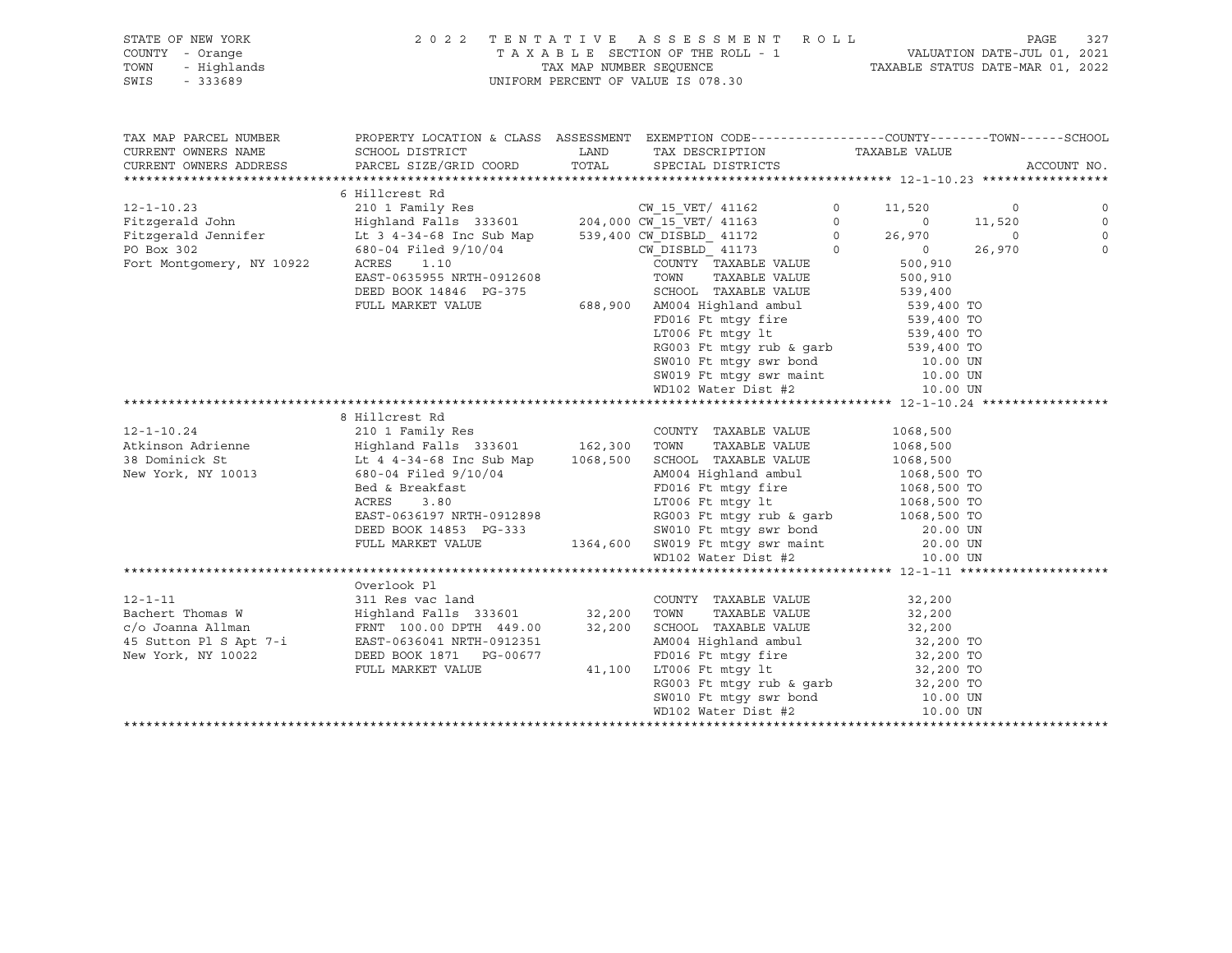| STATE OF NEW YORK                                                                                                                                                                                                                                                                                                                                                                                            | 2022 TENTATIVE ASSESSMENT ROLL                                                                                                                                                                                                             |                                                                                                                         |        | 328<br>PAGE    |
|--------------------------------------------------------------------------------------------------------------------------------------------------------------------------------------------------------------------------------------------------------------------------------------------------------------------------------------------------------------------------------------------------------------|--------------------------------------------------------------------------------------------------------------------------------------------------------------------------------------------------------------------------------------------|-------------------------------------------------------------------------------------------------------------------------|--------|----------------|
| Y - Orange<br>- Highlands<br>- 333689<br>COUNTY - Orange                                                                                                                                                                                                                                                                                                                                                     |                                                                                                                                                                                                                                            | TAXABLE SECTION OF THE ROLL - 1 VALUATION DATE-JUL 01, 2021<br>TAX MAP NUMBER SEQUENCE TAXABLE STATUS DATE-MAR 01, 2022 |        |                |
| TOWN                                                                                                                                                                                                                                                                                                                                                                                                         |                                                                                                                                                                                                                                            |                                                                                                                         |        |                |
| SWIS                                                                                                                                                                                                                                                                                                                                                                                                         |                                                                                                                                                                                                                                            | UNIFORM PERCENT OF VALUE IS 078.30                                                                                      |        |                |
|                                                                                                                                                                                                                                                                                                                                                                                                              |                                                                                                                                                                                                                                            |                                                                                                                         |        |                |
|                                                                                                                                                                                                                                                                                                                                                                                                              |                                                                                                                                                                                                                                            |                                                                                                                         |        |                |
|                                                                                                                                                                                                                                                                                                                                                                                                              |                                                                                                                                                                                                                                            |                                                                                                                         |        |                |
| TAX MAP PARCEL NUMBER                                                                                                                                                                                                                                                                                                                                                                                        |                                                                                                                                                                                                                                            | PROPERTY LOCATION & CLASS ASSESSMENT EXEMPTION CODE-----------------COUNTY-------TOWN------SCHOOL                       |        |                |
| CURRENT OWNERS NAME                                                                                                                                                                                                                                                                                                                                                                                          |                                                                                                                                                                                                                                            |                                                                                                                         |        |                |
|                                                                                                                                                                                                                                                                                                                                                                                                              |                                                                                                                                                                                                                                            | TAX DESCRIPTION TAXABLE VALUE                                                                                           |        |                |
| CURRENT OWNERS ADDRESS                                                                                                                                                                                                                                                                                                                                                                                       |                                                                                                                                                                                                                                            |                                                                                                                         |        | ACCOUNT NO.    |
|                                                                                                                                                                                                                                                                                                                                                                                                              |                                                                                                                                                                                                                                            |                                                                                                                         |        |                |
|                                                                                                                                                                                                                                                                                                                                                                                                              | 24 Overlook Pl                                                                                                                                                                                                                             |                                                                                                                         |        |                |
| 12-1-12<br>210 1 Family Res<br>210 1 Family Res<br>210 1 Family Res<br>210 1 Family Res<br>210 1 Family Res<br>210 2 210 2 213601<br>215,000 TOWN TAXABLE VALUE<br>216 210 210 210 213601<br>215,000 TOWN TAXABLE VALUE<br>216 2600<br>216 210 210 2                                                                                                                                                         |                                                                                                                                                                                                                                            |                                                                                                                         |        |                |
|                                                                                                                                                                                                                                                                                                                                                                                                              |                                                                                                                                                                                                                                            |                                                                                                                         |        |                |
|                                                                                                                                                                                                                                                                                                                                                                                                              |                                                                                                                                                                                                                                            |                                                                                                                         |        |                |
| 45 Sutton Place South Apt 7-i FRNT 100.00 DPTH 403.00                                                                                                                                                                                                                                                                                                                                                        |                                                                                                                                                                                                                                            |                                                                                                                         |        |                |
| New York, NY 10022                                                                                                                                                                                                                                                                                                                                                                                           |                                                                                                                                                                                                                                            |                                                                                                                         |        |                |
|                                                                                                                                                                                                                                                                                                                                                                                                              |                                                                                                                                                                                                                                            |                                                                                                                         |        |                |
|                                                                                                                                                                                                                                                                                                                                                                                                              |                                                                                                                                                                                                                                            |                                                                                                                         |        |                |
|                                                                                                                                                                                                                                                                                                                                                                                                              |                                                                                                                                                                                                                                            |                                                                                                                         |        |                |
|                                                                                                                                                                                                                                                                                                                                                                                                              | FRNT 100.00 DPTH 403.00<br>ERNT 100.00 DPTH 403.00<br>EAST-0635977 NRTH-0912270<br>DEED BOOK 1642 PG-01049<br>FULL MARKET VALUE 578,000 RG003 Ft mtgy rub & garb<br>FULL MARKET VALUE 578,000 RG003 Ft mtgy rub & garb<br>WD102 Water Dist |                                                                                                                         |        |                |
|                                                                                                                                                                                                                                                                                                                                                                                                              |                                                                                                                                                                                                                                            |                                                                                                                         |        |                |
|                                                                                                                                                                                                                                                                                                                                                                                                              |                                                                                                                                                                                                                                            |                                                                                                                         |        |                |
|                                                                                                                                                                                                                                                                                                                                                                                                              |                                                                                                                                                                                                                                            |                                                                                                                         |        |                |
|                                                                                                                                                                                                                                                                                                                                                                                                              |                                                                                                                                                                                                                                            |                                                                                                                         |        |                |
|                                                                                                                                                                                                                                                                                                                                                                                                              |                                                                                                                                                                                                                                            |                                                                                                                         |        |                |
|                                                                                                                                                                                                                                                                                                                                                                                                              |                                                                                                                                                                                                                                            |                                                                                                                         |        |                |
|                                                                                                                                                                                                                                                                                                                                                                                                              |                                                                                                                                                                                                                                            |                                                                                                                         |        |                |
|                                                                                                                                                                                                                                                                                                                                                                                                              |                                                                                                                                                                                                                                            |                                                                                                                         |        |                |
|                                                                                                                                                                                                                                                                                                                                                                                                              |                                                                                                                                                                                                                                            |                                                                                                                         |        |                |
|                                                                                                                                                                                                                                                                                                                                                                                                              |                                                                                                                                                                                                                                            |                                                                                                                         |        |                |
|                                                                                                                                                                                                                                                                                                                                                                                                              |                                                                                                                                                                                                                                            |                                                                                                                         |        |                |
|                                                                                                                                                                                                                                                                                                                                                                                                              |                                                                                                                                                                                                                                            |                                                                                                                         |        |                |
|                                                                                                                                                                                                                                                                                                                                                                                                              |                                                                                                                                                                                                                                            |                                                                                                                         |        |                |
|                                                                                                                                                                                                                                                                                                                                                                                                              |                                                                                                                                                                                                                                            |                                                                                                                         |        |                |
|                                                                                                                                                                                                                                                                                                                                                                                                              |                                                                                                                                                                                                                                            |                                                                                                                         |        |                |
|                                                                                                                                                                                                                                                                                                                                                                                                              |                                                                                                                                                                                                                                            |                                                                                                                         |        | 0              |
|                                                                                                                                                                                                                                                                                                                                                                                                              |                                                                                                                                                                                                                                            |                                                                                                                         | 11,520 | $\overline{0}$ |
|                                                                                                                                                                                                                                                                                                                                                                                                              |                                                                                                                                                                                                                                            |                                                                                                                         |        |                |
|                                                                                                                                                                                                                                                                                                                                                                                                              |                                                                                                                                                                                                                                            |                                                                                                                         |        |                |
|                                                                                                                                                                                                                                                                                                                                                                                                              |                                                                                                                                                                                                                                            |                                                                                                                         |        |                |
|                                                                                                                                                                                                                                                                                                                                                                                                              |                                                                                                                                                                                                                                            |                                                                                                                         |        |                |
|                                                                                                                                                                                                                                                                                                                                                                                                              |                                                                                                                                                                                                                                            |                                                                                                                         |        |                |
|                                                                                                                                                                                                                                                                                                                                                                                                              |                                                                                                                                                                                                                                            |                                                                                                                         |        |                |
|                                                                                                                                                                                                                                                                                                                                                                                                              |                                                                                                                                                                                                                                            |                                                                                                                         |        |                |
|                                                                                                                                                                                                                                                                                                                                                                                                              |                                                                                                                                                                                                                                            |                                                                                                                         |        |                |
|                                                                                                                                                                                                                                                                                                                                                                                                              |                                                                                                                                                                                                                                            |                                                                                                                         |        |                |
|                                                                                                                                                                                                                                                                                                                                                                                                              |                                                                                                                                                                                                                                            |                                                                                                                         |        |                |
| $\begin{tabular}{lcccc} \textbf{18} & \textbf{19} & \textbf{19} & \textbf{19} & \textbf{19} & \textbf{19} & \textbf{19} & \textbf{19} & \textbf{19} & \textbf{19} & \textbf{19} & \textbf{19} & \textbf{19} & \textbf{19} & \textbf{19} & \textbf{19} & \textbf{19} & \textbf{19} & \textbf{19} & \textbf{19} & \textbf{19} & \textbf{19} & \textbf{19} & \textbf{19} & \textbf{19} & \textbf{19} & \textbf$ |                                                                                                                                                                                                                                            |                                                                                                                         |        |                |
|                                                                                                                                                                                                                                                                                                                                                                                                              |                                                                                                                                                                                                                                            |                                                                                                                         |        |                |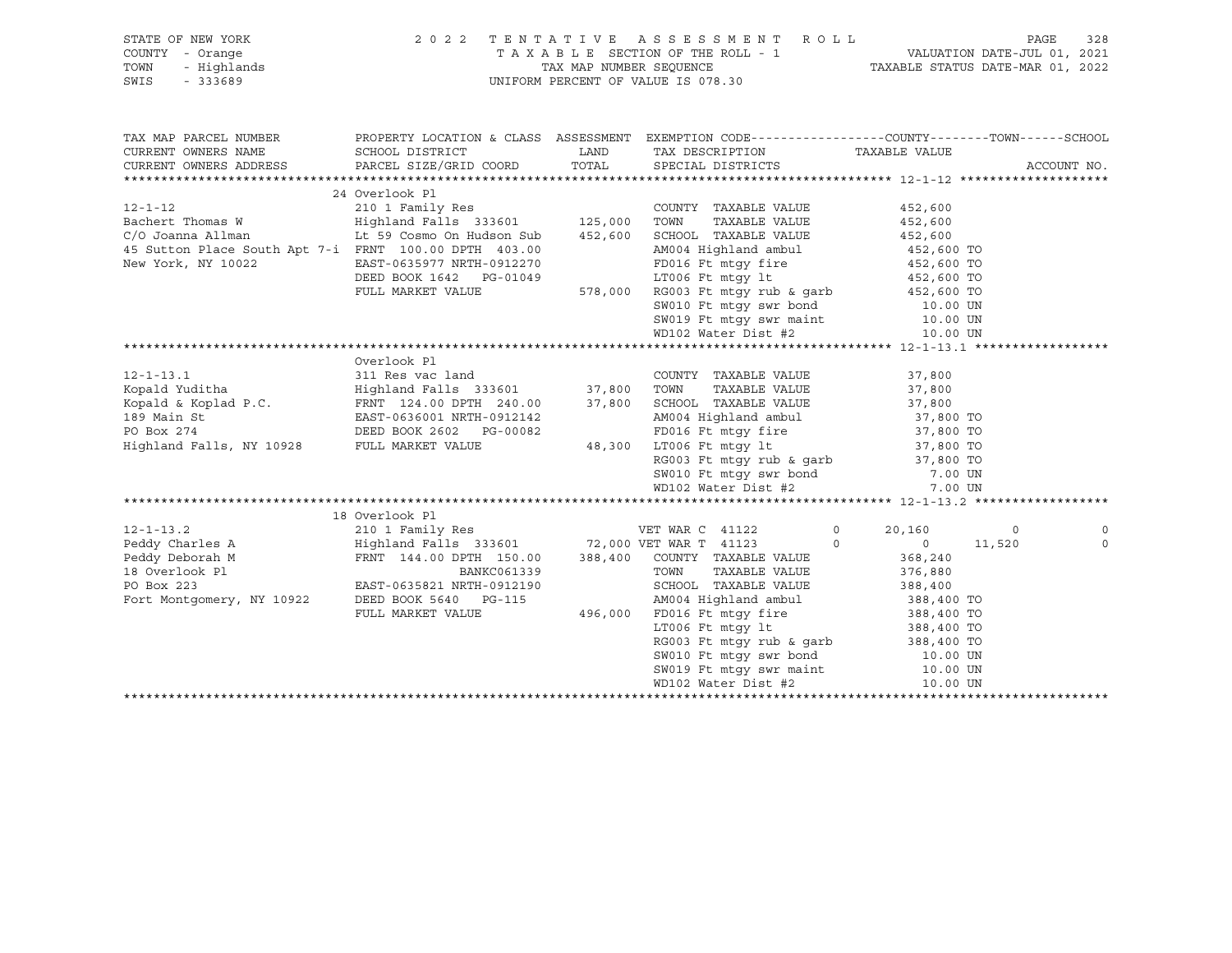| CURRENT OWNERS NAME<br>CURRENT OWNERS ADDRESS                                                                                                                                                                                                                                                                                                                                            | TAX MAP PARCEL NUMBER THE PROPERTY LOCATION & CLASS ASSESSMENT EXEMPTION CODE---------------COUNTY--------TOWN------SCHOOL |  |  | ACCOUNT NO. |  |  |
|------------------------------------------------------------------------------------------------------------------------------------------------------------------------------------------------------------------------------------------------------------------------------------------------------------------------------------------------------------------------------------------|----------------------------------------------------------------------------------------------------------------------------|--|--|-------------|--|--|
|                                                                                                                                                                                                                                                                                                                                                                                          |                                                                                                                            |  |  |             |  |  |
|                                                                                                                                                                                                                                                                                                                                                                                          | Overlook Pl                                                                                                                |  |  |             |  |  |
|                                                                                                                                                                                                                                                                                                                                                                                          |                                                                                                                            |  |  |             |  |  |
|                                                                                                                                                                                                                                                                                                                                                                                          |                                                                                                                            |  |  |             |  |  |
|                                                                                                                                                                                                                                                                                                                                                                                          |                                                                                                                            |  |  |             |  |  |
|                                                                                                                                                                                                                                                                                                                                                                                          |                                                                                                                            |  |  |             |  |  |
|                                                                                                                                                                                                                                                                                                                                                                                          |                                                                                                                            |  |  |             |  |  |
|                                                                                                                                                                                                                                                                                                                                                                                          |                                                                                                                            |  |  |             |  |  |
|                                                                                                                                                                                                                                                                                                                                                                                          |                                                                                                                            |  |  |             |  |  |
|                                                                                                                                                                                                                                                                                                                                                                                          |                                                                                                                            |  |  |             |  |  |
|                                                                                                                                                                                                                                                                                                                                                                                          |                                                                                                                            |  |  |             |  |  |
|                                                                                                                                                                                                                                                                                                                                                                                          |                                                                                                                            |  |  |             |  |  |
|                                                                                                                                                                                                                                                                                                                                                                                          |                                                                                                                            |  |  |             |  |  |
|                                                                                                                                                                                                                                                                                                                                                                                          |                                                                                                                            |  |  |             |  |  |
|                                                                                                                                                                                                                                                                                                                                                                                          |                                                                                                                            |  |  |             |  |  |
|                                                                                                                                                                                                                                                                                                                                                                                          |                                                                                                                            |  |  |             |  |  |
|                                                                                                                                                                                                                                                                                                                                                                                          |                                                                                                                            |  |  |             |  |  |
|                                                                                                                                                                                                                                                                                                                                                                                          |                                                                                                                            |  |  |             |  |  |
|                                                                                                                                                                                                                                                                                                                                                                                          |                                                                                                                            |  |  |             |  |  |
|                                                                                                                                                                                                                                                                                                                                                                                          |                                                                                                                            |  |  |             |  |  |
|                                                                                                                                                                                                                                                                                                                                                                                          |                                                                                                                            |  |  |             |  |  |
| $\begin{tabular}{lcccc} 12-1-13.4 & 12 Overlook P1 \\ \text{Standing Alastair} & 210 1 Family Res & 72,000 TOWTY TAXABLE VALUE & 294,600 \\ \text{Standing Maitrim} & Mtge & 6020026610350 & 294,600 SCH0OL TAXABLE VALUE & 294,600 \\ \text{22 W 96th St Apt 3 & FRNT 100.00 DPTH 150.00 & 294,600 SCH0OL TAXABLE VALUE & 294,600 T0 \\ \text{New York, NY 10025 & EAST-0635784 NRTH-0$ |                                                                                                                            |  |  |             |  |  |
|                                                                                                                                                                                                                                                                                                                                                                                          | 6 Overlook Pl                                                                                                              |  |  |             |  |  |
|                                                                                                                                                                                                                                                                                                                                                                                          |                                                                                                                            |  |  |             |  |  |
|                                                                                                                                                                                                                                                                                                                                                                                          |                                                                                                                            |  |  |             |  |  |
|                                                                                                                                                                                                                                                                                                                                                                                          |                                                                                                                            |  |  |             |  |  |
|                                                                                                                                                                                                                                                                                                                                                                                          |                                                                                                                            |  |  |             |  |  |
|                                                                                                                                                                                                                                                                                                                                                                                          |                                                                                                                            |  |  |             |  |  |
|                                                                                                                                                                                                                                                                                                                                                                                          |                                                                                                                            |  |  |             |  |  |
|                                                                                                                                                                                                                                                                                                                                                                                          |                                                                                                                            |  |  |             |  |  |
|                                                                                                                                                                                                                                                                                                                                                                                          |                                                                                                                            |  |  |             |  |  |
|                                                                                                                                                                                                                                                                                                                                                                                          |                                                                                                                            |  |  |             |  |  |
|                                                                                                                                                                                                                                                                                                                                                                                          |                                                                                                                            |  |  |             |  |  |
|                                                                                                                                                                                                                                                                                                                                                                                          | 8 Overlook Pl                                                                                                              |  |  |             |  |  |
|                                                                                                                                                                                                                                                                                                                                                                                          |                                                                                                                            |  |  |             |  |  |
|                                                                                                                                                                                                                                                                                                                                                                                          |                                                                                                                            |  |  |             |  |  |
|                                                                                                                                                                                                                                                                                                                                                                                          |                                                                                                                            |  |  |             |  |  |
|                                                                                                                                                                                                                                                                                                                                                                                          |                                                                                                                            |  |  |             |  |  |
|                                                                                                                                                                                                                                                                                                                                                                                          |                                                                                                                            |  |  |             |  |  |
|                                                                                                                                                                                                                                                                                                                                                                                          |                                                                                                                            |  |  |             |  |  |
|                                                                                                                                                                                                                                                                                                                                                                                          |                                                                                                                            |  |  |             |  |  |
|                                                                                                                                                                                                                                                                                                                                                                                          |                                                                                                                            |  |  |             |  |  |
|                                                                                                                                                                                                                                                                                                                                                                                          |                                                                                                                            |  |  |             |  |  |
|                                                                                                                                                                                                                                                                                                                                                                                          |                                                                                                                            |  |  |             |  |  |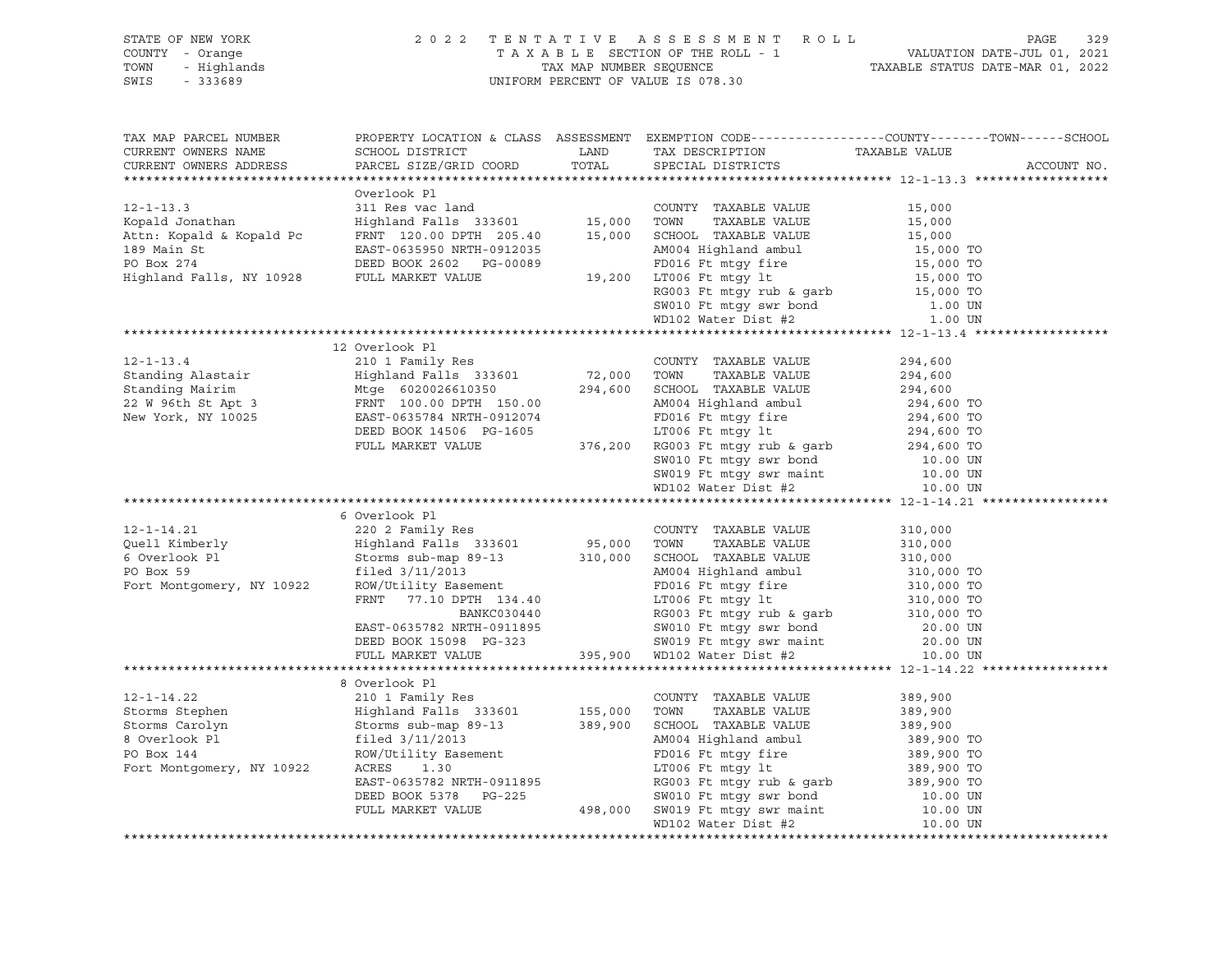#### STATE OF NEW YORK 2 0 2 2 T E N T A T I V E A S S E S S M E N T R O L L PAGE 330 COUNTY - Orange T A X A B L E SECTION OF THE ROLL - 1 VALUATION DATE-JUL 01, 2021 TOWN - Highlands TAX MAP NUMBER SEQUENCE TAXABLE STATUS DATE-MAR 01, 2022 SWIS - 333689 UNIFORM PERCENT OF VALUE IS 078.30

| TAX MAP PARCEL NUMBER<br>CURRENT OWNERS NAME<br>CURRENT OWNERS ADDRESS | PROPERTY LOCATION & CLASS ASSESSMENT EXEMPTION CODE---------------COUNTY-------TOWN------SCHOOL<br>SCHOOL DISTRICT<br>PARCEL SIZE/GRID COORD                                                                                                                    | LAND<br>TOTAL | TAX DESCRIPTION<br>SPECIAL DISTRICTS                                       | TAXABLE VALUE                    |                | ACCOUNT NO.  |
|------------------------------------------------------------------------|-----------------------------------------------------------------------------------------------------------------------------------------------------------------------------------------------------------------------------------------------------------------|---------------|----------------------------------------------------------------------------|----------------------------------|----------------|--------------|
|                                                                        |                                                                                                                                                                                                                                                                 |               |                                                                            |                                  |                |              |
|                                                                        | 2 Overlook Pl                                                                                                                                                                                                                                                   |               |                                                                            |                                  |                |              |
| $12 - 1 - 15.2$                                                        |                                                                                                                                                                                                                                                                 |               |                                                                            | $\circ$<br>20,160                | $\circ$        | 0            |
| McCormack James J                                                      |                                                                                                                                                                                                                                                                 |               |                                                                            | $\circ$<br>$\overline{0}$        | 11,520         | $\mathbf{0}$ |
| McCormack Mary C                                                       | James J McCormack Jr and 259,300 VET DIS C 41142                                                                                                                                                                                                                |               |                                                                            | $\overline{0}$<br>38,895         | $\overline{0}$ | $\circ$      |
| 2 Overlook Pl                                                          |                                                                                                                                                                                                                                                                 |               | VET DIS T 41143                                                            | $\overline{0}$<br>$\overline{0}$ | 38,400         | $\circ$      |
| PO Box 126                                                             | Lorianne Bell as Ten in C<br>L1449 P1164 dtd 12/5/2018                                                                                                                                                                                                          |               | $ENH$ STAR<br>41834                                                        | $\overline{0}$<br>$\overline{0}$ | $\Omega$       | 87,610       |
| Fort Montgomery, NY 10922                                              | FRNT 76.00 DPTH 134.30                                                                                                                                                                                                                                          |               | COUNTY TAXABLE VALUE                                                       | 200,245                          |                |              |
|                                                                        | EAST-0635548 NRTH-0911934                                                                                                                                                                                                                                       |               | TOWN<br>TAXABLE VALUE                                                      | 209,380                          |                |              |
|                                                                        | DEED BOOK 14496 PG-1164                                                                                                                                                                                                                                         |               | SCHOOL TAXABLE VALUE                                                       | 171,690                          |                |              |
|                                                                        | FULL MARKET VALUE                                                                                                                                                                                                                                               |               | 331,200 AM004 Highland ambul                                               |                                  |                |              |
|                                                                        |                                                                                                                                                                                                                                                                 |               | FD016 Ft mtqy fire                                                         | 259,300 TO<br>259,300 TO         |                |              |
|                                                                        |                                                                                                                                                                                                                                                                 |               | LT006 Ft mtgy lt                                                           | 259,300 TO                       |                |              |
|                                                                        |                                                                                                                                                                                                                                                                 |               |                                                                            |                                  |                |              |
|                                                                        |                                                                                                                                                                                                                                                                 |               | RG003 Ft mtgy rub & garb $259,300$ TO<br>SW010 Ft mtgy swr bond $10.00$ UN |                                  |                |              |
|                                                                        |                                                                                                                                                                                                                                                                 |               | SW019 Ft mtgy swr maint 10.00 UN                                           |                                  |                |              |
|                                                                        |                                                                                                                                                                                                                                                                 |               | WD102 Water Dist #2                                                        | 10.00 UN                         |                |              |
|                                                                        |                                                                                                                                                                                                                                                                 |               |                                                                            |                                  |                |              |
|                                                                        | 34 Bridge Ter                                                                                                                                                                                                                                                   |               |                                                                            |                                  |                |              |
| $12 - 1 - 16.2$                                                        | 210 1 Family Res BAS STAR 41854                                                                                                                                                                                                                                 |               | $\overline{0}$                                                             | $\overline{0}$                   | $\Omega$       | 35,090       |
| Ripa James A                                                           | Highland Falls 333601 106,000                                                                                                                                                                                                                                   |               | COUNTY TAXABLE VALUE                                                       | 405,800                          |                |              |
| Ripa Kathy J                                                           |                                                                                                                                                                                                                                                                 |               | TOWN<br>TAXABLE VALUE                                                      | 405,800                          |                |              |
| 34 Bridge Ter                                                          | Pt Lt L Colonial Park Sub 405,800<br>ACRES 1.30                                                                                                                                                                                                                 |               | SCHOOL TAXABLE VALUE                                                       | 370,710                          |                |              |
| PO Box 615                                                             | EAST-0635653 NRTH-0911721                                                                                                                                                                                                                                       |               | AM004 Highland ambul 405,800 TO                                            |                                  |                |              |
| Ft Montgomery, NY 10922                                                | DEED BOOK 2404 PG-00053                                                                                                                                                                                                                                         |               |                                                                            |                                  |                |              |
|                                                                        | FULL MARKET VALUE                                                                                                                                                                                                                                               | 518,300       | FD016 Ft mtgy fire<br>T.TOO6 Ft mtgy lt<br>LT006 Ft mtgy lt                | 405,800 TO<br>405,800 TO         |                |              |
|                                                                        |                                                                                                                                                                                                                                                                 |               |                                                                            |                                  |                |              |
|                                                                        |                                                                                                                                                                                                                                                                 |               |                                                                            |                                  |                |              |
|                                                                        |                                                                                                                                                                                                                                                                 |               |                                                                            |                                  |                |              |
|                                                                        |                                                                                                                                                                                                                                                                 |               | WD102 Water Dist #2                                                        | 10.00 UN                         |                |              |
|                                                                        |                                                                                                                                                                                                                                                                 |               |                                                                            |                                  |                |              |
|                                                                        | 32 Bridge Ter                                                                                                                                                                                                                                                   |               |                                                                            |                                  |                |              |
| $12 - 1 - 17$                                                          | 210 1 Family Res                                                                                                                                                                                                                                                |               | COUNTY TAXABLE VALUE                                                       | 376,000                          |                |              |
| Lilos Frank                                                            | 210 1 Family Res<br>Highland Falls  333601              98,600                                                                                                                                                                                                  |               | TOWN<br>TAXABLE VALUE                                                      | 376,000                          |                |              |
|                                                                        |                                                                                                                                                                                                                                                                 | 376,000       | SCHOOL TAXABLE VALUE                                                       | 376,000                          |                |              |
|                                                                        |                                                                                                                                                                                                                                                                 |               | AM004 Highland ambul                                                       | 376,000 TO                       |                |              |
|                                                                        | Lilos Pauline<br>32 Bridge Ter<br>32 Bridge Ter<br>32 Bridge Ter<br>32 Bridge Ter<br>32 Bridge Ter<br>32 Bridge Ter<br>32 Bridge Ter<br>32 Bridge Ter<br>32 Bridge Ter<br>32 Bridge Ter<br>32 BRNT 80.00 DPTH 448.00<br>32 BOX 935<br>EAST-0635541 NRTH-0911685 |               | FD016 Ft mtqy fire                                                         | 376,000 TO                       |                |              |
| Fort Montgomery, NY 10922                                              | DEED BOOK 14514 PG-1894                                                                                                                                                                                                                                         |               | LT006 Ft mtgy lt                                                           |                                  |                |              |
|                                                                        | FULL MARKET VALUE                                                                                                                                                                                                                                               | 480,200       | RG003 Ft mtgy rub & garb                                                   | 376,000 TO<br>376,000 TO         |                |              |
|                                                                        |                                                                                                                                                                                                                                                                 |               | SW010 Ft mtgy swr bond                                                     | 10.00 UN                         |                |              |
|                                                                        |                                                                                                                                                                                                                                                                 |               | SW019 Ft mtgy swr maint<br>ED102 Water Dist #2                             | 10.00 UN                         |                |              |
|                                                                        |                                                                                                                                                                                                                                                                 |               | WD102 Water Dist #2                                                        | 10.00 UN                         |                |              |
|                                                                        |                                                                                                                                                                                                                                                                 |               |                                                                            |                                  |                |              |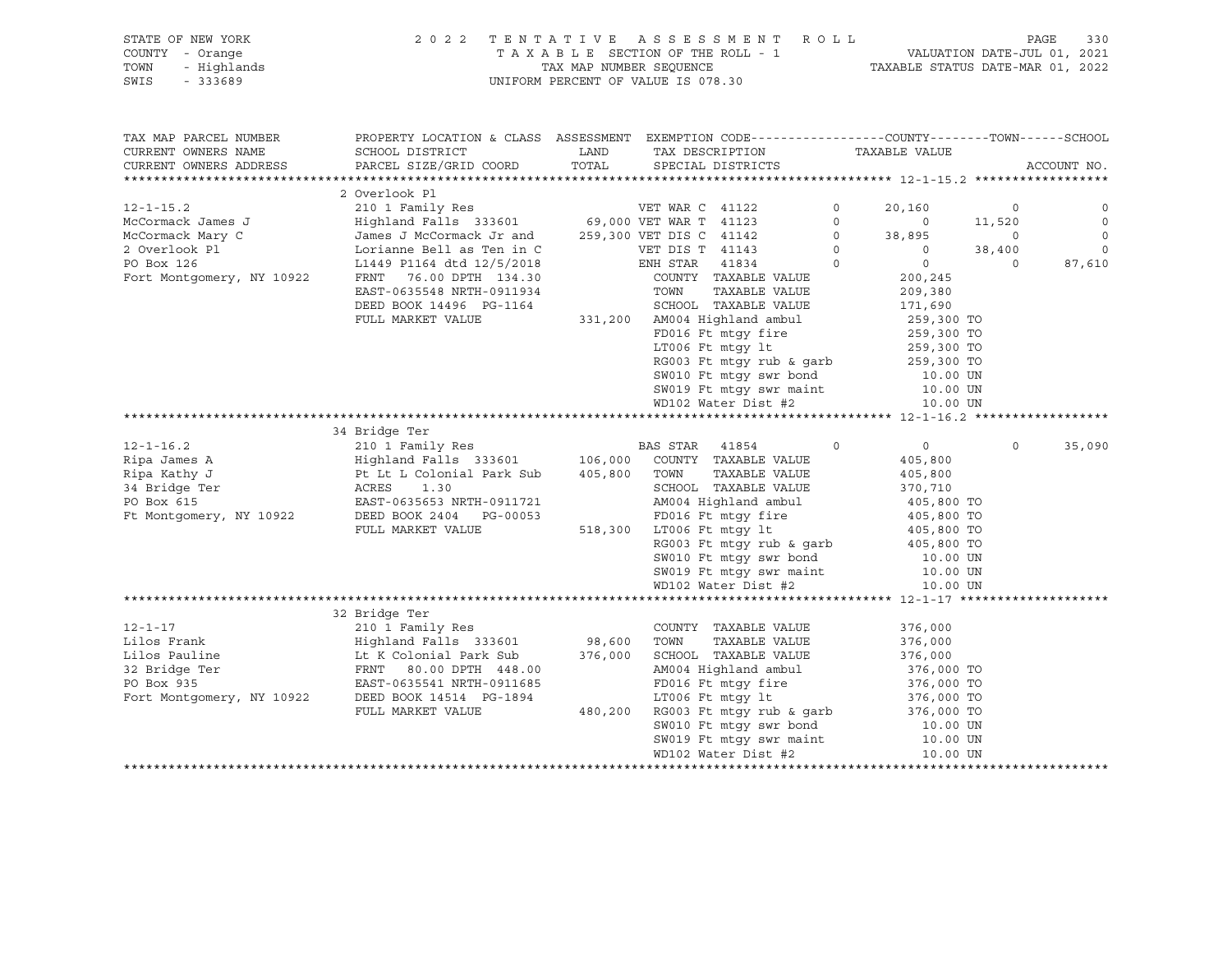| STATE OF NEW YORK<br>COUNTY - Orange<br>- Highlands<br>TOWN<br>SWIS<br>- 333689                                                                                                                                                                                                                                                                                                                                                                             | 2022 TENTATIVE ASSESSMENT ROLL                                                                                                                                                                                                         |                             | UNIFORM PERCENT OF VALUE IS 078.30                    |                                                                               |                | TAXABLE SECTION OF THE ROLL - 1<br>TAXABLE SECTION OF THE ROLL - 1<br>TAXABLE STATUS DATE-MAR 01, 2022                                                                          |                | PAGE        | 331     |
|-------------------------------------------------------------------------------------------------------------------------------------------------------------------------------------------------------------------------------------------------------------------------------------------------------------------------------------------------------------------------------------------------------------------------------------------------------------|----------------------------------------------------------------------------------------------------------------------------------------------------------------------------------------------------------------------------------------|-----------------------------|-------------------------------------------------------|-------------------------------------------------------------------------------|----------------|---------------------------------------------------------------------------------------------------------------------------------------------------------------------------------|----------------|-------------|---------|
| TAX MAP PARCEL NUMBER<br>CURRENT OWNERS NAME                                                                                                                                                                                                                                                                                                                                                                                                                | PROPERTY LOCATION & CLASS ASSESSMENT EXEMPTION CODE---------------COUNTY-------TOWN-----SCHOOL<br>SCHOOL DISTRICT                                                                                                                      | LAND                        |                                                       | TAX DESCRIPTION                                                               |                | TAXABLE VALUE                                                                                                                                                                   |                |             |         |
| CURRENT OWNERS ADDRESS                                                                                                                                                                                                                                                                                                                                                                                                                                      | PARCEL SIZE/GRID COORD                                                                                                                                                                                                                 | TOTAL                       | SPECIAL DISTRICTS                                     |                                                                               |                |                                                                                                                                                                                 |                | ACCOUNT NO. |         |
|                                                                                                                                                                                                                                                                                                                                                                                                                                                             |                                                                                                                                                                                                                                        |                             |                                                       |                                                                               |                |                                                                                                                                                                                 |                |             |         |
|                                                                                                                                                                                                                                                                                                                                                                                                                                                             | 28 Bridge Ter                                                                                                                                                                                                                          |                             |                                                       |                                                                               |                |                                                                                                                                                                                 |                |             |         |
| 12-1-18 210 1 Family Res COUNTY TAXABLE VALUE<br>Nicks Thomas R Highland Falls 333601 98,600 TOWN TAXABLE VALUE<br>Nicks Terese Lt J Colonial Park Sub 360,100 SCHOOL TAXABLE VALUE<br>28 Bridge Ter FRNT 80.00 DPTH 452.00 AM004 Hi                                                                                                                                                                                                                        |                                                                                                                                                                                                                                        | COUNTY<br>98,600       TOWN |                                                       | COUNTY TAXABLE VALUE                                                          |                | 360,100                                                                                                                                                                         |                |             |         |
|                                                                                                                                                                                                                                                                                                                                                                                                                                                             |                                                                                                                                                                                                                                        |                             |                                                       |                                                                               |                | 360,100                                                                                                                                                                         |                |             |         |
|                                                                                                                                                                                                                                                                                                                                                                                                                                                             |                                                                                                                                                                                                                                        |                             |                                                       |                                                                               |                | 360,100<br>360,100 TO                                                                                                                                                           |                |             |         |
|                                                                                                                                                                                                                                                                                                                                                                                                                                                             |                                                                                                                                                                                                                                        |                             |                                                       |                                                                               |                |                                                                                                                                                                                 |                |             |         |
|                                                                                                                                                                                                                                                                                                                                                                                                                                                             |                                                                                                                                                                                                                                        |                             |                                                       |                                                                               |                |                                                                                                                                                                                 |                |             |         |
|                                                                                                                                                                                                                                                                                                                                                                                                                                                             |                                                                                                                                                                                                                                        |                             |                                                       |                                                                               |                |                                                                                                                                                                                 |                |             |         |
|                                                                                                                                                                                                                                                                                                                                                                                                                                                             |                                                                                                                                                                                                                                        |                             |                                                       |                                                                               |                |                                                                                                                                                                                 |                |             |         |
|                                                                                                                                                                                                                                                                                                                                                                                                                                                             |                                                                                                                                                                                                                                        |                             |                                                       |                                                                               |                |                                                                                                                                                                                 |                |             |         |
|                                                                                                                                                                                                                                                                                                                                                                                                                                                             | EAST-0635479 NRTH-0911635<br>DEED BOOK 3950 PG-124<br>FULL MARKET VALUE 459,900 RG003 Ft mtgy fire 360,100 TO<br>FULL MARKET VALUE 459,900 RG003 Ft mtgy rub & garb 360,100 TO<br>SW010 Ft mtgy swr bond 50.00 DV SW019 Ft mtgy swr ma |                             |                                                       |                                                                               |                |                                                                                                                                                                                 |                |             |         |
|                                                                                                                                                                                                                                                                                                                                                                                                                                                             |                                                                                                                                                                                                                                        |                             |                                                       |                                                                               |                |                                                                                                                                                                                 |                |             |         |
|                                                                                                                                                                                                                                                                                                                                                                                                                                                             | 26 Bridge Ter                                                                                                                                                                                                                          |                             |                                                       |                                                                               |                |                                                                                                                                                                                 |                |             |         |
|                                                                                                                                                                                                                                                                                                                                                                                                                                                             |                                                                                                                                                                                                                                        |                             |                                                       |                                                                               | $\overline{0}$ | 20,160                                                                                                                                                                          | 0              |             | 0       |
|                                                                                                                                                                                                                                                                                                                                                                                                                                                             |                                                                                                                                                                                                                                        |                             |                                                       |                                                                               |                |                                                                                                                                                                                 | 11,520         |             | $\circ$ |
|                                                                                                                                                                                                                                                                                                                                                                                                                                                             |                                                                                                                                                                                                                                        |                             |                                                       |                                                                               |                | $\begin{bmatrix} 0 & 0 & 0 \ 0 & 148 & 020 \ 0 & 0 & 0 \ 0 & 0 & 0 \end{bmatrix}$                                                                                               | $\overline{0}$ |             | $\circ$ |
|                                                                                                                                                                                                                                                                                                                                                                                                                                                             |                                                                                                                                                                                                                                        |                             |                                                       |                                                                               |                |                                                                                                                                                                                 | 152,340        |             | $\circ$ |
|                                                                                                                                                                                                                                                                                                                                                                                                                                                             |                                                                                                                                                                                                                                        |                             |                                                       |                                                                               |                |                                                                                                                                                                                 | $\circ$        |             | 142,290 |
| Grand View on Hudson, NY 10960 DEED BOOK 3116 PG-00315                                                                                                                                                                                                                                                                                                                                                                                                      |                                                                                                                                                                                                                                        |                             | ENH STAR 41834                                        |                                                                               | $\overline{0}$ | $\overline{0}$                                                                                                                                                                  | $\circ$        |             | 87,610  |
|                                                                                                                                                                                                                                                                                                                                                                                                                                                             | FULL MARKET VALUE                                                                                                                                                                                                                      |                             | 403,800 COUNTY TAXABLE VALUE                          |                                                                               |                | 148,020                                                                                                                                                                         |                |             |         |
|                                                                                                                                                                                                                                                                                                                                                                                                                                                             |                                                                                                                                                                                                                                        |                             | TOWN                                                  | TAXABLE VALUE                                                                 |                | 152,340                                                                                                                                                                         |                |             |         |
|                                                                                                                                                                                                                                                                                                                                                                                                                                                             |                                                                                                                                                                                                                                        |                             |                                                       | SCHOOL TAXABLE VALUE                                                          |                | 86,300<br>316,200 TO<br>316,200 TO<br>316,200 TO<br>316,200 TO                                                                                                                  |                |             |         |
|                                                                                                                                                                                                                                                                                                                                                                                                                                                             |                                                                                                                                                                                                                                        |                             |                                                       | AM004 Highland ambul                                                          |                |                                                                                                                                                                                 |                |             |         |
|                                                                                                                                                                                                                                                                                                                                                                                                                                                             |                                                                                                                                                                                                                                        |                             |                                                       | FD016 Ft mtgy fire<br>LT006 Ft mtgy lt                                        |                |                                                                                                                                                                                 |                |             |         |
|                                                                                                                                                                                                                                                                                                                                                                                                                                                             |                                                                                                                                                                                                                                        |                             |                                                       |                                                                               |                |                                                                                                                                                                                 |                |             |         |
|                                                                                                                                                                                                                                                                                                                                                                                                                                                             |                                                                                                                                                                                                                                        |                             |                                                       |                                                                               |                |                                                                                                                                                                                 |                |             |         |
|                                                                                                                                                                                                                                                                                                                                                                                                                                                             |                                                                                                                                                                                                                                        |                             |                                                       | RG003 Ft mtgy rub & garb<br>SW010 Ft mtgy swr bond<br>SW010 Ft mtgr swr podut |                | 10.00 UN<br>10.00 UN                                                                                                                                                            |                |             |         |
|                                                                                                                                                                                                                                                                                                                                                                                                                                                             |                                                                                                                                                                                                                                        |                             |                                                       | SW019 Ft mtgy swr maint<br>WD102 Water Dist #2                                |                |                                                                                                                                                                                 |                |             |         |
|                                                                                                                                                                                                                                                                                                                                                                                                                                                             |                                                                                                                                                                                                                                        |                             |                                                       |                                                                               |                | 10.00 UN                                                                                                                                                                        |                |             |         |
|                                                                                                                                                                                                                                                                                                                                                                                                                                                             | 20 Bridge Ter                                                                                                                                                                                                                          |                             |                                                       |                                                                               |                |                                                                                                                                                                                 |                |             |         |
|                                                                                                                                                                                                                                                                                                                                                                                                                                                             |                                                                                                                                                                                                                                        |                             |                                                       |                                                                               | $\Omega$       | $\overline{0}$                                                                                                                                                                  | $\Omega$       |             | 87,610  |
|                                                                                                                                                                                                                                                                                                                                                                                                                                                             |                                                                                                                                                                                                                                        |                             |                                                       |                                                                               |                | 289,800                                                                                                                                                                         |                |             |         |
|                                                                                                                                                                                                                                                                                                                                                                                                                                                             |                                                                                                                                                                                                                                        |                             |                                                       |                                                                               |                | 289,800                                                                                                                                                                         |                |             |         |
|                                                                                                                                                                                                                                                                                                                                                                                                                                                             |                                                                                                                                                                                                                                        |                             |                                                       | SCHOOL TAXABLE VALUE                                                          |                | 202,190                                                                                                                                                                         |                |             |         |
|                                                                                                                                                                                                                                                                                                                                                                                                                                                             |                                                                                                                                                                                                                                        |                             |                                                       | AM004 Highland ambul                                                          |                | 289,800 TO                                                                                                                                                                      |                |             |         |
| $\begin{tabular}{l c c c c c c} \multicolumn{1}{c}{\textbf{12}-1-20.1} & \multicolumn{1}{c}{\textbf{ENH STR}} & 41834 & \multicolumn{1}{c}{\textbf{ENH STR}} & 41834 \\ \multicolumn{1}{c}{\textbf{Ayres Edna E}} & \multicolumn{1}{c}{\textbf{Highland Falls}} & 333601 & 102,200 & \multicolumn{1}{c}{\textbf{COMITY}} & \textbf{TAXABLE VALUE} \\ \multicolumn{1}{c}{\textbf{Scott Stephen H}} & \multicolumn{1}{c}{\textbf{Pt Lt G Colonial PK Sub}} &$ |                                                                                                                                                                                                                                        |                             |                                                       |                                                                               |                |                                                                                                                                                                                 |                |             |         |
|                                                                                                                                                                                                                                                                                                                                                                                                                                                             | FULL MARKET VALUE                                                                                                                                                                                                                      |                             | PC-404 FD016 Ft mtgy fire<br>370,100 LT006 Ft mtgy lt |                                                                               |                | 289,800 TO<br>289,800 TO<br>289,800 TO                                                                                                                                          |                |             |         |
|                                                                                                                                                                                                                                                                                                                                                                                                                                                             |                                                                                                                                                                                                                                        |                             |                                                       |                                                                               |                |                                                                                                                                                                                 |                |             |         |
|                                                                                                                                                                                                                                                                                                                                                                                                                                                             |                                                                                                                                                                                                                                        |                             |                                                       |                                                                               |                |                                                                                                                                                                                 |                |             |         |
|                                                                                                                                                                                                                                                                                                                                                                                                                                                             |                                                                                                                                                                                                                                        |                             |                                                       |                                                                               |                | LT006 Ft mtgy 1t<br>RG003 Ft mtgy rub & garb<br>SW010 Ft mtgy swr bond<br>$\begin{array}{ccc}\n10.00 \text{ UN} \\ \hline\n\end{array}$                                         |                |             |         |
|                                                                                                                                                                                                                                                                                                                                                                                                                                                             |                                                                                                                                                                                                                                        |                             |                                                       |                                                                               |                | $\frac{SW010}{10.00}$ Ft muy $\frac{SW019}{10.00}$ Ft mtgy swr maint 10.00 UN<br>$\frac{W110}{10.00}$ UN $\frac{W110}{10.00}$ UN $\frac{10.00}{10.00}$ UN $\frac{10.00}{10.00}$ |                |             |         |
|                                                                                                                                                                                                                                                                                                                                                                                                                                                             |                                                                                                                                                                                                                                        |                             |                                                       |                                                                               |                |                                                                                                                                                                                 |                |             |         |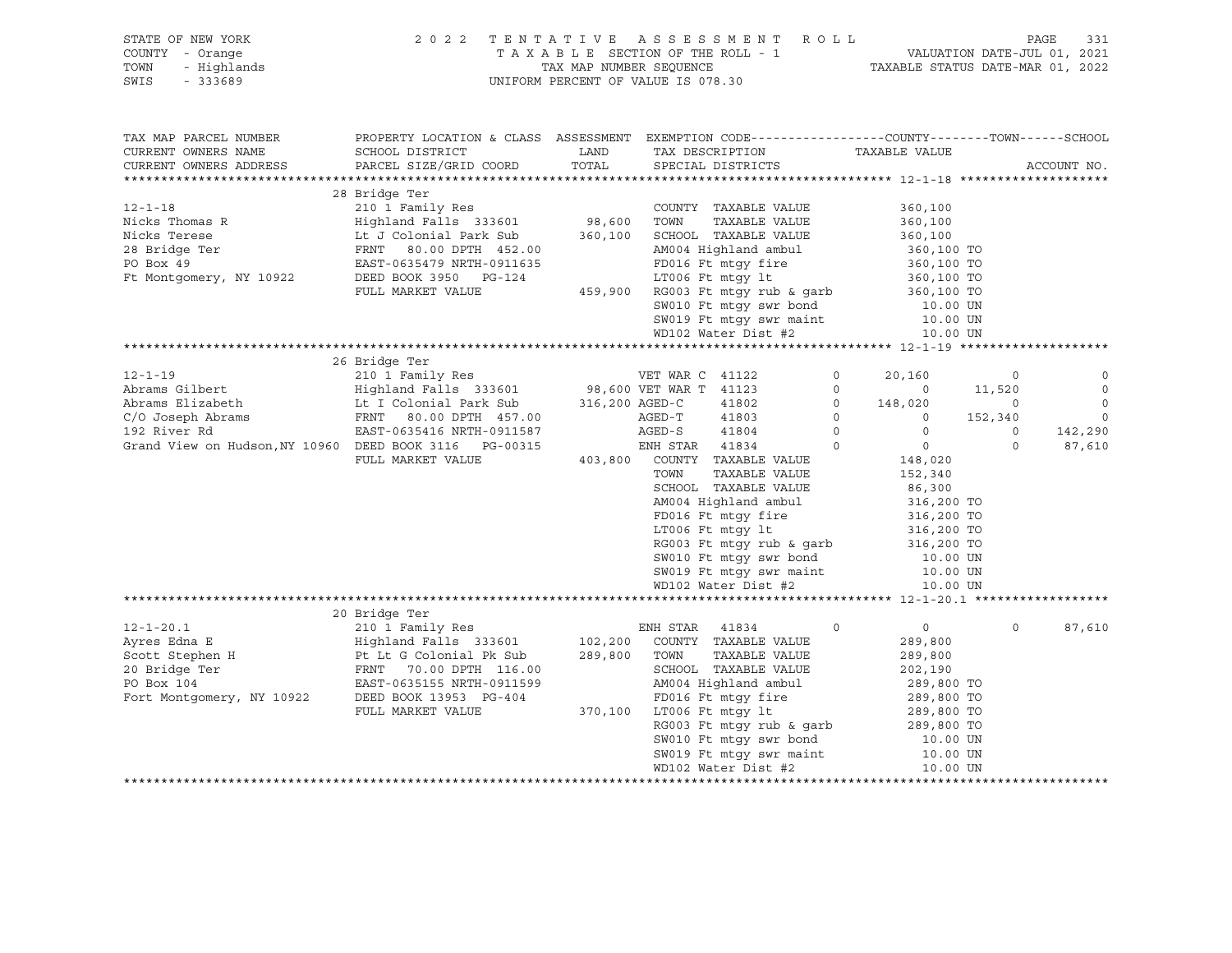### STATE OF NEW YORK 2 0 2 2 T E N T A T I V E A S S E S S M E N T R O L L PAGE 332 COUNTY - Orange T A X A B L E SECTION OF THE ROLL - 1 VALUATION DATE-JUL 01, 2021 TOWN - Highlands TAX MAP NUMBER SEQUENCE TAXABLE STATUS DATE-MAR 01, 2022 SWIS - 333689 UNIFORM PERCENT OF VALUE IS 078.30

| TAX MAP PARCEL NUMBER<br>CURRENT OWNERS NAME<br>CURRENT OWNERS ADDRESS | PROPERTY LOCATION & CLASS ASSESSMENT EXEMPTION CODE----------------COUNTY-------TOWN------SCHOOL<br>SCHOOL DISTRICT<br>PARCEL SIZE/GRID COORD | LAND<br>TOTAL | TAX DESCRIPTION<br>SPECIAL DISTRICTS | TAXABLE VALUE              | ACCOUNT NO.        |
|------------------------------------------------------------------------|-----------------------------------------------------------------------------------------------------------------------------------------------|---------------|--------------------------------------|----------------------------|--------------------|
| **********************                                                 |                                                                                                                                               |               |                                      |                            |                    |
|                                                                        | 22 Bridge Ter                                                                                                                                 |               |                                      |                            |                    |
| $12 - 1 - 20.2$                                                        | 210 1 Family Res                                                                                                                              |               | VET WAR C 41122                      | $\circ$<br>20,160          | $\circ$            |
| Vanlieu Andrea                                                         | Highland Falls 333601                                                                                                                         |               | 200,000 VET WAR T 41123              | $\circ$                    | $\circ$<br>11,520  |
| 22 Bridge Ter                                                          | Ptlt G Lt H Colonial Park                                                                                                                     |               | 357,100 VET DIS C 41142              | $\Omega$<br>53,565         | $\circ$<br>$\circ$ |
| PO Box 482                                                             | ACRES<br>1.50 BANKC080370                                                                                                                     |               | VET DIS T 41143                      | $\overline{0}$<br>$\circ$  | 38,400<br>$\circ$  |
| Fort Montgomery, NY 10922                                              | EAST-0635326 NRTH-0911549                                                                                                                     |               | COUNTY TAXABLE VALUE                 | 283,375                    |                    |
|                                                                        | DEED BOOK 14529 PG-1617                                                                                                                       |               | TOWN<br>TAXABLE VALUE                | 307,180                    |                    |
|                                                                        | FULL MARKET VALUE                                                                                                                             |               | 456,100 SCHOOL TAXABLE VALUE         | 357,100                    |                    |
|                                                                        |                                                                                                                                               |               | AM004 Highland ambul                 | 357,100 TO                 |                    |
|                                                                        |                                                                                                                                               |               | FD016 Ft mtqy fire                   | 357,100 TO                 |                    |
|                                                                        |                                                                                                                                               |               | LT006 Ft mtgy lt                     | 357,100 TO                 |                    |
|                                                                        |                                                                                                                                               |               | RG003 Ft mtgy rub & garb             | 357,100 TO                 |                    |
|                                                                        |                                                                                                                                               |               | SW010 Ft mtgy swr bond               | 10.00 UN                   |                    |
|                                                                        |                                                                                                                                               |               | SW019 Ft mtgy swr maint              | 10.00 UN                   |                    |
|                                                                        |                                                                                                                                               |               | WD102 Water Dist #2                  | 10.00 UN                   |                    |
|                                                                        |                                                                                                                                               |               |                                      |                            |                    |
|                                                                        | 16 Bridge Ter                                                                                                                                 |               |                                      |                            |                    |
| $12 - 1 - 21$                                                          | 210 1 Family Res                                                                                                                              |               | ENH STAR<br>41834                    | $\Omega$<br>$\overline{0}$ | $\Omega$<br>87,610 |
| Murray James H                                                         | Highland Falls 333601                                                                                                                         | 111,000       | COUNTY TAXABLE VALUE                 | 316,200                    |                    |
| Murray Fran                                                            | Lt F Colonial Park Sub                                                                                                                        | 316,200       | TOWN<br>TAXABLE VALUE                | 316,200                    |                    |
| 16 Bridge Ter                                                          | FRNT 80.00 DPTH 476.00                                                                                                                        |               | SCHOOL TAXABLE VALUE                 | 228,590                    |                    |
| PO Box 173                                                             | EAST-0635214 NRTH-0911446                                                                                                                     |               | AM004 Highland ambul                 | 316,200 TO                 |                    |
| Ft Montgomery, NY 10922                                                | DEED BOOK 3115 PG-00218                                                                                                                       |               | FD016 Ft mtqy fire                   |                            |                    |
|                                                                        | FULL MARKET VALUE                                                                                                                             |               | 403,800 LT006 Ft mtqy lt             | 316,200 TO<br>316,200 TO   |                    |
|                                                                        |                                                                                                                                               |               | RG003 Ft mtgy rub & garb             | 316,200 TO                 |                    |
|                                                                        |                                                                                                                                               |               | SW010 Ft mtgy swr bond               | 10.00 UN                   |                    |
|                                                                        |                                                                                                                                               |               | SW019 Ft mtgy swr maint              | 10.00 UN                   |                    |
|                                                                        |                                                                                                                                               |               | WD102 Water Dist #2                  | 10.00 UN                   |                    |
|                                                                        |                                                                                                                                               |               |                                      |                            |                    |
|                                                                        | 1106 Route 9W                                                                                                                                 |               |                                      |                            |                    |
| $12 - 1 - 23$                                                          | 415 Motel                                                                                                                                     |               | COUNTY TAXABLE VALUE                 | 6004,000                   |                    |
| West Point Realty Inc                                                  | Highland Falls 333601                                                                                                                         | 550,600       | TOWN<br>TAXABLE VALUE                | 6004,000                   |                    |
| Attn: Dilip Patel                                                      | Lot 1 West Point Realty,                                                                                                                      | 6004,000      | SCHOOL TAXABLE VALUE                 | 6004,000                   |                    |
| 7 Rubinstein Ct                                                        | Map 32-17 filed 02/03/201                                                                                                                     |               | AM004 Highland ambul                 | 6004,000 TO                |                    |
| New Hempstead, NY 10977                                                | 1106 Route 9W rear                                                                                                                            |               | FD016 Ft mtqy fire                   | 6004,000 TO                |                    |
|                                                                        | ACRES<br>4.70 BANKC060326                                                                                                                     |               | LT006 Ft mtgy lt                     | 6004,000 TO                |                    |
|                                                                        | EAST-0635779 NRTH-0912848                                                                                                                     |               | RG003 Ft mtgy rub & garb 6004,000 TO |                            |                    |
|                                                                        | DEED BOOK 4641 PG-51                                                                                                                          |               | SW010 Ft mtgy swr bond               | 344.00 UN                  |                    |
|                                                                        | FULL MARKET VALUE                                                                                                                             |               | 7667,900 SW019 Ft mtgy swr maint     | 344.00 UN                  |                    |
|                                                                        |                                                                                                                                               |               | WD102 Water Dist #2                  | 172.00 UN                  |                    |
|                                                                        |                                                                                                                                               |               |                                      |                            |                    |
|                                                                        | Route 9W                                                                                                                                      |               |                                      |                            |                    |
| $12 - 1 - 24$                                                          | 330 Vacant comm                                                                                                                               |               | COUNTY TAXABLE VALUE                 | 149,000                    |                    |
| KRISH REALTY INC.                                                      | Highland Falls 333601                                                                                                                         | 149,000 TOWN  | TAXABLE VALUE                        | 149,000                    |                    |
| Attn: Dilip Patel                                                      | Lot 2 West Point Realty,                                                                                                                      | 149,000       | SCHOOL TAXABLE VALUE                 | 149,000                    |                    |
| 7 Rubinstein Ct                                                        | Map 32-17 filed 02/03/201                                                                                                                     |               |                                      |                            |                    |
| New Hempstead, NY 10977                                                | Right of Way 1106 Route 9                                                                                                                     |               |                                      |                            |                    |
|                                                                        | ACRES 2.60 BANKC060326                                                                                                                        |               |                                      |                            |                    |
|                                                                        | EAST-0635474 NRTH-0912917                                                                                                                     |               |                                      |                            |                    |
|                                                                        | DEED BOOK 14278 PG-1003                                                                                                                       |               |                                      |                            |                    |
|                                                                        | FULL MARKET VALUE                                                                                                                             | 190,300       |                                      |                            |                    |
|                                                                        |                                                                                                                                               |               |                                      |                            |                    |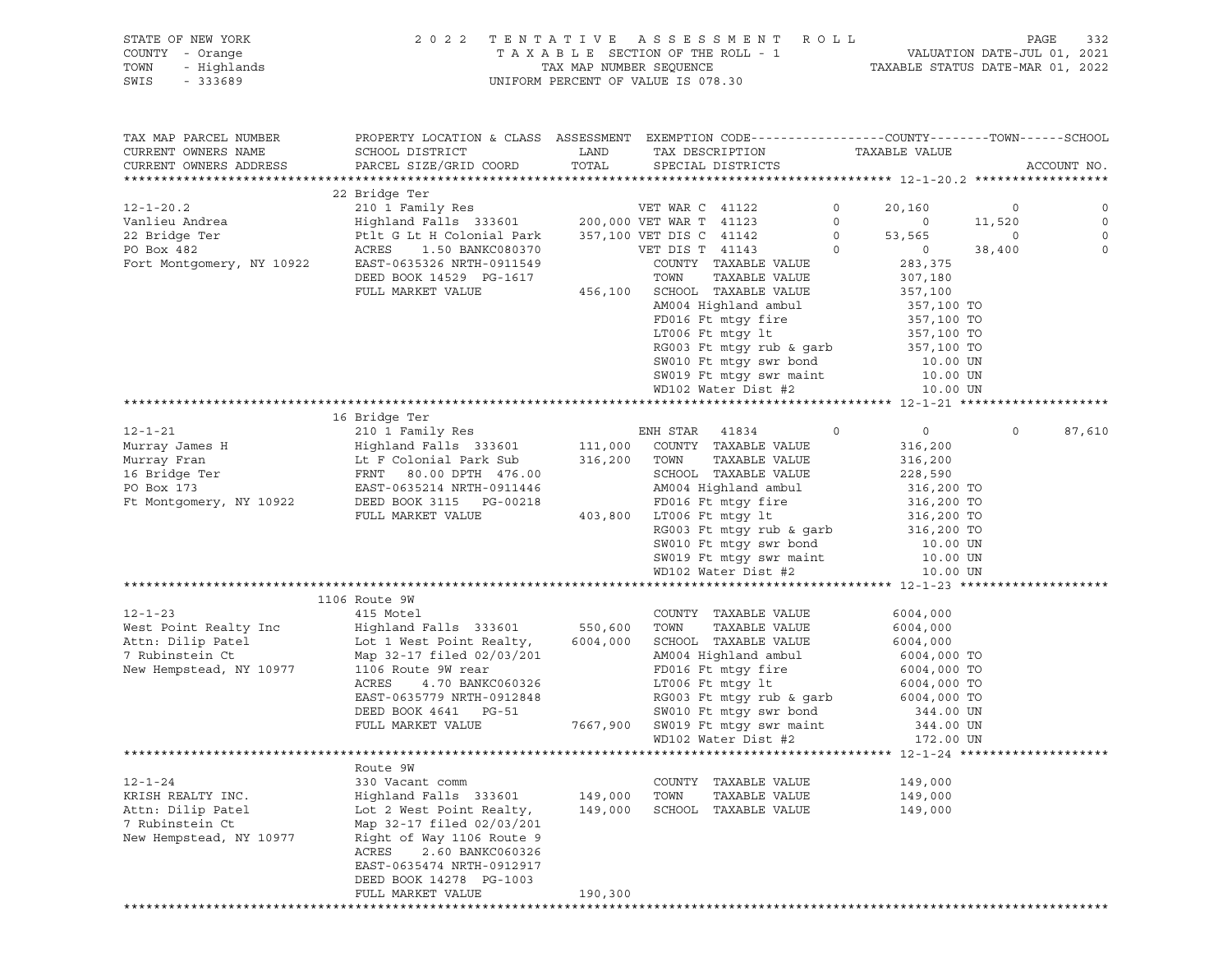| STATE OF NEW YORK                                        |                                                                                                                                                                                                                                                                          | 2022 TENTATIVE ASSESSMENT ROLL                                                                                                                                                                                                                      |       | PAGE<br>333 |
|----------------------------------------------------------|--------------------------------------------------------------------------------------------------------------------------------------------------------------------------------------------------------------------------------------------------------------------------|-----------------------------------------------------------------------------------------------------------------------------------------------------------------------------------------------------------------------------------------------------|-------|-------------|
| Y - Orange<br>- Highlands<br>- 333689<br>COUNTY - Orange |                                                                                                                                                                                                                                                                          |                                                                                                                                                                                                                                                     |       |             |
| TOWN                                                     |                                                                                                                                                                                                                                                                          |                                                                                                                                                                                                                                                     |       |             |
| SWIS                                                     |                                                                                                                                                                                                                                                                          |                                                                                                                                                                                                                                                     |       |             |
|                                                          |                                                                                                                                                                                                                                                                          |                                                                                                                                                                                                                                                     |       |             |
|                                                          |                                                                                                                                                                                                                                                                          |                                                                                                                                                                                                                                                     |       |             |
| TAX MAP PARCEL NUMBER                                    |                                                                                                                                                                                                                                                                          |                                                                                                                                                                                                                                                     |       |             |
| CURRENT OWNERS NAME                                      |                                                                                                                                                                                                                                                                          |                                                                                                                                                                                                                                                     |       |             |
|                                                          | CURRENT OWNERS ADDRESS PARCEL SIZE/GRID COORD TOTAL SPECIAL DISTRICTS                                                                                                                                                                                                    |                                                                                                                                                                                                                                                     |       | ACCOUNT NO. |
|                                                          |                                                                                                                                                                                                                                                                          |                                                                                                                                                                                                                                                     |       |             |
|                                                          |                                                                                                                                                                                                                                                                          |                                                                                                                                                                                                                                                     |       |             |
|                                                          |                                                                                                                                                                                                                                                                          |                                                                                                                                                                                                                                                     |       |             |
|                                                          |                                                                                                                                                                                                                                                                          |                                                                                                                                                                                                                                                     |       |             |
|                                                          |                                                                                                                                                                                                                                                                          |                                                                                                                                                                                                                                                     |       |             |
|                                                          |                                                                                                                                                                                                                                                                          |                                                                                                                                                                                                                                                     |       |             |
|                                                          |                                                                                                                                                                                                                                                                          |                                                                                                                                                                                                                                                     |       |             |
|                                                          | FRNT 89.80 DPTH 128.90<br>EAST-0635355 NRTH-0912430<br>DEED BOOK 13660 PG-285                                                                                                                                                                                            |                                                                                                                                                                                                                                                     |       |             |
|                                                          |                                                                                                                                                                                                                                                                          |                                                                                                                                                                                                                                                     |       |             |
|                                                          |                                                                                                                                                                                                                                                                          | ERIT 89.80 DPTH 128.90<br>ERIT 89.80 DPTH 128.90<br>ERIT 89.80 DPTH 128.90<br>DEED BOOK 13660 PG-285<br>EULL MARKET VALUE<br>FULL MARKET VALUE<br>THE MARKET VALUE<br>AMOON TO FE mtgy fire<br>ITO06 Ft mtgy fire<br>SP, 400 TO<br>ITO06 Ft mtgy f  |       |             |
|                                                          |                                                                                                                                                                                                                                                                          |                                                                                                                                                                                                                                                     |       |             |
|                                                          |                                                                                                                                                                                                                                                                          |                                                                                                                                                                                                                                                     |       |             |
|                                                          |                                                                                                                                                                                                                                                                          |                                                                                                                                                                                                                                                     |       |             |
|                                                          | 22 Garrison Rd                                                                                                                                                                                                                                                           |                                                                                                                                                                                                                                                     |       |             |
|                                                          | 12-2-2<br>DeVito James J<br>DeVito Patricia G<br>DeVito Patricia G<br>289,700<br>289,700<br>289,700<br>289,700<br>289,700<br>289,700<br>289,700<br>289,700<br>289,700<br>289,700<br>289,700<br>289,700<br>289,700<br>289,700<br>289,700<br>289,700<br>289,700<br>289,700 |                                                                                                                                                                                                                                                     |       |             |
|                                                          |                                                                                                                                                                                                                                                                          |                                                                                                                                                                                                                                                     |       |             |
|                                                          |                                                                                                                                                                                                                                                                          |                                                                                                                                                                                                                                                     |       |             |
|                                                          |                                                                                                                                                                                                                                                                          |                                                                                                                                                                                                                                                     |       |             |
|                                                          |                                                                                                                                                                                                                                                                          | AM004 Highland ambul 289,700 TO<br>FD016 Ft mtgy fire 289,700 TO                                                                                                                                                                                    |       |             |
|                                                          |                                                                                                                                                                                                                                                                          |                                                                                                                                                                                                                                                     |       |             |
|                                                          | PO Box 866 EAST-0635450 NRTH-0912363 FDUL FL MUSY LILE 289,700 TO<br>Fort Montgomery, NY 10922 DEED BOOK 12767 PG-1842 LT006 Ft mtgy 1t 289,700 TO<br>FULL MARKET VALUE 370,000 RG003 Ft mtgy swr bond 10.00 UN 10.00 LT006 FL MARKE                                     |                                                                                                                                                                                                                                                     |       |             |
|                                                          |                                                                                                                                                                                                                                                                          |                                                                                                                                                                                                                                                     |       |             |
|                                                          |                                                                                                                                                                                                                                                                          |                                                                                                                                                                                                                                                     |       |             |
|                                                          |                                                                                                                                                                                                                                                                          | SW019 Ft mtgy swr maint 10.00 UN<br>WD102 Water Dist #2 10.00 UN                                                                                                                                                                                    |       |             |
|                                                          |                                                                                                                                                                                                                                                                          |                                                                                                                                                                                                                                                     |       |             |
|                                                          | Garrison Rd                                                                                                                                                                                                                                                              |                                                                                                                                                                                                                                                     |       |             |
| $12 - 2 - 3$                                             | 311 Res vac land                                                                                                                                                                                                                                                         | COUNTY TAXABLE VALUE                                                                                                                                                                                                                                | 3,000 |             |
| Barr Scott<br>Barr Jessica<br>26 Generation Pd           | Highland Falls 333601 3,000                                                                                                                                                                                                                                              | TAXABLE VALUE<br>TOWN                                                                                                                                                                                                                               | 3,000 |             |
|                                                          |                                                                                                                                                                                                                                                                          |                                                                                                                                                                                                                                                     |       |             |
| 26 Garrison Rd                                           |                                                                                                                                                                                                                                                                          |                                                                                                                                                                                                                                                     |       |             |
| Highland Falls, NY 10928                                 |                                                                                                                                                                                                                                                                          |                                                                                                                                                                                                                                                     |       |             |
|                                                          |                                                                                                                                                                                                                                                                          |                                                                                                                                                                                                                                                     |       |             |
|                                                          |                                                                                                                                                                                                                                                                          |                                                                                                                                                                                                                                                     |       |             |
|                                                          |                                                                                                                                                                                                                                                                          |                                                                                                                                                                                                                                                     |       |             |
|                                                          |                                                                                                                                                                                                                                                                          | 1911and Paris 1920<br>1 3,000<br>1 3,000<br>FRNT 50.00 DPTH 129.30<br>BANKC190321<br>EAST-0635511 NRTH-0912328<br>DEED BOOK 5872 PG-277<br>THE VALUE<br>2 3,000 TO<br>EAST-0635511 NRTH-0912328<br>DEED BOOK 5872 PG-277<br>3,800 SW010 Ft mtgy swr |       |             |
|                                                          |                                                                                                                                                                                                                                                                          |                                                                                                                                                                                                                                                     |       |             |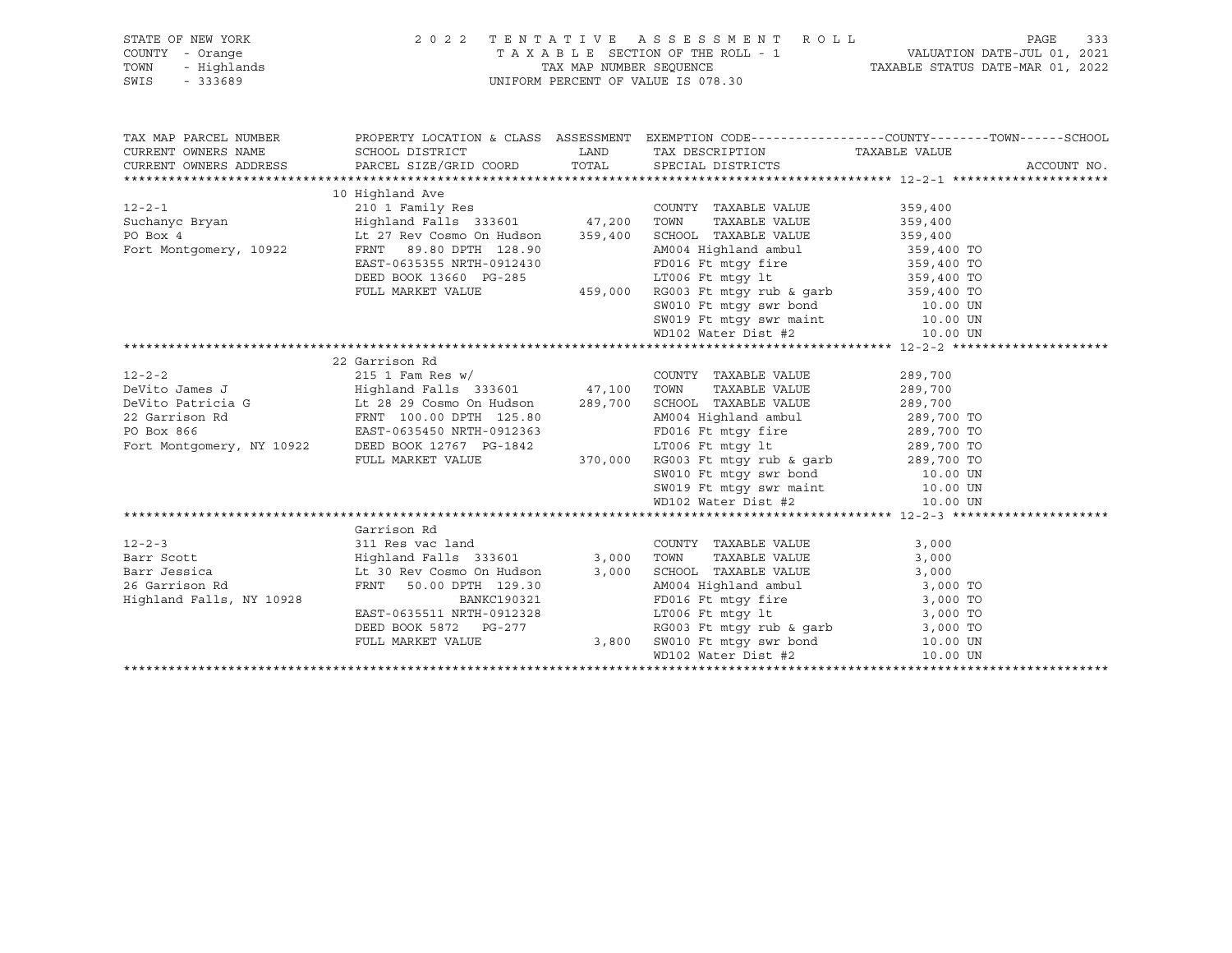| STATE OF NEW YORK<br>COUNTY<br>- Orange<br>TOWN<br>- Highlands<br>SWIS<br>$-333689$ |                                                                                                                     | 2022 TENTATIVE ASSESSMENT ROLL<br>T A X A B L E SECTION OF THE ROLL - 1 WALUATION DATE-JUL 01, 2021<br>TAX MAP NUMBER SEQUENCE<br>TAXABLE STATUS DATE-MAR 01, 2022<br>UNIFORM PERCENT OF VALUE IS 078.30 |                           | 334<br>PAGE              |
|-------------------------------------------------------------------------------------|---------------------------------------------------------------------------------------------------------------------|----------------------------------------------------------------------------------------------------------------------------------------------------------------------------------------------------------|---------------------------|--------------------------|
| TAX MAP PARCEL NUMBER<br>CURRENT OWNERS NAME                                        | PROPERTY LOCATION & CLASS ASSESSMENT EXEMPTION CODE----------------COUNTY-------TOWN------SCHOOL<br>SCHOOL DISTRICT | LAND TAX DESCRIPTION TAXABLE VALUE                                                                                                                                                                       |                           |                          |
| CURRENT OWNERS ADDRESS                                                              | PARCEL SIZE/GRID COORD TOTAL SPECIAL DISTRICTS                                                                      |                                                                                                                                                                                                          |                           | ACCOUNT NO.              |
|                                                                                     |                                                                                                                     |                                                                                                                                                                                                          |                           |                          |
|                                                                                     | 26 Garrison Rd                                                                                                      |                                                                                                                                                                                                          |                           |                          |
| $12 - 2 - 4$                                                                        | 210 1 Family Res                                                                                                    | BAS STAR 41854 0                                                                                                                                                                                         | $\overline{0}$            | $\overline{0}$<br>35,090 |
|                                                                                     | Highland Falls 333601 47,200 COUNTY TAXABLE VALUE                                                                   |                                                                                                                                                                                                          | 261,500                   |                          |
|                                                                                     |                                                                                                                     | TAXABLE VALUE                                                                                                                                                                                            | 261,500                   |                          |
| 26 Garrison Rd and the Search State                                                 | On Hudson Sub                                                                                                       | SCHOOL TAXABLE VALUE                                                                                                                                                                                     | 226,410                   |                          |
| Highland Falls, NY 10928                                                            | FRNT 100.00 DPTH 135.90<br>BANKC190321                                                                              | AM004 Highland ambul 261,500 TO                                                                                                                                                                          |                           |                          |
|                                                                                     |                                                                                                                     | FD016 Ft mtgy fire 261,500 TO                                                                                                                                                                            |                           |                          |
|                                                                                     | EAST-0635574 NRTH-0912287                                                                                           | LT006 Ft mtgy 1t 261,500 TO                                                                                                                                                                              |                           |                          |
|                                                                                     | DEED BOOK 5872 PG-277                                                                                               | RG003 Ft mtgy rub & garb 261,500 TO                                                                                                                                                                      |                           |                          |
|                                                                                     | FULL MARKET VALUE 334,000 SW010 Ft mtgy swr bond 10.00 UN                                                           |                                                                                                                                                                                                          |                           |                          |
|                                                                                     |                                                                                                                     | SW019 Ft mtqy swr maint 10.00 UN                                                                                                                                                                         |                           |                          |
|                                                                                     |                                                                                                                     | WD102 Water Dist #2 10.00 UN                                                                                                                                                                             |                           |                          |
|                                                                                     |                                                                                                                     |                                                                                                                                                                                                          |                           |                          |
|                                                                                     | 15 Overlook Pl                                                                                                      |                                                                                                                                                                                                          |                           |                          |
| $12 - 2 - 5$                                                                        | 210 1 Family Res                                                                                                    | ENH STAR 41834                                                                                                                                                                                           | $\circ$<br>$\overline{0}$ | 87,610<br>$\circ$        |
|                                                                                     | Feliciano Inocencio                 Highland Falls 333601           47,100   COUNTY TAXABLE VALUE                   |                                                                                                                                                                                                          | 302,600                   |                          |
|                                                                                     | Feliciano Cathleen Lt 33 Rev Cosmo On Hudson 302,600                                                                | TAXABLE VALUE<br>TOWN                                                                                                                                                                                    | 302,600                   |                          |
| 15 Overlook Pl                                                                      | FRNT 93.90 DPTH 127.00                                                                                              | SCHOOL TAXABLE VALUE                                                                                                                                                                                     | 214,990                   |                          |
| PO Box 759                                                                          | EAST-0635656 NRTH-0912227                                                                                           | AM004 Highland ambul 302,600 TO                                                                                                                                                                          |                           |                          |
| Fort Montgomery, NY 10922                                                           | DEED BOOK 12345 PG-577                                                                                              | FD016 Ft mtqy fire 302,600 TO                                                                                                                                                                            |                           |                          |
|                                                                                     | FULL MARKET VALUE                                                                                                   | 386,500 LT006 Ft mtgy 1t                                                                                                                                                                                 | 302,600 TO                |                          |

|                         |                           |         |          | SW019 Ft mtqy swr maint  |                        | 10.00 UN   |          |        |
|-------------------------|---------------------------|---------|----------|--------------------------|------------------------|------------|----------|--------|
|                         |                           |         |          | WD102 Water Dist #2      |                        | 10.00 UN   |          |        |
|                         |                           |         |          |                          |                        |            |          |        |
|                         | 9 Overlook Pl             |         |          |                          |                        |            |          |        |
| $12 - 2 - 6$            | 210 1 Family Res          |         | BAS STAR | 41854                    | $\circ$                | $\Omega$   | $\Omega$ | 35,090 |
| Lent Cleveland F        | Highland Falls 333601     | 47,000  |          | COUNTY TAXABLE VALUE     |                        | 255,200    |          |        |
| Lent Jeanne             | Lt 26 Rev Cosmo On Hudson | 255,200 |          | TOWN TAXABLE VALUE       |                        | 255,200    |          |        |
| 9 Overlook Pl           | FRNT 89.00 DPTH 155.90    |         |          | SCHOOL TAXABLE VALUE     |                        | 220,110    |          |        |
| PO Box 207              | BANKC080496               |         |          | AM004 Highland ambul     |                        | 255,200 TO |          |        |
| Ft Montgomery, NY 10922 | EAST-0635616 NRTH-0912085 |         |          | FD016 Ft mtqy fire       |                        | 255,200 TO |          |        |
|                         | DEED BOOK 4520 PG-177     |         |          | LT006 Ft mtqy lt         |                        | 255,200 TO |          |        |
|                         | FULL MARKET VALUE         | 325,900 |          | RG003 Ft mtqy rub & qarb |                        | 255,200 TO |          |        |
|                         |                           |         |          |                          | SW010 Ft mtqy swr bond | 10.00 UN   |          |        |
|                         |                           |         |          | SW019 Ft mtqy swr maint  |                        | 10.00 UN   |          |        |
|                         |                           |         |          | WD102 Water Dist #2      |                        | 10.00 UN   |          |        |
|                         |                           |         |          |                          |                        |            |          |        |

RG003 Ft mtgy rub & garb 302,600 TO SW010 Ft mtgy swr bond 10.00 UN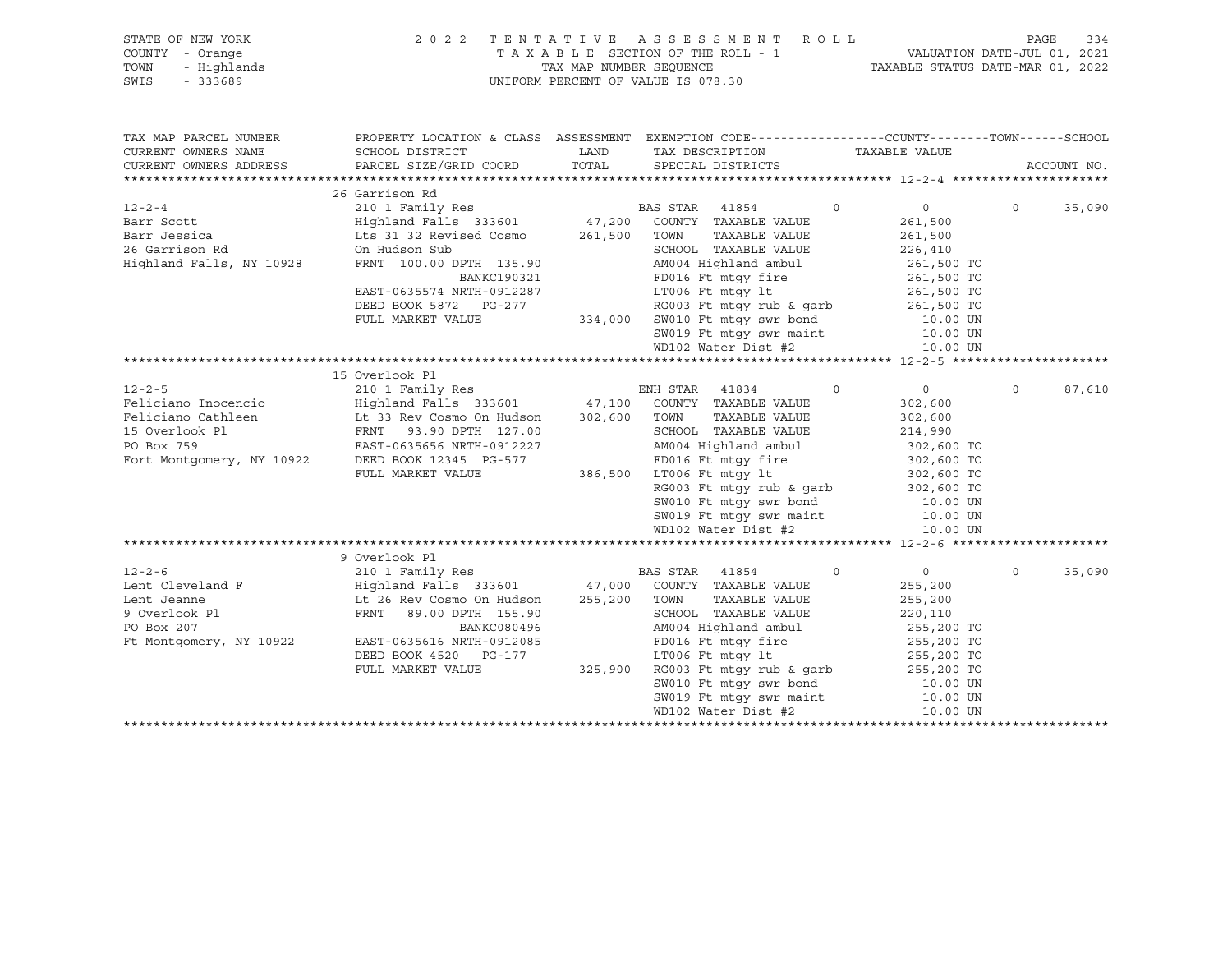| STATE OF NEW YORK<br>OF NEW YORK 2002<br>2004 - Orange 2005<br>2005 - 333689<br>2005 - 333689<br>COUNTY - Orange<br>TOWN<br>- 333689<br>SWIS |                                                                                                                                                                                                                                                                  |      | $\begin{tabular}{lllllllllllllll} \hline 2&0&2&2&\text{T} & \text{E} & \text{N} & \text{T} & \text{A} & \text{T} & \text{A} & \text{E} & \text{S} & \text{E} & \text{S} & \text{S} & \text{S} & \text{M} & \text{E} & \text{N} & \text{T} & \text{A} & \text{A} & \text{B} & \text{L} & \text{E} & \text{SECTION} & \text{O} & \text{T} & \text{A} & \text{A} & \text{B} & \text{L} & \text{E} & \text{SECTION} & \text{O} & \text{T} & \$ |         |                    |
|----------------------------------------------------------------------------------------------------------------------------------------------|------------------------------------------------------------------------------------------------------------------------------------------------------------------------------------------------------------------------------------------------------------------|------|--------------------------------------------------------------------------------------------------------------------------------------------------------------------------------------------------------------------------------------------------------------------------------------------------------------------------------------------------------------------------------------------------------------------------------------------|---------|--------------------|
| TAX MAP PARCEL NUMBER                                                                                                                        |                                                                                                                                                                                                                                                                  |      | PROPERTY LOCATION & CLASS ASSESSMENT EXEMPTION CODE---------------COUNTY-------TOWN------SCHOOL                                                                                                                                                                                                                                                                                                                                            |         |                    |
| CURRENT OWNERS NAME                                                                                                                          | SCHOOL DISTRICT                                                                                                                                                                                                                                                  | LAND | TAX DESCRIPTION TAXABLE VALUE SPECIAL DISTRICTS                                                                                                                                                                                                                                                                                                                                                                                            |         |                    |
| CURRENT OWNERS ADDRESS                                                                                                                       | PARCEL SIZE/GRID COORD TOTAL SPECIAL DISTRICTS                                                                                                                                                                                                                   |      |                                                                                                                                                                                                                                                                                                                                                                                                                                            |         | ACCOUNT NO.        |
|                                                                                                                                              | 19 Fulton Rd                                                                                                                                                                                                                                                     |      |                                                                                                                                                                                                                                                                                                                                                                                                                                            |         |                    |
|                                                                                                                                              |                                                                                                                                                                                                                                                                  |      | COUNTY TAXABLE VALUE                                                                                                                                                                                                                                                                                                                                                                                                                       | 285,550 |                    |
|                                                                                                                                              |                                                                                                                                                                                                                                                                  |      | SCHOOL TAXABLE VALUE<br>SCHOOL TAXABLE VALUE<br>AM004 Highland ambul<br>ADDOL I STEPHEN ARE                                                                                                                                                                                                                                                                                                                                                |         |                    |
|                                                                                                                                              |                                                                                                                                                                                                                                                                  |      |                                                                                                                                                                                                                                                                                                                                                                                                                                            |         |                    |
|                                                                                                                                              |                                                                                                                                                                                                                                                                  |      |                                                                                                                                                                                                                                                                                                                                                                                                                                            |         |                    |
|                                                                                                                                              |                                                                                                                                                                                                                                                                  |      |                                                                                                                                                                                                                                                                                                                                                                                                                                            |         |                    |
|                                                                                                                                              |                                                                                                                                                                                                                                                                  |      |                                                                                                                                                                                                                                                                                                                                                                                                                                            |         |                    |
|                                                                                                                                              |                                                                                                                                                                                                                                                                  |      |                                                                                                                                                                                                                                                                                                                                                                                                                                            |         |                    |
|                                                                                                                                              |                                                                                                                                                                                                                                                                  |      |                                                                                                                                                                                                                                                                                                                                                                                                                                            |         |                    |
|                                                                                                                                              |                                                                                                                                                                                                                                                                  |      | 00 Hudson Sub<br>EAST-0635545 NRTH-0912123<br>EAST-0635545 NRTH-0912123<br>DEED BOOK 14418 PG-46<br>PULL MARKET VALUE<br>TULL MARKET VALUE<br>CELED BOOK 14418 PG-46<br>TULL MARKET VALUE<br>CELED BOOK 14418 PG-46<br>CELED BOOK 14418 PG-46<br>C                                                                                                                                                                                         |         |                    |
|                                                                                                                                              |                                                                                                                                                                                                                                                                  |      |                                                                                                                                                                                                                                                                                                                                                                                                                                            |         |                    |
|                                                                                                                                              | 12-2-8<br>Vahsen Charles M<br>210 1 Family Res<br>210 1 Family Res<br>210 1 Family Res<br>210 1 Family Res<br>210 1 Family Res<br>210 1 Family Res<br>210 1 Family Res<br>210 1 Family Res<br>210 1 Family Res<br>210 1 Family Res<br>210 234, 300<br>23         |      |                                                                                                                                                                                                                                                                                                                                                                                                                                            |         |                    |
|                                                                                                                                              |                                                                                                                                                                                                                                                                  |      |                                                                                                                                                                                                                                                                                                                                                                                                                                            |         |                    |
|                                                                                                                                              |                                                                                                                                                                                                                                                                  |      |                                                                                                                                                                                                                                                                                                                                                                                                                                            |         | $\Omega$<br>87,610 |
|                                                                                                                                              |                                                                                                                                                                                                                                                                  |      |                                                                                                                                                                                                                                                                                                                                                                                                                                            |         |                    |
|                                                                                                                                              |                                                                                                                                                                                                                                                                  |      |                                                                                                                                                                                                                                                                                                                                                                                                                                            |         |                    |
|                                                                                                                                              |                                                                                                                                                                                                                                                                  |      | TOWN TAAADDE VADUD<br>SCHOOL TAXABLE VALUE 146,690<br>***^^4 Highland ambul 234,300 TO                                                                                                                                                                                                                                                                                                                                                     |         |                    |
|                                                                                                                                              |                                                                                                                                                                                                                                                                  |      |                                                                                                                                                                                                                                                                                                                                                                                                                                            |         |                    |
|                                                                                                                                              |                                                                                                                                                                                                                                                                  |      |                                                                                                                                                                                                                                                                                                                                                                                                                                            |         |                    |
|                                                                                                                                              |                                                                                                                                                                                                                                                                  |      |                                                                                                                                                                                                                                                                                                                                                                                                                                            |         |                    |
|                                                                                                                                              |                                                                                                                                                                                                                                                                  |      |                                                                                                                                                                                                                                                                                                                                                                                                                                            |         |                    |
|                                                                                                                                              |                                                                                                                                                                                                                                                                  |      |                                                                                                                                                                                                                                                                                                                                                                                                                                            |         |                    |
|                                                                                                                                              |                                                                                                                                                                                                                                                                  |      | 99,200 EXEREM MARKET VALUE<br>FRNT 56.00 DPTH 136.10<br>EAST-0635480 NRTH-0912171<br>DEED BOOK 2425 PG-00203<br>FULL MARKET VALUE<br>TULL MARKET VALUE<br>CON 299,200 SW010 Ft mtgy swr bond<br>FULL MARKET VALUE<br>CON 299,200 SW010 Ft mtgy                                                                                                                                                                                             |         |                    |
|                                                                                                                                              |                                                                                                                                                                                                                                                                  |      |                                                                                                                                                                                                                                                                                                                                                                                                                                            |         |                    |
|                                                                                                                                              | 15 Fulton Rd                                                                                                                                                                                                                                                     |      |                                                                                                                                                                                                                                                                                                                                                                                                                                            |         |                    |
|                                                                                                                                              |                                                                                                                                                                                                                                                                  |      |                                                                                                                                                                                                                                                                                                                                                                                                                                            |         | 35,090<br>$\circ$  |
|                                                                                                                                              |                                                                                                                                                                                                                                                                  |      |                                                                                                                                                                                                                                                                                                                                                                                                                                            |         |                    |
|                                                                                                                                              |                                                                                                                                                                                                                                                                  |      |                                                                                                                                                                                                                                                                                                                                                                                                                                            |         |                    |
|                                                                                                                                              |                                                                                                                                                                                                                                                                  |      |                                                                                                                                                                                                                                                                                                                                                                                                                                            |         |                    |
|                                                                                                                                              | 12-2-9<br>210 1 Family Res<br>210 1 Family Res<br>210 1 Family Res<br>210 1 Family Res<br>210 1 Family Res<br>210 1 Family Res<br>210 1 Family Res<br>210 205,700<br>205,700<br>205,700<br>205,700<br>205,700<br>205,700<br>205,700<br>205,700<br>205,700<br>205 |      |                                                                                                                                                                                                                                                                                                                                                                                                                                            |         |                    |
|                                                                                                                                              |                                                                                                                                                                                                                                                                  |      |                                                                                                                                                                                                                                                                                                                                                                                                                                            |         |                    |
|                                                                                                                                              |                                                                                                                                                                                                                                                                  |      |                                                                                                                                                                                                                                                                                                                                                                                                                                            |         |                    |
|                                                                                                                                              |                                                                                                                                                                                                                                                                  |      |                                                                                                                                                                                                                                                                                                                                                                                                                                            |         |                    |
|                                                                                                                                              |                                                                                                                                                                                                                                                                  |      |                                                                                                                                                                                                                                                                                                                                                                                                                                            |         |                    |
|                                                                                                                                              |                                                                                                                                                                                                                                                                  |      |                                                                                                                                                                                                                                                                                                                                                                                                                                            |         |                    |
|                                                                                                                                              |                                                                                                                                                                                                                                                                  |      | FRNT 94.00 DPTH 133.10<br>BANK N FD016 Ft mtgy fire 205,700 TO<br>BAST-0635419 NRTH-0912234<br>DEED BOOK 3625 PG-41<br>FULL MARKET VALUE 262,700 SW010 Ft mtgy swr bond<br>SW019 Ft mtgy swr maint 10.00 UN<br>WD102 Water Dist.#2<br>ND102                                                                                                                                                                                                |         |                    |
|                                                                                                                                              |                                                                                                                                                                                                                                                                  |      |                                                                                                                                                                                                                                                                                                                                                                                                                                            |         |                    |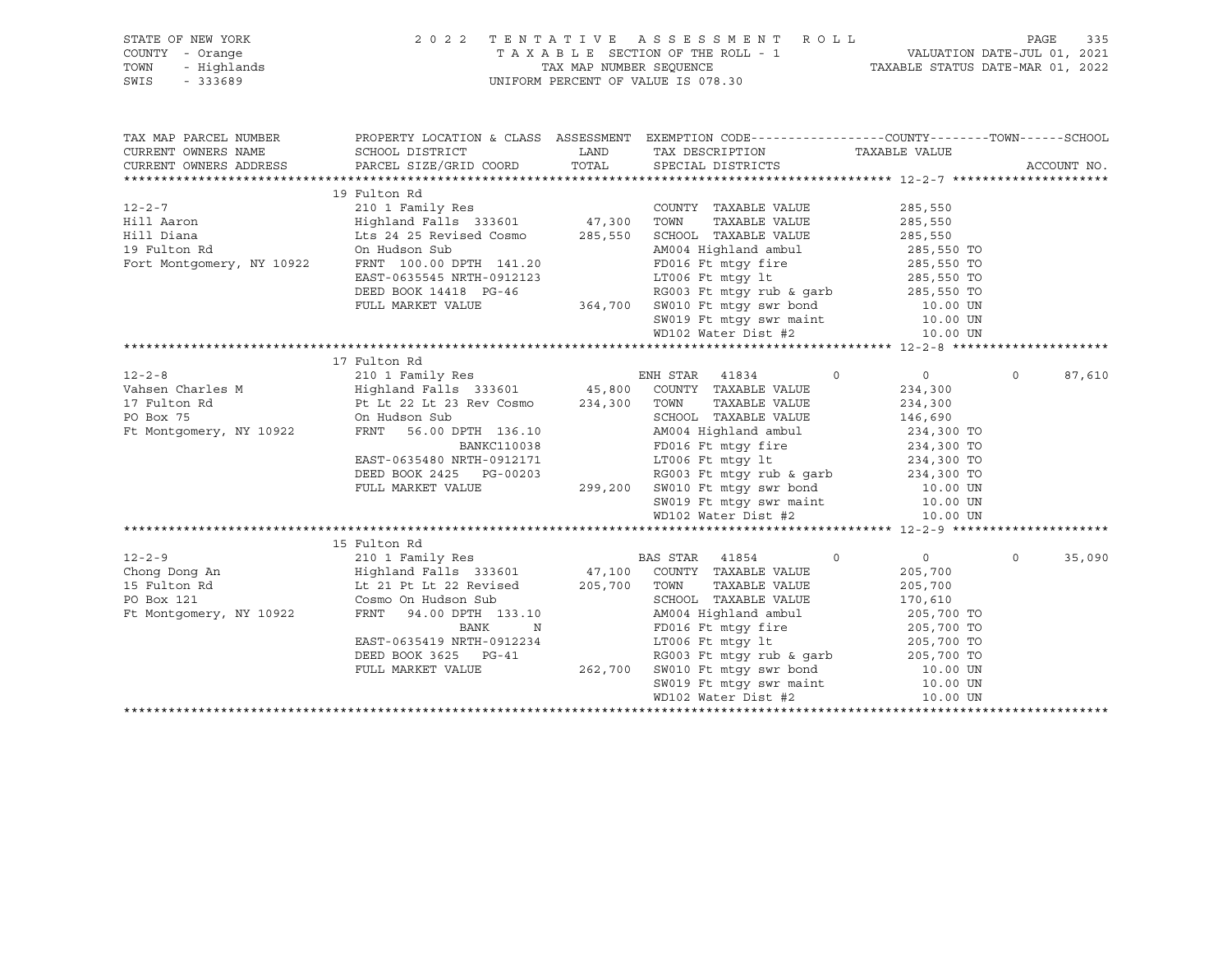|                 | STATE OF NEW YORK | 2022 TENTATIVE ASSESSMENT ROLL     | PAGE                             | 336 |
|-----------------|-------------------|------------------------------------|----------------------------------|-----|
| COUNTY - Orange |                   | TAXABLE SECTION OF THE ROLL - 1    | VALUATION DATE-JUL 01, 2021      |     |
| TOWN            | - Highlands       | TAX MAP NUMBER SEOUENCE            | TAXABLE STATUS DATE-MAR 01, 2022 |     |
| SWIS            | - 333689          | UNIFORM PERCENT OF VALUE IS 078.30 |                                  |     |
|                 |                   |                                    |                                  |     |

| TAX MAP PARCEL NUMBER<br>CURRENT OWNERS NAME<br>CURRENT OWNERS ADDRESS                                                                                                                         | SCHOOL DISTRICT<br>PARCEL SIZE/GRID COORD TOTAL SPECIAL DISTRICTS                                                                                                   |         | PROPERTY LOCATION & CLASS ASSESSMENT EXEMPTION CODE---------------COUNTY-------TOWN-----SCHOOL<br>LAND TAX DESCRIPTION                                       | TAXABLE VALUE                 |          | ACCOUNT NO. |
|------------------------------------------------------------------------------------------------------------------------------------------------------------------------------------------------|---------------------------------------------------------------------------------------------------------------------------------------------------------------------|---------|--------------------------------------------------------------------------------------------------------------------------------------------------------------|-------------------------------|----------|-------------|
|                                                                                                                                                                                                |                                                                                                                                                                     |         |                                                                                                                                                              |                               |          |             |
|                                                                                                                                                                                                | 11 Fulton Rd                                                                                                                                                        |         |                                                                                                                                                              |                               |          |             |
| $12 - 2 - 10$                                                                                                                                                                                  |                                                                                                                                                                     |         |                                                                                                                                                              | $0 \qquad \qquad$<br>$\circ$  | $\circ$  | 35,090      |
| DeVito Laurie                                                                                                                                                                                  | ${\small \begin{tabular}{lcccccc} 210 & 1 & Family Res & & & & BAS STAR & 41854 \\ Highland Falls & 333601 & & & 47,200 & COUNTY & TAXABLE VALUE \\ \end{tabular}}$ |         |                                                                                                                                                              | 265,600                       |          |             |
| Johnson Gregory                                                                                                                                                                                | Lts 19 20 Revised Cosmo 265,600 TOWN                                                                                                                                |         | TAXABLE VALUE                                                                                                                                                | 265,600                       |          |             |
| 11 Fulton Rd                                                                                                                                                                                   | On Hudson Sub                                                                                                                                                       |         | SCHOOL TAXABLE VALUE                                                                                                                                         | 230,510                       |          |             |
| PO Box 286                                                                                                                                                                                     | FRNT 100.00 DPTH 128.20                                                                                                                                             |         |                                                                                                                                                              | 265,600 TO                    |          |             |
| Fort Montgomery, NY 10922                                                                                                                                                                      | <b>BANKC110038</b>                                                                                                                                                  |         | AM004 Highland ambul<br>FD016 Ft mtgy fire                                                                                                                   | 265,600 TO                    |          |             |
|                                                                                                                                                                                                | EAST-0635344 NRTH-0912290                                                                                                                                           |         | LT006 Ft $mLy$ lt $265,600$ TO                                                                                                                               |                               |          |             |
|                                                                                                                                                                                                |                                                                                                                                                                     |         |                                                                                                                                                              |                               |          |             |
|                                                                                                                                                                                                |                                                                                                                                                                     |         | DEED BOOK 13835 PG-1665 RG003 Ft mtgy rub & garb 265,600 TO<br>FULL MARKET VALUE 339,200 SW010 Ft mtgy swr bond 10.00 UN<br>SW019 Ft mtgy swr maint 10.00 UN |                               |          |             |
|                                                                                                                                                                                                |                                                                                                                                                                     |         |                                                                                                                                                              |                               |          |             |
|                                                                                                                                                                                                |                                                                                                                                                                     |         | $WD102$ Water Dist #2 $10.00$ UN                                                                                                                             |                               |          |             |
|                                                                                                                                                                                                |                                                                                                                                                                     |         |                                                                                                                                                              |                               |          |             |
|                                                                                                                                                                                                | 5 Fulton Rd                                                                                                                                                         |         |                                                                                                                                                              |                               |          |             |
| $12 - 2 - 11$                                                                                                                                                                                  | 210 1 Family Res                                                                                                                                                    |         | CW_15_VET/ 41162 0 11,520                                                                                                                                    |                               | $\circ$  | $\mathbf 0$ |
| Crapanzano Victor R $\overline{H}$ Highland Falls 333601 47,600 ENH STAR 41834                                                                                                                 |                                                                                                                                                                     |         |                                                                                                                                                              | $\Omega$<br>$0 \qquad \qquad$ | $\Omega$ | 87,610      |
|                                                                                                                                                                                                |                                                                                                                                                                     |         |                                                                                                                                                              | 276,780                       |          |             |
|                                                                                                                                                                                                |                                                                                                                                                                     |         |                                                                                                                                                              |                               |          |             |
| Crapanzano Dorothy Lt 18 Rev Cosmo On Hudson 288,300 COUNTY TAXABLE VALUE<br>Trustees FRNT 122.60 DPTH 134.00 TOWN TAXABLE VALUE<br>5 Fulton Rd EAST-0635254 NRTH-0912357 SCHOOL TAXABLE VALUE |                                                                                                                                                                     |         | TOWN TAXABLE VALUE 288,300<br>SCHOOL TAXABLE VALUE 200,690                                                                                                   |                               |          |             |
| PO Box 138                                                                                                                                                                                     | DEED BOOK 6188 PG-86                                                                                                                                                |         | AM004 Highland ambul 288,300 TO                                                                                                                              |                               |          |             |
| Fort Montgomery, 10922 FULL MARKET VALUE                                                                                                                                                       |                                                                                                                                                                     |         | 368,200 FD016 Ft mtgy fire 288,300 TO<br>1006 Ft mtgy 1t 288,300 TO                                                                                          |                               |          |             |
|                                                                                                                                                                                                |                                                                                                                                                                     |         |                                                                                                                                                              |                               |          |             |
|                                                                                                                                                                                                |                                                                                                                                                                     |         | LT006 Ft mtgy 1t<br>RG003 Ft mtgy rub & garb<br>SW010 Ft mtgy swr bond<br>10.00 UN                                                                           |                               |          |             |
|                                                                                                                                                                                                |                                                                                                                                                                     |         |                                                                                                                                                              |                               |          |             |
|                                                                                                                                                                                                |                                                                                                                                                                     |         | SW019 Ft mtgy swr maint                                                                                                                                      | 10.00 UN                      |          |             |
|                                                                                                                                                                                                |                                                                                                                                                                     |         | WD102 Water Dist #2                                                                                                                                          | 10.00 UN                      |          |             |
|                                                                                                                                                                                                |                                                                                                                                                                     |         |                                                                                                                                                              |                               |          |             |
|                                                                                                                                                                                                | 1078 Route 9W                                                                                                                                                       |         |                                                                                                                                                              |                               |          |             |
| $12 - 3 - 1$                                                                                                                                                                                   | 482 Det row bldg                                                                                                                                                    |         | COUNTY TAXABLE VALUE                                                                                                                                         | 376,500                       |          |             |
| 1076 9W LLC                                                                                                                                                                                    | Highland Falls 333601 93,200 TOWN                                                                                                                                   |         | TAXABLE VALUE                                                                                                                                                | 376,500                       |          |             |
| PO Box 472                                                                                                                                                                                     | Pt Lts 2A 2B                                                                                                                                                        | 376,500 | SCHOOL TAXABLE VALUE                                                                                                                                         | 376,500                       |          |             |
| Fort Montgomery, NY 10922                                                                                                                                                                      | Cosmo On Hudson                                                                                                                                                     |         | AM004 Highland ambul 376,500 TO                                                                                                                              |                               |          |             |
|                                                                                                                                                                                                | FRNT 81.00 DPTH 107.00                                                                                                                                              |         |                                                                                                                                                              |                               |          |             |
|                                                                                                                                                                                                | EAST-0635129 NRTH-0912698                                                                                                                                           |         | FD016 Ft mtgy fire 376,500 TO<br>LT006 Ft mtgy lt 376,500 TO                                                                                                 |                               |          |             |
|                                                                                                                                                                                                | DEED BOOK 13793 PG-12                                                                                                                                               |         | RG003 Ft mtgy rub & garb 376,500 TO                                                                                                                          |                               |          |             |
|                                                                                                                                                                                                | FULL MARKET VALUE                                                                                                                                                   | 480,800 | SW010 Ft mtgy swr bond 45.00 UN                                                                                                                              |                               |          |             |
|                                                                                                                                                                                                |                                                                                                                                                                     |         | SW019 Ft mtgy swr maint 45.00 UN                                                                                                                             |                               |          |             |
|                                                                                                                                                                                                |                                                                                                                                                                     |         | WD102 Water Dist #2                                                                                                                                          | 49.00 UN                      |          |             |
|                                                                                                                                                                                                |                                                                                                                                                                     |         |                                                                                                                                                              |                               |          |             |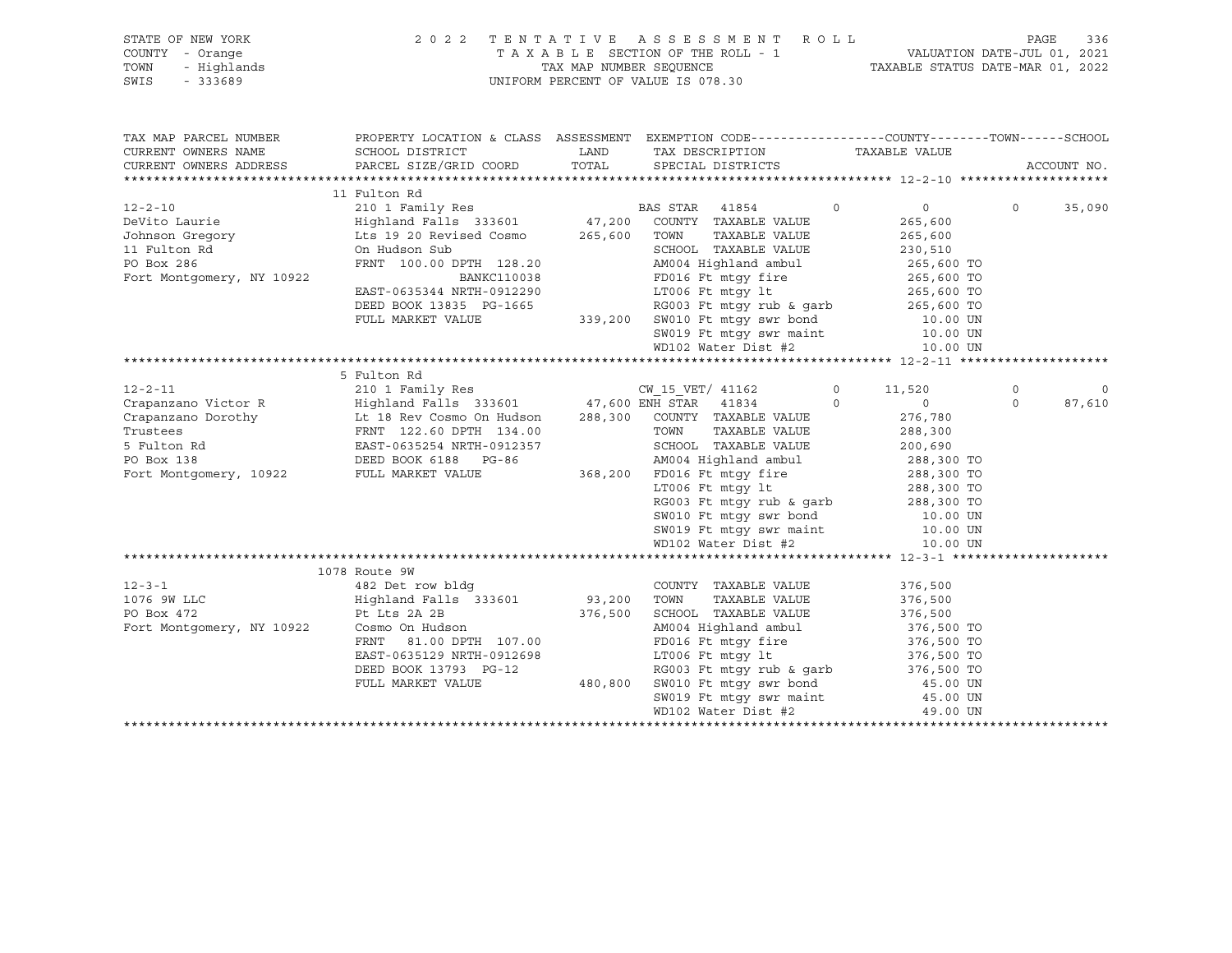|      | STATE OF NEW YORK | 2022 TENTATIVE ASSESSMENT ROLL     |                                  | PAGE 337 |  |
|------|-------------------|------------------------------------|----------------------------------|----------|--|
|      | COUNTY - Orange   | TAXABLE SECTION OF THE ROLL - 1    | VALUATION DATE-JUL 01, 2021      |          |  |
|      | TOWN - Highlands  | TAX MAP NUMBER SEOUENCE            | TAXABLE STATUS DATE-MAR 01, 2022 |          |  |
| SWIS | - 333689          | UNIFORM PERCENT OF VALUE IS 078.30 |                                  |          |  |
|      |                   |                                    |                                  |          |  |

| TAX MAP PARCEL NUMBER         | PROPERTY LOCATION & CLASS ASSESSMENT EXEMPTION CODE---------------COUNTY-------TOWN-----SCHOOL                                                                                                                                           |                                                                                                                                                                                                                                                      |         |                  |         |             |
|-------------------------------|------------------------------------------------------------------------------------------------------------------------------------------------------------------------------------------------------------------------------------------|------------------------------------------------------------------------------------------------------------------------------------------------------------------------------------------------------------------------------------------------------|---------|------------------|---------|-------------|
| CURRENT OWNERS NAME           | SCHOOL DISTRICT $\hfill\textsc{LAND}$ TAX DESCRIPTION $\hfill\textsc{TAXABLE}$ VALUE                                                                                                                                                     |                                                                                                                                                                                                                                                      |         |                  |         |             |
| CURRENT OWNERS ADDRESS        | PARCEL SIZE/GRID COORD TOTAL SPECIAL DISTRICTS                                                                                                                                                                                           |                                                                                                                                                                                                                                                      |         |                  |         | ACCOUNT NO. |
|                               |                                                                                                                                                                                                                                          |                                                                                                                                                                                                                                                      |         |                  |         |             |
|                               | 6 Garrison Rd                                                                                                                                                                                                                            |                                                                                                                                                                                                                                                      |         |                  |         |             |
| $12 - 3 - 2$                  | 280 Res Multiple                                                                                                                                                                                                                         | AGED<br>41800                                                                                                                                                                                                                                        | $\circ$ | 79,350 79,350    |         | 79,350      |
|                               | Boyce Donna                 Highland Falls 333601         56,200 ENH STAR 41834       0                                                                                                                                                  |                                                                                                                                                                                                                                                      |         | $\overline{0}$ 0 |         | 79,350      |
| 6 Garrison Rd<br>-- -- -- 257 | Pt Lts 2A 2B 3 Rev Cosmo 158,700 COUNTY TAXABLE VALUE                                                                                                                                                                                    |                                                                                                                                                                                                                                                      |         | 79,350           |         |             |
|                               | On Hudson Sub<br>On Hudson Sub<br>FRNT 86.50 DPTH 124.40                                                                                                                                                                                 | TOWN TAXABLE VALUE<br>TOWN TAXABLE VALUE<br>SCHOOL TAXABLE VALUE<br>AM004 Highland ambul<br>AM004 Highland ambul<br>TD016 Ft mtgy fire<br>IS8,700 TO<br>LT006 Ft mtgy 1t<br>RG003 Ft mtgy rub & garb<br>TLS8,700 TO<br>RG003 Ft mtgy rub & garb<br>T |         |                  |         |             |
| Ft Montgomery, NY 10922       |                                                                                                                                                                                                                                          |                                                                                                                                                                                                                                                      |         |                  |         |             |
|                               | EAST-0635181 NRTH-0912634                                                                                                                                                                                                                |                                                                                                                                                                                                                                                      |         |                  |         |             |
|                               | DEED BOOK 6104 PG-230 FD016 Ft mtgy fire<br>FULL MARKET VALUE 202,700 LT006 Ft mtgy lt                                                                                                                                                   |                                                                                                                                                                                                                                                      |         |                  |         |             |
|                               |                                                                                                                                                                                                                                          |                                                                                                                                                                                                                                                      |         |                  |         |             |
|                               |                                                                                                                                                                                                                                          |                                                                                                                                                                                                                                                      |         |                  |         |             |
|                               |                                                                                                                                                                                                                                          | SW010 Ft mtgy swr bond 20.00 UN                                                                                                                                                                                                                      |         |                  |         |             |
|                               |                                                                                                                                                                                                                                          |                                                                                                                                                                                                                                                      |         |                  |         |             |
|                               |                                                                                                                                                                                                                                          | SW019 Ft mtgy swr maint 20.00 UN WD102 Water Dist #2 10.00 UN                                                                                                                                                                                        |         |                  |         |             |
|                               |                                                                                                                                                                                                                                          |                                                                                                                                                                                                                                                      |         |                  |         |             |
|                               | 13 Highland Ave                                                                                                                                                                                                                          |                                                                                                                                                                                                                                                      |         |                  |         |             |
| $12 - 3 - 3$                  |                                                                                                                                                                                                                                          |                                                                                                                                                                                                                                                      | $\circ$ | $\overline{0}$   | $\circ$ | 35,090      |
| Falk Aaron E                  |                                                                                                                                                                                                                                          |                                                                                                                                                                                                                                                      |         | 184,300          |         |             |
| Falk Stacy J                  |                                                                                                                                                                                                                                          | TAXABLE VALUE 184,300                                                                                                                                                                                                                                |         |                  |         |             |
|                               |                                                                                                                                                                                                                                          | SCHOOL TAXABLE VALUE 149,210                                                                                                                                                                                                                         |         |                  |         |             |
|                               | LIFE ESTATE/THOMAS BURLEY<br>FRNT 104.20 DPTH 152.10                                                                                                                                                                                     |                                                                                                                                                                                                                                                      |         |                  |         |             |
|                               |                                                                                                                                                                                                                                          |                                                                                                                                                                                                                                                      |         |                  |         |             |
|                               |                                                                                                                                                                                                                                          |                                                                                                                                                                                                                                                      |         |                  |         |             |
|                               |                                                                                                                                                                                                                                          |                                                                                                                                                                                                                                                      |         |                  |         |             |
|                               |                                                                                                                                                                                                                                          |                                                                                                                                                                                                                                                      |         |                  |         |             |
|                               |                                                                                                                                                                                                                                          |                                                                                                                                                                                                                                                      |         |                  |         |             |
|                               | EAST-0635235 NRTH-0912552<br>DEED BOOK 13278 PG-870<br>PULL MARKET VALUE 235,400 SW019 Ft mtgy swr hond 10.00 UN<br>FULL MARKET VALUE 235,400 SW019 Ft mtgy swr maint 10.00 UN<br>HD102 Water Dist #2<br>10.00 UN<br>HD102 Water Dist #2 |                                                                                                                                                                                                                                                      |         |                  |         |             |
|                               |                                                                                                                                                                                                                                          |                                                                                                                                                                                                                                                      |         |                  |         |             |
|                               | 7 Highland Ave                                                                                                                                                                                                                           |                                                                                                                                                                                                                                                      |         |                  |         |             |
| $12 - 3 - 4$                  | $215$ 1 Fam Res w/                                                                                                                                                                                                                       | COUNTY TAXABLE VALUE                                                                                                                                                                                                                                 |         | 366,000          |         |             |
|                               |                                                                                                                                                                                                                                          | TAXABLE VALUE                                                                                                                                                                                                                                        |         | 366,000          |         |             |
|                               | Buchholz Joan Patricia Pt Lt 3 Revised Cosmo On 366,000                                                                                                                                                                                  | SCHOOL TAXABLE VALUE 366,000                                                                                                                                                                                                                         |         |                  |         |             |
| 7 Highland Ave                |                                                                                                                                                                                                                                          | AM004 Highland ambul 366,000 TO<br>FD016 Ft mtgy fire 366,000 TO                                                                                                                                                                                     |         |                  |         |             |
| PO Box 243                    | Hudson Sub<br>FRNT 82.0<br>FRNT 82.00 DPTH 156.40                                                                                                                                                                                        |                                                                                                                                                                                                                                                      |         |                  |         |             |
| Ft Montgomery, NY 10922       | EAST-0635137 NRTH-0912496                                                                                                                                                                                                                | $LT006$ Ft mtgy lt                                                                                                                                                                                                                                   |         | 366,000 TO       |         |             |
|                               |                                                                                                                                                                                                                                          |                                                                                                                                                                                                                                                      |         |                  |         |             |
|                               |                                                                                                                                                                                                                                          |                                                                                                                                                                                                                                                      |         |                  |         |             |
|                               |                                                                                                                                                                                                                                          |                                                                                                                                                                                                                                                      |         |                  |         |             |
|                               |                                                                                                                                                                                                                                          |                                                                                                                                                                                                                                                      |         |                  |         |             |
|                               |                                                                                                                                                                                                                                          |                                                                                                                                                                                                                                                      |         |                  |         |             |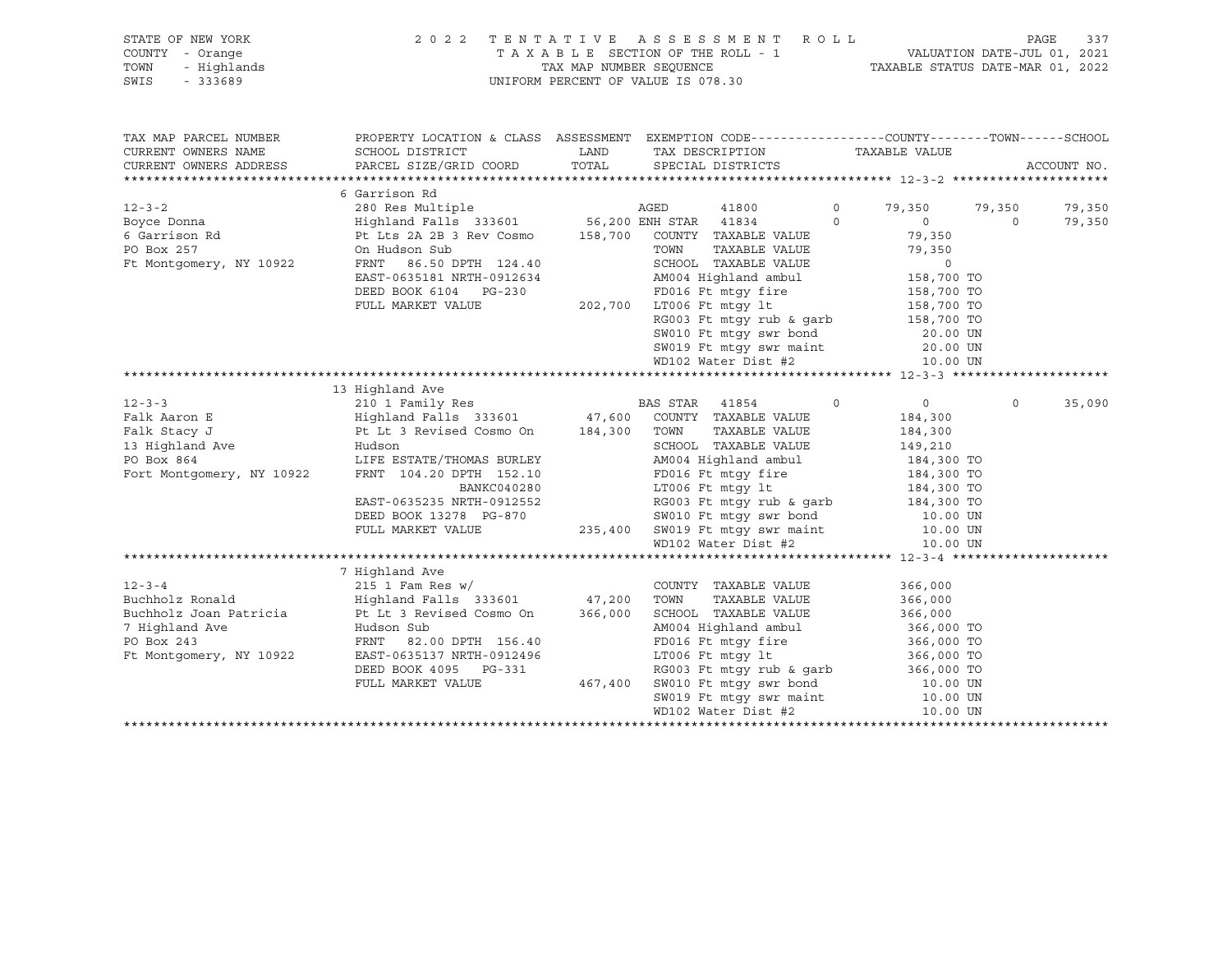| STATE OF NEW YORK<br>COUNTY<br>- Orange<br>- Highlands<br>TOWN<br>SWIS<br>$-333689$ |                                                                              | TAX MAP NUMBER SEOUENCE | 2022 TENTATIVE ASSESSMENT ROLL<br>TAXABLE SECTION OF THE ROLL - 1<br>UNIFORM PERCENT OF VALUE IS 078.30 | 338<br>PAGE<br>VALUATION DATE-JUL 01, 2021<br>TAXABLE STATUS DATE-MAR 01, 2022               |
|-------------------------------------------------------------------------------------|------------------------------------------------------------------------------|-------------------------|---------------------------------------------------------------------------------------------------------|----------------------------------------------------------------------------------------------|
| TAX MAP PARCEL NUMBER<br>CURRENT OWNERS NAME<br>CURRENT OWNERS ADDRESS              | PROPERTY LOCATION & CLASS<br>SCHOOL DISTRICT<br>PARCEL SIZE/GRID COORD TOTAL | ASSESSMENT<br>LAND      | TAX DESCRIPTION<br>SPECIAL DISTRICTS                                                                    | EXEMPTION CODE-----------------COUNTY-------TOWN------SCHOOL<br>TAXABLE VALUE<br>ACCOUNT NO. |
|                                                                                     |                                                                              |                         |                                                                                                         |                                                                                              |
|                                                                                     | 3 Highland Ave                                                               |                         |                                                                                                         |                                                                                              |
| $12 - 3 - 5.2$                                                                      | 210 1 Family Res                                                             |                         | TAXABLE VALUE<br>COUNTY                                                                                 | 309,100                                                                                      |
| Kelley Andrea M                                                                     | Highland Falls 333601                                                        | 47,300                  | TOWN<br>TAXABLE VALUE                                                                                   | 309,100                                                                                      |
| Andrade Dennis                                                                      | parcel Kelley                                                                | 309,100                 | SCHOOL TAXABLE VALUE                                                                                    | 309,100                                                                                      |
| 3 Highland Ave                                                                      | $sub-map 651-05$                                                             |                         | AM004 Highland ambul                                                                                    | 309,100 TO                                                                                   |
| PO Box 865                                                                          | filed $8/30/05$                                                              |                         | FD016 Ft mtqy fire                                                                                      | 309,100 TO                                                                                   |

Fort Montgomery, NY 10922 FRNT 83.50 DPTH 156.40 LT006 Ft mtgy lt 309,100 TO

RG003 Ft mtgy rub & garb 309,100 TO<br>SW010 Ft mtgy swr bond 10.00 UN

PO Box 865 **filed 8/30/05** FD016 Ft mtgy fire 309,100 TO Box 865 **filed 8/30/05** FD016 Ft mtgy fire 309,100 TO FOR FORE RNT 83.50 DPTH 156.40 **FORE EXAMPLE 1000 FT FORE 156.40** FORE RNT 83.50 DPTH 156.40

|                           |                                                                         |         | DEED BOOK 15044 PG-201 SW010 Ft mtgy swr bond 10.00 UN<br>FULL MARKET VALUE 394,800 SW019 Ft mtgy swr maint 10.00 UN |            |  |
|---------------------------|-------------------------------------------------------------------------|---------|----------------------------------------------------------------------------------------------------------------------|------------|--|
|                           |                                                                         |         | $WD102$ Water Dist #2 $10.00$ UN                                                                                     |            |  |
|                           |                                                                         |         |                                                                                                                      |            |  |
|                           | 1 Highland Ave                                                          |         |                                                                                                                      |            |  |
| $12 - 3 - 6.2$            | $215$ 1 Fam Res w/                                                      |         | COUNTY TAXABLE VALUE                                                                                                 | 360,000    |  |
| Kelley Andrea             | Highland Falls 333601 45,000                                            |         | TOWN<br>TAXABLE VALUE                                                                                                | 360,000    |  |
| 1 Highland Ave            | parcel Kelley                                                           | 360,000 | SCHOOL TAXABLE VALUE                                                                                                 | 360,000    |  |
| PO Box 756                | sub-map 651-05                                                          |         | AM004 Highland ambul 360,000 TO                                                                                      |            |  |
| Fort Montgomery, NY 10922 | filed $8/30/05$                                                         |         | FD016 Ft mtqy fire                                                                                                   | 360,000 TO |  |
|                           | FRNT 137.20 DPTH 145.00                                                 |         | LT006 Ft mtgy lt                                                                                                     | 360,000 TO |  |
|                           | EAST-0634980 NRTH-0912349                                               |         | RG003 Ft mtgy rub & garb                                                                                             | 360,000 TO |  |
|                           |                                                                         |         | SW010 Ft mtqy swr bond 20.00 UN                                                                                      |            |  |
|                           | FULL MARKET VALUE                                                       |         | 459,800 SW019 Ft mtgy swr maint 20.00 UN                                                                             |            |  |
|                           |                                                                         |         | WD102 Water Dist #2 10.00 UN                                                                                         |            |  |
|                           |                                                                         |         |                                                                                                                      |            |  |
|                           | 2 Fulton Rd                                                             |         |                                                                                                                      |            |  |
| $12 - 3 - 7$              | 210 1 Family Res                                                        |         | COUNTY TAXABLE VALUE                                                                                                 | 165,000    |  |
|                           | 2 Fulton Rd LLC               Highland Falls 333601         45,800 TOWN |         | TAXABLE VALUE                                                                                                        | 165,000    |  |
| PO Box 4                  | Lt 5 Rev Cosmo On Hudson 165,000                                        |         | SCHOOL TAXABLE VALUE                                                                                                 | 165,000    |  |
| Fort Montgomery, NY 10922 | FRNT 58.00 DPTH 145.00                                                  |         | AM004 Highland ambul 165,000 TO                                                                                      |            |  |
|                           | EAST-0635056 NRTH-0912289                                               |         | FD016 Ft mtqy fire 165,000 TO                                                                                        |            |  |
|                           | DEED BOOK 14718 PG-646                                                  |         | LT006 Ft mtqy 1t 165,000 TO                                                                                          |            |  |
|                           | FULL MARKET VALUE                                                       | 210,700 | RG003 Ft mtgy rub & garb 165,000 TO                                                                                  |            |  |
|                           |                                                                         |         | SW010 Ft mtqy swr bond 10.00 UN                                                                                      |            |  |
|                           |                                                                         |         | SW019 Ft mtqy swr maint 10.00 UN                                                                                     |            |  |
|                           |                                                                         |         | WD102 Water Dist #2 10.00 UN                                                                                         |            |  |
|                           |                                                                         |         |                                                                                                                      |            |  |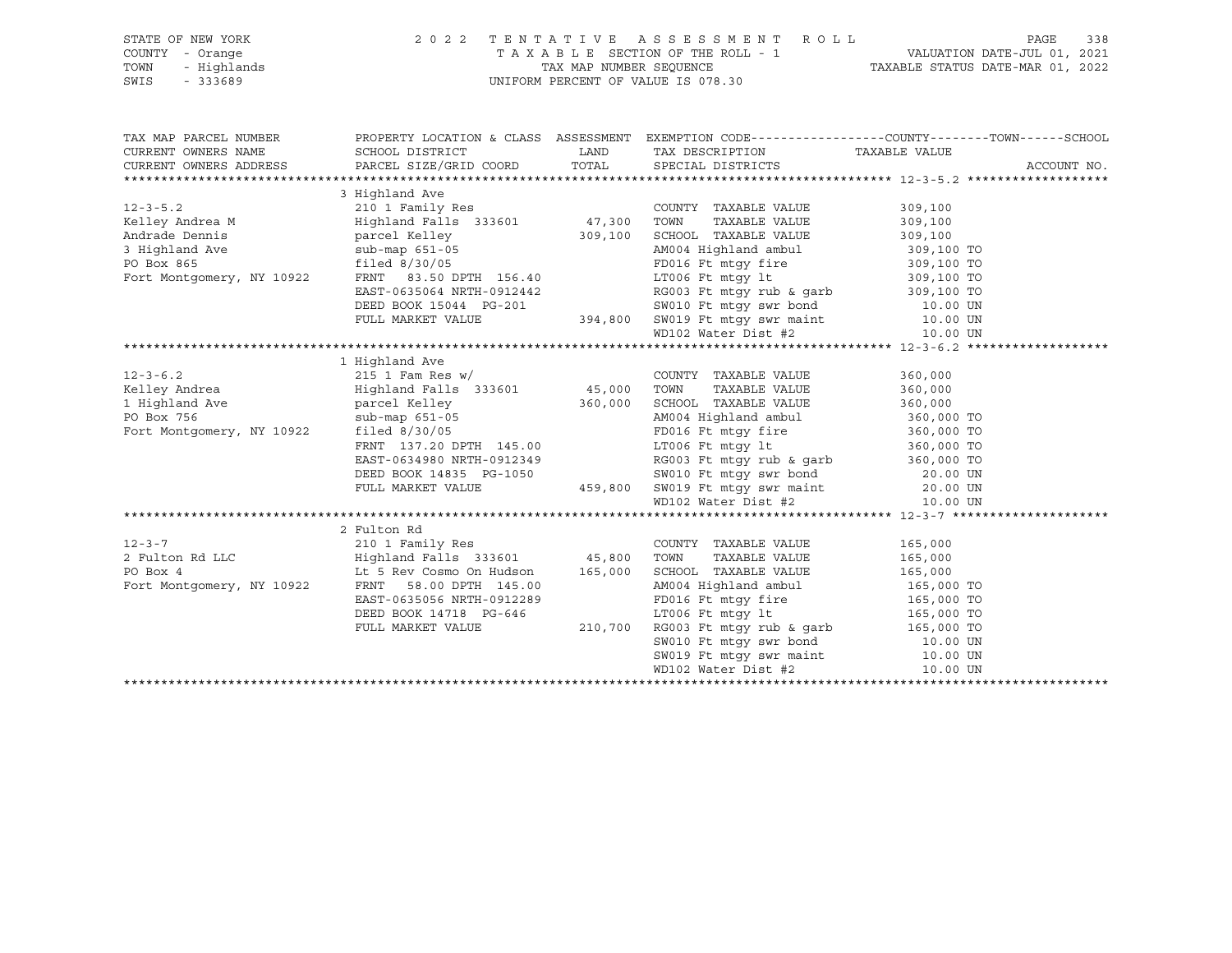| STATE OF NEW YORK<br>OF NEW YORK 2002<br>- Orange - Highlands<br>- 333689<br>COUNTY - Orange<br>TOWN<br>SWIS<br>$-333689$ | 2 0 2 2                                                                                                                                                                                                                                                                                                                                                                                                                                                             | TENTATIVE ASSESSMENT ROLL PAGE 339<br>TAXABLE SECTION OF THE ROLL - 1 VALUATION DATE-JUL 01, 2021<br>TAXABLE STATUS DATE-MAR 01, 2022<br>UNIFORM PERCENT OF VALUE IS 078.30 |                    |
|---------------------------------------------------------------------------------------------------------------------------|---------------------------------------------------------------------------------------------------------------------------------------------------------------------------------------------------------------------------------------------------------------------------------------------------------------------------------------------------------------------------------------------------------------------------------------------------------------------|-----------------------------------------------------------------------------------------------------------------------------------------------------------------------------|--------------------|
|                                                                                                                           | TAX MAP PARCEL NUMBER BOOPERTY LOCATION & CLASS ASSESSMENT EXEMPTION CODE----------------COUNTY--------TOWN------SCHOOL CURRENT OWNERS NAME SCHOOL DISTRICT LAND TAX DESCRIPTION TAXABLE VALUE CURRENT OWNERS ADDRESS PARCEL S                                                                                                                                                                                                                                      |                                                                                                                                                                             |                    |
|                                                                                                                           | $\begin{tabular}{l c c c c c} \multicolumn{1}{c}{\text{\small{47,300} }} \multicolumn{1}{c}{\begin{tabular}{l@{}}\begin{tabular}{l@{}}\begin{tabular}{l@{}}\begin{tabular}{l@{}}\begin{tabular}{l@{}}\begin{tabular}{l@{}}\begin{tabular}{l@{}}\begin{tabular}{l@{}}\begin{tabular}{l@{}}\begin{tabular}{l@{}}\begin{tabular}{l@{}}\begin{tabular}{l@{}}\begin{tabular}{l@{}}\begin{tabular}{l@{}}\begin{tabular}{l@{}}\begin{tabular}{l@{}}\begin{tabular}{l@{}}\$ |                                                                                                                                                                             |                    |
| $12 - 3 - 10$                                                                                                             | 10 Fulton Rd<br>210 1 Family Res<br>Marotta Edmund Jerry Highland Falls 333601 47,300<br>Marotta Renee C Lts 8 9 Rev Cosmo On Hud 211,600<br>10 Fulton Rd FRNT 100.00 DPTH 145.00<br>PO Box 905<br>Marocca Renee C<br>10 FRNT 100.00 DPTH 145.00<br>PO Box 905<br>PO Box 905<br>PO Box 905<br>PO Box 905<br>PO Box 905<br>PO Box 905<br>PO Box 905<br>PO Box 905<br>PO Box 905<br>PO Box 905<br>POI6 Ft mtgy fire<br>EAST-0635201 NRTH-0912179<br>DEED BOOK 1       | COUNTY TAXABLE VALUE 211,600<br>TOWN TAXABLE VALUE 211,600<br>SCHOOL TAXABLE VALUE 211,600<br>SCHOOL TAXABLE VALUE                                                          |                    |
|                                                                                                                           |                                                                                                                                                                                                                                                                                                                                                                                                                                                                     |                                                                                                                                                                             | 35,090<br>$\Omega$ |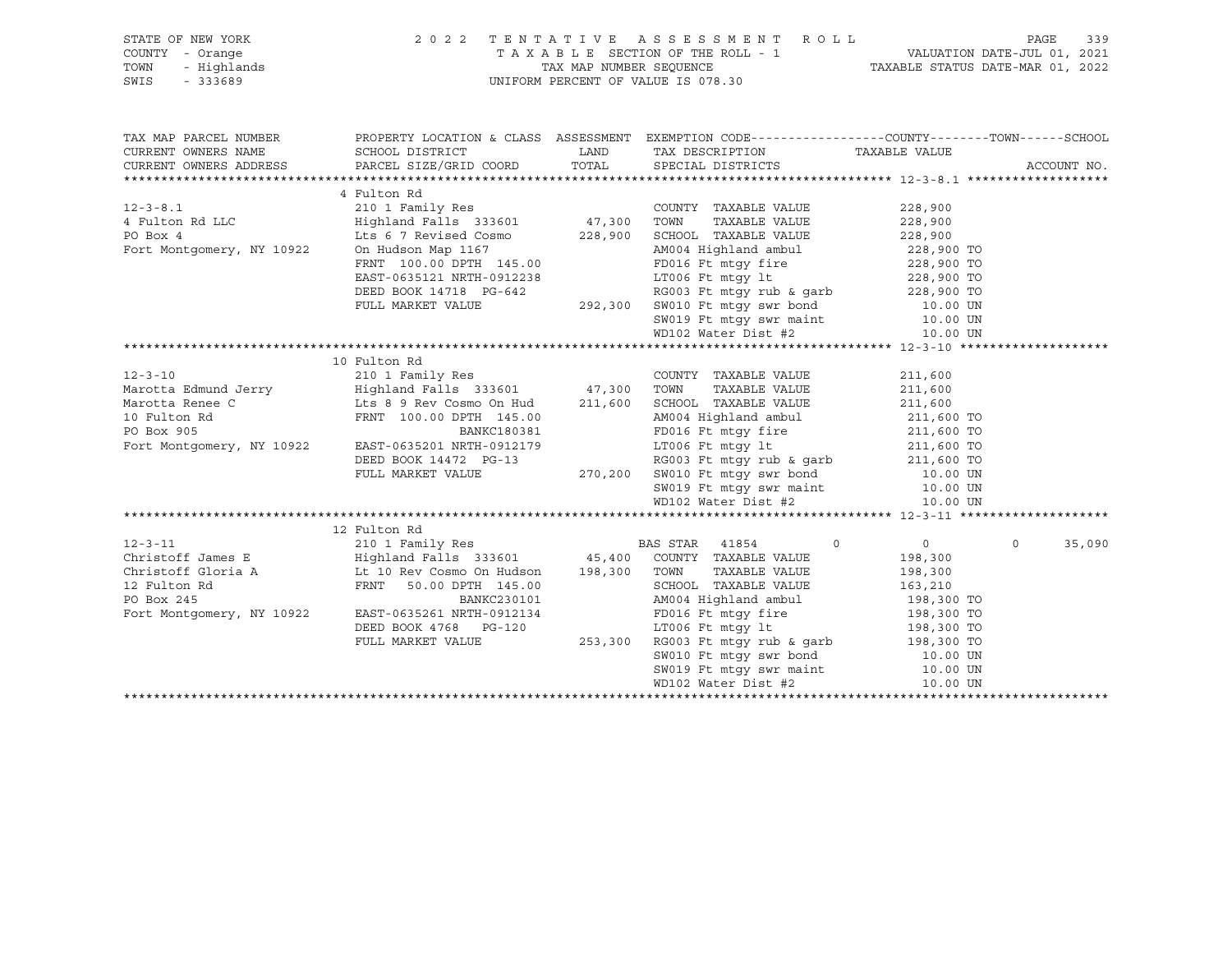STATE OF NEW YORK 2 0 2 2 T E N T A T I V E A S S E S S M E N T R O L L PAGE 340 SWIS - 333689 UNIFORM PERCENT OF VALUE IS 078.30

# COUNTY - Orange T A X A B L E SECTION OF THE ROLL - 1 VALUATION DATE-JUL 01, 2021 TOWN - Highlands TAX MAP NUMBER SEQUENCE TAXABLE STATUS DATE-MAR 01, 2022

| TAX MAP PARCEL NUMBER               | PROPERTY LOCATION & CLASS ASSESSMENT EXEMPTION CODE----------------COUNTY-------TOWN------SCHOOL                                                                                                                                                                                                                                                     |                                                                                                                                                                     |                    |                |
|-------------------------------------|------------------------------------------------------------------------------------------------------------------------------------------------------------------------------------------------------------------------------------------------------------------------------------------------------------------------------------------------------|---------------------------------------------------------------------------------------------------------------------------------------------------------------------|--------------------|----------------|
| CURRENT OWNERS NAME SCHOOL DISTRICT |                                                                                                                                                                                                                                                                                                                                                      | LAND TAX DESCRIPTION TAXABLE VALUE                                                                                                                                  |                    |                |
| CURRENT OWNERS ADDRESS              | PARCEL SIZE/GRID COORD TOTAL SPECIAL DISTRICTS                                                                                                                                                                                                                                                                                                       |                                                                                                                                                                     |                    | ACCOUNT NO.    |
|                                     |                                                                                                                                                                                                                                                                                                                                                      |                                                                                                                                                                     |                    |                |
|                                     | 14 Fulton Rd                                                                                                                                                                                                                                                                                                                                         |                                                                                                                                                                     |                    |                |
|                                     |                                                                                                                                                                                                                                                                                                                                                      |                                                                                                                                                                     |                    |                |
|                                     | $\begin{tabular}{lllllllllllllllllll} \multicolumn{3}{c}{12-3-12} & & & 14 \text{ Fulton Rd} & & & 210 & 1 \text{ Faulton Rd} & & & & 210 & 1 \text{ Faulton Rd} & & & & 210 & 1 \text{ FaulM} & & & 210 & 1 \text{ FaulM} & & & 210 & 1 \text{ FaulM} & & & 210 & 19,200 & 19,200 & 19,200 & 19,200 & 19,200 & 19,200 & 19,200 & 19,200 & 19,200 &$ |                                                                                                                                                                     |                    |                |
|                                     |                                                                                                                                                                                                                                                                                                                                                      |                                                                                                                                                                     |                    |                |
|                                     |                                                                                                                                                                                                                                                                                                                                                      |                                                                                                                                                                     |                    |                |
|                                     |                                                                                                                                                                                                                                                                                                                                                      |                                                                                                                                                                     |                    |                |
|                                     |                                                                                                                                                                                                                                                                                                                                                      |                                                                                                                                                                     |                    |                |
|                                     | FULL MARKET VALUE                                                                                                                                                                                                                                                                                                                                    | SCHOOL TAXABLE VALUE<br>193,100 AM004 Highland ambul 151,200 TO<br>FD016 Ft mtgy fire 151,200 TO<br>151,200 TO<br>151,200 TO<br>RG003 Ft mtgy rub & garb 151,200 TO |                    |                |
|                                     |                                                                                                                                                                                                                                                                                                                                                      |                                                                                                                                                                     |                    |                |
|                                     |                                                                                                                                                                                                                                                                                                                                                      |                                                                                                                                                                     |                    |                |
|                                     |                                                                                                                                                                                                                                                                                                                                                      |                                                                                                                                                                     |                    |                |
|                                     |                                                                                                                                                                                                                                                                                                                                                      | SW010 Ft mtgy swr bond 10.00 UN<br>SW019 Ft mtgy swr maint 10.00 UN<br>WD102 Water Dist #2 10.00 UN                                                                 |                    |                |
|                                     |                                                                                                                                                                                                                                                                                                                                                      |                                                                                                                                                                     |                    |                |
|                                     |                                                                                                                                                                                                                                                                                                                                                      |                                                                                                                                                                     |                    |                |
|                                     |                                                                                                                                                                                                                                                                                                                                                      |                                                                                                                                                                     |                    |                |
|                                     | 16 Fulton Rd                                                                                                                                                                                                                                                                                                                                         |                                                                                                                                                                     |                    |                |
|                                     |                                                                                                                                                                                                                                                                                                                                                      |                                                                                                                                                                     | 241,500            |                |
|                                     |                                                                                                                                                                                                                                                                                                                                                      |                                                                                                                                                                     |                    |                |
|                                     | 12-3-13 210 1 Family Res COUNTY TAXABLE VALUE<br>Bailey Michael Highland Falls 333601 47,300 TOWN TAXABLE VALUE<br>Brissing Shannon Marie Lts 12 13 Revised Cosmo 241,500 SCHOOL TAXABLE VALUE<br>16 Fulton Rd 0n Hudson Sub<br>Fort M                                                                                                               |                                                                                                                                                                     | 241,500<br>241,500 |                |
|                                     |                                                                                                                                                                                                                                                                                                                                                      |                                                                                                                                                                     |                    |                |
|                                     | 00 Hudson Sub<br>PRNT 100.00 DPTH 145.00<br>EAST-0635361 NRTH-0912059<br>DEED BOOK 14883 PG-421<br>FULL MARKET VALUE<br>FULL MARKET VALUE<br>PROPERED BOOK 14883 PG-421<br>PROPERED BOOK 14883 PG-421<br>PROPERED BOOK 14883 PG-421<br>BOOK 1488                                                                                                     | AM004 Highland ambul<br>FD016 Ft mtgy fire<br>LT006 Ft mtgy lt<br>241,500 TO<br>241,500 TO                                                                          |                    |                |
|                                     |                                                                                                                                                                                                                                                                                                                                                      |                                                                                                                                                                     |                    |                |
|                                     |                                                                                                                                                                                                                                                                                                                                                      |                                                                                                                                                                     |                    |                |
|                                     |                                                                                                                                                                                                                                                                                                                                                      |                                                                                                                                                                     |                    |                |
|                                     |                                                                                                                                                                                                                                                                                                                                                      |                                                                                                                                                                     |                    |                |
|                                     |                                                                                                                                                                                                                                                                                                                                                      | WD102 Water Dist #2                                                                                                                                                 | 10.00 UN           |                |
|                                     |                                                                                                                                                                                                                                                                                                                                                      |                                                                                                                                                                     |                    |                |
|                                     | 20 Fulton Rd<br>20 Fulton Rd<br>210 1 Family Res<br>Highland Falls 333601 47,300 VET COM T 41132 0 33,600 0<br>19,200 0 19,200 Lts 14 15 Revised Cosmo 171,900 ENH STAR 41834 0 0 0<br>20 On Hudson Sub<br>COUNTY TAXABLE VALUE 138,300 0 0 0<br>ELLA/LIFE                                                                                           |                                                                                                                                                                     |                    |                |
| $12 - 3 - 14$                       |                                                                                                                                                                                                                                                                                                                                                      |                                                                                                                                                                     |                    | $\overline{0}$ |
| Starks Ella                         |                                                                                                                                                                                                                                                                                                                                                      |                                                                                                                                                                     |                    | $\overline{0}$ |
| 20 Fulton Rd                        |                                                                                                                                                                                                                                                                                                                                                      |                                                                                                                                                                     |                    | 87,610         |
| PO Box 628                          |                                                                                                                                                                                                                                                                                                                                                      |                                                                                                                                                                     |                    |                |
| Fort Montgomery, NY 10922           |                                                                                                                                                                                                                                                                                                                                                      |                                                                                                                                                                     |                    |                |
|                                     |                                                                                                                                                                                                                                                                                                                                                      |                                                                                                                                                                     |                    |                |
|                                     |                                                                                                                                                                                                                                                                                                                                                      |                                                                                                                                                                     |                    |                |
|                                     |                                                                                                                                                                                                                                                                                                                                                      |                                                                                                                                                                     |                    |                |
|                                     |                                                                                                                                                                                                                                                                                                                                                      |                                                                                                                                                                     |                    |                |
|                                     |                                                                                                                                                                                                                                                                                                                                                      |                                                                                                                                                                     |                    |                |
|                                     |                                                                                                                                                                                                                                                                                                                                                      |                                                                                                                                                                     |                    |                |
|                                     |                                                                                                                                                                                                                                                                                                                                                      |                                                                                                                                                                     |                    |                |
|                                     |                                                                                                                                                                                                                                                                                                                                                      | SW010 Ft mtgy swr bond<br>SW019 Ft mtgy swr maint<br>WD102 Water Dist #2 10.00 UN<br>10.00 UN                                                                       |                    |                |
|                                     |                                                                                                                                                                                                                                                                                                                                                      |                                                                                                                                                                     |                    |                |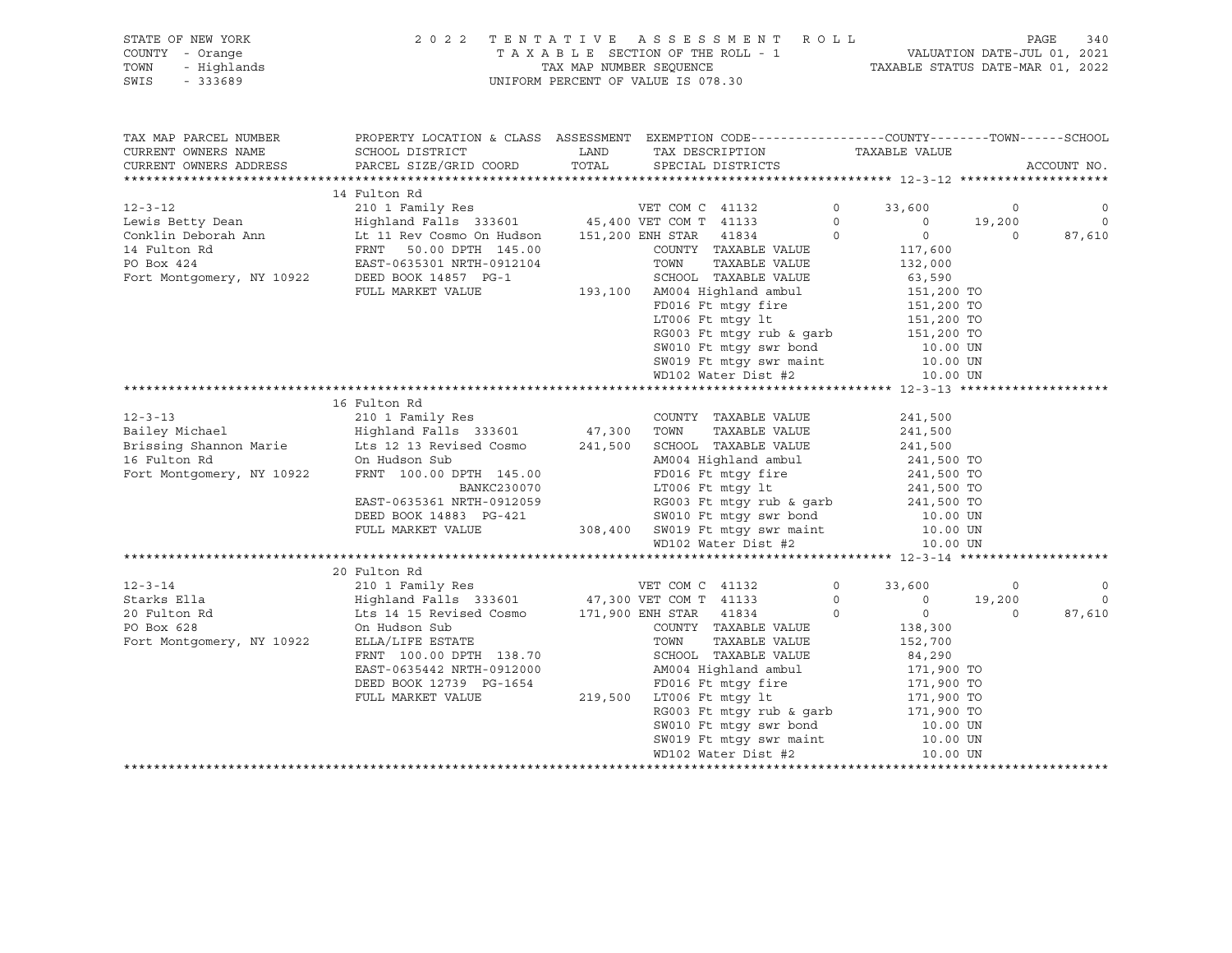| STATE OF NEW YORK                                        |                                                                                                                                                                                                                                                                                                                                                                                                                 |         | 2022 TENTATIVE ASSESSMENT ROLL                                                                                                                                                                                                                |                                                                                                                         | PAGE<br>341 |  |  |
|----------------------------------------------------------|-----------------------------------------------------------------------------------------------------------------------------------------------------------------------------------------------------------------------------------------------------------------------------------------------------------------------------------------------------------------------------------------------------------------|---------|-----------------------------------------------------------------------------------------------------------------------------------------------------------------------------------------------------------------------------------------------|-------------------------------------------------------------------------------------------------------------------------|-------------|--|--|
| 7 - Orange<br>- Highlands<br>- 333689<br>COUNTY - Orange |                                                                                                                                                                                                                                                                                                                                                                                                                 |         |                                                                                                                                                                                                                                               |                                                                                                                         |             |  |  |
| TOWN                                                     |                                                                                                                                                                                                                                                                                                                                                                                                                 |         |                                                                                                                                                                                                                                               | TAXABLE SECTION OF THE ROLL - 1 VALUATION DATE-JUL 01, 2021<br>TAX MAP NUMBER SEQUENCE TAXABLE STATUS DATE-MAR 01, 2022 |             |  |  |
| SWIS                                                     |                                                                                                                                                                                                                                                                                                                                                                                                                 |         | UNIFORM PERCENT OF VALUE IS 078.30                                                                                                                                                                                                            |                                                                                                                         |             |  |  |
|                                                          |                                                                                                                                                                                                                                                                                                                                                                                                                 |         |                                                                                                                                                                                                                                               |                                                                                                                         |             |  |  |
|                                                          |                                                                                                                                                                                                                                                                                                                                                                                                                 |         |                                                                                                                                                                                                                                               |                                                                                                                         |             |  |  |
| TAX MAP PARCEL NUMBER                                    |                                                                                                                                                                                                                                                                                                                                                                                                                 |         | PROPERTY LOCATION & CLASS ASSESSMENT EXEMPTION CODE---------------COUNTY-------TOWN-----SCHOOL                                                                                                                                                |                                                                                                                         |             |  |  |
| CURRENT OWNERS NAME                                      | SCHOOL DISTRICT                                                                                                                                                                                                                                                                                                                                                                                                 | LAND    | TAX DESCRIPTION TAXABLE VALUE                                                                                                                                                                                                                 |                                                                                                                         |             |  |  |
|                                                          | CURRENT OWNERS ADDRESS PARCEL SIZE/GRID COORD TOTAL SPECIAL DISTRICTS                                                                                                                                                                                                                                                                                                                                           |         |                                                                                                                                                                                                                                               |                                                                                                                         | ACCOUNT NO. |  |  |
|                                                          |                                                                                                                                                                                                                                                                                                                                                                                                                 |         |                                                                                                                                                                                                                                               |                                                                                                                         |             |  |  |
|                                                          | 31 Bridge Ter                                                                                                                                                                                                                                                                                                                                                                                                   |         |                                                                                                                                                                                                                                               |                                                                                                                         |             |  |  |
| $12 - 3 - 15$                                            | $210$ I Family Res<br>Highland Falls 333601 47,700                                                                                                                                                                                                                                                                                                                                                              |         | COUNTY TAXABLE VALUE                                                                                                                                                                                                                          | 261,900                                                                                                                 |             |  |  |
|                                                          |                                                                                                                                                                                                                                                                                                                                                                                                                 |         | TAXABLE VALUE<br>TOWN                                                                                                                                                                                                                         | 261,900                                                                                                                 |             |  |  |
|                                                          |                                                                                                                                                                                                                                                                                                                                                                                                                 | 261,900 |                                                                                                                                                                                                                                               |                                                                                                                         |             |  |  |
|                                                          |                                                                                                                                                                                                                                                                                                                                                                                                                 |         |                                                                                                                                                                                                                                               |                                                                                                                         |             |  |  |
|                                                          | EAST-0635315 NRTH-0911918<br>EAST-0635315 NRTH-0911918<br>DEED BOOK 1236                                                                                                                                                                                                                                                                                                                                        |         | PD016 Ft mtgy fire<br>T.T006 Ft mtgy fire 261,900 TO<br>7.T006 Ft mtgy 1t 261,900 TO                                                                                                                                                          |                                                                                                                         |             |  |  |
| Ft Montgomery, NY 10922                                  |                                                                                                                                                                                                                                                                                                                                                                                                                 |         |                                                                                                                                                                                                                                               |                                                                                                                         |             |  |  |
|                                                          |                                                                                                                                                                                                                                                                                                                                                                                                                 |         |                                                                                                                                                                                                                                               |                                                                                                                         |             |  |  |
|                                                          |                                                                                                                                                                                                                                                                                                                                                                                                                 |         |                                                                                                                                                                                                                                               |                                                                                                                         |             |  |  |
|                                                          |                                                                                                                                                                                                                                                                                                                                                                                                                 |         |                                                                                                                                                                                                                                               |                                                                                                                         |             |  |  |
|                                                          |                                                                                                                                                                                                                                                                                                                                                                                                                 |         | DEED BOOK 1376 PG-00397<br>PULL MARKET VALUE 334,500 RG003 Ft mtgy 1t<br>TULL MARKET VALUE 334,500 RG003 Ft mtgy swr bond<br>SW010 Ft mtgy swr bond<br>SW019 Ft mtgy swr maint 10.00 UN<br>MD102 Water Dist #2                                |                                                                                                                         |             |  |  |
|                                                          |                                                                                                                                                                                                                                                                                                                                                                                                                 |         |                                                                                                                                                                                                                                               |                                                                                                                         |             |  |  |
|                                                          | 25 Bridge Ter                                                                                                                                                                                                                                                                                                                                                                                                   |         |                                                                                                                                                                                                                                               |                                                                                                                         |             |  |  |
|                                                          |                                                                                                                                                                                                                                                                                                                                                                                                                 |         | COUNTY TAXABLE VALUE<br>TAXABLE VALUE 286,200                                                                                                                                                                                                 | 286,200                                                                                                                 |             |  |  |
|                                                          |                                                                                                                                                                                                                                                                                                                                                                                                                 |         |                                                                                                                                                                                                                                               |                                                                                                                         |             |  |  |
|                                                          |                                                                                                                                                                                                                                                                                                                                                                                                                 |         |                                                                                                                                                                                                                                               |                                                                                                                         |             |  |  |
|                                                          |                                                                                                                                                                                                                                                                                                                                                                                                                 |         |                                                                                                                                                                                                                                               |                                                                                                                         |             |  |  |
|                                                          |                                                                                                                                                                                                                                                                                                                                                                                                                 |         |                                                                                                                                                                                                                                               |                                                                                                                         |             |  |  |
|                                                          |                                                                                                                                                                                                                                                                                                                                                                                                                 |         |                                                                                                                                                                                                                                               |                                                                                                                         |             |  |  |
|                                                          |                                                                                                                                                                                                                                                                                                                                                                                                                 |         |                                                                                                                                                                                                                                               |                                                                                                                         |             |  |  |
|                                                          |                                                                                                                                                                                                                                                                                                                                                                                                                 |         |                                                                                                                                                                                                                                               |                                                                                                                         |             |  |  |
|                                                          |                                                                                                                                                                                                                                                                                                                                                                                                                 |         |                                                                                                                                                                                                                                               |                                                                                                                         |             |  |  |
|                                                          | $\begin{tabular}{l c c c c c c} \multicolumn{1}{c}{\textbf{Brenman}~\textbf{Margaret}} & \multicolumn{1}{c}{\textbf{Brenman}~\textbf{Margaret}} & \multicolumn{1}{c}{\textbf{Brenman}~\textbf{Margaret}} & \multicolumn{1}{c}{\textbf{A83-85 CO}~\textbf{MOD1}} & \multicolumn{1}{c}{\textbf{A83-86.200}~\textbf{A004 Highland ambul}} & \multicolumn{1}{c}{\textbf{A83-86.200}~\textbf{A005-0.200}~\textbf{A0$ |         |                                                                                                                                                                                                                                               |                                                                                                                         |             |  |  |
|                                                          |                                                                                                                                                                                                                                                                                                                                                                                                                 |         |                                                                                                                                                                                                                                               |                                                                                                                         |             |  |  |
|                                                          |                                                                                                                                                                                                                                                                                                                                                                                                                 |         |                                                                                                                                                                                                                                               |                                                                                                                         |             |  |  |
|                                                          |                                                                                                                                                                                                                                                                                                                                                                                                                 |         | COUNTY TAXABLE VALUE                                                                                                                                                                                                                          | 205,400                                                                                                                 |             |  |  |
|                                                          |                                                                                                                                                                                                                                                                                                                                                                                                                 |         | TAXABLE VALUE<br>SCHOOL TAXABLE VALUE 205,400                                                                                                                                                                                                 | 205,400                                                                                                                 |             |  |  |
|                                                          |                                                                                                                                                                                                                                                                                                                                                                                                                 |         |                                                                                                                                                                                                                                               |                                                                                                                         |             |  |  |
|                                                          |                                                                                                                                                                                                                                                                                                                                                                                                                 |         |                                                                                                                                                                                                                                               |                                                                                                                         |             |  |  |
|                                                          | Fort Montgomery, NY 10922 EAST-0635111 NRTH-0911766                                                                                                                                                                                                                                                                                                                                                             |         |                                                                                                                                                                                                                                               |                                                                                                                         |             |  |  |
|                                                          |                                                                                                                                                                                                                                                                                                                                                                                                                 |         |                                                                                                                                                                                                                                               |                                                                                                                         |             |  |  |
|                                                          | DEED BOOK 14341 PG-1507                                                                                                                                                                                                                                                                                                                                                                                         |         |                                                                                                                                                                                                                                               |                                                                                                                         |             |  |  |
|                                                          | FULL MARKET VALUE                                                                                                                                                                                                                                                                                                                                                                                               |         |                                                                                                                                                                                                                                               |                                                                                                                         |             |  |  |
|                                                          |                                                                                                                                                                                                                                                                                                                                                                                                                 |         | Park 205,400 SCHOOL TAXABLE VALUE 205,400 TO<br>150.00 AM004 Highland ambul 205,400 TO<br>2061194 FD016 Ft mtgy fire 205,400 TO<br>0911766 LT006 Ft mtgy 1t 205,400 TO<br>6-1507 RG003 Ft mtgy rub & garb 205,400 TO<br>262,300 SW010 Ft mtgy |                                                                                                                         |             |  |  |
|                                                          |                                                                                                                                                                                                                                                                                                                                                                                                                 |         |                                                                                                                                                                                                                                               |                                                                                                                         |             |  |  |
|                                                          |                                                                                                                                                                                                                                                                                                                                                                                                                 |         |                                                                                                                                                                                                                                               |                                                                                                                         |             |  |  |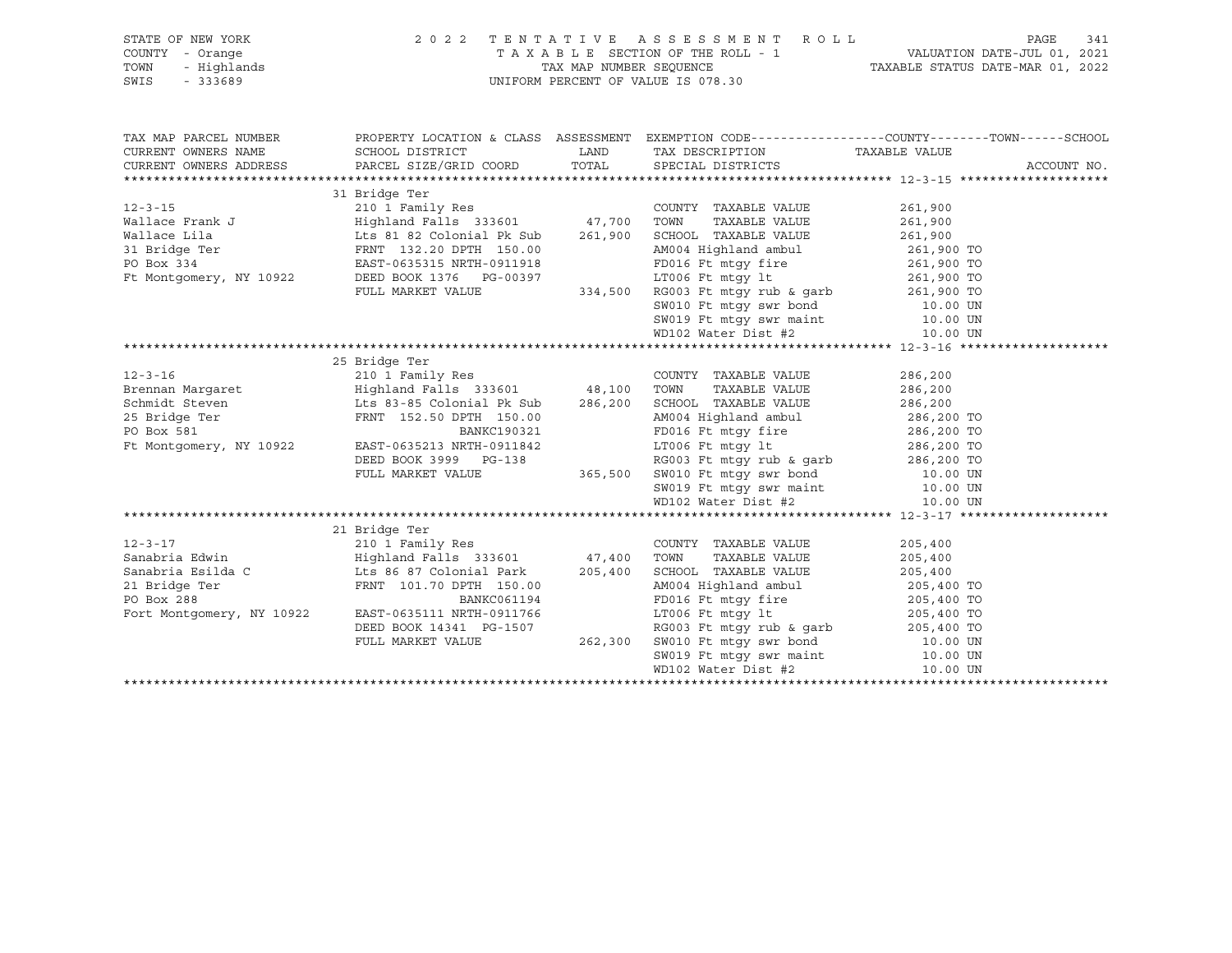## STATE OF NEW YORK 2 0 2 2 T E N T A T I V E A S S E S S M E N T R O L L PAGE 342 COUNTY - Orange T A X A B L E SECTION OF THE ROLL - 1 VALUATION DATE-JUL 01, 2021 TOWN - Highlands TAX MAP NUMBER SEQUENCE TAXABLE STATUS DATE-MAR 01, 2022 UNIFORM PERCENT OF VALUE IS 078.30

TAX MAP PARCEL NUMBER PROPERTY LOCATION & CLASS ASSESSMENT EXEMPTION CODE------------------COUNTY--------TOWN------SCHOOL CURRENT OWNERS NAME SCHOOL DISTRICT LAND TAX DESCRIPTION TAXABLE VALUE CURRENT OWNERS ADDRESS PARCEL SIZE/GRID COORD TOTAL SPECIAL DISTRICTS ACCOUNT NO. \*\*\*\*\*\*\*\*\*\*\*\*\*\*\*\*\*\*\*\*\*\*\*\*\*\*\*\*\*\*\*\*\*\*\*\*\*\*\*\*\*\*\*\*\*\*\*\*\*\*\*\*\*\*\*\*\*\*\*\*\*\*\*\*\*\*\*\*\*\*\*\*\*\*\*\*\*\*\*\*\*\*\*\*\*\*\*\*\*\*\*\*\*\*\*\*\*\*\*\*\*\*\* 12-3-18 \*\*\*\*\*\*\*\*\*\*\*\*\*\*\*\*\*\*\*\* 25 Kaplan Way 12-3-18 210 1 Family Res VET COM C 41132 0 33,600 0 0 Sheldon Norman R Highland Falls 333601 47,400 VET COM T 41133 0 0 19,200 0 Sheldon Catharine Lts 88 89 Colonial Pk Sub 269,500 ENH STAR 41834 0 0 0 87,610 25 Kaplan Way Int Bridge Ter/kaplan Way COUNTY TAXABLE VALUE 235,900 PO Box 445 FRNT 101.70 DPTH 150.00 TOWN TAXABLE VALUE 250,300 Ft Montgomery, NY 10922 BANKC190289 SCHOOL TAXABLE VALUE 181,890 EAST-0635030 NRTH-0911706 AM004 Highland ambul 269,500 TO DEED BOOK 1484 PG-00443 FD016 Ft mtgy fire 269,500 TO FULL MARKET VALUE 344,200 LT006 Ft mtgy lt 269,500 TO RG003 Ft mtgy rub & garb 269,500 TO SW010 Ft mtgy swr bond 10.00 UN SW019 Ft mtgy swr maint 10.00 UN WD102 Water Dist #2 10.00 UN \*\*\*\*\*\*\*\*\*\*\*\*\*\*\*\*\*\*\*\*\*\*\*\*\*\*\*\*\*\*\*\*\*\*\*\*\*\*\*\*\*\*\*\*\*\*\*\*\*\*\*\*\*\*\*\*\*\*\*\*\*\*\*\*\*\*\*\*\*\*\*\*\*\*\*\*\*\*\*\*\*\*\*\*\*\*\*\*\*\*\*\*\*\*\*\*\*\*\*\*\*\*\* 12-3-19 \*\*\*\*\*\*\*\*\*\*\*\*\*\*\*\*\*\*\*\* 4 Grove Pl<br>12-3-19 210 1 Fan 210 1 210 1 Fan 210 1 Fan 210 1 Fan 210 1 Fan 210 1 Fan 210 1 Fan 210 1 Fan 210 1 Fan 210 1 Fan 210 1 Fan 210 1 Fan 210 1 Fan 210 1 Fan 210 1 Fan 210 1 Fan 210 1 Fan 210 1 Fan 210 1 Fan 210 1 F 12-3-19 210 1 Family Res COUNTY TAXABLE VALUE 208,600 Cornejo Sonia Adela Highland Falls 333601 47,300 TOWN TAXABLE VALUE 208,600 Ripa James Anthony Jr Lt 72 Pt Lt 73 Colonial 208,600 SCHOOL TAXABLE VALUE 208,600 4 Grove Pl Park Sub AM004 Highland ambul 208,600 TO PO Box 281 FRNT 93.70 DPTH 150.00 FD016 Ft mtgy fire 208,600 TO<br>Fort Montgomery, NY 10922 BANKC160115 LT006 Ft mtgy 1t 208,600 TO Fort Montgomery, NY 10922 BANKC160115 LT006 Ft mtgy lt 208,600 TO EAST-0634913 NRTH-0911801 RG003 Ft mtgy rub & garb 208,600 TO DEED BOOK 15139 PG-697 SW010 Ft mtgy swr bond 10.00 UN FULL MARKET VALUE 266,400 SW019 Ft mtgy swr maint 10.00 UN WD102 Water Dist #2 10.00 UN \*\*\*\*\*\*\*\*\*\*\*\*\*\*\*\*\*\*\*\*\*\*\*\*\*\*\*\*\*\*\*\*\*\*\*\*\*\*\*\*\*\*\*\*\*\*\*\*\*\*\*\*\*\*\*\*\*\*\*\*\*\*\*\*\*\*\*\*\*\*\*\*\*\*\*\*\*\*\*\*\*\*\*\*\*\*\*\*\*\*\*\*\*\*\*\*\*\*\*\*\*\*\* 12-3-20 \*\*\*\*\*\*\*\*\*\*\*\*\*\*\*\*\*\*\*\* 6 Grove Pl 12-3-20 210 1 Family Res COUNTY TAXABLE VALUE 165,500 Sullivan Monica Highland Falls 333601 46,000 TOWN TAXABLE VALUE 165,500 6 Grove Pl Lt 74 Pt Lt 73 Colonial 165,500 SCHOOL TAXABLE VALUE 165,500 PO Box 495 Park Sub Div AM004 Highland ambul 165,500 TO Fort Montgomery, NY 10922 FRNT 58.80 DIV 160.00 AM004 Highland ambul 165,500 TO<br>Fort Montgomery, NY 10922 FRNT 58.80 DPTH 150.00 FD016 Ft mtgy fire 165,500 TO<br>EAST-0634974 NRTH-0911846 LT006 Ft mtgy lt 165,500 TO EDO16 Ft mtgy fire<br>ETO06 Ft mtgy lt<br>17006 Ft mtgy lt DEED BOOK 15116 PG-450 RG003 Ft mtgy rub & garb 165,500 TO FULL MARKET VALUE 211,400 SW010 Ft mtgy swr bond 10.00 UN SW019 Ft mtgv swr maint 10.00 UN SW019 Ft mtqy swr maint WD102 Water Dist #2 10.00 UN \*\*\*\*\*\*\*\*\*\*\*\*\*\*\*\*\*\*\*\*\*\*\*\*\*\*\*\*\*\*\*\*\*\*\*\*\*\*\*\*\*\*\*\*\*\*\*\*\*\*\*\*\*\*\*\*\*\*\*\*\*\*\*\*\*\*\*\*\*\*\*\*\*\*\*\*\*\*\*\*\*\*\*\*\*\*\*\*\*\*\*\*\*\*\*\*\*\*\*\*\*\*\*\*\*\*\*\*\*\*\*\*\*\*\*\*\*\*\*\*\*\*\*\*\*\*\*\*\*\*\*\*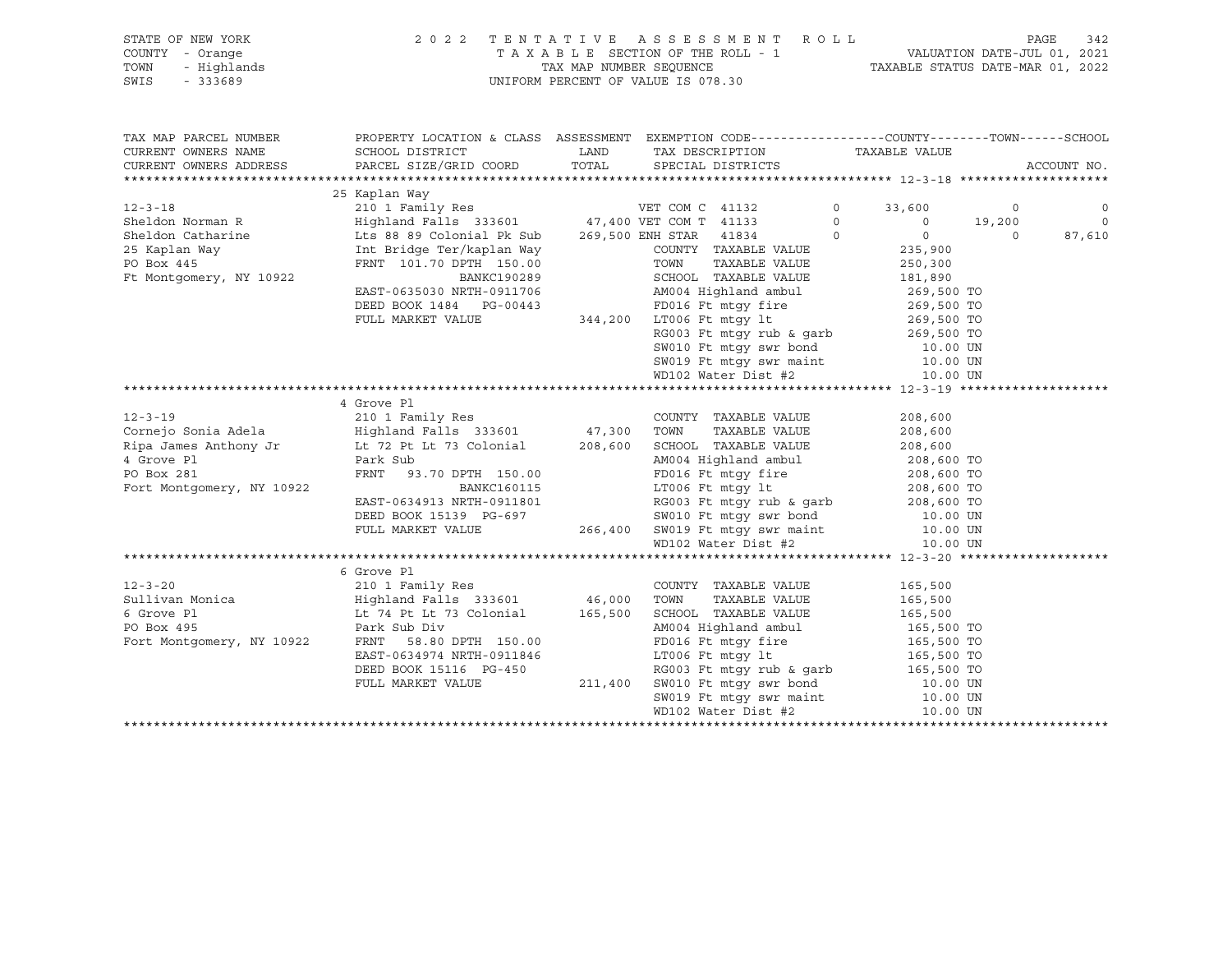| STATE OF NEW YORK<br>7 - Orange<br>- Highlands<br>- 333689<br>COUNTY - Orange<br>TOWN<br>SWIS                                                                                                                                                                                                                                                                                                                                                                                                                                    |                                                                                                                                                |  | 2022 TENTATIVE ASSESSMENT ROLL<br>PAGE<br>TAXABLE SECTION OF THE ROLL - 1<br>TAX MAP NUMBER SEQUENCE TAXABLE STATUS DATE-MAR 01, 2022<br>UNIFORM PERCENT OF VALUE IS 078.30                                                                                                                                                                                                                                          |                |                   |  |
|----------------------------------------------------------------------------------------------------------------------------------------------------------------------------------------------------------------------------------------------------------------------------------------------------------------------------------------------------------------------------------------------------------------------------------------------------------------------------------------------------------------------------------|------------------------------------------------------------------------------------------------------------------------------------------------|--|----------------------------------------------------------------------------------------------------------------------------------------------------------------------------------------------------------------------------------------------------------------------------------------------------------------------------------------------------------------------------------------------------------------------|----------------|-------------------|--|
| TAX MAP PARCEL NUMBER PROPERTY LOCATION & CLASS ASSESSMENT EXEMPTION CODE---------------COUNTY-------TOWN------SCHOOL                                                                                                                                                                                                                                                                                                                                                                                                            |                                                                                                                                                |  |                                                                                                                                                                                                                                                                                                                                                                                                                      |                |                   |  |
| CURRENT OWNERS NAME                                                                                                                                                                                                                                                                                                                                                                                                                                                                                                              | SCHOOL DISTRICT                                                                                                                                |  | LAND TAX DESCRIPTION                                                                                                                                                                                                                                                                                                                                                                                                 |                |                   |  |
| CURRENT OWNERS ADDRESS                                                                                                                                                                                                                                                                                                                                                                                                                                                                                                           | PARCEL SIZE/GRID COORD                                                                                                                         |  | TOTAL SPECIAL DISTRICTS                                                                                                                                                                                                                                                                                                                                                                                              | TAXABLE VALUE  | ACCOUNT NO.       |  |
|                                                                                                                                                                                                                                                                                                                                                                                                                                                                                                                                  |                                                                                                                                                |  |                                                                                                                                                                                                                                                                                                                                                                                                                      |                |                   |  |
|                                                                                                                                                                                                                                                                                                                                                                                                                                                                                                                                  | 8 Grove Pl                                                                                                                                     |  |                                                                                                                                                                                                                                                                                                                                                                                                                      |                |                   |  |
| 12-3-21.1<br>Villanueva Mazariego Manuel D Highland Falls 333601 45,400 TOWN<br>B Grove Pl                                                                                                                                                                                                                                                                                                                                                                                                                                       |                                                                                                                                                |  | COUNTY TAXABLE VALUE                                                                                                                                                                                                                                                                                                                                                                                                 | 186,400        |                   |  |
|                                                                                                                                                                                                                                                                                                                                                                                                                                                                                                                                  |                                                                                                                                                |  | TAXABLE VALUE 186,400                                                                                                                                                                                                                                                                                                                                                                                                |                |                   |  |
| 8 Grove Pl                                                                                                                                                                                                                                                                                                                                                                                                                                                                                                                       |                                                                                                                                                |  |                                                                                                                                                                                                                                                                                                                                                                                                                      |                |                   |  |
| PO Box 669                                                                                                                                                                                                                                                                                                                                                                                                                                                                                                                       |                                                                                                                                                |  |                                                                                                                                                                                                                                                                                                                                                                                                                      |                |                   |  |
| Fort Montgomery, NY 10922                                                                                                                                                                                                                                                                                                                                                                                                                                                                                                        | EAST-0635018 NRTH-0911879                                                                                                                      |  |                                                                                                                                                                                                                                                                                                                                                                                                                      |                |                   |  |
|                                                                                                                                                                                                                                                                                                                                                                                                                                                                                                                                  | DEED BOOK 14463 PG-963                                                                                                                         |  |                                                                                                                                                                                                                                                                                                                                                                                                                      |                |                   |  |
|                                                                                                                                                                                                                                                                                                                                                                                                                                                                                                                                  | FULL MARKET VALUE                                                                                                                              |  |                                                                                                                                                                                                                                                                                                                                                                                                                      |                |                   |  |
|                                                                                                                                                                                                                                                                                                                                                                                                                                                                                                                                  |                                                                                                                                                |  |                                                                                                                                                                                                                                                                                                                                                                                                                      |                |                   |  |
|                                                                                                                                                                                                                                                                                                                                                                                                                                                                                                                                  |                                                                                                                                                |  |                                                                                                                                                                                                                                                                                                                                                                                                                      |                |                   |  |
|                                                                                                                                                                                                                                                                                                                                                                                                                                                                                                                                  |                                                                                                                                                |  | 0911879<br>G-963<br>238,100 RG003 Ft mtgy fire<br>238,100 RG003 Ft mtgy rub & garb<br>238,100 RG003 Ft mtgy rub & garb<br>238,100 RG003 Ft mtgy rub & garb<br>238,100 Ft mtgy swr maint<br>20.00 UN<br>20.00 UN<br>20.00 UN<br>20.00 UN<br>20.00 UN<br>                                                                                                                                                              |                |                   |  |
| $\begin{tabular}{lcccccc} \multicolumn{1}{c}{\begin{tabular}{lcccccc} \multicolumn{1}{c}{\begin{tabular}{lcccccc} \multicolumn{1}{c}{\begin{tabular}{lcccccc} \multicolumn{1}{c}{\begin{tabular}{lcccccc} \multicolumn{1}{c}{\begin{tabular}{lcccccc} \multicolumn{1}{c}{\begin{tabular}{lcccccc} \multicolumn{1}{c}{\begin{tabular}{lcccccc} \multicolumn{1}{c}{\begin{tabular}{lcccccc} \multicolumn{1}{c}{\begin{tabular}{lcccccc} \multicolumn{1}{c}{\begin{tabular}{lcccccc} \multicolumn{1}{c}{\begin{tabular}{lcccccc} \$ |                                                                                                                                                |  |                                                                                                                                                                                                                                                                                                                                                                                                                      |                |                   |  |
|                                                                                                                                                                                                                                                                                                                                                                                                                                                                                                                                  |                                                                                                                                                |  | $\circ$                                                                                                                                                                                                                                                                                                                                                                                                              | $\overline{0}$ | $\circ$<br>35,090 |  |
|                                                                                                                                                                                                                                                                                                                                                                                                                                                                                                                                  |                                                                                                                                                |  |                                                                                                                                                                                                                                                                                                                                                                                                                      | 261,300        |                   |  |
|                                                                                                                                                                                                                                                                                                                                                                                                                                                                                                                                  |                                                                                                                                                |  | TAXABLE VALUE                                                                                                                                                                                                                                                                                                                                                                                                        | 261,300        |                   |  |
|                                                                                                                                                                                                                                                                                                                                                                                                                                                                                                                                  |                                                                                                                                                |  |                                                                                                                                                                                                                                                                                                                                                                                                                      |                |                   |  |
|                                                                                                                                                                                                                                                                                                                                                                                                                                                                                                                                  |                                                                                                                                                |  |                                                                                                                                                                                                                                                                                                                                                                                                                      |                |                   |  |
| Fort Montgomery, NY 10922                                                                                                                                                                                                                                                                                                                                                                                                                                                                                                        |                                                                                                                                                |  |                                                                                                                                                                                                                                                                                                                                                                                                                      |                |                   |  |
|                                                                                                                                                                                                                                                                                                                                                                                                                                                                                                                                  |                                                                                                                                                |  |                                                                                                                                                                                                                                                                                                                                                                                                                      |                |                   |  |
|                                                                                                                                                                                                                                                                                                                                                                                                                                                                                                                                  |                                                                                                                                                |  |                                                                                                                                                                                                                                                                                                                                                                                                                      |                |                   |  |
|                                                                                                                                                                                                                                                                                                                                                                                                                                                                                                                                  |                                                                                                                                                |  |                                                                                                                                                                                                                                                                                                                                                                                                                      |                |                   |  |
|                                                                                                                                                                                                                                                                                                                                                                                                                                                                                                                                  |                                                                                                                                                |  |                                                                                                                                                                                                                                                                                                                                                                                                                      |                |                   |  |
|                                                                                                                                                                                                                                                                                                                                                                                                                                                                                                                                  |                                                                                                                                                |  | FRNT 50.80 DPTH 150.00<br>EAST-0635058 NRTH-0911909<br>DEED BOOK 11900 PG-304<br>DEED BOOK 11900 PG-304<br>CELO TAXABLE VALUE<br>DEED BOOK 11900 PG-304<br>CELO TO FULL MARKET VALUE<br>CELO CONTRABLE VALUE<br>CELO 261,300 TO<br>CELO BOOK 119                                                                                                                                                                     |                |                   |  |
|                                                                                                                                                                                                                                                                                                                                                                                                                                                                                                                                  | 210 1 Family Res<br>210 1 Family Res<br>Highland Falls 333601 45,400 COUNTY TAXABLE VALUE<br>Lt 77 Colonial Park Sub<br>FRNT 50.80 DPTH 150.00 |  |                                                                                                                                                                                                                                                                                                                                                                                                                      |                |                   |  |
|                                                                                                                                                                                                                                                                                                                                                                                                                                                                                                                                  |                                                                                                                                                |  |                                                                                                                                                                                                                                                                                                                                                                                                                      |                |                   |  |
| $12 - 3 - 22$                                                                                                                                                                                                                                                                                                                                                                                                                                                                                                                    |                                                                                                                                                |  | $\circ$                                                                                                                                                                                                                                                                                                                                                                                                              | $\overline{0}$ | $\circ$<br>35,090 |  |
| Scott Matthew L                                                                                                                                                                                                                                                                                                                                                                                                                                                                                                                  |                                                                                                                                                |  |                                                                                                                                                                                                                                                                                                                                                                                                                      | 184,500        |                   |  |
| 12 Grove Pl<br>PO Box 623                                                                                                                                                                                                                                                                                                                                                                                                                                                                                                        |                                                                                                                                                |  |                                                                                                                                                                                                                                                                                                                                                                                                                      |                |                   |  |
| Fort Montgomery, NY 10922                                                                                                                                                                                                                                                                                                                                                                                                                                                                                                        |                                                                                                                                                |  |                                                                                                                                                                                                                                                                                                                                                                                                                      |                |                   |  |
|                                                                                                                                                                                                                                                                                                                                                                                                                                                                                                                                  |                                                                                                                                                |  |                                                                                                                                                                                                                                                                                                                                                                                                                      |                |                   |  |
|                                                                                                                                                                                                                                                                                                                                                                                                                                                                                                                                  |                                                                                                                                                |  |                                                                                                                                                                                                                                                                                                                                                                                                                      |                |                   |  |
|                                                                                                                                                                                                                                                                                                                                                                                                                                                                                                                                  |                                                                                                                                                |  |                                                                                                                                                                                                                                                                                                                                                                                                                      |                |                   |  |
|                                                                                                                                                                                                                                                                                                                                                                                                                                                                                                                                  |                                                                                                                                                |  |                                                                                                                                                                                                                                                                                                                                                                                                                      |                |                   |  |
|                                                                                                                                                                                                                                                                                                                                                                                                                                                                                                                                  |                                                                                                                                                |  |                                                                                                                                                                                                                                                                                                                                                                                                                      |                |                   |  |
|                                                                                                                                                                                                                                                                                                                                                                                                                                                                                                                                  |                                                                                                                                                |  | $\begin{tabular}{lcccc} \hline .&77\text{ Colonial Park} & & & & & & & & & \\ \hline \text{FRNT} & 50.80 \text{ DPTH} & 150.00 & & & & & & \\ & & \text{BANKCO61222} & & & \text{AM004 Highland ambul} \\ \text{EAST-0635099 NRTH-0911940} & & & \text{FD016 Ft mty fire} & & & 184,500 \text{ TO} \\ \text{DEED BOOK 62161 PG-187} & & & \text{LTO06 Ft mty t} & & & 184,500 \text{ TO} \\ \text{FULL MARKET VALUE$ |                |                   |  |
|                                                                                                                                                                                                                                                                                                                                                                                                                                                                                                                                  |                                                                                                                                                |  |                                                                                                                                                                                                                                                                                                                                                                                                                      |                |                   |  |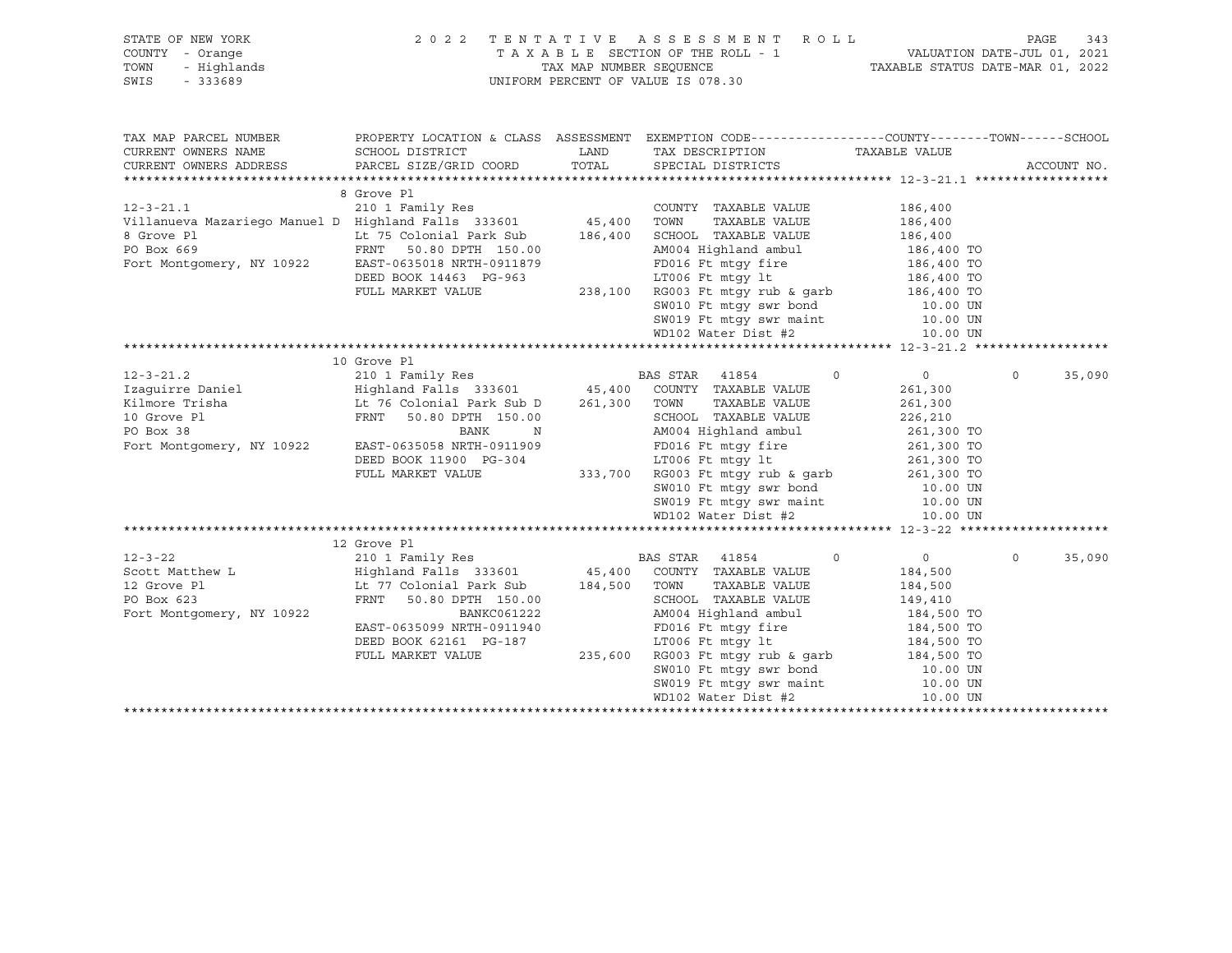| TAX MAP PARCEL NUMBER THE PROPERTY LOCATION & CLASS ASSESSMENT EXEMPTION CODE--------------COUNTY-------TOWN------SCHOOL<br>CURRENT OWNERS NAME SCHOOL DISTRICT<br>LAND TAX DESCRIPTION TAXABLE VALUE<br>12-3-26<br>Thorne Toni R<br>Thorne Toni R<br>217,600<br>15 Grove Pl<br>217,600<br>217,600<br>217,600<br>217,600<br>217,600<br>217,600<br>217,600<br>217,600<br>217,600<br>217,600<br>217,600<br>217,600<br>217,600<br>217,600<br>217,600<br>217,600<br>217,600<br>217,600<br> | STATE OF NEW YORK<br>COUNTY - Orange<br>TOWN - Highlands<br>SWIS - 333689 | 2022 TENTATIVE ASSESSMENT ROLL<br>UNIFORM PERCENT OF VALUE IS 078.30 | PAGE<br>344<br>T A X A B L E SECTION OF THE ROLL - 1<br>TAX MAP NUMBER SEQUENCE TAXABLE STATUS DATE-JUL 01, 2021<br>INIEOPM DEDCEME OF VALUE TO 2022 |             |  |
|----------------------------------------------------------------------------------------------------------------------------------------------------------------------------------------------------------------------------------------------------------------------------------------------------------------------------------------------------------------------------------------------------------------------------------------------------------------------------------------|---------------------------------------------------------------------------|----------------------------------------------------------------------|------------------------------------------------------------------------------------------------------------------------------------------------------|-------------|--|
|                                                                                                                                                                                                                                                                                                                                                                                                                                                                                        |                                                                           |                                                                      |                                                                                                                                                      |             |  |
|                                                                                                                                                                                                                                                                                                                                                                                                                                                                                        |                                                                           |                                                                      |                                                                                                                                                      |             |  |
|                                                                                                                                                                                                                                                                                                                                                                                                                                                                                        |                                                                           |                                                                      |                                                                                                                                                      | ACCOUNT NO. |  |
|                                                                                                                                                                                                                                                                                                                                                                                                                                                                                        |                                                                           |                                                                      |                                                                                                                                                      |             |  |
|                                                                                                                                                                                                                                                                                                                                                                                                                                                                                        |                                                                           |                                                                      |                                                                                                                                                      |             |  |
|                                                                                                                                                                                                                                                                                                                                                                                                                                                                                        |                                                                           |                                                                      |                                                                                                                                                      |             |  |
|                                                                                                                                                                                                                                                                                                                                                                                                                                                                                        |                                                                           |                                                                      |                                                                                                                                                      |             |  |
|                                                                                                                                                                                                                                                                                                                                                                                                                                                                                        |                                                                           |                                                                      |                                                                                                                                                      |             |  |
|                                                                                                                                                                                                                                                                                                                                                                                                                                                                                        |                                                                           |                                                                      |                                                                                                                                                      |             |  |
|                                                                                                                                                                                                                                                                                                                                                                                                                                                                                        |                                                                           |                                                                      |                                                                                                                                                      |             |  |
|                                                                                                                                                                                                                                                                                                                                                                                                                                                                                        |                                                                           |                                                                      |                                                                                                                                                      |             |  |
|                                                                                                                                                                                                                                                                                                                                                                                                                                                                                        |                                                                           |                                                                      |                                                                                                                                                      |             |  |
|                                                                                                                                                                                                                                                                                                                                                                                                                                                                                        |                                                                           |                                                                      |                                                                                                                                                      |             |  |
|                                                                                                                                                                                                                                                                                                                                                                                                                                                                                        |                                                                           |                                                                      |                                                                                                                                                      |             |  |
|                                                                                                                                                                                                                                                                                                                                                                                                                                                                                        |                                                                           |                                                                      |                                                                                                                                                      |             |  |
|                                                                                                                                                                                                                                                                                                                                                                                                                                                                                        |                                                                           |                                                                      |                                                                                                                                                      |             |  |
|                                                                                                                                                                                                                                                                                                                                                                                                                                                                                        |                                                                           |                                                                      |                                                                                                                                                      |             |  |
|                                                                                                                                                                                                                                                                                                                                                                                                                                                                                        |                                                                           |                                                                      |                                                                                                                                                      |             |  |
|                                                                                                                                                                                                                                                                                                                                                                                                                                                                                        |                                                                           |                                                                      |                                                                                                                                                      |             |  |
|                                                                                                                                                                                                                                                                                                                                                                                                                                                                                        |                                                                           |                                                                      |                                                                                                                                                      |             |  |
|                                                                                                                                                                                                                                                                                                                                                                                                                                                                                        |                                                                           |                                                                      |                                                                                                                                                      |             |  |
|                                                                                                                                                                                                                                                                                                                                                                                                                                                                                        |                                                                           |                                                                      |                                                                                                                                                      |             |  |
|                                                                                                                                                                                                                                                                                                                                                                                                                                                                                        |                                                                           |                                                                      |                                                                                                                                                      |             |  |
|                                                                                                                                                                                                                                                                                                                                                                                                                                                                                        |                                                                           |                                                                      |                                                                                                                                                      |             |  |
|                                                                                                                                                                                                                                                                                                                                                                                                                                                                                        |                                                                           |                                                                      |                                                                                                                                                      |             |  |
|                                                                                                                                                                                                                                                                                                                                                                                                                                                                                        |                                                                           |                                                                      |                                                                                                                                                      |             |  |
|                                                                                                                                                                                                                                                                                                                                                                                                                                                                                        |                                                                           |                                                                      |                                                                                                                                                      |             |  |
|                                                                                                                                                                                                                                                                                                                                                                                                                                                                                        |                                                                           |                                                                      |                                                                                                                                                      |             |  |
|                                                                                                                                                                                                                                                                                                                                                                                                                                                                                        |                                                                           |                                                                      |                                                                                                                                                      |             |  |
|                                                                                                                                                                                                                                                                                                                                                                                                                                                                                        |                                                                           |                                                                      |                                                                                                                                                      |             |  |
|                                                                                                                                                                                                                                                                                                                                                                                                                                                                                        |                                                                           |                                                                      |                                                                                                                                                      |             |  |
|                                                                                                                                                                                                                                                                                                                                                                                                                                                                                        |                                                                           |                                                                      |                                                                                                                                                      |             |  |
|                                                                                                                                                                                                                                                                                                                                                                                                                                                                                        |                                                                           |                                                                      |                                                                                                                                                      |             |  |
|                                                                                                                                                                                                                                                                                                                                                                                                                                                                                        |                                                                           |                                                                      |                                                                                                                                                      |             |  |
|                                                                                                                                                                                                                                                                                                                                                                                                                                                                                        |                                                                           |                                                                      |                                                                                                                                                      |             |  |
|                                                                                                                                                                                                                                                                                                                                                                                                                                                                                        |                                                                           |                                                                      |                                                                                                                                                      |             |  |
|                                                                                                                                                                                                                                                                                                                                                                                                                                                                                        |                                                                           |                                                                      |                                                                                                                                                      |             |  |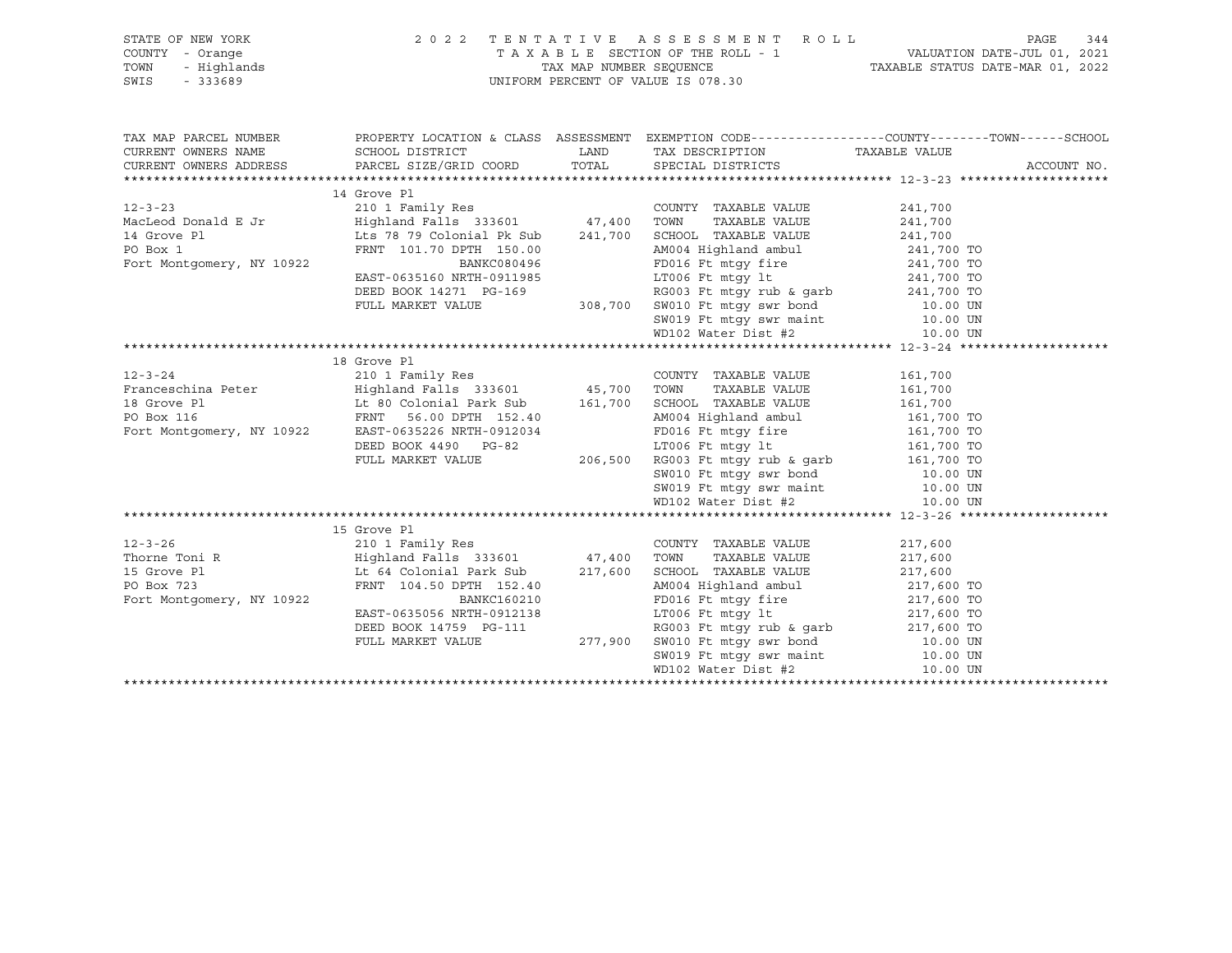| STATE OF NEW YORK<br>COUNTY<br>- Orange<br>- Highlands<br>TOWN<br>SWIS<br>$-333689$ |                                                                                             |                    | 2022 TENTATIVE ASSESSMENT ROLL<br>TAXABLE SECTION OF THE ROLL - 1<br>TAX MAP NUMBER SEQUENCE<br>UNIFORM PERCENT OF VALUE IS 078.30 | TAXABLE STATUS DATE-MAR 01, 2022 | PAGE<br>VALUATION DATE-JUL 01, 2021 | 345 |
|-------------------------------------------------------------------------------------|---------------------------------------------------------------------------------------------|--------------------|------------------------------------------------------------------------------------------------------------------------------------|----------------------------------|-------------------------------------|-----|
| TAX MAP PARCEL NUMBER<br>CURRENT OWNERS NAME<br>CURRENT OWNERS ADDRESS              | PROPERTY LOCATION & CLASS<br>SCHOOL DISTRICT<br>PARCEL SIZE/GRID COORD TOTAL<br>13 Grove Pl | ASSESSMENT<br>LAND | EXEMPTION CODE-----------------COUNTY-------TOWN------SCHOOL<br>TAX DESCRIPTION<br>SPECIAL DISTRICTS                               | TAXABLE VALUE                    | ACCOUNT NO.                         |     |

12-3-27 215 1 Fam Res w/ COUNTY TAXABLE VALUE 203,000 Scott Richard D Highland Falls 333601 45,600 TOWN TAXABLE VALUE 203,000 Hay Amy Lt 65 Colonial Park Sub D 203,000 SCHOOL TAXABLE VALUE 203,000

| 13 Grove Pl               | Mtge 94929-711               |         | AM004 Highland ambul             | 203,000 TO |
|---------------------------|------------------------------|---------|----------------------------------|------------|
| PO Box 217                | FRNT<br>50.80 DPTH 150.00    |         | FD016 Ft mtqy fire               | 203,000 TO |
| Fort Montgomery, NY 10922 | ACRES<br>0.17 BANKC190321    |         | LT006 Ft mtqy lt                 | 203,000 TO |
|                           | EAST-0634996 NRTH-0912093    |         | RG003 Ft mtqy rub & qarb         | 203,000 TO |
|                           | DEED BOOK 14338 PG-212       |         | SW010 Ft mtqy swr bond 10.00 UN  |            |
|                           | FULL MARKET VALUE            | 259,300 | SW019 Ft mtqy swr maint 10.00 UN |            |
|                           |                              |         | WD102 Water Dist #2              | 10.00 UN   |
|                           |                              |         |                                  |            |
|                           | 11 Grove Pl                  |         |                                  |            |
| $12 - 3 - 28.1$           | 210 1 Family Res             |         | COUNTY TAXABLE VALUE             | 209,100    |
| Didio Nicholas            | Highland Falls 333601 47,800 |         | TOWN<br>TAXABLE VALUE            | 209,100    |
| Diaz Paris                | Lts 66 67 Colonial Park      | 209,100 | SCHOOL TAXABLE VALUE             | 209,100    |
| 11 Grove Pl               | FRNT 101.70 DPTH 195.00      |         | AM004 Highland ambul             | 209,100 TO |
| PO Box 24                 | BANKC031022                  |         | FD016 Ft mtqy fire               | 209,100 TO |
| Fort Montgomery, NY 10922 | EAST-0634917 NRTH-0912062    |         | LT006 Ft mtqy lt                 | 209,100 TO |
|                           | DEED BOOK 14917 PG-97        |         | RG003 Ft mtqy rub & qarb         | 209,100 TO |
|                           | FULL MARKET VALUE            | 267,100 | SW010 Ft mtgy swr bond           | 10.00 UN   |
|                           |                              |         | SW019 Ft mtqy swr maint 10.00 UN |            |
|                           |                              |         | WD102 Water Dist #2              | 10.00 UN   |
|                           |                              |         |                                  |            |
|                           | 7 Grove Pl                   |         |                                  |            |
| $12 - 3 - 30$             | 210 1 Family Res             |         | COUNTY TAXABLE VALUE             | 145,800    |
| Arana Mauceli Marroquin   | Highland Falls 333601 45,400 |         | TOWN<br>TAXABLE VALUE            | 145,800    |
| Palma Melendez Elmer A    | Lt 68 Colonial Park Sub      | 145,800 | SCHOOL TAXABLE VALUE             | 145,800    |
| 80 Ramapo Rd              | FRNT<br>50.80 DPTH 150.00    |         | AM004 Highland ambul             | 145,800 TO |
| Garnerville, NY 10923     | EAST-0634873 NRTH-0912002    |         | FD016 Ft mtqy fire               | 145,800 TO |
|                           | DEED BOOK 14751 PG-1625      |         | LT006 Ft mtgy lt                 | 145,800 TO |
|                           | FULL MARKET VALUE            | 186,200 | RG003 Ft mtqy rub & qarb         | 145,800 TO |
|                           |                              |         | SW010 Ft mtqy swr bond           | 10.00 UN   |
|                           |                              |         | SW019 Ft mtqy swr maint          | 10.00 UN   |
|                           |                              |         | WD102 Water Dist #2              | 10.00 UN   |
|                           |                              |         |                                  |            |
|                           |                              |         |                                  |            |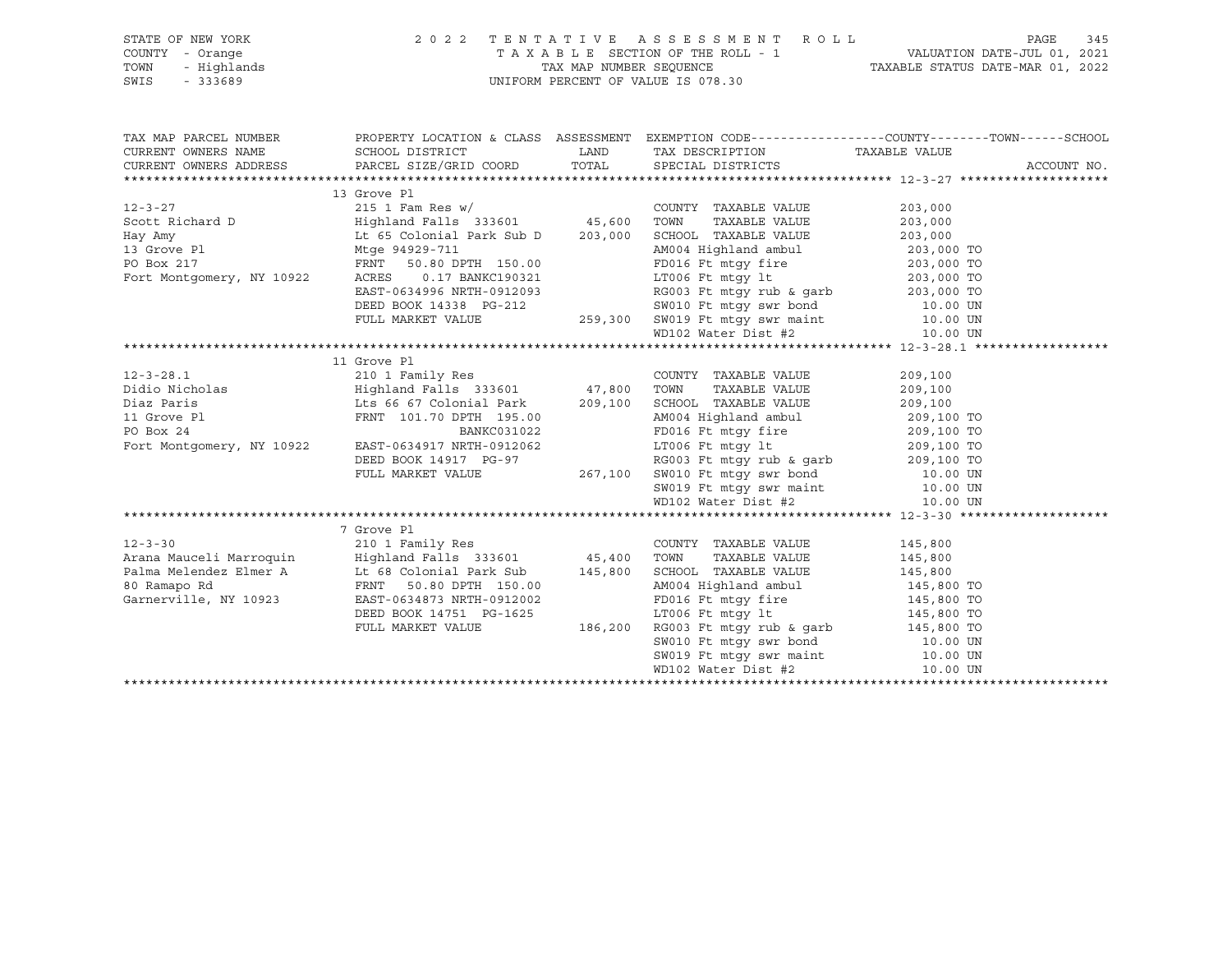| STATE OF NEW YORK         | 2022 TENTATIVE ASSESSMENT ROLL                                                                                                                                                                                                                     |                                                                                                                                                 |                    | PAGE<br>346        |
|---------------------------|----------------------------------------------------------------------------------------------------------------------------------------------------------------------------------------------------------------------------------------------------|-------------------------------------------------------------------------------------------------------------------------------------------------|--------------------|--------------------|
| COUNTY - Orange           |                                                                                                                                                                                                                                                    | TAXABLE SECTION OF THE ROLL - 1<br>TAX MAP NUMBER SEQUENCE TAXABLE STATUS DATE-JUL 01, 2021<br>NIEODM DEDGEME OF VALUE STATUS DATE-MAR 01, 2022 |                    |                    |
| TOWN<br>- Highlands       |                                                                                                                                                                                                                                                    |                                                                                                                                                 |                    |                    |
| SWIS<br>$-333689$         | UNIFORM PERCENT OF VALUE IS 078.30                                                                                                                                                                                                                 |                                                                                                                                                 |                    |                    |
|                           |                                                                                                                                                                                                                                                    |                                                                                                                                                 |                    |                    |
|                           |                                                                                                                                                                                                                                                    |                                                                                                                                                 |                    |                    |
|                           |                                                                                                                                                                                                                                                    |                                                                                                                                                 |                    |                    |
| TAX MAP PARCEL NUMBER     |                                                                                                                                                                                                                                                    | PROPERTY LOCATION & CLASS ASSESSMENT EXEMPTION CODE----------------COUNTY-------TOWN------SCHOOL                                                |                    |                    |
| CURRENT OWNERS NAME       |                                                                                                                                                                                                                                                    | TAX DESCRIPTION TAXABLE VALUE                                                                                                                   |                    |                    |
| CURRENT OWNERS ADDRESS    |                                                                                                                                                                                                                                                    |                                                                                                                                                 |                    | ACCOUNT NO.        |
|                           |                                                                                                                                                                                                                                                    |                                                                                                                                                 |                    |                    |
|                           | 11 Kaplan Way                                                                                                                                                                                                                                      |                                                                                                                                                 |                    |                    |
|                           |                                                                                                                                                                                                                                                    |                                                                                                                                                 |                    |                    |
|                           |                                                                                                                                                                                                                                                    |                                                                                                                                                 |                    |                    |
|                           |                                                                                                                                                                                                                                                    |                                                                                                                                                 |                    |                    |
|                           |                                                                                                                                                                                                                                                    |                                                                                                                                                 |                    |                    |
| Vero Beach, FL 32960      | 213,900<br>RWD Property LLC (213,900<br>RWD Property LLC (213,900<br>Highland deskosiers by Lts 69-71 Colonial Pk 213,900 SCHOOL TAXABLE VALUE 213,900<br>20 Seahorse Ln (213,900 FRNT 70.00 DPTH 152.80 FRND FORM FOR THE MELTIC 213,             |                                                                                                                                                 |                    |                    |
|                           |                                                                                                                                                                                                                                                    |                                                                                                                                                 |                    |                    |
|                           |                                                                                                                                                                                                                                                    |                                                                                                                                                 |                    |                    |
|                           |                                                                                                                                                                                                                                                    |                                                                                                                                                 |                    |                    |
|                           |                                                                                                                                                                                                                                                    |                                                                                                                                                 |                    |                    |
|                           |                                                                                                                                                                                                                                                    |                                                                                                                                                 |                    |                    |
|                           |                                                                                                                                                                                                                                                    |                                                                                                                                                 |                    |                    |
|                           | EXECUTE 257,500 EXAMPLE VALUE FOR ASSEMBLY AND RESERVED AND RESERVED AND RESERVED AND RESERVED AND RESERVED AND RESERVED AND RESERVED ON THE SERVED ON THE SERVED ON THE SERVED ON THE SERVED ON THE SERVED ON THE SERVED ON T                     |                                                                                                                                                 |                    |                    |
|                           |                                                                                                                                                                                                                                                    | $\circ$                                                                                                                                         | $\overline{0}$     | $\Omega$<br>35,090 |
|                           |                                                                                                                                                                                                                                                    |                                                                                                                                                 | 257,500            |                    |
|                           |                                                                                                                                                                                                                                                    | TAXABLE VALUE                                                                                                                                   |                    |                    |
|                           |                                                                                                                                                                                                                                                    |                                                                                                                                                 | 257,500            |                    |
|                           |                                                                                                                                                                                                                                                    | SCHOOL TAXABLE VALUE 222,410<br>AM004 Highland ambul 257,500 TO                                                                                 |                    |                    |
|                           |                                                                                                                                                                                                                                                    |                                                                                                                                                 |                    |                    |
|                           |                                                                                                                                                                                                                                                    |                                                                                                                                                 |                    |                    |
|                           |                                                                                                                                                                                                                                                    |                                                                                                                                                 |                    |                    |
|                           |                                                                                                                                                                                                                                                    |                                                                                                                                                 |                    |                    |
|                           |                                                                                                                                                                                                                                                    |                                                                                                                                                 |                    |                    |
|                           |                                                                                                                                                                                                                                                    |                                                                                                                                                 |                    |                    |
|                           | EAST-0634758 NRTH-0911970<br>DEED BOOK 1647 PG-00922<br>FULL MARKET VALUE 328,900 RG003 Ft mtgy fire 257,500 TO<br>FULL MARKET VALUE 328,900 RG003 Ft mtgy rub & garb<br>SW010 Ft mtgy swr bond 50019 Ft mtgy swr maint 10.00 UN<br>SW01           |                                                                                                                                                 |                    |                    |
|                           |                                                                                                                                                                                                                                                    |                                                                                                                                                 |                    |                    |
|                           | 94 Montgomery Rd                                                                                                                                                                                                                                   |                                                                                                                                                 |                    |                    |
| $12 - 3 - 33$             | 210 1 Family Res                                                                                                                                                                                                                                   | COUNTY TAXABLE VALUE                                                                                                                            | 263,100            |                    |
|                           |                                                                                                                                                                                                                                                    | TAXABLE VALUE                                                                                                                                   | 263,100<br>263,100 |                    |
|                           |                                                                                                                                                                                                                                                    |                                                                                                                                                 |                    |                    |
|                           |                                                                                                                                                                                                                                                    |                                                                                                                                                 |                    |                    |
|                           | Example and Highland Falls 333601 46,000 TOWN TAXABLE VALUE<br>Hill Mallory Lt 54 Ptlt 55 Colonial Pk 263,100 SCHOOL TAXABLE VALUE<br>94 Montgomery Rd Montgomery Rd/kaplan Way AM004 Highland ambul<br>PO Box 44 FRNT 49.60 DPTH 17               | AM004 Highland ambul 263,100 TO<br>FD016 Ft mtgy fire 263,100 TO                                                                                |                    |                    |
| Fort Montgomery, NY 10922 |                                                                                                                                                                                                                                                    |                                                                                                                                                 |                    |                    |
|                           |                                                                                                                                                                                                                                                    |                                                                                                                                                 |                    |                    |
|                           |                                                                                                                                                                                                                                                    |                                                                                                                                                 |                    |                    |
|                           |                                                                                                                                                                                                                                                    |                                                                                                                                                 |                    |                    |
|                           | Montgomery Rd/kaplan Way<br>FRNT 49.60 DPTH 171.40<br>BANKC080370<br>EAST-0634631 NRTH-0912021<br>DEED BOOK 15139 PG-308<br>FULL MARKET VALUE<br>FULL MARKET VALUE<br>236,000 SW019 Ft mtgy swr maint<br>WD102 Water Dist #2<br>THEP 3000 UN<br>RD |                                                                                                                                                 |                    |                    |
|                           |                                                                                                                                                                                                                                                    |                                                                                                                                                 |                    |                    |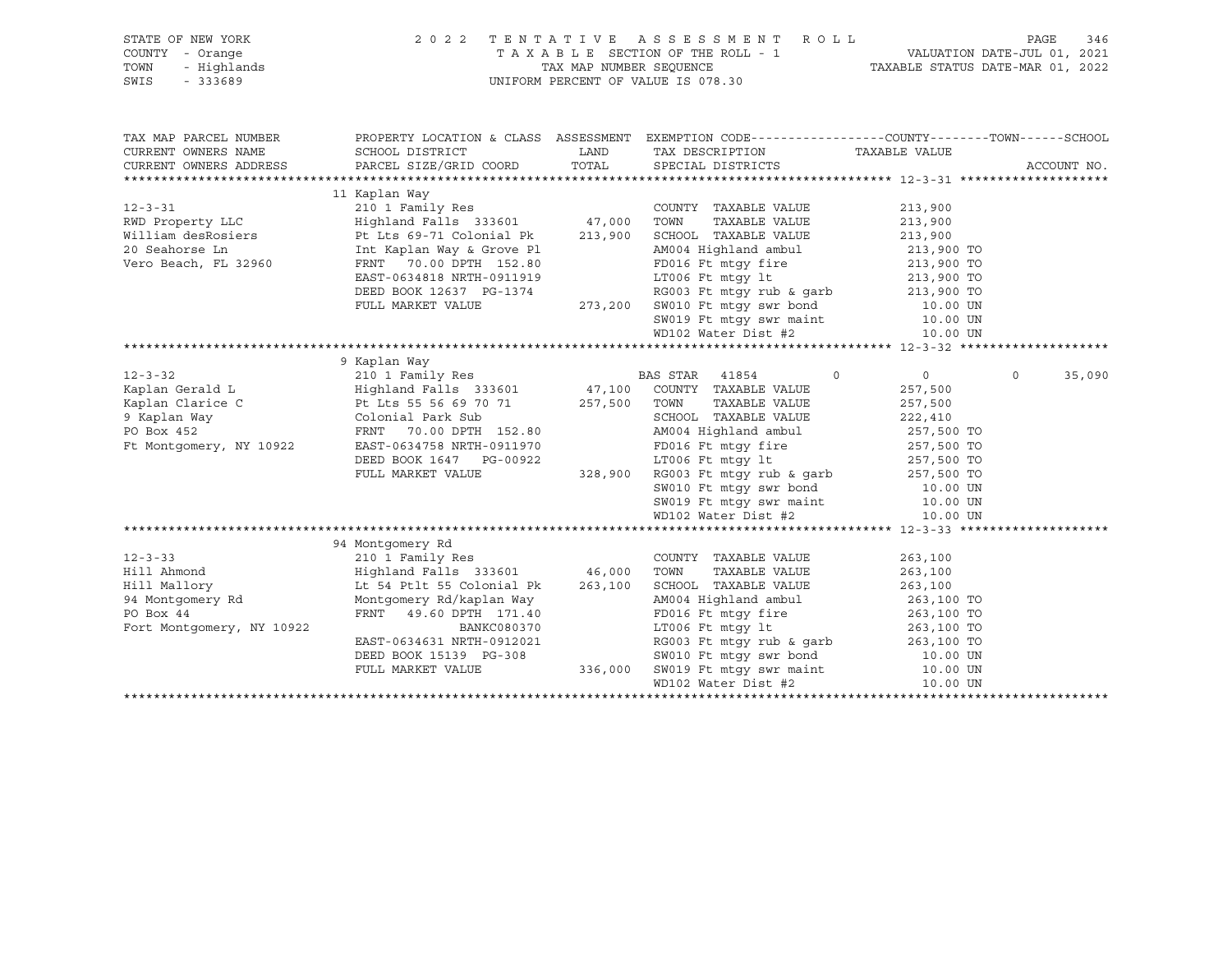| T A X A B L E SECTION OF THE ROLL - 1 VALUATION DATE-JUL 01, 2021<br>TAX MAP NUMBER SEQUENCE TAXABLE STATUS DATE-MAR 01, 2022<br>COUNTY - Orange<br>TOWN<br>- Highlands<br>UNIFORM PERCENT OF VALUE IS 078.30<br>SWIS<br>$-333689$<br>PROPERTY LOCATION & CLASS ASSESSMENT EXEMPTION CODE----------------COUNTY-------TOWN------SCHOOL<br>TAX MAP PARCEL NUMBER<br>CURRENT OWNERS NAME<br>SCHOOL DISTRICT<br>LAND<br>TAX DESCRIPTION TAXABLE VALUE<br>TOTAL SPECIAL DISTRICTS<br>PARCEL SIZE/GRID COORD<br>CURRENT OWNERS ADDRESS<br>ACCOUNT NO.<br>98 Montgomery Rd<br>$12 - 3 - 34$<br>210 1 Family Res<br>COUNTY TAXABLE VALUE<br>238,200<br>Highland Falls 333601 47,600 TOWN<br>Pt Lts 55 56 Colonial Pk 238,200 SCHOO<br>TAXABLE VALUE<br>238,200<br>238,200<br>238,200<br>SCHOOL TAXABLE VALUE<br>98 Montgomery Rd<br>PO Box 35 COMPOS BAST-0634680 NRTH-0912070<br>AM004 Highland ambul 238,200 TO<br>FD016 Ft mtgy fire 238,200 TO<br>PO Box 35<br>EAST-0634680 NRTH-0912070<br>99-1467<br>1994,200 ECO Remergy 1t<br>304,200 RG003 Ft mtgy rub & garb<br>304,200 RG003 Ft mtgy rub & garb<br>238,200 TO<br>238,200 TO<br>238,200 TO<br>238,200 TO<br>238,200 TO<br>238,200 TO<br>238,200 TO<br>2010 ECO RG003 Ft mtgy swr bond<br>10.<br>Ft Montgomery, NY 10922<br>DEED BOOK 11419 PG-1467<br>FULL MARKET VALUE<br>100 Montgomery Rd<br>$12 - 3 - 35$<br>$\circ$<br>$\Omega$<br>35,090<br>$0 \qquad \qquad$<br>Fieldson Harold E<br>257,900<br>Fieldson Christine L LL 57 Colonial Park Sub D 257,900 TOWN<br>TAXABLE VALUE<br>257,900<br>100 Montgomery Rd<br>PO Box 632 BANKC110038<br>SCHOOL TAXABLE VALUE<br>222,810<br>SCHOOL TAXABLE VALUE<br>AM004 Highland ambul 257,900 TO<br>FD016 Ft mtgy fire 257,900 TO<br>TTOOS Ft mtgy lt 257,900 TO<br>Ft Montgomery, NY 10922 EAST-0634742 NRTH-0912114<br>FD016 Ft mtgy fire<br>LT006 Ft mtgy lt<br>DEED BOOK 3784 PG-336<br>329,400 RG003 Ft mtgy rub & garb<br>SW010 Ft mtgy swr bond<br>SW010 Ft mtgy swr maint<br>SW019 Ft mtgy swr maint<br>10.00 UN<br>10.00 UN<br>FULL MARKET VALUE<br>WD102 Water Dist #2<br>10.00 UN<br>104 Montgomery Rd<br>$12 - 3 - 37$<br>210 1 Family Res<br>COUNTY TAXABLE VALUE<br>237,300<br>Highland $\overline{0}$ Falls 333601 47,400 TOWN<br>Lts 58 59 Colonial Park 237,300 SCHOOL<br>Davitt Matthew<br>TAXABLE VALUE<br>237,300<br>237,300<br>237,300<br>SCHOOL TAXABLE VALUE<br>Davitt Anna<br>PO Box 845<br>FRNT 103.40 DPTH 148.20<br>AM004 Highland ambul 237,300 TO<br>FD016 Ft mtgy fire 237,300 TO<br>Fort Montgomery, NY 10922<br>BANKC190321<br>237,300 TO<br>2190321 FD016 Ft mtgy fire 237,300 TO<br>302173 LT006 Ft mtgy 1t 237,300 TO<br>303,100 SW010 Ft mtgy swr bond 10.00 UN<br>EAST-0634788 NRTH-0912173<br>DEED BOOK 14006 PG-295<br>FULL MARKET VALUE<br>$5W019$ Ft mtgy swr maint $10.00$ UN<br>WD102 Water Dist #2 $10.00$ UN<br>WD102 Water Dist #2<br>10.00 UN | STATE OF NEW YORK | 2 0 2 2 | TENTATIVE ASSESSMENT ROLL | PAGE<br>347 |
|--------------------------------------------------------------------------------------------------------------------------------------------------------------------------------------------------------------------------------------------------------------------------------------------------------------------------------------------------------------------------------------------------------------------------------------------------------------------------------------------------------------------------------------------------------------------------------------------------------------------------------------------------------------------------------------------------------------------------------------------------------------------------------------------------------------------------------------------------------------------------------------------------------------------------------------------------------------------------------------------------------------------------------------------------------------------------------------------------------------------------------------------------------------------------------------------------------------------------------------------------------------------------------------------------------------------------------------------------------------------------------------------------------------------------------------------------------------------------------------------------------------------------------------------------------------------------------------------------------------------------------------------------------------------------------------------------------------------------------------------------------------------------------------------------------------------------------------------------------------------------------------------------------------------------------------------------------------------------------------------------------------------------------------------------------------------------------------------------------------------------------------------------------------------------------------------------------------------------------------------------------------------------------------------------------------------------------------------------------------------------------------------------------------------------------------------------------------------------------------------------------------------------------------------------------------------------------------------------------------------------------------------------------------------------------------------------------------------------------------------------------------------------------------------------------------------------------------------------------------------------------------------|-------------------|---------|---------------------------|-------------|
|                                                                                                                                                                                                                                                                                                                                                                                                                                                                                                                                                                                                                                                                                                                                                                                                                                                                                                                                                                                                                                                                                                                                                                                                                                                                                                                                                                                                                                                                                                                                                                                                                                                                                                                                                                                                                                                                                                                                                                                                                                                                                                                                                                                                                                                                                                                                                                                                                                                                                                                                                                                                                                                                                                                                                                                                                                                                                            |                   |         |                           |             |
|                                                                                                                                                                                                                                                                                                                                                                                                                                                                                                                                                                                                                                                                                                                                                                                                                                                                                                                                                                                                                                                                                                                                                                                                                                                                                                                                                                                                                                                                                                                                                                                                                                                                                                                                                                                                                                                                                                                                                                                                                                                                                                                                                                                                                                                                                                                                                                                                                                                                                                                                                                                                                                                                                                                                                                                                                                                                                            |                   |         |                           |             |
|                                                                                                                                                                                                                                                                                                                                                                                                                                                                                                                                                                                                                                                                                                                                                                                                                                                                                                                                                                                                                                                                                                                                                                                                                                                                                                                                                                                                                                                                                                                                                                                                                                                                                                                                                                                                                                                                                                                                                                                                                                                                                                                                                                                                                                                                                                                                                                                                                                                                                                                                                                                                                                                                                                                                                                                                                                                                                            |                   |         |                           |             |
|                                                                                                                                                                                                                                                                                                                                                                                                                                                                                                                                                                                                                                                                                                                                                                                                                                                                                                                                                                                                                                                                                                                                                                                                                                                                                                                                                                                                                                                                                                                                                                                                                                                                                                                                                                                                                                                                                                                                                                                                                                                                                                                                                                                                                                                                                                                                                                                                                                                                                                                                                                                                                                                                                                                                                                                                                                                                                            |                   |         |                           |             |
|                                                                                                                                                                                                                                                                                                                                                                                                                                                                                                                                                                                                                                                                                                                                                                                                                                                                                                                                                                                                                                                                                                                                                                                                                                                                                                                                                                                                                                                                                                                                                                                                                                                                                                                                                                                                                                                                                                                                                                                                                                                                                                                                                                                                                                                                                                                                                                                                                                                                                                                                                                                                                                                                                                                                                                                                                                                                                            |                   |         |                           |             |
|                                                                                                                                                                                                                                                                                                                                                                                                                                                                                                                                                                                                                                                                                                                                                                                                                                                                                                                                                                                                                                                                                                                                                                                                                                                                                                                                                                                                                                                                                                                                                                                                                                                                                                                                                                                                                                                                                                                                                                                                                                                                                                                                                                                                                                                                                                                                                                                                                                                                                                                                                                                                                                                                                                                                                                                                                                                                                            |                   |         |                           |             |
|                                                                                                                                                                                                                                                                                                                                                                                                                                                                                                                                                                                                                                                                                                                                                                                                                                                                                                                                                                                                                                                                                                                                                                                                                                                                                                                                                                                                                                                                                                                                                                                                                                                                                                                                                                                                                                                                                                                                                                                                                                                                                                                                                                                                                                                                                                                                                                                                                                                                                                                                                                                                                                                                                                                                                                                                                                                                                            |                   |         |                           |             |
|                                                                                                                                                                                                                                                                                                                                                                                                                                                                                                                                                                                                                                                                                                                                                                                                                                                                                                                                                                                                                                                                                                                                                                                                                                                                                                                                                                                                                                                                                                                                                                                                                                                                                                                                                                                                                                                                                                                                                                                                                                                                                                                                                                                                                                                                                                                                                                                                                                                                                                                                                                                                                                                                                                                                                                                                                                                                                            |                   |         |                           |             |
|                                                                                                                                                                                                                                                                                                                                                                                                                                                                                                                                                                                                                                                                                                                                                                                                                                                                                                                                                                                                                                                                                                                                                                                                                                                                                                                                                                                                                                                                                                                                                                                                                                                                                                                                                                                                                                                                                                                                                                                                                                                                                                                                                                                                                                                                                                                                                                                                                                                                                                                                                                                                                                                                                                                                                                                                                                                                                            |                   |         |                           |             |
|                                                                                                                                                                                                                                                                                                                                                                                                                                                                                                                                                                                                                                                                                                                                                                                                                                                                                                                                                                                                                                                                                                                                                                                                                                                                                                                                                                                                                                                                                                                                                                                                                                                                                                                                                                                                                                                                                                                                                                                                                                                                                                                                                                                                                                                                                                                                                                                                                                                                                                                                                                                                                                                                                                                                                                                                                                                                                            |                   |         |                           |             |
|                                                                                                                                                                                                                                                                                                                                                                                                                                                                                                                                                                                                                                                                                                                                                                                                                                                                                                                                                                                                                                                                                                                                                                                                                                                                                                                                                                                                                                                                                                                                                                                                                                                                                                                                                                                                                                                                                                                                                                                                                                                                                                                                                                                                                                                                                                                                                                                                                                                                                                                                                                                                                                                                                                                                                                                                                                                                                            |                   |         |                           |             |
|                                                                                                                                                                                                                                                                                                                                                                                                                                                                                                                                                                                                                                                                                                                                                                                                                                                                                                                                                                                                                                                                                                                                                                                                                                                                                                                                                                                                                                                                                                                                                                                                                                                                                                                                                                                                                                                                                                                                                                                                                                                                                                                                                                                                                                                                                                                                                                                                                                                                                                                                                                                                                                                                                                                                                                                                                                                                                            |                   |         |                           |             |
|                                                                                                                                                                                                                                                                                                                                                                                                                                                                                                                                                                                                                                                                                                                                                                                                                                                                                                                                                                                                                                                                                                                                                                                                                                                                                                                                                                                                                                                                                                                                                                                                                                                                                                                                                                                                                                                                                                                                                                                                                                                                                                                                                                                                                                                                                                                                                                                                                                                                                                                                                                                                                                                                                                                                                                                                                                                                                            |                   |         |                           |             |
|                                                                                                                                                                                                                                                                                                                                                                                                                                                                                                                                                                                                                                                                                                                                                                                                                                                                                                                                                                                                                                                                                                                                                                                                                                                                                                                                                                                                                                                                                                                                                                                                                                                                                                                                                                                                                                                                                                                                                                                                                                                                                                                                                                                                                                                                                                                                                                                                                                                                                                                                                                                                                                                                                                                                                                                                                                                                                            |                   |         |                           |             |
|                                                                                                                                                                                                                                                                                                                                                                                                                                                                                                                                                                                                                                                                                                                                                                                                                                                                                                                                                                                                                                                                                                                                                                                                                                                                                                                                                                                                                                                                                                                                                                                                                                                                                                                                                                                                                                                                                                                                                                                                                                                                                                                                                                                                                                                                                                                                                                                                                                                                                                                                                                                                                                                                                                                                                                                                                                                                                            |                   |         |                           |             |
|                                                                                                                                                                                                                                                                                                                                                                                                                                                                                                                                                                                                                                                                                                                                                                                                                                                                                                                                                                                                                                                                                                                                                                                                                                                                                                                                                                                                                                                                                                                                                                                                                                                                                                                                                                                                                                                                                                                                                                                                                                                                                                                                                                                                                                                                                                                                                                                                                                                                                                                                                                                                                                                                                                                                                                                                                                                                                            |                   |         |                           |             |
|                                                                                                                                                                                                                                                                                                                                                                                                                                                                                                                                                                                                                                                                                                                                                                                                                                                                                                                                                                                                                                                                                                                                                                                                                                                                                                                                                                                                                                                                                                                                                                                                                                                                                                                                                                                                                                                                                                                                                                                                                                                                                                                                                                                                                                                                                                                                                                                                                                                                                                                                                                                                                                                                                                                                                                                                                                                                                            |                   |         |                           |             |
|                                                                                                                                                                                                                                                                                                                                                                                                                                                                                                                                                                                                                                                                                                                                                                                                                                                                                                                                                                                                                                                                                                                                                                                                                                                                                                                                                                                                                                                                                                                                                                                                                                                                                                                                                                                                                                                                                                                                                                                                                                                                                                                                                                                                                                                                                                                                                                                                                                                                                                                                                                                                                                                                                                                                                                                                                                                                                            |                   |         |                           |             |
|                                                                                                                                                                                                                                                                                                                                                                                                                                                                                                                                                                                                                                                                                                                                                                                                                                                                                                                                                                                                                                                                                                                                                                                                                                                                                                                                                                                                                                                                                                                                                                                                                                                                                                                                                                                                                                                                                                                                                                                                                                                                                                                                                                                                                                                                                                                                                                                                                                                                                                                                                                                                                                                                                                                                                                                                                                                                                            |                   |         |                           |             |
|                                                                                                                                                                                                                                                                                                                                                                                                                                                                                                                                                                                                                                                                                                                                                                                                                                                                                                                                                                                                                                                                                                                                                                                                                                                                                                                                                                                                                                                                                                                                                                                                                                                                                                                                                                                                                                                                                                                                                                                                                                                                                                                                                                                                                                                                                                                                                                                                                                                                                                                                                                                                                                                                                                                                                                                                                                                                                            |                   |         |                           |             |
|                                                                                                                                                                                                                                                                                                                                                                                                                                                                                                                                                                                                                                                                                                                                                                                                                                                                                                                                                                                                                                                                                                                                                                                                                                                                                                                                                                                                                                                                                                                                                                                                                                                                                                                                                                                                                                                                                                                                                                                                                                                                                                                                                                                                                                                                                                                                                                                                                                                                                                                                                                                                                                                                                                                                                                                                                                                                                            |                   |         |                           |             |
|                                                                                                                                                                                                                                                                                                                                                                                                                                                                                                                                                                                                                                                                                                                                                                                                                                                                                                                                                                                                                                                                                                                                                                                                                                                                                                                                                                                                                                                                                                                                                                                                                                                                                                                                                                                                                                                                                                                                                                                                                                                                                                                                                                                                                                                                                                                                                                                                                                                                                                                                                                                                                                                                                                                                                                                                                                                                                            |                   |         |                           |             |
|                                                                                                                                                                                                                                                                                                                                                                                                                                                                                                                                                                                                                                                                                                                                                                                                                                                                                                                                                                                                                                                                                                                                                                                                                                                                                                                                                                                                                                                                                                                                                                                                                                                                                                                                                                                                                                                                                                                                                                                                                                                                                                                                                                                                                                                                                                                                                                                                                                                                                                                                                                                                                                                                                                                                                                                                                                                                                            |                   |         |                           |             |
|                                                                                                                                                                                                                                                                                                                                                                                                                                                                                                                                                                                                                                                                                                                                                                                                                                                                                                                                                                                                                                                                                                                                                                                                                                                                                                                                                                                                                                                                                                                                                                                                                                                                                                                                                                                                                                                                                                                                                                                                                                                                                                                                                                                                                                                                                                                                                                                                                                                                                                                                                                                                                                                                                                                                                                                                                                                                                            |                   |         |                           |             |
|                                                                                                                                                                                                                                                                                                                                                                                                                                                                                                                                                                                                                                                                                                                                                                                                                                                                                                                                                                                                                                                                                                                                                                                                                                                                                                                                                                                                                                                                                                                                                                                                                                                                                                                                                                                                                                                                                                                                                                                                                                                                                                                                                                                                                                                                                                                                                                                                                                                                                                                                                                                                                                                                                                                                                                                                                                                                                            |                   |         |                           |             |
|                                                                                                                                                                                                                                                                                                                                                                                                                                                                                                                                                                                                                                                                                                                                                                                                                                                                                                                                                                                                                                                                                                                                                                                                                                                                                                                                                                                                                                                                                                                                                                                                                                                                                                                                                                                                                                                                                                                                                                                                                                                                                                                                                                                                                                                                                                                                                                                                                                                                                                                                                                                                                                                                                                                                                                                                                                                                                            |                   |         |                           |             |
|                                                                                                                                                                                                                                                                                                                                                                                                                                                                                                                                                                                                                                                                                                                                                                                                                                                                                                                                                                                                                                                                                                                                                                                                                                                                                                                                                                                                                                                                                                                                                                                                                                                                                                                                                                                                                                                                                                                                                                                                                                                                                                                                                                                                                                                                                                                                                                                                                                                                                                                                                                                                                                                                                                                                                                                                                                                                                            |                   |         |                           |             |
|                                                                                                                                                                                                                                                                                                                                                                                                                                                                                                                                                                                                                                                                                                                                                                                                                                                                                                                                                                                                                                                                                                                                                                                                                                                                                                                                                                                                                                                                                                                                                                                                                                                                                                                                                                                                                                                                                                                                                                                                                                                                                                                                                                                                                                                                                                                                                                                                                                                                                                                                                                                                                                                                                                                                                                                                                                                                                            |                   |         |                           |             |
|                                                                                                                                                                                                                                                                                                                                                                                                                                                                                                                                                                                                                                                                                                                                                                                                                                                                                                                                                                                                                                                                                                                                                                                                                                                                                                                                                                                                                                                                                                                                                                                                                                                                                                                                                                                                                                                                                                                                                                                                                                                                                                                                                                                                                                                                                                                                                                                                                                                                                                                                                                                                                                                                                                                                                                                                                                                                                            |                   |         |                           |             |
|                                                                                                                                                                                                                                                                                                                                                                                                                                                                                                                                                                                                                                                                                                                                                                                                                                                                                                                                                                                                                                                                                                                                                                                                                                                                                                                                                                                                                                                                                                                                                                                                                                                                                                                                                                                                                                                                                                                                                                                                                                                                                                                                                                                                                                                                                                                                                                                                                                                                                                                                                                                                                                                                                                                                                                                                                                                                                            |                   |         |                           |             |
|                                                                                                                                                                                                                                                                                                                                                                                                                                                                                                                                                                                                                                                                                                                                                                                                                                                                                                                                                                                                                                                                                                                                                                                                                                                                                                                                                                                                                                                                                                                                                                                                                                                                                                                                                                                                                                                                                                                                                                                                                                                                                                                                                                                                                                                                                                                                                                                                                                                                                                                                                                                                                                                                                                                                                                                                                                                                                            |                   |         |                           |             |
|                                                                                                                                                                                                                                                                                                                                                                                                                                                                                                                                                                                                                                                                                                                                                                                                                                                                                                                                                                                                                                                                                                                                                                                                                                                                                                                                                                                                                                                                                                                                                                                                                                                                                                                                                                                                                                                                                                                                                                                                                                                                                                                                                                                                                                                                                                                                                                                                                                                                                                                                                                                                                                                                                                                                                                                                                                                                                            |                   |         |                           |             |
|                                                                                                                                                                                                                                                                                                                                                                                                                                                                                                                                                                                                                                                                                                                                                                                                                                                                                                                                                                                                                                                                                                                                                                                                                                                                                                                                                                                                                                                                                                                                                                                                                                                                                                                                                                                                                                                                                                                                                                                                                                                                                                                                                                                                                                                                                                                                                                                                                                                                                                                                                                                                                                                                                                                                                                                                                                                                                            |                   |         |                           |             |
|                                                                                                                                                                                                                                                                                                                                                                                                                                                                                                                                                                                                                                                                                                                                                                                                                                                                                                                                                                                                                                                                                                                                                                                                                                                                                                                                                                                                                                                                                                                                                                                                                                                                                                                                                                                                                                                                                                                                                                                                                                                                                                                                                                                                                                                                                                                                                                                                                                                                                                                                                                                                                                                                                                                                                                                                                                                                                            |                   |         |                           |             |
|                                                                                                                                                                                                                                                                                                                                                                                                                                                                                                                                                                                                                                                                                                                                                                                                                                                                                                                                                                                                                                                                                                                                                                                                                                                                                                                                                                                                                                                                                                                                                                                                                                                                                                                                                                                                                                                                                                                                                                                                                                                                                                                                                                                                                                                                                                                                                                                                                                                                                                                                                                                                                                                                                                                                                                                                                                                                                            |                   |         |                           |             |
|                                                                                                                                                                                                                                                                                                                                                                                                                                                                                                                                                                                                                                                                                                                                                                                                                                                                                                                                                                                                                                                                                                                                                                                                                                                                                                                                                                                                                                                                                                                                                                                                                                                                                                                                                                                                                                                                                                                                                                                                                                                                                                                                                                                                                                                                                                                                                                                                                                                                                                                                                                                                                                                                                                                                                                                                                                                                                            |                   |         |                           |             |
|                                                                                                                                                                                                                                                                                                                                                                                                                                                                                                                                                                                                                                                                                                                                                                                                                                                                                                                                                                                                                                                                                                                                                                                                                                                                                                                                                                                                                                                                                                                                                                                                                                                                                                                                                                                                                                                                                                                                                                                                                                                                                                                                                                                                                                                                                                                                                                                                                                                                                                                                                                                                                                                                                                                                                                                                                                                                                            |                   |         |                           |             |
|                                                                                                                                                                                                                                                                                                                                                                                                                                                                                                                                                                                                                                                                                                                                                                                                                                                                                                                                                                                                                                                                                                                                                                                                                                                                                                                                                                                                                                                                                                                                                                                                                                                                                                                                                                                                                                                                                                                                                                                                                                                                                                                                                                                                                                                                                                                                                                                                                                                                                                                                                                                                                                                                                                                                                                                                                                                                                            |                   |         |                           |             |
|                                                                                                                                                                                                                                                                                                                                                                                                                                                                                                                                                                                                                                                                                                                                                                                                                                                                                                                                                                                                                                                                                                                                                                                                                                                                                                                                                                                                                                                                                                                                                                                                                                                                                                                                                                                                                                                                                                                                                                                                                                                                                                                                                                                                                                                                                                                                                                                                                                                                                                                                                                                                                                                                                                                                                                                                                                                                                            |                   |         |                           |             |
|                                                                                                                                                                                                                                                                                                                                                                                                                                                                                                                                                                                                                                                                                                                                                                                                                                                                                                                                                                                                                                                                                                                                                                                                                                                                                                                                                                                                                                                                                                                                                                                                                                                                                                                                                                                                                                                                                                                                                                                                                                                                                                                                                                                                                                                                                                                                                                                                                                                                                                                                                                                                                                                                                                                                                                                                                                                                                            |                   |         |                           |             |
|                                                                                                                                                                                                                                                                                                                                                                                                                                                                                                                                                                                                                                                                                                                                                                                                                                                                                                                                                                                                                                                                                                                                                                                                                                                                                                                                                                                                                                                                                                                                                                                                                                                                                                                                                                                                                                                                                                                                                                                                                                                                                                                                                                                                                                                                                                                                                                                                                                                                                                                                                                                                                                                                                                                                                                                                                                                                                            |                   |         |                           |             |
|                                                                                                                                                                                                                                                                                                                                                                                                                                                                                                                                                                                                                                                                                                                                                                                                                                                                                                                                                                                                                                                                                                                                                                                                                                                                                                                                                                                                                                                                                                                                                                                                                                                                                                                                                                                                                                                                                                                                                                                                                                                                                                                                                                                                                                                                                                                                                                                                                                                                                                                                                                                                                                                                                                                                                                                                                                                                                            |                   |         |                           |             |
|                                                                                                                                                                                                                                                                                                                                                                                                                                                                                                                                                                                                                                                                                                                                                                                                                                                                                                                                                                                                                                                                                                                                                                                                                                                                                                                                                                                                                                                                                                                                                                                                                                                                                                                                                                                                                                                                                                                                                                                                                                                                                                                                                                                                                                                                                                                                                                                                                                                                                                                                                                                                                                                                                                                                                                                                                                                                                            |                   |         |                           |             |
|                                                                                                                                                                                                                                                                                                                                                                                                                                                                                                                                                                                                                                                                                                                                                                                                                                                                                                                                                                                                                                                                                                                                                                                                                                                                                                                                                                                                                                                                                                                                                                                                                                                                                                                                                                                                                                                                                                                                                                                                                                                                                                                                                                                                                                                                                                                                                                                                                                                                                                                                                                                                                                                                                                                                                                                                                                                                                            |                   |         |                           |             |
|                                                                                                                                                                                                                                                                                                                                                                                                                                                                                                                                                                                                                                                                                                                                                                                                                                                                                                                                                                                                                                                                                                                                                                                                                                                                                                                                                                                                                                                                                                                                                                                                                                                                                                                                                                                                                                                                                                                                                                                                                                                                                                                                                                                                                                                                                                                                                                                                                                                                                                                                                                                                                                                                                                                                                                                                                                                                                            |                   |         |                           |             |
|                                                                                                                                                                                                                                                                                                                                                                                                                                                                                                                                                                                                                                                                                                                                                                                                                                                                                                                                                                                                                                                                                                                                                                                                                                                                                                                                                                                                                                                                                                                                                                                                                                                                                                                                                                                                                                                                                                                                                                                                                                                                                                                                                                                                                                                                                                                                                                                                                                                                                                                                                                                                                                                                                                                                                                                                                                                                                            |                   |         |                           |             |
|                                                                                                                                                                                                                                                                                                                                                                                                                                                                                                                                                                                                                                                                                                                                                                                                                                                                                                                                                                                                                                                                                                                                                                                                                                                                                                                                                                                                                                                                                                                                                                                                                                                                                                                                                                                                                                                                                                                                                                                                                                                                                                                                                                                                                                                                                                                                                                                                                                                                                                                                                                                                                                                                                                                                                                                                                                                                                            |                   |         |                           |             |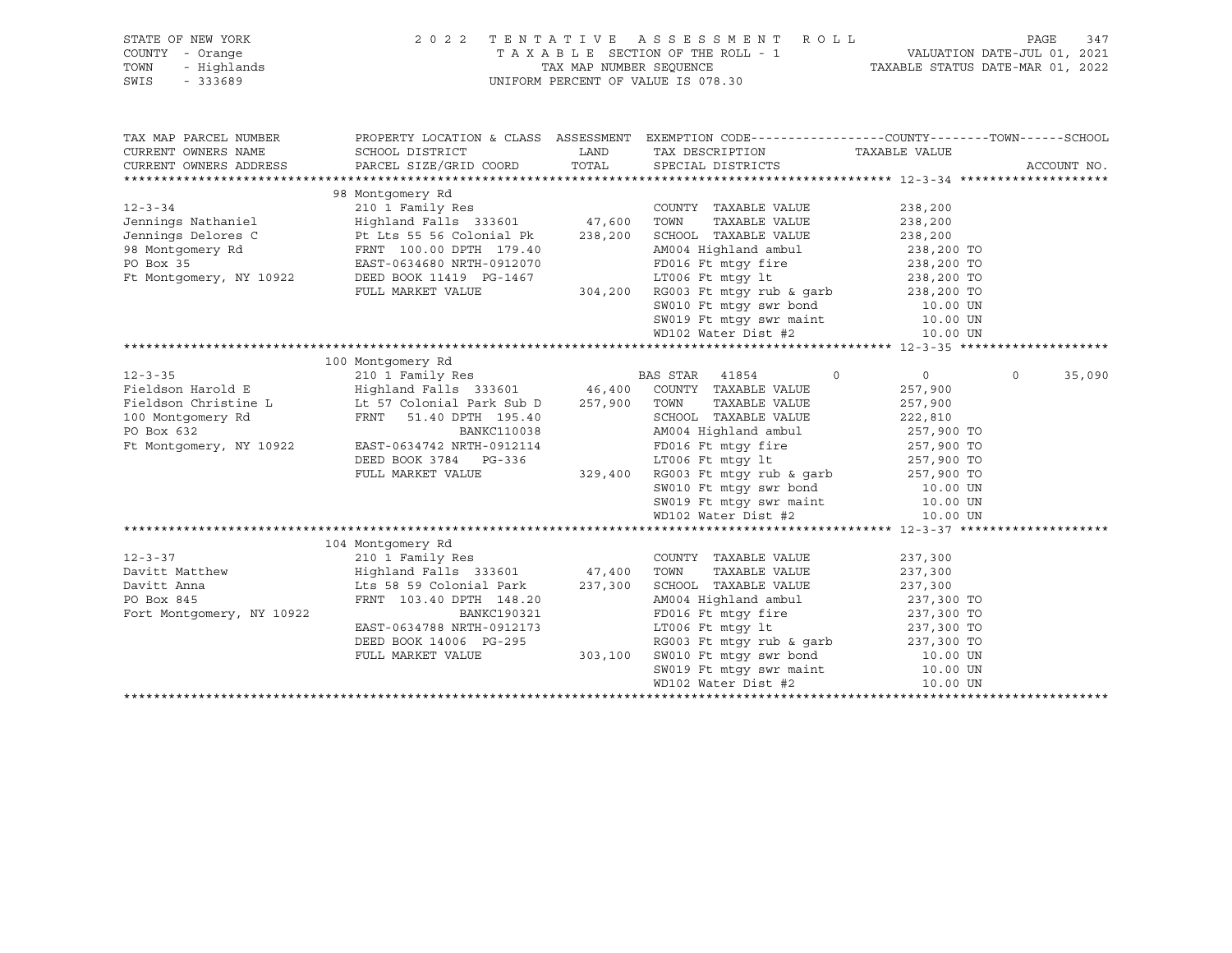| STATE OF NEW YORK<br>$I - \text{Orange}$<br>- Highlands<br>- 333689<br>COUNTY - Orange<br>TOWN<br>SWIS | 2 0 2 2                                                                                                                                                                                                                                                                                                                                                                                                                                                                                                                         |               | TENTATIVE ASSESSMENT ROLL<br>T A X A B L E SECTION OF THE ROLL - 1 VALUATION DATE-JUL 01, 2021<br>TAX MAP NUMBER SEQUENCE TAXIBLE STATUS DATE-MAR 01, 2022<br>UNIFORM PERCENT OF VALUE IS 078.30                                                             |                          |          | PAGE<br>348 |
|--------------------------------------------------------------------------------------------------------|---------------------------------------------------------------------------------------------------------------------------------------------------------------------------------------------------------------------------------------------------------------------------------------------------------------------------------------------------------------------------------------------------------------------------------------------------------------------------------------------------------------------------------|---------------|--------------------------------------------------------------------------------------------------------------------------------------------------------------------------------------------------------------------------------------------------------------|--------------------------|----------|-------------|
| TAX MAP PARCEL NUMBER                                                                                  |                                                                                                                                                                                                                                                                                                                                                                                                                                                                                                                                 |               | PROPERTY LOCATION & CLASS ASSESSMENT EXEMPTION CODE---------------COUNTY-------TOWN-----SCHOOL                                                                                                                                                               |                          |          |             |
| CURRENT OWNERS NAME<br>CURRENT OWNERS ADDRESS                                                          | SCHOOL DISTRICT<br>PARCEL SIZE/GRID COORD                                                                                                                                                                                                                                                                                                                                                                                                                                                                                       | LAND<br>TOTAL | TAX DESCRIPTION TAXABLE VALUE<br>SPECIAL DISTRICTS                                                                                                                                                                                                           |                          |          | ACCOUNT NO. |
|                                                                                                        |                                                                                                                                                                                                                                                                                                                                                                                                                                                                                                                                 |               |                                                                                                                                                                                                                                                              |                          |          |             |
|                                                                                                        | $\begin{tabular}{lllllllllll} \multicolumn{3}{c}{\begin{tabular}{lcccccc} \multicolumn{3}{c}{\begin{tabular}{lcccccc} \multicolumn{3}{c}{\begin{tabular}{lcccccc} \multicolumn{3}{c}{\begin{tabular}{lcccccc} \multicolumn{3}{c}{\begin{tabular}{lcccccc} \multicolumn{3}{c}{\begin{tabular}{lcccccc} \multicolumn{3}{c}{\begin{tabular}{lcccccc} \multicolumn{3}{c}{\begin{tabular}{lcccccc} \multicolumn{3}{c}{\begin{tabular}{lcccccc} \multicolumn{3}{c}{\begin{tabular}{lcccccc} \multicolumn{3}{c}{\begin{tabular}{lcccc$ |               |                                                                                                                                                                                                                                                              |                          |          |             |
|                                                                                                        |                                                                                                                                                                                                                                                                                                                                                                                                                                                                                                                                 |               | $\circ$                                                                                                                                                                                                                                                      | $0 \qquad \qquad$        | $\circ$  | 35,090      |
|                                                                                                        |                                                                                                                                                                                                                                                                                                                                                                                                                                                                                                                                 |               |                                                                                                                                                                                                                                                              | 191,400                  |          |             |
|                                                                                                        |                                                                                                                                                                                                                                                                                                                                                                                                                                                                                                                                 |               | TAXABLE VALUE                                                                                                                                                                                                                                                | 191,400                  |          |             |
|                                                                                                        |                                                                                                                                                                                                                                                                                                                                                                                                                                                                                                                                 |               | SCHOOL TAXABLE VALUE<br>AM004 Highland ambul                                                                                                                                                                                                                 |                          |          |             |
| Ft Montgomery, NY 10922                                                                                | EAST-0634865 NRTH-0912205                                                                                                                                                                                                                                                                                                                                                                                                                                                                                                       |               |                                                                                                                                                                                                                                                              | 156,310<br>191,400 TO    |          |             |
|                                                                                                        | DEED BOOK 5200 PG-215                                                                                                                                                                                                                                                                                                                                                                                                                                                                                                           |               | G-215 $\begin{array}{c} \text{FD016 Ft} \text{mtgy fire} \\ 244,400 \text{ LTO06 Ft mtgy lt} \end{array}$                                                                                                                                                    | 191,400 TO<br>191,400 TO |          |             |
|                                                                                                        | FULL MARKET VALUE                                                                                                                                                                                                                                                                                                                                                                                                                                                                                                               |               |                                                                                                                                                                                                                                                              |                          |          |             |
|                                                                                                        |                                                                                                                                                                                                                                                                                                                                                                                                                                                                                                                                 |               |                                                                                                                                                                                                                                                              |                          |          |             |
|                                                                                                        |                                                                                                                                                                                                                                                                                                                                                                                                                                                                                                                                 |               |                                                                                                                                                                                                                                                              |                          |          |             |
|                                                                                                        |                                                                                                                                                                                                                                                                                                                                                                                                                                                                                                                                 |               |                                                                                                                                                                                                                                                              |                          |          |             |
|                                                                                                        |                                                                                                                                                                                                                                                                                                                                                                                                                                                                                                                                 |               | RG003 Ft mtgy rub & garb<br>SW010 Ft mtgy swr bond<br>SW019 Ft mtgy swr maint<br>MD102 Water Dist #2<br>10.00 UN<br>MD102 Water Dist #2<br>10.00 UN                                                                                                          |                          |          |             |
|                                                                                                        |                                                                                                                                                                                                                                                                                                                                                                                                                                                                                                                                 |               |                                                                                                                                                                                                                                                              |                          |          |             |
|                                                                                                        | 108 Montgomery Rd                                                                                                                                                                                                                                                                                                                                                                                                                                                                                                               |               |                                                                                                                                                                                                                                                              |                          |          |             |
| $12 - 3 - 39$                                                                                          | 210 1 Family Res                                                                                                                                                                                                                                                                                                                                                                                                                                                                                                                |               | COUNTY TAXABLE VALUE                                                                                                                                                                                                                                         | 209,200                  |          |             |
|                                                                                                        | Seney Alaina (1992)<br>Seney Alaina (1992)<br>Crescimanno Joseph (1992)<br>Lt 61 Ptlt 62 Colonial Pk (209,200 SCHOOL TAXABLE VALUE<br>108 Montgomery Rd FRNT 45.50 DPTH 197.10<br>PO Box 405 (1993)<br>PD016 Ft mtgy fire                                                                                                                                                                                                                                                                                                       |               |                                                                                                                                                                                                                                                              | 209,200                  |          |             |
|                                                                                                        |                                                                                                                                                                                                                                                                                                                                                                                                                                                                                                                                 |               | XCHOOL IAAADLE VALUE<br>AM004 Highland ambul 209,200 TO<br>FD016 Ft mtgy 1t 209,200 TO<br>LT006 Ft mtgy 1t 209,200 TO                                                                                                                                        | 209,200                  |          |             |
|                                                                                                        |                                                                                                                                                                                                                                                                                                                                                                                                                                                                                                                                 |               |                                                                                                                                                                                                                                                              |                          |          |             |
| Fort Montgomery, NY 10922                                                                              |                                                                                                                                                                                                                                                                                                                                                                                                                                                                                                                                 |               | FD016 Ft mtgy fire<br>LT006 Ft mtgy lt                                                                                                                                                                                                                       |                          |          |             |
|                                                                                                        | EAST-0634928 NRTH-0912246                                                                                                                                                                                                                                                                                                                                                                                                                                                                                                       |               |                                                                                                                                                                                                                                                              |                          |          |             |
|                                                                                                        | DEED BOOK 14989 PG-1485<br>FULL MARKET VALUE                                                                                                                                                                                                                                                                                                                                                                                                                                                                                    |               |                                                                                                                                                                                                                                                              |                          |          |             |
|                                                                                                        |                                                                                                                                                                                                                                                                                                                                                                                                                                                                                                                                 |               |                                                                                                                                                                                                                                                              |                          |          |             |
|                                                                                                        |                                                                                                                                                                                                                                                                                                                                                                                                                                                                                                                                 |               | 3-1485<br>267,200 SW010 Ft mtgy rub & garb<br>267,200 SW010 Ft mtgy swr bond<br>5W019 Ft mtgy swr maint<br>209,200 TO<br>209,200 TO<br>10.00 UN<br>200.00 UN<br>200.00 UN<br>200.00 UN<br>200.00 UN<br>200.00 UN<br>200.00 UN<br>200.00 UN<br>200.00 UN<br>2 |                          |          |             |
|                                                                                                        |                                                                                                                                                                                                                                                                                                                                                                                                                                                                                                                                 |               |                                                                                                                                                                                                                                                              |                          |          |             |
|                                                                                                        | 110 Montgomery Rd                                                                                                                                                                                                                                                                                                                                                                                                                                                                                                               |               |                                                                                                                                                                                                                                                              |                          |          |             |
| $12 - 3 - 40$                                                                                          | 210 1 Family Res                                                                                                                                                                                                                                                                                                                                                                                                                                                                                                                |               | BAS STAR 41854<br>$\circ$                                                                                                                                                                                                                                    | $\overline{0}$           | $\Omega$ | 35,090      |
|                                                                                                        |                                                                                                                                                                                                                                                                                                                                                                                                                                                                                                                                 |               |                                                                                                                                                                                                                                                              | 200,600                  |          |             |
|                                                                                                        | Meyer Raymond H                       Highland Falls 333601         44,200  COUNTY TAXABLE VALUE<br>Meyer Marilee P                    Ptlt 62 Colonial Park Sub     200,600   TOWN    TAXABLE VALUE                                                                                                                                                                                                                                                                                                                            |               |                                                                                                                                                                                                                                                              | 200,600                  |          |             |
|                                                                                                        | 110 Montgomery Rd<br>PO Box 358 EAST-0634824 NRTH-0912351                                                                                                                                                                                                                                                                                                                                                                                                                                                                       |               | SCHOOL TAXABLE VALUE                                                                                                                                                                                                                                         | 165,510                  |          |             |
|                                                                                                        |                                                                                                                                                                                                                                                                                                                                                                                                                                                                                                                                 |               | SCHOOL TAXABLE VALUE<br>AM004 Highland ambul                                                                                                                                                                                                                 |                          |          |             |
|                                                                                                        |                                                                                                                                                                                                                                                                                                                                                                                                                                                                                                                                 |               |                                                                                                                                                                                                                                                              |                          |          |             |
|                                                                                                        |                                                                                                                                                                                                                                                                                                                                                                                                                                                                                                                                 |               |                                                                                                                                                                                                                                                              |                          |          |             |
|                                                                                                        | PO Box 358<br>PO Box 358<br>FL Montgomery, NY 10922 DEED BOOK 2442 PG-00187 FD016 Ft mtgy fire 200,600 TO<br>FULL MARKET VALUE 256,200 LT006 Ft mtgy 1t 200,600 TO<br>RG003 Ft mtgy rub & garb 200,600 TO<br>10.00 TD                                                                                                                                                                                                                                                                                                           |               |                                                                                                                                                                                                                                                              |                          |          |             |
|                                                                                                        |                                                                                                                                                                                                                                                                                                                                                                                                                                                                                                                                 |               |                                                                                                                                                                                                                                                              |                          |          |             |
|                                                                                                        |                                                                                                                                                                                                                                                                                                                                                                                                                                                                                                                                 |               | SW010 Ft mtgy swr bond<br>SW010 Ft mtgy swr bond<br>10.00 UN<br>WD102 Water Dist #2 10.00 UN<br>10.00 UN                                                                                                                                                     |                          |          |             |
|                                                                                                        |                                                                                                                                                                                                                                                                                                                                                                                                                                                                                                                                 |               |                                                                                                                                                                                                                                                              |                          |          |             |

\*\*\*\*\*\*\*\*\*\*\*\*\*\*\*\*\*\*\*\*\*\*\*\*\*\*\*\*\*\*\*\*\*\*\*\*\*\*\*\*\*\*\*\*\*\*\*\*\*\*\*\*\*\*\*\*\*\*\*\*\*\*\*\*\*\*\*\*\*\*\*\*\*\*\*\*\*\*\*\*\*\*\*\*\*\*\*\*\*\*\*\*\*\*\*\*\*\*\*\*\*\*\*\*\*\*\*\*\*\*\*\*\*\*\*\*\*\*\*\*\*\*\*\*\*\*\*\*\*\*\*\*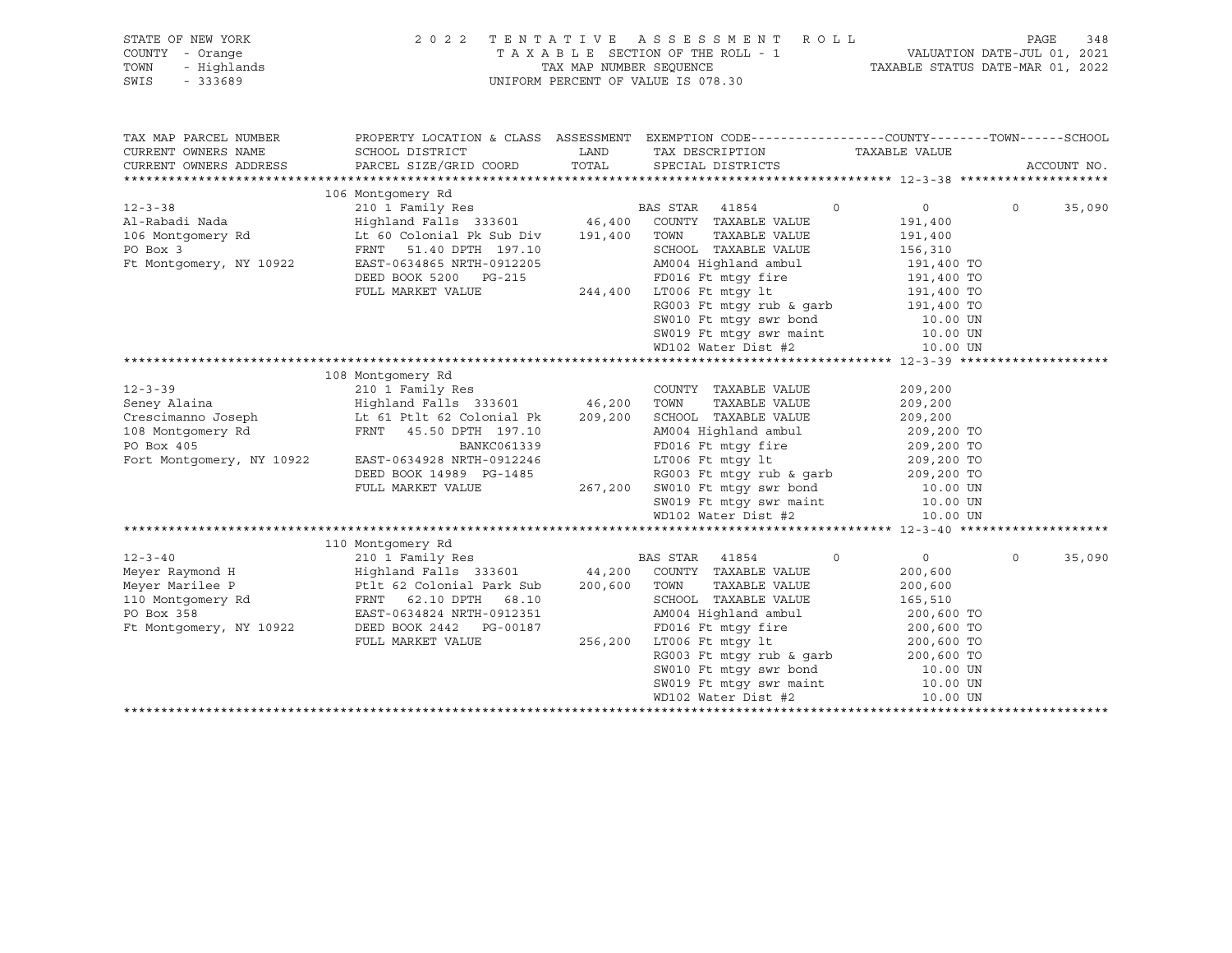| STATE OF NEW YORK<br>COUNTY - Orange<br>TOWN<br>- Highlands<br>SWIS<br>$-333689$                                           | UNIFORM PERCENT OF VALUE IS 078.30                                | 2022 TENTATIVE ASSESSMENT ROLL PAGE 349<br>TAXABLE SECTION OF THE ROLL - 1<br>TAXABLE STATUS DATE-JUL 01, 2021<br>TAXABLE STATUS DATE-MAR 01, 2022 |                                                                                                                          |  |
|----------------------------------------------------------------------------------------------------------------------------|-------------------------------------------------------------------|----------------------------------------------------------------------------------------------------------------------------------------------------|--------------------------------------------------------------------------------------------------------------------------|--|
|                                                                                                                            |                                                                   |                                                                                                                                                    | TAX MAP PARCEL NUMBER THE PROPERTY LOCATION & CLASS ASSESSMENT EXEMPTION CODE--------------COUNTY-------TOWN------SCHOOL |  |
| CURRENT OWNERS NAME<br>CURRENT OWNERS ADDRESS                                                                              | SCHOOL DISTRICT<br>PARCEL SIZE/GRID COORD TOTAL SPECIAL DISTRICTS | LAND TAX DESCRIPTION TAXABLE VALUE                                                                                                                 | ACCOUNT NO.                                                                                                              |  |
|                                                                                                                            |                                                                   |                                                                                                                                                    |                                                                                                                          |  |
|                                                                                                                            | 1048 Route 9W                                                     |                                                                                                                                                    |                                                                                                                          |  |
| $12 - 3 - 41 - 1$                                                                                                          | 423 Snack bar                                                     | COUNTY TAXABLE VALUE                                                                                                                               | 208,500                                                                                                                  |  |
|                                                                                                                            |                                                                   | TOWN<br>TAXABLE VALUE                                                                                                                              | $208, 500$<br>$208, 500$                                                                                                 |  |
|                                                                                                                            |                                                                   | SCHOOL TAXABLE VALUE                                                                                                                               |                                                                                                                          |  |
| 197 Collins Ave                                                                                                            | Carvel Lease 125 X 90                                             | AM004 Highland ambul 208,500 TO                                                                                                                    |                                                                                                                          |  |
| Williston Park, NY 11596                                                                                                   | FRNT 218.00 DPTH 90.00                                            | PD016 Ft mtgy fire<br>T.T006 Ft mtgy fire 208,500 TO<br>1.T006 Ft mtgy 1t 208,500 TO                                                               |                                                                                                                          |  |
|                                                                                                                            | ACRES<br>0.53                                                     | RG003 Ft mtgy rub & garb $208,500$ TO                                                                                                              |                                                                                                                          |  |
|                                                                                                                            | DEED BOOK 14432 PG-1343                                           |                                                                                                                                                    |                                                                                                                          |  |
|                                                                                                                            |                                                                   |                                                                                                                                                    |                                                                                                                          |  |
|                                                                                                                            |                                                                   | FULL MARKET VALUE 266,300 SW010 Ft mtgy swr bond 10.00 UN SW019 Ft mtgy swr maint 10.00 UN WD102 Water Dist #2 10.00 UN                            |                                                                                                                          |  |
|                                                                                                                            |                                                                   |                                                                                                                                                    |                                                                                                                          |  |
|                                                                                                                            | Us Hwy 9W                                                         |                                                                                                                                                    |                                                                                                                          |  |
|                                                                                                                            |                                                                   | COUNTY TAXABLE VALUE                                                                                                                               | 62,100                                                                                                                   |  |
|                                                                                                                            |                                                                   | TAXABLE VALUE                                                                                                                                      | 62,100                                                                                                                   |  |
|                                                                                                                            |                                                                   |                                                                                                                                                    |                                                                                                                          |  |
|                                                                                                                            |                                                                   |                                                                                                                                                    |                                                                                                                          |  |
| Williston Park, NY 11596                                                                                                   |                                                                   |                                                                                                                                                    |                                                                                                                          |  |
|                                                                                                                            |                                                                   | LT006 Ft $m$ t it 62,100 TO                                                                                                                        |                                                                                                                          |  |
|                                                                                                                            |                                                                   | FRNT 218.00 DPTH 90.00 LT006 Ft mtgy 1t<br>DEED BOOK 14432 PG-1343 RG003 Ft mtgy rub & garb<br>FULL MARKET VALUE 79,300 SW010 Ft mtgy swr bond     | 62,100 TO<br>10.00 UN                                                                                                    |  |
|                                                                                                                            |                                                                   |                                                                                                                                                    |                                                                                                                          |  |
|                                                                                                                            |                                                                   | SW019 Ft mtgy swr maint 10.00 UN<br>WD102 Water Dist #2 10.00 UN                                                                                   |                                                                                                                          |  |
|                                                                                                                            |                                                                   |                                                                                                                                                    |                                                                                                                          |  |
|                                                                                                                            | 114 Montgomery Rd                                                 |                                                                                                                                                    |                                                                                                                          |  |
|                                                                                                                            |                                                                   | COUNTY TAXABLE VALUE                                                                                                                               | 277,200                                                                                                                  |  |
|                                                                                                                            |                                                                   |                                                                                                                                                    |                                                                                                                          |  |
| 12-3-42 280 Res Multiple 2001<br>ERMAC, LLC 280 Res Multiple 57,400 TOWN<br>Angela McLellan 211 211 212 213601 57,400 TOWN |                                                                   |                                                                                                                                                    |                                                                                                                          |  |
| 43 Ondaora Pkwy                                                                                                            | FRNT 83.90 DPTH 177.10                                            | AM004 Highland ambul 277,200 TO                                                                                                                    |                                                                                                                          |  |
| Highland Falls, NY 10928                                                                                                   | EAST-0634915 NRTH-0912473                                         | FD016 Ft mtgy fire<br>ED016 Ft mtgy fire<br>LT006 Ft mtgy lt<br>277,200 TO                                                                         |                                                                                                                          |  |
|                                                                                                                            | DEED BOOK 12151 PG-1869                                           |                                                                                                                                                    |                                                                                                                          |  |
|                                                                                                                            | FULL MARKET VALUE                                                 | 354,000 RG003 Ft mtgy rub & garb                                                                                                                   | 277,200 TO                                                                                                               |  |
|                                                                                                                            |                                                                   | SW010 Ft mtgy swr bond                                                                                                                             | 30.00 UN                                                                                                                 |  |

 SW019 Ft mtgy swr maint 30.00 UN WD102 Water Dist #2 15.00 UN

\*\*\*\*\*\*\*\*\*\*\*\*\*\*\*\*\*\*\*\*\*\*\*\*\*\*\*\*\*\*\*\*\*\*\*\*\*\*\*\*\*\*\*\*\*\*\*\*\*\*\*\*\*\*\*\*\*\*\*\*\*\*\*\*\*\*\*\*\*\*\*\*\*\*\*\*\*\*\*\*\*\*\*\*\*\*\*\*\*\*\*\*\*\*\*\*\*\*\*\*\*\*\*\*\*\*\*\*\*\*\*\*\*\*\*\*\*\*\*\*\*\*\*\*\*\*\*\*\*\*\*\*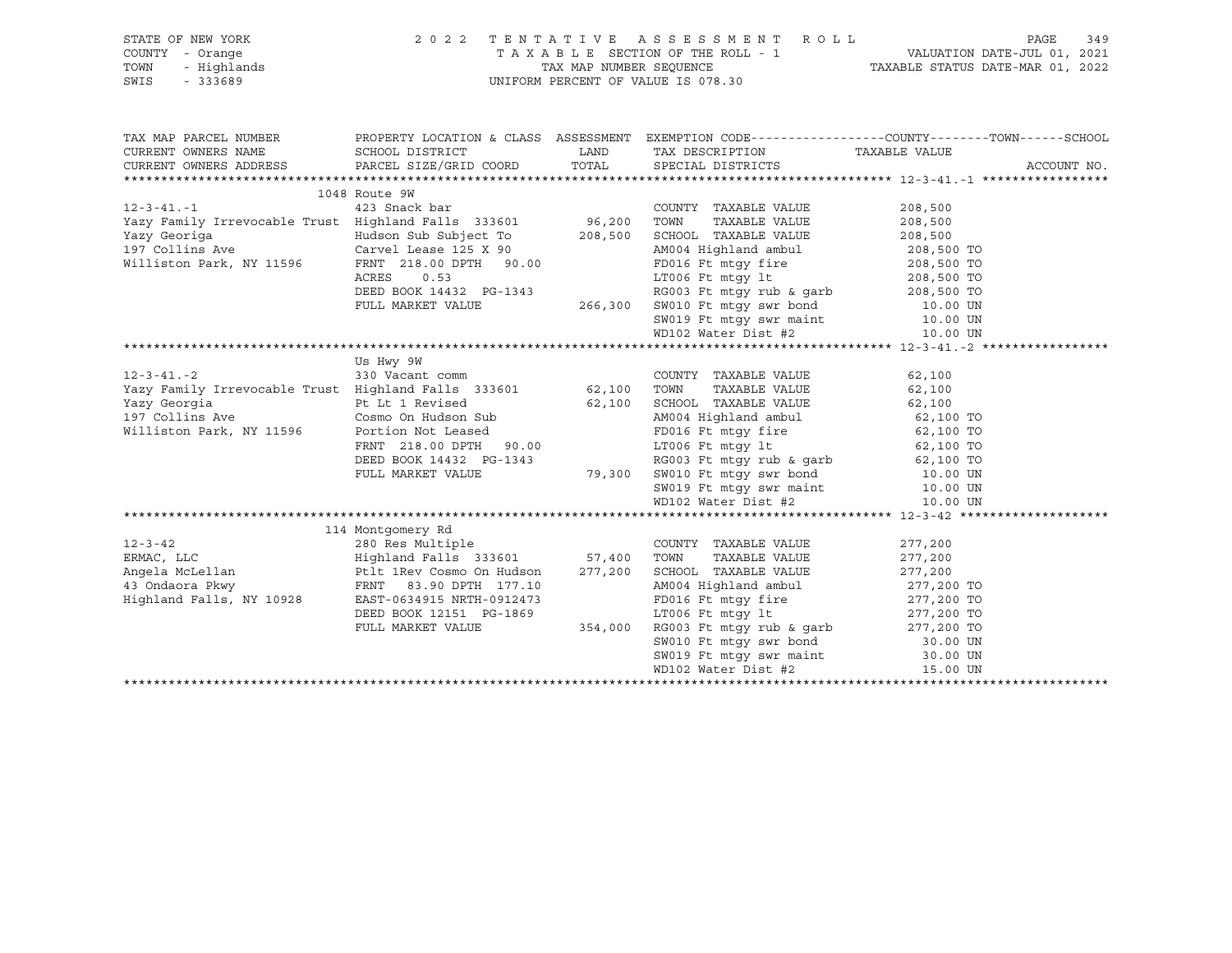| STATE OF NEW YORK 2022 TENTATIVE ASSESSMENT ROLL<br>COUNTY - Orange TAXABLE SECTION OF THE ROLL - 1 VALUATION D<br>TOWN - Highlands TAXABLE STATUS D<br>SWIS - 333689 UNIFORM PERCENT OF VALUE IS 078.30                                                                                                                                                                                |                                                                                                                                                                                                                                                        |  | TAXABLE SECTION OF THE ROLL - 1 VALUATION DATE-JUL 01, 2021<br>TAX MAP NUMBER SEQUENCE TAXABLE STATUS DATE-MAR 01, 2022 |                                                                                                                                                                            |                | PAGE        | 350                                 |
|-----------------------------------------------------------------------------------------------------------------------------------------------------------------------------------------------------------------------------------------------------------------------------------------------------------------------------------------------------------------------------------------|--------------------------------------------------------------------------------------------------------------------------------------------------------------------------------------------------------------------------------------------------------|--|-------------------------------------------------------------------------------------------------------------------------|----------------------------------------------------------------------------------------------------------------------------------------------------------------------------|----------------|-------------|-------------------------------------|
| TAX MAP PARCEL NUMBER THE PROPERTY LOCATION & CLASS ASSESSMENT EXEMPTION CODE---------------COUNTY-------TOWN------SCHOOL<br>CURRENT OWNERS NAME                                                                                                                                                                                                                                        | SCHOOL DISTRICT                                                                                                                                                                                                                                        |  |                                                                                                                         |                                                                                                                                                                            |                |             |                                     |
| CURRENT OWNERS ADDRESS                                                                                                                                                                                                                                                                                                                                                                  | PARCEL SIZE/GRID COORD                                                                                                                                                                                                                                 |  | LAND TAX DESCRIPTION TAXABLE VALUE COORD TOTAL SPECIAL DISTRICTS                                                        |                                                                                                                                                                            |                | ACCOUNT NO. |                                     |
|                                                                                                                                                                                                                                                                                                                                                                                         |                                                                                                                                                                                                                                                        |  |                                                                                                                         |                                                                                                                                                                            |                |             |                                     |
|                                                                                                                                                                                                                                                                                                                                                                                         | 1064 Route 9W                                                                                                                                                                                                                                          |  |                                                                                                                         |                                                                                                                                                                            |                |             |                                     |
|                                                                                                                                                                                                                                                                                                                                                                                         |                                                                                                                                                                                                                                                        |  |                                                                                                                         |                                                                                                                                                                            |                |             |                                     |
|                                                                                                                                                                                                                                                                                                                                                                                         |                                                                                                                                                                                                                                                        |  |                                                                                                                         |                                                                                                                                                                            |                |             |                                     |
|                                                                                                                                                                                                                                                                                                                                                                                         |                                                                                                                                                                                                                                                        |  |                                                                                                                         |                                                                                                                                                                            |                |             |                                     |
|                                                                                                                                                                                                                                                                                                                                                                                         |                                                                                                                                                                                                                                                        |  |                                                                                                                         |                                                                                                                                                                            |                |             |                                     |
|                                                                                                                                                                                                                                                                                                                                                                                         |                                                                                                                                                                                                                                                        |  |                                                                                                                         |                                                                                                                                                                            |                |             |                                     |
|                                                                                                                                                                                                                                                                                                                                                                                         |                                                                                                                                                                                                                                                        |  |                                                                                                                         |                                                                                                                                                                            |                |             |                                     |
|                                                                                                                                                                                                                                                                                                                                                                                         |                                                                                                                                                                                                                                                        |  |                                                                                                                         |                                                                                                                                                                            |                |             |                                     |
|                                                                                                                                                                                                                                                                                                                                                                                         |                                                                                                                                                                                                                                                        |  |                                                                                                                         |                                                                                                                                                                            |                |             |                                     |
|                                                                                                                                                                                                                                                                                                                                                                                         |                                                                                                                                                                                                                                                        |  | SW019 Ft mtgy swr maint 10.00 UN<br>WD102 Water Dist #2 10.00 UN                                                        |                                                                                                                                                                            |                |             |                                     |
|                                                                                                                                                                                                                                                                                                                                                                                         |                                                                                                                                                                                                                                                        |  |                                                                                                                         |                                                                                                                                                                            |                |             |                                     |
| $[12-3-44.2 \qquad \qquad 1070 \mbox{ RWABLE} \mbox{ VAUE} \qquad \qquad 190,000 \mbox{NWABLE} \mbox{ VAUE} \qquad \qquad 190,000 \mbox{NWABLE} \mbox{ VAUE} \qquad \qquad 190,000 \mbox{Sylvestri Living Trust} \qquad \qquad 190,000 \mbox{Sylvestri Living Trust} \qquad \qquad 190,000 \mbox{SVDW1} \qquad \qquad 190,000 \mbox{SVDW1} \qquad \qquad 190,000 \mbox{SVDW1} \qquad \$ |                                                                                                                                                                                                                                                        |  |                                                                                                                         |                                                                                                                                                                            |                |             |                                     |
|                                                                                                                                                                                                                                                                                                                                                                                         |                                                                                                                                                                                                                                                        |  |                                                                                                                         |                                                                                                                                                                            |                |             |                                     |
|                                                                                                                                                                                                                                                                                                                                                                                         |                                                                                                                                                                                                                                                        |  |                                                                                                                         |                                                                                                                                                                            |                |             |                                     |
|                                                                                                                                                                                                                                                                                                                                                                                         |                                                                                                                                                                                                                                                        |  |                                                                                                                         |                                                                                                                                                                            |                |             |                                     |
|                                                                                                                                                                                                                                                                                                                                                                                         |                                                                                                                                                                                                                                                        |  |                                                                                                                         |                                                                                                                                                                            |                |             |                                     |
|                                                                                                                                                                                                                                                                                                                                                                                         |                                                                                                                                                                                                                                                        |  |                                                                                                                         |                                                                                                                                                                            |                |             |                                     |
|                                                                                                                                                                                                                                                                                                                                                                                         |                                                                                                                                                                                                                                                        |  |                                                                                                                         |                                                                                                                                                                            |                |             |                                     |
|                                                                                                                                                                                                                                                                                                                                                                                         |                                                                                                                                                                                                                                                        |  |                                                                                                                         |                                                                                                                                                                            |                |             |                                     |
|                                                                                                                                                                                                                                                                                                                                                                                         |                                                                                                                                                                                                                                                        |  |                                                                                                                         |                                                                                                                                                                            |                |             |                                     |
|                                                                                                                                                                                                                                                                                                                                                                                         |                                                                                                                                                                                                                                                        |  |                                                                                                                         |                                                                                                                                                                            |                |             |                                     |
|                                                                                                                                                                                                                                                                                                                                                                                         |                                                                                                                                                                                                                                                        |  |                                                                                                                         |                                                                                                                                                                            |                |             |                                     |
|                                                                                                                                                                                                                                                                                                                                                                                         |                                                                                                                                                                                                                                                        |  |                                                                                                                         |                                                                                                                                                                            |                |             |                                     |
|                                                                                                                                                                                                                                                                                                                                                                                         |                                                                                                                                                                                                                                                        |  |                                                                                                                         |                                                                                                                                                                            |                |             |                                     |
|                                                                                                                                                                                                                                                                                                                                                                                         |                                                                                                                                                                                                                                                        |  |                                                                                                                         | 20,160                                                                                                                                                                     | $\overline{0}$ |             | $\overline{\phantom{0}}$            |
|                                                                                                                                                                                                                                                                                                                                                                                         |                                                                                                                                                                                                                                                        |  |                                                                                                                         |                                                                                                                                                                            |                |             | $\overline{\phantom{0}}$<br>$\circ$ |
|                                                                                                                                                                                                                                                                                                                                                                                         |                                                                                                                                                                                                                                                        |  |                                                                                                                         |                                                                                                                                                                            |                |             | $\overline{0}$                      |
| 12-4-1<br>210 1223 1028 1028 1029 1210 1 Family Res<br>210 1 Family Res<br>210 1028 Route 9W Jennie LIFE ESTATE<br>253,200 AGED-C 41802 0<br>253,200 AGED-C 41802 0<br>253,200 AGED-C 41802 0<br>253,200 AGED-C 41802 0<br>253,200 AGED-C 4180                                                                                                                                          |                                                                                                                                                                                                                                                        |  |                                                                                                                         | $\begin{array}{cccc} 0 & 0 & 11,520 \\ 0 & 0 & 11,520 \\ 0 & 0 & 48,336 \\ 0 & 0 & 48,336 \\ 0 & 0 & 0 \\ \text{VALUE} & 116,520 \\ \text{VALUE} & 193,344 \\ \end{array}$ |                |             | 87,610                              |
|                                                                                                                                                                                                                                                                                                                                                                                         |                                                                                                                                                                                                                                                        |  |                                                                                                                         |                                                                                                                                                                            |                |             |                                     |
|                                                                                                                                                                                                                                                                                                                                                                                         |                                                                                                                                                                                                                                                        |  |                                                                                                                         |                                                                                                                                                                            |                |             |                                     |
|                                                                                                                                                                                                                                                                                                                                                                                         |                                                                                                                                                                                                                                                        |  |                                                                                                                         |                                                                                                                                                                            |                |             |                                     |
|                                                                                                                                                                                                                                                                                                                                                                                         |                                                                                                                                                                                                                                                        |  |                                                                                                                         |                                                                                                                                                                            |                |             |                                     |
|                                                                                                                                                                                                                                                                                                                                                                                         |                                                                                                                                                                                                                                                        |  |                                                                                                                         |                                                                                                                                                                            |                |             |                                     |
|                                                                                                                                                                                                                                                                                                                                                                                         | FRNT 135.00 DFTH 227.00<br>EAST-0634650 NRTH-0912332<br>DEED BOOK 12790 PG-1693<br>TULL MARKET VALUE<br>TULL MARKET VALUE<br>TULL MARKET VALUE<br>TULL MARKET VALUE<br>253,200 TO<br>253,200 TO<br>253,200 TO<br>253,200 TO<br>253,200 TO<br>253,200 T |  |                                                                                                                         |                                                                                                                                                                            |                |             |                                     |
|                                                                                                                                                                                                                                                                                                                                                                                         |                                                                                                                                                                                                                                                        |  |                                                                                                                         |                                                                                                                                                                            |                |             |                                     |
|                                                                                                                                                                                                                                                                                                                                                                                         |                                                                                                                                                                                                                                                        |  |                                                                                                                         |                                                                                                                                                                            |                |             |                                     |
|                                                                                                                                                                                                                                                                                                                                                                                         |                                                                                                                                                                                                                                                        |  |                                                                                                                         |                                                                                                                                                                            |                |             |                                     |
|                                                                                                                                                                                                                                                                                                                                                                                         |                                                                                                                                                                                                                                                        |  |                                                                                                                         |                                                                                                                                                                            |                |             |                                     |

\*\*\*\*\*\*\*\*\*\*\*\*\*\*\*\*\*\*\*\*\*\*\*\*\*\*\*\*\*\*\*\*\*\*\*\*\*\*\*\*\*\*\*\*\*\*\*\*\*\*\*\*\*\*\*\*\*\*\*\*\*\*\*\*\*\*\*\*\*\*\*\*\*\*\*\*\*\*\*\*\*\*\*\*\*\*\*\*\*\*\*\*\*\*\*\*\*\*\*\*\*\*\*\*\*\*\*\*\*\*\*\*\*\*\*\*\*\*\*\*\*\*\*\*\*\*\*\*\*\*\*\*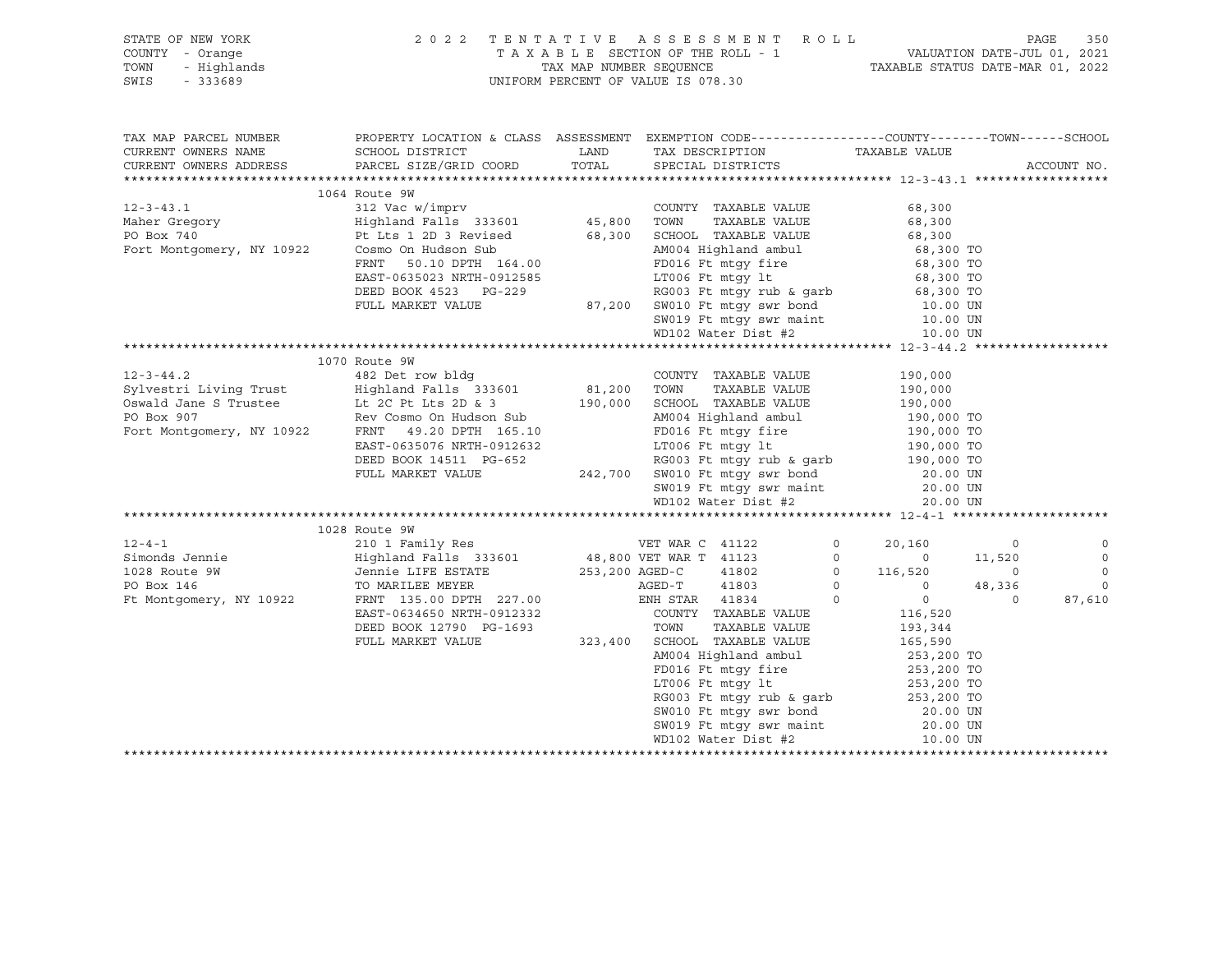| STATE OF NEW YORK<br>COUNTY - Orange<br>- Highlands<br>TOWN<br>SWIS<br>$-333689$ | 2022 TENTATIVE ASSESSMENT ROLL<br>TAXABLE SECTION OF THE ROLL - 1<br>TAX MAP NUMBER SEOUENCE<br>UNIFORM PERCENT OF VALUE IS 078.30 |         | PAGE<br>VALUATION DATE-JUL 01, 2021<br>TAXABLE STATUS DATE-MAR 01, 2022 |                                      |                  |                   |
|----------------------------------------------------------------------------------|------------------------------------------------------------------------------------------------------------------------------------|---------|-------------------------------------------------------------------------|--------------------------------------|------------------|-------------------|
| TAX MAP PARCEL NUMBER                                                            | PROPERTY LOCATION & CLASS ASSESSMENT EXEMPTION CODE----------------COUNTY-------TOWN------SCHOOL                                   |         |                                                                         |                                      |                  |                   |
| CURRENT OWNERS NAME                                                              | SCHOOL DISTRICT                                                                                                                    | LAND    | TAX DESCRIPTION                                                         | TAXABLE VALUE                        |                  |                   |
| CURRENT OWNERS ADDRESS                                                           | PARCEL SIZE/GRID COORD                                                                                                             | TOTAL   | SPECIAL DISTRICTS                                                       |                                      |                  | ACCOUNT NO.       |
|                                                                                  | 1018 Route 9W                                                                                                                      |         |                                                                         |                                      |                  |                   |
| $12 - 4 - 2$                                                                     | 431 Auto dealer                                                                                                                    |         | COUNTY TAXABLE VALUE                                                    | 969,700                              |                  |                   |
| Marchese Associates LLC                                                          |                                                                                                                                    |         |                                                                         | 969,700                              |                  |                   |
| 17 Beech Ct                                                                      | Highland Falls 333601 48,800 TOWN TAXABLE VALUE<br>FRNT 109.60 DPTH 192.00 969,700 SCHOOL TAXABLE VALUE                            |         |                                                                         | 969,700                              |                  |                   |
| Fishkill, NY 12524                                                               | ACRES<br>0.71                                                                                                                      |         | AM004 Highland ambul                                                    |                                      |                  |                   |
|                                                                                  | EAST-0634541 NRTH-0912251                                                                                                          |         | FD016 Ft mtqy fire                                                      | 969,700 TO<br>969,700 TO             |                  |                   |
|                                                                                  | DEED BOOK 11726 PG-954                                                                                                             |         | LT006 Ft mtqy lt                                                        | 969,700 TO                           |                  |                   |
|                                                                                  | FULL MARKET VALUE                                                                                                                  |         | 1238,400 RG003 Ft mtqy rub & qarb                                       | 969,700 TO                           |                  |                   |
|                                                                                  |                                                                                                                                    |         | SW010 Ft mtgy swr bond<br>SW019 Ft mtgy swr maint                       | 12.50 UN                             |                  |                   |
|                                                                                  |                                                                                                                                    |         |                                                                         | 12.50 UN                             |                  |                   |
|                                                                                  |                                                                                                                                    |         | WD102 Water Dist #2                                                     | 12.50 UN                             |                  |                   |
|                                                                                  |                                                                                                                                    |         |                                                                         |                                      |                  |                   |
|                                                                                  | 95 Montgomery Rd                                                                                                                   |         |                                                                         |                                      |                  |                   |
| $12 - 4 - 4$                                                                     | 210 1 Family Res                                                                                                                   |         | CW 15 VET/ 41162                                                        | $\circ$<br>11,520                    | $\circ$          | $\circ$           |
| Smith Doris E                                                                    | Highland Falls 333601 45,800 CW_15_VET/ 41163<br>FRNT 103.20 DPTH 85.00 177,400 AGED 41800                                         |         |                                                                         | $\circ$<br>$\overline{0}$<br>$\circ$ | 11,520<br>82,940 | $\circ$<br>88,700 |
| 95 Montgomery Rd<br>PO Box 351                                                   | EAST-0634497 NRTH-0912120                                                                                                          |         | ENH STAR 41834                                                          | 82,940<br>$\Omega$<br>$\overline{0}$ | $\Omega$         | 87,610            |
| Ft Montgomery, NY 10922                                                          | DEED BOOK 2030 PG-00171                                                                                                            |         | COUNTY TAXABLE VALUE                                                    | 82,940                               |                  |                   |
|                                                                                  | FULL MARKET VALUE                                                                                                                  |         | 226,600 TOWN<br>TAXABLE VALUE                                           | 82,940                               |                  |                   |
|                                                                                  |                                                                                                                                    |         | SCHOOL TAXABLE VALUE                                                    | 1,090                                |                  |                   |
|                                                                                  |                                                                                                                                    |         | AM004 Highland ambul                                                    | 177,400 TO                           |                  |                   |
|                                                                                  |                                                                                                                                    |         | FD016 Ft mtgy fire                                                      | 177,400 TO                           |                  |                   |
|                                                                                  |                                                                                                                                    |         | LT006 Ft mtqy lt                                                        | 177,400 TO                           |                  |                   |
|                                                                                  |                                                                                                                                    |         | RG003 Ft mtqy rub & qarb                                                | 177,400 TO                           |                  |                   |
|                                                                                  |                                                                                                                                    |         | SW010 Ft mtgy swr bond                                                  | $10.00$ UN                           |                  |                   |
|                                                                                  |                                                                                                                                    |         | SW019 Ft mtqy swr maint                                                 | 10.00 UN                             |                  |                   |
|                                                                                  |                                                                                                                                    |         | WD102 Water Dist #2                                                     | 10.00 UN                             |                  |                   |
|                                                                                  |                                                                                                                                    |         |                                                                         |                                      |                  |                   |
|                                                                                  | Us Hwy 9W                                                                                                                          |         |                                                                         |                                      |                  |                   |
| $12 - 4 - 5$                                                                     | 330 Vacant comm                                                                                                                    |         | COUNTY TAXABLE VALUE                                                    | 108,400                              |                  |                   |
| Marchese Associates LLC                                                          | Highland Falls 333601 98,400 TOWN                                                                                                  |         | TAXABLE VALUE                                                           | 108,400                              |                  |                   |
| 17 Beech Ct                                                                      | FRNT 217.30 DPTH 256.30                                                                                                            | 108,400 | SCHOOL TAXABLE VALUE                                                    | 108,400                              |                  |                   |
| Fishkill, NY 12524                                                               | EAST-0634402 NRTH-0912141<br>DEED BOOK 11726 PG-954                                                                                |         | AM004 Highland ambul<br>FD016 Ft mtqy fire                              | 108,400 TO<br>108,400 TO             |                  |                   |
|                                                                                  | FULL MARKET VALUE                                                                                                                  | 138,400 | LT006 Ft mtgy lt                                                        |                                      |                  |                   |
|                                                                                  |                                                                                                                                    |         | RG003 Ft mtgy rub & garb                                                | 108,400 TO<br>108,400 TO             |                  |                   |
|                                                                                  |                                                                                                                                    |         | SW010 Ft mtgy swr bond                                                  | 10.00 UN                             |                  |                   |
|                                                                                  |                                                                                                                                    |         | WD102 Water Dist #2                                                     | 10.00 UN                             |                  |                   |
|                                                                                  |                                                                                                                                    |         |                                                                         |                                      |                  |                   |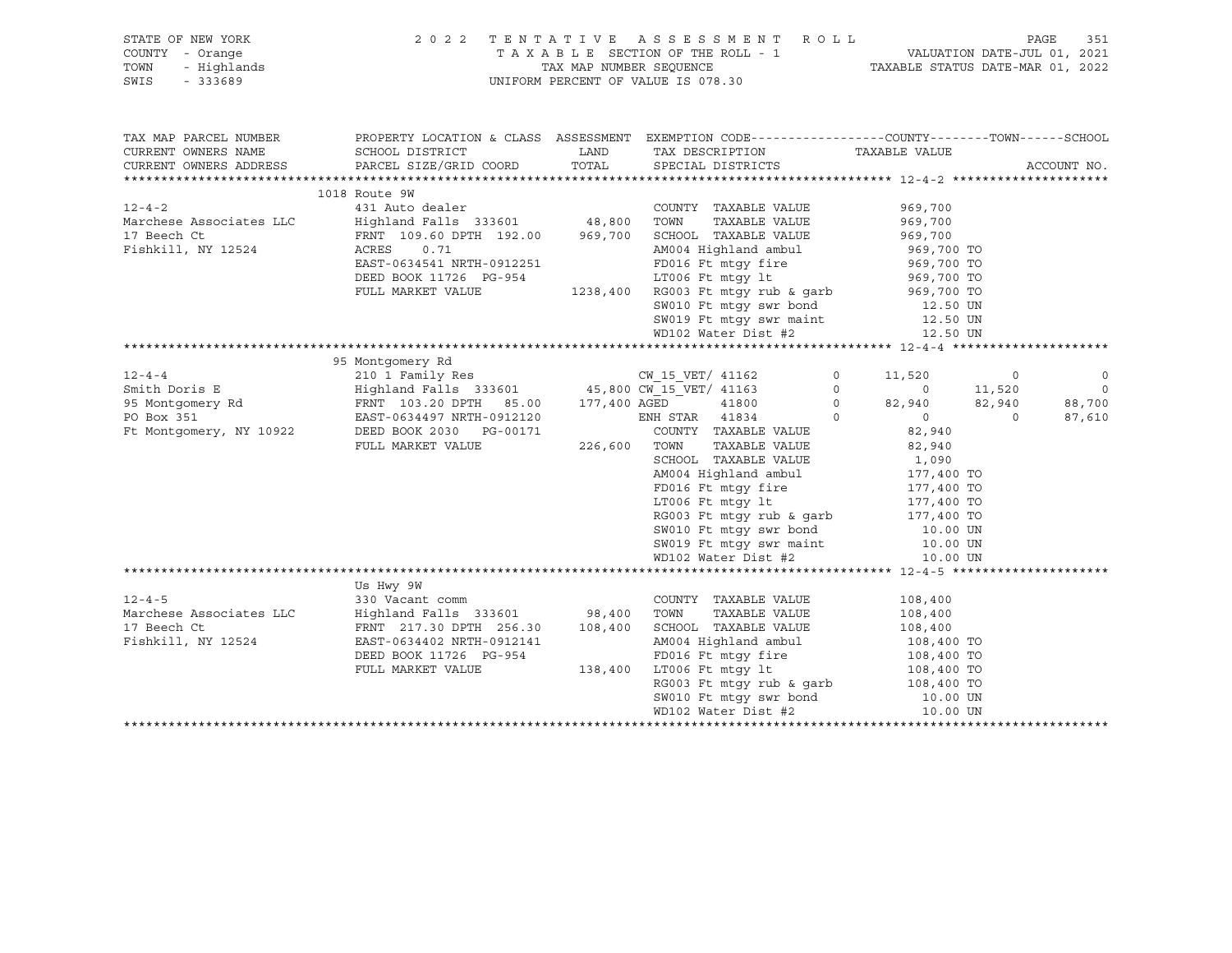| STATE OF NEW YORK<br>COUNTY - Orange<br>TOWN<br>SWIS - 333689 | OF NEW YORK PAGE 352 2 2 2 2 2 2 3 2 4 2 3 2 4 2 3 2 4 5 5 % A 5 8 5 % A 5 % A 5 % A 5 % A 5 % A 5 % A 5 % A 5 % A 5 % A 5 % A 5 % A 5 % A 5 % A 5 % A 5 % A 5 % A 5 % A 5 % A 5 % A 5 % A 5 % A 5 % A 5 % A 5 % A 5 % A 5 % A                                                                                                                                                                                         |  |  |  |             |
|---------------------------------------------------------------|------------------------------------------------------------------------------------------------------------------------------------------------------------------------------------------------------------------------------------------------------------------------------------------------------------------------------------------------------------------------------------------------------------------------|--|--|--|-------------|
|                                                               | TAX MAP PARCEL NUMBER THE PROPERTY LOCATION & CLASS ASSESSMENT EXEMPTION CODE---------------COUNTY--------TOWN------SCHOOL                                                                                                                                                                                                                                                                                             |  |  |  |             |
|                                                               |                                                                                                                                                                                                                                                                                                                                                                                                                        |  |  |  | ACCOUNT NO. |
|                                                               |                                                                                                                                                                                                                                                                                                                                                                                                                        |  |  |  |             |
|                                                               | 1000 Route 9W                                                                                                                                                                                                                                                                                                                                                                                                          |  |  |  |             |
|                                                               |                                                                                                                                                                                                                                                                                                                                                                                                                        |  |  |  |             |
|                                                               |                                                                                                                                                                                                                                                                                                                                                                                                                        |  |  |  |             |
|                                                               |                                                                                                                                                                                                                                                                                                                                                                                                                        |  |  |  |             |
|                                                               |                                                                                                                                                                                                                                                                                                                                                                                                                        |  |  |  |             |
| Ft Montgomery, NY 10922                                       |                                                                                                                                                                                                                                                                                                                                                                                                                        |  |  |  |             |
|                                                               |                                                                                                                                                                                                                                                                                                                                                                                                                        |  |  |  |             |
|                                                               | EAST-0634308 NRTH-0912062<br>EAST-0634308 NRTH-0912062<br>DEED BOOK 4755 PG-293<br>FULL MARKET VALUE<br>FULL MARKET VALUE<br>EAST-0689,700 LT006 Ft mtgy fire<br>EG003 Ft mtgy rub & garb<br>S40,000 TO<br>S69,700 LT006 Ft mtgy lt<br>EQ003 Ft                                                                                                                                                                        |  |  |  |             |
|                                                               |                                                                                                                                                                                                                                                                                                                                                                                                                        |  |  |  |             |
|                                                               |                                                                                                                                                                                                                                                                                                                                                                                                                        |  |  |  |             |
|                                                               |                                                                                                                                                                                                                                                                                                                                                                                                                        |  |  |  |             |
|                                                               |                                                                                                                                                                                                                                                                                                                                                                                                                        |  |  |  |             |
|                                                               |                                                                                                                                                                                                                                                                                                                                                                                                                        |  |  |  |             |
|                                                               |                                                                                                                                                                                                                                                                                                                                                                                                                        |  |  |  |             |
|                                                               |                                                                                                                                                                                                                                                                                                                                                                                                                        |  |  |  |             |
|                                                               |                                                                                                                                                                                                                                                                                                                                                                                                                        |  |  |  |             |
|                                                               |                                                                                                                                                                                                                                                                                                                                                                                                                        |  |  |  |             |
|                                                               |                                                                                                                                                                                                                                                                                                                                                                                                                        |  |  |  |             |
|                                                               |                                                                                                                                                                                                                                                                                                                                                                                                                        |  |  |  |             |
|                                                               |                                                                                                                                                                                                                                                                                                                                                                                                                        |  |  |  |             |
|                                                               |                                                                                                                                                                                                                                                                                                                                                                                                                        |  |  |  |             |
|                                                               |                                                                                                                                                                                                                                                                                                                                                                                                                        |  |  |  |             |
|                                                               |                                                                                                                                                                                                                                                                                                                                                                                                                        |  |  |  |             |
|                                                               | W Canterbury Rd                                                                                                                                                                                                                                                                                                                                                                                                        |  |  |  |             |
|                                                               |                                                                                                                                                                                                                                                                                                                                                                                                                        |  |  |  |             |
|                                                               |                                                                                                                                                                                                                                                                                                                                                                                                                        |  |  |  |             |
|                                                               |                                                                                                                                                                                                                                                                                                                                                                                                                        |  |  |  |             |
|                                                               |                                                                                                                                                                                                                                                                                                                                                                                                                        |  |  |  |             |
|                                                               |                                                                                                                                                                                                                                                                                                                                                                                                                        |  |  |  |             |
|                                                               |                                                                                                                                                                                                                                                                                                                                                                                                                        |  |  |  |             |
|                                                               |                                                                                                                                                                                                                                                                                                                                                                                                                        |  |  |  |             |
|                                                               | 54 Weyant Rd                                                                                                                                                                                                                                                                                                                                                                                                           |  |  |  |             |
|                                                               |                                                                                                                                                                                                                                                                                                                                                                                                                        |  |  |  |             |
|                                                               |                                                                                                                                                                                                                                                                                                                                                                                                                        |  |  |  |             |
|                                                               | $\begin{tabular}{lllllllllllllll} \multicolumn{3.5cm}{0.8cm} \multicolumn{3.5cm}{0.8cm} \multicolumn{3.5cm}{0.8cm} \multicolumn{3.5cm}{0.8cm} \multicolumn{3.5cm}{0.8cm} \multicolumn{3.5cm}{0.8cm} \multicolumn{3.5cm}{0.8cm} \multicolumn{3.5cm}{0.8cm} \multicolumn{3.5cm}{0.8cm} \multicolumn{3.5cm}{0.8cm} \multicolumn{3.5cm}{0.8cm} \multicolumn{3.5cm}{0.8cm} \multicolumn{3.5cm}{0.8cm} \multicolumn{3.5cm}{$ |  |  |  |             |
|                                                               |                                                                                                                                                                                                                                                                                                                                                                                                                        |  |  |  |             |
|                                                               |                                                                                                                                                                                                                                                                                                                                                                                                                        |  |  |  |             |
|                                                               |                                                                                                                                                                                                                                                                                                                                                                                                                        |  |  |  |             |
|                                                               |                                                                                                                                                                                                                                                                                                                                                                                                                        |  |  |  |             |
|                                                               |                                                                                                                                                                                                                                                                                                                                                                                                                        |  |  |  |             |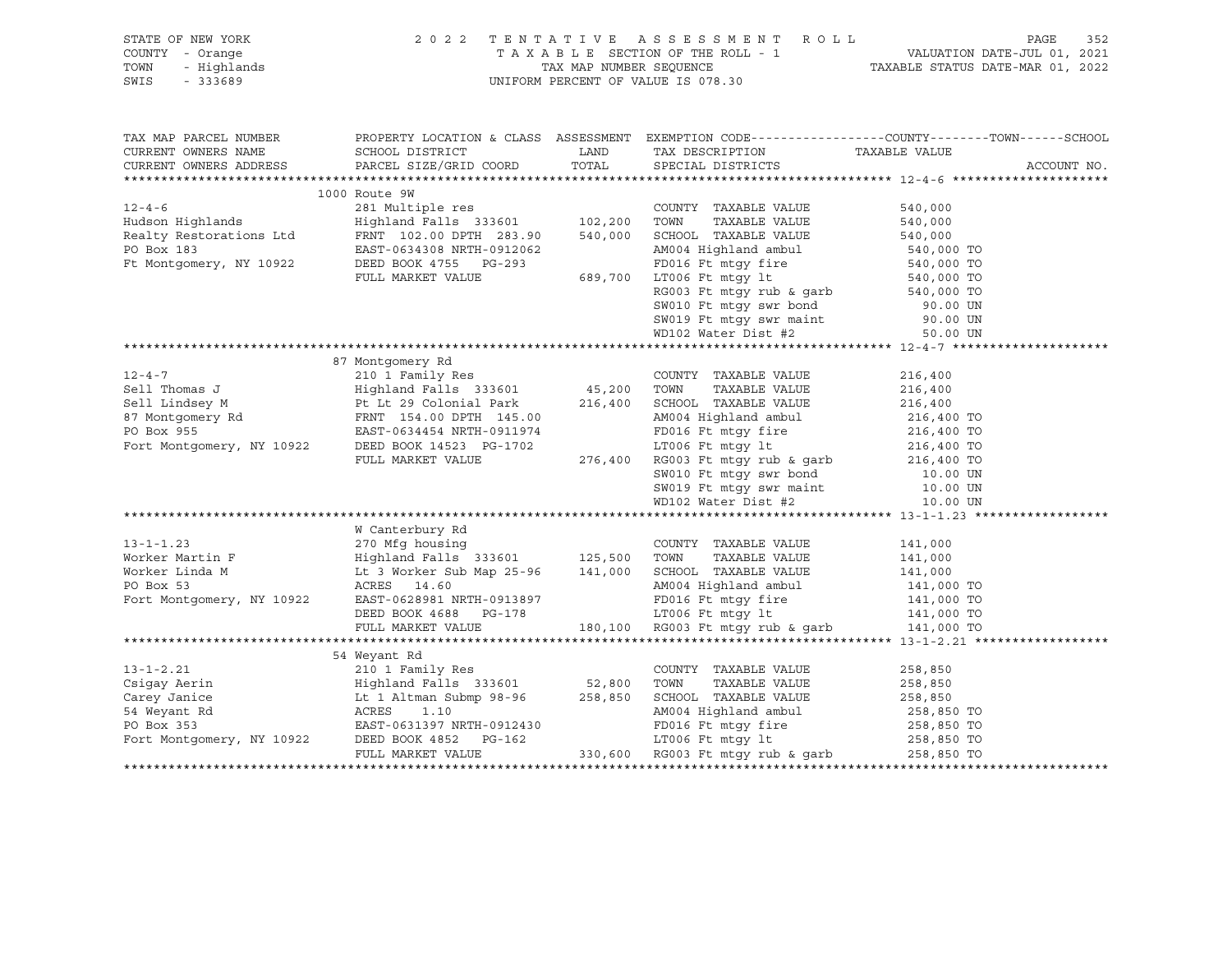STATE OF NEW YORK 2 0 2 2 T E N T A T I V E A S S E S S M E N T R O L L PAGE 353 COUNTY - Orange T A X A B L E SECTION OF THE ROLL - 1 VALUATION DATE-JUL 01, 2021 TOWN - Highlands TAX MAP NUMBER SEQUENCE TAXABLE STATUS DATE-MAR 01, 2022 SWIS - 333689 UNIFORM PERCENT OF VALUE IS 078.30

| TAX MAP PARCEL NUMBER<br>CURRENT OWNERS NAME<br>CURRENT OWNERS ADDRESS                                                                                                     | PROPERTY LOCATION & CLASS ASSESSMENT EXEMPTION CODE---------------COUNTY-------TOWN------SCHOOL<br>SCHOOL DISTRICT<br>PARCEL SIZE/GRID COORD TOTAL SPECIAL DISTRICTS                                                                                                                                                                                    | LAND TAX DESCRIPTION                                                                                                       |         | TAXABLE VALUE  |          | ACCOUNT NO. |
|----------------------------------------------------------------------------------------------------------------------------------------------------------------------------|---------------------------------------------------------------------------------------------------------------------------------------------------------------------------------------------------------------------------------------------------------------------------------------------------------------------------------------------------------|----------------------------------------------------------------------------------------------------------------------------|---------|----------------|----------|-------------|
|                                                                                                                                                                            |                                                                                                                                                                                                                                                                                                                                                         |                                                                                                                            |         |                |          |             |
|                                                                                                                                                                            | 60 Weyant Rd                                                                                                                                                                                                                                                                                                                                            |                                                                                                                            |         |                |          |             |
| 13-1-2.22<br>215 1 Fam Res w/<br>333601 601dblatt Stanley J Highland Falls 333601 48,300 COUNTY TAXABLE VALUE                                                              |                                                                                                                                                                                                                                                                                                                                                         |                                                                                                                            | $\circ$ | $\overline{0}$ | $\circ$  | 35,090      |
|                                                                                                                                                                            |                                                                                                                                                                                                                                                                                                                                                         |                                                                                                                            |         | 337,000        |          |             |
| Anderson Goldblatt Mary Beth Lt 2 Altman Submp 98-96 337,000 TOWN                                                                                                          |                                                                                                                                                                                                                                                                                                                                                         | TAXABLE VALUE                                                                                                              |         | 337,000        |          |             |
| 60 Weyant Rd                                                                                                                                                               |                                                                                                                                                                                                                                                                                                                                                         |                                                                                                                            |         |                |          |             |
| PO Box 187                                                                                                                                                                 | FRNT 90.60 DPTH 278.30<br>EAST-0631262 NRTH-0912511 AM004 Highland ambul 337,000 TO<br>DEED BOOK 14436 PG-499<br>FULL MARKET VALUE 430,400 LT006 Ft mtgy rub & garb 337,000 TO<br>FULL MARKET VALUE 430,400 LT006 Ft mtgy rub & garb 3                                                                                                                  |                                                                                                                            |         |                |          |             |
| Fort Montgomery, NY 10922                                                                                                                                                  |                                                                                                                                                                                                                                                                                                                                                         |                                                                                                                            |         |                |          |             |
|                                                                                                                                                                            |                                                                                                                                                                                                                                                                                                                                                         |                                                                                                                            |         |                |          |             |
|                                                                                                                                                                            |                                                                                                                                                                                                                                                                                                                                                         |                                                                                                                            |         |                |          |             |
|                                                                                                                                                                            |                                                                                                                                                                                                                                                                                                                                                         |                                                                                                                            |         |                |          |             |
|                                                                                                                                                                            | COUNTY TAXABLE VALUE<br>Highland Falls 333601 35,000 TOWN TAXABLE VALUE<br>hannawalt sub-map99-10 35,000 SCHOOL TAXABLE VALUE<br>ROW/T of H AM004 Highland ambul<br>ACRES 2.00 FAST-0630451 NPTH-0010000                                                                                                                                                |                                                                                                                            |         |                |          |             |
| $13 - 1 - 4.2$                                                                                                                                                             |                                                                                                                                                                                                                                                                                                                                                         |                                                                                                                            |         | 35,000         |          |             |
| Birillo Benjamin                                                                                                                                                           |                                                                                                                                                                                                                                                                                                                                                         | TAXABLE VALUE                                                                                                              |         | 35,000         |          |             |
| PO Box 780                                                                                                                                                                 |                                                                                                                                                                                                                                                                                                                                                         |                                                                                                                            |         | 35,000         |          |             |
| Fort Montgomery, NY 10922                                                                                                                                                  |                                                                                                                                                                                                                                                                                                                                                         | AM004 Highland ambul 35,000 TO                                                                                             |         |                |          |             |
|                                                                                                                                                                            |                                                                                                                                                                                                                                                                                                                                                         |                                                                                                                            |         |                |          |             |
|                                                                                                                                                                            |                                                                                                                                                                                                                                                                                                                                                         |                                                                                                                            |         |                |          |             |
|                                                                                                                                                                            | $\begin{array}{lllllllllllll} \text{ACRES} & 2.00 & \text{FDO16} \text{ Ft} \text{ mtgy fire} & 35,000 \text{ TO} \\ \text{EAST-0630451} \text{ NRTH-0912965} & \text{LTO06} \text{ Ft} \text{ mtgy lt} & 35,000 \text{ TO} \\ \text{FULL} \text{ MARKET} \text{ VALUE} & 44,700 & \text{RGO03} \text{ Ft mtgy rub & 35,000 \text{ TO}} \\ \end{array}$ |                                                                                                                            |         |                |          |             |
|                                                                                                                                                                            |                                                                                                                                                                                                                                                                                                                                                         |                                                                                                                            |         |                |          |             |
|                                                                                                                                                                            | 94 Weyant Rd                                                                                                                                                                                                                                                                                                                                            |                                                                                                                            |         |                |          |             |
|                                                                                                                                                                            |                                                                                                                                                                                                                                                                                                                                                         |                                                                                                                            |         | 33,600         | $\circ$  |             |
|                                                                                                                                                                            |                                                                                                                                                                                                                                                                                                                                                         |                                                                                                                            |         | $0 \t 19,200$  |          | $\mathbf 0$ |
|                                                                                                                                                                            |                                                                                                                                                                                                                                                                                                                                                         |                                                                                                                            |         | 434,850        |          |             |
|                                                                                                                                                                            |                                                                                                                                                                                                                                                                                                                                                         |                                                                                                                            |         | 449,250        |          |             |
|                                                                                                                                                                            |                                                                                                                                                                                                                                                                                                                                                         |                                                                                                                            |         | 468, 450       |          |             |
|                                                                                                                                                                            |                                                                                                                                                                                                                                                                                                                                                         |                                                                                                                            |         |                |          |             |
|                                                                                                                                                                            |                                                                                                                                                                                                                                                                                                                                                         |                                                                                                                            |         |                |          |             |
| Fort Montgomery, NY 10922 DEED BOOK 11979 PG-257 AM004 Highland ambul 468,450 TO<br>FULL MARKET VALUE 598,300 FD016 Ft mtgy fire 468,450 TO<br>LT006 Ft mtgy lt 468,450 TO |                                                                                                                                                                                                                                                                                                                                                         |                                                                                                                            |         |                |          |             |
|                                                                                                                                                                            |                                                                                                                                                                                                                                                                                                                                                         | RG003 Ft mtqy rub & qarb 468,450 TO                                                                                        |         |                |          |             |
|                                                                                                                                                                            |                                                                                                                                                                                                                                                                                                                                                         |                                                                                                                            |         |                |          |             |
|                                                                                                                                                                            | 84 Weyant Rd                                                                                                                                                                                                                                                                                                                                            |                                                                                                                            |         |                |          |             |
|                                                                                                                                                                            |                                                                                                                                                                                                                                                                                                                                                         |                                                                                                                            | $\circ$ | 20,160         | $\circ$  | $\circ$     |
|                                                                                                                                                                            |                                                                                                                                                                                                                                                                                                                                                         |                                                                                                                            | $\circ$ | $0 \t 11,520$  |          | $\mathbf 0$ |
|                                                                                                                                                                            |                                                                                                                                                                                                                                                                                                                                                         | $\overline{0}$                                                                                                             |         |                | $\Omega$ | 35,090      |
|                                                                                                                                                                            |                                                                                                                                                                                                                                                                                                                                                         | COUNTY TAXABLE VALUE                                                                                                       |         | $0$<br>354,540 |          |             |
| 84 Weyant Rd<br>PO Rox 273                                                                                                                                                 | EAST-0630609 NRTH-0912602                                                                                                                                                                                                                                                                                                                               | TOWN<br>TAXABLE VALUE                                                                                                      |         | 363,180        |          |             |
| Fort Montgomery, NY 10922 DEED BOOK 11014 PG-750                                                                                                                           |                                                                                                                                                                                                                                                                                                                                                         | SCHOOL TAXABLE VALUE                                                                                                       |         | 339,610        |          |             |
|                                                                                                                                                                            |                                                                                                                                                                                                                                                                                                                                                         |                                                                                                                            |         |                |          |             |
|                                                                                                                                                                            |                                                                                                                                                                                                                                                                                                                                                         |                                                                                                                            |         |                |          |             |
|                                                                                                                                                                            |                                                                                                                                                                                                                                                                                                                                                         |                                                                                                                            |         |                |          |             |
|                                                                                                                                                                            |                                                                                                                                                                                                                                                                                                                                                         | FD016 Ft mtgy fire<br>LT006 Ft mtgy lt<br>RG003 Ft mtgy rub & garb<br>374,700 TO<br>RG003 Ft mtgy rub & garb<br>374,700 TO |         |                |          |             |
|                                                                                                                                                                            |                                                                                                                                                                                                                                                                                                                                                         |                                                                                                                            |         |                |          |             |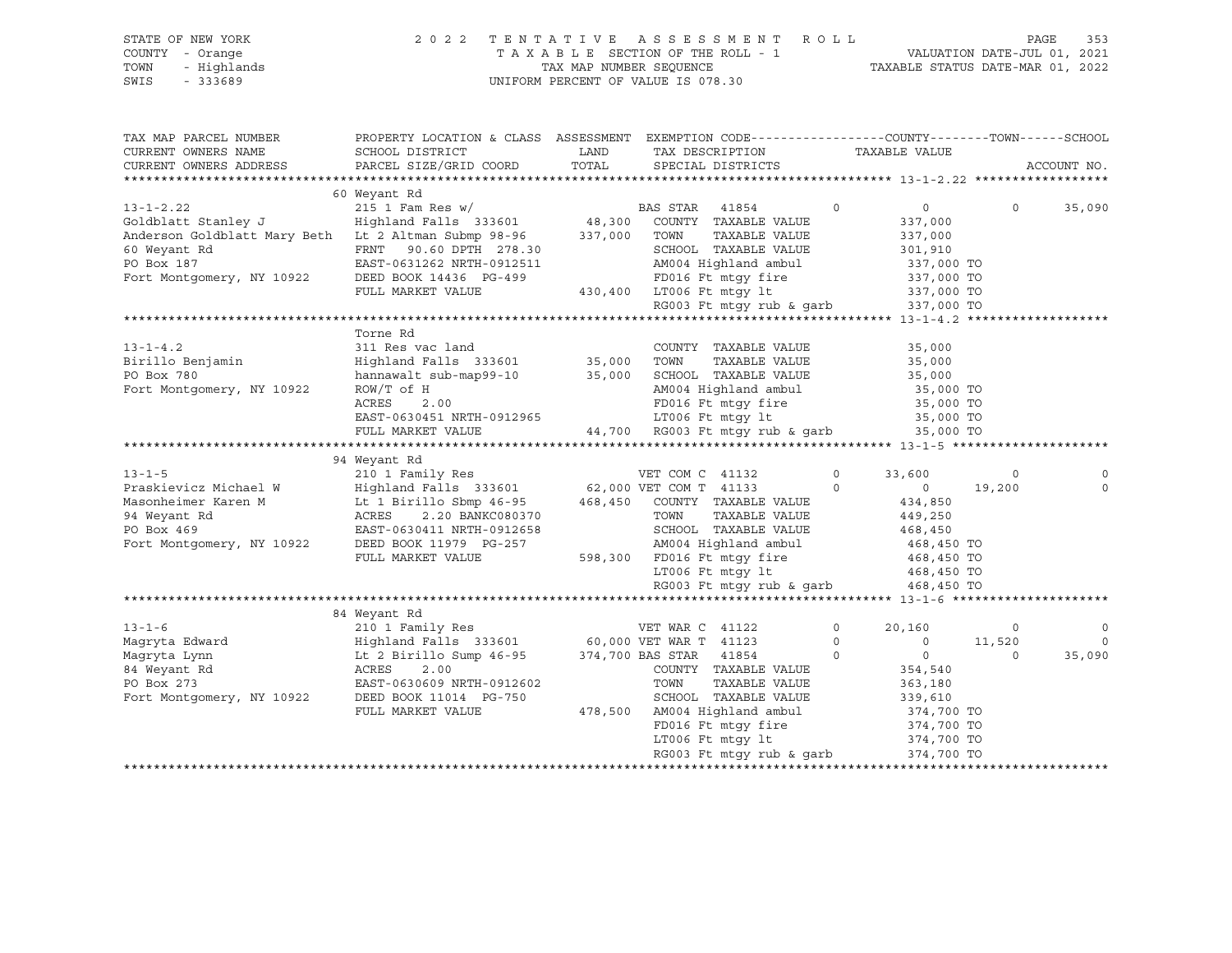|      | STATE OF NEW YORK | 2022 TENTATIVE ASSESSMENT ROLL     |                                  | PAGE | 354 |
|------|-------------------|------------------------------------|----------------------------------|------|-----|
|      | COUNTY - Orange   | TAXABLE SECTION OF THE ROLL - 1    | VALUATION DATE-JUL 01, 2021      |      |     |
| TOWN | - Highlands       | TAX MAP NUMBER SEOUENCE            | TAXABLE STATUS DATE-MAR 01, 2022 |      |     |
| SWIS | $-333689$         | UNIFORM PERCENT OF VALUE IS 078.30 |                                  |      |     |

| TAX MAP PARCEL NUMBER<br>CURRENT OWNERS NAME<br>CURRENT OWNERS ADDRESS | PROPERTY LOCATION & CLASS ASSESSMENT EXEMPTION CODE---------------COUNTY-------TOWN-----SCHOOL<br>SCHOOL DISTRICT<br>PARCEL SIZE/GRID COORD              | LAND<br>TOTAL | TAX DESCRIPTION<br>SPECIAL DISTRICTS                                                                                                                                      | TAXABLE VALUE |                       |          | ACCOUNT NO. |
|------------------------------------------------------------------------|----------------------------------------------------------------------------------------------------------------------------------------------------------|---------------|---------------------------------------------------------------------------------------------------------------------------------------------------------------------------|---------------|-----------------------|----------|-------------|
|                                                                        | 64 Weyant Rd                                                                                                                                             |               |                                                                                                                                                                           |               |                       |          |             |
|                                                                        |                                                                                                                                                          |               | ENH STAR 41834                                                                                                                                                            | $\circ$       | $\overline{0}$        | $\circ$  | 87,610      |
|                                                                        | 13-1-7 210 1 Family Res EN<br>Lopez Joseph Highland Falls 333601 71,000<br>Lopez Elizabeth Lt 3 Birillo Sump 46-95 405,500<br>64 Meyant Pd News Res News |               | COUNTY TAXABLE VALUE                                                                                                                                                      |               | 405,500               |          |             |
|                                                                        |                                                                                                                                                          |               | TAXABLE VALUE<br>TOWN                                                                                                                                                     |               | 405,500               |          |             |
| 64 Weyant Rd                                                           |                                                                                                                                                          |               | SCHOOL TAXABLE VALUE                                                                                                                                                      |               |                       |          |             |
| PO Box 151                                                             |                                                                                                                                                          |               | SCHOOL TAXABLE VALUE 317,890<br>AM004 Highland ambul 405,500 TO<br>FD016 Ft mtgy fire 405,500 TO                                                                          |               | 317,890<br>405,500 TO |          |             |
|                                                                        | Fort Montgomery, NY 10922 EAST-0630960 NRTH-0912550                                                                                                      |               |                                                                                                                                                                           |               |                       |          |             |
|                                                                        | DEED BOOK 12246 PG-281                                                                                                                                   |               | LT006 Ft mtqy lt                                                                                                                                                          |               | 405,500 TO            |          |             |
|                                                                        | FULL MARKET VALUE                                                                                                                                        |               | 517,900 RG003 Ft mtgy rub & garb 405,500 TO                                                                                                                               |               |                       |          |             |
|                                                                        |                                                                                                                                                          |               |                                                                                                                                                                           |               |                       |          |             |
|                                                                        | 67 Weyant Rd                                                                                                                                             |               |                                                                                                                                                                           |               |                       |          |             |
|                                                                        |                                                                                                                                                          |               | COUNTY TAXABLE VALUE                                                                                                                                                      |               | 461,400               |          |             |
|                                                                        |                                                                                                                                                          |               | TOWN<br>TAXABLE VALUE                                                                                                                                                     |               | 461,400               |          |             |
|                                                                        |                                                                                                                                                          |               | SCHOOL TAXABLE VALUE                                                                                                                                                      |               | 461,400               |          |             |
|                                                                        |                                                                                                                                                          |               | AM004 Highland ambul 461,400 TO                                                                                                                                           |               |                       |          |             |
|                                                                        | PO Box 624<br>PO Box 624<br>Fort Montgomery, NY 10922<br>DEED BOOK 14645<br>PO Box 14645<br>PO Box 14645<br>PO Box 14645                                 |               | FD016 Ft mtgy fire 461,400 TO                                                                                                                                             |               |                       |          |             |
|                                                                        |                                                                                                                                                          |               | 3<br>589,300 RG003 Ft mtgy rub & garb 461,400 TO                                                                                                                          |               |                       |          |             |
|                                                                        | FULL MARKET VALUE                                                                                                                                        |               |                                                                                                                                                                           |               |                       |          |             |
|                                                                        |                                                                                                                                                          |               |                                                                                                                                                                           |               |                       |          |             |
|                                                                        | 77 Weyant Rd                                                                                                                                             |               |                                                                                                                                                                           |               |                       |          |             |
| $13 - 1 - 9$                                                           |                                                                                                                                                          |               | $\overline{0}$                                                                                                                                                            |               | $\overline{0}$        | $\Omega$ | 35,090      |
| Rafferty John D                                                        |                                                                                                                                                          |               |                                                                                                                                                                           |               | 382,500               |          |             |
|                                                                        | Rafferty Donna but 5 Birillo Sbmp 46-95 382,500 TOWN                                                                                                     |               | TAXABLE VALUE                                                                                                                                                             |               | 382,500               |          |             |
| 77 Weyant Rd                                                           | ACRES 1.40 BANKC190321<br>EAST-0630782 NRTH-0912245                                                                                                      |               | C190321 SCHOOL TAXABLE VALUE 347,410<br>0912245 AM004 Highland ambul 382,500 TO<br>347,410<br>382,500 TO06 Ft mtgy fire 382,500 TO<br>488,500 LT006 Ft mtgy lt 382,500 TO |               |                       |          |             |
| PO Box 62                                                              |                                                                                                                                                          |               |                                                                                                                                                                           |               |                       |          |             |
|                                                                        | Fort Montgomery, NY 10922 DEED BOOK 5654 PG-152                                                                                                          |               |                                                                                                                                                                           |               |                       |          |             |
|                                                                        | FULL MARKET VALUE                                                                                                                                        |               |                                                                                                                                                                           |               |                       |          |             |
|                                                                        |                                                                                                                                                          |               | RG003 Ft mtqy rub & qarb 382,500 TO                                                                                                                                       |               |                       |          |             |
|                                                                        |                                                                                                                                                          |               |                                                                                                                                                                           |               |                       |          |             |
|                                                                        | 83 Weyant Rd                                                                                                                                             |               |                                                                                                                                                                           |               |                       |          |             |
| $13 - 1 - 10.1$                                                        |                                                                                                                                                          |               |                                                                                                                                                                           | $\circ$       | $\overline{0}$        | $\circ$  | 35,090      |
| Pushlar Kristopher<br>Pushlar Jennifer                                 | 210 1 Family Res BAS STAK 41854<br>Highland Falls 333601 51,000 COUNTY TAXABLE VALUE<br>Lt 6 Foody & Birillo Sub 349,150 TOWN TAXABLE VALUE              |               |                                                                                                                                                                           |               | 349,150               |          |             |
|                                                                        |                                                                                                                                                          |               | TAXABLE VALUE                                                                                                                                                             |               | 349,150               |          |             |
| 83 Weyant Rd                                                           | Map 8-99                                                                                                                                                 |               | SCHOOL TAXABLE VALUE                                                                                                                                                      |               | 314,060               |          |             |
|                                                                        | ACRES   1.10 BANK0031293                                                                                                                                 |               |                                                                                                                                                                           |               |                       |          |             |
| PO Box 771<br>Fort Montgomery, NY 10922                                | EAST-0630616 NRTH-0912232                                                                                                                                |               | FD016 Ft mtgy fire<br>LT006 Ft mtgy lt                                                                                                                                    |               |                       |          |             |
|                                                                        |                                                                                                                                                          |               | AM004 Highland ambul 349,150 TO<br>FD016 Ft mtgy fire 349,150 TO<br>LT006 Ft mtgy lt 349,150 TO                                                                           |               |                       |          |             |
|                                                                        | FULL MARKET VALUE                                                                                                                                        |               | 445,900 RG003 Ft mtgy rub & garb                                                                                                                                          |               | 349,150 TO            |          |             |
|                                                                        |                                                                                                                                                          |               |                                                                                                                                                                           |               |                       |          |             |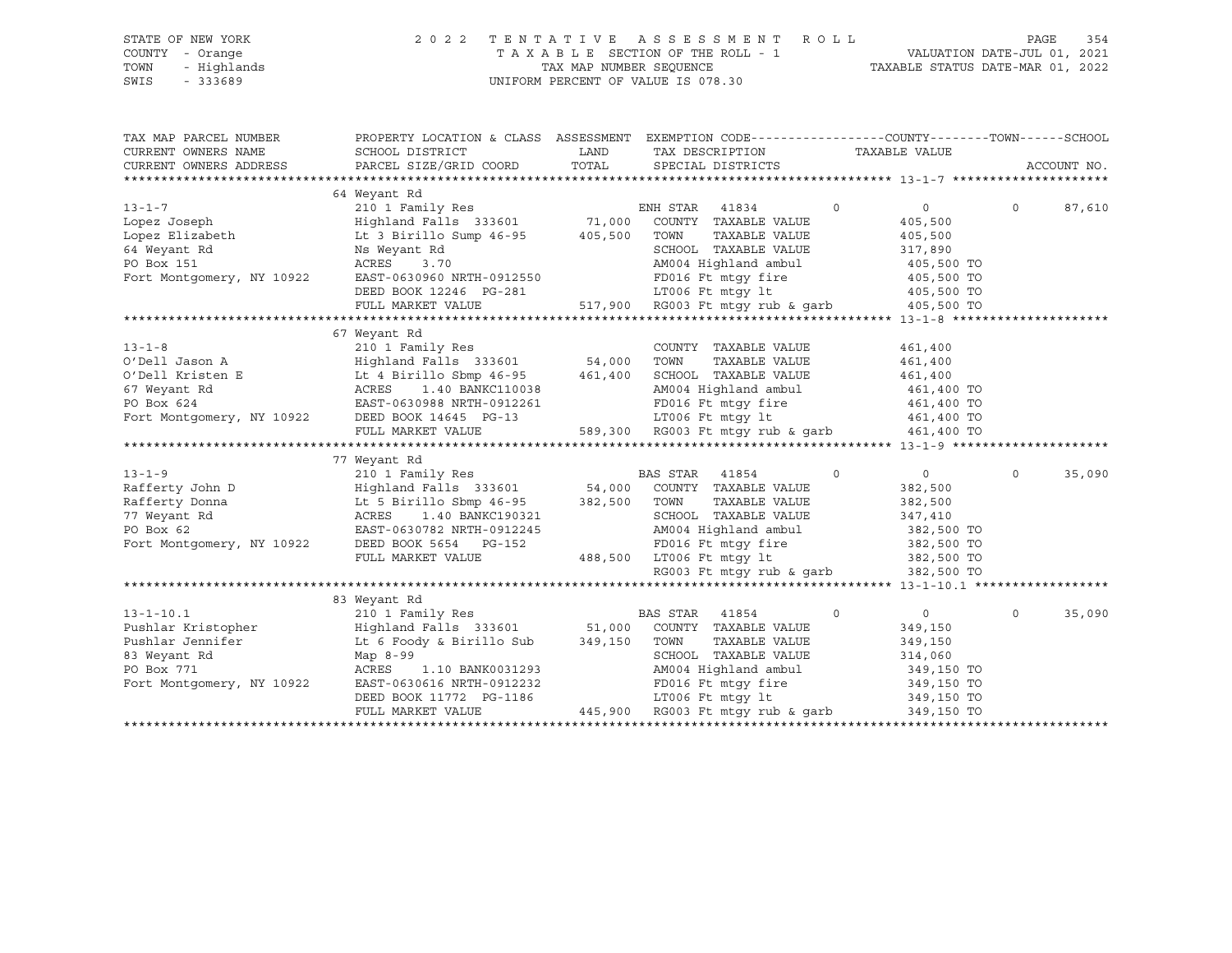### STATE OF NEW YORK 2 0 2 2 T E N T A T I V E A S S E S S M E N T R O L L PAGE 355 COUNTY - Orange T A X A B L E SECTION OF THE ROLL - 1 VALUATION DATE-JUL 01, 2021 TOWN - Highlands TAX MAP NUMBER SEQUENCE TAXABLE STATUS DATE-MAR 01, 2022 SWIS - 333689 UNIFORM PERCENT OF VALUE IS 078.30

| TAX MAP PARCEL NUMBER<br>CURRENT OWNERS NAME<br>CURRENT OWNERS ADDRESS                                                                                   | PROPERTY LOCATION & CLASS ASSESSMENT EXEMPTION CODE----------------COUNTY-------TOWN-----SCHOOL<br>SCHOOL DISTRICT<br>PARCEL SIZE/GRID COORD | LAND<br>TOTAL | TAX DESCRIPTION<br>SPECIAL DISTRICTS   | TAXABLE VALUE              |          | ACCOUNT NO. |
|----------------------------------------------------------------------------------------------------------------------------------------------------------|----------------------------------------------------------------------------------------------------------------------------------------------|---------------|----------------------------------------|----------------------------|----------|-------------|
|                                                                                                                                                          |                                                                                                                                              |               |                                        |                            |          |             |
| $13 - 1 - 11$                                                                                                                                            | 40 Kreiger Rd<br>210 1 Family Res                                                                                                            |               | COUNTY TAXABLE VALUE                   | 335,700                    |          |             |
|                                                                                                                                                          |                                                                                                                                              |               | TOWN<br>TAXABLE VALUE                  | 335,700                    |          |             |
| Warger Kenneth A<br>40 Kreiger Rd                                                                                                                        |                                                                                                                                              |               | SCHOOL TAXABLE VALUE                   | 335,700                    |          |             |
| $\mathbf d$<br>PO Box 94                                                                                                                                 | Highland Falls 333601 55,000<br>Lt 7 Birillo Sbmp 46-95 335,700<br>ACRES 1.50 BANKC030614                                                    |               | AM004 Highland ambul 335,700 TO        |                            |          |             |
| Fort Montgomery, NY 10922                                                                                                                                | EAST-0630905 NRTH-0912019                                                                                                                    |               |                                        |                            |          |             |
|                                                                                                                                                          | DEED BOOK 11501 PG-1864                                                                                                                      |               | FD016 Ft mtgy fire<br>LT006 Ft mtqy lt | 335,700 TO<br>335,700 TO   |          |             |
|                                                                                                                                                          |                                                                                                                                              |               | $428,700$ RG003 Ft mtgy rub & garb     |                            |          |             |
|                                                                                                                                                          | FULL MARKET VALUE                                                                                                                            |               |                                        | 335,700 TO                 |          |             |
|                                                                                                                                                          |                                                                                                                                              |               |                                        |                            |          |             |
|                                                                                                                                                          | 87 Weyant Rd                                                                                                                                 |               |                                        |                            |          |             |
| $13 - 1 - 12.2$                                                                                                                                          | 210 1 Family Res                                                                                                                             |               | BAS STAR<br>41854                      | $\overline{0}$<br>$\Omega$ | $\Omega$ | 35,090      |
| Schwartz Donald Land Highland Falls 333601 55,000 COUNTY TAXABLE VALUE<br>Woolcock-Schwartz Jennifer Lt 8 Foody & Birillo Sub 330,200 TOWN TAXABLE VALUE |                                                                                                                                              |               |                                        | 330,200                    |          |             |
|                                                                                                                                                          |                                                                                                                                              |               |                                        | 330,200                    |          |             |
| 87 Weyant Rd                                                                                                                                             | Map 8-99                                                                                                                                     |               | SCHOOL TAXABLE VALUE                   | 295,110                    |          |             |
| PO Box 303                                                                                                                                               | ACRES 1.50 BANKC061194                                                                                                                       |               | AM004 Highland ambul                   | 330,200 TO                 |          |             |
| Fort Montgomery, NY 10922                                                                                                                                | EAST-0630510 NRTH-0912126                                                                                                                    |               | FD016 Ft mtgy fire<br>LT006 Ft mtgy lt | 330,200 TO                 |          |             |
|                                                                                                                                                          | DEED BOOK 13534 PG-397                                                                                                                       |               |                                        | 330,200 TO                 |          |             |
|                                                                                                                                                          | FULL MARKET VALUE                                                                                                                            |               | 421,700 RG003 Ft mtqy rub & qarb       | 330,200 TO                 |          |             |
|                                                                                                                                                          |                                                                                                                                              |               |                                        |                            |          |             |
|                                                                                                                                                          | 99 Weyant Rd                                                                                                                                 |               |                                        |                            |          |             |
| $13 - 1 - 13$                                                                                                                                            |                                                                                                                                              |               |                                        | $\circ$<br>33,600          | $\circ$  | $\mathbf 0$ |
| Franceschina Peter                                                                                                                                       |                                                                                                                                              |               |                                        | $\Omega$<br>$\overline{0}$ | 19,200   | $\Omega$    |
| Franceschina Madeline                                                                                                                                    | Lt 9 Birillo Sbmp 46-95 404,900 BAS STAR 41854                                                                                               |               |                                        | $\overline{0}$<br>$\Omega$ | $\Omega$ | 35,090      |
| 99 Weyant Rd                                                                                                                                             | ACRES 2.30<br>EAST-0630219 NRTH-0912321                                                                                                      |               | COUNTY TAXABLE VALUE                   | 371,300                    |          |             |
| PO Box 216                                                                                                                                               |                                                                                                                                              |               | TOWN<br>TAXABLE VALUE                  | 385,700                    |          |             |
| Fort Montgomery, NY 10922                                                                                                                                | DEED BOOK 4691 PG-149                                                                                                                        |               | SCHOOL TAXABLE VALUE                   | 369,810                    |          |             |
|                                                                                                                                                          | FULL MARKET VALUE                                                                                                                            |               | 517,100 AM004 Highland ambul           | 404,900 TO                 |          |             |
|                                                                                                                                                          |                                                                                                                                              |               | FD016 Ft mtgy fire                     | 404,900 TO                 |          |             |
|                                                                                                                                                          |                                                                                                                                              |               | LT006 Ft mtqy lt                       | 404,900 TO                 |          |             |
|                                                                                                                                                          |                                                                                                                                              |               | RG003 Ft mtqy rub & qarb               | 404,900 TO                 |          |             |
|                                                                                                                                                          |                                                                                                                                              |               |                                        |                            |          |             |
|                                                                                                                                                          | Weyant Rd                                                                                                                                    |               |                                        |                            |          |             |
| $13 - 1 - 14.122$                                                                                                                                        | 311 Res vac land                                                                                                                             |               | COUNTY TAXABLE VALUE                   | 58,000                     |          |             |
| Hannawalt Roy R                                                                                                                                          | Highland Falls 333601 58,000                                                                                                                 |               | TAXABLE VALUE<br>TOWN                  | 58,000                     |          |             |
| PO Box 978                                                                                                                                               | Lot# 2 Hannawalt                                                                                                                             | 58,000        | SCHOOL TAXABLE VALUE                   | 58,000                     |          |             |
| Fort Montgomery, NY 10922                                                                                                                                | $sub-map 99-10$                                                                                                                              |               | AM004 Highland ambul                   | 58,000 TO                  |          |             |
|                                                                                                                                                          | ACRES 1.80                                                                                                                                   |               | FD016 Ft mtgy fire                     | 58,000 TO                  |          |             |
|                                                                                                                                                          | EAST-0629585 NRTH-0912701                                                                                                                    |               | LT006 Ft mtgy lt                       | 58,000 TO                  |          |             |
|                                                                                                                                                          | DEED BOOK 13372 PG-1921                                                                                                                      |               | RG003 Ft mtgy rub & garb               | 58,000 TO                  |          |             |
|                                                                                                                                                          | FULL MARKET VALUE                                                                                                                            | 74,100        |                                        |                            |          |             |
|                                                                                                                                                          |                                                                                                                                              |               |                                        |                            |          |             |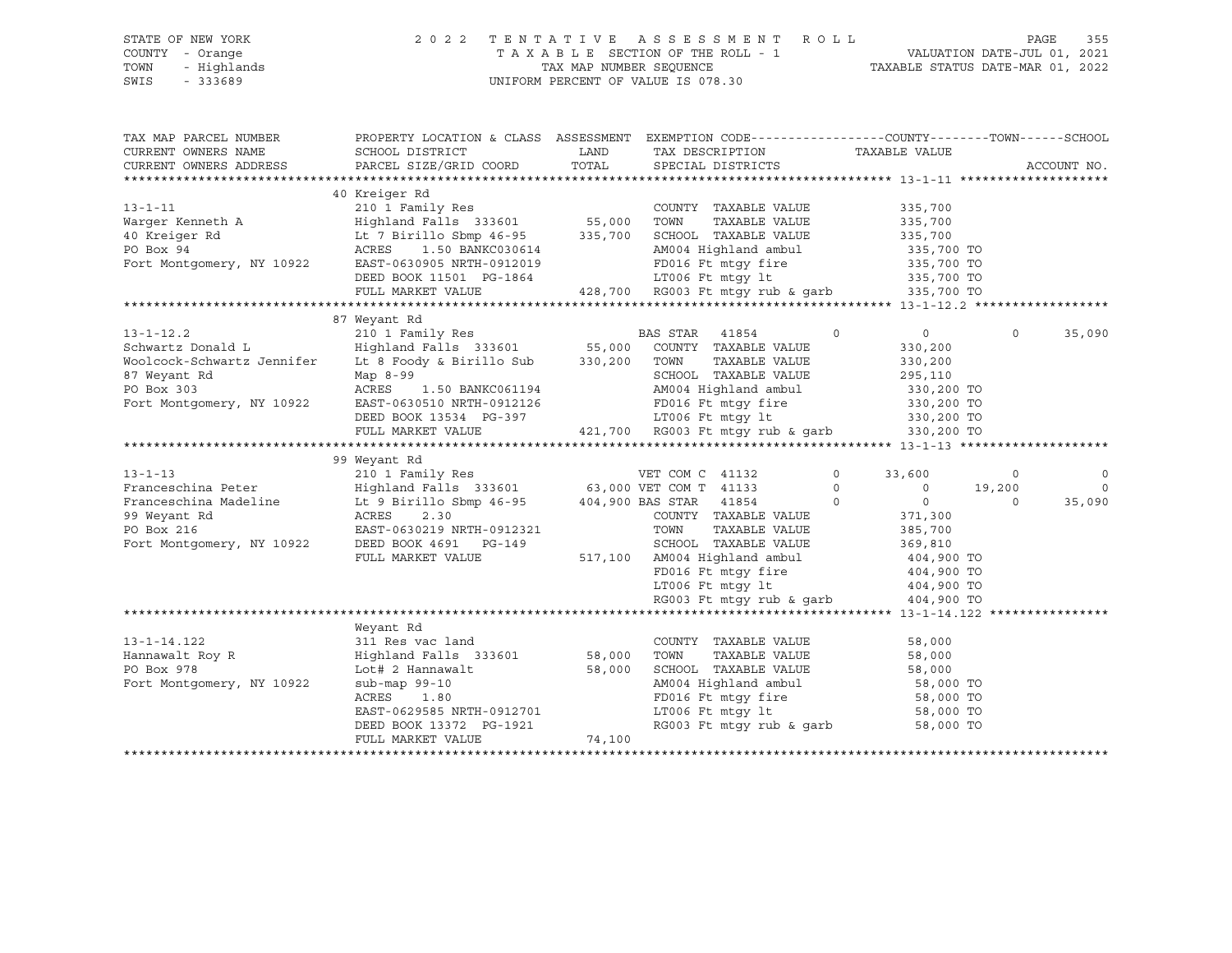| STATE OF NEW YORK<br>COUNTY - Orange<br>TOWN<br>SWIS | OF NEW YORK PAGE 356 A SO 2 2 TENTATIVE ASSESSMENT ROLL PAGE 356 PAGE 356<br>2021 TAXABLE SECTION OF THE ROLL - 1 VALUATION DATE-JUL 01, 2021<br>FAXABLE SECTION OF THE ROLL - 1 TAXABLE STATUS DATE-MAR 01, 2022 TENT ROLL TAXABLE        |          |                                                                                                |                                        |                          |             |             |
|------------------------------------------------------|--------------------------------------------------------------------------------------------------------------------------------------------------------------------------------------------------------------------------------------------|----------|------------------------------------------------------------------------------------------------|----------------------------------------|--------------------------|-------------|-------------|
| TAX MAP PARCEL NUMBER<br>CURRENT OWNERS NAME         | PROPERTY LOCATION & CLASS ASSESSMENT EXEMPTION CODE---------------COUNTY-------TOWN-----SCHOOL<br>SCHOOL DISTRICT                                                                                                                          |          |                                                                                                |                                        |                          |             |             |
| CURRENT OWNERS ADDRESS                               | PARCEL SIZE/GRID COORD                                                                                                                                                                                                                     |          | LAND TAX DESCRIPTION TAXABLE VALUE<br>COORD TOTAL SPECIAL DISTRICTS<br>TOTAL SPECIAL DISTRICTS |                                        |                          | ACCOUNT NO. |             |
|                                                      |                                                                                                                                                                                                                                            |          |                                                                                                |                                        |                          |             |             |
|                                                      | Weyant Rd                                                                                                                                                                                                                                  |          |                                                                                                |                                        |                          |             |             |
| $13 - 1 - 14.124$                                    |                                                                                                                                                                                                                                            |          |                                                                                                |                                        |                          |             |             |
|                                                      |                                                                                                                                                                                                                                            |          |                                                                                                |                                        |                          |             |             |
| Liu Zeyi<br>47-20 42nd St                            |                                                                                                                                                                                                                                            |          |                                                                                                |                                        |                          |             |             |
| Long Island City, NY 11104                           |                                                                                                                                                                                                                                            |          |                                                                                                |                                        |                          |             |             |
|                                                      |                                                                                                                                                                                                                                            |          |                                                                                                |                                        |                          |             |             |
|                                                      |                                                                                                                                                                                                                                            |          |                                                                                                |                                        |                          |             |             |
|                                                      | Weyant Rd<br>311 Res vac land<br>Highland Falls 333601 115,000 TOWN TAXABLE VALUE 115,000<br>Lot# 4 Hannawalt 115,000 SCHOOL TAXABLE VALUE 115,000<br>sub-map 99-10 AM004 Highland ambul 115,000 TO<br>ROW/TOf H<br>RCRES 12.50 LT006 Ft m |          |                                                                                                |                                        |                          |             |             |
|                                                      | DEED BOOK 14375 PG-798                                                                                                                                                                                                                     |          |                                                                                                |                                        |                          |             |             |
|                                                      | FULL MARKET VALUE                                                                                                                                                                                                                          | 146,900  |                                                                                                |                                        |                          |             |             |
|                                                      |                                                                                                                                                                                                                                            |          |                                                                                                |                                        |                          |             |             |
|                                                      | 105 Weyant Rd                                                                                                                                                                                                                              |          |                                                                                                |                                        |                          |             |             |
|                                                      |                                                                                                                                                                                                                                            |          |                                                                                                |                                        | $\overline{\phantom{0}}$ |             |             |
|                                                      |                                                                                                                                                                                                                                            |          |                                                                                                | 0 $20,160$<br>0 $338,740$<br>$247.380$ | 11,520                   |             | $\mathbf 0$ |
|                                                      |                                                                                                                                                                                                                                            |          |                                                                                                |                                        |                          |             |             |
|                                                      |                                                                                                                                                                                                                                            |          |                                                                                                |                                        |                          |             |             |
|                                                      |                                                                                                                                                                                                                                            |          |                                                                                                |                                        |                          |             |             |
|                                                      |                                                                                                                                                                                                                                            |          |                                                                                                |                                        |                          |             |             |
|                                                      |                                                                                                                                                                                                                                            |          |                                                                                                |                                        |                          |             |             |
|                                                      |                                                                                                                                                                                                                                            |          |                                                                                                |                                        |                          |             |             |
|                                                      |                                                                                                                                                                                                                                            |          |                                                                                                |                                        |                          |             |             |
|                                                      |                                                                                                                                                                                                                                            |          |                                                                                                |                                        |                          |             |             |
|                                                      | 39 Bellevue Rd                                                                                                                                                                                                                             |          |                                                                                                |                                        | $\circ$                  |             |             |
|                                                      |                                                                                                                                                                                                                                            |          |                                                                                                |                                        |                          |             | 35,090      |
|                                                      |                                                                                                                                                                                                                                            |          |                                                                                                |                                        |                          |             |             |
|                                                      |                                                                                                                                                                                                                                            |          |                                                                                                |                                        |                          |             |             |
|                                                      |                                                                                                                                                                                                                                            |          |                                                                                                |                                        |                          |             |             |
|                                                      |                                                                                                                                                                                                                                            |          |                                                                                                |                                        |                          |             |             |
|                                                      |                                                                                                                                                                                                                                            |          |                                                                                                |                                        |                          |             |             |
|                                                      |                                                                                                                                                                                                                                            |          |                                                                                                |                                        |                          |             |             |
|                                                      |                                                                                                                                                                                                                                            |          |                                                                                                |                                        |                          |             |             |
|                                                      |                                                                                                                                                                                                                                            |          |                                                                                                |                                        |                          |             |             |
|                                                      | 210 Canterbury Rd                                                                                                                                                                                                                          |          |                                                                                                |                                        |                          |             |             |
|                                                      |                                                                                                                                                                                                                                            |          |                                                                                                |                                        | $\Omega$                 |             | 35,090      |
|                                                      |                                                                                                                                                                                                                                            |          |                                                                                                |                                        |                          |             |             |
|                                                      |                                                                                                                                                                                                                                            |          |                                                                                                |                                        |                          |             |             |
|                                                      |                                                                                                                                                                                                                                            |          |                                                                                                |                                        |                          |             |             |
|                                                      |                                                                                                                                                                                                                                            |          |                                                                                                |                                        |                          |             |             |
|                                                      |                                                                                                                                                                                                                                            |          |                                                                                                |                                        |                          |             |             |
|                                                      |                                                                                                                                                                                                                                            |          |                                                                                                |                                        |                          |             |             |
|                                                      |                                                                                                                                                                                                                                            |          |                                                                                                |                                        |                          |             |             |
|                                                      | FULL MARKET VALUE                                                                                                                                                                                                                          | 1025,200 |                                                                                                |                                        |                          |             |             |
|                                                      |                                                                                                                                                                                                                                            |          |                                                                                                |                                        |                          |             |             |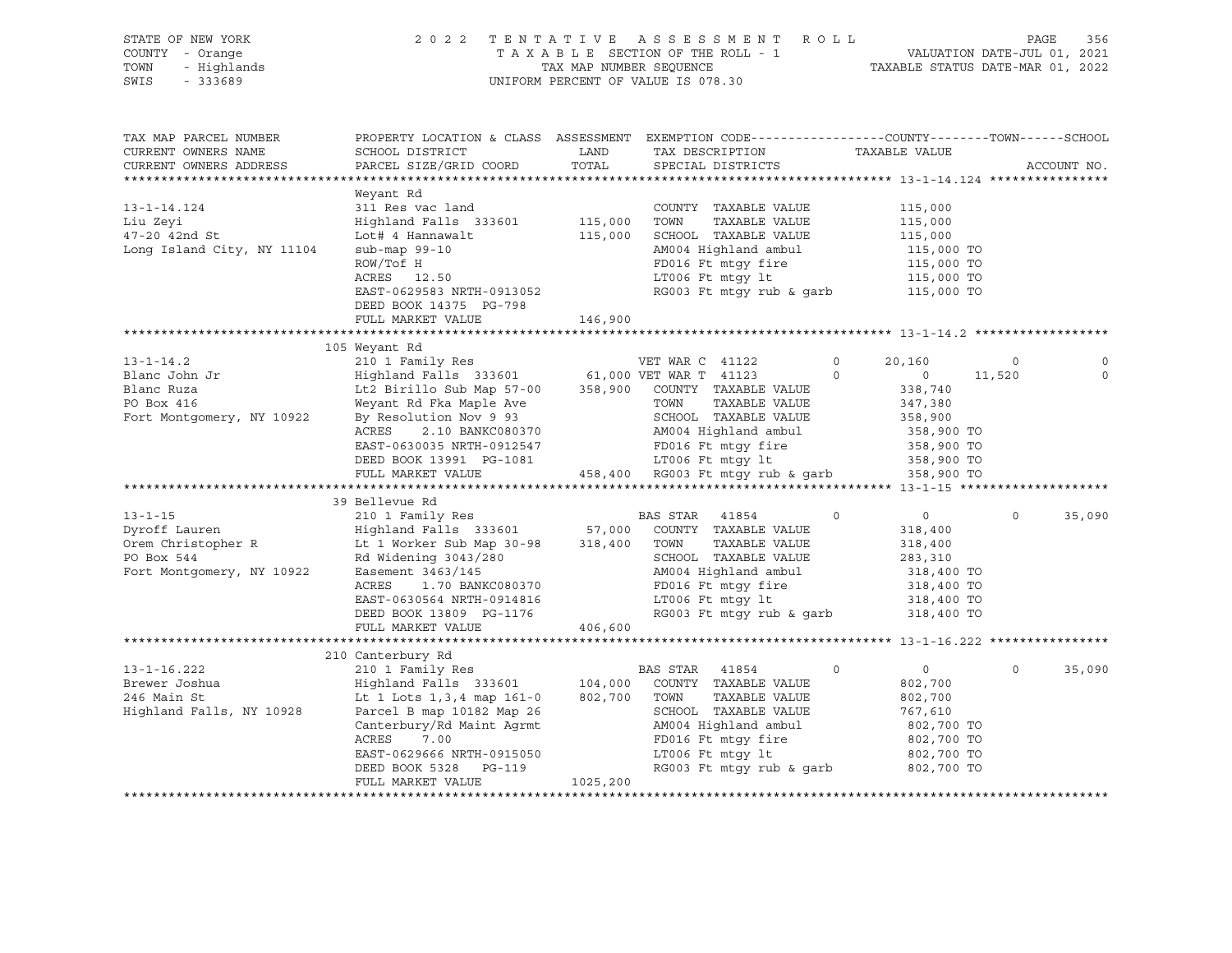| STATE OF NEW YORK<br>COUNTY - Orange<br>TOWN<br>- Highlands<br>SWIS - 333689                                                                                                                                                                                                       |                                                                                           |         | 2022 TENTATIVE ASSESSMENT ROLL<br>TAXABLE SECTION OF THE ROLL - 1 VALUATION DATE-JUL 01, 2021<br>TAX MAP NUMBER SEQUENCE TAXABLE STATUS DATE-MAR 01, 2022<br>UNIFORM PERCENT OF VALUE IS 078.30                                                                                                                     |                                                 | PAGE        | 357    |
|------------------------------------------------------------------------------------------------------------------------------------------------------------------------------------------------------------------------------------------------------------------------------------|-------------------------------------------------------------------------------------------|---------|---------------------------------------------------------------------------------------------------------------------------------------------------------------------------------------------------------------------------------------------------------------------------------------------------------------------|-------------------------------------------------|-------------|--------|
| TAX MAP PARCEL NUMBER<br>CURRENT OWNERS NAME<br>CURRENT OWNERS ADDRESS                                                                                                                                                                                                             | SCHOOL DISTRICT<br>PARCEL SIZE/GRID COORD                                                 | TOTAL   | PROPERTY LOCATION & CLASS ASSESSMENT EXEMPTION CODE----------------COUNTY-------TOWN------SCHOOL<br>LAND TAX DESCRIPTION<br>SPECIAL DISTRICTS                                                                                                                                                                       | TAXABLE VALUE                                   | ACCOUNT NO. |        |
| 13-1-17.212<br>$13 - 1 - 1$<br>Brewer Joshua<br>$5 - 5 +$<br>Highland Falls, NY 10928                                                                                                                                                                                              | EAST-0630000 NRTH-0915155<br>FULL MARKET VALUE 48,500                                     |         |                                                                                                                                                                                                                                                                                                                     |                                                 |             |        |
|                                                                                                                                                                                                                                                                                    |                                                                                           |         |                                                                                                                                                                                                                                                                                                                     |                                                 |             |        |
| $13 - 1 - 18$<br>Example of the BAS STAR 41854 C<br>Worker Martin F (Highland Falls 333601 222,800 COUNTY TAXABLE VALUE<br>Worker Linda N Lt 1 Worker Sub Map 668-0 494,800 TOWN TAXABLE VALUE<br>205 Canterbury Rd filed 7/13/07 SCHOOL TAXABLE VALU<br>Fort Montgomery, NY 10922 | 205 Canterbury Rd<br>FULL MARKET VALUE                                                    | 631,900 | $\circ$<br>SCHOOL TAXABLE VALUE<br>POND EASEMENT AMOO4 Highland ambul<br>AMOO4 Highland ambul<br>ACRES 19.20 PD016 Ft mtgy fire 494,800 TO<br>EAST-0629754 NRTH-0913756 LT006 Ft mtgy 1t 494,800 TO<br>DEED BOOK 4201 PG-60 RG003 Ft mtgy rub & garb 494,800 TO                                                     | $\overline{0}$<br>494,800<br>494,800<br>459,710 | $\Omega$    | 35,090 |
|                                                                                                                                                                                                                                                                                    |                                                                                           |         |                                                                                                                                                                                                                                                                                                                     |                                                 |             |        |
| $13 - 1 - 19$<br>Worker Martin F<br>Worker Linda N<br>PO Box 53<br>Fort Montgomery, NY 10922                                                                                                                                                                                       | Canterbury Rd                                                                             |         | COUNTY TAXABLE VALUE 58,000<br>Highland Falls 333601 58,000 TOWN TAXABLE VALUE 58,000<br>Lt 2 Worker Sub Map 668-0 58,000 SCHOOL TAXABLE VALUE 58,000<br>Filed 7/13/07 AMO4 Highland ambul 58,000 TO<br>ACRES 1.80 FD016 Ft mtgy fire                                                                               |                                                 |             |        |
|                                                                                                                                                                                                                                                                                    |                                                                                           |         |                                                                                                                                                                                                                                                                                                                     |                                                 |             |        |
|                                                                                                                                                                                                                                                                                    | Canterbury Rd                                                                             |         |                                                                                                                                                                                                                                                                                                                     |                                                 |             |        |
| $13 - 1 - 20$<br>Keenan Patrick<br>Keenan Irene<br>8 Swimclub Rd<br>Stony Point, NY 10980                                                                                                                                                                                          | ACRES<br>1.40<br>EAST-0629566 NRTH-0914591<br>DEED BOOK 12882 PG-342<br>FULL MARKET VALUE | 69,000  | Canterbury Rd<br>311 Res vac land<br>Highland Falls 333601 54,000 TOWN TAXABLE VALUE 54,000<br>Lt 1 Worker Sub Map 759-0 54,000 SCHOOL TAXABLE VALUE 54,000<br>AM004 Highland ambul 54,000 TO<br>FD016 Ft mtgy fire<br>194,000 TO<br>1966 Ft mtgy 1t 54,000 TO<br>54,000 TO<br>RG003 Ft mtgy rub & garb $54,000$ TO |                                                 |             |        |
|                                                                                                                                                                                                                                                                                    |                                                                                           |         |                                                                                                                                                                                                                                                                                                                     |                                                 |             |        |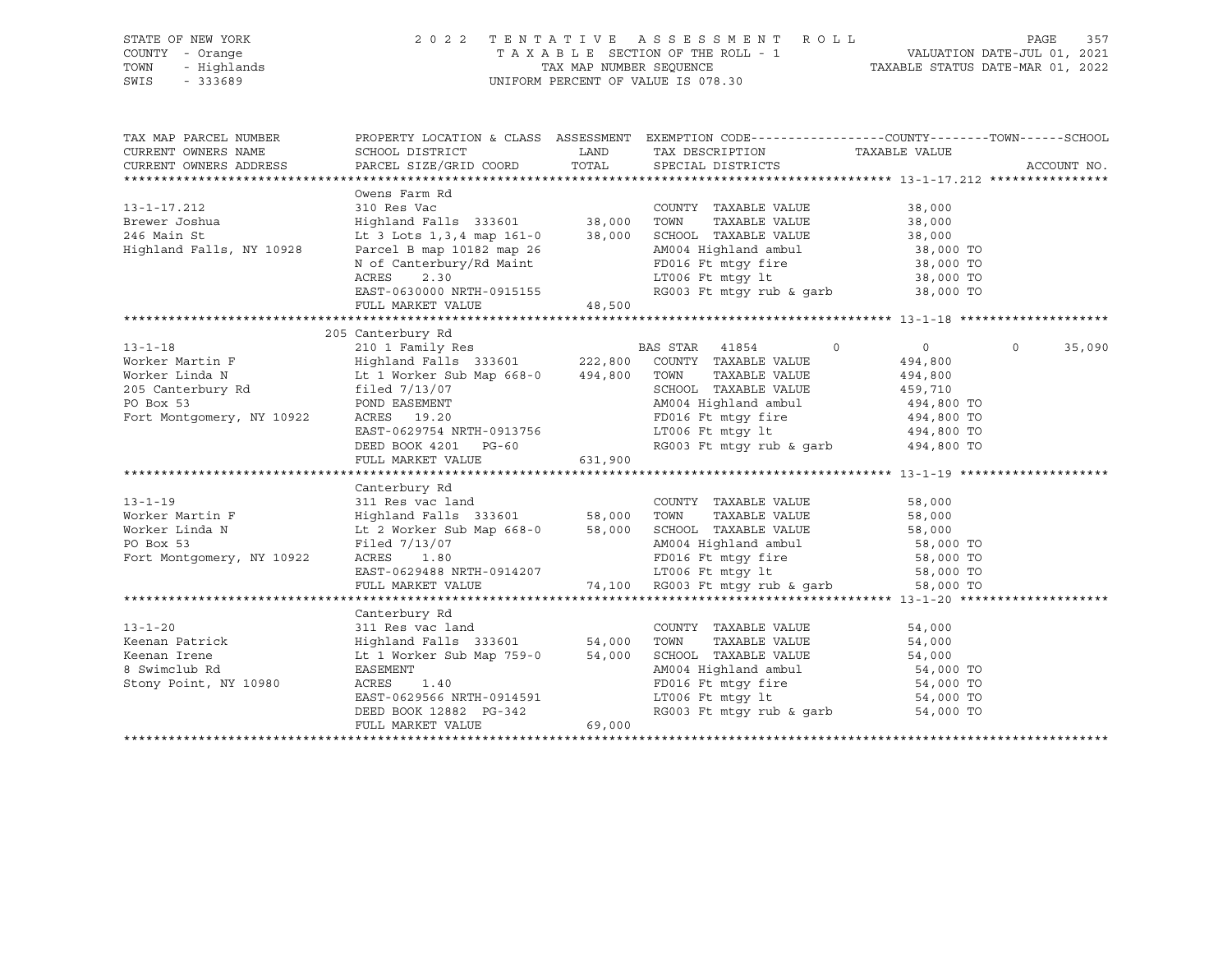| PROPERTY LOCATION & CLASS ASSESSMENT EXEMPTION CODE----------------COUNTY-------TOWN-----SCHOOL<br>TAX MAP PARCEL NUMBER<br>LAND TAX DESCRIPTION TAXABLE VALUE COORD TOTAL SPECIAL DISTRICTS<br>CURRENT OWNERS NAME<br>SCHOOL DISTRICT<br>PARCEL SIZE/GRID COORD<br>CURRENT OWNERS ADDRESS<br>ACCOUNT NO.<br>Canterbury Rd<br>$13 - 1 - 21$<br>311 Res vac land<br>COUNTY TAXABLE VALUE<br>63,000<br>Highland Falls 333601 63,000 TOWN TAXABLE VALUE<br>Lt 2 Worker Sub Map 759-0 63,000 SCHOOL TAXABLE VALUE<br>Keenan Patrick<br>63,000<br>63,000<br>Keenan Irene<br>63,000 TO<br>8 Swimclub Rd<br>POND EASEMENT<br>AM004 Highland ambul<br>FD016 Ft mtgy fire<br>LT006 Ft mtgy lt<br>Stony Point, NY 10980<br>ACRES<br>2.30<br>63,000 TO<br>63,000 TO<br>EAST-0629385 NRTH-0914704<br>RG003 Ft mtgy rub & garb $63,000$ TO<br>DEED BOOK 12765 PG-991<br>80,500<br>FULL MARKET VALUE<br>104 Weyant Rd<br>210 1 Family Res<br>Highland Falls 333601 64,000 COUNTY TAXABLE VALUE<br>Lot# 3 Hannawalt 365,600 TOWN TAXABLE VALUE<br>sub-man 99-10<br>$\overline{0}$<br>$\Omega$<br>$\Omega$<br>35,090<br>Hittman Robert F<br>365,600<br>Hittman Eleanor F<br>PO Box 224<br>365,600<br>330,510<br>SCHOOL TAXABLE VALUE<br>Sub-map 99-10<br>Fort Montgomery, NY 10922 filed 3/11/2010<br>$filed$ 3/11/2010<br>$ACEES$ 2.40<br>$EAST-0620127$<br>AM004 Highland ambul<br>365,600 TO<br>Privide highlich<br>FD016 Ft mtgy 1t 365,600 TO<br>LT006 Ft mtgy 1t 365,600 TO<br>RG003 Ft mtgy rub & garb 365,600 TO<br>EAST-0630137 NRTH-0912917<br>DEED BOOK 13372 PG-1921<br>FULL MARKET VALUE 466,900<br>Weyant Rd<br>311 Res vac land<br>$13 - 1 - 25$<br>COUNTY TAXABLE VALUE<br>58,000<br>Highland Falls 333601 58,000 TOWN TAXABLE VALUE<br>Lot# 1 Hannawalt 58,000 SCHOOL TAXABLE VALUE<br>Hannawalt Roy<br>58,000<br>58,000<br>58,000 TO<br>Fort Montgomery, NY 10922<br>AM004 Highland ambul<br>sub-map 99-10<br>3/11/2010<br>ACRES 1.90<br>FD016 Ft_mtgy_fire 58,000 TO<br>LT006 Ft_mtgy_lt 58,000 TO<br>RG003 Ft_mtgy_rub_&_garb 58,000 TO<br>EAST-0629806 NRTH-0912577<br>DEED BOOK 13372 PG-1921<br>FULL MARKET VALUE<br>74,100<br>28 Owens Farm Rd | STATE OF NEW YORK<br>Y - Orange<br>- Highlands<br>- 333689<br>COUNTY - Orange<br>TOWN<br>SWIS - 333689 |  | 2022 TENTATIVE ASSESSMENT ROLL<br>TAXABLE SECTION OF THE ROLL - 1<br>TAXABLE SECTION OF THE ROLL - 1<br>TAXABLE STATUS DATE-MAR 01, 2022<br>UNIFORM PERCENT OF VALUE IS 078.30 |  | PAGE | 358 |
|--------------------------------------------------------------------------------------------------------------------------------------------------------------------------------------------------------------------------------------------------------------------------------------------------------------------------------------------------------------------------------------------------------------------------------------------------------------------------------------------------------------------------------------------------------------------------------------------------------------------------------------------------------------------------------------------------------------------------------------------------------------------------------------------------------------------------------------------------------------------------------------------------------------------------------------------------------------------------------------------------------------------------------------------------------------------------------------------------------------------------------------------------------------------------------------------------------------------------------------------------------------------------------------------------------------------------------------------------------------------------------------------------------------------------------------------------------------------------------------------------------------------------------------------------------------------------------------------------------------------------------------------------------------------------------------------------------------------------------------------------------------------------------------------------------------------------------------------------------------------------------------------------------------------------------------------------------------------------------------------------------------------------------------------------------------------------------------------------------------------------------------------------------|--------------------------------------------------------------------------------------------------------|--|--------------------------------------------------------------------------------------------------------------------------------------------------------------------------------|--|------|-----|
|                                                                                                                                                                                                                                                                                                                                                                                                                                                                                                                                                                                                                                                                                                                                                                                                                                                                                                                                                                                                                                                                                                                                                                                                                                                                                                                                                                                                                                                                                                                                                                                                                                                                                                                                                                                                                                                                                                                                                                                                                                                                                                                                                        |                                                                                                        |  |                                                                                                                                                                                |  |      |     |
|                                                                                                                                                                                                                                                                                                                                                                                                                                                                                                                                                                                                                                                                                                                                                                                                                                                                                                                                                                                                                                                                                                                                                                                                                                                                                                                                                                                                                                                                                                                                                                                                                                                                                                                                                                                                                                                                                                                                                                                                                                                                                                                                                        |                                                                                                        |  |                                                                                                                                                                                |  |      |     |
|                                                                                                                                                                                                                                                                                                                                                                                                                                                                                                                                                                                                                                                                                                                                                                                                                                                                                                                                                                                                                                                                                                                                                                                                                                                                                                                                                                                                                                                                                                                                                                                                                                                                                                                                                                                                                                                                                                                                                                                                                                                                                                                                                        |                                                                                                        |  |                                                                                                                                                                                |  |      |     |
|                                                                                                                                                                                                                                                                                                                                                                                                                                                                                                                                                                                                                                                                                                                                                                                                                                                                                                                                                                                                                                                                                                                                                                                                                                                                                                                                                                                                                                                                                                                                                                                                                                                                                                                                                                                                                                                                                                                                                                                                                                                                                                                                                        |                                                                                                        |  |                                                                                                                                                                                |  |      |     |
|                                                                                                                                                                                                                                                                                                                                                                                                                                                                                                                                                                                                                                                                                                                                                                                                                                                                                                                                                                                                                                                                                                                                                                                                                                                                                                                                                                                                                                                                                                                                                                                                                                                                                                                                                                                                                                                                                                                                                                                                                                                                                                                                                        |                                                                                                        |  |                                                                                                                                                                                |  |      |     |
|                                                                                                                                                                                                                                                                                                                                                                                                                                                                                                                                                                                                                                                                                                                                                                                                                                                                                                                                                                                                                                                                                                                                                                                                                                                                                                                                                                                                                                                                                                                                                                                                                                                                                                                                                                                                                                                                                                                                                                                                                                                                                                                                                        |                                                                                                        |  |                                                                                                                                                                                |  |      |     |
|                                                                                                                                                                                                                                                                                                                                                                                                                                                                                                                                                                                                                                                                                                                                                                                                                                                                                                                                                                                                                                                                                                                                                                                                                                                                                                                                                                                                                                                                                                                                                                                                                                                                                                                                                                                                                                                                                                                                                                                                                                                                                                                                                        |                                                                                                        |  |                                                                                                                                                                                |  |      |     |
|                                                                                                                                                                                                                                                                                                                                                                                                                                                                                                                                                                                                                                                                                                                                                                                                                                                                                                                                                                                                                                                                                                                                                                                                                                                                                                                                                                                                                                                                                                                                                                                                                                                                                                                                                                                                                                                                                                                                                                                                                                                                                                                                                        |                                                                                                        |  |                                                                                                                                                                                |  |      |     |
|                                                                                                                                                                                                                                                                                                                                                                                                                                                                                                                                                                                                                                                                                                                                                                                                                                                                                                                                                                                                                                                                                                                                                                                                                                                                                                                                                                                                                                                                                                                                                                                                                                                                                                                                                                                                                                                                                                                                                                                                                                                                                                                                                        |                                                                                                        |  |                                                                                                                                                                                |  |      |     |
|                                                                                                                                                                                                                                                                                                                                                                                                                                                                                                                                                                                                                                                                                                                                                                                                                                                                                                                                                                                                                                                                                                                                                                                                                                                                                                                                                                                                                                                                                                                                                                                                                                                                                                                                                                                                                                                                                                                                                                                                                                                                                                                                                        |                                                                                                        |  |                                                                                                                                                                                |  |      |     |
|                                                                                                                                                                                                                                                                                                                                                                                                                                                                                                                                                                                                                                                                                                                                                                                                                                                                                                                                                                                                                                                                                                                                                                                                                                                                                                                                                                                                                                                                                                                                                                                                                                                                                                                                                                                                                                                                                                                                                                                                                                                                                                                                                        |                                                                                                        |  |                                                                                                                                                                                |  |      |     |
|                                                                                                                                                                                                                                                                                                                                                                                                                                                                                                                                                                                                                                                                                                                                                                                                                                                                                                                                                                                                                                                                                                                                                                                                                                                                                                                                                                                                                                                                                                                                                                                                                                                                                                                                                                                                                                                                                                                                                                                                                                                                                                                                                        |                                                                                                        |  |                                                                                                                                                                                |  |      |     |
|                                                                                                                                                                                                                                                                                                                                                                                                                                                                                                                                                                                                                                                                                                                                                                                                                                                                                                                                                                                                                                                                                                                                                                                                                                                                                                                                                                                                                                                                                                                                                                                                                                                                                                                                                                                                                                                                                                                                                                                                                                                                                                                                                        | $13 - 1 - 23$                                                                                          |  |                                                                                                                                                                                |  |      |     |
|                                                                                                                                                                                                                                                                                                                                                                                                                                                                                                                                                                                                                                                                                                                                                                                                                                                                                                                                                                                                                                                                                                                                                                                                                                                                                                                                                                                                                                                                                                                                                                                                                                                                                                                                                                                                                                                                                                                                                                                                                                                                                                                                                        |                                                                                                        |  |                                                                                                                                                                                |  |      |     |
|                                                                                                                                                                                                                                                                                                                                                                                                                                                                                                                                                                                                                                                                                                                                                                                                                                                                                                                                                                                                                                                                                                                                                                                                                                                                                                                                                                                                                                                                                                                                                                                                                                                                                                                                                                                                                                                                                                                                                                                                                                                                                                                                                        |                                                                                                        |  |                                                                                                                                                                                |  |      |     |
|                                                                                                                                                                                                                                                                                                                                                                                                                                                                                                                                                                                                                                                                                                                                                                                                                                                                                                                                                                                                                                                                                                                                                                                                                                                                                                                                                                                                                                                                                                                                                                                                                                                                                                                                                                                                                                                                                                                                                                                                                                                                                                                                                        |                                                                                                        |  |                                                                                                                                                                                |  |      |     |
|                                                                                                                                                                                                                                                                                                                                                                                                                                                                                                                                                                                                                                                                                                                                                                                                                                                                                                                                                                                                                                                                                                                                                                                                                                                                                                                                                                                                                                                                                                                                                                                                                                                                                                                                                                                                                                                                                                                                                                                                                                                                                                                                                        |                                                                                                        |  |                                                                                                                                                                                |  |      |     |
|                                                                                                                                                                                                                                                                                                                                                                                                                                                                                                                                                                                                                                                                                                                                                                                                                                                                                                                                                                                                                                                                                                                                                                                                                                                                                                                                                                                                                                                                                                                                                                                                                                                                                                                                                                                                                                                                                                                                                                                                                                                                                                                                                        |                                                                                                        |  |                                                                                                                                                                                |  |      |     |
|                                                                                                                                                                                                                                                                                                                                                                                                                                                                                                                                                                                                                                                                                                                                                                                                                                                                                                                                                                                                                                                                                                                                                                                                                                                                                                                                                                                                                                                                                                                                                                                                                                                                                                                                                                                                                                                                                                                                                                                                                                                                                                                                                        |                                                                                                        |  |                                                                                                                                                                                |  |      |     |
|                                                                                                                                                                                                                                                                                                                                                                                                                                                                                                                                                                                                                                                                                                                                                                                                                                                                                                                                                                                                                                                                                                                                                                                                                                                                                                                                                                                                                                                                                                                                                                                                                                                                                                                                                                                                                                                                                                                                                                                                                                                                                                                                                        |                                                                                                        |  |                                                                                                                                                                                |  |      |     |
|                                                                                                                                                                                                                                                                                                                                                                                                                                                                                                                                                                                                                                                                                                                                                                                                                                                                                                                                                                                                                                                                                                                                                                                                                                                                                                                                                                                                                                                                                                                                                                                                                                                                                                                                                                                                                                                                                                                                                                                                                                                                                                                                                        |                                                                                                        |  |                                                                                                                                                                                |  |      |     |
|                                                                                                                                                                                                                                                                                                                                                                                                                                                                                                                                                                                                                                                                                                                                                                                                                                                                                                                                                                                                                                                                                                                                                                                                                                                                                                                                                                                                                                                                                                                                                                                                                                                                                                                                                                                                                                                                                                                                                                                                                                                                                                                                                        |                                                                                                        |  |                                                                                                                                                                                |  |      |     |
|                                                                                                                                                                                                                                                                                                                                                                                                                                                                                                                                                                                                                                                                                                                                                                                                                                                                                                                                                                                                                                                                                                                                                                                                                                                                                                                                                                                                                                                                                                                                                                                                                                                                                                                                                                                                                                                                                                                                                                                                                                                                                                                                                        |                                                                                                        |  |                                                                                                                                                                                |  |      |     |
|                                                                                                                                                                                                                                                                                                                                                                                                                                                                                                                                                                                                                                                                                                                                                                                                                                                                                                                                                                                                                                                                                                                                                                                                                                                                                                                                                                                                                                                                                                                                                                                                                                                                                                                                                                                                                                                                                                                                                                                                                                                                                                                                                        |                                                                                                        |  |                                                                                                                                                                                |  |      |     |
|                                                                                                                                                                                                                                                                                                                                                                                                                                                                                                                                                                                                                                                                                                                                                                                                                                                                                                                                                                                                                                                                                                                                                                                                                                                                                                                                                                                                                                                                                                                                                                                                                                                                                                                                                                                                                                                                                                                                                                                                                                                                                                                                                        |                                                                                                        |  |                                                                                                                                                                                |  |      |     |
|                                                                                                                                                                                                                                                                                                                                                                                                                                                                                                                                                                                                                                                                                                                                                                                                                                                                                                                                                                                                                                                                                                                                                                                                                                                                                                                                                                                                                                                                                                                                                                                                                                                                                                                                                                                                                                                                                                                                                                                                                                                                                                                                                        |                                                                                                        |  |                                                                                                                                                                                |  |      |     |
|                                                                                                                                                                                                                                                                                                                                                                                                                                                                                                                                                                                                                                                                                                                                                                                                                                                                                                                                                                                                                                                                                                                                                                                                                                                                                                                                                                                                                                                                                                                                                                                                                                                                                                                                                                                                                                                                                                                                                                                                                                                                                                                                                        |                                                                                                        |  |                                                                                                                                                                                |  |      |     |
|                                                                                                                                                                                                                                                                                                                                                                                                                                                                                                                                                                                                                                                                                                                                                                                                                                                                                                                                                                                                                                                                                                                                                                                                                                                                                                                                                                                                                                                                                                                                                                                                                                                                                                                                                                                                                                                                                                                                                                                                                                                                                                                                                        |                                                                                                        |  |                                                                                                                                                                                |  |      |     |
|                                                                                                                                                                                                                                                                                                                                                                                                                                                                                                                                                                                                                                                                                                                                                                                                                                                                                                                                                                                                                                                                                                                                                                                                                                                                                                                                                                                                                                                                                                                                                                                                                                                                                                                                                                                                                                                                                                                                                                                                                                                                                                                                                        |                                                                                                        |  |                                                                                                                                                                                |  |      |     |
|                                                                                                                                                                                                                                                                                                                                                                                                                                                                                                                                                                                                                                                                                                                                                                                                                                                                                                                                                                                                                                                                                                                                                                                                                                                                                                                                                                                                                                                                                                                                                                                                                                                                                                                                                                                                                                                                                                                                                                                                                                                                                                                                                        |                                                                                                        |  |                                                                                                                                                                                |  |      |     |
|                                                                                                                                                                                                                                                                                                                                                                                                                                                                                                                                                                                                                                                                                                                                                                                                                                                                                                                                                                                                                                                                                                                                                                                                                                                                                                                                                                                                                                                                                                                                                                                                                                                                                                                                                                                                                                                                                                                                                                                                                                                                                                                                                        |                                                                                                        |  |                                                                                                                                                                                |  |      |     |
|                                                                                                                                                                                                                                                                                                                                                                                                                                                                                                                                                                                                                                                                                                                                                                                                                                                                                                                                                                                                                                                                                                                                                                                                                                                                                                                                                                                                                                                                                                                                                                                                                                                                                                                                                                                                                                                                                                                                                                                                                                                                                                                                                        |                                                                                                        |  |                                                                                                                                                                                |  |      |     |
|                                                                                                                                                                                                                                                                                                                                                                                                                                                                                                                                                                                                                                                                                                                                                                                                                                                                                                                                                                                                                                                                                                                                                                                                                                                                                                                                                                                                                                                                                                                                                                                                                                                                                                                                                                                                                                                                                                                                                                                                                                                                                                                                                        |                                                                                                        |  |                                                                                                                                                                                |  |      |     |
| 210 1 Family Res<br>VET WAR C 41122<br>$\Omega$<br>20,160<br>$\overline{0}$<br>$\circ$                                                                                                                                                                                                                                                                                                                                                                                                                                                                                                                                                                                                                                                                                                                                                                                                                                                                                                                                                                                                                                                                                                                                                                                                                                                                                                                                                                                                                                                                                                                                                                                                                                                                                                                                                                                                                                                                                                                                                                                                                                                                 | $13 - 1 - 27$                                                                                          |  |                                                                                                                                                                                |  |      |     |
| $\begin{array}{c} 0 \\ 430, 165 \end{array}$<br>11,520<br>$\Omega$<br>$\circ$                                                                                                                                                                                                                                                                                                                                                                                                                                                                                                                                                                                                                                                                                                                                                                                                                                                                                                                                                                                                                                                                                                                                                                                                                                                                                                                                                                                                                                                                                                                                                                                                                                                                                                                                                                                                                                                                                                                                                                                                                                                                          |                                                                                                        |  |                                                                                                                                                                                |  |      |     |
|                                                                                                                                                                                                                                                                                                                                                                                                                                                                                                                                                                                                                                                                                                                                                                                                                                                                                                                                                                                                                                                                                                                                                                                                                                                                                                                                                                                                                                                                                                                                                                                                                                                                                                                                                                                                                                                                                                                                                                                                                                                                                                                                                        |                                                                                                        |  |                                                                                                                                                                                |  |      |     |
| 438,805                                                                                                                                                                                                                                                                                                                                                                                                                                                                                                                                                                                                                                                                                                                                                                                                                                                                                                                                                                                                                                                                                                                                                                                                                                                                                                                                                                                                                                                                                                                                                                                                                                                                                                                                                                                                                                                                                                                                                                                                                                                                                                                                                |                                                                                                        |  |                                                                                                                                                                                |  |      |     |
| 450, 325                                                                                                                                                                                                                                                                                                                                                                                                                                                                                                                                                                                                                                                                                                                                                                                                                                                                                                                                                                                                                                                                                                                                                                                                                                                                                                                                                                                                                                                                                                                                                                                                                                                                                                                                                                                                                                                                                                                                                                                                                                                                                                                                               |                                                                                                        |  |                                                                                                                                                                                |  |      |     |
| 450,325 TO                                                                                                                                                                                                                                                                                                                                                                                                                                                                                                                                                                                                                                                                                                                                                                                                                                                                                                                                                                                                                                                                                                                                                                                                                                                                                                                                                                                                                                                                                                                                                                                                                                                                                                                                                                                                                                                                                                                                                                                                                                                                                                                                             |                                                                                                        |  |                                                                                                                                                                                |  |      |     |
| EAST-0630300 NRTH-0914830 FD016 Ft mtgy fire<br>DEED BOOK 15009 PG-27 LT006 Ft mtgy 1t<br>450,325 TO                                                                                                                                                                                                                                                                                                                                                                                                                                                                                                                                                                                                                                                                                                                                                                                                                                                                                                                                                                                                                                                                                                                                                                                                                                                                                                                                                                                                                                                                                                                                                                                                                                                                                                                                                                                                                                                                                                                                                                                                                                                   |                                                                                                        |  |                                                                                                                                                                                |  |      |     |
| 450,325 TO<br>FULL MARKET VALUE 575,100 RG003 Ft mtgy rub & garb 450,325 TO                                                                                                                                                                                                                                                                                                                                                                                                                                                                                                                                                                                                                                                                                                                                                                                                                                                                                                                                                                                                                                                                                                                                                                                                                                                                                                                                                                                                                                                                                                                                                                                                                                                                                                                                                                                                                                                                                                                                                                                                                                                                            |                                                                                                        |  |                                                                                                                                                                                |  |      |     |
|                                                                                                                                                                                                                                                                                                                                                                                                                                                                                                                                                                                                                                                                                                                                                                                                                                                                                                                                                                                                                                                                                                                                                                                                                                                                                                                                                                                                                                                                                                                                                                                                                                                                                                                                                                                                                                                                                                                                                                                                                                                                                                                                                        |                                                                                                        |  |                                                                                                                                                                                |  |      |     |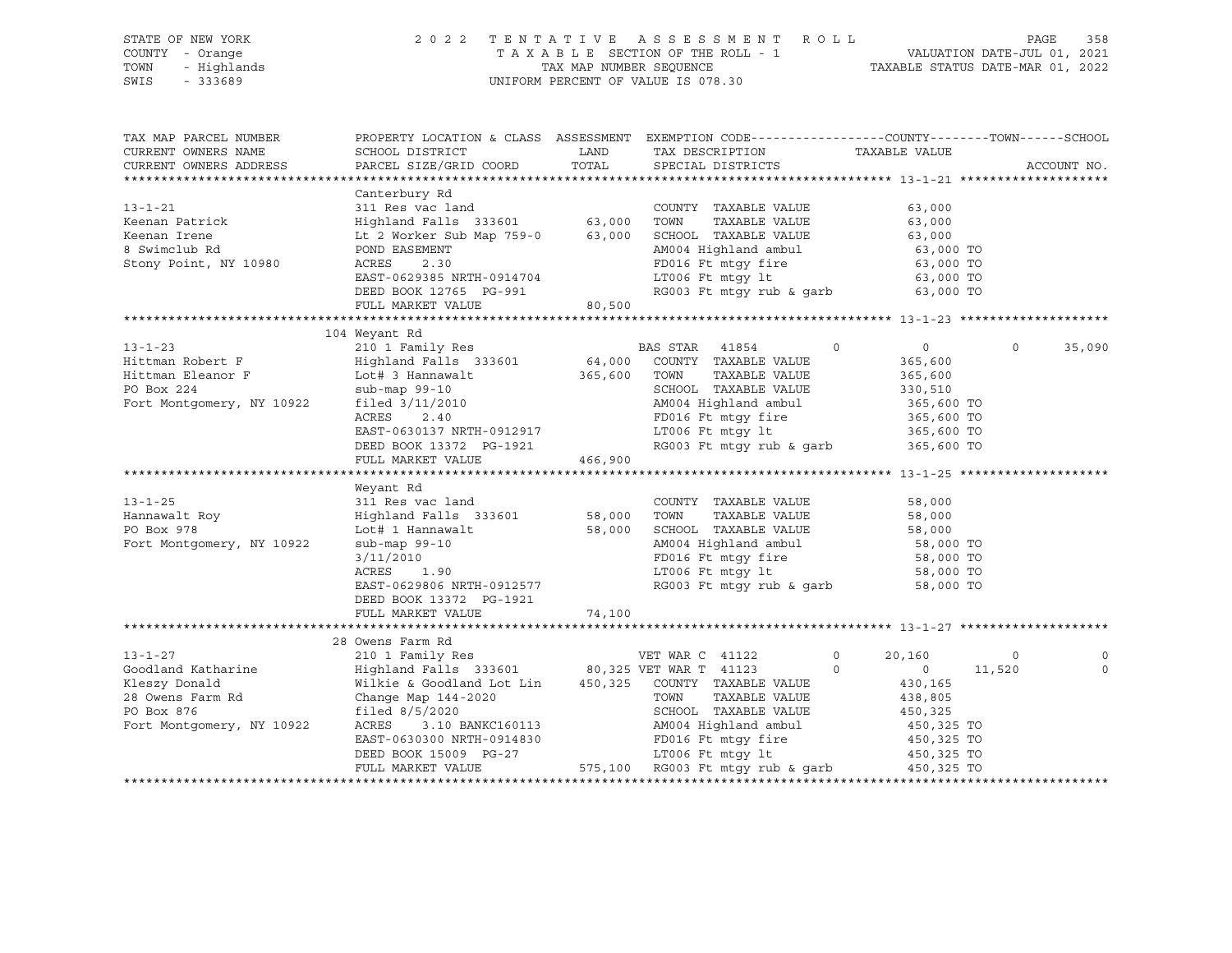| THE OF NEW YORK<br>COUNTY - Orange<br>The Highlands               |                                                                                                                                                                                                                                                   |        | 2022 TENTATIVE ASSESSMENT ROLL<br>UNIFORM PERCENT OF VALUE IS 078.30                                                                                                                    |                               | PAGE<br>359 |
|-------------------------------------------------------------------|---------------------------------------------------------------------------------------------------------------------------------------------------------------------------------------------------------------------------------------------------|--------|-----------------------------------------------------------------------------------------------------------------------------------------------------------------------------------------|-------------------------------|-------------|
| TAX MAP PARCEL NUMBER<br>CURRENT OWNERS NAME                      | PROPERTY LOCATION & CLASS ASSESSMENT EXEMPTION CODE---------------COUNTY-------TOWN------SCHOOL<br>SCHOOL DISTRICT LAND<br>CURRENT OWNERS ADDRESS PARCEL SIZE/GRID COORD TOTAL SPECIAL DISTRICTS                                                  |        | TAX DESCRIPTION TAXABLE VALUE                                                                                                                                                           |                               | ACCOUNT NO. |
| $13 - 1 - 28$<br>Wilkie Janet M<br>PO Box 812<br>Goshen, NY 10924 | Owens Farm Rd<br>311 Res vac land and the COUNTY TAXABLE VALUE<br>Highland Falls 333601 60,975<br>Wilkie & Goodland Lot Lin 60,975<br>Change Map 144-2020<br>filed 8/5/2020<br>ACRES 3.00<br>EAST-0630144 NRTH-0914966<br>DEED BOOK 14172 PG-1492 |        | TOWN TAXABLE VALUE<br>SCHOOL TAXABLE VALUE<br>AM004 Highland ambul 60,975 TO<br>FD016 Ft mtgy fire 60,975 TO<br>LT006 Ft mtgy lt 60,975 TO<br>RG003 Ft mtgy rub & garb 60,975 TO        | 60,975<br>60,975<br>60,975    |             |
|                                                                   | FULL MARKET VALUE                                                                                                                                                                                                                                 | 77,900 |                                                                                                                                                                                         |                               |             |
|                                                                   | 43 Weyant Rd                                                                                                                                                                                                                                      |        |                                                                                                                                                                                         |                               |             |
| PO Box 83                                                         | Franceschina Lillian FRNT 150.00 DPTH 136.10 199,100<br>43 Weyant Rd 631216 NRTH-0912245<br>DEED BOOK 2829 PG-124<br>Ft Montgomery, NY 10922 FULL MARKET VALUE 254,300                                                                            |        | TOWN<br>TAXABLE VALUE<br>SCHOOL TAXABLE VALUE<br>AM004 Highland ambul 199,100 TO<br>FD016 Ft mtgy fire 199,100 TO<br>LT006 Ft mtgy 1t 199,100 TO<br>RG003 Ft mtgy rub & garb 199,100 TO | 199,100<br>199,100<br>164,010 | 35,090      |

\*\*\*\*\*\*\*\*\*\*\*\*\*\*\*\*\*\*\*\*\*\*\*\*\*\*\*\*\*\*\*\*\*\*\*\*\*\*\*\*\*\*\*\*\*\*\*\*\*\*\*\*\*\*\*\*\*\*\*\*\*\*\*\*\*\*\*\*\*\*\*\*\*\*\*\*\*\*\*\*\*\*\*\*\*\*\*\*\*\*\*\*\*\*\*\*\*\*\*\*\*\*\* 14-1-2 \*\*\*\*\*\*\*\*\*\*\*\*\*\*\*\*\*\*\*\*\* 39 Weyant Rd<br>14-1-2 210 1 Family Re 14-1-2 210 1 Family Res COUNTY TAXABLE VALUE 191,600

| 14 - 1 - 2                | 210 1 Family Res          |         | COUNT X<br>IAXABLE VALUE         | 191,600                       |
|---------------------------|---------------------------|---------|----------------------------------|-------------------------------|
| Cleary Michael            | Highland Falls 333601     | 44,600  | TAXABLE VALUE<br>TOWN            | 191,600                       |
| Cleary Celena             | 60.00 DPTH 100.00<br>FRNT | 191,600 | TAXABLE VALUE<br>SCHOOL          | 191,600                       |
| 39 Weyant Rd              | 0.13 BANKC030440<br>ACRES |         | AM004 Highland ambul             | 191,600 TO                    |
| PO Box 841                | EAST-0631329 NRTH-0912220 |         | FD016 Ft mtqy fire               | 191,600 TO                    |
| Fort Montgomery, NY 10922 | DEED BOOK 15059 PG-1133   |         | LT006 Ft mtqy lt                 | 191,600 TO                    |
|                           | FULL MARKET VALUE         |         | 244,700 RG003 Ft mtqy rub & garb | 191,600 TO                    |
|                           |                           |         |                                  |                               |
|                           | 4 Krieger Rd              |         |                                  |                               |
| $14 - 1 - 3$              | 210 1 Family Res          |         | BAS STAR<br>41854<br>$\circ$     | 35,090<br>$\Omega$<br>$\circ$ |
| Hammill Thomas            | Highland Falls 333601     | 47,100  | COUNTY<br>TAXABLE VALUE          | 196,400                       |
| DeMaria Lorraine          | 50.00 DPTH 195.10<br>FRNT | 196,400 | TOWN<br>TAXABLE VALUE            | 196,400                       |
| 4 Krieger Rd              | BANK0130172               |         | SCHOOL<br>TAXABLE VALUE          | 161,310                       |
| PO Box 501                | EAST-0631296 NRTH-0912115 |         | AM004 Highland ambul             | 196,400 TO                    |
| Fort Montomery, NY 10922  | DEED BOOK 12514 PG-1154   |         | FD016 Ft mtqy fire               | 196,400 TO                    |
|                           | FULL MARKET VALUE         | 250,800 | LT006 Ft mtqy lt                 | 196,400 TO                    |
|                           |                           |         | RG003 Ft mtqy rub & garb         | 196,400 TO                    |
|                           |                           |         |                                  |                               |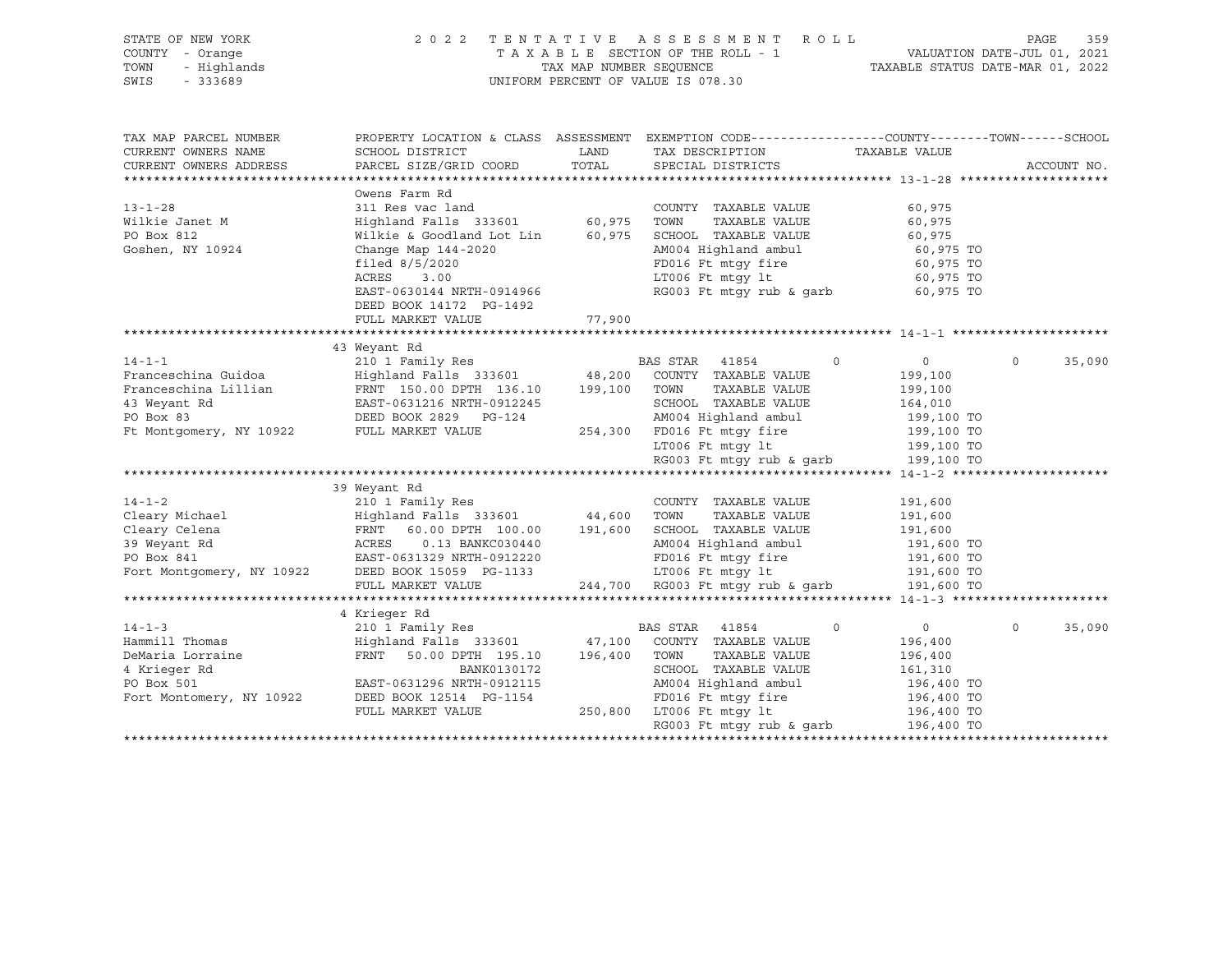| STATE OF NEW YORK<br>COUNTY - Orange  | 2 0 2 2                                                                                         |                         | TENTATIVE ASSESSMENT<br>R O L L<br>TAXABLE SECTION OF THE ROLL - 1 |                                  | PAGE<br>VALUATION DATE-JUL 01, 2021 | 360         |
|---------------------------------------|-------------------------------------------------------------------------------------------------|-------------------------|--------------------------------------------------------------------|----------------------------------|-------------------------------------|-------------|
| TOWN<br>- Highlands                   |                                                                                                 | TAX MAP NUMBER SEQUENCE |                                                                    | TAXABLE STATUS DATE-MAR 01, 2022 |                                     |             |
| $-333689$<br>SWIS                     |                                                                                                 |                         | UNIFORM PERCENT OF VALUE IS 078.30                                 |                                  |                                     |             |
|                                       |                                                                                                 |                         |                                                                    |                                  |                                     |             |
|                                       |                                                                                                 |                         |                                                                    |                                  |                                     |             |
| TAX MAP PARCEL NUMBER                 | PROPERTY LOCATION & CLASS ASSESSMENT EXEMPTION CODE----------------COUNTY-------TOWN-----SCHOOL |                         |                                                                    |                                  |                                     |             |
| CURRENT OWNERS NAME                   | SCHOOL DISTRICT                                                                                 | LAND                    | TAX DESCRIPTION                                                    | TAXABLE VALUE                    |                                     |             |
| CURRENT OWNERS ADDRESS                | PARCEL SIZE/GRID COORD                                                                          | TOTAL                   | SPECIAL DISTRICTS                                                  |                                  |                                     | ACCOUNT NO. |
|                                       |                                                                                                 |                         |                                                                    |                                  |                                     |             |
|                                       | 10 Krieger Rd                                                                                   |                         |                                                                    |                                  |                                     |             |
| $14 - 1 - 4.1$                        | 210 1 Family Res                                                                                |                         | COUNTY TAXABLE VALUE                                               | 124,800                          |                                     |             |
| Raymond Ophir                         | Highland Falls 333601                                                                           | 44,400                  | TOWN<br>TAXABLE VALUE                                              | 124,800                          |                                     |             |
| PO Box 23                             | FRNT 55.90 DPTH 88.20                                                                           | 124,800                 | SCHOOL TAXABLE VALUE                                               | 124,800                          |                                     |             |
| Fort Montgomery, NY 10922             | EAST-0631310 NRTH-0912021                                                                       |                         | AM004 Highland ambul                                               | 124,800 TO                       |                                     |             |
|                                       | DEED BOOK 14052 PG-1906                                                                         |                         | FD016 Ft mtqy fire                                                 | 124,800 TO                       |                                     |             |
|                                       | FULL MARKET VALUE                                                                               | 159,400                 | LT006 Ft mtqy lt<br>RG003 Ft mtgy rub & garb                       | 124,800 TO<br>124,800 TO         |                                     |             |
|                                       |                                                                                                 |                         |                                                                    |                                  |                                     |             |
|                                       | 12 Krieger Rd                                                                                   |                         |                                                                    |                                  |                                     |             |
| $14 - 1 - 4.22$                       | 210 1 Family Res                                                                                |                         | ENH STAR<br>41834                                                  | $\circ$<br>$\mathbf 0$           | 0                                   | 87,610      |
| Hackett Lillian                       | Highland Falls 333601                                                                           | 46,000                  | COUNTY TAXABLE VALUE                                               | 130,400                          |                                     |             |
| 12 Krieger Rd                         | FRNT 101.10 DPTH 83.70                                                                          | 130,400                 | TAXABLE VALUE<br>TOWN                                              | 130,400                          |                                     |             |
| PO Box 627                            | EAST-0631356 NRTH-0911948                                                                       |                         | SCHOOL TAXABLE VALUE                                               | 42,790                           |                                     |             |
| Ft Montgomery, NY 10922               | DEED BOOK 12119 PG-1502                                                                         |                         | AM004 Highland ambul                                               | 130,400 TO                       |                                     |             |
|                                       | FULL MARKET VALUE                                                                               | 166,500                 | FD016 Ft mtqy fire                                                 | 130,400 TO                       |                                     |             |
|                                       |                                                                                                 |                         | LT006 Ft mtqy lt                                                   | 130,400 TO                       |                                     |             |
|                                       |                                                                                                 |                         | RG003 Ft mtgy rub & garb                                           | 130,400 TO                       |                                     |             |
|                                       |                                                                                                 |                         |                                                                    |                                  |                                     |             |
|                                       | 24 Krieger Rd                                                                                   |                         |                                                                    |                                  |                                     |             |
| $14 - 1 - 5.2$                        | 210 1 Family Res                                                                                |                         | COUNTY TAXABLE VALUE                                               | 184,850                          |                                     |             |
| Busby Jillian                         | Highland Falls 333601                                                                           | 43,100                  | TAXABLE VALUE<br>TOWN                                              | 184,850                          |                                     |             |
| 24 Krieger Rd                         | FRNT 81.90 DPTH 255.80                                                                          | 184,850                 | SCHOOL TAXABLE VALUE                                               | 184,850                          |                                     |             |
| Fort Montgomery, NY 10922             | BANKC040280                                                                                     |                         | AM004 Highland ambul                                               | 184,850 TO                       |                                     |             |
|                                       | EAST-0631325 NRTH-0911913                                                                       |                         | FD016 Ft mtgy fire                                                 | 184,850 TO                       |                                     |             |
|                                       | DEED BOOK 14826 PG-1256                                                                         |                         | LT006 Ft mtgy lt                                                   | 184,850 TO                       |                                     |             |
|                                       | FULL MARKET VALUE                                                                               | 236,100                 | RG003 Ft mtgy rub & garb                                           | 184,850 TO                       |                                     |             |
|                                       |                                                                                                 |                         |                                                                    |                                  |                                     |             |
|                                       | Krieger Rd                                                                                      |                         |                                                                    |                                  |                                     |             |
| $14 - 1 - 6$                          | 311 Res vac land                                                                                |                         | COUNTY TAXABLE VALUE                                               | 47,900                           |                                     |             |
| Opedal Lawrence E                     | Highland Falls 333601                                                                           | 47,900                  | TOWN<br>TAXABLE VALUE                                              | 47,900                           |                                     |             |
| Opedal Romilda P                      | FRNT 118.00 DPTH 99.00                                                                          | 47,900                  | SCHOOL TAXABLE VALUE                                               | 47,900                           |                                     |             |
| 33-28 86th St                         | EAST-0631131 NRTH-0912118                                                                       |                         | AM004 Highland ambul                                               | 47,900 TO                        |                                     |             |
| Jackson Heights, NY 11372             | DEED BOOK 1200 PG-00555                                                                         |                         | FD016 Ft mtqy fire                                                 | 47,900 TO                        |                                     |             |
|                                       | FULL MARKET VALUE                                                                               | 61,200                  | LT006 Ft mtgy lt                                                   | 47,900 TO                        |                                     |             |
|                                       |                                                                                                 |                         | RG003 Ft mtgy rub & garb                                           | 47,900 TO                        |                                     |             |
|                                       |                                                                                                 |                         |                                                                    |                                  |                                     |             |
|                                       | 32 Weyant Rd                                                                                    |                         |                                                                    |                                  |                                     |             |
| $14 - 2 - 1$                          | 210 1 Family Res                                                                                |                         | VET WAR C 41122                                                    | $\circ$<br>20,160                | $\circ$                             | $\circ$     |
| Corigliano Robert S                   | Highland Falls 333601                                                                           |                         | 48,900 VET WAR T 41123                                             | 0<br>0<br>$\mathbf 0$<br>0       | 11,520<br>0                         | 0           |
| Corigliano Patricia A<br>32 Weyant Rd | Parcel Does Not Close                                                                           |                         | 163,200 BAS STAR<br>41854                                          |                                  |                                     | 35,090      |
| PO Box 164                            | 25.00 DPTH 156.00<br>FRNT<br>EAST-0631592 NRTH-0912417                                          |                         | COUNTY<br>TAXABLE VALUE<br>TAXABLE VALUE<br>TOWN                   | 143,040                          |                                     |             |
| Fort Montgomery, NY 10922             | DEED BOOK 5202<br>$PG-19$                                                                       |                         | SCHOOL TAXABLE VALUE                                               | 151,680<br>128,110               |                                     |             |
|                                       | FULL MARKET VALUE                                                                               | 208,400                 | AM004 Highland ambul                                               | 163,200 TO                       |                                     |             |
|                                       |                                                                                                 |                         | FD016 Ft mtgy fire                                                 | 163,200 TO                       |                                     |             |
|                                       |                                                                                                 |                         | LT006 Ft mtgy lt                                                   | 163,200 TO                       |                                     |             |
|                                       |                                                                                                 |                         | RG003 Ft mtqy rub & qarb                                           | 163,200 TO                       |                                     |             |
|                                       |                                                                                                 |                         |                                                                    |                                  |                                     |             |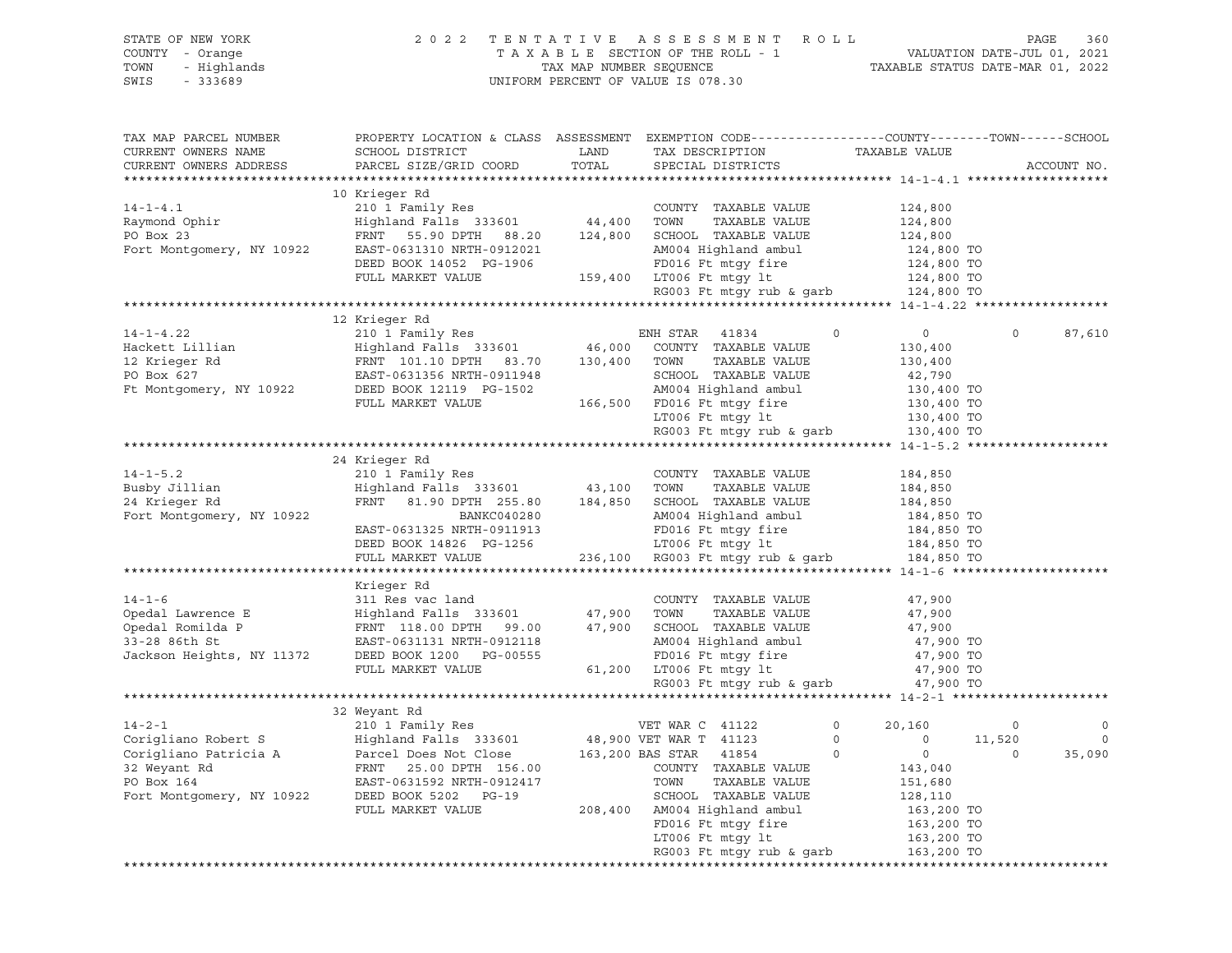| STATE OF NEW YORK<br>COUNTY - Orange<br>- Highlands<br>TOWN<br>SWIS<br>$-333689$                                                                                                    | 2 0 2 2                                                                                                                                                                                                                                                                                                                                                                                                                                                                                                                                                                                          |                        | TENTATIVE ASSESSMENT ROLL<br>UNIFORM PERCENT OF VALUE IS 078.30                                                                                                                                                                                                                                                             |                                                              | 361<br>PAGE       |
|-------------------------------------------------------------------------------------------------------------------------------------------------------------------------------------|--------------------------------------------------------------------------------------------------------------------------------------------------------------------------------------------------------------------------------------------------------------------------------------------------------------------------------------------------------------------------------------------------------------------------------------------------------------------------------------------------------------------------------------------------------------------------------------------------|------------------------|-----------------------------------------------------------------------------------------------------------------------------------------------------------------------------------------------------------------------------------------------------------------------------------------------------------------------------|--------------------------------------------------------------|-------------------|
| TAX MAP PARCEL NUMBER<br>CURRENT OWNERS NAME<br>CURRENT OWNERS ADDRESS                                                                                                              | PROPERTY LOCATION & CLASS ASSESSMENT EXEMPTION CODE----------------COUNTY-------TOWN------SCHOOL<br>SCHOOL DISTRICT<br>PARCEL SIZE/GRID COORD                                                                                                                                                                                                                                                                                                                                                                                                                                                    |                        | LAND TAX DESCRIPTION<br>TOTAL SPECIAL DISTRICTS                                                                                                                                                                                                                                                                             | TAXABLE VALUE                                                | ACCOUNT NO.       |
|                                                                                                                                                                                     |                                                                                                                                                                                                                                                                                                                                                                                                                                                                                                                                                                                                  |                        |                                                                                                                                                                                                                                                                                                                             |                                                              |                   |
| $14 - 2 - 2$<br>Kelley Jason N                                                                                                                                                      | 83 Canterbury Rd<br>210 1 Family Res 61 210 BAS STAR 41854<br>Highland Falls 333601 48,400 COUNTY TAXABLE VALUE<br>FRNT 155.60 DPTH 115.00 188,400 TOWN                                                                                                                                                                                                                                                                                                                                                                                                                                          |                        | TAXABLE VALUE                                                                                                                                                                                                                                                                                                               | $\circ$<br>$\overline{0}$<br>188,400<br>188,400<br>153,310   | $\circ$<br>35,090 |
| Kelley Nobyn M<br>83 Canterbury Rd<br>PO Box 773<br>Ft Montgomery, NY 10922                                                                                                         | BANKC180381<br>${\small \begin{tabular}{lcccc} EAST-0631983 NRTH-0912280 & & & & & & & & & & & & & 188,400 TO \\ DEED BOOK 11475 PG-1027 & & & & & & & & & & & & & 188,400 TO \\ & & & & & & & & & & & & & & 188,400 TO \\ & & & & & & & & & & & & & & 188,400 TO \\ & & & & & & & & & & & & & 188,400 TO \\ & & & & & & & & & & & & & 188,400 TO \\ & & & & & & & & & & & & & 188,400 TO \\ &$                                                                                                                                                                                                  |                        | SCHOOL TAXABLE VALUE                                                                                                                                                                                                                                                                                                        |                                                              |                   |
|                                                                                                                                                                                     |                                                                                                                                                                                                                                                                                                                                                                                                                                                                                                                                                                                                  |                        |                                                                                                                                                                                                                                                                                                                             |                                                              |                   |
| $14 - 2 - 3$<br>79 Canterbury Rd. LLC<br>PO Box 4<br>Fort Montgomery, NY 10922<br>$14 - 2 - 4.1$<br>Cuello Melissa<br>Sarhane Rabi<br>69 Canterbury Rd<br>Fort Montgomery, NY 10922 | 79 Canterbury Rd<br>210 1 Family Res<br>Highland Falls 333601 46,200 TOWN<br>Transportation of the services of the services of the services of the services of the services of the service<br>$\frac{1}{2}$ and the services of the services of the services<br>LIFE ESTATE/ROBYN KELLEY $185,220$ SCHOOL TAXABLE VALUE<br>FRNT 66.50 DPTH 143.80 aM004 Highland ambul<br>FRNT 66.50 DPTH 143.80<br>Canterbury Rd<br>311 Res vac land<br>Highland Falls 333601 900 TOWN<br>Parcel B Buckenberger<br>Sub Map 6832<br>Sub Map 6832<br>AM004 Highland ambul<br>FRNT 45.90 DPTH 40.70<br>BANKC020141 |                        | COUNTY TAXABLE VALUE<br>TAXABLE VALUE<br>AM004 Highland ambul 185,220 TO<br>FD016 Ft mtgy fire 185,220 TO<br>LT006 Ft mtgy 1t 185,220 TO<br>236,600 RG003 Ft mtgy rub & garb 185,220 TO<br>COUNTY TAXABLE VALUE<br>TAXABLE VALUE<br>FD016 Ft mtgy fire 900 TO<br>LT006 Ft mtgy 1t 900 TO<br>RG003 Ft mtgy rub & garb 900 TO | 185,220<br>185,220<br>185,220<br>900<br>900<br>900<br>900 TO |                   |
|                                                                                                                                                                                     | EAST-0632136 NRTH-0912001<br>DEED BOOK 15060 PG-93<br>FULL MARKET VALUE                                                                                                                                                                                                                                                                                                                                                                                                                                                                                                                          | 1,100                  |                                                                                                                                                                                                                                                                                                                             |                                                              |                   |
| $14 - 2 - 4.2$<br>Marks Bristin W<br>77 Canterbury Rd<br>PO Box 375<br>Fort Montgomery, NY 10922                                                                                    | 77 Canterbury Rd<br>210 1 Family Res<br>Highland Falls 333601<br>Parcel A Buckenberger 193,100 SCHOOL TAXABLE VALUE<br>Sub Map 6832<br>FRNT 162.60 DPTH 143.80<br>EAST-0632034 NRTH-0912127<br>DEED BOOK 14567 PG-1235<br>FULL MARKET VALUE                                                                                                                                                                                                                                                                                                                                                      | 49,000 TOWN<br>246,600 | COUNTY TAXABLE VALUE<br>TAXABLE VALUE<br>AM004 Highland ambul<br>FD016 Ft mtgy fire<br>LT006 Ft mtgy lt<br>FD016 Ft mtgy fire 193,100 TO<br>LT006 Ft mtgy 1t 193,100 TO<br>RG003 Ft mtgy rub & garb 193,100 TO                                                                                                              | 193,100<br>193,100<br>193,100<br>193,100 TO                  |                   |
|                                                                                                                                                                                     |                                                                                                                                                                                                                                                                                                                                                                                                                                                                                                                                                                                                  |                        |                                                                                                                                                                                                                                                                                                                             |                                                              |                   |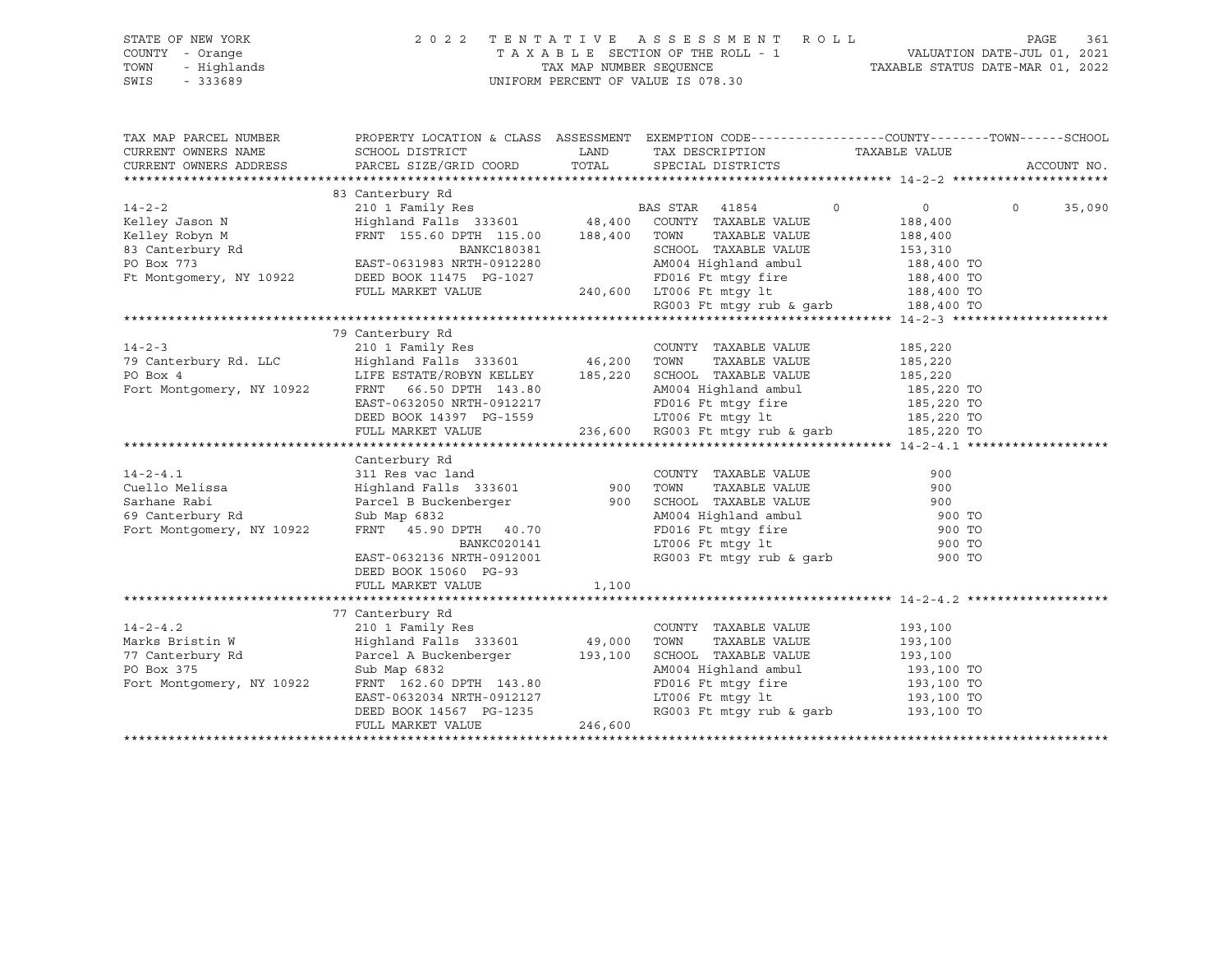## STATE OF NEW YORK 2 0 2 2 T E N T A T I V E A S S E S S M E N T R O L L PAGE 362 COUNTY - Orange T A X A B L E SECTION OF THE ROLL - 1 VALUATION DATE-JUL 01, 2021 TOWN - Highlands TAX MAP NUMBER SEQUENCE TAXABLE STATUS DATE-MAR 01, 2022 SWIS - 333689 UNIFORM PERCENT OF VALUE IS 078.30

| CURRENT OWNERS NAME<br>TAX DESCRIPTION TAXABLE VALUE SPECIAL DISTRICTS<br>CURRENT OWNERS ADDRESS<br>ACCOUNT NO.<br>69 Canterbury Rd<br>210 1 Family Res<br>Highland Falls 333601 44,800<br>$14 - 2 - 5$<br>142,900<br>COUNTY TAXABLE VALUE<br>TOWN<br>TAXABLE VALUE<br>142,900<br>SCHOOL TAXABLE VALUE 142,900<br>FRNT 32.90 DPTH 100.20 142,900<br>142,900 TO<br>1911975 FD016 Ft mtgy fire 142,900 TO<br>182,500 RG003 Ft mtgy rub & garb<br>182,500 RG003 Ft mtgy rub & garb<br>142,900 TO<br>FULL MARKET VALUE<br>63 Canterbury Rd<br>14-2-6<br>210 1 Family Res<br>LMS Prop Bear Mountain LLC Highland Falls 333601 47,800<br>COUNTY TAXABLE VALUE<br>259,600<br>TAXABLE VALUE<br>TOWN<br>259,600<br>144.70 259,600 SCHOOL TAXABLE VALUE<br>-0911852 AM004 Highland ambul 259,600 TO<br>PG-974 FD016 Ft mtgy fire 259,600 TO<br>331,500 LT006 Ft mtgy lt 259,600 TO<br>FULL MARKET VALUE<br>RG003 Ft mtgy rub & garb 259,600 TO<br>Weyant Rd<br>COUNTY TAXABLE VALUE 900<br>TOWN TAXABLE VALUE 900<br>SCHOOL TAXABLE VALUE 900<br>AM004 Highland ambul<br>PD016 Ft mtgy fire<br>LT006 Ft mtgy 1t 900 TO<br>RG003 Ft mtgy rub & garb 900 TO<br>ACRES 0.03 BANKC020141<br>EAST-0632067 NRTH-0911852<br>DEED BOOK 15060 PG-93<br>Fort Montgomery, NY 10922<br>1,100<br>FULL MARKET VALUE<br>8 Weyant Rd<br>210 1 Family Res<br>$14 - 2 - 7.2$<br>COUNTY TAXABLE VALUE<br>310,000<br>Highland Falls 333601 47,800<br>Graham John M<br>TOWN<br>TAXABLE VALUE<br>310,000<br>Leonowich-Graham Peggy Pt Lt B Leonard Weyant 310,000<br>SCHOOL TAXABLE VALUE 310,000<br>AM004 Highland ambul 310,000 TO<br>FD016 Ft mtgy fire 310,000 TO<br>LT006 Ft mtgy 1t 310,000 TO<br>RG003 Ft mtgy rub & garb 310,000 TO<br>Est Sub Map 4096<br>FRNT 100.00 DPTH 119.00<br>PO Box 109<br>West Point, NY 10996<br>BANKC080370<br>EAST-0632016 NRTH-0911964<br>DEED BOOK 14828 PG-443<br>395,900<br>FULL MARKET VALUE | TAX MAP PARCEL NUMBER |  | PROPERTY LOCATION & CLASS ASSESSMENT EXEMPTION CODE----------------COUNTY-------TOWN------SCHOOL |
|-------------------------------------------------------------------------------------------------------------------------------------------------------------------------------------------------------------------------------------------------------------------------------------------------------------------------------------------------------------------------------------------------------------------------------------------------------------------------------------------------------------------------------------------------------------------------------------------------------------------------------------------------------------------------------------------------------------------------------------------------------------------------------------------------------------------------------------------------------------------------------------------------------------------------------------------------------------------------------------------------------------------------------------------------------------------------------------------------------------------------------------------------------------------------------------------------------------------------------------------------------------------------------------------------------------------------------------------------------------------------------------------------------------------------------------------------------------------------------------------------------------------------------------------------------------------------------------------------------------------------------------------------------------------------------------------------------------------------------------------------------------------------------------------------------------------------------------------------------------------------------------------------------|-----------------------|--|--------------------------------------------------------------------------------------------------|
| 14-2-5<br>Cuello Melissa (10 1 Family Res<br>Sarhane Rabi (14,800)<br>FRNT 32.90 DPTH 100.20 142,900<br>69 Canterbury Rd (14)<br>PO Box 174 (2007-0632101 NRTH-0911975<br>Fort Montgomery, NY 10922 (DEED BOOK 15060 PG-93<br>7 Dandelion Ln<br>Holmdel, NJ 07333<br>EAST-0632136 NRTH-0911852<br>DEED BOOK 14343 PG-974                                                                                                                                                                                                                                                                                                                                                                                                                                                                                                                                                                                                                                                                                                                                                                                                                                                                                                                                                                                                                                                                                                                                                                                                                                                                                                                                                                                                                                                                                                                                                                              |                       |  |                                                                                                  |
|                                                                                                                                                                                                                                                                                                                                                                                                                                                                                                                                                                                                                                                                                                                                                                                                                                                                                                                                                                                                                                                                                                                                                                                                                                                                                                                                                                                                                                                                                                                                                                                                                                                                                                                                                                                                                                                                                                       |                       |  |                                                                                                  |
|                                                                                                                                                                                                                                                                                                                                                                                                                                                                                                                                                                                                                                                                                                                                                                                                                                                                                                                                                                                                                                                                                                                                                                                                                                                                                                                                                                                                                                                                                                                                                                                                                                                                                                                                                                                                                                                                                                       |                       |  |                                                                                                  |
|                                                                                                                                                                                                                                                                                                                                                                                                                                                                                                                                                                                                                                                                                                                                                                                                                                                                                                                                                                                                                                                                                                                                                                                                                                                                                                                                                                                                                                                                                                                                                                                                                                                                                                                                                                                                                                                                                                       |                       |  |                                                                                                  |
|                                                                                                                                                                                                                                                                                                                                                                                                                                                                                                                                                                                                                                                                                                                                                                                                                                                                                                                                                                                                                                                                                                                                                                                                                                                                                                                                                                                                                                                                                                                                                                                                                                                                                                                                                                                                                                                                                                       |                       |  |                                                                                                  |
|                                                                                                                                                                                                                                                                                                                                                                                                                                                                                                                                                                                                                                                                                                                                                                                                                                                                                                                                                                                                                                                                                                                                                                                                                                                                                                                                                                                                                                                                                                                                                                                                                                                                                                                                                                                                                                                                                                       |                       |  |                                                                                                  |
|                                                                                                                                                                                                                                                                                                                                                                                                                                                                                                                                                                                                                                                                                                                                                                                                                                                                                                                                                                                                                                                                                                                                                                                                                                                                                                                                                                                                                                                                                                                                                                                                                                                                                                                                                                                                                                                                                                       |                       |  |                                                                                                  |
|                                                                                                                                                                                                                                                                                                                                                                                                                                                                                                                                                                                                                                                                                                                                                                                                                                                                                                                                                                                                                                                                                                                                                                                                                                                                                                                                                                                                                                                                                                                                                                                                                                                                                                                                                                                                                                                                                                       |                       |  |                                                                                                  |
|                                                                                                                                                                                                                                                                                                                                                                                                                                                                                                                                                                                                                                                                                                                                                                                                                                                                                                                                                                                                                                                                                                                                                                                                                                                                                                                                                                                                                                                                                                                                                                                                                                                                                                                                                                                                                                                                                                       |                       |  |                                                                                                  |
|                                                                                                                                                                                                                                                                                                                                                                                                                                                                                                                                                                                                                                                                                                                                                                                                                                                                                                                                                                                                                                                                                                                                                                                                                                                                                                                                                                                                                                                                                                                                                                                                                                                                                                                                                                                                                                                                                                       |                       |  |                                                                                                  |
|                                                                                                                                                                                                                                                                                                                                                                                                                                                                                                                                                                                                                                                                                                                                                                                                                                                                                                                                                                                                                                                                                                                                                                                                                                                                                                                                                                                                                                                                                                                                                                                                                                                                                                                                                                                                                                                                                                       |                       |  |                                                                                                  |
|                                                                                                                                                                                                                                                                                                                                                                                                                                                                                                                                                                                                                                                                                                                                                                                                                                                                                                                                                                                                                                                                                                                                                                                                                                                                                                                                                                                                                                                                                                                                                                                                                                                                                                                                                                                                                                                                                                       |                       |  |                                                                                                  |
|                                                                                                                                                                                                                                                                                                                                                                                                                                                                                                                                                                                                                                                                                                                                                                                                                                                                                                                                                                                                                                                                                                                                                                                                                                                                                                                                                                                                                                                                                                                                                                                                                                                                                                                                                                                                                                                                                                       |                       |  |                                                                                                  |
|                                                                                                                                                                                                                                                                                                                                                                                                                                                                                                                                                                                                                                                                                                                                                                                                                                                                                                                                                                                                                                                                                                                                                                                                                                                                                                                                                                                                                                                                                                                                                                                                                                                                                                                                                                                                                                                                                                       |                       |  |                                                                                                  |
|                                                                                                                                                                                                                                                                                                                                                                                                                                                                                                                                                                                                                                                                                                                                                                                                                                                                                                                                                                                                                                                                                                                                                                                                                                                                                                                                                                                                                                                                                                                                                                                                                                                                                                                                                                                                                                                                                                       |                       |  |                                                                                                  |
|                                                                                                                                                                                                                                                                                                                                                                                                                                                                                                                                                                                                                                                                                                                                                                                                                                                                                                                                                                                                                                                                                                                                                                                                                                                                                                                                                                                                                                                                                                                                                                                                                                                                                                                                                                                                                                                                                                       |                       |  |                                                                                                  |
|                                                                                                                                                                                                                                                                                                                                                                                                                                                                                                                                                                                                                                                                                                                                                                                                                                                                                                                                                                                                                                                                                                                                                                                                                                                                                                                                                                                                                                                                                                                                                                                                                                                                                                                                                                                                                                                                                                       |                       |  |                                                                                                  |
|                                                                                                                                                                                                                                                                                                                                                                                                                                                                                                                                                                                                                                                                                                                                                                                                                                                                                                                                                                                                                                                                                                                                                                                                                                                                                                                                                                                                                                                                                                                                                                                                                                                                                                                                                                                                                                                                                                       |                       |  |                                                                                                  |
|                                                                                                                                                                                                                                                                                                                                                                                                                                                                                                                                                                                                                                                                                                                                                                                                                                                                                                                                                                                                                                                                                                                                                                                                                                                                                                                                                                                                                                                                                                                                                                                                                                                                                                                                                                                                                                                                                                       |                       |  |                                                                                                  |
|                                                                                                                                                                                                                                                                                                                                                                                                                                                                                                                                                                                                                                                                                                                                                                                                                                                                                                                                                                                                                                                                                                                                                                                                                                                                                                                                                                                                                                                                                                                                                                                                                                                                                                                                                                                                                                                                                                       |                       |  |                                                                                                  |
|                                                                                                                                                                                                                                                                                                                                                                                                                                                                                                                                                                                                                                                                                                                                                                                                                                                                                                                                                                                                                                                                                                                                                                                                                                                                                                                                                                                                                                                                                                                                                                                                                                                                                                                                                                                                                                                                                                       |                       |  |                                                                                                  |
|                                                                                                                                                                                                                                                                                                                                                                                                                                                                                                                                                                                                                                                                                                                                                                                                                                                                                                                                                                                                                                                                                                                                                                                                                                                                                                                                                                                                                                                                                                                                                                                                                                                                                                                                                                                                                                                                                                       |                       |  |                                                                                                  |
|                                                                                                                                                                                                                                                                                                                                                                                                                                                                                                                                                                                                                                                                                                                                                                                                                                                                                                                                                                                                                                                                                                                                                                                                                                                                                                                                                                                                                                                                                                                                                                                                                                                                                                                                                                                                                                                                                                       |                       |  |                                                                                                  |
|                                                                                                                                                                                                                                                                                                                                                                                                                                                                                                                                                                                                                                                                                                                                                                                                                                                                                                                                                                                                                                                                                                                                                                                                                                                                                                                                                                                                                                                                                                                                                                                                                                                                                                                                                                                                                                                                                                       |                       |  |                                                                                                  |
|                                                                                                                                                                                                                                                                                                                                                                                                                                                                                                                                                                                                                                                                                                                                                                                                                                                                                                                                                                                                                                                                                                                                                                                                                                                                                                                                                                                                                                                                                                                                                                                                                                                                                                                                                                                                                                                                                                       |                       |  |                                                                                                  |
|                                                                                                                                                                                                                                                                                                                                                                                                                                                                                                                                                                                                                                                                                                                                                                                                                                                                                                                                                                                                                                                                                                                                                                                                                                                                                                                                                                                                                                                                                                                                                                                                                                                                                                                                                                                                                                                                                                       |                       |  |                                                                                                  |
|                                                                                                                                                                                                                                                                                                                                                                                                                                                                                                                                                                                                                                                                                                                                                                                                                                                                                                                                                                                                                                                                                                                                                                                                                                                                                                                                                                                                                                                                                                                                                                                                                                                                                                                                                                                                                                                                                                       |                       |  |                                                                                                  |
|                                                                                                                                                                                                                                                                                                                                                                                                                                                                                                                                                                                                                                                                                                                                                                                                                                                                                                                                                                                                                                                                                                                                                                                                                                                                                                                                                                                                                                                                                                                                                                                                                                                                                                                                                                                                                                                                                                       |                       |  |                                                                                                  |
|                                                                                                                                                                                                                                                                                                                                                                                                                                                                                                                                                                                                                                                                                                                                                                                                                                                                                                                                                                                                                                                                                                                                                                                                                                                                                                                                                                                                                                                                                                                                                                                                                                                                                                                                                                                                                                                                                                       |                       |  |                                                                                                  |
|                                                                                                                                                                                                                                                                                                                                                                                                                                                                                                                                                                                                                                                                                                                                                                                                                                                                                                                                                                                                                                                                                                                                                                                                                                                                                                                                                                                                                                                                                                                                                                                                                                                                                                                                                                                                                                                                                                       |                       |  |                                                                                                  |
|                                                                                                                                                                                                                                                                                                                                                                                                                                                                                                                                                                                                                                                                                                                                                                                                                                                                                                                                                                                                                                                                                                                                                                                                                                                                                                                                                                                                                                                                                                                                                                                                                                                                                                                                                                                                                                                                                                       |                       |  |                                                                                                  |
|                                                                                                                                                                                                                                                                                                                                                                                                                                                                                                                                                                                                                                                                                                                                                                                                                                                                                                                                                                                                                                                                                                                                                                                                                                                                                                                                                                                                                                                                                                                                                                                                                                                                                                                                                                                                                                                                                                       |                       |  |                                                                                                  |
|                                                                                                                                                                                                                                                                                                                                                                                                                                                                                                                                                                                                                                                                                                                                                                                                                                                                                                                                                                                                                                                                                                                                                                                                                                                                                                                                                                                                                                                                                                                                                                                                                                                                                                                                                                                                                                                                                                       |                       |  |                                                                                                  |
|                                                                                                                                                                                                                                                                                                                                                                                                                                                                                                                                                                                                                                                                                                                                                                                                                                                                                                                                                                                                                                                                                                                                                                                                                                                                                                                                                                                                                                                                                                                                                                                                                                                                                                                                                                                                                                                                                                       |                       |  |                                                                                                  |
|                                                                                                                                                                                                                                                                                                                                                                                                                                                                                                                                                                                                                                                                                                                                                                                                                                                                                                                                                                                                                                                                                                                                                                                                                                                                                                                                                                                                                                                                                                                                                                                                                                                                                                                                                                                                                                                                                                       |                       |  |                                                                                                  |
|                                                                                                                                                                                                                                                                                                                                                                                                                                                                                                                                                                                                                                                                                                                                                                                                                                                                                                                                                                                                                                                                                                                                                                                                                                                                                                                                                                                                                                                                                                                                                                                                                                                                                                                                                                                                                                                                                                       |                       |  |                                                                                                  |
|                                                                                                                                                                                                                                                                                                                                                                                                                                                                                                                                                                                                                                                                                                                                                                                                                                                                                                                                                                                                                                                                                                                                                                                                                                                                                                                                                                                                                                                                                                                                                                                                                                                                                                                                                                                                                                                                                                       |                       |  |                                                                                                  |
|                                                                                                                                                                                                                                                                                                                                                                                                                                                                                                                                                                                                                                                                                                                                                                                                                                                                                                                                                                                                                                                                                                                                                                                                                                                                                                                                                                                                                                                                                                                                                                                                                                                                                                                                                                                                                                                                                                       |                       |  |                                                                                                  |
|                                                                                                                                                                                                                                                                                                                                                                                                                                                                                                                                                                                                                                                                                                                                                                                                                                                                                                                                                                                                                                                                                                                                                                                                                                                                                                                                                                                                                                                                                                                                                                                                                                                                                                                                                                                                                                                                                                       |                       |  |                                                                                                  |
|                                                                                                                                                                                                                                                                                                                                                                                                                                                                                                                                                                                                                                                                                                                                                                                                                                                                                                                                                                                                                                                                                                                                                                                                                                                                                                                                                                                                                                                                                                                                                                                                                                                                                                                                                                                                                                                                                                       |                       |  |                                                                                                  |
|                                                                                                                                                                                                                                                                                                                                                                                                                                                                                                                                                                                                                                                                                                                                                                                                                                                                                                                                                                                                                                                                                                                                                                                                                                                                                                                                                                                                                                                                                                                                                                                                                                                                                                                                                                                                                                                                                                       |                       |  |                                                                                                  |
|                                                                                                                                                                                                                                                                                                                                                                                                                                                                                                                                                                                                                                                                                                                                                                                                                                                                                                                                                                                                                                                                                                                                                                                                                                                                                                                                                                                                                                                                                                                                                                                                                                                                                                                                                                                                                                                                                                       |                       |  |                                                                                                  |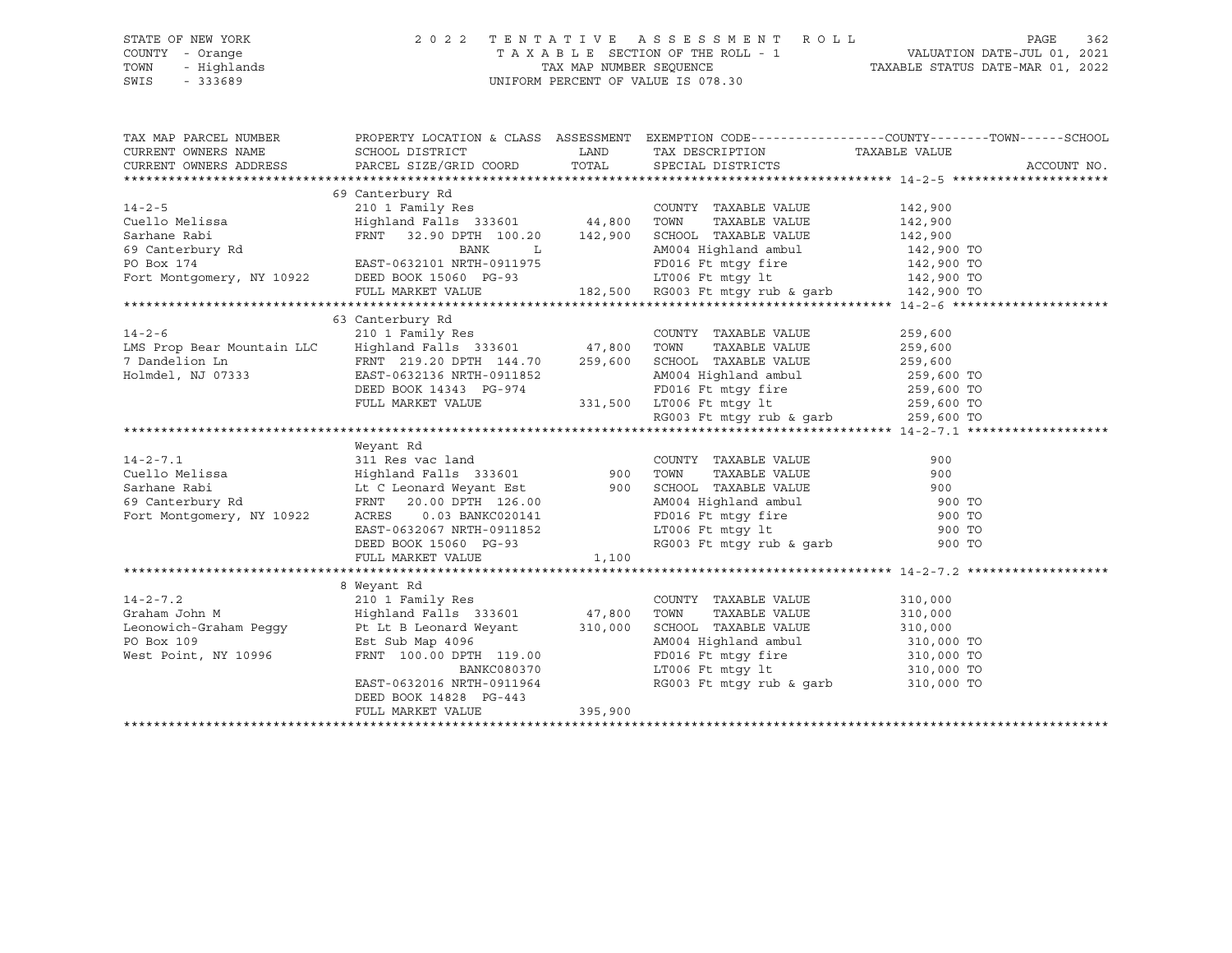| STATE OF NEW YORK<br>COUNTY - Orange<br>TOWN<br>- Highlands<br>SWIS<br>$-333689$ |                                                                                                                                                                                                                                                                                                                                                                                                                                                                                                                         | 2022 TENTATIVE ASSESSMENT ROLL<br>$\begin{tabular}{lllllllllllllllllll} \multicolumn{2}{c }{\begin{tabular}{l} \multicolumn{2}{c}{\begin{tabular}{l} \multicolumn{2}{c}{\begin{tabular}{l} \multicolumn{2}{c}{\begin{tabular}{l} \multicolumn{2}{c}{\begin{tabular}{l} \multicolumn{2}{c}{\begin{tabular}{l} \multicolumn{2}{c}{\begin{tabular}{l} \multicolumn{2}{c}{\begin{tabular}{l} \multicolumn{2}{c}{\begin{tabular}{l} \multicolumn{2}{c}{\begin{tabular}{l} \multicolumn{2}{c}{\begin{tabular}{l} \multicolumn{2}{c}{\begin{tabular}{$ |                                                                  | PAGE<br>363        |
|----------------------------------------------------------------------------------|-------------------------------------------------------------------------------------------------------------------------------------------------------------------------------------------------------------------------------------------------------------------------------------------------------------------------------------------------------------------------------------------------------------------------------------------------------------------------------------------------------------------------|-------------------------------------------------------------------------------------------------------------------------------------------------------------------------------------------------------------------------------------------------------------------------------------------------------------------------------------------------------------------------------------------------------------------------------------------------------------------------------------------------------------------------------------------------|------------------------------------------------------------------|--------------------|
| CURRENT OWNERS NAME                                                              | TAX MAP PARCEL NUMBER THE PROPERTY LOCATION & CLASS ASSESSMENT EXEMPTION CODE---------------COUNTY--------TOWN------SCHOOL                                                                                                                                                                                                                                                                                                                                                                                              | TAX DESCRIPTION TAXABLE VALUE                                                                                                                                                                                                                                                                                                                                                                                                                                                                                                                   |                                                                  |                    |
| CURRENT OWNERS ADDRESS                                                           |                                                                                                                                                                                                                                                                                                                                                                                                                                                                                                                         |                                                                                                                                                                                                                                                                                                                                                                                                                                                                                                                                                 |                                                                  | ACCOUNT NO.        |
|                                                                                  |                                                                                                                                                                                                                                                                                                                                                                                                                                                                                                                         |                                                                                                                                                                                                                                                                                                                                                                                                                                                                                                                                                 |                                                                  |                    |
|                                                                                  | 14 Weyant Rd                                                                                                                                                                                                                                                                                                                                                                                                                                                                                                            |                                                                                                                                                                                                                                                                                                                                                                                                                                                                                                                                                 |                                                                  |                    |
|                                                                                  |                                                                                                                                                                                                                                                                                                                                                                                                                                                                                                                         | BAS STAR 41854<br>$\Omega$<br>TAXABLE VALUE<br>SCHOOL TAXABLE VALUE 166,560<br>AM004 Highland ambul 201,650 TO<br>EAST-0631903 NRTH-0911983 FD016 Ft mtgy fire<br>DEED BOOK 2310 PG-00235 LT006 Ft mtgy 1t                                                                                                                                                                                                                                                                                                                                      | $\overline{0}$<br>201,650<br>201,650<br>201,650 TO<br>201,650 TO | $\Omega$<br>35,090 |
|                                                                                  |                                                                                                                                                                                                                                                                                                                                                                                                                                                                                                                         |                                                                                                                                                                                                                                                                                                                                                                                                                                                                                                                                                 |                                                                  |                    |
|                                                                                  |                                                                                                                                                                                                                                                                                                                                                                                                                                                                                                                         |                                                                                                                                                                                                                                                                                                                                                                                                                                                                                                                                                 |                                                                  |                    |
|                                                                                  |                                                                                                                                                                                                                                                                                                                                                                                                                                                                                                                         |                                                                                                                                                                                                                                                                                                                                                                                                                                                                                                                                                 |                                                                  |                    |
|                                                                                  | $[14-2-8$ $[22\ \mbox{Neuts}]\label{eq:20}$ EXERCIS Trial of the Matter of the Matter of the Matter of the Matter of the Matter of the Matter of the Matter of the Matter of the Matter of the Matter of the Matter of the Matter of the                                                                                                                                                                                                                                                                                |                                                                                                                                                                                                                                                                                                                                                                                                                                                                                                                                                 |                                                                  |                    |
|                                                                                  |                                                                                                                                                                                                                                                                                                                                                                                                                                                                                                                         |                                                                                                                                                                                                                                                                                                                                                                                                                                                                                                                                                 |                                                                  |                    |
|                                                                                  |                                                                                                                                                                                                                                                                                                                                                                                                                                                                                                                         |                                                                                                                                                                                                                                                                                                                                                                                                                                                                                                                                                 |                                                                  |                    |
|                                                                                  | $[14-2-9 \label{thm:nontr} 14-2-9 \label{thm:nontr} 26 \text{ Weyant R1} \begin{minipage}{0.9\textwidth} \begin{minipage}{0.9\textwidth} \begin{minipage}{0.9\textwidth} \begin{minipage}{0.9\textwidth} \begin{minipage}{0.9\textwidth} \begin{minipage}{0.9\textwidth} \begin{minipage}{0.9\textwidth} \begin{minipage}{0.9\textwidth} \begin{minipage}{0.9\textwidth} \begin{minipage}{0.9\textwidth} \begin{minipage}{0.9\textwidth} \begin{minipage}{0.9\textwidth} \begin{minipage}{0$                            |                                                                                                                                                                                                                                                                                                                                                                                                                                                                                                                                                 |                                                                  |                    |
|                                                                                  |                                                                                                                                                                                                                                                                                                                                                                                                                                                                                                                         |                                                                                                                                                                                                                                                                                                                                                                                                                                                                                                                                                 |                                                                  |                    |
|                                                                                  |                                                                                                                                                                                                                                                                                                                                                                                                                                                                                                                         |                                                                                                                                                                                                                                                                                                                                                                                                                                                                                                                                                 |                                                                  |                    |
| Fort Montgomery, NY 10922                                                        | 30 Weyant Rd<br>$\begin{tabular}{lllllllllllll} $\texttt{14--2--10}$ & & $\texttt{14--2--10}$ & & $\texttt{BA}$ \\ \texttt{Troncone} & \texttt{Deborah} & & \texttt{Highland} \texttt{False} & \texttt{333601} & & \texttt{47,000} \\ \texttt{30 Weyant Rd} & & \texttt{FRNT} & \texttt{75.00 DPTH} & \texttt{150.00} & \texttt{211,400} \\ & & & \texttt{FRNT} & \texttt{75.00 DPTH} & \texttt{150.00} & \texttt{211,400} \\ &$<br>BANKC180381<br>IRTH-0912243<br>EAST-0631600 NRTH-0912243<br>DEED BOOK 11439 PG-1693 | BAS STAR 41854<br>$\circ$<br>COUNTY TAXABLE VALUE<br>TOWN<br>TAXABLE VALUE<br>180381 SCHOOL TAXABLE VALUE 176,310<br>912243 AM004 Highland ambul 211,400 TO<br>176,310<br>912243 PD016 Ft mtgy fire 211,400 TO<br>270,000 LT006 Ft mtgy 1t 211,400 TO<br>RG003 Ft mtgy rub & garb 211,400 TO                                                                                                                                                                                                                                                    | $\overline{0}$<br>211,400<br>211,400                             | $\Omega$<br>35,090 |
|                                                                                  | FULL MARKET VALUE                                                                                                                                                                                                                                                                                                                                                                                                                                                                                                       |                                                                                                                                                                                                                                                                                                                                                                                                                                                                                                                                                 |                                                                  |                    |

\*\*\*\*\*\*\*\*\*\*\*\*\*\*\*\*\*\*\*\*\*\*\*\*\*\*\*\*\*\*\*\*\*\*\*\*\*\*\*\*\*\*\*\*\*\*\*\*\*\*\*\*\*\*\*\*\*\*\*\*\*\*\*\*\*\*\*\*\*\*\*\*\*\*\*\*\*\*\*\*\*\*\*\*\*\*\*\*\*\*\*\*\*\*\*\*\*\*\*\*\*\*\*\*\*\*\*\*\*\*\*\*\*\*\*\*\*\*\*\*\*\*\*\*\*\*\*\*\*\*\*\*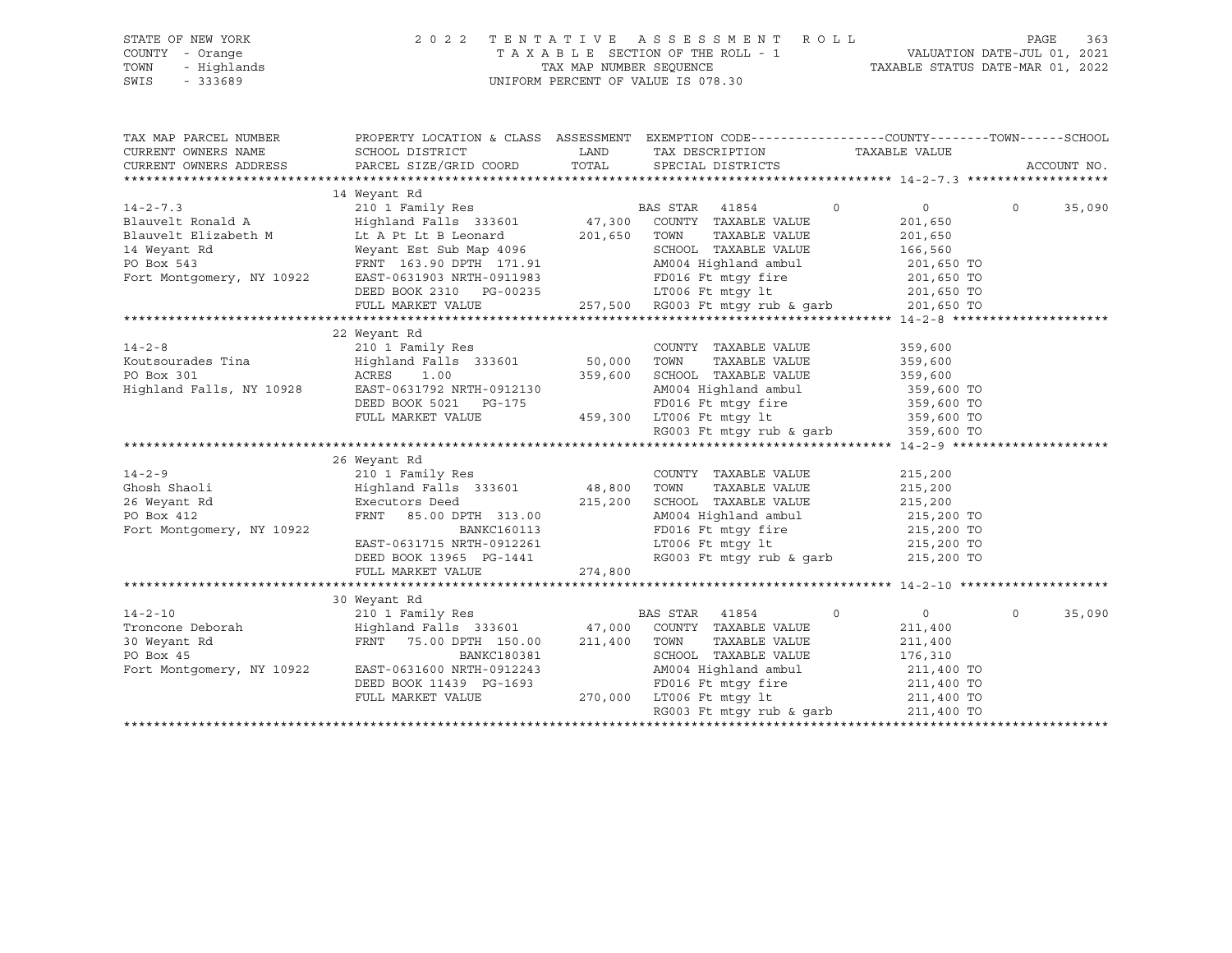| STATE OF NEW YORK<br>COUNTY - Orange<br>- Highlands<br>TOWN<br>SWIS<br>$-333689$ | 2 0 2 2                                                                               | TAX MAP NUMBER SEOUENCE | TENTATIVE ASSESSMENT<br>R O L L<br>TAXABLE SECTION OF THE ROLL - 1<br>UNIFORM PERCENT OF VALUE IS 078.30 | TAXABLE STATUS DATE-MAR 01, 2022 | PAGE<br>VALUATION DATE-JUL 01, 2021 | 364         |
|----------------------------------------------------------------------------------|---------------------------------------------------------------------------------------|-------------------------|----------------------------------------------------------------------------------------------------------|----------------------------------|-------------------------------------|-------------|
| TAX MAP PARCEL NUMBER                                                            |                                                                                       |                         | PROPERTY LOCATION & CLASS ASSESSMENT EXEMPTION CODE----------------COUNTY-------TOWN------SCHOOL         |                                  |                                     |             |
| CURRENT OWNERS NAME                                                              | SCHOOL DISTRICT                                                                       | LAND                    | TAX DESCRIPTION                                                                                          | TAXABLE VALUE                    |                                     |             |
| CURRENT OWNERS ADDRESS                                                           | PARCEL SIZE/GRID COORD                                                                | TOTAL                   | SPECIAL DISTRICTS                                                                                        |                                  |                                     | ACCOUNT NO. |
|                                                                                  |                                                                                       |                         |                                                                                                          |                                  |                                     |             |
|                                                                                  | 34 Weyant Rd                                                                          |                         |                                                                                                          |                                  |                                     |             |
| $14 - 2 - 11$                                                                    | 210 1 Family Res                                                                      |                         | ENH STAR 41834                                                                                           | $\circ$<br>$\overline{0}$        | $\Omega$                            | 87,610      |
| Cordock Edward W                                                                 | Highland Falls 333601                                                                 |                         | 47,400 COUNTY TAXABLE VALUE                                                                              | 170,300                          |                                     |             |
| 34 Weyant Rd                                                                     | FRNT 100.00 DPTH 151.70                                                               | 170,300 TOWN            | TAXABLE VALUE                                                                                            | 170,300                          |                                     |             |
| PO Box 132                                                                       | EAST-0631501 NRTH-0912294                                                             |                         | SCHOOL TAXABLE VALUE                                                                                     | 82,690                           |                                     |             |
| Ft Montgomery, NY 10922                                                          | DEED BOOK 5428 PG-261                                                                 |                         | AM004 Highland ambul                                                                                     | 170,300 TO                       |                                     |             |
|                                                                                  | FULL MARKET VALUE                                                                     |                         | 217,500 FD016 Ft mtqy fire                                                                               | 170,300 TO                       |                                     |             |
|                                                                                  |                                                                                       |                         | LT006 Ft mtqy lt                                                                                         | 170,300 TO                       |                                     |             |
|                                                                                  |                                                                                       |                         | RG003 Ft mtqy rub & qarb                                                                                 | 170,300 TO                       |                                     |             |
|                                                                                  | 68 Canterbury Rd                                                                      |                         |                                                                                                          |                                  |                                     |             |
| $14 - 3 - 1.1$                                                                   | 210 1 Family Res                                                                      |                         | BAS STAR 41854                                                                                           | $\circ$<br>$\Omega$              | $\Omega$                            | 35,090      |
| Torres Pedro                                                                     | Highland Falls 333601 49,800                                                          |                         | COUNTY TAXABLE VALUE                                                                                     | 359,200                          |                                     |             |
| Flores Miryan F                                                                  | FRNT 150.00 DPTH 275.50                                                               | 359,200                 | TOWN<br>TAXABLE VALUE                                                                                    | 359,200                          |                                     |             |
| 68 Canterbury Rd                                                                 | BANKC080370                                                                           |                         | SCHOOL TAXABLE VALUE                                                                                     | 324,110                          |                                     |             |
| PO Box 180                                                                       | EAST-0632345 NRTH-0911922                                                             |                         | AM004 Highland ambul                                                                                     | 359,200 TO                       |                                     |             |
| Fort Montgomery, NY 10922                                                        | DEED BOOK 11972 PG-14                                                                 |                         | FD016 Ft mtgy fire                                                                                       | 359,200 TO                       |                                     |             |
|                                                                                  | FULL MARKET VALUE                                                                     |                         | 458,700 LT006 Ft mtgy lt                                                                                 | 359,200 TO                       |                                     |             |
|                                                                                  |                                                                                       |                         | RG003 Ft mtgy rub & garb                                                                                 | 359,200 TO                       |                                     |             |
|                                                                                  |                                                                                       |                         |                                                                                                          |                                  |                                     |             |
|                                                                                  | 74 Canterbury Rd                                                                      |                         |                                                                                                          |                                  |                                     |             |
| $14 - 3 - 1.2$                                                                   | 210 1 Family Res                                                                      |                         | COUNTY TAXABLE VALUE                                                                                     | 308,600                          |                                     |             |
| Anderson Albin F Trustee                                                         | Highland Falls 333601                                                                 | 53,000 TOWN             | TAXABLE VALUE                                                                                            | 308,600                          |                                     |             |
| Revocable Trust                                                                  | ACRES<br>1.30                                                                         | 308,600                 | SCHOOL TAXABLE VALUE                                                                                     | 308,600                          |                                     |             |
| PO Box 31                                                                        | EAST-0632296 NRTH-0912074                                                             |                         | AM004 Highland ambul                                                                                     | 308,600 TO                       |                                     |             |
|                                                                                  | PO Box 31 EAST-0632296 NRTH-091207<br>Fort Montgomery, NY 10922 DEED BOOK 4006 PG-259 |                         | FD016 Ft mtqy fire                                                                                       | 308,600 TO                       |                                     |             |
|                                                                                  | FULL MARKET VALUE                                                                     |                         | 394,100 LT006 Ft mtgy 1t                                                                                 | 308,600 TO                       |                                     |             |
|                                                                                  |                                                                                       |                         | RG003 Ft mtqy rub & qarb                                                                                 | 308,600 TO                       |                                     |             |
|                                                                                  |                                                                                       |                         |                                                                                                          |                                  |                                     |             |
|                                                                                  | 19 Miles Ln                                                                           |                         |                                                                                                          |                                  |                                     |             |
| $14 - 3 - 3.1$                                                                   | 210 1 Family Res                                                                      |                         | COUNTY TAXABLE VALUE                                                                                     | 210,900                          |                                     |             |
| Ruscelli June M                                                                  | Highland Falls 333601                                                                 | 47,200                  | TOWN<br>TAXABLE VALUE                                                                                    | 210,900                          |                                     |             |
| Ruscelli Charles S Jr                                                            | FRNT 77.00 DPTH 73.50                                                                 | 210,900                 | SCHOOL TAXABLE VALUE                                                                                     | 210,900                          |                                     |             |
| 19 Miles Ln                                                                      | EAST-0632587 NRTH-0911537                                                             |                         | AM004 Highland ambul                                                                                     | 210,900 TO                       |                                     |             |
| PO Box 25                                                                        | DEED BOOK 13818 PG-305                                                                |                         | FD016 Ft mtqy fire                                                                                       | 210,900 TO                       |                                     |             |
| Ft Montgomery, NY 10922                                                          | FULL MARKET VALUE                                                                     | 269,300                 | LT006 Ft mtgy lt                                                                                         | 210,900 TO                       |                                     |             |
|                                                                                  |                                                                                       |                         | RG003 Ft mtgy rub & garb                                                                                 | 210,900 TO                       |                                     |             |
|                                                                                  |                                                                                       |                         | WD102 Water Dist #2                                                                                      | 12.00 UN                         |                                     |             |
|                                                                                  |                                                                                       |                         |                                                                                                          |                                  |                                     |             |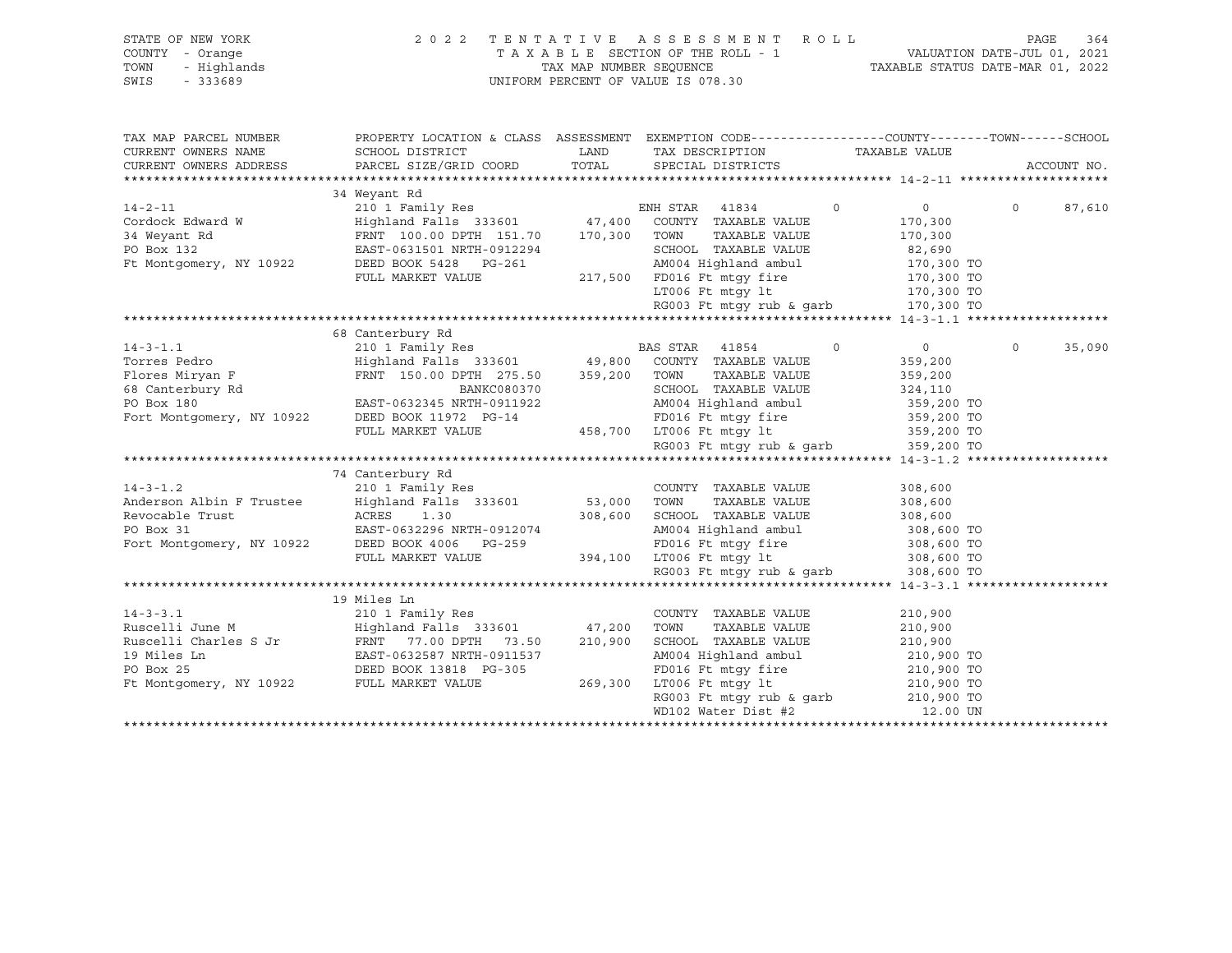| STATE OF NEW YORK<br>COUNTY - Orange<br>TOWN<br>$-333689$<br>SWIS | OF NEW YORK 2022 TENTATIVE ASSESSMENT ROLL<br>7 A X A B L E SECTION OF THE ROLL - 1<br>- Highlands TAX MAP NUMBER SEQUENCE<br>- 333689 UNIFORM PERCENT OF VALUE IS 078.30                                                                                         |       |                                                                                                                                                                                                                                                                                              |                |                                      |                          | 365<br>PAGE    |
|-------------------------------------------------------------------|-------------------------------------------------------------------------------------------------------------------------------------------------------------------------------------------------------------------------------------------------------------------|-------|----------------------------------------------------------------------------------------------------------------------------------------------------------------------------------------------------------------------------------------------------------------------------------------------|----------------|--------------------------------------|--------------------------|----------------|
| TAX MAP PARCEL NUMBER<br>CURRENT OWNERS NAME                      | PROPERTY LOCATION & CLASS ASSESSMENT EXEMPTION CODE----------------COUNTY-------TOWN------SCHOOL<br>SCHOOL DISTRICT                                                                                                                                               |       | LAND TAX DESCRIPTION TAXABLE VALUE                                                                                                                                                                                                                                                           |                |                                      |                          |                |
| CURRENT OWNERS ADDRESS                                            | PARCEL SIZE/GRID COORD                                                                                                                                                                                                                                            | TOTAL | SPECIAL DISTRICTS                                                                                                                                                                                                                                                                            |                |                                      |                          | ACCOUNT NO.    |
|                                                                   |                                                                                                                                                                                                                                                                   |       |                                                                                                                                                                                                                                                                                              |                |                                      |                          |                |
| $14 - 3 - 4$                                                      | 25 Miles Ln                                                                                                                                                                                                                                                       |       | COUNTY TAXABLE VALUE                                                                                                                                                                                                                                                                         |                |                                      |                          |                |
|                                                                   |                                                                                                                                                                                                                                                                   |       |                                                                                                                                                                                                                                                                                              |                | 152,200                              |                          |                |
|                                                                   |                                                                                                                                                                                                                                                                   |       |                                                                                                                                                                                                                                                                                              |                |                                      |                          |                |
|                                                                   |                                                                                                                                                                                                                                                                   |       |                                                                                                                                                                                                                                                                                              |                |                                      |                          |                |
|                                                                   | PO Box 764<br>BANKC080370<br>Fort Montgomery, NY 10922<br>EAST-0632831 NRTH-0911435                                                                                                                                                                               |       | 0911435<br>C-914<br>C-914<br>C-914<br>C-914<br>C-914<br>C-914<br>C-914<br>C-914<br>C-914<br>C-914<br>C-914<br>C-914<br>C-914<br>C-914<br>C-914<br>C-914<br>C-914<br>C-910<br>C-910<br>C-910<br>C-910<br>C-910<br>C-910<br>C-910<br>C-910<br>C-910<br>C-910<br>C-910<br>C-910<br>C-910<br>C-9 |                |                                      |                          |                |
|                                                                   | DEED BOOK 12298 PG-914<br>FULL MARKET VALUE                                                                                                                                                                                                                       |       |                                                                                                                                                                                                                                                                                              |                |                                      |                          |                |
|                                                                   |                                                                                                                                                                                                                                                                   |       |                                                                                                                                                                                                                                                                                              |                |                                      |                          |                |
|                                                                   |                                                                                                                                                                                                                                                                   |       |                                                                                                                                                                                                                                                                                              |                |                                      |                          |                |
|                                                                   |                                                                                                                                                                                                                                                                   |       |                                                                                                                                                                                                                                                                                              |                |                                      |                          |                |
|                                                                   |                                                                                                                                                                                                                                                                   |       |                                                                                                                                                                                                                                                                                              |                |                                      |                          |                |
|                                                                   | 20 Brooks Ln                                                                                                                                                                                                                                                      |       |                                                                                                                                                                                                                                                                                              |                |                                      |                          |                |
| $14 - 3 - 5$                                                      | 210 1 Family Res<br>210 1 Family Res<br>Highland Falls 333601 47,600 COUNTY TAXABLE VALUE                                                                                                                                                                         |       |                                                                                                                                                                                                                                                                                              |                | $\Omega$<br>$\overline{0}$           | $\Omega$                 | 35,090         |
| Roberts William S Jr                                              | Highland Falls 333601<br>Highland Falls 333601<br>As Per Row Map 259<br>Utility Easement dtd 3-16<br>L13854 Pg867<br>ENT 150.00 DPTH 127.90<br>Henry TaxaBLE VALUE<br>AM004 Highland ambul<br>FRNT 150.00 DPTH 127.90<br>FD016 Ft mtgy fire<br>FD016 Ft mtgy fire |       |                                                                                                                                                                                                                                                                                              |                | 197,100                              |                          |                |
| 20 Brooks Ln                                                      |                                                                                                                                                                                                                                                                   |       | TAXABLE VALUE                                                                                                                                                                                                                                                                                |                | 197,100                              |                          |                |
| PO Box 744                                                        |                                                                                                                                                                                                                                                                   |       |                                                                                                                                                                                                                                                                                              |                | 162,010                              |                          |                |
| Fort Montgomery, NY 10922                                         | Utility Easement dtd 3-16<br>L13854 Pg867 M004 Highland ambul<br>FRNT 150.00 DPTH 127.90<br>EAST-0633020 NRTH-0911325<br>DEED BOOK 12455 PG-1148<br>PULL MARKET VALUE<br>PULL MARKET VALUE<br>251,700 SW010 Ft mtgy swr bond<br>CM010 Ft mtgy                     |       |                                                                                                                                                                                                                                                                                              |                |                                      |                          |                |
|                                                                   |                                                                                                                                                                                                                                                                   |       |                                                                                                                                                                                                                                                                                              |                |                                      |                          |                |
|                                                                   |                                                                                                                                                                                                                                                                   |       |                                                                                                                                                                                                                                                                                              |                |                                      |                          |                |
|                                                                   |                                                                                                                                                                                                                                                                   |       |                                                                                                                                                                                                                                                                                              |                |                                      |                          |                |
|                                                                   |                                                                                                                                                                                                                                                                   |       |                                                                                                                                                                                                                                                                                              |                | 10.00 UN<br>10.00 UN                 |                          |                |
|                                                                   |                                                                                                                                                                                                                                                                   |       | SW019 Ft mtgy swr maint<br>WD102 Water Dist #2                                                                                                                                                                                                                                               |                |                                      |                          |                |
|                                                                   |                                                                                                                                                                                                                                                                   |       |                                                                                                                                                                                                                                                                                              |                | 10.00 UN                             |                          |                |
|                                                                   |                                                                                                                                                                                                                                                                   |       |                                                                                                                                                                                                                                                                                              |                |                                      |                          |                |
| $14 - 3 - 6$                                                      | 210 1 Family Res<br>210 1 Family Res<br>Examples 1122 48,200 VET WAR T 41123<br>259,100 VET DIS C 41142<br>259,100 VET DIS C 41142<br>259,100 VET DIS C 41142                                                                                                     |       |                                                                                                                                                                                                                                                                                              |                | $\overline{0}$<br>20,160             | $\overline{\phantom{0}}$ |                |
| Campbell Colleen P                                                |                                                                                                                                                                                                                                                                   |       |                                                                                                                                                                                                                                                                                              |                |                                      |                          |                |
| 12 Brooks Ln                                                      |                                                                                                                                                                                                                                                                   |       |                                                                                                                                                                                                                                                                                              |                | $0$ $0$ $11,520$<br>$0$ $58,298$ $0$ |                          | $\circ$        |
| PO Box 851                                                        |                                                                                                                                                                                                                                                                   |       |                                                                                                                                                                                                                                                                                              | $\overline{0}$ | $0 \t38,400$                         |                          | $\overline{0}$ |
| Fort Montgomery, NY 10922                                         | $\begin{tabular}{lllllllllll} & & & & & & & & & & & & \text{VET DIS T} & 41143 \\ & & & & & & & \text{VET DIS T} & 41143 \\ \text{EAST-0633168 NRTH-0911245} & & & & & & \text{COUNTY} & TAXABLE \\ \end{tabular}$                                                |       | COUNTY TAXABLE VALUE                                                                                                                                                                                                                                                                         |                | 180,642                              |                          |                |
|                                                                   | DEED BOOK 13740 PG-796                                                                                                                                                                                                                                            |       | TOWN<br>TAXABLE VALUE                                                                                                                                                                                                                                                                        |                | 209,180                              |                          |                |
|                                                                   | FULL MARKET VALUE                                                                                                                                                                                                                                                 |       | $330,900$ SCHOOL TAXABLE VALUE 259,100                                                                                                                                                                                                                                                       |                |                                      |                          |                |
|                                                                   |                                                                                                                                                                                                                                                                   |       |                                                                                                                                                                                                                                                                                              |                |                                      |                          |                |
|                                                                   |                                                                                                                                                                                                                                                                   |       |                                                                                                                                                                                                                                                                                              |                |                                      |                          |                |
|                                                                   |                                                                                                                                                                                                                                                                   |       |                                                                                                                                                                                                                                                                                              |                |                                      |                          |                |
|                                                                   |                                                                                                                                                                                                                                                                   |       | SCHOOL TAXABLE VALUE<br>AM004 Highland ambul<br>FD016 Ft mtgy fire<br>17006 Ft mtgy 1t<br>RG003 Ft mtgy rub & garb<br>SW010 Ft mtgy swr bond<br>10.00 UNE                                                                                                                                    |                |                                      |                          |                |
|                                                                   |                                                                                                                                                                                                                                                                   |       |                                                                                                                                                                                                                                                                                              |                |                                      |                          |                |
|                                                                   |                                                                                                                                                                                                                                                                   |       | SW010 Ft mtgy swr bond 10.00 UN<br>SW019 Ft mtgy swr maint 10.00 UN                                                                                                                                                                                                                          |                |                                      |                          |                |
|                                                                   |                                                                                                                                                                                                                                                                   |       | WD102 Water Dist #2                                                                                                                                                                                                                                                                          |                | 10.00 UN                             |                          |                |
|                                                                   |                                                                                                                                                                                                                                                                   |       |                                                                                                                                                                                                                                                                                              |                |                                      |                          |                |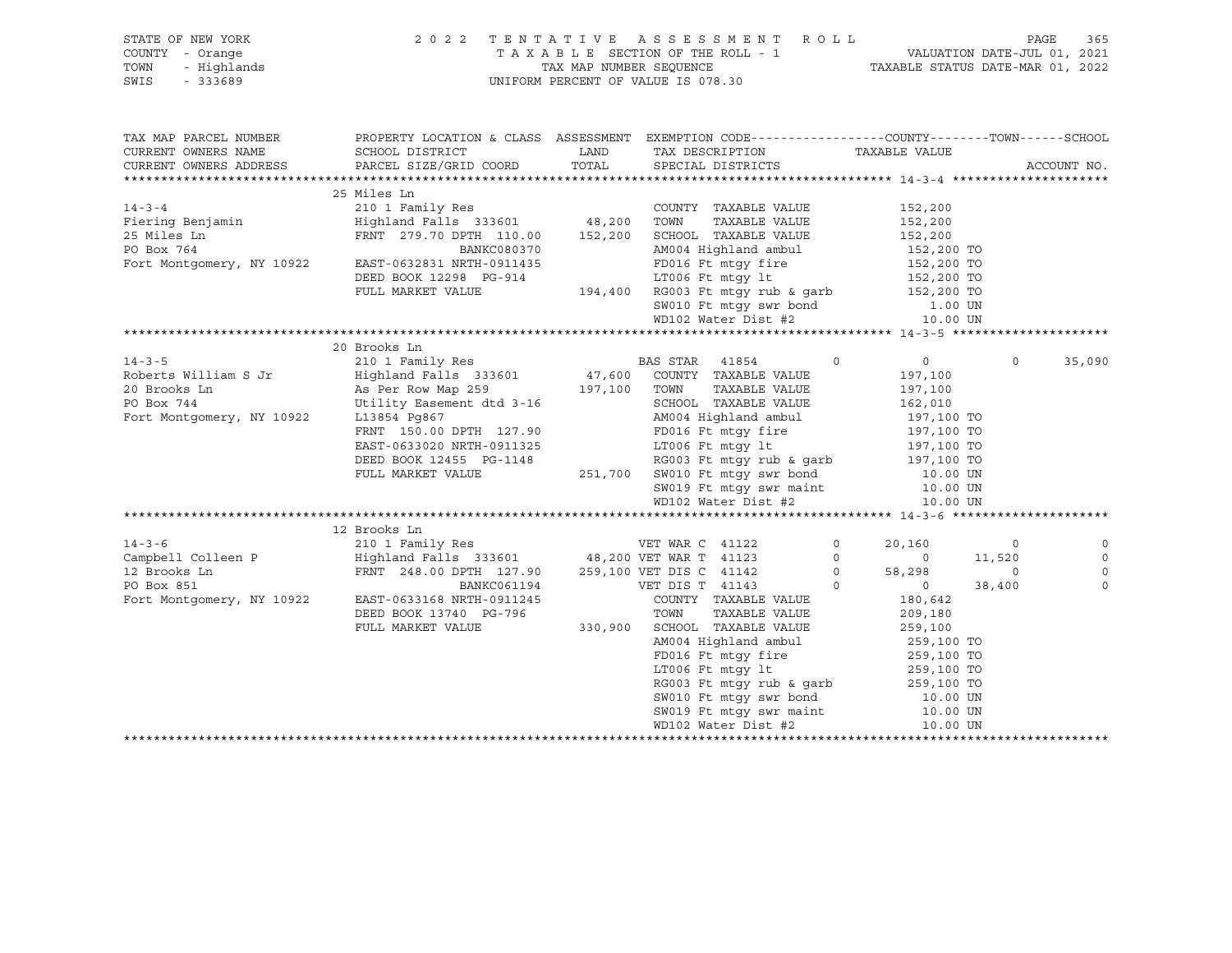| STATE OF NEW YORK<br>COUNTY - Orange<br>TOWN<br>- Highlands<br>$-333689$<br>SWIS                                                                                                                                                | 2 0 2 2                                              | TAX MAP NUMBER SEOUENCE | TENTATIVE ASSESSMENT ROLL<br>TAXABLE SECTION OF THE ROLL - 1<br>UNIFORM PERCENT OF VALUE IS 078.30                                | 1 VALUATION DATE-JUL 01, 2021<br>TAXABLE STATUS DATE-MAR 01, 2022 | PAGE        | 366     |
|---------------------------------------------------------------------------------------------------------------------------------------------------------------------------------------------------------------------------------|------------------------------------------------------|-------------------------|-----------------------------------------------------------------------------------------------------------------------------------|-------------------------------------------------------------------|-------------|---------|
| TAX MAP PARCEL NUMBER                                                                                                                                                                                                           |                                                      |                         | PROPERTY LOCATION & CLASS ASSESSMENT EXEMPTION CODE---------------COUNTY-------TOWN-----SCHOOL                                    |                                                                   |             |         |
| CURRENT OWNERS NAME                                                                                                                                                                                                             | SCHOOL DISTRICT                                      | LAND                    | TAX DESCRIPTION                                                                                                                   | TAXABLE VALUE                                                     |             |         |
| CURRENT OWNERS ADDRESS                                                                                                                                                                                                          | PARCEL SIZE/GRID COORD                               | TOTAL                   | SPECIAL DISTRICTS                                                                                                                 |                                                                   | ACCOUNT NO. |         |
|                                                                                                                                                                                                                                 |                                                      |                         |                                                                                                                                   |                                                                   |             |         |
| $14 - 3 - 7$                                                                                                                                                                                                                    | 877 Route 9W<br>230 3 Family Res                     |                         |                                                                                                                                   |                                                                   |             |         |
|                                                                                                                                                                                                                                 | Highland Falls 333601 47,200 TOWN TAXABLE VALUE      |                         | COUNTY TAXABLE VALUE                                                                                                              | 272,700                                                           |             |         |
|                                                                                                                                                                                                                                 | FRNT 140.80 DPTH 105.00                              |                         | 272,700 SCHOOL TAXABLE VALUE                                                                                                      | 272,700<br>272,700                                                |             |         |
| Maher Gregory M<br>Maher Lisa M<br>83 Canterbury Rd<br>PO Box 740                                                                                                                                                               | BANKC230070                                          |                         |                                                                                                                                   |                                                                   |             |         |
|                                                                                                                                                                                                                                 | EAST-0633315 NRTH-0911196                            |                         | AM004 Highland ambul 272,700 TO<br>FD016 Ft mtgy fire 272,700 TO                                                                  |                                                                   |             |         |
| Fort Montgomery, NY 10922                                                                                                                                                                                                       | DEED BOOK 6208 PG-340                                |                         | LT006 Ft mtgy lt                                                                                                                  |                                                                   |             |         |
|                                                                                                                                                                                                                                 | FULL MARKET VALUE                                    |                         | 348,300 RG003 Ft mtgy rub & garb                                                                                                  | 272,700 TO<br>272,700 TO                                          |             |         |
|                                                                                                                                                                                                                                 |                                                      |                         | SW010 Ft mtgy swr bond                                                                                                            | 30.00 UN                                                          |             |         |
|                                                                                                                                                                                                                                 |                                                      |                         | SW019 Ft mtgy swr maint                                                                                                           | 30.00 UN                                                          |             |         |
|                                                                                                                                                                                                                                 |                                                      |                         | WD102 Water Dist #2                                                                                                               | 15.00 UN                                                          |             |         |
|                                                                                                                                                                                                                                 |                                                      |                         |                                                                                                                                   |                                                                   |             |         |
|                                                                                                                                                                                                                                 | 11 Brooks Ln                                         |                         |                                                                                                                                   |                                                                   |             |         |
| $14 - 3 - 9$                                                                                                                                                                                                                    | 210 1 Family Res AGED-C                              |                         | 41802                                                                                                                             | $\circ$<br>46,100                                                 | $\Omega$    | $\circ$ |
| Murphy Pauline M                                                                                                                                                                                                                | Highland Falls 333601 47,400 ENH STAR 41834          |                         |                                                                                                                                   | $\circ$<br>$\Omega$                                               | $\Omega$    | 87,610  |
| 11 Brooks Ln                                                                                                                                                                                                                    | FRNT 156.20 DPTH 129.10 230,500 COUNTY TAXABLE VALUE |                         |                                                                                                                                   | 184,400                                                           |             |         |
| PO Box 335                                                                                                                                                                                                                      | BANKC080370                                          |                         | TOWN<br>TAXABLE VALUE                                                                                                             | 230,500                                                           |             |         |
| Fort Montgomery, NY 10922                                                                                                                                                                                                       | EAST-0633131 NRTH-0911062                            |                         | SCHOOL TAXABLE VALUE                                                                                                              | 142,890                                                           |             |         |
|                                                                                                                                                                                                                                 | DEED BOOK 11002 PG-1146                              |                         | AM004 Highland ambul<br>FD016 Ft mtgy fire<br>LT006 Ft mtgy 1t 230,500 TO<br>230,500 TO<br>230,500 TO<br>230,500 TO<br>230,500 TO |                                                                   |             |         |
|                                                                                                                                                                                                                                 | FULL MARKET VALUE                                    |                         | 294,400 FD016 Ft mtqy fire                                                                                                        |                                                                   |             |         |
|                                                                                                                                                                                                                                 |                                                      |                         |                                                                                                                                   |                                                                   |             |         |
|                                                                                                                                                                                                                                 |                                                      |                         | RG003 Ft mtgy rub & garb                                                                                                          | 230,500 TO                                                        |             |         |
|                                                                                                                                                                                                                                 |                                                      |                         | SW010 Ft mtgy swr bond                                                                                                            | 10.00 UN                                                          |             |         |
|                                                                                                                                                                                                                                 |                                                      |                         | SW019 Ft mtgy swr maint<br>WD102 Water Dist #2                                                                                    | 10.00 UN                                                          |             |         |
|                                                                                                                                                                                                                                 |                                                      |                         |                                                                                                                                   | 10.00 UN                                                          |             |         |
|                                                                                                                                                                                                                                 |                                                      |                         |                                                                                                                                   |                                                                   |             |         |
|                                                                                                                                                                                                                                 |                                                      |                         |                                                                                                                                   |                                                                   |             |         |
|                                                                                                                                                                                                                                 |                                                      |                         |                                                                                                                                   | $\Omega$<br>$\overline{0}$                                        | $\Omega$    | 35,090  |
|                                                                                                                                                                                                                                 |                                                      |                         |                                                                                                                                   | 222,700                                                           |             |         |
|                                                                                                                                                                                                                                 |                                                      |                         |                                                                                                                                   | 222,700                                                           |             |         |
|                                                                                                                                                                                                                                 |                                                      |                         |                                                                                                                                   | 187,610                                                           |             |         |
|                                                                                                                                                                                                                                 |                                                      |                         | AM004 Highland ambul<br>284,400 FD016 Ft mtgy fire                                                                                | 222,700 TO<br>222,700 TO                                          |             |         |
|                                                                                                                                                                                                                                 |                                                      |                         |                                                                                                                                   |                                                                   |             |         |
| Baker Aurelia (1854)<br>Eighland Falls 333601 (186.00 COUNTY TAXABLE VALUE Fisher Riley (186.00 FRNT 100.00 DPTH 106.00 (222,700 TOWN TAXABLE VALUE 13 Brooks Ln EAST-0633026 NRTH-0911127 (284,400 FD016 Ft mtm: find and Fort |                                                      |                         |                                                                                                                                   | 222,700 TO<br>222,700 TO                                          |             |         |
|                                                                                                                                                                                                                                 |                                                      |                         | RG003 Ft mtgy rub & garb<br>SW010 Ft mtgy swr bond<br>SW019 Ft mtgy swr maint                                                     |                                                                   |             |         |
|                                                                                                                                                                                                                                 |                                                      |                         |                                                                                                                                   | 10.00 UN<br>10.00 UN                                              |             |         |
|                                                                                                                                                                                                                                 |                                                      |                         | WD102 Water Dist #2                                                                                                               | 10.00 UN                                                          |             |         |
|                                                                                                                                                                                                                                 |                                                      |                         |                                                                                                                                   |                                                                   |             |         |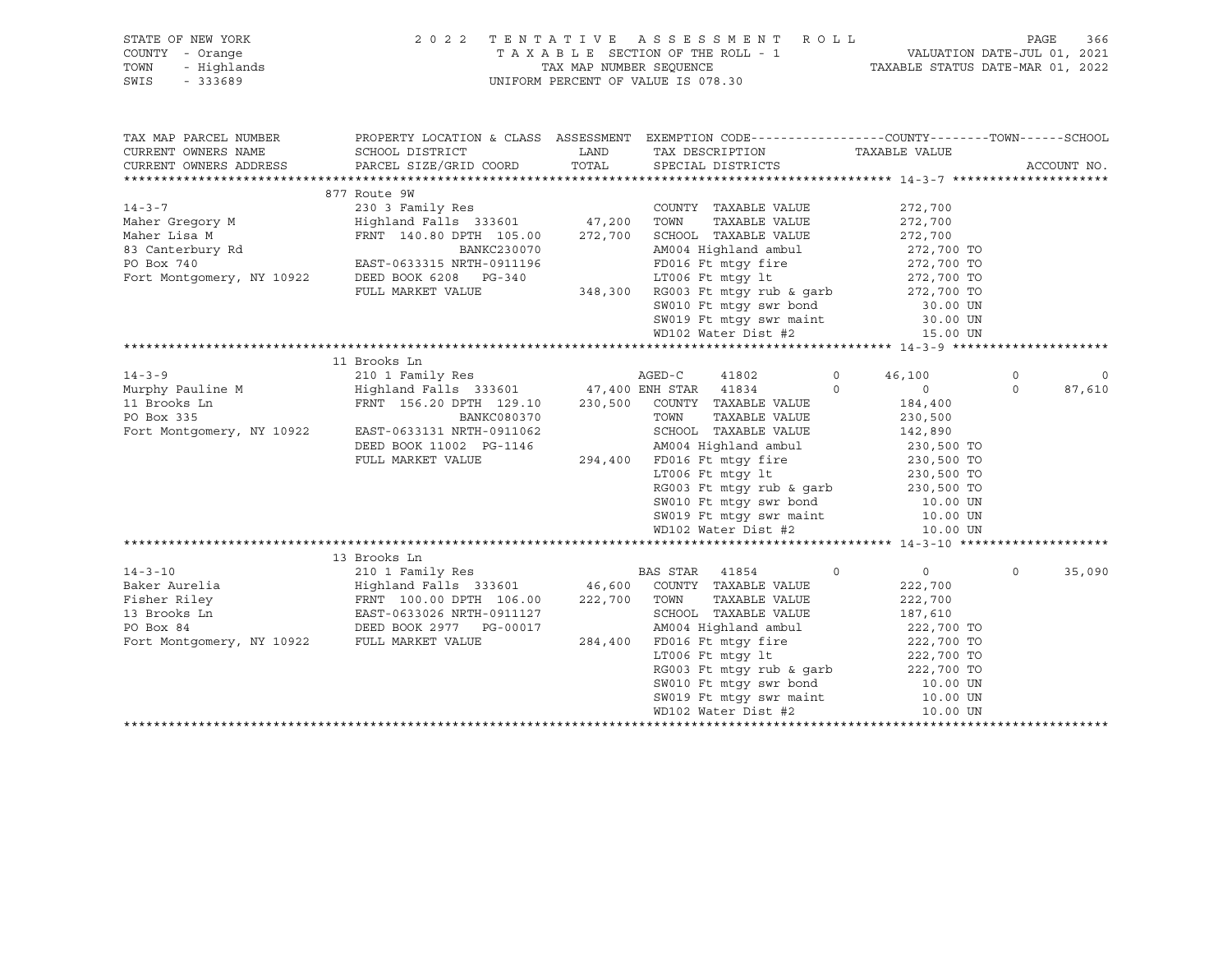| STATE OF NEW YORK<br>Y - Orange<br>- Highlands<br>- 333689<br>COUNTY - Orange<br>TOWN<br>SWIS | 2022 TENTATIVE ASSESSMENT ROLL                                                                                                                                                                                                           | T A X A B L E SECTION OF THE ROLL - 1 VALUATION DATE-JUL 01, 2021<br>TAX MAP NUMBER SEQUENCE TAXABLE STATUS DATE-MAR 01, 2022<br>UNIFORM PERCENT OF VALUE IS 078.30 |               |         | PAGE<br>367    |
|-----------------------------------------------------------------------------------------------|------------------------------------------------------------------------------------------------------------------------------------------------------------------------------------------------------------------------------------------|---------------------------------------------------------------------------------------------------------------------------------------------------------------------|---------------|---------|----------------|
| TAX MAP PARCEL NUMBER                                                                         | PROPERTY LOCATION & CLASS ASSESSMENT EXEMPTION CODE----------------COUNTY-------TOWN------SCHOOL                                                                                                                                         |                                                                                                                                                                     |               |         |                |
| CURRENT OWNERS NAME<br>CURRENT OWNERS ADDRESS                                                 | SCHOOL DISTRICT<br>PARCEL SIZE/GRID COORD TOTAL SPECIAL DISTRICTS                                                                                                                                                                        | LAND TAX DESCRIPTION                                                                                                                                                | TAXABLE VALUE |         | ACCOUNT NO.    |
|                                                                                               |                                                                                                                                                                                                                                          |                                                                                                                                                                     |               |         |                |
|                                                                                               | Us Hwy 9W                                                                                                                                                                                                                                |                                                                                                                                                                     |               |         |                |
| $14 - 3 - 11.1$                                                                               |                                                                                                                                                                                                                                          | COUNTY TAXABLE VALUE                                                                                                                                                | 171,000       |         |                |
| Panchishak Andriy                                                                             |                                                                                                                                                                                                                                          | TAXABLE VALUE 171,000                                                                                                                                               |               |         |                |
| PO Box 881                                                                                    |                                                                                                                                                                                                                                          |                                                                                                                                                                     |               |         |                |
| Fort Montgomery, NY 10922                                                                     | Highland Falls 333601 171,000 1000 17AABLE VALUE<br>171,000 ENGOOL TAXABLE VALUE<br>Map 8183 AM004 Highland ambul<br>EASEMENT/UTILITY FD016 Ft mtgy fire 171,000 TO<br>RCRES 6.60 LT006 Ft mtgy fire 171,000 TO<br>EAST-0632847 NRTH-091 |                                                                                                                                                                     |               |         |                |
|                                                                                               |                                                                                                                                                                                                                                          |                                                                                                                                                                     |               |         |                |
|                                                                                               |                                                                                                                                                                                                                                          |                                                                                                                                                                     |               |         |                |
|                                                                                               |                                                                                                                                                                                                                                          |                                                                                                                                                                     |               |         |                |
|                                                                                               |                                                                                                                                                                                                                                          |                                                                                                                                                                     |               |         |                |
|                                                                                               |                                                                                                                                                                                                                                          |                                                                                                                                                                     |               |         |                |
|                                                                                               |                                                                                                                                                                                                                                          |                                                                                                                                                                     |               |         |                |
|                                                                                               |                                                                                                                                                                                                                                          |                                                                                                                                                                     |               | $\circ$ |                |
|                                                                                               |                                                                                                                                                                                                                                          |                                                                                                                                                                     | 0 0 19,200    |         | $\overline{0}$ |
|                                                                                               |                                                                                                                                                                                                                                          |                                                                                                                                                                     |               |         |                |
|                                                                                               |                                                                                                                                                                                                                                          |                                                                                                                                                                     |               |         |                |
|                                                                                               |                                                                                                                                                                                                                                          |                                                                                                                                                                     |               |         |                |
|                                                                                               |                                                                                                                                                                                                                                          |                                                                                                                                                                     |               |         |                |
|                                                                                               |                                                                                                                                                                                                                                          |                                                                                                                                                                     |               |         |                |
|                                                                                               |                                                                                                                                                                                                                                          |                                                                                                                                                                     |               |         |                |
|                                                                                               |                                                                                                                                                                                                                                          |                                                                                                                                                                     |               |         |                |
|                                                                                               |                                                                                                                                                                                                                                          |                                                                                                                                                                     |               |         |                |
|                                                                                               |                                                                                                                                                                                                                                          |                                                                                                                                                                     |               |         |                |
|                                                                                               |                                                                                                                                                                                                                                          |                                                                                                                                                                     |               |         |                |
|                                                                                               | 21 Brooks Ln                                                                                                                                                                                                                             |                                                                                                                                                                     |               |         |                |
|                                                                                               |                                                                                                                                                                                                                                          |                                                                                                                                                                     |               | $\circ$ | 87,610         |
|                                                                                               |                                                                                                                                                                                                                                          |                                                                                                                                                                     |               |         |                |
|                                                                                               |                                                                                                                                                                                                                                          |                                                                                                                                                                     |               |         |                |
|                                                                                               |                                                                                                                                                                                                                                          |                                                                                                                                                                     |               |         |                |
|                                                                                               |                                                                                                                                                                                                                                          |                                                                                                                                                                     |               |         |                |
|                                                                                               |                                                                                                                                                                                                                                          |                                                                                                                                                                     |               |         |                |
|                                                                                               |                                                                                                                                                                                                                                          |                                                                                                                                                                     |               |         |                |
|                                                                                               |                                                                                                                                                                                                                                          |                                                                                                                                                                     |               |         |                |
|                                                                                               |                                                                                                                                                                                                                                          |                                                                                                                                                                     |               |         |                |
|                                                                                               |                                                                                                                                                                                                                                          |                                                                                                                                                                     |               |         |                |
|                                                                                               |                                                                                                                                                                                                                                          |                                                                                                                                                                     |               |         |                |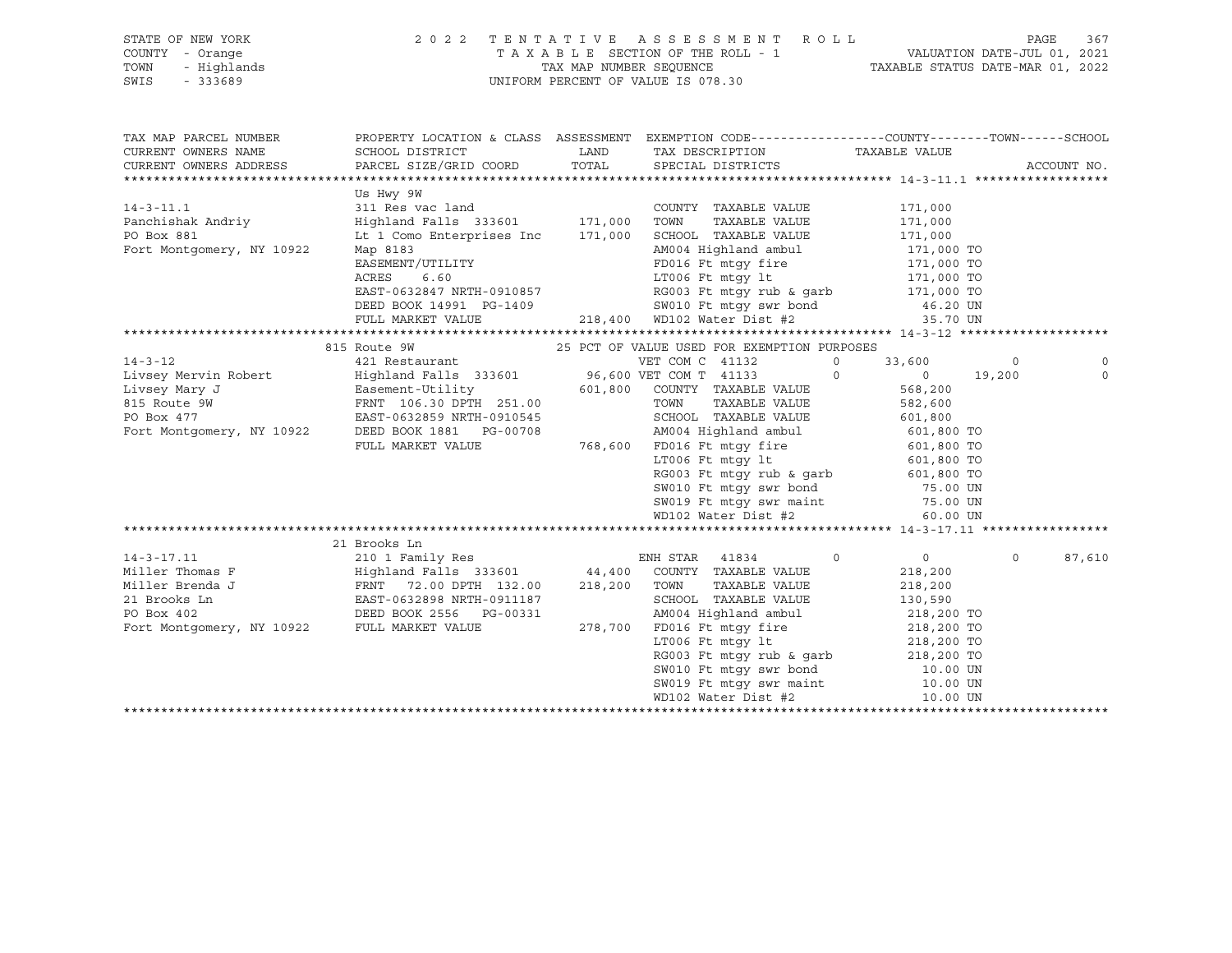| STATE OF NEW YORK                           | 2 0 2 2                      | TENTATIVE               | A S S E S S M E N T R O L L                                                                     |                                  | PAGE                        | 368 |
|---------------------------------------------|------------------------------|-------------------------|-------------------------------------------------------------------------------------------------|----------------------------------|-----------------------------|-----|
| COUNTY - Orange                             |                              |                         | TAXABLE SECTION OF THE ROLL - 1                                                                 | TAXABLE STATUS DATE-MAR 01, 2022 | VALUATION DATE-JUL 01, 2021 |     |
| - Highlands<br>TOWN<br>SWIS<br>$-333689$    |                              | TAX MAP NUMBER SEQUENCE | UNIFORM PERCENT OF VALUE IS 078.30                                                              |                                  |                             |     |
|                                             |                              |                         |                                                                                                 |                                  |                             |     |
|                                             |                              |                         |                                                                                                 |                                  |                             |     |
| TAX MAP PARCEL NUMBER                       |                              |                         | PROPERTY LOCATION & CLASS ASSESSMENT EXEMPTION CODE---------------COUNTY-------TOWN------SCHOOL |                                  |                             |     |
| CURRENT OWNERS NAME                         | SCHOOL DISTRICT              | LAND                    | TAX DESCRIPTION                                                                                 | TAXABLE VALUE                    |                             |     |
| CURRENT OWNERS ADDRESS                      | PARCEL SIZE/GRID COORD       | TOTAL                   | SPECIAL DISTRICTS                                                                               |                                  | ACCOUNT NO.                 |     |
|                                             |                              |                         |                                                                                                 |                                  |                             |     |
|                                             | 17 Brooks Ln                 |                         |                                                                                                 |                                  |                             |     |
| $14 - 3 - 17.3$                             | 220 2 Family Res             |                         | BAS STAR<br>41854<br>$\circ$                                                                    | $\overline{0}$                   | $\Omega$<br>35,090          |     |
| Gokey Robert Sr                             | Highland Falls 333601        | 44,400                  | COUNTY TAXABLE VALUE                                                                            | 239,100                          |                             |     |
| Gokey Gail                                  | FRNT 90.00 DPTH 47.00        | 239,100                 | TOWN<br>TAXABLE VALUE                                                                           | 239,100                          |                             |     |
| 17 Brooks Ln                                | EAST-0632959 NRTH-0911202    |                         | SCHOOL TAXABLE VALUE                                                                            | 204,010                          |                             |     |
| PO Box 758                                  | DEED BOOK 12712 PG-789       |                         | AM004 Highland ambul                                                                            | 239,100 TO                       |                             |     |
| Fort Montgomery, NY 10922 FULL MARKET VALUE |                              |                         | 305,400 FD016 Ft mtqy fire                                                                      | 239,100 TO                       |                             |     |
|                                             |                              |                         | LT006 Ft mtqy lt                                                                                | 239,100 TO                       |                             |     |
|                                             |                              |                         | RG003 Ft mtgy rub & garb                                                                        | 239,100 TO                       |                             |     |
|                                             |                              |                         | SW010 Ft mtgy swr bond                                                                          | 20.00 UN                         |                             |     |
|                                             |                              |                         | SW019 Ft mtgy swr maint                                                                         | 20.00 UN                         |                             |     |
|                                             |                              |                         | WD102 Water Dist #2                                                                             | 10.00 UN                         |                             |     |
|                                             |                              |                         |                                                                                                 |                                  |                             |     |
|                                             | 24 Miles Ln                  |                         |                                                                                                 |                                  |                             |     |
| $14 - 3 - 18$                               | 210 1 Family Res             |                         | BAS STAR<br>41854<br>$\Omega$                                                                   | $0 \qquad \qquad$                | $\Omega$<br>35,090          |     |
| Marrero Benjamin                            | Highland Falls 333601        | 49,200                  | COUNTY TAXABLE VALUE                                                                            | 262,600                          |                             |     |
| Arce Delia                                  | Angle On Adjoining Owner     | 262,600                 | TOWN<br>TAXABLE VALUE                                                                           | 262,600                          |                             |     |
| 24 Miles La                                 | As Per Deed & Map 8183       |                         | SCHOOL TAXABLE VALUE                                                                            | 227,510                          |                             |     |
| PO Box 392                                  | FRNT 204.00 DPTH 138.80      |                         | AM004 Highland ambul                                                                            | 262,600 TO                       |                             |     |
| Fort Montgomery, NY 10922                   | BANK<br>$\mathbf N$          |                         | FD016 Ft mtgy fire                                                                              | 262,600 TO                       |                             |     |
|                                             | EAST-0632770 NRTH-0911281    |                         | LT006 Ft mtgy lt                                                                                | 262,600 TO                       |                             |     |
|                                             | DEED BOOK 5879 PG-110        |                         | RG003 Ft mtgy rub & garb                                                                        | 262,600 TO                       |                             |     |
|                                             | FULL MARKET VALUE            |                         | 335,400 SW010 Ft mtgy swr bond                                                                  | 1.00 UN                          |                             |     |
|                                             |                              |                         | WD102 Water Dist #2                                                                             | 10.00 UN                         |                             |     |
|                                             |                              |                         |                                                                                                 |                                  |                             |     |
|                                             | 9 Miles Ln                   |                         |                                                                                                 |                                  |                             |     |
| $14 - 3 - 19.1$                             | 210 1 Family Res             |                         | COUNTY TAXABLE VALUE                                                                            | 180,650                          |                             |     |
| Tulsieram Sahira                            | Highland Falls 333601 47,400 |                         | TOWN<br>TAXABLE VALUE                                                                           | 180,650                          |                             |     |
| 9 Miles Ln                                  | FRNT 204.80 DPTH 110.50      | 180,650                 | SCHOOL TAXABLE VALUE                                                                            | 180,650                          |                             |     |
| PO Box 790                                  | BANK<br>N                    |                         | AM004 Highland ambul                                                                            | 180,650 TO                       |                             |     |
| Fort Montgomery, NY 10922                   | EAST-0632496 NRTH-0911316    |                         | FD016 Ft mtqy fire                                                                              | 180,650 TO                       |                             |     |
|                                             | DEED BOOK 12718 PG-691       |                         | LT006 Ft mtqy lt                                                                                | 180,650 TO                       |                             |     |
|                                             | FULL MARKET VALUE            |                         | 230,700 RG003 Ft mtgy rub & garb                                                                | 180,650 TO                       |                             |     |
|                                             |                              |                         | WD102 Water Dist #2                                                                             | 12.00 UN                         |                             |     |
|                                             |                              |                         |                                                                                                 |                                  |                             |     |
|                                             | 8 Miles Ln                   |                         |                                                                                                 |                                  |                             |     |
| $14 - 3 - 19.2$                             | 210 1 Family Res             |                         | BAS STAR<br>41854<br>$\circ$                                                                    | 0                                | $\circ$<br>35,090           |     |
| Calhoun Demetrian                           | Highland Falls 333601        | 47,000                  | COUNTY TAXABLE VALUE                                                                            | 257,900                          |                             |     |
| 8 Miles Ln                                  | FRNT<br>80.20 DPTH 110.00    | 257,900                 | TOWN<br>TAXABLE VALUE                                                                           | 257,900                          |                             |     |
| PO Box 119                                  | BANKC170031                  |                         | SCHOOL TAXABLE VALUE                                                                            | 222,810                          |                             |     |
| Fort Montgomery, NY 10922                   | EAST-0632654 NRTH-0911268    |                         | AM004 Highland ambul                                                                            | 257,900 TO                       |                             |     |
|                                             | DEED BOOK 12755 PG-1608      |                         | FD016 Ft mtgy fire                                                                              | 257,900 TO                       |                             |     |
|                                             | FULL MARKET VALUE            | 329,400                 | LT006 Ft mtqy lt                                                                                | 257,900 TO                       |                             |     |
|                                             |                              |                         |                                                                                                 | 257,900 TO                       |                             |     |
|                                             |                              |                         | RG003 Ft mtgy rub & garb<br>WD102 Water Dist #2                                                 | 12.00 UN                         |                             |     |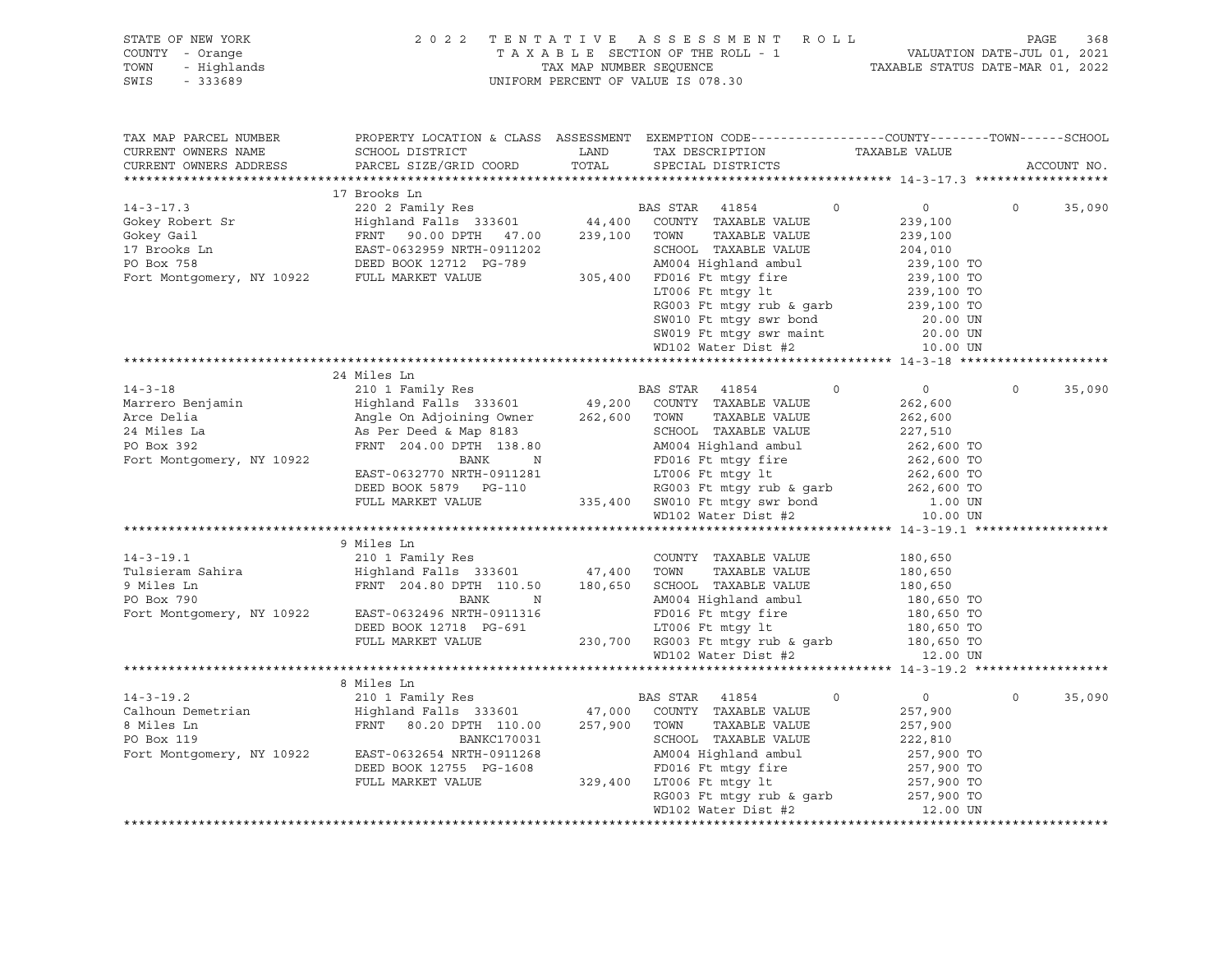| STATE OF NEW YORK<br>COUNTY - Orange<br>TOWN<br>- Highlands<br>SWIS<br>$-333689$ | 2 0 2 2                                                                                                                                                                                                                                                                        |       | TENTATIVE ASSESSMENT ROLL<br>TAXABLE SECTION OF THE ROLL - 1 VALUATION DATE-JUL 01, 2021<br>TAX MAP NUMBER SEQUENCE TAXABLE STATUS DATE-MAR 01, 2022<br>UNIFORM PERCENT OF VALUE IS 078.30 |                        | PAGE<br>369        |
|----------------------------------------------------------------------------------|--------------------------------------------------------------------------------------------------------------------------------------------------------------------------------------------------------------------------------------------------------------------------------|-------|--------------------------------------------------------------------------------------------------------------------------------------------------------------------------------------------|------------------------|--------------------|
| CURRENT OWNERS NAME                                                              | TAX MAP PARCEL NUMBER PROPERTY LOCATION & CLASS ASSESSMENT EXEMPTION CODE----------------COUNTY-------TOWN------SCHOOL<br>SCHOOL DISTRICT                                                                                                                                      | LAND  | TAX DESCRIPTION TAXABLE VALUE                                                                                                                                                              |                        |                    |
| CURRENT OWNERS ADDRESS                                                           | PARCEL SIZE/GRID COORD                                                                                                                                                                                                                                                         | TOTAL | SPECIAL DISTRICTS                                                                                                                                                                          |                        | ACCOUNT NO.        |
|                                                                                  |                                                                                                                                                                                                                                                                                |       |                                                                                                                                                                                            |                        |                    |
|                                                                                  | 12 Miles Ln                                                                                                                                                                                                                                                                    |       |                                                                                                                                                                                            |                        |                    |
| $14 - 3 - 19.4$                                                                  | 220 2 Family Res                                                                                                                                                                                                                                                               |       | ENH STAR 41834<br>$\overline{0}$                                                                                                                                                           | $\overline{0}$         | 0 87,610           |
|                                                                                  | Joan C. Miles Irrev Trust Highland Falls 333601 47,500                                                                                                                                                                                                                         |       | COUNTY TAXABLE VALUE                                                                                                                                                                       | 239,400                |                    |
|                                                                                  |                                                                                                                                                                                                                                                                                |       |                                                                                                                                                                                            |                        |                    |
|                                                                                  |                                                                                                                                                                                                                                                                                |       |                                                                                                                                                                                            |                        |                    |
|                                                                                  |                                                                                                                                                                                                                                                                                |       |                                                                                                                                                                                            |                        |                    |
|                                                                                  |                                                                                                                                                                                                                                                                                |       |                                                                                                                                                                                            |                        |                    |
|                                                                                  |                                                                                                                                                                                                                                                                                |       |                                                                                                                                                                                            |                        |                    |
|                                                                                  |                                                                                                                                                                                                                                                                                |       | LT006 Ft mtgy 1t<br>RG003 Ft mtgy rub & garb<br>WD102 Water Dist #2 12.00 UN                                                                                                               |                        |                    |
|                                                                                  |                                                                                                                                                                                                                                                                                |       |                                                                                                                                                                                            |                        |                    |
|                                                                                  |                                                                                                                                                                                                                                                                                |       |                                                                                                                                                                                            |                        |                    |
|                                                                                  | 6 Miles Ln                                                                                                                                                                                                                                                                     |       |                                                                                                                                                                                            |                        |                    |
|                                                                                  |                                                                                                                                                                                                                                                                                |       | BAS STAR 41854<br>$\Omega$                                                                                                                                                                 | $0 \qquad \qquad$      | $\Omega$<br>35,090 |
|                                                                                  |                                                                                                                                                                                                                                                                                |       | COUNTY TAXABLE VALUE                                                                                                                                                                       | 310,900                |                    |
|                                                                                  | 14-3-19.51<br>Despirito Christopher and Tamily Res BAS STAR<br>Despirito Tracie FRNT 74.80 DPTH 151.40 310,900 TOWN<br>FRNT 74.80 DPTH 151.40 310,900 TOWN<br>6 Miles Ln EAST-0632666 NRTH-0911186 SCHOOL<br>PO Box 777 DEED BOOK 4968                                         |       | TAXABLE VALUE                                                                                                                                                                              | 310,900                |                    |
|                                                                                  |                                                                                                                                                                                                                                                                                |       | SCHOOL TAXABLE VALUE                                                                                                                                                                       | 275,810                |                    |
|                                                                                  |                                                                                                                                                                                                                                                                                |       |                                                                                                                                                                                            |                        |                    |
|                                                                                  |                                                                                                                                                                                                                                                                                |       | AM004 Highland ambul<br>397,100 FD016 Ft mtgy fire 310,900 TO<br>1T006 Ft mtgy 1t 310,900 TO<br>RG003 Ft mtgy rub & garb 310,900 TO<br>WD102 Water Dist #2 12.00 UN<br>12.00 UN            |                        |                    |
|                                                                                  |                                                                                                                                                                                                                                                                                |       |                                                                                                                                                                                            |                        |                    |
|                                                                                  |                                                                                                                                                                                                                                                                                |       |                                                                                                                                                                                            |                        |                    |
|                                                                                  |                                                                                                                                                                                                                                                                                |       |                                                                                                                                                                                            |                        |                    |
|                                                                                  | Canterbury Rd                                                                                                                                                                                                                                                                  |       |                                                                                                                                                                                            |                        |                    |
| $14 - 3 - 20$                                                                    | 311 Res vac land                                                                                                                                                                                                                                                               |       | COUNTY TAXABLE VALUE                                                                                                                                                                       | 15,000                 |                    |
|                                                                                  |                                                                                                                                                                                                                                                                                |       | TAXABLE VALUE<br>TOWN                                                                                                                                                                      |                        |                    |
|                                                                                  |                                                                                                                                                                                                                                                                                |       | SCHOOL TAXABLE VALUE                                                                                                                                                                       | 15,000<br>15,000       |                    |
|                                                                                  | Fort Montgomery, NY 10922 EAST-0632460 NRTH-0911225                                                                                                                                                                                                                            |       | AM004 Highland ambul                                                                                                                                                                       |                        |                    |
|                                                                                  | DEED BOOK 13861 PG-1978                                                                                                                                                                                                                                                        |       | FD016 Ft mtgy fire                                                                                                                                                                         | 15,000 TO<br>15,000 TO |                    |
|                                                                                  | FULL MARKET VALUE                                                                                                                                                                                                                                                              |       |                                                                                                                                                                                            |                        |                    |
|                                                                                  |                                                                                                                                                                                                                                                                                |       | 19,200 LT006 Ft mtgy 1t<br>RG003 Ft mtgy rub & garb 15,000 TO                                                                                                                              |                        |                    |
|                                                                                  |                                                                                                                                                                                                                                                                                |       |                                                                                                                                                                                            |                        |                    |
|                                                                                  | 42 Canterbury Rd                                                                                                                                                                                                                                                               |       |                                                                                                                                                                                            |                        |                    |
|                                                                                  | 14-3-21<br>42 Canterbury Rd., LLC<br>47,100<br>47,100<br>47,100<br>47,100<br>47,100<br>47,100<br>47,100<br>47,100<br>47,100<br>47,100<br>47,100<br>47,100<br>47,100<br>47,000<br>485,000<br>485,000<br>485,000<br>485,000<br>485,000<br>485,000<br>485,000<br>485,000<br>485,0 |       | COUNTY TAXABLE VALUE                                                                                                                                                                       | 185,000                |                    |
|                                                                                  |                                                                                                                                                                                                                                                                                |       | TAXABLE VALUE<br>TOWN                                                                                                                                                                      | 185,000                |                    |
|                                                                                  |                                                                                                                                                                                                                                                                                |       | SCHOOL TAXABLE VALUE                                                                                                                                                                       | 185,000<br>185,000 TO  |                    |
|                                                                                  |                                                                                                                                                                                                                                                                                |       |                                                                                                                                                                                            |                        |                    |
| Fort Montgomery, NY 10922                                                        | DEED BOOK 14551 PG-1925                                                                                                                                                                                                                                                        |       | AM004 Highland ambul 185,000 TO<br>FD016 Ft mtgy fire 185,000 TO<br>236,300 LT006 Ft mtgy 1t 185,000 TO                                                                                    |                        |                    |
|                                                                                  | FULL MARKET VALUE                                                                                                                                                                                                                                                              |       |                                                                                                                                                                                            |                        |                    |
|                                                                                  |                                                                                                                                                                                                                                                                                |       | RG003 Ft mtqy rub & qarb                                                                                                                                                                   | 185,000 TO             |                    |

\*\*\*\*\*\*\*\*\*\*\*\*\*\*\*\*\*\*\*\*\*\*\*\*\*\*\*\*\*\*\*\*\*\*\*\*\*\*\*\*\*\*\*\*\*\*\*\*\*\*\*\*\*\*\*\*\*\*\*\*\*\*\*\*\*\*\*\*\*\*\*\*\*\*\*\*\*\*\*\*\*\*\*\*\*\*\*\*\*\*\*\*\*\*\*\*\*\*\*\*\*\*\*\*\*\*\*\*\*\*\*\*\*\*\*\*\*\*\*\*\*\*\*\*\*\*\*\*\*\*\*\*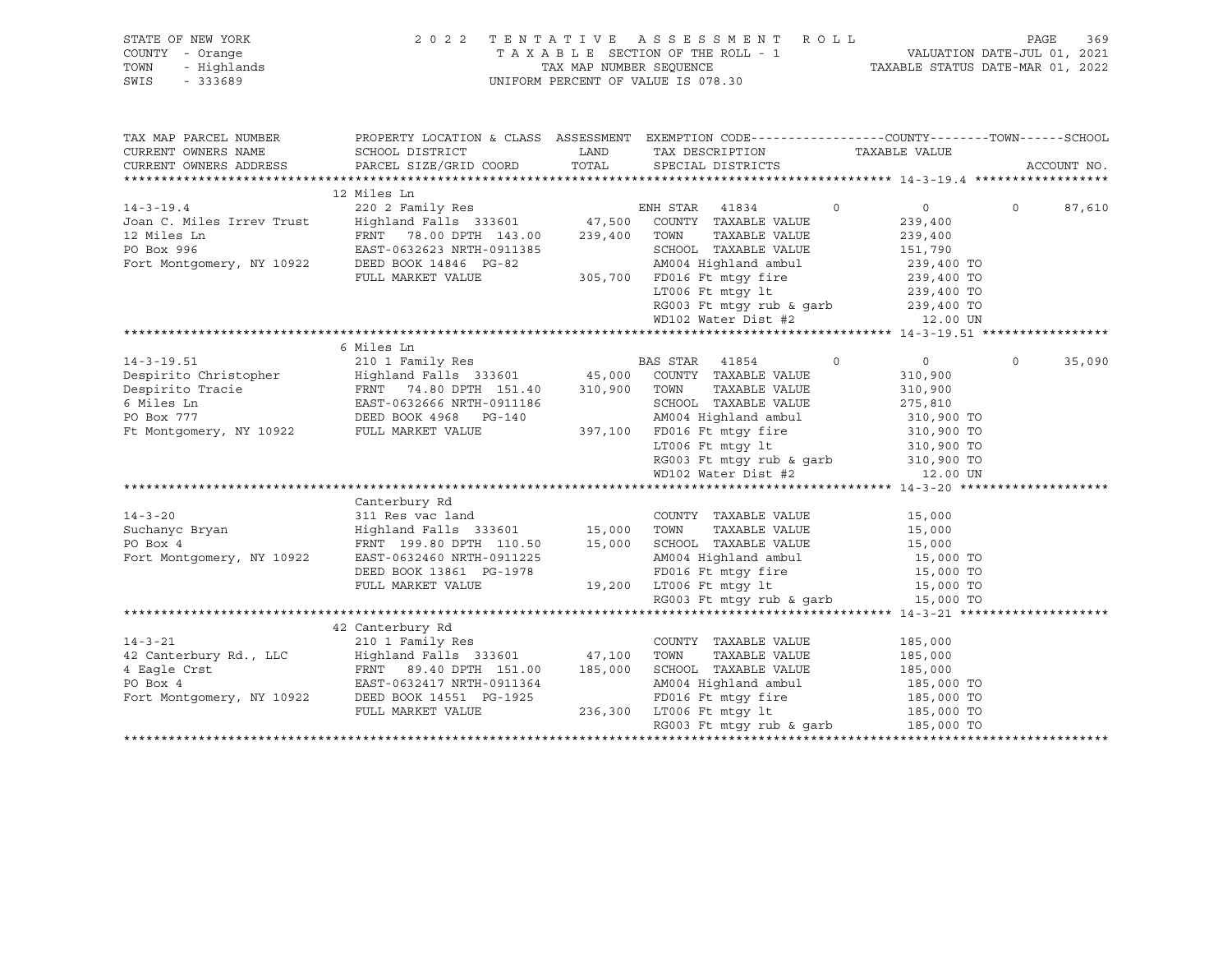| STATE OF NEW YORK<br>COUNTY - Orange<br>TOWN<br>- Highlands<br>SWIS<br>$-333689$                                                                                                                                                                                                                                                                                                                                                                                                        |                  | 2022 TENTATIVE ASSESSMENT ROLL<br>$\begin{tabular}{lllllllllllllllllll} \multicolumn{2}{c }{\begin{tabular}{l} \multicolumn{2}{c }{\begin{tabular}{l} \multicolumn{2}{c }{\begin{tabular}{l} \multicolumn{2}{c }{\begin{tabular}{l} \multicolumn{2}{c }{\begin{tabular}{l} \multicolumn{2}{c }{\end{tabular}\\ \multicolumn{2}{c }{\end{tabular}\\ \multicolumn{2}{c }{\end{tabular}}} \multicolumn{2}{c }{\end{tabular}}} \end{tabular}}\end{tabular}}\end{tabular}}\end{tabular}}\end{tabular} \begin{tabular}{lcccccc }{\begin{tabular}{l}$ | PAGE<br>370   |
|-----------------------------------------------------------------------------------------------------------------------------------------------------------------------------------------------------------------------------------------------------------------------------------------------------------------------------------------------------------------------------------------------------------------------------------------------------------------------------------------|------------------|------------------------------------------------------------------------------------------------------------------------------------------------------------------------------------------------------------------------------------------------------------------------------------------------------------------------------------------------------------------------------------------------------------------------------------------------------------------------------------------------------------------------------------------------|---------------|
| TAX MAP PARCEL NUMBER<br>CURRENT OWNERS NAME                                                                                                                                                                                                                                                                                                                                                                                                                                            |                  | PROPERTY LOCATION & CLASS ASSESSMENT EXEMPTION CODE----------------COUNTY-------TOWN------SCHOOL                                                                                                                                                                                                                                                                                                                                                                                                                                               |               |
| CURRENT OWNERS ADDRESS                                                                                                                                                                                                                                                                                                                                                                                                                                                                  |                  |                                                                                                                                                                                                                                                                                                                                                                                                                                                                                                                                                | ACCOUNT NO.   |
|                                                                                                                                                                                                                                                                                                                                                                                                                                                                                         |                  |                                                                                                                                                                                                                                                                                                                                                                                                                                                                                                                                                |               |
| $\begin{tabular}{lcccc} 14-3-22 & & & 54 \text{ Canterbury Rd} & & & \text{BAS STR} & 41854 & 0 & 0 \\ \text{Reynolds Markus} & & \text{Highland Falls} & 333601 & 52,000 & \text{COUNTY} & \text{TAXABLE VALUE} & 380,700 \\ \text{Reynolds Gail} & & \text{Quitclialm Deed} & & 380,700 & \text{TOWN} & \text{TAXABLE VALUE} & 380,700 \\ \text{PO Box 591} & & \text{AcRES} & 1.20 & & \text{SCHOOL} & \text{TAXABLE VALUE} & 345,610$                                               | 54 Canterbury Rd |                                                                                                                                                                                                                                                                                                                                                                                                                                                                                                                                                | $0 \t 35,090$ |
|                                                                                                                                                                                                                                                                                                                                                                                                                                                                                         |                  |                                                                                                                                                                                                                                                                                                                                                                                                                                                                                                                                                |               |
|                                                                                                                                                                                                                                                                                                                                                                                                                                                                                         |                  |                                                                                                                                                                                                                                                                                                                                                                                                                                                                                                                                                |               |
|                                                                                                                                                                                                                                                                                                                                                                                                                                                                                         |                  |                                                                                                                                                                                                                                                                                                                                                                                                                                                                                                                                                |               |
|                                                                                                                                                                                                                                                                                                                                                                                                                                                                                         |                  |                                                                                                                                                                                                                                                                                                                                                                                                                                                                                                                                                |               |
|                                                                                                                                                                                                                                                                                                                                                                                                                                                                                         |                  |                                                                                                                                                                                                                                                                                                                                                                                                                                                                                                                                                |               |
|                                                                                                                                                                                                                                                                                                                                                                                                                                                                                         |                  |                                                                                                                                                                                                                                                                                                                                                                                                                                                                                                                                                |               |
|                                                                                                                                                                                                                                                                                                                                                                                                                                                                                         |                  |                                                                                                                                                                                                                                                                                                                                                                                                                                                                                                                                                |               |
|                                                                                                                                                                                                                                                                                                                                                                                                                                                                                         |                  |                                                                                                                                                                                                                                                                                                                                                                                                                                                                                                                                                |               |
|                                                                                                                                                                                                                                                                                                                                                                                                                                                                                         | 60 Canterbury Rd |                                                                                                                                                                                                                                                                                                                                                                                                                                                                                                                                                |               |
|                                                                                                                                                                                                                                                                                                                                                                                                                                                                                         |                  |                                                                                                                                                                                                                                                                                                                                                                                                                                                                                                                                                |               |
|                                                                                                                                                                                                                                                                                                                                                                                                                                                                                         |                  |                                                                                                                                                                                                                                                                                                                                                                                                                                                                                                                                                |               |
|                                                                                                                                                                                                                                                                                                                                                                                                                                                                                         |                  |                                                                                                                                                                                                                                                                                                                                                                                                                                                                                                                                                |               |
|                                                                                                                                                                                                                                                                                                                                                                                                                                                                                         |                  |                                                                                                                                                                                                                                                                                                                                                                                                                                                                                                                                                |               |
|                                                                                                                                                                                                                                                                                                                                                                                                                                                                                         |                  |                                                                                                                                                                                                                                                                                                                                                                                                                                                                                                                                                |               |
|                                                                                                                                                                                                                                                                                                                                                                                                                                                                                         |                  |                                                                                                                                                                                                                                                                                                                                                                                                                                                                                                                                                |               |
| $\begin{tabular}{lllllllllllllllll} \multicolumn{3.5}{\textbf{14-3-23}} & \multicolumn{3.5}{\textbf{60} \textbf{Canterbury Rd}} & \multicolumn{3.5}{\textbf{210 1 Family Res}} & \multicolumn{3.5}{\textbf{101} \textbf{Family Res}} & \multicolumn{3.5}{\textbf{101} \textbf{Comry}} & \multicolumn{3.5}{\textbf{210 1 Family Res}} & \multicolumn{3.5}{\textbf{210 1 family Res}} & \multicolumn{3.5}{\textbf{210 1 family Res}} & \multicolumn{3.5}{\textbf{210$                     |                  |                                                                                                                                                                                                                                                                                                                                                                                                                                                                                                                                                |               |
|                                                                                                                                                                                                                                                                                                                                                                                                                                                                                         |                  |                                                                                                                                                                                                                                                                                                                                                                                                                                                                                                                                                |               |
|                                                                                                                                                                                                                                                                                                                                                                                                                                                                                         |                  |                                                                                                                                                                                                                                                                                                                                                                                                                                                                                                                                                |               |
|                                                                                                                                                                                                                                                                                                                                                                                                                                                                                         |                  |                                                                                                                                                                                                                                                                                                                                                                                                                                                                                                                                                |               |
|                                                                                                                                                                                                                                                                                                                                                                                                                                                                                         |                  |                                                                                                                                                                                                                                                                                                                                                                                                                                                                                                                                                |               |
|                                                                                                                                                                                                                                                                                                                                                                                                                                                                                         |                  |                                                                                                                                                                                                                                                                                                                                                                                                                                                                                                                                                |               |
|                                                                                                                                                                                                                                                                                                                                                                                                                                                                                         |                  |                                                                                                                                                                                                                                                                                                                                                                                                                                                                                                                                                |               |
|                                                                                                                                                                                                                                                                                                                                                                                                                                                                                         |                  |                                                                                                                                                                                                                                                                                                                                                                                                                                                                                                                                                |               |
|                                                                                                                                                                                                                                                                                                                                                                                                                                                                                         |                  |                                                                                                                                                                                                                                                                                                                                                                                                                                                                                                                                                |               |
|                                                                                                                                                                                                                                                                                                                                                                                                                                                                                         |                  |                                                                                                                                                                                                                                                                                                                                                                                                                                                                                                                                                |               |
|                                                                                                                                                                                                                                                                                                                                                                                                                                                                                         |                  |                                                                                                                                                                                                                                                                                                                                                                                                                                                                                                                                                |               |
| $\begin{tabular}{l c c c c c} \multicolumn{4}{c c c c} \multicolumn{4}{c c c} \multicolumn{4}{c c c} \multicolumn{4}{c c c} \multicolumn{4}{c c c} \multicolumn{4}{c c c} \multicolumn{4}{c c c} \multicolumn{4}{c c c} \multicolumn{4}{c c c} \multicolumn{4}{c c c} \multicolumn{4}{c c c} \multicolumn{4}{c c c} \multicolumn{4}{c c c} \multicolumn{4}{c c c} \multicolumn{4}{c c c} \multicolumn{$                                                                                 |                  |                                                                                                                                                                                                                                                                                                                                                                                                                                                                                                                                                |               |
|                                                                                                                                                                                                                                                                                                                                                                                                                                                                                         |                  |                                                                                                                                                                                                                                                                                                                                                                                                                                                                                                                                                |               |
|                                                                                                                                                                                                                                                                                                                                                                                                                                                                                         |                  |                                                                                                                                                                                                                                                                                                                                                                                                                                                                                                                                                |               |
|                                                                                                                                                                                                                                                                                                                                                                                                                                                                                         |                  |                                                                                                                                                                                                                                                                                                                                                                                                                                                                                                                                                |               |
|                                                                                                                                                                                                                                                                                                                                                                                                                                                                                         |                  |                                                                                                                                                                                                                                                                                                                                                                                                                                                                                                                                                |               |
|                                                                                                                                                                                                                                                                                                                                                                                                                                                                                         |                  |                                                                                                                                                                                                                                                                                                                                                                                                                                                                                                                                                |               |
|                                                                                                                                                                                                                                                                                                                                                                                                                                                                                         |                  |                                                                                                                                                                                                                                                                                                                                                                                                                                                                                                                                                |               |
|                                                                                                                                                                                                                                                                                                                                                                                                                                                                                         |                  |                                                                                                                                                                                                                                                                                                                                                                                                                                                                                                                                                |               |
|                                                                                                                                                                                                                                                                                                                                                                                                                                                                                         |                  |                                                                                                                                                                                                                                                                                                                                                                                                                                                                                                                                                |               |
| $[14-4-1 \underbrace{\qquad \qquad }_{204\text{ J00}} \underbrace{\qquad \qquad }_{204\text{ J00}} \underbrace{\qquad \qquad }_{204\text{ J00}} \underbrace{\qquad \qquad }_{204\text{ J00}} \underbrace{\qquad \qquad }_{204\text{ J00}} \underbrace{\qquad \qquad }_{204\text{ J00}} \underbrace{\qquad \qquad }_{204\text{ J00}} \underbrace{\qquad \qquad }_{204\text{ J00}} \underbrace{\qquad \qquad }_{204\text{ J00}} \underbrace{\qquad \qquad }_{204\text{ J00}} \underbrace$ |                  |                                                                                                                                                                                                                                                                                                                                                                                                                                                                                                                                                |               |
|                                                                                                                                                                                                                                                                                                                                                                                                                                                                                         |                  |                                                                                                                                                                                                                                                                                                                                                                                                                                                                                                                                                |               |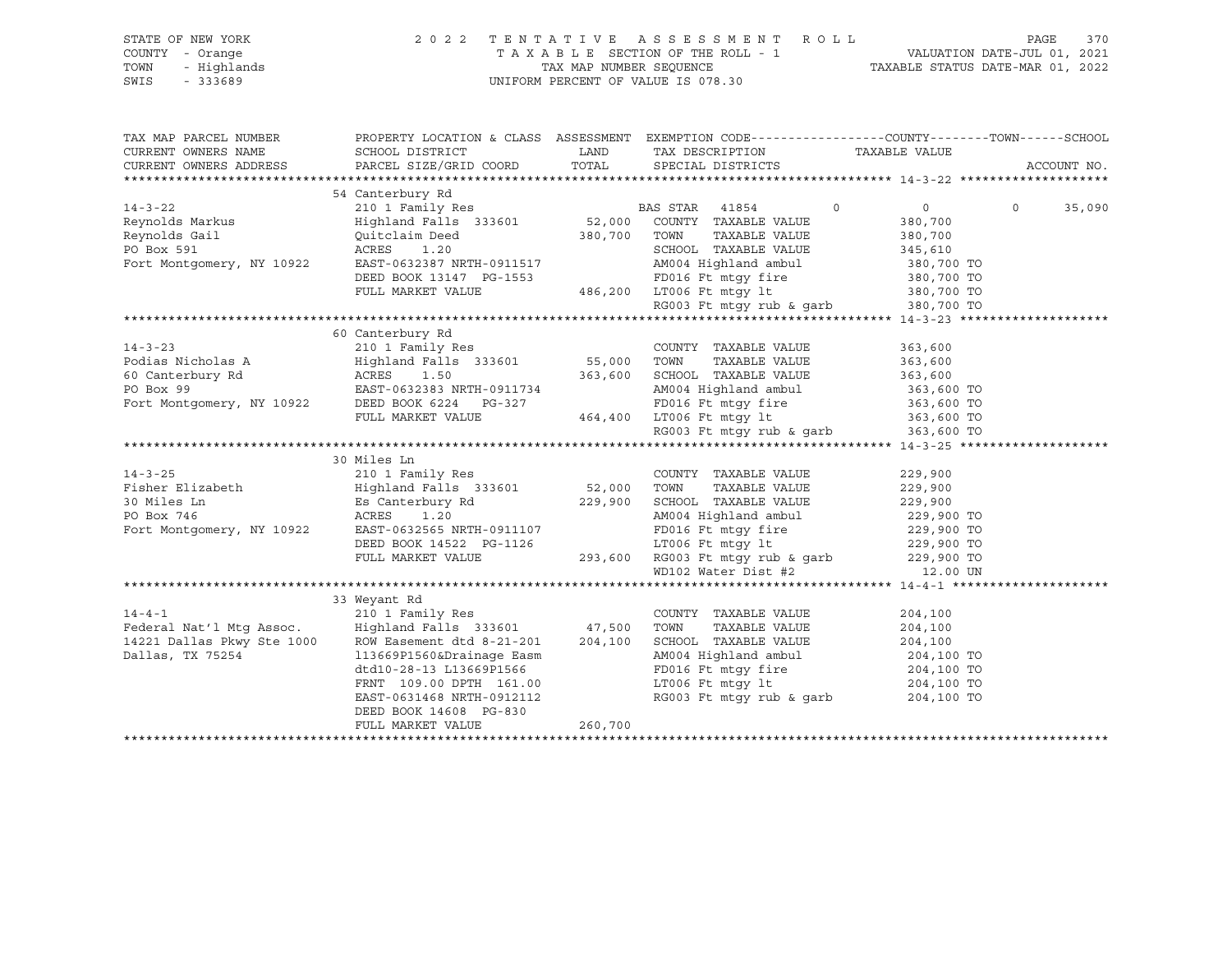| STATE OF NEW YORK<br>COUNTY - Orange<br>TOWN<br>- Highlands<br>$-333689$<br>SWIS | 2 0 2 2                                                                                                                                               |         | TENTATIVE ASSESSMENT ROLL<br>UNIFORM PERCENT OF VALUE IS 078.30 |                            | PAGE     | 371         |
|----------------------------------------------------------------------------------|-------------------------------------------------------------------------------------------------------------------------------------------------------|---------|-----------------------------------------------------------------|----------------------------|----------|-------------|
| TAX MAP PARCEL NUMBER<br>CURRENT OWNERS NAME                                     | PROPERTY LOCATION & CLASS ASSESSMENT EXEMPTION CODE----------------COUNTY-------TOWN------SCHOOL<br>SCHOOL DISTRICT                                   | LAND    | TAX DESCRIPTION TAXABLE VALUE                                   |                            |          |             |
| CURRENT OWNERS ADDRESS                                                           | PARCEL SIZE/GRID COORD                                                                                                                                | TOTAL   | SPECIAL DISTRICTS                                               |                            |          | ACCOUNT NO. |
|                                                                                  |                                                                                                                                                       |         |                                                                 |                            |          |             |
|                                                                                  | 29 Weyant Rd                                                                                                                                          |         |                                                                 |                            |          |             |
| $14 - 4 - 2$                                                                     | 210 1 Family Res                                                                                                                                      |         | COUNTY TAXABLE VALUE                                            | 223,600                    |          |             |
| Barnhart John                                                                    | Highland Falls 333601 45,400                                                                                                                          |         | TOWN<br>TAXABLE VALUE                                           | 223,600                    |          |             |
| Barnhart Pamela                                                                  | FRNT 50.00 DPTH 145.00                                                                                                                                | 223,600 | SCHOOL TAXABLE VALUE                                            | 223,600                    |          |             |
|                                                                                  | 29 Weyant Rd<br>Fort Montgomery, NY 10922 DEED BOOK 11757 PG-629                                                                                      |         | AM004 Highland ambul                                            | 223,600 TO                 |          |             |
|                                                                                  |                                                                                                                                                       |         | FD016 Ft mtgy fire<br>LT006 Ft mtgy lt                          | 223,600 TO                 |          |             |
|                                                                                  | FULL MARKET VALUE                                                                                                                                     |         | 285,600 LT006 Ft mtqy lt                                        | 223,600 TO                 |          |             |
|                                                                                  |                                                                                                                                                       |         | RG003 Ft mtgy rub & garb 223,600 TO                             |                            |          |             |
|                                                                                  |                                                                                                                                                       |         |                                                                 |                            |          |             |
|                                                                                  | 27 Weyant Rd                                                                                                                                          |         |                                                                 |                            |          |             |
| $14 - 4 - 3$                                                                     | 280 Res Multiple                                                                                                                                      |         | COUNTY TAXABLE VALUE                                            | 240,150                    |          |             |
| Cutaia Nicholas                                                                  | Highland Falls 333601 58,000                                                                                                                          |         | TOWN<br>TAXABLE VALUE                                           | 240,150                    |          |             |
| Cutaia Kristin                                                                   | ACRES<br>1.80 BANKC180281                                                                                                                             | 240,150 | SCHOOL TAXABLE VALUE                                            | 240,150                    |          |             |
| 27 Weyant Rd                                                                     | EAST-0631651 NRTH-0911937<br>DEED BOOK 14470 PG-760                                                                                                   |         | AM004 Highland ambul<br>FD016 Ft mtqy fire                      | 240,150 TO                 |          |             |
| PO Box 502<br>Fort Montgomery, NY 10922 FULL MARKET VALUE                        |                                                                                                                                                       |         | 306,700 LT006 Ft mtqy lt                                        | 240,150 TO<br>240,150 TO   |          |             |
|                                                                                  |                                                                                                                                                       |         | RG003 Ft mtgy rub & garb $240,150$ TO                           |                            |          |             |
|                                                                                  |                                                                                                                                                       |         |                                                                 |                            |          |             |
|                                                                                  | 11 Weyant Rd                                                                                                                                          |         |                                                                 |                            |          |             |
| $14 - 4 - 4$                                                                     | 210 1 Family Res                                                                                                                                      |         | CW 15 VET/ 41162                                                | $\Omega$<br>11,520         | $\Omega$ | $\Omega$    |
| Cole Ronald<br>Cole Dorothy F<br>11 Weyant Rd                                    | Highland Falls 333601<br>FRNT 180.00 DPTH 72.00<br>EAST-0631844 NRTH-0911824<br>DEED BOOK 3883 PG-27<br>$Highland$ Falls 333601 48,600 BAS STAR 41854 |         |                                                                 | $\overline{0}$<br>$\Omega$ | $\Omega$ | 35,090      |
|                                                                                  |                                                                                                                                                       |         | 250,000 COUNTY TAXABLE VALUE                                    | 238,480                    |          |             |
|                                                                                  |                                                                                                                                                       |         | TOWN<br>TAXABLE VALUE                                           | 250,000                    |          |             |
|                                                                                  |                                                                                                                                                       |         | SCHOOL TAXABLE VALUE                                            | 214,910                    |          |             |
| Ft Montgomery, NY 10922                                                          | FULL MARKET VALUE                                                                                                                                     | 319,300 | AM004 Highland ambul                                            | 250,000 TO                 |          |             |
|                                                                                  |                                                                                                                                                       |         | FD016 Ft mtqy fire                                              | 250,000 TO                 |          |             |
|                                                                                  |                                                                                                                                                       |         | $LT006$ Ft mtgy lt                                              | 250,000 TO                 |          |             |
|                                                                                  |                                                                                                                                                       |         | RG003 Ft mtgy rub & garb 250,000 TO                             |                            |          |             |
|                                                                                  |                                                                                                                                                       |         |                                                                 |                            |          |             |
|                                                                                  | 5 Weyant Rd                                                                                                                                           |         |                                                                 |                            |          |             |
| $14 - 4 - 5$                                                                     | 210 1 Family Res                                                                                                                                      |         | BAS STAR<br>41854                                               | $\circ$<br>0               | $\Omega$ | 35,090      |
|                                                                                  | Learey Matthew Highland Falls 333601<br>Learey Kristine FRNT 70.30 DPTH 117.30                                                                        | 48,700  | COUNTY TAXABLE VALUE                                            | 225,450                    |          |             |
|                                                                                  |                                                                                                                                                       | 225,450 | TOWN<br>TAXABLE VALUE                                           | 225,450                    |          |             |
| 5 Weyant Rd                                                                      | EAST-0631882 NRTH-0911738                                                                                                                             |         | SCHOOL TAXABLE VALUE                                            | 190,360                    |          |             |
| PO Box 404<br>PO Box 404<br>Fort Montgomery, NY 10922<br>FULL MARKET VALUE       |                                                                                                                                                       |         | AM004 Highland ambul                                            | 225,450 TO                 |          |             |
|                                                                                  |                                                                                                                                                       | 287,900 | FD016 Ft mtgy fire                                              | 225,450 TO                 |          |             |
|                                                                                  |                                                                                                                                                       |         | LT006 Ft mtqy lt                                                | 225,450 TO                 |          |             |
|                                                                                  |                                                                                                                                                       |         | RG003 Ft mtqy rub & qarb                                        | 225,450 TO                 |          |             |
|                                                                                  |                                                                                                                                                       |         |                                                                 |                            |          |             |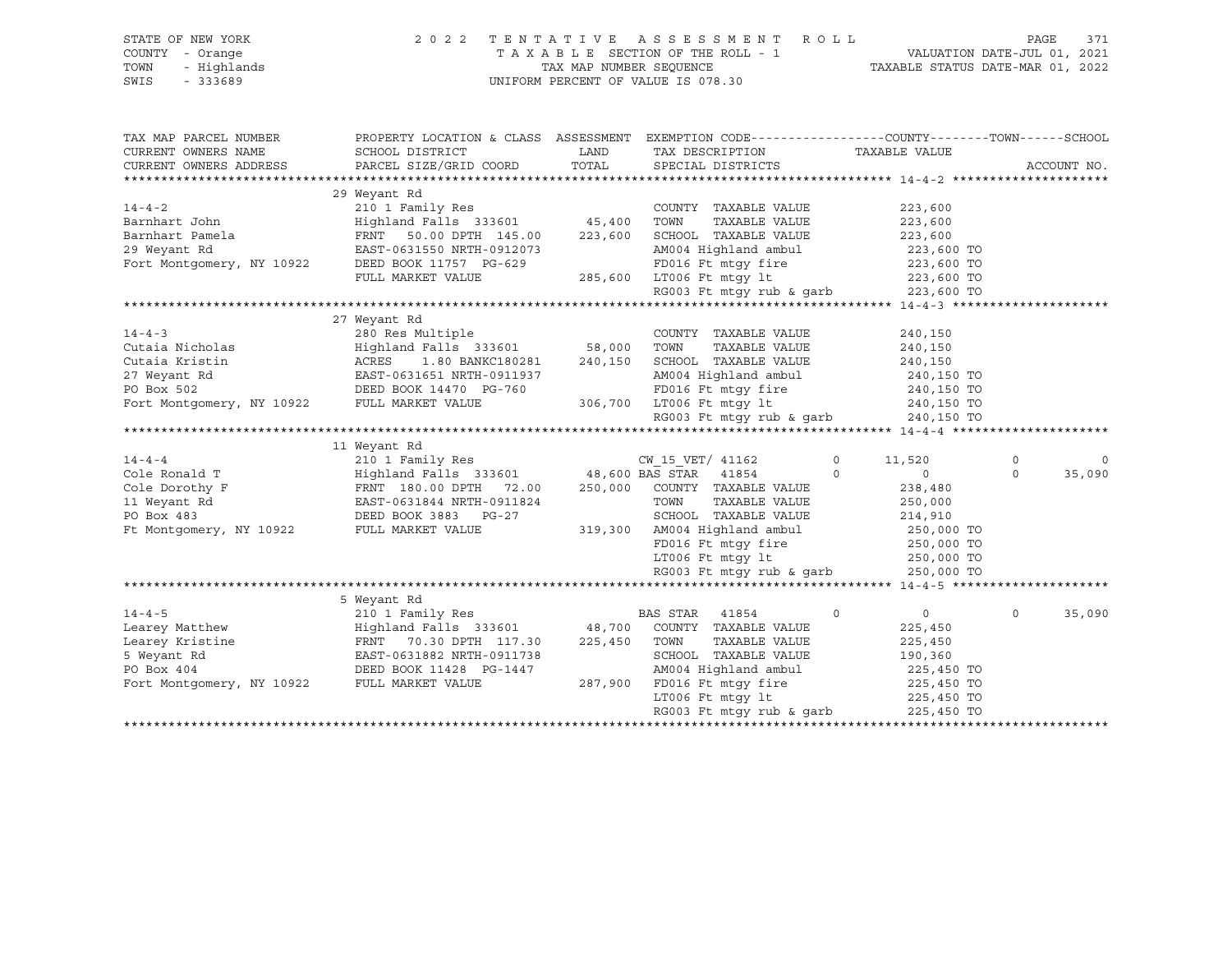| OF NEW YORK 20<br>7 - Orange 20<br>- Highlands<br>- 333689<br>STATE OF NEW YORK<br>COUNTY - Orange<br>TOWN<br>SWIS |                                                                                                                                                                                                                                                    |               | 2022 TENTATIVE ASSESSMENT ROLL<br>TAXABLE SECTION OF THE ROLL - 1<br>TAXABLE SECTION OF THE ROLL - 1<br>TAXABLE STATUS DATE-JUL 01, 2021<br>TAXABLE STATUS DATE-MAR 01, 2022<br>UNIFORM PERCENT OF VALUE IS 078.30               |                                     | PAGE<br>372 |
|--------------------------------------------------------------------------------------------------------------------|----------------------------------------------------------------------------------------------------------------------------------------------------------------------------------------------------------------------------------------------------|---------------|----------------------------------------------------------------------------------------------------------------------------------------------------------------------------------------------------------------------------------|-------------------------------------|-------------|
| TAX MAP PARCEL NUMBER<br>CURRENT OWNERS NAME<br>CURRENT OWNERS ADDRESS                                             | SCHOOL DISTRICT<br>PARCEL SIZE/GRID COORD                                                                                                                                                                                                          | LAND<br>TOTAL | PROPERTY LOCATION & CLASS ASSESSMENT EXEMPTION CODE---------------COUNTY-------TOWN------SCHOOL<br>TAX DESCRIPTION<br>SPECIAL DISTRICTS                                                                                          | TAXABLE VALUE                       | ACCOUNT NO. |
|                                                                                                                    |                                                                                                                                                                                                                                                    |               |                                                                                                                                                                                                                                  |                                     |             |
|                                                                                                                    | 1 Weyant Rd                                                                                                                                                                                                                                        |               |                                                                                                                                                                                                                                  |                                     |             |
| $14 - 4 - 6$                                                                                                       |                                                                                                                                                                                                                                                    |               | COUNTY TAXABLE VALUE                                                                                                                                                                                                             | 251,300                             |             |
| De Leo David J S                                                                                                   |                                                                                                                                                                                                                                                    |               | TAXABLE VALUE                                                                                                                                                                                                                    | 251,300                             |             |
|                                                                                                                    |                                                                                                                                                                                                                                                    |               |                                                                                                                                                                                                                                  | 251,300<br>251,300 TO               |             |
| Newburgh, NY 12550                                                                                                 | $\text{ACRES}$ $1.50 \text{ BANK}$ N<br>EAST-0632039 ND EAST                                                                                                                                                                                       |               | AM004 Highland ambul                                                                                                                                                                                                             |                                     |             |
|                                                                                                                    | EAST-0632039 NRTH-0911623                                                                                                                                                                                                                          |               | FD016 Ft mtgy fire<br>LT006 Ft mtgy lt<br>FD016 Ft mtgy fire 251,300 TO<br>LT006 Ft mtgy 1t 251,300 TO<br>RG003 Ft mtgy rub & garb 251,300 TO                                                                                    |                                     |             |
|                                                                                                                    | DEED BOOK 2622 PG-00053                                                                                                                                                                                                                            |               |                                                                                                                                                                                                                                  |                                     |             |
|                                                                                                                    | FULL MARKET VALUE                                                                                                                                                                                                                                  | 320,900       |                                                                                                                                                                                                                                  |                                     |             |
|                                                                                                                    |                                                                                                                                                                                                                                                    |               |                                                                                                                                                                                                                                  |                                     |             |
|                                                                                                                    | Beattie Pond Rd                                                                                                                                                                                                                                    |               |                                                                                                                                                                                                                                  |                                     |             |
| $14 - 4 - 7.1$                                                                                                     | 311 Res vac land                                                                                                                                                                                                                                   |               | COUNTY TAXABLE VALUE                                                                                                                                                                                                             | 58,000                              |             |
| Barna Keith A                                                                                                      |                                                                                                                                                                                                                                                    |               |                                                                                                                                                                                                                                  |                                     |             |
|                                                                                                                    |                                                                                                                                                                                                                                                    |               | Highland Falls 333601 58,000 TOWN TAXABLE VALUE<br>Lt 1 Hudson Highlands Rr 58,000 SCHOOL TAXABLE VALUE                                                                                                                          |                                     |             |
| Craig A. Barna<br>3900 Galt Ocean Dr #1812<br>2010 FL 33308                                                        | Map 10274                                                                                                                                                                                                                                          |               | TOWN TAXABLE VALUE 58,000<br>SCHOOL TAXABLE VALUE 58,000<br>AM004 Highland ambul 58,000 TO<br>FD016 Ft mtgy fire 58,000 TO<br>58,000 TO                                                                                          |                                     |             |
| Fort Lauderdale, FL 33308                                                                                          |                                                                                                                                                                                                                                                    |               |                                                                                                                                                                                                                                  |                                     |             |
|                                                                                                                    | Ws Canterbury Rd<br>ACRES 1.80                                                                                                                                                                                                                     |               | LT006 Ft mtgy lt                                                                                                                                                                                                                 | 58,000 TO                           |             |
|                                                                                                                    | EAST-0632061 NRTH-0911390                                                                                                                                                                                                                          |               | RG003 Ft mtgy rub & garb 58,000 TO                                                                                                                                                                                               |                                     |             |
|                                                                                                                    | DEED BOOK 13885 PG-1943                                                                                                                                                                                                                            |               |                                                                                                                                                                                                                                  |                                     |             |
|                                                                                                                    | FULL MARKET VALUE                                                                                                                                                                                                                                  | 74,100        |                                                                                                                                                                                                                                  |                                     |             |
|                                                                                                                    |                                                                                                                                                                                                                                                    |               |                                                                                                                                                                                                                                  |                                     |             |
|                                                                                                                    | 4-4-7.2<br>2001 Family Res<br>Hilley John P<br>2001 Family Res<br>Highland Falls 333601<br>2101 Family Res<br>2101 Family Res<br>2101 Family Res<br>22 Highland Falls 333601<br>22 Highland Falls 333601<br>22 Highland Falls 373,300 TOWN TAXABLE |               |                                                                                                                                                                                                                                  |                                     |             |
|                                                                                                                    |                                                                                                                                                                                                                                                    |               |                                                                                                                                                                                                                                  | $\overline{0}$<br>$0 \qquad \qquad$ | 35,090      |
|                                                                                                                    |                                                                                                                                                                                                                                                    |               |                                                                                                                                                                                                                                  | 373,300                             |             |
|                                                                                                                    |                                                                                                                                                                                                                                                    |               |                                                                                                                                                                                                                                  | 373,300<br>373,300                  |             |
|                                                                                                                    |                                                                                                                                                                                                                                                    |               |                                                                                                                                                                                                                                  | 338,210                             |             |
|                                                                                                                    |                                                                                                                                                                                                                                                    |               |                                                                                                                                                                                                                                  |                                     |             |
|                                                                                                                    |                                                                                                                                                                                                                                                    |               | SCHOOL TAXABLE VALUE<br>AM004 Highland ambul 373,300 TO<br>FD016 Ft mtgy fire 373,300 TO<br>LT006 Ft mtgy 1t 373,300 TO<br>RG003 Ft mtgy rub & garb 373,300 TO<br>AM004 Highland ambul<br>FD016 Ft mtgy fire<br>LT006 Ft mtgy lt |                                     |             |
|                                                                                                                    |                                                                                                                                                                                                                                                    |               |                                                                                                                                                                                                                                  |                                     |             |
|                                                                                                                    | FULL MARKET VALUE                                                                                                                                                                                                                                  |               | 476,800 RG003 Ft mtgy rub & garb                                                                                                                                                                                                 |                                     |             |
|                                                                                                                    |                                                                                                                                                                                                                                                    |               |                                                                                                                                                                                                                                  |                                     |             |
|                                                                                                                    | 23 Beattie Pond Rd                                                                                                                                                                                                                                 |               |                                                                                                                                                                                                                                  |                                     |             |
| $14 - 4 - 7.32$                                                                                                    | 210 1 Family Res                                                                                                                                                                                                                                   |               | COUNTY TAXABLE VALUE                                                                                                                                                                                                             | 333,900                             |             |
|                                                                                                                    | Eschenberg Joseph Eschenberg Robin<br>Eschenberg Robin<br>23 Beattie Pond Rd Ltd Map 10274 S Of Maple 23 Beattie Pond Rd Ltd Map 10274 S Of Maple 23 Beattie Pond Rd                                                                               |               | TAXABLE VALUE                                                                                                                                                                                                                    | 333,900                             |             |
|                                                                                                                    |                                                                                                                                                                                                                                                    |               | SCHOOL TAXABLE VALUE                                                                                                                                                                                                             | 333,900                             |             |
|                                                                                                                    |                                                                                                                                                                                                                                                    |               |                                                                                                                                                                                                                                  |                                     |             |
| PO Box 115                                                                                                         | ACRES 1.20                                                                                                                                                                                                                                         |               |                                                                                                                                                                                                                                  |                                     |             |
| Fort Montgomery, NY 10922                                                                                          | EAST-0631576 NRTH-0911513                                                                                                                                                                                                                          |               |                                                                                                                                                                                                                                  |                                     |             |
|                                                                                                                    | DEED BOOK 15003 PG-1207                                                                                                                                                                                                                            |               | SCHOOL TAXABLE VALUE 333,900<br>AM004 Highland ambul 333,900 TO<br>FD016 Ft mtgy fire 333,900 TO<br>LT006 Ft mtgy lt 333,900 TO<br>RG003 Ft mtgy rub & garb 333,900 TO                                                           |                                     |             |
|                                                                                                                    | FULL MARKET VALUE                                                                                                                                                                                                                                  | 426,400       |                                                                                                                                                                                                                                  |                                     |             |
|                                                                                                                    |                                                                                                                                                                                                                                                    |               |                                                                                                                                                                                                                                  |                                     |             |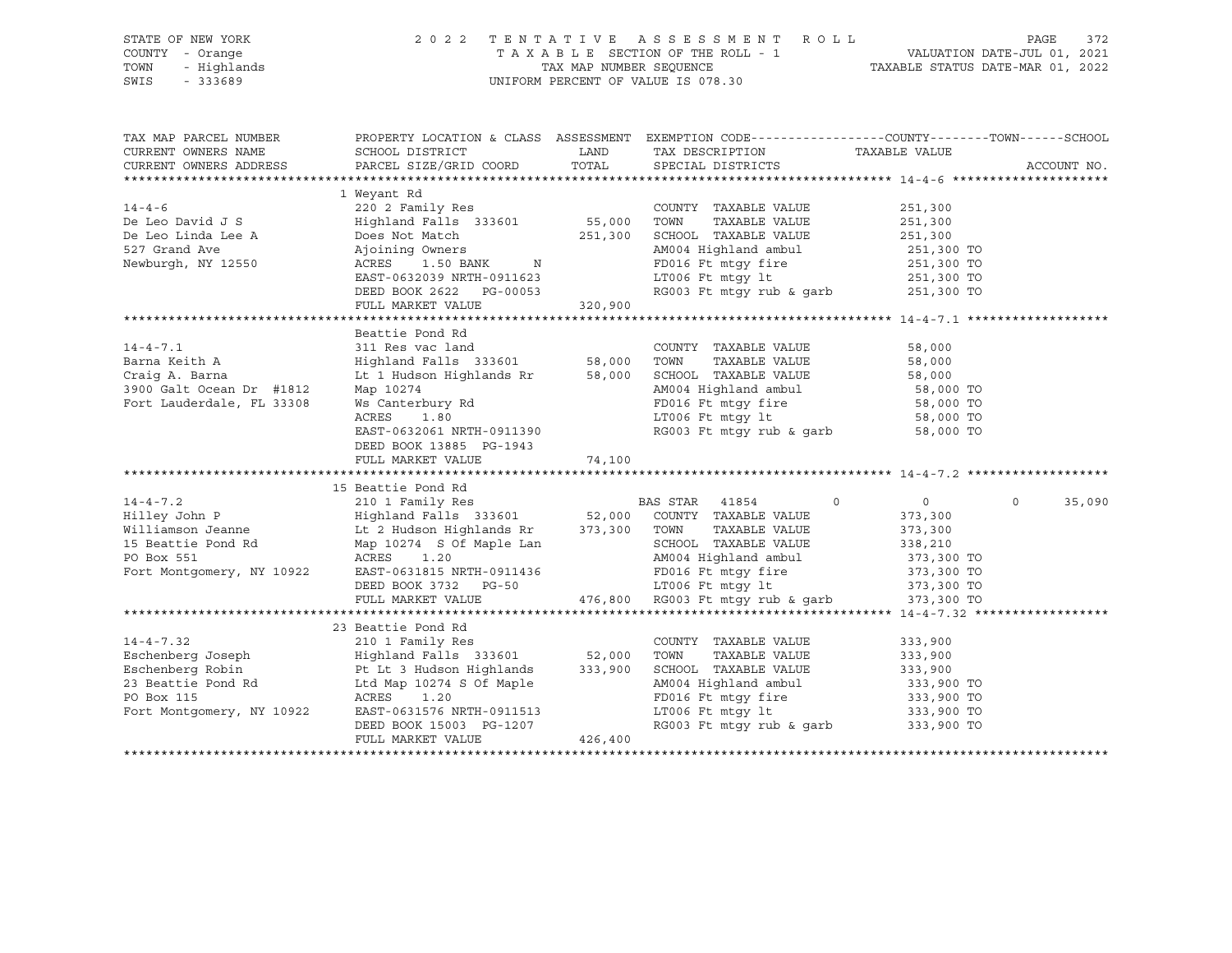|                 | STATE OF NEW YORK | 2022 TENTATIVE ASSESSMENT ROLL     |  |  |                                  | PAGE 373 |  |
|-----------------|-------------------|------------------------------------|--|--|----------------------------------|----------|--|
| COUNTY - Orange |                   | TAXABLE SECTION OF THE ROLL - 1    |  |  | VALUATION DATE-JUL 01, 2021      |          |  |
|                 | TOWN - Highlands  | TAX MAP NUMBER SEOUENCE            |  |  | TAXABLE STATUS DATE-MAR 01, 2022 |          |  |
| SWIS            | - 333689          | UNIFORM PERCENT OF VALUE IS 078.30 |  |  |                                  |          |  |
|                 |                   |                                    |  |  |                                  |          |  |
|                 |                   |                                    |  |  |                                  |          |  |

| TAX MAP PARCEL NUMBER                         | PROPERTY LOCATION & CLASS ASSESSMENT EXEMPTION CODE---------------COUNTY-------TOWN-----SCHOOL                                                                                                                                                       |         |                                                                                                                                                                                                                                                                |               |                        |          |                |
|-----------------------------------------------|------------------------------------------------------------------------------------------------------------------------------------------------------------------------------------------------------------------------------------------------------|---------|----------------------------------------------------------------------------------------------------------------------------------------------------------------------------------------------------------------------------------------------------------------|---------------|------------------------|----------|----------------|
| CURRENT OWNERS NAME                           | SCHOOL DISTRICT                                                                                                                                                                                                                                      | LAND    | TAX DESCRIPTION                                                                                                                                                                                                                                                | TAXABLE VALUE |                        |          |                |
| CURRENT OWNERS ADDRESS PARCEL SIZE/GRID COORD |                                                                                                                                                                                                                                                      | TOTAL   | SPECIAL DISTRICTS                                                                                                                                                                                                                                              |               |                        |          | ACCOUNT NO.    |
|                                               |                                                                                                                                                                                                                                                      |         |                                                                                                                                                                                                                                                                |               |                        |          |                |
|                                               | 27 Beattie Pond Rd                                                                                                                                                                                                                                   |         |                                                                                                                                                                                                                                                                |               |                        |          |                |
| $14 - 4 - 7.42$                               |                                                                                                                                                                                                                                                      |         |                                                                                                                                                                                                                                                                | $\circ$       | $0 \qquad \qquad$      | $\Omega$ | 35,090         |
| Freeman John W Jr                             |                                                                                                                                                                                                                                                      |         |                                                                                                                                                                                                                                                                |               | $331,700$<br>$331,700$ |          |                |
| Freeman Maureen A                             |                                                                                                                                                                                                                                                      |         | TAXABLE VALUE                                                                                                                                                                                                                                                  |               |                        |          |                |
| 27 Beattie Pond Rd                            |                                                                                                                                                                                                                                                      |         | SCHOOL TAXABLE VALUE 296,610                                                                                                                                                                                                                                   |               |                        |          |                |
| PO Box 142                                    | Ft Ht 4 Humbon Argentinian<br>Ltd Map 10274 S Of Maple<br>FRNT 180.00 DPTH 148.00                                                                                                                                                                    |         | AM004 Highland ambul 331,700 TO<br>FD016 Ft mtgy fire 331,700 TO<br>LT006 Ft mtgy lt 331,700 TO                                                                                                                                                                |               |                        |          |                |
| Fort Montgomery, NY 10922                     |                                                                                                                                                                                                                                                      |         |                                                                                                                                                                                                                                                                |               |                        |          |                |
|                                               |                                                                                                                                                                                                                                                      |         |                                                                                                                                                                                                                                                                |               |                        |          |                |
|                                               | BANK N<br>EAST-0631628 NRTH-0911677 FD016 Ft mtgy fire 331,700 TO<br>DEED BOOK 4870 PG-182 RG003 Ft mtgy rub & garb 331,700 TO<br>FUIL MARKER WALKER WALKER WALKER                                                                                   |         |                                                                                                                                                                                                                                                                |               |                        |          |                |
|                                               | FULL MARKET VALUE                                                                                                                                                                                                                                    | 423,600 |                                                                                                                                                                                                                                                                |               |                        |          |                |
|                                               |                                                                                                                                                                                                                                                      |         |                                                                                                                                                                                                                                                                |               |                        |          |                |
|                                               | 45 Canterbury Rd                                                                                                                                                                                                                                     |         |                                                                                                                                                                                                                                                                |               |                        |          |                |
| $14 - 4 - 8$                                  |                                                                                                                                                                                                                                                      |         |                                                                                                                                                                                                                                                                | $\circ$       | $\overline{0}$         | $\Omega$ | 35,090         |
| Van Pelt Dana R                               | 210 1 Family Res<br>Highland Falls 333601 52,000 COUNTY TAXABLE VALUE                                                                                                                                                                                |         |                                                                                                                                                                                                                                                                |               | 317,700                |          |                |
|                                               | Eighland Falls 333001<br>Quitclaim Deed 317,700 TOWN<br>FRNT 154.00 DPTH 259.00 SCHOOL<br>RAM004 H:                                                                                                                                                  |         |                                                                                                                                                                                                                                                                |               |                        |          |                |
| 45 Canterbury Rd<br>PO Box 753                |                                                                                                                                                                                                                                                      |         | TOWN      TAXABLE VALUE<br>SCHOOL   TAXABLE VALUE                                                                                                                                                                                                              |               | 317,700<br>282,610     |          |                |
| Fort Montgomery, NY 10922                     |                                                                                                                                                                                                                                                      |         |                                                                                                                                                                                                                                                                |               |                        |          |                |
|                                               | EAST-0632237 NRTH-0911298                                                                                                                                                                                                                            |         |                                                                                                                                                                                                                                                                |               |                        |          |                |
|                                               | DEED BOOK 12169 PG-315                                                                                                                                                                                                                               |         |                                                                                                                                                                                                                                                                |               |                        |          |                |
|                                               | FULL MARKET VALUE                                                                                                                                                                                                                                    |         | 0911298 MM004 Highland ambul 317,700 TO<br>0911298 FD016 Ft mtgy fire 317,700 TO<br>3-315 LT006 Ft mtgy lt 317,700 TO<br>405,700 RG003 Ft mtgy rub & garb 317,700 TO                                                                                           |               |                        |          |                |
|                                               |                                                                                                                                                                                                                                                      |         |                                                                                                                                                                                                                                                                |               |                        |          |                |
|                                               |                                                                                                                                                                                                                                                      |         |                                                                                                                                                                                                                                                                |               |                        |          |                |
|                                               |                                                                                                                                                                                                                                                      |         |                                                                                                                                                                                                                                                                |               |                        |          |                |
|                                               |                                                                                                                                                                                                                                                      |         |                                                                                                                                                                                                                                                                |               |                        |          |                |
|                                               |                                                                                                                                                                                                                                                      |         |                                                                                                                                                                                                                                                                |               |                        |          |                |
|                                               |                                                                                                                                                                                                                                                      |         |                                                                                                                                                                                                                                                                |               |                        |          |                |
|                                               |                                                                                                                                                                                                                                                      |         |                                                                                                                                                                                                                                                                |               |                        |          |                |
|                                               |                                                                                                                                                                                                                                                      |         |                                                                                                                                                                                                                                                                |               |                        |          |                |
|                                               |                                                                                                                                                                                                                                                      |         |                                                                                                                                                                                                                                                                |               |                        |          |                |
|                                               | 33 Canterbury Rd<br>14-4-9 210 1 Family Res<br>Ippolito John Highland Falls 333601 56,000 TOWN TAXABLE VALUE<br>295,300<br>Ippolito Natasha ACRES 1.60 295,300 SCHOOL TAXABLE VALUE 295,300<br>33 Canterbury Rd<br>295,300 2008 Ft mtgy Lu           |         |                                                                                                                                                                                                                                                                |               |                        |          |                |
|                                               |                                                                                                                                                                                                                                                      |         |                                                                                                                                                                                                                                                                |               |                        |          |                |
|                                               | 5 Canterbury Rd                                                                                                                                                                                                                                      |         |                                                                                                                                                                                                                                                                |               |                        |          |                |
|                                               |                                                                                                                                                                                                                                                      |         |                                                                                                                                                                                                                                                                |               |                        |          | $\circ$        |
|                                               |                                                                                                                                                                                                                                                      |         |                                                                                                                                                                                                                                                                |               |                        |          | $\overline{0}$ |
|                                               |                                                                                                                                                                                                                                                      |         |                                                                                                                                                                                                                                                                |               |                        |          | $\overline{0}$ |
|                                               |                                                                                                                                                                                                                                                      |         |                                                                                                                                                                                                                                                                |               |                        |          | $\Omega$       |
|                                               | 14-4-10<br>Conley James<br>Conley James<br>Sumatriple res<br>Exactly Rd<br>FRNT 144.00 DPTH 60.00<br>FRNT 144.00 DPTH 60.00<br>269,200 VET COM T 41133<br>267,300 VET COM T 41133<br>267,300 VET COM T 41133<br>269,200 VET DIS C 41142<br>269,200 V |         |                                                                                                                                                                                                                                                                |               |                        |          | 87,610         |
|                                               |                                                                                                                                                                                                                                                      |         |                                                                                                                                                                                                                                                                |               |                        |          |                |
|                                               |                                                                                                                                                                                                                                                      |         | TOWN      TAXABLE VALUE<br>SCHOOL   TAXABLE VALUE                                                                                                                                                                                                              |               |                        |          |                |
|                                               |                                                                                                                                                                                                                                                      |         |                                                                                                                                                                                                                                                                |               | 181,590                |          |                |
|                                               |                                                                                                                                                                                                                                                      |         |                                                                                                                                                                                                                                                                |               |                        |          |                |
|                                               |                                                                                                                                                                                                                                                      |         |                                                                                                                                                                                                                                                                |               |                        |          |                |
|                                               |                                                                                                                                                                                                                                                      |         |                                                                                                                                                                                                                                                                |               |                        |          |                |
|                                               |                                                                                                                                                                                                                                                      |         |                                                                                                                                                                                                                                                                |               |                        |          |                |
|                                               |                                                                                                                                                                                                                                                      |         |                                                                                                                                                                                                                                                                |               |                        |          |                |
|                                               |                                                                                                                                                                                                                                                      |         |                                                                                                                                                                                                                                                                |               |                        |          |                |
|                                               |                                                                                                                                                                                                                                                      |         | 269,200 TO<br>269,200 TO<br>269,200 TO<br>269,200 TO<br>269,200 TO<br>269,200 TO<br>269,200 TO<br>269,200 TO<br>RG003 Ft mtgy rub & garb<br>269,200 TO<br>30.00 UN<br>SW010 Ft mtgy swr maint<br>30.00 UN<br>269,200 TO<br>269,200 TO<br>30.00 UN<br>269,200 T |               |                        |          |                |
|                                               |                                                                                                                                                                                                                                                      |         |                                                                                                                                                                                                                                                                |               |                        |          |                |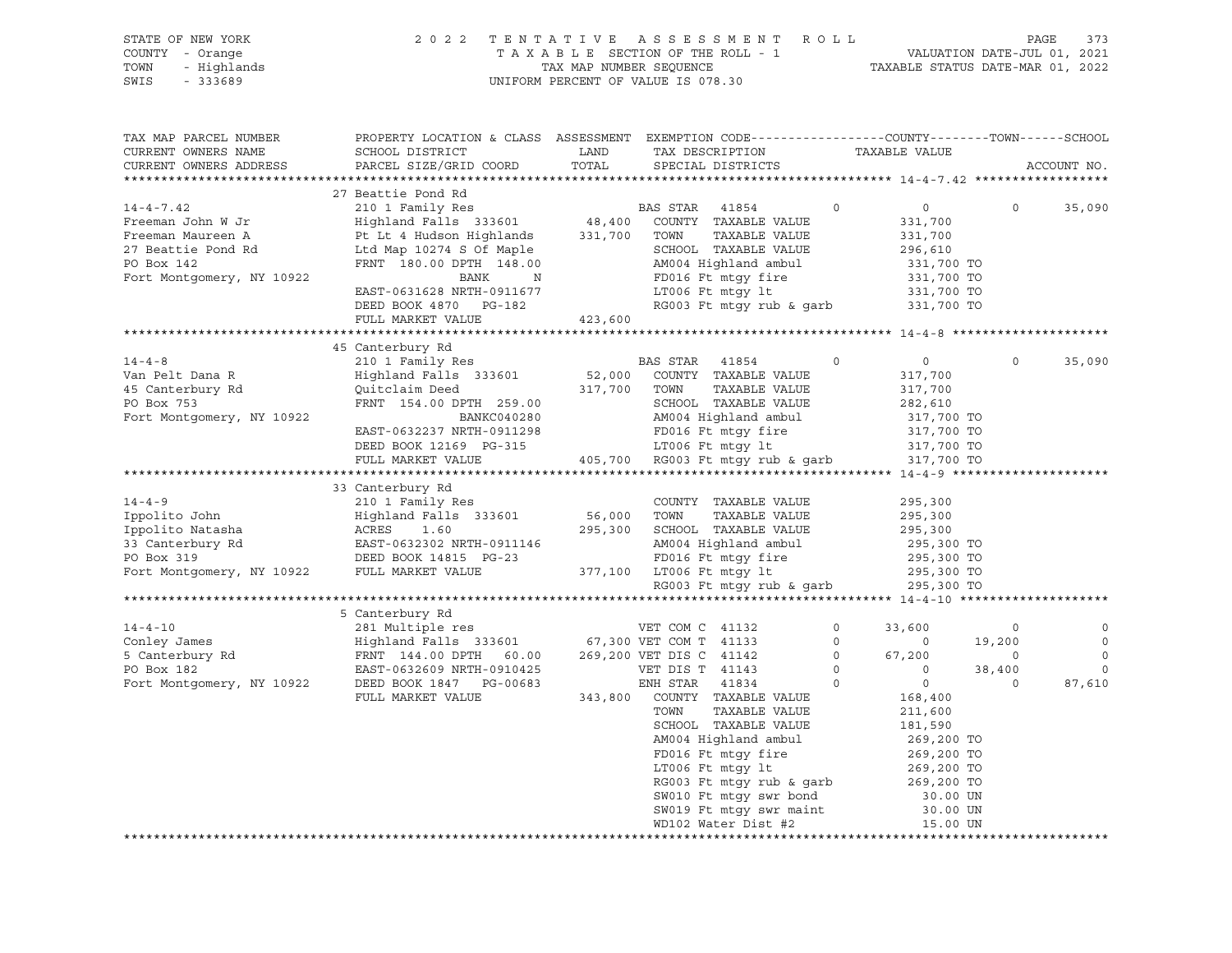| STATE OF NEW YORK                                                                                                                                                                                                                                                                                                                                                                                                                                             |                                                                                         |      |                                                                                                                                                                                                                                                      |         |  |             |
|---------------------------------------------------------------------------------------------------------------------------------------------------------------------------------------------------------------------------------------------------------------------------------------------------------------------------------------------------------------------------------------------------------------------------------------------------------------|-----------------------------------------------------------------------------------------|------|------------------------------------------------------------------------------------------------------------------------------------------------------------------------------------------------------------------------------------------------------|---------|--|-------------|
|                                                                                                                                                                                                                                                                                                                                                                                                                                                               |                                                                                         |      |                                                                                                                                                                                                                                                      |         |  |             |
|                                                                                                                                                                                                                                                                                                                                                                                                                                                               |                                                                                         |      | 2022 TENTATIVE ASSESSMENT ROLL PAGE 374<br>TAXABLE SECTION OF THE ROLL - 1 VALUATION DATE-JUL 01, 2021<br>TAX MAP NUMBER SEQUENCE TAXABLE STATUS DATE-MAR 01, 2022                                                                                   |         |  |             |
| STATE OF NEW YORK<br>COUNTY - Orange<br>TOWN - Highlands<br>SWIS - 333689                                                                                                                                                                                                                                                                                                                                                                                     |                                                                                         |      | UNIFORM PERCENT OF VALUE IS 078.30                                                                                                                                                                                                                   |         |  |             |
|                                                                                                                                                                                                                                                                                                                                                                                                                                                               |                                                                                         |      |                                                                                                                                                                                                                                                      |         |  |             |
|                                                                                                                                                                                                                                                                                                                                                                                                                                                               |                                                                                         |      |                                                                                                                                                                                                                                                      |         |  |             |
|                                                                                                                                                                                                                                                                                                                                                                                                                                                               |                                                                                         |      |                                                                                                                                                                                                                                                      |         |  |             |
| TAX MAP PARCEL NUMBER                                                                                                                                                                                                                                                                                                                                                                                                                                         |                                                                                         |      | PROPERTY LOCATION & CLASS ASSESSMENT EXEMPTION CODE----------------COUNTY-------TOWN------SCHOOL                                                                                                                                                     |         |  |             |
| CURRENT OWNERS NAME                                                                                                                                                                                                                                                                                                                                                                                                                                           | SCHOOL DISTRICT                                                                         | LAND |                                                                                                                                                                                                                                                      |         |  |             |
|                                                                                                                                                                                                                                                                                                                                                                                                                                                               | PARCEL SIZE/GRID COORD                                                                  |      | LAND TAX DESCRIPTION TAXABLE VALUE TOTAL SPECIAL DISTRICTS                                                                                                                                                                                           |         |  |             |
| CURRENT OWNERS ADDRESS                                                                                                                                                                                                                                                                                                                                                                                                                                        |                                                                                         |      |                                                                                                                                                                                                                                                      |         |  | ACCOUNT NO. |
| $\begin{tabular}{l c c c c} \hline \texttt{CURRENT} & \texttt{OWINERS} & \texttt{ADDRESS} & \texttt{111} & \texttt{121 Friedights} & \texttt{212} & \texttt{Firefights} & \texttt{Memorial Dr} & \texttt{COUNITY} & \texttt{TAXABLE VALUE} & \texttt{298, 300} \\ \hline \texttt{HISIFT} & \texttt{Realty LLC} & \texttt{Highland Falls} & \texttt{333601} & \texttt{45, 800} & \texttt{TONNY} & \texttt{TAXABLE VALUE} & \texttt{298, 300} \\ \texttt{FOBox$ |                                                                                         |      |                                                                                                                                                                                                                                                      |         |  |             |
|                                                                                                                                                                                                                                                                                                                                                                                                                                                               |                                                                                         |      |                                                                                                                                                                                                                                                      |         |  |             |
|                                                                                                                                                                                                                                                                                                                                                                                                                                                               |                                                                                         |      |                                                                                                                                                                                                                                                      |         |  |             |
|                                                                                                                                                                                                                                                                                                                                                                                                                                                               |                                                                                         |      |                                                                                                                                                                                                                                                      |         |  |             |
|                                                                                                                                                                                                                                                                                                                                                                                                                                                               |                                                                                         |      |                                                                                                                                                                                                                                                      |         |  |             |
|                                                                                                                                                                                                                                                                                                                                                                                                                                                               |                                                                                         |      |                                                                                                                                                                                                                                                      |         |  |             |
|                                                                                                                                                                                                                                                                                                                                                                                                                                                               |                                                                                         |      |                                                                                                                                                                                                                                                      |         |  |             |
|                                                                                                                                                                                                                                                                                                                                                                                                                                                               |                                                                                         |      |                                                                                                                                                                                                                                                      |         |  |             |
|                                                                                                                                                                                                                                                                                                                                                                                                                                                               |                                                                                         |      |                                                                                                                                                                                                                                                      |         |  |             |
|                                                                                                                                                                                                                                                                                                                                                                                                                                                               |                                                                                         |      |                                                                                                                                                                                                                                                      |         |  |             |
|                                                                                                                                                                                                                                                                                                                                                                                                                                                               |                                                                                         |      |                                                                                                                                                                                                                                                      |         |  |             |
|                                                                                                                                                                                                                                                                                                                                                                                                                                                               |                                                                                         |      | SW019 Ft mtgy swr maint 40.00 UN<br>WD102 Water Dist #2 30.00 UN                                                                                                                                                                                     |         |  |             |
|                                                                                                                                                                                                                                                                                                                                                                                                                                                               |                                                                                         |      |                                                                                                                                                                                                                                                      |         |  |             |
|                                                                                                                                                                                                                                                                                                                                                                                                                                                               |                                                                                         |      |                                                                                                                                                                                                                                                      |         |  |             |
|                                                                                                                                                                                                                                                                                                                                                                                                                                                               |                                                                                         |      |                                                                                                                                                                                                                                                      |         |  |             |
|                                                                                                                                                                                                                                                                                                                                                                                                                                                               |                                                                                         |      |                                                                                                                                                                                                                                                      |         |  |             |
|                                                                                                                                                                                                                                                                                                                                                                                                                                                               |                                                                                         |      |                                                                                                                                                                                                                                                      |         |  |             |
|                                                                                                                                                                                                                                                                                                                                                                                                                                                               |                                                                                         |      |                                                                                                                                                                                                                                                      |         |  |             |
|                                                                                                                                                                                                                                                                                                                                                                                                                                                               |                                                                                         |      |                                                                                                                                                                                                                                                      |         |  |             |
|                                                                                                                                                                                                                                                                                                                                                                                                                                                               |                                                                                         |      |                                                                                                                                                                                                                                                      |         |  |             |
|                                                                                                                                                                                                                                                                                                                                                                                                                                                               |                                                                                         |      |                                                                                                                                                                                                                                                      |         |  |             |
|                                                                                                                                                                                                                                                                                                                                                                                                                                                               |                                                                                         |      |                                                                                                                                                                                                                                                      |         |  |             |
|                                                                                                                                                                                                                                                                                                                                                                                                                                                               |                                                                                         |      |                                                                                                                                                                                                                                                      |         |  |             |
|                                                                                                                                                                                                                                                                                                                                                                                                                                                               |                                                                                         |      |                                                                                                                                                                                                                                                      |         |  |             |
|                                                                                                                                                                                                                                                                                                                                                                                                                                                               |                                                                                         |      |                                                                                                                                                                                                                                                      |         |  |             |
|                                                                                                                                                                                                                                                                                                                                                                                                                                                               |                                                                                         |      |                                                                                                                                                                                                                                                      |         |  |             |
|                                                                                                                                                                                                                                                                                                                                                                                                                                                               |                                                                                         |      |                                                                                                                                                                                                                                                      |         |  |             |
| $\begin{tabular}{l c c c c c} \hline \texttt{min}} & \texttt{min} & \texttt{min} & \texttt{min} & \texttt{min} & \texttt{min} & \texttt{min} \\ \hline \texttt{14-4-12} & 119 & \texttt{Firefighters Memorial Dr} & \texttt{WET WAR C 41122} & 0 & 20,160 & 0 & 0 \\ \hline \texttt{Brown Raymond T} & \texttt{HighIland Falls 333601} & 34,200 \texttt{VET WAR T 41123} & 0 & 0 & 11,520 & 0 \\ \texttt{191} & \text$                                        |                                                                                         |      |                                                                                                                                                                                                                                                      |         |  |             |
|                                                                                                                                                                                                                                                                                                                                                                                                                                                               |                                                                                         |      |                                                                                                                                                                                                                                                      |         |  |             |
|                                                                                                                                                                                                                                                                                                                                                                                                                                                               | COUNTY (210 1 Family Res<br>Highland Falls 333601 (47,500 TOWN<br>FRNT 72.20 DPTH 77 FO |      |                                                                                                                                                                                                                                                      |         |  |             |
| $14 - 4 - 13$                                                                                                                                                                                                                                                                                                                                                                                                                                                 |                                                                                         |      | COUNTY TAXABLE VALUE 184,000                                                                                                                                                                                                                         |         |  |             |
| Suchanyc Bryan<br>PO Box 4                                                                                                                                                                                                                                                                                                                                                                                                                                    |                                                                                         |      | TAXABLE VALUE                                                                                                                                                                                                                                        | 184,000 |  |             |
| PO Box 4                                                                                                                                                                                                                                                                                                                                                                                                                                                      |                                                                                         |      | FRNT 72.20 DPTH 77.50 184,000 SCHOOL TAXABLE VALUE 184,000                                                                                                                                                                                           |         |  |             |
| Fort Montgomery, NY 10922                                                                                                                                                                                                                                                                                                                                                                                                                                     | BANKC110038                                                                             |      |                                                                                                                                                                                                                                                      |         |  |             |
|                                                                                                                                                                                                                                                                                                                                                                                                                                                               | EAST-0632513 NRTH-0910375                                                               |      |                                                                                                                                                                                                                                                      |         |  |             |
|                                                                                                                                                                                                                                                                                                                                                                                                                                                               | DEED BOOK 13753 PG-228                                                                  |      |                                                                                                                                                                                                                                                      |         |  |             |
|                                                                                                                                                                                                                                                                                                                                                                                                                                                               | FULL MARKET VALUE                                                                       |      |                                                                                                                                                                                                                                                      |         |  |             |
|                                                                                                                                                                                                                                                                                                                                                                                                                                                               |                                                                                         |      |                                                                                                                                                                                                                                                      |         |  |             |
|                                                                                                                                                                                                                                                                                                                                                                                                                                                               |                                                                                         |      |                                                                                                                                                                                                                                                      |         |  |             |
|                                                                                                                                                                                                                                                                                                                                                                                                                                                               |                                                                                         |      | 164,000<br>CC110038<br>MM004 Highland ambul<br>MM004 Highland ambul<br>FD016 Ft mtgy fire<br>LT006 Ft mtgy fire<br>235,000 RG003 Ft mtgy rub & garb<br>SW010 Ft mtgy swr bond<br>SW019 Ft mtgy swr maint<br>MD102 Water Dist #2<br>10.00 UN<br>ND102 |         |  |             |
|                                                                                                                                                                                                                                                                                                                                                                                                                                                               |                                                                                         |      |                                                                                                                                                                                                                                                      |         |  |             |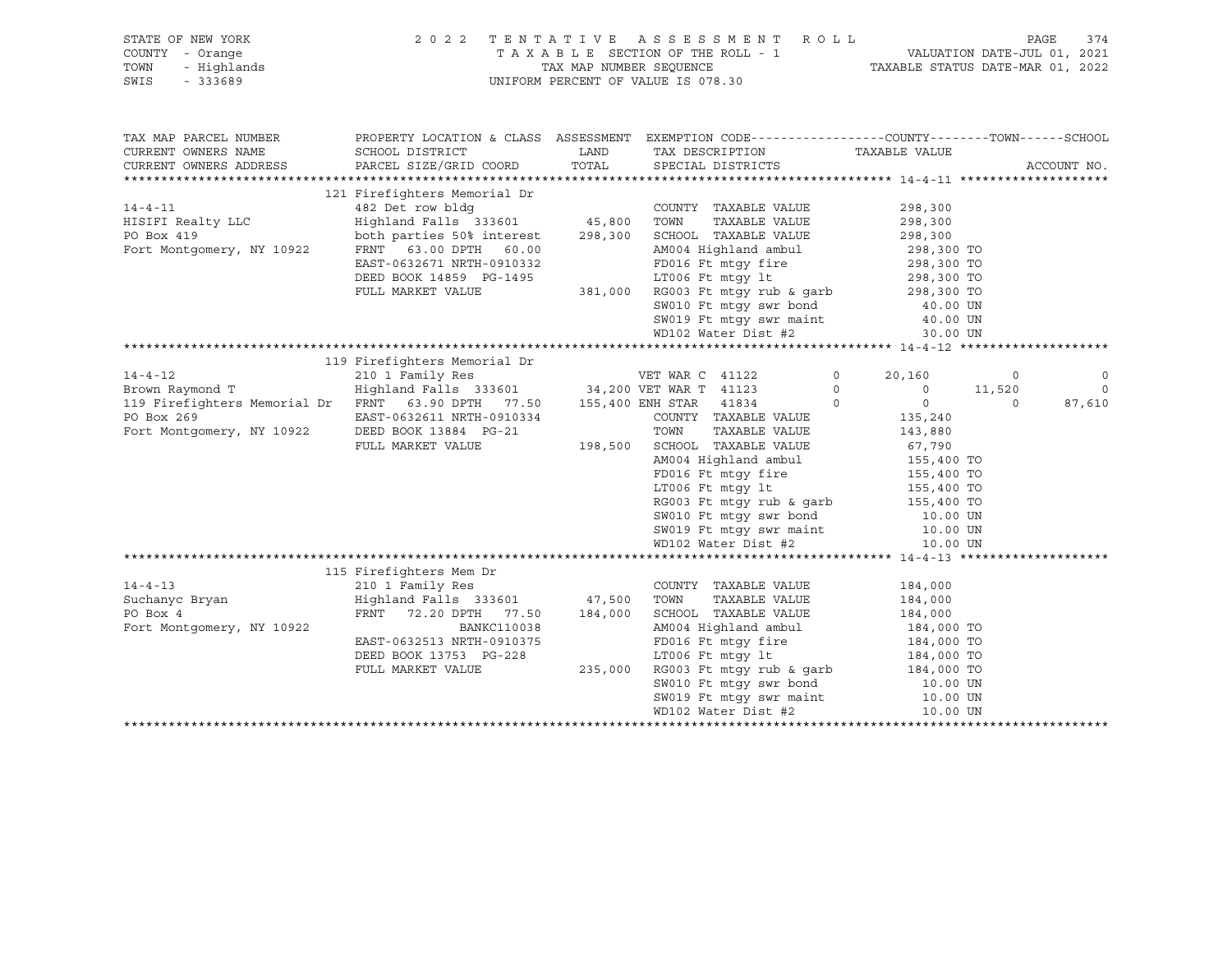| STATE OF NEW YORK                                                                                                                                                                                   |                                                                                                                                                               |      | 2022 TENTATIVE ASSESSMENT ROLL                                                                                                                                                                                                                                              |                    | 375<br>PAGE        |
|-----------------------------------------------------------------------------------------------------------------------------------------------------------------------------------------------------|---------------------------------------------------------------------------------------------------------------------------------------------------------------|------|-----------------------------------------------------------------------------------------------------------------------------------------------------------------------------------------------------------------------------------------------------------------------------|--------------------|--------------------|
| COUNTY - Orange                                                                                                                                                                                     |                                                                                                                                                               |      |                                                                                                                                                                                                                                                                             |                    |                    |
| TOWN<br>- Highlands                                                                                                                                                                                 |                                                                                                                                                               |      |                                                                                                                                                                                                                                                                             |                    |                    |
| SWIS<br>$-333689$                                                                                                                                                                                   | TAXABLE SECTION OF THE ROLL - 1 VALUATION DATE-JUL 01, 2021<br>TAX MAP NUMBER SEQUENCE TAXABLE STATUS DATE-MAR 01, 2022<br>UNIFORM PERCENT OF VALUE IS 078.30 |      |                                                                                                                                                                                                                                                                             |                    |                    |
|                                                                                                                                                                                                     |                                                                                                                                                               |      |                                                                                                                                                                                                                                                                             |                    |                    |
|                                                                                                                                                                                                     |                                                                                                                                                               |      |                                                                                                                                                                                                                                                                             |                    |                    |
|                                                                                                                                                                                                     |                                                                                                                                                               |      |                                                                                                                                                                                                                                                                             |                    |                    |
| TAX MAP PARCEL NUMBER                                                                                                                                                                               |                                                                                                                                                               |      | PROPERTY LOCATION & CLASS ASSESSMENT EXEMPTION CODE----------------COUNTY-------TOWN------SCHOOL                                                                                                                                                                            |                    |                    |
|                                                                                                                                                                                                     |                                                                                                                                                               |      |                                                                                                                                                                                                                                                                             |                    |                    |
| CURRENT OWNERS NAME                                                                                                                                                                                 | SCHOOL DISTRICT                                                                                                                                               | LAND | TAX DESCRIPTION TAXABLE VALUE<br>LAND TAX DESCRIPTION<br>TOTAL SPECIAL DISTRICTS                                                                                                                                                                                            |                    |                    |
| CURRENT OWNERS ADDRESS                                                                                                                                                                              | PARCEL SIZE/GRID COORD                                                                                                                                        |      |                                                                                                                                                                                                                                                                             |                    | ACCOUNT NO.        |
|                                                                                                                                                                                                     |                                                                                                                                                               |      |                                                                                                                                                                                                                                                                             |                    |                    |
|                                                                                                                                                                                                     |                                                                                                                                                               |      |                                                                                                                                                                                                                                                                             |                    |                    |
| $14 - 4 - 14$                                                                                                                                                                                       |                                                                                                                                                               |      |                                                                                                                                                                                                                                                                             | 371,200            |                    |
| Oliver Jonathan<br>Schreiner Stephen                                                                                                                                                                |                                                                                                                                                               |      |                                                                                                                                                                                                                                                                             | 371,200            |                    |
|                                                                                                                                                                                                     |                                                                                                                                                               |      | 371,200 SCHOOL TAXABLE VALUE                                                                                                                                                                                                                                                | 371,200            |                    |
| 111 Firefighters Memorial Dr                                                                                                                                                                        | BANKC160309<br>------ 2212209                                                                                                                                 |      |                                                                                                                                                                                                                                                                             |                    |                    |
| PO Box 768                                                                                                                                                                                          | EAST-0632457 NRTH-0910309                                                                                                                                     |      | AM004 Highland ambul 371,200 TO<br>FD016 Ft mtgy fire 371,200 TO                                                                                                                                                                                                            |                    |                    |
| Fort Montgomery, NY 10922                                                                                                                                                                           |                                                                                                                                                               |      |                                                                                                                                                                                                                                                                             |                    |                    |
|                                                                                                                                                                                                     |                                                                                                                                                               |      | DEED BOOK 14644 PG-835<br>FULL MARKET VALUE 474,100 RG003 Ft mtgy rub & garb<br>474,100 RG003 Ft mtgy rub & garb<br>571,200 TO<br>371,200 TO<br>371,200 TO<br>371,200 TO<br>371,200 TO                                                                                      |                    |                    |
|                                                                                                                                                                                                     |                                                                                                                                                               |      |                                                                                                                                                                                                                                                                             |                    |                    |
|                                                                                                                                                                                                     |                                                                                                                                                               |      |                                                                                                                                                                                                                                                                             | 30.00 UN           |                    |
|                                                                                                                                                                                                     |                                                                                                                                                               |      | SW019 Ft mtgy swr maint<br>WD102 Water Dist #2                                                                                                                                                                                                                              | 10.00 UN           |                    |
|                                                                                                                                                                                                     |                                                                                                                                                               |      |                                                                                                                                                                                                                                                                             |                    |                    |
|                                                                                                                                                                                                     |                                                                                                                                                               |      |                                                                                                                                                                                                                                                                             |                    |                    |
|                                                                                                                                                                                                     | 103 Firefighters Mem Dr                                                                                                                                       |      |                                                                                                                                                                                                                                                                             |                    |                    |
| $14 - 4 - 16$                                                                                                                                                                                       | 210 1 Family Res                                                                                                                                              |      | BAS STAR 41854<br>54,400 COUNTY TAXABLE VALUE<br>$\circ$                                                                                                                                                                                                                    | $\overline{0}$     | $\Omega$<br>35,090 |
| Stalter Dalton                                                                                                                                                                                      | Highland Falls 333601                                                                                                                                         |      |                                                                                                                                                                                                                                                                             | 270,300            |                    |
|                                                                                                                                                                                                     |                                                                                                                                                               |      | 270,300 TOWN<br>TAXABLE VALUE                                                                                                                                                                                                                                               | 270,300            |                    |
|                                                                                                                                                                                                     |                                                                                                                                                               |      | SCHOOL TAXABLE VALUE                                                                                                                                                                                                                                                        | 235,210            |                    |
|                                                                                                                                                                                                     |                                                                                                                                                               |      |                                                                                                                                                                                                                                                                             |                    |                    |
| Stalter Jarcon<br>Stalter Jared & Susan<br>103 Firefighters Mem Dr<br>PRNT 366.90 DPTH 374.00<br>PO Box 208<br>FAST-0632099 NRTH-0910297<br>Fort Montgomery, NY 10922<br>DEED BOOK 12401<br>PG-1022 |                                                                                                                                                               |      | 1.441 2007/2007 12401 12401 270,300 1004 Highland ambul<br>DEED BOOK 12401 PG-1022 2007 270,300 FOUL MARKET VALUE 345,200 LT006 Ft mtgy 1t 270,300 TO                                                                                                                       |                    |                    |
|                                                                                                                                                                                                     |                                                                                                                                                               |      |                                                                                                                                                                                                                                                                             |                    |                    |
|                                                                                                                                                                                                     |                                                                                                                                                               |      |                                                                                                                                                                                                                                                                             |                    |                    |
|                                                                                                                                                                                                     |                                                                                                                                                               |      |                                                                                                                                                                                                                                                                             |                    |                    |
|                                                                                                                                                                                                     |                                                                                                                                                               |      |                                                                                                                                                                                                                                                                             |                    |                    |
|                                                                                                                                                                                                     |                                                                                                                                                               |      | RG003 Ft mtgy rub & garb<br>SW010 Ft mtgy swr bond<br>SW019 Ft mtgy swr maint<br>20.00 UN<br>WD102 Water Dist #2<br>10.00 UN                                                                                                                                                |                    |                    |
|                                                                                                                                                                                                     |                                                                                                                                                               |      |                                                                                                                                                                                                                                                                             |                    |                    |
|                                                                                                                                                                                                     | 93 Firefighters Mem Dr                                                                                                                                        |      |                                                                                                                                                                                                                                                                             |                    |                    |
| $14 - 4 - 17$                                                                                                                                                                                       | 210 1 Family Res                                                                                                                                              |      | COUNTY TAXABLE VALUE                                                                                                                                                                                                                                                        | 230,000            |                    |
| DeVries Dustin                                                                                                                                                                                      |                                                                                                                                                               |      |                                                                                                                                                                                                                                                                             | 230,000            |                    |
| DeVries JoanMarie                                                                                                                                                                                   | Highland Falls 333601 52,300 TOWN TAXABLE VALUE<br>FRNT 62.00 DPTH 189.00 230,000 SCHOOL TAXABLE VALUE                                                        |      |                                                                                                                                                                                                                                                                             | 230,000<br>230,000 |                    |
| 93 Firefighters Memorial Dr                                                                                                                                                                         | BANKC190903                                                                                                                                                   |      |                                                                                                                                                                                                                                                                             |                    |                    |
|                                                                                                                                                                                                     |                                                                                                                                                               |      |                                                                                                                                                                                                                                                                             |                    |                    |
| PO Box 125                                                                                                                                                                                          | EAST-0631941 NRTH-0910246                                                                                                                                     |      |                                                                                                                                                                                                                                                                             |                    |                    |
| Fort Montgomery, NY 10922                                                                                                                                                                           | DEED BOOK 14929 PG-724                                                                                                                                        |      | 230,000 TO<br>230,000 TO<br>FD016 Ft mtgy fire<br>230,000 TO<br>LT006 Ft mtgy fire<br>RG003 Ft mtgy rub & garb<br>230,000 TO<br>SW010 Ft mtgy swr bond<br>210.00 UN<br>FD016 Ft mtgy fire<br>LT006 Ft mtgy 1t<br>293,700 RG003 Ft mtgy rub & garb<br>SW010 Ft mtgy swr bond |                    |                    |
|                                                                                                                                                                                                     | FULL MARKET VALUE                                                                                                                                             |      |                                                                                                                                                                                                                                                                             |                    |                    |
|                                                                                                                                                                                                     |                                                                                                                                                               |      |                                                                                                                                                                                                                                                                             |                    |                    |
|                                                                                                                                                                                                     |                                                                                                                                                               |      | $5W019$ Ft mtgy swr maint $10.00$ UN<br>WD102 Water Dist #2 $10.00$ UN                                                                                                                                                                                                      |                    |                    |
|                                                                                                                                                                                                     |                                                                                                                                                               |      | WD102 Water Dist #2                                                                                                                                                                                                                                                         | 10.00 UN           |                    |
|                                                                                                                                                                                                     |                                                                                                                                                               |      |                                                                                                                                                                                                                                                                             |                    |                    |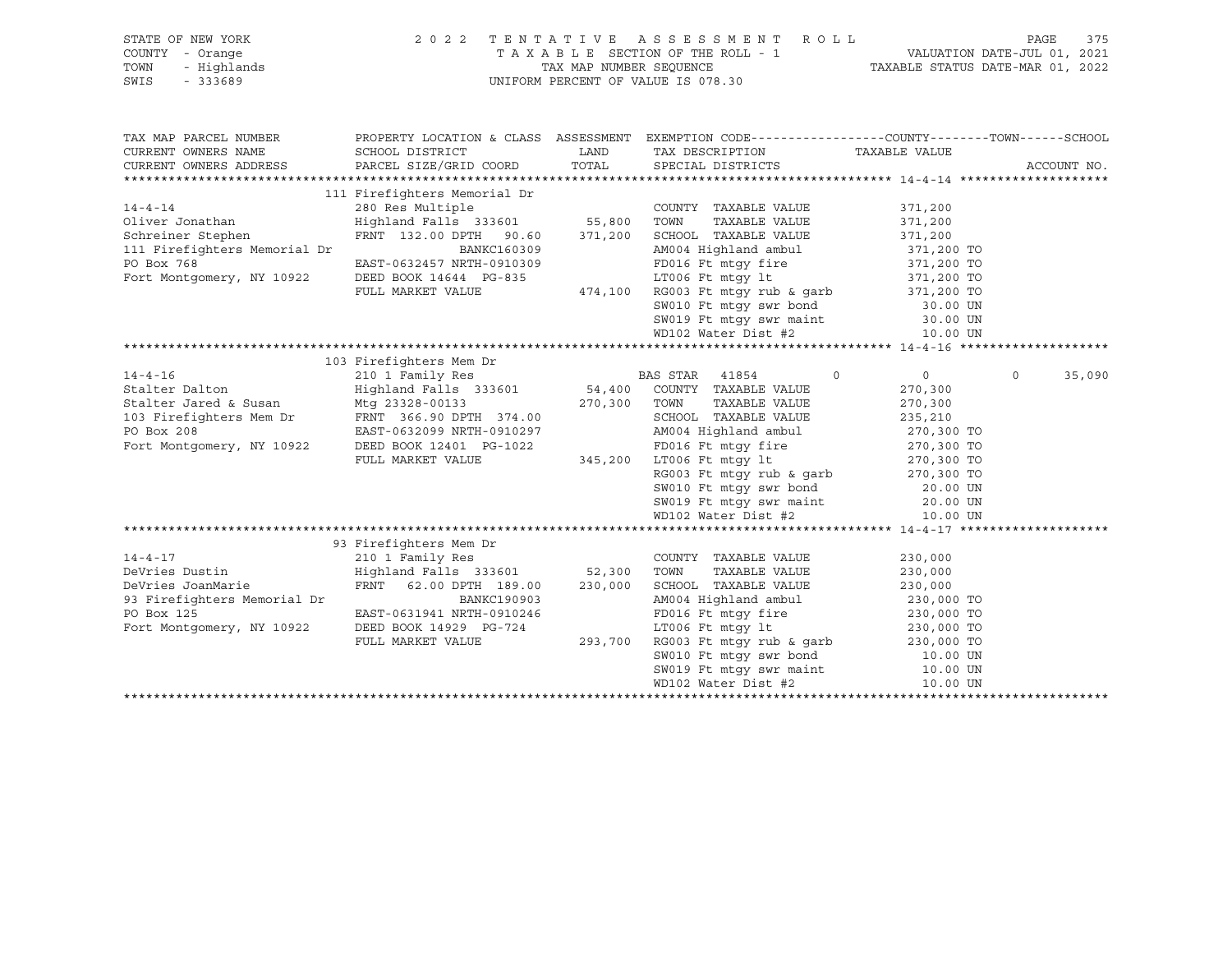|      | STATE OF NEW YORK | 2022 TENTATIVE ASSESSMENT ROLL     |                                  | PAGE 376 |  |
|------|-------------------|------------------------------------|----------------------------------|----------|--|
|      | COUNTY - Orange   | TAXABLE SECTION OF THE ROLL - 1    | VALUATION DATE-JUL 01, 2021      |          |  |
|      | TOWN - Highlands  | TAX MAP NUMBER SEOUENCE            | TAXABLE STATUS DATE-MAR 01, 2022 |          |  |
| SWIS | - 333689          | UNIFORM PERCENT OF VALUE IS 078.30 |                                  |          |  |
|      |                   |                                    |                                  |          |  |

| TAX MAP PARCEL NUMBER                           | PROPERTY LOCATION & CLASS ASSESSMENT EXEMPTION CODE---------------COUNTY-------TOWN-----SCHOOL |                                                       |                                                                                                            |          |                |         |             |
|-------------------------------------------------|------------------------------------------------------------------------------------------------|-------------------------------------------------------|------------------------------------------------------------------------------------------------------------|----------|----------------|---------|-------------|
| CURRENT OWNERS NAME                             | SCHOOL DISTRICT                                                                                | <b>EXAMPLE TO A LAND THE EXAMPLE THE SET OF STATE</b> | TAX DESCRIPTION TAXABLE VALUE                                                                              |          |                |         |             |
| CURRENT OWNERS ADDRESS                          | PARCEL SIZE/GRID COORD TOTAL SPECIAL DISTRICTS                                                 |                                                       |                                                                                                            |          |                |         | ACCOUNT NO. |
|                                                 |                                                                                                |                                                       |                                                                                                            |          |                |         |             |
|                                                 | 25 Canterbury Rd                                                                               |                                                       |                                                                                                            |          |                |         |             |
| $14 - 4 - 18.1$                                 | 210 1 Family Res                                                                               |                                                       | VET WAR C 41122                                                                                            | $\circ$  | 20,160         | $\circ$ | $\mathbf 0$ |
| Patterson Roger                                 | Highland Falls 333601 50,000 VET WAR T 41123                                                   |                                                       |                                                                                                            | $\Omega$ | $\overline{0}$ | 11,520  | $\Omega$    |
|                                                 | Lt 1 Dyroff Sub Map 7708 387,300 COUNTY TAXABLE VALUE                                          |                                                       |                                                                                                            |          | 367,140        |         |             |
| Patterson Eva<br>25 Canterbury Rd<br>28 Dem 645 | ACRES 1.00 BANKC160210                                                                         |                                                       | TAXABLE VALUE<br>TOWN                                                                                      |          | 375,780        |         |             |
| PO Box 645                                      | EAST-0632351 NRTH-0910927                                                                      |                                                       | SCHOOL TAXABLE VALUE                                                                                       |          | 387,300        |         |             |
| Fort Montgomery, NY 10922                       | DEED BOOK 5200 PG-334                                                                          |                                                       | AM004 Highland ambul 387,300 TO                                                                            |          |                |         |             |
|                                                 | FULL MARKET VALUE                                                                              |                                                       | 494,600 FD016 Ft mtgy fire 387,300 TO                                                                      |          |                |         |             |
|                                                 |                                                                                                |                                                       | LT006 Ft mtgy lt                                                                                           |          | 387,300 TO     |         |             |
|                                                 |                                                                                                |                                                       | RG003 Ft mtgy rub & garb 387,300 TO<br>SW010 Ft mtgy swr bond 10.00 UN<br>SW019 Ft mtgy swr maint 10.00 UN |          |                |         |             |
|                                                 |                                                                                                |                                                       |                                                                                                            |          |                |         |             |
|                                                 |                                                                                                |                                                       |                                                                                                            |          |                |         |             |
|                                                 |                                                                                                |                                                       | WD102 Water Dist #2                                                                                        |          | 1.00 UN        |         |             |
|                                                 |                                                                                                |                                                       |                                                                                                            |          |                |         |             |
|                                                 | 19 Canterbury Rd                                                                               |                                                       |                                                                                                            |          |                |         |             |
| $14 - 4 - 18.2$                                 | 210 1 Family Res                                                                               |                                                       | COUNTY TAXABLE VALUE                                                                                       |          | 334,550        |         |             |
| Hughes Patrick                                  | Highland Falls 333601 49,000 TOWN                                                              |                                                       | TAXABLE VALUE                                                                                              |          | 334,550        |         |             |
|                                                 | Hughes Jillian Mughes Jillian Mughes Jillian Mughes Jillian Mughes Dyroff Sub Map 7708 334,550 |                                                       | SCHOOL TAXABLE VALUE                                                                                       |          | 334,550        |         |             |
| 19 Canterbury Rd                                | FRNT 218.80 DPTH 192.50                                                                        |                                                       | AM004 Highland ambul 334,550 TO<br>FD016 Ft mtgy fire 334,550 TO<br>LT006 Ft mtgy lt 334,550 TO            |          |                |         |             |
| PO Box 289                                      | BANKC030614                                                                                    |                                                       |                                                                                                            |          |                |         |             |
| Fort Montgomery, NY 10922                       | EAST-0632462 NRTH-0910743                                                                      |                                                       |                                                                                                            |          |                |         |             |
|                                                 |                                                                                                |                                                       | RG003 Ft mtgy rub & garb 334,550 TO                                                                        |          |                |         |             |
|                                                 | FULL MARKET VALUE                                                                              |                                                       | 427,300 SW010 Ft mtgy swr bond 10.00 UN                                                                    |          |                |         |             |
|                                                 |                                                                                                |                                                       | SW019 Ft mtgy swr maint 10.00 UN<br>WD102 Water Dist #2 1.00 UN                                            |          |                |         |             |
|                                                 |                                                                                                |                                                       |                                                                                                            |          |                |         |             |
|                                                 |                                                                                                |                                                       |                                                                                                            |          |                |         |             |
|                                                 | 62 Tamsen Ave                                                                                  |                                                       |                                                                                                            |          |                |         |             |
| $14 - 4 - 18.41$                                | 210 1 Family Res                                                                               |                                                       | BAS STAR 41854                                                                                             | $\circ$  | $\overline{0}$ | $\circ$ | 35,090      |
|                                                 |                                                                                                |                                                       |                                                                                                            |          | 260,400        |         |             |
|                                                 |                                                                                                |                                                       |                                                                                                            |          | 260,400        |         |             |
|                                                 |                                                                                                |                                                       | SCHOOL TAXABLE VALUE                                                                                       |          | 225,310        |         |             |
| PO Box 748                                      | EAST-0631452 NRTH-0911339                                                                      |                                                       | AM004 Highland ambul 260,400 TO                                                                            |          |                |         |             |
| Ft Montgomery, NY 10922                         | DEED BOOK 5131 PG-107                                                                          |                                                       | FD016 Ft mtgy fire 260,400 TO                                                                              |          |                |         |             |
|                                                 | FULL MARKET VALUE                                                                              | 332,600                                               | LT006 Ft mtqy lt                                                                                           |          | 260,400 TO     |         |             |
|                                                 |                                                                                                |                                                       | LT006 Ft mtgy lt<br>RG003 Ft mtgy rub & garb                                                               |          | 260,400 TO     |         |             |
|                                                 |                                                                                                |                                                       | SW010 Ft mtgy swr bond                                                                                     |          | 10.00 UN       |         |             |
|                                                 |                                                                                                |                                                       | WD102 Water Dist #2                                                                                        |          | 1.00 UN        |         |             |
|                                                 |                                                                                                |                                                       |                                                                                                            |          |                |         |             |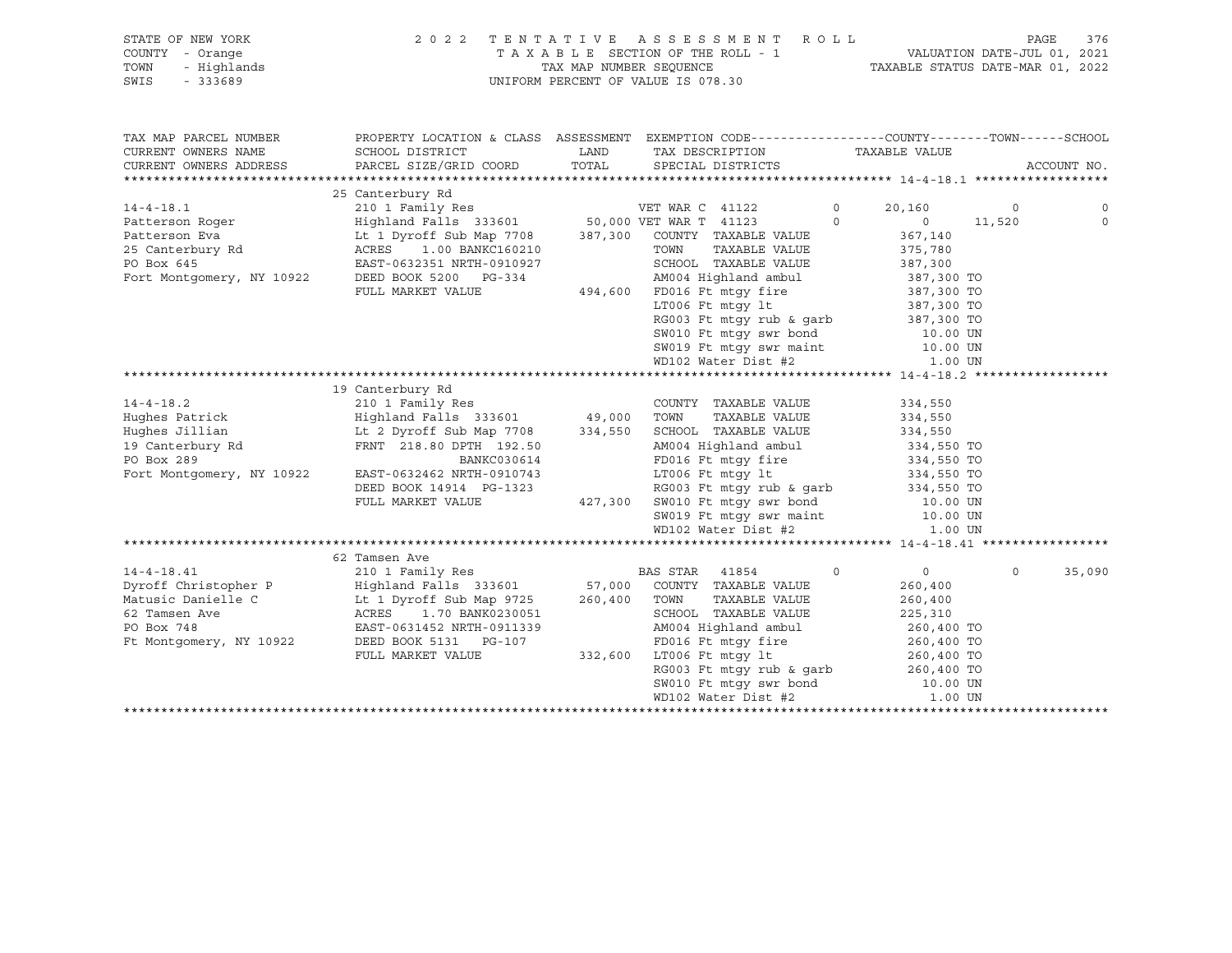| STATE OF NEW YORK | 2022 TENTATIVE ASSESSMENT ROLL     | 377<br>PAGE                      |
|-------------------|------------------------------------|----------------------------------|
| COUNTY - Orange   | TAXABLE SECTION OF THE ROLL - 1    | VALUATION DATE-JUL 01, 2021      |
| TOWN - Highlands  | TAX MAP NUMBER SEOUENCE            | TAXABLE STATUS DATE-MAR 01, 2022 |
| SWIS - 333689     | UNIFORM PERCENT OF VALUE IS 078.30 |                                  |

| <b>PAGE</b> |  |  |
|-------------|--|--|
|             |  |  |

| TAX MAP PARCEL NUMBER<br>CURRENT OWNERS NAME<br>CURRENT OWNERS ADDRESS                                                      | PROPERTY LOCATION & CLASS ASSESSMENT EXEMPTION CODE----------------COUNTY-------TOWN------SCHOOL<br>SCHOOL DISTRICT<br>PARCEL SIZE/GRID COORD                                                                                                                                                                 | LAND<br>TOTAL           | TAX DESCRIPTION<br>SPECIAL DISTRICTS                                                                                                                                                                                                                                                                                                                                                                                                                                 | TAXABLE VALUE                                                                                                                                                                         | ACCOUNT NO.                  |                                     |
|-----------------------------------------------------------------------------------------------------------------------------|---------------------------------------------------------------------------------------------------------------------------------------------------------------------------------------------------------------------------------------------------------------------------------------------------------------|-------------------------|----------------------------------------------------------------------------------------------------------------------------------------------------------------------------------------------------------------------------------------------------------------------------------------------------------------------------------------------------------------------------------------------------------------------------------------------------------------------|---------------------------------------------------------------------------------------------------------------------------------------------------------------------------------------|------------------------------|-------------------------------------|
| $14 - 4 - 18.42$<br>Albany Irrevocable Trust<br>c/o Mary Dyroff<br>65 Tamsen Ave<br>PO Box 437<br>Fort Montgomery, NY 10922 | 65 Tamsen Ave<br>280 Res Multiple CM_15_VET/ 41162<br>Highland Falls 333601 188,500 CW_15_VET/ 41163<br>Mary/Christopher Dyroff T 503,000 ENH STAR 41834<br>Albany Irrevocable Trust<br>dtd 7-1-2016 L14111Pq436<br>9.30<br>ACRES<br>EAST-0631585 NRTH-0911031<br>DEED BOOK 14111 PG-436<br>FULL MARKET VALUE |                         | COUNTY TAXABLE VALUE<br>TOWN<br>TAXABLE VALUE<br>SCHOOL TAXABLE VALUE<br>AM004 Highland ambul<br>FD016 Ft mtqy fire<br>642,400 LT006 Ft mtgy lt<br>RG003 Ft mtgy rub & garb<br>SW010 Ft mtgy swr bond<br>WD102 Water Dist #2                                                                                                                                                                                                                                         | $\circ$<br>11,520<br>$\circ$<br>$\Omega$<br>$\circ$<br>$\overline{0}$<br>491,480<br>491,480<br>415,390<br>503,000 TO<br>503,000 TO<br>503,000 TO<br>503,000 TO<br>24.00 UN<br>1.00 UN | $\circ$<br>11,520<br>$\circ$ | $\circ$<br>$\overline{0}$<br>87,610 |
| $14 - 4 - 19$<br>Dicker William S                                                                                           | 27 Krieger Rd<br>210 1 Family Res BAS STAR 41854<br>Highland Falls 333601 56,000 COUNTY TAXABLE VALUE<br>27 Kreiger Rd<br>PO Box 802 EAST-0631125 NRTH-0911858<br>Fort Montgomery, NY 10922 DEED BOOK 11806 PG-1243<br>FULL MARKET VALUE                                                                      | 390,000 TOWN            | TAXABLE VALUE<br>SCHOOL TAXABLE VALUE<br>AM004 Highland ambul<br>498,100 FD016 Ft mtqy fire                                                                                                                                                                                                                                                                                                                                                                          | $\circ$<br>$\overline{0}$<br>390,000<br>390,000<br>354,910<br>390,000 TO<br>390,000 TO                                                                                                | $\Omega$                     | 35,090                              |
| $14 - 4 - 20.1$<br>Grant Nicholas<br>Grant Gabriel<br>23 Krieger Rd<br>Fort Montgomery, NY 10922                            | 23 Krieger Rd<br>210 1 Family Res<br>Highland Falls 333601<br>FRNT<br>89.30 DPTH 224.00<br>BANKC180281<br>EAST-0631270 NRTH-0911741<br>DEED BOOK 14764 PG-1719<br>FULL MARKET VALUE                                                                                                                           |                         | $\begin{tabular}{lllllllllll} \texttt{LTO06} & \texttt{Ft} & \texttt{mtgy} & \texttt{lt} & & & & 390,000 & \texttt{TO} \\ \texttt{RG003} & \texttt{Ft} & \texttt{mtgy} & \texttt{rub} & \texttt{garb} & & & 390,000 & \texttt{TO} \end{tabular}$<br>COUNTY TAXABLE VALUE<br>47,800 TOWN<br>TAXABLE VALUE<br>302,900 SCHOOL TAXABLE VALUE<br>AM004 Highland ambul<br>FD016 Ft mtqy fire<br>LT006 Ft mtgy 1t 302,900 TO<br>386,800 RG003 Ft mtgy rub & garb 302,900 TO | 302,900<br>302,900<br>302,900<br>302,900 TO<br>302,900 TO                                                                                                                             |                              |                                     |
| $14 - 4 - 21.21$<br>Reinertsen Jill P<br>19 Krieger Rd<br>PO Box 122<br>Fort Montgomery, NY 10922                           | 19 Krieger Rd<br>281 Multiple res<br>Highland Falls 333601<br>Ss Kreiger Rd<br>$14 - 4 - 7.41$ Cw $9/00$<br>2097/544 Rd Tkq<br>FRNT 189.10 DPTH 194.40<br>EAST-0631381 NRTH-0911688<br>DEED BOOK 11614 PG-1524<br>FULL MARKET VALUE                                                                           | 378,100 TOWN<br>482,900 | BAS STAR<br>41854<br>67,600 COUNTY TAXABLE VALUE<br>TAXABLE VALUE<br>SCHOOL TAXABLE VALUE<br>AM004 Highland ambul<br>FD016 Ft mtgy fire<br>LT006 Ft mtgy lt<br>RG003 Ft mtqy rub & qarb                                                                                                                                                                                                                                                                              | $\circ$<br>$\circ$<br>378,100<br>378,100<br>343,010<br>378,100 TO<br>378,100 TO<br>378,100 TO<br>378,100 TO                                                                           | $\mathbf 0$                  | 35,090                              |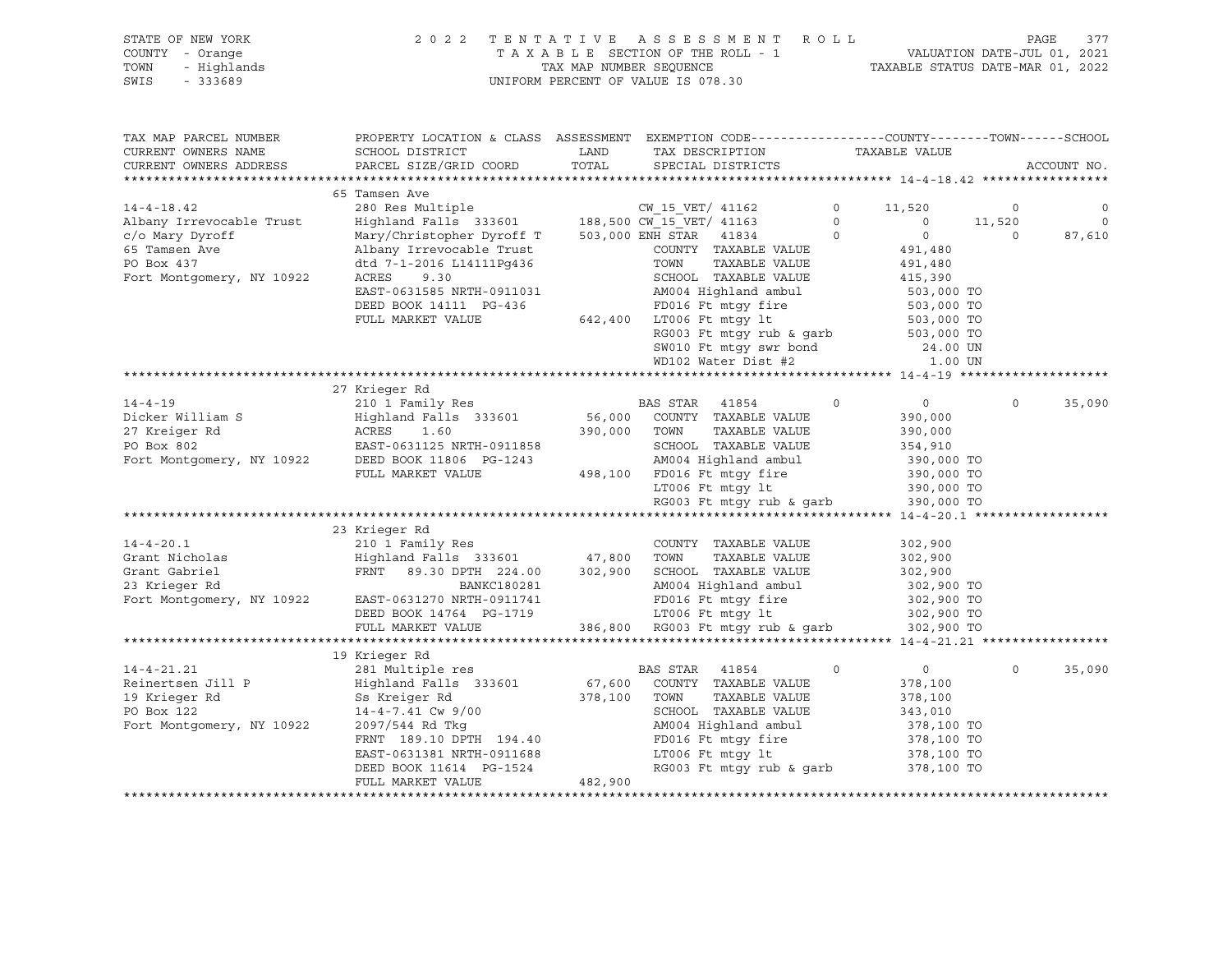| TAX MAP PARCEL NUMBER<br>CURRENT OWNERS NAME<br>CURRENT OWNERS ADDRESS                                                                                                                                                                                                                                                                                                                                                                              | PROPERTY LOCATION & CLASS ASSESSMENT EXEMPTION CODE-----------------COUNTY-------TOWN------SCHOOL |         |                                                                                                                                                                                                                             |          | ACCOUNT NO.        |
|-----------------------------------------------------------------------------------------------------------------------------------------------------------------------------------------------------------------------------------------------------------------------------------------------------------------------------------------------------------------------------------------------------------------------------------------------------|---------------------------------------------------------------------------------------------------|---------|-----------------------------------------------------------------------------------------------------------------------------------------------------------------------------------------------------------------------------|----------|--------------------|
|                                                                                                                                                                                                                                                                                                                                                                                                                                                     |                                                                                                   |         |                                                                                                                                                                                                                             |          |                    |
|                                                                                                                                                                                                                                                                                                                                                                                                                                                     |                                                                                                   |         |                                                                                                                                                                                                                             |          | $\Omega$<br>35,090 |
| $\begin{tabular}{lcccc} 14-4-22 & 13 Krieger Rd & 210 1 Family Res & 205, 200BirodXrieger Rd & 210 1 Family Res & 333601 & 48, 200 COUNTY TAXABLE VALUE & 205, 20013 Krieger Rd & Rightland Fall 333601 & 48, 200 COUNTY TAXABLE VALUE & 205, 200PO Box 277 & 4td6 -5-2020 Rec 7-6-2020 SCHOOL TAXABLE VALUE & 205, 200Fort Montgomery, NY 10922 & 114767 P1996 & 205$                                                                              |                                                                                                   |         |                                                                                                                                                                                                                             |          |                    |
|                                                                                                                                                                                                                                                                                                                                                                                                                                                     | DEED BOOK 13088 PG-1927                                                                           |         |                                                                                                                                                                                                                             |          |                    |
|                                                                                                                                                                                                                                                                                                                                                                                                                                                     | FULL MARKET VALUE                                                                                 | 262,100 |                                                                                                                                                                                                                             |          |                    |
|                                                                                                                                                                                                                                                                                                                                                                                                                                                     |                                                                                                   |         |                                                                                                                                                                                                                             |          |                    |
| $\begin{tabular}{lcccc} \texttt{14-4-23} & \texttt{210 1 Family Res} & \texttt{COUNTY} & \texttt{TXABLE VALUE} \\ \texttt{14-4-23} & \texttt{210 1 Family Res} & \texttt{COUNTY} & \texttt{TXABLE VALUE} & \texttt{457,800} \\ \texttt{14-4-23} & \texttt{210 1 Family Res} & \texttt{1 Finally Res} & \texttt{210 1 Family Res} \\ \texttt{14-4-23} & \texttt{210 1 Family Res} & \texttt{210 1 Family Res} & \texttt{210 1} & \texttt{210 1} & \$ |                                                                                                   |         |                                                                                                                                                                                                                             |          |                    |
|                                                                                                                                                                                                                                                                                                                                                                                                                                                     |                                                                                                   |         |                                                                                                                                                                                                                             |          |                    |
|                                                                                                                                                                                                                                                                                                                                                                                                                                                     |                                                                                                   |         |                                                                                                                                                                                                                             |          |                    |
|                                                                                                                                                                                                                                                                                                                                                                                                                                                     |                                                                                                   |         |                                                                                                                                                                                                                             |          |                    |
|                                                                                                                                                                                                                                                                                                                                                                                                                                                     |                                                                                                   |         |                                                                                                                                                                                                                             |          |                    |
|                                                                                                                                                                                                                                                                                                                                                                                                                                                     |                                                                                                   |         |                                                                                                                                                                                                                             |          |                    |
|                                                                                                                                                                                                                                                                                                                                                                                                                                                     |                                                                                                   |         |                                                                                                                                                                                                                             |          |                    |
|                                                                                                                                                                                                                                                                                                                                                                                                                                                     |                                                                                                   |         |                                                                                                                                                                                                                             |          |                    |
|                                                                                                                                                                                                                                                                                                                                                                                                                                                     |                                                                                                   |         |                                                                                                                                                                                                                             |          |                    |
| $\begin{tabular}{lcccc} \texttt{4} Tamsen Ave & \texttt{COUNTY} TAXABLE VALUE & 373,400 \\ \texttt{Nagel Denond} & \texttt{Highland} & \texttt{Highland} & 333601 & 70,400 & T0WN & TAXABLE VALUE & 373,400 \\ \texttt{Nagel Denoor} & \texttt{Highland} & \texttt{Highland} & 373,400 & 373,400 \\ \texttt{Magel Denor} & \texttt{Lt3.2 Dyroff Submp 164-93} & 373,400 & \texttt{SCHOL} & \texttt{TXABLE VALUE} & 373,400$                         |                                                                                                   |         |                                                                                                                                                                                                                             |          |                    |
|                                                                                                                                                                                                                                                                                                                                                                                                                                                     |                                                                                                   |         |                                                                                                                                                                                                                             |          |                    |
|                                                                                                                                                                                                                                                                                                                                                                                                                                                     |                                                                                                   |         |                                                                                                                                                                                                                             |          |                    |
|                                                                                                                                                                                                                                                                                                                                                                                                                                                     |                                                                                                   |         |                                                                                                                                                                                                                             |          |                    |
|                                                                                                                                                                                                                                                                                                                                                                                                                                                     |                                                                                                   |         |                                                                                                                                                                                                                             |          |                    |
|                                                                                                                                                                                                                                                                                                                                                                                                                                                     |                                                                                                   |         |                                                                                                                                                                                                                             |          |                    |
|                                                                                                                                                                                                                                                                                                                                                                                                                                                     |                                                                                                   |         |                                                                                                                                                                                                                             |          |                    |
|                                                                                                                                                                                                                                                                                                                                                                                                                                                     |                                                                                                   |         |                                                                                                                                                                                                                             |          |                    |
|                                                                                                                                                                                                                                                                                                                                                                                                                                                     |                                                                                                   |         |                                                                                                                                                                                                                             |          |                    |
|                                                                                                                                                                                                                                                                                                                                                                                                                                                     |                                                                                                   |         |                                                                                                                                                                                                                             |          |                    |
|                                                                                                                                                                                                                                                                                                                                                                                                                                                     |                                                                                                   |         |                                                                                                                                                                                                                             |          |                    |
|                                                                                                                                                                                                                                                                                                                                                                                                                                                     |                                                                                                   |         |                                                                                                                                                                                                                             | 270,400  |                    |
|                                                                                                                                                                                                                                                                                                                                                                                                                                                     |                                                                                                   |         |                                                                                                                                                                                                                             | 270,400  |                    |
|                                                                                                                                                                                                                                                                                                                                                                                                                                                     |                                                                                                   |         |                                                                                                                                                                                                                             | 270,400  |                    |
|                                                                                                                                                                                                                                                                                                                                                                                                                                                     |                                                                                                   |         |                                                                                                                                                                                                                             |          |                    |
| 14-4-24.2<br>210 1 Family Res<br>210 1 Family Res<br>210 1 Family Res<br>210 1 Family Res<br>210 1 Family Res<br>210 1 Family Res<br>210 1 Family Res<br>210 48,900 TOWN TAXABLE VALUE<br>270,400 SCHOOL TAXABLE VALUE<br>270,400 SCHOOL TAXABLE V                                                                                                                                                                                                  |                                                                                                   |         | ERNT 255.70 DPTH 478.00<br>RES 0.73<br>EAST-0632349 NRTH-0910701<br>DEED BOOK 12320 PG-1690<br>FULL MARKET VALUE 345,300 SON010 Ft mtgy swr bond<br>CHULL MARKET VALUE 345,300 SW010 Ft mtgy swr bond<br>CHULL MARKET VALUE |          |                    |
|                                                                                                                                                                                                                                                                                                                                                                                                                                                     |                                                                                                   |         |                                                                                                                                                                                                                             |          |                    |
|                                                                                                                                                                                                                                                                                                                                                                                                                                                     |                                                                                                   |         |                                                                                                                                                                                                                             | 10.00 UN |                    |
|                                                                                                                                                                                                                                                                                                                                                                                                                                                     |                                                                                                   |         | SW019 Ft mtgy swr maint                                                                                                                                                                                                     | 10.00 UN |                    |
|                                                                                                                                                                                                                                                                                                                                                                                                                                                     |                                                                                                   |         | WD102 Water Dist #2                                                                                                                                                                                                         | 1.00 UN  |                    |
|                                                                                                                                                                                                                                                                                                                                                                                                                                                     |                                                                                                   |         |                                                                                                                                                                                                                             |          |                    |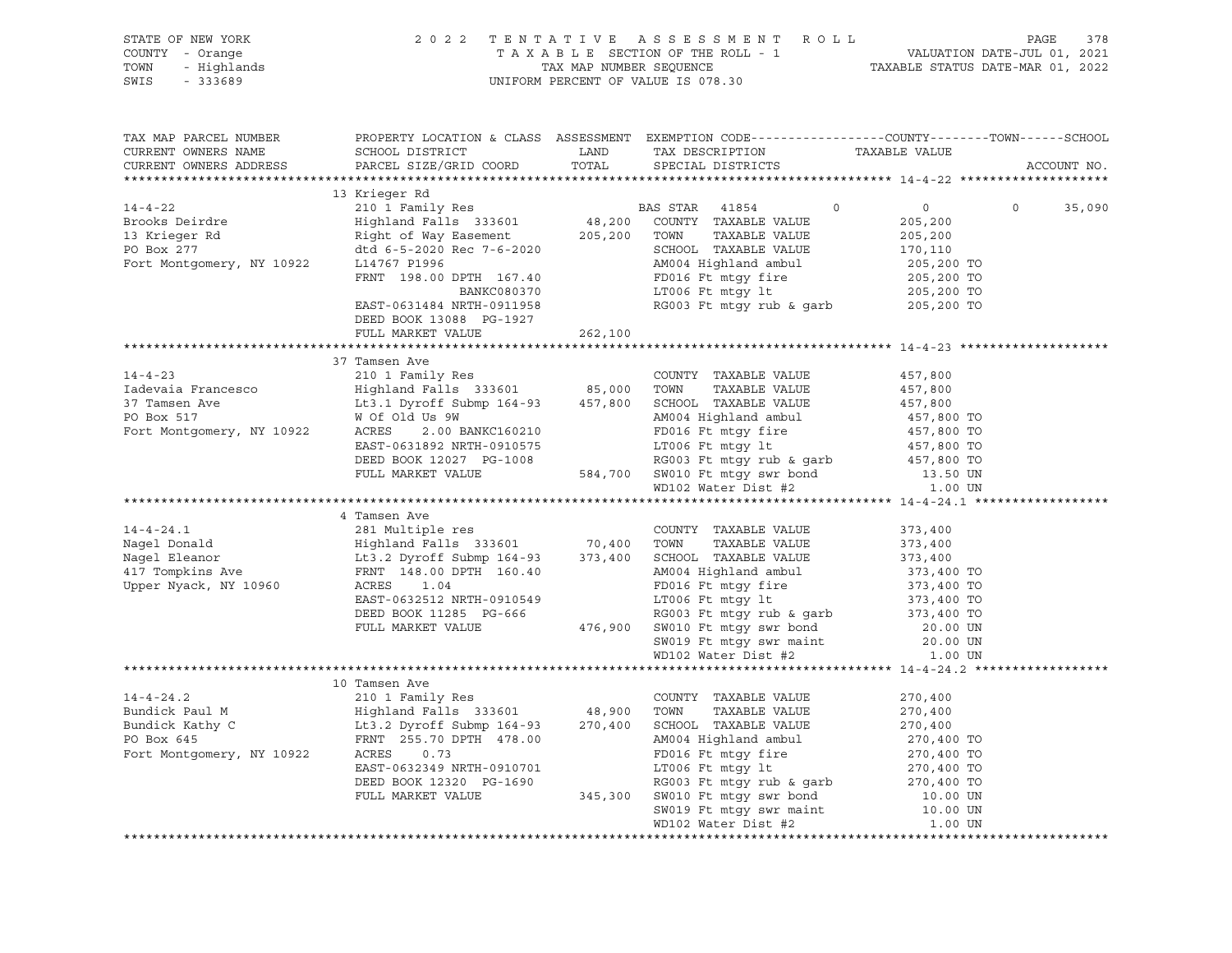| TAX MAP PARCEL NUMBER<br>CURRENT OWNERS NAME<br>CURRENT OWNERS ADDRESS                                                                                                                                                                                                                                                                                                                                                                                                                                       |                                                                                                                                                               |        | PROPERTY LOCATION & CLASS ASSESSMENT EXEMPTION CODE----------------COUNTY-------TOWN------SCHOOL                                                                                                                                                                                                                            |                                      | ACCOUNT NO.        |
|--------------------------------------------------------------------------------------------------------------------------------------------------------------------------------------------------------------------------------------------------------------------------------------------------------------------------------------------------------------------------------------------------------------------------------------------------------------------------------------------------------------|---------------------------------------------------------------------------------------------------------------------------------------------------------------|--------|-----------------------------------------------------------------------------------------------------------------------------------------------------------------------------------------------------------------------------------------------------------------------------------------------------------------------------|--------------------------------------|--------------------|
|                                                                                                                                                                                                                                                                                                                                                                                                                                                                                                              |                                                                                                                                                               |        |                                                                                                                                                                                                                                                                                                                             |                                      |                    |
| 14-4-24.31 210 1 Family Res<br>Nagel Donald H Highland Falls 333601 61,200 TOWN TAXABLE VALUE<br>69 Cypress Rd Lot 1 Bundick Sub Map 7-2 261,900 SCHOOL TAXABLE VALUE<br>Newington, CT 06111                                                                                                                                                                                                                                                                                                                 | 30 Tamsen Ave<br>Filed 1/11/2022                                                                                                                              |        | COUNTY TAXABLE VALUE 261,900<br>Filed 1 Bundick Sub Map 7-2<br>Filed 1 AM04 Highland ambul<br>261,900<br>Tend 1/11/2022<br>261,900<br>261,900<br>261,900<br>261,900<br>261,900<br>261,900<br>261,900<br>261,900<br>261,900<br>261,900<br>261,900<br>261,900<br>261,900<br>261,900<br>261,900<br>261,                        | 261,900<br>261,900                   |                    |
|                                                                                                                                                                                                                                                                                                                                                                                                                                                                                                              |                                                                                                                                                               |        |                                                                                                                                                                                                                                                                                                                             |                                      |                    |
|                                                                                                                                                                                                                                                                                                                                                                                                                                                                                                              |                                                                                                                                                               |        |                                                                                                                                                                                                                                                                                                                             |                                      |                    |
|                                                                                                                                                                                                                                                                                                                                                                                                                                                                                                              | Tamsen                                                                                                                                                        |        |                                                                                                                                                                                                                                                                                                                             |                                      |                    |
| $14 - 4 - 24.32$<br>Nagel Donald H<br>69 Cypress Rd<br>Newington, CT 06111                                                                                                                                                                                                                                                                                                                                                                                                                                   | 311 Res vac land<br>Highland Falls 333601 40,000 TOWN TAXABLE VALUE<br>Lot 2 Bundick Sub Map 7-2 40,000 SCHOOL TAXABLE VALUE<br>Filed 1/11/2022<br>ACRES 2.60 |        |                                                                                                                                                                                                                                                                                                                             | 40,000<br>40,000<br>40,000           |                    |
|                                                                                                                                                                                                                                                                                                                                                                                                                                                                                                              | EAST-0632220 NRTH-0910480<br>FULL MARKET VALUE                                                                                                                | 51,100 |                                                                                                                                                                                                                                                                                                                             |                                      |                    |
|                                                                                                                                                                                                                                                                                                                                                                                                                                                                                                              |                                                                                                                                                               |        |                                                                                                                                                                                                                                                                                                                             |                                      |                    |
|                                                                                                                                                                                                                                                                                                                                                                                                                                                                                                              | 83 Montgomery Rd                                                                                                                                              |        |                                                                                                                                                                                                                                                                                                                             |                                      | $\Omega$<br>35,090 |
|                                                                                                                                                                                                                                                                                                                                                                                                                                                                                                              |                                                                                                                                                               |        | SW010 Ft mtgy swr bond 10.00 UN<br>SW019 Ft mtgy swr maint 10.00 UN<br>WD102 Water Dist #2 10.00 UN                                                                                                                                                                                                                         |                                      |                    |
|                                                                                                                                                                                                                                                                                                                                                                                                                                                                                                              |                                                                                                                                                               |        |                                                                                                                                                                                                                                                                                                                             |                                      |                    |
| $\begin{tabular}{lllllllllllllll} \multicolumn{3}{c}{\begin{tabular}{l} \multicolumn{3}{c}{\begin{tabular}{l} \multicolumn{3}{c}{\begin{tabular}{l} \multicolumn{3}{c}{\begin{tabular}{l} \multicolumn{3}{c}{\begin{tabular}{l} \multicolumn{3}{c}{\begin{tabular}{l} \multicolumn{3}{c}{\begin{tabular}{l} \multicolumn{3}{c}{\begin{tabular}{c} \multicolumn{3}{c}{\begin{tabular}{c} \multicolumn{3}{c}{\begin{tabular}{c} \multicolumn{3}{c}{\begin{tabular}{c} \multicolumn{3}{c}{\begin{tabular}{c} \$ |                                                                                                                                                               |        |                                                                                                                                                                                                                                                                                                                             | $\overline{0}$<br>215,300<br>215,300 | $\circ$<br>35,090  |
|                                                                                                                                                                                                                                                                                                                                                                                                                                                                                                              |                                                                                                                                                               |        | $180,210$ $215,300\text{ TO}$ $17006\text{ Ft mtgy fit}$ $215,300\text{ TO}$ $RG003\text{ Ft mtgy rub & garb}$ $215,300\text{ TO}$ $215,300\text{ TO}$ $215,300\text{ TO}$ $215,300\text{ TO}$ $30010\text{ Ft mtgy sw month}$ $50019\text{ Ft mtgy sw main}$ $50019\text{ Ft mtgy sw main}$ $50019\text{ Ft mtgy sw main}$ |                                      |                    |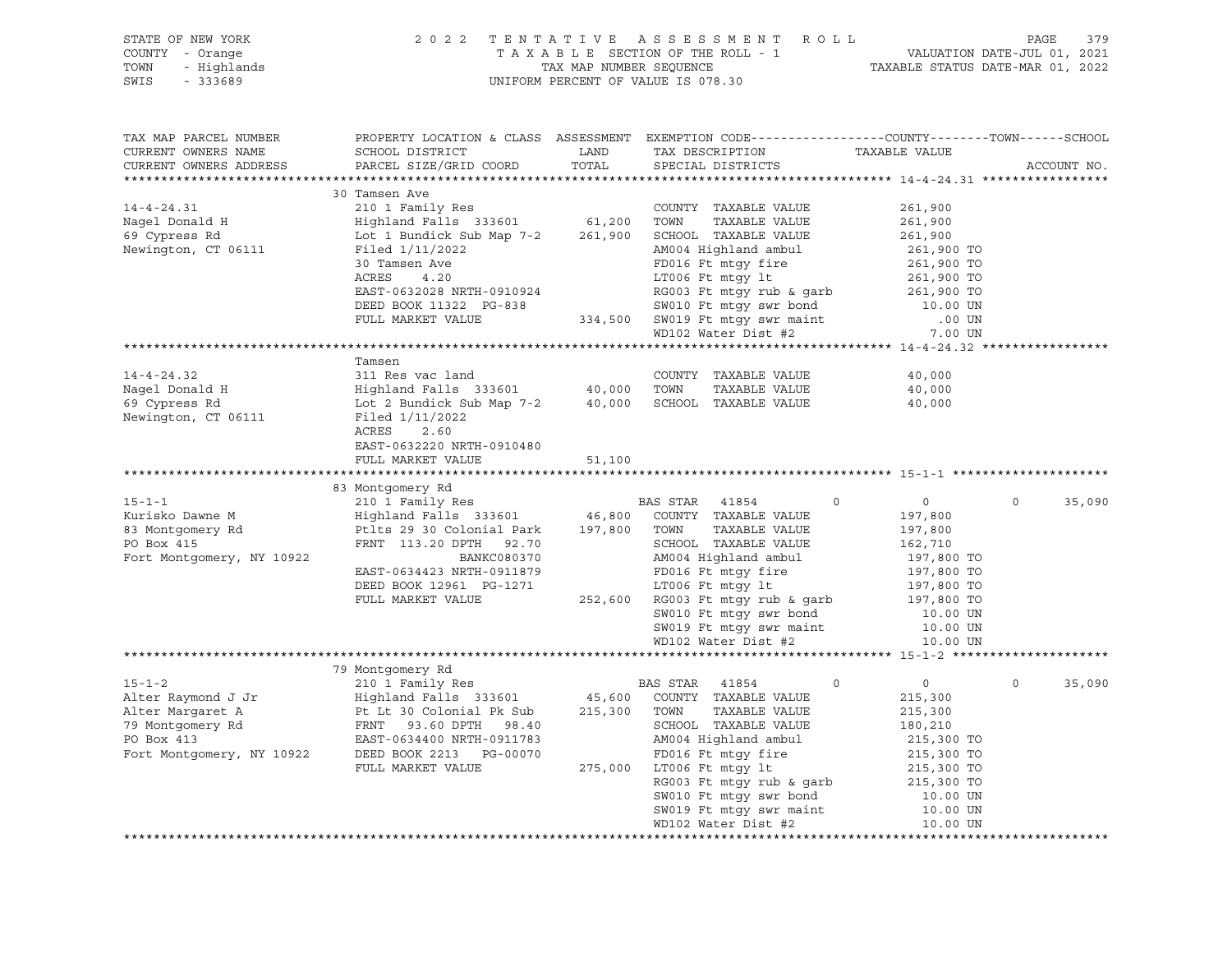| STATE OF NEW YORK<br>COUNTY - Orange<br>- Highlands<br>TOWN<br>SWIS<br>- 333689                                                                                                                             | 2 0 2 2                                                                                                                                                 |       | TENTATIVE ASSESSMENT ROLL<br>UNIFORM PERCENT OF VALUE IS 078.30                                                                                                                                                    |                       | PAGE<br>380        |
|-------------------------------------------------------------------------------------------------------------------------------------------------------------------------------------------------------------|---------------------------------------------------------------------------------------------------------------------------------------------------------|-------|--------------------------------------------------------------------------------------------------------------------------------------------------------------------------------------------------------------------|-----------------------|--------------------|
| TAX MAP PARCEL NUMBER                                                                                                                                                                                       |                                                                                                                                                         |       | PROPERTY LOCATION & CLASS ASSESSMENT EXEMPTION CODE---------------COUNTY-------TOWN------SCHOOL                                                                                                                    |                       |                    |
| CURRENT OWNERS NAME                                                                                                                                                                                         | SCHOOL DISTRICT                                                                                                                                         | LAND  | TAX DESCRIPTION TAXABLE VALUE                                                                                                                                                                                      |                       |                    |
| CURRENT OWNERS ADDRESS                                                                                                                                                                                      | PARCEL SIZE/GRID COORD                                                                                                                                  | TOTAL | SPECIAL DISTRICTS                                                                                                                                                                                                  |                       | ACCOUNT NO.        |
|                                                                                                                                                                                                             | 75 Montgomery Rd                                                                                                                                        |       |                                                                                                                                                                                                                    |                       |                    |
|                                                                                                                                                                                                             |                                                                                                                                                         |       | $\Omega$                                                                                                                                                                                                           | $0 \qquad \qquad$     | $\Omega$<br>35,090 |
|                                                                                                                                                                                                             |                                                                                                                                                         |       |                                                                                                                                                                                                                    | 145,300               |                    |
|                                                                                                                                                                                                             |                                                                                                                                                         |       | TAXABLE VALUE                                                                                                                                                                                                      | 145,300               |                    |
|                                                                                                                                                                                                             |                                                                                                                                                         |       |                                                                                                                                                                                                                    |                       |                    |
|                                                                                                                                                                                                             |                                                                                                                                                         |       | SCHOOL TAXABLE VALUE<br>AM004 Highland ambul                                                                                                                                                                       | 110,210<br>145,300 TO |                    |
|                                                                                                                                                                                                             |                                                                                                                                                         |       |                                                                                                                                                                                                                    |                       |                    |
|                                                                                                                                                                                                             | FULL MARKET VALUE                                                                                                                                       |       | 3-341 FD016 Ft mtgy fire 145,300 TO<br>185,600 LT006 Ft mtgy lt 145,300 TO                                                                                                                                         |                       |                    |
|                                                                                                                                                                                                             |                                                                                                                                                         |       |                                                                                                                                                                                                                    |                       |                    |
|                                                                                                                                                                                                             |                                                                                                                                                         |       | RG003 Ft mtgy rub & garb<br>SW010 Ft mtgy swr bond<br>SW019 Ft mtgy swr maint<br>20.00 UN<br>ND102 Water Dist #2<br>10.00 UN                                                                                       |                       |                    |
|                                                                                                                                                                                                             |                                                                                                                                                         |       |                                                                                                                                                                                                                    |                       |                    |
|                                                                                                                                                                                                             |                                                                                                                                                         |       |                                                                                                                                                                                                                    |                       |                    |
|                                                                                                                                                                                                             |                                                                                                                                                         |       |                                                                                                                                                                                                                    |                       |                    |
|                                                                                                                                                                                                             | 73 Montgomery Rd                                                                                                                                        |       |                                                                                                                                                                                                                    |                       |                    |
|                                                                                                                                                                                                             |                                                                                                                                                         |       | COUNTY TAXABLE VALUE                                                                                                                                                                                               | 175,000<br>175,000    |                    |
|                                                                                                                                                                                                             |                                                                                                                                                         |       | TAXABLE VALUE                                                                                                                                                                                                      |                       |                    |
|                                                                                                                                                                                                             |                                                                                                                                                         |       |                                                                                                                                                                                                                    |                       |                    |
| 15-1-4<br>Sullivan Richard M<br>PO Box 151<br>Cold Spring, NY 10516<br>PU DE RNT 250.00 DPTH<br>PU DE RNT 250.00 DPTH<br>PU DE RNT 250.00 DPTH<br>PU 77.50<br>PU DE RNT 250.00 DPTH<br>PU 77.50<br>AM004 Hi |                                                                                                                                                         |       | 00001 TAXABLE VALUE<br>175,000 TO<br>AM004 Highland ambul 175,000 TO<br>FD016 Ft mtgy fire 175,000 TO<br>LT006 Ft mtgy 1t 175,000 TO<br>RG003 Ft mtgy rub & garb 175,000 TO<br>RG003 Ft mtgy rub & garb 175,000 TO |                       |                    |
|                                                                                                                                                                                                             | BANKC230070                                                                                                                                             |       |                                                                                                                                                                                                                    |                       |                    |
|                                                                                                                                                                                                             |                                                                                                                                                         |       |                                                                                                                                                                                                                    |                       |                    |
|                                                                                                                                                                                                             |                                                                                                                                                         |       |                                                                                                                                                                                                                    |                       |                    |
|                                                                                                                                                                                                             |                                                                                                                                                         |       |                                                                                                                                                                                                                    |                       |                    |
|                                                                                                                                                                                                             |                                                                                                                                                         |       |                                                                                                                                                                                                                    |                       |                    |
|                                                                                                                                                                                                             |                                                                                                                                                         |       |                                                                                                                                                                                                                    |                       |                    |
|                                                                                                                                                                                                             |                                                                                                                                                         |       |                                                                                                                                                                                                                    |                       |                    |
|                                                                                                                                                                                                             | 57 Montgomery Rd<br>200 Kes Multiple - WTRFNT<br>Highland Falls 333601 87,000 COUNTY TAXABLE VALUE<br>FRNT 219.90 DPTH 69.70 367,000 TOWN TAXABLE VALUE |       |                                                                                                                                                                                                                    |                       |                    |
|                                                                                                                                                                                                             |                                                                                                                                                         |       | $\Omega$                                                                                                                                                                                                           | $\overline{0}$        | $\Omega$<br>35,090 |
|                                                                                                                                                                                                             |                                                                                                                                                         |       |                                                                                                                                                                                                                    | 367,000               |                    |
|                                                                                                                                                                                                             |                                                                                                                                                         |       | TAXABLE VALUE                                                                                                                                                                                                      | 367,000               |                    |
|                                                                                                                                                                                                             | BANKC230070<br>NRTH-0911320                                                                                                                             |       | SCHOOL TAXABLE VALUE<br>AM004 Highland ambul                                                                                                                                                                       | 331,910<br>367,000 TO |                    |
| Nagel James G<br>Nagel James G<br>280 Resources<br>Highland<br>57 Montgomery Rd<br>PO Box 297<br>FANT 21<br>FO Box 297<br>FAST-0634                                                                         | EAST-0634122 NRTH-0911320<br>DEED BOOK 3452 PG-31                                                                                                       |       |                                                                                                                                                                                                                    |                       |                    |
|                                                                                                                                                                                                             | FULL MARKET VALUE                                                                                                                                       |       | 3-31 FD016 Ft mtgy fire 367,000 TO<br>468,700 LT006 Ft mtgy lt 367,000 TO                                                                                                                                          |                       |                    |
|                                                                                                                                                                                                             |                                                                                                                                                         |       |                                                                                                                                                                                                                    |                       |                    |
|                                                                                                                                                                                                             |                                                                                                                                                         |       |                                                                                                                                                                                                                    |                       |                    |
|                                                                                                                                                                                                             |                                                                                                                                                         |       |                                                                                                                                                                                                                    |                       |                    |
|                                                                                                                                                                                                             |                                                                                                                                                         |       | R6003 Ft mtgy rub & garb<br>SW010 Ft mtgy swr bond<br>SW019 Ft mtgy swr maint<br>20.00 UN<br>WD102 Water Dist #2<br>10.00 UN                                                                                       |                       |                    |
|                                                                                                                                                                                                             |                                                                                                                                                         |       |                                                                                                                                                                                                                    |                       |                    |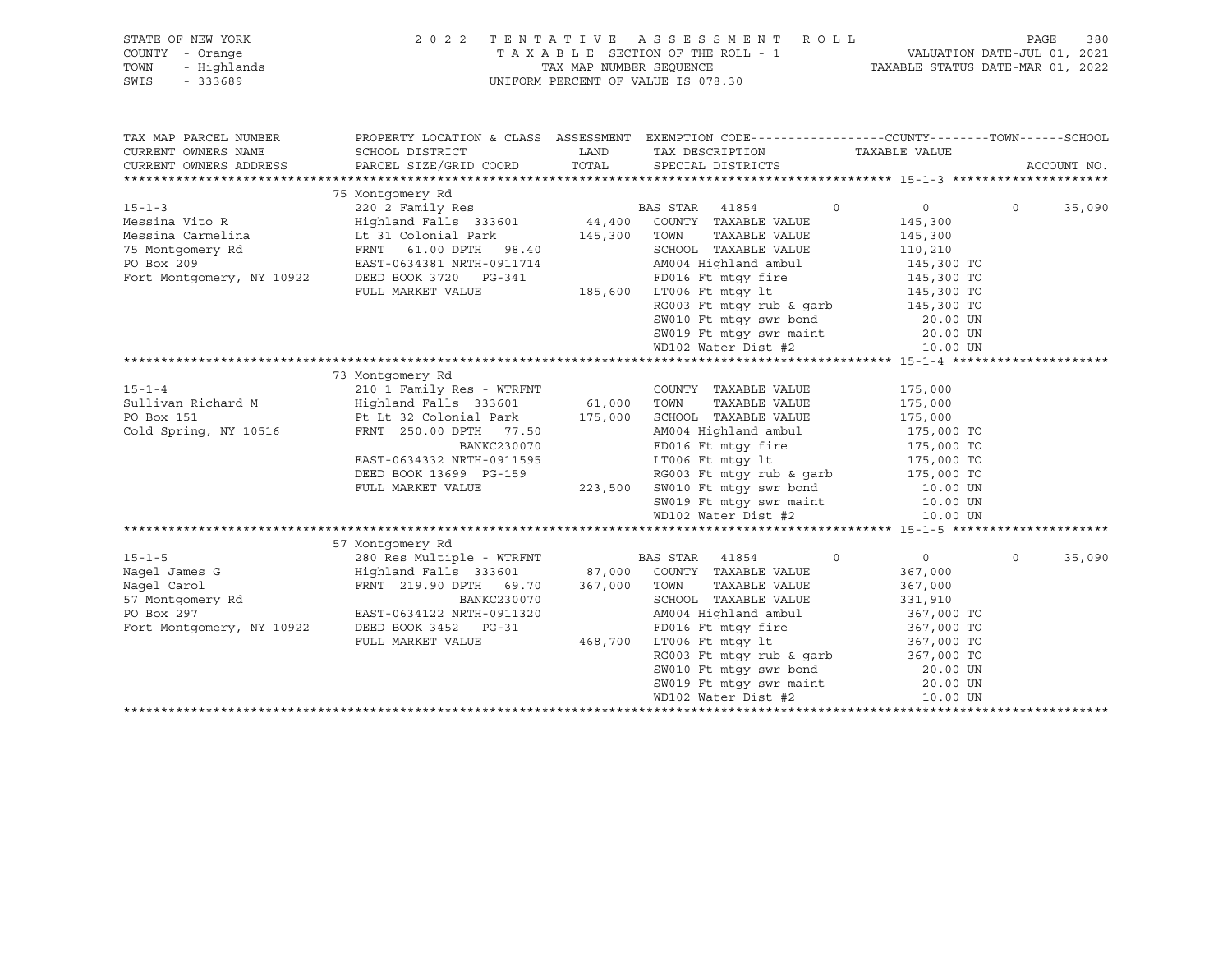| STATE OF NEW YORK<br>COUNTY - Orange<br>TOWN<br>- Highlands<br>$-333689$<br>SWIS             | 2022                                                                                                                                                    |                        | TENTATIVE ASSESSMENT ROLL<br>T A X A B L E SECTION OF THE ROLL - 1<br>T A X A B L E SECTION OF THE ROLL - 1<br>TAXABLE STATUS DATE-MAR 01, 2022<br>UNIFORM PERCENT OF VALUE IS 078.30 |                                                                            |                    | 381<br>PAGE        |
|----------------------------------------------------------------------------------------------|---------------------------------------------------------------------------------------------------------------------------------------------------------|------------------------|---------------------------------------------------------------------------------------------------------------------------------------------------------------------------------------|----------------------------------------------------------------------------|--------------------|--------------------|
| TAX MAP PARCEL NUMBER<br>CURRENT OWNERS NAME<br>CURRENT OWNERS ADDRESS                       | PROPERTY LOCATION & CLASS ASSESSMENT EXEMPTION CODE---------------COUNTY-------TOWN------SCHOOL<br>SCHOOL DISTRICT<br>PARCEL SIZE/GRID COORD            | LAND<br>TOTAL          | TAX DESCRIPTION<br>SPECIAL DISTRICTS                                                                                                                                                  | TAXABLE VALUE                                                              |                    | ACCOUNT NO.        |
|                                                                                              |                                                                                                                                                         |                        |                                                                                                                                                                                       |                                                                            |                    |                    |
| $15 - 1 - 6$                                                                                 | 51 Montgomery Rd<br>280 Res Multiple - WTRFNT                                                                                                           |                        | BAS STAR<br>41854<br>COUNTY TAXABLE VALUE                                                                                                                                             | $\mathbf 0$<br>$\circ$                                                     | $\circ$            | 35,090             |
| Smedman Kevin P<br>Smedman Linda<br>51 Montgomery Rd<br>PO Box 39<br>Ft Montgomery, NY 10922 | Highland Falls 333601<br>Lt 90 Colonial Park Sub<br>FRNT 182.50 DPTH 105.00<br>EAST-0634127 NRTH-0911144<br>DEED BOOK 3603 PG-201                       | 85,500<br>314,500      | TAXABLE VALUE<br>TOWN<br>SCHOOL TAXABLE VALUE<br>AM004 Highland ambul<br>FD016 Ft mtgy fire                                                                                           | 314,500<br>314,500<br>279,410<br>314,500 TO<br>314,500 TO<br>314,500 TO    |                    |                    |
|                                                                                              | FULL MARKET VALUE                                                                                                                                       |                        | 401,700 LT006 Ft mtqy lt<br>RG003 Ft mtgy rub & garb<br>SW010 Ft mtgy swr bond<br>SW019 Ft mtgy swr maint<br>WD102 Water Dist #2                                                      | 314,500 TO<br>20.00 UN<br>20.00 UN<br>10.00 UN                             |                    |                    |
|                                                                                              |                                                                                                                                                         |                        |                                                                                                                                                                                       |                                                                            |                    |                    |
| $15 - 1 - 7$                                                                                 | 49 Montgomery Rd<br>210 1 Family Res - WTRFNT                                                                                                           |                        | <b>BAS STAR</b> 41854                                                                                                                                                                 | $\Omega$<br>$0 \qquad \qquad$                                              | $\Omega$           | 35,090             |
| Quaqlia Nancy<br>PO Box 862<br>Fort Montgomery, NY 10922                                     | Highland Falls 333601<br>Lt 91 Colonial Park Sub<br>FRNT 29.00 DPTH 70.30<br><b>BANKC110038</b><br>EAST-0634108 NRTH-0911057<br>DEED BOOK 13767 PG-1328 | 54,000<br>175,700 TOWN | COUNTY TAXABLE VALUE<br>TAXABLE VALUE<br>SCHOOL TAXABLE VALUE<br>AM004 Highland ambul<br>FD016 Ft mtqy fire<br>LT006 Ft mtqy lt                                                       | 175,700<br>175,700<br>140,610<br>175,700 TO<br>175,700 TO<br>175,700 TO    |                    |                    |
|                                                                                              | FULL MARKET VALUE                                                                                                                                       |                        | 224,400 RG003 Ft mtgy rub & garb<br>SW010 Ft mtgy swr bond<br>SW019 Ft mtgy swr maint<br>WD102 Water Dist #2                                                                          | 175,700 TO<br>10.00 UN<br>10.00 UN<br>10.00 UN                             |                    |                    |
|                                                                                              |                                                                                                                                                         |                        |                                                                                                                                                                                       |                                                                            |                    |                    |
| $15 - 1 - 8.2$                                                                               | 33 Montgomery Rd<br>210 1 Family Res - WTRFNT                                                                                                           |                        | VET WAR C 41122                                                                                                                                                                       | $\circ$<br>20,160                                                          | $\circ$            | $\mathsf O$        |
| Lent Doris B<br>Lent Doison<br>33 Montgomery Rd                                              | Highland Falls 333601<br>Lt 92 PT Lt 93                                                                                                                 |                        | 100,000 VET WAR T 41123<br>251,800 ENH STAR 41834                                                                                                                                     | $\circ$<br>$\circ$<br>$\circ$<br>$\overline{0}$                            | 11,520<br>$\Omega$ | $\Omega$<br>87,610 |
| Ft Montgomery, NY 10922                                                                      | Colonial Park SM 1129<br>ACRES<br>1.20<br>EAST-0634104 NRTH-0910931<br>DEED BOOK 13723 PG-544                                                           |                        | COUNTY TAXABLE VALUE<br>TAXABLE VALUE<br>TOWN<br>SCHOOL TAXABLE VALUE<br>AM004 Highland ambul                                                                                         | 231,640<br>240,280<br>164,190<br>251,800 TO                                |                    |                    |
|                                                                                              | FULL MARKET VALUE                                                                                                                                       |                        | 321,600 FD016 Ft mtqy fire<br>LT006 Ft mtgy lt<br>RG003 Ft mtgy rub & garb<br>SW010 Ft mtgy swr bond<br>SW019 Ft mtgy swr maint<br>WD102 Water Dist #2                                | 251,800 TO<br>251,800 TO<br>251,800 TO<br>10.00 UN<br>10.00 UN<br>10.00 UN |                    |                    |
|                                                                                              |                                                                                                                                                         |                        |                                                                                                                                                                                       |                                                                            |                    |                    |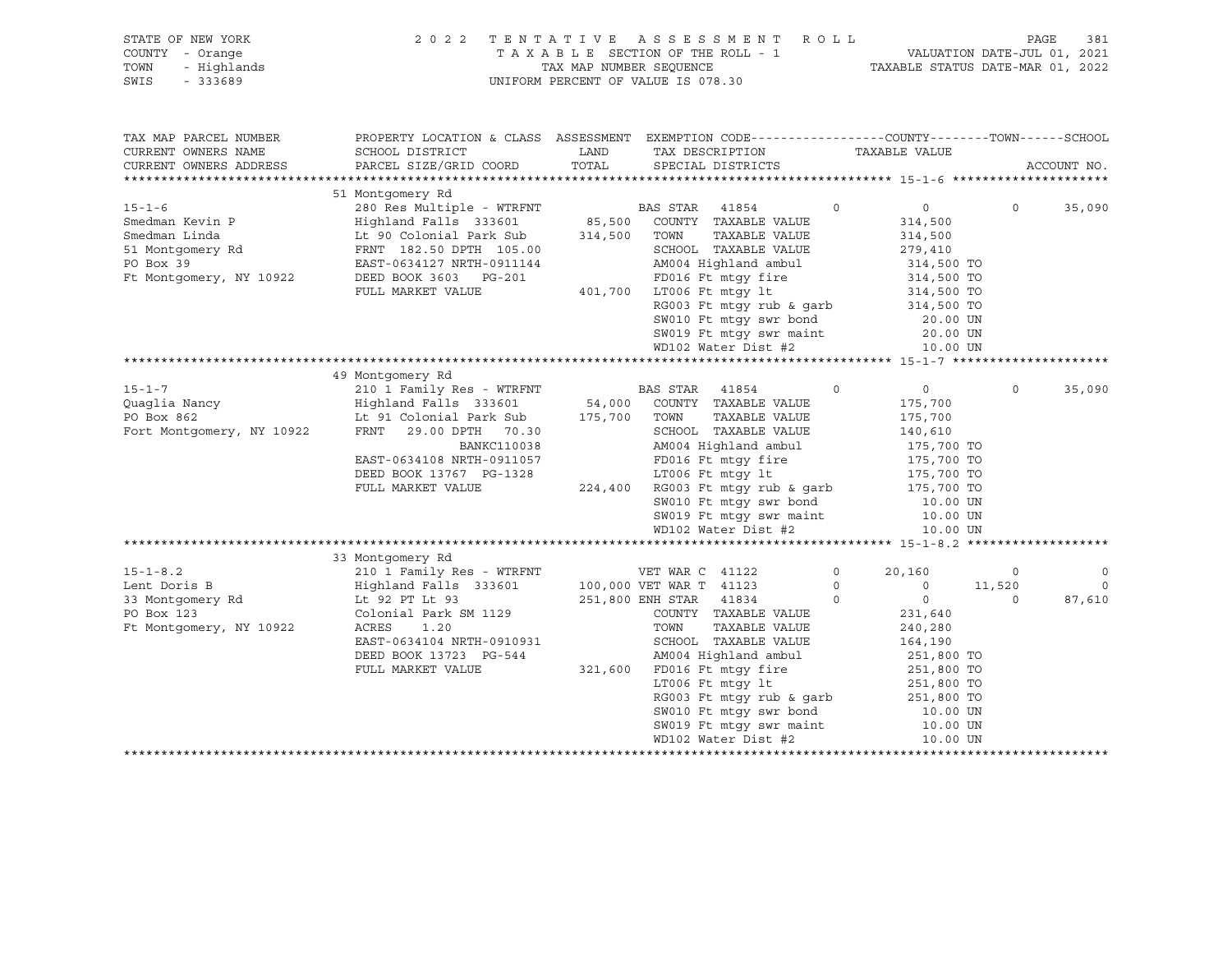| STATE OF NEW YORK<br>COUNTY - Orange                                                                                                                                                                                                                | 2022 TENTATIVE ASSESSMENT ROLL                      |                                                                                                                                                                                                                                                  |                | PAGE<br>382        |
|-----------------------------------------------------------------------------------------------------------------------------------------------------------------------------------------------------------------------------------------------------|-----------------------------------------------------|--------------------------------------------------------------------------------------------------------------------------------------------------------------------------------------------------------------------------------------------------|----------------|--------------------|
| TOWN<br>- Highlands                                                                                                                                                                                                                                 |                                                     | TAXABLE SECTION OF THE ROLL - 1<br>TAX MAP NUMBER SEQUENCE TAXABLE STATUS DATE-JUL 01, 2021<br>TAXABLE STATUS DATE-MAR 01, 2022                                                                                                                  |                |                    |
| SWIS<br>$-333689$                                                                                                                                                                                                                                   |                                                     | UNIFORM PERCENT OF VALUE IS 078.30                                                                                                                                                                                                               |                |                    |
|                                                                                                                                                                                                                                                     |                                                     |                                                                                                                                                                                                                                                  |                |                    |
|                                                                                                                                                                                                                                                     |                                                     |                                                                                                                                                                                                                                                  |                |                    |
|                                                                                                                                                                                                                                                     |                                                     |                                                                                                                                                                                                                                                  |                |                    |
| TAX MAP PARCEL NUMBER                                                                                                                                                                                                                               |                                                     | PROPERTY LOCATION & CLASS ASSESSMENT EXEMPTION CODE----------------COUNTY-------TOWN------SCHOOL                                                                                                                                                 |                |                    |
| CURRENT OWNERS NAME                                                                                                                                                                                                                                 |                                                     | TAX DESCRIPTION TAXABLE VALUE                                                                                                                                                                                                                    |                |                    |
| CURRENT OWNERS ADDRESS                                                                                                                                                                                                                              |                                                     |                                                                                                                                                                                                                                                  |                | ACCOUNT NO.        |
|                                                                                                                                                                                                                                                     |                                                     |                                                                                                                                                                                                                                                  |                |                    |
|                                                                                                                                                                                                                                                     | 27 Montgomery Rd                                    |                                                                                                                                                                                                                                                  |                |                    |
| 15-1-9.2<br>230 2 Family Res - WTRFNT COUNTY TAXABLE VALUE<br>220 2 Family Res - WTRFNT 61,000 TOWN TAXABLE VALUE<br>335,300 TOMN TAXABLE VALUE<br>335,300 TOMN TAXABLE VALUE<br>335,300 SCHOOL TAXABLE VALUE<br>335,300 SCHOOL TAXABLE VA          |                                                     |                                                                                                                                                                                                                                                  |                |                    |
|                                                                                                                                                                                                                                                     |                                                     |                                                                                                                                                                                                                                                  |                |                    |
|                                                                                                                                                                                                                                                     |                                                     |                                                                                                                                                                                                                                                  |                |                    |
| 170 Kinnelon Rd Ste 34                                                                                                                                                                                                                              | Colonial Park SM 1129<br>FRNT   65.80 DPTH  179.90  | 335,300 ECHOM Highland ambul<br>129 MM004 Highland ambul<br>179.90 FD016 Ft mtgy fire 335,300 TO<br>0910883 LT006 Ft mtgy fire 335,300 TO<br>6 Ft mtgy fire 335,300 TO<br>428,200 SW010 Ft mtgy swr bond 20.00 UN<br>SW019 Ft mtgy swr maint 20. |                |                    |
| Kinnelon, NJ 07405                                                                                                                                                                                                                                  |                                                     |                                                                                                                                                                                                                                                  |                |                    |
|                                                                                                                                                                                                                                                     | EAST-0633946 NRTH-0910883<br>DEED BOOK 12365 PG-288 |                                                                                                                                                                                                                                                  |                |                    |
|                                                                                                                                                                                                                                                     |                                                     |                                                                                                                                                                                                                                                  |                |                    |
|                                                                                                                                                                                                                                                     | FULL MARKET VALUE                                   |                                                                                                                                                                                                                                                  |                |                    |
|                                                                                                                                                                                                                                                     |                                                     |                                                                                                                                                                                                                                                  |                |                    |
|                                                                                                                                                                                                                                                     |                                                     |                                                                                                                                                                                                                                                  |                |                    |
|                                                                                                                                                                                                                                                     |                                                     |                                                                                                                                                                                                                                                  |                |                    |
|                                                                                                                                                                                                                                                     | 17 Montgomery Rd                                    |                                                                                                                                                                                                                                                  |                |                    |
| 15-1-10<br>Armstrong Seth T<br>Armstrong Danielle M<br>17 Montgomery Rd<br>210 1 Family Res - WTRFNT<br>210 1 Family Res - WTRFNT<br>2333601<br>257,200 COUNTY TAXABLE VALUE<br>257,200 TOWN TAXABLE VALUE<br>257,200 TOWN TAXABLE VALUE<br>257,20  |                                                     | $\circ$                                                                                                                                                                                                                                          | $\overline{0}$ | $\Omega$<br>35,090 |
|                                                                                                                                                                                                                                                     |                                                     |                                                                                                                                                                                                                                                  | 257,200        |                    |
|                                                                                                                                                                                                                                                     |                                                     | TAXABLE VALUE 257,200                                                                                                                                                                                                                            |                |                    |
|                                                                                                                                                                                                                                                     |                                                     |                                                                                                                                                                                                                                                  |                |                    |
|                                                                                                                                                                                                                                                     |                                                     |                                                                                                                                                                                                                                                  |                |                    |
|                                                                                                                                                                                                                                                     |                                                     |                                                                                                                                                                                                                                                  |                |                    |
|                                                                                                                                                                                                                                                     |                                                     |                                                                                                                                                                                                                                                  |                |                    |
|                                                                                                                                                                                                                                                     |                                                     |                                                                                                                                                                                                                                                  |                |                    |
|                                                                                                                                                                                                                                                     |                                                     |                                                                                                                                                                                                                                                  |                |                    |
|                                                                                                                                                                                                                                                     |                                                     |                                                                                                                                                                                                                                                  |                |                    |
| 237,200 1 238,500 EXABLE VALUE<br>17 Montgomery Rd<br>PRIT 193.30 DFTH 48.50<br>PC Box 8<br>EAST-0633859 NRTH-0910869<br>DEED BOOK 12464 PG-1350<br>FULL MARKET VALUE<br>FULL MARKET VALUE<br>PC BOX 12464 PG-1350<br>EAST-0633859 NRTH-0910869<br> |                                                     |                                                                                                                                                                                                                                                  |                |                    |
|                                                                                                                                                                                                                                                     |                                                     |                                                                                                                                                                                                                                                  |                |                    |
|                                                                                                                                                                                                                                                     | 7 Montgomery Rd                                     |                                                                                                                                                                                                                                                  |                |                    |
|                                                                                                                                                                                                                                                     |                                                     |                                                                                                                                                                                                                                                  |                |                    |
|                                                                                                                                                                                                                                                     |                                                     |                                                                                                                                                                                                                                                  |                |                    |
| 15-1-12.1 210 1 Family Res - WTRFNT COUNTY TAXABLE VALUE 196,100<br>Falcon Samantha B Highland Falls 333601 66,000 TOWN TAXABLE VALUE 196,100<br>7 Montgomery Rd FRNT 116.00 DPTH 120.00 196,100 SCHOOL TAXABLE VALUE 196,100<br>For                |                                                     |                                                                                                                                                                                                                                                  |                |                    |
|                                                                                                                                                                                                                                                     | BANKC030217                                         |                                                                                                                                                                                                                                                  |                |                    |
|                                                                                                                                                                                                                                                     |                                                     |                                                                                                                                                                                                                                                  |                |                    |
|                                                                                                                                                                                                                                                     |                                                     |                                                                                                                                                                                                                                                  |                |                    |
|                                                                                                                                                                                                                                                     |                                                     |                                                                                                                                                                                                                                                  |                |                    |
|                                                                                                                                                                                                                                                     |                                                     |                                                                                                                                                                                                                                                  |                |                    |
|                                                                                                                                                                                                                                                     |                                                     |                                                                                                                                                                                                                                                  |                |                    |
|                                                                                                                                                                                                                                                     |                                                     | EAST-0633562 NRTH-0911043<br>BANKCO30217 BANDA High Land ambul 196,100 TO<br>DEED BOOK 15023 PG-1767 LT006 Ft mtgy fire 196,100 TO<br>FULL MARKET VALUE 250,400 RG003 Ft mtgy swr bond 10.00 UN<br>SW010 Ft mtgy swr bond 10.00 UN<br>WD         |                |                    |
|                                                                                                                                                                                                                                                     |                                                     |                                                                                                                                                                                                                                                  |                |                    |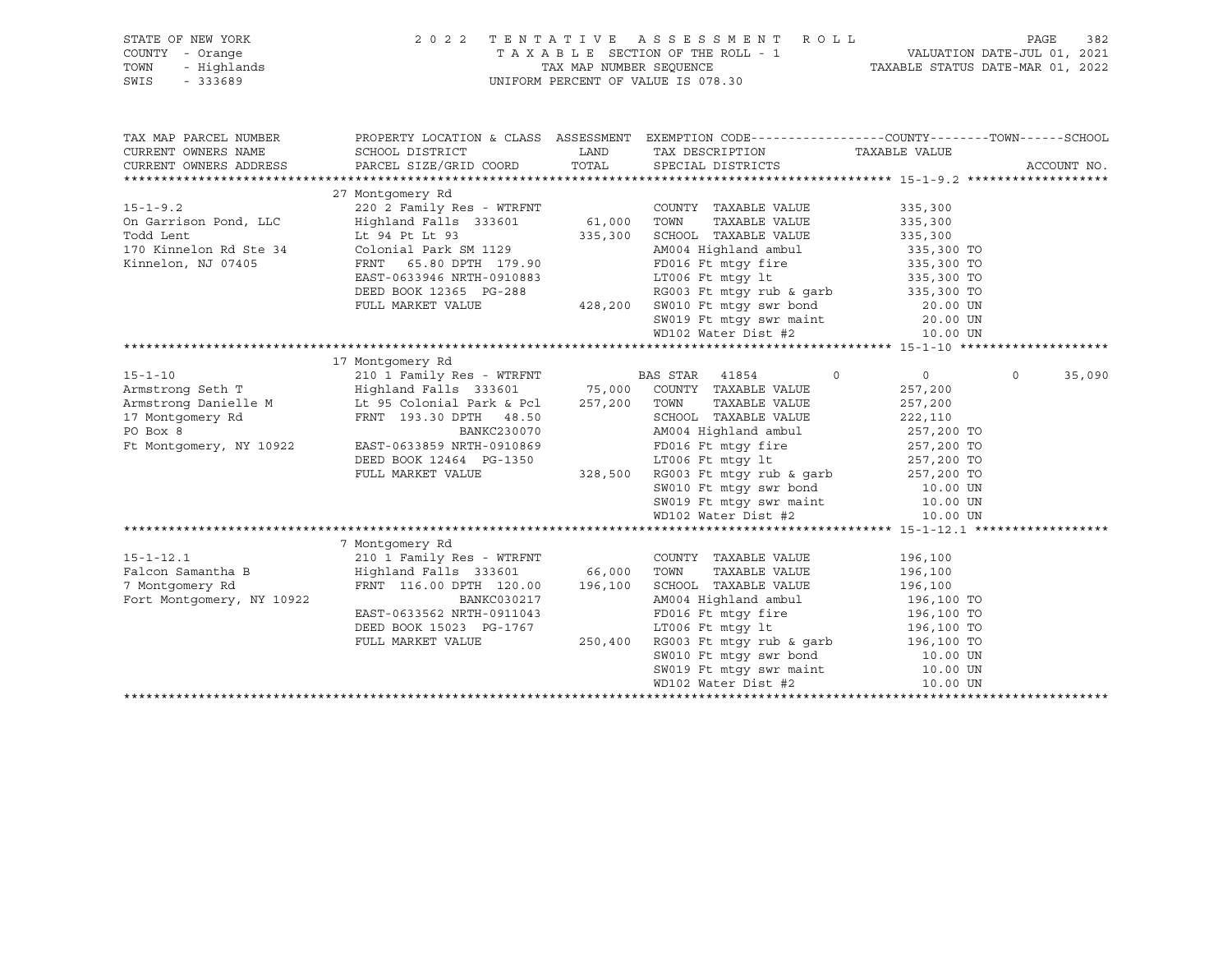| STATE OF NEW YORK                                                                                                                                                    |                           |         | 2022 TENTATIVE ASSESSMENT ROLL                                                                                                                                                                                                             |               | 383<br>PAGE |
|----------------------------------------------------------------------------------------------------------------------------------------------------------------------|---------------------------|---------|--------------------------------------------------------------------------------------------------------------------------------------------------------------------------------------------------------------------------------------------|---------------|-------------|
| COUNTY - Orange                                                                                                                                                      |                           |         |                                                                                                                                                                                                                                            |               |             |
| TOWN<br>- Highlands                                                                                                                                                  |                           |         |                                                                                                                                                                                                                                            |               |             |
| SWIS<br>- 333689                                                                                                                                                     |                           |         | TAXABLE SECTION OF THE ROLL - 1<br>TAX MAP NUMBER SEQUENCE<br>UNIFORM PERCENT OF VALUE IS 078.30<br>UNIFORM PERCENT OF VALUE IS 078.30                                                                                                     |               |             |
|                                                                                                                                                                      |                           |         |                                                                                                                                                                                                                                            |               |             |
|                                                                                                                                                                      |                           |         |                                                                                                                                                                                                                                            |               |             |
|                                                                                                                                                                      |                           |         |                                                                                                                                                                                                                                            |               |             |
| TAX MAP PARCEL NUMBER                                                                                                                                                |                           |         | PROPERTY LOCATION & CLASS ASSESSMENT EXEMPTION CODE---------------COUNTY-------TOWN-----SCHOOL                                                                                                                                             |               |             |
| CURRENT OWNERS NAME                                                                                                                                                  | SCHOOL DISTRICT           |         | LAND TAX DESCRIPTION                                                                                                                                                                                                                       | TAXABLE VALUE |             |
| CURRENT OWNERS ADDRESS                                                                                                                                               | PARCEL SIZE/GRID COORD    | TOTAL   | SPECIAL DISTRICTS                                                                                                                                                                                                                          |               | ACCOUNT NO. |
|                                                                                                                                                                      |                           |         |                                                                                                                                                                                                                                            |               |             |
|                                                                                                                                                                      | Us Hwy 9W                 |         |                                                                                                                                                                                                                                            |               |             |
| $15 - 1 - 12.2$                                                                                                                                                      |                           |         |                                                                                                                                                                                                                                            | 47,000        |             |
| Garrison Pond Properties LLC                                                                                                                                         |                           |         |                                                                                                                                                                                                                                            | 47,000        |             |
| 18 Upper Depew                                                                                                                                                       |                           |         |                                                                                                                                                                                                                                            | 47,000        |             |
| Nyack, NY 10960                                                                                                                                                      | BANKC230070               |         | AM004 Highland ambul 47,000 TO                                                                                                                                                                                                             |               |             |
|                                                                                                                                                                      |                           |         |                                                                                                                                                                                                                                            | 47,000 TO     |             |
|                                                                                                                                                                      |                           |         |                                                                                                                                                                                                                                            | 47,000 TO     |             |
|                                                                                                                                                                      |                           |         |                                                                                                                                                                                                                                            | 47,000 TO     |             |
|                                                                                                                                                                      |                           |         |                                                                                                                                                                                                                                            | 10.00 UN      |             |
|                                                                                                                                                                      |                           |         |                                                                                                                                                                                                                                            | 10.00 UN      |             |
|                                                                                                                                                                      |                           |         | EAST-0633466 NRTH-0911085<br>DEED BOOK 14574 PG-661 LT006 Ft mtgy 1t<br>FULL MARKET VALUE 60,000 RG003 Ft mtgy swr bond<br>SW010 Ft mtgy swr bond<br>WD102 Water Dist #2<br>WD102 Water Dist #2                                            |               |             |
|                                                                                                                                                                      | 888 Route 9W              |         |                                                                                                                                                                                                                                            |               |             |
| $15 - 1 - 13$                                                                                                                                                        | 423 Snack bar - WTRFNT    |         | COUNTY TAXABLE VALUE                                                                                                                                                                                                                       | 343,700       |             |
|                                                                                                                                                                      |                           |         |                                                                                                                                                                                                                                            |               |             |
| Garrison Pond Properties LLC Highland Falls 333601 116,000 TOWN TAXABLE VALUE 343,700<br>18 Upper Depew FRNT 110.00 DPTH 209.00 343,700 SCHOOL TAXABLE VALUE 343,700 |                           |         |                                                                                                                                                                                                                                            |               |             |
| Nyack, NY 10960                                                                                                                                                      | ACRES<br>0.60 BANK0230070 |         |                                                                                                                                                                                                                                            |               |             |
|                                                                                                                                                                      | EAST-0633567 NRTH-0911176 |         |                                                                                                                                                                                                                                            |               |             |
|                                                                                                                                                                      | DEED BOOK 14574 PG-661    |         |                                                                                                                                                                                                                                            |               |             |
|                                                                                                                                                                      | FULL MARKET VALUE         |         |                                                                                                                                                                                                                                            |               |             |
|                                                                                                                                                                      |                           |         |                                                                                                                                                                                                                                            |               |             |
|                                                                                                                                                                      |                           |         |                                                                                                                                                                                                                                            |               |             |
|                                                                                                                                                                      |                           |         | 399.00 343,700 SCHOOL HARDEL VALUE<br>0230070 AM004 Highland ambul<br>911176 FD016 Ft mtgy fire 343,700 TO<br>439,000 RG003 Ft mtgy rub & garb<br>8010 Ft mtgy swr bond 70.00 UN<br>8010 Ft mtgy swr maint 70.00 UN<br>8010 Ft mtgy swr ma |               |             |
|                                                                                                                                                                      |                           |         | WD102 Water Dist #2                                                                                                                                                                                                                        | 50.00 UN      |             |
|                                                                                                                                                                      |                           |         |                                                                                                                                                                                                                                            |               |             |
|                                                                                                                                                                      | 898 Route 9W              |         |                                                                                                                                                                                                                                            |               |             |
| $15 - 1 - 14$                                                                                                                                                        | 484 1 use sm bld - WTRFNT |         | COUNTY TAXABLE VALUE                                                                                                                                                                                                                       | 256,800       |             |
| KMP Development Group, LLC Highland Falls 333601 65,000 TOWN                                                                                                         |                           |         | TAXABLE VALUE                                                                                                                                                                                                                              | 256,800       |             |
| Fort Montgomery, NY 10922                                                                                                                                            | FRNT 181.80 DPTH 74.60    | 256,800 | SCHOOL TAXABLE VALUE                                                                                                                                                                                                                       | 256,800       |             |
|                                                                                                                                                                      | EAST-0633563 NRTH-0911314 |         | AM004 Highland ambul                                                                                                                                                                                                                       | 256,800 TO    |             |
|                                                                                                                                                                      | DEED BOOK 14734 PG-651    |         | FD016 Ft mtgy fire 256,800 TO                                                                                                                                                                                                              |               |             |
|                                                                                                                                                                      | FULL MARKET VALUE 328,000 |         |                                                                                                                                                                                                                                            |               |             |
|                                                                                                                                                                      |                           |         | LT006 Ft mtgy 1t<br>RG003 Ft mtgy rub & garb 256,800 TO<br>SW010 Ft mtgy swr bond 10.00 UN                                                                                                                                                 |               |             |
|                                                                                                                                                                      |                           |         |                                                                                                                                                                                                                                            |               |             |
|                                                                                                                                                                      |                           |         | SW019 Ft mtgy swr maint 10.00 UN<br>WD102 Water Dist #2 7.00 UN                                                                                                                                                                            |               |             |
|                                                                                                                                                                      |                           |         |                                                                                                                                                                                                                                            |               |             |
|                                                                                                                                                                      |                           |         |                                                                                                                                                                                                                                            |               |             |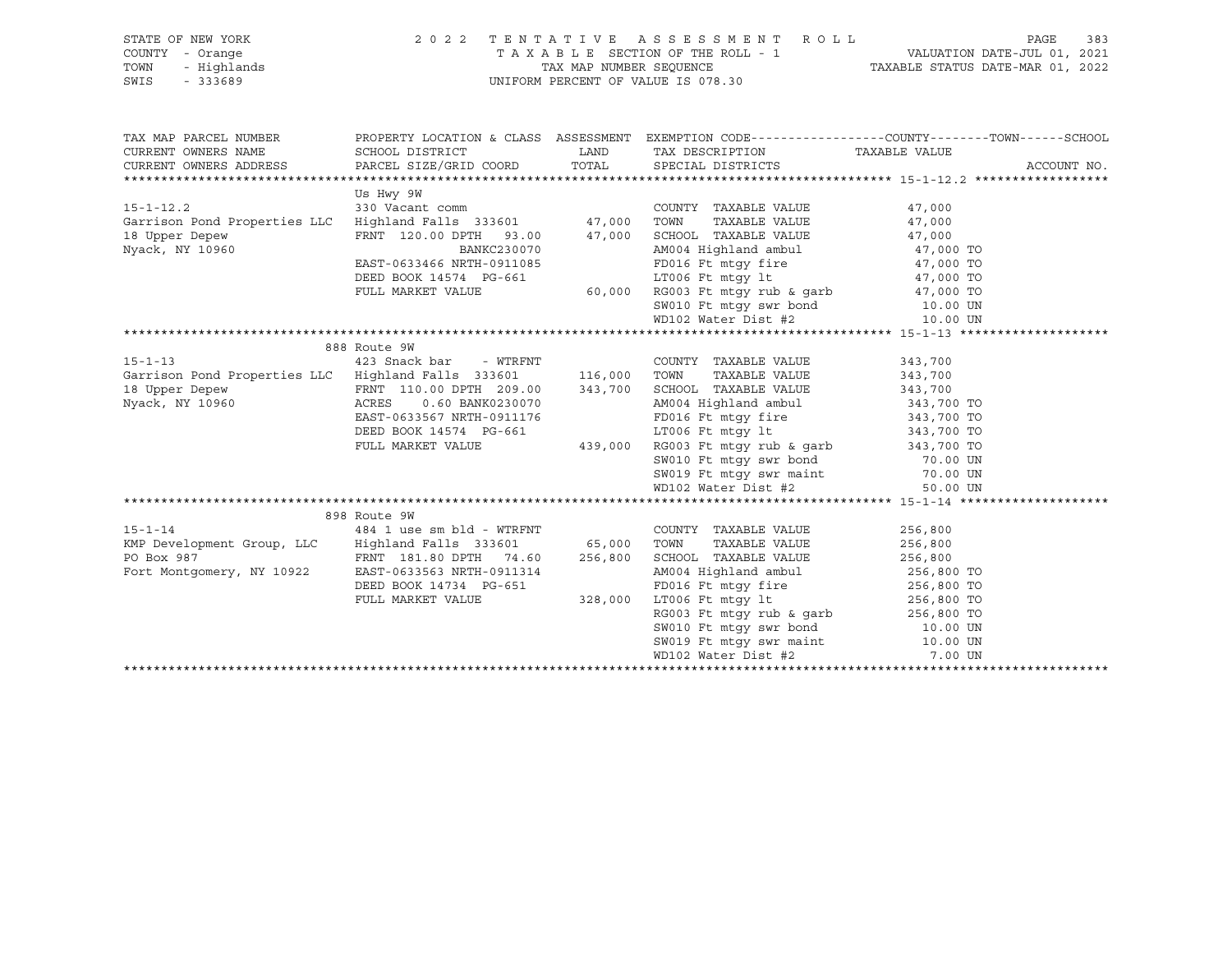| STATE OF NEW YORK         | 2 0 2 2                                           |         | TENTATIVE ASSESSMENT<br>R O L L                                                                                                             |                | PAGE    | 384         |
|---------------------------|---------------------------------------------------|---------|---------------------------------------------------------------------------------------------------------------------------------------------|----------------|---------|-------------|
| COUNTY - Orange           |                                                   |         |                                                                                                                                             |                |         |             |
| - Highlands<br>TOWN       |                                                   |         |                                                                                                                                             |                |         |             |
| $-333689$<br>SWIS         |                                                   |         | UNIFORM PERCENT OF VALUE IS 078.30                                                                                                          |                |         |             |
|                           |                                                   |         |                                                                                                                                             |                |         |             |
|                           |                                                   |         |                                                                                                                                             |                |         |             |
| TAX MAP PARCEL NUMBER     |                                                   |         | PROPERTY LOCATION & CLASS ASSESSMENT EXEMPTION CODE----------------COUNTY-------TOWN------SCHOOL                                            |                |         |             |
| CURRENT OWNERS NAME       | SCHOOL DISTRICT                                   | LAND    | TAX DESCRIPTION TAXABLE VALUE                                                                                                               |                |         |             |
| CURRENT OWNERS ADDRESS    | PARCEL SIZE/GRID COORD TOTAL SPECIAL DISTRICTS    |         |                                                                                                                                             |                |         | ACCOUNT NO. |
|                           |                                                   |         |                                                                                                                                             |                |         |             |
|                           | 90 Montgomery Rd                                  |         |                                                                                                                                             |                |         |             |
| $15 - 2 - 1$              |                                                   |         |                                                                                                                                             | $\overline{0}$ | $\circ$ | 35,090      |
| Ramus George E            |                                                   |         |                                                                                                                                             | 165,300        |         |             |
| Ramus Dorothy J           | Lts 52 53 Colonial Pk 165,300                     |         | TAXABLE VALUE<br>TOWN                                                                                                                       | 165,300        |         |             |
| 90 Montgomery Rd          | Montgomery Rd/kaplan Way                          |         | SCHOOL TAXABLE VALUE                                                                                                                        | 130,210        |         |             |
| PO Box 770                | FRNT 114.30 DPTH 181.60                           |         | AM004 Highland ambul 165,300 TO                                                                                                             |                |         |             |
| Fort Montgomery, NY 10922 | EAST-0634576 NRTH-0911918                         |         | FD016 Ft mtqy fire 165,300 TO                                                                                                               |                |         |             |
|                           | DEED BOOK 11392 PG-1411                           |         | LT006 Ft mtqy 1t 165,300 TO                                                                                                                 |                |         |             |
|                           | FULL MARKET VALUE                                 | 211,100 | RG003 Ft mtgy rub & garb 165,300 TO                                                                                                         |                |         |             |
|                           |                                                   |         | SW010 Ft mtgy swr bond 10.00 UN                                                                                                             |                |         |             |
|                           |                                                   |         |                                                                                                                                             | 10.00 UN       |         |             |
|                           |                                                   |         | SW019 Ft mtgy swr maint<br>WD102 Water Dist #2                                                                                              | 10.00 UN       |         |             |
|                           |                                                   |         |                                                                                                                                             |                |         |             |
|                           | 10 Kaplan Way                                     |         |                                                                                                                                             |                |         |             |
| $15 - 2 - 2$              | 210 1 Family Res                                  |         | BAS STAR 41854<br>$\overline{0}$                                                                                                            | $\overline{0}$ | $\circ$ | 35,090      |
| Jaeqer Dean               | Highland Falls 333601 47,400 COUNTY TAXABLE VALUE |         |                                                                                                                                             | 218,100        |         |             |
| Jaeqer Vicki              | Lts 49 50 Colonial Park                           | 218,100 | TOWN<br>TAXABLE VALUE                                                                                                                       | 218,100        |         |             |
| 10 Kaplan Way             | FRNT 100.00 DPTH 150.00                           |         | SCHOOL TAXABLE VALUE                                                                                                                        | 183,010        |         |             |
| PO Box 769                | <b>BANK</b><br>N                                  |         | AM004 Highland ambul 218,100 TO                                                                                                             |                |         |             |
| Ft Montgomery, NY 10922   | EAST-0634664 NRTH-0911804                         |         |                                                                                                                                             |                |         |             |
|                           | DEED BOOK 5194 PG-310                             |         |                                                                                                                                             |                |         |             |
|                           | FULL MARKET VALUE                                 | 278,500 |                                                                                                                                             |                |         |             |
|                           |                                                   |         | $10016$ Ft mtgy 11.<br>LT006 Ft mtgy 1t<br>RG003 Ft mtgy rub & garb<br>$218,100$ TO<br>$10.00$ UN<br>$10.00$ UN<br>$10.00$ UN<br>$10.00$ UN |                |         |             |
|                           |                                                   |         |                                                                                                                                             |                |         |             |
|                           |                                                   |         | WD102 Water Dist #2                                                                                                                         | 10.00 UN       |         |             |

|                           | 14 Kaplan Way             |         |                          |            |
|---------------------------|---------------------------|---------|--------------------------|------------|
| $15 - 2 - 3$              | 210 1 Family Res          |         | TAXABLE VALUE<br>COUNTY  | 176,700    |
| MacLeod Glen              | Highland Falls 333601     | 47,400  | TAXABLE VALUE<br>TOWN    | 176,700    |
| MacLeod Deborah Regan     | Lts 47 48 Colonial Park   | 176,700 | SCHOOL TAXABLE VALUE     | 176,700    |
| 14 Kaplan Way             | FRNT 100.00 DPTH 150.00   |         | AM004 Highland ambul     | 176,700 TO |
| PO Box 134                | EAST-0634740 NRTH-0911739 |         | FD016 Ft mtqy fire       | 176,700 TO |
| Fort Montgomery, NY 10922 | DEED BOOK 12264 PG-1644   |         | LT006 Ft mtqy lt         | 176,700 TO |
|                           | FULL MARKET VALUE         | 225,700 | RG003 Ft mtqy rub & qarb | 176,700 TO |
|                           |                           |         | SW010 Ft mtqy swr bond   | 10.00 UN   |
|                           |                           |         | SW019 Ft mtqy swr maint  | 10.00 UN   |
|                           |                           |         | WD102 Water Dist #2      | 10.00 UN   |
|                           |                           |         |                          |            |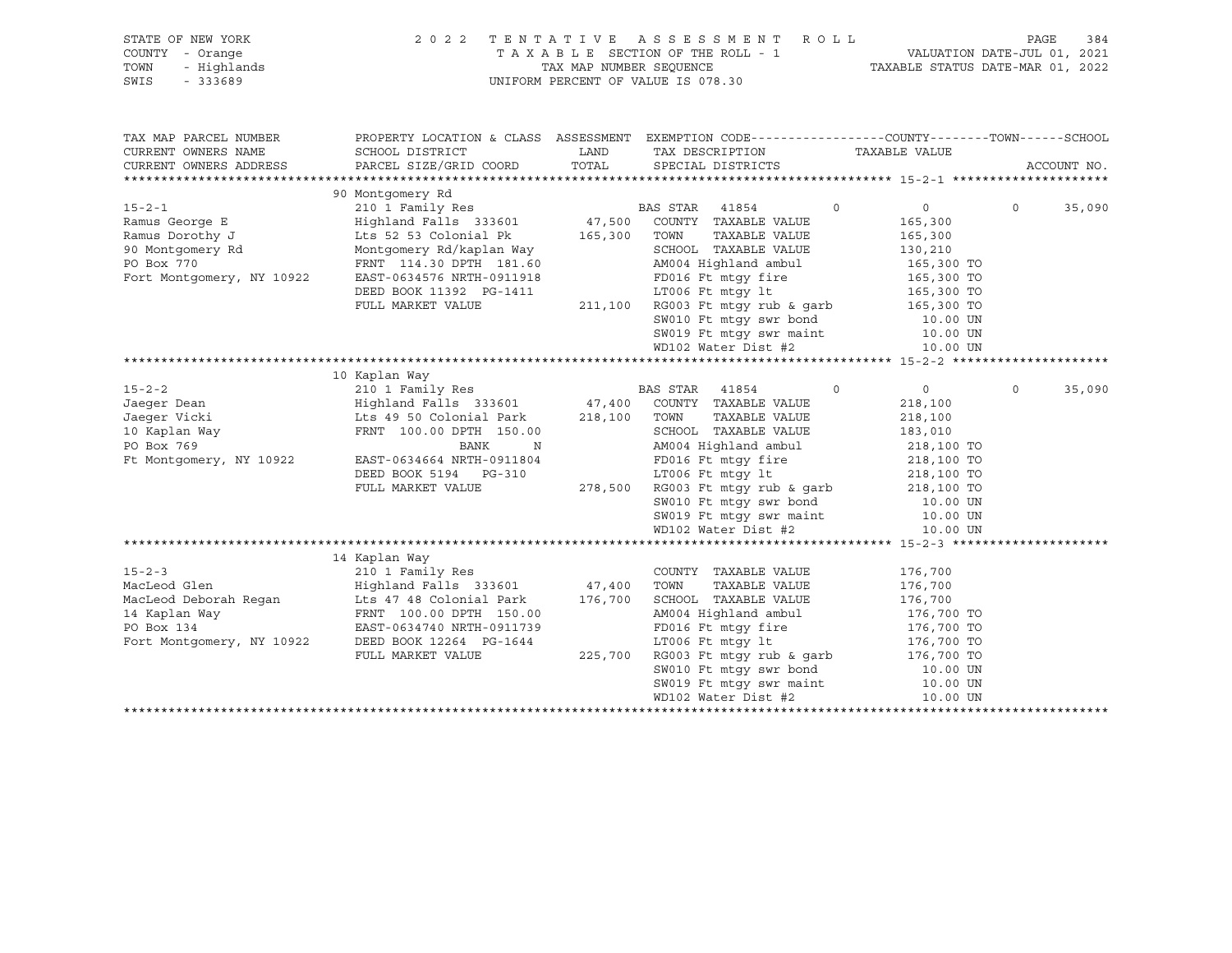| STATE OF NEW YORK<br>COUNTY - Orange<br>TOWN<br>- Highlands<br>SWIS<br>$-333689$ | 2022 TENTATIVE ASSESSMENT ROLL<br>UNIFORM PERCENT OF VALUE IS 078.30                                                                                                                                                                                                                                                                                                                                                                                                                                                                                                                                                                                                                                                         | TAXABLE SECTION OF THE ROLL - 1<br>TAX MAP NUMBER SEQUENCE TAXABLE STATUS DATE-JUL 01, 2021<br>NUROPM DEDGENT OF VALUE CASE 22                                                                                                                           | 385<br>PAGE               |                   |
|----------------------------------------------------------------------------------|------------------------------------------------------------------------------------------------------------------------------------------------------------------------------------------------------------------------------------------------------------------------------------------------------------------------------------------------------------------------------------------------------------------------------------------------------------------------------------------------------------------------------------------------------------------------------------------------------------------------------------------------------------------------------------------------------------------------------|----------------------------------------------------------------------------------------------------------------------------------------------------------------------------------------------------------------------------------------------------------|---------------------------|-------------------|
| TAX MAP PARCEL NUMBER<br>CURRENT OWNERS NAME<br>CURRENT OWNERS ADDRESS           |                                                                                                                                                                                                                                                                                                                                                                                                                                                                                                                                                                                                                                                                                                                              | PROPERTY LOCATION & CLASS ASSESSMENT EXEMPTION CODE-----------------COUNTY-------TOWN------SCHOOL<br>TAX DESCRIPTION TAXABLE VALUE                                                                                                                       |                           | ACCOUNT NO.       |
|                                                                                  |                                                                                                                                                                                                                                                                                                                                                                                                                                                                                                                                                                                                                                                                                                                              |                                                                                                                                                                                                                                                          |                           |                   |
| Fort Montgomery, NY 10922                                                        | 18 Kaplan Way<br>$\begin{tabular}{lccccccc} 15-2-4 & 222,700 \\ \hline \text{Atkinson Kelly} & Highland Falls & 333601 & 47,400 & TOWN & TAXABLE VALUE & 222,700 \\ \text{Atkinson Kelly} & Highland Falls & 333601 & 47,400 & TOWN & TAXABLE VALUE & 222,700 \\ \text{18 Kaplan Way} & \text{Lts 45 46 Colombia Park} & 222,700 & 222,700 & 222,700 \\ \text{FPNT} & 100.00 DPTH & 150.00 & 222,700 & 222,700 \\ \text{$<br>FRNT 100.00 DPTH 150.00<br>BANKC160113<br>EAST-0634816 NRTH-0911674<br>DEED BOOK 14652 PG-1272<br>FULL MARKET VALUE<br>TULL MARKET VALUE<br>TULL MARKET VALUE<br>TULL MARKET VALUE<br>TULL MARKET VALUE<br>TULL MARKET VALUE<br>TULL MARKET VALUE<br><br>FRNT 100.00 DPTH 150.00<br>BANKC160113 |                                                                                                                                                                                                                                                          |                           |                   |
|                                                                                  |                                                                                                                                                                                                                                                                                                                                                                                                                                                                                                                                                                                                                                                                                                                              |                                                                                                                                                                                                                                                          |                           |                   |
|                                                                                  |                                                                                                                                                                                                                                                                                                                                                                                                                                                                                                                                                                                                                                                                                                                              |                                                                                                                                                                                                                                                          |                           |                   |
|                                                                                  |                                                                                                                                                                                                                                                                                                                                                                                                                                                                                                                                                                                                                                                                                                                              |                                                                                                                                                                                                                                                          |                           |                   |
| Fort Montgomery, NY 10922                                                        | 15-2-5<br>Grant James P<br>24 Kaplan Way<br>24 Kaplan Way<br>24 Kaplan Way<br>25 Highland Falls 333601<br>24 Kaplan Way<br>25 Highland Falls 333601<br>27,800 TOWN TAXABLE VALUE<br>27,800 TOWN TAXABLE VALUE<br>27,800 TOWN TAXABLE VALUE<br>27,800<br>110,190 (110,190 Mm M Maset-Remainderman M Maset Perry Ann M Maset - Remainderman M M004 Highland ambul 197,800 TO FRNT 156.70 DPTH 101.70 (2016) FORM M MASET-0634927 NRTH-0911617 (2016) FORM M MASET 197,800 TO MASET 197,8                                                                                                                                                                                                                                       | $\overline{0}$<br>TAXABLE VALUE 197,800<br>DEED BOOK 13324 PG-145<br>PULL MARKET VALUE 252,600 SW010 Ft mtgy rub & garb<br>PULL MARKET VALUE 252,600 SW010 Ft mtgy swr bond 10.00 UN<br>SW019 Ft mtgy swr maint 10.00 UN<br>WD102 Water Dist #2 10.00 UN | $\overline{0}$<br>197,800 | $\circ$<br>87,610 |
|                                                                                  |                                                                                                                                                                                                                                                                                                                                                                                                                                                                                                                                                                                                                                                                                                                              |                                                                                                                                                                                                                                                          |                           |                   |
| $15 - 2 - 6.1$<br>Peekskill, NY 10566                                            | 1 Bridge Ter<br>- -----,- ---<br>210 1 Family Res<br>Pt Lts 40 41 Colonial Pk 193,400 SCHOOL TAXABLE VALUE 193,400 AM004 Highland ambul 193,400 TO<br>FRNT 95.50 DPTH 50.00 AM004 Highland ambul 193,400 TO<br>EAST-0634786 NRTH-0911474 FD016 Ft mtgy fire 193,400 TO<br>DEED BOOK 14559                                                                                                                                                                                                                                                                                                                                                                                                                                    | COUNTY TAXABLE VALUE 193,400<br>TAXABLE VALUE 193,400<br>TAXABLE VALUE 193,400                                                                                                                                                                           |                           |                   |
|                                                                                  |                                                                                                                                                                                                                                                                                                                                                                                                                                                                                                                                                                                                                                                                                                                              |                                                                                                                                                                                                                                                          |                           |                   |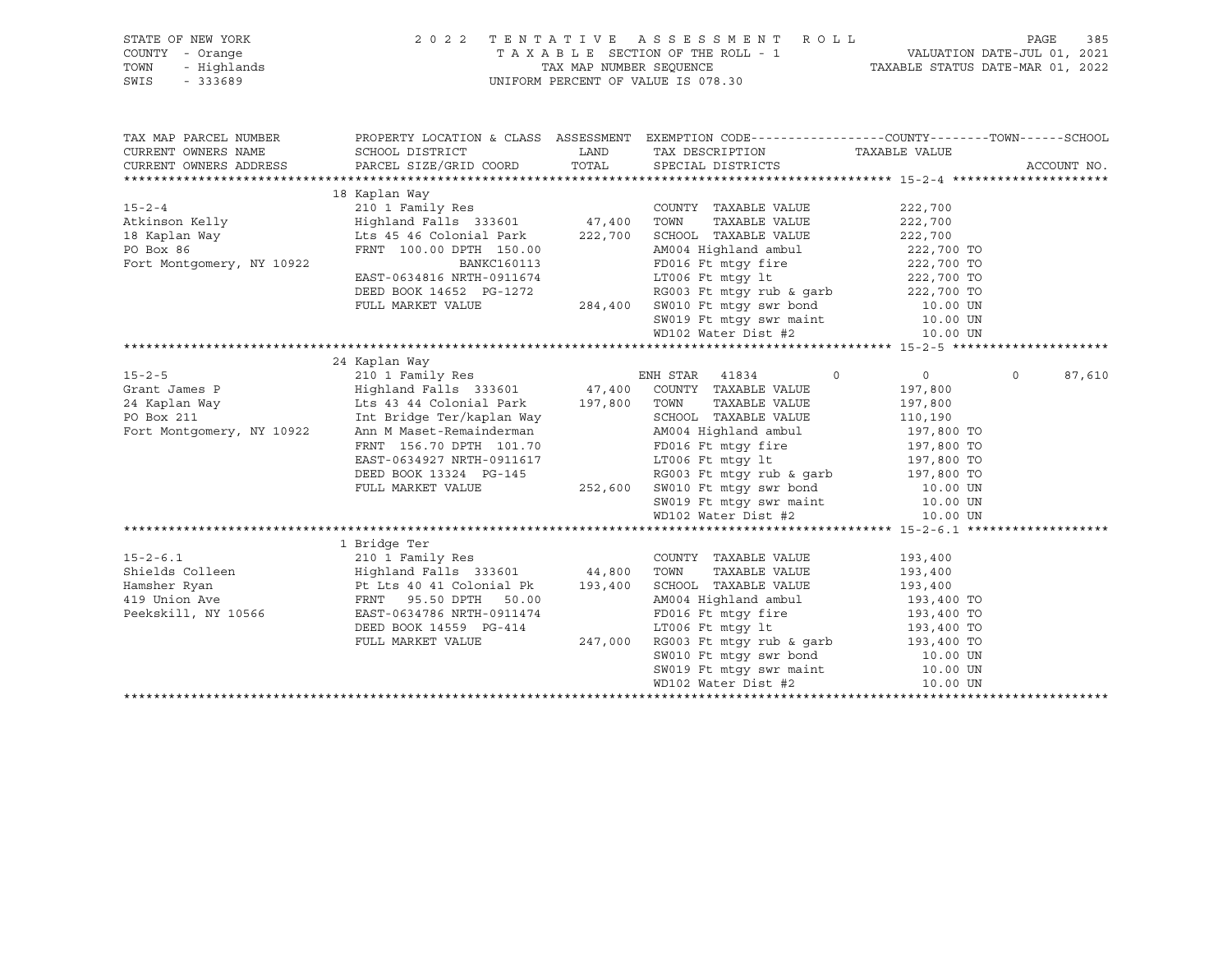| STATE OF NEW YORK | 2022 TENTATIVE ASSESSMENT ROLL     | PAGE                             | 386 |
|-------------------|------------------------------------|----------------------------------|-----|
| COUNTY - Orange   | TAXABLE SECTION OF THE ROLL - 1    | VALUATION DATE-JUL 01, 2021      |     |
| TOWN - Highlands  | TAX MAP NUMBER SEOUENCE            | TAXABLE STATUS DATE-MAR 01, 2022 |     |
| SWIS<br>- 333689  | UNIFORM PERCENT OF VALUE IS 078.30 |                                  |     |
|                   |                                    |                                  |     |

| 7 Bridge Ter<br>COUNTY TAXABLE VALUE<br>311,300<br>TAXABLE VALUE 311,300<br>Lt 42 Pt Lts 39 40 41 311,300 SCHOOL TAXABLE VALUE 311,300<br>Mahon Rachael<br>FRIE Colonial Park Sub<br>PO Box 321<br>FRNT 107.80 DPTH 121.10<br>PO Box 321<br>FRNT 107.80 DPTH 121.10<br>EAST-0634844 NRTH-0911552<br>EAST-0634844 NRTH-0911552<br>DEED BOOK 15000 PG-1430<br>FULL MARKET VALUE<br>THE SUB SUBDED SOON 15000<br>11 Wayne Ave<br>AM004 Highland ambul 236,400 TO<br>Highland Falls, NY 10928<br>FRNT 100.00 DPTH 150.00<br>BANK N<br>FD016 Ft mtgy fire 236,400 TO<br>LT006 Ft mtgy 1t 236,400 TO<br>EAST-0634724 NRTH-0911544<br>DEED BOOK 15126 PG-1169<br>FULL MARKET VALUE 301,900 SW010 Ft mtgy swr bond<br>SW019 Ft mtgy swr maint 10.00 UN<br>WD102 Water Dist #2<br>10.00 UN<br>WD102 Water Dist #2<br>10.00 UN<br>7 Wayne Ave<br>wayne Ave<br>210 1 Family Res<br>$15 - 2 - 8.2$<br>COUNTY TAXABLE VALUE 159,000<br>Ruth Joseph                           Highland Falls 333601           47,700   TOWN<br>TAXABLE VALUE 159,000<br>O'Connell Sub Map 835-04 159,000<br>SCHOOL TAXABLE VALUE 159,000<br>AM004 Highland ambul 159,000 TO<br>FD016 Ft mtgy fire 159,000 TO<br>LT006 Ft mtgy 1t 159,000 TO<br>Ruth Laurine<br>Portion lots 35 & lots 36<br>Colonial Park Sub Map 112<br>FD016 Ft mtgy fire 159,000 TO<br>FRNT 110.00 DPTH 151.60<br>RT-0634651 NRTH-0911615<br>EAST-0634651 NRTH-0911615<br>DEED BOOK 13966 PC-425<br>THE 2022100 WOLD Ft mtgy swr bond<br>D<br>7 Wayne Ave<br>Fort Montgomery, NY 10922 |  |  | TAX MAP PARCEL NUMBER THE PROPERTY LOCATION & CLASS ASSESSMENT EXEMPTION CODE---------------COUNTY--------TOWN------SCHOOL |
|-----------------------------------------------------------------------------------------------------------------------------------------------------------------------------------------------------------------------------------------------------------------------------------------------------------------------------------------------------------------------------------------------------------------------------------------------------------------------------------------------------------------------------------------------------------------------------------------------------------------------------------------------------------------------------------------------------------------------------------------------------------------------------------------------------------------------------------------------------------------------------------------------------------------------------------------------------------------------------------------------------------------------------------------------------------------------------------------------------------------------------------------------------------------------------------------------------------------------------------------------------------------------------------------------------------------------------------------------------------------------------------------------------------------------------------------------------------------------------------------------------------------------------|--|--|----------------------------------------------------------------------------------------------------------------------------|
|                                                                                                                                                                                                                                                                                                                                                                                                                                                                                                                                                                                                                                                                                                                                                                                                                                                                                                                                                                                                                                                                                                                                                                                                                                                                                                                                                                                                                                                                                                                             |  |  |                                                                                                                            |
|                                                                                                                                                                                                                                                                                                                                                                                                                                                                                                                                                                                                                                                                                                                                                                                                                                                                                                                                                                                                                                                                                                                                                                                                                                                                                                                                                                                                                                                                                                                             |  |  |                                                                                                                            |
|                                                                                                                                                                                                                                                                                                                                                                                                                                                                                                                                                                                                                                                                                                                                                                                                                                                                                                                                                                                                                                                                                                                                                                                                                                                                                                                                                                                                                                                                                                                             |  |  |                                                                                                                            |
|                                                                                                                                                                                                                                                                                                                                                                                                                                                                                                                                                                                                                                                                                                                                                                                                                                                                                                                                                                                                                                                                                                                                                                                                                                                                                                                                                                                                                                                                                                                             |  |  |                                                                                                                            |
|                                                                                                                                                                                                                                                                                                                                                                                                                                                                                                                                                                                                                                                                                                                                                                                                                                                                                                                                                                                                                                                                                                                                                                                                                                                                                                                                                                                                                                                                                                                             |  |  |                                                                                                                            |
|                                                                                                                                                                                                                                                                                                                                                                                                                                                                                                                                                                                                                                                                                                                                                                                                                                                                                                                                                                                                                                                                                                                                                                                                                                                                                                                                                                                                                                                                                                                             |  |  |                                                                                                                            |
|                                                                                                                                                                                                                                                                                                                                                                                                                                                                                                                                                                                                                                                                                                                                                                                                                                                                                                                                                                                                                                                                                                                                                                                                                                                                                                                                                                                                                                                                                                                             |  |  |                                                                                                                            |
|                                                                                                                                                                                                                                                                                                                                                                                                                                                                                                                                                                                                                                                                                                                                                                                                                                                                                                                                                                                                                                                                                                                                                                                                                                                                                                                                                                                                                                                                                                                             |  |  |                                                                                                                            |
|                                                                                                                                                                                                                                                                                                                                                                                                                                                                                                                                                                                                                                                                                                                                                                                                                                                                                                                                                                                                                                                                                                                                                                                                                                                                                                                                                                                                                                                                                                                             |  |  |                                                                                                                            |
|                                                                                                                                                                                                                                                                                                                                                                                                                                                                                                                                                                                                                                                                                                                                                                                                                                                                                                                                                                                                                                                                                                                                                                                                                                                                                                                                                                                                                                                                                                                             |  |  |                                                                                                                            |
|                                                                                                                                                                                                                                                                                                                                                                                                                                                                                                                                                                                                                                                                                                                                                                                                                                                                                                                                                                                                                                                                                                                                                                                                                                                                                                                                                                                                                                                                                                                             |  |  |                                                                                                                            |
|                                                                                                                                                                                                                                                                                                                                                                                                                                                                                                                                                                                                                                                                                                                                                                                                                                                                                                                                                                                                                                                                                                                                                                                                                                                                                                                                                                                                                                                                                                                             |  |  |                                                                                                                            |
|                                                                                                                                                                                                                                                                                                                                                                                                                                                                                                                                                                                                                                                                                                                                                                                                                                                                                                                                                                                                                                                                                                                                                                                                                                                                                                                                                                                                                                                                                                                             |  |  |                                                                                                                            |
|                                                                                                                                                                                                                                                                                                                                                                                                                                                                                                                                                                                                                                                                                                                                                                                                                                                                                                                                                                                                                                                                                                                                                                                                                                                                                                                                                                                                                                                                                                                             |  |  |                                                                                                                            |
|                                                                                                                                                                                                                                                                                                                                                                                                                                                                                                                                                                                                                                                                                                                                                                                                                                                                                                                                                                                                                                                                                                                                                                                                                                                                                                                                                                                                                                                                                                                             |  |  |                                                                                                                            |
|                                                                                                                                                                                                                                                                                                                                                                                                                                                                                                                                                                                                                                                                                                                                                                                                                                                                                                                                                                                                                                                                                                                                                                                                                                                                                                                                                                                                                                                                                                                             |  |  |                                                                                                                            |
|                                                                                                                                                                                                                                                                                                                                                                                                                                                                                                                                                                                                                                                                                                                                                                                                                                                                                                                                                                                                                                                                                                                                                                                                                                                                                                                                                                                                                                                                                                                             |  |  |                                                                                                                            |
|                                                                                                                                                                                                                                                                                                                                                                                                                                                                                                                                                                                                                                                                                                                                                                                                                                                                                                                                                                                                                                                                                                                                                                                                                                                                                                                                                                                                                                                                                                                             |  |  |                                                                                                                            |
|                                                                                                                                                                                                                                                                                                                                                                                                                                                                                                                                                                                                                                                                                                                                                                                                                                                                                                                                                                                                                                                                                                                                                                                                                                                                                                                                                                                                                                                                                                                             |  |  |                                                                                                                            |
|                                                                                                                                                                                                                                                                                                                                                                                                                                                                                                                                                                                                                                                                                                                                                                                                                                                                                                                                                                                                                                                                                                                                                                                                                                                                                                                                                                                                                                                                                                                             |  |  |                                                                                                                            |
|                                                                                                                                                                                                                                                                                                                                                                                                                                                                                                                                                                                                                                                                                                                                                                                                                                                                                                                                                                                                                                                                                                                                                                                                                                                                                                                                                                                                                                                                                                                             |  |  |                                                                                                                            |
|                                                                                                                                                                                                                                                                                                                                                                                                                                                                                                                                                                                                                                                                                                                                                                                                                                                                                                                                                                                                                                                                                                                                                                                                                                                                                                                                                                                                                                                                                                                             |  |  |                                                                                                                            |
|                                                                                                                                                                                                                                                                                                                                                                                                                                                                                                                                                                                                                                                                                                                                                                                                                                                                                                                                                                                                                                                                                                                                                                                                                                                                                                                                                                                                                                                                                                                             |  |  |                                                                                                                            |
|                                                                                                                                                                                                                                                                                                                                                                                                                                                                                                                                                                                                                                                                                                                                                                                                                                                                                                                                                                                                                                                                                                                                                                                                                                                                                                                                                                                                                                                                                                                             |  |  |                                                                                                                            |
|                                                                                                                                                                                                                                                                                                                                                                                                                                                                                                                                                                                                                                                                                                                                                                                                                                                                                                                                                                                                                                                                                                                                                                                                                                                                                                                                                                                                                                                                                                                             |  |  |                                                                                                                            |
|                                                                                                                                                                                                                                                                                                                                                                                                                                                                                                                                                                                                                                                                                                                                                                                                                                                                                                                                                                                                                                                                                                                                                                                                                                                                                                                                                                                                                                                                                                                             |  |  |                                                                                                                            |
|                                                                                                                                                                                                                                                                                                                                                                                                                                                                                                                                                                                                                                                                                                                                                                                                                                                                                                                                                                                                                                                                                                                                                                                                                                                                                                                                                                                                                                                                                                                             |  |  |                                                                                                                            |
|                                                                                                                                                                                                                                                                                                                                                                                                                                                                                                                                                                                                                                                                                                                                                                                                                                                                                                                                                                                                                                                                                                                                                                                                                                                                                                                                                                                                                                                                                                                             |  |  |                                                                                                                            |
|                                                                                                                                                                                                                                                                                                                                                                                                                                                                                                                                                                                                                                                                                                                                                                                                                                                                                                                                                                                                                                                                                                                                                                                                                                                                                                                                                                                                                                                                                                                             |  |  |                                                                                                                            |
|                                                                                                                                                                                                                                                                                                                                                                                                                                                                                                                                                                                                                                                                                                                                                                                                                                                                                                                                                                                                                                                                                                                                                                                                                                                                                                                                                                                                                                                                                                                             |  |  |                                                                                                                            |
|                                                                                                                                                                                                                                                                                                                                                                                                                                                                                                                                                                                                                                                                                                                                                                                                                                                                                                                                                                                                                                                                                                                                                                                                                                                                                                                                                                                                                                                                                                                             |  |  |                                                                                                                            |
|                                                                                                                                                                                                                                                                                                                                                                                                                                                                                                                                                                                                                                                                                                                                                                                                                                                                                                                                                                                                                                                                                                                                                                                                                                                                                                                                                                                                                                                                                                                             |  |  |                                                                                                                            |
|                                                                                                                                                                                                                                                                                                                                                                                                                                                                                                                                                                                                                                                                                                                                                                                                                                                                                                                                                                                                                                                                                                                                                                                                                                                                                                                                                                                                                                                                                                                             |  |  |                                                                                                                            |
|                                                                                                                                                                                                                                                                                                                                                                                                                                                                                                                                                                                                                                                                                                                                                                                                                                                                                                                                                                                                                                                                                                                                                                                                                                                                                                                                                                                                                                                                                                                             |  |  |                                                                                                                            |
|                                                                                                                                                                                                                                                                                                                                                                                                                                                                                                                                                                                                                                                                                                                                                                                                                                                                                                                                                                                                                                                                                                                                                                                                                                                                                                                                                                                                                                                                                                                             |  |  |                                                                                                                            |
|                                                                                                                                                                                                                                                                                                                                                                                                                                                                                                                                                                                                                                                                                                                                                                                                                                                                                                                                                                                                                                                                                                                                                                                                                                                                                                                                                                                                                                                                                                                             |  |  |                                                                                                                            |
|                                                                                                                                                                                                                                                                                                                                                                                                                                                                                                                                                                                                                                                                                                                                                                                                                                                                                                                                                                                                                                                                                                                                                                                                                                                                                                                                                                                                                                                                                                                             |  |  |                                                                                                                            |
|                                                                                                                                                                                                                                                                                                                                                                                                                                                                                                                                                                                                                                                                                                                                                                                                                                                                                                                                                                                                                                                                                                                                                                                                                                                                                                                                                                                                                                                                                                                             |  |  |                                                                                                                            |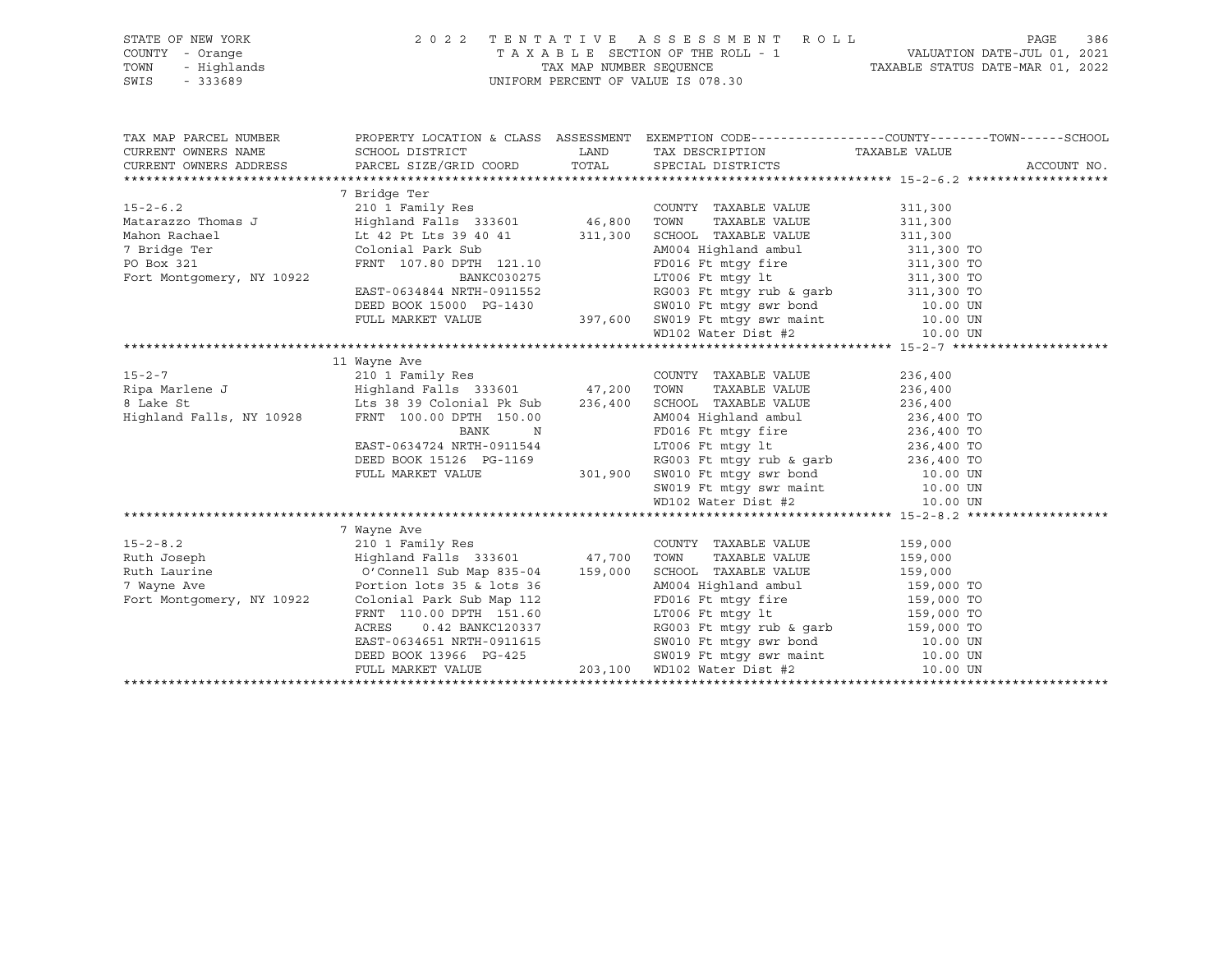| STATE OF NEW YORK | 2022 TENTATIVE ASSESSMENT ROLL     |                                  | PAGE                        | 387 |
|-------------------|------------------------------------|----------------------------------|-----------------------------|-----|
| COUNTY - Orange   | TAXABLE SECTION OF THE ROLL - 1    |                                  | VALUATION DATE-JUL 01, 2021 |     |
| TOWN - Highlands  | TAX MAP NUMBER SEOUENCE            | TAXABLE STATUS DATE-MAR 01, 2022 |                             |     |
| SWIS<br>- 333689  | UNIFORM PERCENT OF VALUE IS 078.30 |                                  |                             |     |
|                   |                                    |                                  |                             |     |
|                   |                                    |                                  |                             |     |

| TAX MAP PARCEL NUMBER<br>CURRENT OWNERS NAME<br>CURRENT OWNERS ADDRESS | PROPERTY LOCATION & CLASS ASSESSMENT EXEMPTION CODE----------------COUNTY-------TOWN------SCHOOL<br>SCHOOL DISTRICT<br>PARCEL SIZE/GRID COORD                                                                                      | LAND    | TAX DESCRIPTION<br>TOTAL SPECIAL DISTRICTS                       | TAXABLE VALUE |                          |          | ACCOUNT NO. |
|------------------------------------------------------------------------|------------------------------------------------------------------------------------------------------------------------------------------------------------------------------------------------------------------------------------|---------|------------------------------------------------------------------|---------------|--------------------------|----------|-------------|
|                                                                        | 3 Wayne Ave                                                                                                                                                                                                                        |         |                                                                  |               |                          |          |             |
| $15 - 2 - 9.2$                                                         | 210 1 Family Res                                                                                                                                                                                                                   |         | BAS STAR 41854                                                   | $\circ$       | $0 \qquad \qquad$        | $\circ$  | 35,090      |
| Shine Patricia                                                         |                                                                                                                                                                                                                                    |         |                                                                  |               | 215,000                  |          |             |
| 3 Wayne Ave                                                            | Pt Lts 34 35 Colonial Pk $215,000$                                                                                                                                                                                                 |         | TAXABLE VALUE<br>TOWN                                            |               | 215,000                  |          |             |
| PO Box 343                                                             | 75.00 DPTH 151.60<br>FRNT                                                                                                                                                                                                          |         | SCHOOL TAXABLE VALUE                                             |               | 179,910                  |          |             |
| Fort Montgomery, NY 10922                                              | ACRES<br>0.23                                                                                                                                                                                                                      |         | AM004 Highland ambul                                             |               | 215,000 TO               |          |             |
|                                                                        | EAST-0634580 NRTH-0911680                                                                                                                                                                                                          |         | FD016 Ft mtgy fire                                               |               |                          |          |             |
|                                                                        | DEED BOOK 14967 PG-169                                                                                                                                                                                                             |         | LT006 Ft mtqy lt                                                 |               | 215,000 TO<br>215,000 TO |          |             |
|                                                                        | FULL MARKET VALUE                                                                                                                                                                                                                  | 274,600 | RG003 Ft mtgy rub & garb                                         |               | 215,000 TO               |          |             |
|                                                                        |                                                                                                                                                                                                                                    |         | SW010 Ft mtgy swr bond 10.00 UN                                  |               |                          |          |             |
|                                                                        |                                                                                                                                                                                                                                    |         |                                                                  |               | 10.00 UN                 |          |             |
|                                                                        |                                                                                                                                                                                                                                    |         | SW019 Ft mtgy swr maint<br>WD102 Water Dist #2                   |               | 10.00 UN                 |          |             |
|                                                                        |                                                                                                                                                                                                                                    |         |                                                                  |               |                          |          |             |
|                                                                        | 80 Montgomery Rd                                                                                                                                                                                                                   |         |                                                                  |               |                          |          |             |
| $15 - 2 - 10$                                                          | 210 1 Family Res                                                                                                                                                                                                                   |         | BAS STAR 41854                                                   | $\Omega$      | 0                        | $\Omega$ | 35,090      |
| Slapp Michael W                                                        |                                                                                                                                                                                                                                    |         |                                                                  |               | 258,300                  |          |             |
| Slapp Susan M                                                          | Highland Falls   333601               47,400   COUNTY   TAXABLE VALUE<br>Lt 33 Pt Lt 34 Colonial           258,300   TOWN     TAXABLE VALUE                                                                                        |         | TAXABLE VALUE                                                    |               | 258,300                  |          |             |
| 80 Montgomery Rd                                                       | Park Sub                                                                                                                                                                                                                           |         | SCHOOL TAXABLE VALUE                                             |               | 223,210                  |          |             |
| PO Box 515                                                             | FRNT 170.30 DPTH 65.00                                                                                                                                                                                                             |         |                                                                  |               |                          |          |             |
| Ft Montgomery, NY 10922                                                | EAST-0634523 NRTH-0911737                                                                                                                                                                                                          |         | AM004 Highland ambul 258,300 TO<br>FD016 Ft mtgy fire            |               |                          |          |             |
|                                                                        | DEED BOOK 5534 PG-296                                                                                                                                                                                                              |         | LT006 Ft mtqy lt                                                 |               | 258,300 TO<br>258,300 TO |          |             |
|                                                                        | FULL MARKET VALUE                                                                                                                                                                                                                  | 329,900 | $RG003$ Ft mtgy rub & garb 258,300 TO                            |               |                          |          |             |
|                                                                        |                                                                                                                                                                                                                                    |         | SW010 Ft mtgy swr bond 10.00 UN                                  |               |                          |          |             |
|                                                                        |                                                                                                                                                                                                                                    |         |                                                                  |               |                          |          |             |
|                                                                        |                                                                                                                                                                                                                                    |         | SW019 Ft mtgy swr maint 10.00 UN<br>WD102 Water Dist #2 10.00 UN |               |                          |          |             |
|                                                                        |                                                                                                                                                                                                                                    |         |                                                                  |               |                          |          |             |
|                                                                        |                                                                                                                                                                                                                                    |         |                                                                  |               |                          |          |             |
| $15 - 2 - 12$                                                          | 86 Montgomery Rd                                                                                                                                                                                                                   |         |                                                                  |               |                          |          |             |
|                                                                        |                                                                                                                                                                                                                                    |         | COUNTY TAXABLE VALUE                                             |               | 92,500                   |          |             |
| Joachim Brian                                                          |                                                                                                                                                                                                                                    |         | TOWN<br>TAXABLE VALUE                                            |               | 92,500                   |          |             |
| Eliakostas Minas J<br>^ Tempo St                                       | Example 1 Automatic Section 1 Automatic Section 1 Automatic Section 1 Automatic Section 1 Automatic Section 1<br>In the Section 1 Automatic Section 1 Automatic Section 1 Automatic Section 1 Automatic Section 1 Automatic Se<br> |         | SCHOOL TAXABLE VALUE                                             |               | 92,500                   |          |             |
|                                                                        | FRNT 57.10 DPTH 137.70                                                                                                                                                                                                             |         | AM004 Highland ambul                                             |               | 92,500 TO                |          |             |
| Tomkins Cove, NY 10986                                                 | EAST-0634548 NRTH-0911838                                                                                                                                                                                                          |         | FD016 Ft mtqy fire                                               |               | 92,500 TO                |          |             |
|                                                                        | DEED BOOK 15141 PG-674                                                                                                                                                                                                             |         | LT006 Ft mtqy lt                                                 |               | 92,500 TO                |          |             |
|                                                                        | FULL MARKET VALUE                                                                                                                                                                                                                  | 118,100 | RG003 Ft mtqy rub & qarb                                         |               | 92,500 TO<br>10.00 UN    |          |             |
|                                                                        |                                                                                                                                                                                                                                    |         | SW010 Ft mtgy swr bond                                           |               |                          |          |             |
|                                                                        |                                                                                                                                                                                                                                    |         | SW019 Ft mtgy swr maint 10.00 UN                                 |               |                          |          |             |
|                                                                        |                                                                                                                                                                                                                                    |         | WD102 Water Dist #2                                              |               | 10.00 UN                 |          |             |
|                                                                        |                                                                                                                                                                                                                                    |         |                                                                  |               |                          |          |             |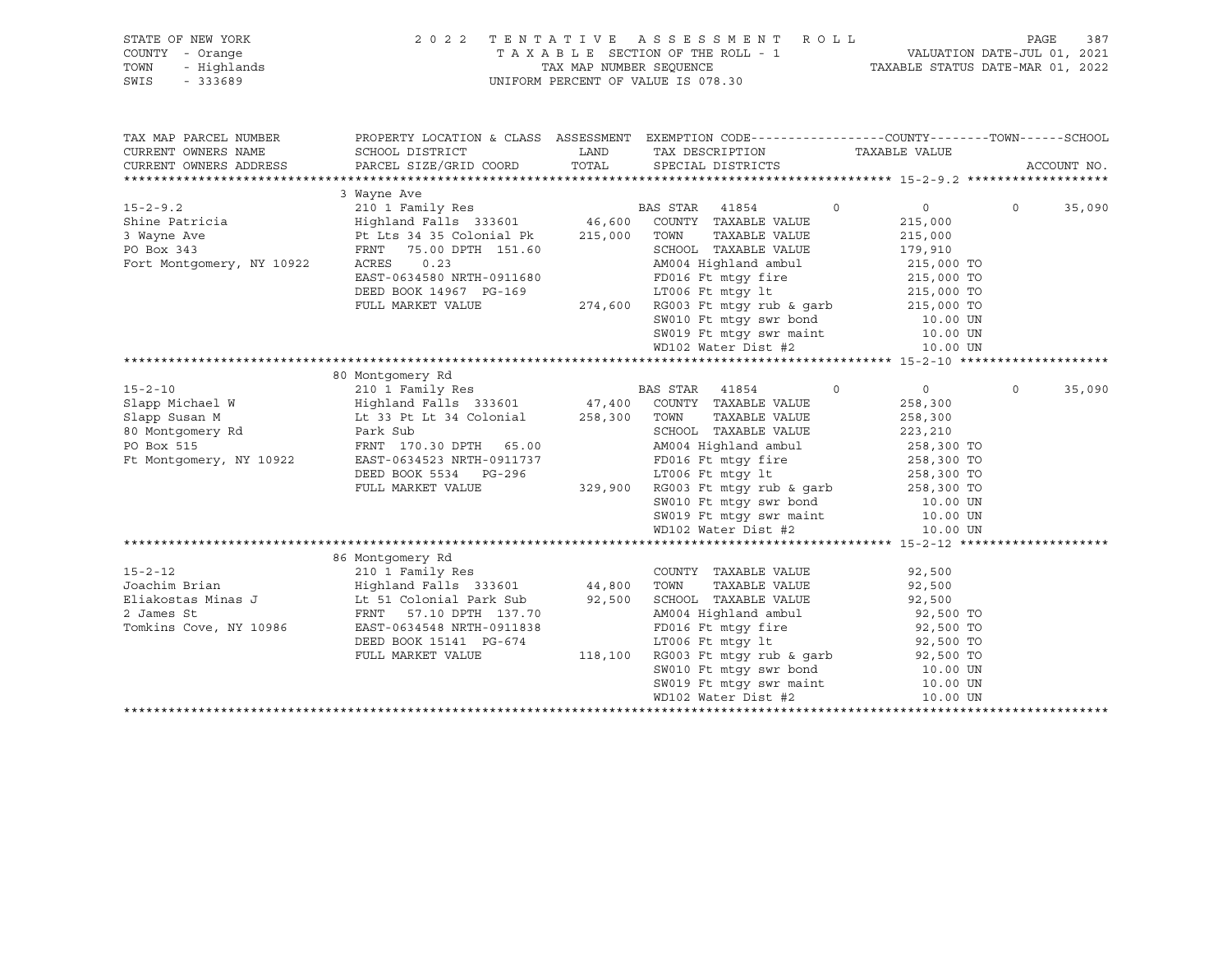| STATE OF NEW YORK<br>I - Orange<br>- Highlands<br>- 333689<br>COUNTY - Orange<br>TOWN<br>SWIS | 2022 TENTATIVE ASSESSMENT ROLL<br>UNIFORM PERCENT OF VALUE IS 078.30                                                                                                                                                                           |      |                                                                                                                                                 | 388<br>PAGE                                          |         |             |
|-----------------------------------------------------------------------------------------------|------------------------------------------------------------------------------------------------------------------------------------------------------------------------------------------------------------------------------------------------|------|-------------------------------------------------------------------------------------------------------------------------------------------------|------------------------------------------------------|---------|-------------|
| TAX MAP PARCEL NUMBER                                                                         |                                                                                                                                                                                                                                                |      | PROPERTY LOCATION & CLASS ASSESSMENT EXEMPTION CODE-----------------COUNTY-------TOWN------SCHOOL                                               |                                                      |         |             |
| CURRENT OWNERS NAME                                                                           | SCHOOL DISTRICT                                                                                                                                                                                                                                | LAND | TAX DESCRIPTION                                                                                                                                 | TAXABLE VALUE                                        |         |             |
| CURRENT OWNERS ADDRESS                                                                        | PARCEL SIZE/GRID COORD                                                                                                                                                                                                                         |      | TOTAL SPECIAL DISTRICTS                                                                                                                         |                                                      |         | ACCOUNT NO. |
|                                                                                               | 15-3-1 210 1 Family Res<br>Walko Dean W Highland Falls 333601 99,800 TOWN TAXABLE VALUE 308,300<br>Newton Beth A Lt E Colonial Park Sub<br>12 Bridge Ter FRNT 80.10 DPTH 487.00<br>PO Box 585 EAST-0635168 NRTH-0911388 FD016 Ft mtgy          |      |                                                                                                                                                 |                                                      |         |             |
|                                                                                               |                                                                                                                                                                                                                                                |      |                                                                                                                                                 |                                                      |         |             |
|                                                                                               |                                                                                                                                                                                                                                                |      |                                                                                                                                                 |                                                      |         |             |
|                                                                                               |                                                                                                                                                                                                                                                |      |                                                                                                                                                 |                                                      |         |             |
|                                                                                               |                                                                                                                                                                                                                                                |      |                                                                                                                                                 |                                                      |         |             |
|                                                                                               |                                                                                                                                                                                                                                                |      |                                                                                                                                                 |                                                      |         |             |
|                                                                                               |                                                                                                                                                                                                                                                |      |                                                                                                                                                 |                                                      |         |             |
|                                                                                               |                                                                                                                                                                                                                                                |      |                                                                                                                                                 |                                                      |         |             |
|                                                                                               |                                                                                                                                                                                                                                                |      |                                                                                                                                                 |                                                      |         |             |
|                                                                                               |                                                                                                                                                                                                                                                |      |                                                                                                                                                 |                                                      |         |             |
|                                                                                               |                                                                                                                                                                                                                                                |      | 393,700 RG003 Ft mtgy rub & garb<br>SW010 Ft mtgy swr bond<br>SW010 Ft mtgy swr maint<br>MD102 Water Dist #2<br>10.00 UN<br>MD102 Water Dist #2 |                                                      |         |             |
|                                                                                               | 8 Bridge Ter                                                                                                                                                                                                                                   |      |                                                                                                                                                 |                                                      |         |             |
| $15 - 3 - 2$                                                                                  | 210 1 Family Res                                                                                                                                                                                                                               |      | COUNTY TAXABLE VALUE                                                                                                                            | 354,600                                              |         |             |
| Musarra Gerald                                                                                |                                                                                                                                                                                                                                                |      |                                                                                                                                                 | 354,600                                              |         |             |
| Musarra Barbara                                                                               |                                                                                                                                                                                                                                                |      |                                                                                                                                                 | 354,600                                              |         |             |
| 8601 Cherry Valley La                                                                         | FRNT 80.10 DPTH 498.00                                                                                                                                                                                                                         |      |                                                                                                                                                 |                                                      |         |             |
| Alexandria, VA 22309                                                                          | EAST-0635108 NRTH-0911338                                                                                                                                                                                                                      |      | AM004 Highland ambul<br>FD016 Ft mtgy fire                                                                                                      | 354,600 TO<br>354,600 TO<br>354,600 TO<br>354,600 TO |         |             |
|                                                                                               | DEED BOOK 4001 PG-72                                                                                                                                                                                                                           |      | EDULO 1 c must increase that<br>LT006 Ft mtgy 1t<br>452,900 RG003 Ft mtgy sw bond<br>SW010 Ft mtgy sw bond                                      |                                                      |         |             |
|                                                                                               | FULL MARKET VALUE                                                                                                                                                                                                                              |      |                                                                                                                                                 |                                                      |         |             |
|                                                                                               |                                                                                                                                                                                                                                                |      |                                                                                                                                                 |                                                      |         |             |
|                                                                                               |                                                                                                                                                                                                                                                |      | SW019 Ft mtqy swr maint                                                                                                                         | 10.00 UN<br>10.00 UN                                 |         |             |
|                                                                                               |                                                                                                                                                                                                                                                |      | WD102 Water Dist #2                                                                                                                             | 10.00 UN                                             |         |             |
|                                                                                               |                                                                                                                                                                                                                                                |      |                                                                                                                                                 |                                                      |         |             |
|                                                                                               | Andreichuk Brian P<br>Andreichuk Janet M<br>Andreichuk Janet M<br>ERST-0635049 NRTH-0911979<br>ERST-0635049 NRTH-0911979<br>ERST-0635049 NRTH-0911979<br>Fort Montgomery NV 1999<br>Fort Montgomery NV 1999<br>Fort Montgomery NV 1999<br>Fort |      |                                                                                                                                                 |                                                      |         |             |
|                                                                                               |                                                                                                                                                                                                                                                |      | $\circ$                                                                                                                                         | 33,600                                               | $\circ$ | $\circ$     |
|                                                                                               |                                                                                                                                                                                                                                                |      | $\Omega$                                                                                                                                        | $\overline{0}$                                       | 19,200  | $\mathbf 0$ |
|                                                                                               |                                                                                                                                                                                                                                                |      |                                                                                                                                                 | 396,400                                              |         |             |
|                                                                                               |                                                                                                                                                                                                                                                |      |                                                                                                                                                 | 410,800                                              |         |             |
|                                                                                               | Fort Montgomery, NY 10922 DEED BOOK 6018 PG-317                                                                                                                                                                                                |      | SCHOOL TAXABLE VALUE 430,000<br>AM004 Highland ambul 430,000 TO                                                                                 |                                                      |         |             |
|                                                                                               | FULL MARKET VALUE                                                                                                                                                                                                                              |      |                                                                                                                                                 |                                                      |         |             |
|                                                                                               |                                                                                                                                                                                                                                                |      |                                                                                                                                                 |                                                      |         |             |
|                                                                                               |                                                                                                                                                                                                                                                |      | 549,200 FD016 Ft mtgy fire 430,000 TO<br>LT006 Ft mtgy 1t 430,000 TO<br>RG003 Ft mtgy rub & garb 430,000 TO<br>SW010 Ft mtgy swr bond 10.00 UN  |                                                      |         |             |
|                                                                                               |                                                                                                                                                                                                                                                |      |                                                                                                                                                 |                                                      |         |             |
|                                                                                               |                                                                                                                                                                                                                                                |      | $5W019$ Ft mtgy swr maint $10.00$ UN<br>WD102 Water Dist #2 $10.00$ UN                                                                          |                                                      |         |             |
|                                                                                               |                                                                                                                                                                                                                                                |      | WD102 Water Dist #2                                                                                                                             | 10.00 UN                                             |         |             |
|                                                                                               |                                                                                                                                                                                                                                                |      |                                                                                                                                                 |                                                      |         |             |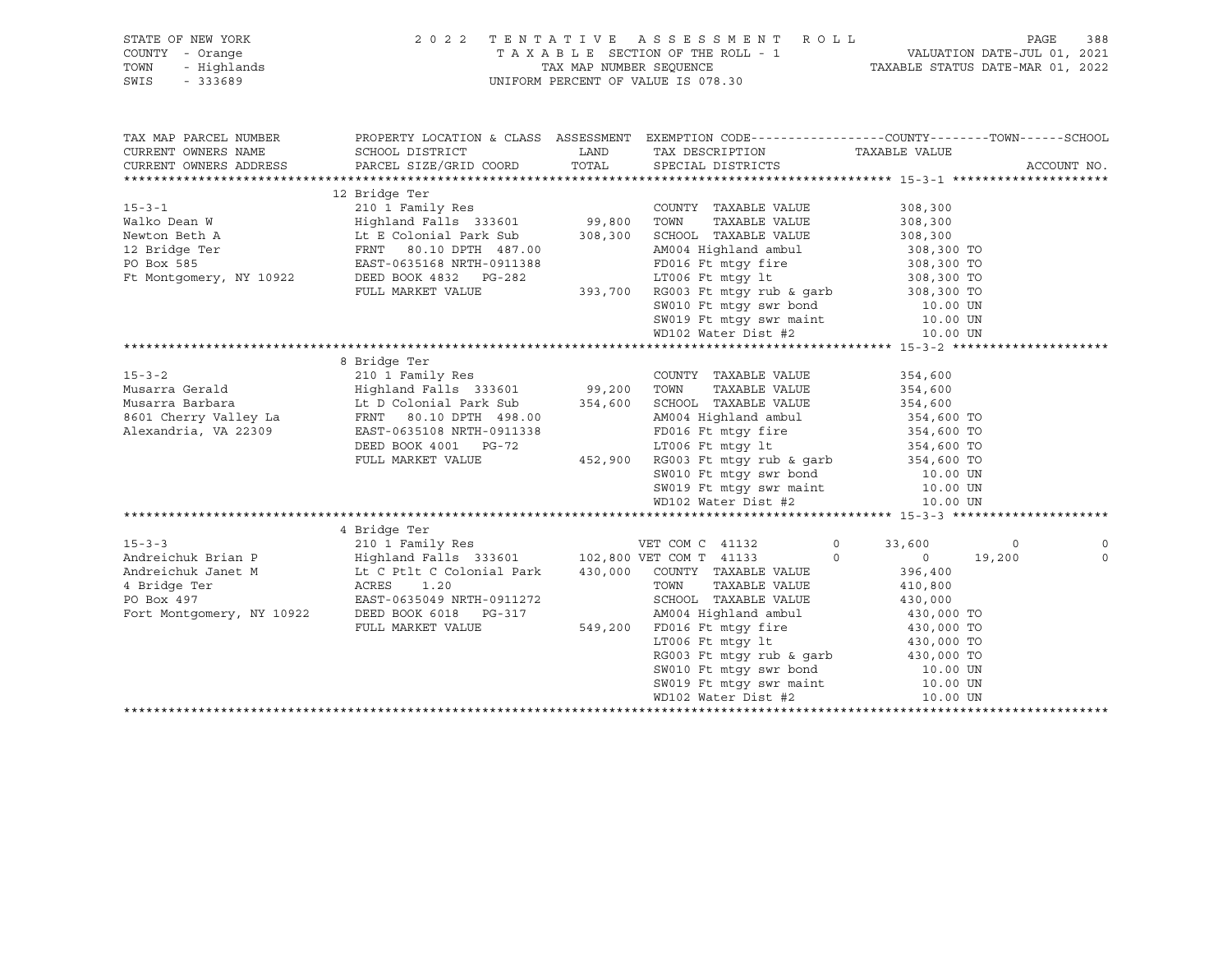| STATE OF NEW YORK<br>COUNTY - Orange<br>TOWN<br>- Highlands<br>SWIS<br>$-333689$                                         |                                                                                                                                                                                                                                                    | TAX MAP NUMBER SEQUENCE | 2022 TENTATIVE ASSESSMENT ROLL<br>TAXABLE SECTION OF THE ROLL - 1<br>UNIFORM PERCENT OF VALUE IS 078.30                                                                                                                                                    | VALUATION DATE-JUL 01, 2021<br>TAXABLE STATUS DATE-MAR 01, 2022                                                                                                   |                    | 389<br>PAGE       |
|--------------------------------------------------------------------------------------------------------------------------|----------------------------------------------------------------------------------------------------------------------------------------------------------------------------------------------------------------------------------------------------|-------------------------|------------------------------------------------------------------------------------------------------------------------------------------------------------------------------------------------------------------------------------------------------------|-------------------------------------------------------------------------------------------------------------------------------------------------------------------|--------------------|-------------------|
| TAX MAP PARCEL NUMBER<br>CURRENT OWNERS NAME<br>CURRENT OWNERS ADDRESS                                                   | PROPERTY LOCATION & CLASS ASSESSMENT EXEMPTION CODE---------------COUNTY-------TOWN-----SCHOOL<br>SCHOOL DISTRICT<br>PARCEL SIZE/GRID COORD                                                                                                        | LAND<br>TOTAL           | TAX DESCRIPTION<br>SPECIAL DISTRICTS                                                                                                                                                                                                                       | TAXABLE VALUE                                                                                                                                                     |                    | ACCOUNT NO.       |
|                                                                                                                          |                                                                                                                                                                                                                                                    |                         |                                                                                                                                                                                                                                                            |                                                                                                                                                                   |                    |                   |
| $15 - 3 - 4$<br>Miller Barbara A<br>c/o Greg Miller<br>9 Haven Ct Apt 2<br>Nyack, NY 10960                               | 21 Wayne Ave<br>210 1 Family Res<br>Highland Falls 333601 104,400 COUNTY TAXABLE VALUE<br>Highland Falls 333601<br>Pt Lt A Colonial Park Sub<br>FRNT 121.90 DPTH 485.00<br>EAST-0635001 NRTH-0911174<br>DEED BOOK 5242 PG-205<br>FULL MARKET VALUE | 368,500 TOWN            | BAS STAR 41854<br>TAXABLE VALUE<br>SCHOOL TAXABLE VALUE<br>AM004 Highland ambul<br>FD016 Ft mtgy fire<br>470,600 LT006 Ft mtgy lt<br>RG003 Ft mtqy rub & qarb<br>SW010 Ft mtgy swr bond<br>SW019 Ft mtgy swr maint<br>WD102 Water Dist #2                  | $\Omega$<br>$\circ$<br>368,500<br>368,500<br>333,410<br>368,500 TO<br>368,500 TO<br>368,500 TO<br>368,500 TO<br>10.00 UN<br>10.00 UN<br>10.00 UN                  | $\Omega$           | 35,090            |
|                                                                                                                          |                                                                                                                                                                                                                                                    |                         |                                                                                                                                                                                                                                                            |                                                                                                                                                                   |                    |                   |
| $15 - 3 - 5$                                                                                                             | 25 Wayne Ave<br>210 1 Family Res WET WAR C 41122                                                                                                                                                                                                   |                         |                                                                                                                                                                                                                                                            | $\circ$<br>20,160                                                                                                                                                 | $\circ$            | $\circ$           |
| Warren C Wicks Jr Irrv Trust<br>Susan M Wicks Irrv Trust<br>25 Wayne Ave<br>PO Box 788<br>Fort Montgomery, NY 10922      | Highland Falls 333601 102,000 VET WAR T 41123<br>Transfer by owners to the<br>grantor trusts reserving<br>to reside on subject prop<br>FRNT 123.30 DPTH 435.30<br>EAST-0634926 NRTH-0911087<br>DEED BOOK 14664 PG-203<br>FULL MARKET VALUE         |                         | 414,300 ENH STAR 41834<br>COUNTY TAXABLE VALUE<br>TAXABLE VALUE<br>TOWN<br>SCHOOL TAXABLE VALUE<br>AM004 Highland ambul<br>FD016 Ft mtgy fire<br>529,100 LT006 Ft mtgy lt<br>RG003 Ft mtgy rub & garb<br>SW010 Ft mtgy swr bond<br>SW019 Ft mtqy swr maint | $\circ$<br>$\circ$<br>$\overline{0}$<br>$\Omega$<br>394,140<br>402,780<br>326,690<br>414,300 TO<br>414,300 TO<br>414,300 TO<br>414,300 TO<br>10.00 UN<br>10.00 UN | 11,520<br>$\Omega$ | $\circ$<br>87,610 |
|                                                                                                                          |                                                                                                                                                                                                                                                    |                         | WD102 Water Dist #2                                                                                                                                                                                                                                        | 10.00 UN                                                                                                                                                          |                    |                   |
|                                                                                                                          |                                                                                                                                                                                                                                                    |                         |                                                                                                                                                                                                                                                            |                                                                                                                                                                   |                    |                   |
| $15 - 3 - 6$<br>Pedersen John E<br>Pedersen Debra P<br>22 Wayne Ave<br>PO Box 6<br>Fo Box 0<br>Fort Montgomery, NY 10922 | 22 Wayne Ave<br>210 1 Family Res<br>E<br>E Highland Falls 333601<br>P Lt 20 Colonial Park Sub<br>FRNT 70.40 DPTH 140.80<br>EAST-0634729 NDTH 2011-1<br>DEED BOOK 3862 PG-230<br>FULL MARKET VALUE                                                  |                         | <b>BAS STAR 41854</b><br>47,300 COUNTY TAXABLE VALUE<br>253,000 TOWN<br>TAXABLE VALUE<br>SCHOOL TAXABLE VALUE<br>AM004 Highland ambul<br>FD016 Ft mtqy fire<br>323,100 LT006 Ft mtgy lt<br>RG003 Ft mtgy rub & garb<br>SW010 Ft mtgy swr bond              | $\circ$<br>$0 \qquad \qquad$<br>253,000<br>253,000<br>217,910<br>253,000 TO<br>253,000 TO<br>253,000 TO<br>253,000 TO<br>10.00 UN<br>10.00 UN                     | $\Omega$           | 35,090            |
|                                                                                                                          |                                                                                                                                                                                                                                                    |                         | SW010 Ft muy $\frac{10.00 \text{ W}}{10.00 \text{ W}}$<br>SW019 Ft mtgy swr maint 10.00 UN<br>Contributed in the state of the state of the state of the state of the state of the state of the state of the state of the state of the state of the         |                                                                                                                                                                   |                    |                   |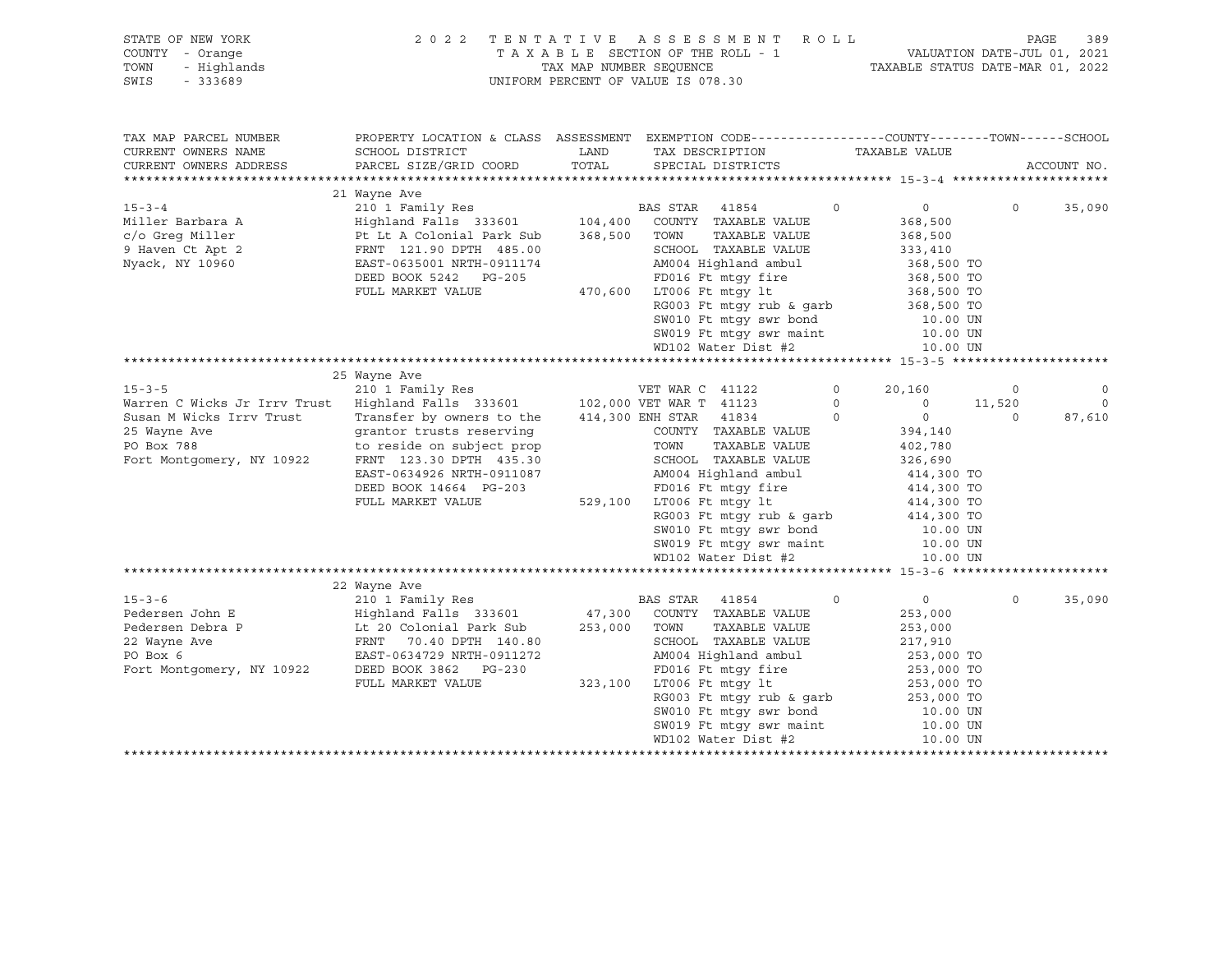| STATE OF NEW YORK<br>UF NEW TOWN<br>- Orange<br>- Highlands<br>- 333689<br>COUNTY - Orange<br>TOWN<br>SWIS        | 2 0 2 2                                                                                                                                                                                                                                                  | TAX MAP NUMBER SEQUENCE | TENTATIVE ASSESSMENT ROLL<br>TAXABLE SECTION OF THE ROLL - 1<br>UNIFORM PERCENT OF VALUE IS 078.30                                                                                                                                                                                      | VALUATION DATE-JUL 01, 2021<br>TAXABLE STATUS DATE-MAR 01, 2022                          |                     | 390<br>PAGE       |
|-------------------------------------------------------------------------------------------------------------------|----------------------------------------------------------------------------------------------------------------------------------------------------------------------------------------------------------------------------------------------------------|-------------------------|-----------------------------------------------------------------------------------------------------------------------------------------------------------------------------------------------------------------------------------------------------------------------------------------|------------------------------------------------------------------------------------------|---------------------|-------------------|
| TAX MAP PARCEL NUMBER<br>CURRENT OWNERS NAME<br>CURRENT OWNERS ADDRESS                                            | SCHOOL DISTRICT<br>PARCEL SIZE/GRID COORD                                                                                                                                                                                                                | LAND<br>TOTAL           | PROPERTY LOCATION & CLASS ASSESSMENT EXEMPTION CODE----------------COUNTY-------TOWN------SCHOOL<br>TAX DESCRIPTION<br>SPECIAL DISTRICTS                                                                                                                                                | TAXABLE VALUE                                                                            |                     | ACCOUNT NO.       |
| Fort Montgomery, NY 10922                                                                                         | 12 Wayne Ave<br>210 1 Family Res<br>$Highland$ $Falls$ 333601 $47,500$<br>EAST-0634618 NRTH-0911387                                                                                                                                                      |                         | COUNTY TAXABLE VALUE<br>TOWN<br>TAXABLE VALUE<br>177,950 SCHOOL TAXABLE VALUE<br>AM004 Highland ambul<br>FD016 Ft mtqy fire<br>LT006 Ft mtgy lt                                                                                                                                         | 177,950<br>177,950<br>177,950<br>177,950 TO<br>177,950 TO                                |                     |                   |
|                                                                                                                   | DEED BOOK 12689 PG-742<br>FULL MARKET VALUE                                                                                                                                                                                                              |                         | RG003 Ft mtgy rub & garb<br>227,300 SW010 Ft mtgy swr bond<br>SW019 Ft mtgy swr maint<br>WD102 Water Dist #2                                                                                                                                                                            | 177,950 TO<br>177,950 TO<br>10.00 UN<br>10.00 UN<br>10.00 UN                             |                     |                   |
|                                                                                                                   | 16 Wayne Ave                                                                                                                                                                                                                                             |                         |                                                                                                                                                                                                                                                                                         |                                                                                          |                     |                   |
| $15 - 3 - 7.2$<br>Butler John R (Rev)<br>Butler Patricia<br>16 Wayne Ave<br>PO Box 641<br>Ft Montgomery, NY 10922 | 210 1 Family Res AGED-C<br>Highland Falls 333601 47,100 ENH STAR 41834 6<br>It 19 Colonial Park Sub 198,400 COUNTY TAXABLE VALUE<br>FRNT 70.20 DPTH 194.10 TOWN TAXABLE VALUE<br>EAST-0634676 NRTH-0911331 SCHOOL TAXABLE VALUE<br>DEED BOOK 6051 PG-230 |                         | 41802                                                                                                                                                                                                                                                                                   | $\circ$<br>39,680<br>$\Omega$<br>$\overline{0}$<br>158,720<br>198,400<br>110,790         | $\circ$<br>$\Omega$ | $\circ$<br>87,610 |
|                                                                                                                   | FULL MARKET VALUE                                                                                                                                                                                                                                        |                         | XCHOOL IAAADLE VALUE<br>AM004 Highland ambul<br>FD016 Ft mtgy fire 198,400 TO<br>LT006 Ft mtgy lt 198,400 TO<br>198,400 TO<br>253,400 FD016 Ft mtqy fire<br>RG003 Ft mtgy rub & garb<br>SW010 Ft mtgy swr bond<br>SW019 Ft mtgy swr maint<br>WD102 Water Dist #2<br>WD102 Water Dist #2 | 198,400 TO<br>10.00 UN<br>10.00 UN<br>10.00 UN                                           |                     |                   |
|                                                                                                                   |                                                                                                                                                                                                                                                          |                         |                                                                                                                                                                                                                                                                                         |                                                                                          |                     |                   |
| $15 - 3 - 8$<br>Weir Kevin<br>Neir<br>10 Wayne Ave<br>Fort Montgomery, NY 10922                                   | 10 Wayne Ave<br>210 1 Family Res<br>Highland Falls 333601<br>Lt 17 Colonial Park Sub<br>FRNT 50.00 DPTH 203.00<br>BANKC190289                                                                                                                            | 150,900                 | BAS STAR<br>41854<br>46,600 COUNTY TAXABLE VALUE<br>TAXABLE VALUE<br>TOWN<br>SCHOOL TAXABLE VALUE<br>AM004 Highland ambul                                                                                                                                                               | $\Omega$<br>$0 \qquad \qquad$<br>150,900<br>150,900<br>115,810                           | $\Omega$            | 35,090            |
|                                                                                                                   | EAST-0634562 NRTH-0911431<br>DEED BOOK 12478 PG-1046<br>FULL MARKET VALUE                                                                                                                                                                                |                         | FD016 Ft mtqy fire<br>LT006 Ft mtqy lt<br>192,700 RG003 Ft mtqy rub & qarb<br>RG003 Ft mtgy run a your<br>SW010 Ft mtgy swr bond<br>SW019 Ft mtgy swr maint<br>WD102 Water Dist #2                                                                                                      | 150,900 TO<br>150,900 TO<br>150,900 TO<br>150,900 TO<br>10.00 UN<br>10.00 UN<br>10.00 UN |                     |                   |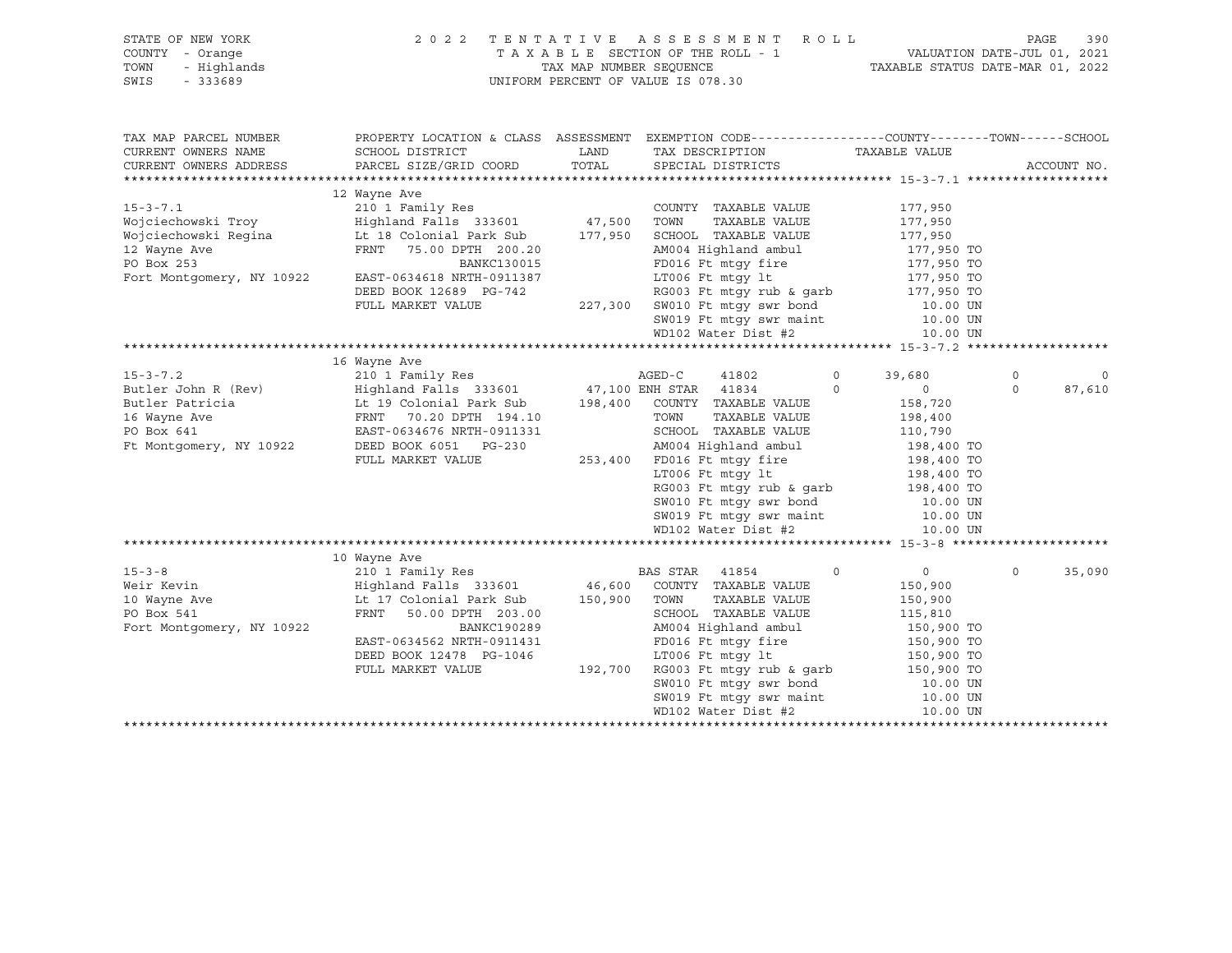| STATE OF NEW YORK<br>Y - Orange<br>- Highlands<br>- 333689<br>COUNTY - Orange<br>TOWN<br>SWIS | 2022 TENTATIVE ASSESSMENT ROLL<br>UNIFORM PERCENT OF VALUE IS 078.30                                                                                                                                                                                                                                                                                                                                                                                                                | TAXABLE SECTION OF THE ROLL - 1<br>TAX MAP NUMBER SEQUENCE TAXABLE STATUS DATE-JUL 01, 2021<br>NIEODM DEDGEME OF VALUE STATUS DATE-MAR 01, 2022                                                                                                       | 391<br>PAGE        |             |
|-----------------------------------------------------------------------------------------------|-------------------------------------------------------------------------------------------------------------------------------------------------------------------------------------------------------------------------------------------------------------------------------------------------------------------------------------------------------------------------------------------------------------------------------------------------------------------------------------|-------------------------------------------------------------------------------------------------------------------------------------------------------------------------------------------------------------------------------------------------------|--------------------|-------------|
| TAX MAP PARCEL NUMBER                                                                         |                                                                                                                                                                                                                                                                                                                                                                                                                                                                                     | PROPERTY LOCATION & CLASS ASSESSMENT EXEMPTION CODE---------------COUNTY-------TOWN-----SCHOOL                                                                                                                                                        |                    |             |
| CURRENT OWNERS NAME                                                                           | SCHOOL DISTRICT<br>CURRENT OWNERS ADDRESS PARCEL SIZE/GRID COORD TOTAL SPECIAL DISTRICTS                                                                                                                                                                                                                                                                                                                                                                                            | LAND TAX DESCRIPTION TAXABLE VALUE                                                                                                                                                                                                                    |                    | ACCOUNT NO. |
|                                                                                               | 8 Wayne Ave                                                                                                                                                                                                                                                                                                                                                                                                                                                                         |                                                                                                                                                                                                                                                       |                    |             |
| Fort Montgomery, NY 10922                                                                     | $\begin{tabular}{lllllllllllll} \multicolumn{3}{l}{{\small \begin{tabular}{l} \multicolumn{3}{l}{} & \multicolumn{3}{l}{} & \multicolumn{3}{l}{} & \multicolumn{3}{l}{} & \multicolumn{3}{l}{} & \multicolumn{3}{l}{} & \multicolumn{3}{l}{} & \multicolumn{3}{l}{} & \multicolumn{3}{l}{} & \multicolumn{3}{l}{} & \multicolumn{3}{l}{} & \multicolumn{3}{l}{} & \multicolumn{3}{l}{} & \multicolumn{3}{l}{} & \multicolumn{3}{l}{} & \multicolumn{3}{l}{} & \multicolumn{3}{l}{}$ | COUNTY TAXABLE VALUE<br>TAXABLE VALUE 169,000<br>TOWN<br>SCHOOL TAXABLE VALUE 169,000<br>AM004 Highland ambul 169,000 TO                                                                                                                              | 169,000            |             |
|                                                                                               |                                                                                                                                                                                                                                                                                                                                                                                                                                                                                     | BANKCI70031<br>BANKCI70031<br>BANKCI70031<br>BANKCI70031<br>DEED BOOK 14464 PG-1417<br>PULL MARKET VALUE<br>PULL MARKET VALUE<br>215,800 SW010 Ft mtgy swr bond<br>SW019 Ft mtgy swr maint<br>PULL MARKET VALUE<br>215,800 SW010 Ft mtgy swr bond<br> |                    |             |
|                                                                                               |                                                                                                                                                                                                                                                                                                                                                                                                                                                                                     |                                                                                                                                                                                                                                                       |                    |             |
| $15 - 3 - 10$<br>Tesoro Todd<br>Tesoro Tomoko<br>6 Wayne Ave<br>Fort Motngomery, NY 10922     | 6 Wayne Ave<br>Algorianu Falis 335001 45,400 1000 INAABLE VALUE 226,000 FRNT 75.00 DPTH 103.60<br>FRNT 75.00 DPTH 103.60 AM004 Highland ambul<br>BANKC170031 BANKC170031 FD016 Ft mtgy fire 226,000 TO<br>EAST-0634503 NRTH-0911545 LT006 Ft mtgy 1                                                                                                                                                                                                                                 | COUNTY TAXABLE VALUE<br>TAXABLE VALUE 226,000                                                                                                                                                                                                         | 226,000            |             |
|                                                                                               |                                                                                                                                                                                                                                                                                                                                                                                                                                                                                     |                                                                                                                                                                                                                                                       |                    |             |
| Cold Spring, NY 10516                                                                         | Park Subdiv<br>FRNT 167.30 DPTH 75.00<br>EAST-0634425 NRTH-0911560<br>DEED BOOK 12208 PG-562<br>FULL MARKET VALUE                                                                                                                                                                                                                                                                                                                                                                   | COUNTY TAXABLE VALUE<br>TAXABLE VALUE                                                                                                                                                                                                                 | 220,300<br>220,300 |             |
|                                                                                               |                                                                                                                                                                                                                                                                                                                                                                                                                                                                                     |                                                                                                                                                                                                                                                       |                    |             |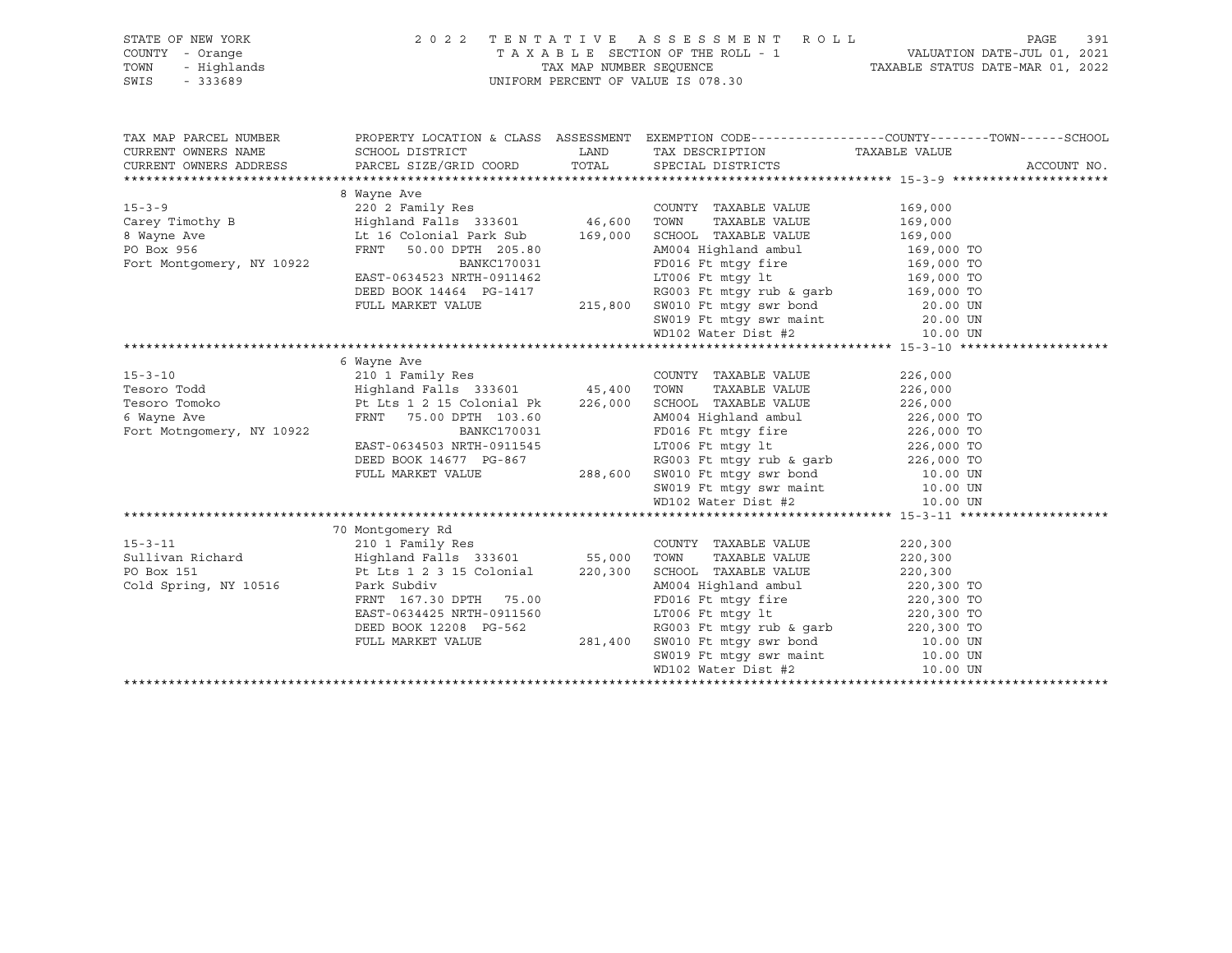| STATE OF NEW YORK<br>"Y - Orange<br>- Highlands<br>- 333689<br>COUNTY - Orange<br>TOWN<br>SWIS - 333689                                                                                                                                                                                                                                                                                                       | 2022 TENTATIVE ASSESSMENT ROLL PAGE 392<br>TAXABLE SECTION OF THE ROLL - 1 VALUATION DATE-JUL 01, 2021<br>TAX MAP NUMBER SEQUENCE TAXABLE STATUS DATE-MAR 01, 2022 | UNIFORM PERCENT OF VALUE IS 078.30 |                    |
|---------------------------------------------------------------------------------------------------------------------------------------------------------------------------------------------------------------------------------------------------------------------------------------------------------------------------------------------------------------------------------------------------------------|--------------------------------------------------------------------------------------------------------------------------------------------------------------------|------------------------------------|--------------------|
|                                                                                                                                                                                                                                                                                                                                                                                                               |                                                                                                                                                                    |                                    |                    |
| TAX MAP PARCEL NUMBER                                                                                                                                                                                                                                                                                                                                                                                         | PROPERTY LOCATION & CLASS ASSESSMENT EXEMPTION CODE----------------COUNTY-------TOWN------SCHOOL                                                                   |                                    |                    |
| CURRENT OWNERS NAME                                                                                                                                                                                                                                                                                                                                                                                           |                                                                                                                                                                    |                                    |                    |
| CURRENT OWNERS ADDRESS                                                                                                                                                                                                                                                                                                                                                                                        |                                                                                                                                                                    |                                    | ACCOUNT NO.        |
|                                                                                                                                                                                                                                                                                                                                                                                                               |                                                                                                                                                                    |                                    |                    |
|                                                                                                                                                                                                                                                                                                                                                                                                               |                                                                                                                                                                    |                                    |                    |
|                                                                                                                                                                                                                                                                                                                                                                                                               |                                                                                                                                                                    |                                    |                    |
|                                                                                                                                                                                                                                                                                                                                                                                                               |                                                                                                                                                                    |                                    |                    |
|                                                                                                                                                                                                                                                                                                                                                                                                               |                                                                                                                                                                    |                                    |                    |
|                                                                                                                                                                                                                                                                                                                                                                                                               |                                                                                                                                                                    |                                    |                    |
|                                                                                                                                                                                                                                                                                                                                                                                                               |                                                                                                                                                                    |                                    |                    |
|                                                                                                                                                                                                                                                                                                                                                                                                               |                                                                                                                                                                    |                                    |                    |
|                                                                                                                                                                                                                                                                                                                                                                                                               |                                                                                                                                                                    |                                    |                    |
|                                                                                                                                                                                                                                                                                                                                                                                                               |                                                                                                                                                                    |                                    |                    |
|                                                                                                                                                                                                                                                                                                                                                                                                               |                                                                                                                                                                    |                                    |                    |
|                                                                                                                                                                                                                                                                                                                                                                                                               |                                                                                                                                                                    |                                    |                    |
|                                                                                                                                                                                                                                                                                                                                                                                                               | 66 Montgomery Rd                                                                                                                                                   |                                    |                    |
|                                                                                                                                                                                                                                                                                                                                                                                                               |                                                                                                                                                                    |                                    | $\Omega$<br>35,090 |
|                                                                                                                                                                                                                                                                                                                                                                                                               |                                                                                                                                                                    |                                    |                    |
|                                                                                                                                                                                                                                                                                                                                                                                                               |                                                                                                                                                                    |                                    |                    |
|                                                                                                                                                                                                                                                                                                                                                                                                               |                                                                                                                                                                    |                                    |                    |
|                                                                                                                                                                                                                                                                                                                                                                                                               |                                                                                                                                                                    |                                    |                    |
|                                                                                                                                                                                                                                                                                                                                                                                                               |                                                                                                                                                                    |                                    |                    |
|                                                                                                                                                                                                                                                                                                                                                                                                               |                                                                                                                                                                    |                                    |                    |
|                                                                                                                                                                                                                                                                                                                                                                                                               |                                                                                                                                                                    |                                    |                    |
|                                                                                                                                                                                                                                                                                                                                                                                                               |                                                                                                                                                                    |                                    |                    |
|                                                                                                                                                                                                                                                                                                                                                                                                               |                                                                                                                                                                    |                                    |                    |
| $\begin{tabular}{lcccc} 15-3-14 & 66 Montgomery Rd & 210 1 Family Res & BAS STR & 41854 & 0 & 0 \\ \hline Mccue Richard B & Highland Falls & 333601 & 50,600 COUNTY TAXABLE VALUE & 192,600 \\ \hline 66 Montgomery Rd & Murphy & Deamer & 36.70 DPTH & 197.20 & 2000\nFt Montgomery, NY 10922 & BANKC160115 & 2000 TONN & TAXABLE VALUE & 192,600\nFt Montgomery, NY 10922 & BANKC160115 & 2000 TONN & 2000$ |                                                                                                                                                                    |                                    |                    |
|                                                                                                                                                                                                                                                                                                                                                                                                               | 9 Murphy Rd                                                                                                                                                        |                                    |                    |
| $15 - 3 - 15$                                                                                                                                                                                                                                                                                                                                                                                                 | 210 1 Family Res                                                                                                                                                   | COUNTY TAXABLE VALUE 167,900       |                    |
|                                                                                                                                                                                                                                                                                                                                                                                                               |                                                                                                                                                                    |                                    |                    |
|                                                                                                                                                                                                                                                                                                                                                                                                               |                                                                                                                                                                    |                                    |                    |
|                                                                                                                                                                                                                                                                                                                                                                                                               |                                                                                                                                                                    |                                    |                    |
|                                                                                                                                                                                                                                                                                                                                                                                                               |                                                                                                                                                                    |                                    |                    |
|                                                                                                                                                                                                                                                                                                                                                                                                               |                                                                                                                                                                    |                                    |                    |
|                                                                                                                                                                                                                                                                                                                                                                                                               |                                                                                                                                                                    |                                    |                    |
|                                                                                                                                                                                                                                                                                                                                                                                                               |                                                                                                                                                                    |                                    |                    |
|                                                                                                                                                                                                                                                                                                                                                                                                               |                                                                                                                                                                    |                                    |                    |
|                                                                                                                                                                                                                                                                                                                                                                                                               |                                                                                                                                                                    |                                    |                    |
|                                                                                                                                                                                                                                                                                                                                                                                                               |                                                                                                                                                                    |                                    |                    |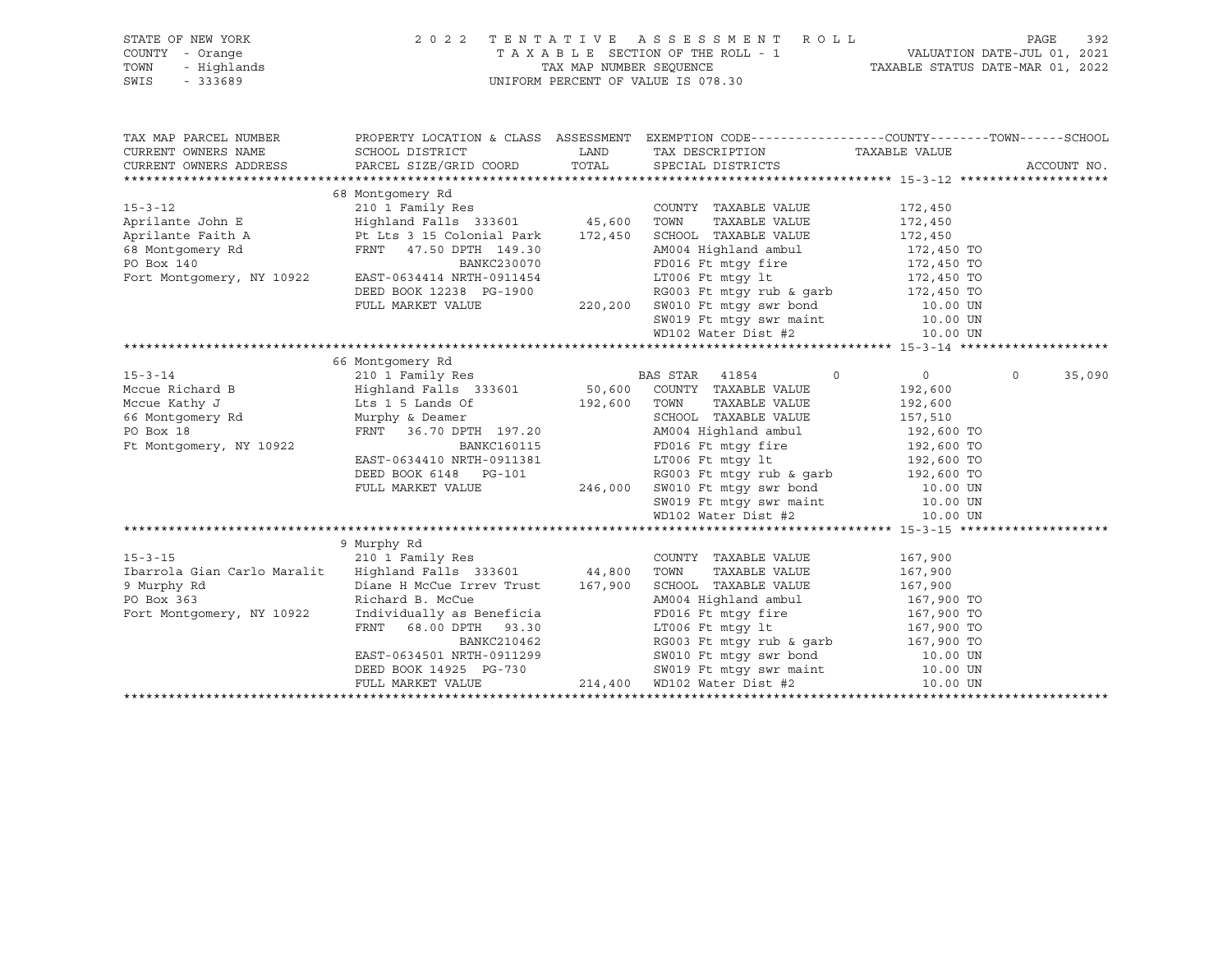|      | STATE OF NEW YORK | 2022 TENTATIVE ASSESSMENT ROLL     | 393<br>PAGE                      |
|------|-------------------|------------------------------------|----------------------------------|
|      | COUNTY - Orange   | TAXABLE SECTION OF THE ROLL - 1    | VALUATION DATE-JUL 01, 2021      |
| TOWN | - Highlands       | TAX MAP NUMBER SEOUENCE            | TAXABLE STATUS DATE-MAR 01, 2022 |
|      | SWIS - 333689     | UNIFORM PERCENT OF VALUE IS 078.30 |                                  |

| TAX MAP PARCEL NUMBER<br>CURRENT OWNERS NAME                                                                           |                                                     |             | PROPERTY LOCATION & CLASS ASSESSMENT EXEMPTION CODE---------------COUNTY-------TOWN-----SCHOOL<br>TAX DESCRIPTION TAXABLE VALUE                                                                          |                                                                                                                                                                                                                                                                                                                                    | ACCOUNT NO.                 |
|------------------------------------------------------------------------------------------------------------------------|-----------------------------------------------------|-------------|----------------------------------------------------------------------------------------------------------------------------------------------------------------------------------------------------------|------------------------------------------------------------------------------------------------------------------------------------------------------------------------------------------------------------------------------------------------------------------------------------------------------------------------------------|-----------------------------|
|                                                                                                                        | 13 Murphy Rd                                        |             |                                                                                                                                                                                                          |                                                                                                                                                                                                                                                                                                                                    |                             |
|                                                                                                                        |                                                     |             | $\overline{0}$                                                                                                                                                                                           | $\overline{0}$ and $\overline{0}$ and $\overline{0}$ and $\overline{0}$ and $\overline{0}$ and $\overline{0}$ and $\overline{0}$ and $\overline{0}$ and $\overline{0}$ and $\overline{0}$ and $\overline{0}$ and $\overline{0}$ and $\overline{0}$ and $\overline{0}$ and $\overline{0}$ and $\overline{0}$ and $\overline{0}$ and | $0 \qquad \qquad$<br>35,090 |
| 15-3-16<br>210 1 Family Res BAS STAR 41854<br>Carrasquillo Russell D Highland Falls 333601 44,400 COUNTY TAXABLE VALUE |                                                     |             |                                                                                                                                                                                                          | 241,100                                                                                                                                                                                                                                                                                                                            |                             |
| Carrasquillo Jennifer C                                                                                                | Pt Lt 9 Lands Of Murphy & 241,100 TOWN              |             | TAXABLE VALUE                                                                                                                                                                                            | 241,100                                                                                                                                                                                                                                                                                                                            |                             |
| 13 Murphy Rd                                                                                                           | Deamer                                              |             |                                                                                                                                                                                                          |                                                                                                                                                                                                                                                                                                                                    |                             |
| PO Box 57                                                                                                              | FRNT                                                |             | SCHOOL TAXABLE VALUE 206,010<br>AM004 Highland ambul 241,100 TO                                                                                                                                          |                                                                                                                                                                                                                                                                                                                                    |                             |
| Ft Montgomery, NY 10922                                                                                                | BANK                                                | $\mathbf n$ | FD016 Ft mtgy fire 241,100 TO                                                                                                                                                                            |                                                                                                                                                                                                                                                                                                                                    |                             |
|                                                                                                                        | EAST-0634545 NRTH-0911259                           |             | LT006 Ft $mLy$ lt 241,100 TO                                                                                                                                                                             |                                                                                                                                                                                                                                                                                                                                    |                             |
|                                                                                                                        |                                                     |             |                                                                                                                                                                                                          |                                                                                                                                                                                                                                                                                                                                    |                             |
|                                                                                                                        |                                                     |             | DEED BOOK 5894 PG-55 RG003 Ft mtgy rub & garb<br>FULL MARKET VALUE 307,900 SW010 Ft mtgy swr bond 10.00 UN<br>SW019 Ft mtgy swr maint 10.00 UN<br>WD102 Water Dist #2 10.00 UN<br>10.00 UN               |                                                                                                                                                                                                                                                                                                                                    |                             |
|                                                                                                                        |                                                     |             |                                                                                                                                                                                                          |                                                                                                                                                                                                                                                                                                                                    |                             |
|                                                                                                                        |                                                     |             |                                                                                                                                                                                                          |                                                                                                                                                                                                                                                                                                                                    |                             |
|                                                                                                                        |                                                     |             |                                                                                                                                                                                                          |                                                                                                                                                                                                                                                                                                                                    |                             |
|                                                                                                                        |                                                     |             |                                                                                                                                                                                                          |                                                                                                                                                                                                                                                                                                                                    |                             |
|                                                                                                                        | 15 Murphy Rd                                        |             |                                                                                                                                                                                                          |                                                                                                                                                                                                                                                                                                                                    |                             |
| $15 - 3 - 17$<br>15-3-17<br>Salva Richard<br>Salva Donna<br>15 Murphy Rd<br>PO Rox 14                                  |                                                     |             | COUNTY TAXABLE VALUE                                                                                                                                                                                     | 241,100                                                                                                                                                                                                                                                                                                                            |                             |
|                                                                                                                        |                                                     |             |                                                                                                                                                                                                          |                                                                                                                                                                                                                                                                                                                                    |                             |
|                                                                                                                        |                                                     |             |                                                                                                                                                                                                          |                                                                                                                                                                                                                                                                                                                                    |                             |
|                                                                                                                        | & Deamer                                            |             | AM004 Highland ambul 241,100 TO                                                                                                                                                                          |                                                                                                                                                                                                                                                                                                                                    |                             |
|                                                                                                                        | FRNT 95.00 DPTH 126.20                              |             | FD016 Ft mtgy fire 241,100 TO                                                                                                                                                                            |                                                                                                                                                                                                                                                                                                                                    |                             |
| Fort Montgomery, NY 10922                                                                                              |                                                     |             | LT006 Ft $m$ ture 1 241,100 TO                                                                                                                                                                           |                                                                                                                                                                                                                                                                                                                                    |                             |
|                                                                                                                        | BANKC030275<br>NRTH-0911209<br>38 PG-486            |             | EAST-0634600 NRTH-0911209<br>DEED BOOK 11688 PG-486 SW010 Ft mtgy swr bond<br>FULL MARKET VALUE 307,900 SW019 Ft mtgy swr maint 10.00 UN<br>WD102 Water Dist #2 10.00 UN<br>WD102 Water Dist #2 10.00 UN |                                                                                                                                                                                                                                                                                                                                    |                             |
|                                                                                                                        |                                                     |             |                                                                                                                                                                                                          |                                                                                                                                                                                                                                                                                                                                    |                             |
|                                                                                                                        |                                                     |             |                                                                                                                                                                                                          |                                                                                                                                                                                                                                                                                                                                    |                             |
|                                                                                                                        |                                                     |             |                                                                                                                                                                                                          |                                                                                                                                                                                                                                                                                                                                    |                             |
|                                                                                                                        |                                                     |             |                                                                                                                                                                                                          |                                                                                                                                                                                                                                                                                                                                    |                             |
|                                                                                                                        | 27 Wayne Ave                                        |             |                                                                                                                                                                                                          |                                                                                                                                                                                                                                                                                                                                    |                             |
|                                                                                                                        |                                                     |             | COUNTY TAXABLE VALUE                                                                                                                                                                                     | 540,000                                                                                                                                                                                                                                                                                                                            |                             |
|                                                                                                                        |                                                     |             | TAXABLE VALUE<br>TOWN                                                                                                                                                                                    | 540,000                                                                                                                                                                                                                                                                                                                            |                             |
|                                                                                                                        |                                                     |             | SCHOOL TAXABLE VALUE                                                                                                                                                                                     | 540,000                                                                                                                                                                                                                                                                                                                            |                             |
| 703 Clinton St Apt 2                                                                                                   | The Cheryl Ann Massie Rev                           |             | AM004 Highland ambul 540,000 TO                                                                                                                                                                          |                                                                                                                                                                                                                                                                                                                                    |                             |
| Hoboken, NJ 07030                                                                                                      | rec 8-30-2016 L14099 Pg15                           |             |                                                                                                                                                                                                          |                                                                                                                                                                                                                                                                                                                                    |                             |
|                                                                                                                        | 1.10<br>ACRES                                       |             |                                                                                                                                                                                                          |                                                                                                                                                                                                                                                                                                                                    |                             |
|                                                                                                                        |                                                     |             |                                                                                                                                                                                                          |                                                                                                                                                                                                                                                                                                                                    |                             |
|                                                                                                                        | EAST-0634870 NRTH-0911000<br>DEED BOOK 14804 PG-223 |             | FD016 Ft mtgy fire 540,000 TO<br>LT006 Ft mtgy 1t 540,000 TO<br>RG003 Ft mtgy rub & garb 540,000 TO<br>SW010 Ft mtgy swr bond 10.00 UN<br>SW019 Ft mtgy swr maint 10.00 UN                               |                                                                                                                                                                                                                                                                                                                                    |                             |
|                                                                                                                        | FULL MARKET VALUE                                   | 689,700     |                                                                                                                                                                                                          |                                                                                                                                                                                                                                                                                                                                    |                             |
|                                                                                                                        |                                                     |             | WD102 Water Dist #2                                                                                                                                                                                      | 10.00 UN                                                                                                                                                                                                                                                                                                                           |                             |
|                                                                                                                        |                                                     |             |                                                                                                                                                                                                          |                                                                                                                                                                                                                                                                                                                                    |                             |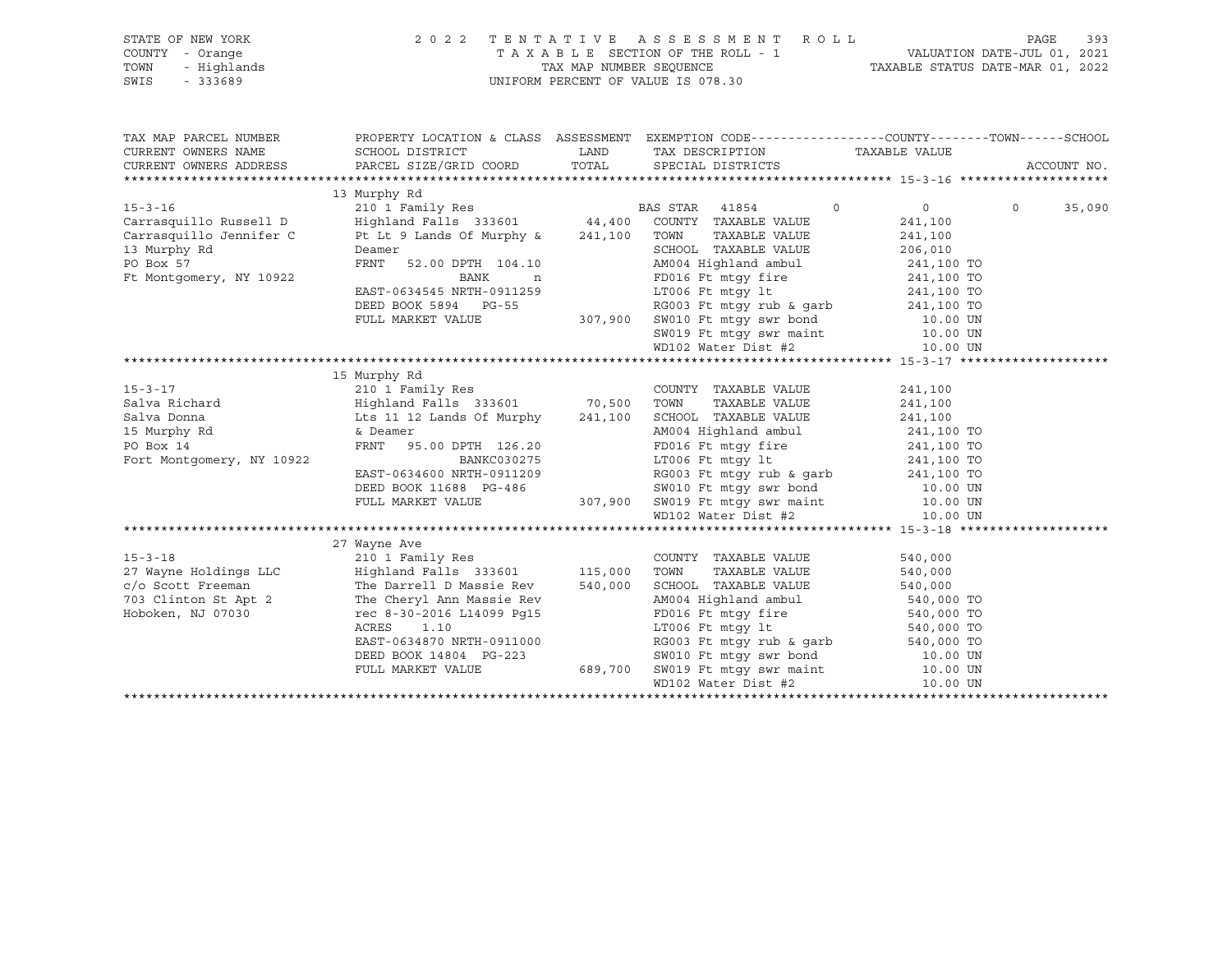SWIS - 333689 UNIFORM PERCENT OF VALUE IS 078.30

## STATE OF NEW YORK 2 0 2 2 T E N T A T I V E A S S E S S M E N T R O L L PAGE 394 COUNTY - Orange T A X A B L E SECTION OF THE ROLL - 1 VALUATION DATE-JUL 01, 2021 TOWN - Highlands TAX MAP NUMBER SEQUENCE TAXABLE STATUS DATE-MAR 01, 2022

| TAX MAP PARCEL NUMBER<br>CURRENT OWNERS NAME<br>CURRENT OWNERS ADDRESS | PROPERTY LOCATION & CLASS ASSESSMENT EXEMPTION CODE---------------COUNTY-------TOWN-----SCHOOL |         | TAX DESCRIPTION TAXABLE VALUE                                                                               |                           | ACCOUNT NO.               |
|------------------------------------------------------------------------|------------------------------------------------------------------------------------------------|---------|-------------------------------------------------------------------------------------------------------------|---------------------------|---------------------------|
|                                                                        | 16 Murphy Rd                                                                                   |         |                                                                                                             |                           |                           |
| $15 - 3 - 19$                                                          |                                                                                                |         |                                                                                                             | $\circ$<br>20,160         | $\overline{0}$<br>$\circ$ |
| Hubeny William J                                                       |                                                                                                |         |                                                                                                             | $\circ$<br>$\overline{0}$ | $\overline{0}$<br>11,520  |
| Hubeny Anna L                                                          | Lts 13 14 Lands Of Murphy 275,100 ENH STAR 41834                                               |         |                                                                                                             | $\Omega$<br>$\circ$       | $\Omega$<br>87,610        |
| 16 Murphy Rd                                                           | & Deamer                                                                                       |         | COUNTY TAXABLE VALUE                                                                                        | 254,940                   |                           |
| PO Box 355                                                             | FRNT 95.00 DPTH 100.40                                                                         |         | TOWN<br>TAXABLE VALUE                                                                                       | 263,580                   |                           |
| Ft Montgomery, NY 10922                                                | EAST-0634478 NRTH-0911119                                                                      |         | SCHOOL TAXABLE VALUE                                                                                        | 187,490                   |                           |
|                                                                        | DEED BOOK 1518 PG-00557                                                                        |         | AM004 Highland ambul                                                                                        | 275,100 TO                |                           |
|                                                                        | FULL MARKET VALUE                                                                              |         | 351,300 FD016 Ft mtgy fire 275,100 TO                                                                       |                           |                           |
|                                                                        |                                                                                                |         | LT006 Ft mtqy lt                                                                                            | 275,100 TO                |                           |
|                                                                        |                                                                                                |         | $RGO03$ Ft mtgy rub & garb 275,100 TO                                                                       |                           |                           |
|                                                                        |                                                                                                |         | SW010 Ft mtgy swr bond 20.00 UN                                                                             |                           |                           |
|                                                                        |                                                                                                |         |                                                                                                             |                           |                           |
|                                                                        |                                                                                                |         | SW019 Ft mtgy swr maint 20.00 UN<br>WD102 Water Dist #2 10.00 UN                                            |                           |                           |
|                                                                        |                                                                                                |         |                                                                                                             |                           |                           |
|                                                                        | 12 Murphy Rd                                                                                   |         |                                                                                                             |                           |                           |
| $15 - 3 - 20$                                                          | 210 <sup>-1</sup> Family Res<br>Highland Falls 333601            46,400                        |         | COUNTY TAXABLE VALUE                                                                                        | 166,800                   |                           |
|                                                                        |                                                                                                |         | TOWN<br>TAXABLE VALUE                                                                                       | 166,800                   |                           |
| Reynolds Markus L<br>Reynolds Gail S                                   | Lts 7 10 Lands Of Murphy 166,800                                                               |         | SCHOOL TAXABLE VALUE                                                                                        | 166,800                   |                           |
| PO Box 591                                                             | & Deamer                                                                                       |         | AM004 Highland ambul 166,800 TO                                                                             |                           |                           |
| Fort Montgomery, NY 10922                                              | FRNT 100.00 DPTH 98.50                                                                         |         |                                                                                                             | 166,800 TO<br>166,800 TO  |                           |
|                                                                        | EAST-0634418 NRTH-0911195                                                                      |         | FD016 Ft mtgy fire<br>LT006 Ft mtgy lt                                                                      |                           |                           |
|                                                                        | DEED BOOK 4445 PG-6                                                                            |         | RG003 Ft mtgy rub & garb $166,800$ TO                                                                       |                           |                           |
|                                                                        | FULL MARKET VALUE                                                                              |         |                                                                                                             |                           |                           |
|                                                                        |                                                                                                |         |                                                                                                             |                           |                           |
|                                                                        |                                                                                                |         | 213,000 SW010 Ft mtgy swr bond 10.00 UN<br>SW019 Ft mtgy swr maint 10.00 UN<br>WD102 Water Dist #2 10.00 UN |                           |                           |
|                                                                        |                                                                                                |         |                                                                                                             |                           |                           |
|                                                                        | 8 Murphy Rd                                                                                    |         |                                                                                                             |                           |                           |
| $15 - 3 - 21$                                                          | 210 1 Family Res                                                                               |         | COUNTY TAXABLE VALUE                                                                                        | 133,700                   |                           |
| Lawney Matthew                                                         | Highland Falls 333601 45,000                                                                   |         | TOWN<br>TAXABLE VALUE                                                                                       | 133,700                   |                           |
| Lawney Gina                                                            | Lt 6 Pt Lt 4 Lands Of 133,700                                                                  |         | SCHOOL TAXABLE VALUE                                                                                        | 133,700                   |                           |
| 20 Parks Wood Dr                                                       | Murphy & Deamer                                                                                |         | AM004 Highland ambul 133,700 TO<br>FD016 Ft mtgy fire 133,700 TO                                            |                           |                           |
| Cornwall, NY 12518                                                     | FRNT 75.20 DPTH 90.60                                                                          |         |                                                                                                             |                           |                           |
|                                                                        | EAST-0634364 NRTH-0911264                                                                      |         | LT006 Ft mtgy lt                                                                                            | 133,700 TO                |                           |
|                                                                        | DEED BOOK 14067 PG-1560                                                                        |         | RG003 Ft mtgy rub & garb                                                                                    | 133,700 TO                |                           |
|                                                                        | FULL MARKET VALUE                                                                              | 170,800 | SW010 Ft mtgy swr bond<br>SW019 Ft mtgy swr maint                                                           | 10.00 UN<br>10.00 UN      |                           |
|                                                                        |                                                                                                |         |                                                                                                             |                           |                           |
|                                                                        |                                                                                                |         | WD102 Water Dist #2                                                                                         | 10.00 UN                  |                           |
|                                                                        |                                                                                                |         |                                                                                                             |                           |                           |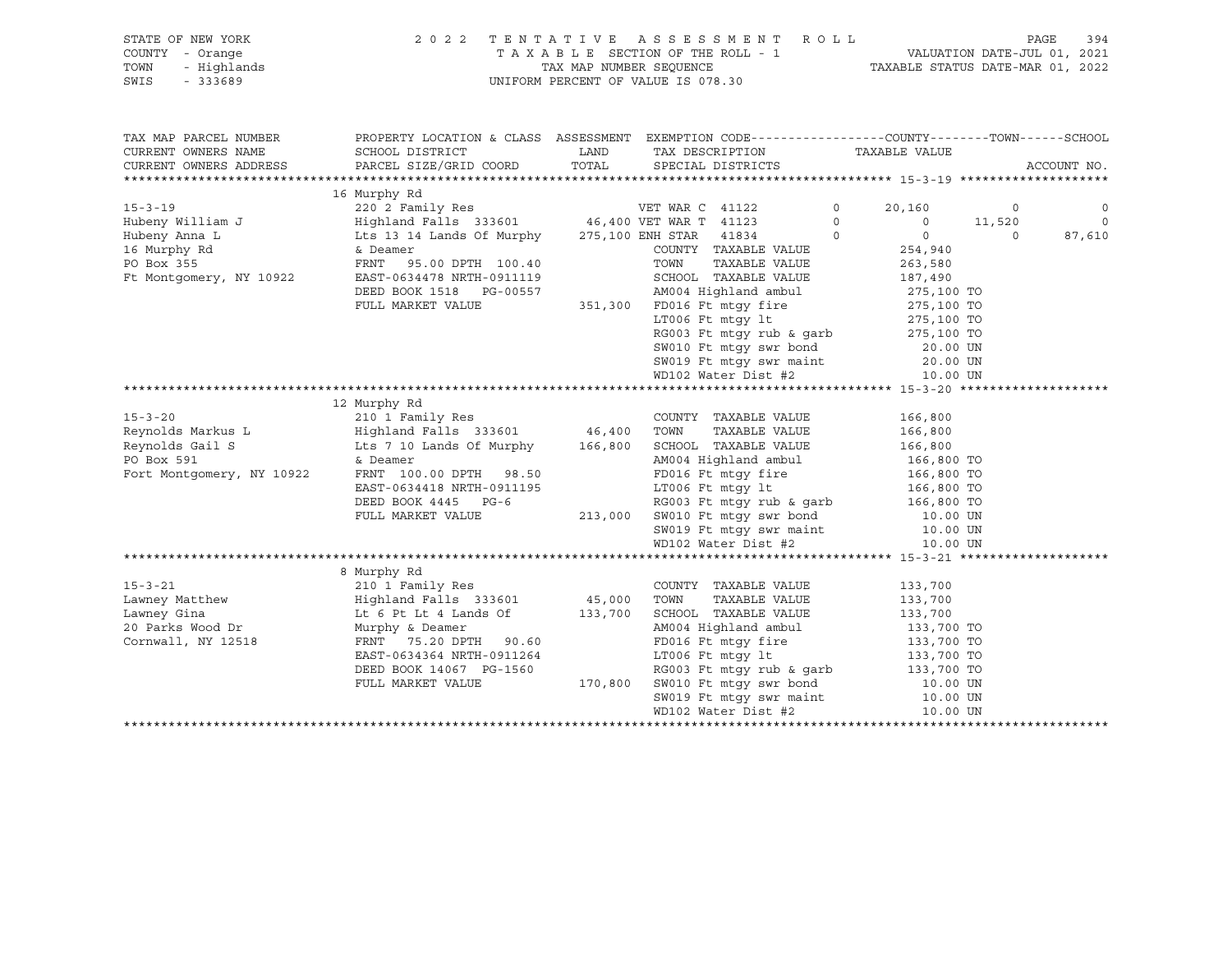| STATE OF NEW YORK<br>COUNTY - Orange<br>- Orange<br>- Highlands<br>- 333689<br>TOWN | 2022 TENTATIVE ASSESSMENT ROLL<br>TAXABLE SECTION OF THE ROLL - 1 | 395<br>PAGE<br>1 VALUATION DATE-JUL 01, 2021<br>TAXABLE STATUS DATE-MAR 01, 2022 |                                                                                                                                                                                   |                          |                    |  |
|-------------------------------------------------------------------------------------|-------------------------------------------------------------------|----------------------------------------------------------------------------------|-----------------------------------------------------------------------------------------------------------------------------------------------------------------------------------|--------------------------|--------------------|--|
| SWIS                                                                                |                                                                   | TAX MAP NUMBER SEQUENCE<br>UNIFORM PERCENT OF VALUE IS 078.30                    |                                                                                                                                                                                   |                          |                    |  |
| TAX MAP PARCEL NUMBER                                                               |                                                                   |                                                                                  | PROPERTY LOCATION & CLASS ASSESSMENT EXEMPTION CODE-----------------COUNTY-------TOWN------SCHOOL                                                                                 |                          |                    |  |
| CURRENT OWNERS NAME                                                                 | SCHOOL DISTRICT                                                   | LAND                                                                             | TAX DESCRIPTION                                                                                                                                                                   | TAXABLE VALUE            |                    |  |
| CURRENT OWNERS ADDRESS                                                              | PARCEL SIZE/GRID COORD                                            | TOTAL                                                                            | SPECIAL DISTRICTS                                                                                                                                                                 |                          | ACCOUNT NO.        |  |
|                                                                                     |                                                                   |                                                                                  |                                                                                                                                                                                   |                          |                    |  |
| $15 - 3 - 22$                                                                       | 4 Murphy Rd                                                       |                                                                                  | COUNTY TAXABLE VALUE                                                                                                                                                              | 162,600                  |                    |  |
| Manzare Laura                                                                       |                                                                   |                                                                                  | TAXABLE VALUE                                                                                                                                                                     | 162,600                  |                    |  |
| Manzare Michael                                                                     |                                                                   |                                                                                  |                                                                                                                                                                                   |                          |                    |  |
| 471 Western Hwy                                                                     | Lt 2 Pt Lts 3 4<br>Lands Of Murphy-Deamer                         |                                                                                  |                                                                                                                                                                                   | 162,600<br>162,600 TO    |                    |  |
| PO Box 67                                                                           | FRNT 57.80 DPTH 130.00                                            |                                                                                  |                                                                                                                                                                                   |                          |                    |  |
| Orangeburg, NY 10962                                                                | EAST-0634316 NRTH-0911355                                         |                                                                                  | FD016 Ft mtgy fire<br>LT006 Ft mtgy lt                                                                                                                                            | 162,600 TO<br>162,600 TO |                    |  |
|                                                                                     | DEED BOOK 3547 PG-44                                              |                                                                                  |                                                                                                                                                                                   |                          |                    |  |
|                                                                                     | FULL MARKET VALUE                                                 |                                                                                  |                                                                                                                                                                                   |                          |                    |  |
|                                                                                     |                                                                   |                                                                                  |                                                                                                                                                                                   |                          |                    |  |
|                                                                                     |                                                                   |                                                                                  | RG003 Ft mtgy rub & garb<br>207,700 SW010 Ft mtgy swr bond<br>50.00 TO SW019 Ft mtgy swr maint<br>207.700 SW019 Ft mtgy swr maint<br>20.00 UN<br>20.00 UN<br>20.00 UN<br>10.00 UN |                          |                    |  |
|                                                                                     |                                                                   |                                                                                  |                                                                                                                                                                                   |                          |                    |  |
|                                                                                     | 54 Montgomery Rd                                                  |                                                                                  |                                                                                                                                                                                   |                          |                    |  |
| $15 - 3 - 23.1$                                                                     |                                                                   |                                                                                  | $\circ$                                                                                                                                                                           | $\overline{0}$           | $\Omega$<br>35,090 |  |
| Murphy Barbara G                                                                    |                                                                   |                                                                                  |                                                                                                                                                                                   | 256,700                  |                    |  |
| 54 Montgomery Rd                                                                    | Gee Survey Map 6896 256,700 TOWN                                  |                                                                                  | TAXABLE VALUE                                                                                                                                                                     | 256,700                  |                    |  |
| PO Box 30                                                                           | FRNT 171.40 DPTH 136.10                                           |                                                                                  | SCHOOL TAXABLE VALUE<br>SCHOOL   TAXABLE VALUE<br>AM004 Highland ambul                                                                                                            | 221,610<br>256,700 TO    |                    |  |
| Fort Montgomery, NY 10922                                                           | BANKC190616                                                       |                                                                                  |                                                                                                                                                                                   |                          |                    |  |
|                                                                                     | EAST-0634257 NRTH-0911181                                         |                                                                                  | FD016 Ft mtgy fire<br>LT006 Ft mtgy lt                                                                                                                                            | 256,700 TO<br>256,700 TO |                    |  |
|                                                                                     | DEED BOOK 11323 PG-623                                            |                                                                                  |                                                                                                                                                                                   |                          |                    |  |
|                                                                                     | FULL MARKET VALUE                                                 |                                                                                  | 327,800 RG003 Ft mtgy rub & garb $256,700$ TO<br>SW010 Ft mtgy swr bond 10.00 UN                                                                                                  |                          |                    |  |
|                                                                                     |                                                                   |                                                                                  |                                                                                                                                                                                   |                          |                    |  |
|                                                                                     |                                                                   |                                                                                  | SW019 Ft mtgy swr maint 10.00 UN<br>WD102 Water Dist #2 10.00 UN                                                                                                                  |                          |                    |  |
|                                                                                     |                                                                   |                                                                                  |                                                                                                                                                                                   |                          |                    |  |
|                                                                                     | 60 Montgomery Rd                                                  |                                                                                  |                                                                                                                                                                                   |                          |                    |  |
| $15 - 3 - 23.2$                                                                     | 210 1 Family Res                                                  |                                                                                  | $\circ$                                                                                                                                                                           | $\overline{0}$           | $\circ$<br>35,090  |  |
| Diaz Karen Gee                                                                      | Highland Falls 333601                                             |                                                                                  | BAS STAR 41854<br>47,400 COUNTY TAXABLE VALUE                                                                                                                                     | 206,300                  |                    |  |
| 60 Montgomery Rd                                                                    | Gee Survey Map 6896                                               |                                                                                  | 206,300 TOWN<br>TAXABLE VALUE                                                                                                                                                     | 206,300                  |                    |  |
| PO Box 573                                                                          | FRNT 109.40 DPTH 155.80                                           |                                                                                  | SCHOOL TAXABLE VALUE                                                                                                                                                              | 171,210                  |                    |  |
| Ft Montgomery, NY 10922                                                             | EAST-0634284 NRTH-0911279                                         |                                                                                  | AM004 Highland ambul                                                                                                                                                              | 206,300 TO               |                    |  |
|                                                                                     | DEED BOOK 13018 PG-1015                                           |                                                                                  |                                                                                                                                                                                   |                          |                    |  |
|                                                                                     | FULL MARKET VALUE                                                 |                                                                                  | 015 FD016 Ft mtgy fire<br>263,500 LT006 Ft mtgy 1t                                                                                                                                | 206,300 TO<br>206,300 TO |                    |  |
|                                                                                     |                                                                   |                                                                                  | RG003 Ft mtgy rub & garb 206,300 TO<br>SW010 Ft mtgy swr bond 10.00 UN                                                                                                            |                          |                    |  |
|                                                                                     |                                                                   |                                                                                  |                                                                                                                                                                                   |                          |                    |  |
|                                                                                     |                                                                   |                                                                                  | $5W019$ Ft mtgy swr maint $10.00$ UN<br>WD102 Water Dist #2 $10.00$ UN                                                                                                            |                          |                    |  |
|                                                                                     |                                                                   |                                                                                  | WD102 Water Dist #2                                                                                                                                                               | 10.00 UN                 |                    |  |
|                                                                                     |                                                                   |                                                                                  |                                                                                                                                                                                   |                          |                    |  |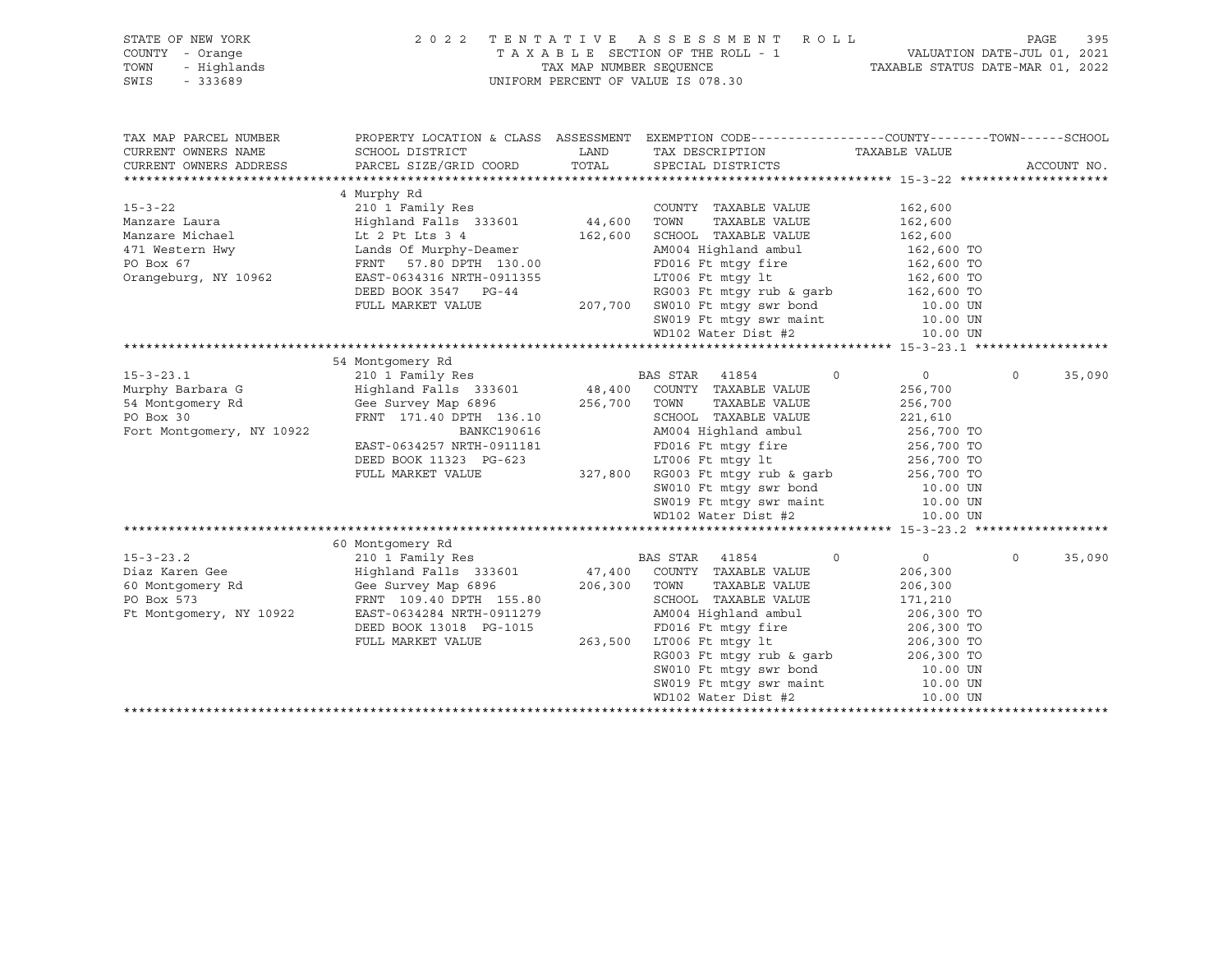| STATE OF NEW YORK<br>COUNTY - Orange<br>- Highlands<br>TOWN<br>SWIS<br>$-333689$ | 2 0 2 2<br>TENTATIVE ASSESSMENT ROLL<br>TAXABLE SECTION OF THE ROLL - 1<br>TAX MAP NUMBER SEQUENCE<br>UNIFORM PERCENT OF VALUE IS 078.30      |               | 396<br>PAGE<br>VALUATION DATE-JUL 01, 2021<br>TAXABLE STATUS DATE-MAR 01, 2022 |                                                 |                   |                            |
|----------------------------------------------------------------------------------|-----------------------------------------------------------------------------------------------------------------------------------------------|---------------|--------------------------------------------------------------------------------|-------------------------------------------------|-------------------|----------------------------|
| TAX MAP PARCEL NUMBER<br>CURRENT OWNERS NAME<br>CURRENT OWNERS ADDRESS           | PROPERTY LOCATION & CLASS ASSESSMENT EXEMPTION CODE----------------COUNTY-------TOWN------SCHOOL<br>SCHOOL DISTRICT<br>PARCEL SIZE/GRID COORD | LAND<br>TOTAL | TAX DESCRIPTION<br>SPECIAL DISTRICTS                                           | TAXABLE VALUE                                   |                   | ACCOUNT NO.                |
|                                                                                  |                                                                                                                                               |               |                                                                                |                                                 |                   |                            |
|                                                                                  | 48 Montgomery Rd                                                                                                                              |               |                                                                                |                                                 |                   |                            |
| $15 - 3 - 25.1$                                                                  | 210 1 Family Res                                                                                                                              |               | COUNTY TAXABLE VALUE                                                           | 206,300                                         |                   |                            |
| Gee Robert H                                                                     | Highland Falls 333601 47,300                                                                                                                  |               | TAXABLE VALUE<br>TOWN                                                          | 206,300                                         |                   |                            |
| Gee Edwina D                                                                     | FRNT 84.00 DPTH 181.00                                                                                                                        | 206,300       | SCHOOL TAXABLE VALUE                                                           | 206,300                                         |                   |                            |
| 48 Montgomery Rd                                                                 | EAST-0634304 NRTH-0911114                                                                                                                     |               | AM004 Highland ambul                                                           | 206,300 TO                                      |                   |                            |
| PO Box 34                                                                        | DEED BOOK 1351 PG-00582                                                                                                                       |               | FD016 Ft mtqy fire                                                             | 206,300 TO                                      |                   |                            |
| Ft Montgomery, NY 10922                                                          | FULL MARKET VALUE                                                                                                                             |               | 263,500 LT006 Ft mtqy lt                                                       | 206,300 TO<br>206,300 TO                        |                   |                            |
|                                                                                  |                                                                                                                                               |               | RG003 Ft mtgy rub & garb<br>SW010 Ft mtgy swr bond<br>SW019 Ft mtgy swr maint  | 10.00 UN                                        |                   |                            |
|                                                                                  |                                                                                                                                               |               |                                                                                | 10.00 UN                                        |                   |                            |
|                                                                                  |                                                                                                                                               |               | WD102 Water Dist #2                                                            | 10.00 UN                                        |                   |                            |
|                                                                                  |                                                                                                                                               |               |                                                                                |                                                 |                   |                            |
|                                                                                  | 46 Montgomery Rd                                                                                                                              |               |                                                                                |                                                 |                   |                            |
| $15 - 3 - 27.2$                                                                  | 210 1 Family Res                                                                                                                              |               | VET WAR C 41122                                                                | $\circ$<br>20,160                               | $\mathbf 0$       |                            |
| Davidson Susan L                                                                 | Highland Falls 333601                                                                                                                         |               | 48,200 VET WAR C 41122                                                         | 20,160<br>$\circ$                               | $\circ$           |                            |
| Davis Kathryn S                                                                  | Lts 15-18 Lands Of 221,400 VET WAR T 41123                                                                                                    |               |                                                                                | $\circ$<br>$\overline{0}$                       | 11,520            |                            |
| 46 Montgomery Rd                                                                 | Murphy & Deamer & Parcel                                                                                                                      |               | VET WAR T 41123                                                                | $\circ$<br>$\overline{0}$                       | 11,520            | $\circ$                    |
| PO Box 647<br>Ft Montgomery, NY 10922                                            | FRNT 135.10 DPTH 181.00<br>EAST-0634371 NRTH-0911029                                                                                          |               | VET DIS C 41142<br>VET DIS T 41143                                             | $\circ$<br>67,200<br>$\Omega$<br>$\overline{0}$ | $\circ$<br>38,400 | $\mathbf 0$<br>$\mathbf 0$ |
|                                                                                  | DEED BOOK 11640 PG-147                                                                                                                        |               | COUNTY TAXABLE VALUE                                                           | 113,880                                         |                   |                            |
|                                                                                  | FULL MARKET VALUE                                                                                                                             | 282,800       | TOWN<br>TAXABLE VALUE                                                          | 159,960                                         |                   |                            |
|                                                                                  |                                                                                                                                               |               | SCHOOL TAXABLE VALUE                                                           | 221,400                                         |                   |                            |
|                                                                                  |                                                                                                                                               |               | AM004 Highland ambul                                                           | 221,400 TO                                      |                   |                            |
|                                                                                  |                                                                                                                                               |               | FD016 Ft mtqy fire                                                             | 221,400 TO                                      |                   |                            |
|                                                                                  |                                                                                                                                               |               | LT006 Ft mtgy lt                                                               | 221,400 TO                                      |                   |                            |
|                                                                                  |                                                                                                                                               |               | RG003 Ft mtgy rub & garb                                                       | 221,400 TO                                      |                   |                            |
|                                                                                  |                                                                                                                                               |               | SW010 Ft mtgy swr bond<br>SW019 Ft mtgy swr maint                              | 10.00 UN                                        |                   |                            |
|                                                                                  |                                                                                                                                               |               |                                                                                | 10.00 UN                                        |                   |                            |
|                                                                                  |                                                                                                                                               |               | WD102 Water Dist #2                                                            | 10.00 UN                                        |                   |                            |
|                                                                                  | 36 Montgomery Rd                                                                                                                              |               |                                                                                |                                                 |                   |                            |
| $15 - 3 - 30$                                                                    | 411 Apartment                                                                                                                                 |               | COUNTY TAXABLE VALUE                                                           | 916,000                                         |                   |                            |
| Sylvestri Living Trust                                                           | Highland Falls 333601                                                                                                                         | 198,800       | TAXABLE VALUE<br>TOWN                                                          | 916,000                                         |                   |                            |
| Oswald Jane S                                                                    | ACRES<br>6.50                                                                                                                                 | 916,000       | SCHOOL TAXABLE VALUE                                                           | 916,000                                         |                   |                            |
| PO Box 907                                                                       | EAST-0634567 NRTH-0910780                                                                                                                     |               | AM004 Highland ambul                                                           | 916,000 TO                                      |                   |                            |
| Fort Montgomery, NY 10922                                                        | DEED BOOK 14511 PG-657                                                                                                                        |               | FD016 Ft mtqy fire                                                             | 916,000 TO                                      |                   |                            |
|                                                                                  | FULL MARKET VALUE                                                                                                                             | 1169,900      | LT006 Ft mtqy lt                                                               | 916,000 TO                                      |                   |                            |
|                                                                                  |                                                                                                                                               |               | RG003 Ft mtgy rub & garb                                                       | 916,000 TO                                      |                   |                            |
|                                                                                  |                                                                                                                                               |               | SW010 Ft mtgy swr bond                                                         | 60.00 UN                                        |                   |                            |
|                                                                                  |                                                                                                                                               |               | WD102 Water Dist #2                                                            | 30.00 UN                                        |                   |                            |
|                                                                                  |                                                                                                                                               |               |                                                                                |                                                 |                   |                            |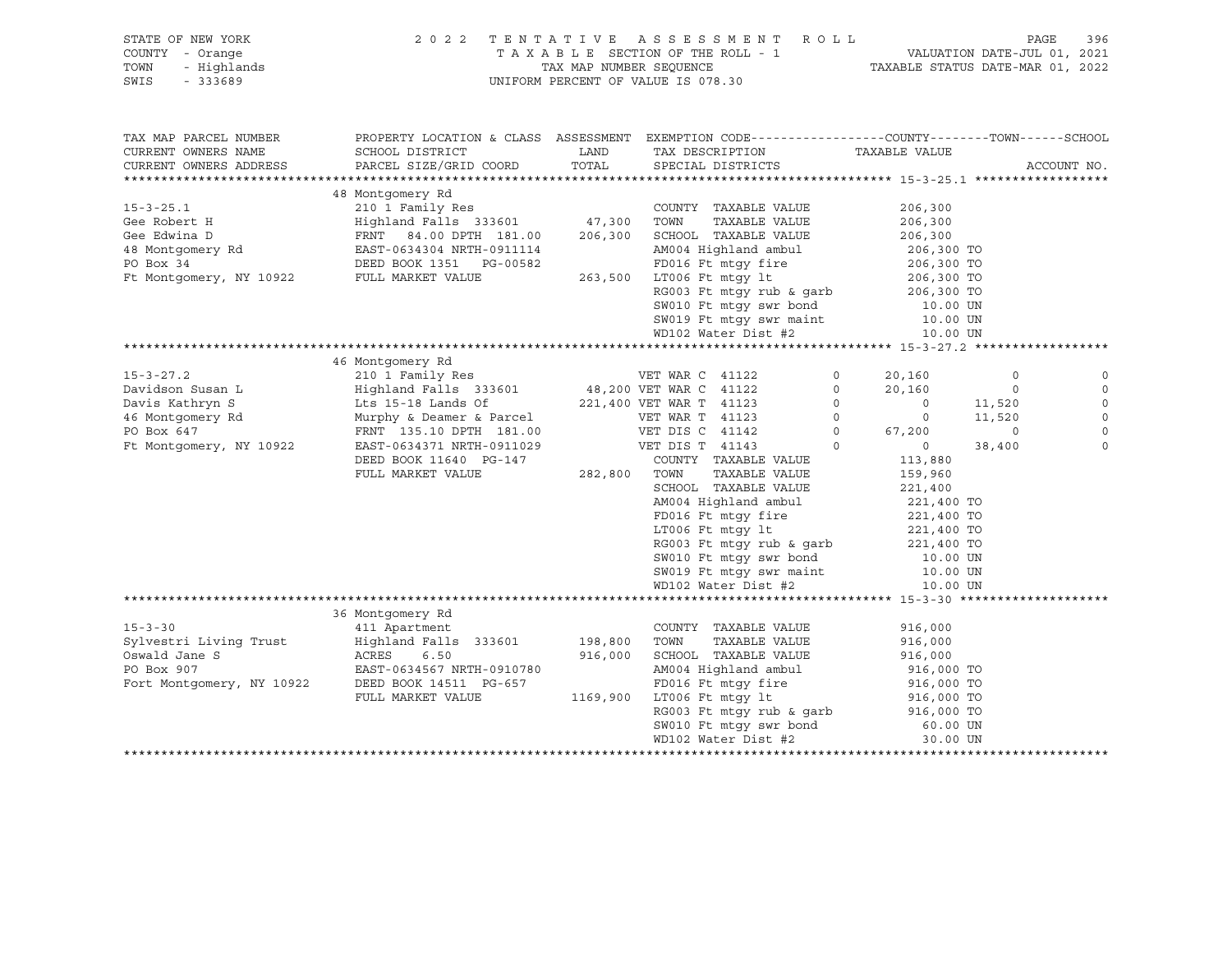| 3F NEW YORK 2 (<br>- Orange - Highlands<br>- 333689<br>STATE OF NEW YORK<br>COUNTY - Orange<br>TOWN<br>SWIS<br>$-333689$ |                                                                                                                                                                                                                                                                                                                                     | 2022 TENTATIVE ASSESSMENT ROLL<br>TAXABLE SECTION OF THE ROLL - 1 VALUATION DATE-JUL 01, 2021<br>TAXABLE SECTION OF THE ROLL - 1 VALUATION DATE-JUL 01, 2021<br>TAXABLE STATUS DATE-MAR 01, 2022<br>UNIFORM PERCENT OF VALUE IS 078.30                                                     |                                                 | PAGE<br>397        |
|--------------------------------------------------------------------------------------------------------------------------|-------------------------------------------------------------------------------------------------------------------------------------------------------------------------------------------------------------------------------------------------------------------------------------------------------------------------------------|--------------------------------------------------------------------------------------------------------------------------------------------------------------------------------------------------------------------------------------------------------------------------------------------|-------------------------------------------------|--------------------|
| TAX MAP PARCEL NUMBER<br>CURRENT OWNERS NAME<br>CURRENT OWNERS ADDRESS                                                   | SCHOOL DISTRICT<br>PARCEL SIZE/GRID COORD                                                                                                                                                                                                                                                                                           | PROPERTY LOCATION & CLASS ASSESSMENT EXEMPTION CODE----------------COUNTY-------TOWN------SCHOOL<br>LAND TAX DESCRIPTION TAXABLE VALUE<br>TOTAL SPECIAL DISTRICTS                                                                                                                          |                                                 | ACCOUNT NO.        |
|                                                                                                                          | 26 Montgomery Rd                                                                                                                                                                                                                                                                                                                    |                                                                                                                                                                                                                                                                                            |                                                 |                    |
| 15-3-31<br>Lauria Louis<br>Lauria Toni Ann<br>26 Montgomery Rd<br>PO Box 552<br>PO Box 552<br>Ft Montgomery, NY 10922    | 210 I Family Res<br>Highland Falls 333601 46,800 COUNTY TAXABLE VALUE<br>Lt 1 Anderson Contracting 226,500 TOWN<br>Corp Sub<br>FRNT 106.60 DPTH 163.20<br>BANKC160210                                                                                                                                                               | $\sim$ 0<br>TAXABLE VALUE 226,500<br>SCHOOL TAXABLE VALUE 191,410<br>AM004 Highland ambul 226,500 TO<br>FD016 Ft mtgy fire 226,500 TO<br>LT006 Ft mtgy lt 226,500 TO                                                                                                                       | $0 \qquad \qquad$<br>226,500                    | $\circ$<br>35,090  |
|                                                                                                                          |                                                                                                                                                                                                                                                                                                                                     | EAST-0633994 NRTH-0910755<br>DEED BOOK 11299 PG-159 RG003 Ft mtgy rub & gair<br>FULL MARKET VALUE 289,300 SW010 Ft mtgy swr maint 10.00 UN<br>SW019 Ft mtgy swr maint 10.00 UN<br>Notes Dist #2<br>10.00 UN                                                                                |                                                 |                    |
|                                                                                                                          |                                                                                                                                                                                                                                                                                                                                     |                                                                                                                                                                                                                                                                                            |                                                 |                    |
| $15 - 3 - 32$<br>Cutaia Lynn<br>9 Drew Rd<br>PO Box 565<br>Ft Montgomery, NY 10922                                       | 9 Drew Rd<br>Highland Falls 333601 42,500 COUNTY TAXABLE VALUE<br>Lts 2 3 Anderson 244,900 TOWN TAXABLE VALUE<br>Contracting Corp Sub 3CHOOL TAXABLE VALUE<br>Contracting Corp Sub<br>FRNT 100.00 DPTH 143.70<br>BANKC120337<br>EAST-0634072 NRTH-0910718<br>DEED BOOK 6219 PG-231<br>FULL MARKET VALUE                             | TOWN      TAXABLE VALUE<br>SCHOOL   TAXABLE VALUE<br>AM004 Highland ambul 244,900 TO<br>FD016 Ft mtgy fire 244,900 TO<br>FD016 Ft mtgy fire<br>LT006 Ft mtgy lt<br>244,900 TO<br>RG003 Ft mtgy 1t<br>RG003 Ft mtgy rub & garb<br>312,800 SW010 Ft mtgy swr bond<br>SW019 Ft mtgy swr maint | $\overline{0}$<br>244,900<br>244,900<br>209,810 | $\Omega$<br>35,090 |
|                                                                                                                          | 11 Drew Rd                                                                                                                                                                                                                                                                                                                          |                                                                                                                                                                                                                                                                                            |                                                 |                    |
| Ft Montgomery, NY 10922                                                                                                  | 15-3-33<br>Trakhtenberg Leo Highland Falls 333601<br>Highland Falls 333601 46,600 TONN TAXABLE VALUE<br>11 Drew Rd Lts 4 Pt Lt 5 Anderson 226,100 SCHOOL TAXABLE VALUE<br>PO Box 454 Corp Sub<br>226,100 SCHOOL TAXABLE VALUE<br>FRNT 74.30 DPTH 143.70<br>EAST-0634149 NRTH-0910687<br>DEED BOOK 14775 PG-578<br>FULL MARKET VALUE | AM004 Highland ambul<br>PD016 Ft mtgy fire<br>LT006 Ft mtgy lt<br>226,100 TO<br>226,100 TO<br>RG003 Ft mtgy rub & garb $226,100$ TO<br>288,800 SW010 Ft mtgy swr bond 10.00 UN<br>3W019 Ft mtgy swr maint 10.00 UN                                                                         | 226,100<br>226,100<br>226,100                   |                    |

 WD102 Water Dist #2 10.00 UN \*\*\*\*\*\*\*\*\*\*\*\*\*\*\*\*\*\*\*\*\*\*\*\*\*\*\*\*\*\*\*\*\*\*\*\*\*\*\*\*\*\*\*\*\*\*\*\*\*\*\*\*\*\*\*\*\*\*\*\*\*\*\*\*\*\*\*\*\*\*\*\*\*\*\*\*\*\*\*\*\*\*\*\*\*\*\*\*\*\*\*\*\*\*\*\*\*\*\*\*\*\*\*\*\*\*\*\*\*\*\*\*\*\*\*\*\*\*\*\*\*\*\*\*\*\*\*\*\*\*\*\*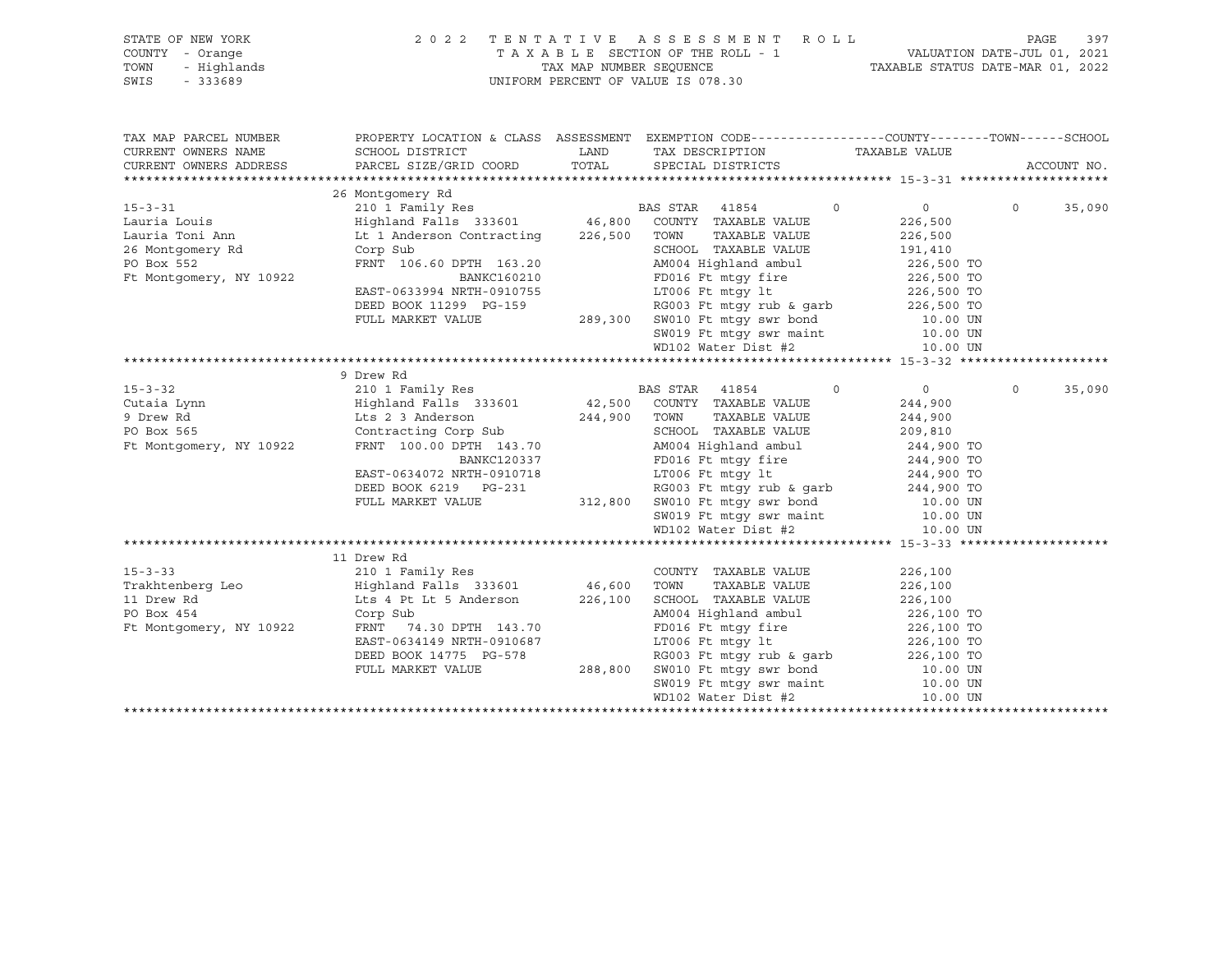| STATE OF NEW YORK                       |                                                                                                                                                                                                                                          | 2022 TENTATIVE ASSESSMENT ROLL                                                                                                                                                                 |                                  | PAGE           | 398         |
|-----------------------------------------|------------------------------------------------------------------------------------------------------------------------------------------------------------------------------------------------------------------------------------------|------------------------------------------------------------------------------------------------------------------------------------------------------------------------------------------------|----------------------------------|----------------|-------------|
| COUNTY - Orange                         |                                                                                                                                                                                                                                          | TAXABLE SECTION OF THE ROLL - 1 VALUATION DATE-JUL 01, 2021<br>TAX MAP NUMBER SEQUENCE TAXABLE STATUS DATE-MAR 01, 2022                                                                        |                                  |                |             |
| TOWN<br>- Highlands                     |                                                                                                                                                                                                                                          |                                                                                                                                                                                                |                                  |                |             |
| SWIS<br>$-333689$                       |                                                                                                                                                                                                                                          | UNIFORM PERCENT OF VALUE IS 078.30                                                                                                                                                             |                                  |                |             |
|                                         |                                                                                                                                                                                                                                          |                                                                                                                                                                                                |                                  |                |             |
|                                         |                                                                                                                                                                                                                                          |                                                                                                                                                                                                |                                  |                |             |
| TAX MAP PARCEL NUMBER                   |                                                                                                                                                                                                                                          |                                                                                                                                                                                                |                                  |                |             |
| CURRENT OWNERS NAME                     |                                                                                                                                                                                                                                          |                                                                                                                                                                                                |                                  |                |             |
|                                         | CURRENT OWNERS ADDRESS PARCEL SIZE/GRID COORD                                                                                                                                                                                            | TOTAL SPECIAL DISTRICTS                                                                                                                                                                        |                                  |                | ACCOUNT NO. |
|                                         |                                                                                                                                                                                                                                          |                                                                                                                                                                                                |                                  |                |             |
|                                         | 15 Drew Rd                                                                                                                                                                                                                               |                                                                                                                                                                                                |                                  |                |             |
| $15 - 3 - 34$                           |                                                                                                                                                                                                                                          | COUNTY TAXABLE VALUE                                                                                                                                                                           | 270,900                          |                |             |
| Gevargiz Leva<br>15 Drew Rd             |                                                                                                                                                                                                                                          | TAXABLE VALUE                                                                                                                                                                                  | 270,900                          |                |             |
|                                         | Pt Lt 5 & Lt 6 Anderson 270, 900 SCHOOL TAXABLE VALUE 270, 900                                                                                                                                                                           |                                                                                                                                                                                                |                                  |                |             |
|                                         | Contracting Corp Sub                                                                                                                                                                                                                     |                                                                                                                                                                                                |                                  |                |             |
| PO Box 384<br>Fort Montgomery, NY 10922 | Contracting Corp Sub<br>FRNT   72.00 DPTH   121.80                                                                                                                                                                                       | AM004 Highland ambul 270,900 TO<br>FD016 Ft mtgy fire 270,900 TO                                                                                                                               |                                  |                |             |
|                                         |                                                                                                                                                                                                                                          | FD016 Ft mtgy fire<br>LT006 Ft mtgy lt                                                                                                                                                         |                                  |                |             |
|                                         |                                                                                                                                                                                                                                          |                                                                                                                                                                                                |                                  |                |             |
|                                         | EAST-0634210 NRTH-0910644<br>DEED BOOK 13941 PG-171 346,000 SW010 Ft mtgy swr bond<br>FULL MARKET VALUE 346,000 SW010 Ft mtgy swr bond<br>PG-171 346,000 SW019 Ft mtgy swr bond<br>PG-171 346,000 SW019 Ft mtgy swr bond<br>PG-171 346,0 |                                                                                                                                                                                                |                                  |                |             |
|                                         |                                                                                                                                                                                                                                          |                                                                                                                                                                                                |                                  |                |             |
|                                         |                                                                                                                                                                                                                                          | 346,000 SW019 Ft mtgy swr maint 10.00 UN<br>WD102 Water Dist #2 10.00 UN                                                                                                                       |                                  |                |             |
|                                         |                                                                                                                                                                                                                                          |                                                                                                                                                                                                |                                  |                |             |
|                                         | 17 Drew Rd                                                                                                                                                                                                                               |                                                                                                                                                                                                |                                  |                |             |
| $15 - 3 - 35$                           | 210 1 Family Res                                                                                                                                                                                                                         | COUNTY TAXABLE VALUE                                                                                                                                                                           | 310,800                          |                |             |
| Cassidy Bernard                         | Highland Falls 333601 47,200 TOWN                                                                                                                                                                                                        |                                                                                                                                                                                                | TAXABLE VALUE 310,800            |                |             |
|                                         |                                                                                                                                                                                                                                          |                                                                                                                                                                                                |                                  |                |             |
|                                         |                                                                                                                                                                                                                                          |                                                                                                                                                                                                |                                  |                |             |
|                                         | Contracting Corp Sub                                                                                                                                                                                                                     |                                                                                                                                                                                                |                                  |                |             |
|                                         | FRNT 128.70 DPTH 100.30                                                                                                                                                                                                                  | FD016 Ft mtgy fire 310,800 TO                                                                                                                                                                  |                                  |                |             |
| Ft Montgomery, NY 10922                 |                                                                                                                                                                                                                                          |                                                                                                                                                                                                |                                  |                |             |
|                                         |                                                                                                                                                                                                                                          |                                                                                                                                                                                                |                                  |                |             |
|                                         | EAST-0634305 NRTH-0910598 LT006 Ft mtgy 1t<br>DEED BOOK 1694 PG-00491 RG003 Ft mtgy rub & garb<br>FULL MARKET VALUE 396,900 SW010 Ft mtgy swr bond                                                                                       |                                                                                                                                                                                                | 10.00 UN                         |                |             |
|                                         |                                                                                                                                                                                                                                          | SW019 Ft mtgy swr maint 10.00 UN<br>WD102 Water Dist #2 10.00 UN                                                                                                                               |                                  |                |             |
|                                         |                                                                                                                                                                                                                                          |                                                                                                                                                                                                |                                  |                |             |
|                                         |                                                                                                                                                                                                                                          |                                                                                                                                                                                                |                                  |                |             |
|                                         | 21 Drew Rd                                                                                                                                                                                                                               |                                                                                                                                                                                                |                                  |                |             |
| $15 - 3 - 37$                           | 210 1 Family Res                                                                                                                                                                                                                         | VET WAR C 41122                                                                                                                                                                                | $0 \qquad \qquad$<br>20,160      | $\overline{0}$ | $\circ$     |
|                                         |                                                                                                                                                                                                                                          | $\begin{array}{c} 0 \\ 0 \end{array}$                                                                                                                                                          | $0 \t 11,520$                    |                | $\Omega$    |
|                                         |                                                                                                                                                                                                                                          |                                                                                                                                                                                                | $\overline{0}$<br>$\overline{0}$ | $\overline{0}$ | 35,090      |
|                                         |                                                                                                                                                                                                                                          | COUNTY TAXABLE VALUE                                                                                                                                                                           | 473,040                          |                |             |
|                                         |                                                                                                                                                                                                                                          |                                                                                                                                                                                                | 481,680                          |                |             |
|                                         |                                                                                                                                                                                                                                          |                                                                                                                                                                                                | 458,110                          |                |             |
|                                         |                                                                                                                                                                                                                                          | AM004 Highland ambul $\begin{array}{ccc} 493,200 \text{ TO} \\ \text{FD016} \text{ Ft mtgy fire} \end{array}$ $\begin{array}{ccc} 493,200 \text{ TO} \\ \text{493,200} \text{ TO} \end{array}$ |                                  |                |             |
|                                         |                                                                                                                                                                                                                                          |                                                                                                                                                                                                |                                  |                |             |
|                                         |                                                                                                                                                                                                                                          |                                                                                                                                                                                                |                                  |                |             |
|                                         |                                                                                                                                                                                                                                          | RG003 Ft mtgy rub & garb                                                                                                                                                                       | 493,200 TO                       |                |             |

SW010 Ft mtgy swr bond 15.30 UN<br>SW019 Ft mtgy swr maint 10.00 UN SW019 Ft mtgy swr maint 10.00 UN<br>WD102 Water Dist #2 10.00 UN  $WD102$  Water Dist #2 \*\*\*\*\*\*\*\*\*\*\*\*\*\*\*\*\*\*\*\*\*\*\*\*\*\*\*\*\*\*\*\*\*\*\*\*\*\*\*\*\*\*\*\*\*\*\*\*\*\*\*\*\*\*\*\*\*\*\*\*\*\*\*\*\*\*\*\*\*\*\*\*\*\*\*\*\*\*\*\*\*\*\*\*\*\*\*\*\*\*\*\*\*\*\*\*\*\*\*\*\*\*\*\*\*\*\*\*\*\*\*\*\*\*\*\*\*\*\*\*\*\*\*\*\*\*\*\*\*\*\*\*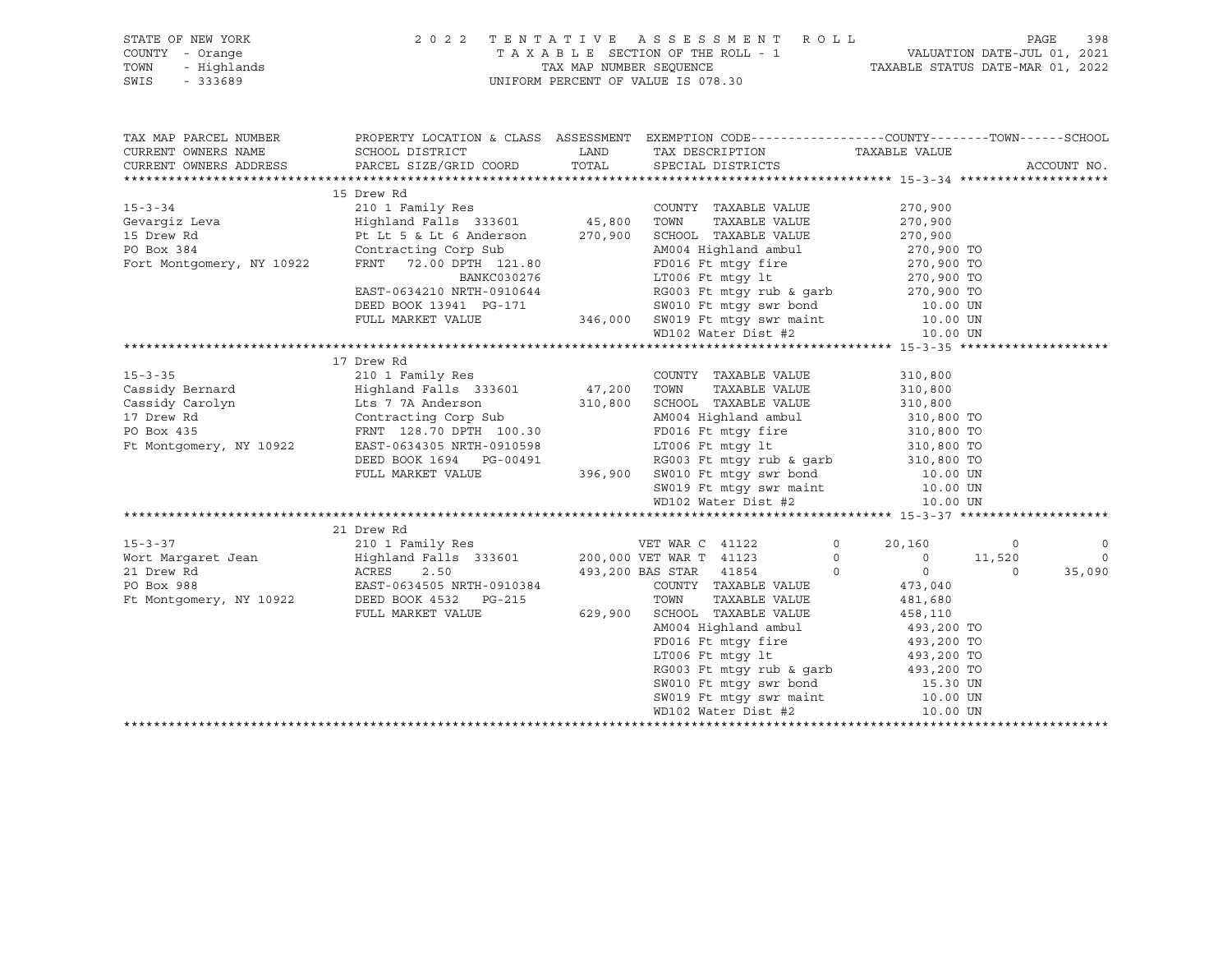| STATE OF NEW YORK<br>COUNTY - Orange<br>- Orange<br>- Highlands<br>- 333689<br>TOWN<br>SWIS | 2 0 2 2                                                                                                                                                                                                                                                          |         | TENTATIVE ASSESSMENT ROLL PAGE 399<br>TAXABLE SECTION OF THE ROLL - 1 VALUATION DATE-JUL 01, 2021<br>TAX MAP NUMBER SEQUENCE TAXABLE STATUS DATE-MAR 01, 2022<br>UNIFORM PERCENT OF VALUE IS 078.30                                                    |                               |                    |
|---------------------------------------------------------------------------------------------|------------------------------------------------------------------------------------------------------------------------------------------------------------------------------------------------------------------------------------------------------------------|---------|--------------------------------------------------------------------------------------------------------------------------------------------------------------------------------------------------------------------------------------------------------|-------------------------------|--------------------|
|                                                                                             |                                                                                                                                                                                                                                                                  |         |                                                                                                                                                                                                                                                        |                               |                    |
|                                                                                             |                                                                                                                                                                                                                                                                  |         |                                                                                                                                                                                                                                                        |                               |                    |
|                                                                                             |                                                                                                                                                                                                                                                                  |         |                                                                                                                                                                                                                                                        |                               |                    |
|                                                                                             | 20 Drew Rd                                                                                                                                                                                                                                                       |         |                                                                                                                                                                                                                                                        |                               |                    |
|                                                                                             | EXECUTE 15-3-38<br>Favre Leroy G Jr<br>Family Res<br>Favre Theresa J<br>FRNT 74.60 DPTH 165.30<br>20 Drew Rd<br>EXST-0634260 NRTH-0910421<br>PO Box 594<br>DEED BOOK 1926 PG-00263<br>FULL MARKET VALUE<br>PO BOX 594<br>PULL MARKET VALUE<br>20 Drew            |         | $\circ$                                                                                                                                                                                                                                                | $\overline{0}$                | $\Omega$<br>87,610 |
|                                                                                             |                                                                                                                                                                                                                                                                  |         |                                                                                                                                                                                                                                                        | 319,000                       |                    |
|                                                                                             |                                                                                                                                                                                                                                                                  |         | SCHOOL TAXABLE VALUE                                                                                                                                                                                                                                   | 319,000<br><sub>231,390</sub> |                    |
|                                                                                             |                                                                                                                                                                                                                                                                  |         |                                                                                                                                                                                                                                                        |                               |                    |
|                                                                                             |                                                                                                                                                                                                                                                                  |         | AM004 Highland ambul 319,000 TO<br>FD016 Ft mtgy fire 319,000 TO                                                                                                                                                                                       |                               |                    |
|                                                                                             |                                                                                                                                                                                                                                                                  |         |                                                                                                                                                                                                                                                        |                               |                    |
|                                                                                             |                                                                                                                                                                                                                                                                  |         |                                                                                                                                                                                                                                                        |                               |                    |
|                                                                                             |                                                                                                                                                                                                                                                                  |         | ETOOG Ft mtgy 11<br>RG003 Ft mtgy rub & garb 319,000 TO<br>SW010 Ft mtgy swr bond 10.00 UN<br>10.00 UN                                                                                                                                                 |                               |                    |
|                                                                                             |                                                                                                                                                                                                                                                                  |         |                                                                                                                                                                                                                                                        |                               |                    |
|                                                                                             |                                                                                                                                                                                                                                                                  |         | SW019 Ft mtgy swr maint 10.00 UN<br>WD102 Water Dist #2 10.00 UN                                                                                                                                                                                       |                               |                    |
|                                                                                             |                                                                                                                                                                                                                                                                  |         |                                                                                                                                                                                                                                                        |                               |                    |
|                                                                                             | 16 Drew Rd                                                                                                                                                                                                                                                       |         |                                                                                                                                                                                                                                                        |                               |                    |
| $15 - 3 - 40$                                                                               |                                                                                                                                                                                                                                                                  |         | COUNTY TAXABLE VALUE                                                                                                                                                                                                                                   | 222,400                       |                    |
| Favre Lee G                                                                                 |                                                                                                                                                                                                                                                                  |         | TAXABLE VALUE                                                                                                                                                                                                                                          | 222,400                       |                    |
|                                                                                             |                                                                                                                                                                                                                                                                  |         | SCHOOL TAXABLE VALUE                                                                                                                                                                                                                                   | 222,400<br>222,400 TO         |                    |
|                                                                                             | Fave Theresa J<br>Fave Theresa J<br>20 Drew Rd<br>20 Drew Rd<br>20 Drew Rd<br>20 Drew Rd<br>20 Drew Rd<br>20 Drew Rd<br>20 Drew Rd<br>20 Drew Rd<br>20 Drew Rd<br>20 Drew Rd<br>20 Drew Rd<br>20 Drew Rd<br>20 Drew Rd<br>20 Drew Rd<br>20 Drew Rd<br>20 Drew Rd |         | AM004 Highland ambul                                                                                                                                                                                                                                   |                               |                    |
|                                                                                             |                                                                                                                                                                                                                                                                  |         | PD016 Ft mtgy fire<br>LT006 Ft mtgy 1t<br>RG003 Ft mtgy rub & garb<br>222,400 TO<br>222,400 TO<br>222,400 TO                                                                                                                                           |                               |                    |
|                                                                                             |                                                                                                                                                                                                                                                                  |         |                                                                                                                                                                                                                                                        |                               |                    |
|                                                                                             |                                                                                                                                                                                                                                                                  |         |                                                                                                                                                                                                                                                        |                               |                    |
|                                                                                             |                                                                                                                                                                                                                                                                  |         |                                                                                                                                                                                                                                                        |                               |                    |
|                                                                                             |                                                                                                                                                                                                                                                                  |         |                                                                                                                                                                                                                                                        |                               |                    |
|                                                                                             |                                                                                                                                                                                                                                                                  |         |                                                                                                                                                                                                                                                        |                               |                    |
|                                                                                             | EAST-0634156 NRTH-0910474<br>DEED BOOK 11972 PG-961<br>FULL MARKET VALUE 284,000 SW010 Ft mtgy swr bond 10.00 UN<br>SW019 Ft mtgy swr maint 10.00 UN<br>WD102 Water Dist #2<br>10.00 UN<br>10.00 UN<br>10.00 UN<br>10.00 UN<br>10.00 UN<br>10.00 U<br>12 Drew Rd |         |                                                                                                                                                                                                                                                        |                               |                    |
| $15 - 3 - 42$                                                                               | 210 1 Family Res                                                                                                                                                                                                                                                 |         | COUNTY TAXABLE VALUE                                                                                                                                                                                                                                   | 225,100                       |                    |
|                                                                                             | Lauria Lesly Brisseth Mighland Falls 333601 68,400                                                                                                                                                                                                               |         | TOWN<br>TAXABLE VALUE                                                                                                                                                                                                                                  | 225,100                       |                    |
|                                                                                             |                                                                                                                                                                                                                                                                  | 225,100 | SCHOOL TAXABLE VALUE                                                                                                                                                                                                                                   | 225,100                       |                    |
|                                                                                             |                                                                                                                                                                                                                                                                  |         | AM004 Highland ambul 225,100 TO                                                                                                                                                                                                                        |                               |                    |
|                                                                                             | 12 Drew Rd <sup>1</sup> Lts 11 12 Anderson 225,10<br>PO Box 532 Contracting Corp Sub<br>Fort Montgomery, NY 10922 FRNT 100.00 DPTH 154.00                                                                                                                        |         |                                                                                                                                                                                                                                                        |                               |                    |
|                                                                                             | <b>BANKC160275</b>                                                                                                                                                                                                                                               |         |                                                                                                                                                                                                                                                        |                               |                    |
|                                                                                             |                                                                                                                                                                                                                                                                  |         |                                                                                                                                                                                                                                                        |                               |                    |
|                                                                                             |                                                                                                                                                                                                                                                                  |         |                                                                                                                                                                                                                                                        |                               |                    |
|                                                                                             | EAST-0634043 NRTH-0910536<br>DEED BOOK 14976 PG-1952<br>FULL MARKET VALUE 287,500                                                                                                                                                                                |         |                                                                                                                                                                                                                                                        |                               |                    |
|                                                                                             |                                                                                                                                                                                                                                                                  |         | 1225, 100 TO<br>FD116 Ft mtgy fire<br>LT006 Ft mtgy 1t<br>RG003 Ft mtgy rub & garb<br>225, 100 TO<br>RG003 Ft mtgy rub & garb<br>225, 100 TO<br>SW010 Ft mtgy swr bond<br>50.00 UN<br>SW019 Ft mtgy swr maint<br>10.00 UN<br>ND102 Water Dist #2<br>10 |                               |                    |
|                                                                                             |                                                                                                                                                                                                                                                                  |         |                                                                                                                                                                                                                                                        |                               |                    |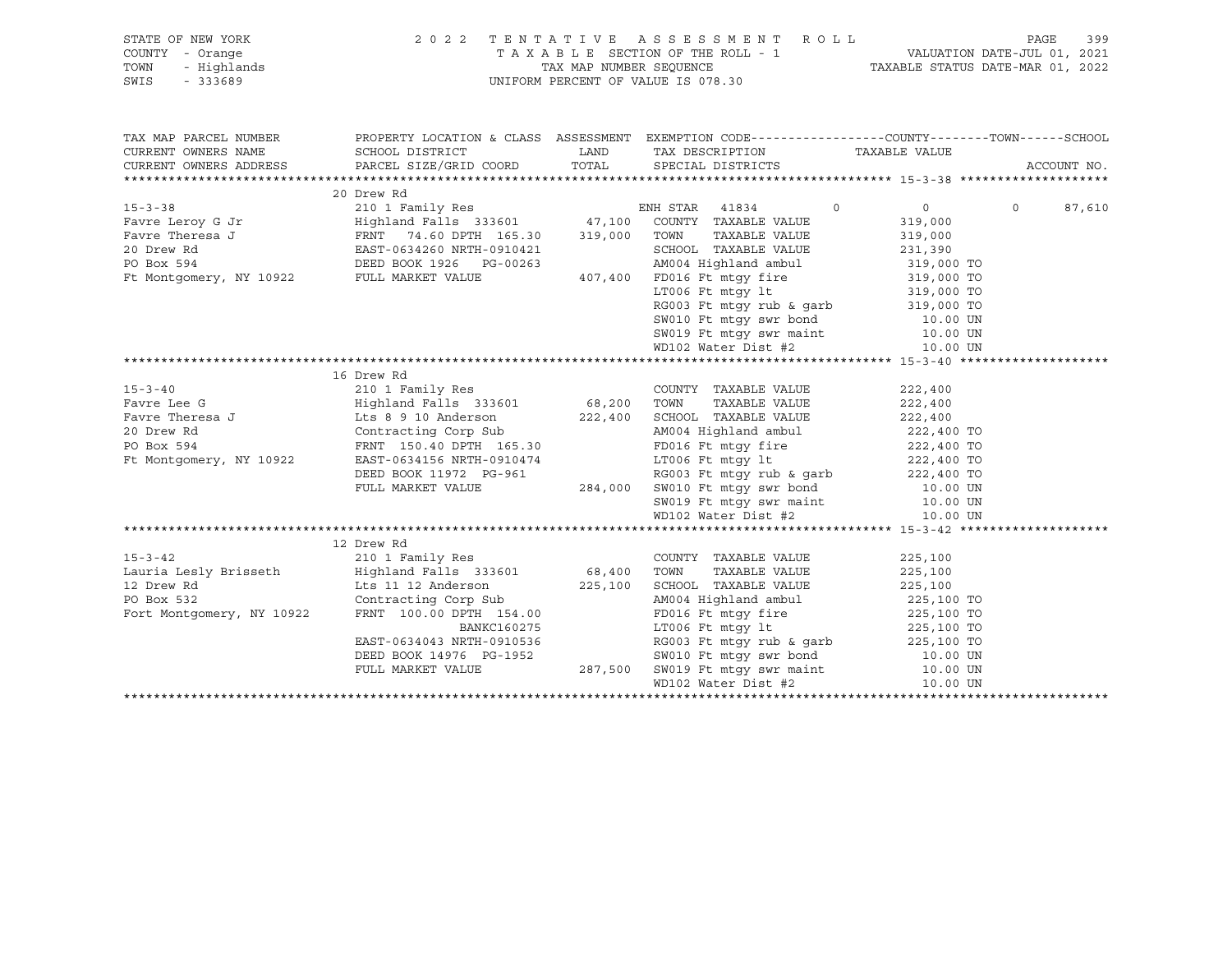|      | STATE OF NEW YORK | 2022 TENTATIVE ASSESSMENT ROLL     |                                  | PAGE | 400 |
|------|-------------------|------------------------------------|----------------------------------|------|-----|
|      | COUNTY - Orange   | TAXABLE SECTION OF THE ROLL - 1    | VALUATION DATE-JUL 01, 2021      |      |     |
| TOWN | - Highlands       | TAX MAP NUMBER SEOUENCE            | TAXABLE STATUS DATE-MAR 01, 2022 |      |     |
| SWIS | - 333689          | UNIFORM PERCENT OF VALUE IS 078.30 |                                  |      |     |

| TAX MAP PARCEL NUMBER<br>CURRENT OWNERS NAME<br>CURRENT OWNERS ADDRESS                                                                                                                                                                             | PROPERTY LOCATION & CLASS ASSESSMENT EXEMPTION CODE----------------COUNTY-------TOWN-----SCHOOL<br>SCHOOL DISTRICT<br>PARCEL SIZE/GRID COORD                                                                                                       | LAND TAX DESCRIPTION TAXABLE VALUE COORD TOTAL SPECIAL DISTRICTS                                                  |                   |                    |          | ACCOUNT NO.    |
|----------------------------------------------------------------------------------------------------------------------------------------------------------------------------------------------------------------------------------------------------|----------------------------------------------------------------------------------------------------------------------------------------------------------------------------------------------------------------------------------------------------|-------------------------------------------------------------------------------------------------------------------|-------------------|--------------------|----------|----------------|
|                                                                                                                                                                                                                                                    |                                                                                                                                                                                                                                                    |                                                                                                                   |                   |                    |          |                |
|                                                                                                                                                                                                                                                    | 8 Drew Rd                                                                                                                                                                                                                                          |                                                                                                                   |                   |                    |          |                |
| $15 - 3 - 43$                                                                                                                                                                                                                                      | 210 1 Family Res                                                                                                                                                                                                                                   | BAS STAR 41854                                                                                                    | $\Omega$          | $\overline{0}$     | $\Omega$ | 35,090         |
| Willis James Heath<br>Willis Karen M Lts 13 14 Anderson 235,500 TOWN TAXABLE VALUE<br>Millis Karen M Lts 13 14 Anderson 235,500 TOWN TAXABLE VALUE<br>8 Drew Rd Contracting Corp SCHOOL TAXABLE VALUE<br>FRNT 100.00 DPTH 155.00 AM004             |                                                                                                                                                                                                                                                    |                                                                                                                   |                   | 235,500            |          |                |
|                                                                                                                                                                                                                                                    |                                                                                                                                                                                                                                                    | TAXABLE VALUE                                                                                                     |                   | 235,500            |          |                |
|                                                                                                                                                                                                                                                    |                                                                                                                                                                                                                                                    | SCHOOL TAXABLE VALUE                                                                                              |                   | 200,410            |          |                |
|                                                                                                                                                                                                                                                    | FRNT 100.00 DPTH 155.00<br>EAST-0633953 NRTH-0910580<br>DEED BOOK 3548 PG-313<br>FULL MARKET VALUE<br>FULL MARKET VALUE<br>FULL MARKET VALUE<br>COOSET MARKET VALUE<br>COOSET MARKET VALUE<br>COOSET MARKET VALUE<br>COOSET MARKET VALUE<br>COOSET |                                                                                                                   |                   |                    |          |                |
| Fort Montgomery, NY 10922                                                                                                                                                                                                                          |                                                                                                                                                                                                                                                    |                                                                                                                   |                   |                    |          |                |
|                                                                                                                                                                                                                                                    |                                                                                                                                                                                                                                                    |                                                                                                                   |                   |                    |          |                |
|                                                                                                                                                                                                                                                    |                                                                                                                                                                                                                                                    |                                                                                                                   |                   |                    |          |                |
|                                                                                                                                                                                                                                                    |                                                                                                                                                                                                                                                    |                                                                                                                   |                   |                    |          |                |
|                                                                                                                                                                                                                                                    |                                                                                                                                                                                                                                                    |                                                                                                                   |                   |                    |          |                |
|                                                                                                                                                                                                                                                    |                                                                                                                                                                                                                                                    | WD102 Water Dist #2                                                                                               |                   | 10.00 UN           |          |                |
|                                                                                                                                                                                                                                                    |                                                                                                                                                                                                                                                    |                                                                                                                   |                   |                    |          |                |
|                                                                                                                                                                                                                                                    | 4 Drew Rd                                                                                                                                                                                                                                          |                                                                                                                   |                   |                    |          |                |
|                                                                                                                                                                                                                                                    |                                                                                                                                                                                                                                                    |                                                                                                                   | $0 \qquad \qquad$ | 5,000              | $\circ$  | $\overline{0}$ |
|                                                                                                                                                                                                                                                    |                                                                                                                                                                                                                                                    |                                                                                                                   |                   | $5,000$ 5          | 5,000    | $\overline{0}$ |
| 15-3-45<br>Wood George<br>Wood George<br>Wood George<br>Highland Falls 333601<br>209,100 ENH STAR 41834<br>PO Box 462<br>Fort Montgomery, NY 10922<br>FRNT 50.00 DPTH 163.00<br>FOR TOWN TAXABLE VALUE<br>TOWN TAXABLE VALUE<br>TOWN TAXABLE VALUE |                                                                                                                                                                                                                                                    |                                                                                                                   |                   | $\overline{0}$     | $\Omega$ | 87,610         |
|                                                                                                                                                                                                                                                    |                                                                                                                                                                                                                                                    |                                                                                                                   |                   |                    |          |                |
|                                                                                                                                                                                                                                                    |                                                                                                                                                                                                                                                    |                                                                                                                   |                   | 204,100<br>204,100 |          |                |
|                                                                                                                                                                                                                                                    | EAST-0633884 NRTH-0910611                                                                                                                                                                                                                          | SCHOOL TAXABLE VALUE 121,490                                                                                      |                   |                    |          |                |
|                                                                                                                                                                                                                                                    | DEED BOOK 15050 PG-1221                                                                                                                                                                                                                            |                                                                                                                   |                   |                    |          |                |
|                                                                                                                                                                                                                                                    | FULL MARKET VALUE                                                                                                                                                                                                                                  | 3-1221 MM004 Highland ambul 209,100 TO<br>267,100 FD016 Ft mtgy fire 209,100 TO                                   |                   |                    |          |                |
|                                                                                                                                                                                                                                                    |                                                                                                                                                                                                                                                    |                                                                                                                   |                   |                    |          |                |
|                                                                                                                                                                                                                                                    |                                                                                                                                                                                                                                                    |                                                                                                                   |                   |                    |          |                |
|                                                                                                                                                                                                                                                    |                                                                                                                                                                                                                                                    | LT006 Ft mtgy 1t<br>RG003 Ft mtgy rub & garb<br>SW010 Ft mtgy swr bond<br>10.00 UN                                |                   |                    |          |                |
|                                                                                                                                                                                                                                                    |                                                                                                                                                                                                                                                    |                                                                                                                   |                   |                    |          |                |
|                                                                                                                                                                                                                                                    |                                                                                                                                                                                                                                                    | SW019 Ft mtgy swr maint 10.00 UN<br>WD102 Water Dist #2 10.00 UN                                                  |                   |                    |          |                |
|                                                                                                                                                                                                                                                    |                                                                                                                                                                                                                                                    |                                                                                                                   |                   |                    |          |                |
|                                                                                                                                                                                                                                                    |                                                                                                                                                                                                                                                    |                                                                                                                   |                   |                    |          |                |
|                                                                                                                                                                                                                                                    | 2 Drew Rd                                                                                                                                                                                                                                          |                                                                                                                   |                   |                    |          |                |
| $15 - 3 - 46$<br>Steinmetz Lee William Mighland Falls 333601 45,800 COUNTY TAXABLE VALUE                                                                                                                                                           | 210 1 Family Res                                                                                                                                                                                                                                   | <b>BAS STAR</b> 41854                                                                                             | $\circ$           | $\overline{0}$     | $\Omega$ | 35,090         |
|                                                                                                                                                                                                                                                    |                                                                                                                                                                                                                                                    |                                                                                                                   |                   | 204,800            |          |                |
| Steinmetz Patricia A Lt 16 Anderson                                                                                                                                                                                                                |                                                                                                                                                                                                                                                    | TAXABLE VALUE                                                                                                     |                   | 204,800            |          |                |
| 2 Drew Rd                                                                                                                                                                                                                                          | Lt 16 Anderson<br>Contracting Corp Sub 304,800 TOWN<br>FRNT 51.30 DPTH 172.00 AM004                                                                                                                                                                | SCHOOL TAXABLE VALUE<br>SCHOOL TAXABLE VALUE 169,710<br>AM004 Highland ambul 204,800 TO                           |                   |                    |          |                |
| PO Box 741                                                                                                                                                                                                                                         |                                                                                                                                                                                                                                                    |                                                                                                                   |                   |                    |          |                |
| Ft Montgomery, NY 10922                                                                                                                                                                                                                            | BANKC080370                                                                                                                                                                                                                                        |                                                                                                                   |                   |                    |          |                |
|                                                                                                                                                                                                                                                    | EAST-0633840 NRTH-0910633                                                                                                                                                                                                                          | FD016 Ft mtgy fire 204,800 TO<br>LT006 Ft mtgy 1t 204,800 TO<br>RG003 Ft mtgy rub & garb 204,800 TO               |                   |                    |          |                |
|                                                                                                                                                                                                                                                    | DEED BOOK 11263 PG-195                                                                                                                                                                                                                             |                                                                                                                   |                   |                    |          |                |
|                                                                                                                                                                                                                                                    | FULL MARKET VALUE                                                                                                                                                                                                                                  |                                                                                                                   |                   |                    |          |                |
|                                                                                                                                                                                                                                                    |                                                                                                                                                                                                                                                    | 261,600 SW010 Ft mty swr bond 10.00 UN<br>261,600 SW010 Ft mty swr maint 10.00 UN<br>WD102 Water Dist #2 10.00 UN |                   |                    |          |                |
|                                                                                                                                                                                                                                                    |                                                                                                                                                                                                                                                    |                                                                                                                   |                   |                    |          |                |
|                                                                                                                                                                                                                                                    |                                                                                                                                                                                                                                                    |                                                                                                                   |                   |                    |          |                |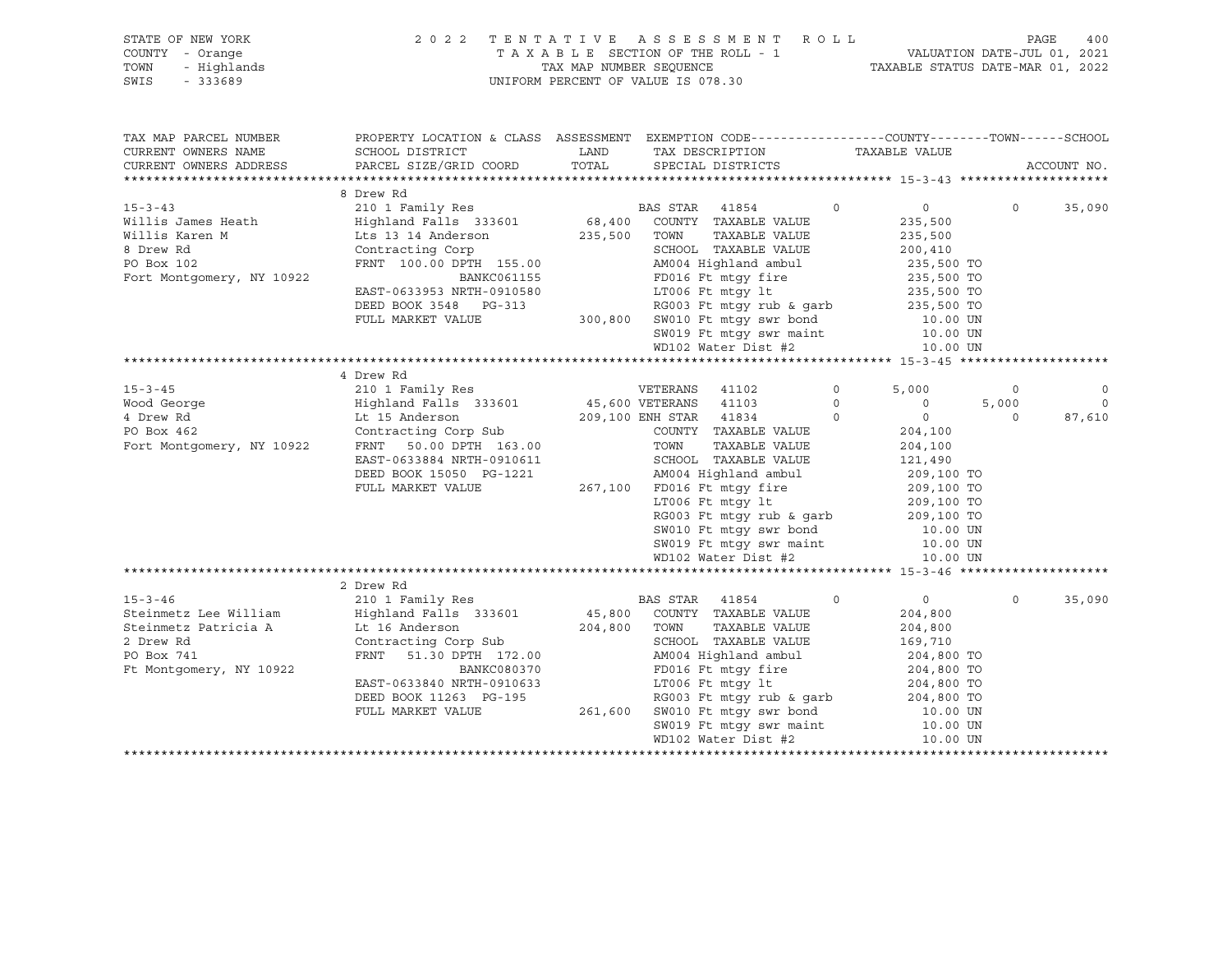| STATE OF NEW YORK<br>OF NEW YORK<br>Y - Orange<br>- Highlands<br>- 333689<br>COUNTY - Orange<br>TOWN<br>SWIS | 2022 TENTATIVE ASSESSMENT ROLL<br>UNIFORM PERCENT OF VALUE IS 078.30                                                                                                                                                                                                                                                                                                                                                                                                                                           |                                     | PAGE                                                                                                                                                                                                                                                                                                                                                                                               | 401                                  |                    |  |
|--------------------------------------------------------------------------------------------------------------|----------------------------------------------------------------------------------------------------------------------------------------------------------------------------------------------------------------------------------------------------------------------------------------------------------------------------------------------------------------------------------------------------------------------------------------------------------------------------------------------------------------|-------------------------------------|----------------------------------------------------------------------------------------------------------------------------------------------------------------------------------------------------------------------------------------------------------------------------------------------------------------------------------------------------------------------------------------------------|--------------------------------------|--------------------|--|
| TAX MAP PARCEL NUMBER<br>CURRENT OWNERS NAME                                                                 | SCHOOL DISTRICT                                                                                                                                                                                                                                                                                                                                                                                                                                                                                                |                                     | PROPERTY LOCATION & CLASS ASSESSMENT EXEMPTION CODE----------------COUNTY-------TOWN------SCHOOL<br>LAND TAX DESCRIPTION TAXABLE VALUE                                                                                                                                                                                                                                                             |                                      |                    |  |
|                                                                                                              | CURRENT OWNERS ADDRESS <b>DERIGEL SIZE/GRID COORD</b> TOTAL SPECIAL DISTRICTS                                                                                                                                                                                                                                                                                                                                                                                                                                  |                                     |                                                                                                                                                                                                                                                                                                                                                                                                    |                                      | ACCOUNT NO.        |  |
|                                                                                                              | 22 Montgomery Rd                                                                                                                                                                                                                                                                                                                                                                                                                                                                                               |                                     |                                                                                                                                                                                                                                                                                                                                                                                                    |                                      |                    |  |
| $15 - 3 - 47$<br>Paul David M Jr                                                                             | Paul Karen J<br>22 Montgomery Rd<br>22 Montgomery Rd<br>20 Montgomery Rd<br>20 Montgomery Rd<br>211,700 TOWN<br>211,700 TOWN<br>211,700 TOWN<br>211,700 TOWN<br>211,700 TOWN<br>211,700 TOWN<br>211,700 TOWN<br>211,700 TOWN<br>211,700 TOWN<br>211,700 TO<br>Contracting Corp Sub<br>FRNT 52.50 DPTH 187.00<br>EAST-0633798 NRTH-0910661<br>DEED BOOK 2128 PG-00863<br>FULL MARKET VALUE<br>PULL MARKET VALUE<br>270,400 RG003 Ft mtgy rub & garb<br>80010 Ft mtgy swr bond<br>80010 Ft mtgy swr maint<br>10. |                                     | <b>BAS STAR</b> 41854<br>TAXABLE VALUE                                                                                                                                                                                                                                                                                                                                                             | $\overline{0}$<br>211,700<br>211,700 | $\Omega$<br>35,090 |  |
|                                                                                                              |                                                                                                                                                                                                                                                                                                                                                                                                                                                                                                                |                                     |                                                                                                                                                                                                                                                                                                                                                                                                    |                                      |                    |  |
|                                                                                                              | 20 Montgomery Rd                                                                                                                                                                                                                                                                                                                                                                                                                                                                                               |                                     |                                                                                                                                                                                                                                                                                                                                                                                                    |                                      |                    |  |
| $15 - 3 - 48$<br>PO Box 128<br>Fort Montgomery, NY 10922                                                     | Bieronski Luann Mighland Falls 333601 46,400 COUNTY TAXABLE VALUE<br>Lt 18 Anderson<br>Contracting Corp Sub                                                                                                                                                                                                                                                                                                                                                                                                    | $241,200$ TOWN<br>SCHOOL<br>AMO04 H | $\overline{0}$<br>TOWN TAXABLE VALUE<br>SCHOOL TAXABLE VALUE 206,110<br>Contracting Corp Sub<br>Joint Tenants W & P<br>FRNT 51.90 DPTH 200.00<br>EAST-0633756 NRTH-0910689<br>DEED BOOK 13507 PG-1776<br>FULL MARKET VALUE<br>FULL MARKET VALUE<br>200.00<br>FULL MARKET VALUE<br>200.00<br>FULL MARKET VALUE<br>200.00<br>20.<br>SW019 Ft mtgy swr maint 20.00 UN<br>WD102 Water Dist #2 10.00 UN | $\overline{0}$<br>241,200<br>241,200 | $\Omega$<br>35,090 |  |
|                                                                                                              |                                                                                                                                                                                                                                                                                                                                                                                                                                                                                                                |                                     |                                                                                                                                                                                                                                                                                                                                                                                                    |                                      |                    |  |
| $15 - 3 - 49$<br>Bieronski Luann M<br>PO Box 128<br>Fort Montgomery, NY 10922                                | Montgomery Rd<br>311 Res vac land<br>Highland Falls 333601 61,600 TOWN TAXABLE VALUE 61,600<br>FRNT 95.60 DPTH 221.60 61,600 SCHOOL TAXABLE VALUE 61,600<br>TACRE TARBLE VALUE 61,600 TO<br>AM004 Highland ambul 61,600 TO<br>AM004 Highla<br>FULL MARKET VALUE                                                                                                                                                                                                                                                |                                     | 1587 FD016 Ft mtgy fire 61,600 TO<br>78,700 LT006 Ft mtgy lt 61,600 TO<br>RG003 Ft mtgy rub & garb 61,600 TO<br>WD102 Water Dist #2                                                                                                                                                                                                                                                                | 10.00 UN                             |                    |  |
|                                                                                                              |                                                                                                                                                                                                                                                                                                                                                                                                                                                                                                                |                                     |                                                                                                                                                                                                                                                                                                                                                                                                    |                                      |                    |  |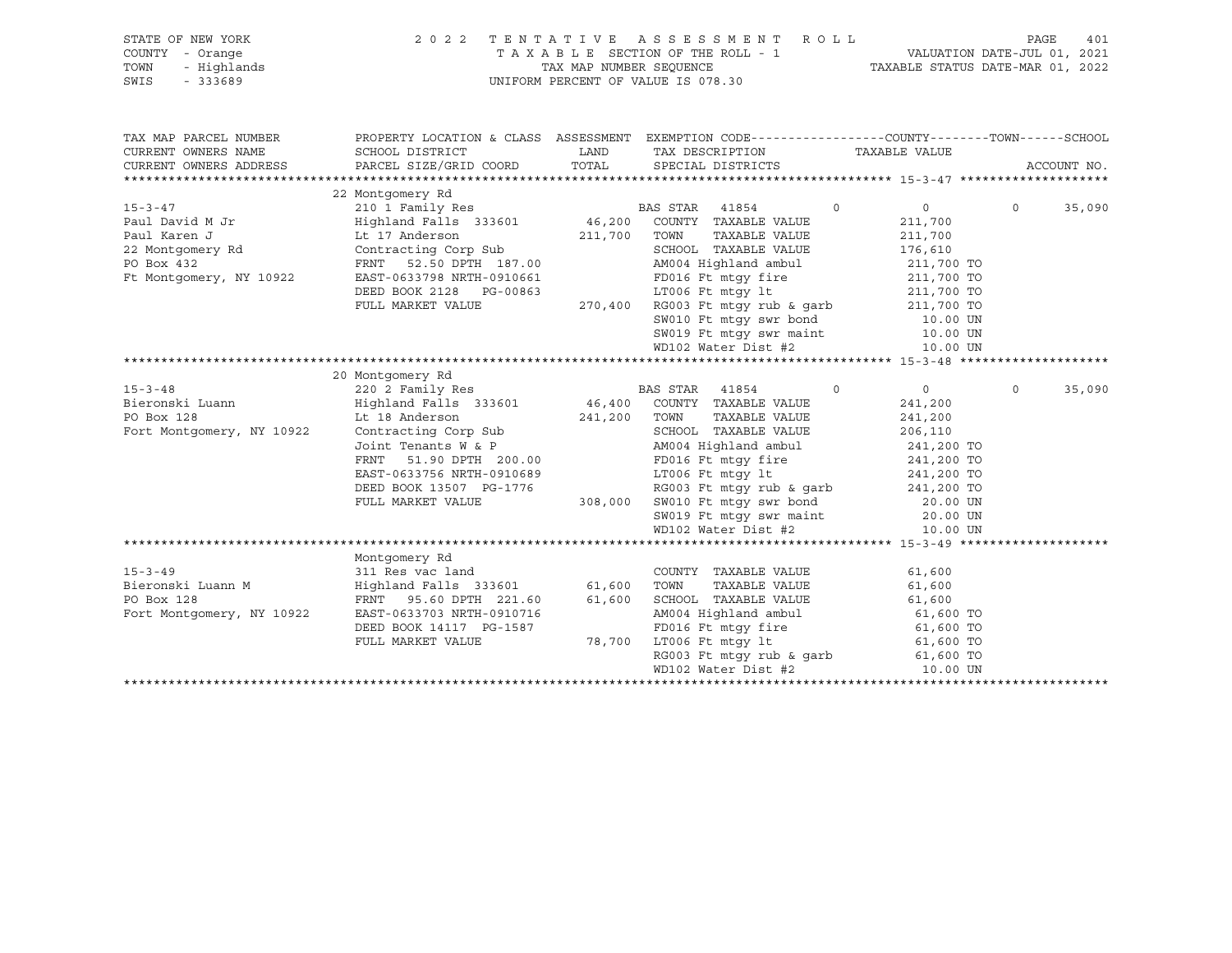| SWIS | STATE OF NEW YORK<br>COUNTY - Orange<br>TOWN - Highlands<br>$-333689$ |                                      | 2022 TENTATIVE ASSESSMENT ROLL<br>TAXABLE SECTION OF THE ROLL - 1<br>TAX MAP NUMBER SEOUENCE<br>UNIFORM PERCENT OF VALUE IS 078.30 |  | VALUATION DATE-JUL 01, 2021<br>TAXABLE STATUS DATE-MAR 01, 2022 | PAGE | 402 |
|------|-----------------------------------------------------------------------|--------------------------------------|------------------------------------------------------------------------------------------------------------------------------------|--|-----------------------------------------------------------------|------|-----|
|      | TAX MAP PARCEL NUMBER                                                 | PROPERTY LOCATION & CLASS ASSESSMENT |                                                                                                                                    |  | EXEMPTION CODE-----------------COUNTY-------TOWN------SCHOOL    |      |     |

| CURRENT OWNERS NAME       | SCHOOL DISTRICT                   | LAND    | TAX DESCRIPTION                                                                                     | TAXABLE VALUE |  |  |  |  |
|---------------------------|-----------------------------------|---------|-----------------------------------------------------------------------------------------------------|---------------|--|--|--|--|
| CURRENT OWNERS ADDRESS    | PARCEL SIZE/GRID COORD            | TOTAL   | SPECIAL DISTRICTS                                                                                   | ACCOUNT NO.   |  |  |  |  |
|                           |                                   |         |                                                                                                     |               |  |  |  |  |
|                           | 16 Montgomery Rd                  |         |                                                                                                     |               |  |  |  |  |
| $15 - 3 - 50.1$           | 210 1 Family Res                  |         | COUNTY TAXABLE VALUE                                                                                | 209,000       |  |  |  |  |
| Armstrong Thomas WW II    | Highland Falls 333601 39,200      |         | TOWN<br>TAXABLE VALUE                                                                               | 209,000       |  |  |  |  |
| Armstrong Kristen M       | LOT 1 Armstrong Sub Map 6 209,000 |         | SCHOOL TAXABLE VALUE                                                                                | 209,000       |  |  |  |  |
| 16 Montgomery Rd          | Filed 03-03-2016                  |         | AM004 Highland ambul                                                                                | 209,000 TO    |  |  |  |  |
| PO Box 661                | Driveway Easement 03-16 R         |         | FD016 Ft mtgy fire                                                                                  | 209,000 TO    |  |  |  |  |
| Fort Montgomery, NY 10922 | ACRES<br>0.39 BANKC230070         |         | LT006 Ft mtgy lt                                                                                    | 209,000 TO    |  |  |  |  |
|                           | EAST-0633632 NRTH-0910741         |         | RG003 Ft mtgy rub & garb                                                                            | 209,000 TO    |  |  |  |  |
|                           | DEED BOOK 14184    PG-1881        |         |                                                                                                     |               |  |  |  |  |
|                           | FULL MARKET VALUE                 | 266,900 | SW010 Ft mtgy swr bond 10.00 UN<br>SW019 Ft mtgy swr maint 10.00 UN<br>WD102 Water Dist #2 10.00 UN |               |  |  |  |  |
|                           |                                   |         |                                                                                                     |               |  |  |  |  |
|                           |                                   |         |                                                                                                     |               |  |  |  |  |
|                           | 14 Montgomery Rd                  |         |                                                                                                     |               |  |  |  |  |
| $15 - 3 - 50.2$           | 210 1 Family Res                  |         | COUNTY TAXABLE VALUE                                                                                | 156,900       |  |  |  |  |
| Armstrong Thomas WW II    | Highland Falls 333601 29,500      |         | TOWN<br>TAXABLE VALUE                                                                               | 156,900       |  |  |  |  |
| Armstrong Kristen M       | Lot 2 Armstrong Sub Map 6 156,900 |         | SCHOOL TAXABLE VALUE 156,900                                                                        |               |  |  |  |  |
| 14 Montgomery Rd          | filed $3-3-16$                    |         | AM004 Highland ambul 156,900 TO                                                                     |               |  |  |  |  |
| PO Box 661                | Driveway Easement 3/16 RO         |         | FD016 Ft mtgy fire 156,900 TO                                                                       |               |  |  |  |  |
| Fort Montgomery, NY 10922 | <b>ACRES</b><br>0.23              |         | LT006 Ft mtqy 1t 156,900 TO                                                                         |               |  |  |  |  |
|                           | EAST-0633547 NRTH-0910713         |         | RG003 Ft mtgy rub & garb 156,900 TO                                                                 |               |  |  |  |  |
|                           | DEED BOOK 14184 PG-1885           |         |                                                                                                     |               |  |  |  |  |
|                           | FULL MARKET VALUE                 | 200,400 | SW010 Ft mtgy swr bond 10.00 UN<br>SW019 Ft mtgy swr maint 10.00 UN<br>WD102 Water Dist #2 10.00 UN |               |  |  |  |  |
|                           |                                   |         |                                                                                                     |               |  |  |  |  |
|                           |                                   |         |                                                                                                     |               |  |  |  |  |
|                           | 10 Montgomery Rd                  |         |                                                                                                     |               |  |  |  |  |
| $15 - 3 - 51$             | 210 1 Family Res                  |         | COUNTY TAXABLE VALUE                                                                                | 160,500       |  |  |  |  |
| Armstrong Thomas WW       | Highland Falls 333601 46,400      |         | TAXABLE VALUE<br>TOWN                                                                               | 160,500       |  |  |  |  |
| 14 Montgomery Rd          | driveway Easement L14017P 160,500 |         | SCHOOL TAXABLE VALUE                                                                                | 160,500       |  |  |  |  |
| PO Box 661                | dtd 3-15-16                       |         | AM004 Highland ambul                                                                                | 160,500 TO    |  |  |  |  |
| Fort Montgomery, NY 10922 | FRNT 85.70 DPTH 150.00            |         | FD016 Ft mtqy fire                                                                                  | 160,500 TO    |  |  |  |  |
|                           | EAST-0633579 NRTH-0910837         |         | LT006 Ft mtqy lt                                                                                    | 160,500 TO    |  |  |  |  |
|                           | DEED BOOK 13090 PG-566            |         | RG003 Ft mtqy rub & qarb                                                                            | 160,500 TO    |  |  |  |  |
|                           | FULL MARKET VALUE                 | 205,000 | SW010 Ft mtgy swr bond 10.00 UN                                                                     |               |  |  |  |  |
|                           |                                   |         | SW019 Ft mtgy swr maint 10.00 UN                                                                    |               |  |  |  |  |
|                           |                                   |         | WD102 Water Dist #2                                                                                 | 10.00 UN      |  |  |  |  |
|                           |                                   |         |                                                                                                     |               |  |  |  |  |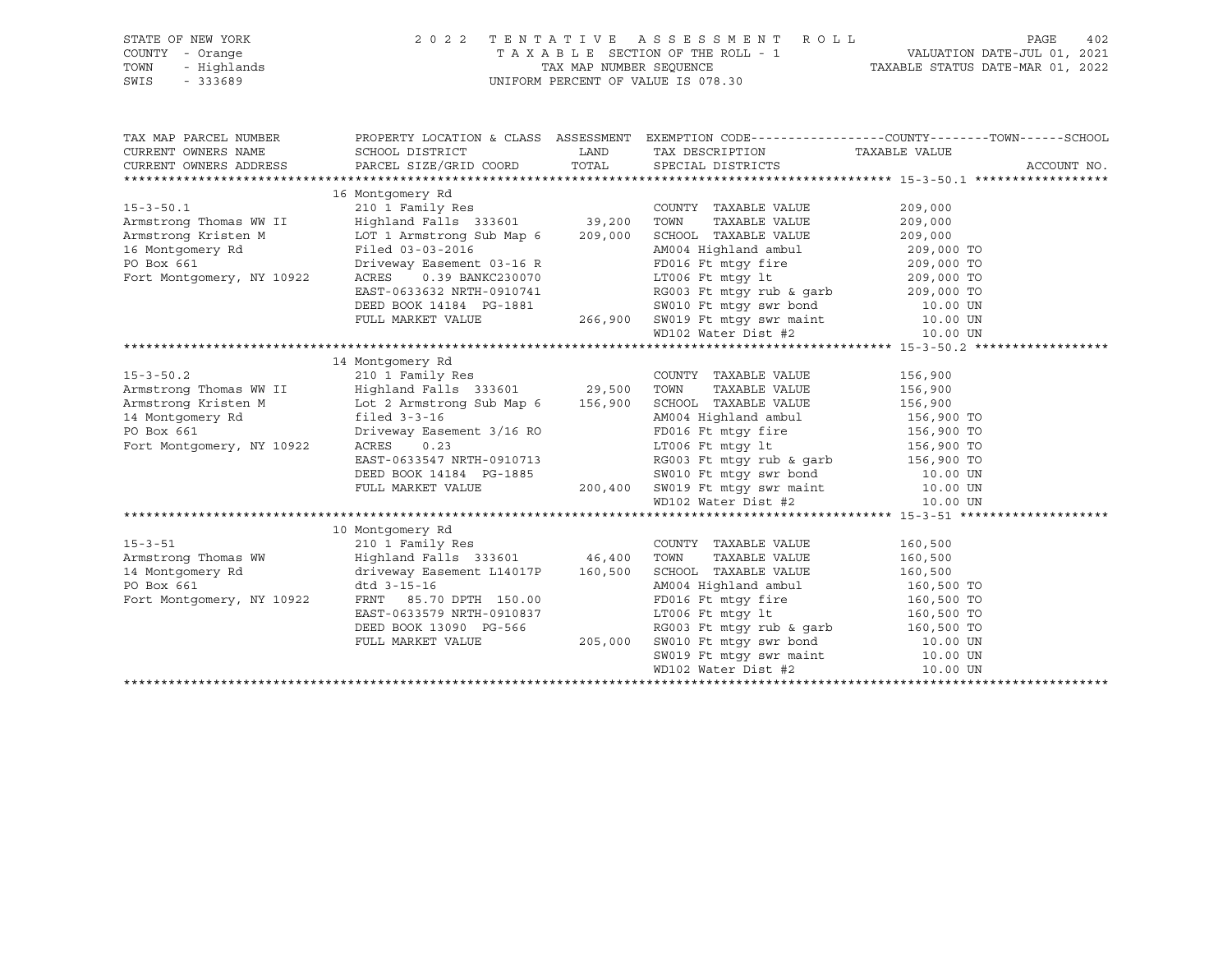## STATE OF NEW YORK 2 0 2 2 T E N T A T I V E A S S E S S M E N T R O L L PAGE 403 COUNTY - Orange T A X A B L E SECTION OF THE ROLL - 1 VALUATION DATE-JUL 01, 2021 TOWN - Highlands TAX MAP NUMBER SEQUENCE TAXABLE STATUS DATE-MAR 01, 2022 SWIS - 333689 UNIFORM PERCENT OF VALUE IS 078.30

TAX MAP PARCEL NUMBER PROPERTY LOCATION & CLASS ASSESSMENT EXEMPTION CODE------------------COUNTY--------TOWN------SCHOOL CURRENT OWNERS NAME SCHOOL DISTRICT LAND TAX DESCRIPTION TAXABLE VALUE CURRENT OWNERS ADDRESS PARCEL SIZE/GRID COORD TOTAL SPECIAL DISTRICTS ACCOUNT NO. \*\*\*\*\*\*\*\*\*\*\*\*\*\*\*\*\*\*\*\*\*\*\*\*\*\*\*\*\*\*\*\*\*\*\*\*\*\*\*\*\*\*\*\*\*\*\*\*\*\*\*\*\*\*\*\*\*\*\*\*\*\*\*\*\*\*\*\*\*\*\*\*\*\*\*\*\*\*\*\*\*\*\*\*\*\*\*\*\*\*\*\*\*\*\*\*\*\*\*\*\*\*\* 15-3-52 \*\*\*\*\*\*\*\*\*\*\*\*\*\*\*\*\*\*\*\* 4 Montgomery Rd 15-3-52 411 Apartment COUNTY TAXABLE VALUE 390,700 Fort Montgomery Road Highland Falls 333601 62,800 TOWN TAXABLE VALUE 390,700 Holding Corp Lts 7 8 9 Pt Lts 10 11 390,700 SCHOOL TAXABLE VALUE 390,700 57 Montgomery Rd Leo Graber Sub AM004 Highland ambul 390,700 TO PO Box 297 **Easement/Utility** FRD016 Ft mtgy fire 390,700 TO Ft Montgomery, NY 10922 FRNT 91.00 DPTH 246.20 LT006 Ft mtgy lt 390,700 TO EAST-0633449 NRTH-0910929 RG003 Ft mtgy rub & garb 390,700 TO DEED BOOK 4625 PG-162 SW010 Ft mtgy swr bond 60.00 UN FULL MARKET VALUE 499,000 SW019 Ft mtgy swr maint 60.00 UN WD102 Water Dist #2 35.00 UN \*\*\*\*\*\*\*\*\*\*\*\*\*\*\*\*\*\*\*\*\*\*\*\*\*\*\*\*\*\*\*\*\*\*\*\*\*\*\*\*\*\*\*\*\*\*\*\*\*\*\*\*\*\*\*\*\*\*\*\*\*\*\*\*\*\*\*\*\*\*\*\*\*\*\*\*\*\*\*\*\*\*\*\*\*\*\*\*\*\*\*\*\*\*\*\*\*\*\*\*\*\*\* 15-3-53 \*\*\*\*\*\*\*\*\*\*\*\*\*\*\*\*\*\*\*\* 6 School St 15-3-53 210 1 Family Res COUNTY TAXABLE VALUE 309,000 Coughlan Seamus Highland Falls 333601 47,800 TOWN TAXABLE VALUE 309,000 Coughlan Eileen Pt Lt 3 Lts 4 5 6 309,000 SCHOOL TAXABLE VALUE 309,000 263 Fitch Rd Leo Graber Sub AM004 Highland ambul 309,000 TO Saratoga Springs, NY 12866 Utility Easement 1/13/201 FD016 Ft mtgy fire 309,000 TO FRNT 174.20 DPTH 119.00 LT006 Ft mtgy lt 309,000 TO EAST-0633432 NRTH-0910783 RG003 Ft mtgy rub & garb 309,000 TO DEED BOOK 4157 PG-348 SW010 Ft mtgy swr bond 10.00 UN FULL MARKET VALUE 394,600 SW019 Ft mtgy swr maint 10.00 UN WD102 Water Dist #2 10.00 UN \*\*\*\*\*\*\*\*\*\*\*\*\*\*\*\*\*\*\*\*\*\*\*\*\*\*\*\*\*\*\*\*\*\*\*\*\*\*\*\*\*\*\*\*\*\*\*\*\*\*\*\*\*\*\*\*\*\*\*\*\*\*\*\*\*\*\*\*\*\*\*\*\*\*\*\*\*\*\*\*\*\*\*\*\*\*\*\*\*\*\*\*\*\*\*\*\*\*\*\*\*\*\* 15-3-54 \*\*\*\*\*\*\*\*\*\*\*\*\*\*\*\*\*\*\*\* 860 Route 9W 15-3-54 411 Apartment COUNTY TAXABLE VALUE 419,200 Fort Montgomery LLC Highland Falls 333601 57,200 TOWN TAXABLE VALUE 419,200 c/o Hershel Leidner Pt Lts 2 3 Leo Graber Sub 419,200 SCHOOL TAXABLE VALUE 419,200 10 Paiken Dr Utility Easement 1/13/201 AM004 Highland ambul 419,200 TO Spring Valley, NY 10977 FRNT 45.10 DPTH 85.50 FD016 Ft mtgy fire 419,200 TO BANK0140085 LT006 Ft mtgy lt 419,200 TO EAST-0633329 NRTH-0910882 RG003 Ft mtgy rub & garb 419,200 TO DEED BOOK 14458 PG-403 SW010 Ft mtgy swr bond 70.00 UN FULL MARKET VALUE 535,400 SW019 Ft mtgy swr maint 70.00 UN WD102 Water Dist #2 35.00 UN \*\*\*\*\*\*\*\*\*\*\*\*\*\*\*\*\*\*\*\*\*\*\*\*\*\*\*\*\*\*\*\*\*\*\*\*\*\*\*\*\*\*\*\*\*\*\*\*\*\*\*\*\*\*\*\*\*\*\*\*\*\*\*\*\*\*\*\*\*\*\*\*\*\*\*\*\*\*\*\*\*\*\*\*\*\*\*\*\*\*\*\*\*\*\*\*\*\*\*\*\*\*\*\*\*\*\*\*\*\*\*\*\*\*\*\*\*\*\*\*\*\*\*\*\*\*\*\*\*\*\*\*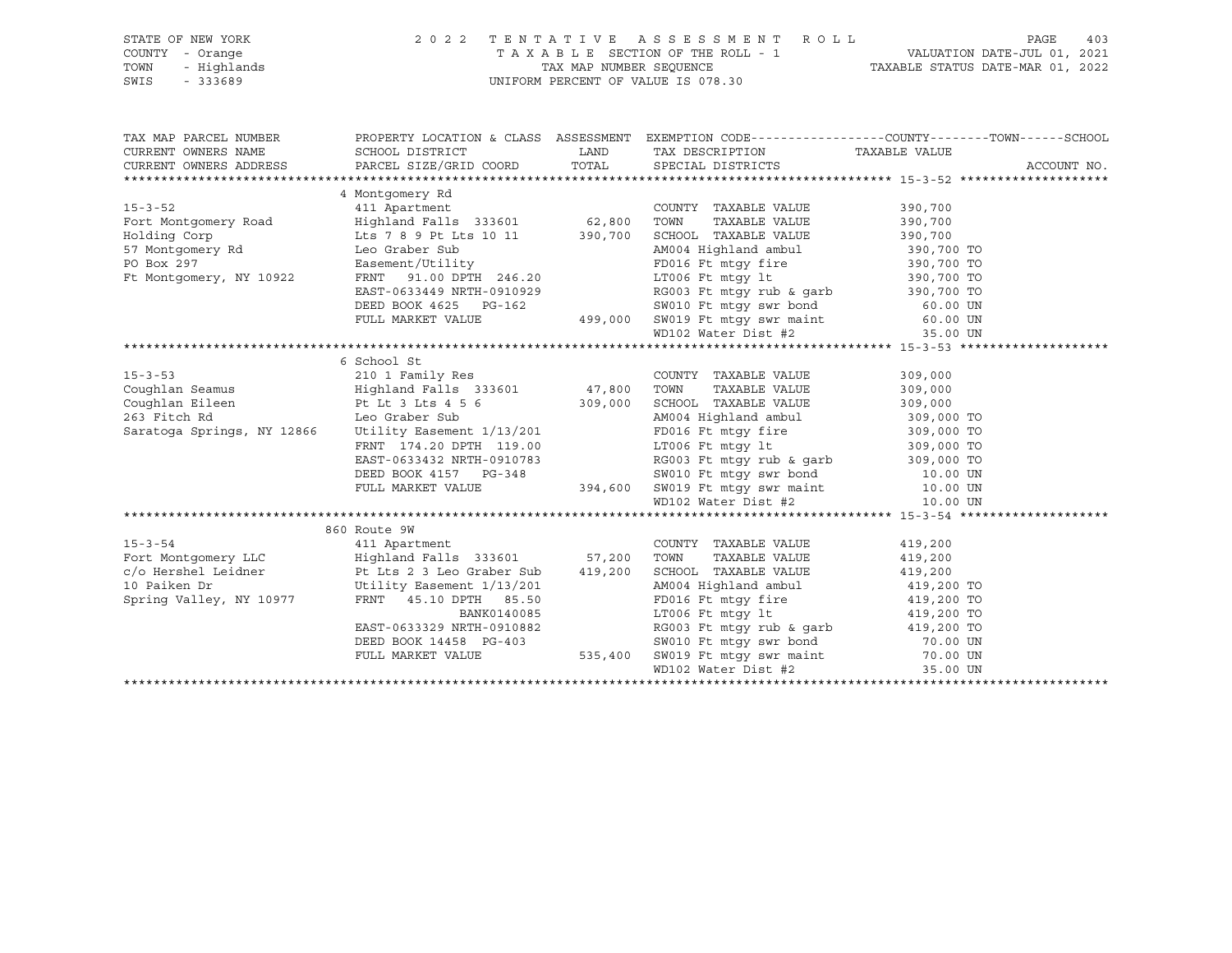| STATE OF NEW YORK<br>COUNTY - Orange<br>? - Orange<br>- Highlands<br>- 333689<br>TOWN<br>SWIS<br>$-333689$                                                                                     | 2 0 2 2<br>TENTATIVE ASSESSMENT ROLL               | 404<br>PAGE  |                                                                                                                                                                                                                                                                                                                                                                                                                                                                                 |                                                                                                 |             |
|------------------------------------------------------------------------------------------------------------------------------------------------------------------------------------------------|----------------------------------------------------|--------------|---------------------------------------------------------------------------------------------------------------------------------------------------------------------------------------------------------------------------------------------------------------------------------------------------------------------------------------------------------------------------------------------------------------------------------------------------------------------------------|-------------------------------------------------------------------------------------------------|-------------|
|                                                                                                                                                                                                |                                                    |              |                                                                                                                                                                                                                                                                                                                                                                                                                                                                                 |                                                                                                 |             |
| TAX MAP PARCEL NUMBER                                                                                                                                                                          |                                                    |              | PROPERTY LOCATION & CLASS ASSESSMENT EXEMPTION CODE---------------COUNTY-------TOWN-----SCHOOL                                                                                                                                                                                                                                                                                                                                                                                  |                                                                                                 |             |
| CURRENT OWNERS NAME                                                                                                                                                                            | SCHOOL DISTRICT                                    | LAND         | TAX DESCRIPTION                                                                                                                                                                                                                                                                                                                                                                                                                                                                 | TAXABLE VALUE                                                                                   |             |
| CURRENT OWNERS ADDRESS                                                                                                                                                                         | PARCEL SIZE/GRID COORD                             | TOTAL        | SPECIAL DISTRICTS                                                                                                                                                                                                                                                                                                                                                                                                                                                               |                                                                                                 | ACCOUNT NO. |
|                                                                                                                                                                                                |                                                    |              |                                                                                                                                                                                                                                                                                                                                                                                                                                                                                 |                                                                                                 |             |
|                                                                                                                                                                                                | 856 Route 9W                                       |              |                                                                                                                                                                                                                                                                                                                                                                                                                                                                                 |                                                                                                 |             |
| $15 - 3 - 55$                                                                                                                                                                                  |                                                    |              | COUNTY TAXABLE VALUE                                                                                                                                                                                                                                                                                                                                                                                                                                                            | 135,400                                                                                         |             |
| Coughlan Seamus M                                                                                                                                                                              |                                                    |              | TAXABLE VALUE                                                                                                                                                                                                                                                                                                                                                                                                                                                                   | 135,400                                                                                         |             |
|                                                                                                                                                                                                |                                                    |              | 135,400 SCHOOL TAXABLE VALUE                                                                                                                                                                                                                                                                                                                                                                                                                                                    | 135,400                                                                                         |             |
|                                                                                                                                                                                                |                                                    |              |                                                                                                                                                                                                                                                                                                                                                                                                                                                                                 |                                                                                                 |             |
|                                                                                                                                                                                                |                                                    |              |                                                                                                                                                                                                                                                                                                                                                                                                                                                                                 |                                                                                                 |             |
|                                                                                                                                                                                                | EAST-0633309 NRTH-0910840<br>DEED BOOK 3222 PG-265 |              |                                                                                                                                                                                                                                                                                                                                                                                                                                                                                 |                                                                                                 |             |
|                                                                                                                                                                                                | FULL MARKET VALUE                                  |              |                                                                                                                                                                                                                                                                                                                                                                                                                                                                                 |                                                                                                 |             |
|                                                                                                                                                                                                |                                                    |              |                                                                                                                                                                                                                                                                                                                                                                                                                                                                                 |                                                                                                 |             |
|                                                                                                                                                                                                |                                                    |              |                                                                                                                                                                                                                                                                                                                                                                                                                                                                                 |                                                                                                 |             |
|                                                                                                                                                                                                |                                                    |              | 135,400 135,400 135,400 135,400 135,400 135,400 135,400 15<br>135,400 135,400 15<br>135,400 17006 Ft mtgy 1t<br>RG003 Ft mtgy rub & garb<br>135,400 172,900 5W019 Ft mtgy swr bond<br>5W019 Ft mtgy swr maint<br>ND102 Water Nick                                                                                                                                                                                                                                               |                                                                                                 |             |
|                                                                                                                                                                                                | 840 Route 9W                                       |              |                                                                                                                                                                                                                                                                                                                                                                                                                                                                                 |                                                                                                 |             |
| $15 - 3 - 56$                                                                                                                                                                                  |                                                    |              | COUNTY TAXABLE VALUE                                                                                                                                                                                                                                                                                                                                                                                                                                                            | 411,600                                                                                         |             |
| The Old Oak Inn Inc                                                                                                                                                                            |                                                    |              | TAXABLE VALUE                                                                                                                                                                                                                                                                                                                                                                                                                                                                   | 411,600                                                                                         |             |
|                                                                                                                                                                                                |                                                    |              |                                                                                                                                                                                                                                                                                                                                                                                                                                                                                 |                                                                                                 |             |
| Easement/Utility<br>Fort Montgomery, NY 10922<br>FRNT 183.40 DPTH 120.40                                                                                                                       | FRNT 183.40 DPTH 120.40                            |              |                                                                                                                                                                                                                                                                                                                                                                                                                                                                                 |                                                                                                 |             |
|                                                                                                                                                                                                | EAST-0633216 NRTH-0910654                          |              |                                                                                                                                                                                                                                                                                                                                                                                                                                                                                 |                                                                                                 |             |
|                                                                                                                                                                                                | DEED BOOK 11763 PG-169                             |              |                                                                                                                                                                                                                                                                                                                                                                                                                                                                                 |                                                                                                 |             |
|                                                                                                                                                                                                | FULL MARKET VALUE                                  |              |                                                                                                                                                                                                                                                                                                                                                                                                                                                                                 |                                                                                                 |             |
|                                                                                                                                                                                                |                                                    |              |                                                                                                                                                                                                                                                                                                                                                                                                                                                                                 |                                                                                                 |             |
|                                                                                                                                                                                                |                                                    |              |                                                                                                                                                                                                                                                                                                                                                                                                                                                                                 |                                                                                                 |             |
|                                                                                                                                                                                                |                                                    |              |                                                                                                                                                                                                                                                                                                                                                                                                                                                                                 |                                                                                                 |             |
|                                                                                                                                                                                                |                                                    |              | ${\small \begin{tabular}{ccccc} \multicolumn{4}{c}{\textbf{0}} & \multicolumn{4}{c}{\textbf{0}} & \multicolumn{4}{c}{\textbf{0}} & \multicolumn{4}{c}{\textbf{0}} & \multicolumn{4}{c}{\textbf{0}} & \multicolumn{4}{c}{\textbf{0}} & \multicolumn{4}{c}{\textbf{0}} & \multicolumn{4}{c}{\textbf{0}} & \multicolumn{4}{c}{\textbf{0}} & \multicolumn{4}{c}{\textbf{0}} & \multicolumn{4}{c}{\textbf{0}} & \multicolumn{4}{c}{\textbf{0}} & \multicolumn{4}{c}{\textbf{0}} & \$ |                                                                                                 |             |
|                                                                                                                                                                                                | 10 Oakwood Rd                                      |              |                                                                                                                                                                                                                                                                                                                                                                                                                                                                                 |                                                                                                 |             |
| $15 - 3 - 58.2$                                                                                                                                                                                | 417 Cottages                                       |              | COUNTY TAXABLE VALUE                                                                                                                                                                                                                                                                                                                                                                                                                                                            | 1134,000                                                                                        |             |
|                                                                                                                                                                                                |                                                    | 900,000 TOWN | TAXABLE VALUE                                                                                                                                                                                                                                                                                                                                                                                                                                                                   | 1134,000                                                                                        |             |
|                                                                                                                                                                                                |                                                    |              | 1134,000 SCHOOL TAXABLE VALUE<br>AM004 Highland ambul                                                                                                                                                                                                                                                                                                                                                                                                                           |                                                                                                 |             |
| Hansen Carsten Sr.<br>Highland Falls 333601<br>Hansen Mary-Terese Easement/Utility<br>PO Box 537 ACRES 9.70<br>Fort Montgomery, NY 10922 EAST-0633822 NRTH-0910434<br>REF 0633822 NRTH-0910434 |                                                    |              |                                                                                                                                                                                                                                                                                                                                                                                                                                                                                 |                                                                                                 |             |
|                                                                                                                                                                                                | DEED BOOK 12119 PG-697                             |              | FD016 Ft mtgy fire<br>LT006 Ft mtgy lt                                                                                                                                                                                                                                                                                                                                                                                                                                          |                                                                                                 |             |
|                                                                                                                                                                                                | FULL MARKET VALUE                                  |              | 1448,300 RG003 Ft mtgy rub & garb<br>1448,300 RG003 Ft mtgy rub & garb                                                                                                                                                                                                                                                                                                                                                                                                          | $1134,000$<br>$1134,000$ TO<br>$1134,000$ TO<br>$1134,000$ TO<br>$1134,000$ TO<br>$1134,000$ TO |             |
|                                                                                                                                                                                                |                                                    |              |                                                                                                                                                                                                                                                                                                                                                                                                                                                                                 | 156.00 UN                                                                                       |             |
|                                                                                                                                                                                                |                                                    |              |                                                                                                                                                                                                                                                                                                                                                                                                                                                                                 | 150.00 UN                                                                                       |             |
|                                                                                                                                                                                                |                                                    |              | SW010 Ft mtgy swr bond<br>SW019 Ft mtgy swr maint<br>WD102 Water Dist #2                                                                                                                                                                                                                                                                                                                                                                                                        | 105.00 UN                                                                                       |             |
|                                                                                                                                                                                                |                                                    |              |                                                                                                                                                                                                                                                                                                                                                                                                                                                                                 |                                                                                                 |             |
|                                                                                                                                                                                                | School St                                          |              |                                                                                                                                                                                                                                                                                                                                                                                                                                                                                 |                                                                                                 |             |
| $15 - 3 - 60$                                                                                                                                                                                  | 438 Parking lot                                    |              |                                                                                                                                                                                                                                                                                                                                                                                                                                                                                 | 10,000                                                                                          |             |
| Coughlan Seamus M                                                                                                                                                                              | Highland Falls 333601                              |              |                                                                                                                                                                                                                                                                                                                                                                                                                                                                                 | 10,000                                                                                          |             |
| Coughlan Eileen T                                                                                                                                                                              | NEW PARCEL<br>DRIVEWAY/PARKING                     |              | COUNTY TAXABLE VALUE<br>10,000 TOWN TAXABLE VALUE<br>10,000 SCHOOL TAXABLE VALUE<br>AM004 Highland ambul<br>FD016 Ft mtgy fire<br>LT006 Ft mtgy 1t<br>RG003 Ft mtgy 1t                                                                                                                                                                                                                                                                                                          | 10,000                                                                                          |             |
| PO Box 13                                                                                                                                                                                      |                                                    |              |                                                                                                                                                                                                                                                                                                                                                                                                                                                                                 | 10,000 TO                                                                                       |             |
| Fort Montgomery, NY 10922                                                                                                                                                                      | EASEMENT 15-3-52, 53, 54                           |              |                                                                                                                                                                                                                                                                                                                                                                                                                                                                                 | 10,000 TO                                                                                       |             |
|                                                                                                                                                                                                | FRNT 40.00 DPTH 257.50                             |              |                                                                                                                                                                                                                                                                                                                                                                                                                                                                                 | 10,000 TO                                                                                       |             |
|                                                                                                                                                                                                | EAST-0633477 NRTH-0910864                          |              | RG003 Ft mtgy rub & garb $10,000$ TO                                                                                                                                                                                                                                                                                                                                                                                                                                            |                                                                                                 |             |
|                                                                                                                                                                                                | FULL MARKET VALUE                                  | 12,800       |                                                                                                                                                                                                                                                                                                                                                                                                                                                                                 |                                                                                                 |             |
|                                                                                                                                                                                                |                                                    |              |                                                                                                                                                                                                                                                                                                                                                                                                                                                                                 |                                                                                                 |             |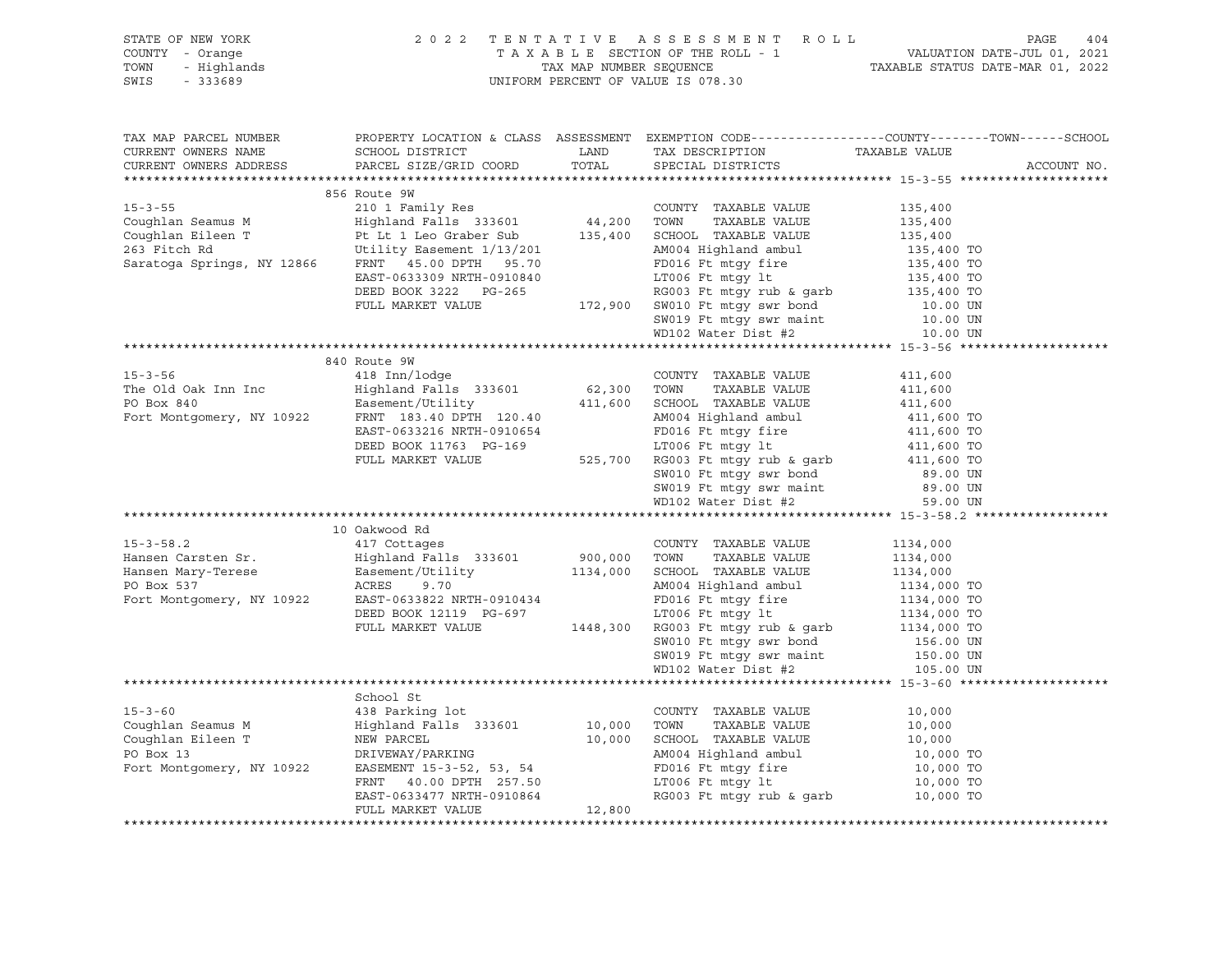| STATE OF NEW YORK<br>COUNTY - Orange<br>TOWN<br>$-333689$<br>SWIS                                                                                                                                                                      | OF NEW YORK (2022 TENTATIVE ASSESSMENT ROLL)<br>TAXABLE SECTION OF THE ROLL - 1 VALUATION<br>- Highlands (2022 TENTATIVE ASSESSMENT ROLL - 1<br>- Highlands (2022 TENTATIVE ASSESSMENT ROLL - 1<br>TAXABLE STATUS (TAXABLE STATUS) UNI         | TAXABLE SECTION OF THE ROLL - 1 VALUATION DATE-JUL 01, 2021<br>TAX MAP NUMBER SEQUENCE TAXABLE STATUS DATE-MAR 01, 2022                                                                                                                                                                                                                    |                |                                                                 |                          | PAGE        | 405         |
|----------------------------------------------------------------------------------------------------------------------------------------------------------------------------------------------------------------------------------------|------------------------------------------------------------------------------------------------------------------------------------------------------------------------------------------------------------------------------------------------|--------------------------------------------------------------------------------------------------------------------------------------------------------------------------------------------------------------------------------------------------------------------------------------------------------------------------------------------|----------------|-----------------------------------------------------------------|--------------------------|-------------|-------------|
| TAX MAP PARCEL NUMBER<br>CURRENT OWNERS NAME                                                                                                                                                                                           | PROPERTY LOCATION & CLASS ASSESSMENT EXEMPTION CODE-----------------COUNTY-------TOWN------SCHOOL<br>SCHOOL DISTRICT                                                                                                                           | LAND TAX DESCRIPTION TAXABLE VALUE COORD TOTAL SPECIAL DISTRICTS                                                                                                                                                                                                                                                                           |                |                                                                 |                          |             |             |
| CURRENT OWNERS ADDRESS                                                                                                                                                                                                                 | PARCEL SIZE/GRID COORD                                                                                                                                                                                                                         |                                                                                                                                                                                                                                                                                                                                            |                |                                                                 |                          | ACCOUNT NO. |             |
|                                                                                                                                                                                                                                        | 124 Firefighters Mem Dr                                                                                                                                                                                                                        |                                                                                                                                                                                                                                                                                                                                            |                |                                                                 |                          |             |             |
| 16-1-1.1 		 COUNTY<br>124 Firefighters Mem Dr LLC 	 Highland Falls 333601 		 44,600 TOWN                                                                                                                                               |                                                                                                                                                                                                                                                | $\begin{tabular}{lllll} \multicolumn{2}{l}{{\text{COUNTY}}} & \multicolumn{2}{l}{\text{TAXABLE}} & \multicolumn{2}{l}{\text{VALUE}} & \multicolumn{2}{l}{\text{246,400}}\\ \multicolumn{2}{l}{\text{COUNTY}} & \multicolumn{2}{l}{\text{TAXABLE}} & \multicolumn{2}{l}{\text{VALUE}} & \multicolumn{2}{l}{\text{246,400}}\\ \end{tabular}$ |                |                                                                 |                          |             |             |
|                                                                                                                                                                                                                                        |                                                                                                                                                                                                                                                | TAXABLE VALUE                                                                                                                                                                                                                                                                                                                              |                | 246,400                                                         |                          |             |             |
| 124 Firefighters Mem Dr LLC Highland Falls 335001 44,000 100001 TAXABLE VALUE 246,400 20000<br>FO Box 4 LIFE ESTATE to There as a M0004 Highland ambul 246,400 TO<br>FOIL FRAME CONFIESTATE CONFIES 2.00 FOILS Ft mtgy fire<br>EAST    |                                                                                                                                                                                                                                                |                                                                                                                                                                                                                                                                                                                                            |                |                                                                 |                          |             |             |
|                                                                                                                                                                                                                                        |                                                                                                                                                                                                                                                |                                                                                                                                                                                                                                                                                                                                            |                |                                                                 |                          |             |             |
|                                                                                                                                                                                                                                        |                                                                                                                                                                                                                                                |                                                                                                                                                                                                                                                                                                                                            |                |                                                                 |                          |             |             |
|                                                                                                                                                                                                                                        |                                                                                                                                                                                                                                                |                                                                                                                                                                                                                                                                                                                                            |                |                                                                 |                          |             |             |
|                                                                                                                                                                                                                                        |                                                                                                                                                                                                                                                |                                                                                                                                                                                                                                                                                                                                            |                |                                                                 |                          |             |             |
|                                                                                                                                                                                                                                        |                                                                                                                                                                                                                                                |                                                                                                                                                                                                                                                                                                                                            |                |                                                                 |                          |             |             |
|                                                                                                                                                                                                                                        |                                                                                                                                                                                                                                                |                                                                                                                                                                                                                                                                                                                                            |                |                                                                 |                          |             |             |
|                                                                                                                                                                                                                                        |                                                                                                                                                                                                                                                |                                                                                                                                                                                                                                                                                                                                            |                |                                                                 |                          |             |             |
|                                                                                                                                                                                                                                        |                                                                                                                                                                                                                                                |                                                                                                                                                                                                                                                                                                                                            |                |                                                                 |                          |             |             |
| 11 Apartment<br>118 FMD, LLC Highland Falls 333601 63,200 TOWN TAXABLE VALUE<br>118 FMD, LLC Highland Falls 333601 63,200 TOWN TAXABLE VALUE<br>110 Intervention of the Stee 4110 FRNT 150.00 DPTH 192.20<br>192.20 AM004 Highland amb |                                                                                                                                                                                                                                                |                                                                                                                                                                                                                                                                                                                                            |                |                                                                 |                          |             |             |
|                                                                                                                                                                                                                                        |                                                                                                                                                                                                                                                | COUNTY TAXABLE VALUE                                                                                                                                                                                                                                                                                                                       |                | 378,200<br>TAXABLE VALUE 378,200                                |                          |             |             |
|                                                                                                                                                                                                                                        |                                                                                                                                                                                                                                                |                                                                                                                                                                                                                                                                                                                                            |                | 378,200                                                         |                          |             |             |
|                                                                                                                                                                                                                                        |                                                                                                                                                                                                                                                |                                                                                                                                                                                                                                                                                                                                            |                |                                                                 |                          |             |             |
|                                                                                                                                                                                                                                        | FRIT 150.00 DPTH 192.20<br>EAST-0632540 NRTH-0910172<br>DEED BOOK 13954 PG-1771<br>FULL MARKET VALUE<br>FULL MARKET VALUE<br>FULL MARKET VALUE<br>AB3,000 RG003 Ft mtgy sur book 378,200 TO<br>SW010 Ft mtgy sur book 378,200 TO<br>SW010 Ft m |                                                                                                                                                                                                                                                                                                                                            |                |                                                                 |                          |             |             |
|                                                                                                                                                                                                                                        |                                                                                                                                                                                                                                                |                                                                                                                                                                                                                                                                                                                                            |                |                                                                 |                          |             |             |
|                                                                                                                                                                                                                                        |                                                                                                                                                                                                                                                |                                                                                                                                                                                                                                                                                                                                            |                |                                                                 |                          |             |             |
|                                                                                                                                                                                                                                        |                                                                                                                                                                                                                                                |                                                                                                                                                                                                                                                                                                                                            |                |                                                                 |                          |             |             |
|                                                                                                                                                                                                                                        |                                                                                                                                                                                                                                                |                                                                                                                                                                                                                                                                                                                                            |                | 80.00 UN<br>80.00 UN                                            |                          |             |             |
|                                                                                                                                                                                                                                        |                                                                                                                                                                                                                                                | SW019 Ft mtgy swr maint 80.00 UN<br>WD102 Water Dist #2 40.00 UN                                                                                                                                                                                                                                                                           |                |                                                                 |                          |             |             |
|                                                                                                                                                                                                                                        |                                                                                                                                                                                                                                                |                                                                                                                                                                                                                                                                                                                                            |                |                                                                 |                          |             |             |
| 112 Firefighters Mem Dr<br>16-1-1.3 210 1 Family Res<br>VanZetta Joseph A III Highland Falls 333601 47,500 VET WAR T 41123 0<br>Hannigan Trisha E Lt 3 Redner Sub 10070 180,400 VET DIS C 41142 0<br>PO Box 341 FRNT 104.60 DPTH 192.2 |                                                                                                                                                                                                                                                |                                                                                                                                                                                                                                                                                                                                            |                |                                                                 |                          |             |             |
|                                                                                                                                                                                                                                        |                                                                                                                                                                                                                                                |                                                                                                                                                                                                                                                                                                                                            | $\overline{0}$ | 20,160                                                          | $\overline{\phantom{0}}$ |             |             |
|                                                                                                                                                                                                                                        |                                                                                                                                                                                                                                                |                                                                                                                                                                                                                                                                                                                                            |                | $\begin{matrix}0&&&&0&\ 0&&&&0&\ 0&&&&9\ 0&&&&0&\ \end{matrix}$ |                          |             |             |
|                                                                                                                                                                                                                                        |                                                                                                                                                                                                                                                |                                                                                                                                                                                                                                                                                                                                            |                |                                                                 |                          |             | $\mathbf 0$ |
|                                                                                                                                                                                                                                        |                                                                                                                                                                                                                                                |                                                                                                                                                                                                                                                                                                                                            | $\overline{0}$ | $\overline{0}$                                                  | 9,020                    |             | $\mathbf 0$ |
|                                                                                                                                                                                                                                        |                                                                                                                                                                                                                                                |                                                                                                                                                                                                                                                                                                                                            |                | 151,220                                                         |                          |             |             |
|                                                                                                                                                                                                                                        |                                                                                                                                                                                                                                                | SCHOOL TAXABLE VALUE 180,400                                                                                                                                                                                                                                                                                                               |                | 159,860                                                         |                          |             |             |
|                                                                                                                                                                                                                                        | DEED BOOK 11585 PG-978                                                                                                                                                                                                                         |                                                                                                                                                                                                                                                                                                                                            |                |                                                                 |                          |             |             |
|                                                                                                                                                                                                                                        |                                                                                                                                                                                                                                                |                                                                                                                                                                                                                                                                                                                                            |                |                                                                 |                          |             |             |
|                                                                                                                                                                                                                                        |                                                                                                                                                                                                                                                |                                                                                                                                                                                                                                                                                                                                            |                |                                                                 |                          |             |             |
|                                                                                                                                                                                                                                        | DEED BOOK 11585 FG-978<br>FULL MARKET VALUE 230,400 AM004 Highland ambul 180,400 TO<br>FULL MARKET VALUE 230,400 AM004 Highland ambul 180,400 TO<br>FD016 Ft mtgy fire 180,400 TO<br>EG003 Ft mtgy rub & garb 180,400 TO<br>SW010 Ft mtg       |                                                                                                                                                                                                                                                                                                                                            |                |                                                                 |                          |             |             |
|                                                                                                                                                                                                                                        |                                                                                                                                                                                                                                                |                                                                                                                                                                                                                                                                                                                                            |                |                                                                 |                          |             |             |
|                                                                                                                                                                                                                                        |                                                                                                                                                                                                                                                |                                                                                                                                                                                                                                                                                                                                            |                |                                                                 |                          |             |             |
|                                                                                                                                                                                                                                        |                                                                                                                                                                                                                                                | SW010 Ft mtgy swr bond 10.00 UN<br>SW019 Ft mtgy swr maint 10.00 UN<br>WD102 Water Dist #2 10.00 UN                                                                                                                                                                                                                                        |                |                                                                 |                          |             |             |
|                                                                                                                                                                                                                                        |                                                                                                                                                                                                                                                |                                                                                                                                                                                                                                                                                                                                            |                |                                                                 |                          |             |             |
|                                                                                                                                                                                                                                        |                                                                                                                                                                                                                                                |                                                                                                                                                                                                                                                                                                                                            |                |                                                                 |                          |             |             |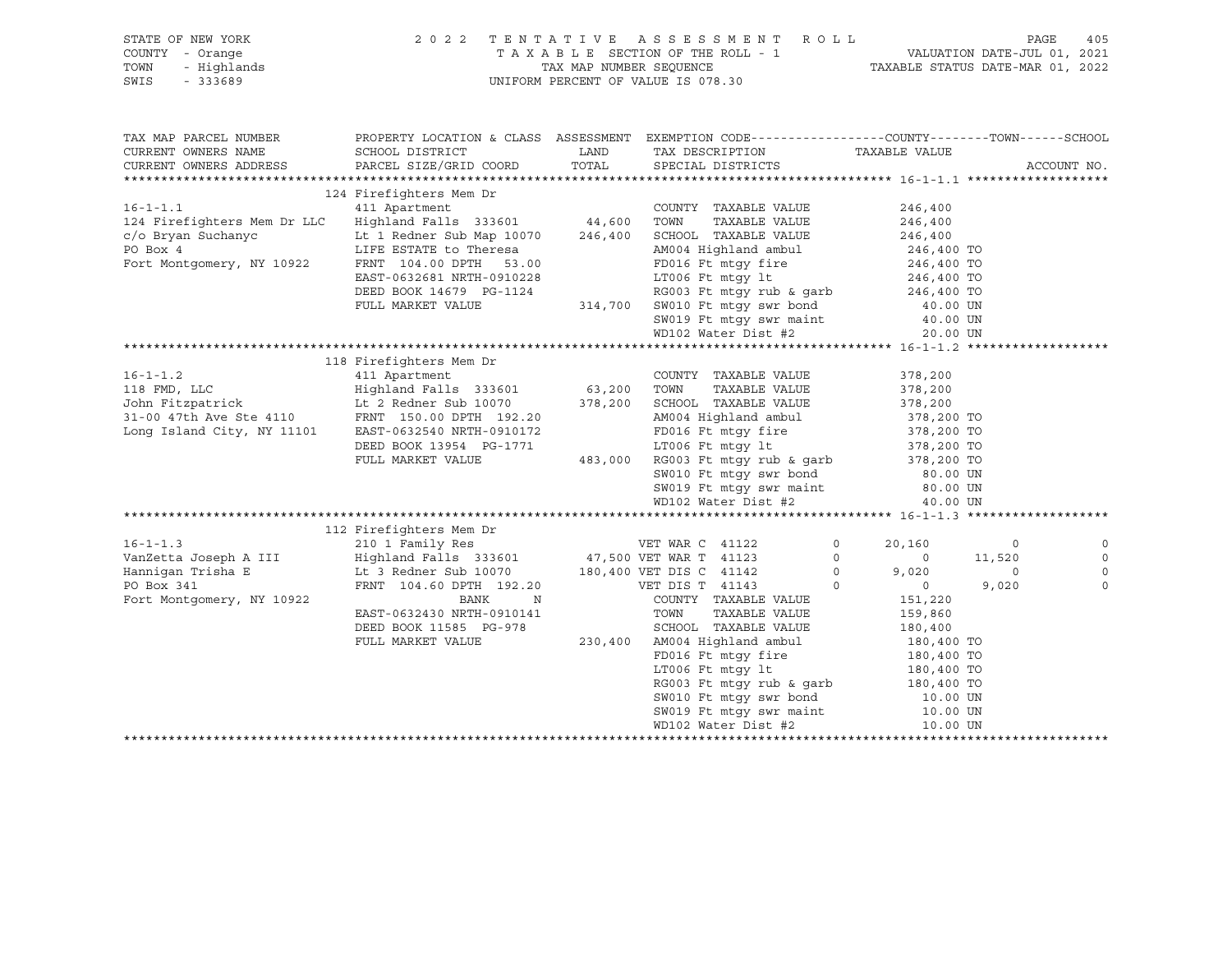| STATE OF NEW YORK<br>COUNTY - Orange<br>- Highlands<br>TOWN<br>$-333689$<br>SWIS | 2 0 2 2                                                                                         |         | TENTATIVE ASSESSMENT ROLL PAGE 406<br>TAXABLE SECTION OF THE ROLL - 1 VALUATION DATE-JUL 01, 2021<br>TAX MAP NUMBER SEQUENCE TAXABLE STATUS DATE-MAR 01, 2022<br>UNIFORM PERCENT OF VALUE IS 078.30                                               |                              |             |
|----------------------------------------------------------------------------------|-------------------------------------------------------------------------------------------------|---------|---------------------------------------------------------------------------------------------------------------------------------------------------------------------------------------------------------------------------------------------------|------------------------------|-------------|
| TAX MAP PARCEL NUMBER                                                            | PROPERTY LOCATION & CLASS ASSESSMENT EXEMPTION CODE----------------COUNTY-------TOWN-----SCHOOL |         |                                                                                                                                                                                                                                                   |                              |             |
| CURRENT OWNERS NAME                                                              | SCHOOL DISTRICT                                                                                 | LAND    | TAX DESCRIPTION TAXABLE VALUE                                                                                                                                                                                                                     |                              |             |
|                                                                                  | CURRENT OWNERS ADDRESS PARCEL SIZE/GRID COORD TOTAL SPECIAL DISTRICTS                           |         |                                                                                                                                                                                                                                                   |                              | ACCOUNT NO. |
|                                                                                  |                                                                                                 |         |                                                                                                                                                                                                                                                   |                              |             |
|                                                                                  | 4 St Marks Pl                                                                                   |         |                                                                                                                                                                                                                                                   |                              |             |
|                                                                                  |                                                                                                 |         | COUNTY TAXABLE VALUE                                                                                                                                                                                                                              | 425,500                      |             |
|                                                                                  |                                                                                                 |         | TAXABLE VALUE<br>TOWN                                                                                                                                                                                                                             | 425,500                      |             |
| $563$ State Route 416                                                            | FRNT 169.10 DPTH 192.00 425,500                                                                 |         | SCHOOL TAXABLE VALUE                                                                                                                                                                                                                              | 425,500                      |             |
| Montgomery, NY 12549                                                             | <b>BANKC160275</b>                                                                              |         | AM004 Highland ambul                                                                                                                                                                                                                              | $425,500$ TO                 |             |
|                                                                                  | EAST-0632671 NRTH-0910154                                                                       |         |                                                                                                                                                                                                                                                   |                              |             |
|                                                                                  | DEED BOOK 15144 PG-1354                                                                         |         |                                                                                                                                                                                                                                                   |                              |             |
|                                                                                  | FULL MARKET VALUE                                                                               |         |                                                                                                                                                                                                                                                   |                              |             |
|                                                                                  |                                                                                                 |         | 0910154<br>FD016 Ft mtgy fire<br>FL016 Ft mtgy fire<br>125,500 TO<br>543,400 RG003 Ft mtgy rub & garb<br>SW010 Ft mtgy swr bond<br>SW010 Ft mtgy swr maint<br>20.00 UN<br>SW019 Ft mtgy swr maint<br>15.00 UN<br>15.00 UN<br>15.00 UN<br>15.00 UN |                              |             |
|                                                                                  |                                                                                                 |         |                                                                                                                                                                                                                                                   |                              |             |
|                                                                                  |                                                                                                 |         |                                                                                                                                                                                                                                                   |                              |             |
|                                                                                  | 10 St Marks Pl                                                                                  |         |                                                                                                                                                                                                                                                   |                              |             |
| $16 - 1 - 3$                                                                     | 210 1 Family Res                                                                                |         | COUNTY TAXABLE VALUE                                                                                                                                                                                                                              | 190,000                      |             |
| Downer Kay C                 Highland Falls 333601         49,100   TOWN         |                                                                                                 |         | TAXABLE VALUE                                                                                                                                                                                                                                     | 190,000                      |             |
|                                                                                  | FRNT 66.30 DPTH 191.20 190,000                                                                  |         | SCHOOL TAXABLE VALUE                                                                                                                                                                                                                              | 190,000                      |             |
| 10 St Marks Pl<br>PO Box 29<br>PO Box 29                                         | BANKC120337                                                                                     |         | AM004 Highland ambul                                                                                                                                                                                                                              | $190,000$ TO                 |             |
|                                                                                  | Fort Montgomery, NY 10922 EAST-0632656 NRTH-0910087                                             |         |                                                                                                                                                                                                                                                   |                              |             |
|                                                                                  | DEED BOOK 14316 PG-1200                                                                         |         | 0910087 FD016 Ft mtgy fire 190,000 TO<br>G-1200 LT006 Ft mtgy lt 190,000 TO<br>242,700 RG003 Ft mtgy rub & garb 190,000 TO                                                                                                                        |                              |             |
|                                                                                  | FULL MARKET VALUE                                                                               |         |                                                                                                                                                                                                                                                   |                              |             |
|                                                                                  |                                                                                                 |         |                                                                                                                                                                                                                                                   |                              |             |
|                                                                                  |                                                                                                 |         |                                                                                                                                                                                                                                                   |                              |             |
|                                                                                  |                                                                                                 |         | SW010 Ft mtgy swr bond<br>SW019 Ft mtgy swr maint<br>WD102 Water Dist #2 10.00 UN<br>10.00 UN                                                                                                                                                     |                              |             |
|                                                                                  |                                                                                                 |         |                                                                                                                                                                                                                                                   |                              |             |
|                                                                                  | 14 St Marks Pl                                                                                  |         |                                                                                                                                                                                                                                                   |                              |             |
|                                                                                  |                                                                                                 |         | COUNTY TAXABLE VALUE                                                                                                                                                                                                                              | 223,600                      |             |
|                                                                                  |                                                                                                 |         | TAXABLE VALUE<br>TOWN                                                                                                                                                                                                                             | 223,600                      |             |
|                                                                                  |                                                                                                 |         | SCHOOL TAXABLE VALUE                                                                                                                                                                                                                              | 223,600                      |             |
|                                                                                  |                                                                                                 |         | AM004 Highland ambul                                                                                                                                                                                                                              | $223,600$ TO<br>$223,600$ TO |             |
|                                                                                  | Ft Montgomery, NY 10922 EAST-0632614 NRTH-0910033                                               |         |                                                                                                                                                                                                                                                   |                              |             |
|                                                                                  | DEED BOOK 14518 PG-764                                                                          |         | FD016 Ft mtgy fire<br>LT006 Ft mtgy 1t<br>RG003 Ft mtgy rub & garb<br>223,600 TO<br>223,600 TO                                                                                                                                                    |                              |             |
|                                                                                  | FULL MARKET VALUE                                                                               | 285,600 |                                                                                                                                                                                                                                                   |                              |             |
|                                                                                  |                                                                                                 |         |                                                                                                                                                                                                                                                   |                              |             |
|                                                                                  |                                                                                                 |         | SW010 Ft mtgy swr bond<br>SW019 Ft mtgy swr maint<br>10.00 UN<br>WD102 Water Dist #2 10.00 UN<br>10.00 UN                                                                                                                                         |                              |             |
|                                                                                  |                                                                                                 |         |                                                                                                                                                                                                                                                   |                              |             |
|                                                                                  |                                                                                                 |         |                                                                                                                                                                                                                                                   |                              |             |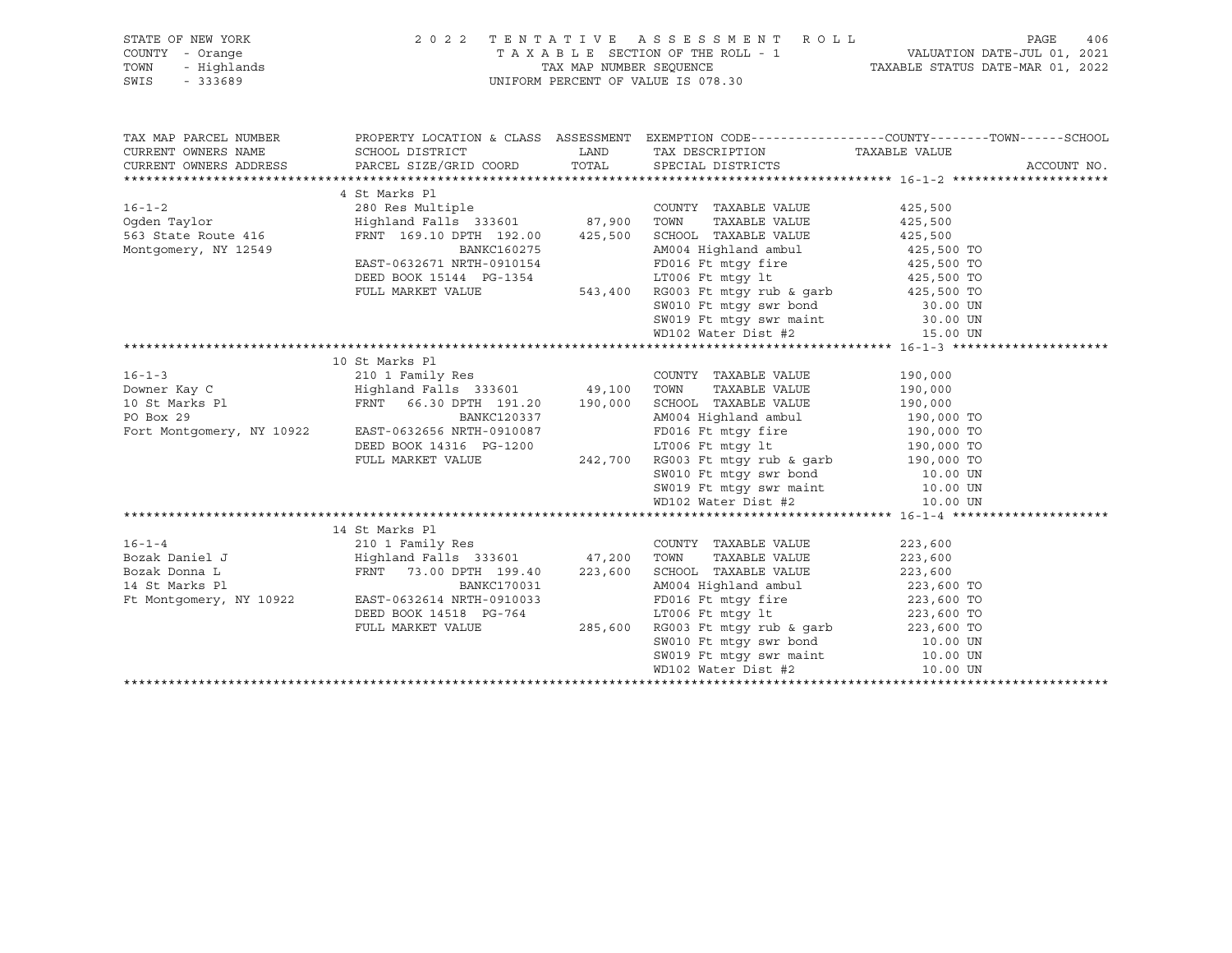| STATE OF NEW YORK   | 2022 TENTATIVE ASSESSMENT ROLL     | -407<br>PAGE                     |
|---------------------|------------------------------------|----------------------------------|
| COUNTY - Orange     | TAXABLE SECTION OF THE ROLL - 1    | VALUATION DATE-JUL 01, 2021      |
| TOWN<br>- Highlands | TAX MAP NUMBER SEOUENCE            | TAXABLE STATUS DATE-MAR 01, 2022 |
| SWIS<br>- 333689    | UNIFORM PERCENT OF VALUE IS 078.30 |                                  |

| TAX MAP PARCEL NUMBER     | PROPERTY LOCATION & CLASS ASSESSMENT EXEMPTION CODE---------------COUNTY-------TOWN-----SCHOOL                                                                                                      |                                                                                                                                                                                                                                            |                    |         |                |
|---------------------------|-----------------------------------------------------------------------------------------------------------------------------------------------------------------------------------------------------|--------------------------------------------------------------------------------------------------------------------------------------------------------------------------------------------------------------------------------------------|--------------------|---------|----------------|
| CURRENT OWNERS NAME       | SCHOOL DISTRICT                        LAND         TAX DESCRIPTION                    TAXABLE VALUE                                                                                                |                                                                                                                                                                                                                                            |                    |         |                |
| CURRENT OWNERS ADDRESS    | PARCEL SIZE/GRID COORD TOTAL SPECIAL DISTRICTS                                                                                                                                                      |                                                                                                                                                                                                                                            |                    |         | ACCOUNT NO.    |
|                           |                                                                                                                                                                                                     |                                                                                                                                                                                                                                            |                    |         |                |
|                           | 16 St Marks Pl                                                                                                                                                                                      |                                                                                                                                                                                                                                            |                    |         |                |
|                           |                                                                                                                                                                                                     |                                                                                                                                                                                                                                            |                    |         | $\overline{0}$ |
|                           |                                                                                                                                                                                                     |                                                                                                                                                                                                                                            |                    |         | $\overline{0}$ |
|                           |                                                                                                                                                                                                     |                                                                                                                                                                                                                                            |                    |         | 35,090         |
|                           |                                                                                                                                                                                                     |                                                                                                                                                                                                                                            |                    |         |                |
|                           |                                                                                                                                                                                                     |                                                                                                                                                                                                                                            |                    |         |                |
|                           |                                                                                                                                                                                                     |                                                                                                                                                                                                                                            |                    |         |                |
|                           |                                                                                                                                                                                                     |                                                                                                                                                                                                                                            |                    |         |                |
|                           |                                                                                                                                                                                                     |                                                                                                                                                                                                                                            |                    |         |                |
|                           |                                                                                                                                                                                                     |                                                                                                                                                                                                                                            |                    |         |                |
|                           |                                                                                                                                                                                                     |                                                                                                                                                                                                                                            |                    |         |                |
|                           |                                                                                                                                                                                                     |                                                                                                                                                                                                                                            |                    |         |                |
|                           |                                                                                                                                                                                                     | AP004 Highland amout<br>FD016 Ft mtgy fire<br>LT006 Ft mtgy lt<br>RG003 Ft mtgy rub & garb<br>S34,100 TO<br>RG003 Ft mtgy swr hond<br>SW019 Ft mtgy swr hond<br>SW019 Ft mtgy swr maint<br>10.00 UN<br>SW019 Ft mtgy swr maint<br>10.00 UN |                    |         |                |
|                           |                                                                                                                                                                                                     | $WD102 Water Dist #2 10.00 UN$                                                                                                                                                                                                             |                    |         |                |
|                           |                                                                                                                                                                                                     |                                                                                                                                                                                                                                            |                    |         |                |
|                           | 20 St Marks Pl                                                                                                                                                                                      |                                                                                                                                                                                                                                            |                    |         |                |
|                           |                                                                                                                                                                                                     |                                                                                                                                                                                                                                            |                    | $\circ$ | 35,090         |
|                           |                                                                                                                                                                                                     |                                                                                                                                                                                                                                            |                    |         |                |
|                           |                                                                                                                                                                                                     |                                                                                                                                                                                                                                            |                    |         |                |
|                           |                                                                                                                                                                                                     |                                                                                                                                                                                                                                            |                    |         |                |
|                           |                                                                                                                                                                                                     |                                                                                                                                                                                                                                            |                    |         |                |
|                           |                                                                                                                                                                                                     |                                                                                                                                                                                                                                            |                    |         |                |
|                           |                                                                                                                                                                                                     |                                                                                                                                                                                                                                            |                    |         |                |
|                           |                                                                                                                                                                                                     | RG003 Ft mtgy rub & garb<br>SW010 Ft mtgy swr bond<br>SW019 Ft mtgy swr maint<br>10.00 UN<br>10.00 UN                                                                                                                                      |                    |         |                |
|                           |                                                                                                                                                                                                     |                                                                                                                                                                                                                                            |                    |         |                |
|                           |                                                                                                                                                                                                     |                                                                                                                                                                                                                                            |                    |         |                |
|                           |                                                                                                                                                                                                     | $WD102 Water Dist #2$ $10.00 UN$                                                                                                                                                                                                           |                    |         |                |
|                           |                                                                                                                                                                                                     |                                                                                                                                                                                                                                            |                    |         |                |
|                           | 28 St Marks Pl                                                                                                                                                                                      |                                                                                                                                                                                                                                            |                    |         |                |
| $16 - 1 - 7.1$            | 210 1 Family Res                                                                                                                                                                                    | COUNTY TAXABLE VALUE                                                                                                                                                                                                                       | 281,000            |         |                |
|                           | 28 St. Marks Place LLC (1991) Highland Falls 333601 30,000<br>PO Box 4 (1991) Road Dedication L14445 P4 281,000                                                                                     | TAXABLE VALUE<br>TOWN                                                                                                                                                                                                                      | 281,000<br>281,000 |         |                |
|                           |                                                                                                                                                                                                     | SCHOOL TAXABLE VALUE                                                                                                                                                                                                                       |                    |         |                |
| Fort Montgomery, NY 10922 | Recorded 8-13-2018                                                                                                                                                                                  | AM004 Highland ambul 281,000 TO                                                                                                                                                                                                            |                    |         |                |
|                           | ACRES<br>0.67                                                                                                                                                                                       |                                                                                                                                                                                                                                            |                    |         |                |
|                           |                                                                                                                                                                                                     |                                                                                                                                                                                                                                            |                    |         |                |
|                           |                                                                                                                                                                                                     | FD016 Ft mtgy fire 281,000 TO<br>LT006 Ft mtgy 1t 281,000 TO<br>RG003 Ft mtgy rub & garb 281,000 TO                                                                                                                                        |                    |         |                |
|                           |                                                                                                                                                                                                     |                                                                                                                                                                                                                                            |                    |         |                |
|                           |                                                                                                                                                                                                     |                                                                                                                                                                                                                                            |                    |         |                |
|                           | EAST-0632642 NRTH-0909677<br>DEED BOOK 14312 PG-1476<br>FULL MARKET VALUE 358,900 SW010 Ft mtgy swr hond 10.00 UN<br>SW019 Ft mtgy swr maint 10.00 UN<br>WD102 Water Dist #2<br>WD102 Water Dist #2 |                                                                                                                                                                                                                                            |                    |         |                |
|                           |                                                                                                                                                                                                     |                                                                                                                                                                                                                                            |                    |         |                |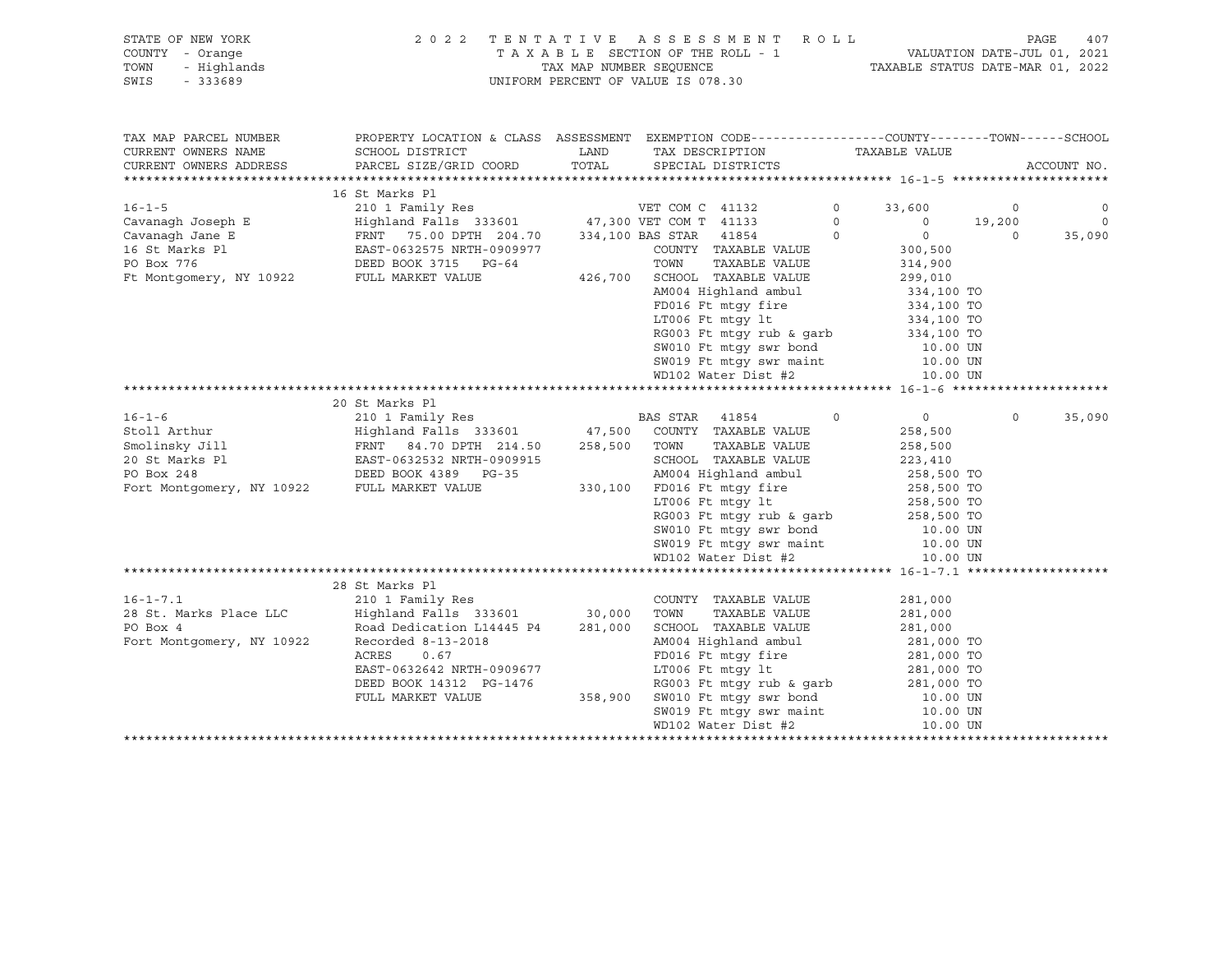| STATE OF NEW YORK | 2022 TENTATIVE ASSESSMENT ROLL     | 408<br>PAGE                      |
|-------------------|------------------------------------|----------------------------------|
| COUNTY - Orange   | TAXABLE SECTION OF THE ROLL - 1    | VALUATION DATE-JUL 01, 2021      |
| TOWN - Highlands  | TAX MAP NUMBER SEOUENCE            | TAXABLE STATUS DATE-MAR 01, 2022 |
| SWIS<br>- 333689  | UNIFORM PERCENT OF VALUE IS 078.30 |                                  |
|                   |                                    |                                  |

|                                                                                                                                                                                                                                                                                                                                                                                                                                            |              |  | TAX MAP PARCEL NUMBER PROPERTY LOCATION & CLASS ASSESSMENT EXEMPTION CODE---------------COUNTY-------TOWN------SCHOOL |
|--------------------------------------------------------------------------------------------------------------------------------------------------------------------------------------------------------------------------------------------------------------------------------------------------------------------------------------------------------------------------------------------------------------------------------------------|--------------|--|-----------------------------------------------------------------------------------------------------------------------|
|                                                                                                                                                                                                                                                                                                                                                                                                                                            |              |  |                                                                                                                       |
|                                                                                                                                                                                                                                                                                                                                                                                                                                            |              |  |                                                                                                                       |
|                                                                                                                                                                                                                                                                                                                                                                                                                                            |              |  |                                                                                                                       |
|                                                                                                                                                                                                                                                                                                                                                                                                                                            | 26 St. Marks |  |                                                                                                                       |
|                                                                                                                                                                                                                                                                                                                                                                                                                                            |              |  |                                                                                                                       |
|                                                                                                                                                                                                                                                                                                                                                                                                                                            |              |  |                                                                                                                       |
|                                                                                                                                                                                                                                                                                                                                                                                                                                            |              |  |                                                                                                                       |
|                                                                                                                                                                                                                                                                                                                                                                                                                                            |              |  |                                                                                                                       |
|                                                                                                                                                                                                                                                                                                                                                                                                                                            |              |  |                                                                                                                       |
|                                                                                                                                                                                                                                                                                                                                                                                                                                            |              |  |                                                                                                                       |
|                                                                                                                                                                                                                                                                                                                                                                                                                                            |              |  |                                                                                                                       |
|                                                                                                                                                                                                                                                                                                                                                                                                                                            |              |  |                                                                                                                       |
| $\begin{tabular}{lllllllllllllllllllll} & & & 26 \text{ St. Marks} & & & 26 \text{ CLI} & \text{B Property Management} & \text{LLC} & \text{Highland Falls} & 333601 & & 25,000 & \text{TOWN} & \text{TAXABLE VALUE} & 261,000 \\ & & 210 & 1\text{ Fami1y Res} & & 25,000 & \text{TOWN} & \text{TAXABLE VALUE} & 261,000 \\ & & & \text{Rood Declaration L14445 P4} & & 261,000 & \text{SCHOOL TAXABLE VALUE} & 261,000 \\ & & & \text{R$ |              |  |                                                                                                                       |
|                                                                                                                                                                                                                                                                                                                                                                                                                                            |              |  |                                                                                                                       |
|                                                                                                                                                                                                                                                                                                                                                                                                                                            |              |  |                                                                                                                       |
|                                                                                                                                                                                                                                                                                                                                                                                                                                            |              |  |                                                                                                                       |
|                                                                                                                                                                                                                                                                                                                                                                                                                                            |              |  |                                                                                                                       |
|                                                                                                                                                                                                                                                                                                                                                                                                                                            |              |  |                                                                                                                       |
|                                                                                                                                                                                                                                                                                                                                                                                                                                            |              |  |                                                                                                                       |
|                                                                                                                                                                                                                                                                                                                                                                                                                                            |              |  |                                                                                                                       |
|                                                                                                                                                                                                                                                                                                                                                                                                                                            |              |  |                                                                                                                       |
|                                                                                                                                                                                                                                                                                                                                                                                                                                            |              |  |                                                                                                                       |
|                                                                                                                                                                                                                                                                                                                                                                                                                                            |              |  |                                                                                                                       |
|                                                                                                                                                                                                                                                                                                                                                                                                                                            |              |  |                                                                                                                       |
|                                                                                                                                                                                                                                                                                                                                                                                                                                            |              |  |                                                                                                                       |
|                                                                                                                                                                                                                                                                                                                                                                                                                                            |              |  |                                                                                                                       |
|                                                                                                                                                                                                                                                                                                                                                                                                                                            |              |  |                                                                                                                       |
|                                                                                                                                                                                                                                                                                                                                                                                                                                            |              |  |                                                                                                                       |
|                                                                                                                                                                                                                                                                                                                                                                                                                                            |              |  |                                                                                                                       |
|                                                                                                                                                                                                                                                                                                                                                                                                                                            |              |  |                                                                                                                       |
|                                                                                                                                                                                                                                                                                                                                                                                                                                            |              |  |                                                                                                                       |
|                                                                                                                                                                                                                                                                                                                                                                                                                                            |              |  |                                                                                                                       |
|                                                                                                                                                                                                                                                                                                                                                                                                                                            |              |  |                                                                                                                       |
|                                                                                                                                                                                                                                                                                                                                                                                                                                            |              |  |                                                                                                                       |
|                                                                                                                                                                                                                                                                                                                                                                                                                                            |              |  |                                                                                                                       |
|                                                                                                                                                                                                                                                                                                                                                                                                                                            |              |  |                                                                                                                       |
|                                                                                                                                                                                                                                                                                                                                                                                                                                            |              |  |                                                                                                                       |
|                                                                                                                                                                                                                                                                                                                                                                                                                                            |              |  |                                                                                                                       |
|                                                                                                                                                                                                                                                                                                                                                                                                                                            |              |  |                                                                                                                       |
|                                                                                                                                                                                                                                                                                                                                                                                                                                            |              |  |                                                                                                                       |
|                                                                                                                                                                                                                                                                                                                                                                                                                                            |              |  |                                                                                                                       |
|                                                                                                                                                                                                                                                                                                                                                                                                                                            |              |  |                                                                                                                       |
|                                                                                                                                                                                                                                                                                                                                                                                                                                            |              |  |                                                                                                                       |
|                                                                                                                                                                                                                                                                                                                                                                                                                                            |              |  |                                                                                                                       |
|                                                                                                                                                                                                                                                                                                                                                                                                                                            |              |  |                                                                                                                       |
|                                                                                                                                                                                                                                                                                                                                                                                                                                            |              |  |                                                                                                                       |
|                                                                                                                                                                                                                                                                                                                                                                                                                                            |              |  |                                                                                                                       |
| $\begin{tabular}{l c c c c c} \multicolumn{1}{c}{\text{\textbf{16}-1-10}} & 190,000 & 190,000 & 190,000 & 190,000 & 190,000 & 190,000 & 190,000 & 190,000 & 190,000 & 190,000 & 190,000 & 190,000 & 190,000 & 190,000 & 190,000 & 190,000 & 190,000 & 190,000 & 190,000 & 190,00$                                                                                                                                                          |              |  |                                                                                                                       |
|                                                                                                                                                                                                                                                                                                                                                                                                                                            |              |  |                                                                                                                       |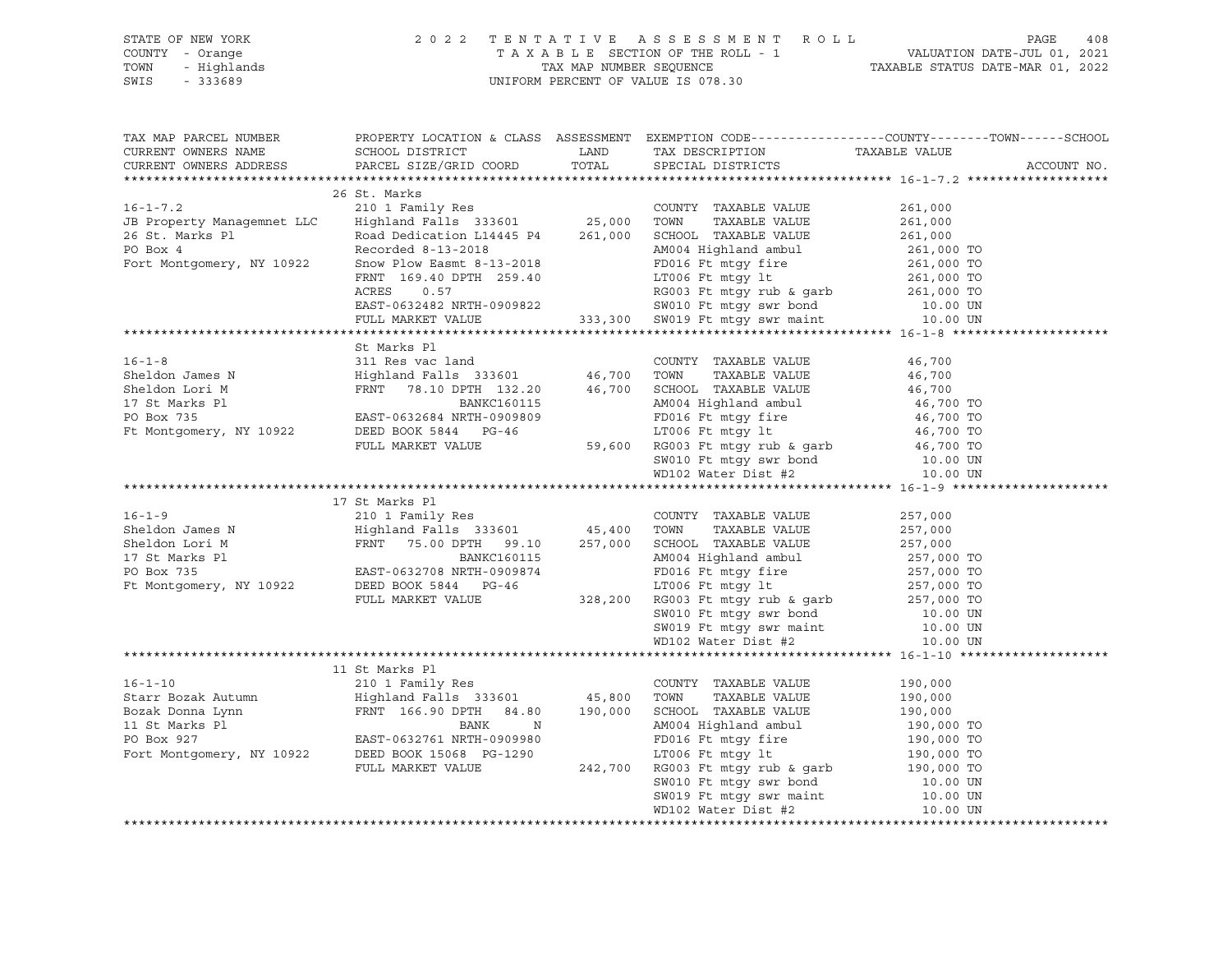| STATE OF NEW YORK<br>COUNTY - Orange<br>7 - Orange<br>- Highlands<br>- 333689<br>TOWN<br>SWIS<br>$-333689$                                                                                                                                                        | 2022 TENTATIVE ASSESSMENT ROLL<br>TAX MAP NUMBER SEQUENCE<br>UNIFORM PERCENT OF VALUE IS 078.30                 | T A X A B L E SECTION OF THE ROLL - 1 VALUATION DATE-JUL 01, 2021 TAX MAP NUMBER SEQUENCE TAXIS TAXIBLE STATUS DATE-MAR 01, 2022 | 409<br>PAGE                                                                                                                                                                                                                                                                                                                                               |                                                                                                               |             |
|-------------------------------------------------------------------------------------------------------------------------------------------------------------------------------------------------------------------------------------------------------------------|-----------------------------------------------------------------------------------------------------------------|----------------------------------------------------------------------------------------------------------------------------------|-----------------------------------------------------------------------------------------------------------------------------------------------------------------------------------------------------------------------------------------------------------------------------------------------------------------------------------------------------------|---------------------------------------------------------------------------------------------------------------|-------------|
| TAX MAP PARCEL NUMBER<br>CURRENT OWNERS NAME<br>CURRENT OWNERS ADDRESS                                                                                                                                                                                            | SCHOOL DISTRICT<br>PARCEL SIZE/GRID COORD                                                                       | LAND<br>TOTAL                                                                                                                    | PROPERTY LOCATION & CLASS ASSESSMENT EXEMPTION CODE---------------COUNTY-------TOWN-----SCHOOL<br>TAX DESCRIPTION<br>SPECIAL DISTRICTS                                                                                                                                                                                                                    | TAXABLE VALUE                                                                                                 | ACCOUNT NO. |
|                                                                                                                                                                                                                                                                   | 763 Route 9W                                                                                                    |                                                                                                                                  |                                                                                                                                                                                                                                                                                                                                                           |                                                                                                               |             |
| $16 - 1 - 12$<br>Monroe, NY 10950                                                                                                                                                                                                                                 | 210 1 Family Res<br>EAST-0632780 NRTH-0909841<br>DEED BOOK 14873 PG-632<br>FULL MARKET VALUE                    |                                                                                                                                  | COUNTY TAXABLE VALUE<br>AM004 Highland ambul<br>FD016 Ft mtgy fire<br>258,200 LT006 Ft mtgy lt<br>RG003 Ft mtgy rub & garb<br>SW010 Ft mtgy swr bond<br>SW019 Ft mtgy swr maint<br>WD102 Water Dist #2                                                                                                                                                    | 202,200<br>202,200<br>202,200<br>202,200 TO<br>202,200 TO<br>202,200 TO<br>202,200 TO<br>10.00 UN<br>10.00 UN |             |
|                                                                                                                                                                                                                                                                   |                                                                                                                 |                                                                                                                                  |                                                                                                                                                                                                                                                                                                                                                           | 7.00 UN                                                                                                       |             |
|                                                                                                                                                                                                                                                                   |                                                                                                                 |                                                                                                                                  |                                                                                                                                                                                                                                                                                                                                                           |                                                                                                               |             |
| $16 - 1 - 13$<br>Ivanov Paulina<br>Ivanov Emil<br>PO Box 525<br>Fort Montgomery, NY 10922 EAST-0632772 NRTH-0909734                                                                                                                                               | 751 Route 9W<br>210 1 Family Res<br>Highland Falls 333601<br>FRNT 154.30 DPTH 92.20<br>BANKC020440<br>Us Hwy 9W | $47,200$ TOWN                                                                                                                    | COUNTY TAXABLE VALUE<br>TAXABLE VALUE<br>272,400 SCHOOL TAXABLE VALUE<br>AM004 Highland ambul<br>2120 DOUN 14885 PG-1896<br>FULL MARKET VALUE 347,900 RG003 Ft mtgy fire 272,400 TO<br>FULL MARKET VALUE 347,900 RG003 Ft mtgy rub & garb<br>SW010 Ft mtgy swr bond 10.00 UN<br>SW019 Ft mtgy swr maint<br>SW019 Ft mtgy swr maint<br>WD102 Water Dist #2 | 272,400<br>272,400<br>272,400<br>272,400 TO                                                                   |             |
| $16 - 1 - 14$<br>Rodway John G<br>Po Box 511<br>FRNT 139.00 DPTH 123.70<br>FOT Montgomery, NY 10922<br>FRNT 139.00 DPTH 123.70<br>EAST-0632729 NRTH-0909594<br>FRNT 139.00 DPTH 123.70<br>24,500 SCHOOL TAXABLE VALUE<br>AM004 Highland ambul                     | 330 Vacant comm<br>DEED BOOK 3537 PG-19<br>FULL MARKET VALUE                                                    |                                                                                                                                  | COUNTY TAXABLE VALUE<br>TAXABLE VALUE<br>AM004 Highland ambul<br>FD016 Ft mtgy fire<br>31,300 LT006 Ft mtgy lt<br>RG003 Ft mtgy rub & garb<br>SW010 Ft mtgy swr bond<br>WD102 Water Dist #2                                                                                                                                                               | 24,500<br>24,500<br>24,500<br>24,500 TO<br>24,500 TO<br>24,500 TO<br>24,500 TO<br>10.00 UN<br>1.00 UN         |             |
|                                                                                                                                                                                                                                                                   |                                                                                                                 |                                                                                                                                  |                                                                                                                                                                                                                                                                                                                                                           |                                                                                                               |             |
| $16 - 1 - 15$<br>16-1-15<br>Rodway John G<br>23 Mine Dock Rd<br>23 Mine Dock Rd<br>240 Depth 109.50<br>240,000 SCHOOL TAXABLE VALUE<br>240,000 SCHOOL TAXABLE VALUE<br>240,000 SCHOOL TAXABLE VALUE<br>240,000 SCHOOL TAXABLE VALUE<br>240,000 SCHOOL TAXABLE VAL | 23 Mine Dock Rd<br>411 Apartment                                                                                |                                                                                                                                  | COUNTY TAXABLE VALUE<br>RG003 Ft mtgy rub & garb 240,000 TO<br>SW010 Ft mtgy swr bond 45.00 UN<br>SW019 Ft mtgy swr maint 45.00 UN<br>WD102 Water Dist #2 4.00 UN                                                                                                                                                                                         | 240,000<br>240,000<br>240,000<br>240,000 TO<br>240,000 TO<br>240,000 TO                                       |             |
|                                                                                                                                                                                                                                                                   |                                                                                                                 |                                                                                                                                  |                                                                                                                                                                                                                                                                                                                                                           |                                                                                                               |             |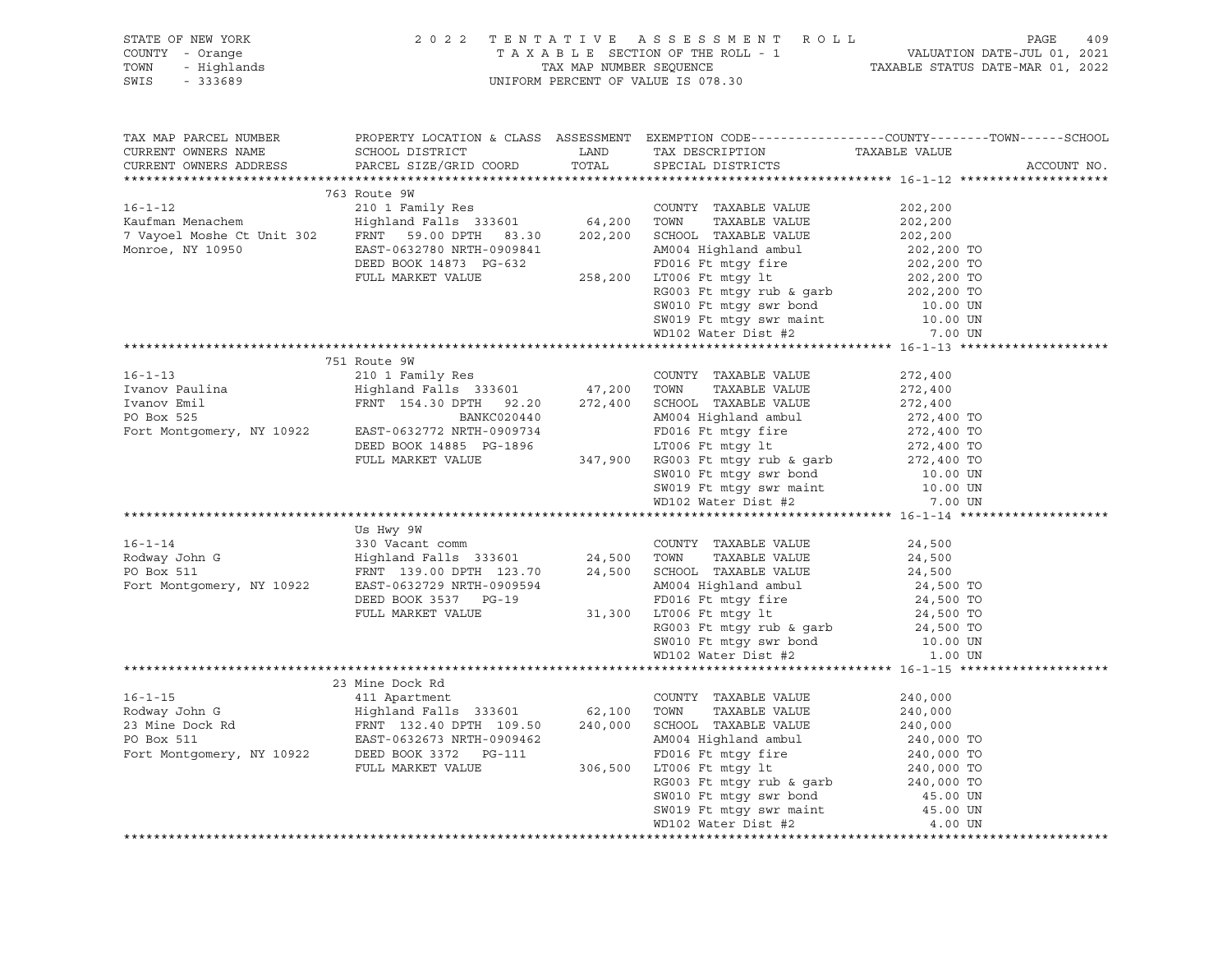| STATE OF NEW YORK<br>COUNTY - Orange<br>TOWN<br>SWIS                                                                                                                                                                                                                                                                                                                                                                                                                                                                               | OF NEW YORK (2022 TENTATIVE ASSESSMENT ROLL)<br>TAXABLE SECTION OF THE ROLL - 1 VALUATION<br>- Highlands (2022 TENTATIVE SECTION OF THE ROLL - 1 VALUATION<br>- TAXABLE STATUS (TAXABLE STATUS UNIFORM PERCENT OF VALUE IS 078.30 | 410<br>PAGE |                                                                                                                                                                             |             |
|------------------------------------------------------------------------------------------------------------------------------------------------------------------------------------------------------------------------------------------------------------------------------------------------------------------------------------------------------------------------------------------------------------------------------------------------------------------------------------------------------------------------------------|-----------------------------------------------------------------------------------------------------------------------------------------------------------------------------------------------------------------------------------|-------------|-----------------------------------------------------------------------------------------------------------------------------------------------------------------------------|-------------|
| TAX MAP PARCEL NUMBER<br>CURRENT OWNERS NAME<br>CURRENT OWNERS ADDRESS                                                                                                                                                                                                                                                                                                                                                                                                                                                             | SCHOOL DISTRICT LAND<br>PARCEL SIZE/GRID COORD                                                                                                                                                                                    | TOTAL       | PROPERTY LOCATION & CLASS ASSESSMENT EXEMPTION CODE----------------COUNTY-------TOWN------SCHOOL<br>TAX DESCRIPTION TAXABLE VALUE<br>SPECIAL DISTRICTS<br>SPECIAL DISTRICTS | ACCOUNT NO. |
| $\begin{tabular}{l c c c c c} \multicolumn{3}{l}{\text{\small{Mine Book Rd}}} & \multicolumn{3}{l}{\text{\small{Mine book Rd}}} & \multicolumn{3}{l}{\text{\small{Mine book Rd}}} & \multicolumn{3}{l}{\text{\small{Mone book Rd}}} & \multicolumn{3}{l}{\text{\small{Mone book}} } & \multicolumn{3}{l}{\text{\small{Mone book}} } & \multicolumn{3}{l}{\text{\small{Mone book}} } & \multicolumn{3}{l}{\text{\small{Mone book}} } & \multicolumn{3}{l}{\text{\small{Mone book}} } & \multicolumn{3}{l}{\text{\small{Mone book}}$ |                                                                                                                                                                                                                                   |             |                                                                                                                                                                             |             |
|                                                                                                                                                                                                                                                                                                                                                                                                                                                                                                                                    |                                                                                                                                                                                                                                   |             |                                                                                                                                                                             |             |
|                                                                                                                                                                                                                                                                                                                                                                                                                                                                                                                                    | 74 Firefighters Memorial Dr<br>76 Firefighters Mem Dr                                                                                                                                                                             |             | COUNTY TAXABLE VALUE                                                                                                                                                        |             |
|                                                                                                                                                                                                                                                                                                                                                                                                                                                                                                                                    |                                                                                                                                                                                                                                   |             |                                                                                                                                                                             |             |
|                                                                                                                                                                                                                                                                                                                                                                                                                                                                                                                                    |                                                                                                                                                                                                                                   |             |                                                                                                                                                                             |             |
|                                                                                                                                                                                                                                                                                                                                                                                                                                                                                                                                    |                                                                                                                                                                                                                                   |             |                                                                                                                                                                             |             |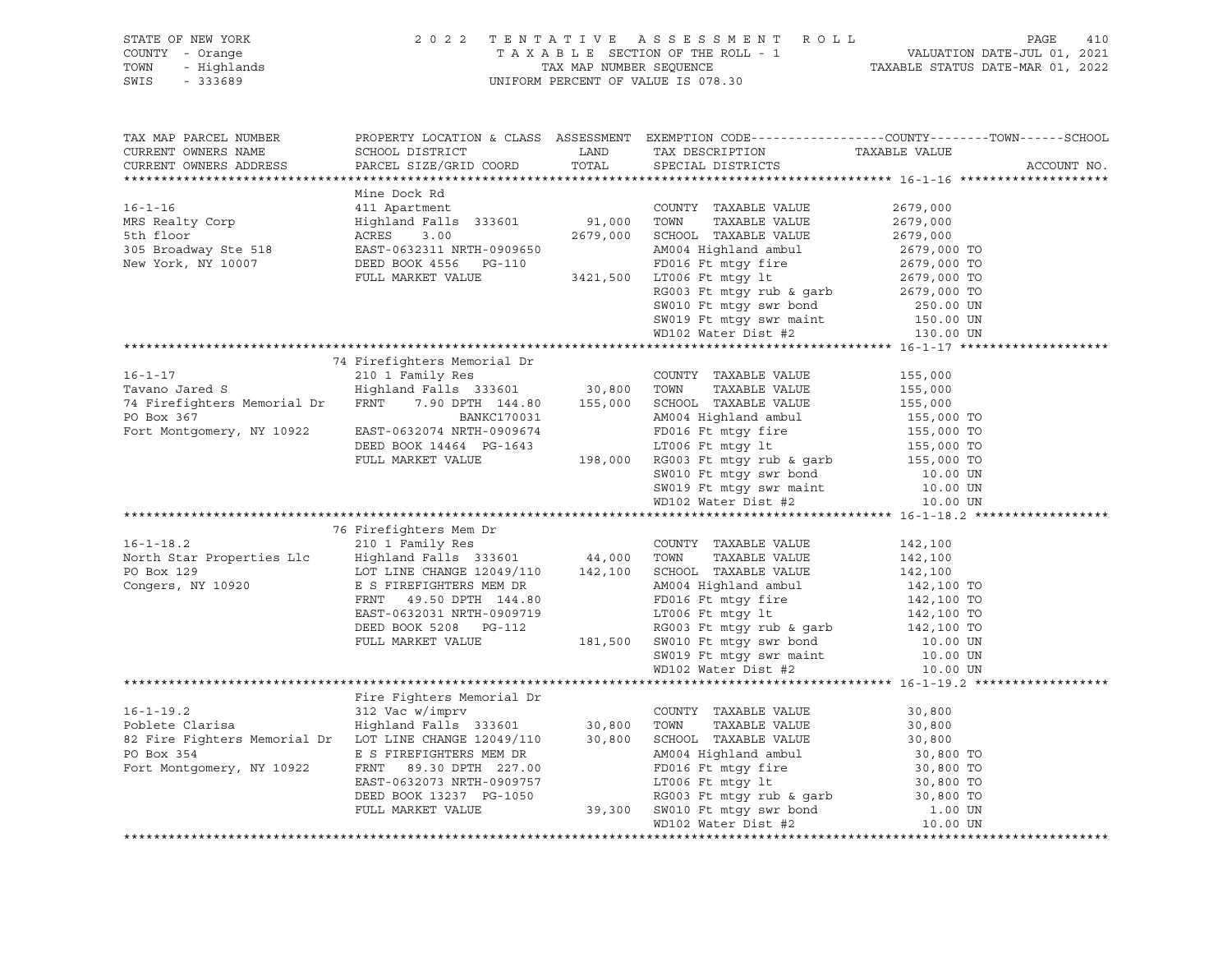| STATE OF NEW YORK<br>COUNTY - Orange<br>TOWN<br>- Highlands<br>SWIS<br>$-333689$ | 2 0 2 2                                         | TAX MAP NUMBER SEQUENCE | TENTATIVE ASSESSMENT ROLL<br>TAXABLE SECTION OF THE ROLL - 1<br>UNIFORM PERCENT OF VALUE IS 078.30 | PAGE<br>411<br>VALUATION DATE-JUL 01, 2021<br>TAXABLE STATUS DATE-MAR 01, 2022 |                   |  |
|----------------------------------------------------------------------------------|-------------------------------------------------|-------------------------|----------------------------------------------------------------------------------------------------|--------------------------------------------------------------------------------|-------------------|--|
|                                                                                  |                                                 |                         |                                                                                                    |                                                                                |                   |  |
| TAX MAP PARCEL NUMBER                                                            |                                                 |                         | PROPERTY LOCATION & CLASS ASSESSMENT EXEMPTION CODE----------------COUNTY-------TOWN------SCHOOL   |                                                                                |                   |  |
| CURRENT OWNERS NAME                                                              | SCHOOL DISTRICT                                 | LAND                    | TAX DESCRIPTION TAXABLE VALUE                                                                      |                                                                                |                   |  |
| CURRENT OWNERS ADDRESS                                                           | PARCEL SIZE/GRID COORD                          | TOTAL                   | SPECIAL DISTRICTS                                                                                  |                                                                                | ACCOUNT NO.       |  |
|                                                                                  |                                                 |                         |                                                                                                    |                                                                                |                   |  |
|                                                                                  | 82 Firefighters Mem Dr                          |                         |                                                                                                    |                                                                                |                   |  |
| $16 - 1 - 20$                                                                    | 210 1 Family Res                                |                         | COUNTY TAXABLE VALUE                                                                               | 237,400                                                                        |                   |  |
| Cantero Daniel F                                                                 | Highland Falls 333601 47,500 TOWN               |                         | TAXABLE VALUE                                                                                      | 237,400                                                                        |                   |  |
| 82 Firefighters Mem Dr                                                           | FRNT 67.50 DPTH 228.30                          | 237,400                 | SCHOOL TAXABLE VALUE                                                                               | 237,400                                                                        |                   |  |
| PO Box 354                                                                       | BANKC030275<br>EAST-0632088 NRTH-0909847        |                         | AM004 Highland ambul                                                                               | 237,400 TO                                                                     |                   |  |
| Fort Montgomery, NY 10922                                                        | DEED BOOK 12270 PG-871                          |                         | FD016 Ft mtqy fire<br>LT006 Ft mtqy lt                                                             | 237,400 TO<br>237,400 TO                                                       |                   |  |
|                                                                                  | FULL MARKET VALUE                               |                         | 303,200 RG003 Ft mtqy rub & qarb                                                                   | 237,400 TO                                                                     |                   |  |
|                                                                                  |                                                 |                         | SW010 Ft mtqy swr bond                                                                             | 10.00 UN                                                                       |                   |  |
|                                                                                  |                                                 |                         |                                                                                                    | 10.00 UN                                                                       |                   |  |
|                                                                                  |                                                 |                         | SWOLD FURNITY SWE Maint<br>SWO19 Ft mtgy swe maint                                                 | 10.00 UN                                                                       |                   |  |
|                                                                                  |                                                 |                         |                                                                                                    |                                                                                |                   |  |
|                                                                                  | 80 Firefighters Mem Dr                          |                         |                                                                                                    |                                                                                |                   |  |
| $16 - 1 - 21$                                                                    | 280 Res Multiple                                |                         | BAS STAR 41854<br>$\circ$                                                                          | $\circ$                                                                        | 35,090<br>$\circ$ |  |
| Hourican Gregory                                                                 |                                                 |                         | Highland Falls 333601 67,800 COUNTY TAXABLE VALUE                                                  | 398,400                                                                        |                   |  |
| PO Box 363                                                                       | FRNT 200.00 DPTH 98.30                          | 398,400 TOWN            | TAXABLE VALUE                                                                                      | 398,400                                                                        |                   |  |
| Fort Montgomery, NY 10922                                                        | BANKC190321                                     |                         | SCHOOL TAXABLE VALUE                                                                               | 363,310                                                                        |                   |  |
|                                                                                  | EAST-0632247 NRTH-0909865                       |                         | AM004 Highland ambul                                                                               | 398,400 TO                                                                     |                   |  |
|                                                                                  | DEED BOOK 13432 PG-1056                         |                         | FD016 Ft mtgy fire                                                                                 | 398,400 TO                                                                     |                   |  |
|                                                                                  | FULL MARKET VALUE                               |                         | 508,800 LT006 Ft mtgy lt                                                                           | 398,400 TO                                                                     |                   |  |
|                                                                                  |                                                 |                         | RG003 Ft mtqy rub & qarb                                                                           | 398,400 TO                                                                     |                   |  |
|                                                                                  |                                                 |                         | SW010 Ft mtgy swr bond                                                                             | 30.00 UN                                                                       |                   |  |
|                                                                                  |                                                 |                         | SW019 Ft mtgy swr maint                                                                            | 30.00 UN                                                                       |                   |  |
|                                                                                  |                                                 |                         | WD102 Water Dist #2                                                                                | 7.00 UN                                                                        |                   |  |
|                                                                                  | 86 Firefighters Memorial Dr                     |                         |                                                                                                    |                                                                                |                   |  |
| $16 - 1 - 22.1$                                                                  | 210 1 Family Res                                |                         | COUNTY TAXABLE VALUE                                                                               | 213,100                                                                        |                   |  |
| Cintron Hector                                                                   | Highland Falls 333601 46,800 TOWN TAXABLE VALUE |                         |                                                                                                    | 213,100                                                                        |                   |  |
| 86 Firefighters Memorial Dr FRNT 66.00 DPTH 100.00                               |                                                 |                         | 213,100 SCHOOL TAXABLE VALUE                                                                       | 213,100                                                                        |                   |  |
| PO Box 44                                                                        | BANKC160113                                     |                         | AM004 Highland ambul                                                                               | 213,100 TO                                                                     |                   |  |
| Fort Montgomery, NY 10922                                                        | EAST-0632171 NRTH-0909955                       |                         | FD016 Ft mtgy fire                                                                                 | 213,100 TO                                                                     |                   |  |
|                                                                                  | DEED BOOK 14965 PG-631                          |                         | LT006 Ft mtgy lt                                                                                   | 213,100 TO                                                                     |                   |  |
|                                                                                  | FULL MARKET VALUE                               |                         | 272,200 RG003 Ft mtgy rub & garb                                                                   | 213,100 TO                                                                     |                   |  |
|                                                                                  |                                                 |                         | SW010 Ft mtgy swr bond                                                                             | 10.00 UN                                                                       |                   |  |
|                                                                                  |                                                 |                         | SW019 Ft mtgy swr maint                                                                            | 10.00 UN                                                                       |                   |  |
|                                                                                  |                                                 |                         | WD102 Water Dist #2                                                                                | 7.00 UN                                                                        |                   |  |
|                                                                                  |                                                 |                         |                                                                                                    |                                                                                |                   |  |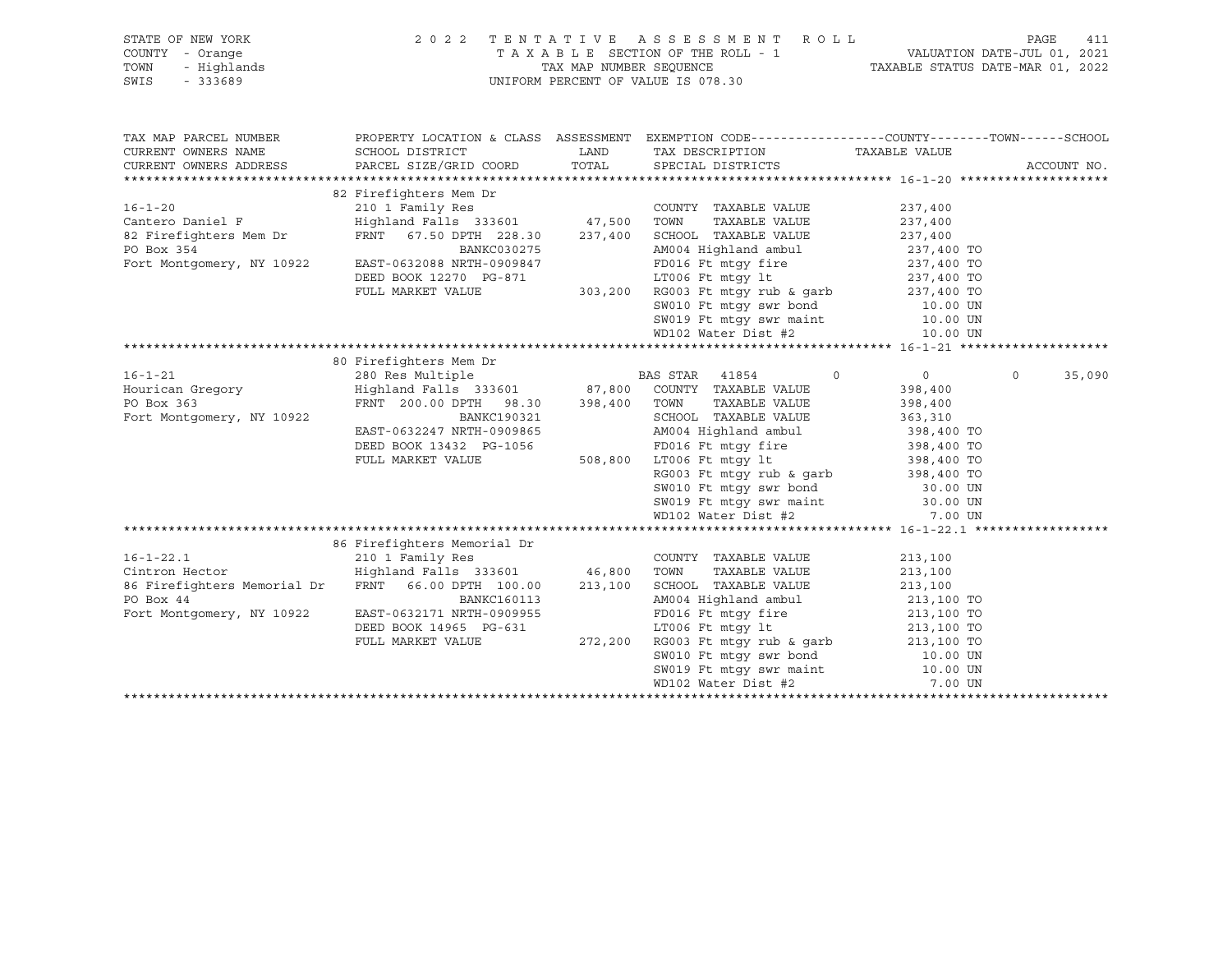| STATE OF NEW YORK<br>Y - Orange<br>- Highlands<br>- 333689<br>COUNTY - Orange<br>TOWN<br>SWIS                                                                                                                                        | 2022 TENTATIVE ASSESSMENT ROLL<br>UNIFORM PERCENT OF VALUE IS 078.30                                                                                                                                                                           | TAXABLE SECTION OF THE ROLL - 1 VALUATION DATE-JUL 01, 2021<br>TAX MAP NUMBER SEQUENCE TAXABLE STATUS DATE-MAR 01, 2022 | 412<br>PAGE |             |
|--------------------------------------------------------------------------------------------------------------------------------------------------------------------------------------------------------------------------------------|------------------------------------------------------------------------------------------------------------------------------------------------------------------------------------------------------------------------------------------------|-------------------------------------------------------------------------------------------------------------------------|-------------|-------------|
| TAX MAP PARCEL NUMBER                                                                                                                                                                                                                |                                                                                                                                                                                                                                                | PROPERTY LOCATION & CLASS ASSESSMENT EXEMPTION CODE-----------------COUNTY-------TOWN------SCHOOL                       |             |             |
| CURRENT OWNERS NAME                                                                                                                                                                                                                  | SCHOOL DISTRICT                                                                                                                                                                                                                                | LAND TAX DESCRIPTION TAXABLE VALUE                                                                                      |             |             |
| CURRENT OWNERS ADDRESS                PARCEL SIZE/GRID COORD           TOTAL        SPECIAL DISTRICTS                                                                                                                                |                                                                                                                                                                                                                                                |                                                                                                                         |             | ACCOUNT NO. |
|                                                                                                                                                                                                                                      |                                                                                                                                                                                                                                                |                                                                                                                         |             |             |
| 00 FIFELIPILE FRIEN ALLE COUNTY TAXABLE VALUE 262,200<br>411 Apartment Highland Falls 333601 59,800 TOWN TAXABLE VALUE 262,200<br>3 Grove Ave FRNT 59.90 DPTH 149.80 262,200 SCHOOL TAXABLE VALUE 262,200<br>Greenwood Lake, NY 1092 | 88 Firefighters Mem Dr                                                                                                                                                                                                                         |                                                                                                                         |             |             |
|                                                                                                                                                                                                                                      |                                                                                                                                                                                                                                                |                                                                                                                         |             |             |
|                                                                                                                                                                                                                                      |                                                                                                                                                                                                                                                |                                                                                                                         |             |             |
|                                                                                                                                                                                                                                      |                                                                                                                                                                                                                                                |                                                                                                                         |             |             |
|                                                                                                                                                                                                                                      |                                                                                                                                                                                                                                                |                                                                                                                         |             |             |
|                                                                                                                                                                                                                                      |                                                                                                                                                                                                                                                |                                                                                                                         |             |             |
|                                                                                                                                                                                                                                      |                                                                                                                                                                                                                                                |                                                                                                                         |             |             |
|                                                                                                                                                                                                                                      |                                                                                                                                                                                                                                                |                                                                                                                         |             |             |
|                                                                                                                                                                                                                                      |                                                                                                                                                                                                                                                |                                                                                                                         |             |             |
|                                                                                                                                                                                                                                      | FRNT 59.90 DPTH 149.80<br>EAST-0632063 NRTH-0909980<br>DEED BOOK 15140 PG-1886<br>FULL MARKET VALUE 334,900 LT006 Ft mtgy it<br>RG003 Ft mtgy it<br>RG003 Ft mtgy inb & garb<br>80010 Ft mtgy swr bond<br>80019 Ft mtgy swr maint 40.00 UN<br> |                                                                                                                         |             |             |
|                                                                                                                                                                                                                                      |                                                                                                                                                                                                                                                |                                                                                                                         |             |             |
|                                                                                                                                                                                                                                      |                                                                                                                                                                                                                                                |                                                                                                                         |             |             |
|                                                                                                                                                                                                                                      |                                                                                                                                                                                                                                                |                                                                                                                         |             |             |
|                                                                                                                                                                                                                                      |                                                                                                                                                                                                                                                |                                                                                                                         |             |             |
|                                                                                                                                                                                                                                      |                                                                                                                                                                                                                                                |                                                                                                                         |             |             |
|                                                                                                                                                                                                                                      |                                                                                                                                                                                                                                                |                                                                                                                         |             |             |
|                                                                                                                                                                                                                                      |                                                                                                                                                                                                                                                |                                                                                                                         |             |             |
|                                                                                                                                                                                                                                      |                                                                                                                                                                                                                                                |                                                                                                                         |             |             |
|                                                                                                                                                                                                                                      |                                                                                                                                                                                                                                                |                                                                                                                         |             |             |
|                                                                                                                                                                                                                                      |                                                                                                                                                                                                                                                |                                                                                                                         |             |             |
|                                                                                                                                                                                                                                      |                                                                                                                                                                                                                                                |                                                                                                                         |             |             |
|                                                                                                                                                                                                                                      |                                                                                                                                                                                                                                                |                                                                                                                         |             |             |
|                                                                                                                                                                                                                                      | 92 Firefighters Memorial Dr                                                                                                                                                                                                                    |                                                                                                                         |             |             |
| $16 - 1 - 25$                                                                                                                                                                                                                        | 210 1 Family Res<br>210 1 Family Res<br>Highland Falls 333601 44,000 TOWN                                                                                                                                                                      |                                                                                                                         |             |             |
| Jimeniz Eric                                                                                                                                                                                                                         |                                                                                                                                                                                                                                                |                                                                                                                         |             |             |
| Wargo Arline                                                                                                                                                                                                                         |                                                                                                                                                                                                                                                |                                                                                                                         |             |             |
|                                                                                                                                                                                                                                      |                                                                                                                                                                                                                                                |                                                                                                                         |             |             |
|                                                                                                                                                                                                                                      |                                                                                                                                                                                                                                                |                                                                                                                         |             |             |
|                                                                                                                                                                                                                                      |                                                                                                                                                                                                                                                |                                                                                                                         |             |             |
|                                                                                                                                                                                                                                      |                                                                                                                                                                                                                                                |                                                                                                                         |             |             |
|                                                                                                                                                                                                                                      |                                                                                                                                                                                                                                                |                                                                                                                         |             |             |
| 92 Firefighters Memorial Dr Easement Agrmt 10-20-20<br>PO Box 347 Rec 5-25-2021 L14967 P548 PD016 Ft mtgy fire 153,700 TO<br>Fort Montgomery, NY 10922 FRNT 30.10 DPTH 118.90<br>EAST-0632078 NRTH-0910060 BANKC031022 RG003 Ft mtgy |                                                                                                                                                                                                                                                |                                                                                                                         |             |             |
|                                                                                                                                                                                                                                      |                                                                                                                                                                                                                                                |                                                                                                                         |             |             |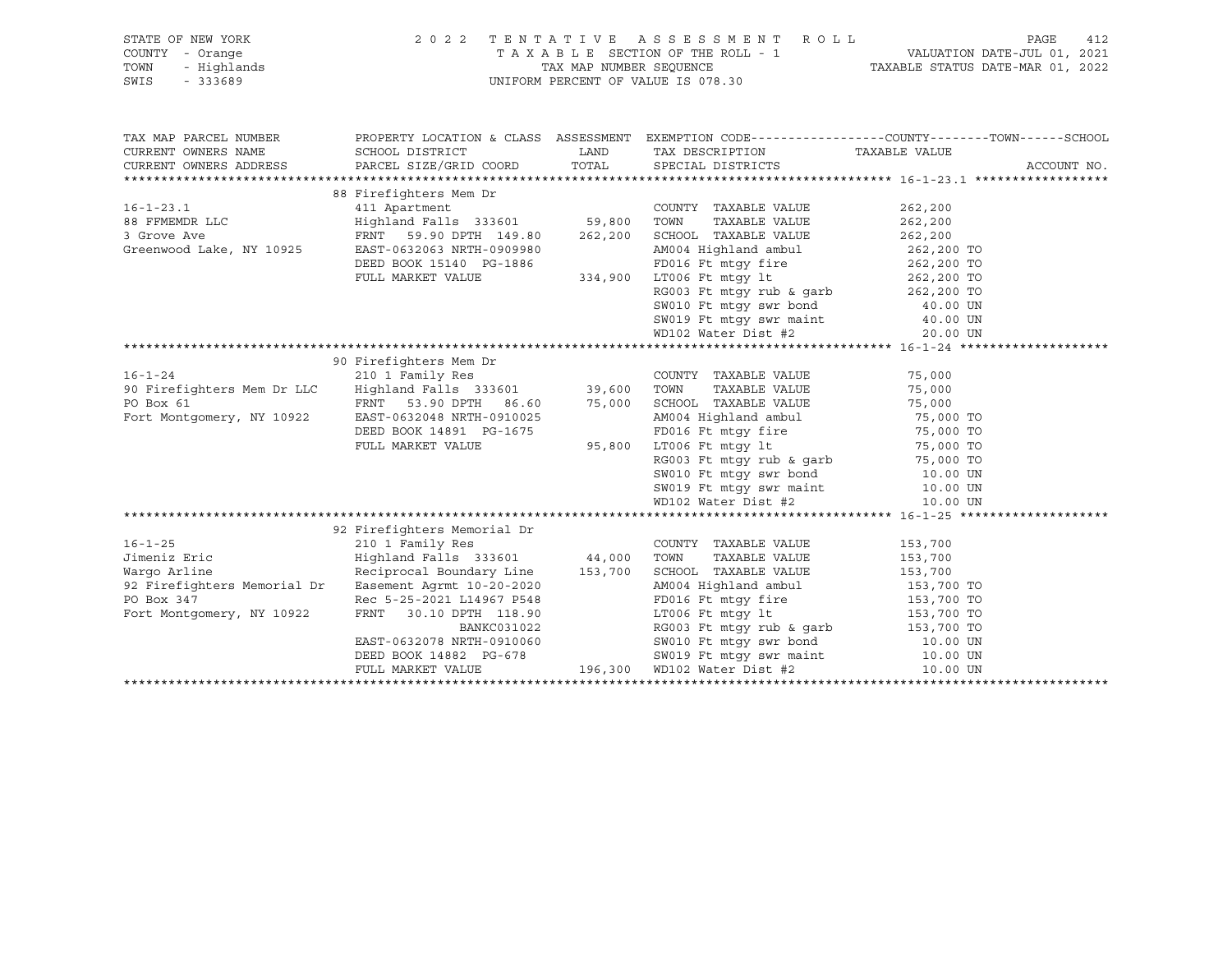| : NEW YORK<br>- Orange<br>- Highlands<br>- 333689<br>STATE OF NEW YORK<br>COUNTY - Orange<br>TOWN<br>SWIS |                                           |         | 2022 TENTATIVE ASSESSMENT ROLL<br>UNIFORM PERCENT OF VALUE IS 078.30             | PAGE<br>T A X A B L E SECTION OF THE ROLL - 1 VALUATION DATE-JUL 01, 2021<br>TAX MAP NUMBER SEQUENCE TAXABLE STATUS DATE-MAR 01, 2022 | 413         |
|-----------------------------------------------------------------------------------------------------------|-------------------------------------------|---------|----------------------------------------------------------------------------------|---------------------------------------------------------------------------------------------------------------------------------------|-------------|
| TAX MAP PARCEL NUMBER                                                                                     |                                           |         |                                                                                  | PROPERTY LOCATION & CLASS ASSESSMENT EXEMPTION CODE----------------COUNTY-------TOWN------SCHOOL                                      |             |
| CURRENT OWNERS NAME<br>CURRENT OWNERS ADDRESS                                                             | SCHOOL DISTRICT<br>PARCEL SIZE/GRID COORD | TOTAL   | LAND TAX DESCRIPTION<br>SPECIAL DISTRICTS                                        | TAXABLE VALUE                                                                                                                         | ACCOUNT NO. |
|                                                                                                           |                                           |         |                                                                                  |                                                                                                                                       |             |
|                                                                                                           | 96 Firefighters Mem Dr                    |         |                                                                                  |                                                                                                                                       |             |
| $16 - 1 - 26.2$                                                                                           |                                           |         | $\circ$                                                                          | $0 \qquad \qquad$<br>$\circ$                                                                                                          | 87,610      |
| Gibney Denise                                                                                             |                                           |         |                                                                                  | 233,500                                                                                                                               |             |
| 96 Firefighters Memorial Dr                                                                               | Reciprocal Boundary Line 233,500 TOWN     |         | TAXABLE VALUE                                                                    | 233,500                                                                                                                               |             |
| PO Box 170                                                                                                | Easement Agrmt 10-20-2020                 |         | SCHOOL TAXABLE VALUE<br>AM004 Highland ambul                                     | 145,890<br>233,500 TO                                                                                                                 |             |
| Fort Montgomery, NY 10922                                                                                 | Rec 5-25-2021 L14967 P548                 |         |                                                                                  |                                                                                                                                       |             |
|                                                                                                           | FRNT 113.00 DPTH 94.00                    |         | Prives in ginearch and a more can be a 233,500 TO<br>FD016 Ft mtav lt 233,500 TO |                                                                                                                                       |             |
|                                                                                                           | ACRES 0.22                                |         |                                                                                  |                                                                                                                                       |             |
|                                                                                                           | EAST-0632130 NRTH-0910095                 |         | RG003 Ft mtgy rub & garb $233,500$ TO                                            |                                                                                                                                       |             |
|                                                                                                           | DEED BOOK 4038 PG-281                     |         | SW010 Ft mtgy swr bond<br>298,200   SW019 Ft mtgy swr maint                      | 30.00 UN<br>30.00 UN                                                                                                                  |             |
|                                                                                                           | FULL MARKET VALUE                         |         | WD102 Water Dist #2                                                              | 15.00 UN                                                                                                                              |             |
|                                                                                                           |                                           |         |                                                                                  |                                                                                                                                       |             |
|                                                                                                           | 104 Firefighters Mem Dr                   |         |                                                                                  |                                                                                                                                       |             |
| $16 - 1 - 27.1$                                                                                           | 411 Apartment                             |         | COUNTY TAXABLE VALUE                                                             | 237,100                                                                                                                               |             |
| G & C Properties Inc Mighland Falls 333601 57,700 TOWN                                                    |                                           |         | TAXABLE VALUE                                                                    | 237,100                                                                                                                               |             |
|                                                                                                           |                                           |         |                                                                                  |                                                                                                                                       |             |
|                                                                                                           |                                           |         |                                                                                  | 237,100<br>237,100 TO                                                                                                                 |             |
| Highland Falls, NY 10928                                                                                  | DEED BOOK 2776 PG-00100                   |         | FD016 Ft mtgy fire 237,100 TO<br>17006 Ft mtgy 1t 237,100 TO                     |                                                                                                                                       |             |
|                                                                                                           | FULL MARKET VALUE                         | 302,800 | LT006 Ft mtqy lt                                                                 |                                                                                                                                       |             |
|                                                                                                           |                                           |         | RG003 Ft mtgy rub & garb $237,100$ TO                                            |                                                                                                                                       |             |
|                                                                                                           |                                           |         | SW010 Ft mtgy swr bond<br>SW019 Ft mtgy swr maint<br>WD102 Water Dist #2         | 40.00 UN                                                                                                                              |             |
|                                                                                                           |                                           |         |                                                                                  | 40.00 UN                                                                                                                              |             |
|                                                                                                           |                                           |         |                                                                                  | 20.00 UN                                                                                                                              |             |
|                                                                                                           |                                           |         |                                                                                  |                                                                                                                                       |             |
|                                                                                                           | 108 Firefighters Mem Dr                   |         |                                                                                  |                                                                                                                                       |             |
| $16 - 1 - 28$                                                                                             | 220 2 Family Res                          |         | COUNTY TAXABLE VALUE                                                             | 228,200                                                                                                                               |             |
| Nowicki Tomasz J                                                                                          | Highland Falls 333601 47,800              |         | TOWN<br>TAXABLE VALUE                                                            | 228,200                                                                                                                               |             |
| 108 Firefighters Mem Dr                                                                                   | FRNT 52.00 DPTH 228.50                    | 228,200 | SCHOOL TAXABLE VALUE                                                             | 228,200<br>228,200 TO                                                                                                                 |             |
| PO Box 141                                                                                                | BANKC230191                               |         | AM004 Highland ambul                                                             |                                                                                                                                       |             |
| Fort Montgomery, NY 10922                                                                                 | EAST-0632240 NRTH-0910074                 |         | FD016 Ft mtgy fire 228,200 TO<br>LT006 Ft mtqy lt                                |                                                                                                                                       |             |
|                                                                                                           | DEED BOOK 12269 PG-929                    | 291,400 | RG003 Ft mtgy rub & garb $228,200$ TO                                            | 228,200 TO                                                                                                                            |             |
|                                                                                                           | FULL MARKET VALUE                         |         |                                                                                  |                                                                                                                                       |             |
|                                                                                                           |                                           |         | SW010 Ft mtgy swr bond<br>SW019 Ft mtgy swr maint                                | 20.00 UN<br>20.00 UN                                                                                                                  |             |
|                                                                                                           |                                           |         | WD102 Water Dist #2                                                              | 10.00 UN                                                                                                                              |             |

\*\*\*\*\*\*\*\*\*\*\*\*\*\*\*\*\*\*\*\*\*\*\*\*\*\*\*\*\*\*\*\*\*\*\*\*\*\*\*\*\*\*\*\*\*\*\*\*\*\*\*\*\*\*\*\*\*\*\*\*\*\*\*\*\*\*\*\*\*\*\*\*\*\*\*\*\*\*\*\*\*\*\*\*\*\*\*\*\*\*\*\*\*\*\*\*\*\*\*\*\*\*\*\*\*\*\*\*\*\*\*\*\*\*\*\*\*\*\*\*\*\*\*\*\*\*\*\*\*\*\*\*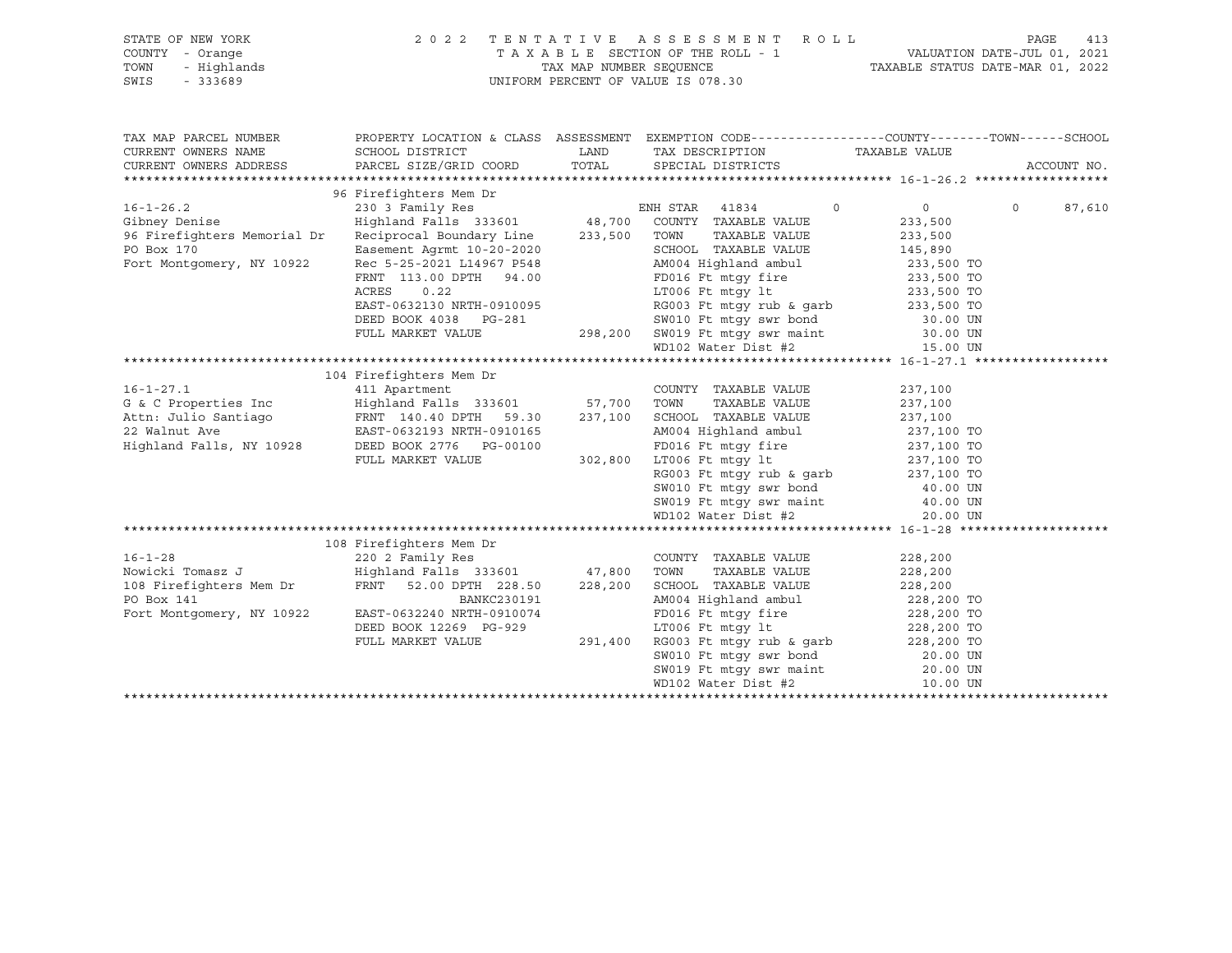| STATE OF NEW YORK<br>COUNTY - Orange<br>- Highlands<br>TOWN<br>SWIS<br>$-333689$                                                                                                           | 2 0 2 2<br>TENTATIVE ASSESSMENT ROLL<br>TAXABLE SECTION OF THE ROLL - 1<br>TAX MAP NUMBER SEQUENCE<br>UNIFORM PERCENT OF VALUE IS 078.30                   |                    | 414<br>PAGE<br>VALUATION DATE-JUL 01, 2021<br>TAXABLE STATUS DATE-MAR 01, 2022                                                                                                                                                                                                                                |                                                                                                     |                   |
|--------------------------------------------------------------------------------------------------------------------------------------------------------------------------------------------|------------------------------------------------------------------------------------------------------------------------------------------------------------|--------------------|---------------------------------------------------------------------------------------------------------------------------------------------------------------------------------------------------------------------------------------------------------------------------------------------------------------|-----------------------------------------------------------------------------------------------------|-------------------|
| TAX MAP PARCEL NUMBER<br>CURRENT OWNERS NAME                                                                                                                                               | SCHOOL DISTRICT                                                                                                                                            | LAND               | PROPERTY LOCATION & CLASS ASSESSMENT EXEMPTION CODE---------------COUNTY-------TOWN-----SCHOOL<br>TAX DESCRIPTION                                                                                                                                                                                             | TAXABLE VALUE                                                                                       |                   |
| CURRENT OWNERS ADDRESS                                                                                                                                                                     | PARCEL SIZE/GRID COORD                                                                                                                                     | TOTAL              | SPECIAL DISTRICTS                                                                                                                                                                                                                                                                                             |                                                                                                     | ACCOUNT NO.       |
|                                                                                                                                                                                            | 110 Firefighters Mem Dr 2                                                                                                                                  |                    |                                                                                                                                                                                                                                                                                                               |                                                                                                     |                   |
| $16 - 1 - 29$<br>Madigan Gregory J<br>110 Firefighters Mem Dr<br>PO Box 202<br>Fort Montgomery, NY 10922                                                                                   | 210 1 Family Res BA<br>Highland Falls 333601 49,000<br>FRNT 66.00 DPTH 228.50<br>EAST-0632366 NRTH-0910045<br>DEED BOOK 2686 PG-00194<br>FULL MARKET VALUE |                    | BAS STAR 41854<br>$\circ$<br>COUNTY TAXABLE VALUE<br>220,500 TOWN<br>TAXABLE VALUE<br>SCHOOL TAXABLE VALUE<br>AM004 Highland ambul 220,500 TO<br>FD016 Ft mtgy fire 220,500 TO<br>281,600 FD016 Ft mtqy fire<br>LT006 Ft mtgy 1t<br>RG003 Ft mtgy rub & garb<br>SW010 Ft mtgy swr bond<br>WD102 Water Dist #2 | $\overline{0}$<br>220,500<br>220,500<br>185,410<br>220,500 TO<br>220,500 TO<br>10.00 UN<br>10.00 UN | $\circ$<br>35,090 |
|                                                                                                                                                                                            |                                                                                                                                                            |                    |                                                                                                                                                                                                                                                                                                               |                                                                                                     |                   |
| $16 - 1 - 30$<br>Morocho Carlos<br>Zhunio Maria<br>84 Firefighters Memorial Dr EAST-0632058 NRTH-0909923<br>PO Box 409                                                                     | 84 Firefighters Memorial Dr<br>210 1 Family Res<br>Highland Falls 333601 46,000 TOWN<br>FRNT 52.50 DPTH 162.30<br>DEED BOOK 14424 PG-139                   | 261,800            | COUNTY TAXABLE VALUE<br>TAXABLE VALUE<br>SCHOOL TAXABLE VALUE<br>AM004 Highland ambul                                                                                                                                                                                                                         | 261,800<br>261,800<br>261,800<br>261,800 TO                                                         |                   |
| Fort Montgomery, NY 10922                                                                                                                                                                  | FULL MARKET VALUE                                                                                                                                          | 334,400            | FID16 Ft mtgy fire<br>FD16 Ft mtgy fire<br>17006 Ft mtgy 1t<br>261,800 TO<br>RG003 Ft mtgy rub & garb<br>361,800 TO<br>5010 Ft mtgy swr maint<br>10.00 UN<br>5019 Ft mtgy swr maint<br>10.00 UN<br>LT006 Ft mtqy lt<br>WD102 Water Dist #2                                                                    | 10.00 UN                                                                                            |                   |
|                                                                                                                                                                                            |                                                                                                                                                            |                    |                                                                                                                                                                                                                                                                                                               |                                                                                                     |                   |
| $16 - 2 - 1.2$<br>Sun Company Inc (R&M) Highland Falls 333601 93,200 TOWN<br>C/O K.E.Andrews & Co.<br>1900 Dalrock Rd EAST-0632918 NRTH-0910356<br>Rowlett, TX 75088 DEED BOOK 5430 PG-296 | 805 Route 9W<br>486 Mini-mart<br>FULL MARKET VALUE                                                                                                         | 271,200<br>346,400 | COUNTY TAXABLE VALUE<br>TAXABLE VALUE<br>SCHOOL TAXABLE VALUE<br>AM004 Highland ambul<br>FD016 Ft mtgy fire<br>LT006 Ft mtgy 1t 271,200 TO<br>RG003 Ft mtgy rub & garb 271,200 TO                                                                                                                             | 271,200<br>271,200<br>271,200<br>271,200 TO<br>271,200 TO                                           |                   |
|                                                                                                                                                                                            |                                                                                                                                                            |                    | SW010 Ft mtgy swr bond<br>SW019 Ft mtgy swr maint 10.00 UN<br>WD102 Water Dist #2 10.00 UN<br>WD102 Water Dist #2                                                                                                                                                                                             | 10.00 UN<br>10.00 UN                                                                                |                   |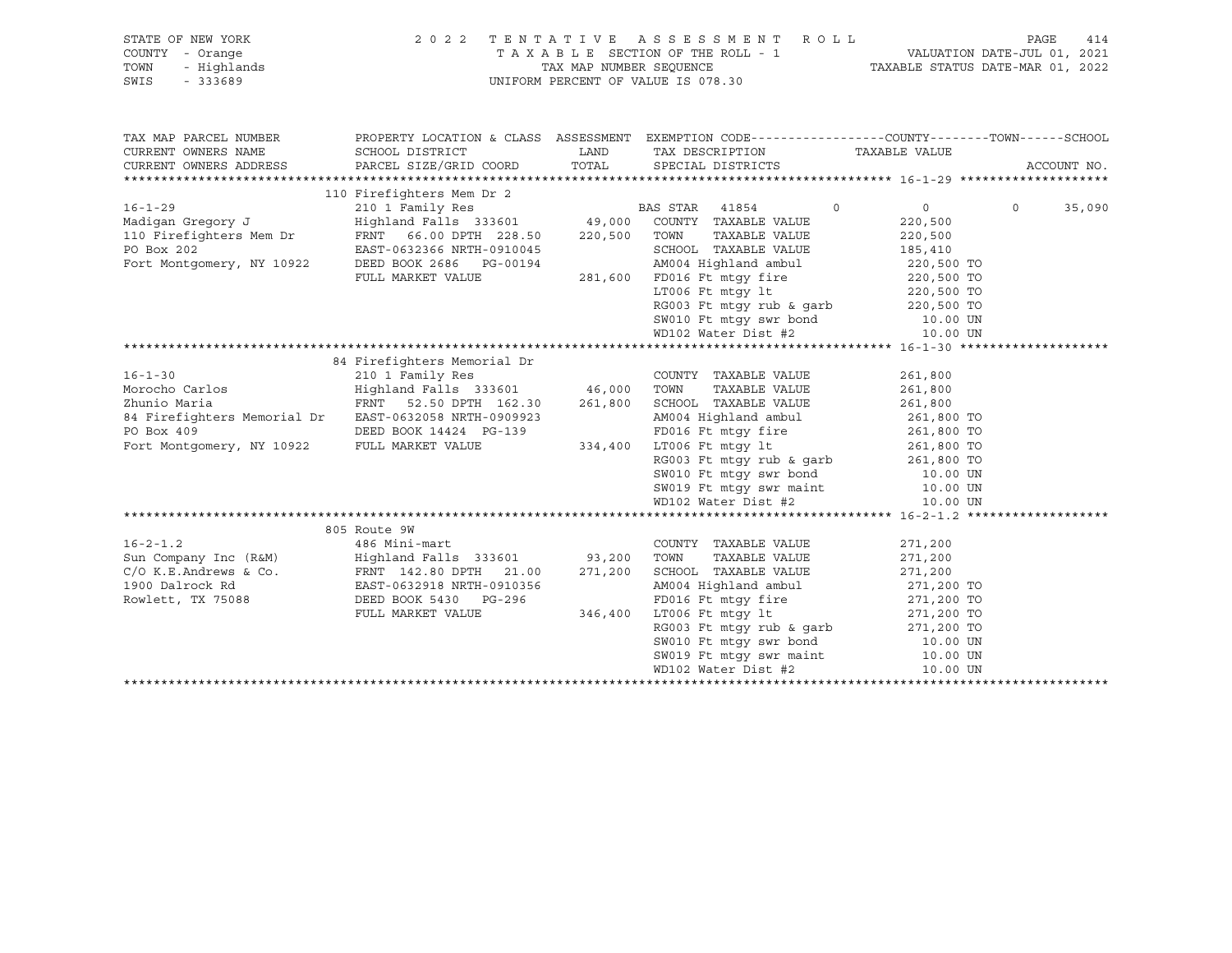|                                                                                                                                                                                                                                                                                                                                                                                                                                                |                 | UNIFORM PERCENT OF VALUE IS 078.30 |                                                                                                                 |
|------------------------------------------------------------------------------------------------------------------------------------------------------------------------------------------------------------------------------------------------------------------------------------------------------------------------------------------------------------------------------------------------------------------------------------------------|-----------------|------------------------------------|-----------------------------------------------------------------------------------------------------------------|
| TAX MAP PARCEL NUMBER<br>CURRENT OWNERS NAME SCHOOL DISTRICT AND TAX DESCRIPTION TAXABLE VALUE CURRENT OWNERS ADDRESS FARCEL SIZE/GRID COORD TOTAL SPECIAL DISTRICTS                                                                                                                                                                                                                                                                           |                 |                                    | PROPERTY LOCATION & CLASS ASSESSMENT EXEMPTION CODE----------------COUNTY-------TOWN------SCHOOL<br>ACCOUNT NO. |
|                                                                                                                                                                                                                                                                                                                                                                                                                                                |                 |                                    |                                                                                                                 |
| $\begin{tabular}{l c c c c c} \hline 16-2-2 & \multicolumn{3}{c}{5.5\text{E} \text{ Marks} & P1 & \multicolumn{3}{c}{\text{COUTY}}$}} & \multicolumn{3}{c}{5.5\text{E} \text{ Marks} & P1 & \multicolumn{3}{c}{\text{COUTY}}$}} & \multicolumn{3}{c}{5.5\text{E} \text{ Marks}} & \multicolumn{3}{c}{\text{MUE}} & \multicolumn{3}{c}{\text{I60,000}} \\ \hline \text{Attn: Gina Lawrence} & \text{Highland Fall} & \text{Fall: 333601} & 47,$ |                 |                                    |                                                                                                                 |
|                                                                                                                                                                                                                                                                                                                                                                                                                                                |                 |                                    |                                                                                                                 |
|                                                                                                                                                                                                                                                                                                                                                                                                                                                |                 |                                    |                                                                                                                 |
|                                                                                                                                                                                                                                                                                                                                                                                                                                                |                 |                                    |                                                                                                                 |
|                                                                                                                                                                                                                                                                                                                                                                                                                                                |                 |                                    |                                                                                                                 |
|                                                                                                                                                                                                                                                                                                                                                                                                                                                |                 |                                    |                                                                                                                 |
|                                                                                                                                                                                                                                                                                                                                                                                                                                                |                 |                                    |                                                                                                                 |
|                                                                                                                                                                                                                                                                                                                                                                                                                                                |                 |                                    |                                                                                                                 |
|                                                                                                                                                                                                                                                                                                                                                                                                                                                |                 |                                    |                                                                                                                 |
|                                                                                                                                                                                                                                                                                                                                                                                                                                                |                 |                                    |                                                                                                                 |
|                                                                                                                                                                                                                                                                                                                                                                                                                                                |                 |                                    |                                                                                                                 |
|                                                                                                                                                                                                                                                                                                                                                                                                                                                | 818 Route 9W    |                                    |                                                                                                                 |
|                                                                                                                                                                                                                                                                                                                                                                                                                                                |                 |                                    |                                                                                                                 |
|                                                                                                                                                                                                                                                                                                                                                                                                                                                |                 |                                    |                                                                                                                 |
|                                                                                                                                                                                                                                                                                                                                                                                                                                                |                 |                                    |                                                                                                                 |
|                                                                                                                                                                                                                                                                                                                                                                                                                                                |                 |                                    |                                                                                                                 |
|                                                                                                                                                                                                                                                                                                                                                                                                                                                |                 |                                    |                                                                                                                 |
|                                                                                                                                                                                                                                                                                                                                                                                                                                                |                 |                                    |                                                                                                                 |
|                                                                                                                                                                                                                                                                                                                                                                                                                                                |                 |                                    |                                                                                                                 |
|                                                                                                                                                                                                                                                                                                                                                                                                                                                |                 |                                    |                                                                                                                 |
|                                                                                                                                                                                                                                                                                                                                                                                                                                                |                 |                                    |                                                                                                                 |
|                                                                                                                                                                                                                                                                                                                                                                                                                                                |                 |                                    |                                                                                                                 |
|                                                                                                                                                                                                                                                                                                                                                                                                                                                | Us Hwy 9W       |                                    |                                                                                                                 |
|                                                                                                                                                                                                                                                                                                                                                                                                                                                |                 |                                    |                                                                                                                 |
|                                                                                                                                                                                                                                                                                                                                                                                                                                                |                 |                                    |                                                                                                                 |
|                                                                                                                                                                                                                                                                                                                                                                                                                                                |                 |                                    |                                                                                                                 |
|                                                                                                                                                                                                                                                                                                                                                                                                                                                |                 |                                    |                                                                                                                 |
|                                                                                                                                                                                                                                                                                                                                                                                                                                                |                 |                                    |                                                                                                                 |
|                                                                                                                                                                                                                                                                                                                                                                                                                                                |                 |                                    |                                                                                                                 |
|                                                                                                                                                                                                                                                                                                                                                                                                                                                |                 |                                    |                                                                                                                 |
|                                                                                                                                                                                                                                                                                                                                                                                                                                                |                 |                                    |                                                                                                                 |
|                                                                                                                                                                                                                                                                                                                                                                                                                                                |                 |                                    |                                                                                                                 |
|                                                                                                                                                                                                                                                                                                                                                                                                                                                |                 |                                    |                                                                                                                 |
|                                                                                                                                                                                                                                                                                                                                                                                                                                                | 13 Theresia Way |                                    |                                                                                                                 |
|                                                                                                                                                                                                                                                                                                                                                                                                                                                |                 |                                    |                                                                                                                 |
|                                                                                                                                                                                                                                                                                                                                                                                                                                                |                 |                                    |                                                                                                                 |
|                                                                                                                                                                                                                                                                                                                                                                                                                                                |                 |                                    |                                                                                                                 |
|                                                                                                                                                                                                                                                                                                                                                                                                                                                |                 |                                    |                                                                                                                 |
|                                                                                                                                                                                                                                                                                                                                                                                                                                                |                 |                                    |                                                                                                                 |
|                                                                                                                                                                                                                                                                                                                                                                                                                                                |                 |                                    |                                                                                                                 |
|                                                                                                                                                                                                                                                                                                                                                                                                                                                |                 |                                    |                                                                                                                 |
|                                                                                                                                                                                                                                                                                                                                                                                                                                                |                 |                                    |                                                                                                                 |
|                                                                                                                                                                                                                                                                                                                                                                                                                                                |                 |                                    |                                                                                                                 |
|                                                                                                                                                                                                                                                                                                                                                                                                                                                |                 |                                    |                                                                                                                 |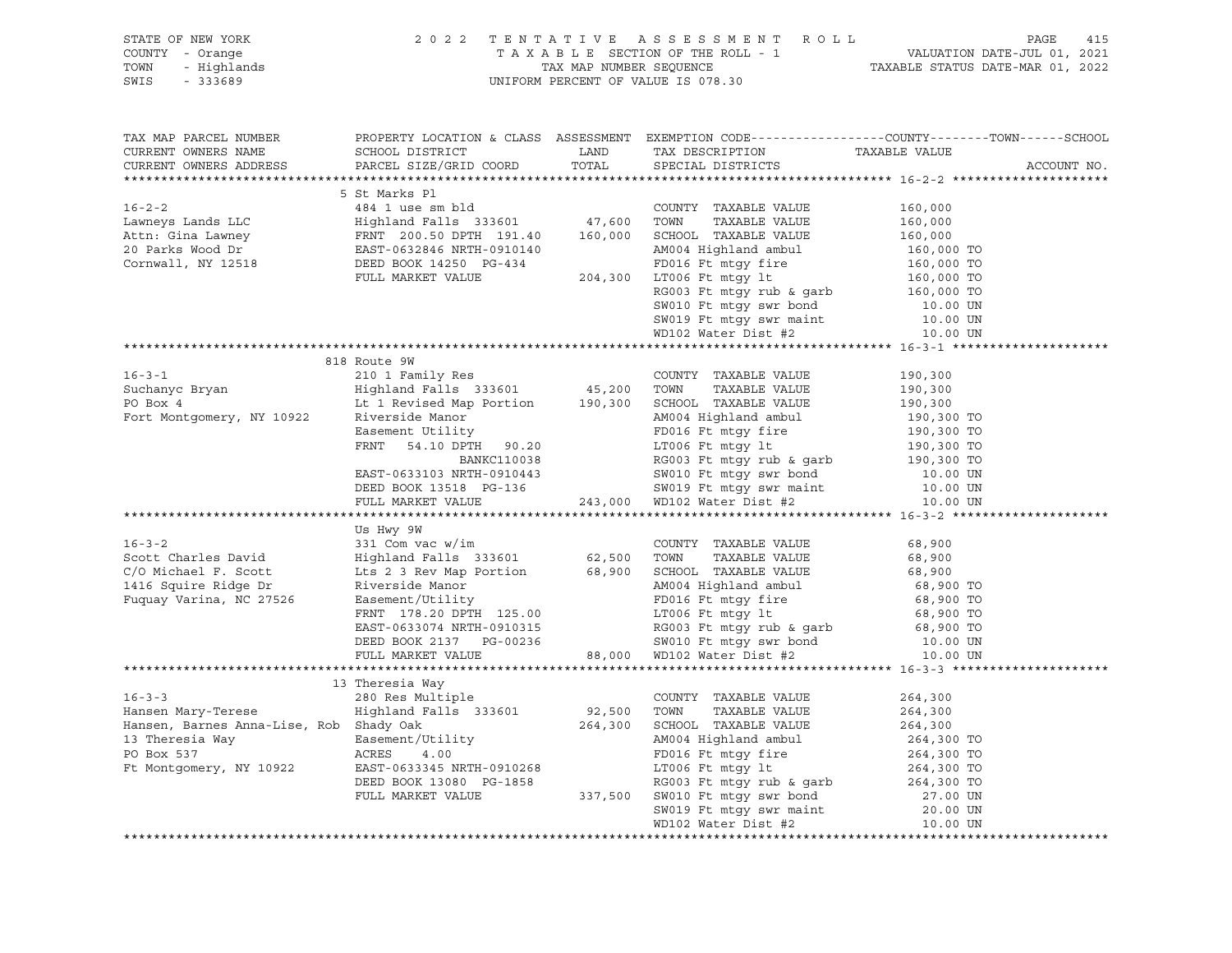| STATE OF NEW YORK 2022<br>COUNTY - Orange<br>TOWN - Highlands<br>SWIS - 333689                                                                                                                                                   |  | UNIFORM PERCENT OF VALUE IS 078.30 | 2022 TENTATIVE ASSESSMENT ROLL<br>TAXABLE SECTION OF THE ROLL - 1 VALUATION DATE-JUL 01, 2021<br>TAX MAP NUMBER SEQUENCE TAXABLE STATUS DATE-MAR 01, 2022 |
|----------------------------------------------------------------------------------------------------------------------------------------------------------------------------------------------------------------------------------|--|------------------------------------|-----------------------------------------------------------------------------------------------------------------------------------------------------------|
|                                                                                                                                                                                                                                  |  |                                    | PROPERTY LOCATION & CLASS ASSESSMENT EXEMPTION CODE----------------COUNTY-------TOWN------SCHOOL                                                          |
|                                                                                                                                                                                                                                  |  |                                    | ACCOUNT NO.                                                                                                                                               |
|                                                                                                                                                                                                                                  |  |                                    |                                                                                                                                                           |
|                                                                                                                                                                                                                                  |  |                                    |                                                                                                                                                           |
|                                                                                                                                                                                                                                  |  |                                    |                                                                                                                                                           |
|                                                                                                                                                                                                                                  |  |                                    |                                                                                                                                                           |
|                                                                                                                                                                                                                                  |  |                                    |                                                                                                                                                           |
|                                                                                                                                                                                                                                  |  |                                    |                                                                                                                                                           |
|                                                                                                                                                                                                                                  |  |                                    |                                                                                                                                                           |
|                                                                                                                                                                                                                                  |  |                                    |                                                                                                                                                           |
|                                                                                                                                                                                                                                  |  |                                    |                                                                                                                                                           |
|                                                                                                                                                                                                                                  |  |                                    |                                                                                                                                                           |
|                                                                                                                                                                                                                                  |  |                                    |                                                                                                                                                           |
|                                                                                                                                                                                                                                  |  |                                    |                                                                                                                                                           |
|                                                                                                                                                                                                                                  |  |                                    |                                                                                                                                                           |
|                                                                                                                                                                                                                                  |  |                                    |                                                                                                                                                           |
|                                                                                                                                                                                                                                  |  |                                    |                                                                                                                                                           |
|                                                                                                                                                                                                                                  |  |                                    |                                                                                                                                                           |
|                                                                                                                                                                                                                                  |  |                                    |                                                                                                                                                           |
|                                                                                                                                                                                                                                  |  |                                    |                                                                                                                                                           |
|                                                                                                                                                                                                                                  |  |                                    |                                                                                                                                                           |
|                                                                                                                                                                                                                                  |  |                                    |                                                                                                                                                           |
|                                                                                                                                                                                                                                  |  |                                    |                                                                                                                                                           |
|                                                                                                                                                                                                                                  |  |                                    |                                                                                                                                                           |
|                                                                                                                                                                                                                                  |  |                                    |                                                                                                                                                           |
|                                                                                                                                                                                                                                  |  |                                    |                                                                                                                                                           |
|                                                                                                                                                                                                                                  |  |                                    |                                                                                                                                                           |
|                                                                                                                                                                                                                                  |  |                                    |                                                                                                                                                           |
|                                                                                                                                                                                                                                  |  |                                    |                                                                                                                                                           |
|                                                                                                                                                                                                                                  |  |                                    |                                                                                                                                                           |
|                                                                                                                                                                                                                                  |  |                                    |                                                                                                                                                           |
|                                                                                                                                                                                                                                  |  |                                    |                                                                                                                                                           |
|                                                                                                                                                                                                                                  |  |                                    |                                                                                                                                                           |
|                                                                                                                                                                                                                                  |  |                                    |                                                                                                                                                           |
|                                                                                                                                                                                                                                  |  |                                    |                                                                                                                                                           |
|                                                                                                                                                                                                                                  |  |                                    |                                                                                                                                                           |
|                                                                                                                                                                                                                                  |  |                                    |                                                                                                                                                           |
|                                                                                                                                                                                                                                  |  |                                    |                                                                                                                                                           |
|                                                                                                                                                                                                                                  |  |                                    |                                                                                                                                                           |
|                                                                                                                                                                                                                                  |  |                                    |                                                                                                                                                           |
|                                                                                                                                                                                                                                  |  |                                    |                                                                                                                                                           |
|                                                                                                                                                                                                                                  |  |                                    |                                                                                                                                                           |
|                                                                                                                                                                                                                                  |  |                                    |                                                                                                                                                           |
|                                                                                                                                                                                                                                  |  |                                    |                                                                                                                                                           |
|                                                                                                                                                                                                                                  |  |                                    |                                                                                                                                                           |
|                                                                                                                                                                                                                                  |  |                                    |                                                                                                                                                           |
| 16-3-9 784 Route 9W 784 Route 9W 784 Route 9W 11901 Res (224,900 1 Pamily Res (10 1 Pamily Res (224,900 TOWN TAXABLE VALUE 224,900 Kilgore James T<br>224,900 Kilgore Maureen A ROW-Utility Easement L138 224,900 SCHOOL TAXABLE |  |                                    |                                                                                                                                                           |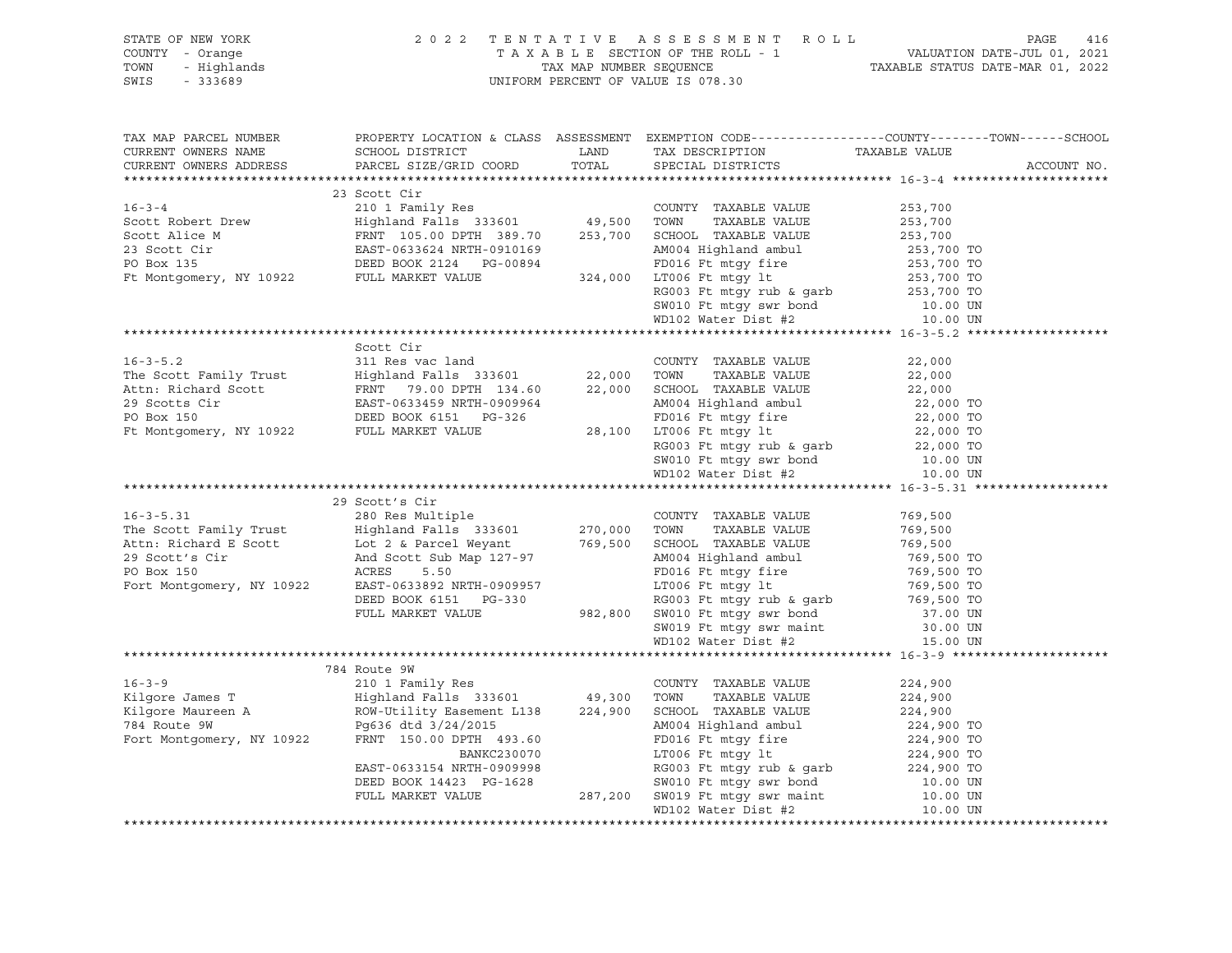| STATE OF NEW YORK<br>COUNTY - Orange<br>TOWN<br>- Highlands<br>SWIS<br>$-333689$ | 2022 TENTATIVE ASSESSMENT ROLL<br>UNIFORM PERCENT OF VALUE IS 078.30                                                                                                                                                                   |         | 417<br>PAGE                                                                                                                                 |                       |                   |
|----------------------------------------------------------------------------------|----------------------------------------------------------------------------------------------------------------------------------------------------------------------------------------------------------------------------------------|---------|---------------------------------------------------------------------------------------------------------------------------------------------|-----------------------|-------------------|
| TAX MAP PARCEL NUMBER                                                            |                                                                                                                                                                                                                                        |         | PROPERTY LOCATION & CLASS ASSESSMENT EXEMPTION CODE----------------COUNTY-------TOWN------SCHOOL                                            |                       |                   |
| CURRENT OWNERS NAME                                                              | SCHOOL DISTRICT                                                                                                                                                                                                                        | LAND    | TAX DESCRIPTION TAXABLE VALUE                                                                                                               |                       |                   |
| CURRENT OWNERS ADDRESS                                                           | PARCEL SIZE/GRID COORD                                                                                                                                                                                                                 | TOTAL   | SPECIAL DISTRICTS                                                                                                                           |                       | ACCOUNT NO.       |
|                                                                                  |                                                                                                                                                                                                                                        |         |                                                                                                                                             |                       |                   |
| $16 - 3 - 10$                                                                    | 778 Route 9W<br>210 1 Family Res                                                                                                                                                                                                       |         | COUNTY TAXABLE VALUE                                                                                                                        | 227,400               |                   |
|                                                                                  | Highland Falls 333601 44,200                                                                                                                                                                                                           |         | TOWN<br>TAXABLE VALUE                                                                                                                       | 227,400               |                   |
|                                                                                  | FRANCIS/LIFE ESTATE                                                                                                                                                                                                                    | 227,400 | SCHOOL TAXABLE VALUE                                                                                                                        |                       |                   |
| Poulos George N<br>778 Route 9W<br>PO Box 951                                    | FRNT 53.50 DPTH 104.40                                                                                                                                                                                                                 |         | SCHOOL TAXABLE VALUE<br>AM004 Highland ambul                                                                                                | 227,400<br>227,400 TO |                   |
| Fort Montgomery, NY 10922                                                        | BANKC020440                                                                                                                                                                                                                            |         | FD016 Ft mtgy fire 227,400 TO                                                                                                               |                       |                   |
|                                                                                  | EAST-0632960 NRTH-0909965                                                                                                                                                                                                              |         | LT006 Ft mtqy lt                                                                                                                            | 227,400 TO            |                   |
|                                                                                  | DEED BOOK 14469 PG-731                                                                                                                                                                                                                 |         |                                                                                                                                             |                       |                   |
|                                                                                  | FULL MARKET VALUE                                                                                                                                                                                                                      |         | G-731 RG003 Ft mtgy rub & garb 227,400 TO<br>290,400 SW010 Ft mtgy swr bond 10.00 UN<br>SW019 Ft mtgy swr maint 10.00 UN                    |                       |                   |
|                                                                                  |                                                                                                                                                                                                                                        |         |                                                                                                                                             |                       |                   |
|                                                                                  |                                                                                                                                                                                                                                        |         | WD102 Water Dist #2                                                                                                                         | 10.00 UN              |                   |
|                                                                                  |                                                                                                                                                                                                                                        |         |                                                                                                                                             |                       |                   |
|                                                                                  | 28 Tonneson Dr                                                                                                                                                                                                                         |         |                                                                                                                                             |                       |                   |
| $16 - 3 - 16$                                                                    | 210 1 Family Res                                                                                                                                                                                                                       |         | COUNTY TAXABLE VALUE                                                                                                                        | 297,300               |                   |
| Provan Geoffrey                                                                  | Highland Falls 333601 104,000 TOWN                                                                                                                                                                                                     |         | TAXABLE VALUE                                                                                                                               | 297,300               |                   |
| 28 Tonneson Dr                                                                   | ACRES 1.20 BANKC160309                                                                                                                                                                                                                 |         | 297,300 SCHOOL TAXABLE VALUE                                                                                                                | 297,300               |                   |
| Ft Montgomery, NY 10922                                                          | EAST-0633095 NRTH-0909179                                                                                                                                                                                                              |         | AM004 Highland ambul<br>AM004 Highland amoul<br>FD016 Ft mtgy fire 297,300 TO<br>LT006 Ft mtgy lt 297,300 TO<br>PC003 Ft mtgy lt 297,300 TO | 297,300 TO            |                   |
|                                                                                  | DEED BOOK 5608 PG-122                                                                                                                                                                                                                  |         |                                                                                                                                             |                       |                   |
|                                                                                  | FULL MARKET VALUE                                                                                                                                                                                                                      | 379,700 | LT006 Ft mtgy 1t<br>RG003 Ft mtgy rub & garb<br>SW010 Ft mtgy swr bond<br>SW010 Ft mtgy swr point                                           |                       |                   |
|                                                                                  |                                                                                                                                                                                                                                        |         |                                                                                                                                             | 10.00 UN              |                   |
|                                                                                  |                                                                                                                                                                                                                                        |         |                                                                                                                                             | 10.00 UN              |                   |
|                                                                                  |                                                                                                                                                                                                                                        |         | SW019 Ft mtgy swr maint<br>WD102 Water Dist #2                                                                                              | 10.00 UN              |                   |
|                                                                                  |                                                                                                                                                                                                                                        |         |                                                                                                                                             |                       |                   |
|                                                                                  | 65 Mine Dock Rd                                                                                                                                                                                                                        |         |                                                                                                                                             |                       |                   |
|                                                                                  | 16-3-17<br>Craven Scott (112,000 COUNTY TAXABLE VALUE)<br>Craven Mary Beth (112,000 COUNTY TAXABLE VALUE)<br>Craven Mary Beth (1.70 BANKC080370 361,500 TOWN TAXABLE VALUE)<br>FO BOX 372 DEED BOOK 5322 PG-338 (2000 AM004 Highland a |         | $\circ$                                                                                                                                     | $\overline{0}$        | $\circ$<br>35,090 |
|                                                                                  |                                                                                                                                                                                                                                        |         |                                                                                                                                             | 361,500               |                   |
|                                                                                  |                                                                                                                                                                                                                                        |         |                                                                                                                                             | 361,500               |                   |
|                                                                                  |                                                                                                                                                                                                                                        |         |                                                                                                                                             | 326,410               |                   |
|                                                                                  |                                                                                                                                                                                                                                        |         | AM004 Highland ambul<br>FD016 Ft mts: f'                                                                                                    | 361,500 TO            |                   |
| Ft Montgomery, NY 10922 FULL MARKET VALUE                                        |                                                                                                                                                                                                                                        |         | 461,700 FD016 Ft mtgy fire 361,500 TO                                                                                                       |                       |                   |
|                                                                                  |                                                                                                                                                                                                                                        |         | LT006 Ft mtqy lt                                                                                                                            | 361,500 TO            |                   |
|                                                                                  |                                                                                                                                                                                                                                        |         | RG003 Ft mtgy rub & garb $361,500$ TO                                                                                                       |                       |                   |
|                                                                                  |                                                                                                                                                                                                                                        |         | RG003 FL muy 1 w = J.<br>SW010 Ft mtgy swr bond                                                                                             | 10.00 UN              |                   |
|                                                                                  |                                                                                                                                                                                                                                        |         | WD102 Water Dist #2                                                                                                                         | 4.00 UN               |                   |
|                                                                                  |                                                                                                                                                                                                                                        |         |                                                                                                                                             |                       |                   |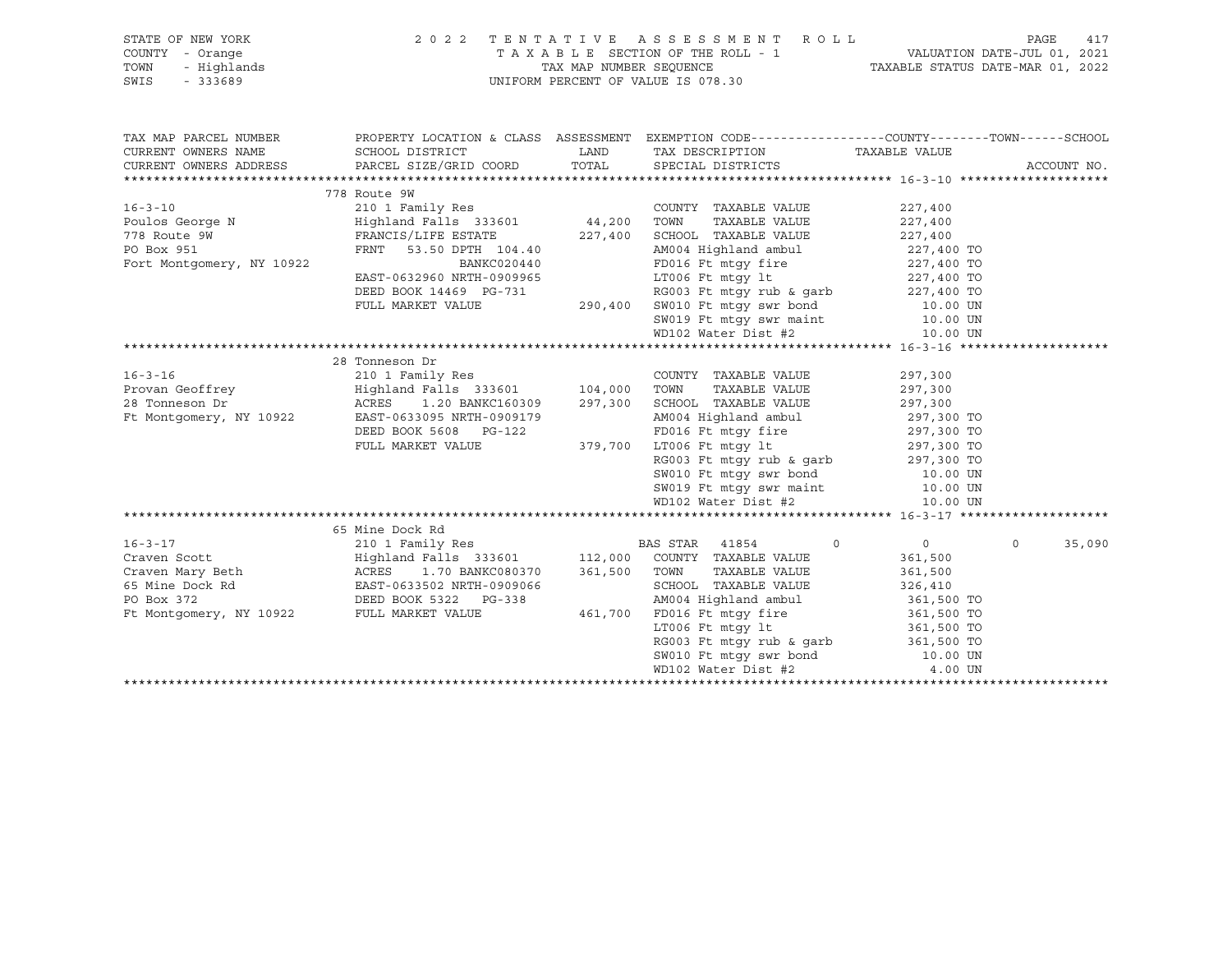| STATE OF NEW YORK<br>COUNTY - Orange<br>TOWN<br>SWIS                                                                                                                                                                        | OF NEW YORK $Z = 0.222$ TENTATIVE ASSESSMENT ROLL<br>TAXABLE SECTION OF THE ROLL - 1 VALUATION<br>- Highlands TAX MAP NUMBER SEQUENCE TAXABLE STATUS<br>- 333689 |                                                                                                                                                                                                                               | 418<br>PAGE<br>ACCOUNT NO. |
|-----------------------------------------------------------------------------------------------------------------------------------------------------------------------------------------------------------------------------|------------------------------------------------------------------------------------------------------------------------------------------------------------------|-------------------------------------------------------------------------------------------------------------------------------------------------------------------------------------------------------------------------------|----------------------------|
| TAX MAP PARCEL NUMBER                                                                                                                                                                                                       | PROPERTY LOCATION & CLASS ASSESSMENT EXEMPTION CODE-----------------COUNTY-------TOWN------SCHOOL                                                                |                                                                                                                                                                                                                               |                            |
|                                                                                                                                                                                                                             |                                                                                                                                                                  |                                                                                                                                                                                                                               |                            |
| AX MAP PARCEL NUTTER NOT BACK SURE SIZE/GRID<br>URRENT OWNERS ADDRESS PARCEL SIZE/GRID<br>TRENT OWNER ADDRESS PARCEL SIZE/GRID<br>75 Mine Dock Rd<br>210 1 Family Res<br>3210 1 Family Res<br>3210 256,500 TOWN TAXABLE VAL |                                                                                                                                                                  |                                                                                                                                                                                                                               |                            |
|                                                                                                                                                                                                                             |                                                                                                                                                                  |                                                                                                                                                                                                                               |                            |
|                                                                                                                                                                                                                             |                                                                                                                                                                  |                                                                                                                                                                                                                               |                            |
|                                                                                                                                                                                                                             |                                                                                                                                                                  |                                                                                                                                                                                                                               |                            |
|                                                                                                                                                                                                                             |                                                                                                                                                                  |                                                                                                                                                                                                                               |                            |
|                                                                                                                                                                                                                             |                                                                                                                                                                  |                                                                                                                                                                                                                               |                            |
| $16 - 4 - 1$<br>Rodway John G<br>There 511<br>PO Box 511<br>Ft Montgomery, NY 10922                                                                                                                                         | Mine Dock Rd<br>DEED BOOK 3381 PG-261<br>FULL MARKET VALUE                                                                                                       | COUNTY TAXABLE VALUE<br>3,200 M004 Highland ambul<br>AM004 Highland ambul<br>FD016 Ft mtgy fire<br>6,600 LT006 Ft mtgy 1t<br>RG003 Ft mtgy rub & garb<br>S,200 TO<br>SW010 Ft mtgy swr bond<br>MD102 Water Dist #2<br>4.00 UN |                            |
|                                                                                                                                                                                                                             |                                                                                                                                                                  |                                                                                                                                                                                                                               |                            |
|                                                                                                                                                                                                                             |                                                                                                                                                                  |                                                                                                                                                                                                                               |                            |
|                                                                                                                                                                                                                             |                                                                                                                                                                  |                                                                                                                                                                                                                               |                            |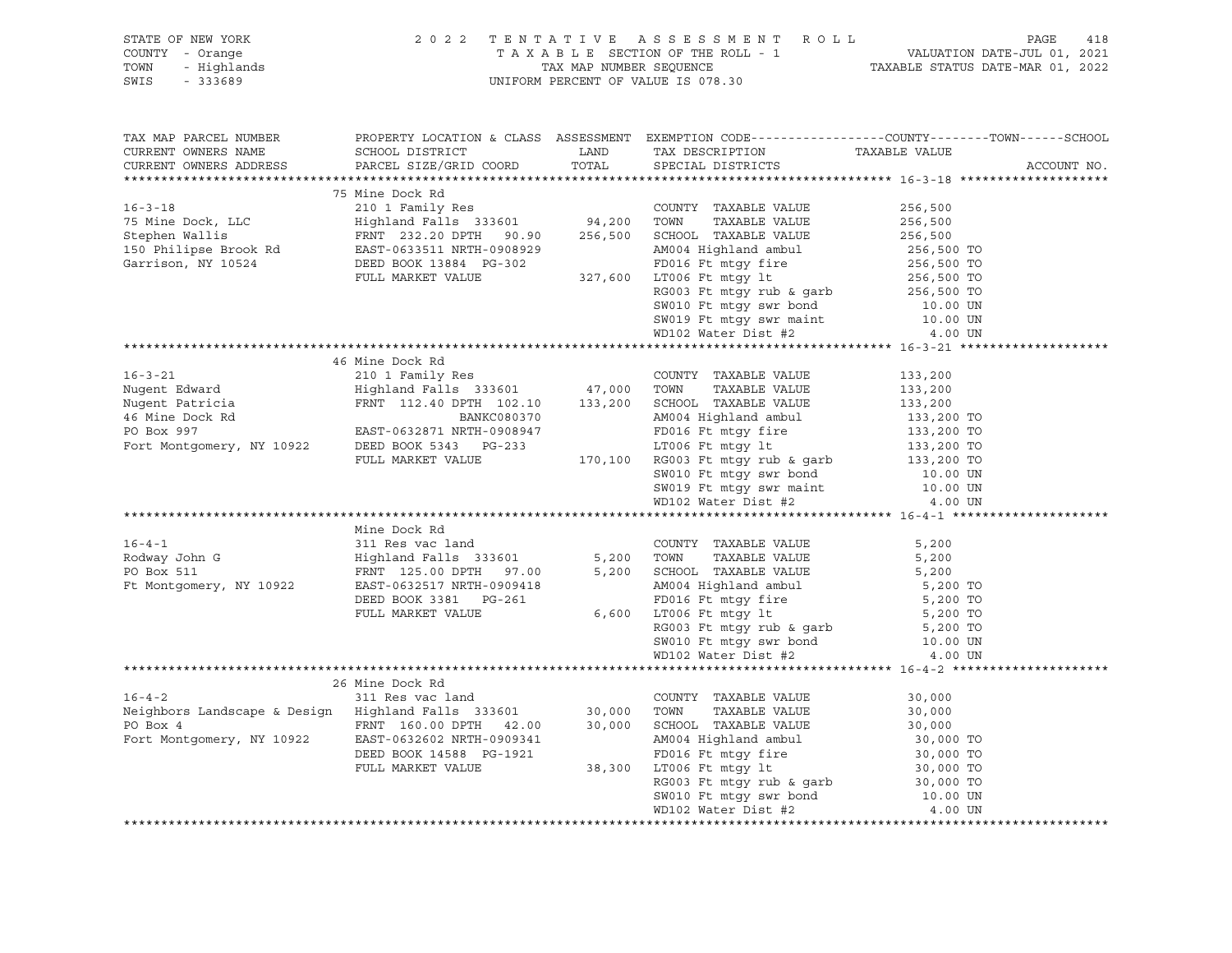| STATE OF NEW YORK                                                                                                                                                                                                                            |                                                                                                                                                                                                                                                                                                                                                                                                                                           |  |  |             |  |  |
|----------------------------------------------------------------------------------------------------------------------------------------------------------------------------------------------------------------------------------------------|-------------------------------------------------------------------------------------------------------------------------------------------------------------------------------------------------------------------------------------------------------------------------------------------------------------------------------------------------------------------------------------------------------------------------------------------|--|--|-------------|--|--|
| COUNTY - Orange                                                                                                                                                                                                                              |                                                                                                                                                                                                                                                                                                                                                                                                                                           |  |  |             |  |  |
| TOWN                                                                                                                                                                                                                                         |                                                                                                                                                                                                                                                                                                                                                                                                                                           |  |  |             |  |  |
| 913 OF NEW YORK PAGE 2022 TENTATIVE ASSESSMENT ROLL PAGE 419<br>2022 TENTATIVE ASSESSMENT ROLL - 1 VALUATION DATE-JUL 01, 2021<br>FAXABLE SECTION OF THE ROLL - 1 VALUATION DATE-MUL 01, 2021 PAXABLE STATUS DATE-MAR 01, 2022 PAXAB<br>SWIS |                                                                                                                                                                                                                                                                                                                                                                                                                                           |  |  |             |  |  |
|                                                                                                                                                                                                                                              |                                                                                                                                                                                                                                                                                                                                                                                                                                           |  |  |             |  |  |
|                                                                                                                                                                                                                                              | TAX MAP PARCEL NUMBER PROPERTY LOCATION & CLASS ASSESSMENT EXEMPTION CODE---------------COUNTY-------TOWN------SCHOOL                                                                                                                                                                                                                                                                                                                     |  |  |             |  |  |
| CURRENT OWNERS NAME                                                                                                                                                                                                                          |                                                                                                                                                                                                                                                                                                                                                                                                                                           |  |  |             |  |  |
| CURRENT OWNERS ADDRESS                                                                                                                                                                                                                       |                                                                                                                                                                                                                                                                                                                                                                                                                                           |  |  | ACCOUNT NO. |  |  |
|                                                                                                                                                                                                                                              | $\begin{tabular}{lcccc} \texttt{\textbf{111,600}} & \texttt{\textbf{122,2022} & \texttt{\textbf{133,00}} & \texttt{\textbf{144,100} & \texttt{\textbf{15,00}} & \texttt{\textbf{15,00}} & \texttt{\textbf{15,00}} & \texttt{\textbf{15,00}} & \texttt{\textbf{15,00}} & \texttt{\textbf{15,00}} & \texttt{\textbf{15,00}} & \texttt{\textbf{15,00}} & \texttt{\textbf{15,00}} & \texttt{\textbf{15,00}} & \texttt{\textbf{$               |  |  |             |  |  |
|                                                                                                                                                                                                                                              |                                                                                                                                                                                                                                                                                                                                                                                                                                           |  |  |             |  |  |
|                                                                                                                                                                                                                                              |                                                                                                                                                                                                                                                                                                                                                                                                                                           |  |  |             |  |  |
|                                                                                                                                                                                                                                              |                                                                                                                                                                                                                                                                                                                                                                                                                                           |  |  |             |  |  |
|                                                                                                                                                                                                                                              |                                                                                                                                                                                                                                                                                                                                                                                                                                           |  |  |             |  |  |
|                                                                                                                                                                                                                                              |                                                                                                                                                                                                                                                                                                                                                                                                                                           |  |  |             |  |  |
|                                                                                                                                                                                                                                              |                                                                                                                                                                                                                                                                                                                                                                                                                                           |  |  |             |  |  |
|                                                                                                                                                                                                                                              |                                                                                                                                                                                                                                                                                                                                                                                                                                           |  |  |             |  |  |
|                                                                                                                                                                                                                                              |                                                                                                                                                                                                                                                                                                                                                                                                                                           |  |  |             |  |  |
|                                                                                                                                                                                                                                              |                                                                                                                                                                                                                                                                                                                                                                                                                                           |  |  |             |  |  |
|                                                                                                                                                                                                                                              |                                                                                                                                                                                                                                                                                                                                                                                                                                           |  |  |             |  |  |
|                                                                                                                                                                                                                                              |                                                                                                                                                                                                                                                                                                                                                                                                                                           |  |  |             |  |  |
|                                                                                                                                                                                                                                              |                                                                                                                                                                                                                                                                                                                                                                                                                                           |  |  |             |  |  |
|                                                                                                                                                                                                                                              | 32 Mine Dock Rd                                                                                                                                                                                                                                                                                                                                                                                                                           |  |  |             |  |  |
|                                                                                                                                                                                                                                              |                                                                                                                                                                                                                                                                                                                                                                                                                                           |  |  |             |  |  |
|                                                                                                                                                                                                                                              |                                                                                                                                                                                                                                                                                                                                                                                                                                           |  |  |             |  |  |
|                                                                                                                                                                                                                                              |                                                                                                                                                                                                                                                                                                                                                                                                                                           |  |  |             |  |  |
|                                                                                                                                                                                                                                              |                                                                                                                                                                                                                                                                                                                                                                                                                                           |  |  |             |  |  |
|                                                                                                                                                                                                                                              |                                                                                                                                                                                                                                                                                                                                                                                                                                           |  |  |             |  |  |
|                                                                                                                                                                                                                                              |                                                                                                                                                                                                                                                                                                                                                                                                                                           |  |  |             |  |  |
|                                                                                                                                                                                                                                              |                                                                                                                                                                                                                                                                                                                                                                                                                                           |  |  |             |  |  |
|                                                                                                                                                                                                                                              |                                                                                                                                                                                                                                                                                                                                                                                                                                           |  |  |             |  |  |
|                                                                                                                                                                                                                                              |                                                                                                                                                                                                                                                                                                                                                                                                                                           |  |  |             |  |  |
|                                                                                                                                                                                                                                              |                                                                                                                                                                                                                                                                                                                                                                                                                                           |  |  |             |  |  |
|                                                                                                                                                                                                                                              |                                                                                                                                                                                                                                                                                                                                                                                                                                           |  |  |             |  |  |
|                                                                                                                                                                                                                                              |                                                                                                                                                                                                                                                                                                                                                                                                                                           |  |  |             |  |  |
|                                                                                                                                                                                                                                              |                                                                                                                                                                                                                                                                                                                                                                                                                                           |  |  |             |  |  |
|                                                                                                                                                                                                                                              |                                                                                                                                                                                                                                                                                                                                                                                                                                           |  |  |             |  |  |
|                                                                                                                                                                                                                                              |                                                                                                                                                                                                                                                                                                                                                                                                                                           |  |  |             |  |  |
|                                                                                                                                                                                                                                              |                                                                                                                                                                                                                                                                                                                                                                                                                                           |  |  |             |  |  |
|                                                                                                                                                                                                                                              |                                                                                                                                                                                                                                                                                                                                                                                                                                           |  |  |             |  |  |
|                                                                                                                                                                                                                                              |                                                                                                                                                                                                                                                                                                                                                                                                                                           |  |  |             |  |  |
|                                                                                                                                                                                                                                              |                                                                                                                                                                                                                                                                                                                                                                                                                                           |  |  |             |  |  |
|                                                                                                                                                                                                                                              |                                                                                                                                                                                                                                                                                                                                                                                                                                           |  |  |             |  |  |
|                                                                                                                                                                                                                                              |                                                                                                                                                                                                                                                                                                                                                                                                                                           |  |  |             |  |  |
|                                                                                                                                                                                                                                              |                                                                                                                                                                                                                                                                                                                                                                                                                                           |  |  |             |  |  |
|                                                                                                                                                                                                                                              |                                                                                                                                                                                                                                                                                                                                                                                                                                           |  |  |             |  |  |
|                                                                                                                                                                                                                                              |                                                                                                                                                                                                                                                                                                                                                                                                                                           |  |  |             |  |  |
|                                                                                                                                                                                                                                              |                                                                                                                                                                                                                                                                                                                                                                                                                                           |  |  |             |  |  |
|                                                                                                                                                                                                                                              |                                                                                                                                                                                                                                                                                                                                                                                                                                           |  |  |             |  |  |
|                                                                                                                                                                                                                                              |                                                                                                                                                                                                                                                                                                                                                                                                                                           |  |  |             |  |  |
|                                                                                                                                                                                                                                              |                                                                                                                                                                                                                                                                                                                                                                                                                                           |  |  |             |  |  |
|                                                                                                                                                                                                                                              |                                                                                                                                                                                                                                                                                                                                                                                                                                           |  |  |             |  |  |
|                                                                                                                                                                                                                                              |                                                                                                                                                                                                                                                                                                                                                                                                                                           |  |  |             |  |  |
|                                                                                                                                                                                                                                              |                                                                                                                                                                                                                                                                                                                                                                                                                                           |  |  |             |  |  |
|                                                                                                                                                                                                                                              |                                                                                                                                                                                                                                                                                                                                                                                                                                           |  |  |             |  |  |
|                                                                                                                                                                                                                                              |                                                                                                                                                                                                                                                                                                                                                                                                                                           |  |  |             |  |  |
|                                                                                                                                                                                                                                              | $\begin{tabular}{lcccc}{{\bf \footnotesize{4.6.92}\text{Nugent Edward}}} & {\text{Mine Dock Rd} & {\text{Mighland Falls 333601}} & 1,400 & {\text{TOMNT Y AXABLE VALUE} & 1,500\\ \text{Nugent Edward} & {\text{Highland Falls 333601}} & 1,400 & {\text{TOMN}} & {\text{TAXABLE VALUE} & 1,500\\ \text{Wugent Particia} & {\text{FRNT 44.00 DPTN}} & 2,500 & {\text{CUMY YAXABLE VALUE} & 1,500\\ \text{46 Mine Dock Rd} & {\text{FRNT $ |  |  |             |  |  |
|                                                                                                                                                                                                                                              |                                                                                                                                                                                                                                                                                                                                                                                                                                           |  |  |             |  |  |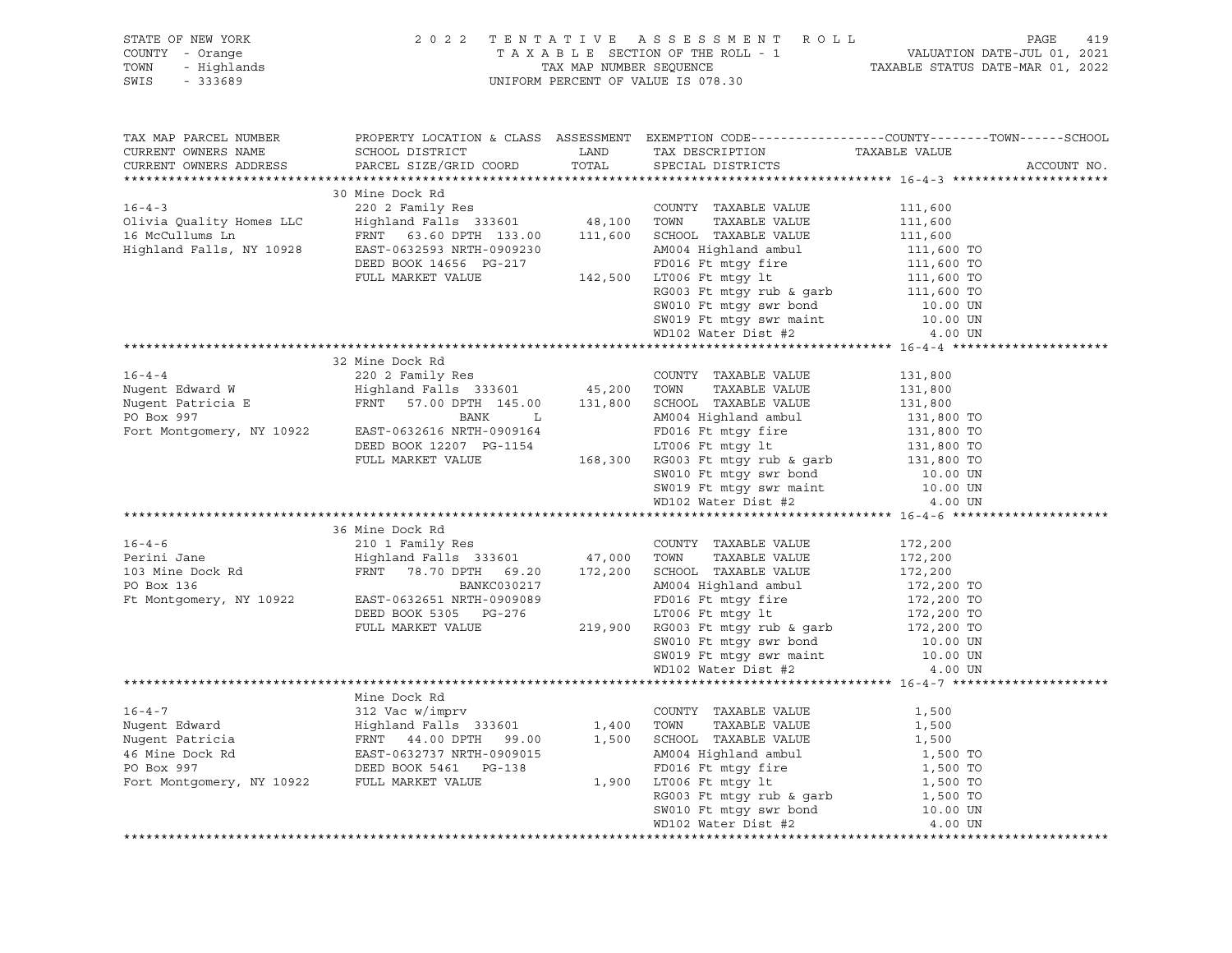STATE OF NEW YORK 2 0 2 2 T E N T A T I V E A S S E S S M E N T R O L L PAGE 420 SWIS - 333689 UNIFORM PERCENT OF VALUE IS 078.30

## COUNTY - Orange T A X A B L E SECTION OF THE ROLL - 1 VALUATION DATE-JUL 01, 2021 TOWN - Highlands TAX MAP NUMBER SEQUENCE TAXABLE STATUS DATE-MAR 01, 2022

| TAX MAP PARCEL NUMBER           | PROPERTY LOCATION & CLASS ASSESSMENT EXEMPTION CODE---------------COUNTY-------TOWN-----SCHOOL                                                                                                                                       |      |                                                                                                                                                            |         |                |                |             |
|---------------------------------|--------------------------------------------------------------------------------------------------------------------------------------------------------------------------------------------------------------------------------------|------|------------------------------------------------------------------------------------------------------------------------------------------------------------|---------|----------------|----------------|-------------|
| CURRENT OWNERS NAME             | SCHOOL DISTRICT                                                                                                                                                                                                                      | LAND | TAX DESCRIPTION                                                                                                                                            |         | TAXABLE VALUE  |                |             |
| CURRENT OWNERS ADDRESS          | PARCEL SIZE/GRID COORD TOTAL SPECIAL DISTRICTS                                                                                                                                                                                       |      |                                                                                                                                                            |         |                |                | ACCOUNT NO. |
|                                 |                                                                                                                                                                                                                                      |      |                                                                                                                                                            |         |                |                |             |
|                                 | 284 Mine Rd                                                                                                                                                                                                                          |      |                                                                                                                                                            |         |                |                |             |
| $17 - 1 - 1.121$                | 210 1 Family Res<br>Highland Falls 333601 61,000 VET COM T 41133 0<br>Lt 1 Hannawalt Submp 5450 359,600 BAS STAR 41854 0                                                                                                             |      |                                                                                                                                                            |         | 33,600         | $\circ$        | 0           |
| Keirsey Henry J                 |                                                                                                                                                                                                                                      |      |                                                                                                                                                            |         | $\overline{0}$ | 19,200         | $\circ$     |
| Keirsey Kathleen H              |                                                                                                                                                                                                                                      |      |                                                                                                                                                            |         | $\overline{0}$ | $\overline{0}$ | 35,090      |
| 284 Mine Rd                     | ACRES<br>2.10                                                                                                                                                                                                                        |      | COUNTY TAXABLE VALUE                                                                                                                                       |         | 326,000        |                |             |
| Highland Falls, NY 10928        | EAST-0627471 NRTH-0907977                                                                                                                                                                                                            |      | TAXABLE VALUE<br>TOWN                                                                                                                                      |         | 340,400        |                |             |
|                                 | DEED BOOK 5286 PG-27                                                                                                                                                                                                                 |      | SCHOOL TAXABLE VALUE                                                                                                                                       |         | 324,510        |                |             |
|                                 | FULL MARKET VALUE                                                                                                                                                                                                                    |      | 459,300 AM004 Highland ambul 359,600 TO<br>FD016 Ft mtgy fire 359,600 TO                                                                                   |         |                |                |             |
|                                 |                                                                                                                                                                                                                                      |      | FD016 Ft mtgy fire 359,600 TO<br>LT006 Ft mtgy lt 359,600 TO                                                                                               |         |                |                |             |
|                                 |                                                                                                                                                                                                                                      |      |                                                                                                                                                            |         |                |                |             |
|                                 |                                                                                                                                                                                                                                      |      | RG003 Ft mtgy rub & garb 359,600 TO                                                                                                                        |         |                |                |             |
|                                 |                                                                                                                                                                                                                                      |      |                                                                                                                                                            |         |                |                |             |
|                                 | 266 Mine Rd                                                                                                                                                                                                                          |      |                                                                                                                                                            |         |                |                |             |
| 17-1-1.122                      |                                                                                                                                                                                                                                      |      |                                                                                                                                                            | $\circ$ | $\overline{0}$ | $\Omega$       | 87,610      |
| Reilly Mark                     | ENR SIAR<br>Highland Falls 333601 58,000 COUNTY<br>Lt2 Rev Hannawalt SM 6000 268,000 TOWN                                                                                                                                            |      |                                                                                                                                                            |         | 268,000        |                |             |
| 266 Mine Rd                     |                                                                                                                                                                                                                                      |      | TAXABLE VALUE                                                                                                                                              |         | 268,000        |                |             |
| $ \sqrt{3}$ 10922<br>PO Box 726 | ACRES<br>1.80 BANKC230070                                                                                                                                                                                                            |      | SCHOOL TAXABLE VALUE                                                                                                                                       |         | 180,390        |                |             |
| Fort Montgomery, NY 10922       | EAST-0627618 NRTH-0908339                                                                                                                                                                                                            |      |                                                                                                                                                            |         |                |                |             |
|                                 | DEED BOOK 4578 PG-279                                                                                                                                                                                                                |      |                                                                                                                                                            |         |                |                |             |
|                                 | FULL MARKET VALUE                                                                                                                                                                                                                    |      | 342,300 LT006 Ft mtgy lt 268,000 TO<br>RG003 Ft mtgy rub & garb 268,000 TO                                                                                 |         |                |                |             |
|                                 |                                                                                                                                                                                                                                      |      |                                                                                                                                                            |         |                |                |             |
|                                 |                                                                                                                                                                                                                                      |      |                                                                                                                                                            |         |                |                |             |
|                                 | 258 Mine Rd                                                                                                                                                                                                                          |      |                                                                                                                                                            |         |                |                |             |
|                                 |                                                                                                                                                                                                                                      |      |                                                                                                                                                            |         |                |                |             |
|                                 |                                                                                                                                                                                                                                      |      |                                                                                                                                                            |         |                |                |             |
|                                 | 17-1-1.123 210 1 Family Res COUNTY TAXABLE VALUE<br>Hayes Matthew Highland Falls 333601 50,000 TOWN TAXABLE VALUE 263,500<br>258 Mine Rd Lt3 Rev Hannawalt SM 6000 263,500 SCHOOL TAXABLE VALUE 263,500<br>263,500 Highland Falls, N |      |                                                                                                                                                            |         |                |                |             |
|                                 |                                                                                                                                                                                                                                      |      | AM004 Highland ambul<br>FD016 Ft mtgy fire                                                                                                                 |         | 263,500 TO     |                |             |
|                                 | EAST-0627855 NRTH-0908529                                                                                                                                                                                                            |      |                                                                                                                                                            |         | 263,500 TO     |                |             |
|                                 | DEED BOOK 14189 PG-1189                                                                                                                                                                                                              |      | 1189 $\frac{17006 \text{ Ft mtgy}}{336,500 \text{ R} \cdot 003 \text{ Ft mtgy} \cdot 0.263,500 \text{ T0}}$<br>336,500 RG003 Ft mtgy rub & garb 263,500 TO |         |                |                |             |
|                                 | FULL MARKET VALUE                                                                                                                                                                                                                    |      |                                                                                                                                                            |         |                |                |             |
|                                 |                                                                                                                                                                                                                                      |      |                                                                                                                                                            |         |                |                |             |
|                                 | 174 Mine Rd                                                                                                                                                                                                                          |      |                                                                                                                                                            |         |                |                |             |
| $17 - 1 - 1.2$                  | 210 1 Family Res                                                                                                                                                                                                                     |      | BAS STAR 41854                                                                                                                                             | $\circ$ | $\overline{0}$ | $\Omega$       | 35,090      |
| Lopez Naydette V                | Highland Falls 333601 48,200 COUNTY TAXABLE VALUE                                                                                                                                                                                    |      |                                                                                                                                                            |         | 211,200        |                |             |
| 174 Mine Rd                     | FRNT 131.00 DPTH 177.00 211,200 TOWN                                                                                                                                                                                                 |      | TAXABLE VALUE                                                                                                                                              |         | 211,200        |                |             |
| Highland Falls, NY 10928        | BANKC180378                                                                                                                                                                                                                          |      | SCHOOL TAXABLE VALUE                                                                                                                                       |         | 176,110        |                |             |
|                                 | EAST-0628663 NRTH-0909009                                                                                                                                                                                                            |      | AM004 Highland ambul 211,200 TO                                                                                                                            |         |                |                |             |
|                                 | DEED BOOK 13486 PG-1359                                                                                                                                                                                                              |      | FD016 Ft mtgy fire 211,200 TO<br>1006 Ft mtgy 1t 211,200 TO                                                                                                |         |                |                |             |
|                                 | FULL MARKET VALUE                                                                                                                                                                                                                    |      |                                                                                                                                                            |         |                |                |             |
|                                 |                                                                                                                                                                                                                                      |      | RG003 Ft mtgy rub & garb                                                                                                                                   |         | 211,200 TO     |                |             |
|                                 |                                                                                                                                                                                                                                      |      |                                                                                                                                                            |         |                |                |             |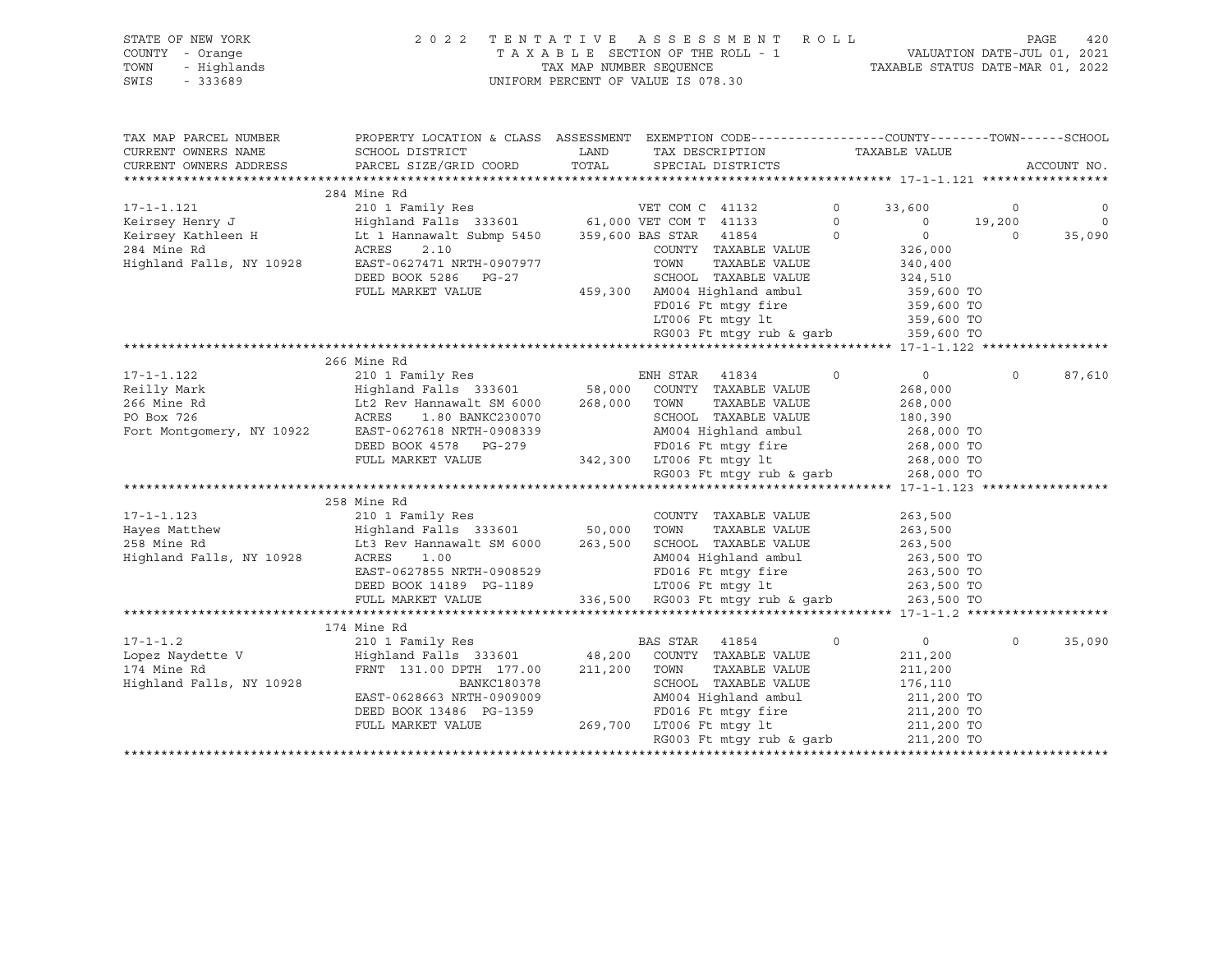| STATE OF NEW YORK                             | 2 0 2 2                                                                                                                                                                                                                                              |      |                                                                |            |                    |
|-----------------------------------------------|------------------------------------------------------------------------------------------------------------------------------------------------------------------------------------------------------------------------------------------------------|------|----------------------------------------------------------------|------------|--------------------|
| COUNTY - Orange                               |                                                                                                                                                                                                                                                      |      |                                                                |            |                    |
| TOWN                                          |                                                                                                                                                                                                                                                      |      |                                                                |            |                    |
| 7 - Orange<br>- Highlands<br>- 333689<br>SWIS | TENTATIVE ASSESSMENT ROLL PAGE 421<br>TAXABLE SECTION OF THE ROLL - 1 VALUATION DATE-JUL 01, 2021<br>TAX MAP NUMBER SEQUENCE TAXABLE STATUS DATE-MAR 01, 2022<br>UNIFORM PERCENT OF VALUE IS 078.30                                                  |      |                                                                |            |                    |
|                                               |                                                                                                                                                                                                                                                      |      |                                                                |            |                    |
|                                               |                                                                                                                                                                                                                                                      |      |                                                                |            |                    |
|                                               |                                                                                                                                                                                                                                                      |      |                                                                |            |                    |
|                                               | TAX MAP PARCEL NUMBER PROPERTY LOCATION & CLASS ASSESSMENT EXEMPTION CODE---------------COUNTY--------TOWN------SCHOOL                                                                                                                               |      |                                                                |            |                    |
| CURRENT OWNERS NAME                           | SCHOOL DISTRICT                                                                                                                                                                                                                                      | LAND |                                                                |            |                    |
| CURRENT OWNERS ADDRESS                        | PARCEL SIZE/GRID COORD TOTAL SPECIAL DISTRICTS                                                                                                                                                                                                       |      | TAX DESCRIPTION TAXABLE VALUE<br>TAX DESCRIPTION TAXABLE VALUE |            | ACCOUNT NO.        |
|                                               |                                                                                                                                                                                                                                                      |      |                                                                |            |                    |
|                                               | 180 Mine Rd                                                                                                                                                                                                                                          |      |                                                                |            |                    |
|                                               |                                                                                                                                                                                                                                                      |      |                                                                |            |                    |
|                                               |                                                                                                                                                                                                                                                      |      |                                                                |            |                    |
|                                               |                                                                                                                                                                                                                                                      |      |                                                                |            |                    |
|                                               |                                                                                                                                                                                                                                                      |      |                                                                |            |                    |
|                                               |                                                                                                                                                                                                                                                      |      |                                                                |            |                    |
|                                               |                                                                                                                                                                                                                                                      |      |                                                                |            |                    |
|                                               |                                                                                                                                                                                                                                                      |      |                                                                |            |                    |
|                                               |                                                                                                                                                                                                                                                      |      |                                                                |            |                    |
|                                               |                                                                                                                                                                                                                                                      |      |                                                                |            |                    |
|                                               | 14 Camp Rd                                                                                                                                                                                                                                           |      |                                                                |            |                    |
|                                               | 17-1-3.1 210 1 Family Res<br>Campbell Brian Highland Falls 333601 62,000 TOWN TAXABLE VALUE<br>Campbell Maria Lt B Cook&Pruitt SM 3954 264,100 SCHOOL TAXABLE VALUE 264,100<br>14 Camp Rd ROW AM004 Highland ambul 264,100 TO<br>PO Bo               |      |                                                                |            |                    |
|                                               |                                                                                                                                                                                                                                                      |      |                                                                |            |                    |
|                                               |                                                                                                                                                                                                                                                      |      |                                                                |            |                    |
|                                               |                                                                                                                                                                                                                                                      |      |                                                                |            |                    |
|                                               |                                                                                                                                                                                                                                                      |      |                                                                |            |                    |
|                                               |                                                                                                                                                                                                                                                      |      |                                                                |            |                    |
|                                               |                                                                                                                                                                                                                                                      |      | RG003 Ft mtgy rub & garb                                       | 264,100 TO |                    |
|                                               | DEED BOOK 14307 PG-1426<br>FULL MARKET VALUE 337,300                                                                                                                                                                                                 |      |                                                                |            |                    |
|                                               |                                                                                                                                                                                                                                                      |      |                                                                |            |                    |
|                                               | 16 Camp Rd                                                                                                                                                                                                                                           |      |                                                                |            |                    |
|                                               | 17-1-3.21 16 Camp Rd<br>Scott Stephen H 298,300<br>Scott Donna D Lt 1 Key Map 8472 298,300<br>I6 Camp Rd<br>I6 Camp Rd<br>Lt 1 Key Map 8472 298,300<br>I6 Camp Rd<br>Lt 1 Key Map 8472 298,300<br>I6 Camp Rd<br>ACRES 1.20<br>PO Box 63<br>EAST-0630 |      |                                                                |            | $\Omega$<br>35,090 |
|                                               |                                                                                                                                                                                                                                                      |      |                                                                |            |                    |
|                                               |                                                                                                                                                                                                                                                      |      |                                                                |            |                    |
|                                               |                                                                                                                                                                                                                                                      |      |                                                                |            |                    |
|                                               |                                                                                                                                                                                                                                                      |      |                                                                |            |                    |
|                                               |                                                                                                                                                                                                                                                      |      |                                                                |            |                    |
|                                               |                                                                                                                                                                                                                                                      |      |                                                                |            |                    |
|                                               |                                                                                                                                                                                                                                                      |      |                                                                |            |                    |
|                                               |                                                                                                                                                                                                                                                      |      | RG003 Ft mtgy rub & garb $298,300$ TO                          |            |                    |
|                                               |                                                                                                                                                                                                                                                      |      |                                                                |            |                    |
|                                               | Mine Rd                                                                                                                                                                                                                                              |      |                                                                |            |                    |
|                                               |                                                                                                                                                                                                                                                      |      |                                                                |            |                    |
|                                               |                                                                                                                                                                                                                                                      |      |                                                                |            |                    |
|                                               |                                                                                                                                                                                                                                                      |      |                                                                |            |                    |
|                                               |                                                                                                                                                                                                                                                      |      |                                                                |            |                    |
|                                               |                                                                                                                                                                                                                                                      |      |                                                                |            |                    |
|                                               |                                                                                                                                                                                                                                                      |      |                                                                |            |                    |
|                                               |                                                                                                                                                                                                                                                      |      |                                                                |            |                    |
|                                               |                                                                                                                                                                                                                                                      |      |                                                                |            |                    |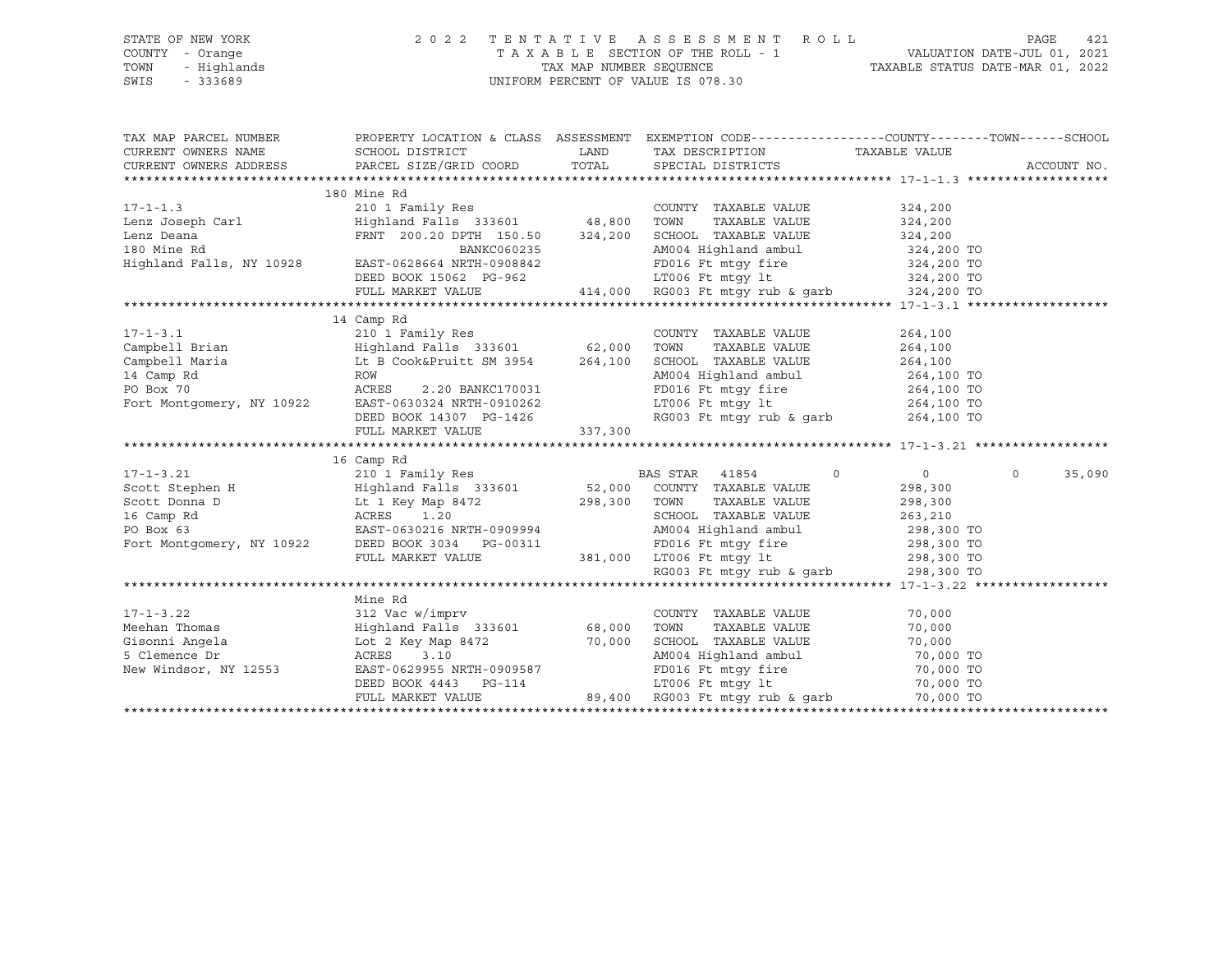| STATE OF NEW YORK<br>COUNTY - Orange<br>- Highlands<br>TOWN<br>SWIS<br>$-333689$ | 2 0 2 2                                                                                                                                      | TENTATIVE<br>TAX MAP NUMBER SEQUENCE | A S S E S S M E N T<br>TAXABLE SECTION OF THE ROLL - 1<br>UNIFORM PERCENT OF VALUE IS 078.30        | ROLL           | VALUATION DATE-JUL 01, 2021<br>TAXABLE STATUS DATE-MAR 01, 2022 |                          | PAGE<br>422 |
|----------------------------------------------------------------------------------|----------------------------------------------------------------------------------------------------------------------------------------------|--------------------------------------|-----------------------------------------------------------------------------------------------------|----------------|-----------------------------------------------------------------|--------------------------|-------------|
| TAX MAP PARCEL NUMBER<br>CURRENT OWNERS NAME<br>CURRENT OWNERS ADDRESS           | PROPERTY LOCATION & CLASS ASSESSMENT EXEMPTION CODE---------------COUNTY-------TOWN------SCHOOL<br>SCHOOL DISTRICT<br>PARCEL SIZE/GRID COORD | LAND<br>TOTAL                        | TAX DESCRIPTION<br>SPECIAL DISTRICTS                                                                |                | TAXABLE VALUE                                                   |                          | ACCOUNT NO. |
|                                                                                  |                                                                                                                                              |                                      |                                                                                                     |                |                                                                 |                          |             |
|                                                                                  | 146 Mine Rd                                                                                                                                  |                                      |                                                                                                     |                |                                                                 |                          |             |
| 17-1-4.1<br>Bailey James F<br>Bailey Stella G<br>And Committee Rd                | 210 1 Family Res                                                                                                                             |                                      | CW 15 VET/ 41162                                                                                    | $\overline{0}$ | 11,520                                                          | $\circ$                  | $\mathbf 0$ |
|                                                                                  | Highland Falls 333601                                                                                                                        |                                      | 47,100 ENH STAR 41834                                                                               | $\circ$        | $\circ$                                                         | $\mathsf{O}$             | 87,610      |
|                                                                                  | FRNT 150.00 DPTH 56.00<br>EAST-0629202 NRTH-0909419                                                                                          | 240,200                              | COUNTY TAXABLE VALUE<br>TOWN<br>TAXABLE VALUE                                                       |                | 228,680                                                         |                          |             |
|                                                                                  | DEED BOOK 1739 PG-00800                                                                                                                      |                                      | SCHOOL TAXABLE VALUE                                                                                |                | 240,200<br>152,590                                              |                          |             |
| Fort Montgomery, NY 10922 FULL MARKET VALUE                                      |                                                                                                                                              |                                      | 306,800 AM004 Highland ambul                                                                        |                | 240,200 TO                                                      |                          |             |
|                                                                                  |                                                                                                                                              |                                      | FD016 Ft mtgy fire                                                                                  |                | 240,200 TO                                                      |                          |             |
|                                                                                  |                                                                                                                                              |                                      | LT006 Ft mtgy lt                                                                                    |                | 240,200 TO                                                      |                          |             |
|                                                                                  |                                                                                                                                              |                                      | RG003 Ft mtgy rub & garb                                                                            |                | 240,200 TO                                                      |                          |             |
|                                                                                  |                                                                                                                                              |                                      |                                                                                                     |                |                                                                 |                          |             |
|                                                                                  | 150 Mine Rd                                                                                                                                  |                                      |                                                                                                     |                |                                                                 |                          |             |
| $17 - 1 - 4.2$                                                                   | 210 1 Family Res                                                                                                                             |                                      | BAS STAR 41854                                                                                      | $\circ$        | $\overline{0}$                                                  | $\Omega$                 | 35,090      |
| Bailey James F Jr                                                                | Highland Falls 333601 49,200 COUNTY TAXABLE VALUE                                                                                            |                                      |                                                                                                     |                | 260,800                                                         |                          |             |
| 150 Mine Rd                                                                      | FRNT 100.00 DPTH 138.00                                                                                                                      |                                      | 260,800 TOWN<br>TAXABLE VALUE                                                                       |                | 260,800                                                         |                          |             |
| PO Box 383                                                                       | EAST-0629205 NRTH-0909542                                                                                                                    |                                      | SCHOOL TAXABLE VALUE                                                                                |                | 225,710                                                         |                          |             |
| Ft Montgomery, NY 10922                                                          | DEED BOOK 13215 PG-1983                                                                                                                      |                                      | AM004 Highland ambul                                                                                |                | 260,800 TO                                                      |                          |             |
|                                                                                  | FULL MARKET VALUE                                                                                                                            |                                      | 333,100 FD016 Ft mtqy fire<br>LT006 Ft mtqy lt                                                      |                | 260,800 TO<br>260,800 TO                                        |                          |             |
|                                                                                  |                                                                                                                                              |                                      | RG003 Ft mtgy rub & garb                                                                            |                | 260,800 TO                                                      |                          |             |
|                                                                                  |                                                                                                                                              |                                      |                                                                                                     |                |                                                                 |                          |             |
|                                                                                  | 152 Mine Rd                                                                                                                                  |                                      |                                                                                                     |                |                                                                 |                          |             |
| $17 - 1 - 5$                                                                     | 210 1 Family Res                                                                                                                             |                                      | VET COM C 41132                                                                                     | $\circ$        | 33,600                                                          | $\mathbf 0$              | $\circ$     |
| Mccullough William J                                                             | Highland Falls 333601 47,600 VET COM T 41133                                                                                                 |                                      |                                                                                                     | $\overline{0}$ | $\overline{0}$                                                  | 19,200                   | $\mathbb O$ |
| Mccullough Josephine                                                             | FRNT 187.00 DPTH 85.00 135,800 VET DIS C 41142                                                                                               |                                      |                                                                                                     | $\circ$        | 20,370                                                          | $\overline{\phantom{0}}$ | $\mathbf 0$ |
| RD1 152 Mine Rd                                                                  | EAST-0629033 NRTH-0909408                                                                                                                    |                                      | VET DIS T 41143                                                                                     | $\overline{0}$ | $\overline{0}$                                                  | 20,370                   | $\mathbf 0$ |
| Highland Falls, NY 10928                                                         | DEED BOOK 2063 PG-00138                                                                                                                      |                                      | AGED<br>41800                                                                                       | $\overline{0}$ | 40,915                                                          | 48,115                   | 67,900      |
|                                                                                  | FULL MARKET VALUE                                                                                                                            |                                      | 173,400 ENH STAR 41834                                                                              | $\circ$        | $\overline{0}$                                                  | $\mathbf 0$              | 67,900      |
|                                                                                  |                                                                                                                                              |                                      | COUNTY TAXABLE VALUE                                                                                |                | 40,915                                                          |                          |             |
|                                                                                  |                                                                                                                                              |                                      | TOWN<br>TAXABLE VALUE                                                                               |                | 48,115<br>$\mathbf 0$                                           |                          |             |
|                                                                                  |                                                                                                                                              |                                      | SCHOOL TAXABLE VALUE<br>AM004 Highland ambul                                                        |                |                                                                 |                          |             |
|                                                                                  |                                                                                                                                              |                                      |                                                                                                     |                | 135,800 TO                                                      |                          |             |
|                                                                                  |                                                                                                                                              |                                      | FD016 Ft mtgy fire 135,800 TO<br>LT006 Ft mtgy lt 135,800 TO<br>RG003 Ft mtgy rub & garb 135,800 TO |                |                                                                 |                          |             |
|                                                                                  |                                                                                                                                              |                                      |                                                                                                     |                |                                                                 |                          |             |
|                                                                                  |                                                                                                                                              |                                      |                                                                                                     |                |                                                                 |                          |             |
|                                                                                  | 156 Mine Rd                                                                                                                                  |                                      |                                                                                                     |                |                                                                 |                          |             |
| $17 - 1 - 6.1$                                                                   | 210 1 Family Res                                                                                                                             |                                      | COUNTY TAXABLE VALUE                                                                                |                | 350,900                                                         |                          |             |
| Debonis Lauren M                                                                 | Highland Falls 333601                                                                                                                        | 60,000                               | TOWN<br>TAXABLE VALUE                                                                               |                | 350,900                                                         |                          |             |
| Rose William G                                                                   | LOT 1 BLANC SUB MAP                                                                                                                          |                                      | 350,900 SCHOOL TAXABLE VALUE                                                                        |                | 350,900                                                         |                          |             |
| 156 Mine Rd                                                                      | 87-10 filed 3/9/2010                                                                                                                         |                                      | AM004 Highland ambul                                                                                |                | 350,900 TO                                                      |                          |             |
| Highland Falls, NY 10928                                                         | INT MINE RD & OLD MINE RD                                                                                                                    |                                      | FD016 Ft mtgy fire                                                                                  |                | 350,900 TO                                                      |                          |             |
|                                                                                  | ACRES<br>2.00                                                                                                                                |                                      | LT006 Ft mtgy lt                                                                                    |                | 350,900 TO                                                      |                          |             |
|                                                                                  | EAST-0628750 NRTH-0909426                                                                                                                    |                                      | RG003 Ft mtgy rub & garb                                                                            |                | 350,900 TO                                                      |                          |             |
|                                                                                  | DEED BOOK 14828 PG-1304                                                                                                                      |                                      |                                                                                                     |                |                                                                 |                          |             |
|                                                                                  | FULL MARKET VALUE                                                                                                                            | 448,100                              |                                                                                                     |                |                                                                 |                          |             |

\*\*\*\*\*\*\*\*\*\*\*\*\*\*\*\*\*\*\*\*\*\*\*\*\*\*\*\*\*\*\*\*\*\*\*\*\*\*\*\*\*\*\*\*\*\*\*\*\*\*\*\*\*\*\*\*\*\*\*\*\*\*\*\*\*\*\*\*\*\*\*\*\*\*\*\*\*\*\*\*\*\*\*\*\*\*\*\*\*\*\*\*\*\*\*\*\*\*\*\*\*\*\*\*\*\*\*\*\*\*\*\*\*\*\*\*\*\*\*\*\*\*\*\*\*\*\*\*\*\*\*\*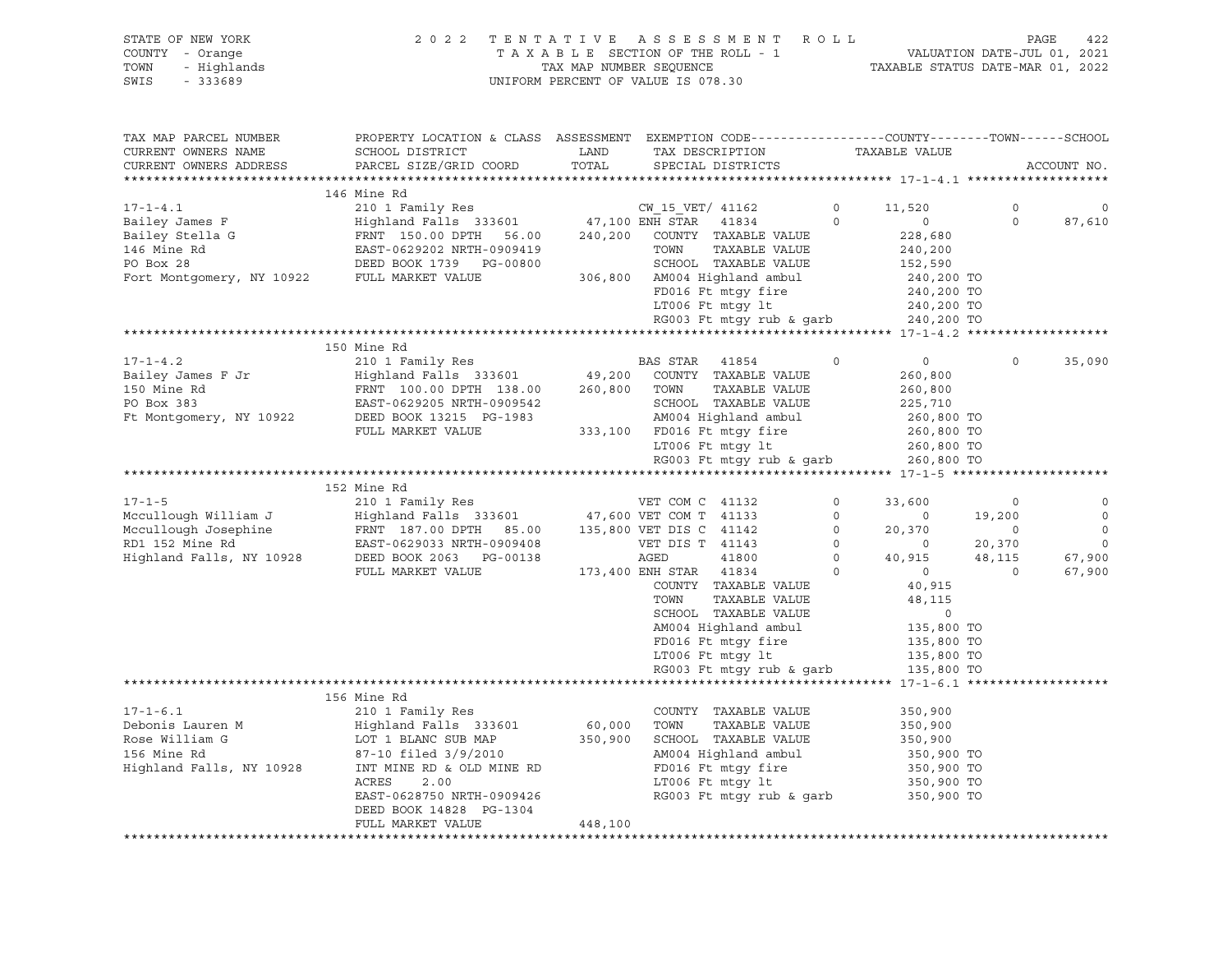| STATE OF NEW YORK<br>OF NEW YORK<br>Y - Orange<br>- Highlands<br>222689<br>COUNTY - Orange<br>TOWN<br>SWIS                                                                                                                                                                                                                                                                                                                  |                           |       | 2022 TENTATIVE ASSESSMENT ROLL                                                                                                                                                                                                 | PAGE<br>423                                                                                     |
|-----------------------------------------------------------------------------------------------------------------------------------------------------------------------------------------------------------------------------------------------------------------------------------------------------------------------------------------------------------------------------------------------------------------------------|---------------------------|-------|--------------------------------------------------------------------------------------------------------------------------------------------------------------------------------------------------------------------------------|-------------------------------------------------------------------------------------------------|
| TAX MAP PARCEL NUMBER                                                                                                                                                                                                                                                                                                                                                                                                       |                           |       |                                                                                                                                                                                                                                | PROPERTY LOCATION & CLASS ASSESSMENT EXEMPTION CODE----------------COUNTY-------TOWN-----SCHOOL |
| CURRENT OWNERS NAME                                                                                                                                                                                                                                                                                                                                                                                                         | SCHOOL DISTRICT           | LAND  | TAX DESCRIPTION                                                                                                                                                                                                                | TAXABLE VALUE                                                                                   |
| CURRENT OWNERS ADDRESS                                                                                                                                                                                                                                                                                                                                                                                                      | PARCEL SIZE/GRID COORD    | TOTAL | SPECIAL DISTRICTS                                                                                                                                                                                                              | ACCOUNT NO.                                                                                     |
|                                                                                                                                                                                                                                                                                                                                                                                                                             |                           |       |                                                                                                                                                                                                                                |                                                                                                 |
| $17 - 1 - 6.2$                                                                                                                                                                                                                                                                                                                                                                                                              | Mine Rd                   |       |                                                                                                                                                                                                                                |                                                                                                 |
|                                                                                                                                                                                                                                                                                                                                                                                                                             |                           |       |                                                                                                                                                                                                                                |                                                                                                 |
|                                                                                                                                                                                                                                                                                                                                                                                                                             |                           |       |                                                                                                                                                                                                                                |                                                                                                 |
|                                                                                                                                                                                                                                                                                                                                                                                                                             |                           |       |                                                                                                                                                                                                                                |                                                                                                 |
|                                                                                                                                                                                                                                                                                                                                                                                                                             |                           |       |                                                                                                                                                                                                                                |                                                                                                 |
|                                                                                                                                                                                                                                                                                                                                                                                                                             |                           |       |                                                                                                                                                                                                                                |                                                                                                 |
| $\begin{tabular}{lllllllllllllllllll} \multicolumn{3}{l}{{\small 17-1-6.2}} & & & & & & & & & \\ & & & & & & & & & & & \\ \multicolumn{3}{l}{{\small 17-1-6.2}} & & & & & & & & \\ \multicolumn{3}{l}{{\small 12 Vac W/1001V}} & & & & & & & \\ \multicolumn{3}{l}{{\small 18 333601}} & & & & & & & & \\ \multicolumn{3}{l}{{\small 18 333601}} & & & & & & & & \\ \multicolumn{3}{l}{{\small 18 333601}} & & & & & & & &$ | EAST-0628870 NRTH-0909559 |       |                                                                                                                                                                                                                                |                                                                                                 |
|                                                                                                                                                                                                                                                                                                                                                                                                                             | DEED BOOK 13367 PG-64     |       |                                                                                                                                                                                                                                |                                                                                                 |
|                                                                                                                                                                                                                                                                                                                                                                                                                             | FULL MARKET VALUE 84,700  |       |                                                                                                                                                                                                                                |                                                                                                 |
|                                                                                                                                                                                                                                                                                                                                                                                                                             |                           |       |                                                                                                                                                                                                                                |                                                                                                 |
|                                                                                                                                                                                                                                                                                                                                                                                                                             | 166 Mine Rd               |       |                                                                                                                                                                                                                                |                                                                                                 |
|                                                                                                                                                                                                                                                                                                                                                                                                                             |                           |       |                                                                                                                                                                                                                                |                                                                                                 |
|                                                                                                                                                                                                                                                                                                                                                                                                                             |                           |       |                                                                                                                                                                                                                                |                                                                                                 |
|                                                                                                                                                                                                                                                                                                                                                                                                                             |                           |       |                                                                                                                                                                                                                                |                                                                                                 |
| 17-1-7<br>Muller Dorothy<br>Muller Dorothy<br>Muller Dorothy<br>Muller Dorothy<br>Muller Dorothy<br>Muller Dorothy<br>Muller Dorothy<br>Muller Dorothy<br>Muller Dorothy<br>Muller Dorothy<br>Muller Book 15415<br>Muller Maxaming COUNTY TAXABLE VALU                                                                                                                                                                      |                           |       |                                                                                                                                                                                                                                |                                                                                                 |
|                                                                                                                                                                                                                                                                                                                                                                                                                             |                           |       |                                                                                                                                                                                                                                |                                                                                                 |
|                                                                                                                                                                                                                                                                                                                                                                                                                             |                           |       |                                                                                                                                                                                                                                |                                                                                                 |
|                                                                                                                                                                                                                                                                                                                                                                                                                             |                           |       | RG003 Ft mtgy rub & garb $64,100$ TO                                                                                                                                                                                           |                                                                                                 |
|                                                                                                                                                                                                                                                                                                                                                                                                                             |                           |       |                                                                                                                                                                                                                                |                                                                                                 |
| 210 1 Family Res<br>CoUNTY TAXABLE VALUE<br>Coffey William F Jr Highland Falls 333601 46,600 TOWN TAXABLE VALUE<br>Coffey Susan M FRNT 105.00 DPTH 118.00 315,500 SCHOOL TAXABLE VALUE<br>168 Mine Rd BANKC170030 AM004 Highland ambul                                                                                                                                                                                      |                           |       |                                                                                                                                                                                                                                |                                                                                                 |
|                                                                                                                                                                                                                                                                                                                                                                                                                             |                           |       |                                                                                                                                                                                                                                | 315,500                                                                                         |
|                                                                                                                                                                                                                                                                                                                                                                                                                             |                           |       |                                                                                                                                                                                                                                | 315,500<br>315,500                                                                              |
|                                                                                                                                                                                                                                                                                                                                                                                                                             |                           |       |                                                                                                                                                                                                                                |                                                                                                 |
|                                                                                                                                                                                                                                                                                                                                                                                                                             |                           |       |                                                                                                                                                                                                                                |                                                                                                 |
|                                                                                                                                                                                                                                                                                                                                                                                                                             |                           |       |                                                                                                                                                                                                                                |                                                                                                 |
|                                                                                                                                                                                                                                                                                                                                                                                                                             |                           |       | BANKC170030 AM004 Highland ambul 315,500 TO<br>BAST-0628665 NRTH-0909132 FD016 Ft mtgy fire 315,500 TO<br>DEED BOOK 5086 PG-00312 LT006 Ft mtgy lt 315,500 TO<br>FULL MARKET VALUE 402,900 RG003 Ft mtgy rub & garb 315,500 TO |                                                                                                 |
|                                                                                                                                                                                                                                                                                                                                                                                                                             |                           |       |                                                                                                                                                                                                                                |                                                                                                 |
|                                                                                                                                                                                                                                                                                                                                                                                                                             | Mine Rd                   |       |                                                                                                                                                                                                                                |                                                                                                 |
| $17 - 1 - 9.2$                                                                                                                                                                                                                                                                                                                                                                                                              | 311 Res vac land          |       | COUNTY TAXABLE VALUE                                                                                                                                                                                                           | 6,200                                                                                           |
|                                                                                                                                                                                                                                                                                                                                                                                                                             |                           |       |                                                                                                                                                                                                                                |                                                                                                 |
|                                                                                                                                                                                                                                                                                                                                                                                                                             |                           |       |                                                                                                                                                                                                                                |                                                                                                 |
|                                                                                                                                                                                                                                                                                                                                                                                                                             |                           |       |                                                                                                                                                                                                                                |                                                                                                 |
|                                                                                                                                                                                                                                                                                                                                                                                                                             |                           |       |                                                                                                                                                                                                                                |                                                                                                 |
|                                                                                                                                                                                                                                                                                                                                                                                                                             |                           |       |                                                                                                                                                                                                                                |                                                                                                 |
|                                                                                                                                                                                                                                                                                                                                                                                                                             |                           |       |                                                                                                                                                                                                                                |                                                                                                 |
|                                                                                                                                                                                                                                                                                                                                                                                                                             |                           |       |                                                                                                                                                                                                                                |                                                                                                 |
|                                                                                                                                                                                                                                                                                                                                                                                                                             | 147 Mine Rd               |       |                                                                                                                                                                                                                                |                                                                                                 |
| $17 - 1 - 10$                                                                                                                                                                                                                                                                                                                                                                                                               | 210 1 Family Res          |       | COUNTY TAXABLE VALUE                                                                                                                                                                                                           | 191,000                                                                                         |

Doherty Margaret Highland Falls 333601 44,200 TOWN TAXABLE VALUE 191,000 Raymond & Margaret Gonzalez FRNT 55.00 DPTH 92.00 191,000 SCHOOL TAXABLE VALUE 191,000 331 E 29th St Apt 10-P EAST-0629237 NRTH-0909304 AM004 Highland ambul 191,000 TO New York, NY 10016 DEED BOOK 4609 PG-130 FD016 Ft mtgy fire 191,000 TO FULL MARKET VALUE 243,900 LT006 Ft mtgy lt 191,000 TO RG003 Ft mtgy rub & garb 191,000 TO \*\*\*\*\*\*\*\*\*\*\*\*\*\*\*\*\*\*\*\*\*\*\*\*\*\*\*\*\*\*\*\*\*\*\*\*\*\*\*\*\*\*\*\*\*\*\*\*\*\*\*\*\*\*\*\*\*\*\*\*\*\*\*\*\*\*\*\*\*\*\*\*\*\*\*\*\*\*\*\*\*\*\*\*\*\*\*\*\*\*\*\*\*\*\*\*\*\*\*\*\*\*\*\*\*\*\*\*\*\*\*\*\*\*\*\*\*\*\*\*\*\*\*\*\*\*\*\*\*\*\*\*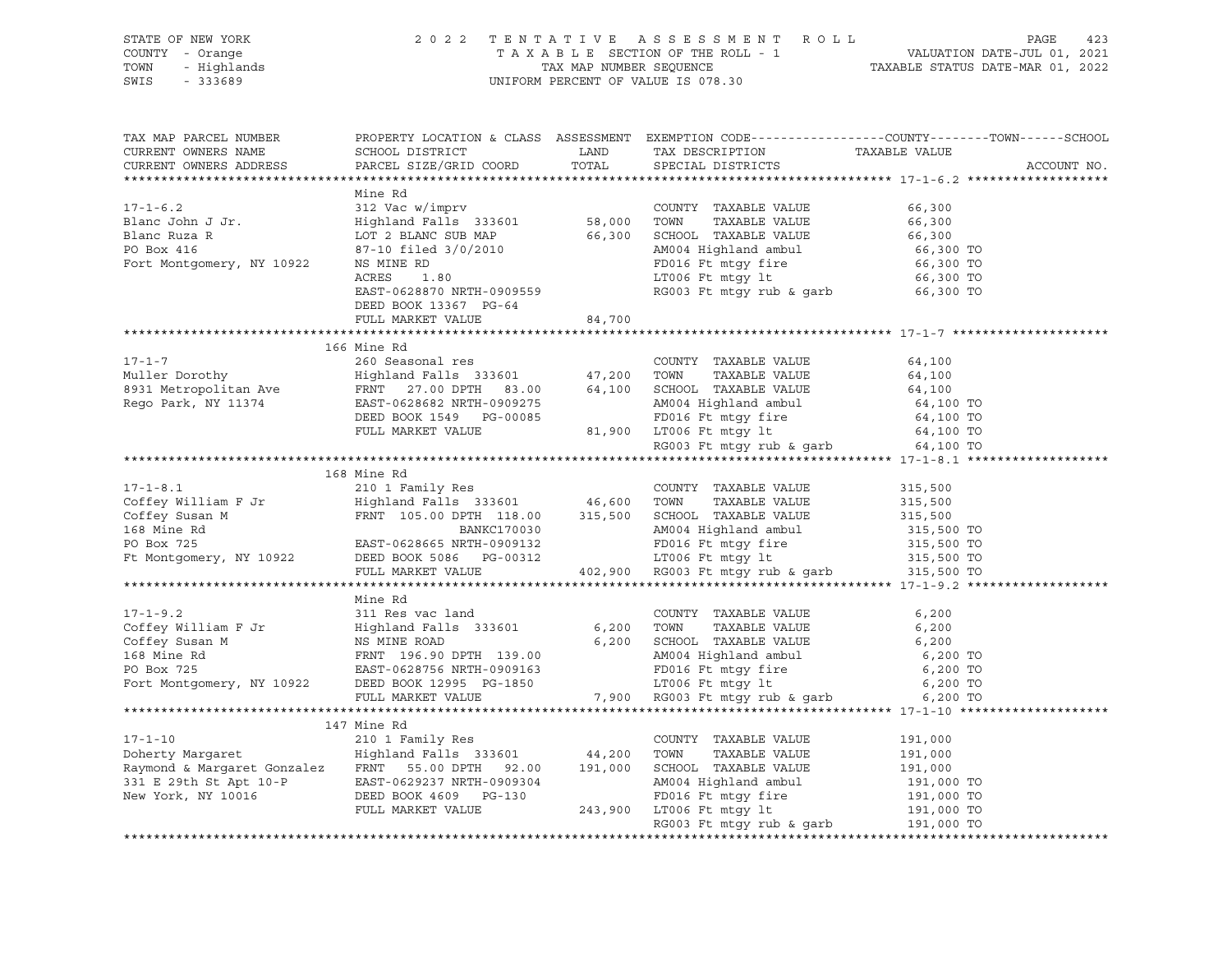| STATE OF NEW YORK<br>OF NEW YORK<br>' - Orange<br>- Highlands<br>- 333689<br>COUNTY - Orange<br>TOWN<br>SWIS                                                                           |                                                                                                                                                                                               |              | 2022 TENTATIVE ASSESSMENT ROLL<br>UNIFORM PERCENT OF VALUE IS 078.30                                                                                                          |                                                                         |                                                                                                               | PAGE<br>424                                                            |
|----------------------------------------------------------------------------------------------------------------------------------------------------------------------------------------|-----------------------------------------------------------------------------------------------------------------------------------------------------------------------------------------------|--------------|-------------------------------------------------------------------------------------------------------------------------------------------------------------------------------|-------------------------------------------------------------------------|---------------------------------------------------------------------------------------------------------------|------------------------------------------------------------------------|
| TAX MAP PARCEL NUMBER<br>CURRENT OWNERS NAME<br>CURRENT OWNERS ADDRESS                                                                                                                 | PROPERTY LOCATION & CLASS ASSESSMENT EXEMPTION CODE---------------COUNTY-------TOWN-----SCHOOL<br>SCHOOL DISTRICT<br>PARCEL SIZE/GRID COORD                                                   | TOTAL        | LAND TAX DESCRIPTION<br>SPECIAL DISTRICTS                                                                                                                                     | TAXABLE VALUE                                                           |                                                                                                               | ACCOUNT NO.                                                            |
| $17 - 1 - 12$<br>Garden Homes Mgmt Corp<br>29 Knapp St<br>PO Box 4401<br>Stamford, CT 06907                                                                                            | 153 Mine Rd<br>416 Mfg hsing pk<br>Highland Falls 333601 219,000<br>ACRES 7.30<br>------<br>EAST-0629036 NRTH-0908932<br>DEED BOOK 2296 PG-00123                                              |              | COUNTY TAXABLE VALUE<br>TAXABLE VALUE<br>TOWN<br>2000,000 SCHOOL TAXABLE VALUE                                                                                                |                                                                         | 2000,000<br>2000,000<br>2000,000                                                                              |                                                                        |
|                                                                                                                                                                                        | FULL MARKET VALUE                                                                                                                                                                             |              | AM004 Highland ambul 2000,000 TO<br>FD016 Ft mtgy fire 2000,000 TO<br>2554,300 LT006 Ft mtgy 1t 2000,000 TO<br>RG003 Ft mtgy rub & garb 2000,000 TO                           |                                                                         |                                                                                                               |                                                                        |
| $17 - 1 - 13$<br>McCutchen Dennis<br>McCutchen Catherine R<br>McCutchen Catherine R<br>FRNT 271.50 DPTH 123.50 177,300 SCHOOL TAXABLE VALUE<br>255 Mine Rd<br>Highland Falls, NY 10928 | 255 Mine Rd<br>210 1 Family Res<br>Highland Falls 333601 54,000 TOWN TAXABLE VALUE<br>BANKC130173<br>EAST-0628193 NRTH-0908276 FD016 Ft mtgy fire<br>DEED BOOK 14409 PG-1568 LT006 Ft mtgy lt |              | COUNTY TAXABLE VALUE<br>AM004 Highland ambul<br>FD016 Ft mtgy fire                                                                                                            |                                                                         | 177,300<br>177,300<br>177,300<br>177,300<br>177,300 TO<br>177,300 TO<br>177,300 TO                            |                                                                        |
|                                                                                                                                                                                        | FULL MARKET VALUE 226,400 RG003 Ft mtgy rub & garb 177,300 TO                                                                                                                                 |              |                                                                                                                                                                               |                                                                         |                                                                                                               |                                                                        |
|                                                                                                                                                                                        | 267 Mine Rd                                                                                                                                                                                   |              | RG003 Ft mtgy rub & garb $339,900$ TO                                                                                                                                         |                                                                         |                                                                                                               | 87,610<br>$\Omega$                                                     |
|                                                                                                                                                                                        | 141 Mine Rd                                                                                                                                                                                   |              |                                                                                                                                                                               |                                                                         |                                                                                                               |                                                                        |
| $17 - 1 - 15$<br>17-1-15<br>Scully Patricia<br>Hetman Jeremy<br>Andrea Britan Richard                                                                                                  | FRNT 188.00 DPTH 84.00 196,700 AGED-C<br>BANK N                                                                                                                                               |              | 41802<br>AGED-T<br>41803                                                                                                                                                      | $\Omega$<br>$\circ$<br>$0 \t 81,550$<br>$\begin{matrix}0&0\end{matrix}$ | 33,600<br>$\overline{0}$<br>19,200<br>$\overline{0}$<br>62,125                                                | $\mathbf 0$<br>$\circ$<br>$\mathbf 0$<br>$\mathbf 0$<br>$\overline{0}$ |
| Highland Falls, NY 10928                                                                                                                                                               | EAST-0629316 NRTH-0909372<br>DEED BOOK 14599 PG-1660<br>FULL MARKET VALUE                                                                                                                     | 251,200 TOWN | ENH STAR 41834<br>COUNTY TAXABLE VALUE<br>TAXABLE VALUE<br>SCHOOL TAXABLE VALUE<br>AM004 Highland ambul<br>FD016 Ft mtgy fire<br>LT006 Ft mtgy lt<br>RG003 Ft mtqy rub & qarb | $\circ$                                                                 | $0$<br>81,550<br>$\overline{0}$<br>115,375<br>109,090<br>196,700 TO<br>196,700 TO<br>196,700 TO<br>196,700 TO | 87,610                                                                 |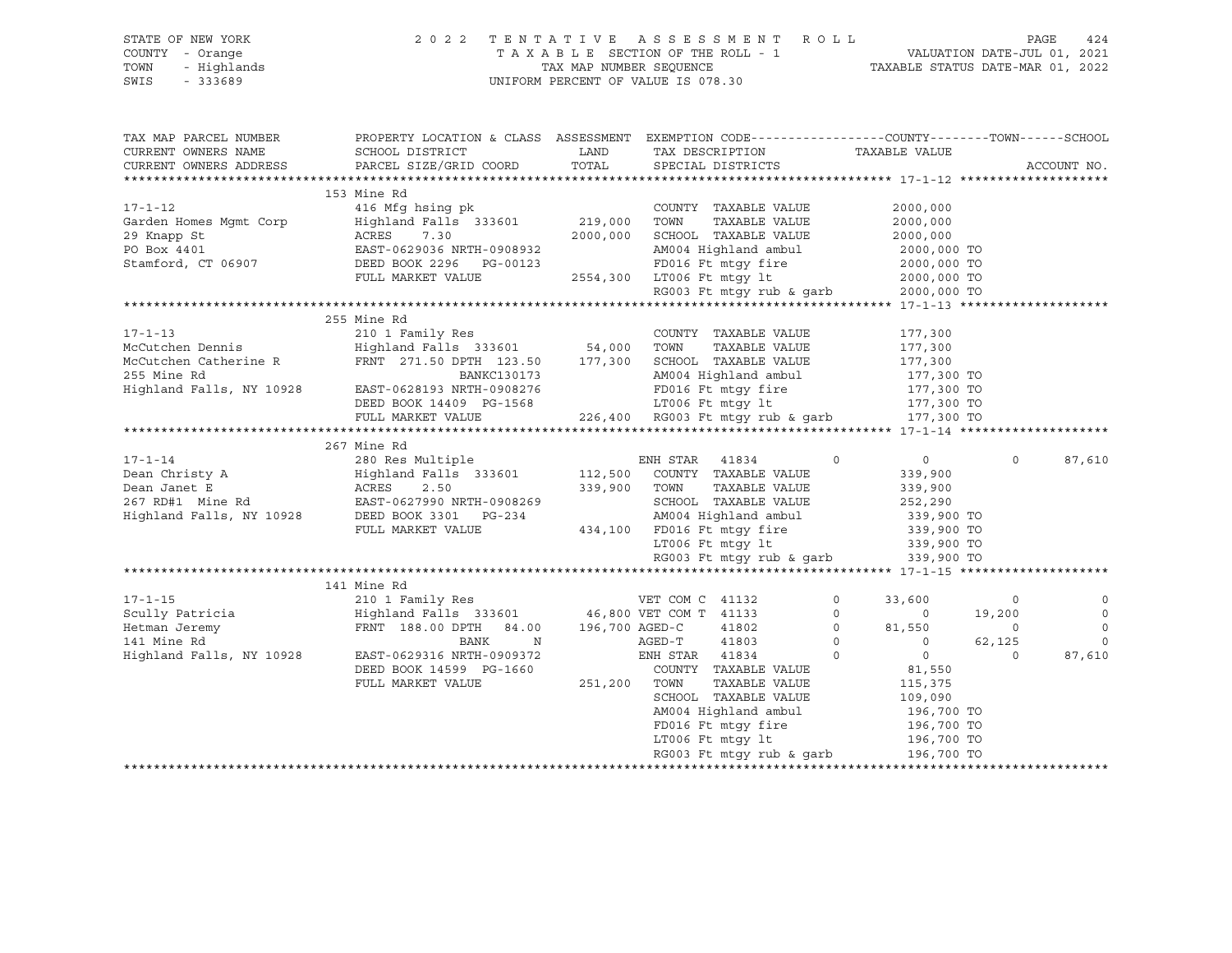| STATE OF NEW YORK<br>COUNTY - Orange<br>- Highlands<br>TOWN<br>SWIS<br>$-333689$                                                                                                      | 2 0 2 2                                                                                                                                                                                                                                                                                                                                                                                                                 | TAX MAP NUMBER SEQUENCE | TENTATIVE ASSESSMENT ROLL<br>TAXABLE SECTION OF THE ROLL - 1<br>UNIFORM PERCENT OF VALUE IS 078.30                                                                                                                                                                                                       |               | vALUATION DATE-JUL 01, 2021 7AXABLE STATUS DATE-MAR 01, 2022                                                                                                                       | PAGE           | 425         |
|---------------------------------------------------------------------------------------------------------------------------------------------------------------------------------------|-------------------------------------------------------------------------------------------------------------------------------------------------------------------------------------------------------------------------------------------------------------------------------------------------------------------------------------------------------------------------------------------------------------------------|-------------------------|----------------------------------------------------------------------------------------------------------------------------------------------------------------------------------------------------------------------------------------------------------------------------------------------------------|---------------|------------------------------------------------------------------------------------------------------------------------------------------------------------------------------------|----------------|-------------|
| TAX MAP PARCEL NUMBER<br>CURRENT OWNERS NAME<br>CURRENT OWNERS ADDRESS                                                                                                                | PROPERTY LOCATION & CLASS ASSESSMENT EXEMPTION CODE----------------COUNTY-------TOWN------SCHOOL<br>SCHOOL DISTRICT<br>PARCEL SIZE/GRID COORD                                                                                                                                                                                                                                                                           | LAND<br>TOTAL           | TAX DESCRIPTION<br>SPECIAL DISTRICTS                                                                                                                                                                                                                                                                     |               | TAXABLE VALUE                                                                                                                                                                      |                | ACCOUNT NO. |
|                                                                                                                                                                                       |                                                                                                                                                                                                                                                                                                                                                                                                                         |                         |                                                                                                                                                                                                                                                                                                          |               |                                                                                                                                                                                    |                |             |
| $17 - 1 - 16$<br>Carpenter Mark P<br>18 St. Thomas Pl<br>Highland Falls, NY 10928                                                                                                     | 18 St Thomas Pl<br>210 1 Family Res<br>Highland Falls 333601 52,000<br>Lt 9 R M Hannawalt<br>Co Map 7327<br>Co Map 7327<br>1.20 BANKC080496<br>ACRES<br>EAST-0628609 NRTH-0908459<br>DEED BOOK 13375 PG-1304                                                                                                                                                                                                            | 380,000 TOWN            | BAS STAR 41854<br>COUNTY TAXABLE VALUE<br>TAXABLE VALUE<br>SCHOOL TAXABLE VALUE<br>AM004 Highland ambul<br>FD016 Ft mtgy fire<br>LT006 Ft mtgy lt                                                                                                                                                        | $\circ$       | $\circ$<br>380,000<br>380,000<br>344,910<br>380,000 TO<br>380,000 TO<br>380,000 TO                                                                                                 | $\circ$        | 35,090      |
|                                                                                                                                                                                       | FULL MARKET VALUE                                                                                                                                                                                                                                                                                                                                                                                                       |                         | 485,300 RG003 Ft mtqy rub & qarb                                                                                                                                                                                                                                                                         |               | 380,000 TO                                                                                                                                                                         |                |             |
| 17-1-17<br>Evans Mark D<br>17 St Thomas Pl<br>PO Box 27<br>Highland Falls, NY 10928<br>$17 - 1 - 18$<br>Keating Maureen A<br>23 St Thomas Pl<br>PO Box 448<br>Ft Montgomery, NY 10922 | 17 St Thomas Pl<br>210 1 Family Res<br>Highland Falls 333601<br>Lt 10 R M Hannawalt 339,800 SCHOOL TAXABLE VALUE<br>Co Map 7327<br>ACRES<br>1.30 BANKC030015<br>EAST-0628677 NRTH-0908246<br>DEED BOOK 14776 PG-419<br>FULL MARKET VALUE<br>23 St Thomas Pl<br>210 1 Family Res<br>Highland Falls 333601<br>Lt 11 R M Hannawalt<br>Co Map 7327<br>ACRES<br>1.60<br>EAST-0628465 NRTH-0908210<br>DEED BOOK 12022 PG-1400 | 434,000<br>359,800 TOWN | COUNTY TAXABLE VALUE<br>TAXABLE VALUE<br>AM004 Highland ambul<br>FD016 Ft mtgy fire<br>LT006 Ft mtgy lt<br>RG003 Ft mtgy rub & garb<br><b>BAS STAR</b> 41854<br>56,000 COUNTY TAXABLE VALUE<br>TAXABLE VALUE<br>SCHOOL TAXABLE VALUE<br>AM004 Highland ambul<br>FD016 Ft mtgy fire<br>ITO06 Ft mtgy fire | $\circ$       | 339,800<br>339,800<br>339,800<br>339,800 TO<br>339,800 TO<br>339,800 TO<br>339,800 TO<br>$\overline{0}$<br>359,800<br>359,800<br>324,710<br>359,800 TO<br>359,800 TO<br>359,800 TO | $\overline{0}$ | 35,090      |
|                                                                                                                                                                                       | FULL MARKET VALUE                                                                                                                                                                                                                                                                                                                                                                                                       |                         | 459,500 RG003 Ft mtgy rub & garb                                                                                                                                                                                                                                                                         |               | 359,800 TO                                                                                                                                                                         |                |             |
|                                                                                                                                                                                       |                                                                                                                                                                                                                                                                                                                                                                                                                         |                         |                                                                                                                                                                                                                                                                                                          |               |                                                                                                                                                                                    |                |             |
| $17 - 1 - 19$<br>Vazulik Johannes W<br>Vazulik Jeannette L<br>24 St Thomas Pl<br>Highland Falls, NY 10928                                                                             | 24 St Thomas Pl<br>210 1 Family Res<br>Highland Falls 333601<br>Lt 12 R M Hannawalt<br>Co Map 7327<br>ACRES<br>1.40<br>EAST-0628364 NRTH-0908426<br>DEED BOOK 4258 PG-120<br>FULL MARKET VALUE                                                                                                                                                                                                                          |                         | VET WAR C 41122<br>54,000 VET WAR T 41123<br>349,800 COUNTY TAXABLE VALUE<br>TOWN<br>TAXABLE VALUE<br>SCHOOL TAXABLE VALUE<br>AM004 Highland ambul<br>FD016 Ft mtgy fire<br>446,700 LT006 Ft mtgy lt<br>RG003 Ft mtgy rub & garb                                                                         | 0<br>$\Omega$ | 20,160<br>$\circ$<br>329,640<br>338,280<br>349,800<br>349,800 TO<br>349,800 TO<br>349,800 TO<br>349,800 TO                                                                         | 0<br>11,520    | $\mathbf 0$ |
|                                                                                                                                                                                       |                                                                                                                                                                                                                                                                                                                                                                                                                         |                         |                                                                                                                                                                                                                                                                                                          |               |                                                                                                                                                                                    |                |             |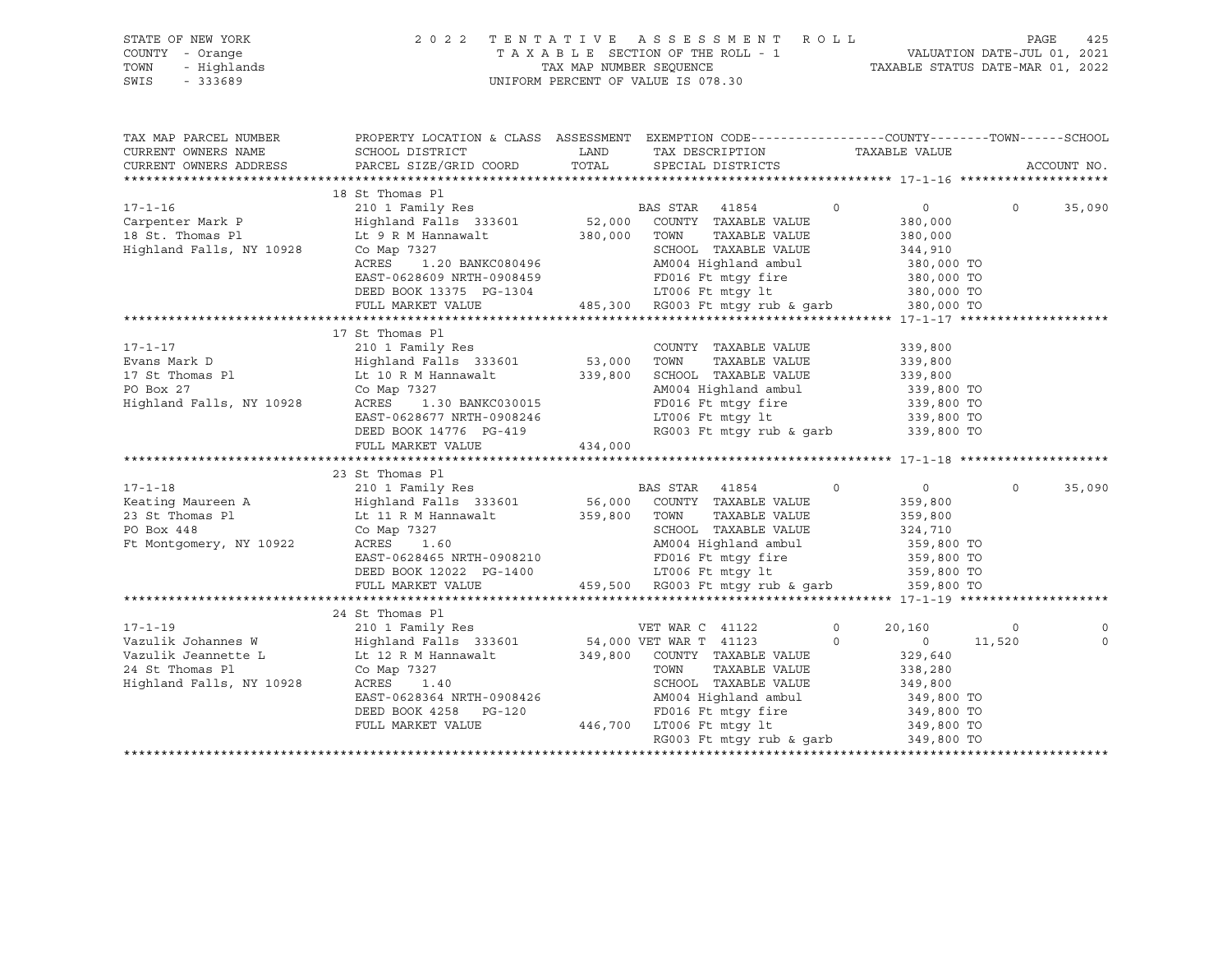| STATE OF NEW YORK   | 2022 TENTATIVE ASSESSMENT ROLL     | - 426<br>PAGE                    |
|---------------------|------------------------------------|----------------------------------|
| COUNTY - Orange     | TAXABLE SECTION OF THE ROLL - 1    | VALUATION DATE-JUL 01, 2021      |
| TOWN<br>- Highlands | TAX MAP NUMBER SEOUENCE            | TAXABLE STATUS DATE-MAR 01, 2022 |
| SWIS<br>- 333689    | UNIFORM PERCENT OF VALUE IS 078.30 |                                  |

| TAX MAP PARCEL NUMBER                                      | PROPERTY LOCATION & CLASS ASSESSMENT EXEMPTION CODE---------------COUNTY-------TOWN------SCHOOL                                                                                                                                |              |                                                                                                                                                               |                |                           |          |             |
|------------------------------------------------------------|--------------------------------------------------------------------------------------------------------------------------------------------------------------------------------------------------------------------------------|--------------|---------------------------------------------------------------------------------------------------------------------------------------------------------------|----------------|---------------------------|----------|-------------|
| CURRENT OWNERS NAME                                        | SCHOOL DISTRICT                                                                                                                                                                                                                | LAND         | TAX DESCRIPTION                                                                                                                                               |                | TAXABLE VALUE             |          |             |
|                                                            |                                                                                                                                                                                                                                |              |                                                                                                                                                               |                |                           |          | ACCOUNT NO. |
|                                                            |                                                                                                                                                                                                                                |              |                                                                                                                                                               |                |                           |          |             |
|                                                            |                                                                                                                                                                                                                                |              |                                                                                                                                                               |                |                           |          |             |
|                                                            |                                                                                                                                                                                                                                |              |                                                                                                                                                               | $\Omega$       | $\overline{0}$            | $\Omega$ | 35,090      |
|                                                            |                                                                                                                                                                                                                                |              |                                                                                                                                                               |                | 392,200                   |          |             |
|                                                            |                                                                                                                                                                                                                                |              | TAXABLE VALUE                                                                                                                                                 |                | 392,200                   |          |             |
|                                                            |                                                                                                                                                                                                                                |              |                                                                                                                                                               |                |                           |          |             |
|                                                            |                                                                                                                                                                                                                                |              | CHOOL TAXABLE VALUE<br>AM004 Highland ambul 392,200 TO<br>FD016 Ft mtgy fire 392,200 TO<br>LT006 Ft mtgy 1t 392,200 TO<br>RG003 Ft mtgy rub & garb 392,200 TO |                |                           |          |             |
|                                                            |                                                                                                                                                                                                                                |              |                                                                                                                                                               |                |                           |          |             |
|                                                            |                                                                                                                                                                                                                                |              |                                                                                                                                                               |                |                           |          |             |
|                                                            | EAST-0627782 NRTH-0908685<br>DEED BOOK 13671 PG-788                                                                                                                                                                            |              | LT006 Ft mtgy lt                                                                                                                                              |                |                           |          |             |
|                                                            |                                                                                                                                                                                                                                |              |                                                                                                                                                               |                |                           |          |             |
|                                                            | FULL MARKET VALUE 500,900                                                                                                                                                                                                      |              |                                                                                                                                                               |                |                           |          |             |
|                                                            |                                                                                                                                                                                                                                |              |                                                                                                                                                               |                |                           |          |             |
|                                                            | 34 Dry Creek Rd                                                                                                                                                                                                                |              |                                                                                                                                                               |                |                           |          |             |
| $17 - 1 - 22$                                              | 210 1 Family Res                                                                                                                                                                                                               |              | BAS STAR 41854                                                                                                                                                | $\circ$        | $\overline{0}$            | $\Omega$ | 35,090      |
| -<br>Kwietniak Keith T                                     |                                                                                                                                                                                                                                |              | COUNTY TAXABLE VALUE                                                                                                                                          |                | 396,700                   |          |             |
| Kwietniak Rosalia                                          | Highland Falls 333601 53,000 COUNTY<br>Lit 2 R M Hannawalt Co 396,700 TOWN                                                                                                                                                     |              | TAXABLE VALUE                                                                                                                                                 |                | 396,700                   |          |             |
|                                                            |                                                                                                                                                                                                                                |              |                                                                                                                                                               |                |                           |          |             |
|                                                            |                                                                                                                                                                                                                                |              |                                                                                                                                                               |                |                           |          |             |
|                                                            | 34 Dry Creek Rd Map 10252<br>RD 1 Mine Rd ACRES 1.30<br>Highland Falls, NY 10928 EAST-0627985 NRTH-0909017 FD016 Ft mtgy fire 396,700 TO                                                                                       |              |                                                                                                                                                               |                |                           |          |             |
|                                                            | DEED BOOK 3886 PG-274 LT006 Ft mtgy 1t 396,700 TO<br>FULL MARKET VALUE 506,600 RG003 Ft mtgy rub & garb 396,700 TO                                                                                                             |              |                                                                                                                                                               |                |                           |          |             |
|                                                            |                                                                                                                                                                                                                                |              |                                                                                                                                                               |                |                           |          |             |
|                                                            |                                                                                                                                                                                                                                |              |                                                                                                                                                               |                |                           |          |             |
|                                                            | 42 Dry Creek Rd                                                                                                                                                                                                                |              |                                                                                                                                                               |                |                           |          |             |
|                                                            |                                                                                                                                                                                                                                |              |                                                                                                                                                               | $\circ$        | 20,160                    | $\circ$  | $\circ$     |
|                                                            |                                                                                                                                                                                                                                |              |                                                                                                                                                               | $\Omega$       | $\overline{0}$            | 11,520   | $\circ$     |
|                                                            |                                                                                                                                                                                                                                |              |                                                                                                                                                               | $\overline{0}$ | 67,200                    | $\circ$  | $\Omega$    |
|                                                            |                                                                                                                                                                                                                                |              |                                                                                                                                                               |                |                           |          | $\mathbf 0$ |
| 42 Dry Creek Rd<br>PO Box 817<br>Fort Montgomery, NY 10922 | Map 10252<br>$\begin{tabular}{ccccc} 2 & & & & & \texttt{VET DIS T} & 41143 \\ 1.40 & & & & & \texttt{COUNTY} & TAXABLE \end{tabular}$                                                                                         |              | $\sim$ 0                                                                                                                                                      |                | $\overline{0}$<br>312,440 | 38,400   |             |
|                                                            | ACRES                                                                                                                                                                                                                          |              | COUNTY TAXABLE VALUE                                                                                                                                          |                |                           |          |             |
|                                                            | EAST-0628087 NRTH-0908898<br>DEED BOOK 12222 PG-1767                                                                                                                                                                           |              | TOWN<br>TAXABLE VALUE                                                                                                                                         |                | 349,880<br>399,800        |          |             |
|                                                            |                                                                                                                                                                                                                                |              | SCHOOL TAXABLE VALUE                                                                                                                                          |                |                           |          |             |
|                                                            | FULL MARKET VALUE                                                                                                                                                                                                              |              |                                                                                                                                                               |                |                           |          |             |
|                                                            |                                                                                                                                                                                                                                |              |                                                                                                                                                               |                |                           |          |             |
|                                                            |                                                                                                                                                                                                                                |              | 5-1/6/<br>510,600 AM004 Highland ambul 399,800 TO<br>FD016 Ft mtgy fire 399,800 TO<br>LT006 Ft mtgy 1t 399,800 TO                                             |                |                           |          |             |
|                                                            |                                                                                                                                                                                                                                |              | RG003 Ft mtqy rub & qarb 399,800 TO                                                                                                                           |                |                           |          |             |
|                                                            |                                                                                                                                                                                                                                |              |                                                                                                                                                               |                |                           |          |             |
|                                                            | 50 Dry Creek Rd                                                                                                                                                                                                                |              |                                                                                                                                                               |                |                           |          |             |
| $17 - 1 - 24$                                              | 210 1 Family Res                                                                                                                                                                                                               |              | BAS STAR 41854                                                                                                                                                | $\Omega$       | $\overline{0}$            | $\Omega$ | 35,090      |
| Nobile Diana M                                             | Highland Falls 333601 61,000 COUNTY TAXABLE VALUE                                                                                                                                                                              |              |                                                                                                                                                               |                | 412,800                   |          |             |
| Nobile Robert E                                            | Highland Falls 333601<br>Lt 4 R M Hannawalt Co                                                                                                                                                                                 | 412,800 TOWN | TAXABLE VALUE                                                                                                                                                 |                | 412,800                   |          |             |
|                                                            |                                                                                                                                                                                                                                |              | SCHOOL TAXABLE VALUE                                                                                                                                          |                | 377,710                   |          |             |
|                                                            |                                                                                                                                                                                                                                |              |                                                                                                                                                               |                |                           |          |             |
|                                                            | Acker and the section of the section of the section of the section of the section of the section of the section of the section of the section of the section of the section of the section of the section of the section of th |              |                                                                                                                                                               |                |                           |          |             |
|                                                            | DEED BOOK 13246 PG-1484                                                                                                                                                                                                        |              |                                                                                                                                                               |                |                           |          |             |
|                                                            | FULL MARKET VALUE                                                                                                                                                                                                              |              | $-1484$<br>$527,200$ RG003 Ft mtgy rub & garb                                                                                                                 |                | 412,800 TO<br>412,800 TO  |          |             |
|                                                            |                                                                                                                                                                                                                                |              |                                                                                                                                                               |                |                           |          |             |
|                                                            |                                                                                                                                                                                                                                |              |                                                                                                                                                               |                |                           |          |             |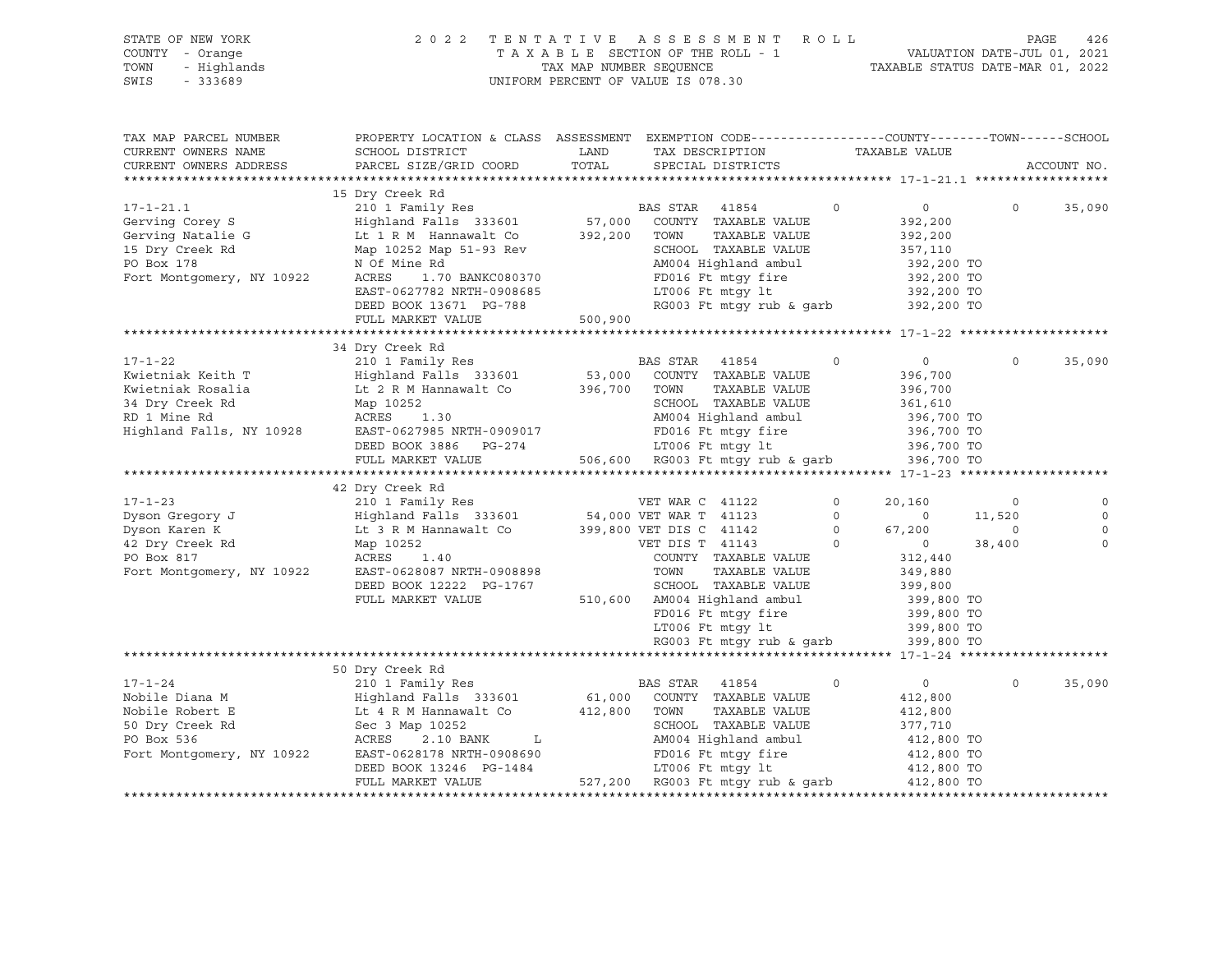| STATE OF NEW YORK<br>COUNTY - Orange     |                                                                                                |              | 2022 TENTATIVE ASSESSMENT ROLL<br>TAXABLE SECTION OF THE ROLL - 1 VALUATION DATE-JUL 01, 2021<br>TAX MAP NUMBER SEQUENCE  TAXABLE STATUS DATE-MAR 01, 2022 |                |                          |          | PAGE<br>427 |
|------------------------------------------|------------------------------------------------------------------------------------------------|--------------|------------------------------------------------------------------------------------------------------------------------------------------------------------|----------------|--------------------------|----------|-------------|
| TOWN<br>- Highlands<br>SWIS<br>$-333689$ |                                                                                                |              | UNIFORM PERCENT OF VALUE IS 078.30                                                                                                                         |                |                          |          |             |
|                                          |                                                                                                |              |                                                                                                                                                            |                |                          |          |             |
| TAX MAP PARCEL NUMBER                    | PROPERTY LOCATION & CLASS ASSESSMENT EXEMPTION CODE---------------COUNTY-------TOWN-----SCHOOL |              |                                                                                                                                                            |                |                          |          |             |
| CURRENT OWNERS NAME                      | SCHOOL DISTRICT                                                                                | LAND         | TAX DESCRIPTION                                                                                                                                            |                | TAXABLE VALUE            |          |             |
| CURRENT OWNERS ADDRESS                   | PARCEL SIZE/GRID COORD                                                                         | TOTAL        | SPECIAL DISTRICTS                                                                                                                                          |                |                          |          | ACCOUNT NO. |
|                                          |                                                                                                |              |                                                                                                                                                            |                |                          |          |             |
|                                          | 52 Dry Creek Rd                                                                                |              |                                                                                                                                                            |                |                          |          |             |
| $17 - 1 - 25$                            | 210 1 Family Res                                                                               |              | BAS STAR 41854                                                                                                                                             | $\overline{0}$ | $\overline{0}$           | $\circ$  | 35,090      |
| Michaels Shawn                           | Highland Falls 333601 64,000 COUNTY TAXABLE VALUE                                              |              |                                                                                                                                                            |                | 374,500                  |          |             |
| Michaels Marian                          | Lt 5 Rm Hannawalt Co                                                                           | 374,500 TOWN | TAXABLE VALUE                                                                                                                                              |                | 374,500                  |          |             |
| 86 Mountain Ave                          | Map 10252                                                                                      |              | SCHOOL TAXABLE VALUE                                                                                                                                       |                | 339,410                  |          |             |
| Highland Falls, NY 10928                 | ACRES<br>2.40                                                                                  |              | AM004 Highland ambul                                                                                                                                       |                | 374,500 TO<br>374,500 TO |          |             |
|                                          | EAST-0628433 NRTH-0908693                                                                      |              | FD016 Ft mtqy fire<br>LT006 Ft $m\bar{y}$ 1t 374,500 TO                                                                                                    |                |                          |          |             |
|                                          | DEED BOOK 13878 PG-377                                                                         |              | 478,300 RG003 Ft mtgy rub & garb 374,500 TO                                                                                                                |                |                          |          |             |
|                                          | FULL MARKET VALUE                                                                              |              |                                                                                                                                                            |                |                          |          |             |
|                                          | 54 Dry Creek Rd                                                                                |              |                                                                                                                                                            |                |                          |          |             |
| $17 - 1 - 26$                            | 210 1 Family Res 6 210 BAS STAR 41854                                                          |              |                                                                                                                                                            | $\Omega$       | $\overline{0}$           | $\Omega$ | 35,090      |
| Armstrong Ryan J                         | Highland Falls 333601 54,000 COUNTY TAXABLE VALUE                                              |              |                                                                                                                                                            |                | 348,100                  |          |             |
| Armstrong Melissa A                      | Lt 6 R M Hannawalt Co 348,100 TOWN                                                             |              | TAXABLE VALUE                                                                                                                                              |                | 348,100                  |          |             |
| PO Box 51                                | Sec 3 Map 10252                                                                                |              | SCHOOL TAXABLE VALUE                                                                                                                                       |                | 313,010                  |          |             |
| Fort Montgomery, NY 10922                | ACRES<br>1.40                                                                                  |              | AM004 Highland ambul                                                                                                                                       |                | 348,100 TO               |          |             |
|                                          | EAST-0628488 NRTH-0908930                                                                      |              |                                                                                                                                                            |                |                          |          |             |
|                                          | DEED BOOK 12948 PG-505                                                                         |              | AMUU4 nights<br>FD016 Ft mtgy fire<br>LT006 Ft mtqy lt                                                                                                     |                | 348,100 TO<br>348,100 TO |          |             |
|                                          | FULL MARKET VALUE                                                                              |              | 444,600 RG003 Ft mtgy rub & garb 348,100 TO                                                                                                                |                |                          |          |             |
|                                          |                                                                                                |              |                                                                                                                                                            |                |                          |          |             |
|                                          | 43 Dry Creek Rd                                                                                |              |                                                                                                                                                            |                |                          |          |             |
| $17 - 1 - 27$                            | 220 2 Family Res<br>Highland Falls 333601 57,000 VET COM T 41133                               |              |                                                                                                                                                            | $\circ$        | 33,600                   | $\circ$  | 0           |
| Yoon Sungae P                            |                                                                                                |              |                                                                                                                                                            | $\Omega$       | $\overline{0}$           | 19,200   | $\Omega$    |
| Yoon Kunchul                             | Lt 7 Rm Hannawalt Co 424,800 VET DIS C 41142                                                   |              |                                                                                                                                                            | $\circ$        | 67,200                   | $\circ$  | $\Omega$    |
| 43 Dry Creek Rd                          | Map 10252<br>$2$<br>1.70                                                                       |              | VET DIS T 41143                                                                                                                                            | $\circ$        | $\circ$                  | 38,400   | $\Omega$    |
| PO Box 304                               | ACRES                                                                                          |              | <b>BAS STAR 41854</b>                                                                                                                                      | $\circ$        | $\overline{0}$           | $\Omega$ | 35,090      |
| Fort Montgomery, NY 10922                | EAST-0628378 NRTH-0909136                                                                      |              | COUNTY TAXABLE VALUE                                                                                                                                       |                | 324,000                  |          |             |
|                                          | DEED BOOK 12743 PG-181                                                                         |              | TOWN<br>TAXABLE VALUE                                                                                                                                      |                | 367,200                  |          |             |
|                                          | FULL MARKET VALUE                                                                              |              | 542,500 SCHOOL TAXABLE VALUE                                                                                                                               |                | 389,710                  |          |             |
|                                          |                                                                                                |              | AM004 Highland ambul                                                                                                                                       |                | 424,800 TO               |          |             |
|                                          |                                                                                                |              | FD016 Ft mtqy fire                                                                                                                                         |                | 424,800 TO               |          |             |
|                                          |                                                                                                |              | $LTOO6$ Ft mtg $y$ lt                                                                                                                                      |                | 424,800 TO               |          |             |
|                                          |                                                                                                |              | RG003 Ft mtgy rub & garb 424,800 TO                                                                                                                        |                |                          |          |             |
|                                          | 37 Dry Creek Rd                                                                                |              |                                                                                                                                                            |                |                          |          |             |

|                         | <i>SI DIY</i> CLEEN NU    |         |                          |            |
|-------------------------|---------------------------|---------|--------------------------|------------|
| $17 - 1 - 28$           | 210 1 Family Res          |         | TAXABLE VALUE<br>COUNTY  | 476,400    |
| Weber Living Trust      | Highland Falls 333601     | 55,000  | TAXABLE VALUE<br>TOWN    | 476,400    |
| C/O Mary Louise Weber   | Marvin O Weber            | 476,400 | SCHOOL TAXABLE VALUE     | 476,400    |
| 24 Dayton St            | Marjorie A Weber Co-Trust |         | AM004 Highland ambul     | 476,400 TO |
| Basking Ridge, NJ 07920 | Weber Living Trst dtd 4-2 |         | FD016 Ft mtqy fire       | 476,400 TO |
|                         | ACRES<br>1.50             |         | LT006 Ft mtqy lt         | 476,400 TO |
|                         | EAST-0628193 NRTH-0909296 |         | RG003 Ft mtqy rub & qarb | 476,400 TO |
|                         | DEED BOOK 14465 PG-1197   |         |                          |            |
|                         | FULL MARKET VALUE         | 608,400 |                          |            |
|                         |                           |         |                          |            |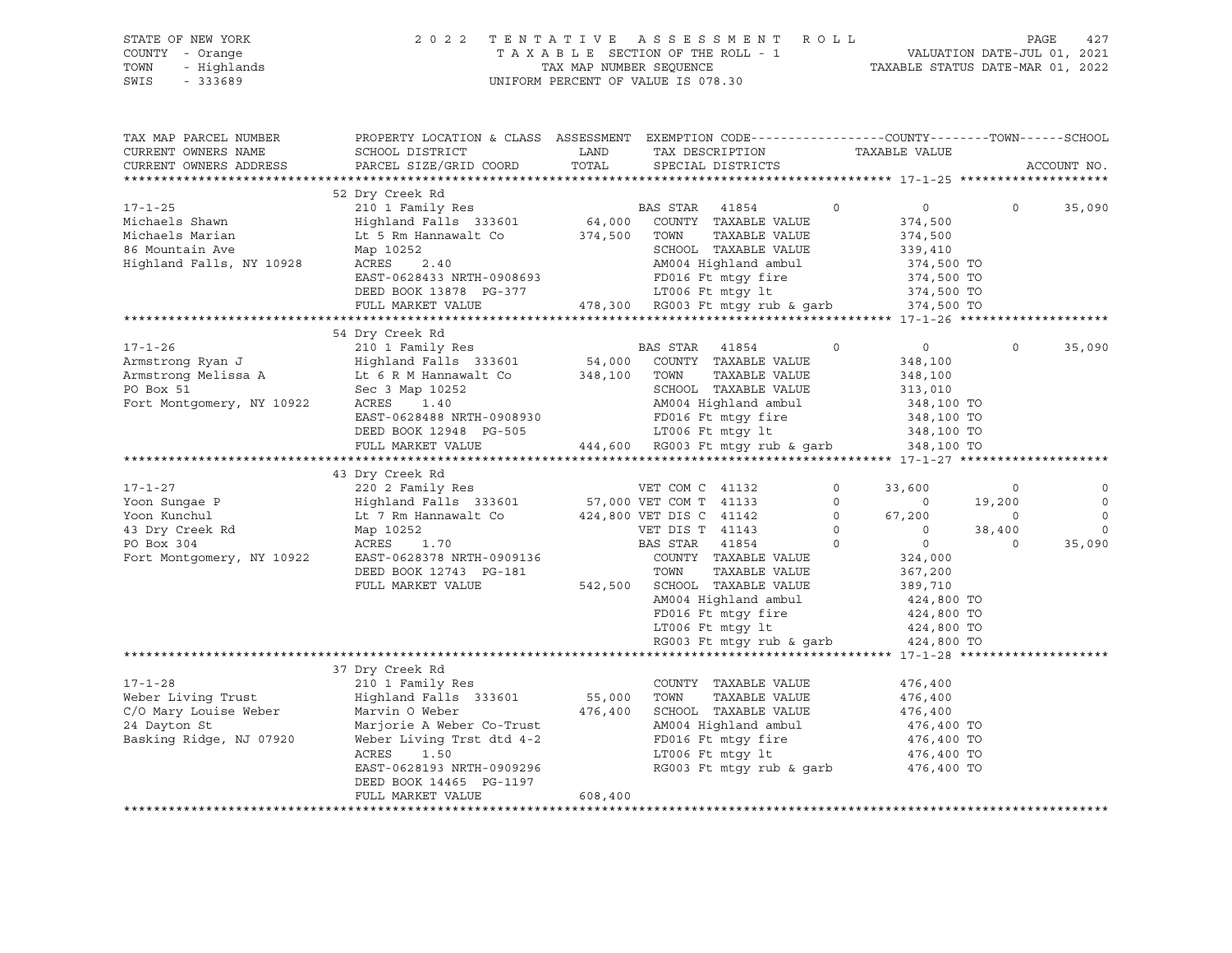|      | STATE OF NEW YORK | 2022 TENTATIVE ASSESSMENT ROLL                                 | PAGE | 428 |
|------|-------------------|----------------------------------------------------------------|------|-----|
|      | COUNTY - Orange   | VALUATION DATE-JUL 01, 2021<br>TAXABLE SECTION OF THE ROLL - 1 |      |     |
| TOWN | - Hiqhlands       | TAXABLE STATUS DATE-MAR 01, 2022<br>TAX MAP NUMBER SEOUENCE    |      |     |
| SWIS | - 333689          | UNIFORM PERCENT OF VALUE IS 078.30                             |      |     |

| TAX MAP PARCEL NUMBER<br>CURRENT OWNERS NAME                                                                                                                                                                                                         | PROPERTY LOCATION & CLASS ASSESSMENT EXEMPTION CODE----------------COUNTY-------TOWN------SCHOOL<br>SCHOOL DISTRICT |         | LAND TAX DESCRIPTION TAXABLE VALUE                                                                                                                                        |                    |             |
|------------------------------------------------------------------------------------------------------------------------------------------------------------------------------------------------------------------------------------------------------|---------------------------------------------------------------------------------------------------------------------|---------|---------------------------------------------------------------------------------------------------------------------------------------------------------------------------|--------------------|-------------|
| CURRENT OWNERS ADDRESS                                                                                                                                                                                                                               | PARCEL SIZE/GRID COORD                                                                                              | TOTAL   | SPECIAL DISTRICTS                                                                                                                                                         |                    | ACCOUNT NO. |
|                                                                                                                                                                                                                                                      |                                                                                                                     |         |                                                                                                                                                                           |                    |             |
|                                                                                                                                                                                                                                                      | 31 Dry Creek Rd                                                                                                     |         |                                                                                                                                                                           |                    |             |
| 17-1-29<br>210 1 Family Res<br>210 1 Family Res<br>210 1 Family Res<br>210 1 Family Res<br>210 1 Family Res<br>210 1 Family Res<br>210 1 Family Res<br>210 201 Family Res<br>210 201 Family Res<br>210 201 Family Res<br>210 201 24,000 VET COM T 41 |                                                                                                                     |         |                                                                                                                                                                           | 33,600 0           | 0           |
|                                                                                                                                                                                                                                                      |                                                                                                                     |         |                                                                                                                                                                           | $0 \t 19,200$      | $\Omega$    |
|                                                                                                                                                                                                                                                      |                                                                                                                     |         |                                                                                                                                                                           | 334,100            |             |
|                                                                                                                                                                                                                                                      |                                                                                                                     |         |                                                                                                                                                                           |                    |             |
| 31 Dry Creek Rd Map 10252<br>PO Box 275 ACRES 1                                                                                                                                                                                                      | 252<br>1.40 BANKC030613<br>605066 Helmi                                                                             |         | TOWN      TAXABLE VALUE<br>SCHOOL   TAXABLE VALUE                                                                                                                         | 348,500<br>367,700 |             |
| Fort Montgomery, NY 10922-0275 EAST-0627960 NRTH-0909326 2M004 Highland ambul 367,700 TO<br>DEED BOOK 4550 PG-176 FD016 Ft mtgy fire 367,700 TO<br>FULL MARKET VALUE 469,600 LT006 Ft mtgy 1t 367,700 TO<br>RG003 Ft mtgy rub & garb 36              |                                                                                                                     |         |                                                                                                                                                                           |                    |             |
|                                                                                                                                                                                                                                                      |                                                                                                                     |         |                                                                                                                                                                           |                    |             |
|                                                                                                                                                                                                                                                      |                                                                                                                     |         |                                                                                                                                                                           |                    |             |
|                                                                                                                                                                                                                                                      |                                                                                                                     |         |                                                                                                                                                                           |                    |             |
|                                                                                                                                                                                                                                                      |                                                                                                                     |         |                                                                                                                                                                           |                    |             |
|                                                                                                                                                                                                                                                      | 35 St Paul Way                                                                                                      |         |                                                                                                                                                                           |                    |             |
|                                                                                                                                                                                                                                                      |                                                                                                                     |         |                                                                                                                                                                           |                    |             |
|                                                                                                                                                                                                                                                      |                                                                                                                     |         |                                                                                                                                                                           |                    |             |
|                                                                                                                                                                                                                                                      |                                                                                                                     |         |                                                                                                                                                                           |                    |             |
|                                                                                                                                                                                                                                                      |                                                                                                                     |         |                                                                                                                                                                           |                    |             |
|                                                                                                                                                                                                                                                      |                                                                                                                     |         |                                                                                                                                                                           |                    |             |
|                                                                                                                                                                                                                                                      |                                                                                                                     |         | AM004 Highland ambul 257,900 TO<br>FD016 Ft mtgy fire 257,900 TO<br>LT006 Ft mtgy 1t 257,900 TO<br>RG003 Ft mtgy rub & garb 257,900 TO                                    |                    |             |
|                                                                                                                                                                                                                                                      | EAST-0628090 NRTH-0909839                                                                                           |         |                                                                                                                                                                           |                    |             |
|                                                                                                                                                                                                                                                      | DEED BOOK 14135 PG-706                                                                                              |         |                                                                                                                                                                           |                    |             |
|                                                                                                                                                                                                                                                      | FULL MARKET VALUE                                                                                                   | 329,400 |                                                                                                                                                                           |                    |             |
|                                                                                                                                                                                                                                                      |                                                                                                                     |         |                                                                                                                                                                           |                    |             |
|                                                                                                                                                                                                                                                      | 37 St. Paul's Way                                                                                                   |         |                                                                                                                                                                           |                    |             |
|                                                                                                                                                                                                                                                      |                                                                                                                     |         |                                                                                                                                                                           |                    | $\mathbf 0$ |
|                                                                                                                                                                                                                                                      |                                                                                                                     |         |                                                                                                                                                                           |                    | $\circ$     |
|                                                                                                                                                                                                                                                      |                                                                                                                     |         |                                                                                                                                                                           |                    |             |
|                                                                                                                                                                                                                                                      |                                                                                                                     |         |                                                                                                                                                                           |                    | $\Omega$    |
|                                                                                                                                                                                                                                                      |                                                                                                                     |         |                                                                                                                                                                           |                    | $\Omega$    |
|                                                                                                                                                                                                                                                      |                                                                                                                     |         |                                                                                                                                                                           |                    |             |
|                                                                                                                                                                                                                                                      |                                                                                                                     |         |                                                                                                                                                                           |                    |             |
|                                                                                                                                                                                                                                                      |                                                                                                                     |         |                                                                                                                                                                           |                    |             |
|                                                                                                                                                                                                                                                      |                                                                                                                     |         |                                                                                                                                                                           |                    |             |
|                                                                                                                                                                                                                                                      |                                                                                                                     |         |                                                                                                                                                                           |                    |             |
|                                                                                                                                                                                                                                                      |                                                                                                                     |         |                                                                                                                                                                           |                    |             |
|                                                                                                                                                                                                                                                      |                                                                                                                     |         |                                                                                                                                                                           |                    |             |
|                                                                                                                                                                                                                                                      |                                                                                                                     |         | RG003 Ft mtgy rub & garb 360,500 TO                                                                                                                                       |                    |             |
|                                                                                                                                                                                                                                                      | 23 Dry Creek Rd                                                                                                     |         |                                                                                                                                                                           |                    |             |
|                                                                                                                                                                                                                                                      |                                                                                                                     |         | COUNTY TAXABLE VALUE                                                                                                                                                      | 413,000            |             |
|                                                                                                                                                                                                                                                      |                                                                                                                     |         |                                                                                                                                                                           |                    |             |
|                                                                                                                                                                                                                                                      |                                                                                                                     |         | TAXABLE VALUE                                                                                                                                                             | 413,000            |             |
|                                                                                                                                                                                                                                                      |                                                                                                                     |         |                                                                                                                                                                           |                    |             |
|                                                                                                                                                                                                                                                      |                                                                                                                     |         |                                                                                                                                                                           |                    |             |
|                                                                                                                                                                                                                                                      |                                                                                                                     |         |                                                                                                                                                                           |                    |             |
|                                                                                                                                                                                                                                                      |                                                                                                                     |         |                                                                                                                                                                           |                    |             |
|                                                                                                                                                                                                                                                      |                                                                                                                     |         | 3CHOOL TAXABLE VALUE<br>413,000<br>AM004 Highland ambul 413,000 TO<br>FD016 Ft mtgy fire 413,000 TO<br>LT006 Ft mtgy 1t 413,000 TO<br>RG003 Ft mtgy rub & garb 413,000 TO |                    |             |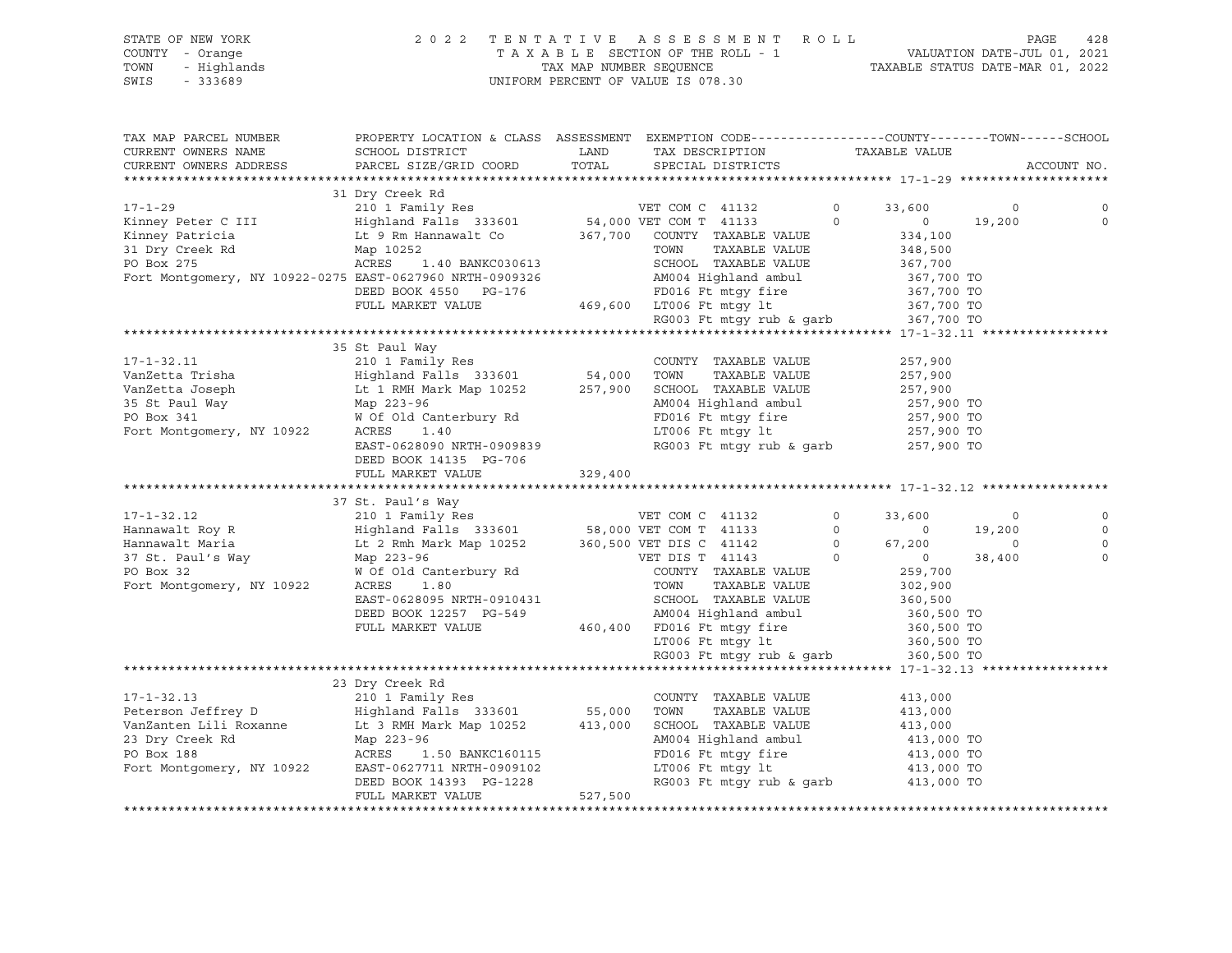| STATE OF NEW YORK<br>COUNTY - Orange<br>TOWN<br>- Highlands<br>SWIS - 333689                                                                                                                                                                             |                                                                                                                                                                                                                                                                    |         | UNIFORM PERCENT OF VALUE IS 078.30                                                                                                                                                                                                                 | 2022 TENTATIVE ASSESSMENT ROLL<br>TAXABLE SECTION OF THE ROLL - 1 TAXABLE SECTION OF THE ROLL - 1 TAXABLE STATUS DATE-JUL 01, 2022 |                    |
|----------------------------------------------------------------------------------------------------------------------------------------------------------------------------------------------------------------------------------------------------------|--------------------------------------------------------------------------------------------------------------------------------------------------------------------------------------------------------------------------------------------------------------------|---------|----------------------------------------------------------------------------------------------------------------------------------------------------------------------------------------------------------------------------------------------------|------------------------------------------------------------------------------------------------------------------------------------|--------------------|
| TAX MAP PARCEL NUMBER<br>CURRENT OWNERS NAME<br>CURRENT OWNERS ADDRESS                                                                                                                                                                                   | PROPERTY LOCATION & CLASS ASSESSMENT EXEMPTION CODE----------------COUNTY-------TOWN------SCHOOL                                                                                                                                                                   |         |                                                                                                                                                                                                                                                    |                                                                                                                                    | ACCOUNT NO.        |
| $17 - 1 - 32.142$<br>FM1144 LLC<br>PO Box 978<br>Fort Montgomery, NY 10922                                                                                                                                                                               | Old Canterbury Rd<br>312 Vac w/imprv<br>Highland Falls 333601 164,000 TOWN TAXABLE VALUE<br>Lot# 2 RMH<br>sub-map 34-10<br>NS Dry Creek<br>NS Dry Creek<br>ACRES 22.30<br>ACRES 22.30<br>EAST-0628412 NRTH-0909852<br>DEED BOOK 13732 PG-1747<br>FULL MARKET VALUE | 287,100 | COUNTY TAXABLE VALUE<br>224,800 SCHOOL TAXABLE VALUE 224,800<br>AM004 Highland ambul 224,800 TO<br>AM004 Highland ambul 224,800 TO<br>FD016 Ft mtgy fire 224,800 TO<br>LT006 Ft mtgy 1t 224,800 TO<br>RG003 Ft mtgy rub & garb 224,800 TO          | 224,800<br>224,800                                                                                                                 |                    |
|                                                                                                                                                                                                                                                          | 83 Mine Rd                                                                                                                                                                                                                                                         |         |                                                                                                                                                                                                                                                    |                                                                                                                                    |                    |
| Newburgh, NY 12550                                                                                                                                                                                                                                       |                                                                                                                                                                                                                                                                    |         | BAS STAR 41854 0<br>ACRES 3.70<br>EAST-0630525 NRTH-0908303<br>DEED BOOK 14620 PG-1338<br>FD016 Ft mtgy fire 434,200 TO<br>FULL MARKET VALUE 554,500 LT006 Ft mtgy fit 434,200 TO<br>RG003 Ft mtgy rub & garb 434,200 TO                           | $\overline{0}$<br>434,200<br>434,200                                                                                               | $\Omega$<br>35,090 |
|                                                                                                                                                                                                                                                          |                                                                                                                                                                                                                                                                    |         |                                                                                                                                                                                                                                                    |                                                                                                                                    |                    |
| 18-1-2.2<br>Kasing Peter (210 1 Family Res BAS STAR 41854 0<br>87 Mine Rd Lt 2 Kay Sub Map 92-99 351,900 TOWN TAXABLE VALUE<br>87 Mine Rd Lt 2 Kay Sub Map 92-99 351,900 TOWN TAXABLE VALUE<br>87 Mine Rd Lt 2 Kay Sub Map 92-99 351,9                   |                                                                                                                                                                                                                                                                    |         | 58 Mine Rd<br>ACRES 3.70 BANKC160309<br>EAST-0630226 NRTH-0908449<br>DEED BOOK 5146 PG-53<br>PED BOOK 5146 PG-53<br>PED BOOK 5146 PG-53<br>PED BOOK 5146 PG-53<br>PED BOOK 5146 PG-53<br>PED BOOK 5146 PG-53<br>PED BOOK 5146 PG-53<br>PED BOOK 51 | $\begin{array}{c} 0 \\ 351,900 \end{array}$<br>351,900<br>316,810                                                                  | 35,090<br>$\Omega$ |
|                                                                                                                                                                                                                                                          |                                                                                                                                                                                                                                                                    |         |                                                                                                                                                                                                                                                    |                                                                                                                                    |                    |
|                                                                                                                                                                                                                                                          | 41 Wildwood Rdg                                                                                                                                                                                                                                                    |         |                                                                                                                                                                                                                                                    |                                                                                                                                    |                    |
| 18-1-2.3<br>Biehle Henry<br>Eine Henry<br>Eine Henry<br>Example 210 1 Family Res<br>Eine Particia<br>Example 2.4,200<br>Example 2.4,200<br>Example 2.4,200<br>PO Box 635<br>Fort Montgomery, NY 10922<br>Example 2.4,200<br>Example 2.4,200<br>Example 2 |                                                                                                                                                                                                                                                                    |         |                                                                                                                                                                                                                                                    |                                                                                                                                    |                    |
|                                                                                                                                                                                                                                                          |                                                                                                                                                                                                                                                                    |         |                                                                                                                                                                                                                                                    |                                                                                                                                    |                    |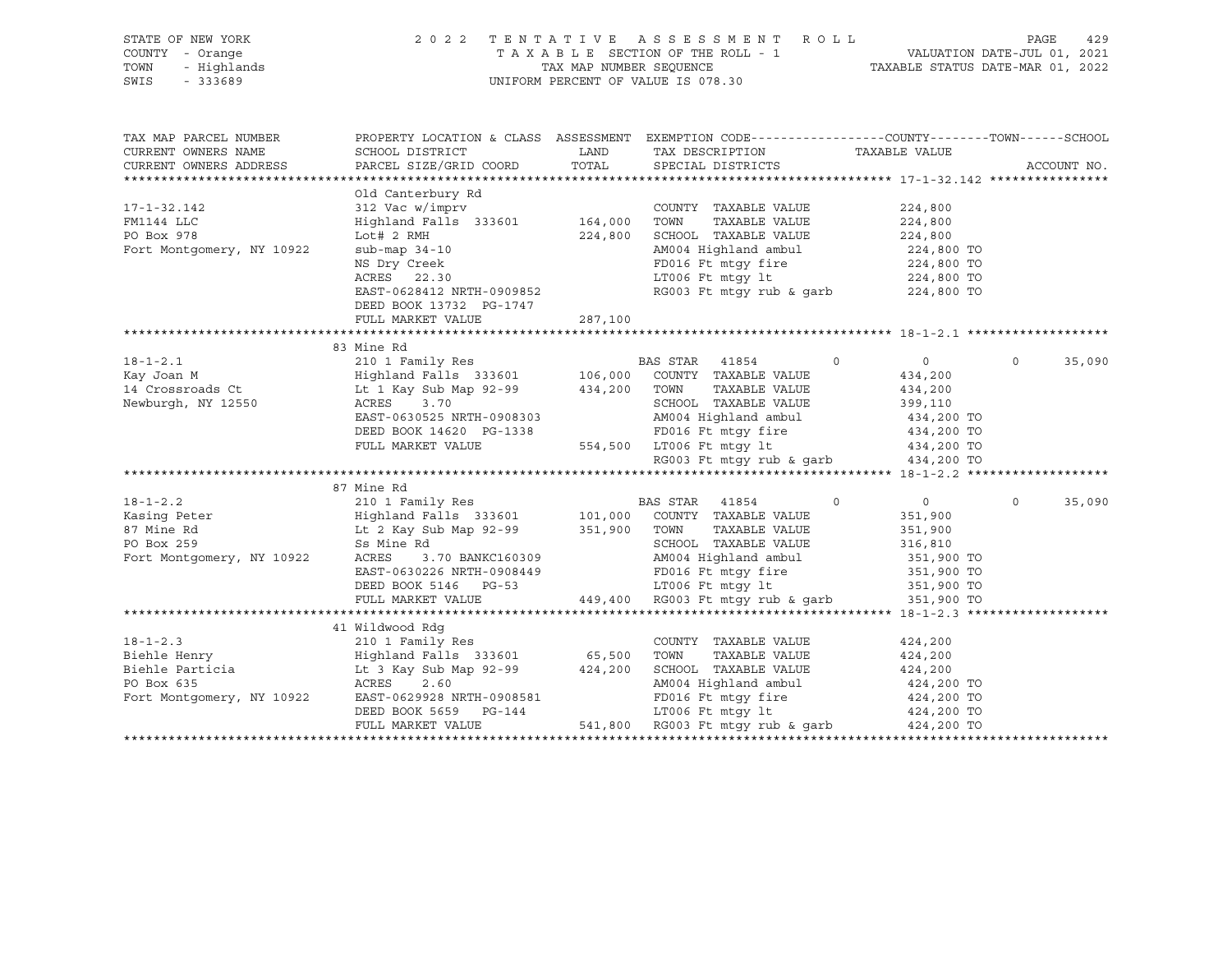| STATE OF NEW YORK<br>COUNTY - Orange<br>- Highlands<br>TOWN<br>SWIS<br>$-333689$ | 2 0 2 2                                                                                                             |         | TENTATIVE ASSESSMENT ROLL PAGE 430<br>TAXABLE SECTION OF THE ROLL - 1 VALUATION DATE-JUL 01, 2021<br>TAX MAP NUMBER SEQUENCE TAXABLE STATUS DATE-MAR 01, 2022<br>UNIFORM PERCENT OF VALUE IS 078.30 |                                   |                       |
|----------------------------------------------------------------------------------|---------------------------------------------------------------------------------------------------------------------|---------|-----------------------------------------------------------------------------------------------------------------------------------------------------------------------------------------------------|-----------------------------------|-----------------------|
| TAX MAP PARCEL NUMBER<br>CURRENT OWNERS NAME                                     | PROPERTY LOCATION & CLASS ASSESSMENT EXEMPTION CODE----------------COUNTY-------TOWN------SCHOOL<br>SCHOOL DISTRICT | LAND    | TAX DESCRIPTION TAXABLE VALUE                                                                                                                                                                       |                                   |                       |
| CURRENT OWNERS ADDRESS                                                           | PARCEL SIZE/GRID COORD                                                                                              | TOTAL   | SPECIAL DISTRICTS                                                                                                                                                                                   |                                   | ACCOUNT NO.           |
|                                                                                  |                                                                                                                     |         |                                                                                                                                                                                                     |                                   |                       |
|                                                                                  | 8 Wildwood Rdg                                                                                                      |         |                                                                                                                                                                                                     |                                   |                       |
| $18 - 1 - 2.4$                                                                   | 215 1 Fam Res w/<br>Highland Falls 333601 62,000                                                                    |         | BAS STAR 41854                                                                                                                                                                                      | $\overline{0}$<br>$\circ$         | $\Omega$<br>35,090    |
| Vasendin Olexiy                                                                  |                                                                                                                     |         | COUNTY TAXABLE VALUE                                                                                                                                                                                | 346,900                           |                       |
|                                                                                  | Lt 4 Kay Sub Map 92-99 346,900 TOWN TAXABLE VALUE                                                                   |         |                                                                                                                                                                                                     | 346,900                           |                       |
| 8 Wildwood Rdg<br>PO Box 494<br>Fort Montgomery, NY 10922                        | Ss Mine Rd<br>2.20 BANKC190321                                                                                      |         | SCHOOL TAXABLE VALUE                                                                                                                                                                                | 311,810                           |                       |
|                                                                                  | ACRES<br>EAST-0629725 NRTH-0908933                                                                                  |         | AM004 Highland ambul<br>FD016 Ft mtgy fire 346,900 TO                                                                                                                                               | 346,900 TO                        |                       |
|                                                                                  | DEED BOOK 12007 PG-248                                                                                              |         |                                                                                                                                                                                                     | 346,900 TO                        |                       |
|                                                                                  | FULL MARKET VALUE                                                                                                   |         | 48 LT006 Ft mtgy 1t 346,900 TO<br>443,000 RG003 Ft mtgy rub & garb 346,900 TO                                                                                                                       |                                   |                       |
|                                                                                  |                                                                                                                     |         |                                                                                                                                                                                                     |                                   |                       |
|                                                                                  | 89 Mine Rd                                                                                                          |         |                                                                                                                                                                                                     |                                   |                       |
| $18 - 1 - 3$                                                                     | 210 1 Family Res                                                                                                    |         | COUNTY TAXABLE VALUE                                                                                                                                                                                | 181,100                           |                       |
|                                                                                  |                                                                                                                     | 46,600  | TOWN<br>TAXABLE VALUE                                                                                                                                                                               | 181,100                           |                       |
| 89 Mine Rd                                                                       | Lt 46 Wildwood Ridge                                                                                                | 181,100 | SCHOOL TAXABLE VALUE                                                                                                                                                                                | 181,100                           |                       |
| Highland Falls, NY 10928                                                         | FRNT 89.10 DPTH 101.60                                                                                              |         | AM004 Highland ambul                                                                                                                                                                                | 181,100 TO                        |                       |
|                                                                                  | BANK<br>N                                                                                                           |         |                                                                                                                                                                                                     | 181,100 TO                        |                       |
|                                                                                  | EAST-0630294 NRTH-0908814                                                                                           |         | FD016 Ft mtgy fire<br>LT006 Ft mtgy lt                                                                                                                                                              | 181,100 TO                        |                       |
|                                                                                  | DEED BOOK 14144 PG-50                                                                                               |         | RG003 Ft mtgy rub & garb 181,100 TO                                                                                                                                                                 |                                   |                       |
|                                                                                  | FULL MARKET VALUE                                                                                                   | 231,300 |                                                                                                                                                                                                     |                                   |                       |
|                                                                                  |                                                                                                                     |         |                                                                                                                                                                                                     |                                   |                       |
|                                                                                  | 33 Wildwood Rdg                                                                                                     |         |                                                                                                                                                                                                     |                                   |                       |
| $18 - 1 - 4$                                                                     | 311 Res vac land                                                                                                    |         | COUNTY TAXABLE VALUE                                                                                                                                                                                | 46,700                            |                       |
| COUNTY OF ORANGE                                                                 | Highland Falls 333601 46,700                                                                                        |         | TOWN<br>TAXABLE VALUE                                                                                                                                                                               | 46,700                            |                       |
| 255 Main St                                                                      | Lt 47 Wildwood Ridge                                                                                                | 46,700  | SCHOOL TAXABLE VALUE                                                                                                                                                                                | 46,700                            |                       |
| Goshen, NY 10924                                                                 | FRNT 101.20 DPTH 102.40                                                                                             |         | AM004 Highland ambul                                                                                                                                                                                | 46,700 TO                         |                       |
|                                                                                  | EAST-0630202 NRTH-0908784                                                                                           |         | FD016 Ft mtgy fire<br>LT006 Ft mtgy lt                                                                                                                                                              | 46,700 TO                         |                       |
|                                                                                  | DEED BOOK 14280 PG-1060<br>FULL MARKET VALUE                                                                        |         | LT006 Ft mtgy 1t $46,700$ TO<br>59,600 RG003 Ft mtgy rub & garb $46,700$ TO                                                                                                                         |                                   |                       |
|                                                                                  |                                                                                                                     |         |                                                                                                                                                                                                     |                                   |                       |
|                                                                                  | 85 Mine Rd                                                                                                          |         |                                                                                                                                                                                                     |                                   |                       |
| $18 - 1 - 5.1$                                                                   | 210 1 Family Res                                                                                                    |         | BAS STAR 41854                                                                                                                                                                                      | $\mathbf{0}$<br>$0 \qquad \qquad$ | 35,090<br>$\mathbf 0$ |
| Schaefer Robert                                                                  | Highland Falls 333601 47,700                                                                                        |         | COUNTY TAXABLE VALUE                                                                                                                                                                                | 273,300                           |                       |
|                                                                                  | Lt 51 Ptlt 52Wildwood Rdg                                                                                           | 273,300 | TOWN<br>TAXABLE VALUE                                                                                                                                                                               | 273,300                           |                       |
|                                                                                  | RD 1 85 Mine Rd<br>Highland Falls, NY 10928 FRNT 107.80 DPTH 151.50                                                 |         | SCHOOL TAXABLE VALUE                                                                                                                                                                                | 238,210                           |                       |
|                                                                                  | EAST-0630331 NRTH-0908717                                                                                           |         | AM004 Highland ambul                                                                                                                                                                                | 273,300 TO                        |                       |
|                                                                                  | DEED BOOK 4779 PG-296                                                                                               |         | FD016 Ft mtqy fire                                                                                                                                                                                  | 273,300 TO                        |                       |
|                                                                                  | FULL MARKET VALUE                                                                                                   |         | 349,000 LT006 Ft mtqy lt                                                                                                                                                                            | 273,300 TO                        |                       |
|                                                                                  |                                                                                                                     |         | RG003 Ft mtqy rub & qarb                                                                                                                                                                            | 273,300 TO                        |                       |
|                                                                                  |                                                                                                                     |         |                                                                                                                                                                                                     |                                   |                       |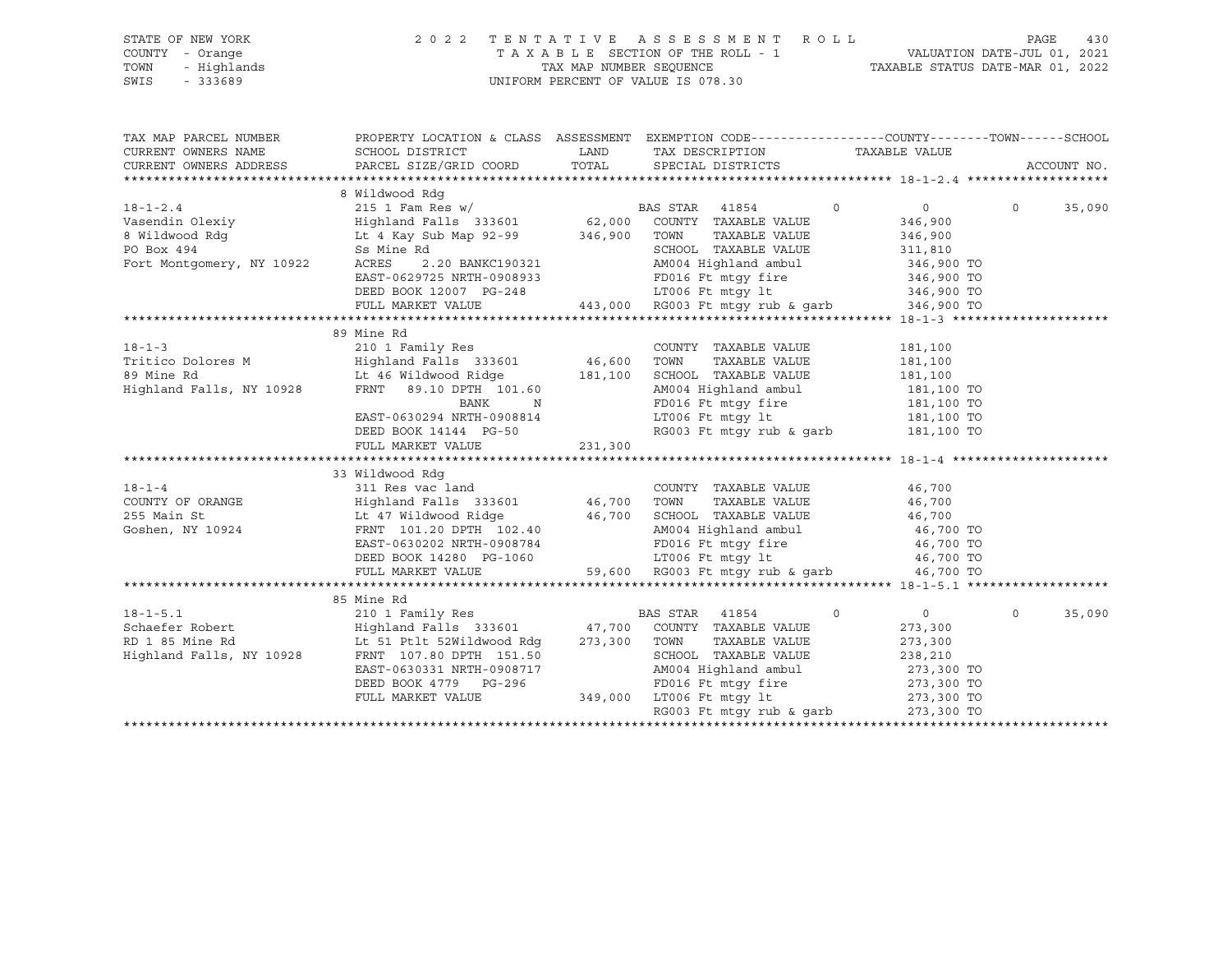| STATE OF NEW YORK<br>COUNTY - Orange<br>TOWN<br>- Highlands<br>SWIS<br>$-333689$ | 2 0 2 2<br>TENTATIVE ASSESSMENT ROLL<br>UNIFORM PERCENT OF VALUE IS 078.30                                                                                                                                           | PAGE<br>431<br>T A X A B L E SECTION OF THE ROLL - 1 VALUATION DATE-JUL 01, 2021<br>TAX MAP NUMBER SEQUENCE TAXIBLE STATUS DATE-MAR 01, 2022 |                                                                                                                                                                                                        |                    |                    |
|----------------------------------------------------------------------------------|----------------------------------------------------------------------------------------------------------------------------------------------------------------------------------------------------------------------|----------------------------------------------------------------------------------------------------------------------------------------------|--------------------------------------------------------------------------------------------------------------------------------------------------------------------------------------------------------|--------------------|--------------------|
| TAX MAP PARCEL NUMBER                                                            |                                                                                                                                                                                                                      |                                                                                                                                              | PROPERTY LOCATION & CLASS ASSESSMENT EXEMPTION CODE----------------COUNTY-------TOWN------SCHOOL                                                                                                       |                    |                    |
| CURRENT OWNERS NAME                                                              | SCHOOL DISTRICT                                                                                                                                                                                                      | LAND                                                                                                                                         | TAX DESCRIPTION                                                                                                                                                                                        | TAXABLE VALUE      |                    |
| CURRENT OWNERS ADDRESS                                                           | PARCEL SIZE/GRID COORD                                                                                                                                                                                               | TOTAL                                                                                                                                        | SPECIAL DISTRICTS                                                                                                                                                                                      |                    | ACCOUNT NO.        |
|                                                                                  |                                                                                                                                                                                                                      |                                                                                                                                              |                                                                                                                                                                                                        |                    |                    |
|                                                                                  | 35 Wildwood Rdg                                                                                                                                                                                                      |                                                                                                                                              |                                                                                                                                                                                                        |                    |                    |
| $18 - 1 - 6$                                                                     |                                                                                                                                                                                                                      |                                                                                                                                              | COUNTY TAXABLE VALUE                                                                                                                                                                                   | 230,000            |                    |
| Lawless Francis T<br>35 Wildwood Rdg                                             | 210 1 Family Res<br>Highland Falls 333601 45,800 TOWN TAXABLE VALUE<br>Lt 38Ptlt 52 Wildwood Rdg 230,000 SCHOOL TAXABLE VALUE                                                                                        |                                                                                                                                              |                                                                                                                                                                                                        | 230,000<br>230,000 |                    |
|                                                                                  |                                                                                                                                                                                                                      |                                                                                                                                              |                                                                                                                                                                                                        |                    |                    |
| PO Box 238                                                                       | FRNT 50.00 DPTH 209.00                                                                                                                                                                                               |                                                                                                                                              | SCHOOL Income<br>AM004 Highland ambul<br>AM004 Highland fire<br>AM004 Highland ambul 230,000 TO<br>FD016 Ft mtgy fire 230,000 TO<br>LT006 Ft mtgy 1t 230,000 TO<br>RG003 Ft mtgy rub & garb 230,000 TO |                    |                    |
| Fort Montgomery, NY 10922                                                        | BANKC061222                                                                                                                                                                                                          |                                                                                                                                              |                                                                                                                                                                                                        |                    |                    |
|                                                                                  | EAST-0630139 NRTH-0908755<br>DEED BOOK 3290 PG-140                                                                                                                                                                   |                                                                                                                                              |                                                                                                                                                                                                        |                    |                    |
|                                                                                  | DEED BOOK 3290 PG-140                                                                                                                                                                                                |                                                                                                                                              |                                                                                                                                                                                                        |                    |                    |
|                                                                                  | FULL MARKET VALUE                                                                                                                                                                                                    | 293,700                                                                                                                                      |                                                                                                                                                                                                        |                    |                    |
|                                                                                  |                                                                                                                                                                                                                      |                                                                                                                                              |                                                                                                                                                                                                        |                    |                    |
|                                                                                  | 37 Wildwood Rdg                                                                                                                                                                                                      |                                                                                                                                              |                                                                                                                                                                                                        | 111,950            |                    |
|                                                                                  |                                                                                                                                                                                                                      |                                                                                                                                              |                                                                                                                                                                                                        |                    |                    |
|                                                                                  |                                                                                                                                                                                                                      |                                                                                                                                              |                                                                                                                                                                                                        | 111,950<br>111,950 |                    |
|                                                                                  | 260 Seasonal res<br>Muller Christopher Highland Falls 333601 46,600 TOWN TAXABLE VALUE<br>8931 Metropolitan Ave Lt 39 Wildwood Rdg & Pcl 111,950 SCHOOL TAXABLE VALUE<br>Rego Park, NY 11374 FRNT 100.00 DPTH 100.00 |                                                                                                                                              |                                                                                                                                                                                                        |                    |                    |
|                                                                                  |                                                                                                                                                                                                                      |                                                                                                                                              | FRNT 100.00 DPTH 100.00<br>EAST-0630082 NRTH-0908704<br>DEED BOOK 1650 PG-00730 LT006 Ft mtgy fire 111,950 TO<br>TULL MARKET VALUE 143,000 RG003 Ft mtgy rub & garb 111,950 TO                         |                    |                    |
|                                                                                  |                                                                                                                                                                                                                      |                                                                                                                                              |                                                                                                                                                                                                        |                    |                    |
|                                                                                  |                                                                                                                                                                                                                      |                                                                                                                                              |                                                                                                                                                                                                        |                    |                    |
|                                                                                  |                                                                                                                                                                                                                      |                                                                                                                                              |                                                                                                                                                                                                        |                    |                    |
|                                                                                  |                                                                                                                                                                                                                      |                                                                                                                                              |                                                                                                                                                                                                        |                    |                    |
|                                                                                  |                                                                                                                                                                                                                      |                                                                                                                                              |                                                                                                                                                                                                        |                    | $\Omega$<br>35,090 |
|                                                                                  |                                                                                                                                                                                                                      |                                                                                                                                              |                                                                                                                                                                                                        |                    |                    |
|                                                                                  |                                                                                                                                                                                                                      |                                                                                                                                              |                                                                                                                                                                                                        |                    |                    |
|                                                                                  |                                                                                                                                                                                                                      |                                                                                                                                              |                                                                                                                                                                                                        |                    |                    |
|                                                                                  |                                                                                                                                                                                                                      |                                                                                                                                              |                                                                                                                                                                                                        |                    |                    |
|                                                                                  |                                                                                                                                                                                                                      |                                                                                                                                              |                                                                                                                                                                                                        |                    |                    |
|                                                                                  |                                                                                                                                                                                                                      |                                                                                                                                              |                                                                                                                                                                                                        |                    |                    |
|                                                                                  |                                                                                                                                                                                                                      |                                                                                                                                              |                                                                                                                                                                                                        |                    |                    |
|                                                                                  |                                                                                                                                                                                                                      |                                                                                                                                              |                                                                                                                                                                                                        |                    |                    |
|                                                                                  | 25 Wildwood Rdg                                                                                                                                                                                                      |                                                                                                                                              |                                                                                                                                                                                                        |                    |                    |
| $18 - 1 - 9.1$                                                                   | 210 1 $Family$ Res COUNTY<br>Highland Falls 333601 47,400 TOWN                                                                                                                                                       |                                                                                                                                              | COUNTY TAXABLE VALUE                                                                                                                                                                                   | 319,900            |                    |
| Papaccio Patrick                                                                 | الاعتماد بن 1012 Aighland Falls<br>Highland Falls 333601                                                                                                                                                             |                                                                                                                                              | TAXABLE VALUE                                                                                                                                                                                          | 319,900            |                    |
|                                                                                  | Papaccio Katherine Manus (1990) 10 11 Wildwood 319,900 SCHOOL TAXABLE VALUE                                                                                                                                          |                                                                                                                                              |                                                                                                                                                                                                        | 319,900            |                    |
|                                                                                  |                                                                                                                                                                                                                      |                                                                                                                                              | AM004 Highland ambul                                                                                                                                                                                   | 319,900 TO         |                    |
|                                                                                  | FRNT 150.00 DPTH 100.00                                                                                                                                                                                              |                                                                                                                                              | FD016 Ft mtgy fire<br>LT006 Ft mtgy lt<br>FD016 Ft_mtgy_fire 319,900 TO<br>LT006 Ft_mtgy_lt 319,900 TO<br>RG003 Ft_mtgy_rub_&_garb 319,900 TO                                                          |                    |                    |
|                                                                                  | EAST-0630075 NRTH-0908960                                                                                                                                                                                            |                                                                                                                                              |                                                                                                                                                                                                        |                    |                    |
|                                                                                  | DEED BOOK 13667 PG-744                                                                                                                                                                                               | 408,600                                                                                                                                      |                                                                                                                                                                                                        |                    |                    |
|                                                                                  | FULL MARKET VALUE                                                                                                                                                                                                    |                                                                                                                                              |                                                                                                                                                                                                        |                    |                    |
|                                                                                  |                                                                                                                                                                                                                      |                                                                                                                                              |                                                                                                                                                                                                        |                    |                    |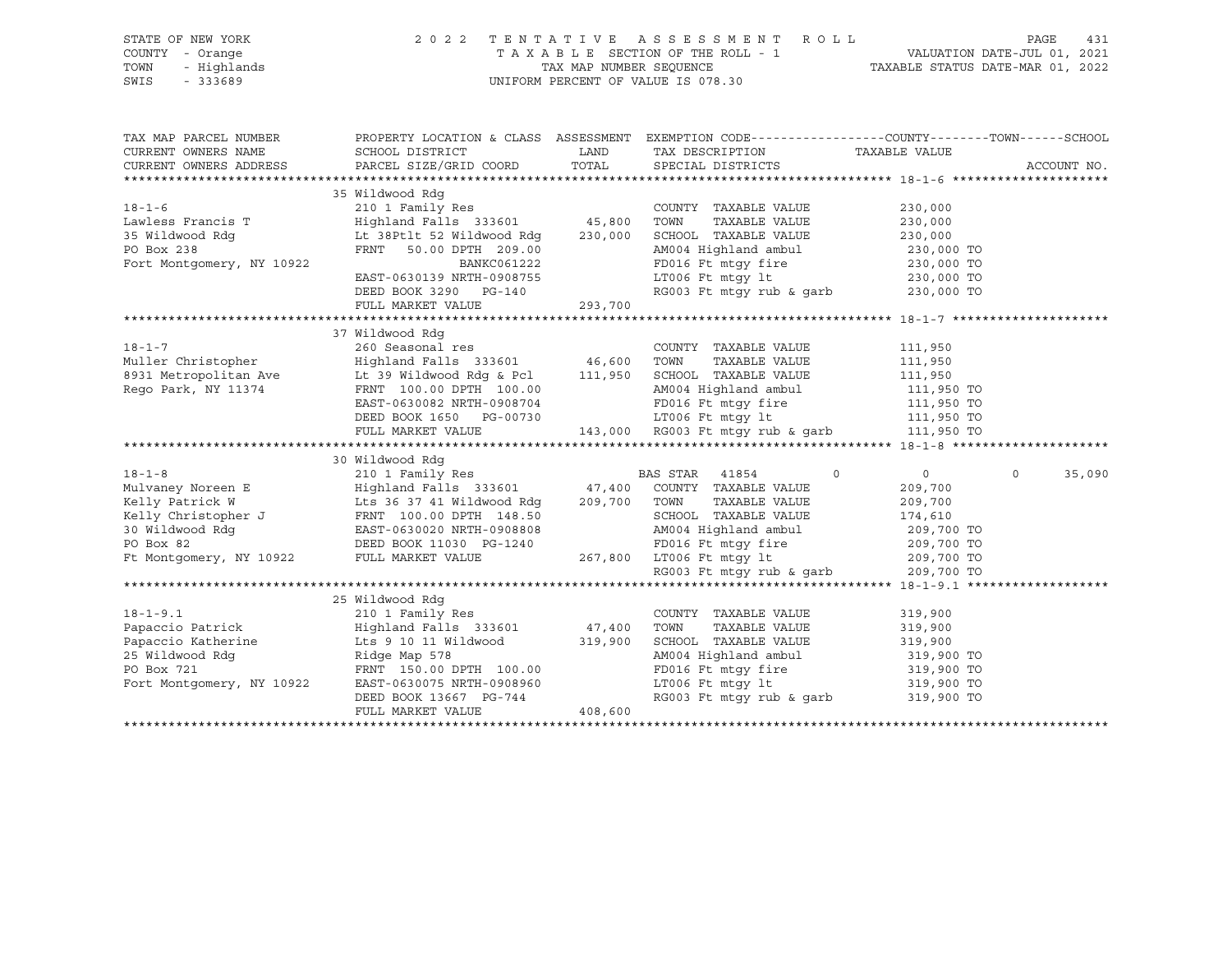| STATE OF NEW YORK<br>COUNTY - Orange<br>TOWN<br>- Highlands<br>SWIS<br>$-333689$                                                                                                                                                                       |                                                                                                                        |          | 2022 TENTATIVE ASSESSMENT ROLL<br>TAXABLE SECTION OF THE ROLL - 1<br>TAX MAP NUMBER SEQUENCE TAXABLE STATUS DATE-MAR 01, 2022<br>UNIFORM PERCENT OF VALUE IS 078.30 |                            | PAGE<br>432 |
|--------------------------------------------------------------------------------------------------------------------------------------------------------------------------------------------------------------------------------------------------------|------------------------------------------------------------------------------------------------------------------------|----------|---------------------------------------------------------------------------------------------------------------------------------------------------------------------|----------------------------|-------------|
| TAX MAP PARCEL NUMBER                                                                                                                                                                                                                                  |                                                                                                                        |          | PROPERTY LOCATION & CLASS ASSESSMENT EXEMPTION CODE----------------COUNTY-------TOWN------SCHOOL                                                                    |                            |             |
| CURRENT OWNERS NAME                                                                                                                                                                                                                                    | SCHOOL DISTRICT                                                                                                        | LAND     | TAX DESCRIPTION TAXABLE VALUE                                                                                                                                       |                            |             |
| CURRENT OWNERS ADDRESS                                                                                                                                                                                                                                 | PARCEL SIZE/GRID COORD                                                                                                 | TOTAL    | SPECIAL DISTRICTS                                                                                                                                                   |                            | ACCOUNT NO. |
|                                                                                                                                                                                                                                                        |                                                                                                                        |          |                                                                                                                                                                     |                            |             |
| $18 - 1 - 9.2$                                                                                                                                                                                                                                         | Wildwood Rdg                                                                                                           |          | COUNTY TAXABLE VALUE                                                                                                                                                |                            |             |
| Papaccio Patrick                                                                                                                                                                                                                                       | $311$ Res vac land<br>311 Res vac land<br>Highland Falls 333601 47,800<br>Lts 32-35 Wildwood 47,800<br>Allen 10 47,800 |          | TOWN TAXABLE VALUE                                                                                                                                                  | 47,800                     |             |
| Papaccio Katherine                                                                                                                                                                                                                                     |                                                                                                                        |          | SCHOOL TAXABLE VALUE                                                                                                                                                | 47,800<br>47,800           |             |
| 25 Wildwood Rdg                                                                                                                                                                                                                                        |                                                                                                                        |          |                                                                                                                                                                     |                            |             |
| PO Box 721                                                                                                                                                                                                                                             | FRNT 200.00 DPTH 96.80                                                                                                 |          | AM004 Highland ambul 47,800 TO<br>FD016 Ft mtgy fire 47,800 TO<br>LT006 Ft mtgy 1t 47,800 TO<br>RG003 Ft mtgy rub & garb 47,800 TO                                  | 47,800 TO<br>47,800 TO     |             |
| Fort Montgomery, NY 10922                                                                                                                                                                                                                              | EAST-0629937 NRTH-0908935                                                                                              |          |                                                                                                                                                                     |                            |             |
|                                                                                                                                                                                                                                                        | DEED BOOK 13667 PG-744                                                                                                 |          |                                                                                                                                                                     |                            |             |
|                                                                                                                                                                                                                                                        | FULL MARKET VALUE                                                                                                      | 61,000   |                                                                                                                                                                     |                            |             |
|                                                                                                                                                                                                                                                        |                                                                                                                        |          |                                                                                                                                                                     |                            |             |
|                                                                                                                                                                                                                                                        | 18 Wildwood Rdq                                                                                                        |          |                                                                                                                                                                     |                            |             |
| 18-1-10<br>Travis Diane                                                                                                                                                                                                                                | 210 1 Family Res                                                                                                       |          | COUNTY TAXABLE VALUE                                                                                                                                                | 210,000                    |             |
|                                                                                                                                                                                                                                                        | Highland Falls 333601 46,400                                                                                           |          | TAXABLE VALUE<br>TOWN                                                                                                                                               | 210,000                    |             |
| Fraction William F<br>210,000<br>25 Grassi Ln<br>25 Grassi Ln<br>25 Grassi Ln<br>26 Grassi Ln<br>26 Botarsen Sunn Needs Trust                                                                                                                          |                                                                                                                        |          | SCHOOL TAXABLE VALUE                                                                                                                                                | 210,000                    |             |
|                                                                                                                                                                                                                                                        |                                                                                                                        |          | AM004 Highland ambul                                                                                                                                                | 210,000 TO                 |             |
| PO Box 22                                                                                                                                                                                                                                              | D.Travis,Trustee-The Will<br>Petersen Supp Needs Trust                                                                 |          |                                                                                                                                                                     |                            |             |
| Garrison, NY 10524                                                                                                                                                                                                                                     | FRNT 100.00 DPTH 97.60                                                                                                 |          |                                                                                                                                                                     |                            |             |
|                                                                                                                                                                                                                                                        | EAST-0629835 NRTH-0909045                                                                                              |          | FD016 Ft mtgy fire<br>ED016 Ft mtgy lt<br>LT006 Ft mtgy lt<br>RG003 Ft mtgy rub & garb<br>210,000 TO<br>210,000 TO                                                  |                            |             |
|                                                                                                                                                                                                                                                        | DEED BOOK 14188 PG-881                                                                                                 |          |                                                                                                                                                                     |                            |             |
|                                                                                                                                                                                                                                                        | FULL MARKET VALUE                                                                                                      | 268, 200 |                                                                                                                                                                     |                            |             |
|                                                                                                                                                                                                                                                        |                                                                                                                        |          |                                                                                                                                                                     |                            |             |
|                                                                                                                                                                                                                                                        | 12 Wildwood Rdq                                                                                                        |          |                                                                                                                                                                     |                            |             |
|                                                                                                                                                                                                                                                        |                                                                                                                        |          | COUNTY TAXABLE VALUE                                                                                                                                                | 191,900                    |             |
|                                                                                                                                                                                                                                                        |                                                                                                                        |          | TAXABLE VALUE                                                                                                                                                       | 191,900<br>191,900         |             |
|                                                                                                                                                                                                                                                        |                                                                                                                        |          | SCHOOL TAXABLE VALUE                                                                                                                                                |                            |             |
| 18-1-11 210 1 Family Res COUNT<br>Kelly Patrick W Highland Falls 333601 47,800 TOWN<br>Kelly Christopher J FRNT 210.90 DPTH 112.00 191,900 SCHOC<br>PO Box 631 EAST-0629738 NRTH-0909149 AM004<br>Fort Montgomery, NY 10922 DEED BOOK                  |                                                                                                                        |          |                                                                                                                                                                     |                            |             |
|                                                                                                                                                                                                                                                        |                                                                                                                        |          | SCHOOL IAAADDD<br>AM004 Highland ambul 191,900 TO<br>FD016 Ft mtgy fire 191,900 TO<br>- - - - - 1+ 191,900 TO                                                       |                            |             |
|                                                                                                                                                                                                                                                        | FULL MARKET VALUE                                                                                                      |          | 245,100 LT006 Ft mtgy 1t 191,900 TO<br>RG003 Ft mtgy rub & garb 191,900 TO                                                                                          |                            |             |
|                                                                                                                                                                                                                                                        |                                                                                                                        |          |                                                                                                                                                                     |                            |             |
|                                                                                                                                                                                                                                                        | 5 Wildwood Rdg                                                                                                         |          |                                                                                                                                                                     |                            |             |
| $18 - 1 - 12$                                                                                                                                                                                                                                          | 210 1 Family Res Care Communications and BAS STAR 41854                                                                |          | $\circ$                                                                                                                                                             | $\overline{0}$<br>$\Omega$ | 35,090      |
|                                                                                                                                                                                                                                                        |                                                                                                                        |          |                                                                                                                                                                     | 252,500                    |             |
|                                                                                                                                                                                                                                                        |                                                                                                                        |          | 46,000 COUNTY TAXABLE VALUE<br>252,500 TOWN TAXABLE VALUE<br>TAXABLE VALUE                                                                                          | 252,500                    |             |
| Mayer John L<br>Mayer Pamela J<br>5 Wildwood Rdg<br>5 Wildwood Rdg<br>7 DO Box 411<br>Fort Montgomery, NY 10922<br>210 I Family Res<br>210 I Family Res<br>210 I Family Res<br>210 I Family Res<br>210 I Family Res<br>210 I Family Res<br>210 I Famil |                                                                                                                        |          | SCHOOL TAXABLE VALUE                                                                                                                                                | 217,410                    |             |
|                                                                                                                                                                                                                                                        |                                                                                                                        |          | AM004 Highland ambul                                                                                                                                                | 252,500 TO                 |             |
|                                                                                                                                                                                                                                                        |                                                                                                                        |          |                                                                                                                                                                     |                            |             |
|                                                                                                                                                                                                                                                        | FULL MARKET VALUE                                                                                                      |          |                                                                                                                                                                     | 252,500 TO                 |             |
|                                                                                                                                                                                                                                                        |                                                                                                                        |          | RG003 Ft mtgy rub & garb 252,500 TO                                                                                                                                 |                            |             |
|                                                                                                                                                                                                                                                        |                                                                                                                        |          |                                                                                                                                                                     |                            |             |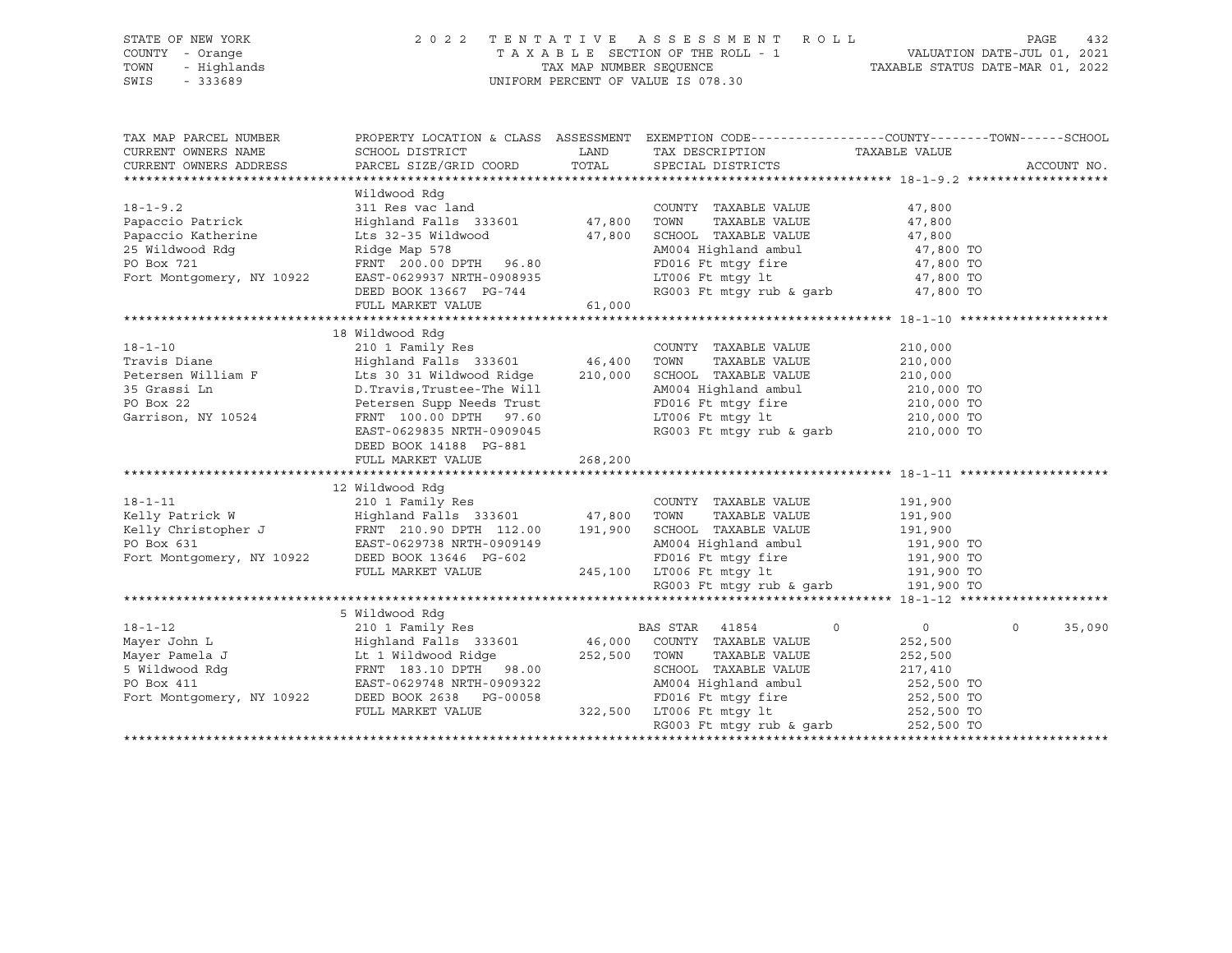| STATE OF NEW YORK<br>COUNTY - Orange<br>TOWN<br>- Highlands<br>$-333689$<br>SWIS |                                                                                                                                                                                                                                                                            |         | 2 0 2 2 TENTATIVE ASSESSMENT ROLL PAGE 433<br>TAXABLE SECTION OF THE ROLL - 1 VALUATION DATE-JUL 01, 2021<br>TAX MAP NUMBER SEQUENCE TAXABLE STATUS DATE-MAR 01, 2022<br>UNIFORM PERCENT OF VALUE IS 078.30 |                                                                                           |                    |
|----------------------------------------------------------------------------------|----------------------------------------------------------------------------------------------------------------------------------------------------------------------------------------------------------------------------------------------------------------------------|---------|-------------------------------------------------------------------------------------------------------------------------------------------------------------------------------------------------------------|-------------------------------------------------------------------------------------------|--------------------|
| TAX MAP PARCEL NUMBER<br>CURRENT OWNERS NAME<br>CURRENT OWNERS ADDRESS           | SCHOOL DISTRICT<br>PARCEL SIZE/GRID COORD                                                                                                                                                                                                                                  | TOTAL   | PROPERTY LOCATION & CLASS ASSESSMENT EXEMPTION CODE---------------COUNTY-------TOWN------SCHOOL<br>LAND TAX DESCRIPTION<br>SPECIAL DISTRICTS                                                                | TAXABLE VALUE                                                                             | ACCOUNT NO.        |
|                                                                                  | ------><br>Havener Claude<br>Highland Falls 333601<br>Havener Nancy<br>Event Montgomery, NY 10922<br>FRNT 278.00 DPTH 232.00<br>Here a M004 Highland ambule<br>Highland Falls 323601<br>Havener Nancy<br>Lts 2 24 25 Pt Lts 3 23<br>M004 Highland<br>DEED BOOK 4368 PG-321 |         | COUNTY TAXABLE VALUE<br>SCHOOL TAXABLE VALUE<br>AM004 Highland ambul 114,200 TO<br>FD016 Ft mtgy fire 114,200 TO<br>LT006 Ft mtgy 1t 114,200 TO<br>RG003 Ft mtgy rub & garb 114,200 TO                      | 114,200<br>114,200                                                                        |                    |
|                                                                                  | FULL MARKET VALUE                                                                                                                                                                                                                                                          | 145,800 |                                                                                                                                                                                                             |                                                                                           |                    |
|                                                                                  | 13 Wildwood Rdg<br>210 1 $\text{Family Res}$<br>Highland Falls 333601 48,600 COUNTY TAXABLE VALUE                                                                                                                                                                          |         |                                                                                                                                                                                                             | $\overline{0}$<br>238,900<br>238,900<br>203,810<br>238,900 TO<br>238,900 TO<br>238,900 TO | $\Omega$<br>35,090 |
|                                                                                  |                                                                                                                                                                                                                                                                            |         |                                                                                                                                                                                                             | 238,900 TO                                                                                |                    |
|                                                                                  |                                                                                                                                                                                                                                                                            |         |                                                                                                                                                                                                             |                                                                                           |                    |
| $18 - 1 - 17$                                                                    | 103 Mine Rd<br>210 1 Family Res                                                                                                                                                                                                                                            |         | ENH STAR 41834<br>$\Omega$                                                                                                                                                                                  | $\overline{0}$                                                                            | $\Omega$<br>87,610 |
|                                                                                  |                                                                                                                                                                                                                                                                            |         |                                                                                                                                                                                                             |                                                                                           |                    |
|                                                                                  |                                                                                                                                                                                                                                                                            |         |                                                                                                                                                                                                             |                                                                                           |                    |
|                                                                                  | 101 Mine Rd                                                                                                                                                                                                                                                                |         |                                                                                                                                                                                                             |                                                                                           |                    |
|                                                                                  |                                                                                                                                                                                                                                                                            |         |                                                                                                                                                                                                             | 63,100<br>63,100<br>63,100<br>63,100<br>63,100 TO<br>63,100 TO<br>63,100 TO<br>63,100 TO  |                    |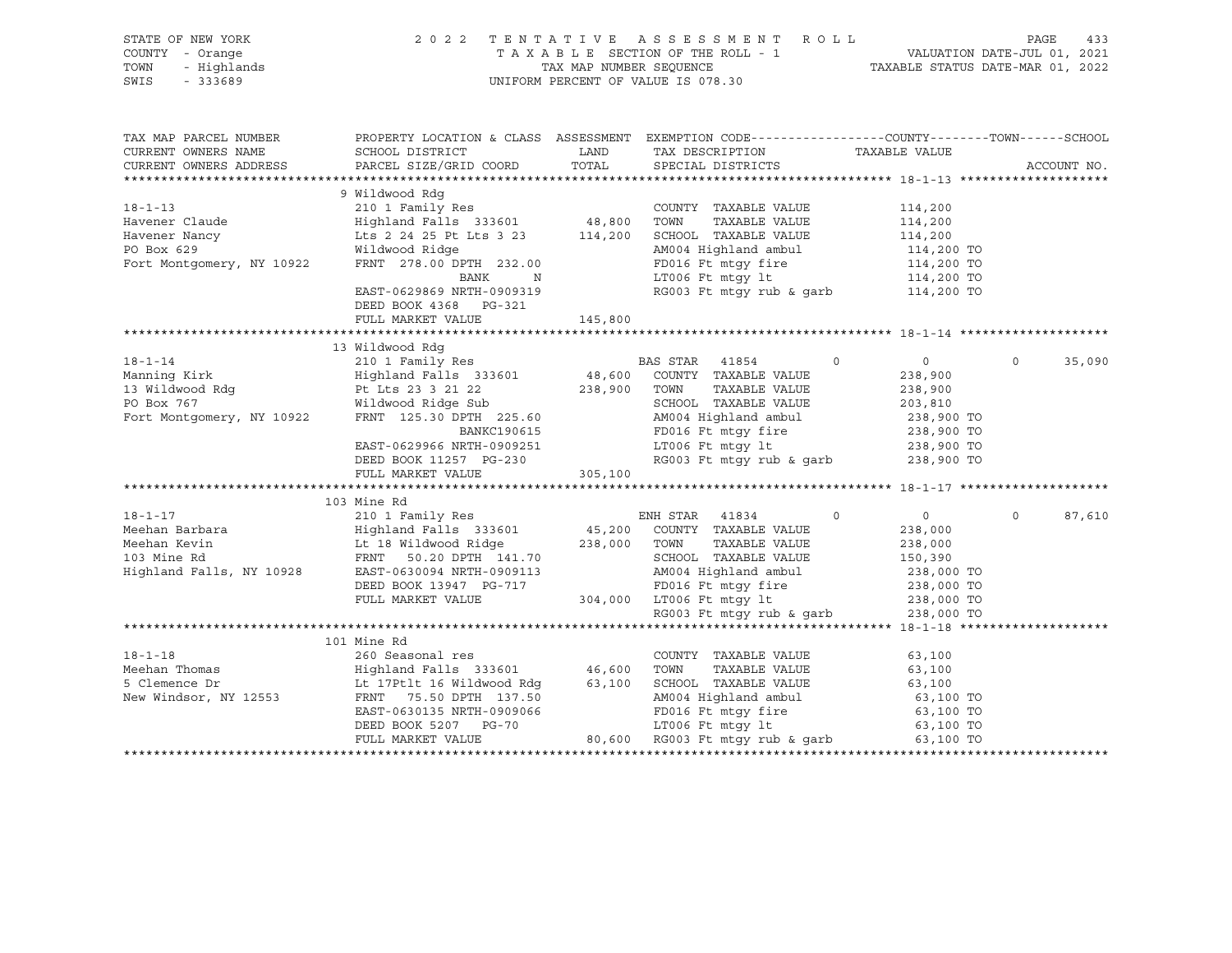| STATE OF NEW YORK<br>COUNTY - Orange<br>- Highlands<br>TOWN<br>SWIS<br>$-333689$          | 2022 TENTATIVE ASSESSMENT ROLL PAGE 434<br>TAXABLE SECTION OF THE ROLL - 1 VALUATION DATE-JUL 01, 2021<br>TAX MAP NUMBER SEQUENCE TAXABLE STATUS DATE-MAR 01, 2022<br>UNIFORM PERCENT OF VALUE IS 078.30                                                                                                                                                                                                                                                                                                                     |         |                                                                                                                                                                                                                   |                                                                     |                                                      |
|-------------------------------------------------------------------------------------------|------------------------------------------------------------------------------------------------------------------------------------------------------------------------------------------------------------------------------------------------------------------------------------------------------------------------------------------------------------------------------------------------------------------------------------------------------------------------------------------------------------------------------|---------|-------------------------------------------------------------------------------------------------------------------------------------------------------------------------------------------------------------------|---------------------------------------------------------------------|------------------------------------------------------|
| CURRENT OWNERS NAME                                                                       | TAX MAP PARCEL NUMBER THE PROPERTY LOCATION & CLASS ASSESSMENT EXEMPTION CODE--------------COUNTY--------TOWN------SCHOOL<br>SCHOOL DISTRICT<br>CURRENT OWNERS ADDRESS PARCEL SIZE/GRID COORD                                                                                                                                                                                                                                                                                                                                |         | LAND TAX DESCRIPTION<br>COORD TOTAL SPECIAL DISTRICTS                                                                                                                                                             | TAXABLE VALUE                                                       | ACCOUNT NO.                                          |
|                                                                                           |                                                                                                                                                                                                                                                                                                                                                                                                                                                                                                                              |         |                                                                                                                                                                                                                   |                                                                     |                                                      |
| $18 - 1 - 19.2$<br>Norton Daniel<br>Norton Tina<br>97 Mine Rd<br>Highland Falls, NY 10928 | 97 Mine Rd<br>210 1 Family Res<br>Highland Falls 333601 46,000 TOWN TAXABLE VALUE<br>Lt 15 & Pt Lt 15 Wildwood 156,600 SCHOOL TAXABLE VALUE<br>Ridge Sub Map 578<br>FRNT   77.60 DPTH   125.00<br>BANKC170031<br>EAST-0630183 NRTH-0909009                                                                                                                                                                                                                                                                                   |         | TAXABLE VALUE 156,600<br>TAXABLE VALUE 156,600<br>M004 Highland ambul<br>TD016 Ft mtgy fire<br>IS6,600 TO<br>LT006 Ft mtgy 1t<br>RG003 Ft mtgy rub & garb<br>156,600 TO<br>RG003 Ft mtgy rub & garb<br>156,600 TO | 156,600                                                             |                                                      |
|                                                                                           | DEED BOOK 12559 PG-220<br>FULL MARKET VALUE                                                                                                                                                                                                                                                                                                                                                                                                                                                                                  | 200,000 |                                                                                                                                                                                                                   |                                                                     |                                                      |
|                                                                                           |                                                                                                                                                                                                                                                                                                                                                                                                                                                                                                                              |         |                                                                                                                                                                                                                   |                                                                     |                                                      |
| $18 - 1 - 23$                                                                             | 23 Wildwood Rdg<br>210 1 Family Res                                                                                                                                                                                                                                                                                                                                                                                                                                                                                          |         | COUNTY TAXABLE VALUE                                                                                                                                                                                              | 152,600                                                             |                                                      |
|                                                                                           | Urgilez Ortiz Jaime H Highland Falls 333601 44,200 TOWN TAXABLE VALUE 152,600<br>16 Second St Lt 8 Wildwood Ridge 152,600 SCHOOL TAXABLE VALUE 152,600<br>Haverstraw, NY 10927 FRNT 50.00 DPTH 100.00 AM004 Highland ambul 152,600 T                                                                                                                                                                                                                                                                                         |         |                                                                                                                                                                                                                   |                                                                     |                                                      |
|                                                                                           |                                                                                                                                                                                                                                                                                                                                                                                                                                                                                                                              |         |                                                                                                                                                                                                                   |                                                                     |                                                      |
|                                                                                           | -- "Lumoud Rdg<br>-- "Lumoud Rdg<br>210 1 Family Res<br>21 Wildwood Rdg<br>21 Wildwood Rdg<br>21 Wildwood Rdg<br>21 Wildwood Ridge<br>21 Wildwood Ridge<br>21 Wildwood Ridge<br>21 Wildwood Ridge<br>21 Wildwood Ridge<br>21 Wildwood Ridge<br>21 Wild<br>21 Wildwood Rige<br>21 Wildwood Rige<br>226, 800 ENT TAXABLE VALUE<br>226, 440<br>226, 440<br>226, 440<br>226, 440<br>226, 440<br>226, 640<br>226, 640<br>226, 640<br>226, 640<br>226, 640<br>226, 440<br>226, 440<br>226, 440<br>226, 440<br>226, 440<br>226, 440 |         |                                                                                                                                                                                                                   | $0 \t 20,160 \t 0$<br>$\begin{matrix}0&&&11,520\ 0&&&0\end{matrix}$ | $\overline{\phantom{0}}$<br>$\overline{0}$<br>87,610 |
|                                                                                           |                                                                                                                                                                                                                                                                                                                                                                                                                                                                                                                              |         |                                                                                                                                                                                                                   |                                                                     |                                                      |
|                                                                                           | 17 Wildwood Rdg                                                                                                                                                                                                                                                                                                                                                                                                                                                                                                              |         |                                                                                                                                                                                                                   |                                                                     |                                                      |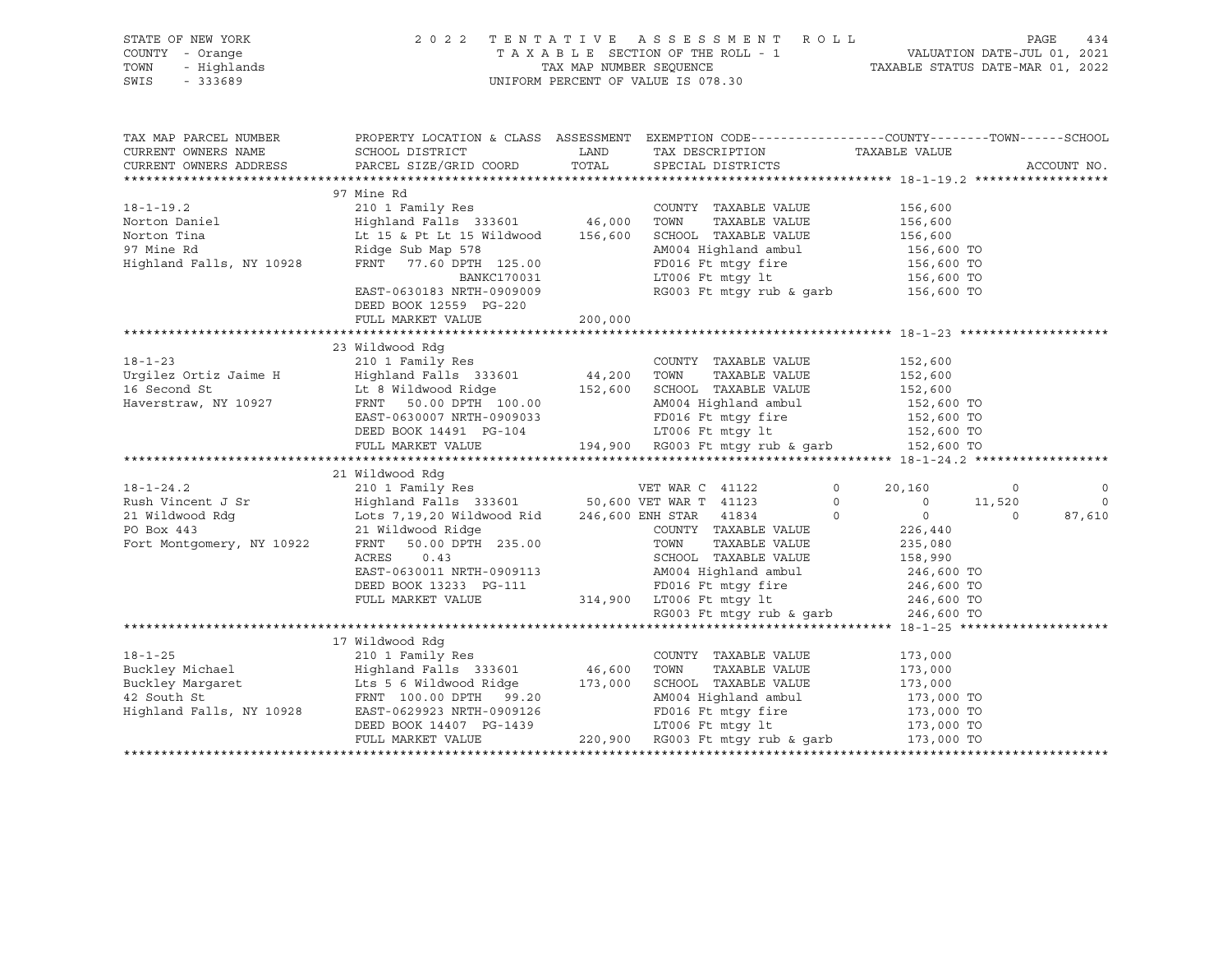| STATE OF NEW YORK<br>OF NEW YORK<br>Y - Orange<br>- Highlands<br>- 333689<br>COUNTY - Orange<br>TOWN<br>SWIS |                                                                                                                                                                                                                                                                                                                                                                                     |         | 2022 TENTATIVE ASSESSMENT ROLL<br>UNIFORM PERCENT OF VALUE IS 078.30                                                                                                                                            | PAGE<br>TAXABLE SECTION OF THE ROLL - 1<br>TAXABLE SECTION OF THE ROLL - 1<br>TAXABLE STATUS DATE-MAR 01, 2022 | 435    |
|--------------------------------------------------------------------------------------------------------------|-------------------------------------------------------------------------------------------------------------------------------------------------------------------------------------------------------------------------------------------------------------------------------------------------------------------------------------------------------------------------------------|---------|-----------------------------------------------------------------------------------------------------------------------------------------------------------------------------------------------------------------|----------------------------------------------------------------------------------------------------------------|--------|
| CURRENT OWNERS NAME<br>CURRENT OWNERS ADDRESS                                                                | TAX MAP PARCEL NUMBER THE PROPERTY LOCATION & CLASS ASSESSMENT EXEMPTION CODE---------------COUNTY-------TOWN-----SCHOOL                                                                                                                                                                                                                                                            |         |                                                                                                                                                                                                                 | ACCOUNT NO.                                                                                                    |        |
|                                                                                                              | 15 Wildwood Rdq                                                                                                                                                                                                                                                                                                                                                                     |         |                                                                                                                                                                                                                 |                                                                                                                |        |
|                                                                                                              |                                                                                                                                                                                                                                                                                                                                                                                     |         |                                                                                                                                                                                                                 | $\Omega$                                                                                                       | 35,090 |
|                                                                                                              |                                                                                                                                                                                                                                                                                                                                                                                     |         |                                                                                                                                                                                                                 |                                                                                                                |        |
|                                                                                                              | 31 Wildwood Rdg<br>18-1-27.1<br>Walker Daniel R<br>Walker Catherine G<br>Walker Catherine G<br>Midwood Ridge Sbmp 578<br>Cornwall, NY 12518<br>Cornwall, NY 12518<br>Cornwall, NY 12518<br>Cornwall, NY 12518<br>Cornwall, NY 12518<br>Cornwall, NY 12518<br>Cornwall,<br>BANKC061336<br>EAST-0630214 NRTH-0908904<br>DEED BOOK 13466 PG-1029<br>FULL MARKET VALUE<br>22 Laurel Way | 445,800 | AM004 Highland ambul<br>19919 10 1192<br>LT006 Ft mtgy 1t<br>RG003 Ft mtgy rub & garb 349,100 TO                                                                                                                | 349,100<br>349,100<br>349,100<br>349,100 TO<br>349,100 TO                                                      |        |
|                                                                                                              | 20-1-1<br>210 1 Family Res<br>210 1 Family Res<br>22 Laurel Way<br>22 Laurel Way<br>22 Laurel Way<br>22 Laurel Way<br>22 Laurel Way<br>22 Laurel Way<br>22 Laurel Way<br>22 Laurel Way<br>22 Laurel Way<br>22 Laurel Way<br>22 Laurel Way<br>22 Laurel Way<br>DEED BOOK 13059 PG-908<br>FULL MARKET VALUE                                                                           | 466,300 | RG003 Ft mtgy rub & garb $365,100$ TO                                                                                                                                                                           |                                                                                                                |        |
|                                                                                                              |                                                                                                                                                                                                                                                                                                                                                                                     |         |                                                                                                                                                                                                                 |                                                                                                                |        |
|                                                                                                              | 20 Laurel Way<br>20-1-2<br>Doubleday Robert E<br>20 Laurel Way<br>20 Laurel Way<br>20 Laurel Way<br>20 Laurel Way<br>20 Laurel Way<br>20 Laurel Way<br>20 Laurel Way<br>20 Laurel Way<br>20 Laurel Way<br>20 Laurel Way<br>20 Laurel Way<br>20 Laurel Way<br>20 Do Box 576<br><br>BANKC030217<br>EAST-0632030 NRTH-0914014<br>DEED BOOK 1814 PG-00442<br>FULL MARKET VALUE          | 361,700 | COUNTY TAXABLE VALUE<br>TAXABLE VALUE<br>TOWN<br>SCHOOL TAXABLE VALUE<br>AM004 Highland ambul 283,200 TO<br>FD016 Ft mtgy fire 283,200 TO<br>LT006 Ft mtgy 1t 283,200 TO<br>RG003 Ft mtgy rub & garb 283,200 TO | 283,200<br>283,200<br>283,200<br>283,200 TO                                                                    |        |
|                                                                                                              |                                                                                                                                                                                                                                                                                                                                                                                     |         |                                                                                                                                                                                                                 |                                                                                                                |        |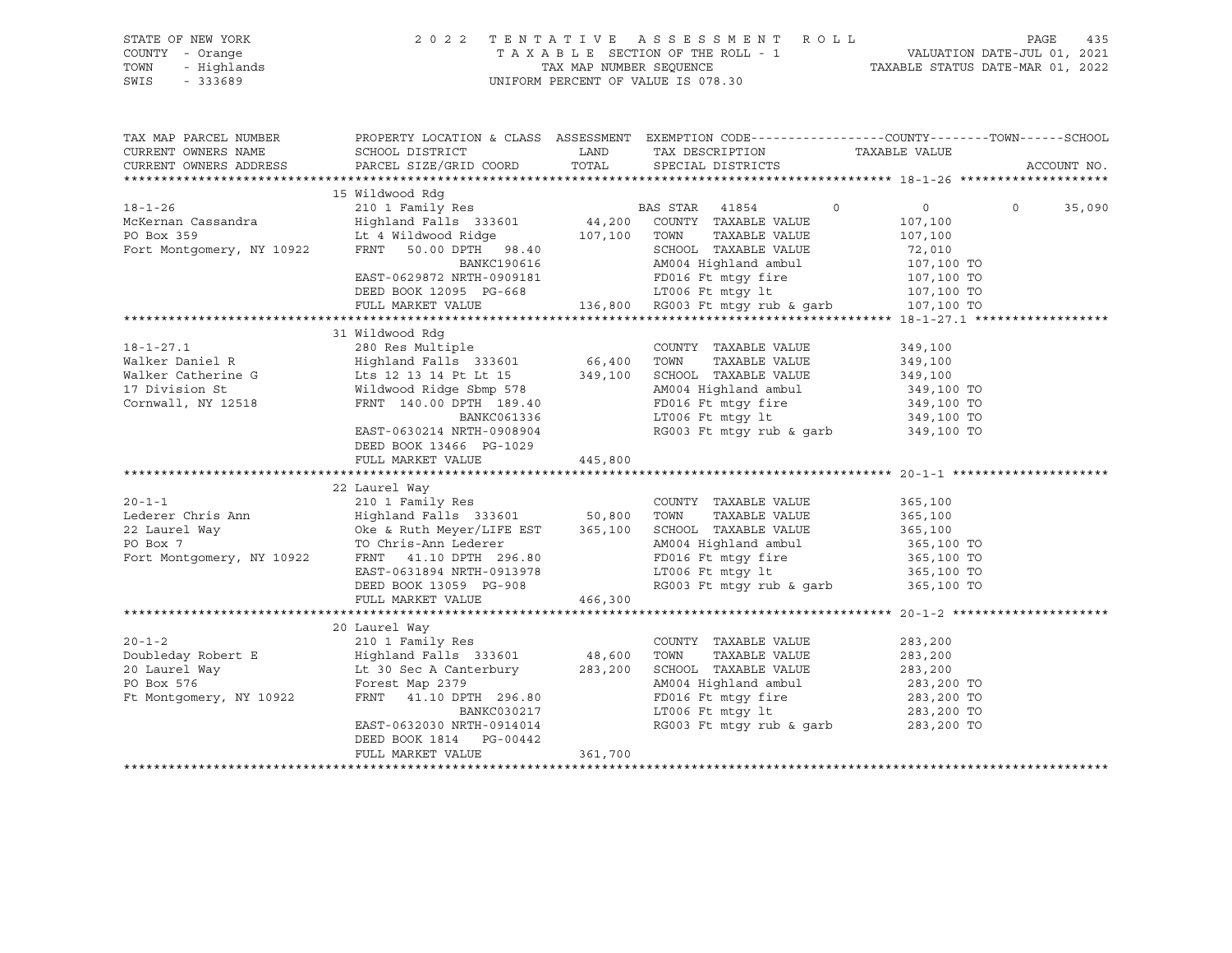| PROPERTY LOCATION & CLASS ASSESSMENT EXEMPTION CODE----------------COUNTY-------TOWN------SCHOOL<br>TAX MAP PARCEL NUMBER<br>TAX DESCRIPTION<br>TAXABLE VALUE<br>CURRENT OWNERS NAME<br>SCHOOL DISTRICT<br><b>EXAMPLE THE STATE OF STATE OF STATE</b><br>CURRENT OWNERS ADDRESS<br>PARCEL SIZE/GRID COORD<br>TOTAL<br>SPECIAL DISTRICTS<br>10 Laurel Way<br>234,200<br>234,200<br>COUNTY TAXABLE VALUE<br>-------- way<br>Lt 27 Ptlt 28 Sec A Cante 234,200 SCHOOL TAXABLE VALUE<br>PO Box 612 Bury Forest Map 2379 AM004 Highland Cante 234,200 SCHOOL TAXABLE VALUE<br>Fort Montgomery, NY 10922 ACRES 1.20 BANK M<br>234,200<br>Bury Forest Map 2379<br>AM004 Highland ambul 234,200 TO<br>ACRES 1.20 BANK N<br>EAST-0632195 NRTH-0913648 LT006 Ft mtgy 1t 234,200 TO<br>DEED BOOK 14303 PG-20 RG003 Ft mtgy rub & garb 234,200 TO<br>FULL MARKET VALUE 299,100<br>20-1-3.12<br>210 1 Family Res<br>Peterson Lesley K<br>210 1 Family Res<br>210 1 Family Res<br>210 1 Family Res<br>210 1 Family Res<br>210 1 Family Res<br>210 1 Family Res<br>22,000 VET COM T 41133<br>22,000 VET COM T 41133<br>22,000 VET COM T 4<br>$\circ$<br>33,600<br>$\overline{\phantom{0}}$<br>0 0 19,200<br>$\overline{0}$<br>$\overline{0}$<br>$\Omega$<br>$290,900$<br>$305,300$<br>COUNTY TAXABLE VALUE<br>TAXABLE VALUE<br>SCHOOL TAXABLE VALUE<br>AM004 Highland ambul<br>289,410<br>324,500 TO<br>DEED BOOK 3382 PG-103<br>414,400 FD016 Ft mtgy fire<br>LT006 Ft mtgy 1t 324,500 TO<br>RG003 Ft mtgy rub & garb 324,500 TO<br>RG003 Ft mtgy rub & garb<br>FULL MARKET VALUE<br>PER MY CLEAR NYTON A<br>MCLEAR NYTON A<br>MCLEAR NOSA B<br>MCLEAR NOSA B<br>Lt 1 Canterbury Forest<br>103 Forest Hill Rd<br>Corp Sub Map 5052<br>PO Box 582<br>ACRES 1.10<br>Port Motgomery, NY 10922<br>EAST-0632452 NDTU CORP SUB AMORA NATURE V<br>$\circ$<br>$\overline{0}$<br>$\circ$<br>569,800<br>TAXABLE VALUE<br>569,800<br>SCHOOL TAXABLE VALUE<br>534,710<br>AM004 Highland ambul<br>AM004 Highland ambul 569,800 TO<br>213584 FD016 Ft mtgy fire 569,800 TO<br>217,700 RG003 Ft mtgy rub & garb 569,800 TO<br>27,700 RG003 Ft mtgy rub & garb 569,800 TO | STATE OF NEW YORK<br>COUNTY - Orange<br>- Highlands<br>TOWN<br>$-333689$<br>SWIS |                        | 2022 TENTATIVE ASSESSMENT ROLL<br>TAXABLE SECTION OF THE ROLL - 1<br>TAX MAP NUMBER SEQUENCE TAXABLE STATUS DATE-MAR 01, 2022<br>UNIFORM PERCENT OF VALUE IS 078.30 | PAGE<br>436                                   |
|---------------------------------------------------------------------------------------------------------------------------------------------------------------------------------------------------------------------------------------------------------------------------------------------------------------------------------------------------------------------------------------------------------------------------------------------------------------------------------------------------------------------------------------------------------------------------------------------------------------------------------------------------------------------------------------------------------------------------------------------------------------------------------------------------------------------------------------------------------------------------------------------------------------------------------------------------------------------------------------------------------------------------------------------------------------------------------------------------------------------------------------------------------------------------------------------------------------------------------------------------------------------------------------------------------------------------------------------------------------------------------------------------------------------------------------------------------------------------------------------------------------------------------------------------------------------------------------------------------------------------------------------------------------------------------------------------------------------------------------------------------------------------------------------------------------------------------------------------------------------------------------------------------------------------------------------------------------------------------------------------------------------------------------------------------------------------------------------------------------------------------------------|----------------------------------------------------------------------------------|------------------------|---------------------------------------------------------------------------------------------------------------------------------------------------------------------|-----------------------------------------------|
|                                                                                                                                                                                                                                                                                                                                                                                                                                                                                                                                                                                                                                                                                                                                                                                                                                                                                                                                                                                                                                                                                                                                                                                                                                                                                                                                                                                                                                                                                                                                                                                                                                                                                                                                                                                                                                                                                                                                                                                                                                                                                                                                             |                                                                                  |                        |                                                                                                                                                                     | ACCOUNT NO.                                   |
|                                                                                                                                                                                                                                                                                                                                                                                                                                                                                                                                                                                                                                                                                                                                                                                                                                                                                                                                                                                                                                                                                                                                                                                                                                                                                                                                                                                                                                                                                                                                                                                                                                                                                                                                                                                                                                                                                                                                                                                                                                                                                                                                             |                                                                                  |                        |                                                                                                                                                                     |                                               |
|                                                                                                                                                                                                                                                                                                                                                                                                                                                                                                                                                                                                                                                                                                                                                                                                                                                                                                                                                                                                                                                                                                                                                                                                                                                                                                                                                                                                                                                                                                                                                                                                                                                                                                                                                                                                                                                                                                                                                                                                                                                                                                                                             |                                                                                  |                        |                                                                                                                                                                     | $\circ$<br>$\overline{\phantom{0}}$<br>35,090 |
|                                                                                                                                                                                                                                                                                                                                                                                                                                                                                                                                                                                                                                                                                                                                                                                                                                                                                                                                                                                                                                                                                                                                                                                                                                                                                                                                                                                                                                                                                                                                                                                                                                                                                                                                                                                                                                                                                                                                                                                                                                                                                                                                             |                                                                                  |                        |                                                                                                                                                                     |                                               |
| FULL MARKET VALUE                                                                                                                                                                                                                                                                                                                                                                                                                                                                                                                                                                                                                                                                                                                                                                                                                                                                                                                                                                                                                                                                                                                                                                                                                                                                                                                                                                                                                                                                                                                                                                                                                                                                                                                                                                                                                                                                                                                                                                                                                                                                                                                           |                                                                                  | DEED BOOK 12389 PG-847 |                                                                                                                                                                     | 35,090                                        |
| 101 Forest Hill Rd                                                                                                                                                                                                                                                                                                                                                                                                                                                                                                                                                                                                                                                                                                                                                                                                                                                                                                                                                                                                                                                                                                                                                                                                                                                                                                                                                                                                                                                                                                                                                                                                                                                                                                                                                                                                                                                                                                                                                                                                                                                                                                                          |                                                                                  |                        |                                                                                                                                                                     |                                               |
| $20 - 1 - 3.22$<br>210 1 Family Res<br>COUNTY TAXABLE VALUE<br>398,000<br>Rockwell Marian<br>398,000<br>101 Forest Hill Rd<br>398,000<br>dated 7-29-2019 rec. 11-1<br>Tiber 15084 Pg 422<br>AM004 Highland ambul<br>FD016 Ft mtgy fire<br>LT006 Ft mtgy lt<br>398,000 TO<br>PO Box 985<br>Fort Montgomery, NY 10922<br>Liber 15084 Pg 422<br>398,000 TO<br>398,000 TO<br>ACRES<br>1.20<br>398,000 TO<br>RG003 Ft mtgy rub & garb<br>EAST-0632545 NRTH-0913359<br>DEED BOOK 15084 PG-422<br>508,300<br>FULL MARKET VALUE                                                                                                                                                                                                                                                                                                                                                                                                                                                                                                                                                                                                                                                                                                                                                                                                                                                                                                                                                                                                                                                                                                                                                                                                                                                                                                                                                                                                                                                                                                                                                                                                                     |                                                                                  |                        |                                                                                                                                                                     |                                               |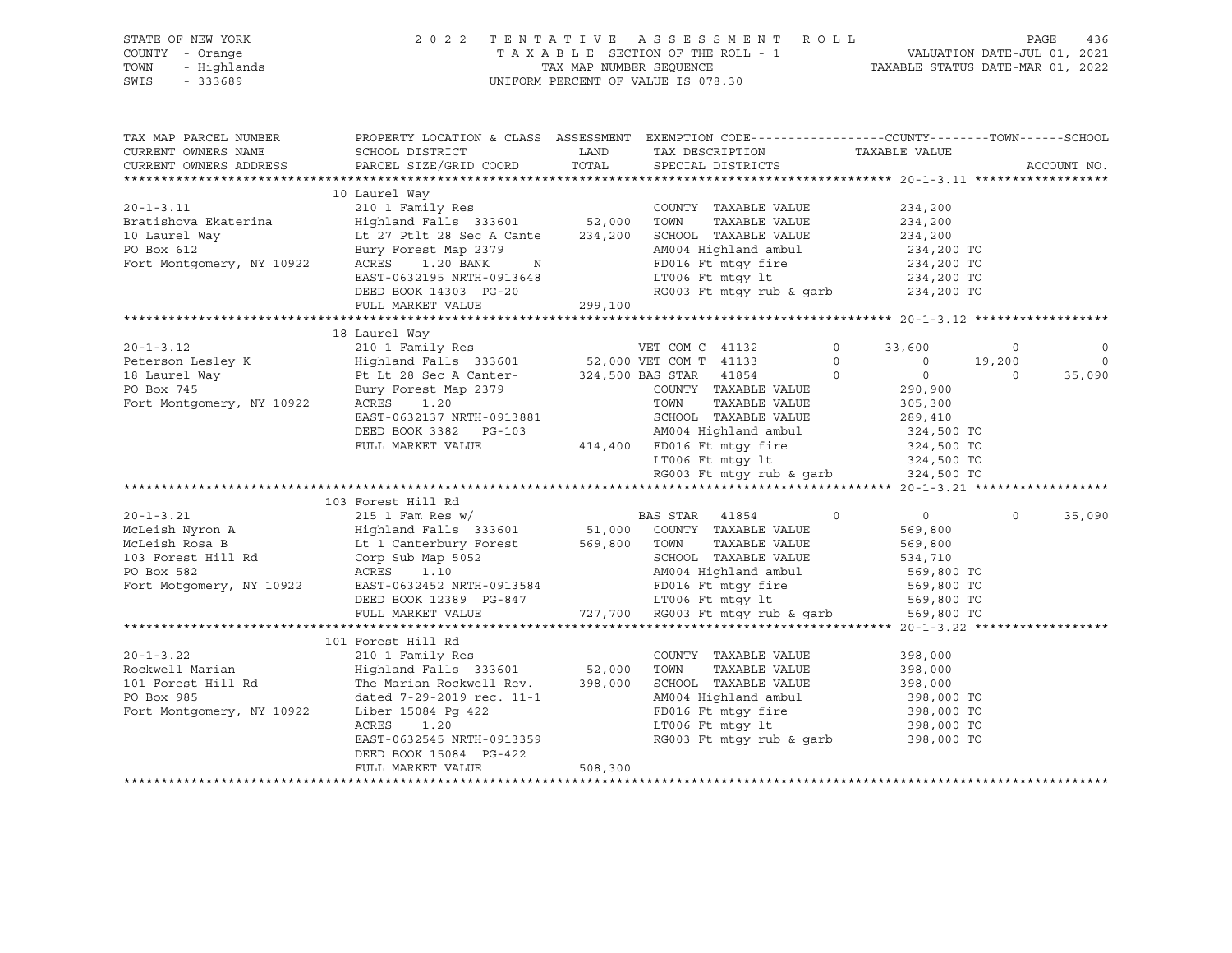| STATE OF NEW YORK<br>OF NEW YORK<br>Y - Orange<br>- Highlands<br>- 333689<br>COUNTY - Orange<br>TOWN<br>SWIS |                                                                                                                                                                                                                                                                                                                                                                           |         | 2022 TENTATIVE ASSESSMENT ROLL PAGE 437<br>TAXABLE SECTION OF THE ROLL - 1 VALUATION DATE-JUL 01, 2021<br>TAX MAP NUMBER SEQUENCE TAXABLE STATUS DATE-MAR 01, 2022<br>UNIFORM PERCENT OF VALUE IS 078.30 |                    |
|--------------------------------------------------------------------------------------------------------------|---------------------------------------------------------------------------------------------------------------------------------------------------------------------------------------------------------------------------------------------------------------------------------------------------------------------------------------------------------------------------|---------|----------------------------------------------------------------------------------------------------------------------------------------------------------------------------------------------------------|--------------------|
|                                                                                                              | TAX MAP PARCEL NUMBER PROPERTY LOCATION & CLASS ASSESSMENT EXEMPTION CODE---------------COUNTY-------TOWN------SCHOOL<br>CURRENT OWNERS NAME<br>CURRENT OWNERS ADDRESS<br>PARCEL SIZE/GRID COORD                                                                                                                                                                          |         | LAND TAX DESCRIPTION TAXABLE VALUE COORD TOTAL SPECIAL DISTRICTS                                                                                                                                         | ACCOUNT NO.        |
| Lee John P                                                                                                   | 93 Forest Hill Rd                                                                                                                                                                                                                                                                                                                                                         |         |                                                                                                                                                                                                          |                    |
|                                                                                                              | Forest Hill Rd                                                                                                                                                                                                                                                                                                                                                            |         |                                                                                                                                                                                                          |                    |
|                                                                                                              | 117 Forest Hill Rd                                                                                                                                                                                                                                                                                                                                                        |         |                                                                                                                                                                                                          | $\Omega$<br>87,610 |
|                                                                                                              | 65 Forest Hill Rd<br>20-1-6<br>Morgan Thomas<br>Morgan Mercedes<br>Morgan Mercedes<br>Morgan Mercedes<br>Example 11: Rd<br>Example 11: Rd<br>Example 133601<br>Example 153.20<br>FRNT 245.50 DPTH 153.20<br>EXAMPLE VALUE<br>EXAMPLE VALUE<br>MO04 Highland ambul<br>MO04 Hig<br>BANKC130173<br>EAST-0632459 NRTH-0913203<br>DEED BOOK 15128 PG-1493<br>FULL MARKET VALUE | 398,200 | AM004 Highland ambul 311,800 TO<br>FD016 Ft mtgy fire 311,800 TO<br>LT006 Ft mtgy 1t 311,800 TO<br>RG003 Ft mtgy rub & garb 311,800 TO                                                                   |                    |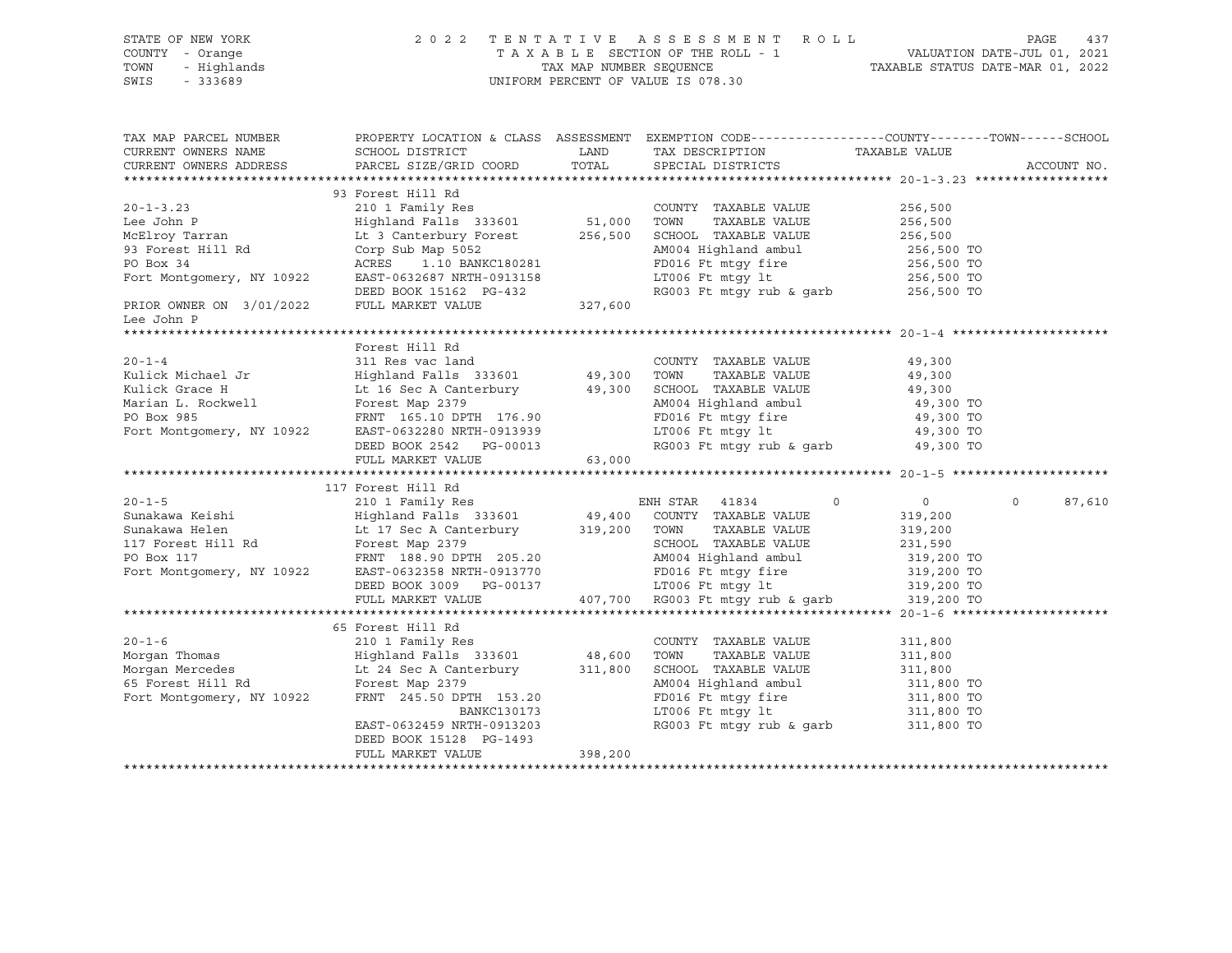| STATE OF NEW YORK<br>OF NEW YORK 2022<br>Y - Orange 2022<br>- Highlands<br>- 333689<br>COUNTY - Orange<br>TOWN<br>SWIS |                                                                                                                                                                                                                                                                                                                                                                                                                                                                                                                      | UNIFORM PERCENT OF VALUE IS 078.30 | 2 0 2 2 TENTATIVE ASSESSMENT ROLL PAGE 438<br>TAXABLE SECTION OF THE ROLL - 1 VALUATION DATE-JUL 01, 2021<br>TAX MAP NUMBER SEQUENCE TAXABLE STATUS DATE-MAR 01, 2022 |
|------------------------------------------------------------------------------------------------------------------------|----------------------------------------------------------------------------------------------------------------------------------------------------------------------------------------------------------------------------------------------------------------------------------------------------------------------------------------------------------------------------------------------------------------------------------------------------------------------------------------------------------------------|------------------------------------|-----------------------------------------------------------------------------------------------------------------------------------------------------------------------|
|                                                                                                                        | CURRENT OWNERS NAME SCHOOL DISTRICT TOORD TAX DESCRIPTION TAXABLE VALUE<br>CURRENT OWNERS ADDRESS PARCEL SIZE/GRID COORD TOTAL SPECIAL DISTRICTS                                                                                                                                                                                                                                                                                                                                                                     |                                    | TAX MAP PARCEL NUMBER PROPERTY LOCATION & CLASS ASSESSMENT EXEMPTION CODE---------------COUNTY-------TOWN------SCHOOL<br>ACCOUNT NO.                                  |
|                                                                                                                        | 55 Forest Hill Rd<br>55 Forest Hill Rd<br>20-1-7<br>Terron Luis R<br>210 1 Family Res<br>210 1 Family Res<br>210 1 Family Res<br>210 1 Family Res<br>210 1 Family Res<br>210 1 Family Res<br>210 1 Family Res<br>210 1 Family Res<br>210 20 2 2 23500 200 48,500 TOWN TAX<br>DEED BOOK 14890 PG-1955                                                                                                                                                                                                                 |                                    |                                                                                                                                                                       |
|                                                                                                                        | FULL MARKET VALUE 585,800                                                                                                                                                                                                                                                                                                                                                                                                                                                                                            |                                    |                                                                                                                                                                       |
|                                                                                                                        | 53 Forest Hill Rd<br>30-1-8<br>20-1-8<br>20-1-8<br>20-1-8<br>20-1-8<br>20-1-8<br>20-1-8<br>20-1-8<br>20-1-8<br>20-1-8<br>20-1-8<br>20-1-8<br>20-1-8<br>20-1-8<br>20-1-8<br>20-1-8<br>20-1-8<br>20-1-8<br>20-1-8<br>20-1-8<br>20-1-8<br>20-1-8<br>20-1-8<br>20-1-8<br>20-1-8<br>20-1-8<br>20-1-8<br>20-1-8<br>DEED BOOK 13941 PG-1431<br>FULL MARKET VALUE 372,800                                                                                                                                                    |                                    |                                                                                                                                                                       |
|                                                                                                                        | Forest Hill Rd                                                                                                                                                                                                                                                                                                                                                                                                                                                                                                       |                                    |                                                                                                                                                                       |
|                                                                                                                        | 20-1-10<br>210 1 Family Res<br>Oliver Charles<br>E VALUE<br>E VALUE<br>Signal Family Res<br>210 1 Family Res<br>210 1 Family Res<br>210 1 Family Res<br>210 1 Family Res<br>2333601<br>253,000 TOWN TAXABLE VALUE<br>253,000 TOWN TAXABLE VALUE<br>257,0<br>Example 11 19 11 1450,000<br>Its33 34 Sec A Canterbury 150,000<br>Forest Map 2379<br>ACRES 1.30<br>ACRES 1.30<br>ACRES 1.30<br>ACRES 1.30<br>ACRES 1.30<br>ACRES 1.30<br>ACRES 1.30<br>ACRES 1.30<br>ACRES 1.30<br>PD016 Ft mtgy fire 150,000 TO<br>EAST |                                    |                                                                                                                                                                       |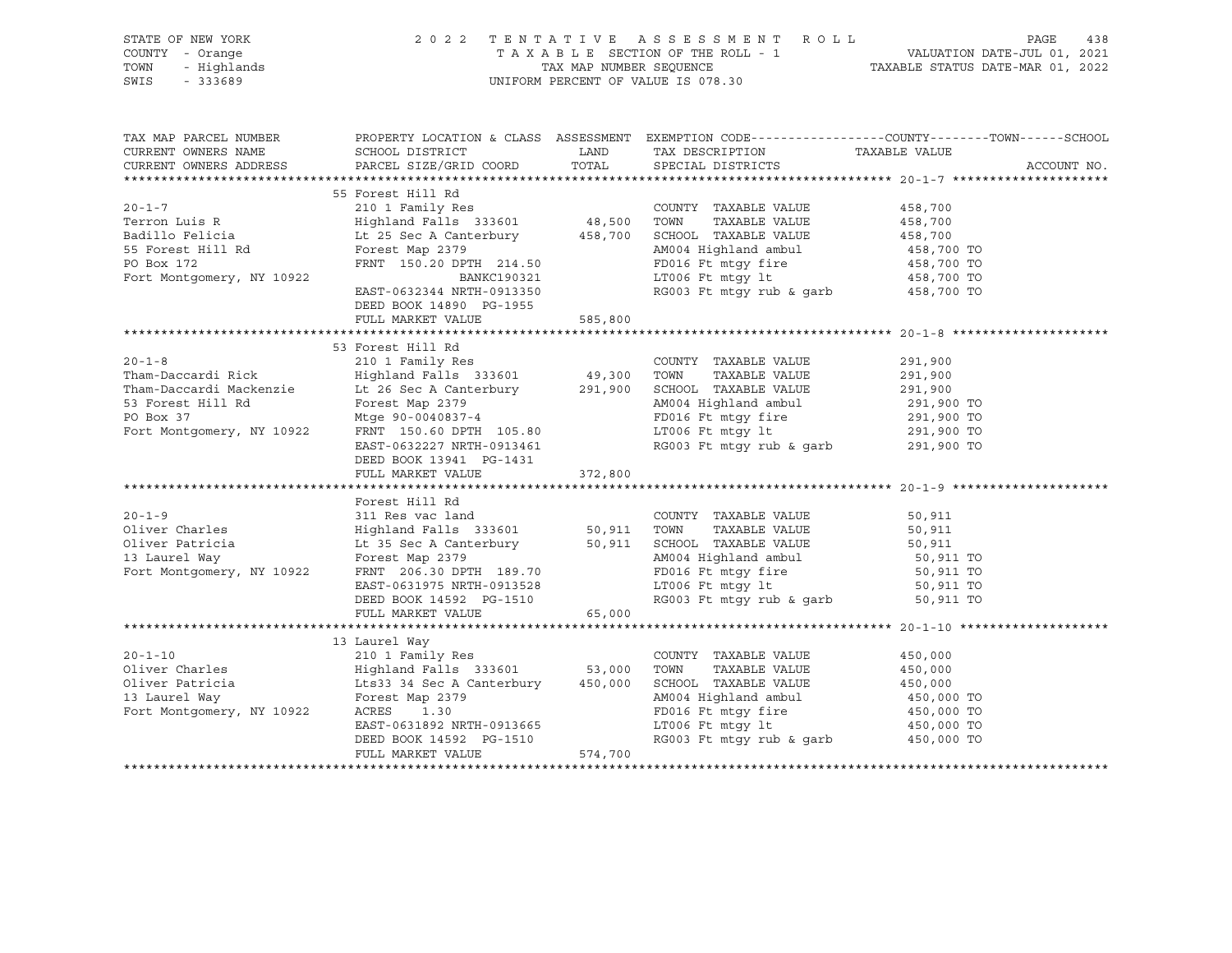|      | STATE OF NEW YORK | 2022 TENTATIVE ASSESSMENT ROLL                                 | PAGE | 439 |
|------|-------------------|----------------------------------------------------------------|------|-----|
|      | COUNTY - Orange   | VALUATION DATE-JUL 01, 2021<br>TAXABLE SECTION OF THE ROLL - 1 |      |     |
|      | TOWN - Highlands  | TAXABLE STATUS DATE-MAR 01, 2022<br>TAX MAP NUMBER SEOUENCE    |      |     |
| SWIS | - 333689          | UNIFORM PERCENT OF VALUE IS 078.30                             |      |     |
|      |                   |                                                                |      |     |

| TAX MAP PARCEL NUMBER                    | PROPERTY LOCATION & CLASS ASSESSMENT EXEMPTION CODE----------------COUNTY-------TOWN------SCHOOL                                                                                                                                                      |          |                                                                                                                                                                              |         |                    |
|------------------------------------------|-------------------------------------------------------------------------------------------------------------------------------------------------------------------------------------------------------------------------------------------------------|----------|------------------------------------------------------------------------------------------------------------------------------------------------------------------------------|---------|--------------------|
| CURRENT OWNERS NAME                      | SCHOOL DISTRICT                                                                                                                                                                                                                                       |          | LAND TAX DESCRIPTION TAXABLE VALUE                                                                                                                                           |         |                    |
| CURRENT OWNERS ADDRESS                   | PARCEL SIZE/GRID COORD TOTAL                                                                                                                                                                                                                          |          | SPECIAL DISTRICTS                                                                                                                                                            |         | ACCOUNT NO.        |
|                                          |                                                                                                                                                                                                                                                       |          |                                                                                                                                                                              |         |                    |
|                                          | 17 Laurel Way<br>20-1-12 210 1 Family Res<br>20-1-12 210 1 Family Res<br>201 Family Res<br>201 Family Res<br>201 Family Res<br>201 Family Res<br>201 Family Res<br>201 Family Res<br>201 Family Res<br>201 Family Res<br>201 Family Res<br>201 49,300 |          |                                                                                                                                                                              |         | $\Omega$<br>35,090 |
|                                          |                                                                                                                                                                                                                                                       |          |                                                                                                                                                                              |         |                    |
|                                          |                                                                                                                                                                                                                                                       |          |                                                                                                                                                                              |         |                    |
|                                          |                                                                                                                                                                                                                                                       |          |                                                                                                                                                                              |         |                    |
|                                          |                                                                                                                                                                                                                                                       |          |                                                                                                                                                                              |         |                    |
|                                          | Forest Map 2379<br>FRNT 71.70 DPTH 196.80<br>BANKC030614<br>EXST-0631841 NRTH-0913848<br>DEED BOOK 13673 PG-995<br>PEED BOOK 13673 PG-995<br>PEED BOOK 13673 PG-995<br>PEED BOOK 13673 PG-995<br>PEED BOOK 13673 PG-995                               |          |                                                                                                                                                                              |         |                    |
|                                          |                                                                                                                                                                                                                                                       |          |                                                                                                                                                                              |         |                    |
|                                          | FULL MARKET VALUE                                                                                                                                                                                                                                     | 361,400  |                                                                                                                                                                              |         |                    |
|                                          |                                                                                                                                                                                                                                                       |          |                                                                                                                                                                              |         |                    |
|                                          |                                                                                                                                                                                                                                                       |          |                                                                                                                                                                              |         |                    |
|                                          |                                                                                                                                                                                                                                                       |          |                                                                                                                                                                              | 7,700   |                    |
|                                          |                                                                                                                                                                                                                                                       |          |                                                                                                                                                                              | 7,700   |                    |
|                                          |                                                                                                                                                                                                                                                       |          |                                                                                                                                                                              |         |                    |
|                                          |                                                                                                                                                                                                                                                       |          |                                                                                                                                                                              |         |                    |
|                                          | Attn: Kopald & Kopald Pc Lt 15 Sec A Canterbury 7,700 SCHOOL TAXABLE VALUE 7,700<br>189 Main St Forest Map 2379 M004 Highland ambul 7,700<br>PO Box 274 FRNT 270.00 DPTH 289.00 FORE The Temp fire 7,700                                              |          |                                                                                                                                                                              |         |                    |
|                                          | Fighland Falls, NY 10928 EAST-0632575 NRTH-0913827<br>DEED BOOK 1774 PG-00924                                                                                                                                                                         |          |                                                                                                                                                                              |         |                    |
|                                          |                                                                                                                                                                                                                                                       |          | AM004 Highland ambul 7,700 TO<br>FD016 Ft mtgy fire 7,700 TO<br>LT006 Ft mtgy 1t 7,700 TO<br>RG003 Ft mtgy rub & garb 7,700 TO                                               |         |                    |
|                                          | FULL MARKET VALUE                                                                                                                                                                                                                                     | 9,800    |                                                                                                                                                                              |         |                    |
|                                          |                                                                                                                                                                                                                                                       |          |                                                                                                                                                                              |         |                    |
|                                          | 106 Forest Hill Rd                                                                                                                                                                                                                                    |          |                                                                                                                                                                              |         |                    |
|                                          |                                                                                                                                                                                                                                                       |          |                                                                                                                                                                              | 396,400 |                    |
|                                          |                                                                                                                                                                                                                                                       |          | $\begin{tabular}{lllllllll} \textsc{TOWN} & \textsc{TXABLE} & \textsc{VALUE} & & 396,400 \\ \textsc{SCHOOD} & \textsc{TXABLE} & \textsc{VALUE} & & 396,400 \\ \end{tabular}$ |         |                    |
|                                          |                                                                                                                                                                                                                                                       |          |                                                                                                                                                                              |         |                    |
|                                          | PO Box 183<br>Forest Map 2379<br>Fort Montgomery, NY 10922<br>FRNT 131.00 DPTH 305.30                                                                                                                                                                 |          | AM004 Highland ambul 396,400 TO<br>FD016 Ft mtgy fire 396,400 TO<br>LT006 Ft mtgy lt 396,400 TO                                                                              |         |                    |
|                                          |                                                                                                                                                                                                                                                       |          |                                                                                                                                                                              |         |                    |
|                                          | BANKC220053                                                                                                                                                                                                                                           |          |                                                                                                                                                                              |         |                    |
|                                          | EAST-0632706 NRTH-0913699                                                                                                                                                                                                                             |          | RG003 Ft mtgy rub & garb 396,400 TO                                                                                                                                          |         |                    |
|                                          | DEED BOOK 14351 PG-768                                                                                                                                                                                                                                |          |                                                                                                                                                                              |         |                    |
|                                          | FULL MARKET VALUE                                                                                                                                                                                                                                     | 506, 300 |                                                                                                                                                                              |         |                    |
|                                          |                                                                                                                                                                                                                                                       |          |                                                                                                                                                                              |         |                    |
|                                          | Forest Hill Rd                                                                                                                                                                                                                                        |          |                                                                                                                                                                              |         |                    |
| $20 - 2 - 3$                             |                                                                                                                                                                                                                                                       |          | COUNTY TAXABLE VALUE                                                                                                                                                         | 59,000  |                    |
| Kopald Jonathan R<br>Kopald Ned          | Forest Hill Rd<br>311 Res vac land<br>Highland Falls  333601            59,000                                                                                                                                                                        |          | TAXABLE VALUE<br>TOWN                                                                                                                                                        | 59,000  |                    |
| Kopald Ned                               | Lt 13 Sec A Canterbury 59,000<br>Forest Map 2379<br>ACRES 1.90                                                                                                                                                                                        |          | SCHOOL TAXABLE VALUE                                                                                                                                                         | 59,000  |                    |
| Attn: Kopald & Kopald PC Forest Map 2379 |                                                                                                                                                                                                                                                       |          |                                                                                                                                                                              |         |                    |
| 189 Main St                              |                                                                                                                                                                                                                                                       |          |                                                                                                                                                                              |         |                    |
| Highland Falls, NY 10928                 | EAST-0632821 NRTH-0913517                                                                                                                                                                                                                             |          | AM004 Highland ambul 59,000 TO<br>FD016 Ft mtgy fire 59,000 TO<br>LT006 Ft mtgy lt 59,000 TO<br>RG003 Ft mtgy rub & garb 59,000 TO                                           |         |                    |
|                                          | DEED BOOK 5457 PG-345                                                                                                                                                                                                                                 |          |                                                                                                                                                                              |         |                    |
|                                          | FULL MARKET VALUE                                                                                                                                                                                                                                     | 75,400   |                                                                                                                                                                              |         |                    |
|                                          |                                                                                                                                                                                                                                                       |          |                                                                                                                                                                              |         |                    |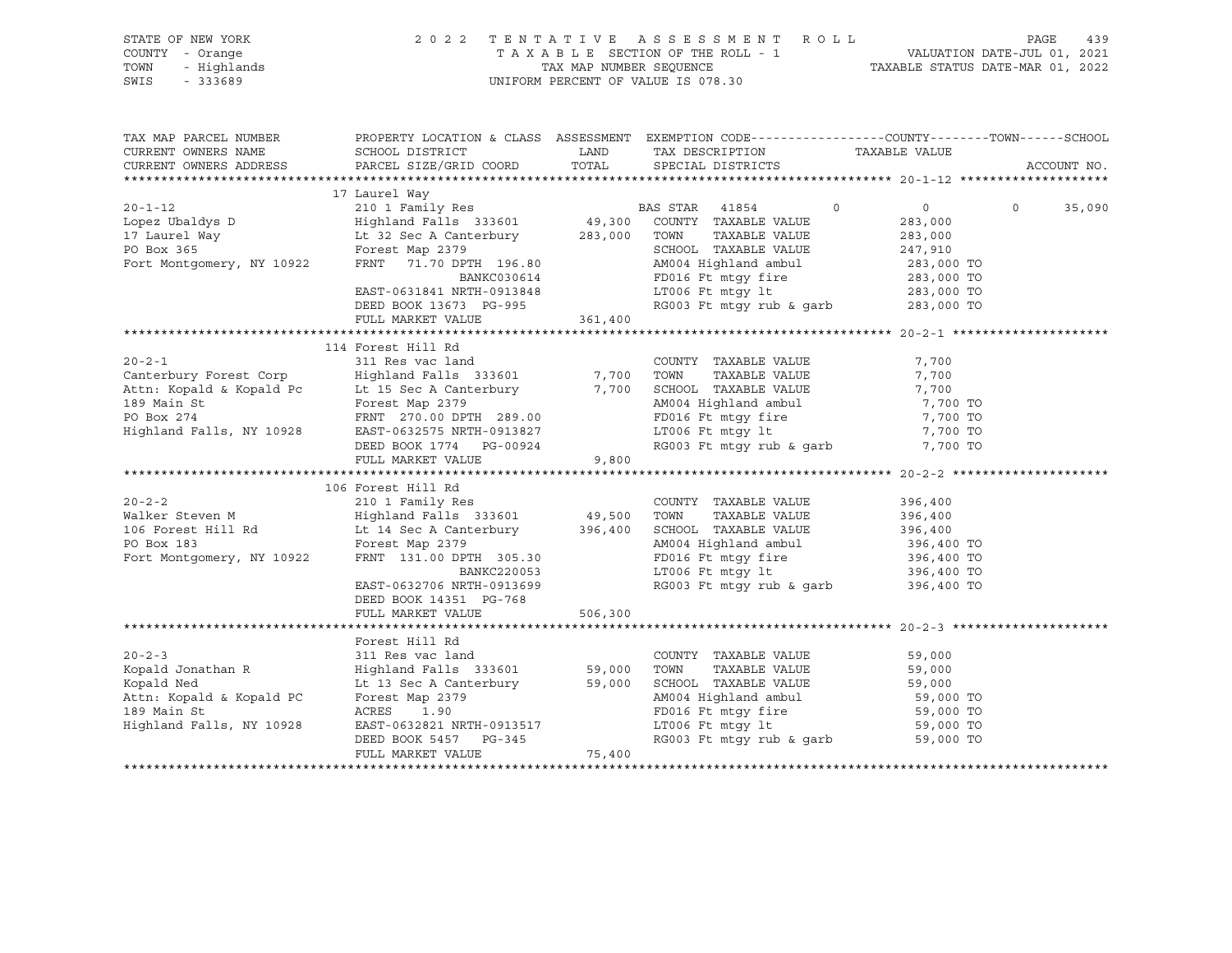## STATE OF NEW YORK 2 0 2 2 T E N T A T I V E A S S E S S M E N T R O L L PAGE 440 COUNTY - Orange T A X A B L E SECTION OF THE ROLL - 1 VALUATION DATE-JUL 01, 2021 TOWN - Highlands TAX MAP NUMBER SEQUENCE TAXABLE STATUS DATE-MAR 01, 2022 SWIS - 333689 UNIFORM PERCENT OF VALUE IS 078.30

| TAX MAP PARCEL NUMBER                                                                                                                                                                                                                                                   |                                                                                  |       | PROPERTY LOCATION & CLASS ASSESSMENT EXEMPTION CODE---------------COUNTY-------TOWN-----SCHOOL                                                                                                                                               |       |             |
|-------------------------------------------------------------------------------------------------------------------------------------------------------------------------------------------------------------------------------------------------------------------------|----------------------------------------------------------------------------------|-------|----------------------------------------------------------------------------------------------------------------------------------------------------------------------------------------------------------------------------------------------|-------|-------------|
| CURRENT OWNERS NAME                                                                                                                                                                                                                                                     |                                                                                  |       | SCHOOL DISTRICT                         LAND         TAX DESCRIPTION                   TAXABLE VALUE                                                                                                                                         |       |             |
| CURRENT OWNERS ADDRESS                                                                                                                                                                                                                                                  |                                                                                  |       | PARCEL SIZE/GRID COORD TOTAL SPECIAL DISTRICTS                                                                                                                                                                                               |       | ACCOUNT NO. |
|                                                                                                                                                                                                                                                                         |                                                                                  |       |                                                                                                                                                                                                                                              |       |             |
|                                                                                                                                                                                                                                                                         | Forest Hill Rd                                                                   |       |                                                                                                                                                                                                                                              |       |             |
| $20 - 2 - 4.1$                                                                                                                                                                                                                                                          | 311 Res vac land                                                                 |       | COUNTY TAXABLE VALUE                                                                                                                                                                                                                         | 3,000 |             |
|                                                                                                                                                                                                                                                                         |                                                                                  |       |                                                                                                                                                                                                                                              |       |             |
|                                                                                                                                                                                                                                                                         |                                                                                  |       |                                                                                                                                                                                                                                              |       |             |
|                                                                                                                                                                                                                                                                         |                                                                                  |       |                                                                                                                                                                                                                                              |       |             |
| Xolometry, NY 10922<br>Fort Montgomery, NY 10922<br>Fort Montgomery, NY 10922<br>Fort Montgomery, NY 10922<br>Fort Montgomery, NY 10922<br>Fort Montgomery, NY 10922<br>Fort Montgomery, NY 10922<br>Fort Montgomery, NY 10922<br>Fort Montgom                          |                                                                                  |       |                                                                                                                                                                                                                                              |       |             |
|                                                                                                                                                                                                                                                                         |                                                                                  |       |                                                                                                                                                                                                                                              |       |             |
|                                                                                                                                                                                                                                                                         |                                                                                  |       |                                                                                                                                                                                                                                              |       |             |
|                                                                                                                                                                                                                                                                         | FULL MARKET VALUE                                                                | 3,800 |                                                                                                                                                                                                                                              |       |             |
|                                                                                                                                                                                                                                                                         |                                                                                  |       |                                                                                                                                                                                                                                              |       |             |
|                                                                                                                                                                                                                                                                         | Forest Hill Rd                                                                   |       |                                                                                                                                                                                                                                              |       |             |
|                                                                                                                                                                                                                                                                         |                                                                                  |       |                                                                                                                                                                                                                                              |       |             |
|                                                                                                                                                                                                                                                                         |                                                                                  |       |                                                                                                                                                                                                                                              |       |             |
|                                                                                                                                                                                                                                                                         |                                                                                  |       |                                                                                                                                                                                                                                              |       |             |
|                                                                                                                                                                                                                                                                         |                                                                                  |       |                                                                                                                                                                                                                                              |       |             |
|                                                                                                                                                                                                                                                                         |                                                                                  |       |                                                                                                                                                                                                                                              |       |             |
|                                                                                                                                                                                                                                                                         |                                                                                  |       |                                                                                                                                                                                                                                              |       |             |
| 20-2-4.2<br>Counterbury Forest Corp<br>311 Res vac land<br>20-2-4.2<br>20-2-4.2<br>20-2-4.2<br>20-2-4.2<br>20-2-4.2<br>20-2-4.2<br>20-2-4.2<br>20-2-4.2<br>20-2-4.2<br>20-2-4.2<br>20-2-4.2<br>20-2-4.2<br>20-2-4.2<br>20-2-4.2<br>20-2-4.2<br>20-2-4.2<br>20-2-4.2<br> |                                                                                  |       |                                                                                                                                                                                                                                              |       |             |
|                                                                                                                                                                                                                                                                         | FULL MARKET VALUE 62,300                                                         |       |                                                                                                                                                                                                                                              |       |             |
|                                                                                                                                                                                                                                                                         |                                                                                  |       |                                                                                                                                                                                                                                              |       |             |
|                                                                                                                                                                                                                                                                         | 88 Forest Hill Rd                                                                |       |                                                                                                                                                                                                                                              |       |             |
|                                                                                                                                                                                                                                                                         |                                                                                  |       |                                                                                                                                                                                                                                              |       |             |
|                                                                                                                                                                                                                                                                         |                                                                                  |       |                                                                                                                                                                                                                                              |       |             |
|                                                                                                                                                                                                                                                                         |                                                                                  |       |                                                                                                                                                                                                                                              |       |             |
|                                                                                                                                                                                                                                                                         |                                                                                  |       |                                                                                                                                                                                                                                              |       |             |
|                                                                                                                                                                                                                                                                         |                                                                                  |       |                                                                                                                                                                                                                                              |       |             |
|                                                                                                                                                                                                                                                                         |                                                                                  |       |                                                                                                                                                                                                                                              |       |             |
|                                                                                                                                                                                                                                                                         |                                                                                  |       |                                                                                                                                                                                                                                              |       |             |
|                                                                                                                                                                                                                                                                         |                                                                                  |       |                                                                                                                                                                                                                                              |       |             |
|                                                                                                                                                                                                                                                                         |                                                                                  |       |                                                                                                                                                                                                                                              |       |             |
|                                                                                                                                                                                                                                                                         | Forest Hill Rd                                                                   |       |                                                                                                                                                                                                                                              |       |             |
| $20 - 2 - 6$                                                                                                                                                                                                                                                            | 311 Res vac land                                                                 |       | COUNTY TAXABLE VALUE 48,600                                                                                                                                                                                                                  |       |             |
|                                                                                                                                                                                                                                                                         |                                                                                  |       |                                                                                                                                                                                                                                              |       |             |
|                                                                                                                                                                                                                                                                         |                                                                                  |       |                                                                                                                                                                                                                                              |       |             |
|                                                                                                                                                                                                                                                                         |                                                                                  |       |                                                                                                                                                                                                                                              |       |             |
| Canterbury Forest Corp<br>Attn: Kopald & Kopald Pc Lt 10 Sec A Canterbury and A8,600 TOWN TAXABLE VALUE<br>189 Main St Forest Map 2379 AM004 Highland ambul 48,600 TO<br>214.60 PO Box 274 FRNT 109.70 DPTH 214.60 PD16 Ft mtgy fire                                    |                                                                                  |       |                                                                                                                                                                                                                                              |       |             |
| Highland Falls, NY 10928                                                                                                                                                                                                                                                |                                                                                  |       | $LT006$ Ft mtgy lt                                                                                                                                                                                                                           |       |             |
|                                                                                                                                                                                                                                                                         |                                                                                  |       | $\begin{tabular}{lllllllll} \texttt{LTO06} & \texttt{Ft} & \texttt{mtgy} & \texttt{lt} & & & & 48,600 & \texttt{TO} \\ \texttt{RGO03} & \texttt{Ft} & \texttt{mtgy} & \texttt{rub} & \texttt{garb} & & & 48,600 & \texttt{TO} \end{tabular}$ |       |             |
|                                                                                                                                                                                                                                                                         | EAST-0632901 NRTH-0913024<br>DEED BOOK 1774 PG-00924<br>FULL MARKET VALUE 62,100 |       |                                                                                                                                                                                                                                              |       |             |
|                                                                                                                                                                                                                                                                         |                                                                                  |       |                                                                                                                                                                                                                                              |       |             |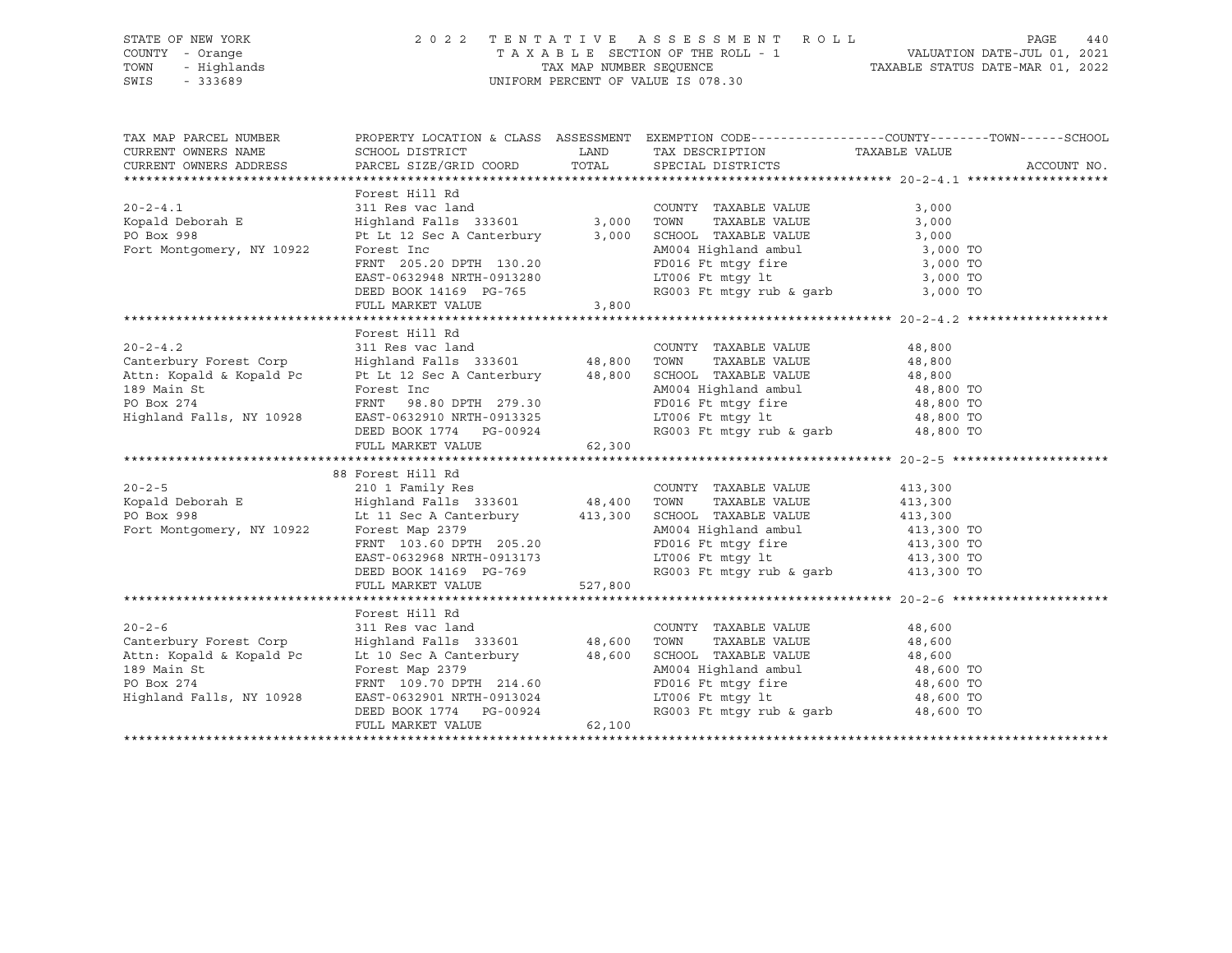| STATE OF NEW YORK<br>COUNTY - Orange<br>TOWN<br>SWIS - 333689                                                                                                                                                                                       |                                                                     |         | OF NEW YORK PAGE 441 2022 TENTATIVE ASSESSMENT ROLL PAGE 441<br>Y - Orange TAXABLE SECTION OF THE ROLL - 1 VALUATION DATE-JUL 01, 2021<br>- Highlands TAXABLE STATUS DATE-MAR 01, 2022<br>- 333689 UNIFORM PERCENT OF VALUE IS 078.3 |                    |
|-----------------------------------------------------------------------------------------------------------------------------------------------------------------------------------------------------------------------------------------------------|---------------------------------------------------------------------|---------|--------------------------------------------------------------------------------------------------------------------------------------------------------------------------------------------------------------------------------------|--------------------|
| CURRENT OWNERS NAME SCHOOL DISTRICT LAND TAX DESCRIPTION TAXABLE VALUE CURRENT OWNERS ADDRESS PARCEL SIZE/GRID COORD TOTAL SPECIAL DISTRICTS                                                                                                        |                                                                     |         |                                                                                                                                                                                                                                      | ACCOUNT NO.        |
|                                                                                                                                                                                                                                                     |                                                                     |         |                                                                                                                                                                                                                                      |                    |
|                                                                                                                                                                                                                                                     | 80 Forest Hill Rd<br>DEED BOOK 14442 PG-608                         |         |                                                                                                                                                                                                                                      |                    |
|                                                                                                                                                                                                                                                     | FULL MARKET VALUE                                                   | 358,000 |                                                                                                                                                                                                                                      |                    |
|                                                                                                                                                                                                                                                     |                                                                     |         |                                                                                                                                                                                                                                      |                    |
| Forest Hill Rd<br>Tonneson David<br>Tonneson David<br>Highland Falls 333601<br>Highland Falls 200<br>Tomeson Deborah<br>Pt Lt 9 Sec A Canterbury<br>Po Box 183<br>Forest Map 2379<br>Fort Montgomery, NY 10922<br>Reserved For Roadway<br>ENT 59.80 | Forest Hill Rd<br>DEED BOOK 14599 PG-686<br>FULL MARKET VALUE 1,500 |         |                                                                                                                                                                                                                                      |                    |
|                                                                                                                                                                                                                                                     |                                                                     |         |                                                                                                                                                                                                                                      |                    |
|                                                                                                                                                                                                                                                     | 78 Forest Hill Rd                                                   |         |                                                                                                                                                                                                                                      | $\Omega$<br>35,090 |
|                                                                                                                                                                                                                                                     | 70 Forest Hill Rd                                                   |         |                                                                                                                                                                                                                                      |                    |
|                                                                                                                                                                                                                                                     | FULL MARKET VALUE                                                   | 474,500 |                                                                                                                                                                                                                                      |                    |
|                                                                                                                                                                                                                                                     |                                                                     |         |                                                                                                                                                                                                                                      |                    |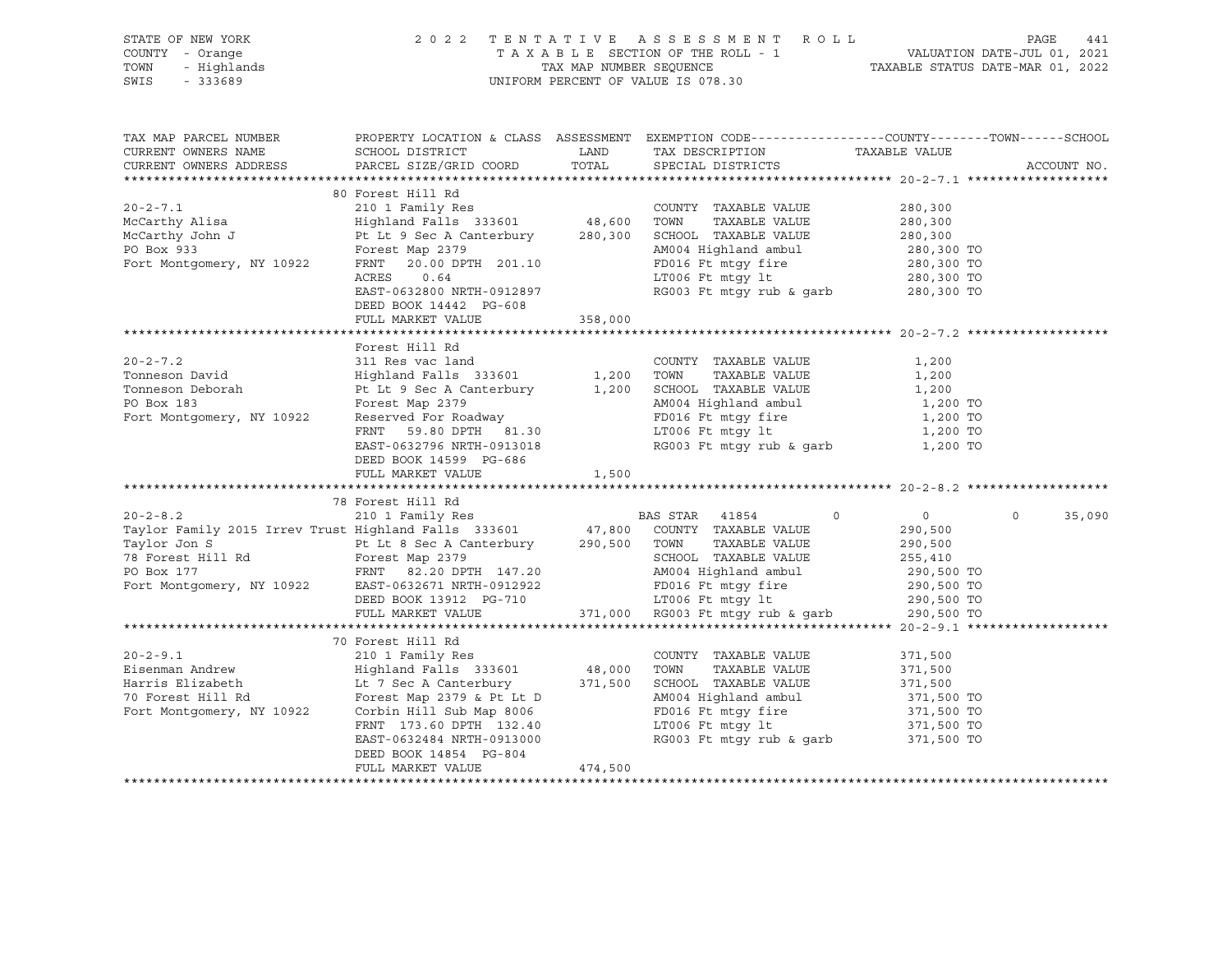|      | STATE OF NEW YORK | 2022 TENTATIVE ASSESSMENT ROLL     |                                  | PAGE                        | 442 |
|------|-------------------|------------------------------------|----------------------------------|-----------------------------|-----|
|      | COUNTY - Orange   | TAXABLE SECTION OF THE ROLL - 1    |                                  | VALUATION DATE-JUL 01, 2021 |     |
| TOWN | - Highlands       | TAX MAP NUMBER SEOUENCE            | TAXABLE STATUS DATE-MAR 01, 2022 |                             |     |
| SWIS | $-333689$         | UNIFORM PERCENT OF VALUE IS 078.30 |                                  |                             |     |

| TAX MAP PARCEL NUMBER  | PROPERTY LOCATION & CLASS ASSESSMENT EXEMPTION CODE----------------COUNTY-------TOWN------SCHOOL                                                                                                                                                       |             |                                                                                                                            |  |             |
|------------------------|--------------------------------------------------------------------------------------------------------------------------------------------------------------------------------------------------------------------------------------------------------|-------------|----------------------------------------------------------------------------------------------------------------------------|--|-------------|
| CURRENT OWNERS NAME    | SCHOOL DISTRICT                                                                                                                                                                                                                                        | <b>LAND</b> | TAX DESCRIPTION TAXABLE VALUE                                                                                              |  |             |
| CURRENT OWNERS ADDRESS | PARCEL SIZE/GRID COORD TOTAL SPECIAL DISTRICTS                                                                                                                                                                                                         |             |                                                                                                                            |  | ACCOUNT NO. |
|                        | 32 Forest Hill Rd<br>2002–2-10.1 52 Forest Hill Rd<br>Douglass Patrick Highland Falls 333601 48,200 COUNTY TAXABLE VALUE<br>Douglass Donna Lt 6 & Pt Lt 5 Sec A 269,600 TONN TAXABLE VALUE<br>269,600 TONN TAXABLE VALUE<br>269,600 TONN               |             |                                                                                                                            |  |             |
|                        |                                                                                                                                                                                                                                                        |             |                                                                                                                            |  |             |
|                        |                                                                                                                                                                                                                                                        |             |                                                                                                                            |  |             |
|                        |                                                                                                                                                                                                                                                        |             |                                                                                                                            |  |             |
|                        |                                                                                                                                                                                                                                                        |             |                                                                                                                            |  |             |
|                        |                                                                                                                                                                                                                                                        |             |                                                                                                                            |  |             |
|                        |                                                                                                                                                                                                                                                        |             |                                                                                                                            |  |             |
|                        |                                                                                                                                                                                                                                                        |             |                                                                                                                            |  |             |
|                        |                                                                                                                                                                                                                                                        |             |                                                                                                                            |  |             |
|                        |                                                                                                                                                                                                                                                        |             |                                                                                                                            |  |             |
|                        | DEED BOOK 5286 PG-87<br>FULL MARKET VALUE 344,300                                                                                                                                                                                                      |             |                                                                                                                            |  |             |
|                        |                                                                                                                                                                                                                                                        |             |                                                                                                                            |  |             |
|                        | 58 Forest Hill Rd                                                                                                                                                                                                                                      |             |                                                                                                                            |  |             |
|                        |                                                                                                                                                                                                                                                        |             |                                                                                                                            |  |             |
|                        |                                                                                                                                                                                                                                                        |             |                                                                                                                            |  |             |
|                        |                                                                                                                                                                                                                                                        |             |                                                                                                                            |  |             |
|                        |                                                                                                                                                                                                                                                        |             |                                                                                                                            |  |             |
|                        |                                                                                                                                                                                                                                                        |             |                                                                                                                            |  |             |
|                        |                                                                                                                                                                                                                                                        |             |                                                                                                                            |  |             |
|                        | 379,600<br>Sabel Jarred 215 1 Fam Res w/<br>Sabel Jarred Highland Falls 333601<br>Sabel Joni Lt 4 Pt Lt 5 Sec A<br>58 Forest Hill Rd Canterbury Frst Map 2379<br>PO Box 418<br>Fort Montgomery, NY 10922<br>EAST-0632168 NRTH-0913187<br>DEED          |             |                                                                                                                            |  |             |
|                        | FULL MARKET VALUE 484,800                                                                                                                                                                                                                              |             |                                                                                                                            |  |             |
|                        |                                                                                                                                                                                                                                                        |             |                                                                                                                            |  |             |
|                        | 44 Forest Hill Rd                                                                                                                                                                                                                                      |             |                                                                                                                            |  |             |
|                        |                                                                                                                                                                                                                                                        |             |                                                                                                                            |  |             |
|                        |                                                                                                                                                                                                                                                        |             |                                                                                                                            |  |             |
|                        |                                                                                                                                                                                                                                                        |             |                                                                                                                            |  |             |
|                        |                                                                                                                                                                                                                                                        |             |                                                                                                                            |  |             |
|                        |                                                                                                                                                                                                                                                        |             |                                                                                                                            |  |             |
|                        |                                                                                                                                                                                                                                                        |             |                                                                                                                            |  |             |
|                        | 20-2-11.2<br>Major Ted A<br>Major Ted A<br>Major Patricia L<br>Major Patricia L<br>Major Patricia L<br>Major Patricia L<br>Major Patricia L<br>Conterbury Forest SM 2379<br>PO Box 408<br>Po Box 408<br>Fort Montgomery, NY 10922<br>EAST-0631961 NRTH |             |                                                                                                                            |  |             |
|                        | FULL MARKET VALUE 374,200                                                                                                                                                                                                                              |             |                                                                                                                            |  |             |
|                        |                                                                                                                                                                                                                                                        |             |                                                                                                                            |  |             |
|                        | 91 Corbin Hill Rd                                                                                                                                                                                                                                      |             |                                                                                                                            |  |             |
|                        |                                                                                                                                                                                                                                                        |             |                                                                                                                            |  |             |
|                        |                                                                                                                                                                                                                                                        |             |                                                                                                                            |  |             |
|                        |                                                                                                                                                                                                                                                        |             |                                                                                                                            |  |             |
|                        |                                                                                                                                                                                                                                                        |             |                                                                                                                            |  |             |
|                        | 176,000 Nicholas Dufresne and COUNTY TAXABLE VALUE<br>210 1 Family Res - CONDO COUNTY TAXABLE VALUE<br>210 1 Family Res - CONDO TOWN TAXABLE VALUE<br>210 1 Family Res - CONDO COUNTY TAXABLE VALUE<br>216,000<br>21 Corbin Hill Rd Unit               |             |                                                                                                                            |  |             |
|                        | 0.02 BANKC190289                                                                                                                                                                                                                                       |             |                                                                                                                            |  |             |
|                        |                                                                                                                                                                                                                                                        |             | FD016 Ft mtgy fire<br>LT006 Ft mtgy 1t<br>RG003 Ft mtgy rub & garb<br>176,000 TO<br>176,000 TO<br>176,000 TO<br>176,000 TO |  |             |
|                        |                                                                                                                                                                                                                                                        |             |                                                                                                                            |  |             |
|                        |                                                                                                                                                                                                                                                        |             |                                                                                                                            |  |             |
|                        | ACRES 0.02 BANKC190289<br>DEED BOOK 11425 PG-442 RG003 Ft mtgy rub & garp<br>FULL MARKET VALUE 224,800 SW010 Ft mtgy swr maint 10.00 UN<br>SW019 Ft mtgy swr maint 10.00 UN<br>7.00 UN                                                                 |             |                                                                                                                            |  |             |
|                        |                                                                                                                                                                                                                                                        |             |                                                                                                                            |  |             |
|                        |                                                                                                                                                                                                                                                        |             |                                                                                                                            |  |             |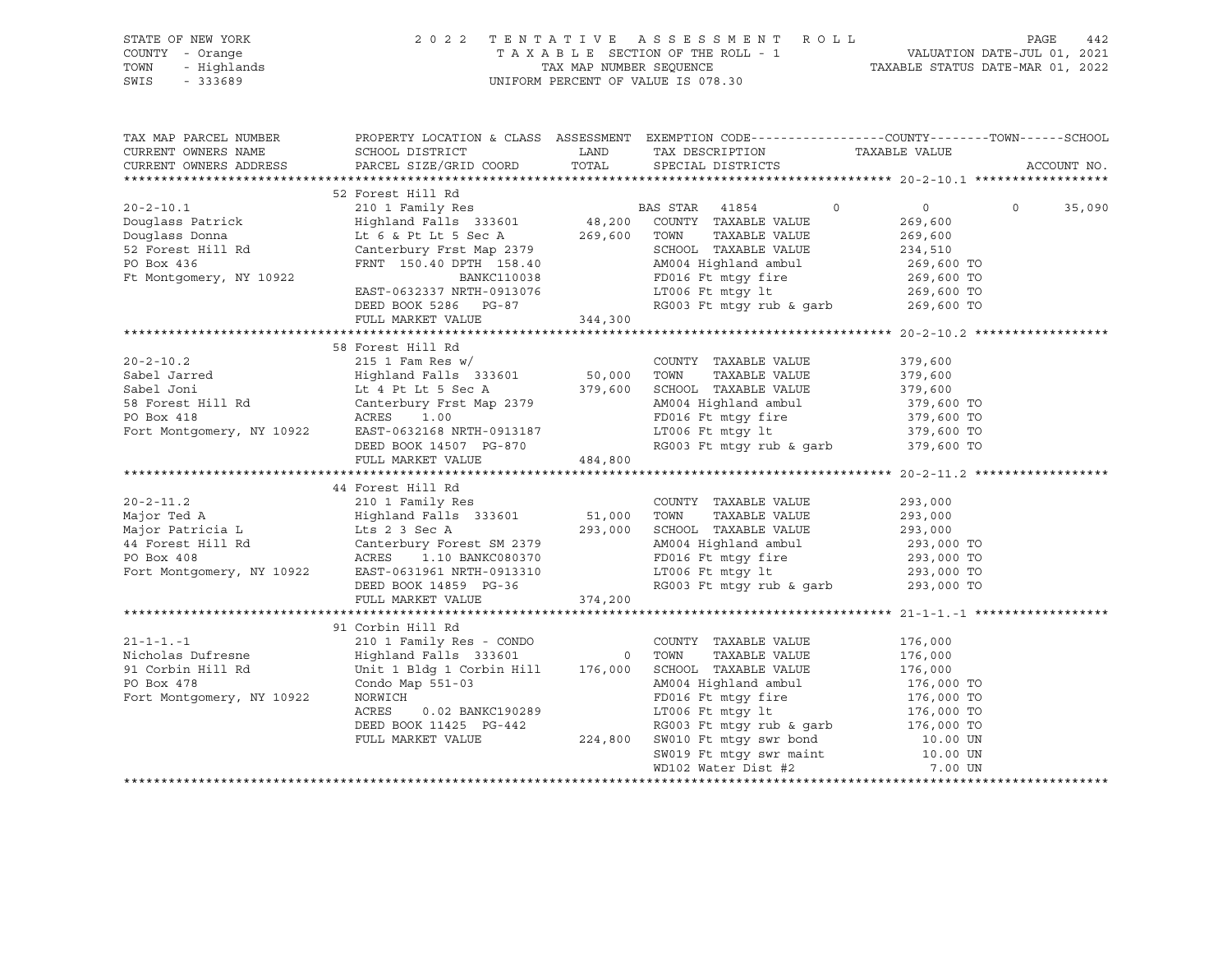|                                               | STATE OF NEW YORK PORT A SERIE SERIES SOMENT ROLL PAGE 443<br>COUNTY - Orange TAXABLE SECTION OF THE ROLL - 1 VALUATION DATE-JUL 01, 2021<br>TOWN - Highlands TAXABLE STATUS DATE-MAR 01, 2022<br>SWIS - 333689                                                        |  |                    |
|-----------------------------------------------|------------------------------------------------------------------------------------------------------------------------------------------------------------------------------------------------------------------------------------------------------------------------|--|--------------------|
|                                               | TAX MAP PARCEL NUMBER THE PROPERTY LOCATION & CLASS ASSESSMENT EXEMPTION CODE--------------COUNTY-------TOWN------SCHOOL                                                                                                                                               |  |                    |
| CURRENT OWNERS NAME<br>CURRENT OWNERS ADDRESS |                                                                                                                                                                                                                                                                        |  | ACCOUNT NO.        |
|                                               |                                                                                                                                                                                                                                                                        |  |                    |
|                                               | 89 Corbin Hill Rd                                                                                                                                                                                                                                                      |  |                    |
|                                               |                                                                                                                                                                                                                                                                        |  |                    |
|                                               |                                                                                                                                                                                                                                                                        |  |                    |
|                                               |                                                                                                                                                                                                                                                                        |  |                    |
|                                               |                                                                                                                                                                                                                                                                        |  |                    |
|                                               |                                                                                                                                                                                                                                                                        |  |                    |
|                                               |                                                                                                                                                                                                                                                                        |  |                    |
|                                               |                                                                                                                                                                                                                                                                        |  |                    |
|                                               |                                                                                                                                                                                                                                                                        |  |                    |
|                                               |                                                                                                                                                                                                                                                                        |  |                    |
|                                               |                                                                                                                                                                                                                                                                        |  |                    |
|                                               |                                                                                                                                                                                                                                                                        |  |                    |
|                                               | 87 Corbin Hill Rd                                                                                                                                                                                                                                                      |  |                    |
|                                               |                                                                                                                                                                                                                                                                        |  |                    |
|                                               |                                                                                                                                                                                                                                                                        |  |                    |
|                                               |                                                                                                                                                                                                                                                                        |  |                    |
|                                               |                                                                                                                                                                                                                                                                        |  |                    |
|                                               |                                                                                                                                                                                                                                                                        |  |                    |
|                                               |                                                                                                                                                                                                                                                                        |  |                    |
|                                               |                                                                                                                                                                                                                                                                        |  |                    |
|                                               |                                                                                                                                                                                                                                                                        |  |                    |
|                                               |                                                                                                                                                                                                                                                                        |  |                    |
|                                               |                                                                                                                                                                                                                                                                        |  |                    |
|                                               |                                                                                                                                                                                                                                                                        |  |                    |
|                                               | 85 Corbin Hill Rd<br>210 1 Family Res - CONDO<br>201 Family Res - CONDO<br>202,900<br>202,900<br>202,900<br>202,900<br>202,900<br>202,900<br>202,900<br>202,900<br>202,900<br>202,900<br>202,900<br>202,900<br>202,900<br>202,900<br>202,900<br>202,900<br>202,900<br> |  | $\Omega$<br>87,610 |
|                                               |                                                                                                                                                                                                                                                                        |  |                    |
|                                               |                                                                                                                                                                                                                                                                        |  |                    |
|                                               |                                                                                                                                                                                                                                                                        |  |                    |
|                                               |                                                                                                                                                                                                                                                                        |  |                    |
|                                               |                                                                                                                                                                                                                                                                        |  |                    |
|                                               |                                                                                                                                                                                                                                                                        |  |                    |
|                                               |                                                                                                                                                                                                                                                                        |  |                    |
|                                               |                                                                                                                                                                                                                                                                        |  |                    |
|                                               |                                                                                                                                                                                                                                                                        |  |                    |
|                                               | Bldg 2 Unit 4<br>GREENWICH<br>ACRES 0.02 BANKN140687<br>DEED BOOK 11787 PG-1646<br>FULL MARKET VALUE<br>FULL MARKET VALUE<br>ANDO4 Highland ambul<br>FD016 Ft mtgy fire<br>202,900 TO<br>FULL MARKET VALUE<br>209,900 TO<br>202,900 TO<br>EVILL MARKET                 |  |                    |
|                                               |                                                                                                                                                                                                                                                                        |  |                    |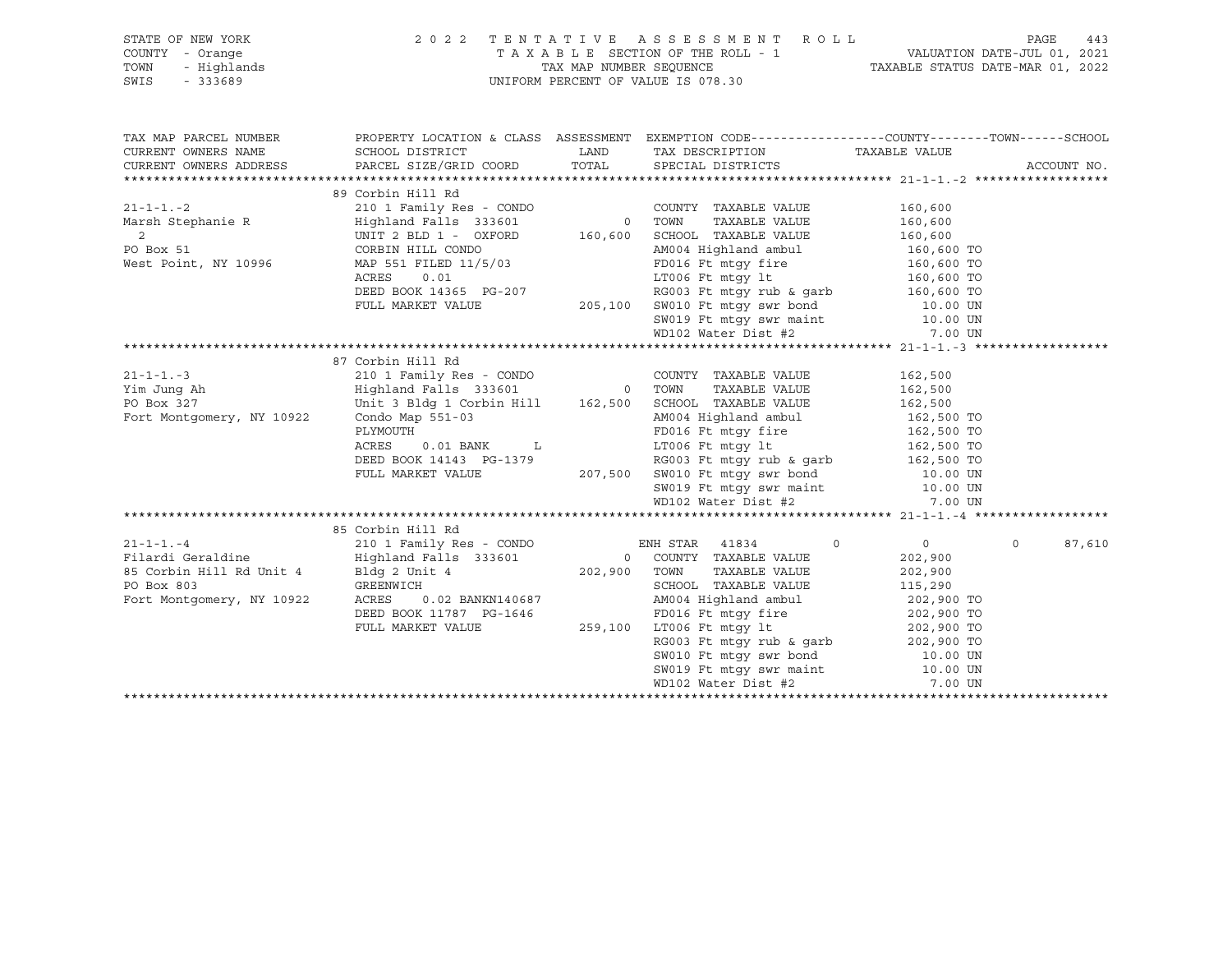|                                                | STATE OF NEW YORK 2022 TENTATIVE ASSESSMENT ROLL PAGE 444<br>COUNTY - Orange TAXABLE SECTION OF THE ROLL - 1 VALUATION DATE-JUL 01, 2021<br>TOWN - Highlands TAXABLE STATUS DATE-MAR 01, 2022<br>SWIS - 333689                                               |  |                                                                                                                                                                                                                                                          |                                     |                    |
|------------------------------------------------|--------------------------------------------------------------------------------------------------------------------------------------------------------------------------------------------------------------------------------------------------------------|--|----------------------------------------------------------------------------------------------------------------------------------------------------------------------------------------------------------------------------------------------------------|-------------------------------------|--------------------|
|                                                |                                                                                                                                                                                                                                                              |  |                                                                                                                                                                                                                                                          |                                     |                    |
|                                                |                                                                                                                                                                                                                                                              |  |                                                                                                                                                                                                                                                          |                                     |                    |
|                                                |                                                                                                                                                                                                                                                              |  |                                                                                                                                                                                                                                                          |                                     |                    |
|                                                |                                                                                                                                                                                                                                                              |  |                                                                                                                                                                                                                                                          |                                     |                    |
| TAX MAP PARCEL NUMBER                          |                                                                                                                                                                                                                                                              |  | PROPERTY LOCATION & CLASS ASSESSMENT EXEMPTION CODE-----------------COUNTY-------TOWN------SCHOOL                                                                                                                                                        |                                     |                    |
| CURRENT OWNERS NAME                            |                                                                                                                                                                                                                                                              |  |                                                                                                                                                                                                                                                          |                                     |                    |
| CURRENT OWNERS ADDRESS                         |                                                                                                                                                                                                                                                              |  |                                                                                                                                                                                                                                                          |                                     | ACCOUNT NO.        |
|                                                |                                                                                                                                                                                                                                                              |  |                                                                                                                                                                                                                                                          |                                     |                    |
|                                                | 83 Corbin Hill Rd                                                                                                                                                                                                                                            |  |                                                                                                                                                                                                                                                          |                                     |                    |
|                                                |                                                                                                                                                                                                                                                              |  |                                                                                                                                                                                                                                                          |                                     |                    |
|                                                |                                                                                                                                                                                                                                                              |  |                                                                                                                                                                                                                                                          |                                     |                    |
|                                                |                                                                                                                                                                                                                                                              |  |                                                                                                                                                                                                                                                          |                                     |                    |
|                                                |                                                                                                                                                                                                                                                              |  |                                                                                                                                                                                                                                                          |                                     |                    |
|                                                |                                                                                                                                                                                                                                                              |  |                                                                                                                                                                                                                                                          |                                     |                    |
|                                                |                                                                                                                                                                                                                                                              |  |                                                                                                                                                                                                                                                          |                                     |                    |
|                                                |                                                                                                                                                                                                                                                              |  |                                                                                                                                                                                                                                                          |                                     |                    |
|                                                |                                                                                                                                                                                                                                                              |  |                                                                                                                                                                                                                                                          |                                     |                    |
|                                                |                                                                                                                                                                                                                                                              |  |                                                                                                                                                                                                                                                          |                                     |                    |
|                                                |                                                                                                                                                                                                                                                              |  |                                                                                                                                                                                                                                                          |                                     |                    |
|                                                |                                                                                                                                                                                                                                                              |  |                                                                                                                                                                                                                                                          |                                     |                    |
|                                                | 70 Corbin Hill Rd                                                                                                                                                                                                                                            |  |                                                                                                                                                                                                                                                          |                                     |                    |
|                                                | 21-1-1.-6 210 1 Family Res - CONDO BAS STAR 41854 0<br>Ryan Kathleen A Highland Falls 333601 0 COUNTY TAXABLE VALUE<br>70 Corbin Hill Rd Unit 14 Bldg 7 Unit 14 199,000 TOWN TAXABLE VALUE                                                                   |  |                                                                                                                                                                                                                                                          | $0 \qquad \qquad$<br>$\overline{0}$ | $\Omega$<br>35,090 |
|                                                |                                                                                                                                                                                                                                                              |  |                                                                                                                                                                                                                                                          | 199,000                             |                    |
|                                                |                                                                                                                                                                                                                                                              |  | TAXABLE VALUE 199,000                                                                                                                                                                                                                                    |                                     |                    |
|                                                |                                                                                                                                                                                                                                                              |  |                                                                                                                                                                                                                                                          |                                     |                    |
|                                                |                                                                                                                                                                                                                                                              |  |                                                                                                                                                                                                                                                          |                                     |                    |
| PRINCETON<br>Fort Montgomery, NY 10922 ACRES 0 |                                                                                                                                                                                                                                                              |  | PRINCETON<br>ACRES 0.02 BANK0140687 AM004 Highland ambul 163,910<br>DEED BOOK 11610 PG-786 FD016 Ft mtgy fire 199,000 TO<br>FULL MARKET VALUE 254,200 LT006 Ft mtgy lt 199,000 TO                                                                        |                                     |                    |
|                                                |                                                                                                                                                                                                                                                              |  |                                                                                                                                                                                                                                                          |                                     |                    |
|                                                |                                                                                                                                                                                                                                                              |  |                                                                                                                                                                                                                                                          |                                     |                    |
|                                                |                                                                                                                                                                                                                                                              |  |                                                                                                                                                                                                                                                          |                                     |                    |
|                                                |                                                                                                                                                                                                                                                              |  |                                                                                                                                                                                                                                                          |                                     |                    |
|                                                |                                                                                                                                                                                                                                                              |  | Providency property and the M99,000 TO<br>SW010 Ft mtgy swr bond<br>SW019 Ft mtgy swr maint 10.00 UN<br>WD102 Water Dist #2 7.00 UN                                                                                                                      |                                     |                    |
|                                                |                                                                                                                                                                                                                                                              |  |                                                                                                                                                                                                                                                          |                                     |                    |
|                                                | 68 Corbin Hill Rd                                                                                                                                                                                                                                            |  |                                                                                                                                                                                                                                                          |                                     |                    |
| $21 - 1 - 1 - 7$                               |                                                                                                                                                                                                                                                              |  | 210 1 Family Res - CONDO COUNTY TAXABLE VALUE 195,200                                                                                                                                                                                                    |                                     |                    |
|                                                |                                                                                                                                                                                                                                                              |  |                                                                                                                                                                                                                                                          |                                     |                    |
|                                                | Baldino Alfred<br>Larsen-Baldino Nancy E<br>ERNOX<br>Fort Montgomery, NY 10922<br>COUNT AAABLE VALUE<br>COUNT AAABLE VALUE<br>195,200<br>195,200<br>TOWN TAXABLE VALUE<br>215,200<br>2008<br>TOWN TAXABLE VALUE<br>215,200<br>2008<br>FD016 Ft mtgy fire<br> |  |                                                                                                                                                                                                                                                          |                                     |                    |
|                                                |                                                                                                                                                                                                                                                              |  |                                                                                                                                                                                                                                                          |                                     |                    |
|                                                |                                                                                                                                                                                                                                                              |  |                                                                                                                                                                                                                                                          |                                     |                    |
|                                                |                                                                                                                                                                                                                                                              |  |                                                                                                                                                                                                                                                          |                                     |                    |
|                                                |                                                                                                                                                                                                                                                              |  |                                                                                                                                                                                                                                                          |                                     |                    |
|                                                |                                                                                                                                                                                                                                                              |  |                                                                                                                                                                                                                                                          |                                     |                    |
|                                                |                                                                                                                                                                                                                                                              |  |                                                                                                                                                                                                                                                          |                                     |                    |
|                                                |                                                                                                                                                                                                                                                              |  | LENOX<br>LENOX<br>LENOX<br>LENOX<br>LENOX<br>CRES<br>COLED BOOK 14114 PG-624<br>PULL MARKET VALUE<br>PULL MARKET VALUE<br>COLED BOOK 14114 PG-624<br>249,300 RG003 Ft mtgy rub & garb<br>SW010 Ft mtgy swr bond<br>SW010 Ft mtgy swr maint<br>WD102 Wate |                                     |                    |
|                                                |                                                                                                                                                                                                                                                              |  |                                                                                                                                                                                                                                                          |                                     |                    |
|                                                |                                                                                                                                                                                                                                                              |  |                                                                                                                                                                                                                                                          |                                     |                    |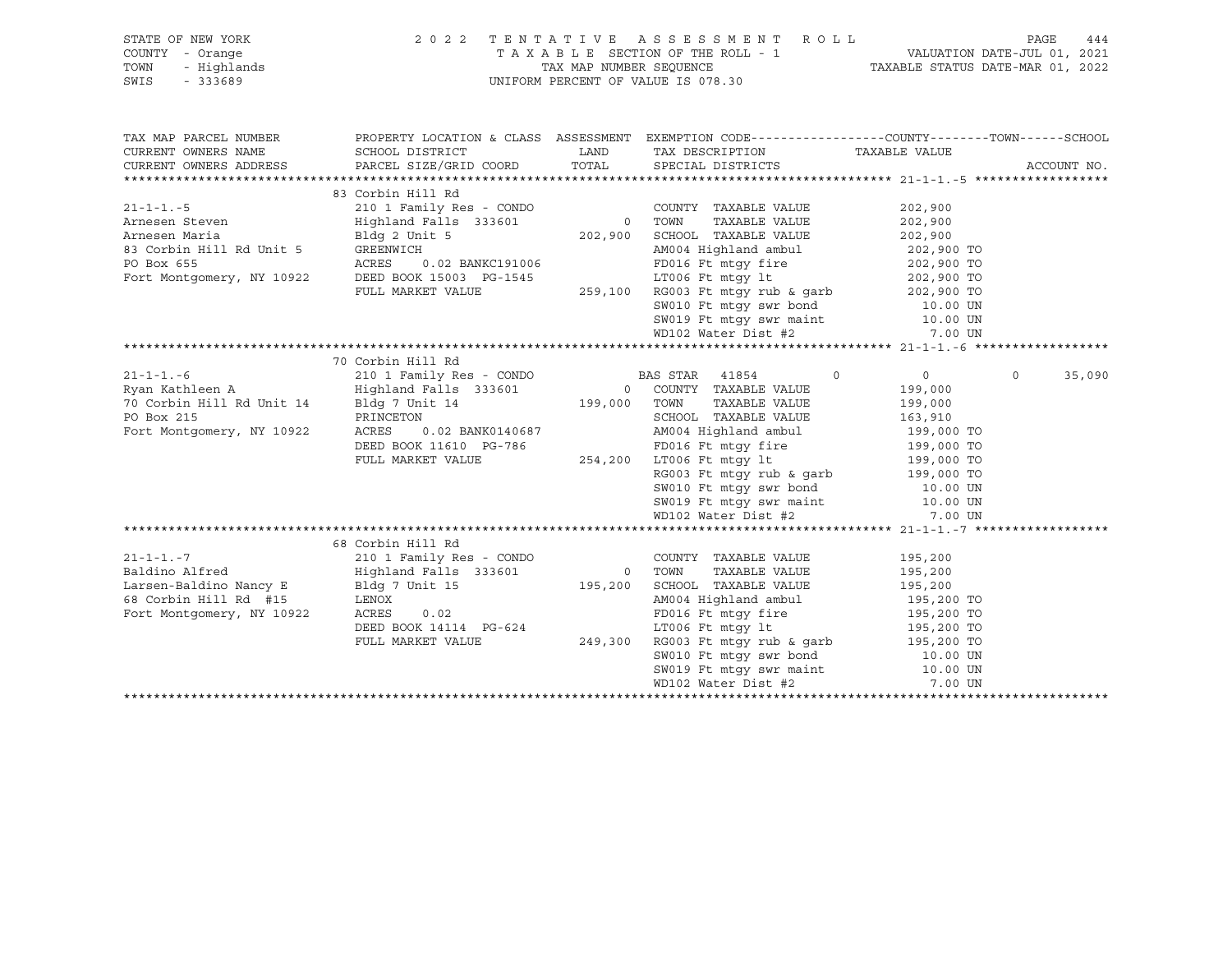| STATE OF NEW YORK<br>COUNTY - Orange<br>TOWN<br>- Highlands<br>SWIS<br>$-333689$                                   | 2022 TENTATIVE ASSESSMENT ROLL<br>UNIFORM PERCENT OF VALUE IS 078.30                                                                                                                                                                                                                                                                                                                                                                                                                                           | PAGE<br>445<br>TAXABLE SECTION OF THE ROLL - 1<br>TAX MAP NUMBER SEQUENCE TAXABLE STATUS DATE-JUL 01, 2021<br>TAXABLE STATUS DATE-MAR 01, 2022 |                                                                                                                                                                                                                                                                                                                                                                                                                                                   |                                          |                    |
|--------------------------------------------------------------------------------------------------------------------|----------------------------------------------------------------------------------------------------------------------------------------------------------------------------------------------------------------------------------------------------------------------------------------------------------------------------------------------------------------------------------------------------------------------------------------------------------------------------------------------------------------|------------------------------------------------------------------------------------------------------------------------------------------------|---------------------------------------------------------------------------------------------------------------------------------------------------------------------------------------------------------------------------------------------------------------------------------------------------------------------------------------------------------------------------------------------------------------------------------------------------|------------------------------------------|--------------------|
| TAX MAP PARCEL NUMBER<br>CURRENT OWNERS NAME<br>CURRENT OWNERS ADDRESS                                             | SCHOOL DISTRICT<br>PARCEL SIZE/GRID COORD                                                                                                                                                                                                                                                                                                                                                                                                                                                                      | LAND                                                                                                                                           | PROPERTY LOCATION & CLASS ASSESSMENT EXEMPTION CODE----------------COUNTY-------TOWN------SCHOOL<br>TAX DESCRIPTION TAXABLE VALUE<br>TOTAL SPECIAL DISTRICTS                                                                                                                                                                                                                                                                                      |                                          | ACCOUNT NO.        |
|                                                                                                                    |                                                                                                                                                                                                                                                                                                                                                                                                                                                                                                                |                                                                                                                                                |                                                                                                                                                                                                                                                                                                                                                                                                                                                   |                                          |                    |
|                                                                                                                    |                                                                                                                                                                                                                                                                                                                                                                                                                                                                                                                |                                                                                                                                                |                                                                                                                                                                                                                                                                                                                                                                                                                                                   |                                          |                    |
| $21 - 1 - 1 - 8$<br>Honig Morry<br>Mauro Sharon R                                                                  | 66 Corbin Hill Rd<br>210 1 Family Res - CONDO<br>210 1 Family Res - CONDO COUNTY TAXABLE VALUE (199,000)<br>Highland Falls 333601 0 TOWN TAXABLE VALUE 199,000<br>Bldg 7 Unit 16 199,000 SCHOOL TAXABLE VALUE 199,000<br>CONSIDER TRANSLE VALUE 199,000<br>Mauro Sharon R<br>Mauro Sharon R<br>PO Box 925<br>FOLI NARKET VALUE PO BOX 14494<br>PO Box 925<br>FULL MARKET VALUE 254,200<br>PO BOX 925<br>FULL MARKET VALUE 254,200<br>SW010 Ft mtgy swr bond<br>SW010 Ft mtgy swr bond<br>10.00 UN<br>TOM SW010 |                                                                                                                                                | COUNTY TAXABLE VALUE                                                                                                                                                                                                                                                                                                                                                                                                                              | 199,000                                  |                    |
|                                                                                                                    |                                                                                                                                                                                                                                                                                                                                                                                                                                                                                                                |                                                                                                                                                |                                                                                                                                                                                                                                                                                                                                                                                                                                                   |                                          |                    |
|                                                                                                                    |                                                                                                                                                                                                                                                                                                                                                                                                                                                                                                                |                                                                                                                                                | SW019 Ft mtgy swr maint<br>WD102 Water Dist #2                                                                                                                                                                                                                                                                                                                                                                                                    | 7.00 UN                                  |                    |
|                                                                                                                    |                                                                                                                                                                                                                                                                                                                                                                                                                                                                                                                |                                                                                                                                                |                                                                                                                                                                                                                                                                                                                                                                                                                                                   |                                          |                    |
|                                                                                                                    | 74 Corbin Hill Rd                                                                                                                                                                                                                                                                                                                                                                                                                                                                                              |                                                                                                                                                |                                                                                                                                                                                                                                                                                                                                                                                                                                                   |                                          |                    |
|                                                                                                                    | FOR TAXABLE VALUE<br>PO Box 425<br>Fort Montgomery, NY 10922<br>FULL MARKET VALUE<br>FULL MARKET VALUE<br>PO16 Ft mtgy fire<br>206,700 TO<br>206,700 TO<br>206,700 TO<br>206,700 TO<br>206,700 TO<br>206,700 TO<br>206,700 TO<br>206,700 TO<br>206,700 TO<br>                                                                                                                                                                                                                                                  |                                                                                                                                                | $\circ$<br>RG003 Ft mtgy rub & garb<br>SW010 Ft mtgy swr bond<br>SW019 Ft mtgy swr maint<br>MD102 Water Dist #2 7.00 UN<br>MD102 Water Dist #2 7.00 UN                                                                                                                                                                                                                                                                                            | $\overline{0}$<br>206,700<br>206,700     | $\Omega$<br>35,090 |
|                                                                                                                    |                                                                                                                                                                                                                                                                                                                                                                                                                                                                                                                |                                                                                                                                                |                                                                                                                                                                                                                                                                                                                                                                                                                                                   |                                          |                    |
| $21 - 1 - 1 - 10$<br>Jones Christopher Braden<br>Attn: Christopher Braden<br>PO Box 125<br>Locust Valley, NY 11560 | 76 Corbin Hill Rd<br>Highland Falls 333601<br>Bldg 8 Unit 18<br>NEWPORT<br>ACRES<br>0.02 BANK0010036<br>FULL MARKET VALUE                                                                                                                                                                                                                                                                                                                                                                                      |                                                                                                                                                | 0 TOWN TAXABLE VALUE<br>206,700 SCHOOL TAXABLE VALUE<br>NAO 1 Highland ambul<br>NAO 1 Highland ambul<br>PD016 Ft mtgy fire<br>17006 Ft mtgy 1t<br>RG003 Ft mtgy rub & garb<br>206,700 TO<br>SW010 Ft mtgy swr bond<br>10.00 UN<br>0010036<br>264,000 LT006 Ft mtgy 1t<br>264,000 LT006 Ft mtgy 1t<br>RG003 Ft mtgy rub & garb<br>SW010 Ft mtgy swr bond<br>SW019 Ft mtgy swr maint 10.00 UN<br>WD102 Water Dist #2 7.00 UN<br>WD102 Water Dist #2 | 206,700<br>206,700<br>206,700<br>7.00 UN |                    |
|                                                                                                                    |                                                                                                                                                                                                                                                                                                                                                                                                                                                                                                                |                                                                                                                                                |                                                                                                                                                                                                                                                                                                                                                                                                                                                   |                                          |                    |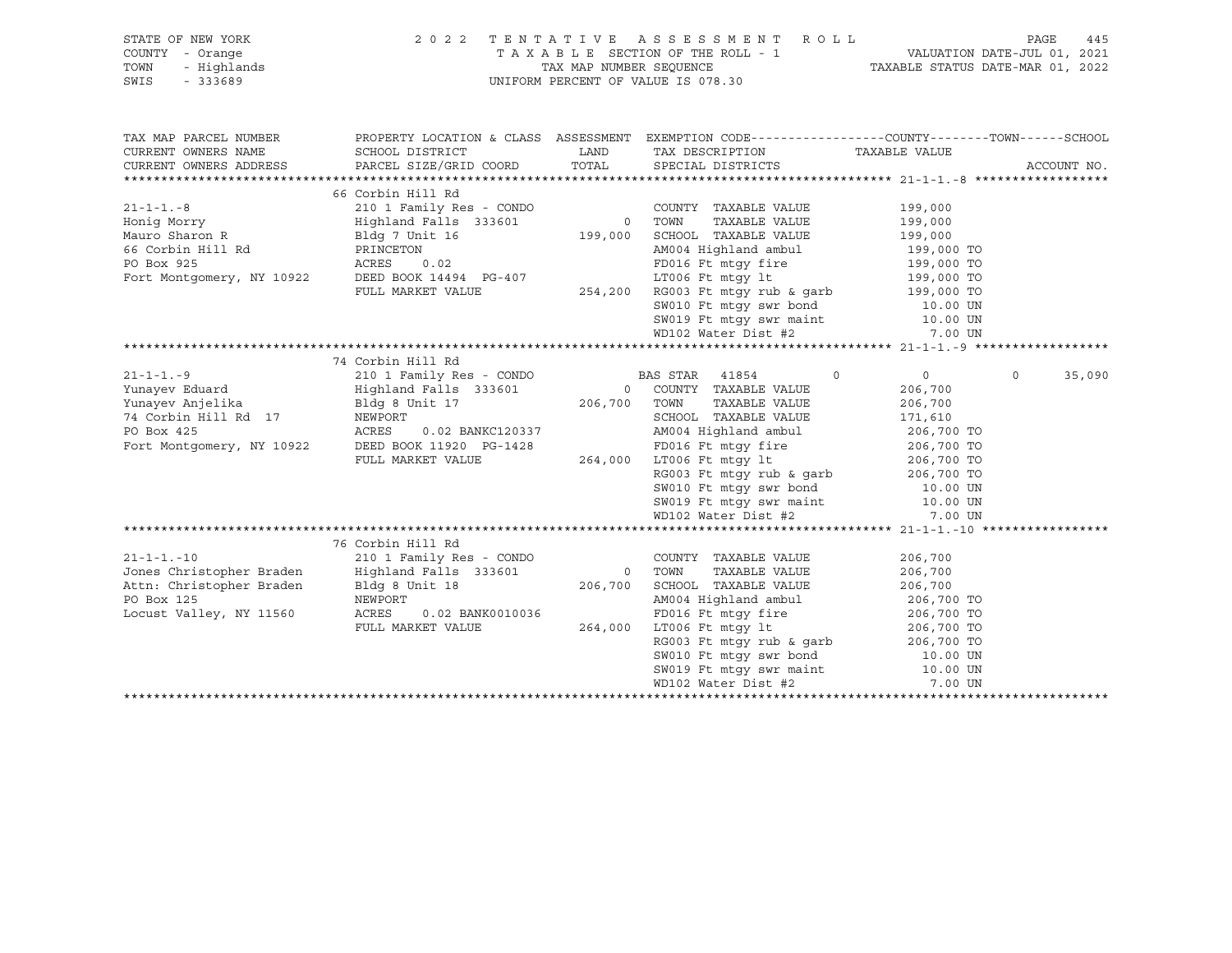| F NEW YORK 2<br>- Orange<br>- Highlands<br>- 333689<br>STATE OF NEW YORK<br>COUNTY - Orange<br>TOWN<br>SWIS<br>$-333689$             |                                                                                                                                                                                           |              | 2022 TENTATIVE ASSESSMENT ROLL<br>UNIFORM PERCENT OF VALUE IS 078.30                                                                                                                                                                                                                                                                          |                                                                                                                                                                                                                                                                     | PAGE                                   | 446         |
|--------------------------------------------------------------------------------------------------------------------------------------|-------------------------------------------------------------------------------------------------------------------------------------------------------------------------------------------|--------------|-----------------------------------------------------------------------------------------------------------------------------------------------------------------------------------------------------------------------------------------------------------------------------------------------------------------------------------------------|---------------------------------------------------------------------------------------------------------------------------------------------------------------------------------------------------------------------------------------------------------------------|----------------------------------------|-------------|
| TAX MAP PARCEL NUMBER<br>CURRENT OWNERS NAME<br>CURRENT OWNERS ADDRESS                                                               | PROPERTY LOCATION & CLASS ASSESSMENT EXEMPTION CODE---------------COUNTY-------TOWN------SCHOOL<br>SCHOOL DISTRICT<br>PARCEL SIZE/GRID COORD                                              | TOTAL        | LAND TAX DESCRIPTION<br>SPECIAL DISTRICTS                                                                                                                                                                                                                                                                                                     | TAXABLE VALUE                                                                                                                                                                                                                                                       |                                        | ACCOUNT NO. |
|                                                                                                                                      |                                                                                                                                                                                           |              |                                                                                                                                                                                                                                                                                                                                               |                                                                                                                                                                                                                                                                     |                                        |             |
| $21 - 1 - 1 - 11$<br>Dean Daryl<br>Dean Letitia E<br>82 Corbin Hill Rd 19<br>PO Box 293<br>Fort Montgomery, NY 10922                 | 82 Corbin Hill Rd<br>210 1 Family Res - CONDO<br>Highland Falls 333601<br>Bldg 9 Unit 19<br>PRINCETON<br>ACRES<br>0.02<br>DEED BOOK 11718 PG-1868<br>FULL MARKET VALUE                    | 0 TOWN       | COUNTY TAXABLE VALUE<br>TAXABLE VALUE<br>199,000 SCHOOL TAXABLE VALUE<br>AM004 Highland ambul<br>FD016 Ft mtqy fire<br>LT006 Ft mtqy lt<br>254,200 RG003 Ft mtgy rub & garb 199,000 TO<br>SW010 Ft mtgy swr bond 10.00 UN<br>SW019 Ft mtgy swr maint 10.00 UN<br>WD102 Water Dist #2                                                          | 199,000<br>199,000<br>199,000<br>199,000 TO<br>199,000 TO<br>199,000 TO<br>199,000 TO<br>7.00 UN                                                                                                                                                                    |                                        |             |
|                                                                                                                                      |                                                                                                                                                                                           |              |                                                                                                                                                                                                                                                                                                                                               |                                                                                                                                                                                                                                                                     |                                        |             |
| $21 - 1 - 1 - 12$<br>Ferreira Andrew G<br>Ferreira Sarah Ann<br>84 Corbin Hill Rd Unit 20<br>PO Box 706<br>Fort Montgomery, NY 10922 | 84 Corbin Hill Rd<br>210 1 Family Res - CONDO<br>Highland Falls 333601<br>Bldg 9 Unit 20<br>LENOX<br>ACRES<br>0.02 BANKC210462<br>DEED BOOK 14876 PG-785<br>FULL MARKET VALUE             |              | VET COM C 41132<br>0 VET COM T 41133<br>195,200 VET DIS C 41142<br>VET DIS T 41143<br>COUNTY TAXABLE VALUE<br>TOWN<br>TAXABLE VALUE<br>249,300 SCHOOL TAXABLE VALUE<br>AM004 Highland ambul<br>FD016 Ft mtqy fire<br>LT006 Ft mtgy lt<br>RG003 Ft mtgy rub & garb<br>SW010 Ft mtgy swr bond<br>SW019 Ft mtgy swr maint<br>WD102 Water Dist #2 | $\circ$<br>33,600<br>$\circ$<br>$\sim$ 0<br>$\begin{matrix}0\\0\end{matrix}$<br>67,200<br>$\overline{0}$<br>$\overline{0}$<br>94,400<br>137,600<br>195,200<br>195,200 TO<br>195,200 TO<br>195,200 TO<br>195,200 IO<br>195,200 TO<br>10.00 UN<br>10.00 UN<br>7.00 UN | $\circ$<br>19,200<br>$\circ$<br>38,400 | $\mathbf 0$ |
|                                                                                                                                      | 86 Corbin Hill Rd                                                                                                                                                                         |              |                                                                                                                                                                                                                                                                                                                                               |                                                                                                                                                                                                                                                                     |                                        |             |
| $21 - 1 - 1 - 13$<br>Newell Alexander E<br>Newell Jeanette M<br>86 Corbin Hill Rd Unit 21<br>PO Box 784<br>Fort Montgomery, NY 10922 | 210 1 Family Res - CONDO BAS STAR 41854<br>Highland Falls 333601<br>Bldg 9 Unit 21<br>PRINCETON<br>ACRES<br>0.02<br>DEED BOOK 11739 PG-1466<br>FULL MARKET VALUE 254,200 LT006 Ft mtgy lt | 199,000 TOWN | 0 COUNTY TAXABLE VALUE<br>TAXABLE VALUE<br>SCHOOL TAXABLE VALUE<br>AM004 Highland ambul<br>FD016 Ft mtqy fire<br>LT006 Ft mtgy lt<br>RG003 Ft mtgy rub & garb<br>SW010 Ft mtgy swr bond 10.00 UN<br>SW019 Ft mtgy swr maint 10.00 UN<br>WD102 Water Dist #2                                                                                   | $\circ$<br>$\overline{0}$<br>199,000<br>199,000<br>163,910<br>199,000 TO<br>199,000 TO<br>199,000 TO<br>199,000 TO<br>7.00 UN                                                                                                                                       | $\Omega$                               | 35,090      |
|                                                                                                                                      |                                                                                                                                                                                           |              |                                                                                                                                                                                                                                                                                                                                               |                                                                                                                                                                                                                                                                     |                                        |             |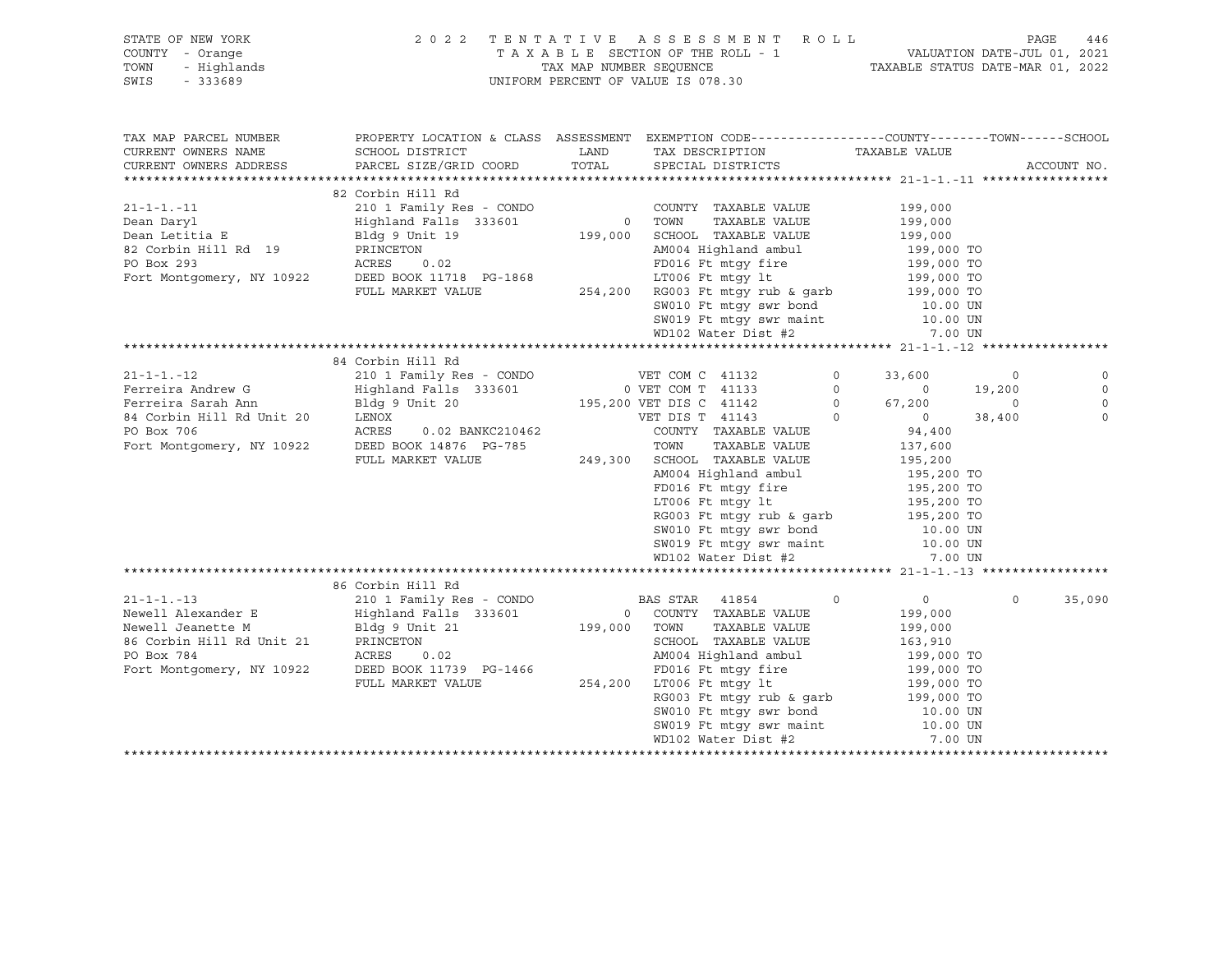|                       | FRIE OF NEW YORK A SESSMENT ROLL PAGE 447<br>COUNTY - Orange TAXABLE SECTION OF THE ROLL - 1 VALUATION DATE-JUL 01, 2021<br>TOWN - Highlands TAXABLE STATUS DATE-MAR 01, 2022<br>SWIS - 333689                                                                                                                                                                                                                        |                                                                                                |             |
|-----------------------|-----------------------------------------------------------------------------------------------------------------------------------------------------------------------------------------------------------------------------------------------------------------------------------------------------------------------------------------------------------------------------------------------------------------------|------------------------------------------------------------------------------------------------|-------------|
|                       |                                                                                                                                                                                                                                                                                                                                                                                                                       |                                                                                                |             |
|                       |                                                                                                                                                                                                                                                                                                                                                                                                                       |                                                                                                |             |
|                       |                                                                                                                                                                                                                                                                                                                                                                                                                       |                                                                                                |             |
|                       |                                                                                                                                                                                                                                                                                                                                                                                                                       |                                                                                                |             |
| TAX MAP PARCEL NUMBER |                                                                                                                                                                                                                                                                                                                                                                                                                       | PROPERTY LOCATION & CLASS ASSESSMENT EXEMPTION CODE---------------COUNTY-------TOWN-----SCHOOL |             |
|                       |                                                                                                                                                                                                                                                                                                                                                                                                                       |                                                                                                |             |
|                       |                                                                                                                                                                                                                                                                                                                                                                                                                       |                                                                                                | ACCOUNT NO. |
|                       |                                                                                                                                                                                                                                                                                                                                                                                                                       |                                                                                                |             |
|                       |                                                                                                                                                                                                                                                                                                                                                                                                                       |                                                                                                |             |
|                       |                                                                                                                                                                                                                                                                                                                                                                                                                       |                                                                                                |             |
|                       |                                                                                                                                                                                                                                                                                                                                                                                                                       |                                                                                                |             |
|                       |                                                                                                                                                                                                                                                                                                                                                                                                                       |                                                                                                |             |
|                       |                                                                                                                                                                                                                                                                                                                                                                                                                       |                                                                                                |             |
|                       |                                                                                                                                                                                                                                                                                                                                                                                                                       |                                                                                                |             |
|                       |                                                                                                                                                                                                                                                                                                                                                                                                                       |                                                                                                |             |
|                       |                                                                                                                                                                                                                                                                                                                                                                                                                       |                                                                                                |             |
|                       |                                                                                                                                                                                                                                                                                                                                                                                                                       |                                                                                                |             |
|                       |                                                                                                                                                                                                                                                                                                                                                                                                                       |                                                                                                |             |
|                       |                                                                                                                                                                                                                                                                                                                                                                                                                       |                                                                                                |             |
|                       |                                                                                                                                                                                                                                                                                                                                                                                                                       |                                                                                                |             |
|                       |                                                                                                                                                                                                                                                                                                                                                                                                                       |                                                                                                |             |
|                       |                                                                                                                                                                                                                                                                                                                                                                                                                       |                                                                                                |             |
|                       |                                                                                                                                                                                                                                                                                                                                                                                                                       |                                                                                                |             |
|                       |                                                                                                                                                                                                                                                                                                                                                                                                                       |                                                                                                |             |
|                       |                                                                                                                                                                                                                                                                                                                                                                                                                       |                                                                                                |             |
|                       |                                                                                                                                                                                                                                                                                                                                                                                                                       |                                                                                                |             |
|                       |                                                                                                                                                                                                                                                                                                                                                                                                                       |                                                                                                |             |
|                       |                                                                                                                                                                                                                                                                                                                                                                                                                       |                                                                                                |             |
|                       |                                                                                                                                                                                                                                                                                                                                                                                                                       |                                                                                                |             |
|                       |                                                                                                                                                                                                                                                                                                                                                                                                                       |                                                                                                |             |
|                       | 92 Corbin Hill Rd                                                                                                                                                                                                                                                                                                                                                                                                     |                                                                                                |             |
|                       |                                                                                                                                                                                                                                                                                                                                                                                                                       |                                                                                                |             |
|                       |                                                                                                                                                                                                                                                                                                                                                                                                                       |                                                                                                |             |
|                       |                                                                                                                                                                                                                                                                                                                                                                                                                       |                                                                                                |             |
|                       |                                                                                                                                                                                                                                                                                                                                                                                                                       |                                                                                                |             |
|                       |                                                                                                                                                                                                                                                                                                                                                                                                                       |                                                                                                |             |
|                       |                                                                                                                                                                                                                                                                                                                                                                                                                       |                                                                                                |             |
|                       |                                                                                                                                                                                                                                                                                                                                                                                                                       |                                                                                                |             |
|                       |                                                                                                                                                                                                                                                                                                                                                                                                                       |                                                                                                |             |
|                       |                                                                                                                                                                                                                                                                                                                                                                                                                       |                                                                                                |             |
|                       | $\begin{tabular}{c c c c c} \multicolumn{1}{c}{\textbf{21-1-1.16}} & 92 \text{ Corbin Hill Rd} & \multicolumn{1}{c}{\textbf{210 1 Family Res - CONDO}} & \multicolumn{1}{c}{\textbf{CONITY}} & \textbf{TAXABLE VALUE} & 199,000 \\ \textbf{Chen Random} & \textbf{199,000} & \textbf{199,000} & \textbf{199,000} & \textbf{199,000} & \textbf{199,000} \\ \textbf{Chen Andy} & \textbf{Bldg 10 Unit 24} & \textbf{19$ |                                                                                                |             |
|                       |                                                                                                                                                                                                                                                                                                                                                                                                                       |                                                                                                |             |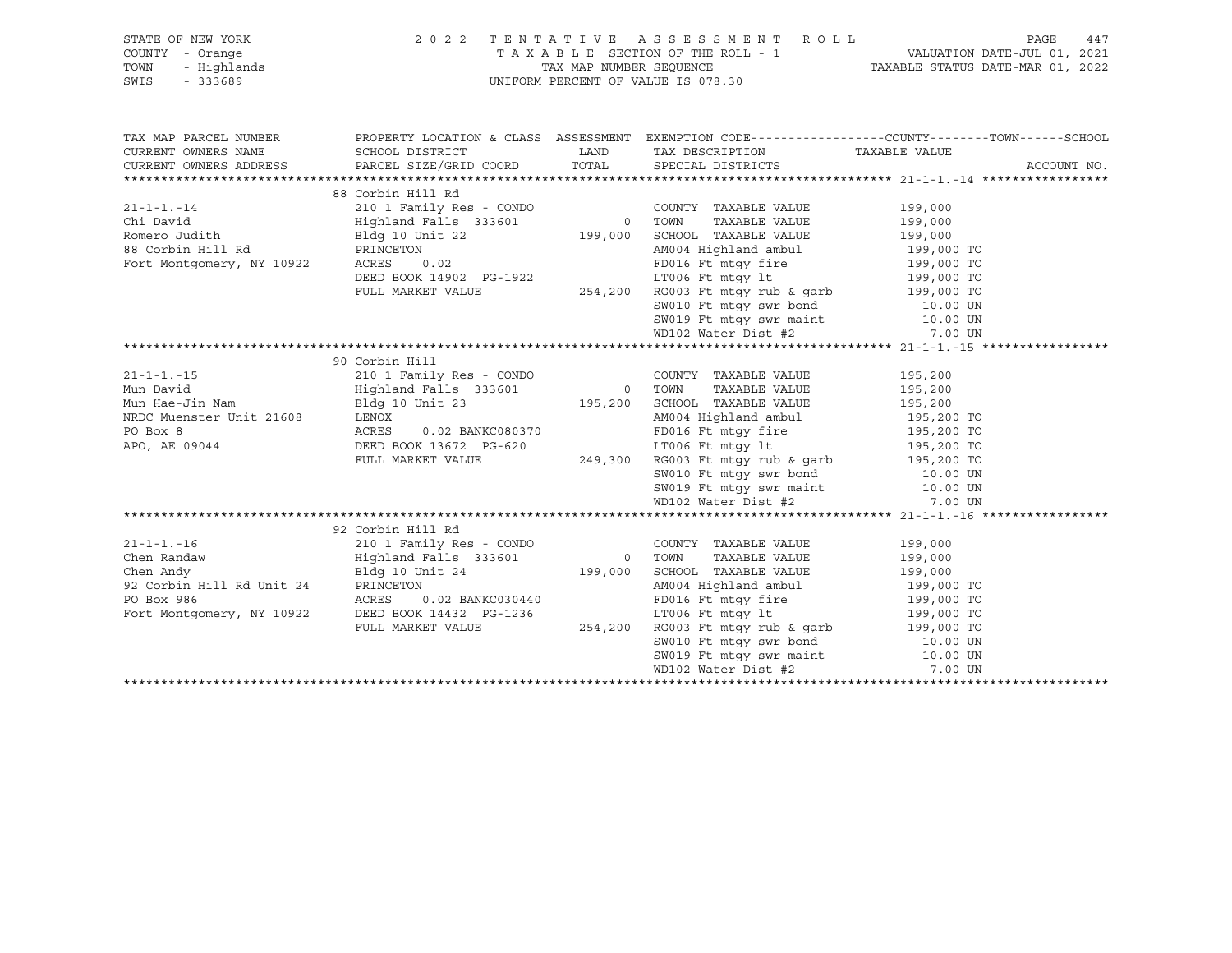| STATE OF NEW YORK 2022<br>COUNTY - Orange<br>TOWN - Highlands<br>SWIS - 333689 |                                                                                                                                                                                                                                                                                                         |               | TENTATIVE ASSESSMENT ROLL<br>TAXABLE SECTION OF THE ROLL - 1 VALUATION DATE-JUL 01, 2021<br>TAX MAP NUMBER SEQUENCE TAXABLE STATUS DATE-MAR 01, 2022<br>INIEOPM PERCENT OF VALUE TO 070 00<br>2022 TENTATIVE ASSESSMENT ROLL<br>UNIFORM PERCENT OF VALUE IS 078.30 |                                                                                 |                                                                |                                 |
|--------------------------------------------------------------------------------|---------------------------------------------------------------------------------------------------------------------------------------------------------------------------------------------------------------------------------------------------------------------------------------------------------|---------------|--------------------------------------------------------------------------------------------------------------------------------------------------------------------------------------------------------------------------------------------------------------------|---------------------------------------------------------------------------------|----------------------------------------------------------------|---------------------------------|
| TAX MAP PARCEL NUMBER<br>CURRENT OWNERS NAME<br>CURRENT OWNERS ADDRESS         | PROPERTY LOCATION & CLASS ASSESSMENT EXEMPTION CODE---------------COUNTY-------TOWN-----SCHOOL<br>SCHOOL DISTRICT<br>PARCEL SIZE/GRID COORD                                                                                                                                                             | LAND<br>TOTAL | TAX DESCRIPTION<br>SPECIAL DISTRICTS                                                                                                                                                                                                                               | TAXABLE VALUE                                                                   |                                                                | ACCOUNT NO.                     |
|                                                                                | 94 Corbin Hill Rd                                                                                                                                                                                                                                                                                       |               |                                                                                                                                                                                                                                                                    |                                                                                 |                                                                |                                 |
| 15 Spring Valley Rd<br>Cardwine NY 19563<br>Ossining, NY 10562                 | CORBIN HILL CONDO<br>MAP 551 FILED $11/5/03$<br>ACRES 0.00 Primer<br>$0.02$ BANK $L$<br>ACRES<br>DEED BOOK 14477 PG-1713<br>FULL MARKET VALUE                                                                                                                                                           |               | COUNTY TAXABLE VALUE 176,000<br>TOWN TAXABLE VALUE 176,000<br>$5W010$ Ft muy $5W019$ Ft muy switched and $10.00$ UN<br>$5W019$ Ft muy switched and $10.00$ UN<br>$5W010$ Theory Dist. #2                                                                           |                                                                                 |                                                                |                                 |
|                                                                                |                                                                                                                                                                                                                                                                                                         |               |                                                                                                                                                                                                                                                                    |                                                                                 |                                                                |                                 |
|                                                                                |                                                                                                                                                                                                                                                                                                         |               |                                                                                                                                                                                                                                                                    |                                                                                 |                                                                |                                 |
|                                                                                | 96 Corbin Hill Rd<br>CORBIN HILL CONDO CONTROLL AND A CONTROLL MARKET VALUE<br>FULL MARKET VALUE<br>FULL MARKET VALUE<br>CONTROLL MARKET VALUE<br>PULL MARKET VALUE<br>CONTROLL MARKET VALUE<br>CONTROLL MARKET VALUE<br>205,100 AM004 Highland ambul<br>FULL MARKE                                     |               |                                                                                                                                                                                                                                                                    | $\overline{0}$<br>33,600<br>$\begin{matrix} 0 && 0 \\ 0 && 67,200 \end{matrix}$ | $\overline{\phantom{0}}$<br>19,200<br>$\overline{0}$<br>38,400 | $\Omega$<br>$\Omega$<br>$\circ$ |
|                                                                                |                                                                                                                                                                                                                                                                                                         |               | SW010 Ft mtgy swr bond<br>SW019 Ft mtgy swr maint<br>WD102 Water Dist #2                                                                                                                                                                                           | 10.00 UN<br>10.00 UN                                                            |                                                                |                                 |
|                                                                                |                                                                                                                                                                                                                                                                                                         |               |                                                                                                                                                                                                                                                                    | 7.00 UN                                                                         |                                                                |                                 |
|                                                                                | 98 Corbin Hill Rd                                                                                                                                                                                                                                                                                       |               |                                                                                                                                                                                                                                                                    |                                                                                 |                                                                |                                 |
| Fort Montgomery, NY 10922                                                      | CORBIN HILL CONDO<br>MAP 551-03<br>ACRES 0.01<br>MAP 551-03<br>MAP 551-03<br>MAP 551-03<br>O.01<br>DEED BOOK 11420 PG-952<br>PULL MARKET VALUE<br>PULL MARKET VALUE<br>PULL MARKET VALUE<br>PULL MARKET VALUE<br>PULL MARKET VALUE<br>PULL MARKET VALUE<br>207,500 RG003 Ft mtgy swr bond<br>SW010 Ft m |               | WD102 Water Dist #2                                                                                                                                                                                                                                                | $\overline{0}$<br>162,500<br>162,500<br>127,410<br>7.00 UN                      | $\Omega$                                                       | 35,090                          |
|                                                                                |                                                                                                                                                                                                                                                                                                         |               |                                                                                                                                                                                                                                                                    |                                                                                 |                                                                |                                 |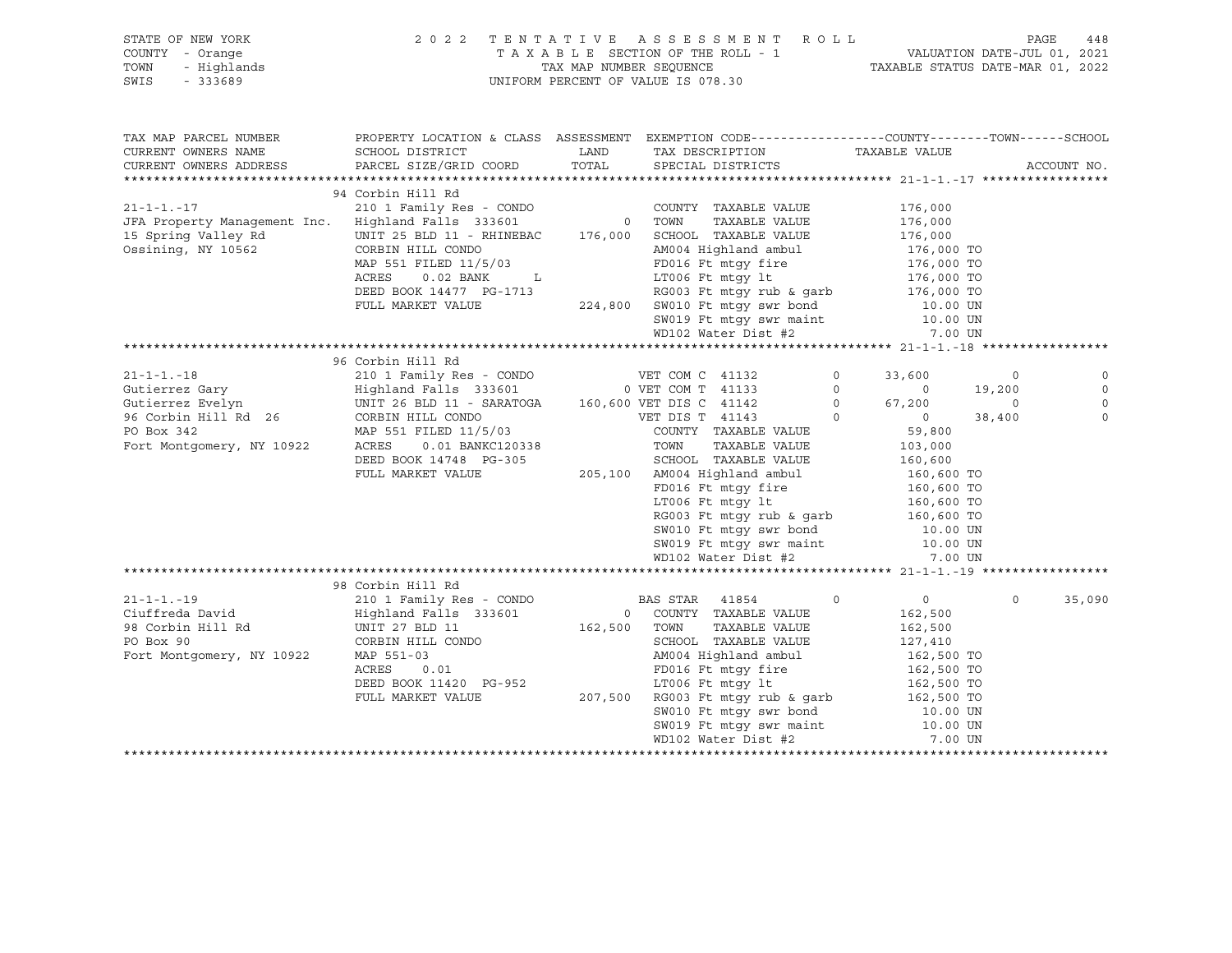| STATE OF NEW YORK<br>OF NEW YORK 2<br>- Orange<br>- Highlands<br>- 333689<br>COUNTY - Orange<br>TOWN<br>SWIS<br>$-333689$ |                                                                                                                                                                                                                                                                                                             | 2022 TENTATIVE ASSESSMENT ROLL PAGE 449<br>TAXABLE SECTION OF THE ROLL - 1 VALUATION DATE-JUL 01, 2021<br>TAXABLE STATUS DATE-MAR 01, 2022<br>UNIFORM PERCENT OF VALUE IS 078.30                                                                                                                                                                                                                     |                                                                                                    |                    |
|---------------------------------------------------------------------------------------------------------------------------|-------------------------------------------------------------------------------------------------------------------------------------------------------------------------------------------------------------------------------------------------------------------------------------------------------------|------------------------------------------------------------------------------------------------------------------------------------------------------------------------------------------------------------------------------------------------------------------------------------------------------------------------------------------------------------------------------------------------------|----------------------------------------------------------------------------------------------------|--------------------|
| TAX MAP PARCEL NUMBER<br>CURRENT OWNERS NAME                                                                              | SCHOOL DISTRICT<br>CURRENT OWNERS ADDRESS PARCEL SIZE/GRID COORD TOTAL                                                                                                                                                                                                                                      | PROPERTY LOCATION & CLASS ASSESSMENT EXEMPTION CODE---------------COUNTY-------TOWN------SCHOOL<br>LAND TAX DESCRIPTION TAXABLE VALUE<br>SPECIAL DISTRICTS                                                                                                                                                                                                                                           |                                                                                                    | ACCOUNT NO.        |
|                                                                                                                           | 42 Corbin Hill Rd<br>21-1-1.-20<br>Moran Scott<br>42 Corbin Hill Rd<br>42 Corbin Hill Rd<br>42 Corbin Hill Rd<br>42 Corbin Hill Rd<br>42 Corbin Hill Rd<br>42 Corbin Hill Rd<br>42 Corbin Hill Rd<br>42 Corbin Hill Rd<br>42 Corbin Hill Rd<br>42 Corbin Hill Rd<br>42 Cor                                  | AM004 Highland ambul 202,900 TO<br>FD016 Ft mtgy fire 202,900 TO<br>SW010 Ft mtgy swr bond 10.00 UN<br>SW019 Ft mtgy swr maint<br>WD102 Water Dist #2                                                                                                                                                                                                                                                | $\overline{0}$<br>202,900<br>202,900<br>167,810<br>202,900 TO<br>202,900 TO<br>10.00 UN<br>7.00 UN | $\Omega$<br>35,090 |
|                                                                                                                           | 40 Corbin Hill Rd<br>21-1-1.-21<br>Bjorklund Eric and I Family Res - CONDO COUNTY TAXABLE VALUE<br>Bjorklund Francesca Bldg 12 Unit 29 -GREENWIC 202,900 SCHOOL TAXABLE VALUE<br>40 Corbin Hill Rd CORBIN HILL CONDO AM004 Highland ambul<br>PO Box 504 MAP<br>DEED BOOK 12076 PG-1819<br>FULL MARKET VALUE | COUNTY TAXABLE VALUE<br>10WN Incolar VALUE<br>SCHOOL TAXABLE VALUE 202,900<br>AM004 Highland ambul 202,900 TO<br>AM004 Highland ambul 202,900 TO<br>FD016 Ft mtgy fire 202,900 TO<br>LT006 Ft mtgy 1t<br>RG003 Ft mtgy rub & garb 202,900 TO<br>259,100 SW010 Ft mtgy swr bond<br>259,100 SW010 Ft mtgy swr bond<br>259,100 SW019 Ft mtgy swr maint 10.00 UN<br>27.00 UN WD102 Water Dist #2 7.00 UN | 202,900<br>202,900                                                                                 |                    |
|                                                                                                                           | 48 Corbin Hill Rd<br>Gray-Pierre Janice Annemar<br>48 Corbin Hill Rd Unit 30<br>PO Box 152<br>Fort Montgomery, NY 10922<br>DEED BOOK 14875 PG-492<br>FULL MARKET VALUE                                                                                                                                      | COUNTY TAXABLE VALUE<br>TAXABLE VALUE<br>SCHOOL TAXABLE VALUE<br>AM004 Highland ambul<br>ED016 Ft mtgy fire 199,000 TO<br>ET006 Ft mtgy 1t 199,000 TO<br>254,200 RG003 Ft mtgy rub & garb 199,000 TO<br>254,200 RG003 Ft mtgy rub & garb 199,000 TO<br>SW010 Ft mtgy swr bond<br>SW010 Ft mtgy swr bond<br>10.00 UN<br>WD102 Water Dist #2 7.00 UN                                                   | 199,000<br>199,000<br>199,000<br>199,000 TO                                                        |                    |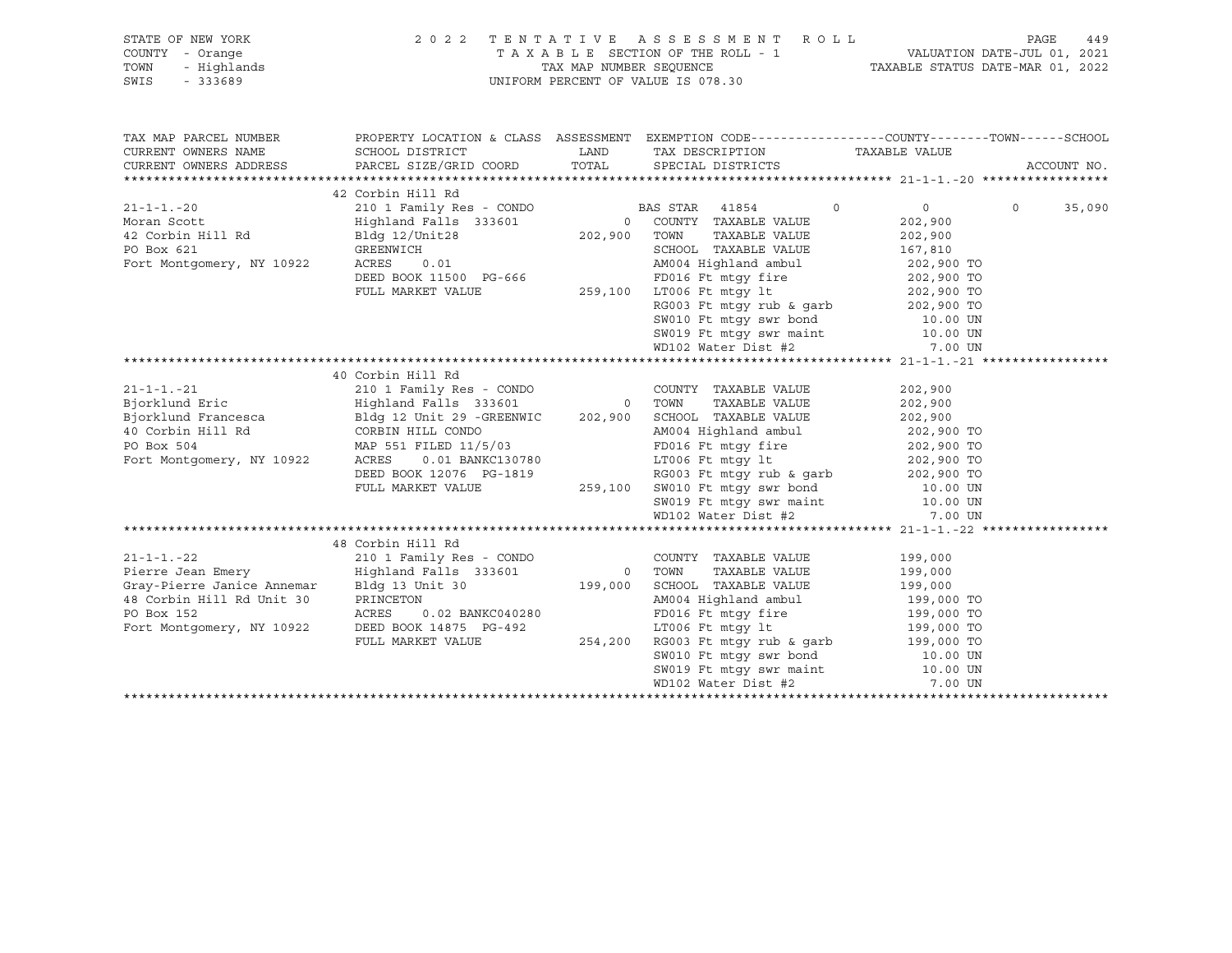| TAXABLE SECTION OF THE ROLL - 1<br>TAX MAP NUMBER SEQUENCE TAXABLE STATUS DATE-JUL 01, 2021<br>NIFORM DEDGENT OF VALUE CASE 38<br>OF NEW YORK<br>Y - Orange<br>- Highlands<br>- 333689<br>COUNTY - Orange<br>TOWN<br>UNIFORM PERCENT OF VALUE IS 078.30<br>SWIS<br>PROPERTY LOCATION & CLASS ASSESSMENT EXEMPTION CODE----------------COUNTY-------TOWN------SCHOOL<br>TAX MAP PARCEL NUMBER<br>LAND TAX DESCRIPTION TAXABLE VALUE<br>CURRENT OWNERS NAME<br>SCHOOL DISTRICT<br>ACCOUNT NO.<br>URRENT OWNEXS REMONSTRIPS (NATION 1971 RAND UP 195,200 NORTHAL ASSAMPTION COUNTY TAXABLE VALUE 21-1-1.23 50 OCPER MILIR RESS (200 FOR THE MILIR RESS (200 FOR THE MILIR RESS (200 FOR THE MILIR PAIR OF THE MILIR PAIR OF THE<br>21-1-1.-24 210 1 Family Res - CONDO COUNTY TAXABLE VALUE 199,000<br>Kingston Abigail J Highland Falls 333601 0 TOWN TAXABLE VALUE 199,000<br>$\begin{tabular}{lcccccc} Kingston \textbf{Abigail J} & \textbf{Highland Falls} & 333601 & 0 & \textbf{TOWN} & \textbf{TAXABLE VALUE} & 199,000 \\ \textbf{52 Corbin Hill Rd} & 32 & \textbf{Bldg 13 Unit 32 Corbin Hi} & 199,000 & \textbf{SCHODL TAXABLE VALUE} & 199,000 & \textbf{TOW N} & 199,000 \\ \textbf{PO Box 468} & \textbf{PRINCETON} & \textbf{AMNO04 HilB} & 199,000 & \textbf{TOW N} & 199,000 \\$<br>49 Corbin Hill Rd<br>$21 - 1 - 1 - 25$<br>Manqanelli Steven<br>Bldg 15 Unit 35 - VALLHA 176,000 SCHOOL TAXABLE VALUE 176,000<br>Bako Francesca<br>CORBIN HILL CONDO CORBOLE 11/6,000 SCHOOL HARBLE VALUE<br>CORBIN HILL CONDO AMOO AMOO Highland ambul<br>AMOO Highland ambul<br>ACRES 0.02 BANKC191005<br>DEED BOOK 14811 PG-1198<br>FULL MARKET VALUE<br>FULL MARKET VALUE<br>PULL MARKET VA<br>49 Corbin Hill Rd Unit 35 CORBIN HILL CONDO<br>PO Box 255 MAP 551 FILED 11/5<br>Fort Montgomery, NY 10922 | STATE OF NEW YORK | 2022 TENTATIVE ASSESSMENT ROLL |  | 450<br>PAGE |
|----------------------------------------------------------------------------------------------------------------------------------------------------------------------------------------------------------------------------------------------------------------------------------------------------------------------------------------------------------------------------------------------------------------------------------------------------------------------------------------------------------------------------------------------------------------------------------------------------------------------------------------------------------------------------------------------------------------------------------------------------------------------------------------------------------------------------------------------------------------------------------------------------------------------------------------------------------------------------------------------------------------------------------------------------------------------------------------------------------------------------------------------------------------------------------------------------------------------------------------------------------------------------------------------------------------------------------------------------------------------------------------------------------------------------------------------------------------------------------------------------------------------------------------------------------------------------------------------------------------------------------------------------------------------------------------------------------------------------------------------------------------------------------------------------------------|-------------------|--------------------------------|--|-------------|
|                                                                                                                                                                                                                                                                                                                                                                                                                                                                                                                                                                                                                                                                                                                                                                                                                                                                                                                                                                                                                                                                                                                                                                                                                                                                                                                                                                                                                                                                                                                                                                                                                                                                                                                                                                                                                |                   |                                |  |             |
|                                                                                                                                                                                                                                                                                                                                                                                                                                                                                                                                                                                                                                                                                                                                                                                                                                                                                                                                                                                                                                                                                                                                                                                                                                                                                                                                                                                                                                                                                                                                                                                                                                                                                                                                                                                                                |                   |                                |  |             |
|                                                                                                                                                                                                                                                                                                                                                                                                                                                                                                                                                                                                                                                                                                                                                                                                                                                                                                                                                                                                                                                                                                                                                                                                                                                                                                                                                                                                                                                                                                                                                                                                                                                                                                                                                                                                                |                   |                                |  |             |
|                                                                                                                                                                                                                                                                                                                                                                                                                                                                                                                                                                                                                                                                                                                                                                                                                                                                                                                                                                                                                                                                                                                                                                                                                                                                                                                                                                                                                                                                                                                                                                                                                                                                                                                                                                                                                |                   |                                |  |             |
|                                                                                                                                                                                                                                                                                                                                                                                                                                                                                                                                                                                                                                                                                                                                                                                                                                                                                                                                                                                                                                                                                                                                                                                                                                                                                                                                                                                                                                                                                                                                                                                                                                                                                                                                                                                                                |                   |                                |  |             |
|                                                                                                                                                                                                                                                                                                                                                                                                                                                                                                                                                                                                                                                                                                                                                                                                                                                                                                                                                                                                                                                                                                                                                                                                                                                                                                                                                                                                                                                                                                                                                                                                                                                                                                                                                                                                                |                   |                                |  |             |
|                                                                                                                                                                                                                                                                                                                                                                                                                                                                                                                                                                                                                                                                                                                                                                                                                                                                                                                                                                                                                                                                                                                                                                                                                                                                                                                                                                                                                                                                                                                                                                                                                                                                                                                                                                                                                |                   |                                |  |             |
|                                                                                                                                                                                                                                                                                                                                                                                                                                                                                                                                                                                                                                                                                                                                                                                                                                                                                                                                                                                                                                                                                                                                                                                                                                                                                                                                                                                                                                                                                                                                                                                                                                                                                                                                                                                                                |                   |                                |  |             |
|                                                                                                                                                                                                                                                                                                                                                                                                                                                                                                                                                                                                                                                                                                                                                                                                                                                                                                                                                                                                                                                                                                                                                                                                                                                                                                                                                                                                                                                                                                                                                                                                                                                                                                                                                                                                                |                   |                                |  |             |
|                                                                                                                                                                                                                                                                                                                                                                                                                                                                                                                                                                                                                                                                                                                                                                                                                                                                                                                                                                                                                                                                                                                                                                                                                                                                                                                                                                                                                                                                                                                                                                                                                                                                                                                                                                                                                |                   |                                |  |             |
|                                                                                                                                                                                                                                                                                                                                                                                                                                                                                                                                                                                                                                                                                                                                                                                                                                                                                                                                                                                                                                                                                                                                                                                                                                                                                                                                                                                                                                                                                                                                                                                                                                                                                                                                                                                                                |                   |                                |  |             |
|                                                                                                                                                                                                                                                                                                                                                                                                                                                                                                                                                                                                                                                                                                                                                                                                                                                                                                                                                                                                                                                                                                                                                                                                                                                                                                                                                                                                                                                                                                                                                                                                                                                                                                                                                                                                                |                   |                                |  |             |
|                                                                                                                                                                                                                                                                                                                                                                                                                                                                                                                                                                                                                                                                                                                                                                                                                                                                                                                                                                                                                                                                                                                                                                                                                                                                                                                                                                                                                                                                                                                                                                                                                                                                                                                                                                                                                |                   |                                |  |             |
|                                                                                                                                                                                                                                                                                                                                                                                                                                                                                                                                                                                                                                                                                                                                                                                                                                                                                                                                                                                                                                                                                                                                                                                                                                                                                                                                                                                                                                                                                                                                                                                                                                                                                                                                                                                                                |                   |                                |  |             |
|                                                                                                                                                                                                                                                                                                                                                                                                                                                                                                                                                                                                                                                                                                                                                                                                                                                                                                                                                                                                                                                                                                                                                                                                                                                                                                                                                                                                                                                                                                                                                                                                                                                                                                                                                                                                                |                   |                                |  |             |
|                                                                                                                                                                                                                                                                                                                                                                                                                                                                                                                                                                                                                                                                                                                                                                                                                                                                                                                                                                                                                                                                                                                                                                                                                                                                                                                                                                                                                                                                                                                                                                                                                                                                                                                                                                                                                |                   |                                |  |             |
|                                                                                                                                                                                                                                                                                                                                                                                                                                                                                                                                                                                                                                                                                                                                                                                                                                                                                                                                                                                                                                                                                                                                                                                                                                                                                                                                                                                                                                                                                                                                                                                                                                                                                                                                                                                                                |                   |                                |  |             |
|                                                                                                                                                                                                                                                                                                                                                                                                                                                                                                                                                                                                                                                                                                                                                                                                                                                                                                                                                                                                                                                                                                                                                                                                                                                                                                                                                                                                                                                                                                                                                                                                                                                                                                                                                                                                                |                   |                                |  |             |
|                                                                                                                                                                                                                                                                                                                                                                                                                                                                                                                                                                                                                                                                                                                                                                                                                                                                                                                                                                                                                                                                                                                                                                                                                                                                                                                                                                                                                                                                                                                                                                                                                                                                                                                                                                                                                |                   |                                |  |             |
|                                                                                                                                                                                                                                                                                                                                                                                                                                                                                                                                                                                                                                                                                                                                                                                                                                                                                                                                                                                                                                                                                                                                                                                                                                                                                                                                                                                                                                                                                                                                                                                                                                                                                                                                                                                                                |                   |                                |  |             |
|                                                                                                                                                                                                                                                                                                                                                                                                                                                                                                                                                                                                                                                                                                                                                                                                                                                                                                                                                                                                                                                                                                                                                                                                                                                                                                                                                                                                                                                                                                                                                                                                                                                                                                                                                                                                                |                   |                                |  |             |
|                                                                                                                                                                                                                                                                                                                                                                                                                                                                                                                                                                                                                                                                                                                                                                                                                                                                                                                                                                                                                                                                                                                                                                                                                                                                                                                                                                                                                                                                                                                                                                                                                                                                                                                                                                                                                |                   |                                |  |             |
|                                                                                                                                                                                                                                                                                                                                                                                                                                                                                                                                                                                                                                                                                                                                                                                                                                                                                                                                                                                                                                                                                                                                                                                                                                                                                                                                                                                                                                                                                                                                                                                                                                                                                                                                                                                                                |                   |                                |  |             |
|                                                                                                                                                                                                                                                                                                                                                                                                                                                                                                                                                                                                                                                                                                                                                                                                                                                                                                                                                                                                                                                                                                                                                                                                                                                                                                                                                                                                                                                                                                                                                                                                                                                                                                                                                                                                                |                   |                                |  |             |
|                                                                                                                                                                                                                                                                                                                                                                                                                                                                                                                                                                                                                                                                                                                                                                                                                                                                                                                                                                                                                                                                                                                                                                                                                                                                                                                                                                                                                                                                                                                                                                                                                                                                                                                                                                                                                |                   |                                |  |             |
|                                                                                                                                                                                                                                                                                                                                                                                                                                                                                                                                                                                                                                                                                                                                                                                                                                                                                                                                                                                                                                                                                                                                                                                                                                                                                                                                                                                                                                                                                                                                                                                                                                                                                                                                                                                                                |                   |                                |  |             |
|                                                                                                                                                                                                                                                                                                                                                                                                                                                                                                                                                                                                                                                                                                                                                                                                                                                                                                                                                                                                                                                                                                                                                                                                                                                                                                                                                                                                                                                                                                                                                                                                                                                                                                                                                                                                                |                   |                                |  |             |
|                                                                                                                                                                                                                                                                                                                                                                                                                                                                                                                                                                                                                                                                                                                                                                                                                                                                                                                                                                                                                                                                                                                                                                                                                                                                                                                                                                                                                                                                                                                                                                                                                                                                                                                                                                                                                |                   |                                |  |             |
|                                                                                                                                                                                                                                                                                                                                                                                                                                                                                                                                                                                                                                                                                                                                                                                                                                                                                                                                                                                                                                                                                                                                                                                                                                                                                                                                                                                                                                                                                                                                                                                                                                                                                                                                                                                                                |                   |                                |  |             |
|                                                                                                                                                                                                                                                                                                                                                                                                                                                                                                                                                                                                                                                                                                                                                                                                                                                                                                                                                                                                                                                                                                                                                                                                                                                                                                                                                                                                                                                                                                                                                                                                                                                                                                                                                                                                                |                   |                                |  |             |
|                                                                                                                                                                                                                                                                                                                                                                                                                                                                                                                                                                                                                                                                                                                                                                                                                                                                                                                                                                                                                                                                                                                                                                                                                                                                                                                                                                                                                                                                                                                                                                                                                                                                                                                                                                                                                |                   |                                |  |             |
|                                                                                                                                                                                                                                                                                                                                                                                                                                                                                                                                                                                                                                                                                                                                                                                                                                                                                                                                                                                                                                                                                                                                                                                                                                                                                                                                                                                                                                                                                                                                                                                                                                                                                                                                                                                                                |                   |                                |  |             |
|                                                                                                                                                                                                                                                                                                                                                                                                                                                                                                                                                                                                                                                                                                                                                                                                                                                                                                                                                                                                                                                                                                                                                                                                                                                                                                                                                                                                                                                                                                                                                                                                                                                                                                                                                                                                                |                   |                                |  |             |
|                                                                                                                                                                                                                                                                                                                                                                                                                                                                                                                                                                                                                                                                                                                                                                                                                                                                                                                                                                                                                                                                                                                                                                                                                                                                                                                                                                                                                                                                                                                                                                                                                                                                                                                                                                                                                |                   |                                |  |             |
|                                                                                                                                                                                                                                                                                                                                                                                                                                                                                                                                                                                                                                                                                                                                                                                                                                                                                                                                                                                                                                                                                                                                                                                                                                                                                                                                                                                                                                                                                                                                                                                                                                                                                                                                                                                                                |                   |                                |  |             |
|                                                                                                                                                                                                                                                                                                                                                                                                                                                                                                                                                                                                                                                                                                                                                                                                                                                                                                                                                                                                                                                                                                                                                                                                                                                                                                                                                                                                                                                                                                                                                                                                                                                                                                                                                                                                                |                   |                                |  |             |
|                                                                                                                                                                                                                                                                                                                                                                                                                                                                                                                                                                                                                                                                                                                                                                                                                                                                                                                                                                                                                                                                                                                                                                                                                                                                                                                                                                                                                                                                                                                                                                                                                                                                                                                                                                                                                |                   |                                |  |             |
|                                                                                                                                                                                                                                                                                                                                                                                                                                                                                                                                                                                                                                                                                                                                                                                                                                                                                                                                                                                                                                                                                                                                                                                                                                                                                                                                                                                                                                                                                                                                                                                                                                                                                                                                                                                                                |                   |                                |  |             |
|                                                                                                                                                                                                                                                                                                                                                                                                                                                                                                                                                                                                                                                                                                                                                                                                                                                                                                                                                                                                                                                                                                                                                                                                                                                                                                                                                                                                                                                                                                                                                                                                                                                                                                                                                                                                                |                   |                                |  |             |
|                                                                                                                                                                                                                                                                                                                                                                                                                                                                                                                                                                                                                                                                                                                                                                                                                                                                                                                                                                                                                                                                                                                                                                                                                                                                                                                                                                                                                                                                                                                                                                                                                                                                                                                                                                                                                |                   |                                |  |             |
|                                                                                                                                                                                                                                                                                                                                                                                                                                                                                                                                                                                                                                                                                                                                                                                                                                                                                                                                                                                                                                                                                                                                                                                                                                                                                                                                                                                                                                                                                                                                                                                                                                                                                                                                                                                                                |                   |                                |  |             |
|                                                                                                                                                                                                                                                                                                                                                                                                                                                                                                                                                                                                                                                                                                                                                                                                                                                                                                                                                                                                                                                                                                                                                                                                                                                                                                                                                                                                                                                                                                                                                                                                                                                                                                                                                                                                                |                   |                                |  |             |
|                                                                                                                                                                                                                                                                                                                                                                                                                                                                                                                                                                                                                                                                                                                                                                                                                                                                                                                                                                                                                                                                                                                                                                                                                                                                                                                                                                                                                                                                                                                                                                                                                                                                                                                                                                                                                |                   |                                |  |             |
|                                                                                                                                                                                                                                                                                                                                                                                                                                                                                                                                                                                                                                                                                                                                                                                                                                                                                                                                                                                                                                                                                                                                                                                                                                                                                                                                                                                                                                                                                                                                                                                                                                                                                                                                                                                                                |                   |                                |  |             |
|                                                                                                                                                                                                                                                                                                                                                                                                                                                                                                                                                                                                                                                                                                                                                                                                                                                                                                                                                                                                                                                                                                                                                                                                                                                                                                                                                                                                                                                                                                                                                                                                                                                                                                                                                                                                                |                   |                                |  |             |
|                                                                                                                                                                                                                                                                                                                                                                                                                                                                                                                                                                                                                                                                                                                                                                                                                                                                                                                                                                                                                                                                                                                                                                                                                                                                                                                                                                                                                                                                                                                                                                                                                                                                                                                                                                                                                |                   |                                |  |             |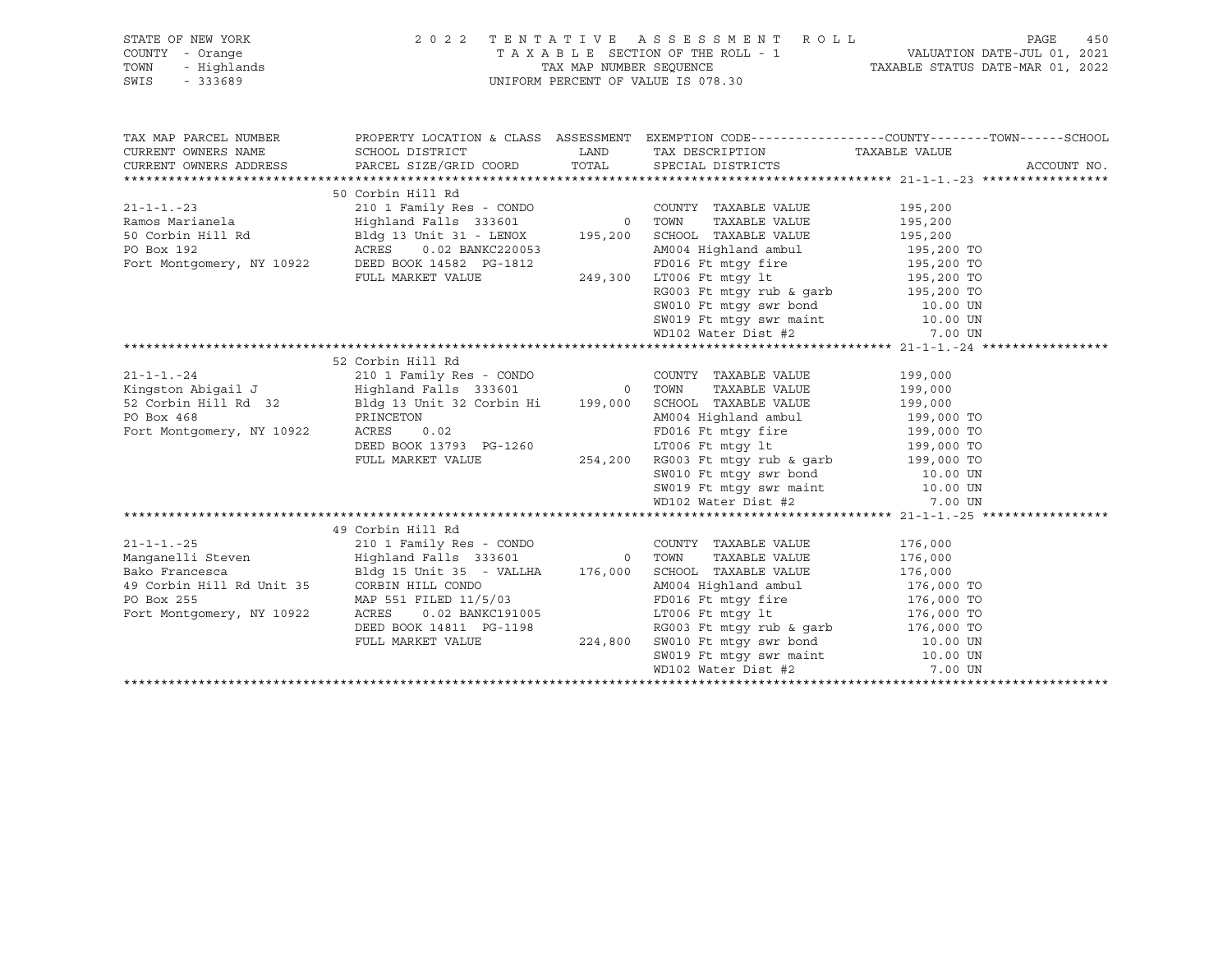| STATE OF NEW YORK<br>STATE OF NEW YORK<br>COUNTY - Orange<br>TOWN - Highlands<br>SWIS - 333689                                                                                                                                                        | 2022 TENTATIVE ASSESSMENT ROLL                            | TAXABLE SECTION OF THE ROLL - 1<br>TAX MAP NUMBER SEQUENCE TAXABLE STATUS DATE-JUL 01, 2021<br>NIEODM DEDGENT OF VALUE STATUS DATE MAR 01, 2022<br>UNIFORM PERCENT OF VALUE IS 078.30                                                                                                                        |                                                           | 451<br>PAGE        |
|-------------------------------------------------------------------------------------------------------------------------------------------------------------------------------------------------------------------------------------------------------|-----------------------------------------------------------|--------------------------------------------------------------------------------------------------------------------------------------------------------------------------------------------------------------------------------------------------------------------------------------------------------------|-----------------------------------------------------------|--------------------|
| TAX MAP PARCEL NUMBER<br>CURRENT OWNERS NAME<br>CURRENT OWNERS ADDRESS                                                                                                                                                                                |                                                           | PROPERTY LOCATION & CLASS ASSESSMENT EXEMPTION CODE----------------COUNTY-------TOWN------SCHOOL                                                                                                                                                                                                             |                                                           | ACCOUNT NO.        |
|                                                                                                                                                                                                                                                       |                                                           |                                                                                                                                                                                                                                                                                                              |                                                           |                    |
| $21 - 1 - 1 - 27$<br>Marreiros Ricardo M<br>Almeida-Marreiros Helaine<br>Bldg 15 Unit 37 - YORKTOW 199,000 TOWN<br>53 Corbin Hill Rd CORBIN HILL CONDO<br>PO Box 285 MAP 551 FILED 11/5/03 AM004 Hi<br>Fort Montgomery, NY 10922 ACRES 0.02 FORD16 FU | 53 Corbin Hill Rd<br>ACRES 0.02<br>DEED BOOK 14031 PG-377 | TAXABLE VALUE<br>SCHOOL TAXABLE VALUE 163,910<br>AM004 Highland ambul 199,000 TO<br>FD016 Ft mtgy fire 199,000 TO<br>LT006 Ft mtgy 1t 199,000 TO<br>FULL MARKET VALUE 254,200 RG003 Ft mtgy rub & garb<br>SW010 Ft mtgy swr bond 10.00 UN<br>SW019 Ft mtgy swr maint 10.00 UN<br>WD102 Water Dist #2 7.00 UN | $\overline{0}$<br>$0 \qquad \qquad$<br>199,000<br>199,000 | $\Omega$<br>35,090 |
| 65 Happy Hill Rd<br>Stamford, CT 06903<br>Stamford, CT 06903                                                                                                                                                                                          | 81 Corbin Hill Rd                                         | GREENWICH CONTENTING DEED BOOK 13780 PG-1683<br>FULL MARKET VALUE 202,900 PG-1683<br>FULL MARKET VALUE 259,100 SCN004 High Land ambul<br>202,900 TO<br>EAST-0633162 NRTH-0912097<br>DEED BOOK 13780 PG-1683<br>FULL MARKET VALUE 259,100 S                                                                   |                                                           |                    |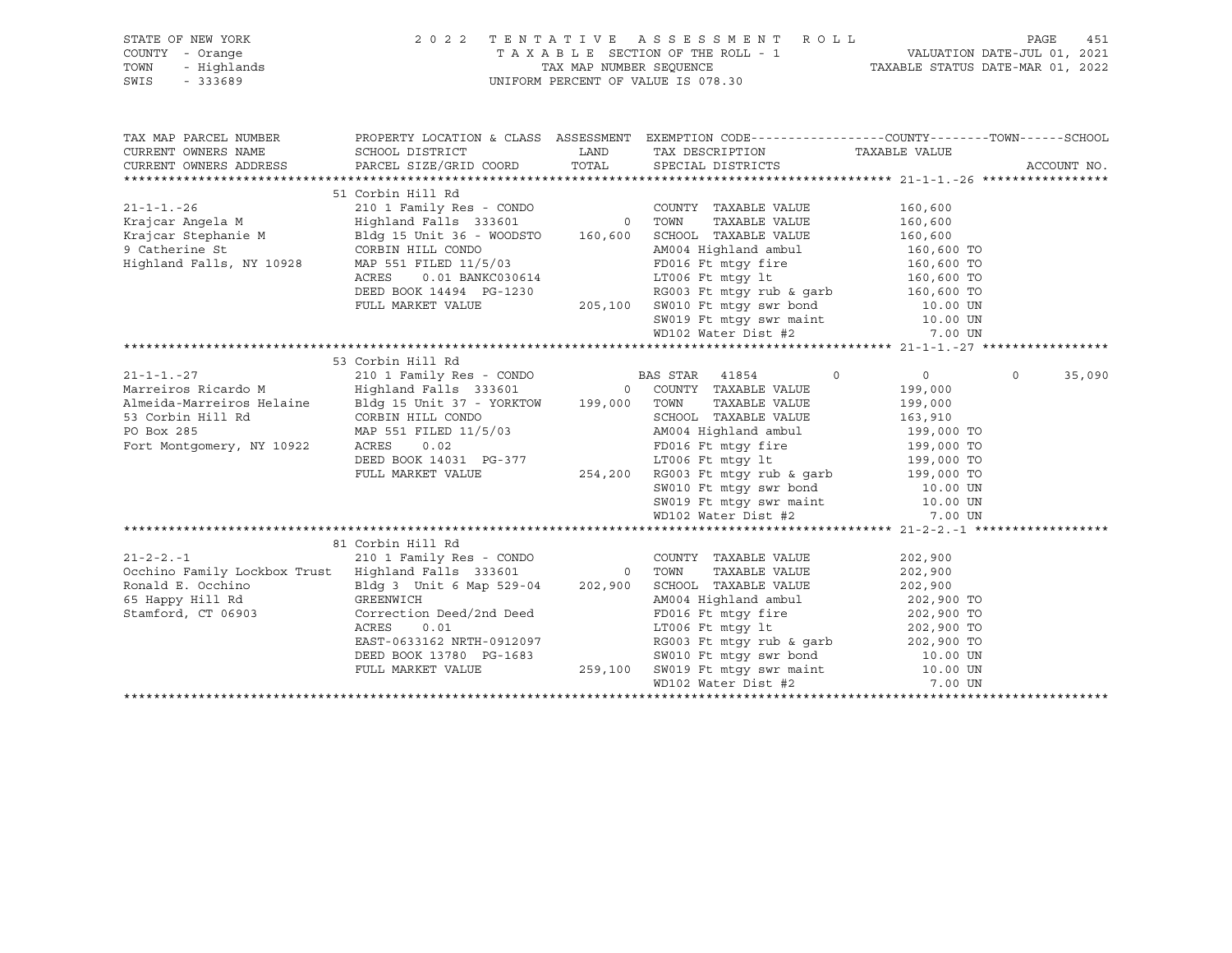|      | STATE OF NEW YORK | 2022 TENTATIVE ASSESSMENT ROLL     |                                  | PAGE                        | 452 |
|------|-------------------|------------------------------------|----------------------------------|-----------------------------|-----|
|      | COUNTY - Orange   | TAXABLE SECTION OF THE ROLL - 1    |                                  | VALUATION DATE-JUL 01, 2021 |     |
| TOWN | - Highlands       | TAX MAP NUMBER SEOUENCE            | TAXABLE STATUS DATE-MAR 01, 2022 |                             |     |
| SWIS | - 333689          | UNIFORM PERCENT OF VALUE IS 078.30 |                                  |                             |     |

| TAX MAP PARCEL NUMBER<br>CURRENT OWNERS NAME<br>CURRENT OWNERS ADDRESS                                    |                                                                                                                                            | PROPERTY LOCATION & CLASS ASSESSMENT EXEMPTION CODE----------------COUNTY-------TOWN------SCHOOL                                                                                                                                                                                                                                                                                                                                                                                    |                                                 |                   | ACCOUNT NO. |
|-----------------------------------------------------------------------------------------------------------|--------------------------------------------------------------------------------------------------------------------------------------------|-------------------------------------------------------------------------------------------------------------------------------------------------------------------------------------------------------------------------------------------------------------------------------------------------------------------------------------------------------------------------------------------------------------------------------------------------------------------------------------|-------------------------------------------------|-------------------|-------------|
|                                                                                                           | 79 Corbin Hill Rd                                                                                                                          |                                                                                                                                                                                                                                                                                                                                                                                                                                                                                     |                                                 |                   |             |
| $21 - 2 - 2 - 2$<br>Dyleuth Kweeyan<br>79 Corbin Hill Rd Unit 7<br>PO Box 228                             | GREENWICH<br>Correction Deed/2nd Deed                                                                                                      | 210 1 Family Res - CONDO BAS STAR 41854 0<br>Highland Falls 333601 0 COUNTY TAXABLE VALUE<br>Bld 3 Unit 7 Map 529-04 202,900 TOWN TAXABLE VALUE<br>SCHOOL TAXABLE VALUE 167,810                                                                                                                                                                                                                                                                                                     | $\overline{0}$<br>202,900<br>202,900            | $0 \qquad \qquad$ | 35,090      |
| Fort Montgomery, NY 10922                                                                                 | ACRES<br>0.01<br>EAST-0633162 NRTH-0912097<br>DEED BOOK 12822 PG-1564<br>FULL MARKET VALUE                                                 | AM004 Highland ambul 202,900 TO<br>259,100 SW010 Ft mtgy swr bond 10.00 UN SW019 Ft mtgy swr maint 10.00 UN<br>WD102 Water Dist #2                                                                                                                                                                                                                                                                                                                                                  | 7.00 UN                                         |                   |             |
|                                                                                                           |                                                                                                                                            |                                                                                                                                                                                                                                                                                                                                                                                                                                                                                     |                                                 |                   |             |
| $21 - 2 - 2 - 3$<br>Barley Jeffrey<br>77 Corbin Hill Rd Unit 8<br>PO Box 789<br>Fort Montgomery, NY 10922 | 77 Corbin Hill Rd<br>GREENWICH<br>Correction Deed/2nd Deed<br>ACRES<br>0.01                                                                | 210 1 Family Res - CONDO<br>Highland Falls 333601 0 COUNTY TAXABLE VALUE<br>Bldg 4 Unit 8 Map 529-04 202,900 TOWN TAXABLE VALUE<br>SCHOOL TAXABLE VALUE<br>AM004 Highland ambul 202,900 TO<br>FD016 Ft mtgy fire 202,900 TO<br>EAST-0633162 NRTH-0912097 LT006 Ft mtgy 1t 202,900 TO<br>DEED BOOK 11819 PG-1488 RG003 Ft mtgy rub & garb 202,900 TO<br>FULL MARKET VALUE 259,100 SW010 Ft mtgy swr bond 10.00 UN<br>SW019 Ft mtgy swr maint 10.00 UN<br>WD102 Water Dist #2 7.00 UN | $\overline{0}$<br>202,900<br>202,900<br>167,810 | $\Omega$          | 35,090      |
|                                                                                                           |                                                                                                                                            |                                                                                                                                                                                                                                                                                                                                                                                                                                                                                     |                                                 |                   |             |
| $21 - 2 - 2 - 4$<br>JDMA 1, LLC<br>65 Mine Hill Rd<br>Cornwall, NY 12518                                  | 75 Corbin Hill Rd<br>Correction Deed/2nd Deed<br>ACRES<br>0.01<br>EAST-0633162 NRTH-0912097<br>DEED BOOK 14591 PG-762<br>FULL MARKET VALUE | Highland Falls 333601 0 TOWN TAXABLE VALUE 202,900<br>Bldg 4 Unit 9 Map 529-04 202,900 SCHOOL TAXABLE VALUE 202,900<br>GREENWICH 202,900 202,900 AM004 Highland ambul 202,900 TO<br>FD016 Ft mtgy fire 202,900 TO<br>LT006 Ft mtgy lt<br>0912097 RG003 Ft mtgy rub & garb 202,900 TO<br>3-762 SW010 Ft mtgy swr bond 10.00 UN<br>259,100 SW019 Ft mtgy swr maint 10.00 UN<br>WD102 Water Dist #2                                                                                    | 202,900<br>202,900 TO<br>7.00 UN                |                   |             |
|                                                                                                           |                                                                                                                                            |                                                                                                                                                                                                                                                                                                                                                                                                                                                                                     |                                                 |                   |             |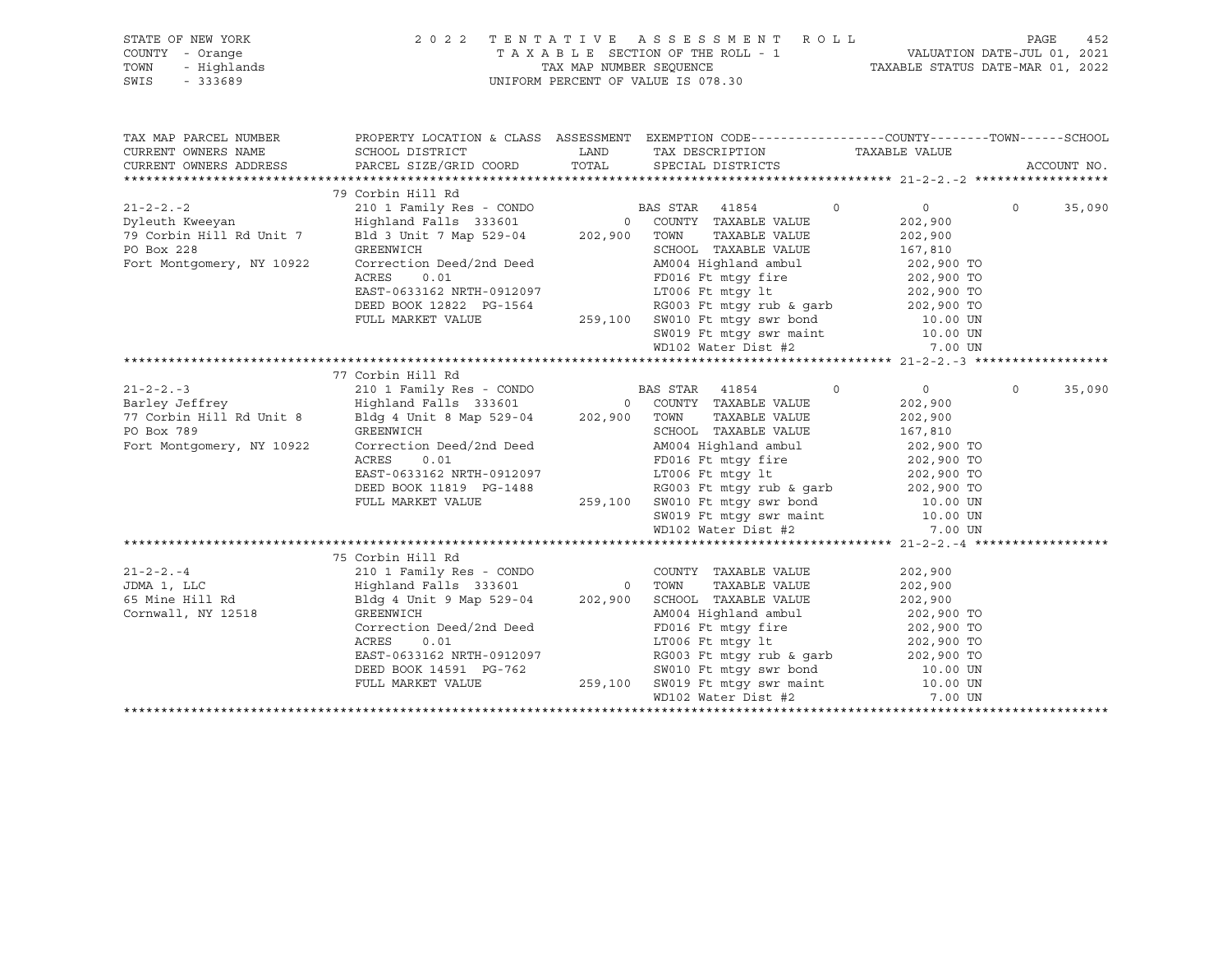|                           | STATE OF NEW YORK PAGE 2022 TENTATIVE ASSESSMENT ROLL PAGE 453<br>COUNTY - Orange TAXABLE SECTION OF THE ROLL - 1 VALUATION DATE-JUL 01, 2021<br>TOWN - Highlands TAXABLE STATUS DATE-MAR 01, 2022<br>SWIS - 333689                                                     |                                                                                                                                                                                                                                        |  |             |
|---------------------------|-------------------------------------------------------------------------------------------------------------------------------------------------------------------------------------------------------------------------------------------------------------------------|----------------------------------------------------------------------------------------------------------------------------------------------------------------------------------------------------------------------------------------|--|-------------|
|                           |                                                                                                                                                                                                                                                                         |                                                                                                                                                                                                                                        |  |             |
|                           |                                                                                                                                                                                                                                                                         |                                                                                                                                                                                                                                        |  |             |
|                           |                                                                                                                                                                                                                                                                         |                                                                                                                                                                                                                                        |  |             |
|                           |                                                                                                                                                                                                                                                                         |                                                                                                                                                                                                                                        |  |             |
|                           |                                                                                                                                                                                                                                                                         |                                                                                                                                                                                                                                        |  |             |
|                           | TAX MAP PARCEL NUMBER          PROPERTY LOCATION & CLASS ASSESSMENT EXEMPTION CODE--------------COUNTY--------TOWN------SCHOOL CURRENT OWNERS NAME            SCHOOL DISTRICT             LAND     TAX DESCRIPTION           T                                          |                                                                                                                                                                                                                                        |  |             |
|                           | CURRENT OWNERS ADDRESS PARCEL SIZE/GRID COORD TOTAL SPECIAL DISTRICTS                                                                                                                                                                                                   |                                                                                                                                                                                                                                        |  |             |
|                           |                                                                                                                                                                                                                                                                         |                                                                                                                                                                                                                                        |  | ACCOUNT NO. |
|                           | 73 Corbin Hill Rd                                                                                                                                                                                                                                                       |                                                                                                                                                                                                                                        |  |             |
| $21 - 2 - 2 - 5$          |                                                                                                                                                                                                                                                                         |                                                                                                                                                                                                                                        |  |             |
|                           | 21-2-2.-5<br>21-2-2.-5<br>202,900<br>21-2-2.-5<br>202,900<br>21-2-2.-5<br>202,900<br>21-2-2.-5<br>202,900<br>21-2-2.-5<br>202,900<br>21-2-2.-5<br>202,900<br>202,900<br>202,900<br>202,900<br>202,900<br>202,900<br>202,900<br>202,900<br>202,900<br>202,900<br>202,900 |                                                                                                                                                                                                                                        |  |             |
|                           |                                                                                                                                                                                                                                                                         |                                                                                                                                                                                                                                        |  |             |
|                           |                                                                                                                                                                                                                                                                         |                                                                                                                                                                                                                                        |  |             |
|                           |                                                                                                                                                                                                                                                                         |                                                                                                                                                                                                                                        |  |             |
|                           |                                                                                                                                                                                                                                                                         |                                                                                                                                                                                                                                        |  |             |
|                           |                                                                                                                                                                                                                                                                         |                                                                                                                                                                                                                                        |  |             |
|                           |                                                                                                                                                                                                                                                                         |                                                                                                                                                                                                                                        |  |             |
|                           | 73 CONFIDENTIE 202,900 TO<br>PO Box 823<br>Fort Montgomery, NY 10922<br>EAST-0633162 NRTH-0912097<br>EAST-0633162 NRTH-0912097<br>DEED BOOK 14636 PG-1993<br>FULL MARKET VALUE<br>TOOS Ft mtgy tub & garb<br>202,900 TO<br>202,900 TO<br>202,900 T                      |                                                                                                                                                                                                                                        |  |             |
|                           |                                                                                                                                                                                                                                                                         |                                                                                                                                                                                                                                        |  |             |
|                           |                                                                                                                                                                                                                                                                         |                                                                                                                                                                                                                                        |  |             |
|                           |                                                                                                                                                                                                                                                                         |                                                                                                                                                                                                                                        |  |             |
|                           | 71 Corbin Hill Rd                                                                                                                                                                                                                                                       |                                                                                                                                                                                                                                        |  |             |
|                           |                                                                                                                                                                                                                                                                         |                                                                                                                                                                                                                                        |  |             |
|                           |                                                                                                                                                                                                                                                                         |                                                                                                                                                                                                                                        |  |             |
|                           |                                                                                                                                                                                                                                                                         |                                                                                                                                                                                                                                        |  |             |
|                           |                                                                                                                                                                                                                                                                         |                                                                                                                                                                                                                                        |  |             |
|                           |                                                                                                                                                                                                                                                                         |                                                                                                                                                                                                                                        |  |             |
|                           |                                                                                                                                                                                                                                                                         |                                                                                                                                                                                                                                        |  |             |
|                           |                                                                                                                                                                                                                                                                         |                                                                                                                                                                                                                                        |  |             |
|                           |                                                                                                                                                                                                                                                                         |                                                                                                                                                                                                                                        |  |             |
|                           |                                                                                                                                                                                                                                                                         |                                                                                                                                                                                                                                        |  |             |
|                           |                                                                                                                                                                                                                                                                         |                                                                                                                                                                                                                                        |  |             |
|                           |                                                                                                                                                                                                                                                                         |                                                                                                                                                                                                                                        |  |             |
|                           | 69 Corbin Hill Rd                                                                                                                                                                                                                                                       |                                                                                                                                                                                                                                        |  |             |
|                           |                                                                                                                                                                                                                                                                         |                                                                                                                                                                                                                                        |  |             |
|                           |                                                                                                                                                                                                                                                                         |                                                                                                                                                                                                                                        |  |             |
|                           |                                                                                                                                                                                                                                                                         |                                                                                                                                                                                                                                        |  |             |
|                           |                                                                                                                                                                                                                                                                         |                                                                                                                                                                                                                                        |  |             |
| Fort Montgomery, NY 10922 |                                                                                                                                                                                                                                                                         | Blag 6 Unit 12 Map 529-04 199,000 SCHOOL TAXABLE VALUE 199,000 PRINCETON<br>PRINCETON AM004 Highland ambul 199,000 TO<br>Correction Deed/2nd Deed FD016 Ft mtgy fire 199,000 TO<br>ACRES 0.02 BANKC110038 LT006 Ft mtgy tub & garb<br> |  |             |
|                           |                                                                                                                                                                                                                                                                         |                                                                                                                                                                                                                                        |  |             |
|                           |                                                                                                                                                                                                                                                                         |                                                                                                                                                                                                                                        |  |             |
|                           |                                                                                                                                                                                                                                                                         |                                                                                                                                                                                                                                        |  |             |
|                           |                                                                                                                                                                                                                                                                         |                                                                                                                                                                                                                                        |  |             |
|                           |                                                                                                                                                                                                                                                                         |                                                                                                                                                                                                                                        |  |             |
|                           |                                                                                                                                                                                                                                                                         |                                                                                                                                                                                                                                        |  |             |

\*\*\*\*\*\*\*\*\*\*\*\*\*\*\*\*\*\*\*\*\*\*\*\*\*\*\*\*\*\*\*\*\*\*\*\*\*\*\*\*\*\*\*\*\*\*\*\*\*\*\*\*\*\*\*\*\*\*\*\*\*\*\*\*\*\*\*\*\*\*\*\*\*\*\*\*\*\*\*\*\*\*\*\*\*\*\*\*\*\*\*\*\*\*\*\*\*\*\*\*\*\*\*\*\*\*\*\*\*\*\*\*\*\*\*\*\*\*\*\*\*\*\*\*\*\*\*\*\*\*\*\*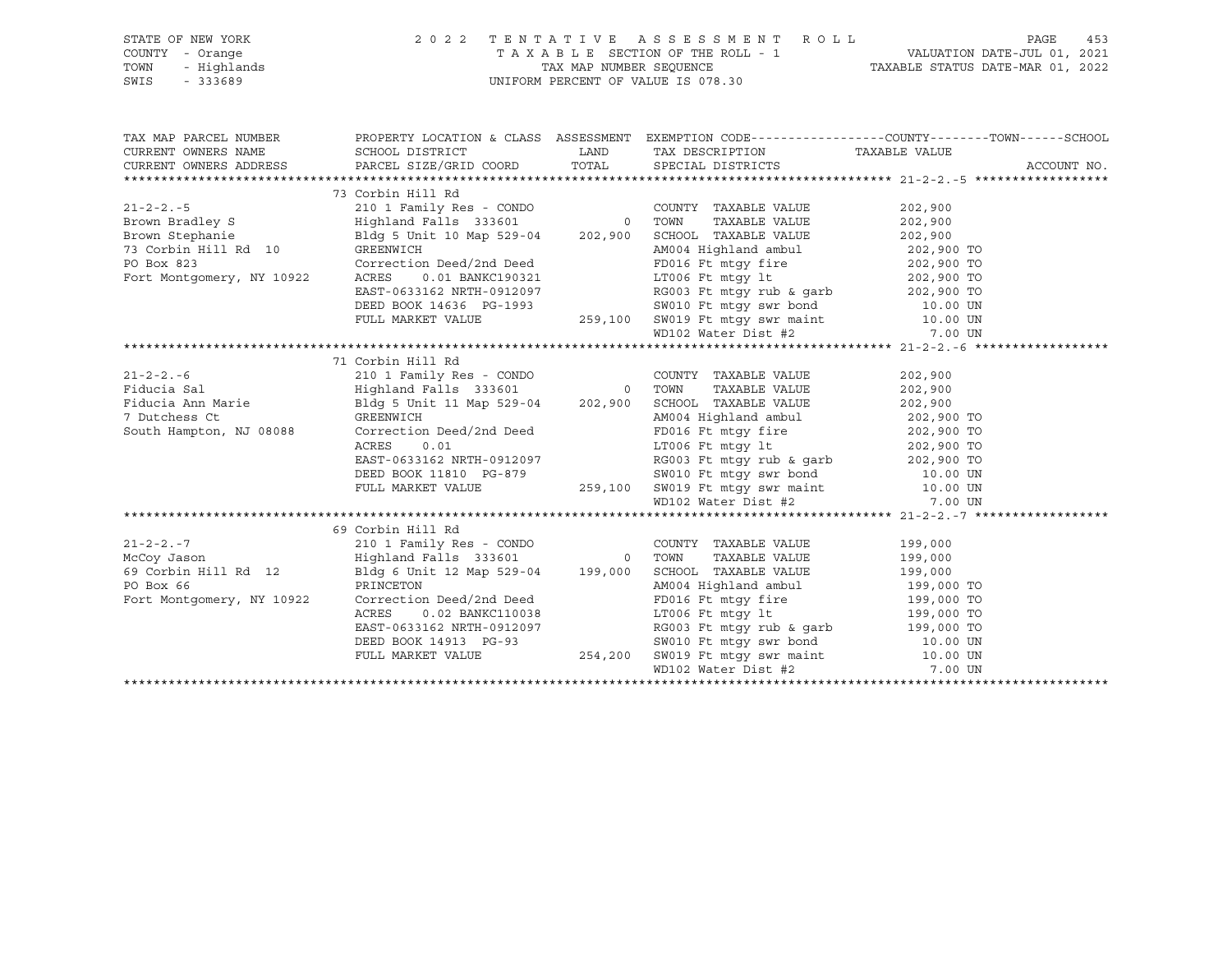| STATE OF NEW YORK   | 2022 TENTATIVE ASSESSMENT ROLL     | 454<br>PAGE                      |
|---------------------|------------------------------------|----------------------------------|
| COUNTY - Orange     | TAXABLE SECTION OF THE ROLL - 1    | VALUATION DATE-JUL 01, 2021      |
| TOWN<br>- Highlands | TAX MAP NUMBER SEOUENCE            | TAXABLE STATUS DATE-MAR 01, 2022 |
| SWIS<br>- 333689    | UNIFORM PERCENT OF VALUE IS 078.30 |                                  |

|                                     | TAX MAP PARCEL NUMBER THE PROPERTY LOCATION & CLASS ASSESSMENT EXEMPTION CODE---------------COUNTY--------TOWN------SCHOOL                                                                                                                       |                                                                 |                |
|-------------------------------------|--------------------------------------------------------------------------------------------------------------------------------------------------------------------------------------------------------------------------------------------------|-----------------------------------------------------------------|----------------|
| CURRENT OWNERS NAME SCHOOL DISTRICT |                                                                                                                                                                                                                                                  | LAND TAX DESCRIPTION TAXABLE VALUE                              |                |
|                                     | CURRENT OWNERS ADDRESS PARCEL SIZE/GRID COORD TOTAL SPECIAL DISTRICTS                                                                                                                                                                            |                                                                 | ACCOUNT NO.    |
|                                     |                                                                                                                                                                                                                                                  |                                                                 |                |
|                                     | 67 Corbin Hill Rd                                                                                                                                                                                                                                |                                                                 |                |
|                                     |                                                                                                                                                                                                                                                  |                                                                 |                |
|                                     |                                                                                                                                                                                                                                                  |                                                                 |                |
|                                     |                                                                                                                                                                                                                                                  |                                                                 |                |
|                                     |                                                                                                                                                                                                                                                  |                                                                 |                |
|                                     | 21-2-2.-8<br>210 1 Family Res - CONDO<br>210 1 Family Res - CONDO<br>210 1 Family Res - CONDO<br>210 1 Family Res - CONDO<br>210 1 Family Res - CONDO<br>210 1 Family Res - CONDO<br>210 1 Family Res - CONDO<br>210 21 Family Res - CONDO<br>21 |                                                                 |                |
|                                     | ACRES 0.02 BANKC220052<br>EAST-0633162 NRTH-0912097<br>DEED BOOK 14669 PG-1848<br>FULL MARKET VALUE 254,200 SW019 Ft mtgy swr maint 10.00 UN<br>FULL MARKET VALUE 254,200 SW019 Ft mtgy swr maint 10.00 UN<br>WD102 Water Dist #2<br>199,0       |                                                                 |                |
|                                     |                                                                                                                                                                                                                                                  |                                                                 |                |
|                                     |                                                                                                                                                                                                                                                  |                                                                 |                |
|                                     |                                                                                                                                                                                                                                                  |                                                                 |                |
|                                     |                                                                                                                                                                                                                                                  |                                                                 |                |
|                                     |                                                                                                                                                                                                                                                  |                                                                 |                |
|                                     | 60 Corbin Hill Rd                                                                                                                                                                                                                                |                                                                 |                |
|                                     | 21-2-2.-9<br>206,700 COUNTY TAXABLE VALUE<br>206,700 COUNTY TAXABLE VALUE<br>206,700 COUNTY TAXABLE VALUE<br>206,700 COUNTY TAXABLE VALUE                                                                                                        |                                                                 |                |
|                                     |                                                                                                                                                                                                                                                  |                                                                 |                |
|                                     |                                                                                                                                                                                                                                                  |                                                                 |                |
|                                     |                                                                                                                                                                                                                                                  |                                                                 |                |
|                                     |                                                                                                                                                                                                                                                  |                                                                 |                |
|                                     | Daniels Donnette<br>Fort Montgomery, NY 10922<br>Fort Montgomery, NY 10922<br>ACRES  CONTECT DON CONTECT DEED DEED AND DEVITE AND ANNELLY ALLOCAL TAXABLE VALUE<br>206,700 TO<br>END 16 PE mtgy fire<br>206,700 TO<br>Fort Montgomery, NY 10     | LT006 Ft $mLy$ lt 206,700 TO                                    |                |
|                                     |                                                                                                                                                                                                                                                  |                                                                 |                |
|                                     |                                                                                                                                                                                                                                                  |                                                                 |                |
|                                     |                                                                                                                                                                                                                                                  |                                                                 |                |
|                                     | EAST-0633162 NRTH-0912097<br>DEED BOOK 14252 PG-1820<br>FULL MARKET VALUE 264,000 SW019 Ft mtgy swr hond 10.00 UN<br>FULL MARKET VALUE 264,000 SW019 Ft mtgy swr maint 10.00 UN<br>WD102 Water Dist #2<br>7.00 UN                                |                                                                 |                |
|                                     |                                                                                                                                                                                                                                                  |                                                                 |                |
|                                     | 58 Corbin Hill Rd                                                                                                                                                                                                                                |                                                                 |                |
|                                     |                                                                                                                                                                                                                                                  |                                                                 | $\overline{0}$ |
|                                     |                                                                                                                                                                                                                                                  |                                                                 | $\overline{0}$ |
|                                     |                                                                                                                                                                                                                                                  |                                                                 | 35,090         |
|                                     | 30 COLORER MAR C 41122 0 20,160 0<br>Ungaro Frank Highland Falls 333601 0 VET WAR T 41123 0 20,160 0<br>Ungaro Yvette Bldg 14 Unit 34 Mp 529-04 206,700 BAS STAR 41854 0 0 0 0<br>58 Corbin Hill Rd Unit 34 Mp 529-04 206,700 BAS ST             |                                                                 |                |
|                                     | NEWPORT 186,540<br>COONTY TAXABLE VALUE 196,540<br>COOTTECTION CONN TAXABLE VALUE 195,180<br>ACRES 0.02 CHOOL TAXABLE VALUE 171,610                                                                                                              |                                                                 |                |
| Fort Montgomery, NY 10922           |                                                                                                                                                                                                                                                  |                                                                 |                |
|                                     | EAST-0633162 NRTH-0912097<br>DEED BOOK 11738 PG-1611<br>PEED BOOK 11738 PG-1611<br>PEED BOOK 11738 PG-1611<br>PEED BOOK 11738 PG-1611<br>264,000 LT006 Ft mtgy 1t 206,700 TO<br>RG003 Ft mtgy rub & garb<br>206,700 TO<br>206,700 TO<br>206,700  |                                                                 |                |
|                                     |                                                                                                                                                                                                                                                  |                                                                 |                |
|                                     |                                                                                                                                                                                                                                                  |                                                                 |                |
|                                     |                                                                                                                                                                                                                                                  |                                                                 |                |
|                                     |                                                                                                                                                                                                                                                  | SW010 Ft mtgy swr bond 10.00 UN                                 |                |
|                                     |                                                                                                                                                                                                                                                  |                                                                 |                |
|                                     |                                                                                                                                                                                                                                                  | SW019 Ft mtgy swr maint 10.00 UN<br>WD102 Water Dist #2 7.00 UN |                |
|                                     |                                                                                                                                                                                                                                                  |                                                                 |                |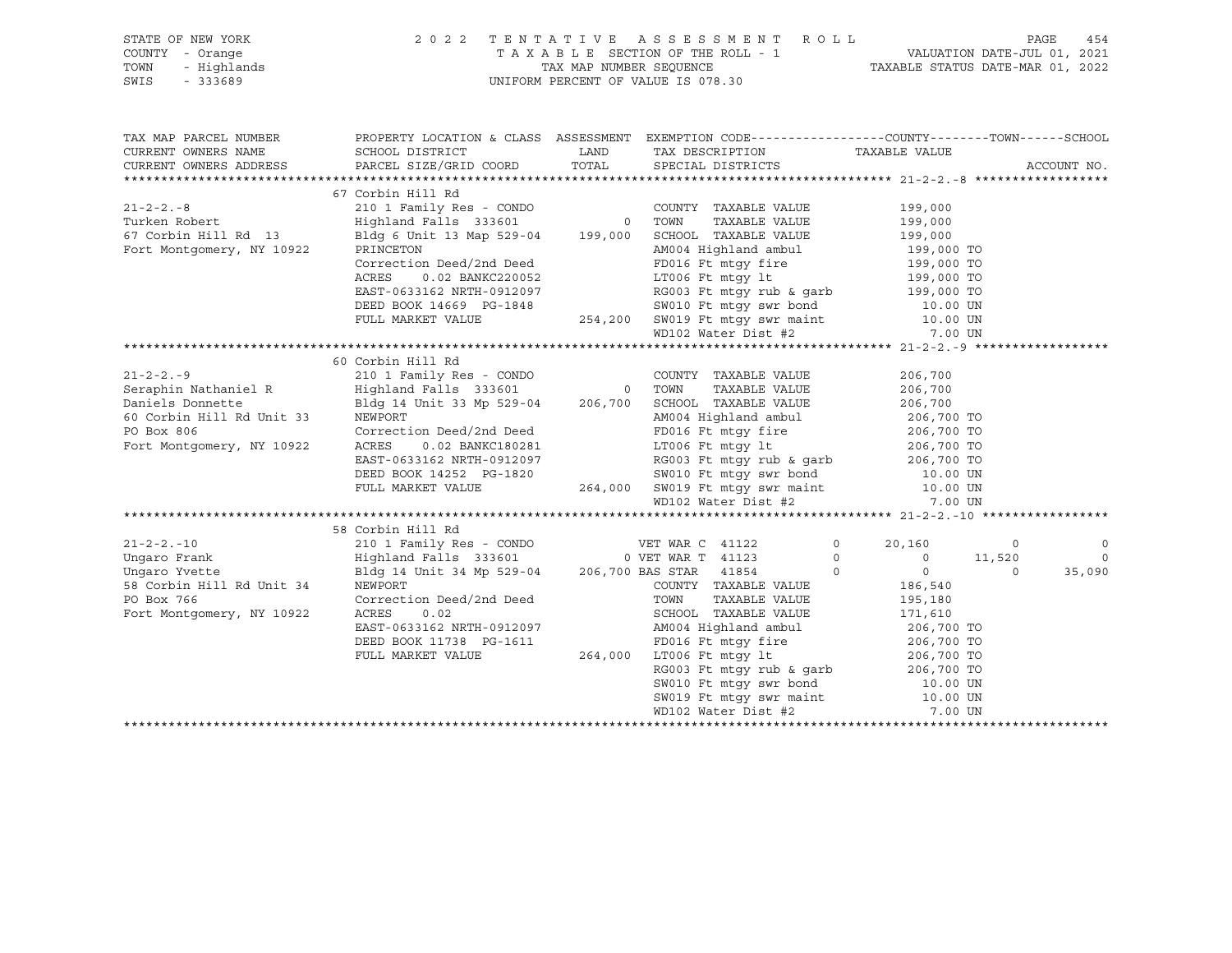| STATE OF NEW YORK |             | 2022 TENTATIVE ASSESSMENT ROLL     |  |  |                                  | PAGE | 455 |
|-------------------|-------------|------------------------------------|--|--|----------------------------------|------|-----|
| COUNTY - Orange   |             | TAXABLE SECTION OF THE ROLL - 1    |  |  | VALUATION DATE-JUL 01, 2021      |      |     |
| TOWN              | - Hiqhlands | TAX MAP NUMBER SEOUENCE            |  |  | TAXABLE STATUS DATE-MAR 01, 2022 |      |     |
| SWIS              | - 333689    | UNIFORM PERCENT OF VALUE IS 078.30 |  |  |                                  |      |     |

| TAX MAP PARCEL NUMBER<br>CURRENT OWNERS NAME<br>CURRENT OWNERS ADDRESS | PROPERTY LOCATION & CLASS ASSESSMENT EXEMPTION CODE---------------COUNTY-------TOWN-----SCHOOL                                                                                                                                                   |                                                                                                                                                                                                                                            |                |          |        |
|------------------------------------------------------------------------|--------------------------------------------------------------------------------------------------------------------------------------------------------------------------------------------------------------------------------------------------|--------------------------------------------------------------------------------------------------------------------------------------------------------------------------------------------------------------------------------------------|----------------|----------|--------|
|                                                                        |                                                                                                                                                                                                                                                  |                                                                                                                                                                                                                                            |                |          |        |
|                                                                        | 43 Corbin Hill Rd                                                                                                                                                                                                                                |                                                                                                                                                                                                                                            |                |          |        |
|                                                                        |                                                                                                                                                                                                                                                  | $\sim$ 0                                                                                                                                                                                                                                   | $\overline{0}$ | $\circ$  | 35,090 |
|                                                                        |                                                                                                                                                                                                                                                  |                                                                                                                                                                                                                                            | 199,000        |          |        |
| 43 Corbin Hill Rd 38 Charisse V. Jackson Trust 199,000 TOWN            |                                                                                                                                                                                                                                                  | TAXABLE VALUE                                                                                                                                                                                                                              | 199,000        |          |        |
| PO Box 892                                                             | dated 8-3-2021                                                                                                                                                                                                                                   | SCHOOL TAXABLE VALUE 163,910                                                                                                                                                                                                               |                |          |        |
| Fort Montgomery, NY 10922                                              | $0.02$ BANK N<br>633162 NRTH-0912007<br>ACRES                                                                                                                                                                                                    | AM004 Highland ambul 199,000 TO<br>FD016 Ft mtgy fire 199,000 TO<br>LT006 Ft mtgy lt 199,000 TO<br>AM004 Highlanu amwur<br>FD016 Ft mtgy fire<br>LT006 Ft mtgy lt<br>LT006 Ft mtgy lt                                                      |                |          |        |
|                                                                        | EAST-0633162 NRTH-0912097                                                                                                                                                                                                                        |                                                                                                                                                                                                                                            |                |          |        |
|                                                                        | DEED BOOK 15134 PG-454                                                                                                                                                                                                                           |                                                                                                                                                                                                                                            |                |          |        |
|                                                                        | FULL MARKET VALUE                                                                                                                                                                                                                                | $254,200$ RG003 Ft mtgy rub & garb 199,000 TO                                                                                                                                                                                              |                |          |        |
|                                                                        |                                                                                                                                                                                                                                                  |                                                                                                                                                                                                                                            |                |          |        |
|                                                                        |                                                                                                                                                                                                                                                  |                                                                                                                                                                                                                                            |                |          |        |
|                                                                        |                                                                                                                                                                                                                                                  | SW010 Ft mtgy swr bond 10.00 UN<br>SW019 Ft mtgy swr maint 10.00 UN<br>WD102 Water Dist #2 7.00 UN                                                                                                                                         |                |          |        |
|                                                                        |                                                                                                                                                                                                                                                  |                                                                                                                                                                                                                                            |                |          |        |
|                                                                        | 45 Corbin Hill Rd                                                                                                                                                                                                                                |                                                                                                                                                                                                                                            |                |          |        |
| $21 - 2 - 2 - 12$                                                      | 210 1 Family Res - CONDO BAS STAR 41854 0<br>Highland Falls 333601 0 COUNTY TAXABLE VALUE<br>Bldg 16 Unit 39 Map 529-0 195,200 TOWN TAXABLE VALUE                                                                                                |                                                                                                                                                                                                                                            | $\overline{0}$ | $\Omega$ | 35,090 |
| Alexander Richard J Jr                                                 |                                                                                                                                                                                                                                                  |                                                                                                                                                                                                                                            | 195,200        |          |        |
| Cecchini-Alexander Kimberly                                            |                                                                                                                                                                                                                                                  |                                                                                                                                                                                                                                            | 195,200        |          |        |
| 45 Corbin Hill Rd 39                                                   | LENOX                                                                                                                                                                                                                                            | SCHOOL TAXABLE VALUE 160,110                                                                                                                                                                                                               |                |          |        |
| PO Box 891                                                             |                                                                                                                                                                                                                                                  |                                                                                                                                                                                                                                            |                |          |        |
| Fort Montgomery, NY 10922                                              |                                                                                                                                                                                                                                                  |                                                                                                                                                                                                                                            |                |          |        |
|                                                                        |                                                                                                                                                                                                                                                  |                                                                                                                                                                                                                                            |                |          |        |
|                                                                        |                                                                                                                                                                                                                                                  |                                                                                                                                                                                                                                            |                |          |        |
|                                                                        |                                                                                                                                                                                                                                                  |                                                                                                                                                                                                                                            |                |          |        |
|                                                                        |                                                                                                                                                                                                                                                  |                                                                                                                                                                                                                                            |                |          |        |
|                                                                        | Correction Deed/2nd Deed<br>Correction Deed/2nd Deed<br>ACRES 0.02 BANKC030440<br>EAST-0633162 NRTH-0912097<br>DEED BOOK 15038 PG-1122<br>PULL MARKET VALUE<br>PULL MARKET VALUE<br>PULL MARKET VALUE<br>249,300 SW010 Ft mtgy swr maint<br>MD10 |                                                                                                                                                                                                                                            |                |          |        |
|                                                                        |                                                                                                                                                                                                                                                  |                                                                                                                                                                                                                                            |                |          |        |
|                                                                        | 47 Corbin Hill Rd                                                                                                                                                                                                                                |                                                                                                                                                                                                                                            |                |          |        |
| $21 - 2 - 2 - 13$                                                      | 210 1 Family Res - CONDO COUNTY TAXABLE VALUE 199,000                                                                                                                                                                                            |                                                                                                                                                                                                                                            |                |          |        |
|                                                                        |                                                                                                                                                                                                                                                  |                                                                                                                                                                                                                                            |                |          |        |
|                                                                        |                                                                                                                                                                                                                                                  |                                                                                                                                                                                                                                            |                |          |        |
|                                                                        |                                                                                                                                                                                                                                                  |                                                                                                                                                                                                                                            |                |          |        |
| Yonkers, NY 10705                                                      | Correction Deed/2nd Deed                                                                                                                                                                                                                         | FD016 Ft mtgy fire 199,000 TO                                                                                                                                                                                                              |                |          |        |
|                                                                        | 0.02 BANKC130173<br>ACRES                                                                                                                                                                                                                        |                                                                                                                                                                                                                                            |                |          |        |
|                                                                        | EAST-0633162 NRTH-0912097<br>DEED BOOK 14505 PG-487                                                                                                                                                                                              |                                                                                                                                                                                                                                            |                |          |        |
|                                                                        |                                                                                                                                                                                                                                                  |                                                                                                                                                                                                                                            |                |          |        |
|                                                                        | FULL MARKET VALUE                                                                                                                                                                                                                                |                                                                                                                                                                                                                                            |                |          |        |
|                                                                        |                                                                                                                                                                                                                                                  | CC130173<br>0912097 RG003 Ft mtgy 1t<br>C-487 RG003 Ft mtgy rub & garb<br>254,200 SW019 Ft mtgy swr hond<br>254,200 SW019 Ft mtgy swr maint<br>254,200 SW019 Ft mtgy swr maint<br>254,200 SW019 Ft mtgy swr maint<br>254,200 SW019 Ft mtgy |                |          |        |
|                                                                        |                                                                                                                                                                                                                                                  |                                                                                                                                                                                                                                            |                |          |        |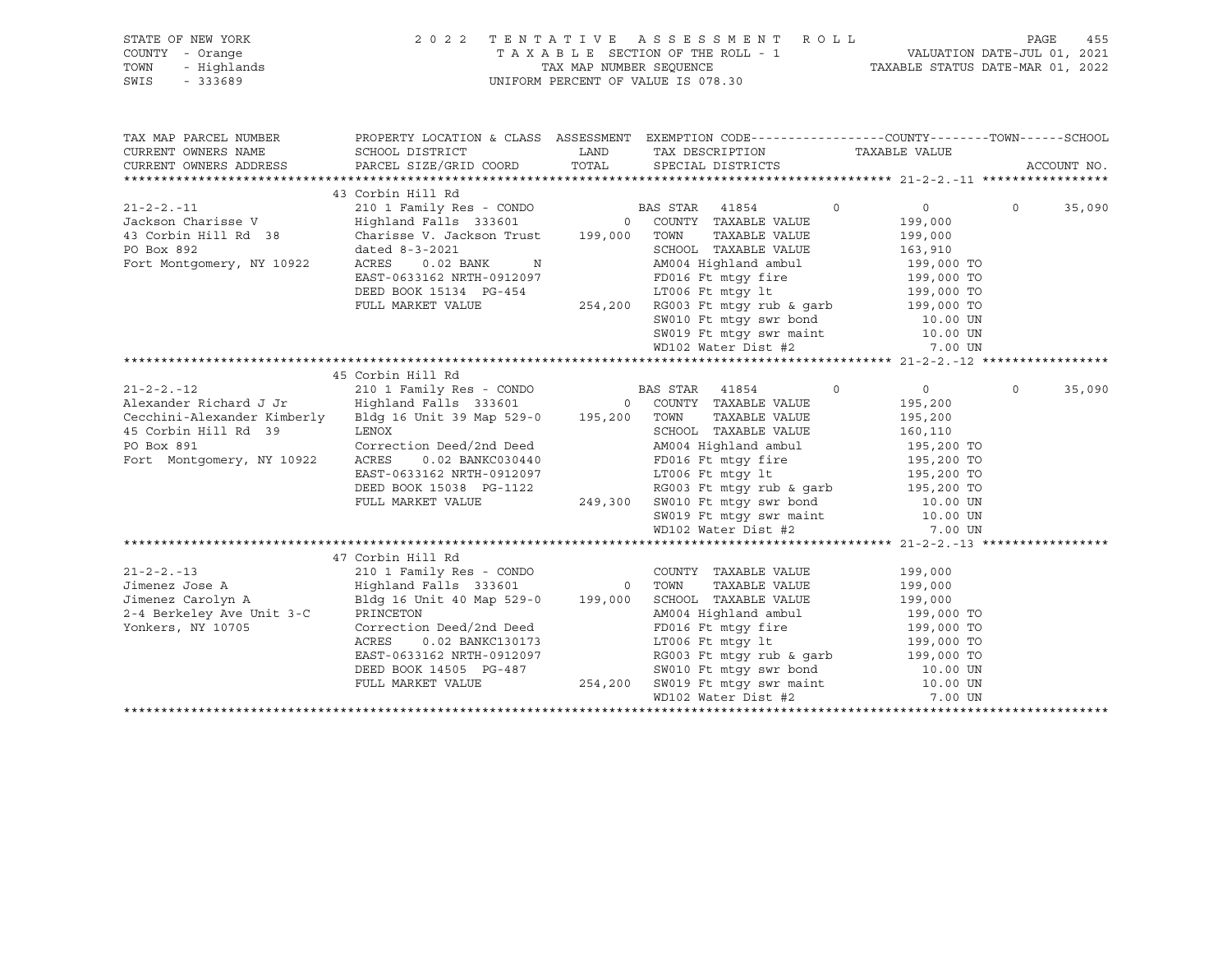|      | STATE OF NEW YORK | 2022 TENTATIVE ASSESSMENT ROLL     | PAGE                             | 456 |
|------|-------------------|------------------------------------|----------------------------------|-----|
|      | COUNTY - Orange   | TAXABLE SECTION OF THE ROLL - 1    | VALUATION DATE-JUL 01, 2021      |     |
| TOWN | - Highlands       | TAX MAP NUMBER SEOUENCE            | TAXABLE STATUS DATE-MAR 01, 2022 |     |
| SWIS | $-333689$         | UNIFORM PERCENT OF VALUE IS 078.30 |                                  |     |

| CURRENT OWNERS NAME<br>SCHOOL DISTRICT $\hfill\textsc{LAND}$ TAX DESCRIPTION $\hfill\textsc{TAXABLE}$ VALUE<br>PARCEL SIZE/GRID COORD TOTAL SPECIAL DISTRICTS<br>CURRENT OWNERS ADDRESS<br>ACCOUNT NO.<br>$\begin{tabular}{lllllllllll} \multicolumn{4}{c }{\textbf{210.1} Famiy Res - CONDO} & \multicolumn{4}{c }{EMH STAR} & \multicolumn{4}{c }{41-2-2. -1} \multicolumn{4}{c }{\textbf{210.1} Family Res - CONDO} & \multicolumn{4}{c }{EMH STAR} & \multicolumn{4}{c }{41834} & \multicolumn{4}{c }{0} & \multicolumn{4}{c }{0} & \multicolumn{4}{c }{0} & \multicolumn{4}{c }{0} & \multicolumn{4}{c }{0} & \multicolumn{4}{c }{0} & \mult$<br>$\Omega$<br>87,610<br>SCHOOL TAXABLE VALUE 119,090<br>NEWPORT<br>Correction Deed/2nd Deed<br>AM004 Highland ambul<br>ACRES 0.02<br>EAST-0633162 NRTH-0912097<br>EAST-0633162 NRTH-0912097<br>LT006 Ft mtgy 1t<br>Fort Montgomery, NY 10922<br>AM004 Highland ambul 206,700 TO<br>FD016 Ft mtgy fire 206,700 TO<br>LT006 Ft mtgy lt 206,700 TO<br>DEED BOOK 12168 PG-1459<br>PULL MARKET VALUE 264,000 SW010 Ft mtgy rub & garb<br>264,000 SW010 Ft mtgy swr bond<br>SW019 Ft mtgy swr maint 10.00 UN<br>WD102 Water Dist #2<br>7.00 UN<br>41 Corbin Hill Rd<br>41 COLUM ALL RO<br>206,700<br>206,700<br>206,700<br>206,700<br>206,700<br>206,700<br>206,700<br>206,700<br>206,700<br>206,700<br>206,700<br>206,700<br>206,700<br>206,700<br>206,700<br>206,700<br>206,700<br>206,700<br>206,700<br>206,700<br>206,700<br>206,700<br>206,700<br>EXERES 0.02 BANK N<br>EXERES 0.02 BANK N<br>EXERES 0.02 BANK N<br>EXERES 0.02 BANK N<br>EXERES 0.02 BANK N<br>EXERES 0.02 BANK N<br>EXERES 0.02 BANK N<br>EXERENCE 206,700 TO<br>EXERENCE 206,700 TO<br>EXERENCE 206,700 TO<br>EXERENCE 206,700 TO<br>Fort Montgomery, NY 10922<br>24 Laila Ln<br>24 Laila 1 24 Laila 1 24 Laila 1 26<br>24 Laila 1 20 1 Family Res - CONDO WET WAR C 41122 0 20,160 0<br>24 Laila 1 43 Highland Falls 333601 0 VET WAR T 41123 0 0 11,520<br>24 Laila 1 43 Highland Falls 333601 199,000 BAS STAR 41<br>$\circ$<br>$\overline{0}$<br>35,090<br>RG003 Ft mtgy rub & garb<br>RG003 Ft mtgy rub & garb<br>SW010 Ft mtgy swr bond<br>SW019 Ft mtgy swr maint<br>MD102 Water Dist #2<br>7.00 UN<br>MD102 Water Dist #2<br>7.00 UN | TAX MAP PARCEL NUMBER | PROPERTY LOCATION & CLASS ASSESSMENT EXEMPTION CODE---------------COUNTY-------TOWN-----SCHOOL |  |  |  |
|--------------------------------------------------------------------------------------------------------------------------------------------------------------------------------------------------------------------------------------------------------------------------------------------------------------------------------------------------------------------------------------------------------------------------------------------------------------------------------------------------------------------------------------------------------------------------------------------------------------------------------------------------------------------------------------------------------------------------------------------------------------------------------------------------------------------------------------------------------------------------------------------------------------------------------------------------------------------------------------------------------------------------------------------------------------------------------------------------------------------------------------------------------------------------------------------------------------------------------------------------------------------------------------------------------------------------------------------------------------------------------------------------------------------------------------------------------------------------------------------------------------------------------------------------------------------------------------------------------------------------------------------------------------------------------------------------------------------------------------------------------------------------------------------------------------------------------------------------------------------------------------------------------------------------------------------------------------------------------------------------------------------------------------------------------------------------------------------------------------------------------------------------------------------------------------------------------------------------------------------------------------------|-----------------------|------------------------------------------------------------------------------------------------|--|--|--|
|                                                                                                                                                                                                                                                                                                                                                                                                                                                                                                                                                                                                                                                                                                                                                                                                                                                                                                                                                                                                                                                                                                                                                                                                                                                                                                                                                                                                                                                                                                                                                                                                                                                                                                                                                                                                                                                                                                                                                                                                                                                                                                                                                                                                                                                                    |                       |                                                                                                |  |  |  |
|                                                                                                                                                                                                                                                                                                                                                                                                                                                                                                                                                                                                                                                                                                                                                                                                                                                                                                                                                                                                                                                                                                                                                                                                                                                                                                                                                                                                                                                                                                                                                                                                                                                                                                                                                                                                                                                                                                                                                                                                                                                                                                                                                                                                                                                                    |                       |                                                                                                |  |  |  |
|                                                                                                                                                                                                                                                                                                                                                                                                                                                                                                                                                                                                                                                                                                                                                                                                                                                                                                                                                                                                                                                                                                                                                                                                                                                                                                                                                                                                                                                                                                                                                                                                                                                                                                                                                                                                                                                                                                                                                                                                                                                                                                                                                                                                                                                                    |                       |                                                                                                |  |  |  |
|                                                                                                                                                                                                                                                                                                                                                                                                                                                                                                                                                                                                                                                                                                                                                                                                                                                                                                                                                                                                                                                                                                                                                                                                                                                                                                                                                                                                                                                                                                                                                                                                                                                                                                                                                                                                                                                                                                                                                                                                                                                                                                                                                                                                                                                                    |                       |                                                                                                |  |  |  |
|                                                                                                                                                                                                                                                                                                                                                                                                                                                                                                                                                                                                                                                                                                                                                                                                                                                                                                                                                                                                                                                                                                                                                                                                                                                                                                                                                                                                                                                                                                                                                                                                                                                                                                                                                                                                                                                                                                                                                                                                                                                                                                                                                                                                                                                                    |                       |                                                                                                |  |  |  |
|                                                                                                                                                                                                                                                                                                                                                                                                                                                                                                                                                                                                                                                                                                                                                                                                                                                                                                                                                                                                                                                                                                                                                                                                                                                                                                                                                                                                                                                                                                                                                                                                                                                                                                                                                                                                                                                                                                                                                                                                                                                                                                                                                                                                                                                                    |                       |                                                                                                |  |  |  |
|                                                                                                                                                                                                                                                                                                                                                                                                                                                                                                                                                                                                                                                                                                                                                                                                                                                                                                                                                                                                                                                                                                                                                                                                                                                                                                                                                                                                                                                                                                                                                                                                                                                                                                                                                                                                                                                                                                                                                                                                                                                                                                                                                                                                                                                                    |                       |                                                                                                |  |  |  |
|                                                                                                                                                                                                                                                                                                                                                                                                                                                                                                                                                                                                                                                                                                                                                                                                                                                                                                                                                                                                                                                                                                                                                                                                                                                                                                                                                                                                                                                                                                                                                                                                                                                                                                                                                                                                                                                                                                                                                                                                                                                                                                                                                                                                                                                                    |                       |                                                                                                |  |  |  |
|                                                                                                                                                                                                                                                                                                                                                                                                                                                                                                                                                                                                                                                                                                                                                                                                                                                                                                                                                                                                                                                                                                                                                                                                                                                                                                                                                                                                                                                                                                                                                                                                                                                                                                                                                                                                                                                                                                                                                                                                                                                                                                                                                                                                                                                                    |                       |                                                                                                |  |  |  |
|                                                                                                                                                                                                                                                                                                                                                                                                                                                                                                                                                                                                                                                                                                                                                                                                                                                                                                                                                                                                                                                                                                                                                                                                                                                                                                                                                                                                                                                                                                                                                                                                                                                                                                                                                                                                                                                                                                                                                                                                                                                                                                                                                                                                                                                                    |                       |                                                                                                |  |  |  |
|                                                                                                                                                                                                                                                                                                                                                                                                                                                                                                                                                                                                                                                                                                                                                                                                                                                                                                                                                                                                                                                                                                                                                                                                                                                                                                                                                                                                                                                                                                                                                                                                                                                                                                                                                                                                                                                                                                                                                                                                                                                                                                                                                                                                                                                                    |                       |                                                                                                |  |  |  |
|                                                                                                                                                                                                                                                                                                                                                                                                                                                                                                                                                                                                                                                                                                                                                                                                                                                                                                                                                                                                                                                                                                                                                                                                                                                                                                                                                                                                                                                                                                                                                                                                                                                                                                                                                                                                                                                                                                                                                                                                                                                                                                                                                                                                                                                                    |                       |                                                                                                |  |  |  |
|                                                                                                                                                                                                                                                                                                                                                                                                                                                                                                                                                                                                                                                                                                                                                                                                                                                                                                                                                                                                                                                                                                                                                                                                                                                                                                                                                                                                                                                                                                                                                                                                                                                                                                                                                                                                                                                                                                                                                                                                                                                                                                                                                                                                                                                                    |                       |                                                                                                |  |  |  |
|                                                                                                                                                                                                                                                                                                                                                                                                                                                                                                                                                                                                                                                                                                                                                                                                                                                                                                                                                                                                                                                                                                                                                                                                                                                                                                                                                                                                                                                                                                                                                                                                                                                                                                                                                                                                                                                                                                                                                                                                                                                                                                                                                                                                                                                                    |                       |                                                                                                |  |  |  |
|                                                                                                                                                                                                                                                                                                                                                                                                                                                                                                                                                                                                                                                                                                                                                                                                                                                                                                                                                                                                                                                                                                                                                                                                                                                                                                                                                                                                                                                                                                                                                                                                                                                                                                                                                                                                                                                                                                                                                                                                                                                                                                                                                                                                                                                                    |                       |                                                                                                |  |  |  |
|                                                                                                                                                                                                                                                                                                                                                                                                                                                                                                                                                                                                                                                                                                                                                                                                                                                                                                                                                                                                                                                                                                                                                                                                                                                                                                                                                                                                                                                                                                                                                                                                                                                                                                                                                                                                                                                                                                                                                                                                                                                                                                                                                                                                                                                                    |                       |                                                                                                |  |  |  |
|                                                                                                                                                                                                                                                                                                                                                                                                                                                                                                                                                                                                                                                                                                                                                                                                                                                                                                                                                                                                                                                                                                                                                                                                                                                                                                                                                                                                                                                                                                                                                                                                                                                                                                                                                                                                                                                                                                                                                                                                                                                                                                                                                                                                                                                                    |                       |                                                                                                |  |  |  |
|                                                                                                                                                                                                                                                                                                                                                                                                                                                                                                                                                                                                                                                                                                                                                                                                                                                                                                                                                                                                                                                                                                                                                                                                                                                                                                                                                                                                                                                                                                                                                                                                                                                                                                                                                                                                                                                                                                                                                                                                                                                                                                                                                                                                                                                                    |                       |                                                                                                |  |  |  |
|                                                                                                                                                                                                                                                                                                                                                                                                                                                                                                                                                                                                                                                                                                                                                                                                                                                                                                                                                                                                                                                                                                                                                                                                                                                                                                                                                                                                                                                                                                                                                                                                                                                                                                                                                                                                                                                                                                                                                                                                                                                                                                                                                                                                                                                                    |                       |                                                                                                |  |  |  |
|                                                                                                                                                                                                                                                                                                                                                                                                                                                                                                                                                                                                                                                                                                                                                                                                                                                                                                                                                                                                                                                                                                                                                                                                                                                                                                                                                                                                                                                                                                                                                                                                                                                                                                                                                                                                                                                                                                                                                                                                                                                                                                                                                                                                                                                                    |                       |                                                                                                |  |  |  |
|                                                                                                                                                                                                                                                                                                                                                                                                                                                                                                                                                                                                                                                                                                                                                                                                                                                                                                                                                                                                                                                                                                                                                                                                                                                                                                                                                                                                                                                                                                                                                                                                                                                                                                                                                                                                                                                                                                                                                                                                                                                                                                                                                                                                                                                                    |                       |                                                                                                |  |  |  |
|                                                                                                                                                                                                                                                                                                                                                                                                                                                                                                                                                                                                                                                                                                                                                                                                                                                                                                                                                                                                                                                                                                                                                                                                                                                                                                                                                                                                                                                                                                                                                                                                                                                                                                                                                                                                                                                                                                                                                                                                                                                                                                                                                                                                                                                                    |                       |                                                                                                |  |  |  |
|                                                                                                                                                                                                                                                                                                                                                                                                                                                                                                                                                                                                                                                                                                                                                                                                                                                                                                                                                                                                                                                                                                                                                                                                                                                                                                                                                                                                                                                                                                                                                                                                                                                                                                                                                                                                                                                                                                                                                                                                                                                                                                                                                                                                                                                                    |                       |                                                                                                |  |  |  |
|                                                                                                                                                                                                                                                                                                                                                                                                                                                                                                                                                                                                                                                                                                                                                                                                                                                                                                                                                                                                                                                                                                                                                                                                                                                                                                                                                                                                                                                                                                                                                                                                                                                                                                                                                                                                                                                                                                                                                                                                                                                                                                                                                                                                                                                                    |                       |                                                                                                |  |  |  |
|                                                                                                                                                                                                                                                                                                                                                                                                                                                                                                                                                                                                                                                                                                                                                                                                                                                                                                                                                                                                                                                                                                                                                                                                                                                                                                                                                                                                                                                                                                                                                                                                                                                                                                                                                                                                                                                                                                                                                                                                                                                                                                                                                                                                                                                                    |                       |                                                                                                |  |  |  |
|                                                                                                                                                                                                                                                                                                                                                                                                                                                                                                                                                                                                                                                                                                                                                                                                                                                                                                                                                                                                                                                                                                                                                                                                                                                                                                                                                                                                                                                                                                                                                                                                                                                                                                                                                                                                                                                                                                                                                                                                                                                                                                                                                                                                                                                                    |                       |                                                                                                |  |  |  |
|                                                                                                                                                                                                                                                                                                                                                                                                                                                                                                                                                                                                                                                                                                                                                                                                                                                                                                                                                                                                                                                                                                                                                                                                                                                                                                                                                                                                                                                                                                                                                                                                                                                                                                                                                                                                                                                                                                                                                                                                                                                                                                                                                                                                                                                                    |                       |                                                                                                |  |  |  |
|                                                                                                                                                                                                                                                                                                                                                                                                                                                                                                                                                                                                                                                                                                                                                                                                                                                                                                                                                                                                                                                                                                                                                                                                                                                                                                                                                                                                                                                                                                                                                                                                                                                                                                                                                                                                                                                                                                                                                                                                                                                                                                                                                                                                                                                                    |                       |                                                                                                |  |  |  |
|                                                                                                                                                                                                                                                                                                                                                                                                                                                                                                                                                                                                                                                                                                                                                                                                                                                                                                                                                                                                                                                                                                                                                                                                                                                                                                                                                                                                                                                                                                                                                                                                                                                                                                                                                                                                                                                                                                                                                                                                                                                                                                                                                                                                                                                                    |                       |                                                                                                |  |  |  |
|                                                                                                                                                                                                                                                                                                                                                                                                                                                                                                                                                                                                                                                                                                                                                                                                                                                                                                                                                                                                                                                                                                                                                                                                                                                                                                                                                                                                                                                                                                                                                                                                                                                                                                                                                                                                                                                                                                                                                                                                                                                                                                                                                                                                                                                                    |                       |                                                                                                |  |  |  |
|                                                                                                                                                                                                                                                                                                                                                                                                                                                                                                                                                                                                                                                                                                                                                                                                                                                                                                                                                                                                                                                                                                                                                                                                                                                                                                                                                                                                                                                                                                                                                                                                                                                                                                                                                                                                                                                                                                                                                                                                                                                                                                                                                                                                                                                                    |                       |                                                                                                |  |  |  |
|                                                                                                                                                                                                                                                                                                                                                                                                                                                                                                                                                                                                                                                                                                                                                                                                                                                                                                                                                                                                                                                                                                                                                                                                                                                                                                                                                                                                                                                                                                                                                                                                                                                                                                                                                                                                                                                                                                                                                                                                                                                                                                                                                                                                                                                                    |                       |                                                                                                |  |  |  |
|                                                                                                                                                                                                                                                                                                                                                                                                                                                                                                                                                                                                                                                                                                                                                                                                                                                                                                                                                                                                                                                                                                                                                                                                                                                                                                                                                                                                                                                                                                                                                                                                                                                                                                                                                                                                                                                                                                                                                                                                                                                                                                                                                                                                                                                                    |                       |                                                                                                |  |  |  |
|                                                                                                                                                                                                                                                                                                                                                                                                                                                                                                                                                                                                                                                                                                                                                                                                                                                                                                                                                                                                                                                                                                                                                                                                                                                                                                                                                                                                                                                                                                                                                                                                                                                                                                                                                                                                                                                                                                                                                                                                                                                                                                                                                                                                                                                                    |                       |                                                                                                |  |  |  |
|                                                                                                                                                                                                                                                                                                                                                                                                                                                                                                                                                                                                                                                                                                                                                                                                                                                                                                                                                                                                                                                                                                                                                                                                                                                                                                                                                                                                                                                                                                                                                                                                                                                                                                                                                                                                                                                                                                                                                                                                                                                                                                                                                                                                                                                                    |                       |                                                                                                |  |  |  |
|                                                                                                                                                                                                                                                                                                                                                                                                                                                                                                                                                                                                                                                                                                                                                                                                                                                                                                                                                                                                                                                                                                                                                                                                                                                                                                                                                                                                                                                                                                                                                                                                                                                                                                                                                                                                                                                                                                                                                                                                                                                                                                                                                                                                                                                                    |                       |                                                                                                |  |  |  |
|                                                                                                                                                                                                                                                                                                                                                                                                                                                                                                                                                                                                                                                                                                                                                                                                                                                                                                                                                                                                                                                                                                                                                                                                                                                                                                                                                                                                                                                                                                                                                                                                                                                                                                                                                                                                                                                                                                                                                                                                                                                                                                                                                                                                                                                                    |                       |                                                                                                |  |  |  |
|                                                                                                                                                                                                                                                                                                                                                                                                                                                                                                                                                                                                                                                                                                                                                                                                                                                                                                                                                                                                                                                                                                                                                                                                                                                                                                                                                                                                                                                                                                                                                                                                                                                                                                                                                                                                                                                                                                                                                                                                                                                                                                                                                                                                                                                                    |                       |                                                                                                |  |  |  |
|                                                                                                                                                                                                                                                                                                                                                                                                                                                                                                                                                                                                                                                                                                                                                                                                                                                                                                                                                                                                                                                                                                                                                                                                                                                                                                                                                                                                                                                                                                                                                                                                                                                                                                                                                                                                                                                                                                                                                                                                                                                                                                                                                                                                                                                                    |                       |                                                                                                |  |  |  |
|                                                                                                                                                                                                                                                                                                                                                                                                                                                                                                                                                                                                                                                                                                                                                                                                                                                                                                                                                                                                                                                                                                                                                                                                                                                                                                                                                                                                                                                                                                                                                                                                                                                                                                                                                                                                                                                                                                                                                                                                                                                                                                                                                                                                                                                                    |                       |                                                                                                |  |  |  |
|                                                                                                                                                                                                                                                                                                                                                                                                                                                                                                                                                                                                                                                                                                                                                                                                                                                                                                                                                                                                                                                                                                                                                                                                                                                                                                                                                                                                                                                                                                                                                                                                                                                                                                                                                                                                                                                                                                                                                                                                                                                                                                                                                                                                                                                                    |                       |                                                                                                |  |  |  |
|                                                                                                                                                                                                                                                                                                                                                                                                                                                                                                                                                                                                                                                                                                                                                                                                                                                                                                                                                                                                                                                                                                                                                                                                                                                                                                                                                                                                                                                                                                                                                                                                                                                                                                                                                                                                                                                                                                                                                                                                                                                                                                                                                                                                                                                                    |                       |                                                                                                |  |  |  |
|                                                                                                                                                                                                                                                                                                                                                                                                                                                                                                                                                                                                                                                                                                                                                                                                                                                                                                                                                                                                                                                                                                                                                                                                                                                                                                                                                                                                                                                                                                                                                                                                                                                                                                                                                                                                                                                                                                                                                                                                                                                                                                                                                                                                                                                                    |                       |                                                                                                |  |  |  |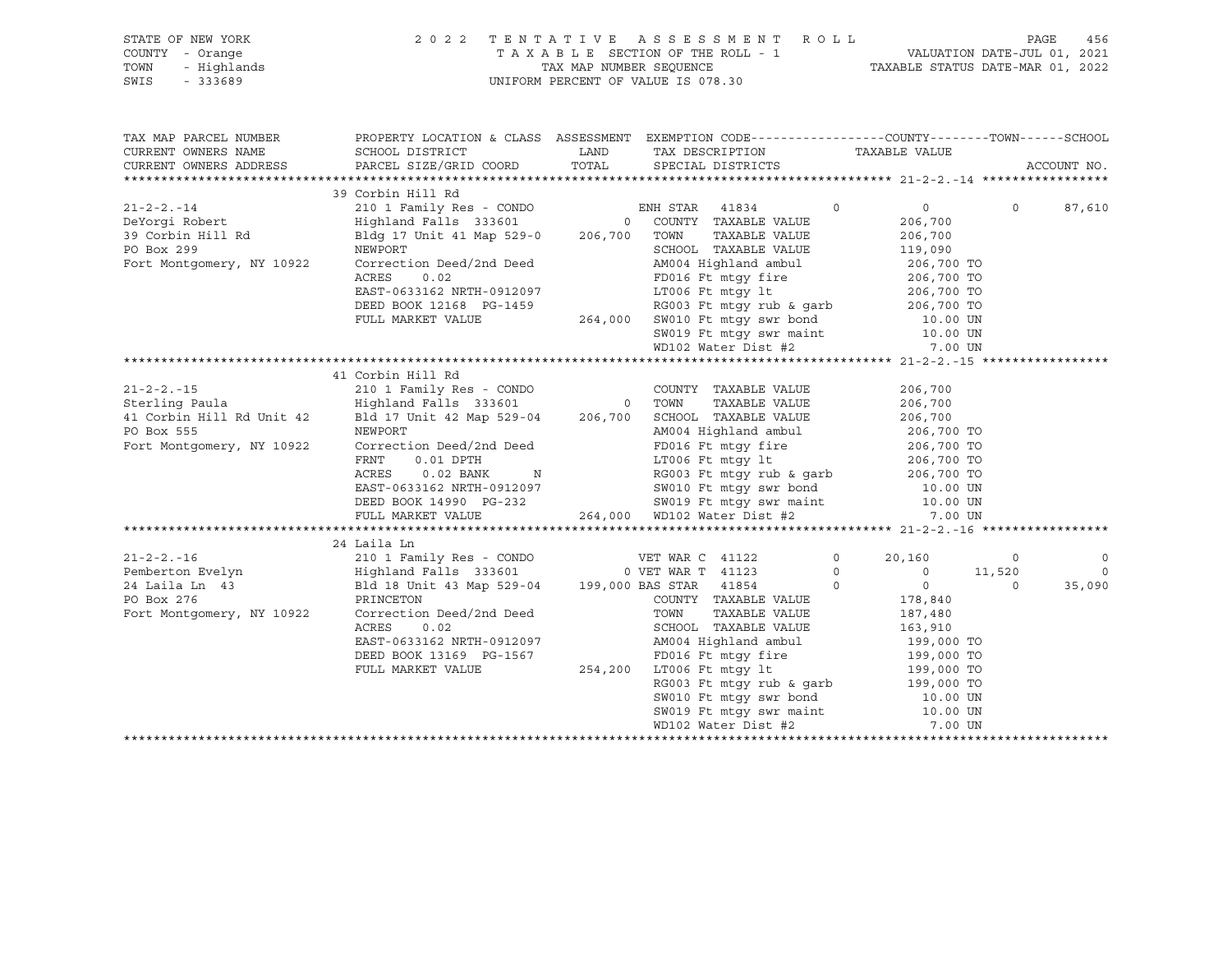| STATE OF NEW YORK                                                                                        |                                                                                                                                                                                                                                                                                                                                                                                                                           |                                                                                                                                                                                                          |  |
|----------------------------------------------------------------------------------------------------------|---------------------------------------------------------------------------------------------------------------------------------------------------------------------------------------------------------------------------------------------------------------------------------------------------------------------------------------------------------------------------------------------------------------------------|----------------------------------------------------------------------------------------------------------------------------------------------------------------------------------------------------------|--|
| COUNTY - Orange                                                                                          |                                                                                                                                                                                                                                                                                                                                                                                                                           |                                                                                                                                                                                                          |  |
| TOWN                                                                                                     |                                                                                                                                                                                                                                                                                                                                                                                                                           |                                                                                                                                                                                                          |  |
| $\begin{bmatrix}\nI & - & \text{Orang} \\ I & - & \text{Highlands} \\ - & 333689\n\end{bmatrix}$<br>SWIS |                                                                                                                                                                                                                                                                                                                                                                                                                           | 2022 TENTATIVE ASSESSMENT ROLL PAGE 457<br>TAXABLE SECTION OF THE ROLL - 1 VALUATION DATE-JUL 01, 2021<br>TAX MAP NUMBER SEQUENCE TAXABLE STATUS DATE-MAR 01, 2022<br>UNIFORM PERCENT OF VALUE IS 078.30 |  |
|                                                                                                          |                                                                                                                                                                                                                                                                                                                                                                                                                           |                                                                                                                                                                                                          |  |
|                                                                                                          | TAX MAP PARCEL NUMBER BOOPERTY LOCATION & CLASS ASSESSMENT EXEMPTION CODE---------------COUNTY--------TOWN-----SCHOOL<br>CURRENT OWNERS NAME SCHOOL DISTRICT LAND TAX DESCRIPTION TAXABLE VALUE<br>CURRENT OWNERS ADDRESS PARCEL SIZ                                                                                                                                                                                      |                                                                                                                                                                                                          |  |
|                                                                                                          |                                                                                                                                                                                                                                                                                                                                                                                                                           |                                                                                                                                                                                                          |  |
|                                                                                                          |                                                                                                                                                                                                                                                                                                                                                                                                                           |                                                                                                                                                                                                          |  |
|                                                                                                          |                                                                                                                                                                                                                                                                                                                                                                                                                           |                                                                                                                                                                                                          |  |
|                                                                                                          | 22 Laila Ln                                                                                                                                                                                                                                                                                                                                                                                                               |                                                                                                                                                                                                          |  |
| $21 - 2 - 2 - 17$                                                                                        |                                                                                                                                                                                                                                                                                                                                                                                                                           |                                                                                                                                                                                                          |  |
|                                                                                                          |                                                                                                                                                                                                                                                                                                                                                                                                                           |                                                                                                                                                                                                          |  |
|                                                                                                          |                                                                                                                                                                                                                                                                                                                                                                                                                           |                                                                                                                                                                                                          |  |
|                                                                                                          |                                                                                                                                                                                                                                                                                                                                                                                                                           |                                                                                                                                                                                                          |  |
|                                                                                                          |                                                                                                                                                                                                                                                                                                                                                                                                                           |                                                                                                                                                                                                          |  |
|                                                                                                          |                                                                                                                                                                                                                                                                                                                                                                                                                           |                                                                                                                                                                                                          |  |
|                                                                                                          |                                                                                                                                                                                                                                                                                                                                                                                                                           |                                                                                                                                                                                                          |  |
|                                                                                                          |                                                                                                                                                                                                                                                                                                                                                                                                                           |                                                                                                                                                                                                          |  |
|                                                                                                          |                                                                                                                                                                                                                                                                                                                                                                                                                           |                                                                                                                                                                                                          |  |
|                                                                                                          |                                                                                                                                                                                                                                                                                                                                                                                                                           |                                                                                                                                                                                                          |  |
|                                                                                                          |                                                                                                                                                                                                                                                                                                                                                                                                                           |                                                                                                                                                                                                          |  |
|                                                                                                          | 20 Laila Ln                                                                                                                                                                                                                                                                                                                                                                                                               |                                                                                                                                                                                                          |  |
|                                                                                                          |                                                                                                                                                                                                                                                                                                                                                                                                                           |                                                                                                                                                                                                          |  |
|                                                                                                          |                                                                                                                                                                                                                                                                                                                                                                                                                           |                                                                                                                                                                                                          |  |
|                                                                                                          |                                                                                                                                                                                                                                                                                                                                                                                                                           |                                                                                                                                                                                                          |  |
|                                                                                                          |                                                                                                                                                                                                                                                                                                                                                                                                                           |                                                                                                                                                                                                          |  |
|                                                                                                          |                                                                                                                                                                                                                                                                                                                                                                                                                           |                                                                                                                                                                                                          |  |
|                                                                                                          |                                                                                                                                                                                                                                                                                                                                                                                                                           |                                                                                                                                                                                                          |  |
|                                                                                                          |                                                                                                                                                                                                                                                                                                                                                                                                                           |                                                                                                                                                                                                          |  |
|                                                                                                          |                                                                                                                                                                                                                                                                                                                                                                                                                           |                                                                                                                                                                                                          |  |
|                                                                                                          |                                                                                                                                                                                                                                                                                                                                                                                                                           |                                                                                                                                                                                                          |  |
|                                                                                                          |                                                                                                                                                                                                                                                                                                                                                                                                                           |                                                                                                                                                                                                          |  |
|                                                                                                          |                                                                                                                                                                                                                                                                                                                                                                                                                           |                                                                                                                                                                                                          |  |
|                                                                                                          |                                                                                                                                                                                                                                                                                                                                                                                                                           |                                                                                                                                                                                                          |  |
|                                                                                                          |                                                                                                                                                                                                                                                                                                                                                                                                                           |                                                                                                                                                                                                          |  |
|                                                                                                          |                                                                                                                                                                                                                                                                                                                                                                                                                           |                                                                                                                                                                                                          |  |
|                                                                                                          |                                                                                                                                                                                                                                                                                                                                                                                                                           |                                                                                                                                                                                                          |  |
|                                                                                                          |                                                                                                                                                                                                                                                                                                                                                                                                                           |                                                                                                                                                                                                          |  |
|                                                                                                          |                                                                                                                                                                                                                                                                                                                                                                                                                           |                                                                                                                                                                                                          |  |
|                                                                                                          |                                                                                                                                                                                                                                                                                                                                                                                                                           |                                                                                                                                                                                                          |  |
|                                                                                                          |                                                                                                                                                                                                                                                                                                                                                                                                                           |                                                                                                                                                                                                          |  |
|                                                                                                          |                                                                                                                                                                                                                                                                                                                                                                                                                           |                                                                                                                                                                                                          |  |
|                                                                                                          | $\begin{tabular}{lcccc} \texttt{21} -22. -19 & & 16 \text{ Laila Ln} & & 199,000 \\ \texttt{21} -22. -19 & & 2101 \text{ Family Res - COMDO} & & 0 & 000 \text{TVTY} & \texttt{TAXABLE VALUE} & 199,000 \\ \texttt{Devries Scott S} & & & & \text{Highland Falls 333601} & 0 & \text{TOWN} & \texttt{TAXABLE VALUE} & 199,000 \\ \texttt{16 Laila Ln} & & & \text{Bldg 19 Unit 46 Map 529 -0} & 199,000 & \text{SCHOOL T$ |                                                                                                                                                                                                          |  |

 FULL MARKET VALUE 254,200 WD102 Water Dist #2 7.00 UN \*\*\*\*\*\*\*\*\*\*\*\*\*\*\*\*\*\*\*\*\*\*\*\*\*\*\*\*\*\*\*\*\*\*\*\*\*\*\*\*\*\*\*\*\*\*\*\*\*\*\*\*\*\*\*\*\*\*\*\*\*\*\*\*\*\*\*\*\*\*\*\*\*\*\*\*\*\*\*\*\*\*\*\*\*\*\*\*\*\*\*\*\*\*\*\*\*\*\*\*\*\*\*\*\*\*\*\*\*\*\*\*\*\*\*\*\*\*\*\*\*\*\*\*\*\*\*\*\*\*\*\*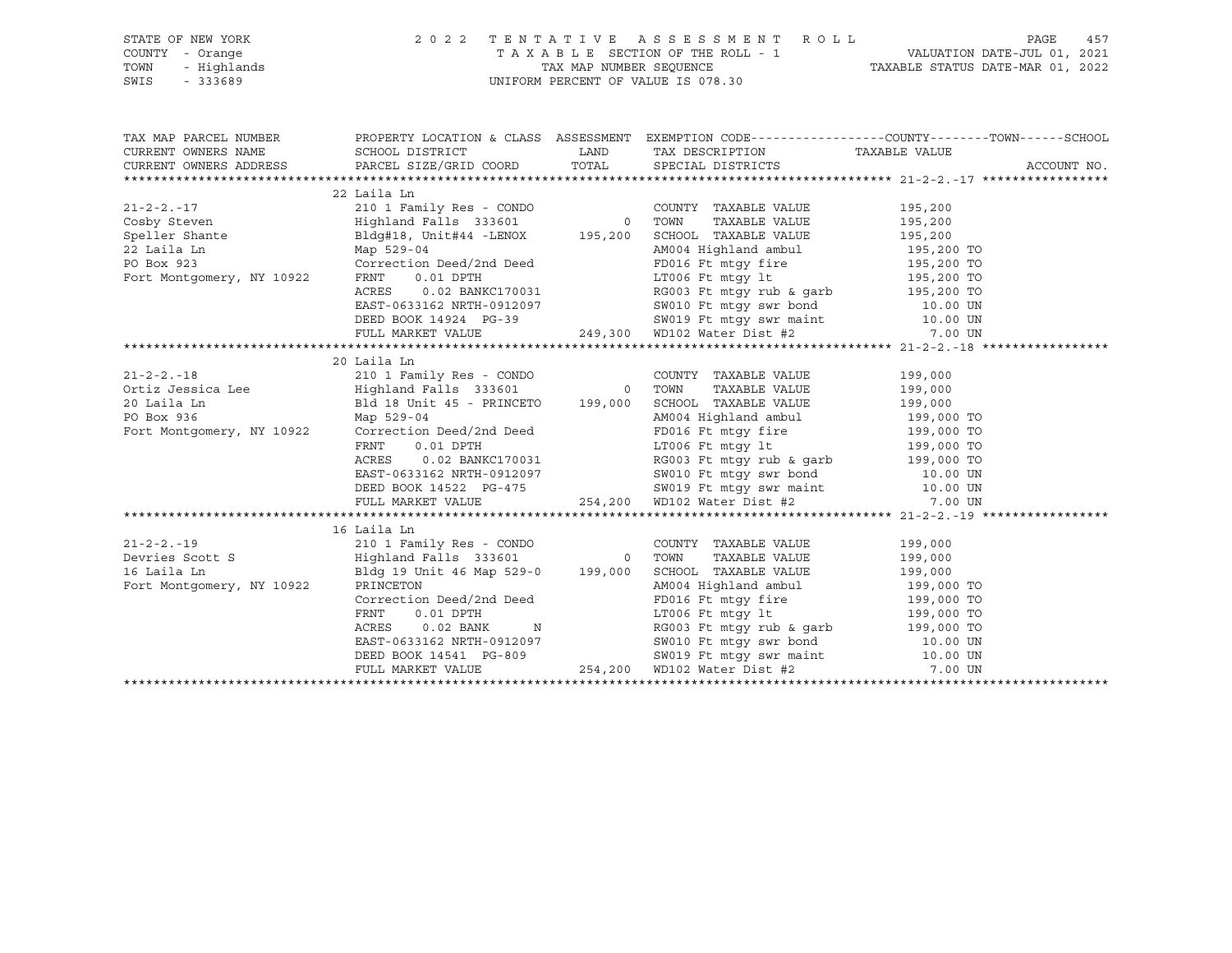| CURRENT OWNERS NAME SCHOOL DISTRICT | TAX MAP PARCEL NUMBER PROPERTY LOCATION & CLASS ASSESSMENT EXEMPTION CODE---------------COUNTY--------TOWN------SCHOOL                                                                                                                                                                                                                                                                                                                           |                                                                                                                                                                                                                                |                |        |
|-------------------------------------|--------------------------------------------------------------------------------------------------------------------------------------------------------------------------------------------------------------------------------------------------------------------------------------------------------------------------------------------------------------------------------------------------------------------------------------------------|--------------------------------------------------------------------------------------------------------------------------------------------------------------------------------------------------------------------------------|----------------|--------|
|                                     | CURRENT OWNERS NAME SCHOOL DISTRICT LAND TAX DESCRIPTION TAXABLE VALUE<br>CURRENT OWNERS ADDRESS PARCEL SIZE/GRID COORD TOTAL SPECIAL DISTRICTS                                                                                                                                                                                                                                                                                                  |                                                                                                                                                                                                                                | ACCOUNT NO.    |        |
|                                     |                                                                                                                                                                                                                                                                                                                                                                                                                                                  |                                                                                                                                                                                                                                |                |        |
|                                     | 14 Laila Ln                                                                                                                                                                                                                                                                                                                                                                                                                                      |                                                                                                                                                                                                                                |                |        |
|                                     |                                                                                                                                                                                                                                                                                                                                                                                                                                                  |                                                                                                                                                                                                                                |                |        |
|                                     |                                                                                                                                                                                                                                                                                                                                                                                                                                                  |                                                                                                                                                                                                                                |                |        |
|                                     |                                                                                                                                                                                                                                                                                                                                                                                                                                                  |                                                                                                                                                                                                                                |                |        |
|                                     | $\begin{tabular}{lcccc} \texttt{21-2-2.-21} & & & \texttt{12 Laila Ln} & & \texttt{COMDO} & & \texttt{COUNTY} & \texttt{TAXABLE VALUE} & \texttt{199,000} \\ \texttt{Hinchcliffe Kenneth} & & \texttt{Highland Falls} & \texttt{333601} & & \texttt{TOWN} & \texttt{TAXABLE VALUE} & \texttt{199,000} \\ \texttt{12 Laila Ln} & & \texttt{Bld 19 Unit 48 Map 529-04} & & \texttt{199,000} & \texttt{SCHOOL TAXABLE VALUE} & \texttt{199,000} \\$ |                                                                                                                                                                                                                                |                |        |
|                                     |                                                                                                                                                                                                                                                                                                                                                                                                                                                  |                                                                                                                                                                                                                                |                |        |
|                                     |                                                                                                                                                                                                                                                                                                                                                                                                                                                  |                                                                                                                                                                                                                                |                |        |
|                                     |                                                                                                                                                                                                                                                                                                                                                                                                                                                  | PRINCETON Deed and a section and a model in the set of the set of the set of the set of the set of the set of the set of the set of the set of the set of the set of the set of the set of the set of the set of the set of th |                |        |
|                                     |                                                                                                                                                                                                                                                                                                                                                                                                                                                  |                                                                                                                                                                                                                                |                |        |
|                                     | 2 Lakeview Drive                                                                                                                                                                                                                                                                                                                                                                                                                                 |                                                                                                                                                                                                                                |                |        |
|                                     |                                                                                                                                                                                                                                                                                                                                                                                                                                                  |                                                                                                                                                                                                                                | $\overline{0}$ | 35,090 |
|                                     |                                                                                                                                                                                                                                                                                                                                                                                                                                                  |                                                                                                                                                                                                                                |                |        |

\*\*\*\*\*\*\*\*\*\*\*\*\*\*\*\*\*\*\*\*\*\*\*\*\*\*\*\*\*\*\*\*\*\*\*\*\*\*\*\*\*\*\*\*\*\*\*\*\*\*\*\*\*\*\*\*\*\*\*\*\*\*\*\*\*\*\*\*\*\*\*\*\*\*\*\*\*\*\*\*\*\*\*\*\*\*\*\*\*\*\*\*\*\*\*\*\*\*\*\*\*\*\*\*\*\*\*\*\*\*\*\*\*\*\*\*\*\*\*\*\*\*\*\*\*\*\*\*\*\*\*\*

WD102 Water Dist #2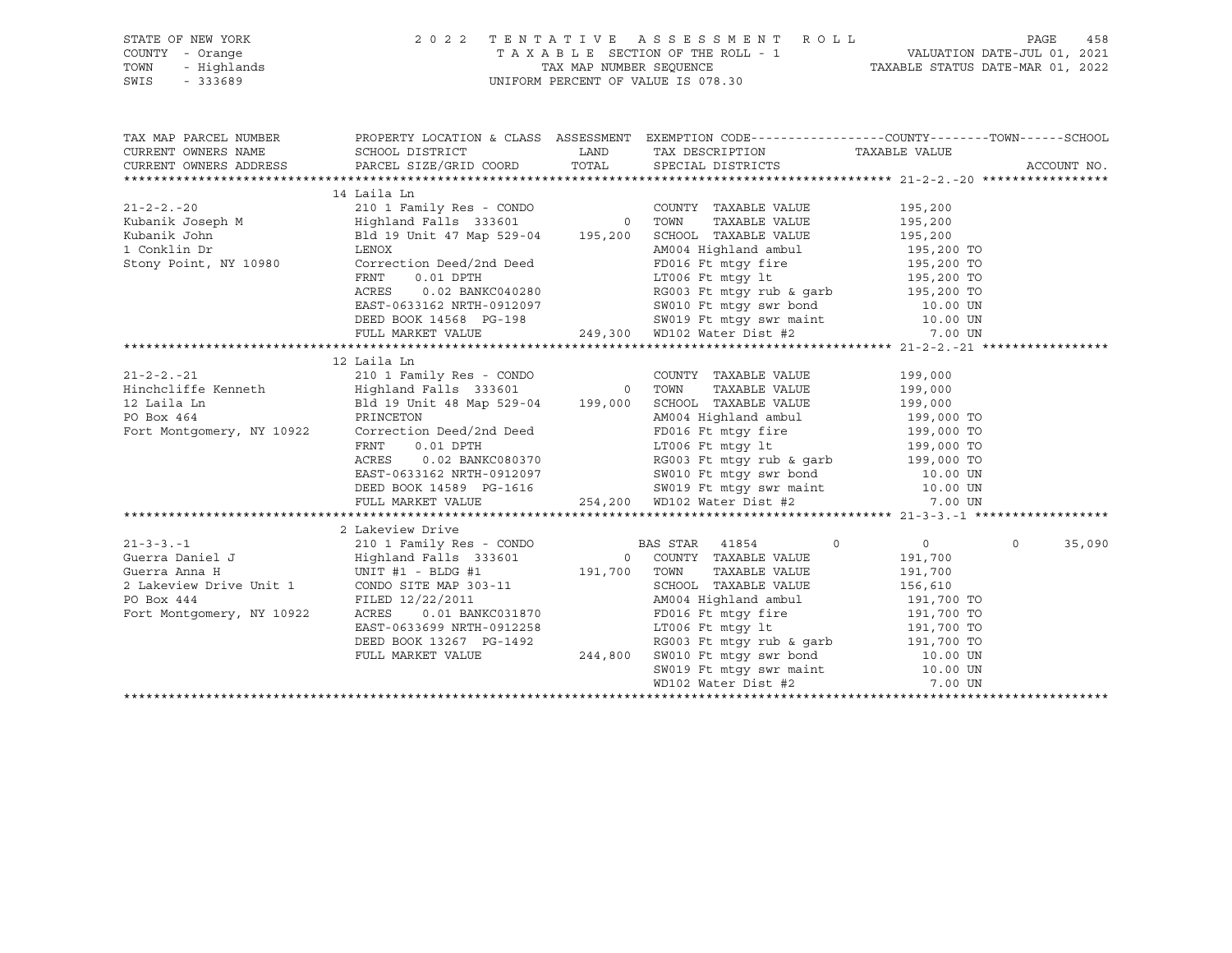## STATE OF NEW YORK 2 0 2 2 T E N T A T I V E A S S E S S M E N T R O L L PAGE 459 COUNTY - Orange T A X A B L E SECTION OF THE ROLL - 1 VALUATION DATE-JUL 01, 2021 TOWN - Highlands TAX MAP NUMBER SEQUENCE TAXABLE STATUS DATE-MAR 01, 2022 SWIS - 333689 UNIFORM PERCENT OF VALUE IS 078.30

TAX MAP PARCEL NUMBER PROPERTY LOCATION & CLASS ASSESSMENT EXEMPTION CODE------------------COUNTY--------TOWN------SCHOOL CURRENT OWNERS NAME SCHOOL DISTRICT LAND TAX DESCRIPTION TAXABLE VALUE CURRENT OWNERS ADDRESS PARCEL SIZE/GRID COORD TOTAL SPECIAL DISTRICTS ACCOUNT NO. \*\*\*\*\*\*\*\*\*\*\*\*\*\*\*\*\*\*\*\*\*\*\*\*\*\*\*\*\*\*\*\*\*\*\*\*\*\*\*\*\*\*\*\*\*\*\*\*\*\*\*\*\*\*\*\*\*\*\*\*\*\*\*\*\*\*\*\*\*\*\*\*\*\*\*\*\*\*\*\*\*\*\*\*\*\*\*\*\*\*\*\*\*\*\*\*\*\*\*\*\*\*\* 21-3-3.-2 \*\*\*\*\*\*\*\*\*\*\*\*\*\*\*\*\*\* 4 Lakeview Drive 21-3-3.-2 210 1 Family Res - CONDO COUNTY TAXABLE VALUE 191,700 Johnson Brunilda Highland Falls 333601 0 TOWN TAXABLE VALUE 191,700 4 Lakeview Dr Unit #2 Bldg. 1 191,700 SCHOOL TAXABLE VALUE 191,700 PO Box 43 Condo Site Map 303-11 AM004 Highland ambul 191,700 TO Fort Montgomery, NY 10922 Filed 12/22/2011 FD016 Ft mtgy fire 191,700 TO ACRES 0.01 LT006 Ft mtgy lt 191,700 TO EAST-0633716 NRTH-0912276 RG003 Ft mtgy rub & garb 191,700 TO DEED BOOK 14802 PG-1185 SW010 Ft mtgy swr bond 10.00 UN FULL MARKET VALUE 244,800 SW019 Ft mtgy swr maint 10.00 UN WD102 Water Dist #2 7.00 UN \*\*\*\*\*\*\*\*\*\*\*\*\*\*\*\*\*\*\*\*\*\*\*\*\*\*\*\*\*\*\*\*\*\*\*\*\*\*\*\*\*\*\*\*\*\*\*\*\*\*\*\*\*\*\*\*\*\*\*\*\*\*\*\*\*\*\*\*\*\*\*\*\*\*\*\*\*\*\*\*\*\*\*\*\*\*\*\*\*\*\*\*\*\*\*\*\*\*\*\*\*\*\* 21-3-3.-3 \*\*\*\*\*\*\*\*\*\*\*\*\*\*\*\*\*\* 6 Lakeview Drive 21-3-3.-3 210 1 Family Res - CONDO COUNTY TAXABLE VALUE 191,700 Moran Edward Highland Falls 333601 0 TOWN TAXABLE VALUE 191,700 Moran Valerie Unit #3 Bldg. #1 191,700 SCHOOL TAXABLE VALUE 191,700 6 Lakeview Dr Condo Site Map 303-11 AM004 Highland ambul 191,700 TO Fort Montgomery, NY 10922 Filed 12/22/2011 FD016 Ft mtgy fire 191,700 TO ACRES 0.01 BANKC190321 LT006 Ft mtgy lt 191,700 TO EAST-0633735 NRTH-0912292 RG003 Ft mtgy rub & garb 191,700 TO DEED BOOK 14451 PG-1800 SW010 Ft mtgy swr bond 10.00 UN FULL MARKET VALUE 244,800 SW019 Ft mtgy swr maint 10.00 UN WD102 Water Dist #2 7.00 UN \*\*\*\*\*\*\*\*\*\*\*\*\*\*\*\*\*\*\*\*\*\*\*\*\*\*\*\*\*\*\*\*\*\*\*\*\*\*\*\*\*\*\*\*\*\*\*\*\*\*\*\*\*\*\*\*\*\*\*\*\*\*\*\*\*\*\*\*\*\*\*\*\*\*\*\*\*\*\*\*\*\*\*\*\*\*\*\*\*\*\*\*\*\*\*\*\*\*\*\*\*\*\* 21-3-3.-4 \*\*\*\*\*\*\*\*\*\*\*\*\*\*\*\*\*\* 8 Lakeview Dr 21-3-3.-4 210 1 Family Res - CONDO COUNTY TAXABLE VALUE 191,700 Bowles James Highland Falls 333601 0 TOWN TAXABLE VALUE 191,700 Spence-Bowles Elita Unit #4 Bldg. #2 191,700 SCHOOL TAXABLE VALUE 191,700 8 Lakeview Dr Condo Site Map 303-11 AM004 Highland ambul 191,700 TO PO Box 101 **Filed 12/22/2011** From Formula PD016 Ft mtgy fire 191,700 TO Fort Montgomery, NY 10922 ACRES 0.01 BANK L LT006 Ft mtgy lt 191,700 TO EAST-0633631 NRTH-0912317 RG003 Ft mtgy rub & garb 191,700 TO DEED BOOK 13849 PG-1659 SW010 Ft mtgy swr bond 10.00 UN FULL MARKET VALUE 244,800 SW019 Ft mtgy swr maint 10.00 UN WD102 Water Dist #2 7.00 UN \*\*\*\*\*\*\*\*\*\*\*\*\*\*\*\*\*\*\*\*\*\*\*\*\*\*\*\*\*\*\*\*\*\*\*\*\*\*\*\*\*\*\*\*\*\*\*\*\*\*\*\*\*\*\*\*\*\*\*\*\*\*\*\*\*\*\*\*\*\*\*\*\*\*\*\*\*\*\*\*\*\*\*\*\*\*\*\*\*\*\*\*\*\*\*\*\*\*\*\*\*\*\*\*\*\*\*\*\*\*\*\*\*\*\*\*\*\*\*\*\*\*\*\*\*\*\*\*\*\*\*\*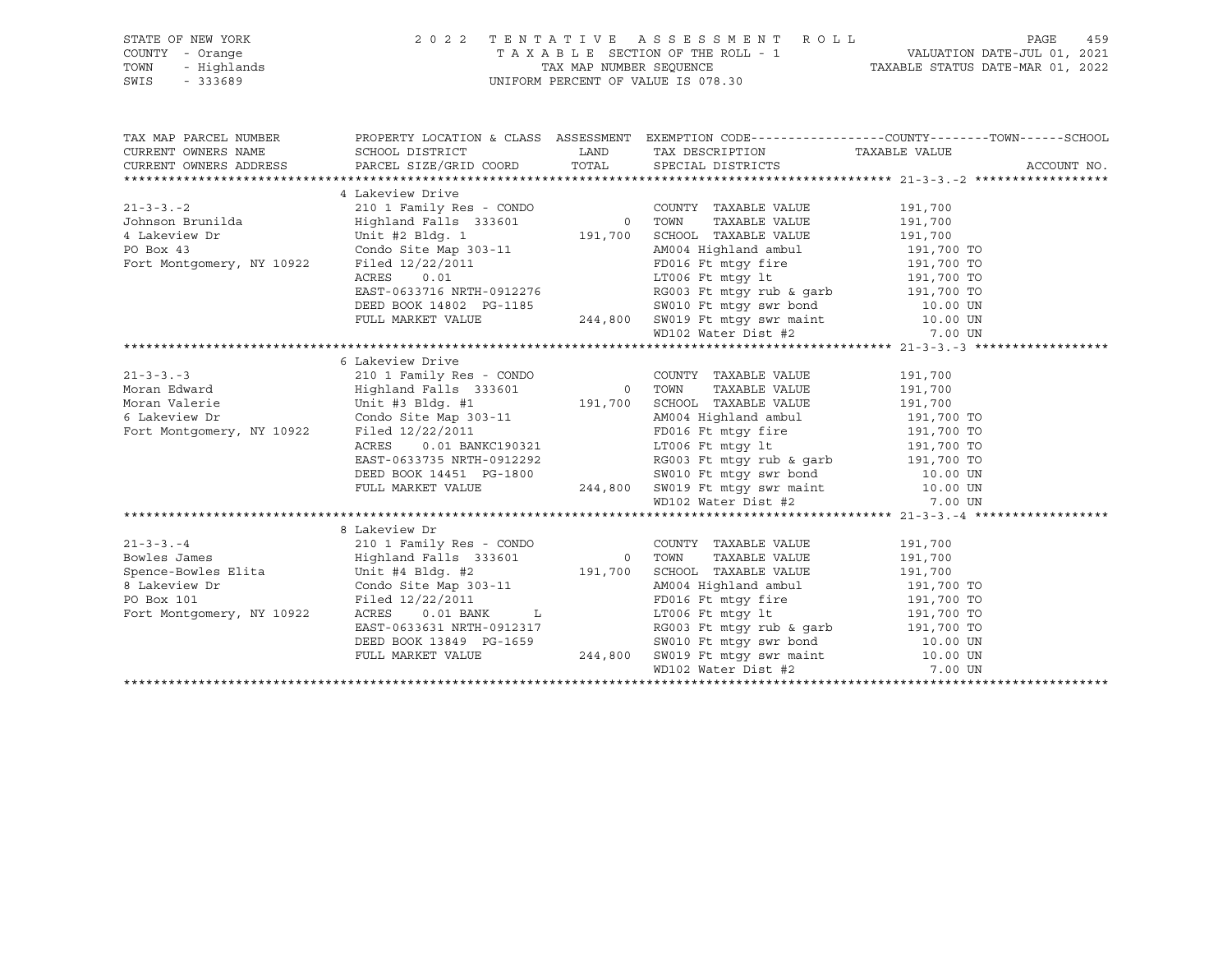SWIS - 333689 UNIFORM PERCENT OF VALUE IS 078.30

# STATE OF NEW YORK 2 0 2 2 T E N T A T I V E A S S E S S M E N T R O L L PAGE 460 COUNTY - Orange T A X A B L E SECTION OF THE ROLL - 1 VALUATION DATE-JUL 01, 2021 TOWN - Highlands TAX MAP NUMBER SEQUENCE TAXABLE STATUS DATE-MAR 01, 2022

|                                                                                                                                                                                                                                            |  | TAX MAP PARCEL NUMBER THE PROPERTY LOCATION & CLASS ASSESSMENT EXEMPTION CODE---------------COUNTY--------TOWN------SCHOOL<br>ACCOUNT NO. |
|--------------------------------------------------------------------------------------------------------------------------------------------------------------------------------------------------------------------------------------------|--|-------------------------------------------------------------------------------------------------------------------------------------------|
| 10 Lakeview Dr                                                                                                                                                                                                                             |  |                                                                                                                                           |
|                                                                                                                                                                                                                                            |  |                                                                                                                                           |
|                                                                                                                                                                                                                                            |  |                                                                                                                                           |
|                                                                                                                                                                                                                                            |  |                                                                                                                                           |
|                                                                                                                                                                                                                                            |  |                                                                                                                                           |
|                                                                                                                                                                                                                                            |  |                                                                                                                                           |
|                                                                                                                                                                                                                                            |  |                                                                                                                                           |
|                                                                                                                                                                                                                                            |  |                                                                                                                                           |
|                                                                                                                                                                                                                                            |  |                                                                                                                                           |
|                                                                                                                                                                                                                                            |  |                                                                                                                                           |
|                                                                                                                                                                                                                                            |  |                                                                                                                                           |
| Buckley Akbar and dette S<br>10 Lakeview Dr Condo Site Map 303-11<br>PO Box 621 Filed 12/22/2011 FD016 Ft mtgy fire 191,700 TO<br>Fort Montgomery, NY 10922 ACRES 0.01 BANKC030275 LT006 Ft mtgy 1t 191,700 TO<br>EAST-0633648 NRTH-09     |  |                                                                                                                                           |
| 12 Lakeview Drive                                                                                                                                                                                                                          |  |                                                                                                                                           |
|                                                                                                                                                                                                                                            |  |                                                                                                                                           |
| 12 Lakeview Drive<br>210 1 Family Res - CONDO COUNTY TAXABLE VALUE 196,700<br>210 1 Family Res - CONDO COUNTY TAXABLE VALUE 196,700<br>210 1 Family Res - CONDO 10<br>210 1 Family Res - CONDO COUNTY TAXABLE VALUE 196,700<br>210 21 Fa   |  |                                                                                                                                           |
|                                                                                                                                                                                                                                            |  |                                                                                                                                           |
|                                                                                                                                                                                                                                            |  |                                                                                                                                           |
|                                                                                                                                                                                                                                            |  |                                                                                                                                           |
|                                                                                                                                                                                                                                            |  |                                                                                                                                           |
|                                                                                                                                                                                                                                            |  |                                                                                                                                           |
|                                                                                                                                                                                                                                            |  |                                                                                                                                           |
|                                                                                                                                                                                                                                            |  |                                                                                                                                           |
|                                                                                                                                                                                                                                            |  |                                                                                                                                           |
| Filed 12/22/2011<br>RCRES 0.01 BANKC230128<br>EAST-0633668 NRTH-0912351<br>DEED BOOK 14784 PG-498 SW010 Ft mtgy swr bond 10.00 UN<br>FULL MARKET VALUE 251,200 SW019 Ft mtgy swr maint 10.00 UN<br>WD102 Water Dist #2 7.00 UN<br>ND102 Wa |  |                                                                                                                                           |
| 14 Lakeview Drive                                                                                                                                                                                                                          |  |                                                                                                                                           |
| $2101 \text{ Family Res - CONDO} \qquad \qquad \text{COUNTY} \quad \text{TAXABLE VALUE} \qquad \qquad 191,700$                                                                                                                             |  |                                                                                                                                           |
|                                                                                                                                                                                                                                            |  |                                                                                                                                           |
|                                                                                                                                                                                                                                            |  |                                                                                                                                           |
|                                                                                                                                                                                                                                            |  |                                                                                                                                           |
|                                                                                                                                                                                                                                            |  |                                                                                                                                           |
|                                                                                                                                                                                                                                            |  |                                                                                                                                           |
|                                                                                                                                                                                                                                            |  |                                                                                                                                           |
|                                                                                                                                                                                                                                            |  |                                                                                                                                           |
|                                                                                                                                                                                                                                            |  |                                                                                                                                           |
|                                                                                                                                                                                                                                            |  |                                                                                                                                           |
|                                                                                                                                                                                                                                            |  |                                                                                                                                           |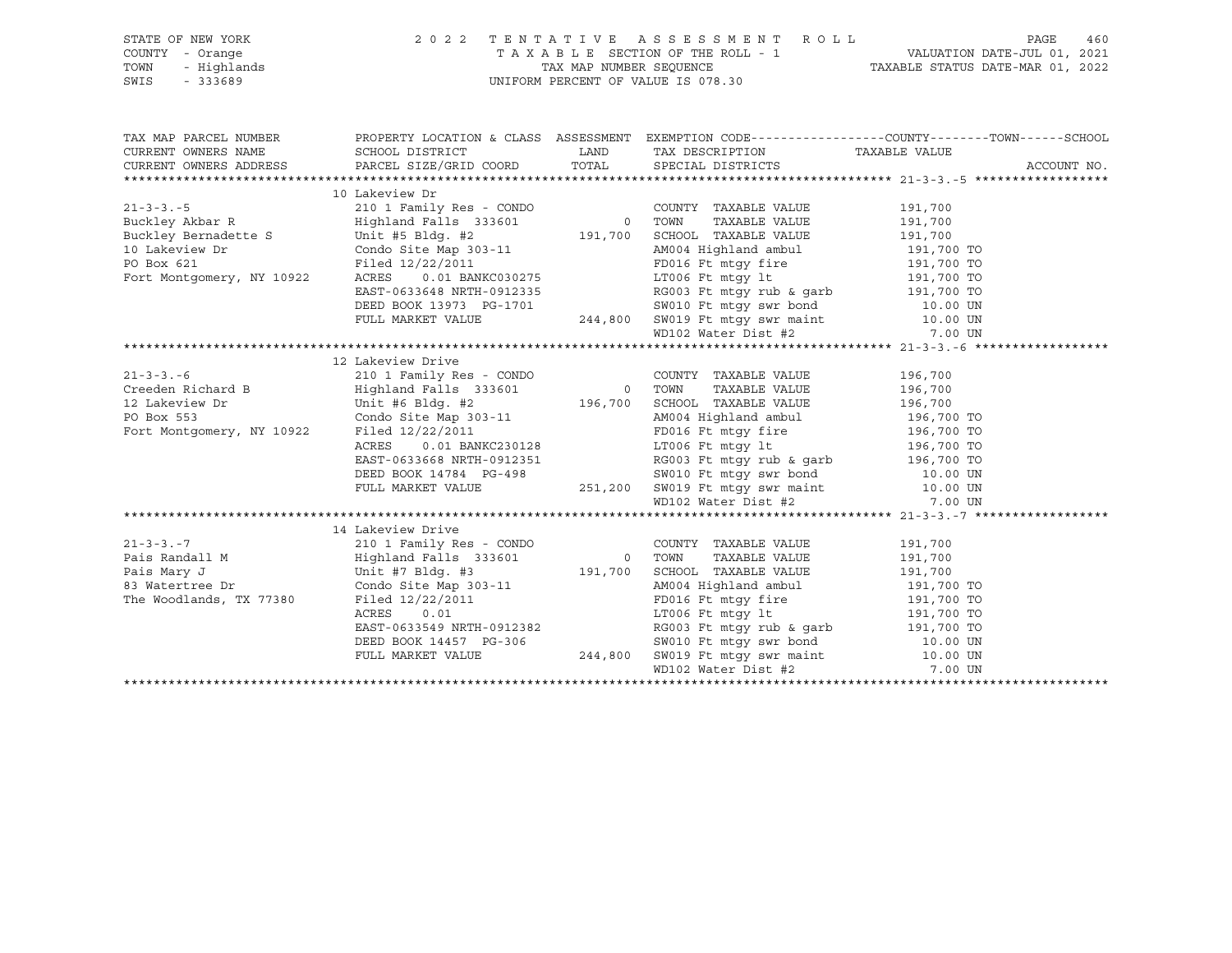## STATE OF NEW YORK 2 0 2 2 T E N T A T I V E A S S E S S M E N T R O L L PAGE 461 COUNTY - Orange T A X A B L E SECTION OF THE ROLL - 1 VALUATION DATE-JUL 01, 2021 TOWN - Highlands TAX MAP NUMBER SEQUENCE TAXABLE STATUS DATE-MAR 01, 2022 SWIS - 333689 UNIFORM PERCENT OF VALUE IS 078.30

| TAX MAP PARCEL NUMBER THE PROPERTY LOCATION & CLASS ASSESSMENT EXEMPTION CODE--------------COUNTY--------TOWN------SCHOOL                                                                                                                                                                                                                                                                                            |  |  |
|----------------------------------------------------------------------------------------------------------------------------------------------------------------------------------------------------------------------------------------------------------------------------------------------------------------------------------------------------------------------------------------------------------------------|--|--|
|                                                                                                                                                                                                                                                                                                                                                                                                                      |  |  |
|                                                                                                                                                                                                                                                                                                                                                                                                                      |  |  |
|                                                                                                                                                                                                                                                                                                                                                                                                                      |  |  |
|                                                                                                                                                                                                                                                                                                                                                                                                                      |  |  |
|                                                                                                                                                                                                                                                                                                                                                                                                                      |  |  |
|                                                                                                                                                                                                                                                                                                                                                                                                                      |  |  |
|                                                                                                                                                                                                                                                                                                                                                                                                                      |  |  |
|                                                                                                                                                                                                                                                                                                                                                                                                                      |  |  |
|                                                                                                                                                                                                                                                                                                                                                                                                                      |  |  |
|                                                                                                                                                                                                                                                                                                                                                                                                                      |  |  |
|                                                                                                                                                                                                                                                                                                                                                                                                                      |  |  |
|                                                                                                                                                                                                                                                                                                                                                                                                                      |  |  |
|                                                                                                                                                                                                                                                                                                                                                                                                                      |  |  |
|                                                                                                                                                                                                                                                                                                                                                                                                                      |  |  |
|                                                                                                                                                                                                                                                                                                                                                                                                                      |  |  |
|                                                                                                                                                                                                                                                                                                                                                                                                                      |  |  |
|                                                                                                                                                                                                                                                                                                                                                                                                                      |  |  |
|                                                                                                                                                                                                                                                                                                                                                                                                                      |  |  |
|                                                                                                                                                                                                                                                                                                                                                                                                                      |  |  |
|                                                                                                                                                                                                                                                                                                                                                                                                                      |  |  |
|                                                                                                                                                                                                                                                                                                                                                                                                                      |  |  |
|                                                                                                                                                                                                                                                                                                                                                                                                                      |  |  |
|                                                                                                                                                                                                                                                                                                                                                                                                                      |  |  |
|                                                                                                                                                                                                                                                                                                                                                                                                                      |  |  |
| $\begin{tabular}{l c c c c} \multicolumn{3}{l}{\text{\textbf{13.3.9}}}\hline \multicolumn{3}{l}{\textbf{14.9}}\hline \multicolumn{3}{l}{\textbf{21-3-3. -9}}\hline \multicolumn{3}{l}{\textbf{15.9}}\hline \multicolumn{3}{l}{\textbf{21-3-3. -9}}\hline \multicolumn{3}{l}{\textbf{21-3-3. -9}}\hline \multicolumn{3}{l}{\textbf{21-3-3. -9}}\hline \multicolumn{3}{l}{\textbf{21-3-3. -9}}\hline \multicolumn{3}{$ |  |  |
| 7 Lakeview Drive                                                                                                                                                                                                                                                                                                                                                                                                     |  |  |
|                                                                                                                                                                                                                                                                                                                                                                                                                      |  |  |
|                                                                                                                                                                                                                                                                                                                                                                                                                      |  |  |
|                                                                                                                                                                                                                                                                                                                                                                                                                      |  |  |
|                                                                                                                                                                                                                                                                                                                                                                                                                      |  |  |
|                                                                                                                                                                                                                                                                                                                                                                                                                      |  |  |
|                                                                                                                                                                                                                                                                                                                                                                                                                      |  |  |
|                                                                                                                                                                                                                                                                                                                                                                                                                      |  |  |
|                                                                                                                                                                                                                                                                                                                                                                                                                      |  |  |
|                                                                                                                                                                                                                                                                                                                                                                                                                      |  |  |
|                                                                                                                                                                                                                                                                                                                                                                                                                      |  |  |
|                                                                                                                                                                                                                                                                                                                                                                                                                      |  |  |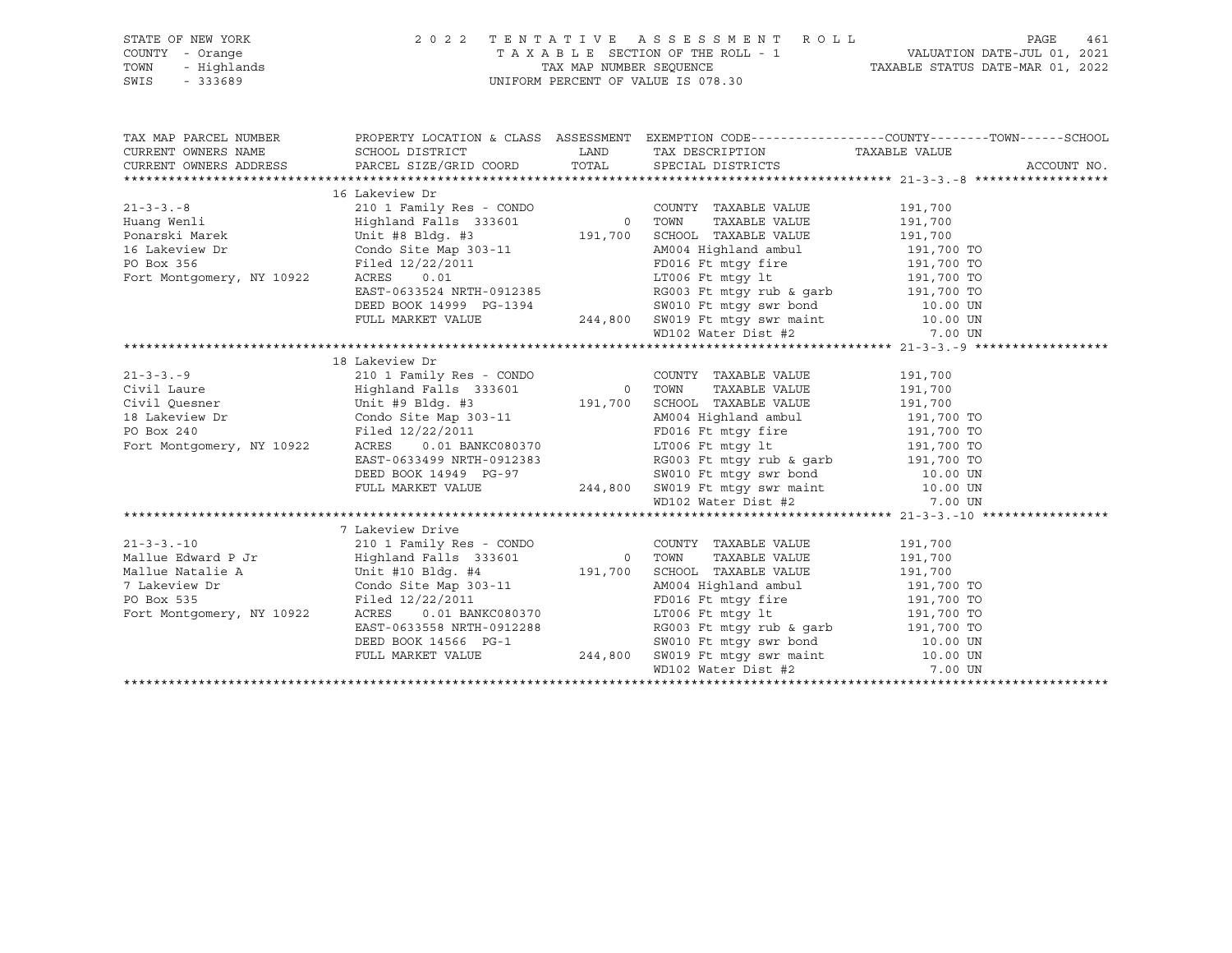## STATE OF NEW YORK 2 0 2 2 T E N T A T I V E A S S E S S M E N T R O L L PAGE 462 COUNTY - Orange T A X A B L E SECTION OF THE ROLL - 1 VALUATION DATE-JUL 01, 2021 TOWN - Highlands TAX MAP NUMBER SEQUENCE TAXABLE STATUS DATE-MAR 01, 2022 SWIS - 333689 UNIFORM PERCENT OF VALUE IS 078.30

| TAX MAP PARCEL NUMBER THE PROPERTY LOCATION & CLASS ASSESSMENT EXEMPTION CODE--------------COUNTY--------TOWN------SCHOOL |  |             |
|---------------------------------------------------------------------------------------------------------------------------|--|-------------|
|                                                                                                                           |  |             |
|                                                                                                                           |  |             |
|                                                                                                                           |  |             |
| 9 Lakeview Drive                                                                                                          |  |             |
|                                                                                                                           |  |             |
|                                                                                                                           |  |             |
|                                                                                                                           |  |             |
|                                                                                                                           |  |             |
|                                                                                                                           |  |             |
|                                                                                                                           |  |             |
|                                                                                                                           |  |             |
|                                                                                                                           |  |             |
|                                                                                                                           |  |             |
|                                                                                                                           |  |             |
|                                                                                                                           |  |             |
| 11 Lakeview Dr                                                                                                            |  |             |
|                                                                                                                           |  |             |
|                                                                                                                           |  |             |
|                                                                                                                           |  |             |
|                                                                                                                           |  |             |
|                                                                                                                           |  |             |
|                                                                                                                           |  |             |
|                                                                                                                           |  |             |
|                                                                                                                           |  |             |
|                                                                                                                           |  |             |
|                                                                                                                           |  |             |
|                                                                                                                           |  |             |
| 1 Lakeview Dr                                                                                                             |  |             |
|                                                                                                                           |  | 0<br>35,090 |
|                                                                                                                           |  |             |
|                                                                                                                           |  |             |
|                                                                                                                           |  |             |
|                                                                                                                           |  |             |
|                                                                                                                           |  |             |
|                                                                                                                           |  |             |
|                                                                                                                           |  |             |
|                                                                                                                           |  |             |
|                                                                                                                           |  |             |
|                                                                                                                           |  |             |
|                                                                                                                           |  |             |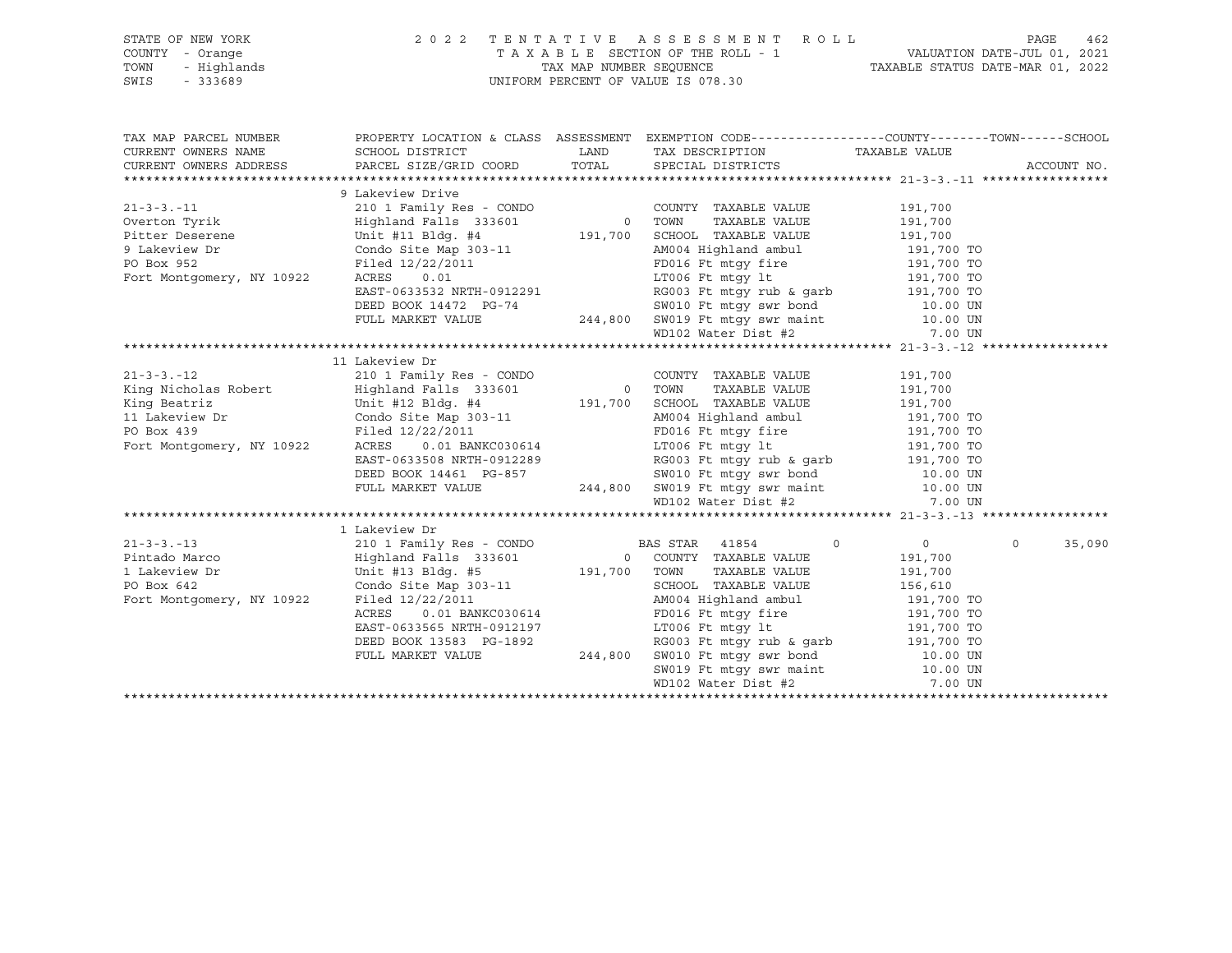| TAXABLE SECTION OF THE ROLL - 1 VALUATION DATE-JUL 01, 2021<br>TAX MAP NUMBER SEQUENCE TAXABLE STATUS DATE-MAR 01, 2022<br>COUNTY - Orange<br>- Highlands<br>TOWN<br>UNIFORM PERCENT OF VALUE IS 078.30<br>$-333689$<br>SWIS<br>TAX MAP PARCEL NUMBER THE PROPERTY LOCATION & CLASS ASSESSMENT EXEMPTION CODE--------------COUNTY-------TOWN------SCHOOL<br>LAND TAX DESCRIPTION TAXABLE VALUE<br>CURRENT OWNERS NAME<br>SCHOOL DISTRICT<br>CURRENT OWNERS ADDRESS PARCEL SIZE/GRID COORD TOTAL SPECIAL DISTRICTS<br>ACCOUNT NO.<br>3 Lakeview Dr<br>3 Lakeview Dr<br>AM004 Highland ambul 196,700 TO<br>Condo Site Map 303-11<br>Filed 12/22/2011<br>PO Box 361<br>FD016 Ft mtgy fire 196,700 TO<br>LT006 Ft mtgy 1t 196,700 TO<br>0.01 BANKC030015<br>Fort Montgomery, NY 10922<br>ACRES<br>EAST-0633541 NRTH-0912191<br>RG003 Ft mtgy rub & garb 196,700 TO<br>DEED BOOK 14920 PG-560<br>SW010 Ft mtgy swr bond 10.00 UN<br>FULL MARKET VALUE 251,200 SW019 Ft mtgy swr maint 10.00 UN WD102 Water Dist #2 7.00 UN<br>5 Lakeview Drive<br>210 1 Family Res - CONDO BAS STAR 41854 0<br>$\overline{0}$<br>$\circ$<br>35,090<br>$21 - 3 - 3 - 15$<br>196,700<br>196,700 TOWN<br>Unit #15 Bldg #5<br>PO Box 239<br>TAXABLE VALUE 196,700<br>Condo Site Map 303-11<br>Filed 12/22/2011<br>Fort Montgomery, NY 10922<br>SCHOOL TAXABLE VALUE 161,610<br>AM004 Highland ambul 196,700 TO<br>$0.01$ BANK N<br>FD016 Ft mtqy fire 196,700 TO<br>ACRES<br>LT006 Ft mtgy 1t 196,700 TO<br>EAST-0633516 NRTH-0912189<br>RG003 Ft mtgy rub & garb $196,700$ TO<br>DEED BOOK 13549 PG-1026<br>FULL MARKET VALUE 251,200 SW010 Ft mtgy swr bond<br>SW019 Ft mtgy swr maint 10.00 UN<br>MD19 Rater Dist #2 7.00 UN<br>10.00 UN<br>MD102 Water Dist #2 7.00 UN | STATE OF NEW YORK | 2 0 2 2 | TENTATIVE ASSESSMENT ROLL | PAGE | 463 |
|---------------------------------------------------------------------------------------------------------------------------------------------------------------------------------------------------------------------------------------------------------------------------------------------------------------------------------------------------------------------------------------------------------------------------------------------------------------------------------------------------------------------------------------------------------------------------------------------------------------------------------------------------------------------------------------------------------------------------------------------------------------------------------------------------------------------------------------------------------------------------------------------------------------------------------------------------------------------------------------------------------------------------------------------------------------------------------------------------------------------------------------------------------------------------------------------------------------------------------------------------------------------------------------------------------------------------------------------------------------------------------------------------------------------------------------------------------------------------------------------------------------------------------------------------------------------------------------------------------------------------------------------------------------------------------------------------------------------------------------------------|-------------------|---------|---------------------------|------|-----|
|                                                                                                                                                                                                                                                                                                                                                                                                                                                                                                                                                                                                                                                                                                                                                                                                                                                                                                                                                                                                                                                                                                                                                                                                                                                                                                                                                                                                                                                                                                                                                                                                                                                                                                                                                   |                   |         |                           |      |     |
|                                                                                                                                                                                                                                                                                                                                                                                                                                                                                                                                                                                                                                                                                                                                                                                                                                                                                                                                                                                                                                                                                                                                                                                                                                                                                                                                                                                                                                                                                                                                                                                                                                                                                                                                                   |                   |         |                           |      |     |
|                                                                                                                                                                                                                                                                                                                                                                                                                                                                                                                                                                                                                                                                                                                                                                                                                                                                                                                                                                                                                                                                                                                                                                                                                                                                                                                                                                                                                                                                                                                                                                                                                                                                                                                                                   |                   |         |                           |      |     |
|                                                                                                                                                                                                                                                                                                                                                                                                                                                                                                                                                                                                                                                                                                                                                                                                                                                                                                                                                                                                                                                                                                                                                                                                                                                                                                                                                                                                                                                                                                                                                                                                                                                                                                                                                   |                   |         |                           |      |     |
|                                                                                                                                                                                                                                                                                                                                                                                                                                                                                                                                                                                                                                                                                                                                                                                                                                                                                                                                                                                                                                                                                                                                                                                                                                                                                                                                                                                                                                                                                                                                                                                                                                                                                                                                                   |                   |         |                           |      |     |
|                                                                                                                                                                                                                                                                                                                                                                                                                                                                                                                                                                                                                                                                                                                                                                                                                                                                                                                                                                                                                                                                                                                                                                                                                                                                                                                                                                                                                                                                                                                                                                                                                                                                                                                                                   |                   |         |                           |      |     |
|                                                                                                                                                                                                                                                                                                                                                                                                                                                                                                                                                                                                                                                                                                                                                                                                                                                                                                                                                                                                                                                                                                                                                                                                                                                                                                                                                                                                                                                                                                                                                                                                                                                                                                                                                   |                   |         |                           |      |     |
|                                                                                                                                                                                                                                                                                                                                                                                                                                                                                                                                                                                                                                                                                                                                                                                                                                                                                                                                                                                                                                                                                                                                                                                                                                                                                                                                                                                                                                                                                                                                                                                                                                                                                                                                                   |                   |         |                           |      |     |
|                                                                                                                                                                                                                                                                                                                                                                                                                                                                                                                                                                                                                                                                                                                                                                                                                                                                                                                                                                                                                                                                                                                                                                                                                                                                                                                                                                                                                                                                                                                                                                                                                                                                                                                                                   |                   |         |                           |      |     |
|                                                                                                                                                                                                                                                                                                                                                                                                                                                                                                                                                                                                                                                                                                                                                                                                                                                                                                                                                                                                                                                                                                                                                                                                                                                                                                                                                                                                                                                                                                                                                                                                                                                                                                                                                   |                   |         |                           |      |     |
|                                                                                                                                                                                                                                                                                                                                                                                                                                                                                                                                                                                                                                                                                                                                                                                                                                                                                                                                                                                                                                                                                                                                                                                                                                                                                                                                                                                                                                                                                                                                                                                                                                                                                                                                                   |                   |         |                           |      |     |
|                                                                                                                                                                                                                                                                                                                                                                                                                                                                                                                                                                                                                                                                                                                                                                                                                                                                                                                                                                                                                                                                                                                                                                                                                                                                                                                                                                                                                                                                                                                                                                                                                                                                                                                                                   |                   |         |                           |      |     |
|                                                                                                                                                                                                                                                                                                                                                                                                                                                                                                                                                                                                                                                                                                                                                                                                                                                                                                                                                                                                                                                                                                                                                                                                                                                                                                                                                                                                                                                                                                                                                                                                                                                                                                                                                   |                   |         |                           |      |     |
|                                                                                                                                                                                                                                                                                                                                                                                                                                                                                                                                                                                                                                                                                                                                                                                                                                                                                                                                                                                                                                                                                                                                                                                                                                                                                                                                                                                                                                                                                                                                                                                                                                                                                                                                                   |                   |         |                           |      |     |
|                                                                                                                                                                                                                                                                                                                                                                                                                                                                                                                                                                                                                                                                                                                                                                                                                                                                                                                                                                                                                                                                                                                                                                                                                                                                                                                                                                                                                                                                                                                                                                                                                                                                                                                                                   |                   |         |                           |      |     |
|                                                                                                                                                                                                                                                                                                                                                                                                                                                                                                                                                                                                                                                                                                                                                                                                                                                                                                                                                                                                                                                                                                                                                                                                                                                                                                                                                                                                                                                                                                                                                                                                                                                                                                                                                   |                   |         |                           |      |     |
|                                                                                                                                                                                                                                                                                                                                                                                                                                                                                                                                                                                                                                                                                                                                                                                                                                                                                                                                                                                                                                                                                                                                                                                                                                                                                                                                                                                                                                                                                                                                                                                                                                                                                                                                                   |                   |         |                           |      |     |
|                                                                                                                                                                                                                                                                                                                                                                                                                                                                                                                                                                                                                                                                                                                                                                                                                                                                                                                                                                                                                                                                                                                                                                                                                                                                                                                                                                                                                                                                                                                                                                                                                                                                                                                                                   |                   |         |                           |      |     |
|                                                                                                                                                                                                                                                                                                                                                                                                                                                                                                                                                                                                                                                                                                                                                                                                                                                                                                                                                                                                                                                                                                                                                                                                                                                                                                                                                                                                                                                                                                                                                                                                                                                                                                                                                   |                   |         |                           |      |     |
|                                                                                                                                                                                                                                                                                                                                                                                                                                                                                                                                                                                                                                                                                                                                                                                                                                                                                                                                                                                                                                                                                                                                                                                                                                                                                                                                                                                                                                                                                                                                                                                                                                                                                                                                                   |                   |         |                           |      |     |
|                                                                                                                                                                                                                                                                                                                                                                                                                                                                                                                                                                                                                                                                                                                                                                                                                                                                                                                                                                                                                                                                                                                                                                                                                                                                                                                                                                                                                                                                                                                                                                                                                                                                                                                                                   |                   |         |                           |      |     |
|                                                                                                                                                                                                                                                                                                                                                                                                                                                                                                                                                                                                                                                                                                                                                                                                                                                                                                                                                                                                                                                                                                                                                                                                                                                                                                                                                                                                                                                                                                                                                                                                                                                                                                                                                   |                   |         |                           |      |     |
|                                                                                                                                                                                                                                                                                                                                                                                                                                                                                                                                                                                                                                                                                                                                                                                                                                                                                                                                                                                                                                                                                                                                                                                                                                                                                                                                                                                                                                                                                                                                                                                                                                                                                                                                                   |                   |         |                           |      |     |
|                                                                                                                                                                                                                                                                                                                                                                                                                                                                                                                                                                                                                                                                                                                                                                                                                                                                                                                                                                                                                                                                                                                                                                                                                                                                                                                                                                                                                                                                                                                                                                                                                                                                                                                                                   |                   |         |                           |      |     |
|                                                                                                                                                                                                                                                                                                                                                                                                                                                                                                                                                                                                                                                                                                                                                                                                                                                                                                                                                                                                                                                                                                                                                                                                                                                                                                                                                                                                                                                                                                                                                                                                                                                                                                                                                   |                   |         |                           |      |     |
|                                                                                                                                                                                                                                                                                                                                                                                                                                                                                                                                                                                                                                                                                                                                                                                                                                                                                                                                                                                                                                                                                                                                                                                                                                                                                                                                                                                                                                                                                                                                                                                                                                                                                                                                                   |                   |         |                           |      |     |
|                                                                                                                                                                                                                                                                                                                                                                                                                                                                                                                                                                                                                                                                                                                                                                                                                                                                                                                                                                                                                                                                                                                                                                                                                                                                                                                                                                                                                                                                                                                                                                                                                                                                                                                                                   |                   |         |                           |      |     |
|                                                                                                                                                                                                                                                                                                                                                                                                                                                                                                                                                                                                                                                                                                                                                                                                                                                                                                                                                                                                                                                                                                                                                                                                                                                                                                                                                                                                                                                                                                                                                                                                                                                                                                                                                   |                   |         |                           |      |     |
|                                                                                                                                                                                                                                                                                                                                                                                                                                                                                                                                                                                                                                                                                                                                                                                                                                                                                                                                                                                                                                                                                                                                                                                                                                                                                                                                                                                                                                                                                                                                                                                                                                                                                                                                                   |                   |         |                           |      |     |
|                                                                                                                                                                                                                                                                                                                                                                                                                                                                                                                                                                                                                                                                                                                                                                                                                                                                                                                                                                                                                                                                                                                                                                                                                                                                                                                                                                                                                                                                                                                                                                                                                                                                                                                                                   |                   |         |                           |      |     |
|                                                                                                                                                                                                                                                                                                                                                                                                                                                                                                                                                                                                                                                                                                                                                                                                                                                                                                                                                                                                                                                                                                                                                                                                                                                                                                                                                                                                                                                                                                                                                                                                                                                                                                                                                   |                   |         |                           |      |     |
|                                                                                                                                                                                                                                                                                                                                                                                                                                                                                                                                                                                                                                                                                                                                                                                                                                                                                                                                                                                                                                                                                                                                                                                                                                                                                                                                                                                                                                                                                                                                                                                                                                                                                                                                                   |                   |         |                           |      |     |
|                                                                                                                                                                                                                                                                                                                                                                                                                                                                                                                                                                                                                                                                                                                                                                                                                                                                                                                                                                                                                                                                                                                                                                                                                                                                                                                                                                                                                                                                                                                                                                                                                                                                                                                                                   |                   |         |                           |      |     |
|                                                                                                                                                                                                                                                                                                                                                                                                                                                                                                                                                                                                                                                                                                                                                                                                                                                                                                                                                                                                                                                                                                                                                                                                                                                                                                                                                                                                                                                                                                                                                                                                                                                                                                                                                   |                   |         |                           |      |     |
|                                                                                                                                                                                                                                                                                                                                                                                                                                                                                                                                                                                                                                                                                                                                                                                                                                                                                                                                                                                                                                                                                                                                                                                                                                                                                                                                                                                                                                                                                                                                                                                                                                                                                                                                                   |                   |         |                           |      |     |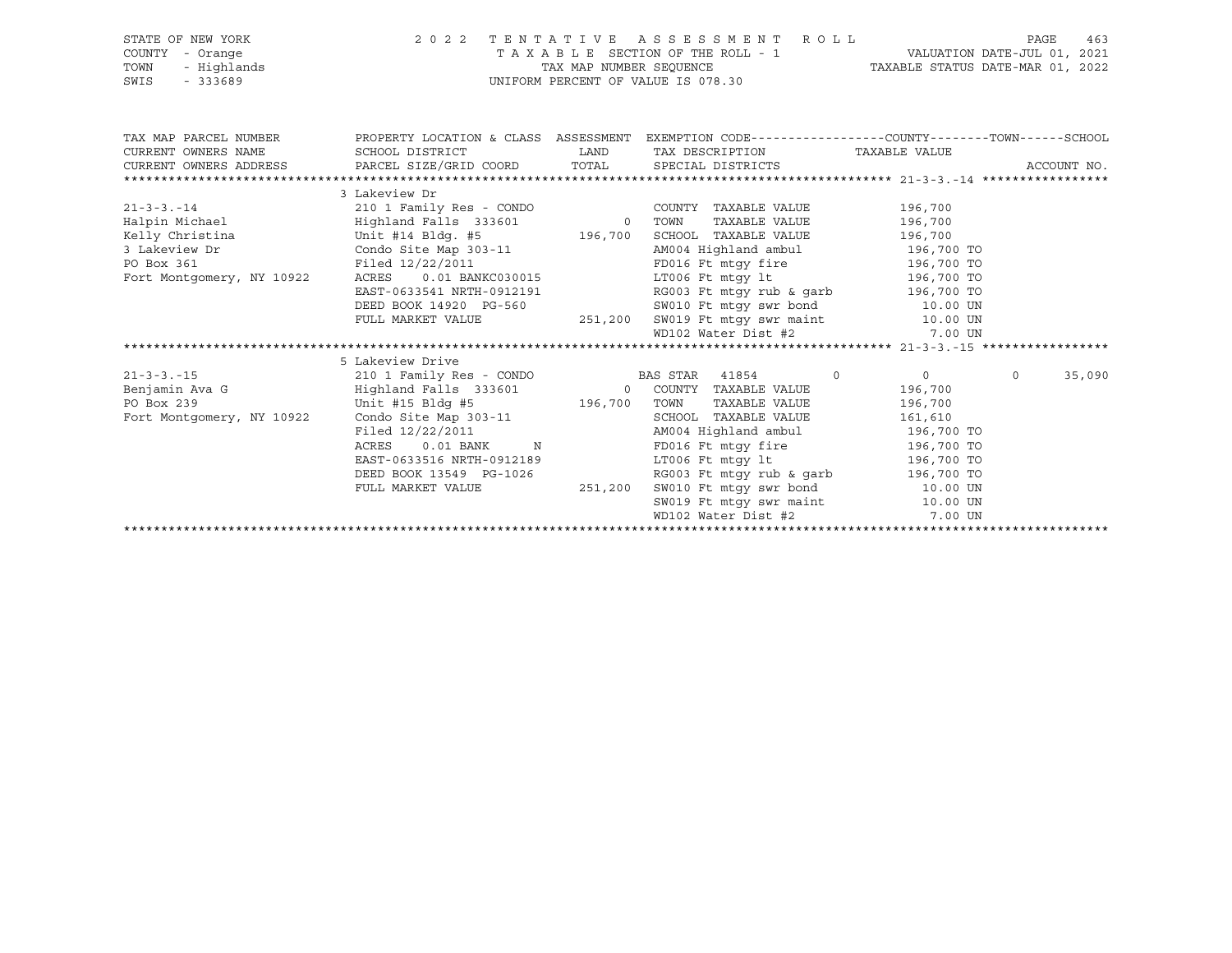## ROLL SECTION TOTALS

#### \*\*\* S P E C I A L D I S T R I C T S U M M A R Y \*\*\*

|      |                      | TOTAL   | EXTENSION | EXTENSION | AD VALOREM | EXEMPT | TAXABLE    |
|------|----------------------|---------|-----------|-----------|------------|--------|------------|
| CODE | DISTRICT NAME        | PARCELS | TYPE      | VALUE     | VALUE      | AMOUNT | VALUE      |
|      | WD110 Water Dist # 1 |         | 20 UNITS  | 918.28    |            |        | 918.28     |
|      | AM004 Highland ambul |         | 657 TOTAL |           | 178912,351 |        | 178912,351 |
|      | FD016 Ft mtqy fire   |         | 657 TOTAL |           | 178912,351 |        | 178912,351 |
|      | LT006 Ft mtgy lt     |         | 657 TOTAL |           | 178912,351 |        | 178912,351 |
|      | RG003 Ft mtqy rub &  |         | 657 TOTAL |           | 178912,351 |        | 178912,351 |
|      | SW010 Ft mtqy swr bo |         | 376 UNITS | 5713.20   |            |        | 5,713.20   |
|      | SW019 Ft mtqy swr ma |         | 339 UNITS | 5118.50   |            |        | 5,118.50   |
|      | WD102 Water Dist #2  |         | 390 UNITS | 4392.20   |            |        | 4,392.20   |

#### \*\*\* S C H O O L D I S T R I C T S U M M A R Y \*\*\*

| CODE   | DISTRICT NAME      | TOTAL<br>PARCELS | ASSESSED<br>LAND | ASSESSED<br>TOTAL | EXEMPT<br>AMOUNT | TOTAL<br>TAXABLE | STAR<br>AMOUNT | STAR<br>TAXABLE |
|--------|--------------------|------------------|------------------|-------------------|------------------|------------------|----------------|-----------------|
| 333601 | Highland Falls CSD | 660              | 37700,907        | 179181,351        | 498,340          | 178683,011       | 11019,170      | 167663,841      |
|        | SUB-TOTAL          | 660              | 37700,907        | 179181,351        | 498,340          | 178683,011       | 11019,170      | 167663,841      |
|        | TOTAL              | 660              | 37700,907        | 179181,351        | 498,340          | 178683,011       | 11019,170      | 167663,841      |

## \*\*\* S Y S T E M C O D E S S U M M A R Y \*\*\*

#### NO SYSTEM EXEMPTIONS AT THIS LEVEL

#### \*\*\* E X E M P T I O N S U M M A R Y \*\*\*

|       |             | TOTAL   |          |         |        |
|-------|-------------|---------|----------|---------|--------|
| CODE  | DESCRIPTION | PARCELS | COUNTY   | TOWN    | SCHOOL |
|       |             |         |          |         |        |
| 41102 | VETERANS    |         | 5,000    |         |        |
| 41103 | VETERANS    |         |          | 5,000   |        |
| 41122 | VET WAR C   | 30      | 624,960  |         |        |
| 41123 | VET WAR T   | 30      |          | 357,120 |        |
| 41132 | VET COM C   | 22      | 806,400  |         |        |
| 41133 | VET COM T   | 22      |          | 460,800 |        |
| 41142 | VET DIS C   | 17      | 1021,568 |         |        |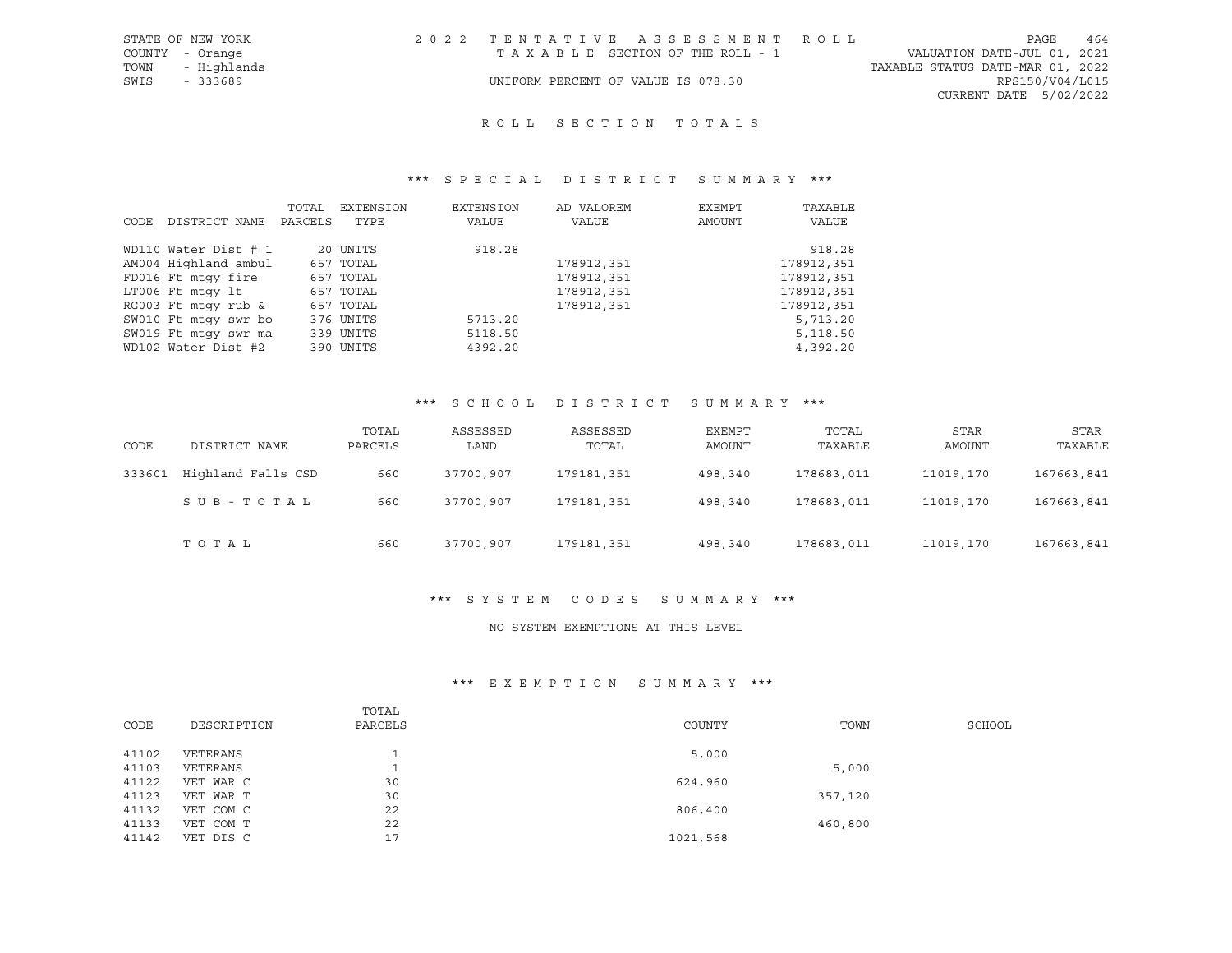|      | STATE OF NEW YORK | 2022 TENTATIVE ASSESSMENT ROLL     |  |                                  | PAGE                   | 465 |
|------|-------------------|------------------------------------|--|----------------------------------|------------------------|-----|
|      | COUNTY - Orange   | TAXABLE SECTION OF THE ROLL - 1    |  | VALUATION DATE-JUL 01, 2021      |                        |     |
| TOWN | - Highlands       |                                    |  | TAXABLE STATUS DATE-MAR 01, 2022 |                        |     |
| SWIS | - 333689          | UNIFORM PERCENT OF VALUE IS 078.30 |  |                                  | RPS150/V04/L015        |     |
|      |                   |                                    |  |                                  | CURRENT DATE 5/02/2022 |     |

## R O L L S E C T I O N T O T A L S

# \*\*\* E X E M P T I O N S U M M A R Y \*\*\*

| CODE  | DESCRIPTION     | TOTAL<br>PARCELS | COUNTY   | TOWN     | SCHOOL    |
|-------|-----------------|------------------|----------|----------|-----------|
| 41143 | VET DIS T       | 17               |          | 654,150  |           |
| 41162 | $CW$ 15 $VET/$  | 8                | 92,160   |          |           |
| 41163 | CW 15 VET/      | 5                |          | 57,600   |           |
| 41172 | CW DISBLD       | n.               | 26,970   |          |           |
| 41173 | CW DISBLD       | ᆚ                |          | 26,970   |           |
| 41800 | AGED            | 4                | 323,305  | 330,505  | 356,050   |
| 41802 | AGED-C          | 5                | 431,870  |          |           |
| 41803 | AGED-T          | 3                |          | 262,801  |           |
| 41804 | AGED-S          | $\mathbf{1}$     |          |          | 142,290   |
| 41834 | ENH STAR        | 54               |          |          | 4702,970  |
| 41854 | <b>BAS STAR</b> | 180              |          |          | 6316,200  |
|       | TOTAL           | 402              | 3332,233 | 2154,946 | 11517,510 |

## \*\*\* G R A N D T O T A L S \*\*\*

| ROLL |             | TOTAL   | ASSESSED  | ASSESSED   | TAXABLE    | TAXABLE    | TAXABLE       | STAR       |
|------|-------------|---------|-----------|------------|------------|------------|---------------|------------|
| SEC  | DESCRIPTION | PARCELS | ∟AND      | TOTAL      | COUNTY     | TOWN       | <b>SCHOOL</b> | TAXABLE    |
|      |             |         |           |            |            |            |               |            |
|      | TAXABLE     | 660     | 37700,907 | 179181,351 | 175849,118 | 177026,405 | 178683,011    | 167663,841 |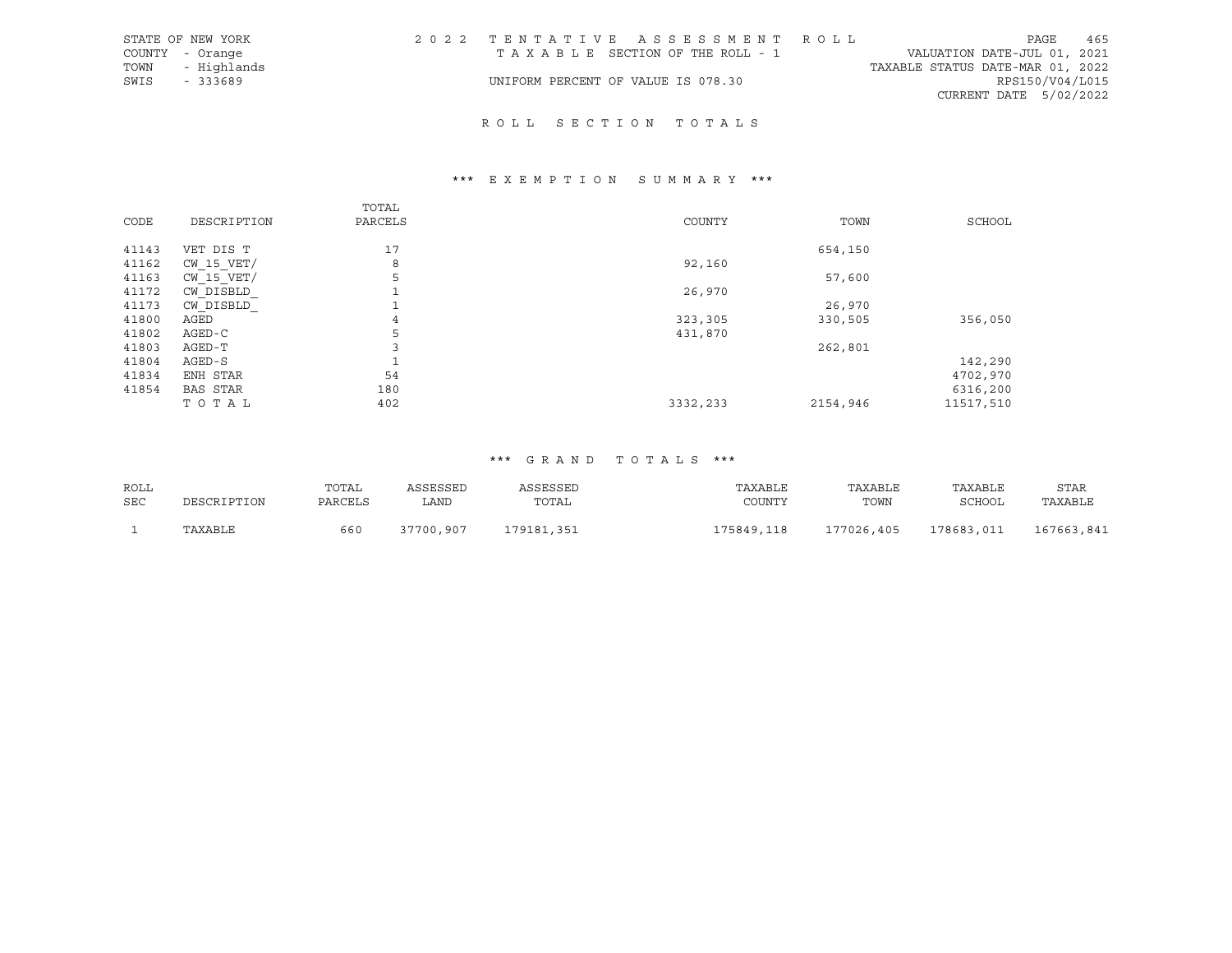## STATE OF NEW YORK 2 0 2 2 T E N T A T I V E A S S E S S M E N T R O L L PAGE 466 COUNTY - Orange STATE OWNED LAND SECTION OF THE ROLL - 3 VALUATION DATE-JUL 01, 2021 TOWN - Highlands TAX MAP NUMBER SEQUENCE TAXABLE STATUS DATE-MAR 01, 2022 SWIS - 333689 UNIFORM PERCENT OF VALUE IS 078.30

| TAX MAP PARCEL NUMBER<br>CURRENT OWNERS NAME<br>CURRENT OWNERS ADDRESS                                                                                                                                                         |                                                                                                                                                                                                                                                      |          | TAX DESCRIPTION TAXABLE VALUE<br>SPECIAL DISTRICTS                                                                                                                                                                                                                | PROPERTY LOCATION & CLASS ASSESSMENT EXEMPTION CODE----------------COUNTY-------TOWN------SCHOOL<br>ACCOUNT NO. |
|--------------------------------------------------------------------------------------------------------------------------------------------------------------------------------------------------------------------------------|------------------------------------------------------------------------------------------------------------------------------------------------------------------------------------------------------------------------------------------------------|----------|-------------------------------------------------------------------------------------------------------------------------------------------------------------------------------------------------------------------------------------------------------------------|-----------------------------------------------------------------------------------------------------------------|
| $1 - 1 - 3.1$<br>State Of New York<br>Attn: Comm Of Finance<br>Orange Co Gov Center<br>255 N Main St<br>Goshen, NY 10924                                                                                                       | Us Hwy 9W<br>932 Forest s532b<br>Highland Falls 333601 725,700<br>Parcel 6 Lt 891 725,700<br>Storm King State Park<br>FRNT 1466.00 DPTH<br>ACRES 87.80 BANK Z99<br>EAST-0630029 NRTH-0939449<br>DEED BOOK 2218 PG-00131<br>FULL MARKET VALUE 926,800 |          | COUNTY TAXABLE VALUE<br>TAXABLE VALUE<br>TOWN<br>SCHOOL TAXABLE VALUE 725,700<br>AM004 Highland ambul 725,700 TO<br>FD016 Ft mtgy fire 725,700 TO<br>LT006 Ft mtgy 1t $725,700$ TO<br>RG003 Ft mtgy rub & garb $725,700$ TO                                       | 725,700<br>725,700                                                                                              |
|                                                                                                                                                                                                                                |                                                                                                                                                                                                                                                      |          |                                                                                                                                                                                                                                                                   |                                                                                                                 |
| Attn: Commissioner Of Finan FRNT 1468.00 DPTH 376,000 SCHOOL TAXABLE VALUE 376,000 Crange Co Gov Center ACRES 47.80 BANK 299 AM004 Highland ambul 376,000 TO 255 N Main St EAST-0631625 NRTH-0940814 FD016 Ft mtgy fire 376,00 | Us Hwy 9W                                                                                                                                                                                                                                            |          |                                                                                                                                                                                                                                                                   | 376,000<br>376,000                                                                                              |
|                                                                                                                                                                                                                                |                                                                                                                                                                                                                                                      |          |                                                                                                                                                                                                                                                                   |                                                                                                                 |
| $1 - 1 - 4$<br>State Of New York Highland Falls 333601 1880,000<br>Attn: Commissioner Of Finan Lot 206<br>Orange Co Gov Center<br>255 N Main St<br>Goshen, NY 10924                                                            | St Hwy 218<br>$932$ Forest $s532b$<br>Storm King State Park<br>FRNT 5114.00 DPTH<br>ACRES 385.00 BANK 299<br>EAST-0634423 NRTH-0941769<br>DEED BOOK 0000<br>DEED BOOK 0000<br>FULL MARKET VALUE 2401,000                                             | 1880,000 | COUNTY TAXABLE VALUE<br>TOWN<br>TAXABLE VALUE<br>TOWN IMMEDIA RAIDE 1880,000 TO<br>SCHOOL TAXABLE VALUE 1880,000 TO<br>AM004 Highland ambul 1880,000 TO<br>FD016 Ft mtgy fire 1880,000 TO<br>LT006 Ft mtgy 1t 1880,000 TO<br>RG003 Ft mtgy rub & garb 1880,000 TO | 1880,000<br>1880,000                                                                                            |
|                                                                                                                                                                                                                                |                                                                                                                                                                                                                                                      |          |                                                                                                                                                                                                                                                                   |                                                                                                                 |
| $3 - 1 - 1$<br>State Of New York Fighland Falls 333601 846,000<br>Attn: Commissioner Of Finan<br>Orange Co Gov Center<br>255 Main St<br>255 Main St<br>Goshen, NY 10924                                                        | Forest<br>932 Forest s532b<br>Palisades Park Lt 175 846,000<br>FRNT 1824.00 DPTH<br>ACRES 126.00 BANK 299<br>EAST-0633347 NRTH-0914152<br>DEED BOOK 0000<br>FULL MARKET VALUE 1080,500                                                               |          | COUNTY TAXABLE VALUE<br>TAXABLE VALUE<br>TOWN<br>SCHOOL TAXABLE VALUE 846,000<br>LT006 Ft mtgy 1t<br>RG003 Ft mtgy 1t 846,000 TO<br>RG003 Ft mtgy rub & garb 846,000 TO                                                                                           | 846,000<br>846,000                                                                                              |
|                                                                                                                                                                                                                                |                                                                                                                                                                                                                                                      |          |                                                                                                                                                                                                                                                                   |                                                                                                                 |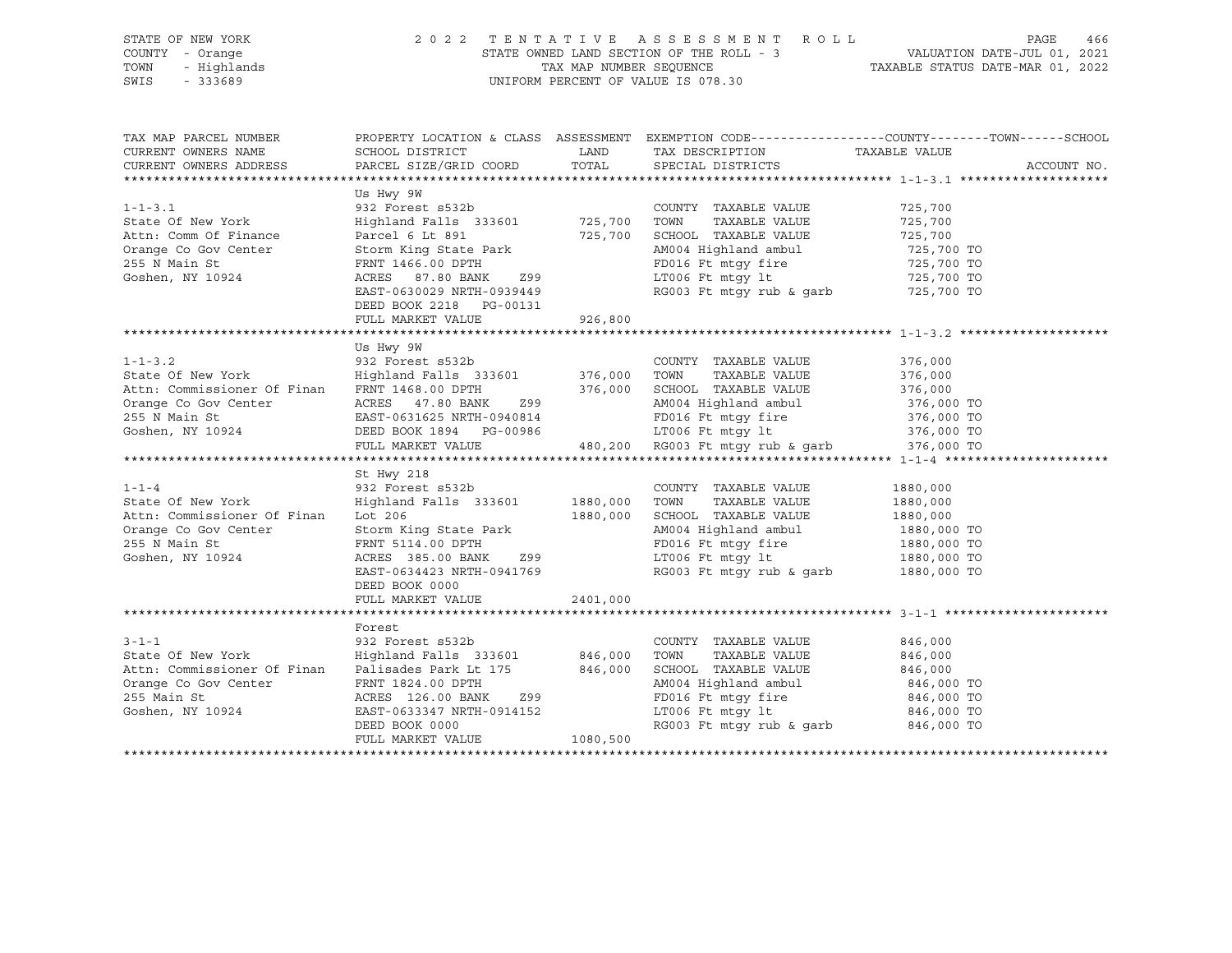## STATE OF NEW YORK 2 0 2 2 T E N T A T I V E A S S E S S M E N T R O L L PAGE 467 COUNTY - Orange STATE OWNED LAND SECTION OF THE ROLL - 3 VALUATION DATE-JUL 01, 2021 TOWN - Highlands TAX MAP NUMBER SEQUENCE TAXABLE STATUS DATE-MAR 01, 2022<br>TAXABLE STATUS DATE-MAR 01, 2022 UNIFORM PERCENT OF VALUE IS 078.30

TAX MAP PARCEL NUMBER PROPERTY LOCATION & CLASS ASSESSMENT EXEMPTION CODE----------------COUNTY-------TOWN-----SCHOOL CURRENT OWNERS NAME SCHOOL DISTRICT LAND TAX DESCRIPTION TAXABLE VALUE CURRENT OWNERS ADDRESS PARCEL SIZE/GRID COORD TOTAL SPECIAL DISTRICTS ACCOUNT NO. \*\*\*\*\*\*\*\*\*\*\*\*\*\*\*\*\*\*\*\*\*\*\*\*\*\*\*\*\*\*\*\*\*\*\*\*\*\*\*\*\*\*\*\*\*\*\*\*\*\*\*\*\*\*\*\*\*\*\*\*\*\*\*\*\*\*\*\*\*\*\*\*\*\*\*\*\*\*\*\*\*\*\*\*\*\*\*\*\*\*\*\*\*\*\*\*\*\*\*\*\*\*\* 16-3-13 \*\*\*\*\*\*\*\*\*\*\*\*\*\*\*\*\*\*\*\* 706 Route 9W 16-3-13 961 State park COUNTY TAXABLE VALUE 141,000 The Palisades Interstate Park Highland Falls 333601 141,000 TOWN TAXABLE VALUE 141,000 Commissioner of Finance NY STATE Office of Parks/ 141,000 SCHOOL TAXABLE VALUE 141,000 Orange County Gov Center Rec/Historic Preservation AM004 Highland ambul 141,000 TO 255 Main St Ft Montgomery Historic Si FD016 Ft mtgy fire 141,000 TO Goshen, NY 10924 ACRES 1.50 BANK Z99 LT006 Ft mtgy lt 141,000 TO RG003 Ft mtgy rub & garb DEED BOOK 12999 PG-384 FULL MARKET VALUE 180,100 \*\*\*\*\*\*\*\*\*\*\*\*\*\*\*\*\*\*\*\*\*\*\*\*\*\*\*\*\*\*\*\*\*\*\*\*\*\*\*\*\*\*\*\*\*\*\*\*\*\*\*\*\*\*\*\*\*\*\*\*\*\*\*\*\*\*\*\*\*\*\*\*\*\*\*\*\*\*\*\*\*\*\*\*\*\*\*\*\*\*\*\*\*\*\*\*\*\*\*\*\*\*\* 16-3-23 \*\*\*\*\*\*\*\*\*\*\*\*\*\*\*\*\*\*\*\* 80 Mine Dock Rd 16-3-23 960 Public park - WTRFNT COUNTY TAXABLE VALUE 1217,500 The Palisades Interstate Park Highland Falls 333601 1217,500 TOWN TAXABLE VALUE Commissioner Of Finance ACRES 2.00 BANK Z95 1217,500 SCHOOL TAXABLE VALUE 1217,500 Orange County Gov't Center EAST-0633700 NRTH-0908838 AM004 Highland ambul 1217,500 TO 255 Main St DEED BOOK 14088 PG-598 FD016 Ft mtgy fire 1217,500 TO Goshen, NY 10924 FULL MARKET VALUE 1554,900 LT006 Ft mtgy lt 1217,500 TO RG003 Ft mtgy rub & garb 1217,500 TO \*\*\*\*\*\*\*\*\*\*\*\*\*\*\*\*\*\*\*\*\*\*\*\*\*\*\*\*\*\*\*\*\*\*\*\*\*\*\*\*\*\*\*\*\*\*\*\*\*\*\*\*\*\*\*\*\*\*\*\*\*\*\*\*\*\*\*\*\*\*\*\*\*\*\*\*\*\*\*\*\*\*\*\*\*\*\*\*\*\*\*\*\*\*\*\*\*\*\*\*\*\*\* 16-4-5 \*\*\*\*\*\*\*\*\*\*\*\*\*\*\*\*\*\*\*\*\* Mine Dock Rd Rear 16-4-5 932 Forest s532b COUNTY TAXABLE VALUE 18,800 State Of New York Highland Falls 333601 18,800 TOWN TAXABLE VALUE 18,800 Attn: Commissioner Of Finan FRNT 231.00 DPTH 148.00 18,800 SCHOOL TAXABLE VALUE 18,800 Orange Co Gov Center BANK 299 AM004 Highland ambul 18,800 TO 255 N Main St EAST-0632584 NRTH-0908910 FD016 Ft mtgy fire 18,800 TO Goshen, NY 10924 DEED BOOK 2696 PG-00178 LT006 Ft mtgy lt 18,800 TO FULL MARKET VALUE 24,000 RG003 Ft mtgy rub & garb 18,800 TO \*\*\*\*\*\*\*\*\*\*\*\*\*\*\*\*\*\*\*\*\*\*\*\*\*\*\*\*\*\*\*\*\*\*\*\*\*\*\*\*\*\*\*\*\*\*\*\*\*\*\*\*\*\*\*\*\*\*\*\*\*\*\*\*\*\*\*\*\*\*\*\*\*\*\*\*\*\*\*\*\*\*\*\*\*\*\*\*\*\*\*\*\*\*\*\*\*\*\*\*\*\*\* 17-1-2 \*\*\*\*\*\*\*\*\*\*\*\*\*\*\*\*\*\*\*\*\* 130 Mine Rd 17-1-2 932 Forest s532b COUNTY TAXABLE VALUE 1150,000 State of New York Highland Falls 333601 1150,000 TOWN TAXABLE VALUE 1150,000 Commissioner of Finance Forest 1150,000 SCHOOL TAXABLE VALUE 1150,000 ATTN: Commissioner of Finance ROW AM004 Highland ambul 1150,000 TO Orange County Gov't Center ACRES 72.40 BANK Z99 FD016 Ft mtgy fire 1150,000 TO 255 Main St EAST-0629433 NRTH-0910398 LT006 Ft mtgy lt 1150,000 TO RG003 Ft mtgy rub & garb 1150,000 TO FULL MARKET VALUE 1468,700 \*\*\*\*\*\*\*\*\*\*\*\*\*\*\*\*\*\*\*\*\*\*\*\*\*\*\*\*\*\*\*\*\*\*\*\*\*\*\*\*\*\*\*\*\*\*\*\*\*\*\*\*\*\*\*\*\*\*\*\*\*\*\*\*\*\*\*\*\*\*\*\*\*\*\*\*\*\*\*\*\*\*\*\*\*\*\*\*\*\*\*\*\*\*\*\*\*\*\*\*\*\*\*\*\*\*\*\*\*\*\*\*\*\*\*\*\*\*\*\*\*\*\*\*\*\*\*\*\*\*\*\*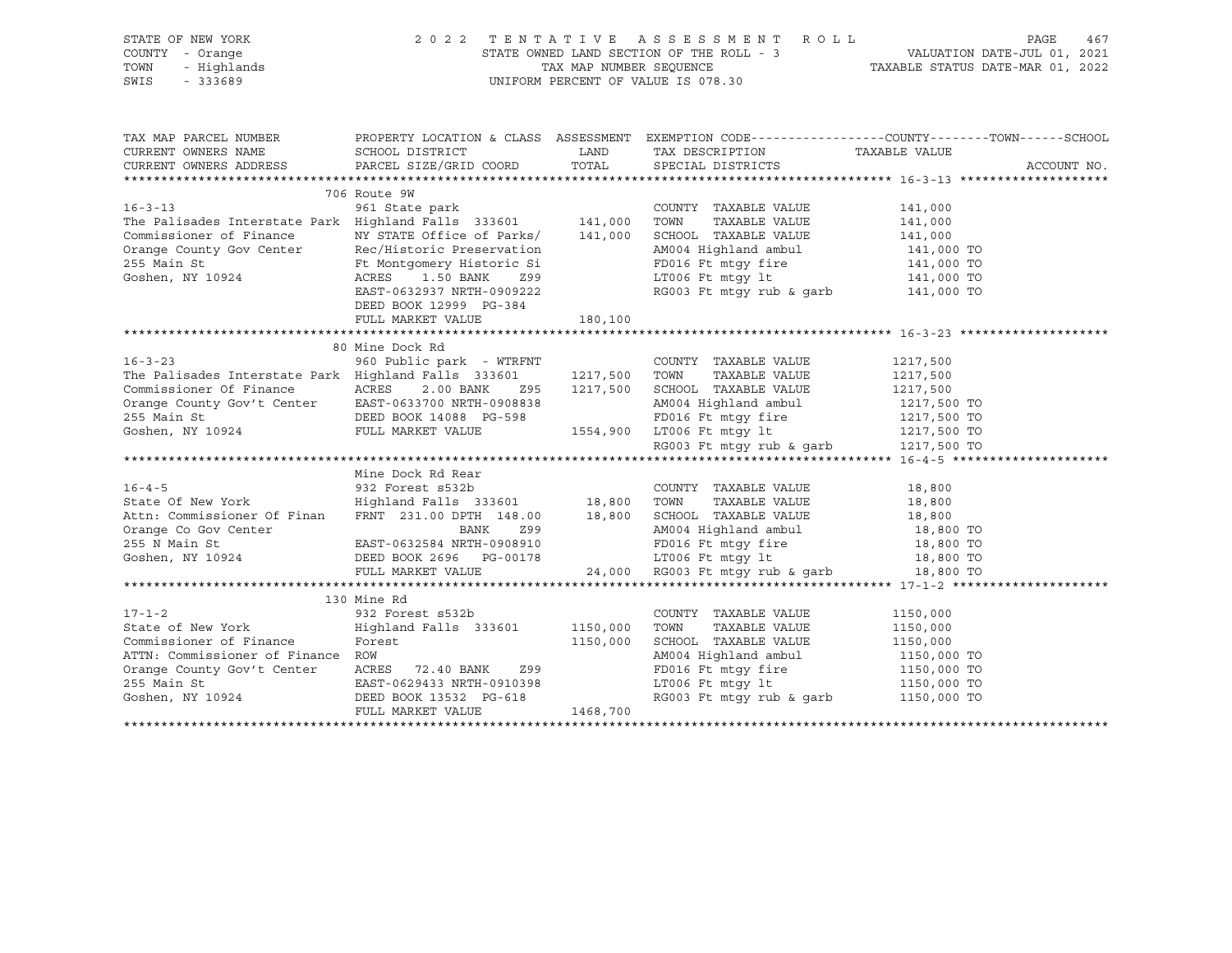## STATE OF NEW YORK 2 0 2 2 T E N T A T I V E A S S E S S M E N T R O L L PAGE 468 COUNTY - Orange STATE OWNED LAND SECTION OF THE ROLL - 3 VALUATION DATE-JUL 01, 2021 TOWN - Highlands TAX MAP NUMBER SEQUENCE TAXABLE STATUS DATE-MAR 01, 2022 SWIS - 333689 UNIFORM PERCENT OF VALUE IS 078.30

| TAX MAP PARCEL NUMBER<br>CURRENT OWNERS NAME SCHOOL DISTRICT<br>CURRENT OWNERS ADDRESS PARCEL SIZE/GRID COORD TOTAL SPECIAL DISTRICTS                                                                                                                                                                                                                                                                                                                                                                                |                                                                                                                                | LAND                                                                                                           | TAX DESCRIPTION TAXABLE VALUE                                                                                                                                                | PROPERTY LOCATION & CLASS ASSESSMENT EXEMPTION CODE---------------COUNTY-------TOWN-----SCHOOL<br>ACCOUNT NO. |
|----------------------------------------------------------------------------------------------------------------------------------------------------------------------------------------------------------------------------------------------------------------------------------------------------------------------------------------------------------------------------------------------------------------------------------------------------------------------------------------------------------------------|--------------------------------------------------------------------------------------------------------------------------------|----------------------------------------------------------------------------------------------------------------|------------------------------------------------------------------------------------------------------------------------------------------------------------------------------|---------------------------------------------------------------------------------------------------------------|
| 17-1-32.141 961 State park<br>The Palisades Interstate Park Highland Falls 333601 1100,000<br>Commissioner of Finance<br>Orange County Gov Center<br>255 N Main St<br>Goshen, NY 10924                                                                                                                                                                                                                                                                                                                               | Old Canterbury Rd<br>NY STATE Office of Parks/<br>Rec/Historic Preservation<br>ACRES 139.00 BANK 295<br>DEED BOOK 13258 PG-840 | 1100,000                                                                                                       | COUNTY TAXABLE VALUE<br>TOWN TAXABLE VALUE<br>SCHOOL TAXABLE VALUE<br>AM004 Highland ambul 1100,000 TO                                                                       | 1100,000<br>1100,000<br>1100,000                                                                              |
|                                                                                                                                                                                                                                                                                                                                                                                                                                                                                                                      |                                                                                                                                |                                                                                                                |                                                                                                                                                                              |                                                                                                               |
| Orange Co Gov Center<br>255 Main St 1457,000 TO<br>255 Main St 1457,000 TO<br>360,800 RG003 Ft mtgy 1t 1457,000 TO<br>255 Main St 1457,000 TO<br>260,800 RG003 Ft mtgy rub & garb 1457,000 TO<br>$19 - 1 - 2$<br>State Of New York [19] Highland Falls 333601 4,700 TOWN<br>Attr: Commissioner Of Finan Palisades Park Pt Lt 185<br>Orange Co Gov Center FRNT 259.00 DPTH 259.00<br>255 Main St atomic BANK 299<br>Coshen, NY 10924 EAST-0612720 NRTH-0908493<br>EAST-0612720 NRTH-0908493<br>DRED BOOK 0000 RG003 F | Forest<br>ACRES 375.00 BANK<br>Forest<br>932 Forest s532b                                                                      | Z99 and the state of the state of the state of the state of the state of the state of the state of the state o | AM004 Highland ambul 1457,000 TO<br>COUNTY TAXABLE VALUE<br>TAXABLE VALUE                                                                                                    | 4,700<br>4,700                                                                                                |
|                                                                                                                                                                                                                                                                                                                                                                                                                                                                                                                      |                                                                                                                                |                                                                                                                | RG003 Ft mtgy rub & garb 4,700 TO                                                                                                                                            |                                                                                                               |
|                                                                                                                                                                                                                                                                                                                                                                                                                                                                                                                      |                                                                                                                                |                                                                                                                |                                                                                                                                                                              |                                                                                                               |
| Attn: Commissioner Of Finan Palisades Park Pt Lt 232 2350,000                                                                                                                                                                                                                                                                                                                                                                                                                                                        | Forest                                                                                                                         |                                                                                                                | COUNTY TAXABLE VALUE<br>TAXABLE VALUE<br>SCHOOL TAXABLE VALUE 2350,000<br>AM004 Highland ambul 2350,000 TO<br>FD016 Ft mtgy fire 2350,000 TO<br>LT006 Ft mtgy lt 2350,000 TO | 2350,000<br>2350,000                                                                                          |
|                                                                                                                                                                                                                                                                                                                                                                                                                                                                                                                      | FULL MARKET VALUE 3001,300 RG003 Ft mtgy rub & garb 2350,000 TO                                                                |                                                                                                                |                                                                                                                                                                              |                                                                                                               |
|                                                                                                                                                                                                                                                                                                                                                                                                                                                                                                                      |                                                                                                                                |                                                                                                                |                                                                                                                                                                              |                                                                                                               |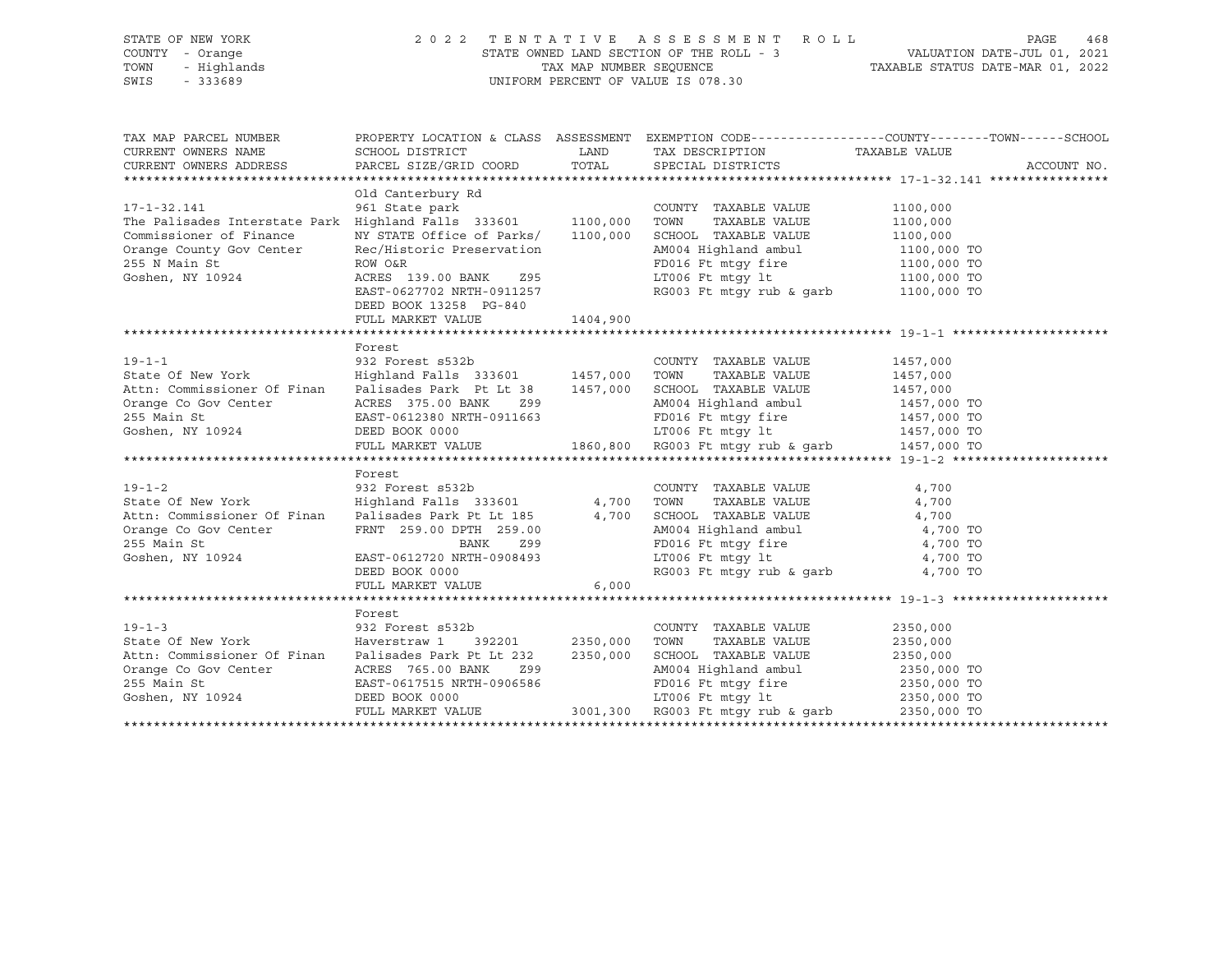### STATE OF NEW YORK 2 0 2 2 T E N T A T I V E A S S E S S M E N T R O L L PAGE 469 COUNTY - Orange STATE OWNED LAND SECTION OF THE ROLL - 3 VALUATION DATE-JUL 01, 2021 TOWN - Highlands TAX MAP NUMBER SEQUENCE TAXABLE STATUS DATE-MAR 01, 2022 SWIS - 333689 UNIFORM PERCENT OF VALUE IS 078.30

| TAX MAP PARCEL NUMBER                                                                                                                                                                                                                                                                                                                                                                                                                                         |                                                                                                                                       |                         | PROPERTY LOCATION & CLASS ASSESSMENT EXEMPTION CODE---------------COUNTY-------TOWN-----SCHOOL |             |
|---------------------------------------------------------------------------------------------------------------------------------------------------------------------------------------------------------------------------------------------------------------------------------------------------------------------------------------------------------------------------------------------------------------------------------------------------------------|---------------------------------------------------------------------------------------------------------------------------------------|-------------------------|------------------------------------------------------------------------------------------------|-------------|
| CURRENT OWNERS NAME                                                                                                                                                                                                                                                                                                                                                                                                                                           | ${\tt SCHOOL\,\,\,DISTRICT} \qquad \qquad {\tt LAND} \qquad \qquad {\tt TAX\,\,\,DESCRIPTION} \qquad \qquad {\tt TAXABLE\,\,\,VALUE}$ |                         |                                                                                                |             |
| CURRENT OWNERS ADDRESS                                                                                                                                                                                                                                                                                                                                                                                                                                        | PARCEL SIZE/GRID COORD                                                                                                                | TOTAL SPECIAL DISTRICTS |                                                                                                | ACCOUNT NO. |
|                                                                                                                                                                                                                                                                                                                                                                                                                                                               |                                                                                                                                       |                         |                                                                                                |             |
|                                                                                                                                                                                                                                                                                                                                                                                                                                                               | Forest                                                                                                                                |                         |                                                                                                |             |
|                                                                                                                                                                                                                                                                                                                                                                                                                                                               |                                                                                                                                       |                         |                                                                                                |             |
|                                                                                                                                                                                                                                                                                                                                                                                                                                                               |                                                                                                                                       |                         |                                                                                                |             |
|                                                                                                                                                                                                                                                                                                                                                                                                                                                               |                                                                                                                                       |                         |                                                                                                |             |
|                                                                                                                                                                                                                                                                                                                                                                                                                                                               |                                                                                                                                       |                         |                                                                                                |             |
|                                                                                                                                                                                                                                                                                                                                                                                                                                                               |                                                                                                                                       |                         |                                                                                                |             |
|                                                                                                                                                                                                                                                                                                                                                                                                                                                               |                                                                                                                                       |                         |                                                                                                |             |
| $\begin{tabular}{lllllllllllllllllllll} \hline 19-1-4 & 1363,000 \\ \hline & 932 Forest $532b & 1363,000 T0W1Y TAXABLE VALUE & 1363,000 \\ \hline & 1363,000 T0W1 & TAXABLE VALUE & 1363,000 \\ \hline & 1363,000 T0W1 & TAXABLE VALUE & 1363,000 \\ \hline & 1363,000 T0W1 & TAXABLE VALUE & 1363,000 \\ \hline & 1363,000 T0X111 & 1363,000 T0X111 & 1$                                                                                                     |                                                                                                                                       |                         |                                                                                                |             |
|                                                                                                                                                                                                                                                                                                                                                                                                                                                               |                                                                                                                                       |                         |                                                                                                |             |
|                                                                                                                                                                                                                                                                                                                                                                                                                                                               | Forest                                                                                                                                |                         |                                                                                                |             |
|                                                                                                                                                                                                                                                                                                                                                                                                                                                               |                                                                                                                                       |                         |                                                                                                |             |
|                                                                                                                                                                                                                                                                                                                                                                                                                                                               |                                                                                                                                       |                         |                                                                                                |             |
|                                                                                                                                                                                                                                                                                                                                                                                                                                                               |                                                                                                                                       |                         |                                                                                                |             |
|                                                                                                                                                                                                                                                                                                                                                                                                                                                               |                                                                                                                                       |                         |                                                                                                |             |
|                                                                                                                                                                                                                                                                                                                                                                                                                                                               |                                                                                                                                       |                         |                                                                                                |             |
|                                                                                                                                                                                                                                                                                                                                                                                                                                                               |                                                                                                                                       |                         |                                                                                                |             |
|                                                                                                                                                                                                                                                                                                                                                                                                                                                               |                                                                                                                                       |                         |                                                                                                |             |
|                                                                                                                                                                                                                                                                                                                                                                                                                                                               |                                                                                                                                       |                         |                                                                                                |             |
|                                                                                                                                                                                                                                                                                                                                                                                                                                                               | 55 Oueensboro Rd                                                                                                                      |                         |                                                                                                |             |
|                                                                                                                                                                                                                                                                                                                                                                                                                                                               |                                                                                                                                       |                         |                                                                                                |             |
|                                                                                                                                                                                                                                                                                                                                                                                                                                                               |                                                                                                                                       |                         |                                                                                                |             |
|                                                                                                                                                                                                                                                                                                                                                                                                                                                               |                                                                                                                                       |                         |                                                                                                |             |
|                                                                                                                                                                                                                                                                                                                                                                                                                                                               |                                                                                                                                       |                         |                                                                                                |             |
|                                                                                                                                                                                                                                                                                                                                                                                                                                                               |                                                                                                                                       |                         |                                                                                                |             |
|                                                                                                                                                                                                                                                                                                                                                                                                                                                               |                                                                                                                                       |                         |                                                                                                |             |
| Attr: Commissioner Of Finan Palisades Park Lt 54<br>Orange Co Gov Center ACRES 43.00 BANK 299<br>255 Main St EAST-0622417 NRTH-0903177 FULL MARKET VALUE<br>Commissioner ACRES 43.00 BANK 299<br>255 Main St EAST-0622417 NRTH-090317                                                                                                                                                                                                                         |                                                                                                                                       |                         |                                                                                                |             |
|                                                                                                                                                                                                                                                                                                                                                                                                                                                               |                                                                                                                                       |                         |                                                                                                |             |
|                                                                                                                                                                                                                                                                                                                                                                                                                                                               | Forest                                                                                                                                |                         |                                                                                                |             |
|                                                                                                                                                                                                                                                                                                                                                                                                                                                               |                                                                                                                                       |                         |                                                                                                |             |
| 19-1-7<br>932 Forest s532b<br>932 Forest s532b<br>932 Forest s532b<br>932 Forest s532b<br>974,200<br>974,200<br>974,200<br>974,200<br>974,200<br>974,200<br>974,200<br>974,200<br>974,200                                                                                                                                                                                                                                                                     |                                                                                                                                       |                         |                                                                                                |             |
|                                                                                                                                                                                                                                                                                                                                                                                                                                                               |                                                                                                                                       |                         |                                                                                                |             |
|                                                                                                                                                                                                                                                                                                                                                                                                                                                               |                                                                                                                                       |                         |                                                                                                |             |
|                                                                                                                                                                                                                                                                                                                                                                                                                                                               |                                                                                                                                       |                         |                                                                                                |             |
|                                                                                                                                                                                                                                                                                                                                                                                                                                                               |                                                                                                                                       |                         |                                                                                                |             |
| Attn: Commissioner Of Finan Palisades Park Lt 174 874,200 SCHOOL TAXABLE VALUE 874,200 TO<br>255 Main St EAST-0630462 NRTH-0911591 PD016 Ft mtgy fire 874,200 TO<br>374,200 TO<br>255 Main St EAST-0630462 NRTH-0911591 PD016 Ft mtg                                                                                                                                                                                                                          |                                                                                                                                       |                         |                                                                                                |             |
|                                                                                                                                                                                                                                                                                                                                                                                                                                                               |                                                                                                                                       |                         |                                                                                                |             |
|                                                                                                                                                                                                                                                                                                                                                                                                                                                               | 23 Blauvelt Dr                                                                                                                        |                         |                                                                                                |             |
|                                                                                                                                                                                                                                                                                                                                                                                                                                                               |                                                                                                                                       |                         |                                                                                                |             |
|                                                                                                                                                                                                                                                                                                                                                                                                                                                               |                                                                                                                                       |                         |                                                                                                |             |
|                                                                                                                                                                                                                                                                                                                                                                                                                                                               |                                                                                                                                       |                         |                                                                                                |             |
|                                                                                                                                                                                                                                                                                                                                                                                                                                                               |                                                                                                                                       |                         |                                                                                                |             |
|                                                                                                                                                                                                                                                                                                                                                                                                                                                               |                                                                                                                                       |                         |                                                                                                |             |
|                                                                                                                                                                                                                                                                                                                                                                                                                                                               |                                                                                                                                       |                         |                                                                                                |             |
| $\begin{tabular}{lllllllllllll} \textbf{19--1-8} & \textbf{23 Blaurelt Dr} & \textbf{23 Blaurelt Dr} & \textbf{COUNITY} & \textbf{TAXABLE VALUE} & \textbf{155,100} \\ \textbf{State Of New York} & \textbf{Highland} & \textbf{Balls} & \textbf{333601} & \textbf{155,100} & \textbf{TONNTY} & \textbf{TAXABLE VALUE} & \textbf{155,100} \\ \textbf{Attn: Commissioner Of Final} & \textbf{Finalis as 33601} & \textbf{155,100} & \textbf{TONN} & \textbf{T$ |                                                                                                                                       |                         |                                                                                                |             |
|                                                                                                                                                                                                                                                                                                                                                                                                                                                               |                                                                                                                                       |                         |                                                                                                |             |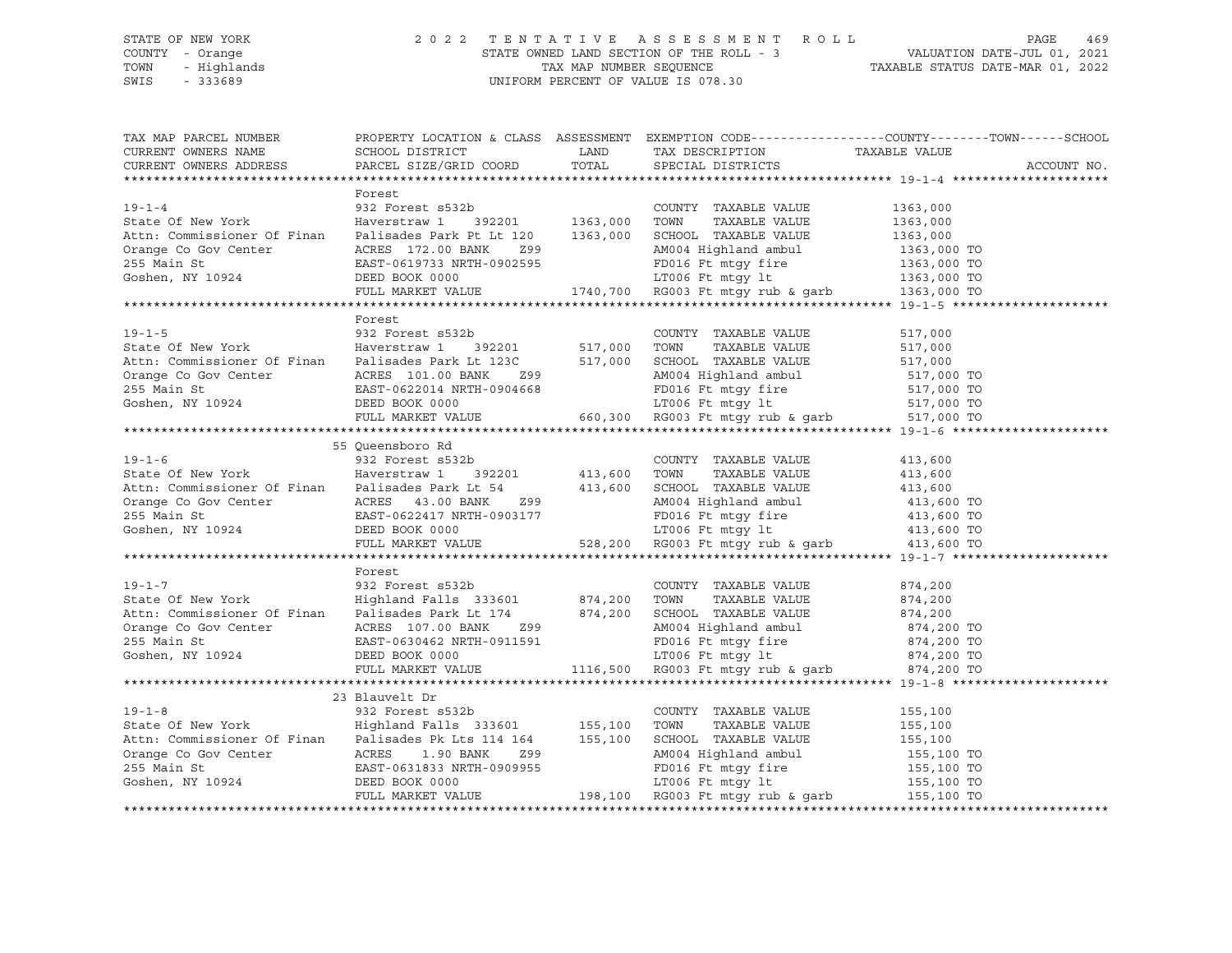### STATE OF NEW YORK 2 0 2 2 T E N T A T I V E A S S E S S M E N T R O L L PAGE 470 COUNTY - Orange STATE OWNED LAND SECTION OF THE ROLL - 3 VALUATION DATE-JUL 01, 2021 TOWN - Highlands TAX MAP NUMBER SEQUENCE TAXABLE STATUS DATE-MAR 01, 2022 SWIS - 333689 UNIFORM PERCENT OF VALUE IS 078.30

TAX MAP PARCEL NUMBER PROPERTY LOCATION & CLASS ASSESSMENT EXEMPTION CODE------------------COUNTY--------TOWN------SCHOOL CURRENT OWNERS NAME SCHOOL DISTRICT LAND TAX DESCRIPTION TAXABLE VALUE CURRENT OWNERS ADDRESS PARCEL SIZE/GRID COORD TOTAL SPECIAL DISTRICTS ACCOUNT NO. \*\*\*\*\*\*\*\*\*\*\*\*\*\*\*\*\*\*\*\*\*\*\*\*\*\*\*\*\*\*\*\*\*\*\*\*\*\*\*\*\*\*\*\*\*\*\*\*\*\*\*\*\*\*\*\*\*\*\*\*\*\*\*\*\*\*\*\*\*\*\*\*\*\*\*\*\*\*\*\*\*\*\*\*\*\*\*\*\*\*\*\*\*\*\*\*\*\*\*\*\*\*\* 19-1-9 \*\*\*\*\*\*\*\*\*\*\*\*\*\*\*\*\*\*\*\*\* Forest 19-1-9 932 Forest s532b COUNTY TAXABLE VALUE 235,000 State Of New York Highland Falls 333601 235,000 TOWN TAXABLE VALUE 235,000 Attn: Commissioner Of Finan Palisades Park Lt 167 235,000 SCHOOL TAXABLE VALUE 235,000 Orange Co Gov Center ACRES 9.00 BANK Z99 AM004 Highland ambul 235,000 TO 255 Main St EAST-0630705 NRTH-0908879 FD016 Ft mtgy fire 235,000 TO Goshen, NY 10924 DEED BOOK 0000 LT006 Ft mtgy lt 235,000 TO FULL MARKET VALUE 300,100 RG003 Ft mtgy rub & garb 235,000 TO \*\*\*\*\*\*\*\*\*\*\*\*\*\*\*\*\*\*\*\*\*\*\*\*\*\*\*\*\*\*\*\*\*\*\*\*\*\*\*\*\*\*\*\*\*\*\*\*\*\*\*\*\*\*\*\*\*\*\*\*\*\*\*\*\*\*\*\*\*\*\*\*\*\*\*\*\*\*\*\*\*\*\*\*\*\*\*\*\*\*\*\*\*\*\*\*\*\*\*\*\*\*\* 19-1-10 \*\*\*\*\*\*\*\*\*\*\*\*\*\*\*\*\*\*\*\* Forest 19-1-10 932 Forest s532b COUNTY TAXABLE VALUE 211,500 State Of New York Highland Falls 333601 211,500 TOWN TAXABLE VALUE 211,500 Attn: Commissioner Of Finan Palisades Park Lt 195 211,500 SCHOOL TAXABLE VALUE 211,500 Orange Co Gov Center ACRES 7.40 BANK Z99 AM004 Highland ambul 211,500 TO 255 Main St EAST-0630947 NRTH-0908352 FD016 Ft mtgy fire 211,500 TO Goshen, NY 10924 DEED BOOK 0000 LT006 Ft mtgy lt 211,500 TO FULL MARKET VALUE 270,100 RG003 Ft mtgy rub & garb 211,500 TO \*\*\*\*\*\*\*\*\*\*\*\*\*\*\*\*\*\*\*\*\*\*\*\*\*\*\*\*\*\*\*\*\*\*\*\*\*\*\*\*\*\*\*\*\*\*\*\*\*\*\*\*\*\*\*\*\*\*\*\*\*\*\*\*\*\*\*\*\*\*\*\*\*\*\*\*\*\*\*\*\*\*\*\*\*\*\*\*\*\*\*\*\*\*\*\*\*\*\*\*\*\*\* 19-1-11 \*\*\*\*\*\*\*\*\*\*\*\*\*\*\*\*\*\*\*\* Forest 19-1-11 932 Forest s532b COUNTY TAXABLE VALUE 159,800 State Of New York Highland Falls 333601 159,800 TOWN TAXABLE VALUE 159,800 Attn: Commissioner Of Finan Palisades Park Lt 165 159,800 SCHOOL TAXABLE VALUE 159,800 Orange Co Gov Center ACRES 2.70 BANK Z99 AM004 Highland ambul 159,800 TO 255 Main St EAST-0631142 NRTH-0909293 FD016 Ft mtgy fire 159,800 TO Goshen, NY 10924 DEED BOOK 0000 LT006 Ft mtgy lt 159,800 TO FULL MARKET VALUE 204,100 RG003 Ft mtgy rub & garb 159,800 TO \*\*\*\*\*\*\*\*\*\*\*\*\*\*\*\*\*\*\*\*\*\*\*\*\*\*\*\*\*\*\*\*\*\*\*\*\*\*\*\*\*\*\*\*\*\*\*\*\*\*\*\*\*\*\*\*\*\*\*\*\*\*\*\*\*\*\*\*\*\*\*\*\*\*\*\*\*\*\*\*\*\*\*\*\*\*\*\*\*\*\*\*\*\*\*\*\*\*\*\*\*\*\* 19-1-12 \*\*\*\*\*\*\*\*\*\*\*\*\*\*\*\*\*\*\*\* 19-1-12 932 Forest s532b COUNTY TAXABLE VALUE 112,800 State Of New York Highland Falls 333601 112,800 TOWN TAXABLE VALUE 112,800 Attn: Commissioner Of Finan Palisades Park Lt 166 112,800 SCHOOL TAXABLE VALUE 112,800 Orange Co Gov Center ACRES 1.10 BANK Z99 AM004 Highland ambul 112,800 TO 255 Main St EAST-0631110 NRTH-0908952 FD016 Ft mtgy fire 112,800 TO Goshen, NY 10924 DEED BOOK 0000 LT006 Ft mtgy lt 112,800 TO FULL MARKET VALUE 144,100 RG003 Ft mtgy rub & garb 112,800 TO \*\*\*\*\*\*\*\*\*\*\*\*\*\*\*\*\*\*\*\*\*\*\*\*\*\*\*\*\*\*\*\*\*\*\*\*\*\*\*\*\*\*\*\*\*\*\*\*\*\*\*\*\*\*\*\*\*\*\*\*\*\*\*\*\*\*\*\*\*\*\*\*\*\*\*\*\*\*\*\*\*\*\*\*\*\*\*\*\*\*\*\*\*\*\*\*\*\*\*\*\*\*\* 19-1-13 \*\*\*\*\*\*\*\*\*\*\*\*\*\*\*\*\*\*\*\* 31 Redoubt Dr 19-1-13 932 Forest s532b COUNTY TAXABLE VALUE 1822,500 State Of New York Highland Falls 333601 1822,500 TOWN TAXABLE VALUE 1822,500 Attn: Commissioner Finance Palisades Pk Lts 114 164 1822,500 SCHOOL TAXABLE VALUE 1822,500 Orange Co Gov Center ACRES 47.50 BANK Z99 AM004 Highland ambul 1822,500 TO 255 Main St EAST-0631812 NRTH-0908809 FD016 Ft mtgy fire 1822,500 TO Goshen, NY 10924 FULL MARKET VALUE 2327,600 LT006 Ft mtgy lt 1822,500 TO 2327,600 LT006 Ft mtgy 1t 1822,500 TO<br>RG003 Ft mtgy rub & garb 1822,500 TO \*\*\*\*\*\*\*\*\*\*\*\*\*\*\*\*\*\*\*\*\*\*\*\*\*\*\*\*\*\*\*\*\*\*\*\*\*\*\*\*\*\*\*\*\*\*\*\*\*\*\*\*\*\*\*\*\*\*\*\*\*\*\*\*\*\*\*\*\*\*\*\*\*\*\*\*\*\*\*\*\*\*\*\*\*\*\*\*\*\*\*\*\*\*\*\*\*\*\*\*\*\*\*\*\*\*\*\*\*\*\*\*\*\*\*\*\*\*\*\*\*\*\*\*\*\*\*\*\*\*\*\*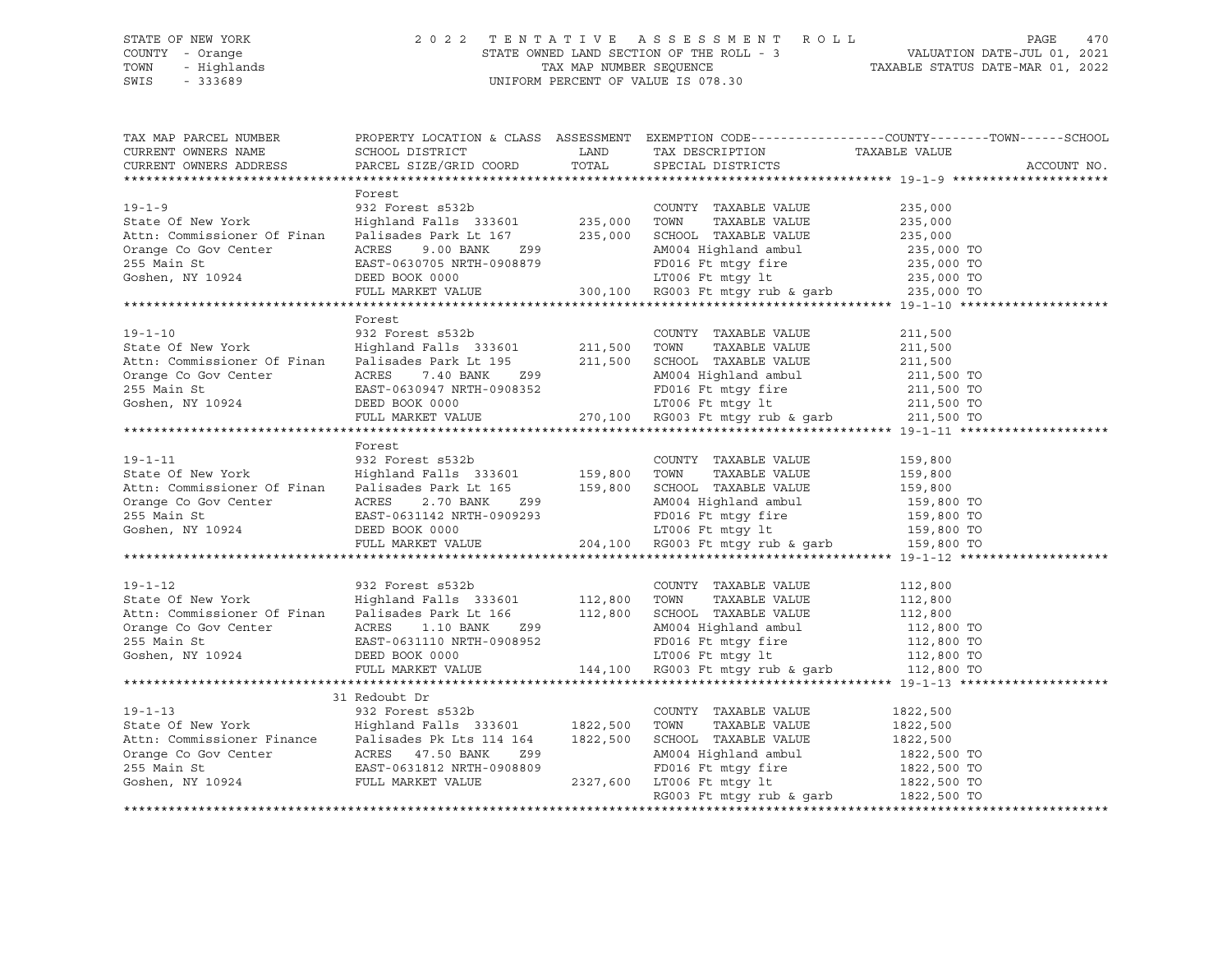### STATE OF NEW YORK 2 0 2 2 T E N T A T I V E A S S E S S M E N T R O L L PAGE 471 COUNTY - Orange STATE OWNED LAND SECTION OF THE ROLL - 3 VALUATION DATE-JUL 01, 2021 TOWN - Highlands TAX MAP NUMBER SEQUENCE TAXABLE STATUS DATE-MAR 01, 2022 SWIS - 333689 UNIFORM PERCENT OF VALUE IS 078.30

| TAX MAP PARCEL NUMBER<br>CURRENT OWNERS NAME                                                                                                                                                                                                             |        | PROPERTY LOCATION & CLASS ASSESSMENT EXEMPTION CODE---------------COUNTY-------TOWN------SCHOOL |  |             |  |
|----------------------------------------------------------------------------------------------------------------------------------------------------------------------------------------------------------------------------------------------------------|--------|-------------------------------------------------------------------------------------------------|--|-------------|--|
| CURRENT OWNERS ADDRESS                                                                                                                                                                                                                                   |        |                                                                                                 |  | ACCOUNT NO. |  |
|                                                                                                                                                                                                                                                          |        |                                                                                                 |  |             |  |
|                                                                                                                                                                                                                                                          | Forest |                                                                                                 |  |             |  |
|                                                                                                                                                                                                                                                          |        |                                                                                                 |  |             |  |
|                                                                                                                                                                                                                                                          |        |                                                                                                 |  |             |  |
|                                                                                                                                                                                                                                                          |        |                                                                                                 |  |             |  |
|                                                                                                                                                                                                                                                          |        |                                                                                                 |  |             |  |
|                                                                                                                                                                                                                                                          |        |                                                                                                 |  |             |  |
|                                                                                                                                                                                                                                                          |        |                                                                                                 |  |             |  |
|                                                                                                                                                                                                                                                          |        |                                                                                                 |  |             |  |
|                                                                                                                                                                                                                                                          |        |                                                                                                 |  |             |  |
|                                                                                                                                                                                                                                                          |        |                                                                                                 |  |             |  |
|                                                                                                                                                                                                                                                          | Forest |                                                                                                 |  |             |  |
|                                                                                                                                                                                                                                                          |        |                                                                                                 |  |             |  |
|                                                                                                                                                                                                                                                          |        |                                                                                                 |  |             |  |
|                                                                                                                                                                                                                                                          |        |                                                                                                 |  |             |  |
|                                                                                                                                                                                                                                                          |        |                                                                                                 |  |             |  |
|                                                                                                                                                                                                                                                          |        |                                                                                                 |  |             |  |
|                                                                                                                                                                                                                                                          |        |                                                                                                 |  |             |  |
| 19-1-16<br>State Of New York<br>Mighland Falls 333601<br>Mighland Falls 333601<br>255 Main State Co Gov Center<br>255 Main State 19924<br>269,600 TOM MIGHALLE VALUE<br>2789,600 TOM TAXABLE VALUE<br>2789,600 TOM TAXABLE VALUE<br>2789,600 TOM         |        |                                                                                                 |  |             |  |
|                                                                                                                                                                                                                                                          |        |                                                                                                 |  |             |  |
|                                                                                                                                                                                                                                                          | Forest |                                                                                                 |  |             |  |
|                                                                                                                                                                                                                                                          |        |                                                                                                 |  |             |  |
|                                                                                                                                                                                                                                                          |        |                                                                                                 |  |             |  |
|                                                                                                                                                                                                                                                          |        |                                                                                                 |  |             |  |
|                                                                                                                                                                                                                                                          |        |                                                                                                 |  |             |  |
|                                                                                                                                                                                                                                                          |        |                                                                                                 |  |             |  |
|                                                                                                                                                                                                                                                          |        |                                                                                                 |  |             |  |
|                                                                                                                                                                                                                                                          |        |                                                                                                 |  |             |  |
|                                                                                                                                                                                                                                                          |        |                                                                                                 |  |             |  |
|                                                                                                                                                                                                                                                          | Forest |                                                                                                 |  |             |  |
|                                                                                                                                                                                                                                                          |        |                                                                                                 |  |             |  |
|                                                                                                                                                                                                                                                          |        |                                                                                                 |  |             |  |
|                                                                                                                                                                                                                                                          |        |                                                                                                 |  |             |  |
|                                                                                                                                                                                                                                                          |        |                                                                                                 |  |             |  |
|                                                                                                                                                                                                                                                          |        |                                                                                                 |  |             |  |
|                                                                                                                                                                                                                                                          |        |                                                                                                 |  |             |  |
| 19-1-18.1-1<br>State Of New York<br>Mighland Falls 333601<br>Mighland Falls 333601<br>23,500 TOWN TAXABLE VALUE<br>23,500<br>Ath: Commissioner Of Finan<br>Palisades Park Lt 812-A<br>23,500 SCHOOL TAXABLE VALUE<br>23,500<br>Orange Co Gov Cente       |        |                                                                                                 |  |             |  |
|                                                                                                                                                                                                                                                          |        |                                                                                                 |  |             |  |
|                                                                                                                                                                                                                                                          | Forest |                                                                                                 |  |             |  |
|                                                                                                                                                                                                                                                          |        |                                                                                                 |  |             |  |
|                                                                                                                                                                                                                                                          |        |                                                                                                 |  |             |  |
|                                                                                                                                                                                                                                                          |        |                                                                                                 |  |             |  |
|                                                                                                                                                                                                                                                          |        |                                                                                                 |  |             |  |
|                                                                                                                                                                                                                                                          |        |                                                                                                 |  |             |  |
|                                                                                                                                                                                                                                                          |        |                                                                                                 |  |             |  |
| Forest<br>319-1-18.1-2<br>State Of New York<br>Highland Falls 333601<br>Attn: Commissioner Of Finan<br>Palisades Park Lt 812-B<br>23,500<br>Orange Co Gov Center<br>23,500<br>Orange Co Gov Center<br>23,500<br>23,500<br>Commissioner Of Finan<br>Palis |        |                                                                                                 |  |             |  |
|                                                                                                                                                                                                                                                          |        |                                                                                                 |  |             |  |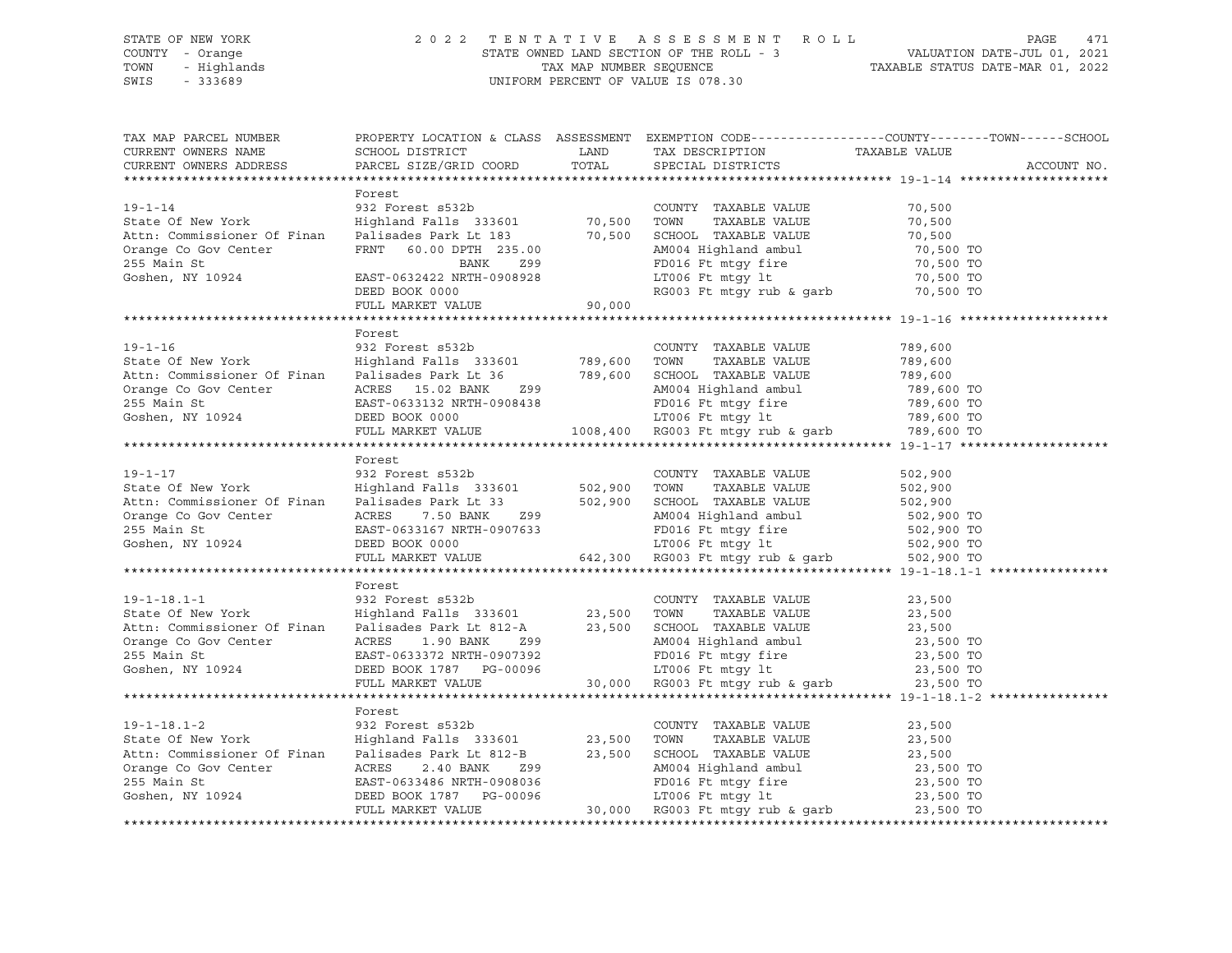### STATE OF NEW YORK 2 0 2 2 T E N T A T I V E A S S E S S M E N T R O L L PAGE 472 COUNTY - Orange STATE OWNED LAND SECTION OF THE ROLL - 3 VALUATION DATE-JUL 01, 2021 TOWN - Highlands TAX MAP NUMBER SEQUENCE TAXABLE STATUS DATE-MAR 01, 2022 SWIS - 333689 UNIFORM PERCENT OF VALUE IS 078.30

| TAX MAP PARCEL NUMBER<br>CURRENT OWNERS NAME                                                                                                                                                                                                               |                                                    |                                                                                                                                                                                                      | PROPERTY LOCATION & CLASS ASSESSMENT EXEMPTION CODE----------------COUNTY-------TOWN------SCHOOL |
|------------------------------------------------------------------------------------------------------------------------------------------------------------------------------------------------------------------------------------------------------------|----------------------------------------------------|------------------------------------------------------------------------------------------------------------------------------------------------------------------------------------------------------|--------------------------------------------------------------------------------------------------|
| CURRENT OWNERS ADDRESS                                                                                                                                                                                                                                     | PARCEL SIZE/GRID COORD TOTAL SPECIAL DISTRICTS     |                                                                                                                                                                                                      | ACCOUNT NO.                                                                                      |
|                                                                                                                                                                                                                                                            |                                                    |                                                                                                                                                                                                      |                                                                                                  |
|                                                                                                                                                                                                                                                            | Forest                                             |                                                                                                                                                                                                      |                                                                                                  |
|                                                                                                                                                                                                                                                            |                                                    |                                                                                                                                                                                                      |                                                                                                  |
|                                                                                                                                                                                                                                                            |                                                    |                                                                                                                                                                                                      |                                                                                                  |
|                                                                                                                                                                                                                                                            |                                                    |                                                                                                                                                                                                      |                                                                                                  |
|                                                                                                                                                                                                                                                            |                                                    |                                                                                                                                                                                                      |                                                                                                  |
|                                                                                                                                                                                                                                                            |                                                    |                                                                                                                                                                                                      |                                                                                                  |
|                                                                                                                                                                                                                                                            |                                                    |                                                                                                                                                                                                      |                                                                                                  |
| 19-1-18.3<br>State Of New York<br>Mighland Falls 333601<br>Ath: Commissioner Of Finan<br>Palisades Park Lt 812-C<br>23,500<br>Orange Co Gov Center<br>Correct Ess 1.20 BANK<br>29 255 N Main St<br>23,500<br>23,500<br>23,500<br>23,500<br>23,500<br>23,50 |                                                    |                                                                                                                                                                                                      |                                                                                                  |
|                                                                                                                                                                                                                                                            |                                                    |                                                                                                                                                                                                      |                                                                                                  |
|                                                                                                                                                                                                                                                            | 11 Hessian Dr                                      |                                                                                                                                                                                                      |                                                                                                  |
| 19-1-19 932 Forest s532b<br>State Of New York Haverstraw 1 392201 1287,800 TOWN TAXABLE VALUE<br>Example VALUE                                                                                                                                             |                                                    | COUNTY TAXABLE VALUE 1287,800                                                                                                                                                                        |                                                                                                  |
|                                                                                                                                                                                                                                                            |                                                    |                                                                                                                                                                                                      |                                                                                                  |
| State Of New York Haverstraw 1 392201 1287,800 TOWN TAXABLE VALUE 1287,800<br>Attn: Commissioner Of Finan Palisades Pk Pt Lts 57 58 1287,800 SCHOOL TAXABLE VALUE 1287,800<br>Orange Co Gov Center ACRES 35.10 BANK 299 AM004 High                         |                                                    |                                                                                                                                                                                                      |                                                                                                  |
|                                                                                                                                                                                                                                                            |                                                    |                                                                                                                                                                                                      |                                                                                                  |
|                                                                                                                                                                                                                                                            |                                                    |                                                                                                                                                                                                      |                                                                                                  |
|                                                                                                                                                                                                                                                            |                                                    |                                                                                                                                                                                                      |                                                                                                  |
|                                                                                                                                                                                                                                                            |                                                    |                                                                                                                                                                                                      |                                                                                                  |
|                                                                                                                                                                                                                                                            |                                                    |                                                                                                                                                                                                      |                                                                                                  |
|                                                                                                                                                                                                                                                            | 8 Circle Dr                                        |                                                                                                                                                                                                      |                                                                                                  |
|                                                                                                                                                                                                                                                            |                                                    |                                                                                                                                                                                                      |                                                                                                  |
| 19-1-20 032 Forest s532b COUNTY<br>State Of New York Haverstraw 1 392201 22,600 TOWN                                                                                                                                                                       |                                                    | $\begin{tabular}{lllllllllllll} \multicolumn{2}{c}{\text{COUNTY}} & \text{TAXABLE VALUE} & & & & 22\,,600 \\ \multicolumn{2}{c}{\text{TOWN}} & \text{TAXABLE VALUE} & & & 22\,,600 \\ \end{tabular}$ |                                                                                                  |
| Actric Commissioner Of Finan Palisades Park Lt 302A<br>22,600 SCHOOL TAXABLE VALUE<br>22,600 Center ACRES 1.00 BANK 299<br>255 Main St EAST-0632016 NRTH-0906739 FD016 Ft mtgy fire 22,600 TO<br>Goshen, NY 10924 DEED BOOK 0000 LT0                       |                                                    |                                                                                                                                                                                                      |                                                                                                  |
|                                                                                                                                                                                                                                                            |                                                    |                                                                                                                                                                                                      |                                                                                                  |
|                                                                                                                                                                                                                                                            |                                                    |                                                                                                                                                                                                      |                                                                                                  |
|                                                                                                                                                                                                                                                            |                                                    |                                                                                                                                                                                                      |                                                                                                  |
|                                                                                                                                                                                                                                                            |                                                    |                                                                                                                                                                                                      |                                                                                                  |
|                                                                                                                                                                                                                                                            |                                                    |                                                                                                                                                                                                      |                                                                                                  |
|                                                                                                                                                                                                                                                            |                                                    |                                                                                                                                                                                                      |                                                                                                  |
|                                                                                                                                                                                                                                                            | Forest                                             |                                                                                                                                                                                                      |                                                                                                  |
| $19 - 1 - 21$                                                                                                                                                                                                                                              | 932 Forest s532b<br>932 Forest s53<br>Haverstraw 1 | COUNTY TAXABLE VALUE 1151,500                                                                                                                                                                        |                                                                                                  |
|                                                                                                                                                                                                                                                            |                                                    |                                                                                                                                                                                                      |                                                                                                  |
|                                                                                                                                                                                                                                                            |                                                    |                                                                                                                                                                                                      |                                                                                                  |
| State Of New York<br>Attn: Commissioner Of Finan<br>Maverstraw 1 392201 1151,500 TOWN TAXABLE VALUE<br>Orange Co Gov Center ACRES 141.00 BANK 299<br>255 Main St<br>Coshen, NY 10924 DEED BOOK 0000 ETO06 Ft mtgy fire 1151,500 TO<br>Cosh                 |                                                    |                                                                                                                                                                                                      |                                                                                                  |
|                                                                                                                                                                                                                                                            |                                                    |                                                                                                                                                                                                      |                                                                                                  |
|                                                                                                                                                                                                                                                            |                                                    |                                                                                                                                                                                                      |                                                                                                  |
|                                                                                                                                                                                                                                                            |                                                    |                                                                                                                                                                                                      |                                                                                                  |
|                                                                                                                                                                                                                                                            |                                                    |                                                                                                                                                                                                      |                                                                                                  |
|                                                                                                                                                                                                                                                            | Forest                                             |                                                                                                                                                                                                      |                                                                                                  |
| $19 - 1 - 22$                                                                                                                                                                                                                                              | 932 Forest s532b                                   | COUNTY TAXABLE VALUE                                                                                                                                                                                 | 1306,600                                                                                         |
| State Of New York<br>State Of New York [1984] Highland Falls 333601 1306,600 TOWN TAXABLE VALUE<br>Attn: Commissioner Of Finan Palisades Park Pt Lt 309 1306,600 SCHOOL TAXABLE VALUE                                                                      |                                                    |                                                                                                                                                                                                      | 1306,600                                                                                         |
|                                                                                                                                                                                                                                                            |                                                    |                                                                                                                                                                                                      |                                                                                                  |
|                                                                                                                                                                                                                                                            |                                                    |                                                                                                                                                                                                      |                                                                                                  |
|                                                                                                                                                                                                                                                            |                                                    |                                                                                                                                                                                                      |                                                                                                  |
|                                                                                                                                                                                                                                                            |                                                    |                                                                                                                                                                                                      |                                                                                                  |
| State Of New York (1306,600 Highland Falls 333601 1306,600 TOWN TAXABLE VALUE 1306,600 Attn: Commissioner Of Finan Palisades Park Pt Lt 309 1306,600 SCHOOL TAXABLE VALUE 1306,600 Orange Co Gov Center (ACRES 270.00 BANK 299                             |                                                    |                                                                                                                                                                                                      |                                                                                                  |
|                                                                                                                                                                                                                                                            |                                                    |                                                                                                                                                                                                      |                                                                                                  |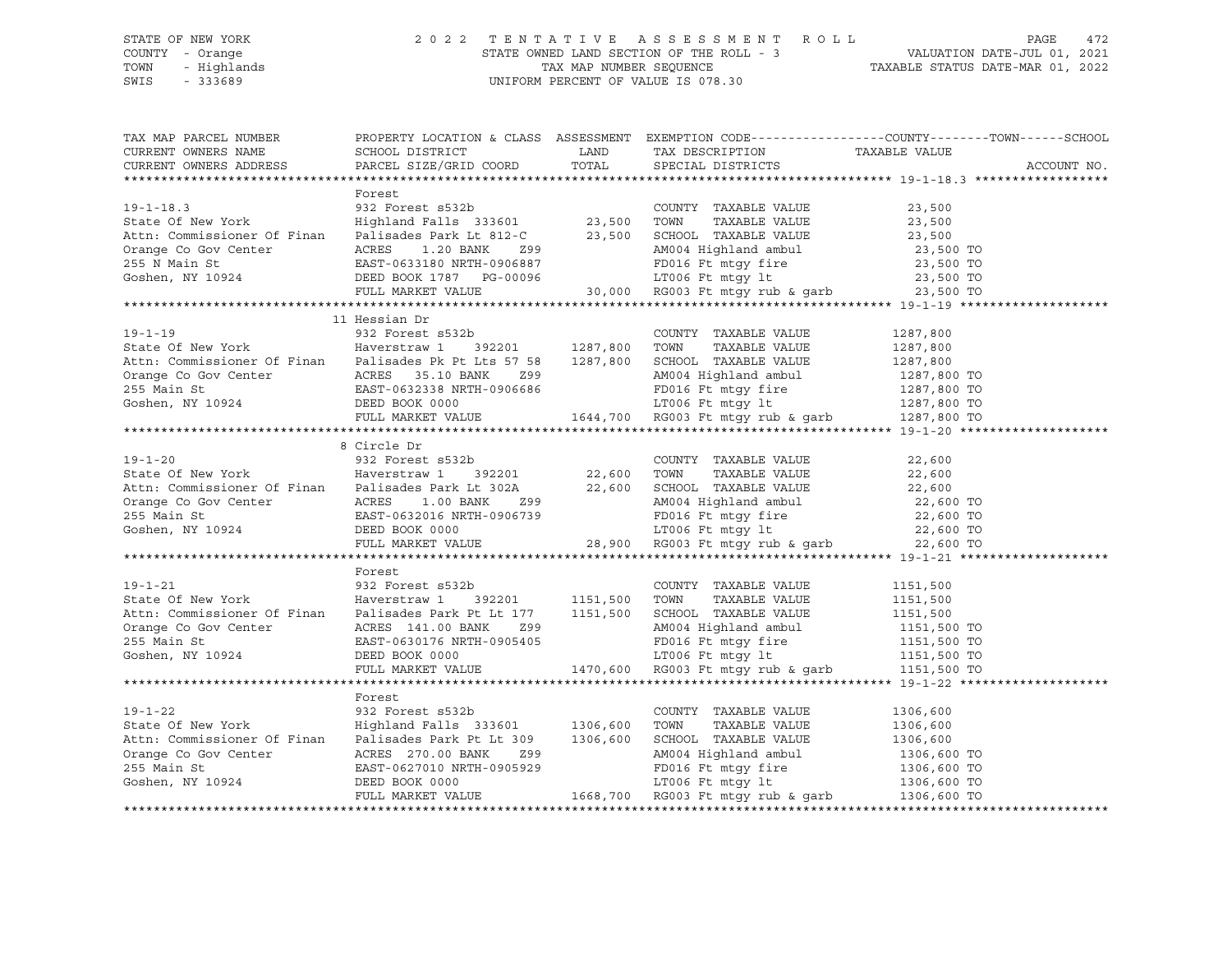### STATE OF NEW YORK 2 0 2 2 T E N T A T I V E A S S E S S M E N T R O L L PAGE 473 COUNTY - Orange STATE OWNED LAND SECTION OF THE ROLL - 3 VALUATION DATE-JUL 01, 2021 TOWN - Highlands TAX MAP NUMBER SEQUENCE TAXABLE STATUS DATE-MAR 01, 2022 SWIS - 333689 UNIFORM PERCENT OF VALUE IS 078.30

| TAX MAP PARCEL NUMBER                                                                                                                                                                                                                                                                                                                                                                                                                          |                    | PROPERTY LOCATION & CLASS ASSESSMENT EXEMPTION CODE---------------COUNTY-------TOWN------SCHOOL |             |
|------------------------------------------------------------------------------------------------------------------------------------------------------------------------------------------------------------------------------------------------------------------------------------------------------------------------------------------------------------------------------------------------------------------------------------------------|--------------------|-------------------------------------------------------------------------------------------------|-------------|
| CURRENT OWNERS NAME                                                                                                                                                                                                                                                                                                                                                                                                                            |                    |                                                                                                 |             |
| CURRENT OWNERS ADDRESS                                                                                                                                                                                                                                                                                                                                                                                                                         |                    |                                                                                                 | ACCOUNT NO. |
|                                                                                                                                                                                                                                                                                                                                                                                                                                                |                    |                                                                                                 |             |
|                                                                                                                                                                                                                                                                                                                                                                                                                                                | Forest             |                                                                                                 |             |
| $19 - 1 - 23$                                                                                                                                                                                                                                                                                                                                                                                                                                  | 932 Forest s532b   | COUNTY TAXABLE VALUE 1034,000                                                                   |             |
|                                                                                                                                                                                                                                                                                                                                                                                                                                                |                    |                                                                                                 |             |
|                                                                                                                                                                                                                                                                                                                                                                                                                                                |                    |                                                                                                 |             |
|                                                                                                                                                                                                                                                                                                                                                                                                                                                |                    |                                                                                                 |             |
|                                                                                                                                                                                                                                                                                                                                                                                                                                                |                    |                                                                                                 |             |
|                                                                                                                                                                                                                                                                                                                                                                                                                                                |                    |                                                                                                 |             |
| 35<br>Attn: Commissioner Of Finan<br>Maverstraw 1 392201<br>Attn: Commissioner Of Finan<br>Maverstraw 1 392201<br>MaxBLE VALUE<br>255 Main St<br>255 Main St<br>255 Main St<br>255 Main St<br>255 Main St<br>255 Main St<br>255 Main St<br>255 Main St<br>                                                                                                                                                                                     |                    |                                                                                                 |             |
|                                                                                                                                                                                                                                                                                                                                                                                                                                                |                    |                                                                                                 |             |
|                                                                                                                                                                                                                                                                                                                                                                                                                                                | Forest             |                                                                                                 |             |
|                                                                                                                                                                                                                                                                                                                                                                                                                                                |                    |                                                                                                 |             |
|                                                                                                                                                                                                                                                                                                                                                                                                                                                |                    |                                                                                                 |             |
|                                                                                                                                                                                                                                                                                                                                                                                                                                                |                    |                                                                                                 |             |
|                                                                                                                                                                                                                                                                                                                                                                                                                                                |                    |                                                                                                 |             |
|                                                                                                                                                                                                                                                                                                                                                                                                                                                |                    |                                                                                                 |             |
| Actric Commissioner Of Finan Palisades Park Lt 235<br>206,800 SCHOOL TAXABLE VALUE<br>206,800 TO<br>206,800 TO<br>206,800 TO<br>206,800 TO<br>206,800 TO<br>206,800 TO<br>206,800 TO<br>206,800 TO<br>206,800 TO<br>206,800 TO<br>206,800 TO<br>206,80                                                                                                                                                                                         |                    |                                                                                                 |             |
|                                                                                                                                                                                                                                                                                                                                                                                                                                                |                    |                                                                                                 |             |
|                                                                                                                                                                                                                                                                                                                                                                                                                                                |                    |                                                                                                 |             |
|                                                                                                                                                                                                                                                                                                                                                                                                                                                | Forest             |                                                                                                 |             |
|                                                                                                                                                                                                                                                                                                                                                                                                                                                |                    |                                                                                                 |             |
|                                                                                                                                                                                                                                                                                                                                                                                                                                                |                    |                                                                                                 |             |
|                                                                                                                                                                                                                                                                                                                                                                                                                                                |                    |                                                                                                 |             |
|                                                                                                                                                                                                                                                                                                                                                                                                                                                |                    |                                                                                                 |             |
|                                                                                                                                                                                                                                                                                                                                                                                                                                                |                    |                                                                                                 |             |
|                                                                                                                                                                                                                                                                                                                                                                                                                                                |                    |                                                                                                 |             |
|                                                                                                                                                                                                                                                                                                                                                                                                                                                |                    |                                                                                                 |             |
|                                                                                                                                                                                                                                                                                                                                                                                                                                                |                    |                                                                                                 |             |
|                                                                                                                                                                                                                                                                                                                                                                                                                                                |                    |                                                                                                 |             |
|                                                                                                                                                                                                                                                                                                                                                                                                                                                | 100 Perkins Mem Dr |                                                                                                 |             |
| 19-1-26 COUNTY<br>932 Forest s532b COUNTY<br>932 Forest s532b 1645,000 TOWN                                                                                                                                                                                                                                                                                                                                                                    |                    | COUNTY TAXABLE VALUE 1645,000                                                                   |             |
|                                                                                                                                                                                                                                                                                                                                                                                                                                                |                    |                                                                                                 |             |
|                                                                                                                                                                                                                                                                                                                                                                                                                                                |                    |                                                                                                 |             |
|                                                                                                                                                                                                                                                                                                                                                                                                                                                |                    |                                                                                                 |             |
|                                                                                                                                                                                                                                                                                                                                                                                                                                                |                    |                                                                                                 |             |
|                                                                                                                                                                                                                                                                                                                                                                                                                                                |                    |                                                                                                 |             |
| 392201 Haverstraw 1 392201 1645,000 TOWN TAXABLE VALUE 1645,000<br>Attn: Commissioner Of Finan Palisades Park Pt Lt 123B 1645,000 TOWN TAXABLE VALUE 1645,000<br>Orange Co Gov Center ACRES 316.60 BANK 299<br>255 Main St EAST-0623                                                                                                                                                                                                           |                    |                                                                                                 |             |
|                                                                                                                                                                                                                                                                                                                                                                                                                                                |                    |                                                                                                 |             |
|                                                                                                                                                                                                                                                                                                                                                                                                                                                | Forest             |                                                                                                 |             |
|                                                                                                                                                                                                                                                                                                                                                                                                                                                |                    |                                                                                                 |             |
|                                                                                                                                                                                                                                                                                                                                                                                                                                                |                    |                                                                                                 |             |
|                                                                                                                                                                                                                                                                                                                                                                                                                                                |                    |                                                                                                 |             |
|                                                                                                                                                                                                                                                                                                                                                                                                                                                |                    |                                                                                                 |             |
|                                                                                                                                                                                                                                                                                                                                                                                                                                                |                    |                                                                                                 |             |
|                                                                                                                                                                                                                                                                                                                                                                                                                                                |                    |                                                                                                 |             |
| $\begin{tabular}{lllllllllllll} \text{19-1-27} & \text{rorest} & \text{33220} & \text{COUNTY} & \text{TAXABLE VALUE} & 446,500 \\ \text{State Of New York} & \text{Haversiraw 1} & 392201 & 446,500 & \text{TOWN} & \text{TAXABLE VALUE} & 446,500 \\ \text{Attn: Commissioner Of Finan} & \text{Palisades Park Pt Lt 123A} & 446,500 & \text{SCHOOL TAXABLE VALUE} & 446,500 \\ \text{Orange Co Gov Center} & \text{ACRES} & 58.50 BANK & 29$ |                    |                                                                                                 |             |
|                                                                                                                                                                                                                                                                                                                                                                                                                                                |                    |                                                                                                 |             |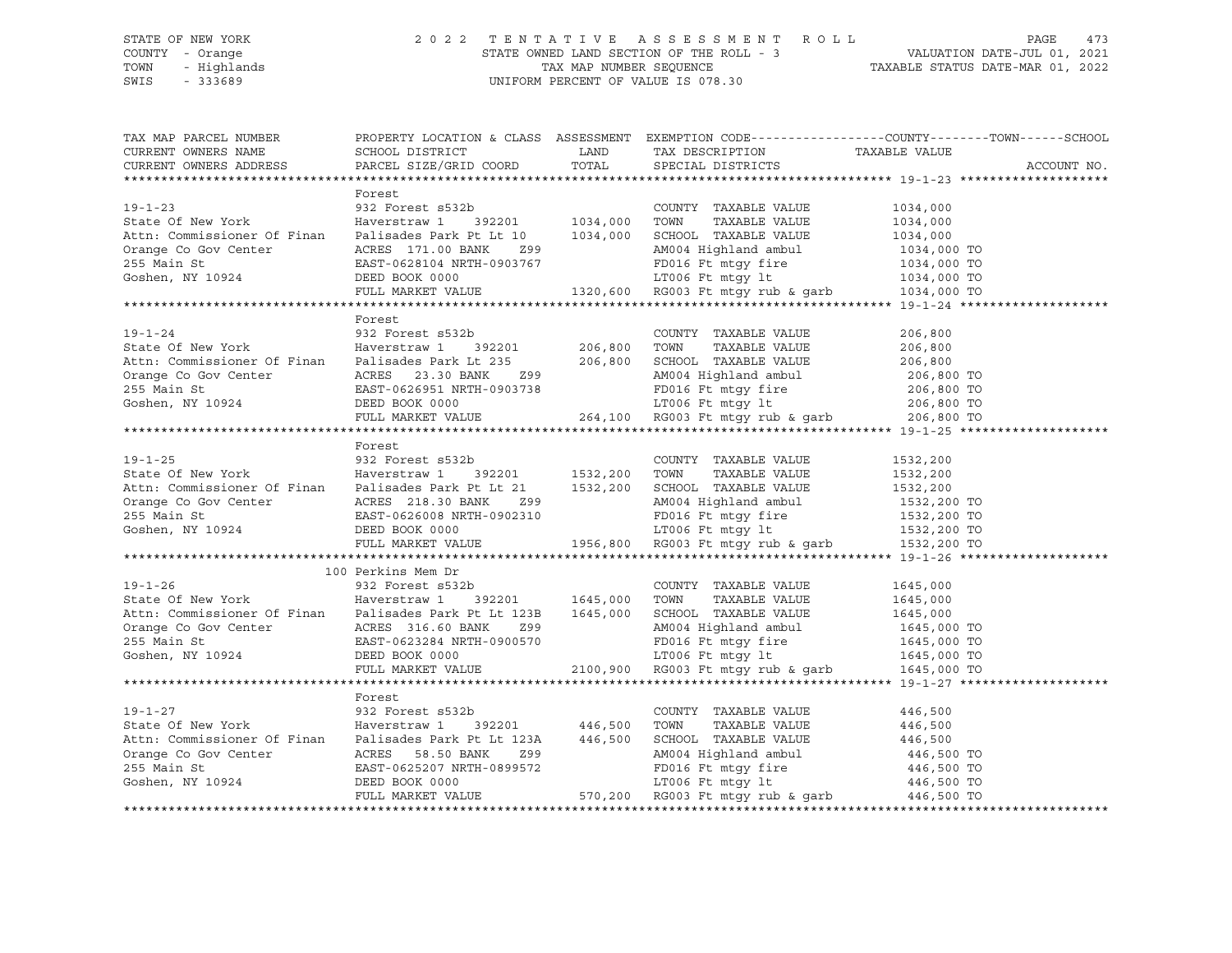### STATE OF NEW YORK 2 0 2 2 T E N T A T I V E A S S E S S M E N T R O L L PAGE 474 COUNTY - Orange STATE OWNED LAND SECTION OF THE ROLL - 3 VALUATION DATE-JUL 01, 2021 TOWN - Highlands TAX MAP NUMBER SEQUENCE TAXABLE STATUS DATE-MAR 01, 2022 SWIS - 333689 UNIFORM PERCENT OF VALUE IS 078.30

| TAX MAP PARCEL NUMBER                                                                                  | PROPERTY LOCATION & CLASS ASSESSMENT EXEMPTION CODE---------------COUNTY-------TOWN-----SCHOOL             |                                                                                                                |                               |                                 |          |                |          |             |
|--------------------------------------------------------------------------------------------------------|------------------------------------------------------------------------------------------------------------|----------------------------------------------------------------------------------------------------------------|-------------------------------|---------------------------------|----------|----------------|----------|-------------|
| CURRENT OWNERS NAME                                                                                    | SCHOOL DISTRICT<br><b>EXAMPLE THE STATE OF STATE OF STATE OF STATE OF STATE OF STATE OF STATE OF STATE</b> |                                                                                                                | TAX DESCRIPTION TAXABLE VALUE |                                 |          |                |          |             |
| CURRENT OWNERS ADDRESS               PARCEL SIZE/GRID COORD            TOTAL         SPECIAL DISTRICTS |                                                                                                            |                                                                                                                |                               |                                 |          |                |          | ACCOUNT NO. |
|                                                                                                        |                                                                                                            |                                                                                                                |                               |                                 |          |                |          |             |
|                                                                                                        | Forest                                                                                                     |                                                                                                                |                               |                                 |          |                |          |             |
| $19 - 1 - 28$                                                                                          | 932 Forest s532b<br>Haverstraw 1 392201 507,600                                                            |                                                                                                                |                               | COUNTY TAXABLE VALUE            |          | 507,600        |          |             |
| State Of New York                                                                                      |                                                                                                            |                                                                                                                | TOWN                          | TAXABLE VALUE                   |          | 507,600        |          |             |
| Attn: Commissioner Of Finan Palisades Park Pt Lt 3C 507,600                                            |                                                                                                            |                                                                                                                |                               | SCHOOL TAXABLE VALUE            |          | 507,600        |          |             |
| Orange Co Gov Center                                                                                   | 84.80 BANK<br>ACRES                                                                                        | Z99 and the state of the state of the state of the state of the state of the state of the state of the state o |                               | AM004 Highland ambul 507,600 TO |          |                |          |             |
| 255 Main St                                                                                            | EAST-0622899 NRTH-0898652                                                                                  |                                                                                                                |                               | FD016 Ft mtgy fire 507,600 TO   |          |                |          |             |
| Goshen, NY 10924                                                                                       | DEED BOOK 0000                                                                                             |                                                                                                                |                               | LT006 Ft mtqy lt                |          | 507,600 TO     |          |             |
|                                                                                                        | FULL MARKET VALUE 648,300 RG003 Ft mtgy rub & garb                                                         |                                                                                                                |                               |                                 |          | 507,600 TO     |          |             |
|                                                                                                        |                                                                                                            |                                                                                                                |                               |                                 |          |                |          |             |
|                                                                                                        | XXXXXX                                                                                                     |                                                                                                                |                               |                                 |          |                |          |             |
| $999 - 99 - 990$                                                                                       |                                                                                                            |                                                                                                                |                               | 32301                           | $\Omega$ | $\overline{0}$ | $\Omega$ | $\Omega$    |
| STATE OF NEW YORK                                                                                      |                                                                                                            |                                                                                                                |                               | TAXABLE VALUE                   |          | $\cap$         |          |             |
| XXXXXX                                                                                                 | TRANSTIONALHF                                                                                              | $\overline{0}$                                                                                                 | TOWN                          | TAXABLE VALUE                   |          |                |          |             |
| Highlands, NY                                                                                          | ACRES 1.00 BANK 299                                                                                        |                                                                                                                |                               | SCHOOL TAXABLE VALUE            |          |                |          |             |
|                                                                                                        | FULL MARKET VALUE                                                                                          | $\Omega$                                                                                                       |                               |                                 |          |                |          |             |
|                                                                                                        |                                                                                                            |                                                                                                                |                               |                                 |          |                |          |             |
|                                                                                                        | XXXXXX                                                                                                     |                                                                                                                |                               |                                 |          |                |          |             |
| $999 - 99 - 991$                                                                                       | 932 Forest s532b                                                                                           |                                                                                                                | ST OWNED                      | 32301                           | $\circ$  | $\overline{0}$ | $\Omega$ | $\Omega$    |
| STATE OF NEW YORK                                                                                      | Haverstraw 1 392201 0 COUNTY                                                                               |                                                                                                                |                               | TAXABLE VALUE                   |          | $\Omega$       |          |             |
| XXXXXX                                                                                                 | TRANSITIONALHVSTW                                                                                          | $\overline{0}$                                                                                                 | TOWN                          | TAXABLE VALUE                   |          |                |          |             |
| Highlands, NY                                                                                          | Z99<br>ACRES<br>1.00 BANK                                                                                  |                                                                                                                | SCHOOL                        | TAXABLE VALUE                   |          | $\Omega$       |          |             |
|                                                                                                        | FULL MARKET VALUE                                                                                          | $\Omega$                                                                                                       |                               |                                 |          |                |          |             |
|                                                                                                        |                                                                                                            |                                                                                                                |                               |                                 |          |                |          |             |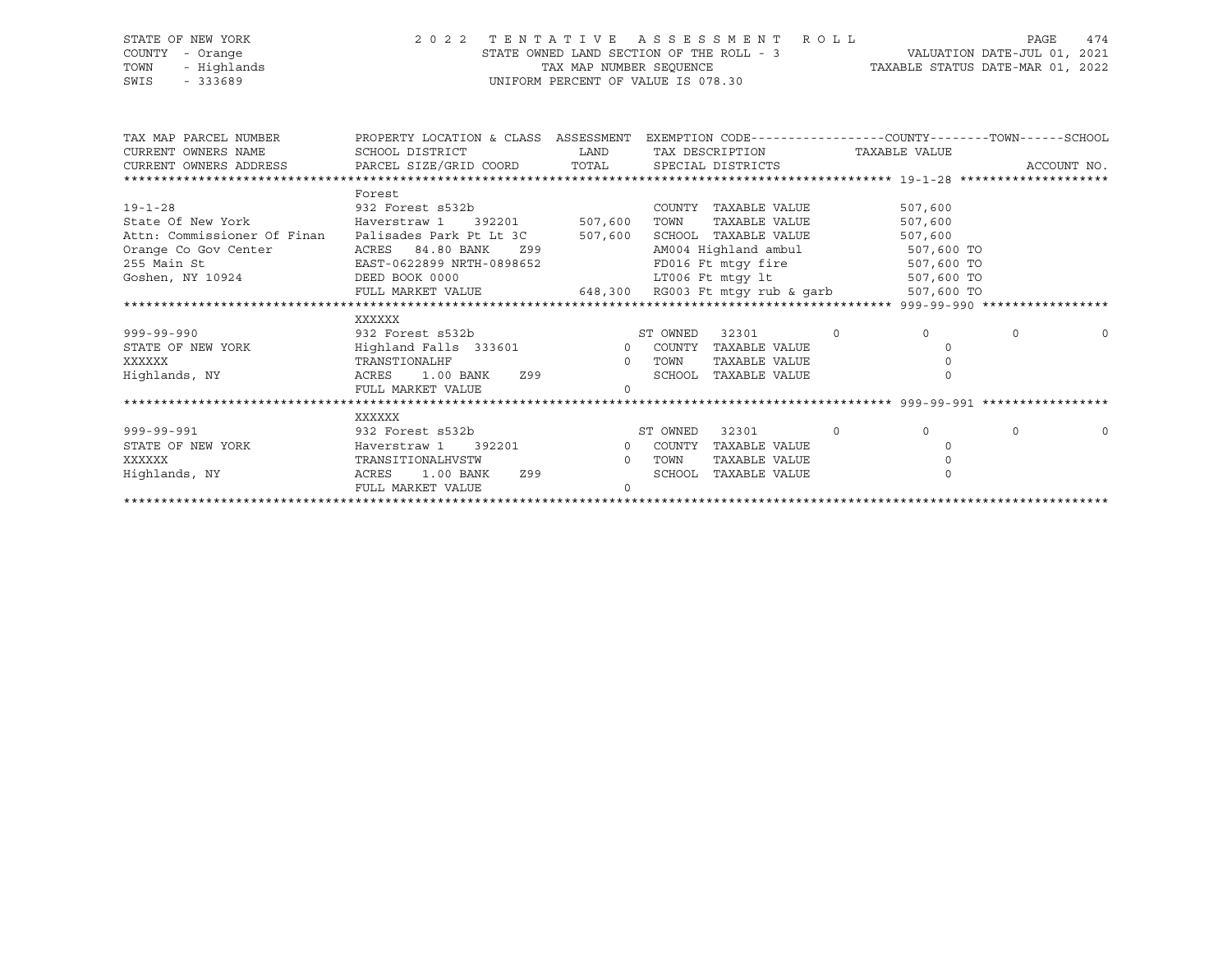| STATE OF NEW YORK | 2022 TENTATIVE ASSESSMENT ROLL           |                                  | PAGE                        | 475 |
|-------------------|------------------------------------------|----------------------------------|-----------------------------|-----|
| COUNTY - Orange   | STATE OWNED LAND SECTION OF THE ROLL - 3 |                                  | VALUATION DATE-JUL 01, 2021 |     |
| TOWN - Highlands  |                                          | TAXABLE STATUS DATE-MAR 01, 2022 |                             |     |
| SWIS<br>- 333689  | UNIFORM PERCENT OF VALUE IS 078.30       |                                  | RPS150/V04/L015             |     |
|                   |                                          |                                  | CURRENT DATE 5/02/2022      |     |
|                   |                                          |                                  |                             |     |

## \*\*\* S P E C I A L D I S T R I C T S U M M A R Y \*\*\*

|                      | TOTAL   | EXTENSION | EXTENSION | AD VALOREM | EXEMPT | TAXABLE   |
|----------------------|---------|-----------|-----------|------------|--------|-----------|
| CODE DISTRICT NAME   | PARCELS | TYPE      | VALUE     | VALUE      | AMOUNT | VALUE     |
|                      |         |           |           |            |        |           |
| AM004 Highland ambul |         | 38 TOTAL  |           | 27705,300  |        | 27705,300 |
| FD016 Ft mtqy fire   |         | 38 TOTAL  |           | 27705,300  |        | 27705,300 |
| LT006 Ft mtqy lt     |         | 38 TOTAL  |           | 27705,300  |        | 27705,300 |
| RG003 Ft mtqy rub &  |         | 38 TOTAL  |           | 27705,300  |        | 27705,300 |

#### \*\*\* S C H O O L D I S T R I C T S U M M A R Y \*\*\*

| CODE             | DISTRICT NAME                      | TOTAL<br>PARCELS | ASSESSED<br>LAND       | ASSESSED<br>TOTAL      | EXEMPT<br>AMOUNT | TOTAL<br>TAXABLE       | STAR<br><b>AMOUNT</b> | <b>STAR</b><br>TAXABLE |
|------------------|------------------------------------|------------------|------------------------|------------------------|------------------|------------------------|-----------------------|------------------------|
| 333601<br>392201 | Highland Falls CSD<br>Haverstraw 1 | 26<br>14         | 15227,700<br>12477,600 | 15227,700<br>12477,600 |                  | 15227,700<br>12477,600 |                       | 15227,700<br>12477,600 |
|                  | SUB-TOTAL                          | 40               | 27705,300              | 27705,300              |                  | 27705,300              |                       | 27705,300              |
|                  | TOTAL                              | 40               | 27705,300              | 27705,300              |                  | 27705,300              |                       | 27705,300              |

## \*\*\* S Y S T E M C O D E S S U M M A R Y \*\*\*

#### NO SYSTEM EXEMPTIONS AT THIS LEVEL

#### \*\*\* E X E M P T I O N S U M M A R Y \*\*\*

| CODE  | DESCRIPTION       | TOTAL<br>PARCELS | COUNTY | TOWN | <b>SCHOOL</b> |
|-------|-------------------|------------------|--------|------|---------------|
| 32301 | ST OWNED<br>TOTAL | ↩<br>$\sim$      |        |      |               |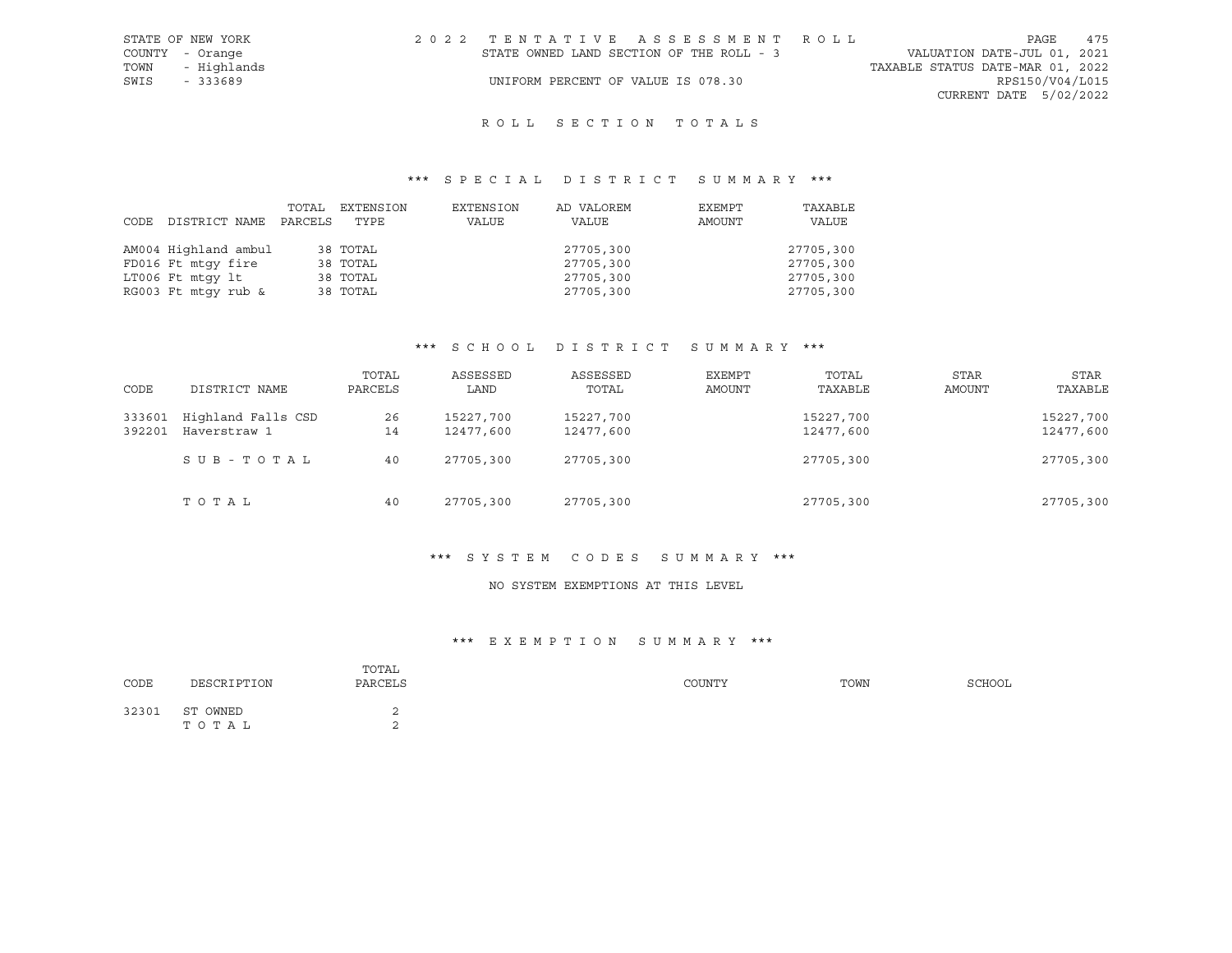|      | STATE OF NEW YORK | 2022 TENTATIVE ASSESSMENT ROLL           |  |                                  | PAGE                   | 476 |
|------|-------------------|------------------------------------------|--|----------------------------------|------------------------|-----|
|      | COUNTY - Orange   | STATE OWNED LAND SECTION OF THE ROLL - 3 |  | VALUATION DATE-JUL 01, 2021      |                        |     |
|      | TOWN - Highlands  |                                          |  | TAXABLE STATUS DATE-MAR 01, 2022 |                        |     |
| SWIS | - 333689          | UNIFORM PERCENT OF VALUE IS 078.30       |  |                                  | RPS150/V04/L015        |     |
|      |                   |                                          |  |                                  | CURRENT DATE 5/02/2022 |     |

# \*\*\* G R A N D T O T A L S \*\*\*

| ROLL       |                  | TOTAL   | ASSESSED  | ASSESSED  | TAXABLE   | TAXABLE   | TAXABLE   | <b>STAR</b> |
|------------|------------------|---------|-----------|-----------|-----------|-----------|-----------|-------------|
| <b>SEC</b> | DESCRIPTION      | PARCELS | LAND      | TOTAL     | COUNTY    | TOWN      | SCHOOL    | TAXABLE     |
|            | STATE OWNED LAND | 40      | 27705,300 | 27705,300 | 27705,300 | 27705,300 | 27705,300 | 27705,300   |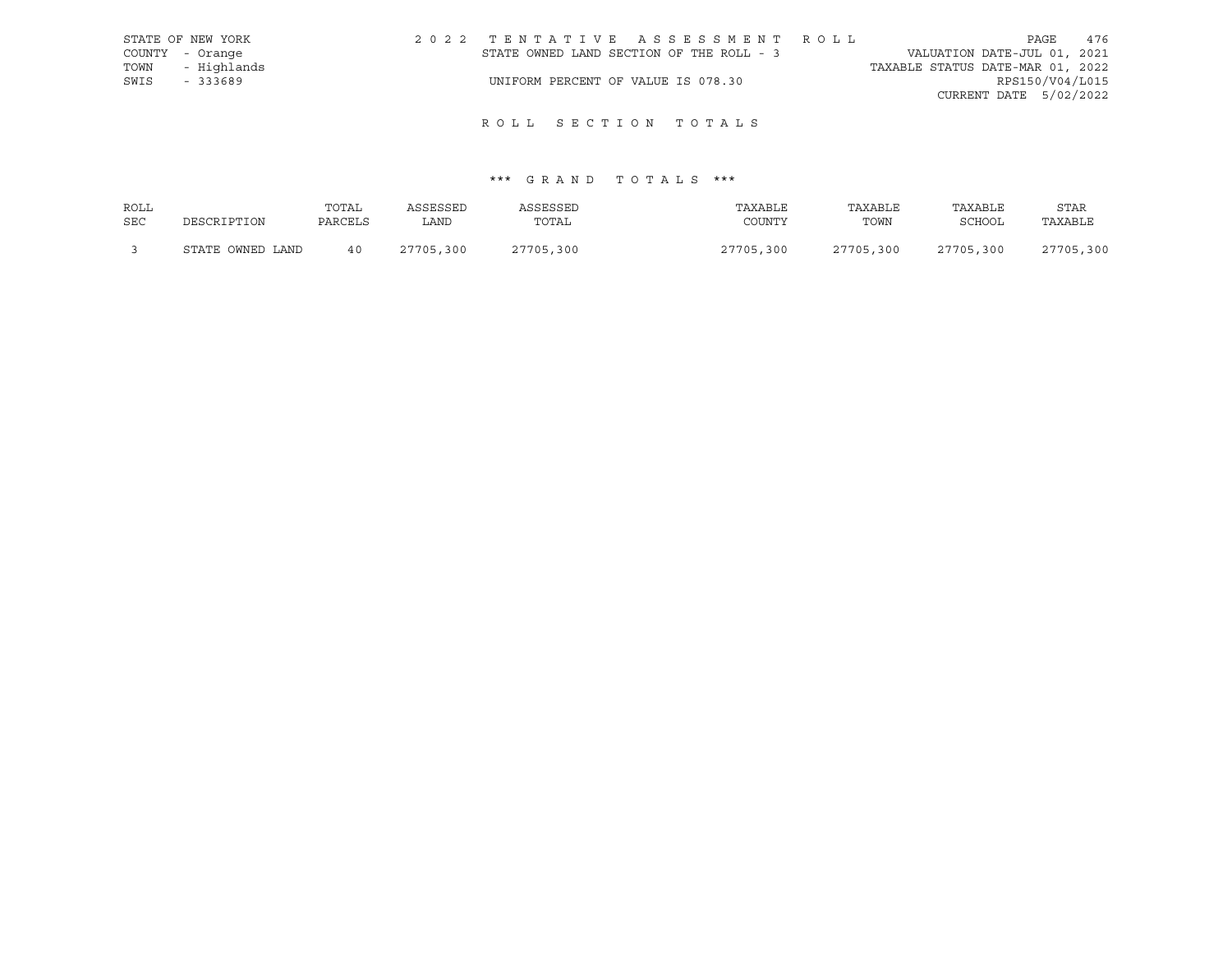### STATE OF NEW YORK 2 0 2 2 T E N T A T I V E A S S E S S M E N T R O L L PAGE 477 COUNTY - Orange SPECIAL FRANCHISE SECTION OF THE ROLL - 5 VALUATION DATE-JUL 01, 2021 TOWN - Highlands TAX MAP NUMBER SEQUENCE TAXABLE STATUS DATE-MAR 01, 2022 SWIS - 333689 UNIFORM PERCENT OF VALUE IS 078.30

| TAX MAP PARCEL NUMBER                         |                                               |               | PROPERTY LOCATION & CLASS ASSESSMENT EXEMPTION CODE----------------COUNTY-------TOWN------SCHOOL                                                                                                                                                                   |                          |             |
|-----------------------------------------------|-----------------------------------------------|---------------|--------------------------------------------------------------------------------------------------------------------------------------------------------------------------------------------------------------------------------------------------------------------|--------------------------|-------------|
| CURRENT OWNERS NAME<br>CURRENT OWNERS ADDRESS | SCHOOL DISTRICT                               | LAND<br>TOTAL | TAX DESCRIPTION<br>SPECIAL DISTRICTS                                                                                                                                                                                                                               | TAXABLE VALUE            | ACCOUNT NO. |
|                                               | PARCEL SIZE/GRID COORD                        |               |                                                                                                                                                                                                                                                                    |                          |             |
|                                               | Town Outside Vlg                              |               |                                                                                                                                                                                                                                                                    |                          |             |
| $999 - 1 - 120$                               |                                               |               | COUNTY TAXABLE VALUE                                                                                                                                                                                                                                               | 149,430                  |             |
| Central Hudson                                | 861 Elec & gas<br>Highland Falls  333601      | 0 TOWN        | TAXABLE VALUE                                                                                                                                                                                                                                                      | 149,430                  |             |
| Gas & Elec Corp                               | Special Franchise                             | 149,430       | SCHOOL TAXABLE VALUE                                                                                                                                                                                                                                               | 149,430                  |             |
| 284 South Rd                                  | BANK<br>Z07                                   |               | AM004 Highland ambul                                                                                                                                                                                                                                               |                          |             |
| Poughkeepsie, NY 12601                        |                                               |               |                                                                                                                                                                                                                                                                    | 149,430 TO               |             |
|                                               | FULL MARKET VALUE                             |               | 190,800 FD016 Ft mtgy fire                                                                                                                                                                                                                                         | 149,430 TO               |             |
|                                               |                                               |               | $\begin{tabular}{lllllllllll} \texttt{LTO06} & \texttt{Ft} & \texttt{mtgy} & \texttt{lt} & & & & 149,430 & \texttt{TO} \\ \texttt{RG003} & \texttt{Ft} & \texttt{mtgy} & \texttt{rub} & \texttt{\&} \texttt{garb} & & & 149,430 & \texttt{TO} \end{tabular}$       |                          |             |
|                                               |                                               |               |                                                                                                                                                                                                                                                                    |                          |             |
|                                               |                                               |               |                                                                                                                                                                                                                                                                    |                          |             |
|                                               | Town Outside Vlg                              |               |                                                                                                                                                                                                                                                                    |                          |             |
| $999 - 1 - 140$                               | 866 Telephone<br>Highland Falls 333601 0 TOWN |               | COUNTY TAXABLE VALUE                                                                                                                                                                                                                                               | 219,624                  |             |
| Verizon NY INC                                |                                               |               | TAXABLE VALUE                                                                                                                                                                                                                                                      | 219,624                  |             |
| $c/o$ Duff & Phelps                           | Special Franchise                             |               | 219,624 SCHOOL TAXABLE VALUE                                                                                                                                                                                                                                       | 219,624                  |             |
| PO Box 2749                                   | Z38<br>BANK                                   |               | AM004 Highland ambul                                                                                                                                                                                                                                               | 219,624 TO<br>219,624 TO |             |
| Addison, TX 75001 FULL MARKET VALUE           |                                               |               | 280,500 FD016 Ft mtgy fire                                                                                                                                                                                                                                         |                          |             |
|                                               |                                               |               |                                                                                                                                                                                                                                                                    |                          |             |
|                                               |                                               |               | $\begin{tabular}{lllllllllll} \texttt{LTO06} & \texttt{Ft} & \texttt{mtgy} & \texttt{lt} & & & & \texttt{219,624} & \texttt{TO} \\ \texttt{RGO03} & \texttt{Ft} & \texttt{mtgy} & \texttt{rub} & \texttt{garb} & & & \texttt{219,624} & \texttt{TO} \end{tabular}$ |                          |             |
|                                               |                                               |               |                                                                                                                                                                                                                                                                    |                          |             |
|                                               | Town outside Village                          |               |                                                                                                                                                                                                                                                                    |                          | 701390      |
| $999 - 1 - 146$                               | 836 Telecom. eq.                              |               | COUNTY TAXABLE VALUE                                                                                                                                                                                                                                               | 445                      |             |
| Tech Valley Communications                    | $Highland$ Falls 333601 445                   |               | TAXABLE VALUE<br>TOWN                                                                                                                                                                                                                                              | 445                      |             |
| 41 State St                                   | FRNT 25.00 DPTH 25.00                         | 445           | SCHOOL TAXABLE VALUE                                                                                                                                                                                                                                               | 445                      |             |
| Albany, NY 12207                              | Z16<br>BANK                                   |               | AM004 Highland ambul 445 TO                                                                                                                                                                                                                                        |                          |             |
|                                               | FULL MARKET VALUE                             | 600           |                                                                                                                                                                                                                                                                    |                          |             |
|                                               |                                               |               |                                                                                                                                                                                                                                                                    |                          |             |
|                                               | Town Outside Vlg                              |               |                                                                                                                                                                                                                                                                    |                          |             |
| $999 - 1 - 147$                               | 869 Television                                |               | COUNTY TAXABLE VALUE                                                                                                                                                                                                                                               | 233,560                  |             |
| Time Warner Mid-Hudson                        | Highland Falls 333601 0 TOWN                  |               | TAXABLE VALUE                                                                                                                                                                                                                                                      | 233,560                  |             |
| Attn: Tax Dept                                | Special Franchise                             |               | 233,560 SCHOOL TAXABLE VALUE                                                                                                                                                                                                                                       | 233,560                  |             |
| PO Box 7467                                   | BANK<br>Z52                                   |               | AM004 Highland ambul                                                                                                                                                                                                                                               | 233,560 TO               |             |
|                                               |                                               |               |                                                                                                                                                                                                                                                                    |                          |             |
| Charlotte, NC 28241                           | FULL MARKET VALUE                             | 298,300       | FD016 Ft mtgy fire 233,560 TO<br>LT006 Ft mtgy lt 233,560 TO                                                                                                                                                                                                       |                          |             |
|                                               |                                               |               |                                                                                                                                                                                                                                                                    |                          |             |
|                                               |                                               |               | $RG003$ Ft mtgy rub & garb                                                                                                                                                                                                                                         | 233,560 TO               |             |
|                                               |                                               |               |                                                                                                                                                                                                                                                                    |                          |             |
|                                               | Town Outside Vlq                              |               |                                                                                                                                                                                                                                                                    |                          |             |
| $999 - 1 - 160$                               | 861 Elec & gas                                |               | COUNTY TAXABLE VALUE                                                                                                                                                                                                                                               | 5070,094                 |             |
| Orange & Rockland                             | Highland Falls 333601                         |               | 0 TOWN<br>TAXABLE VALUE                                                                                                                                                                                                                                            | 5070,094                 |             |
| Utilities Inc                                 | Special Franchise                             | 5070,094      | SCHOOL TAXABLE VALUE                                                                                                                                                                                                                                               | 5070,094                 |             |
| One Blue Hill Plz                             | BANK<br>Z43                                   |               | AM004 Highland ambul                                                                                                                                                                                                                                               | 5070,094 TO              |             |
| Pearl River, NY 10965                         | FULL MARKET VALUE                             | 6475,200      | FD016 Ft mtqy fire 5070,094 TO                                                                                                                                                                                                                                     |                          |             |
|                                               |                                               |               | LT006 Ft mtqy lt                                                                                                                                                                                                                                                   | 5070,094 TO              |             |
|                                               |                                               |               | RG003 Ft mtgy rub & garb                                                                                                                                                                                                                                           | 5070,094 TO              |             |
|                                               |                                               |               |                                                                                                                                                                                                                                                                    |                          |             |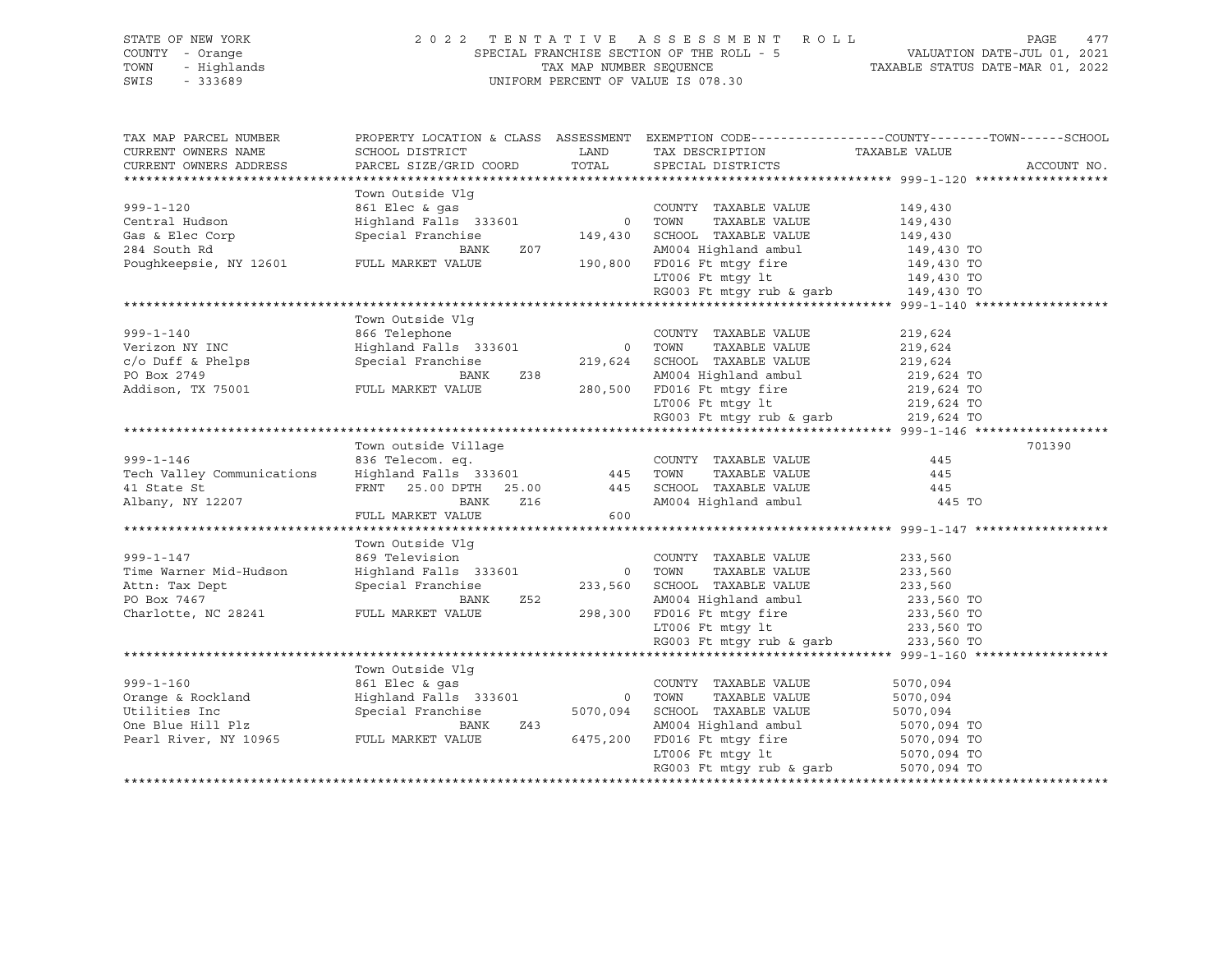| STATE OF NEW YORK           |                                      |          | 2022 TENTATIVE ASSESSMENT ROLL                                        | 478<br>PAGE                                                  |
|-----------------------------|--------------------------------------|----------|-----------------------------------------------------------------------|--------------------------------------------------------------|
| COUNTY<br>- Orange          |                                      |          | SPECIAL FRANCHISE SECTION OF THE ROLL - 5 WALUATION DATE-JUL 01, 2021 |                                                              |
| - Highlands<br>TOWN         |                                      |          | TAX MAP NUMBER SEQUENCE TAXABLE STATUS DATE-MAR 01, 2022              |                                                              |
| SWIS<br>$-333689$           | UNIFORM PERCENT OF VALUE IS 078.30   |          |                                                                       |                                                              |
|                             |                                      |          |                                                                       |                                                              |
|                             |                                      |          |                                                                       |                                                              |
|                             |                                      |          |                                                                       |                                                              |
| TAX MAP PARCEL NUMBER       | PROPERTY LOCATION & CLASS ASSESSMENT |          |                                                                       | EXEMPTION CODE-----------------COUNTY-------TOWN------SCHOOL |
| CURRENT OWNERS NAME         | SCHOOL DISTRICT LAND                 |          | TAX DESCRIPTION TAXABLE VALUE                                         |                                                              |
| CURRENT OWNERS ADDRESS      | PARCEL SIZE/GRID COORD TOTAL         |          | SPECIAL DISTRICTS                                                     | ACCOUNT NO.                                                  |
|                             |                                      |          |                                                                       |                                                              |
|                             | Town Including Vlg                   |          |                                                                       |                                                              |
| $999 - 1 - 175$             | 380 Pub Util Vac                     |          | COUNTY TAXABLE VALUE                                                  | 1,037                                                        |
| MCI Communications Services | Highland Falls 333601 1,037          |          | TOWN<br>TAXABLE VALUE                                                 | 1,037                                                        |
| PO Box 521807               | Loc 866 Fiber Optic Line             | 1,037    | SCHOOL TAXABLE VALUE                                                  | 1,037                                                        |
| Longwood, FL 32752          | Consolidated Rail Corp               |          | AM004 Highland ambul 1,037 TO                                         |                                                              |
|                             | FRNT12000.00 DPTH                    |          | FD016 Ft mtgy fire 1,037 TO                                           |                                                              |
|                             |                                      | BANK Z28 | LT006 Ft mtqy lt 1,037 TO                                             |                                                              |
|                             |                                      |          | FULL MARKET VALUE 1,300 RG003 Ft mtqy rub & qarb 1,037 TO             |                                                              |
|                             |                                      |          |                                                                       |                                                              |
|                             | Town Outside Village                 |          |                                                                       |                                                              |
| $999 - 1 - 180$             | 836 Telecom. eq.                     |          | TAXABLE VALUE<br>COUNTY                                               | 138,004                                                      |
| Crown Castle Fiber LLC      | Highland Falls 333601 0              |          | TAXABLE VALUE<br>TOWN                                                 | 138,004                                                      |
| ATTN: Accounts Payable      | Z31<br>BANK                          | 138,004  | SCHOOL<br>TAXABLE VALUE                                               | 138,004                                                      |

Boxborough, MA 01719 \*\*\*\*\*\*\*\*\*\*\*\*\*\*\*\*\*\*\*\*\*\*\*\*\*\*\*\*\*\*\*\*\*\*\*\*\*\*\*\*\*\*\*\*\*\*\*\*\*\*\*\*\*\*\*\*\*\*\*\*\*\*\*\*\*\*\*\*\*\*\*\*\*\*\*\*\*\*\*\*\*\*\*\*\*\*\*\*\*\*\*\*\*\*\*\*\*\*\*\*\*\*\*\*\*\*\*\*\*\*\*\*\*\*\*\*\*\*\*\*\*\*\*\*\*\*\*\*\*\*\*\*

Lightower Fiber Networks-HV FULL MARKET VALUE 176,300 AM004 Highland ambul 138,004 TO

80 Central St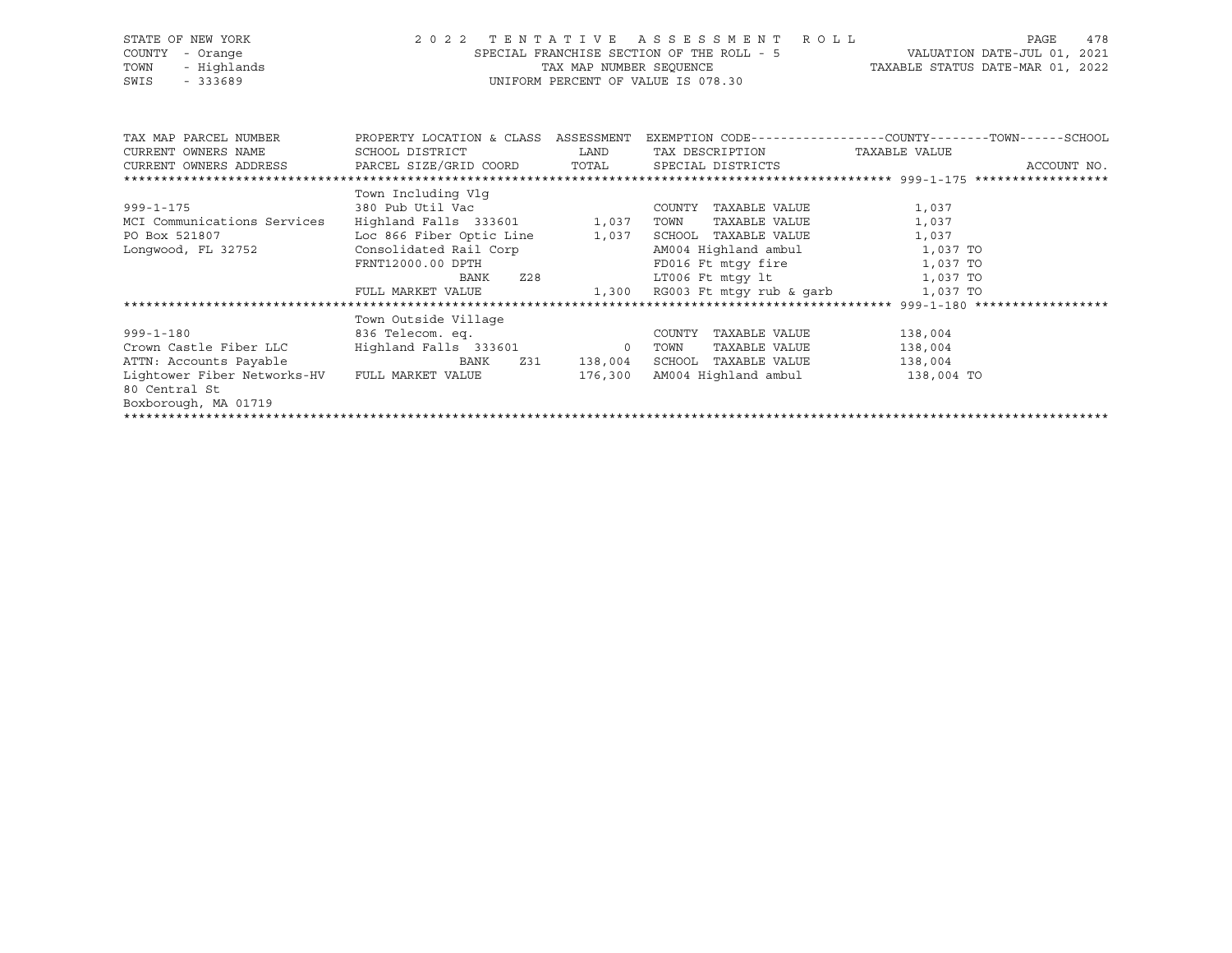| STATE OF NEW YORK | 2022 TENTATIVE ASSESSMENT ROLL            |  |                                  | PAGE                   | 479 |
|-------------------|-------------------------------------------|--|----------------------------------|------------------------|-----|
| COUNTY - Orange   | SPECIAL FRANCHISE SECTION OF THE ROLL - 5 |  | VALUATION DATE-JUL 01, 2021      |                        |     |
| TOWN - Highlands  |                                           |  | TAXABLE STATUS DATE-MAR 01, 2022 |                        |     |
| SWIS<br>- 333689  | UNIFORM PERCENT OF VALUE IS 078.30        |  |                                  | RPS150/V04/L015        |     |
|                   |                                           |  |                                  | CURRENT DATE 5/02/2022 |     |
|                   |                                           |  |                                  |                        |     |

## \*\*\* S P E C I A L D I S T R I C T S U M M A R Y \*\*\*

| CODE DISTRICT NAME   | TOTAL<br>PARCELS | EXTENSION<br>TYPE | EXTENSION<br>VALUE | AD VALOREM<br>VALUE | EXEMPT<br>AMOUNT | TAXABLE<br>VALUE |
|----------------------|------------------|-------------------|--------------------|---------------------|------------------|------------------|
| AM004 Highland ambul |                  | 7 TOTAL           |                    | 5812,194            |                  | 5812,194         |
| FD016 Ft mtqy fire   |                  | 5 TOTAL           |                    | 5673,745            |                  | 5673,745         |
| LT006 Ft mtqy lt     |                  | 5 TOTAL           |                    | 5673,745            |                  | 5673,745         |
| RG003 Ft mtqy rub &  |                  | 5 TOTAL           |                    | 5673,745            |                  | 5673,745         |

### \*\*\* S C H O O L D I S T R I C T S U M M A R Y \*\*\*

| CODE   | DISTRICT NAME      | TOTAL<br>PARCELS | ASSESSED<br>LAND | ASSESSED<br>TOTAL | EXEMPT<br>AMOUNT | TOTAL<br>TAXABLE | STAR<br><b>AMOUNT</b> | <b>STAR</b><br>TAXABLE |
|--------|--------------------|------------------|------------------|-------------------|------------------|------------------|-----------------------|------------------------|
| 333601 | Highland Falls CSD |                  | 1,482            | 5812,194          |                  | 5812,194         |                       | 5812,194               |
|        | SUB-TOTAL          |                  | 1,482            | 5812,194          |                  | 5812,194         |                       | 5812,194               |
|        | TOTAL              |                  | 1,482            | 5812,194          |                  | 5812,194         |                       | 5812,194               |

#### \*\*\* S Y S T E M C O D E S S U M M A R Y \*\*\*

#### NO SYSTEM EXEMPTIONS AT THIS LEVEL

## \*\*\* E X E M P T I O N S U M M A R Y \*\*\*

#### NO EXEMPTIONS AT THIS LEVEL

#### \*\*\* G R A N D T O T A L S \*\*\*

| ROLL       |                   | TOTAL   | ASSESSED | ASSESSED | TAXABLE  | TAXABLE  | TAXABLE       | STAR     |
|------------|-------------------|---------|----------|----------|----------|----------|---------------|----------|
| <b>SEC</b> | DESCRIPTION       | PARCELS | LAND     | TOTAL    | COUNTY   | TOWN     | <b>SCHOOL</b> | TAXABLE  |
|            | SPECIAL FRANCHISE |         | 482      | 5812,194 | 5812,194 | 5812,194 | 5812,194      | 5812,194 |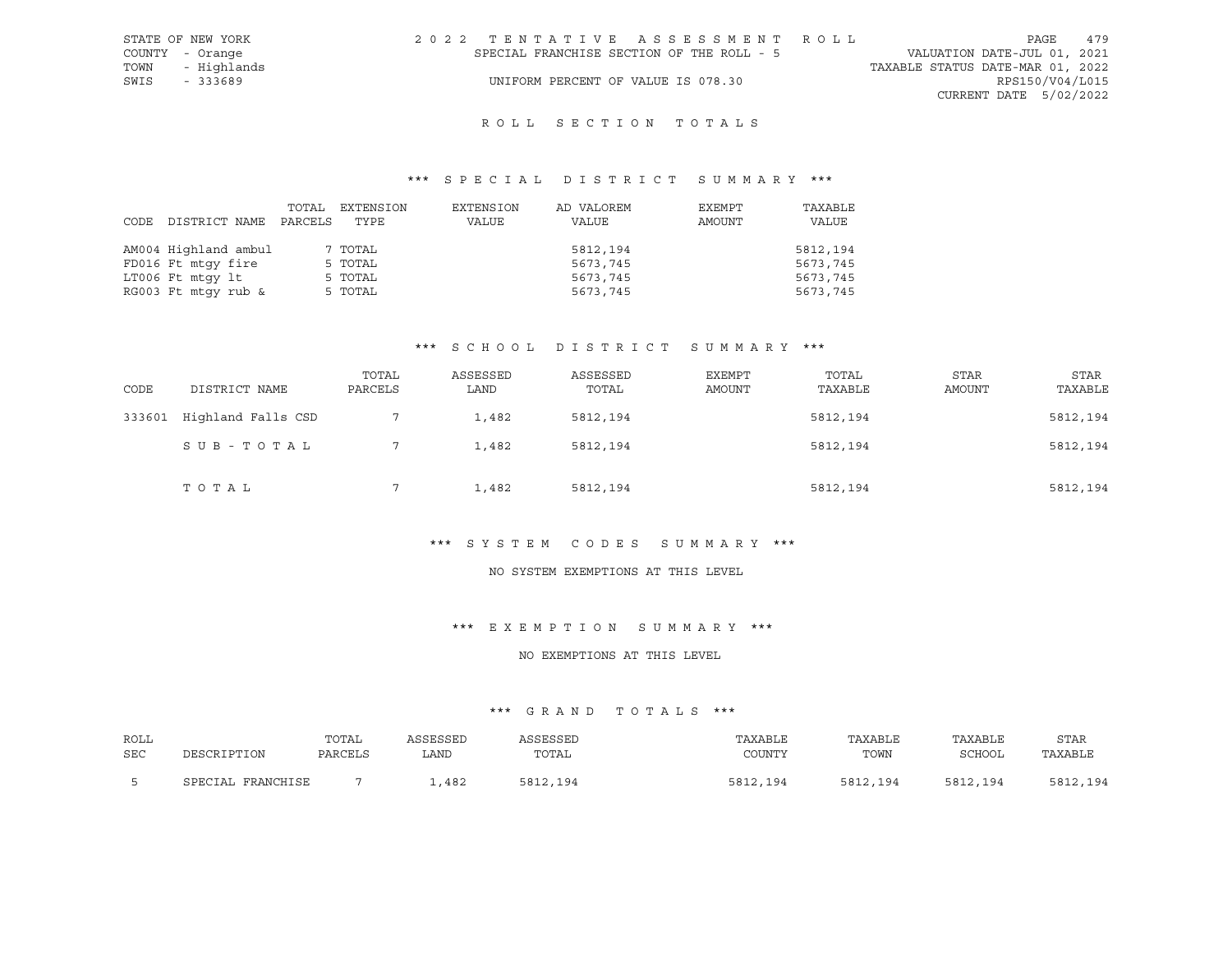### STATE OF NEW YORK 2 0 2 2 T E N T A T I V E A S S E S S M E N T R O L L PAGE 480 COUNTY - Orange UTILITY & R.R. SECTION OF THE ROLL - 6 VALUATION DATE-JUL 01, 2021 TOWN - Highlands TAX MAP NUMBER SEQUENCE TAXABLE STATUS DATE-MAR 01, 2022 SWIS - 333689 UNIFORM PERCENT OF VALUE IS 078.30

| TAX MAP PARCEL NUMBER<br>CURRENT OWNERS NAME<br>CURRENT OWNERS ADDRESS                                         | PROPERTY LOCATION & CLASS ASSESSMENT EXEMPTION CODE----------------COUNTY-------TOWN------SCHOOL<br>SCHOOL DISTRICT<br>PARCEL SIZE/GRID COORD                                                                                              | LAND<br>TOTAL                                                                                                  | TAX DESCRIPTION<br>SPECIAL DISTRICTS                                                                                                                                                         | TAXABLE VALUE                                                         | ACCOUNT NO. |
|----------------------------------------------------------------------------------------------------------------|--------------------------------------------------------------------------------------------------------------------------------------------------------------------------------------------------------------------------------------------|----------------------------------------------------------------------------------------------------------------|----------------------------------------------------------------------------------------------------------------------------------------------------------------------------------------------|-----------------------------------------------------------------------|-------------|
|                                                                                                                |                                                                                                                                                                                                                                            |                                                                                                                |                                                                                                                                                                                              |                                                                       |             |
| $1 - 1 - 2$<br>Vil Of Highland Falls<br>Water Dept<br>303 Main St<br>Highland Falls, NY 10928                  | Bog Meadow Rd<br>822 Water supply WILL OWNED 13741<br>$\verb Highland Falls 333601 1181,000 COUNTY TAXABLE VALUE \\$<br>Land & Reservoir<br>FRNT 2750.00 DPTH<br>ACRES 154.00 BANK<br>EAST-0625930 NRTH-0930926<br>DEED BOOK 1075 PG-00307 | 1712,200 TOWN<br>Z21                                                                                           | TAXABLE VALUE<br>SCHOOL TAXABLE VALUE<br>AM004 Highland ambul<br>FD016 Ft mtgy fire 1712,200 TO<br>LT006 Ft mtgy lt 1712,200 TO                                                              | $\circ$<br>1712,200<br>$\circ$<br>$\Omega$<br>1712,200<br>1712,200 TO | 1712,200    |
|                                                                                                                | FULL MARKET VALUE                                                                                                                                                                                                                          |                                                                                                                | 2186,700 RG003 Ft mtgy rub & garb 1712,200 TO                                                                                                                                                |                                                                       |             |
|                                                                                                                |                                                                                                                                                                                                                                            |                                                                                                                |                                                                                                                                                                                              |                                                                       |             |
| $999 - 1 - 121$<br>Central Hudson<br>Gas & Elec Corp<br>284 South Ave<br>Poughkeepsie, NY 12601                | Town Outside Vlg<br>380 Pub Util Vac<br>Distr And 75850 Req Sta<br>75900 Record Sta<br>BANK                                                                                                                                                | Z <sub>07</sub>                                                                                                | COUNTY TAXABLE VALUE<br>AM004 Highland ambul 2325,512 TO<br>FD016 Ft mtgy fire 2325,512 TO<br>LT006 Ft mtgy lt 2325,512 TO<br>2970,000 RG003 Ft mtgy rub & garb 2325,512 TO                  | 2325,512<br>2325,512<br>2325,512                                      |             |
|                                                                                                                | FULL MARKET VALUE                                                                                                                                                                                                                          |                                                                                                                |                                                                                                                                                                                              |                                                                       |             |
| $999 - 1 - 143$<br>Verizon NY INC<br>c/o Duff & Phelps<br>PO Box 2749<br>Addison, TX 75001                     | Town Outside Village<br>even:<br>B31 Tele Comm<br>Highland Falls 333601 0 TOWN TAXABLE VALUE<br>Citride Plant. 121,948 SCHOOL TAXABLE VALUE<br>Poles Fixtures<br>Cable Conduit Etc<br><b>BANK</b>                                          | Z38 and the state of the state of the state of the state of the state of the state of the state of the state o | FD016 Ft mtgy fire 121,948 TO<br>LT006 Ft mtgy 1t 121,948 TO<br>155,700 RG003 Ft mtgy rub & garb 121,948 TO                                                                                  | 121,948<br>121,948<br>121,948<br>121,948 TO                           |             |
|                                                                                                                | FULL MARKET VALUE                                                                                                                                                                                                                          |                                                                                                                |                                                                                                                                                                                              |                                                                       |             |
|                                                                                                                |                                                                                                                                                                                                                                            |                                                                                                                |                                                                                                                                                                                              |                                                                       |             |
| $999 - 1 - 148$<br>Time Warner Cable<br>Attn: Tax Dept<br>PO Box 7467<br>Charlotte, NC 28241 FULL MARKET VALUE | Town Outside Village<br>834 Non-cable tv<br>Highland Falls 333601<br>Tower<br>Z52<br>BANK                                                                                                                                                  |                                                                                                                | COUNTY TAXABLE VALUE<br>0 TOWN<br>TAXABLE VALUE<br>7,700 SCHOOL TAXABLE VALUE<br>AM004 Highland ambul<br>9,800 FD016 Ft mtgy fire<br>LT006 Ft mtqy lt<br>RG003 Ft mtgy rub & garb $7,700$ TO | 7,700<br>7,700<br>7,700<br>7,700 TO<br>7,700 TO<br>7,700 TO           |             |
|                                                                                                                |                                                                                                                                                                                                                                            |                                                                                                                |                                                                                                                                                                                              |                                                                       |             |
| $999 - 1 - 161$                                                                                                | 380 Pub Util Vac                                                                                                                                                                                                                           |                                                                                                                | COUNTY TAXABLE VALUE<br>TOWN<br>TAXABLE VALUE<br>SCHOOL TAXABLE VALUE<br>AM004 Highland ambul<br>PROJECT: COMPOSED<br>FD016 Ft mtgy fire<br>LT006 Ft mtgy lt                                 | 43,969<br>43,969<br>43,969<br>43,969 TO<br>43,969 TO<br>43,969 TO     |             |
|                                                                                                                |                                                                                                                                                                                                                                            |                                                                                                                |                                                                                                                                                                                              |                                                                       |             |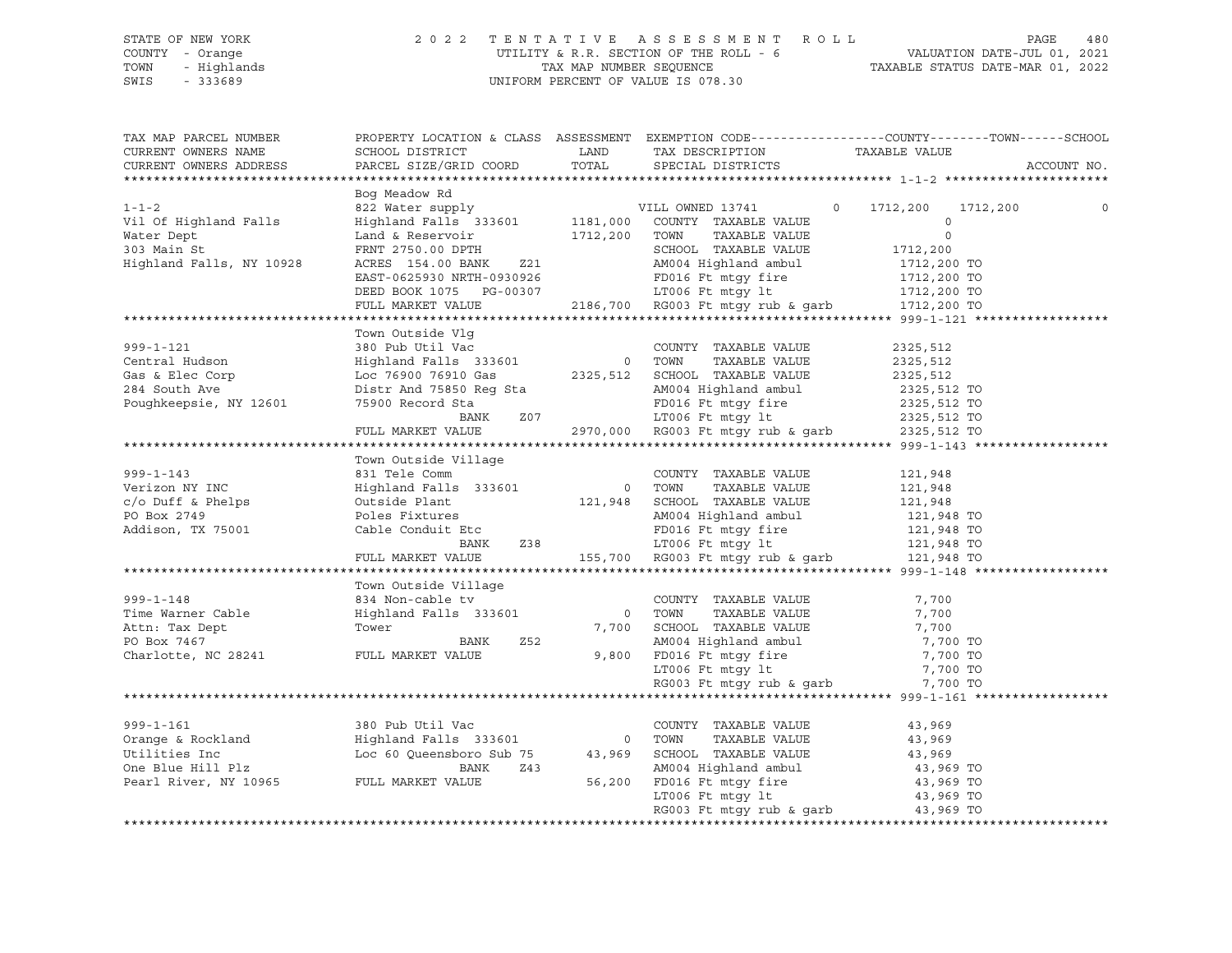### STATE OF NEW YORK 2 0 2 2 T E N T A T I V E A S S E S S M E N T R O L L PAGE 481 COUNTY - Orange UTILITY & R.R. SECTION OF THE ROLL - 6 VALUATION DATE-JUL 01, 2021 TOWN - Highlands TAX MAP NUMBER SEQUENCE TAXABLE STATUS DATE-MAR 01, 2022 SWIS - 333689 UNIFORM PERCENT OF VALUE IS 078.30

| TAX MAP PARCEL NUMBER<br>CURRENT OWNERS NAME                                                                                                          | SCHOOL DISTRICT                                                                                                                        | LAND  | TAX DESCRIPTION                                                                                                                                                                                                                               | PROPERTY LOCATION & CLASS ASSESSMENT EXEMPTION CODE----------------COUNTY-------TOWN-----SCHOOL<br>TAXABLE VALUE |
|-------------------------------------------------------------------------------------------------------------------------------------------------------|----------------------------------------------------------------------------------------------------------------------------------------|-------|-----------------------------------------------------------------------------------------------------------------------------------------------------------------------------------------------------------------------------------------------|------------------------------------------------------------------------------------------------------------------|
| CURRENT OWNERS ADDRESS                                                                                                                                | PARCEL SIZE/GRID COORD                                                                                                                 | TOTAL | SPECIAL DISTRICTS                                                                                                                                                                                                                             | ACCOUNT NO.                                                                                                      |
|                                                                                                                                                       |                                                                                                                                        |       |                                                                                                                                                                                                                                               |                                                                                                                  |
| 999-1-162 380 Pub Util Vac COUNTY TAXABLE VALUE<br>Orange & Rockland Highland Falls 333601 0 TOWN TAXABLE VALUE<br>Loc 35 12,960 SCHOOL TAXABLE VALUE |                                                                                                                                        |       |                                                                                                                                                                                                                                               |                                                                                                                  |
|                                                                                                                                                       |                                                                                                                                        |       | COUNTY TAXABLE VALUE 12,960                                                                                                                                                                                                                   |                                                                                                                  |
|                                                                                                                                                       |                                                                                                                                        |       | TAXABLE VALUE 12,960<br>TAXABLE VALUE 12,960                                                                                                                                                                                                  |                                                                                                                  |
|                                                                                                                                                       |                                                                                                                                        |       |                                                                                                                                                                                                                                               |                                                                                                                  |
| One Blue Hill Plz                                                                                                                                     | Long Pond Switch Sta 87                                                                                                                |       |                                                                                                                                                                                                                                               |                                                                                                                  |
| Pearl River, NY 10965                                                                                                                                 |                                                                                                                                        |       |                                                                                                                                                                                                                                               |                                                                                                                  |
|                                                                                                                                                       | FULL MARKET VALUE                                                                                                                      |       |                                                                                                                                                                                                                                               |                                                                                                                  |
|                                                                                                                                                       |                                                                                                                                        |       |                                                                                                                                                                                                                                               |                                                                                                                  |
|                                                                                                                                                       |                                                                                                                                        |       | cch Sta 87<br>BANK 243<br>16,600 LT006 Ft mtgy fire 12,960 TO<br>12,960 TO<br>12,960 TO<br>12,960 TO<br>12,960 TO<br>12,960 TO<br>12,960 TO<br>12,960 TO<br>12,960 TO<br>12,960 TO<br>12,960 TO<br>12,960 TO<br>12,960 TO<br>12,960 TO        |                                                                                                                  |
|                                                                                                                                                       |                                                                                                                                        |       |                                                                                                                                                                                                                                               |                                                                                                                  |
|                                                                                                                                                       |                                                                                                                                        |       | COUNTY TAXABLE VALUE                                                                                                                                                                                                                          | 2544,109                                                                                                         |
|                                                                                                                                                       |                                                                                                                                        |       |                                                                                                                                                                                                                                               | 2544,109                                                                                                         |
|                                                                                                                                                       |                                                                                                                                        |       | 2544,109<br>243<br>249,200 FD016 Ft mtgy fire<br>2544,109 TO 16 Ft mtgy fire<br>2544,109 TO 16 Ft mtgy fire<br>2544,109 TO 17006 Ft mtgy lt<br>2544,109 TO 17006 Ft mtgy lt<br>2544,109 TO 17006 Ft mtgy lt<br>2544,109 TO 186003 Ft mtgy rub |                                                                                                                  |
|                                                                                                                                                       |                                                                                                                                        |       |                                                                                                                                                                                                                                               |                                                                                                                  |
| Pearl River, NY 10965 FULL MARKET VALUE                                                                                                               |                                                                                                                                        |       |                                                                                                                                                                                                                                               |                                                                                                                  |
|                                                                                                                                                       |                                                                                                                                        |       |                                                                                                                                                                                                                                               |                                                                                                                  |
|                                                                                                                                                       |                                                                                                                                        |       |                                                                                                                                                                                                                                               |                                                                                                                  |
|                                                                                                                                                       |                                                                                                                                        |       |                                                                                                                                                                                                                                               |                                                                                                                  |
|                                                                                                                                                       |                                                                                                                                        |       |                                                                                                                                                                                                                                               |                                                                                                                  |
|                                                                                                                                                       |                                                                                                                                        |       |                                                                                                                                                                                                                                               | 1,600                                                                                                            |
| 999-1-164<br>Orange & Rockland                                                                                                                        |                                                                                                                                        |       | COUNTY TAXABLE VALUE<br>TOWN      TAXABLE VALUE                                                                                                                                                                                               | 1,600                                                                                                            |
| Utilities Inc                                                                                                                                         |                                                                                                                                        |       |                                                                                                                                                                                                                                               |                                                                                                                  |
| One Blue Hill Plz                                                                                                                                     |                                                                                                                                        |       |                                                                                                                                                                                                                                               |                                                                                                                  |
| Pearl River, NY 10965                                                                                                                                 |                                                                                                                                        |       |                                                                                                                                                                                                                                               |                                                                                                                  |
|                                                                                                                                                       |                                                                                                                                        |       |                                                                                                                                                                                                                                               |                                                                                                                  |
|                                                                                                                                                       |                                                                                                                                        |       | RG003 Ft mtgy rub & garb $1,600$ TO                                                                                                                                                                                                           |                                                                                                                  |
|                                                                                                                                                       |                                                                                                                                        |       |                                                                                                                                                                                                                                               |                                                                                                                  |
|                                                                                                                                                       | Town Outside Vlq                                                                                                                       |       |                                                                                                                                                                                                                                               |                                                                                                                  |
| $999 - 1 - 165$                                                                                                                                       |                                                                                                                                        |       | COUNTY TAXABLE VALUE                                                                                                                                                                                                                          | 517,148                                                                                                          |
| Orange & Rockland                                                                                                                                     |                                                                                                                                        |       | TAXABLE VALUE                                                                                                                                                                                                                                 |                                                                                                                  |
| Utilities Inc                                                                                                                                         |                                                                                                                                        |       |                                                                                                                                                                                                                                               | 517,148                                                                                                          |
| One Blue Hill Plz                                                                                                                                     |                                                                                                                                        |       |                                                                                                                                                                                                                                               |                                                                                                                  |
|                                                                                                                                                       | All SCHOOL TAXABLE VALUE 517,148<br>SUBStation 90 24<br>FULL MARKET VALUE 243<br>FULL MARKET VALUE 660,500 LT006 Ft mtgy 1t 517,148 TO |       |                                                                                                                                                                                                                                               |                                                                                                                  |
| Pearl River, NY 10965                                                                                                                                 |                                                                                                                                        |       |                                                                                                                                                                                                                                               |                                                                                                                  |
|                                                                                                                                                       |                                                                                                                                        |       |                                                                                                                                                                                                                                               |                                                                                                                  |
|                                                                                                                                                       |                                                                                                                                        |       | RG003 Ft mtgy rub & garb                                                                                                                                                                                                                      | 517,148 TO                                                                                                       |
|                                                                                                                                                       |                                                                                                                                        |       |                                                                                                                                                                                                                                               |                                                                                                                  |
|                                                                                                                                                       | Town Outside Vlq                                                                                                                       |       |                                                                                                                                                                                                                                               |                                                                                                                  |
| $999 - 1 - 166$                                                                                                                                       | 380 Pub Util Vac COUNT                                                                                                                 |       | COUNTY TAXABLE VALUE                                                                                                                                                                                                                          | 255                                                                                                              |
| Orange & Rockland                                                                                                                                     |                                                                                                                                        |       | 0 TOWN TAXABLE VALUE<br>255 SCHOOL TAXABLE VALUE                                                                                                                                                                                              | 255                                                                                                              |
| Utilities Inc                                                                                                                                         | Loc 74                                                                                                                                 |       |                                                                                                                                                                                                                                               | 255                                                                                                              |
| One Blue Hill Plz                                                                                                                                     | Stony Lonesome Substa 92<br>The Time 243                                                                                               |       |                                                                                                                                                                                                                                               | 255 TO                                                                                                           |
| Pearl River, NY 10965                                                                                                                                 | BANK                                                                                                                                   |       |                                                                                                                                                                                                                                               | 255 TO                                                                                                           |
|                                                                                                                                                       | FULL MARKET VALUE                                                                                                                      |       | Example 18 AM004 Highland ambul<br>243 BD016 Ft mtgy fire<br>300 LT006 Ft mtgy 1t<br>RG003 Ft mtgy rub & garb                                                                                                                                 | 255 TO                                                                                                           |
|                                                                                                                                                       |                                                                                                                                        |       |                                                                                                                                                                                                                                               | 255 TO                                                                                                           |
|                                                                                                                                                       |                                                                                                                                        |       |                                                                                                                                                                                                                                               |                                                                                                                  |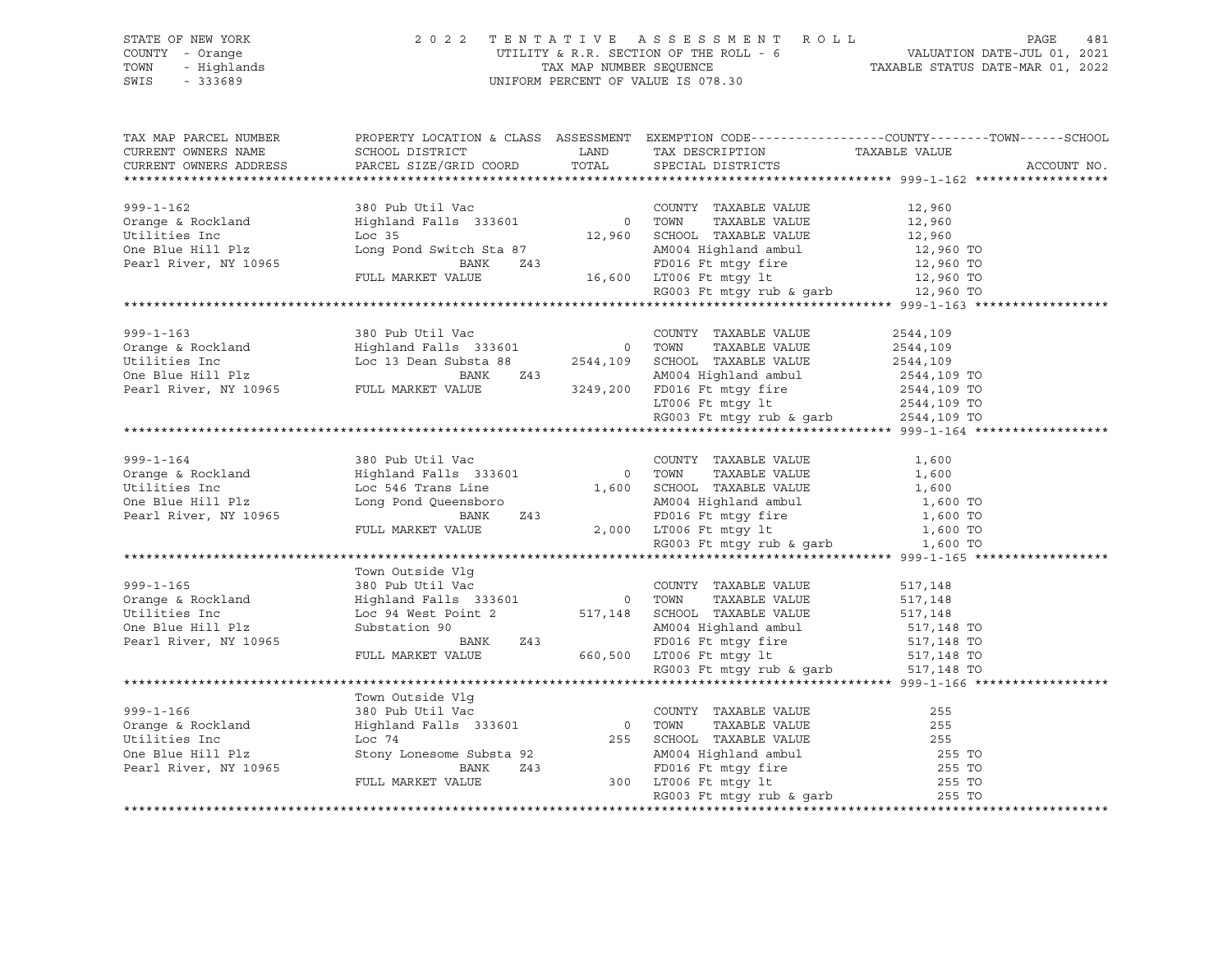#### STATE OF NEW YORK 2 0 2 2 T E N T A T I V E A S S E S S M E N T R O L L PAGE 482 COUNTY - Orange UTILITY & R.R. SECTION OF THE ROLL - 6 VALUATION DATE-JUL 01, 2021 TOWN - Highlands TAX MAP NUMBER SEQUENCE TAXABLE STATUS DATE-MAR 01, 2022 SWIS - 333689 UNIFORM PERCENT OF VALUE IS 078.30

TAX MAP PARCEL NUMBER PROPERTY LOCATION & CLASS ASSESSMENT EXEMPTION CODE------------------COUNTY--------TOWN------SCHOOL CURRENT OWNERS NAME SCHOOL DISTRICT LAND TAX DESCRIPTION TAXABLE VALUE CURRENT OWNERS ADDRESS PARCEL SIZE/GRID COORD TOTAL SPECIAL DISTRICTS ACCOUNT NO. \*\*\*\*\*\*\*\*\*\*\*\*\*\*\*\*\*\*\*\*\*\*\*\*\*\*\*\*\*\*\*\*\*\*\*\*\*\*\*\*\*\*\*\*\*\*\*\*\*\*\*\*\*\*\*\*\*\*\*\*\*\*\*\*\*\*\*\*\*\*\*\*\*\*\*\*\*\*\*\*\*\*\*\*\*\*\*\*\*\*\*\*\*\*\*\*\*\*\*\*\*\*\* 999-1-167 \*\*\*\*\*\*\*\*\*\*\*\*\*\*\*\*\*\* Town Outside Vlg 999-1-167 380 Pub Util Vac COUNTY TAXABLE VALUE 71,672 Orange & Rockland Highland Falls 333601 0 TOWN TAXABLE VALUE 71,672 Utilities Inc Loc 570 Trans Line 71,672 SCHOOL TAXABLE VALUE 71,672 One Blue Hill Plz Harriman-Long Pond 841 AM004 Highland ambul 71,672 TO Pearl River, NY 10965 BANK Z43 FD016 Ft mtgy fire 71,672 TO FULL MARKET VALUE 91,500 LT006 Ft mtgy lt 71,672 TO RG003 Ft mtgy rub & garb 71,672 TO \*\*\*\*\*\*\*\*\*\*\*\*\*\*\*\*\*\*\*\*\*\*\*\*\*\*\*\*\*\*\*\*\*\*\*\*\*\*\*\*\*\*\*\*\*\*\*\*\*\*\*\*\*\*\*\*\*\*\*\*\*\*\*\*\*\*\*\*\*\*\*\*\*\*\*\*\*\*\*\*\*\*\*\*\*\*\*\*\*\*\*\*\*\*\*\*\*\*\*\*\*\*\* 999-1-169 \*\*\*\*\*\*\*\*\*\*\*\*\*\*\*\*\*\* 999-1-169 380 Pub Util Vac COUNTY TAXABLE VALUE 242,773 Orange & Rockland Highland Falls 333601 0 TOWN TAXABLE VALUE 242,773 Utilities Inc Loc 571 Trans Line 242,773 SCHOOL TAXABLE VALUE 242,773 One Blue Hill Plz Long Pond-Hf 842 AM004 Highland ambul 242,773 TO Pearl River, NY 10965 BANK Z43 FD016 Ft mtgy fire 242,773 TO FULL MARKET VALUE 310,100 LT006 Ft mtgy lt 242,773 TO RG003 Ft mtgy rub & garb 242,773 TO \*\*\*\*\*\*\*\*\*\*\*\*\*\*\*\*\*\*\*\*\*\*\*\*\*\*\*\*\*\*\*\*\*\*\*\*\*\*\*\*\*\*\*\*\*\*\*\*\*\*\*\*\*\*\*\*\*\*\*\*\*\*\*\*\*\*\*\*\*\*\*\*\*\*\*\*\*\*\*\*\*\*\*\*\*\*\*\*\*\*\*\*\*\*\*\*\*\*\*\*\*\*\* 999-1-170 \*\*\*\*\*\*\*\*\*\*\*\*\*\*\*\*\*\* 999-1-170 380 Pub Util Vac COUNTY TAXABLE VALUE 441,346 Orange & Rockland Highland Falls 333601 0 TOWN TAXABLE VALUE 441,346 Utilities Inc Loc 572 Trans Line 851 441,346 SCHOOL TAXABLE VALUE 441,346 One Blue Hill Plz Harriman-West Point 2 AM004 Highland ambul 441,346 TO Pearl River, NY 10965 BANK Z43 FD016 Ft mtgy fire 441,346 TO FULL MARKET VALUE 563,700 LT006 Ft mtgy lt 441,346 TO RG003 Ft mtgy rub & garb 441,346 TO \*\*\*\*\*\*\*\*\*\*\*\*\*\*\*\*\*\*\*\*\*\*\*\*\*\*\*\*\*\*\*\*\*\*\*\*\*\*\*\*\*\*\*\*\*\*\*\*\*\*\*\*\*\*\*\*\*\*\*\*\*\*\*\*\*\*\*\*\*\*\*\*\*\*\*\*\*\*\*\*\*\*\*\*\*\*\*\*\*\*\*\*\*\*\*\*\*\*\*\*\*\*\* 999-1-171 \*\*\*\*\*\*\*\*\*\*\*\*\*\*\*\*\*\* 999-1-171 380 Pub Util Vac COUNTY TAXABLE VALUE 189,957 Orange & Rockland Highland Falls 333601 0 TOWN TAXABLE VALUE 189,957 Utilities Inc Loc 573 Trans Line 189,957 SCHOOL TAXABLE VALUE 189,957 One Blue Hill Plz West Point 2 Hf 853 AM004 Highland ambul 189,957 TO Pearl River, NY 10965 BANK Z43 FD016 Ft mtgy fire 189,957 TO FULL MARKET VALUE 242,600 LT006 Ft mtgy lt 189,957 TO RG003 Ft mtgy rub & garb 189,957 TO \*\*\*\*\*\*\*\*\*\*\*\*\*\*\*\*\*\*\*\*\*\*\*\*\*\*\*\*\*\*\*\*\*\*\*\*\*\*\*\*\*\*\*\*\*\*\*\*\*\*\*\*\*\*\*\*\*\*\*\*\*\*\*\*\*\*\*\*\*\*\*\*\*\*\*\*\*\*\*\*\*\*\*\*\*\*\*\*\*\*\*\*\*\*\*\*\*\*\*\*\*\*\* 999-1-173 \*\*\*\*\*\*\*\*\*\*\*\*\*\*\*\*\*\* 999-1-173 380 Pub Util Vac COUNTY TAXABLE VALUE 994,616 Orange & Rockland Highland Falls 333601 0 TOWN TAXABLE VALUE 994,616 Utilities Inc Electric Distribution 994,616 SCHOOL TAXABLE VALUE 994,616 One Blue Hill Plz BANK Z43 AM004 Highland ambul 994,616 TO Pearl River, NY 10965 FULL MARKET VALUE 1270,300 FD016 Ft mtgy fire 994,616 TO CONSIDER THE CONSIDER THE CONSIDER THE CONSIDERATION OF BLUE PERIL RIVER, NY 10965<br>Pearl River, NY 10965 FULL MARKET VALUE 1270,300 FD016 Ft mtgy lt<br>LT006 Ft mtgy lt LT006 Ft mtgy 1t 994,616 TO<br>RG003 Ft mtgy rub & garb 994,616 TO \*\*\*\*\*\*\*\*\*\*\*\*\*\*\*\*\*\*\*\*\*\*\*\*\*\*\*\*\*\*\*\*\*\*\*\*\*\*\*\*\*\*\*\*\*\*\*\*\*\*\*\*\*\*\*\*\*\*\*\*\*\*\*\*\*\*\*\*\*\*\*\*\*\*\*\*\*\*\*\*\*\*\*\*\*\*\*\*\*\*\*\*\*\*\*\*\*\*\*\*\*\*\*\*\*\*\*\*\*\*\*\*\*\*\*\*\*\*\*\*\*\*\*\*\*\*\*\*\*\*\*\*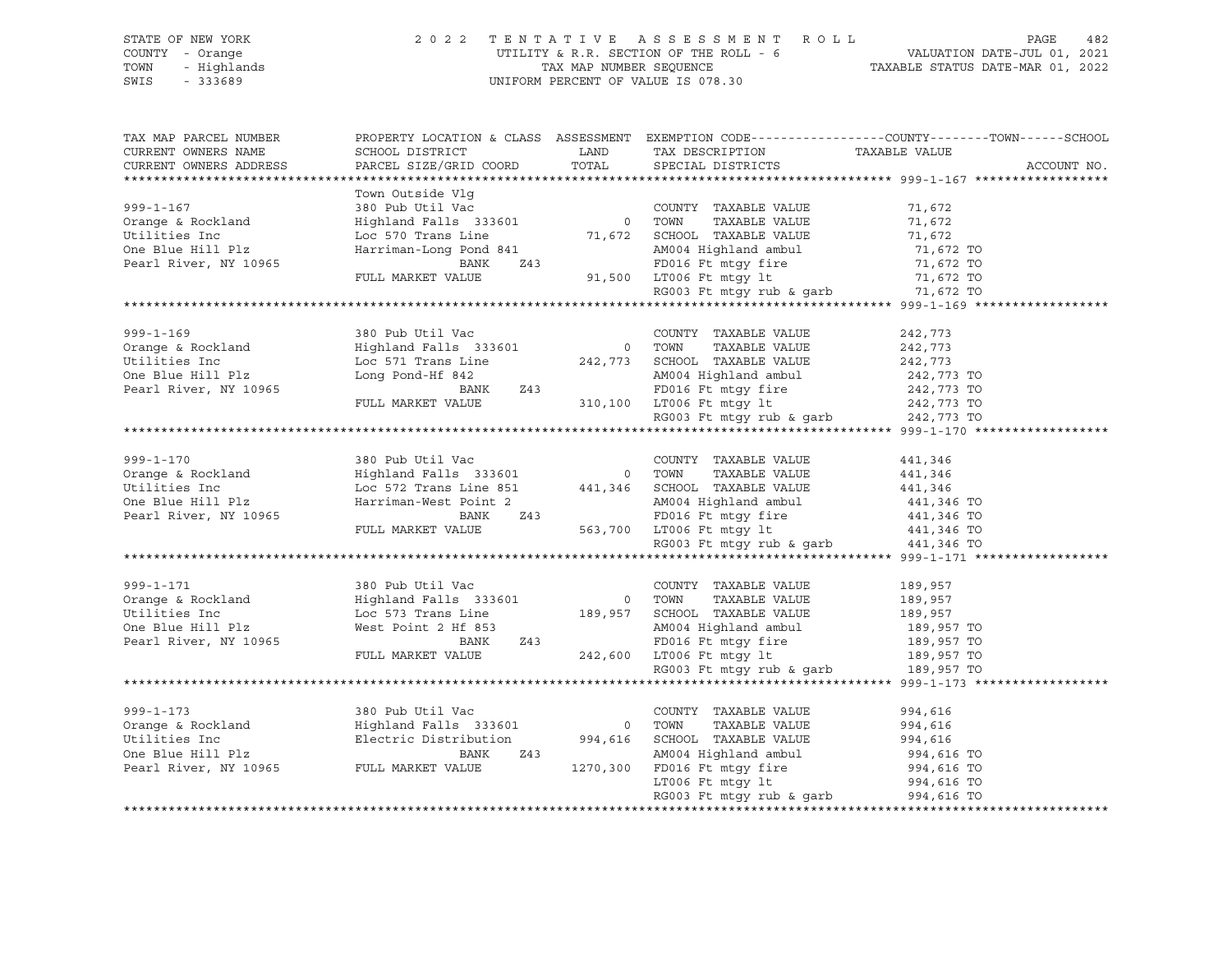| STATE OF NEW YORK<br>COUNTY<br>- Orange<br>- Highlands<br>TOWN<br>SWIS<br>$-333689$ |                                                  | TAX MAP NUMBER SEOUENCE                                                                                        | 2022 TENTATIVE ASSESSMENT ROLL<br>UTILITY & R.R. SECTION OF THE ROLL - 6<br>UNIFORM PERCENT OF VALUE IS 078.30 | PAGE<br>483<br>VALUATION DATE-JUL 01, 2021<br>TAXABLE STATUS DATE-MAR 01, 2022 |
|-------------------------------------------------------------------------------------|--------------------------------------------------|----------------------------------------------------------------------------------------------------------------|----------------------------------------------------------------------------------------------------------------|--------------------------------------------------------------------------------|
| TAX MAP PARCEL NUMBER                                                               | PROPERTY LOCATION & CLASS ASSESSMENT             |                                                                                                                |                                                                                                                | EXEMPTION CODE-----------------COUNTY--------TOWN------SCHOOL                  |
| CURRENT OWNERS NAME                                                                 | SCHOOL DISTRICT                                  | LAND                                                                                                           | TAX DESCRIPTION TAXABLE VALUE                                                                                  |                                                                                |
| CURRENT OWNERS ADDRESS     PARCEL SIZE/GRID COORD     TOTAL     SPECIAL DISTRICTS   |                                                  |                                                                                                                |                                                                                                                | ACCOUNT NO.                                                                    |
|                                                                                     |                                                  |                                                                                                                |                                                                                                                |                                                                                |
|                                                                                     |                                                  |                                                                                                                | COUNTY TAXABLE VALUE                                                                                           | 778                                                                            |
|                                                                                     |                                                  |                                                                                                                | TAXABLE VALUE                                                                                                  | 778                                                                            |
| Utilities Inc                                                                       | Loc 93 Substation No 92 778 SCHOOL TAXABLE VALUE |                                                                                                                |                                                                                                                | 778                                                                            |
| One Blue Hill Plz                                                                   | BANK                                             | Z43                                                                                                            | AM004 Highland ambul 778 TO                                                                                    |                                                                                |
| Pearl River, NY 10965               FULL MARKET VALUE                               |                                                  | 1,000                                                                                                          | FD016 Ft mtqy fire 778 TO                                                                                      |                                                                                |
|                                                                                     |                                                  |                                                                                                                | LT006 Ft mtqy lt 778 TO                                                                                        |                                                                                |
|                                                                                     |                                                  |                                                                                                                | RG003 Ft mtgy rub & garb 778 TO                                                                                |                                                                                |
|                                                                                     |                                                  |                                                                                                                |                                                                                                                |                                                                                |
|                                                                                     | Town Outside Village                             |                                                                                                                |                                                                                                                |                                                                                |
| $999 - 1 - 182$                                                                     | 836 Telecom. eq.                                 |                                                                                                                | COUNTY TAXABLE VALUE                                                                                           | 7,374                                                                          |
| Crown Castle Fiber LLC                                                              | Highland Falls 333601 0 TOWN                     |                                                                                                                | TAXABLE VALUE                                                                                                  | 7,374                                                                          |
| ATTN: Accounts Payable                                                              | BANK                                             | Z31 and the state of the state of the state of the state of the state of the state of the state of the state o | 7,374 SCHOOL TAXABLE VALUE                                                                                     | 7,374                                                                          |
| Lightower Fiber Networks-HV                                                         | FULL MARKET VALUE                                | 9,400                                                                                                          | AM004 Highland ambul                                                                                           | 7,374 TO                                                                       |
| 80 Central St                                                                       |                                                  |                                                                                                                |                                                                                                                |                                                                                |
| Boxborough, MA 01719                                                                |                                                  |                                                                                                                |                                                                                                                |                                                                                |
|                                                                                     |                                                  |                                                                                                                |                                                                                                                |                                                                                |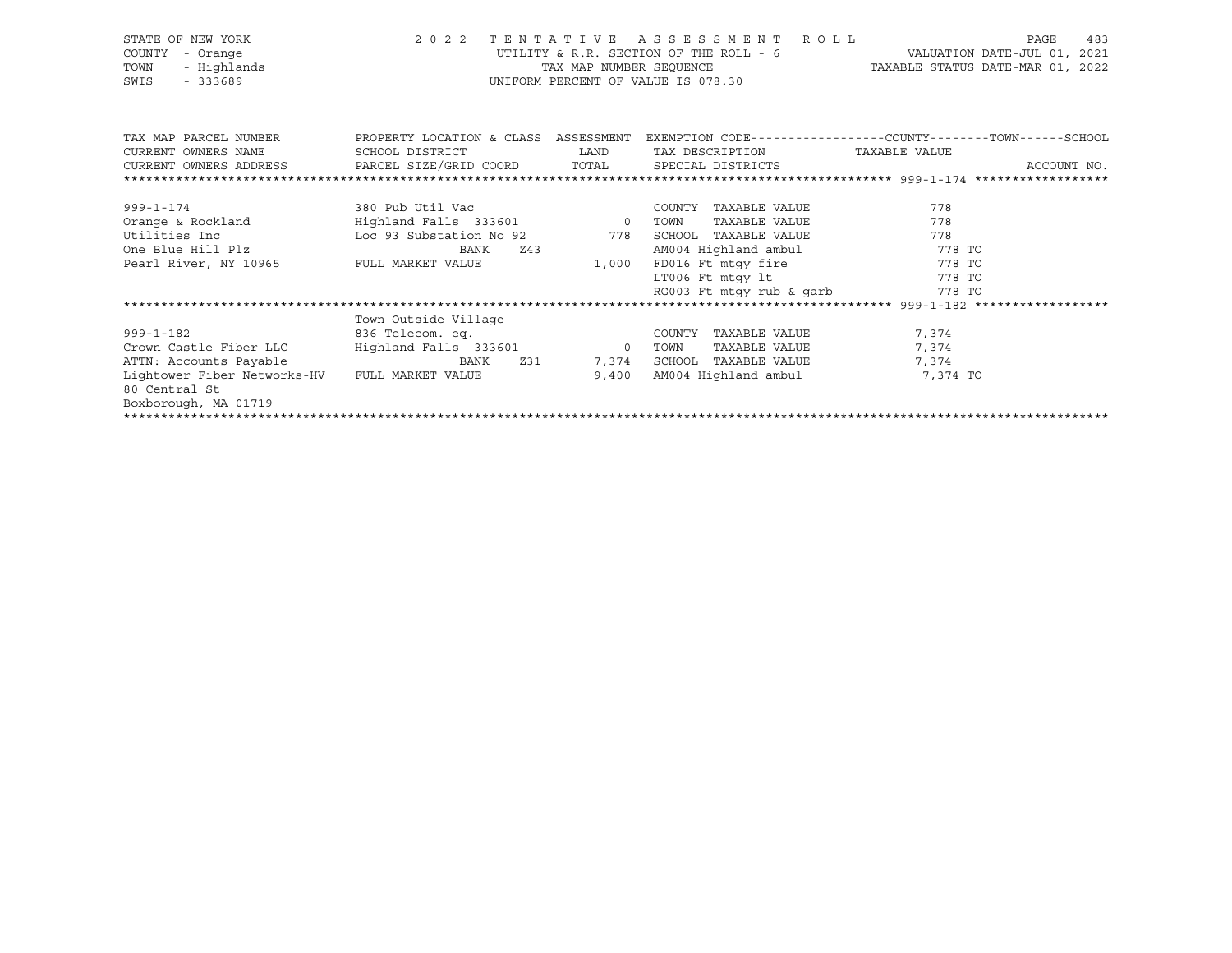| STATE OF NEW YORK | 2022 TENTATIVE ASSESSMENT ROLL         | 484<br>PAGE                      |
|-------------------|----------------------------------------|----------------------------------|
| COUNTY - Orange   | UTILITY & R.R. SECTION OF THE ROLL - 6 | VALUATION DATE-JUL 01, 2021      |
| TOWN - Highlands  |                                        | TAXABLE STATUS DATE-MAR 01, 2022 |
| SWIS<br>- 333689  | UNIFORM PERCENT OF VALUE IS 078.30     | RPS150/V04/L015                  |
|                   |                                        | CURRENT DATE 5/02/2022           |
|                   |                                        |                                  |

# R O L L S E C T I O N T O T A L S

## \*\*\* S P E C I A L D I S T R I C T S U M M A R Y \*\*\*

| CODE | DISTRICT NAME        | TOTAL<br>PARCELS | EXTENSION<br>TYPE | EXTENSION<br>VALUE | AD VALOREM<br>VALUE | EXEMPT<br>AMOUNT | TAXABLE<br>VALUE |
|------|----------------------|------------------|-------------------|--------------------|---------------------|------------------|------------------|
|      | AM004 Highland ambul |                  | 17 TOTAL          |                    | 9235,917            |                  | 9235,917         |
|      | FD016 Ft mtqy fire   |                  | 16 TOTAL          |                    | 9228,543            |                  | 9228,543         |
|      | LT006 Ft mtqy lt     |                  | 16 TOTAL          |                    | 9228,543            |                  | 9228,543         |
|      | RG003 Ft mtqy rub &  |                  | 16 TOTAL          |                    | 9228,543            |                  | 9228,543         |

# \*\*\* S C H O O L D I S T R I C T S U M M A R Y \*\*\*

| CODE   | DISTRICT NAME      | TOTAL<br>PARCELS | ASSESSED<br>LAND | ASSESSED<br>TOTAL | EXEMPT<br>AMOUNT | TOTAL<br>TAXABLE | <b>STAR</b><br>AMOUNT | <b>STAR</b><br>TAXABLE |
|--------|--------------------|------------------|------------------|-------------------|------------------|------------------|-----------------------|------------------------|
| 333601 | Highland Falls CSD | 17               | 1181,000         | 9235,917          |                  | 9235,917         |                       | 9235,917               |
|        | SUB-TOTAL          | 17               | 1181,000         | 9235,917          |                  | 9235,917         |                       | 9235,917               |
|        | TOTAL              | 17               | 1181,000         | 9235,917          |                  | 9235,917         |                       | 9235,917               |

#### \*\*\* S Y S T E M C O D E S S U M M A R Y \*\*\*

#### NO SYSTEM EXEMPTIONS AT THIS LEVEL

## \*\*\* E X E M P T I O N S U M M A R Y \*\*\*

| CODE  | DESCRIPTION         | TOTAL<br>PARCELS | COUNTY               | TOWN                 | SCHOOL |
|-------|---------------------|------------------|----------------------|----------------------|--------|
| 13741 | VILL OWNED<br>TOTAL |                  | 1712,200<br>1712,200 | 1712,200<br>1712,200 |        |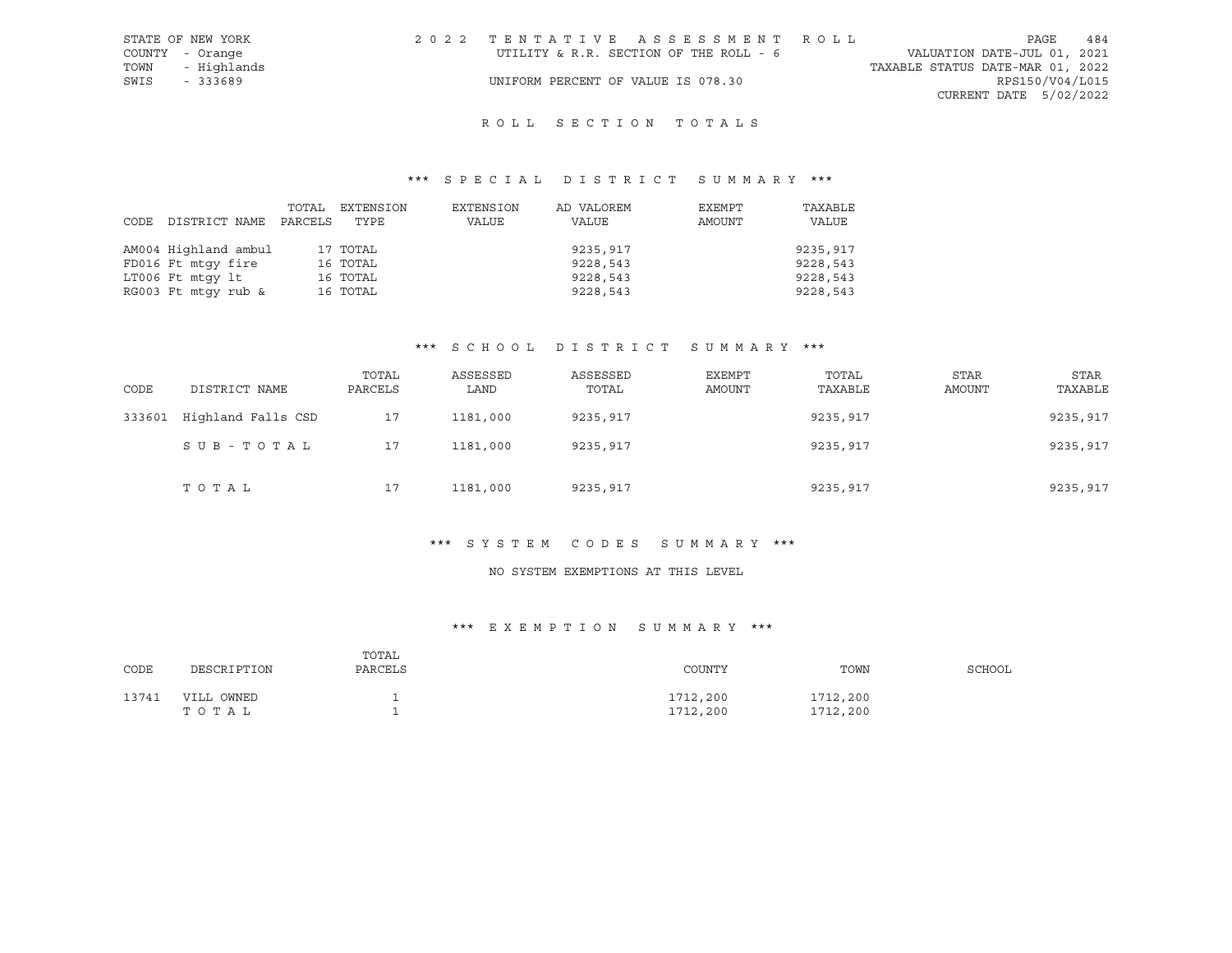|      | STATE OF NEW YORK | 2022 TENTATIVE ASSESSMENT ROLL         |  |                                  |                        | PAGE | 485 |
|------|-------------------|----------------------------------------|--|----------------------------------|------------------------|------|-----|
|      | COUNTY - Orange   | UTILITY & R.R. SECTION OF THE ROLL - 6 |  | VALUATION DATE-JUL 01, 2021      |                        |      |     |
|      | TOWN - Highlands  |                                        |  | TAXABLE STATUS DATE-MAR 01, 2022 |                        |      |     |
| SWIS | $-333689$         | UNIFORM PERCENT OF VALUE IS 078.30     |  |                                  | RPS150/V04/L015        |      |     |
|      |                   |                                        |  |                                  | CURRENT DATE 5/02/2022 |      |     |
|      |                   |                                        |  |                                  |                        |      |     |

# \*\*\* G R A N D T O T A L S \*\*\*

| ROLL |                  | TOTAL   | ASSESSED | ASSESSED | TAXABLE  | TAXABLE  | TAXABLE  | <b>STAR</b> |
|------|------------------|---------|----------|----------|----------|----------|----------|-------------|
| SEC  | DESCRIPTION      | PARCELS | LAND     | TOTAL    | COUNTY   | TOWN     | SCHOOL   | TAXABLE     |
|      |                  |         |          |          |          |          |          |             |
|      | UTILITIES & N.C. | 17      | 1181,000 | 9235,917 | 7523,717 | 7523,717 | 9235,917 | 9235,917    |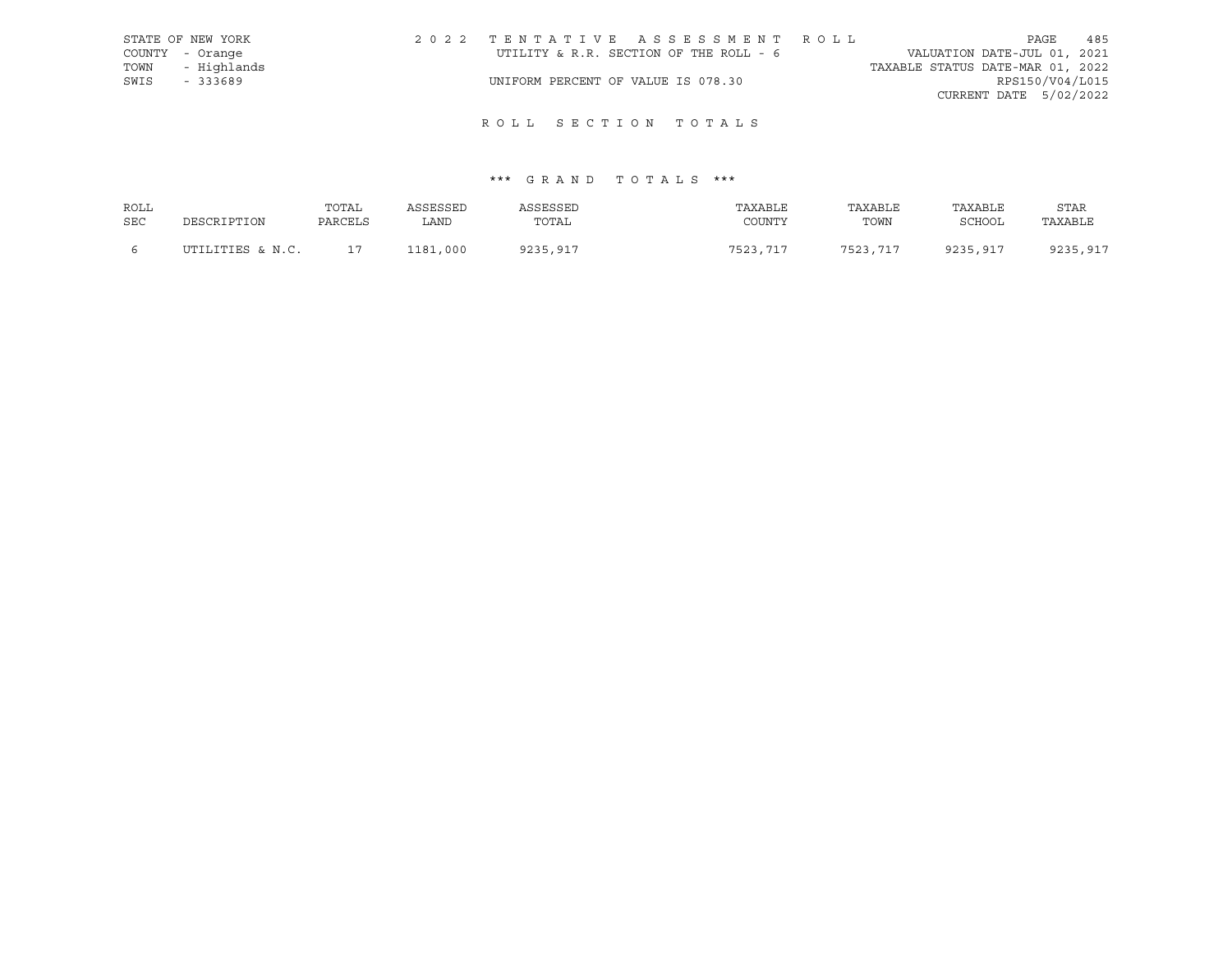| STATE OF NEW YORK<br>COUNTY<br>- Orange<br>- Highlands<br>TOWN<br>SWIS<br>- 333689 | 2 0 2 2                                                                                                                                     | TAX MAP NUMBER SEOUENCE | TENTATIVE ASSESSMENT ROLL<br>CEILING RAILROAD SECTION OF THE ROLL - 7<br>UNIFORM PERCENT OF VALUE IS 078.30            |         | TAXABLE STATUS DATE-MAR 01, 2022                           | VALUATION DATE-JUL 01, 2021 | 486<br>PAGE |
|------------------------------------------------------------------------------------|---------------------------------------------------------------------------------------------------------------------------------------------|-------------------------|------------------------------------------------------------------------------------------------------------------------|---------|------------------------------------------------------------|-----------------------------|-------------|
| TAX MAP PARCEL NUMBER<br>CURRENT OWNERS NAME<br>CURRENT OWNERS ADDRESS             | PROPERTY LOCATION & CLASS<br>SCHOOL DISTRICT<br>PARCEL SIZE/GRID COORD TOTAL SPECIAL DISTRICTS                                              | ASSESSMENT<br>LAND      | EXEMPTION CODE-----------------COUNTY-------TOWN------SCHOOL<br>TAX DESCRIPTION                                        |         | TAXABLE VALUE                                              |                             | ACCOUNT NO. |
|                                                                                    |                                                                                                                                             |                         |                                                                                                                        |         |                                                            |                             |             |
| $1 - 1 - 5$<br>CSX Corporation<br>500 Water St (J-910)<br>Jacksonville, FL 32202   | West Shore Hudson Riv<br>842 Ceiling rr<br>Highland Falls 333601 502,600<br>Land & Improvements<br>NYS RR Ceiling<br>Town - Outside Village | 4440,700                | CL RR EXM 47200<br>COUNTY<br>TAXABLE VALUE<br>TAXABLE VALUE<br>TOWN<br>SCHOOL<br>TAXABLE VALUE<br>AM004 Highland ambul | $\circ$ | 442,918<br>3997,782<br>3997,782<br>3997,782<br>3997,782 TO | 442,918                     | 442,918     |

\*\*\*\*\*\*\*\*\*\*\*\*\*\*\*\*\*\*\*\*\*\*\*\*\*\*\*\*\*\*\*\*\*\*\*\*\*\*\*\*\*\*\*\*\*\*\*\*\*\*\*\*\*\*\*\*\*\*\*\*\*\*\*\*\*\*\*\*\*\*\*\*\*\*\*\*\*\*\*\*\*\*\*\*\*\*\*\*\*\*\*\*\*\*\*\*\*\*\*\*\*\*\*\*\*\*\*\*\*\*\*\*\*\*\*\*\*\*\*\*\*\*\*\*\*\*\*\*\*\*\*\*

FULL MARKET VALUE 5671,400 LT006 Ft mtgy lt 3997,782 TO

442,918 EX

442,918 EX

RG003 Ft mtgy rub & garb 3997,782 TO

EAST-0636242 NRTH-0942554 FD016 Ft mtgy fire 3997,782 TO

ACRES 11.70 BANK 264 269 2021 2022 442,918 EX

DEED BOOK 5154 PG-183 442,918 EX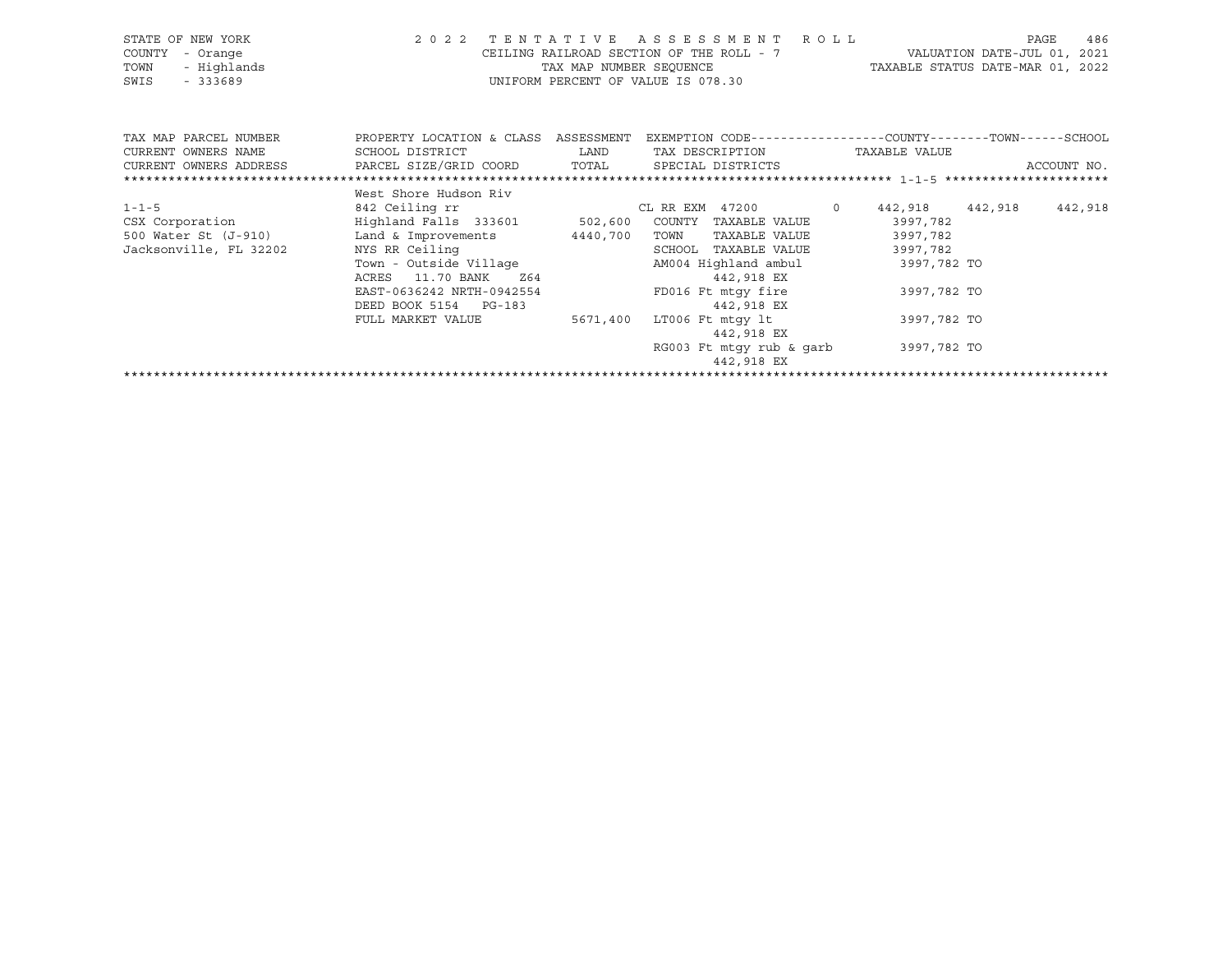| STATE OF NEW YORK | 2022 TENTATIVE ASSESSMENT ROLL           |  |                                  |                        | PAGE | 487 |
|-------------------|------------------------------------------|--|----------------------------------|------------------------|------|-----|
| COUNTY - Orange   | CEILING RAILROAD SECTION OF THE ROLL - 7 |  | VALUATION DATE-JUL 01, 2021      |                        |      |     |
| TOWN - Highlands  |                                          |  | TAXABLE STATUS DATE-MAR 01, 2022 |                        |      |     |
| SWIS<br>- 333689  | UNIFORM PERCENT OF VALUE IS 078.30       |  |                                  | RPS150/V04/L015        |      |     |
|                   |                                          |  |                                  | CURRENT DATE 5/02/2022 |      |     |
|                   |                                          |  |                                  |                        |      |     |

## \*\*\* S P E C I A L D I S T R I C T S U M M A R Y \*\*\*

| CODE | DISTRICT NAME        | TOTAL<br>PARCELS | EXTENSION<br>TYPE | EXTENSION<br>VALUE | AD VALOREM<br>VALUE | EXEMPT<br>AMOUNT | TAXABLE<br>VALUE |
|------|----------------------|------------------|-------------------|--------------------|---------------------|------------------|------------------|
|      | AM004 Highland ambul |                  | 1 TOTAL           |                    | 4440,700            | 442,918          | 3997,782         |
|      | FD016 Ft mtqy fire   |                  | 1 TOTAL           |                    | 4440,700            | 442,918          | 3997,782         |
|      | LT006 Ft mtqy lt     |                  | 1 TOTAL           |                    | 4440,700            | 442,918          | 3997,782         |
|      | RG003 Ft mtqy rub &  |                  | 1 TOTAL           |                    | 4440,700            | 442,918          | 3997,782         |

### \*\*\* S C H O O L D I S T R I C T S U M M A R Y \*\*\*

| CODE   | DISTRICT NAME      | TOTAL<br>PARCELS | ASSESSED<br>LAND | ASSESSED<br>TOTAL | EXEMPT<br>AMOUNT | TOTAL<br>TAXABLE | <b>STAR</b><br>AMOUNT | STAR<br>TAXABLE |
|--------|--------------------|------------------|------------------|-------------------|------------------|------------------|-----------------------|-----------------|
| 333601 | Highland Falls CSD |                  | 502,600          | 4440,700          | 442,918          | 3997,782         |                       | 3997,782        |
|        | SUB-TOTAL          |                  | 502,600          | 4440,700          | 442,918          | 3997,782         |                       | 3997,782        |
|        | тотаь              |                  | 502,600          | 4440,700          | 442,918          | 3997,782         |                       | 3997,782        |

#### \*\*\* S Y S T E M C O D E S S U M M A R Y \*\*\*

#### NO SYSTEM EXEMPTIONS AT THIS LEVEL

## \*\*\* E X E M P T I O N S U M M A R Y \*\*\*

| CODE  | DESCRIPTION        | TOTAL<br>PARCELS | COUNTY             | TOWN               | SCHOOL             |
|-------|--------------------|------------------|--------------------|--------------------|--------------------|
| 47200 | CL RR EXM<br>TOTAL |                  | 442,918<br>442,918 | 442,918<br>442,918 | 442,918<br>442,918 |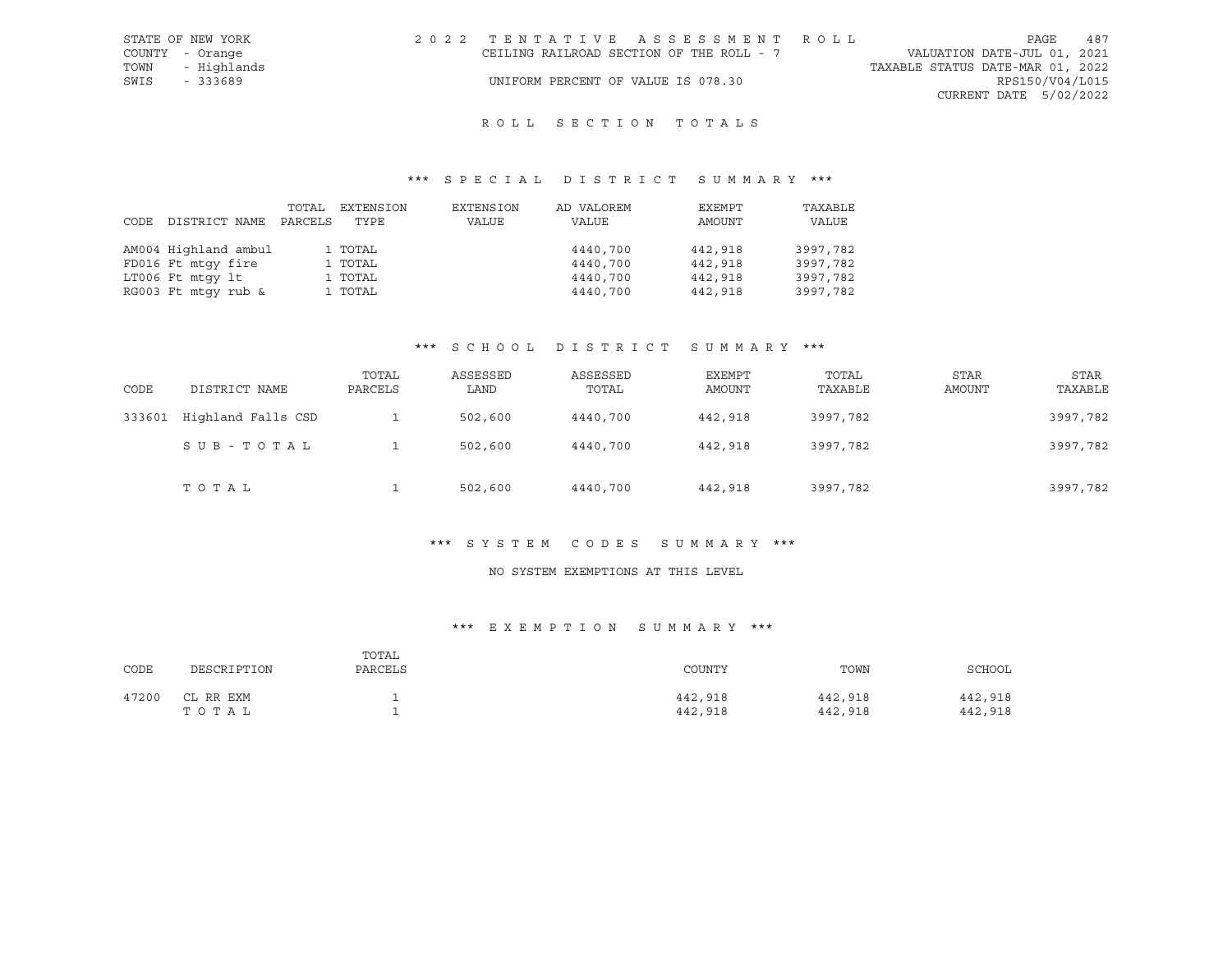|      | STATE OF NEW YORK | 2022 TENTATIVE ASSESSMENT ROLL           |  |                                  | PAGE                   | 488 |
|------|-------------------|------------------------------------------|--|----------------------------------|------------------------|-----|
|      | COUNTY - Orange   | CEILING RAILROAD SECTION OF THE ROLL - 7 |  | VALUATION DATE-JUL 01, 2021      |                        |     |
| TOWN | - Highlands       |                                          |  | TAXABLE STATUS DATE-MAR 01, 2022 |                        |     |
| SWIS | - 333689          | UNIFORM PERCENT OF VALUE IS 078.30       |  |                                  | RPS150/V04/L015        |     |
|      |                   |                                          |  |                                  | CURRENT DATE 5/02/2022 |     |

# \*\*\* G R A N D T O T A L S \*\*\*

| ROLL       |                   | TOTAL   | ASSESSED | ASSESSED | TAXABLE  | TAXABLE  | TAXABLE  | <b>STAR</b> |
|------------|-------------------|---------|----------|----------|----------|----------|----------|-------------|
| <b>SEC</b> | DESCRIPTION       | PARCELS | LAND     | TOTAL    | COUNTY   | TOWN     | SCHOOL   | TAXABLE     |
|            | CEILING RAILROADS |         | 502,600  | 4440,700 | 3997,782 | 3997,782 | 3997,782 | 3997,782    |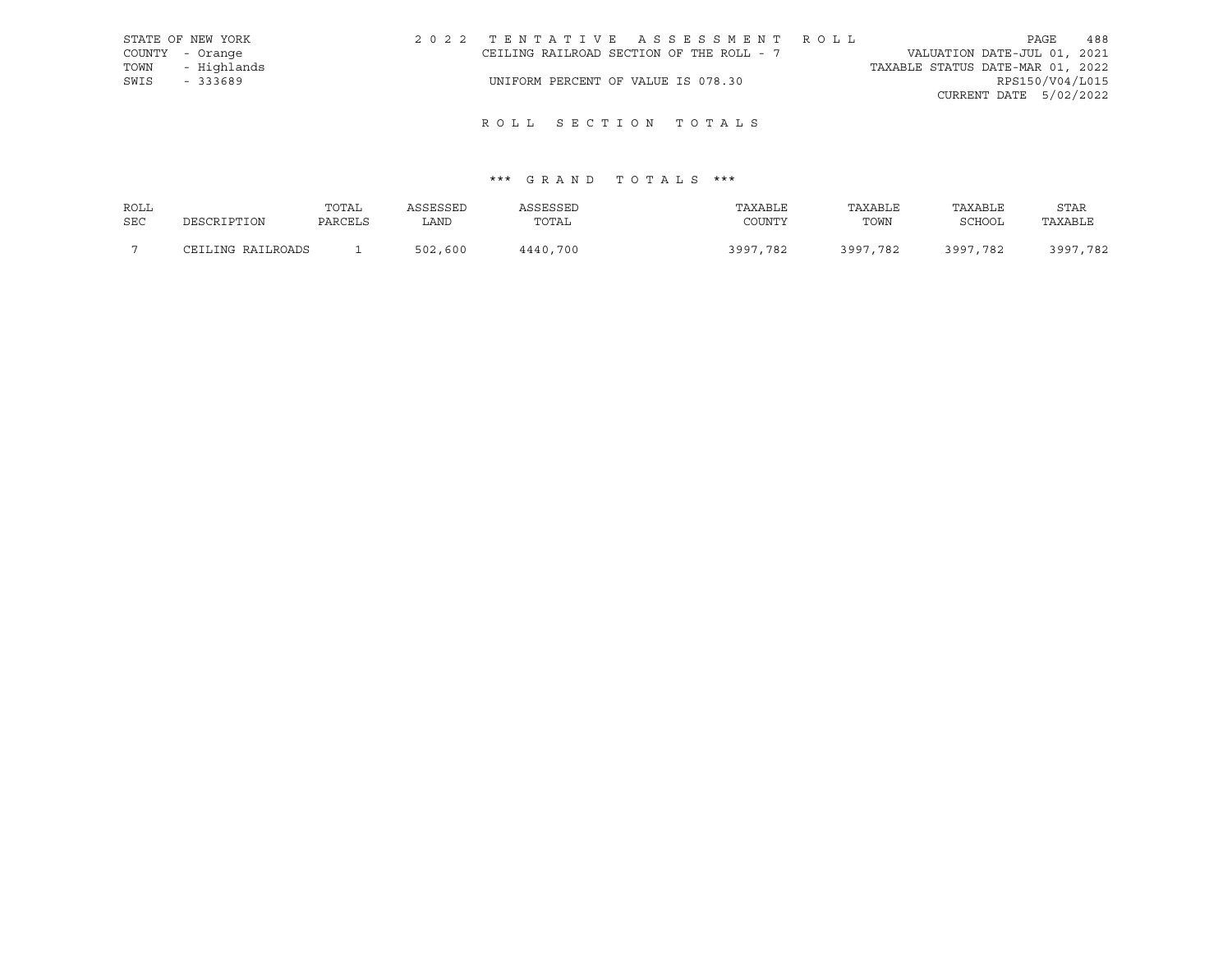| STATE OF NEW YORK<br>COUNTY - Orange<br>- Highlands<br>TOWN<br>$-333689$<br>SWIS                                  | 2022 TENTATIVE ASSESSMENT ROLL                                                                                                                                                                                                                               | TAX MAP NUMBER SEQUENCE             | WHOLLY EXEMPT SECTION OF THE ROLL - 8<br>UNIFORM PERCENT OF VALUE IS 078.30                   |                               |         |               | VALUATION DATE-JUL 01, 2021<br>TAXABLE STATUS DATE-MAR 01, 2022              | PAGE<br>489 |
|-------------------------------------------------------------------------------------------------------------------|--------------------------------------------------------------------------------------------------------------------------------------------------------------------------------------------------------------------------------------------------------------|-------------------------------------|-----------------------------------------------------------------------------------------------|-------------------------------|---------|---------------|------------------------------------------------------------------------------|-------------|
| TAX MAP PARCEL NUMBER<br>CURRENT OWNERS NAME<br>CURRENT OWNERS ADDRESS                                            | PROPERTY LOCATION & CLASS ASSESSMENT EXEMPTION CODE----------------COUNTY-------TOWN------SCHOOL<br>SCHOOL DISTRICT<br>PARCEL SIZE/GRID COORD                                                                                                                | LAND<br>TOTAL                       | TAX DESCRIPTION<br>SPECIAL DISTRICTS                                                          |                               |         | TAXABLE VALUE |                                                                              | ACCOUNT NO. |
|                                                                                                                   | Bog Meadow Rd                                                                                                                                                                                                                                                |                                     |                                                                                               |                               |         |               |                                                                              |             |
| $1 - 1 - 1$<br>The Black Rock Forest<br>Preserve Inc<br>William Schuster<br>65 Reservoir Rd<br>Cornwall, NY 12518 | 615 Educatn fac<br>Highland Falls 333601 12315,600 COUNTY TAXABLE VALUE<br>Conservation Easemnt 5-24 12315,600 TOWN<br>over 1-1-1 to PIPC<br>L14071 P1557 Rec 7-5-2016 FD016 Ft mtgy fire<br>FRNT 4885.00 DPTH<br>ACRES 1718.00<br>EAST-0625190 NRTH-0934001 |                                     | COMM SERV 25300<br>SCHOOL TAXABLE VALUE                                                       | TAXABLE VALUE<br>12315,600 EX |         |               | 0 12315,600 12315,600 12315,600<br>$\Omega$<br>$\Omega$<br>$\circ$<br>$0$ TO |             |
|                                                                                                                   | DEED BOOK 3318 PG-55                                                                                                                                                                                                                                         |                                     |                                                                                               |                               |         |               |                                                                              |             |
|                                                                                                                   | FULL MARKET VALUE                                                                                                                                                                                                                                            | 15728,700                           |                                                                                               |                               |         |               |                                                                              |             |
|                                                                                                                   |                                                                                                                                                                                                                                                              |                                     |                                                                                               |                               |         |               |                                                                              |             |
| $2 - 1 - 1 - 101$<br>U S Government<br>West Point, NY 10996                                                       | 661 Military<br>Highland Falls 333601 49403,300 COUNTY TAXABLE VALUE<br>USMA Land, Post Proper 49403,300 TOWN TAXABLE VALUE<br>Token Assessment<br>ACRES 2524.84<br>FULL MARKET VALUE                                                                        | 63094,900                           | US OWNED 14100<br>SCHOOL TAXABLE VALUE<br>SCHOOL TAXABLE VALUE<br>FD016 Ft mtgy fire          | 49403,300 EX                  |         |               | 0 49403,300 49403,300 49403,300<br>$\Omega$<br>$\Omega$<br>$\circ$<br>$0$ TO |             |
|                                                                                                                   |                                                                                                                                                                                                                                                              |                                     |                                                                                               |                               |         |               |                                                                              |             |
|                                                                                                                   |                                                                                                                                                                                                                                                              |                                     |                                                                                               |                               |         |               |                                                                              |             |
| $2 - 1 - 1 - 102$<br>U S Government<br>West Point, NY 10996                                                       | 661 Military<br>Highland Falls 333601<br>Round Pond Acquired 1879<br>ACRES 47.72<br>FULL MARKET VALUE                                                                                                                                                        | 1059,500<br>1059,500 TOWN           | US OWNED 14100<br>COUNTY TAXABLE VALUE<br>SCHOOL TAXABLE VALUE<br>1353,100 FD016 Ft mtgy fire | TAXABLE VALUE                 | $\circ$ | 1059,500      | 1059,500<br>$\circ$<br>$\mathbf 0$<br>$\Omega$<br>$0$ TO                     | 1059,500    |
|                                                                                                                   |                                                                                                                                                                                                                                                              |                                     |                                                                                               | 1059,500 EX                   |         |               |                                                                              |             |
|                                                                                                                   |                                                                                                                                                                                                                                                              |                                     |                                                                                               |                               |         |               |                                                                              |             |
| $2 - 1 - 1 - 103$<br>U S Government<br>West Point, NY 10996                                                       | 661 Military<br>Highland Falls 333601 8310,400 COUNTY TAXABLE VALUE<br>Old Popolopen Area<br>Acq 1907<br>ACRES 721.33<br>FULL MARKET VALUE                                                                                                                   | 8310,400 TOWN<br>10613,500          | US OWNED 14100<br>SCHOOL TAXABLE VALUE<br>FD016 Ft mtgy fire                                  | TAXABLE VALUE<br>8310,400 EX  | $\circ$ | 8310,400      | 8310,400<br>$\circ$<br>$\Omega$<br>$\circ$<br>$0$ TO                         | 8310,400    |
|                                                                                                                   |                                                                                                                                                                                                                                                              |                                     |                                                                                               |                               |         |               |                                                                              |             |
|                                                                                                                   |                                                                                                                                                                                                                                                              |                                     |                                                                                               |                               |         |               |                                                                              |             |
| $2 - 1 - 1 - 201$<br>U S Government<br>West Point, NY 10996                                                       | 661 Military<br>Highland Falls 333601<br>Lands Formerly Forest<br>Dean Mines Iron Ore Co<br>Trt 1A<br>ACRES 152.47                                                                                                                                           | 960,600<br>960,600 TOWN<br>1226,800 | US OWNED 14100<br>COUNTY TAXABLE VALUE<br>SCHOOL TAXABLE VALUE<br>FD016 Ft mtgy fire          | TAXABLE VALUE<br>960,600 EX   | $\circ$ | 960,600       | 960,600<br>$\circ$<br>$\circ$<br>$\Omega$<br>$0$ TO                          | 960,600     |
|                                                                                                                   | FULL MARKET VALUE                                                                                                                                                                                                                                            |                                     |                                                                                               |                               |         |               |                                                                              |             |
|                                                                                                                   |                                                                                                                                                                                                                                                              |                                     |                                                                                               |                               |         |               |                                                                              |             |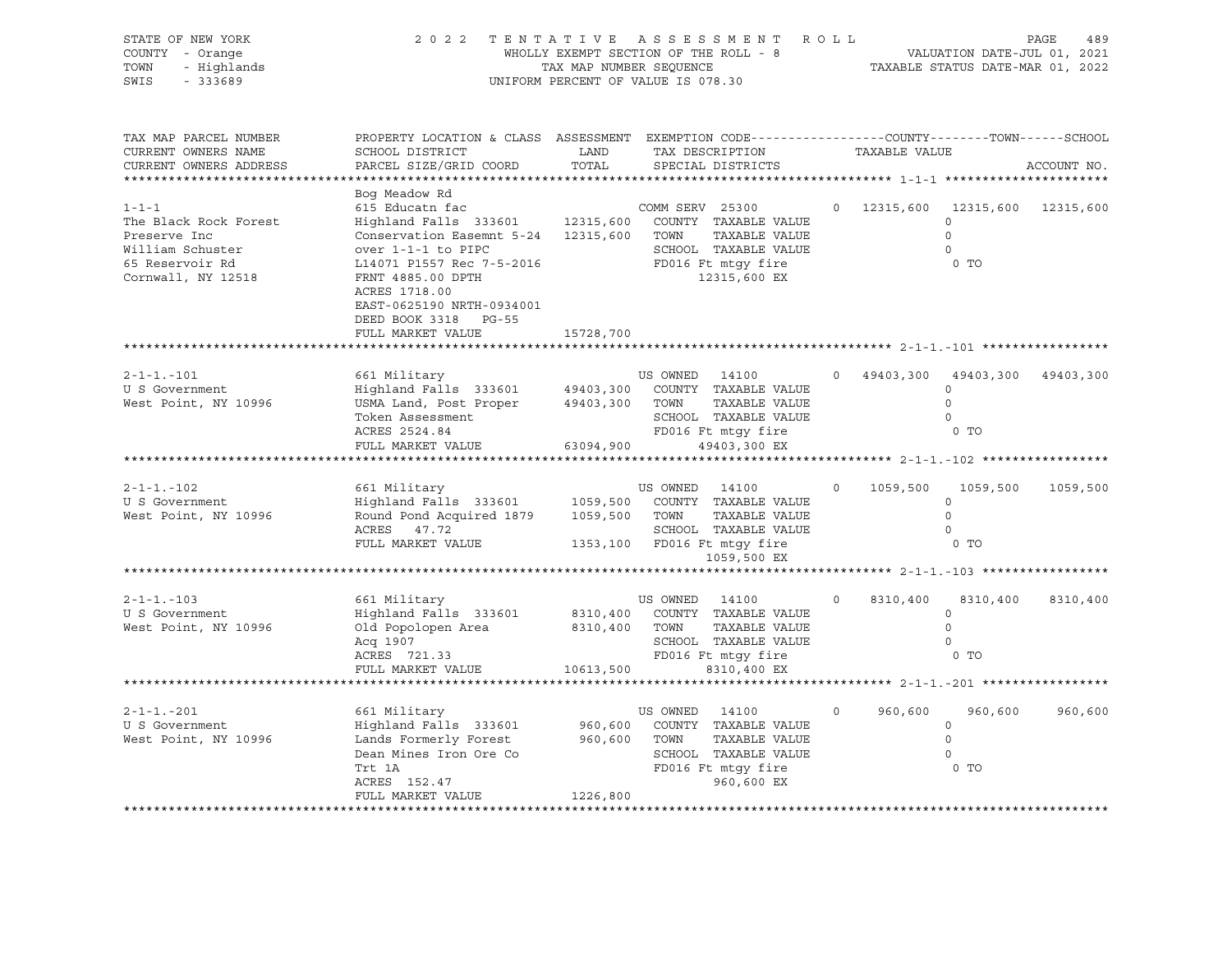| STATE OF NEW YORK<br>COUNTY - Orange<br>TOWN<br>- Highlands<br>$-333689$<br>SWIS | 2022 TENTATIVE ASSESSMENT ROLL                                                                                                                                                                                                                                        | UNIFORM PERCENT OF VALUE IS 078.30 |                                 | WHOLLY EXEMPT SECTION OF THE ROLL - 8<br>TAX MAP NUMBER SEQUENCE TAX TAXABLE STATUS DATE-MAR 01, 2022                       |                   |                  |                                                              | PAGE<br>490 |
|----------------------------------------------------------------------------------|-----------------------------------------------------------------------------------------------------------------------------------------------------------------------------------------------------------------------------------------------------------------------|------------------------------------|---------------------------------|-----------------------------------------------------------------------------------------------------------------------------|-------------------|------------------|--------------------------------------------------------------|-------------|
| TAX MAP PARCEL NUMBER<br>CURRENT OWNERS NAME<br>CURRENT OWNERS ADDRESS           | PROPERTY LOCATION & CLASS ASSESSMENT EXEMPTION CODE----------------COUNTY-------TOWN-----SCHOOL<br>SCHOOL DISTRICT<br><b>EXAMPLE DESCRIPTION OF STREET AND STREET AND STREET AND STREET AND STREET AND STREET AND STREET AND STREET AND</b><br>PARCEL SIZE/GRID COORD | TOTAL                              |                                 | TAX DESCRIPTION<br>SPECIAL DISTRICTS                                                                                        |                   | TAXABLE VALUE    |                                                              | ACCOUNT NO. |
| $2 - 1 - 1 - 301$<br>U S Government<br>West Point, NY 10996                      | Lds Formerly Helen Redner 957,700 TOWN TAXABLE VALUE<br>- 7<br>ACRES 42.00<br>FULL MARKER 7<br>SCHOOL TAXABLE VALUE<br>ACRES 42.00 FULL MARKET VALUE<br>FD016 Ft mtgy fire<br>1223,100 957,700 EX                                                                     |                                    |                                 |                                                                                                                             | $\circ$           | 957,700          | 957,700<br>$\Omega$<br>$\overline{0}$<br>$\Omega$<br>$0$ TO  | 957,700     |
|                                                                                  |                                                                                                                                                                                                                                                                       |                                    |                                 |                                                                                                                             |                   |                  |                                                              |             |
| $2 - 1 - 1 - 401$<br>U S Government<br>West Point, NY 10996                      | 661 Military<br>Highland Falls 333601 0 COUNTY TAXABLE VALUE<br>Lands Formerly<br>John Redner Trt 1A2<br>ACRES 280.00<br>FULL MARKET VALUE                                                                                                                            | $\Omega$                           | US OWNED 14100<br>0 TOWN        | TAXABLE VALUE<br>SCHOOL TAXABLE VALUE<br>FD016 Ft mtgy fire                                                                 | $\circ$           | $\Omega$         | $\Omega$<br>$\Omega$<br>$\Omega$<br>$\overline{0}$<br>$0$ TO |             |
|                                                                                  |                                                                                                                                                                                                                                                                       |                                    |                                 |                                                                                                                             |                   |                  |                                                              |             |
| $2 - 1 - 1 - 501$<br>U S Government<br>West Point, NY 10996                      | 661 Military<br>Highland Falls 333601 2606,600 COUNTY TAXABLE VALUE<br>Lands Formerly<br>Helen Rednertrt 1A3<br>Helen Rednertrt 1A3<br>ACRES 99.79<br>FD016 Ft mtgy fire<br>FULL MARKET VALUE 3329,000<br>2606,600 EX                                                 |                                    | US OWNED 14100<br>2606,600 TOWN | TOWN TAXABLE VALUE<br>SCHOOL TAXABLE VALUE                                                                                  | $0 \qquad \qquad$ | 2606,600         | 2606,600<br>$\circ$<br>$\Omega$<br>$\Omega$<br>0 TO          | 2606,600    |
|                                                                                  |                                                                                                                                                                                                                                                                       |                                    |                                 |                                                                                                                             |                   |                  |                                                              |             |
|                                                                                  |                                                                                                                                                                                                                                                                       |                                    |                                 |                                                                                                                             |                   |                  |                                                              |             |
| $2 - 1 - 1 - 601$<br>U S Government<br>West Point, NY 10996                      | 661 Military<br>Highland Falls 333601 10500,000 COUNTY TAXABLE VALUE<br>Lands Formerly 12879,800 TOWN TAXABLE VALUE<br>Helen Rednertrt 1A4<br>ACRES 396.11<br>FULL MARKET VALUE 16449,300 12879,800 EX                                                                |                                    | US OWNED 14100                  | CONN TAXABLE VALUE<br>SCHOOL TAXABLE VALUE<br>The Connective Connection of TO<br>SCHOOL TAXABLE VALUE<br>FD016 Ft mtgy fire |                   |                  | 0 12879,800 12879,800 12879,800<br>$\Omega$                  |             |
|                                                                                  |                                                                                                                                                                                                                                                                       |                                    |                                 |                                                                                                                             |                   |                  |                                                              |             |
| $2 - 1 - 1 - 701$<br>U S Government<br>West Point, NY 10996                      | 661 Military<br>Highland Falls 333601 1589,100 COUNTY TAXABLE VALUE<br>Lds Formerly Helen Redner<br>Trt 1B<br>ACRES<br>58.07<br>FULL MARKET VALUE                                                                                                                     | 2029,500                           | US OWNED 14100                  | 1589,100 TOWN TAXABLE VALUE<br>SCHOOL TAXABLE VALUE<br>FD016 Ft mtgy fire<br>1589,100 EX                                    | $\Omega$          | 1589,100<br>0 TO | 1589,100<br>$\Omega$<br>$\Omega$<br>$\Omega$                 | 1589,100    |
|                                                                                  |                                                                                                                                                                                                                                                                       |                                    |                                 |                                                                                                                             |                   |                  |                                                              |             |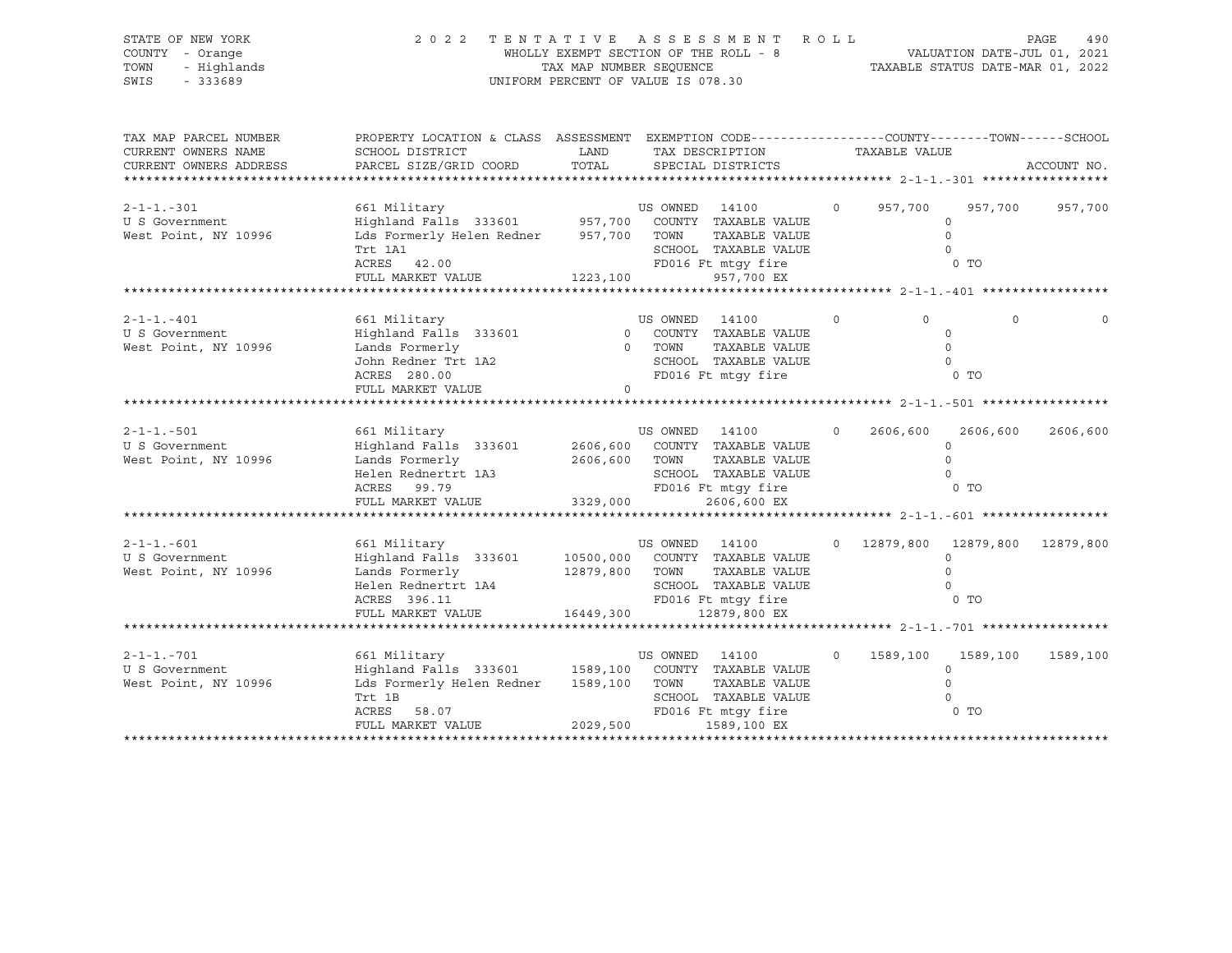| STATE OF NEW YORK<br>COUNTY - Orange<br>TOWN<br>- Highlands<br>$-333689$<br>SWIS | 2 0 2 2                                                                                                                                                                            | UNIFORM PERCENT OF VALUE IS 078.30 |                | TENTATIVE ASSESSMENT ROLL<br>WHOLLY EXEMPT SECTION OF THE ROLL - 8<br>TAXABLE STATUS DATE-JUL 01, 2021<br>TAX MAP NUMBER SEQUENCE TAXABLE STATUS DATE-MAR 01, 2022 |          |               |                                                              | PAGE<br>491 |
|----------------------------------------------------------------------------------|------------------------------------------------------------------------------------------------------------------------------------------------------------------------------------|------------------------------------|----------------|--------------------------------------------------------------------------------------------------------------------------------------------------------------------|----------|---------------|--------------------------------------------------------------|-------------|
| TAX MAP PARCEL NUMBER<br>CURRENT OWNERS NAME<br>CURRENT OWNERS ADDRESS           | PROPERTY LOCATION & CLASS ASSESSMENT EXEMPTION CODE----------------COUNTY-------TOWN------SCHOOL<br>SCHOOL DISTRICT<br>PARCEL SIZE/GRID COORD                                      | LAND<br>TOTAL                      |                | TAX DESCRIPTION<br>SPECIAL DISTRICTS                                                                                                                               |          | TAXABLE VALUE |                                                              | ACCOUNT NO. |
| $2 - 1 - 1 - 801$<br>U S Government<br>West Point, NY 10996                      | Lds Formerly Helen Redner 598,200 TOWN TAXABLE VALUE<br>ILL IL<br>ACRES 23.58<br>FULL MARKET VAILLE<br>FULL MARKET VALUE                                                           |                                    |                | SCHOOL TAXABLE VALUE                                                                                                                                               | $\circ$  | 598,200       | 598,200<br>$\circ$<br>$\circ$<br>$\circ$<br>0 <sub>T</sub>   | 598,200     |
| $2 - 1 - 1 - 901$<br>U S Government<br>West Point, NY 10996                      | Lds Formerly Helen Redner 390,400 TOWN<br>ITU IDI<br>ACRES 12.93<br>FULL MARKET VALUE 498,600                                                                                      |                                    |                | TAXABLE VALUE<br>SCHOOL TAXABLE VALUE<br>SCHOOL TAXABLE VALUE<br>FD016 Ft mtgy fire<br>390,400 EX                                                                  | $\Omega$ | 390,400       | 390,400<br>$\circ$<br>$\circ$<br>$\Omega$<br>0 <sub>T</sub>  | 390,400     |
| $2 - 1 - 1 - 1001$<br>U S Government<br>West Point, NY 10996                     | Lds Formerly John J Reder 135,600 TOWN<br>Trt 1D2<br>ACRES<br>2.55<br>FULL MARKET VALUE 173,200                                                                                    |                                    |                | TAXABLE VALUE<br>SCHOOL TAXABLE VALUE<br>SCHOOL TAXABLE VALUE<br>FD016 Ft mtgy fire<br>135,600 EX                                                                  | $\circ$  | 135,600       | 135,600<br>$\Omega$<br>$\circ$<br>$\Omega$<br>0 <sub>T</sub> | 135,600     |
| $2 - 1 - 1 - 1201$<br>U S Government<br>West Point, NY 10996                     | 661 Military<br>Highland Falls 333601 946,300 COUNTY TAXABLE VALUE<br>Lds Formerly Helen Redner 946,300 TOWN<br>Trt 1D3<br>ACRES 41.42<br>FULL MARKET VALUE 1208,600               |                                    | US OWNED 14100 | TAXABLE VALUE<br>TOWN TAXABLE VALUE<br>SCHOOL TAXABLE VALUE<br>FD016 Ft mtqy fire<br>946,300 EX                                                                    | $\circ$  | 946,300       | 946,300<br>$\circ$<br>$\Omega$<br>$\Omega$<br>$0$ TO         | 946,300     |
| $2 - 1 - 1 - 1301$<br>U S Government<br>West Point, NY 10996                     | 661 Military<br>Highland Falls 333601 3258,100 COUNTY TAXABLE VALUE<br>Lds Form Ernest T Clonan 3258,100 TOWN TAXABLE VALUE<br>Trt 2<br>ACRES 160.40<br>FULL MARKET VALUE 4161,000 |                                    | US OWNED 14100 | SCHOOL TAXABLE VALUE<br>3258,100 EX                                                                                                                                | $\Omega$ | 3258,100      | 3258,100<br>$\circ$<br>$\Omega$<br>$\Omega$                  | 3258,100    |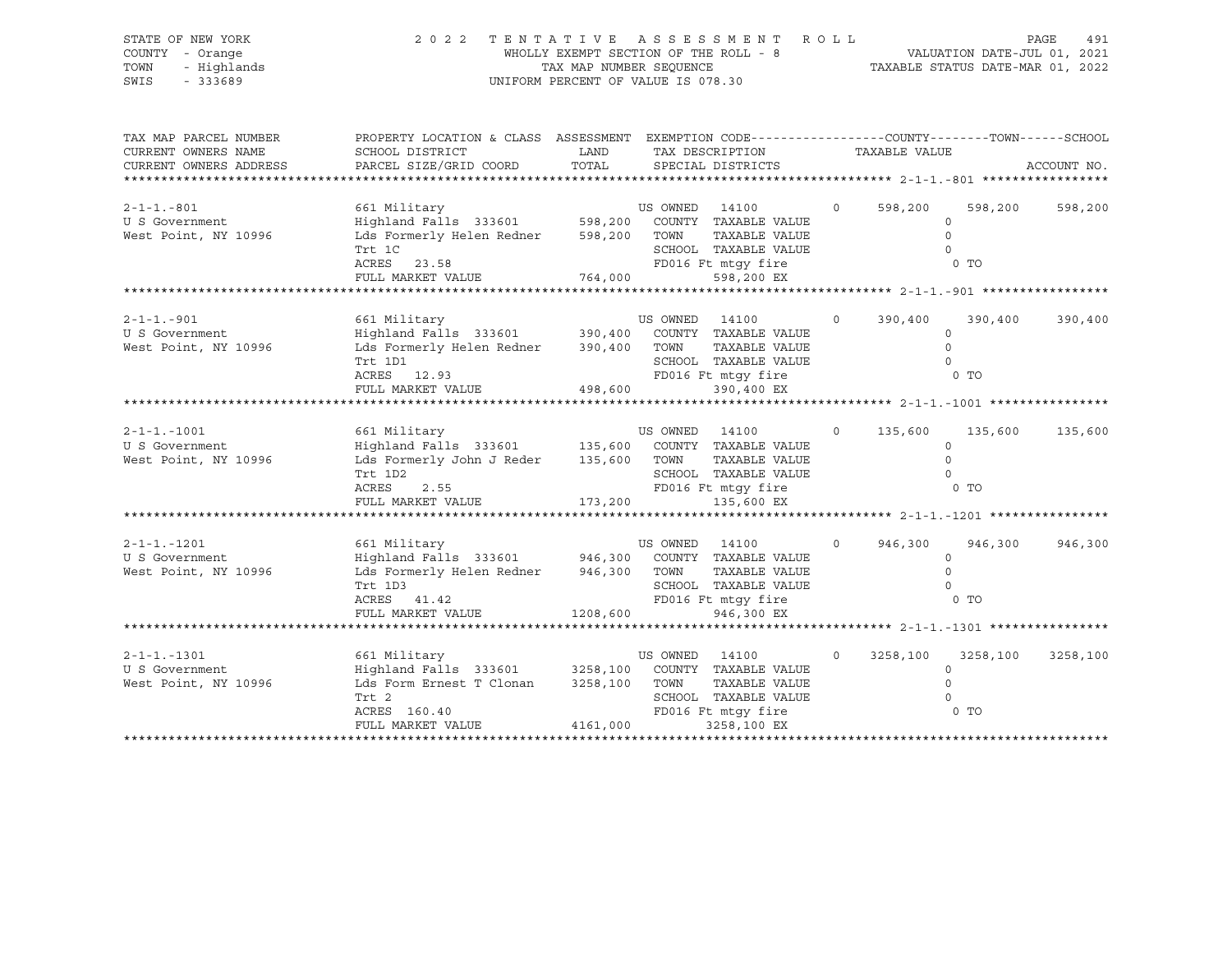| STATE OF NEW YORK<br>COUNTY - Orange<br>TOWN<br>- Highlands<br>$-333689$<br>SWIS                         | 2 0 2 2                                                                                                                                                                                                                 | WHOLLY EXEMPT SECTION OF THE ROLL - 8<br>TAX MAP NUMBER SEQUENCE<br>UNIFORM PERCENT OF VALUE IS 078.30 |                | TENTATIVE ASSESSMENT ROLL                                                 |         |                           | VALUATION DATE-JUL 01, 2021<br>TAXABLE STATUS DATE-MAR 01, 2022 | PAGE<br>492 |
|----------------------------------------------------------------------------------------------------------|-------------------------------------------------------------------------------------------------------------------------------------------------------------------------------------------------------------------------|--------------------------------------------------------------------------------------------------------|----------------|---------------------------------------------------------------------------|---------|---------------------------|-----------------------------------------------------------------|-------------|
| TAX MAP PARCEL NUMBER<br>CURRENT OWNERS NAME<br>CURRENT OWNERS ADDRESS<br>****************************** | PROPERTY LOCATION & CLASS ASSESSMENT EXEMPTION CODE---------------COUNTY-------TOWN-----SCHOOL<br>SCHOOL DISTRICT<br>PARCEL SIZE/GRID COORD                                                                             | LAND<br>TOTAL                                                                                          |                | TAX DESCRIPTION<br>SPECIAL DISTRICTS                                      |         | TAXABLE VALUE             |                                                                 | ACCOUNT NO. |
| $2 - 1 - 1 - 1401$<br>U S Government<br>West Point, NY 10996                                             | Lds Form Florence Gibney 386,000 TOWN TAXABLE VALUE<br>Trt 5<br>$\begin{tabular}{lllllll} \textbf{ACRES} & 2.33 & 2.31 \\ \textbf{FCRES} & 2.33 & \textbf{FD0} \\ \textbf{FULL MARKET VALUE} & 493,000 & \end{tabular}$ |                                                                                                        |                | SCHOOL TAXABLE VALUE<br>FD016 Ft mtqy fire<br>386,000 EX                  | $\circ$ | 386,000                   | 386,000<br>$\Omega$<br>$\circ$<br>$\Omega$<br>0 <sub>T</sub>    | 386,000     |
|                                                                                                          |                                                                                                                                                                                                                         |                                                                                                        |                |                                                                           |         |                           |                                                                 |             |
| $2 - 1 - 1 - 1501$<br>U S Government<br>West Point, NY 10996                                             | 661 Military<br>Highland Falls 333601 2025,000 COUNTY TAXABLE VALUE<br>Lds Form B Julian Trt 6 2600,800 TOWN<br>ACRES 93.71<br>FULL MARKET VALUE 3321,600 FD016 Ft mtgy fire                                            |                                                                                                        | US OWNED 14100 | TAXABLE VALUE<br>SCHOOL TAXABLE VALUE                                     | $\circ$ | 2600,800                  | 2600,800<br>$\Omega$<br>$\Omega$<br>$\Omega$<br>0 TO            | 2600,800    |
|                                                                                                          |                                                                                                                                                                                                                         |                                                                                                        |                | 2600,800 EX                                                               |         |                           |                                                                 |             |
| $2 - 1 - 1 - 1601$<br>U S Government<br>West Point, NY 10996                                             | 661 Military<br>Highland Falls 333601 1270,000 COUNTY TAXABLE VALUE<br>Lands Formerly<br>Margaret Lehman Trt 7<br>ACRES 56.39<br>FULL MARKET VALUE 1718,800                                                             | 1345,800 TOWN                                                                                          | US OWNED 14100 | TAXABLE VALUE<br>SCHOOL TAXABLE VALUE<br>FD016 Ft mtqy fire               | $\circ$ | 1345,800                  | 1345,800<br>$\circ$<br>$\circ$<br>$\Omega$<br>$0$ TO            | 1345,800    |
|                                                                                                          |                                                                                                                                                                                                                         |                                                                                                        |                | 1345,800 EX                                                               |         |                           |                                                                 |             |
| $2 - 1 - 1 - 1701$<br>U S Government<br>West Point, NY 10996                                             | 661 Military<br>Highland Falls 333601 780,000 COUNTY TAXABLE VALUE<br>Lds Formerly D Scozzafava 869,500 TOWN<br>Trt 8<br>ACRES 31.98<br>FULL MARKET VALUE 1110,500                                                      |                                                                                                        | US OWNED 14100 | TAXABLE VALUE<br>SCHOOL TAXABLE VALUE<br>FD016 Ft mtqy fire<br>869,500 EX | $\circ$ | 869,500<br>0 TO           | 869,500<br>$\circ$<br>$\Omega$<br>$\circ$                       | 869,500     |
|                                                                                                          |                                                                                                                                                                                                                         |                                                                                                        |                |                                                                           |         |                           |                                                                 |             |
| $2 - 1 - 1 - 1801$<br>U S Government<br>West Point, NY 10996                                             | 661 Military<br>Highland Falls 333601 474,000 COUNTY TAXABLE VALUE<br>Lands Formerly Catherine 474,000 TOWN<br>Boyce Trt 37A<br>ACRES 42.00<br>FULL MARKET VALUE                                                        | 605,400                                                                                                | US OWNED 14100 | TAXABLE VALUE<br>SCHOOL TAXABLE VALUE<br>FD016 Ft mtqy fire<br>474,000 EX | $\circ$ | 474,000<br>0 <sub>T</sub> | 474,000<br>$\circ$<br>$\circ$<br>$\Omega$                       | 474,000     |
|                                                                                                          |                                                                                                                                                                                                                         |                                                                                                        |                |                                                                           |         |                           |                                                                 |             |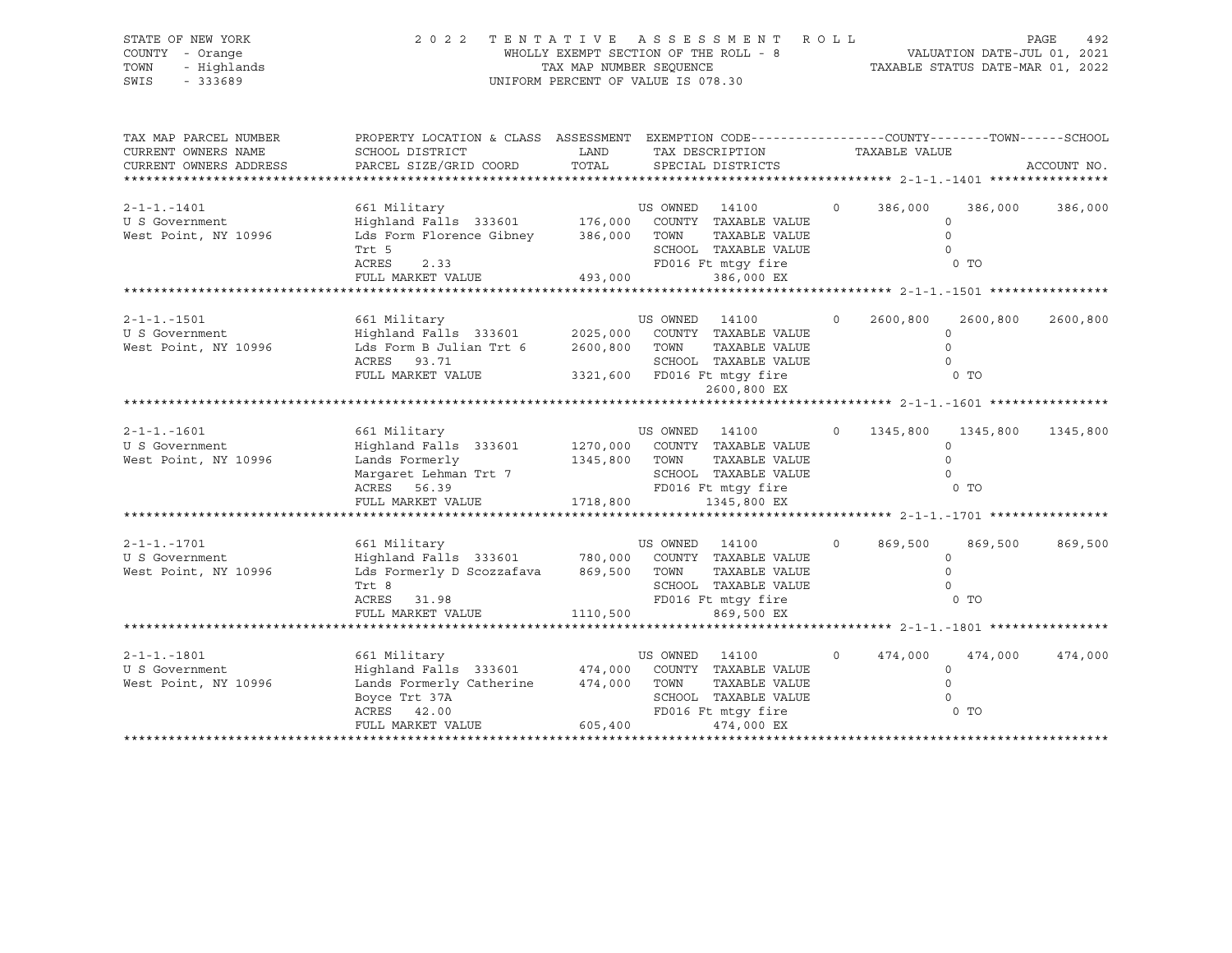| STATE OF NEW YORK<br>COUNTY - Orange<br>TOWN<br>- Highlands<br>$-333689$<br>SWIS | 2 0 2 2                                                                                                                                                                                   | UNIFORM PERCENT OF VALUE IS 078.30 |                                 | TENTATIVE ASSESSMENT ROLL<br>WHOLLY EXEMPT SECTION OF THE ROLL - 8 VALUATION DATE-JUL 01, 2021<br>TAX MAP NUMBER SEQUENCE TAXIS DATE-MAR 01, 2022 |                |                 |                                                                    | PAGE<br>493 |
|----------------------------------------------------------------------------------|-------------------------------------------------------------------------------------------------------------------------------------------------------------------------------------------|------------------------------------|---------------------------------|---------------------------------------------------------------------------------------------------------------------------------------------------|----------------|-----------------|--------------------------------------------------------------------|-------------|
| TAX MAP PARCEL NUMBER<br>CURRENT OWNERS NAME<br>CURRENT OWNERS ADDRESS           | PROPERTY LOCATION & CLASS ASSESSMENT EXEMPTION CODE----------------COUNTY-------TOWN------SCHOOL<br>SCHOOL DISTRICT<br>PARCEL SIZE/GRID COORD                                             | TOTAL                              |                                 | LAND TAX DESCRIPTION<br>SPECIAL DISTRICTS                                                                                                         |                | TAXABLE VALUE   |                                                                    | ACCOUNT NO. |
| $2 - 1 - 1 - 1901$<br>U S Government<br>West Point, NY 10996                     | Lands Formerly Sarah<br>Jane Cornwell Trt 37B<br>ACRES 100.00<br>FULL MARKET VALUE                                                                                                        | 1328,000                           |                                 | 1039,800 TOWN TAXABLE VALUE<br>SCHOOL TAXABLE VALUE<br>FD016 Ft mtgy fire<br>1039,800 EX                                                          |                | $0 \t 1039,800$ | 1039,800<br>$\Omega$<br>$\Omega$<br>$\circ$<br>0 <sub>T</sub>      | 1039,800    |
| $2 - 1 - 1 - 2001$<br>U S Government<br>West Point, NY 10996                     | 661 Military<br>Highland Falls 333601 454,400 COUNTY TAXABLE VALUE<br>Lands Formerly<br>Mrs M Mccreary Trt 37C<br>ACRES 40.00<br>FULL MARKET VALUE                                        | 454,400 TOWN<br>580,300            | US OWNED 14100                  | TAXABLE VALUE<br>SCHOOL TAXABLE VALUE<br>SCHOOL TAXABLE VALUE<br>FD016 Ft mtgy fire<br>454,400 EX                                                 | $\Omega$       | 454,400         | 454,400<br>$\circ$<br>$\circ$<br>$\Omega$<br>$0$ TO                | 454,400     |
| $2 - 1 - 1 - 2101$<br>U S Government<br>West Point, NY 10996                     | 661 Military<br>Highland Falls 333601 1138,100 COUNTY TAXABLE VALUE<br>Lands Formerly<br>James Lewis Trt 37E<br>ACRES 110.07<br>FULL MARKET VALUE 1453,500                                |                                    | US OWNED 14100<br>1138,100 TOWN | TAXABLE VALUE<br>SCHOOL TAXABLE VALUE<br>SCHOOL TAXABLE VALUE<br>FD016 Ft mtgy fire<br>1138,100 EX                                                | $\overline{0}$ | $0$ TO          | 1138,100 1138,100<br>$\Omega$<br>$\Omega$<br>$\Omega$              | 1138,100    |
| $2 - 1 - 1 - 2201$<br>U S Government<br>West Point, NY 10996                     | 661 Military<br>Highland Falls 333601 302,200 COUNTY TAXABLE VALUE<br>Lands Formerly<br>Ernest G Stillman Trt 38 SCHOOL TAXABLE VALUE<br>FULL MARKET VALUE                                | 386,000                            | US OWNED 14100                  | TOWN TAXABLE VALUE<br>SCHOOL TAXABLE VALUE<br>302,200 EX                                                                                          | $\circ$        | 302,200         | 302,200<br>$\circ$<br>$\Omega$<br>$\Omega$<br>$0$ TO               | 302,200     |
| $2 - 1 - 1 - 2301$<br>U S Government<br>West Point, NY 10996                     | 661 Military<br>Highland Falls 333601 12600,000 COUNTY TAXABLE VALUE<br>Lands Formerly 13118,000 TOWN TAXABLE VALUE<br>John W Pavek Trt 10<br>ACRES 496.76<br>FULL MARKET VALUE 16753,500 |                                    | US OWNED 14100                  | TAXABLE VALUE<br>SCHOOL TAXABLE VALUE<br>13118,000 EX                                                                                             |                |                 | 0 13118,000 13118,000 13118,000<br>$\circ$<br>$\Omega$<br>$\Omega$ |             |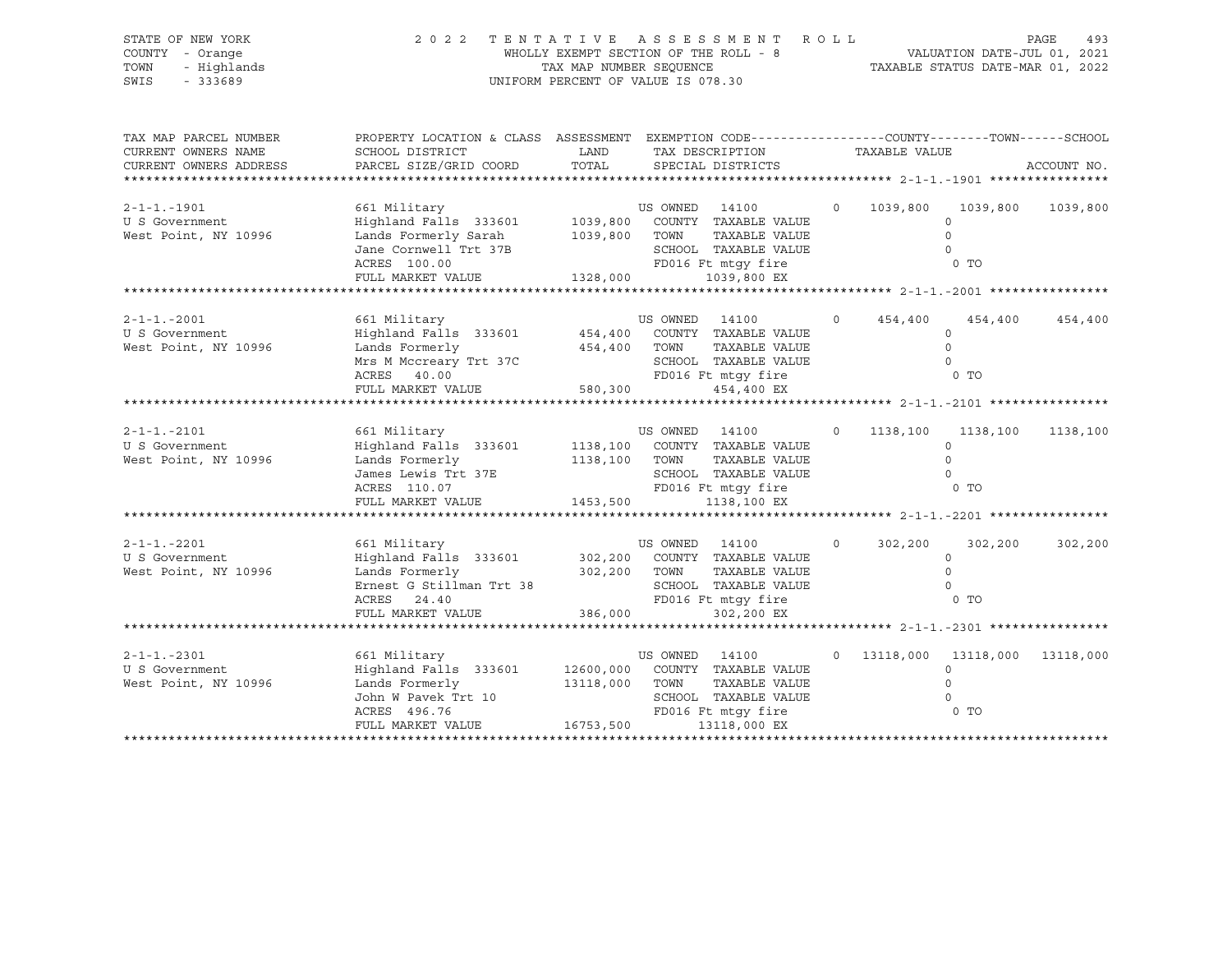| STATE OF NEW YORK<br>COUNTY - Orange<br>TOWN<br>- Highlands<br>SWIS<br>$-333689$ | 2 0 2 2                                                                                                                                      | TAX MAP NUMBER SEQUENCE<br>UNIFORM PERCENT OF VALUE IS 078.30 |                                | TENTATIVE ASSESSMENT ROLL<br>WHOLLY EXEMPT SECTION OF THE ROLL - 8                                        |                |               | VALUATION DATE-JUL 01, 2021<br>TAXABLE STATUS DATE-MAR 01, 2022 | PAGE<br>494 |
|----------------------------------------------------------------------------------|----------------------------------------------------------------------------------------------------------------------------------------------|---------------------------------------------------------------|--------------------------------|-----------------------------------------------------------------------------------------------------------|----------------|---------------|-----------------------------------------------------------------|-------------|
| TAX MAP PARCEL NUMBER<br>CURRENT OWNERS NAME<br>CURRENT OWNERS ADDRESS           | PROPERTY LOCATION & CLASS ASSESSMENT EXEMPTION CODE----------------COUNTY-------TOWN-----SCHOOL<br>SCHOOL DISTRICT<br>PARCEL SIZE/GRID COORD | LAND<br>TOTAL                                                 |                                | TAX DESCRIPTION<br>SPECIAL DISTRICTS                                                                      |                | TAXABLE VALUE |                                                                 | ACCOUNT NO. |
|                                                                                  |                                                                                                                                              |                                                               |                                |                                                                                                           |                |               |                                                                 |             |
| $2 - 1 - 1 - 2401$<br>U S Government<br>West Point, NY 10996                     | 661 Military<br>Highland Falls 333601 208,200 COUNTY TAXABLE VALUE<br>Lands Formerly<br>John W Pavek Trt 10A<br>ACRES 39.17                  |                                                               | US OWNED 14100<br>208,200 TOWN | TAXABLE VALUE<br>SCHOOL TAXABLE VALUE<br>FD016 Ft mtqy fire                                               | $\circ$        | 208,200       | 208,200<br>$\circ$<br>$\circ$<br>$\Omega$<br>0 <sub>T</sub>     | 208,200     |
|                                                                                  | FULL MARKET VALUE                                                                                                                            | 265,900                                                       |                                | 208,200 EX                                                                                                |                |               |                                                                 |             |
|                                                                                  |                                                                                                                                              |                                                               |                                |                                                                                                           |                |               |                                                                 |             |
| $2 - 1 - 1 - 2501$<br>U S Government<br>West Point, NY 10996                     | 661 Military<br>Highland Falls 333601<br>Lands Formerly<br>Elizabeth Gibney Graber<br>Trt 11A<br>ACRES 82.78<br>FULL MARKET VALUE            | 1800,000<br>2231,400<br>2849,800                              | US OWNED 14100<br>TOWN         | COUNTY TAXABLE VALUE<br>TAXABLE VALUE<br>SCHOOL TAXABLE VALUE<br>FD016 Ft mtqy fire<br>2231,400 EX        | $\circ$        | 2231,400      | 2231,400<br>$\circ$<br>$\Omega$<br>$\Omega$<br>0 <sub>T</sub>   | 2231,400    |
|                                                                                  |                                                                                                                                              |                                                               |                                |                                                                                                           |                |               |                                                                 |             |
| $2 - 1 - 1 - 2601$<br>U S Government<br>West Point, NY 10996                     | 661 Military<br>Highland Falls 333601<br>Lands Formerly<br>L E Gibney Trt 11B<br>ACRES<br>0.77<br>FULL MARKET VALUE                          | 211,700 TOWN<br>270,400                                       | US OWNED 14100                 | 107,000 COUNTY TAXABLE VALUE<br>TAXABLE VALUE<br>SCHOOL TAXABLE VALUE<br>FD016 Ft mtqy fire<br>211,700 EX | $\overline{0}$ | 211,700       | 211,700<br>$\circ$<br>$\Omega$<br>$\Omega$<br>0 <sub>T</sub>    | 211,700     |
|                                                                                  |                                                                                                                                              |                                                               |                                |                                                                                                           |                |               |                                                                 |             |
| $2 - 1 - 1 - 2701$<br>U S Government<br>West Point, NY 10996                     | 661 Military<br>Highland Falls 333601<br>Lands Formerly<br>Jos P Gibney Trt 11C<br>ACRES<br>7.77                                             |                                                               | US OWNED 14100<br>462,800 TOWN | 285,000 COUNTY TAXABLE VALUE<br>TAXABLE VALUE<br>SCHOOL TAXABLE VALUE<br>FD016 Ft mtqy fire               | $\circ$        | 462,800       | 462,800<br>$\circ$<br>$\mathsf{O}$<br>$\Omega$<br>$0$ TO        | 462,800     |
|                                                                                  | FULL MARKET VALUE                                                                                                                            | 591,100                                                       |                                | 462,800 EX                                                                                                |                |               |                                                                 |             |
|                                                                                  |                                                                                                                                              |                                                               |                                |                                                                                                           |                |               |                                                                 |             |
| $2 - 1 - 1 - 2801$<br>U S Government<br>West Point, NY 10996                     | 661 Military<br>Highland Falls 333601 388,300<br>Lands Formerly Eliz<br>Gibney Graber Trt 11D<br>ACRES 13.32<br>FULL MARKET VALUE            | 388,300<br>495,900                                            | US OWNED 14100<br>TOWN         | COUNTY TAXABLE VALUE<br>TAXABLE VALUE<br>SCHOOL TAXABLE VALUE<br>FD016 Ft mtqy fire<br>388,300 EX         | $\circ$        | 388,300       | 388,300<br>$\circ$<br>$\mathbf 0$<br>$\Omega$<br>0 TO           | 388,300     |
|                                                                                  |                                                                                                                                              |                                                               |                                |                                                                                                           |                |               |                                                                 |             |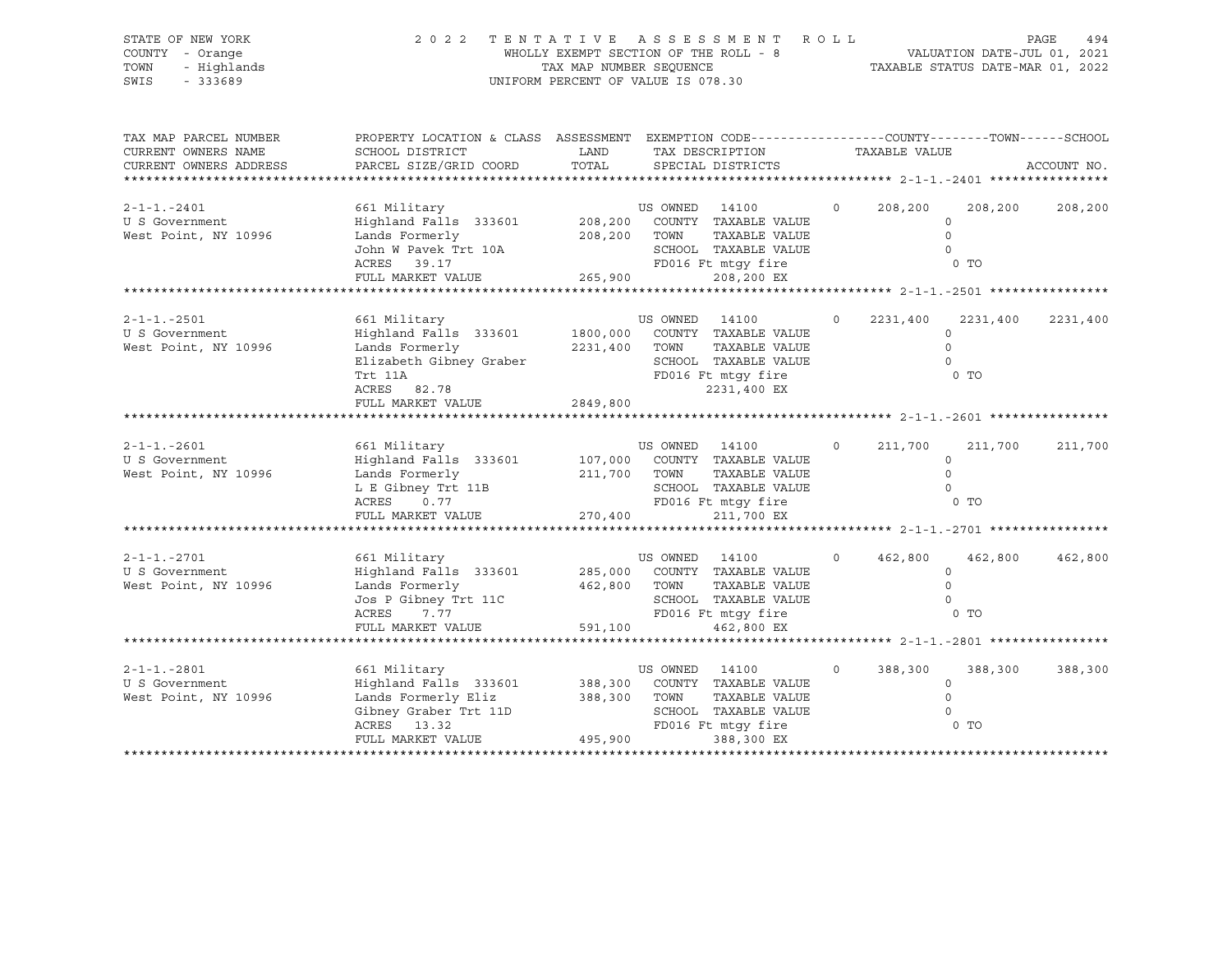| STATE OF NEW YORK<br>COUNTY - Orange<br>TOWN<br>- Highlands<br>$-333689$<br>SWIS | 2 0 2 2                                                                                                                                                                   | WHOLLY EXEMPT SECTION OF THE ROLL - 8<br>TAX MAP NUMBER SEOUENCE<br>UNIFORM PERCENT OF VALUE IS 078.30 |                                | TENTATIVE ASSESSMENT ROLL                                                                                                     |          |                                 | VALUATION DATE-JUL 01, 2021<br>TAXABLE STATUS DATE-MAR 01, 2022 | PAGE<br>495 |
|----------------------------------------------------------------------------------|---------------------------------------------------------------------------------------------------------------------------------------------------------------------------|--------------------------------------------------------------------------------------------------------|--------------------------------|-------------------------------------------------------------------------------------------------------------------------------|----------|---------------------------------|-----------------------------------------------------------------|-------------|
| TAX MAP PARCEL NUMBER<br>CURRENT OWNERS NAME<br>CURRENT OWNERS ADDRESS           | PROPERTY LOCATION & CLASS ASSESSMENT EXEMPTION CODE---------------COUNTY-------TOWN-----SCHOOL<br>SCHOOL DISTRICT<br>PARCEL SIZE/GRID COORD                               | LAND<br>TOTAL                                                                                          |                                | TAX DESCRIPTION<br>SPECIAL DISTRICTS                                                                                          |          | TAXABLE VALUE                   |                                                                 | ACCOUNT NO. |
| $2 - 1 - 1 - 2901$<br>U S Government<br>West Point, NY 10996                     | 661 Military<br>Highland Falls 333601<br>Lands Formerly<br>Lawrence E Graber Trt 11E<br>ACRES 34.36<br>FULL MARKET VALUE                                                  | 1091,500 TOWN<br>1394,000                                                                              | US OWNED 14100                 | 839,000 COUNTY TAXABLE VALUE<br>TAXABLE VALUE<br>SCHOOL TAXABLE VALUE<br>FD016 Ft mtgy fire<br>1091,500 EX                    | $\circ$  | 1091,500                        | 1091,500<br>$\Omega$<br>$\Omega$<br>$\Omega$<br>$0$ TO          | 1091,500    |
|                                                                                  | ***********************                                                                                                                                                   |                                                                                                        |                                |                                                                                                                               |          |                                 |                                                                 |             |
| $2 - 1 - 1 - 3001$<br>U S Government<br>West Point, NY 10996                     | 661 Military<br>Highland Falls 333601 3500,000 COUNTY TAXABLE VALUE<br>Lands Formerly<br>Helma Blatz Trt 12<br>ACRES 167.42<br>ACRES 167.42<br>FULL MARKET VALUE 4709,800 |                                                                                                        | US OWNED 14100                 | 3687,800 TOWN TAXABLE VALUE<br>SCHOOL TAXABLE VALUE<br>SCHOOL TAXABLE VALUE<br>FD016 Ft mtgy fire<br>3687,800 EX              | $\Omega$ | 3687,800                        | 3687,800<br>$\circ$<br>$\circ$<br>$\Omega$<br>0 <sub>T</sub>    | 3687,800    |
|                                                                                  |                                                                                                                                                                           |                                                                                                        |                                |                                                                                                                               |          |                                 |                                                                 |             |
| $2 - 1 - 1 - 3101$<br>U S Government<br>West Point, NY 10996                     | 661 Military<br>Highland Falls 333601<br>Lands Formerly<br>Payson Wooten Trt 12A<br>ACRES<br>0.30<br>FULL MARKET VALUE                                                    | 11,200                                                                                                 | US OWNED 14100<br>8,800 TOWN   | 8,800 COUNTY TAXABLE VALUE<br>TAXABLE VALUE<br>SCHOOL TAXABLE VALUE<br>SCHOOL TAXABLE VALUE<br>FD016 Ft mtgy fire<br>8,800 EX | $\circ$  | 8,800                           | 8,800<br>$\Omega$<br>$\circ$<br>$\Omega$<br>0 TO                | 8,800       |
|                                                                                  |                                                                                                                                                                           |                                                                                                        |                                |                                                                                                                               |          |                                 |                                                                 |             |
| $2 - 1 - 1 - 3201$<br>U S Government<br>West Point, NY 10996                     | 661 Military<br>Highland Falls 333601 127,800 COUNTY TAXABLE VALUE<br>Lands Formerly<br>Pearl Booth Trt 12B<br>ACRES<br>2.62<br>FULL MARKET VALUE 163,200                 |                                                                                                        | US OWNED 14100<br>127,800 TOWN | TAXABLE VALUE<br>SCHOOL TAXABLE VALUE<br>FD016 Ft mtqy fire<br>127,800 EX                                                     | $\circ$  | 127,800<br>$\frac{1}{\sqrt{2}}$ | 127,800<br>$\circ$<br>$\Omega$                                  | 127,800     |
|                                                                                  |                                                                                                                                                                           |                                                                                                        |                                |                                                                                                                               |          |                                 |                                                                 |             |
| $2 - 1 - 1 - 3301$<br>U S Government<br>West Point, NY 10996                     | 661 Military<br>Highland Falls 333601<br>Lands Formerly Clyde &<br>Jennie Hudson Trt 12C<br>ACRES<br>0.68<br>FULL MARKET VALUE                                            | 88,300                                                                                                 | US OWNED 14100                 | 69,100 COUNTY TAXABLE VALUE<br>69,100 TOWN TAXABLE VALUE<br>SCHOOL TAXABLE VALUE<br>FD016 Ft mtqy fire<br>69,100 EX           | $\circ$  | 69,100<br>$\overline{0}$ TO     | 69,100<br>$\circ$<br>$\Omega$<br>$\Omega$                       | 69,100      |
|                                                                                  |                                                                                                                                                                           |                                                                                                        |                                |                                                                                                                               |          |                                 |                                                                 |             |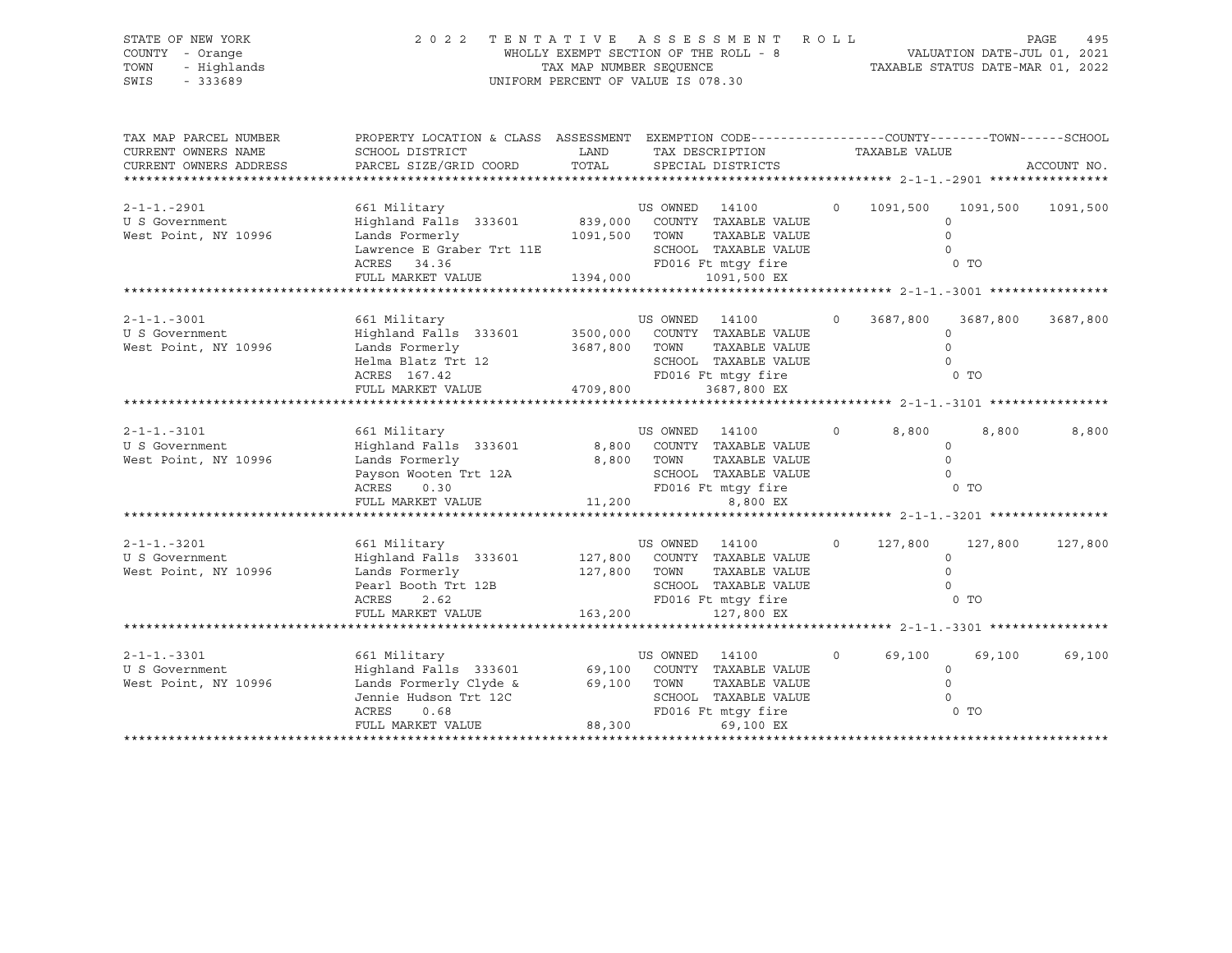| SCHOOL DISTRICT<br>PARCEL SIZE/GRID COORD                                                        | LAND<br>TOTAL                                           |                           |                                                                                                                                      |                                                                                                                                                                                                                                                                                                                                                                                                                                                                                                                                                                                                                                                                                                                            |                                                                                     |                                          | ACCOUNT NO.                                                                                                                                                                            |
|--------------------------------------------------------------------------------------------------|---------------------------------------------------------|---------------------------|--------------------------------------------------------------------------------------------------------------------------------------|----------------------------------------------------------------------------------------------------------------------------------------------------------------------------------------------------------------------------------------------------------------------------------------------------------------------------------------------------------------------------------------------------------------------------------------------------------------------------------------------------------------------------------------------------------------------------------------------------------------------------------------------------------------------------------------------------------------------------|-------------------------------------------------------------------------------------|------------------------------------------|----------------------------------------------------------------------------------------------------------------------------------------------------------------------------------------|
| 661 Military<br>Lands Formerly<br>Albert&Zetta Ray Trt 12D<br>ACRES<br>0.54<br>FULL MARKET VALUE |                                                         |                           | 60,300 EX                                                                                                                            |                                                                                                                                                                                                                                                                                                                                                                                                                                                                                                                                                                                                                                                                                                                            | $\circ$<br>$\Omega$<br>$\Omega$                                                     |                                          |                                                                                                                                                                                        |
|                                                                                                  |                                                         |                           |                                                                                                                                      |                                                                                                                                                                                                                                                                                                                                                                                                                                                                                                                                                                                                                                                                                                                            |                                                                                     |                                          |                                                                                                                                                                                        |
| 661 Military<br>Lands Formerly<br>Roy Bailey Trt 12E<br>ACRES 0.25                               |                                                         |                           | TAXABLE VALUE<br>39,000 EX                                                                                                           | $\overline{0}$                                                                                                                                                                                                                                                                                                                                                                                                                                                                                                                                                                                                                                                                                                             | 39,000<br>$\circ$<br>$\Omega$<br>$\Omega$                                           | 39,000                                   | 39,000                                                                                                                                                                                 |
|                                                                                                  |                                                         |                           |                                                                                                                                      |                                                                                                                                                                                                                                                                                                                                                                                                                                                                                                                                                                                                                                                                                                                            |                                                                                     |                                          |                                                                                                                                                                                        |
| 661 Military<br>Lands Formerly Quinton &<br>Ida Babbs Trt 12F<br>ACRES<br>0.55                   |                                                         |                           | TAXABLE VALUE                                                                                                                        | $\circ$                                                                                                                                                                                                                                                                                                                                                                                                                                                                                                                                                                                                                                                                                                                    | 70,800<br>$\circ$<br>$\Omega$<br>$\Omega$                                           | 70,800                                   | 70,800                                                                                                                                                                                 |
|                                                                                                  |                                                         |                           |                                                                                                                                      |                                                                                                                                                                                                                                                                                                                                                                                                                                                                                                                                                                                                                                                                                                                            |                                                                                     |                                          |                                                                                                                                                                                        |
| 661 Military<br>Lands Formerly<br>Ray Mcmullen Trt 12G                                           |                                                         |                           | TAXABLE VALUE                                                                                                                        | $\circ$                                                                                                                                                                                                                                                                                                                                                                                                                                                                                                                                                                                                                                                                                                                    | 31,200<br>$\circ$<br>$\circ$<br>$\Omega$                                            | 31,200                                   | 31,200                                                                                                                                                                                 |
|                                                                                                  |                                                         |                           | 31,200 EX                                                                                                                            |                                                                                                                                                                                                                                                                                                                                                                                                                                                                                                                                                                                                                                                                                                                            |                                                                                     |                                          |                                                                                                                                                                                        |
|                                                                                                  |                                                         |                           |                                                                                                                                      |                                                                                                                                                                                                                                                                                                                                                                                                                                                                                                                                                                                                                                                                                                                            |                                                                                     |                                          |                                                                                                                                                                                        |
| 661 Military<br>Highland Falls 333601<br>Lands Formerly<br>ACRES<br>1.44                         |                                                         |                           | TAXABLE VALUE                                                                                                                        | $\circ$                                                                                                                                                                                                                                                                                                                                                                                                                                                                                                                                                                                                                                                                                                                    | 93,300<br>$\circ$<br>$\Omega$<br>$\Omega$                                           | 93,300                                   | 93,300                                                                                                                                                                                 |
|                                                                                                  | FULL MARKET VALUE<br>ACRES<br>0.20<br>FULL MARKET VALUE | Isabell Cavanaugh Trt 12H | 77,000<br>39,000 TOWN<br>FULL MARKET VALUE 49,800<br>70,800 TOWN<br>90,400<br>31,200 TOWN<br>FULL MARKET VALUE 39,800<br>93,300 TOWN | 2022 TENTATIVE ASSESSMENT<br>WHOLLY EXEMPT SECTION OF THE ROLL - 8<br>TAX MAP NUMBER SEQUENCE<br>UNIFORM PERCENT OF VALUE IS 078.30<br>TAX DESCRIPTION<br>SPECIAL DISTRICTS<br>Highland Falls 333601 60,300 COUNTY TAXABLE VALUE<br>60,300 TOWN<br>US OWNED 14100<br>Highland Falls 333601 39,000 COUNTY TAXABLE VALUE<br>FD016 Ft mtgy fire<br>US OWNED 14100<br>Highland Falls 333601 70,800 COUNTY TAXABLE VALUE<br>SCHOOL TAXABLE VALUE<br>FD016 Ft mtqy fire<br>70,800 EX<br>US OWNED 14100<br>Highland Falls 333601 31,200 COUNTY TAXABLE VALUE<br>SCHOOL TAXABLE VALUE<br>FD016 Ft mtqy fire<br>US OWNED 14100<br>93,300 COUNTY TAXABLE VALUE<br>SCHOOL TAXABLE VALUE<br>FD016 Ft mtqy fire<br>119,200<br>93,300 EX | TAXABLE VALUE<br>SCHOOL TAXABLE VALUE<br>FD016 Ft mtqy fire<br>SCHOOL TAXABLE VALUE | TAXABLE VALUE<br>US OWNED 14100 0 60,300 | PROPERTY LOCATION & CLASS ASSESSMENT EXEMPTION CODE----------------COUNTY-------TOWN-----SCHOOL<br>60,300 60,300<br>0 TO<br>0 TO<br>0 <sub>T</sub><br>0 <sub>T</sub><br>0 <sub>T</sub> |

\*\*\*\*\*\*\*\*\*\*\*\*\*\*\*\*\*\*\*\*\*\*\*\*\*\*\*\*\*\*\*\*\*\*\*\*\*\*\*\*\*\*\*\*\*\*\*\*\*\*\*\*\*\*\*\*\*\*\*\*\*\*\*\*\*\*\*\*\*\*\*\*\*\*\*\*\*\*\*\*\*\*\*\*\*\*\*\*\*\*\*\*\*\*\*\*\*\*\*\*\*\*\*\*\*\*\*\*\*\*\*\*\*\*\*\*\*\*\*\*\*\*\*\*\*\*\*\*\*\*\*\*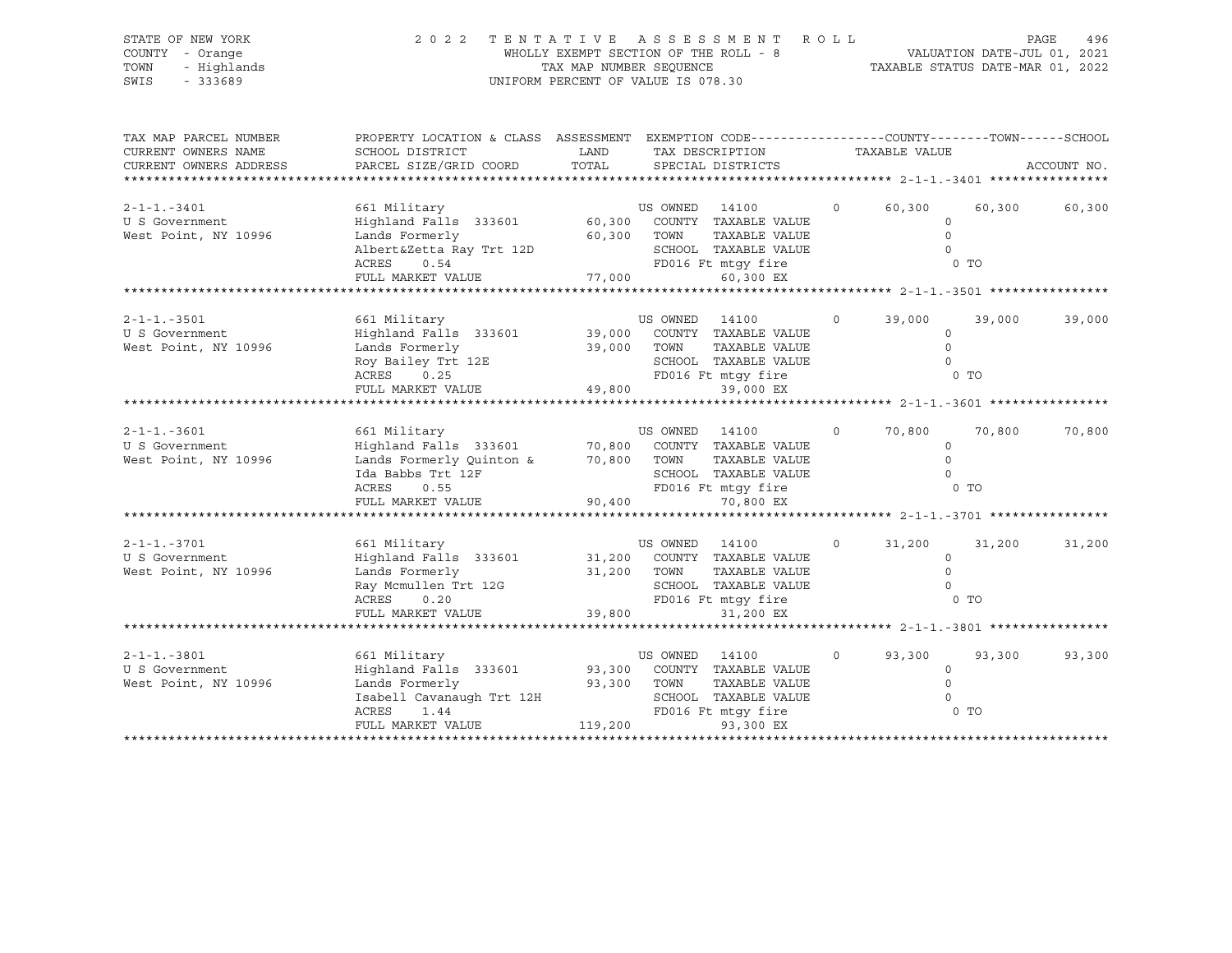| STATE OF NEW YORK                            | 2 0 2 2                                                                                                             |                                                                  |          | TENTATIVE ASSESSMENT ROLL                                                        |                |                |          | PAGE<br>497 |
|----------------------------------------------|---------------------------------------------------------------------------------------------------------------------|------------------------------------------------------------------|----------|----------------------------------------------------------------------------------|----------------|----------------|----------|-------------|
| COUNTY - Orange<br>TOWN<br>- Highlands       |                                                                                                                     | WHOLLY EXEMPT SECTION OF THE ROLL - 8<br>TAX MAP NUMBER SEOUENCE |          | ROLL - 8<br>TAXABLE STATUS DATE-JUL 01, 2021<br>TAXABLE STATUS DATE-MAR 01, 2022 |                |                |          |             |
| $-333689$<br>SWIS                            |                                                                                                                     |                                                                  |          | UNIFORM PERCENT OF VALUE IS 078.30                                               |                |                |          |             |
| TAX MAP PARCEL NUMBER<br>CURRENT OWNERS NAME | PROPERTY LOCATION & CLASS ASSESSMENT EXEMPTION CODE----------------COUNTY-------TOWN------SCHOOL<br>SCHOOL DISTRICT | <b>LAND</b>                                                      |          | TAX DESCRIPTION TAXABLE VALUE                                                    |                |                |          |             |
| CURRENT OWNERS ADDRESS                       | PARCEL SIZE/GRID COORD TOTAL SPECIAL DISTRICTS                                                                      |                                                                  |          |                                                                                  |                |                |          | ACCOUNT NO. |
|                                              |                                                                                                                     |                                                                  |          |                                                                                  |                |                |          |             |
| $2 - 1 - 1 - 3901$                           |                                                                                                                     |                                                                  |          |                                                                                  |                | $0 \t 38,000$  | 38,000   | 38,000      |
| U S Government                               |                                                                                                                     |                                                                  |          |                                                                                  |                | $\circ$        |          |             |
| West Point, NY 10996                         |                                                                                                                     |                                                                  |          | TAXABLE VALUE                                                                    |                | $\circ$        |          |             |
|                                              |                                                                                                                     |                                                                  |          | SCHOOL TAXABLE VALUE                                                             |                | $\overline{0}$ |          |             |
|                                              | Lands Formerly 18,000 TOWN<br>Paul & Mary Kurek Trt 12I SCHOOL<br>ACRES 0.42 FD016 Ft<br>FULL MARKET VALUE 48,500   |                                                                  |          | FD016 Ft mtqy fire                                                               |                | 0 TO           |          |             |
|                                              |                                                                                                                     |                                                                  |          | 38,000 EX                                                                        |                |                |          |             |
|                                              |                                                                                                                     |                                                                  |          |                                                                                  |                |                |          |             |
| $2 - 1 - 1 - 4001$                           | 661 Military                                                                                                        |                                                                  |          |                                                                                  |                | $0 \t 49,800$  | 49,800   | 49,800      |
| U S Government                               |                                                                                                                     |                                                                  |          |                                                                                  |                | $\circ$        |          |             |
| West Point, NY 10996                         | Lands Formerly 19,800 TOWN                                                                                          |                                                                  |          | TAXABLE VALUE                                                                    |                | $\Omega$       |          |             |
|                                              | Herbert Anderson Trt 12J                                                                                            | ON Trt 12J SCHOOL<br>FD016 Ft<br>LUE 63,600                      |          | SCHOOL TAXABLE VALUE                                                             |                | $\Omega$       |          |             |
|                                              | ACRES<br>0.41                                                                                                       |                                                                  |          | FD016 Ft mtqy fire                                                               |                |                | 0 TO     |             |
|                                              | FULL MARKET VALUE                                                                                                   |                                                                  |          | 49,800 EX                                                                        |                |                |          |             |
|                                              |                                                                                                                     |                                                                  |          |                                                                                  |                |                |          |             |
| $2 - 1 - 1 - 4101$                           | 661 Military                                                                                                        |                                                                  | US OWNED | 14100                                                                            |                | $0 \t 47,800$  | 47,800   | 47,800      |
| U S Government                               | Highland Falls 333601 47,800 COUNTY TAXABLE VALUE                                                                   |                                                                  |          |                                                                                  |                | $\Omega$       |          |             |
| West Point, NY 10996                         | Lands Formerly                                                                                                      | 47,800 TOWN                                                      |          | TAXABLE VALUE                                                                    |                | $\Omega$       |          |             |
|                                              | David Crawford Trt 12K SCHOOL<br>ACRES 0.39 FD016 F<br>FULL MARKET VALUE 61,000                                     |                                                                  |          | SCHOOL TAXABLE VALUE                                                             |                | $\Omega$       |          |             |
|                                              |                                                                                                                     |                                                                  |          | FD016 Ft mtqy fire                                                               |                |                | 0 TO     |             |
|                                              |                                                                                                                     |                                                                  |          | 47,800 EX                                                                        |                |                |          |             |
|                                              |                                                                                                                     |                                                                  |          |                                                                                  |                |                |          |             |
| $2 - 1 - 1 - 4201$                           | 661 Military                                                                                                        |                                                                  | US OWNED | 14100                                                                            | $\overline{0}$ | 3348,500       | 3348,500 | 3348,500    |
| U S Government                               | Highland Falls 333601 3075,000 COUNTY TAXABLE VALUE                                                                 |                                                                  |          |                                                                                  |                | $\Omega$       |          |             |
| West Point, NY 10996                         | Lands Formerly                                                                                                      | 3348,500 TOWN                                                    |          | TAXABLE VALUE                                                                    |                | $\Omega$       |          |             |
|                                              | Dr Motak Trt 13                                                                                                     |                                                                  |          | SCHOOL TAXABLE VALUE                                                             |                | $\Omega$       |          |             |

FULL MARKET VALUE 4276,500 3348,500 EX \*\*\*\*\*\*\*\*\*\*\*\*\*\*\*\*\*\*\*\*\*\*\*\*\*\*\*\*\*\*\*\*\*\*\*\*\*\*\*\*\*\*\*\*\*\*\*\*\*\*\*\*\*\*\*\*\*\*\*\*\*\*\*\*\*\*\*\*\*\*\*\*\*\*\*\*\*\*\*\*\*\*\*\*\*\*\*\*\*\*\*\*\*\*\*\*\*\*\*\*\*\*\* 2-1-1.-4301 \*\*\*\*\*\*\*\*\*\*\*\*\*\*\*\* 2-1-1.-4301 661 Military US OWNED 14100 0 3252,500 3252,500 3252,500 U S Government Highland Falls 333601 1944,000 COUNTY TAXABLE VALUE 0 West Point, NY 10996 Lands Formerly 3252,500 TOWN TAXABLE VALUE 0 Ft Mtgy Iron Corp Trt 14 SCHOOL TAXABLE VALUE 0 ACRES 85.61 FD016 Ft mtgy fire 0 TO FULL MARKET VALUE 4153,900 3252,500 EX

\*\*\*\*\*\*\*\*\*\*\*\*\*\*\*\*\*\*\*\*\*\*\*\*\*\*\*\*\*\*\*\*\*\*\*\*\*\*\*\*\*\*\*\*\*\*\*\*\*\*\*\*\*\*\*\*\*\*\*\*\*\*\*\*\*\*\*\*\*\*\*\*\*\*\*\*\*\*\*\*\*\*\*\*\*\*\*\*\*\*\*\*\*\*\*\*\*\*\*\*\*\*\*\*\*\*\*\*\*\*\*\*\*\*\*\*\*\*\*\*\*\*\*\*\*\*\*\*\*\*\*\*

ACRES 146.03 FD016 Ft mtgy fire 0 TO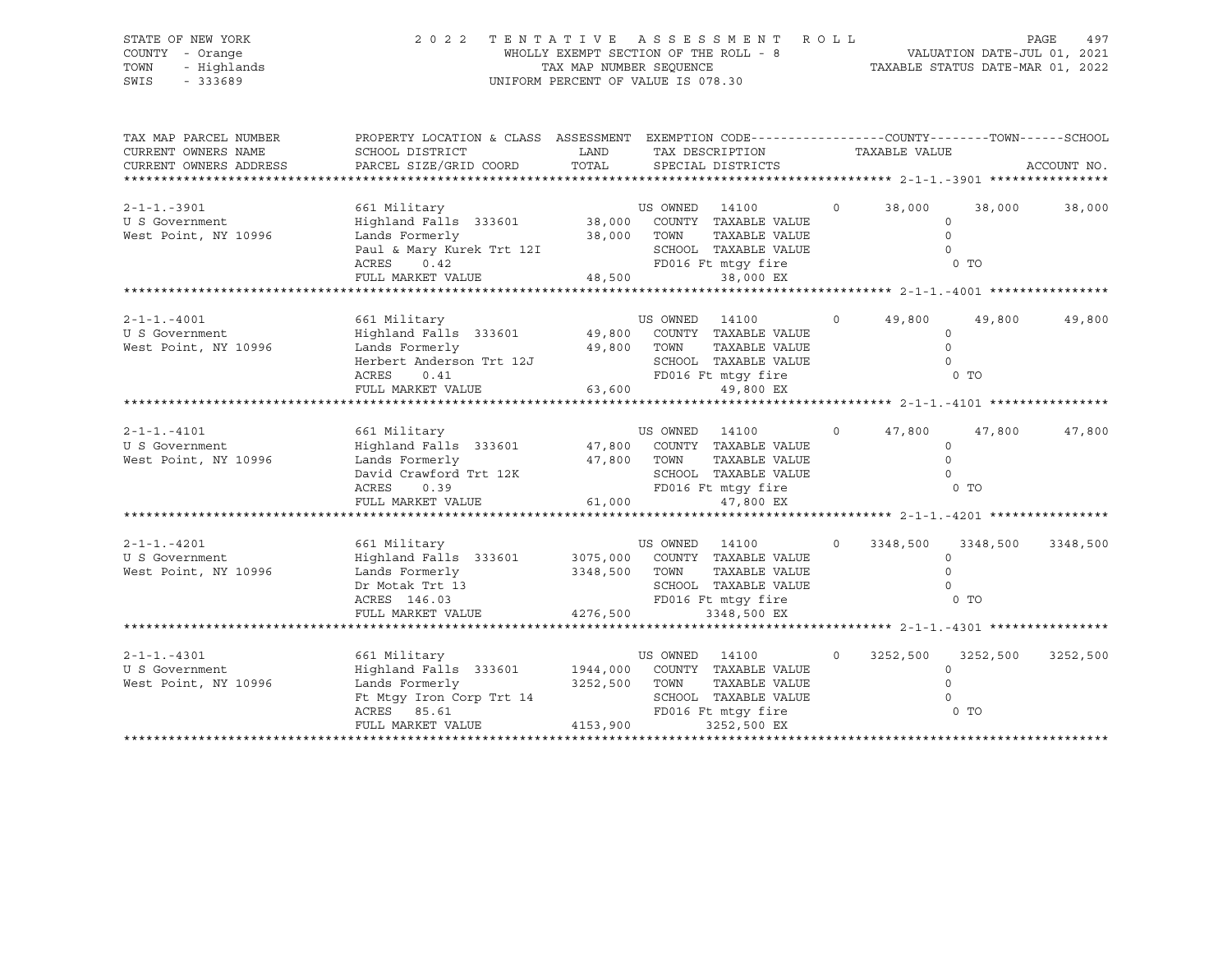| STATE OF NEW YORK<br>COUNTY - Orange<br>- Highlands<br>TOWN<br>SWIS<br>$-333689$ | 2 0 2 2                                                                                                                                                                |               | TENTATIVE ASSESSMENT ROLL<br>UNIFORM PERCENT OF VALUE IS 078.30                                                                                |                |                                           |                                                            | PAGE<br>498 |
|----------------------------------------------------------------------------------|------------------------------------------------------------------------------------------------------------------------------------------------------------------------|---------------|------------------------------------------------------------------------------------------------------------------------------------------------|----------------|-------------------------------------------|------------------------------------------------------------|-------------|
| TAX MAP PARCEL NUMBER<br>CURRENT OWNERS NAME<br>CURRENT OWNERS ADDRESS           | PROPERTY LOCATION & CLASS ASSESSMENT EXEMPTION CODE----------------COUNTY-------TOWN------SCHOOL<br>SCHOOL DISTRICT<br>PARCEL SIZE/GRID COORD                          | LAND<br>TOTAL | TAX DESCRIPTION<br>SPECIAL DISTRICTS                                                                                                           |                | TAXABLE VALUE                             |                                                            | ACCOUNT NO. |
| $2 - 1 - 1 - 4401$<br>U S Government<br>West Point, NY 10996                     | 661 Military<br>Highland Falls 333601<br>Lands Formerly<br>Ft Mtgy Iron Corp Trt 23<br>ACRES 114.36<br>FULL MARKET VALUE 3474,800                                      |               | US OWNED 14100<br>2400,000 COUNTY TAXABLE VALUE<br>2720,800 TOWN<br>TAXABLE VALUE<br>SCHOOL TAXABLE VALUE<br>FD016 Ft mtqy fire<br>2720,800 EX | $\overline{O}$ | 2720,800                                  | 2720,800<br>$\Omega$<br>$\Omega$<br>$\Omega$<br>0 TO       | 2720,800    |
|                                                                                  |                                                                                                                                                                        |               |                                                                                                                                                |                |                                           |                                                            |             |
| $2 - 1 - 1 - 4501$<br>U S Government<br>West Point, NY 10996                     | 661 Military<br>Highland Falls 333601<br>Lands Formerly<br>C D'andrea Trt 23A<br>ACRES<br>3.85                                                                         |               | US OWNED 14100<br>180,000 COUNTY TAXABLE VALUE<br>281,000 TOWN<br>TAXABLE VALUE<br>SCHOOL TAXABLE VALUE<br>FD016 Ft mtgy fire                  | $\circ$        | 281,000<br><b>CONTROL</b> CONTROL CONTROL | 281,000<br>$\circ$<br>$\Omega$<br>$\Omega$                 | 281,000     |
|                                                                                  | FULL MARKET VALUE                                                                                                                                                      | 358,900       | 281,000 EX                                                                                                                                     |                |                                           |                                                            |             |
| $2 - 1 - 1 - 4601$<br>U S Government<br>West Point, NY 10996                     | 661 Military<br>Highland Falls 333601<br>Lands Formerly<br>School Dist 10 Cornwall<br>Mines School Trt 23B<br>ACRES<br>0.47                                            |               | US OWNED 14100<br>55,400 COUNTY TAXABLE VALUE<br>55,400 TOWN<br>TAXABLE VALUE<br>SCHOOL TAXABLE VALUE<br>FD016 Ft mtgy fire<br>55,400 EX       | $\Omega$       | 55,400                                    | 55,400<br>$\circ$<br>$\circ$<br>$\Omega$<br>0 <sub>T</sub> | 55,400      |
|                                                                                  | FULL MARKET VALUE                                                                                                                                                      | 70,800        |                                                                                                                                                |                |                                           |                                                            |             |
|                                                                                  |                                                                                                                                                                        |               |                                                                                                                                                |                |                                           |                                                            |             |
| $2 - 1 - 1 - 4701$<br>U S Government<br>West Point, NY 10996                     | 661 Military<br>Highland Falls 333601<br>Lands Formerly<br>Forest Dean Mines Trt 24<br>ACRES 313.91                                                                    |               | US OWNED 14100<br>6460,000 COUNTY TAXABLE VALUE<br>7277,800 TOWN<br>TAXABLE VALUE<br>SCHOOL TAXABLE VALUE<br>FD016 Ft mtqy fire                | $\Omega$       | 7277,800                                  | 7277,800<br>$\circ$<br>$\circ$<br>$\mathbf 0$<br>$0$ TO    | 7277,800    |
|                                                                                  | FULL MARKET VALUE                                                                                                                                                      | 9294,800      | 7277,800 EX                                                                                                                                    |                |                                           |                                                            |             |
| $2 - 1 - 1 - 4801$<br>U S Government<br>West Point, NY 10996                     | 661 Military<br>Highland Falls 333601 86,000 COUNTY TAXABLE VALUE<br>Lands Formerly Sch Dist 1 191,800 TOWN<br>Highlands Trt 24A<br>ACRES<br>0.79<br>FULL MARKET VALUE | 245,000       | US OWNED 14100<br>TAXABLE VALUE<br>SCHOOL TAXABLE VALUE<br>FD016 Ft mtqy fire<br>191,800 EX                                                    | $\circ$        | 191,800                                   | 191,800<br>$\circ$<br>$\circ$<br>$\Omega$<br>0 TO          | 191,800     |
|                                                                                  |                                                                                                                                                                        |               |                                                                                                                                                |                |                                           |                                                            |             |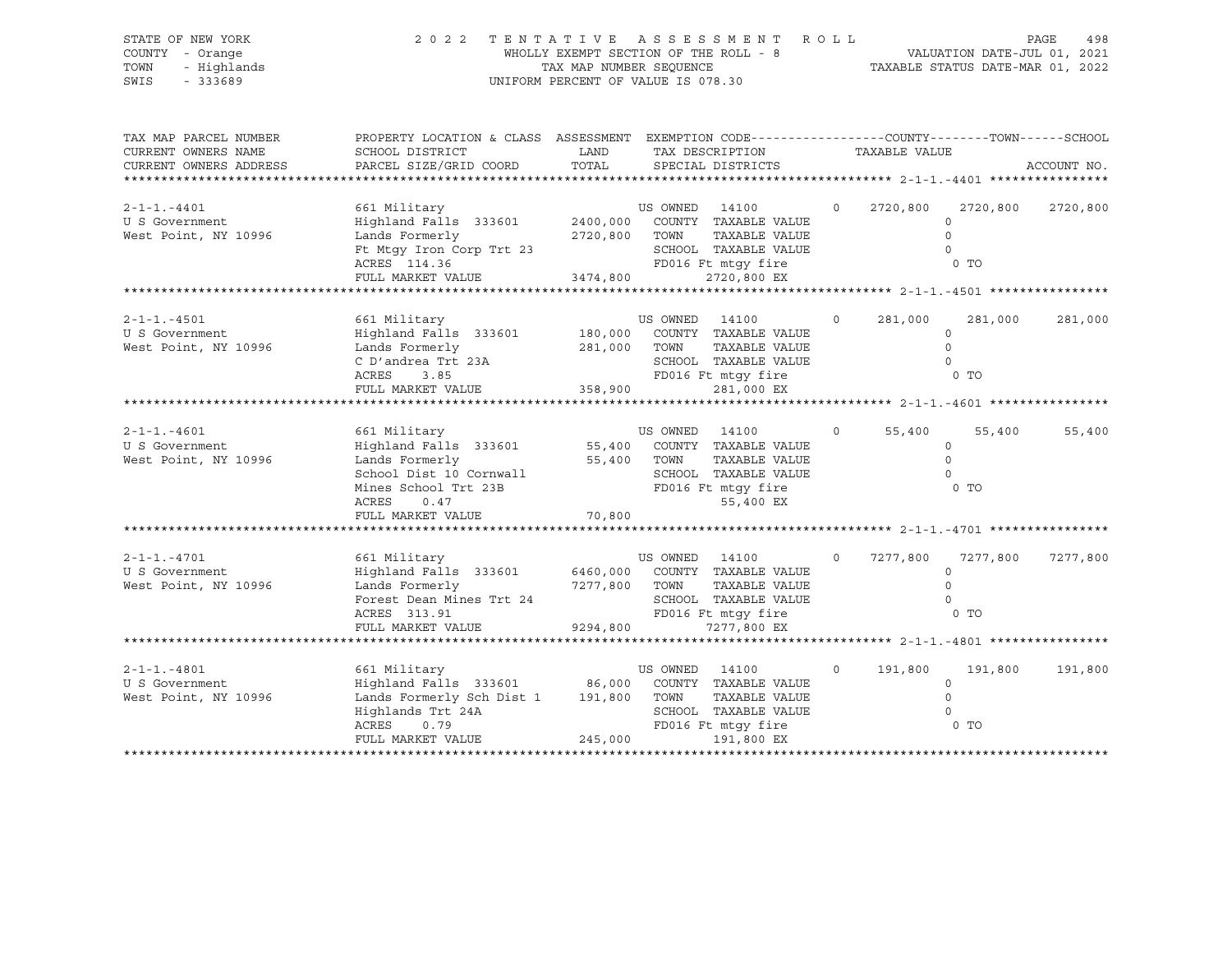| STATE OF NEW YORK<br>COUNTY - Orange<br>TOWN<br>- Highlands<br>SWIS<br>$-333689$ | 2 0 2 2                                                                                         | WHOLLY EXEMPT SECTION OF THE ROLL - 8<br>TAX MAP NUMBER SEQUENCE<br>UNIFORM PERCENT OF VALUE IS 078.30 |                | TENTATIVE ASSESSMENT ROLL     |          |               | VALUATION DATE-JUL 01, 2021<br>TAXABLE STATUS DATE-MAR 01, 2022 | PAGE<br>499 |
|----------------------------------------------------------------------------------|-------------------------------------------------------------------------------------------------|--------------------------------------------------------------------------------------------------------|----------------|-------------------------------|----------|---------------|-----------------------------------------------------------------|-------------|
| TAX MAP PARCEL NUMBER                                                            | PROPERTY LOCATION & CLASS ASSESSMENT EXEMPTION CODE----------------COUNTY-------TOWN-----SCHOOL |                                                                                                        |                |                               |          |               |                                                                 |             |
| CURRENT OWNERS NAME                                                              | SCHOOL DISTRICT                                                                                 | LAND                                                                                                   |                | TAX DESCRIPTION               |          | TAXABLE VALUE |                                                                 |             |
| CURRENT OWNERS ADDRESS                                                           | PARCEL SIZE/GRID COORD                                                                          | TOTAL                                                                                                  |                | SPECIAL DISTRICTS             |          |               |                                                                 | ACCOUNT NO. |
|                                                                                  |                                                                                                 |                                                                                                        |                |                               |          |               |                                                                 |             |
| $2 - 1 - 1 - 4901$                                                               | 661 Military                                                                                    |                                                                                                        | US OWNED 14100 |                               | $\circ$  | 74,000        | 74,000                                                          | 74,000      |
| U S Government                                                                   | Highland Falls 333601 74,000 COUNTY TAXABLE VALUE                                               |                                                                                                        |                |                               |          |               | $\circ$                                                         |             |
| West Point, NY 10996                                                             | Lds Formerly Forest Dean                                                                        | 74,000 TOWN                                                                                            |                | TAXABLE VALUE                 |          |               | $\Omega$                                                        |             |
|                                                                                  | Mines Bldg & Tower                                                                              |                                                                                                        |                | SCHOOL TAXABLE VALUE          |          |               | $\Omega$                                                        |             |
|                                                                                  | 0.74<br>ACRES                                                                                   |                                                                                                        |                | FD016 Ft mtqy fire            |          |               | 0 <sub>T</sub>                                                  |             |
|                                                                                  | FULL MARKET VALUE                                                                               | 94,500                                                                                                 |                | 74,000 EX                     |          |               |                                                                 |             |
|                                                                                  |                                                                                                 |                                                                                                        |                |                               |          |               |                                                                 |             |
|                                                                                  |                                                                                                 |                                                                                                        |                |                               |          |               |                                                                 |             |
| $2 - 1 - 1 - 5001$                                                               | 661 Military                                                                                    |                                                                                                        | US OWNED 14100 |                               | $\Omega$ | 865,200       | 865,200                                                         | 865,200     |
| U S Government                                                                   | Highland Falls 333601                                                                           |                                                                                                        |                | 865,200 COUNTY TAXABLE VALUE  |          |               | $\Omega$                                                        |             |
| West Point, NY 10996                                                             | Lands Formerly                                                                                  | 865,200                                                                                                | TOWN           | TAXABLE VALUE                 |          |               | $\Omega$                                                        |             |
|                                                                                  | Margaret C Lehmann Trt 25                                                                       |                                                                                                        |                | SCHOOL TAXABLE VALUE          |          |               | $\Omega$                                                        |             |
|                                                                                  | ACRES 37.76                                                                                     |                                                                                                        |                | FD016 Ft mtqy fire            |          |               | $0$ TO                                                          |             |
|                                                                                  | FULL MARKET VALUE                                                                               | 1105,000                                                                                               |                | 865,200 EX                    |          |               |                                                                 |             |
|                                                                                  | *******************                                                                             |                                                                                                        |                |                               |          |               |                                                                 |             |
|                                                                                  |                                                                                                 |                                                                                                        |                |                               |          |               |                                                                 |             |
| $2 - 1 - 1 - 5101$                                                               | 661 Military                                                                                    |                                                                                                        | US OWNED 14100 |                               | $\circ$  | 4643,100      | 4643,100                                                        | 4643,100    |
| U S Government                                                                   | Highland Falls 333601                                                                           |                                                                                                        |                | 4643,100 COUNTY TAXABLE VALUE |          |               | $\Omega$                                                        |             |
| West Point, NY 10996                                                             | Lands Formerly                                                                                  | 4643,100 TOWN                                                                                          |                | TAXABLE VALUE                 |          |               | $\Omega$                                                        |             |
|                                                                                  | Edward Clark Trt 26A                                                                            |                                                                                                        |                | SCHOOL TAXABLE VALUE          |          |               | $\Omega$                                                        |             |
|                                                                                  | ACRES 231.38                                                                                    |                                                                                                        |                | FD016 Ft mtgy fire            |          |               | 0 <sub>T</sub>                                                  |             |
|                                                                                  | FULL MARKET VALUE                                                                               | 5929,900                                                                                               |                | 4643,100 EX                   |          |               |                                                                 |             |
|                                                                                  |                                                                                                 |                                                                                                        |                |                               |          |               |                                                                 |             |
|                                                                                  |                                                                                                 |                                                                                                        |                |                               |          |               |                                                                 |             |
| $2 - 1 - 1 - 5201$                                                               | 661 Military                                                                                    |                                                                                                        | US OWNED 14100 |                               | $\circ$  | 7701,500      | 7701,500                                                        | 7701,500    |
| U S Government                                                                   | Highland Falls 333601                                                                           | 7701,500                                                                                               |                | COUNTY TAXABLE VALUE          |          |               | $\circ$                                                         |             |
| West Point, NY 10996                                                             | Lands Formerly                                                                                  | 7701,500                                                                                               | TOWN           | TAXABLE VALUE                 |          |               | $\Omega$                                                        |             |
|                                                                                  | Edward Clark Trt 26B                                                                            |                                                                                                        |                | SCHOOL TAXABLE VALUE          |          |               |                                                                 |             |
|                                                                                  | ACRES 388.12                                                                                    |                                                                                                        |                | FD016 Ft mtqy fire            |          |               | 0 <sub>T</sub>                                                  |             |
|                                                                                  | FULL MARKET VALUE                                                                               | 9835,900                                                                                               |                | 7701,500 EX                   |          |               |                                                                 |             |
|                                                                                  |                                                                                                 |                                                                                                        |                |                               |          |               |                                                                 |             |
| $2 - 1 - 1 - 5301$                                                               | 661 Military                                                                                    |                                                                                                        | US OWNED 14100 |                               | $\circ$  | 787,900       | 787,900                                                         | 787,900     |
| U S Government                                                                   | Highland Falls 333601                                                                           | 257,000                                                                                                |                | COUNTY TAXABLE VALUE          |          |               | $\circ$                                                         |             |
| West Point, NY 10996                                                             | Lands Formerly                                                                                  | 787,900                                                                                                | TOWN           | TAXABLE VALUE                 |          |               | $\Omega$                                                        |             |
|                                                                                  | Edward Clark Trt 26C                                                                            |                                                                                                        |                | SCHOOL TAXABLE VALUE          |          |               | $\Omega$                                                        |             |
|                                                                                  | ACRES<br>5.17                                                                                   |                                                                                                        |                | FD016 Ft mtgy fire            |          |               | 0 <sub>T</sub>                                                  |             |
|                                                                                  | FULL MARKET VALUE                                                                               | 1006,300                                                                                               |                | 787,900 EX                    |          |               |                                                                 |             |
|                                                                                  |                                                                                                 |                                                                                                        |                |                               |          |               |                                                                 |             |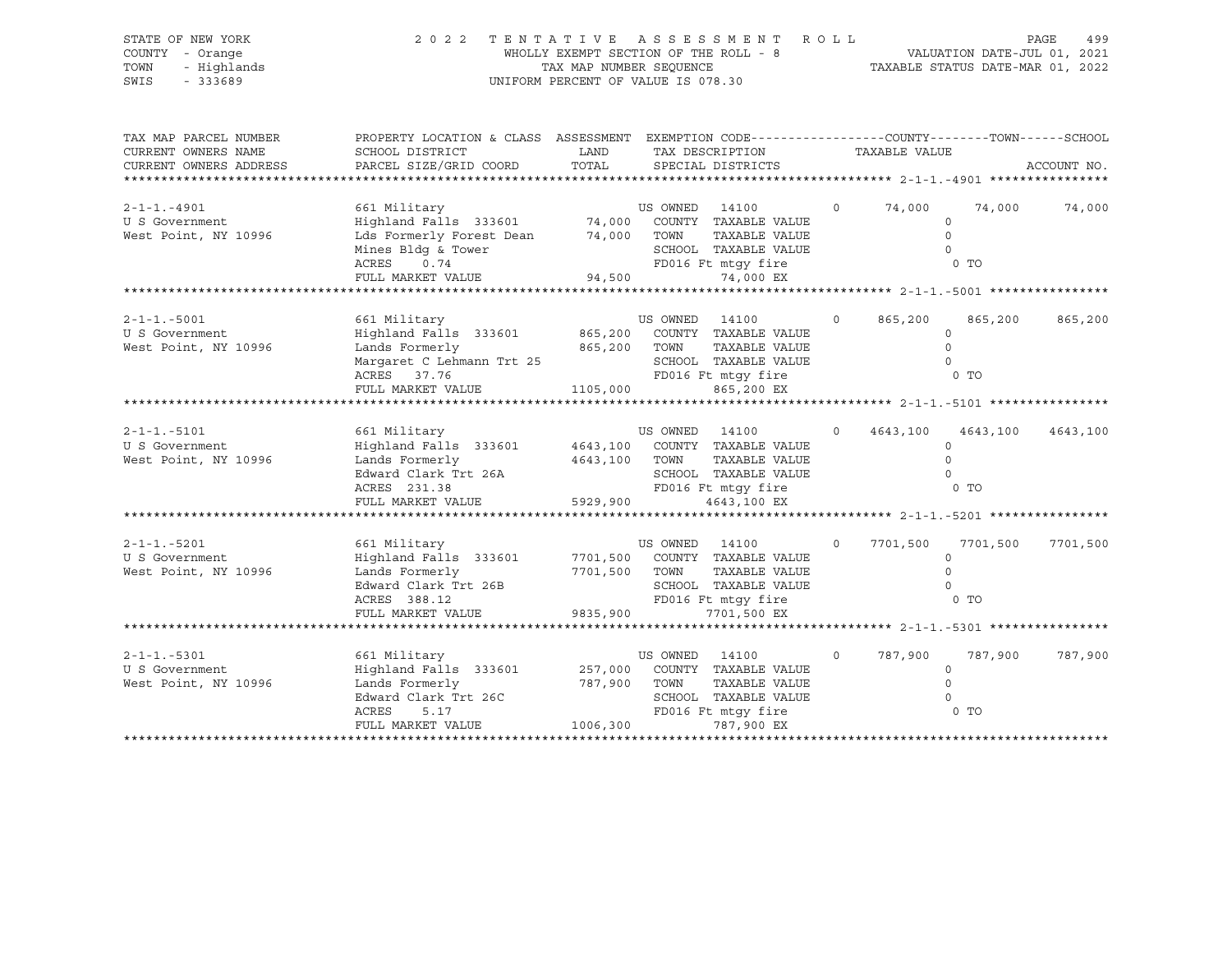| STATE OF NEW YORK<br>COUNTY - Orange<br>TOWN<br>- Highlands<br>SWIS<br>$-333689$                        | 2 0 2 2                                                                                                                                                          | TAX MAP NUMBER SEQUENCE<br>UNIFORM PERCENT OF VALUE IS 078.30 |                                 | TENTATIVE ASSESSMENT ROLL<br>WHOLLY EXEMPT SECTION OF THE ROLL - 8                                                                             |                   |                           | VALUATION DATE-JUL 01, 2021<br>TAXABLE STATUS DATE-MAR 01, 2022 | PAGE<br>500     |
|---------------------------------------------------------------------------------------------------------|------------------------------------------------------------------------------------------------------------------------------------------------------------------|---------------------------------------------------------------|---------------------------------|------------------------------------------------------------------------------------------------------------------------------------------------|-------------------|---------------------------|-----------------------------------------------------------------|-----------------|
| TAX MAP PARCEL NUMBER<br>CURRENT OWNERS NAME<br>CURRENT OWNERS ADDRESS<br>***************************** | PROPERTY LOCATION & CLASS ASSESSMENT EXEMPTION CODE---------------COUNTY-------TOWN-----SCHOOL<br>SCHOOL DISTRICT<br>PARCEL SIZE/GRID COORD                      | LAND<br>TOTAL                                                 |                                 | TAX DESCRIPTION<br>SPECIAL DISTRICTS                                                                                                           |                   | TAXABLE VALUE             |                                                                 | ACCOUNT NO.     |
| $2 - 1 - 1 - 5401$<br>U S Government<br>West Point, NY 10996                                            | 661 Military<br>Highland Falls 333601<br>Lands Formerly<br>Theodore Clark Trt 26D<br>6.50<br>ACRES<br>FULL MARKET VALUE 553,300                                  |                                                               | US OWNED 14100                  | 254,000 COUNTY TAXABLE VALUE<br>433,200 TOWN TAXABLE VALUE<br>SCHOOL TAXABLE VALUE<br>SCHOOL TAXABLE VALUE<br>FD016 Ft mtgy fire<br>433,200 EX | $\circ$           | 433,200                   | $\Omega$<br>$\circ$<br>$\Omega$<br>0 TO                         | 433,200 433,200 |
|                                                                                                         |                                                                                                                                                                  |                                                               |                                 |                                                                                                                                                |                   |                           |                                                                 |                 |
| $2 - 1 - 1 - 5501$<br>U S Government<br>West Point, NY 10996                                            | 661 Military<br>Highland Falls 333601 6624, 200 COUNTY TAXABLE VALUE<br>Lands Formerly<br>Isabella P Holman Trt 27<br>ACRES 332.91<br>FULL MARKET VALUE 8460,000 |                                                               | US OWNED 14100<br>6624,200 TOWN | TAXABLE VALUE<br>SCHOOL TAXABLE VALUE<br>FD016 Ft mtqy fire                                                                                    | $\circ$           | 6624,200                  | 6624,200<br>$\Omega$<br>$\Omega$<br>$\Omega$<br>0 <sub>T</sub>  | 6624,200        |
|                                                                                                         |                                                                                                                                                                  |                                                               |                                 | 6624,200 EX                                                                                                                                    |                   |                           |                                                                 |                 |
| $2 - 1 - 1 - 5601$<br>U S Government<br>West Point, NY 10996                                            | 661 Military<br>Highland Falls 333601 254,600 COUNTY TAXABLE VALUE<br>Lands Formerly<br>Isabella P Holman Trt 28<br>ACRES 19.52                                  |                                                               | US OWNED 14100<br>254,600 TOWN  | TOWN TAXABLE VALUE<br>SCHOOL TAXABLE VALUE<br>FD016 Ft mtqy fire                                                                               | $\circ$           | 254,600                   | 254,600<br>$\circ$<br>$\circ$<br>$\Omega$<br>0 <sub>T</sub>     | 254,600         |
|                                                                                                         | FULL MARKET VALUE                                                                                                                                                | 325,200                                                       |                                 | 254,600 EX                                                                                                                                     |                   |                           |                                                                 |                 |
|                                                                                                         |                                                                                                                                                                  |                                                               |                                 |                                                                                                                                                |                   |                           |                                                                 |                 |
| $2 - 1 - 1 - 5701$<br>U S Government<br>West Point, NY 10996                                            | 661 Military<br>Highland Falls 333601 6120,000 COUNTY TAXABLE VALUE<br>Lands Formerly<br>K J Weyant Trt 29<br>ACRES 298.38<br>FULL MARKET VALUE 7898,600         |                                                               | US OWNED 14100                  | 6184,600 TOWN TAXABLE VALUE<br>SCHOOL TAXABLE VALUE<br>FD016 Ft mtqy fire<br>6184,600 EX                                                       | $0 \qquad \qquad$ | 6184,600<br>0 TO          | 6184,600<br>$\circ$<br>$\Omega$<br>$\Omega$                     | 6184,600        |
|                                                                                                         |                                                                                                                                                                  |                                                               |                                 |                                                                                                                                                |                   |                           |                                                                 |                 |
| $2 - 1 - 1 - 5801$<br>U S Government<br>West Point, NY 10996                                            | 661 Military<br>Highland Falls 333601<br>Highland Fails<br>Lands Formerly 749,100<br>Richard Brooks Trt 30<br>2021<br>FULL MARKET VALUE                          | 956,700                                                       | US OWNED 14100<br>749,100 TOWN  | 748,000 COUNTY TAXABLE VALUE<br>TAXABLE VALUE<br>SCHOOL TAXABLE VALUE<br>FD016 Ft mtgy fire<br>749,100 EX                                      | $\circ$           | 749,100<br>0 <sub>T</sub> | 749,100<br>$\circ$<br>$\circ$<br>$\Omega$                       | 749,100         |
|                                                                                                         |                                                                                                                                                                  |                                                               |                                 |                                                                                                                                                |                   |                           |                                                                 |                 |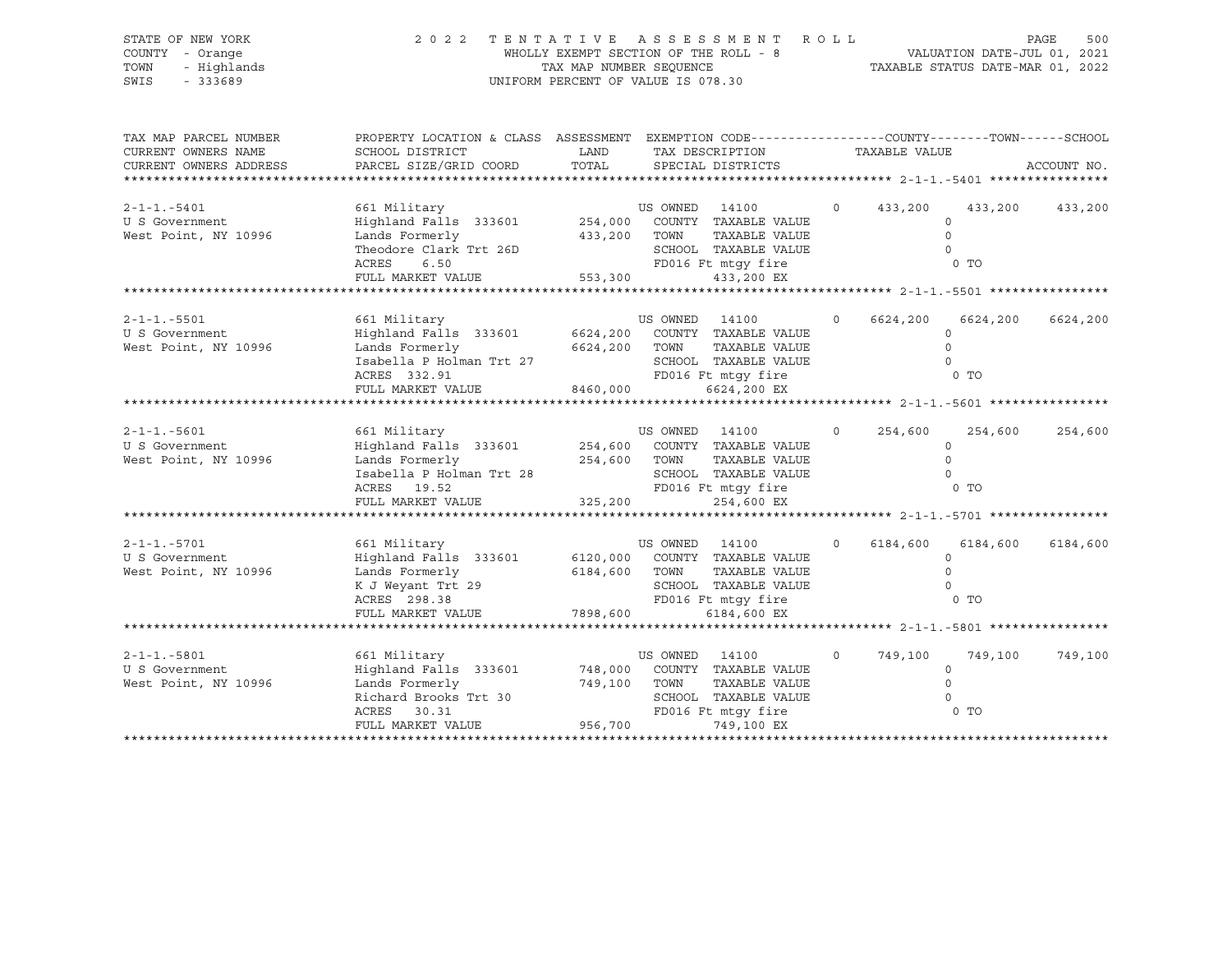| 2 0 2 2                                                                                                   |                                                             |                                                                                                |                                                                                                                                                           |                                                                                                                                                                                                                                                                                                                                                                                                                                                                                                                                                                                                                                        |                                                                                       |                                                     | 501<br>PAGE                                                                                                                                                                                                                                                                                              |
|-----------------------------------------------------------------------------------------------------------|-------------------------------------------------------------|------------------------------------------------------------------------------------------------|-----------------------------------------------------------------------------------------------------------------------------------------------------------|----------------------------------------------------------------------------------------------------------------------------------------------------------------------------------------------------------------------------------------------------------------------------------------------------------------------------------------------------------------------------------------------------------------------------------------------------------------------------------------------------------------------------------------------------------------------------------------------------------------------------------------|---------------------------------------------------------------------------------------|-----------------------------------------------------|----------------------------------------------------------------------------------------------------------------------------------------------------------------------------------------------------------------------------------------------------------------------------------------------------------|
| SCHOOL DISTRICT<br>PARCEL SIZE/GRID COORD                                                                 | LAND<br>TOTAL                                               |                                                                                                |                                                                                                                                                           |                                                                                                                                                                                                                                                                                                                                                                                                                                                                                                                                                                                                                                        |                                                                                       |                                                     | ACCOUNT NO.                                                                                                                                                                                                                                                                                              |
| 661 Military<br>Highland Falls 333601<br>Lands Formerly<br>ACRES<br>67.88<br>FULL MARKET VALUE            |                                                             |                                                                                                | TAXABLE VALUE<br>726,400 EX                                                                                                                               | $\circ$                                                                                                                                                                                                                                                                                                                                                                                                                                                                                                                                                                                                                                |                                                                                       | $\circ$<br>0 TO                                     | 726,400 726,400                                                                                                                                                                                                                                                                                          |
| 661 Military<br>Lands Formerly<br>Julia May Zint<br>House<br>ACRES 375.05                                 |                                                             |                                                                                                | TAXABLE VALUE                                                                                                                                             | $\circ$                                                                                                                                                                                                                                                                                                                                                                                                                                                                                                                                                                                                                                | 7563,500                                                                              | 7563,500<br>$\circ$<br>$\Omega$<br>$\Omega$<br>0 TO | 7563,500                                                                                                                                                                                                                                                                                                 |
|                                                                                                           |                                                             |                                                                                                |                                                                                                                                                           |                                                                                                                                                                                                                                                                                                                                                                                                                                                                                                                                                                                                                                        |                                                                                       |                                                     |                                                                                                                                                                                                                                                                                                          |
| 661 Military<br>Lands Formerly<br>Weatherbe Reel Co<br>Woodlands<br>ACRES 967.50                          |                                                             |                                                                                                | TAXABLE VALUE                                                                                                                                             |                                                                                                                                                                                                                                                                                                                                                                                                                                                                                                                                                                                                                                        |                                                                                       | $\circ$<br>$\circ$<br>$\circ$                       |                                                                                                                                                                                                                                                                                                          |
|                                                                                                           |                                                             |                                                                                                |                                                                                                                                                           |                                                                                                                                                                                                                                                                                                                                                                                                                                                                                                                                                                                                                                        |                                                                                       |                                                     |                                                                                                                                                                                                                                                                                                          |
| 661 Military<br>Highland Falls 333601<br>Lands Formerly<br>John W Pavek<br>John W Pavek<br>ACRES 96.00    |                                                             |                                                                                                | TAXABLE VALUE                                                                                                                                             | $\circ$                                                                                                                                                                                                                                                                                                                                                                                                                                                                                                                                                                                                                                | 2001,600                                                                              | 2001,600<br>$\circ$<br>$\circ$<br>$\circ$<br>0 TO   | 2001,600                                                                                                                                                                                                                                                                                                 |
|                                                                                                           |                                                             |                                                                                                |                                                                                                                                                           |                                                                                                                                                                                                                                                                                                                                                                                                                                                                                                                                                                                                                                        |                                                                                       |                                                     |                                                                                                                                                                                                                                                                                                          |
| 661 Military<br>Highland Falls 333601<br>Regina Kelly<br>House Trt 40<br>ACRES 37.54<br>FULL MARKET VALUE |                                                             |                                                                                                | TAXABLE VALUE                                                                                                                                             | $\circ$                                                                                                                                                                                                                                                                                                                                                                                                                                                                                                                                                                                                                                | 1017,000                                                                              | 1017,000<br>$\circ$<br>$\circ$<br>$\circ$           | 1017,000                                                                                                                                                                                                                                                                                                 |
|                                                                                                           | FULL MARKET VALUE<br>FULL MARKET VALUE<br>FULL MARKET VALUE | Walter T Garrison Trt 31<br>Highland Falls 333601<br>Bldg & Bungalows Trt 39<br>Lands Formerly | 927,700<br>Highland Falls 333601 7775,000<br>9659,600<br>19006,400 TOWN<br>24273,800<br>2001,600 TOWN<br>2556,300<br>892,000<br>1017,000 TOWN<br>1298,900 | WHOLLY EXEMPT SECTION OF THE ROLL - 8<br>TAX MAP NUMBER SEQUENCE<br>UNIFORM PERCENT OF VALUE IS 078.30<br>SPECIAL DISTRICTS<br>US OWNED 14100<br>726,400 COUNTY TAXABLE VALUE<br>726,400 TOWN<br>SCHOOL TAXABLE VALUE<br>FD016 Ft mtqy fire<br>US OWNED 14100<br>COUNTY TAXABLE VALUE<br>7563,500 TOWN<br>SCHOOL TAXABLE VALUE<br>FD016 Ft mtgy fire<br>7563,500 EX<br>US OWNED 14100<br>19006,400 COUNTY TAXABLE VALUE<br>FD016 Ft mtqy fire<br>19006,400 EX<br>US OWNED 14100<br>2001,600 COUNTY TAXABLE VALUE<br>FD016 Ft mtgy fire<br>2001,600 EX<br>US OWNED 14100<br>COUNTY TAXABLE VALUE<br>SCHOOL TAXABLE VALUE<br>1017,000 EX | TAX DESCRIPTION<br>SCHOOL TAXABLE VALUE<br>SCHOOL TAXABLE VALUE<br>FD016 Ft mtgy fire | TENTATIVE ASSESSMENT ROLL                           | VALUATION DATE-JUL 01, 2021<br>TAXABLE STATUS DATE-MAR 01, 2022<br>PROPERTY LOCATION & CLASS ASSESSMENT EXEMPTION CODE---------------COUNTY-------TOWN-----SCHOOL<br>TAXABLE VALUE<br>726,400<br>$\overline{0}$<br>$\overline{0}$<br>0 19006,400 19006,400 19006,400<br>0 <sub>T</sub><br>0 <sub>T</sub> |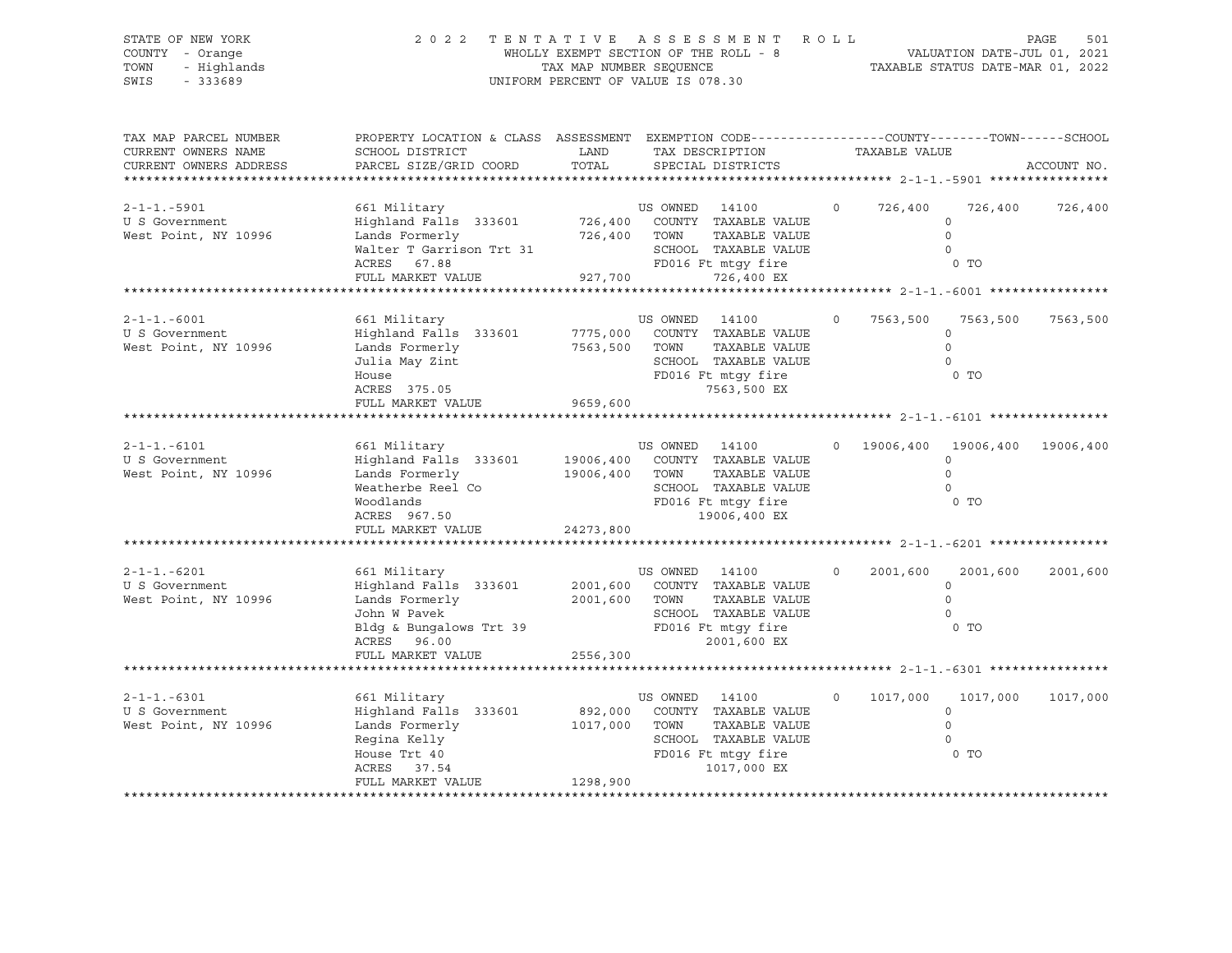| STATE OF NEW YORK<br>COUNTY - Orange<br>TOWN<br>- Highlands<br>SWIS<br>$-333689$               | 2022 TENTATIVE ASSESSMENT                                                                                                                   | WHOLLY EXEMPT SECTION OF THE ROLL - 8<br>TAX MAP NUMBER SEQUENCE<br>UNIFORM PERCENT OF VALUE IS 078.30 |                                 |                                                                                                                                   | R O L L |          | VALUATION DATE-JUL 01, 2021<br>TAXABLE STATUS DATE-MAR 01, 2022 | PAGE<br>502 |
|------------------------------------------------------------------------------------------------|---------------------------------------------------------------------------------------------------------------------------------------------|--------------------------------------------------------------------------------------------------------|---------------------------------|-----------------------------------------------------------------------------------------------------------------------------------|---------|----------|-----------------------------------------------------------------|-------------|
| TAX MAP PARCEL NUMBER<br>CURRENT OWNERS NAME<br>CURRENT OWNERS ADDRESS<br>******************** | PROPERTY LOCATION & CLASS ASSESSMENT EXEMPTION CODE---------------COUNTY-------TOWN-----SCHOOL<br>SCHOOL DISTRICT<br>PARCEL SIZE/GRID COORD | LAND<br>TOTAL                                                                                          |                                 | TAX DESCRIPTION TAXABLE VALUE<br>SPECIAL DISTRICTS                                                                                |         |          |                                                                 | ACCOUNT NO. |
| $2 - 1 - 1 - 6401$<br>U S Government<br>West Point, NY 10996                                   | 661 Military<br>Highland Falls 333601<br>Lands Formerly<br>P I P Commission<br>Trt 55<br>ACRES 108.00<br>FULL MARKET VALUE                  | 1117,900 TOWN<br>1427,700                                                                              | US OWNED 14100                  | 1117,900 COUNTY TAXABLE VALUE<br>TAXABLE VALUE<br>SCHOOL TAXABLE VALUE<br>FD016 Ft mtgy fire<br>1117,900 EX                       | $\circ$ | 1117,900 | 1117,900<br>$\circ$<br>$\Omega$<br>$\Omega$<br>0 TO             | 1117,900    |
|                                                                                                |                                                                                                                                             |                                                                                                        |                                 |                                                                                                                                   |         |          |                                                                 |             |
| $2 - 1 - 1 - 6501$<br>U S Government<br>West Point, NY 10996                                   | 661 Military<br>Highland Falls 333601<br>Lands Formerly<br>Eliz Gibney Graber<br>Trt 15<br>ACRES 13.77                                      | 397,100 TOWN                                                                                           | US OWNED 14100                  | 397,100 COUNTY TAXABLE VALUE<br>TAXABLE VALUE<br>SCHOOL TAXABLE VALUE<br>FD016 Ft mtgy fire<br>397,100 EX                         | $\circ$ | 397,100  | 397,100<br>$\circ$<br>$\circ$<br>$\Omega$<br>0 TO               | 397,100     |
|                                                                                                | FULL MARKET VALUE                                                                                                                           | 507,200                                                                                                |                                 |                                                                                                                                   |         |          |                                                                 |             |
| $2 - 1 - 1 - 6601$<br>U S Government<br>West Point, NY 10996                                   | 661 Military<br>Highland Falls 333601<br>Lands Formerly<br>J Townsend Cassidy<br>Woodlands Trt $16$<br>ACRES 185.00<br>FULL MARKET VALUE    | 4774,100                                                                                               | US OWNED 14100<br>3738,100 TOWN | 3738,100 COUNTY TAXABLE VALUE<br>TAXABLE VALUE<br>SCHOOL TAXABLE VALUE<br>SCHOOL TAXABLE VAL<br>FD016 Ft mtgy fire<br>3738,100 EX | $\circ$ | 3738,100 | 3738,100<br>$\circ$<br>$\circ$<br>$\Omega$<br>0 TO              | 3738,100    |
|                                                                                                |                                                                                                                                             |                                                                                                        |                                 |                                                                                                                                   |         |          |                                                                 |             |
| $2 - 1 - 1. - 6701$<br>U S Government<br>West Point, NY 10996                                  | 661 Military<br>Highland Falls 333601<br>Lands Formerly<br>Dewey Smith<br>House Trt 16A<br>ACRES 31.20                                      | 854,200 TOWN                                                                                           | US OWNED 14100                  | 766,000 COUNTY TAXABLE VALUE<br>TAXABLE VALUE<br>SCHOOL TAXABLE VALUE<br>FD016 Ft mtgy fire<br>854,200 EX                         | $\circ$ | 854,200  | 854,200<br>$\circ$<br>$\circ$<br>$\Omega$<br>$0$ TO             | 854,200     |
|                                                                                                | FULL MARKET VALUE                                                                                                                           | 1090,900                                                                                               |                                 |                                                                                                                                   |         |          |                                                                 |             |
|                                                                                                |                                                                                                                                             |                                                                                                        |                                 |                                                                                                                                   |         |          |                                                                 |             |
| $2 - 1 - 1 - 6801$<br>U S Government<br>West Point, NY 10996                                   | 661 Military<br>Highland Falls 333601<br>Lands Formerly<br>L Pellegrinelli<br>House/farm Trt 17<br>ACRES 153.00<br>FULL MARKET VALUE        | 3230,800 TOWN<br>4126,200                                                                              | US OWNED 14100                  | 3200,000 COUNTY TAXABLE VALUE<br>TAXABLE VALUE<br>SCHOOL TAXABLE VALUE<br>FD016 Ft mtqy fire<br>3230,800 EX                       | $\circ$ | 3230,800 | 3230,800<br>$\circ$<br>$\circ$<br>$\Omega$<br>$0$ TO            | 3230,800    |
|                                                                                                |                                                                                                                                             |                                                                                                        |                                 |                                                                                                                                   |         |          |                                                                 |             |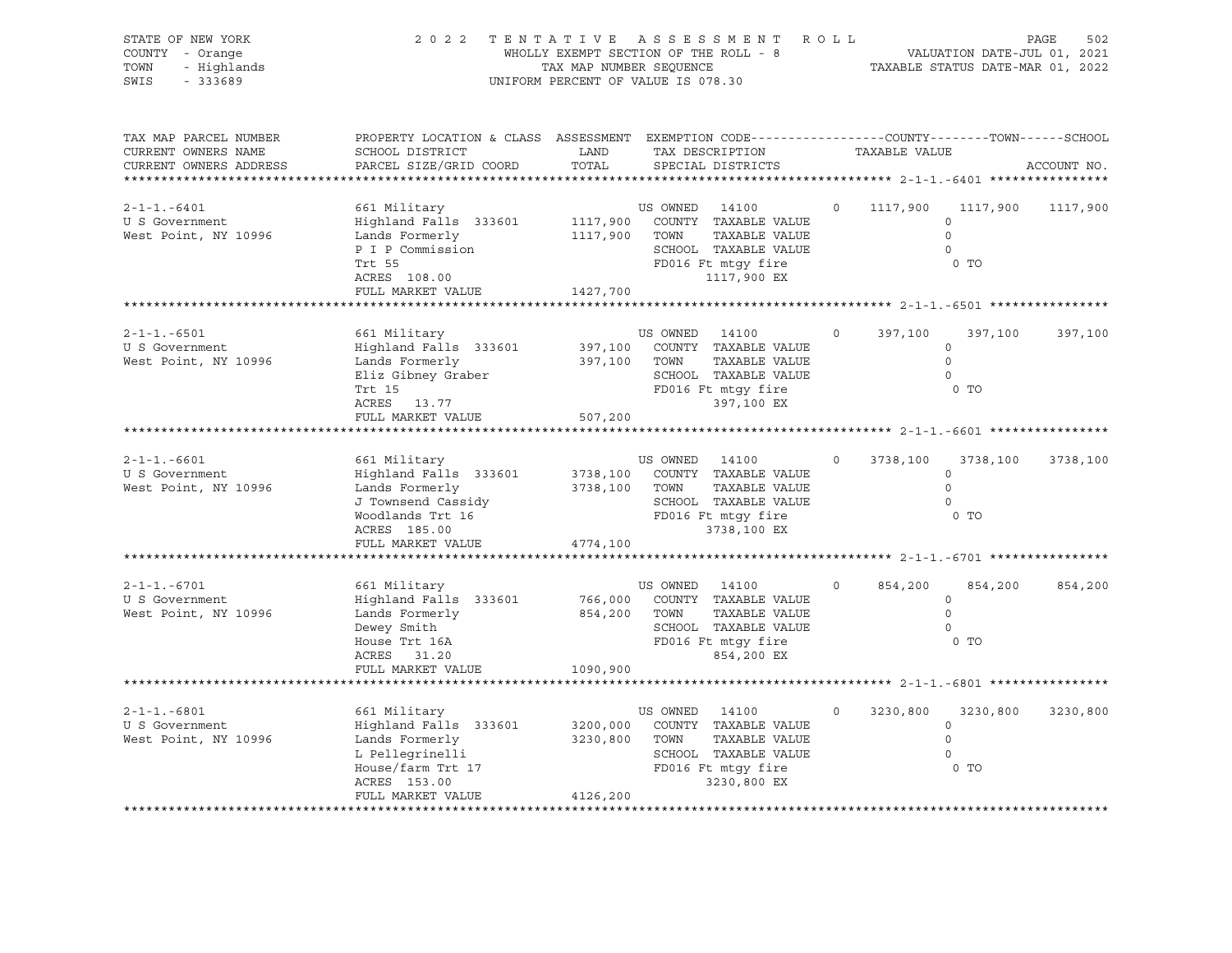| STATE OF NEW YORK<br>COUNTY - Orange<br>- Highlands<br>TOWN<br>$-333689$<br>SWIS |                                                                                                                                               | TAX MAP NUMBER SEQUENCE          | 2022 TENTATIVE ASSESSMENT ROLL<br>WHOLLY EXEMPT SECTION OF THE ROLL - 8<br>UNIFORM PERCENT OF VALUE IS 078.30                |          |          | VALUATION DATE-JUL 01, 2021<br>TAXABLE STATUS DATE-MAR 01, 2022 | PAGE<br>503 |
|----------------------------------------------------------------------------------|-----------------------------------------------------------------------------------------------------------------------------------------------|----------------------------------|------------------------------------------------------------------------------------------------------------------------------|----------|----------|-----------------------------------------------------------------|-------------|
| TAX MAP PARCEL NUMBER<br>CURRENT OWNERS NAME<br>CURRENT OWNERS ADDRESS           | PROPERTY LOCATION & CLASS ASSESSMENT EXEMPTION CODE----------------COUNTY-------TOWN------SCHOOL<br>SCHOOL DISTRICT<br>PARCEL SIZE/GRID COORD | LAND<br>TOTAL                    | TAX DESCRIPTION TAXABLE VALUE<br>SPECIAL DISTRICTS                                                                           |          |          |                                                                 | ACCOUNT NO. |
| $2 - 1 - 1 - 6901$<br>U S Government<br>West Point, NY 10996                     | 661 Military<br>Highland Falls 333601<br>Lands Formerly<br>Anna M Schober<br>House Trt 18<br>ACRES 13.62<br>FULL MARKET VALUE                 | 530,700 TOWN<br>677,800          | US OWNED 14100<br>414,000 COUNTY TAXABLE VALUE<br>TAXABLE VALUE<br>SCHOOL TAXABLE VALUE<br>FD016 Ft mtgy fire<br>530,700 EX  | $\circ$  | 530,700  | 530,700<br>$\circ$<br>$\Omega$<br>$\circ$<br>0 <sub>T</sub>     | 530,700     |
|                                                                                  |                                                                                                                                               |                                  |                                                                                                                              |          |          |                                                                 |             |
| $2 - 1 - 1 - 7001$<br>U S Government<br>West Point, NY 10996                     | 661 Military<br>Highland Falls 333601<br>Lands Formerly<br>Nathalie Secor<br>Trt 19<br>ACRES 12.20                                            | 483,500 TOWN                     | US OWNED 14100<br>390,000 COUNTY TAXABLE VALUE<br>TAXABLE VALUE<br>SCHOOL TAXABLE VALUE<br>FD016 Ft mtgy fire<br>483,500 EX  | $\circ$  | 483,500  | 483,500<br>$\circ$<br>$\Omega$<br>$\circ$<br>0 <sub>T</sub>     | 483,500     |
|                                                                                  | FULL MARKET VALUE                                                                                                                             | 617,500                          |                                                                                                                              |          |          |                                                                 |             |
| $2 - 1 - 1 - 7101$<br>U S Government<br>West Point, NY 10996                     | 661 Military<br>Highland Falls 333601<br>Lands Formerly<br>George Curry<br>House Trt 20<br>ACRES<br>2.88<br>FULL MARKET VALUE                 | 252,500 TOWN<br>322,500          | US OWNED 14100<br>150,000 COUNTY TAXABLE VALUE<br>TAXABLE VALUE<br>SCHOOL TAXABLE VALUE<br>FD016 Ft mtgy fire<br>252,500 EX  | $\Omega$ | 252,500  | 252,500<br>$\circ$<br>$\circ$<br>$\Omega$<br>0 <sub>T</sub>     | 252,500     |
| $2 - 1 - 1 - 7201$<br>U S Government<br>West Point, NY 10996                     | 661 Military<br>Highland Falls 333601<br>Lands Formerly<br>Louise Gibney<br>House Trt 21<br>ACRES<br>3.17<br>FULL MARKET VALUE                | 280,600 TOWN<br>358,400          | US OWNED 14100<br>159,000 COUNTY TAXABLE VALUE<br>TAXABLE VALUE<br>SCHOOL TAXABLE VALUE<br>FD016 Ft mtqy fire<br>280,600 EX  | $\circ$  | 280,600  | 280,600<br>$\circ$<br>$\circ$<br>$\Omega$<br>$0$ TO             | 280,600     |
| $2 - 1 - 1 - 7301$<br>U S Government<br>West Point, NY 10996                     | 661 Military<br>Highland Falls 333601<br>Lands Formerly<br>Grover Cox<br>House & Farm Trt 22<br>ACRES 113.02<br>FULL MARKET VALUE             | 2400,000<br>2450,700<br>3129,900 | US OWNED 14100<br>COUNTY TAXABLE VALUE<br>TOWN<br>TAXABLE VALUE<br>SCHOOL TAXABLE VALUE<br>FD016 Ft mtgy fire<br>2450,700 EX | $\Omega$ | 2450,700 | 2450,700<br>$\circ$<br>$\Omega$<br>$\Omega$<br>$0$ TO           | 2450,700    |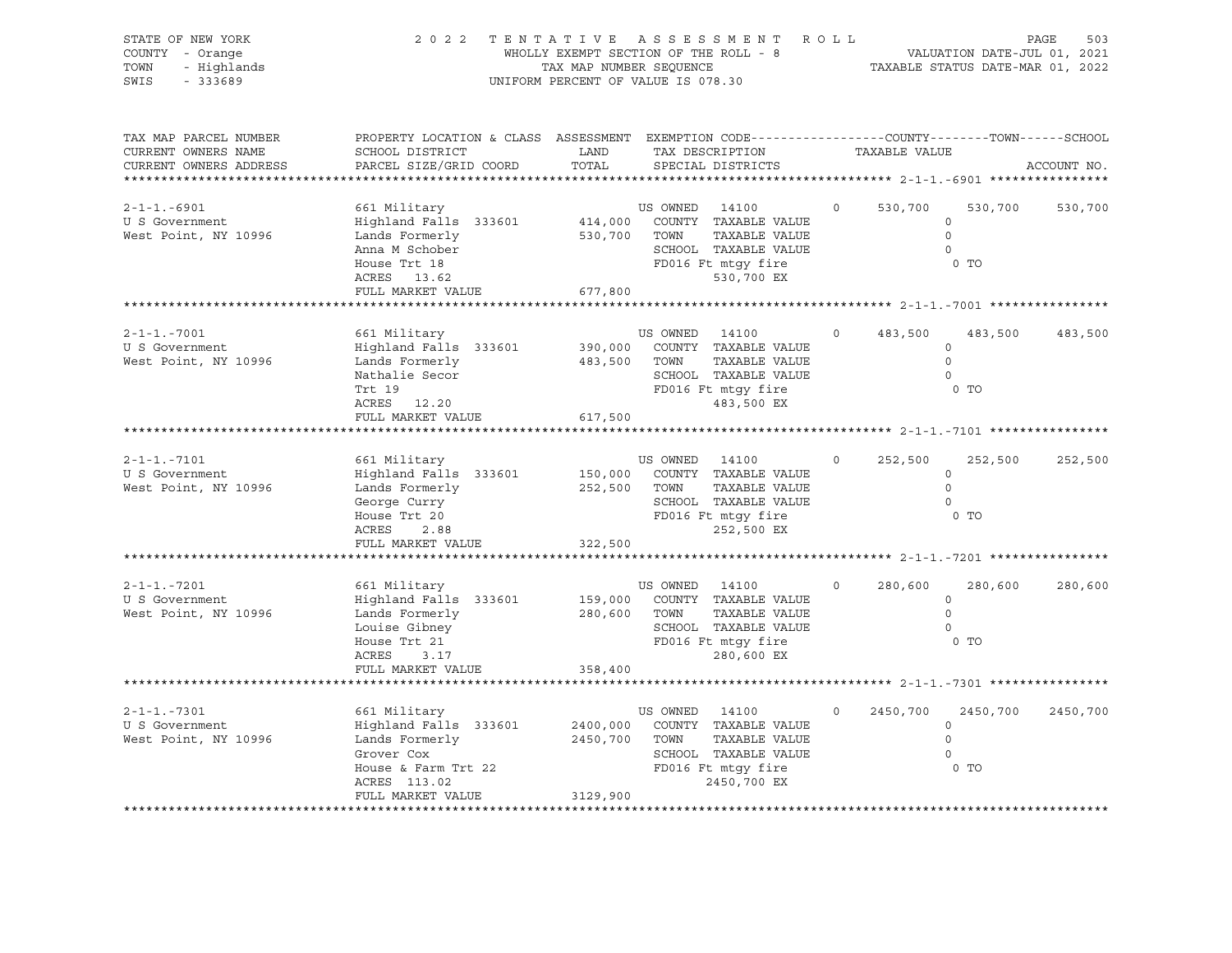| STATE OF NEW YORK<br>COUNTY - Orange<br>- Highlands<br>TOWN<br>SWIS<br>$-333689$ | 2022 TENTATIVE ASSESSMENT                                                                                                                     | TAX MAP NUMBER SEQUENCE<br>UNIFORM PERCENT OF VALUE IS 078.30 |                                 | WHOLLY EXEMPT SECTION OF THE ROLL - 8                                                                       | R O L L  |          |                                                                     | PAGE<br>504 |
|----------------------------------------------------------------------------------|-----------------------------------------------------------------------------------------------------------------------------------------------|---------------------------------------------------------------|---------------------------------|-------------------------------------------------------------------------------------------------------------|----------|----------|---------------------------------------------------------------------|-------------|
| TAX MAP PARCEL NUMBER<br>CURRENT OWNERS NAME<br>CURRENT OWNERS ADDRESS           | PROPERTY LOCATION & CLASS ASSESSMENT EXEMPTION CODE----------------COUNTY-------TOWN------SCHOOL<br>SCHOOL DISTRICT<br>PARCEL SIZE/GRID COORD | LAND<br>TOTAL                                                 |                                 | TAX DESCRIPTION TAXABLE VALUE<br>SPECIAL DISTRICTS                                                          |          |          |                                                                     | ACCOUNT NO. |
| $2 - 1 - 1 - 7401$<br>U S Government<br>West Point, NY 10996                     | 661 Military<br>Highland Falls 333601<br>Lands Formerly<br>Grover Cox<br>2 Houses Trt 22A<br>ACRES<br>7.23<br>FULL MARKET VALUE               | 624,800                                                       | US OWNED 14100<br>489,200 TOWN  | 280,000 COUNTY TAXABLE VALUE<br>TAXABLE VALUE<br>SCHOOL TAXABLE VALUE<br>FD016 Ft mtgy fire<br>489,200 EX   | $\circ$  |          | 489,200 489,200<br>$\circ$<br>$\circ$<br>$\Omega$<br>0 <sub>T</sub> | 489,200     |
|                                                                                  |                                                                                                                                               |                                                               |                                 |                                                                                                             |          |          |                                                                     |             |
| $2 - 1 - 1 - 7501$<br>U S Government<br>West Point, NY 10996                     | 661 Military<br>Highland Falls 333601<br>Lands Formerly<br>Harriet Piano<br>Trt 32<br>ACRES 261.39                                            |                                                               | US OWNED 14100<br>5228,700 TOWN | 5228,700 COUNTY TAXABLE VALUE<br>TAXABLE VALUE<br>SCHOOL TAXABLE VALUE<br>FD016 Ft mtgy fire<br>5228,700 EX | $\circ$  | 5228,700 | 5228,700<br>$\circ$<br>$\Omega$<br>$\Omega$<br>$0$ TO               | 5228,700    |
|                                                                                  | FULL MARKET VALUE                                                                                                                             | 6677,800                                                      |                                 |                                                                                                             |          |          |                                                                     |             |
| $2 - 1 - 1 - 7601$<br>U S Government<br>West Point, NY 10996                     | 661 Military<br>Highland Falls 333601<br>Lands Formerly<br>Beattie & Carter<br>Trt 41<br>ACRES 63.75<br>FULL MARKET VALUE                     | 1372,300 TOWN<br>1752,600                                     | US OWNED 14100                  | 1372,300 COUNTY TAXABLE VALUE<br>TAXABLE VALUE<br>SCHOOL TAXABLE VALUE<br>FD016 Ft mtqy fire<br>1372,300 EX | $\circ$  | 1372,300 | 1372,300<br>$\circ$<br>$\circ$<br>$\Omega$<br>$0$ TO                | 1372,300    |
| $2 - 1 - 1 - 7701$<br>U S Government<br>West Point, NY 10996                     | 661 Military<br>Highland Falls 333601<br>Lands Formerly<br>Lena Adolph<br>House & Farm Trt 42<br>ACRES 80.52<br>FULL MARKET VALUE             | 1486,800 TOWN<br>1898,900                                     | US OWNED 14100                  | 1320,000 COUNTY TAXABLE VALUE<br>TAXABLE VALUE<br>SCHOOL TAXABLE VALUE<br>FD016 Ft mtgy fire<br>1486,800 EX | $\Omega$ | 1486,800 | 1486,800<br>$\circ$<br>$\Omega$<br>$\Omega$<br>0 TO                 | 1486,800    |
|                                                                                  |                                                                                                                                               |                                                               |                                 |                                                                                                             |          |          |                                                                     |             |
| $2 - 1 - 1 - 7801$<br>U S Government<br>West Point, NY 10996                     | 661 Military<br>Highland Falls 333601<br>Lands Formerly<br>Margaret Baron<br>Bungalows Trt 43<br>ACRES 103.80<br>FULL MARKET VALUE            | 2200,000<br>2280,600 TOWN<br>2912,600                         | US OWNED 14100                  | COUNTY TAXABLE VALUE<br>TAXABLE VALUE<br>SCHOOL TAXABLE VALUE<br>FD016 Ft mtgy fire<br>2280,600 EX          | $\circ$  | 2280,600 | 2280,600<br>$\circ$<br>$\mathbf 0$<br>$\Omega$<br>0 TO              | 2280,600    |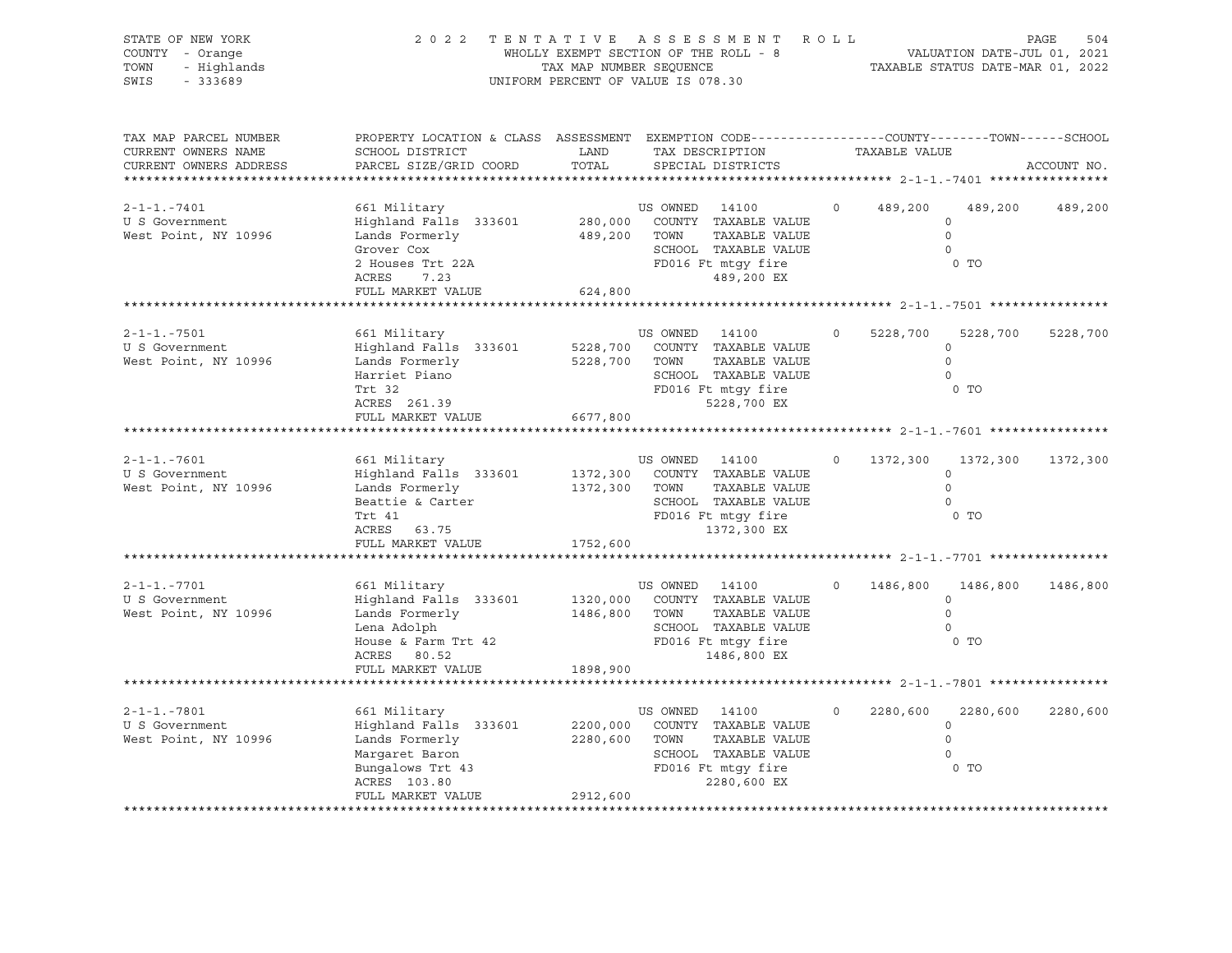| STATE OF NEW YORK<br>COUNTY - Orange<br>TOWN<br>- Highlands<br>SWIS<br>$-333689$                   | 2022 TENTATIVE ASSESSMENT                                                                                                                                                   | WHOLLY EXEMPT SECTION OF THE ROLL - 8<br>TAX MAP NUMBER SEQUENCE<br>UNIFORM PERCENT OF VALUE IS 078.30 |                        |                                                                                                                    | R O L L |               | VALUATION DATE-JUL 01, 2021<br>TAXABLE STATUS DATE-MAR 01, 2022 | PAGE<br>505 |
|----------------------------------------------------------------------------------------------------|-----------------------------------------------------------------------------------------------------------------------------------------------------------------------------|--------------------------------------------------------------------------------------------------------|------------------------|--------------------------------------------------------------------------------------------------------------------|---------|---------------|-----------------------------------------------------------------|-------------|
| TAX MAP PARCEL NUMBER<br>CURRENT OWNERS NAME<br>CURRENT OWNERS ADDRESS<br>************************ | PROPERTY LOCATION & CLASS ASSESSMENT EXEMPTION CODE---------------COUNTY-------TOWN------SCHOOL<br>SCHOOL DISTRICT<br>PARCEL SIZE/GRID COORD                                | LAND<br>TOTAL                                                                                          |                        | TAX DESCRIPTION<br>SPECIAL DISTRICTS                                                                               |         | TAXABLE VALUE |                                                                 | ACCOUNT NO. |
| $2 - 1 - 1 - 7901$<br>U S Government<br>West Point, NY 10996                                       | 661 Military<br>Highland Falls 333601<br>E FOLMETIY<br>Harry Goodsell<br>Trt 44-1<br>Trt 44-1<br>4.53<br>ACRES<br>FULL MARKET VALUE                                         | 183,800<br>234,700                                                                                     | US OWNED<br>TOWN       | 14100<br>183,800 COUNTY TAXABLE VALUE<br>TAXABLE VALUE<br>SCHOOL TAXABLE VALUE<br>FD016 Ft mtgy fire<br>183,800 EX | $\circ$ | 183,800       | 183,800<br>$\circ$<br>$\circ$<br>$\Omega$<br>$0$ TO             | 183,800     |
|                                                                                                    |                                                                                                                                                                             |                                                                                                        |                        |                                                                                                                    |         |               |                                                                 |             |
| $2 - 1 - 1 - 8101$<br>U S Government<br>West Point, NY 10996                                       | 661 Military<br>Highland Falls 333601 1138,900 COUNTY TAXABLE VALUE<br>Lands Formerly Harry Good<br>Trt 44-2<br>ACRES 51.79<br>FULL MARKET VALUE                            | 1138,900 TOWN<br>1454,500                                                                              | US OWNED 14100         | TAXABLE VALUE<br>SCHOOL TAXABLE VALUE<br>FD016 Ft mtgy fire<br>1138,900 EX                                         |         | 1138,900      | 1138,900<br>$\circ$<br>$\circ$<br>$\Omega$<br>$0$ TO            | 1138,900    |
|                                                                                                    |                                                                                                                                                                             |                                                                                                        |                        |                                                                                                                    |         |               |                                                                 |             |
| $2 - 1 - 1 - 8201$<br>U S Government<br>West Point, NY 10996                                       | 661 Military<br>Highland Falls 333601 359,400 COUNTY TAXABLE VALUE<br>Lands Formerly Harry Good 359,400 TOWN TAXABLE VALUE<br>Woodlands<br>ACRES 11.84<br>FULL MARKET VALUE | 459,000                                                                                                | US OWNED 14100         | SCHOOL TAXABLE VALUE<br>FD016 Ft mtqy fire<br>359,400 EX                                                           | $\circ$ | 359,400       | 359,400<br>$\circ$<br>$\Omega$<br>$\circ$<br>0 TO               | 359,400     |
|                                                                                                    |                                                                                                                                                                             |                                                                                                        |                        |                                                                                                                    |         |               |                                                                 |             |
| $2 - 1 - 1 - 8301$<br>U S Government<br>West Point, NY 10996                                       | 661 Military<br>Highland Falls 333601<br>Lands Formerly Orange & 127,800<br>Rockland Elec Co Trt 44-4<br>ACRES<br>4.07<br>FULL MARKET VALUE                                 | 163,200                                                                                                | US OWNED<br>TOWN       | 14100<br>127,800 COUNTY TAXABLE VALUE<br>TAXABLE VALUE<br>SCHOOL TAXABLE VALUE<br>FD016 Ft mtgy fire<br>127,800 EX | $\circ$ | 127,800       | 127,800<br>$\circ$<br>$\mathbb O$<br>$\mathbf 0$<br>0 TO        | 127,800     |
|                                                                                                    |                                                                                                                                                                             |                                                                                                        |                        |                                                                                                                    |         |               |                                                                 |             |
| $2 - 1 - 1 - 8401$<br>U S Government<br>West Point, NY 10996                                       | 661 Military<br>Highland Falls 333601 348,900<br>Lands Formerly Harry Good 348,900<br>Woodlands Trt 45<br>ACRES<br>11.23<br>FULL MARKET VALUE                               | 445,600                                                                                                | US OWNED 14100<br>TOWN | COUNTY TAXABLE VALUE<br>TAXABLE VALUE<br>SCHOOL TAXABLE VALUE<br>FD016 Ft mtgy fire<br>348,900 EX                  | $\circ$ | 348,900       | 348,900<br>$\circ$<br>$\circ$<br>$\circ$<br>$0$ TO              | 348,900     |
|                                                                                                    |                                                                                                                                                                             |                                                                                                        |                        |                                                                                                                    |         |               |                                                                 |             |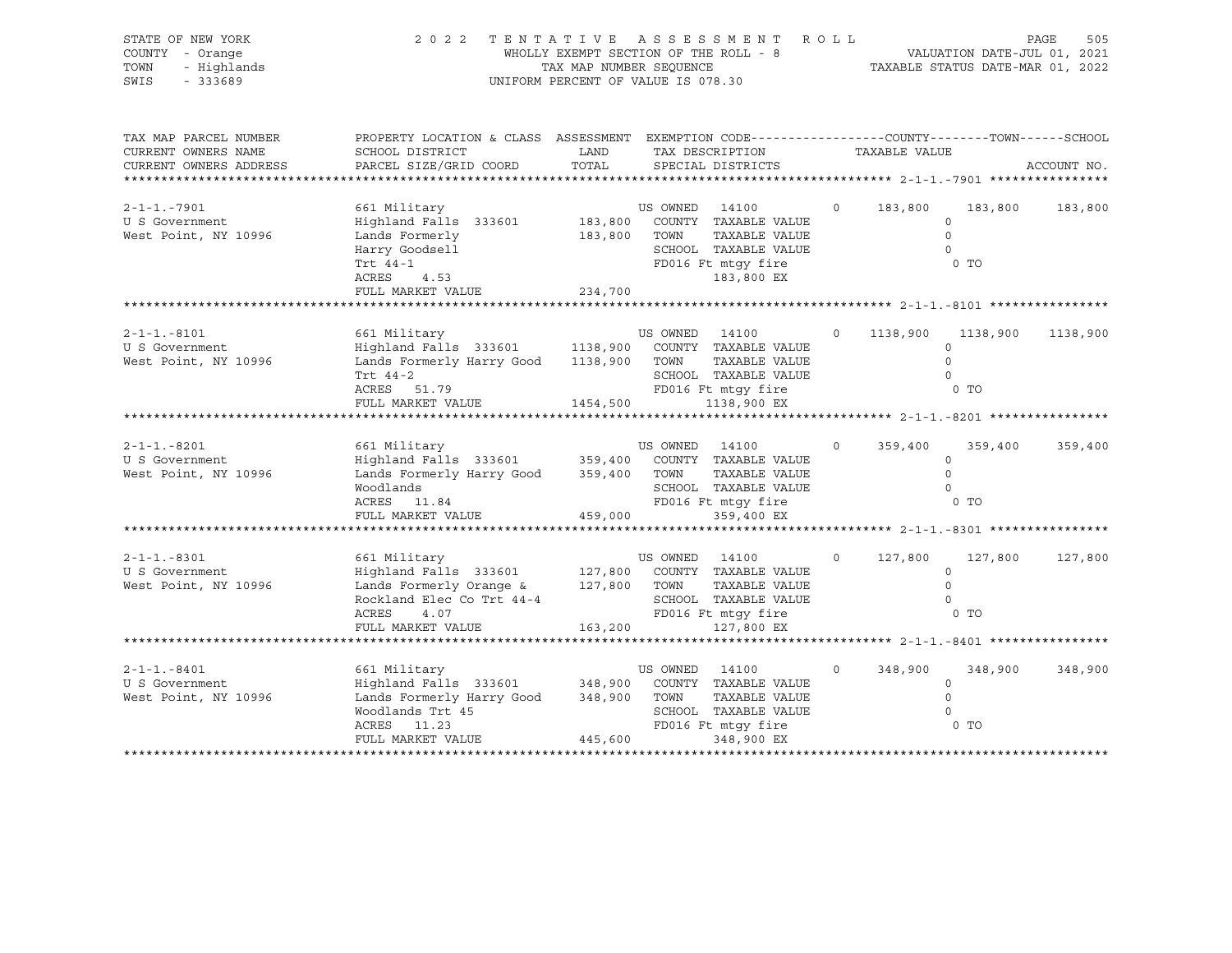| STATE OF NEW YORK<br>COUNTY - Orange<br>TOWN<br>- Highlands<br>$-333689$<br>SWIS | 2 0 2 2                                                                                                                                                              | WHOLLY EXEMPT SECTION OF THE ROLL - 8<br>TAX MAP NUMBER SEOUENCE<br>UNIFORM PERCENT OF VALUE IS 078.30 |                                 | TENTATIVE ASSESSMENT ROLL                                                                                                 |          |               | VALUATION DATE-JUL 01, 2021<br>TAXABLE STATUS DATE-MAR 01, 2022 | PAGE<br>506 |
|----------------------------------------------------------------------------------|----------------------------------------------------------------------------------------------------------------------------------------------------------------------|--------------------------------------------------------------------------------------------------------|---------------------------------|---------------------------------------------------------------------------------------------------------------------------|----------|---------------|-----------------------------------------------------------------|-------------|
| TAX MAP PARCEL NUMBER<br>CURRENT OWNERS NAME<br>CURRENT OWNERS ADDRESS           | PROPERTY LOCATION & CLASS ASSESSMENT EXEMPTION CODE----------------COUNTY-------TOWN------SCHOOL<br>SCHOOL DISTRICT<br>PARCEL SIZE/GRID COORD                        | LAND<br>TOTAL                                                                                          |                                 | TAX DESCRIPTION<br>SPECIAL DISTRICTS                                                                                      |          | TAXABLE VALUE |                                                                 | ACCOUNT NO. |
| $2 - 1 - 1 - 8501$<br>U S Government<br>West Point, NY 10996                     | 661 Military<br>Highland Falls 333601<br>Lands Formerly Vill Hf<br>House&barn-Bungalow Trt46<br>ACRES 380.58<br>FULL MARKET VALUE                                    | 9822,400                                                                                               | US OWNED 14100                  | 7560,000 COUNTY TAXABLE VALUE<br>7690,900 TOWN TAXABLE VALUE<br>SCHOOL TAXABLE VALUE<br>FD016 Ft mtgy fire<br>7690,900 EX | $\circ$  | 7690,900      | 7690,900<br>$\circ$<br>$\Omega$<br>$\Omega$<br>0 <sub>T</sub>   | 7690,900    |
|                                                                                  |                                                                                                                                                                      |                                                                                                        |                                 |                                                                                                                           |          |               |                                                                 |             |
| $2 - 1 - 1 - 8601$<br>U S Government<br>West Point, NY 10996                     | 661 Military<br>Highland Falls 333601 2618,000 COUNTY TAXABLE VALUE<br>Lds Formerly J T Cassidy<br>Woodland Trt 47<br>ACRES 127.59<br>FULL MARKET VALUE              | 2618,000 TOWN<br>3343,600                                                                              | US OWNED 14100                  | TAXABLE VALUE<br>SCHOOL TAXABLE VALUE<br>FD016 Ft mtgy fire<br>2618,000 EX                                                | $\Omega$ | 2618,000      | 2618,000<br>$\circ$<br>$\circ$<br>$\Omega$<br>$0$ TO            | 2618,000    |
|                                                                                  |                                                                                                                                                                      |                                                                                                        |                                 |                                                                                                                           |          |               |                                                                 |             |
| $2 - 1 - 1 - 8701$<br>U S Government<br>West Point, NY 10996                     | 661 Military<br>Highland Falls 333601 1206,000 COUNTY TAXABLE VALUE<br>Lands Formerly<br>Mrs M Archer-Shee Trt 49<br>ACRES 55.23<br>FULL MARKET VALUE                | 1540,200                                                                                               | US OWNED 14100<br>1206,000 TOWN | TAXABLE VALUE<br>SCHOOL TAXABLE VALUE<br>FD016 Ft mtqy fire<br>1206,000 EX                                                | $\circ$  | 1206,000      | 1206,000<br>$\Omega$<br>$\Omega$<br>$\Omega$<br>0 <sub>T</sub>  | 1206,000    |
|                                                                                  |                                                                                                                                                                      |                                                                                                        |                                 |                                                                                                                           |          |               |                                                                 |             |
| $2 - 1 - 1 - 8801$<br>U S Government<br>West Point, NY 10996                     | 661 Military<br>Highland Falls 333601 947,700 COUNTY TAXABLE VALUE<br>Lands Formerly A Eristoff 947,700 TOWN<br>Woodlands Trt 50<br>ACRES 41.99<br>FULL MARKET VALUE | 1210,300                                                                                               | US OWNED 14100                  | TAXABLE VALUE<br>SCHOOL TAXABLE VALUE<br>FD016 Ft mtqy fire<br>947,700 EX                                                 | $\circ$  | 947,700       | 947,700<br>$\circ$<br>$\Omega$<br>$\Omega$<br>$0$ TO            | 947,700     |
|                                                                                  |                                                                                                                                                                      |                                                                                                        |                                 |                                                                                                                           |          |               |                                                                 |             |
| $2 - 1 - 1 - 8901$<br>U S Government<br>West Point, NY 10996                     | 661 Military<br>Highland Falls 333601<br>Lands Formerly<br>Ovayonda Ests Inc Trt 51<br>ACRES 41.19<br>FULL MARKET VALUE 1190,400                                     | 932,100<br>932,100 TOWN                                                                                | US OWNED 14100                  | COUNTY TAXABLE VALUE<br>TAXABLE VALUE<br>SCHOOL TAXABLE VALUE<br>FD016 Ft mtqy fire<br>932,100 EX                         | $\circ$  | 932,100       | 932,100<br>$\circ$<br>$\Omega$<br>$\Omega$<br>0 TO              | 932,100     |
|                                                                                  |                                                                                                                                                                      |                                                                                                        |                                 |                                                                                                                           |          |               |                                                                 |             |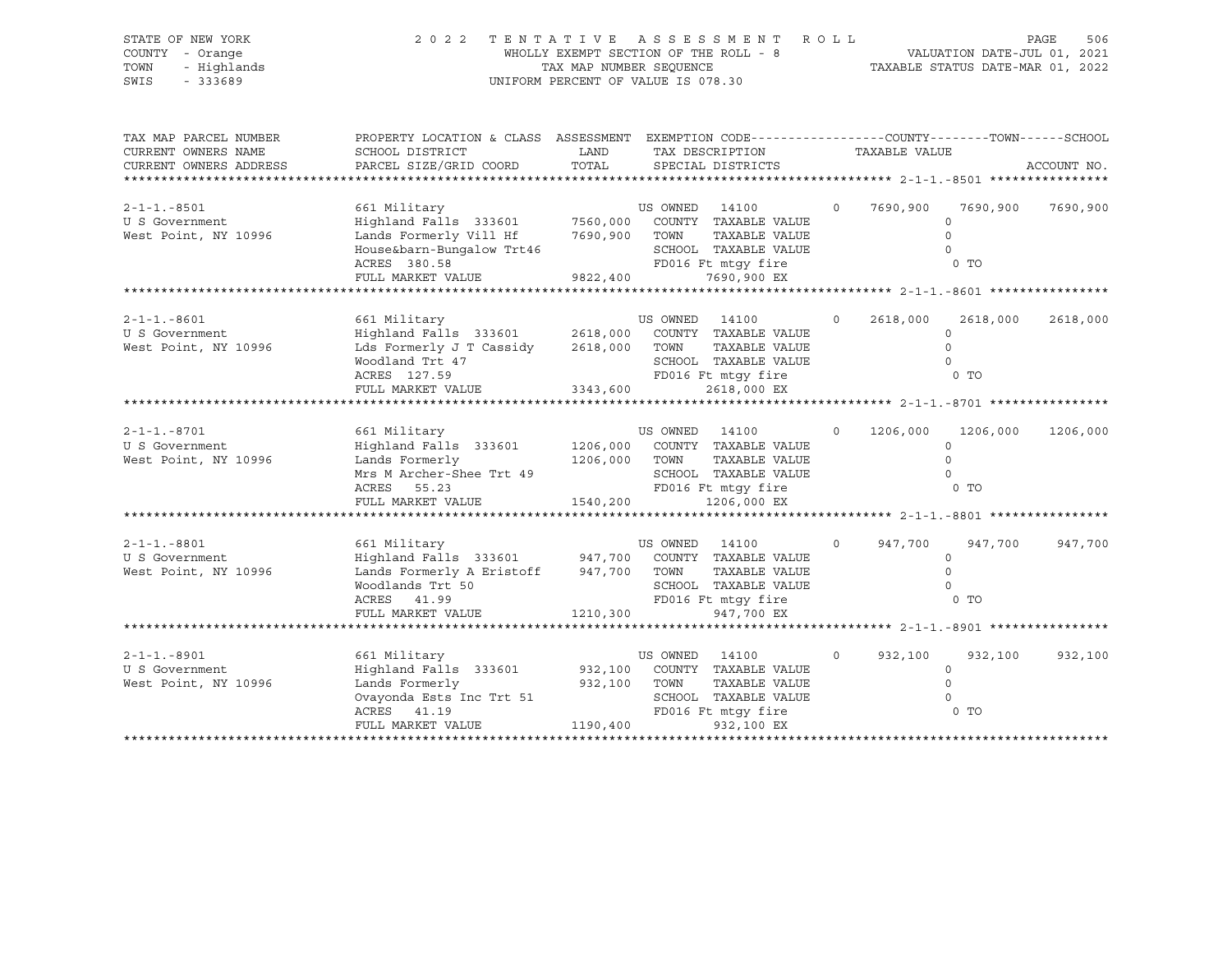| STATE OF NEW YORK<br>COUNTY - Orange<br>- Highlands<br>TOWN<br>SWIS<br>$-333689$ | 2022 TENTATIVE ASSESSMENT ROLL                                                                                                                                  | WHOLLY EXEMPT SECTION OF THE ROLL - 8<br>TAX MAP NUMBER SEQUENCE<br>UNIFORM PERCENT OF VALUE IS 078.30 |                         |                                                                                                             |          |               | VALUATION DATE-JUL 01, 2021<br>TAXABLE STATUS DATE-MAR 01, 2022 | PAGE<br>507 |
|----------------------------------------------------------------------------------|-----------------------------------------------------------------------------------------------------------------------------------------------------------------|--------------------------------------------------------------------------------------------------------|-------------------------|-------------------------------------------------------------------------------------------------------------|----------|---------------|-----------------------------------------------------------------|-------------|
| TAX MAP PARCEL NUMBER<br>CURRENT OWNERS NAME<br>CURRENT OWNERS ADDRESS           | PROPERTY LOCATION & CLASS ASSESSMENT EXEMPTION CODE---------------COUNTY-------TOWN-----SCHOOL<br>SCHOOL DISTRICT<br>PARCEL SIZE/GRID COORD                     | LAND<br>TOTAL                                                                                          |                         | TAX DESCRIPTION<br>SPECIAL DISTRICTS                                                                        |          | TAXABLE VALUE |                                                                 | ACCOUNT NO. |
| $2 - 1 - 1 - 9001$<br>U S Government<br>West Point, NY 10996                     | 661 Military<br>Highland Falls 333601<br>Lands Formerly<br>Ben & Thirza Sheldon<br>$Rest/gas$ 300X150<br>ACRES<br>1.00<br>FULL MARKET VALUE                     | 92,000<br>109,700<br>140,100                                                                           | US OWNED 14100<br>TOWN  | COUNTY TAXABLE VALUE<br>TAXABLE VALUE<br>SCHOOL TAXABLE VALUE<br>FD016 Ft mtqy fire<br>109,700 EX           | $\Omega$ | 109,700       | 109,700<br>$\circ$<br>$\mathbf 0$<br>$\Omega$<br>0 TO           | 109,700     |
| $2 - 1 - 1 - 9101$                                                               | 661 Military                                                                                                                                                    |                                                                                                        | US OWNED 14100          |                                                                                                             |          |               | 0 13784,600 13784,600 13784,600                                 |             |
| U S Government<br>West Point, NY 10996                                           | Highland Falls 333601 13784,600<br>Lands Formerly P I P Comm 13784,600 TOWN<br>Trt 52<br>ACRES 699.88                                                           |                                                                                                        |                         | COUNTY TAXABLE VALUE<br>TAXABLE VALUE<br>SCHOOL TAXABLE VALUE<br>FD016 Ft mtgy fire                         |          |               | $\circ$<br>$\circ$<br>$\circ$<br>$0$ TO                         |             |
|                                                                                  | FULL MARKET VALUE                                                                                                                                               | 17604,900                                                                                              |                         | 13784,600 EX                                                                                                |          |               | ******************* 2-1-1.-9201 *****************               |             |
| $2 - 1 - 1 - 9201$<br>U S Government<br>West Point, NY 10996                     | 661 Military<br>Highland Falls 333601 155,900 COUNTY TAXABLE VALUE<br>Lands Formerly Orange &<br>Rockland Elec Co Trt 52A<br>ACRES<br>3.58<br>FULL MARKET VALUE | 155,900 TOWN<br>199,100                                                                                | US OWNED 14100          | TAXABLE VALUE<br>SCHOOL TAXABLE VALUE<br>FD016 Ft mtgy fire<br>155,900 EX                                   | $\circ$  | 155,900       | 155,900<br>$\circ$<br>$\Omega$<br>$\Omega$<br>0 TO              | 155,900     |
|                                                                                  |                                                                                                                                                                 |                                                                                                        |                         |                                                                                                             |          |               |                                                                 |             |
| $2 - 1 - 1 - 9301$<br>U S Government<br>West Point, NY 10996                     | 661 Military<br>Highland Falls 333601<br>Lands Formerly<br>Columbia Univ<br>Trt 53<br>ACRES<br>1.25<br>FULL MARKET VALUE                                        | 87,800<br>112,100                                                                                      | US OWNED<br>87,800 TOWN | 14100<br>COUNTY TAXABLE VALUE<br>TAXABLE VALUE<br>SCHOOL TAXABLE VALUE<br>FD016 Ft mtgy fire<br>87,800 EX   | $\circ$  | 87,800        | 87,800<br>$\circ$<br>$\circ$<br>$\circ$<br>$0$ TO               | 87,800      |
|                                                                                  |                                                                                                                                                                 |                                                                                                        |                         |                                                                                                             |          |               |                                                                 |             |
| $2 - 1 - 1 - 9351$<br>U S Government<br>West Point, NY 10996                     | 661 Military<br>Highland Falls 333601<br>Lands Formerly<br>P I P Comm<br>Trt 54<br>ACRES 141.00<br>FULL MARKET VALUE                                            | 2879,600 TOWN<br>3677,700                                                                              | US OWNED 14100          | 2879,600 COUNTY TAXABLE VALUE<br>TAXABLE VALUE<br>SCHOOL TAXABLE VALUE<br>FD016 Ft mtgy fire<br>2879,600 EX | $\circ$  | 2879,600      | 2879,600<br>$\Omega$<br>$\circ$<br>$\circ$<br>$0$ TO            | 2879,600    |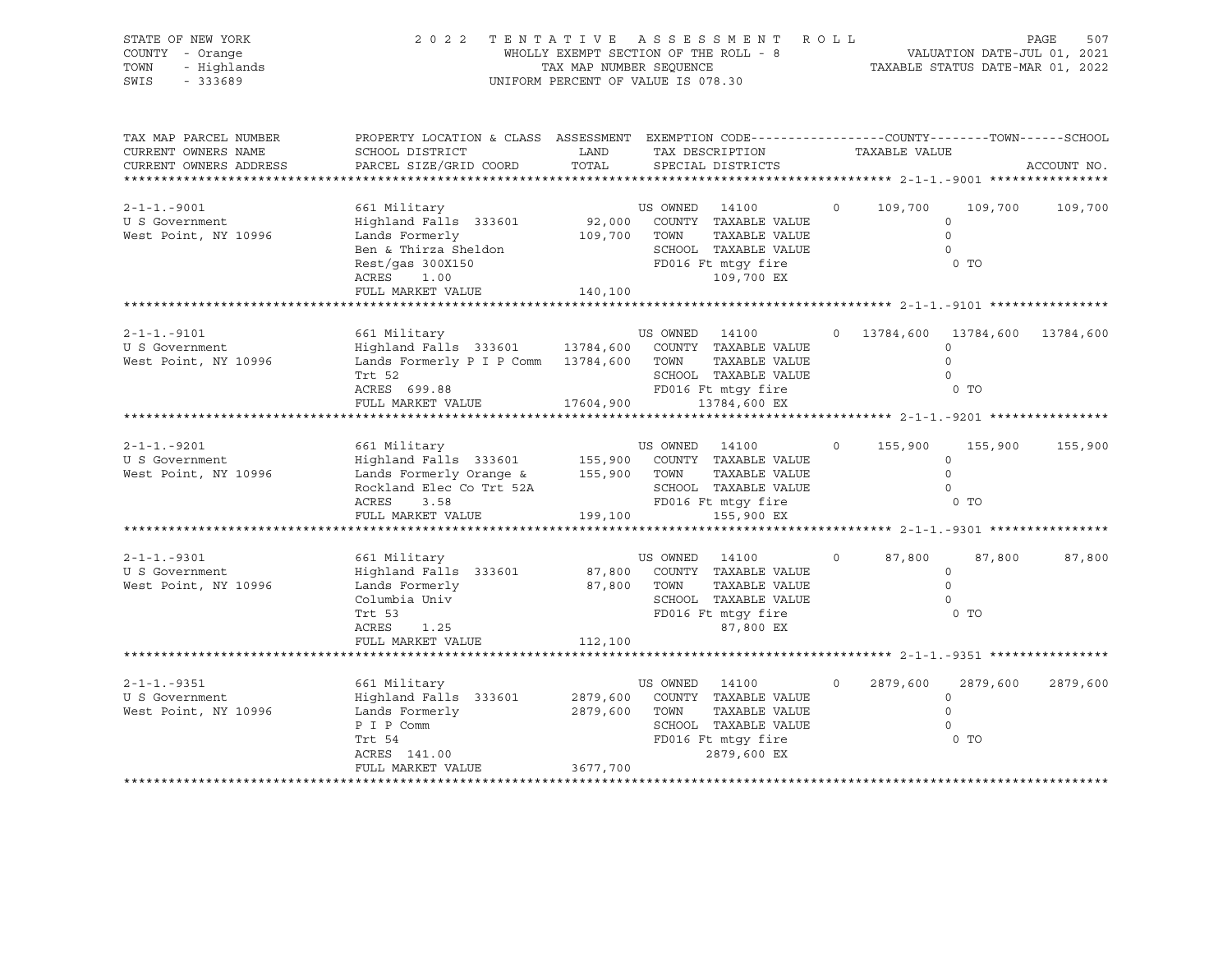| STATE OF NEW YORK<br>COUNTY - Orange<br>- Highlands<br>TOWN<br>SWIS<br>$-333689$ | 2022 TENTATIVE ASSESSMENT ROLL                                                                                                                       | UNIFORM PERCENT OF VALUE IS 078.30 |                                | WHOLLY EXEMPT SECTION OF THE ROLL - 8<br>TAX MAP NUMBER SEQUENCE THE ROLL - 8<br>TAX MAP NUMBER SEQUENCE TAXABLE STATUS DATE-MAR 01, 2022 |                |               |                                                             | PAGE<br>508 |
|----------------------------------------------------------------------------------|------------------------------------------------------------------------------------------------------------------------------------------------------|------------------------------------|--------------------------------|-------------------------------------------------------------------------------------------------------------------------------------------|----------------|---------------|-------------------------------------------------------------|-------------|
| TAX MAP PARCEL NUMBER<br>CURRENT OWNERS NAME<br>CURRENT OWNERS ADDRESS           | PROPERTY LOCATION & CLASS ASSESSMENT EXEMPTION CODE----------------COUNTY-------TOWN------SCHOOL<br>SCHOOL DISTRICT<br>PARCEL SIZE/GRID COORD        | LAND<br>TOTAL                      |                                | TAX DESCRIPTION<br>SPECIAL DISTRICTS                                                                                                      |                | TAXABLE VALUE |                                                             | ACCOUNT NO. |
| $2 - 1 - 1 - 9401$<br>U S Government<br>West Point, NY 10996                     | 661 Military<br>Highland Falls 333601<br>Lands Formerly<br>Frances Pell Archer-Shee<br>Trt 57<br>0.94<br>ACRES<br>FULL MARKET VALUE                  | 100,400                            | US OWNED 14100<br>78,600 TOWN  | 78,600 COUNTY TAXABLE VALUE<br>TAXABLE VALUE<br>SCHOOL TAXABLE VALUE<br>SCHOOL TAXABLE VALI<br>FD016 Ft mtgy fire<br>78,600 EX            | $\circ$        | 78,600        | 78,600<br>$\circ$<br>$\circ$<br>$\Omega$<br>$0$ TO          | 78,600      |
|                                                                                  |                                                                                                                                                      |                                    |                                |                                                                                                                                           |                |               |                                                             |             |
| $2 - 1 - 1 - 9501$<br>U S Government<br>West Point, NY 10996                     | 661 Military<br>Highland Falls 333601<br>Lands Formerly<br>V Bradshaw<br>Bungalow Trt 60<br>PD016 Ft mtgy fire<br>NGDEC 2021<br>ACRES<br>0.91        |                                    | US OWNED 14100<br>214,400 TOWN | 89,000 COUNTY TAXABLE VALUE<br>TAXABLE VALUE<br>SCHOOL TAXABLE VALUE<br>214,400 EX                                                        | $\overline{0}$ | 214,400       | 214,400<br>$\circ$<br>$\Omega$<br>$\circ$<br>0 <sub>T</sub> | 214,400     |
|                                                                                  | FULL MARKET VALUE                                                                                                                                    | 273,800                            |                                |                                                                                                                                           |                |               |                                                             |             |
| $2 - 1 - 1 - 9601$<br>U S Government<br>West Point, NY 10996                     | 661 Military<br>Highland Falls 333601<br>Lands Formerly<br>George A Breckbeil<br>House Trt 61<br>House Trt 61<br>ACRES<br>4.95<br>FULL MARKET VALUE  | 263,000                            | US OWNED 14100<br>205,900 TOWN | 205,900 COUNTY TAXABLE VALUE<br>TAXABLE VALUE<br>SCHOOL TAXABLE VALUE<br>SCHOOL TAXABLE VALUE<br>FD016 Ft mtgy fire<br>205,900 EX         | $\circ$        | 205,900       | 205,900<br>$\circ$<br>$\circ$<br>$\Omega$<br>$0$ TO         | 205,900     |
|                                                                                  |                                                                                                                                                      |                                    |                                |                                                                                                                                           |                |               |                                                             |             |
| $2 - 1 - 1 - 9701$<br>U S Government<br>West Point, NY 10996                     | 661 Military<br>Highland Falls 333601<br>Lands Formerly<br>Mrs J Conley<br>2 Houses $Trt$ 62<br>ACRES<br>2.26                                        | 222,000 TOWN                       | US OWNED 14100                 | 94,000 COUNTY TAXABLE VALUE<br>TAXABLE VALUE<br>SCHOOL TAXABLE VALUE<br>FD016 Ft mtgy fire<br>222,000 EX                                  | $\Omega$       | 222,000       | 222,000<br>$\circ$<br>$\Omega$<br>$\Omega$<br>$0$ TO        | 222,000     |
|                                                                                  | FULL MARKET VALUE                                                                                                                                    | 283,500                            |                                |                                                                                                                                           |                |               |                                                             |             |
|                                                                                  |                                                                                                                                                      |                                    |                                |                                                                                                                                           |                |               |                                                             |             |
| $2 - 1 - 1 - 9801$<br>U S Government<br>West Point, NY 10996                     | 661 Military<br>Highland Falls 333601<br>Lands Formerly<br>Chas & Sarah Conley<br>House Trt 63<br>House Trt 63<br>ACRES<br>0.89<br>FULL MARKET VALUE | 172,700 TOWN<br>220,600            | US OWNED 14100                 | 67,000 COUNTY TAXABLE VALUE<br>TAXABLE VALUE<br>SCHOOL TAXABLE VALUE<br>FD016 Ft mtgy fire<br>172,700 EX                                  | $\circ$        | 172,700       | 172,700<br>$\circ$<br>$\circ$<br>$\Omega$<br>$0$ TO         | 172,700     |
|                                                                                  |                                                                                                                                                      |                                    |                                |                                                                                                                                           |                |               |                                                             |             |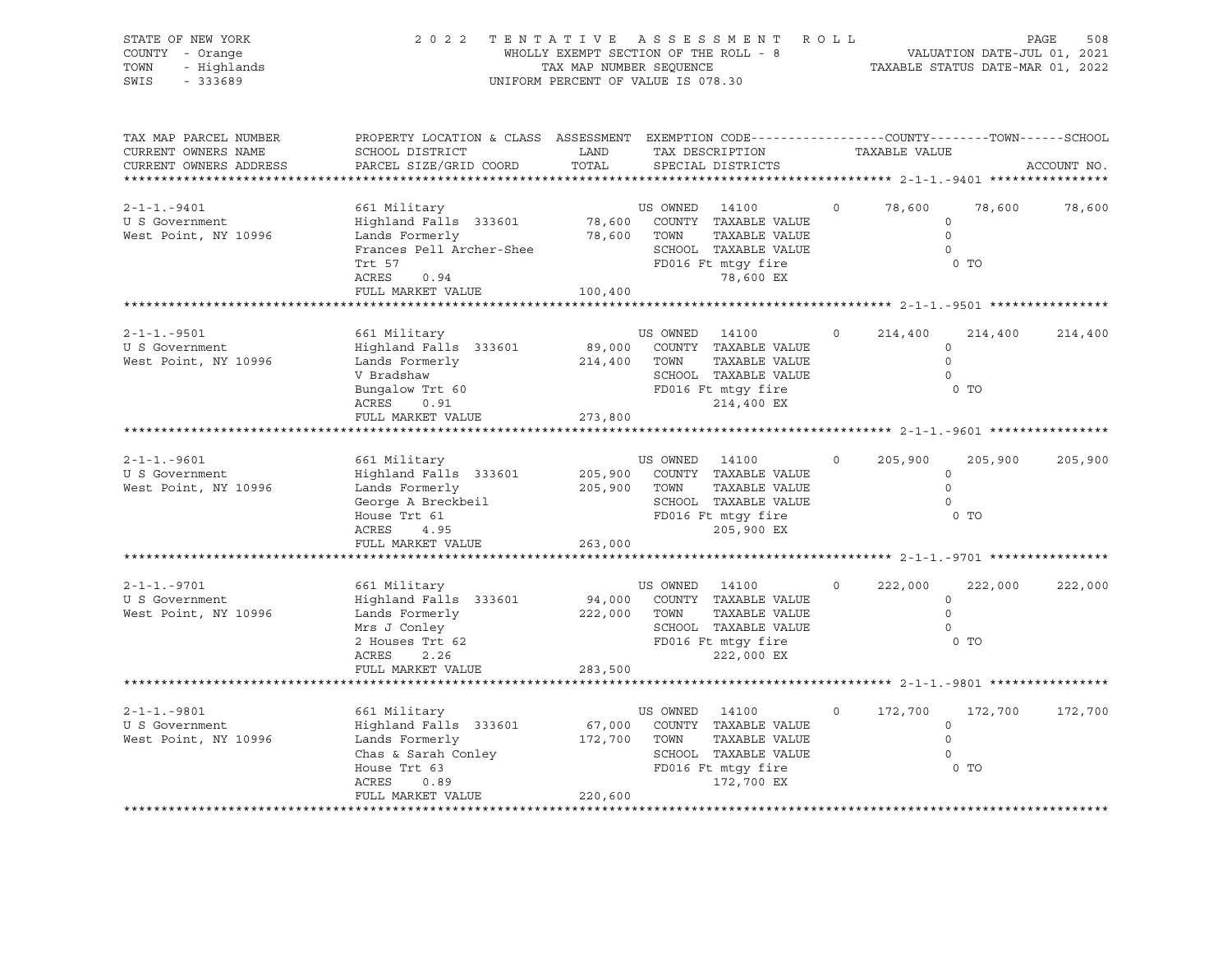| STATE OF NEW YORK<br>COUNTY - Orange<br>TOWN<br>- Highlands<br>$-333689$<br>SWIS                        | 2 0 2 2                                                                                                                                     | WHOLLY EXEMPT SECTION OF THE ROLL - 8<br>TAX MAP NUMBER SEQUENCE<br>UNIFORM PERCENT OF VALUE IS 078.30 |                | TENTATIVE ASSESSMENT ROLL                                                                                                                                               |          |               | VALUATION DATE-JUL 01, 2021<br>TAXABLE STATUS DATE-MAR 01, 2022 | 509<br>PAGE |
|---------------------------------------------------------------------------------------------------------|---------------------------------------------------------------------------------------------------------------------------------------------|--------------------------------------------------------------------------------------------------------|----------------|-------------------------------------------------------------------------------------------------------------------------------------------------------------------------|----------|---------------|-----------------------------------------------------------------|-------------|
| TAX MAP PARCEL NUMBER<br>CURRENT OWNERS NAME<br>CURRENT OWNERS ADDRESS<br>***************************** | PROPERTY LOCATION & CLASS ASSESSMENT EXEMPTION CODE---------------COUNTY-------TOWN-----SCHOOL<br>SCHOOL DISTRICT<br>PARCEL SIZE/GRID COORD | LAND<br>TOTAL                                                                                          |                | TAX DESCRIPTION<br>SPECIAL DISTRICTS                                                                                                                                    |          | TAXABLE VALUE |                                                                 | ACCOUNT NO. |
| $2 - 1 - 1 - 9901$<br>U S Government<br>West Point, NY 10996                                            | 661 Military<br>Highland Falls 333601<br>Lands Formerly<br>Amelia Kunath<br>House Trt 64<br>ACRES 11.13<br>FULL MARKET VALUE                | 368,000<br>464,800 TOWN<br>593,600                                                                     | US OWNED 14100 | COUNTY TAXABLE VALUE<br>TAXABLE VALUE<br>SCHOOL TAXABLE VALUE<br>FD016 Ft mtgy fire<br>464,800 EX                                                                       | $\circ$  | 464,800       | 464,800<br>$\circ$<br>$\Omega$<br>$\circ$<br>0 <sub>T</sub>     | 464,800     |
|                                                                                                         |                                                                                                                                             |                                                                                                        |                |                                                                                                                                                                         |          |               |                                                                 |             |
| $2 - 1 - 1 - 9902$<br>U S Government<br>West Point, NY 10996                                            | 661 Military<br>Highland Falls 333601<br>Lands Formerly<br>Geo & Mathilda Therin<br>House Trt 64A<br>ACRES<br>2.39                          | 238,200 TOWN                                                                                           | US OWNED 14100 | 132,000 COUNTY TAXABLE VALUE<br>TAXABLE VALUE<br>SCHOOL TAXABLE VALUE<br>FD016 Ft mtgy fire<br>238,200 EX                                                               | $\circ$  | 238,200       | 238,200<br>$\circ$<br>$\circ$<br>$\Omega$<br>0 <sub>T</sub>     | 238,200     |
|                                                                                                         | FULL MARKET VALUE                                                                                                                           | 304,200                                                                                                |                |                                                                                                                                                                         |          |               |                                                                 |             |
| $2 - 1 - 1 - 9903$<br>U S Government<br>West Point, NY 10996                                            | 661 Military<br>Highland Falls 333601<br>Lands Formerly<br>Andrew Diller<br>House Trt 65<br>ACRES<br>5.11<br>FULL MARKET VALUE              | 100,500 TOWN<br>128,400                                                                                | US OWNED 14100 | 100,500 COUNTY TAXABLE VALUE<br>TAXABLE VALUE<br>SCHOOL TAXABLE VALUE<br>FD016 Ft mtgy fire<br>100,500 EX<br>******************************* 2-1-1.-9904 ************** | $\circ$  | 100,500       | 100,500<br>$\circ$<br>$\circ$<br>$\circ$<br>$0$ TO              | 100,500     |
|                                                                                                         |                                                                                                                                             |                                                                                                        |                |                                                                                                                                                                         |          |               |                                                                 |             |
| $2 - 1 - 1 - 9904$<br>U S Government<br>West Point, NY 10996                                            | 661 Military<br>Highland Falls 333601<br>Lands Formerly<br>Andrew Diller<br>Trt 66<br>ACRES<br>7.59                                         | 280,000<br>380,500 TOWN                                                                                | US OWNED 14100 | COUNTY TAXABLE VALUE<br>TAXABLE VALUE<br>SCHOOL TAXABLE VALUE<br>FD016 Ft mtqy fire<br>380,500 EX                                                                       | $\Omega$ | 380,500       | 380,500<br>$\circ$<br>$\mathbf 0$<br>$\Omega$<br>0 TO           | 380,500     |
|                                                                                                         | FULL MARKET VALUE                                                                                                                           | 486,000                                                                                                |                |                                                                                                                                                                         |          |               |                                                                 |             |
| $2 - 1 - 1 - 9905$<br>U S Government<br>West Point, NY 10996                                            | 661 Military<br>Highland Falls 333601<br>Lands Formerly<br>J F Ficken<br>3 Houses Trt 67<br>ACRES<br>5.59<br>FULL MARKET VALUE              | 250,000<br>566,000 TOWN<br>722,900                                                                     | US OWNED 14100 | COUNTY TAXABLE VALUE<br>TAXABLE VALUE<br>SCHOOL TAXABLE VALUE<br>FD016 Ft mtgy fire<br>566,000 EX                                                                       | $\circ$  | 566,000       | 566,000<br>$\circ$<br>$\circ$<br>$\Omega$<br>$0$ TO             | 566,000     |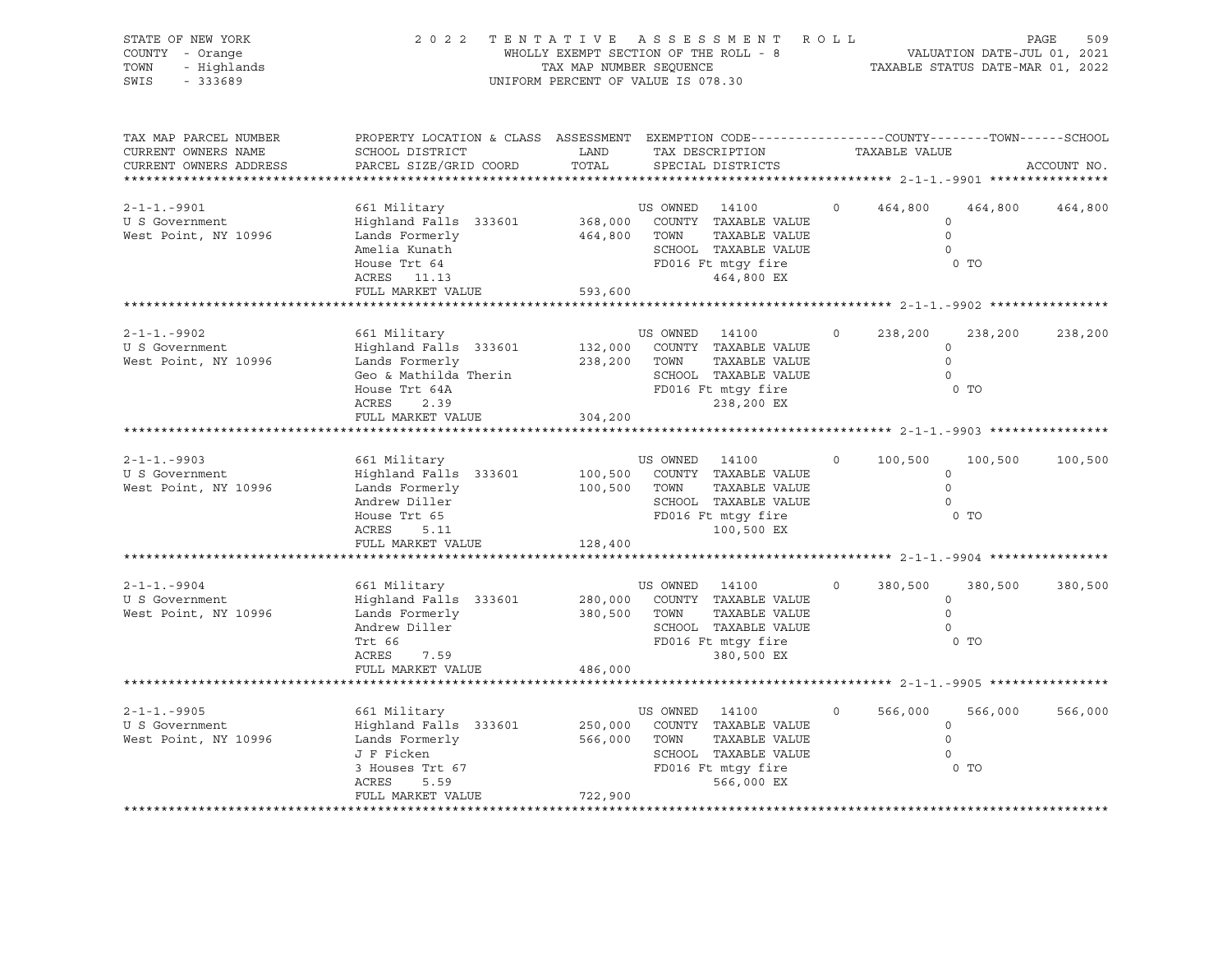| STATE OF NEW YORK<br>COUNTY - Orange<br>TOWN<br>- Highlands<br>SWIS<br>$-333689$                         | 2022 TENTATIVE ASSESSMENT ROLL                                                                                                                              | TAX MAP NUMBER SEQUENCE<br>UNIFORM PERCENT OF VALUE IS 078.30 |                                | WHOLLY EXEMPT SECTION OF THE ROLL - 8                                                                                            |          |               | VALUATION DATE-JUL 01, 2021<br>TAXABLE STATUS DATE-MAR 01, 2022    | 510<br>PAGE |
|----------------------------------------------------------------------------------------------------------|-------------------------------------------------------------------------------------------------------------------------------------------------------------|---------------------------------------------------------------|--------------------------------|----------------------------------------------------------------------------------------------------------------------------------|----------|---------------|--------------------------------------------------------------------|-------------|
| TAX MAP PARCEL NUMBER<br>CURRENT OWNERS NAME<br>CURRENT OWNERS ADDRESS<br>****************************** | PROPERTY LOCATION & CLASS ASSESSMENT EXEMPTION CODE---------------COUNTY-------TOWN-----SCHOOL<br>SCHOOL DISTRICT<br>PARCEL SIZE/GRID COORD                 | LAND<br>TOTAL                                                 |                                | TAX DESCRIPTION<br>SPECIAL DISTRICTS                                                                                             |          | TAXABLE VALUE |                                                                    | ACCOUNT NO. |
| $2 - 1 - 1 - 9906$<br>U S Government<br>West Point, NY 10996                                             | 661 Military<br>Highland Falls 333601<br>Lands Formerly<br>John Faltinowski Sr<br>House Trt 68<br>ACRES<br>1.34<br>FULL MARKET VALUE                        | 264,900                                                       | US OWNED 14100<br>207,400 TOWN | 103,000 COUNTY TAXABLE VALUE<br>TAXABLE VALUE<br>SCHOOL TAXABLE VALUE<br>FD016 Ft mtgy fire<br>207,400 EX                        | $\circ$  | 207,400       | 207,400<br>$\circ$<br>$\Omega$<br>$\overline{0}$<br>0 <sub>T</sub> | 207,400     |
|                                                                                                          |                                                                                                                                                             |                                                               |                                |                                                                                                                                  |          |               |                                                                    |             |
| $2 - 1 - 1 - 9907$<br>U S Government<br>West Point, NY 10996                                             | 661 Military<br>Highland Falls 333601<br>Lands Formerly<br>Carrie Hunt<br>House On 49X139 Trt 69 FD016 Ft mtgy fire<br>ACRES<br>0.16                        | 133,100 TOWN                                                  | US OWNED 14100                 | 26,500 COUNTY TAXABLE VALUE<br>TAXABLE VALUE<br>SCHOOL TAXABLE VALUE<br>133,100 EX                                               | $\circ$  | 133,100       | 133,100<br>$\circ$<br>$\circ$<br>$\Omega$<br>0 TO                  | 133,100     |
|                                                                                                          | FULL MARKET VALUE                                                                                                                                           | 170,000                                                       |                                | ************************************** 2-1-1.-9908 *****************                                                             |          |               |                                                                    |             |
| $2 - 1 - 1 - 9908$<br>U S Government<br>West Point, NY 10996                                             | 661 Military<br>Highland Falls 333601<br>Lands Formerly<br>Geo & Mary Hall<br>- - - The The 70<br>ACRES<br>0.42<br>FULL MARKET VALUE                        | 167,800 TOWN<br>214,300                                       | US OWNED 14100                 | 62,000 COUNTY TAXABLE VALUE<br>TAXABLE VALUE<br>SCHOOL TAXABLE VALUE<br>SCHOOL TAXABLE VALUE<br>FD016 Ft mtgy fire<br>167,800 EX | $\circ$  | 167,800       | 167,800<br>$\circ$<br>$\Omega$<br>$\circ$<br>$0$ TO                | 167,800     |
| $2 - 1 - 1 - 9909$<br>U S Government<br>West Point, NY 10996                                             | 661 Military<br>Highland Falls 333601<br>Lands Formerly<br>Mary A Lewis<br>House On 200X100 Trt 71 FD016 Ft mtgy fire<br>ACRES<br>0.54<br>FULL MARKET VALUE | 177,400 TOWN<br>226,600                                       | US OWNED 14100                 | 71,000 COUNTY TAXABLE VALUE<br>TAXABLE VALUE<br>SCHOOL TAXABLE VALUE<br>177,400 EX                                               | $\Omega$ | 177,400       | 177,400<br>$\circ$<br>$\mathbf 0$<br>$\Omega$<br>$0$ TO            | 177,400     |
|                                                                                                          |                                                                                                                                                             |                                                               |                                |                                                                                                                                  |          |               |                                                                    |             |
| $2 - 1 - 1 - 9910$<br>U S Government<br>West Point, NY 10996                                             | 661 Military<br>Highland Falls 333601<br>Lands Formerly<br>Mary Nelson<br>Trt 72<br>ACRES<br>0.26<br>FULL MARKET VALUE                                      | 7,600 TOWN<br>9,700                                           | US OWNED 14100                 | 7,600 COUNTY TAXABLE VALUE<br>TAXABLE VALUE<br>SCHOOL TAXABLE VALUE<br>FD016 Ft mtgy fire<br>7,600 EX                            | $\circ$  | 7,600         | 7,600<br>$\circ$<br>$\Omega$<br>$\Omega$<br>0 <sub>T</sub>         | 7,600       |
|                                                                                                          |                                                                                                                                                             |                                                               |                                |                                                                                                                                  |          |               |                                                                    |             |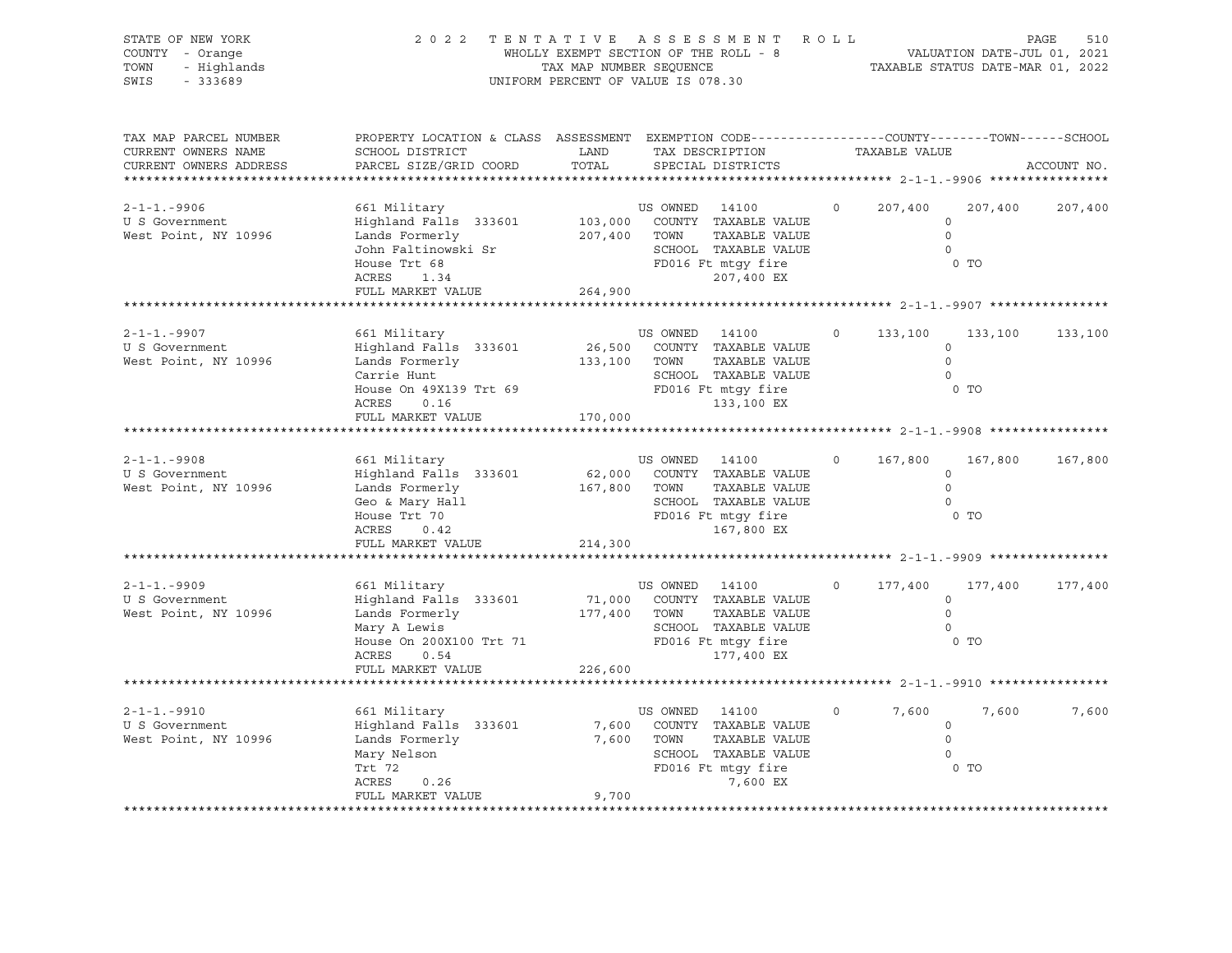| STATE OF NEW YORK<br>COUNTY - Orange<br>TOWN<br>- Highlands<br>SWIS<br>$-333689$ | 2022 TENTATIVE ASSESSMENT ROLL                                                                                                                                               | UNIFORM PERCENT OF VALUE IS 078.30 |                | WHOLLY EXEMPT SECTION OF THE ROLL - 8<br>TAX MAP NUMBER SEQUENCE THE ROLL - 8<br>TAXABLE STATUS DATE-MAR 01, 2022                |          |                |                                                                  | PAGE<br>511 |
|----------------------------------------------------------------------------------|------------------------------------------------------------------------------------------------------------------------------------------------------------------------------|------------------------------------|----------------|----------------------------------------------------------------------------------------------------------------------------------|----------|----------------|------------------------------------------------------------------|-------------|
| TAX MAP PARCEL NUMBER<br>CURRENT OWNERS NAME<br>CURRENT OWNERS ADDRESS           | PROPERTY LOCATION & CLASS ASSESSMENT EXEMPTION CODE----------------COUNTY-------TOWN------SCHOOL<br>SCHOOL DISTRICT<br>PARCEL SIZE/GRID COORD                                | LAND<br>TOTAL                      |                | TAX DESCRIPTION TAXABLE VALUE<br>SPECIAL DISTRICTS                                                                               |          |                |                                                                  | ACCOUNT NO. |
| $2 - 1 - 1 - 9911$<br>U S Government<br>West Point, NY 10996                     | 661 Military<br>Highland Falls 333601<br>Lands Formerly<br>Henry Roser<br>Henry Roser<br>100x100 Trt 73<br>ACRES 0.24<br>ACRES<br>0.24<br>FULL MARKET VALUE                  | 135,400 TOWN<br>172,900            | US OWNED 14100 | 29,000 COUNTY TAXABLE VALUE<br>TAXABLE VALUE<br>SCHOOL TAXABLE VALUE<br>FD016 Ft mtgy fire<br>135,400 EX                         | $\circ$  | 135,400        | 135,400<br>$\circ$<br>$\overline{0}$<br>$\overline{0}$<br>$0$ TO | 135,400     |
|                                                                                  |                                                                                                                                                                              |                                    |                |                                                                                                                                  |          |                |                                                                  |             |
| 2-1-1.-9912<br>U S Government<br>West Point, NY 10996                            | 661 Military<br>Highland Falls 333601<br>Lands Formerly<br>Lands Formeil,<br>Jos & Dorothy Ripa<br>Times Trt 73A<br>ACRES<br>0.12                                            | 127,600 TOWN                       | US OWNED 14100 | 21,000 COUNTY TAXABLE VALUE<br>TAXABLE VALUE<br>SCHOOL TAXABLE VALUE<br>SCHOOL TAXABLE VALUE<br>FD016 Ft mtgy fire<br>127,600 EX | $\circ$  | 127,600        | 127,600<br>$\circ$<br>$\circ$<br>$\Omega$<br>$0$ TO              | 127,600     |
|                                                                                  | FULL MARKET VALUE                                                                                                                                                            | 163,000                            |                | ************************************** 2-1-1.-9913 *****************                                                             |          |                |                                                                  |             |
| 2-1-1.-9913<br>U S Government<br>West Point, NY 10996                            | 661 Military<br>Highland Falls 333601<br>Lands Formerly<br>Charles Roser<br>House On 150X100 Trt 74 SCHOOL TAXABLE VALUE<br>ACRES 0 72<br>ACRES<br>0.72<br>FULL MARKET VALUE | 207,800 TOWN<br>265,400            | US OWNED 14100 | 83,000 COUNTY TAXABLE VALUE<br>TAXABLE VALUE<br>207,800 EX                                                                       |          | $0 \t 207,800$ | 207,800<br>$\circ$<br>$\circ$<br>$\circ$<br>$0$ TO               | 207,800     |
| $2 - 1 - 1 - 9914$<br>U S Government<br>West Point, NY 10996                     | 661 Military<br>Highland Falls 333601<br>Lands Formerly<br>Fred & Mary Christoff<br>House Trt 74A<br>ACRES<br>0.09<br>FULL MARKET VALUE                                      | 123,900 TOWN<br>158,200            | US OWNED 14100 | 17,000 COUNTY TAXABLE VALUE<br>TAXABLE VALUE<br>SCHOOL TAXABLE VALUE<br>FD016 Ft mtgy fire<br>123,900 EX                         | $\Omega$ | 123,900        | 123,900<br>$\circ$<br>$\circ$<br>$\Omega$<br>0 <sub>T</sub>      | 123,900     |
|                                                                                  |                                                                                                                                                                              |                                    |                |                                                                                                                                  |          |                |                                                                  |             |
| $2 - 1 - 1 - 9915$<br>U S Government<br>West Point, NY 10996                     | 661 Military<br>Highland Falls 333601<br>Lands Formerly<br>Martha Swim<br>House On 150X200 Trt 75 FD016 Ft mtgy fire<br>ACRES<br>0.50<br>FULL MARKET VALUE                   | 174,600 TOWN<br>223,000            | US OWNED 14100 | 69,000 COUNTY TAXABLE VALUE<br>TAXABLE VALUE<br>SCHOOL TAXABLE VALUE<br>174,600 EX                                               | $\circ$  | 174,600        | 174,600<br>$\circ$<br>$\circ$<br>$\Omega$<br>0 <sub>T</sub>      | 174,600     |
|                                                                                  |                                                                                                                                                                              |                                    |                |                                                                                                                                  |          |                |                                                                  |             |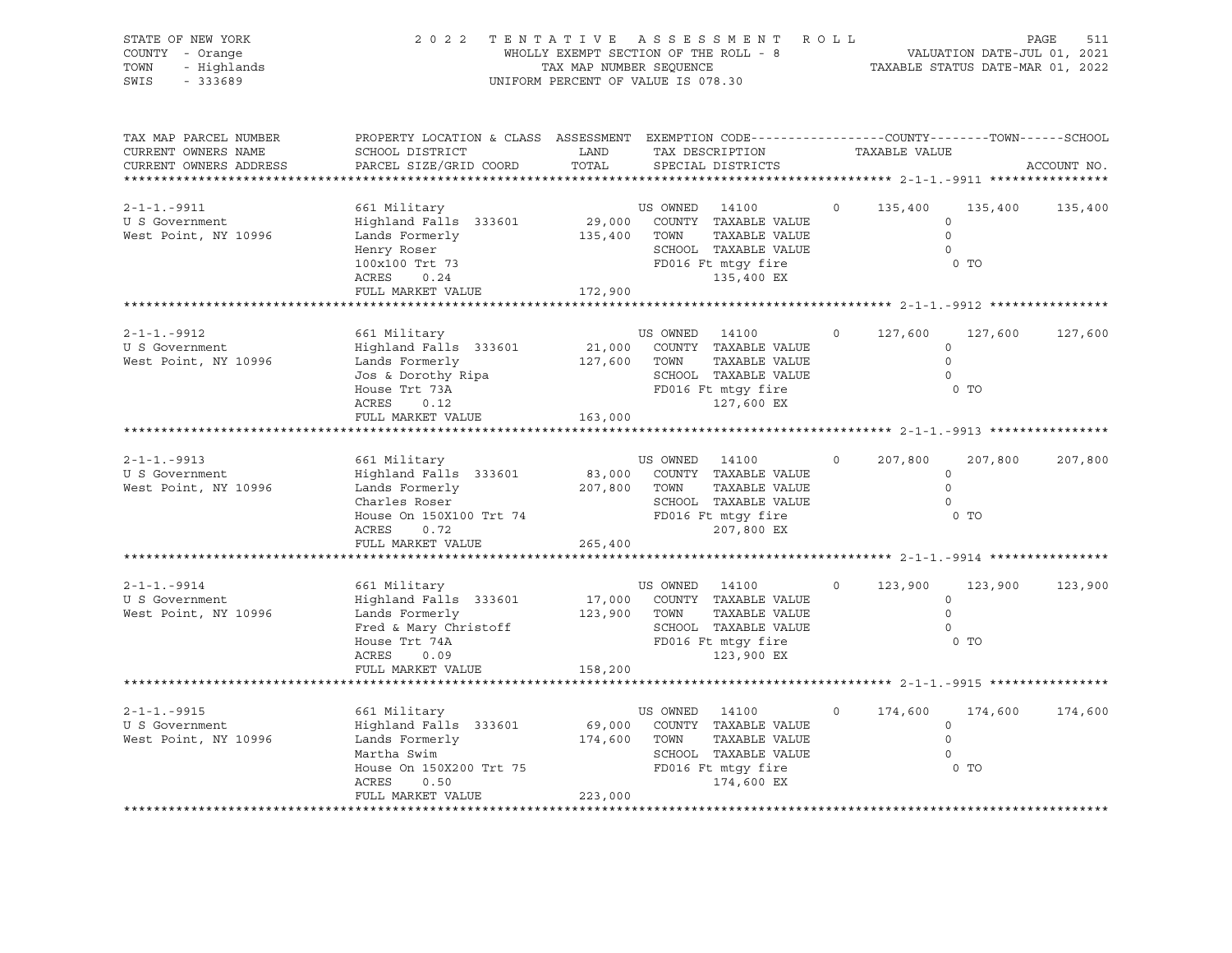| STATE OF NEW YORK<br>COUNTY - Orange<br>TOWN<br>- Highlands<br>SWIS<br>$-333689$                         | 2 0 2 2                                                                                                                                                                                                                       | TAX MAP NUMBER SEQUENCE<br>UNIFORM PERCENT OF VALUE IS 078.30 |                                | TENTATIVE ASSESSMENT ROLL<br>WHOLLY EXEMPT SECTION OF THE ROLL - 8                                        |          |               | VALUATION DATE-JUL 01, 2021<br>TAXABLE STATUS DATE-MAR 01, 2022 | 512<br>PAGE |
|----------------------------------------------------------------------------------------------------------|-------------------------------------------------------------------------------------------------------------------------------------------------------------------------------------------------------------------------------|---------------------------------------------------------------|--------------------------------|-----------------------------------------------------------------------------------------------------------|----------|---------------|-----------------------------------------------------------------|-------------|
| TAX MAP PARCEL NUMBER<br>CURRENT OWNERS NAME<br>CURRENT OWNERS ADDRESS<br>****************************** | PROPERTY LOCATION & CLASS ASSESSMENT EXEMPTION CODE----------------COUNTY-------TOWN------SCHOOL<br>SCHOOL DISTRICT<br>PARCEL SIZE/GRID COORD                                                                                 | LAND<br>TOTAL                                                 |                                | TAX DESCRIPTION<br>SPECIAL DISTRICTS                                                                      |          | TAXABLE VALUE |                                                                 | ACCOUNT NO. |
| $2 - 1 - 1 - 9916$<br>U S Government<br>West Point, NY 10996                                             | 661 Military<br>Highland Falls 333601<br>Lands Formerly<br>Wm & James Varcoe<br>2 Houses Trt 76<br>ACRES<br>3.17<br>FULL MARKET VALUE                                                                                         | 482,900                                                       | US OWNED 14100<br>378,100 TOWN | 167,000 COUNTY TAXABLE VALUE<br>TAXABLE VALUE<br>SCHOOL TAXABLE VALUE<br>FD016 Ft mtgy fire<br>378,100 EX | $\circ$  | 378,100       | 378,100<br>$\circ$<br>$\Omega$<br>$\circ$<br>0 <sub>T</sub>     | 378,100     |
|                                                                                                          |                                                                                                                                                                                                                               |                                                               |                                |                                                                                                           |          |               |                                                                 |             |
| $2 - 1 - 1 - 9917$<br>U S Government<br>West Point, NY 10996                                             | 661 Military<br>Highland Falls 333601<br>Lands Formerly<br>Stephen Volkringer<br>House Trt 77<br>ACRES 10.20                                                                                                                  |                                                               | US OWNED 14100<br>441,800 TOWN | 343,000 COUNTY TAXABLE VALUE<br>TAXABLE VALUE<br>SCHOOL TAXABLE VALUE<br>FD016 Ft mtgy fire<br>441,800 EX | $\circ$  | 441,800       | 441,800<br>$\circ$<br>$\circ$<br>$\Omega$<br>0 <sub>T</sub>     | 441,800     |
|                                                                                                          | FULL MARKET VALUE                                                                                                                                                                                                             | 564,200                                                       |                                | ************************************** 2-1-1.-9918 *****************                                      |          |               |                                                                 |             |
| $2 - 1 - 1 - 9918$<br>U S Government<br>West Point, NY 10996                                             | 661 Military<br>Highland Falls 333601<br>Lands Formerly<br>Anthony Volkringer<br>Exercise variating to the SCHOOL TAXABLE VALUE<br>House & Farm Trt 78 (FD016 Ft mtgy fire<br>ACREC 10.74<br>ACRES 18.74<br>FULL MARKET VALUE | 780,500                                                       | US OWNED 14100<br>611,100 TOWN | 500,000 COUNTY TAXABLE VALUE<br>TAXABLE VALUE<br>SCHOOL TAXABLE VALUE<br>611,100 EX                       | $\circ$  | 611,100       | 611,100<br>$\circ$<br>$\circ$<br>$\circ$<br>0 <sub>T</sub>      | 611,100     |
| 2-1-1.-9919<br>U S Government<br>West Point, NY 10996                                                    | 661 Military<br>Highland Falls 333601<br>Lands Formerly<br>Daniel Weyant<br>House Trt 79<br>ACRES<br>0.54<br>FULL MARKET VALUE                                                                                                | 376,000                                                       | US OWNED 14100<br>294,400 TOWN | 81,500 COUNTY TAXABLE VALUE<br>TAXABLE VALUE<br>SCHOOL TAXABLE VALUE<br>FD016 Ft mtqy fire<br>294,400 EX  | $\Omega$ | 294,400       | 294,400<br>$\circ$<br>$\mathbf 0$<br>$\Omega$<br>$0$ TO         | 294,400     |
| $2 - 1 - 1 - 9920$                                                                                       | 661 Military                                                                                                                                                                                                                  |                                                               | US OWNED 14100                 |                                                                                                           | $\circ$  | 158,600       | 158,600                                                         | 158,600     |
| U S Government<br>West Point, NY 10996                                                                   | Highland Falls 333601<br>Lands Formerly<br>Harvey Wintermuth<br>House 100X90 Trt 80<br>ACRES<br>0.33<br>FULL MARKET VALUE                                                                                                     | 158,600 TOWN<br>202,600                                       |                                | 53,000 COUNTY TAXABLE VALUE<br>TAXABLE VALUE<br>SCHOOL TAXABLE VALUE<br>FD016 Ft mtgy fire<br>158,600 EX  |          |               | $\circ$<br>$\circ$<br>$\Omega$<br>$0$ TO                        |             |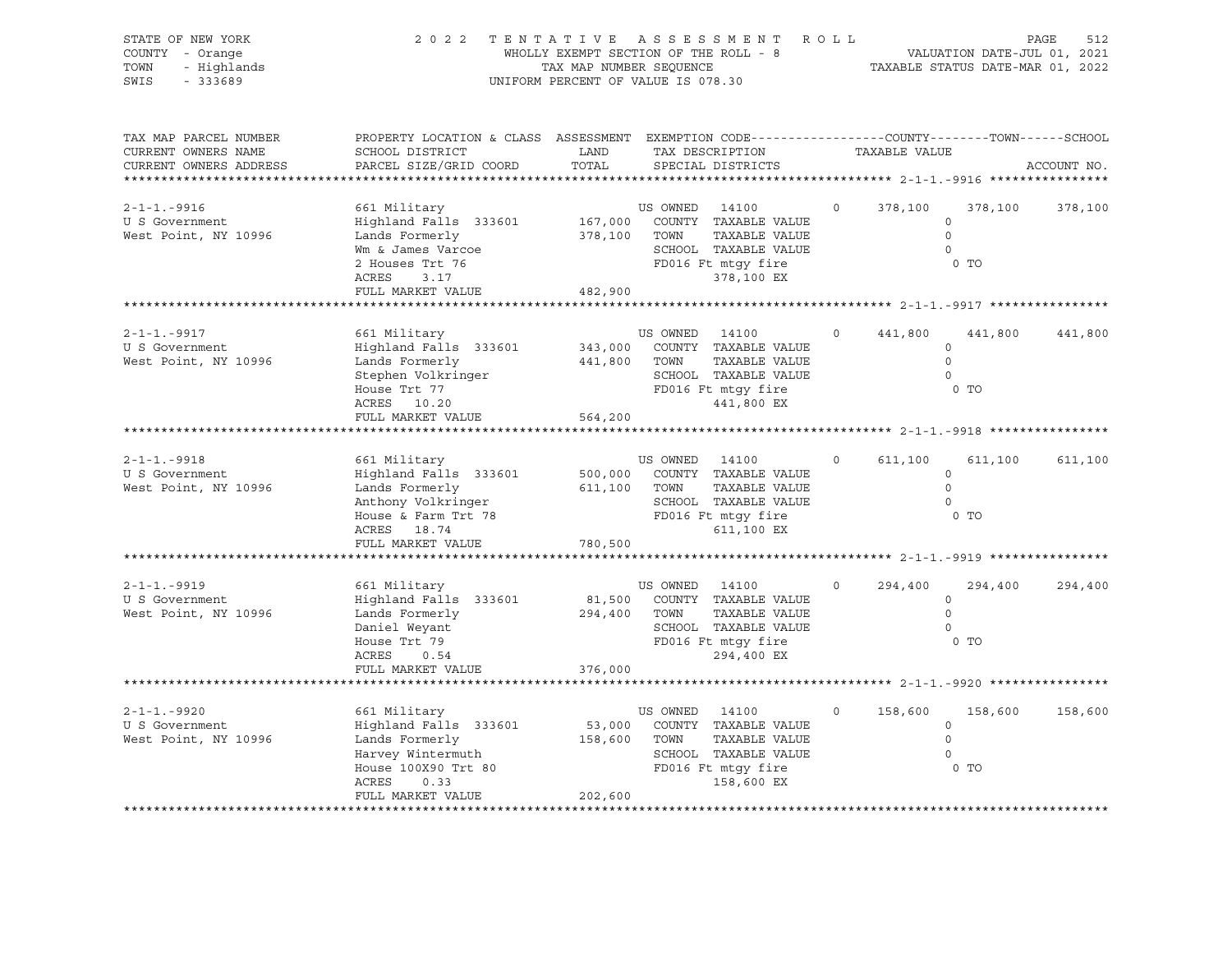| STATE OF NEW YORK<br>COUNTY - Orange<br>TOWN<br>- Highlands<br>SWIS<br>$-333689$ | 2 0 2 2                                                                                                                                       | WHOLLY EXEMPT SECTION OF THE ROLL - 8<br>TAX MAP NUMBER SEQUENCE<br>UNIFORM PERCENT OF VALUE IS 078.30 |                                 | TENTATIVE ASSESSMENT ROLL                                                                                                                                             |         |               | PAGE 513<br>VALUATION DATE-JUL 01, 2021<br>TAXABLE STATUS DATE 112 11 |             |
|----------------------------------------------------------------------------------|-----------------------------------------------------------------------------------------------------------------------------------------------|--------------------------------------------------------------------------------------------------------|---------------------------------|-----------------------------------------------------------------------------------------------------------------------------------------------------------------------|---------|---------------|-----------------------------------------------------------------------|-------------|
| TAX MAP PARCEL NUMBER<br>CURRENT OWNERS NAME<br>CURRENT OWNERS ADDRESS           | PROPERTY LOCATION & CLASS ASSESSMENT EXEMPTION CODE----------------COUNTY-------TOWN------SCHOOL<br>SCHOOL DISTRICT<br>PARCEL SIZE/GRID COORD | LAND<br>TOTAL                                                                                          |                                 | TAX DESCRIPTION<br>SPECIAL DISTRICTS                                                                                                                                  |         | TAXABLE VALUE |                                                                       | ACCOUNT NO. |
| $2 - 1 - 1 - 9921$<br>U S Government<br>West Point, NY 10996                     | 661 Military<br>Highland Falls 333601<br>Lands Formerly<br>Jane Weyant<br>Woodland Trt 81<br>ACRES 41.07<br>FULL MARKET VALUE                 | 697,400 TOWN<br>890,700                                                                                | US OWNED 14100                  | 697,400 COUNTY TAXABLE VALUE<br>TAXABLE VALUE<br>SCHOOL TAXABLE VALUE<br>FD016 Ft mtgy fire<br>697,400 EX                                                             | $\circ$ | 697,400       | 697,400<br>$\circ$<br>$\Omega$<br>$\circ$<br>0 <sub>T</sub>           | 697,400     |
|                                                                                  |                                                                                                                                               |                                                                                                        |                                 |                                                                                                                                                                       |         |               |                                                                       |             |
| 2-1-1.-9922<br>U S Government<br>West Point, NY 10996                            | 661 Military<br>Highland Falls 333601<br>Lands Formerly<br>Mary Nelson<br>100x100 Trt 81A<br>ACRES<br>0.35                                    | 43,900 TOWN                                                                                            | US OWNED 14100                  | 43,900 COUNTY TAXABLE VALUE<br>TAXABLE VALUE<br>SCHOOL TAXABLE VALUE<br>FD016 Ft mtgy fire<br>43,900 EX                                                               | $\circ$ | 43,900        | 43,900<br>$\circ$<br>$\overline{0}$<br>$\Omega$<br>0 <sub>T</sub>     | 43,900      |
|                                                                                  | FULL MARKET VALUE                                                                                                                             | 56,100                                                                                                 |                                 | ********************************* 2-1-1.-9923 ******                                                                                                                  |         |               |                                                                       |             |
| 2-1-1.-9923<br>U S Government<br>West Point, NY 10996                            | 661 Military<br>Highland Falls 333601<br>Lands Formerly<br>Harry Goodsell<br>Woodlands Trt 82<br>ACRES 64.95<br>FULL MARKET VALUE             | 1782,500                                                                                               | US OWNED 14100<br>1395,700 TOWN | 1395,700 COUNTY TAXABLE VALUE<br>TAXABLE VALUE<br>SCHOOL TAXABLE VALUE<br>FD016 Ft mtgy fire<br>1395,700 EX<br>********************************** 2-1-1.-9924 ******* |         | 1395,700      | 1395,700<br>$\circ$<br>$\Omega$<br>$\circ$<br>0 <sub>T</sub>          | 1395,700    |
| $2 - 1 - 1 - 9924$<br>U S Government<br>West Point, NY 10996                     | 661 Military<br>Highland Falls 333601<br>Lands Formerly<br>Eliz Gibney Graber<br>House & Bungalow<br>ACRES<br>59.08<br>FULL MARKET VALUE      | 1636,300                                                                                               | US OWNED 14100<br>1281,200 TOWN | 1281,200 COUNTY TAXABLE VALUE<br>TAXABLE VALUE<br>SCHOOL TAXABLE VALUE<br>FD016 Ft mtgy fire<br>1281,200 EX                                                           |         | 1281,200      | 1281,200<br>$\circ$<br>$\circ$<br>$\Omega$<br>0 TO                    | 1281,200    |
| $2 - 1 - 1 - 9925$                                                               | 661 Military                                                                                                                                  |                                                                                                        |                                 |                                                                                                                                                                       | $\circ$ |               |                                                                       |             |
| U S Government<br>West Point, NY 10996                                           | Highland Falls 333601<br>Lands Formerly<br>School Dist #3 Highlands<br>Trt 83A<br>ACRES<br>0.27<br>FULL MARKET VALUE                          | 61,700 TOWN<br>78,800                                                                                  | US OWNED 14100                  | 43,000 COUNTY TAXABLE VALUE<br>TAXABLE VALUE<br>SCHOOL TAXABLE VALUE<br>FD016 Ft mtgy fire<br>61,700 EX                                                               |         | 61,700        | 61,700<br>$\circ$<br>$\circ$<br>$\Omega$<br>0 <sub>T</sub>            | 61,700      |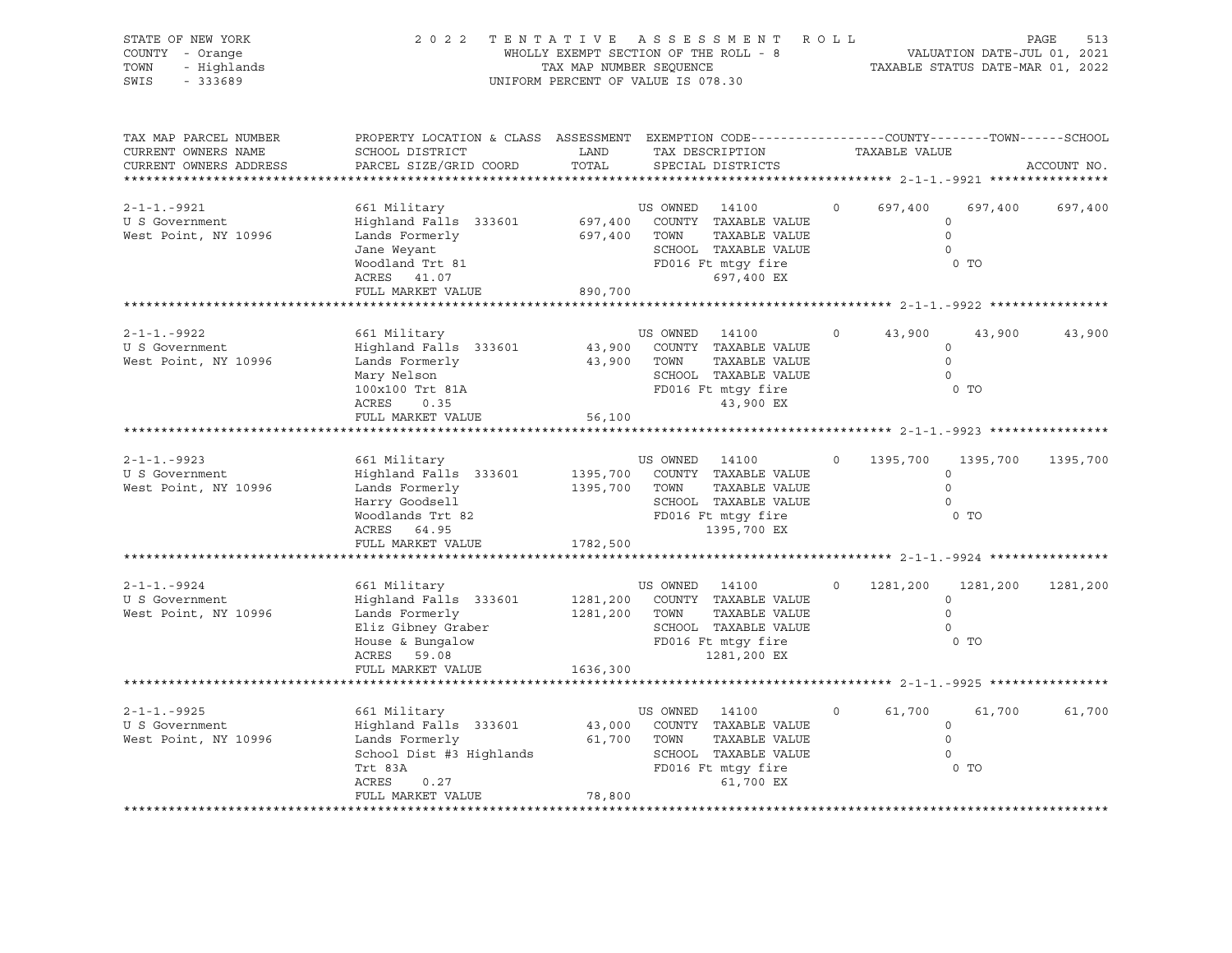| STATE OF NEW YORK<br>COUNTY - Orange<br>- Highlands<br>TOWN<br>SWIS - 333689                      | 2022 TENTATIVE ASSESSMENT ROLL                                                                                                                                                      | UNIFORM PERCENT OF VALUE IS 078.30 |                              | ENTATIVE ASSESSMENT ROLL<br>WHOLLY EXEMPT SECTION OF THE ROLL - 8 VALUATION DATE-JUL 01, 2021<br>TAX MAP NUMBER SEQUENCE TAXABLE STATUS DATE-MAR 01, 2022                  |                   |               |                                                                                        | PAGE<br>514 |
|---------------------------------------------------------------------------------------------------|-------------------------------------------------------------------------------------------------------------------------------------------------------------------------------------|------------------------------------|------------------------------|----------------------------------------------------------------------------------------------------------------------------------------------------------------------------|-------------------|---------------|----------------------------------------------------------------------------------------|-------------|
| TAX MAP PARCEL NUMBER<br>CURRENT OWNERS NAME<br>CURRENT OWNERS ADDRESS<br>*********************** | PROPERTY LOCATION & CLASS ASSESSMENT EXEMPTION CODE----------------COUNTY-------TOWN------SCHOOL<br>SCHOOL DISTRICT<br>PARCEL SIZE/GRID COORD                                       | LAND<br>TOTAL                      |                              | TAX DESCRIPTION TAXABLE VALUE<br>SPECIAL DISTRICTS                                                                                                                         |                   |               |                                                                                        | ACCOUNT NO. |
| $2 - 1 - 1 - 9926$<br>U S Government<br>West Point, NY 10996                                      | 661 Military<br>Highland Falls 333601<br>Lands Formerly<br>Lanus Lorme .<br>County Of Orange<br>Trt 101<br>2.44<br>ACRES<br>FULL MARKET VALUE                                       | 122,500 TOWN<br>156,500            |                              | US OWNED 14100<br>122,500 COUNTY TAXABLE VALUE<br>TAXABLE VALUE<br>SCHOOL TAXABLE VALUE<br>FD016 Ft mtgy fire<br>122,500 EX                                                |                   |               | $0 \qquad 122,500 \qquad 122,500$<br>$\circ$<br>$\Omega$<br>$\Omega$<br>0 <sub>T</sub> | 122,500     |
|                                                                                                   |                                                                                                                                                                                     |                                    |                              | *********************************** 2-1-1.-9927 **************                                                                                                             |                   |               |                                                                                        |             |
| 2-1-1.-9927<br>U S Government<br>West Point, NY 10996                                             | 661 Military<br>Highland Falls 333601 10726,200 COUNTY TAXABLE VALUE<br>Lands Formerly<br>cragston Assn Inc<br>Summer Resort Trt 48<br>ACRES 543.14<br>ACRES 543.14<br>ACRES 543.14 | 10726,200 TOWN                     |                              | US OWNED 14100<br>TAXABLE VALUE<br>10726,200 EX                                                                                                                            |                   |               | 0 10726,200 10726,200 10726,200<br>$\circ$<br>$\Omega$<br>$\circ$<br>0 <sub>T</sub>    |             |
|                                                                                                   | FULL MARKET VALUE                                                                                                                                                                   | 13698,900                          |                              |                                                                                                                                                                            |                   |               |                                                                                        |             |
| $2 - 1 - 1 - 9928$<br>U S Government<br>West Point, NY 10996                                      | 661 Military<br>Highland Falls 333601<br>Lands Formerly<br>Lydia Albert<br>100x100 Trt 48A<br>ACRES<br>0.20<br>FULL MARKET VALUE 7,500                                              |                                    | US OWNED 14100<br>5,900 TOWN | 5,900 COUNTY TAXABLE VALUE<br>TAXABLE VALUE<br>SCHOOL TAXABLE VALUE<br>FD016 Ft mtgy fire<br>5,900 EX<br>*********************************** 2-1-1.-9929 ***************** | $\overline{0}$    | 5,900<br>0 TO | 5,900<br>$\circ$<br>$\overline{0}$<br>$\circ$                                          | 5,900       |
| $2 - 1 - 1 - 9929$<br>U S Government<br>West Point, NY 10996                                      | 661 Military<br>Highland Falls 333601<br>Lands Formerly<br>Laurence Carron<br>3 Lots Trt 48B<br>FULL MARKET VALUE 5,200                                                             |                                    | US OWNED 14100<br>4,100 TOWN | 4,100 COUNTY TAXABLE VALUE<br>TAXABLE VALUE<br>SCHOOL TAXABLE VALUE<br>FD016 Ft mtgy fire<br>4,100 EX                                                                      | $0 \qquad \qquad$ | 4,100<br>0 TO | 4,100<br>$\circ$<br>$\circ$<br>$\bigcirc$                                              | 4,100       |
|                                                                                                   |                                                                                                                                                                                     |                                    |                              |                                                                                                                                                                            |                   |               |                                                                                        |             |
| $2 - 1 - 1 - 9930$<br>U S Government<br>West Point, NY 10996                                      | 661 Military<br>Highland Falls 333601<br>Lands Formerly<br>Edward Dart<br>House Trt 48C<br>ACRES<br>0.87<br>FULL MARKET VALUE                                                       | 194,000 TOWN<br>247,800            | US OWNED 14100               | 88,000 COUNTY TAXABLE VALUE<br>TAXABLE VALUE<br>SCHOOL TAXABLE VALUE<br>FD016 Ft mtgy fire<br>194,000 EX                                                                   | $\circ$           | 194,000       | 194,000<br>$\circ$<br>$\circ$<br>$\Omega$<br>0 <sub>T</sub>                            | 194,000     |
|                                                                                                   |                                                                                                                                                                                     |                                    |                              |                                                                                                                                                                            |                   |               |                                                                                        |             |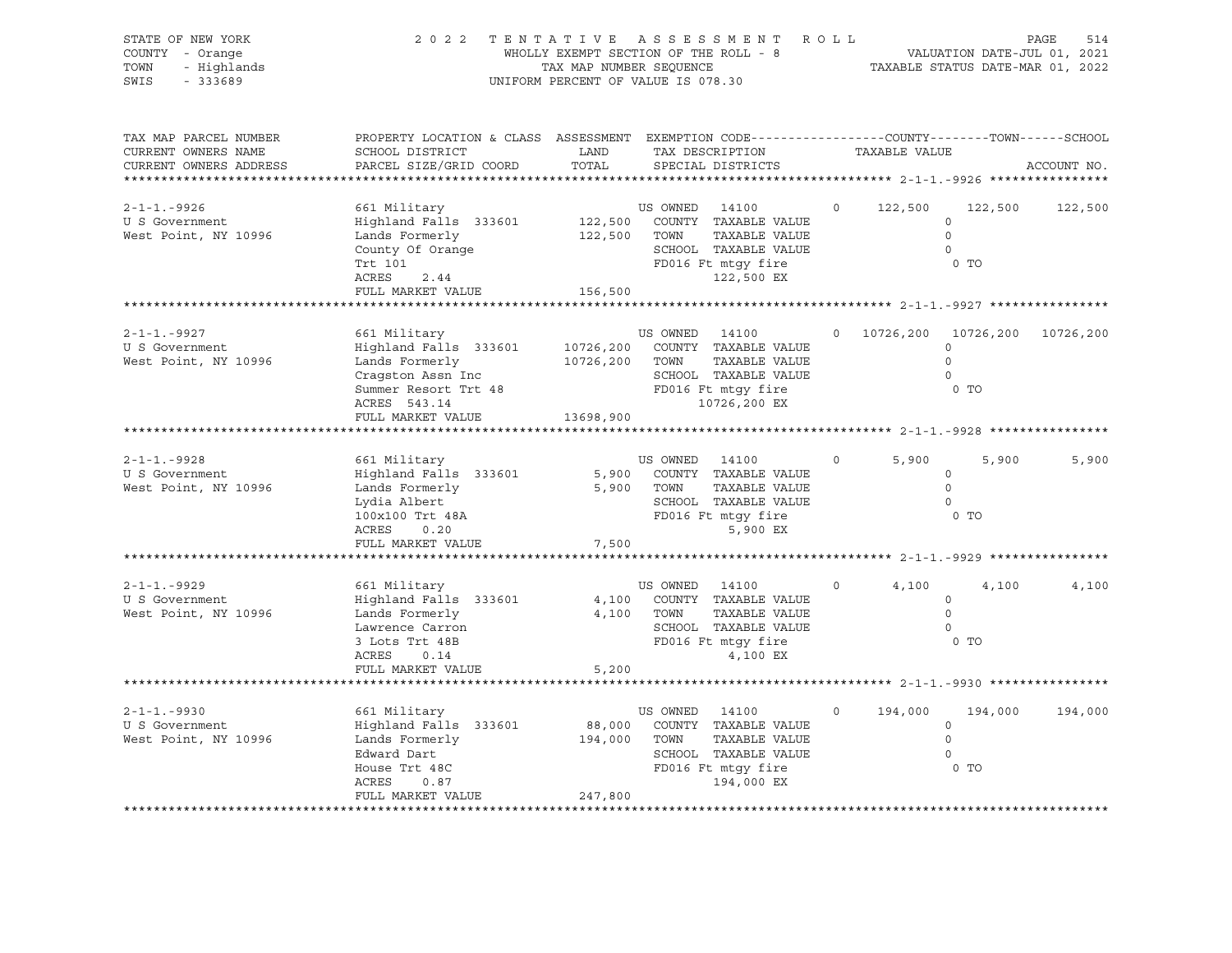| STATE OF NEW YORK<br>COUNTY - Orange<br>- Highlands<br>TOWN<br>$-333689$<br>SWIS                         | 2 0 2 2                                                                                                                                       | TAX MAP NUMBER SEQUENCE           | TENTATIVE ASSESSMENT<br>WHOLLY EXEMPT SECTION OF THE ROLL - 8<br>UNIFORM PERCENT OF VALUE IS 078.30                                                                                  | ROLL     | VALUATION DATE-JUL 01, 2021<br>TAXABLE STATUS DATE-MAR 01, 2022  |         | PAGE<br>515 |
|----------------------------------------------------------------------------------------------------------|-----------------------------------------------------------------------------------------------------------------------------------------------|-----------------------------------|--------------------------------------------------------------------------------------------------------------------------------------------------------------------------------------|----------|------------------------------------------------------------------|---------|-------------|
| TAX MAP PARCEL NUMBER<br>CURRENT OWNERS NAME<br>CURRENT OWNERS ADDRESS<br>****************************** | PROPERTY LOCATION & CLASS ASSESSMENT EXEMPTION CODE----------------COUNTY-------TOWN------SCHOOL<br>SCHOOL DISTRICT<br>PARCEL SIZE/GRID COORD | LAND<br>TOTAL                     | TAX DESCRIPTION<br>SPECIAL DISTRICTS                                                                                                                                                 |          | TAXABLE VALUE                                                    |         | ACCOUNT NO. |
| $2 - 1 - 1 - 9931$<br>U S Government<br>West Point, NY 10996                                             | 661 Military<br>Highland Falls 333601<br>Lands Formerly<br>Francis Davenport<br>4 Lots Trt 48D<br>ACRES<br>0.18<br>FULL MARKET VALUE          | 6,800                             | US OWNED 14100<br>5,300 COUNTY TAXABLE VALUE<br>5,300 TOWN<br>TAXABLE VALUE<br>SCHOOL TAXABLE VALUE<br>FD016 Ft mtgy fire<br>5,300 EX                                                | $\Omega$ | 5,300<br>$\circ$<br>$\circ$<br>$\overline{0}$<br>0 <sub>T</sub>  | 5,300   | 5,300       |
| $2 - 1 - 1 - 9932$<br>U S Government<br>West Point, NY 10996                                             | 661 Military<br>Highland Falls 333601<br>Lands Formerly<br>Marcel Degrandmount<br>8 Lots Trt 48F<br>ACRES<br>0.23<br>FULL MARKET VALUE        | 8,700                             | US OWNED 14100<br>6,800 COUNTY TAXABLE VALUE<br>6,800 TOWN<br>TAXABLE VALUE<br>SCHOOL TAXABLE VALUE<br>FD016 Ft mtgy fire<br>6,800 EX                                                | $\circ$  | 6,800<br>$\circ$<br>$\Omega$<br>$\overline{0}$<br>0 <sub>T</sub> | 6,800   | 6,800       |
| $2 - 1 - 1 - 9933$<br>U S Government<br>West Point, NY 10996                                             | 661 Military<br>Highland Falls 333601<br>Lands Formerly<br>Marcel Degrandmont<br>Trt 48G<br>0.14<br>ACRES<br>FULL MARKET VALUE                | 4,100<br>5,200                    | US OWNED 14100<br>COUNTY TAXABLE VALUE<br>TAXABLE VALUE<br>4,100 TOWN<br>SCHOOL TAXABLE VALUE<br>FD016 Ft mtgy fire<br>4,100 EX<br>********************************* 2-1-1.-9934 *** | $\circ$  | 4,100<br>$\circ$<br>$\overline{0}$<br>$\overline{0}$<br>$0$ TO   | 4,100   | 4,100       |
| $2 - 1 - 1 - 9934$<br>U S Government<br>West Point, NY 10996                                             | 661 Military<br>Highland Falls 333601<br>Lands Formerly<br>H Edwards<br>House Trt 48H<br>ACRES<br>0.60<br>FULL MARKET VALUE                   | 76,000<br>181,500 TOWN<br>231,800 | US OWNED 14100<br>COUNTY TAXABLE VALUE<br>TAXABLE VALUE<br>SCHOOL TAXABLE VALUE<br>FD016 Ft mtgy fire<br>181,500 EX<br>********************************** 2-1-1.-9935 ****           | $\Omega$ | 181,500<br>$\circ$<br>$\Omega$<br>$\Omega$<br>$0$ TO             | 181,500 | 181,500     |
| $2 - 1 - 1 - 9935$<br>U S Government<br>West Point, NY 10996                                             | 661 Military<br>Highland Falls 333601<br>Lands Formerly<br>Wm Gerhardt<br>60x100 Trt 48I<br>ACRES<br>0.14<br>FULL MARKET VALUE                | 4,100<br>5,200                    | US OWNED 14100<br>COUNTY TAXABLE VALUE<br>4,100 TOWN<br>TAXABLE VALUE<br>SCHOOL TAXABLE VALUE<br>FD016 Ft mtgy fire<br>4,100 EX                                                      | $\Omega$ | 4,100<br>$\circ$<br>$\Omega$<br>$\Omega$<br>0 <sub>T</sub>       | 4,100   | 4,100       |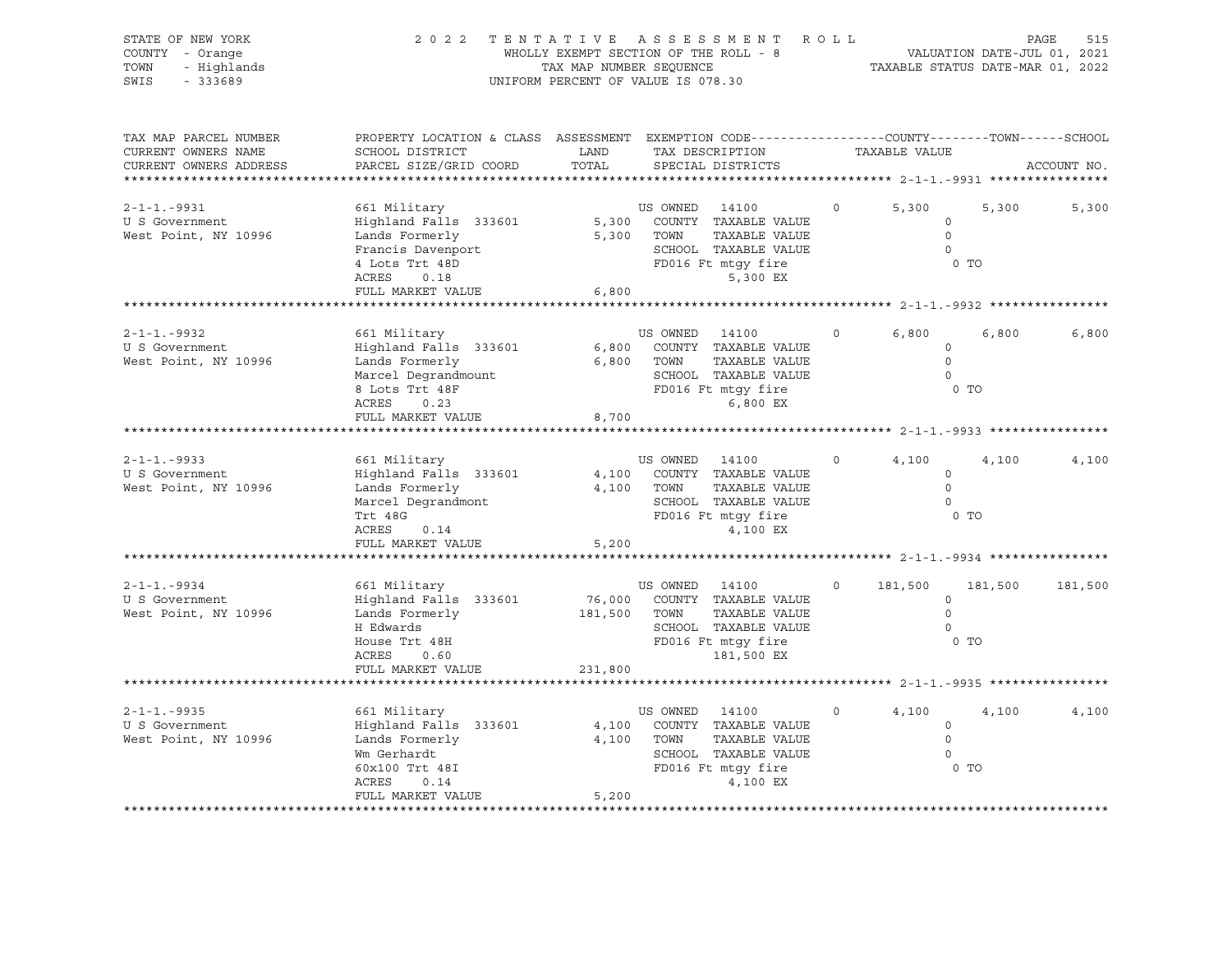| STATE OF NEW YORK<br>COUNTY - Orange<br>TOWN<br>- Highlands<br>$-333689$<br>SWIS                    | 2 0 2 2                                                                                                                                       | TAX MAP NUMBER SEQUENCE | TENTATIVE ASSESSMENT ROLL<br>WHOLLY EXEMPT SECTION OF THE ROLL - 8<br>UNIFORM PERCENT OF VALUE IS 078.30                                                                                                     |          | VALUATION DATE-JUL 01, 2021<br>TAXABLE STATUS DATE-MAR 01, 2022                                      |                           | 516<br>PAGE |
|-----------------------------------------------------------------------------------------------------|-----------------------------------------------------------------------------------------------------------------------------------------------|-------------------------|--------------------------------------------------------------------------------------------------------------------------------------------------------------------------------------------------------------|----------|------------------------------------------------------------------------------------------------------|---------------------------|-------------|
| TAX MAP PARCEL NUMBER<br>CURRENT OWNERS NAME<br>CURRENT OWNERS ADDRESS<br>************************* | PROPERTY LOCATION & CLASS ASSESSMENT EXEMPTION CODE----------------COUNTY-------TOWN------SCHOOL<br>SCHOOL DISTRICT<br>PARCEL SIZE/GRID COORD | LAND<br>TOTAL           | TAX DESCRIPTION<br>SPECIAL DISTRICTS                                                                                                                                                                         |          | TAXABLE VALUE                                                                                        |                           | ACCOUNT NO. |
| $2 - 1 - 1 - 9936$<br>U S Government<br>West Point, NY 10996                                        | 661 Military<br>Highland Falls 333601<br>Lands Formerly<br>A Gierre<br>140x100 Trt 48J<br>ACRES<br>0.31<br>FULL MARKET VALUE                  | 155,700 TOWN<br>198,900 | US OWNED 14100<br>50,000 COUNTY TAXABLE VALUE<br>TAXABLE VALUE<br>SCHOOL TAXABLE VALUE<br>FD016 Ft mtgy fire<br>155,700 EX                                                                                   | $\circ$  | 155,700<br>$\circ$<br>$\Omega$<br>$\circ$                                                            | 155,700<br>0 <sub>T</sub> | 155,700     |
|                                                                                                     |                                                                                                                                               |                         |                                                                                                                                                                                                              |          |                                                                                                      |                           |             |
| $2 - 1 - 1 - 9937$<br>U S Government<br>West Point, NY 10996                                        | 661 Military<br>Highland Falls 333601<br>Lands Formerly<br>David Haneley<br>3 Lots Trt 48K<br>ACRES<br>0.13                                   |                         | US OWNED 14100<br>3,900 COUNTY TAXABLE VALUE<br>3,900 TOWN<br>TAXABLE VALUE<br>SCHOOL TAXABLE VALUE<br>FD016 Ft mtgy fire<br>3,900 EX                                                                        | $\circ$  | 3,900<br>$\circ$<br>$\overline{0}$<br>$\circ$                                                        | 3,900<br>0 TO             | 3,900       |
|                                                                                                     | FULL MARKET VALUE                                                                                                                             | 5,000                   | ****************************** 2-1-1.-9938 *                                                                                                                                                                 |          |                                                                                                      |                           |             |
| $2 - 1 - 1 - 9938$<br>U S Government<br>West Point, NY 10996                                        | 661 Military<br>Highland Falls 333601<br>Lands Formerly<br>Pureton Jepson<br>100x100 Trt 48L<br>ACRES<br>0.20<br>FULL MARKET VALUE            | 7,500                   | US OWNED 14100<br>5,900 COUNTY TAXABLE VALUE<br>5,900 TOWN<br>TAXABLE VALUE<br>SCHOOL TAXABLE VALUE<br>FD016 Ft mtgy fire<br>5,900 EX                                                                        | $\circ$  | 5,900<br>$\circ$<br>$\bigcirc$<br>$\overline{0}$<br>********************************* 2-1-1.-9939 ** | 5,900<br>$0$ TO           | 5,900       |
| 2-1-1.-9939<br>U S Government<br>West Point, NY 10996                                               | 661 Military<br>Highland Falls 333601<br>Lands Formerly<br>Henry Kuehn<br>160x100 Trt 48N<br>ACRES<br>0.23<br>FULL MARKET VALUE               | 8,700                   | US OWNED 14100<br>6,800 COUNTY TAXABLE VALUE<br>6,800 TOWN<br>TAXABLE VALUE<br>SCHOOL TAXABLE VALUE<br>FD016 Ft mtqy fire<br>6,800 EX<br>************************************* 2-1-1.-9940 ***************** | $\Omega$ | 6,800<br>$\circ$<br>$\circ$<br>$\Omega$                                                              | 6,800<br>$0$ TO           | 6,800       |
| $2 - 1 - 1 - 9940$<br>U S Government<br>West Point, NY 10996                                        | 661 Military<br>Highland Falls 333601<br>Lands Formerly<br>Ernest W Massey<br>Trt 48-0<br>ACRES<br>0.18<br>FULL MARKET VALUE                  | 29,000<br>61,300        | US OWNED 14100<br>COUNTY TAXABLE VALUE<br>48,000 TOWN<br>TAXABLE VALUE<br>SCHOOL TAXABLE VALUE<br>FD016 Ft mtgy fire<br>48,000 EX                                                                            | $\circ$  | 48,000<br>$\circ$<br>$\circ$<br>$\Omega$                                                             | 48,000<br>$0$ TO          | 48,000      |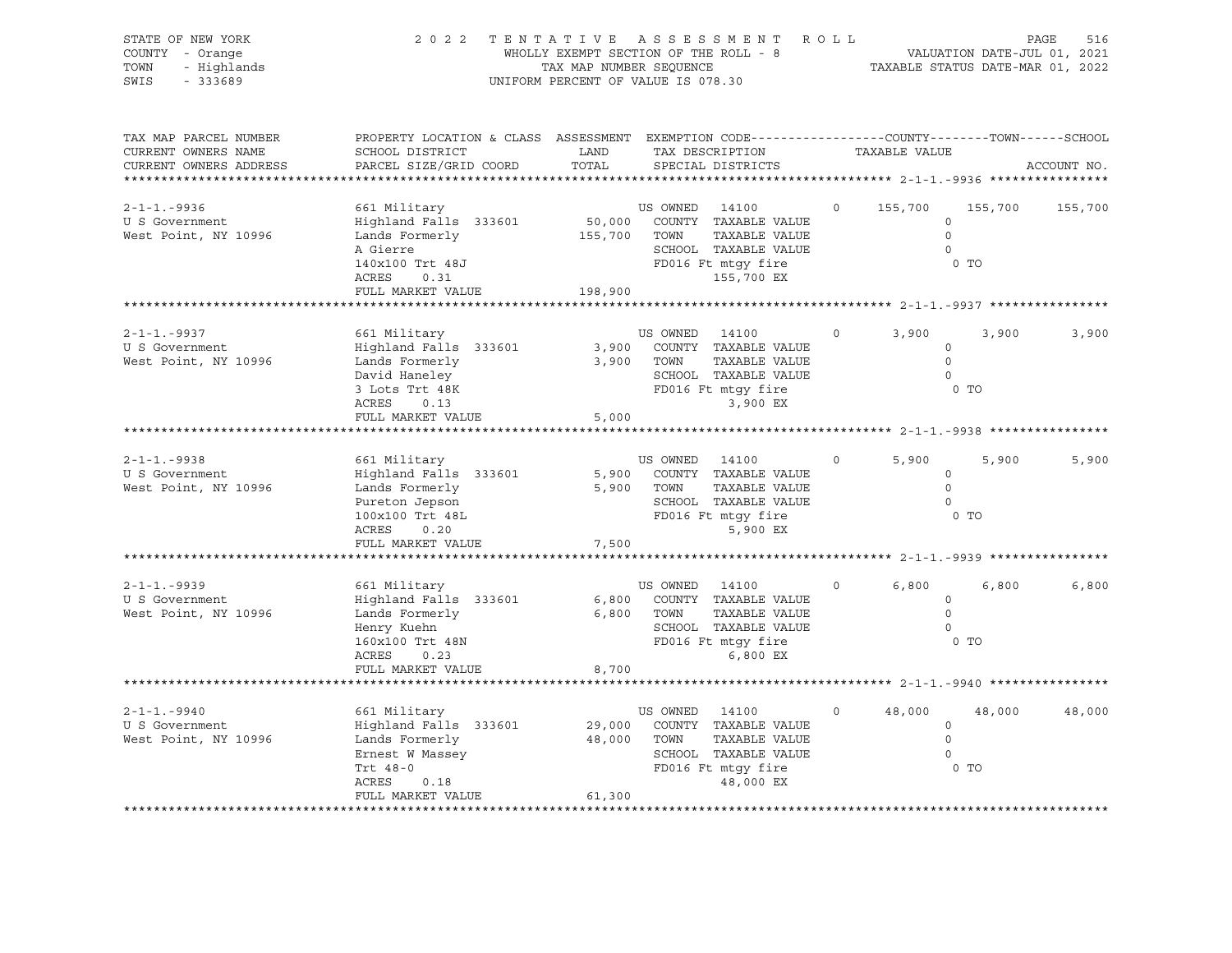| STATE OF NEW YORK<br>COUNTY - Orange<br>TOWN<br>- Highlands<br>SWIS<br>$-333689$                    | 2 0 2 2                                                                                                                                                                                    | TENTATIVE ASSESSMENT<br>WHOLLY EXEMPT SECTION OF THE ROLL - 8<br>TAX MAP NUMBER SEQUENCE<br>UNIFORM PERCENT OF VALUE IS 078.30 |                               |                                                                                                                                 | R O L L |                           | VALUATION DATE-JUL 01, 2021<br>TAXABLE STATUS DATE-MAR 01, 2022 | PAGE<br>517 |
|-----------------------------------------------------------------------------------------------------|--------------------------------------------------------------------------------------------------------------------------------------------------------------------------------------------|--------------------------------------------------------------------------------------------------------------------------------|-------------------------------|---------------------------------------------------------------------------------------------------------------------------------|---------|---------------------------|-----------------------------------------------------------------|-------------|
| TAX MAP PARCEL NUMBER<br>CURRENT OWNERS NAME<br>CURRENT OWNERS ADDRESS<br>************************* | PROPERTY LOCATION & CLASS ASSESSMENT EXEMPTION CODE----------------COUNTY-------TOWN-----SCHOOL<br>SCHOOL DISTRICT<br>PARCEL SIZE/GRID COORD                                               | LAND<br>TOTAL                                                                                                                  |                               | TAX DESCRIPTION<br>SPECIAL DISTRICTS                                                                                            |         | TAXABLE VALUE             |                                                                 | ACCOUNT NO. |
| $2 - 1 - 1 - 9941$<br>U S Government<br>West Point, NY 10996                                        | 661 Military<br>Highland Falls 333601 33,000 COUNTY TAXABLE VALUE<br>Lands Formerly H Ottstrom 140,100 TOWN TAXABLE VALUE<br>70x160 Trt 48-P<br>ACRES<br>0.21<br>FULL MARKET VALUE 178,900 |                                                                                                                                | US OWNED 14100                | SCHOOL TAXABLE VALUE<br>FD016 Ft mtqy fire<br>140,100 EX                                                                        | $\circ$ | 140,100<br>$\circ$        | 140,100<br>$\Omega$<br>$\Omega$<br>$0$ TO                       | 140,100     |
|                                                                                                     |                                                                                                                                                                                            |                                                                                                                                |                               |                                                                                                                                 |         |                           |                                                                 |             |
| $2 - 1 - 1 - 9942$<br>U S Government<br>West Point, NY 10996                                        | 661 Military<br>Highland Falls 333601<br>Lds Form A Pfeffenbeyer<br>70xz160 Trt 48-Q<br>ACRES<br>0.14<br>FULL MARKET VALUE                                                                 | 54,300                                                                                                                         | US OWNED 14100<br>42,500 TOWN | 22,000 COUNTY TAXABLE VALUE<br>TAXABLE VALUE<br>SCHOOL TAXABLE VALUE<br>SCHOOL IAXABLE VALUE<br>FD016 Ft mtgy fire<br>42,500 EX | $\circ$ | 42,500<br>$\Omega$        | 42,500<br>$\Omega$<br>$\Omega$<br>0 <sub>T</sub>                | 42,500      |
|                                                                                                     |                                                                                                                                                                                            |                                                                                                                                |                               |                                                                                                                                 |         |                           |                                                                 |             |
| $2 - 1 - 1 - 9943$<br>U S Government<br>West Point, NY 10996                                        | 661 Military<br>Highland Falls 333601<br>Lands Formerly J Roller<br>80x110 Trt 48R<br>ACRES<br>0.23<br>FULL MARKET VALUE                                                                   | 6,800<br>8,700                                                                                                                 | US OWNED 14100<br>6,800 TOWN  | COUNTY TAXABLE VALUE<br>TAXABLE VALUE<br>SCHOOL TAXABLE VALUE<br>FD016 Ft mtqy fire<br>6,800 EX                                 | $\circ$ | 6,800<br>$\Omega$         | 6,800<br>$\circ$<br>$\circ$<br>0 <sub>T</sub>                   | 6,800       |
|                                                                                                     |                                                                                                                                                                                            |                                                                                                                                |                               |                                                                                                                                 |         |                           |                                                                 |             |
| $2 - 1 - 1 - 9944$<br>U S Government<br>West Point, NY 10996                                        | 661 Military<br>Highland Falls 333601<br>Lds Formerly F Schaeffer<br>200x100 Trt 48-S<br>ACRES<br>0.20<br>FULL MARKET VALUE                                                                | 7,500                                                                                                                          | US OWNED 14100<br>5,900 TOWN  | 5,900 COUNTY TAXABLE VALUE<br>TAXABLE VALUE<br>SCHOOL TAXABLE VALUE<br>FD016 Ft mtqy fire<br>5,900 EX                           | $\circ$ | 5,900                     | 5,900<br>$\circ$<br>$\Omega$<br>$\Omega$<br>$0$ TO              | 5,900       |
|                                                                                                     |                                                                                                                                                                                            |                                                                                                                                |                               |                                                                                                                                 |         |                           |                                                                 |             |
| $2 - 1 - 1 - 9945$<br>U S Government<br>West Point, NY 10996                                        | 661 Military<br>Highland Falls 333601<br>Lands Formerly Florence M<br>Schaeffer Trt 48-T<br>ACRES<br>0.19<br>FULL MARKET VALUE                                                             | 5,700<br>5,700<br>7,300                                                                                                        | US OWNED 14100<br>TOWN        | COUNTY TAXABLE VALUE<br>TAXABLE VALUE<br>SCHOOL TAXABLE VALUE<br>FD016 Ft mtqy fire<br>5,700 EX                                 | $\circ$ | 5,700<br>$\Omega$<br>0 TO | 5,700<br>$\circ$<br>$\Omega$                                    | 5,700       |
|                                                                                                     |                                                                                                                                                                                            |                                                                                                                                |                               |                                                                                                                                 |         |                           |                                                                 |             |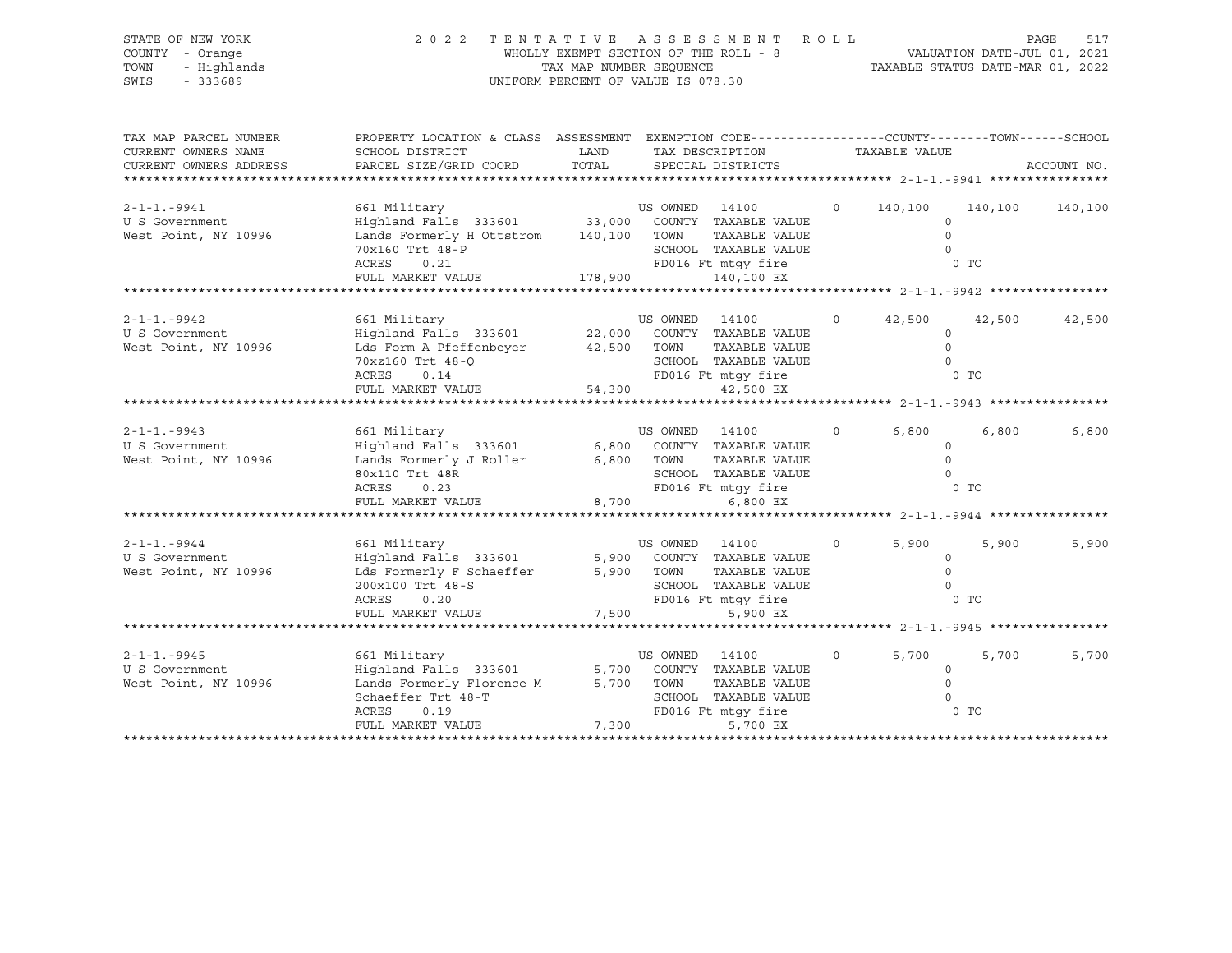| STATE OF NEW YORK<br>COUNTY - Orange<br>TOWN<br>- Highlands<br>SWIS<br>$-333689$ | 2022                                                                                                                                                            | WHOLLY EXEMPT SECTION OF THE ROLL - 8<br>TAX MAP NUMBER SEOUENCE<br>UNIFORM PERCENT OF VALUE IS 078.30 |                        | TENTATIVE ASSESSMENT                                                                                     |          | PAGE 518<br>VALUATION DATE-JUL 01, 2021<br>TAXABLE STATIE DATE ULL |                          |             |
|----------------------------------------------------------------------------------|-----------------------------------------------------------------------------------------------------------------------------------------------------------------|--------------------------------------------------------------------------------------------------------|------------------------|----------------------------------------------------------------------------------------------------------|----------|--------------------------------------------------------------------|--------------------------|-------------|
| TAX MAP PARCEL NUMBER<br>CURRENT OWNERS NAME<br>CURRENT OWNERS ADDRESS           | PROPERTY LOCATION & CLASS ASSESSMENT EXEMPTION CODE----------------COUNTY-------TOWN------SCHOOL<br>SCHOOL DISTRICT<br>PARCEL SIZE/GRID COORD                   | LAND<br>TOTAL                                                                                          |                        | TAX DESCRIPTION<br>SPECIAL DISTRICTS                                                                     |          | TAXABLE VALUE                                                      |                          | ACCOUNT NO. |
| $2 - 1 - 1 - 9946$<br>U S Government<br>West Point, NY 10996                     | 661 Military<br>Highland Falls 333601 64,000 COUNTY TAXABLE VALUE<br>Lands Formerly R Schwabe 82,000<br>Bungalow Trt 48-U<br>ACRES<br>0.44<br>FULL MARKET VALUE | 104,700                                                                                                | US OWNED 14100<br>TOWN | TAXABLE VALUE<br>SCHOOL TAXABLE VALUE<br>FD016 Ft mtqy fire<br>82,000 EX                                 | $\circ$  | 82,000<br>$\circ$<br>$\Omega$<br>$\Omega$                          | 82,000<br>0 <sub>T</sub> | 82,000      |
|                                                                                  |                                                                                                                                                                 |                                                                                                        |                        |                                                                                                          |          |                                                                    |                          |             |
| $2 - 1 - 1 - 9947$<br>U S Government<br>West Point, NY 10996                     | 661 Military<br>Highland Falls 333601<br>Lands Formerly<br>Richard Schwabe Trt 48-V<br>0.53<br>ACRES                                                            | 59,700<br>59,700                                                                                       | US OWNED<br>TOWN       | 14100<br>COUNTY TAXABLE VALUE<br>TAXABLE VALUE<br>SCHOOL TAXABLE VALUE<br>FD016 Ft mtgy fire             | $\circ$  | 59,700<br>$\circ$<br>$\circ$<br>$\Omega$                           | 59,700<br>0 TO           | 59,700      |
|                                                                                  | FULL MARKET VALUE                                                                                                                                               | 76,200                                                                                                 |                        | 59,700 EX                                                                                                |          |                                                                    |                          |             |
| $2 - 1 - 1 - 9948$<br>U S Government<br>West Point, NY 10996                     | 661 Military<br>Highland Falls 333601<br>Lands Formerly K Seeman 135,800<br>80x100 Trt 48W<br>ACRES<br>0.18<br>FULL MARKET VALUE                                | 29,000<br>173,400                                                                                      | US OWNED 14100<br>TOWN | COUNTY TAXABLE VALUE<br>TAXABLE VALUE<br>SCHOOL TAXABLE VALUE<br>FD016 Ft mtqy fire<br>135,800 EX        | $\Omega$ | 135,800<br>$\Omega$<br>$\Omega$<br>$\Omega$                        | 135,800<br>0 TO          | 135,800     |
|                                                                                  |                                                                                                                                                                 |                                                                                                        |                        |                                                                                                          |          |                                                                    |                          |             |
| $2 - 1 - 1 - 9949$<br>U S Government<br>West Point, NY 10996                     | 661 Military<br>Highland Falls 333601<br>Lands Formerly<br>Cragston Associates Inc<br>Trt 48-10<br>ACRES<br>0.12<br>FULL MARKET VALUE                           | 3,500<br>3,500<br>4,500                                                                                | US OWNED 14100<br>TOWN | COUNTY TAXABLE VALUE<br>TAXABLE VALUE<br>SCHOOL TAXABLE VALUE<br>FD016 Ft mtgy fire<br>3,500 EX          | $\circ$  | 3,500<br>$\circ$<br>$\Omega$<br>$\cap$                             | 3,500<br>$0$ TO          | 3,500       |
|                                                                                  |                                                                                                                                                                 |                                                                                                        |                        |                                                                                                          |          |                                                                    |                          |             |
| $2 - 1 - 1 - 9950$<br>U S Government<br>West Point, NY 10996                     | 661 Military<br>Highland Falls 333601<br>Lds Formerly Verne Dyson<br>Trt 48-11<br>ACRES<br>0.20<br>FULL MARKET VALUE                                            | 5,900<br>5,900<br>7,500                                                                                | US OWNED<br>TOWN       | 14100<br>COUNTY TAXABLE VALUE<br>TAXABLE VALUE<br>SCHOOL TAXABLE VALUE<br>FD016 Ft mtqy fire<br>5,900 EX | $\circ$  | 5,900<br>$\circ$<br>$\Omega$<br>$\Omega$                           | 5,900<br>0 <sub>T</sub>  | 5,900       |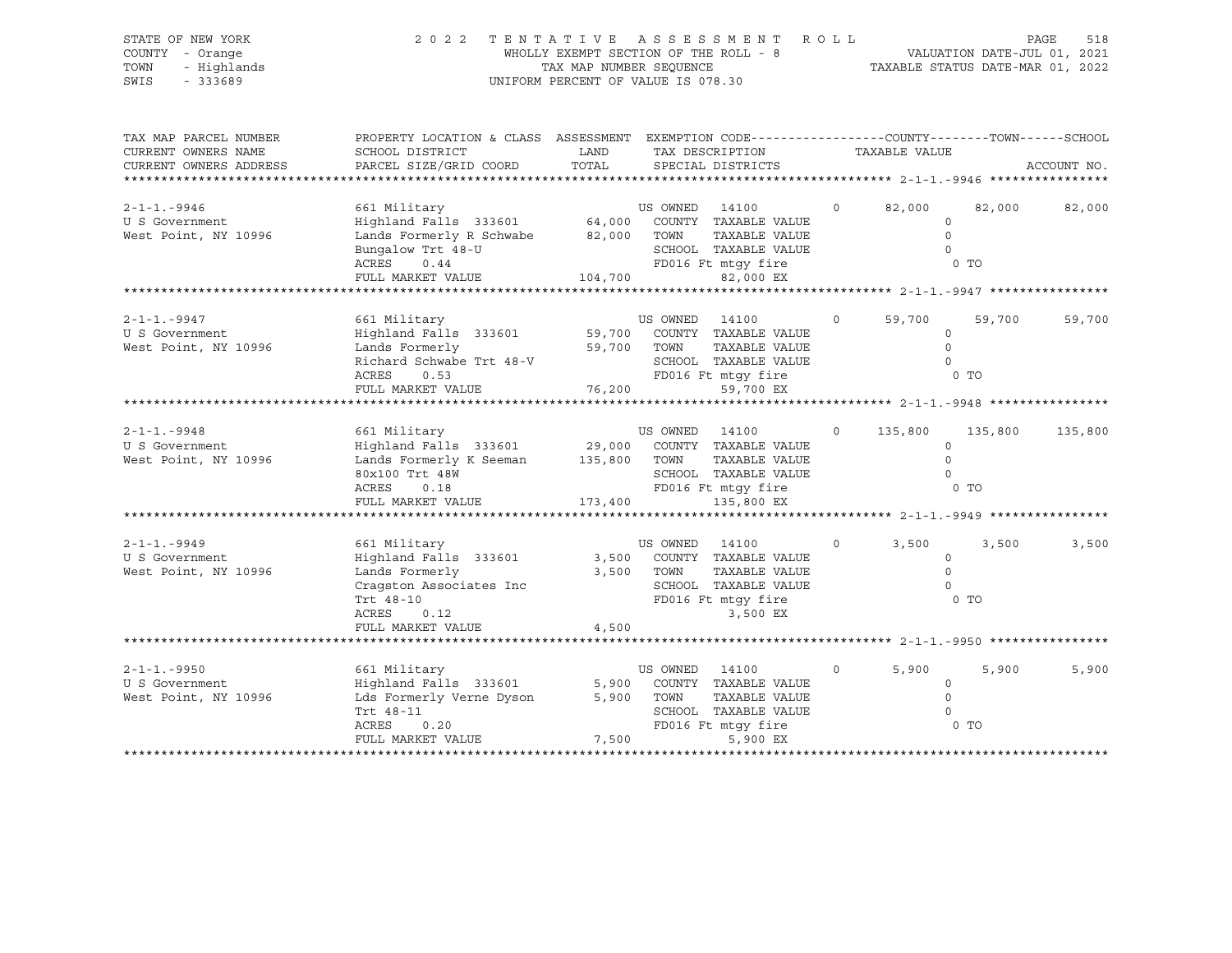| STATE OF NEW YORK<br>COUNTY<br>- Orange<br>- Highlands<br>TOWN<br>$-333689$<br>SWIS | 2 0 2 2                                                                                                                                      | TENTATIVE<br>WHOLLY EXEMPT SECTION OF THE ROLL - 8<br>TAX MAP NUMBER SEQUENCE<br>UNIFORM PERCENT OF VALUE IS 078.30 |                  | A S S E S S M E N T                                                                                                                                              | ROLL    |                                                  | VALUATION DATE-JUL 01, 2021<br>TAXABLE STATUS DATE-MAR 01, 2022     | PAGE<br>519 |
|-------------------------------------------------------------------------------------|----------------------------------------------------------------------------------------------------------------------------------------------|---------------------------------------------------------------------------------------------------------------------|------------------|------------------------------------------------------------------------------------------------------------------------------------------------------------------|---------|--------------------------------------------------|---------------------------------------------------------------------|-------------|
| TAX MAP PARCEL NUMBER<br>CURRENT OWNERS NAME<br>CURRENT OWNERS ADDRESS              | PROPERTY LOCATION & CLASS ASSESSMENT EXEMPTION CODE----------------COUNTY-------TOWN-----SCHOOL<br>SCHOOL DISTRICT<br>PARCEL SIZE/GRID COORD | LAND<br>TOTAL                                                                                                       |                  | TAX DESCRIPTION<br>SPECIAL DISTRICTS                                                                                                                             |         | TAXABLE VALUE                                    |                                                                     | ACCOUNT NO. |
| $2 - 1 - 1 - 9951$<br>U S Government<br>West Point, NY 10996                        | 661 Military<br>Highland Falls 333601<br>Lands Formerly Arthur Lee<br>5 Lots Trt 48-12<br>ACRES<br>0.12<br>FULL MARKET VALUE                 | 3,500<br>3,500<br>4,500                                                                                             | US OWNED<br>TOWN | 14100<br>COUNTY TAXABLE VALUE<br>TAXABLE VALUE<br>SCHOOL TAXABLE VALUE<br>FD016 Ft mtgy fire<br>3,500 EX                                                         |         | 3,500<br>$\circ$<br>$\Omega$<br>$\Omega$         | 3,500<br>$0$ TO<br>****************** 2-1-1.-9952 ***************** | 3,500       |
| $2 - 1 - 1 - 9952$<br>U S Government<br>West Point, NY 10996                        | 661 Military<br>Highland Falls 333601<br>Lands Formerly<br>Cragston Associates Inc<br>Trt 48-13<br>ACRES<br>0.23<br>FULL MARKET VALUE        | 6,800<br>6,800<br>8,700                                                                                             | US OWNED<br>TOWN | 14100<br>COUNTY TAXABLE VALUE<br>TAXABLE VALUE<br>SCHOOL TAXABLE VALUE<br>FD016 Ft mtqy fire<br>6,800 EX<br>*********************** 2-1-1.-9953 **************** | $\circ$ | 6,800<br>0<br>$\mathbf{0}$<br>$\Omega$           | 6,800<br>0 TO                                                       | 6,800       |
| $2 - 1 - 1 - 9953$<br>U S Government<br>West Point, NY 10996                        | 661 Military<br>Highland Falls 333601<br>Lands Formerly<br>Cragston Associates Inc<br>Trt 48-14<br>ACRES<br>0.18<br>FULL MARKET VALUE        | 5,300<br>5,300<br>6,800                                                                                             | US OWNED<br>TOWN | 14100<br>COUNTY TAXABLE VALUE<br>TAXABLE VALUE<br>SCHOOL TAXABLE VALUE<br>FD016 Ft mtgy fire<br>5,300 EX                                                         | $\circ$ | 5,300<br>$\mathbf 0$<br>$\mathbf{0}$<br>$\Omega$ | 5,300<br>0 <sub>T</sub>                                             | 5,300       |
| $2 - 1 - 1 - 9954$<br>U S Government<br>West Point, NY 10996                        | 661 Military<br>Highland Falls 333601<br>Lands Formerly<br>Cragston Associates Inc<br>Trt 48-15<br>ACRES<br>0.20<br>FULL MARKET VALUE        | 5,900<br>5,900<br>7,500                                                                                             | US OWNED<br>TOWN | 14100<br>COUNTY TAXABLE VALUE<br>TAXABLE VALUE<br>SCHOOL TAXABLE VALUE<br>FD016 Ft mtqy fire<br>5,900 EX                                                         |         | 5,900<br>$\circ$<br>$\mathbf{0}$<br>$\Omega$     | 5,900<br>0 TO                                                       | 5,900       |
| $2 - 1 - 1 - 9955$<br>U S Government<br>West Point, NY 10996                        | 661 Military<br>Highland Falls 333601<br>Lands Formerly<br>Cragston Associates Inc<br>Trt 48-16<br>ACRES<br>0.37<br>FULL MARKET VALUE        | 57,000<br>162,900<br>208,000                                                                                        | US OWNED<br>TOWN | 14100<br>COUNTY TAXABLE VALUE<br>TAXABLE VALUE<br>SCHOOL TAXABLE VALUE<br>FD016 Ft mtgy fire<br>162,900 EX                                                       |         | 162,900<br>$\circ$<br>$\mathbf 0$<br>$\Omega$    | 162,900<br>0 <sub>T</sub>                                           | 162,900     |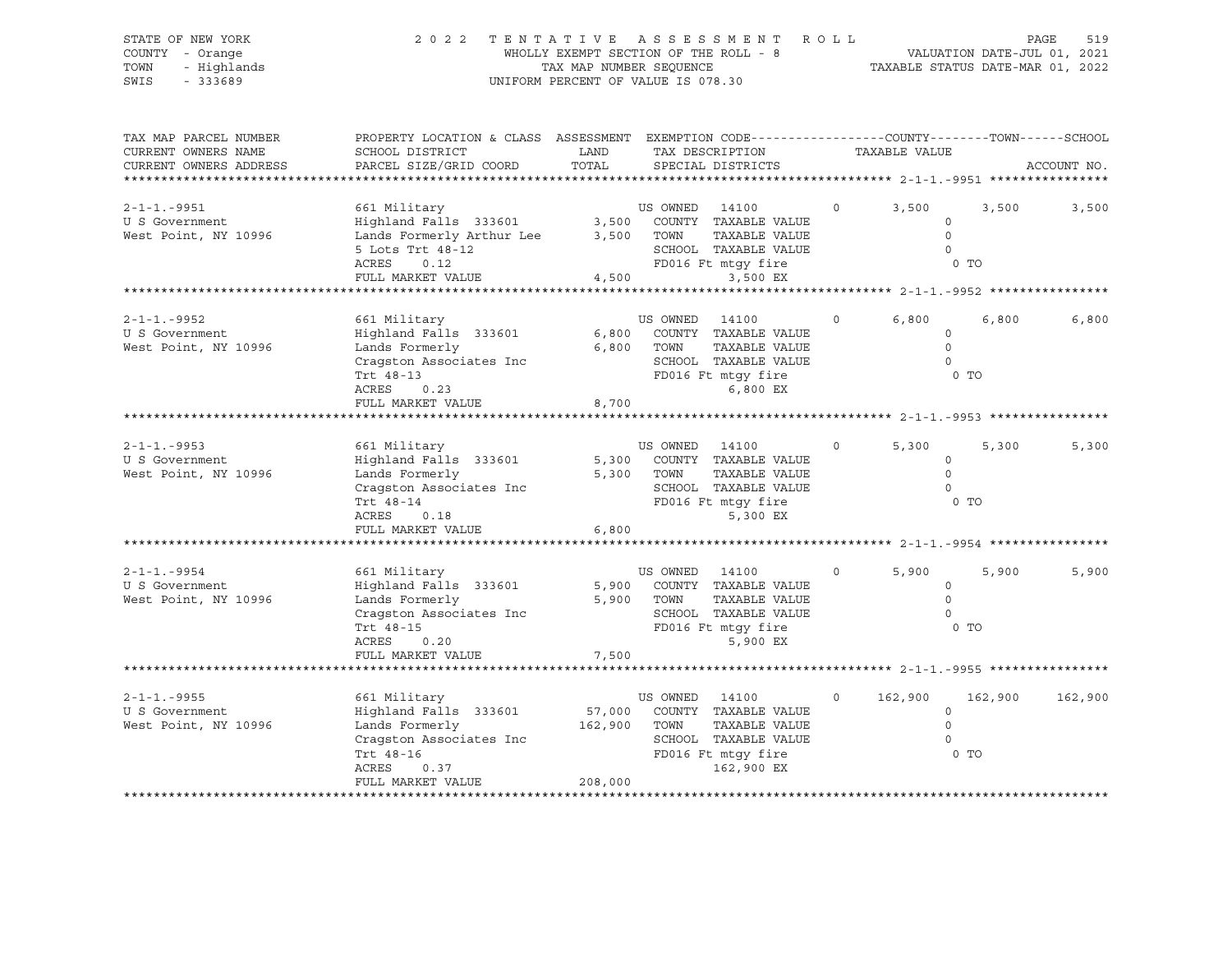| STATE OF NEW YORK<br>COUNTY - Orange<br>- Highlands<br>TOWN<br>SWIS<br>$-333689$ | 2 0 2 2                                                                                                                                     | TAX MAP NUMBER SEQUENCE           | TENTATIVE ASSESSMENT ROLL<br>WHOLLY EXEMPT SECTION OF THE ROLL - 8<br>UNIFORM PERCENT OF VALUE IS 078.30                                                                              |          | VALUATION DATE-JUL 01, 2021<br>TAXABLE STATUS DATE-MAR 01, 2022 |         | PAGE<br>520 |
|----------------------------------------------------------------------------------|---------------------------------------------------------------------------------------------------------------------------------------------|-----------------------------------|---------------------------------------------------------------------------------------------------------------------------------------------------------------------------------------|----------|-----------------------------------------------------------------|---------|-------------|
| TAX MAP PARCEL NUMBER<br>CURRENT OWNERS NAME<br>CURRENT OWNERS ADDRESS           | PROPERTY LOCATION & CLASS ASSESSMENT EXEMPTION CODE---------------COUNTY-------TOWN-----SCHOOL<br>SCHOOL DISTRICT<br>PARCEL SIZE/GRID COORD | LAND<br>TOTAL                     | TAX DESCRIPTION<br>SPECIAL DISTRICTS                                                                                                                                                  |          | TAXABLE VALUE                                                   |         | ACCOUNT NO. |
| $2 - 1 - 1 - 9956$<br>U S Government<br>West Point, NY 10996                     | 661 Military<br>Highland Falls 333601<br>Lands Formerly<br>James Melvin<br>4 Lots Trt 48-17<br>ACRES<br>0.11<br>FULL MARKET VALUE           | 4,200                             | US OWNED 14100<br>3,300 COUNTY TAXABLE VALUE<br>3,300 TOWN<br>TAXABLE VALUE<br>SCHOOL TAXABLE VALUE<br>FD016 Ft mtqy fire<br>3,300 EX                                                 | $\circ$  | 3,300<br>$\circ$<br>$\circ$<br>$\circ$<br>0 <sub>T</sub>        | 3,300   | 3,300       |
| $2 - 1 - 1 - 9957$<br>U S Government<br>West Point, NY 10996                     | 661 Military<br>Highland Falls 333601<br>Lands Formerly<br>Cragston Associates Inc<br>Trt 48-18<br>ACRES<br>0.05<br>FULL MARKET VALUE       | 2,000                             | US OWNED 14100<br>1,600 COUNTY TAXABLE VALUE<br>TAXABLE VALUE<br>1,600 TOWN<br>SCHOOL TAXABLE VALUE<br>FD016 Ft mtgy fire<br>1,600 EX                                                 | $\circ$  | 1,600<br>$\circ$<br>$\circ$<br>$\bigcirc$<br>$0$ TO             | 1,600   | 1,600       |
| $2 - 1 - 1 - 9958$<br>U S Government<br>West Point, NY 10996                     | 661 Military<br>Highland Falls 333601<br>Lands Formerly<br>Cragston Associates Inc<br>Trt 48-19<br>ACRES<br>0.18<br>FULL MARKET VALUE       | 6,800                             | US OWNED 14100<br>5,300 COUNTY TAXABLE VALUE<br>5,300 TOWN<br>TAXABLE VALUE<br>SCHOOL TAXABLE VALUE<br>FD016 Ft mtgy fire<br>5,300 EX                                                 | $\circ$  | 5,300<br>$\circ$<br>$\overline{0}$<br>$\overline{0}$<br>$0$ TO  | 5,300   | 5,300       |
| $2 - 1 - 1 - 9959$<br>U S Government<br>West Point, NY 10996                     | 661 Military<br>Highland Falls 333601<br>Lands Formerly<br>Lots-Trt 48-20<br>ACRES<br>0.54<br>FULL MARKET VALUE                             | 71,000<br>196,900 TOWN<br>251,500 | US OWNED 14100<br>COUNTY TAXABLE VALUE<br>TAXABLE VALUE<br>SCHOOL TAXABLE VALUE<br>FD016 Ft mtgy fire<br>196,900 EX                                                                   | $\Omega$ | 196,900<br>$\circ$<br>$\circ$<br>$\Omega$<br>$0$ TO             | 196,900 | 196,900     |
| $2 - 1 - 1 - 9960$<br>U S Government<br>West Point, NY 10996                     | 661 Military<br>Highland Falls 333601<br>Lands Formerly<br>Cragston Associates Inc<br>Trt 48-21<br>ACRES<br>0.17<br>FULL MARKET VALUE       | 5,100<br>6,500                    | *********************************** 2-1-1.-9960 **<br>US OWNED 14100<br>COUNTY TAXABLE VALUE<br>5,100 TOWN<br>TAXABLE VALUE<br>SCHOOL TAXABLE VALUE<br>FD016 Ft mtgy fire<br>5,100 EX | $\Omega$ | 5,100<br>$\circ$<br>$\Omega$<br>$\Omega$<br>0 <sub>T</sub>      | 5,100   | 5,100       |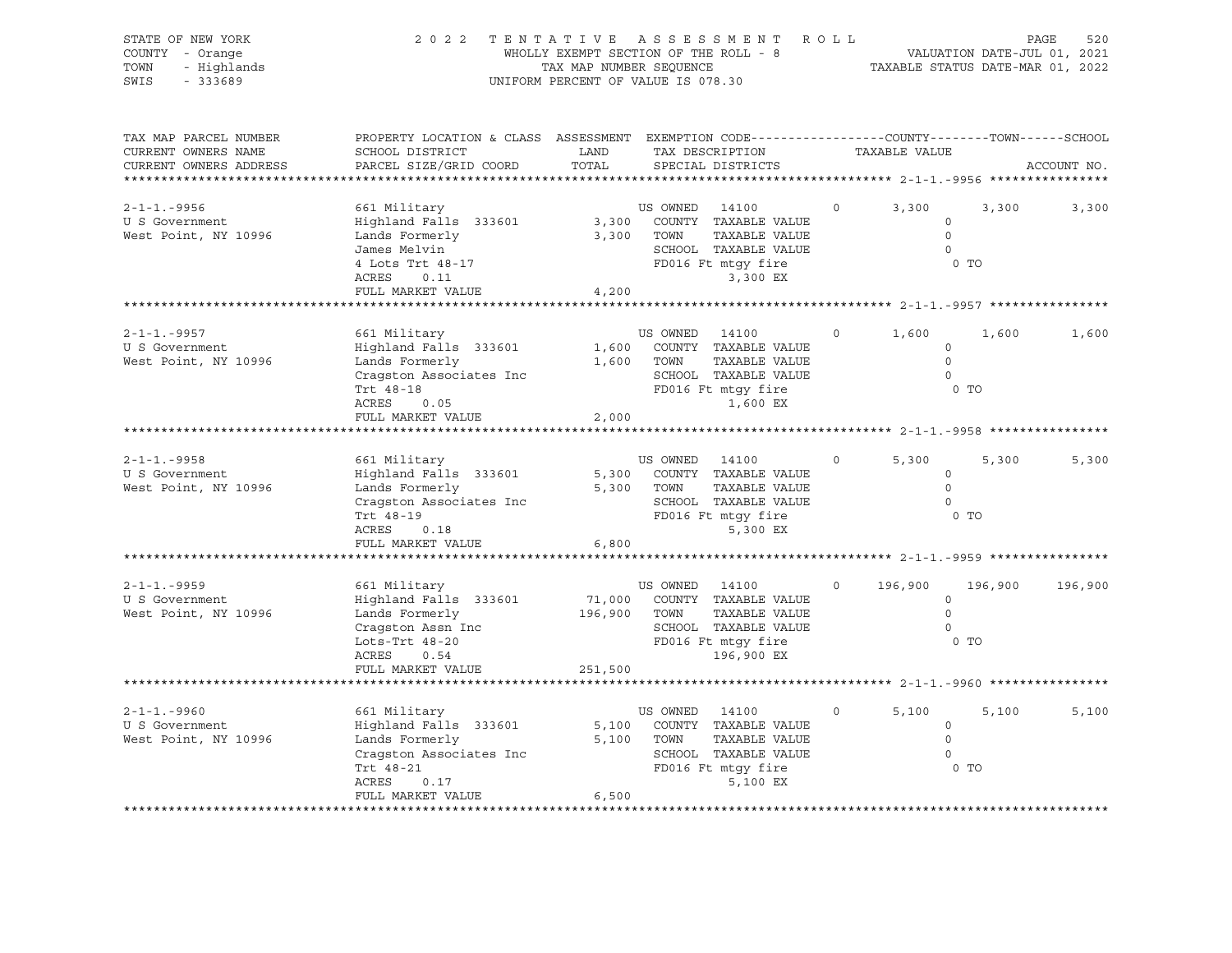| STATE OF NEW YORK<br>COUNTY - Orange<br>- Highlands<br>TOWN<br>SWIS<br>$-333689$                     | 2022 TENTATIVE ASSESSMENT ROLL                                                                                                                                                                           | WHOLLY EXEMPT SECTION OF THE ROLL - 8<br>TAX MAP NUMBER SEQUENCE<br>UNIFORM PERCENT OF VALUE IS 078.30 |                              |                                                                                                                  |          |                         | VALUATION DATE-JUL 01, 2021<br>TAXABLE STATUS DATE-MAR 01, 2022 | PAGE<br>521 |
|------------------------------------------------------------------------------------------------------|----------------------------------------------------------------------------------------------------------------------------------------------------------------------------------------------------------|--------------------------------------------------------------------------------------------------------|------------------------------|------------------------------------------------------------------------------------------------------------------|----------|-------------------------|-----------------------------------------------------------------|-------------|
| TAX MAP PARCEL NUMBER<br>CURRENT OWNERS NAME<br>CURRENT OWNERS ADDRESS                               | PROPERTY LOCATION & CLASS ASSESSMENT EXEMPTION CODE---------------COUNTY-------TOWN-----SCHOOL<br>SCHOOL DISTRICT<br>PARCEL SIZE/GRID COORD                                                              | LAND<br>TOTAL                                                                                          |                              | TAX DESCRIPTION TAXABLE VALUE<br>SPECIAL DISTRICTS                                                               |          |                         |                                                                 | ACCOUNT NO. |
| $2 - 1 - 1 - 9961$<br>U S Government<br>West Point, NY 10996                                         | 661 Military<br>Highland Falls 333601<br>Lands Formerly<br>Cragston Associates Inc<br>Trt 48-22<br>ACRES<br>0.25<br>FULL MARKET VALUE 9,500                                                              |                                                                                                        | US OWNED 14100<br>7,400 TOWN | 7,400 COUNTY TAXABLE VALUE<br>TAXABLE VALUE<br>SCHOOL TAXABLE VALUE<br>FD016 Ft mtgy fire<br>7,400 EX            | $\Omega$ | 7,400<br>$\overline{0}$ | 7,400<br>$\circ$<br>$\overline{0}$<br>0 <sub>T</sub>            | 7,400       |
|                                                                                                      |                                                                                                                                                                                                          |                                                                                                        |                              |                                                                                                                  |          |                         |                                                                 |             |
| $2 - 1 - 1 - 9962$<br>U S Government<br>West Point, NY 10996                                         | 661 Military<br>Highland Falls 333601<br>Lands Formerly<br>Cragston Associates Inc<br>Trt 48-23<br>ACRES 0.08<br>FULL MARKET VALUE                                                                       | 2,900                                                                                                  | US OWNED 14100               | 2,300 COUNTY TAXABLE VALUE<br>2,300 TOWN TAXABLE VALUE<br>SCHOOL TAXABLE VALUE<br>FD016 Ft mtgy fire<br>2,300 EX | $\circ$  | 2,300                   | 2,300<br>$\circ$<br>$\Omega$<br>$\Omega$<br>0 <sub>T</sub>      | 2,300       |
|                                                                                                      |                                                                                                                                                                                                          |                                                                                                        |                              |                                                                                                                  |          |                         |                                                                 |             |
| $2 - 1 - 2$<br>Town Of Highlands<br>254 Main St<br>Highland Falls, NY 10928                          | Us Hwy 9W<br>695 Cemetery<br>Highland Falls 333601<br>Proposed Cemetery<br>ACRES<br>8.00<br>EAST-0632396 NRTH-0929595<br>DERD BOOK 2526 PG-00296 PSED BOOK 2526 PG-00296 135,000 EX<br>FULL MARKET VALUE | 135,000 TOWN<br>172,400                                                                                | TOWN OWNED 13500             | 135,000 COUNTY TAXABLE VALUE<br>TAXABLE VALUE<br>SCHOOL TAXABLE VALUE                                            |          | $0 \t 135,000$          | 135,000<br>$\circ$<br>$\circ$<br>$\circ$<br>0 <sub>T</sub>      | 135,000     |
|                                                                                                      |                                                                                                                                                                                                          |                                                                                                        |                              |                                                                                                                  |          |                         |                                                                 |             |
| $2 - 1 - 3$<br>Roman Catholic Church<br>Rev. Jack Arlotta<br>353 Main St<br>Highland Falls, NY 10928 | Us Hwy 9W<br>695 Cemetery<br>EAST-0632240 NRTH-0929079<br>DEED BOOK 0000<br>FULL MARKET VALUE                                                                                                            |                                                                                                        | 63,700                       | TAXABLE VALUE<br>SCHOOL TAXABLE VALUE<br>FD016 Ft mtgy fire<br>49,900 EX                                         | $\circ$  | 49,900<br>0 TO          | 49,900<br>$\circ$<br>$\overline{0}$<br>$\overline{0}$           | 49,900      |
|                                                                                                      |                                                                                                                                                                                                          |                                                                                                        |                              |                                                                                                                  |          |                         |                                                                 |             |
| $2 - 1 - 4$<br>Town of Highlands<br>254 Main St<br>254 Main St<br>Highland Falls, NY 10928           | Route 9W<br>311 Res vac land<br>Highland Falls 333601<br>NW SIDE US RT9W<br>FRNT 613.90 DPTH 49.80<br>EAST-0632217 NRTH-0928814<br>DEED BOOK 12244 PG-1804<br>FULL MARKET VALUE                          | 900                                                                                                    | TOWN OWNED 13500<br>700 TOWN | 700 COUNTY TAXABLE VALUE<br>TAXABLE VALUE<br>SCHOOL TAXABLE VALUE                                                | $\circ$  | 700                     | 700<br>$\circ$<br>$\Omega$<br>$\Omega$                          | 700         |
|                                                                                                      |                                                                                                                                                                                                          |                                                                                                        |                              |                                                                                                                  |          |                         |                                                                 |             |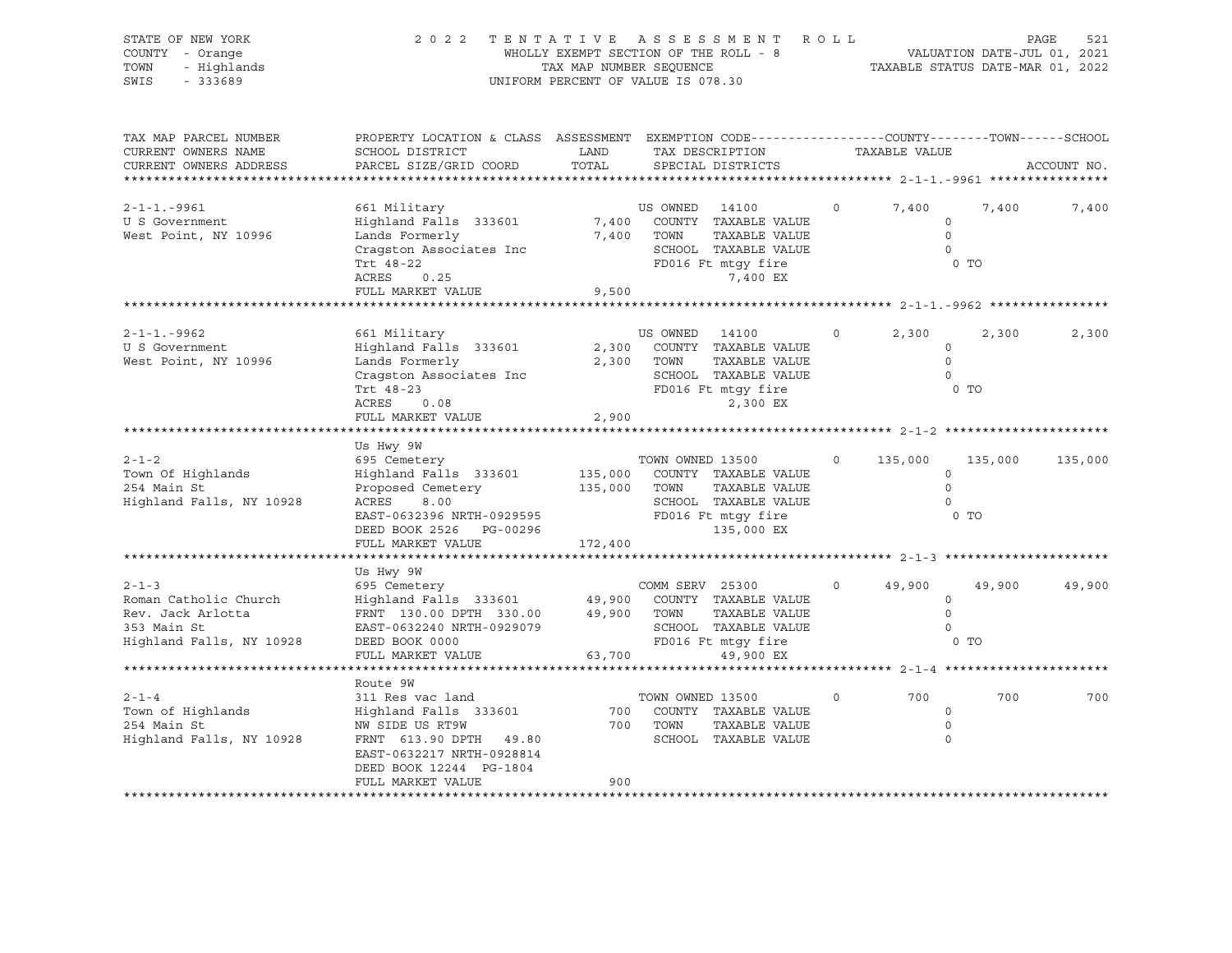| STATE OF NEW YORK<br>COUNTY - Orange<br>- Highlands<br>TOWN<br>SWIS<br>$-333689$                      |                                                                                                                                                                                            | TAX MAP NUMBER SEQUENCE       | 2022 TENTATIVE ASSESSMENT<br>WHOLLY EXEMPT SECTION OF THE ROLL - 8<br>UNIFORM PERCENT OF VALUE IS 078.30                      | ROLL    | TAXABLE STATUS DATE-MAR 01, 2022                       | VALUATION DATE-JUL 01, 2021 | PAGE<br>522 |
|-------------------------------------------------------------------------------------------------------|--------------------------------------------------------------------------------------------------------------------------------------------------------------------------------------------|-------------------------------|-------------------------------------------------------------------------------------------------------------------------------|---------|--------------------------------------------------------|-----------------------------|-------------|
| TAX MAP PARCEL NUMBER<br>CURRENT OWNERS NAME<br>CURRENT OWNERS ADDRESS<br>*******************         | PROPERTY LOCATION & CLASS ASSESSMENT EXEMPTION CODE----------------COUNTY-------TOWN-----SCHOOL<br>SCHOOL DISTRICT<br>PARCEL SIZE/GRID COORD                                               | LAND<br>TOTAL                 | TAX DESCRIPTION<br>SPECIAL DISTRICTS                                                                                          |         | TAXABLE VALUE<br>****************** 3-2-1 ************ |                             | ACCOUNT NO. |
|                                                                                                       | 21 Morgan Rd                                                                                                                                                                               |                               |                                                                                                                               |         |                                                        |                             |             |
| $3 - 2 - 1$<br>Hffm Csd<br>21 Morgan Rd<br>PO Box 287<br>Highland Falls, NY 10928                     | 612 School<br>Highland Falls 333601<br>High School<br>FRNT 1605.30 DPTH<br>ACRES 33.40<br>EAST-0636074 NRTH-0917242<br>DEED BOOK 1810 PG-00013                                             | 597,000<br>7311,200           | SCH OWNED 13800<br>COUNTY TAXABLE VALUE<br>TAXABLE VALUE<br>TOWN<br>SCHOOL TAXABLE VALUE<br>FD016 Ft mtgy fire<br>7311,200 EX |         | 7311,200<br>$\circ$<br>$\Omega$<br>$\mathbf 0$         | 7311,200<br>0 TO            | 7311,200    |
|                                                                                                       | FULL MARKET VALUE                                                                                                                                                                          | 9337,400                      |                                                                                                                               |         |                                                        |                             |             |
|                                                                                                       |                                                                                                                                                                                            |                               |                                                                                                                               |         |                                                        |                             |             |
| $8 - 3 - 1$<br>Grace Baptist Church<br>Stephen Snavely<br>54 Old State Rd<br>Highland Falls, NY 10928 | 54 Old State Rd<br>FRNT 150.00 DPTH 100.00<br>EAST-0637044 NRTH-0914893<br>DEED BOOK 1940 PG-00804                                                                                         | 468,900                       | COMM SERV 25300<br>COUNTY TAXABLE VALUE<br>TAXABLE VALUE<br>TOWN<br>SCHOOL TAXABLE VALUE<br>FD016 Ft mtgy fire                | $\circ$ | 468,900<br>$\circ$<br>$\Omega$<br>$\Omega$             | 468,900<br>$0$ TO           | 468,900     |
|                                                                                                       | FULL MARKET VALUE                                                                                                                                                                          | 598,900                       | 468,900 EX                                                                                                                    |         |                                                        |                             |             |
|                                                                                                       |                                                                                                                                                                                            |                               | WD110 Water Dist # 1                                                                                                          |         | 10.00 UN                                               |                             |             |
|                                                                                                       |                                                                                                                                                                                            |                               |                                                                                                                               |         |                                                        |                             |             |
| $9 - 2 - 1$<br>Grace Baptist Church<br>Stephen Snavely<br>48 Old State Rd<br>Highland Falls, NY 10928 | 48 Old State Rd<br>620 Religious<br>Highland Falls 333601<br>FRNT 150.00 DPTH 114.90<br>EAST-0636931 NRTH-0914781<br>DEED BOOK 1320 PG-00387<br>FULL MARKET VALUE                          | 104,800<br>301,300<br>384,800 | COMM SERV 25300<br>COUNTY TAXABLE VALUE<br>TOWN<br>TAXABLE VALUE<br>SCHOOL TAXABLE VALUE<br>FD016 Ft mtgy fire<br>301,300 EX  | $\circ$ | 301,300<br>$\Omega$<br>$\Omega$<br>$\mathbf 0$         | 301,300<br>$0$ TO           | 301,300     |
|                                                                                                       |                                                                                                                                                                                            |                               | WD110 Water Dist # 1                                                                                                          |         | 10.00 UN                                               |                             |             |
|                                                                                                       | Us Hwy 9W                                                                                                                                                                                  |                               |                                                                                                                               |         |                                                        |                             |             |
| $11 - 1 - 28.21$<br>Town Of Highlands<br>254 Main St<br>Highland Falls, NY 10928                      | 853 Sewage<br>Highland Falls 333601<br>FRNT 81.00 DPTH 44.00<br>EAST-0633630 NRTH-0911752<br>DEED BOOK 2277 PG-00956<br>FULL MARKET VALUE                                                  | 35,200<br>177,200<br>226,300  | TOWN OWNED 13500<br>COUNTY TAXABLE VALUE<br>TOWN<br>TAXABLE VALUE<br>SCHOOL TAXABLE VALUE<br>FD016 Ft mtqy fire<br>177,200 EX | $\circ$ | 177,200<br>$\mathbf 0$<br>$\mathbf 0$<br>$\Omega$      | 177,200<br>$0$ TO           | 177,200     |
|                                                                                                       |                                                                                                                                                                                            |                               |                                                                                                                               |         |                                                        |                             |             |
| $11 - 1 - 29.8$<br>Town Of Highlands<br>254 Main St<br>Highland Falls, NY 10928                       | Fawnwood Ln<br>311 Res vac land<br>Highland Falls 333601<br>Row Parcel Buonocore Sub<br>25-92 Ns Canterbury Road<br>92.00 DPTH 480.00<br>FRNT<br>DEED BOOK 4130 PG-29<br>FULL MARKET VALUE | 5,000<br>5,000<br>6,400       | TOWN OWNED 13500<br>COUNTY TAXABLE VALUE<br>TOWN<br>TAXABLE VALUE<br>SCHOOL TAXABLE VALUE<br>FD016 Ft mtgy fire<br>5,000 EX   | $\circ$ | 5,000<br>$\circ$<br>$\circ$<br>$\circ$<br>$0$ TO       | 5,000                       | 5,000       |
|                                                                                                       |                                                                                                                                                                                            |                               |                                                                                                                               |         |                                                        |                             |             |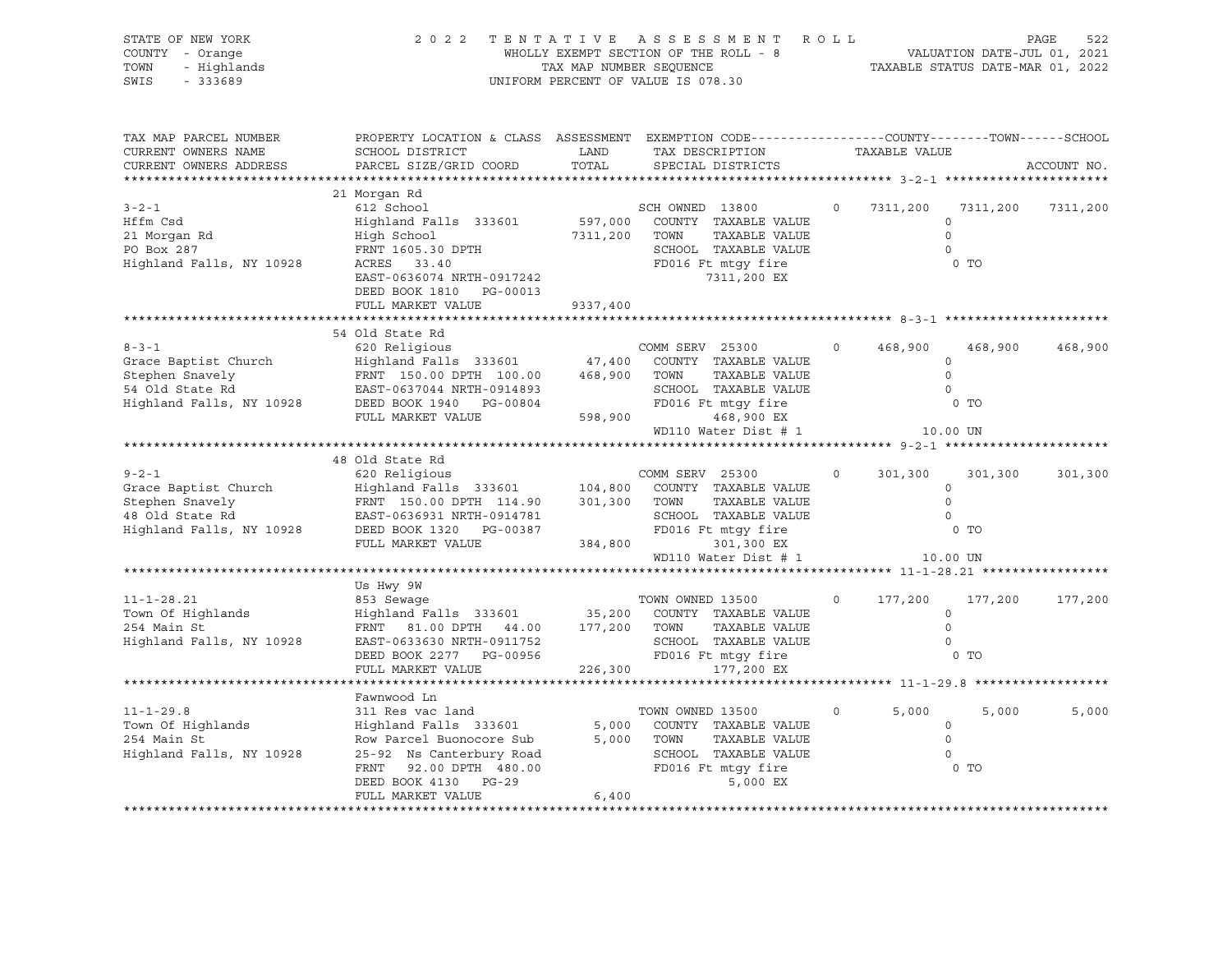| STATE OF NEW YORK<br>COUNTY - Orange<br>TOWN<br>- Highlands<br>$-333689$<br>SWIS                                                                                                                         |                                                                                                                                                                                                                                                                                   | TAX MAP NUMBER SEOUENCE | 2022 TENTATIVE ASSESSMENT ROLL<br>WHOLLY EXEMPT SECTION OF THE ROLL - 8 VALUATION DATE-JUL 01, 2021<br>UNIFORM PERCENT OF VALUE IS 078.30                                                                                                                                                                                                                                                                                                                                                                                                                                                                                                 |          | TAXABLE STATUS DATE-MAR 01, 2022                                                                                                                |         | PAGE<br>523 |
|----------------------------------------------------------------------------------------------------------------------------------------------------------------------------------------------------------|-----------------------------------------------------------------------------------------------------------------------------------------------------------------------------------------------------------------------------------------------------------------------------------|-------------------------|-------------------------------------------------------------------------------------------------------------------------------------------------------------------------------------------------------------------------------------------------------------------------------------------------------------------------------------------------------------------------------------------------------------------------------------------------------------------------------------------------------------------------------------------------------------------------------------------------------------------------------------------|----------|-------------------------------------------------------------------------------------------------------------------------------------------------|---------|-------------|
| TAX MAP PARCEL NUMBER<br>CURRENT OWNERS NAME<br>CURRENT OWNERS ADDRESS                                                                                                                                   | PROPERTY LOCATION & CLASS ASSESSMENT EXEMPTION CODE---------------COUNTY-------TOWN------SCHOOL<br>SCHOOL DISTRICT<br>PARCEL SIZE/GRID COORD                                                                                                                                      | LAND<br>TOTAL           | TAX DESCRIPTION<br>SPECIAL DISTRICTS                                                                                                                                                                                                                                                                                                                                                                                                                                                                                                                                                                                                      |          | TAXABLE VALUE                                                                                                                                   |         | ACCOUNT NO. |
| $11 - 1 - 38.21$<br>Town of Highlands<br>254 Main St<br>Highland Falls, NY 10928                                                                                                                         | 9 Eagle Crest<br>312 Vac w/imprv<br>Highland Falls 333601 19,000 COUNTY TAXABLE VALUE<br>Sub Lot 1 Corbin Hill Sub<br>336-17 Filed 12/12/17<br>Water Tank w/Assoc Buildi<br>99.00 DPTH 83.70<br>FRNT<br>EAST-0632946 NRTH-0912289<br>DEED BOOK 14344 PG-1253<br>FULL MARKET VALUE | 226,900                 | COMM SERV 29350<br>TOWN<br>TAXABLE VALUE<br>SCHOOL TAXABLE VALUE<br>AM004 Highland ambul<br>226,900 EX<br>FD016 Ft mtqy fire<br>226,900 EX<br>$\frac{1}{2}$ -1253 $\frac{289}{1000}$ , 1289, 289, 280 LT006 Ft mtgy lt<br>226,900 EX                                                                                                                                                                                                                                                                                                                                                                                                      | $\Omega$ | 226,900<br>$\Omega$<br>$\circ$<br>$\Omega$<br>0 <sub>T</sub><br>0 <sub>T</sub><br>0 <sub>T</sub>                                                | 226,900 | 226,900     |
|                                                                                                                                                                                                          | 1150 US Route 9W                                                                                                                                                                                                                                                                  |                         |                                                                                                                                                                                                                                                                                                                                                                                                                                                                                                                                                                                                                                           |          |                                                                                                                                                 |         |             |
| $12 - 1 - 1.2$<br>The Grace M. Suchanyc Charita Highland Falls 333601 75,200 COUNTY TAXABLE VALUE<br>C/O Janet Suchanyc<br>ACRES 1.10<br>PO Box 4<br>Fort Montgomery, NY 10922 EAST-0635650 NRTH-0913144 | 540 Indoor sport<br>Lt B Lands Of Harold Garr 750,000<br>DEED BOOK 13712 PG-493<br>FULL MARKET VALUE                                                                                                                                                                              | 957,900                 | CHARITABLE 25130<br>$\overline{0}$ and $\overline{0}$ and $\overline{0}$ and $\overline{0}$ and $\overline{0}$ and $\overline{0}$ and $\overline{0}$ and $\overline{0}$ and $\overline{0}$ and $\overline{0}$ and $\overline{0}$ and $\overline{0}$ and $\overline{0}$ and $\overline{0}$ and $\overline{0}$ and $\overline{0}$ and $\overline{0}$ and<br>TOWN<br>TAXABLE VALUE<br>SCHOOL TAXABLE VALUE<br>AM004 Highland ambul<br>750,000 EX<br>FD016 Ft mtqy fire<br>750,000 EX<br>LT006 Ft mtqy lt<br>750,000 EX<br>RG003 Ft mtgy rub & garb<br>750,000 EX<br>SW010 Ft mtgy swr bond<br>SW019 Ft mtgy swr maint<br>WD102 Water Dist #2 |          | 750,000<br>$\Omega$<br>$\Omega$<br>$\Omega$<br>0 <sub>T</sub><br>$0$ TO<br>0 <sub>T</sub><br>0 <sub>T</sub><br>53.50 UN<br>53.50 UN<br>53.50 UN | 750,000 | 750,000     |
|                                                                                                                                                                                                          | 40 Bridge Ter Rear                                                                                                                                                                                                                                                                |                         |                                                                                                                                                                                                                                                                                                                                                                                                                                                                                                                                                                                                                                           |          |                                                                                                                                                 |         |             |

| $12 - 1 - 16.1$          | 853 Sewage                |        | TOWN OWNED 13500 |                    | 66,000 | 66,000 | 66,000 |
|--------------------------|---------------------------|--------|------------------|--------------------|--------|--------|--------|
| Town Of Highlands        | Highland Falls 333601     | 66,000 | COUNTY           | TAXABLE VALUE      |        |        |        |
| 254 Main St              | Pt Lt L Colonial Park Sub | 66,000 | TOWN             | TAXABLE VALUE      |        |        |        |
| Highland Falls, NY 10928 | 40.00<br>FRNT 60.00 DPTH  |        | SCHOOL           | TAXABLE VALUE      |        |        |        |
|                          | EAST-0635708 NRTH-0911765 |        |                  | FD016 Ft mtqy fire |        | $0$ TO |        |
|                          | DEED BOOK 2279 PG-00438   |        |                  | 66,000 EX          |        |        |        |
|                          | FULL MARKET VALUE         | 84,300 |                  |                    |        |        |        |
|                          |                           |        |                  |                    |        |        |        |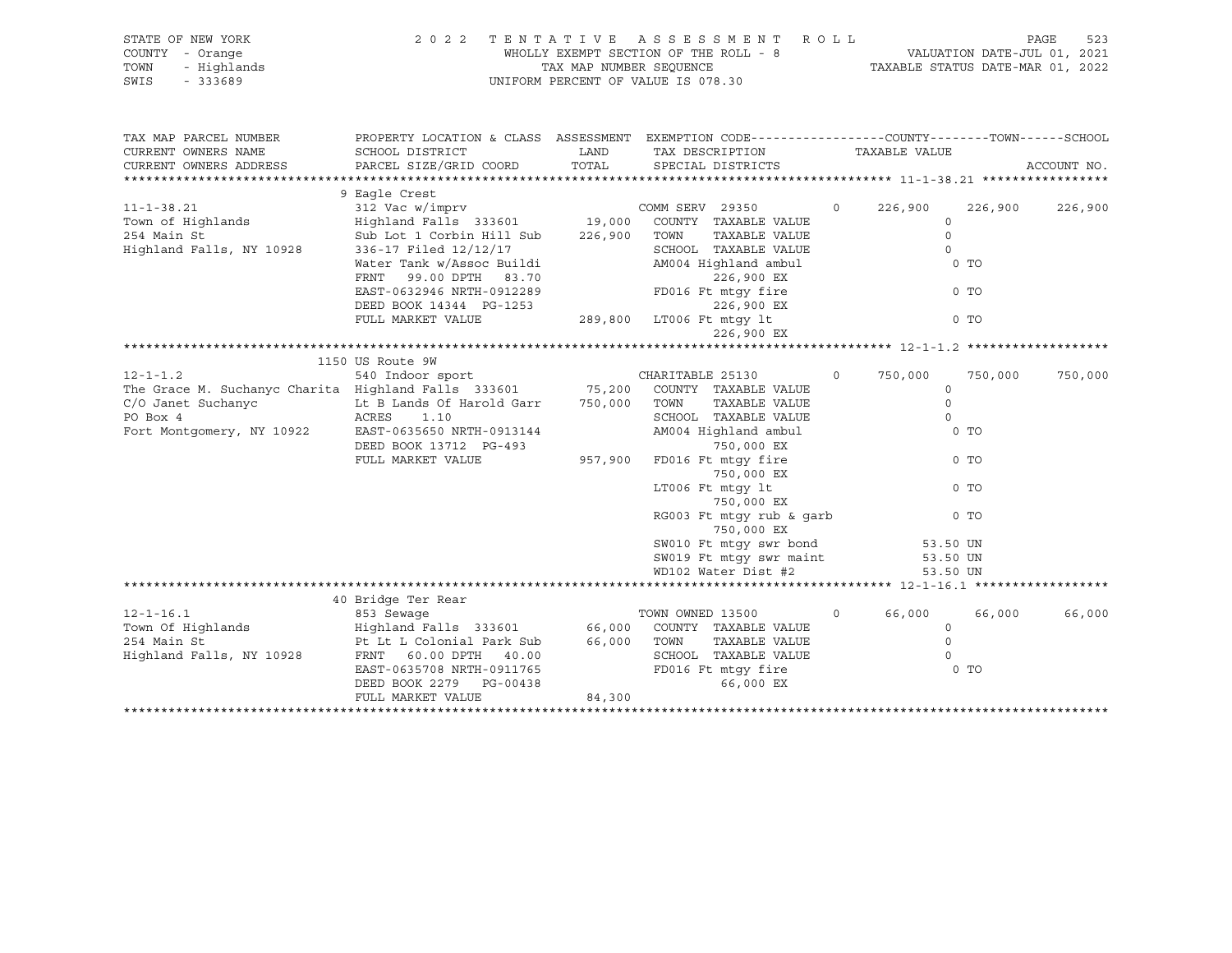| STATE OF NEW YORK<br>COUNTY<br>- Orange<br>- Highlands<br>TOWN<br>SWIS<br>$-333689$ | 2 0 2 2                                                                | WHOLLY EXEMPT SECTION OF THE ROLL - 8<br>TAX MAP NUMBER SEOUENCE<br>UNIFORM PERCENT OF VALUE IS 078.30 | TENTATIVE ASSESSMENT ROLL                                                                            |          | TAXABLE STATUS DATE-MAR 01, 2022 | PAGE<br>524<br>VALUATION DATE-JUL 01, 2021 |
|-------------------------------------------------------------------------------------|------------------------------------------------------------------------|--------------------------------------------------------------------------------------------------------|------------------------------------------------------------------------------------------------------|----------|----------------------------------|--------------------------------------------|
| TAX MAP PARCEL NUMBER<br>CURRENT OWNERS NAME<br>CURRENT OWNERS ADDRESS              | PROPERTY LOCATION & CLASS<br>SCHOOL DISTRICT<br>PARCEL SIZE/GRID COORD | ASSESSMENT<br>LAND<br>TOTAL                                                                            | EXEMPTION CODE-----------------COUNTY-------TOWN------SCHOOL<br>TAX DESCRIPTION<br>SPECIAL DISTRICTS |          | TAXABLE VALUE                    | ACCOUNT NO.                                |
|                                                                                     | 895 Route 9W                                                           |                                                                                                        |                                                                                                      |          |                                  |                                            |
| $14 - 3 - 2.1$                                                                      | 612 School                                                             | SCH OWNED                                                                                              | 13800                                                                                                | $\Omega$ | 1502,500<br>1502,500             | 1502,500                                   |
| Highland Falls/ft Montgom                                                           | Highland Falls 333601 271,500                                          |                                                                                                        | COUNTY<br>TAXABLE VALUE                                                                              |          | $\Omega$                         |                                            |
| Central School District                                                             | Ptlt B Taylor Submap 3555                                              | 1502,500<br>TOWN                                                                                       | TAXABLE VALUE                                                                                        |          |                                  |                                            |
| 895 Route 9W                                                                        | Utility Easement 12-22-20                                              |                                                                                                        | SCHOOL<br>TAXABLE VALUE                                                                              |          |                                  |                                            |
| PO Box 287                                                                          | L13902 Pg1013                                                          |                                                                                                        | FD016 Ft mtqy fire                                                                                   |          | $0$ TO                           |                                            |

\*\*\*\*\*\*\*\*\*\*\*\*\*\*\*\*\*\*\*\*\*\*\*\*\*\*\*\*\*\*\*\*\*\*\*\*\*\*\*\*\*\*\*\*\*\*\*\*\*\*\*\*\*\*\*\*\*\*\*\*\*\*\*\*\*\*\*\*\*\*\*\*\*\*\*\*\*\*\*\*\*\*\*\*\*\*\*\*\*\*\*\*\*\*\*\*\*\*\*\*\*\*\* 14-3-8.1 \*\*\*\*\*\*\*\*\*\*\*\*\*\*\*\*\*\*\*

14-3-8.1 662 Police/fire SPDISTOWN 13870 0 968,300 968,300 968,300

\*\*\*\*\*\*\*\*\*\*\*\*\*\*\*\*\*\*\*\*\*\*\*\*\*\*\*\*\*\*\*\*\*\*\*\*\*\*\*\*\*\*\*\*\*\*\*\*\*\*\*\*\*\*\*\*\*\*\*\*\*\*\*\*\*\*\*\*\*\*\*\*\*\*\*\*\*\*\*\*\*\*\*\*\*\*\*\*\*\*\*\*\*\*\*\*\*\*\*\*\*\*\* 14-3-13 \*\*\*\*\*\*\*\*\*\*\*\*\*\*\*\*\*\*\*\*

14-3-13 330 Vacant comm TOWN OWNED 13500 0 51,400 51,400 51,400

\*\*\*\*\*\*\*\*\*\*\*\*\*\*\*\*\*\*\*\*\*\*\*\*\*\*\*\*\*\*\*\*\*\*\*\*\*\*\*\*\*\*\*\*\*\*\*\*\*\*\*\*\*\*\*\*\*\*\*\*\*\*\*\*\*\*\*\*\*\*\*\*\*\*\*\*\*\*\*\*\*\*\*\*\*\*\*\*\*\*\*\*\*\*\*\*\*\*\*\*\*\*\* 15-1-15 \*\*\*\*\*\*\*\*\*\*\*\*\*\*\*\*\*\*\*\*

15-1-15 963 Municpl park TOWN OWNED 13500 0 375,500 375,500 375,500

\*\*\*\*\*\*\*\*\*\*\*\*\*\*\*\*\*\*\*\*\*\*\*\*\*\*\*\*\*\*\*\*\*\*\*\*\*\*\*\*\*\*\*\*\*\*\*\*\*\*\*\*\*\*\*\*\*\*\*\*\*\*\*\*\*\*\*\*\*\*\*\*\*\*\*\*\*\*\*\*\*\*\*\*\*\*\*\*\*\*\*\*\*\*\*\*\*\*\*\*\*\*\*\*\*\*\*\*\*\*\*\*\*\*\*\*\*\*\*\*\*\*\*\*\*\*\*\*\*\*\*\*

FULL MARKET VALUE 1918,900 WD102 Water Dist #2 214.00 UN

FULL MARKET VALUE 1236,700 SW010 Ft mtgy swr bond 10.00 UN

EAST-0633893 NRTH-0911544 FD016 Ft mtgy fire 0 TO

SW019 Ft mtqy swr maint 10.00 UN WD102 Water Dist #2 10.00 UN

 EAST-0633065 NRTH-0911591 SW010 Ft mtgy swr bond 214.00 UN DEED BOOK 3467 PG-332 SW019 Ft mtgy swr maint 214.00 UN

Ft Montgomery Fire Dept Highland Falls 333601 48,600 COUNTY TAXABLE VALUE 0 865 Route 9W Us Hwy 9W & Brooks Ln 968,300 TOWN TAXABLE VALUE 0 - PO Box 235 FRNT 282.00 DPTH 98.00<br>PO Box 235 FRNT 282.00 DPTH 98.00 SCHOOL TAXABLE VALUE 0<br>PO Box 235 FRNT 282.00 DPTH 98.00 SCHOOL TAXABLE VALUE 0<br>Fort Montgomery, NY 10922 EAST-0633212 NRTH-0910966 FD016 Ft mtgy fire 0 Fort Montgomery, NY 10922 EAST-0633212 NRTH-0910966 FD016 Ft mtgy fire 0 TO DEED BOOK 1676 PG-00233 968,300 EX

Town Of Highlands Highland Falls 333601 51,400 COUNTY TAXABLE VALUE 0 254 Main St Town Garage 51,400 TOWN TAXABLE VALUE 0 Highland Falls, NY 10928 FRNT 219.80 DPTH 226.60 SCHOOL TAXABLE VALUE 0 EAST-0632760 NRTH-0910454 FD016 Ft mtgy fire 0 TO

Town Of Highlands Highland Falls 333601 326,500 COUNTY TAXABLE VALUE 0 254 Main St<br>
254 Main St Garrison's Park 375,500 TOWN TAXABLE VALUE 0<br>
375,500 TOWN TAXABLE VALUE 0 Highland Falls, NY 10928 ACRES 14.10 SCHOOL TAXABLE VALUE 0

DEED BOOK 2061 PG-00683 375,500 EX

Highland Falls, NY 10928 ACRES 7.30 1502,500 EX

131 Firefighters Mem Dr

DEED BOOK 2000 PG-00122 51,400 EX

FULL MARKET VALUE 65,600

FULL MARKET VALUE 479,600

865 Route 9W

976 Route 9W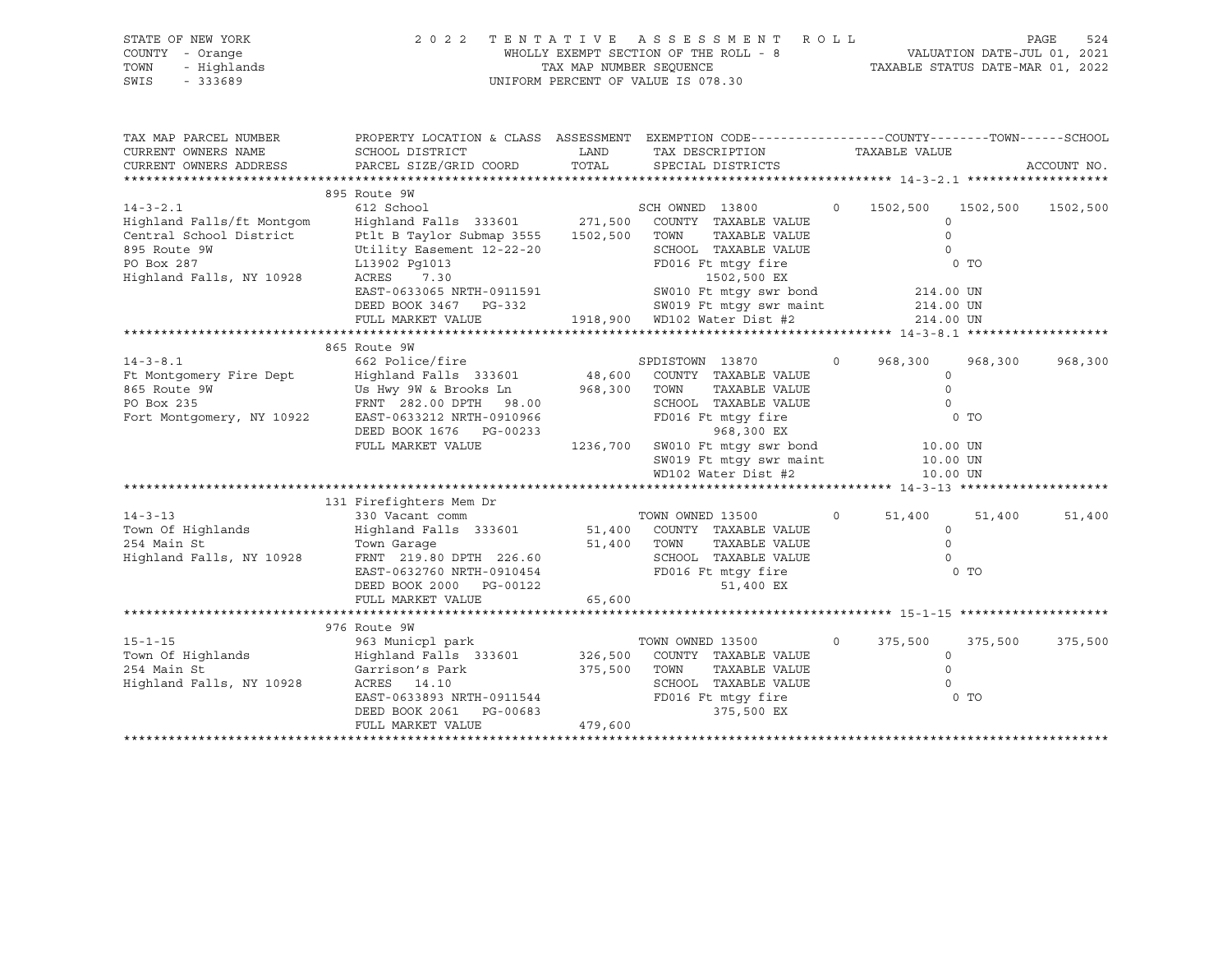#### STATE OF NEW YORK 2 0 2 2 T E N T A T I V E A S S E S S M E N T R O L L PAGE 525 COUNTY - Orange WHOLLY EXEMPT SECTION OF THE ROLL - 8 VALUATION DATE-JUL 01, 2021 TOWN - Highlands TAX MAP NUMBER SEQUENCE TAXABLE STATUS DATE-MAR 01, 2022 SWIS - 333689 UNIFORM PERCENT OF VALUE IS 078.30

| TAX MAP PARCEL NUMBER<br>CURRENT OWNERS NAME                                                                                                                                                                                           | PROPERTY LOCATION & CLASS ASSESSMENT EXEMPTION CODE---------------COUNTY-------TOWN------SCHOOL<br>SCHOOL DISTRICT | LAND | LAND TAX DESCRIPTION<br>TOTAL SPECIAL DISTRICTS                                  |         |                                   |         | ACCOUNT NO. |
|----------------------------------------------------------------------------------------------------------------------------------------------------------------------------------------------------------------------------------------|--------------------------------------------------------------------------------------------------------------------|------|----------------------------------------------------------------------------------|---------|-----------------------------------|---------|-------------|
|                                                                                                                                                                                                                                        | 38 Oakwood Rd                                                                                                      |      |                                                                                  |         |                                   |         |             |
|                                                                                                                                                                                                                                        |                                                                                                                    |      |                                                                                  | $\circ$ | 25,700                            | 25,700  | 25,700      |
|                                                                                                                                                                                                                                        |                                                                                                                    |      |                                                                                  |         | $\Omega$                          |         |             |
|                                                                                                                                                                                                                                        |                                                                                                                    |      | TAXABLE VALUE                                                                    |         | $\Omega$                          |         |             |
|                                                                                                                                                                                                                                        |                                                                                                                    |      |                                                                                  |         | $\overline{0}$                    |         |             |
|                                                                                                                                                                                                                                        |                                                                                                                    |      |                                                                                  |         | 0 <sub>T</sub>                    |         |             |
| 15-3-58.1 as a sewage common of Highlands<br>22,000 COUNTY TAXABLE VALUE<br>254 Main St FRNT 40.00 DPTH 60.00 25,700 TOWN TAXABLE VALUE<br>254 Main St FRNT 40.00 DPTH 60.00 25,700 TOWN TAXABLE VALUE<br>25,700 EXEST-0633954 NRTH-09 |                                                                                                                    |      |                                                                                  |         |                                   |         |             |
|                                                                                                                                                                                                                                        |                                                                                                                    |      |                                                                                  |         |                                   |         |             |
|                                                                                                                                                                                                                                        | 9 St Marks Pl                                                                                                      |      |                                                                                  |         |                                   |         |             |
|                                                                                                                                                                                                                                        |                                                                                                                    |      |                                                                                  | $\circ$ | 320,600                           | 320,600 | 320,600     |
|                                                                                                                                                                                                                                        |                                                                                                                    |      |                                                                                  |         | $\circ$                           |         |             |
|                                                                                                                                                                                                                                        |                                                                                                                    |      | TOWN<br>TAXABLE VALUE                                                            |         | $\Omega$                          |         |             |
|                                                                                                                                                                                                                                        |                                                                                                                    |      | SCHOOL TAXABLE VALUE                                                             |         | $\overline{0}$                    |         |             |
| Judith A. Ferguson<br>PO Box 116<br>Highland Falls, NY 10928<br>PO BOX 116<br>ERST-0632809 NRTH-0909943<br>DEED BOOK 0000<br>PUIL MARKET VALUE                                                                                         |                                                                                                                    |      | FD016 Ft mtqy fire                                                               |         |                                   | $0$ TO  |             |
|                                                                                                                                                                                                                                        | FULL MARKET VALUE 409,500                                                                                          |      | 320,600 EX                                                                       |         |                                   |         |             |
|                                                                                                                                                                                                                                        |                                                                                                                    |      | SW010 Ft mtgy swr bond 10.00 UN                                                  |         |                                   |         |             |
|                                                                                                                                                                                                                                        |                                                                                                                    |      |                                                                                  |         | 10.00 UN                          |         |             |
|                                                                                                                                                                                                                                        |                                                                                                                    |      | SW019 Ft mtgy swr maint<br>WD102 Water Dist #2                                   |         | 10.00 UN                          |         |             |
|                                                                                                                                                                                                                                        |                                                                                                                    |      |                                                                                  |         |                                   |         |             |
|                                                                                                                                                                                                                                        | 130 Firefighters Mem Dr                                                                                            |      |                                                                                  |         |                                   |         |             |
|                                                                                                                                                                                                                                        |                                                                                                                    |      |                                                                                  |         | 294,000                           | 294,000 | 294,000     |
|                                                                                                                                                                                                                                        |                                                                                                                    |      |                                                                                  |         | $\circ$                           |         |             |
| Attn: -d Corbett <b>ERNT</b> 59.30 DPTH 75.30 294,000 TOWN                                                                                                                                                                             |                                                                                                                    |      | TAXABLE VALUE                                                                    |         | $\Omega$                          |         |             |
|                                                                                                                                                                                                                                        |                                                                                                                    |      |                                                                                  |         |                                   |         |             |
|                                                                                                                                                                                                                                        |                                                                                                                    |      |                                                                                  |         |                                   |         |             |
|                                                                                                                                                                                                                                        |                                                                                                                    |      |                                                                                  |         |                                   |         |             |
|                                                                                                                                                                                                                                        |                                                                                                                    |      | WD102 Water Dist #2                                                              |         | 10.00 UN                          |         |             |
|                                                                                                                                                                                                                                        |                                                                                                                    |      |                                                                                  |         |                                   |         |             |
|                                                                                                                                                                                                                                        |                                                                                                                    |      |                                                                                  |         |                                   |         |             |
|                                                                                                                                                                                                                                        | 794 Route 9W                                                                                                       |      | <b>COMM SERV 25300</b>                                                           |         |                                   |         |             |
| $16 - 3 - 8$                                                                                                                                                                                                                           | 620 Religious                                                                                                      |      |                                                                                  |         | $0 \qquad 459,300 \qquad 459,300$ |         | 459,300     |
| Roman Catholic Church                                                                                                                                                                                                                  | Highland Falls 333601 47,700 COUNTY TAXABLE VALUE                                                                  |      |                                                                                  |         | $\Omega$                          |         |             |
| Sacred Heart Church $ROW-Utility$ Easement L138 459,300<br>353 Main St $Pq650$ dtd $3/24/2015$                                                                                                                                         |                                                                                                                    |      | TOWN<br>TOWN      TAXABLE VALUE<br>SCHOOL   TAXABLE VALUE                        |         | $\circ$                           |         |             |
|                                                                                                                                                                                                                                        | Pq650 dtd 3/24/2015<br>FRNT 99.30 DPTH 190.00                                                                      |      |                                                                                  |         | $\Omega$                          |         |             |
| Highland Falls, NY 10928                                                                                                                                                                                                               |                                                                                                                    |      | FD016 Ft mtqy fire                                                               |         | $0$ TO                            |         |             |
|                                                                                                                                                                                                                                        | EAST-0633060 NRTH-0910135                                                                                          |      | 459,300 EX                                                                       |         |                                   |         |             |
|                                                                                                                                                                                                                                        | DEED BOOK 0676 PG-00485                                                                                            |      | 0485 SW010 Ft mtgy swr bond 10.00 UN<br>586,600 SW019 Ft mtgy swr maint 10.00 UN |         |                                   |         |             |
|                                                                                                                                                                                                                                        | FULL MARKET VALUE                                                                                                  |      |                                                                                  |         |                                   |         |             |
|                                                                                                                                                                                                                                        |                                                                                                                    |      | WD102 Water Dist #2                                                              |         | 10.00 UN                          |         |             |
|                                                                                                                                                                                                                                        |                                                                                                                    |      |                                                                                  |         |                                   |         |             |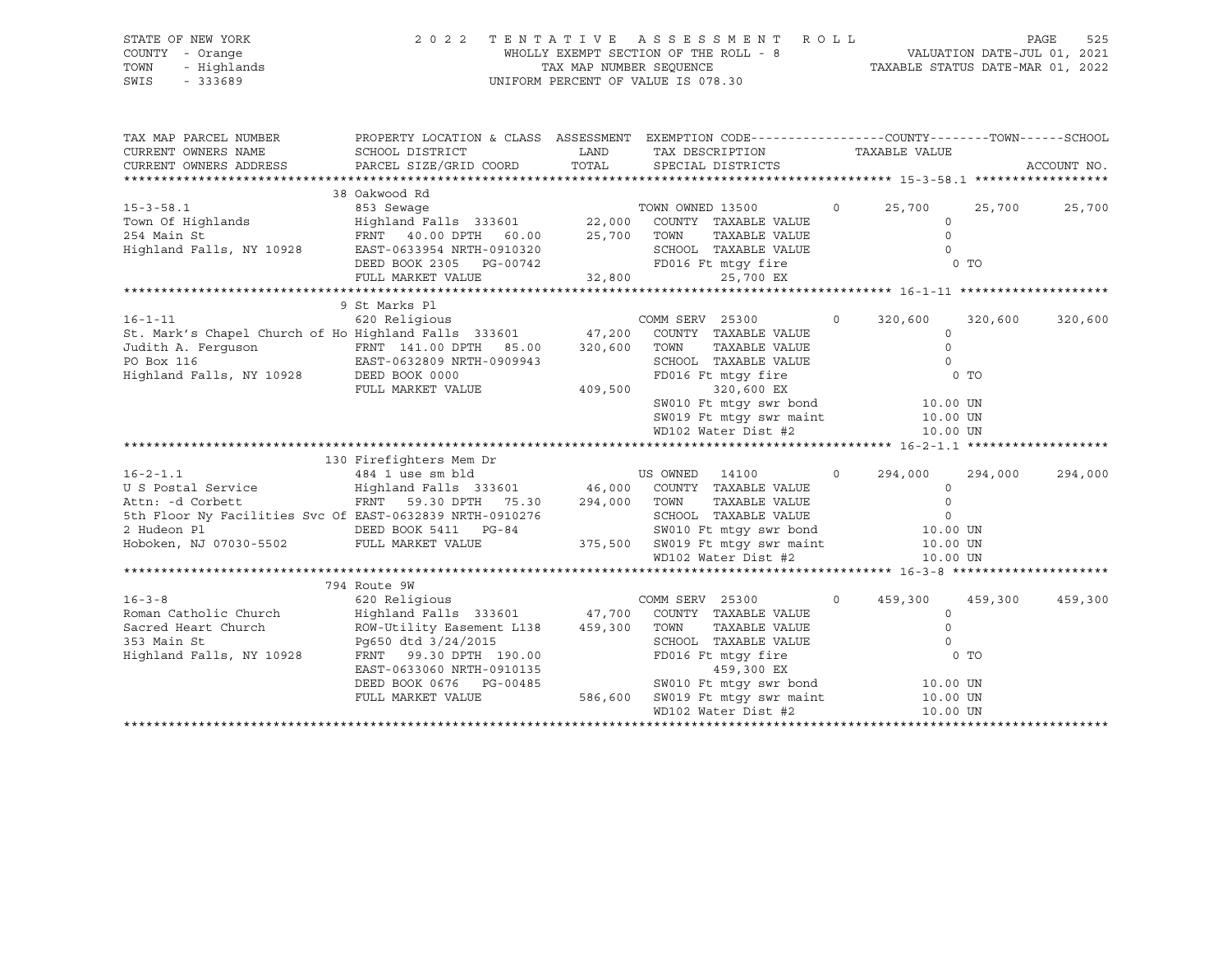| STATE OF NEW YORK | 2022 TENTATIVE ASSESSMENT ROLL        | PAGE                             | 526 |
|-------------------|---------------------------------------|----------------------------------|-----|
| COUNTY - Orange   | WHOLLY EXEMPT SECTION OF THE ROLL - 8 | VALUATION DATE-JUL 01, 2021      |     |
| TOWN - Highlands  | TAX MAP NUMBER SEOUENCE               | TAXABLE STATUS DATE-MAR 01, 2022 |     |
| SWIS - 333689     | UNIFORM PERCENT OF VALUE IS 078.30    |                                  |     |

| CURRENT OWNERS NAME SCHOOL DISTRICT THE LAND TAX DESCRIPTION TAXABLE VALUE<br>CURRENT OWNERS ADDRESS PARCEL SIZE/GRID COORD TOTAL SPECIAL DISTRICTS<br>ACCOUNT NO.<br>770 Route 9W<br>620 Religious COMM SERV 25300 0 282,800<br>$16 - 3 - 11.2$<br>282,800 282,800<br>Hudson Highlands United Meth C Highland Falls 333601 48,100 COUNTY TAXABLE VALUE<br>$\Omega$<br>L14548 Pg1969 Rec. 4/3/20 282,800 TOWN<br>TAXABLE VALUE<br>Attn: Barbara Stone<br>$\Omega$<br>Order Permitting Consolid<br>SCHOOL TAXABLE VALUE<br>PO Box 781<br>$\Omega$<br>Fort Montgomery, NY 10922<br>0 Where Name Change (137.90 FD016 Ft mtgy fire the property of TO<br>FRNT 111.90 DPTH 137.90 282,800 EX<br>EAST-0633007 NRTH-0909863 SW010 Ft mtgy swr bond 10.00 UN<br>TRISLEY SW010 Ft mtgy swr bond 10.00 UN<br>DEED BOOK 2455 PG-00224<br>WD102 Water Dist #2<br>10.00 UN<br>361,200<br>FULL MARKET VALUE<br>Us Hwy 9W<br>16-3-12<br>330 Vacant comm<br>330 Vacant comm<br>Highland Falls 333601 150,000 COUNTY TAXABLE VALUE 150,000 COUNTY ARABLE VALUE<br>150,000<br>150,000<br>TAXABLE VALUE<br>Parcel 2 Weyant & Scott 150,000<br>TOWN<br>Land Trust Inc<br>$\circ$<br>SCHOOL TAXABLE VALUE<br>AM004 Highland ambul<br>1 Civic Center Plz Ste 200 Sub Map 127-97<br>$\Omega$<br>Poughkeepsie, NY 12601<br>Es Us Hwy 9W<br>0 TO<br>ACRES 1.40<br>EAST-0633004 NRTH-0909548<br>ACRES<br>150,000 EX<br>FD016 Ft mtgy fire<br>0 <sub>T</sub><br>DEED BOOK 4692 PG-287<br>FULL MARKET VALUE 191,600<br>150,000 EX<br>LT006 Ft mtqy lt<br>$0$ TO<br>150,000 EX<br>RG003 Ft mtgy rub & garb<br>0 <sub>T</sub><br>150,000 EX<br>SW010 Ft mtgy swr bond 10.00 UN<br>WD102 Water Dist #2 10.00 UN<br>68 Mine Dock Rd<br>$16 - 3 - 22$<br>853 Sewage<br>SPDISTOWN 13870<br>$0\qquad 1978,000\qquad 1978,000$<br>1978,000<br>$\circ$<br>ACRES 1.90<br>1978,000 TOWN TAXABLE VALUE<br>254 Main St<br>$\Omega$<br>Highland Falls, NY 10928 EAST-0633205 NRTH-0908905<br>SCHOOL TAXABLE VALUE<br>$\Omega$<br>FD016 Ft mtgy fire<br>DEED BOOK 2241 PG-00031<br>0 <sub>T</sub><br>2526,200 1978,000 EX<br>FULL MARKET VALUE | TAX MAP PARCEL NUMBER | PROPERTY LOCATION & CLASS ASSESSMENT EXEMPTION CODE----------------COUNTY-------TOWN------SCHOOL |  |  |  |
|------------------------------------------------------------------------------------------------------------------------------------------------------------------------------------------------------------------------------------------------------------------------------------------------------------------------------------------------------------------------------------------------------------------------------------------------------------------------------------------------------------------------------------------------------------------------------------------------------------------------------------------------------------------------------------------------------------------------------------------------------------------------------------------------------------------------------------------------------------------------------------------------------------------------------------------------------------------------------------------------------------------------------------------------------------------------------------------------------------------------------------------------------------------------------------------------------------------------------------------------------------------------------------------------------------------------------------------------------------------------------------------------------------------------------------------------------------------------------------------------------------------------------------------------------------------------------------------------------------------------------------------------------------------------------------------------------------------------------------------------------------------------------------------------------------------------------------------------------------------------------------------------------------------------------------------------------------------------------------------------------------------------------------------------------------------------------------------------------|-----------------------|--------------------------------------------------------------------------------------------------|--|--|--|
|                                                                                                                                                                                                                                                                                                                                                                                                                                                                                                                                                                                                                                                                                                                                                                                                                                                                                                                                                                                                                                                                                                                                                                                                                                                                                                                                                                                                                                                                                                                                                                                                                                                                                                                                                                                                                                                                                                                                                                                                                                                                                                      |                       |                                                                                                  |  |  |  |
|                                                                                                                                                                                                                                                                                                                                                                                                                                                                                                                                                                                                                                                                                                                                                                                                                                                                                                                                                                                                                                                                                                                                                                                                                                                                                                                                                                                                                                                                                                                                                                                                                                                                                                                                                                                                                                                                                                                                                                                                                                                                                                      |                       |                                                                                                  |  |  |  |
|                                                                                                                                                                                                                                                                                                                                                                                                                                                                                                                                                                                                                                                                                                                                                                                                                                                                                                                                                                                                                                                                                                                                                                                                                                                                                                                                                                                                                                                                                                                                                                                                                                                                                                                                                                                                                                                                                                                                                                                                                                                                                                      |                       |                                                                                                  |  |  |  |
|                                                                                                                                                                                                                                                                                                                                                                                                                                                                                                                                                                                                                                                                                                                                                                                                                                                                                                                                                                                                                                                                                                                                                                                                                                                                                                                                                                                                                                                                                                                                                                                                                                                                                                                                                                                                                                                                                                                                                                                                                                                                                                      |                       |                                                                                                  |  |  |  |
|                                                                                                                                                                                                                                                                                                                                                                                                                                                                                                                                                                                                                                                                                                                                                                                                                                                                                                                                                                                                                                                                                                                                                                                                                                                                                                                                                                                                                                                                                                                                                                                                                                                                                                                                                                                                                                                                                                                                                                                                                                                                                                      |                       |                                                                                                  |  |  |  |
|                                                                                                                                                                                                                                                                                                                                                                                                                                                                                                                                                                                                                                                                                                                                                                                                                                                                                                                                                                                                                                                                                                                                                                                                                                                                                                                                                                                                                                                                                                                                                                                                                                                                                                                                                                                                                                                                                                                                                                                                                                                                                                      |                       |                                                                                                  |  |  |  |
|                                                                                                                                                                                                                                                                                                                                                                                                                                                                                                                                                                                                                                                                                                                                                                                                                                                                                                                                                                                                                                                                                                                                                                                                                                                                                                                                                                                                                                                                                                                                                                                                                                                                                                                                                                                                                                                                                                                                                                                                                                                                                                      |                       |                                                                                                  |  |  |  |
|                                                                                                                                                                                                                                                                                                                                                                                                                                                                                                                                                                                                                                                                                                                                                                                                                                                                                                                                                                                                                                                                                                                                                                                                                                                                                                                                                                                                                                                                                                                                                                                                                                                                                                                                                                                                                                                                                                                                                                                                                                                                                                      |                       |                                                                                                  |  |  |  |
|                                                                                                                                                                                                                                                                                                                                                                                                                                                                                                                                                                                                                                                                                                                                                                                                                                                                                                                                                                                                                                                                                                                                                                                                                                                                                                                                                                                                                                                                                                                                                                                                                                                                                                                                                                                                                                                                                                                                                                                                                                                                                                      |                       |                                                                                                  |  |  |  |
|                                                                                                                                                                                                                                                                                                                                                                                                                                                                                                                                                                                                                                                                                                                                                                                                                                                                                                                                                                                                                                                                                                                                                                                                                                                                                                                                                                                                                                                                                                                                                                                                                                                                                                                                                                                                                                                                                                                                                                                                                                                                                                      |                       |                                                                                                  |  |  |  |
|                                                                                                                                                                                                                                                                                                                                                                                                                                                                                                                                                                                                                                                                                                                                                                                                                                                                                                                                                                                                                                                                                                                                                                                                                                                                                                                                                                                                                                                                                                                                                                                                                                                                                                                                                                                                                                                                                                                                                                                                                                                                                                      |                       |                                                                                                  |  |  |  |
|                                                                                                                                                                                                                                                                                                                                                                                                                                                                                                                                                                                                                                                                                                                                                                                                                                                                                                                                                                                                                                                                                                                                                                                                                                                                                                                                                                                                                                                                                                                                                                                                                                                                                                                                                                                                                                                                                                                                                                                                                                                                                                      |                       |                                                                                                  |  |  |  |
|                                                                                                                                                                                                                                                                                                                                                                                                                                                                                                                                                                                                                                                                                                                                                                                                                                                                                                                                                                                                                                                                                                                                                                                                                                                                                                                                                                                                                                                                                                                                                                                                                                                                                                                                                                                                                                                                                                                                                                                                                                                                                                      |                       |                                                                                                  |  |  |  |
|                                                                                                                                                                                                                                                                                                                                                                                                                                                                                                                                                                                                                                                                                                                                                                                                                                                                                                                                                                                                                                                                                                                                                                                                                                                                                                                                                                                                                                                                                                                                                                                                                                                                                                                                                                                                                                                                                                                                                                                                                                                                                                      |                       |                                                                                                  |  |  |  |
|                                                                                                                                                                                                                                                                                                                                                                                                                                                                                                                                                                                                                                                                                                                                                                                                                                                                                                                                                                                                                                                                                                                                                                                                                                                                                                                                                                                                                                                                                                                                                                                                                                                                                                                                                                                                                                                                                                                                                                                                                                                                                                      |                       |                                                                                                  |  |  |  |
|                                                                                                                                                                                                                                                                                                                                                                                                                                                                                                                                                                                                                                                                                                                                                                                                                                                                                                                                                                                                                                                                                                                                                                                                                                                                                                                                                                                                                                                                                                                                                                                                                                                                                                                                                                                                                                                                                                                                                                                                                                                                                                      |                       |                                                                                                  |  |  |  |
|                                                                                                                                                                                                                                                                                                                                                                                                                                                                                                                                                                                                                                                                                                                                                                                                                                                                                                                                                                                                                                                                                                                                                                                                                                                                                                                                                                                                                                                                                                                                                                                                                                                                                                                                                                                                                                                                                                                                                                                                                                                                                                      |                       |                                                                                                  |  |  |  |
|                                                                                                                                                                                                                                                                                                                                                                                                                                                                                                                                                                                                                                                                                                                                                                                                                                                                                                                                                                                                                                                                                                                                                                                                                                                                                                                                                                                                                                                                                                                                                                                                                                                                                                                                                                                                                                                                                                                                                                                                                                                                                                      |                       |                                                                                                  |  |  |  |
|                                                                                                                                                                                                                                                                                                                                                                                                                                                                                                                                                                                                                                                                                                                                                                                                                                                                                                                                                                                                                                                                                                                                                                                                                                                                                                                                                                                                                                                                                                                                                                                                                                                                                                                                                                                                                                                                                                                                                                                                                                                                                                      |                       |                                                                                                  |  |  |  |
|                                                                                                                                                                                                                                                                                                                                                                                                                                                                                                                                                                                                                                                                                                                                                                                                                                                                                                                                                                                                                                                                                                                                                                                                                                                                                                                                                                                                                                                                                                                                                                                                                                                                                                                                                                                                                                                                                                                                                                                                                                                                                                      |                       |                                                                                                  |  |  |  |
|                                                                                                                                                                                                                                                                                                                                                                                                                                                                                                                                                                                                                                                                                                                                                                                                                                                                                                                                                                                                                                                                                                                                                                                                                                                                                                                                                                                                                                                                                                                                                                                                                                                                                                                                                                                                                                                                                                                                                                                                                                                                                                      |                       |                                                                                                  |  |  |  |
|                                                                                                                                                                                                                                                                                                                                                                                                                                                                                                                                                                                                                                                                                                                                                                                                                                                                                                                                                                                                                                                                                                                                                                                                                                                                                                                                                                                                                                                                                                                                                                                                                                                                                                                                                                                                                                                                                                                                                                                                                                                                                                      |                       |                                                                                                  |  |  |  |
|                                                                                                                                                                                                                                                                                                                                                                                                                                                                                                                                                                                                                                                                                                                                                                                                                                                                                                                                                                                                                                                                                                                                                                                                                                                                                                                                                                                                                                                                                                                                                                                                                                                                                                                                                                                                                                                                                                                                                                                                                                                                                                      |                       |                                                                                                  |  |  |  |
|                                                                                                                                                                                                                                                                                                                                                                                                                                                                                                                                                                                                                                                                                                                                                                                                                                                                                                                                                                                                                                                                                                                                                                                                                                                                                                                                                                                                                                                                                                                                                                                                                                                                                                                                                                                                                                                                                                                                                                                                                                                                                                      |                       |                                                                                                  |  |  |  |
|                                                                                                                                                                                                                                                                                                                                                                                                                                                                                                                                                                                                                                                                                                                                                                                                                                                                                                                                                                                                                                                                                                                                                                                                                                                                                                                                                                                                                                                                                                                                                                                                                                                                                                                                                                                                                                                                                                                                                                                                                                                                                                      |                       |                                                                                                  |  |  |  |
|                                                                                                                                                                                                                                                                                                                                                                                                                                                                                                                                                                                                                                                                                                                                                                                                                                                                                                                                                                                                                                                                                                                                                                                                                                                                                                                                                                                                                                                                                                                                                                                                                                                                                                                                                                                                                                                                                                                                                                                                                                                                                                      |                       |                                                                                                  |  |  |  |
|                                                                                                                                                                                                                                                                                                                                                                                                                                                                                                                                                                                                                                                                                                                                                                                                                                                                                                                                                                                                                                                                                                                                                                                                                                                                                                                                                                                                                                                                                                                                                                                                                                                                                                                                                                                                                                                                                                                                                                                                                                                                                                      |                       |                                                                                                  |  |  |  |
|                                                                                                                                                                                                                                                                                                                                                                                                                                                                                                                                                                                                                                                                                                                                                                                                                                                                                                                                                                                                                                                                                                                                                                                                                                                                                                                                                                                                                                                                                                                                                                                                                                                                                                                                                                                                                                                                                                                                                                                                                                                                                                      |                       |                                                                                                  |  |  |  |
|                                                                                                                                                                                                                                                                                                                                                                                                                                                                                                                                                                                                                                                                                                                                                                                                                                                                                                                                                                                                                                                                                                                                                                                                                                                                                                                                                                                                                                                                                                                                                                                                                                                                                                                                                                                                                                                                                                                                                                                                                                                                                                      |                       |                                                                                                  |  |  |  |
|                                                                                                                                                                                                                                                                                                                                                                                                                                                                                                                                                                                                                                                                                                                                                                                                                                                                                                                                                                                                                                                                                                                                                                                                                                                                                                                                                                                                                                                                                                                                                                                                                                                                                                                                                                                                                                                                                                                                                                                                                                                                                                      |                       |                                                                                                  |  |  |  |
|                                                                                                                                                                                                                                                                                                                                                                                                                                                                                                                                                                                                                                                                                                                                                                                                                                                                                                                                                                                                                                                                                                                                                                                                                                                                                                                                                                                                                                                                                                                                                                                                                                                                                                                                                                                                                                                                                                                                                                                                                                                                                                      |                       |                                                                                                  |  |  |  |
|                                                                                                                                                                                                                                                                                                                                                                                                                                                                                                                                                                                                                                                                                                                                                                                                                                                                                                                                                                                                                                                                                                                                                                                                                                                                                                                                                                                                                                                                                                                                                                                                                                                                                                                                                                                                                                                                                                                                                                                                                                                                                                      |                       |                                                                                                  |  |  |  |
|                                                                                                                                                                                                                                                                                                                                                                                                                                                                                                                                                                                                                                                                                                                                                                                                                                                                                                                                                                                                                                                                                                                                                                                                                                                                                                                                                                                                                                                                                                                                                                                                                                                                                                                                                                                                                                                                                                                                                                                                                                                                                                      |                       |                                                                                                  |  |  |  |
|                                                                                                                                                                                                                                                                                                                                                                                                                                                                                                                                                                                                                                                                                                                                                                                                                                                                                                                                                                                                                                                                                                                                                                                                                                                                                                                                                                                                                                                                                                                                                                                                                                                                                                                                                                                                                                                                                                                                                                                                                                                                                                      |                       |                                                                                                  |  |  |  |
|                                                                                                                                                                                                                                                                                                                                                                                                                                                                                                                                                                                                                                                                                                                                                                                                                                                                                                                                                                                                                                                                                                                                                                                                                                                                                                                                                                                                                                                                                                                                                                                                                                                                                                                                                                                                                                                                                                                                                                                                                                                                                                      |                       |                                                                                                  |  |  |  |
|                                                                                                                                                                                                                                                                                                                                                                                                                                                                                                                                                                                                                                                                                                                                                                                                                                                                                                                                                                                                                                                                                                                                                                                                                                                                                                                                                                                                                                                                                                                                                                                                                                                                                                                                                                                                                                                                                                                                                                                                                                                                                                      |                       |                                                                                                  |  |  |  |
|                                                                                                                                                                                                                                                                                                                                                                                                                                                                                                                                                                                                                                                                                                                                                                                                                                                                                                                                                                                                                                                                                                                                                                                                                                                                                                                                                                                                                                                                                                                                                                                                                                                                                                                                                                                                                                                                                                                                                                                                                                                                                                      |                       |                                                                                                  |  |  |  |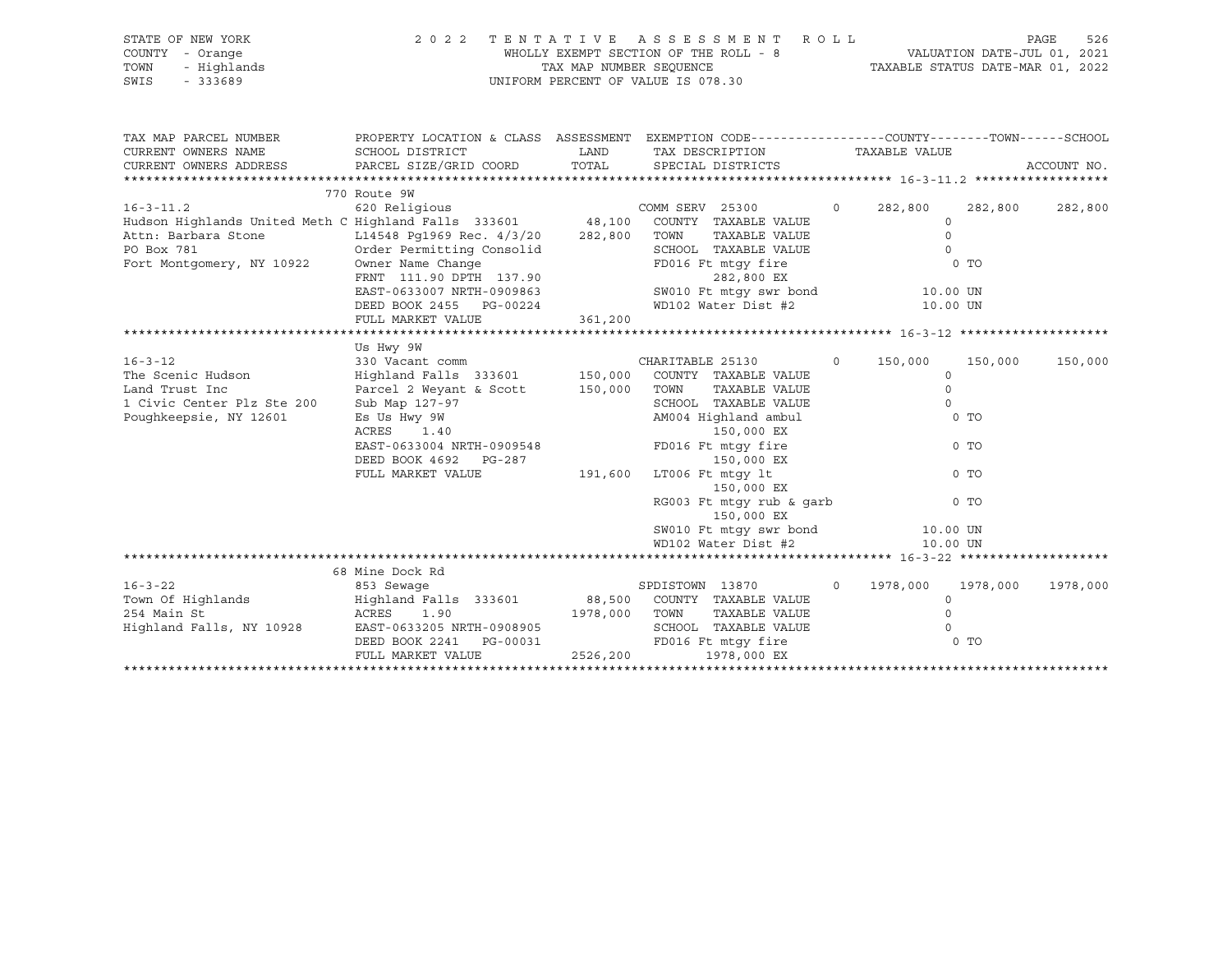|                 | STATE OF NEW YORK | 2022 TENTATIVE ASSESSMENT ROLL        |                                  | PAGE | 527 |
|-----------------|-------------------|---------------------------------------|----------------------------------|------|-----|
| COUNTY - Orange |                   | WHOLLY EXEMPT SECTION OF THE ROLL - 8 | VALUATION DATE-JUL 01, 2021      |      |     |
| TOWN            | - Highlands       | TAX MAP NUMBER SEOUENCE               | TAXABLE STATUS DATE-MAR 01, 2022 |      |     |
| SWIS            | $-333689$         | UNIFORM PERCENT OF VALUE IS 078.30    |                                  |      |     |
|                 |                   |                                       |                                  |      |     |

| TAX MAP PARCEL NUMBER<br>CURRENT OWNERS NAME                         | EXEMPTION CODE-----------------COUNTY-------TOWN------SCHOOL<br>PROPERTY LOCATION & CLASS ASSESSMENT<br>SCHOOL DISTRICT LAND<br>TAX DESCRIPTION |                                                                                   |                                 | TAXABLE VALUE |          |         |             |
|----------------------------------------------------------------------|-------------------------------------------------------------------------------------------------------------------------------------------------|-----------------------------------------------------------------------------------|---------------------------------|---------------|----------|---------|-------------|
|                                                                      |                                                                                                                                                 | CURRENT OWNERS ADDRESS     PARCEL SIZE/GRID COORD     TOTAL     SPECIAL DISTRICTS |                                 |               |          |         | ACCOUNT NO. |
|                                                                      |                                                                                                                                                 |                                                                                   |                                 |               |          |         |             |
|                                                                      | Mine Rd                                                                                                                                         |                                                                                   |                                 |               |          |         |             |
| $16 - 3 - 24$                                                        | 311 Res vac land CHARITABLE 25130 0 440,000                                                                                                     |                                                                                   |                                 |               |          | 440,000 | 440,000     |
| The Scenic Hudson Mighland Falls 333601 440,000 COUNTY TAXABLE VALUE |                                                                                                                                                 |                                                                                   |                                 |               | $\Omega$ |         |             |
| Land Trust Inc                                                       | Lt 1 Weyant & Scott $440,000$                                                                                                                   |                                                                                   | TOWN TAXABLE VALUE              |               |          |         |             |
| 1 Civic Center Pl Ste 200                                            | Sub Map 127-97                                                                                                                                  |                                                                                   | SCHOOL TAXABLE VALUE            |               |          |         |             |
| ACRES 12.60<br>Poughkeepsie, NY 12601                                |                                                                                                                                                 | AM004 Highland ambul                                                              |                                 |               |          | $0$ TO  |             |
|                                                                      | EAST-0633452 NRTH-0909583                                                                                                                       |                                                                                   | 440,000 EX                      |               |          |         |             |
|                                                                      | DEED BOOK 2308 PG-849                                                                                                                           |                                                                                   | FD016 Ft mtqy fire              |               |          | 0 TO    |             |
|                                                                      | FULL MARKET VALUE                                                                                                                               | 561,900                                                                           | 440,000 EX                      |               |          |         |             |
|                                                                      |                                                                                                                                                 |                                                                                   | LT006 Ft mtqy lt                |               |          | $0$ TO  |             |
|                                                                      |                                                                                                                                                 |                                                                                   | 440,000 EX                      |               |          |         |             |
|                                                                      |                                                                                                                                                 |                                                                                   | RG003 Ft mtqy rub & qarb        |               |          | $0$ TO  |             |
|                                                                      |                                                                                                                                                 |                                                                                   | 440,000 EX                      |               |          |         |             |
|                                                                      |                                                                                                                                                 |                                                                                   | SW010 Ft mtqy swr bond 88.20 UN |               |          |         |             |
|                                                                      |                                                                                                                                                 |                                                                                   | WD102 Water Dist #2 88.20 UN    |               |          |         |             |
|                                                                      |                                                                                                                                                 |                                                                                   |                                 |               |          |         |             |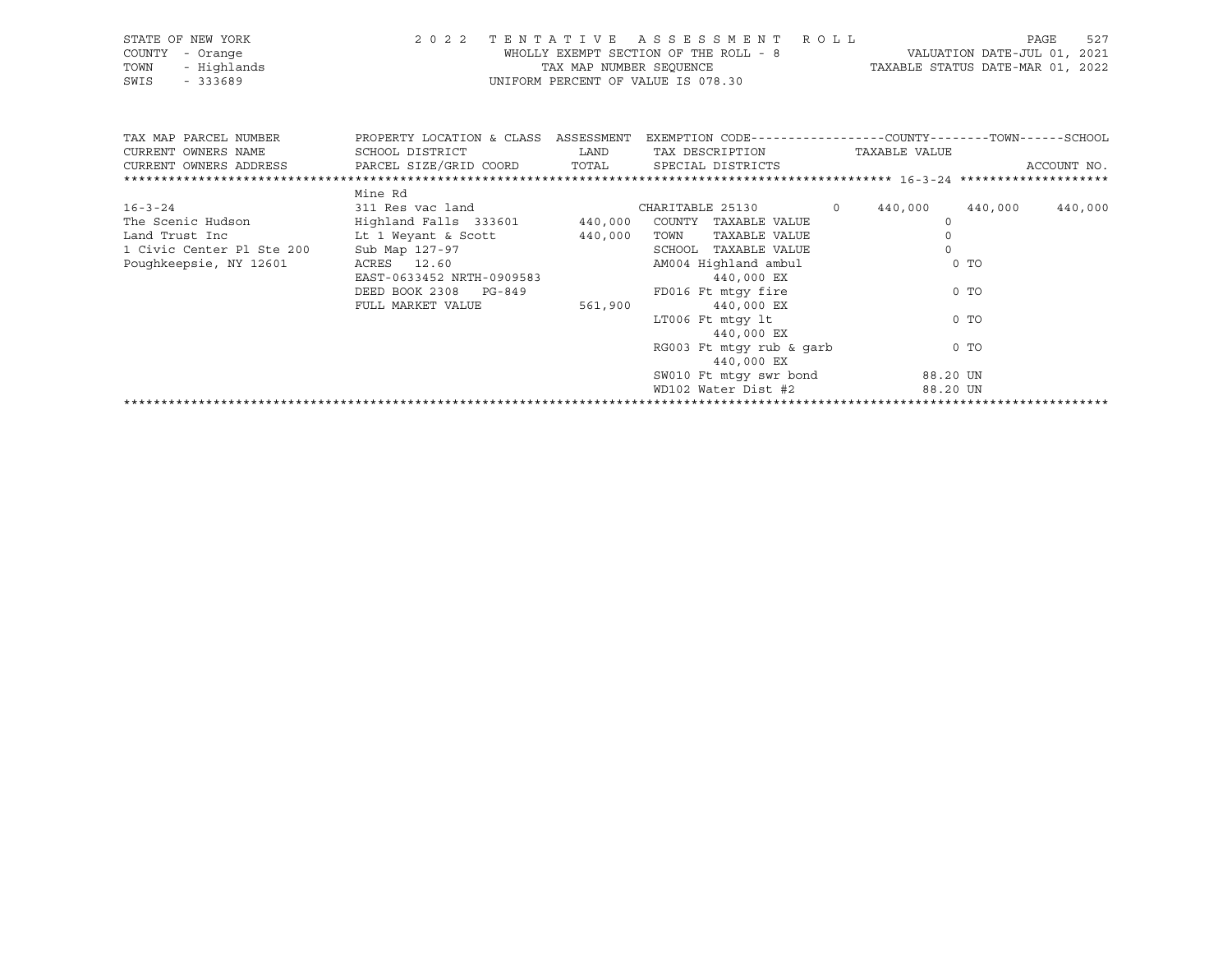|      | STATE OF NEW YORK | 2022 TENTATIVE ASSESSMENT ROLL        |  |  |                                  |                        | PAGE | 528 |
|------|-------------------|---------------------------------------|--|--|----------------------------------|------------------------|------|-----|
|      | COUNTY - Orange   | WHOLLY EXEMPT SECTION OF THE ROLL - 8 |  |  | VALUATION DATE-JUL 01, 2021      |                        |      |     |
|      | TOWN - Highlands  |                                       |  |  | TAXABLE STATUS DATE-MAR 01, 2022 |                        |      |     |
| SWIS | - 333689          | UNIFORM PERCENT OF VALUE IS 078.30    |  |  |                                  | RPS150/V04/L015        |      |     |
|      |                   |                                       |  |  |                                  | CURRENT DATE 5/02/2022 |      |     |

# ROLL SECTION TOTALS

## \*\*\* S P E C I A L D I S T R I C T S U M M A R Y \*\*\*

|      |                      | TOTAL   | EXTENSION | EXTENSION | AD VALOREM | EXEMPT     | TAXABLE |
|------|----------------------|---------|-----------|-----------|------------|------------|---------|
| CODE | DISTRICT NAME        | PARCELS | TYPE      | VALUE     | VALUE      | AMOUNT     | VALUE   |
|      |                      |         |           |           |            |            |         |
|      | WD110 Water Dist # 1 |         | 2 UNITS   | 20.00     |            |            | 20.00   |
|      | AM004 Highland ambul |         | 4 TOTAL   |           | 1566,900   | 1566,900   |         |
|      | FD016 Ft mtqy fire   |         | 183 TOTAL |           | 296466,900 | 296466,900 |         |
|      | LT006 Ft mtqy lt     |         | 4 TOTAL   |           | 1566,900   | 1566,900   |         |
|      | RG003 Ft mtqy rub &  |         | 3 TOTAL   |           | 1340,000   | 1340,000   |         |
|      | SW010 Ft mtqy swr bo |         | 9 UNITS   | 415.70    |            |            | 415.70  |
|      | SW019 Ft mtqy swr ma |         | 6 UNITS   | 307.50    |            |            | 307.50  |
|      | WD102 Water Dist #2  |         | 9 UNITS   | 415.70    |            |            | 415.70  |

#### \*\*\* S C H O O L D I S T R I C T S U M M A R Y \*\*\*

| CODE   | DISTRICT NAME      | TOTAL<br>PARCELS | ASSESSED<br>LAND | ASSESSED<br>TOTAL | EXEMPT<br>AMOUNT | TOTAL<br>TAXABLE | <b>STAR</b><br>AMOUNT | STAR<br>TAXABLE |
|--------|--------------------|------------------|------------------|-------------------|------------------|------------------|-----------------------|-----------------|
| 333601 | Highland Falls CSD | 185              | 269784,400       | 296761,600        | 296761,600       |                  |                       |                 |
|        | SUB-TOTAL          | 185              | 269784,400       | 296761,600        | 296761,600       |                  |                       |                 |
|        | TOTAL              | 185              | 269784,400       | 296761,600        | 296761,600       |                  |                       |                 |

\*\*\* S Y S T E M C O D E S S U M M A R Y \*\*\*

## NO SYSTEM EXEMPTIONS AT THIS LEVEL

|       |             | TOTAL       |            |            |            |
|-------|-------------|-------------|------------|------------|------------|
| CODE  | DESCRIPTION | PARCELS     | COUNTY     | TOWN       | SCHOOL     |
| 13500 | TOWN OWNED  |             | 836,500    | 836,500    | 836,500    |
| 13800 | SCH OWNED   | $\sim$<br>∠ | 8813,700   | 8813,700   | 8813,700   |
| 13870 | SPDISTOWN   | ∠           | 2946,300   | 2946,300   | 2946,300   |
| 14100 | US OWNED    | 162         | 268399,800 | 268399,800 | 268399,800 |
| 25130 | CHARITABLE  |             | 1340,000   | 1340,000   | 1340,000   |
| 25300 | COMM SERV   |             | 14198,400  | 14198,400  | 14198,400  |
| 29350 | COMM SERV   |             | 226,900    | 226,900    | 226,900    |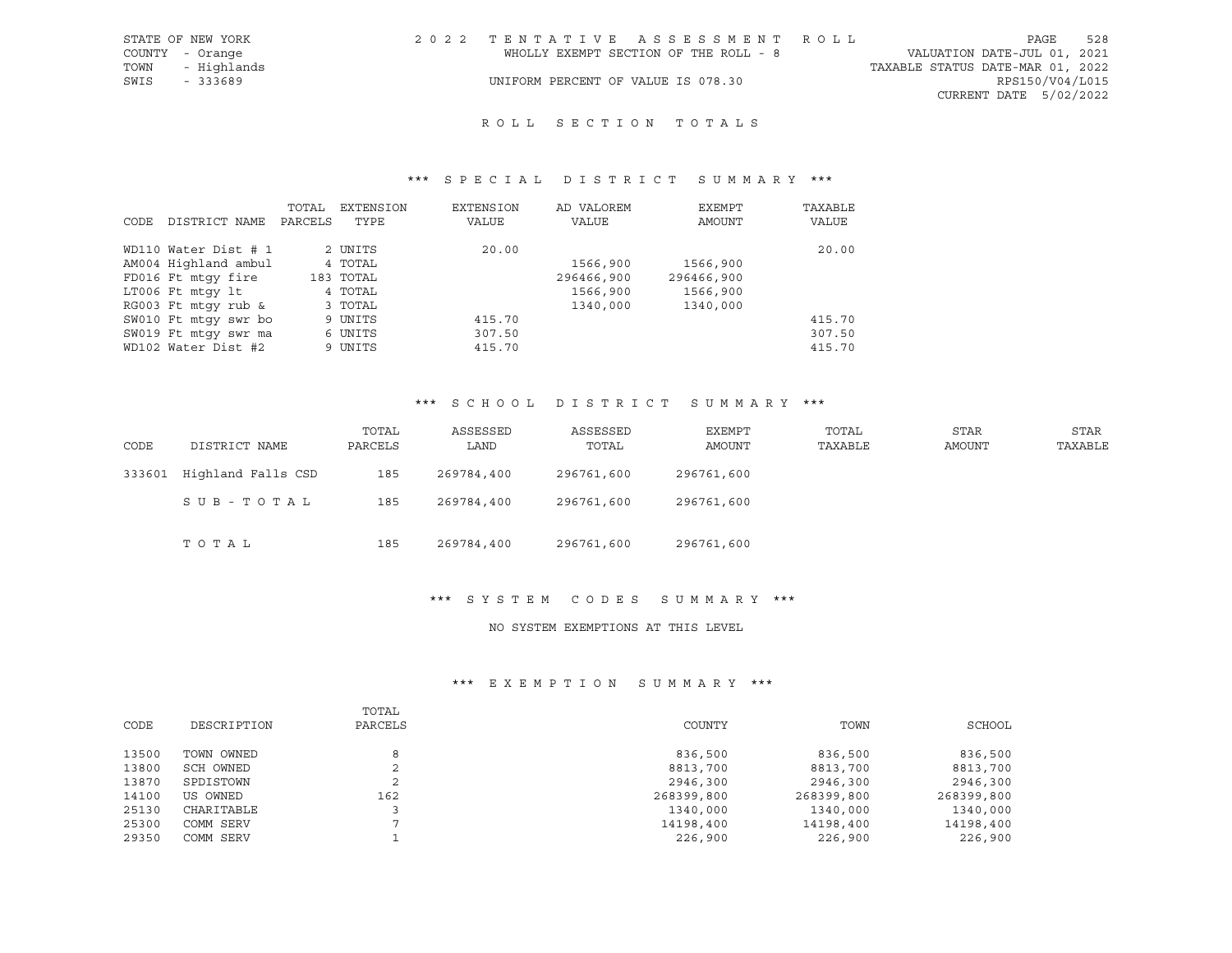|      | STATE OF NEW YORK | 2022 TENTATIVE ASSESSMENT ROLL        |  |  |                                  |                        | PAGE | 529 |
|------|-------------------|---------------------------------------|--|--|----------------------------------|------------------------|------|-----|
|      | COUNTY - Orange   | WHOLLY EXEMPT SECTION OF THE ROLL - 8 |  |  | VALUATION DATE-JUL 01, 2021      |                        |      |     |
|      | TOWN - Highlands  |                                       |  |  | TAXABLE STATUS DATE-MAR 01, 2022 |                        |      |     |
| SWIS | - 333689          | UNIFORM PERCENT OF VALUE IS 078.30    |  |  |                                  | RPS150/V04/L015        |      |     |
|      |                   |                                       |  |  |                                  | CURRENT DATE 5/02/2022 |      |     |
|      |                   |                                       |  |  |                                  |                        |      |     |

# R O L L S E C T I O N T O T A L S

# \*\*\* E X E M P T I O N S U M M A R Y \*\*\*

|      |             | TOTAL       |            |            |            |
|------|-------------|-------------|------------|------------|------------|
| CODE | DESCRIPTION | PARCELS     | COUNTY     | TOWN       | SCHOOL     |
|      | TOTAL       | 185<br>$ -$ | 296761,600 | 296761,600 | 296761,600 |

# \*\*\* G R A N D T O T A L S \*\*\*

| <b>ROLL</b> |               | TOTAL   | ASSESSED   | ASSESSED   | TAXABLE | TAXABLE | TAXABLE | STAR    |
|-------------|---------------|---------|------------|------------|---------|---------|---------|---------|
| <b>SEC</b>  | DESCRIPTION   | PARCELS | LAND       | TOTAL      | COUNTY  | TOWN    | SCHOOL  | TAXABLE |
|             |               |         |            |            |         |         |         |         |
| - 8         | WHOLLY EXEMPT | 185     | 269784,400 | 296761,600 |         |         |         |         |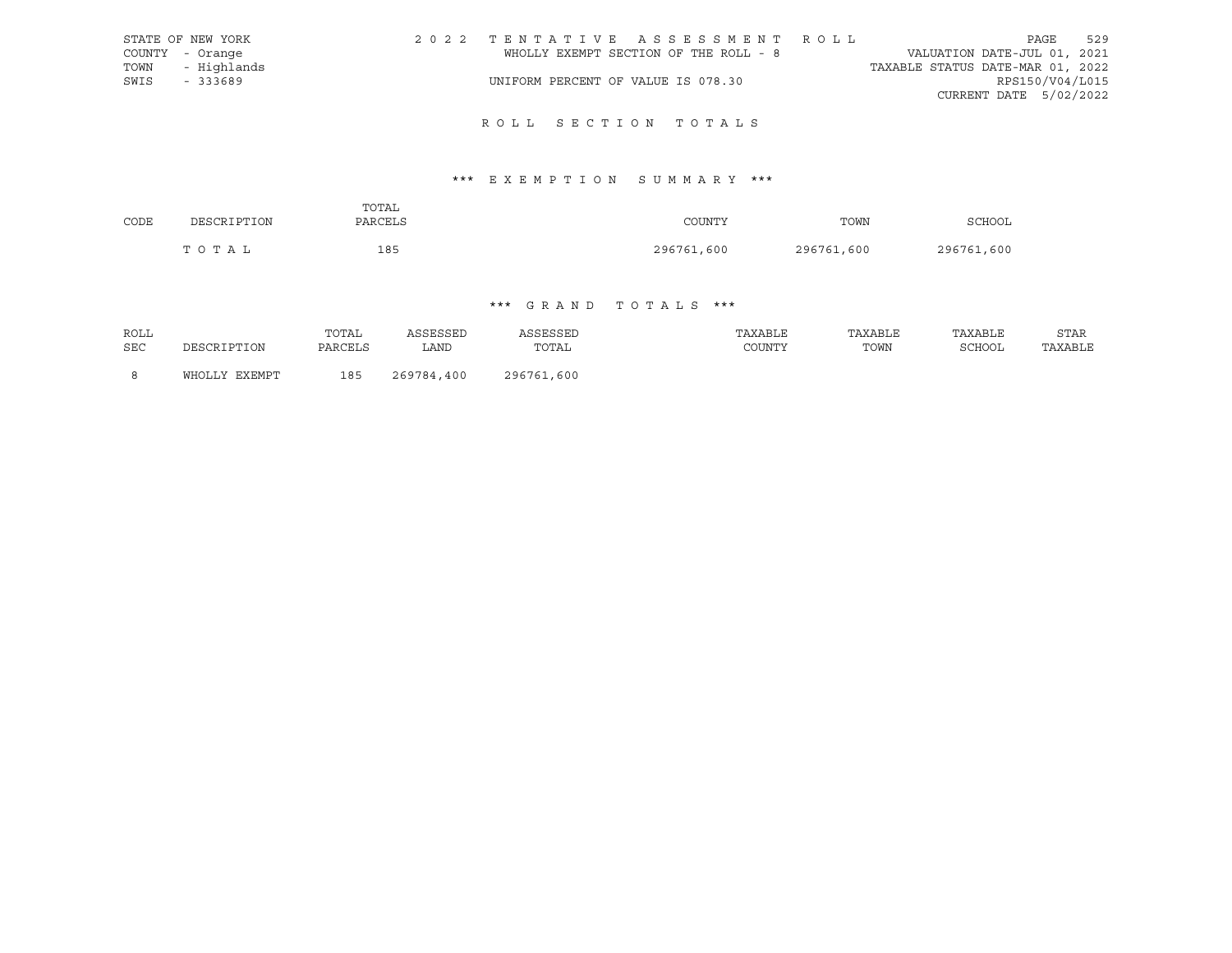|      | STATE OF NEW YORK |                                    | 2022 TENTATIVE ASSESSMENT ROLL |                                  | PAGE                        | 530 |
|------|-------------------|------------------------------------|--------------------------------|----------------------------------|-----------------------------|-----|
|      | COUNTY - Orange   |                                    |                                |                                  | VALUATION DATE-JUL 01, 2021 |     |
| TOWN | - Highlands       | SWIS TOTALS                        |                                | TAXABLE STATUS DATE-MAR 01, 2022 |                             |     |
| SWIS | - 333689          | UNIFORM PERCENT OF VALUE IS 078.30 |                                |                                  | RPS150/V04/L015             |     |
|      |                   |                                    |                                |                                  | $CURRENT$ DATE $5/02/2022$  |     |

# \*\*\* S P E C I A L D I S T R I C T S U M M A R Y \*\*\*

|      |                      | TOTAL   | EXTENSION | EXTENSION | AD VALOREM | EXEMPT     | TAXABLE    |
|------|----------------------|---------|-----------|-----------|------------|------------|------------|
| CODE | DISTRICT NAME        | PARCELS | TYPE      | VALUE     | VALUE      | AMOUNT     | VALUE      |
|      | WD110 Water Dist # 1 |         | 22 UNITS  | 938.28    |            |            | 938.28     |
|      | AM004 Highland ambul |         | 724 TOTAL |           | 227673,362 | 2009,818   | 225663,544 |
|      | FD016 Ft mtqy fire   |         | 900 TOTAL |           | 522427,539 | 296909,818 | 225517,721 |
|      | LT006 Ft mtqy lt     |         | 721 TOTAL |           | 227527,539 | 2009,818   | 225517,721 |
|      | RG003 Ft mtgy rub &  |         | 720 TOTAL |           | 227300,639 | 1782,918   | 225517,721 |
|      | SW010 Ft mtqy swr bo |         | 385 UNITS | 6128.90   |            |            | 6,128.90   |
|      | SW019 Ft mtqy swr ma |         | 345 UNITS | 5426.00   |            |            | 5,426.00   |
|      | WD102 Water Dist #2  |         | 399 UNITS | 4807.90   |            |            | 4,807.90   |

## \*\*\* S C H O O L D I S T R I C T S U M M A R Y \*\*\*

| CODE             | DISTRICT NAME                      | TOTAL<br>PARCELS | ASSESSED<br>LAND        | ASSESSED<br>TOTAL       | EXEMPT<br>AMOUNT | TOTAL<br>TAXABLE        | STAR<br>AMOUNT | STAR<br>TAXABLE         |
|------------------|------------------------------------|------------------|-------------------------|-------------------------|------------------|-------------------------|----------------|-------------------------|
| 333601<br>392201 | Highland Falls CSD<br>Haverstraw 1 | 896<br>14        | 324398,089<br>12477,600 | 510659,462<br>12477,600 | 297702,858       | 212956,604<br>12477,600 | 11019,170      | 201937,434<br>12477,600 |
|                  | SUB-TOTAL                          | 910              | 336875,689              | 523137,062              | 297702,858       | 225434,204              | 11019,170      | 214415,034              |
|                  | тотаь                              | 910              | 336875,689              | 523137,062              | 297702,858       | 225434,204              | 11019,170      | 214415,034              |

## \*\*\* S Y S T E M C O D E S S U M M A R Y \*\*\*

## NO SYSTEM EXEMPTIONS AT THIS LEVEL

|       |             | TOTAL       |            |            |            |
|-------|-------------|-------------|------------|------------|------------|
| CODE  | DESCRIPTION | PARCELS     | COUNTY     | TOWN       | SCHOOL     |
|       |             |             |            |            |            |
| 13500 | TOWN OWNED  | 8           | 836,500    | 836,500    | 836,500    |
| 13741 | VILL OWNED  |             | 1712,200   | 1712,200   |            |
| 13800 | SCH OWNED   | ∠           | 8813,700   | 8813,700   | 8813,700   |
| 13870 | SPDISTOWN   | $\sim$<br>∠ | 2946,300   | 2946,300   | 2946,300   |
| 14100 | US OWNED    | 162         | 268399,800 | 268399,800 | 268399,800 |
| 25130 | CHARITABLE  |             | 1340,000   | 1340,000   | 1340,000   |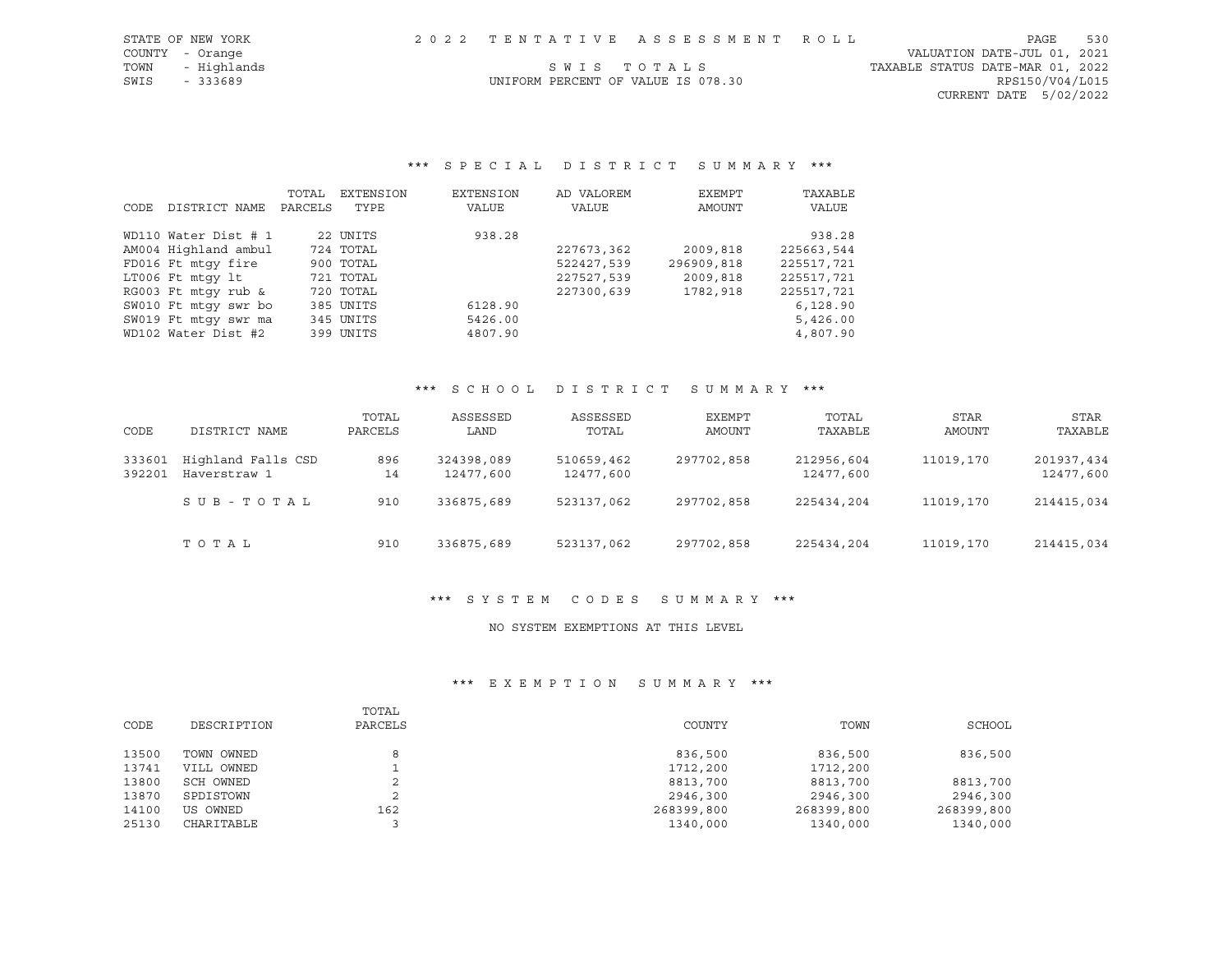|      | STATE OF NEW YORK |                                    | 2022 TENTATIVE ASSESSMENT ROLL |                                  | PAGE            | 531 |
|------|-------------------|------------------------------------|--------------------------------|----------------------------------|-----------------|-----|
|      | COUNTY - Orange   |                                    |                                | VALUATION DATE-JUL 01, 2021      |                 |     |
|      | TOWN - Highlands  |                                    | SWIS TOTALS                    | TAXABLE STATUS DATE-MAR 01, 2022 |                 |     |
| SWIS | - 333689          | UNIFORM PERCENT OF VALUE IS 078.30 |                                |                                  | RPS150/V04/L015 |     |
|      |                   |                                    |                                | CURRENT DATE 5/02/2022           |                 |     |

## \*\*\* E X E M P T I O N S U M M A R Y \*\*\*

|       |                | TOTAL          |            |            |               |
|-------|----------------|----------------|------------|------------|---------------|
| CODE  | DESCRIPTION    | PARCELS        | COUNTY     | TOWN       | <b>SCHOOL</b> |
|       |                |                |            |            |               |
| 25300 | COMM SERV      | 7              | 14198,400  | 14198,400  | 14198,400     |
| 29350 | COMM SERV      | 1              | 226,900    | 226,900    | 226,900       |
| 32301 | ST OWNED       | $\overline{c}$ |            |            |               |
| 41102 | VETERANS       | $1\,$          | 5,000      |            |               |
| 41103 | VETERANS       | $1\,$          |            | 5,000      |               |
| 41122 | VET WAR C      | 30             | 624,960    |            |               |
| 41123 | VET WAR T      | 30             |            | 357,120    |               |
| 41132 | VET COM C      | 22             | 806,400    |            |               |
| 41133 | VET COM T      | 22             |            | 460,800    |               |
| 41142 | VET DIS C      | 17             | 1021,568   |            |               |
| 41143 | VET DIS T      | 17             |            | 654,150    |               |
| 41162 | $CW$ 15 $VET/$ | 8              | 92,160     |            |               |
| 41163 | $CW$ 15 $VET/$ | 5              |            | 57,600     |               |
| 41172 | CW DISBLD      | $\mathbf 1$    | 26,970     |            |               |
| 41173 | CW DISBLD      | 1              |            | 26,970     |               |
| 41800 | AGED           | 4              | 323,305    | 330,505    | 356,050       |
| 41802 | $AGED-C$       | 5              | 431,870    |            |               |
| 41803 | AGED-T         | 3              |            | 262,801    |               |
| 41804 | AGED-S         | $\mathbf{1}$   |            |            | 142,290       |
| 41834 | ENH STAR       | 54             |            |            | 4702,970      |
| 41854 | BAS STAR       | 180            |            |            | 6316,200      |
| 47200 | CL RR EXM      | $\mathbf 1$    | 442,918    | 442,918    | 442,918       |
|       | TOTAL          | 591            | 302248,951 | 301071,664 | 308722,028    |

# \*\*\* G R A N D T O T A L S \*\*\*

| ROLL<br><b>SEC</b> | DESCRIPTION       | TOTAL<br>PARCELS | ASSESSED<br>LAND | ASSESSED<br>TOTAL | TAXABLE<br>COUNTY | TAXABLE<br>TOWN | TAXABLE<br>SCHOOL | <b>STAR</b><br>TAXABLE |
|--------------------|-------------------|------------------|------------------|-------------------|-------------------|-----------------|-------------------|------------------------|
|                    | TAXABLE           | 660              | 37700,907        | 179181,351        | 175849,118        | 177026,405      | 178683,011        | 167663,841             |
|                    | STATE OWNED LAND  | 40               | 27705,300        | 27705,300         | 27705,300         | 27705,300       | 27705,300         | 27705,300              |
|                    | SPECIAL FRANCHISE |                  | 1,482            | 5812,194          | 5812,194          | 5812,194        | 5812,194          | 5812,194               |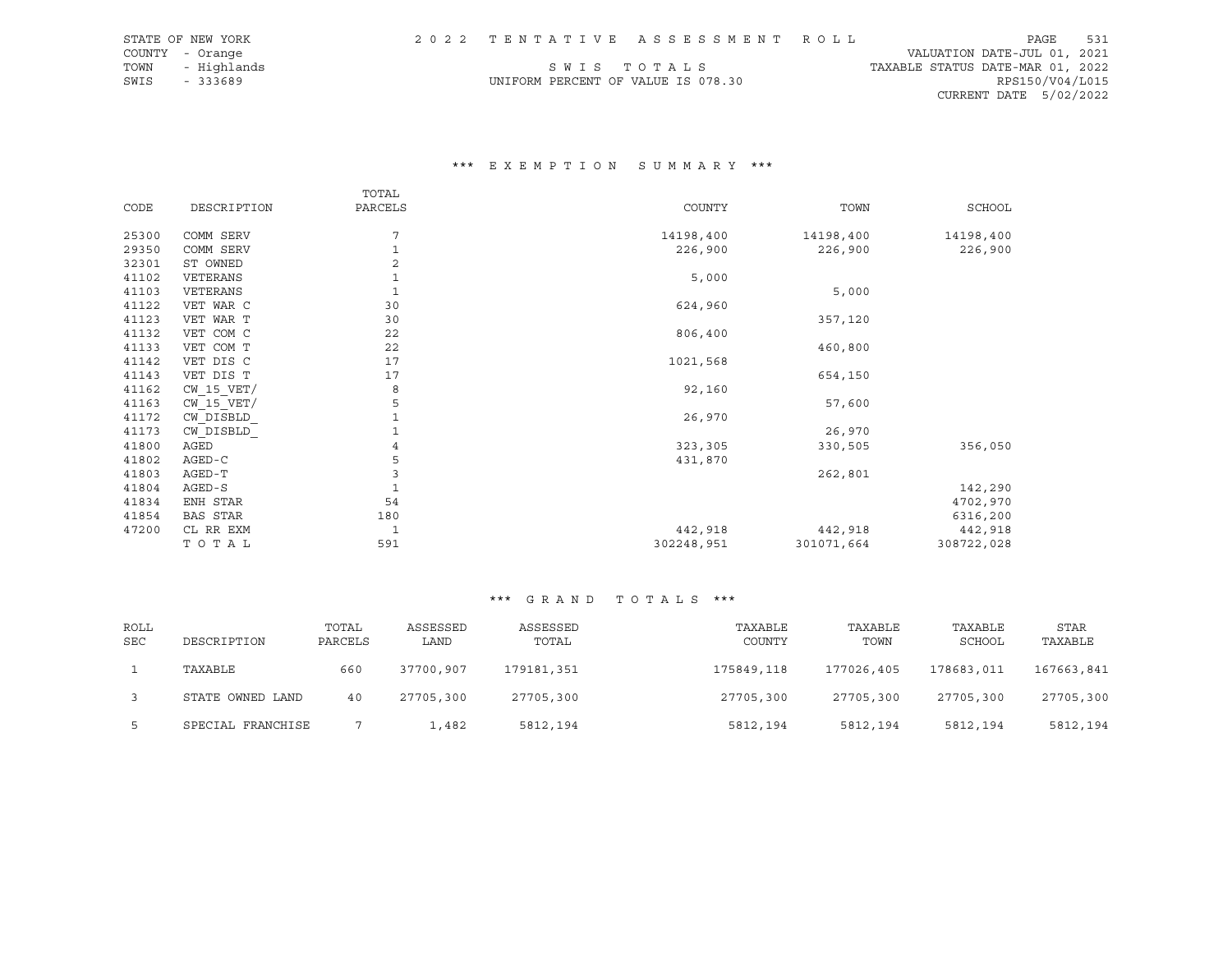| STATE OF NEW YORK |                                    | 2022 TENTATIVE ASSESSMENT ROLL |                                  | PAGE                   | 532 |
|-------------------|------------------------------------|--------------------------------|----------------------------------|------------------------|-----|
| COUNTY - Orange   |                                    |                                | VALUATION DATE-JUL 01, 2021      |                        |     |
| TOWN - Highlands  |                                    | SWIS TOTALS                    | TAXABLE STATUS DATE-MAR 01, 2022 |                        |     |
| SWIS<br>- 333689  | UNIFORM PERCENT OF VALUE IS 078.30 |                                |                                  | RPS150/V04/L015        |     |
|                   |                                    |                                |                                  | CURRENT DATE 5/02/2022 |     |

\*\*\* G R A N D T O T A L S \*\*\*

| ROLL<br><b>SEC</b> | DESCRIPTION       | TOTAL<br>PARCELS | ASSESSED<br>LAND | ASSESSED<br>TOTAL | TAXABLE<br>COUNTY | TAXABLE<br>TOWN | TAXABLE<br>SCHOOL | <b>STAR</b><br>TAXABLE |
|--------------------|-------------------|------------------|------------------|-------------------|-------------------|-----------------|-------------------|------------------------|
| 6                  | UTILITIES & N.C.  | 17               | 1181,000         | 9235,917          | 7523,717          | 7523,717        | 9235,917          | 9235,917               |
| $7\overline{ }$    | CEILING RAILROADS |                  | 502,600          | 4440,700          | 3997,782          | 3997,782        | 3997,782          | 3997,782               |
| 8                  | WHOLLY EXEMPT     | 185              | 269784,400       | 296761,600        |                   |                 |                   |                        |
| $\star$            | TOTAL<br>SUB      | 910              | 336875,689       | 523137,062        | 220888,111        | 222065,398      | 225434,204        | 214415,034             |
| $***$              | GRAND TOTAL       | 910              | 336875,689       | 523137,062        | 220888,111        | 222065,398      | 225434,204        | 214415,034             |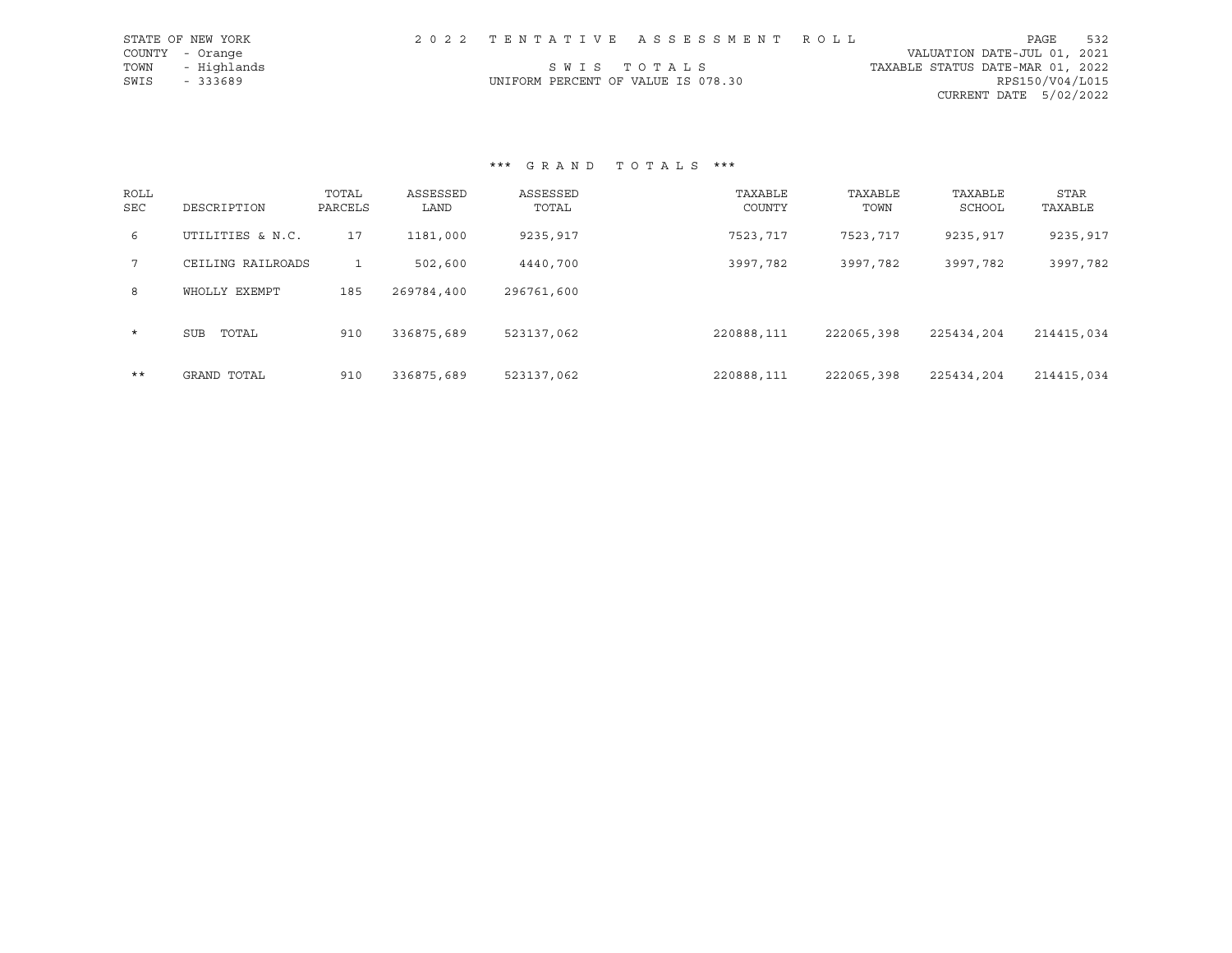| STATE OF NEW YORK | 2022 TENTATIVE ASSESSMENT ROLL     | PAGE                             | 533 |
|-------------------|------------------------------------|----------------------------------|-----|
| COUNTY - Orange   | TOWN TOTALS                        | VALUATION DATE-JUL 01, 2021      |     |
| TOWN - Highlands  |                                    | TAXABLE STATUS DATE-MAR 01, 2022 |     |
| SWIS - 3336       | UNIFORM PERCENT OF VALUE IS 078.30 | RPS150/V04/L015                  |     |
|                   |                                    | CURRENT DATE 5/02/2022           |     |

#### \*\*\* S P E C I A L D I S T R I C T S U M M A R Y \*\*\*

|      |                      | TOTAL   | EXTENSION   | EXTENSION | AD VALOREM | EXEMPT     | TAXABLE    |
|------|----------------------|---------|-------------|-----------|------------|------------|------------|
| CODE | DISTRICT NAME        | PARCELS | TYPE        | VALUE     | VALUE      | AMOUNT     | VALUE      |
|      | WD110 Water Dist # 1 |         | 22 UNITS    | 938.28    |            |            | 938.28     |
|      | AM004 Highland ambul |         | 1,952 TOTAL |           | 533539,963 | 4672,279   | 528867,684 |
|      | FD016 Ft mtqy fire   |         | 900 TOTAL   |           | 522427,539 | 296909,818 | 225517,721 |
|      | LT006 Ft mtqy lt     |         | 721 TOTAL   |           | 227527,539 | 2009,818   | 225517,721 |
|      | RG003 Ft mtqy rub &  |         | 720 TOTAL   |           | 227300,639 | 1782,918   | 225517,721 |
|      | SW010 Ft mtqy swr bo |         | 385 UNITS   | 6128.90   |            |            | 6,128.90   |
|      | SW019 Ft mtqy swr ma |         | 345 UNITS   | 5426.00   |            |            | 5,426.00   |
|      | WD102 Water Dist #2  |         | 399 UNITS   | 4807.90   |            |            | 4,807.90   |

## \*\*\* S C H O O L D I S T R I C T S U M M A R Y \*\*\*

| CODE             | DISTRICT NAME                      | TOTAL<br>PARCELS | ASSESSED<br>LAND        | ASSESSED<br>TOTAL       | EXEMPT<br>AMOUNT | TOTAL<br>TAXABLE        | STAR<br>AMOUNT | STAR<br>TAXABLE         |
|------------------|------------------------------------|------------------|-------------------------|-------------------------|------------------|-------------------------|----------------|-------------------------|
| 333601<br>392201 | Highland Falls CSD<br>Haverstraw 1 | 2,167<br>14      | 377911,929<br>12477,600 | 852827,563<br>12477,600 | 336653,542       | 516174,021<br>12477,600 | 30764,913      | 485409,108<br>12477,600 |
|                  | SUB-TOTAL                          | 2,181            | 390389,529              | 865305,163              | 336653,542       | 528651,621              | 30764,913      | 497886,708              |
|                  | TOTAL                              | 2,181            | 390389,529              | 865305,163              | 336653,542       | 528651,621              | 30764,913      | 497886,708              |

#### \*\*\* S Y S T E M C O D E S S U M M A R Y \*\*\*

## NO SYSTEM EXEMPTIONS AT THIS LEVEL

|       |             | TOTAL   |            |            |            |
|-------|-------------|---------|------------|------------|------------|
| CODE  | DESCRIPTION | PARCELS | COUNTY     | TOWN       | SCHOOL     |
|       |             |         |            |            |            |
| 13500 | TOWN OWNED  | 13      | 1871,800   | 1871,800   | 1871,800   |
| 13650 | VILL OWNED  | 12      | 7306,900   | 7306,900   | 7306,900   |
| 13741 | VILL OWNED  |         | 1712,200   | 1712,200   |            |
| 13800 | SCH OWNED   |         | 15225,700  | 15225,700  | 15225,700  |
| 13870 | SPDISTOWN   |         | 2946,300   | 2946,300   | 2946,300   |
| 14100 | US OWNED    | 169     | 280902,800 | 280902,800 | 280902,800 |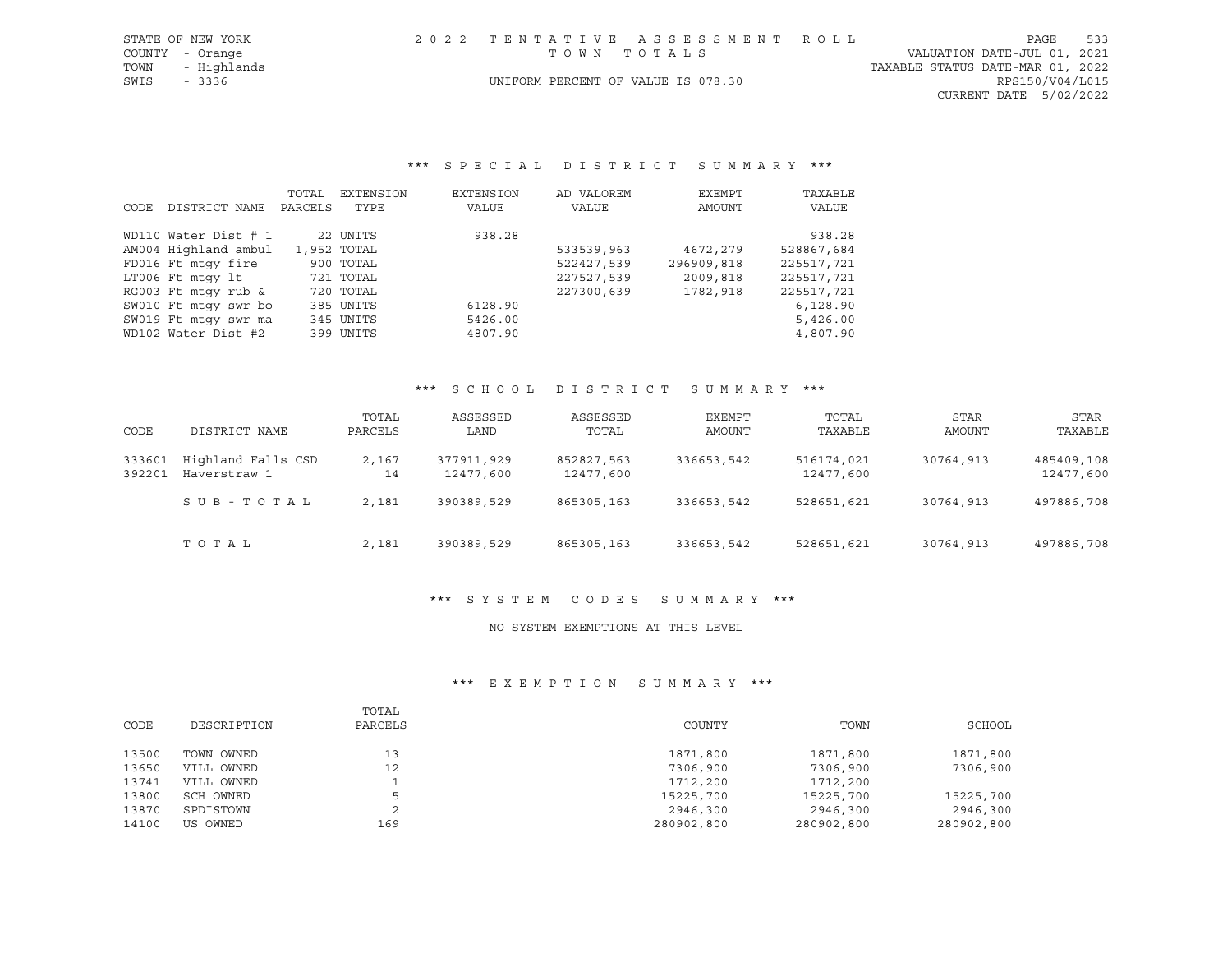|             | STATE OF NEW YORK |                                    | 2022 TENTATIVE ASSESSMENT ROLL |                                  | PAGE | 534 |
|-------------|-------------------|------------------------------------|--------------------------------|----------------------------------|------|-----|
|             | COUNTY - Orange   | TOWN TOTALS                        |                                | VALUATION DATE-JUL 01, 2021      |      |     |
|             | TOWN - Highlands  |                                    |                                | TAXABLE STATUS DATE-MAR 01, 2022 |      |     |
| SWIS - 3336 |                   | UNIFORM PERCENT OF VALUE IS 078.30 |                                | RPS150/V04/L015                  |      |     |
|             |                   |                                    |                                | CURRENT DATE 5/02/2022           |      |     |

|                |                         | TOTAL          |            |            |            |
|----------------|-------------------------|----------------|------------|------------|------------|
| CODE           | DESCRIPTION             | PARCELS        | COUNTY     | TOWN       | SCHOOL     |
|                |                         |                |            |            |            |
| 21600<br>25130 | RELIGIOUS<br>CHARITABLE | 4<br>5         | 1229,400   | 1229,400   | 1229,400   |
|                |                         |                | 2238,000   | 2238,000   | 2238,000   |
| 25300          | COMM SERV               | 13             | 20246,250  | 20246,250  | 20246,250  |
| 26100          | VETORG CTS              | $\sqrt{2}$     | 553,500    | 553,500    | 553,500    |
| 26400          | COMM SERV               | $\mathbf{2}$   | 604,500    | 604,500    | 604,500    |
| 29350          | COMM SERV               | 3              | 1081,300   | 1081,300   | 1081,300   |
| 32301          | ST OWNED                | 2              |            |            |            |
| 41102          | VETERANS                | 4              | 15,300     |            |            |
| 41103          | VETERANS                | $\overline{4}$ |            | 15,300     |            |
| 41122          | VET WAR C               | 84             | 1704,708   |            |            |
| 41123          | VET WAR T               | 84             |            | 978,948    |            |
| 41132          | VET COM C               | 88             | 3038,463   |            |            |
| 41133          | VET COM T               | 88             |            | 1745,488   |            |
| 41142          | VET DIS C               | 72             | 3950,984   |            |            |
| 41143          | VET DIS T               | 72             |            | 2561,321   |            |
| 41162          | $CW$ 15 $VET/$          | 33             | 380,160    |            |            |
| 41163          | $CW$ 15 $VET/$          | 27             |            | 311,040    |            |
| 41172          | CW DISBLD               | 8              | 176,708    |            |            |
| 41173          | CW DISBLD               | 8              |            | 176,708    |            |
| 41400          | CLERGY                  | 3              | 6,000      | 6,000      | 6,000      |
| 41690          | FIRE/AMBCT              | 6              | 17,280     | 17,280     | 17,280     |
| 41800          | AGED                    | 7              | 577,020    | 595,740    | 648,300    |
| 41802          | $AGED-C$                | 31             | 2144,641   |            |            |
| 41803          | AGED-T                  | 20             |            | 1329,442   |            |
| 41804          | AGED-S                  | 7              |            |            | 504,763    |
| 41834          | ENH STAR                | 160            |            |            | 13921,713  |
| 41854          | BAS STAR                | 480            |            |            | 16843,200  |
| 47200          | CL RR EXM               | 2              | 1270,749   | 1270,749   | 1270,749   |
|                | TOTAL                   | 1,521          | 349200,663 | 344926,666 | 367418,455 |